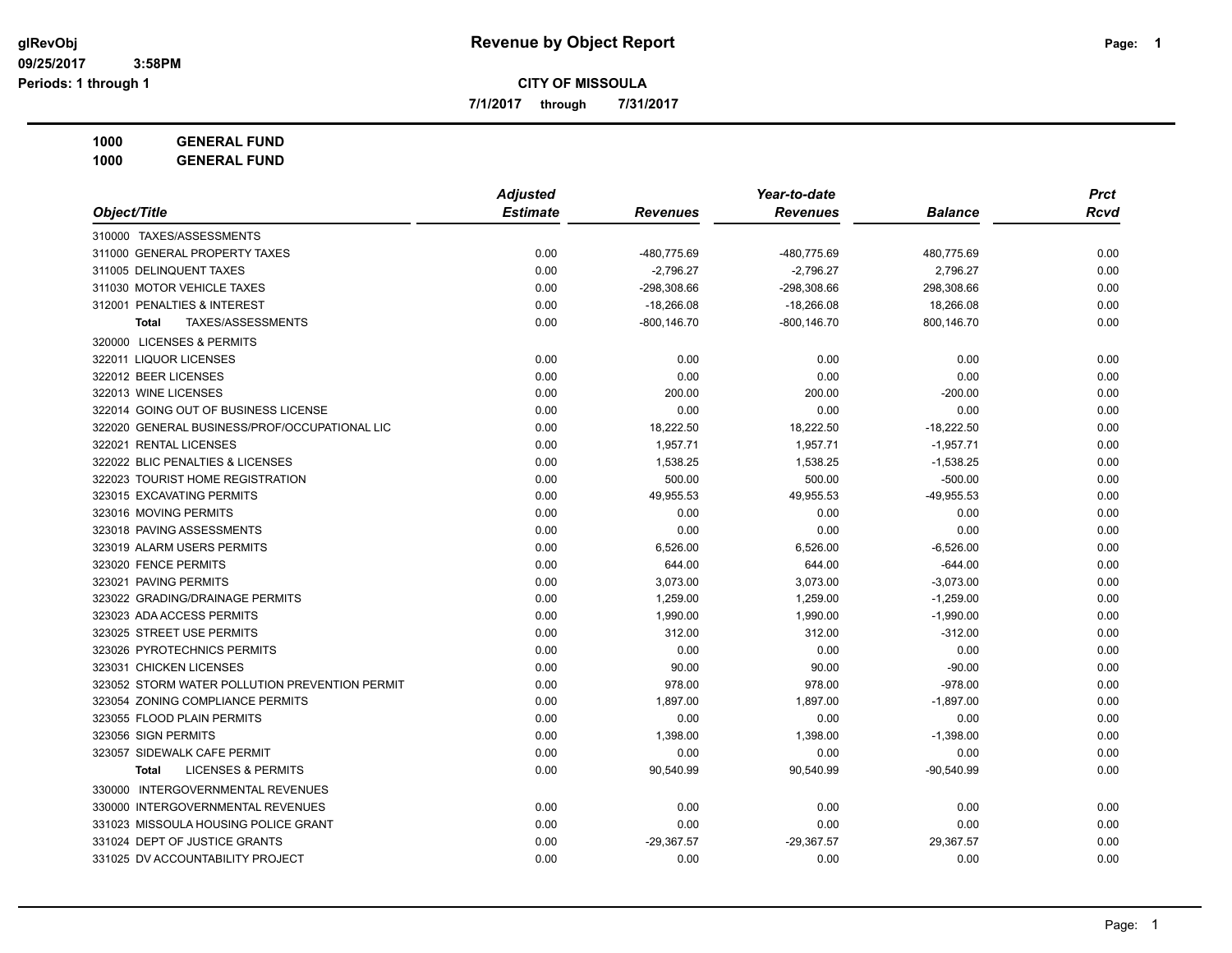**7/1/2017 through 7/31/2017**

**1000 GENERAL FUND**

|                                                   | <b>Adjusted</b> |                 | Year-to-date    |                | <b>Prct</b> |  |
|---------------------------------------------------|-----------------|-----------------|-----------------|----------------|-------------|--|
| Object/Title                                      | <b>Estimate</b> | <b>Revenues</b> | <b>Revenues</b> | <b>Balance</b> | <b>Rcvd</b> |  |
| 331091 US DOT HMEP GRANT                          | 0.00            | 0.00            | 0.00            | 0.00           | 0.00        |  |
| 334014 *** Title Not Found ***                    | 0.00            | 0.00            | 0.00            | 0.00           | 0.00        |  |
| 334017 SCHOOL RESOURCE OFFICER                    | 0.00            | $-220,000.00$   | $-220,000.00$   | 220,000.00     | 0.00        |  |
| 335075 STATE GAMBLING/VIDEO/KENO/BINGO FEES       | 0.00            | $-925.00$       | $-925.00$       | 925.00         | 0.00        |  |
| 335210 PERSONAL PROPERTY TAX REIMBURSEMENT        | 0.00            | 0.00            | 0.00            | 0.00           | 0.00        |  |
| 335230 HB 124 REVENUE                             | 0.00            | 0.00            | 0.00            | 0.00           | 0.00        |  |
| 336001 MDT REIMBURSEMENTS                         | 0.00            | 0.00            | 0.00            | 0.00           | 0.00        |  |
| 336021 STATE CONTRIB - POLICE RETIREMENT          | 0.00            | 0.00            | 0.00            | 0.00           | 0.00        |  |
| 336022 STATE CONTRIB. - FIRE RETIREMENT           | 0.00            | 0.00            | 0.00            | 0.00           | 0.00        |  |
| 336023 STATE CONTRIB. - PERS                      | 0.00            | 0.00            | 0.00            | 0.00           | 0.00        |  |
| 337009 *** Title Not Found ***                    | 0.00            | 0.00            | 0.00            | 0.00           | 0.00        |  |
| 337012 LEGAL SERVICES-CONTRACTED/REIMB.           | 0.00            | 0.00            | 0.00            | 0.00           | 0.00        |  |
| 337013 MUTD SIGN MAINTENANCE AGREEMENT            | 0.00            | 0.00            | 0.00            | 0.00           | 0.00        |  |
| 338100 PLANNING MILLS PASSED THRU COUNTY          | 0.00            | 0.00            | 0.00            | 0.00           | 0.00        |  |
| 339000 PAYMENT IN LIEU OF TAXES                   | 0.00            | 0.00            | 0.00            | 0.00           | 0.00        |  |
| <b>INTERGOVERNMENTAL REVENUES</b><br><b>Total</b> | 0.00            | $-250,292.57$   | -250,292.57     | 250,292.57     | 0.00        |  |
| 340000 CHARGES FOR SERVICES                       |                 |                 |                 |                |             |  |
| 341009 BLDG ADMIN FEES                            | 0.00            | 0.00            | 0.00            | 0.00           | 0.00        |  |
| 341010 MISCELLANEOUS COLLECTIONS                  | 0.00            | 31,610.00       | 31,610.00       | $-31,610.00$   | 0.00        |  |
| 341011 TRANSPORTATION ADMIN FEES                  | 0.00            | 0.00            | 0.00            | 0.00           | 0.00        |  |
| 341012 MAYORS PROCLAMATION FEES                   | 0.00            | 0.00            | 0.00            | 0.00           | 0.00        |  |
| 341013 AIR FUND FEES                              | 0.00            | 0.00            | 0.00            | 0.00           | 0.00        |  |
| 341015 SEWER ADMINISTRATION FEES                  | 0.00            | 0.00            | 0.00            | 0.00           | 0.00        |  |
| 341016 MRA ADMINISTRATION FEES                    | 0.00            | 0.00            | 0.00            | 0.00           | 0.00        |  |
| 341017 LIGHTING ADMINISTRATION FEES               | 0.00            | 0.00            | 0.00            | 0.00           | 0.00        |  |
| 341018 PARKING COMM ADMIN FEES                    | 0.00            | 0.00            | 0.00            | 0.00           | 0.00        |  |
| 341019 *** Title Not Found ***                    | 0.00            | 0.00            | 0.00            | 0.00           | 0.00        |  |
| 341021 SID ADMINISTRATION FEES                    | 0.00            | 0.00            | 0.00            | 0.00           | 0.00        |  |
| 341023 PLANNING ADMIN FEES                        | 0.00            | 0.00            | 0.00            | 0.00           | 0.00        |  |
| 341024 HOUSING GRANT ADMIN FEES                   | 0.00            | 0.00            | 0.00            | 0.00           | 0.00        |  |
| 341026 WATER ADMINISTRATION FEES                  | 0.00            | 0.00            | 0.00            | 0.00           | 0.00        |  |
| 341027 STORMWATER ADMINISTRATION FEES             | 0.00            | 0.00            | 0.00            | 0.00           | 0.00        |  |
| 341041 SEWER EXTENSION RECORDING FEES             | 0.00            | 513.00          | 513.00          | $-513.00$      | 0.00        |  |
| 341052 MUNICIPAL COURT FILING FEES                | 0.00            | 0.00            | 0.00            | 0.00           | 0.00        |  |
| 341055 CRIME VICTIM SURCHARGE                     | 0.00            | 0.00            | 0.00            | 0.00           | 0.00        |  |
| 341067 SUBDIVISION EXEMPTION AFFIDAVITS           | 0.00            | 1,200.00        | 1,200.00        | $-1,200.00$    | 0.00        |  |
| 341068 SUBDIVISON FEES                            | 0.00            | 2,085.00        | 2,085.00        | $-2,085.00$    | 0.00        |  |
| 341069 REZONING FEES                              | 0.00            | 0.00            | 0.00            | 0.00           | 0.00        |  |
| 341070 DESIGN REVIEW BOARD                        | 0.00            | 0.00            | 0.00            | 0.00           | 0.00        |  |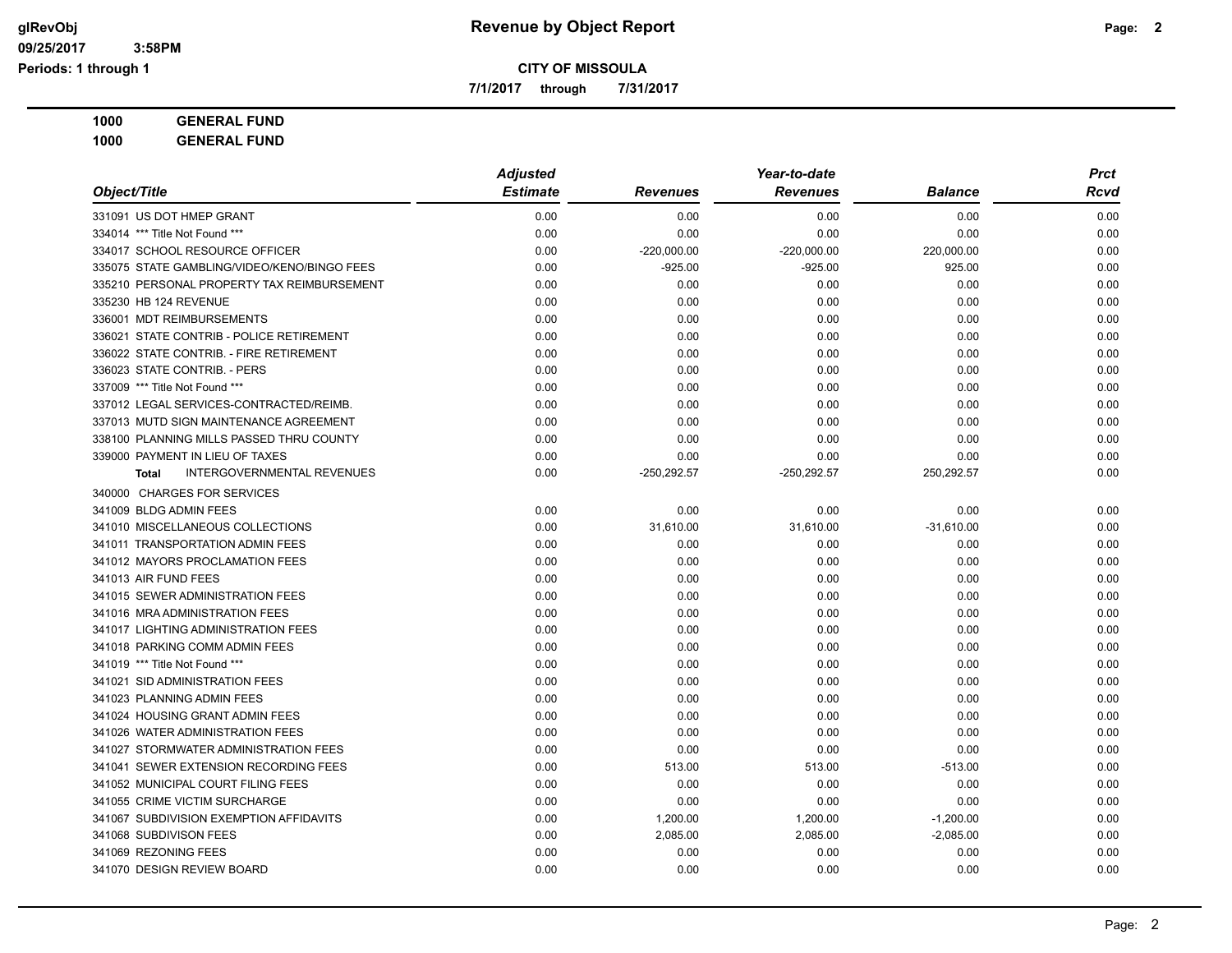**7/1/2017 through 7/31/2017**

**1000 GENERAL FUND**

|                                           | <b>Adjusted</b> |                 | Year-to-date    |              | <b>Prct</b> |
|-------------------------------------------|-----------------|-----------------|-----------------|--------------|-------------|
| Object/Title                              | <b>Estimate</b> | <b>Revenues</b> | <b>Revenues</b> | Balance      | <b>Rcvd</b> |
| 341073 FIRE PLAN CHECK FEES               | 0.00            | 5,857.00        | 5,857.00        | $-5,857.00$  | 0.00        |
| 341074 FIRE INSPECTION FEES               | 0.00            | 10,832.00       | 10,832.00       | $-10,832.00$ | 0.00        |
| 341076 ENGINEERING PLAN CHECK FEES        | 0.00            | 5,701.00        | 5,701.00        | $-5,701.00$  | 0.00        |
| 341078 ENGINEERING MAP FEES               | 0.00            | 5.00            | 5.00            | $-5.00$      | 0.00        |
| 341079 GREASE INTERCEPTOR APPEAL FEES     | 0.00            | 0.00            | 0.00            | 0.00         | 0.00        |
| 341090 STREET VACATION PETITION FEES      | 0.00            | 0.00            | 0.00            | 0.00         | 0.00        |
| 342010 POLICE/BID AGREEMENT               | 0.00            | $-24,557.50$    | $-24,557.50$    | 24,557.50    | 0.00        |
| 342012 PD REIMBURSABLE SERVICES           | 0.00            | 0.00            | 0.00            | 0.00         | 0.00        |
| 342013 SECURITY INVEST FEES               | 0.00            | 1,729.06        | 1,729.06        | $-1,729.06$  | 0.00        |
| 342014 POLICE DEPARTMENT SERVICE FEES     | 0.00            | 902.00          | 902.00          | $-902.00$    | 0.00        |
| 342015 POLICE OVERTIME FEES               | 0.00            | 905.51          | 905.51          | $-905.51$    | 0.00        |
| 342016 POLICE TRAINING FEES               | 0.00            | 5,796.32        | 5,796.32        | $-5,796.32$  | 0.00        |
| 342017 CATERING FEES                      | 0.00            | 1,120.00        | 1,120.00        | $-1,120.00$  | 0.00        |
| 342018 DESK REPORTS                       | 0.00            | 2,211.00        | 2,211.00        | $-2,211.00$  | 0.00        |
| 342019 ABANDONED VEHICLE REVENUE FEES     | 0.00            | 145.00          | 145.00          | $-145.00$    | 0.00        |
| 342020 FIRE DEPARTMENT FEES               | 0.00            | 0.00            | 0.00            | 0.00         | 0.00        |
| 342021 CPR EDUCATION PROGRAM              | 0.00            | 525.00          | 525.00          | $-525.00$    | 0.00        |
| 342022 OUTSIDE HIRES                      | 0.00            | $-209.68$       | $-209.68$       | 209.68       | 0.00        |
| 342060 BIKE PROGRAM SALES & FEES          | 0.00            | 0.00            | 0.00            | 0.00         | 0.00        |
| 343000 PW REIMBURSABLE SERVICES           | 0.00            | 2,766.17        | 2,766.17        | $-2,766.17$  | 0.00        |
| 343001 SIGN FABRICATION & CONTRACTS       | 0.00            | 0.00            | 0.00            | 0.00         | 0.00        |
| 343002 OTHER AGENCIES - VEH MAINT         | 0.00            | 2,456.22        | 2,456.22        | $-2,456.22$  | 0.00        |
| 343004 SPECIAL STATE CONTRACTS            | 0.00            | 0.00            | 0.00            | 0.00         | 0.00        |
| 343006 OTHER GOVT AGENCY-STREET PROJECTS  | 0.00            | 0.00            | 0.00            | 0.00         | 0.00        |
| 343010 STREET DEPT SALES & SERVICES       | 0.00            | 0.00            | 0.00            | 0.00         | 0.00        |
| 343013 SNOW REMOVAL FEES                  | 0.00            | 0.00            | 0.00            | 0.00         | 0.00        |
| 343025 *** Title Not Found ***            | 0.00            | 12,491.00       | 12,491.00       | $-12,491.00$ | 0.00        |
| 343033 *** Title Not Found ***            | 0.00            | 25,611.00       | 25,611.00       | $-25,611.00$ | 0.00        |
| 343080 STATE MAINTENANCE CONTRACT         | 0.00            | 0.00            | 0.00            | 0.00         | 0.00        |
| 343084 STREET MAINTENANCE MATERIALS REIMB | 0.00            | 0.00            | 0.00            | 0.00         | 0.00        |
| 343097 SIDEWALK AND CURB FEES             | 0.00            | 42,824.94       | 42,824.94       | $-42,824.94$ | 0.00        |
| 343311 SALE OF NICHES                     | 0.00            | 0.00            | 0.00            | 0.00         | 0.00        |
| 343320 CEMETERY - SALE OF PLOTS           | 0.00            | 1,750.00        | 1,750.00        | $-1,750.00$  | 0.00        |
| 343321 CEMETERY FOUNDATIONS               | 0.00            | 360.00          | 360.00          | $-360.00$    | 0.00        |
| 343322 CEMETERY FLOWER CARE               | 0.00            | 0.00            | 0.00            | 0.00         | 0.00        |
| 343323 CEMETERY - LINER INSTALL FEES      | 0.00            | 800.00          | 800.00          | $-800.00$    | 0.00        |
| 343324 OTHER CEMETERY FEES                | 0.00            | 150.00          | 150.00          | $-150.00$    | 0.00        |
| 343325 2ND INTERMENT RIGHT                | 0.00            | 400.00          | 400.00          | $-400.00$    | 0.00        |
| 343340 CEMETERY - OPENINGS & CLOSINGS     | 0.00            | 950.00          | 950.00          | $-950.00$    | 0.00        |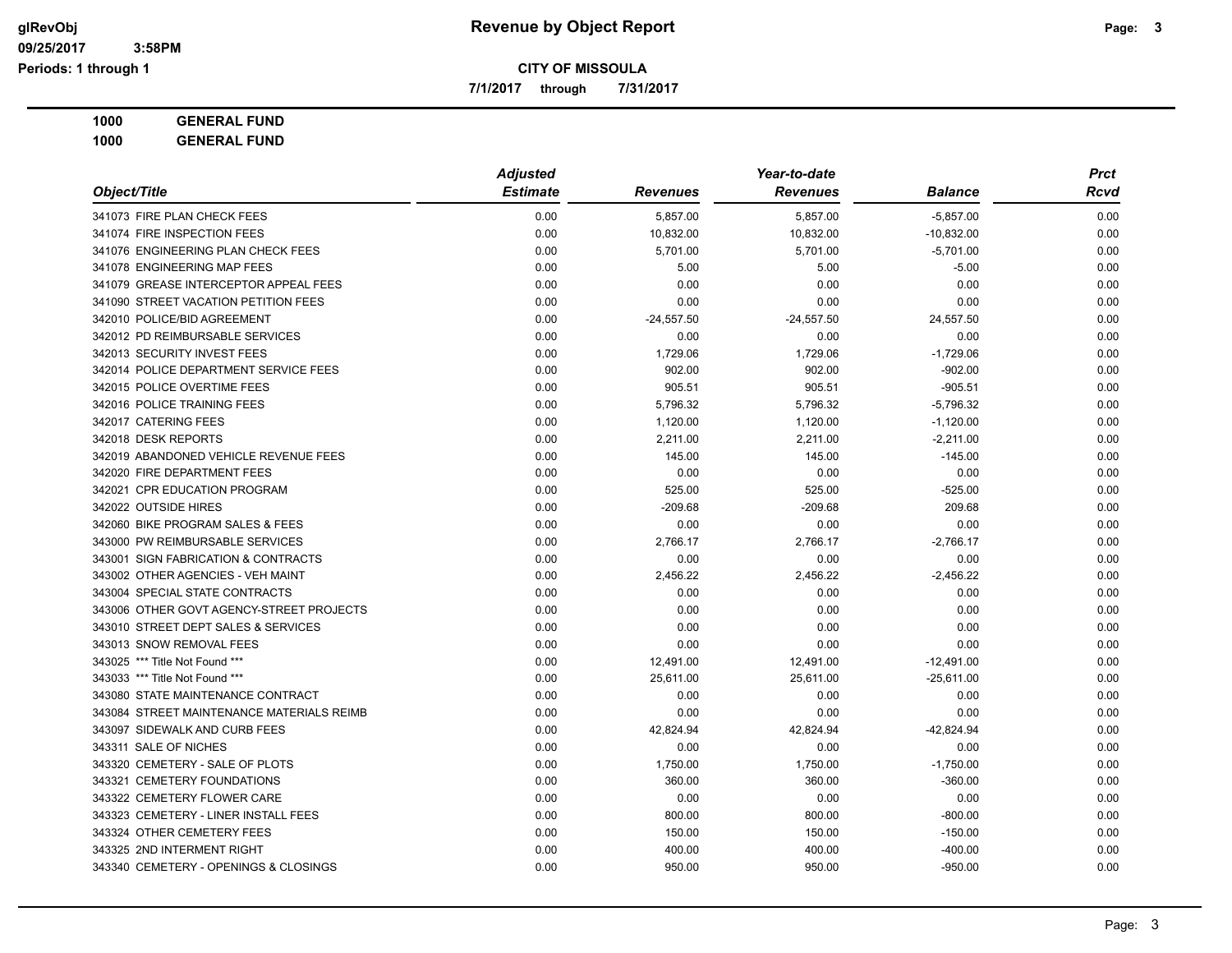**7/1/2017 through 7/31/2017**

**1000 GENERAL FUND**

|                                              | <b>Adjusted</b> |                 | Year-to-date    |                | <b>Prct</b> |
|----------------------------------------------|-----------------|-----------------|-----------------|----------------|-------------|
| Object/Title                                 | <b>Estimate</b> | <b>Revenues</b> | <b>Revenues</b> | <b>Balance</b> | <b>Rcvd</b> |
| 343350 CEMETERY CARE, FEES                   | 0.00            | 42.50           | 42.50           | $-42.50$       | 0.00        |
| 343360 WEED CONTROL                          | 0.00            | 0.00            | 0.00            | 0.00           | 0.00        |
| 346031 RECREATION FEES                       | 0.00            | 18,368.25       | 18,368.25       | $-18,368.25$   | 0.00        |
| 346033 PARK FEES/FACILITY RENTALS            | 0.00            | 8,074.42        | 8,074.42        | $-8,074.42$    | 0.00        |
| 346034 GROUNDS MAINTENANCE CONTRACT          | 0.00            | 0.00            | 0.00            | 0.00           | 0.00        |
| 346036 PARK CONCESSION FEES                  | 0.00            | 346.50          | 346.50          | $-346.50$      | 0.00        |
| 346051 MONTANA PARKS/REC CONFERENCE 2012     | 0.00            | 0.00            | 0.00            | 0.00           | 0.00        |
| 346054 PARKS MISC OVERTIME FEES              | 0.00            | 0.00            | 0.00            | 0.00           | 0.00        |
| <b>CHARGES FOR SERVICES</b><br><b>Total</b>  | 0.00            | 163,760.71      | 163,760.71      | $-163,760.71$  | 0.00        |
| 350000 FINES & FORFEITURES                   |                 |                 |                 |                |             |
| 351022 LAW ENFORCEMENT ACADEMY SURCHARGE #5  | 0.00            | 0.00            | 0.00            | 0.00           | 0.00        |
| 351031 TRAFFIC FINES                         | 0.00            | 0.00            | 0.00            | 0.00           | 0.00        |
| 351032 SURCHARGE ON FINES                    | 0.00            | 0.00            | 0.00            | 0.00           | 0.00        |
| 351033 PUBLIC DEFENDER FEES                  | 0.00            | 0.00            | 0.00            | 0.00           | 0.00        |
| 351034 CELLULAR PHONE FINES                  | 0.00            | 0.00            | 0.00            | 0.00           | 0.00        |
| 351035 CELL PHONE FINES: EDUCATION           | 0.00            | 0.00            | 0.00            | 0.00           | 0.00        |
| 355000 FALSE ALARM PENALTY                   | 0.00            | 52.00           | 52.00           | $-52.00$       | 0.00        |
| <b>FINES &amp; FORFEITURES</b><br>Total      | 0.00            | 52.00           | 52.00           | $-52.00$       | 0.00        |
| 360000 MISCELLANEOUS REVENUES                |                 |                 |                 |                |             |
| 360001 COPIES                                | 0.00            | 30.25           | 30.25           | $-30.25$       | 0.00        |
| 360003 MMIA REIMBURSEMENT-ATTORNEY           | 0.00            | 0.00            | 0.00            | 0.00           | 0.00        |
| 360010 MISCELLANEOUS                         | 0.00            | 717.81          | 717.81          | $-717.81$      | 0.00        |
| 360050 OVER/SHORT                            | 0.00            | 0.00            | 0.00            | 0.00           | 0.00        |
| 360100 REFUNDS                               | 0.00            | 0.00            | 0.00            | 0.00           | 0.00        |
| 362000 OTHER MISCELLANEOUS REVENUE           | 0.00            | 0.00            | 0.00            | 0.00           | 0.00        |
| 362002 BAD CHECK CHARGES                     | 0.00            | 0.00            | 0.00            | 0.00           | 0.00        |
| 362004 URD III FACADE IMPROVEMENT LOAN REC   | 0.00            | 0.00            | 0.00            | 0.00           | 0.00        |
| 362011 SALE OF UNCLAIMED PROPERTY            | 0.00            | 1,991.24        | 1,991.24        | $-1,991.24$    | 0.00        |
| 362012 REC/GREEN TAG PROGRAM                 | 0.00            | 0.00            | 0.00            | 0.00           | 0.00        |
| 364012 SALE OF SURPLUS PROPERTY              | 0.00            | 0.00            | 0.00            | 0.00           | 0.00        |
| 364040 INSURANCE AND DAMAGE RECOVERY         | 0.00            | 608.00          | 608.00          | $-608.00$      | 0.00        |
| 364041 WORKERS COMPENSATION REIMBURSEMENT    | 0.00            | 0.00            | 0.00            | 0.00           | 0.00        |
| 364042 EXPENDITURE REIMBURSEMENTS            | 0.00            | 0.00            | 0.00            | 0.00           | 0.00        |
| 364043 RATTLESNAKE CORRIDOR REIMBURSEMENT    | 0.00            | 572.00          | 572.00          | $-572.00$      | 0.00        |
| 364044 EMERGENCY RESPONSE REIMBURSEMENT      | 0.00            | 0.00            | 0.00            | 0.00           | 0.00        |
| 365000 DONATIONS                             | 0.00            | 0.00            | 0.00            | 0.00           | 0.00        |
| 365001 *** Title Not Found ***               | 0.00            | 2,008.00        | 2,008.00        | $-2,008.00$    | 0.00        |
| 365021 PARKS AND RECS GRANTS & CONTRIBUTIONS | 0.00            | 0.00            | 0.00            | 0.00           | 0.00        |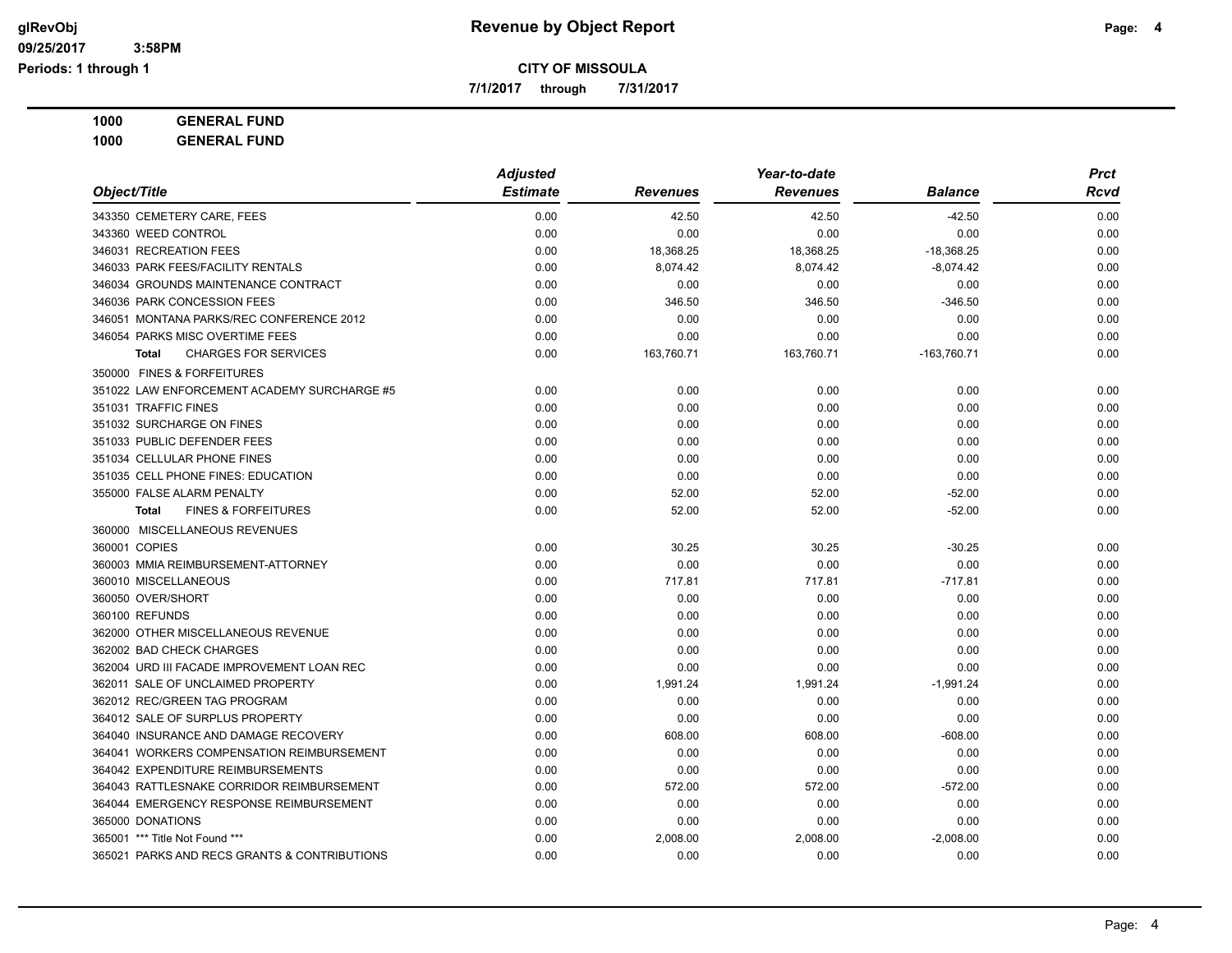**7/1/2017 through 7/31/2017**

# **1000 GENERAL FUND**

|                                                           | <b>Adjusted</b> |                 | Year-to-date    |                | <b>Prct</b> |
|-----------------------------------------------------------|-----------------|-----------------|-----------------|----------------|-------------|
| Object/Title                                              | <b>Estimate</b> | <b>Revenues</b> | <b>Revenues</b> | <b>Balance</b> | <b>Rcvd</b> |
| MISCELLANEOUS REVENUES<br><b>Total</b>                    | 0.00            | 5,927.30        | 5,927.30        | $-5,927.30$    | 0.00        |
| <b>INVESTMENTS &amp; ROYALTY EARNINGS</b><br>370000       |                 |                 |                 |                |             |
| 371010 INTEREST ON INVESTMENTS                            | 0.00            | 137.13          | 137.13          | $-137.13$      | 0.00        |
| 371020 GAIN/LOSS IN MARKET VALUE OF INVESTMENTS           | 0.00            | 0.00            | 0.00            | 0.00           | 0.00        |
| <b>INVESTMENTS &amp; ROYALTY EARNINGS</b><br><b>Total</b> | 0.00            | 137.13          | 137.13          | $-137.13$      | 0.00        |
| 380000 OTHER FINANCING SOURCES                            |                 |                 |                 |                |             |
| 381090 PROCEEDS FROM CAPITAL LEASE                        | 0.00            | 0.00            | 0.00            | 0.00           | 0.00        |
| 382010 SALE OF FIXED ASSETS                               | 0.00            | 0.00            | 0.00            | 0.00           | 0.00        |
| 383000 OPERATING TRANSFERS                                | 0.00            | 0.00            | 0.00            | 0.00           | 0.00        |
| 383001 TRANS FR FLUSHING DISTRICT                         | 0.00            | 0.00            | 0.00            | 0.00           | 0.00        |
| 383002 TRANS FR GAS TAX                                   | 0.00            | 0.00            | 0.00            | 0.00           | 0.00        |
| 383004 TRANS FR EMPLOYEE HEALTH INSURANCE LEVY            | 0.00            | 0.00            | 0.00            | 0.00           | 0.00        |
| 383007 TRANS FR CABLE FRANCHISE                           | 0.00            | 0.00            | 0.00            | 0.00           | 0.00        |
| 383011 TRANS FR SID REVOLVING                             | 0.00            | 0.00            | 0.00            | 0.00           | 0.00        |
| 383065 TRANSFER FROM WWTF                                 | 0.00            | 0.00            | 0.00            | 0.00           | 0.00        |
| OTHER FINANCING SOURCES<br><b>Total</b>                   | 0.00            | 0.00            | 0.00            | 0.00           | 0.00        |
| <b>INTERNAL SERVICES</b><br>390000                        |                 |                 |                 |                |             |
| 399999 NEW REQUESTS FUNDING                               | 0.00            | 0.00            | 0.00            | 0.00           | 0.00        |
| <b>INTERNAL SERVICES</b><br>Total                         | 0.00            | 0.00            | 0.00            | 0.00           | 0.00        |
| <b>GENERAL FUND</b><br><b>Total</b>                       | 0.00            | $-790,021.14$   | $-790,021.14$   | 790,021.14     | 0.00        |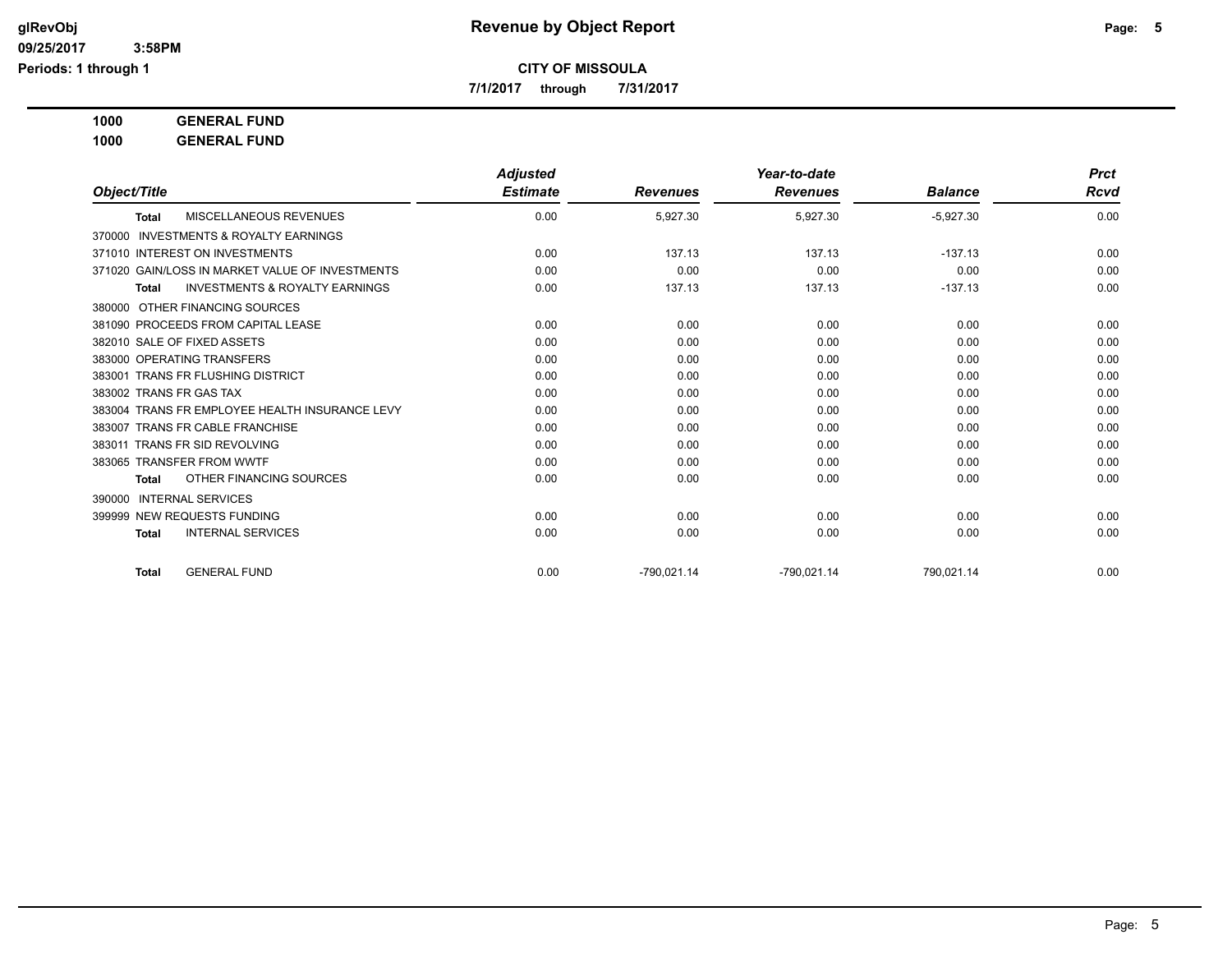**09/25/2017**

 **3:58PM Periods: 1 through 1**

**CITY OF MISSOULA**

**7/1/2017 through 7/31/2017**

| Object/Title                                  | <b>Adjusted</b> |                 | Year-to-date    |                |      |
|-----------------------------------------------|-----------------|-----------------|-----------------|----------------|------|
|                                               | <b>Estimate</b> | <b>Revenues</b> | <b>Revenues</b> | <b>Balance</b> | Rcvd |
| 310000 TAXES/ASSESSMENTS                      |                 |                 |                 |                |      |
| 311000 GENERAL PROPERTY TAXES                 | 0.00            | -480,775.69     | -480,775.69     | 480,775.69     | 0.00 |
| 311005 DELINQUENT TAXES                       | 0.00            | $-2,796.27$     | $-2,796.27$     | 2,796.27       | 0.00 |
| 311030 MOTOR VEHICLE TAXES                    | 0.00            | -298,308.66     | -298,308.66     | 298,308.66     | 0.00 |
| 312001 PENALTIES & INTEREST                   | 0.00            | $-18,266.08$    | $-18,266.08$    | 18,266.08      | 0.00 |
| TAXES/ASSESSMENTS<br><b>Total</b>             | 0.00            | $-800, 146.70$  | $-800, 146.70$  | 800,146.70     | 0.00 |
| 320000 LICENSES & PERMITS                     |                 |                 |                 |                |      |
| 322011 LIQUOR LICENSES                        | 0.00            | 0.00            | 0.00            | 0.00           | 0.00 |
| 322012 BEER LICENSES                          | 0.00            | 0.00            | 0.00            | 0.00           | 0.00 |
| 322013 WINE LICENSES                          | 0.00            | 200.00          | 200.00          | $-200.00$      | 0.00 |
| 322014 GOING OUT OF BUSINESS LICENSE          | 0.00            | 0.00            | 0.00            | 0.00           | 0.00 |
| 322020 GENERAL BUSINESS/PROF/OCCUPATIONAL LIC | 0.00            | 18,222.50       | 18,222.50       | $-18,222.50$   | 0.00 |
| 322021 RENTAL LICENSES                        | 0.00            | 1,957.71        | 1,957.71        | $-1,957.71$    | 0.00 |
| 322022 BLIC PENALTIES & LICENSES              | 0.00            | 1,538.25        | 1,538.25        | $-1,538.25$    | 0.00 |
| 322023 TOURIST HOME REGISTRATION              | 0.00            | 500.00          | 500.00          | $-500.00$      | 0.00 |
| 323015 EXCAVATING PERMITS                     | 0.00            | 49,955.53       | 49,955.53       | -49,955.53     | 0.00 |
| 323016 MOVING PERMITS                         | 0.00            | 0.00            | 0.00            | 0.00           | 0.00 |
| 323018 PAVING ASSESSMENTS                     | 0.00            | 0.00            | 0.00            | 0.00           | 0.00 |
| 323019 ALARM USERS PERMITS                    | 0.00            | 6,526.00        | 6,526.00        | $-6,526.00$    | 0.00 |
| 323020 FENCE PERMITS                          | 0.00            | 644.00          | 644.00          | $-644.00$      | 0.00 |
| 323021 PAVING PERMITS                         | 0.00            | 3,073.00        | 3,073.00        | $-3,073.00$    | 0.00 |
| 323022 GRADING/DRAINAGE PERMITS               | 0.00            | 1,259.00        | 1,259.00        | $-1,259.00$    | 0.00 |
| 323023 ADA ACCESS PERMITS                     | 0.00            | 1,990.00        | 1,990.00        | $-1,990.00$    | 0.00 |
| 323025 STREET USE PERMITS                     | 0.00            | 312.00          | 312.00          | $-312.00$      | 0.00 |
| 323026 PYROTECHNICS PERMITS                   | 0.00            | 0.00            | 0.00            | 0.00           | 0.00 |
| 323031 CHICKEN LICENSES                       | 0.00            | 90.00           | 90.00           | $-90.00$       | 0.00 |
| 323052 STORM WATER POLLUTION PREVENTION PERM  | 0.00            | 978.00          | 978.00          | $-978.00$      | 0.00 |
| 323054 ZONING COMPLIANCE PERMITS              | 0.00            | 1,897.00        | 1,897.00        | $-1,897.00$    | 0.00 |
| 323055 FLOOD PLAIN PERMITS                    | 0.00            | 0.00            | 0.00            | 0.00           | 0.00 |
| 323056 SIGN PERMITS                           | 0.00            | 1,398.00        | 1,398.00        | $-1,398.00$    | 0.00 |
| 323057 SIDEWALK CAFE PERMIT                   | 0.00            | 0.00            | 0.00            | 0.00           | 0.00 |
| <b>LICENSES &amp; PERMITS</b><br><b>Total</b> | 0.00            | 90,540.99       | 90,540.99       | $-90,540.99$   | 0.00 |
| 330000 INTERGOVERNMENTAL REVENUES             |                 |                 |                 |                |      |
| 330000 INTERGOVERNMENTAL REVENUES             | 0.00            | 0.00            | 0.00            | 0.00           | 0.00 |
| 331023 MISSOULA HOUSING POLICE GRANT          | 0.00            | 0.00            | 0.00            | 0.00           | 0.00 |
| 331024 DEPT OF JUSTICE GRANTS                 | 0.00            | $-29,367.57$    | $-29,367.57$    | 29,367.57      | 0.00 |
| 331025 DV ACCOUNTABILITY PROJECT              | 0.00            | 0.00            | 0.00            | 0.00           | 0.00 |
| 331091 US DOT HMEP GRANT                      | 0.00            | 0.00            | 0.00            | 0.00           | 0.00 |
| 334014 *** Title Not Found ***                | 0.00            | 0.00            | 0.00            | 0.00           | 0.00 |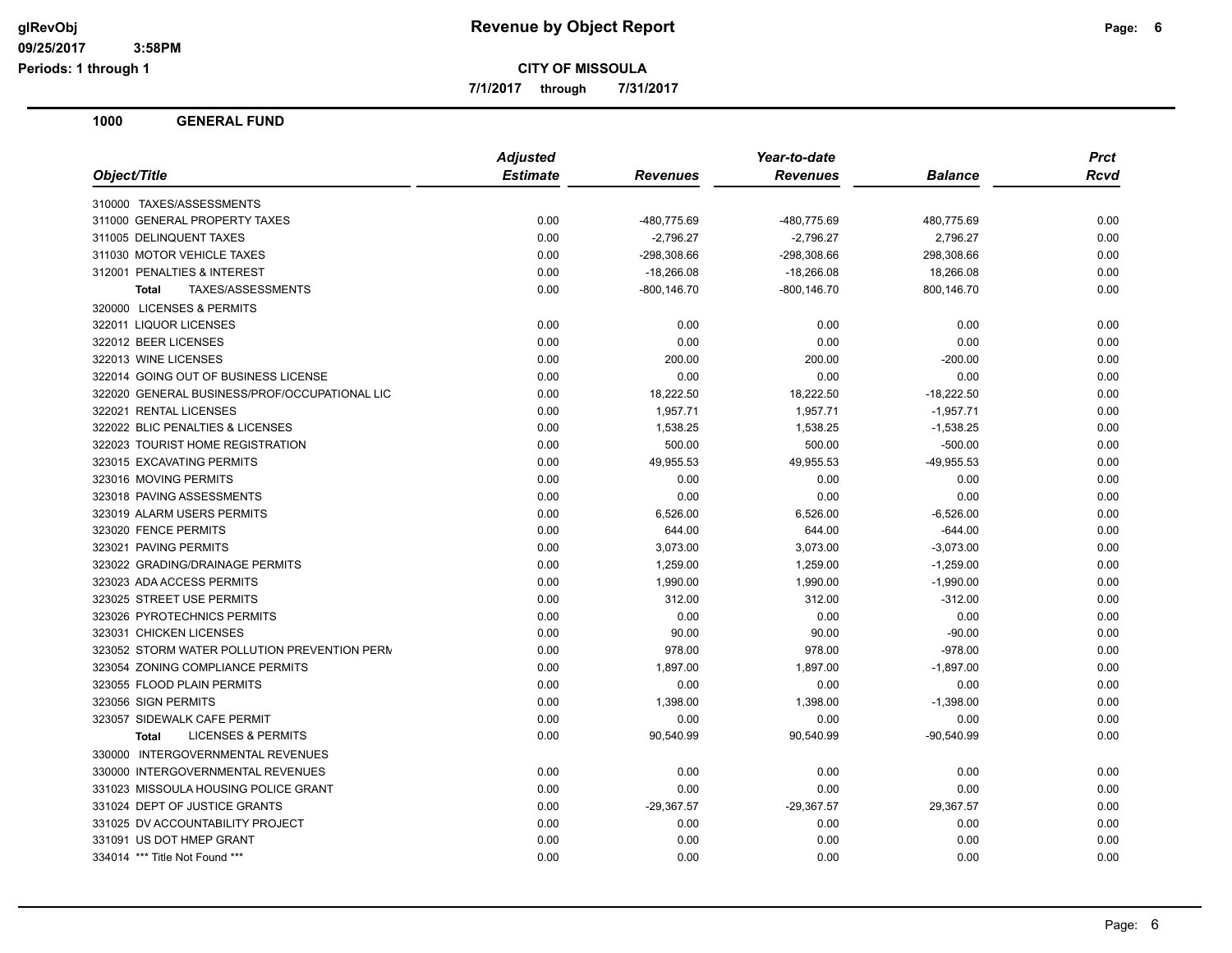**7/1/2017 through 7/31/2017**

| Object/Title                                | <b>Adjusted</b> |                 | <b>Prct</b>     |              |             |
|---------------------------------------------|-----------------|-----------------|-----------------|--------------|-------------|
|                                             | <b>Estimate</b> | <b>Revenues</b> | <b>Revenues</b> | Balance      | <b>Rcvd</b> |
| 334017 SCHOOL RESOURCE OFFICER              | 0.00            | $-220,000.00$   | $-220,000.00$   | 220,000.00   | 0.00        |
| 335075 STATE GAMBLING/VIDEO/KENO/BINGO FEES | 0.00            | $-925.00$       | $-925.00$       | 925.00       | 0.00        |
| 335210 PERSONAL PROPERTY TAX REIMBURSEMENT  | 0.00            | 0.00            | 0.00            | 0.00         | 0.00        |
| 335230 HB 124 REVENUE                       | 0.00            | 0.00            | 0.00            | 0.00         | 0.00        |
| 336001 MDT REIMBURSEMENTS                   | 0.00            | 0.00            | 0.00            | 0.00         | 0.00        |
| 336021 STATE CONTRIB - POLICE RETIREMENT    | 0.00            | 0.00            | 0.00            | 0.00         | 0.00        |
| 336022 STATE CONTRIB. - FIRE RETIREMENT     | 0.00            | 0.00            | 0.00            | 0.00         | 0.00        |
| 336023 STATE CONTRIB. - PERS                | 0.00            | 0.00            | 0.00            | 0.00         | 0.00        |
| 337009 *** Title Not Found ***              | 0.00            | 0.00            | 0.00            | 0.00         | 0.00        |
| 337012 LEGAL SERVICES-CONTRACTED/REIMB.     | 0.00            | 0.00            | 0.00            | 0.00         | 0.00        |
| 337013 MUTD SIGN MAINTENANCE AGREEMENT      | 0.00            | 0.00            | 0.00            | 0.00         | 0.00        |
| 338100 PLANNING MILLS PASSED THRU COUNTY    | 0.00            | 0.00            | 0.00            | 0.00         | 0.00        |
| 339000 PAYMENT IN LIEU OF TAXES             | 0.00            | 0.00            | 0.00            | 0.00         | 0.00        |
| <b>INTERGOVERNMENTAL REVENUES</b><br>Total  | 0.00            | -250,292.57     | -250,292.57     | 250,292.57   | 0.00        |
| 340000 CHARGES FOR SERVICES                 |                 |                 |                 |              |             |
| 341009 BLDG ADMIN FEES                      | 0.00            | 0.00            | 0.00            | 0.00         | 0.00        |
| 341010 MISCELLANEOUS COLLECTIONS            | 0.00            | 31,610.00       | 31,610.00       | $-31,610.00$ | 0.00        |
| 341011 TRANSPORTATION ADMIN FEES            | 0.00            | 0.00            | 0.00            | 0.00         | 0.00        |
| 341012 MAYORS PROCLAMATION FEES             | 0.00            | 0.00            | 0.00            | 0.00         | 0.00        |
| 341013 AIR FUND FEES                        | 0.00            | 0.00            | 0.00            | 0.00         | 0.00        |
| 341015 SEWER ADMINISTRATION FEES            | 0.00            | 0.00            | 0.00            | 0.00         | 0.00        |
| 341016 MRA ADMINISTRATION FEES              | 0.00            | 0.00            | 0.00            | 0.00         | 0.00        |
| 341017 LIGHTING ADMINISTRATION FEES         | 0.00            | 0.00            | 0.00            | 0.00         | 0.00        |
| 341018 PARKING COMM ADMIN FEES              | 0.00            | 0.00            | 0.00            | 0.00         | 0.00        |
| 341019 *** Title Not Found ***              | 0.00            | 0.00            | 0.00            | 0.00         | 0.00        |
| 341021 SID ADMINISTRATION FEES              | 0.00            | 0.00            | 0.00            | 0.00         | 0.00        |
| 341023 PLANNING ADMIN FEES                  | 0.00            | 0.00            | 0.00            | 0.00         | 0.00        |
| 341024 HOUSING GRANT ADMIN FEES             | 0.00            | 0.00            | 0.00            | 0.00         | 0.00        |
| 341026 WATER ADMINISTRATION FEES            | 0.00            | 0.00            | 0.00            | 0.00         | 0.00        |
| 341027 STORMWATER ADMINISTRATION FEES       | 0.00            | 0.00            | 0.00            | 0.00         | 0.00        |
| 341041 SEWER EXTENSION RECORDING FEES       | 0.00            | 513.00          | 513.00          | $-513.00$    | 0.00        |
| 341052 MUNICIPAL COURT FILING FEES          | 0.00            | 0.00            | 0.00            | 0.00         | 0.00        |
| 341055 CRIME VICTIM SURCHARGE               | 0.00            | 0.00            | 0.00            | 0.00         | 0.00        |
| 341067 SUBDIVISION EXEMPTION AFFIDAVITS     | 0.00            | 1,200.00        | 1,200.00        | $-1,200.00$  | 0.00        |
| 341068 SUBDIVISON FEES                      | 0.00            | 2,085.00        | 2,085.00        | $-2,085.00$  | 0.00        |
| 341069 REZONING FEES                        | 0.00            | 0.00            | 0.00            | 0.00         | 0.00        |
| 341070 DESIGN REVIEW BOARD                  | 0.00            | 0.00            | 0.00            | 0.00         | 0.00        |
| 341073 FIRE PLAN CHECK FEES                 | 0.00            | 5,857.00        | 5,857.00        | $-5,857.00$  | 0.00        |
| 341074 FIRE INSPECTION FEES                 | 0.00            | 10,832.00       | 10,832.00       | $-10,832.00$ | 0.00        |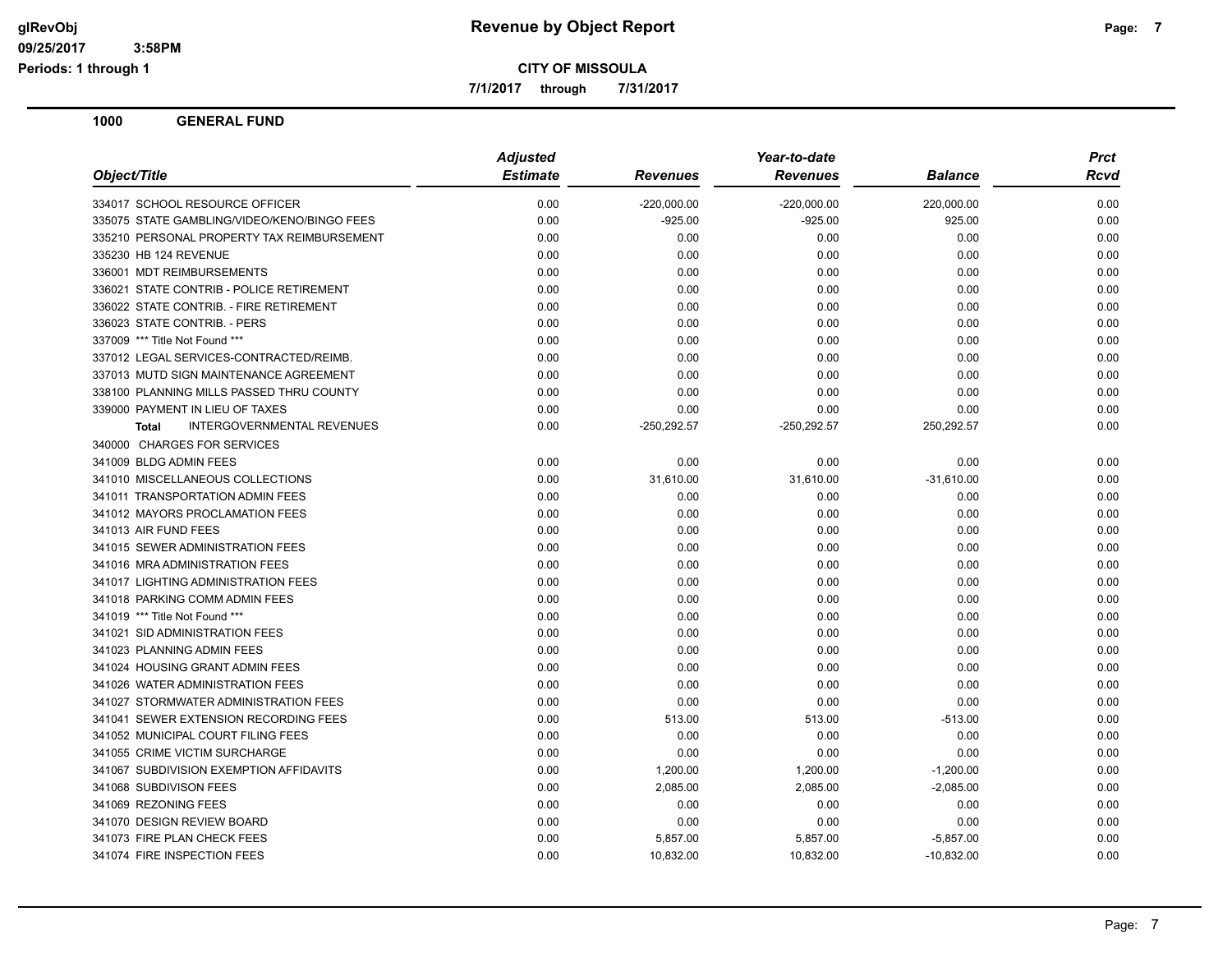**glRevObj Revenue by Object Report Page: 8** 

**CITY OF MISSOULA**

**7/1/2017 through 7/31/2017**

 **3:58PM**

|                                           | <b>Adjusted</b> |              | Year-to-date    |                | <b>Prct</b> |
|-------------------------------------------|-----------------|--------------|-----------------|----------------|-------------|
| Object/Title                              | <b>Estimate</b> | Revenues     | <b>Revenues</b> | <b>Balance</b> | Rcvd        |
| 341076 ENGINEERING PLAN CHECK FEES        | 0.00            | 5,701.00     | 5,701.00        | $-5,701.00$    | 0.00        |
| 341078 ENGINEERING MAP FEES               | 0.00            | 5.00         | 5.00            | $-5.00$        | 0.00        |
| 341079 GREASE INTERCEPTOR APPEAL FEES     | 0.00            | 0.00         | 0.00            | 0.00           | 0.00        |
| 341090 STREET VACATION PETITION FEES      | 0.00            | 0.00         | 0.00            | 0.00           | 0.00        |
| 342010 POLICE/BID AGREEMENT               | 0.00            | $-24,557.50$ | $-24,557.50$    | 24,557.50      | 0.00        |
| 342012 PD REIMBURSABLE SERVICES           | 0.00            | 0.00         | 0.00            | 0.00           | 0.00        |
| 342013 SECURITY INVEST FEES               | 0.00            | 1,729.06     | 1,729.06        | $-1,729.06$    | 0.00        |
| 342014 POLICE DEPARTMENT SERVICE FEES     | 0.00            | 902.00       | 902.00          | $-902.00$      | 0.00        |
| 342015 POLICE OVERTIME FEES               | 0.00            | 905.51       | 905.51          | $-905.51$      | 0.00        |
| 342016 POLICE TRAINING FEES               | 0.00            | 5,796.32     | 5,796.32        | $-5,796.32$    | 0.00        |
| 342017 CATERING FEES                      | 0.00            | 1,120.00     | 1,120.00        | $-1,120.00$    | 0.00        |
| 342018 DESK REPORTS                       | 0.00            | 2,211.00     | 2,211.00        | $-2,211.00$    | 0.00        |
| 342019 ABANDONED VEHICLE REVENUE FEES     | 0.00            | 145.00       | 145.00          | $-145.00$      | 0.00        |
| 342020 FIRE DEPARTMENT FEES               | 0.00            | 0.00         | 0.00            | 0.00           | 0.00        |
| 342021 CPR EDUCATION PROGRAM              | 0.00            | 525.00       | 525.00          | $-525.00$      | 0.00        |
| 342022 OUTSIDE HIRES                      | 0.00            | $-209.68$    | $-209.68$       | 209.68         | 0.00        |
| 342060 BIKE PROGRAM SALES & FEES          | 0.00            | 0.00         | 0.00            | 0.00           | 0.00        |
| 343000 PW REIMBURSABLE SERVICES           | 0.00            | 2,766.17     | 2,766.17        | $-2,766.17$    | 0.00        |
| 343001 SIGN FABRICATION & CONTRACTS       | 0.00            | 0.00         | 0.00            | 0.00           | 0.00        |
| 343002 OTHER AGENCIES - VEH MAINT         | 0.00            | 2,456.22     | 2,456.22        | $-2,456.22$    | 0.00        |
| 343004 SPECIAL STATE CONTRACTS            | 0.00            | 0.00         | 0.00            | 0.00           | 0.00        |
| 343006 OTHER GOVT AGENCY-STREET PROJECTS  | 0.00            | 0.00         | 0.00            | 0.00           | 0.00        |
| 343010 STREET DEPT SALES & SERVICES       | 0.00            | 0.00         | 0.00            | 0.00           | 0.00        |
| 343013 SNOW REMOVAL FEES                  | 0.00            | 0.00         | 0.00            | 0.00           | 0.00        |
| 343025 *** Title Not Found ***            | 0.00            | 12,491.00    | 12,491.00       | $-12,491.00$   | 0.00        |
| 343033 *** Title Not Found ***            | 0.00            | 25,611.00    | 25,611.00       | $-25,611.00$   | 0.00        |
| 343080 STATE MAINTENANCE CONTRACT         | 0.00            | 0.00         | 0.00            | 0.00           | 0.00        |
| 343084 STREET MAINTENANCE MATERIALS REIMB | 0.00            | 0.00         | 0.00            | 0.00           | 0.00        |
| 343097 SIDEWALK AND CURB FEES             | 0.00            | 42,824.94    | 42,824.94       | -42,824.94     | 0.00        |
| 343311 SALE OF NICHES                     | 0.00            | 0.00         | 0.00            | 0.00           | 0.00        |
| 343320 CEMETERY - SALE OF PLOTS           | 0.00            | 1,750.00     | 1,750.00        | $-1,750.00$    | 0.00        |
| 343321 CEMETERY FOUNDATIONS               | 0.00            | 360.00       | 360.00          | $-360.00$      | 0.00        |
| 343322 CEMETERY FLOWER CARE               | 0.00            | 0.00         | 0.00            | 0.00           | 0.00        |
| 343323 CEMETERY - LINER INSTALL FEES      | 0.00            | 800.00       | 800.00          | $-800.00$      | 0.00        |
| 343324 OTHER CEMETERY FEES                | 0.00            | 150.00       | 150.00          | $-150.00$      | 0.00        |
| 343325 2ND INTERMENT RIGHT                | 0.00            | 400.00       | 400.00          | $-400.00$      | 0.00        |
| 343340 CEMETERY - OPENINGS & CLOSINGS     | 0.00            | 950.00       | 950.00          | $-950.00$      | 0.00        |
| 343350 CEMETERY CARE, FEES                | 0.00            | 42.50        | 42.50           | $-42.50$       | 0.00        |
| 343360 WEED CONTROL                       | 0.00            | 0.00         | 0.00            | 0.00           | 0.00        |
| 346031 RECREATION FEES                    | 0.00            | 18,368.25    | 18,368.25       | $-18,368.25$   | 0.00        |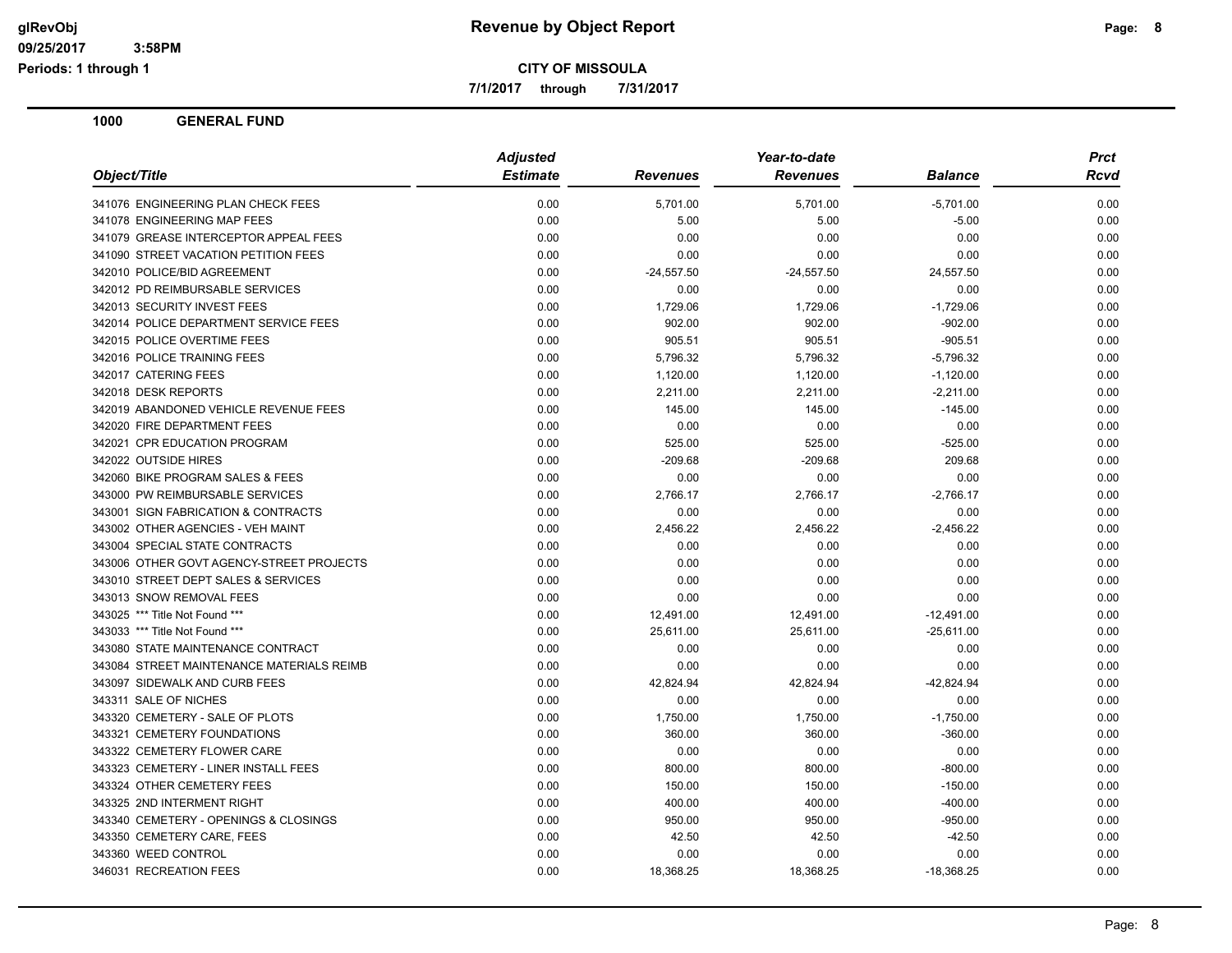**09/25/2017**

 **3:58PM Periods: 1 through 1**

**CITY OF MISSOULA**

**7/1/2017 through 7/31/2017**

| 0.00<br>8,074.42<br>$-8,074.42$<br>8,074.42<br>0.00<br>0.00<br>0.00<br>0.00<br>0.00<br>346.50<br>346.50<br>$-346.50$<br>0.00<br>0.00<br>0.00<br>0.00<br>0.00<br>0.00<br>0.00<br>0.00<br><b>CHARGES FOR SERVICES</b><br>0.00<br>163,760.71<br>163,760.71<br>$-163,760.71$<br><b>Total</b><br>0.00<br>0.00<br>0.00<br>0.00<br>0.00<br>0.00<br>0.00<br>0.00<br>0.00<br>0.00<br>0.00<br>0.00<br>0.00<br>0.00<br>0.00<br>0.00<br>0.00<br>0.00<br>0.00<br>0.00<br>0.00<br>0.00<br>0.00<br>0.00<br>0.00<br>52.00<br>52.00<br>$-52.00$<br><b>FINES &amp; FORFEITURES</b><br>0.00<br>52.00<br>52.00<br>$-52.00$<br><b>Total</b><br>360000 MISCELLANEOUS REVENUES<br>0.00<br>30.25<br>30.25<br>$-30.25$<br>0.00<br>0.00<br>0.00<br>0.00<br>0.00<br>717.81<br>717.81<br>$-717.81$<br>0.00<br>0.00<br>0.00<br>0.00<br>0.00<br>0.00<br>0.00<br>0.00<br>0.00<br>0.00<br>0.00<br>0.00<br>0.00<br>0.00<br>0.00<br>0.00<br>0.00<br>0.00<br>0.00<br>0.00<br>0.00<br>1,991.24<br>1,991.24<br>$-1,991.24$<br>0.00<br>0.00<br>0.00<br>0.00<br>0.00<br>0.00<br>0.00<br>0.00<br>0.00<br>608.00<br>608.00<br>$-608.00$<br>0.00<br>0.00<br>0.00<br>0.00<br>0.00<br>0.00<br>0.00<br>0.00<br>572.00<br>572.00<br>$-572.00$<br>0.00<br>0.00<br>0.00<br>0.00<br>0.00<br>0.00<br>0.00<br>0.00<br>0.00<br>0.00<br>2,008.00<br>2,008.00<br>$-2,008.00$<br>0.00<br>0.00<br>0.00<br>0.00<br>MISCELLANEOUS REVENUES<br>0.00<br>5,927.30<br>5,927.30<br>$-5,927.30$<br><b>Total</b><br>137.13<br>137.13<br>$-137.13$<br>0.00 | Object/Title                                   | <b>Adjusted</b><br><b>Estimate</b> | <b>Revenues</b> | Year-to-date<br><b>Revenues</b> | <b>Balance</b> | <b>Prct</b><br>Rcvd |
|------------------------------------------------------------------------------------------------------------------------------------------------------------------------------------------------------------------------------------------------------------------------------------------------------------------------------------------------------------------------------------------------------------------------------------------------------------------------------------------------------------------------------------------------------------------------------------------------------------------------------------------------------------------------------------------------------------------------------------------------------------------------------------------------------------------------------------------------------------------------------------------------------------------------------------------------------------------------------------------------------------------------------------------------------------------------------------------------------------------------------------------------------------------------------------------------------------------------------------------------------------------------------------------------------------------------------------------------------------------------------------------------------------------------------------------------------------------------------------------|------------------------------------------------|------------------------------------|-----------------|---------------------------------|----------------|---------------------|
|                                                                                                                                                                                                                                                                                                                                                                                                                                                                                                                                                                                                                                                                                                                                                                                                                                                                                                                                                                                                                                                                                                                                                                                                                                                                                                                                                                                                                                                                                          | 346033 PARK FEES/FACILITY RENTALS              |                                    |                 |                                 |                | 0.00                |
|                                                                                                                                                                                                                                                                                                                                                                                                                                                                                                                                                                                                                                                                                                                                                                                                                                                                                                                                                                                                                                                                                                                                                                                                                                                                                                                                                                                                                                                                                          | 346034 GROUNDS MAINTENANCE CONTRACT            |                                    |                 |                                 |                | 0.00                |
|                                                                                                                                                                                                                                                                                                                                                                                                                                                                                                                                                                                                                                                                                                                                                                                                                                                                                                                                                                                                                                                                                                                                                                                                                                                                                                                                                                                                                                                                                          | 346036 PARK CONCESSION FEES                    |                                    |                 |                                 |                | 0.00                |
|                                                                                                                                                                                                                                                                                                                                                                                                                                                                                                                                                                                                                                                                                                                                                                                                                                                                                                                                                                                                                                                                                                                                                                                                                                                                                                                                                                                                                                                                                          | 346051 MONTANA PARKS/REC CONFERENCE 2012       |                                    |                 |                                 |                | 0.00                |
|                                                                                                                                                                                                                                                                                                                                                                                                                                                                                                                                                                                                                                                                                                                                                                                                                                                                                                                                                                                                                                                                                                                                                                                                                                                                                                                                                                                                                                                                                          | 346054 PARKS MISC OVERTIME FEES                |                                    |                 |                                 |                | 0.00                |
|                                                                                                                                                                                                                                                                                                                                                                                                                                                                                                                                                                                                                                                                                                                                                                                                                                                                                                                                                                                                                                                                                                                                                                                                                                                                                                                                                                                                                                                                                          |                                                |                                    |                 |                                 |                | 0.00                |
|                                                                                                                                                                                                                                                                                                                                                                                                                                                                                                                                                                                                                                                                                                                                                                                                                                                                                                                                                                                                                                                                                                                                                                                                                                                                                                                                                                                                                                                                                          | 350000 FINES & FORFEITURES                     |                                    |                 |                                 |                |                     |
|                                                                                                                                                                                                                                                                                                                                                                                                                                                                                                                                                                                                                                                                                                                                                                                                                                                                                                                                                                                                                                                                                                                                                                                                                                                                                                                                                                                                                                                                                          | 351022 LAW ENFORCEMENT ACADEMY SURCHARGE #!    |                                    |                 |                                 |                | 0.00                |
|                                                                                                                                                                                                                                                                                                                                                                                                                                                                                                                                                                                                                                                                                                                                                                                                                                                                                                                                                                                                                                                                                                                                                                                                                                                                                                                                                                                                                                                                                          | 351031 TRAFFIC FINES                           |                                    |                 |                                 |                | 0.00                |
|                                                                                                                                                                                                                                                                                                                                                                                                                                                                                                                                                                                                                                                                                                                                                                                                                                                                                                                                                                                                                                                                                                                                                                                                                                                                                                                                                                                                                                                                                          | 351032 SURCHARGE ON FINES                      |                                    |                 |                                 |                | 0.00                |
|                                                                                                                                                                                                                                                                                                                                                                                                                                                                                                                                                                                                                                                                                                                                                                                                                                                                                                                                                                                                                                                                                                                                                                                                                                                                                                                                                                                                                                                                                          | 351033 PUBLIC DEFENDER FEES                    |                                    |                 |                                 |                | 0.00                |
|                                                                                                                                                                                                                                                                                                                                                                                                                                                                                                                                                                                                                                                                                                                                                                                                                                                                                                                                                                                                                                                                                                                                                                                                                                                                                                                                                                                                                                                                                          | 351034 CELLULAR PHONE FINES                    |                                    |                 |                                 |                | 0.00                |
|                                                                                                                                                                                                                                                                                                                                                                                                                                                                                                                                                                                                                                                                                                                                                                                                                                                                                                                                                                                                                                                                                                                                                                                                                                                                                                                                                                                                                                                                                          | 351035 CELL PHONE FINES: EDUCATION             |                                    |                 |                                 |                | 0.00                |
|                                                                                                                                                                                                                                                                                                                                                                                                                                                                                                                                                                                                                                                                                                                                                                                                                                                                                                                                                                                                                                                                                                                                                                                                                                                                                                                                                                                                                                                                                          | 355000 FALSE ALARM PENALTY                     |                                    |                 |                                 |                | 0.00                |
|                                                                                                                                                                                                                                                                                                                                                                                                                                                                                                                                                                                                                                                                                                                                                                                                                                                                                                                                                                                                                                                                                                                                                                                                                                                                                                                                                                                                                                                                                          |                                                |                                    |                 |                                 |                | 0.00                |
|                                                                                                                                                                                                                                                                                                                                                                                                                                                                                                                                                                                                                                                                                                                                                                                                                                                                                                                                                                                                                                                                                                                                                                                                                                                                                                                                                                                                                                                                                          |                                                |                                    |                 |                                 |                |                     |
|                                                                                                                                                                                                                                                                                                                                                                                                                                                                                                                                                                                                                                                                                                                                                                                                                                                                                                                                                                                                                                                                                                                                                                                                                                                                                                                                                                                                                                                                                          | 360001 COPIES                                  |                                    |                 |                                 |                | 0.00                |
|                                                                                                                                                                                                                                                                                                                                                                                                                                                                                                                                                                                                                                                                                                                                                                                                                                                                                                                                                                                                                                                                                                                                                                                                                                                                                                                                                                                                                                                                                          | 360003 MMIA REIMBURSEMENT-ATTORNEY             |                                    |                 |                                 |                | 0.00                |
|                                                                                                                                                                                                                                                                                                                                                                                                                                                                                                                                                                                                                                                                                                                                                                                                                                                                                                                                                                                                                                                                                                                                                                                                                                                                                                                                                                                                                                                                                          | 360010 MISCELLANEOUS                           |                                    |                 |                                 |                | 0.00                |
|                                                                                                                                                                                                                                                                                                                                                                                                                                                                                                                                                                                                                                                                                                                                                                                                                                                                                                                                                                                                                                                                                                                                                                                                                                                                                                                                                                                                                                                                                          | 360050 OVER/SHORT                              |                                    |                 |                                 |                | 0.00                |
|                                                                                                                                                                                                                                                                                                                                                                                                                                                                                                                                                                                                                                                                                                                                                                                                                                                                                                                                                                                                                                                                                                                                                                                                                                                                                                                                                                                                                                                                                          | 360100 REFUNDS                                 |                                    |                 |                                 |                | 0.00                |
|                                                                                                                                                                                                                                                                                                                                                                                                                                                                                                                                                                                                                                                                                                                                                                                                                                                                                                                                                                                                                                                                                                                                                                                                                                                                                                                                                                                                                                                                                          | 362000 OTHER MISCELLANEOUS REVENUE             |                                    |                 |                                 |                | 0.00                |
|                                                                                                                                                                                                                                                                                                                                                                                                                                                                                                                                                                                                                                                                                                                                                                                                                                                                                                                                                                                                                                                                                                                                                                                                                                                                                                                                                                                                                                                                                          | 362002 BAD CHECK CHARGES                       |                                    |                 |                                 |                | 0.00                |
|                                                                                                                                                                                                                                                                                                                                                                                                                                                                                                                                                                                                                                                                                                                                                                                                                                                                                                                                                                                                                                                                                                                                                                                                                                                                                                                                                                                                                                                                                          | 362004 URD III FACADE IMPROVEMENT LOAN REC     |                                    |                 |                                 |                | 0.00                |
|                                                                                                                                                                                                                                                                                                                                                                                                                                                                                                                                                                                                                                                                                                                                                                                                                                                                                                                                                                                                                                                                                                                                                                                                                                                                                                                                                                                                                                                                                          | 362011 SALE OF UNCLAIMED PROPERTY              |                                    |                 |                                 |                | 0.00                |
|                                                                                                                                                                                                                                                                                                                                                                                                                                                                                                                                                                                                                                                                                                                                                                                                                                                                                                                                                                                                                                                                                                                                                                                                                                                                                                                                                                                                                                                                                          | 362012 REC/GREEN TAG PROGRAM                   |                                    |                 |                                 |                | 0.00                |
|                                                                                                                                                                                                                                                                                                                                                                                                                                                                                                                                                                                                                                                                                                                                                                                                                                                                                                                                                                                                                                                                                                                                                                                                                                                                                                                                                                                                                                                                                          | 364012 SALE OF SURPLUS PROPERTY                |                                    |                 |                                 |                | 0.00                |
|                                                                                                                                                                                                                                                                                                                                                                                                                                                                                                                                                                                                                                                                                                                                                                                                                                                                                                                                                                                                                                                                                                                                                                                                                                                                                                                                                                                                                                                                                          | 364040 INSURANCE AND DAMAGE RECOVERY           |                                    |                 |                                 |                | 0.00                |
|                                                                                                                                                                                                                                                                                                                                                                                                                                                                                                                                                                                                                                                                                                                                                                                                                                                                                                                                                                                                                                                                                                                                                                                                                                                                                                                                                                                                                                                                                          | 364041 WORKERS COMPENSATION REIMBURSEMENT      |                                    |                 |                                 |                | 0.00                |
|                                                                                                                                                                                                                                                                                                                                                                                                                                                                                                                                                                                                                                                                                                                                                                                                                                                                                                                                                                                                                                                                                                                                                                                                                                                                                                                                                                                                                                                                                          | 364042 EXPENDITURE REIMBURSEMENTS              |                                    |                 |                                 |                | 0.00                |
|                                                                                                                                                                                                                                                                                                                                                                                                                                                                                                                                                                                                                                                                                                                                                                                                                                                                                                                                                                                                                                                                                                                                                                                                                                                                                                                                                                                                                                                                                          | 364043 RATTLESNAKE CORRIDOR REIMBURSEMENT      |                                    |                 |                                 |                | 0.00                |
|                                                                                                                                                                                                                                                                                                                                                                                                                                                                                                                                                                                                                                                                                                                                                                                                                                                                                                                                                                                                                                                                                                                                                                                                                                                                                                                                                                                                                                                                                          | 364044 EMERGENCY RESPONSE REIMBURSEMENT        |                                    |                 |                                 |                | 0.00                |
|                                                                                                                                                                                                                                                                                                                                                                                                                                                                                                                                                                                                                                                                                                                                                                                                                                                                                                                                                                                                                                                                                                                                                                                                                                                                                                                                                                                                                                                                                          | 365000 DONATIONS                               |                                    |                 |                                 |                | 0.00                |
|                                                                                                                                                                                                                                                                                                                                                                                                                                                                                                                                                                                                                                                                                                                                                                                                                                                                                                                                                                                                                                                                                                                                                                                                                                                                                                                                                                                                                                                                                          | 365001 *** Title Not Found ***                 |                                    |                 |                                 |                | 0.00                |
|                                                                                                                                                                                                                                                                                                                                                                                                                                                                                                                                                                                                                                                                                                                                                                                                                                                                                                                                                                                                                                                                                                                                                                                                                                                                                                                                                                                                                                                                                          | 365021 PARKS AND RECS GRANTS & CONTRIBUTIONS   |                                    |                 |                                 |                | 0.00                |
|                                                                                                                                                                                                                                                                                                                                                                                                                                                                                                                                                                                                                                                                                                                                                                                                                                                                                                                                                                                                                                                                                                                                                                                                                                                                                                                                                                                                                                                                                          |                                                |                                    |                 |                                 |                | 0.00                |
|                                                                                                                                                                                                                                                                                                                                                                                                                                                                                                                                                                                                                                                                                                                                                                                                                                                                                                                                                                                                                                                                                                                                                                                                                                                                                                                                                                                                                                                                                          | 370000 INVESTMENTS & ROYALTY EARNINGS          |                                    |                 |                                 |                |                     |
|                                                                                                                                                                                                                                                                                                                                                                                                                                                                                                                                                                                                                                                                                                                                                                                                                                                                                                                                                                                                                                                                                                                                                                                                                                                                                                                                                                                                                                                                                          | 371010 INTEREST ON INVESTMENTS                 |                                    |                 |                                 |                | 0.00                |
|                                                                                                                                                                                                                                                                                                                                                                                                                                                                                                                                                                                                                                                                                                                                                                                                                                                                                                                                                                                                                                                                                                                                                                                                                                                                                                                                                                                                                                                                                          | 371020 GAIN/LOSS IN MARKET VALUE OF INVESTMENT | 0.00                               | 0.00            | 0.00                            | 0.00           | 0.00                |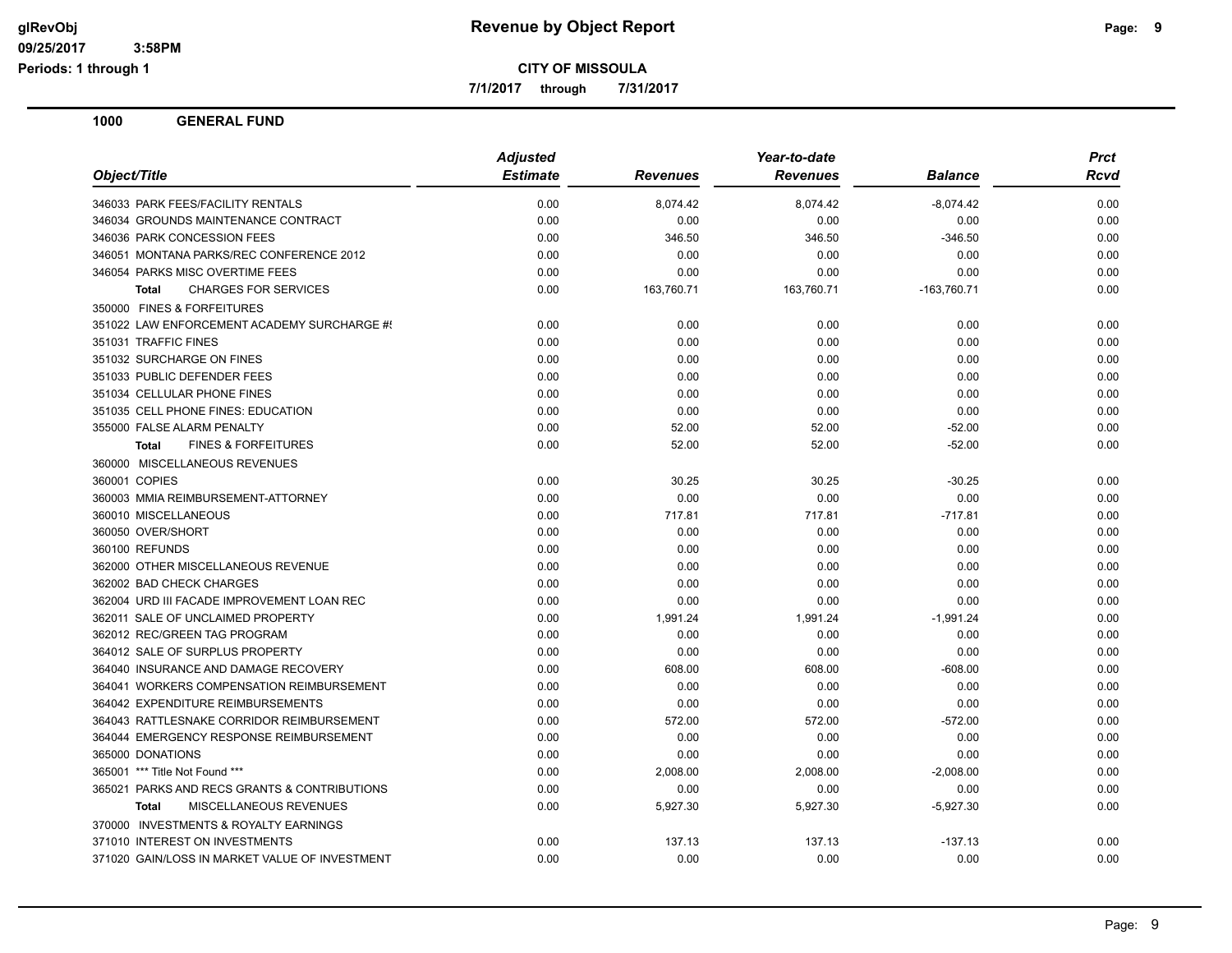**CITY OF MISSOULA**

**7/1/2017 through 7/31/2017**

 **3:58PM**

| Object/Title                                              | Adjusted<br><b>Estimate</b> | <b>Revenues</b> | Year-to-date<br><b>Revenues</b> | <b>Balance</b> | <b>Prct</b><br>Rcvd |
|-----------------------------------------------------------|-----------------------------|-----------------|---------------------------------|----------------|---------------------|
| <b>INVESTMENTS &amp; ROYALTY EARNINGS</b><br><b>Total</b> | 0.00                        | 137.13          | 137.13                          | $-137.13$      | 0.00                |
| 380000 OTHER FINANCING SOURCES                            |                             |                 |                                 |                |                     |
| 381090 PROCEEDS FROM CAPITAL LEASE                        | 0.00                        | 0.00            | 0.00                            | 0.00           | 0.00                |
| 382010 SALE OF FIXED ASSETS                               | 0.00                        | 0.00            | 0.00                            | 0.00           | 0.00                |
| 383000 OPERATING TRANSFERS                                | 0.00                        | 0.00            | 0.00                            | 0.00           | 0.00                |
| 383001 TRANS FR FLUSHING DISTRICT                         | 0.00                        | 0.00            | 0.00                            | 0.00           | 0.00                |
| 383002 TRANS FR GAS TAX                                   | 0.00                        | 0.00            | 0.00                            | 0.00           | 0.00                |
| 383004 TRANS FR EMPLOYEE HEALTH INSURANCE LEV             | 0.00                        | 0.00            | 0.00                            | 0.00           | 0.00                |
| 383007 TRANS FR CABLE FRANCHISE                           | 0.00                        | 0.00            | 0.00                            | 0.00           | 0.00                |
| 383011 TRANS FR SID REVOLVING                             | 0.00                        | 0.00            | 0.00                            | 0.00           | 0.00                |
| 383065 TRANSFER FROM WWTF                                 | 0.00                        | 0.00            | 0.00                            | 0.00           | 0.00                |
| OTHER FINANCING SOURCES<br><b>Total</b>                   | 0.00                        | 0.00            | 0.00                            | 0.00           | 0.00                |
| <b>INTERNAL SERVICES</b><br>390000                        |                             |                 |                                 |                |                     |
| 399999 NEW REQUESTS FUNDING                               | 0.00                        | 0.00            | 0.00                            | 0.00           | 0.00                |
| <b>INTERNAL SERVICES</b><br><b>Total</b>                  | 0.00                        | 0.00            | 0.00                            | 0.00           | 0.00                |
| <b>GENERAL FUND</b><br><b>Total</b>                       | 0.00                        | $-790,021.14$   | $-790,021.14$                   | 790,021.14     | 0.00                |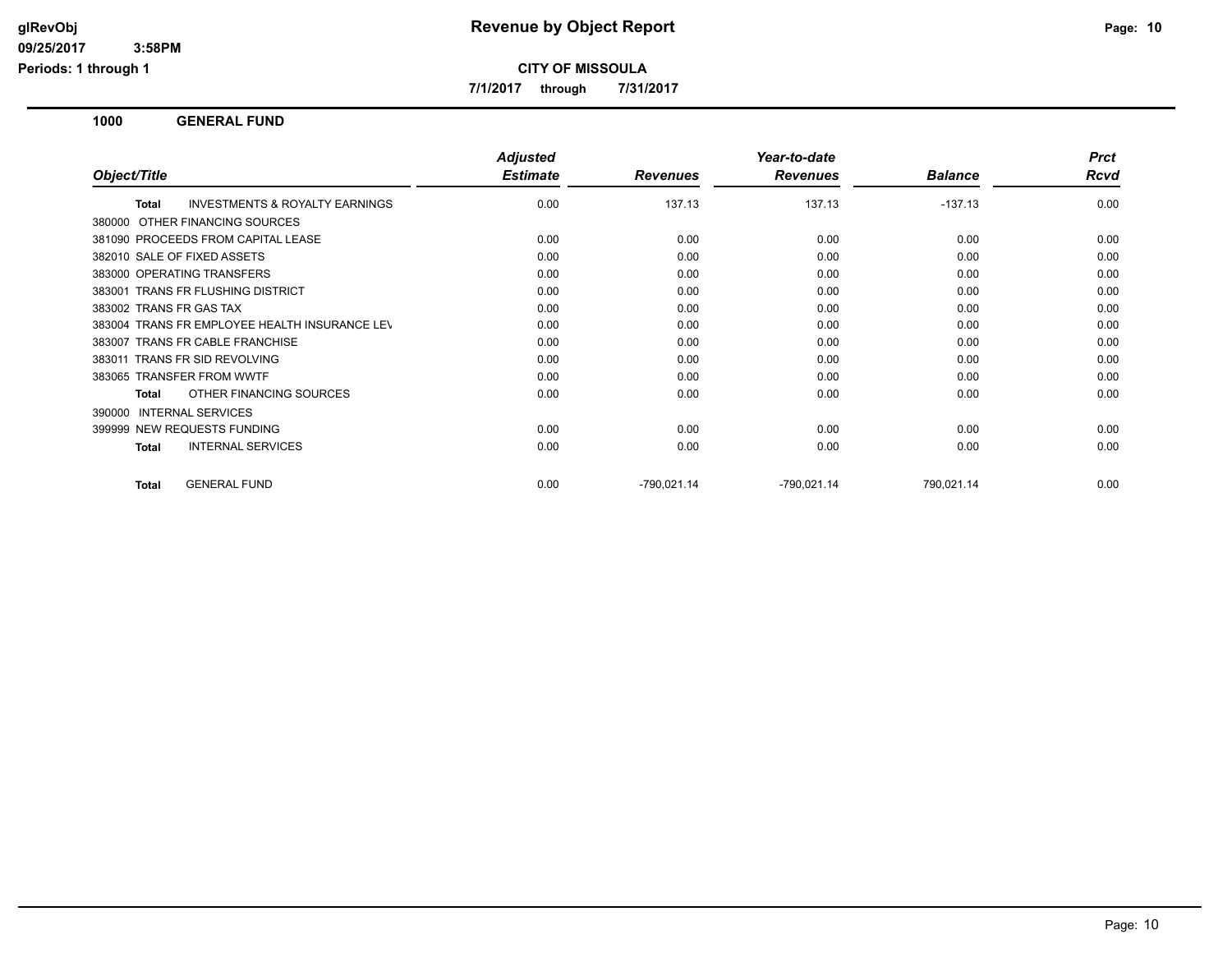**7/1/2017 through 7/31/2017**

# **1211 PARK ACQUISITION & DEVELOPMENT**

# **1211 PARK ACQUISITION & DEVELOPMENT**

|                                                     | <b>Adjusted</b> |                 | Year-to-date    |                | <b>Prct</b> |
|-----------------------------------------------------|-----------------|-----------------|-----------------|----------------|-------------|
| Object/Title                                        | <b>Estimate</b> | <b>Revenues</b> | <b>Revenues</b> | <b>Balance</b> | <b>Rcvd</b> |
| 340000 CHARGES FOR SERVICES                         |                 |                 |                 |                |             |
| 346080 PAYMENT IN LIEU OF PARKS                     | 0.00            | 0.00            | 0.00            | 0.00           | 0.00        |
| 346082 HIGH PARK EASEMENT EXCHANGE                  | 0.00            | 0.00            | 0.00            | 0.00           | 0.00        |
| <b>CHARGES FOR SERVICES</b><br><b>Total</b>         | 0.00            | 0.00            | 0.00            | 0.00           | 0.00        |
| 360000 MISCELLANEOUS REVENUES                       |                 |                 |                 |                |             |
| 360010 MISCELLANEOUS                                | 0.00            | 0.00            | 0.00            | 0.00           | 0.00        |
| 360016 LAFRAY PARK DONATIONS                        | 0.00            | 0.00            | 0.00            | 0.00           | 0.00        |
| 360017 PARK PLANS FORFEITURE                        | 0.00            | 0.00            | 0.00            | 0.00           | 0.00        |
| 360020 GREENOUGH PARK ENCROACHMENTS                 | 0.00            | 0.00            | 0.00            | 0.00           | 0.00        |
| 365102 RECREATION YOUTH & ADULT SPORTS              | 0.00            | 0.00            | 0.00            | 0.00           | 0.00        |
| <b>MISCELLANEOUS REVENUES</b><br><b>Total</b>       | 0.00            | 0.00            | 0.00            | 0.00           | 0.00        |
| <b>INVESTMENTS &amp; ROYALTY EARNINGS</b><br>370000 |                 |                 |                 |                |             |
| 371010 INTEREST ON INVESTMENTS                      | 0.00            | 0.00            | 0.00            | 0.00           | 0.00        |
| 371020 GAIN/LOSS IN MARKET VALUE OF INVESTMENTS     | 0.00            | 0.00            | 0.00            | 0.00           | 0.00        |
| <b>INVESTMENTS &amp; ROYALTY EARNINGS</b><br>Total  | 0.00            | 0.00            | 0.00            | 0.00           | 0.00        |
| 380000 OTHER FINANCING SOURCES                      |                 |                 |                 |                |             |
| 383000 OPERATING TRANSFERS                          | 0.00            | 0.00            | 0.00            | 0.00           | 0.00        |
| 383029 TRANS FR GENERAL                             | 0.00            | 0.00            | 0.00            | 0.00           | 0.00        |
| OTHER FINANCING SOURCES<br><b>Total</b>             | 0.00            | 0.00            | 0.00            | 0.00           | 0.00        |
| PARK ACQUISITION & DEVELOPMENT<br>Total             | 0.00            | 0.00            | 0.00            | 0.00           | 0.00        |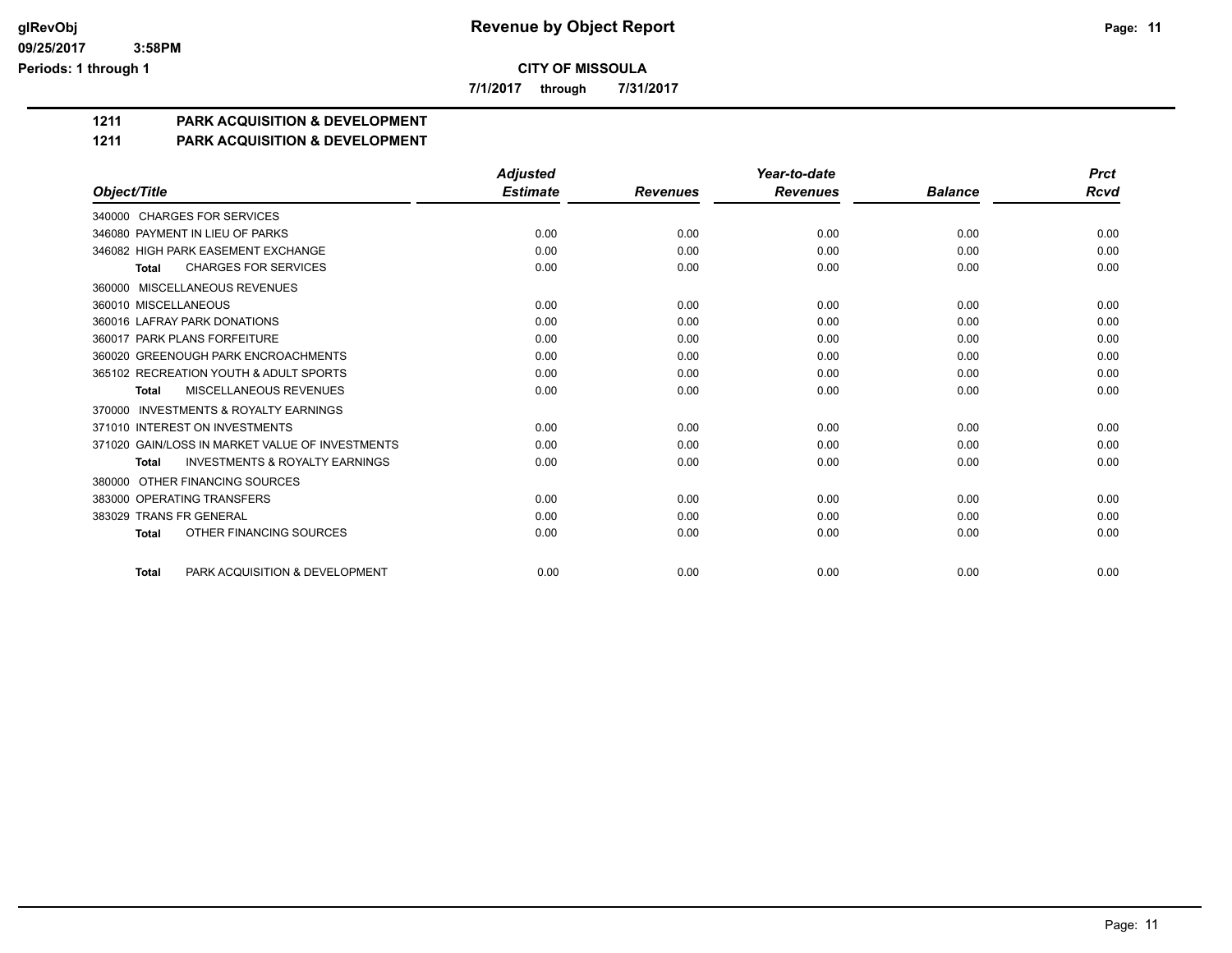**7/1/2017 through 7/31/2017**

# **1211 PARK ACQUISITION & DEVELOPMENT**

|                                                           | <b>Adjusted</b> |                 | Year-to-date    |                | <b>Prct</b> |
|-----------------------------------------------------------|-----------------|-----------------|-----------------|----------------|-------------|
| Object/Title                                              | <b>Estimate</b> | <b>Revenues</b> | <b>Revenues</b> | <b>Balance</b> | Rcvd        |
| 340000 CHARGES FOR SERVICES                               |                 |                 |                 |                |             |
| 346080 PAYMENT IN LIEU OF PARKS                           | 0.00            | 0.00            | 0.00            | 0.00           | 0.00        |
| 346082 HIGH PARK EASEMENT EXCHANGE                        | 0.00            | 0.00            | 0.00            | 0.00           | 0.00        |
| <b>CHARGES FOR SERVICES</b><br><b>Total</b>               | 0.00            | 0.00            | 0.00            | 0.00           | 0.00        |
| 360000 MISCELLANEOUS REVENUES                             |                 |                 |                 |                |             |
| 360010 MISCELLANEOUS                                      | 0.00            | 0.00            | 0.00            | 0.00           | 0.00        |
| 360016 LAFRAY PARK DONATIONS                              | 0.00            | 0.00            | 0.00            | 0.00           | 0.00        |
| 360017 PARK PLANS FORFEITURE                              | 0.00            | 0.00            | 0.00            | 0.00           | 0.00        |
| 360020 GREENOUGH PARK ENCROACHMENTS                       | 0.00            | 0.00            | 0.00            | 0.00           | 0.00        |
| 365102 RECREATION YOUTH & ADULT SPORTS                    | 0.00            | 0.00            | 0.00            | 0.00           | 0.00        |
| <b>MISCELLANEOUS REVENUES</b><br><b>Total</b>             | 0.00            | 0.00            | 0.00            | 0.00           | 0.00        |
| <b>INVESTMENTS &amp; ROYALTY EARNINGS</b><br>370000       |                 |                 |                 |                |             |
| 371010 INTEREST ON INVESTMENTS                            | 0.00            | 0.00            | 0.00            | 0.00           | 0.00        |
| 371020 GAIN/LOSS IN MARKET VALUE OF INVESTMENT            | 0.00            | 0.00            | 0.00            | 0.00           | 0.00        |
| <b>INVESTMENTS &amp; ROYALTY EARNINGS</b><br><b>Total</b> | 0.00            | 0.00            | 0.00            | 0.00           | 0.00        |
| 380000 OTHER FINANCING SOURCES                            |                 |                 |                 |                |             |
| 383000 OPERATING TRANSFERS                                | 0.00            | 0.00            | 0.00            | 0.00           | 0.00        |
| 383029 TRANS FR GENERAL                                   | 0.00            | 0.00            | 0.00            | 0.00           | 0.00        |
| OTHER FINANCING SOURCES<br><b>Total</b>                   | 0.00            | 0.00            | 0.00            | 0.00           | 0.00        |
| PARK ACQUISITION & DEVELOPMENT<br><b>Total</b>            | 0.00            | 0.00            | 0.00            | 0.00           | 0.00        |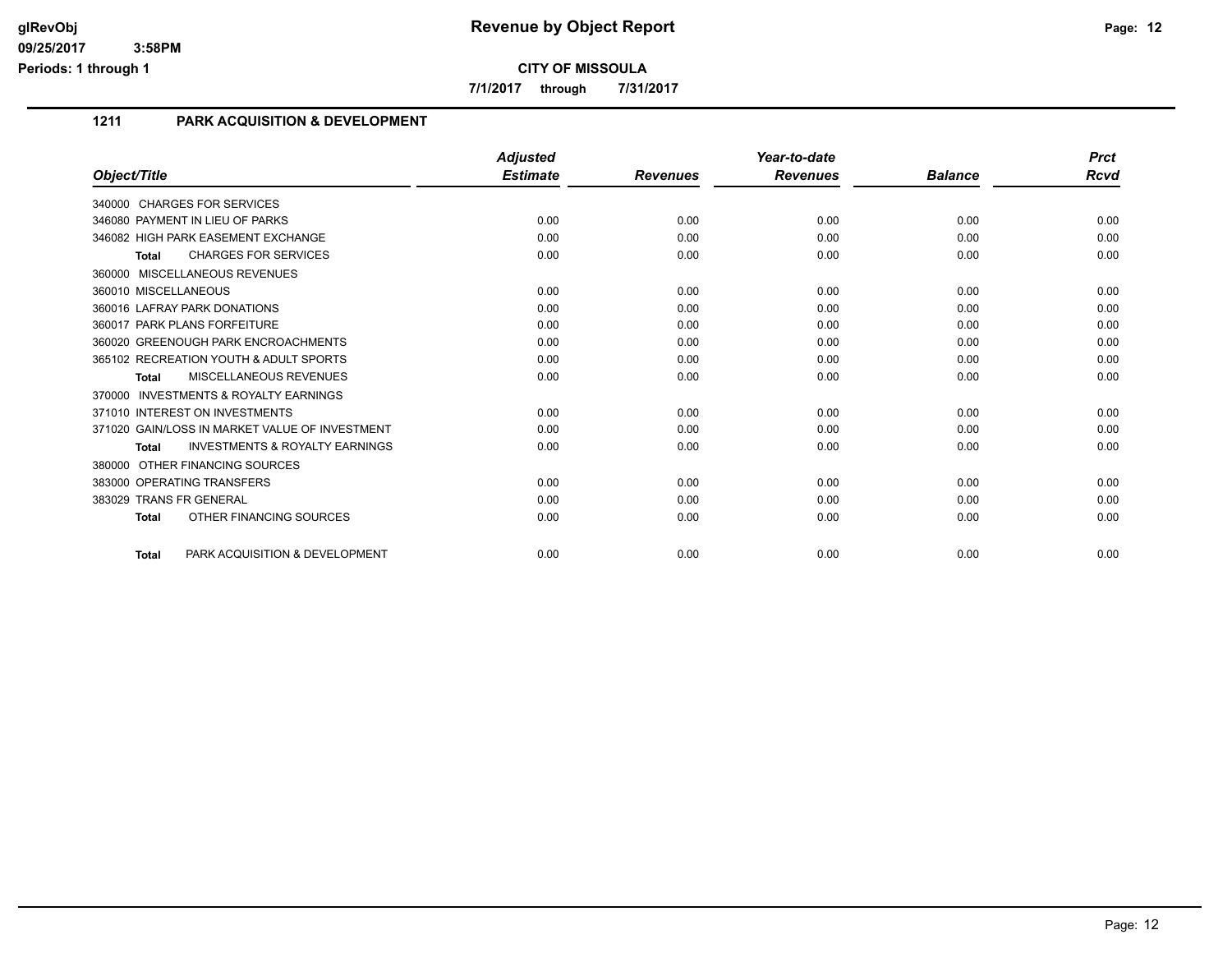**7/1/2017 through 7/31/2017**

**1212 PARK ENTERPRISE FUND**

**1212 PARK ENTERPRISE FUND**

|                                                           | <b>Adjusted</b> |                 | Year-to-date    |                | <b>Prct</b> |
|-----------------------------------------------------------|-----------------|-----------------|-----------------|----------------|-------------|
| Object/Title                                              | <b>Estimate</b> | <b>Revenues</b> | <b>Revenues</b> | <b>Balance</b> | Rcvd        |
| 340000 CHARGES FOR SERVICES                               |                 |                 |                 |                |             |
| 346000 FEES                                               | 0.00            | 7,567.12        | 7,567.12        | $-7,567.12$    | 0.00        |
| 346001 TENNIS FEE                                         | 0.00            | 910.00          | 910.00          | $-910.00$      | 0.00        |
| 346030 SWIMMING POOL FEES                                 | 0.00            | 0.00            | 0.00            | 0.00           | 0.00        |
| 346040 MCCORMICK SWIMMING POOL                            | 0.00            | 0.00            | 0.00            | 0.00           | 0.00        |
| 346056 PICNIC SITE FEES                                   | 0.00            | 0.00            | 0.00            | 0.00           | 0.00        |
| 346060 CURRENTS SWIMMING FACILITY                         | 0.00            | 0.00            | 0.00            | 0.00           | 0.00        |
| <b>CHARGES FOR SERVICES</b><br><b>Total</b>               | 0.00            | 8,477.12        | 8,477.12        | $-8,477.12$    | 0.00        |
| 360000 MISCELLANEOUS REVENUES                             |                 |                 |                 |                |             |
| 360010 MISCELLANEOUS                                      | 0.00            | 0.00            | 0.00            | 0.00           | 0.00        |
| MISCELLANEOUS REVENUES<br><b>Total</b>                    | 0.00            | 0.00            | 0.00            | 0.00           | 0.00        |
| 370000 INVESTMENTS & ROYALTY EARNINGS                     |                 |                 |                 |                |             |
| 371010 INTEREST ON INVESTMENTS                            | 0.00            | 0.00            | 0.00            | 0.00           | 0.00        |
| 371020 GAIN/LOSS IN MARKET VALUE OF INVESTMENTS           | 0.00            | 0.00            | 0.00            | 0.00           | 0.00        |
| <b>INVESTMENTS &amp; ROYALTY EARNINGS</b><br><b>Total</b> | 0.00            | 0.00            | 0.00            | 0.00           | 0.00        |
| OTHER FINANCING SOURCES<br>380000                         |                 |                 |                 |                |             |
| 383042 TRANSFERS FROM OTHER FUNDS                         | 0.00            | 0.00            | 0.00            | 0.00           | 0.00        |
| OTHER FINANCING SOURCES<br><b>Total</b>                   | 0.00            | 0.00            | 0.00            | 0.00           | 0.00        |
| PARK ENTERPRISE FUND<br><b>Total</b>                      | 0.00            | 8,477.12        | 8,477.12        | $-8,477.12$    | 0.00        |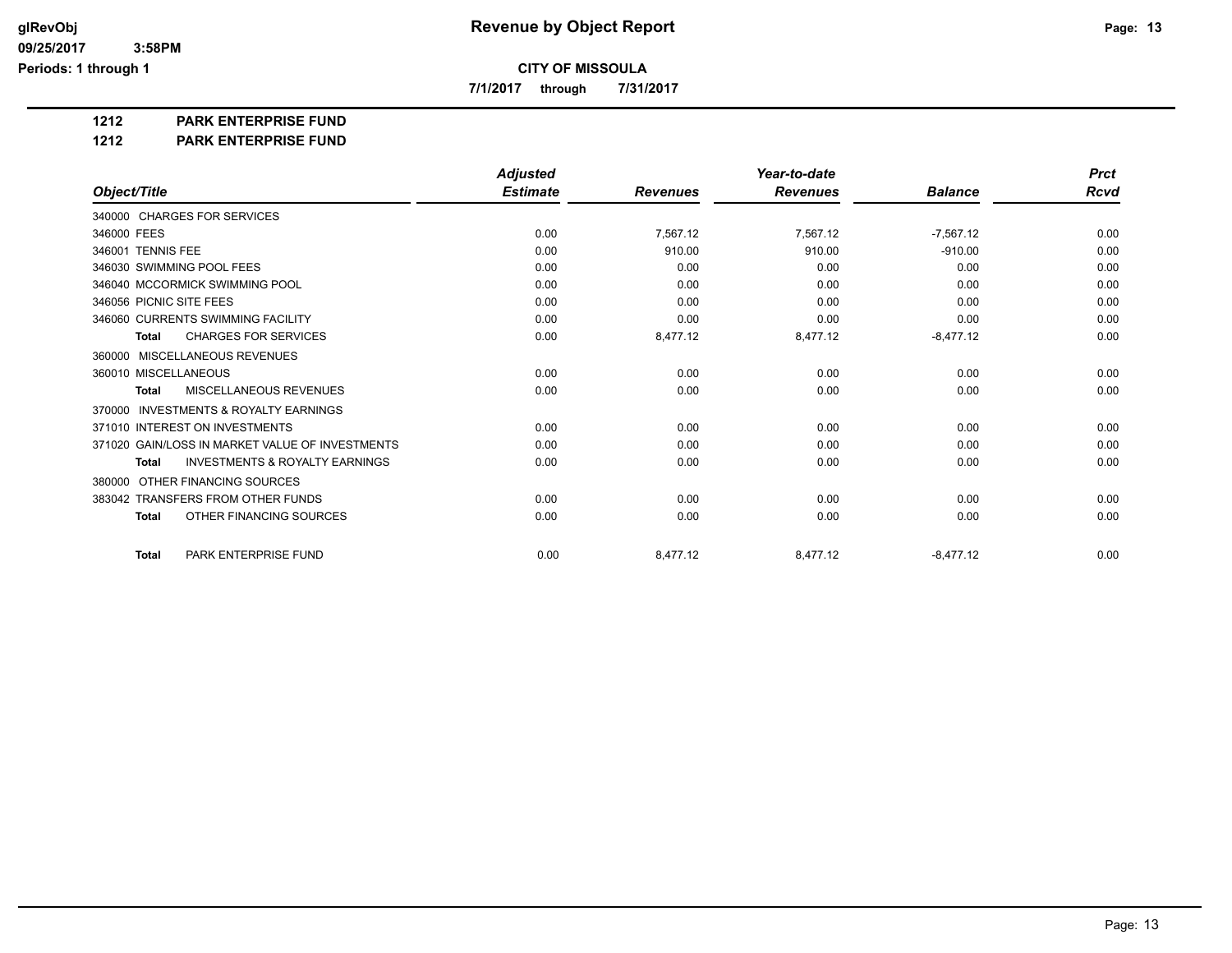**7/1/2017 through 7/31/2017**

# **1212 PARK ENTERPRISE FUND**

|                                                           | <b>Adjusted</b> |                 | Year-to-date    |                | <b>Prct</b> |
|-----------------------------------------------------------|-----------------|-----------------|-----------------|----------------|-------------|
| Object/Title                                              | <b>Estimate</b> | <b>Revenues</b> | <b>Revenues</b> | <b>Balance</b> | Rcvd        |
| 340000 CHARGES FOR SERVICES                               |                 |                 |                 |                |             |
| 346000 FEES                                               | 0.00            | 7,567.12        | 7,567.12        | $-7,567.12$    | 0.00        |
| 346001 TENNIS FEE                                         | 0.00            | 910.00          | 910.00          | $-910.00$      | 0.00        |
| 346030 SWIMMING POOL FEES                                 | 0.00            | 0.00            | 0.00            | 0.00           | 0.00        |
| 346040 MCCORMICK SWIMMING POOL                            | 0.00            | 0.00            | 0.00            | 0.00           | 0.00        |
| 346056 PICNIC SITE FEES                                   | 0.00            | 0.00            | 0.00            | 0.00           | 0.00        |
| 346060 CURRENTS SWIMMING FACILITY                         | 0.00            | 0.00            | 0.00            | 0.00           | 0.00        |
| <b>CHARGES FOR SERVICES</b><br><b>Total</b>               | 0.00            | 8,477.12        | 8,477.12        | $-8,477.12$    | 0.00        |
| 360000 MISCELLANEOUS REVENUES                             |                 |                 |                 |                |             |
| 360010 MISCELLANEOUS                                      | 0.00            | 0.00            | 0.00            | 0.00           | 0.00        |
| MISCELLANEOUS REVENUES<br><b>Total</b>                    | 0.00            | 0.00            | 0.00            | 0.00           | 0.00        |
| <b>INVESTMENTS &amp; ROYALTY EARNINGS</b><br>370000       |                 |                 |                 |                |             |
| 371010 INTEREST ON INVESTMENTS                            | 0.00            | 0.00            | 0.00            | 0.00           | 0.00        |
| 371020 GAIN/LOSS IN MARKET VALUE OF INVESTMENT            | 0.00            | 0.00            | 0.00            | 0.00           | 0.00        |
| <b>INVESTMENTS &amp; ROYALTY EARNINGS</b><br><b>Total</b> | 0.00            | 0.00            | 0.00            | 0.00           | 0.00        |
| OTHER FINANCING SOURCES<br>380000                         |                 |                 |                 |                |             |
| 383042 TRANSFERS FROM OTHER FUNDS                         | 0.00            | 0.00            | 0.00            | 0.00           | 0.00        |
| OTHER FINANCING SOURCES<br>Total                          | 0.00            | 0.00            | 0.00            | 0.00           | 0.00        |
| PARK ENTERPRISE FUND<br>Total                             | 0.00            | 8,477.12        | 8,477.12        | $-8,477.12$    | 0.00        |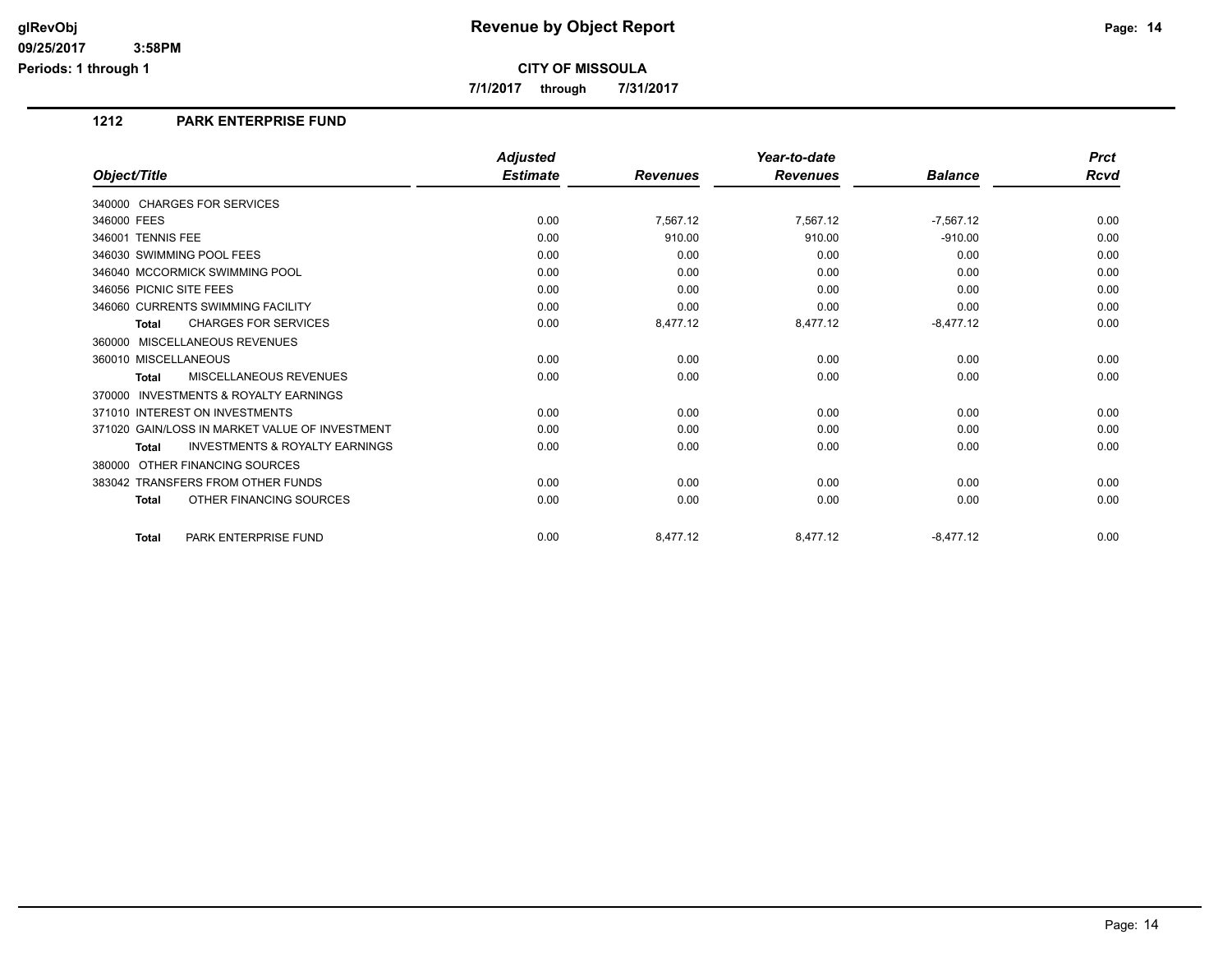**7/1/2017 through 7/31/2017**

**1216 PARKS & REC TRAILS, DEV**

|                                                   | <b>Adjusted</b> |                 | Year-to-date    |                | <b>Prct</b> |
|---------------------------------------------------|-----------------|-----------------|-----------------|----------------|-------------|
| Object/Title                                      | <b>Estimate</b> | <b>Revenues</b> | <b>Revenues</b> | <b>Balance</b> | <b>Rcvd</b> |
| 330000 INTERGOVERNMENTAL REVENUES                 |                 |                 |                 |                |             |
| 331013 NORTHSIDE PED BRIDGE ARRA GRANT            | 0.00            | 0.00            | 0.00            | 0.00           | 0.00        |
| 331014 WHITE PINE PLAYGROUND-CDBG GRANT           | 0.00            | 0.00            | 0.00            | 0.00           | 0.00        |
| 334025 COUNTY WEED                                | 0.00            | 15,000.00       | 15,000.00       | $-15,000.00$   | 0.00        |
| 334026 FOREST HEALTH GRANT                        | 0.00            | 0.00            | 0.00            | 0.00           | 0.00        |
| 334028 DEPT OF AG INTERN GRANT                    | 0.00            | 0.00            | 0.00            | 0.00           | 0.00        |
| 334121 DNRC GRANT                                 | 0.00            | 0.00            | 0.00            | 0.00           | 0.00        |
| 334122 RENEWABLE RESOURCE GRANTS                  | 0.00            | 0.00            | 0.00            | 0.00           | 0.00        |
| 334125 FWP GRANT                                  | 0.00            | 0.00            | 0.00            | 0.00           | 0.00        |
| 334251 RTP/TAP STATE GRANTS                       | 0.00            | 0.00            | 0.00            | 0.00           | 0.00        |
| 336023 STATE CONTRIB. - PERS                      | 0.00            | 0.00            | 0.00            | 0.00           | 0.00        |
| <b>INTERGOVERNMENTAL REVENUES</b><br><b>Total</b> | 0.00            | 15,000.00       | 15,000.00       | $-15,000.00$   | 0.00        |
| 340000 CHARGES FOR SERVICES                       |                 |                 |                 |                |             |
| 343036 *** Title Not Found ***                    | 0.00            | 0.00            | 0.00            | 0.00           | 0.00        |
| 343302 PARKS SOIL PROJECT                         | 0.00            | 0.00            | 0.00            | 0.00           | 0.00        |
| 346034 GROUNDS MAINTENANCE CONTRACT               | 0.00            | 0.00            | 0.00            | 0.00           | 0.00        |
| 346052 PLAYGROUND SAFETY TRAINING                 | 0.00            | 3,480.00        | 3,480.00        | $-3,480.00$    | 0.00        |
| 346055 COUNTY PARK SUPPORT                        | 0.00            | 0.00            | 0.00            | 0.00           | 0.00        |
| <b>CHARGES FOR SERVICES</b><br><b>Total</b>       | 0.00            | 3,480.00        | 3,480.00        | $-3,480.00$    | 0.00        |
| 360000 MISCELLANEOUS REVENUES                     |                 |                 |                 |                |             |
| 360000 MISCELLANEOUS REVENUES                     | 0.00            | 0.00            | 0.00            | 0.00           | 0.00        |
| 360010 MISCELLANEOUS                              | 0.00            | 0.00            | 0.00            | 0.00           | 0.00        |
| 361000 RATTLESNAKE LAND LEASES                    | 0.00            | 0.00            | 0.00            | 0.00           | 0.00        |
| 361003 CARAS PARK CONCERT REVENUE                 | 0.00            | 0.00            | 0.00            | 0.00           | 0.00        |
| 364040 INSURANCE AND DAMAGE RECOVERY              | 0.00            | 25.00           | 25.00           | $-25.00$       | 0.00        |
| 365000 DONATIONS                                  | 0.00            | 0.00            | 0.00            | 0.00           | 0.00        |
| 365001 *** Title Not Found ***                    | 0.00            | 0.00            | 0.00            | 0.00           | 0.00        |
| 365002 OTHER RECREATION DONATIONS                 | 0.00            | 327.00          | 327.00          | $-327.00$      | 0.00        |
| 365003 DONATIONS - SMOKE ALARMS                   | 0.00            | 0.00            | 0.00            | 0.00           | 0.00        |
| 365004 GRANT CR TRAIL ASSN DONATION               | 0.00            | 0.00            | 0.00            | 0.00           | 0.00        |
| 365005 DONATIONS - ARCO                           | 0.00            | 0.00            | 0.00            | 0.00           | 0.00        |
| 365009 DONATIONS - BASKETBALL/TENNIS COURT        | 0.00            | 0.00            | 0.00            | 0.00           | 0.00        |
| 365019 PARKS DONATIONS                            | 0.00            | 5,797.25        | 5,797.25        | $-5,797.25$    | 0.00        |
| 365020 OPEN SPACE DONATIONS                       | 0.00            | 0.00            | 0.00            | 0.00           | 0.00        |
| 365100 RECREATION OUTDOOR                         | 0.00            | 410.00          | 410.00          | $-410.00$      | 0.00        |
| 365101 RECREATION SCHOLARSHIP                     | 0.00            | 236.02          | 236.02          | $-236.02$      | 0.00        |
| 365102 RECREATION YOUTH & ADULT SPORTS            | 0.00            | 0.00            | 0.00            | 0.00           | 0.00        |
| 365103 URBAN FORESTRY PROGRAMS                    | 0.00            | 400.00          | 400.00          | $-400.00$      | 0.00        |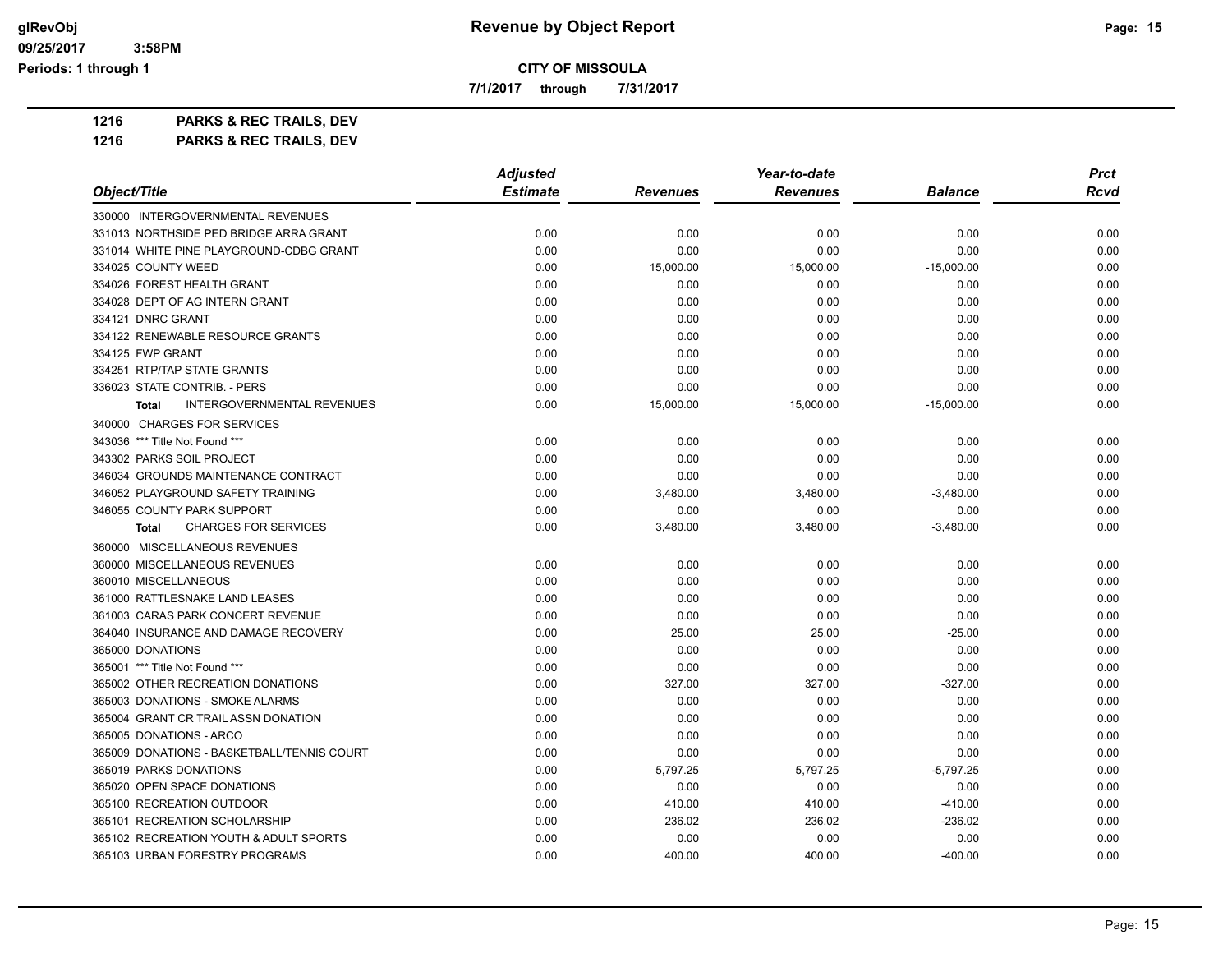**7/1/2017 through 7/31/2017**

**1216 PARKS & REC TRAILS, DEV**

|                                                           | <b>Adjusted</b> |                 | Year-to-date    |                | <b>Prct</b> |
|-----------------------------------------------------------|-----------------|-----------------|-----------------|----------------|-------------|
| Object/Title                                              | <b>Estimate</b> | <b>Revenues</b> | <b>Revenues</b> | <b>Balance</b> | <b>Rcvd</b> |
| 365109 CONSERVATION LANDS DONATIONS                       | 0.00            | 0.00            | 0.00            | 0.00           | 0.00        |
| MISCELLANEOUS REVENUES<br><b>Total</b>                    | 0.00            | 7,195.27        | 7,195.27        | $-7,195.27$    | 0.00        |
| <b>INVESTMENTS &amp; ROYALTY EARNINGS</b><br>370000       |                 |                 |                 |                |             |
| 371010 INTEREST ON INVESTMENTS                            | 0.00            | 0.00            | 0.00            | 0.00           | 0.00        |
| 371020 GAIN/LOSS IN MARKET VALUE OF INVESTMENTS           | 0.00            | 0.00            | 0.00            | 0.00           | 0.00        |
| <b>INVESTMENTS &amp; ROYALTY EARNINGS</b><br><b>Total</b> | 0.00            | 0.00            | 0.00            | 0.00           | 0.00        |
| 380000 OTHER FINANCING SOURCES                            |                 |                 |                 |                |             |
| 383000 OPERATING TRANSFERS                                | 0.00            | 0.00            | 0.00            | 0.00           | 0.00        |
| 383001 TRANS FR FLUSHING DISTRICT                         | 0.00            | 0.00            | 0.00            | 0.00           | 0.00        |
| 383026 TRANS FR CDBG                                      | 0.00            | 0.00            | 0.00            | 0.00           | 0.00        |
| 383043 TRANSFERS FROM IMPACT FEES                         | 0.00            | 0.00            | 0.00            | 0.00           | 0.00        |
| OTHER FINANCING SOURCES<br><b>Total</b>                   | 0.00            | 0.00            | 0.00            | 0.00           | 0.00        |
| PARKS & REC TRAILS, DEV<br><b>Total</b>                   | 0.00            | 25.675.27       | 25.675.27       | $-25,675.27$   | 0.00        |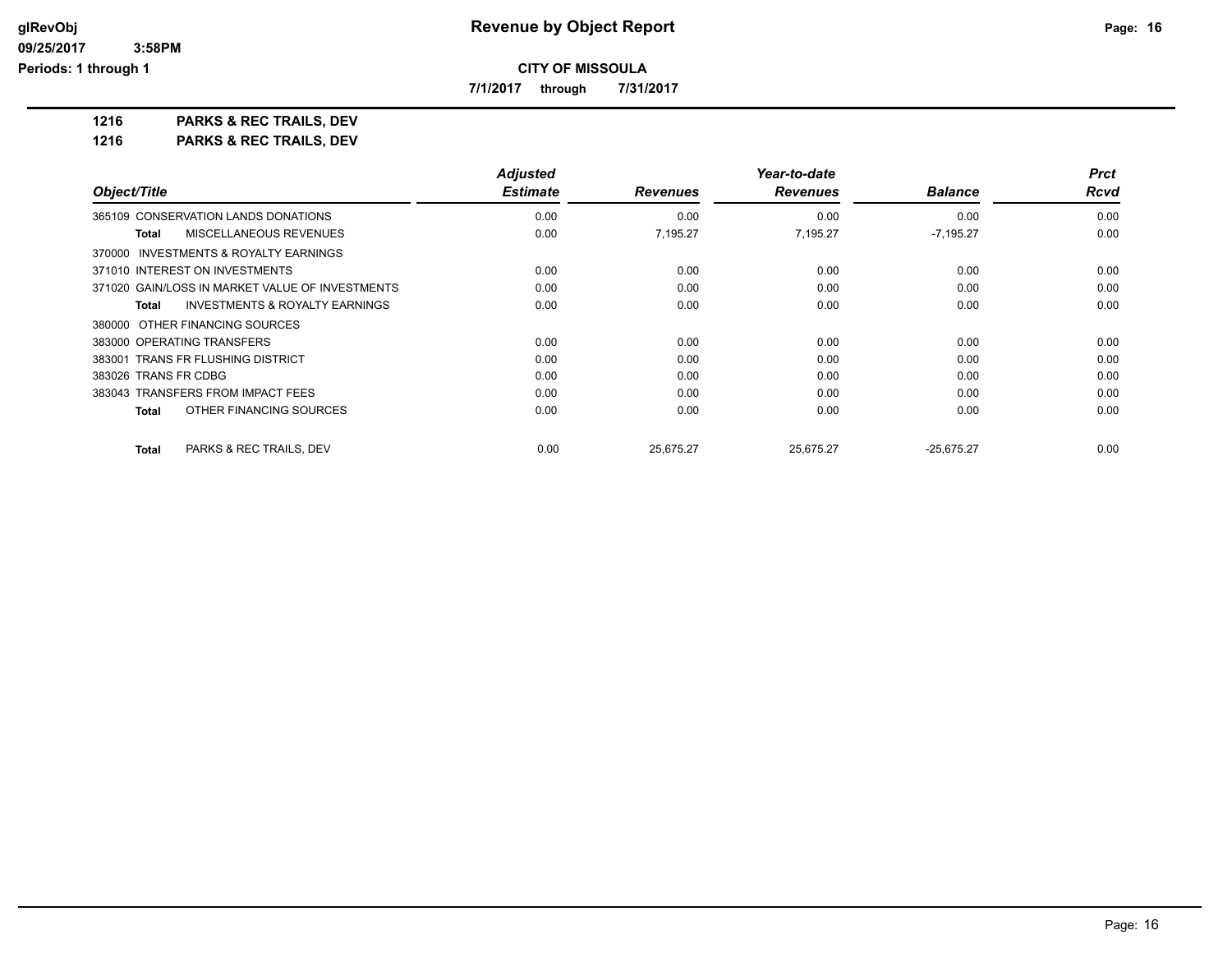**CITY OF MISSOULA**

**7/1/2017 through 7/31/2017**

| Object/Title                                      | <b>Adjusted</b> |           | Year-to-date    |                | <b>Prct</b> |
|---------------------------------------------------|-----------------|-----------|-----------------|----------------|-------------|
|                                                   | <b>Estimate</b> | Revenues  | <b>Revenues</b> | <b>Balance</b> | Rcvd        |
| 330000 INTERGOVERNMENTAL REVENUES                 |                 |           |                 |                |             |
| 331013 NORTHSIDE PED BRIDGE ARRA GRANT            | 0.00            | 0.00      | 0.00            | 0.00           | 0.00        |
| 331014 WHITE PINE PLAYGROUND-CDBG GRANT           | 0.00            | 0.00      | 0.00            | 0.00           | 0.00        |
| 334025 COUNTY WEED                                | 0.00            | 15,000.00 | 15,000.00       | $-15,000.00$   | 0.00        |
| 334026 FOREST HEALTH GRANT                        | 0.00            | 0.00      | 0.00            | 0.00           | 0.00        |
| 334028 DEPT OF AG INTERN GRANT                    | 0.00            | 0.00      | 0.00            | 0.00           | 0.00        |
| 334121 DNRC GRANT                                 | 0.00            | 0.00      | 0.00            | 0.00           | 0.00        |
| 334122 RENEWABLE RESOURCE GRANTS                  | 0.00            | 0.00      | 0.00            | 0.00           | 0.00        |
| 334125 FWP GRANT                                  | 0.00            | 0.00      | 0.00            | 0.00           | 0.00        |
| 334251 RTP/TAP STATE GRANTS                       | 0.00            | 0.00      | 0.00            | 0.00           | 0.00        |
| 336023 STATE CONTRIB. - PERS                      | 0.00            | 0.00      | 0.00            | 0.00           | 0.00        |
| <b>INTERGOVERNMENTAL REVENUES</b><br><b>Total</b> | 0.00            | 15,000.00 | 15,000.00       | $-15,000.00$   | 0.00        |
| 340000 CHARGES FOR SERVICES                       |                 |           |                 |                |             |
| 343036 *** Title Not Found ***                    | 0.00            | 0.00      | 0.00            | 0.00           | 0.00        |
| 343302 PARKS SOIL PROJECT                         | 0.00            | 0.00      | 0.00            | 0.00           | 0.00        |
| 346034 GROUNDS MAINTENANCE CONTRACT               | 0.00            | 0.00      | 0.00            | 0.00           | 0.00        |
| 346052 PLAYGROUND SAFETY TRAINING                 | 0.00            | 3,480.00  | 3,480.00        | $-3,480.00$    | 0.00        |
| 346055 COUNTY PARK SUPPORT                        | 0.00            | 0.00      | 0.00            | 0.00           | 0.00        |
| <b>CHARGES FOR SERVICES</b><br><b>Total</b>       | 0.00            | 3,480.00  | 3,480.00        | $-3,480.00$    | 0.00        |
| 360000 MISCELLANEOUS REVENUES                     |                 |           |                 |                |             |
| 360000 MISCELLANEOUS REVENUES                     | 0.00            | 0.00      | 0.00            | 0.00           | 0.00        |
| 360010 MISCELLANEOUS                              | 0.00            | 0.00      | 0.00            | 0.00           | 0.00        |
| 361000 RATTLESNAKE LAND LEASES                    | 0.00            | 0.00      | 0.00            | 0.00           | 0.00        |
| 361003 CARAS PARK CONCERT REVENUE                 | 0.00            | 0.00      | 0.00            | 0.00           | 0.00        |
| 364040 INSURANCE AND DAMAGE RECOVERY              | 0.00            | 25.00     | 25.00           | $-25.00$       | 0.00        |
| 365000 DONATIONS                                  | 0.00            | 0.00      | 0.00            | 0.00           | 0.00        |
| 365001 *** Title Not Found ***                    | 0.00            | 0.00      | 0.00            | 0.00           | 0.00        |
| 365002 OTHER RECREATION DONATIONS                 | 0.00            | 327.00    | 327.00          | $-327.00$      | 0.00        |
| 365003 DONATIONS - SMOKE ALARMS                   | 0.00            | 0.00      | 0.00            | 0.00           | 0.00        |
| 365004 GRANT CR TRAIL ASSN DONATION               | 0.00            | 0.00      | 0.00            | 0.00           | 0.00        |
| 365005 DONATIONS - ARCO                           | 0.00            | 0.00      | 0.00            | 0.00           | 0.00        |
| 365009 DONATIONS - BASKETBALL/TENNIS COURT        | 0.00            | 0.00      | 0.00            | 0.00           | 0.00        |
| 365019 PARKS DONATIONS                            | 0.00            | 5,797.25  | 5,797.25        | $-5,797.25$    | 0.00        |
| 365020 OPEN SPACE DONATIONS                       | 0.00            | 0.00      | 0.00            | 0.00           | 0.00        |
| 365100 RECREATION OUTDOOR                         | 0.00            | 410.00    | 410.00          | $-410.00$      | 0.00        |
| 365101 RECREATION SCHOLARSHIP                     | 0.00            | 236.02    | 236.02          | $-236.02$      | 0.00        |
| 365102 RECREATION YOUTH & ADULT SPORTS            | 0.00            | 0.00      | 0.00            | 0.00           | 0.00        |
| 365103 URBAN FORESTRY PROGRAMS                    | 0.00            | 400.00    | 400.00          | $-400.00$      | 0.00        |
| 365109 CONSERVATION LANDS DONATIONS               | 0.00            | 0.00      | 0.00            | 0.00           | 0.00        |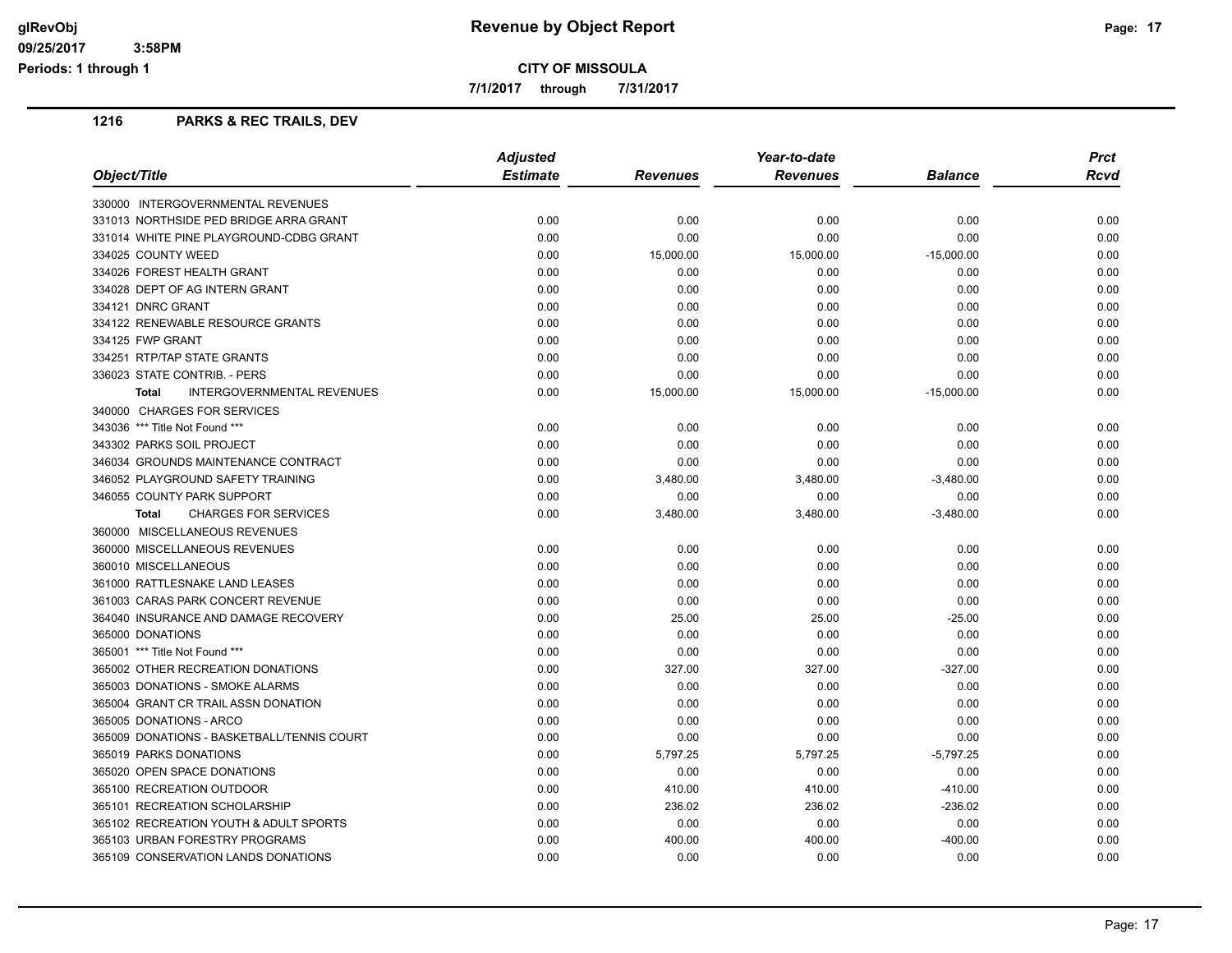**09/25/2017 3:58PM**

**Periods: 1 through 1**

# **CITY OF MISSOULA**

**7/1/2017 through 7/31/2017**

| Object/Title                                       | <b>Adjusted</b><br><b>Estimate</b> | <b>Revenues</b> | Year-to-date<br><b>Revenues</b> | <b>Balance</b> | <b>Prct</b><br>Rcvd |
|----------------------------------------------------|------------------------------------|-----------------|---------------------------------|----------------|---------------------|
|                                                    |                                    |                 |                                 |                |                     |
| <b>MISCELLANEOUS REVENUES</b><br>Total             | 0.00                               | 7.195.27        | 7.195.27                        | $-7.195.27$    | 0.00                |
| 370000 INVESTMENTS & ROYALTY EARNINGS              |                                    |                 |                                 |                |                     |
| 371010 INTEREST ON INVESTMENTS                     | 0.00                               | 0.00            | 0.00                            | 0.00           | 0.00                |
| 371020 GAIN/LOSS IN MARKET VALUE OF INVESTMENT     | 0.00                               | 0.00            | 0.00                            | 0.00           | 0.00                |
| <b>INVESTMENTS &amp; ROYALTY EARNINGS</b><br>Total | 0.00                               | 0.00            | 0.00                            | 0.00           | 0.00                |
| 380000 OTHER FINANCING SOURCES                     |                                    |                 |                                 |                |                     |
| 383000 OPERATING TRANSFERS                         | 0.00                               | 0.00            | 0.00                            | 0.00           | 0.00                |
| 383001 TRANS FR FLUSHING DISTRICT                  | 0.00                               | 0.00            | 0.00                            | 0.00           | 0.00                |
| 383026 TRANS FR CDBG                               | 0.00                               | 0.00            | 0.00                            | 0.00           | 0.00                |
| 383043 TRANSFERS FROM IMPACT FEES                  | 0.00                               | 0.00            | 0.00                            | 0.00           | 0.00                |
| OTHER FINANCING SOURCES<br>Total                   | 0.00                               | 0.00            | 0.00                            | 0.00           | 0.00                |
| PARKS & REC TRAILS, DEV<br><b>Total</b>            | 0.00                               | 25,675.27       | 25,675.27                       | $-25,675.27$   | 0.00                |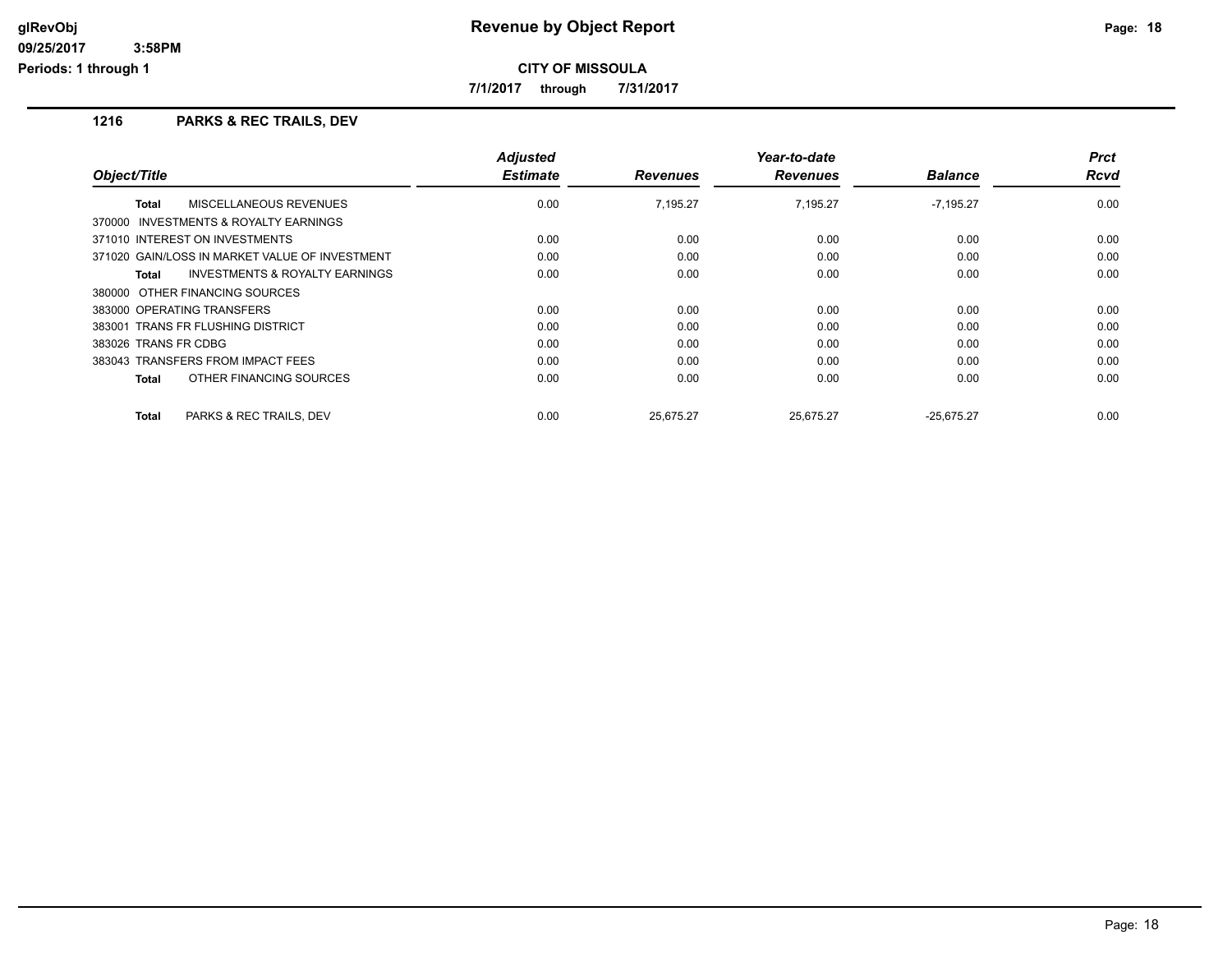**7/1/2017 through 7/31/2017**

# **1217 PARKS CITY LIFE GYM LEASE**

**1217 PARKS CITY LIFE GYM LEASE**

|                                            | Adjusted        |                 | Year-to-date    | <b>Prct</b>    |             |
|--------------------------------------------|-----------------|-----------------|-----------------|----------------|-------------|
| Object/Title                               | <b>Estimate</b> | <b>Revenues</b> | <b>Revenues</b> | <b>Balance</b> | <b>Rcvd</b> |
| 330000 INTERGOVERNMENTAL REVENUES          |                 |                 |                 |                |             |
| 336023 STATE CONTRIB. - PERS               | 0.00            | 0.00            | 0.00            | 0.00           | 0.00        |
| INTERGOVERNMENTAL REVENUES<br><b>Total</b> | 0.00            | 0.00            | 0.00            | 0.00           | 0.00        |
| 340000 CHARGES FOR SERVICES                |                 |                 |                 |                |             |
| 346031 RECREATION FEES                     | 0.00            | 288.00          | 288.00          | $-288.00$      | 0.00        |
| 346032 PRESCHOOL PROGRAMS                  | 0.00            | 0.00            | 0.00            | 0.00           | 0.00        |
| 346053 CITY LIFE PROGRAMS                  | 0.00            | 40.00           | 40.00           | $-40.00$       | 0.00        |
| <b>CHARGES FOR SERVICES</b><br>Total       | 0.00            | 328.00          | 328.00          | $-328.00$      | 0.00        |
| 360000 MISCELLANEOUS REVENUES              |                 |                 |                 |                |             |
| 365019 PARKS DONATIONS                     | 0.00            | 0.00            | 0.00            | 0.00           | 0.00        |
| MISCELLANEOUS REVENUES<br><b>Total</b>     | 0.00            | 0.00            | 0.00            | 0.00           | 0.00        |
| PARKS CITY LIFE GYM LEASE<br><b>Total</b>  | 0.00            | 328.00          | 328.00          | $-328.00$      | 0.00        |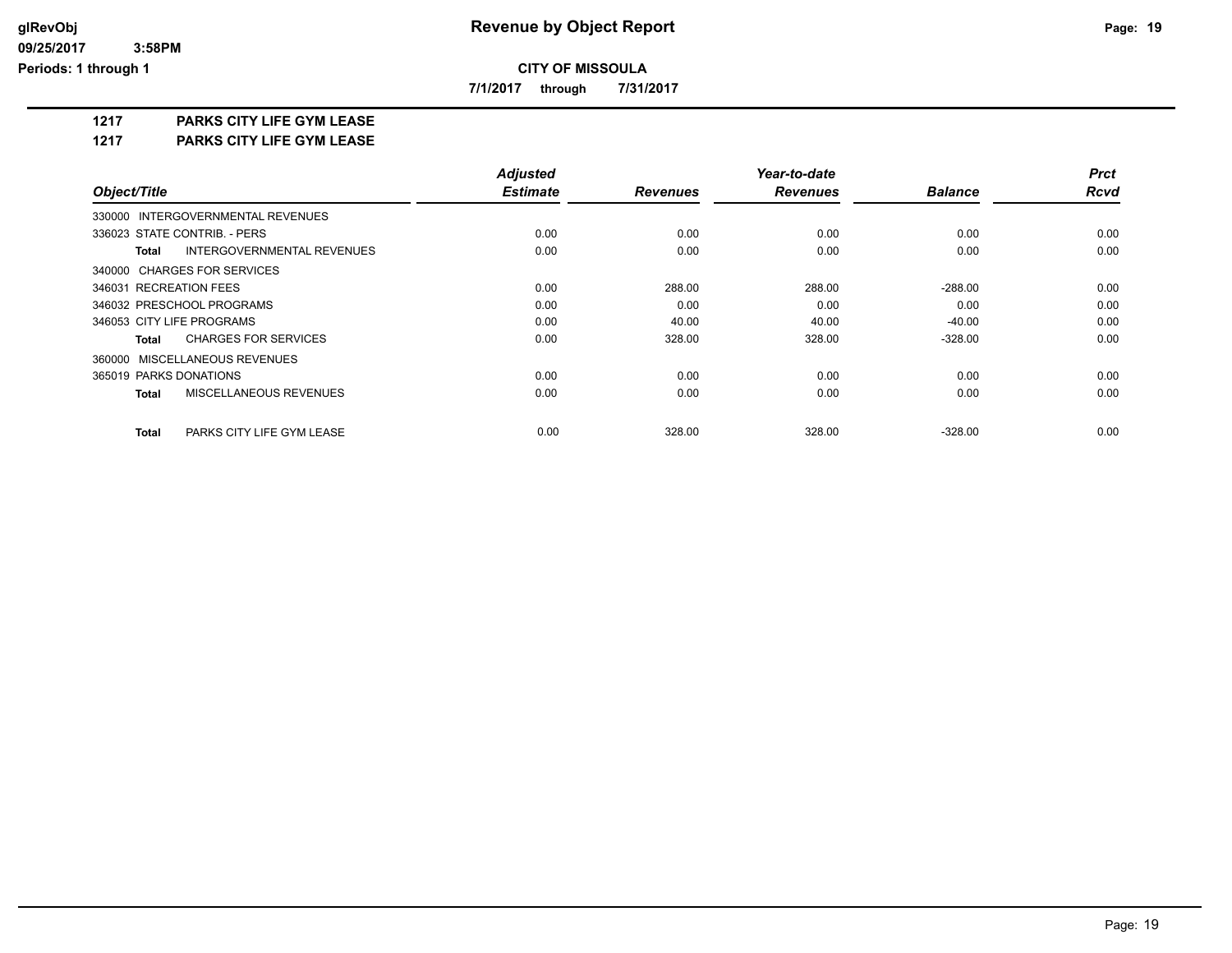**7/1/2017 through 7/31/2017**

# **1217 PARKS CITY LIFE GYM LEASE**

| Object/Title                               | <b>Adjusted</b><br><b>Estimate</b> | <b>Revenues</b> | Year-to-date<br><b>Revenues</b> | <b>Balance</b> | <b>Prct</b><br>Rcvd |
|--------------------------------------------|------------------------------------|-----------------|---------------------------------|----------------|---------------------|
| 330000 INTERGOVERNMENTAL REVENUES          |                                    |                 |                                 |                |                     |
| 336023 STATE CONTRIB. - PERS               | 0.00                               | 0.00            | 0.00                            | 0.00           | 0.00                |
| <b>INTERGOVERNMENTAL REVENUES</b><br>Total | 0.00                               | 0.00            | 0.00                            | 0.00           | 0.00                |
| 340000 CHARGES FOR SERVICES                |                                    |                 |                                 |                |                     |
| 346031 RECREATION FEES                     | 0.00                               | 288.00          | 288.00                          | $-288.00$      | 0.00                |
| 346032 PRESCHOOL PROGRAMS                  | 0.00                               | 0.00            | 0.00                            | 0.00           | 0.00                |
| 346053 CITY LIFE PROGRAMS                  | 0.00                               | 40.00           | 40.00                           | $-40.00$       | 0.00                |
| <b>CHARGES FOR SERVICES</b><br>Total       | 0.00                               | 328.00          | 328.00                          | $-328.00$      | 0.00                |
| 360000 MISCELLANEOUS REVENUES              |                                    |                 |                                 |                |                     |
| 365019 PARKS DONATIONS                     | 0.00                               | 0.00            | 0.00                            | 0.00           | 0.00                |
| MISCELLANEOUS REVENUES<br><b>Total</b>     | 0.00                               | 0.00            | 0.00                            | 0.00           | 0.00                |
| PARKS CITY LIFE GYM LEASE<br><b>Total</b>  | 0.00                               | 328.00          | 328.00                          | $-328.00$      | 0.00                |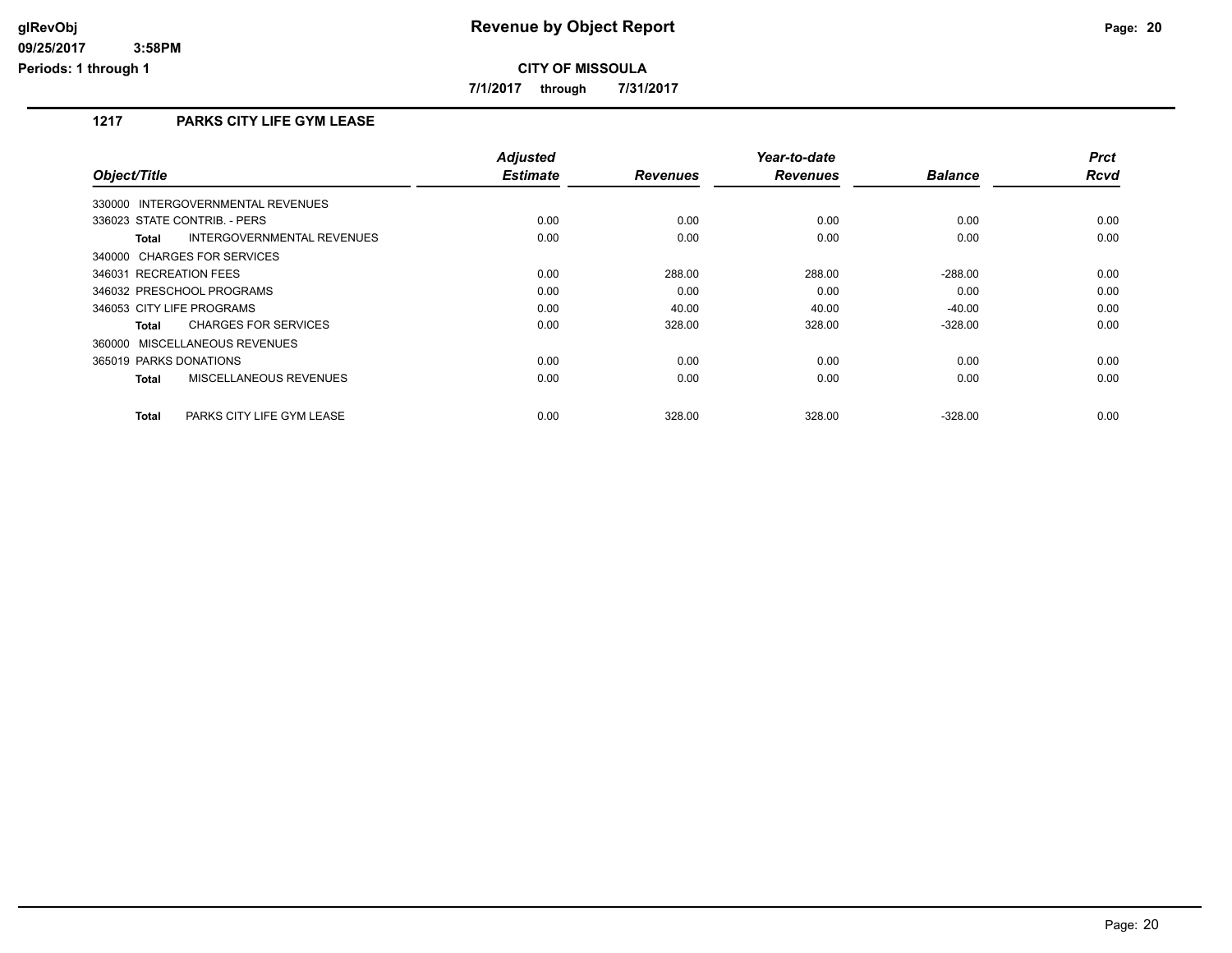**7/1/2017 through 7/31/2017**

**1218 ALL ABILITIES PLAYGROUND**

**1218 ALL ABILITIES PLAYGROUND**

|                                               | <b>Adjusted</b> |                 | Year-to-date |                | <b>Prct</b> |
|-----------------------------------------------|-----------------|-----------------|--------------|----------------|-------------|
| Object/Title                                  | <b>Estimate</b> | <b>Revenues</b> | Revenues     | <b>Balance</b> | <b>Rcvd</b> |
| 360000 MISCELLANEOUS REVENUES                 |                 |                 |              |                |             |
| 365019 PARKS DONATIONS                        | 0.00            | 0.00            | 0.00         | 0.00           | 0.00        |
| <b>MISCELLANEOUS REVENUES</b><br><b>Total</b> | 0.00            | 0.00            | 0.00         | 0.00           | 0.00        |
| 380000 OTHER FINANCING SOURCES                |                 |                 |              |                |             |
| 383010 TRANS FR CIP                           | 0.00            | 0.00            | 0.00         | 0.00           | 0.00        |
| OTHER FINANCING SOURCES<br><b>Total</b>       | 0.00            | 0.00            | 0.00         | 0.00           | 0.00        |
|                                               |                 |                 |              |                |             |
| ALL ABILITIES PLAYGROUND<br><b>Total</b>      | 0.00            | 0.00            | 0.00         | 0.00           | 0.00        |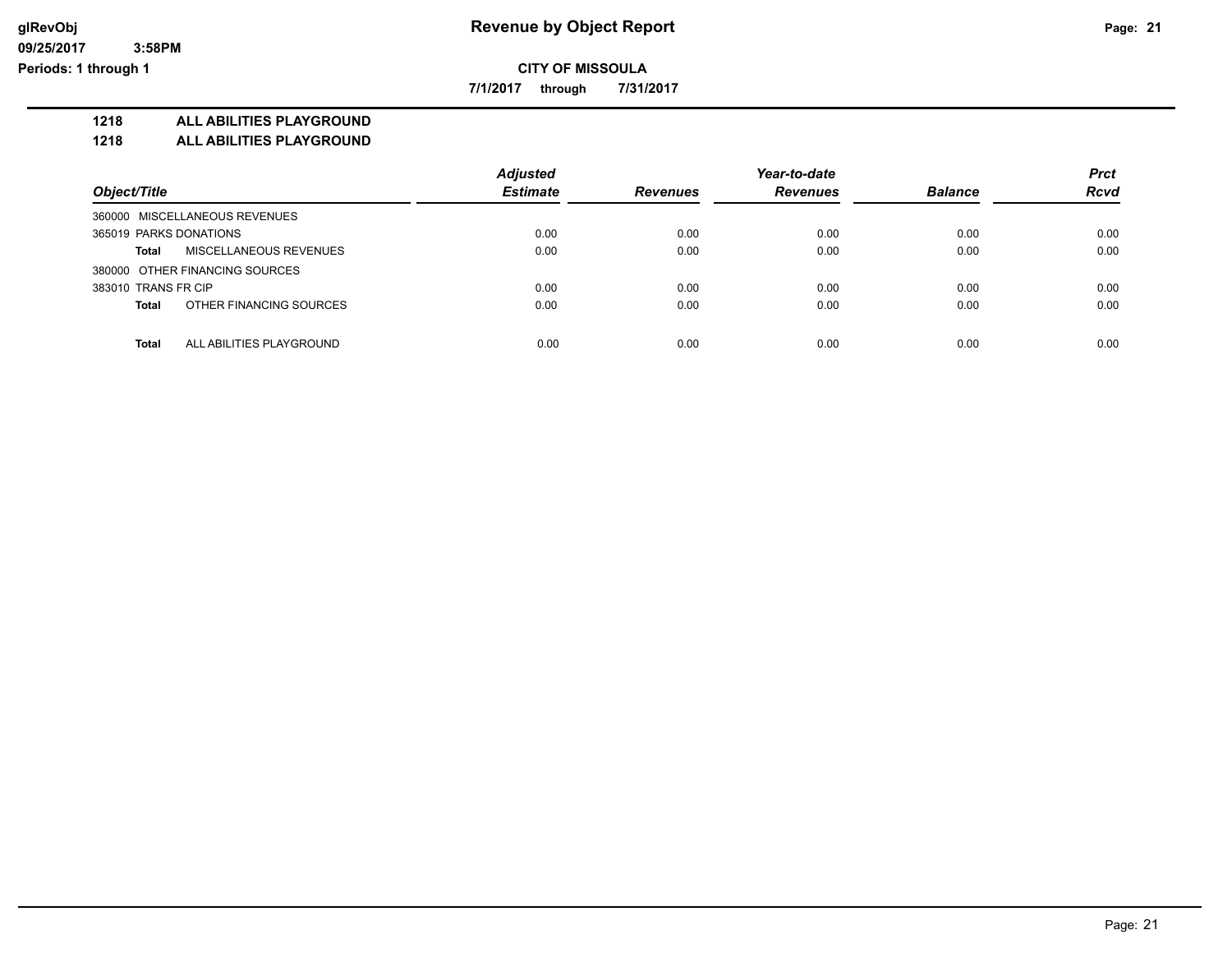**CITY OF MISSOULA**

**7/1/2017 through 7/31/2017**

# **1218 ALL ABILITIES PLAYGROUND**

 **3:58PM**

| Object/Title                            | <b>Adjusted</b><br><b>Estimate</b> | <b>Revenues</b> | Year-to-date<br><b>Revenues</b> | <b>Balance</b> | <b>Prct</b><br><b>Rcvd</b> |
|-----------------------------------------|------------------------------------|-----------------|---------------------------------|----------------|----------------------------|
| MISCELLANEOUS REVENUES<br>360000        |                                    |                 |                                 |                |                            |
| 365019 PARKS DONATIONS                  | 0.00                               | 0.00            | 0.00                            | 0.00           | 0.00                       |
| <b>MISCELLANEOUS REVENUES</b><br>Total  | 0.00                               | 0.00            | 0.00                            | 0.00           | 0.00                       |
| 380000 OTHER FINANCING SOURCES          |                                    |                 |                                 |                |                            |
| 383010 TRANS FR CIP                     | 0.00                               | 0.00            | 0.00                            | 0.00           | 0.00                       |
| OTHER FINANCING SOURCES<br><b>Total</b> | 0.00                               | 0.00            | 0.00                            | 0.00           | 0.00                       |
| ALL ABILITIES PLAYGROUND<br>Total       | 0.00                               | 0.00            | 0.00                            | 0.00           | 0.00                       |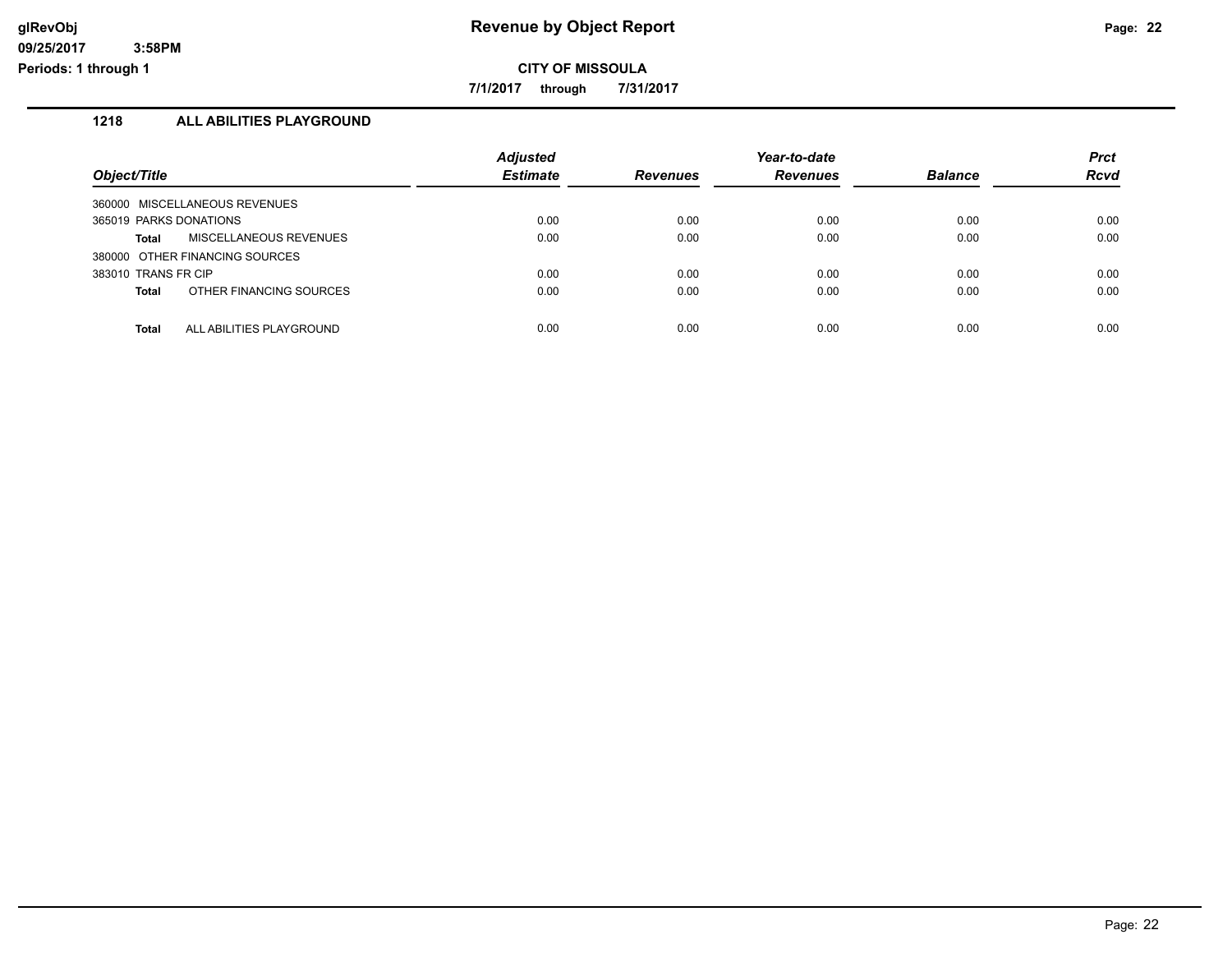**7/1/2017 through 7/31/2017**

# **1219 FT MISSOULA REGIONAL PARK**

#### **1219 FT MISSOULA REGIONAL PARK**

|                                                   | <b>Adjusted</b> |                 | Year-to-date    |                | <b>Prct</b> |
|---------------------------------------------------|-----------------|-----------------|-----------------|----------------|-------------|
| Object/Title                                      | <b>Estimate</b> | <b>Revenues</b> | <b>Revenues</b> | <b>Balance</b> | <b>Rcvd</b> |
| 330000 INTERGOVERNMENTAL REVENUES                 |                 |                 |                 |                |             |
| 330000 INTERGOVERNMENTAL REVENUES                 | 0.00            | $-131,324.00$   | $-131,324.00$   | 131,324.00     | 0.00        |
| 336023 STATE CONTRIB. - PERS                      | 0.00            | 0.00            | 0.00            | 0.00           | 0.00        |
| <b>INTERGOVERNMENTAL REVENUES</b><br><b>Total</b> | 0.00            | $-131,324.00$   | $-131,324.00$   | 131,324.00     | 0.00        |
| 340000 CHARGES FOR SERVICES                       |                 |                 |                 |                |             |
| 346031 RECREATION FEES                            | 0.00            | 1,597.50        | 1,597.50        | $-1,597.50$    | 0.00        |
| 346033 PARK FEES/FACILITY RENTALS                 | 0.00            | 2,292.97        | 2,292.97        | $-2,292.97$    | 0.00        |
| 346034 GROUNDS MAINTENANCE CONTRACT               | 0.00            | 0.00            | 0.00            | 0.00           | 0.00        |
| 346036 PARK CONCESSION FEES                       | 0.00            | 0.00            | 0.00            | 0.00           | 0.00        |
| 346050 COUNTY PLAYGROUND CONTRACT                 | 0.00            | 0.00            | 0.00            | 0.00           | 0.00        |
| <b>CHARGES FOR SERVICES</b><br>Total              | 0.00            | 3,890.47        | 3,890.47        | $-3,890.47$    | 0.00        |
| 360000 MISCELLANEOUS REVENUES                     |                 |                 |                 |                |             |
| 360010 MISCELLANEOUS                              | 0.00            | 0.00            | 0.00            | 0.00           | 0.00        |
| 365000 DONATIONS                                  | 0.00            | 0.00            | 0.00            | 0.00           | 0.00        |
| 365019 PARKS DONATIONS                            | 0.00            | 0.00            | 0.00            | 0.00           | 0.00        |
| MISCELLANEOUS REVENUES<br><b>Total</b>            | 0.00            | 0.00            | 0.00            | 0.00           | 0.00        |
| OTHER FINANCING SOURCES<br>380000                 |                 |                 |                 |                |             |
| 381010 BOND PROCEEDS                              | 0.00            | 0.00            | 0.00            | 0.00           | 0.00        |
| 383000 OPERATING TRANSFERS                        | 0.00            | 0.00            | 0.00            | 0.00           | 0.00        |
| 383050 TRANSFER FROM IMPACT FEES                  | 0.00            | 0.00            | 0.00            | 0.00           | 0.00        |
| OTHER FINANCING SOURCES<br><b>Total</b>           | 0.00            | 0.00            | 0.00            | 0.00           | 0.00        |
| FT MISSOULA REGIONAL PARK<br><b>Total</b>         | 0.00            | $-127,433.53$   | $-127,433.53$   | 127,433.53     | 0.00        |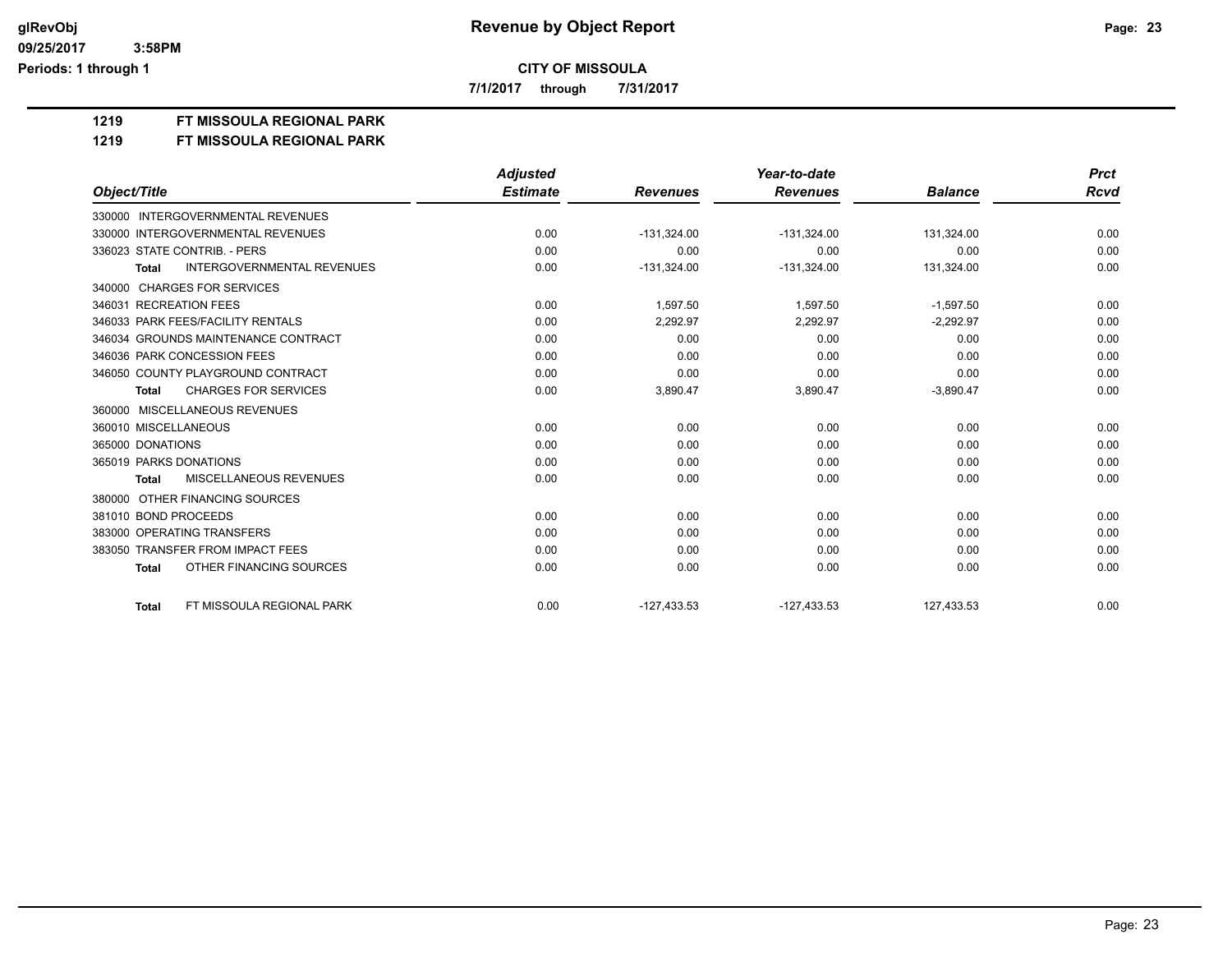**7/1/2017 through 7/31/2017**

# **1219 FT MISSOULA REGIONAL PARK**

|                                                   | <b>Adjusted</b> |                 | Year-to-date    |                | <b>Prct</b> |
|---------------------------------------------------|-----------------|-----------------|-----------------|----------------|-------------|
| Object/Title                                      | <b>Estimate</b> | <b>Revenues</b> | <b>Revenues</b> | <b>Balance</b> | Rcvd        |
| 330000 INTERGOVERNMENTAL REVENUES                 |                 |                 |                 |                |             |
| 330000 INTERGOVERNMENTAL REVENUES                 | 0.00            | $-131,324.00$   | $-131,324.00$   | 131,324.00     | 0.00        |
| 336023 STATE CONTRIB. - PERS                      | 0.00            | 0.00            | 0.00            | 0.00           | 0.00        |
| <b>INTERGOVERNMENTAL REVENUES</b><br><b>Total</b> | 0.00            | $-131,324.00$   | $-131,324.00$   | 131,324.00     | 0.00        |
| 340000 CHARGES FOR SERVICES                       |                 |                 |                 |                |             |
| 346031 RECREATION FEES                            | 0.00            | 1,597.50        | 1,597.50        | $-1,597.50$    | 0.00        |
| 346033 PARK FEES/FACILITY RENTALS                 | 0.00            | 2,292.97        | 2,292.97        | $-2,292.97$    | 0.00        |
| 346034 GROUNDS MAINTENANCE CONTRACT               | 0.00            | 0.00            | 0.00            | 0.00           | 0.00        |
| 346036 PARK CONCESSION FEES                       | 0.00            | 0.00            | 0.00            | 0.00           | 0.00        |
| 346050 COUNTY PLAYGROUND CONTRACT                 | 0.00            | 0.00            | 0.00            | 0.00           | 0.00        |
| <b>CHARGES FOR SERVICES</b><br><b>Total</b>       | 0.00            | 3,890.47        | 3,890.47        | $-3,890.47$    | 0.00        |
| 360000 MISCELLANEOUS REVENUES                     |                 |                 |                 |                |             |
| 360010 MISCELLANEOUS                              | 0.00            | 0.00            | 0.00            | 0.00           | 0.00        |
| 365000 DONATIONS                                  | 0.00            | 0.00            | 0.00            | 0.00           | 0.00        |
| 365019 PARKS DONATIONS                            | 0.00            | 0.00            | 0.00            | 0.00           | 0.00        |
| <b>MISCELLANEOUS REVENUES</b><br><b>Total</b>     | 0.00            | 0.00            | 0.00            | 0.00           | 0.00        |
| 380000 OTHER FINANCING SOURCES                    |                 |                 |                 |                |             |
| 381010 BOND PROCEEDS                              | 0.00            | 0.00            | 0.00            | 0.00           | 0.00        |
| 383000 OPERATING TRANSFERS                        | 0.00            | 0.00            | 0.00            | 0.00           | 0.00        |
| 383050 TRANSFER FROM IMPACT FEES                  | 0.00            | 0.00            | 0.00            | 0.00           | 0.00        |
| OTHER FINANCING SOURCES<br><b>Total</b>           | 0.00            | 0.00            | 0.00            | 0.00           | 0.00        |
| FT MISSOULA REGIONAL PARK<br><b>Total</b>         | 0.00            | $-127.433.53$   | $-127.433.53$   | 127.433.53     | 0.00        |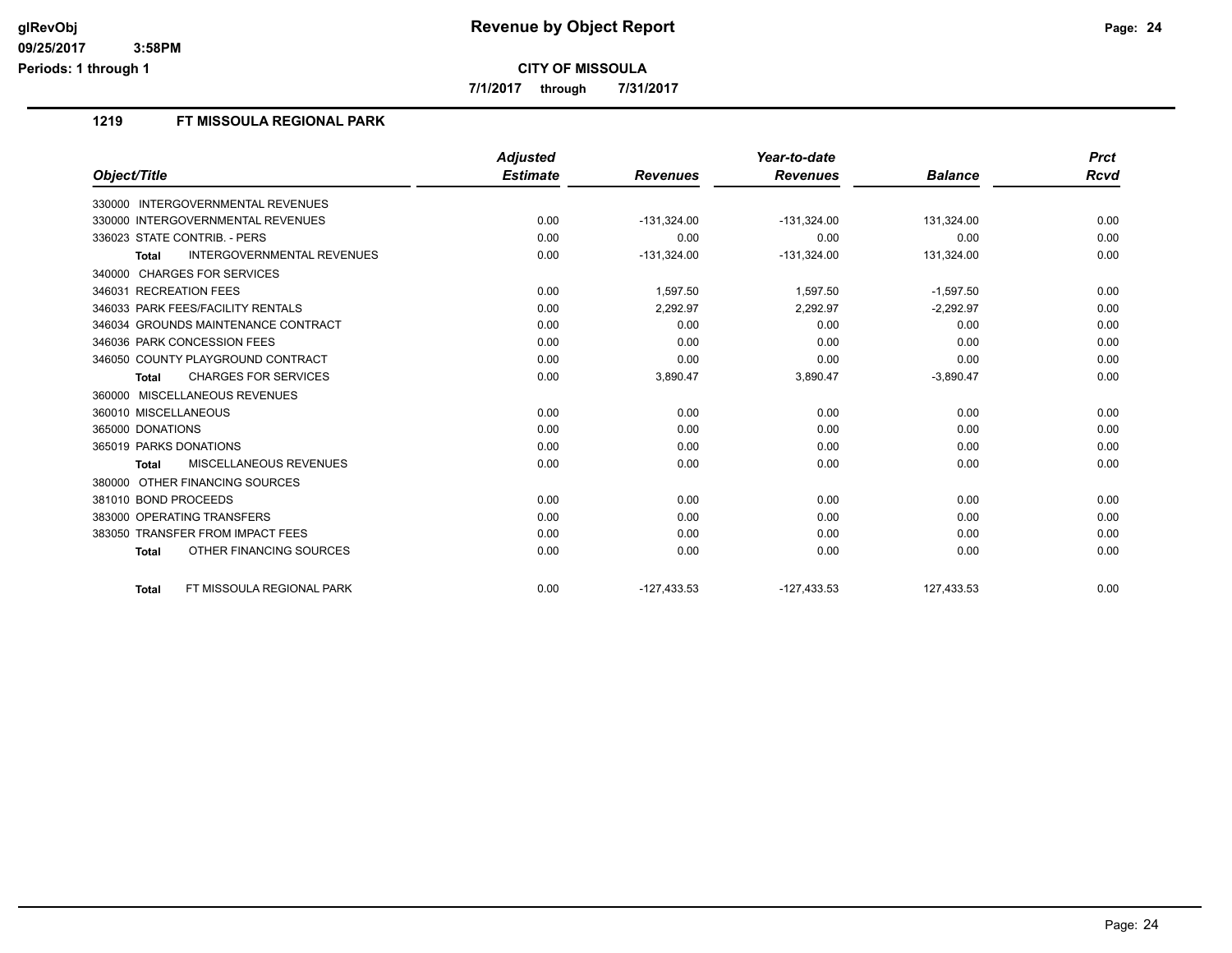**09/25/2017 3:58PM Periods: 1 through 1**

**CITY OF MISSOULA**

**7/1/2017 through 7/31/2017**

# **1241 CREMAIN WALL & CEMETERY DONATIONS FUND**

# **1241 CREMAIN WALL & CEMETERY DONATIONS FUND**

|                                                    | <b>Adjusted</b> |                 | Year-to-date    |                | <b>Prct</b> |
|----------------------------------------------------|-----------------|-----------------|-----------------|----------------|-------------|
| Object/Title                                       | <b>Estimate</b> | <b>Revenues</b> | <b>Revenues</b> | <b>Balance</b> | <b>Rcvd</b> |
| 340000 CHARGES FOR SERVICES                        |                 |                 |                 |                |             |
| 343310 SALE OF NICHE NAMEPLATES & VASES            | 0.00            | 700.00          | 700.00          | $-700.00$      | 0.00        |
| 343311 SALE OF NICHES                              | 0.00            | 0.00            | 0.00            | 0.00           | 0.00        |
| <b>CHARGES FOR SERVICES</b><br>Total               | 0.00            | 700.00          | 700.00          | $-700.00$      | 0.00        |
| 360000 MISCELLANEOUS REVENUES                      |                 |                 |                 |                |             |
| 360010 MISCELLANEOUS                               | 0.00            | 0.00            | 0.00            | 0.00           | 0.00        |
| 365000 DONATIONS                                   | 0.00            | 0.00            | 0.00            | 0.00           | 0.00        |
| <b>MISCELLANEOUS REVENUES</b><br><b>Total</b>      | 0.00            | 0.00            | 0.00            | 0.00           | 0.00        |
| 370000 INVESTMENTS & ROYALTY EARNINGS              |                 |                 |                 |                |             |
| 371010 INTEREST ON INVESTMENTS                     | 0.00            | 0.00            | 0.00            | 0.00           | 0.00        |
| 371020 GAIN/LOSS IN MARKET VALUE OF INVESTMENTS    | 0.00            | 0.00            | 0.00            | 0.00           | 0.00        |
| <b>INVESTMENTS &amp; ROYALTY EARNINGS</b><br>Total | 0.00            | 0.00            | 0.00            | 0.00           | 0.00        |
| CREMAIN WALL & CEMETERY DONATIONS F<br>Total       | 0.00            | 700.00          | 700.00          | $-700.00$      | 0.00        |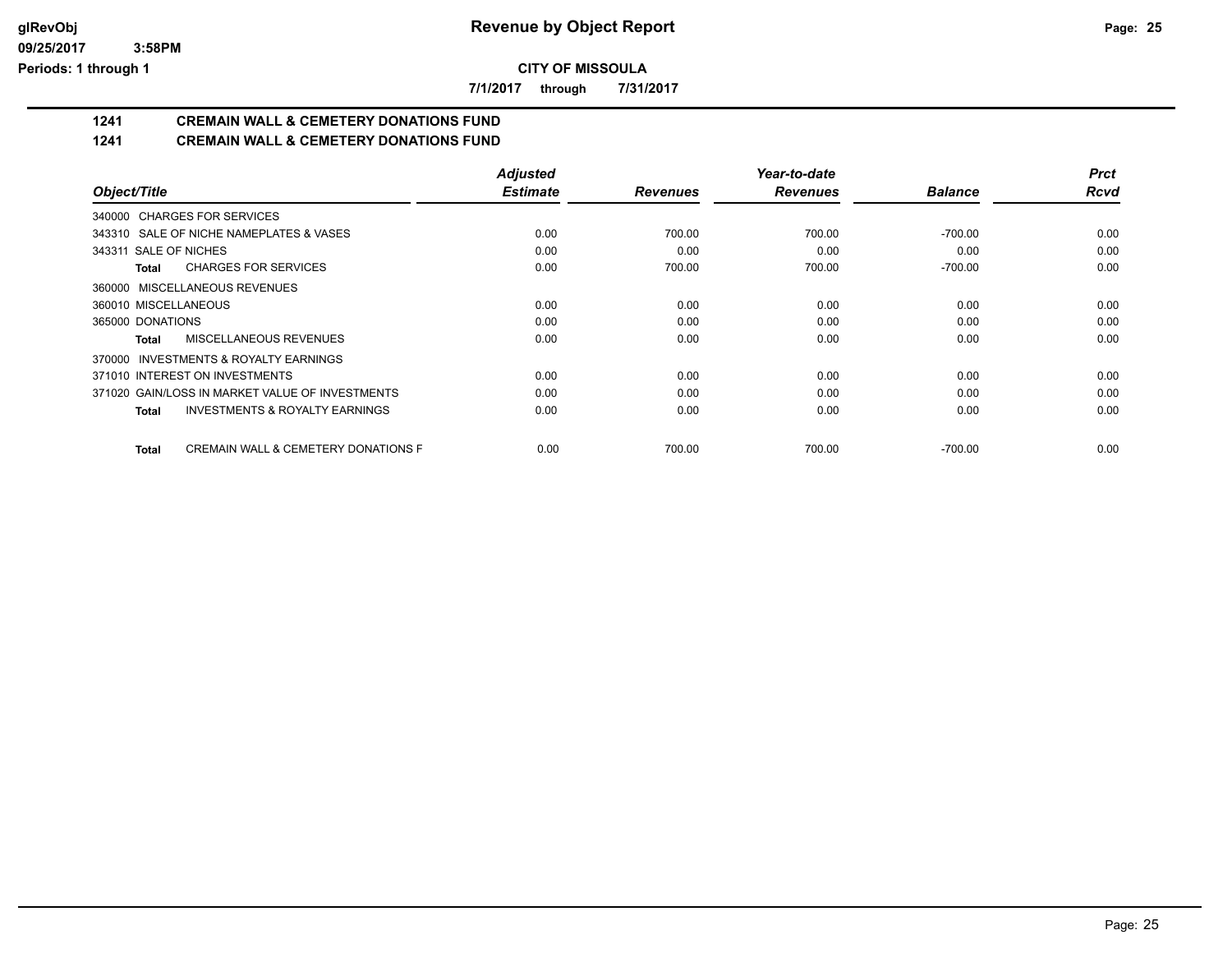**7/1/2017 through 7/31/2017**

# **1241 CREMAIN WALL & CEMETERY DONATIONS FUND**

|                                                                | <b>Adjusted</b><br><b>Estimate</b> |                 | Year-to-date    | <b>Balance</b> | <b>Prct</b><br><b>Rcvd</b> |
|----------------------------------------------------------------|------------------------------------|-----------------|-----------------|----------------|----------------------------|
| Object/Title                                                   |                                    | <b>Revenues</b> | <b>Revenues</b> |                |                            |
| 340000 CHARGES FOR SERVICES                                    |                                    |                 |                 |                |                            |
| 343310 SALE OF NICHE NAMEPLATES & VASES                        | 0.00                               | 700.00          | 700.00          | $-700.00$      | 0.00                       |
| 343311 SALE OF NICHES                                          | 0.00                               | 0.00            | 0.00            | 0.00           | 0.00                       |
| <b>CHARGES FOR SERVICES</b><br>Total                           | 0.00                               | 700.00          | 700.00          | $-700.00$      | 0.00                       |
| 360000 MISCELLANEOUS REVENUES                                  |                                    |                 |                 |                |                            |
| 360010 MISCELLANEOUS                                           | 0.00                               | 0.00            | 0.00            | 0.00           | 0.00                       |
| 365000 DONATIONS                                               | 0.00                               | 0.00            | 0.00            | 0.00           | 0.00                       |
| MISCELLANEOUS REVENUES<br>Total                                | 0.00                               | 0.00            | 0.00            | 0.00           | 0.00                       |
| <b>INVESTMENTS &amp; ROYALTY EARNINGS</b><br>370000            |                                    |                 |                 |                |                            |
| 371010 INTEREST ON INVESTMENTS                                 | 0.00                               | 0.00            | 0.00            | 0.00           | 0.00                       |
| 371020 GAIN/LOSS IN MARKET VALUE OF INVESTMENT                 | 0.00                               | 0.00            | 0.00            | 0.00           | 0.00                       |
| <b>INVESTMENTS &amp; ROYALTY EARNINGS</b><br>Total             | 0.00                               | 0.00            | 0.00            | 0.00           | 0.00                       |
| <b>CREMAIN WALL &amp; CEMETERY DONATIONS F</b><br><b>Total</b> | 0.00                               | 700.00          | 700.00          | $-700.00$      | 0.00                       |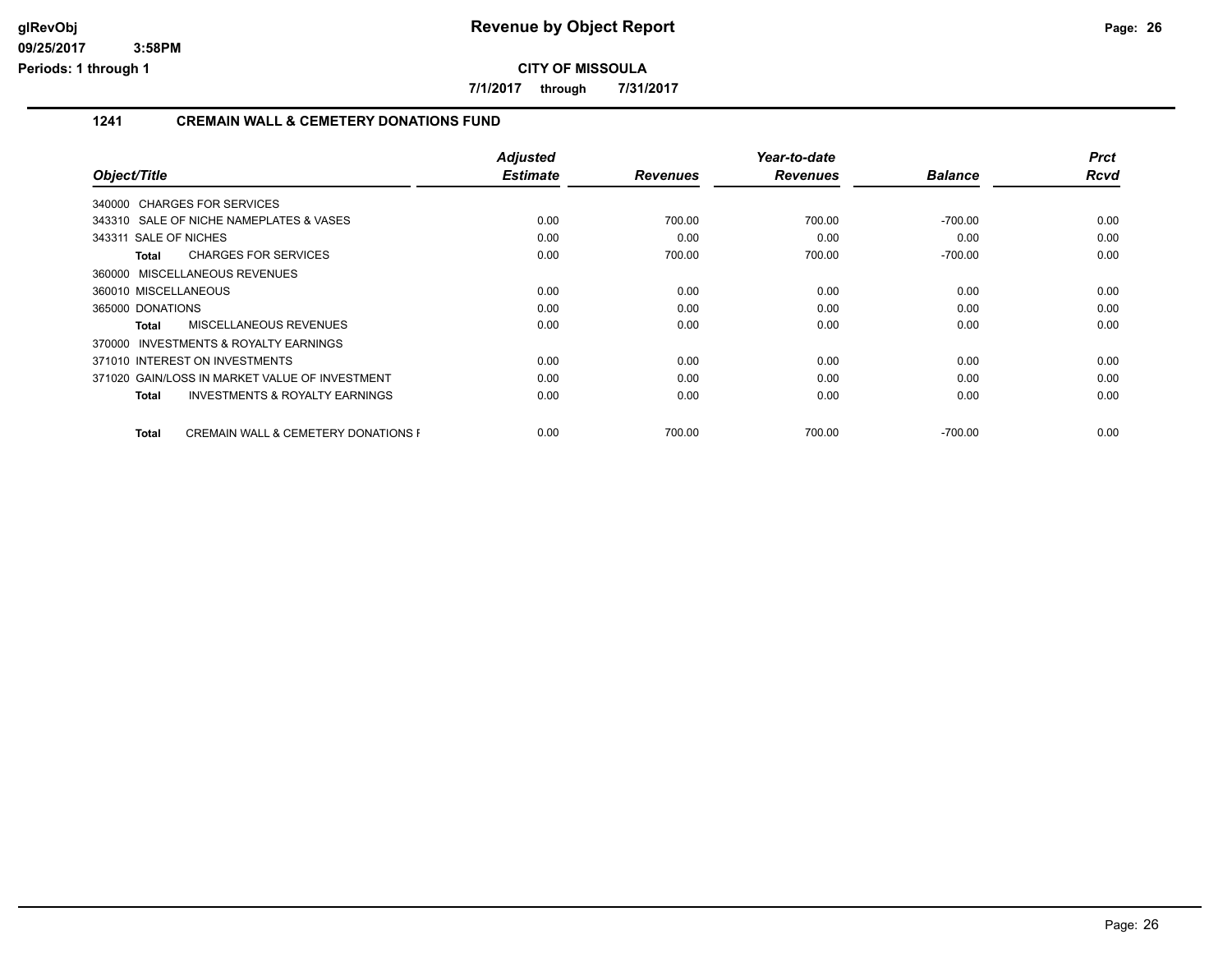**7/1/2017 through 7/31/2017**

#### **1242 CEMETERY CARE FUND**

**1242 CEMETERY CARE FUND**

|                                                           | <b>Adjusted</b> |                 | Year-to-date    |                | <b>Prct</b> |
|-----------------------------------------------------------|-----------------|-----------------|-----------------|----------------|-------------|
| Object/Title                                              | <b>Estimate</b> | <b>Revenues</b> | <b>Revenues</b> | <b>Balance</b> | <b>Rcvd</b> |
| 340000 CHARGES FOR SERVICES                               |                 |                 |                 |                |             |
| 343320 CEMETERY - SALE OF PLOTS                           | 0.00            | 1,750.00        | 1,750.00        | $-1,750.00$    | 0.00        |
| 343321 CEMETERY FOUNDATIONS                               | 0.00            | 360.00          | 360.00          | $-360.00$      | 0.00        |
| 343322 CEMETERY FLOWER CARE                               | 0.00            | 0.00            | 0.00            | 0.00           | 0.00        |
| 343323 CEMETERY - LINER INSTALL FEES                      | 0.00            | 800.00          | 800.00          | $-800.00$      | 0.00        |
| 343324 OTHER CEMETERY FEES                                | 0.00            | 150.00          | 150.00          | $-150.00$      | 0.00        |
| 343325 2ND INTERMENT RIGHT                                | 0.00            | 400.00          | 400.00          | $-400.00$      | 0.00        |
| 343340 CEMETERY - OPENINGS & CLOSINGS                     | 0.00            | 950.00          | 950.00          | $-950.00$      | 0.00        |
| 343350 CEMETERY CARE, FEES                                | 0.00            | 42.50           | 42.50           | $-42.50$       | 0.00        |
| <b>CHARGES FOR SERVICES</b><br><b>Total</b>               | 0.00            | 4,452.50        | 4,452.50        | $-4,452.50$    | 0.00        |
| 360000 MISCELLANEOUS REVENUES                             |                 |                 |                 |                |             |
| 360010 MISCELLANEOUS                                      | 0.00            | 0.00            | 0.00            | 0.00           | 0.00        |
| <b>MISCELLANEOUS REVENUES</b><br><b>Total</b>             | 0.00            | 0.00            | 0.00            | 0.00           | 0.00        |
| <b>INVESTMENTS &amp; ROYALTY EARNINGS</b><br>370000       |                 |                 |                 |                |             |
| 371010 INTEREST ON INVESTMENTS                            | 0.00            | 0.00            | 0.00            | 0.00           | 0.00        |
| 371020 GAIN/LOSS IN MARKET VALUE OF INVESTMENTS           | 0.00            | 0.00            | 0.00            | 0.00           | 0.00        |
| <b>INVESTMENTS &amp; ROYALTY EARNINGS</b><br><b>Total</b> | 0.00            | 0.00            | 0.00            | 0.00           | 0.00        |
| OTHER FINANCING SOURCES<br>380000                         |                 |                 |                 |                |             |
| 382010 SALE OF FIXED ASSETS                               | 0.00            | 0.00            | 0.00            | 0.00           | 0.00        |
| OTHER FINANCING SOURCES<br><b>Total</b>                   | 0.00            | 0.00            | 0.00            | 0.00           | 0.00        |
| <b>CEMETERY CARE FUND</b><br><b>Total</b>                 | 0.00            | 4.452.50        | 4.452.50        | $-4.452.50$    | 0.00        |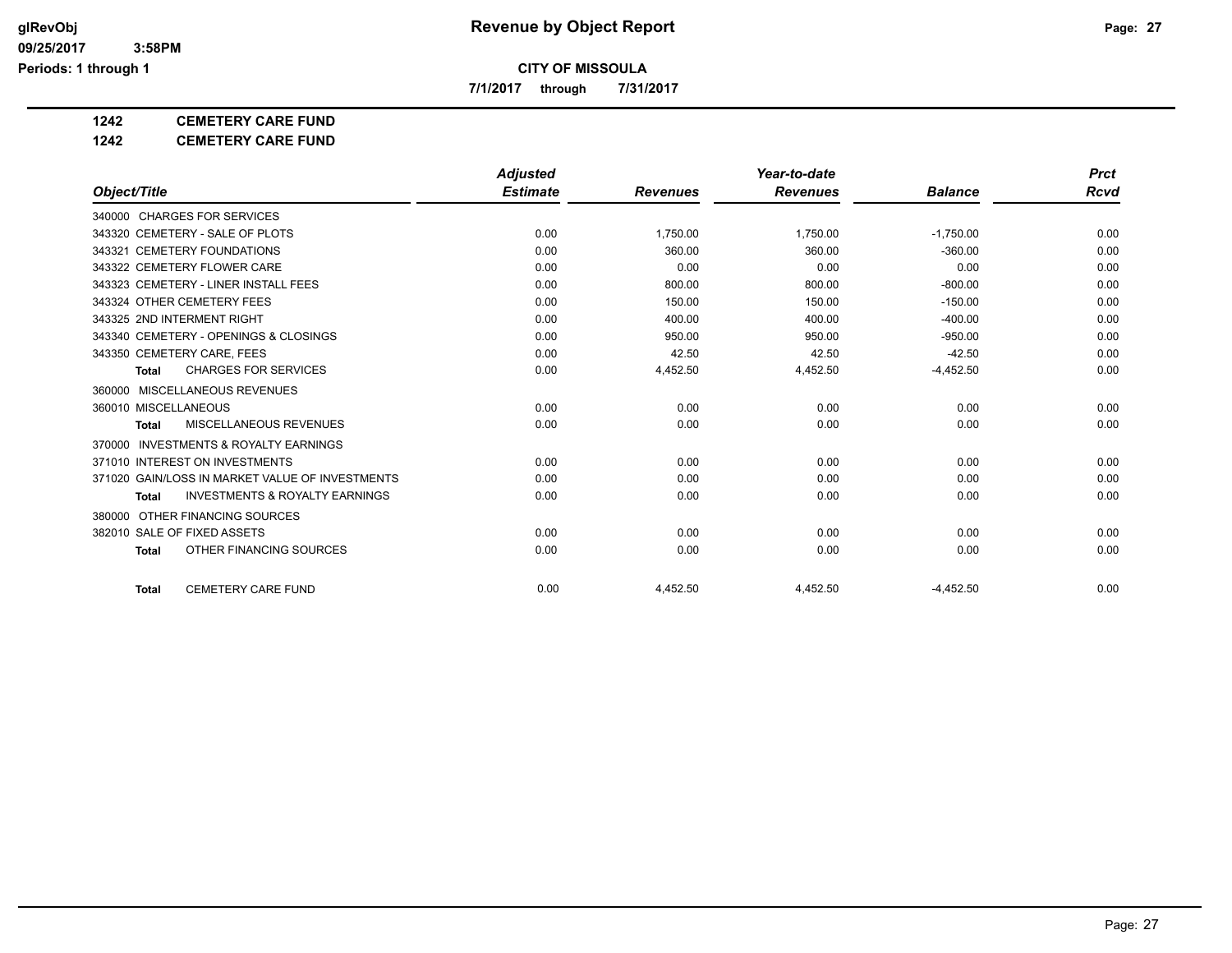**7/1/2017 through 7/31/2017**

## **1242 CEMETERY CARE FUND**

|                                                           | <b>Adjusted</b> |                 | Year-to-date    |                | <b>Prct</b> |
|-----------------------------------------------------------|-----------------|-----------------|-----------------|----------------|-------------|
| Object/Title                                              | <b>Estimate</b> | <b>Revenues</b> | <b>Revenues</b> | <b>Balance</b> | <b>Rcvd</b> |
| 340000 CHARGES FOR SERVICES                               |                 |                 |                 |                |             |
| 343320 CEMETERY - SALE OF PLOTS                           | 0.00            | 1,750.00        | 1,750.00        | $-1,750.00$    | 0.00        |
| 343321 CEMETERY FOUNDATIONS                               | 0.00            | 360.00          | 360.00          | $-360.00$      | 0.00        |
| 343322 CEMETERY FLOWER CARE                               | 0.00            | 0.00            | 0.00            | 0.00           | 0.00        |
| 343323 CEMETERY - LINER INSTALL FEES                      | 0.00            | 800.00          | 800.00          | $-800.00$      | 0.00        |
| 343324 OTHER CEMETERY FEES                                | 0.00            | 150.00          | 150.00          | $-150.00$      | 0.00        |
| 343325 2ND INTERMENT RIGHT                                | 0.00            | 400.00          | 400.00          | $-400.00$      | 0.00        |
| 343340 CEMETERY - OPENINGS & CLOSINGS                     | 0.00            | 950.00          | 950.00          | $-950.00$      | 0.00        |
| 343350 CEMETERY CARE, FEES                                | 0.00            | 42.50           | 42.50           | $-42.50$       | 0.00        |
| <b>CHARGES FOR SERVICES</b><br><b>Total</b>               | 0.00            | 4,452.50        | 4,452.50        | $-4,452.50$    | 0.00        |
| 360000 MISCELLANEOUS REVENUES                             |                 |                 |                 |                |             |
| 360010 MISCELLANEOUS                                      | 0.00            | 0.00            | 0.00            | 0.00           | 0.00        |
| <b>MISCELLANEOUS REVENUES</b><br><b>Total</b>             | 0.00            | 0.00            | 0.00            | 0.00           | 0.00        |
| 370000 INVESTMENTS & ROYALTY EARNINGS                     |                 |                 |                 |                |             |
| 371010 INTEREST ON INVESTMENTS                            | 0.00            | 0.00            | 0.00            | 0.00           | 0.00        |
| 371020 GAIN/LOSS IN MARKET VALUE OF INVESTMENT            | 0.00            | 0.00            | 0.00            | 0.00           | 0.00        |
| <b>INVESTMENTS &amp; ROYALTY EARNINGS</b><br><b>Total</b> | 0.00            | 0.00            | 0.00            | 0.00           | 0.00        |
| 380000 OTHER FINANCING SOURCES                            |                 |                 |                 |                |             |
| 382010 SALE OF FIXED ASSETS                               | 0.00            | 0.00            | 0.00            | 0.00           | 0.00        |
| OTHER FINANCING SOURCES<br><b>Total</b>                   | 0.00            | 0.00            | 0.00            | 0.00           | 0.00        |
| <b>CEMETERY CARE FUND</b><br><b>Total</b>                 | 0.00            | 4,452.50        | 4,452.50        | $-4,452.50$    | 0.00        |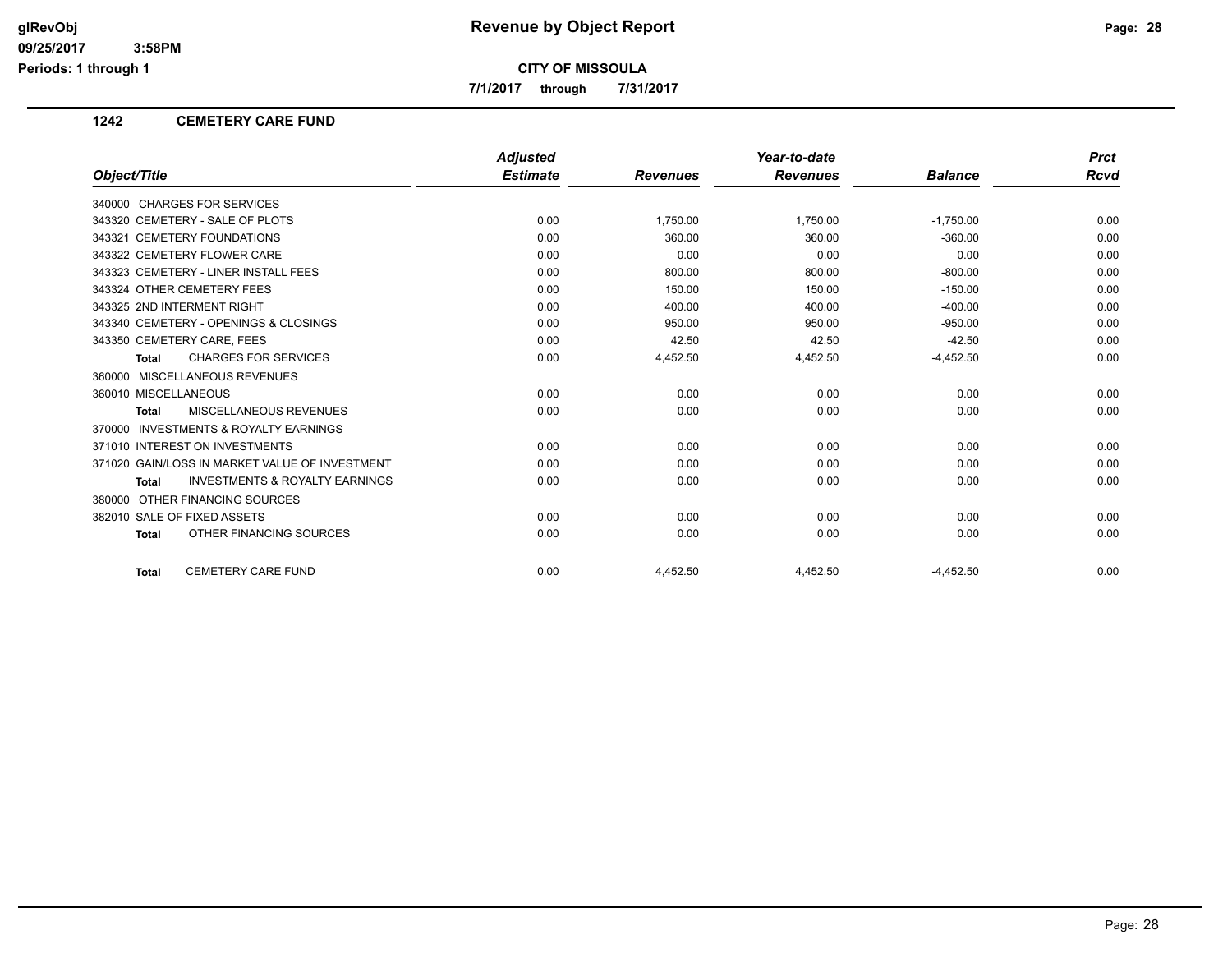**7/1/2017 through 7/31/2017**

**1243 CEMETERY MEMORIAL FUND**

**1243 CEMETERY MEMORIAL FUND**

|                                                    | <b>Adjusted</b> |                 | Year-to-date    |                | Prct        |
|----------------------------------------------------|-----------------|-----------------|-----------------|----------------|-------------|
| Object/Title                                       | <b>Estimate</b> | <b>Revenues</b> | <b>Revenues</b> | <b>Balance</b> | <b>Rcvd</b> |
| 360000 MISCELLANEOUS REVENUES                      |                 |                 |                 |                |             |
| 360010 MISCELLANEOUS                               | 0.00            | 0.00            | 0.00            | 0.00           | 0.00        |
| 365000 DONATIONS                                   | 0.00            | 0.00            | 0.00            | 0.00           | 0.00        |
| MISCELLANEOUS REVENUES<br>Total                    | 0.00            | 0.00            | 0.00            | 0.00           | 0.00        |
| 370000 INVESTMENTS & ROYALTY EARNINGS              |                 |                 |                 |                |             |
| 371010 INTEREST ON INVESTMENTS                     | 0.00            | 0.00            | 0.00            | 0.00           | 0.00        |
| 371020 GAIN/LOSS IN MARKET VALUE OF INVESTMENTS    | 0.00            | 0.00            | 0.00            | 0.00           | 0.00        |
| <b>INVESTMENTS &amp; ROYALTY EARNINGS</b><br>Total | 0.00            | 0.00            | 0.00            | 0.00           | 0.00        |
| <b>CEMETERY MEMORIAL FUND</b><br>Total             | 0.00            | 0.00            | 0.00            | 0.00           | 0.00        |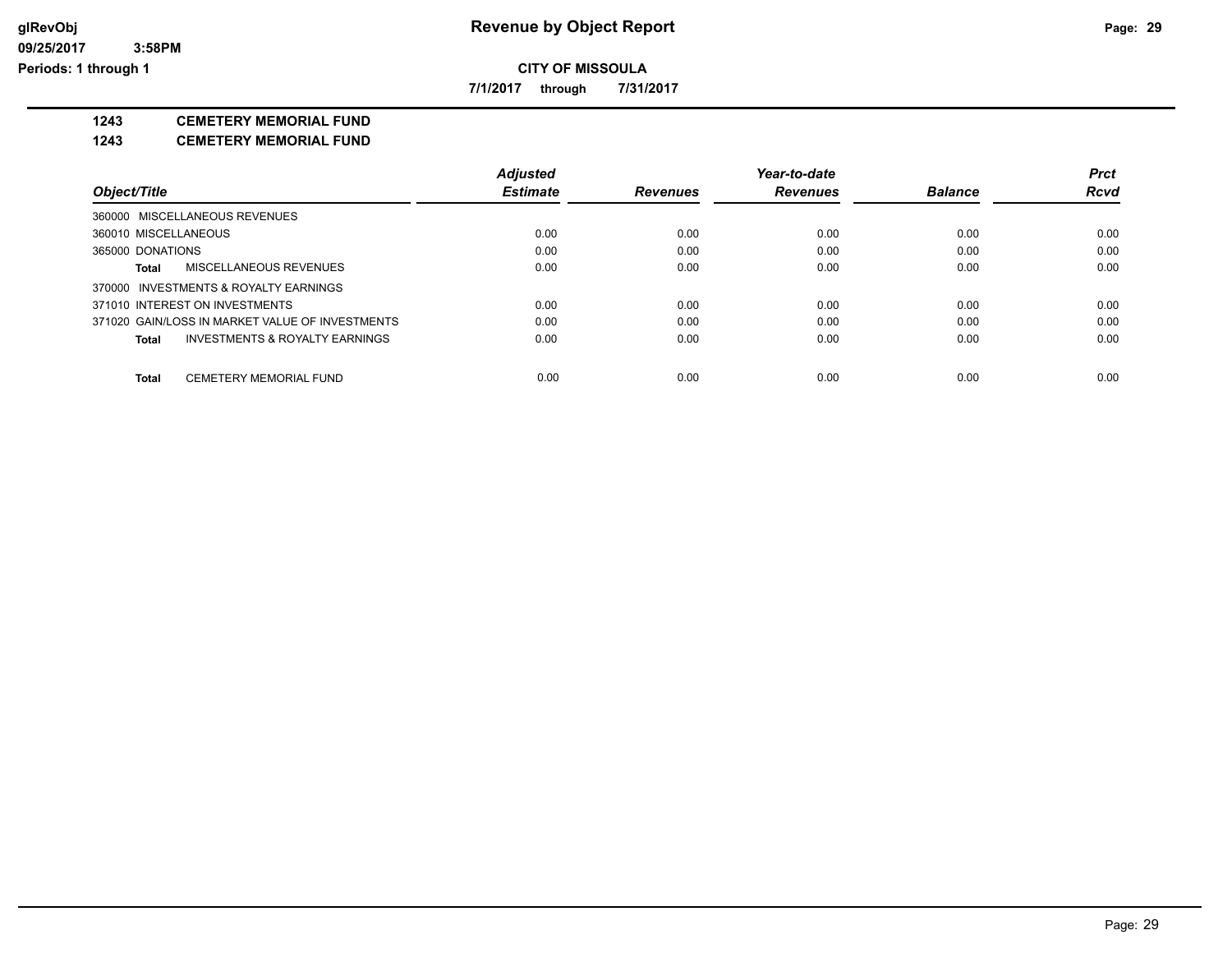**CITY OF MISSOULA**

**7/1/2017 through 7/31/2017**

# **1243 CEMETERY MEMORIAL FUND**

 **3:58PM**

|                                                | <b>Adjusted</b> |                 | Year-to-date    |                | <b>Prct</b> |
|------------------------------------------------|-----------------|-----------------|-----------------|----------------|-------------|
| Object/Title                                   | <b>Estimate</b> | <b>Revenues</b> | <b>Revenues</b> | <b>Balance</b> | <b>Rcvd</b> |
| 360000 MISCELLANEOUS REVENUES                  |                 |                 |                 |                |             |
| 360010 MISCELLANEOUS                           | 0.00            | 0.00            | 0.00            | 0.00           | 0.00        |
| 365000 DONATIONS                               | 0.00            | 0.00            | 0.00            | 0.00           | 0.00        |
| MISCELLANEOUS REVENUES<br>Total                | 0.00            | 0.00            | 0.00            | 0.00           | 0.00        |
| 370000 INVESTMENTS & ROYALTY EARNINGS          |                 |                 |                 |                |             |
| 371010 INTEREST ON INVESTMENTS                 | 0.00            | 0.00            | 0.00            | 0.00           | 0.00        |
| 371020 GAIN/LOSS IN MARKET VALUE OF INVESTMENT | 0.00            | 0.00            | 0.00            | 0.00           | 0.00        |
| INVESTMENTS & ROYALTY EARNINGS<br>Total        | 0.00            | 0.00            | 0.00            | 0.00           | 0.00        |
| <b>CEMETERY MEMORIAL FUND</b><br><b>Total</b>  | 0.00            | 0.00            | 0.00            | 0.00           | 0.00        |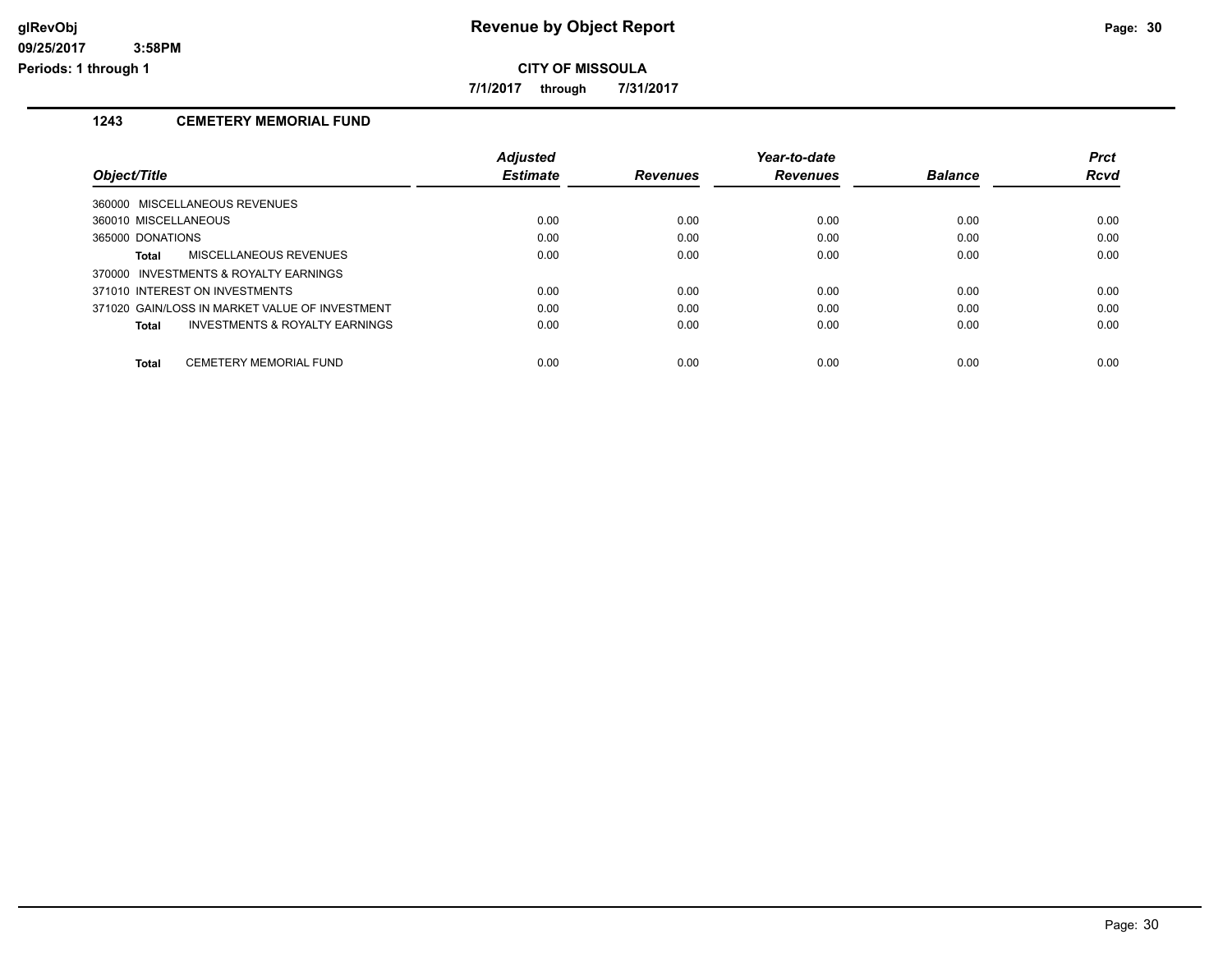**7/1/2017 through 7/31/2017**

**1265 TITLE 1 PROJECTS FUND**

**1265 TITLE 1 PROJECTS FUND**

|                                                    | <b>Adjusted</b> |                 | Year-to-date    |                | <b>Prct</b> |
|----------------------------------------------------|-----------------|-----------------|-----------------|----------------|-------------|
| Object/Title                                       | <b>Estimate</b> | <b>Revenues</b> | <b>Revenues</b> | <b>Balance</b> | Rcvd        |
| 360000 MISCELLANEOUS REVENUES                      |                 |                 |                 |                |             |
| 360010 MISCELLANEOUS                               | 0.00            | 0.00            | 0.00            | 0.00           | 0.00        |
| MISCELLANEOUS REVENUES<br>Total                    | 0.00            | 0.00            | 0.00            | 0.00           | 0.00        |
| 370000 INVESTMENTS & ROYALTY EARNINGS              |                 |                 |                 |                |             |
| 371010 INTEREST ON INVESTMENTS                     | 0.00            | 0.00            | 0.00            | 0.00           | 0.00        |
| 373002 LOAN REPAYMENT - FAMILY SERVICES            | 0.00            | 0.00            | 0.00            | 0.00           | 0.00        |
| 373006 BURNS ST COMMONS                            | 0.00            | 0.00            | 0.00            | 0.00           | 0.00        |
| <b>INVESTMENTS &amp; ROYALTY EARNINGS</b><br>Total | 0.00            | 0.00            | 0.00            | 0.00           | 0.00        |
| TITLE 1 PROJECTS FUND<br>Total                     | 0.00            | 0.00            | 0.00            | 0.00           | 0.00        |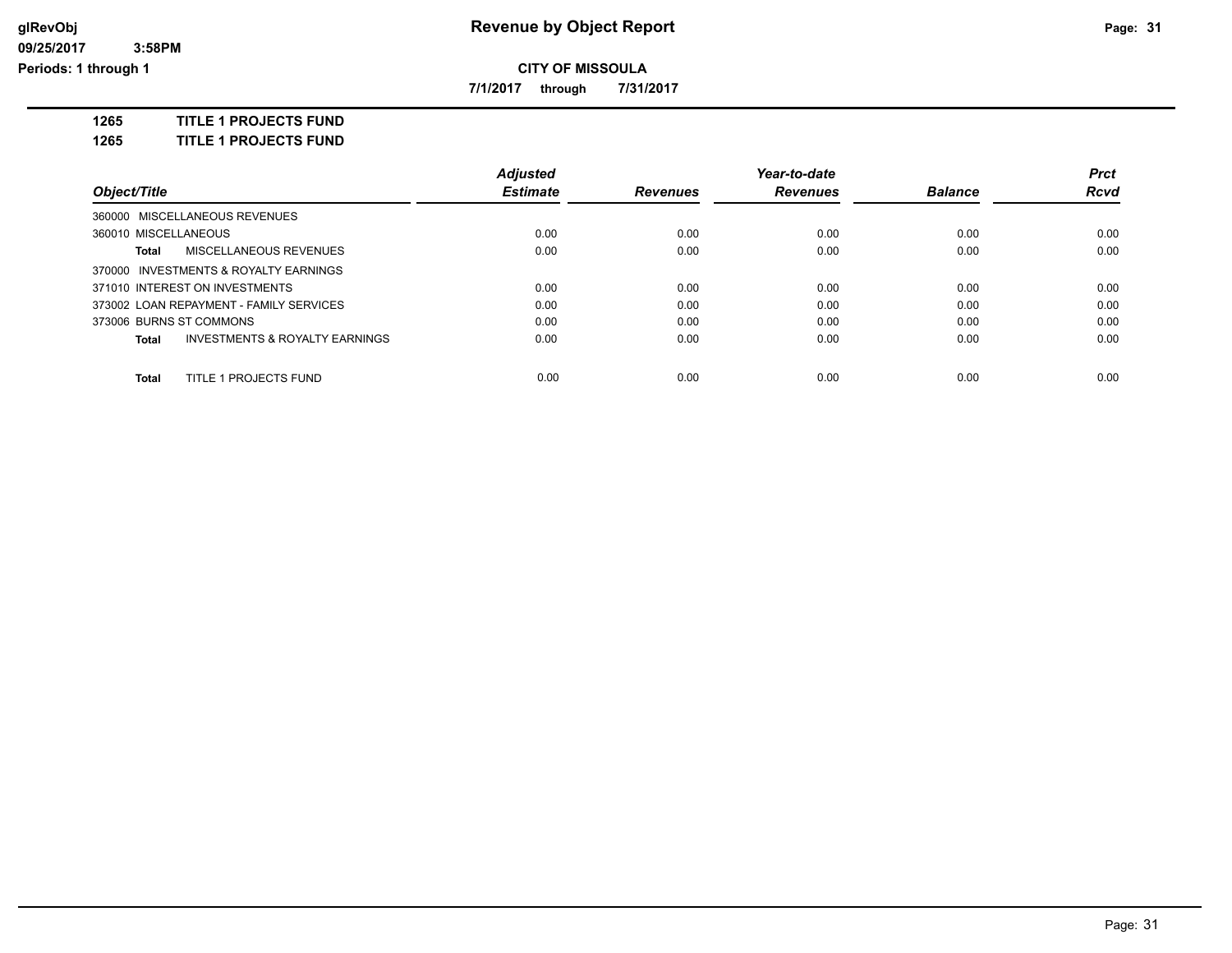**CITY OF MISSOULA**

**7/1/2017 through 7/31/2017**

# **1265 TITLE 1 PROJECTS FUND**

 **3:58PM**

|                                         | <b>Adjusted</b> |                 | Year-to-date    |                | <b>Prct</b> |
|-----------------------------------------|-----------------|-----------------|-----------------|----------------|-------------|
| Object/Title                            | <b>Estimate</b> | <b>Revenues</b> | <b>Revenues</b> | <b>Balance</b> | <b>Rcvd</b> |
| 360000 MISCELLANEOUS REVENUES           |                 |                 |                 |                |             |
| 360010 MISCELLANEOUS                    | 0.00            | 0.00            | 0.00            | 0.00           | 0.00        |
| MISCELLANEOUS REVENUES<br>Total         | 0.00            | 0.00            | 0.00            | 0.00           | 0.00        |
| 370000 INVESTMENTS & ROYALTY EARNINGS   |                 |                 |                 |                |             |
| 371010 INTEREST ON INVESTMENTS          | 0.00            | 0.00            | 0.00            | 0.00           | 0.00        |
| 373002 LOAN REPAYMENT - FAMILY SERVICES | 0.00            | 0.00            | 0.00            | 0.00           | 0.00        |
| 373006 BURNS ST COMMONS                 | 0.00            | 0.00            | 0.00            | 0.00           | 0.00        |
| Total<br>INVESTMENTS & ROYALTY EARNINGS | 0.00            | 0.00            | 0.00            | 0.00           | 0.00        |
| TITLE 1 PROJECTS FUND<br>Total          | 0.00            | 0.00            | 0.00            | 0.00           | 0.00        |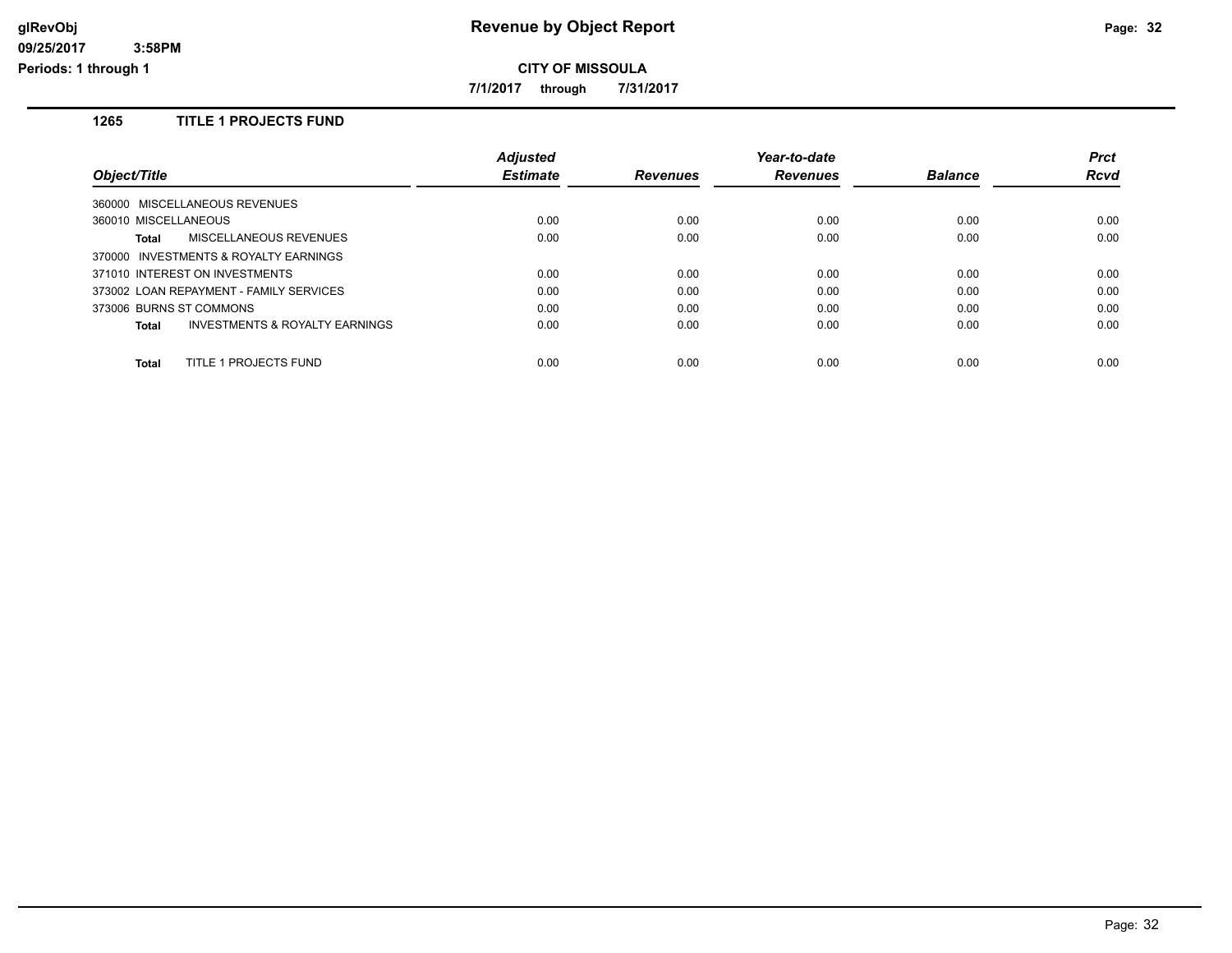**7/1/2017 through 7/31/2017**

### **1396 PROGRAM INCOME REVOLVING LOAN PROGRAM 1396 PROGRAM INCOME REVOLVING LOAN PROGRAM**

|                                                           | <b>Adjusted</b> |                 | Year-to-date    |                | <b>Prct</b> |
|-----------------------------------------------------------|-----------------|-----------------|-----------------|----------------|-------------|
| Object/Title                                              | <b>Estimate</b> | <b>Revenues</b> | <b>Revenues</b> | <b>Balance</b> | <b>Rcvd</b> |
| <b>INTERGOVERNMENTAL REVENUES</b><br>330000               |                 |                 |                 |                |             |
| 331010 ENTITLEMENT - CDBG                                 | 0.00            | 0.00            | 0.00            | 0.00           | 0.00        |
| <b>INTERGOVERNMENTAL REVENUES</b><br>Total                | 0.00            | 0.00            | 0.00            | 0.00           | 0.00        |
| MISCELLANEOUS REVENUES<br>360000                          |                 |                 |                 |                |             |
| 360005 LOAN REPAYMENTS                                    | 0.00            | 0.00            | 0.00            | 0.00           | 0.00        |
| 360010 MISCELLANEOUS                                      | 0.00            | 0.00            | 0.00            | 0.00           | 0.00        |
| 360013 REPAYMENT OF SEWER GRANT                           | 0.00            | 0.00            | 0.00            | 0.00           | 0.00        |
| 360014 REPAYMENT OF LOAN/MHA                              | 0.00            | 0.00            | 0.00            | 0.00           | 0.00        |
| 361013 CLOSED GRANT REPAYMENTS                            | 0.00            | 0.00            | 0.00            | 0.00           | 0.00        |
| MISCELLANEOUS REVENUES<br>Total                           | 0.00            | 0.00            | 0.00            | 0.00           | 0.00        |
| <b>INVESTMENTS &amp; ROYALTY EARNINGS</b><br>370000       |                 |                 |                 |                |             |
| 371010 INTEREST ON INVESTMENTS                            | 0.00            | 0.00            | 0.00            | 0.00           | 0.00        |
| 371020 GAIN/LOSS IN MARKET VALUE OF INVESTMENTS           | 0.00            | 0.00            | 0.00            | 0.00           | 0.00        |
| <b>INVESTMENTS &amp; ROYALTY EARNINGS</b><br><b>Total</b> | 0.00            | 0.00            | 0.00            | 0.00           | 0.00        |
| OTHER FINANCING SOURCES<br>380000                         |                 |                 |                 |                |             |
| 383026 TRANS FR CDBG                                      | 0.00            | 0.00            | 0.00            | 0.00           | 0.00        |
| OTHER FINANCING SOURCES<br><b>Total</b>                   | 0.00            | 0.00            | 0.00            | 0.00           | 0.00        |
| PROGRAM INCOME REVOLVING LOAN PRO<br><b>Total</b>         | 0.00            | 0.00            | 0.00            | 0.00           | 0.00        |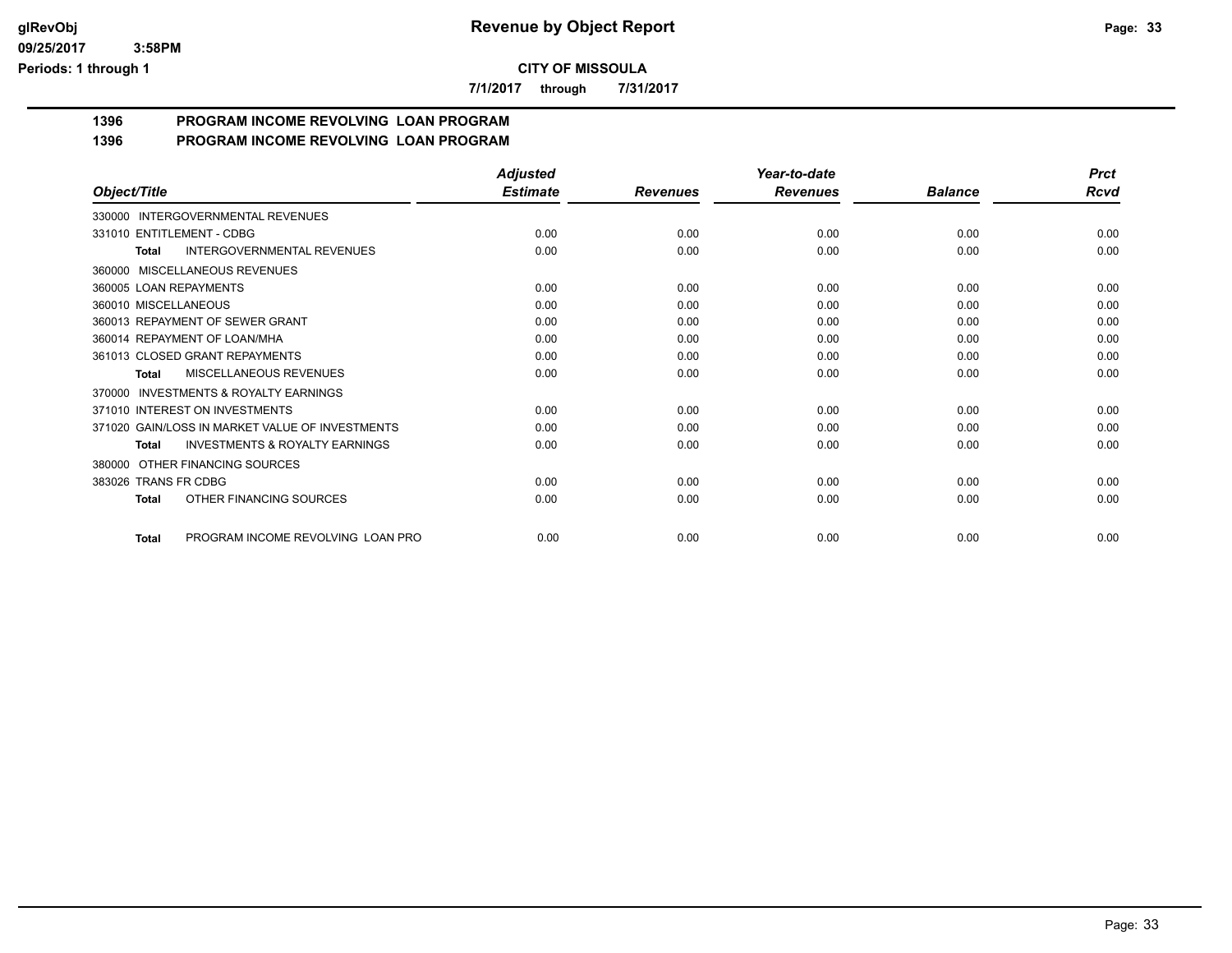**7/1/2017 through 7/31/2017**

# **1396 PROGRAM INCOME REVOLVING LOAN PROGRAM**

|                                                           | <b>Adjusted</b> |                 | Year-to-date    |                | <b>Prct</b> |
|-----------------------------------------------------------|-----------------|-----------------|-----------------|----------------|-------------|
| Object/Title                                              | <b>Estimate</b> | <b>Revenues</b> | <b>Revenues</b> | <b>Balance</b> | Rcvd        |
| 330000 INTERGOVERNMENTAL REVENUES                         |                 |                 |                 |                |             |
| 331010 ENTITLEMENT - CDBG                                 | 0.00            | 0.00            | 0.00            | 0.00           | 0.00        |
| <b>INTERGOVERNMENTAL REVENUES</b><br><b>Total</b>         | 0.00            | 0.00            | 0.00            | 0.00           | 0.00        |
| 360000 MISCELLANEOUS REVENUES                             |                 |                 |                 |                |             |
| 360005 LOAN REPAYMENTS                                    | 0.00            | 0.00            | 0.00            | 0.00           | 0.00        |
| 360010 MISCELLANEOUS                                      | 0.00            | 0.00            | 0.00            | 0.00           | 0.00        |
| 360013 REPAYMENT OF SEWER GRANT                           | 0.00            | 0.00            | 0.00            | 0.00           | 0.00        |
| 360014 REPAYMENT OF LOAN/MHA                              | 0.00            | 0.00            | 0.00            | 0.00           | 0.00        |
| 361013 CLOSED GRANT REPAYMENTS                            | 0.00            | 0.00            | 0.00            | 0.00           | 0.00        |
| MISCELLANEOUS REVENUES<br><b>Total</b>                    | 0.00            | 0.00            | 0.00            | 0.00           | 0.00        |
| 370000 INVESTMENTS & ROYALTY EARNINGS                     |                 |                 |                 |                |             |
| 371010 INTEREST ON INVESTMENTS                            | 0.00            | 0.00            | 0.00            | 0.00           | 0.00        |
| 371020 GAIN/LOSS IN MARKET VALUE OF INVESTMENT            | 0.00            | 0.00            | 0.00            | 0.00           | 0.00        |
| <b>INVESTMENTS &amp; ROYALTY EARNINGS</b><br><b>Total</b> | 0.00            | 0.00            | 0.00            | 0.00           | 0.00        |
| 380000 OTHER FINANCING SOURCES                            |                 |                 |                 |                |             |
| 383026 TRANS FR CDBG                                      | 0.00            | 0.00            | 0.00            | 0.00           | 0.00        |
| OTHER FINANCING SOURCES<br><b>Total</b>                   | 0.00            | 0.00            | 0.00            | 0.00           | 0.00        |
| PROGRAM INCOME REVOLVING LOAN PRC<br><b>Total</b>         | 0.00            | 0.00            | 0.00            | 0.00           | 0.00        |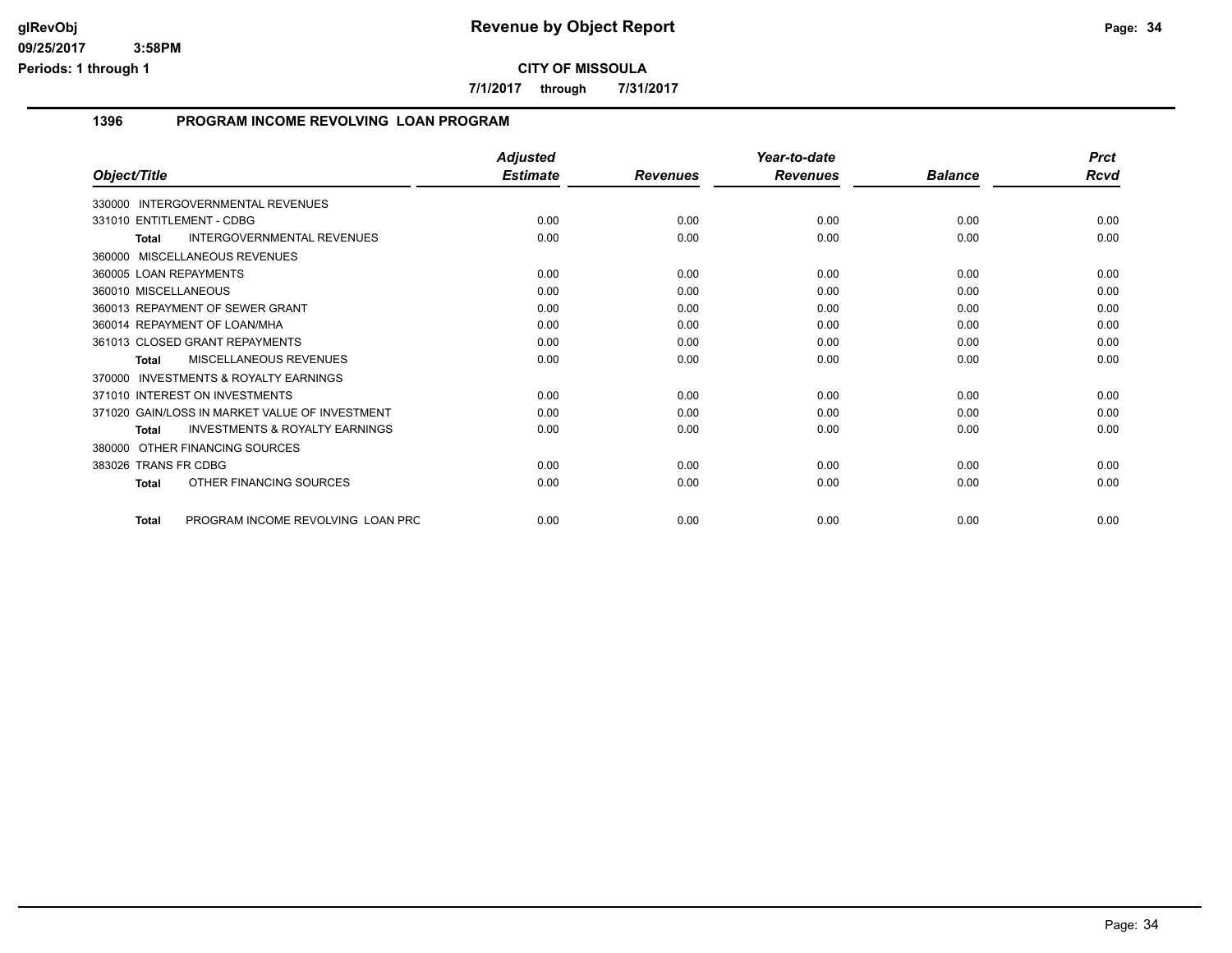**7/1/2017 through 7/31/2017**

# **1397 STATE HOME PROGRAM INCOME**

#### **1397 STATE HOME PROGRAM INCOME**

|                                                           | <b>Adjusted</b> |                 | Year-to-date    |                | <b>Prct</b> |
|-----------------------------------------------------------|-----------------|-----------------|-----------------|----------------|-------------|
| Object/Title                                              | <b>Estimate</b> | <b>Revenues</b> | <b>Revenues</b> | <b>Balance</b> | <b>Rcvd</b> |
| 330000 INTERGOVERNMENTAL REVENUES                         |                 |                 |                 |                |             |
| 331003 STATE HOME PROGRAM INCOME                          | 0.00            | 0.00            | 0.00            | 0.00           | 0.00        |
| INTERGOVERNMENTAL REVENUES<br>Total                       | 0.00            | 0.00            | 0.00            | 0.00           | 0.00        |
| 360000 MISCELLANEOUS REVENUES                             |                 |                 |                 |                |             |
| 360005 LOAN REPAYMENTS                                    | 0.00            | 0.00            | 0.00            | 0.00           | 0.00        |
| MISCELLANEOUS REVENUES<br>Total                           | 0.00            | 0.00            | 0.00            | 0.00           | 0.00        |
| 370000 INVESTMENTS & ROYALTY EARNINGS                     |                 |                 |                 |                |             |
| 371010 INTEREST ON INVESTMENTS                            | 0.00            | 0.00            | 0.00            | 0.00           | 0.00        |
| <b>INVESTMENTS &amp; ROYALTY EARNINGS</b><br><b>Total</b> | 0.00            | 0.00            | 0.00            | 0.00           | 0.00        |
| STATE HOME PROGRAM INCOME<br><b>Total</b>                 | 0.00            | 0.00            | 0.00            | 0.00           | 0.00        |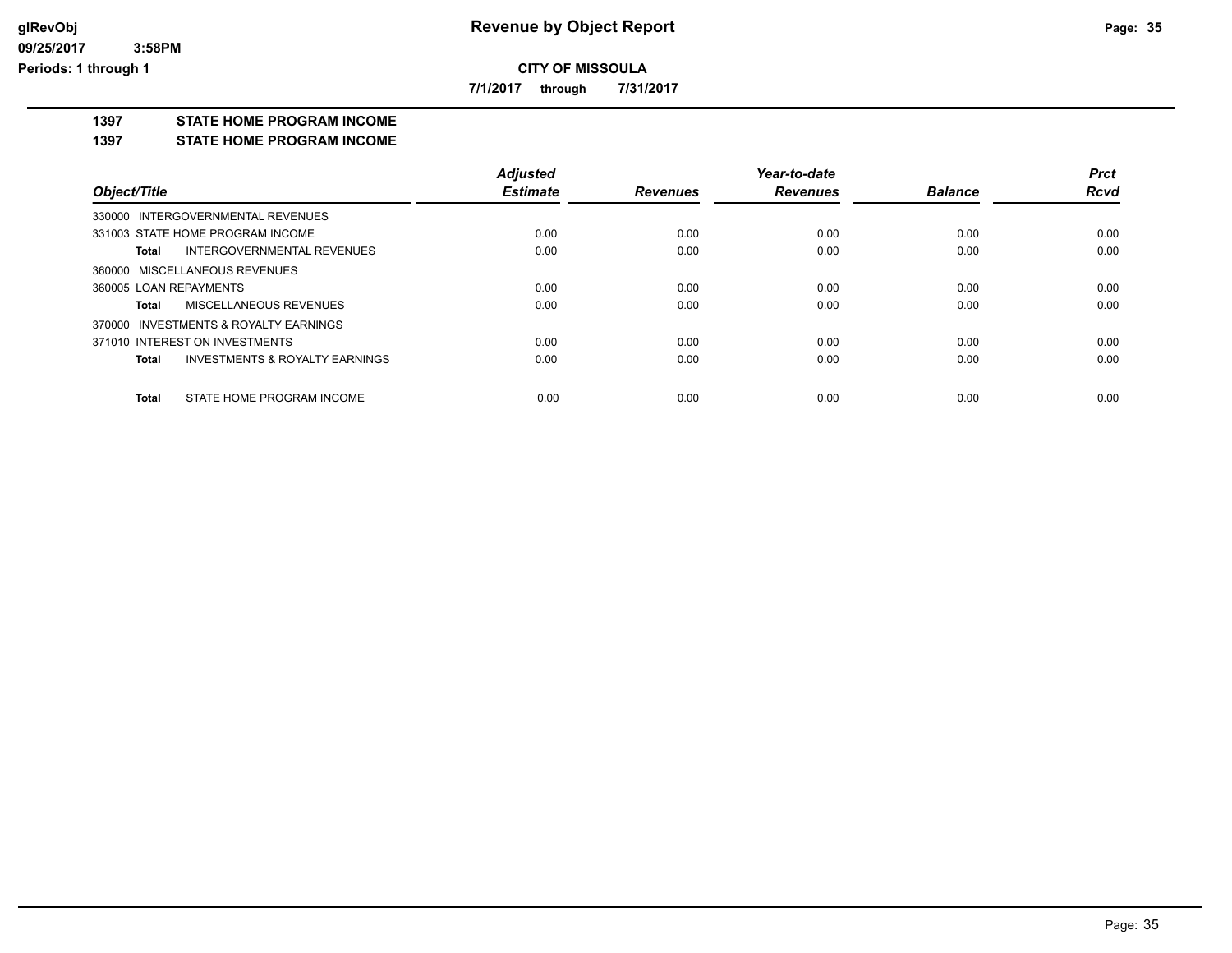**3:58PM**

**CITY OF MISSOULA**

**7/1/2017 through 7/31/2017**

# **1397 STATE HOME PROGRAM INCOME**

| Object/Title                          |                                           | <b>Adjusted</b><br><b>Estimate</b> | <b>Revenues</b> | Year-to-date<br><b>Revenues</b> | <b>Balance</b> | <b>Prct</b><br>Rcvd |
|---------------------------------------|-------------------------------------------|------------------------------------|-----------------|---------------------------------|----------------|---------------------|
| 330000 INTERGOVERNMENTAL REVENUES     |                                           |                                    |                 |                                 |                |                     |
| 331003 STATE HOME PROGRAM INCOME      |                                           | 0.00                               | 0.00            | 0.00                            | 0.00           | 0.00                |
| Total                                 | INTERGOVERNMENTAL REVENUES                | 0.00                               | 0.00            | 0.00                            | 0.00           | 0.00                |
| 360000 MISCELLANEOUS REVENUES         |                                           |                                    |                 |                                 |                |                     |
| 360005 LOAN REPAYMENTS                |                                           | 0.00                               | 0.00            | 0.00                            | 0.00           | 0.00                |
| Total                                 | <b>MISCELLANEOUS REVENUES</b>             | 0.00                               | 0.00            | 0.00                            | 0.00           | 0.00                |
| 370000 INVESTMENTS & ROYALTY EARNINGS |                                           |                                    |                 |                                 |                |                     |
| 371010 INTEREST ON INVESTMENTS        |                                           | 0.00                               | 0.00            | 0.00                            | 0.00           | 0.00                |
| <b>Total</b>                          | <b>INVESTMENTS &amp; ROYALTY EARNINGS</b> | 0.00                               | 0.00            | 0.00                            | 0.00           | 0.00                |
| <b>Total</b>                          | STATE HOME PROGRAM INCOME                 | 0.00                               | 0.00            | 0.00                            | 0.00           | 0.00                |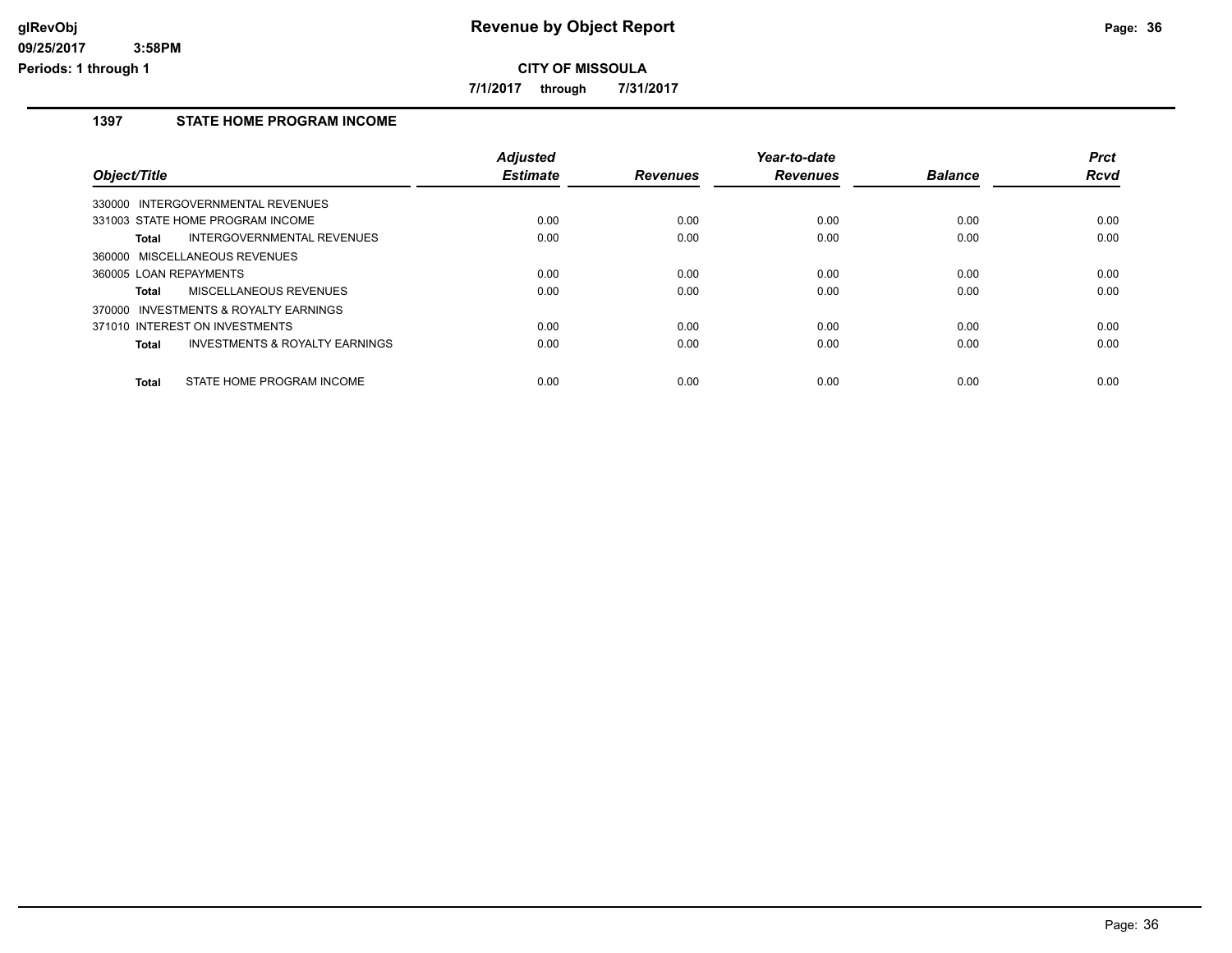**7/1/2017 through 7/31/2017**

**2250 PLANNING FUND**

**2250 PLANNING FUND**

|                                                           | <b>Adjusted</b> |                 | Year-to-date    |                | <b>Prct</b> |
|-----------------------------------------------------------|-----------------|-----------------|-----------------|----------------|-------------|
| Object/Title                                              | <b>Estimate</b> | <b>Revenues</b> | <b>Revenues</b> | <b>Balance</b> | <b>Rcvd</b> |
| 330000 INTERGOVERNMENTAL REVENUES                         |                 |                 |                 |                |             |
| 331055 FTA GRANT                                          | 0.00            | 0.00            | 0.00            | 0.00           | 0.00        |
| 331056 MDT FEDERAL CMAQ                                   | 0.00            | 0.00            | 0.00            | 0.00           | 0.00        |
| 331170 HISTORICAL PRESERVATION GRANT                      | 0.00            | 0.00            | 0.00            | 0.00           | 0.00        |
| 336023 STATE CONTRIB. - PERS                              | 0.00            | 0.00            | 0.00            | 0.00           | 0.00        |
| 338100 PLANNING MILLS PASSED THRU COUNTY                  | 0.00            | $-29,684.86$    | $-29,684.86$    | 29,684.86      | 0.00        |
| <b>INTERGOVERNMENTAL REVENUES</b><br><b>Total</b>         | 0.00            | $-29,684.86$    | $-29,684.86$    | 29,684.86      | 0.00        |
| 370000 INVESTMENTS & ROYALTY EARNINGS                     |                 |                 |                 |                |             |
| 371010 INTEREST ON INVESTMENTS                            | 0.00            | 0.00            | 0.00            | 0.00           | 0.00        |
| <b>INVESTMENTS &amp; ROYALTY EARNINGS</b><br><b>Total</b> | 0.00            | 0.00            | 0.00            | 0.00           | 0.00        |
| OTHER FINANCING SOURCES<br>380000                         |                 |                 |                 |                |             |
| 383029 TRANS FR GENERAL                                   | 0.00            | 0.00            | 0.00            | 0.00           | 0.00        |
| OTHER FINANCING SOURCES<br><b>Total</b>                   | 0.00            | 0.00            | 0.00            | 0.00           | 0.00        |
| <b>PLANNING FUND</b><br><b>Total</b>                      | 0.00            | $-29,684.86$    | $-29.684.86$    | 29,684.86      | 0.00        |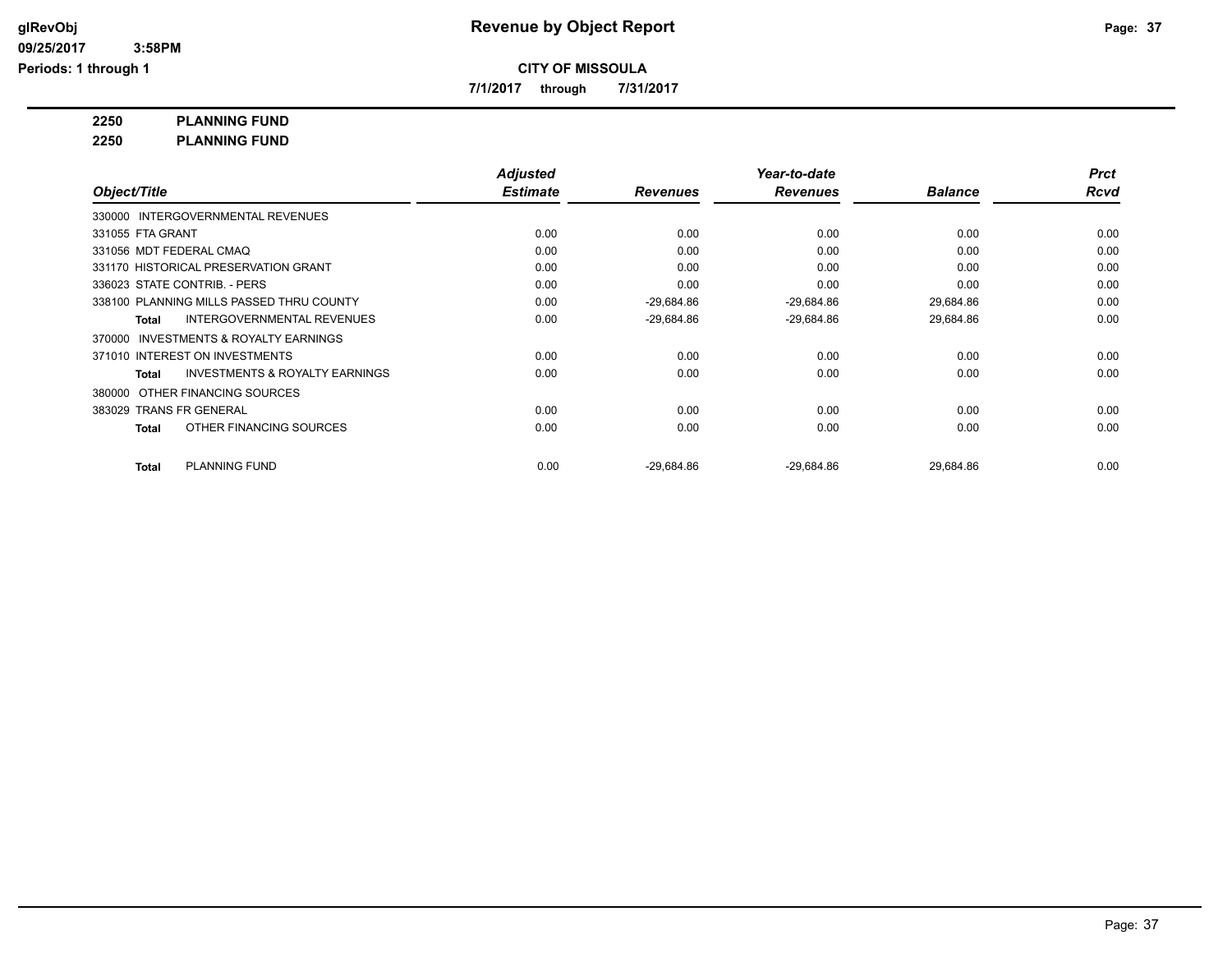**CITY OF MISSOULA**

**7/1/2017 through 7/31/2017**

## **2250 PLANNING FUND**

 **3:58PM**

| Object/Title                                              | <b>Adjusted</b><br><b>Estimate</b> | <b>Revenues</b> | Year-to-date<br><b>Revenues</b> | <b>Balance</b> | <b>Prct</b><br><b>Rcvd</b> |
|-----------------------------------------------------------|------------------------------------|-----------------|---------------------------------|----------------|----------------------------|
| 330000 INTERGOVERNMENTAL REVENUES                         |                                    |                 |                                 |                |                            |
| 331055 FTA GRANT                                          | 0.00                               | 0.00            | 0.00                            | 0.00           | 0.00                       |
| 331056 MDT FEDERAL CMAO                                   | 0.00                               | 0.00            | 0.00                            | 0.00           | 0.00                       |
| 331170 HISTORICAL PRESERVATION GRANT                      | 0.00                               | 0.00            | 0.00                            | 0.00           | 0.00                       |
| 336023 STATE CONTRIB. - PERS                              | 0.00                               | 0.00            | 0.00                            | 0.00           | 0.00                       |
| 338100 PLANNING MILLS PASSED THRU COUNTY                  | 0.00                               | $-29,684.86$    | $-29,684.86$                    | 29,684.86      | 0.00                       |
| <b>INTERGOVERNMENTAL REVENUES</b><br><b>Total</b>         | 0.00                               | $-29,684.86$    | $-29,684.86$                    | 29,684.86      | 0.00                       |
| 370000 INVESTMENTS & ROYALTY EARNINGS                     |                                    |                 |                                 |                |                            |
| 371010 INTEREST ON INVESTMENTS                            | 0.00                               | 0.00            | 0.00                            | 0.00           | 0.00                       |
| <b>INVESTMENTS &amp; ROYALTY EARNINGS</b><br><b>Total</b> | 0.00                               | 0.00            | 0.00                            | 0.00           | 0.00                       |
| 380000 OTHER FINANCING SOURCES                            |                                    |                 |                                 |                |                            |
| 383029 TRANS FR GENERAL                                   | 0.00                               | 0.00            | 0.00                            | 0.00           | 0.00                       |
| OTHER FINANCING SOURCES<br><b>Total</b>                   | 0.00                               | 0.00            | 0.00                            | 0.00           | 0.00                       |
|                                                           |                                    |                 |                                 |                |                            |
| <b>PLANNING FUND</b><br><b>Total</b>                      | 0.00                               | $-29.684.86$    | $-29,684.86$                    | 29.684.86      | 0.00                       |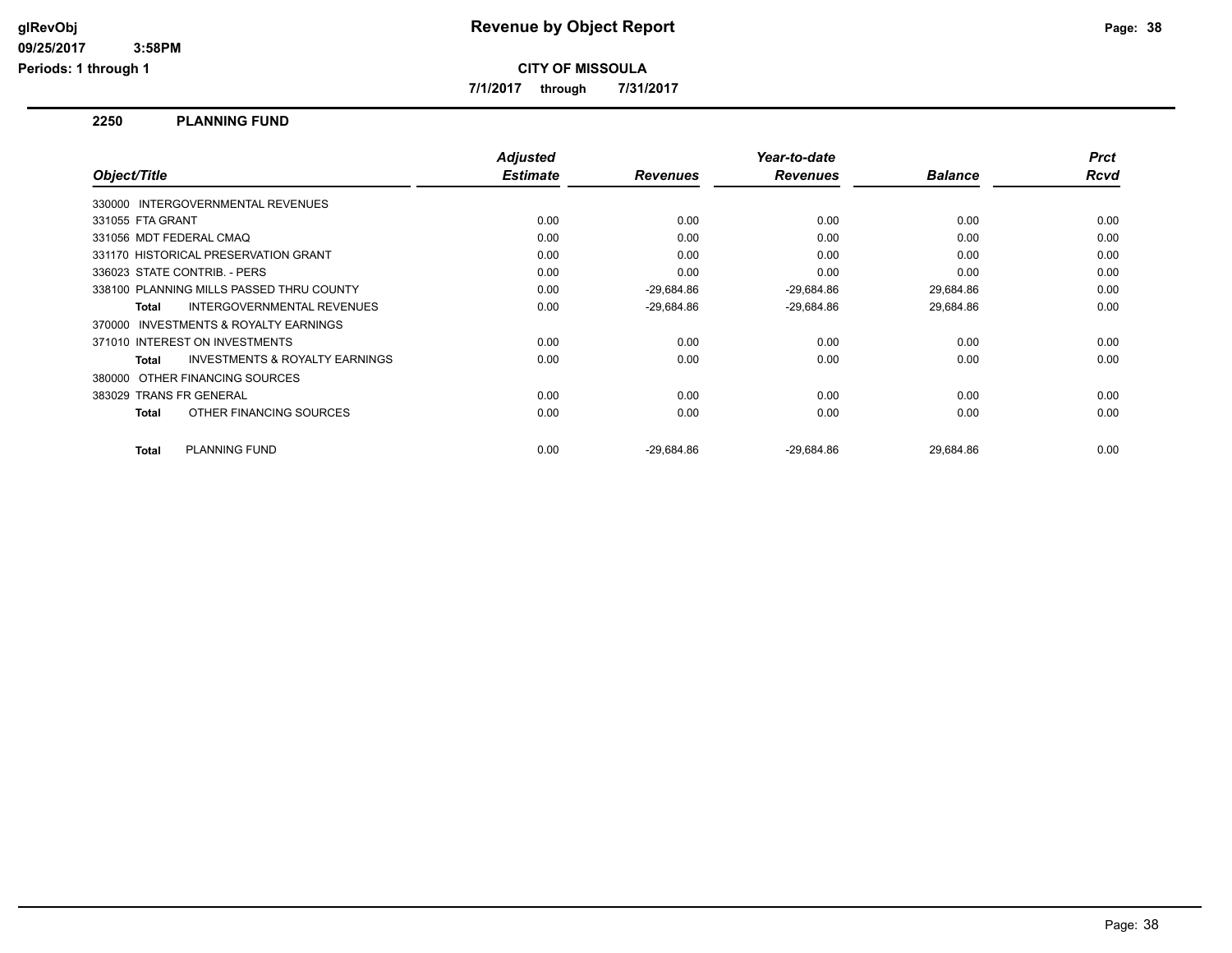**7/1/2017 through 7/31/2017**

# **2310 PUBLIC SAFETY INFORMATION SYSTEMS 2310 PUBLIC SAFETY INFORMATION SYSTEMS**

|                                            | <b>Adjusted</b> |                 | Year-to-date    |                | <b>Prct</b> |
|--------------------------------------------|-----------------|-----------------|-----------------|----------------|-------------|
| Object/Title                               | <b>Estimate</b> | <b>Revenues</b> | <b>Revenues</b> | <b>Balance</b> | Rcvd        |
| 330000 INTERGOVERNMENTAL REVENUES          |                 |                 |                 |                |             |
| 330000 INTERGOVERNMENTAL REVENUES          | 0.00            | 0.00            | 0.00            | 0.00           | 0.00        |
| <b>INTERGOVERNMENTAL REVENUES</b><br>Total | 0.00            | 0.00            | 0.00            | 0.00           | 0.00        |
| 380000 OTHER FINANCING SOURCES             |                 |                 |                 |                |             |
| 383029 TRANS FR GENERAL                    | 0.00            | 0.00            | 0.00            | 0.00           | 0.00        |
| OTHER FINANCING SOURCES<br>Total           | 0.00            | 0.00            | 0.00            | 0.00           | 0.00        |
|                                            |                 |                 |                 |                |             |
| PUBLIC SAFETY INFORMATION SYSTEMS<br>Total | 0.00            | 0.00            | 0.00            | 0.00           | 0.00        |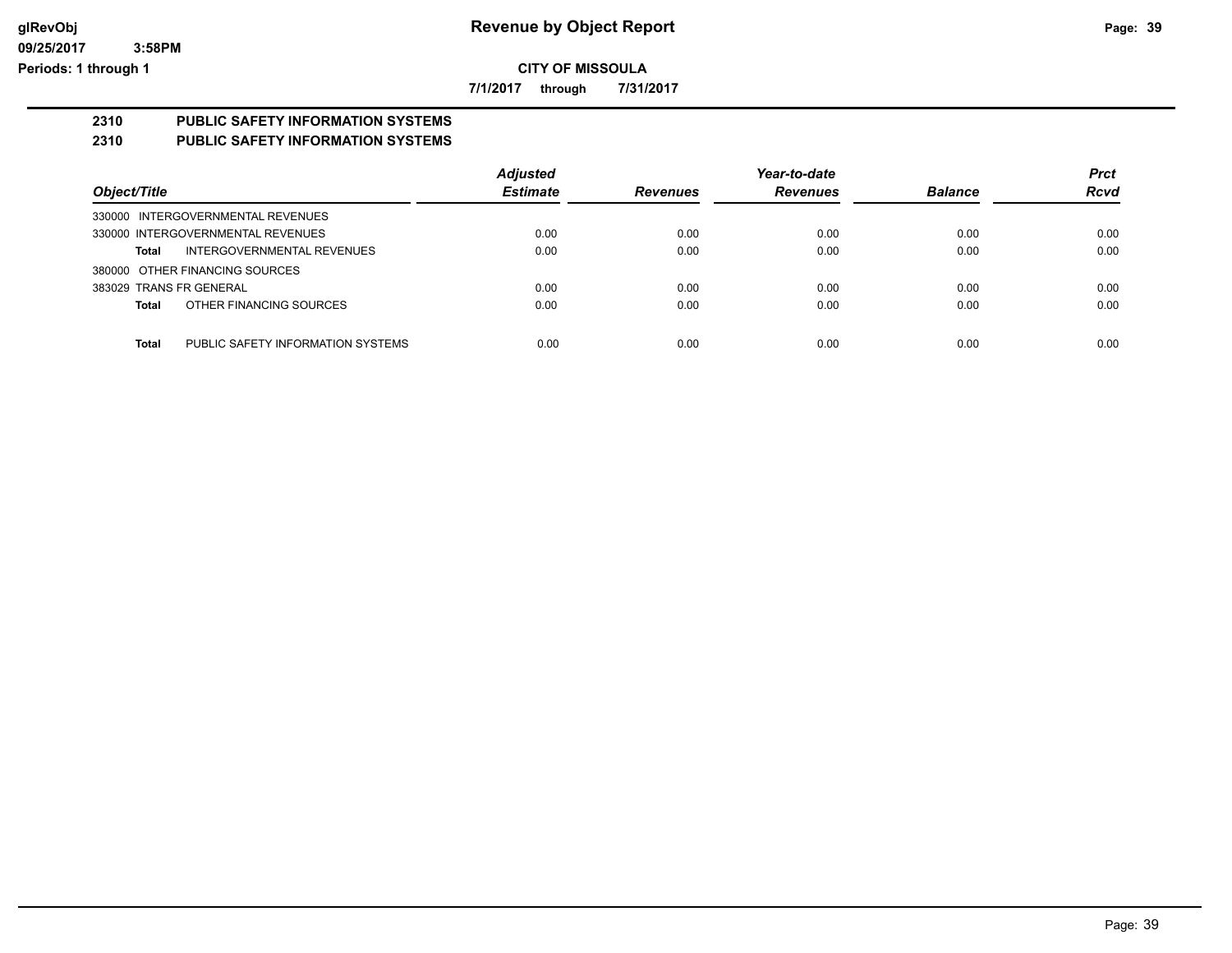**7/1/2017 through 7/31/2017**

# **2310 PUBLIC SAFETY INFORMATION SYSTEMS**

|                                                   | <b>Adjusted</b> |                 | Year-to-date    |                | <b>Prct</b> |
|---------------------------------------------------|-----------------|-----------------|-----------------|----------------|-------------|
| Object/Title                                      | <b>Estimate</b> | <b>Revenues</b> | <b>Revenues</b> | <b>Balance</b> | <b>Rcvd</b> |
| 330000 INTERGOVERNMENTAL REVENUES                 |                 |                 |                 |                |             |
| 330000 INTERGOVERNMENTAL REVENUES                 | 0.00            | 0.00            | 0.00            | 0.00           | 0.00        |
| INTERGOVERNMENTAL REVENUES<br>Total               | 0.00            | 0.00            | 0.00            | 0.00           | 0.00        |
| 380000 OTHER FINANCING SOURCES                    |                 |                 |                 |                |             |
| 383029 TRANS FR GENERAL                           | 0.00            | 0.00            | 0.00            | 0.00           | 0.00        |
| OTHER FINANCING SOURCES<br><b>Total</b>           | 0.00            | 0.00            | 0.00            | 0.00           | 0.00        |
|                                                   |                 |                 |                 |                |             |
| PUBLIC SAFETY INFORMATION SYSTEMS<br><b>Total</b> | 0.00            | 0.00            | 0.00            | 0.00           | 0.00        |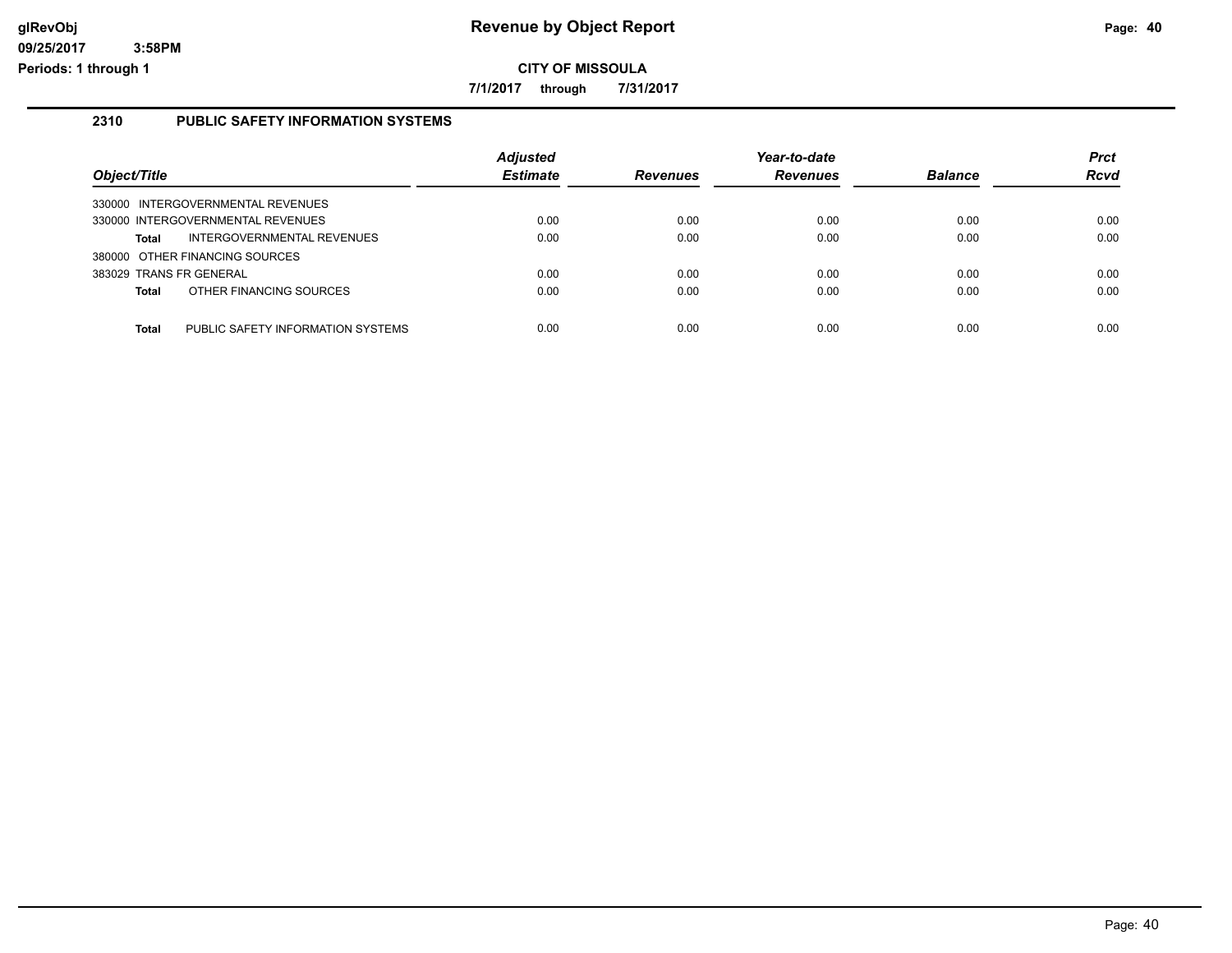**7/1/2017 through 7/31/2017**

**2321 IMPACT FEE FUND**

**2321 IMPACT FEE FUND**

|                                            | <b>Adjusted</b> |                 | Year-to-date    |                | <b>Prct</b> |
|--------------------------------------------|-----------------|-----------------|-----------------|----------------|-------------|
| Object/Title                               | <b>Estimate</b> | <b>Revenues</b> | <b>Revenues</b> | <b>Balance</b> | Rcvd        |
| 340000 CHARGES FOR SERVICES                |                 |                 |                 |                |             |
| 341032 IMPACT FEE CLEARING ACCOUNT         | 0.00            | 180.744.89      | 180.744.89      | $-180.744.89$  | 0.00        |
| 341033 IMPACT FEES-PARKS SHARE             | 0.00            | 0.00            | 0.00            | 0.00           | 0.00        |
| 341034 IMPACT FEES-FIRE SHARE              | 0.00            | 0.00            | 0.00            | 0.00           | 0.00        |
| 341035 IMPACT FEES-POLICE SHARE            | 0.00            | 0.00            | 0.00            | 0.00           | 0.00        |
| 341036 IMPACT FEES-COMMUNITY SERVICE SHARE | 0.00            | 0.00            | 0.00            | 0.00           | 0.00        |
| 341037 IMPACT FEE-ROAD SHARE               | 0.00            | 0.00            | 0.00            | 0.00           | 0.00        |
| <b>CHARGES FOR SERVICES</b><br>Total       | 0.00            | 180.744.89      | 180,744.89      | $-180.744.89$  | 0.00        |
| 370000 INVESTMENTS & ROYALTY EARNINGS      |                 |                 |                 |                |             |
| 371010 INTEREST ON INVESTMENTS             | 0.00            | 0.00            | 0.00            | 0.00           | 0.00        |
| INVESTMENTS & ROYALTY EARNINGS<br>Total    | 0.00            | 0.00            | 0.00            | 0.00           | 0.00        |
| <b>IMPACT FEE FUND</b><br>Total            | 0.00            | 180.744.89      | 180.744.89      | $-180.744.89$  | 0.00        |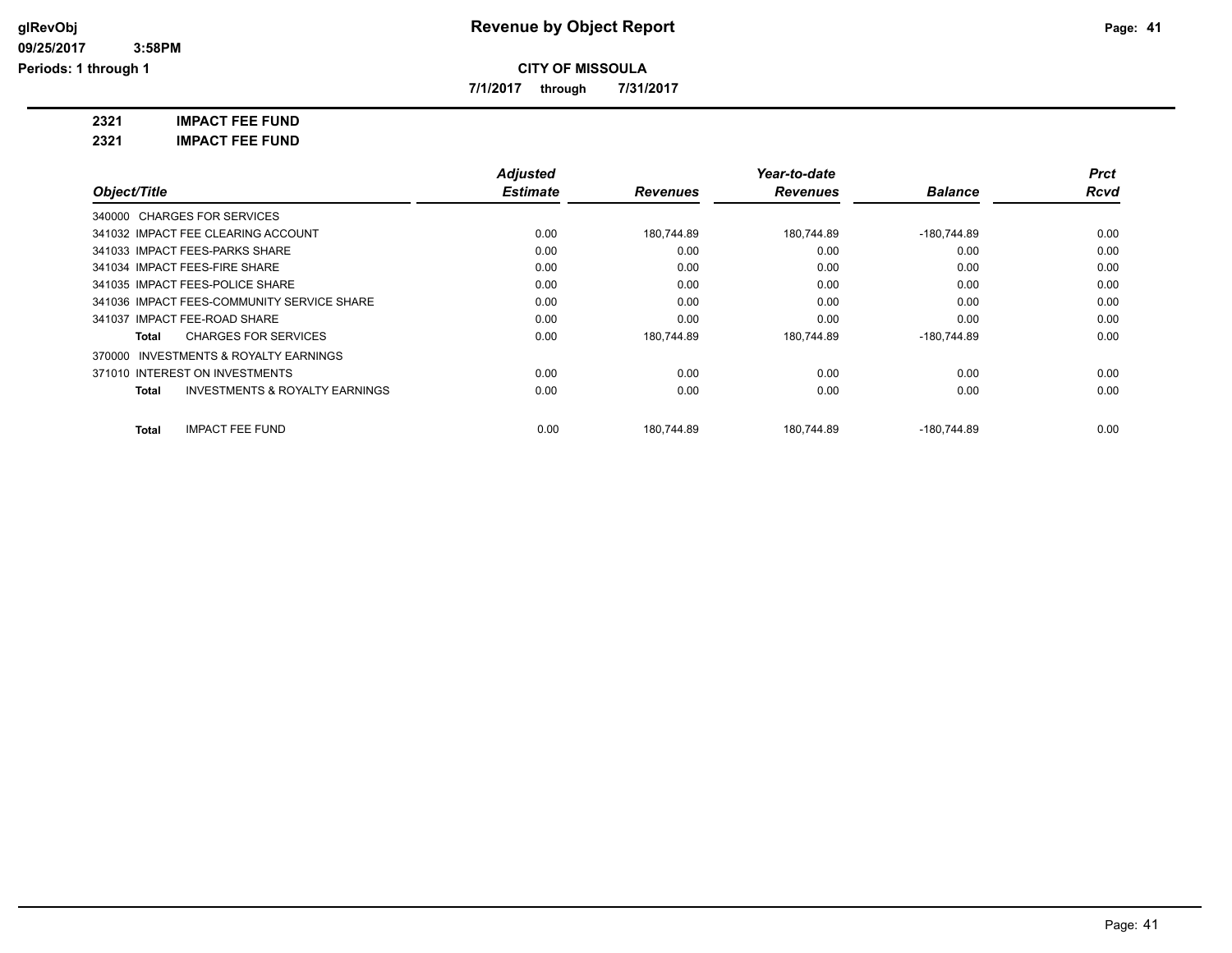**CITY OF MISSOULA**

**7/1/2017 through 7/31/2017**

## **2321 IMPACT FEE FUND**

 **3:58PM**

|                                                | <b>Adjusted</b> |                 | Year-to-date    |                | <b>Prct</b> |
|------------------------------------------------|-----------------|-----------------|-----------------|----------------|-------------|
| Object/Title                                   | <b>Estimate</b> | <b>Revenues</b> | <b>Revenues</b> | <b>Balance</b> | <b>Rcvd</b> |
| 340000 CHARGES FOR SERVICES                    |                 |                 |                 |                |             |
| 341032 IMPACT FEE CLEARING ACCOUNT             | 0.00            | 180,744.89      | 180,744.89      | $-180.744.89$  | 0.00        |
| 341033 IMPACT FEES-PARKS SHARE                 | 0.00            | 0.00            | 0.00            | 0.00           | 0.00        |
| 341034 IMPACT FEES-FIRE SHARE                  | 0.00            | 0.00            | 0.00            | 0.00           | 0.00        |
| 341035 IMPACT FEES-POLICE SHARE                | 0.00            | 0.00            | 0.00            | 0.00           | 0.00        |
| 341036 IMPACT FEES-COMMUNITY SERVICE SHARE     | 0.00            | 0.00            | 0.00            | 0.00           | 0.00        |
| 341037 IMPACT FEE-ROAD SHARE                   | 0.00            | 0.00            | 0.00            | 0.00           | 0.00        |
| <b>CHARGES FOR SERVICES</b><br><b>Total</b>    | 0.00            | 180,744.89      | 180,744.89      | $-180,744.89$  | 0.00        |
| INVESTMENTS & ROYALTY EARNINGS<br>370000       |                 |                 |                 |                |             |
| 371010 INTEREST ON INVESTMENTS                 | 0.00            | 0.00            | 0.00            | 0.00           | 0.00        |
| INVESTMENTS & ROYALTY EARNINGS<br><b>Total</b> | 0.00            | 0.00            | 0.00            | 0.00           | 0.00        |
| <b>IMPACT FEE FUND</b><br><b>Total</b>         | 0.00            | 180,744.89      | 180,744.89      | $-180,744.89$  | 0.00        |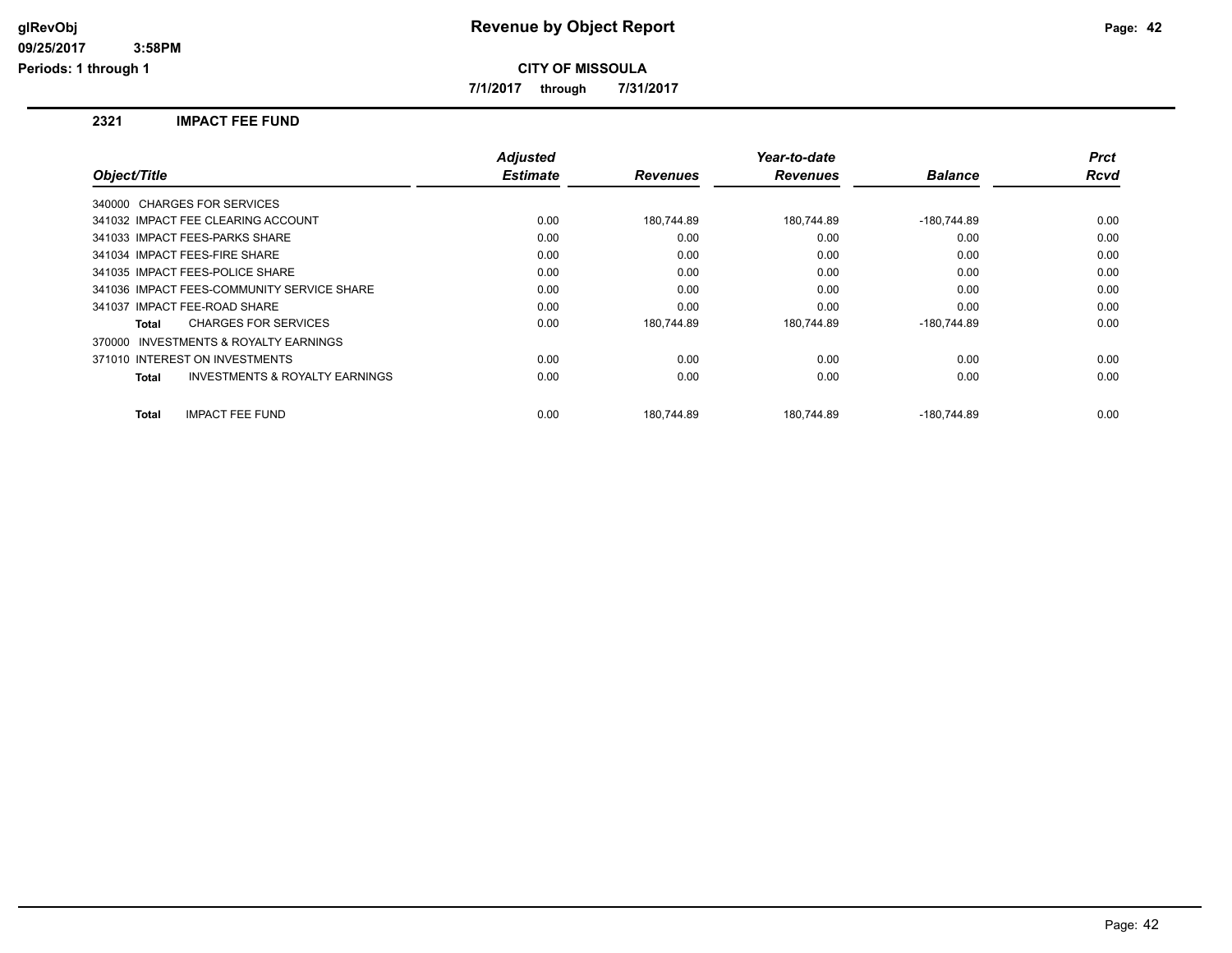# **09/25/2017 3:58PM**

**Periods: 1 through 1**

**CITY OF MISSOULA**

**7/1/2017 through 7/31/2017**

#### **2322 GEORGE ELMER/CATTLE DR INTERSECTION 2322 GEORGE ELMER/CATTLE DR INTERSECTION**

| 2322 | <b>GEORGE ELMER/CATTLE DR INTERSECTION</b> |
|------|--------------------------------------------|
|      |                                            |

|                                                            | <b>Adjusted</b> | Year-to-date    |                 |                | <b>Prct</b> |
|------------------------------------------------------------|-----------------|-----------------|-----------------|----------------|-------------|
| Object/Title                                               | <b>Estimate</b> | <b>Revenues</b> | <b>Revenues</b> | <b>Balance</b> | <b>Rcvd</b> |
| 360000 MISCELLANEOUS REVENUES                              |                 |                 |                 |                |             |
| 365000 DEVELOPER CONRIBUTIONS                              | 0.00            | 0.00            | 0.00            | 0.00           | 0.00        |
| MISCELLANEOUS REVENUES<br>Total                            | 0.00            | 0.00            | 0.00            | 0.00           | 0.00        |
| <b>GEORGE ELMER/CATTLE DR INTERSECTION</b><br><b>Total</b> | 0.00            | 0.00            | 0.00            | 0.00           | 0.00        |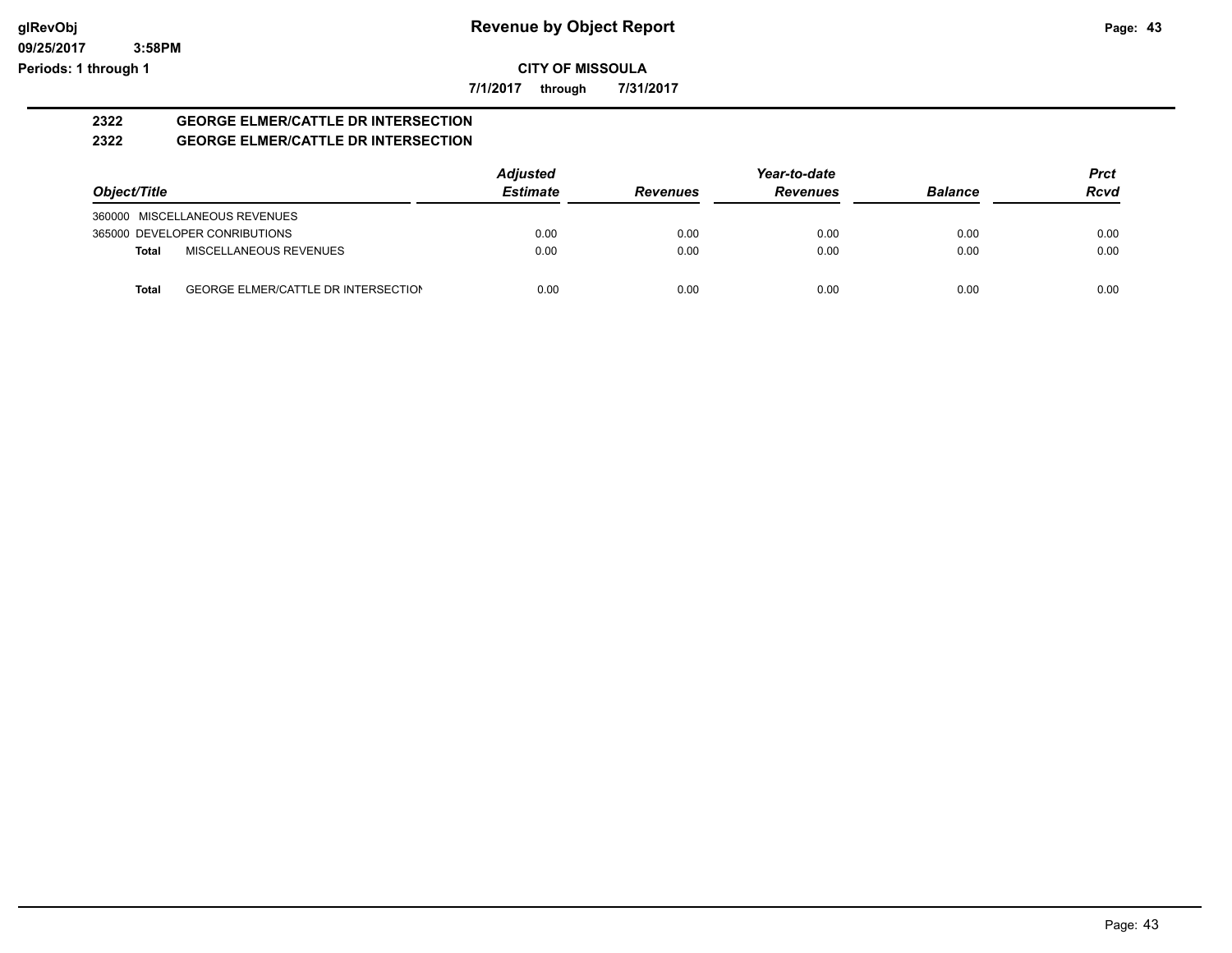**7/1/2017 through 7/31/2017**

# **2322 GEORGE ELMER/CATTLE DR INTERSECTION**

| Object/Title |                                            | <b>Adjusted</b><br><b>Estimate</b> | <b>Revenues</b> | Year-to-date<br><b>Revenues</b> | <b>Balance</b> | <b>Prct</b><br><b>Rcvd</b> |
|--------------|--------------------------------------------|------------------------------------|-----------------|---------------------------------|----------------|----------------------------|
|              | 360000 MISCELLANEOUS REVENUES              |                                    |                 |                                 |                |                            |
|              | 365000 DEVELOPER CONRIBUTIONS              | 0.00                               | 0.00            | 0.00                            | 0.00           | 0.00                       |
| <b>Total</b> | MISCELLANEOUS REVENUES                     | 0.00                               | 0.00            | 0.00                            | 0.00           | 0.00                       |
| <b>Total</b> | <b>GEORGE ELMER/CATTLE DR INTERSECTIOL</b> | 0.00                               | 0.00            | 0.00                            | 0.00           | 0.00                       |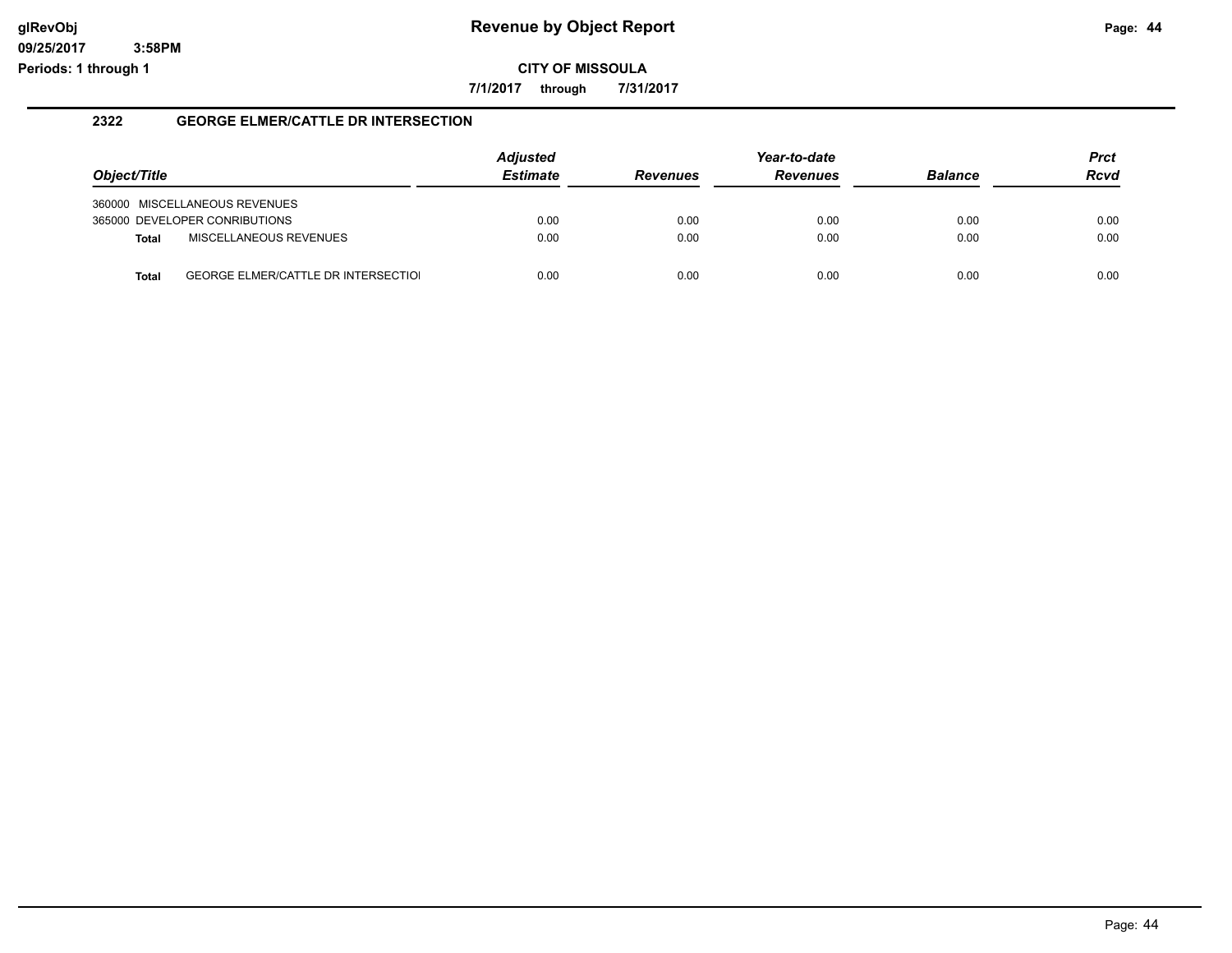**7/1/2017 through 7/31/2017**

**2365 PUBLIC ART FUND**

**2365 PUBLIC ART FUND**

|                                            | <b>Adjusted</b> |                 | Year-to-date    |                | <b>Prct</b> |
|--------------------------------------------|-----------------|-----------------|-----------------|----------------|-------------|
| Object/Title                               | <b>Estimate</b> | <b>Revenues</b> | <b>Revenues</b> | <b>Balance</b> | <b>Rcvd</b> |
| 330000 INTERGOVERNMENTAL REVENUES          |                 |                 |                 |                |             |
| 337000 LOCAL GRANTS                        | 0.00            | 0.00            | 0.00            | 0.00           | 0.00        |
| 337002 MRA GRANT                           | 0.00            | 0.00            | 0.00            | 0.00           | 0.00        |
| <b>INTERGOVERNMENTAL REVENUES</b><br>Total | 0.00            | 0.00            | 0.00            | 0.00           | 0.00        |
| 360000 MISCELLANEOUS REVENUES              |                 |                 |                 |                |             |
| 360010 MISCELLANEOUS                       | 0.00            | 0.00            | 0.00            | 0.00           | 0.00        |
| 364040 INSURANCE AND DAMAGE RECOVERY       | 0.00            | 0.00            | 0.00            | 0.00           | 0.00        |
| 365000 DONATIONS                           | 0.00            | 0.00            | 0.00            | 0.00           | 0.00        |
| MISCELLANEOUS REVENUES<br>Total            | 0.00            | 0.00            | 0.00            | 0.00           | 0.00        |
| 380000 OTHER FINANCING SOURCES             |                 |                 |                 |                |             |
| 383000 OPERATING TRANSFERS                 | 0.00            | 0.00            | 0.00            | 0.00           | 0.00        |
| OTHER FINANCING SOURCES<br>Total           | 0.00            | 0.00            | 0.00            | 0.00           | 0.00        |
|                                            |                 |                 |                 |                |             |
| PUBLIC ART FUND<br>Total                   | 0.00            | 0.00            | 0.00            | 0.00           | 0.00        |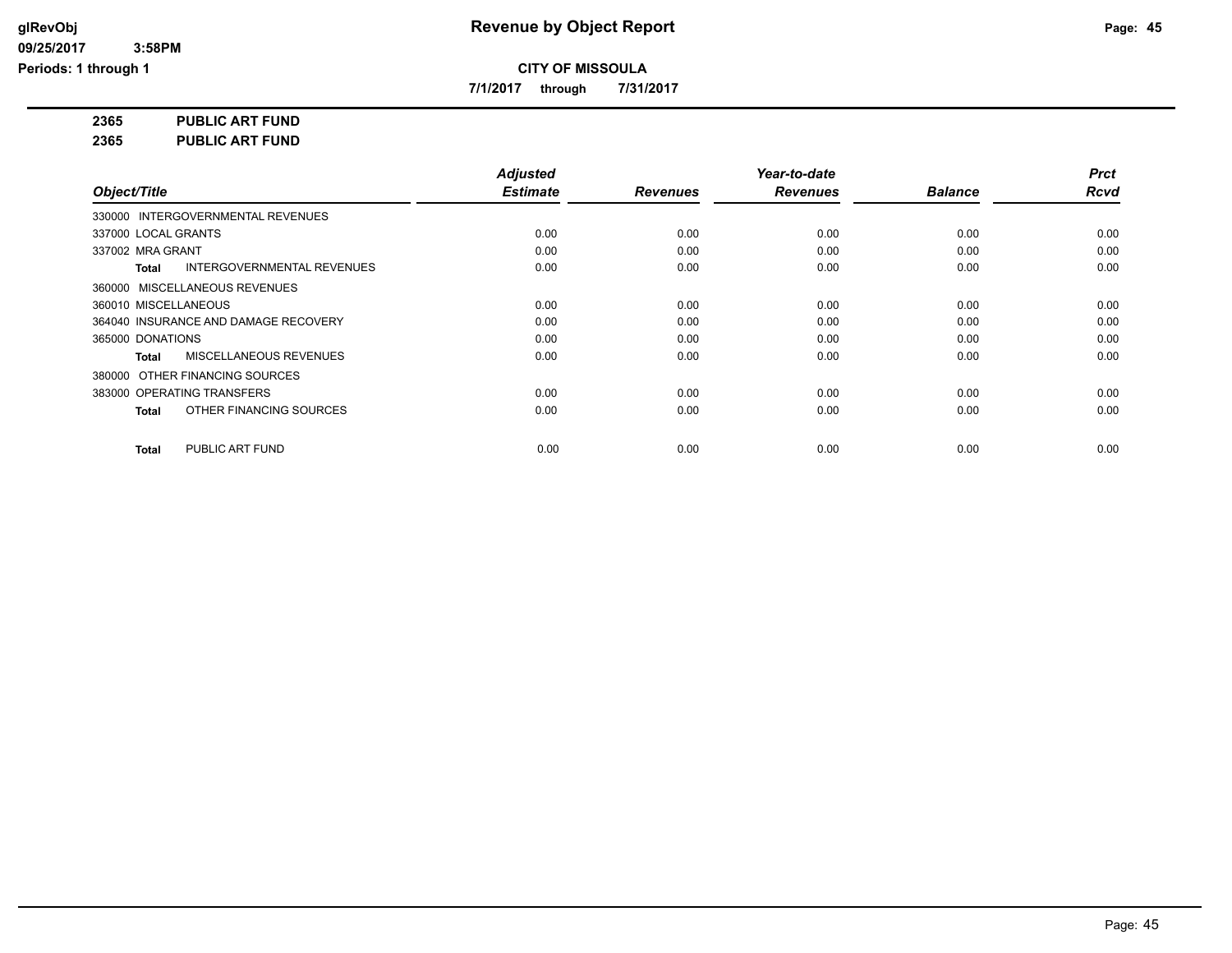**CITY OF MISSOULA**

**7/1/2017 through 7/31/2017**

## **2365 PUBLIC ART FUND**

 **3:58PM**

|                                                   | <b>Adjusted</b> |                 | Year-to-date    |                | Prct        |
|---------------------------------------------------|-----------------|-----------------|-----------------|----------------|-------------|
| Object/Title                                      | <b>Estimate</b> | <b>Revenues</b> | <b>Revenues</b> | <b>Balance</b> | <b>Rcvd</b> |
| 330000 INTERGOVERNMENTAL REVENUES                 |                 |                 |                 |                |             |
| 337000 LOCAL GRANTS                               | 0.00            | 0.00            | 0.00            | 0.00           | 0.00        |
| 337002 MRA GRANT                                  | 0.00            | 0.00            | 0.00            | 0.00           | 0.00        |
| <b>INTERGOVERNMENTAL REVENUES</b><br><b>Total</b> | 0.00            | 0.00            | 0.00            | 0.00           | 0.00        |
| 360000 MISCELLANEOUS REVENUES                     |                 |                 |                 |                |             |
| 360010 MISCELLANEOUS                              | 0.00            | 0.00            | 0.00            | 0.00           | 0.00        |
| 364040 INSURANCE AND DAMAGE RECOVERY              | 0.00            | 0.00            | 0.00            | 0.00           | 0.00        |
| 365000 DONATIONS                                  | 0.00            | 0.00            | 0.00            | 0.00           | 0.00        |
| MISCELLANEOUS REVENUES<br><b>Total</b>            | 0.00            | 0.00            | 0.00            | 0.00           | 0.00        |
| 380000 OTHER FINANCING SOURCES                    |                 |                 |                 |                |             |
| 383000 OPERATING TRANSFERS                        | 0.00            | 0.00            | 0.00            | 0.00           | 0.00        |
| OTHER FINANCING SOURCES<br><b>Total</b>           | 0.00            | 0.00            | 0.00            | 0.00           | 0.00        |
|                                                   |                 |                 |                 |                |             |
| PUBLIC ART FUND<br><b>Total</b>                   | 0.00            | 0.00            | 0.00            | 0.00           | 0.00        |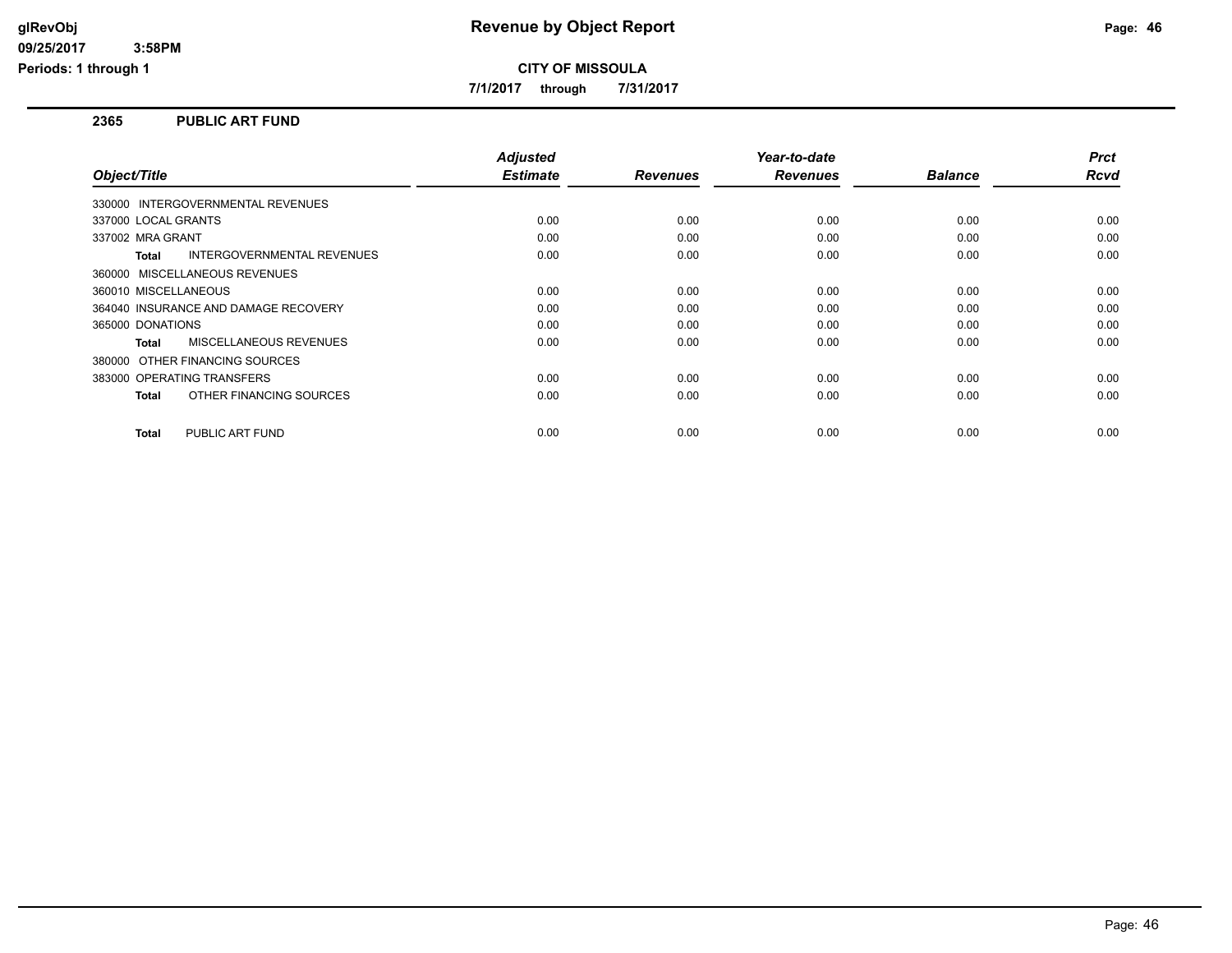# **09/25/2017**

**Periods: 1 through 1**

 **3:58PM**

**CITY OF MISSOULA**

**7/1/2017 through 7/31/2017**

# **2371 EMPLOYEE HEALTH INSURANCE LEVY FUND**

# **2371 EMPLOYEE HEALTH INSURANCE LEVY FUND**

|                                                           | <b>Adjusted</b> |                 | Year-to-date    |                | <b>Prct</b> |
|-----------------------------------------------------------|-----------------|-----------------|-----------------|----------------|-------------|
| Object/Title                                              | <b>Estimate</b> | <b>Revenues</b> | <b>Revenues</b> | <b>Balance</b> | <b>Rcvd</b> |
| 310000 TAXES/ASSESSMENTS                                  |                 |                 |                 |                |             |
| 311000 GENERAL PROPERTY TAXES                             | 0.00            | $-193.25$       | $-193.25$       | 193.25         | 0.00        |
| 312001 PENALTIES & INTEREST                               | 0.00            | $-51.60$        | $-51.60$        | 51.60          | 0.00        |
| TAXES/ASSESSMENTS<br>Total                                | 0.00            | $-244.85$       | $-244.85$       | 244.85         | 0.00        |
| 370000 INVESTMENTS & ROYALTY EARNINGS                     |                 |                 |                 |                |             |
| 371010 INTEREST ON INVESTMENTS                            | 0.00            | 0.00            | 0.00            | 0.00           | 0.00        |
| <b>INVESTMENTS &amp; ROYALTY EARNINGS</b><br><b>Total</b> | 0.00            | 0.00            | 0.00            | 0.00           | 0.00        |
| EMPLOYEE HEALTH INSURANCE LEVY FUNI<br><b>Total</b>       | 0.00            | $-244.85$       | $-244.85$       | 244.85         | 0.00        |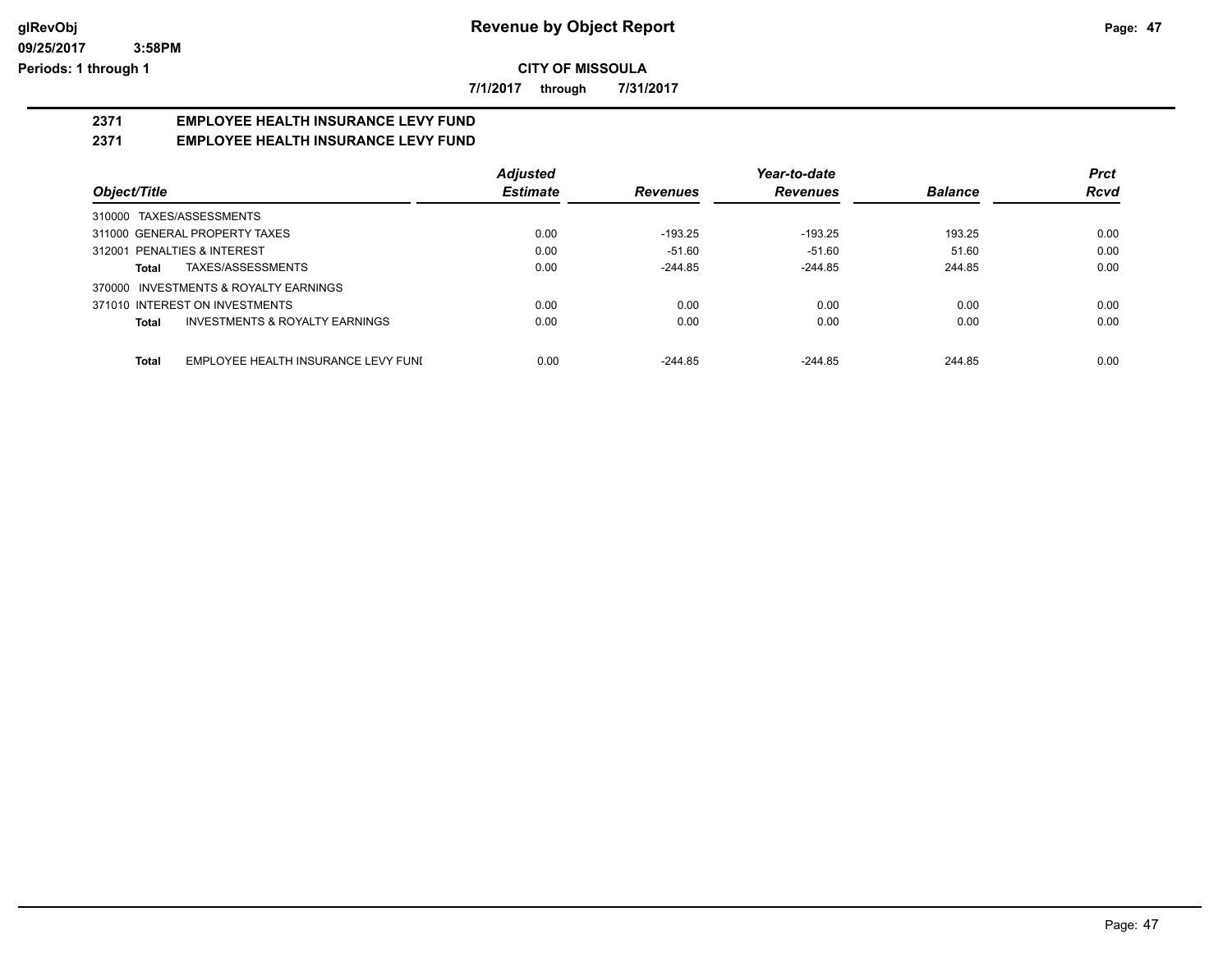**7/1/2017 through 7/31/2017**

# **2371 EMPLOYEE HEALTH INSURANCE LEVY FUND**

|                                                    | <b>Adjusted</b> |                 | Year-to-date    |                | Prct        |
|----------------------------------------------------|-----------------|-----------------|-----------------|----------------|-------------|
| Object/Title                                       | <b>Estimate</b> | <b>Revenues</b> | <b>Revenues</b> | <b>Balance</b> | <b>Rcvd</b> |
| 310000 TAXES/ASSESSMENTS                           |                 |                 |                 |                |             |
| 311000 GENERAL PROPERTY TAXES                      | 0.00            | $-193.25$       | $-193.25$       | 193.25         | 0.00        |
| 312001 PENALTIES & INTEREST                        | 0.00            | $-51.60$        | $-51.60$        | 51.60          | 0.00        |
| TAXES/ASSESSMENTS<br>Total                         | 0.00            | $-244.85$       | $-244.85$       | 244.85         | 0.00        |
| 370000 INVESTMENTS & ROYALTY EARNINGS              |                 |                 |                 |                |             |
| 371010 INTEREST ON INVESTMENTS                     | 0.00            | 0.00            | 0.00            | 0.00           | 0.00        |
| INVESTMENTS & ROYALTY EARNINGS<br>Total            | 0.00            | 0.00            | 0.00            | 0.00           | 0.00        |
|                                                    |                 |                 |                 |                |             |
| <b>Total</b><br>EMPLOYEE HEALTH INSURANCE LEVY FUN | 0.00            | $-244.85$       | $-244.85$       | 244.85         | 0.00        |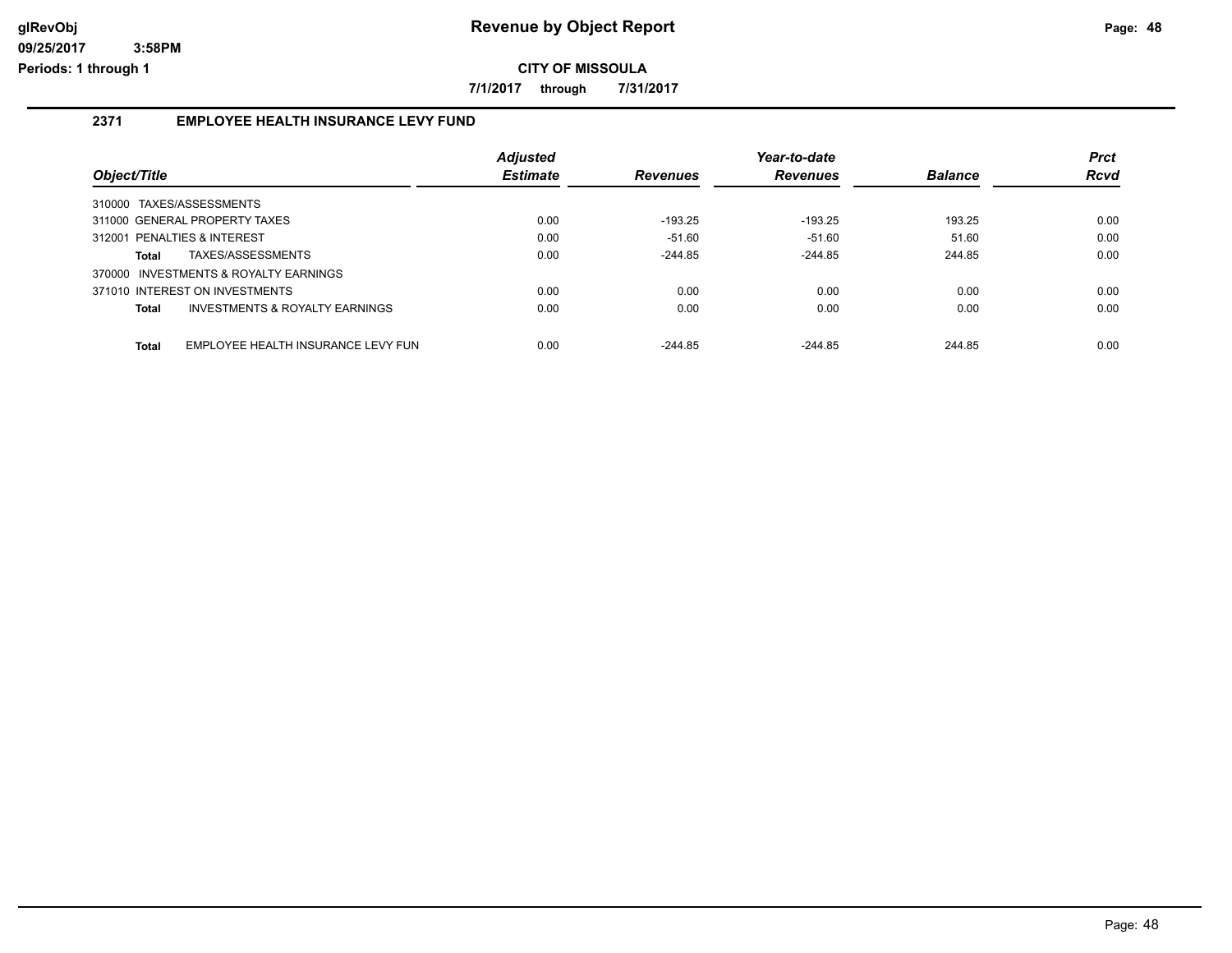**7/1/2017 through 7/31/2017**

**2372 PERMISSIVE MEDICAL LEVY**

**2372 PERMISSIVE MEDICAL LEVY**

|                                                    | <b>Adjusted</b> |                 | Year-to-date    |                | <b>Prct</b> |
|----------------------------------------------------|-----------------|-----------------|-----------------|----------------|-------------|
| Object/Title                                       | <b>Estimate</b> | <b>Revenues</b> | <b>Revenues</b> | <b>Balance</b> | <b>Rcvd</b> |
| 310000 TAXES/ASSESSMENTS                           |                 |                 |                 |                |             |
| 311000 GENERAL PROPERTY TAXES                      | 0.00            | $-98.614.96$    | $-98.614.96$    | 98.614.96      | 0.00        |
| 312001 PENALTIES & INTEREST                        | 0.00            | $-3.669.63$     | $-3.669.63$     | 3.669.63       | 0.00        |
| TAXES/ASSESSMENTS<br>Total                         | 0.00            | $-102.284.59$   | $-102.284.59$   | 102.284.59     | 0.00        |
| 370000 INVESTMENTS & ROYALTY EARNINGS              |                 |                 |                 |                |             |
| 371010 INTEREST ON INVESTMENTS                     | 0.00            | 0.00            | 0.00            | 0.00           | 0.00        |
| <b>INVESTMENTS &amp; ROYALTY EARNINGS</b><br>Total | 0.00            | 0.00            | 0.00            | 0.00           | 0.00        |
| Total<br>PERMISSIVE MEDICAL LEVY                   | 0.00            | $-102.284.59$   | $-102.284.59$   | 102.284.59     | 0.00        |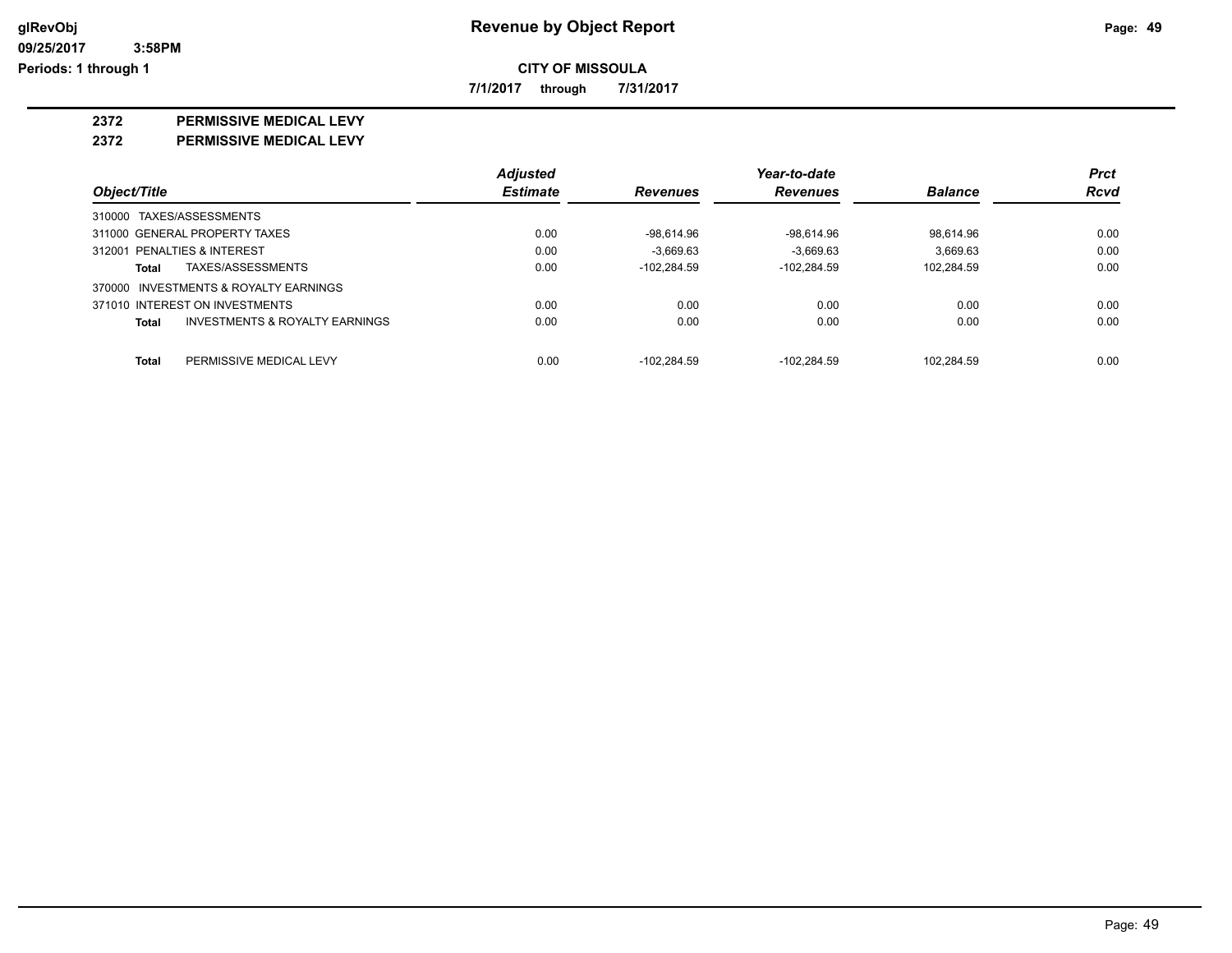**CITY OF MISSOULA**

**7/1/2017 through 7/31/2017**

# **2372 PERMISSIVE MEDICAL LEVY**

 **3:58PM**

|                                                | <b>Adiusted</b> |                 | Year-to-date    |                | <b>Prct</b> |
|------------------------------------------------|-----------------|-----------------|-----------------|----------------|-------------|
| Object/Title                                   | <b>Estimate</b> | <b>Revenues</b> | <b>Revenues</b> | <b>Balance</b> | <b>Rcvd</b> |
| 310000 TAXES/ASSESSMENTS                       |                 |                 |                 |                |             |
| 311000 GENERAL PROPERTY TAXES                  | 0.00            | $-98.614.96$    | $-98.614.96$    | 98.614.96      | 0.00        |
| 312001 PENALTIES & INTEREST                    | 0.00            | $-3.669.63$     | $-3.669.63$     | 3.669.63       | 0.00        |
| TAXES/ASSESSMENTS<br><b>Total</b>              | 0.00            | $-102.284.59$   | $-102.284.59$   | 102,284.59     | 0.00        |
| 370000 INVESTMENTS & ROYALTY EARNINGS          |                 |                 |                 |                |             |
| 371010 INTEREST ON INVESTMENTS                 | 0.00            | 0.00            | 0.00            | 0.00           | 0.00        |
| INVESTMENTS & ROYALTY EARNINGS<br><b>Total</b> | 0.00            | 0.00            | 0.00            | 0.00           | 0.00        |
| <b>Total</b><br>PERMISSIVE MEDICAL LEVY        | 0.00            | $-102.284.59$   | $-102.284.59$   | 102.284.59     | 0.00        |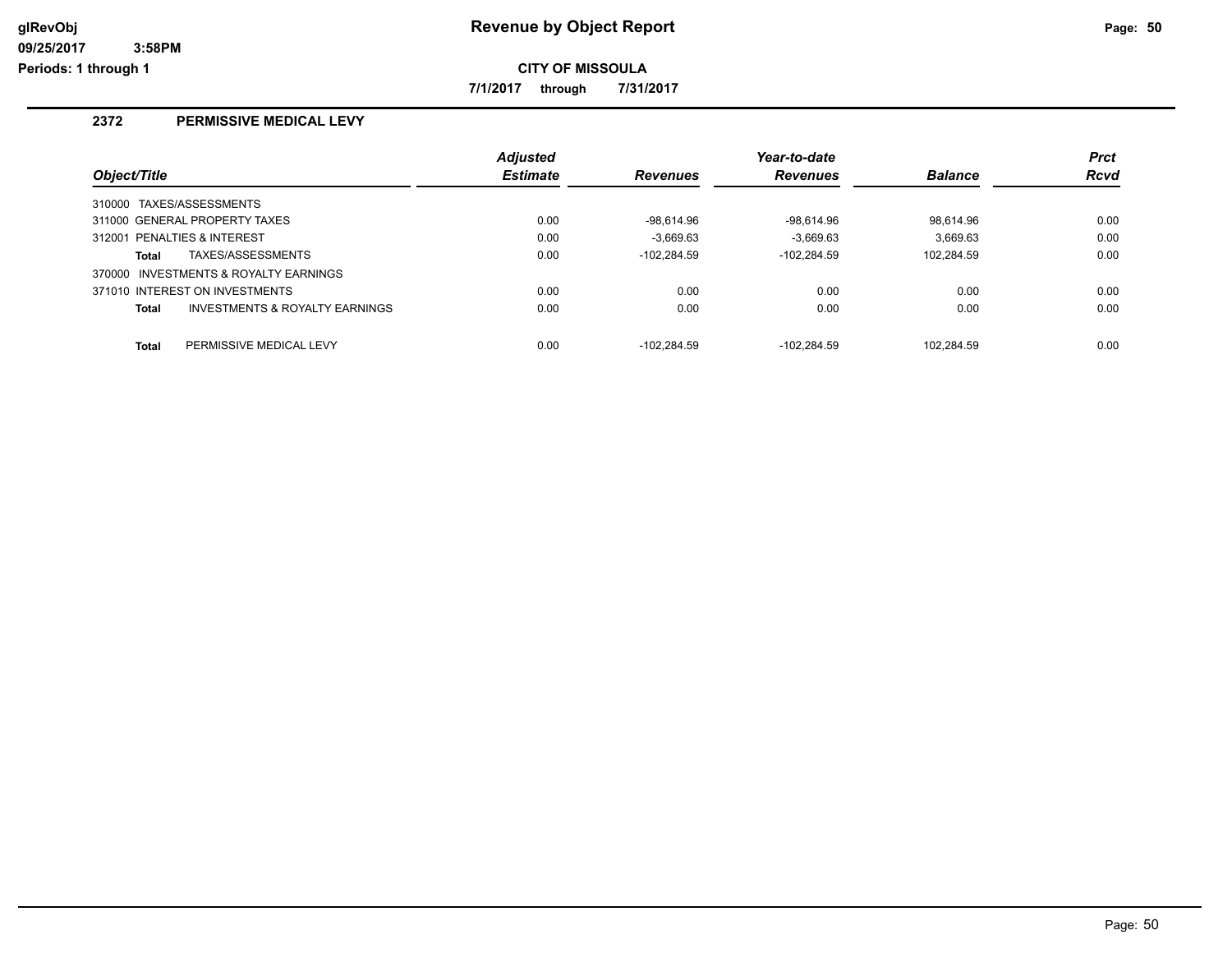**7/1/2017 through 7/31/2017**

# **2389 CABLE TELEVISION FRANCHISE FUND**

# **2389 CABLE TELEVISION FRANCHISE FUND**

|                                          | <b>Adjusted</b> |                 | Year-to-date    |                | <b>Prct</b> |
|------------------------------------------|-----------------|-----------------|-----------------|----------------|-------------|
| Object/Title                             | <b>Estimate</b> | <b>Revenues</b> | <b>Revenues</b> | <b>Balance</b> | <b>Rcvd</b> |
| 320000 LICENSES & PERMITS                |                 |                 |                 |                |             |
| 322031 FRANCHISE FEE - AT&T              | 0.00            | $-169.307.64$   | -169.307.64     | 169.307.64     | 0.00        |
| 322034 PEG ACCESS                        | 0.00            | $-9.483.58$     | $-9.483.58$     | 9.483.58       | 0.00        |
| LICENSES & PERMITS<br>Total              | 0.00            | $-178.791.22$   | $-178.791.22$   | 178.791.22     | 0.00        |
| 360000 MISCELLANEOUS REVENUES            |                 |                 |                 |                |             |
| 365000 DONATIONS                         | 0.00            | 0.00            | 0.00            | 0.00           | 0.00        |
| MISCELLANEOUS REVENUES<br><b>Total</b>   | 0.00            | 0.00            | 0.00            | 0.00           | 0.00        |
| CABLE TELEVISION FRANCHISE FUND<br>Total | 0.00            | $-178.791.22$   | $-178.791.22$   | 178.791.22     | 0.00        |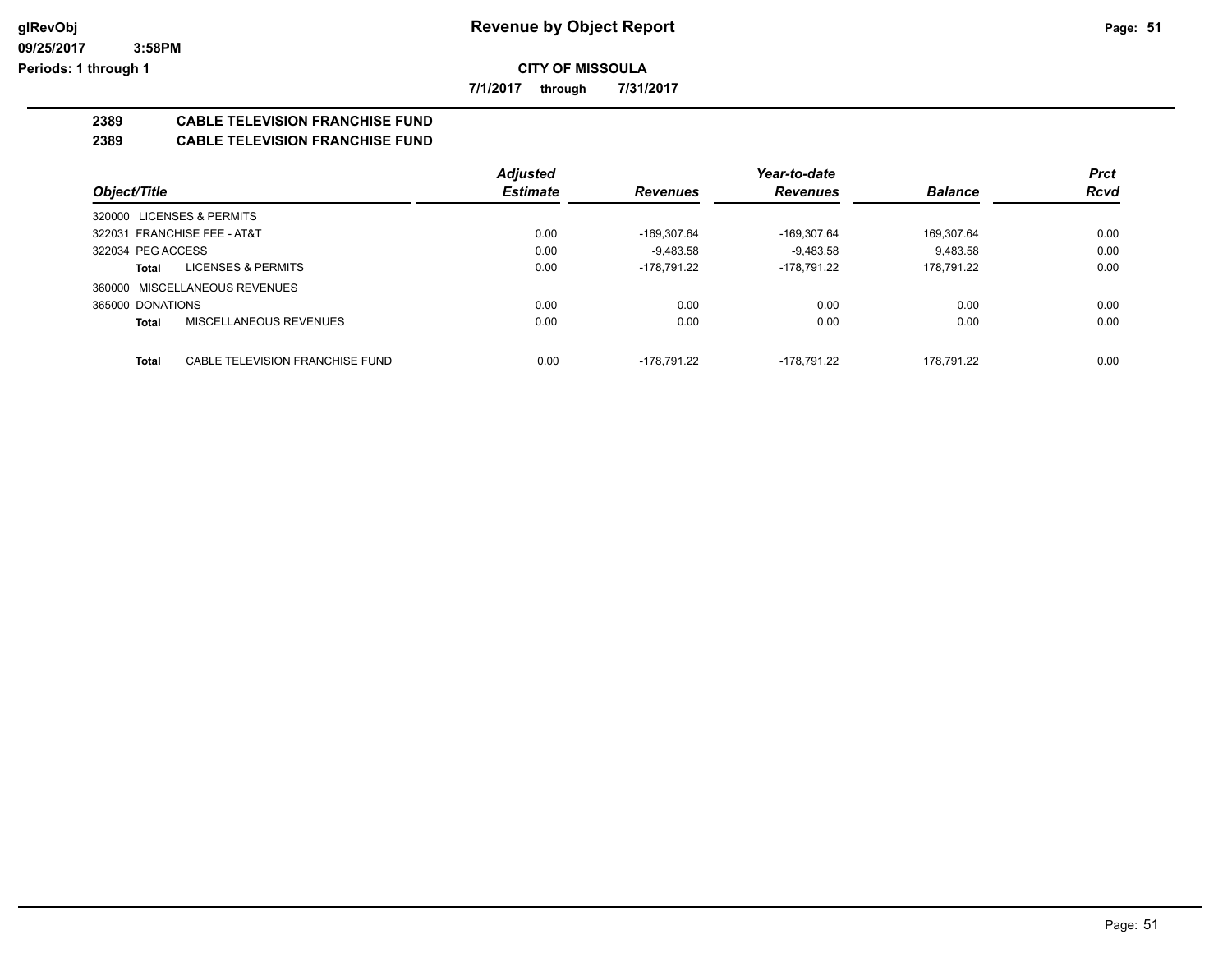**CITY OF MISSOULA**

**7/1/2017 through 7/31/2017**

# **2389 CABLE TELEVISION FRANCHISE FUND**

|                                          | <b>Adjusted</b> |                 | Year-to-date    |                | <b>Prct</b> |
|------------------------------------------|-----------------|-----------------|-----------------|----------------|-------------|
| Object/Title                             | <b>Estimate</b> | <b>Revenues</b> | <b>Revenues</b> | <b>Balance</b> | <b>Rcvd</b> |
| 320000 LICENSES & PERMITS                |                 |                 |                 |                |             |
| 322031 FRANCHISE FEE - AT&T              | 0.00            | -169.307.64     | -169.307.64     | 169.307.64     | 0.00        |
| 322034 PEG ACCESS                        | 0.00            | -9.483.58       | $-9.483.58$     | 9.483.58       | 0.00        |
| <b>LICENSES &amp; PERMITS</b><br>Total   | 0.00            | -178.791.22     | $-178.791.22$   | 178.791.22     | 0.00        |
| 360000 MISCELLANEOUS REVENUES            |                 |                 |                 |                |             |
| 365000 DONATIONS                         | 0.00            | 0.00            | 0.00            | 0.00           | 0.00        |
| MISCELLANEOUS REVENUES<br>Total          | 0.00            | 0.00            | 0.00            | 0.00           | 0.00        |
|                                          |                 |                 |                 |                |             |
| Total<br>CABLE TELEVISION FRANCHISE FUND | 0.00            | $-178.791.22$   | $-178.791.22$   | 178.791.22     | 0.00        |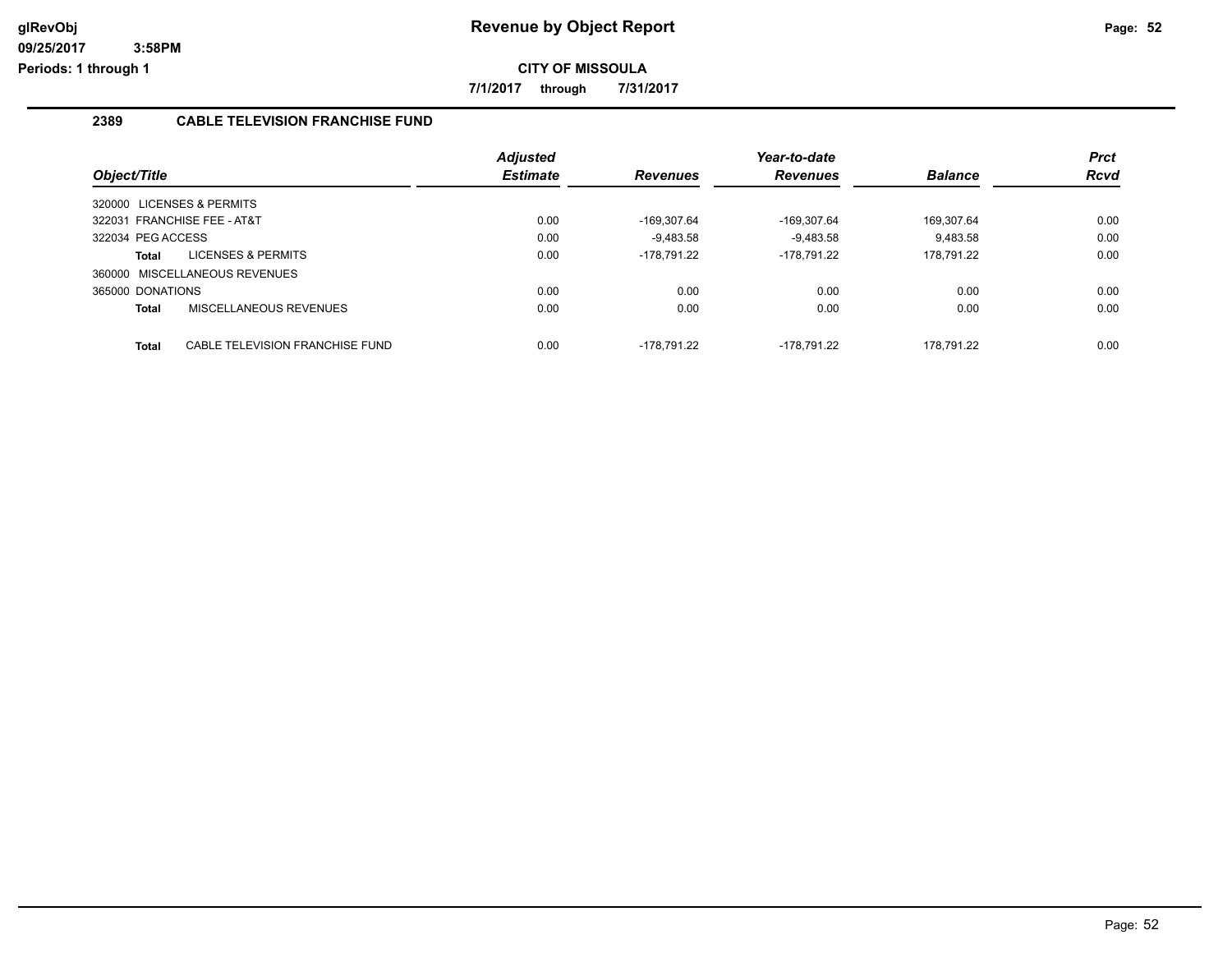**7/1/2017 through 7/31/2017**

**2390 DRUG FORFEITURE FUND**

**2390 DRUG FORFEITURE FUND**

|                                                           | <b>Adjusted</b> |                 | Year-to-date    |                | <b>Prct</b> |
|-----------------------------------------------------------|-----------------|-----------------|-----------------|----------------|-------------|
| Object/Title                                              | <b>Estimate</b> | <b>Revenues</b> | <b>Revenues</b> | <b>Balance</b> | <b>Rcvd</b> |
| 350000 FINES & FORFEITURES                                |                 |                 |                 |                |             |
| 351013 DRUG FORFEITURES                                   | 0.00            | 0.00            | 0.00            | 0.00           | 0.00        |
| <b>FINES &amp; FORFEITURES</b><br><b>Total</b>            | 0.00            | 0.00            | 0.00            | 0.00           | 0.00        |
| 370000 INVESTMENTS & ROYALTY EARNINGS                     |                 |                 |                 |                |             |
| 371010 INTEREST ON INVESTMENTS                            | 0.00            | 0.00            | 0.00            | 0.00           | 0.00        |
| <b>INVESTMENTS &amp; ROYALTY EARNINGS</b><br><b>Total</b> | 0.00            | 0.00            | 0.00            | 0.00           | 0.00        |
|                                                           |                 |                 |                 |                |             |
| DRUG FORFEITURE FUND<br><b>Total</b>                      | 0.00            | 0.00            | 0.00            | 0.00           | 0.00        |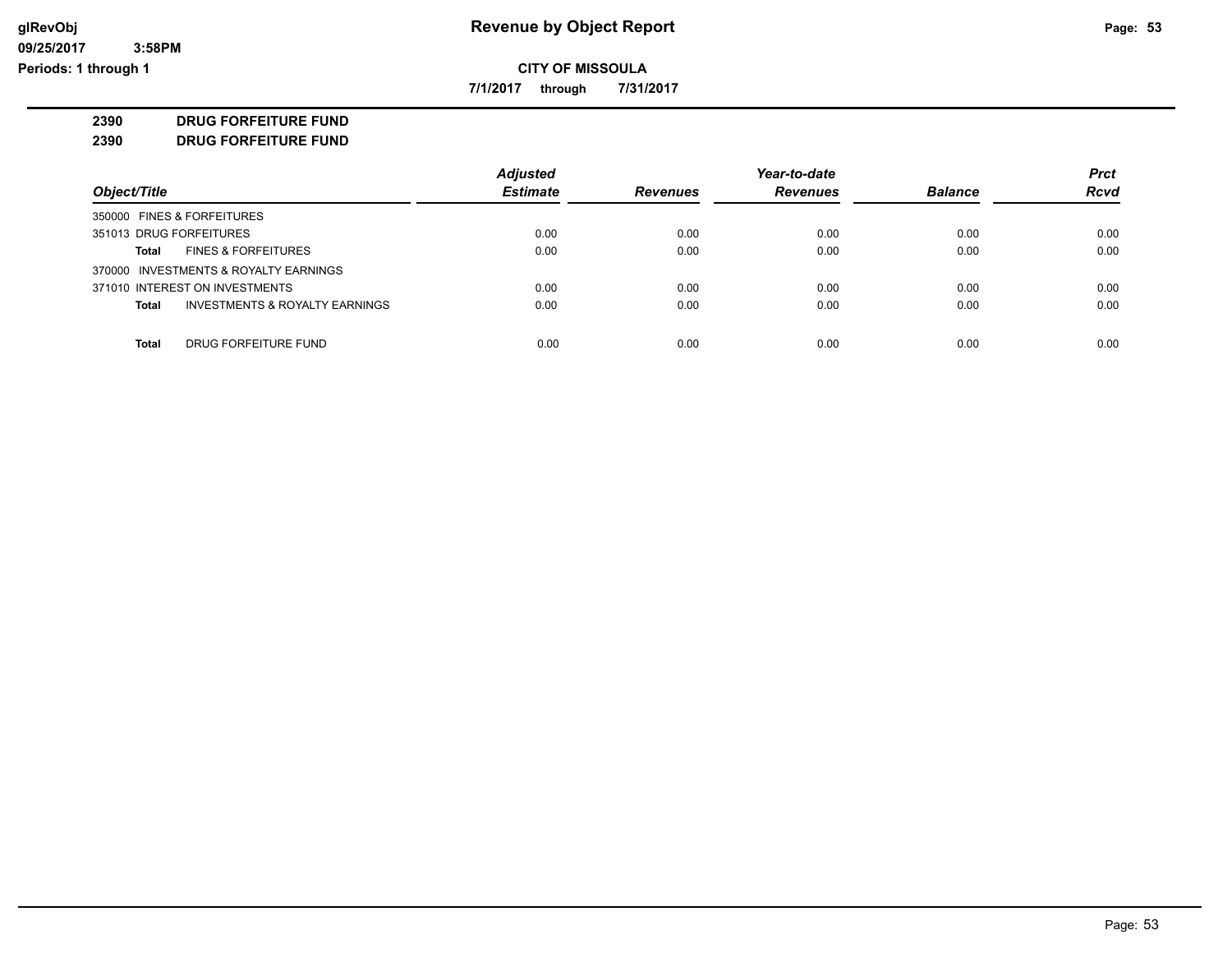**CITY OF MISSOULA**

**7/1/2017 through 7/31/2017**

## **2390 DRUG FORFEITURE FUND**

 **3:58PM**

| Object/Title                                              | <b>Adjusted</b><br><b>Estimate</b> | <b>Revenues</b> | Year-to-date<br><b>Revenues</b> | <b>Balance</b> | <b>Prct</b><br><b>Rcvd</b> |
|-----------------------------------------------------------|------------------------------------|-----------------|---------------------------------|----------------|----------------------------|
| 350000 FINES & FORFEITURES                                |                                    |                 |                                 |                |                            |
| 351013 DRUG FORFEITURES                                   | 0.00                               | 0.00            | 0.00                            | 0.00           | 0.00                       |
| <b>FINES &amp; FORFEITURES</b><br>Total                   | 0.00                               | 0.00            | 0.00                            | 0.00           | 0.00                       |
| 370000 INVESTMENTS & ROYALTY EARNINGS                     |                                    |                 |                                 |                |                            |
| 371010 INTEREST ON INVESTMENTS                            | 0.00                               | 0.00            | 0.00                            | 0.00           | 0.00                       |
| <b>INVESTMENTS &amp; ROYALTY EARNINGS</b><br><b>Total</b> | 0.00                               | 0.00            | 0.00                            | 0.00           | 0.00                       |
|                                                           |                                    |                 |                                 |                |                            |
| DRUG FORFEITURE FUND<br><b>Total</b>                      | 0.00                               | 0.00            | 0.00                            | 0.00           | 0.00                       |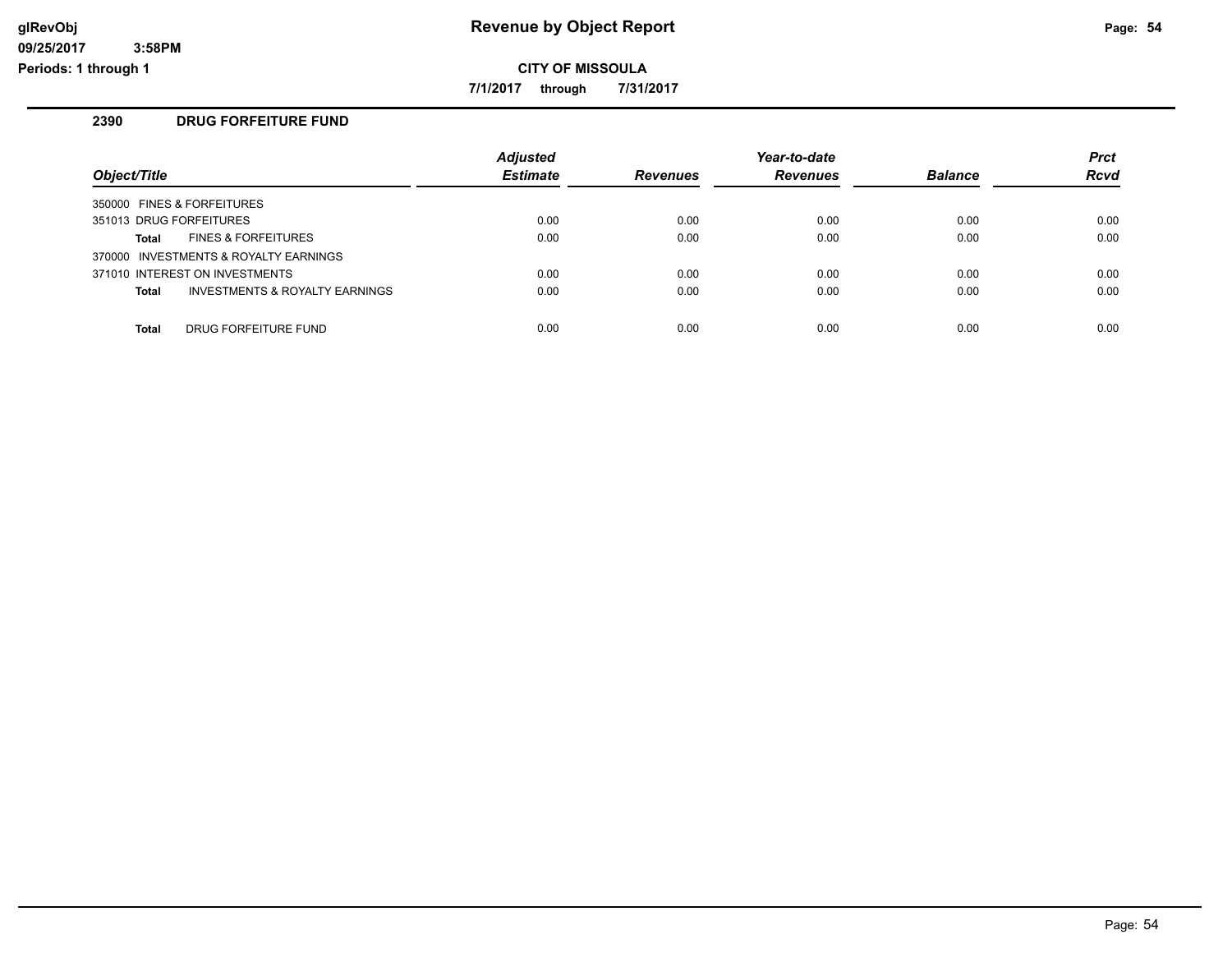**7/1/2017 through 7/31/2017**

**2394 BUILDING INSPECTION FUND**

**2394 BUILDING INSPECTION FUND**

|                                                    | <b>Adjusted</b> |                 | Year-to-date    |                | <b>Prct</b> |
|----------------------------------------------------|-----------------|-----------------|-----------------|----------------|-------------|
| Object/Title                                       | <b>Estimate</b> | <b>Revenues</b> | <b>Revenues</b> | <b>Balance</b> | <b>Rcvd</b> |
| 320000 LICENSES & PERMITS                          |                 |                 |                 |                |             |
| 323011 BUILDING PERMITS                            | 0.00            | 174,182.03      | 174,182.03      | $-174, 182.03$ | 0.00        |
| 323012 ELECTRICAL PERMITS                          | 0.00            | 25,895.94       | 25,895.94       | $-25,895.94$   | 0.00        |
| 323013 PLUMBING PERMITS                            | 0.00            | 15.271.00       | 15.271.00       | $-15.271.00$   | 0.00        |
| 323014 BLDG PERMIT REVIEW FEE                      | 0.00            | 0.00            | 0.00            | 0.00           | 0.00        |
| 323017 MECHANICAL PERMITS                          | 0.00            | 10,780.00       | 10,780.00       | $-10,780.00$   | 0.00        |
| <b>LICENSES &amp; PERMITS</b><br><b>Total</b>      | 0.00            | 226,128.97      | 226,128.97      | $-226, 128.97$ | 0.00        |
| 330000 INTERGOVERNMENTAL REVENUES                  |                 |                 |                 |                |             |
| 336023 STATE CONTRIB. - PERS                       | 0.00            | 0.00            | 0.00            | 0.00           | 0.00        |
| <b>INTERGOVERNMENTAL REVENUES</b><br><b>Total</b>  | 0.00            | 0.00            | 0.00            | 0.00           | 0.00        |
| 340000 CHARGES FOR SERVICES                        |                 |                 |                 |                |             |
| 341091 INSPECTION CODE BOOKS & COPIES              | 0.00            | 39.00           | 39.00           | $-39.00$       | 0.00        |
| <b>CHARGES FOR SERVICES</b><br>Total               | 0.00            | 39.00           | 39.00           | $-39.00$       | 0.00        |
| 360000 MISCELLANEOUS REVENUES                      |                 |                 |                 |                |             |
| 360010 MISCELLANEOUS                               | 0.00            | 0.00            | 0.00            | 0.00           | 0.00        |
| 360015 CONFERENCE REVENUES - BUILDING              | 0.00            | 0.00            | 0.00            | 0.00           | 0.00        |
| MISCELLANEOUS REVENUES<br>Total                    | 0.00            | 0.00            | 0.00            | 0.00           | 0.00        |
| 370000 INVESTMENTS & ROYALTY EARNINGS              |                 |                 |                 |                |             |
| 371010 INTEREST ON INVESTMENTS                     | 0.00            | 0.00            | 0.00            | 0.00           | 0.00        |
| 371020 GAIN/LOSS IN MARKET VALUE OF INVESTMENTS    | 0.00            | 0.00            | 0.00            | 0.00           | 0.00        |
| <b>INVESTMENTS &amp; ROYALTY EARNINGS</b><br>Total | 0.00            | 0.00            | 0.00            | 0.00           | 0.00        |
| OTHER FINANCING SOURCES<br>380000                  |                 |                 |                 |                |             |
| 381090 PROCEEDS FROM CAPITAL LEASE                 | 0.00            | 0.00            | 0.00            | 0.00           | 0.00        |
| 382010 SALE OF FIXED ASSETS                        | 0.00            | 0.00            | 0.00            | 0.00           | 0.00        |
| 383000 OPERATING TRANSFERS                         | 0.00            | 0.00            | 0.00            | 0.00           | 0.00        |
| OTHER FINANCING SOURCES<br><b>Total</b>            | 0.00            | 0.00            | 0.00            | 0.00           | 0.00        |
| <b>BUILDING INSPECTION FUND</b><br><b>Total</b>    | 0.00            | 226, 167.97     | 226, 167.97     | $-226, 167.97$ | 0.00        |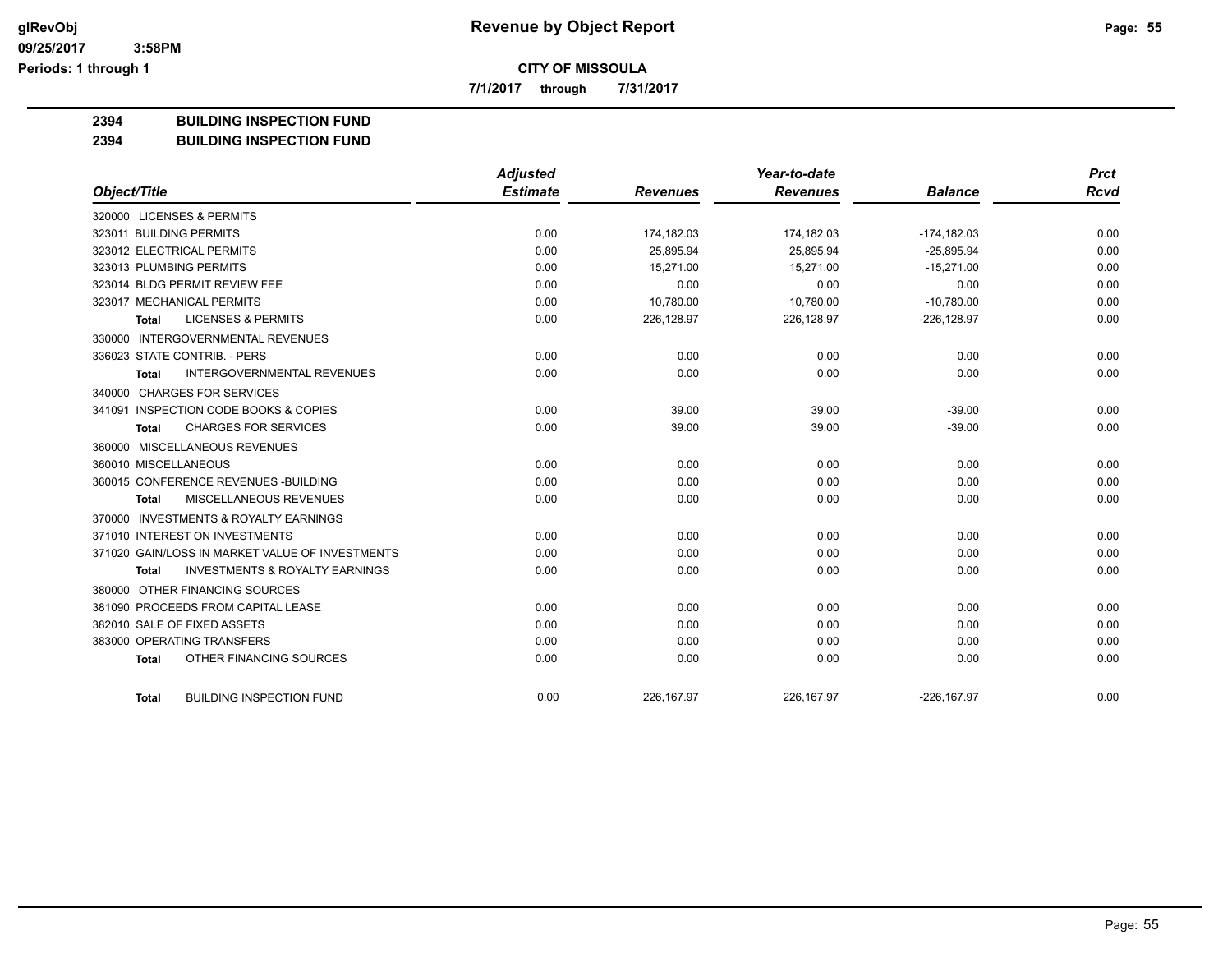**7/1/2017 through 7/31/2017**

# **2394 BUILDING INSPECTION FUND**

|                                                    | <b>Adjusted</b> |                 | Year-to-date    |                | <b>Prct</b> |
|----------------------------------------------------|-----------------|-----------------|-----------------|----------------|-------------|
| Object/Title                                       | <b>Estimate</b> | <b>Revenues</b> | <b>Revenues</b> | <b>Balance</b> | <b>Rcvd</b> |
| 320000 LICENSES & PERMITS                          |                 |                 |                 |                |             |
| 323011 BUILDING PERMITS                            | 0.00            | 174,182.03      | 174,182.03      | $-174, 182.03$ | 0.00        |
| 323012 ELECTRICAL PERMITS                          | 0.00            | 25,895.94       | 25,895.94       | $-25,895.94$   | 0.00        |
| 323013 PLUMBING PERMITS                            | 0.00            | 15,271.00       | 15,271.00       | $-15,271.00$   | 0.00        |
| 323014 BLDG PERMIT REVIEW FEE                      | 0.00            | 0.00            | 0.00            | 0.00           | 0.00        |
| 323017 MECHANICAL PERMITS                          | 0.00            | 10,780.00       | 10,780.00       | $-10,780.00$   | 0.00        |
| <b>LICENSES &amp; PERMITS</b><br><b>Total</b>      | 0.00            | 226,128.97      | 226,128.97      | $-226, 128.97$ | 0.00        |
| 330000 INTERGOVERNMENTAL REVENUES                  |                 |                 |                 |                |             |
| 336023 STATE CONTRIB. - PERS                       | 0.00            | 0.00            | 0.00            | 0.00           | 0.00        |
| <b>INTERGOVERNMENTAL REVENUES</b><br>Total         | 0.00            | 0.00            | 0.00            | 0.00           | 0.00        |
| 340000 CHARGES FOR SERVICES                        |                 |                 |                 |                |             |
| 341091 INSPECTION CODE BOOKS & COPIES              | 0.00            | 39.00           | 39.00           | $-39.00$       | 0.00        |
| <b>CHARGES FOR SERVICES</b><br>Total               | 0.00            | 39.00           | 39.00           | $-39.00$       | 0.00        |
| 360000 MISCELLANEOUS REVENUES                      |                 |                 |                 |                |             |
| 360010 MISCELLANEOUS                               | 0.00            | 0.00            | 0.00            | 0.00           | 0.00        |
| 360015 CONFERENCE REVENUES - BUILDING              | 0.00            | 0.00            | 0.00            | 0.00           | 0.00        |
| <b>MISCELLANEOUS REVENUES</b><br><b>Total</b>      | 0.00            | 0.00            | 0.00            | 0.00           | 0.00        |
| 370000 INVESTMENTS & ROYALTY EARNINGS              |                 |                 |                 |                |             |
| 371010 INTEREST ON INVESTMENTS                     | 0.00            | 0.00            | 0.00            | 0.00           | 0.00        |
| 371020 GAIN/LOSS IN MARKET VALUE OF INVESTMENT     | 0.00            | 0.00            | 0.00            | 0.00           | 0.00        |
| <b>INVESTMENTS &amp; ROYALTY EARNINGS</b><br>Total | 0.00            | 0.00            | 0.00            | 0.00           | 0.00        |
| 380000 OTHER FINANCING SOURCES                     |                 |                 |                 |                |             |
| 381090 PROCEEDS FROM CAPITAL LEASE                 | 0.00            | 0.00            | 0.00            | 0.00           | 0.00        |
| 382010 SALE OF FIXED ASSETS                        | 0.00            | 0.00            | 0.00            | 0.00           | 0.00        |
| 383000 OPERATING TRANSFERS                         | 0.00            | 0.00            | 0.00            | 0.00           | 0.00        |
| OTHER FINANCING SOURCES<br><b>Total</b>            | 0.00            | 0.00            | 0.00            | 0.00           | 0.00        |
| <b>BUILDING INSPECTION FUND</b><br><b>Total</b>    | 0.00            | 226, 167.97     | 226, 167.97     | $-226, 167.97$ | 0.00        |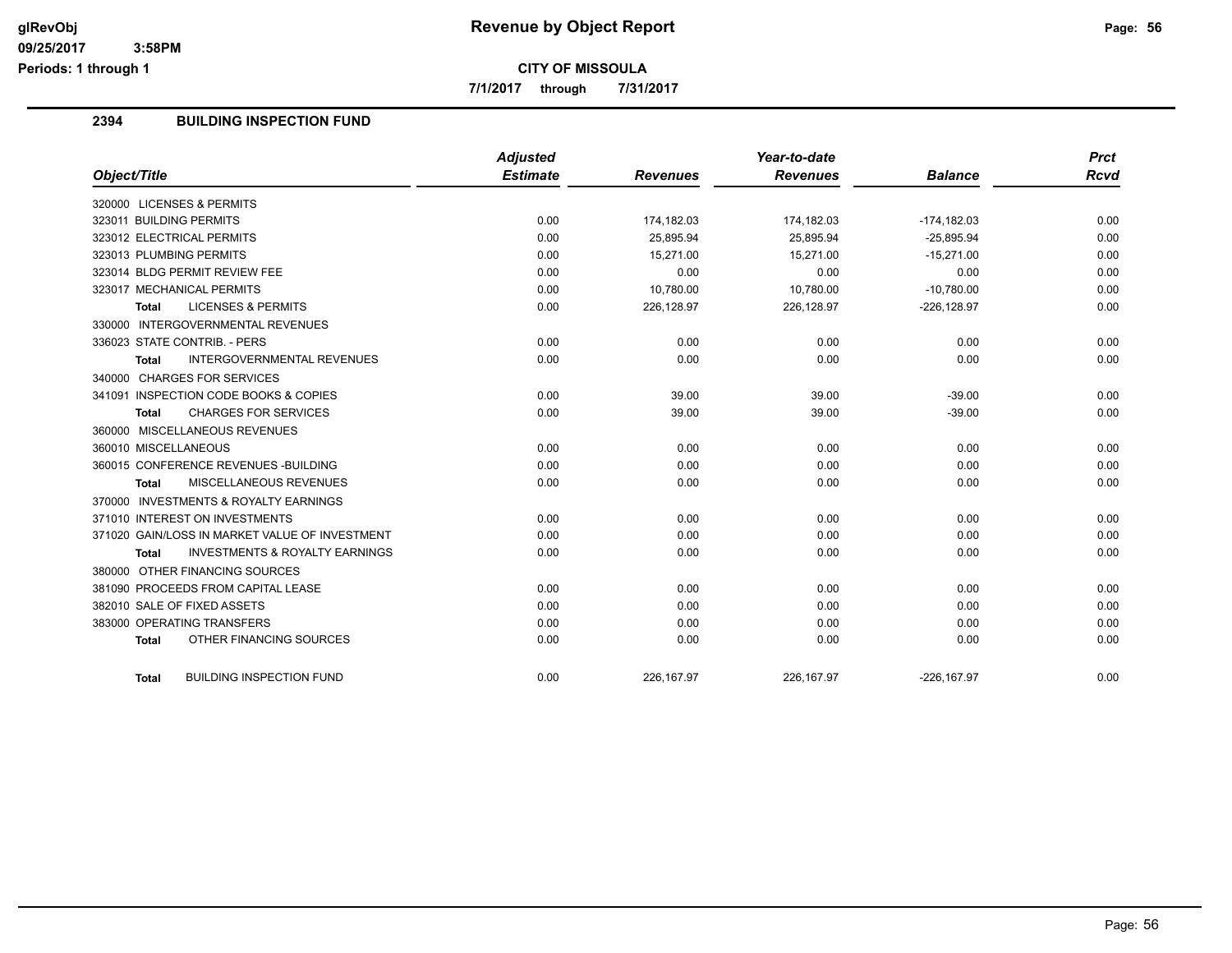**CITY OF MISSOULA**

**7/1/2017 through 7/31/2017**

# **2395 CITY GRANTS & PROGRAM INCOME FUND**

# **2395 CITY GRANTS & PROGRAM INCOME FUND**

|                                                           | <b>Adjusted</b> |                 | Year-to-date    |                | <b>Prct</b> |
|-----------------------------------------------------------|-----------------|-----------------|-----------------|----------------|-------------|
| Object/Title                                              | <b>Estimate</b> | <b>Revenues</b> | <b>Revenues</b> | <b>Balance</b> | Rcvd        |
| 330000 INTERGOVERNMENTAL REVENUES                         |                 |                 |                 |                |             |
| 331010 ENTITLEMENT - CDBG                                 | 0.00            | 0.00            | 0.00            | 0.00           | 0.00        |
| <b>INTERGOVERNMENTAL REVENUES</b><br><b>Total</b>         | 0.00            | 0.00            | 0.00            | 0.00           | 0.00        |
| 360000 MISCELLANEOUS REVENUES                             |                 |                 |                 |                |             |
| 360005 LOAN REPAYMENTS                                    | 0.00            | 0.00            | 0.00            | 0.00           | 0.00        |
| 360010 MISCELLANEOUS                                      | 0.00            | 0.00            | 0.00            | 0.00           | 0.00        |
| 360013 REPAYMENT OF SEWER GRANT                           | 0.00            | 0.00            | 0.00            | 0.00           | 0.00        |
| 360014 REPAYMENT OF LOAN/MHA                              | 0.00            | 0.00            | 0.00            | 0.00           | 0.00        |
| 362000 OTHER MISCELLANEOUS REVENUE                        | 0.00            | 0.00            | 0.00            | 0.00           | 0.00        |
| <b>MISCELLANEOUS REVENUES</b><br><b>Total</b>             | 0.00            | 0.00            | 0.00            | 0.00           | 0.00        |
| INVESTMENTS & ROYALTY EARNINGS<br>370000                  |                 |                 |                 |                |             |
| 371010 INTEREST ON INVESTMENTS                            | 0.00            | 0.00            | 0.00            | 0.00           | 0.00        |
| 371020 GAIN/LOSS IN MARKET VALUE OF INVESTMENTS           | 0.00            | 0.00            | 0.00            | 0.00           | 0.00        |
| <b>INVESTMENTS &amp; ROYALTY EARNINGS</b><br><b>Total</b> | 0.00            | 0.00            | 0.00            | 0.00           | 0.00        |
| OTHER FINANCING SOURCES<br>380000                         |                 |                 |                 |                |             |
| 383026 TRANS FR CDBG                                      | 0.00            | 0.00            | 0.00            | 0.00           | 0.00        |
| OTHER FINANCING SOURCES<br><b>Total</b>                   | 0.00            | 0.00            | 0.00            | 0.00           | 0.00        |
| CITY GRANTS & PROGRAM INCOME FUND<br>Total                | 0.00            | 0.00            | 0.00            | 0.00           | 0.00        |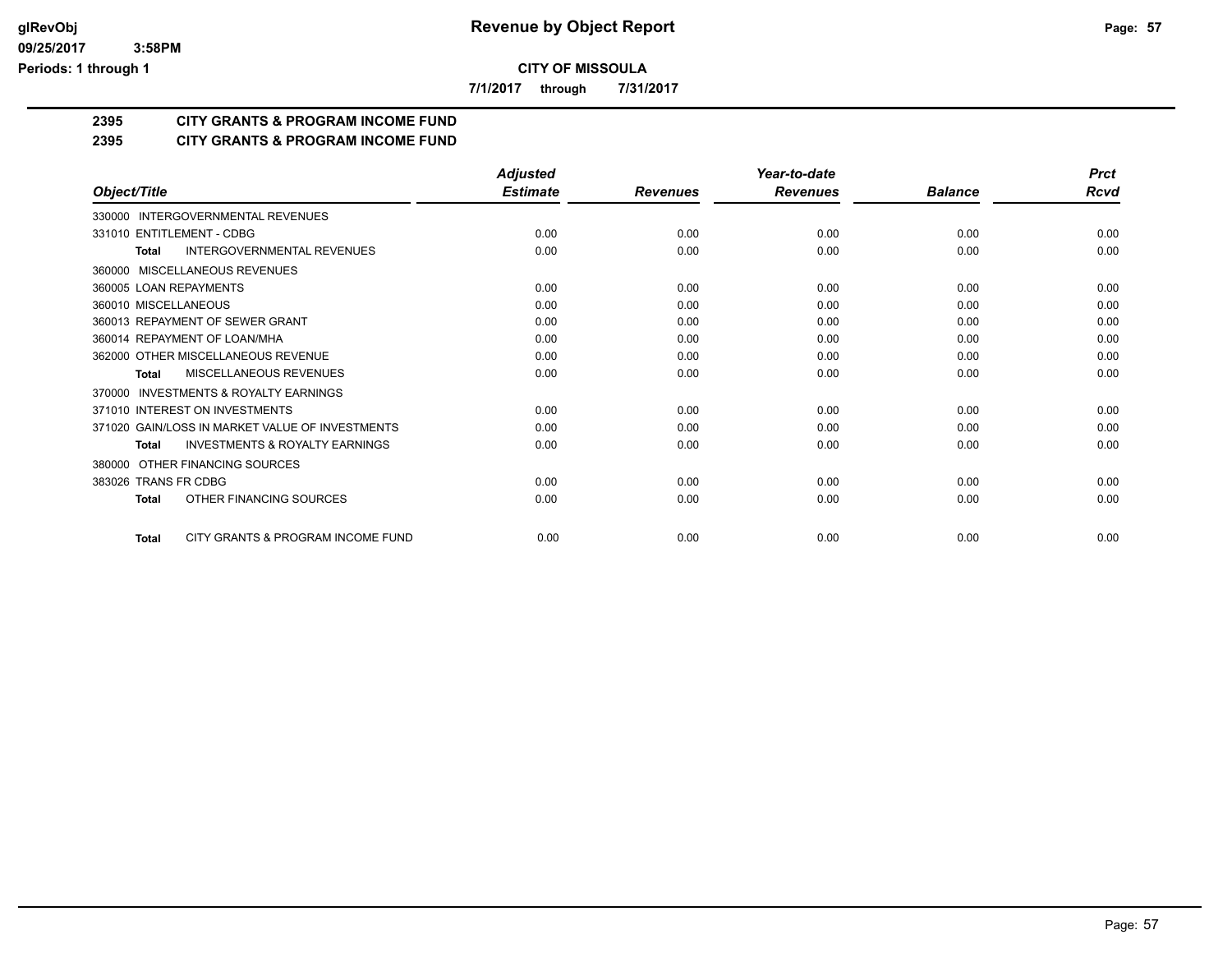**3:58PM**

**CITY OF MISSOULA**

**7/1/2017 through 7/31/2017**

# **2395 CITY GRANTS & PROGRAM INCOME FUND**

|                                                           | <b>Adjusted</b> |                 | Year-to-date    |                | <b>Prct</b> |
|-----------------------------------------------------------|-----------------|-----------------|-----------------|----------------|-------------|
| Object/Title                                              | <b>Estimate</b> | <b>Revenues</b> | <b>Revenues</b> | <b>Balance</b> | <b>Rcvd</b> |
| 330000 INTERGOVERNMENTAL REVENUES                         |                 |                 |                 |                |             |
| 331010 ENTITLEMENT - CDBG                                 | 0.00            | 0.00            | 0.00            | 0.00           | 0.00        |
| <b>INTERGOVERNMENTAL REVENUES</b><br><b>Total</b>         | 0.00            | 0.00            | 0.00            | 0.00           | 0.00        |
| 360000 MISCELLANEOUS REVENUES                             |                 |                 |                 |                |             |
| 360005 LOAN REPAYMENTS                                    | 0.00            | 0.00            | 0.00            | 0.00           | 0.00        |
| 360010 MISCELLANEOUS                                      | 0.00            | 0.00            | 0.00            | 0.00           | 0.00        |
| 360013 REPAYMENT OF SEWER GRANT                           | 0.00            | 0.00            | 0.00            | 0.00           | 0.00        |
| 360014 REPAYMENT OF LOAN/MHA                              | 0.00            | 0.00            | 0.00            | 0.00           | 0.00        |
| 362000 OTHER MISCELLANEOUS REVENUE                        | 0.00            | 0.00            | 0.00            | 0.00           | 0.00        |
| MISCELLANEOUS REVENUES<br><b>Total</b>                    | 0.00            | 0.00            | 0.00            | 0.00           | 0.00        |
| <b>INVESTMENTS &amp; ROYALTY EARNINGS</b><br>370000       |                 |                 |                 |                |             |
| 371010 INTEREST ON INVESTMENTS                            | 0.00            | 0.00            | 0.00            | 0.00           | 0.00        |
| 371020 GAIN/LOSS IN MARKET VALUE OF INVESTMENT            | 0.00            | 0.00            | 0.00            | 0.00           | 0.00        |
| <b>INVESTMENTS &amp; ROYALTY EARNINGS</b><br><b>Total</b> | 0.00            | 0.00            | 0.00            | 0.00           | 0.00        |
| OTHER FINANCING SOURCES<br>380000                         |                 |                 |                 |                |             |
| 383026 TRANS FR CDBG                                      | 0.00            | 0.00            | 0.00            | 0.00           | 0.00        |
| OTHER FINANCING SOURCES<br><b>Total</b>                   | 0.00            | 0.00            | 0.00            | 0.00           | 0.00        |
| CITY GRANTS & PROGRAM INCOME FUND<br><b>Total</b>         | 0.00            | 0.00            | 0.00            | 0.00           | 0.00        |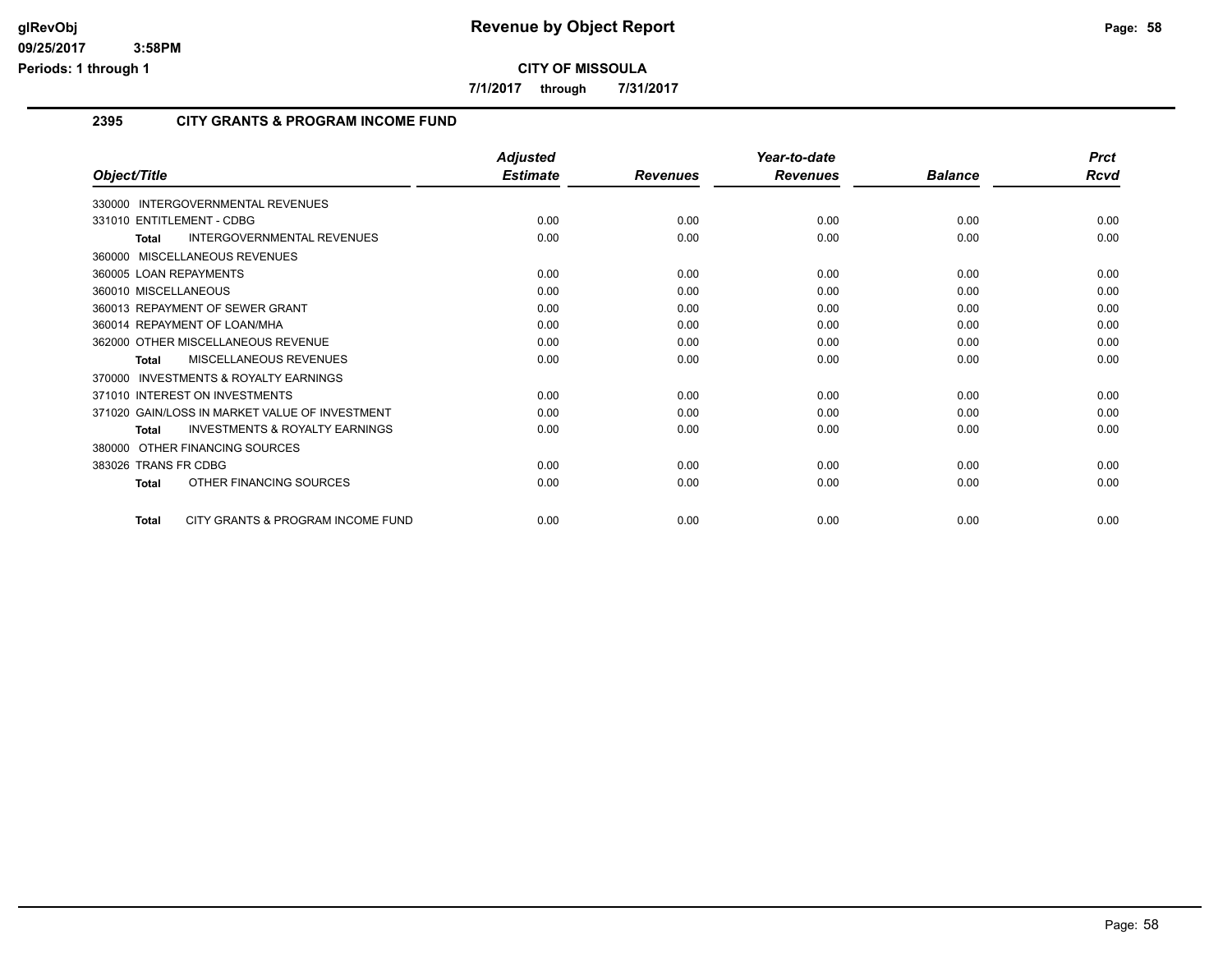**09/25/2017 3:58PM Periods: 1 through 1**

**CITY OF MISSOULA**

**7/1/2017 through 7/31/2017**

# **2399 DANGEROUS BUILDING DEMOLITION & REPAIR F 2399 DANGEROUS BUILDING DEMOLITION & REPAIR F**

|                         |                                      | <b>Adjusted</b> |                 | Year-to-date    |                | Prct        |
|-------------------------|--------------------------------------|-----------------|-----------------|-----------------|----------------|-------------|
| Object/Title            |                                      | <b>Estimate</b> | <b>Revenues</b> | <b>Revenues</b> | <b>Balance</b> | <b>Rcvd</b> |
|                         | 360000 MISCELLANEOUS REVENUES        |                 |                 |                 |                |             |
| 363000 ASSESSMENTS PAID |                                      | 0.00            | 0.00            | 0.00            | 0.00           | 0.00        |
| <b>Total</b>            | MISCELLANEOUS REVENUES               | 0.00            | 0.00            | 0.00            | 0.00           | 0.00        |
| <b>Total</b>            | DANGEROUS BUILDING DEMOLITION & REP. | 0.00            | 0.00            | 0.00            | 0.00           | 0.00        |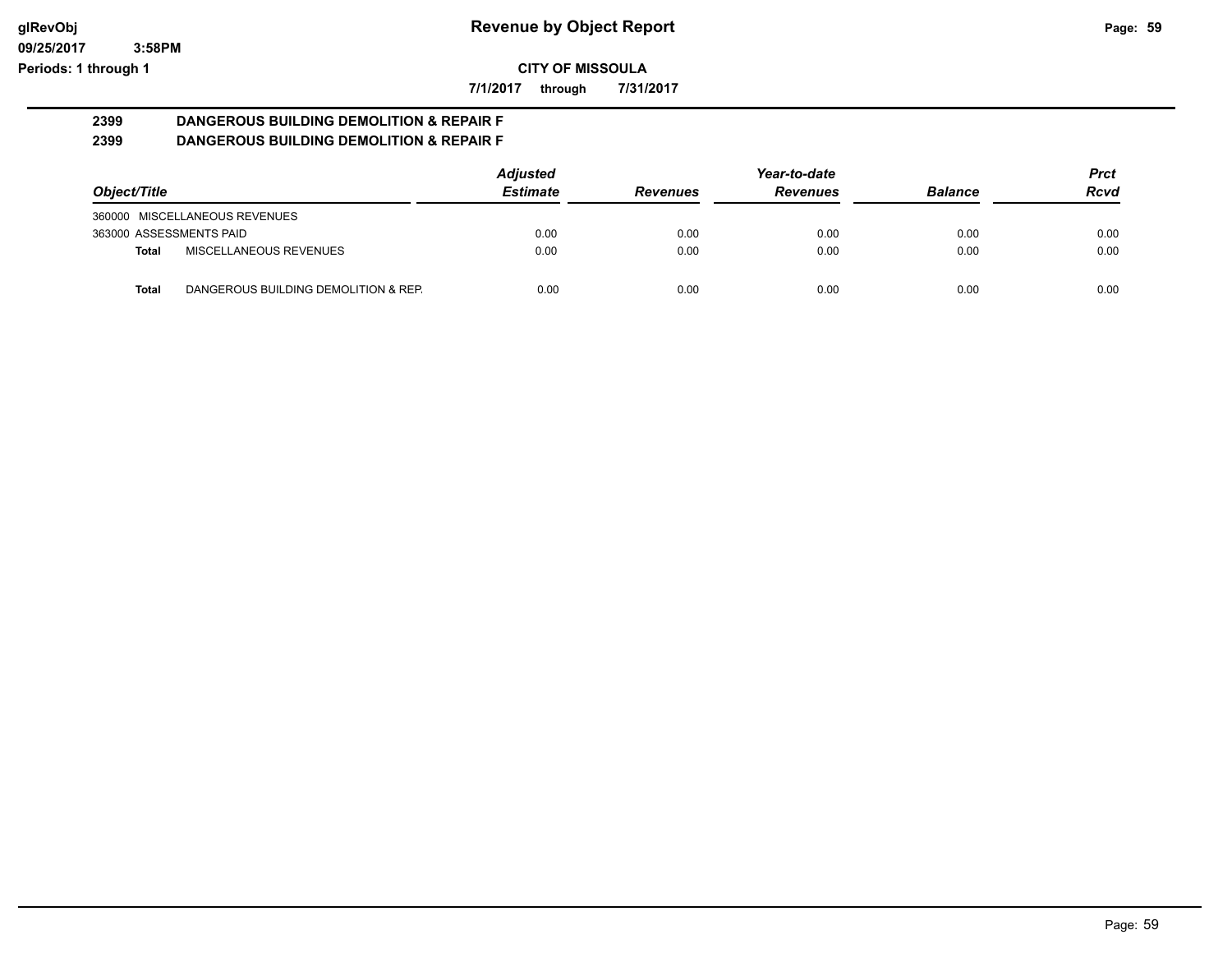**3:58PM**

**CITY OF MISSOULA**

**7/1/2017 through 7/31/2017**

# **2399 DANGEROUS BUILDING DEMOLITION & REPAIR F**

| Object/Title            |                                     | <b>Adjusted</b><br><b>Estimate</b> | <b>Revenues</b> | Year-to-date<br><b>Revenues</b> | <b>Balance</b> | <b>Prct</b><br>Rcvd |
|-------------------------|-------------------------------------|------------------------------------|-----------------|---------------------------------|----------------|---------------------|
|                         | 360000 MISCELLANEOUS REVENUES       |                                    |                 |                                 |                |                     |
| 363000 ASSESSMENTS PAID |                                     | 0.00                               | 0.00            | 0.00                            | 0.00           | 0.00                |
| Total                   | MISCELLANEOUS REVENUES              | 0.00                               | 0.00            | 0.00                            | 0.00           | 0.00                |
| <b>Total</b>            | DANGEROUS BUILDING DEMOLITION & REF | 0.00                               | 0.00            | 0.00                            | 0.00           | 0.00                |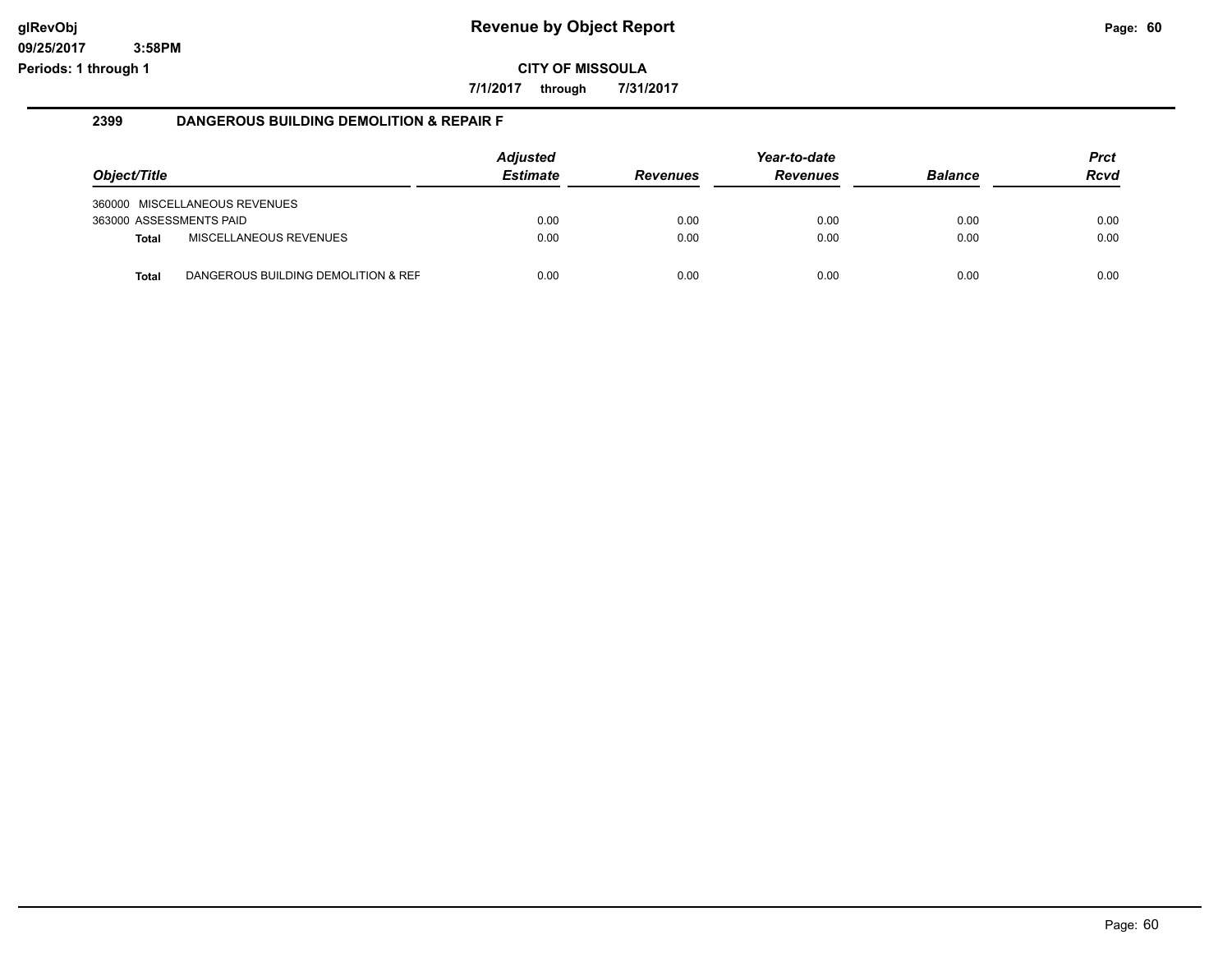**7/1/2017 through 7/31/2017**

# **2400 STREET LIGHTING ASSESSMENTS FUND 2400 STREET LIGHTING ASSESSMENTS FUND**

|                                                           | <b>Adjusted</b> |                 | Year-to-date    |                | <b>Prct</b> |
|-----------------------------------------------------------|-----------------|-----------------|-----------------|----------------|-------------|
| Object/Title                                              | <b>Estimate</b> | <b>Revenues</b> | <b>Revenues</b> | <b>Balance</b> | <b>Rcvd</b> |
| 360000 MISCELLANEOUS REVENUES                             |                 |                 |                 |                |             |
| 360010 MISCELLANEOUS                                      | 0.00            | 0.00            | 0.00            | 0.00           | 0.00        |
| 363010 LIGHTING ASSESSMENTS                               | 0.00            | $-2.530.55$     | $-2,530.55$     | 2,530.55       | 0.00        |
| 363040 PENALTY AND INTEREST                               | 0.00            | $-216.88$       | $-216.88$       | 216.88         | 0.00        |
| MISCELLANEOUS REVENUES<br>Total                           | 0.00            | $-2.747.43$     | $-2.747.43$     | 2.747.43       | 0.00        |
| 370000 INVESTMENTS & ROYALTY EARNINGS                     |                 |                 |                 |                |             |
| 371010 INTEREST ON INVESTMENTS                            | 0.00            | 0.00            | 0.00            | 0.00           | 0.00        |
| 371020 GAIN/LOSS IN MARKET VALUE OF INVESTMENTS           | 0.00            | 0.00            | 0.00            | 0.00           | 0.00        |
| <b>INVESTMENTS &amp; ROYALTY EARNINGS</b><br><b>Total</b> | 0.00            | 0.00            | 0.00            | 0.00           | 0.00        |
| STREET LIGHTING ASSESSMENTS FUND<br><b>Total</b>          | 0.00            | $-2.747.43$     | $-2.747.43$     | 2.747.43       | 0.00        |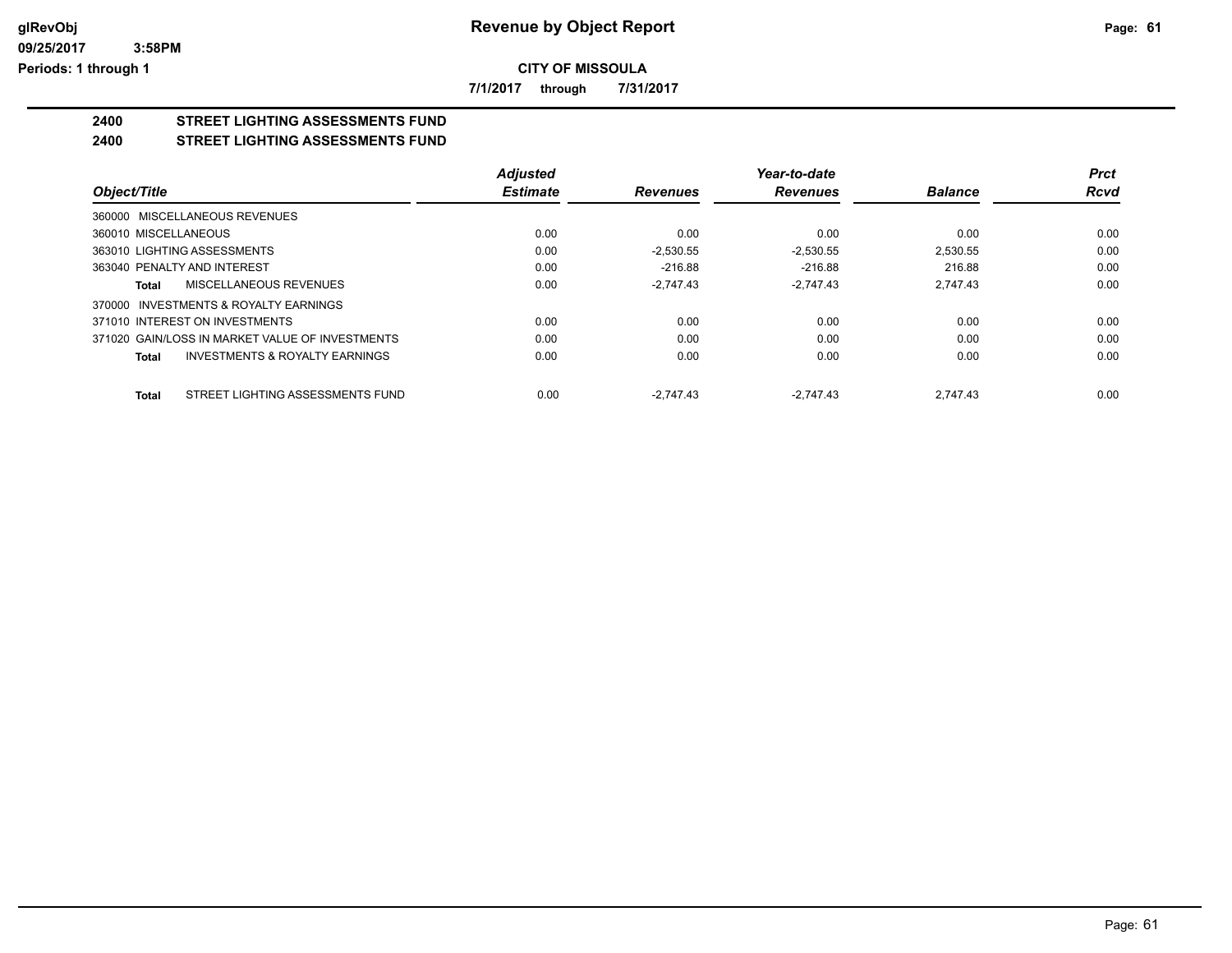**7/1/2017 through 7/31/2017**

# **2400 STREET LIGHTING ASSESSMENTS FUND**

| Object/Title                                   | <b>Adjusted</b><br><b>Estimate</b> | <b>Revenues</b> | Year-to-date<br><b>Revenues</b> | <b>Balance</b> | <b>Prct</b><br><b>Rcvd</b> |
|------------------------------------------------|------------------------------------|-----------------|---------------------------------|----------------|----------------------------|
| 360000 MISCELLANEOUS REVENUES                  |                                    |                 |                                 |                |                            |
| 360010 MISCELLANEOUS                           | 0.00                               | 0.00            | 0.00                            | 0.00           | 0.00                       |
| 363010 LIGHTING ASSESSMENTS                    | 0.00                               | $-2.530.55$     | $-2.530.55$                     | 2.530.55       | 0.00                       |
| 363040 PENALTY AND INTEREST                    | 0.00                               | $-216.88$       | $-216.88$                       | 216.88         | 0.00                       |
| <b>MISCELLANEOUS REVENUES</b><br>Total         | 0.00                               | $-2.747.43$     | $-2,747.43$                     | 2,747.43       | 0.00                       |
| 370000 INVESTMENTS & ROYALTY EARNINGS          |                                    |                 |                                 |                |                            |
| 371010 INTEREST ON INVESTMENTS                 | 0.00                               | 0.00            | 0.00                            | 0.00           | 0.00                       |
| 371020 GAIN/LOSS IN MARKET VALUE OF INVESTMENT | 0.00                               | 0.00            | 0.00                            | 0.00           | 0.00                       |
| INVESTMENTS & ROYALTY EARNINGS<br>Total        | 0.00                               | 0.00            | 0.00                            | 0.00           | 0.00                       |
| STREET LIGHTING ASSESSMENTS FUND<br>Total      | 0.00                               | $-2.747.43$     | $-2.747.43$                     | 2.747.43       | 0.00                       |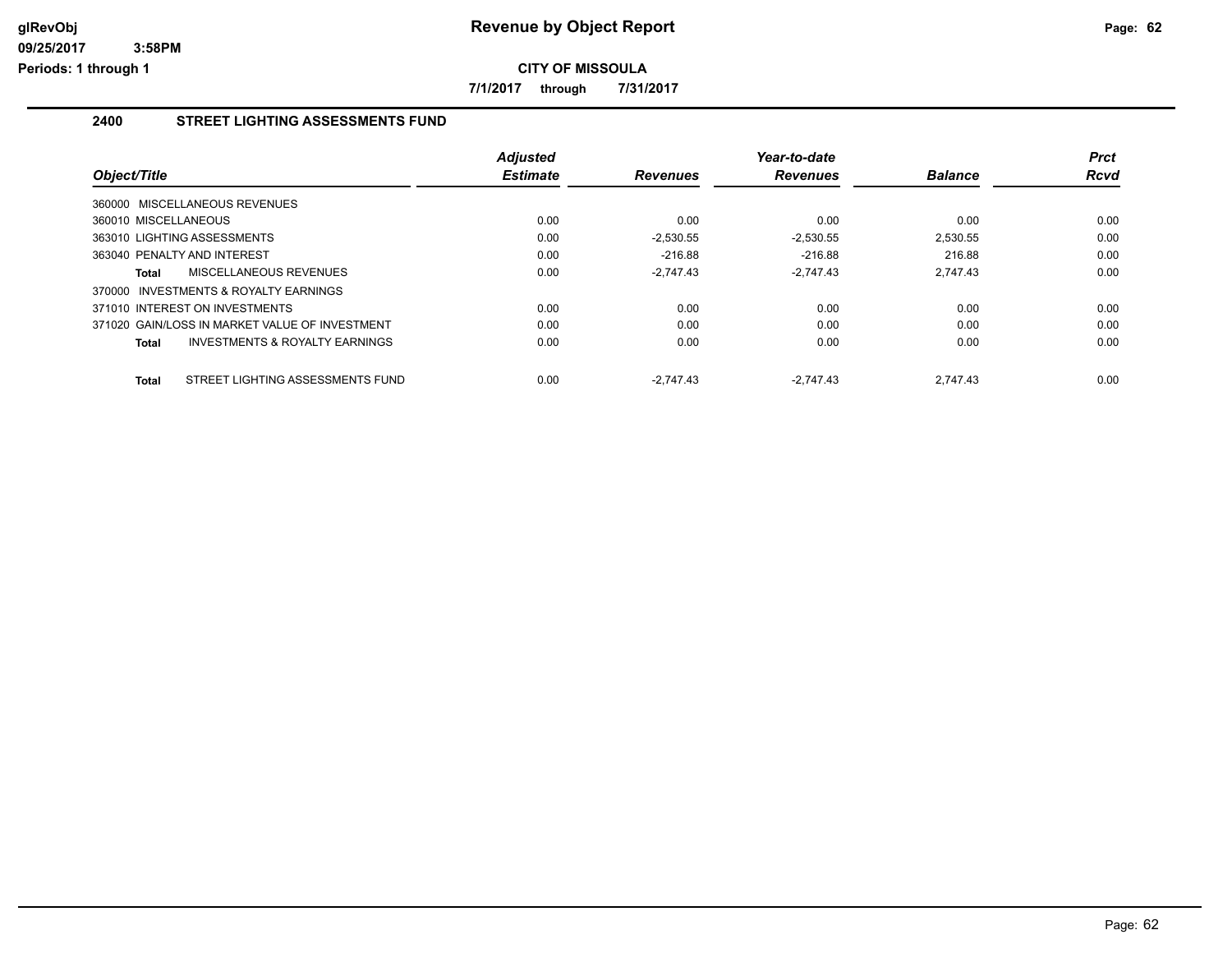**CITY OF MISSOULA**

**7/1/2017 through 7/31/2017**

# **2500 STREET MAINTENANCE ASSESSMENT FUND**

# **2500 STREET MAINTENANCE ASSESSMENT FUND**

|                                                    | <b>Adjusted</b> |                 | Year-to-date    |                | <b>Prct</b> |
|----------------------------------------------------|-----------------|-----------------|-----------------|----------------|-------------|
| Object/Title                                       | <b>Estimate</b> | <b>Revenues</b> | <b>Revenues</b> | <b>Balance</b> | Rcvd        |
| MISCELLANEOUS REVENUES<br>360000                   |                 |                 |                 |                |             |
| 363010 LIGHTING ASSESSMENTS                        | 0.00            | $-1,046.00$     | $-1,046.00$     | 1,046.00       | 0.00        |
| 363040 PENALTY AND INTEREST                        | 0.00            | $-39.78$        | $-39.78$        | 39.78          | 0.00        |
| MISCELLANEOUS REVENUES<br>Total                    | 0.00            | $-1,085.78$     | $-1.085.78$     | 1,085.78       | 0.00        |
| 370000 INVESTMENTS & ROYALTY EARNINGS              |                 |                 |                 |                |             |
| 371010 INTEREST ON INVESTMENTS                     | 0.00            | 0.00            | 0.00            | 0.00           | 0.00        |
| 371020 GAIN/LOSS IN MARKET VALUE OF INVESTMENTS    | 0.00            | 0.00            | 0.00            | 0.00           | 0.00        |
| <b>INVESTMENTS &amp; ROYALTY EARNINGS</b><br>Total | 0.00            | 0.00            | 0.00            | 0.00           | 0.00        |
| OTHER FINANCING SOURCES<br>380000                  |                 |                 |                 |                |             |
| 383000 OPERATING TRANSFERS                         | 0.00            | 0.00            | 0.00            | 0.00           | 0.00        |
| OTHER FINANCING SOURCES<br><b>Total</b>            | 0.00            | 0.00            | 0.00            | 0.00           | 0.00        |
| STREET MAINTENANCE ASSESSMENT FUNI<br><b>Total</b> | 0.00            | $-1.085.78$     | $-1.085.78$     | 1.085.78       | 0.00        |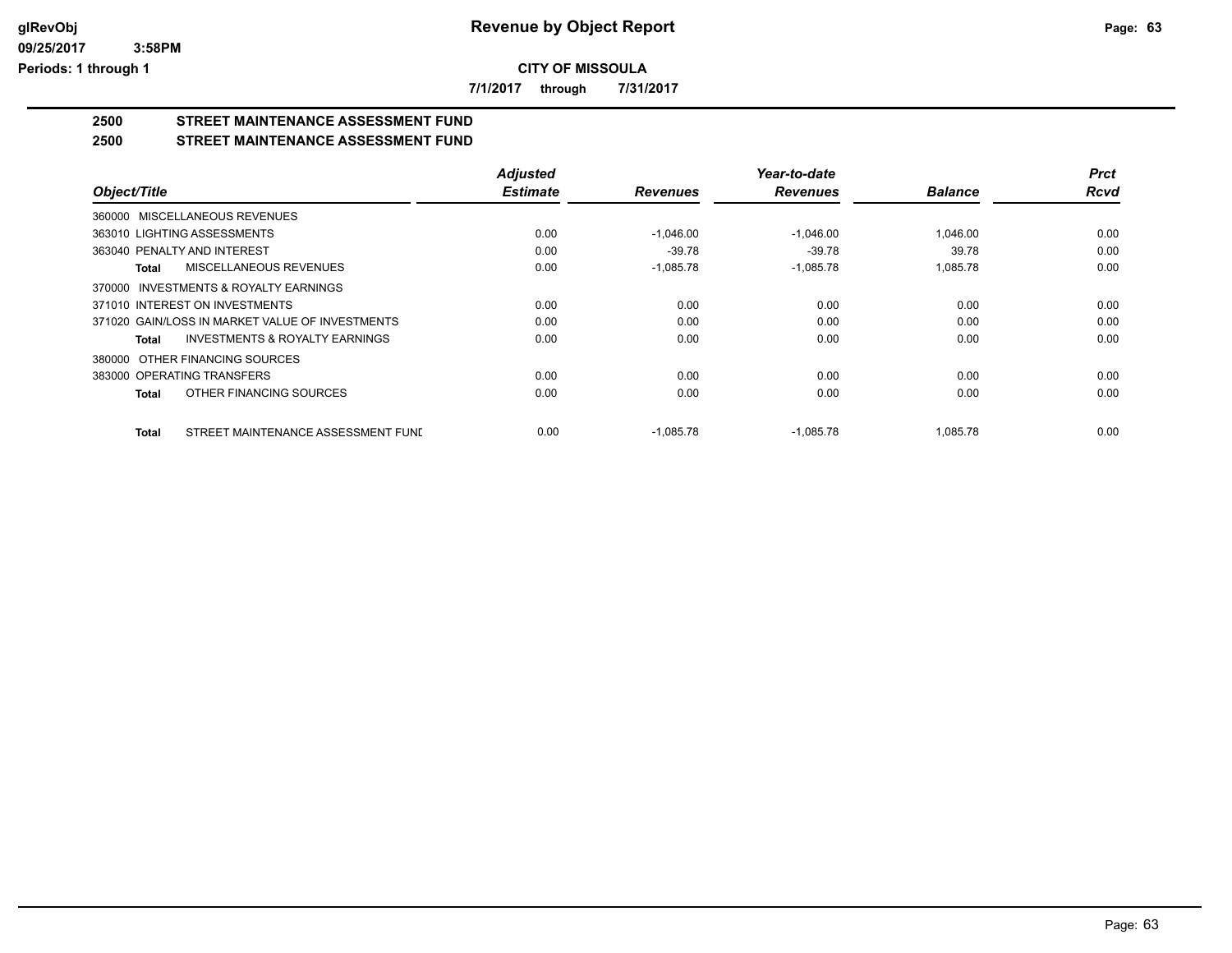**CITY OF MISSOULA**

**7/1/2017 through 7/31/2017**

# **2500 STREET MAINTENANCE ASSESSMENT FUND**

| Object/Title                                              | <b>Adjusted</b><br><b>Estimate</b> | <b>Revenues</b> | Year-to-date<br><b>Revenues</b> | <b>Balance</b> | <b>Prct</b><br><b>Rcvd</b> |
|-----------------------------------------------------------|------------------------------------|-----------------|---------------------------------|----------------|----------------------------|
| 360000 MISCELLANEOUS REVENUES                             |                                    |                 |                                 |                |                            |
| 363010 LIGHTING ASSESSMENTS                               | 0.00                               | $-1,046.00$     | $-1,046.00$                     | 1.046.00       | 0.00                       |
| 363040 PENALTY AND INTEREST                               | 0.00                               | $-39.78$        | $-39.78$                        | 39.78          | 0.00                       |
| MISCELLANEOUS REVENUES<br>Total                           | 0.00                               | $-1,085.78$     | $-1,085.78$                     | 1.085.78       | 0.00                       |
| 370000 INVESTMENTS & ROYALTY EARNINGS                     |                                    |                 |                                 |                |                            |
| 371010 INTEREST ON INVESTMENTS                            | 0.00                               | 0.00            | 0.00                            | 0.00           | 0.00                       |
| 371020 GAIN/LOSS IN MARKET VALUE OF INVESTMENT            | 0.00                               | 0.00            | 0.00                            | 0.00           | 0.00                       |
| <b>INVESTMENTS &amp; ROYALTY EARNINGS</b><br><b>Total</b> | 0.00                               | 0.00            | 0.00                            | 0.00           | 0.00                       |
| 380000 OTHER FINANCING SOURCES                            |                                    |                 |                                 |                |                            |
| 383000 OPERATING TRANSFERS                                | 0.00                               | 0.00            | 0.00                            | 0.00           | 0.00                       |
| OTHER FINANCING SOURCES<br><b>Total</b>                   | 0.00                               | 0.00            | 0.00                            | 0.00           | 0.00                       |
| STREET MAINTENANCE ASSESSMENT FUNI<br><b>Total</b>        | 0.00                               | $-1,085.78$     | $-1,085.78$                     | 1.085.78       | 0.00                       |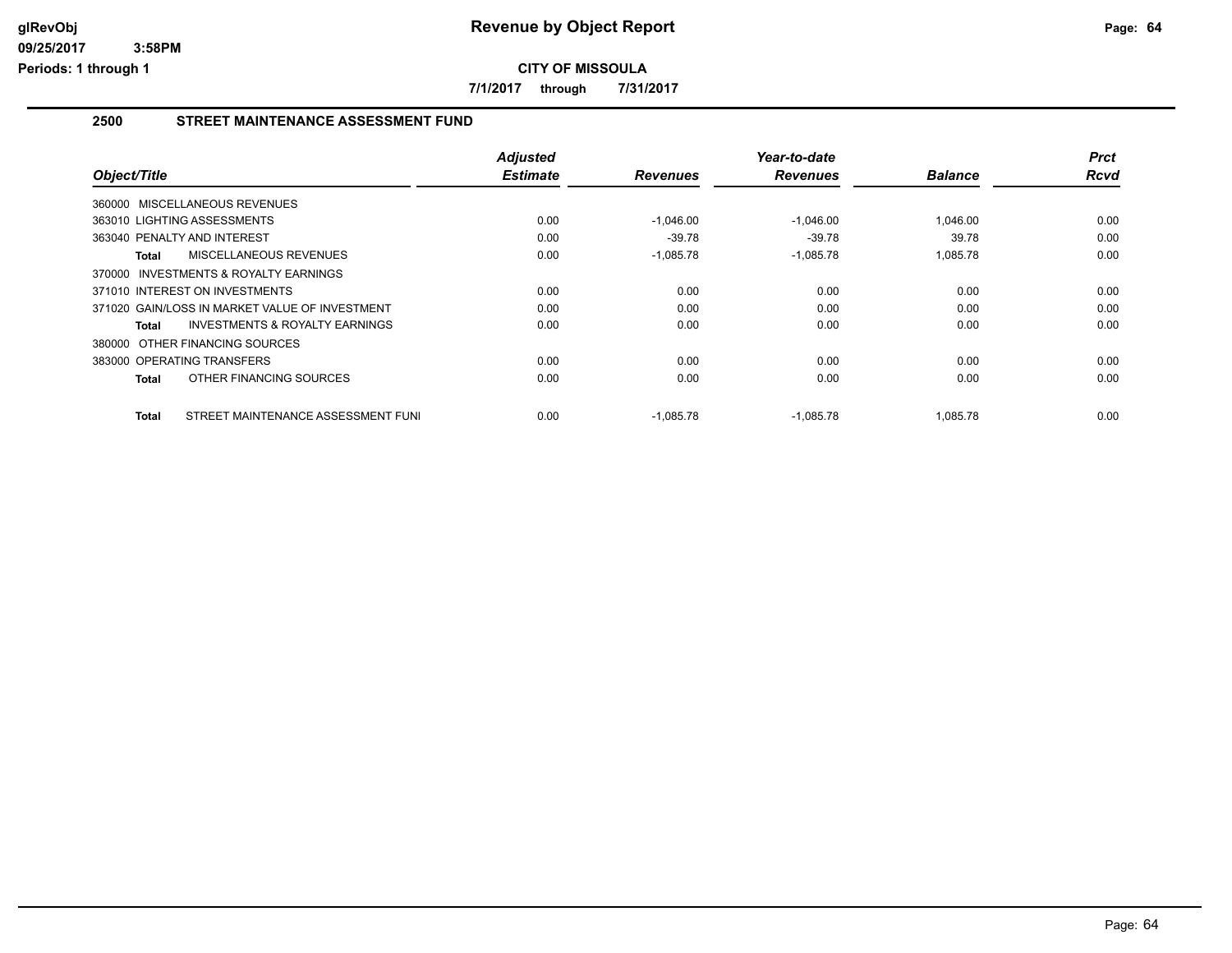**09/25/2017 3:58PM Periods: 1 through 1**

**CITY OF MISSOULA**

**7/1/2017 through 7/31/2017**

# **2511 WILLOWWOOD PARK MAINTENANCE ASSESSMENT F 2511 WILLOWWOOD PARK MAINTENANCE ASSESSMENT F**

|              |                                           | <b>Adjusted</b> |                 | Year-to-date    |                | Prct        |
|--------------|-------------------------------------------|-----------------|-----------------|-----------------|----------------|-------------|
| Object/Title |                                           | <b>Estimate</b> | <b>Revenues</b> | <b>Revenues</b> | <b>Balance</b> | <b>Rcvd</b> |
|              | 370000 INVESTMENTS & ROYALTY EARNINGS     |                 |                 |                 |                |             |
|              | 371010 INTEREST ON INVESTMENTS            | 0.00            | 0.00            | 0.00            | 0.00           | 0.00        |
| Total        | <b>INVESTMENTS &amp; ROYALTY EARNINGS</b> | 0.00            | 0.00            | 0.00            | 0.00           | 0.00        |
| <b>Total</b> | WILLOWWOOD PARK MAINTENANCE ASSES         | 0.00            | 0.00            | 0.00            | 0.00           | 0.00        |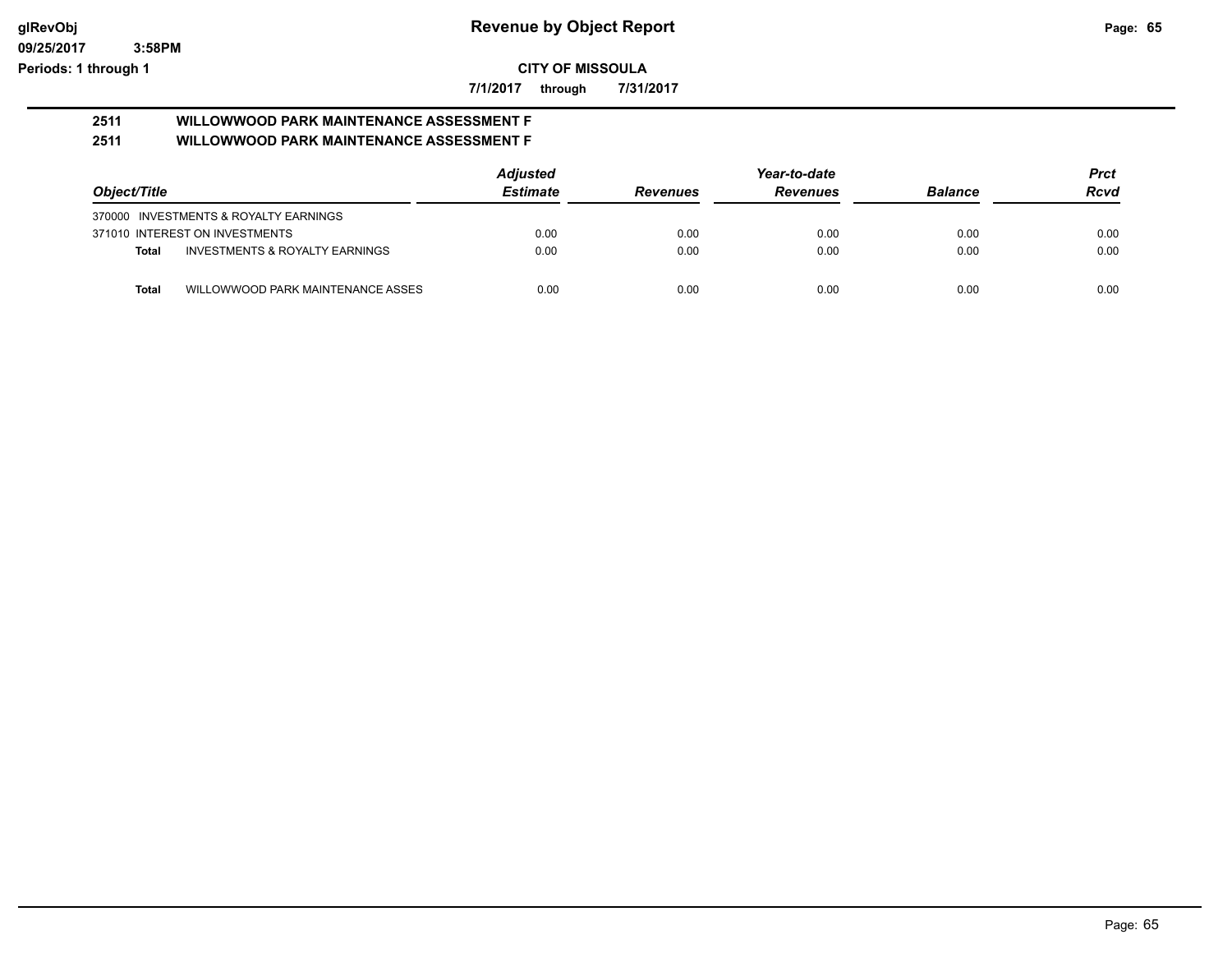**7/1/2017 through 7/31/2017**

# **2511 WILLOWWOOD PARK MAINTENANCE ASSESSMENT F**

|              |                                       | <b>Adjusted</b> |                 | Year-to-date    |                | <b>Prct</b> |
|--------------|---------------------------------------|-----------------|-----------------|-----------------|----------------|-------------|
| Object/Title |                                       | <b>Estimate</b> | <b>Revenues</b> | <b>Revenues</b> | <b>Balance</b> | <b>Rcvd</b> |
|              | 370000 INVESTMENTS & ROYALTY EARNINGS |                 |                 |                 |                |             |
|              | 371010 INTEREST ON INVESTMENTS        | 0.00            | 0.00            | 0.00            | 0.00           | 0.00        |
| <b>Total</b> | INVESTMENTS & ROYALTY EARNINGS        | 0.00            | 0.00            | 0.00            | 0.00           | 0.00        |
| <b>Total</b> | WILLOWWOOD PARK MAINTENANCE ASSES     | 0.00            | 0.00            | 0.00            | 0.00           | 0.00        |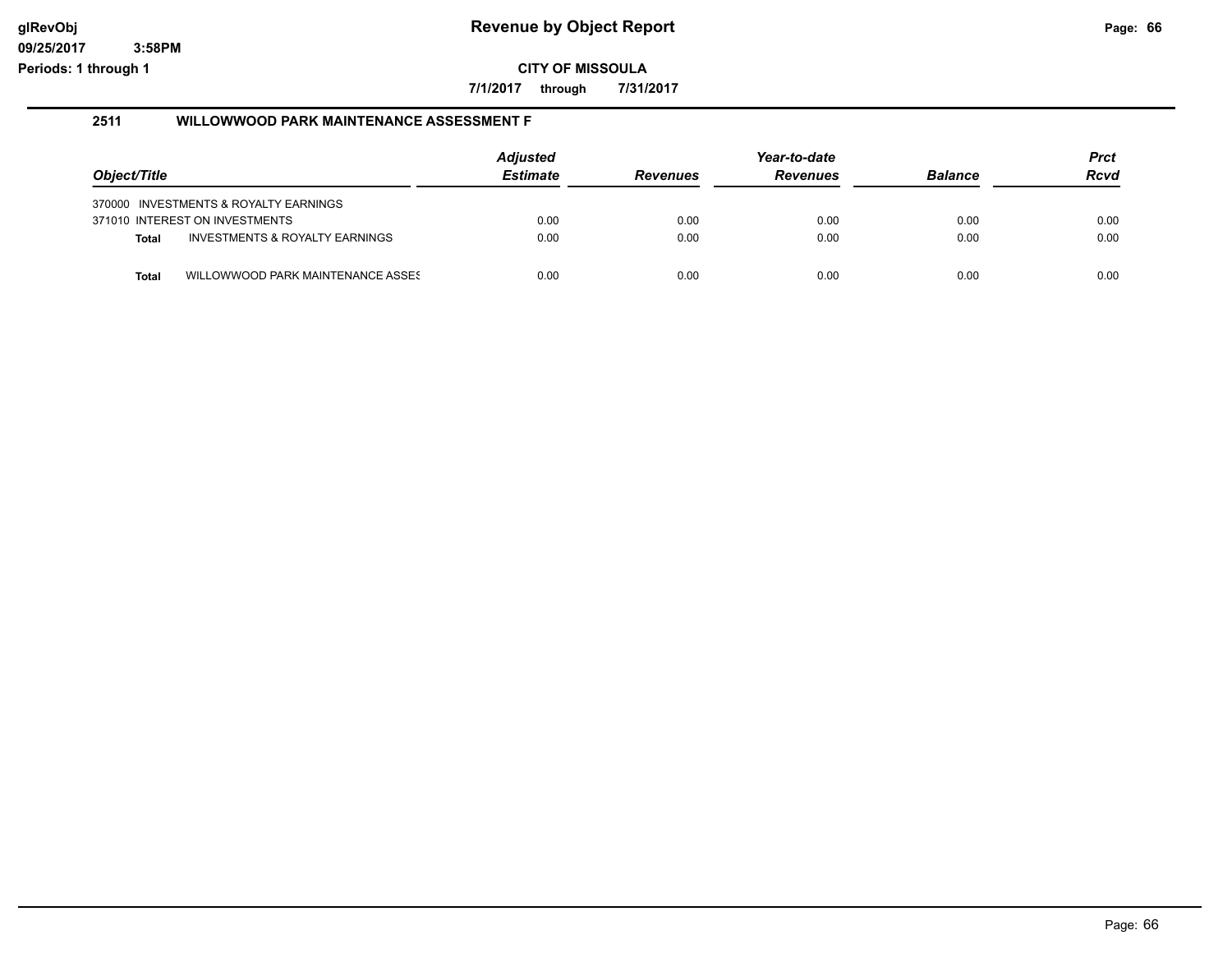**7/1/2017 through 7/31/2017**

**2512 ROAD DISTRICT #1**

**2512 ROAD DISTRICT #1**

|                                                    | <b>Adjusted</b> |                 | Year-to-date    |                | <b>Prct</b> |
|----------------------------------------------------|-----------------|-----------------|-----------------|----------------|-------------|
| Object/Title                                       | <b>Estimate</b> | <b>Revenues</b> | <b>Revenues</b> | <b>Balance</b> | <b>Rcvd</b> |
| INTERGOVERNMENTAL REVENUES<br>330000               |                 |                 |                 |                |             |
| 336023 STATE CONTRIB. - PERS                       | 0.00            | 0.00            | 0.00            | 0.00           | 0.00        |
| <b>INTERGOVERNMENTAL REVENUES</b><br>Total         | 0.00            | 0.00            | 0.00            | 0.00           | 0.00        |
| 360000 MISCELLANEOUS REVENUES                      |                 |                 |                 |                |             |
| 363020 PROPERTY ASSESSMENTS                        | 0.00            | $-33,424.92$    | $-33,424.92$    | 33,424.92      | 0.00        |
| 363040 PENALTY AND INTEREST                        | 0.00            | $-1,352.09$     | $-1,352.09$     | 1,352.09       | 0.00        |
| MISCELLANEOUS REVENUES<br>Total                    | 0.00            | $-34,777.01$    | $-34,777.01$    | 34,777.01      | 0.00        |
| 370000 INVESTMENTS & ROYALTY EARNINGS              |                 |                 |                 |                |             |
| 371010 INTEREST ON INVESTMENTS                     | 0.00            | 0.00            | 0.00            | 0.00           | 0.00        |
| <b>INVESTMENTS &amp; ROYALTY EARNINGS</b><br>Total | 0.00            | 0.00            | 0.00            | 0.00           | 0.00        |
| 380000 OTHER FINANCING SOURCES                     |                 |                 |                 |                |             |
| 381090 PROCEEDS FROM CAPITAL LEASE                 | 0.00            | 0.00            | 0.00            | 0.00           | 0.00        |
| OTHER FINANCING SOURCES<br>Total                   | 0.00            | 0.00            | 0.00            | 0.00           | 0.00        |
| <b>ROAD DISTRICT #1</b><br><b>Total</b>            | 0.00            | $-34,777.01$    | $-34,777.01$    | 34,777.01      | 0.00        |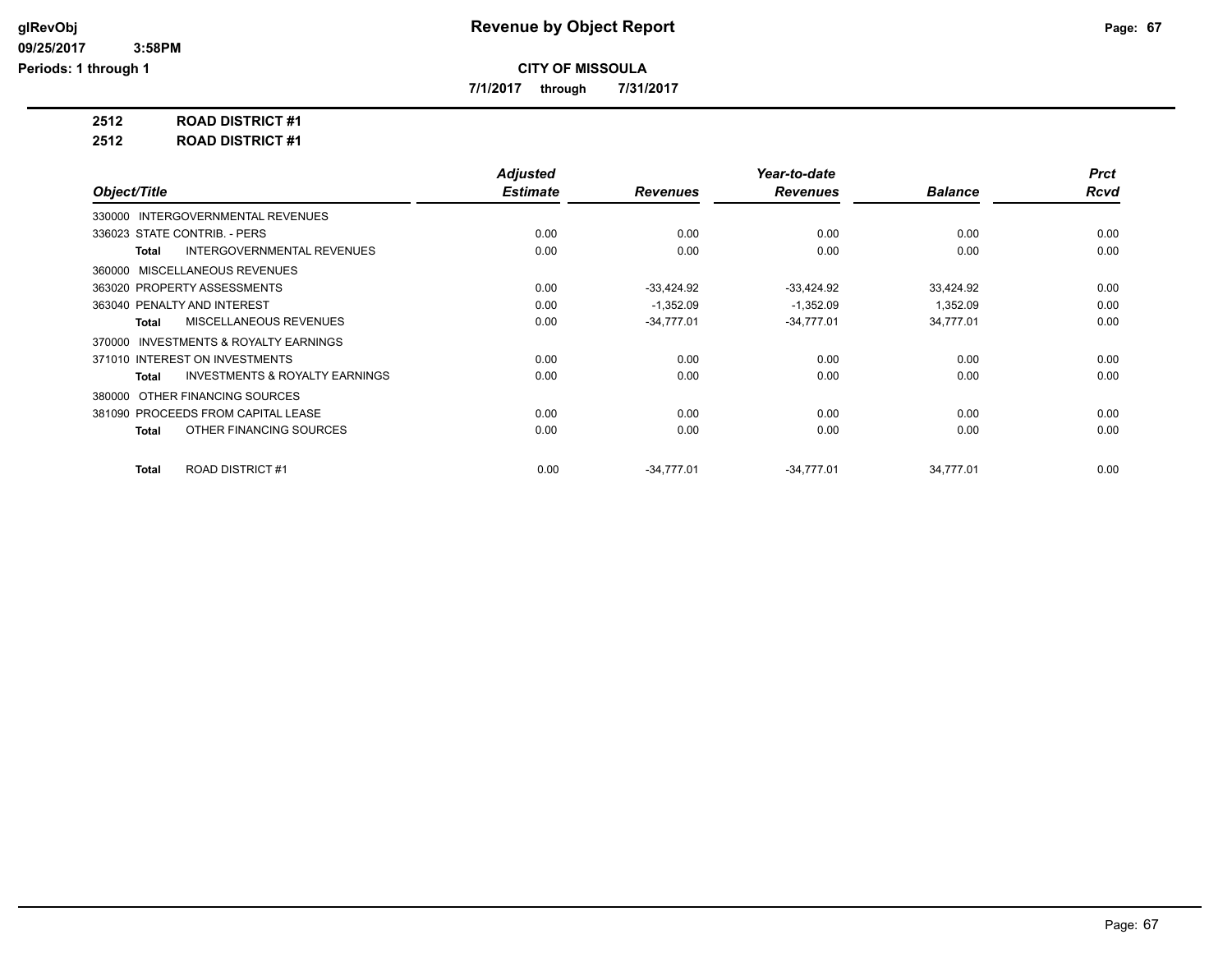**CITY OF MISSOULA**

**7/1/2017 through 7/31/2017**

# **2512 ROAD DISTRICT #1**

|                                                     | <b>Adjusted</b> |                 | Year-to-date    |                | <b>Prct</b> |
|-----------------------------------------------------|-----------------|-----------------|-----------------|----------------|-------------|
| Object/Title                                        | <b>Estimate</b> | <b>Revenues</b> | <b>Revenues</b> | <b>Balance</b> | <b>Rcvd</b> |
| 330000 INTERGOVERNMENTAL REVENUES                   |                 |                 |                 |                |             |
| 336023 STATE CONTRIB. - PERS                        | 0.00            | 0.00            | 0.00            | 0.00           | 0.00        |
| <b>INTERGOVERNMENTAL REVENUES</b><br><b>Total</b>   | 0.00            | 0.00            | 0.00            | 0.00           | 0.00        |
| 360000 MISCELLANEOUS REVENUES                       |                 |                 |                 |                |             |
| 363020 PROPERTY ASSESSMENTS                         | 0.00            | $-33,424.92$    | $-33,424.92$    | 33,424.92      | 0.00        |
| 363040 PENALTY AND INTEREST                         | 0.00            | $-1,352.09$     | $-1,352.09$     | 1,352.09       | 0.00        |
| MISCELLANEOUS REVENUES<br><b>Total</b>              | 0.00            | $-34,777.01$    | $-34,777.01$    | 34,777.01      | 0.00        |
| <b>INVESTMENTS &amp; ROYALTY EARNINGS</b><br>370000 |                 |                 |                 |                |             |
| 371010 INTEREST ON INVESTMENTS                      | 0.00            | 0.00            | 0.00            | 0.00           | 0.00        |
| <b>INVESTMENTS &amp; ROYALTY EARNINGS</b><br>Total  | 0.00            | 0.00            | 0.00            | 0.00           | 0.00        |
| 380000 OTHER FINANCING SOURCES                      |                 |                 |                 |                |             |
| 381090 PROCEEDS FROM CAPITAL LEASE                  | 0.00            | 0.00            | 0.00            | 0.00           | 0.00        |
| OTHER FINANCING SOURCES<br><b>Total</b>             | 0.00            | 0.00            | 0.00            | 0.00           | 0.00        |
| ROAD DISTRICT #1<br><b>Total</b>                    | 0.00            | $-34,777.01$    | $-34,777.01$    | 34,777.01      | 0.00        |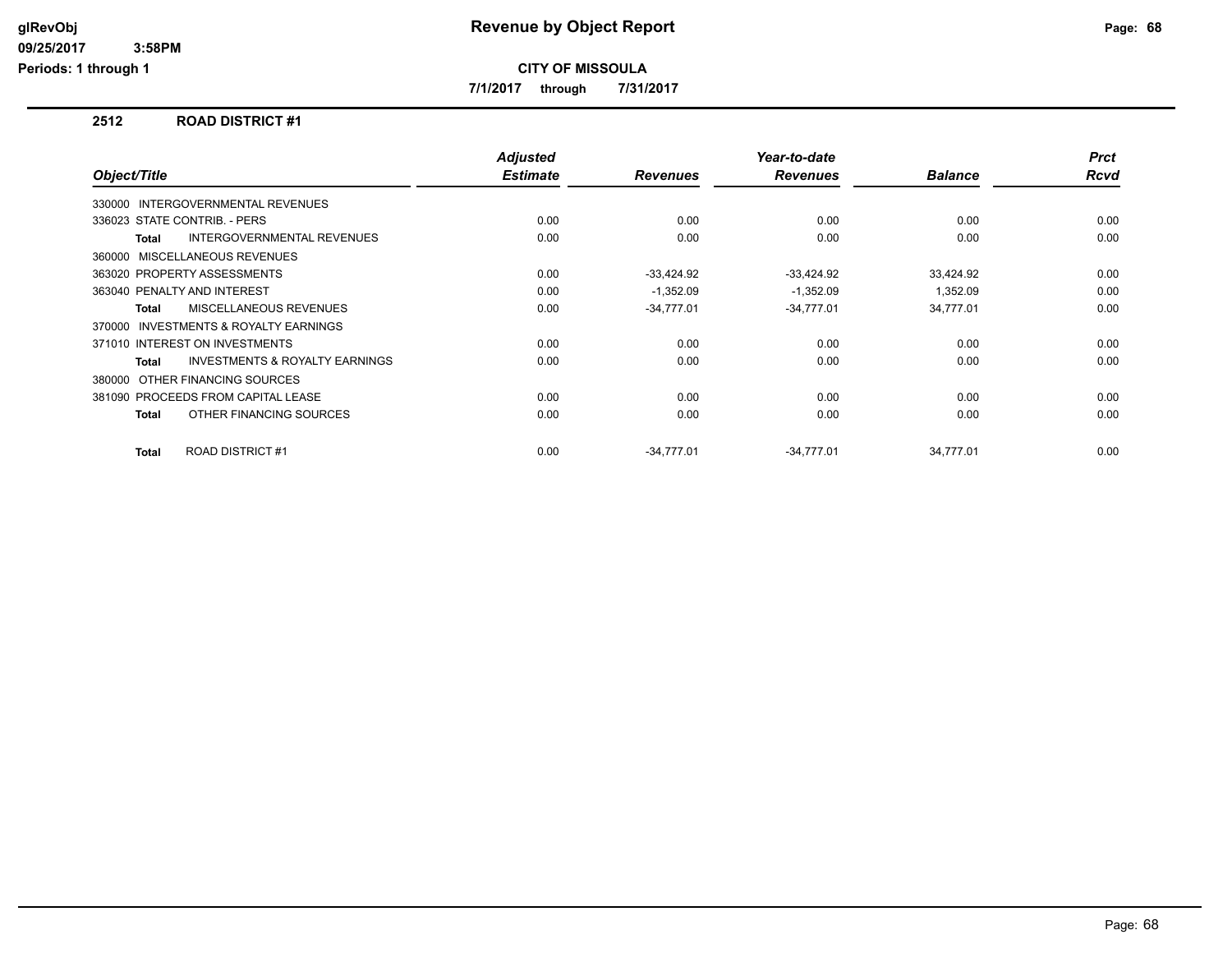**7/1/2017 through 7/31/2017**

**2513 PARK DISTRICT #1**

**2513 PARK DISTRICT #1**

|                                                           | <b>Adjusted</b> |                 | Year-to-date    |                | <b>Prct</b> |
|-----------------------------------------------------------|-----------------|-----------------|-----------------|----------------|-------------|
| Object/Title                                              | <b>Estimate</b> | <b>Revenues</b> | <b>Revenues</b> | <b>Balance</b> | <b>Rcvd</b> |
| 330000 INTERGOVERNMENTAL REVENUES                         |                 |                 |                 |                |             |
| 336023 STATE CONTRIB. - PERS                              | 0.00            | 0.00            | 0.00            | 0.00           | 0.00        |
| <b>INTERGOVERNMENTAL REVENUES</b><br><b>Total</b>         | 0.00            | 0.00            | 0.00            | 0.00           | 0.00        |
| 360000 MISCELLANEOUS REVENUES                             |                 |                 |                 |                |             |
| 363020 PROPERTY ASSESSMENTS                               | 0.00            | $-26,389.95$    | $-26,389.95$    | 26,389.95      | 0.00        |
| 363040 PENALTY AND INTEREST                               | 0.00            | $-1,066.08$     | $-1,066.08$     | 1,066.08       | 0.00        |
| <b>MISCELLANEOUS REVENUES</b><br><b>Total</b>             | 0.00            | $-27,456.03$    | $-27,456.03$    | 27,456.03      | 0.00        |
| 370000 INVESTMENTS & ROYALTY EARNINGS                     |                 |                 |                 |                |             |
| 371010 INTEREST ON INVESTMENTS                            | 0.00            | 0.00            | 0.00            | 0.00           | 0.00        |
| <b>INVESTMENTS &amp; ROYALTY EARNINGS</b><br><b>Total</b> | 0.00            | 0.00            | 0.00            | 0.00           | 0.00        |
| OTHER FINANCING SOURCES<br>380000                         |                 |                 |                 |                |             |
| 381090 PROCEEDS FROM CAPITAL LEASE                        | 0.00            | 0.00            | 0.00            | 0.00           | 0.00        |
| 383000 OPERATING TRANSFERS                                | 0.00            | 0.00            | 0.00            | 0.00           | 0.00        |
| OTHER FINANCING SOURCES<br><b>Total</b>                   | 0.00            | 0.00            | 0.00            | 0.00           | 0.00        |
| <b>PARK DISTRICT #1</b><br><b>Total</b>                   | 0.00            | $-27,456.03$    | $-27,456.03$    | 27,456.03      | 0.00        |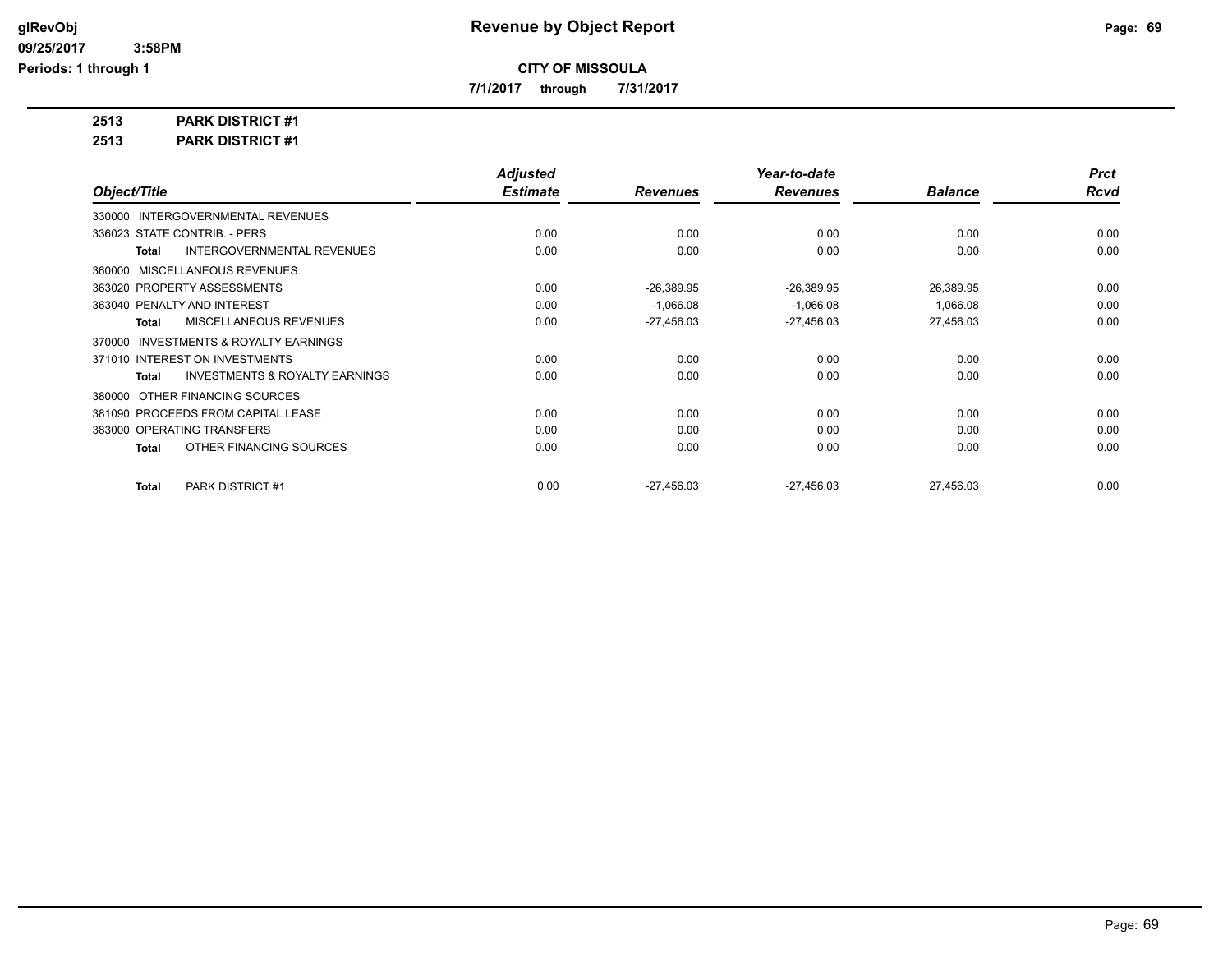**09/25/2017 3:58PM Periods: 1 through 1**

**CITY OF MISSOULA**

**7/1/2017 through 7/31/2017**

# **2513 PARK DISTRICT #1**

|                                                     | <b>Adjusted</b> |                 | Year-to-date    |                | <b>Prct</b> |
|-----------------------------------------------------|-----------------|-----------------|-----------------|----------------|-------------|
| Object/Title                                        | <b>Estimate</b> | <b>Revenues</b> | <b>Revenues</b> | <b>Balance</b> | <b>Rcvd</b> |
| 330000 INTERGOVERNMENTAL REVENUES                   |                 |                 |                 |                |             |
| 336023 STATE CONTRIB. - PERS                        | 0.00            | 0.00            | 0.00            | 0.00           | 0.00        |
| <b>INTERGOVERNMENTAL REVENUES</b><br><b>Total</b>   | 0.00            | 0.00            | 0.00            | 0.00           | 0.00        |
| 360000 MISCELLANEOUS REVENUES                       |                 |                 |                 |                |             |
| 363020 PROPERTY ASSESSMENTS                         | 0.00            | $-26,389.95$    | $-26,389.95$    | 26,389.95      | 0.00        |
| 363040 PENALTY AND INTEREST                         | 0.00            | $-1,066.08$     | $-1,066.08$     | 1,066.08       | 0.00        |
| MISCELLANEOUS REVENUES<br>Total                     | 0.00            | $-27,456.03$    | $-27,456.03$    | 27,456.03      | 0.00        |
| <b>INVESTMENTS &amp; ROYALTY EARNINGS</b><br>370000 |                 |                 |                 |                |             |
| 371010 INTEREST ON INVESTMENTS                      | 0.00            | 0.00            | 0.00            | 0.00           | 0.00        |
| <b>INVESTMENTS &amp; ROYALTY EARNINGS</b><br>Total  | 0.00            | 0.00            | 0.00            | 0.00           | 0.00        |
| 380000 OTHER FINANCING SOURCES                      |                 |                 |                 |                |             |
| 381090 PROCEEDS FROM CAPITAL LEASE                  | 0.00            | 0.00            | 0.00            | 0.00           | 0.00        |
| 383000 OPERATING TRANSFERS                          | 0.00            | 0.00            | 0.00            | 0.00           | 0.00        |
| OTHER FINANCING SOURCES<br><b>Total</b>             | 0.00            | 0.00            | 0.00            | 0.00           | 0.00        |
| <b>PARK DISTRICT #1</b><br><b>Total</b>             | 0.00            | $-27,456.03$    | $-27,456.03$    | 27,456.03      | 0.00        |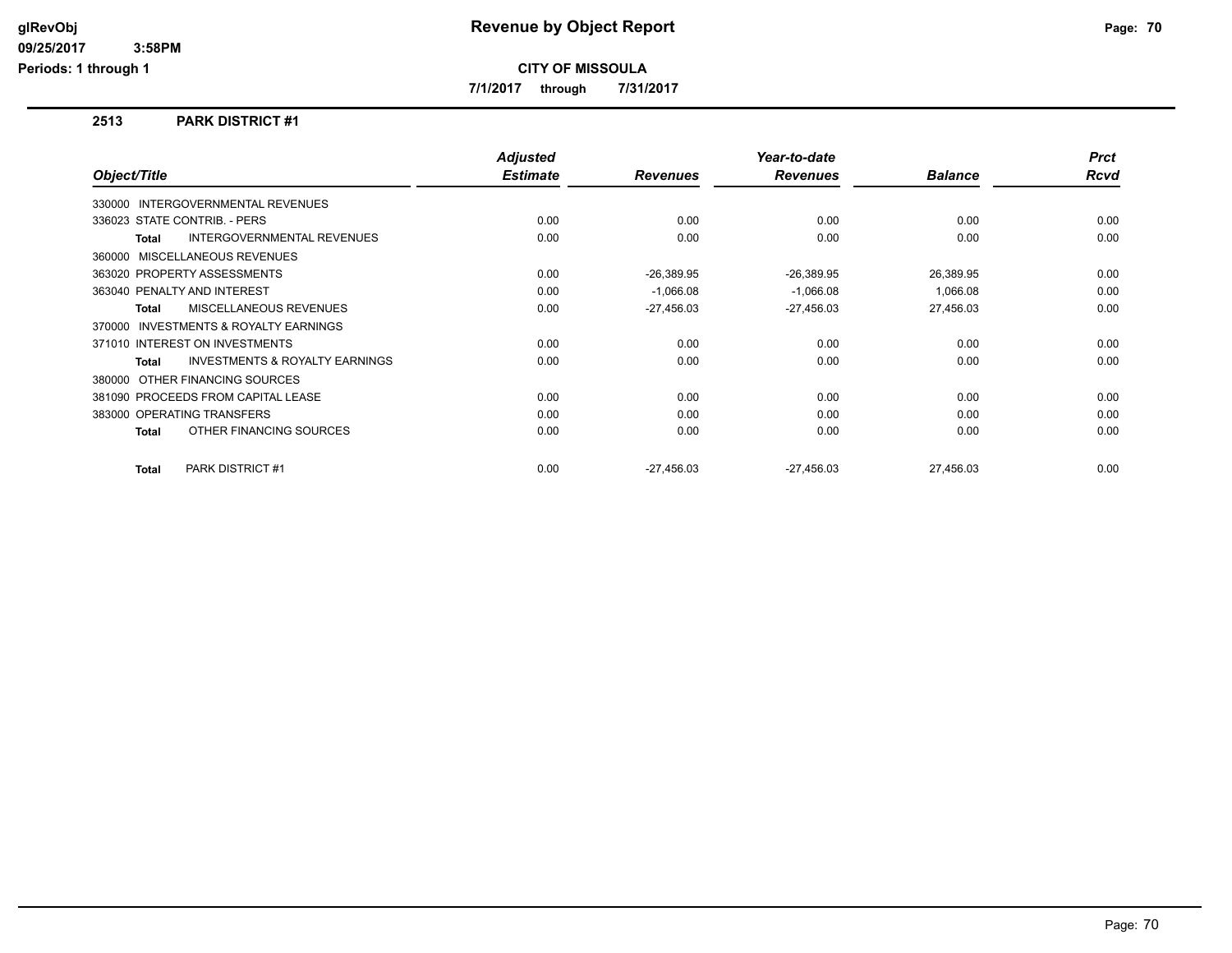**7/1/2017 through 7/31/2017**

**2820 STATE GAS TAX FUND**

**2820 STATE GAS TAX FUND**

|                                     | <b>Adjusted</b> |                 | Year-to-date    |                | <b>Prct</b> |
|-------------------------------------|-----------------|-----------------|-----------------|----------------|-------------|
| Object/Title                        | <b>Estimate</b> | <b>Revenues</b> | <b>Revenues</b> | <b>Balance</b> | <b>Rcvd</b> |
| 330000 INTERGOVERNMENTAL REVENUES   |                 |                 |                 |                |             |
| 331052 MDT CMAQ STRIPING GRANT      | 0.00            | 0.00            | 0.00            | 0.00           | 0.00        |
| 334040 GAS TAX APPORTIONMENT        | 0.00            | 90.638.72       | 90.638.72       | $-90.638.72$   | 0.00        |
| INTERGOVERNMENTAL REVENUES<br>Total | 0.00            | 90,638.72       | 90,638.72       | $-90,638.72$   | 0.00        |
| 380000 OTHER FINANCING SOURCES      |                 |                 |                 |                |             |
| 383000 OPERATING TRANSFERS          | 0.00            | 0.00            | 0.00            | 0.00           | 0.00        |
| OTHER FINANCING SOURCES<br>Total    | 0.00            | 0.00            | 0.00            | 0.00           | 0.00        |
|                                     |                 |                 |                 |                |             |
| STATE GAS TAX FUND<br><b>Total</b>  | 0.00            | 90.638.72       | 90.638.72       | $-90.638.72$   | 0.00        |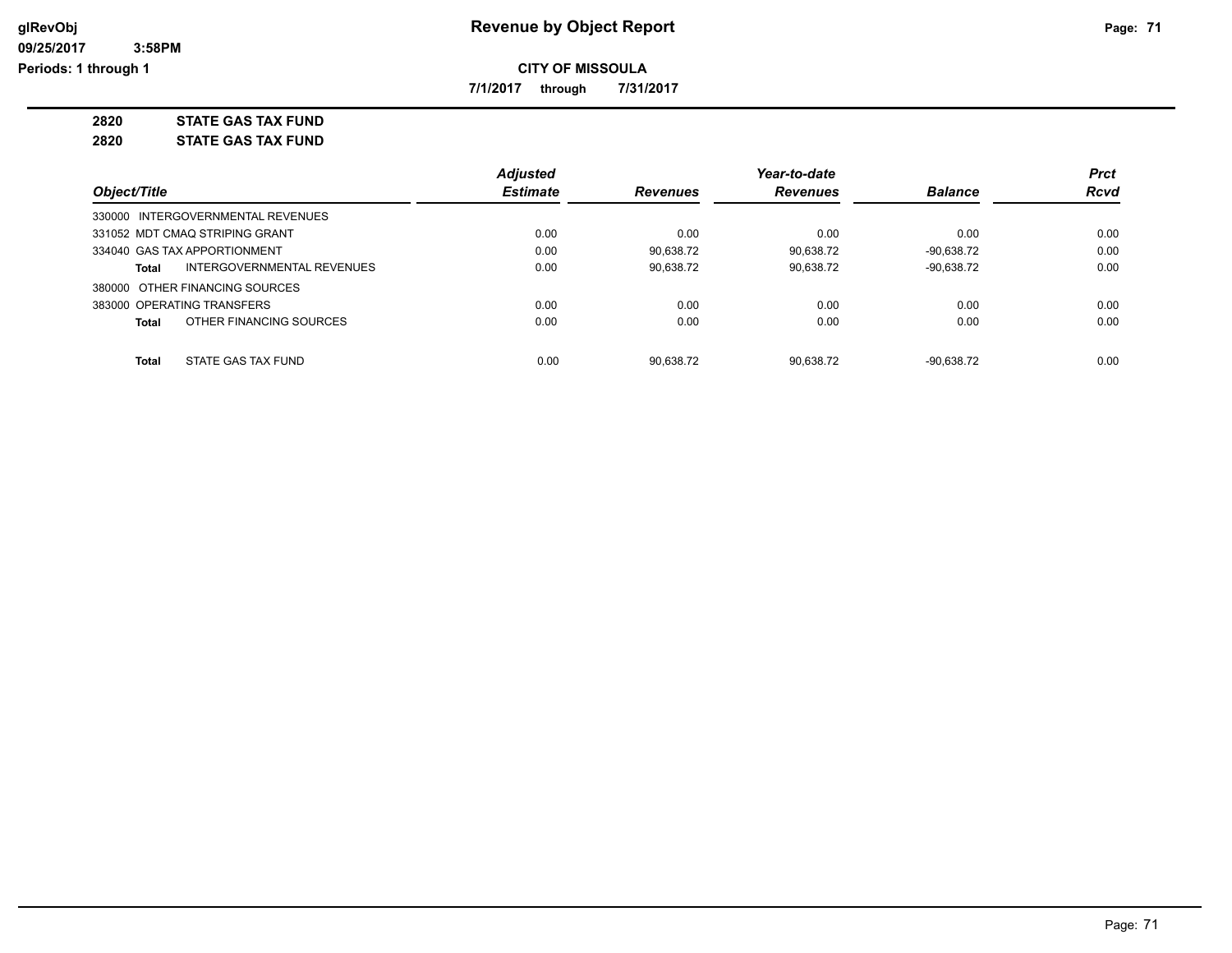**CITY OF MISSOULA**

**7/1/2017 through 7/31/2017**

## **2820 STATE GAS TAX FUND**

 **3:58PM**

| Object/Title                   |                                   | <b>Adjusted</b> |                 | Year-to-date    |                | <b>Prct</b> |  |
|--------------------------------|-----------------------------------|-----------------|-----------------|-----------------|----------------|-------------|--|
|                                |                                   | <b>Estimate</b> | <b>Revenues</b> | <b>Revenues</b> | <b>Balance</b> | <b>Rcvd</b> |  |
|                                | 330000 INTERGOVERNMENTAL REVENUES |                 |                 |                 |                |             |  |
| 331052 MDT CMAQ STRIPING GRANT |                                   | 0.00            | 0.00            | 0.00            | 0.00           | 0.00        |  |
| 334040 GAS TAX APPORTIONMENT   |                                   | 0.00            | 90.638.72       | 90.638.72       | $-90.638.72$   | 0.00        |  |
| Total                          | INTERGOVERNMENTAL REVENUES        | 0.00            | 90.638.72       | 90.638.72       | $-90.638.72$   | 0.00        |  |
|                                | 380000 OTHER FINANCING SOURCES    |                 |                 |                 |                |             |  |
| 383000 OPERATING TRANSFERS     |                                   | 0.00            | 0.00            | 0.00            | 0.00           | 0.00        |  |
| Total                          | OTHER FINANCING SOURCES           | 0.00            | 0.00            | 0.00            | 0.00           | 0.00        |  |
| <b>Total</b>                   | STATE GAS TAX FUND                | 0.00            | 90.638.72       | 90.638.72       | $-90.638.72$   | 0.00        |  |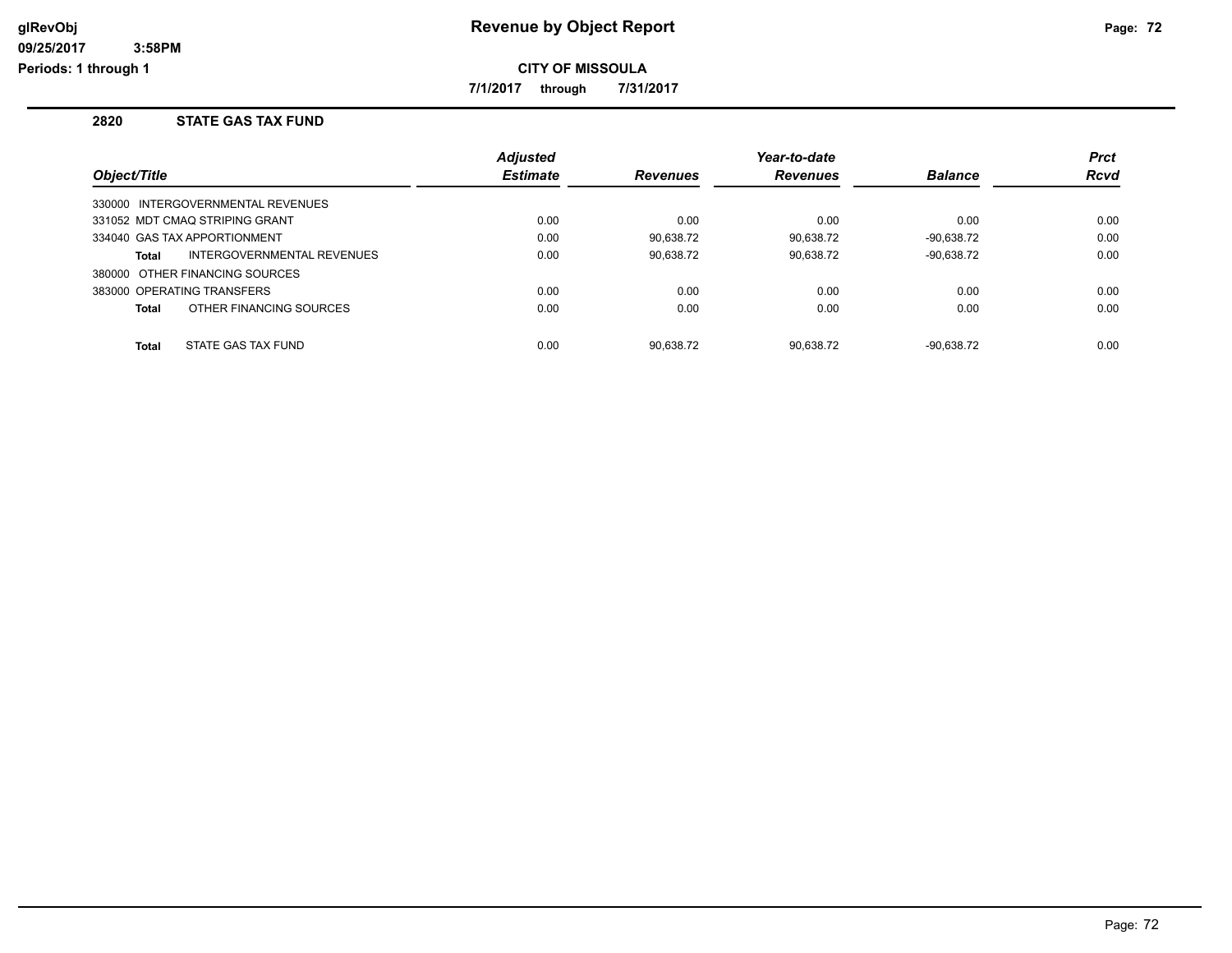**09/25/2017 3:58PM Periods: 1 through 1**

**CITY OF MISSOULA**

**7/1/2017 through 7/31/2017**

### **2917 CRIME VICTIM SURCHARGE**

**2917 CRIME VICTIM SURCHARGE**

|                                                 | <b>Adjusted</b> |                 | Year-to-date    |                | Prct        |
|-------------------------------------------------|-----------------|-----------------|-----------------|----------------|-------------|
| Object/Title                                    | <b>Estimate</b> | <b>Revenues</b> | <b>Revenues</b> | <b>Balance</b> | <b>Rcvd</b> |
| 370000 INVESTMENTS & ROYALTY EARNINGS           |                 |                 |                 |                |             |
| 371010 INTEREST ON INVESTMENTS                  | 0.00            | 0.00            | 0.00            | 0.00           | 0.00        |
| 371020 GAIN/LOSS IN MARKET VALUE OF INVESTMENTS | 0.00            | 0.00            | 0.00            | 0.00           | 0.00        |
| INVESTMENTS & ROYALTY EARNINGS<br><b>Total</b>  | 0.00            | 0.00            | 0.00            | 0.00           | 0.00        |
| CRIME VICTIM SURCHARGE<br>Total                 | 0.00            | 0.00            | 0.00            | 0.00           | 0.00        |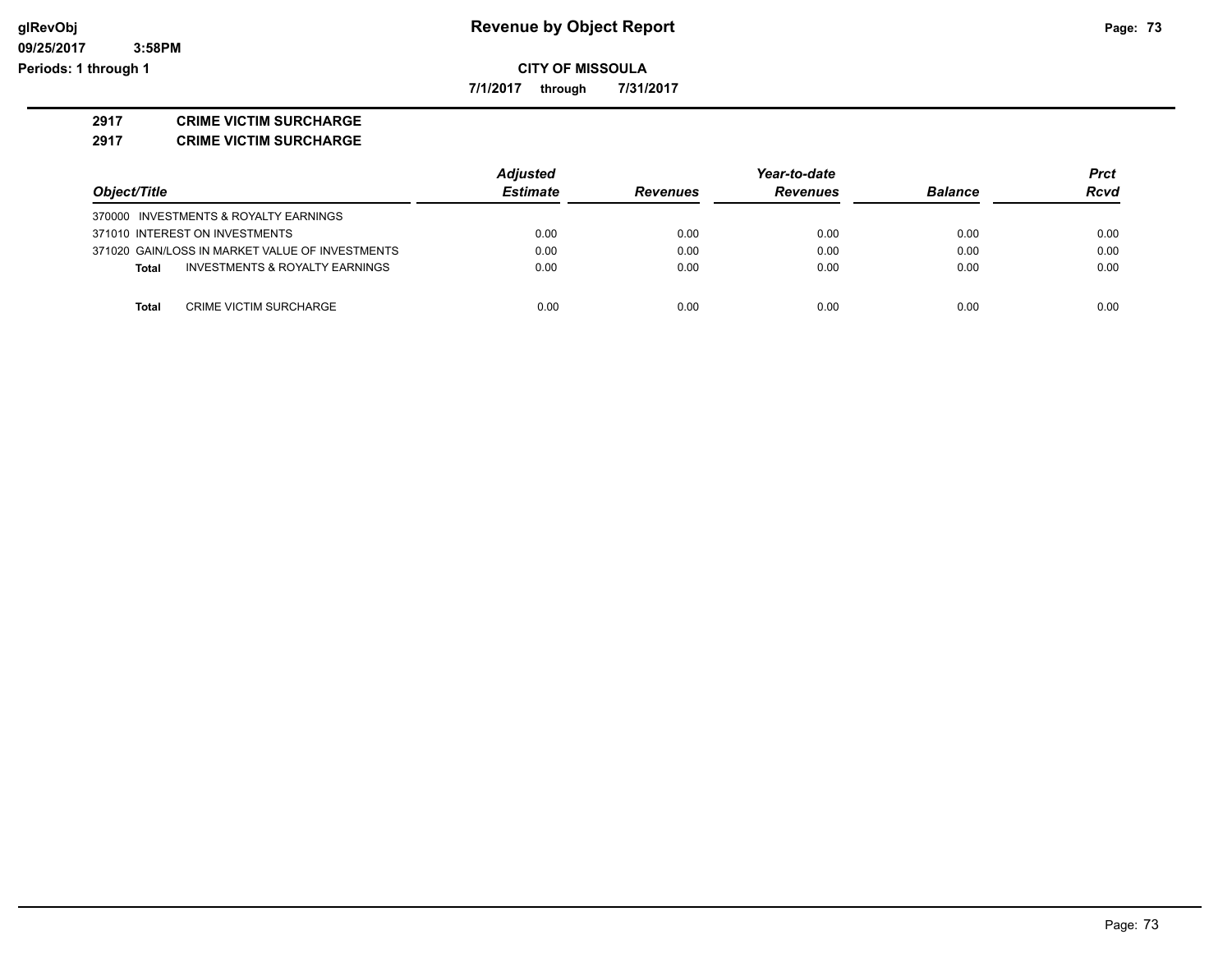**CITY OF MISSOULA**

**7/1/2017 through 7/31/2017**

### **2917 CRIME VICTIM SURCHARGE**

 **3:58PM**

| Object/Title                                       | <b>Adjusted</b><br><b>Estimate</b> | <b>Revenues</b> | Year-to-date<br><b>Revenues</b> | <b>Balance</b> | <b>Prct</b><br><b>Rcvd</b> |
|----------------------------------------------------|------------------------------------|-----------------|---------------------------------|----------------|----------------------------|
| 370000 INVESTMENTS & ROYALTY EARNINGS              |                                    |                 |                                 |                |                            |
| 371010 INTEREST ON INVESTMENTS                     | 0.00                               | 0.00            | 0.00                            | 0.00           | 0.00                       |
| 371020 GAIN/LOSS IN MARKET VALUE OF INVESTMENT     | 0.00                               | 0.00            | 0.00                            | 0.00           | 0.00                       |
| <b>INVESTMENTS &amp; ROYALTY EARNINGS</b><br>Total | 0.00                               | 0.00            | 0.00                            | 0.00           | 0.00                       |
|                                                    |                                    |                 |                                 |                |                            |
| CRIME VICTIM SURCHARGE<br>Total                    | 0.00                               | 0.00            | 0.00                            | 0.00           | 0.00                       |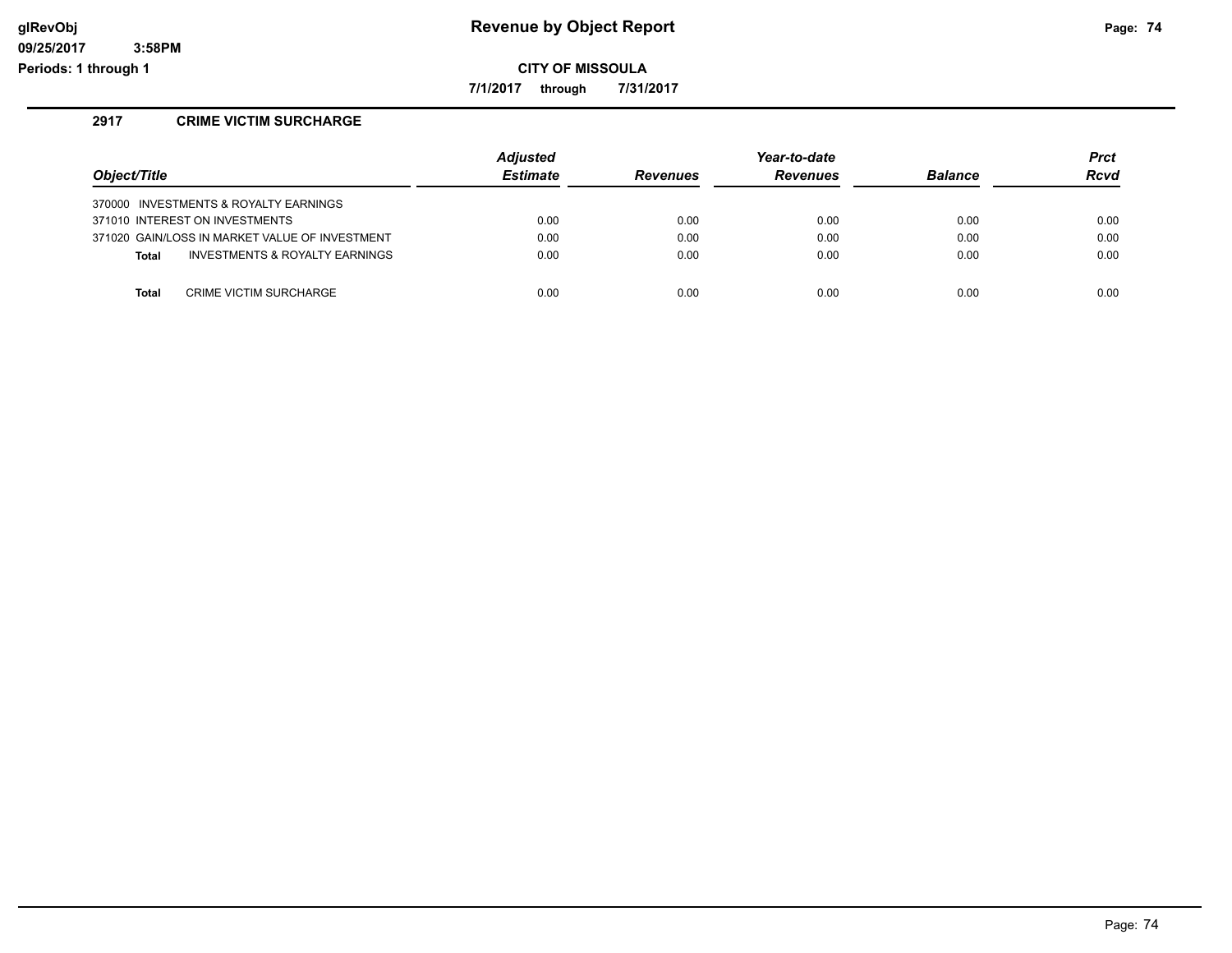### **09/25/2017 3:58PM Periods: 1 through 1**

**CITY OF MISSOULA**

**7/1/2017 through 7/31/2017**

## **2918 LAW ENFORCEMENT BLOCK GRANT FUND**

### **2918 LAW ENFORCEMENT BLOCK GRANT FUND**

|                                                           | <b>Adjusted</b> |                 | Year-to-date    |                | <b>Prct</b> |
|-----------------------------------------------------------|-----------------|-----------------|-----------------|----------------|-------------|
| Object/Title                                              | <b>Estimate</b> | <b>Revenues</b> | <b>Revenues</b> | <b>Balance</b> | <b>Rcvd</b> |
| 330000 INTERGOVERNMENTAL REVENUES                         |                 |                 |                 |                |             |
| 331000 FEDERAL GRANTS                                     | 0.00            | 0.00            | 0.00            | 0.00           | 0.00        |
| 331001 BYRNE DISCRETIONARY                                | 0.00            | 0.00            | 0.00            | 0.00           | 0.00        |
| 331022 EQUIPMENT GRANT                                    | 0.00            | 0.00            | 0.00            | 0.00           | 0.00        |
| 331023 COPS HIRING GRANT 2011                             | 0.00            | 0.00            | 0.00            | 0.00           | 0.00        |
| 331024 DEPT OF JUSTICE GRANTS                             | 0.00            | 0.00            | 0.00            | 0.00           | 0.00        |
| 331026 ICAC GRANT                                         | 0.00            | 0.00            | 0.00            | 0.00           | 0.00        |
| 331027 JAG GRANTS REVENUE                                 | 0.00            | 0.00            | 0.00            | 0.00           | 0.00        |
| 336021 STATE CONTRIB - POLICE RETIREMENT                  | 0.00            | 0.00            | 0.00            | 0.00           | 0.00        |
| <b>INTERGOVERNMENTAL REVENUES</b><br><b>Total</b>         | 0.00            | 0.00            | 0.00            | 0.00           | 0.00        |
| 340000 CHARGES FOR SERVICES                               |                 |                 |                 |                |             |
| 342010 POLICE/BID AGREEMENT                               | 0.00            | 0.00            | 0.00            | 0.00           | 0.00        |
| <b>CHARGES FOR SERVICES</b><br>Total                      | 0.00            | 0.00            | 0.00            | 0.00           | 0.00        |
| 360000 MISCELLANEOUS REVENUES                             |                 |                 |                 |                |             |
| 360010 MISCELLANEOUS                                      | 0.00            | 0.00            | 0.00            | 0.00           | 0.00        |
| MISCELLANEOUS REVENUES<br><b>Total</b>                    | 0.00            | 0.00            | 0.00            | 0.00           | 0.00        |
| <b>INVESTMENTS &amp; ROYALTY EARNINGS</b><br>370000       |                 |                 |                 |                |             |
| 371010 INTEREST ON INVESTMENTS                            | 0.00            | 0.00            | 0.00            | 0.00           | 0.00        |
| 371020 GAIN/LOSS IN MARKET VALUE OF INVESTMENTS           | 0.00            | 0.00            | 0.00            | 0.00           | 0.00        |
| <b>INVESTMENTS &amp; ROYALTY EARNINGS</b><br><b>Total</b> | 0.00            | 0.00            | 0.00            | 0.00           | 0.00        |
| OTHER FINANCING SOURCES<br>380000                         |                 |                 |                 |                |             |
| 383023 TRANS FR DRUG FORFEITURE                           | 0.00            | 0.00            | 0.00            | 0.00           | 0.00        |
| 383036 TRANSFER - GRANT                                   | 0.00            | 0.00            | 0.00            | 0.00           | 0.00        |
| OTHER FINANCING SOURCES<br><b>Total</b>                   | 0.00            | 0.00            | 0.00            | 0.00           | 0.00        |
|                                                           |                 |                 |                 |                |             |
| LAW ENFORCEMENT BLOCK GRANT FUND<br>Total                 | 0.00            | 0.00            | 0.00            | 0.00           | 0.00        |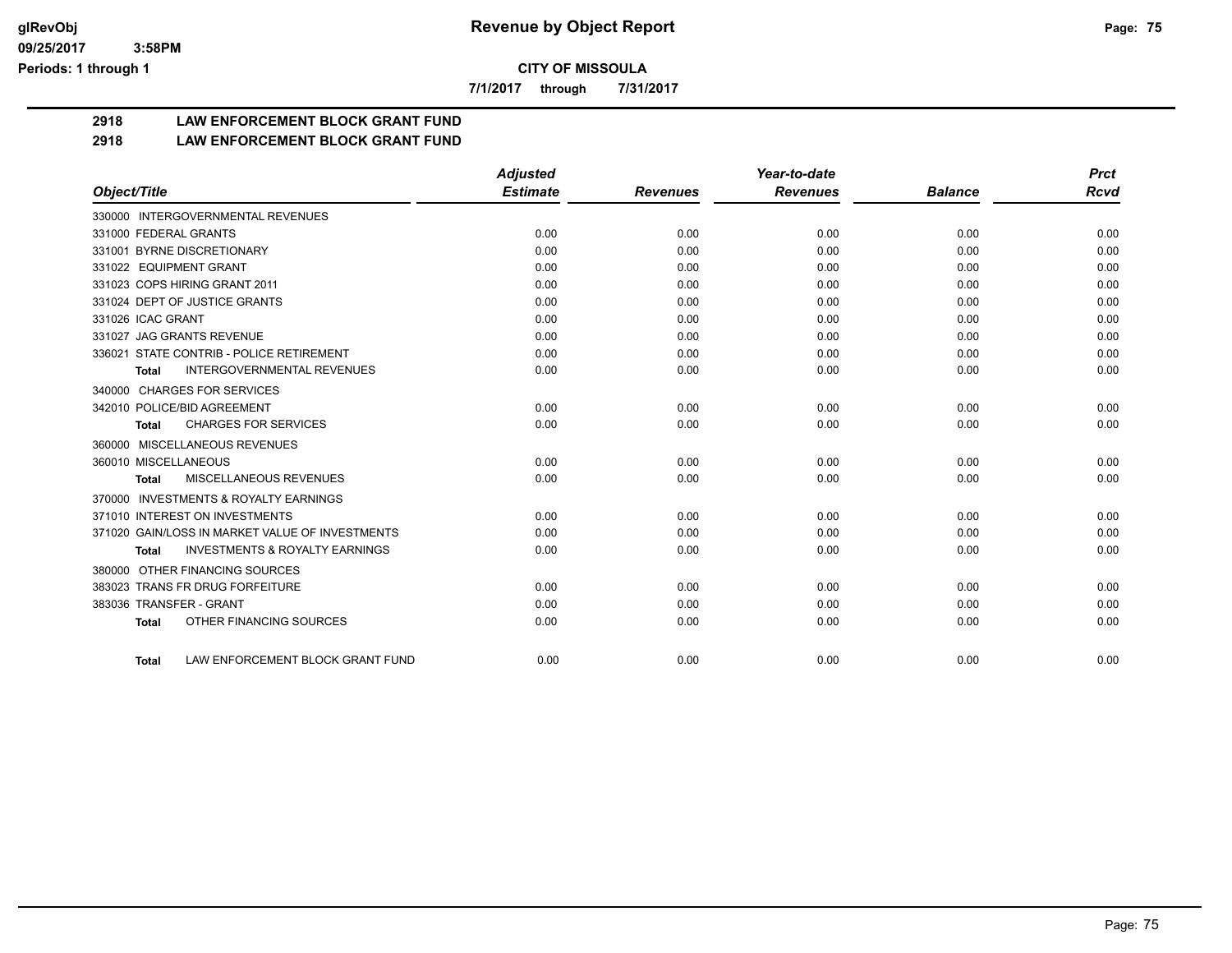**7/1/2017 through 7/31/2017**

### **2918 LAW ENFORCEMENT BLOCK GRANT FUND**

|                                                           | <b>Adjusted</b> |                 | Year-to-date    |                | <b>Prct</b> |
|-----------------------------------------------------------|-----------------|-----------------|-----------------|----------------|-------------|
| Object/Title                                              | <b>Estimate</b> | <b>Revenues</b> | <b>Revenues</b> | <b>Balance</b> | <b>Rcvd</b> |
| 330000 INTERGOVERNMENTAL REVENUES                         |                 |                 |                 |                |             |
| 331000 FEDERAL GRANTS                                     | 0.00            | 0.00            | 0.00            | 0.00           | 0.00        |
| 331001 BYRNE DISCRETIONARY                                | 0.00            | 0.00            | 0.00            | 0.00           | 0.00        |
| 331022 EQUIPMENT GRANT                                    | 0.00            | 0.00            | 0.00            | 0.00           | 0.00        |
| 331023 COPS HIRING GRANT 2011                             | 0.00            | 0.00            | 0.00            | 0.00           | 0.00        |
| 331024 DEPT OF JUSTICE GRANTS                             | 0.00            | 0.00            | 0.00            | 0.00           | 0.00        |
| 331026 ICAC GRANT                                         | 0.00            | 0.00            | 0.00            | 0.00           | 0.00        |
| 331027 JAG GRANTS REVENUE                                 | 0.00            | 0.00            | 0.00            | 0.00           | 0.00        |
| 336021 STATE CONTRIB - POLICE RETIREMENT                  | 0.00            | 0.00            | 0.00            | 0.00           | 0.00        |
| <b>INTERGOVERNMENTAL REVENUES</b><br>Total                | 0.00            | 0.00            | 0.00            | 0.00           | 0.00        |
| 340000 CHARGES FOR SERVICES                               |                 |                 |                 |                |             |
| 342010 POLICE/BID AGREEMENT                               | 0.00            | 0.00            | 0.00            | 0.00           | 0.00        |
| <b>CHARGES FOR SERVICES</b><br><b>Total</b>               | 0.00            | 0.00            | 0.00            | 0.00           | 0.00        |
| 360000 MISCELLANEOUS REVENUES                             |                 |                 |                 |                |             |
| 360010 MISCELLANEOUS                                      | 0.00            | 0.00            | 0.00            | 0.00           | 0.00        |
| MISCELLANEOUS REVENUES<br><b>Total</b>                    | 0.00            | 0.00            | 0.00            | 0.00           | 0.00        |
| 370000 INVESTMENTS & ROYALTY EARNINGS                     |                 |                 |                 |                |             |
| 371010 INTEREST ON INVESTMENTS                            | 0.00            | 0.00            | 0.00            | 0.00           | 0.00        |
| 371020 GAIN/LOSS IN MARKET VALUE OF INVESTMENT            | 0.00            | 0.00            | 0.00            | 0.00           | 0.00        |
| <b>INVESTMENTS &amp; ROYALTY EARNINGS</b><br><b>Total</b> | 0.00            | 0.00            | 0.00            | 0.00           | 0.00        |
| 380000 OTHER FINANCING SOURCES                            |                 |                 |                 |                |             |
| 383023 TRANS FR DRUG FORFEITURE                           | 0.00            | 0.00            | 0.00            | 0.00           | 0.00        |
| 383036 TRANSFER - GRANT                                   | 0.00            | 0.00            | 0.00            | 0.00           | 0.00        |
| OTHER FINANCING SOURCES<br><b>Total</b>                   | 0.00            | 0.00            | 0.00            | 0.00           | 0.00        |
| LAW ENFORCEMENT BLOCK GRANT FUND<br>Total                 | 0.00            | 0.00            | 0.00            | 0.00           | 0.00        |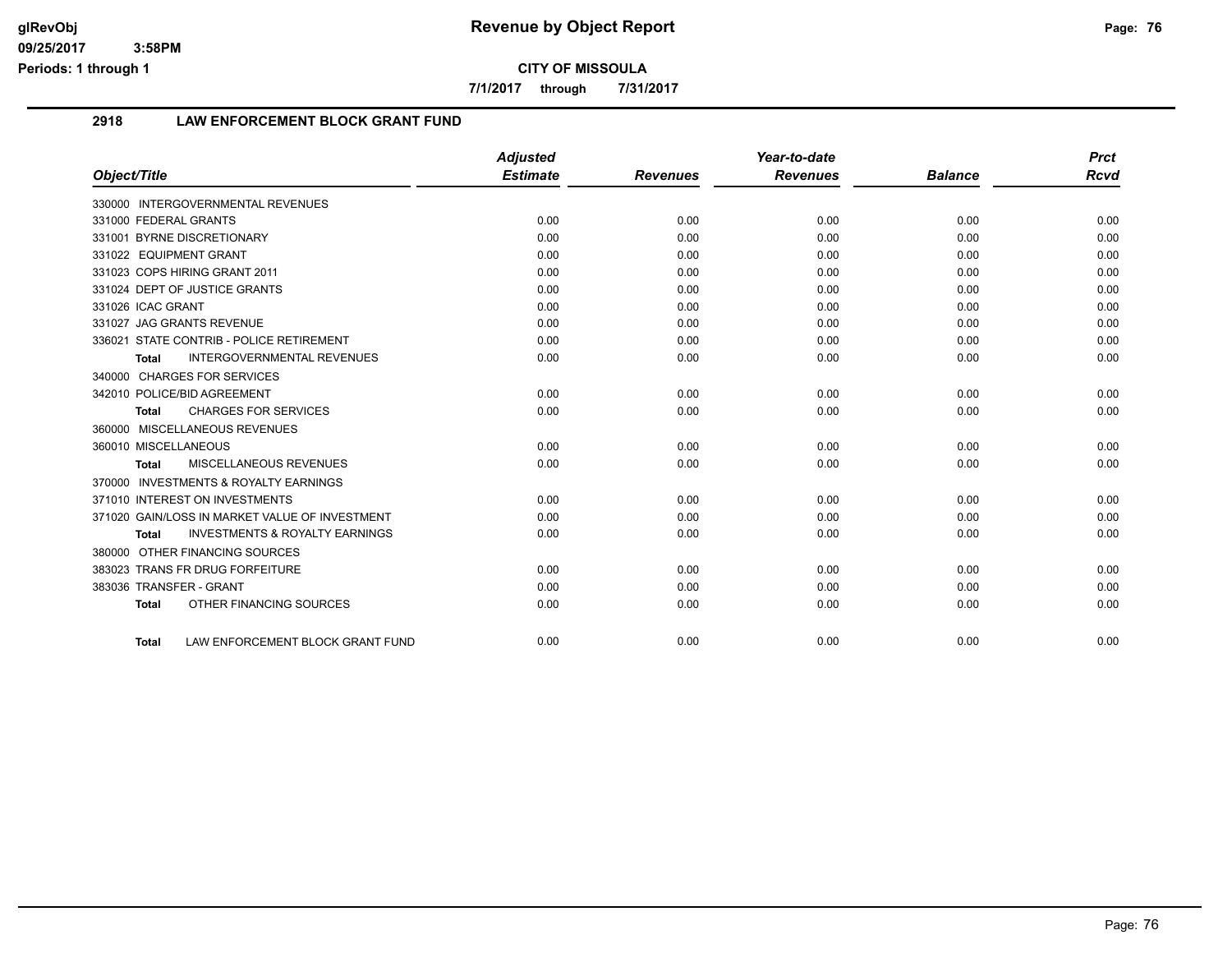**7/1/2017 through 7/31/2017**

### **2919 HIDTA FUND**

**2919 HIDTA FUND**

|                                                           | <b>Adjusted</b> |                 | Year-to-date    |                | <b>Prct</b> |
|-----------------------------------------------------------|-----------------|-----------------|-----------------|----------------|-------------|
| Object/Title                                              | <b>Estimate</b> | <b>Revenues</b> | <b>Revenues</b> | <b>Balance</b> | <b>Rcvd</b> |
| 340000 CHARGES FOR SERVICES                               |                 |                 |                 |                |             |
| 342013 SECURITY INVEST FEES                               | 0.00            | 224.93          | 224.93          | $-224.93$      | 0.00        |
| 342014 POLICE DEPARTMENT SERVICE FEES                     | 0.00            | 0.00            | 0.00            | 0.00           | 0.00        |
| <b>CHARGES FOR SERVICES</b><br>Total                      | 0.00            | 224.93          | 224.93          | $-224.93$      | 0.00        |
| 360000 MISCELLANEOUS REVENUES                             |                 |                 |                 |                |             |
| 360010 MISCELLANEOUS                                      | 0.00            | 0.00            | 0.00            | 0.00           | 0.00        |
| MISCELLANEOUS REVENUES<br>Total                           | 0.00            | 0.00            | 0.00            | 0.00           | 0.00        |
| INVESTMENTS & ROYALTY EARNINGS<br>370000                  |                 |                 |                 |                |             |
| 371010 INTEREST ON INVESTMENTS                            | 0.00            | 0.00            | 0.00            | 0.00           | 0.00        |
| <b>INVESTMENTS &amp; ROYALTY EARNINGS</b><br><b>Total</b> | 0.00            | 0.00            | 0.00            | 0.00           | 0.00        |
| <b>HIDTA FUND</b><br><b>Total</b>                         | 0.00            | 224.93          | 224.93          | $-224.93$      | 0.00        |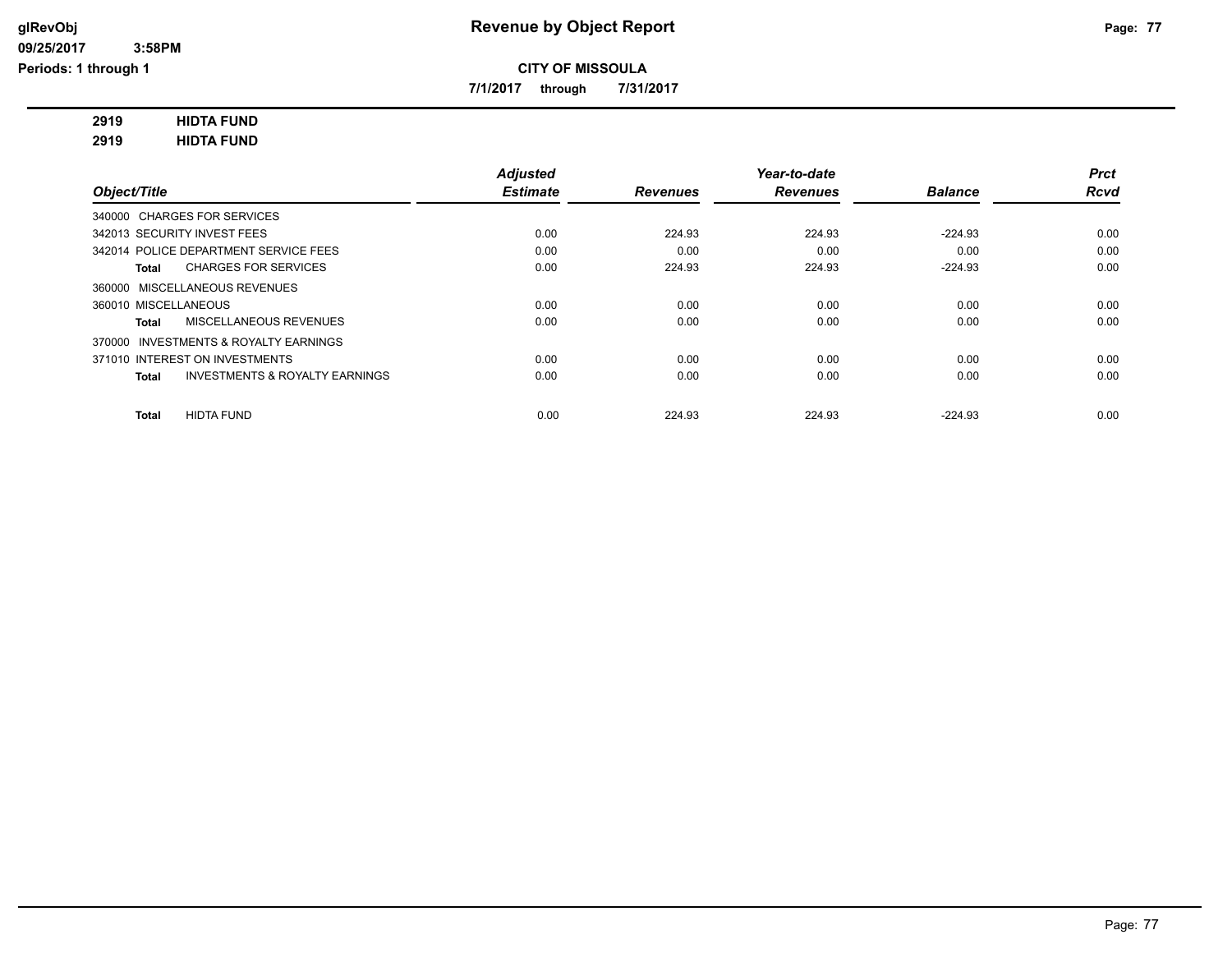**glRevObj Revenue by Object Report Page: 78** 

**CITY OF MISSOULA**

**7/1/2017 through 7/31/2017**

**2919 HIDTA FUND**

 **3:58PM**

|                                                    | <b>Adjusted</b> |                 | Year-to-date    |                | <b>Prct</b> |
|----------------------------------------------------|-----------------|-----------------|-----------------|----------------|-------------|
| Object/Title                                       | <b>Estimate</b> | <b>Revenues</b> | <b>Revenues</b> | <b>Balance</b> | <b>Rcvd</b> |
| 340000 CHARGES FOR SERVICES                        |                 |                 |                 |                |             |
| 342013 SECURITY INVEST FEES                        | 0.00            | 224.93          | 224.93          | $-224.93$      | 0.00        |
| 342014 POLICE DEPARTMENT SERVICE FEES              | 0.00            | 0.00            | 0.00            | 0.00           | 0.00        |
| <b>CHARGES FOR SERVICES</b><br>Total               | 0.00            | 224.93          | 224.93          | $-224.93$      | 0.00        |
| 360000 MISCELLANEOUS REVENUES                      |                 |                 |                 |                |             |
| 360010 MISCELLANEOUS                               | 0.00            | 0.00            | 0.00            | 0.00           | 0.00        |
| MISCELLANEOUS REVENUES<br>Total                    | 0.00            | 0.00            | 0.00            | 0.00           | 0.00        |
| 370000 INVESTMENTS & ROYALTY EARNINGS              |                 |                 |                 |                |             |
| 371010 INTEREST ON INVESTMENTS                     | 0.00            | 0.00            | 0.00            | 0.00           | 0.00        |
| <b>INVESTMENTS &amp; ROYALTY EARNINGS</b><br>Total | 0.00            | 0.00            | 0.00            | 0.00           | 0.00        |
| <b>HIDTA FUND</b><br><b>Total</b>                  | 0.00            | 224.93          | 224.93          | $-224.93$      | 0.00        |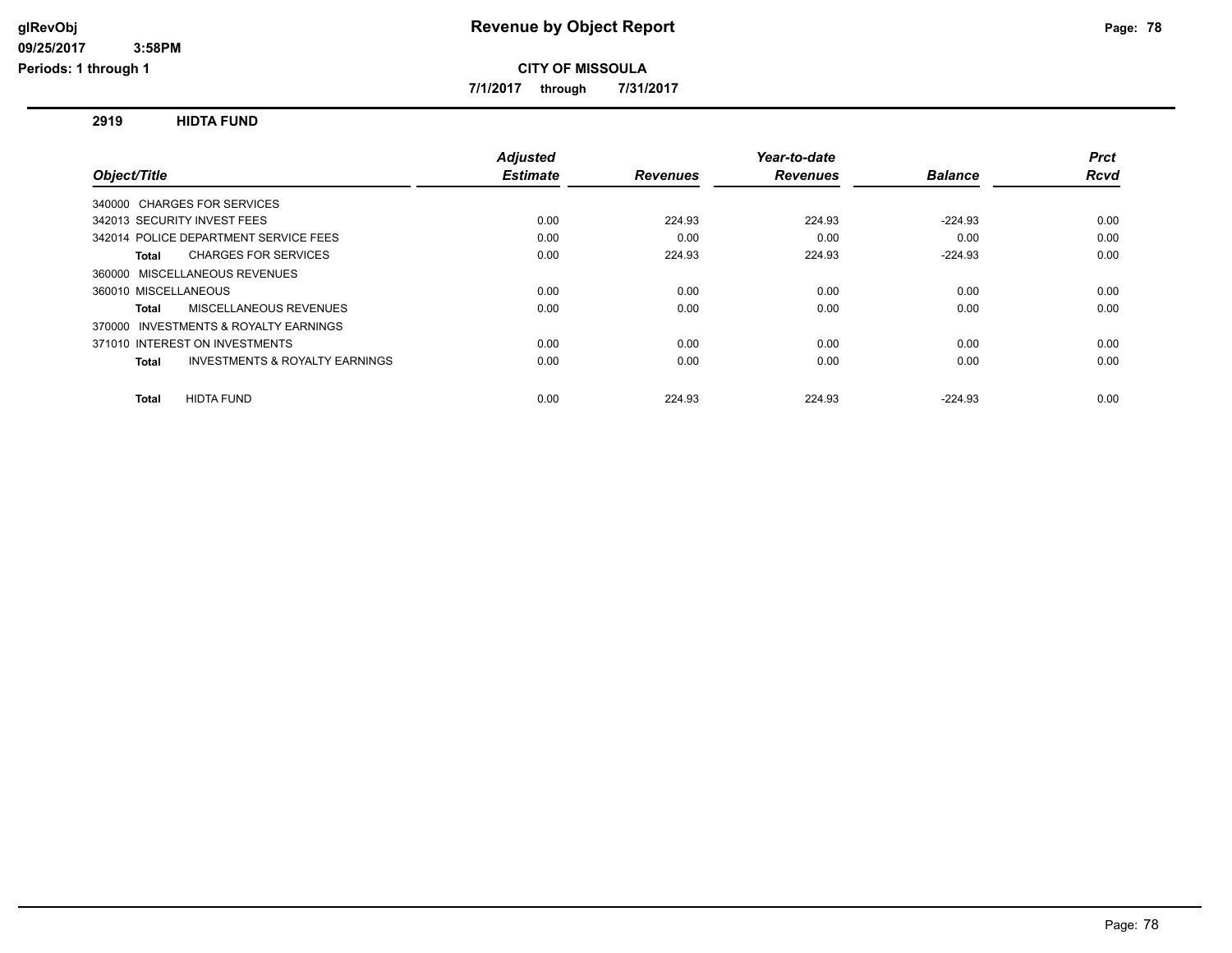**CITY OF MISSOULA**

**7/1/2017 through 7/31/2017**

### **2939 CDBG PROGRAM INCOME ACCOUNT**

### **2939 CDBG PROGRAM INCOME ACCOUNT**

|                                                    | <b>Adjusted</b> |                 | Year-to-date    |                | <b>Prct</b> |
|----------------------------------------------------|-----------------|-----------------|-----------------|----------------|-------------|
| Object/Title                                       | <b>Estimate</b> | <b>Revenues</b> | <b>Revenues</b> | <b>Balance</b> | Rcvd        |
| 330000 INTERGOVERNMENTAL REVENUES                  |                 |                 |                 |                |             |
| 331000 FEDERAL GRANTS                              | 0.00            | 0.00            | 0.00            | 0.00           | 0.00        |
| <b>INTERGOVERNMENTAL REVENUES</b><br>Total         | 0.00            | 0.00            | 0.00            | 0.00           | 0.00        |
| 360000 MISCELLANEOUS REVENUES                      |                 |                 |                 |                |             |
| 360010 MISCELLANEOUS                               | 0.00            | 0.00            | 0.00            | 0.00           | 0.00        |
| MISCELLANEOUS REVENUES<br>Total                    | 0.00            | 0.00            | 0.00            | 0.00           | 0.00        |
| 370000 INVESTMENTS & ROYALTY EARNINGS              |                 |                 |                 |                |             |
| 371010 INTEREST ON INVESTMENTS                     | 0.00            | 0.00            | 0.00            | 0.00           | 0.00        |
| 371020 GAIN/LOSS IN MARKET VALUE OF INVESTMENTS    | 0.00            | 0.00            | 0.00            | 0.00           | 0.00        |
| <b>INVESTMENTS &amp; ROYALTY EARNINGS</b><br>Total | 0.00            | 0.00            | 0.00            | 0.00           | 0.00        |
| 380000 OTHER FINANCING SOURCES                     |                 |                 |                 |                |             |
| 383000 OPERATING TRANSFERS                         | 0.00            | 0.00            | 0.00            | 0.00           | 0.00        |
| 383009 TRANS FR TITLE I                            | 0.00            | 0.00            | 0.00            | 0.00           | 0.00        |
| OTHER FINANCING SOURCES<br>Total                   | 0.00            | 0.00            | 0.00            | 0.00           | 0.00        |
|                                                    |                 |                 |                 |                |             |
| CDBG PROGRAM INCOME ACCOUNT<br>Total               | 0.00            | 0.00            | 0.00            | 0.00           | 0.00        |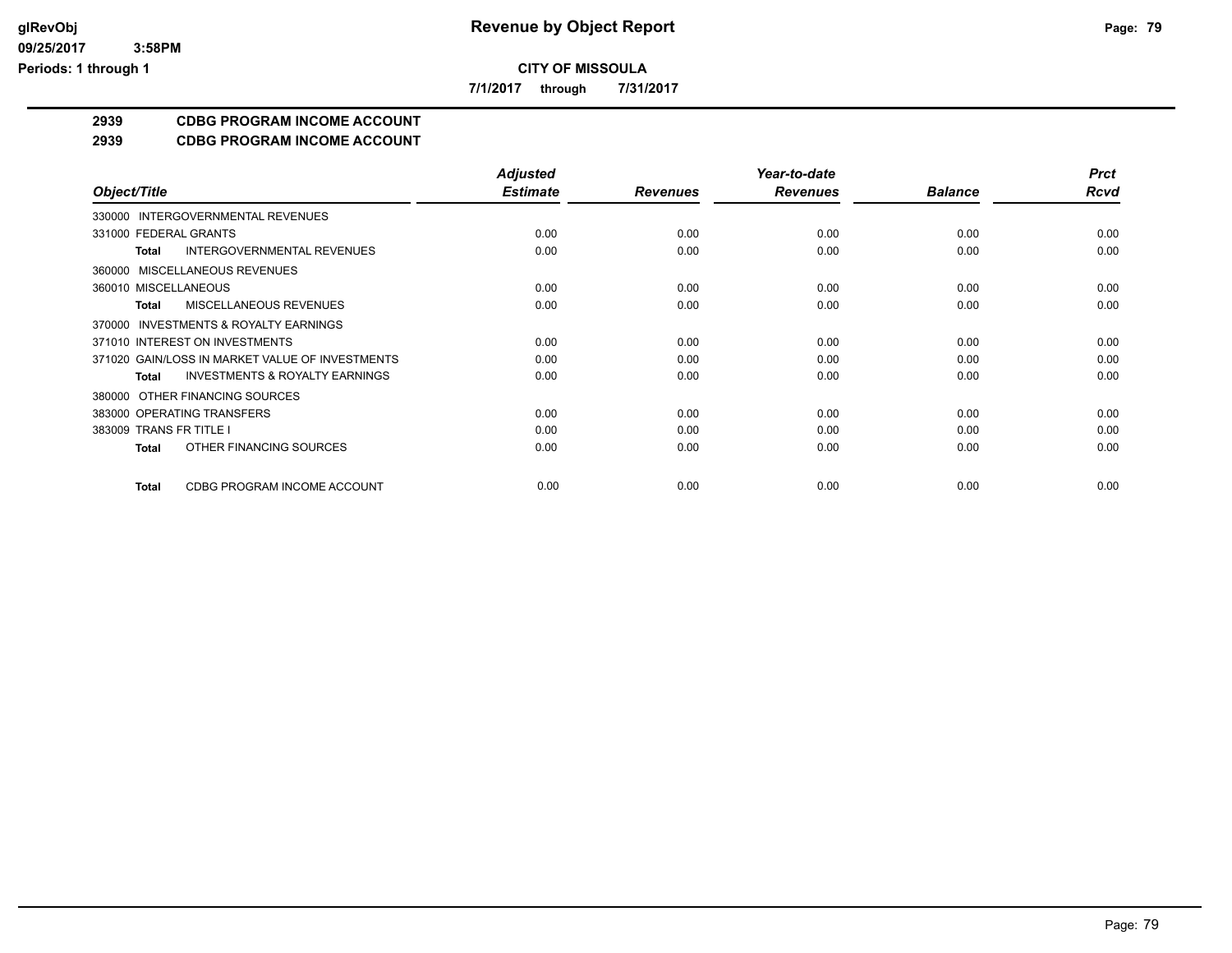**3:58PM**

**CITY OF MISSOULA**

**7/1/2017 through 7/31/2017**

### **2939 CDBG PROGRAM INCOME ACCOUNT**

|                                                    | <b>Adjusted</b> |                 | Year-to-date    |                | <b>Prct</b> |
|----------------------------------------------------|-----------------|-----------------|-----------------|----------------|-------------|
| Object/Title                                       | <b>Estimate</b> | <b>Revenues</b> | <b>Revenues</b> | <b>Balance</b> | <b>Rcvd</b> |
| 330000 INTERGOVERNMENTAL REVENUES                  |                 |                 |                 |                |             |
| 331000 FEDERAL GRANTS                              | 0.00            | 0.00            | 0.00            | 0.00           | 0.00        |
| <b>INTERGOVERNMENTAL REVENUES</b><br><b>Total</b>  | 0.00            | 0.00            | 0.00            | 0.00           | 0.00        |
| 360000 MISCELLANEOUS REVENUES                      |                 |                 |                 |                |             |
| 360010 MISCELLANEOUS                               | 0.00            | 0.00            | 0.00            | 0.00           | 0.00        |
| MISCELLANEOUS REVENUES<br><b>Total</b>             | 0.00            | 0.00            | 0.00            | 0.00           | 0.00        |
| 370000 INVESTMENTS & ROYALTY EARNINGS              |                 |                 |                 |                |             |
| 371010 INTEREST ON INVESTMENTS                     | 0.00            | 0.00            | 0.00            | 0.00           | 0.00        |
| 371020 GAIN/LOSS IN MARKET VALUE OF INVESTMENT     | 0.00            | 0.00            | 0.00            | 0.00           | 0.00        |
| <b>INVESTMENTS &amp; ROYALTY EARNINGS</b><br>Total | 0.00            | 0.00            | 0.00            | 0.00           | 0.00        |
| 380000 OTHER FINANCING SOURCES                     |                 |                 |                 |                |             |
| 383000 OPERATING TRANSFERS                         | 0.00            | 0.00            | 0.00            | 0.00           | 0.00        |
| 383009 TRANS FR TITLE I                            | 0.00            | 0.00            | 0.00            | 0.00           | 0.00        |
| OTHER FINANCING SOURCES<br><b>Total</b>            | 0.00            | 0.00            | 0.00            | 0.00           | 0.00        |
| CDBG PROGRAM INCOME ACCOUNT<br><b>Total</b>        | 0.00            | 0.00            | 0.00            | 0.00           | 0.00        |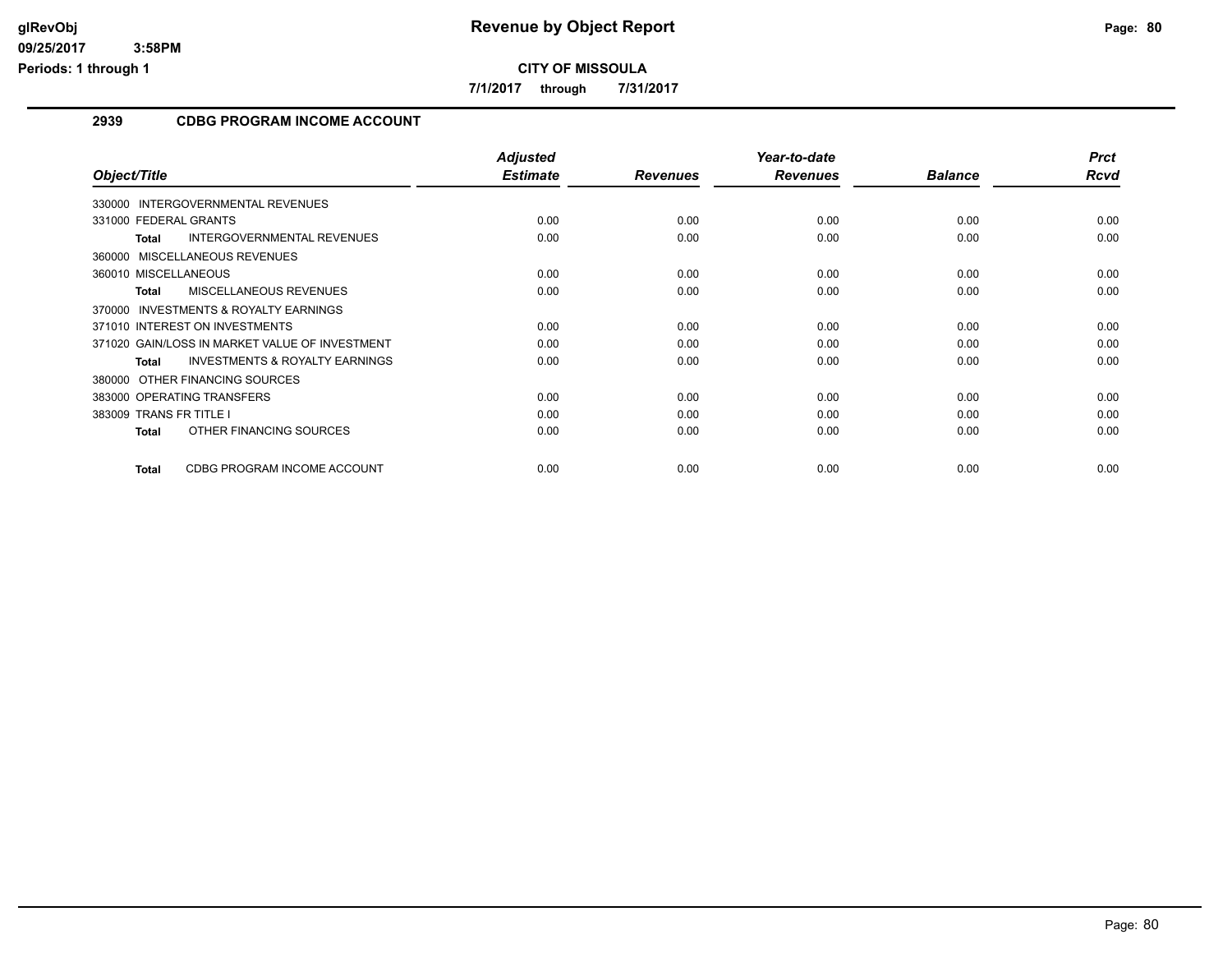**7/1/2017 through 7/31/2017**

### **2940 CDBG FUND**

**2940 CDBG FUND**

|                                                     | <b>Adjusted</b> |                 | Year-to-date    |                | <b>Prct</b> |
|-----------------------------------------------------|-----------------|-----------------|-----------------|----------------|-------------|
| Object/Title                                        | <b>Estimate</b> | <b>Revenues</b> | <b>Revenues</b> | <b>Balance</b> | <b>Rcvd</b> |
| 330000 INTERGOVERNMENTAL REVENUES                   |                 |                 |                 |                |             |
| 331010 ENTITLEMENT - CDBG                           | 0.00            | $-11,886.41$    | $-11,886.41$    | 11,886.41      | 0.00        |
| 331012 ARRA/CDBG STIMULUS REVENUE                   | 0.00            | 0.00            | 0.00            | 0.00           | 0.00        |
| <b>INTERGOVERNMENTAL REVENUES</b><br>Total          | 0.00            | $-11,886.41$    | $-11,886.41$    | 11,886.41      | 0.00        |
| 360000 MISCELLANEOUS REVENUES                       |                 |                 |                 |                |             |
| 360010 MISCELLANEOUS                                | 0.00            | 0.00            | 0.00            | 0.00           | 0.00        |
| MISCELLANEOUS REVENUES<br>Total                     | 0.00            | 0.00            | 0.00            | 0.00           | 0.00        |
| <b>INVESTMENTS &amp; ROYALTY EARNINGS</b><br>370000 |                 |                 |                 |                |             |
| 371010 INTEREST ON INVESTMENTS                      | 0.00            | 0.00            | 0.00            | 0.00           | 0.00        |
| <b>INVESTMENTS &amp; ROYALTY EARNINGS</b><br>Total  | 0.00            | 0.00            | 0.00            | 0.00           | 0.00        |
| OTHER FINANCING SOURCES<br>380000                   |                 |                 |                 |                |             |
| 383000 OPERATING TRANSFERS                          | 0.00            | 0.00            | 0.00            | 0.00           | 0.00        |
| 383009 TRANS FR TITLE I                             | 0.00            | 0.00            | 0.00            | 0.00           | 0.00        |
| OTHER FINANCING SOURCES<br>Total                    | 0.00            | 0.00            | 0.00            | 0.00           | 0.00        |
| <b>CDBG FUND</b><br><b>Total</b>                    | 0.00            | $-11,886.41$    | $-11,886.41$    | 11,886.41      | 0.00        |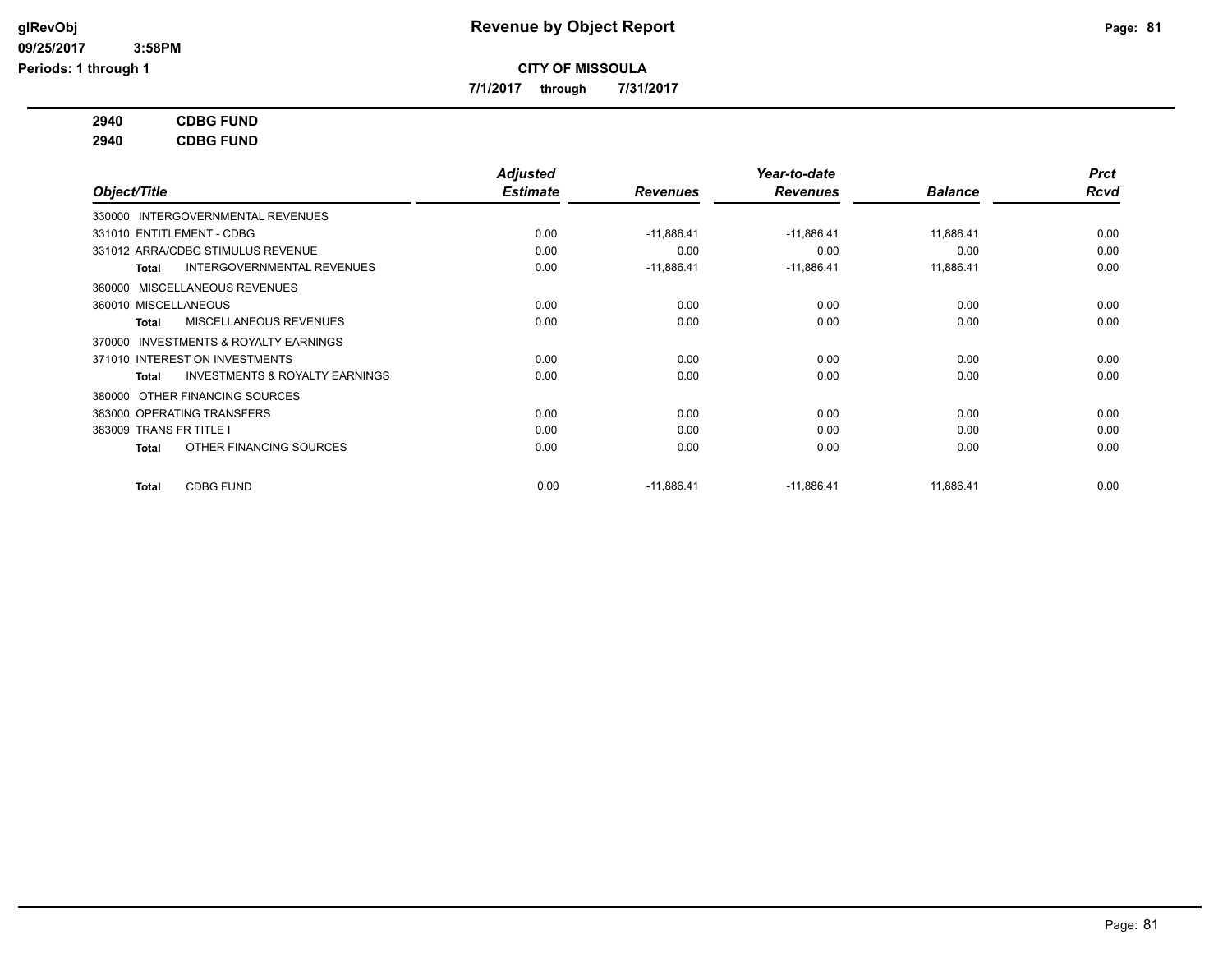**3:58PM Periods: 1 through 1**

**CITY OF MISSOULA**

**7/1/2017 through 7/31/2017**

**2940 CDBG FUND**

|                                                           | <b>Adjusted</b> |                 | Year-to-date    |                | <b>Prct</b> |
|-----------------------------------------------------------|-----------------|-----------------|-----------------|----------------|-------------|
| Object/Title                                              | <b>Estimate</b> | <b>Revenues</b> | <b>Revenues</b> | <b>Balance</b> | <b>Rcvd</b> |
| 330000 INTERGOVERNMENTAL REVENUES                         |                 |                 |                 |                |             |
| 331010 ENTITLEMENT - CDBG                                 | 0.00            | $-11,886.41$    | $-11,886.41$    | 11,886.41      | 0.00        |
| 331012 ARRA/CDBG STIMULUS REVENUE                         | 0.00            | 0.00            | 0.00            | 0.00           | 0.00        |
| <b>INTERGOVERNMENTAL REVENUES</b><br><b>Total</b>         | 0.00            | $-11,886.41$    | $-11,886.41$    | 11,886.41      | 0.00        |
| 360000 MISCELLANEOUS REVENUES                             |                 |                 |                 |                |             |
| 360010 MISCELLANEOUS                                      | 0.00            | 0.00            | 0.00            | 0.00           | 0.00        |
| MISCELLANEOUS REVENUES<br><b>Total</b>                    | 0.00            | 0.00            | 0.00            | 0.00           | 0.00        |
| 370000 INVESTMENTS & ROYALTY EARNINGS                     |                 |                 |                 |                |             |
| 371010 INTEREST ON INVESTMENTS                            | 0.00            | 0.00            | 0.00            | 0.00           | 0.00        |
| <b>INVESTMENTS &amp; ROYALTY EARNINGS</b><br><b>Total</b> | 0.00            | 0.00            | 0.00            | 0.00           | 0.00        |
| 380000 OTHER FINANCING SOURCES                            |                 |                 |                 |                |             |
| 383000 OPERATING TRANSFERS                                | 0.00            | 0.00            | 0.00            | 0.00           | 0.00        |
| 383009 TRANS FR TITLE I                                   | 0.00            | 0.00            | 0.00            | 0.00           | 0.00        |
| OTHER FINANCING SOURCES<br><b>Total</b>                   | 0.00            | 0.00            | 0.00            | 0.00           | 0.00        |
|                                                           |                 |                 |                 |                |             |
| <b>CDBG FUND</b><br><b>Total</b>                          | 0.00            | $-11,886.41$    | $-11,886.41$    | 11,886.41      | 0.00        |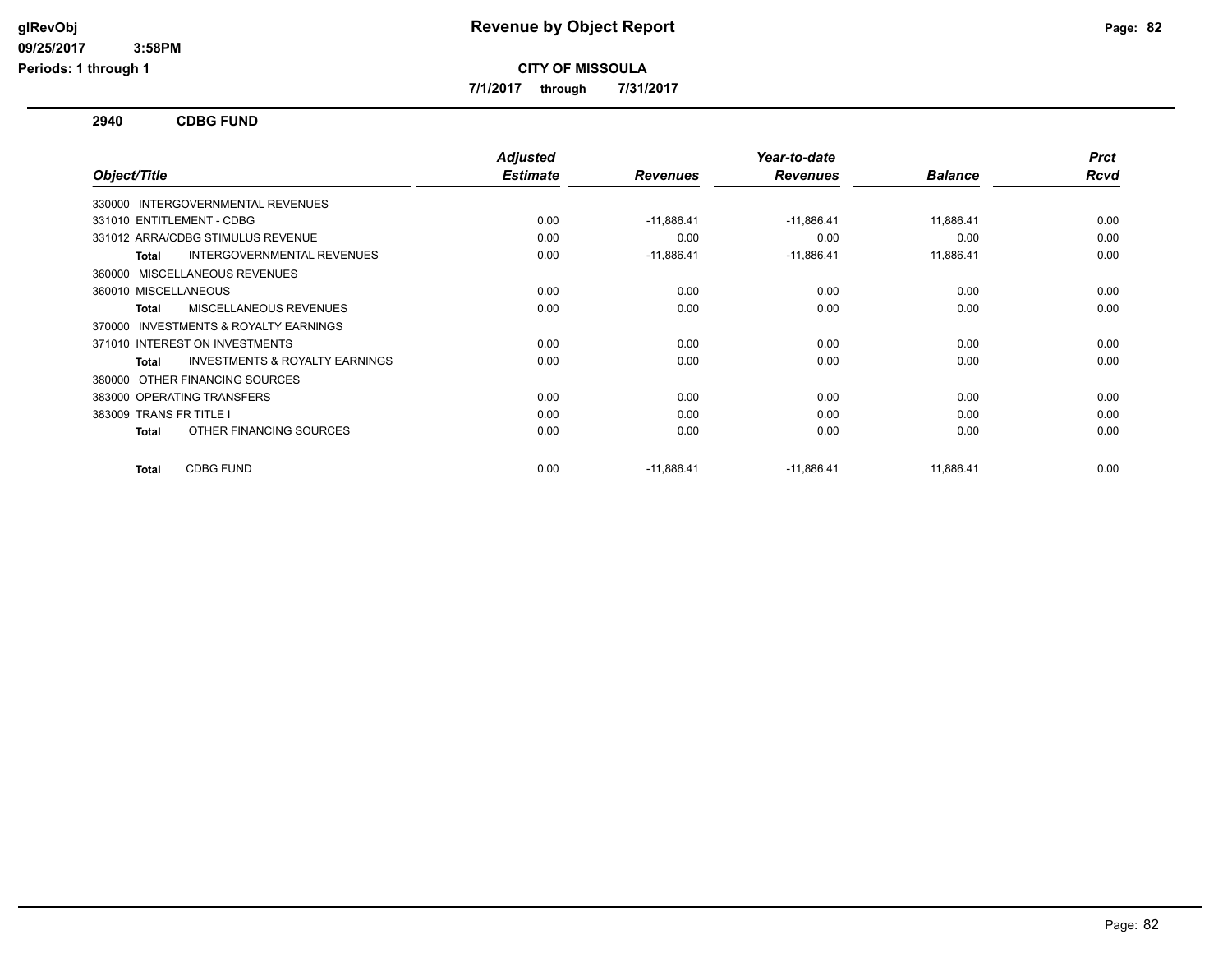**7/1/2017 through 7/31/2017**

### **2941 HOME FUND**

**2941 HOME FUND**

|                                                           | <b>Adjusted</b> |                 | Year-to-date    |                | <b>Prct</b> |
|-----------------------------------------------------------|-----------------|-----------------|-----------------|----------------|-------------|
| Object/Title                                              | <b>Estimate</b> | <b>Revenues</b> | <b>Revenues</b> | <b>Balance</b> | <b>Rcvd</b> |
| 330000 INTERGOVERNMENTAL REVENUES                         |                 |                 |                 |                |             |
| 330000 INTERGOVERNMENTAL REVENUES                         | 0.00            | 0.00            | 0.00            | 0.00           | 0.00        |
| 331016 HOMEWORD 1800 PHILLIPS                             | 0.00            | 0.00            | 0.00            | 0.00           | 0.00        |
| 331033 WORD                                               | 0.00            | 0.00            | 0.00            | 0.00           | 0.00        |
| 334145 WESTERN MT MENTAL HEALTH CTR                       | 0.00            | 0.00            | 0.00            | 0.00           | 0.00        |
| 334149 MISSOULA HOMEOWNERSHIP PROGRAM                     | 0.00            | 0.00            | 0.00            | 0.00           | 0.00        |
| 334153 FY14 DISTRICT XI HRC TBRA                          | 0.00            | 0.00            | 0.00            | 0.00           | 0.00        |
| 334154 HOMEWORD SWEETGRASS                                | 0.00            | 0.00            | 0.00            | 0.00           | 0.00        |
| 334155 FY08 NMCDC                                         | 0.00            | 0.00            | 0.00            | 0.00           | 0.00        |
| 334156 HOME PROGRAM INCOME                                | 0.00            | 0.00            | 0.00            | 0.00           | 0.00        |
| 334157 FY09 MHA                                           | 0.00            | 0.00            | 0.00            | 0.00           | 0.00        |
| 334159 FY09 HOMEWORD                                      | 0.00            | 0.00            | 0.00            | 0.00           | 0.00        |
| 334160 FY09 NMCDC                                         | 0.00            | 0.00            | 0.00            | 0.00           | 0.00        |
| 334161 FY10 DISTRICT XI HRC                               | 0.00            | 0.00            | 0.00            | 0.00           | 0.00        |
| 334163 FY10 homeWORD/SOLSTICE APT                         | 0.00            | 0.00            | 0.00            | 0.00           | 0.00        |
| <b>INTERGOVERNMENTAL REVENUES</b><br>Total                | 0.00            | 0.00            | 0.00            | 0.00           | 0.00        |
| 340000 CHARGES FOR SERVICES                               |                 |                 |                 |                |             |
| 341450 *** Title Not Found ***                            | 0.00            | 0.00            | 0.00            | 0.00           | 0.00        |
| <b>CHARGES FOR SERVICES</b><br>Total                      | 0.00            | 0.00            | 0.00            | 0.00           | 0.00        |
| 360000 MISCELLANEOUS REVENUES                             |                 |                 |                 |                |             |
| 360005 LOAN REPAYMENTS                                    | 0.00            | 0.00            | 0.00            | 0.00           | 0.00        |
| 360010 MISCELLANEOUS                                      | 0.00            | 3,408.26        | 3,408.26        | $-3,408.26$    | 0.00        |
| MISCELLANEOUS REVENUES<br>Total                           | 0.00            | 3,408.26        | 3,408.26        | $-3,408.26$    | 0.00        |
| 370000 INVESTMENTS & ROYALTY EARNINGS                     |                 |                 |                 |                |             |
| 371020 GAIN/LOSS IN MARKET VALUE OF INVESTMENTS           | 0.00            | 0.00            | 0.00            | 0.00           | 0.00        |
| <b>INVESTMENTS &amp; ROYALTY EARNINGS</b><br><b>Total</b> | 0.00            | 0.00            | 0.00            | 0.00           | 0.00        |
| <b>HOME FUND</b><br>Total                                 | 0.00            | 3,408.26        | 3,408.26        | $-3,408.26$    | 0.00        |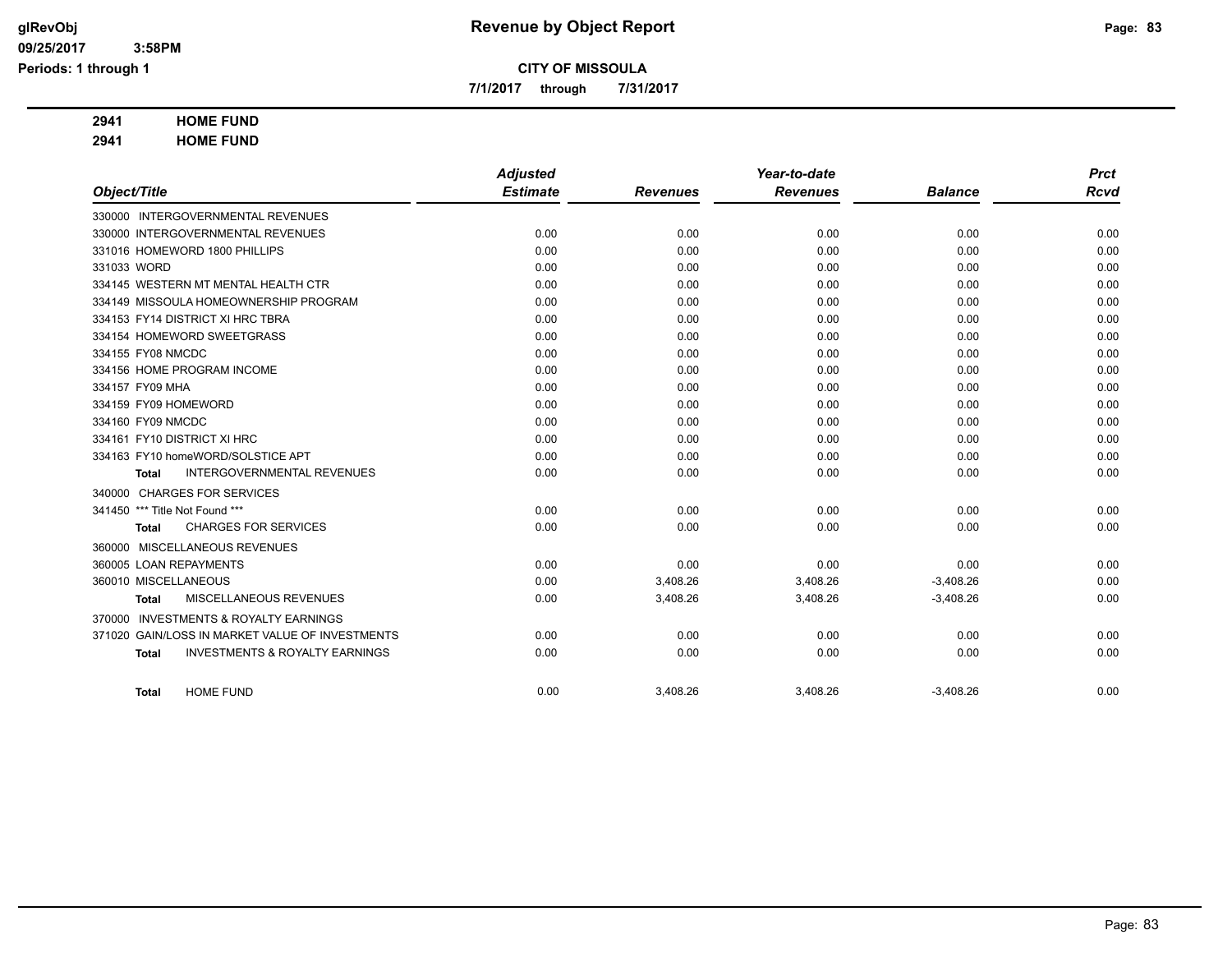**7/1/2017 through 7/31/2017**

**2941 HOME FUND**

|                                                           | <b>Adjusted</b> |                 | Year-to-date    |                | <b>Prct</b> |
|-----------------------------------------------------------|-----------------|-----------------|-----------------|----------------|-------------|
| Object/Title                                              | <b>Estimate</b> | <b>Revenues</b> | <b>Revenues</b> | <b>Balance</b> | <b>Rcvd</b> |
| 330000 INTERGOVERNMENTAL REVENUES                         |                 |                 |                 |                |             |
| 330000 INTERGOVERNMENTAL REVENUES                         | 0.00            | 0.00            | 0.00            | 0.00           | 0.00        |
| 331016 HOMEWORD 1800 PHILLIPS                             | 0.00            | 0.00            | 0.00            | 0.00           | 0.00        |
| 331033 WORD                                               | 0.00            | 0.00            | 0.00            | 0.00           | 0.00        |
| 334145 WESTERN MT MENTAL HEALTH CTR                       | 0.00            | 0.00            | 0.00            | 0.00           | 0.00        |
| 334149 MISSOULA HOMEOWNERSHIP PROGRAM                     | 0.00            | 0.00            | 0.00            | 0.00           | 0.00        |
| 334153 FY14 DISTRICT XI HRC TBRA                          | 0.00            | 0.00            | 0.00            | 0.00           | 0.00        |
| 334154 HOMEWORD SWEETGRASS                                | 0.00            | 0.00            | 0.00            | 0.00           | 0.00        |
| 334155 FY08 NMCDC                                         | 0.00            | 0.00            | 0.00            | 0.00           | 0.00        |
| 334156 HOME PROGRAM INCOME                                | 0.00            | 0.00            | 0.00            | 0.00           | 0.00        |
| 334157 FY09 MHA                                           | 0.00            | 0.00            | 0.00            | 0.00           | 0.00        |
| 334159 FY09 HOMEWORD                                      | 0.00            | 0.00            | 0.00            | 0.00           | 0.00        |
| 334160 FY09 NMCDC                                         | 0.00            | 0.00            | 0.00            | 0.00           | 0.00        |
| 334161 FY10 DISTRICT XI HRC                               | 0.00            | 0.00            | 0.00            | 0.00           | 0.00        |
| 334163 FY10 homeWORD/SOLSTICE APT                         | 0.00            | 0.00            | 0.00            | 0.00           | 0.00        |
| <b>INTERGOVERNMENTAL REVENUES</b><br><b>Total</b>         | 0.00            | 0.00            | 0.00            | 0.00           | 0.00        |
| 340000 CHARGES FOR SERVICES                               |                 |                 |                 |                |             |
| 341450 *** Title Not Found ***                            | 0.00            | 0.00            | 0.00            | 0.00           | 0.00        |
| <b>CHARGES FOR SERVICES</b><br><b>Total</b>               | 0.00            | 0.00            | 0.00            | 0.00           | 0.00        |
| 360000 MISCELLANEOUS REVENUES                             |                 |                 |                 |                |             |
| 360005 LOAN REPAYMENTS                                    | 0.00            | 0.00            | 0.00            | 0.00           | 0.00        |
| 360010 MISCELLANEOUS                                      | 0.00            | 3,408.26        | 3,408.26        | $-3,408.26$    | 0.00        |
| MISCELLANEOUS REVENUES<br><b>Total</b>                    | 0.00            | 3,408.26        | 3,408.26        | $-3,408.26$    | 0.00        |
| 370000 INVESTMENTS & ROYALTY EARNINGS                     |                 |                 |                 |                |             |
| 371020 GAIN/LOSS IN MARKET VALUE OF INVESTMENT            | 0.00            | 0.00            | 0.00            | 0.00           | 0.00        |
| <b>INVESTMENTS &amp; ROYALTY EARNINGS</b><br><b>Total</b> | 0.00            | 0.00            | 0.00            | 0.00           | 0.00        |
| <b>HOME FUND</b><br><b>Total</b>                          | 0.00            | 3,408.26        | 3,408.26        | $-3,408.26$    | 0.00        |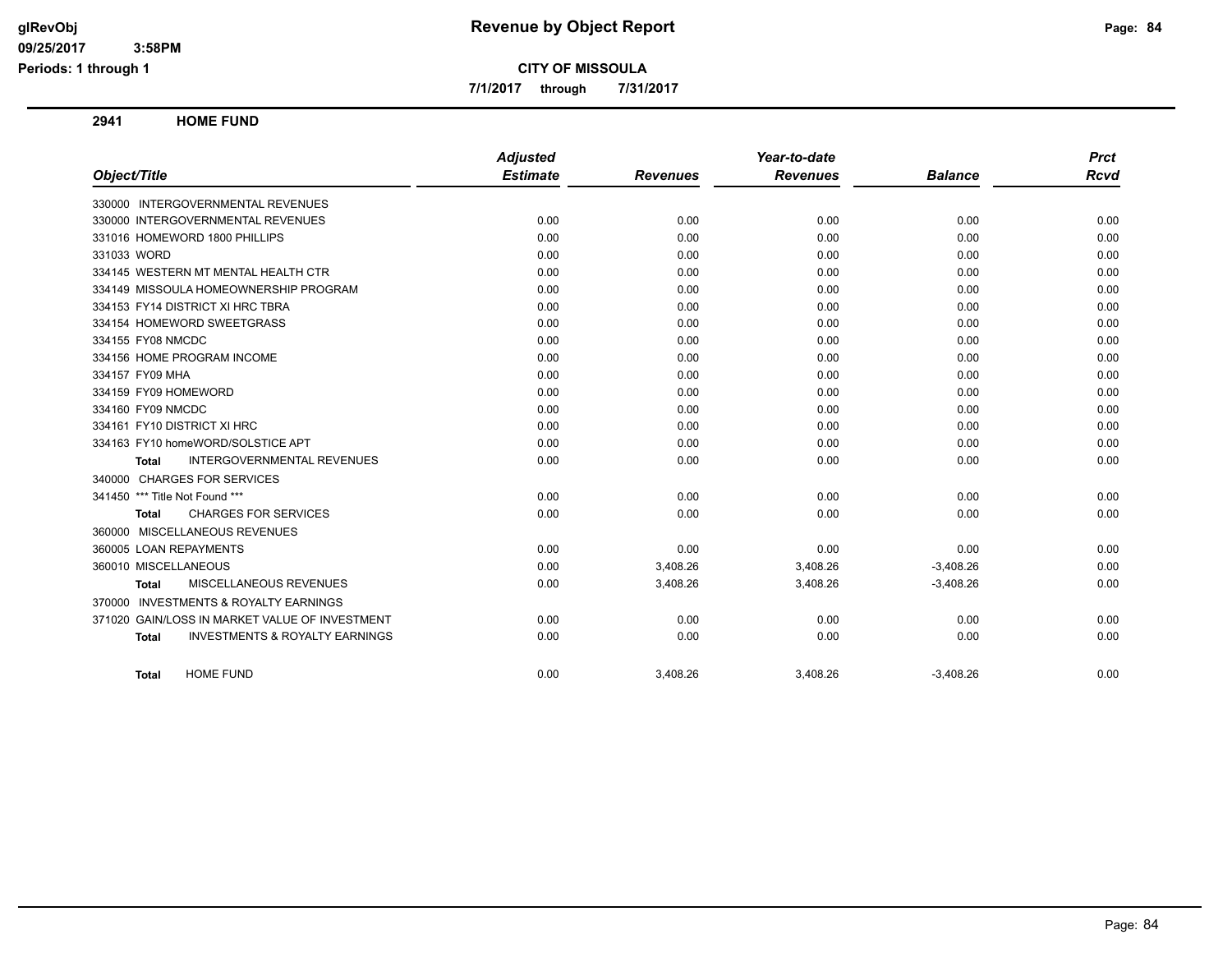**7/1/2017 through 7/31/2017**

### **2942 ADDI PROGRAM**

**2942 ADDI PROGRAM**

|                                                    | Adjusted        |                 | Year-to-date    |                | Prct        |
|----------------------------------------------------|-----------------|-----------------|-----------------|----------------|-------------|
| Object/Title                                       | <b>Estimate</b> | <b>Revenues</b> | <b>Revenues</b> | <b>Balance</b> | <b>Rcvd</b> |
| 330000 INTERGOVERNMENTAL REVENUES                  |                 |                 |                 |                |             |
| 330000 INTERGOVERNMENTAL REVENUES                  | 0.00            | 0.00            | 0.00            | 0.00           | 0.00        |
| 334146 ADDI FUNDS-1ST TIME HOMEBUYERS              | 0.00            | 0.00            | 0.00            | 0.00           | 0.00        |
| INTERGOVERNMENTAL REVENUES<br>Total                | 0.00            | 0.00            | 0.00            | 0.00           | 0.00        |
| 370000 INVESTMENTS & ROYALTY EARNINGS              |                 |                 |                 |                |             |
| 371010 INTEREST ON INVESTMENTS                     | 0.00            | 0.00            | 0.00            | 0.00           | 0.00        |
| 371020 GAIN/LOSS IN MARKET VALUE OF INVESTMENTS    | 0.00            | 0.00            | 0.00            | 0.00           | 0.00        |
| <b>INVESTMENTS &amp; ROYALTY EARNINGS</b><br>Total | 0.00            | 0.00            | 0.00            | 0.00           | 0.00        |
| <b>ADDI PROGRAM</b><br><b>Total</b>                | 0.00            | 0.00            | 0.00            | 0.00           | 0.00        |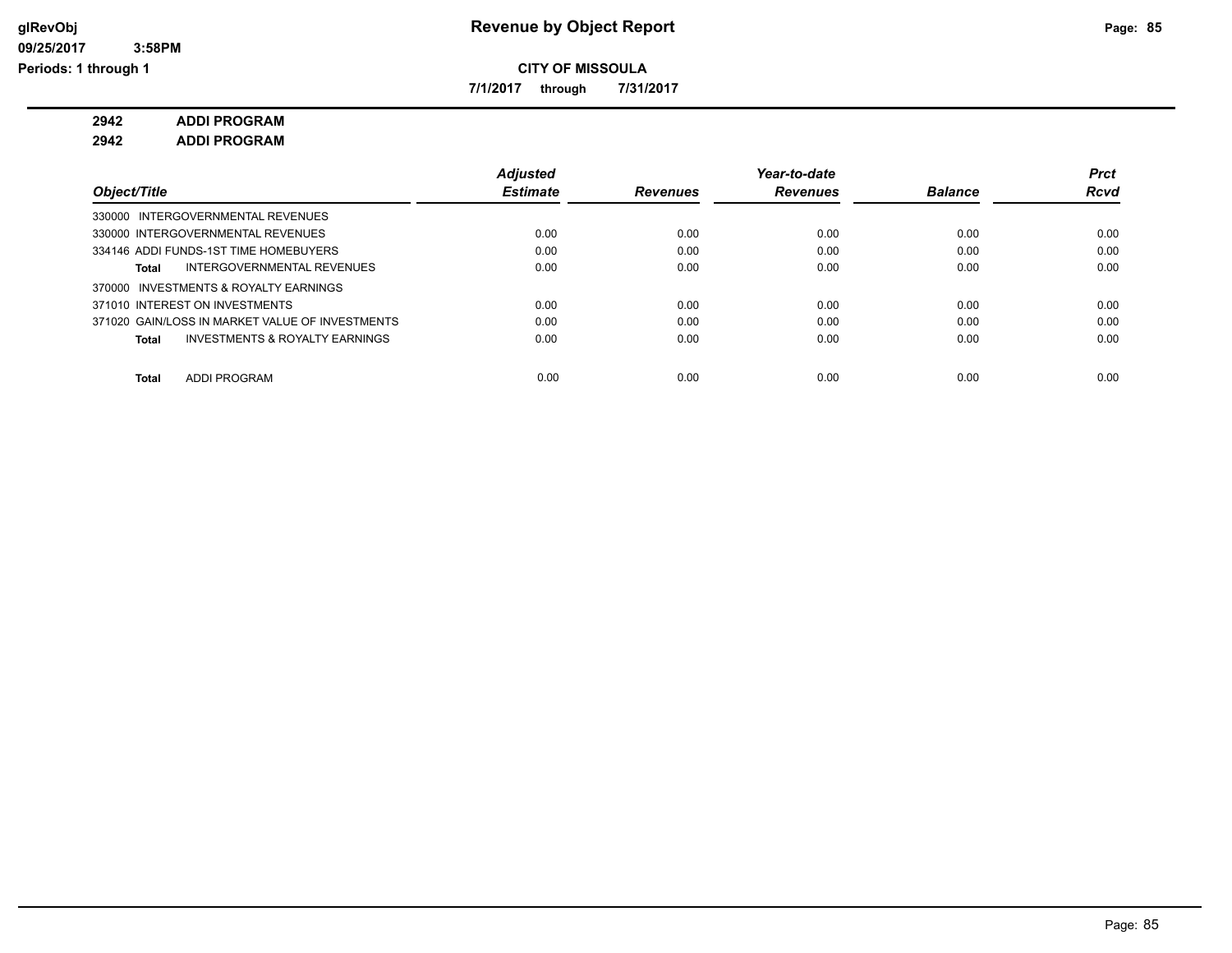#### **09/25/2017 3:58PM Periods: 1 through 1**

**CITY OF MISSOULA**

**7/1/2017 through 7/31/2017**

### **2942 ADDI PROGRAM**

|                                                | <b>Adiusted</b> |                 | Year-to-date    |                | <b>Prct</b> |
|------------------------------------------------|-----------------|-----------------|-----------------|----------------|-------------|
| Object/Title                                   | <b>Estimate</b> | <b>Revenues</b> | <b>Revenues</b> | <b>Balance</b> | <b>Rcvd</b> |
| 330000 INTERGOVERNMENTAL REVENUES              |                 |                 |                 |                |             |
| 330000 INTERGOVERNMENTAL REVENUES              | 0.00            | 0.00            | 0.00            | 0.00           | 0.00        |
| 334146 ADDI FUNDS-1ST TIME HOMEBUYERS          | 0.00            | 0.00            | 0.00            | 0.00           | 0.00        |
| INTERGOVERNMENTAL REVENUES<br><b>Total</b>     | 0.00            | 0.00            | 0.00            | 0.00           | 0.00        |
| 370000 INVESTMENTS & ROYALTY EARNINGS          |                 |                 |                 |                |             |
| 371010 INTEREST ON INVESTMENTS                 | 0.00            | 0.00            | 0.00            | 0.00           | 0.00        |
| 371020 GAIN/LOSS IN MARKET VALUE OF INVESTMENT | 0.00            | 0.00            | 0.00            | 0.00           | 0.00        |
| <b>Total</b><br>INVESTMENTS & ROYALTY EARNINGS | 0.00            | 0.00            | 0.00            | 0.00           | 0.00        |
|                                                |                 |                 |                 |                |             |
| <b>ADDI PROGRAM</b><br><b>Total</b>            | 0.00            | 0.00            | 0.00            | 0.00           | 0.00        |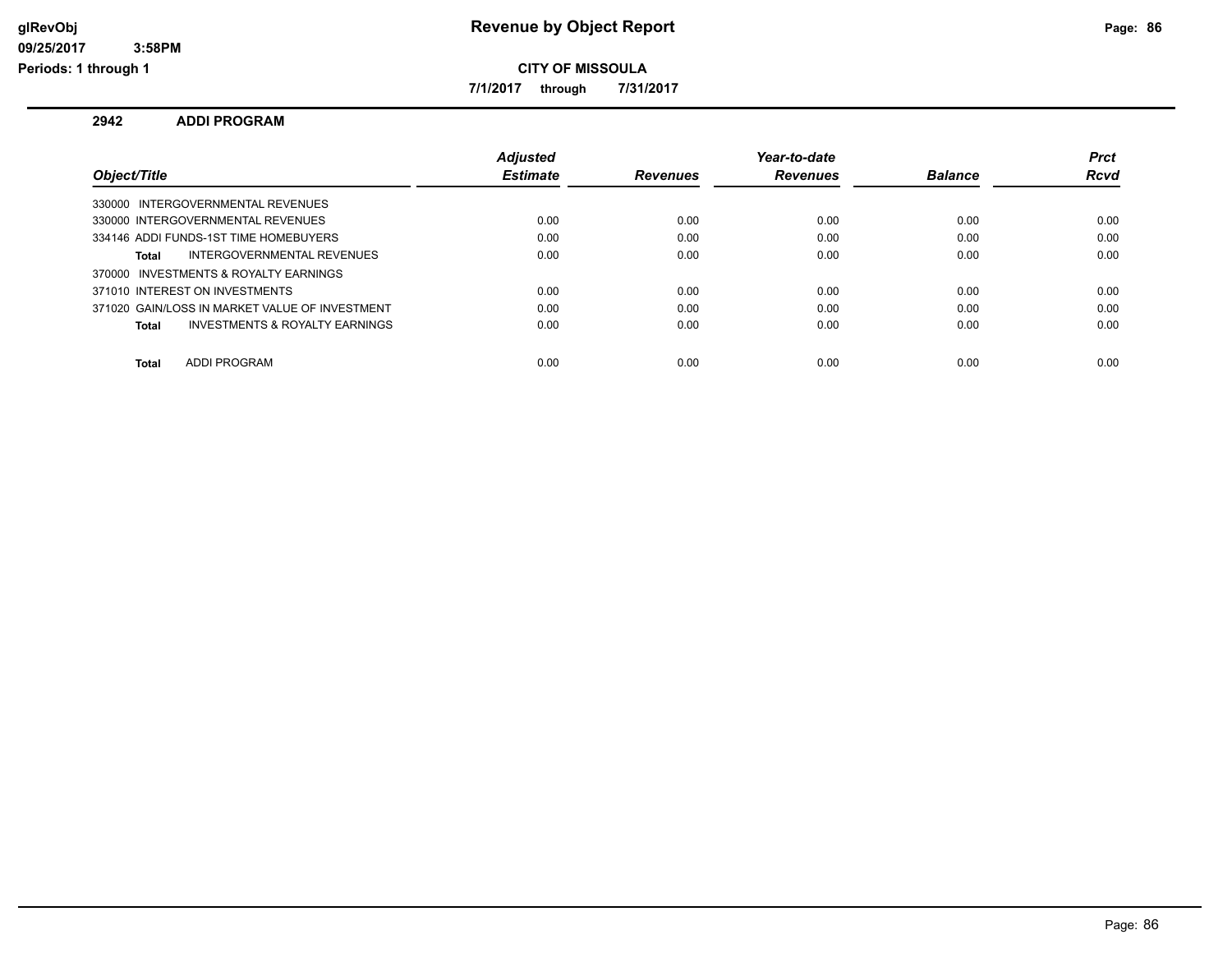**CITY OF MISSOULA**

**7/1/2017 through 7/31/2017**

### **2943 CITY HOME PROGRAM INCOME**

 **3:58PM**

### **2943 CITY HOME PROGRAM INCOME**

|                                            | <b>Adjusted</b> |                 | Year-to-date    |                | <b>Prct</b> |
|--------------------------------------------|-----------------|-----------------|-----------------|----------------|-------------|
| Object/Title                               | <b>Estimate</b> | <b>Revenues</b> | <b>Revenues</b> | <b>Balance</b> | <b>Rcvd</b> |
| 330000 INTERGOVERNMENTAL REVENUES          |                 |                 |                 |                |             |
| 334156 *** Title Not Found ***             | 0.00            | 0.00            | 0.00            | 0.00           | 0.00        |
| <b>INTERGOVERNMENTAL REVENUES</b><br>Total | 0.00            | 0.00            | 0.00            | 0.00           | 0.00        |
| 360000 MISCELLANEOUS REVENUES              |                 |                 |                 |                |             |
| 360005 LOAN REPAYMENTS                     | 0.00            | 0.00            | 0.00            | 0.00           | 0.00        |
| 360010 MISCELLANEOUS                       | 0.00            | 0.00            | 0.00            | 0.00           | 0.00        |
| MISCELLANEOUS REVENUES<br>Total            | 0.00            | 0.00            | 0.00            | 0.00           | 0.00        |
| 380000 OTHER FINANCING SOURCES             |                 |                 |                 |                |             |
| 383000 OPERATING TRANSFERS                 | 0.00            | 0.00            | 0.00            | 0.00           | 0.00        |
| OTHER FINANCING SOURCES<br>Total           | 0.00            | 0.00            | 0.00            | 0.00           | 0.00        |
| CITY HOME PROGRAM INCOME<br><b>Total</b>   | 0.00            | 0.00            | 0.00            | 0.00           | 0.00        |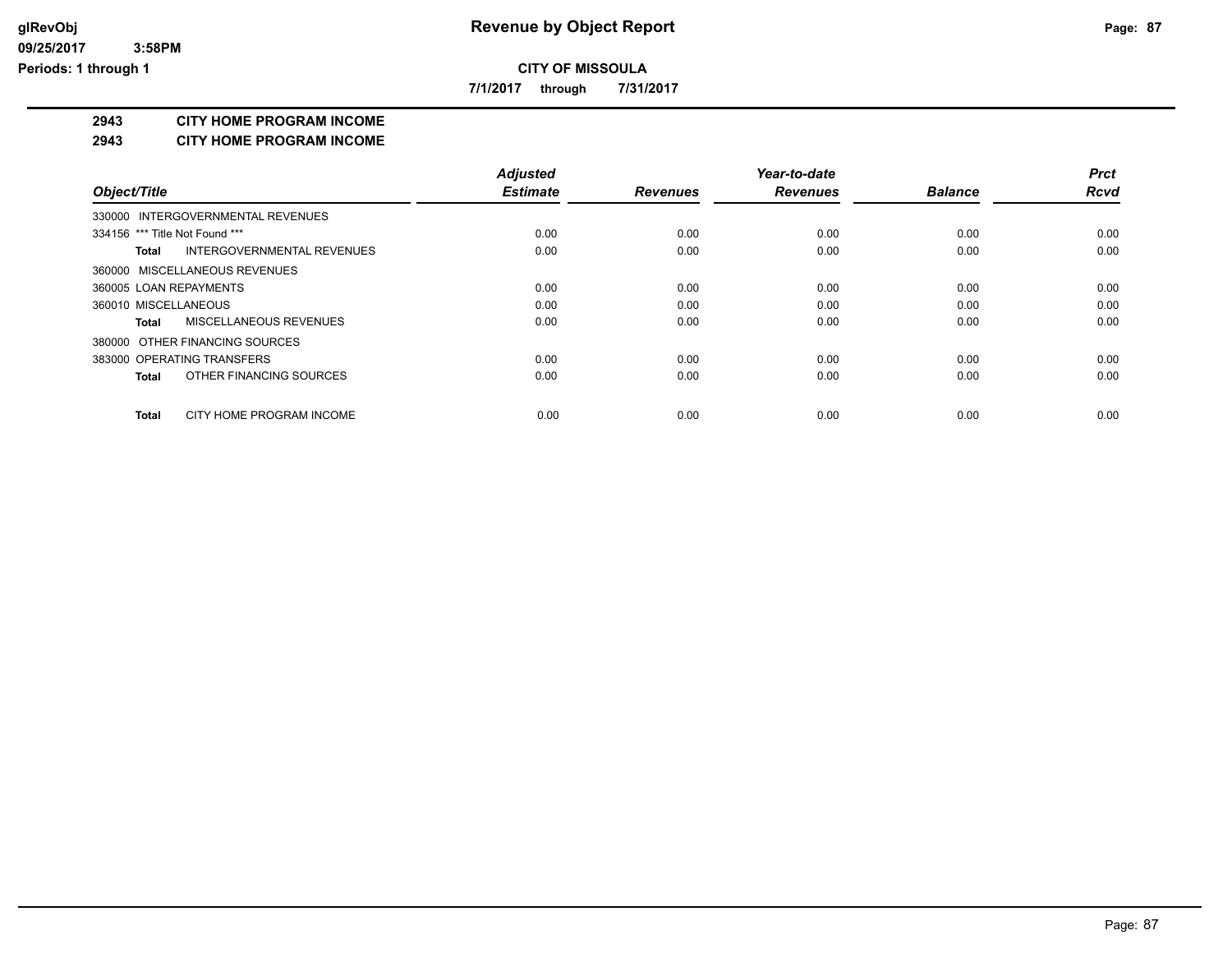**CITY OF MISSOULA**

**7/1/2017 through 7/31/2017**

### **2943 CITY HOME PROGRAM INCOME**

 **3:58PM**

| Object/Title                             | <b>Adjusted</b><br><b>Estimate</b> | <b>Revenues</b> | Year-to-date<br><b>Revenues</b> | <b>Balance</b> | <b>Prct</b><br><b>Rcvd</b> |
|------------------------------------------|------------------------------------|-----------------|---------------------------------|----------------|----------------------------|
|                                          |                                    |                 |                                 |                |                            |
| 330000 INTERGOVERNMENTAL REVENUES        |                                    |                 |                                 |                |                            |
| 334156 *** Title Not Found ***           | 0.00                               | 0.00            | 0.00                            | 0.00           | 0.00                       |
| INTERGOVERNMENTAL REVENUES<br>Total      | 0.00                               | 0.00            | 0.00                            | 0.00           | 0.00                       |
| 360000 MISCELLANEOUS REVENUES            |                                    |                 |                                 |                |                            |
| 360005 LOAN REPAYMENTS                   | 0.00                               | 0.00            | 0.00                            | 0.00           | 0.00                       |
| 360010 MISCELLANEOUS                     | 0.00                               | 0.00            | 0.00                            | 0.00           | 0.00                       |
| <b>MISCELLANEOUS REVENUES</b><br>Total   | 0.00                               | 0.00            | 0.00                            | 0.00           | 0.00                       |
| 380000 OTHER FINANCING SOURCES           |                                    |                 |                                 |                |                            |
| 383000 OPERATING TRANSFERS               | 0.00                               | 0.00            | 0.00                            | 0.00           | 0.00                       |
| OTHER FINANCING SOURCES<br>Total         | 0.00                               | 0.00            | 0.00                            | 0.00           | 0.00                       |
|                                          |                                    |                 |                                 |                |                            |
| CITY HOME PROGRAM INCOME<br><b>Total</b> | 0.00                               | 0.00            | 0.00                            | 0.00           | 0.00                       |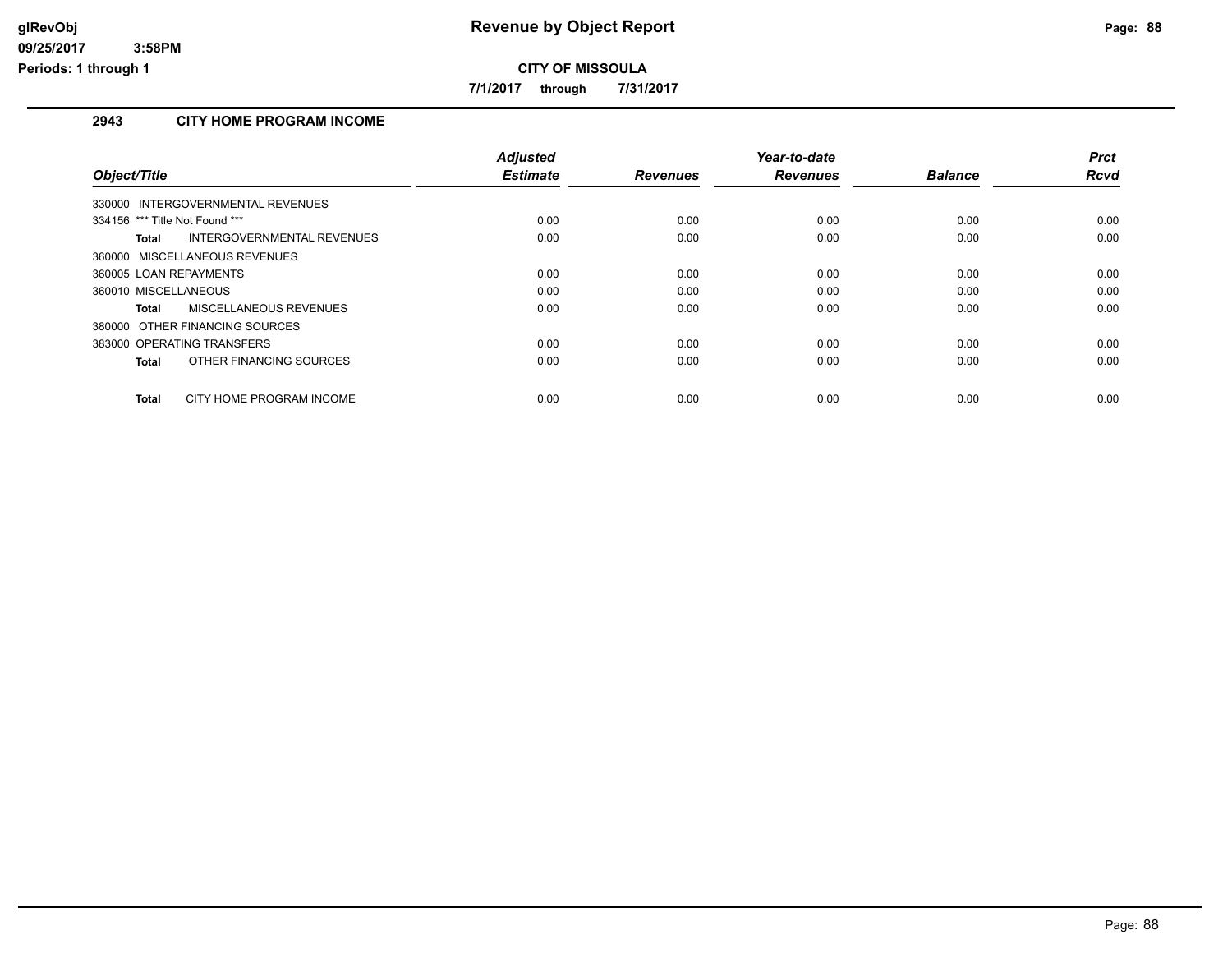**7/1/2017 through 7/31/2017**

# **2944 NEIGHBORHOOD STABILIZATION PROGRAM**

### **2944 NEIGHBORHOOD STABILIZATION PROGRAM**

|                                                    | <b>Adjusted</b> |                 | Year-to-date    |                | Prct |
|----------------------------------------------------|-----------------|-----------------|-----------------|----------------|------|
| Object/Title                                       | <b>Estimate</b> | <b>Revenues</b> | <b>Revenues</b> | <b>Balance</b> | Rcvd |
| 330000 INTERGOVERNMENTAL REVENUES                  |                 |                 |                 |                |      |
| 331011 NSP GRANT/SILVERTIP PROJECT                 | 0.00            | 0.00            | 0.00            | 0.00           | 0.00 |
| 331017 HUD 6.7M/SILVERTIP APTS                     | 0.00            | 0.00            | 0.00            | 0.00           | 0.00 |
| 331018 MHA 1M/SILVERTIP APTS                       | 0.00            | 0.00            | 0.00            | 0.00           | 0.00 |
| INTERGOVERNMENTAL REVENUES<br>Total                | 0.00            | 0.00            | 0.00            | 0.00           | 0.00 |
| NEIGHBORHOOD STABILIZATION PROGRAM<br><b>Total</b> | 0.00            | 0.00            | 0.00            | 0.00           | 0.00 |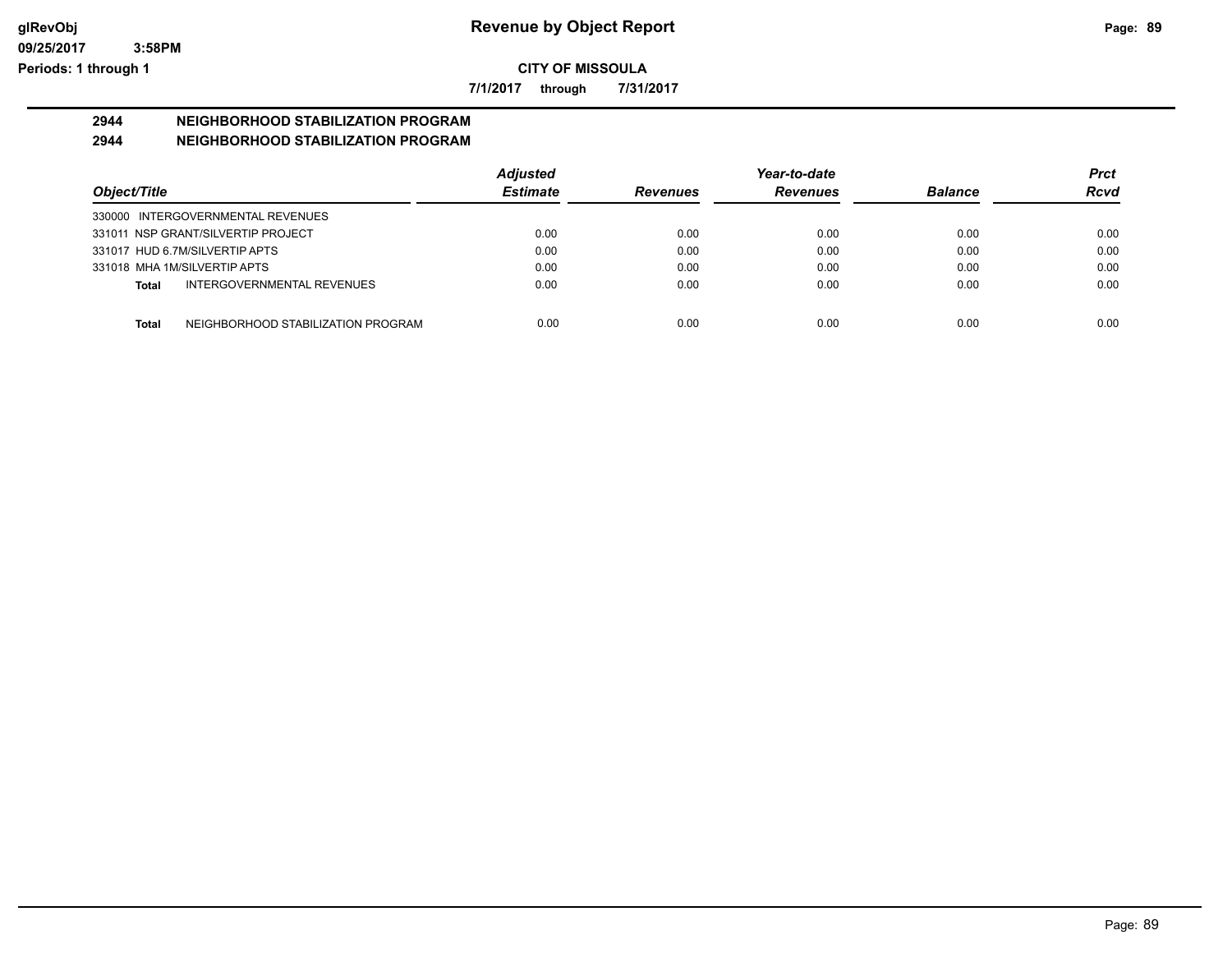**7/1/2017 through 7/31/2017**

### **2944 NEIGHBORHOOD STABILIZATION PROGRAM**

| Object/Title |                                    | <b>Adjusted</b><br><b>Estimate</b> | <b>Revenues</b> | Year-to-date<br><b>Revenues</b> | <b>Balance</b> | <b>Prct</b><br><b>Rcvd</b> |
|--------------|------------------------------------|------------------------------------|-----------------|---------------------------------|----------------|----------------------------|
|              | 330000 INTERGOVERNMENTAL REVENUES  |                                    |                 |                                 |                |                            |
|              | 331011 NSP GRANT/SILVERTIP PROJECT | 0.00                               | 0.00            | 0.00                            | 0.00           | 0.00                       |
|              | 331017 HUD 6.7M/SILVERTIP APTS     | 0.00                               | 0.00            | 0.00                            | 0.00           | 0.00                       |
|              | 331018 MHA 1M/SILVERTIP APTS       | 0.00                               | 0.00            | 0.00                            | 0.00           | 0.00                       |
| Total        | INTERGOVERNMENTAL REVENUES         | 0.00                               | 0.00            | 0.00                            | 0.00           | 0.00                       |
| <b>Total</b> | NEIGHBORHOOD STABILIZATION PROGRAM | 0.00                               | 0.00            | 0.00                            | 0.00           | 0.00                       |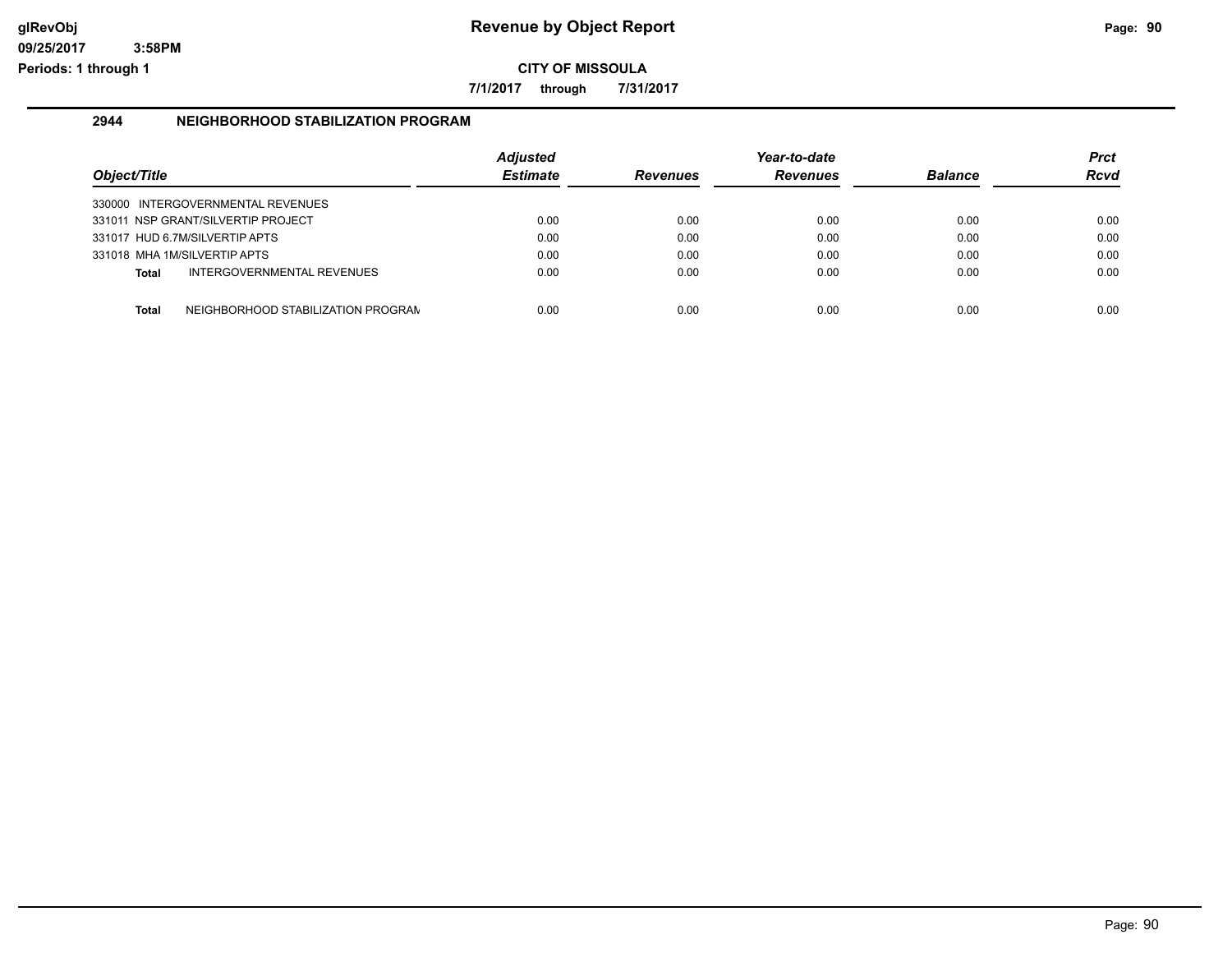**7/1/2017 through 7/31/2017**

**2955 TRANSPORTATION**

**2955 TRANSPORTATION**

|                                                           | <b>Adjusted</b> |                 | Year-to-date    |                | <b>Prct</b> |
|-----------------------------------------------------------|-----------------|-----------------|-----------------|----------------|-------------|
| Object/Title                                              | <b>Estimate</b> | <b>Revenues</b> | <b>Revenues</b> | <b>Balance</b> | <b>Rcvd</b> |
| 330000 INTERGOVERNMENTAL REVENUES                         |                 |                 |                 |                |             |
| 330000 INTERGOVERNMENTAL REVENUES                         | 0.00            | 0.00            | 0.00            | 0.00           | 0.00        |
| 330005 MUTD GRANT ADMIN FEE                               | 0.00            | 0.00            | 0.00            | 0.00           | 0.00        |
| 331054 FHWA PL GRANT                                      | 0.00            | $-124.027.84$   | $-124.027.84$   | 124.027.84     | 0.00        |
| 331055 FTA GRANT                                          | 0.00            | $-45.187.81$    | $-45.187.81$    | 45.187.81      | 0.00        |
| 331056 MDT FEDERAL CMAO                                   | 0.00            | $-75,174.68$    | $-75,174.68$    | 75,174.68      | 0.00        |
| 336023 STATE CONTRIB. - PERS                              | 0.00            | 0.00            | 0.00            | 0.00           | 0.00        |
| 336030 COUNTY CONTRIBUTION                                | 0.00            | 0.00            | 0.00            | 0.00           | 0.00        |
| <b>INTERGOVERNMENTAL REVENUES</b><br><b>Total</b>         | 0.00            | $-244,390.33$   | $-244,390.33$   | 244,390.33     | 0.00        |
| <b>MISCELLANEOUS REVENUES</b><br>360000                   |                 |                 |                 |                |             |
| 362000 OTHER MISCELLANEOUS REVENUE                        | 0.00            | 0.00            | 0.00            | 0.00           | 0.00        |
| 362007 *** Title Not Found ***                            | 0.00            | 0.00            | 0.00            | 0.00           | 0.00        |
| 365016 LOCAL MATCH MDT                                    | 0.00            | 0.00            | 0.00            | 0.00           | 0.00        |
| MISCELLANEOUS REVENUES<br><b>Total</b>                    | 0.00            | 0.00            | 0.00            | 0.00           | 0.00        |
| <b>INVESTMENTS &amp; ROYALTY EARNINGS</b><br>370000       |                 |                 |                 |                |             |
| 371010 INTEREST ON INVESTMENTS                            | 0.00            | 0.00            | 0.00            | 0.00           | 0.00        |
| <b>INVESTMENTS &amp; ROYALTY EARNINGS</b><br><b>Total</b> | 0.00            | 0.00            | 0.00            | 0.00           | 0.00        |
| OTHER FINANCING SOURCES<br>380000                         |                 |                 |                 |                |             |
| 383000 OPERATING TRANSFERS                                | 0.00            | 0.00            | 0.00            | 0.00           | 0.00        |
| 383029 TRANS FR GENERAL                                   | 0.00            | 0.00            | 0.00            | 0.00           | 0.00        |
| OTHER FINANCING SOURCES<br><b>Total</b>                   | 0.00            | 0.00            | 0.00            | 0.00           | 0.00        |
| <b>TRANSPORTATION</b><br><b>Total</b>                     | 0.00            | $-244,390.33$   | $-244,390.33$   | 244,390.33     | 0.00        |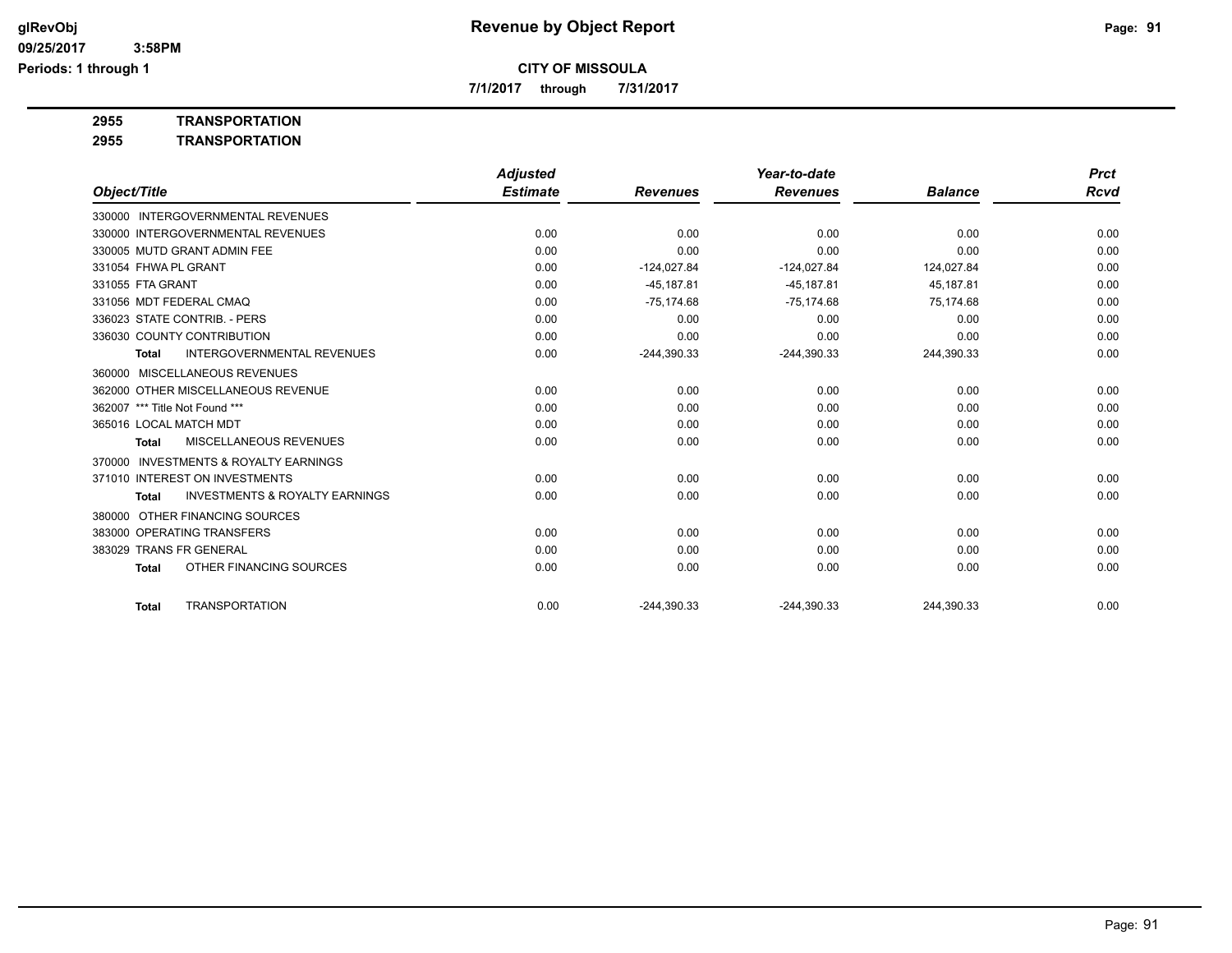**7/1/2017 through 7/31/2017**

### **2955 TRANSPORTATION**

|                                                           | <b>Adjusted</b> |                 | Year-to-date    |                | <b>Prct</b> |
|-----------------------------------------------------------|-----------------|-----------------|-----------------|----------------|-------------|
| Object/Title                                              | <b>Estimate</b> | <b>Revenues</b> | <b>Revenues</b> | <b>Balance</b> | Rcvd        |
| 330000 INTERGOVERNMENTAL REVENUES                         |                 |                 |                 |                |             |
| 330000 INTERGOVERNMENTAL REVENUES                         | 0.00            | 0.00            | 0.00            | 0.00           | 0.00        |
| 330005 MUTD GRANT ADMIN FEE                               | 0.00            | 0.00            | 0.00            | 0.00           | 0.00        |
| 331054 FHWA PL GRANT                                      | 0.00            | $-124,027.84$   | $-124,027.84$   | 124,027.84     | 0.00        |
| 331055 FTA GRANT                                          | 0.00            | $-45,187.81$    | $-45,187.81$    | 45,187.81      | 0.00        |
| 331056 MDT FEDERAL CMAQ                                   | 0.00            | $-75,174.68$    | $-75,174.68$    | 75,174.68      | 0.00        |
| 336023 STATE CONTRIB. - PERS                              | 0.00            | 0.00            | 0.00            | 0.00           | 0.00        |
| 336030 COUNTY CONTRIBUTION                                | 0.00            | 0.00            | 0.00            | 0.00           | 0.00        |
| <b>INTERGOVERNMENTAL REVENUES</b><br><b>Total</b>         | 0.00            | $-244,390.33$   | $-244,390.33$   | 244,390.33     | 0.00        |
| 360000 MISCELLANEOUS REVENUES                             |                 |                 |                 |                |             |
| 362000 OTHER MISCELLANEOUS REVENUE                        | 0.00            | 0.00            | 0.00            | 0.00           | 0.00        |
| 362007 *** Title Not Found ***                            | 0.00            | 0.00            | 0.00            | 0.00           | 0.00        |
| 365016 LOCAL MATCH MDT                                    | 0.00            | 0.00            | 0.00            | 0.00           | 0.00        |
| MISCELLANEOUS REVENUES<br><b>Total</b>                    | 0.00            | 0.00            | 0.00            | 0.00           | 0.00        |
| 370000 INVESTMENTS & ROYALTY EARNINGS                     |                 |                 |                 |                |             |
| 371010 INTEREST ON INVESTMENTS                            | 0.00            | 0.00            | 0.00            | 0.00           | 0.00        |
| <b>INVESTMENTS &amp; ROYALTY EARNINGS</b><br><b>Total</b> | 0.00            | 0.00            | 0.00            | 0.00           | 0.00        |
| 380000 OTHER FINANCING SOURCES                            |                 |                 |                 |                |             |
| 383000 OPERATING TRANSFERS                                | 0.00            | 0.00            | 0.00            | 0.00           | 0.00        |
| 383029 TRANS FR GENERAL                                   | 0.00            | 0.00            | 0.00            | 0.00           | 0.00        |
| OTHER FINANCING SOURCES<br><b>Total</b>                   | 0.00            | 0.00            | 0.00            | 0.00           | 0.00        |
| <b>TRANSPORTATION</b><br><b>Total</b>                     | 0.00            | $-244.390.33$   | $-244.390.33$   | 244.390.33     | 0.00        |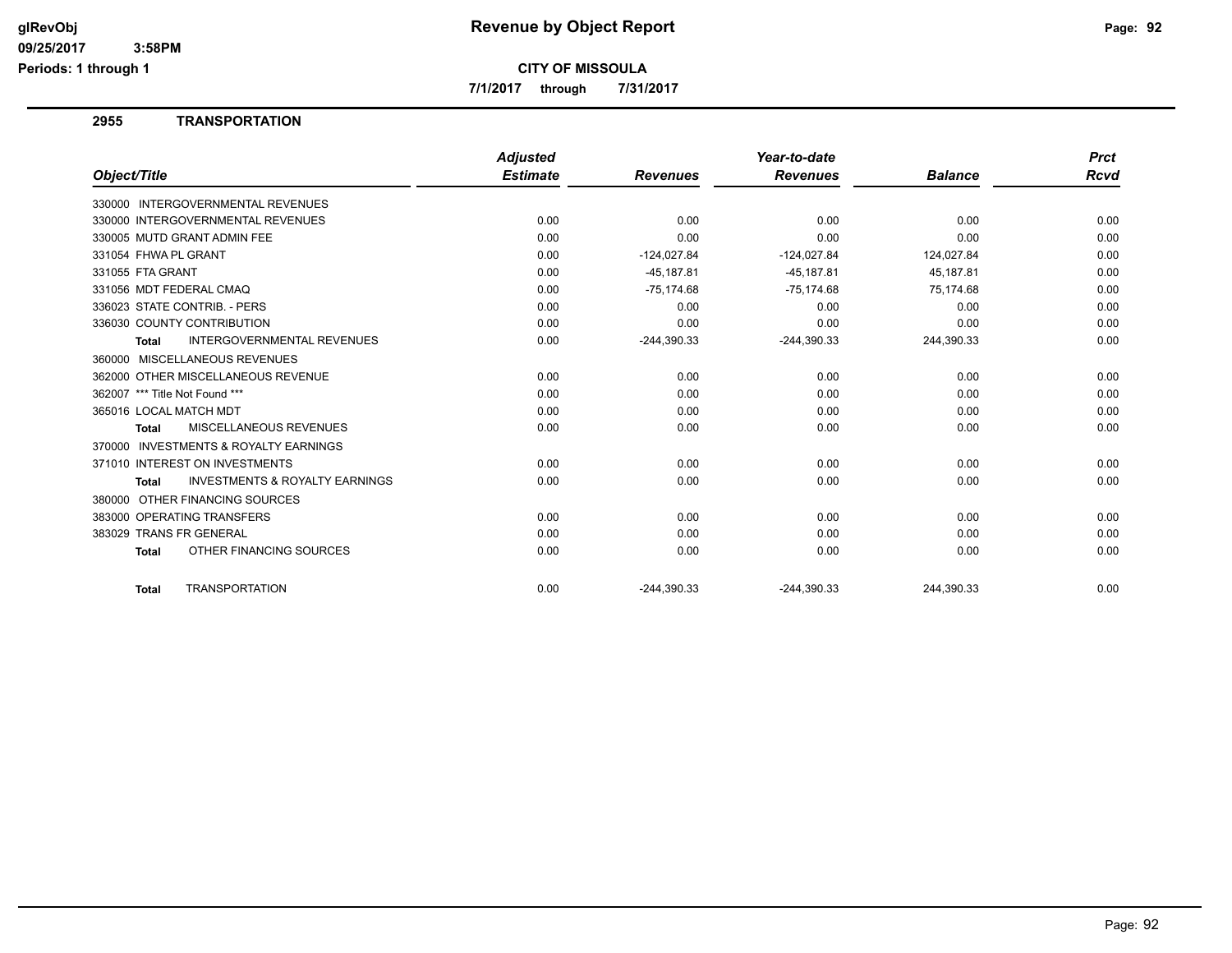| glRevObj<br>09/25/2017<br>3:58PM<br>Periods: 1 through 1 |                                                | <b>Revenue by Object Report</b> |                                 |                |                     |  |
|----------------------------------------------------------|------------------------------------------------|---------------------------------|---------------------------------|----------------|---------------------|--|
|                                                          | <b>CITY OF MISSOULA</b><br>7/1/2017<br>through | 7/31/2017                       |                                 |                |                     |  |
| Object/Title                                             | <b>Adjusted</b><br><b>Estimate</b>             | <b>Revenues</b>                 | Year-to-date<br><b>Revenues</b> | <b>Balance</b> | <b>Prct</b><br>Rcvd |  |
| <b>Total</b>                                             |                                                |                                 |                                 |                |                     |  |

**Total**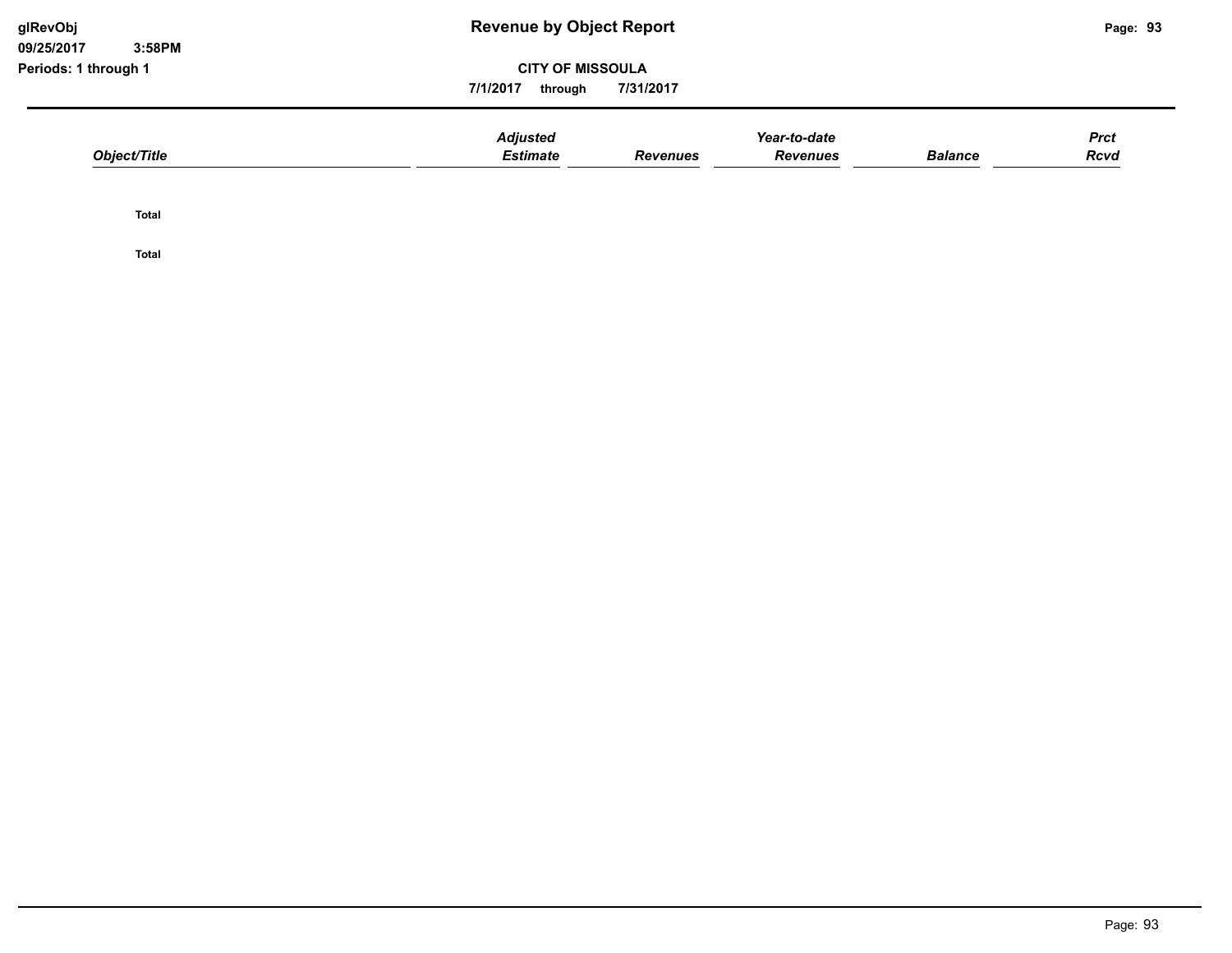**7/1/2017 through 7/31/2017**

**2987 FEDERAL TRANSPORTATION FUND**

**2987 FEDERAL TRANSPORTATION FUND**

|                                                    | <b>Adjusted</b> |                 | Year-to-date    |                | <b>Prct</b> |
|----------------------------------------------------|-----------------|-----------------|-----------------|----------------|-------------|
| Object/Title                                       | <b>Estimate</b> | <b>Revenues</b> | <b>Revenues</b> | <b>Balance</b> | <b>Rcvd</b> |
| 330000 INTERGOVERNMENTAL REVENUES                  |                 |                 |                 |                |             |
| 331053 CTEP PLAYFAIR                               | 0.00            | 0.00            | 0.00            | 0.00           | 0.00        |
| 331180 LIBRARY LITERACY GRANT                      | 0.00            | 0.00            | 0.00            | 0.00           | 0.00        |
| 334045 MONTANA DEPARTMENT TRANSPORTATION           | 0.00            | 0.00            | 0.00            | 0.00           | 0.00        |
| 334251 RTP/TAP STATE GRANTS                        | 0.00            | 0.00            | 0.00            | 0.00           | 0.00        |
| 336023 STATE CONTRIB. - PERS                       | 0.00            | 0.00            | 0.00            | 0.00           | 0.00        |
| <b>INTERGOVERNMENTAL REVENUES</b><br><b>Total</b>  | 0.00            | 0.00            | 0.00            | 0.00           | 0.00        |
| 340000 CHARGES FOR SERVICES                        |                 |                 |                 |                |             |
| 343011 STREET AND ROADWAY REPAIR CHARGES           | 0.00            | 0.00            | 0.00            | 0.00           | 0.00        |
| <b>CHARGES FOR SERVICES</b><br><b>Total</b>        | 0.00            | 0.00            | 0.00            | 0.00           | 0.00        |
| 360000 MISCELLANEOUS REVENUES                      |                 |                 |                 |                |             |
| 360010 MISCELLANEOUS                               | 0.00            | 0.00            | 0.00            | 0.00           | 0.00        |
| 365000 DONATIONS                                   | 0.00            | 0.00            | 0.00            | 0.00           | 0.00        |
| MISCELLANEOUS REVENUES<br><b>Total</b>             | 0.00            | 0.00            | 0.00            | 0.00           | 0.00        |
| 370000 INVESTMENTS & ROYALTY EARNINGS              |                 |                 |                 |                |             |
| 371010 INTEREST ON INVESTMENTS                     | 0.00            | 0.00            | 0.00            | 0.00           | 0.00        |
| 371020 GAIN/LOSS IN MARKET VALUE OF INVESTMENTS    | 0.00            | 0.00            | 0.00            | 0.00           | 0.00        |
| <b>INVESTMENTS &amp; ROYALTY EARNINGS</b><br>Total | 0.00            | 0.00            | 0.00            | 0.00           | 0.00        |
| 380000 OTHER FINANCING SOURCES                     |                 |                 |                 |                |             |
| 381009 TRANSFERS IN-OPEN SPACE BOND                | 0.00            | 0.00            | 0.00            | 0.00           | 0.00        |
| 383000 OPERATING TRANSFERS                         | 0.00            | 0.00            | 0.00            | 0.00           | 0.00        |
| 383002 TRANS FR GAS TAX                            | 0.00            | 0.00            | 0.00            | 0.00           | 0.00        |
| 383010 TRANS FR CIP                                | 0.00            | 0.00            | 0.00            | 0.00           | 0.00        |
| 383014 TRANS FR MRA                                | 0.00            | 0.00            | 0.00            | 0.00           | 0.00        |
| 383021 TRANS FR P&R TRAILS DEVLP                   | 0.00            | 0.00            | 0.00            | 0.00           | 0.00        |
| 383043 TRANSFERS FROM IMPACT FEES                  | 0.00            | 0.00            | 0.00            | 0.00           | 0.00        |
| OTHER FINANCING SOURCES<br><b>Total</b>            | 0.00            | 0.00            | 0.00            | 0.00           | 0.00        |
| FEDERAL TRANSPORTATION FUND<br>Total               | 0.00            | 0.00            | 0.00            | 0.00           | 0.00        |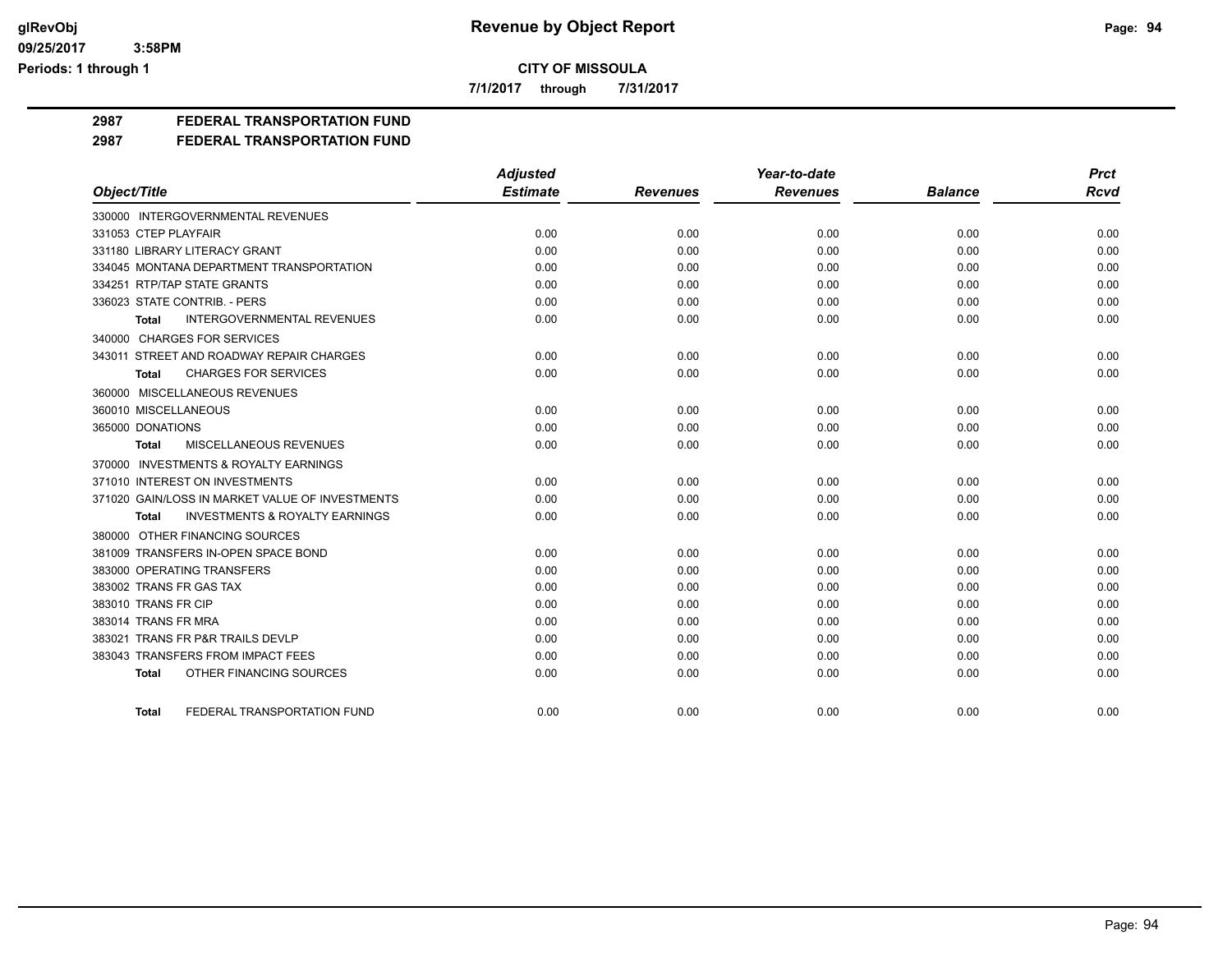**7/1/2017 through 7/31/2017**

**2987**

| Object/Title                                        | <b>Adjusted</b><br><b>Estimate</b> | <b>Revenues</b> | Year-to-date<br><b>Revenues</b> | <b>Balance</b> | <b>Prct</b><br><b>Rcvd</b> |
|-----------------------------------------------------|------------------------------------|-----------------|---------------------------------|----------------|----------------------------|
|                                                     |                                    |                 |                                 |                |                            |
| 383044                                              | 0.00                               | 0.00            | 0.00                            | 0.00           | 0.00                       |
| 330000 INTERGOVERNMENTAL REVENUES                   |                                    |                 |                                 |                |                            |
| 331053 CTEP PLAYFAIR                                | 0.00                               | 0.00            | 0.00                            | 0.00           | 0.00                       |
| 331180 LIBRARY LITERACY GRANT                       | 0.00                               | 0.00            | 0.00                            | 0.00           | 0.00                       |
| 334045 MONTANA DEPARTMENT TRANSPORTATION            | 0.00                               | 0.00            | 0.00                            | 0.00           | 0.00                       |
| 334251 RTP/TAP STATE GRANTS                         | 0.00                               | 0.00            | 0.00                            | 0.00           | 0.00                       |
| 336023 STATE CONTRIB. - PERS                        | 0.00                               | 0.00            | 0.00                            | 0.00           | 0.00                       |
| INTERGOVERNMENTAL REVENUES<br>Total                 | 0.00                               | 0.00            | 0.00                            | 0.00           | 0.00                       |
| 340000 CHARGES FOR SERVICES                         |                                    |                 |                                 |                |                            |
| 343011 STREET AND ROADWAY REPAIR CHARGES            | 0.00                               | 0.00            | 0.00                            | 0.00           | 0.00                       |
| <b>CHARGES FOR SERVICES</b><br>Total                | 0.00                               | 0.00            | 0.00                            | 0.00           | 0.00                       |
| 360000 MISCELLANEOUS REVENUES                       |                                    |                 |                                 |                |                            |
| 360010 MISCELLANEOUS                                | 0.00                               | 0.00            | 0.00                            | 0.00           | 0.00                       |
| 365000 DONATIONS                                    | 0.00                               | 0.00            | 0.00                            | 0.00           | 0.00                       |
| MISCELLANEOUS REVENUES<br>Total                     | 0.00                               | 0.00            | 0.00                            | 0.00           | 0.00                       |
| <b>INVESTMENTS &amp; ROYALTY EARNINGS</b><br>370000 |                                    |                 |                                 |                |                            |
| 371010 INTEREST ON INVESTMENTS                      | 0.00                               | 0.00            | 0.00                            | 0.00           | 0.00                       |
| 371020 GAIN/LOSS IN MARKET VALUE OF INVESTMENT      | 0.00                               | 0.00            | 0.00                            | 0.00           | 0.00                       |
| <b>INVESTMENTS &amp; ROYALTY EARNINGS</b><br>Total  | 0.00                               | 0.00            | 0.00                            | 0.00           | 0.00                       |
| 380000 OTHER FINANCING SOURCES                      |                                    |                 |                                 |                |                            |
| 381009 TRANSFERS IN-OPEN SPACE BOND                 | 0.00                               | 0.00            | 0.00                            | 0.00           | 0.00                       |
| 383000 OPERATING TRANSFERS                          | 0.00                               | 0.00            | 0.00                            | 0.00           | 0.00                       |
| 383002 TRANS FR GAS TAX                             | 0.00                               | 0.00            | 0.00                            | 0.00           | 0.00                       |
| 383010 TRANS FR CIP                                 | 0.00                               | 0.00            | 0.00                            | 0.00           | 0.00                       |
| 383014 TRANS FR MRA                                 | 0.00                               | 0.00            | 0.00                            | 0.00           | 0.00                       |
| 383021 TRANS FR P&R TRAILS DEVLP                    | 0.00                               | 0.00            | 0.00                            | 0.00           | 0.00                       |
| 383043 TRANSFERS FROM IMPACT FEES                   | 0.00                               | 0.00            | 0.00                            | 0.00           | 0.00                       |
| OTHER FINANCING SOURCES<br><b>Total</b>             | 0.00                               | 0.00            | 0.00                            | 0.00           | 0.00                       |
| FEDERAL TRANSPORTATION FUND<br><b>Total</b>         | 0.00                               | 0.00            | 0.00                            | 0.00           | 0.00                       |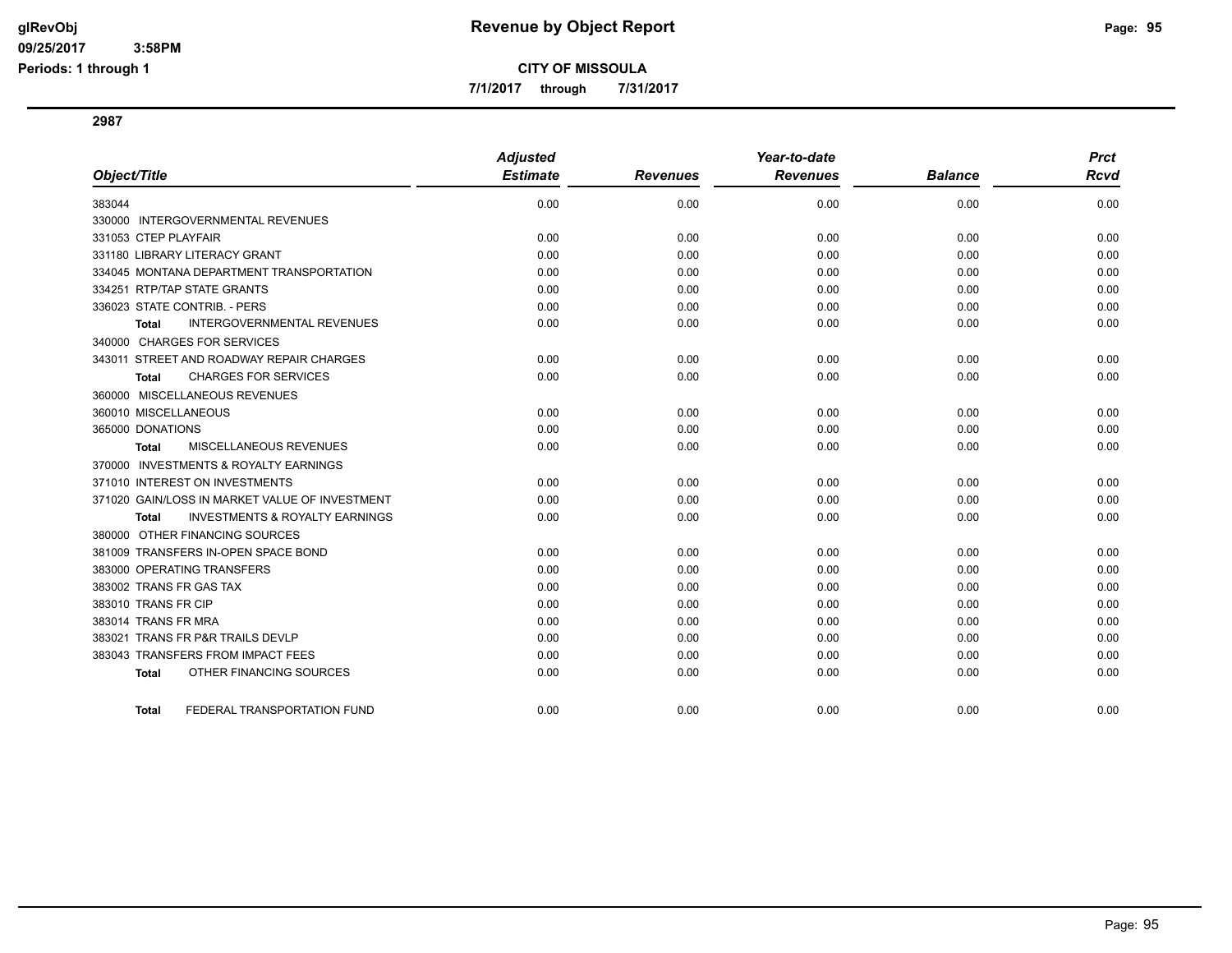**7/1/2017 through 7/31/2017**

**2988 GRANTS & DONATIONS FUND**

**2988 GRANTS & DONATIONS FUND**

|                                              | <b>Adjusted</b> |                 | Year-to-date    |                | <b>Prct</b> |
|----------------------------------------------|-----------------|-----------------|-----------------|----------------|-------------|
| Object/Title                                 | <b>Estimate</b> | <b>Revenues</b> | <b>Revenues</b> | <b>Balance</b> | <b>Rcvd</b> |
| 330000 INTERGOVERNMENTAL REVENUES            |                 |                 |                 |                |             |
| 331013 NORTHSIDE PED BRIDGE/ARRA-CDBG GRANT  | 0.00            | 0.00            | 0.00            | 0.00           | 0.00        |
| 331014 EECBG GRANT                           | 0.00            | 0.00            | 0.00            | 0.00           | 0.00        |
| 331022 EQUIPMENT GRANT                       | 0.00            | 0.00            | 0.00            | 0.00           | 0.00        |
| 331025 DV ACCOUNTABILITY PROJECT             | 0.00            | 0.00            | 0.00            | 0.00           | 0.00        |
| 331026 FY09 POLICE ICAC FEDERAL GRANT        | 0.00            | 0.00            | 0.00            | 0.00           | 0.00        |
| 331028 DUI-COPS IN SHOPS                     | 0.00            | 0.00            | 0.00            | 0.00           | 0.00        |
| 331029 CHRP GRANT                            | 0.00            | 0.00            | 0.00            | 0.00           | 0.00        |
| 331030 COMMUNITY RESOURCE OFFICER/MCPS       | 0.00            | 0.00            | 0.00            | 0.00           | 0.00        |
| 331038 EPA BROWNSFIELD GRANT                 | 0.00            | 0.00            | 0.00            | 0.00           | 0.00        |
| 331090 EPA GRANT                             | 0.00            | 0.00            | 0.00            | 0.00           | 0.00        |
| 331113 *** Title Not Found ***               | 0.00            | 0.00            | 0.00            | 0.00           | 0.00        |
| 331178 DUI TASK FORCE GRANT                  | 0.00            | 0.00            | 0.00            | 0.00           | 0.00        |
| 331181 GRANTS/DONATIONS - FORT MISSOULA      | 0.00            | 0.00            | 0.00            | 0.00           | 0.00        |
| 334013 STATE GRANT - OT SEATBELT             | 0.00            | 0.00            | 0.00            | 0.00           | 0.00        |
| 334014 *** Title Not Found ***               | 0.00            | 0.00            | 0.00            | 0.00           | 0.00        |
| 334015 COPS TECHNOLOGY GRANT                 | 0.00            | 0.00            | 0.00            | 0.00           | 0.00        |
| 334016 BULLETPROOF VEST GRANT                | 0.00            | 0.00            | 0.00            | 0.00           | 0.00        |
| 334018 STATE GRANT - CAPITAL                 | 0.00            | 0.00            | 0.00            | 0.00           | 0.00        |
| 334020 UNDERAGE DRINKING GRANT               | 0.00            | 0.00            | 0.00            | 0.00           | 0.00        |
| 334025 COUNTY WEED                           | 0.00            | 0.00            | 0.00            | 0.00           | 0.00        |
| 334028 DEPT OF AG INTERN GRANT               | 0.00            | 0.00            | 0.00            | 0.00           | 0.00        |
| 334076 BIG SKY TRUST FUND GRANTS             | 0.00            | 0.00            | 0.00            | 0.00           | 0.00        |
| 334121 DNRC-EPA AREA WIDE ASSESSMENT GRANT   | 0.00            | 0.00            | 0.00            | 0.00           | 0.00        |
| 336021 STATE CONTRIB - POLICE RETIREMENT     | 0.00            | 0.00            | 0.00            | 0.00           | 0.00        |
| 336023 STATE CONTRIB. - PERS                 | 0.00            | 0.00            | 0.00            | 0.00           | 0.00        |
| INTERGOVERNMENTAL REVENUES<br>Total          | 0.00            | 0.00            | 0.00            | 0.00           | 0.00        |
| 340000 CHARGES FOR SERVICES                  |                 |                 |                 |                |             |
| 342000 ANTI-GRAFFITI PROJECT                 | 0.00            | 0.00            | 0.00            | 0.00           | 0.00        |
| 342013 SECURITY INVEST FEES                  | 0.00            | 0.00            | 0.00            | 0.00           | 0.00        |
| <b>CHARGES FOR SERVICES</b><br>Total         | 0.00            | 0.00            | 0.00            | 0.00           | 0.00        |
| 360000 MISCELLANEOUS REVENUES                |                 |                 |                 |                |             |
| 360010 MISCELLANEOUS                         | 0.00            | 0.00            | 0.00            | 0.00           | 0.00        |
| 365000 DONATIONS                             | 0.00            | 1,250.00        | 1,250.00        | $-1,250.00$    | 0.00        |
| 365015 GREEN BLOCK PILOT PROJECT             | 0.00            | 0.00            | 0.00            | 0.00           | 0.00        |
| 365021 PARKS AND RECS GRANTS & CONTRIBUTIONS | 0.00            | 0.00            | 0.00            | 0.00           | 0.00        |
| MISCELLANEOUS REVENUES<br>Total              | 0.00            | 1,250.00        | 1,250.00        | $-1,250.00$    | 0.00        |
| 380000 OTHER FINANCING SOURCES               |                 |                 |                 |                |             |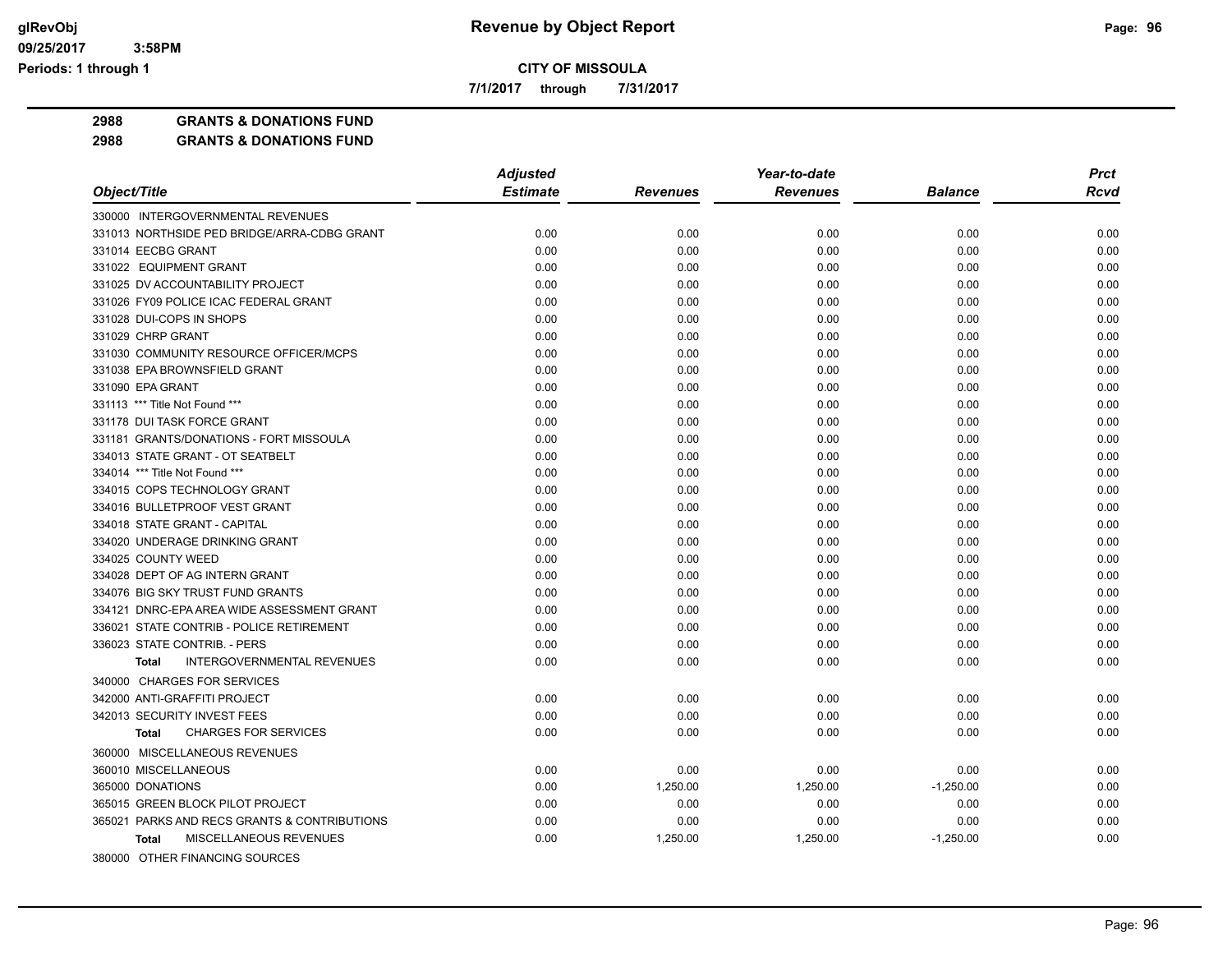**09/25/2017 3:58PM Periods: 1 through 1**

**CITY OF MISSOULA**

**7/1/2017 through 7/31/2017**

### **2988 GRANTS & DONATIONS FUND**

**2988 GRANTS & DONATIONS FUND**

|                                             | <b>Adjusted</b> | Year-to-date    |                 |                | Prct |
|---------------------------------------------|-----------------|-----------------|-----------------|----------------|------|
| Object/Title                                | <b>Estimate</b> | <b>Revenues</b> | <b>Revenues</b> | <b>Balance</b> | Rcvd |
| 383002 TRANS FR GAS TAX                     | 0.00            | 0.00            | 0.00            | 0.00           | 0.00 |
| 383022 TRANS FR OPEN SPACE BOND             | 0.00            | 0.00            | 0.00            | 0.00           | 0.00 |
| 383042 TRANSFERS FROM OTHER FUNDS           | 0.00            | 0.00            | 0.00            | 0.00           | 0.00 |
| OTHER FINANCING SOURCES<br><b>Total</b>     | 0.00            | 0.00            | 0.00            | 0.00           | 0.00 |
| <b>GRANTS &amp; DONATIONS FUND</b><br>Total | 0.00            | 1.250.00        | 1.250.00        | $-1.250.00$    | 0.00 |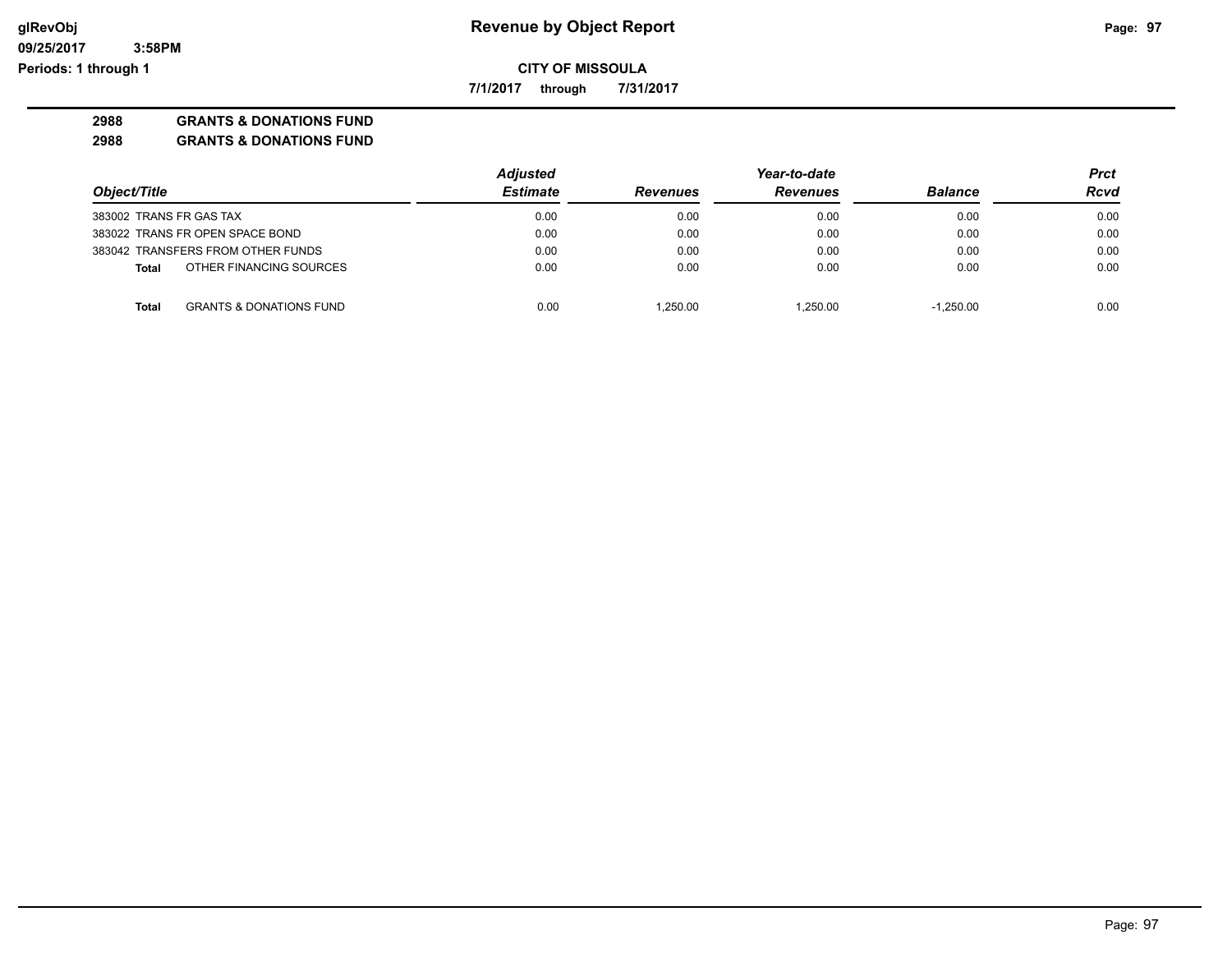**CITY OF MISSOULA**

**7/1/2017 through 7/31/2017**

### **2988 GRANTS & DONATIONS FUND**

|                                               | <b>Adjusted</b> |                 | Year-to-date    |                | <b>Prct</b> |
|-----------------------------------------------|-----------------|-----------------|-----------------|----------------|-------------|
| Object/Title                                  | <b>Estimate</b> | <b>Revenues</b> | <b>Revenues</b> | <b>Balance</b> | <b>Rcvd</b> |
| 330000 INTERGOVERNMENTAL REVENUES             |                 |                 |                 |                |             |
| 331013 NORTHSIDE PED BRIDGE/ARRA-CDBG GRANT   | 0.00            | 0.00            | 0.00            | 0.00           | 0.00        |
| 331014 EECBG GRANT                            | 0.00            | 0.00            | 0.00            | 0.00           | 0.00        |
| 331022 EQUIPMENT GRANT                        | 0.00            | 0.00            | 0.00            | 0.00           | 0.00        |
| 331025 DV ACCOUNTABILITY PROJECT              | 0.00            | 0.00            | 0.00            | 0.00           | 0.00        |
| 331026 FY09 POLICE ICAC FEDERAL GRANT         | 0.00            | 0.00            | 0.00            | 0.00           | 0.00        |
| 331028 DUI-COPS IN SHOPS                      | 0.00            | 0.00            | 0.00            | 0.00           | 0.00        |
| 331029 CHRP GRANT                             | 0.00            | 0.00            | 0.00            | 0.00           | 0.00        |
| 331030 COMMUNITY RESOURCE OFFICER/MCPS        | 0.00            | 0.00            | 0.00            | 0.00           | 0.00        |
| 331038 EPA BROWNSFIELD GRANT                  | 0.00            | 0.00            | 0.00            | 0.00           | 0.00        |
| 331090 EPA GRANT                              | 0.00            | 0.00            | 0.00            | 0.00           | 0.00        |
| 331113 *** Title Not Found ***                | 0.00            | 0.00            | 0.00            | 0.00           | 0.00        |
| 331178 DUI TASK FORCE GRANT                   | 0.00            | 0.00            | 0.00            | 0.00           | 0.00        |
| 331181 GRANTS/DONATIONS - FORT MISSOULA       | 0.00            | 0.00            | 0.00            | 0.00           | 0.00        |
| 334013 STATE GRANT - OT SEATBELT              | 0.00            | 0.00            | 0.00            | 0.00           | 0.00        |
| 334014 *** Title Not Found ***                | 0.00            | 0.00            | 0.00            | 0.00           | 0.00        |
| 334015 COPS TECHNOLOGY GRANT                  | 0.00            | 0.00            | 0.00            | 0.00           | 0.00        |
| 334016 BULLETPROOF VEST GRANT                 | 0.00            | 0.00            | 0.00            | 0.00           | 0.00        |
| 334018 STATE GRANT - CAPITAL                  | 0.00            | 0.00            | 0.00            | 0.00           | 0.00        |
| 334020 UNDERAGE DRINKING GRANT                | 0.00            | 0.00            | 0.00            | 0.00           | 0.00        |
| 334025 COUNTY WEED                            | 0.00            | 0.00            | 0.00            | 0.00           | 0.00        |
| 334028 DEPT OF AG INTERN GRANT                | 0.00            | 0.00            | 0.00            | 0.00           | 0.00        |
| 334076 BIG SKY TRUST FUND GRANTS              | 0.00            | 0.00            | 0.00            | 0.00           | 0.00        |
| 334121 DNRC-EPA AREA WIDE ASSESSMENT GRANT    | 0.00            | 0.00            | 0.00            | 0.00           | 0.00        |
| 336021 STATE CONTRIB - POLICE RETIREMENT      | 0.00            | 0.00            | 0.00            | 0.00           | 0.00        |
| 336023 STATE CONTRIB. - PERS                  | 0.00            | 0.00            | 0.00            | 0.00           | 0.00        |
| INTERGOVERNMENTAL REVENUES<br><b>Total</b>    | 0.00            | 0.00            | 0.00            | 0.00           | 0.00        |
| 340000 CHARGES FOR SERVICES                   |                 |                 |                 |                |             |
| 342000 ANTI-GRAFFITI PROJECT                  | 0.00            | 0.00            | 0.00            | 0.00           | 0.00        |
| 342013 SECURITY INVEST FEES                   | 0.00            | 0.00            | 0.00            | 0.00           | 0.00        |
| <b>CHARGES FOR SERVICES</b><br><b>Total</b>   | 0.00            | 0.00            | 0.00            | 0.00           | 0.00        |
| 360000 MISCELLANEOUS REVENUES                 |                 |                 |                 |                |             |
| 360010 MISCELLANEOUS                          | 0.00            | 0.00            | 0.00            | 0.00           | 0.00        |
| 365000 DONATIONS                              | 0.00            | 1,250.00        | 1,250.00        | $-1,250.00$    | 0.00        |
| 365015 GREEN BLOCK PILOT PROJECT              | 0.00            | 0.00            | 0.00            | 0.00           | 0.00        |
| 365021 PARKS AND RECS GRANTS & CONTRIBUTIONS  | 0.00            | 0.00            | 0.00            | 0.00           | 0.00        |
| <b>MISCELLANEOUS REVENUES</b><br><b>Total</b> | 0.00            | 1,250.00        | 1,250.00        | $-1,250.00$    | 0.00        |
| 380000 OTHER FINANCING SOURCES                |                 |                 |                 |                |             |
| 383002 TRANS FR GAS TAX                       | 0.00            | 0.00            | 0.00            | 0.00           | 0.00        |
|                                               |                 |                 |                 |                |             |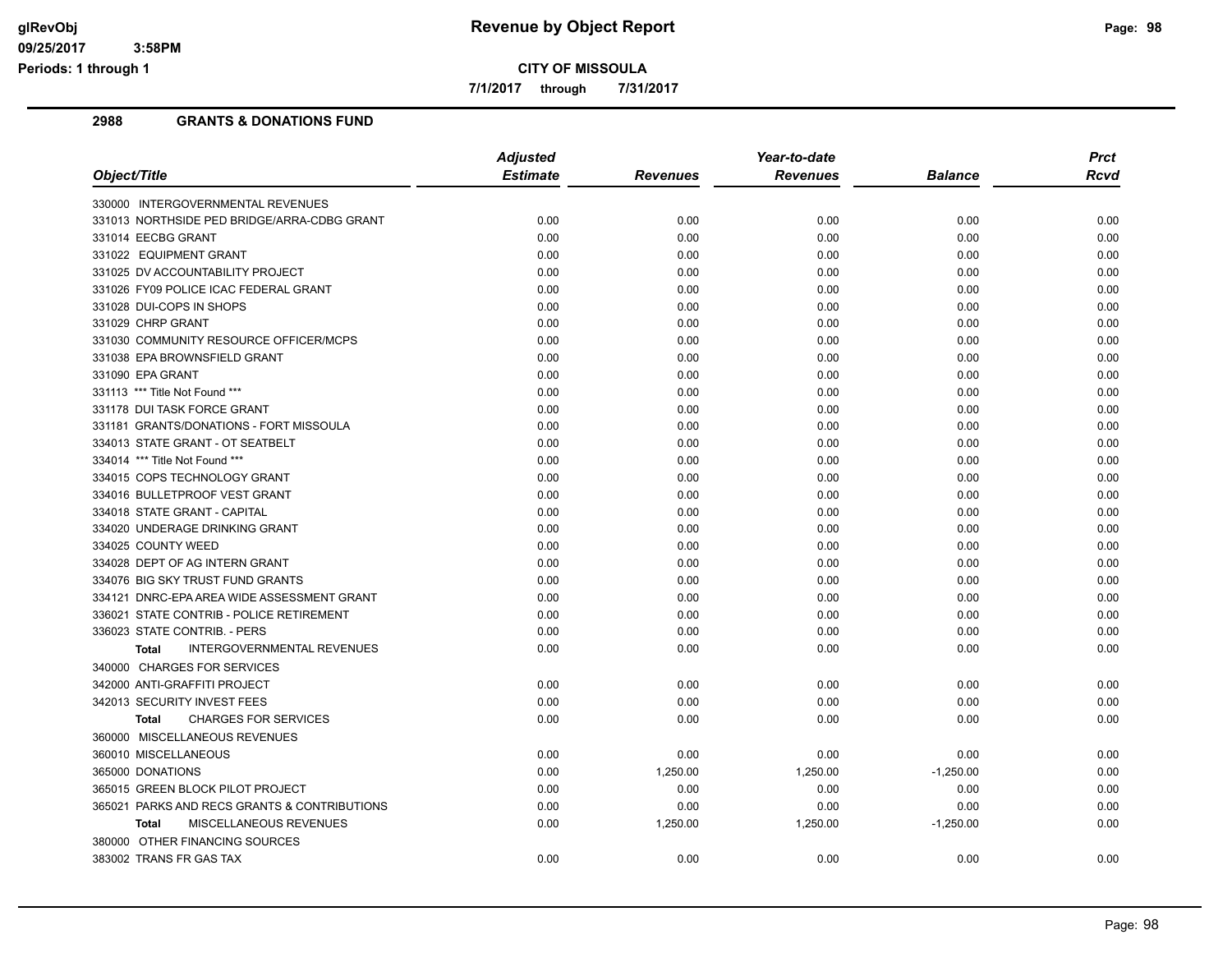**CITY OF MISSOULA**

**7/1/2017 through 7/31/2017**

### **2988 GRANTS & DONATIONS FUND**

 **3:58PM**

| Object/Title                                       | <b>Adjusted</b><br><b>Estimate</b> | <b>Revenues</b> | Year-to-date<br><b>Revenues</b> | <b>Balance</b> | <b>Prct</b><br><b>Rcvd</b> |
|----------------------------------------------------|------------------------------------|-----------------|---------------------------------|----------------|----------------------------|
| 383022 TRANS FR OPEN SPACE BOND                    | 0.00                               | 0.00            | 0.00                            | 0.00           | 0.00                       |
| 383042 TRANSFERS FROM OTHER FUNDS                  | 0.00                               | 0.00            | 0.00                            | 0.00           | 0.00                       |
| OTHER FINANCING SOURCES<br><b>Total</b>            | 0.00                               | 0.00            | 0.00                            | 0.00           | 0.00                       |
| <b>Total</b><br><b>GRANTS &amp; DONATIONS FUND</b> | 0.00                               | 1.250.00        | 1.250.00                        | $-1.250.00$    | 0.00                       |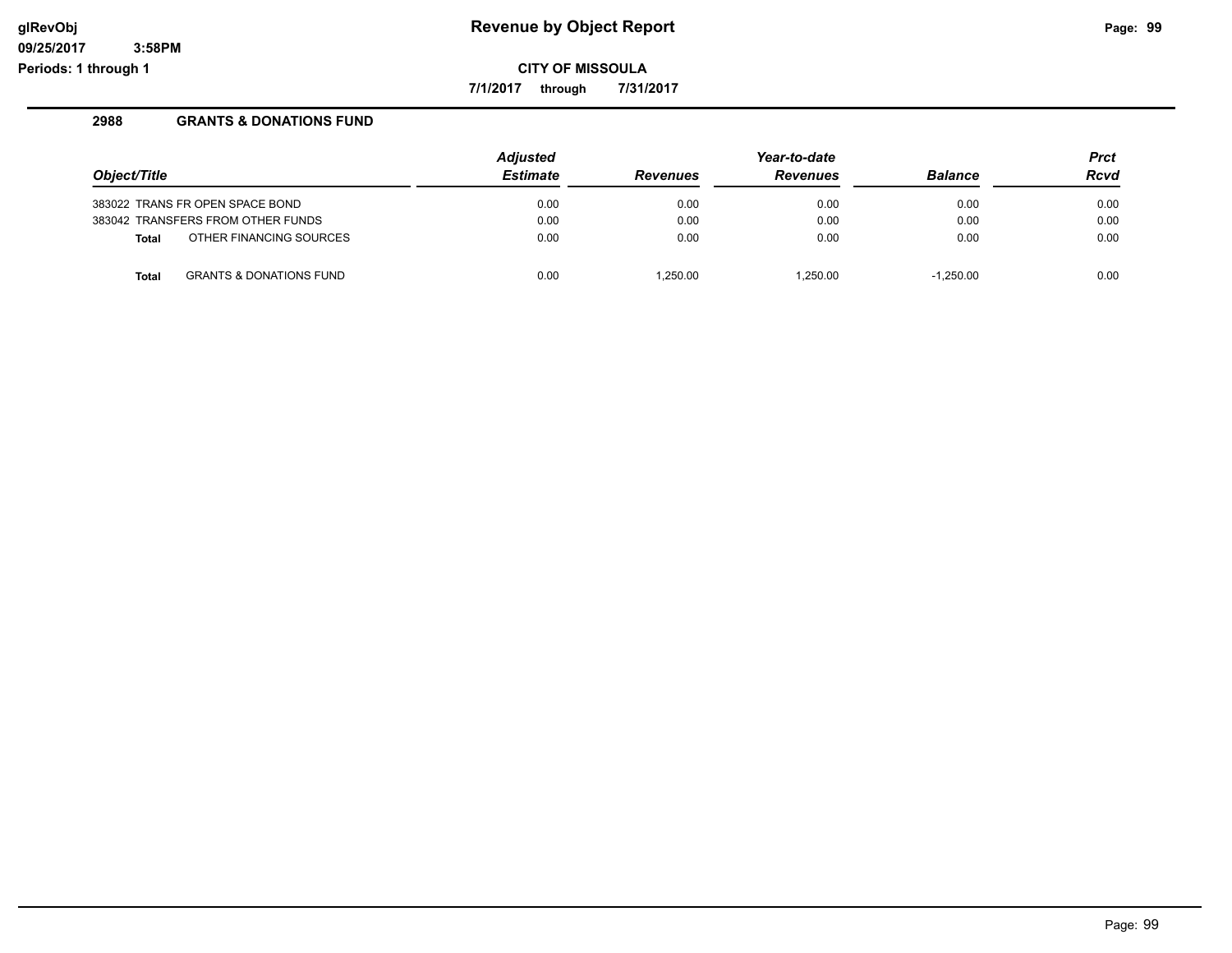**7/1/2017 through 7/31/2017**

### **2989 POLICE GRANTS & DONATIONS**

### **2989 POLICE GRANTS & DONATIONS**

|                                                   | <b>Adjusted</b> |                 | Year-to-date    |                | <b>Prct</b> |
|---------------------------------------------------|-----------------|-----------------|-----------------|----------------|-------------|
| Object/Title                                      | <b>Estimate</b> | <b>Revenues</b> | <b>Revenues</b> | <b>Balance</b> | <b>Rcvd</b> |
| 330000 INTERGOVERNMENTAL REVENUES                 |                 |                 |                 |                |             |
| 331022 EQUIPMENT GRANT                            | 0.00            | 0.00            | 0.00            | 0.00           | 0.00        |
| 331026 ICAC GRANT                                 | 0.00            | $-21,716.13$    | $-21,716.13$    | 21,716.13      | 0.00        |
| 331028 JAG VII                                    | 0.00            | 0.00            | 0.00            | 0.00           | 0.00        |
| 334013 STATE GRANT - OT SEATBELT                  | 0.00            | 0.00            | 0.00            | 0.00           | 0.00        |
| 334015 COPS TECHNOLOGY GRANT                      | 0.00            | 0.00            | 0.00            | 0.00           | 0.00        |
| 334016 BULLETPROOF VEST GRANT                     | 0.00            | 0.00            | 0.00            | 0.00           | 0.00        |
| 334020 UNDERAGE DRINKING GRANT                    | 0.00            | 0.00            | 0.00            | 0.00           | 0.00        |
| 336021 STATE CONTRIB - POLICE RETIREMENT          | 0.00            | 0.00            | 0.00            | 0.00           | 0.00        |
| <b>INTERGOVERNMENTAL REVENUES</b><br><b>Total</b> | 0.00            | $-21,716.13$    | $-21,716.13$    | 21,716.13      | 0.00        |
| <b>CHARGES FOR SERVICES</b><br>340000             |                 |                 |                 |                |             |
| 342000 *** Title Not Found ***                    | 0.00            | 0.00            | 0.00            | 0.00           | 0.00        |
| <b>CHARGES FOR SERVICES</b><br><b>Total</b>       | 0.00            | 0.00            | 0.00            | 0.00           | 0.00        |
| MISCELLANEOUS REVENUES<br>360000                  |                 |                 |                 |                |             |
| 365000 DONATIONS                                  | 0.00            | 0.00            | 0.00            | 0.00           | 0.00        |
| <b>MISCELLANEOUS REVENUES</b><br>Total            | 0.00            | 0.00            | 0.00            | 0.00           | 0.00        |
| POLICE GRANTS & DONATIONS<br><b>Total</b>         | 0.00            | $-21,716.13$    | $-21,716.13$    | 21,716.13      | 0.00        |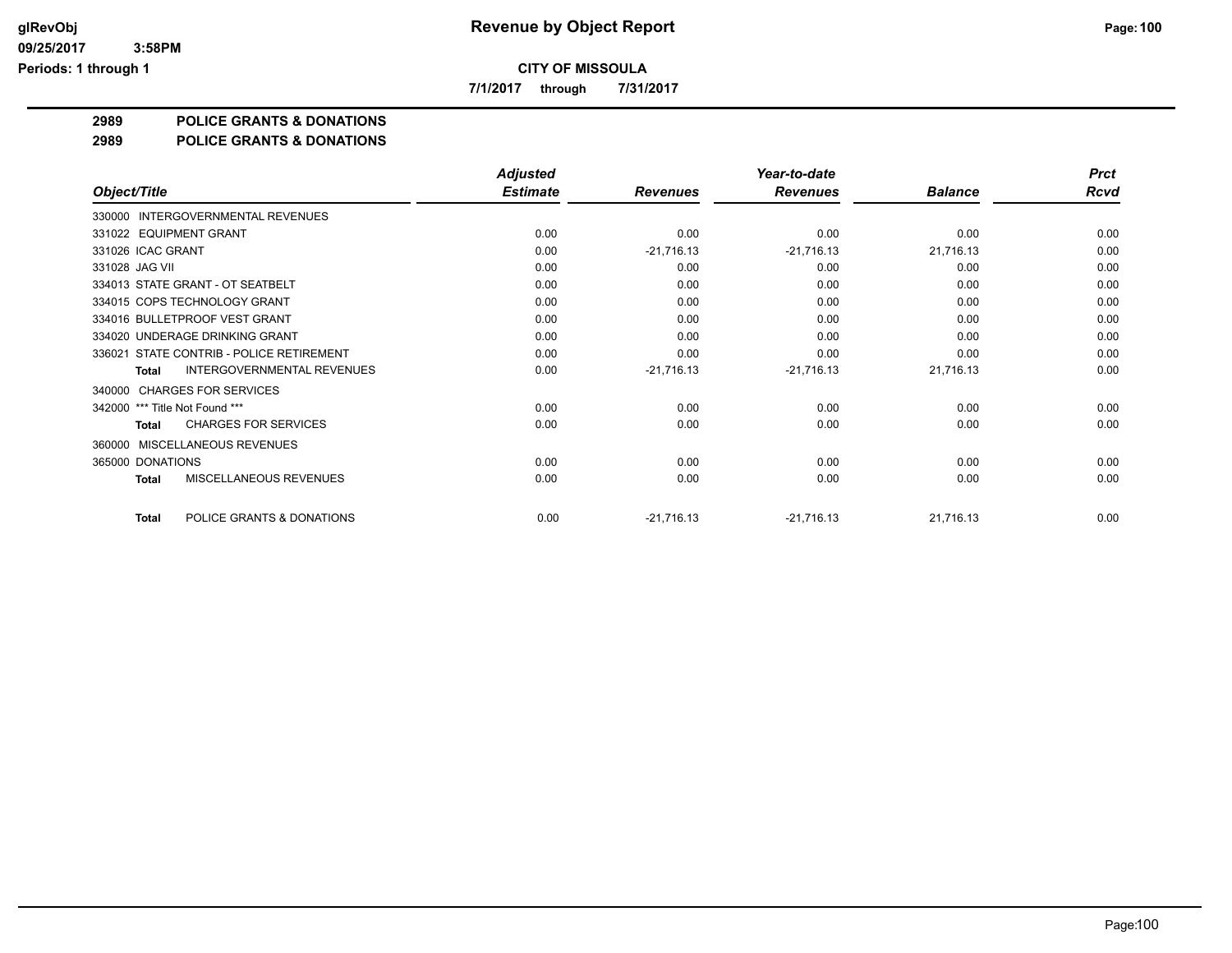**CITY OF MISSOULA**

**7/1/2017 through 7/31/2017**

### **2989 POLICE GRANTS & DONATIONS**

|                                                   | <b>Adjusted</b> |                 | Year-to-date    |                | <b>Prct</b> |
|---------------------------------------------------|-----------------|-----------------|-----------------|----------------|-------------|
| Object/Title                                      | <b>Estimate</b> | <b>Revenues</b> | <b>Revenues</b> | <b>Balance</b> | <b>Rcvd</b> |
| 330000 INTERGOVERNMENTAL REVENUES                 |                 |                 |                 |                |             |
| 331022 EQUIPMENT GRANT                            | 0.00            | 0.00            | 0.00            | 0.00           | 0.00        |
| 331026 ICAC GRANT                                 | 0.00            | $-21,716.13$    | $-21,716.13$    | 21,716.13      | 0.00        |
| 331028 JAG VII                                    | 0.00            | 0.00            | 0.00            | 0.00           | 0.00        |
| 334013 STATE GRANT - OT SEATBELT                  | 0.00            | 0.00            | 0.00            | 0.00           | 0.00        |
| 334015 COPS TECHNOLOGY GRANT                      | 0.00            | 0.00            | 0.00            | 0.00           | 0.00        |
| 334016 BULLETPROOF VEST GRANT                     | 0.00            | 0.00            | 0.00            | 0.00           | 0.00        |
| 334020 UNDERAGE DRINKING GRANT                    | 0.00            | 0.00            | 0.00            | 0.00           | 0.00        |
| 336021 STATE CONTRIB - POLICE RETIREMENT          | 0.00            | 0.00            | 0.00            | 0.00           | 0.00        |
| <b>INTERGOVERNMENTAL REVENUES</b><br><b>Total</b> | 0.00            | $-21,716.13$    | $-21,716.13$    | 21,716.13      | 0.00        |
| 340000 CHARGES FOR SERVICES                       |                 |                 |                 |                |             |
| 342000 *** Title Not Found ***                    | 0.00            | 0.00            | 0.00            | 0.00           | 0.00        |
| <b>CHARGES FOR SERVICES</b><br><b>Total</b>       | 0.00            | 0.00            | 0.00            | 0.00           | 0.00        |
| 360000 MISCELLANEOUS REVENUES                     |                 |                 |                 |                |             |
| 365000 DONATIONS                                  | 0.00            | 0.00            | 0.00            | 0.00           | 0.00        |
| MISCELLANEOUS REVENUES<br><b>Total</b>            | 0.00            | 0.00            | 0.00            | 0.00           | 0.00        |
| POLICE GRANTS & DONATIONS<br><b>Total</b>         | 0.00            | $-21,716.13$    | $-21,716.13$    | 21,716.13      | 0.00        |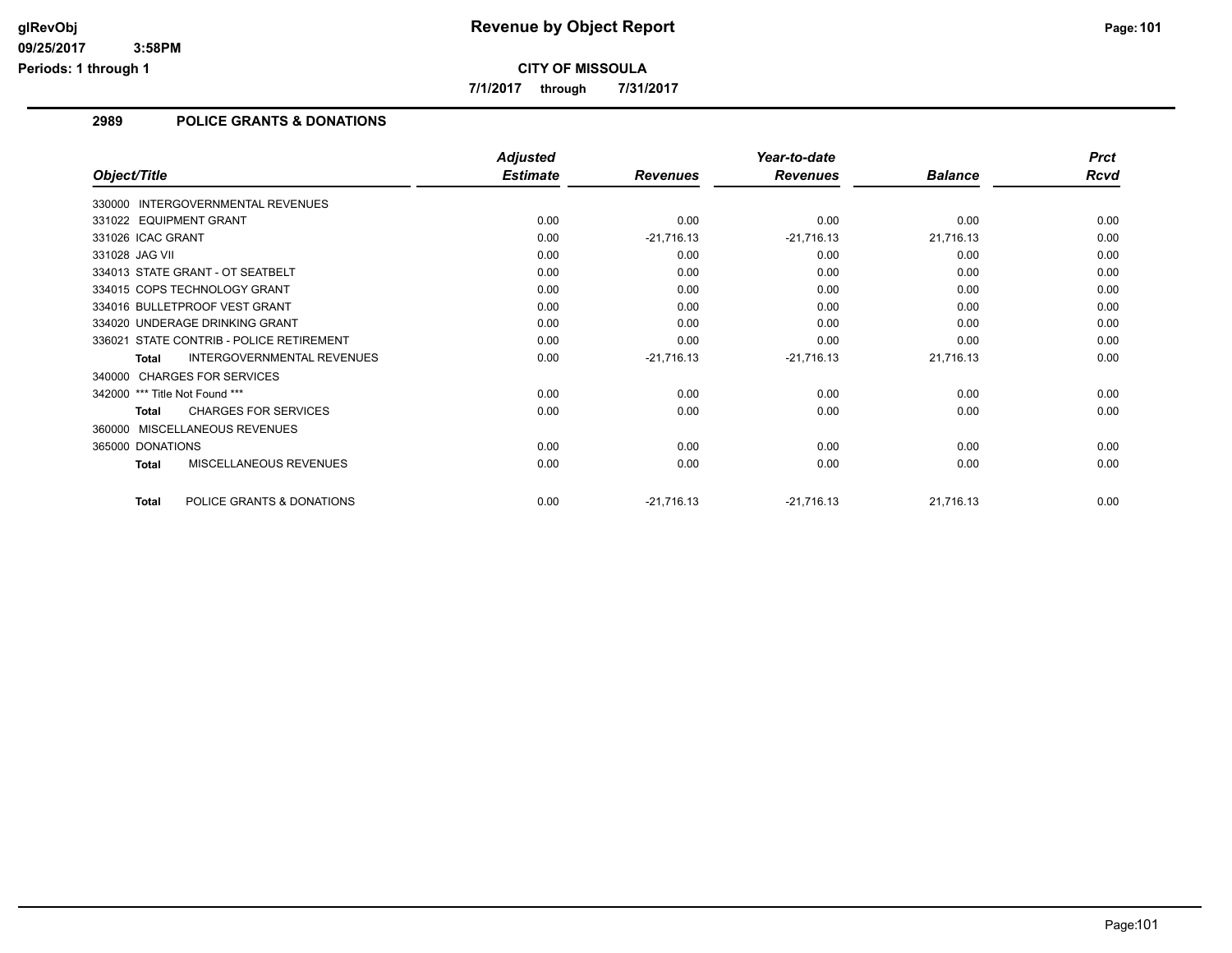**7/1/2017 through 7/31/2017**

**3000 SID REVOLVING FUND**

**3000 SID REVOLVING FUND**

|                                                           | <b>Adjusted</b> |                 | Year-to-date    |                | <b>Prct</b> |
|-----------------------------------------------------------|-----------------|-----------------|-----------------|----------------|-------------|
| Object/Title                                              | <b>Estimate</b> | <b>Revenues</b> | <b>Revenues</b> | <b>Balance</b> | <b>Rcvd</b> |
| 360000 MISCELLANEOUS REVENUES                             |                 |                 |                 |                |             |
| 360000 MISCELLANEOUS REVENUES                             | 0.00            | 0.00            | 0.00            | 0.00           | 0.00        |
| 360010 MISCELLANEOUS                                      | 0.00            | 0.00            | 0.00            | 0.00           | 0.00        |
| 362000 OTHER MISCELLANEOUS REVENUE                        | 0.00            | 0.00            | 0.00            | 0.00           | 0.00        |
| MISCELLANEOUS REVENUES<br>Total                           | 0.00            | 0.00            | 0.00            | 0.00           | 0.00        |
| INVESTMENTS & ROYALTY EARNINGS<br>370000                  |                 |                 |                 |                |             |
| 371010 INTEREST ON INVESTMENTS                            | 0.00            | 0.00            | 0.00            | 0.00           | 0.00        |
| 371020 GAIN/LOSS IN MARKET VALUE OF INVESTMENTS           | 0.00            | 0.00            | 0.00            | 0.00           | 0.00        |
| <b>INVESTMENTS &amp; ROYALTY EARNINGS</b><br><b>Total</b> | 0.00            | 0.00            | 0.00            | 0.00           | 0.00        |
| OTHER FINANCING SOURCES<br>380000                         |                 |                 |                 |                |             |
| 380000 OTHER FINANCING SOURCES                            | 0.00            | 0.00            | 0.00            | 0.00           | 0.00        |
| 381002 SRF LOAN                                           | 0.00            | 0.00            | 0.00            | 0.00           | 0.00        |
| 381009 TRANSFERS IN                                       | 0.00            | 0.00            | 0.00            | 0.00           | 0.00        |
| 381030 SID BONDS PROCEEDS                                 | 0.00            | 0.00            | 0.00            | 0.00           | 0.00        |
| 383000 OPERATING TRANSFERS                                | 0.00            | 0.00            | 0.00            | 0.00           | 0.00        |
| 383039 FROM SID TRANSFERS                                 | 0.00            | 0.00            | 0.00            | 0.00           | 0.00        |
| OTHER FINANCING SOURCES<br><b>Total</b>                   | 0.00            | 0.00            | 0.00            | 0.00           | 0.00        |
| SID REVOLVING FUND<br><b>Total</b>                        | 0.00            | 0.00            | 0.00            | 0.00           | 0.00        |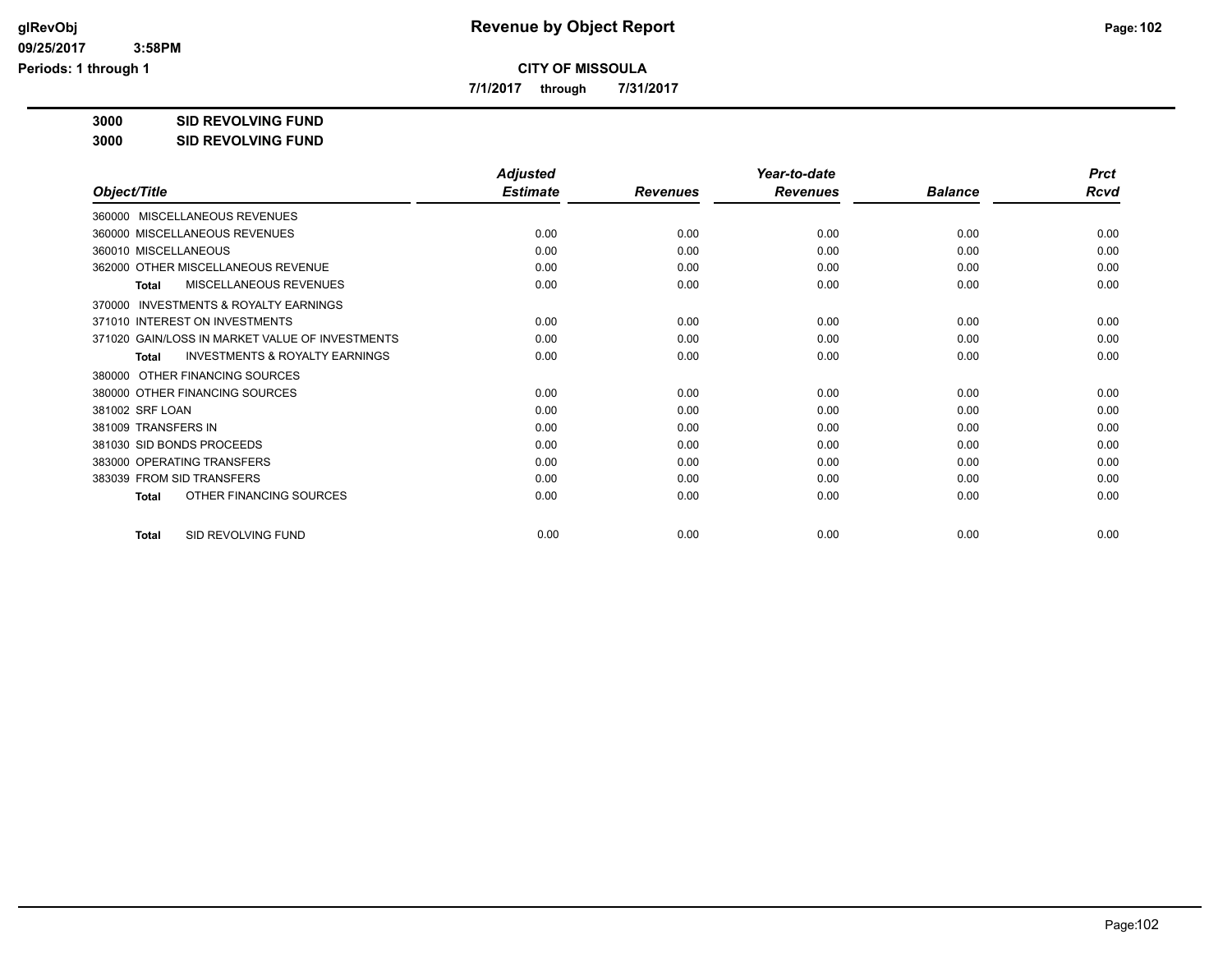**CITY OF MISSOULA**

**7/1/2017 through 7/31/2017**

### **3000 SID REVOLVING FUND**

|                                                           | <b>Adjusted</b> |                 | Year-to-date    |                | <b>Prct</b> |
|-----------------------------------------------------------|-----------------|-----------------|-----------------|----------------|-------------|
| Object/Title                                              | <b>Estimate</b> | <b>Revenues</b> | <b>Revenues</b> | <b>Balance</b> | <b>Rcvd</b> |
| 360000 MISCELLANEOUS REVENUES                             |                 |                 |                 |                |             |
| 360000 MISCELLANEOUS REVENUES                             | 0.00            | 0.00            | 0.00            | 0.00           | 0.00        |
| 360010 MISCELLANEOUS                                      | 0.00            | 0.00            | 0.00            | 0.00           | 0.00        |
| 362000 OTHER MISCELLANEOUS REVENUE                        | 0.00            | 0.00            | 0.00            | 0.00           | 0.00        |
| <b>MISCELLANEOUS REVENUES</b><br><b>Total</b>             | 0.00            | 0.00            | 0.00            | 0.00           | 0.00        |
| INVESTMENTS & ROYALTY EARNINGS<br>370000                  |                 |                 |                 |                |             |
| 371010 INTEREST ON INVESTMENTS                            | 0.00            | 0.00            | 0.00            | 0.00           | 0.00        |
| 371020 GAIN/LOSS IN MARKET VALUE OF INVESTMENT            | 0.00            | 0.00            | 0.00            | 0.00           | 0.00        |
| <b>INVESTMENTS &amp; ROYALTY EARNINGS</b><br><b>Total</b> | 0.00            | 0.00            | 0.00            | 0.00           | 0.00        |
| 380000 OTHER FINANCING SOURCES                            |                 |                 |                 |                |             |
| 380000 OTHER FINANCING SOURCES                            | 0.00            | 0.00            | 0.00            | 0.00           | 0.00        |
| 381002 SRF LOAN                                           | 0.00            | 0.00            | 0.00            | 0.00           | 0.00        |
| 381009 TRANSFERS IN                                       | 0.00            | 0.00            | 0.00            | 0.00           | 0.00        |
| 381030 SID BONDS PROCEEDS                                 | 0.00            | 0.00            | 0.00            | 0.00           | 0.00        |
| 383000 OPERATING TRANSFERS                                | 0.00            | 0.00            | 0.00            | 0.00           | 0.00        |
| 383039 FROM SID TRANSFERS                                 | 0.00            | 0.00            | 0.00            | 0.00           | 0.00        |
| OTHER FINANCING SOURCES<br><b>Total</b>                   | 0.00            | 0.00            | 0.00            | 0.00           | 0.00        |
| SID REVOLVING FUND<br><b>Total</b>                        | 0.00            | 0.00            | 0.00            | 0.00           | 0.00        |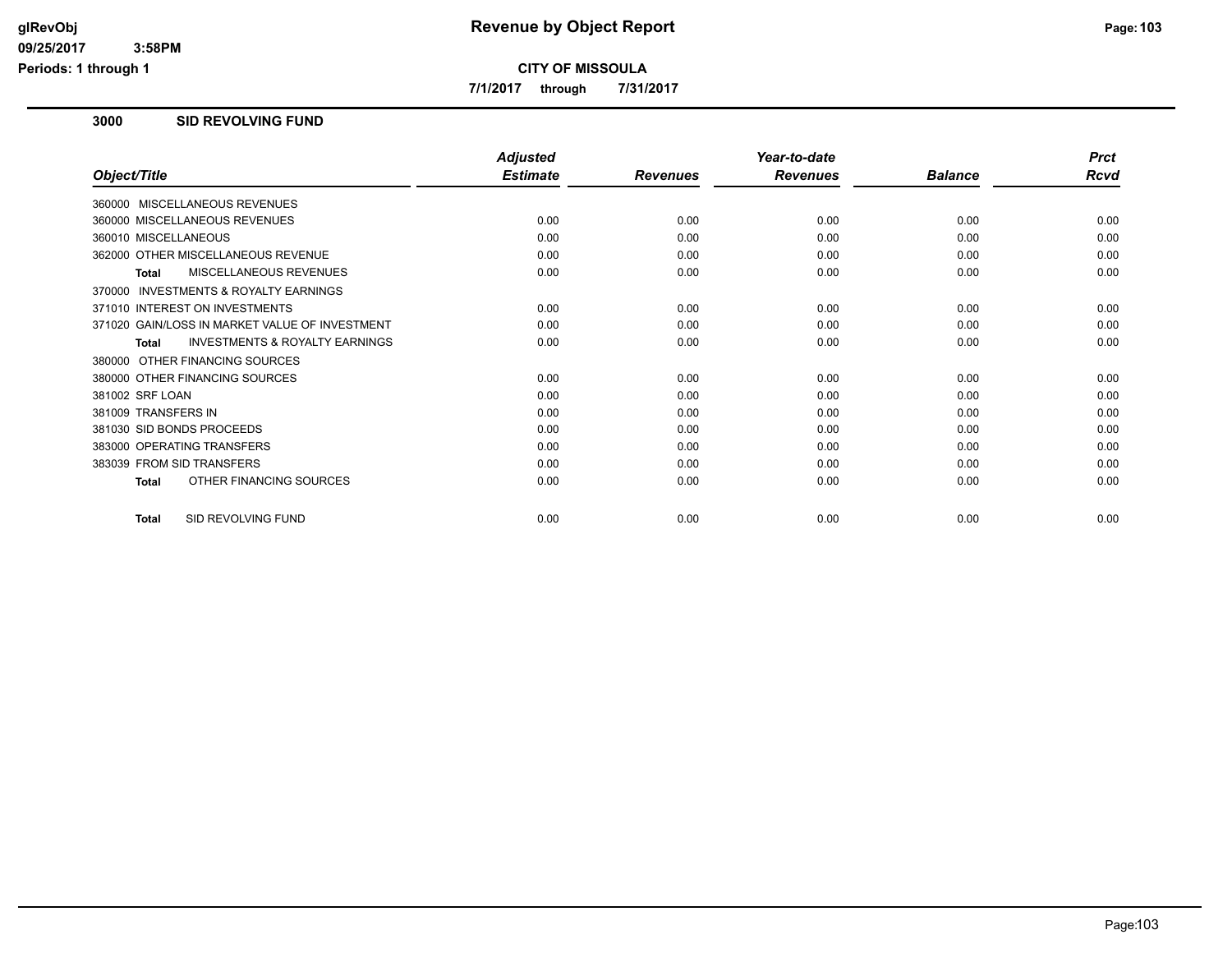**7/1/2017 through 7/31/2017**

### **3065 1998 PUBLIC SAFETY G O BONDS FUND**

**3065 1998 PUBLIC SAFETY G O BONDS FUND**

|                                                    | <b>Adjusted</b> |                 | Year-to-date    |                | <b>Prct</b> |
|----------------------------------------------------|-----------------|-----------------|-----------------|----------------|-------------|
| Object/Title                                       | <b>Estimate</b> | <b>Revenues</b> | <b>Revenues</b> | <b>Balance</b> | <b>Rcvd</b> |
| 310000 TAXES/ASSESSMENTS                           |                 |                 |                 |                |             |
| 310000 TAXES/ASSESSMENTS                           | 0.00            | 0.00            | 0.00            | 0.00           | 0.00        |
| 311000 GENERAL PROPERTY TAXES                      | 0.00            | 0.00            | 0.00            | 0.00           | 0.00        |
| 311001 CURRENT TAXES                               | 0.00            | 0.00            | 0.00            | 0.00           | 0.00        |
| 311030 MOTOR VEHICLE TAXES                         | 0.00            | 0.00            | 0.00            | 0.00           | 0.00        |
| 312000 PENALTIES & INTEREST - DELINQUENT TAXES     | 0.00            | 0.00            | 0.00            | 0.00           | 0.00        |
| 312001 PENALTIES & INTEREST                        | 0.00            | 0.00            | 0.00            | 0.00           | 0.00        |
| 314000 PROP TAX - OTHER THAN ASSESSED VAL          | 0.00            | 0.00            | 0.00            | 0.00           | 0.00        |
| 314001 LIGHT VEHICLE TAX                           | 0.00            | 0.00            | 0.00            | 0.00           | 0.00        |
| TAXES/ASSESSMENTS<br>Total                         | 0.00            | 0.00            | 0.00            | 0.00           | 0.00        |
| 330000 INTERGOVERNMENTAL REVENUES                  |                 |                 |                 |                |             |
| 334056 BANK CORP. LIC. TAX - (PREVIOUS YEARS)      | 0.00            | 0.00            | 0.00            | 0.00           | 0.00        |
| 335210 PERSONAL PROPERTY TAX REIMBURSEMENT         | 0.00            | 0.00            | 0.00            | 0.00           | 0.00        |
| 335230 HB 124 REVENUE                              | 0.00            | 0.00            | 0.00            | 0.00           | 0.00        |
| 335250 STATE REIMB - SB #184                       | 0.00            | 0.00            | 0.00            | 0.00           | 0.00        |
| <b>INTERGOVERNMENTAL REVENUES</b><br><b>Total</b>  | 0.00            | 0.00            | 0.00            | 0.00           | 0.00        |
| 360000 MISCELLANEOUS REVENUES                      |                 |                 |                 |                |             |
| 360010 MISCELLANEOUS                               | 0.00            | 0.00            | 0.00            | 0.00           | 0.00        |
| MISCELLANEOUS REVENUES<br>Total                    | 0.00            | 0.00            | 0.00            | 0.00           | 0.00        |
| 370000 INVESTMENTS & ROYALTY EARNINGS              |                 |                 |                 |                |             |
| 371010 INTEREST ON INVESTMENTS                     | 0.00            | 0.00            | 0.00            | 0.00           | 0.00        |
| 371020 GAIN/LOSS IN MARKET VALUE OF INVESTMENTS    | 0.00            | 0.00            | 0.00            | 0.00           | 0.00        |
| <b>INVESTMENTS &amp; ROYALTY EARNINGS</b><br>Total | 0.00            | 0.00            | 0.00            | 0.00           | 0.00        |
| 380000 OTHER FINANCING SOURCES                     |                 |                 |                 |                |             |
| 381010 BOND PROCEEDS                               | 0.00            | 0.00            | 0.00            | 0.00           | 0.00        |
| 383042 TRANSFERS FROM OTHER FUNDS                  | 0.00            | 0.00            | 0.00            | 0.00           | 0.00        |
| OTHER FINANCING SOURCES<br><b>Total</b>            | 0.00            | 0.00            | 0.00            | 0.00           | 0.00        |
| 1998 PUBLIC SAFETY G O BONDS FUND<br>Total         | 0.00            | 0.00            | 0.00            | 0.00           | 0.00        |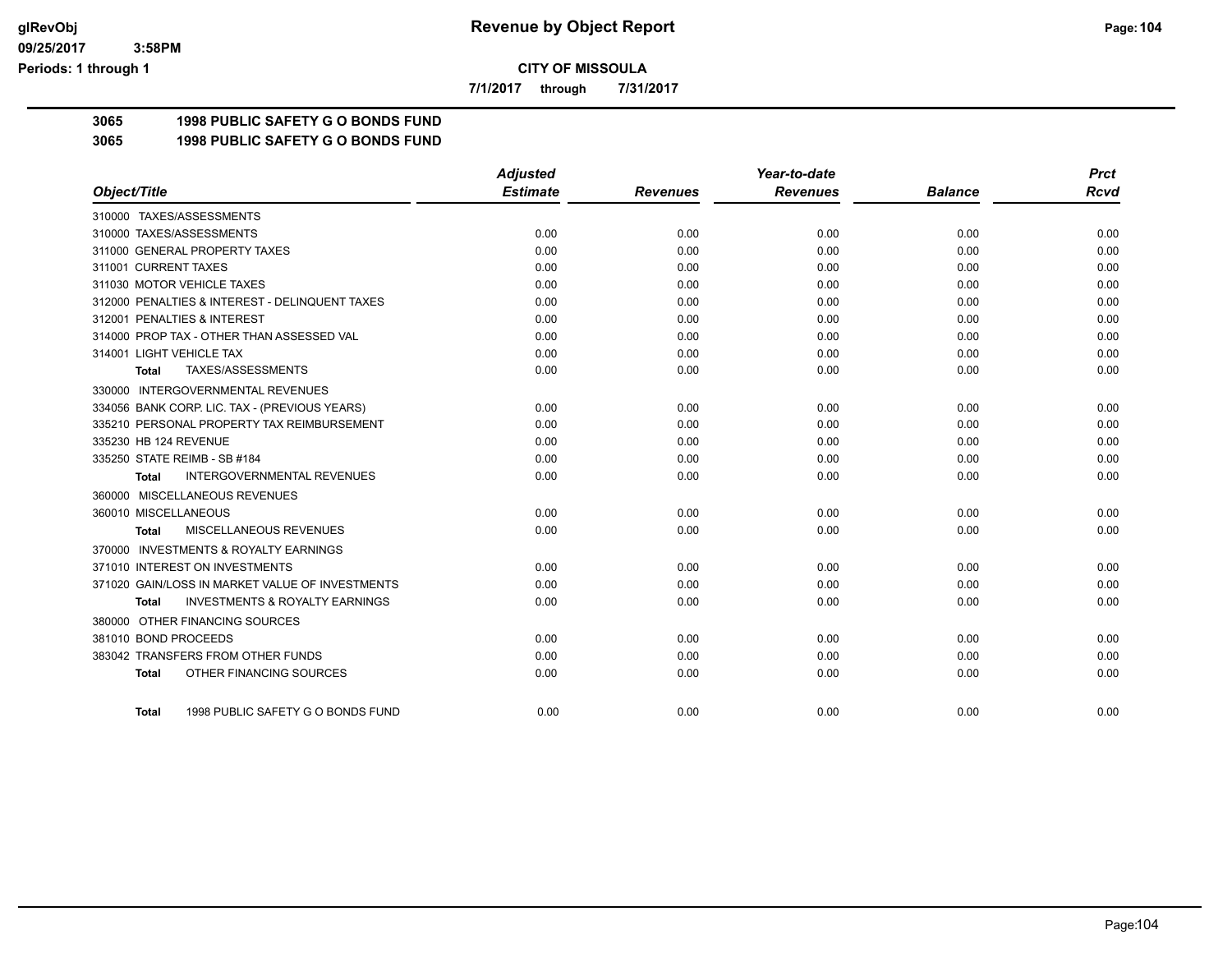**7/1/2017 through 7/31/2017**

### **3065 1998 PUBLIC SAFETY G O BONDS FUND**

| Object/Title                                              | <b>Adjusted</b><br><b>Estimate</b> | <b>Revenues</b> | Year-to-date<br><b>Revenues</b> | <b>Balance</b> | <b>Prct</b><br>Rcvd |
|-----------------------------------------------------------|------------------------------------|-----------------|---------------------------------|----------------|---------------------|
|                                                           |                                    |                 |                                 |                |                     |
| 310000 TAXES/ASSESSMENTS                                  |                                    |                 |                                 |                |                     |
| 310000 TAXES/ASSESSMENTS                                  | 0.00                               | 0.00            | 0.00                            | 0.00           | 0.00                |
| 311000 GENERAL PROPERTY TAXES                             | 0.00                               | 0.00            | 0.00                            | 0.00           | 0.00                |
| 311001 CURRENT TAXES                                      | 0.00                               | 0.00            | 0.00                            | 0.00           | 0.00                |
| 311030 MOTOR VEHICLE TAXES                                | 0.00                               | 0.00            | 0.00                            | 0.00           | 0.00                |
| 312000 PENALTIES & INTEREST - DELINQUENT TAXES            | 0.00                               | 0.00            | 0.00                            | 0.00           | 0.00                |
| 312001 PENALTIES & INTEREST                               | 0.00                               | 0.00            | 0.00                            | 0.00           | 0.00                |
| 314000 PROP TAX - OTHER THAN ASSESSED VAL                 | 0.00                               | 0.00            | 0.00                            | 0.00           | 0.00                |
| 314001 LIGHT VEHICLE TAX                                  | 0.00                               | 0.00            | 0.00                            | 0.00           | 0.00                |
| TAXES/ASSESSMENTS<br><b>Total</b>                         | 0.00                               | 0.00            | 0.00                            | 0.00           | 0.00                |
| 330000 INTERGOVERNMENTAL REVENUES                         |                                    |                 |                                 |                |                     |
| 334056 BANK CORP. LIC. TAX - (PREVIOUS YEARS)             | 0.00                               | 0.00            | 0.00                            | 0.00           | 0.00                |
| 335210 PERSONAL PROPERTY TAX REIMBURSEMENT                | 0.00                               | 0.00            | 0.00                            | 0.00           | 0.00                |
| 335230 HB 124 REVENUE                                     | 0.00                               | 0.00            | 0.00                            | 0.00           | 0.00                |
| 335250 STATE REIMB - SB #184                              | 0.00                               | 0.00            | 0.00                            | 0.00           | 0.00                |
| <b>INTERGOVERNMENTAL REVENUES</b><br><b>Total</b>         | 0.00                               | 0.00            | 0.00                            | 0.00           | 0.00                |
| 360000 MISCELLANEOUS REVENUES                             |                                    |                 |                                 |                |                     |
| 360010 MISCELLANEOUS                                      | 0.00                               | 0.00            | 0.00                            | 0.00           | 0.00                |
| MISCELLANEOUS REVENUES<br><b>Total</b>                    | 0.00                               | 0.00            | 0.00                            | 0.00           | 0.00                |
| 370000 INVESTMENTS & ROYALTY EARNINGS                     |                                    |                 |                                 |                |                     |
| 371010 INTEREST ON INVESTMENTS                            | 0.00                               | 0.00            | 0.00                            | 0.00           | 0.00                |
| 371020 GAIN/LOSS IN MARKET VALUE OF INVESTMENT            | 0.00                               | 0.00            | 0.00                            | 0.00           | 0.00                |
| <b>INVESTMENTS &amp; ROYALTY EARNINGS</b><br><b>Total</b> | 0.00                               | 0.00            | 0.00                            | 0.00           | 0.00                |
| 380000 OTHER FINANCING SOURCES                            |                                    |                 |                                 |                |                     |
| 381010 BOND PROCEEDS                                      | 0.00                               | 0.00            | 0.00                            | 0.00           | 0.00                |
| 383042 TRANSFERS FROM OTHER FUNDS                         | 0.00                               | 0.00            | 0.00                            | 0.00           | 0.00                |
| OTHER FINANCING SOURCES<br><b>Total</b>                   | 0.00                               | 0.00            | 0.00                            | 0.00           | 0.00                |
|                                                           |                                    |                 |                                 |                |                     |
| 1998 PUBLIC SAFETY G O BONDS FUND<br>Total                | 0.00                               | 0.00            | 0.00                            | 0.00           | 0.00                |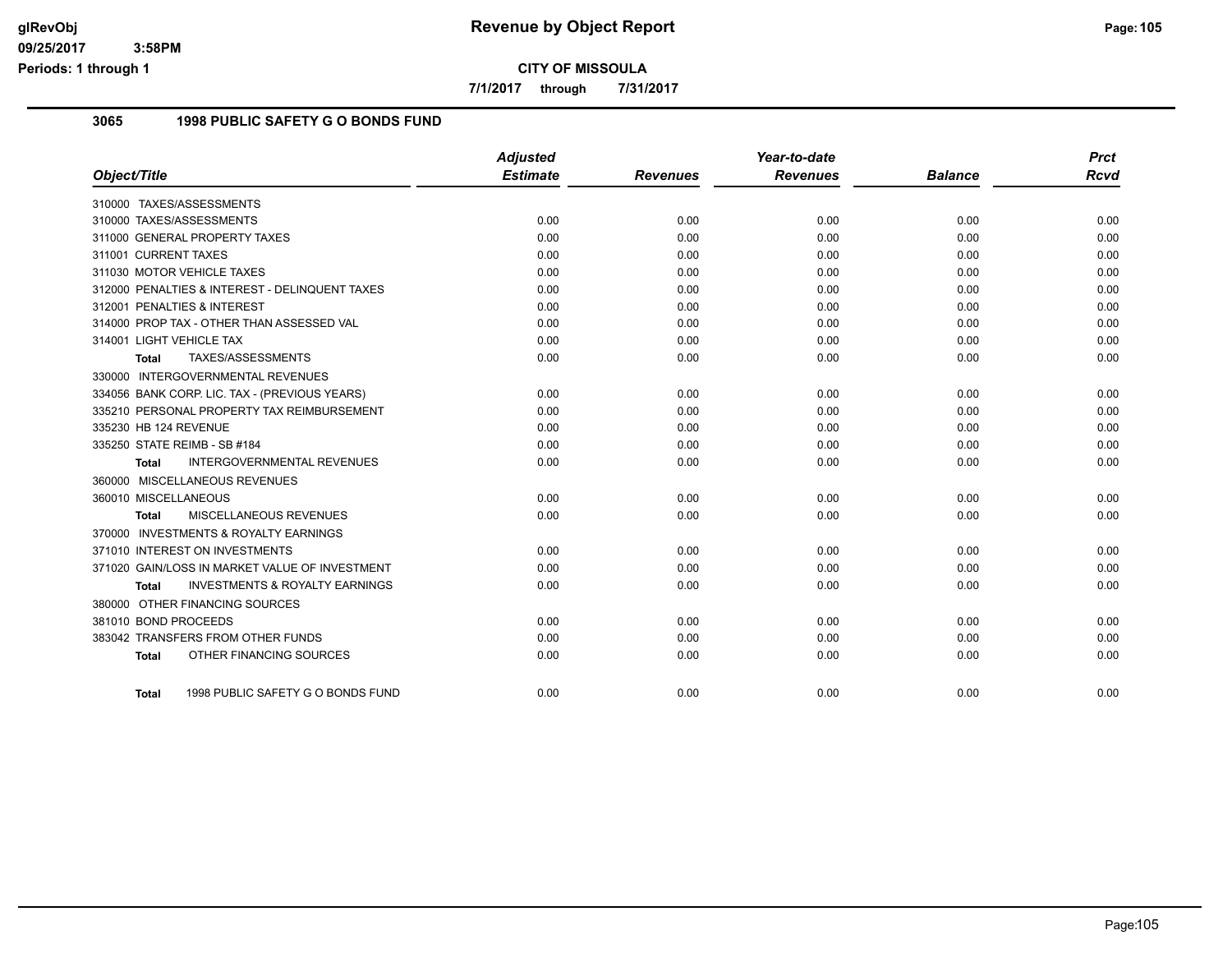**CITY OF MISSOULA**

**7/1/2017 through 7/31/2017**

**3070 1996 OPEN SPACE GO BONDS**

**3070 1996 OPEN SPACE GO BONDS**

|                                                    | <b>Adjusted</b> |                 | Year-to-date    |                | <b>Prct</b> |
|----------------------------------------------------|-----------------|-----------------|-----------------|----------------|-------------|
| Object/Title                                       | <b>Estimate</b> | <b>Revenues</b> | <b>Revenues</b> | <b>Balance</b> | <b>Rcvd</b> |
| 310000 TAXES/ASSESSMENTS                           |                 |                 |                 |                |             |
| 310000 TAXES/ASSESSMENTS                           | 0.00            | 0.00            | 0.00            | 0.00           | 0.00        |
| 311000 GENERAL PROPERTY TAXES                      | 0.00            | 0.00            | 0.00            | 0.00           | 0.00        |
| 311030 MOTOR VEHICLE TAXES                         | 0.00            | 0.00            | 0.00            | 0.00           | 0.00        |
| 312000 PENALTIES & INTEREST - DELINQUENT TAXES     | 0.00            | 0.00            | 0.00            | 0.00           | 0.00        |
| 312001 PENALTIES & INTEREST                        | 0.00            | 0.00            | 0.00            | 0.00           | 0.00        |
| 314000 PROP TAX - OTHER THAN ASSESSED VAL          | 0.00            | 0.00            | 0.00            | 0.00           | 0.00        |
| 314001 LIGHT VEHICLE TAX                           | 0.00            | 0.00            | 0.00            | 0.00           | 0.00        |
| TAXES/ASSESSMENTS<br><b>Total</b>                  | 0.00            | 0.00            | 0.00            | 0.00           | 0.00        |
| <b>INTERGOVERNMENTAL REVENUES</b><br>330000        |                 |                 |                 |                |             |
| 334056 BANK CORP. LIC. TAX - (PREVIOUS YEARS)      | 0.00            | 0.00            | 0.00            | 0.00           | 0.00        |
| 335210 PERSONAL PROPERTY TAX REIMBURSEMENT         | 0.00            | 0.00            | 0.00            | 0.00           | 0.00        |
| 335250 STATE REIMB - SB #184                       | 0.00            | 0.00            | 0.00            | 0.00           | 0.00        |
| <b>INTERGOVERNMENTAL REVENUES</b><br><b>Total</b>  | 0.00            | 0.00            | 0.00            | 0.00           | 0.00        |
| 370000 INVESTMENTS & ROYALTY EARNINGS              |                 |                 |                 |                |             |
| 371010 INTEREST ON INVESTMENTS                     | 0.00            | 0.00            | 0.00            | 0.00           | 0.00        |
| 371020 GAIN/LOSS IN MARKET VALUE OF INVESTMENTS    | 0.00            | 0.00            | 0.00            | 0.00           | 0.00        |
| <b>INVESTMENTS &amp; ROYALTY EARNINGS</b><br>Total | 0.00            | 0.00            | 0.00            | 0.00           | 0.00        |
| OTHER FINANCING SOURCES<br>380000                  |                 |                 |                 |                |             |
| 381010 BOND PROCEEDS                               | 0.00            | 0.00            | 0.00            | 0.00           | 0.00        |
| OTHER FINANCING SOURCES<br><b>Total</b>            | 0.00            | 0.00            | 0.00            | 0.00           | 0.00        |
| 1996 OPEN SPACE GO BONDS<br>Total                  | 0.00            | 0.00            | 0.00            | 0.00           | 0.00        |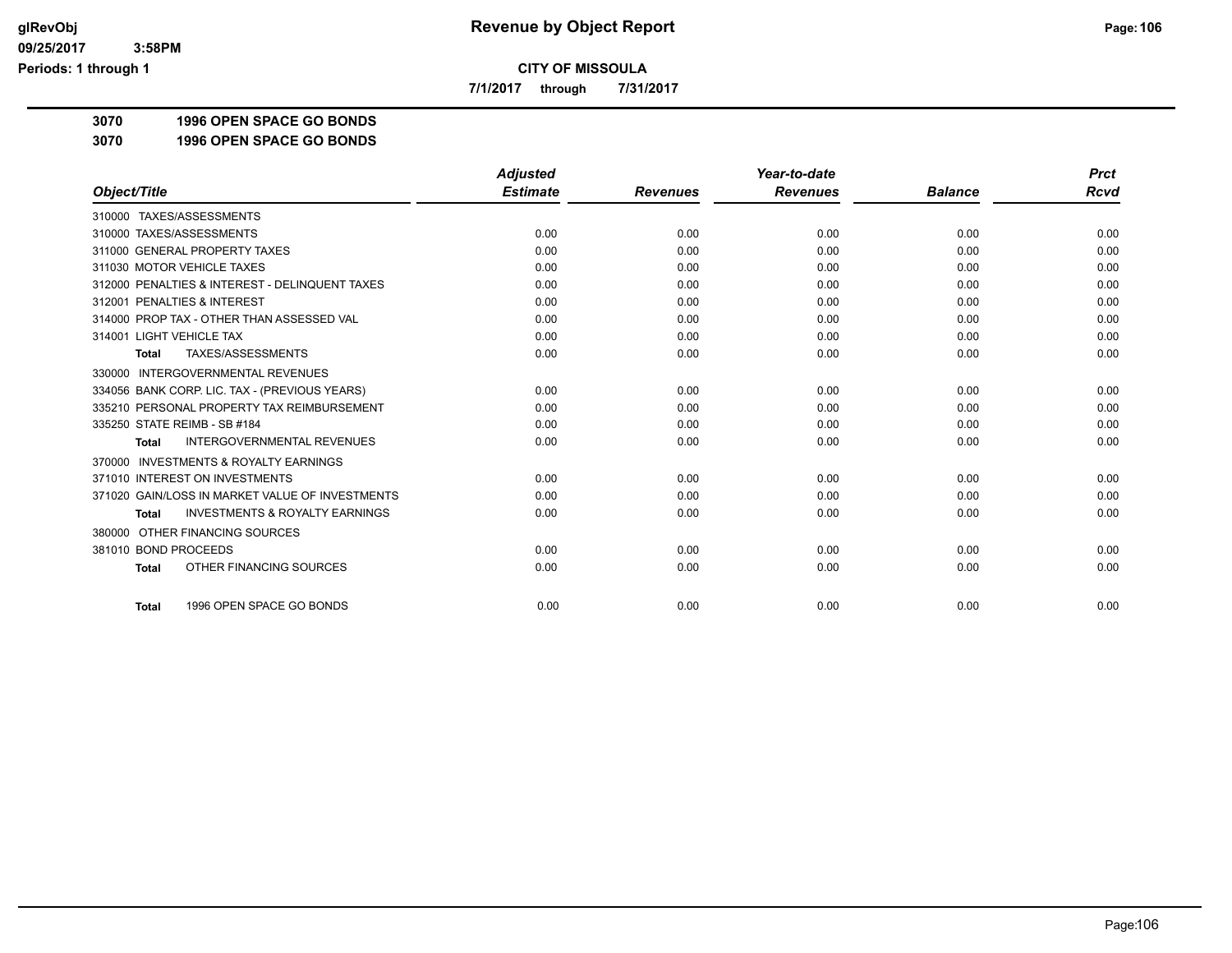**CITY OF MISSOULA**

**7/1/2017 through 7/31/2017**

### **3070 1996 OPEN SPACE GO BONDS**

|                                                           | <b>Adjusted</b> |                 | Year-to-date    |                | <b>Prct</b> |
|-----------------------------------------------------------|-----------------|-----------------|-----------------|----------------|-------------|
| Object/Title                                              | <b>Estimate</b> | <b>Revenues</b> | <b>Revenues</b> | <b>Balance</b> | Rcvd        |
| 310000 TAXES/ASSESSMENTS                                  |                 |                 |                 |                |             |
| 310000 TAXES/ASSESSMENTS                                  | 0.00            | 0.00            | 0.00            | 0.00           | 0.00        |
| 311000 GENERAL PROPERTY TAXES                             | 0.00            | 0.00            | 0.00            | 0.00           | 0.00        |
| 311030 MOTOR VEHICLE TAXES                                | 0.00            | 0.00            | 0.00            | 0.00           | 0.00        |
| 312000 PENALTIES & INTEREST - DELINQUENT TAXES            | 0.00            | 0.00            | 0.00            | 0.00           | 0.00        |
| 312001 PENALTIES & INTEREST                               | 0.00            | 0.00            | 0.00            | 0.00           | 0.00        |
| 314000 PROP TAX - OTHER THAN ASSESSED VAL                 | 0.00            | 0.00            | 0.00            | 0.00           | 0.00        |
| 314001 LIGHT VEHICLE TAX                                  | 0.00            | 0.00            | 0.00            | 0.00           | 0.00        |
| TAXES/ASSESSMENTS<br><b>Total</b>                         | 0.00            | 0.00            | 0.00            | 0.00           | 0.00        |
| 330000 INTERGOVERNMENTAL REVENUES                         |                 |                 |                 |                |             |
| 334056 BANK CORP. LIC. TAX - (PREVIOUS YEARS)             | 0.00            | 0.00            | 0.00            | 0.00           | 0.00        |
| 335210 PERSONAL PROPERTY TAX REIMBURSEMENT                | 0.00            | 0.00            | 0.00            | 0.00           | 0.00        |
| 335250 STATE REIMB - SB #184                              | 0.00            | 0.00            | 0.00            | 0.00           | 0.00        |
| INTERGOVERNMENTAL REVENUES<br><b>Total</b>                | 0.00            | 0.00            | 0.00            | 0.00           | 0.00        |
| <b>INVESTMENTS &amp; ROYALTY EARNINGS</b><br>370000       |                 |                 |                 |                |             |
| 371010 INTEREST ON INVESTMENTS                            | 0.00            | 0.00            | 0.00            | 0.00           | 0.00        |
| 371020 GAIN/LOSS IN MARKET VALUE OF INVESTMENT            | 0.00            | 0.00            | 0.00            | 0.00           | 0.00        |
| <b>INVESTMENTS &amp; ROYALTY EARNINGS</b><br><b>Total</b> | 0.00            | 0.00            | 0.00            | 0.00           | 0.00        |
| 380000 OTHER FINANCING SOURCES                            |                 |                 |                 |                |             |
| 381010 BOND PROCEEDS                                      | 0.00            | 0.00            | 0.00            | 0.00           | 0.00        |
| OTHER FINANCING SOURCES<br><b>Total</b>                   | 0.00            | 0.00            | 0.00            | 0.00           | 0.00        |
| 1996 OPEN SPACE GO BONDS<br><b>Total</b>                  | 0.00            | 0.00            | 0.00            | 0.00           | 0.00        |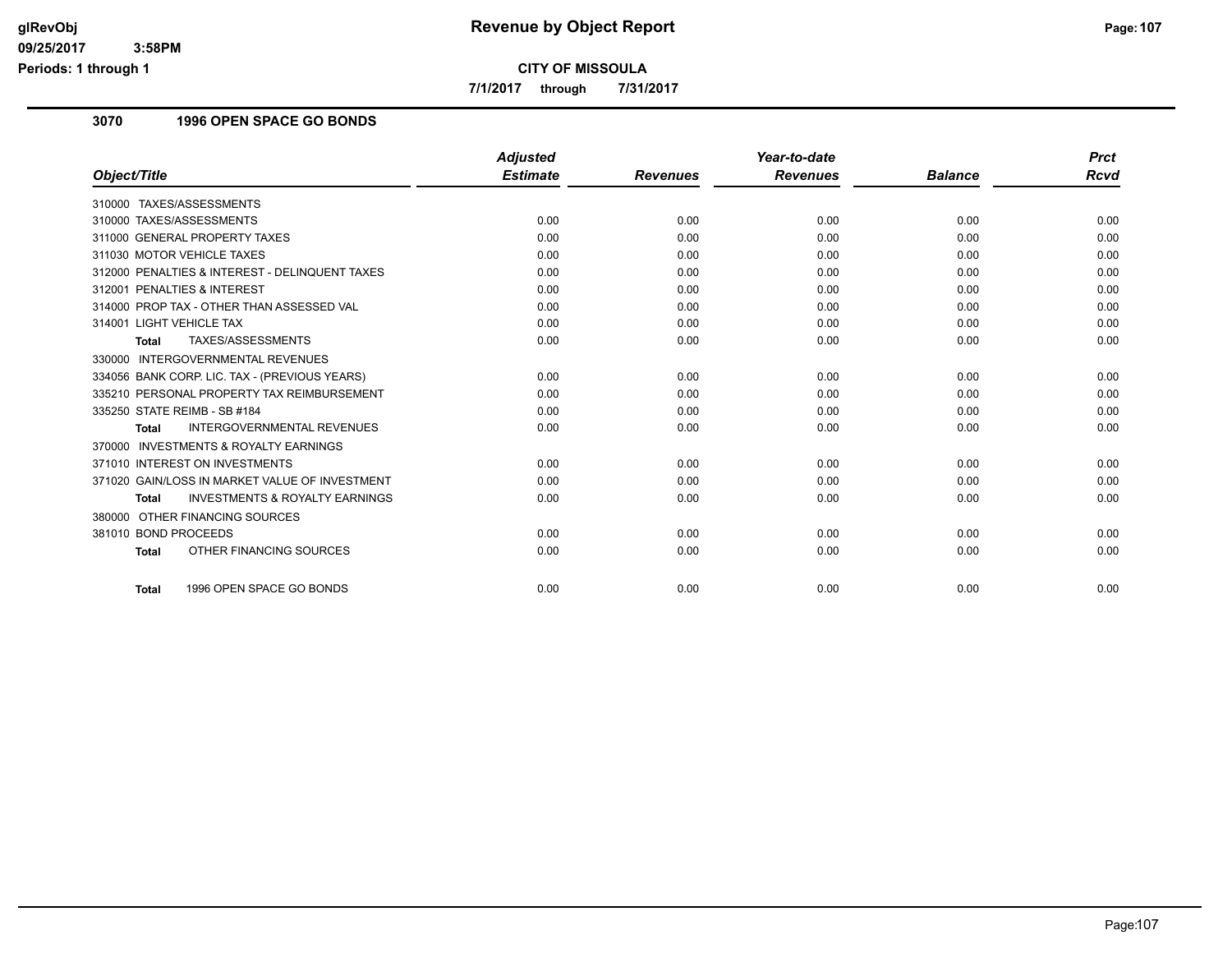**7/1/2017 through 7/31/2017**

### **3075 1997 OPEN SPACE G O BOND FUND**

### **3075 1997 OPEN SPACE G O BOND FUND**

|                          |                                                 | <b>Adjusted</b> |                 | Year-to-date    |                | <b>Prct</b> |
|--------------------------|-------------------------------------------------|-----------------|-----------------|-----------------|----------------|-------------|
| Object/Title             |                                                 | <b>Estimate</b> | <b>Revenues</b> | <b>Revenues</b> | <b>Balance</b> | <b>Rcvd</b> |
|                          | 310000 TAXES/ASSESSMENTS                        |                 |                 |                 |                |             |
| 310000 TAXES/ASSESSMENTS |                                                 | 0.00            | 0.00            | 0.00            | 0.00           | 0.00        |
|                          | 311000 GENERAL PROPERTY TAXES                   | 0.00            | 0.00            | 0.00            | 0.00           | 0.00        |
|                          | 311030 MOTOR VEHICLE TAXES                      | 0.00            | 0.00            | 0.00            | 0.00           | 0.00        |
|                          | 312000 PENALTIES & INTEREST - DELINQUENT TAXES  | 0.00            | 0.00            | 0.00            | 0.00           | 0.00        |
|                          | 312001 PENALTIES & INTEREST                     | 0.00            | 0.00            | 0.00            | 0.00           | 0.00        |
|                          | 314000 PROP TAX - OTHER THAN ASSESSED VAL       | 0.00            | 0.00            | 0.00            | 0.00           | 0.00        |
| 314001 LIGHT VEHICLE TAX |                                                 | 0.00            | 0.00            | 0.00            | 0.00           | 0.00        |
| <b>Total</b>             | TAXES/ASSESSMENTS                               | 0.00            | 0.00            | 0.00            | 0.00           | 0.00        |
|                          | 330000 INTERGOVERNMENTAL REVENUES               |                 |                 |                 |                |             |
|                          | 334056 BANK CORP. LIC. TAX - (PREVIOUS YEARS)   | 0.00            | 0.00            | 0.00            | 0.00           | 0.00        |
|                          | 335210 PERSONAL PROPERTY TAX REIMBURSEMENT      | 0.00            | 0.00            | 0.00            | 0.00           | 0.00        |
|                          | 335250 STATE REIMB - SB #184                    | 0.00            | 0.00            | 0.00            | 0.00           | 0.00        |
| <b>Total</b>             | <b>INTERGOVERNMENTAL REVENUES</b>               | 0.00            | 0.00            | 0.00            | 0.00           | 0.00        |
|                          | 360000 MISCELLANEOUS REVENUES                   |                 |                 |                 |                |             |
| 360010 MISCELLANEOUS     |                                                 | 0.00            | 0.00            | 0.00            | 0.00           | 0.00        |
| <b>Total</b>             | <b>MISCELLANEOUS REVENUES</b>                   | 0.00            | 0.00            | 0.00            | 0.00           | 0.00        |
|                          | 370000 INVESTMENTS & ROYALTY EARNINGS           |                 |                 |                 |                |             |
|                          | 371010 INTEREST ON INVESTMENTS                  | 0.00            | 0.00            | 0.00            | 0.00           | 0.00        |
|                          | 371020 GAIN/LOSS IN MARKET VALUE OF INVESTMENTS | 0.00            | 0.00            | 0.00            | 0.00           | 0.00        |
| Total                    | <b>INVESTMENTS &amp; ROYALTY EARNINGS</b>       | 0.00            | 0.00            | 0.00            | 0.00           | 0.00        |
|                          | 380000 OTHER FINANCING SOURCES                  |                 |                 |                 |                |             |
|                          | 380000 OTHER FINANCING SOURCES                  | 0.00            | 0.00            | 0.00            | 0.00           | 0.00        |
| 381010 BOND PROCEEDS     |                                                 | 0.00            | 0.00            | 0.00            | 0.00           | 0.00        |
| <b>Total</b>             | OTHER FINANCING SOURCES                         | 0.00            | 0.00            | 0.00            | 0.00           | 0.00        |
|                          |                                                 |                 |                 |                 |                |             |
| <b>Total</b>             | 1997 OPEN SPACE G O BOND FUND                   | 0.00            | 0.00            | 0.00            | 0.00           | 0.00        |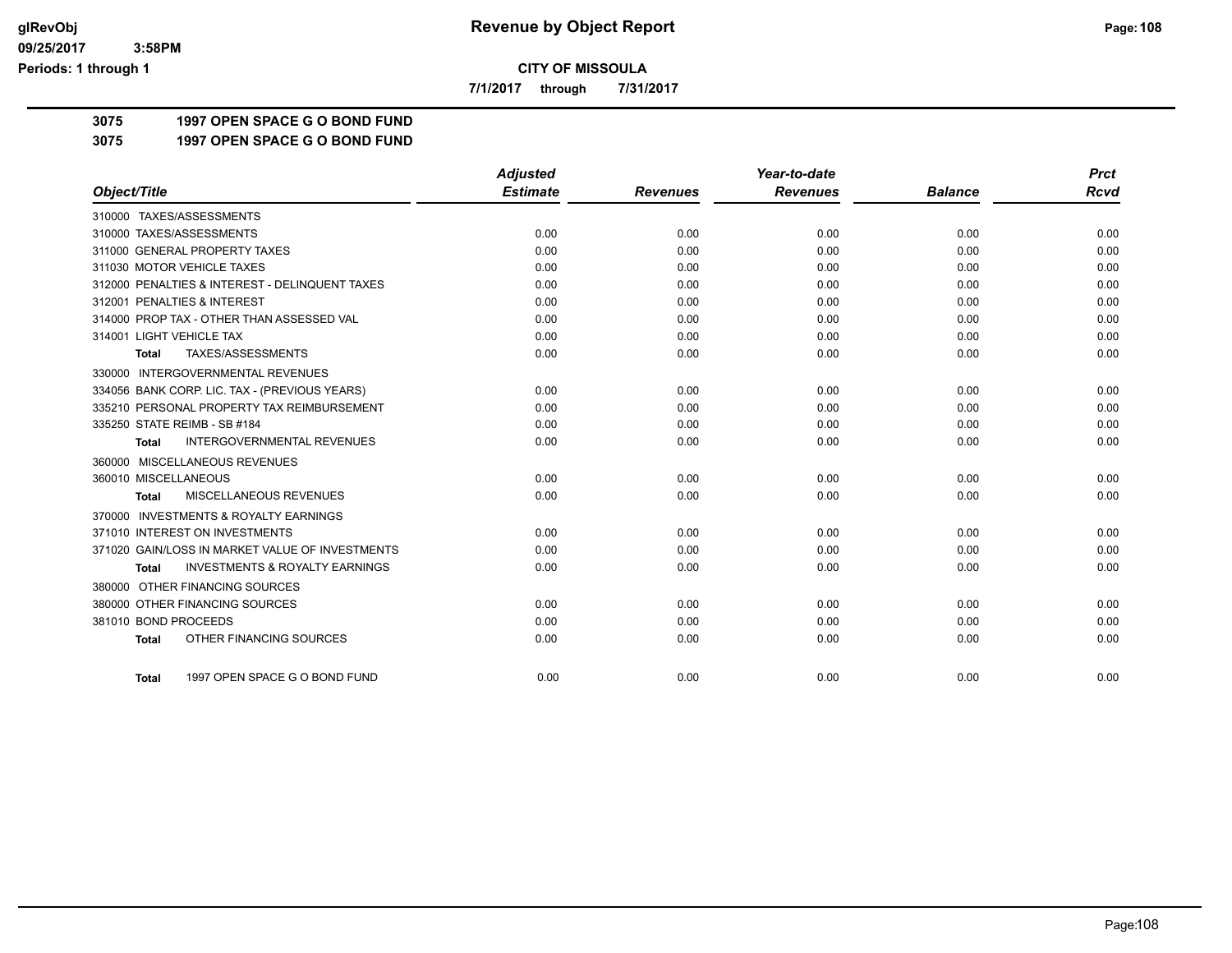**7/1/2017 through 7/31/2017**

#### **3075 1997 OPEN SPACE G O BOND FUND**

|                                                           | <b>Adjusted</b> |                 | Year-to-date    |                | <b>Prct</b> |
|-----------------------------------------------------------|-----------------|-----------------|-----------------|----------------|-------------|
| Object/Title                                              | <b>Estimate</b> | <b>Revenues</b> | <b>Revenues</b> | <b>Balance</b> | Rcvd        |
| 310000 TAXES/ASSESSMENTS                                  |                 |                 |                 |                |             |
| 310000 TAXES/ASSESSMENTS                                  | 0.00            | 0.00            | 0.00            | 0.00           | 0.00        |
| 311000 GENERAL PROPERTY TAXES                             | 0.00            | 0.00            | 0.00            | 0.00           | 0.00        |
| 311030 MOTOR VEHICLE TAXES                                | 0.00            | 0.00            | 0.00            | 0.00           | 0.00        |
| 312000 PENALTIES & INTEREST - DELINQUENT TAXES            | 0.00            | 0.00            | 0.00            | 0.00           | 0.00        |
| 312001 PENALTIES & INTEREST                               | 0.00            | 0.00            | 0.00            | 0.00           | 0.00        |
| 314000 PROP TAX - OTHER THAN ASSESSED VAL                 | 0.00            | 0.00            | 0.00            | 0.00           | 0.00        |
| 314001 LIGHT VEHICLE TAX                                  | 0.00            | 0.00            | 0.00            | 0.00           | 0.00        |
| TAXES/ASSESSMENTS<br><b>Total</b>                         | 0.00            | 0.00            | 0.00            | 0.00           | 0.00        |
| 330000 INTERGOVERNMENTAL REVENUES                         |                 |                 |                 |                |             |
| 334056 BANK CORP. LIC. TAX - (PREVIOUS YEARS)             | 0.00            | 0.00            | 0.00            | 0.00           | 0.00        |
| 335210 PERSONAL PROPERTY TAX REIMBURSEMENT                | 0.00            | 0.00            | 0.00            | 0.00           | 0.00        |
| 335250 STATE REIMB - SB #184                              | 0.00            | 0.00            | 0.00            | 0.00           | 0.00        |
| <b>INTERGOVERNMENTAL REVENUES</b><br><b>Total</b>         | 0.00            | 0.00            | 0.00            | 0.00           | 0.00        |
| 360000 MISCELLANEOUS REVENUES                             |                 |                 |                 |                |             |
| 360010 MISCELLANEOUS                                      | 0.00            | 0.00            | 0.00            | 0.00           | 0.00        |
| <b>MISCELLANEOUS REVENUES</b><br><b>Total</b>             | 0.00            | 0.00            | 0.00            | 0.00           | 0.00        |
| 370000 INVESTMENTS & ROYALTY EARNINGS                     |                 |                 |                 |                |             |
| 371010 INTEREST ON INVESTMENTS                            | 0.00            | 0.00            | 0.00            | 0.00           | 0.00        |
| 371020 GAIN/LOSS IN MARKET VALUE OF INVESTMENT            | 0.00            | 0.00            | 0.00            | 0.00           | 0.00        |
| <b>INVESTMENTS &amp; ROYALTY EARNINGS</b><br><b>Total</b> | 0.00            | 0.00            | 0.00            | 0.00           | 0.00        |
| 380000 OTHER FINANCING SOURCES                            |                 |                 |                 |                |             |
| 380000 OTHER FINANCING SOURCES                            | 0.00            | 0.00            | 0.00            | 0.00           | 0.00        |
| 381010 BOND PROCEEDS                                      | 0.00            | 0.00            | 0.00            | 0.00           | 0.00        |
| OTHER FINANCING SOURCES<br><b>Total</b>                   | 0.00            | 0.00            | 0.00            | 0.00           | 0.00        |
| 1997 OPEN SPACE G O BOND FUND<br><b>Total</b>             | 0.00            | 0.00            | 0.00            | 0.00           | 0.00        |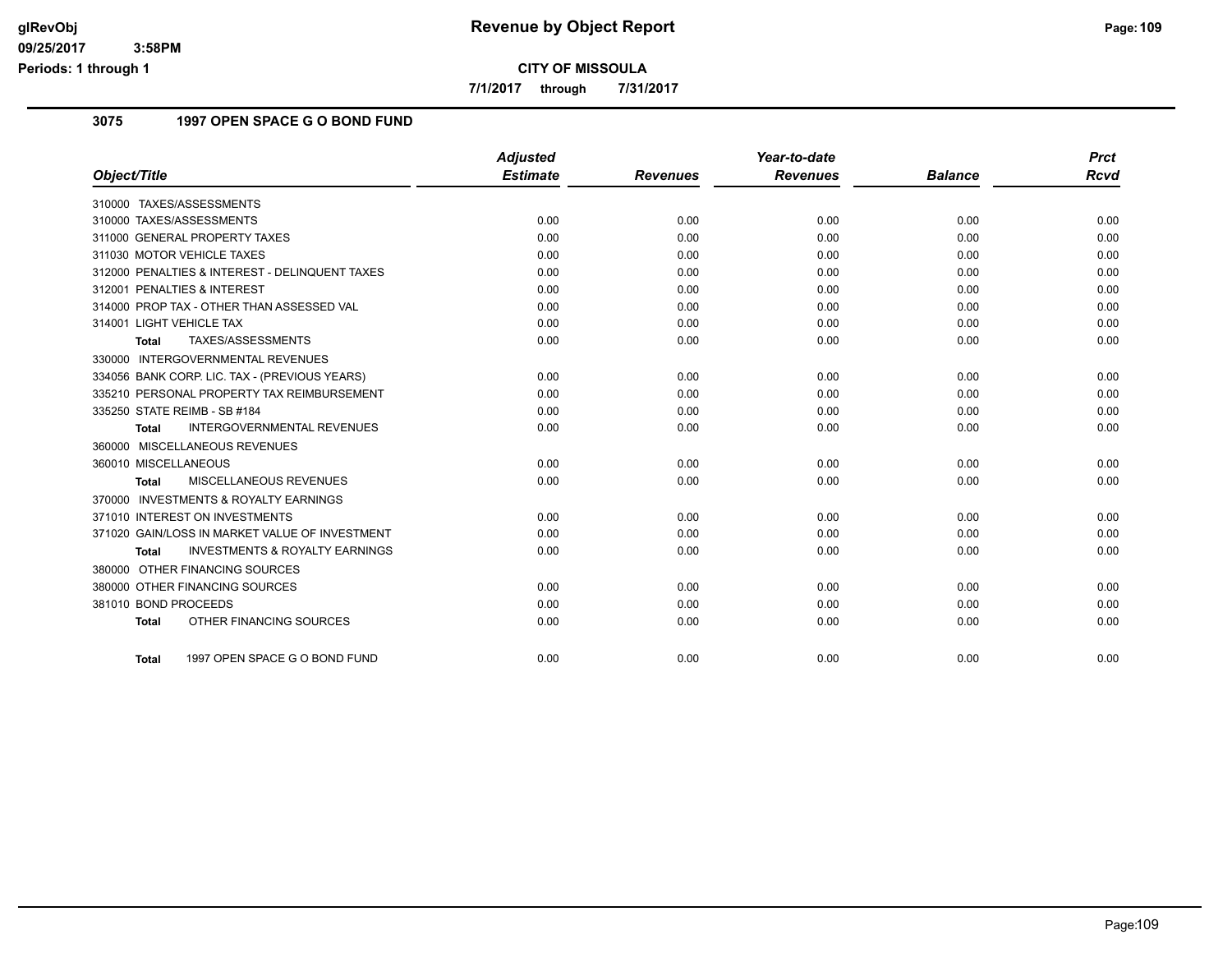**09/25/2017 3:58PM Periods: 1 through 1**

**CITY OF MISSOULA**

**7/1/2017 through 7/31/2017**

#### **3080 1994 FIRE EQUIP/CITY HALLS REFUND BOND F**

**3080 1994 FIRE EQUIP/CITY HALLS REFUND BOND F**

|                                |                                                 | <b>Adjusted</b> |                 | Year-to-date    |                | <b>Prct</b> |
|--------------------------------|-------------------------------------------------|-----------------|-----------------|-----------------|----------------|-------------|
| Object/Title                   |                                                 | <b>Estimate</b> | <b>Revenues</b> | <b>Revenues</b> | <b>Balance</b> | <b>Rcvd</b> |
| 310000 TAXES/ASSESSMENTS       |                                                 |                 |                 |                 |                |             |
| 310000 TAXES/ASSESSMENTS       |                                                 | 0.00            | 0.00            | 0.00            | 0.00           | 0.00        |
| 311000 GENERAL PROPERTY TAXES  |                                                 | 0.00            | 0.00            | 0.00            | 0.00           | 0.00        |
| 311030 MOTOR VEHICLE TAXES     |                                                 | 0.00            | 0.00            | 0.00            | 0.00           | 0.00        |
|                                | 312000 PENALTIES & INTEREST - DELINQUENT TAXES  | 0.00            | 0.00            | 0.00            | 0.00           | 0.00        |
| 312001 PENALTIES & INTEREST    |                                                 | 0.00            | 0.00            | 0.00            | 0.00           | 0.00        |
|                                | 314000 PROP TAX - OTHER THAN ASSESSED VAL       | 0.00            | 0.00            | 0.00            | 0.00           | 0.00        |
| 314001 LIGHT VEHICLE TAX       |                                                 | 0.00            | 0.00            | 0.00            | 0.00           | 0.00        |
| Total                          | TAXES/ASSESSMENTS                               | 0.00            | 0.00            | 0.00            | 0.00           | 0.00        |
| 330000                         | INTERGOVERNMENTAL REVENUES                      |                 |                 |                 |                |             |
|                                | 334056 BANK CORP. LIC. TAX - (PREVIOUS YEARS)   | 0.00            | 0.00            | 0.00            | 0.00           | 0.00        |
|                                | 335210 PERSONAL PROPERTY TAX REIMBURSEMENT      | 0.00            | 0.00            | 0.00            | 0.00           | 0.00        |
| 335250 STATE REIMB - SB #184   |                                                 | 0.00            | 0.00            | 0.00            | 0.00           | 0.00        |
| <b>Total</b>                   | <b>INTERGOVERNMENTAL REVENUES</b>               | 0.00            | 0.00            | 0.00            | 0.00           | 0.00        |
| 360000 MISCELLANEOUS REVENUES  |                                                 |                 |                 |                 |                |             |
| 360010 MISCELLANEOUS           |                                                 | 0.00            | 0.00            | 0.00            | 0.00           | 0.00        |
| Total                          | <b>MISCELLANEOUS REVENUES</b>                   | 0.00            | 0.00            | 0.00            | 0.00           | 0.00        |
| 370000                         | <b>INVESTMENTS &amp; ROYALTY EARNINGS</b>       |                 |                 |                 |                |             |
| 371010 INTEREST ON INVESTMENTS |                                                 | 0.00            | 0.00            | 0.00            | 0.00           | 0.00        |
|                                | 371020 GAIN/LOSS IN MARKET VALUE OF INVESTMENTS | 0.00            | 0.00            | 0.00            | 0.00           | 0.00        |
| Total                          | <b>INVESTMENTS &amp; ROYALTY EARNINGS</b>       | 0.00            | 0.00            | 0.00            | 0.00           | 0.00        |
| 380000 OTHER FINANCING SOURCES |                                                 |                 |                 |                 |                |             |
| 380000 OTHER FINANCING SOURCES |                                                 | 0.00            | 0.00            | 0.00            | 0.00           | 0.00        |
| 381010 BOND PROCEEDS           |                                                 | 0.00            | 0.00            | 0.00            | 0.00           | 0.00        |
| <b>Total</b>                   | OTHER FINANCING SOURCES                         | 0.00            | 0.00            | 0.00            | 0.00           | 0.00        |
| Total                          | 1994 FIRE EQUIP/CITY HALLS REFUND BONI          | 0.00            | 0.00            | 0.00            | 0.00           | 0.00        |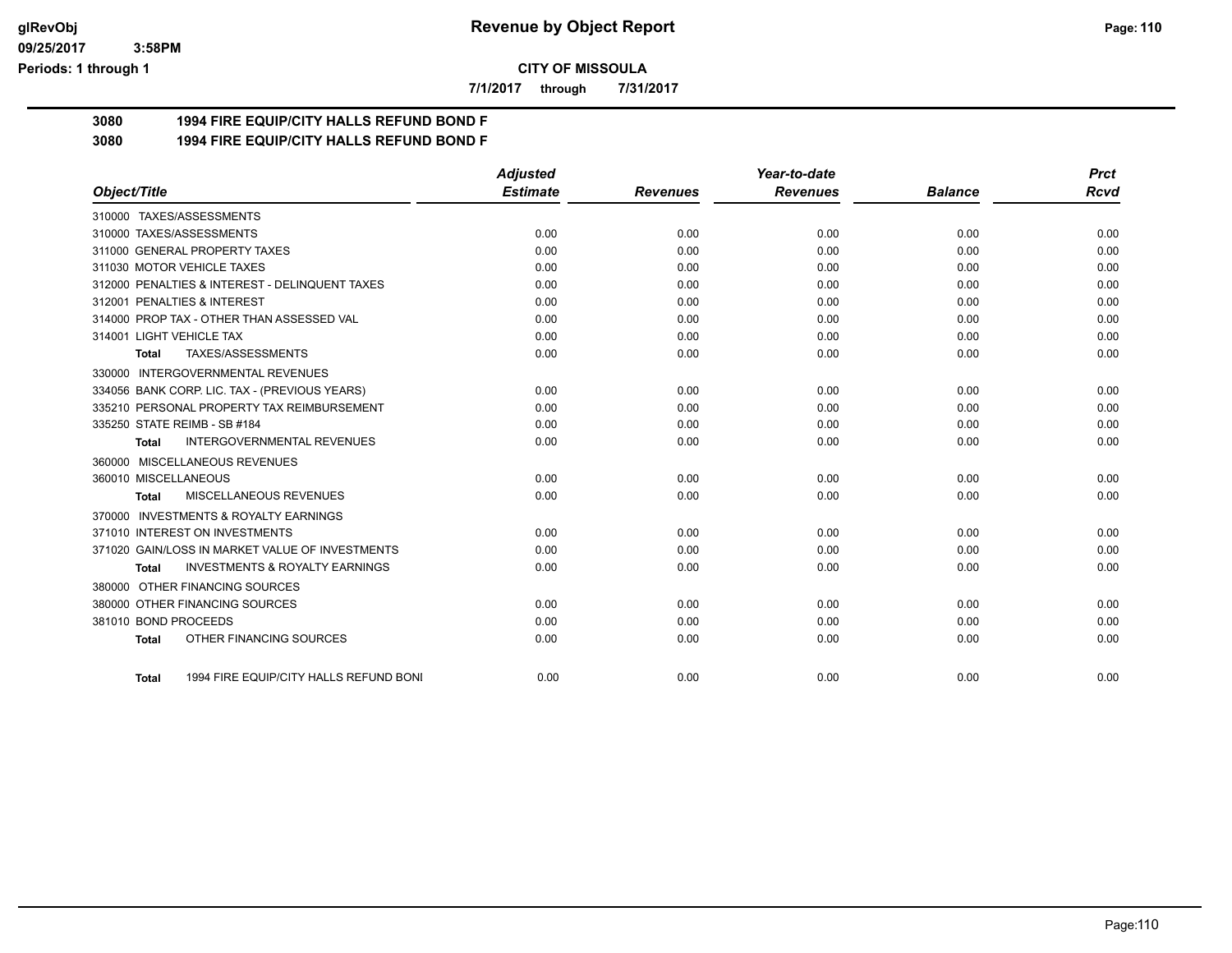**7/1/2017 through 7/31/2017**

#### **3080 1994 FIRE EQUIP/CITY HALLS REFUND BOND F**

|                                                           | <b>Adjusted</b> |                 | Year-to-date    |                | <b>Prct</b> |
|-----------------------------------------------------------|-----------------|-----------------|-----------------|----------------|-------------|
| Object/Title                                              | <b>Estimate</b> | <b>Revenues</b> | <b>Revenues</b> | <b>Balance</b> | <b>Rcvd</b> |
| 310000 TAXES/ASSESSMENTS                                  |                 |                 |                 |                |             |
| 310000 TAXES/ASSESSMENTS                                  | 0.00            | 0.00            | 0.00            | 0.00           | 0.00        |
| 311000 GENERAL PROPERTY TAXES                             | 0.00            | 0.00            | 0.00            | 0.00           | 0.00        |
| 311030 MOTOR VEHICLE TAXES                                | 0.00            | 0.00            | 0.00            | 0.00           | 0.00        |
| 312000 PENALTIES & INTEREST - DELINQUENT TAXES            | 0.00            | 0.00            | 0.00            | 0.00           | 0.00        |
| 312001 PENALTIES & INTEREST                               | 0.00            | 0.00            | 0.00            | 0.00           | 0.00        |
| 314000 PROP TAX - OTHER THAN ASSESSED VAL                 | 0.00            | 0.00            | 0.00            | 0.00           | 0.00        |
| 314001 LIGHT VEHICLE TAX                                  | 0.00            | 0.00            | 0.00            | 0.00           | 0.00        |
| TAXES/ASSESSMENTS<br><b>Total</b>                         | 0.00            | 0.00            | 0.00            | 0.00           | 0.00        |
| 330000 INTERGOVERNMENTAL REVENUES                         |                 |                 |                 |                |             |
| 334056 BANK CORP. LIC. TAX - (PREVIOUS YEARS)             | 0.00            | 0.00            | 0.00            | 0.00           | 0.00        |
| 335210 PERSONAL PROPERTY TAX REIMBURSEMENT                | 0.00            | 0.00            | 0.00            | 0.00           | 0.00        |
| 335250 STATE REIMB - SB #184                              | 0.00            | 0.00            | 0.00            | 0.00           | 0.00        |
| <b>INTERGOVERNMENTAL REVENUES</b><br><b>Total</b>         | 0.00            | 0.00            | 0.00            | 0.00           | 0.00        |
| 360000 MISCELLANEOUS REVENUES                             |                 |                 |                 |                |             |
| 360010 MISCELLANEOUS                                      | 0.00            | 0.00            | 0.00            | 0.00           | 0.00        |
| MISCELLANEOUS REVENUES<br><b>Total</b>                    | 0.00            | 0.00            | 0.00            | 0.00           | 0.00        |
| 370000 INVESTMENTS & ROYALTY EARNINGS                     |                 |                 |                 |                |             |
| 371010 INTEREST ON INVESTMENTS                            | 0.00            | 0.00            | 0.00            | 0.00           | 0.00        |
| 371020 GAIN/LOSS IN MARKET VALUE OF INVESTMENT            | 0.00            | 0.00            | 0.00            | 0.00           | 0.00        |
| <b>INVESTMENTS &amp; ROYALTY EARNINGS</b><br><b>Total</b> | 0.00            | 0.00            | 0.00            | 0.00           | 0.00        |
| 380000 OTHER FINANCING SOURCES                            |                 |                 |                 |                |             |
| 380000 OTHER FINANCING SOURCES                            | 0.00            | 0.00            | 0.00            | 0.00           | 0.00        |
| 381010 BOND PROCEEDS                                      | 0.00            | 0.00            | 0.00            | 0.00           | 0.00        |
| OTHER FINANCING SOURCES<br><b>Total</b>                   | 0.00            | 0.00            | 0.00            | 0.00           | 0.00        |
| 1994 FIRE EQUIP/CITY HALLS REFUND BON<br>Total            | 0.00            | 0.00            | 0.00            | 0.00           | 0.00        |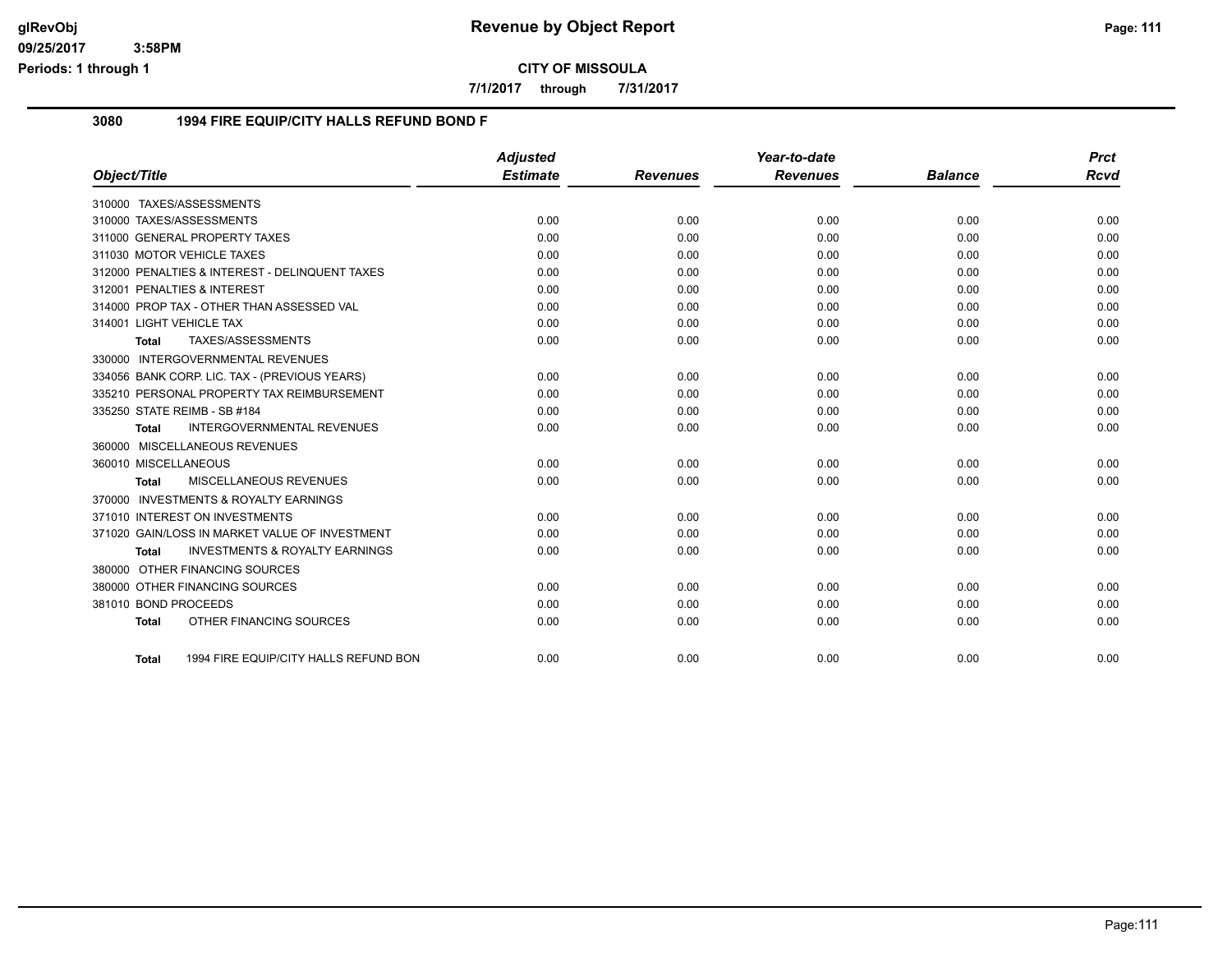**7/1/2017 through 7/31/2017**

### **3085 1993 FIRE STATION G O BOND FUND**

**3085 1993 FIRE STATION G O BOND FUND**

|                                                           | <b>Adjusted</b> |                 | Year-to-date    |                | <b>Prct</b> |
|-----------------------------------------------------------|-----------------|-----------------|-----------------|----------------|-------------|
| Object/Title                                              | <b>Estimate</b> | <b>Revenues</b> | <b>Revenues</b> | <b>Balance</b> | <b>Rcvd</b> |
| 310000 TAXES/ASSESSMENTS                                  |                 |                 |                 |                |             |
| 310000 TAXES/ASSESSMENTS                                  | 0.00            | 0.00            | 0.00            | 0.00           | 0.00        |
| 311000 GENERAL PROPERTY TAXES                             | 0.00            | 0.00            | 0.00            | 0.00           | 0.00        |
| 311030 MOTOR VEHICLE TAXES                                | 0.00            | 0.00            | 0.00            | 0.00           | 0.00        |
| 312000 PENALTIES & INTEREST - DELINQUENT TAXES            | 0.00            | 0.00            | 0.00            | 0.00           | 0.00        |
| 312001 PENALTIES & INTEREST                               | 0.00            | 0.00            | 0.00            | 0.00           | 0.00        |
| 314000 PROP TAX - OTHER THAN ASSESSED VAL                 | 0.00            | 0.00            | 0.00            | 0.00           | 0.00        |
| 314001 LIGHT VEHICLE TAX                                  | 0.00            | 0.00            | 0.00            | 0.00           | 0.00        |
| TAXES/ASSESSMENTS<br><b>Total</b>                         | 0.00            | 0.00            | 0.00            | 0.00           | 0.00        |
| <b>INTERGOVERNMENTAL REVENUES</b><br>330000               |                 |                 |                 |                |             |
| 334056 BANK CORP. LIC. TAX - (PREVIOUS YEARS)             | 0.00            | 0.00            | 0.00            | 0.00           | 0.00        |
| 335210 PERSONAL PROPERTY TAX REIMBURSEMENT                | 0.00            | 0.00            | 0.00            | 0.00           | 0.00        |
| 335250 STATE REIMB - SB #184                              | 0.00            | 0.00            | 0.00            | 0.00           | 0.00        |
| <b>INTERGOVERNMENTAL REVENUES</b><br><b>Total</b>         | 0.00            | 0.00            | 0.00            | 0.00           | 0.00        |
| MISCELLANEOUS REVENUES<br>360000                          |                 |                 |                 |                |             |
| 360010 MISCELLANEOUS                                      | 0.00            | 0.00            | 0.00            | 0.00           | 0.00        |
| MISCELLANEOUS REVENUES<br>Total                           | 0.00            | 0.00            | 0.00            | 0.00           | 0.00        |
| <b>INVESTMENTS &amp; ROYALTY EARNINGS</b><br>370000       |                 |                 |                 |                |             |
| 371010 INTEREST ON INVESTMENTS                            | 0.00            | 0.00            | 0.00            | 0.00           | 0.00        |
| 371020 GAIN/LOSS IN MARKET VALUE OF INVESTMENTS           | 0.00            | 0.00            | 0.00            | 0.00           | 0.00        |
| <b>INVESTMENTS &amp; ROYALTY EARNINGS</b><br><b>Total</b> | 0.00            | 0.00            | 0.00            | 0.00           | 0.00        |
| 1993 FIRE STATION G O BOND FUND<br><b>Total</b>           | 0.00            | 0.00            | 0.00            | 0.00           | 0.00        |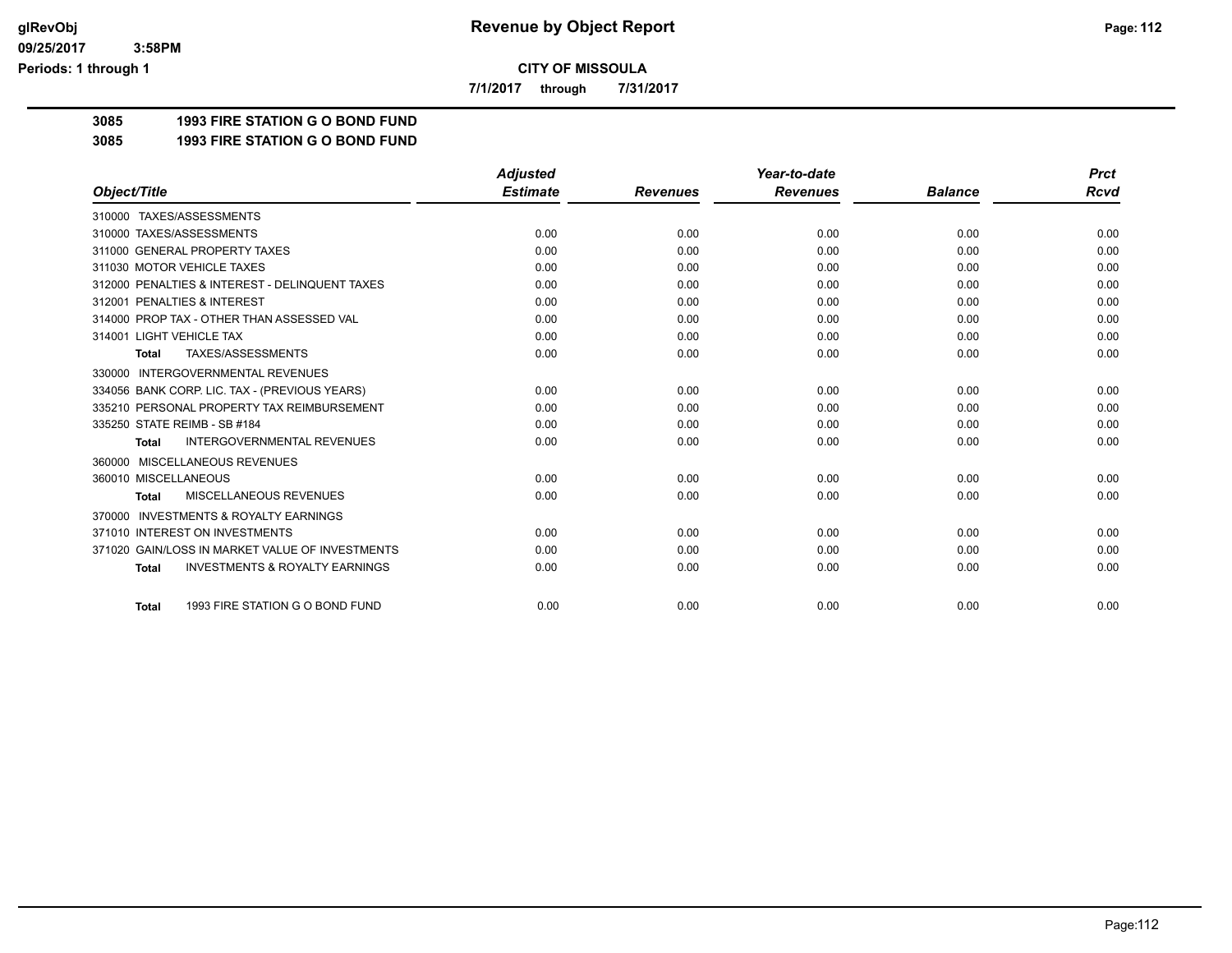**7/1/2017 through 7/31/2017**

#### **3085 1993 FIRE STATION G O BOND FUND**

|                                                           | <b>Adjusted</b> |                 | Year-to-date    |                | <b>Prct</b> |
|-----------------------------------------------------------|-----------------|-----------------|-----------------|----------------|-------------|
| Object/Title                                              | <b>Estimate</b> | <b>Revenues</b> | <b>Revenues</b> | <b>Balance</b> | Rcvd        |
| 310000 TAXES/ASSESSMENTS                                  |                 |                 |                 |                |             |
| 310000 TAXES/ASSESSMENTS                                  | 0.00            | 0.00            | 0.00            | 0.00           | 0.00        |
| 311000 GENERAL PROPERTY TAXES                             | 0.00            | 0.00            | 0.00            | 0.00           | 0.00        |
| 311030 MOTOR VEHICLE TAXES                                | 0.00            | 0.00            | 0.00            | 0.00           | 0.00        |
| 312000 PENALTIES & INTEREST - DELINQUENT TAXES            | 0.00            | 0.00            | 0.00            | 0.00           | 0.00        |
| 312001 PENALTIES & INTEREST                               | 0.00            | 0.00            | 0.00            | 0.00           | 0.00        |
| 314000 PROP TAX - OTHER THAN ASSESSED VAL                 | 0.00            | 0.00            | 0.00            | 0.00           | 0.00        |
| 314001 LIGHT VEHICLE TAX                                  | 0.00            | 0.00            | 0.00            | 0.00           | 0.00        |
| TAXES/ASSESSMENTS<br><b>Total</b>                         | 0.00            | 0.00            | 0.00            | 0.00           | 0.00        |
| 330000 INTERGOVERNMENTAL REVENUES                         |                 |                 |                 |                |             |
| 334056 BANK CORP. LIC. TAX - (PREVIOUS YEARS)             | 0.00            | 0.00            | 0.00            | 0.00           | 0.00        |
| 335210 PERSONAL PROPERTY TAX REIMBURSEMENT                | 0.00            | 0.00            | 0.00            | 0.00           | 0.00        |
| 335250 STATE REIMB - SB #184                              | 0.00            | 0.00            | 0.00            | 0.00           | 0.00        |
| INTERGOVERNMENTAL REVENUES<br>Total                       | 0.00            | 0.00            | 0.00            | 0.00           | 0.00        |
| 360000 MISCELLANEOUS REVENUES                             |                 |                 |                 |                |             |
| 360010 MISCELLANEOUS                                      | 0.00            | 0.00            | 0.00            | 0.00           | 0.00        |
| MISCELLANEOUS REVENUES<br><b>Total</b>                    | 0.00            | 0.00            | 0.00            | 0.00           | 0.00        |
| 370000 INVESTMENTS & ROYALTY EARNINGS                     |                 |                 |                 |                |             |
| 371010 INTEREST ON INVESTMENTS                            | 0.00            | 0.00            | 0.00            | 0.00           | 0.00        |
| 371020 GAIN/LOSS IN MARKET VALUE OF INVESTMENT            | 0.00            | 0.00            | 0.00            | 0.00           | 0.00        |
| <b>INVESTMENTS &amp; ROYALTY EARNINGS</b><br><b>Total</b> | 0.00            | 0.00            | 0.00            | 0.00           | 0.00        |
| 1993 FIRE STATION G O BOND FUND<br>Total                  | 0.00            | 0.00            | 0.00            | 0.00           | 0.00        |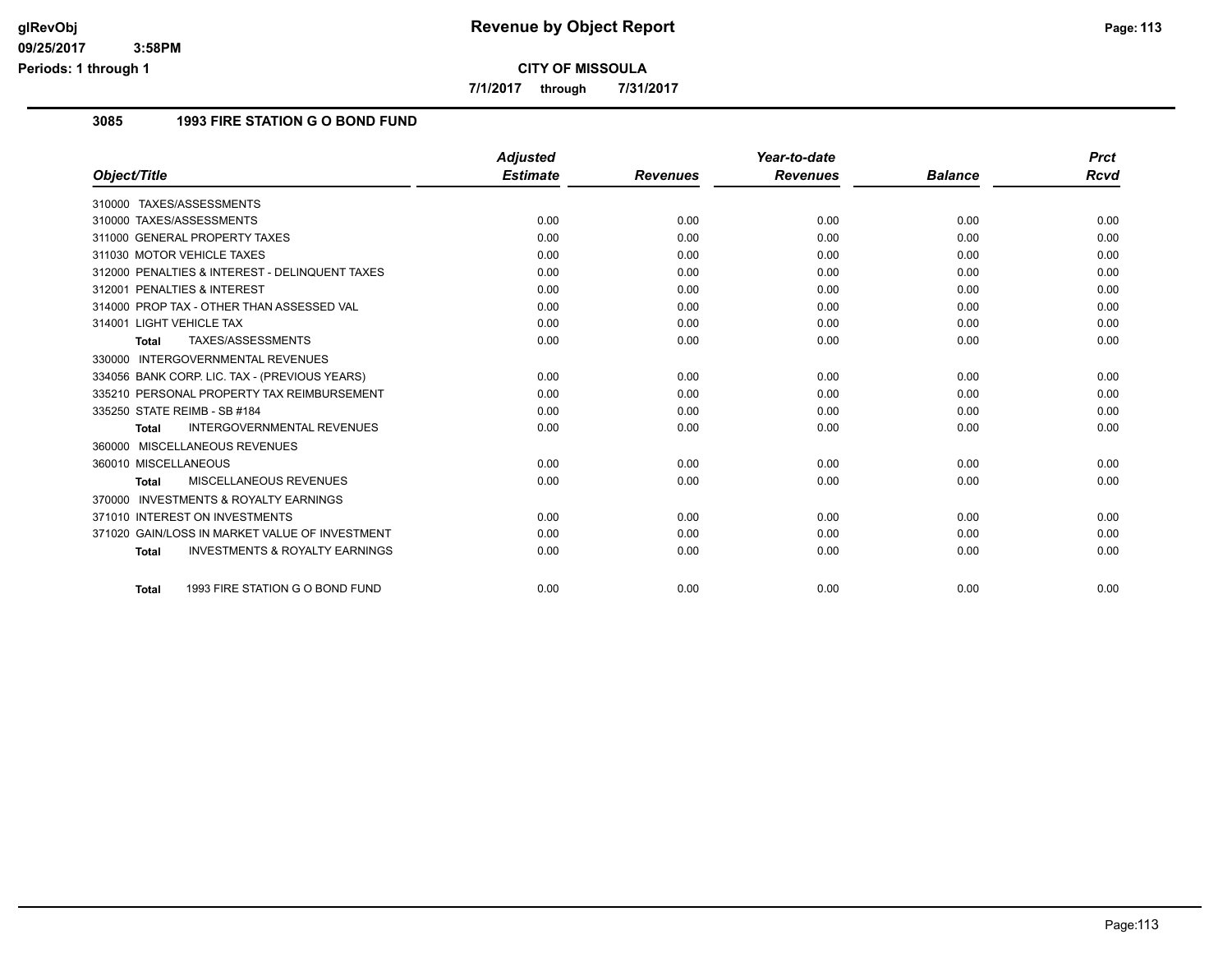**7/1/2017 through 7/31/2017**

**3090 2004 AQUATICS BOND**

**3090 2004 AQUATICS BOND**

|                                                           | <b>Adjusted</b> |                 | Year-to-date    |                | <b>Prct</b> |
|-----------------------------------------------------------|-----------------|-----------------|-----------------|----------------|-------------|
| Object/Title                                              | <b>Estimate</b> | <b>Revenues</b> | <b>Revenues</b> | <b>Balance</b> | <b>Rcvd</b> |
| 310000 TAXES/ASSESSMENTS                                  |                 |                 |                 |                |             |
| 310000 TAXES/ASSESSMENTS                                  | 0.00            | 0.00            | 0.00            | 0.00           | 0.00        |
| 311000 GENERAL PROPERTY TAXES                             | 0.00            | 0.00            | 0.00            | 0.00           | 0.00        |
| 311030 MOTOR VEHICLE TAXES                                | 0.00            | 0.00            | 0.00            | 0.00           | 0.00        |
| 312000 PENALTIES & INTEREST - DELINQUENT TAXES            | 0.00            | 0.00            | 0.00            | 0.00           | 0.00        |
| 312001 PENALTIES & INTEREST                               | 0.00            | 0.00            | 0.00            | 0.00           | 0.00        |
| 314000 PROP TAX - OTHER THAN ASSESSED VAL                 | 0.00            | 0.00            | 0.00            | 0.00           | 0.00        |
| 314001 LIGHT VEHICLE TAX                                  | 0.00            | 0.00            | 0.00            | 0.00           | 0.00        |
| TAXES/ASSESSMENTS<br><b>Total</b>                         | 0.00            | 0.00            | 0.00            | 0.00           | 0.00        |
| 330000 INTERGOVERNMENTAL REVENUES                         |                 |                 |                 |                |             |
| 334056 BANK CORP. LIC. TAX - (PREVIOUS YEARS)             | 0.00            | 0.00            | 0.00            | 0.00           | 0.00        |
| 335210 PERSONAL PROPERTY TAX REIMBURSEMENT                | 0.00            | 0.00            | 0.00            | 0.00           | 0.00        |
| 335250 STATE REIMB - SB #184                              | 0.00            | 0.00            | 0.00            | 0.00           | 0.00        |
| <b>INTERGOVERNMENTAL REVENUES</b><br><b>Total</b>         | 0.00            | 0.00            | 0.00            | 0.00           | 0.00        |
| MISCELLANEOUS REVENUES<br>360000                          |                 |                 |                 |                |             |
| 360010 MISCELLANEOUS                                      | 0.00            | 0.00            | 0.00            | 0.00           | 0.00        |
| MISCELLANEOUS REVENUES<br><b>Total</b>                    | 0.00            | 0.00            | 0.00            | 0.00           | 0.00        |
| <b>INVESTMENTS &amp; ROYALTY EARNINGS</b><br>370000       |                 |                 |                 |                |             |
| 371010 INTEREST ON INVESTMENTS                            | 0.00            | 0.00            | 0.00            | 0.00           | 0.00        |
| 371020 GAIN/LOSS IN MARKET VALUE OF INVESTMENTS           | 0.00            | 0.00            | 0.00            | 0.00           | 0.00        |
| <b>INVESTMENTS &amp; ROYALTY EARNINGS</b><br><b>Total</b> | 0.00            | 0.00            | 0.00            | 0.00           | 0.00        |
| OTHER FINANCING SOURCES<br>380000                         |                 |                 |                 |                |             |
| 383043 TRANSFERS FROM IMPACT FEES                         | 0.00            | 0.00            | 0.00            | 0.00           | 0.00        |
| OTHER FINANCING SOURCES<br><b>Total</b>                   | 0.00            | 0.00            | 0.00            | 0.00           | 0.00        |
|                                                           |                 |                 |                 |                |             |
| 2004 AQUATICS BOND<br><b>Total</b>                        | 0.00            | 0.00            | 0.00            | 0.00           | 0.00        |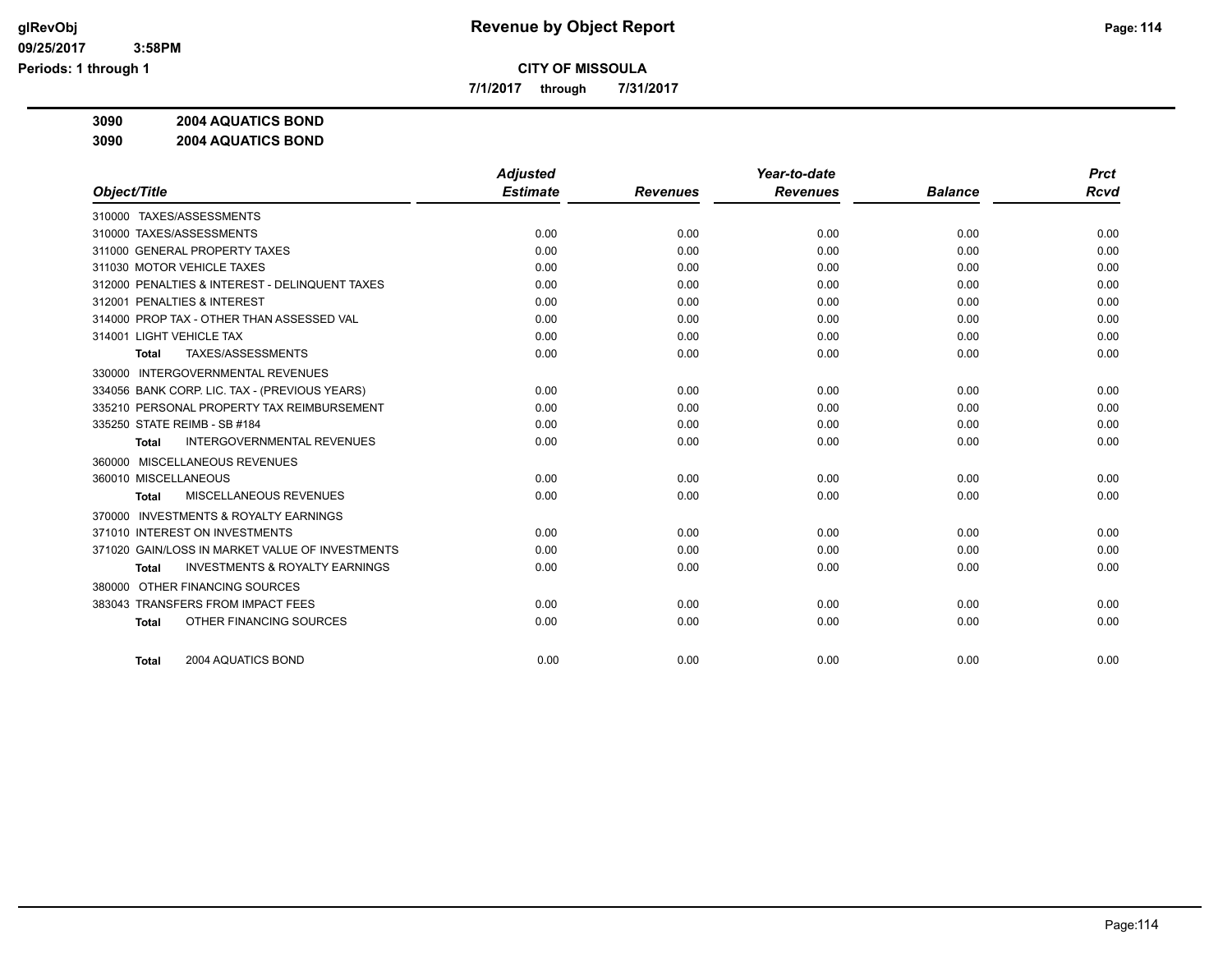**Periods: 1 through 1**

**09/25/2017**

**CITY OF MISSOULA**

**7/1/2017 through 7/31/2017**

#### **3090 2004 AQUATICS BOND**

 **3:58PM**

|                                                           | <b>Adjusted</b> |                 | Year-to-date    |                | <b>Prct</b> |
|-----------------------------------------------------------|-----------------|-----------------|-----------------|----------------|-------------|
| Object/Title                                              | <b>Estimate</b> | <b>Revenues</b> | <b>Revenues</b> | <b>Balance</b> | <b>Rcvd</b> |
| 310000 TAXES/ASSESSMENTS                                  |                 |                 |                 |                |             |
| 310000 TAXES/ASSESSMENTS                                  | 0.00            | 0.00            | 0.00            | 0.00           | 0.00        |
| 311000 GENERAL PROPERTY TAXES                             | 0.00            | 0.00            | 0.00            | 0.00           | 0.00        |
| 311030 MOTOR VEHICLE TAXES                                | 0.00            | 0.00            | 0.00            | 0.00           | 0.00        |
| 312000 PENALTIES & INTEREST - DELINQUENT TAXES            | 0.00            | 0.00            | 0.00            | 0.00           | 0.00        |
| 312001 PENALTIES & INTEREST                               | 0.00            | 0.00            | 0.00            | 0.00           | 0.00        |
| 314000 PROP TAX - OTHER THAN ASSESSED VAL                 | 0.00            | 0.00            | 0.00            | 0.00           | 0.00        |
| 314001 LIGHT VEHICLE TAX                                  | 0.00            | 0.00            | 0.00            | 0.00           | 0.00        |
| TAXES/ASSESSMENTS<br>Total                                | 0.00            | 0.00            | 0.00            | 0.00           | 0.00        |
| 330000 INTERGOVERNMENTAL REVENUES                         |                 |                 |                 |                |             |
| 334056 BANK CORP. LIC. TAX - (PREVIOUS YEARS)             | 0.00            | 0.00            | 0.00            | 0.00           | 0.00        |
| 335210 PERSONAL PROPERTY TAX REIMBURSEMENT                | 0.00            | 0.00            | 0.00            | 0.00           | 0.00        |
| 335250 STATE REIMB - SB #184                              | 0.00            | 0.00            | 0.00            | 0.00           | 0.00        |
| <b>INTERGOVERNMENTAL REVENUES</b><br><b>Total</b>         | 0.00            | 0.00            | 0.00            | 0.00           | 0.00        |
| 360000 MISCELLANEOUS REVENUES                             |                 |                 |                 |                |             |
| 360010 MISCELLANEOUS                                      | 0.00            | 0.00            | 0.00            | 0.00           | 0.00        |
| MISCELLANEOUS REVENUES<br><b>Total</b>                    | 0.00            | 0.00            | 0.00            | 0.00           | 0.00        |
| 370000 INVESTMENTS & ROYALTY EARNINGS                     |                 |                 |                 |                |             |
| 371010 INTEREST ON INVESTMENTS                            | 0.00            | 0.00            | 0.00            | 0.00           | 0.00        |
| 371020 GAIN/LOSS IN MARKET VALUE OF INVESTMENT            | 0.00            | 0.00            | 0.00            | 0.00           | 0.00        |
| <b>INVESTMENTS &amp; ROYALTY EARNINGS</b><br><b>Total</b> | 0.00            | 0.00            | 0.00            | 0.00           | 0.00        |
| 380000 OTHER FINANCING SOURCES                            |                 |                 |                 |                |             |
| 383043 TRANSFERS FROM IMPACT FEES                         | 0.00            | 0.00            | 0.00            | 0.00           | 0.00        |
| OTHER FINANCING SOURCES<br><b>Total</b>                   | 0.00            | 0.00            | 0.00            | 0.00           | 0.00        |
| 2004 AQUATICS BOND<br><b>Total</b>                        | 0.00            | 0.00            | 0.00            | 0.00           | 0.00        |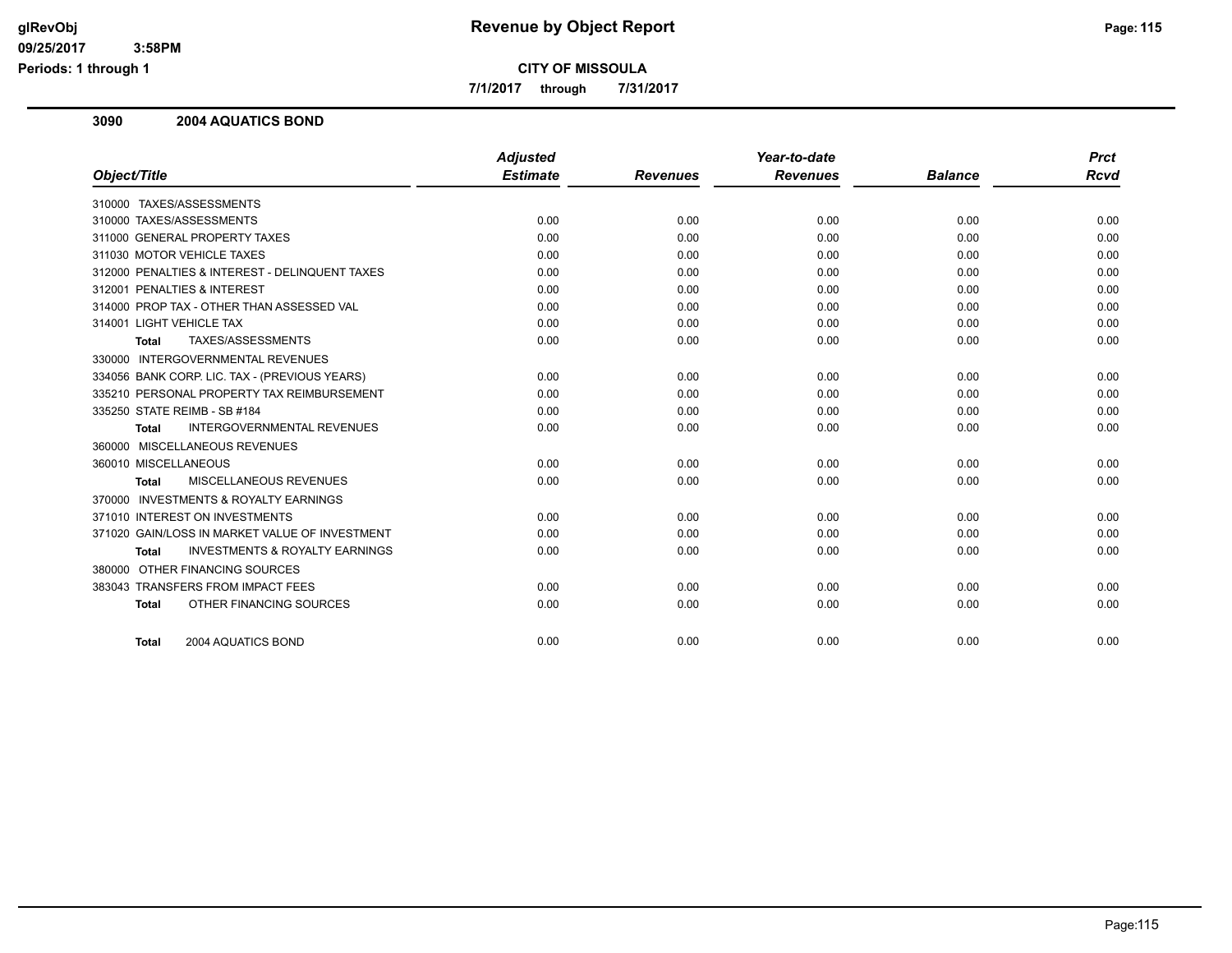**7/1/2017 through 7/31/2017**

# **3091 SERIES 2012A AQUATICS REFUNDING BOND**

#### **3091 SERIES 2012A AQUATICS REFUNDING BOND**

|                                                           | <b>Adjusted</b> |                 | Year-to-date    |                | <b>Prct</b> |
|-----------------------------------------------------------|-----------------|-----------------|-----------------|----------------|-------------|
| Object/Title                                              | <b>Estimate</b> | <b>Revenues</b> | <b>Revenues</b> | <b>Balance</b> | Rcvd        |
| TAXES/ASSESSMENTS<br>310000                               |                 |                 |                 |                |             |
| 310000 TAXES/ASSESSMENTS                                  | 0.00            | 0.00            | 0.00            | 0.00           | 0.00        |
| 311000 GENERAL PROPERTY TAXES                             | 0.00            | $-12,293.17$    | $-12,293.17$    | 12,293.17      | 0.00        |
| 312000 PENALTIES & INTEREST - DELINQUENT TAXES            | 0.00            | 0.00            | 0.00            | 0.00           | 0.00        |
| 312001 PENALTIES & INTEREST                               | 0.00            | $-467.51$       | $-467.51$       | 467.51         | 0.00        |
| 314000 PROP TAX - OTHER THAN ASSESSED VAL                 | 0.00            | 0.00            | 0.00            | 0.00           | 0.00        |
| TAXES/ASSESSMENTS<br><b>Total</b>                         | 0.00            | $-12,760.68$    | $-12,760.68$    | 12,760.68      | 0.00        |
| <b>MISCELLANEOUS REVENUES</b><br>360000                   |                 |                 |                 |                |             |
| 360010 MISCELLANEOUS                                      | 0.00            | 0.00            | 0.00            | 0.00           | 0.00        |
| MISCELLANEOUS REVENUES<br><b>Total</b>                    | 0.00            | 0.00            | 0.00            | 0.00           | 0.00        |
| <b>INVESTMENTS &amp; ROYALTY EARNINGS</b><br>370000       |                 |                 |                 |                |             |
| 371010 INTEREST ON INVESTMENTS                            | 0.00            | 0.00            | 0.00            | 0.00           | 0.00        |
| 371020 GAIN/LOSS IN MARKET VALUE OF INVESTMENTS           | 0.00            | 0.00            | 0.00            | 0.00           | 0.00        |
| <b>INVESTMENTS &amp; ROYALTY EARNINGS</b><br><b>Total</b> | 0.00            | 0.00            | 0.00            | 0.00           | 0.00        |
| OTHER FINANCING SOURCES<br>380000                         |                 |                 |                 |                |             |
| <b>BOND PROCEEDS</b><br>381010                            | 0.00            | 0.00            | 0.00            | 0.00           | 0.00        |
| OTHER FINANCING SOURCES<br><b>Total</b>                   | 0.00            | 0.00            | 0.00            | 0.00           | 0.00        |
| SERIES 2012A AQUATICS REFUNDING BONI<br><b>Total</b>      | 0.00            | $-12,760.68$    | $-12,760.68$    | 12,760.68      | 0.00        |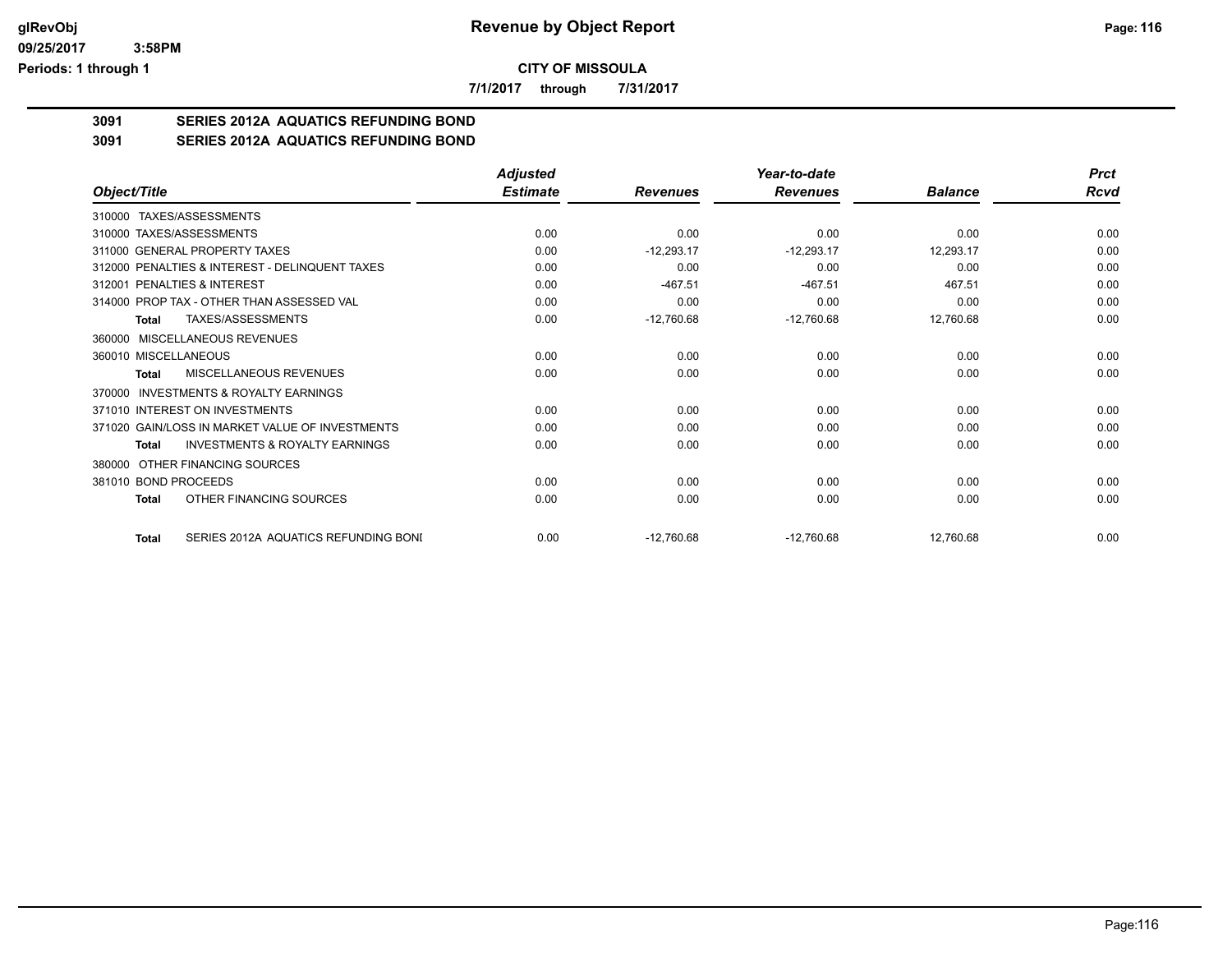**7/1/2017 through 7/31/2017**

#### **3091 SERIES 2012A AQUATICS REFUNDING BOND**

|                                                           | <b>Adjusted</b> |                 | Year-to-date    |                | <b>Prct</b> |
|-----------------------------------------------------------|-----------------|-----------------|-----------------|----------------|-------------|
| Object/Title                                              | <b>Estimate</b> | <b>Revenues</b> | <b>Revenues</b> | <b>Balance</b> | <b>Rcvd</b> |
| 310000 TAXES/ASSESSMENTS                                  |                 |                 |                 |                |             |
| 310000 TAXES/ASSESSMENTS                                  | 0.00            | 0.00            | 0.00            | 0.00           | 0.00        |
| 311000 GENERAL PROPERTY TAXES                             | 0.00            | $-12,293.17$    | $-12,293.17$    | 12,293.17      | 0.00        |
| 312000 PENALTIES & INTEREST - DELINQUENT TAXES            | 0.00            | 0.00            | 0.00            | 0.00           | 0.00        |
| 312001 PENALTIES & INTEREST                               | 0.00            | $-467.51$       | $-467.51$       | 467.51         | 0.00        |
| 314000 PROP TAX - OTHER THAN ASSESSED VAL                 | 0.00            | 0.00            | 0.00            | 0.00           | 0.00        |
| TAXES/ASSESSMENTS<br><b>Total</b>                         | 0.00            | $-12,760.68$    | $-12,760.68$    | 12,760.68      | 0.00        |
| 360000 MISCELLANEOUS REVENUES                             |                 |                 |                 |                |             |
| 360010 MISCELLANEOUS                                      | 0.00            | 0.00            | 0.00            | 0.00           | 0.00        |
| <b>MISCELLANEOUS REVENUES</b><br><b>Total</b>             | 0.00            | 0.00            | 0.00            | 0.00           | 0.00        |
| INVESTMENTS & ROYALTY EARNINGS<br>370000                  |                 |                 |                 |                |             |
| 371010 INTEREST ON INVESTMENTS                            | 0.00            | 0.00            | 0.00            | 0.00           | 0.00        |
| 371020 GAIN/LOSS IN MARKET VALUE OF INVESTMENT            | 0.00            | 0.00            | 0.00            | 0.00           | 0.00        |
| <b>INVESTMENTS &amp; ROYALTY EARNINGS</b><br><b>Total</b> | 0.00            | 0.00            | 0.00            | 0.00           | 0.00        |
| OTHER FINANCING SOURCES<br>380000                         |                 |                 |                 |                |             |
| 381010 BOND PROCEEDS                                      | 0.00            | 0.00            | 0.00            | 0.00           | 0.00        |
| OTHER FINANCING SOURCES<br><b>Total</b>                   | 0.00            | 0.00            | 0.00            | 0.00           | 0.00        |
| SERIES 2012A AQUATICS REFUNDING BON<br><b>Total</b>       | 0.00            | $-12,760.68$    | $-12,760.68$    | 12,760.68      | 0.00        |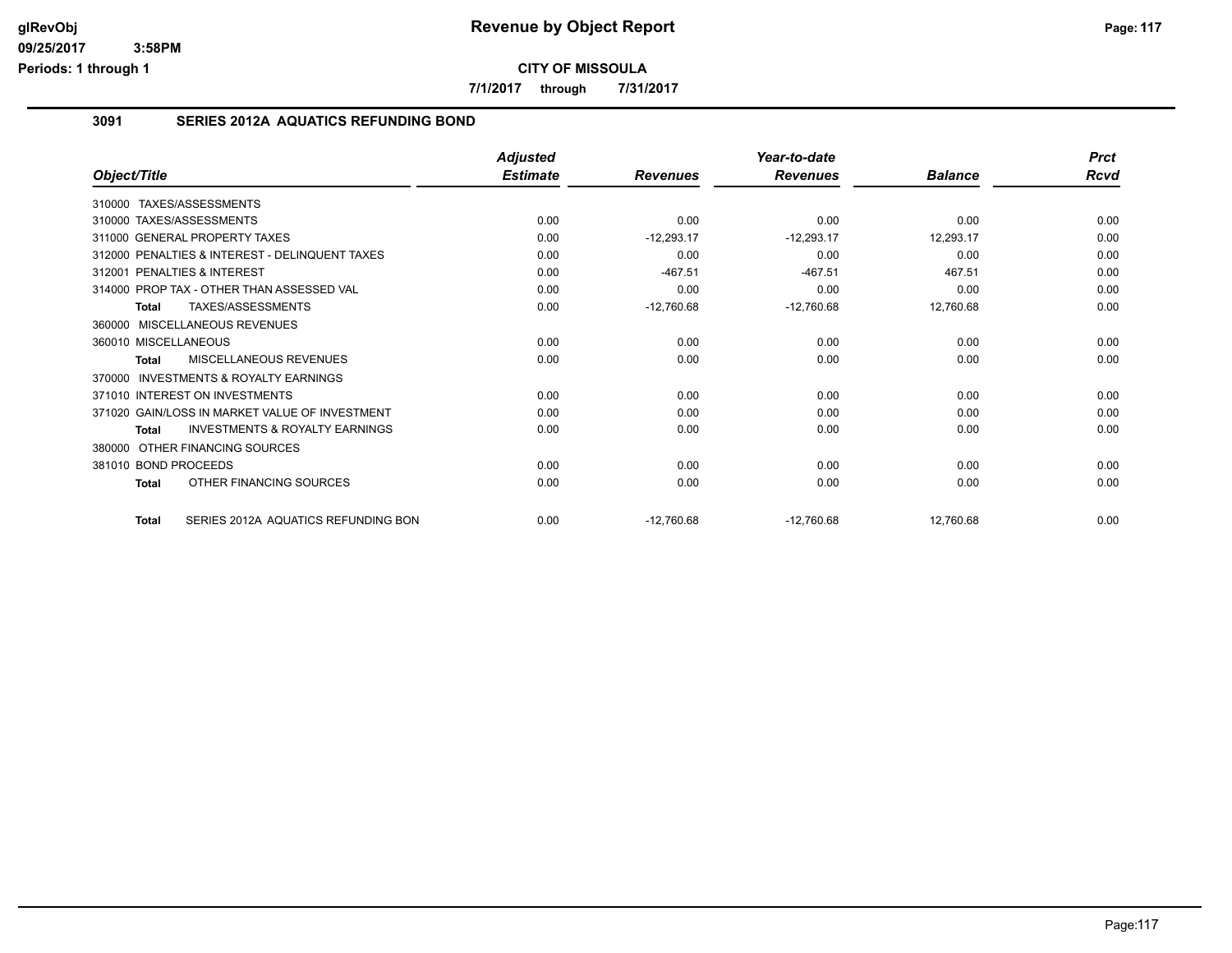**7/1/2017 through 7/31/2017**

### **3092 Series 2013A GO REFUNDING BONDS**

#### **3092 Series 2013A GO REFUNDING BONDS**

|                                                     | <b>Adjusted</b> |                 | Year-to-date    |                | <b>Prct</b> |
|-----------------------------------------------------|-----------------|-----------------|-----------------|----------------|-------------|
| Object/Title                                        | <b>Estimate</b> | <b>Revenues</b> | <b>Revenues</b> | <b>Balance</b> | Rcvd        |
| 310000 TAXES/ASSESSMENTS                            |                 |                 |                 |                |             |
| 310000 TAXES/ASSESSMENTS                            | 0.00            | 0.00            | 0.00            | 0.00           | 0.00        |
| 311000 GENERAL PROPERTY TAXES                       | 0.00            | $-13,877.12$    | $-13,877.12$    | 13,877.12      | 0.00        |
| 312000 PENALTIES & INTEREST - DELINQUENT TAXES      | 0.00            | 0.00            | 0.00            | 0.00           | 0.00        |
| 312001 PENALTIES & INTEREST                         | 0.00            | $-523.34$       | $-523.34$       | 523.34         | 0.00        |
| TAXES/ASSESSMENTS<br>Total                          | 0.00            | $-14,400.46$    | $-14,400.46$    | 14,400.46      | 0.00        |
| <b>INVESTMENTS &amp; ROYALTY EARNINGS</b><br>370000 |                 |                 |                 |                |             |
| 371010 INTEREST ON INVESTMENTS                      | 0.00            | 0.00            | 0.00            | 0.00           | 0.00        |
| 371020 GAIN/LOSS IN MARKET VALUE OF INVESTMENTS     | 0.00            | 0.00            | 0.00            | 0.00           | 0.00        |
| <b>INVESTMENTS &amp; ROYALTY EARNINGS</b><br>Total  | 0.00            | 0.00            | 0.00            | 0.00           | 0.00        |
| OTHER FINANCING SOURCES<br>380000                   |                 |                 |                 |                |             |
| 381010 BOND PROCEEDS                                | 0.00            | 0.00            | 0.00            | 0.00           | 0.00        |
| OTHER FINANCING SOURCES<br>Total                    | 0.00            | 0.00            | 0.00            | 0.00           | 0.00        |
| Series 2013A GO REFUNDING BONDS<br>Total            | 0.00            | $-14,400.46$    | $-14,400.46$    | 14,400.46      | 0.00        |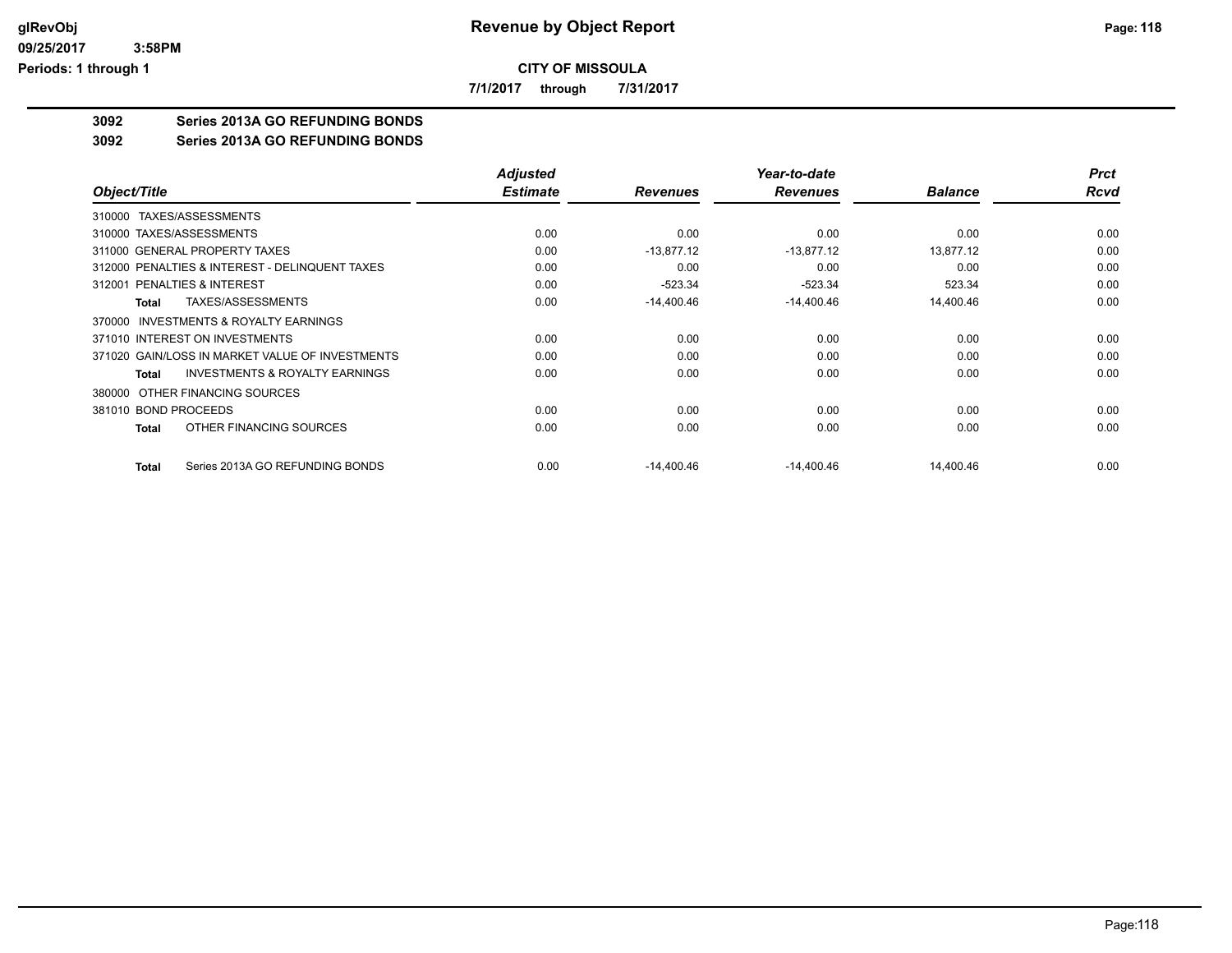**7/1/2017 through 7/31/2017**

#### **3092 Series 2013A GO REFUNDING BONDS**

| Object/Title                                              | <b>Adjusted</b><br><b>Estimate</b> | <b>Revenues</b> | Year-to-date<br><b>Revenues</b> | <b>Balance</b> | <b>Prct</b><br>Rcvd |
|-----------------------------------------------------------|------------------------------------|-----------------|---------------------------------|----------------|---------------------|
| 310000 TAXES/ASSESSMENTS                                  |                                    |                 |                                 |                |                     |
| 310000 TAXES/ASSESSMENTS                                  | 0.00                               | 0.00            | 0.00                            | 0.00           | 0.00                |
| 311000 GENERAL PROPERTY TAXES                             | 0.00                               | $-13,877.12$    | $-13,877.12$                    | 13,877.12      | 0.00                |
| 312000 PENALTIES & INTEREST - DELINQUENT TAXES            | 0.00                               | 0.00            | 0.00                            | 0.00           | 0.00                |
| 312001 PENALTIES & INTEREST                               | 0.00                               | $-523.34$       | $-523.34$                       | 523.34         | 0.00                |
| TAXES/ASSESSMENTS<br><b>Total</b>                         | 0.00                               | $-14,400.46$    | $-14,400.46$                    | 14,400.46      | 0.00                |
| <b>INVESTMENTS &amp; ROYALTY EARNINGS</b><br>370000       |                                    |                 |                                 |                |                     |
| 371010 INTEREST ON INVESTMENTS                            | 0.00                               | 0.00            | 0.00                            | 0.00           | 0.00                |
| 371020 GAIN/LOSS IN MARKET VALUE OF INVESTMENT            | 0.00                               | 0.00            | 0.00                            | 0.00           | 0.00                |
| <b>INVESTMENTS &amp; ROYALTY EARNINGS</b><br><b>Total</b> | 0.00                               | 0.00            | 0.00                            | 0.00           | 0.00                |
| 380000 OTHER FINANCING SOURCES                            |                                    |                 |                                 |                |                     |
| 381010 BOND PROCEEDS                                      | 0.00                               | 0.00            | 0.00                            | 0.00           | 0.00                |
| OTHER FINANCING SOURCES<br><b>Total</b>                   | 0.00                               | 0.00            | 0.00                            | 0.00           | 0.00                |
| Series 2013A GO REFUNDING BONDS<br><b>Total</b>           | 0.00                               | $-14.400.46$    | $-14.400.46$                    | 14,400.46      | 0.00                |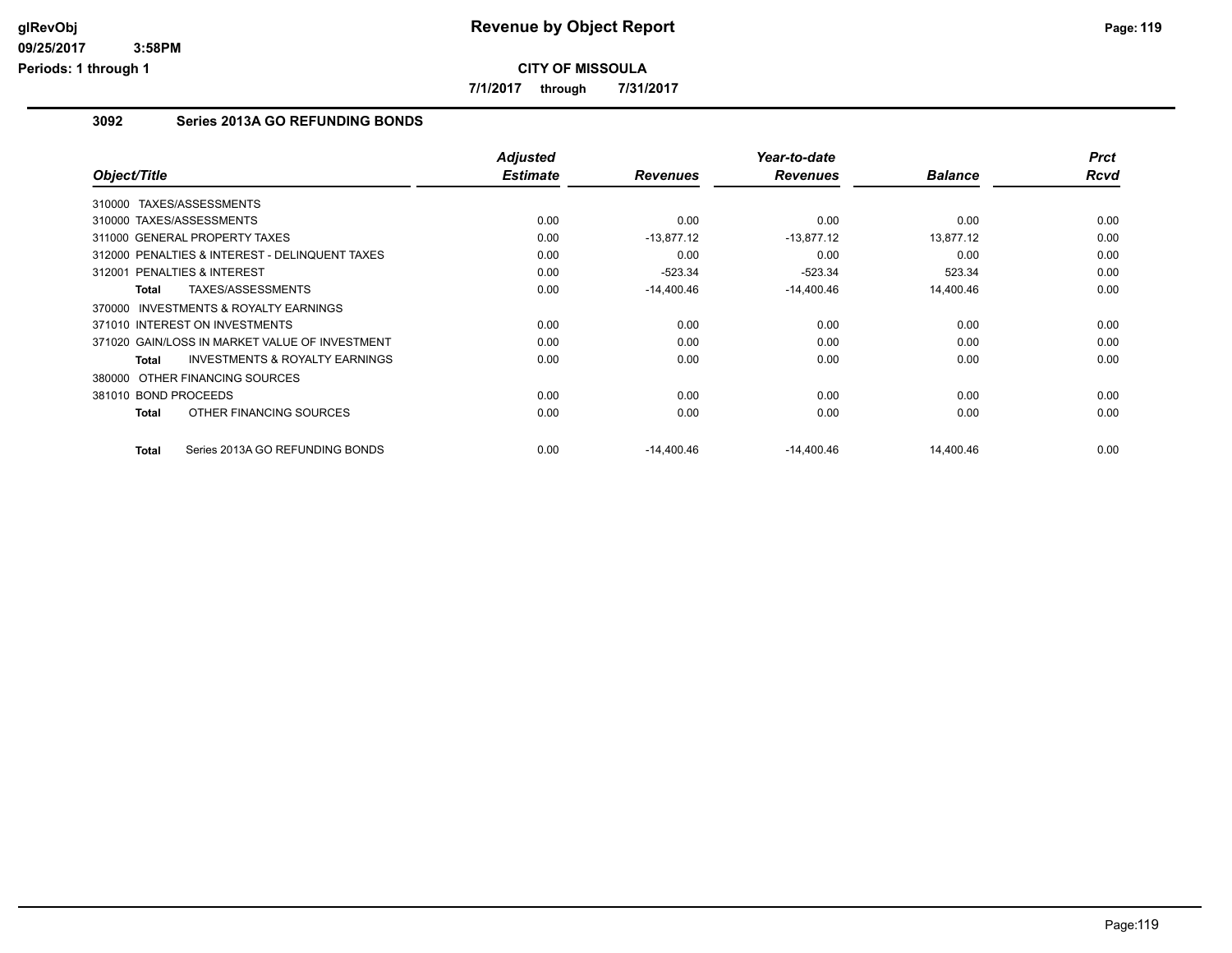**7/1/2017 through 7/31/2017**

# **3095 2004 REFUNDING BONDS DEBT SERVICE**

#### **3095 2004 REFUNDING BONDS DEBT SERVICE**

|                                                    | <b>Adjusted</b> |                 | Year-to-date    |                | <b>Prct</b> |
|----------------------------------------------------|-----------------|-----------------|-----------------|----------------|-------------|
| Object/Title                                       | <b>Estimate</b> | <b>Revenues</b> | <b>Revenues</b> | <b>Balance</b> | Rcvd        |
| 310000 TAXES/ASSESSMENTS                           |                 |                 |                 |                |             |
| 310000 TAXES/ASSESSMENTS                           | 0.00            | 0.00            | 0.00            | 0.00           | 0.00        |
| 311000 GENERAL PROPERTY TAXES                      | 0.00            | $-17.70$        | $-17.70$        | 17.70          | 0.00        |
| 311030 MOTOR VEHICLE TAXES                         | 0.00            | 0.00            | 0.00            | 0.00           | 0.00        |
| 312000 PENALTIES & INTEREST - DELINQUENT TAXES     | 0.00            | 0.00            | 0.00            | 0.00           | 0.00        |
| 312001 PENALTIES & INTEREST                        | 0.00            | $-8.85$         | $-8.85$         | 8.85           | 0.00        |
| 314000 PROP TAX - OTHER THAN ASSESSED VAL          | 0.00            | 0.00            | 0.00            | 0.00           | 0.00        |
| 314001 LIGHT VEHICLE TAX                           | 0.00            | 0.00            | 0.00            | 0.00           | 0.00        |
| TAXES/ASSESSMENTS<br>Total                         | 0.00            | $-26.55$        | $-26.55$        | 26.55          | 0.00        |
| 330000 INTERGOVERNMENTAL REVENUES                  |                 |                 |                 |                |             |
| 334056 BANK CORP. LIC. TAX - (PREVIOUS YEARS)      | 0.00            | 0.00            | 0.00            | 0.00           | 0.00        |
| 335210 PERSONAL PROPERTY TAX REIMBURSEMENT         | 0.00            | 0.00            | 0.00            | 0.00           | 0.00        |
| 335250 STATE REIMB - SB #184                       | 0.00            | 0.00            | 0.00            | 0.00           | 0.00        |
| <b>INTERGOVERNMENTAL REVENUES</b><br>Total         | 0.00            | 0.00            | 0.00            | 0.00           | 0.00        |
| 360000 MISCELLANEOUS REVENUES                      |                 |                 |                 |                |             |
| 360010 MISCELLANEOUS                               | 0.00            | 0.00            | 0.00            | 0.00           | 0.00        |
| MISCELLANEOUS REVENUES<br>Total                    | 0.00            | 0.00            | 0.00            | 0.00           | 0.00        |
| 370000 INVESTMENTS & ROYALTY EARNINGS              |                 |                 |                 |                |             |
| 371010 INTEREST ON INVESTMENTS                     | 0.00            | 0.00            | 0.00            | 0.00           | 0.00        |
| 371020 GAIN/LOSS IN MARKET VALUE OF INVESTMENTS    | 0.00            | 0.00            | 0.00            | 0.00           | 0.00        |
| <b>INVESTMENTS &amp; ROYALTY EARNINGS</b><br>Total | 0.00            | 0.00            | 0.00            | 0.00           | 0.00        |
| 380000 OTHER FINANCING SOURCES                     |                 |                 |                 |                |             |
| 380000 OTHER FINANCING SOURCES                     | 0.00            | 0.00            | 0.00            | 0.00           | 0.00        |
| 381009 TRANSFERS IN                                | 0.00            | 0.00            | 0.00            | 0.00           | 0.00        |
| 381010 BOND PROCEEDS                               | 0.00            | 0.00            | 0.00            | 0.00           | 0.00        |
| 383043 TRANSFERS FROM IMPACT FEES                  | 0.00            | 0.00            | 0.00            | 0.00           | 0.00        |
| OTHER FINANCING SOURCES<br><b>Total</b>            | 0.00            | 0.00            | 0.00            | 0.00           | 0.00        |
| 2004 REFUNDING BONDS DEBT SERVICE<br>Total         | 0.00            | $-26.55$        | $-26.55$        | 26.55          | 0.00        |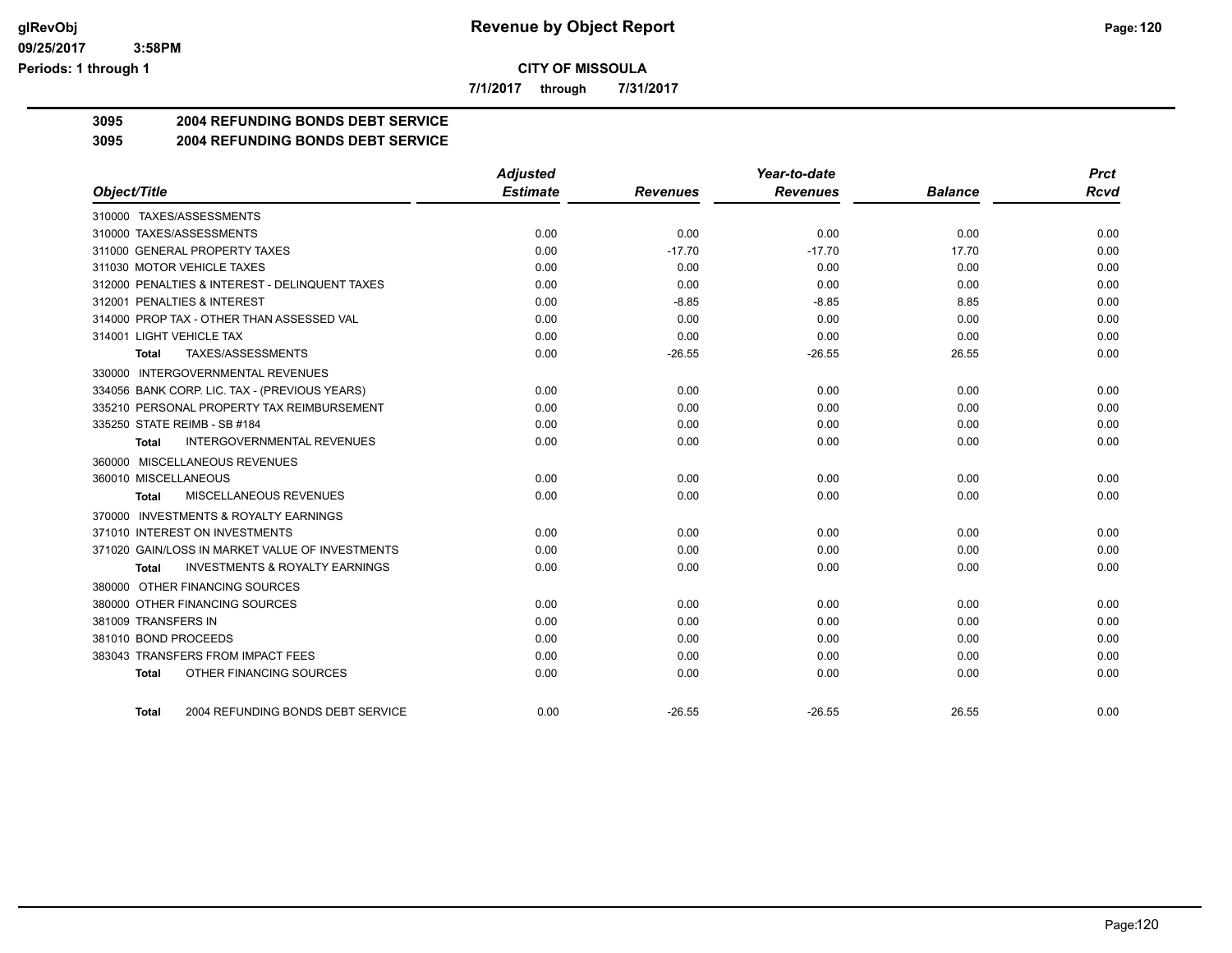**7/1/2017 through 7/31/2017**

#### **3095 2004 REFUNDING BONDS DEBT SERVICE**

| Object/Title                                              | <b>Adjusted</b><br><b>Estimate</b> | <b>Revenues</b> | Year-to-date<br><b>Revenues</b> | <b>Balance</b> | <b>Prct</b><br><b>Rcvd</b> |
|-----------------------------------------------------------|------------------------------------|-----------------|---------------------------------|----------------|----------------------------|
|                                                           |                                    |                 |                                 |                |                            |
| 310000 TAXES/ASSESSMENTS                                  |                                    |                 |                                 |                |                            |
| 310000 TAXES/ASSESSMENTS                                  | 0.00                               | 0.00            | 0.00                            | 0.00           | 0.00                       |
| 311000 GENERAL PROPERTY TAXES                             | 0.00                               | $-17.70$        | $-17.70$                        | 17.70          | 0.00                       |
| 311030 MOTOR VEHICLE TAXES                                | 0.00                               | 0.00            | 0.00                            | 0.00           | 0.00                       |
| 312000 PENALTIES & INTEREST - DELINQUENT TAXES            | 0.00                               | 0.00            | 0.00                            | 0.00           | 0.00                       |
| 312001 PENALTIES & INTEREST                               | 0.00                               | $-8.85$         | $-8.85$                         | 8.85           | 0.00                       |
| 314000 PROP TAX - OTHER THAN ASSESSED VAL                 | 0.00                               | 0.00            | 0.00                            | 0.00           | 0.00                       |
| 314001 LIGHT VEHICLE TAX                                  | 0.00                               | 0.00            | 0.00                            | 0.00           | 0.00                       |
| TAXES/ASSESSMENTS<br><b>Total</b>                         | 0.00                               | $-26.55$        | $-26.55$                        | 26.55          | 0.00                       |
| 330000 INTERGOVERNMENTAL REVENUES                         |                                    |                 |                                 |                |                            |
| 334056 BANK CORP. LIC. TAX - (PREVIOUS YEARS)             | 0.00                               | 0.00            | 0.00                            | 0.00           | 0.00                       |
| 335210 PERSONAL PROPERTY TAX REIMBURSEMENT                | 0.00                               | 0.00            | 0.00                            | 0.00           | 0.00                       |
| 335250 STATE REIMB - SB #184                              | 0.00                               | 0.00            | 0.00                            | 0.00           | 0.00                       |
| INTERGOVERNMENTAL REVENUES<br><b>Total</b>                | 0.00                               | 0.00            | 0.00                            | 0.00           | 0.00                       |
| 360000 MISCELLANEOUS REVENUES                             |                                    |                 |                                 |                |                            |
| 360010 MISCELLANEOUS                                      | 0.00                               | 0.00            | 0.00                            | 0.00           | 0.00                       |
| <b>MISCELLANEOUS REVENUES</b><br>Total                    | 0.00                               | 0.00            | 0.00                            | 0.00           | 0.00                       |
| 370000 INVESTMENTS & ROYALTY EARNINGS                     |                                    |                 |                                 |                |                            |
| 371010 INTEREST ON INVESTMENTS                            | 0.00                               | 0.00            | 0.00                            | 0.00           | 0.00                       |
| 371020 GAIN/LOSS IN MARKET VALUE OF INVESTMENT            | 0.00                               | 0.00            | 0.00                            | 0.00           | 0.00                       |
| <b>INVESTMENTS &amp; ROYALTY EARNINGS</b><br><b>Total</b> | 0.00                               | 0.00            | 0.00                            | 0.00           | 0.00                       |
| 380000 OTHER FINANCING SOURCES                            |                                    |                 |                                 |                |                            |
| 380000 OTHER FINANCING SOURCES                            | 0.00                               | 0.00            | 0.00                            | 0.00           | 0.00                       |
| 381009 TRANSFERS IN                                       | 0.00                               | 0.00            | 0.00                            | 0.00           | 0.00                       |
| 381010 BOND PROCEEDS                                      | 0.00                               | 0.00            | 0.00                            | 0.00           | 0.00                       |
| 383043 TRANSFERS FROM IMPACT FEES                         | 0.00                               | 0.00            | 0.00                            | 0.00           | 0.00                       |
| OTHER FINANCING SOURCES<br><b>Total</b>                   | 0.00                               | 0.00            | 0.00                            | 0.00           | 0.00                       |
|                                                           |                                    |                 |                                 |                |                            |
| 2004 REFUNDING BONDS DEBT SERVICE<br><b>Total</b>         | 0.00                               | $-26.55$        | $-26.55$                        | 26.55          | 0.00                       |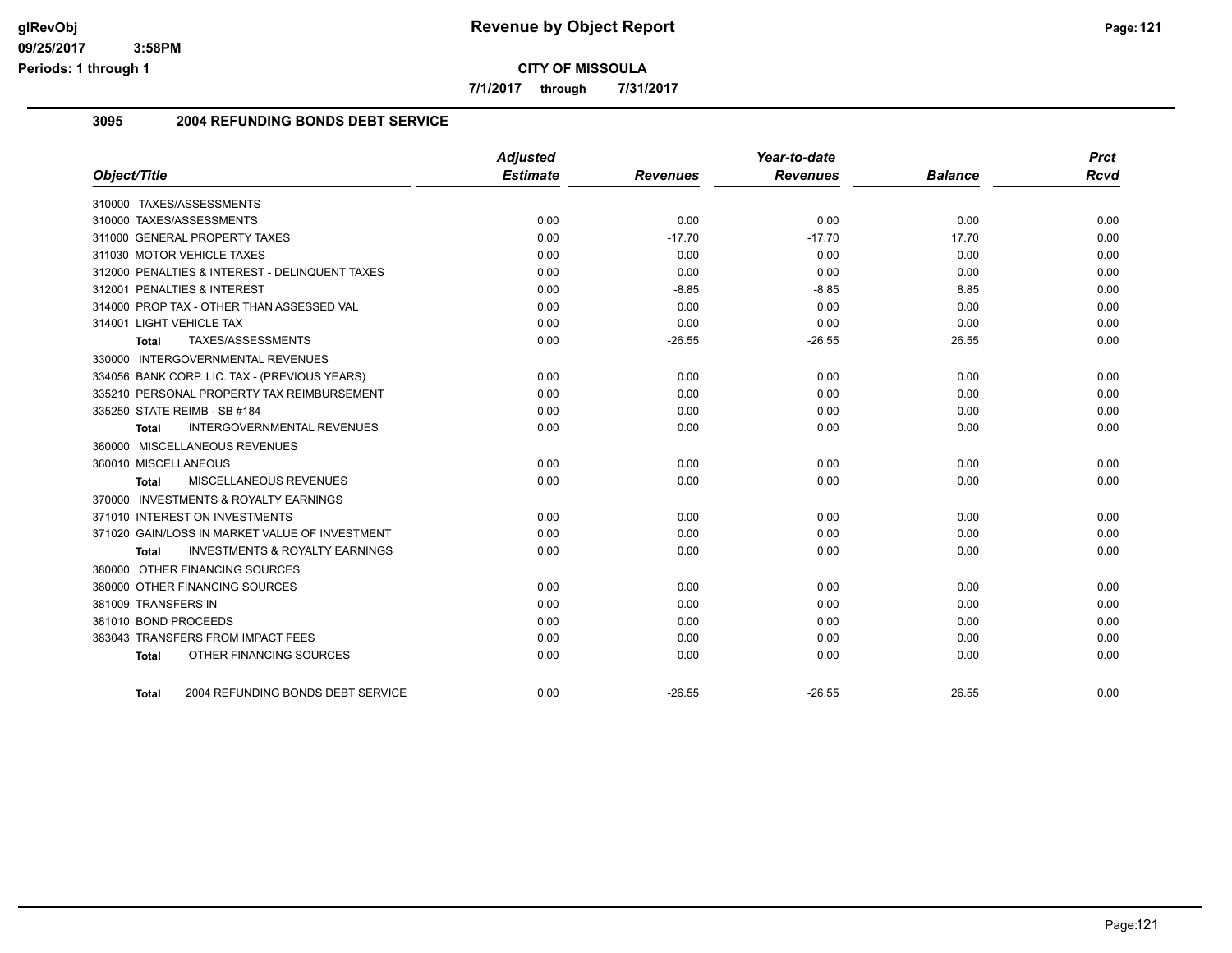**7/1/2017 through 7/31/2017**

#### **3096 NEW FIRE STATION GO BOND**

#### **3096 NEW FIRE STATION GO BOND**

|                                                    | <b>Adjusted</b> |                 | Year-to-date    |                | <b>Prct</b> |
|----------------------------------------------------|-----------------|-----------------|-----------------|----------------|-------------|
| Object/Title                                       | <b>Estimate</b> | <b>Revenues</b> | <b>Revenues</b> | <b>Balance</b> | <b>Rcvd</b> |
| 310000 TAXES/ASSESSMENTS                           |                 |                 |                 |                |             |
| 310000 TAXES/ASSESSMENTS                           | 0.00            | 0.00            | 0.00            | 0.00           | 0.00        |
| 311000 GENERAL PROPERTY TAXES                      | 0.00            | $-45.81$        | $-45.81$        | 45.81          | 0.00        |
| 311030 MOTOR VEHICLE TAXES                         | 0.00            | 0.00            | 0.00            | 0.00           | 0.00        |
| 312001 PENALTIES & INTEREST                        | 0.00            | $-15.58$        | $-15.58$        | 15.58          | 0.00        |
| TAXES/ASSESSMENTS<br>Total                         | 0.00            | $-61.39$        | $-61.39$        | 61.39          | 0.00        |
| 370000 INVESTMENTS & ROYALTY EARNINGS              |                 |                 |                 |                |             |
| 371010 INTEREST ON INVESTMENTS                     | 0.00            | 0.00            | 0.00            | 0.00           | 0.00        |
| 371020 GAIN/LOSS IN MARKET VALUE OF INVESTMENTS    | 0.00            | 0.00            | 0.00            | 0.00           | 0.00        |
| <b>INVESTMENTS &amp; ROYALTY EARNINGS</b><br>Total | 0.00            | 0.00            | 0.00            | 0.00           | 0.00        |
| OTHER FINANCING SOURCES<br>380000                  |                 |                 |                 |                |             |
| 383000 OPERATING TRANSFERS                         | 0.00            | 0.00            | 0.00            | 0.00           | 0.00        |
| OTHER FINANCING SOURCES<br>Total                   | 0.00            | 0.00            | 0.00            | 0.00           | 0.00        |
| NEW FIRE STATION GO BOND<br><b>Total</b>           | 0.00            | $-61.39$        | $-61.39$        | 61.39          | 0.00        |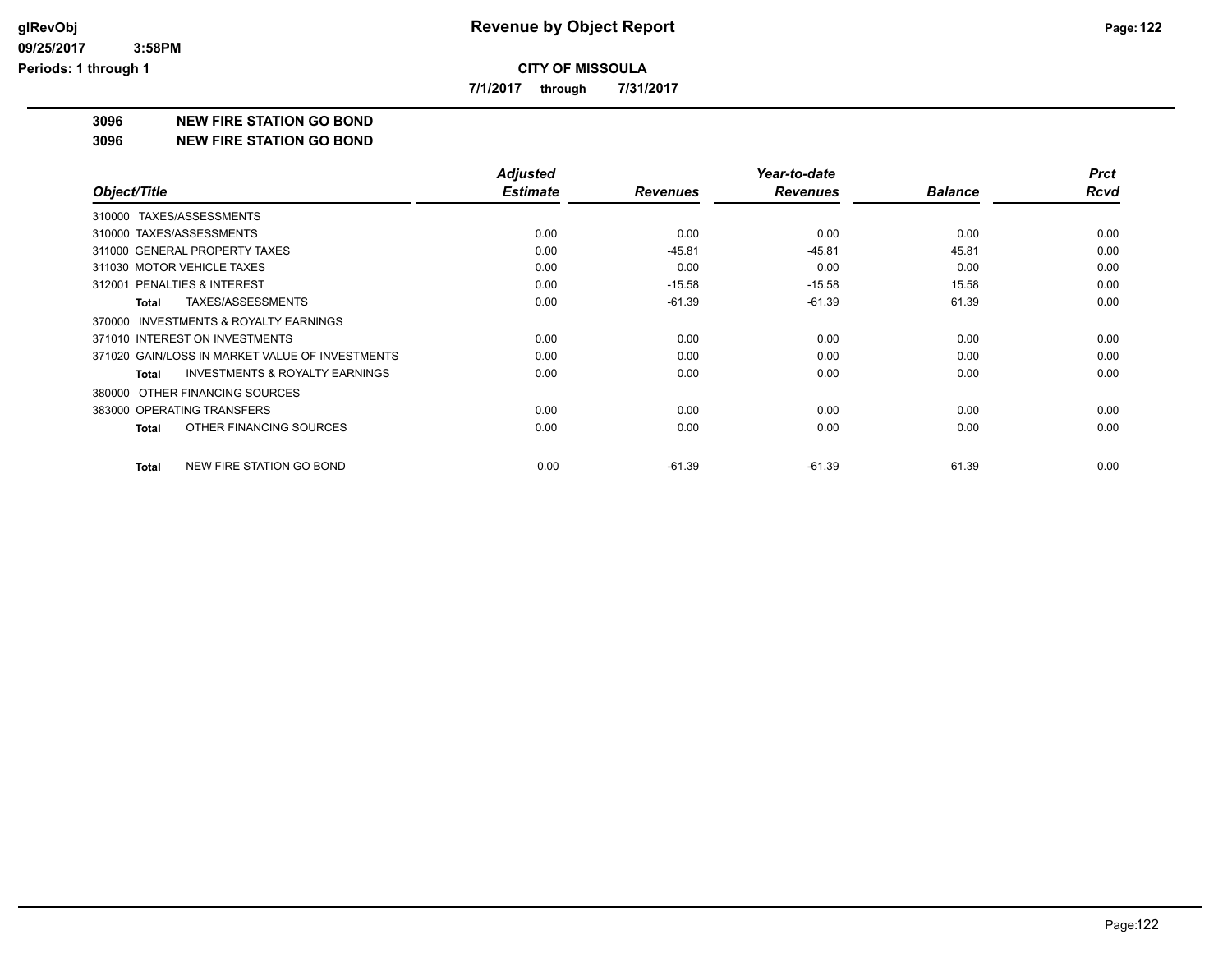**Periods: 1 through 1**

**CITY OF MISSOULA**

**7/1/2017 through 7/31/2017**

#### **3096 NEW FIRE STATION GO BOND**

| Object/Title                                        | <b>Adjusted</b><br><b>Estimate</b> | <b>Revenues</b> | Year-to-date<br><b>Revenues</b> | <b>Balance</b> | <b>Prct</b><br><b>Rcvd</b> |
|-----------------------------------------------------|------------------------------------|-----------------|---------------------------------|----------------|----------------------------|
| TAXES/ASSESSMENTS<br>310000                         |                                    |                 |                                 |                |                            |
| 310000 TAXES/ASSESSMENTS                            | 0.00                               | 0.00            | 0.00                            | 0.00           | 0.00                       |
| 311000 GENERAL PROPERTY TAXES                       | 0.00                               | $-45.81$        | $-45.81$                        | 45.81          | 0.00                       |
| 311030 MOTOR VEHICLE TAXES                          | 0.00                               | 0.00            | 0.00                            | 0.00           | 0.00                       |
| <b>PENALTIES &amp; INTEREST</b><br>312001           | 0.00                               | $-15.58$        | $-15.58$                        | 15.58          | 0.00                       |
| TAXES/ASSESSMENTS<br>Total                          | 0.00                               | $-61.39$        | $-61.39$                        | 61.39          | 0.00                       |
| <b>INVESTMENTS &amp; ROYALTY EARNINGS</b><br>370000 |                                    |                 |                                 |                |                            |
| 371010 INTEREST ON INVESTMENTS                      | 0.00                               | 0.00            | 0.00                            | 0.00           | 0.00                       |
| 371020 GAIN/LOSS IN MARKET VALUE OF INVESTMENT      | 0.00                               | 0.00            | 0.00                            | 0.00           | 0.00                       |
| <b>INVESTMENTS &amp; ROYALTY EARNINGS</b><br>Total  | 0.00                               | 0.00            | 0.00                            | 0.00           | 0.00                       |
| 380000 OTHER FINANCING SOURCES                      |                                    |                 |                                 |                |                            |
| 383000 OPERATING TRANSFERS                          | 0.00                               | 0.00            | 0.00                            | 0.00           | 0.00                       |
| OTHER FINANCING SOURCES<br>Total                    | 0.00                               | 0.00            | 0.00                            | 0.00           | 0.00                       |
| NEW FIRE STATION GO BOND<br>Total                   | 0.00                               | $-61.39$        | $-61.39$                        | 61.39          | 0.00                       |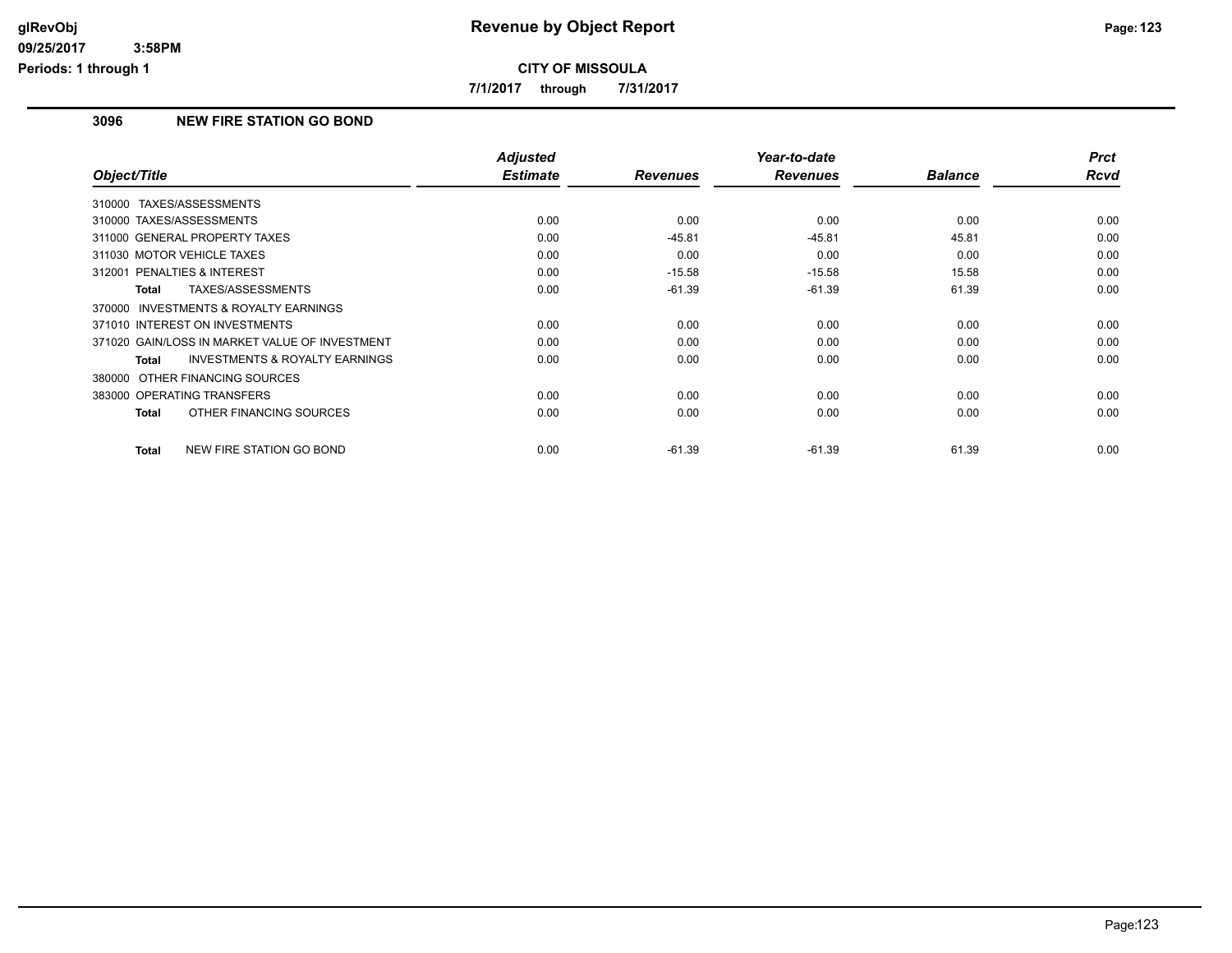**7/1/2017 through 7/31/2017**

**3097 2007 REFUNDING BONDS**

**3097 2007 REFUNDING BONDS**

|                                                     | <b>Adjusted</b> |                 | Year-to-date    |                | <b>Prct</b> |
|-----------------------------------------------------|-----------------|-----------------|-----------------|----------------|-------------|
| Object/Title                                        | <b>Estimate</b> | <b>Revenues</b> | <b>Revenues</b> | <b>Balance</b> | <b>Rcvd</b> |
| 310000 TAXES/ASSESSMENTS                            |                 |                 |                 |                |             |
| 310000 TAXES/ASSESSMENTS                            | 0.00            | 0.00            | 0.00            | 0.00           | 0.00        |
| 311000 GENERAL PROPERTY TAXES                       | 0.00            | 0.00            | 0.00            | 0.00           | 0.00        |
| 311030 MOTOR VEHICLE TAXES                          | 0.00            | 0.00            | 0.00            | 0.00           | 0.00        |
| <b>PENALTIES &amp; INTEREST</b><br>312001           | 0.00            | 0.00            | 0.00            | 0.00           | 0.00        |
| TAXES/ASSESSMENTS<br><b>Total</b>                   | 0.00            | 0.00            | 0.00            | 0.00           | 0.00        |
| <b>INVESTMENTS &amp; ROYALTY EARNINGS</b><br>370000 |                 |                 |                 |                |             |
| 371010 INTEREST ON INVESTMENTS                      | 0.00            | 0.00            | 0.00            | 0.00           | 0.00        |
| 371020 GAIN/LOSS IN MARKET VALUE OF INVESTMENTS     | 0.00            | 0.00            | 0.00            | 0.00           | 0.00        |
| <b>INVESTMENTS &amp; ROYALTY EARNINGS</b><br>Total  | 0.00            | 0.00            | 0.00            | 0.00           | 0.00        |
| OTHER FINANCING SOURCES<br>380000                   |                 |                 |                 |                |             |
| 381010 BOND PROCEEDS                                | 0.00            | 0.00            | 0.00            | 0.00           | 0.00        |
| 383042 TRANSFERS FROM OTHER FUNDS                   | 0.00            | 0.00            | 0.00            | 0.00           | 0.00        |
| 383043 TRANSFERS FROM IMPACT FEES                   | 0.00            | 0.00            | 0.00            | 0.00           | 0.00        |
| OTHER FINANCING SOURCES<br>Total                    | 0.00            | 0.00            | 0.00            | 0.00           | 0.00        |
| 2007 REFUNDING BONDS<br>Total                       | 0.00            | 0.00            | 0.00            | 0.00           | 0.00        |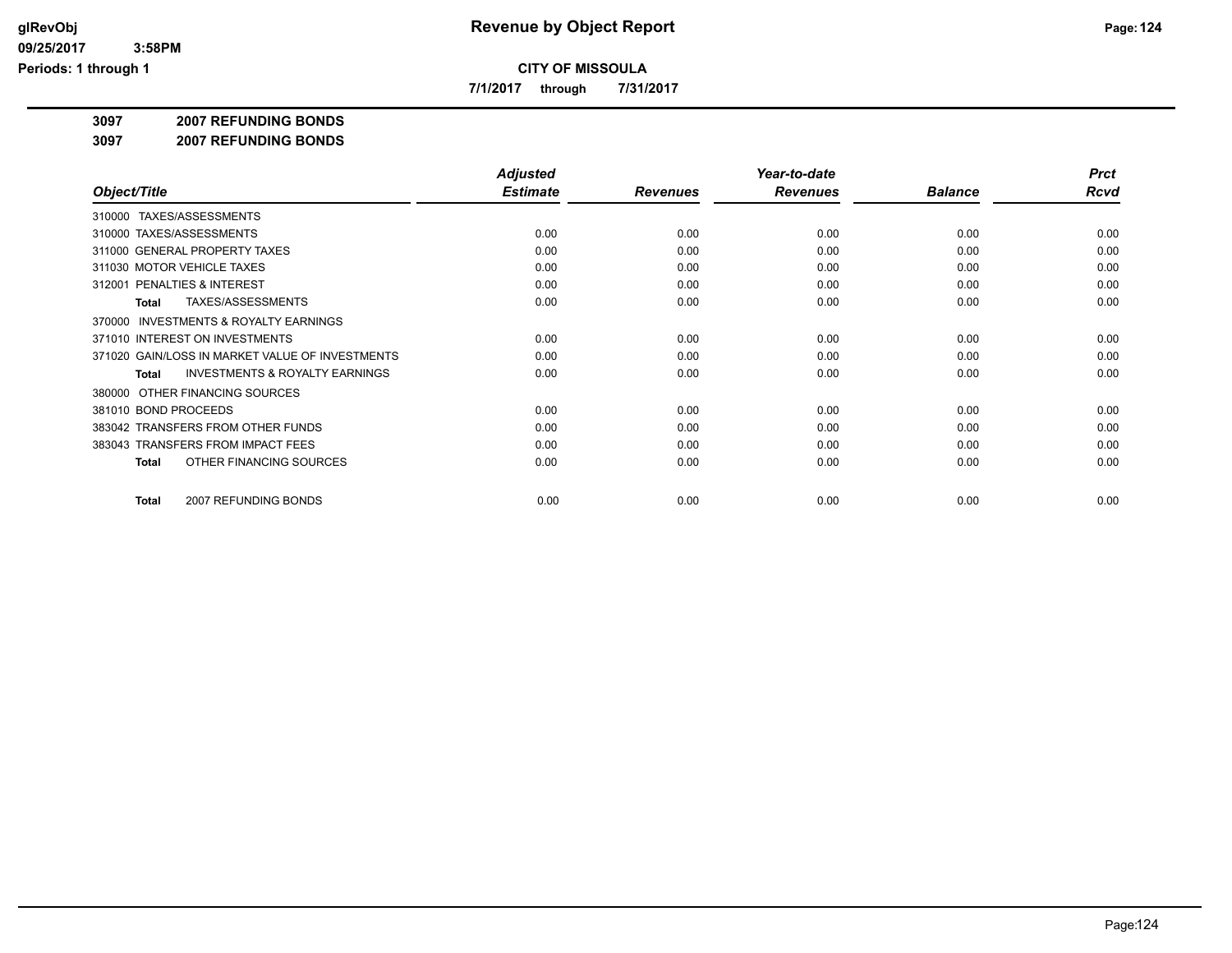**Periods: 1 through 1**

**CITY OF MISSOULA**

**7/1/2017 through 7/31/2017**

#### **3097 2007 REFUNDING BONDS**

|                                                     | <b>Adjusted</b> |                 | Year-to-date    |                | <b>Prct</b> |
|-----------------------------------------------------|-----------------|-----------------|-----------------|----------------|-------------|
| Object/Title                                        | <b>Estimate</b> | <b>Revenues</b> | <b>Revenues</b> | <b>Balance</b> | <b>Rcvd</b> |
| 310000 TAXES/ASSESSMENTS                            |                 |                 |                 |                |             |
| 310000 TAXES/ASSESSMENTS                            | 0.00            | 0.00            | 0.00            | 0.00           | 0.00        |
| 311000 GENERAL PROPERTY TAXES                       | 0.00            | 0.00            | 0.00            | 0.00           | 0.00        |
| 311030 MOTOR VEHICLE TAXES                          | 0.00            | 0.00            | 0.00            | 0.00           | 0.00        |
| 312001 PENALTIES & INTEREST                         | 0.00            | 0.00            | 0.00            | 0.00           | 0.00        |
| TAXES/ASSESSMENTS<br><b>Total</b>                   | 0.00            | 0.00            | 0.00            | 0.00           | 0.00        |
| <b>INVESTMENTS &amp; ROYALTY EARNINGS</b><br>370000 |                 |                 |                 |                |             |
| 371010 INTEREST ON INVESTMENTS                      | 0.00            | 0.00            | 0.00            | 0.00           | 0.00        |
| 371020 GAIN/LOSS IN MARKET VALUE OF INVESTMENT      | 0.00            | 0.00            | 0.00            | 0.00           | 0.00        |
| <b>INVESTMENTS &amp; ROYALTY EARNINGS</b><br>Total  | 0.00            | 0.00            | 0.00            | 0.00           | 0.00        |
| 380000 OTHER FINANCING SOURCES                      |                 |                 |                 |                |             |
| 381010 BOND PROCEEDS                                | 0.00            | 0.00            | 0.00            | 0.00           | 0.00        |
| 383042 TRANSFERS FROM OTHER FUNDS                   | 0.00            | 0.00            | 0.00            | 0.00           | 0.00        |
| 383043 TRANSFERS FROM IMPACT FEES                   | 0.00            | 0.00            | 0.00            | 0.00           | 0.00        |
| OTHER FINANCING SOURCES<br><b>Total</b>             | 0.00            | 0.00            | 0.00            | 0.00           | 0.00        |
| 2007 REFUNDING BONDS<br>Total                       | 0.00            | 0.00            | 0.00            | 0.00           | 0.00        |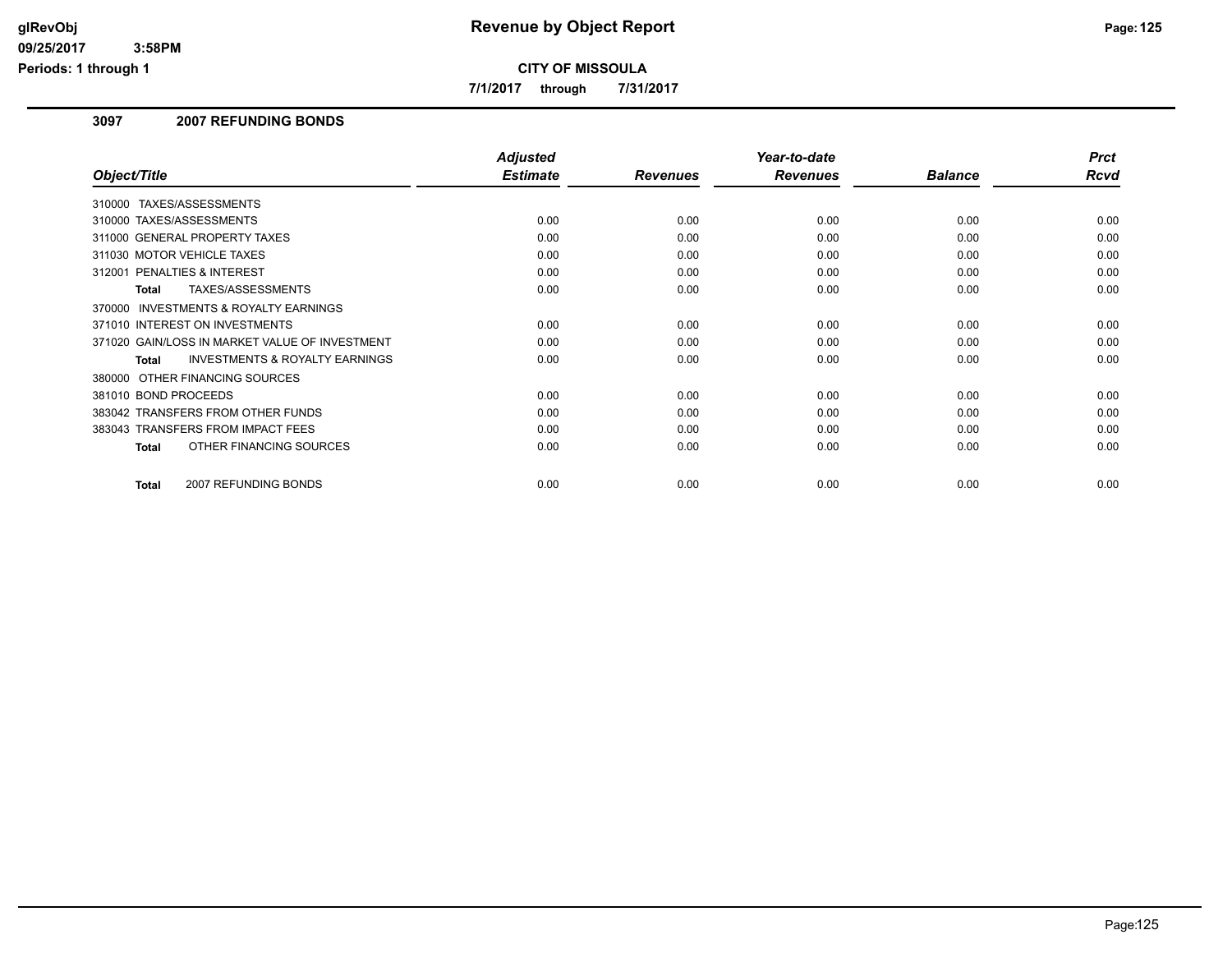**Periods: 1 through 1**

**CITY OF MISSOULA**

**7/1/2017 through 7/31/2017**

#### **3100 SIDEWALK & CURB WARRANTS FUND**

#### **3100 SIDEWALK & CURB WARRANTS FUND**

|                                                           | <b>Adjusted</b> |                 | Year-to-date    |                | <b>Prct</b> |
|-----------------------------------------------------------|-----------------|-----------------|-----------------|----------------|-------------|
| Object/Title                                              | <b>Estimate</b> | <b>Revenues</b> | <b>Revenues</b> | <b>Balance</b> | Rcvd        |
| TAXES/ASSESSMENTS<br>310000                               |                 |                 |                 |                |             |
| <b>PENALTIES &amp; INTEREST</b><br>312001                 | 0.00            | 0.00            | 0.00            | 0.00           | 0.00        |
| <b>TAXES/ASSESSMENTS</b><br><b>Total</b>                  | 0.00            | 0.00            | 0.00            | 0.00           | 0.00        |
| MISCELLANEOUS REVENUES<br>360000                          |                 |                 |                 |                |             |
| 360010 MISCELLANEOUS                                      | 0.00            | 0.00            | 0.00            | 0.00           | 0.00        |
| 363020 PROPERTY ASSESSMENTS                               | 0.00            | 0.00            | 0.00            | 0.00           | 0.00        |
| PAYOFF PRINCIPAL ASSESSMENTS<br>363021                    | 0.00            | 0.00            | 0.00            | 0.00           | 0.00        |
| 363022 BOND INTEREST ASSESSMENTS                          | 0.00            | 0.00            | 0.00            | 0.00           | 0.00        |
| 363030 SIDEWALK AND CURB ASSESSMENTS                      | 0.00            | 0.00            | 0.00            | 0.00           | 0.00        |
| 363040 PENALTY AND INTEREST                               | 0.00            | 0.00            | 0.00            | 0.00           | 0.00        |
| MISCELLANEOUS REVENUES<br>Total                           | 0.00            | 0.00            | 0.00            | 0.00           | 0.00        |
| <b>INVESTMENTS &amp; ROYALTY EARNINGS</b><br>370000       |                 |                 |                 |                |             |
| 371010 INTEREST ON INVESTMENTS                            | 0.00            | 0.00            | 0.00            | 0.00           | 0.00        |
| 371020 GAIN/LOSS IN MARKET VALUE OF INVESTMENTS           | 0.00            | 0.00            | 0.00            | 0.00           | 0.00        |
| <b>INVESTMENTS &amp; ROYALTY EARNINGS</b><br><b>Total</b> | 0.00            | 0.00            | 0.00            | 0.00           | 0.00        |
| OTHER FINANCING SOURCES<br>380000                         |                 |                 |                 |                |             |
| 383042 TRANSFERS FROM OTHER FUNDS                         | 0.00            | 0.00            | 0.00            | 0.00           | 0.00        |
| OTHER FINANCING SOURCES<br>Total                          | 0.00            | 0.00            | 0.00            | 0.00           | 0.00        |
|                                                           |                 |                 |                 |                |             |
| SIDEWALK & CURB WARRANTS FUND<br><b>Total</b>             | 0.00            | 0.00            | 0.00            | 0.00           | 0.00        |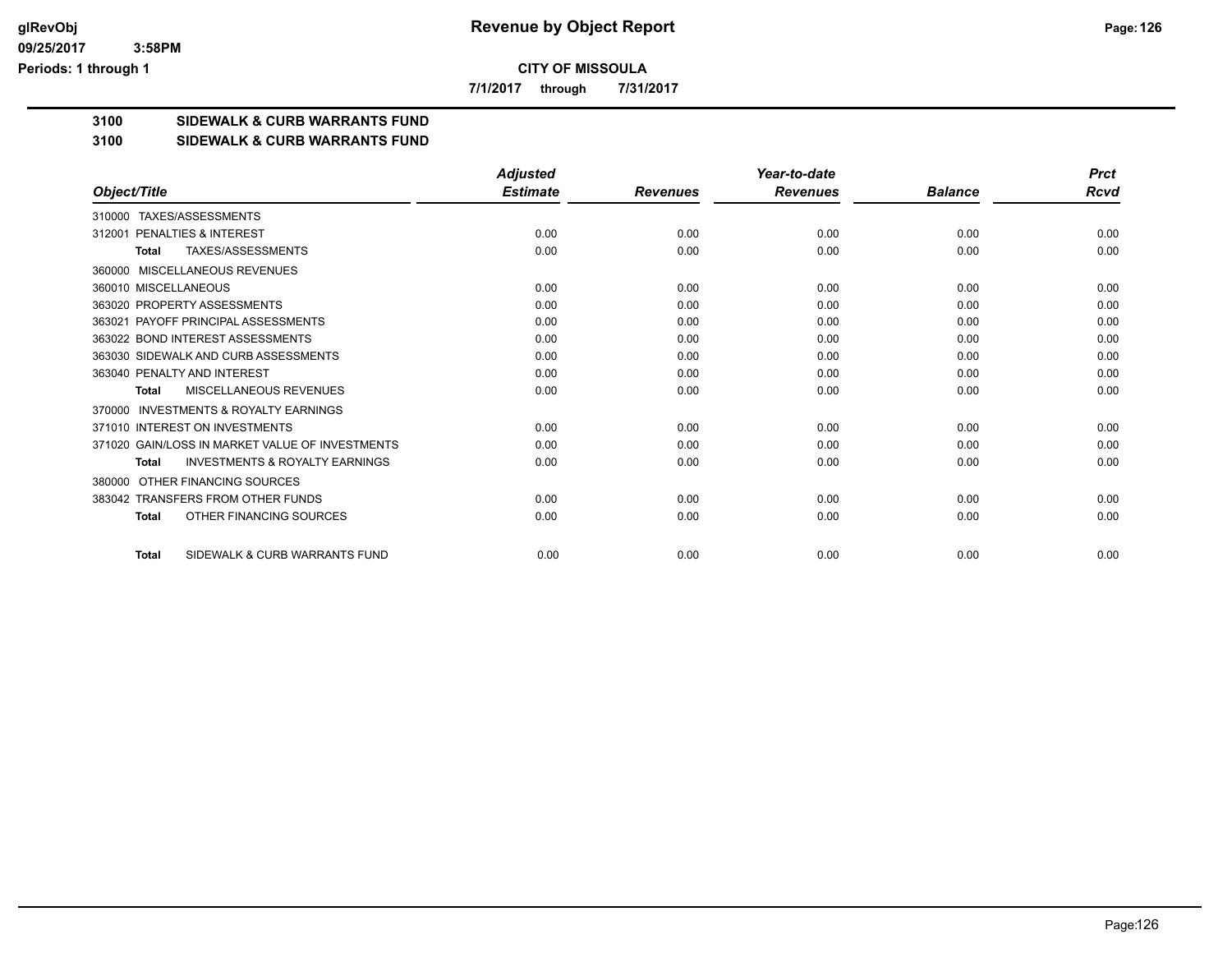**7/1/2017 through 7/31/2017**

#### **3100 SIDEWALK & CURB WARRANTS FUND**

|                                                     | <b>Adjusted</b> |                 | Year-to-date    |                | <b>Prct</b> |
|-----------------------------------------------------|-----------------|-----------------|-----------------|----------------|-------------|
| Object/Title                                        | <b>Estimate</b> | <b>Revenues</b> | <b>Revenues</b> | <b>Balance</b> | <b>Rcvd</b> |
| <b>TAXES/ASSESSMENTS</b><br>310000                  |                 |                 |                 |                |             |
| PENALTIES & INTEREST<br>312001                      | 0.00            | 0.00            | 0.00            | 0.00           | 0.00        |
| TAXES/ASSESSMENTS<br><b>Total</b>                   | 0.00            | 0.00            | 0.00            | 0.00           | 0.00        |
| 360000 MISCELLANEOUS REVENUES                       |                 |                 |                 |                |             |
| 360010 MISCELLANEOUS                                | 0.00            | 0.00            | 0.00            | 0.00           | 0.00        |
| 363020 PROPERTY ASSESSMENTS                         | 0.00            | 0.00            | 0.00            | 0.00           | 0.00        |
| 363021 PAYOFF PRINCIPAL ASSESSMENTS                 | 0.00            | 0.00            | 0.00            | 0.00           | 0.00        |
| 363022 BOND INTEREST ASSESSMENTS                    | 0.00            | 0.00            | 0.00            | 0.00           | 0.00        |
| 363030 SIDEWALK AND CURB ASSESSMENTS                | 0.00            | 0.00            | 0.00            | 0.00           | 0.00        |
| 363040 PENALTY AND INTEREST                         | 0.00            | 0.00            | 0.00            | 0.00           | 0.00        |
| MISCELLANEOUS REVENUES<br><b>Total</b>              | 0.00            | 0.00            | 0.00            | 0.00           | 0.00        |
| <b>INVESTMENTS &amp; ROYALTY EARNINGS</b><br>370000 |                 |                 |                 |                |             |
| 371010 INTEREST ON INVESTMENTS                      | 0.00            | 0.00            | 0.00            | 0.00           | 0.00        |
| 371020 GAIN/LOSS IN MARKET VALUE OF INVESTMENT      | 0.00            | 0.00            | 0.00            | 0.00           | 0.00        |
| <b>INVESTMENTS &amp; ROYALTY EARNINGS</b><br>Total  | 0.00            | 0.00            | 0.00            | 0.00           | 0.00        |
| OTHER FINANCING SOURCES<br>380000                   |                 |                 |                 |                |             |
| 383042 TRANSFERS FROM OTHER FUNDS                   | 0.00            | 0.00            | 0.00            | 0.00           | 0.00        |
| OTHER FINANCING SOURCES<br><b>Total</b>             | 0.00            | 0.00            | 0.00            | 0.00           | 0.00        |
| SIDEWALK & CURB WARRANTS FUND<br><b>Total</b>       | 0.00            | 0.00            | 0.00            | 0.00           | 0.00        |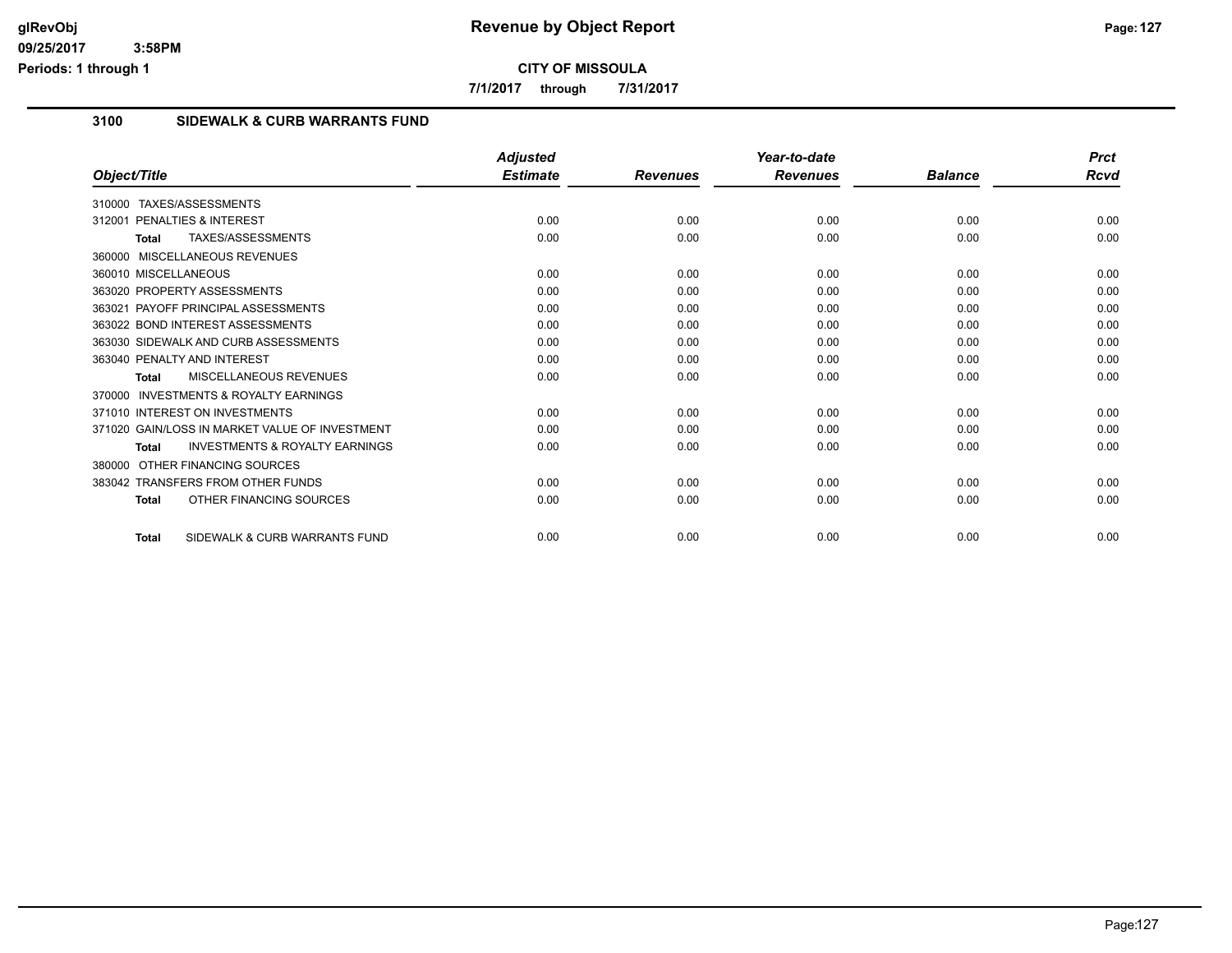**09/25/2017 3:58PM Periods: 1 through 1**

**CITY OF MISSOULA**

**7/1/2017 through 7/31/2017**

# **3200 FY99 SIDEWALK & CURB DEBT SERVICE FUND**

### **3200 FY99 SIDEWALK & CURB DEBT SERVICE FUND**

|                                                           | <b>Adjusted</b> |                 | Year-to-date    |                | <b>Prct</b> |
|-----------------------------------------------------------|-----------------|-----------------|-----------------|----------------|-------------|
| Object/Title                                              | <b>Estimate</b> | <b>Revenues</b> | <b>Revenues</b> | <b>Balance</b> | Rcvd        |
| TAXES/ASSESSMENTS<br>310000                               |                 |                 |                 |                |             |
| PENALTIES & INTEREST<br>312001                            | 0.00            | 0.00            | 0.00            | 0.00           | 0.00        |
| TAXES/ASSESSMENTS<br><b>Total</b>                         | 0.00            | 0.00            | 0.00            | 0.00           | 0.00        |
| MISCELLANEOUS REVENUES<br>360000                          |                 |                 |                 |                |             |
| 363020 PROPERTY ASSESSMENTS                               | 0.00            | 0.00            | 0.00            | 0.00           | 0.00        |
| 363021 PAYOFF PRINCIPAL ASSESSMENTS                       | 0.00            | 0.00            | 0.00            | 0.00           | 0.00        |
| 363022 BOND INTEREST ASSESSMENTS                          | 0.00            | 0.00            | 0.00            | 0.00           | 0.00        |
| 363040 PENALTY AND INTEREST                               | 0.00            | 0.00            | 0.00            | 0.00           | 0.00        |
| <b>MISCELLANEOUS REVENUES</b><br><b>Total</b>             | 0.00            | 0.00            | 0.00            | 0.00           | 0.00        |
| <b>INVESTMENTS &amp; ROYALTY EARNINGS</b><br>370000       |                 |                 |                 |                |             |
| 371010 INTEREST ON INVESTMENTS                            | 0.00            | 0.00            | 0.00            | 0.00           | 0.00        |
| 371020 GAIN/LOSS IN MARKET VALUE OF INVESTMENTS           | 0.00            | 0.00            | 0.00            | 0.00           | 0.00        |
| <b>INVESTMENTS &amp; ROYALTY EARNINGS</b><br><b>Total</b> | 0.00            | 0.00            | 0.00            | 0.00           | 0.00        |
| OTHER FINANCING SOURCES<br>380000                         |                 |                 |                 |                |             |
| 381009 TRANSFERS IN                                       | 0.00            | 0.00            | 0.00            | 0.00           | 0.00        |
| OTHER FINANCING SOURCES<br><b>Total</b>                   | 0.00            | 0.00            | 0.00            | 0.00           | 0.00        |
| <b>FY99 SIDEWALK &amp; CURB DEBT SERVICE FUI</b><br>Total | 0.00            | 0.00            | 0.00            | 0.00           | 0.00        |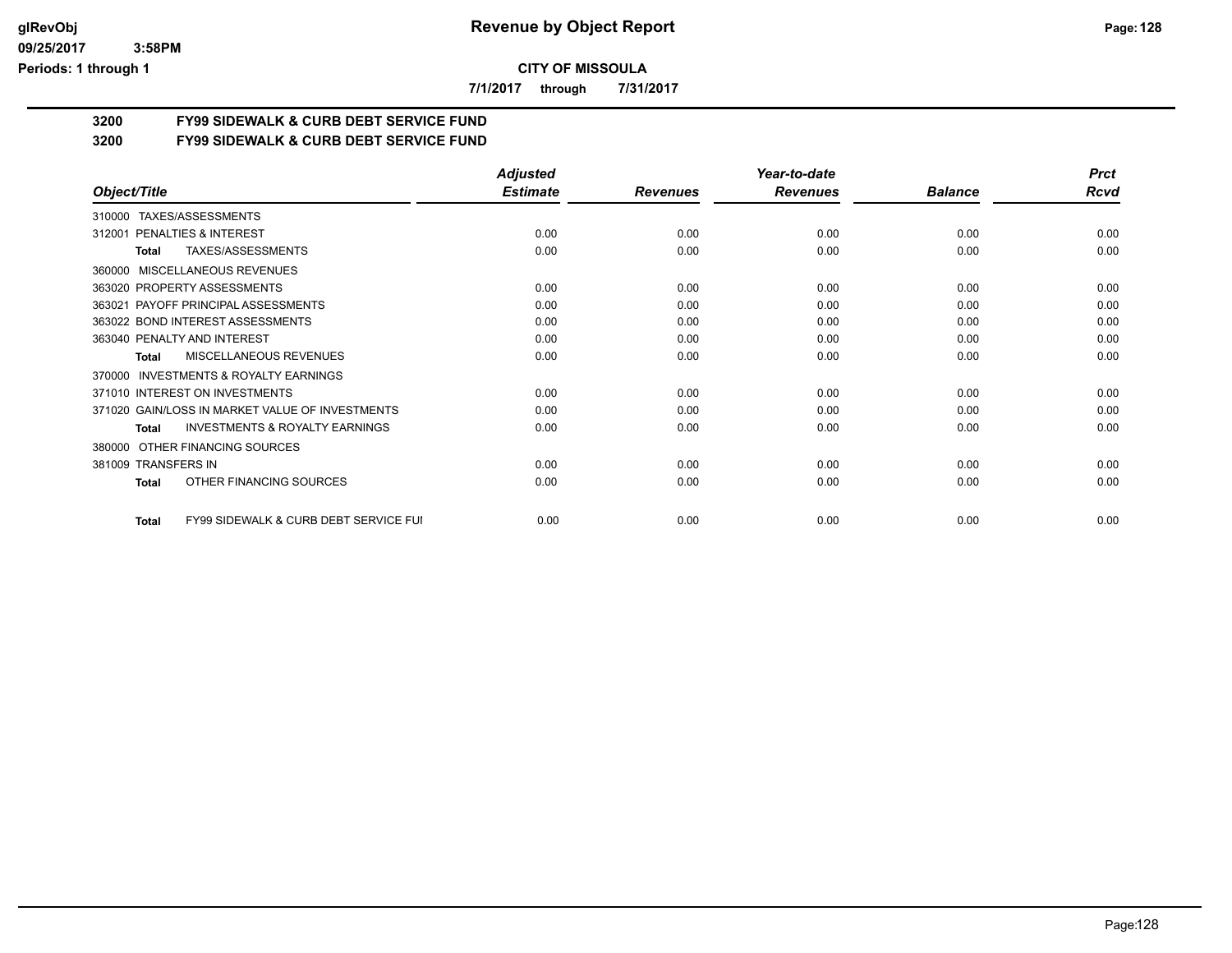**Periods: 1 through 1**

**CITY OF MISSOULA**

**7/1/2017 through 7/31/2017**

#### **3200 FY99 SIDEWALK & CURB DEBT SERVICE FUND**

|                                                           | <b>Adjusted</b> |                 | Year-to-date    |                | <b>Prct</b> |
|-----------------------------------------------------------|-----------------|-----------------|-----------------|----------------|-------------|
| Object/Title                                              | <b>Estimate</b> | <b>Revenues</b> | <b>Revenues</b> | <b>Balance</b> | <b>Rcvd</b> |
| TAXES/ASSESSMENTS<br>310000                               |                 |                 |                 |                |             |
| PENALTIES & INTEREST<br>312001                            | 0.00            | 0.00            | 0.00            | 0.00           | 0.00        |
| TAXES/ASSESSMENTS<br>Total                                | 0.00            | 0.00            | 0.00            | 0.00           | 0.00        |
| MISCELLANEOUS REVENUES<br>360000                          |                 |                 |                 |                |             |
| 363020 PROPERTY ASSESSMENTS                               | 0.00            | 0.00            | 0.00            | 0.00           | 0.00        |
| PAYOFF PRINCIPAL ASSESSMENTS<br>363021                    | 0.00            | 0.00            | 0.00            | 0.00           | 0.00        |
| 363022 BOND INTEREST ASSESSMENTS                          | 0.00            | 0.00            | 0.00            | 0.00           | 0.00        |
| 363040 PENALTY AND INTEREST                               | 0.00            | 0.00            | 0.00            | 0.00           | 0.00        |
| <b>MISCELLANEOUS REVENUES</b><br>Total                    | 0.00            | 0.00            | 0.00            | 0.00           | 0.00        |
| INVESTMENTS & ROYALTY EARNINGS<br>370000                  |                 |                 |                 |                |             |
| 371010 INTEREST ON INVESTMENTS                            | 0.00            | 0.00            | 0.00            | 0.00           | 0.00        |
| 371020 GAIN/LOSS IN MARKET VALUE OF INVESTMENT            | 0.00            | 0.00            | 0.00            | 0.00           | 0.00        |
| <b>INVESTMENTS &amp; ROYALTY EARNINGS</b><br><b>Total</b> | 0.00            | 0.00            | 0.00            | 0.00           | 0.00        |
| OTHER FINANCING SOURCES<br>380000                         |                 |                 |                 |                |             |
| 381009 TRANSFERS IN                                       | 0.00            | 0.00            | 0.00            | 0.00           | 0.00        |
| OTHER FINANCING SOURCES<br>Total                          | 0.00            | 0.00            | 0.00            | 0.00           | 0.00        |
| FY99 SIDEWALK & CURB DEBT SERVICE FU<br><b>Total</b>      | 0.00            | 0.00            | 0.00            | 0.00           | 0.00        |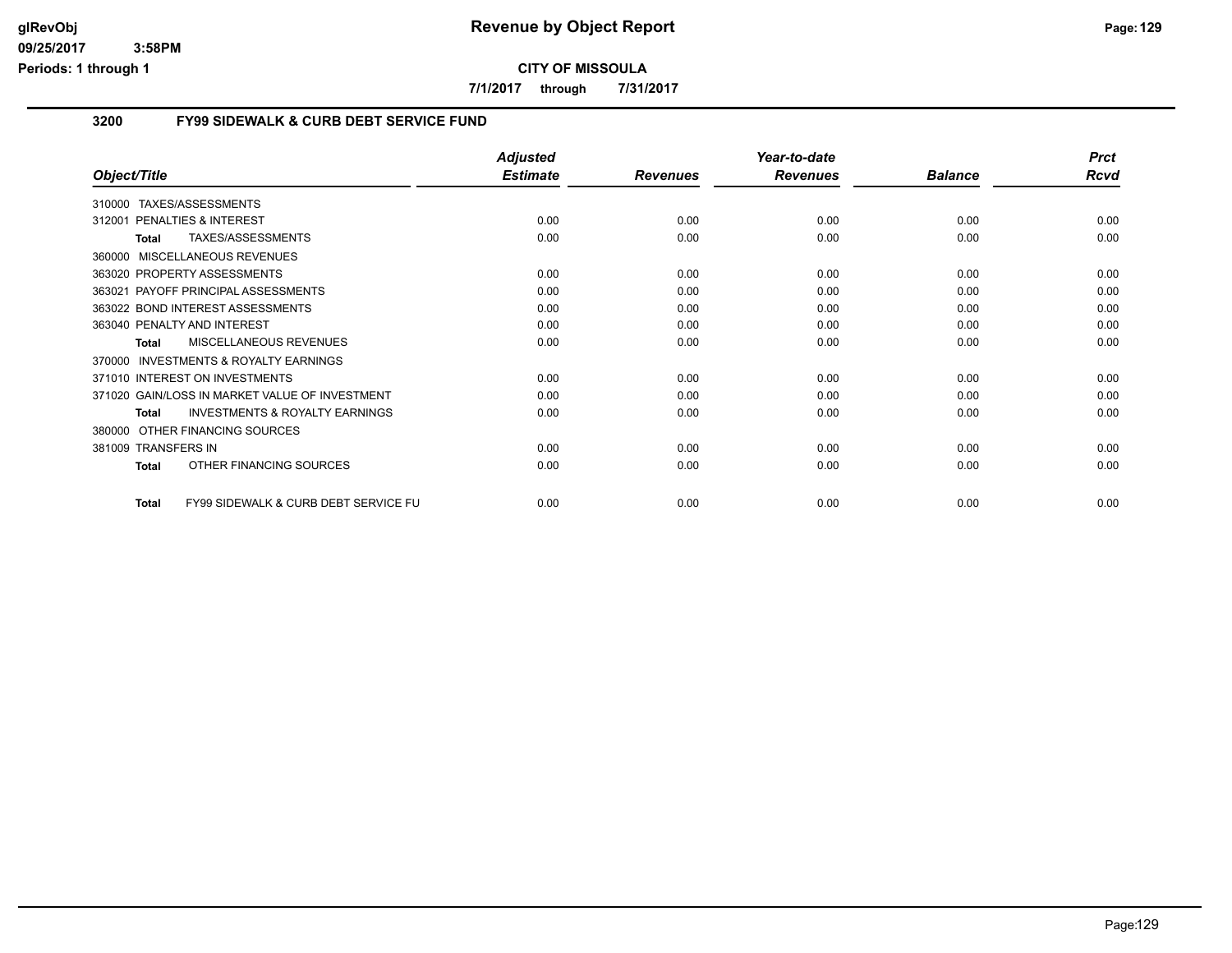#### **09/25/2017 3:58PM**

**Periods: 1 through 1**

**CITY OF MISSOULA**

**7/1/2017 through 7/31/2017**

# **3300 FY00 SIDEWALK & CURB DEBT SERVICE FUND**

# **3300 FY00 SIDEWALK & CURB DEBT SERVICE FUND**

|                                                                   | <b>Adjusted</b> |                 | Year-to-date    |                | <b>Prct</b> |
|-------------------------------------------------------------------|-----------------|-----------------|-----------------|----------------|-------------|
| Object/Title                                                      | <b>Estimate</b> | <b>Revenues</b> | <b>Revenues</b> | <b>Balance</b> | <b>Rcvd</b> |
| 360000 MISCELLANEOUS REVENUES                                     |                 |                 |                 |                |             |
| 363020 PROPERTY ASSESSMENTS                                       | 0.00            | 0.00            | 0.00            | 0.00           | 0.00        |
| 363021 PAYOFF PRINCIPAL ASSESSMENTS                               | 0.00            | 0.00            | 0.00            | 0.00           | 0.00        |
| 363022 BOND INTEREST ASSESSMENTS                                  | 0.00            | 0.00            | 0.00            | 0.00           | 0.00        |
| 363040 PENALTY AND INTEREST                                       | 0.00            | 0.00            | 0.00            | 0.00           | 0.00        |
| MISCELLANEOUS REVENUES<br>Total                                   | 0.00            | 0.00            | 0.00            | 0.00           | 0.00        |
| INVESTMENTS & ROYALTY EARNINGS<br>370000                          |                 |                 |                 |                |             |
| 371010 INTEREST ON INVESTMENTS                                    | 0.00            | 0.00            | 0.00            | 0.00           | 0.00        |
| 371020 GAIN/LOSS IN MARKET VALUE OF INVESTMENTS                   | 0.00            | 0.00            | 0.00            | 0.00           | 0.00        |
| <b>INVESTMENTS &amp; ROYALTY EARNINGS</b><br>Total                | 0.00            | 0.00            | 0.00            | 0.00           | 0.00        |
| <b>FY00 SIDEWALK &amp; CURB DEBT SERVICE FULL</b><br><b>Total</b> | 0.00            | 0.00            | 0.00            | 0.00           | 0.00        |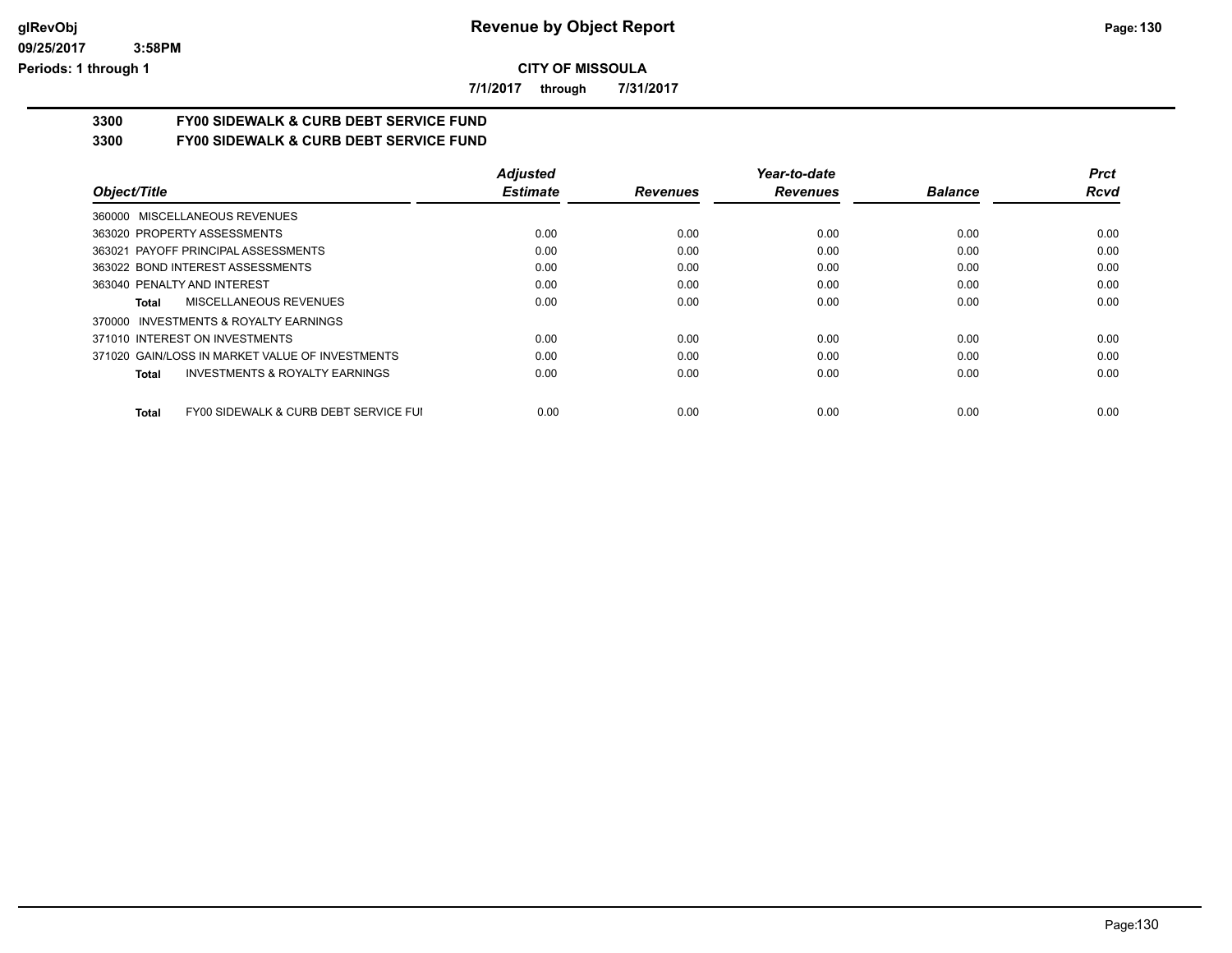**7/1/2017 through 7/31/2017**

#### **3300 FY00 SIDEWALK & CURB DEBT SERVICE FUND**

|                                                      | <b>Adjusted</b> |                 | Year-to-date    |                | <b>Prct</b> |
|------------------------------------------------------|-----------------|-----------------|-----------------|----------------|-------------|
| Object/Title                                         | <b>Estimate</b> | <b>Revenues</b> | <b>Revenues</b> | <b>Balance</b> | <b>Rcvd</b> |
| 360000 MISCELLANEOUS REVENUES                        |                 |                 |                 |                |             |
| 363020 PROPERTY ASSESSMENTS                          | 0.00            | 0.00            | 0.00            | 0.00           | 0.00        |
| 363021 PAYOFF PRINCIPAL ASSESSMENTS                  | 0.00            | 0.00            | 0.00            | 0.00           | 0.00        |
| 363022 BOND INTEREST ASSESSMENTS                     | 0.00            | 0.00            | 0.00            | 0.00           | 0.00        |
| 363040 PENALTY AND INTEREST                          | 0.00            | 0.00            | 0.00            | 0.00           | 0.00        |
| <b>MISCELLANEOUS REVENUES</b><br>Total               | 0.00            | 0.00            | 0.00            | 0.00           | 0.00        |
| 370000 INVESTMENTS & ROYALTY EARNINGS                |                 |                 |                 |                |             |
| 371010 INTEREST ON INVESTMENTS                       | 0.00            | 0.00            | 0.00            | 0.00           | 0.00        |
| 371020 GAIN/LOSS IN MARKET VALUE OF INVESTMENT       | 0.00            | 0.00            | 0.00            | 0.00           | 0.00        |
| <b>INVESTMENTS &amp; ROYALTY EARNINGS</b><br>Total   | 0.00            | 0.00            | 0.00            | 0.00           | 0.00        |
| FY00 SIDEWALK & CURB DEBT SERVICE FU<br><b>Total</b> | 0.00            | 0.00            | 0.00            | 0.00           | 0.00        |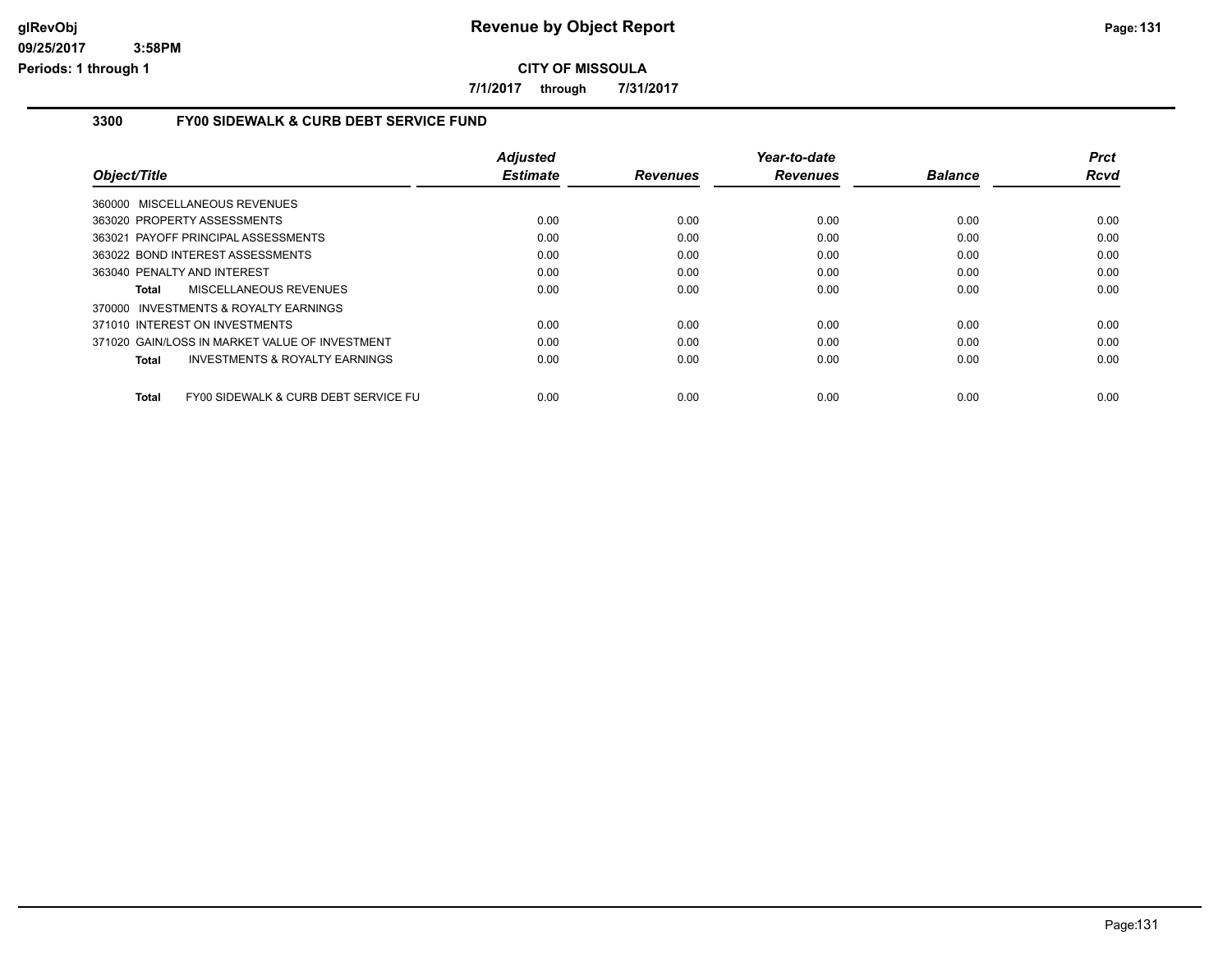**09/25/2017 3:58PM Periods: 1 through 1**

**CITY OF MISSOULA**

**7/1/2017 through 7/31/2017**

**3305 JUDGMENT LEVIES 3305 JUDGMENT LEVIES**

|                                        | <b>Adjusted</b> |                 | Year-to-date    |                |             |  |
|----------------------------------------|-----------------|-----------------|-----------------|----------------|-------------|--|
| Object/Title                           | <b>Estimate</b> | <b>Revenues</b> | <b>Revenues</b> | <b>Balance</b> | <b>Rcvd</b> |  |
| 310000 TAXES/ASSESSMENTS               |                 |                 |                 |                |             |  |
| 311000 GENERAL PROPERTY TAXES          | 0.00            | $-0.45$         | $-0.45$         | 0.45           | 0.00        |  |
| 312001 PENALTIES & INTEREST            | 0.00            | $-0.10$         | $-0.10$         | 0.10           | 0.00        |  |
| TAXES/ASSESSMENTS<br><b>Total</b>      | 0.00            | $-0.55$         | $-0.55$         | 0.55           | 0.00        |  |
| <b>Total</b><br><b>JUDGMENT LEVIES</b> | 0.00            | $-0.55$         | $-0.55$         | 0.55           | 0.00        |  |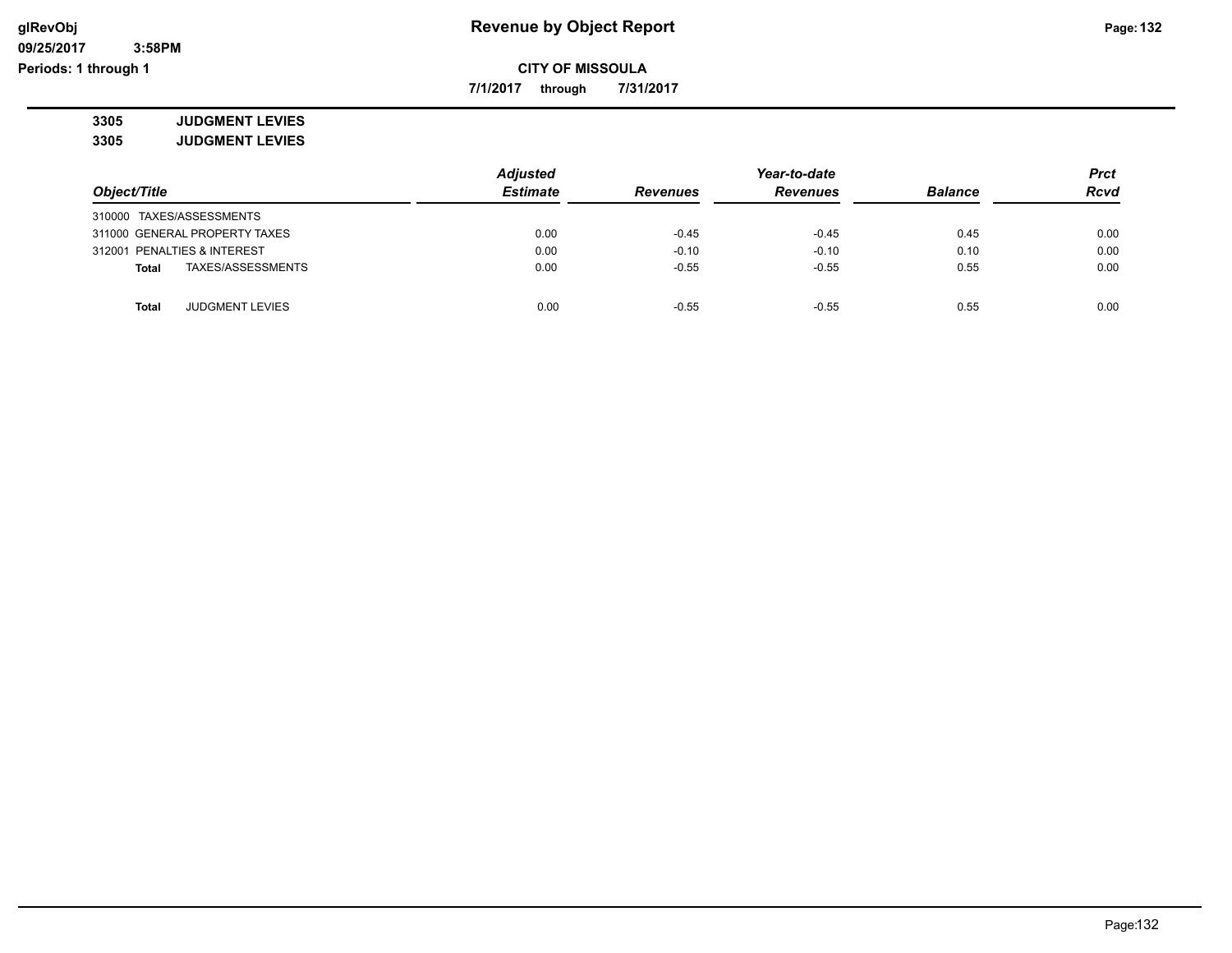**Periods: 1 through 1**

**CITY OF MISSOULA**

**7/1/2017 through 7/31/2017**

# **3305 JUDGMENT LEVIES**

 **3:58PM**

| Object/Title                           | <b>Adjusted</b><br><b>Estimate</b> | <b>Revenues</b> | Year-to-date<br><b>Revenues</b> | <b>Balance</b> | <b>Prct</b><br><b>Rcvd</b> |
|----------------------------------------|------------------------------------|-----------------|---------------------------------|----------------|----------------------------|
| 310000 TAXES/ASSESSMENTS               |                                    |                 |                                 |                |                            |
| 311000 GENERAL PROPERTY TAXES          | 0.00                               | $-0.45$         | $-0.45$                         | 0.45           | 0.00                       |
| 312001 PENALTIES & INTEREST            | 0.00                               | $-0.10$         | $-0.10$                         | 0.10           | 0.00                       |
| TAXES/ASSESSMENTS<br><b>Total</b>      | 0.00                               | $-0.55$         | $-0.55$                         | 0.55           | 0.00                       |
|                                        |                                    |                 |                                 |                |                            |
| <b>JUDGMENT LEVIES</b><br><b>Total</b> | 0.00                               | $-0.55$         | $-0.55$                         | 0.55           | 0.00                       |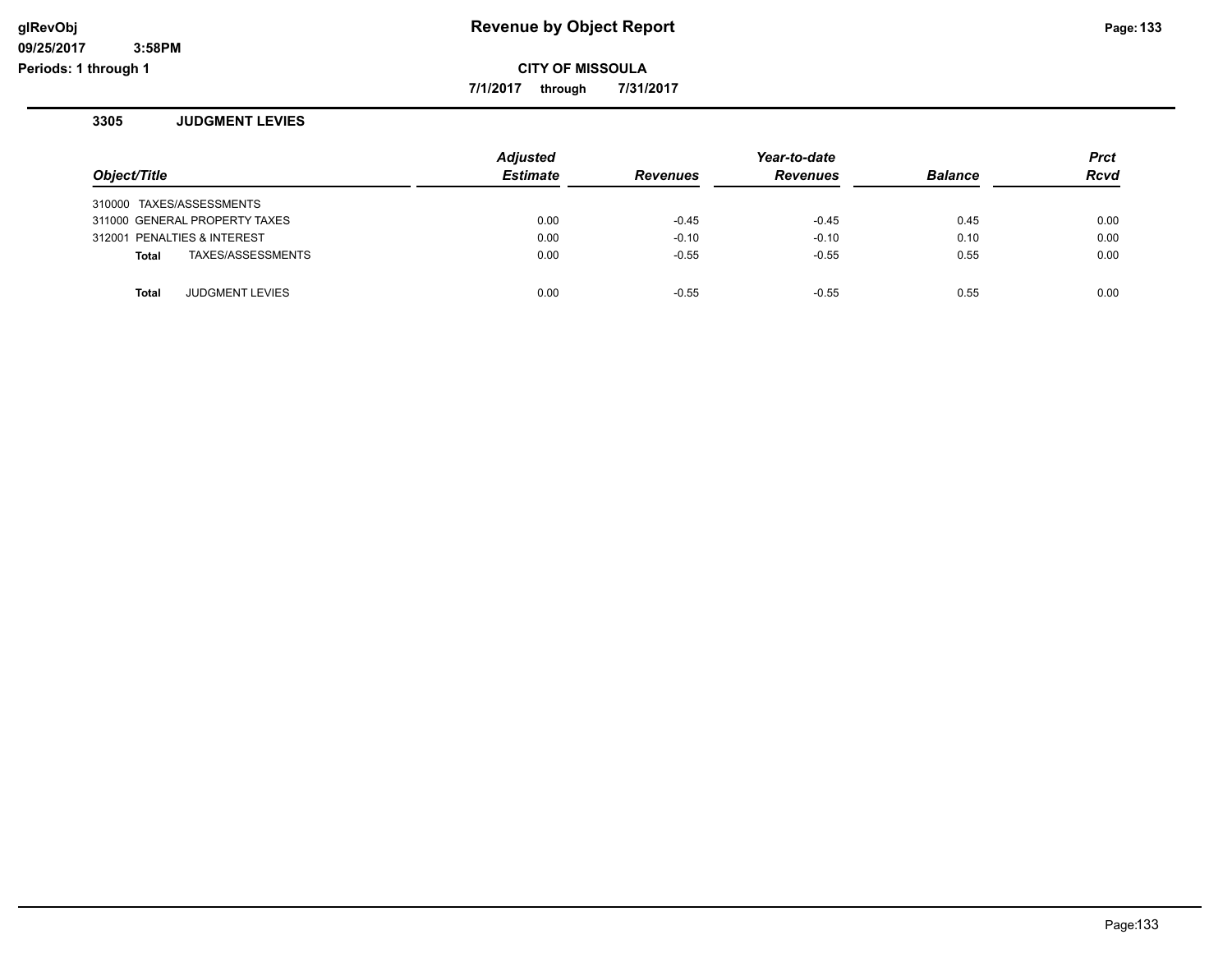**09/25/2017 3:58PM Periods: 1 through 1**

**CITY OF MISSOULA**

**7/1/2017 through 7/31/2017**

# **3400 FY01 SIDEWALK & CURB DEBT SERVICE FUND**

# **3400 FY01 SIDEWALK & CURB DEBT SERVICE FUND**

|                                                           | <b>Adjusted</b> |                 | Year-to-date    |                | <b>Prct</b> |
|-----------------------------------------------------------|-----------------|-----------------|-----------------|----------------|-------------|
| Object/Title                                              | <b>Estimate</b> | <b>Revenues</b> | <b>Revenues</b> | <b>Balance</b> | Rcvd        |
| TAXES/ASSESSMENTS<br>310000                               |                 |                 |                 |                |             |
| 312001 PENALTIES & INTEREST                               | 0.00            | 0.00            | 0.00            | 0.00           | 0.00        |
| TAXES/ASSESSMENTS<br>Total                                | 0.00            | 0.00            | 0.00            | 0.00           | 0.00        |
| MISCELLANEOUS REVENUES<br>360000                          |                 |                 |                 |                |             |
| 360010 MISCELLANEOUS                                      | 0.00            | 0.00            | 0.00            | 0.00           | 0.00        |
| 363020 PROPERTY ASSESSMENTS                               | 0.00            | 0.00            | 0.00            | 0.00           | 0.00        |
| 363021 PAYOFF PRINCIPAL ASSESSMENTS                       | 0.00            | 0.00            | 0.00            | 0.00           | 0.00        |
| 363022 BOND INTEREST ASSESSMENTS                          | 0.00            | 0.00            | 0.00            | 0.00           | 0.00        |
| 363040 PENALTY AND INTEREST                               | 0.00            | 0.00            | 0.00            | 0.00           | 0.00        |
| MISCELLANEOUS REVENUES<br>Total                           | 0.00            | 0.00            | 0.00            | 0.00           | 0.00        |
| <b>INVESTMENTS &amp; ROYALTY EARNINGS</b><br>370000       |                 |                 |                 |                |             |
| 371010 INTEREST ON INVESTMENTS                            | 0.00            | 0.00            | 0.00            | 0.00           | 0.00        |
| 371020 GAIN/LOSS IN MARKET VALUE OF INVESTMENTS           | 0.00            | 0.00            | 0.00            | 0.00           | 0.00        |
| <b>INVESTMENTS &amp; ROYALTY EARNINGS</b><br><b>Total</b> | 0.00            | 0.00            | 0.00            | 0.00           | 0.00        |
| FY01 SIDEWALK & CURB DEBT SERVICE FUI<br><b>Total</b>     | 0.00            | 0.00            | 0.00            | 0.00           | 0.00        |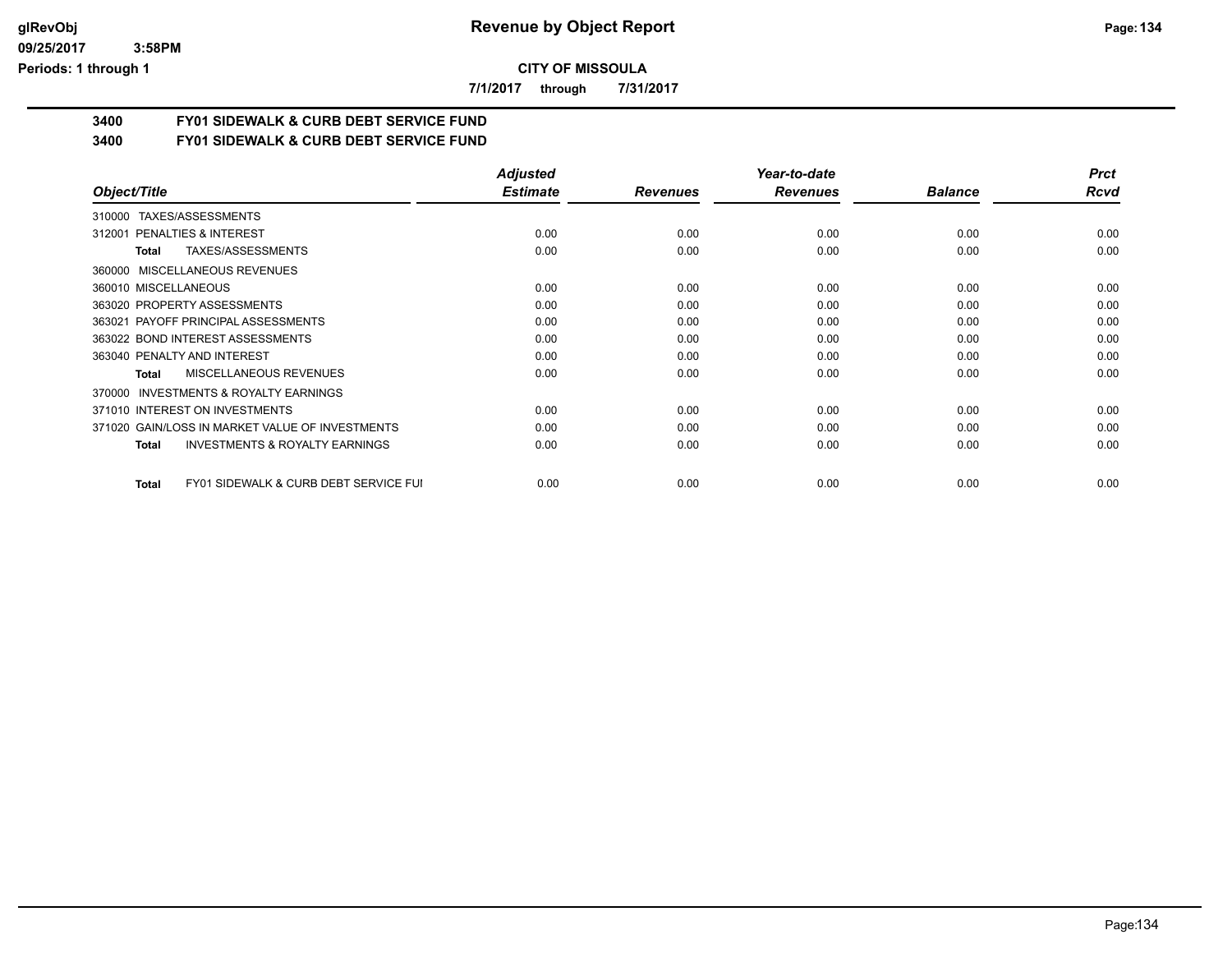**Periods: 1 through 1**

 **3:58PM**

**CITY OF MISSOULA**

**7/1/2017 through 7/31/2017**

#### **3400 FY01 SIDEWALK & CURB DEBT SERVICE FUND**

| Object/Title                                              | <b>Adjusted</b><br><b>Estimate</b> |                 | Year-to-date    | <b>Balance</b> | <b>Prct</b> |
|-----------------------------------------------------------|------------------------------------|-----------------|-----------------|----------------|-------------|
|                                                           |                                    | <b>Revenues</b> | <b>Revenues</b> |                | Rcvd        |
| 310000 TAXES/ASSESSMENTS                                  |                                    |                 |                 |                |             |
| <b>PENALTIES &amp; INTEREST</b><br>312001                 | 0.00                               | 0.00            | 0.00            | 0.00           | 0.00        |
| TAXES/ASSESSMENTS<br><b>Total</b>                         | 0.00                               | 0.00            | 0.00            | 0.00           | 0.00        |
| 360000 MISCELLANEOUS REVENUES                             |                                    |                 |                 |                |             |
| 360010 MISCELLANEOUS                                      | 0.00                               | 0.00            | 0.00            | 0.00           | 0.00        |
| 363020 PROPERTY ASSESSMENTS                               | 0.00                               | 0.00            | 0.00            | 0.00           | 0.00        |
| PAYOFF PRINCIPAL ASSESSMENTS<br>363021                    | 0.00                               | 0.00            | 0.00            | 0.00           | 0.00        |
| 363022 BOND INTEREST ASSESSMENTS                          | 0.00                               | 0.00            | 0.00            | 0.00           | 0.00        |
| 363040 PENALTY AND INTEREST                               | 0.00                               | 0.00            | 0.00            | 0.00           | 0.00        |
| <b>MISCELLANEOUS REVENUES</b><br>Total                    | 0.00                               | 0.00            | 0.00            | 0.00           | 0.00        |
| INVESTMENTS & ROYALTY EARNINGS<br>370000                  |                                    |                 |                 |                |             |
| 371010 INTEREST ON INVESTMENTS                            | 0.00                               | 0.00            | 0.00            | 0.00           | 0.00        |
| 371020 GAIN/LOSS IN MARKET VALUE OF INVESTMENT            | 0.00                               | 0.00            | 0.00            | 0.00           | 0.00        |
| <b>INVESTMENTS &amp; ROYALTY EARNINGS</b><br><b>Total</b> | 0.00                               | 0.00            | 0.00            | 0.00           | 0.00        |
| FY01 SIDEWALK & CURB DEBT SERVICE FU<br><b>Total</b>      | 0.00                               | 0.00            | 0.00            | 0.00           | 0.00        |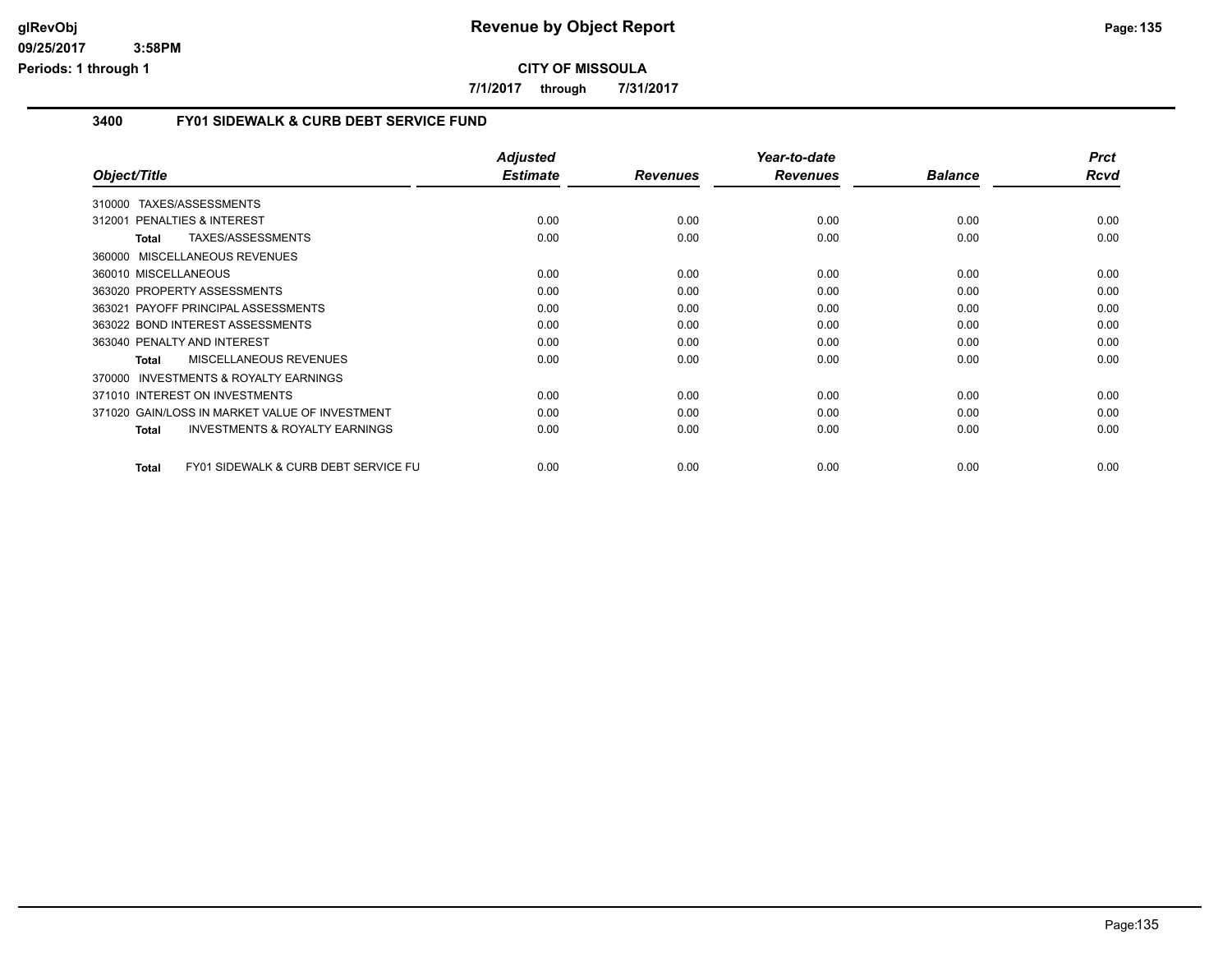# **09/25/2017**

 **3:58PM Periods: 1 through 1**

**CITY OF MISSOULA**

**7/1/2017 through 7/31/2017**

# **3410 FY02 SIDEWALK & CURB DEBT SERVICE FUND**

# **3410 FY02 SIDEWALK & CURB DEBT SERVICE FUND**

|                                                           | <b>Adjusted</b> |                 | Year-to-date    |                | <b>Prct</b> |
|-----------------------------------------------------------|-----------------|-----------------|-----------------|----------------|-------------|
| Object/Title                                              | <b>Estimate</b> | <b>Revenues</b> | <b>Revenues</b> | <b>Balance</b> | <b>Rcvd</b> |
| 360000 MISCELLANEOUS REVENUES                             |                 |                 |                 |                |             |
| 363020 PROPERTY ASSESSMENTS                               | 0.00            | 0.00            | 0.00            | 0.00           | 0.00        |
| 363021 PAYOFF PRINCIPAL ASSESSMENTS                       | 0.00            | 0.00            | 0.00            | 0.00           | 0.00        |
| 363022 BOND INTEREST ASSESSMENTS                          | 0.00            | 0.00            | 0.00            | 0.00           | 0.00        |
| 363040 PENALTY AND INTEREST                               | 0.00            | 0.00            | 0.00            | 0.00           | 0.00        |
| MISCELLANEOUS REVENUES<br>Total                           | 0.00            | 0.00            | 0.00            | 0.00           | 0.00        |
| 370000 INVESTMENTS & ROYALTY EARNINGS                     |                 |                 |                 |                |             |
| 371010 INTEREST ON INVESTMENTS                            | 0.00            | 0.00            | 0.00            | 0.00           | 0.00        |
| 371020 GAIN/LOSS IN MARKET VALUE OF INVESTMENTS           | 0.00            | 0.00            | 0.00            | 0.00           | 0.00        |
| <b>INVESTMENTS &amp; ROYALTY EARNINGS</b><br>Total        | 0.00            | 0.00            | 0.00            | 0.00           | 0.00        |
| <b>FY02 SIDEWALK &amp; CURB DEBT SERVICE FUI</b><br>Total | 0.00            | 0.00            | 0.00            | 0.00           | 0.00        |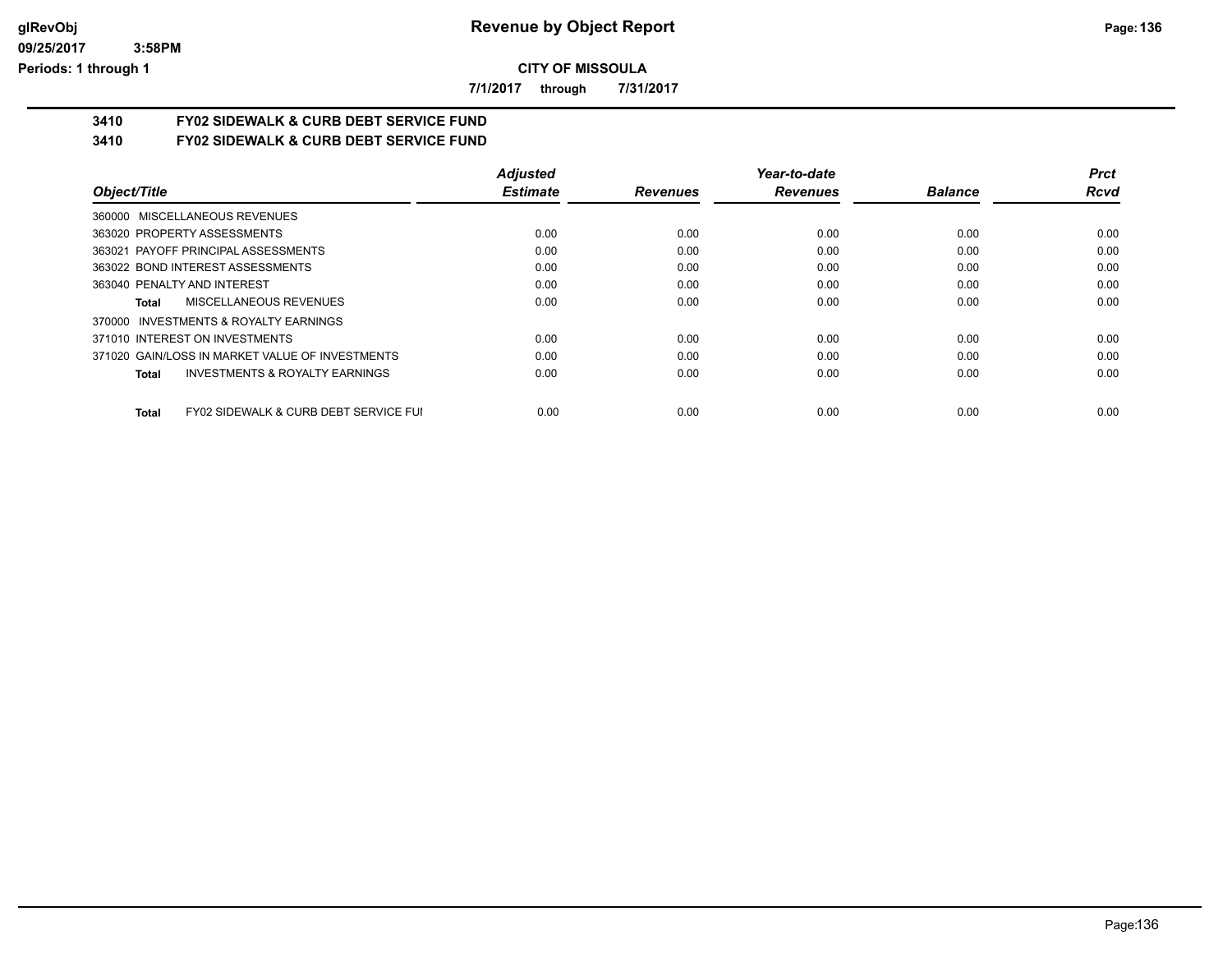**7/1/2017 through 7/31/2017**

#### **3410 FY02 SIDEWALK & CURB DEBT SERVICE FUND**

|                                                      | <b>Adjusted</b> |                 | Year-to-date    |                | <b>Prct</b> |
|------------------------------------------------------|-----------------|-----------------|-----------------|----------------|-------------|
| Object/Title                                         | <b>Estimate</b> | <b>Revenues</b> | <b>Revenues</b> | <b>Balance</b> | <b>Rcvd</b> |
| 360000 MISCELLANEOUS REVENUES                        |                 |                 |                 |                |             |
| 363020 PROPERTY ASSESSMENTS                          | 0.00            | 0.00            | 0.00            | 0.00           | 0.00        |
| 363021 PAYOFF PRINCIPAL ASSESSMENTS                  | 0.00            | 0.00            | 0.00            | 0.00           | 0.00        |
| 363022 BOND INTEREST ASSESSMENTS                     | 0.00            | 0.00            | 0.00            | 0.00           | 0.00        |
| 363040 PENALTY AND INTEREST                          | 0.00            | 0.00            | 0.00            | 0.00           | 0.00        |
| <b>MISCELLANEOUS REVENUES</b><br>Total               | 0.00            | 0.00            | 0.00            | 0.00           | 0.00        |
| 370000 INVESTMENTS & ROYALTY EARNINGS                |                 |                 |                 |                |             |
| 371010 INTEREST ON INVESTMENTS                       | 0.00            | 0.00            | 0.00            | 0.00           | 0.00        |
| 371020 GAIN/LOSS IN MARKET VALUE OF INVESTMENT       | 0.00            | 0.00            | 0.00            | 0.00           | 0.00        |
| <b>INVESTMENTS &amp; ROYALTY EARNINGS</b><br>Total   | 0.00            | 0.00            | 0.00            | 0.00           | 0.00        |
| FY02 SIDEWALK & CURB DEBT SERVICE FU<br><b>Total</b> | 0.00            | 0.00            | 0.00            | 0.00           | 0.00        |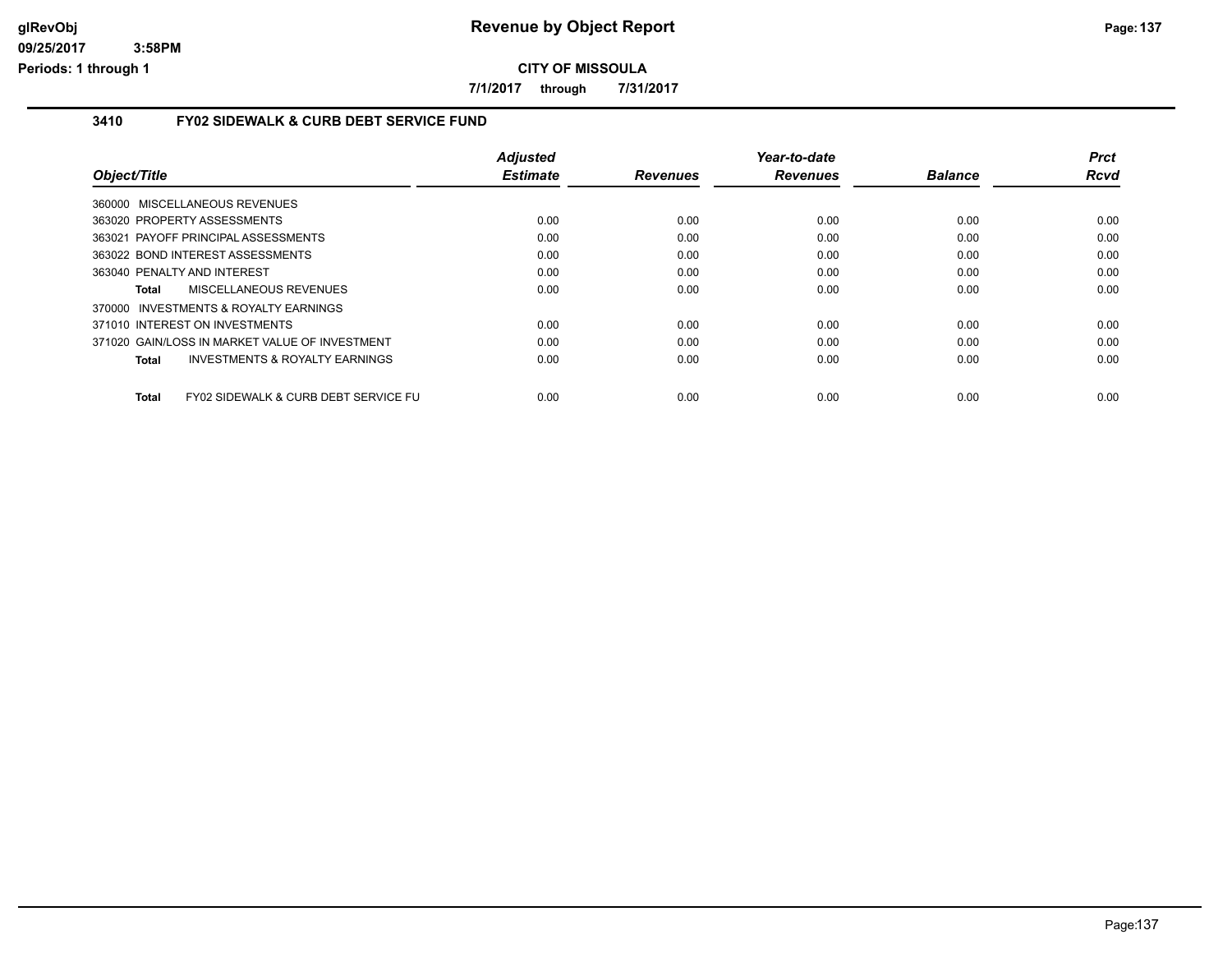#### **09/25/2017 3:58PM Periods: 1 through 1**

**CITY OF MISSOULA**

**7/1/2017 through 7/31/2017**

# **3420 FY03 SIDEWALK & CURB DEBT SERVICE**

#### **3420 FY03 SIDEWALK & CURB DEBT SERVICE**

|                                                     | <b>Adjusted</b> |                 | Year-to-date    |                | <b>Prct</b> |
|-----------------------------------------------------|-----------------|-----------------|-----------------|----------------|-------------|
| Object/Title                                        | <b>Estimate</b> | <b>Revenues</b> | <b>Revenues</b> | <b>Balance</b> | <b>Rcvd</b> |
| MISCELLANEOUS REVENUES<br>360000                    |                 |                 |                 |                |             |
| 363020 PROPERTY ASSESSMENTS                         | 0.00            | 0.00            | 0.00            | 0.00           | 0.00        |
| 363021 PAYOFF PRINCIPAL ASSESSMENTS                 | 0.00            | 0.00            | 0.00            | 0.00           | 0.00        |
| 363022 BOND INTEREST ASSESSMENTS                    | 0.00            | 0.00            | 0.00            | 0.00           | 0.00        |
| 363040 PENALTY AND INTEREST                         | 0.00            | 0.00            | 0.00            | 0.00           | 0.00        |
| MISCELLANEOUS REVENUES<br>Total                     | 0.00            | 0.00            | 0.00            | 0.00           | 0.00        |
| <b>INVESTMENTS &amp; ROYALTY EARNINGS</b><br>370000 |                 |                 |                 |                |             |
| 371010 INTEREST ON INVESTMENTS                      | 0.00            | 0.00            | 0.00            | 0.00           | 0.00        |
| 371020 GAIN/LOSS IN MARKET VALUE OF INVESTMENTS     | 0.00            | 0.00            | 0.00            | 0.00           | 0.00        |
| <b>INVESTMENTS &amp; ROYALTY EARNINGS</b><br>Total  | 0.00            | 0.00            | 0.00            | 0.00           | 0.00        |
| OTHER FINANCING SOURCES<br>380000                   |                 |                 |                 |                |             |
| 381009 TRANSFERS IN                                 | 0.00            | 0.00            | 0.00            | 0.00           | 0.00        |
| OTHER FINANCING SOURCES<br>Total                    | 0.00            | 0.00            | 0.00            | 0.00           | 0.00        |
|                                                     |                 |                 |                 |                |             |
| FY03 SIDEWALK & CURB DEBT SERVICE<br><b>Total</b>   | 0.00            | 0.00            | 0.00            | 0.00           | 0.00        |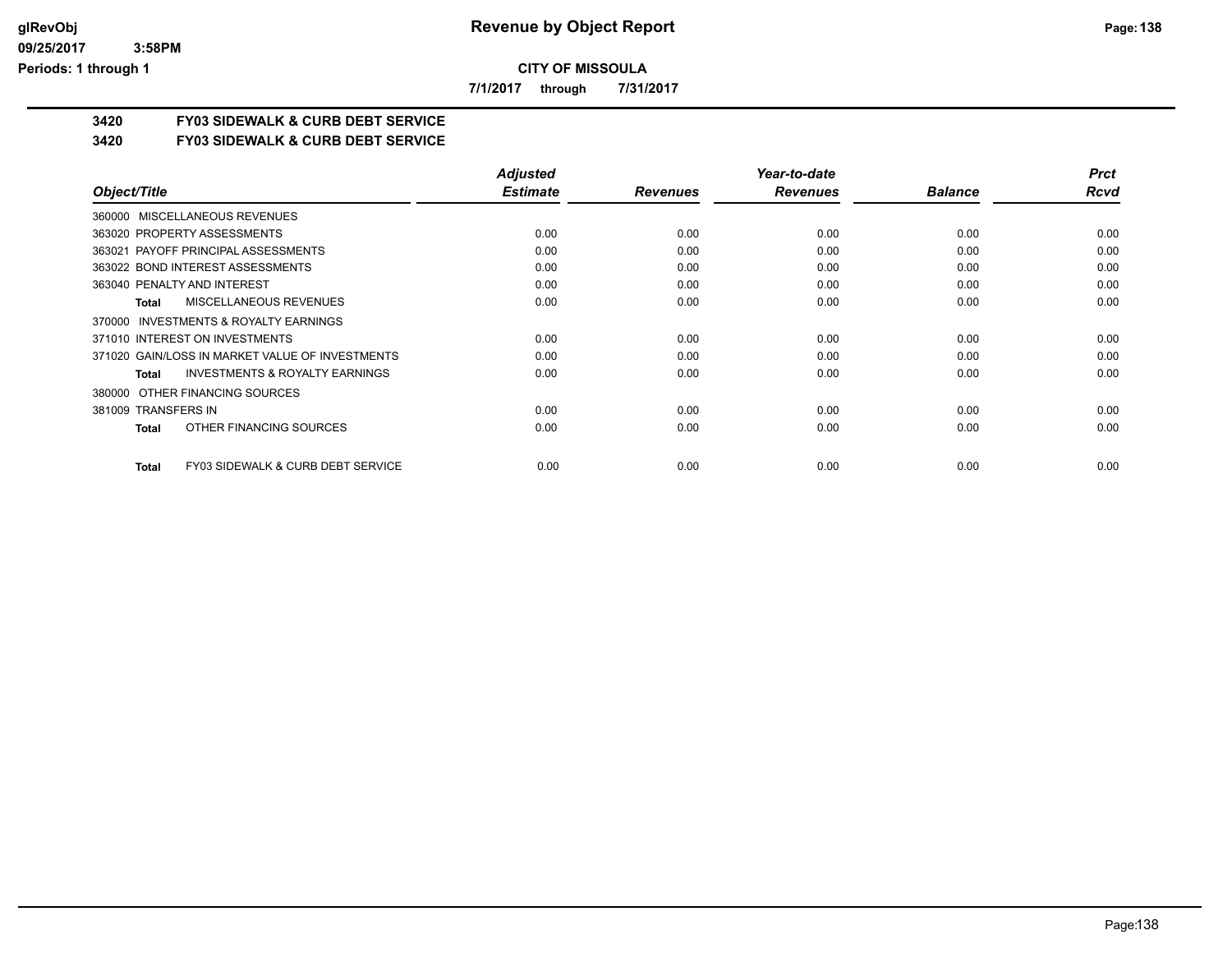**7/1/2017 through 7/31/2017**

#### **3420 FY03 SIDEWALK & CURB DEBT SERVICE**

| Object/Title                                       | <b>Adjusted</b><br><b>Estimate</b> | <b>Revenues</b> | Year-to-date<br><b>Revenues</b> | <b>Balance</b> | <b>Prct</b><br>Rcvd |
|----------------------------------------------------|------------------------------------|-----------------|---------------------------------|----------------|---------------------|
| 360000 MISCELLANEOUS REVENUES                      |                                    |                 |                                 |                |                     |
|                                                    |                                    |                 |                                 |                |                     |
| 363020 PROPERTY ASSESSMENTS                        | 0.00                               | 0.00            | 0.00                            | 0.00           | 0.00                |
| 363021 PAYOFF PRINCIPAL ASSESSMENTS                | 0.00                               | 0.00            | 0.00                            | 0.00           | 0.00                |
| 363022 BOND INTEREST ASSESSMENTS                   | 0.00                               | 0.00            | 0.00                            | 0.00           | 0.00                |
| 363040 PENALTY AND INTEREST                        | 0.00                               | 0.00            | 0.00                            | 0.00           | 0.00                |
| MISCELLANEOUS REVENUES<br>Total                    | 0.00                               | 0.00            | 0.00                            | 0.00           | 0.00                |
| 370000 INVESTMENTS & ROYALTY EARNINGS              |                                    |                 |                                 |                |                     |
| 371010 INTEREST ON INVESTMENTS                     | 0.00                               | 0.00            | 0.00                            | 0.00           | 0.00                |
| 371020 GAIN/LOSS IN MARKET VALUE OF INVESTMENT     | 0.00                               | 0.00            | 0.00                            | 0.00           | 0.00                |
| <b>INVESTMENTS &amp; ROYALTY EARNINGS</b><br>Total | 0.00                               | 0.00            | 0.00                            | 0.00           | 0.00                |
| 380000 OTHER FINANCING SOURCES                     |                                    |                 |                                 |                |                     |
| 381009 TRANSFERS IN                                | 0.00                               | 0.00            | 0.00                            | 0.00           | 0.00                |
| OTHER FINANCING SOURCES<br>Total                   | 0.00                               | 0.00            | 0.00                            | 0.00           | 0.00                |
| FY03 SIDEWALK & CURB DEBT SERVICE<br>Total         | 0.00                               | 0.00            | 0.00                            | 0.00           | 0.00                |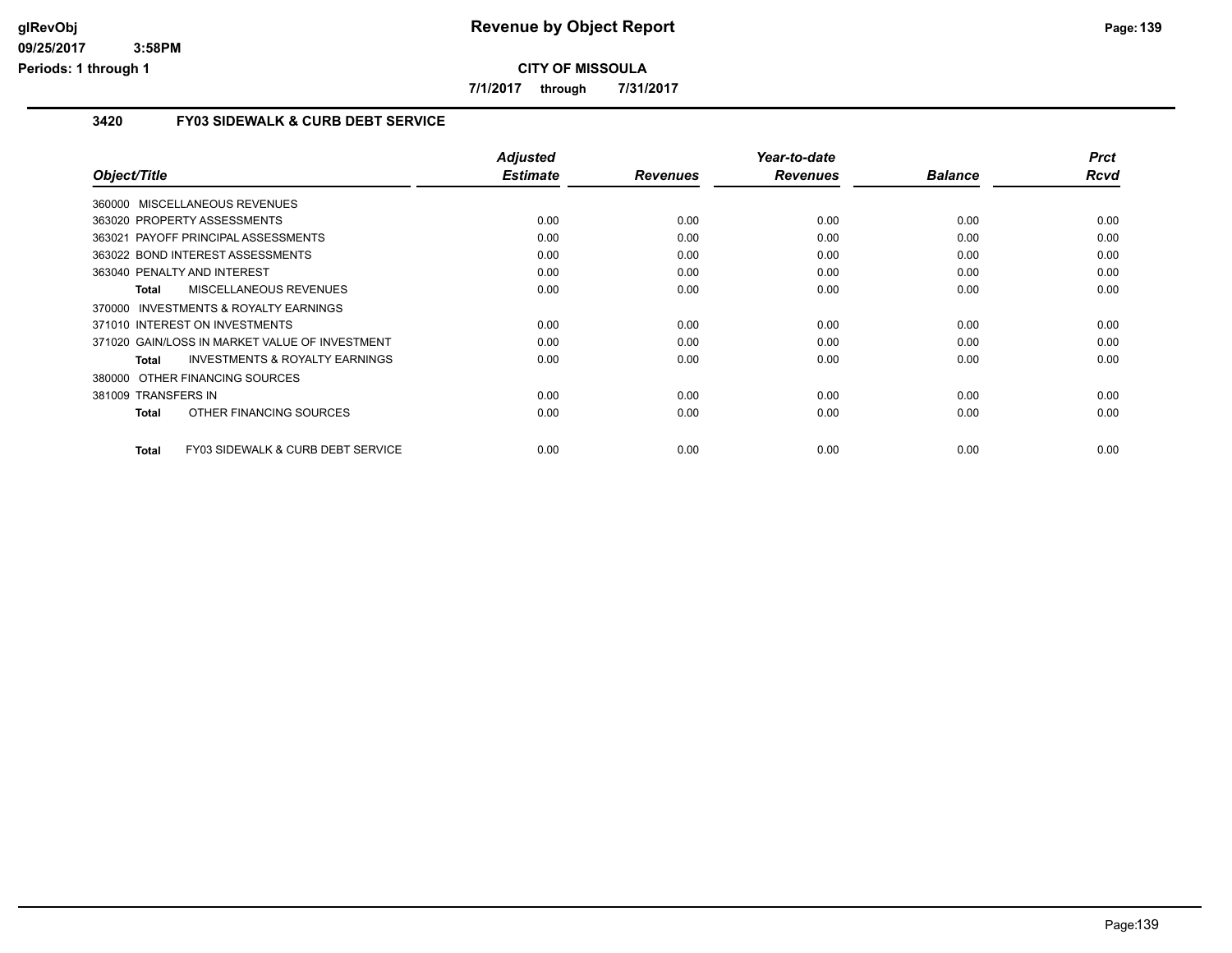**7/1/2017 through 7/31/2017**

### **3430 FY04 SIDEWALK CURB DEBT SERVICE**

#### **3430 FY04 SIDEWALK CURB DEBT SERVICE**

|                                                    | <b>Adjusted</b> |                 | Year-to-date    |                | <b>Prct</b> |
|----------------------------------------------------|-----------------|-----------------|-----------------|----------------|-------------|
| Object/Title                                       | <b>Estimate</b> | <b>Revenues</b> | <b>Revenues</b> | <b>Balance</b> | Rcvd        |
| 360000 MISCELLANEOUS REVENUES                      |                 |                 |                 |                |             |
| 363020 PROPERTY ASSESSMENTS                        | 0.00            | 0.00            | 0.00            | 0.00           | 0.00        |
| 363021 PAYOFF PRINCIPAL ASSESSMENTS                | 0.00            | 0.00            | 0.00            | 0.00           | 0.00        |
| 363022 BOND INTEREST ASSESSMENTS                   | 0.00            | 0.00            | 0.00            | 0.00           | 0.00        |
| 363040 PENALTY AND INTEREST                        | 0.00            | 0.00            | 0.00            | 0.00           | 0.00        |
| MISCELLANEOUS REVENUES<br><b>Total</b>             | 0.00            | 0.00            | 0.00            | 0.00           | 0.00        |
| 370000 INVESTMENTS & ROYALTY EARNINGS              |                 |                 |                 |                |             |
| 371010 INTEREST ON INVESTMENTS                     | 0.00            | 0.00            | 0.00            | 0.00           | 0.00        |
| 371020 GAIN/LOSS IN MARKET VALUE OF INVESTMENTS    | 0.00            | 0.00            | 0.00            | 0.00           | 0.00        |
| <b>INVESTMENTS &amp; ROYALTY EARNINGS</b><br>Total | 0.00            | 0.00            | 0.00            | 0.00           | 0.00        |
| OTHER FINANCING SOURCES<br>380000                  |                 |                 |                 |                |             |
| 381030 SID BOND PROCEEDS                           | 0.00            | 0.00            | 0.00            | 0.00           | 0.00        |
| OTHER FINANCING SOURCES<br><b>Total</b>            | 0.00            | 0.00            | 0.00            | 0.00           | 0.00        |
| FY04 SIDEWALK CURB DEBT SERVICE<br><b>Total</b>    | 0.00            | 0.00            | 0.00            | 0.00           | 0.00        |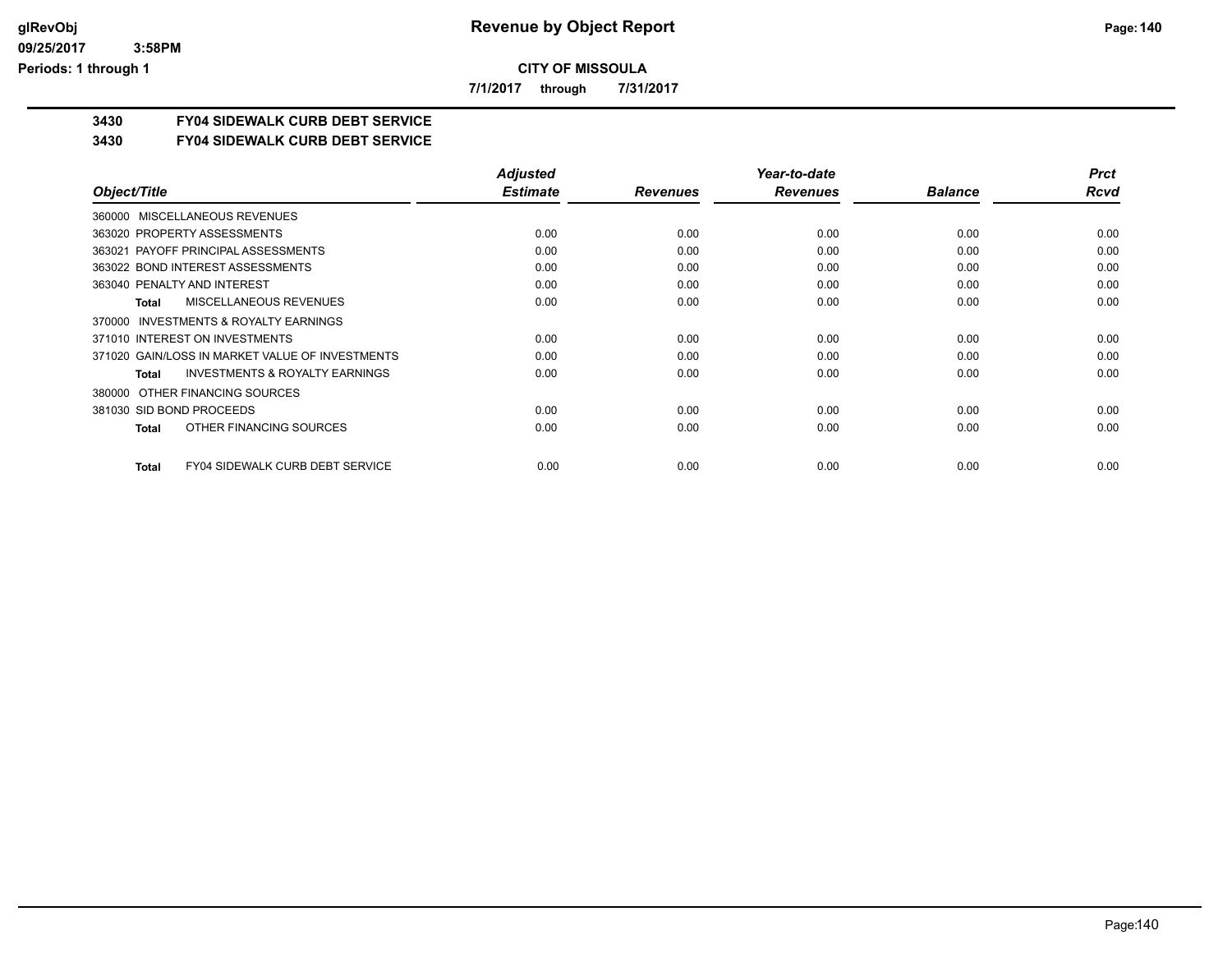**7/1/2017 through 7/31/2017**

#### **3430 FY04 SIDEWALK CURB DEBT SERVICE**

| Object/Title                                              | <b>Adjusted</b><br><b>Estimate</b> | <b>Revenues</b> | Year-to-date<br><b>Revenues</b> | <b>Balance</b> | <b>Prct</b><br>Rcvd |
|-----------------------------------------------------------|------------------------------------|-----------------|---------------------------------|----------------|---------------------|
| 360000 MISCELLANEOUS REVENUES                             |                                    |                 |                                 |                |                     |
| 363020 PROPERTY ASSESSMENTS                               | 0.00                               | 0.00            | 0.00                            | 0.00           | 0.00                |
| 363021 PAYOFF PRINCIPAL ASSESSMENTS                       | 0.00                               | 0.00            | 0.00                            | 0.00           | 0.00                |
| 363022 BOND INTEREST ASSESSMENTS                          | 0.00                               | 0.00            | 0.00                            | 0.00           | 0.00                |
| 363040 PENALTY AND INTEREST                               | 0.00                               | 0.00            | 0.00                            | 0.00           | 0.00                |
| <b>MISCELLANEOUS REVENUES</b><br>Total                    | 0.00                               | 0.00            | 0.00                            | 0.00           | 0.00                |
| <b>INVESTMENTS &amp; ROYALTY EARNINGS</b><br>370000       |                                    |                 |                                 |                |                     |
| 371010 INTEREST ON INVESTMENTS                            | 0.00                               | 0.00            | 0.00                            | 0.00           | 0.00                |
| 371020 GAIN/LOSS IN MARKET VALUE OF INVESTMENT            | 0.00                               | 0.00            | 0.00                            | 0.00           | 0.00                |
| <b>INVESTMENTS &amp; ROYALTY EARNINGS</b><br><b>Total</b> | 0.00                               | 0.00            | 0.00                            | 0.00           | 0.00                |
| 380000 OTHER FINANCING SOURCES                            |                                    |                 |                                 |                |                     |
| 381030 SID BOND PROCEEDS                                  | 0.00                               | 0.00            | 0.00                            | 0.00           | 0.00                |
| OTHER FINANCING SOURCES<br><b>Total</b>                   | 0.00                               | 0.00            | 0.00                            | 0.00           | 0.00                |
|                                                           |                                    |                 |                                 |                |                     |
| FY04 SIDEWALK CURB DEBT SERVICE<br><b>Total</b>           | 0.00                               | 0.00            | 0.00                            | 0.00           | 0.00                |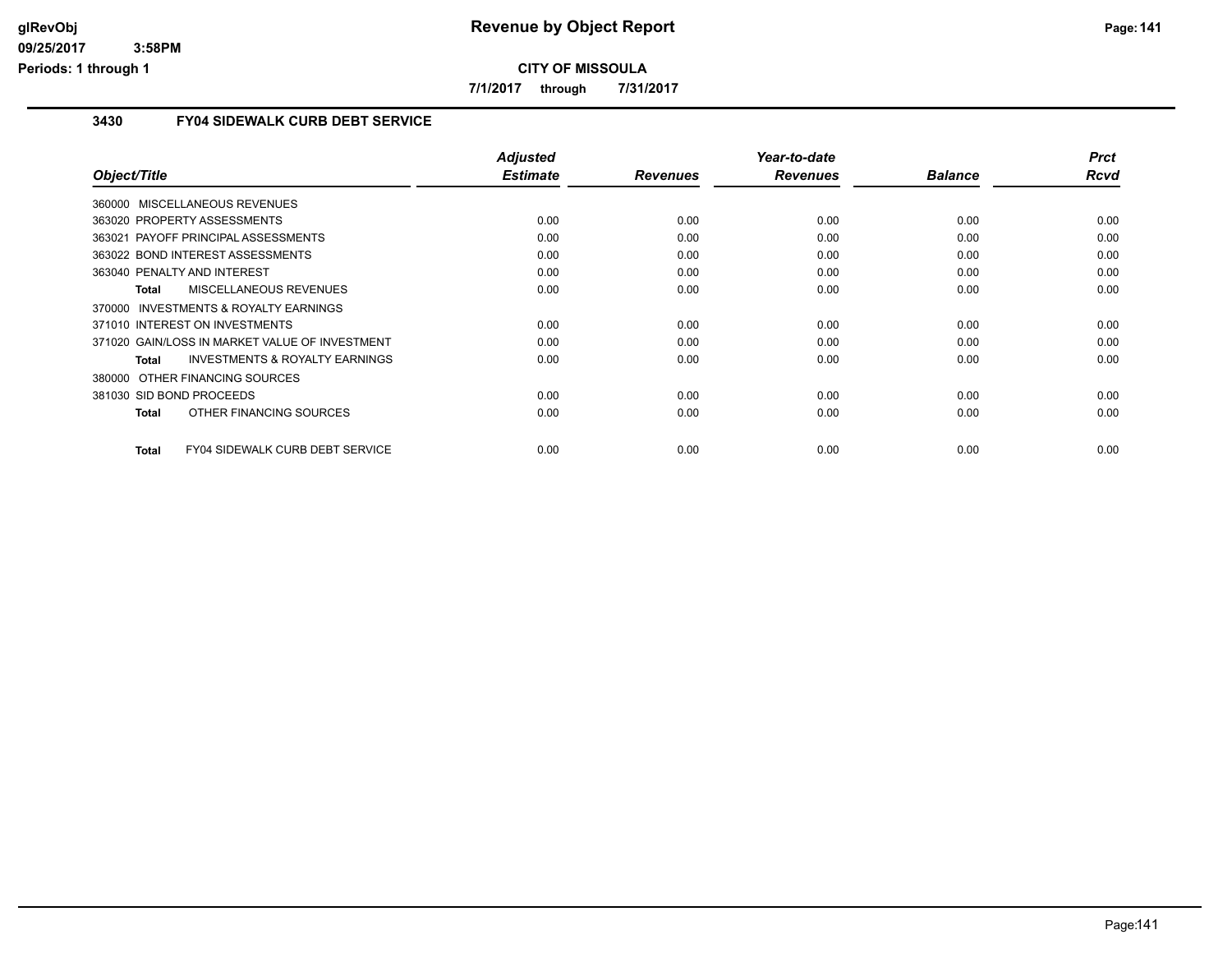**7/1/2017 through 7/31/2017**

**3433 SID 433 DEBT SERVICE**

**3433 SID 433 DEBT SERVICE**

|                                                           | <b>Adjusted</b> |                 | Year-to-date    |                | <b>Prct</b> |
|-----------------------------------------------------------|-----------------|-----------------|-----------------|----------------|-------------|
| Object/Title                                              | <b>Estimate</b> | <b>Revenues</b> | <b>Revenues</b> | <b>Balance</b> | <b>Rcvd</b> |
| 360000 MISCELLANEOUS REVENUES                             |                 |                 |                 |                |             |
| 363020 PROPERTY ASSESSMENTS                               | 0.00            | 0.00            | 0.00            | 0.00           | 0.00        |
| 363021 PAYOFF PRINCIPAL ASSESSMENTS                       | 0.00            | 0.00            | 0.00            | 0.00           | 0.00        |
| 363022 BOND INTEREST ASSESSMENTS                          | 0.00            | 0.00            | 0.00            | 0.00           | 0.00        |
| 363040 PENALTY AND INTEREST                               | 0.00            | 0.00            | 0.00            | 0.00           | 0.00        |
| MISCELLANEOUS REVENUES<br><b>Total</b>                    | 0.00            | 0.00            | 0.00            | 0.00           | 0.00        |
| 370000 INVESTMENTS & ROYALTY EARNINGS                     |                 |                 |                 |                |             |
| 371010 INTEREST ON INVESTMENTS                            | 0.00            | 0.00            | 0.00            | 0.00           | 0.00        |
| 371020 GAIN/LOSS IN MARKET VALUE OF INVESTMENTS           | 0.00            | 0.00            | 0.00            | 0.00           | 0.00        |
| <b>INVESTMENTS &amp; ROYALTY EARNINGS</b><br><b>Total</b> | 0.00            | 0.00            | 0.00            | 0.00           | 0.00        |
| SID 433 DEBT SERVICE<br><b>Total</b>                      | 0.00            | 0.00            | 0.00            | 0.00           | 0.00        |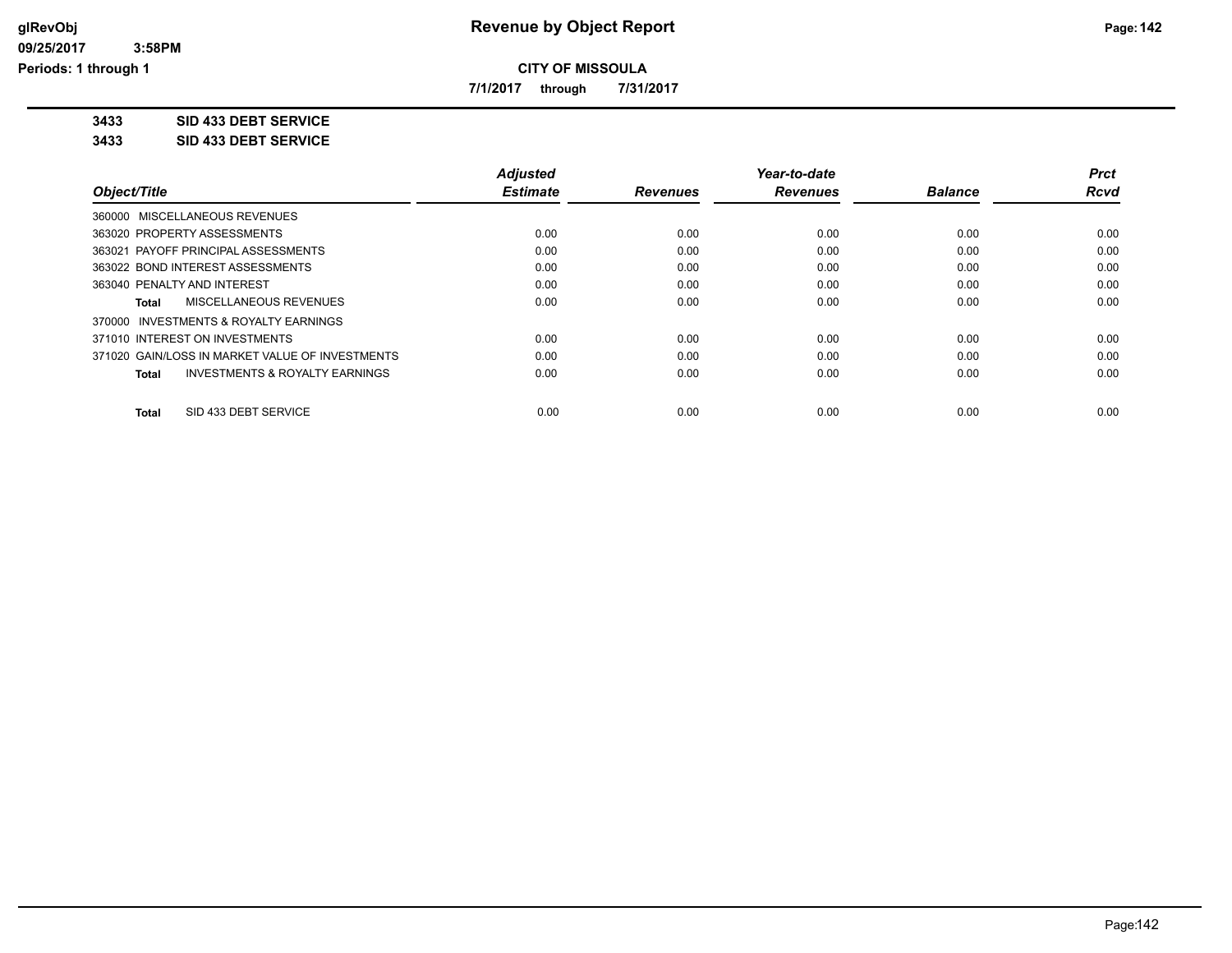**7/1/2017 through 7/31/2017**

#### **3433 SID 433 DEBT SERVICE**

|                                                     | <b>Adjusted</b> |                 | Year-to-date    |                | <b>Prct</b> |
|-----------------------------------------------------|-----------------|-----------------|-----------------|----------------|-------------|
| Object/Title                                        | <b>Estimate</b> | <b>Revenues</b> | <b>Revenues</b> | <b>Balance</b> | <b>Rcvd</b> |
| 360000 MISCELLANEOUS REVENUES                       |                 |                 |                 |                |             |
| 363020 PROPERTY ASSESSMENTS                         | 0.00            | 0.00            | 0.00            | 0.00           | 0.00        |
| 363021 PAYOFF PRINCIPAL ASSESSMENTS                 | 0.00            | 0.00            | 0.00            | 0.00           | 0.00        |
| 363022 BOND INTEREST ASSESSMENTS                    | 0.00            | 0.00            | 0.00            | 0.00           | 0.00        |
| 363040 PENALTY AND INTEREST                         | 0.00            | 0.00            | 0.00            | 0.00           | 0.00        |
| MISCELLANEOUS REVENUES<br>Total                     | 0.00            | 0.00            | 0.00            | 0.00           | 0.00        |
| <b>INVESTMENTS &amp; ROYALTY EARNINGS</b><br>370000 |                 |                 |                 |                |             |
| 371010 INTEREST ON INVESTMENTS                      | 0.00            | 0.00            | 0.00            | 0.00           | 0.00        |
| 371020 GAIN/LOSS IN MARKET VALUE OF INVESTMENT      | 0.00            | 0.00            | 0.00            | 0.00           | 0.00        |
| <b>INVESTMENTS &amp; ROYALTY EARNINGS</b><br>Total  | 0.00            | 0.00            | 0.00            | 0.00           | 0.00        |
|                                                     |                 |                 |                 |                |             |
| SID 433 DEBT SERVICE<br>Total                       | 0.00            | 0.00            | 0.00            | 0.00           | 0.00        |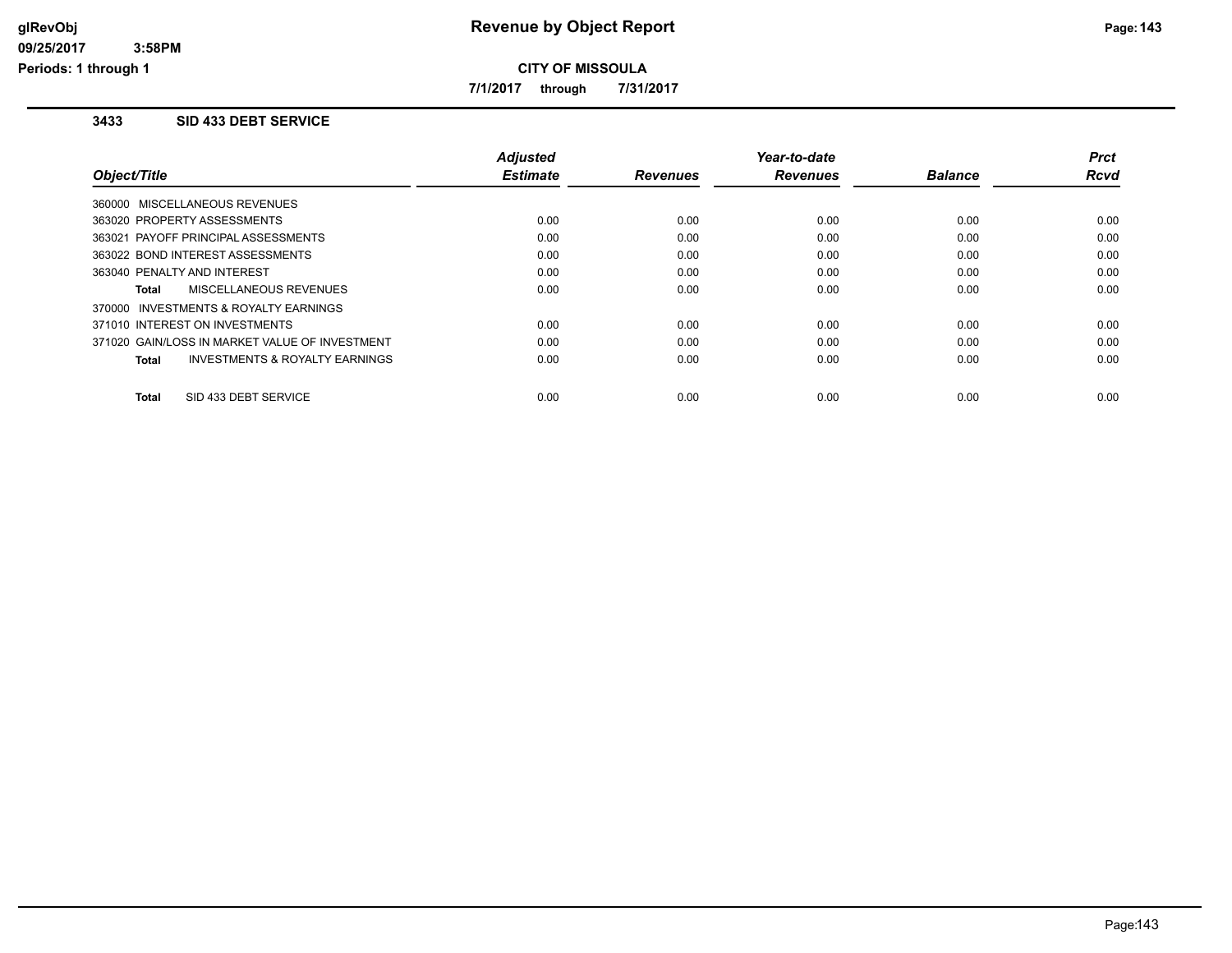**7/1/2017 through 7/31/2017**

**3440 FY05 SIDEWALK AND CURB**

**3440 FY05 SIDEWALK AND CURB**

|                                                           | <b>Adjusted</b> |                 | Year-to-date    |                | <b>Prct</b> |
|-----------------------------------------------------------|-----------------|-----------------|-----------------|----------------|-------------|
| Object/Title                                              | <b>Estimate</b> | <b>Revenues</b> | <b>Revenues</b> | <b>Balance</b> | Rcvd        |
| 360000 MISCELLANEOUS REVENUES                             |                 |                 |                 |                |             |
| 363020 PROPERTY ASSESSMENTS                               | 0.00            | $-1,299.33$     | $-1,299.33$     | 1,299.33       | 0.00        |
| 363021 PAYOFF PRINCIPAL ASSESSMENTS                       | 0.00            | 0.00            | 0.00            | 0.00           | 0.00        |
| 363022 BOND INTEREST ASSESSMENTS                          | 0.00            | 0.00            | 0.00            | 0.00           | 0.00        |
| 363040 PENALTY AND INTEREST                               | 0.00            | $-81.00$        | $-81.00$        | 81.00          | 0.00        |
| MISCELLANEOUS REVENUES<br><b>Total</b>                    | 0.00            | $-1,380.33$     | $-1,380.33$     | 1,380.33       | 0.00        |
| INVESTMENTS & ROYALTY EARNINGS<br>370000                  |                 |                 |                 |                |             |
| 371010 INTEREST ON INVESTMENTS                            | 0.00            | 0.00            | 0.00            | 0.00           | 0.00        |
| 371020 GAIN/LOSS IN MARKET VALUE OF INVESTMENTS           | 0.00            | 0.00            | 0.00            | 0.00           | 0.00        |
| 371500 INTEREST ON INTERFUND LOAN                         | 0.00            | 0.00            | 0.00            | 0.00           | 0.00        |
| <b>INVESTMENTS &amp; ROYALTY EARNINGS</b><br><b>Total</b> | 0.00            | 0.00            | 0.00            | 0.00           | 0.00        |
| OTHER FINANCING SOURCES<br>380000                         |                 |                 |                 |                |             |
| 381030 SID BONDS PROCEEDS                                 | 0.00            | 0.00            | 0.00            | 0.00           | 0.00        |
| OTHER FINANCING SOURCES<br><b>Total</b>                   | 0.00            | 0.00            | 0.00            | 0.00           | 0.00        |
| <b>FY05 SIDEWALK AND CURB</b><br><b>Total</b>             | 0.00            | $-1,380.33$     | $-1,380.33$     | 1,380.33       | 0.00        |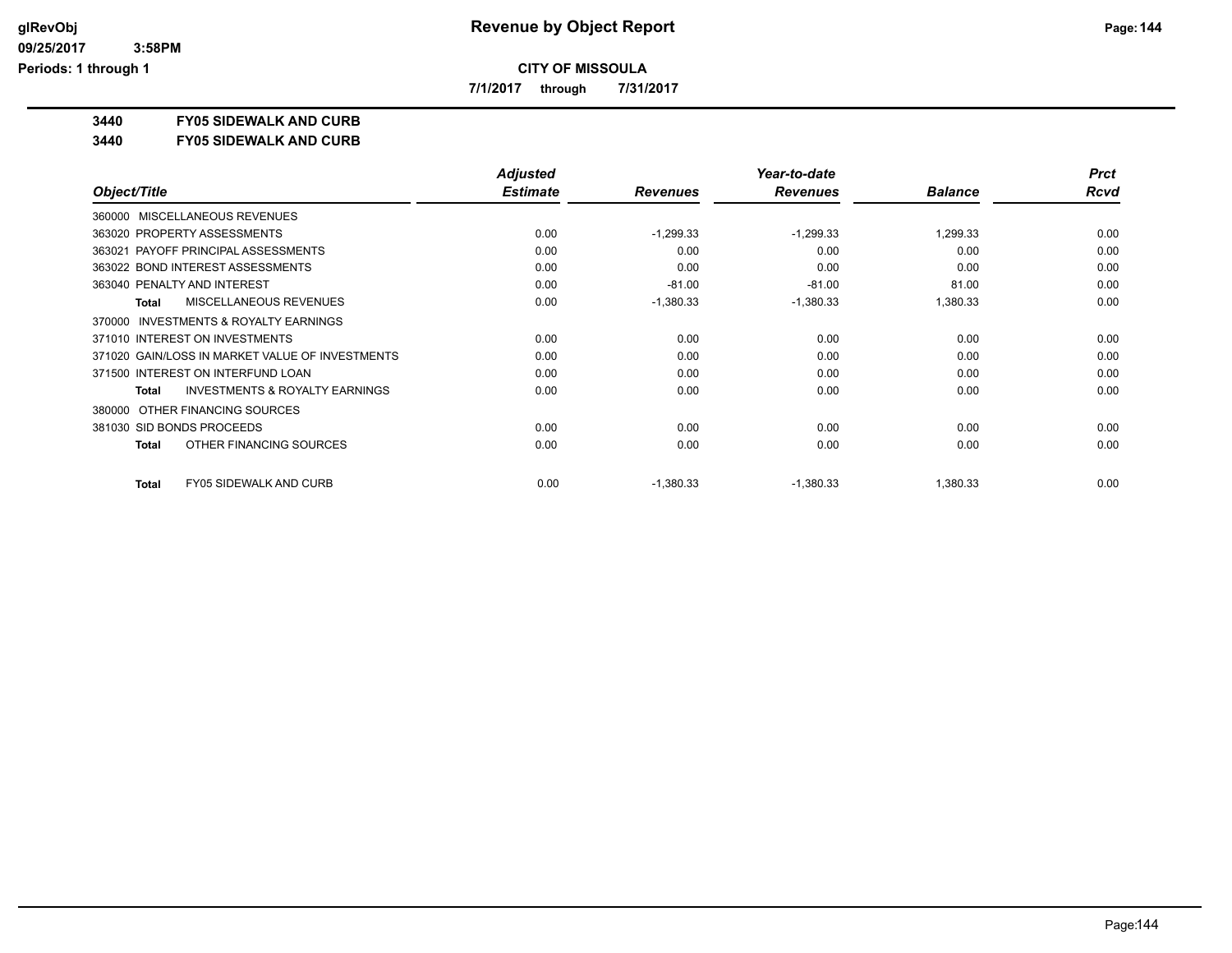**CITY OF MISSOULA**

**7/1/2017 through 7/31/2017**

### **3440 FY05 SIDEWALK AND CURB**

 **3:58PM**

|                                                     | <b>Adjusted</b> |                 | Year-to-date    |                | <b>Prct</b> |
|-----------------------------------------------------|-----------------|-----------------|-----------------|----------------|-------------|
| Object/Title                                        | <b>Estimate</b> | <b>Revenues</b> | <b>Revenues</b> | <b>Balance</b> | Rcvd        |
| 360000 MISCELLANEOUS REVENUES                       |                 |                 |                 |                |             |
| 363020 PROPERTY ASSESSMENTS                         | 0.00            | $-1,299.33$     | $-1,299.33$     | 1,299.33       | 0.00        |
| 363021 PAYOFF PRINCIPAL ASSESSMENTS                 | 0.00            | 0.00            | 0.00            | 0.00           | 0.00        |
| 363022 BOND INTEREST ASSESSMENTS                    | 0.00            | 0.00            | 0.00            | 0.00           | 0.00        |
| 363040 PENALTY AND INTEREST                         | 0.00            | $-81.00$        | $-81.00$        | 81.00          | 0.00        |
| <b>MISCELLANEOUS REVENUES</b><br><b>Total</b>       | 0.00            | $-1,380.33$     | $-1,380.33$     | 1,380.33       | 0.00        |
| <b>INVESTMENTS &amp; ROYALTY EARNINGS</b><br>370000 |                 |                 |                 |                |             |
| 371010 INTEREST ON INVESTMENTS                      | 0.00            | 0.00            | 0.00            | 0.00           | 0.00        |
| 371020 GAIN/LOSS IN MARKET VALUE OF INVESTMENT      | 0.00            | 0.00            | 0.00            | 0.00           | 0.00        |
| 371500 INTEREST ON INTERFUND LOAN                   | 0.00            | 0.00            | 0.00            | 0.00           | 0.00        |
| <b>INVESTMENTS &amp; ROYALTY EARNINGS</b><br>Total  | 0.00            | 0.00            | 0.00            | 0.00           | 0.00        |
| OTHER FINANCING SOURCES<br>380000                   |                 |                 |                 |                |             |
| 381030 SID BONDS PROCEEDS                           | 0.00            | 0.00            | 0.00            | 0.00           | 0.00        |
| OTHER FINANCING SOURCES<br><b>Total</b>             | 0.00            | 0.00            | 0.00            | 0.00           | 0.00        |
| <b>FY05 SIDEWALK AND CURB</b><br><b>Total</b>       | 0.00            | $-1,380.33$     | $-1,380.33$     | 1,380.33       | 0.00        |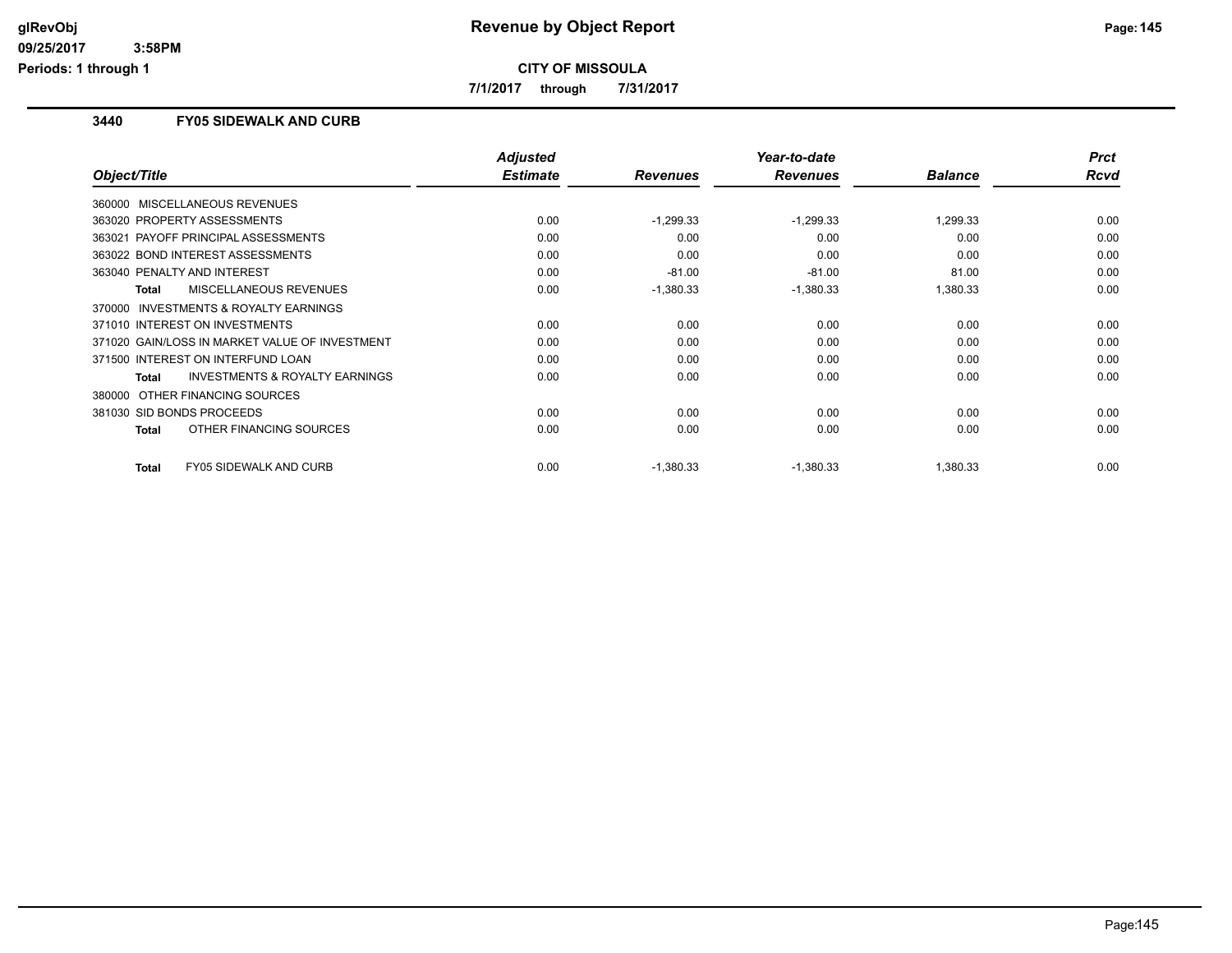**CITY OF MISSOULA**

**7/1/2017 through 7/31/2017**

**3441 FY06 SIDEWALK & CURB DEBT**

**3441 FY06 SIDEWALK & CURB DEBT**

|                                                      | <b>Adjusted</b> |                 | Year-to-date    |                | <b>Prct</b> |
|------------------------------------------------------|-----------------|-----------------|-----------------|----------------|-------------|
| Object/Title                                         | <b>Estimate</b> | <b>Revenues</b> | <b>Revenues</b> | <b>Balance</b> | <b>Rcvd</b> |
| 360000 MISCELLANEOUS REVENUES                        |                 |                 |                 |                |             |
| 363020 PROPERTY ASSESSMENTS                          | 0.00            | 0.00            | 0.00            | 0.00           | 0.00        |
| MISCELLANEOUS REVENUES<br>Total                      | 0.00            | 0.00            | 0.00            | 0.00           | 0.00        |
| 370000 INVESTMENTS & ROYALTY EARNINGS                |                 |                 |                 |                |             |
| 371010 INTEREST ON INVESTMENTS                       | 0.00            | 0.00            | 0.00            | 0.00           | 0.00        |
| 371020 GAIN/LOSS IN MARKET VALUE OF INVESTMENTS      | 0.00            | 0.00            | 0.00            | 0.00           | 0.00        |
| <b>INVESTMENTS &amp; ROYALTY EARNINGS</b><br>Total   | 0.00            | 0.00            | 0.00            | 0.00           | 0.00        |
|                                                      |                 |                 |                 |                |             |
| <b>Total</b><br><b>FY06 SIDEWALK &amp; CURB DEBT</b> | 0.00            | 0.00            | 0.00            | 0.00           | 0.00        |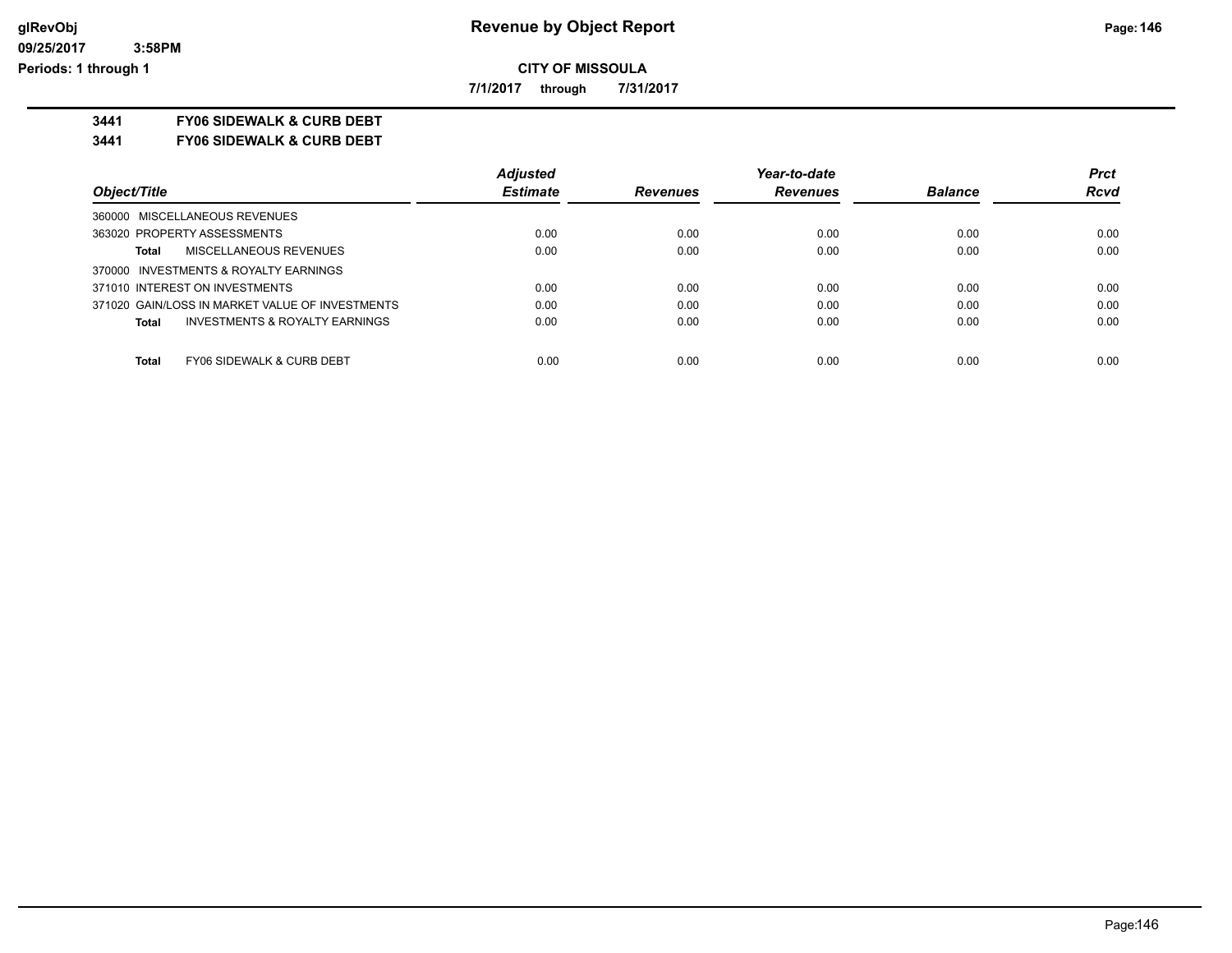**CITY OF MISSOULA**

**7/1/2017 through 7/31/2017**

## **3441 FY06 SIDEWALK & CURB DEBT**

 **3:58PM**

|                                                | <b>Adjusted</b> |                 | Year-to-date    |                | <b>Prct</b> |
|------------------------------------------------|-----------------|-----------------|-----------------|----------------|-------------|
| Object/Title                                   | <b>Estimate</b> | <b>Revenues</b> | <b>Revenues</b> | <b>Balance</b> | <b>Rcvd</b> |
| MISCELLANEOUS REVENUES<br>360000               |                 |                 |                 |                |             |
| 363020 PROPERTY ASSESSMENTS                    | 0.00            | 0.00            | 0.00            | 0.00           | 0.00        |
| <b>MISCELLANEOUS REVENUES</b><br>Total         | 0.00            | 0.00            | 0.00            | 0.00           | 0.00        |
| 370000 INVESTMENTS & ROYALTY EARNINGS          |                 |                 |                 |                |             |
| 371010 INTEREST ON INVESTMENTS                 | 0.00            | 0.00            | 0.00            | 0.00           | 0.00        |
| 371020 GAIN/LOSS IN MARKET VALUE OF INVESTMENT | 0.00            | 0.00            | 0.00            | 0.00           | 0.00        |
| INVESTMENTS & ROYALTY EARNINGS<br>Total        | 0.00            | 0.00            | 0.00            | 0.00           | 0.00        |
| Total<br><b>FY06 SIDEWALK &amp; CURB DEBT</b>  | 0.00            | 0.00            | 0.00            | 0.00           | 0.00        |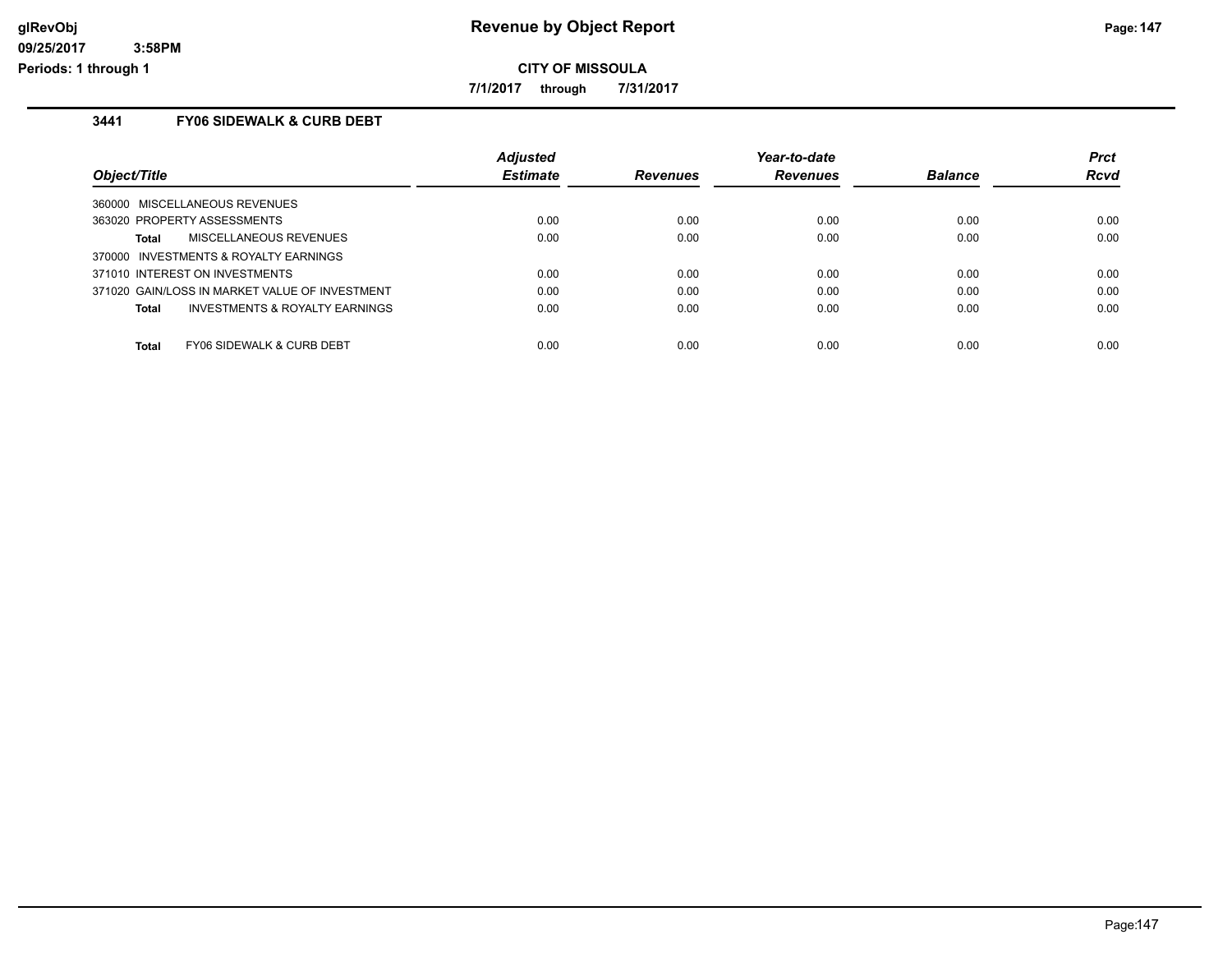**7/1/2017 through 7/31/2017**

**3449 SID 449 DEBT SERVICE**

**3449 SID 449 DEBT SERVICE**

|                                                           | <b>Adjusted</b> |                 | Year-to-date    |                | <b>Prct</b> |
|-----------------------------------------------------------|-----------------|-----------------|-----------------|----------------|-------------|
| Object/Title                                              | <b>Estimate</b> | <b>Revenues</b> | <b>Revenues</b> | <b>Balance</b> | Rcvd        |
| 360000 MISCELLANEOUS REVENUES                             |                 |                 |                 |                |             |
| 363020 PROPERTY ASSESSMENTS                               | 0.00            | 0.00            | 0.00            | 0.00           | 0.00        |
| 363021 PAYOFF PRINCIPAL ASSESSMENTS                       | 0.00            | 0.00            | 0.00            | 0.00           | 0.00        |
| 363022 BOND INTEREST ASSESSMENTS                          | 0.00            | 0.00            | 0.00            | 0.00           | 0.00        |
| 363040 PENALTY AND INTEREST                               | 0.00            | 0.00            | 0.00            | 0.00           | 0.00        |
| MISCELLANEOUS REVENUES<br>Total                           | 0.00            | 0.00            | 0.00            | 0.00           | 0.00        |
| 370000 INVESTMENTS & ROYALTY EARNINGS                     |                 |                 |                 |                |             |
| 371010 INTEREST ON INVESTMENTS                            | 0.00            | 0.00            | 0.00            | 0.00           | 0.00        |
| 371020 GAIN/LOSS IN MARKET VALUE OF INVESTMENTS           | 0.00            | 0.00            | 0.00            | 0.00           | 0.00        |
| <b>INVESTMENTS &amp; ROYALTY EARNINGS</b><br><b>Total</b> | 0.00            | 0.00            | 0.00            | 0.00           | 0.00        |
| SID 449 DEBT SERVICE<br><b>Total</b>                      | 0.00            | 0.00            | 0.00            | 0.00           | 0.00        |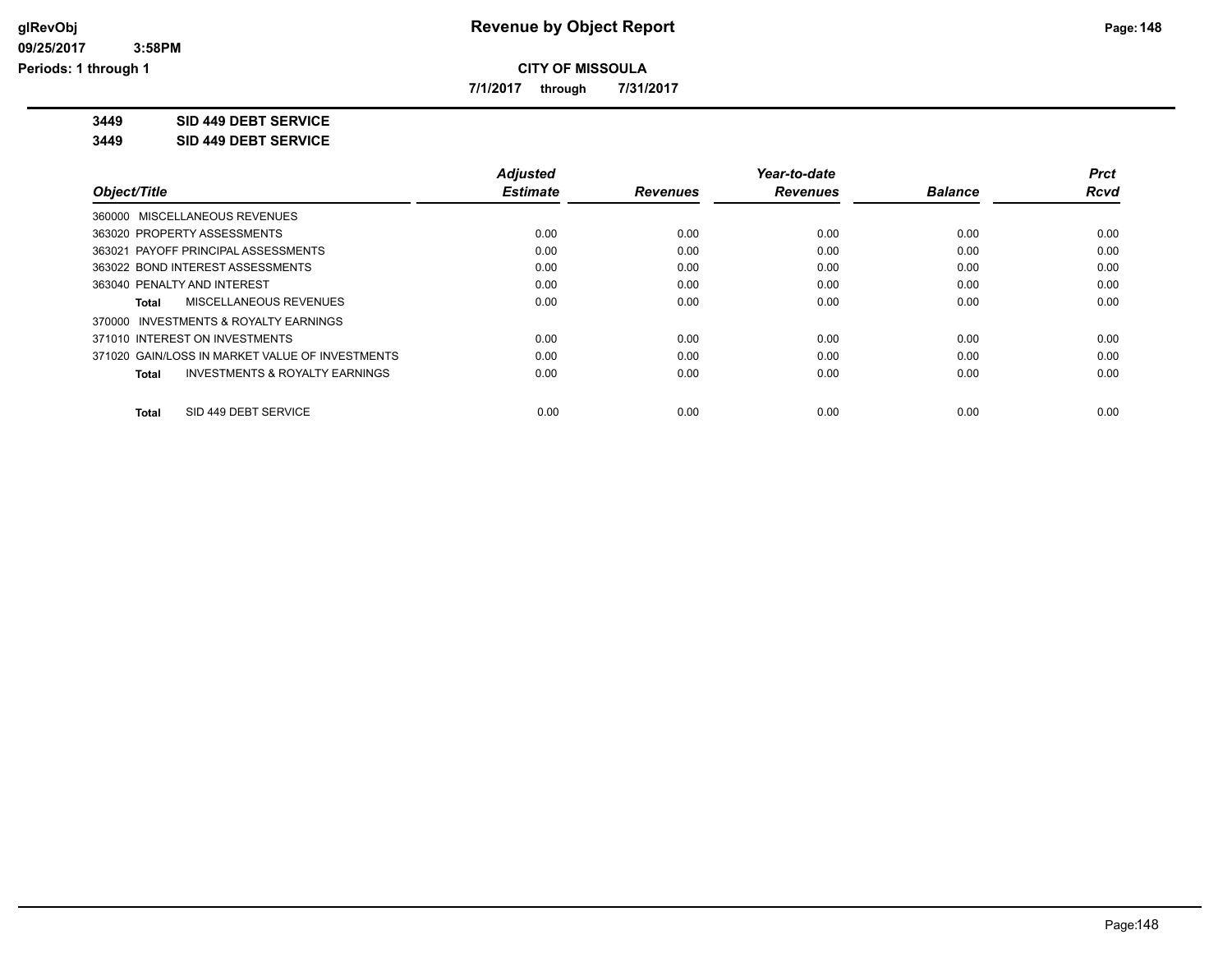**7/1/2017 through 7/31/2017**

#### **3449 SID 449 DEBT SERVICE**

|                                                    | <b>Adjusted</b> |                 | Year-to-date    |                | <b>Prct</b> |
|----------------------------------------------------|-----------------|-----------------|-----------------|----------------|-------------|
| Object/Title                                       | <b>Estimate</b> | <b>Revenues</b> | <b>Revenues</b> | <b>Balance</b> | Rcvd        |
| 360000 MISCELLANEOUS REVENUES                      |                 |                 |                 |                |             |
| 363020 PROPERTY ASSESSMENTS                        | 0.00            | 0.00            | 0.00            | 0.00           | 0.00        |
| 363021 PAYOFF PRINCIPAL ASSESSMENTS                | 0.00            | 0.00            | 0.00            | 0.00           | 0.00        |
| 363022 BOND INTEREST ASSESSMENTS                   | 0.00            | 0.00            | 0.00            | 0.00           | 0.00        |
| 363040 PENALTY AND INTEREST                        | 0.00            | 0.00            | 0.00            | 0.00           | 0.00        |
| MISCELLANEOUS REVENUES<br>Total                    | 0.00            | 0.00            | 0.00            | 0.00           | 0.00        |
| 370000 INVESTMENTS & ROYALTY EARNINGS              |                 |                 |                 |                |             |
| 371010 INTEREST ON INVESTMENTS                     | 0.00            | 0.00            | 0.00            | 0.00           | 0.00        |
| 371020 GAIN/LOSS IN MARKET VALUE OF INVESTMENT     | 0.00            | 0.00            | 0.00            | 0.00           | 0.00        |
| <b>INVESTMENTS &amp; ROYALTY EARNINGS</b><br>Total | 0.00            | 0.00            | 0.00            | 0.00           | 0.00        |
|                                                    |                 |                 |                 |                |             |
| SID 449 DEBT SERVICE<br>Total                      | 0.00            | 0.00            | 0.00            | 0.00           | 0.00        |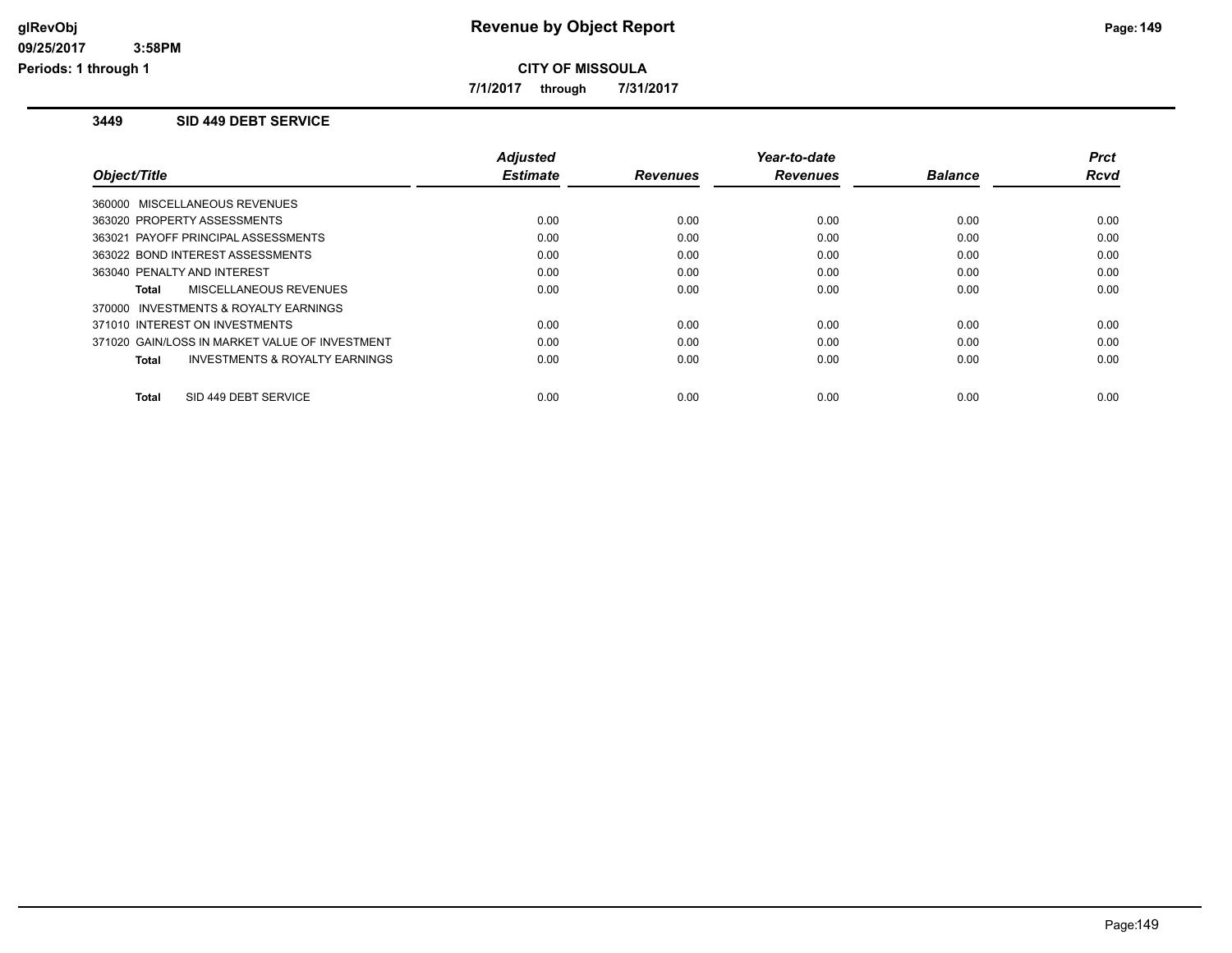**7/1/2017 through 7/31/2017**

**3450 FY06 SIDEWALK AND CURB**

**3450 FY06 SIDEWALK AND CURB**

|                                                           | <b>Adjusted</b> |                 | Year-to-date    |                | <b>Prct</b> |
|-----------------------------------------------------------|-----------------|-----------------|-----------------|----------------|-------------|
| Object/Title                                              | <b>Estimate</b> | <b>Revenues</b> | <b>Revenues</b> | <b>Balance</b> | <b>Rcvd</b> |
| 360000 MISCELLANEOUS REVENUES                             |                 |                 |                 |                |             |
| 363020 PROPERTY ASSESSMENTS                               | 0.00            | $-323.54$       | $-323.54$       | 323.54         | 0.00        |
| 363021 PAYOFF PRINCIPAL ASSESSMENTS                       | 0.00            | 0.00            | 0.00            | 0.00           | 0.00        |
| 363022 BOND INTEREST ASSESSMENTS                          | 0.00            | 0.00            | 0.00            | 0.00           | 0.00        |
| 363040 PENALTY AND INTEREST                               | 0.00            | $-11.61$        | $-11.61$        | 11.61          | 0.00        |
| <b>MISCELLANEOUS REVENUES</b><br><b>Total</b>             | 0.00            | $-335.15$       | $-335.15$       | 335.15         | 0.00        |
| <b>INVESTMENTS &amp; ROYALTY EARNINGS</b><br>370000       |                 |                 |                 |                |             |
| 371010 INTEREST ON INVESTMENTS                            | 0.00            | 0.00            | 0.00            | 0.00           | 0.00        |
| 371020 GAIN/LOSS IN MARKET VALUE OF INVESTMENTS           | 0.00            | 0.00            | 0.00            | 0.00           | 0.00        |
| 371500 INTEREST ON INTERFUND LOAN                         | 0.00            | 0.00            | 0.00            | 0.00           | 0.00        |
| <b>INVESTMENTS &amp; ROYALTY EARNINGS</b><br><b>Total</b> | 0.00            | 0.00            | 0.00            | 0.00           | 0.00        |
| OTHER FINANCING SOURCES<br>380000                         |                 |                 |                 |                |             |
| 381030 SID BONDS PROCEEDS                                 | 0.00            | 0.00            | 0.00            | 0.00           | 0.00        |
| 383042 TRANSFERS FROM OTHER FUNDS                         | 0.00            | 0.00            | 0.00            | 0.00           | 0.00        |
| OTHER FINANCING SOURCES<br><b>Total</b>                   | 0.00            | 0.00            | 0.00            | 0.00           | 0.00        |
| <b>FY06 SIDEWALK AND CURB</b><br><b>Total</b>             | 0.00            | $-335.15$       | $-335.15$       | 335.15         | 0.00        |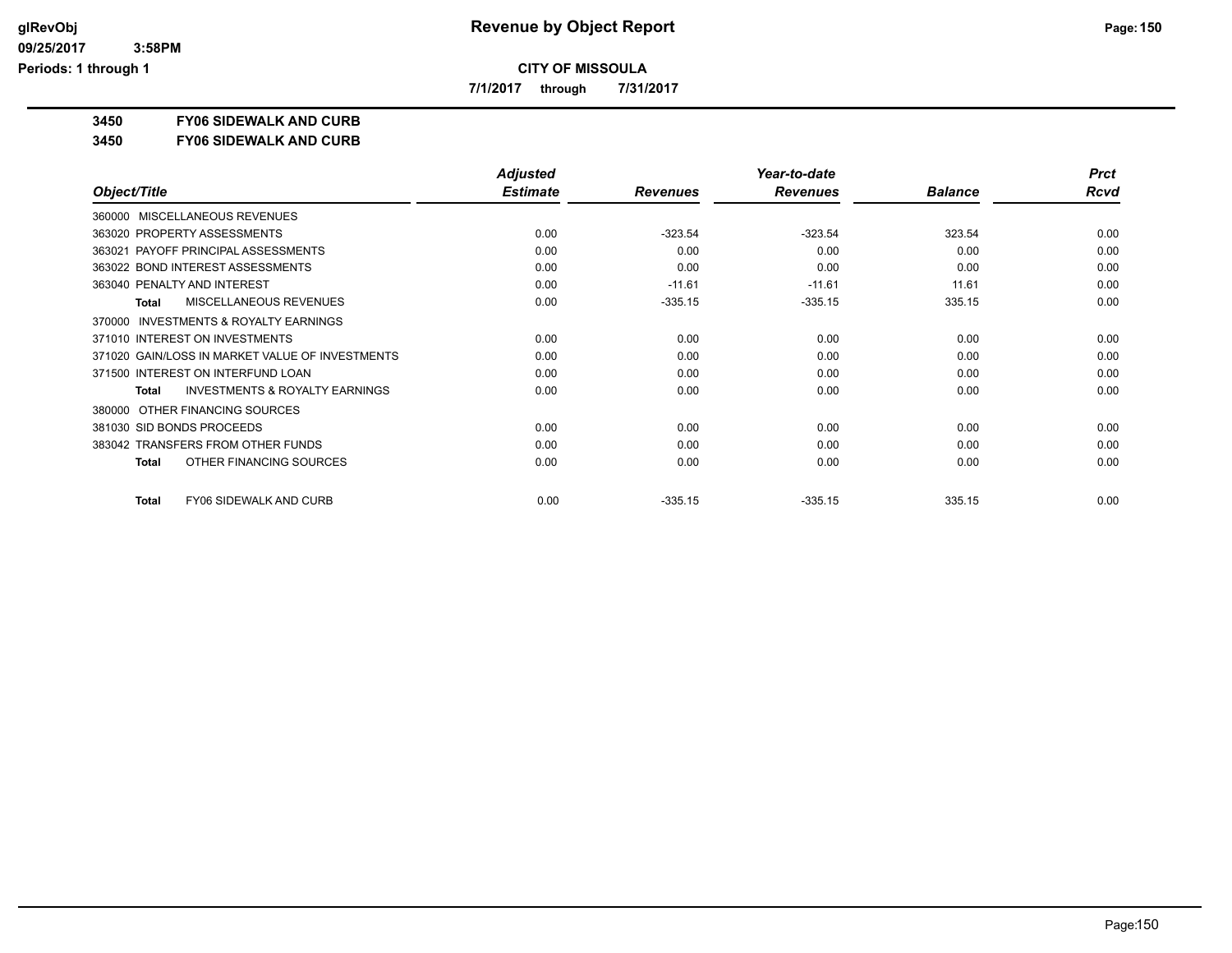**CITY OF MISSOULA**

**7/1/2017 through 7/31/2017**

## **3450 FY06 SIDEWALK AND CURB**

 **3:58PM**

|                                                    | <b>Adjusted</b> |                 | Year-to-date    |                | <b>Prct</b> |
|----------------------------------------------------|-----------------|-----------------|-----------------|----------------|-------------|
| Object/Title                                       | <b>Estimate</b> | <b>Revenues</b> | <b>Revenues</b> | <b>Balance</b> | <b>Rcvd</b> |
| 360000 MISCELLANEOUS REVENUES                      |                 |                 |                 |                |             |
| 363020 PROPERTY ASSESSMENTS                        | 0.00            | $-323.54$       | $-323.54$       | 323.54         | 0.00        |
| PAYOFF PRINCIPAL ASSESSMENTS<br>363021             | 0.00            | 0.00            | 0.00            | 0.00           | 0.00        |
| 363022 BOND INTEREST ASSESSMENTS                   | 0.00            | 0.00            | 0.00            | 0.00           | 0.00        |
| 363040 PENALTY AND INTEREST                        | 0.00            | $-11.61$        | $-11.61$        | 11.61          | 0.00        |
| <b>MISCELLANEOUS REVENUES</b><br>Total             | 0.00            | $-335.15$       | $-335.15$       | 335.15         | 0.00        |
| 370000 INVESTMENTS & ROYALTY EARNINGS              |                 |                 |                 |                |             |
| 371010 INTEREST ON INVESTMENTS                     | 0.00            | 0.00            | 0.00            | 0.00           | 0.00        |
| 371020 GAIN/LOSS IN MARKET VALUE OF INVESTMENT     | 0.00            | 0.00            | 0.00            | 0.00           | 0.00        |
| 371500 INTEREST ON INTERFUND LOAN                  | 0.00            | 0.00            | 0.00            | 0.00           | 0.00        |
| <b>INVESTMENTS &amp; ROYALTY EARNINGS</b><br>Total | 0.00            | 0.00            | 0.00            | 0.00           | 0.00        |
| 380000 OTHER FINANCING SOURCES                     |                 |                 |                 |                |             |
| 381030 SID BONDS PROCEEDS                          | 0.00            | 0.00            | 0.00            | 0.00           | 0.00        |
| 383042 TRANSFERS FROM OTHER FUNDS                  | 0.00            | 0.00            | 0.00            | 0.00           | 0.00        |
| OTHER FINANCING SOURCES<br><b>Total</b>            | 0.00            | 0.00            | 0.00            | 0.00           | 0.00        |
| FY06 SIDEWALK AND CURB<br><b>Total</b>             | 0.00            | $-335.15$       | $-335.15$       | 335.15         | 0.00        |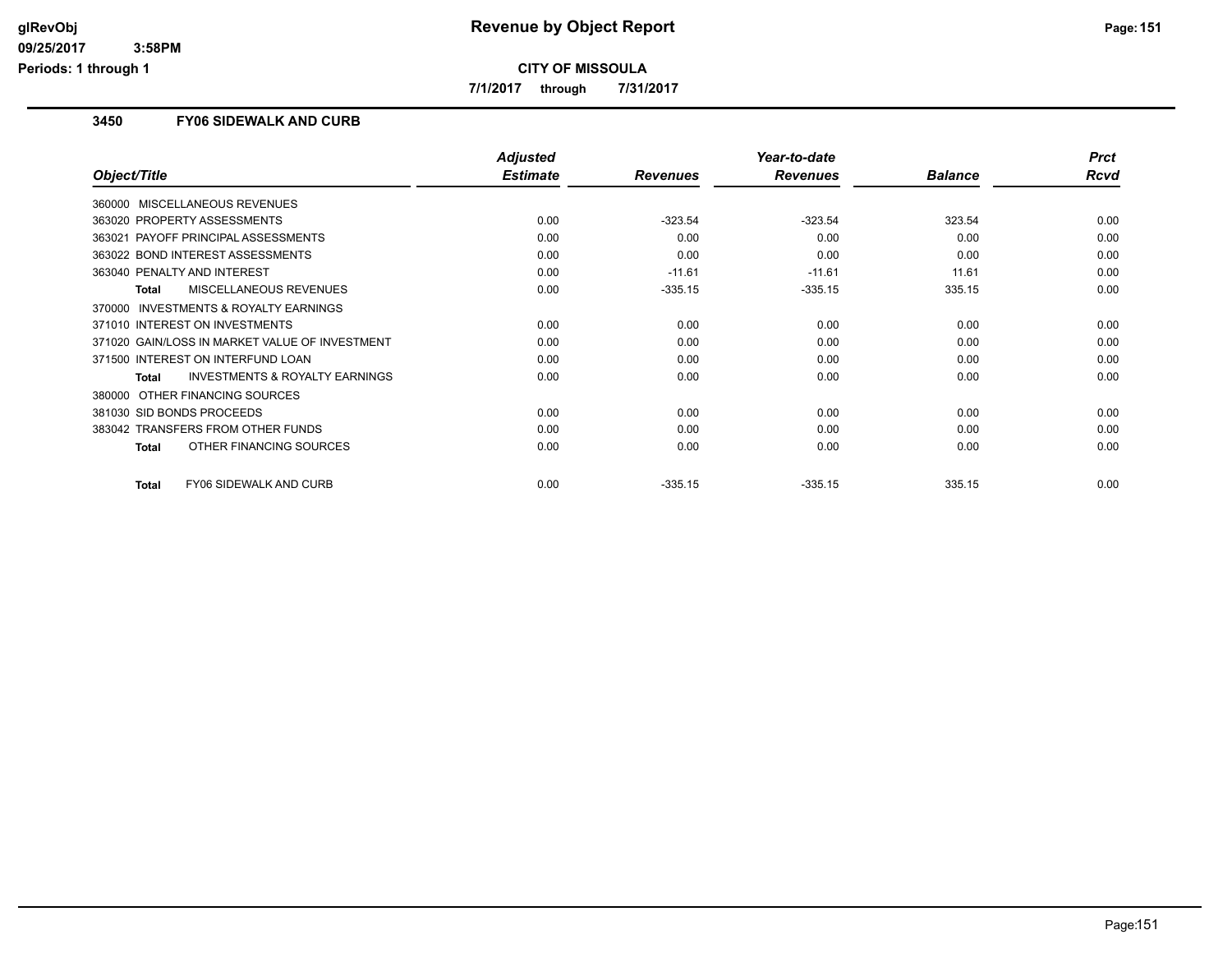**7/1/2017 through 7/31/2017**

# **3460 FY07 SIDEWALK AND CURB DEBT**

#### **3460 FY07 SIDEWALK AND CURB DEBT**

|                                                     | <b>Adjusted</b> |                 | Year-to-date    |                | <b>Prct</b> |
|-----------------------------------------------------|-----------------|-----------------|-----------------|----------------|-------------|
| Object/Title                                        | <b>Estimate</b> | <b>Revenues</b> | <b>Revenues</b> | <b>Balance</b> | Rcvd        |
| MISCELLANEOUS REVENUES<br>360000                    |                 |                 |                 |                |             |
| 363020 PROPERTY ASSESSMENTS                         | 0.00            | $-2,089.03$     | $-2,089.03$     | 2,089.03       | 0.00        |
| PAYOFF PRINCIPAL ASSESSMENTS<br>363021              | 0.00            | 0.00            | 0.00            | 0.00           | 0.00        |
| 363022 BOND INTEREST ASSESSMENTS                    | 0.00            | 0.00            | 0.00            | 0.00           | 0.00        |
| 363040 PENALTY AND INTEREST                         | 0.00            | $-64.70$        | $-64.70$        | 64.70          | 0.00        |
| MISCELLANEOUS REVENUES<br>Total                     | 0.00            | $-2,153.73$     | $-2,153.73$     | 2,153.73       | 0.00        |
| <b>INVESTMENTS &amp; ROYALTY EARNINGS</b><br>370000 |                 |                 |                 |                |             |
| 371010 INTEREST ON INVESTMENTS                      | 0.00            | 0.00            | 0.00            | 0.00           | 0.00        |
| 371020 GAIN/LOSS IN MARKET VALUE OF INVESTMENTS     | 0.00            | 0.00            | 0.00            | 0.00           | 0.00        |
| 371500 INTEREST ON INTERFUND LOAN                   | 0.00            | 0.00            | 0.00            | 0.00           | 0.00        |
| <b>INVESTMENTS &amp; ROYALTY EARNINGS</b><br>Total  | 0.00            | 0.00            | 0.00            | 0.00           | 0.00        |
| OTHER FINANCING SOURCES<br>380000                   |                 |                 |                 |                |             |
| 381030 SID BONDS PROCEEDS                           | 0.00            | 0.00            | 0.00            | 0.00           | 0.00        |
| 383042 TRANSFERS FROM OTHER FUNDS                   | 0.00            | 0.00            | 0.00            | 0.00           | 0.00        |
| OTHER FINANCING SOURCES<br>Total                    | 0.00            | 0.00            | 0.00            | 0.00           | 0.00        |
| <b>FY07 SIDEWALK AND CURB DEBT</b><br>Total         | 0.00            | $-2,153.73$     | $-2,153.73$     | 2,153.73       | 0.00        |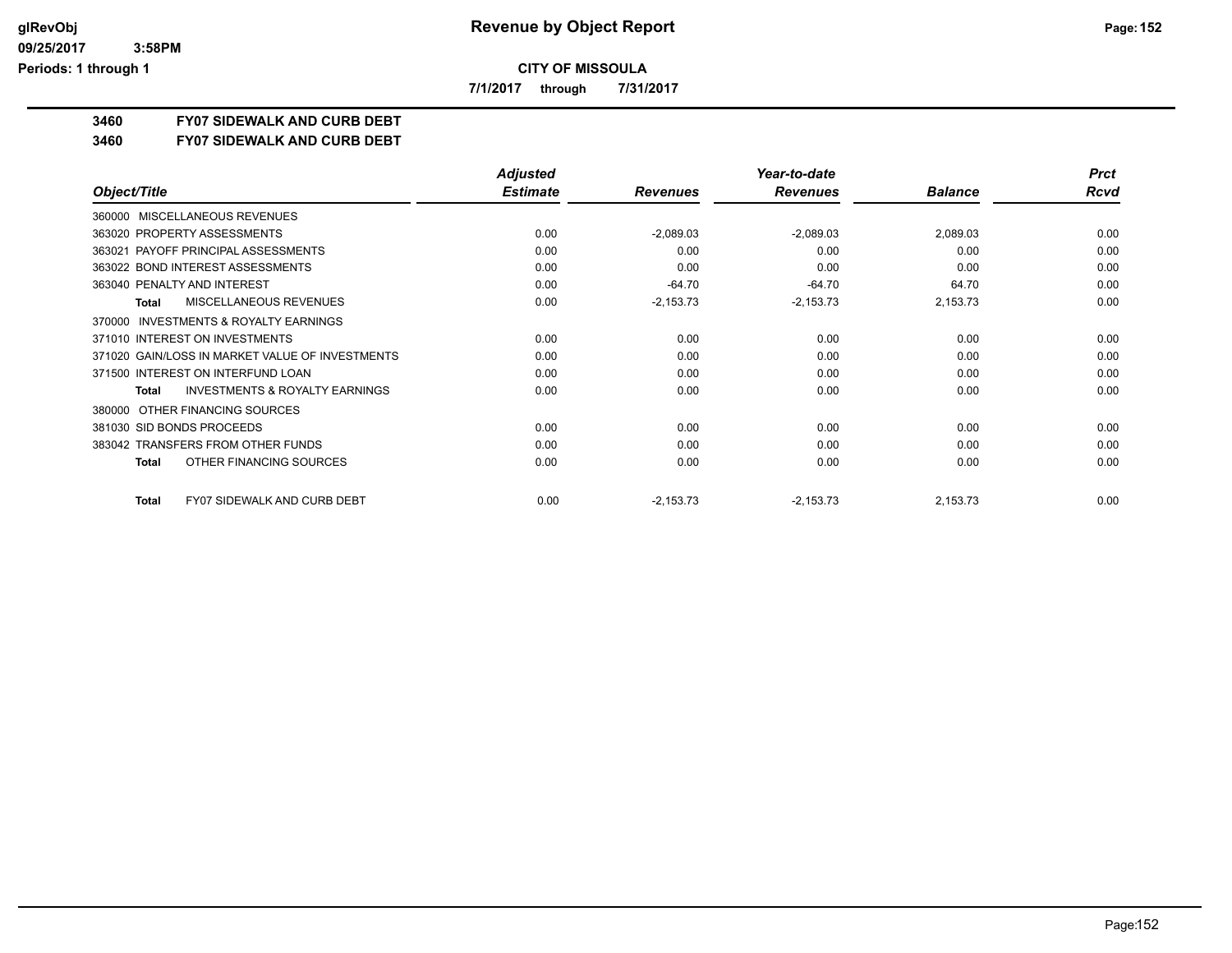**3:58PM**

**CITY OF MISSOULA**

**7/1/2017 through 7/31/2017**

## **3460 FY07 SIDEWALK AND CURB DEBT**

|                                                    | <b>Adjusted</b> |                 | Year-to-date    |                | <b>Prct</b> |
|----------------------------------------------------|-----------------|-----------------|-----------------|----------------|-------------|
| Object/Title                                       | <b>Estimate</b> | <b>Revenues</b> | <b>Revenues</b> | <b>Balance</b> | <b>Rcvd</b> |
| 360000 MISCELLANEOUS REVENUES                      |                 |                 |                 |                |             |
| 363020 PROPERTY ASSESSMENTS                        | 0.00            | $-2,089.03$     | $-2,089.03$     | 2,089.03       | 0.00        |
| PAYOFF PRINCIPAL ASSESSMENTS<br>363021             | 0.00            | 0.00            | 0.00            | 0.00           | 0.00        |
| 363022 BOND INTEREST ASSESSMENTS                   | 0.00            | 0.00            | 0.00            | 0.00           | 0.00        |
| 363040 PENALTY AND INTEREST                        | 0.00            | $-64.70$        | $-64.70$        | 64.70          | 0.00        |
| MISCELLANEOUS REVENUES<br>Total                    | 0.00            | $-2,153.73$     | $-2,153.73$     | 2,153.73       | 0.00        |
| INVESTMENTS & ROYALTY EARNINGS<br>370000           |                 |                 |                 |                |             |
| 371010 INTEREST ON INVESTMENTS                     | 0.00            | 0.00            | 0.00            | 0.00           | 0.00        |
| 371020 GAIN/LOSS IN MARKET VALUE OF INVESTMENT     | 0.00            | 0.00            | 0.00            | 0.00           | 0.00        |
| 371500 INTEREST ON INTERFUND LOAN                  | 0.00            | 0.00            | 0.00            | 0.00           | 0.00        |
| <b>INVESTMENTS &amp; ROYALTY EARNINGS</b><br>Total | 0.00            | 0.00            | 0.00            | 0.00           | 0.00        |
| OTHER FINANCING SOURCES<br>380000                  |                 |                 |                 |                |             |
| 381030 SID BONDS PROCEEDS                          | 0.00            | 0.00            | 0.00            | 0.00           | 0.00        |
| 383042 TRANSFERS FROM OTHER FUNDS                  | 0.00            | 0.00            | 0.00            | 0.00           | 0.00        |
| OTHER FINANCING SOURCES<br>Total                   | 0.00            | 0.00            | 0.00            | 0.00           | 0.00        |
| <b>FY07 SIDEWALK AND CURB DEBT</b><br><b>Total</b> | 0.00            | $-2,153.73$     | $-2,153.73$     | 2,153.73       | 0.00        |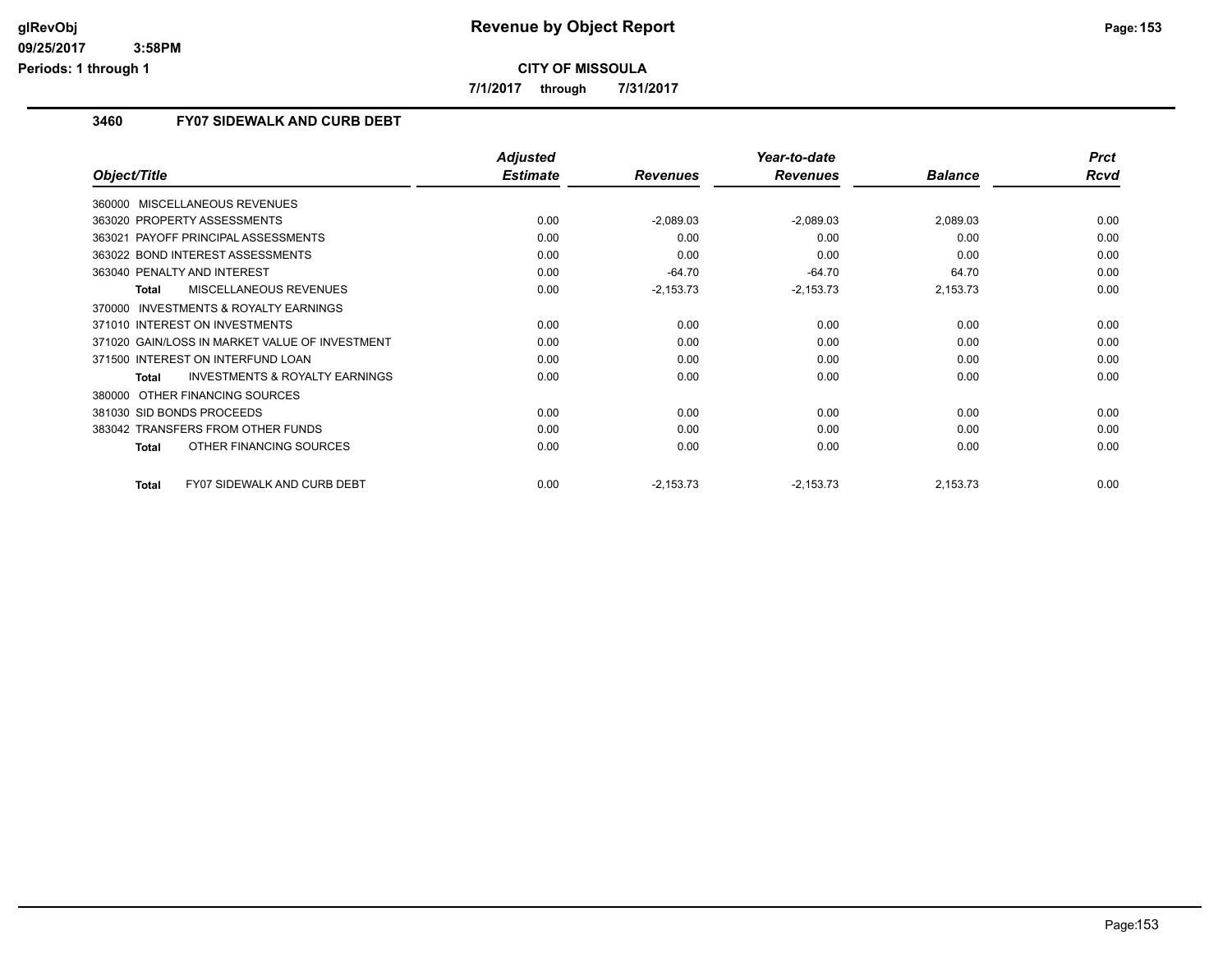**7/1/2017 through 7/31/2017**

# **3461 SERIES 2008A SIDEWALK AND CURB**

### **3461 SERIES 2008A SIDEWALK AND CURB**

|                                                           | <b>Adjusted</b> |                 | Year-to-date    |                | <b>Prct</b> |
|-----------------------------------------------------------|-----------------|-----------------|-----------------|----------------|-------------|
| Object/Title                                              | <b>Estimate</b> | <b>Revenues</b> | <b>Revenues</b> | <b>Balance</b> | Rcvd        |
| 360000 MISCELLANEOUS REVENUES                             |                 |                 |                 |                |             |
| 363020 PROPERTY ASSESSMENTS                               | 0.00            | 0.00            | 0.00            | 0.00           | 0.00        |
| PAYOFF PRINCIPAL ASSESSMENTS<br>363021                    | 0.00            | 0.00            | 0.00            | 0.00           | 0.00        |
| 363022 BOND INTEREST ASSESSMENTS                          | 0.00            | 0.00            | 0.00            | 0.00           | 0.00        |
| 363040 PENALTY AND INTEREST                               | 0.00            | 0.00            | 0.00            | 0.00           | 0.00        |
| MISCELLANEOUS REVENUES<br><b>Total</b>                    | 0.00            | 0.00            | 0.00            | 0.00           | 0.00        |
| 370000 INVESTMENTS & ROYALTY EARNINGS                     |                 |                 |                 |                |             |
| 371010 INTEREST ON INVESTMENTS                            | 0.00            | 0.00            | 0.00            | 0.00           | 0.00        |
| 371020 GAIN/LOSS IN MARKET VALUE OF INVESTMENTS           | 0.00            | 0.00            | 0.00            | 0.00           | 0.00        |
| <b>INVESTMENTS &amp; ROYALTY EARNINGS</b><br><b>Total</b> | 0.00            | 0.00            | 0.00            | 0.00           | 0.00        |
| 380000 OTHER FINANCING SOURCES                            |                 |                 |                 |                |             |
| 381030 SID BONDS PROCEEDS                                 | 0.00            | 0.00            | 0.00            | 0.00           | 0.00        |
| OTHER FINANCING SOURCES<br>Total                          | 0.00            | 0.00            | 0.00            | 0.00           | 0.00        |
|                                                           |                 |                 |                 |                |             |
| SERIES 2008A SIDEWALK AND CURB<br><b>Total</b>            | 0.00            | 0.00            | 0.00            | 0.00           | 0.00        |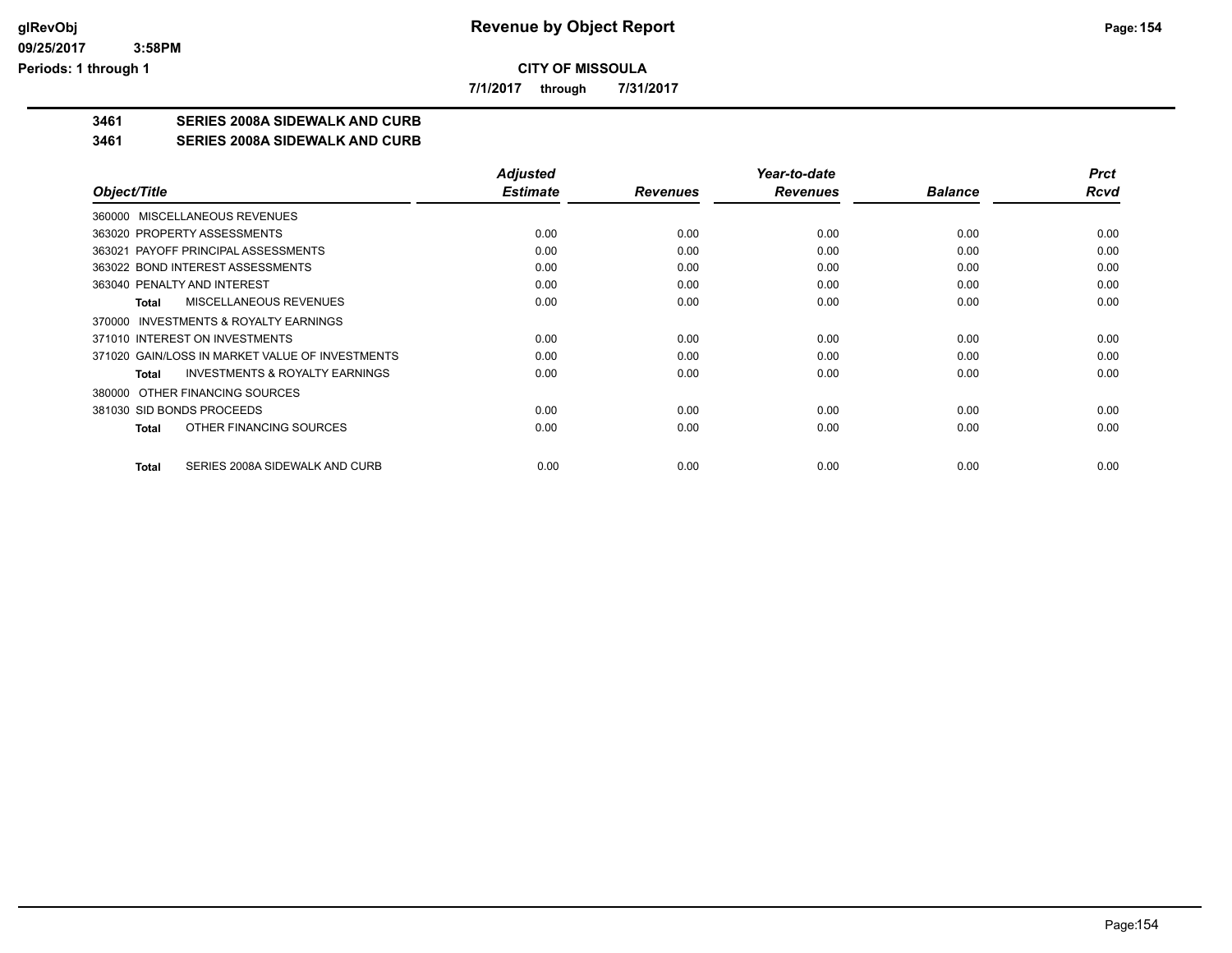**7/1/2017 through 7/31/2017**

### **3461 SERIES 2008A SIDEWALK AND CURB**

| Object/Title                                        | <b>Adjusted</b><br><b>Estimate</b> | <b>Revenues</b> | Year-to-date<br><b>Revenues</b> | <b>Balance</b> | <b>Prct</b><br><b>Rcvd</b> |
|-----------------------------------------------------|------------------------------------|-----------------|---------------------------------|----------------|----------------------------|
| 360000 MISCELLANEOUS REVENUES                       |                                    |                 |                                 |                |                            |
| 363020 PROPERTY ASSESSMENTS                         | 0.00                               | 0.00            | 0.00                            | 0.00           | 0.00                       |
|                                                     |                                    |                 |                                 |                |                            |
| 363021 PAYOFF PRINCIPAL ASSESSMENTS                 | 0.00                               | 0.00            | 0.00                            | 0.00           | 0.00                       |
| 363022 BOND INTEREST ASSESSMENTS                    | 0.00                               | 0.00            | 0.00                            | 0.00           | 0.00                       |
| 363040 PENALTY AND INTEREST                         | 0.00                               | 0.00            | 0.00                            | 0.00           | 0.00                       |
| <b>MISCELLANEOUS REVENUES</b><br>Total              | 0.00                               | 0.00            | 0.00                            | 0.00           | 0.00                       |
| <b>INVESTMENTS &amp; ROYALTY EARNINGS</b><br>370000 |                                    |                 |                                 |                |                            |
| 371010 INTEREST ON INVESTMENTS                      | 0.00                               | 0.00            | 0.00                            | 0.00           | 0.00                       |
| 371020 GAIN/LOSS IN MARKET VALUE OF INVESTMENT      | 0.00                               | 0.00            | 0.00                            | 0.00           | 0.00                       |
| <b>INVESTMENTS &amp; ROYALTY EARNINGS</b><br>Total  | 0.00                               | 0.00            | 0.00                            | 0.00           | 0.00                       |
| 380000 OTHER FINANCING SOURCES                      |                                    |                 |                                 |                |                            |
| 381030 SID BONDS PROCEEDS                           | 0.00                               | 0.00            | 0.00                            | 0.00           | 0.00                       |
| OTHER FINANCING SOURCES<br><b>Total</b>             | 0.00                               | 0.00            | 0.00                            | 0.00           | 0.00                       |
| SERIES 2008A SIDEWALK AND CURB<br><b>Total</b>      | 0.00                               | 0.00            | 0.00                            | 0.00           | 0.00                       |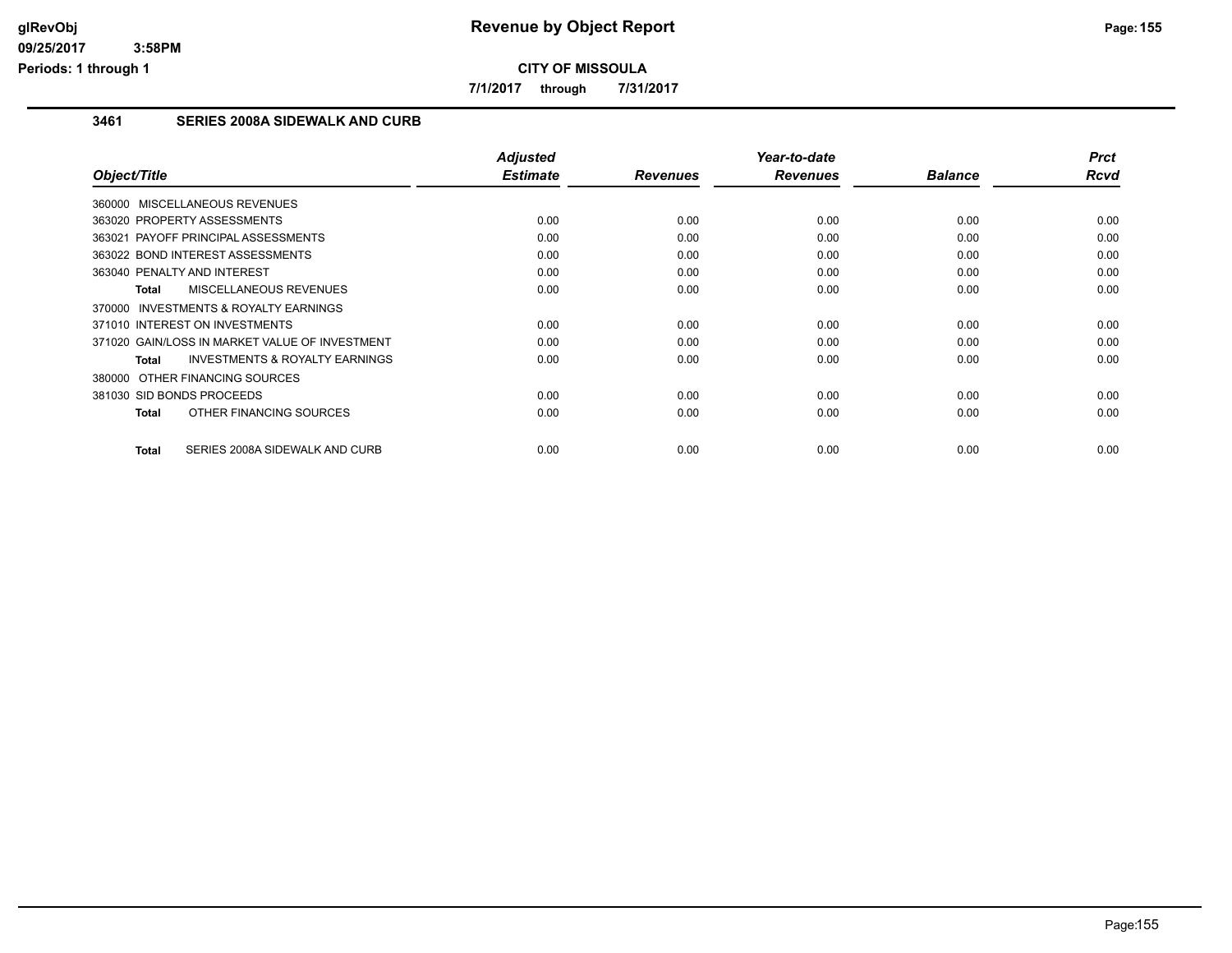**7/1/2017 through 7/31/2017**

# **3462 SERIES 2009 SIDEWALK AND CURB**

#### **3462 SERIES 2009 SIDEWALK AND CURB**

|                                                     | <b>Adjusted</b> |                 | Year-to-date    |                | <b>Prct</b> |
|-----------------------------------------------------|-----------------|-----------------|-----------------|----------------|-------------|
| Object/Title                                        | <b>Estimate</b> | <b>Revenues</b> | <b>Revenues</b> | <b>Balance</b> | Rcvd        |
| <b>MISCELLANEOUS REVENUES</b><br>360000             |                 |                 |                 |                |             |
| 363020 PROPERTY ASSESSMENTS                         | 0.00            | $-1,951.05$     | $-1,951.05$     | 1,951.05       | 0.00        |
| 363021 PAYOFF PRINCIPAL ASSESSMENTS                 | 0.00            | 0.00            | 0.00            | 0.00           | 0.00        |
| 363022 BOND INTEREST ASSESSMENTS                    | 0.00            | 0.00            | 0.00            | 0.00           | 0.00        |
| 363040 PENALTY AND INTEREST                         | 0.00            | $-73.62$        | $-73.62$        | 73.62          | 0.00        |
| MISCELLANEOUS REVENUES<br><b>Total</b>              | 0.00            | $-2,024.67$     | $-2,024.67$     | 2,024.67       | 0.00        |
| <b>INVESTMENTS &amp; ROYALTY EARNINGS</b><br>370000 |                 |                 |                 |                |             |
| 371010 INTEREST ON INVESTMENTS                      | 0.00            | 0.00            | 0.00            | 0.00           | 0.00        |
| 371020 GAIN/LOSS IN MARKET VALUE OF INVESTMENTS     | 0.00            | 0.00            | 0.00            | 0.00           | 0.00        |
| <b>INVESTMENTS &amp; ROYALTY EARNINGS</b><br>Total  | 0.00            | 0.00            | 0.00            | 0.00           | 0.00        |
| OTHER FINANCING SOURCES<br>380000                   |                 |                 |                 |                |             |
| 381030 SID BONDS PROCEEDS                           | 0.00            | 0.00            | 0.00            | 0.00           | 0.00        |
| 383042 TRANSFERS FROM OTHER FUNDS                   | 0.00            | 0.00            | 0.00            | 0.00           | 0.00        |
| OTHER FINANCING SOURCES<br><b>Total</b>             | 0.00            | 0.00            | 0.00            | 0.00           | 0.00        |
| SERIES 2009 SIDEWALK AND CURB<br><b>Total</b>       | 0.00            | $-2,024.67$     | $-2,024.67$     | 2,024.67       | 0.00        |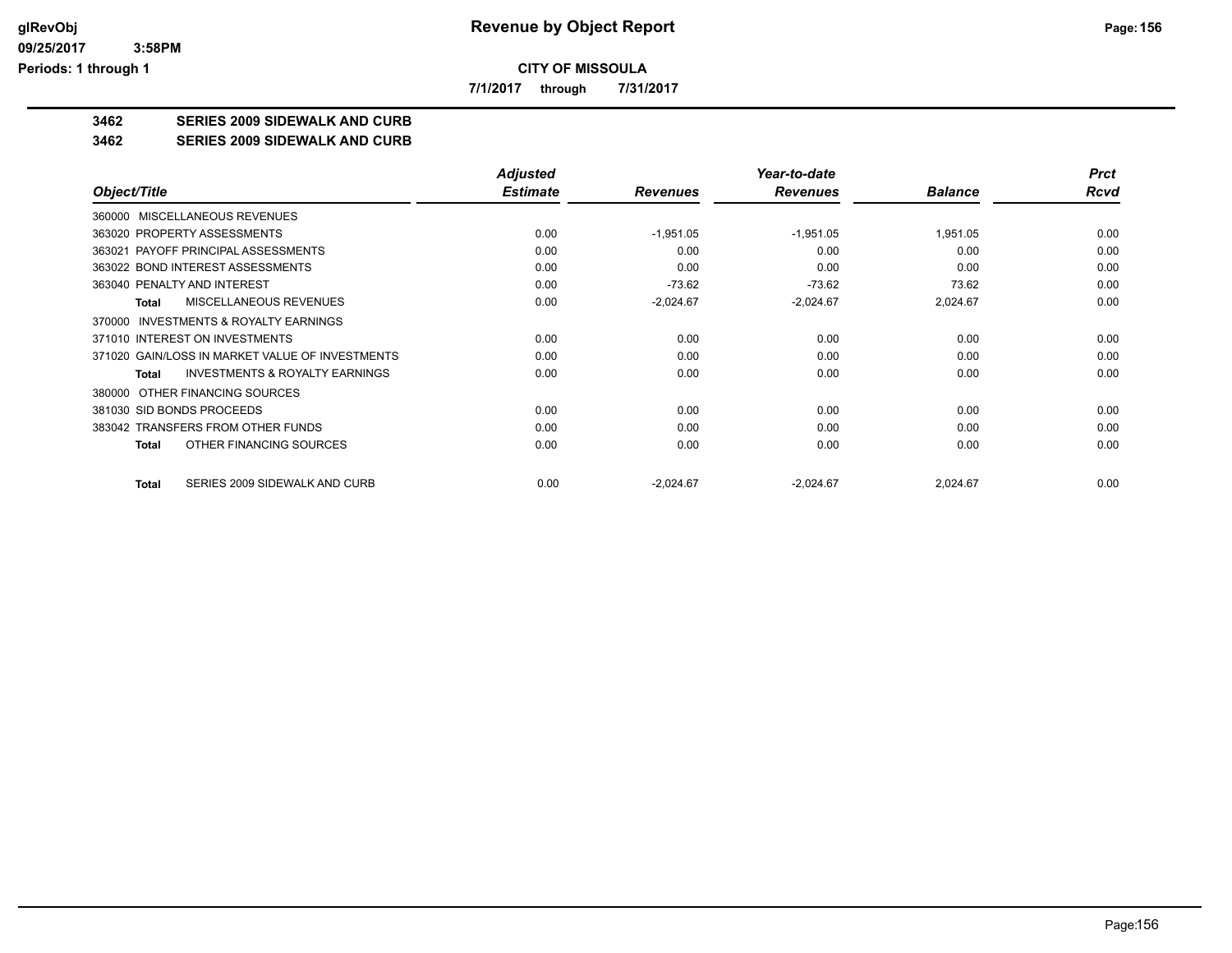**7/1/2017 through 7/31/2017**

### **3462 SERIES 2009 SIDEWALK AND CURB**

|                                                           | <b>Adjusted</b> |                 | Year-to-date    |                | <b>Prct</b> |
|-----------------------------------------------------------|-----------------|-----------------|-----------------|----------------|-------------|
| Object/Title                                              | <b>Estimate</b> | <b>Revenues</b> | <b>Revenues</b> | <b>Balance</b> | <b>Rcvd</b> |
| 360000 MISCELLANEOUS REVENUES                             |                 |                 |                 |                |             |
| 363020 PROPERTY ASSESSMENTS                               | 0.00            | $-1,951.05$     | $-1,951.05$     | 1,951.05       | 0.00        |
| 363021 PAYOFF PRINCIPAL ASSESSMENTS                       | 0.00            | 0.00            | 0.00            | 0.00           | 0.00        |
| 363022 BOND INTEREST ASSESSMENTS                          | 0.00            | 0.00            | 0.00            | 0.00           | 0.00        |
| 363040 PENALTY AND INTEREST                               | 0.00            | $-73.62$        | $-73.62$        | 73.62          | 0.00        |
| <b>MISCELLANEOUS REVENUES</b><br><b>Total</b>             | 0.00            | $-2,024.67$     | $-2,024.67$     | 2,024.67       | 0.00        |
| INVESTMENTS & ROYALTY EARNINGS<br>370000                  |                 |                 |                 |                |             |
| 371010 INTEREST ON INVESTMENTS                            | 0.00            | 0.00            | 0.00            | 0.00           | 0.00        |
| 371020 GAIN/LOSS IN MARKET VALUE OF INVESTMENT            | 0.00            | 0.00            | 0.00            | 0.00           | 0.00        |
| <b>INVESTMENTS &amp; ROYALTY EARNINGS</b><br><b>Total</b> | 0.00            | 0.00            | 0.00            | 0.00           | 0.00        |
| OTHER FINANCING SOURCES<br>380000                         |                 |                 |                 |                |             |
| 381030 SID BONDS PROCEEDS                                 | 0.00            | 0.00            | 0.00            | 0.00           | 0.00        |
| 383042 TRANSFERS FROM OTHER FUNDS                         | 0.00            | 0.00            | 0.00            | 0.00           | 0.00        |
| OTHER FINANCING SOURCES<br><b>Total</b>                   | 0.00            | 0.00            | 0.00            | 0.00           | 0.00        |
| SERIES 2009 SIDEWALK AND CURB<br><b>Total</b>             | 0.00            | $-2,024.67$     | $-2,024.67$     | 2,024.67       | 0.00        |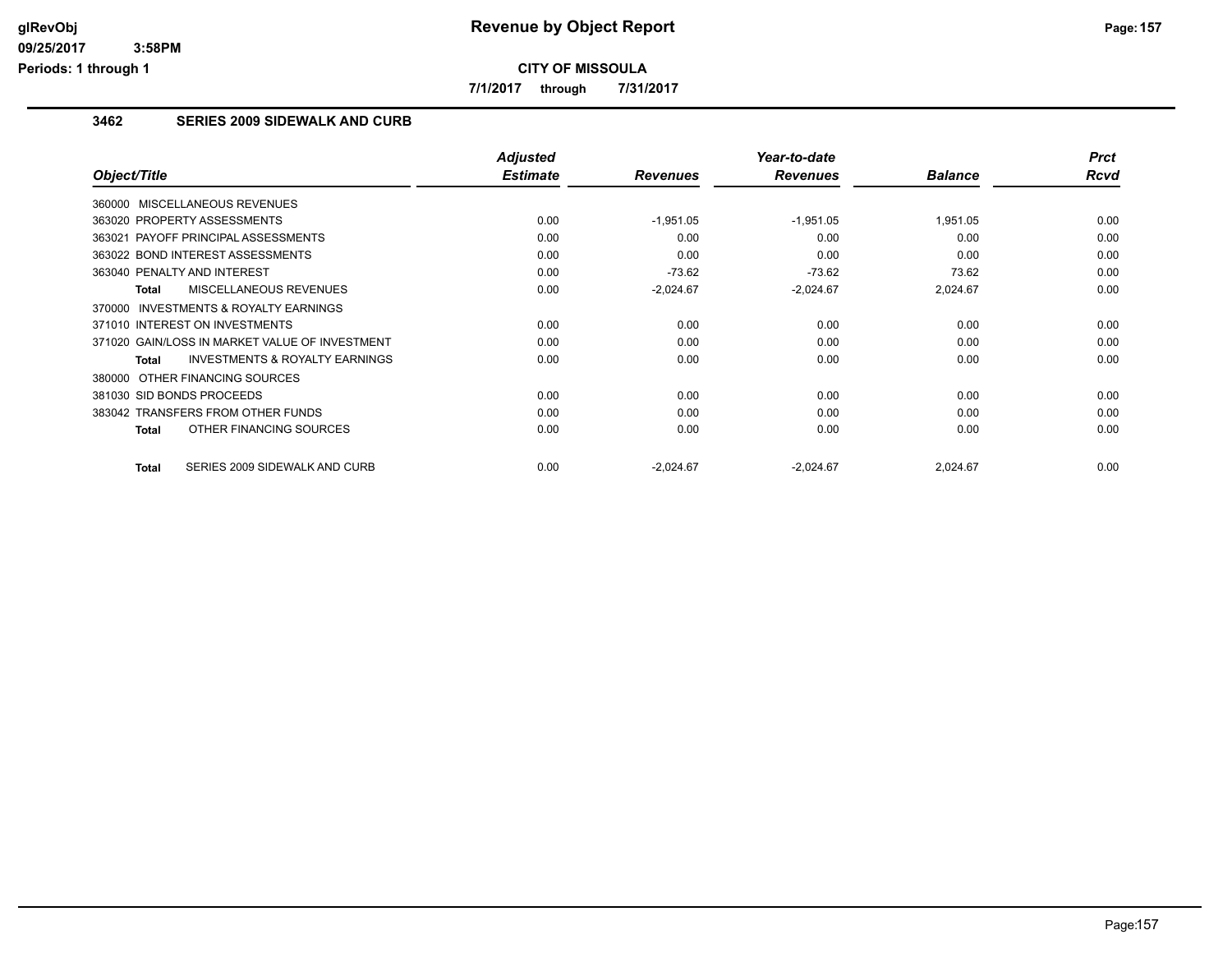**7/1/2017 through 7/31/2017**

# **3463 SERIES 2010 SIDEWALK AND CURB**

#### **3463 SERIES 2010 SIDEWALK AND CURB**

|                                                    | <b>Adjusted</b> |                 | Year-to-date    |                | <b>Prct</b> |
|----------------------------------------------------|-----------------|-----------------|-----------------|----------------|-------------|
| Object/Title                                       | <b>Estimate</b> | <b>Revenues</b> | <b>Revenues</b> | <b>Balance</b> | Rcvd        |
| 360000 MISCELLANEOUS REVENUES                      |                 |                 |                 |                |             |
| 363020 PROPERTY ASSESSMENTS                        | 0.00            | $-1,510.47$     | $-1,510.47$     | 1,510.47       | 0.00        |
| 363021 PAYOFF PRINCIPAL ASSESSMENTS                | 0.00            | 5,887.36        | 5,887.36        | $-5,887.36$    | 0.00        |
| 363022 BOND INTEREST ASSESSMENTS                   | 0.00            | 0.00            | 0.00            | 0.00           | 0.00        |
| 363040 PENALTY AND INTEREST                        | 0.00            | $-78.84$        | -78.84          | 78.84          | 0.00        |
| <b>MISCELLANEOUS REVENUES</b><br>Total             | 0.00            | 4,298.05        | 4,298.05        | $-4,298.05$    | 0.00        |
| INVESTMENTS & ROYALTY EARNINGS<br>370000           |                 |                 |                 |                |             |
| 371010 INTEREST ON INVESTMENTS                     | 0.00            | 0.00            | 0.00            | 0.00           | 0.00        |
| 371020 GAIN/LOSS IN MARKET VALUE OF INVESTMENTS    | 0.00            | 0.00            | 0.00            | 0.00           | 0.00        |
| <b>INVESTMENTS &amp; ROYALTY EARNINGS</b><br>Total | 0.00            | 0.00            | 0.00            | 0.00           | 0.00        |
| 380000 OTHER FINANCING SOURCES                     |                 |                 |                 |                |             |
| 381030 SID BONDS PROCEEDS                          | 0.00            | 0.00            | 0.00            | 0.00           | 0.00        |
| 383042 TRANSFERS FROM OTHER FUNDS                  | 0.00            | 0.00            | 0.00            | 0.00           | 0.00        |
| OTHER FINANCING SOURCES<br>Total                   | 0.00            | 0.00            | 0.00            | 0.00           | 0.00        |
| SERIES 2010 SIDEWALK AND CURB<br>Total             | 0.00            | 4,298.05        | 4,298.05        | $-4,298.05$    | 0.00        |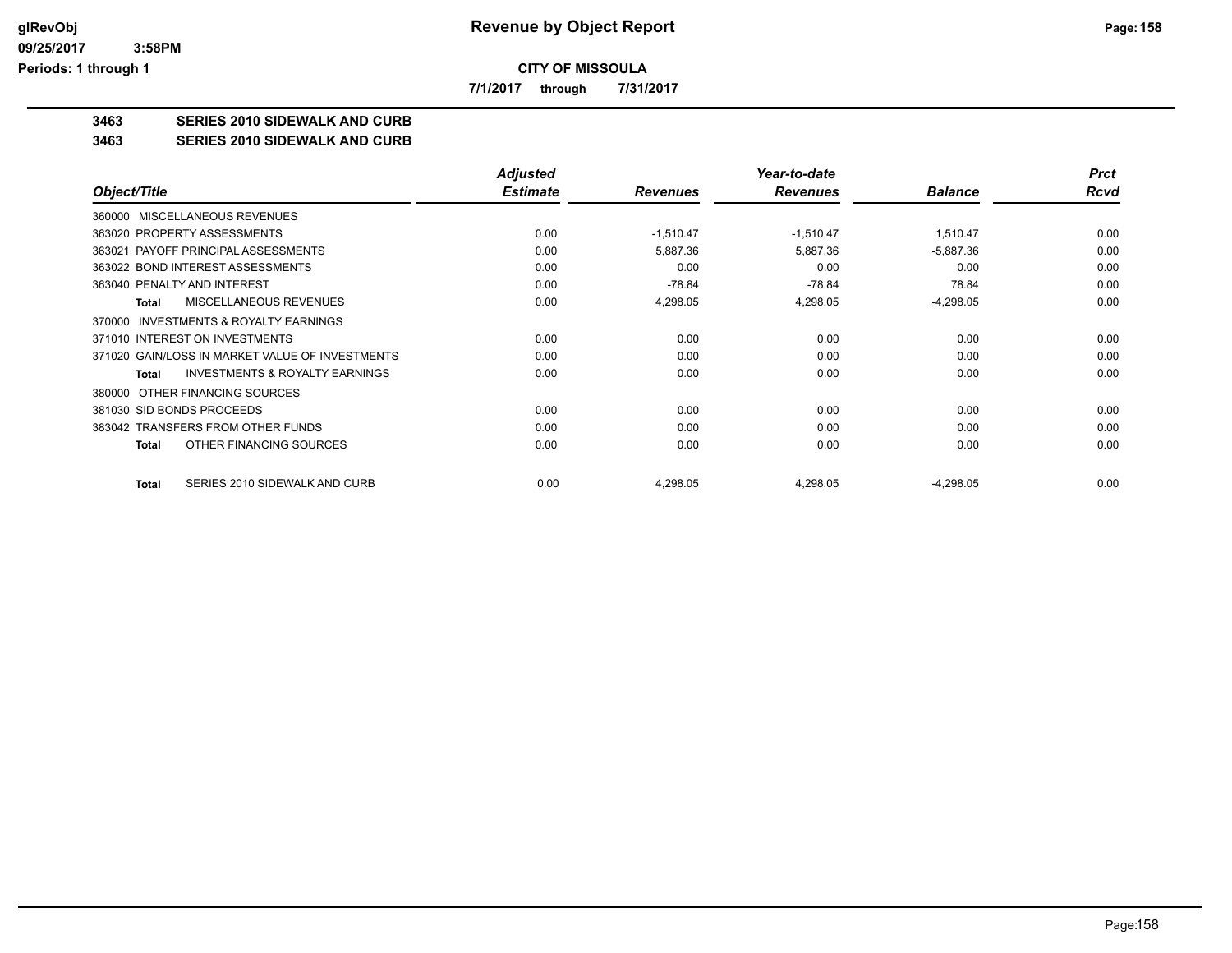**7/1/2017 through 7/31/2017**

### **3463 SERIES 2010 SIDEWALK AND CURB**

|                                                    | <b>Adjusted</b> |                 | Year-to-date    |                | <b>Prct</b> |
|----------------------------------------------------|-----------------|-----------------|-----------------|----------------|-------------|
| Object/Title                                       | <b>Estimate</b> | <b>Revenues</b> | <b>Revenues</b> | <b>Balance</b> | Rcvd        |
| 360000 MISCELLANEOUS REVENUES                      |                 |                 |                 |                |             |
| 363020 PROPERTY ASSESSMENTS                        | 0.00            | $-1,510.47$     | $-1,510.47$     | 1,510.47       | 0.00        |
| 363021 PAYOFF PRINCIPAL ASSESSMENTS                | 0.00            | 5,887.36        | 5,887.36        | $-5,887.36$    | 0.00        |
| 363022 BOND INTEREST ASSESSMENTS                   | 0.00            | 0.00            | 0.00            | 0.00           | 0.00        |
| 363040 PENALTY AND INTEREST                        | 0.00            | $-78.84$        | $-78.84$        | 78.84          | 0.00        |
| MISCELLANEOUS REVENUES<br><b>Total</b>             | 0.00            | 4,298.05        | 4,298.05        | $-4,298.05$    | 0.00        |
| INVESTMENTS & ROYALTY EARNINGS<br>370000           |                 |                 |                 |                |             |
| 371010 INTEREST ON INVESTMENTS                     | 0.00            | 0.00            | 0.00            | 0.00           | 0.00        |
| 371020 GAIN/LOSS IN MARKET VALUE OF INVESTMENT     | 0.00            | 0.00            | 0.00            | 0.00           | 0.00        |
| <b>INVESTMENTS &amp; ROYALTY EARNINGS</b><br>Total | 0.00            | 0.00            | 0.00            | 0.00           | 0.00        |
| OTHER FINANCING SOURCES<br>380000                  |                 |                 |                 |                |             |
| 381030 SID BONDS PROCEEDS                          | 0.00            | 0.00            | 0.00            | 0.00           | 0.00        |
| 383042 TRANSFERS FROM OTHER FUNDS                  | 0.00            | 0.00            | 0.00            | 0.00           | 0.00        |
| OTHER FINANCING SOURCES<br><b>Total</b>            | 0.00            | 0.00            | 0.00            | 0.00           | 0.00        |
|                                                    |                 |                 |                 |                |             |
| SERIES 2010 SIDEWALK AND CURB<br><b>Total</b>      | 0.00            | 4,298.05        | 4,298.05        | $-4,298.05$    | 0.00        |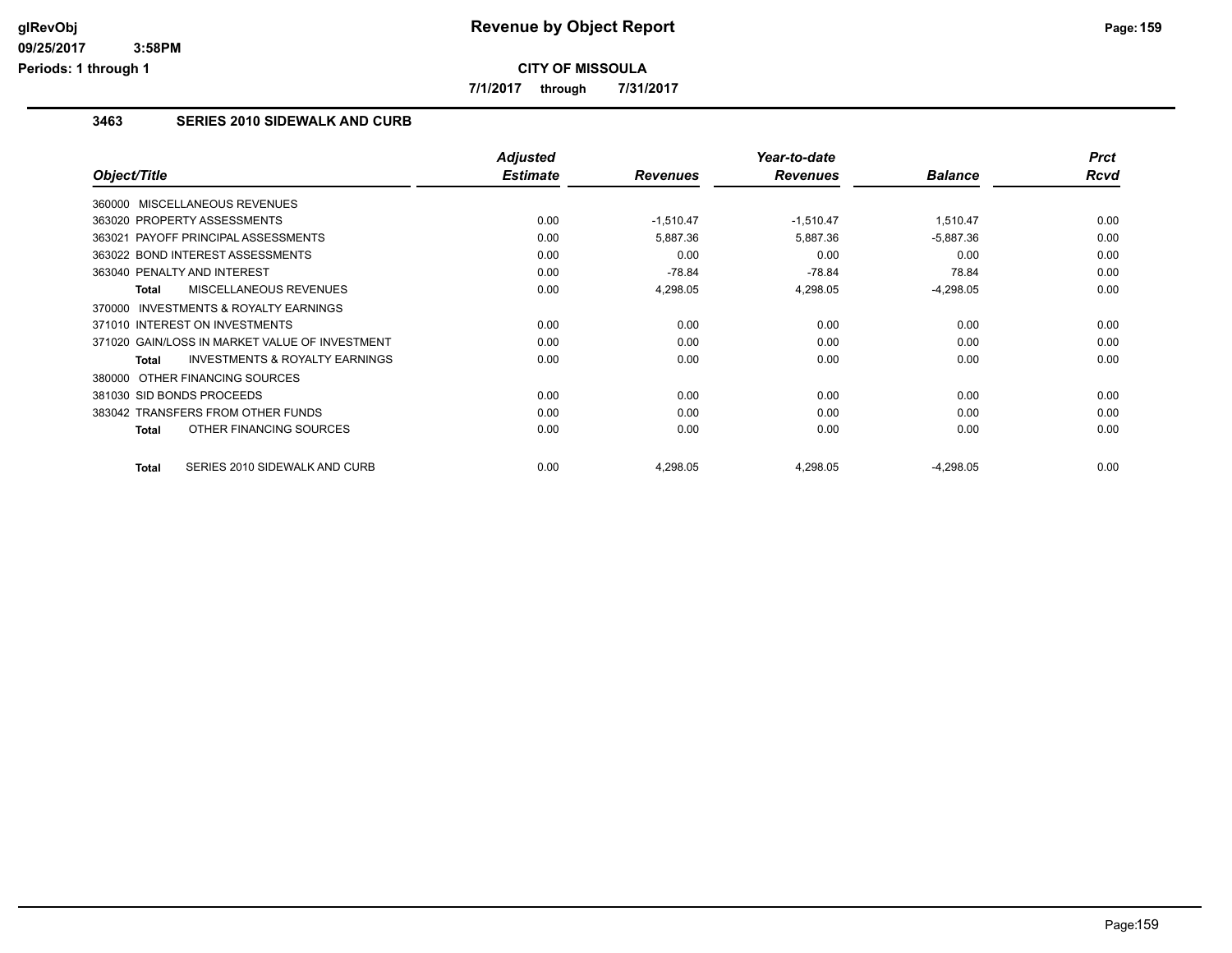**7/1/2017 through 7/31/2017**

**3464 FY12 S/C DEBT SERVICE**

**3464 FY12 S/C DEBT SERVICE**

|                                                    | <b>Adjusted</b> |                 | Year-to-date    |                | <b>Prct</b> |
|----------------------------------------------------|-----------------|-----------------|-----------------|----------------|-------------|
| Object/Title                                       | <b>Estimate</b> | <b>Revenues</b> | <b>Revenues</b> | <b>Balance</b> | Rcvd        |
| 360000 MISCELLANEOUS REVENUES                      |                 |                 |                 |                |             |
| 363020 PROPERTY ASSESSMENTS                        | 0.00            | $-3,536.43$     | $-3,536.43$     | 3,536.43       | 0.00        |
| 363021 PAYOFF PRINCIPAL ASSESSMENTS                | 0.00            | 0.00            | 0.00            | 0.00           | 0.00        |
| 363022 BOND INTEREST ASSESSMENTS                   | 0.00            | 0.00            | 0.00            | 0.00           | 0.00        |
| 363040 PENALTY AND INTEREST                        | 0.00            | $-119.68$       | $-119.68$       | 119.68         | 0.00        |
| <b>MISCELLANEOUS REVENUES</b><br><b>Total</b>      | 0.00            | $-3,656.11$     | $-3,656.11$     | 3,656.11       | 0.00        |
| 370000 INVESTMENTS & ROYALTY EARNINGS              |                 |                 |                 |                |             |
| 371010 INTEREST ON INVESTMENTS                     | 0.00            | 0.00            | 0.00            | 0.00           | 0.00        |
| 371020 GAIN/LOSS IN MARKET VALUE OF INVESTMENTS    | 0.00            | 0.00            | 0.00            | 0.00           | 0.00        |
| <b>INVESTMENTS &amp; ROYALTY EARNINGS</b><br>Total | 0.00            | 0.00            | 0.00            | 0.00           | 0.00        |
| OTHER FINANCING SOURCES<br>380000                  |                 |                 |                 |                |             |
| 381030 SID BONDS PROCEEDS                          | 0.00            | 0.00            | 0.00            | 0.00           | 0.00        |
| 383042 TRANSFERS FROM OTHER FUNDS                  | 0.00            | 0.00            | 0.00            | 0.00           | 0.00        |
| OTHER FINANCING SOURCES<br>Total                   | 0.00            | 0.00            | 0.00            | 0.00           | 0.00        |
| FY12 S/C DEBT SERVICE<br><b>Total</b>              | 0.00            | $-3,656.11$     | $-3,656.11$     | 3,656.11       | 0.00        |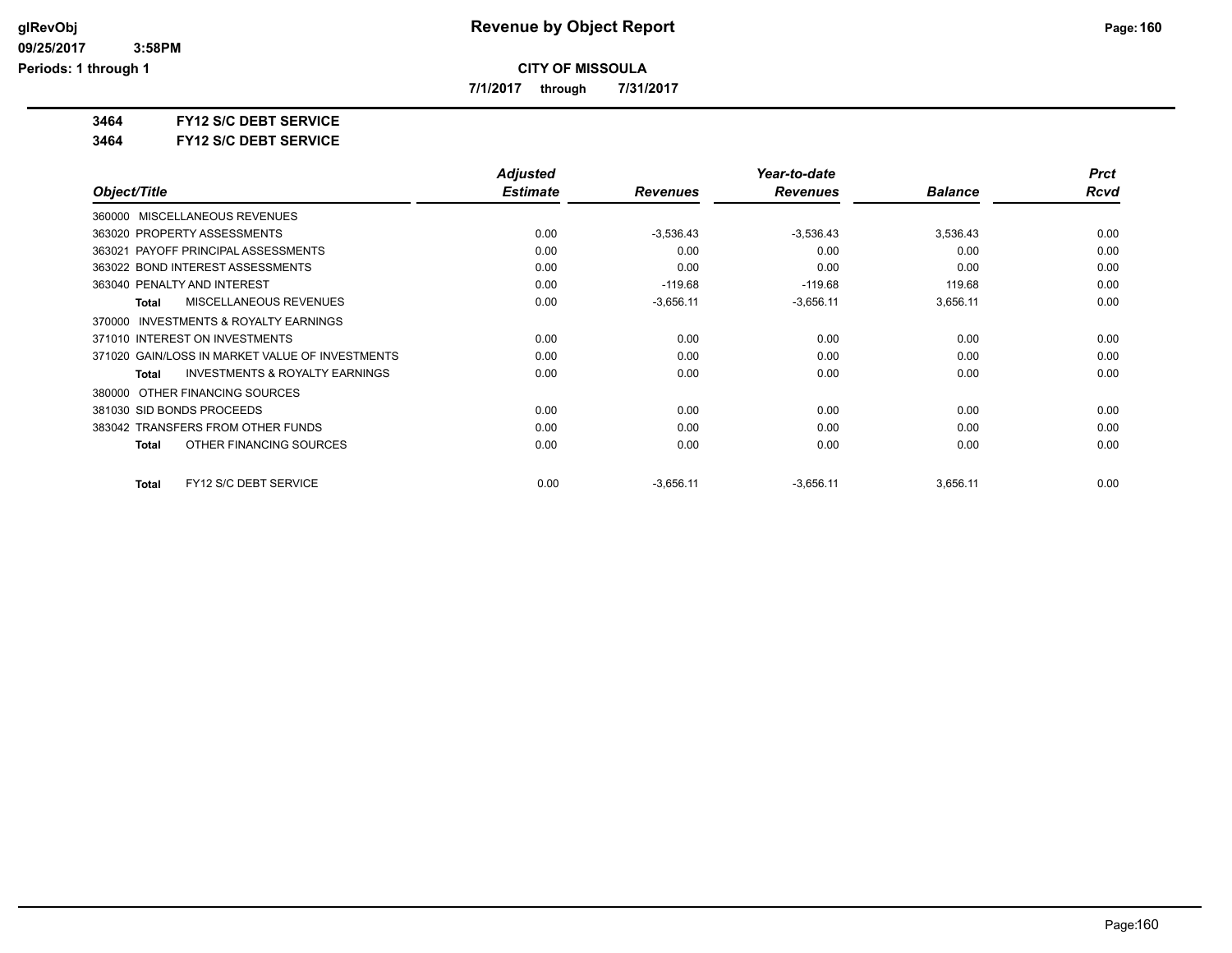**CITY OF MISSOULA**

**7/1/2017 through 7/31/2017**

### **3464 FY12 S/C DEBT SERVICE**

|                                                           | <b>Adjusted</b> |                 | Year-to-date    |                | <b>Prct</b> |
|-----------------------------------------------------------|-----------------|-----------------|-----------------|----------------|-------------|
| Object/Title                                              | <b>Estimate</b> | <b>Revenues</b> | <b>Revenues</b> | <b>Balance</b> | Rcvd        |
| 360000 MISCELLANEOUS REVENUES                             |                 |                 |                 |                |             |
| 363020 PROPERTY ASSESSMENTS                               | 0.00            | $-3,536.43$     | $-3,536.43$     | 3,536.43       | 0.00        |
| 363021 PAYOFF PRINCIPAL ASSESSMENTS                       | 0.00            | 0.00            | 0.00            | 0.00           | 0.00        |
| 363022 BOND INTEREST ASSESSMENTS                          | 0.00            | 0.00            | 0.00            | 0.00           | 0.00        |
| 363040 PENALTY AND INTEREST                               | 0.00            | $-119.68$       | $-119.68$       | 119.68         | 0.00        |
| <b>MISCELLANEOUS REVENUES</b><br><b>Total</b>             | 0.00            | $-3,656.11$     | $-3,656.11$     | 3,656.11       | 0.00        |
| <b>INVESTMENTS &amp; ROYALTY EARNINGS</b><br>370000       |                 |                 |                 |                |             |
| 371010 INTEREST ON INVESTMENTS                            | 0.00            | 0.00            | 0.00            | 0.00           | 0.00        |
| 371020 GAIN/LOSS IN MARKET VALUE OF INVESTMENT            | 0.00            | 0.00            | 0.00            | 0.00           | 0.00        |
| <b>INVESTMENTS &amp; ROYALTY EARNINGS</b><br><b>Total</b> | 0.00            | 0.00            | 0.00            | 0.00           | 0.00        |
| 380000 OTHER FINANCING SOURCES                            |                 |                 |                 |                |             |
| 381030 SID BONDS PROCEEDS                                 | 0.00            | 0.00            | 0.00            | 0.00           | 0.00        |
| 383042 TRANSFERS FROM OTHER FUNDS                         | 0.00            | 0.00            | 0.00            | 0.00           | 0.00        |
| OTHER FINANCING SOURCES<br><b>Total</b>                   | 0.00            | 0.00            | 0.00            | 0.00           | 0.00        |
| FY12 S/C DEBT SERVICE<br><b>Total</b>                     | 0.00            | $-3,656.11$     | $-3,656.11$     | 3,656.11       | 0.00        |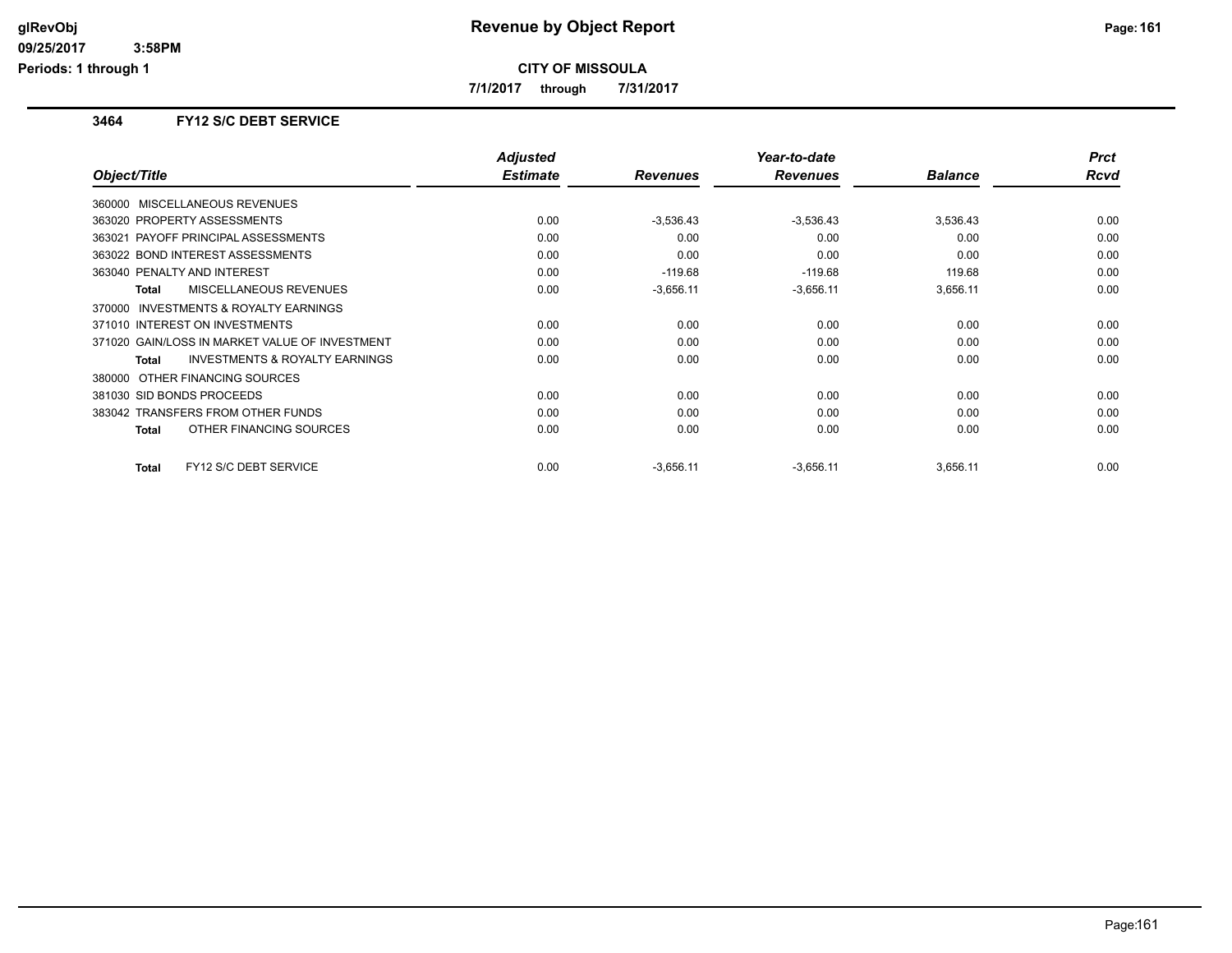**7/1/2017 through 7/31/2017**

## **3465 FY13 SIDEWALK/CURB DEBT SERVICE**

#### **3465 FY13 SIDEWALK/CURB DEBT SERVICE**

|                                                           | <b>Adjusted</b> |                 | Year-to-date    |                | <b>Prct</b> |
|-----------------------------------------------------------|-----------------|-----------------|-----------------|----------------|-------------|
| Object/Title                                              | <b>Estimate</b> | <b>Revenues</b> | <b>Revenues</b> | <b>Balance</b> | Rcvd        |
| <b>MISCELLANEOUS REVENUES</b><br>360000                   |                 |                 |                 |                |             |
| 363020 PROPERTY ASSESSMENTS                               | 0.00            | $-411.09$       | $-411.09$       | 411.09         | 0.00        |
| 363021 PAYOFF PRINCIPAL ASSESSMENTS                       | 0.00            | 0.00            | 0.00            | 0.00           | 0.00        |
| 363022 BOND INTEREST ASSESSMENTS                          | 0.00            | 0.00            | 0.00            | 0.00           | 0.00        |
| 363040 PENALTY AND INTEREST                               | 0.00            | $-27.10$        | $-27.10$        | 27.10          | 0.00        |
| MISCELLANEOUS REVENUES<br><b>Total</b>                    | 0.00            | $-438.19$       | $-438.19$       | 438.19         | 0.00        |
| INVESTMENTS & ROYALTY EARNINGS<br>370000                  |                 |                 |                 |                |             |
| 371010 INTEREST ON INVESTMENTS                            | 0.00            | 0.00            | 0.00            | 0.00           | 0.00        |
| 371020 GAIN/LOSS IN MARKET VALUE OF INVESTMENTS           | 0.00            | 0.00            | 0.00            | 0.00           | 0.00        |
| <b>INVESTMENTS &amp; ROYALTY EARNINGS</b><br><b>Total</b> | 0.00            | 0.00            | 0.00            | 0.00           | 0.00        |
| OTHER FINANCING SOURCES<br>380000                         |                 |                 |                 |                |             |
| 381030 SID BONDS PROCEEDS                                 | 0.00            | 0.00            | 0.00            | 0.00           | 0.00        |
| 383042 TRANSFERS FROM OTHER FUNDS                         | 0.00            | 0.00            | 0.00            | 0.00           | 0.00        |
| OTHER FINANCING SOURCES<br><b>Total</b>                   | 0.00            | 0.00            | 0.00            | 0.00           | 0.00        |
| FY13 SIDEWALK/CURB DEBT SERVICE<br><b>Total</b>           | 0.00            | $-438.19$       | $-438.19$       | 438.19         | 0.00        |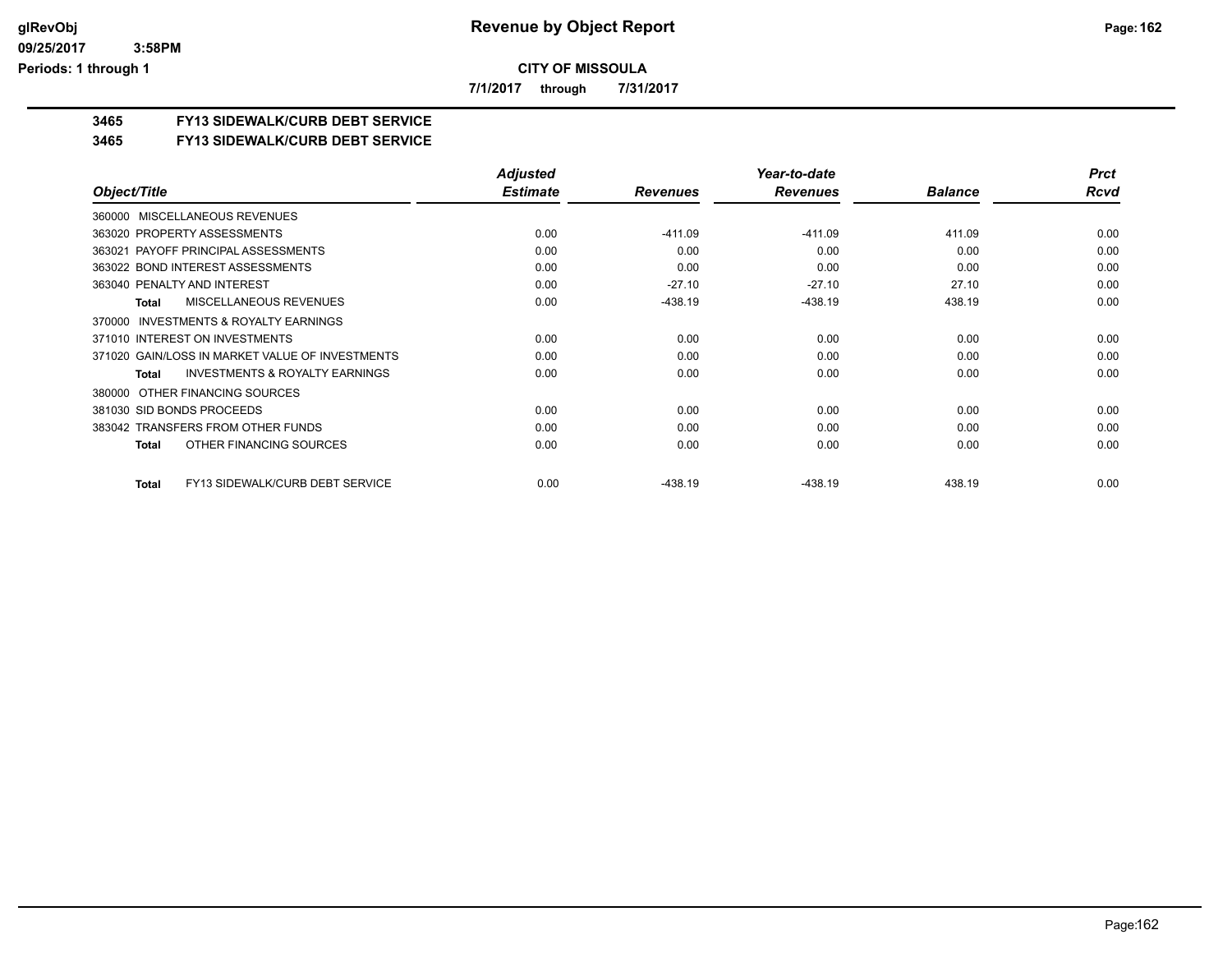**7/1/2017 through 7/31/2017**

## **3465 FY13 SIDEWALK/CURB DEBT SERVICE**

|                                                    | <b>Adjusted</b> |                 | Year-to-date    |                | <b>Prct</b> |
|----------------------------------------------------|-----------------|-----------------|-----------------|----------------|-------------|
| Object/Title                                       | <b>Estimate</b> | <b>Revenues</b> | <b>Revenues</b> | <b>Balance</b> | Rcvd        |
| 360000 MISCELLANEOUS REVENUES                      |                 |                 |                 |                |             |
| 363020 PROPERTY ASSESSMENTS                        | 0.00            | $-411.09$       | $-411.09$       | 411.09         | 0.00        |
| PAYOFF PRINCIPAL ASSESSMENTS<br>363021             | 0.00            | 0.00            | 0.00            | 0.00           | 0.00        |
| 363022 BOND INTEREST ASSESSMENTS                   | 0.00            | 0.00            | 0.00            | 0.00           | 0.00        |
| 363040 PENALTY AND INTEREST                        | 0.00            | $-27.10$        | $-27.10$        | 27.10          | 0.00        |
| <b>MISCELLANEOUS REVENUES</b><br>Total             | 0.00            | $-438.19$       | $-438.19$       | 438.19         | 0.00        |
| 370000 INVESTMENTS & ROYALTY EARNINGS              |                 |                 |                 |                |             |
| 371010 INTEREST ON INVESTMENTS                     | 0.00            | 0.00            | 0.00            | 0.00           | 0.00        |
| 371020 GAIN/LOSS IN MARKET VALUE OF INVESTMENT     | 0.00            | 0.00            | 0.00            | 0.00           | 0.00        |
| <b>INVESTMENTS &amp; ROYALTY EARNINGS</b><br>Total | 0.00            | 0.00            | 0.00            | 0.00           | 0.00        |
| OTHER FINANCING SOURCES<br>380000                  |                 |                 |                 |                |             |
| 381030 SID BONDS PROCEEDS                          | 0.00            | 0.00            | 0.00            | 0.00           | 0.00        |
| 383042 TRANSFERS FROM OTHER FUNDS                  | 0.00            | 0.00            | 0.00            | 0.00           | 0.00        |
| OTHER FINANCING SOURCES<br><b>Total</b>            | 0.00            | 0.00            | 0.00            | 0.00           | 0.00        |
| FY13 SIDEWALK/CURB DEBT SERVICE<br><b>Total</b>    | 0.00            | $-438.19$       | $-438.19$       | 438.19         | 0.00        |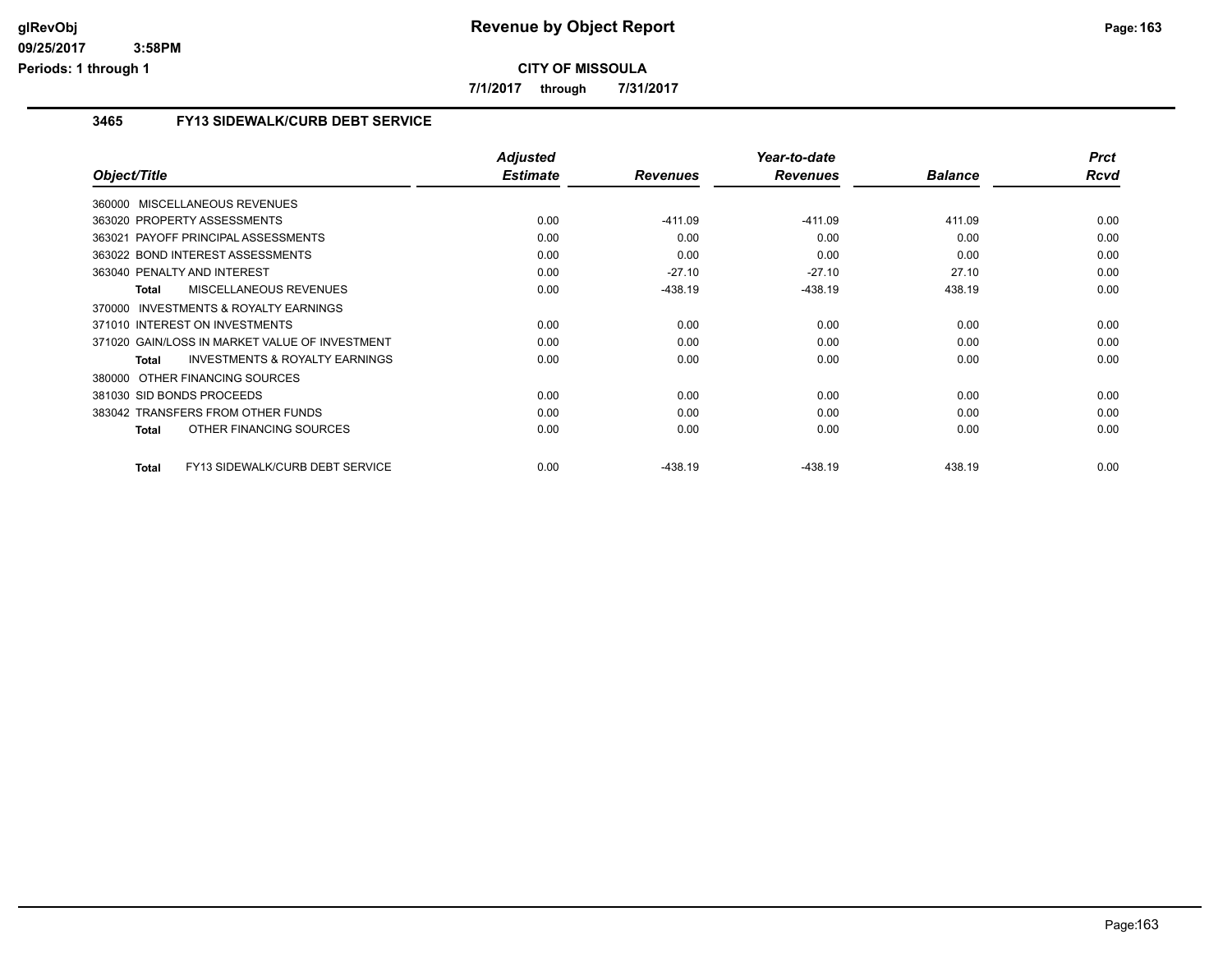**7/1/2017 through 7/31/2017**

# **3466 FY15 SIDEWALK/CURB DEBT SERVICE**

### **3466 FY15 SIDEWALK/CURB DEBT SERVICE**

|                                                    | <b>Adjusted</b> |                 | Year-to-date    |                | <b>Prct</b> |
|----------------------------------------------------|-----------------|-----------------|-----------------|----------------|-------------|
| Object/Title                                       | <b>Estimate</b> | <b>Revenues</b> | <b>Revenues</b> | <b>Balance</b> | Rcvd        |
| MISCELLANEOUS REVENUES<br>360000                   |                 |                 |                 |                |             |
| 363020 PROPERTY ASSESSMENTS                        | 0.00            | $-773.32$       | $-773.32$       | 773.32         | 0.00        |
| 363021 PAYOFF PRINCIPAL ASSESSMENTS                | 0.00            | 0.00            | 0.00            | 0.00           | 0.00        |
| 363022 BOND INTEREST ASSESSMENTS                   | 0.00            | 0.00            | 0.00            | 0.00           | 0.00        |
| 363040 PENALTY AND INTEREST                        | 0.00            | $-36.09$        | $-36.09$        | 36.09          | 0.00        |
| <b>MISCELLANEOUS REVENUES</b><br><b>Total</b>      | 0.00            | $-809.41$       | $-809.41$       | 809.41         | 0.00        |
| INVESTMENTS & ROYALTY EARNINGS<br>370000           |                 |                 |                 |                |             |
| 371010 INTEREST ON INVESTMENTS                     | 0.00            | 0.00            | 0.00            | 0.00           | 0.00        |
| 371020 GAIN/LOSS IN MARKET VALUE OF INVESTMENTS    | 0.00            | 0.00            | 0.00            | 0.00           | 0.00        |
| <b>INVESTMENTS &amp; ROYALTY EARNINGS</b><br>Total | 0.00            | 0.00            | 0.00            | 0.00           | 0.00        |
| 380000 OTHER FINANCING SOURCES                     |                 |                 |                 |                |             |
| 381030 SID BONDS PROCEEDS                          | 0.00            | 0.00            | 0.00            | 0.00           | 0.00        |
| 383042 TRANSFERS FROM OTHER FUNDS                  | 0.00            | 0.00            | 0.00            | 0.00           | 0.00        |
| OTHER FINANCING SOURCES<br>Total                   | 0.00            | 0.00            | 0.00            | 0.00           | 0.00        |
| FY15 SIDEWALK/CURB DEBT SERVICE<br>Total           | 0.00            | -809.41         | $-809.41$       | 809.41         | 0.00        |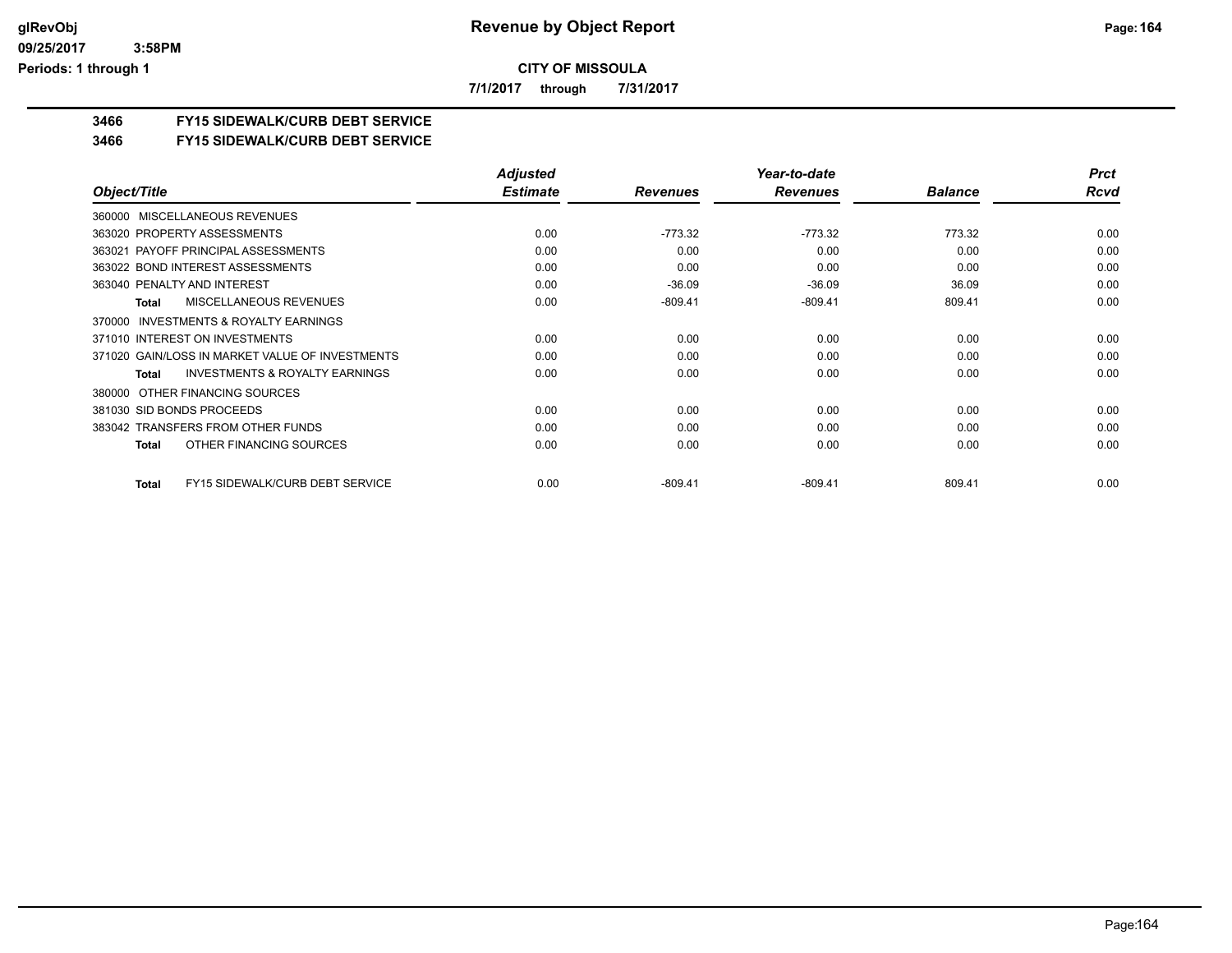**7/1/2017 through 7/31/2017**

## **3466 FY15 SIDEWALK/CURB DEBT SERVICE**

|                                                    | <b>Adjusted</b> |                 | Year-to-date    |                | <b>Prct</b> |
|----------------------------------------------------|-----------------|-----------------|-----------------|----------------|-------------|
| Object/Title                                       | <b>Estimate</b> | <b>Revenues</b> | <b>Revenues</b> | <b>Balance</b> | Rcvd        |
| 360000 MISCELLANEOUS REVENUES                      |                 |                 |                 |                |             |
| 363020 PROPERTY ASSESSMENTS                        | 0.00            | $-773.32$       | $-773.32$       | 773.32         | 0.00        |
| PAYOFF PRINCIPAL ASSESSMENTS<br>363021             | 0.00            | 0.00            | 0.00            | 0.00           | 0.00        |
| 363022 BOND INTEREST ASSESSMENTS                   | 0.00            | 0.00            | 0.00            | 0.00           | 0.00        |
| 363040 PENALTY AND INTEREST                        | 0.00            | $-36.09$        | $-36.09$        | 36.09          | 0.00        |
| <b>MISCELLANEOUS REVENUES</b><br>Total             | 0.00            | $-809.41$       | $-809.41$       | 809.41         | 0.00        |
| 370000 INVESTMENTS & ROYALTY EARNINGS              |                 |                 |                 |                |             |
| 371010 INTEREST ON INVESTMENTS                     | 0.00            | 0.00            | 0.00            | 0.00           | 0.00        |
| 371020 GAIN/LOSS IN MARKET VALUE OF INVESTMENT     | 0.00            | 0.00            | 0.00            | 0.00           | 0.00        |
| <b>INVESTMENTS &amp; ROYALTY EARNINGS</b><br>Total | 0.00            | 0.00            | 0.00            | 0.00           | 0.00        |
| OTHER FINANCING SOURCES<br>380000                  |                 |                 |                 |                |             |
| 381030 SID BONDS PROCEEDS                          | 0.00            | 0.00            | 0.00            | 0.00           | 0.00        |
| 383042 TRANSFERS FROM OTHER FUNDS                  | 0.00            | 0.00            | 0.00            | 0.00           | 0.00        |
| OTHER FINANCING SOURCES<br><b>Total</b>            | 0.00            | 0.00            | 0.00            | 0.00           | 0.00        |
|                                                    |                 |                 |                 |                |             |
| FY15 SIDEWALK/CURB DEBT SERVICE<br><b>Total</b>    | 0.00            | $-809.41$       | $-809.41$       | 809.41         | 0.00        |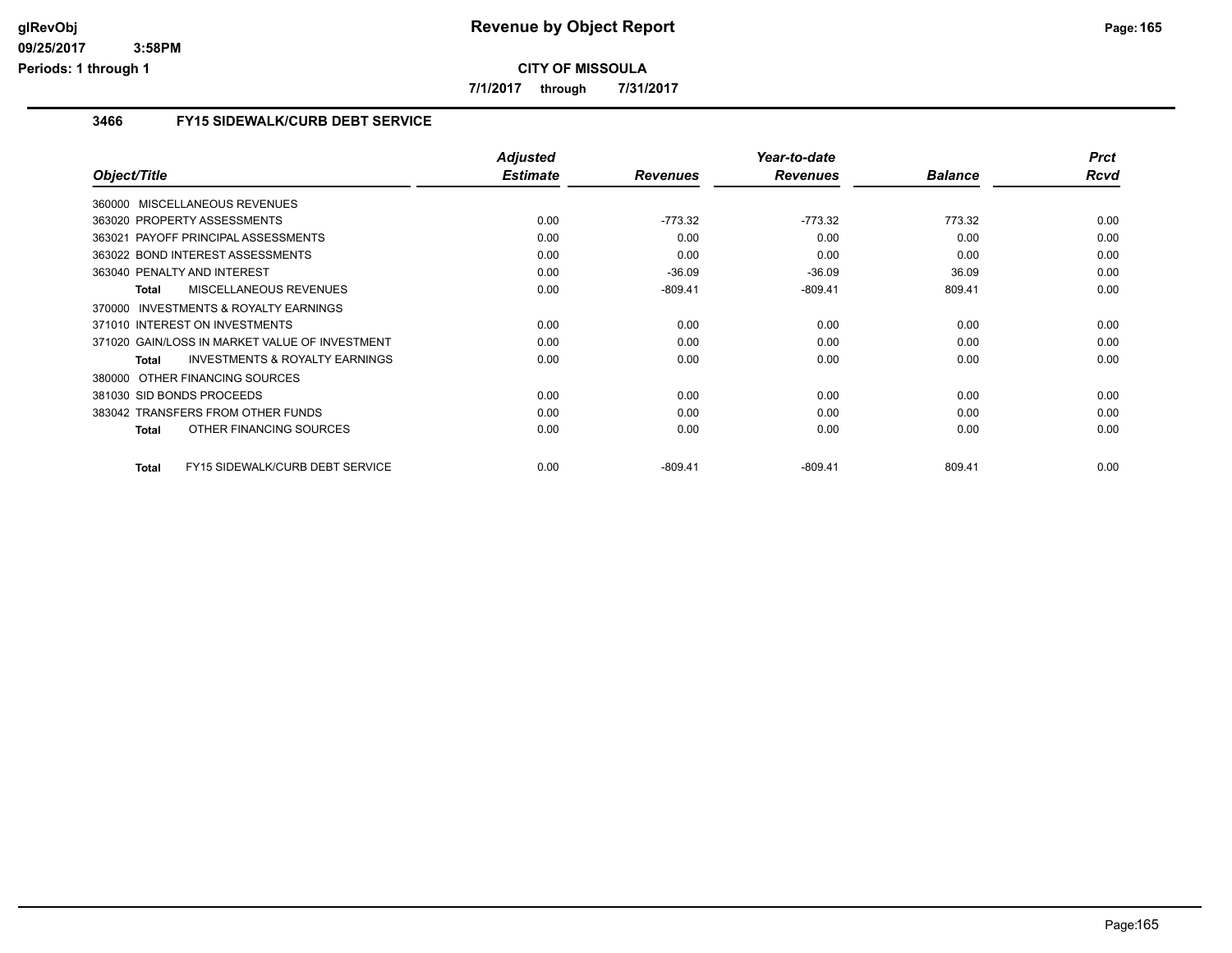**7/1/2017 through 7/31/2017**

# **3467 FY16 SIDEWALK/CURB DEBT SERVICE**

#### **3467 FY16 SIDEWALK/CURB DEBT SERVICE**

|                                                           | <b>Adjusted</b> |                 | Year-to-date    |                | <b>Prct</b> |
|-----------------------------------------------------------|-----------------|-----------------|-----------------|----------------|-------------|
| Object/Title                                              | <b>Estimate</b> | <b>Revenues</b> | <b>Revenues</b> | <b>Balance</b> | Rcvd        |
| MISCELLANEOUS REVENUES<br>360000                          |                 |                 |                 |                |             |
| 363020 PROPERTY ASSESSMENTS                               | 0.00            | $-1,431.58$     | $-1,431.58$     | 1,431.58       | 0.00        |
| 363021 PAYOFF PRINCIPAL ASSESSMENTS                       | 0.00            | 0.00            | 0.00            | 0.00           | 0.00        |
| 363022 BOND INTEREST ASSESSMENTS                          | 0.00            | 0.00            | 0.00            | 0.00           | 0.00        |
| 363040 PENALTY AND INTEREST                               | 0.00            | $-71.31$        | $-71.31$        | 71.31          | 0.00        |
| MISCELLANEOUS REVENUES<br><b>Total</b>                    | 0.00            | $-1,502.89$     | $-1,502.89$     | 1,502.89       | 0.00        |
| INVESTMENTS & ROYALTY EARNINGS<br>370000                  |                 |                 |                 |                |             |
| 371010 INTEREST ON INVESTMENTS                            | 0.00            | 0.00            | 0.00            | 0.00           | 0.00        |
| 371020 GAIN/LOSS IN MARKET VALUE OF INVESTMENTS           | 0.00            | 0.00            | 0.00            | 0.00           | 0.00        |
| <b>INVESTMENTS &amp; ROYALTY EARNINGS</b><br><b>Total</b> | 0.00            | 0.00            | 0.00            | 0.00           | 0.00        |
| OTHER FINANCING SOURCES<br>380000                         |                 |                 |                 |                |             |
| 381030 SID BONDS PROCEEDS                                 | 0.00            | 0.00            | 0.00            | 0.00           | 0.00        |
| 383042 TRANSFERS FROM OTHER FUNDS                         | 0.00            | 0.00            | 0.00            | 0.00           | 0.00        |
| OTHER FINANCING SOURCES<br><b>Total</b>                   | 0.00            | 0.00            | 0.00            | 0.00           | 0.00        |
| FY16 SIDEWALK/CURB DEBT SERVICE<br><b>Total</b>           | 0.00            | $-1,502.89$     | $-1,502.89$     | 1,502.89       | 0.00        |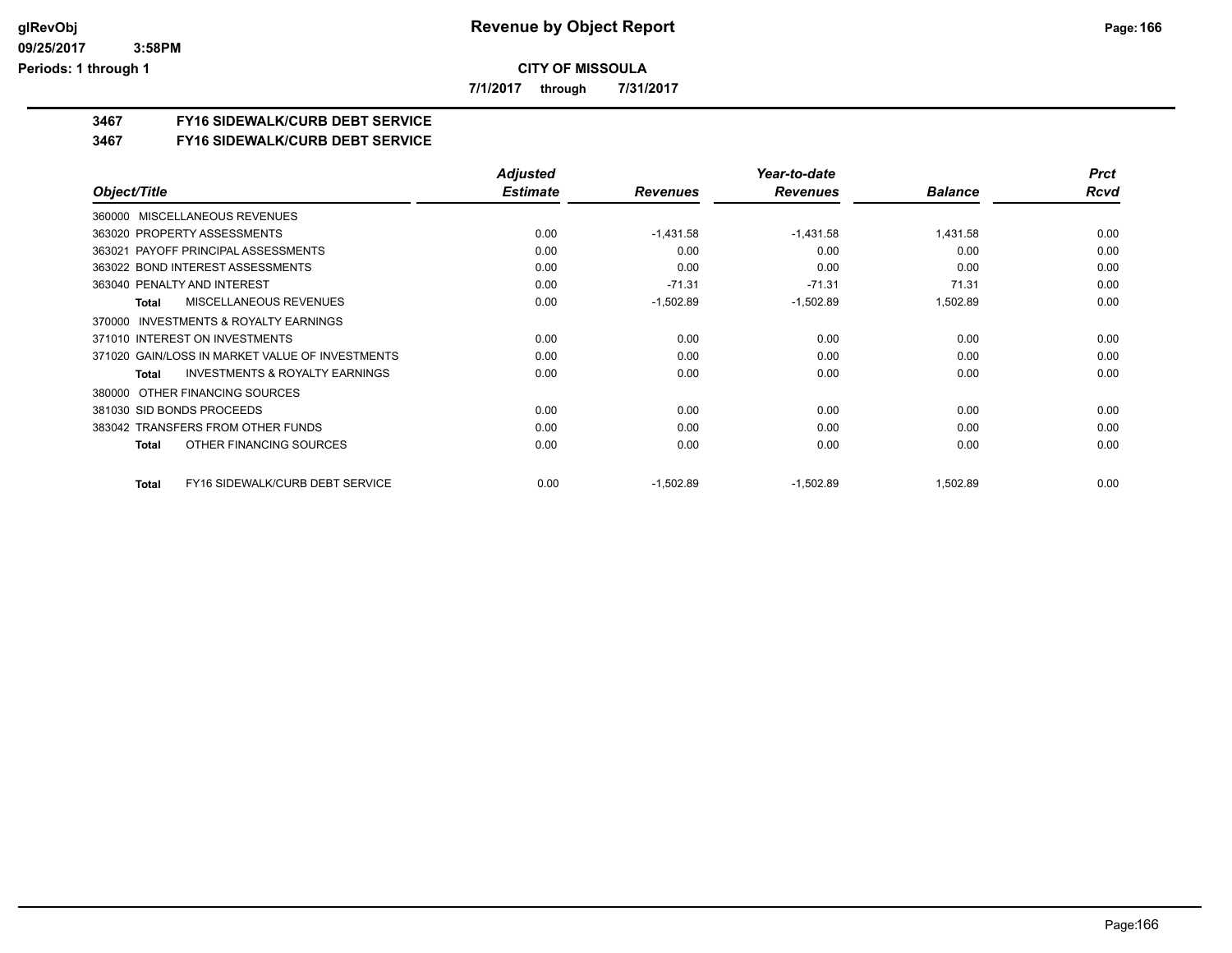**7/1/2017 through 7/31/2017**

### **3467 FY16 SIDEWALK/CURB DEBT SERVICE**

|                                                           | <b>Adjusted</b> |                 | Year-to-date    |                | <b>Prct</b> |
|-----------------------------------------------------------|-----------------|-----------------|-----------------|----------------|-------------|
| Object/Title                                              | <b>Estimate</b> | <b>Revenues</b> | <b>Revenues</b> | <b>Balance</b> | Rcvd        |
| 360000 MISCELLANEOUS REVENUES                             |                 |                 |                 |                |             |
| 363020 PROPERTY ASSESSMENTS                               | 0.00            | $-1,431.58$     | $-1,431.58$     | 1,431.58       | 0.00        |
| 363021 PAYOFF PRINCIPAL ASSESSMENTS                       | 0.00            | 0.00            | 0.00            | 0.00           | 0.00        |
| 363022 BOND INTEREST ASSESSMENTS                          | 0.00            | 0.00            | 0.00            | 0.00           | 0.00        |
| 363040 PENALTY AND INTEREST                               | 0.00            | $-71.31$        | $-71.31$        | 71.31          | 0.00        |
| MISCELLANEOUS REVENUES<br><b>Total</b>                    | 0.00            | $-1,502.89$     | $-1,502.89$     | 1,502.89       | 0.00        |
| INVESTMENTS & ROYALTY EARNINGS<br>370000                  |                 |                 |                 |                |             |
| 371010 INTEREST ON INVESTMENTS                            | 0.00            | 0.00            | 0.00            | 0.00           | 0.00        |
| 371020 GAIN/LOSS IN MARKET VALUE OF INVESTMENT            | 0.00            | 0.00            | 0.00            | 0.00           | 0.00        |
| <b>INVESTMENTS &amp; ROYALTY EARNINGS</b><br><b>Total</b> | 0.00            | 0.00            | 0.00            | 0.00           | 0.00        |
| OTHER FINANCING SOURCES<br>380000                         |                 |                 |                 |                |             |
| 381030 SID BONDS PROCEEDS                                 | 0.00            | 0.00            | 0.00            | 0.00           | 0.00        |
| 383042 TRANSFERS FROM OTHER FUNDS                         | 0.00            | 0.00            | 0.00            | 0.00           | 0.00        |
| OTHER FINANCING SOURCES<br>Total                          | 0.00            | 0.00            | 0.00            | 0.00           | 0.00        |
| FY16 SIDEWALK/CURB DEBT SERVICE<br><b>Total</b>           | 0.00            | $-1,502.89$     | $-1,502.89$     | 1,502.89       | 0.00        |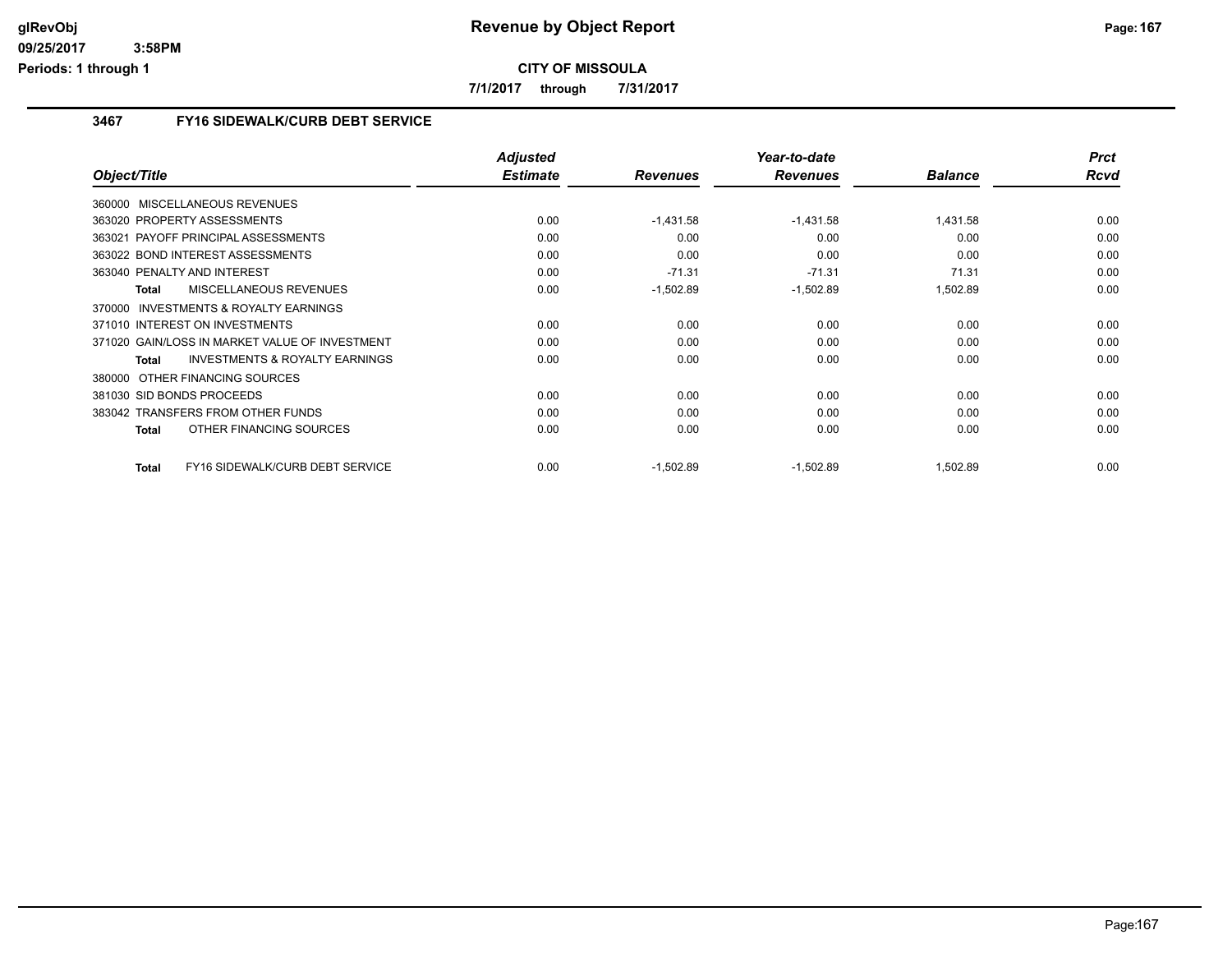| glRevObj<br>09/25/2017<br>3:58PM |                                                | <b>Revenue by Object Report</b> |                                 |                |                     |  |
|----------------------------------|------------------------------------------------|---------------------------------|---------------------------------|----------------|---------------------|--|
| Periods: 1 through 1             | <b>CITY OF MISSOULA</b><br>7/1/2017<br>through | 7/31/2017                       |                                 |                |                     |  |
| Object/Title                     | <b>Adjusted</b><br><b>Estimate</b>             | <b>Revenues</b>                 | Year-to-date<br><b>Revenues</b> | <b>Balance</b> | <b>Prct</b><br>Rcvd |  |
| <b>Total</b>                     |                                                |                                 |                                 |                |                     |  |

**Total**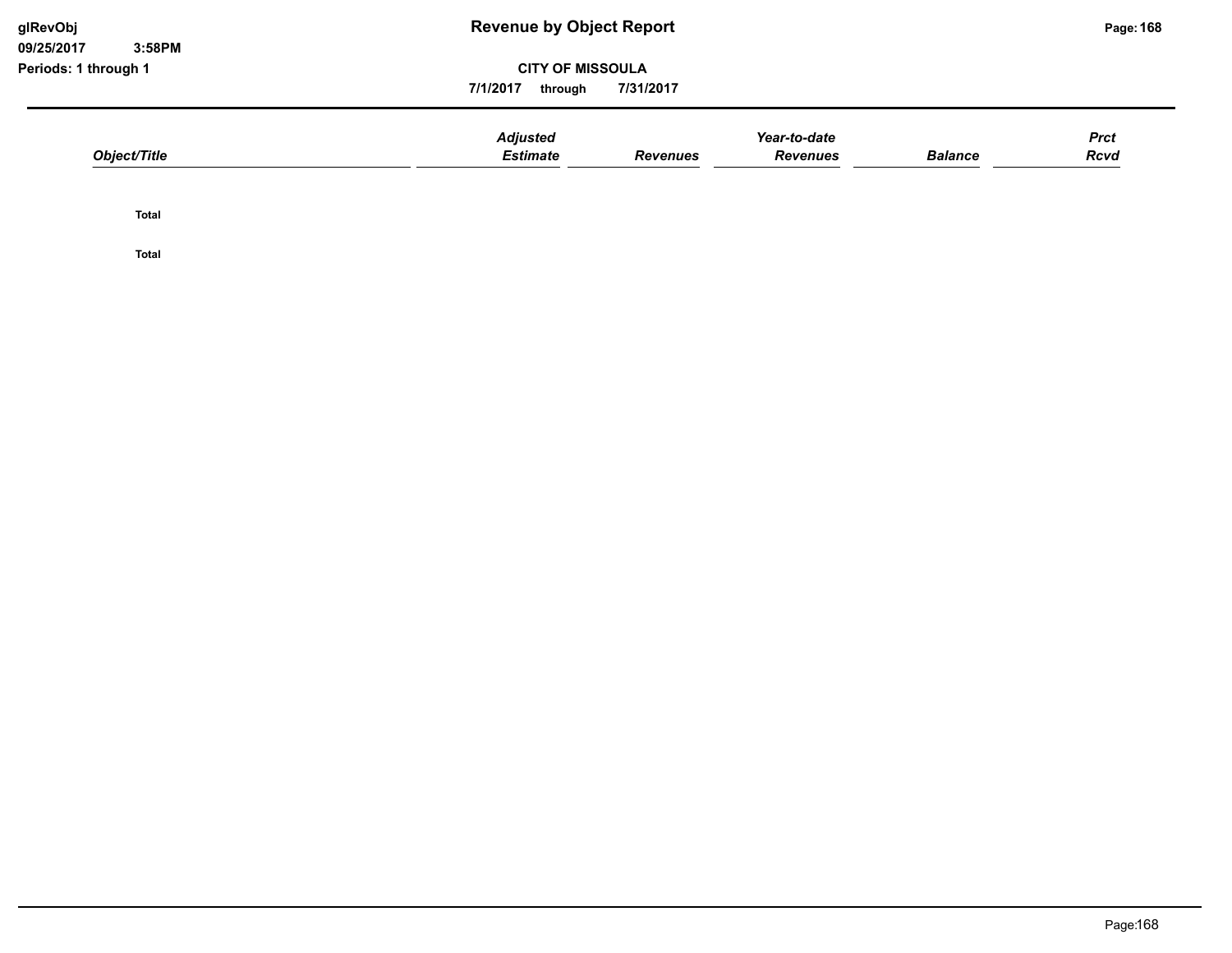**09/25/2017 3:58PM**

**Periods: 1 through 1**

**CITY OF MISSOULA**

**7/1/2017 through 7/31/2017**

**3468**

|              | <b>Adjusted</b> |                 | Year-to-date    |                |      |
|--------------|-----------------|-----------------|-----------------|----------------|------|
| Object/Title | <b>Estimate</b> | <b>Revenues</b> | <b>Revenues</b> | <b>Balance</b> | Rcvd |
| 363021       | 0.00            | 0.00            | 0.00            | 0.00           | 0.00 |
| <b>Total</b> | 0.00            | 0.00            | 0.00            | 0.00           | 0.00 |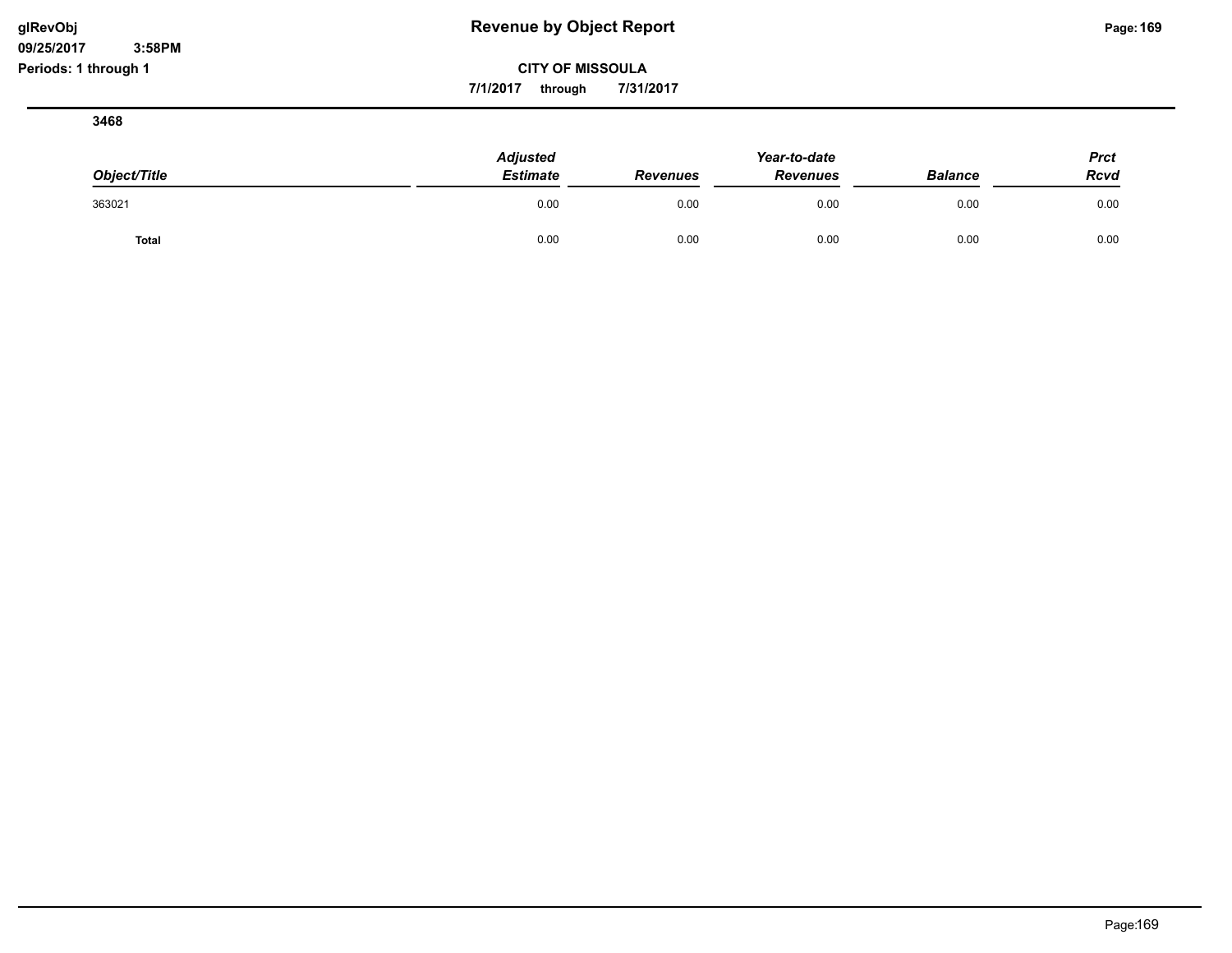**CITY OF MISSOULA**

**7/1/2017 through 7/31/2017**

**3470 SID 470 DEBT SERVICE FUND**

**3470 SID 470 DEBT SERVICE FUND**

|                                                           | <b>Adjusted</b> |                 | Year-to-date    |                | <b>Prct</b> |
|-----------------------------------------------------------|-----------------|-----------------|-----------------|----------------|-------------|
| Object/Title                                              | <b>Estimate</b> | <b>Revenues</b> | <b>Revenues</b> | <b>Balance</b> | <b>Rcvd</b> |
| TAXES/ASSESSMENTS<br>310000                               |                 |                 |                 |                |             |
| PENALTIES & INTEREST<br>312001                            | 0.00            | 0.00            | 0.00            | 0.00           | 0.00        |
| TAXES/ASSESSMENTS<br>Total                                | 0.00            | 0.00            | 0.00            | 0.00           | 0.00        |
| MISCELLANEOUS REVENUES<br>360000                          |                 |                 |                 |                |             |
| 363020 PROPERTY ASSESSMENTS                               | 0.00            | 0.00            | 0.00            | 0.00           | 0.00        |
| 363021 PAYOFF PRINCIPAL ASSESSMENTS                       | 0.00            | 0.00            | 0.00            | 0.00           | 0.00        |
| 363022 BOND INTEREST ASSESSMENTS                          | 0.00            | 0.00            | 0.00            | 0.00           | 0.00        |
| 363040 PENALTY AND INTEREST                               | 0.00            | 0.00            | 0.00            | 0.00           | 0.00        |
| MISCELLANEOUS REVENUES<br><b>Total</b>                    | 0.00            | 0.00            | 0.00            | 0.00           | 0.00        |
| <b>INVESTMENTS &amp; ROYALTY EARNINGS</b><br>370000       |                 |                 |                 |                |             |
| 371010 INTEREST ON INVESTMENTS                            | 0.00            | 0.00            | 0.00            | 0.00           | 0.00        |
| 371020 GAIN/LOSS IN MARKET VALUE OF INVESTMENTS           | 0.00            | 0.00            | 0.00            | 0.00           | 0.00        |
| <b>INVESTMENTS &amp; ROYALTY EARNINGS</b><br><b>Total</b> | 0.00            | 0.00            | 0.00            | 0.00           | 0.00        |
| OTHER FINANCING SOURCES<br>380000                         |                 |                 |                 |                |             |
| 381009 TRANSFERS IN                                       | 0.00            | 0.00            | 0.00            | 0.00           | 0.00        |
| OTHER FINANCING SOURCES<br><b>Total</b>                   | 0.00            | 0.00            | 0.00            | 0.00           | 0.00        |
| SID 470 DEBT SERVICE FUND<br><b>Total</b>                 | 0.00            | 0.00            | 0.00            | 0.00           | 0.00        |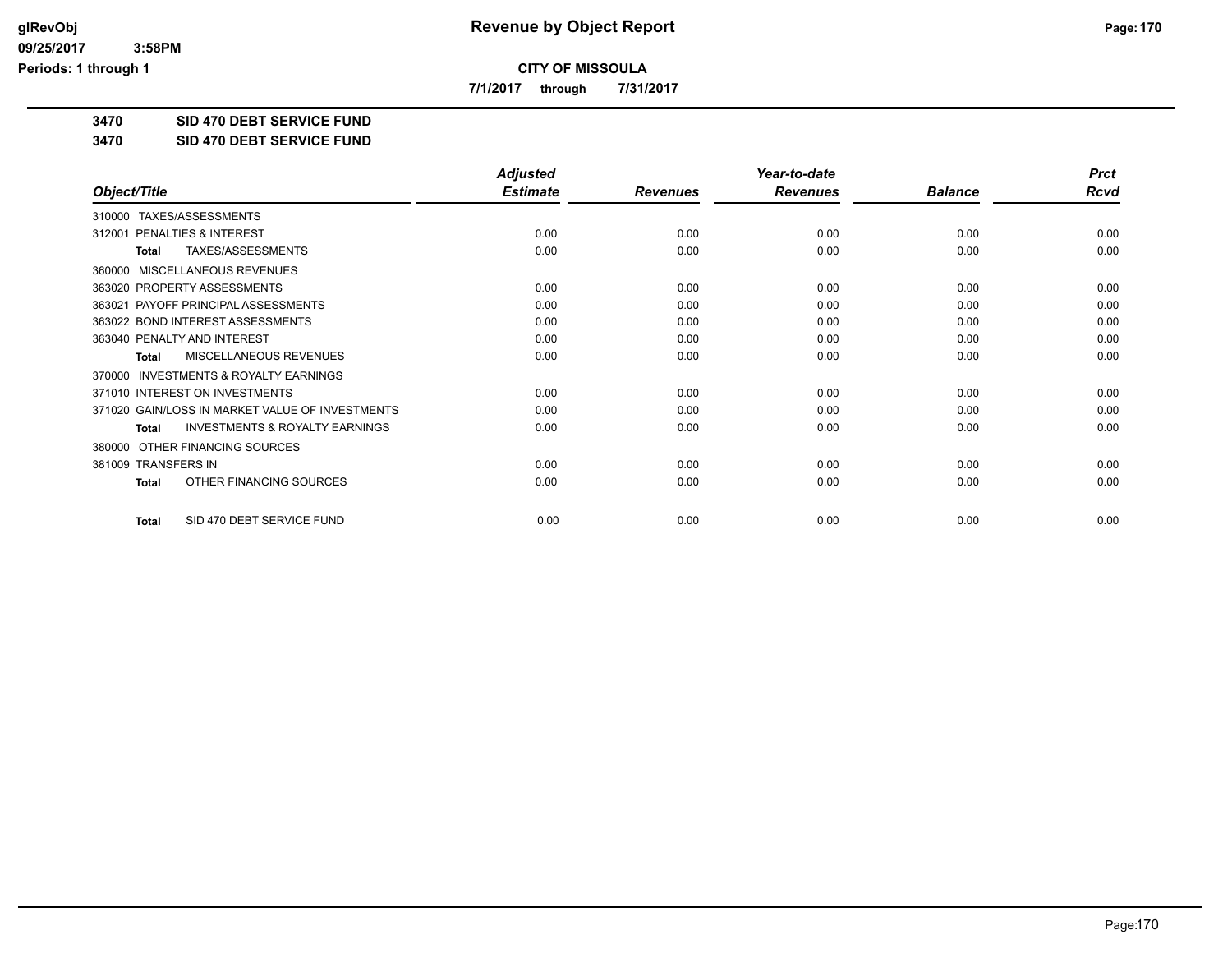**7/1/2017 through 7/31/2017**

# **3470 SID 470 DEBT SERVICE FUND**

|                                                           | <b>Adjusted</b> |                 | Year-to-date    |                | <b>Prct</b> |
|-----------------------------------------------------------|-----------------|-----------------|-----------------|----------------|-------------|
| Object/Title                                              | <b>Estimate</b> | <b>Revenues</b> | <b>Revenues</b> | <b>Balance</b> | <b>Rcvd</b> |
| TAXES/ASSESSMENTS<br>310000                               |                 |                 |                 |                |             |
| 312001 PENALTIES & INTEREST                               | 0.00            | 0.00            | 0.00            | 0.00           | 0.00        |
| TAXES/ASSESSMENTS<br><b>Total</b>                         | 0.00            | 0.00            | 0.00            | 0.00           | 0.00        |
| MISCELLANEOUS REVENUES<br>360000                          |                 |                 |                 |                |             |
| 363020 PROPERTY ASSESSMENTS                               | 0.00            | 0.00            | 0.00            | 0.00           | 0.00        |
| 363021 PAYOFF PRINCIPAL ASSESSMENTS                       | 0.00            | 0.00            | 0.00            | 0.00           | 0.00        |
| 363022 BOND INTEREST ASSESSMENTS                          | 0.00            | 0.00            | 0.00            | 0.00           | 0.00        |
| 363040 PENALTY AND INTEREST                               | 0.00            | 0.00            | 0.00            | 0.00           | 0.00        |
| <b>MISCELLANEOUS REVENUES</b><br><b>Total</b>             | 0.00            | 0.00            | 0.00            | 0.00           | 0.00        |
| <b>INVESTMENTS &amp; ROYALTY EARNINGS</b><br>370000       |                 |                 |                 |                |             |
| 371010 INTEREST ON INVESTMENTS                            | 0.00            | 0.00            | 0.00            | 0.00           | 0.00        |
| 371020 GAIN/LOSS IN MARKET VALUE OF INVESTMENT            | 0.00            | 0.00            | 0.00            | 0.00           | 0.00        |
| <b>INVESTMENTS &amp; ROYALTY EARNINGS</b><br><b>Total</b> | 0.00            | 0.00            | 0.00            | 0.00           | 0.00        |
| OTHER FINANCING SOURCES<br>380000                         |                 |                 |                 |                |             |
| 381009 TRANSFERS IN                                       | 0.00            | 0.00            | 0.00            | 0.00           | 0.00        |
| OTHER FINANCING SOURCES<br><b>Total</b>                   | 0.00            | 0.00            | 0.00            | 0.00           | 0.00        |
| SID 470 DEBT SERVICE FUND<br><b>Total</b>                 | 0.00            | 0.00            | 0.00            | 0.00           | 0.00        |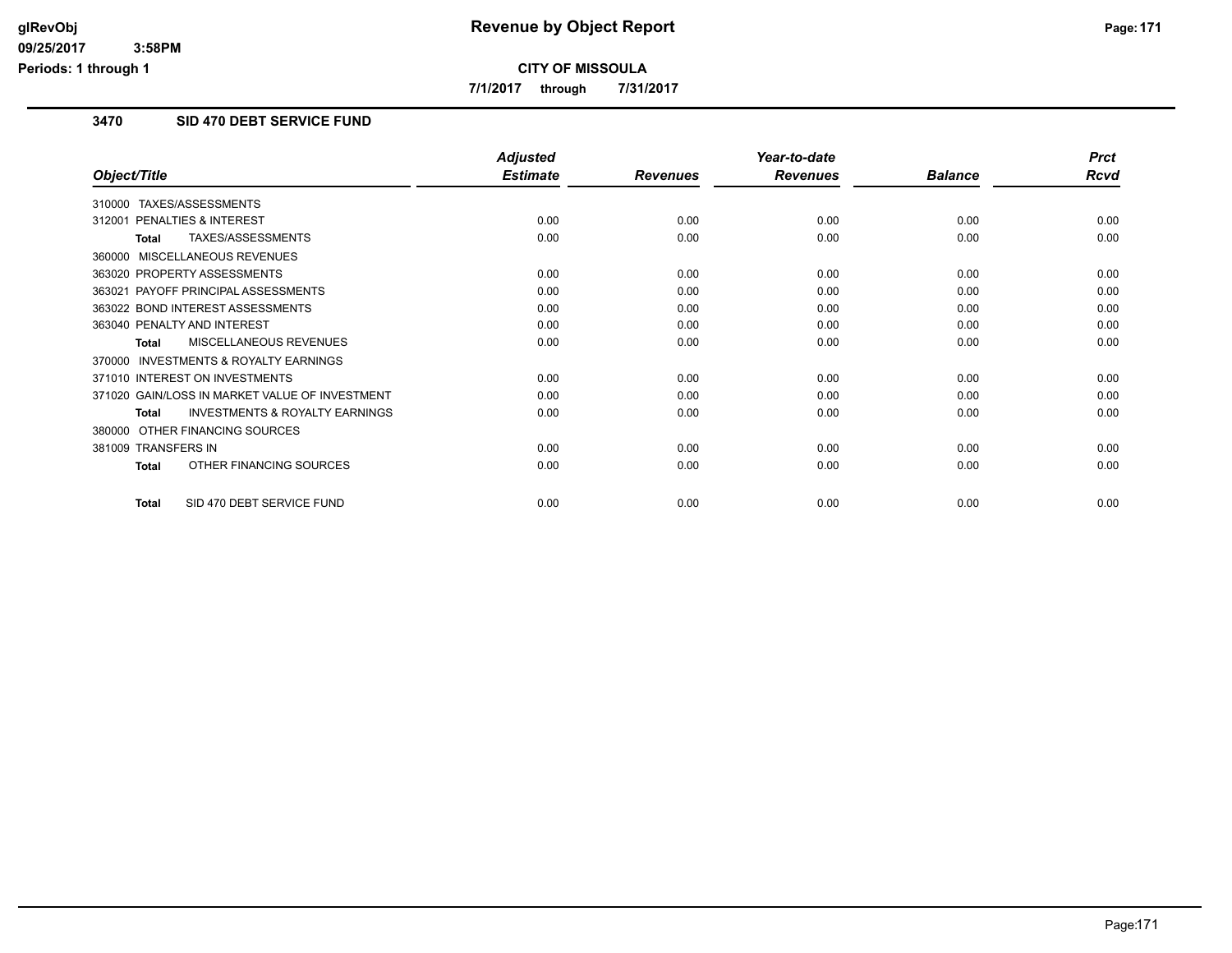**CITY OF MISSOULA**

**7/1/2017 through 7/31/2017**

**3491 SID 491 DEBT SERVICE FUND**

 **3:58PM**

**3491 SID 491 DEBT SERVICE FUND**

|                                                           | <b>Adjusted</b> |                 | Year-to-date    |                | <b>Prct</b> |
|-----------------------------------------------------------|-----------------|-----------------|-----------------|----------------|-------------|
| Object/Title                                              | <b>Estimate</b> | <b>Revenues</b> | <b>Revenues</b> | <b>Balance</b> | <b>Rcvd</b> |
| TAXES/ASSESSMENTS<br>310000                               |                 |                 |                 |                |             |
| PENALTIES & INTEREST<br>312001                            | 0.00            | 0.00            | 0.00            | 0.00           | 0.00        |
| <b>TAXES/ASSESSMENTS</b><br>Total                         | 0.00            | 0.00            | 0.00            | 0.00           | 0.00        |
| MISCELLANEOUS REVENUES<br>360000                          |                 |                 |                 |                |             |
| 360010 MISCELLANEOUS                                      | 0.00            | 0.00            | 0.00            | 0.00           | 0.00        |
| 363020 PROPERTY ASSESSMENTS                               | 0.00            | 0.00            | 0.00            | 0.00           | 0.00        |
| 363021 PAYOFF PRINCIPAL ASSESSMENTS                       | 0.00            | 0.00            | 0.00            | 0.00           | 0.00        |
| 363022 BOND INTEREST ASSESSMENTS                          | 0.00            | 0.00            | 0.00            | 0.00           | 0.00        |
| 363040 PENALTY AND INTEREST                               | 0.00            | 0.00            | 0.00            | 0.00           | 0.00        |
| MISCELLANEOUS REVENUES<br>Total                           | 0.00            | 0.00            | 0.00            | 0.00           | 0.00        |
| <b>INVESTMENTS &amp; ROYALTY EARNINGS</b><br>370000       |                 |                 |                 |                |             |
| 371010 INTEREST ON INVESTMENTS                            | 0.00            | 0.00            | 0.00            | 0.00           | 0.00        |
| 371020 GAIN/LOSS IN MARKET VALUE OF INVESTMENTS           | 0.00            | 0.00            | 0.00            | 0.00           | 0.00        |
| <b>INVESTMENTS &amp; ROYALTY EARNINGS</b><br><b>Total</b> | 0.00            | 0.00            | 0.00            | 0.00           | 0.00        |
| OTHER FINANCING SOURCES<br>380000                         |                 |                 |                 |                |             |
| 381009 TRANSFERS IN                                       | 0.00            | 0.00            | 0.00            | 0.00           | 0.00        |
| OTHER FINANCING SOURCES<br><b>Total</b>                   | 0.00            | 0.00            | 0.00            | 0.00           | 0.00        |
| SID 491 DEBT SERVICE FUND<br><b>Total</b>                 | 0.00            | 0.00            | 0.00            | 0.00           | 0.00        |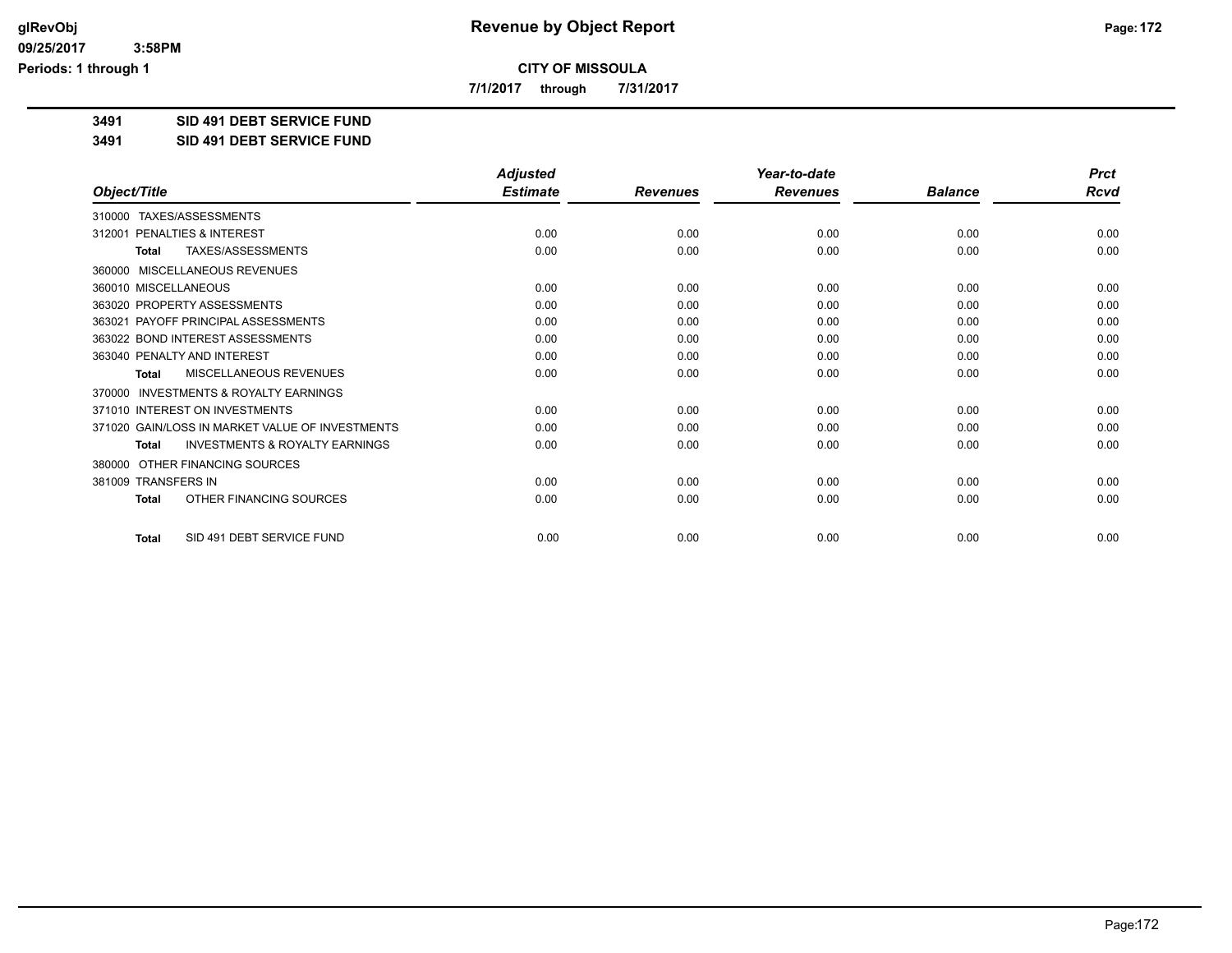**CITY OF MISSOULA**

**7/1/2017 through 7/31/2017**

## **3491 SID 491 DEBT SERVICE FUND**

 **3:58PM**

|                                                           | <b>Adjusted</b> |                 | Year-to-date    |                | <b>Prct</b> |
|-----------------------------------------------------------|-----------------|-----------------|-----------------|----------------|-------------|
| Object/Title                                              | <b>Estimate</b> | <b>Revenues</b> | <b>Revenues</b> | <b>Balance</b> | <b>Rcvd</b> |
| 310000 TAXES/ASSESSMENTS                                  |                 |                 |                 |                |             |
| PENALTIES & INTEREST<br>312001                            | 0.00            | 0.00            | 0.00            | 0.00           | 0.00        |
| TAXES/ASSESSMENTS<br>Total                                | 0.00            | 0.00            | 0.00            | 0.00           | 0.00        |
| 360000 MISCELLANEOUS REVENUES                             |                 |                 |                 |                |             |
| 360010 MISCELLANEOUS                                      | 0.00            | 0.00            | 0.00            | 0.00           | 0.00        |
| 363020 PROPERTY ASSESSMENTS                               | 0.00            | 0.00            | 0.00            | 0.00           | 0.00        |
| 363021 PAYOFF PRINCIPAL ASSESSMENTS                       | 0.00            | 0.00            | 0.00            | 0.00           | 0.00        |
| 363022 BOND INTEREST ASSESSMENTS                          | 0.00            | 0.00            | 0.00            | 0.00           | 0.00        |
| 363040 PENALTY AND INTEREST                               | 0.00            | 0.00            | 0.00            | 0.00           | 0.00        |
| <b>MISCELLANEOUS REVENUES</b><br><b>Total</b>             | 0.00            | 0.00            | 0.00            | 0.00           | 0.00        |
| 370000 INVESTMENTS & ROYALTY EARNINGS                     |                 |                 |                 |                |             |
| 371010 INTEREST ON INVESTMENTS                            | 0.00            | 0.00            | 0.00            | 0.00           | 0.00        |
| 371020 GAIN/LOSS IN MARKET VALUE OF INVESTMENT            | 0.00            | 0.00            | 0.00            | 0.00           | 0.00        |
| <b>INVESTMENTS &amp; ROYALTY EARNINGS</b><br><b>Total</b> | 0.00            | 0.00            | 0.00            | 0.00           | 0.00        |
| 380000 OTHER FINANCING SOURCES                            |                 |                 |                 |                |             |
| 381009 TRANSFERS IN                                       | 0.00            | 0.00            | 0.00            | 0.00           | 0.00        |
| OTHER FINANCING SOURCES<br><b>Total</b>                   | 0.00            | 0.00            | 0.00            | 0.00           | 0.00        |
| SID 491 DEBT SERVICE FUND<br><b>Total</b>                 | 0.00            | 0.00            | 0.00            | 0.00           | 0.00        |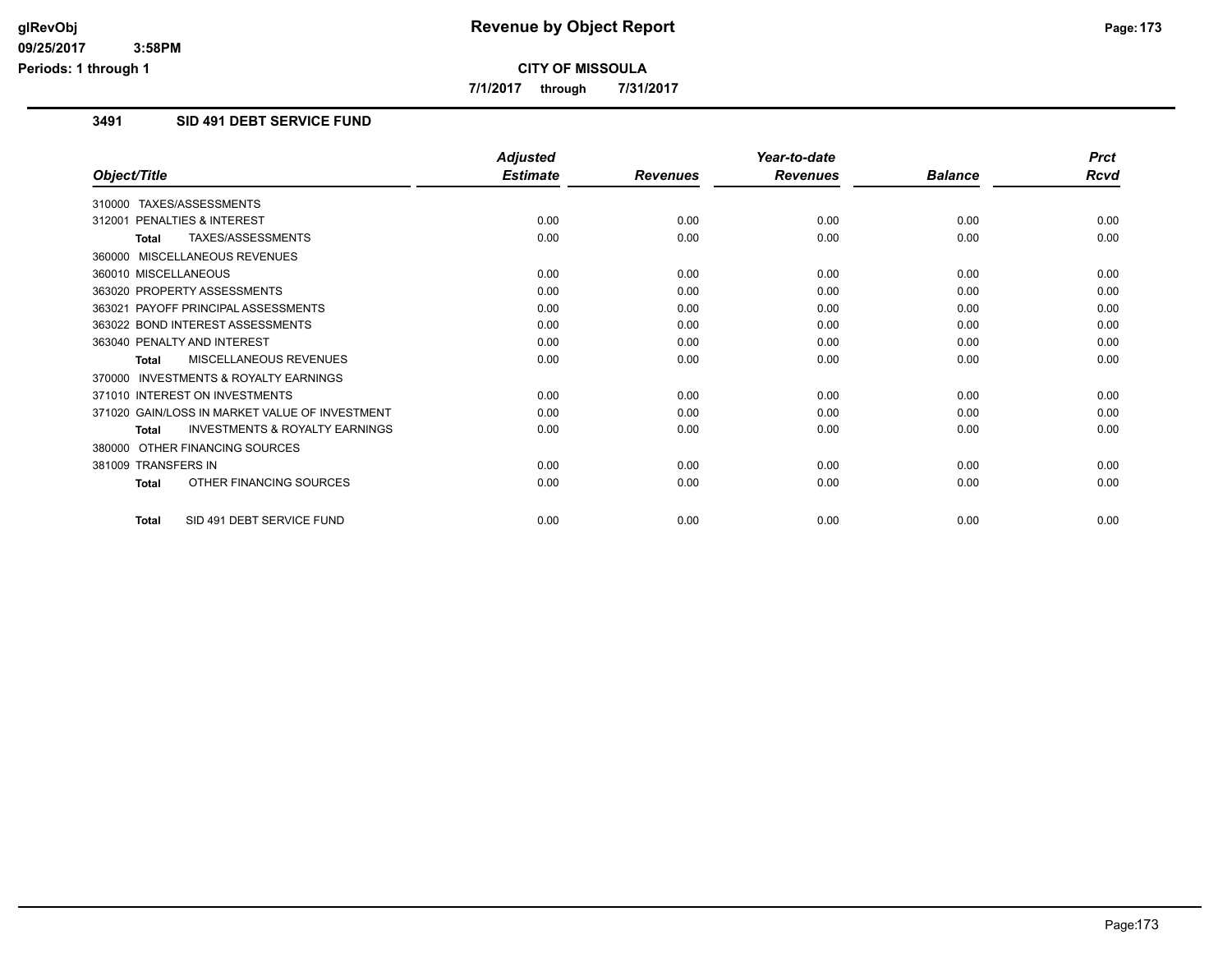**7/1/2017 through 7/31/2017**

# **3492 SID 492/499 DEBT SERVICE FUND**

**3492 SID 492/499 DEBT SERVICE FUND**

|                                                    | <b>Adjusted</b> |                 | Year-to-date    |                | <b>Prct</b> |
|----------------------------------------------------|-----------------|-----------------|-----------------|----------------|-------------|
| Object/Title                                       | <b>Estimate</b> | <b>Revenues</b> | <b>Revenues</b> | <b>Balance</b> | <b>Rcvd</b> |
| 360000 MISCELLANEOUS REVENUES                      |                 |                 |                 |                |             |
| 360010 MISCELLANEOUS                               | 0.00            | 0.00            | 0.00            | 0.00           | 0.00        |
| 363040 PENALTY AND INTEREST                        | 0.00            | 0.00            | 0.00            | 0.00           | 0.00        |
| MISCELLANEOUS REVENUES<br>Total                    | 0.00            | 0.00            | 0.00            | 0.00           | 0.00        |
| 370000 INVESTMENTS & ROYALTY EARNINGS              |                 |                 |                 |                |             |
| 371010 INTEREST ON INVESTMENTS                     | 0.00            | 0.00            | 0.00            | 0.00           | 0.00        |
| 371020 GAIN/LOSS IN MARKET VALUE OF INVESTMENTS    | 0.00            | 0.00            | 0.00            | 0.00           | 0.00        |
| <b>INVESTMENTS &amp; ROYALTY EARNINGS</b><br>Total | 0.00            | 0.00            | 0.00            | 0.00           | 0.00        |
| 380000 OTHER FINANCING SOURCES                     |                 |                 |                 |                |             |
| 381009 TRANSFERS IN                                | 0.00            | 0.00            | 0.00            | 0.00           | 0.00        |
| OTHER FINANCING SOURCES<br>Total                   | 0.00            | 0.00            | 0.00            | 0.00           | 0.00        |
| SID 492/499 DEBT SERVICE FUND<br>Total             | 0.00            | 0.00            | 0.00            | 0.00           | 0.00        |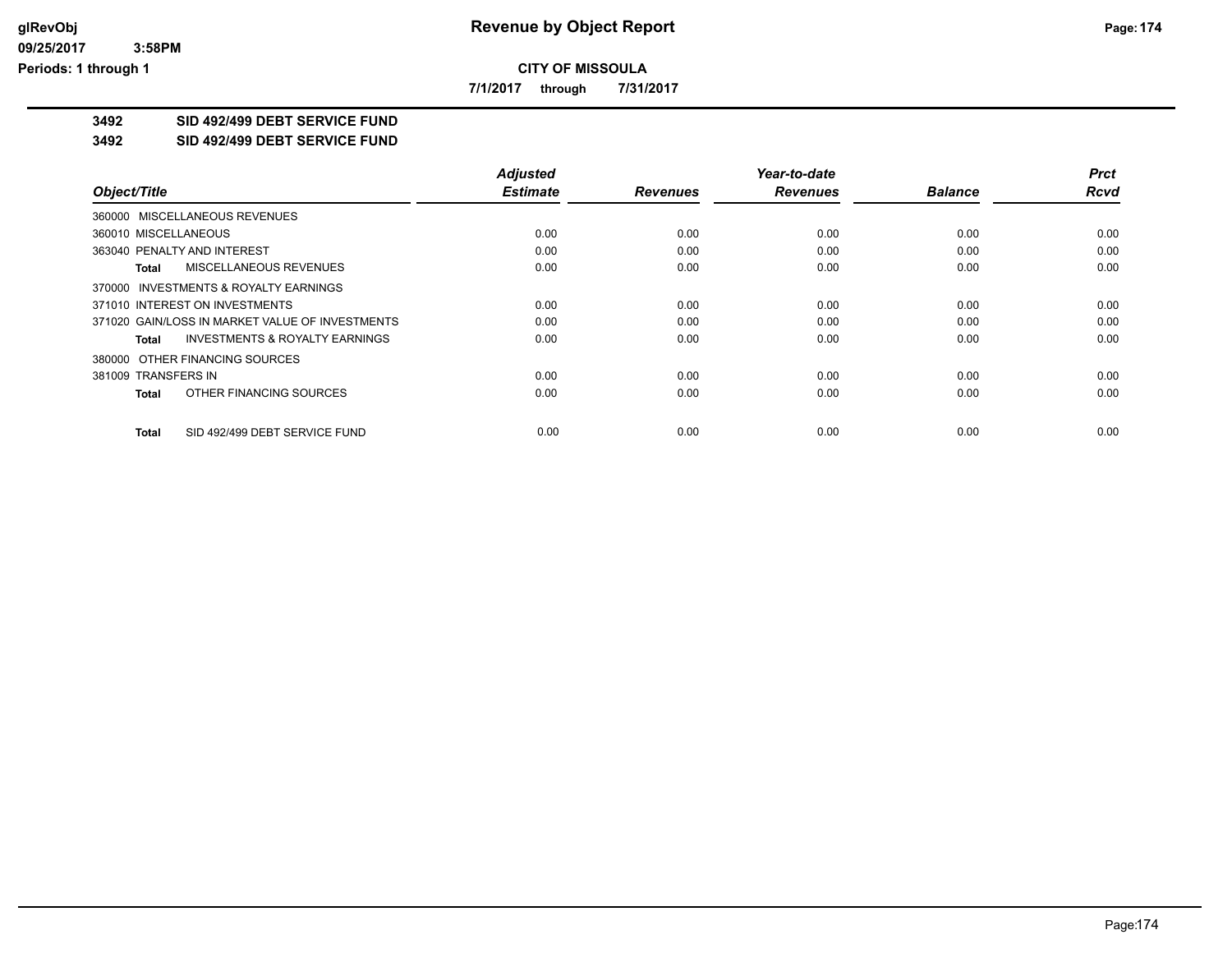**CITY OF MISSOULA**

**7/1/2017 through 7/31/2017**

### **3492 SID 492/499 DEBT SERVICE FUND**

| Object/Title                                        | <b>Adjusted</b><br><b>Estimate</b> | <b>Revenues</b> | Year-to-date<br><b>Revenues</b> | <b>Balance</b> | <b>Prct</b><br><b>Rcvd</b> |
|-----------------------------------------------------|------------------------------------|-----------------|---------------------------------|----------------|----------------------------|
|                                                     |                                    |                 |                                 |                |                            |
| 360000 MISCELLANEOUS REVENUES                       |                                    |                 |                                 |                |                            |
| 360010 MISCELLANEOUS                                | 0.00                               | 0.00            | 0.00                            | 0.00           | 0.00                       |
| 363040 PENALTY AND INTEREST                         | 0.00                               | 0.00            | 0.00                            | 0.00           | 0.00                       |
| MISCELLANEOUS REVENUES<br><b>Total</b>              | 0.00                               | 0.00            | 0.00                            | 0.00           | 0.00                       |
| <b>INVESTMENTS &amp; ROYALTY EARNINGS</b><br>370000 |                                    |                 |                                 |                |                            |
| 371010 INTEREST ON INVESTMENTS                      | 0.00                               | 0.00            | 0.00                            | 0.00           | 0.00                       |
| 371020 GAIN/LOSS IN MARKET VALUE OF INVESTMENT      | 0.00                               | 0.00            | 0.00                            | 0.00           | 0.00                       |
| <b>INVESTMENTS &amp; ROYALTY EARNINGS</b><br>Total  | 0.00                               | 0.00            | 0.00                            | 0.00           | 0.00                       |
| 380000 OTHER FINANCING SOURCES                      |                                    |                 |                                 |                |                            |
| 381009 TRANSFERS IN                                 | 0.00                               | 0.00            | 0.00                            | 0.00           | 0.00                       |
| OTHER FINANCING SOURCES<br>Total                    | 0.00                               | 0.00            | 0.00                            | 0.00           | 0.00                       |
| SID 492/499 DEBT SERVICE FUND<br><b>Total</b>       | 0.00                               | 0.00            | 0.00                            | 0.00           | 0.00                       |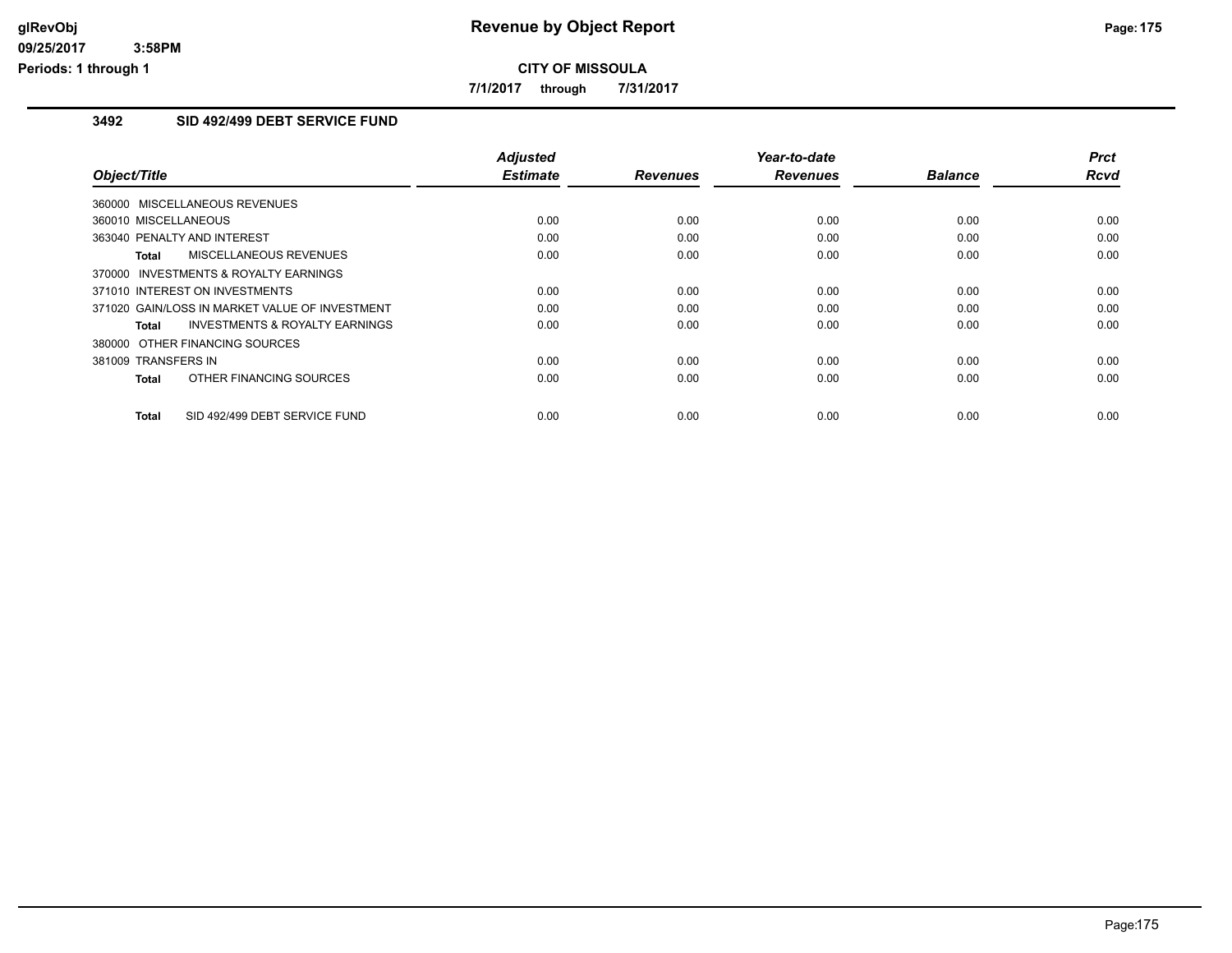**7/1/2017 through 7/31/2017**

**3494 SID 494 DEBT SERVICE**

**3494 SID 494 DEBT SERVICE**

|                                                           | <b>Adjusted</b> |                 | Year-to-date    |                | <b>Prct</b> |
|-----------------------------------------------------------|-----------------|-----------------|-----------------|----------------|-------------|
| Object/Title                                              | <b>Estimate</b> | <b>Revenues</b> | <b>Revenues</b> | <b>Balance</b> | <b>Rcvd</b> |
| TAXES/ASSESSMENTS<br>310000                               |                 |                 |                 |                |             |
| PENALTIES & INTEREST<br>312001                            | 0.00            | 0.00            | 0.00            | 0.00           | 0.00        |
| TAXES/ASSESSMENTS<br>Total                                | 0.00            | 0.00            | 0.00            | 0.00           | 0.00        |
| MISCELLANEOUS REVENUES<br>360000                          |                 |                 |                 |                |             |
| 360010 MISCELLANEOUS                                      | 0.00            | 0.00            | 0.00            | 0.00           | 0.00        |
| 363020 PROPERTY ASSESSMENTS                               | 0.00            | 0.00            | 0.00            | 0.00           | 0.00        |
| 363021 PAYOFF PRINCIPAL ASSESSMENTS                       | 0.00            | 0.00            | 0.00            | 0.00           | 0.00        |
| 363022 BOND INTEREST ASSESSMENTS                          | 0.00            | 0.00            | 0.00            | 0.00           | 0.00        |
| 363040 PENALTY AND INTEREST                               | 0.00            | 0.00            | 0.00            | 0.00           | 0.00        |
| MISCELLANEOUS REVENUES<br><b>Total</b>                    | 0.00            | 0.00            | 0.00            | 0.00           | 0.00        |
| <b>INVESTMENTS &amp; ROYALTY EARNINGS</b><br>370000       |                 |                 |                 |                |             |
| 371010 INTEREST ON INVESTMENTS                            | 0.00            | 0.00            | 0.00            | 0.00           | 0.00        |
| 371020 GAIN/LOSS IN MARKET VALUE OF INVESTMENTS           | 0.00            | 0.00            | 0.00            | 0.00           | 0.00        |
| <b>INVESTMENTS &amp; ROYALTY EARNINGS</b><br><b>Total</b> | 0.00            | 0.00            | 0.00            | 0.00           | 0.00        |
| OTHER FINANCING SOURCES<br>380000                         |                 |                 |                 |                |             |
| 381009 TRANSFERS IN                                       | 0.00            | 0.00            | 0.00            | 0.00           | 0.00        |
| OTHER FINANCING SOURCES<br>Total                          | 0.00            | 0.00            | 0.00            | 0.00           | 0.00        |
| SID 494 DEBT SERVICE<br><b>Total</b>                      | 0.00            | 0.00            | 0.00            | 0.00           | 0.00        |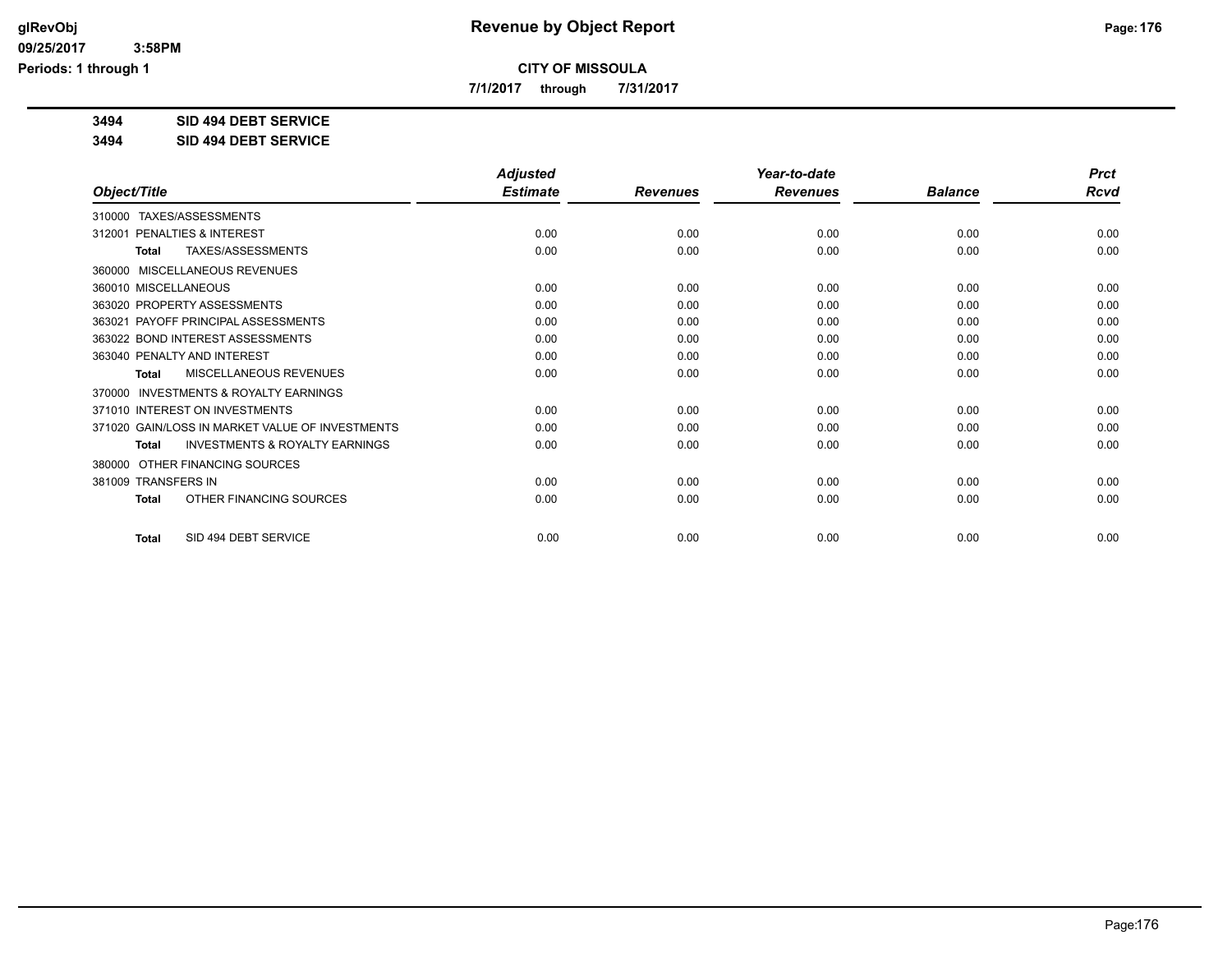**CITY OF MISSOULA**

**7/1/2017 through 7/31/2017**

## **3494 SID 494 DEBT SERVICE**

|                                                           | <b>Adjusted</b> |                 | Year-to-date    |                | <b>Prct</b> |
|-----------------------------------------------------------|-----------------|-----------------|-----------------|----------------|-------------|
| Object/Title                                              | <b>Estimate</b> | <b>Revenues</b> | <b>Revenues</b> | <b>Balance</b> | <b>Rcvd</b> |
| 310000 TAXES/ASSESSMENTS                                  |                 |                 |                 |                |             |
| PENALTIES & INTEREST<br>312001                            | 0.00            | 0.00            | 0.00            | 0.00           | 0.00        |
| TAXES/ASSESSMENTS<br><b>Total</b>                         | 0.00            | 0.00            | 0.00            | 0.00           | 0.00        |
| 360000 MISCELLANEOUS REVENUES                             |                 |                 |                 |                |             |
| 360010 MISCELLANEOUS                                      | 0.00            | 0.00            | 0.00            | 0.00           | 0.00        |
| 363020 PROPERTY ASSESSMENTS                               | 0.00            | 0.00            | 0.00            | 0.00           | 0.00        |
| 363021 PAYOFF PRINCIPAL ASSESSMENTS                       | 0.00            | 0.00            | 0.00            | 0.00           | 0.00        |
| 363022 BOND INTEREST ASSESSMENTS                          | 0.00            | 0.00            | 0.00            | 0.00           | 0.00        |
| 363040 PENALTY AND INTEREST                               | 0.00            | 0.00            | 0.00            | 0.00           | 0.00        |
| MISCELLANEOUS REVENUES<br><b>Total</b>                    | 0.00            | 0.00            | 0.00            | 0.00           | 0.00        |
| <b>INVESTMENTS &amp; ROYALTY EARNINGS</b><br>370000       |                 |                 |                 |                |             |
| 371010 INTEREST ON INVESTMENTS                            | 0.00            | 0.00            | 0.00            | 0.00           | 0.00        |
| 371020 GAIN/LOSS IN MARKET VALUE OF INVESTMENT            | 0.00            | 0.00            | 0.00            | 0.00           | 0.00        |
| <b>INVESTMENTS &amp; ROYALTY EARNINGS</b><br><b>Total</b> | 0.00            | 0.00            | 0.00            | 0.00           | 0.00        |
| OTHER FINANCING SOURCES<br>380000                         |                 |                 |                 |                |             |
| 381009 TRANSFERS IN                                       | 0.00            | 0.00            | 0.00            | 0.00           | 0.00        |
| OTHER FINANCING SOURCES<br><b>Total</b>                   | 0.00            | 0.00            | 0.00            | 0.00           | 0.00        |
| SID 494 DEBT SERVICE<br><b>Total</b>                      | 0.00            | 0.00            | 0.00            | 0.00           | 0.00        |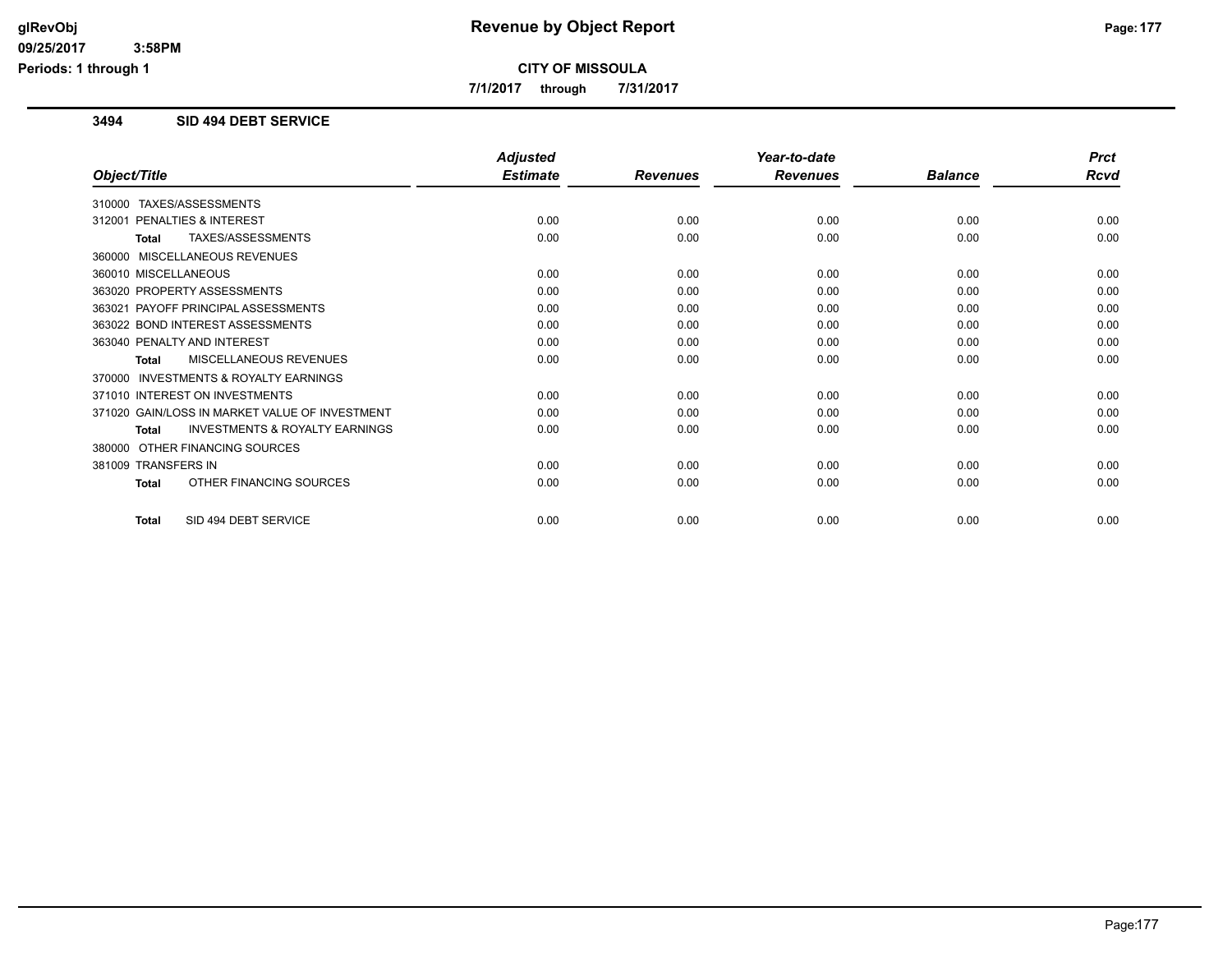**CITY OF MISSOULA**

**7/1/2017 through 7/31/2017**

**3495 SID 495 DEBT SERVICE FUND**

**3495 SID 495 DEBT SERVICE FUND**

|                                                           | <b>Adjusted</b> |                 | Year-to-date    |                | <b>Prct</b> |
|-----------------------------------------------------------|-----------------|-----------------|-----------------|----------------|-------------|
| Object/Title                                              | <b>Estimate</b> | <b>Revenues</b> | <b>Revenues</b> | <b>Balance</b> | <b>Rcvd</b> |
| TAXES/ASSESSMENTS<br>310000                               |                 |                 |                 |                |             |
| PENALTIES & INTEREST<br>312001                            | 0.00            | 0.00            | 0.00            | 0.00           | 0.00        |
| <b>TAXES/ASSESSMENTS</b><br>Total                         | 0.00            | 0.00            | 0.00            | 0.00           | 0.00        |
| MISCELLANEOUS REVENUES<br>360000                          |                 |                 |                 |                |             |
| 360010 MISCELLANEOUS                                      | 0.00            | 0.00            | 0.00            | 0.00           | 0.00        |
| 363020 PROPERTY ASSESSMENTS                               | 0.00            | 0.00            | 0.00            | 0.00           | 0.00        |
| 363021 PAYOFF PRINCIPAL ASSESSMENTS                       | 0.00            | 0.00            | 0.00            | 0.00           | 0.00        |
| 363022 BOND INTEREST ASSESSMENTS                          | 0.00            | 0.00            | 0.00            | 0.00           | 0.00        |
| 363040 PENALTY AND INTEREST                               | 0.00            | 0.00            | 0.00            | 0.00           | 0.00        |
| MISCELLANEOUS REVENUES<br>Total                           | 0.00            | 0.00            | 0.00            | 0.00           | 0.00        |
| <b>INVESTMENTS &amp; ROYALTY EARNINGS</b><br>370000       |                 |                 |                 |                |             |
| 371010 INTEREST ON INVESTMENTS                            | 0.00            | 0.00            | 0.00            | 0.00           | 0.00        |
| 371020 GAIN/LOSS IN MARKET VALUE OF INVESTMENTS           | 0.00            | 0.00            | 0.00            | 0.00           | 0.00        |
| <b>INVESTMENTS &amp; ROYALTY EARNINGS</b><br><b>Total</b> | 0.00            | 0.00            | 0.00            | 0.00           | 0.00        |
| OTHER FINANCING SOURCES<br>380000                         |                 |                 |                 |                |             |
| 381009 TRANSFERS IN                                       | 0.00            | 0.00            | 0.00            | 0.00           | 0.00        |
| OTHER FINANCING SOURCES<br><b>Total</b>                   | 0.00            | 0.00            | 0.00            | 0.00           | 0.00        |
| SID 495 DEBT SERVICE FUND<br><b>Total</b>                 | 0.00            | 0.00            | 0.00            | 0.00           | 0.00        |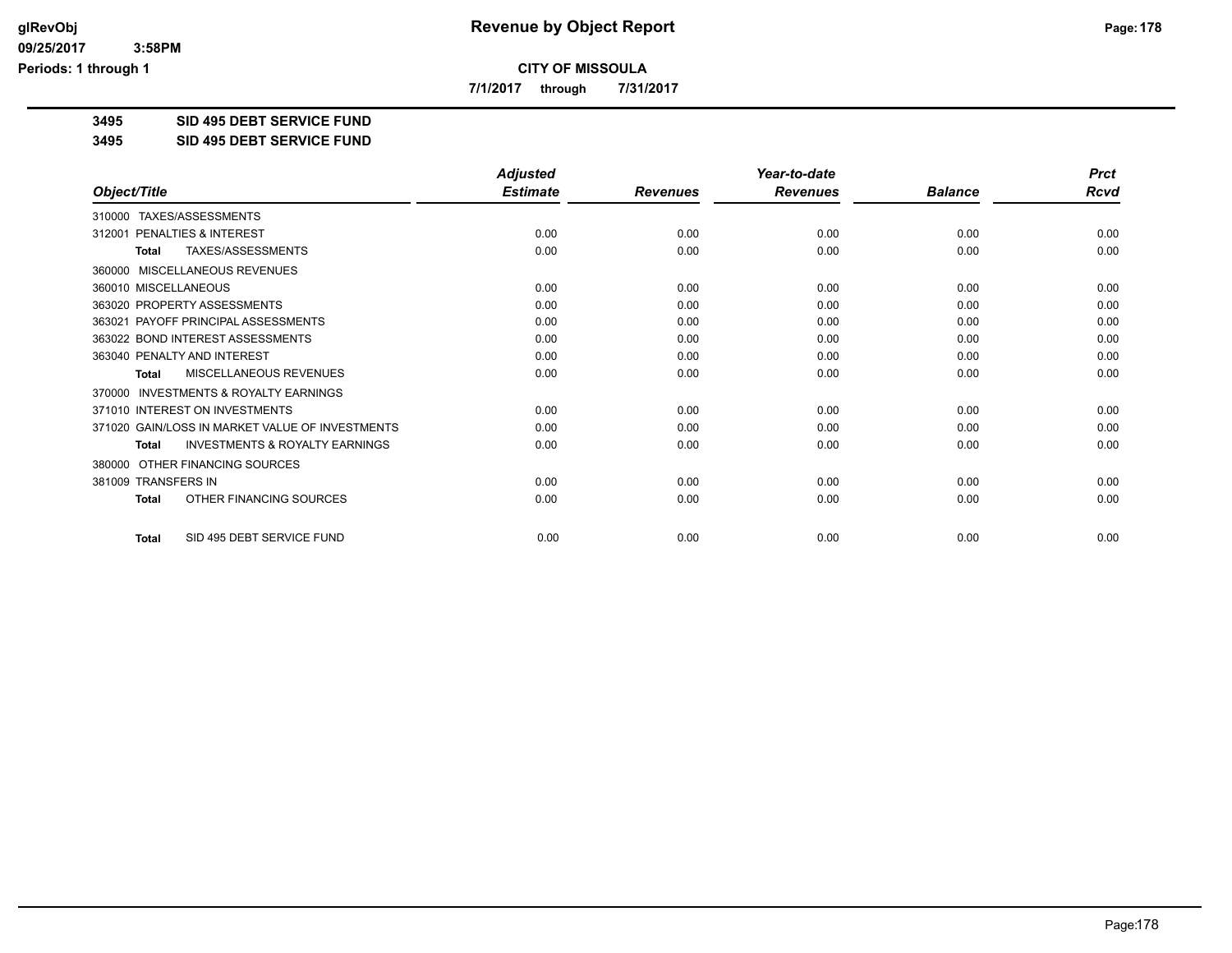**CITY OF MISSOULA**

**7/1/2017 through 7/31/2017**

## **3495 SID 495 DEBT SERVICE FUND**

 **3:58PM**

|                                                    | <b>Adjusted</b> |                 | Year-to-date    |                | <b>Prct</b> |
|----------------------------------------------------|-----------------|-----------------|-----------------|----------------|-------------|
| Object/Title                                       | <b>Estimate</b> | <b>Revenues</b> | <b>Revenues</b> | <b>Balance</b> | <b>Rcvd</b> |
| 310000 TAXES/ASSESSMENTS                           |                 |                 |                 |                |             |
| PENALTIES & INTEREST<br>312001                     | 0.00            | 0.00            | 0.00            | 0.00           | 0.00        |
| TAXES/ASSESSMENTS<br><b>Total</b>                  | 0.00            | 0.00            | 0.00            | 0.00           | 0.00        |
| 360000 MISCELLANEOUS REVENUES                      |                 |                 |                 |                |             |
| 360010 MISCELLANEOUS                               | 0.00            | 0.00            | 0.00            | 0.00           | 0.00        |
| 363020 PROPERTY ASSESSMENTS                        | 0.00            | 0.00            | 0.00            | 0.00           | 0.00        |
| 363021 PAYOFF PRINCIPAL ASSESSMENTS                | 0.00            | 0.00            | 0.00            | 0.00           | 0.00        |
| 363022 BOND INTEREST ASSESSMENTS                   | 0.00            | 0.00            | 0.00            | 0.00           | 0.00        |
| 363040 PENALTY AND INTEREST                        | 0.00            | 0.00            | 0.00            | 0.00           | 0.00        |
| MISCELLANEOUS REVENUES<br>Total                    | 0.00            | 0.00            | 0.00            | 0.00           | 0.00        |
| 370000 INVESTMENTS & ROYALTY EARNINGS              |                 |                 |                 |                |             |
| 371010 INTEREST ON INVESTMENTS                     | 0.00            | 0.00            | 0.00            | 0.00           | 0.00        |
| 371020 GAIN/LOSS IN MARKET VALUE OF INVESTMENT     | 0.00            | 0.00            | 0.00            | 0.00           | 0.00        |
| <b>INVESTMENTS &amp; ROYALTY EARNINGS</b><br>Total | 0.00            | 0.00            | 0.00            | 0.00           | 0.00        |
| 380000 OTHER FINANCING SOURCES                     |                 |                 |                 |                |             |
| 381009 TRANSFERS IN                                | 0.00            | 0.00            | 0.00            | 0.00           | 0.00        |
| OTHER FINANCING SOURCES<br><b>Total</b>            | 0.00            | 0.00            | 0.00            | 0.00           | 0.00        |
| SID 495 DEBT SERVICE FUND<br><b>Total</b>          | 0.00            | 0.00            | 0.00            | 0.00           | 0.00        |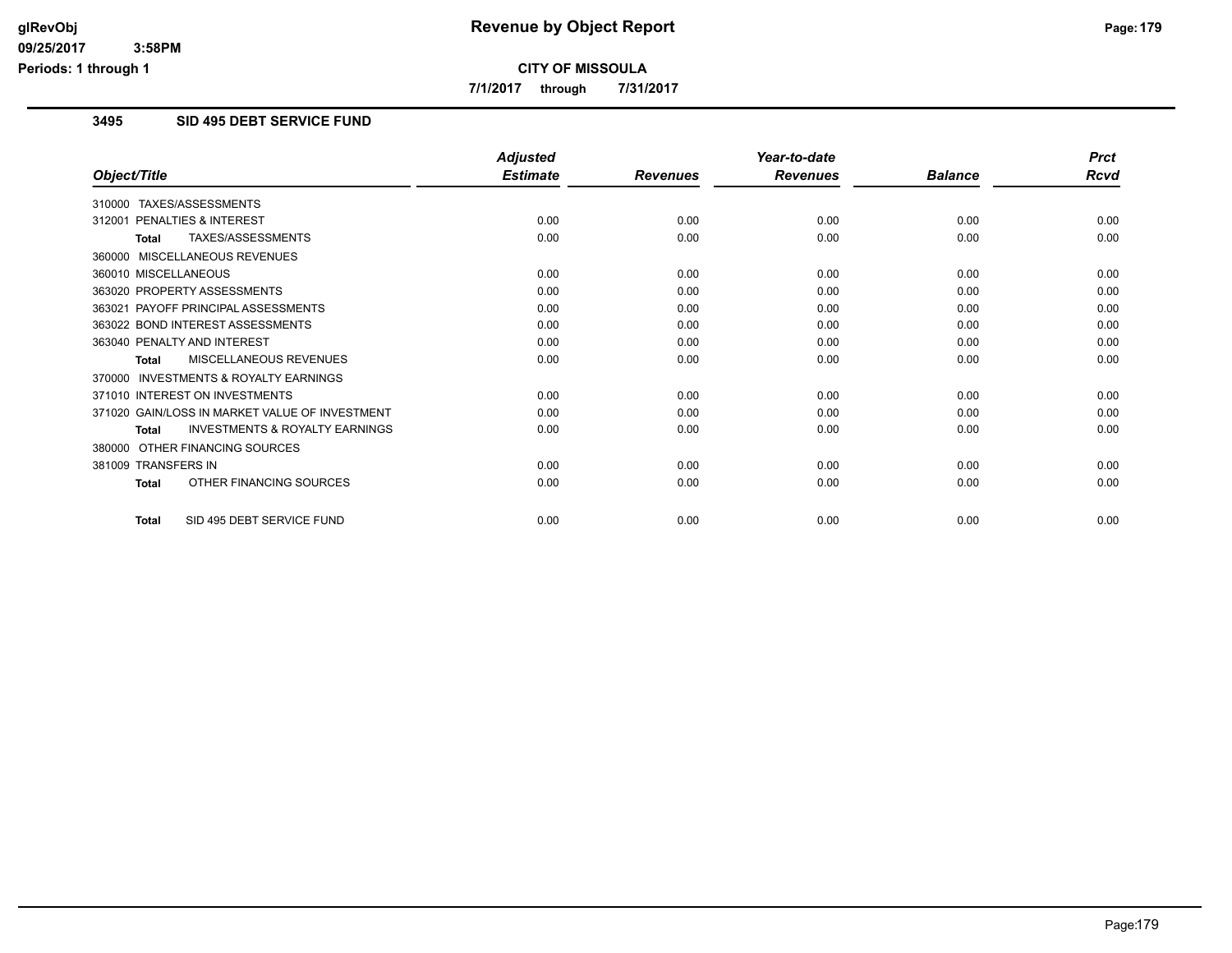**7/1/2017 through 7/31/2017**

**3496 SID 496 DEBT SERVICE FUND**

**3496 SID 496 DEBT SERVICE FUND**

|                                                           | <b>Adjusted</b> |                 | Year-to-date    |                | <b>Prct</b> |
|-----------------------------------------------------------|-----------------|-----------------|-----------------|----------------|-------------|
| Object/Title                                              | <b>Estimate</b> | <b>Revenues</b> | <b>Revenues</b> | <b>Balance</b> | <b>Rcvd</b> |
| TAXES/ASSESSMENTS<br>310000                               |                 |                 |                 |                |             |
| 312001 PENALTIES & INTEREST                               | 0.00            | 0.00            | 0.00            | 0.00           | 0.00        |
| TAXES/ASSESSMENTS<br><b>Total</b>                         | 0.00            | 0.00            | 0.00            | 0.00           | 0.00        |
| MISCELLANEOUS REVENUES<br>360000                          |                 |                 |                 |                |             |
| 360010 MISCELLANEOUS                                      | 0.00            | 0.00            | 0.00            | 0.00           | 0.00        |
| 363020 PROPERTY ASSESSMENTS                               | 0.00            | 0.00            | 0.00            | 0.00           | 0.00        |
| 363021 PAYOFF PRINCIPAL ASSESSMENTS                       | 0.00            | 0.00            | 0.00            | 0.00           | 0.00        |
| 363022 BOND INTEREST ASSESSMENTS                          | 0.00            | 0.00            | 0.00            | 0.00           | 0.00        |
| 363040 PENALTY AND INTEREST                               | 0.00            | 0.00            | 0.00            | 0.00           | 0.00        |
| MISCELLANEOUS REVENUES<br>Total                           | 0.00            | 0.00            | 0.00            | 0.00           | 0.00        |
| <b>INVESTMENTS &amp; ROYALTY EARNINGS</b><br>370000       |                 |                 |                 |                |             |
| 371010 INTEREST ON INVESTMENTS                            | 0.00            | 0.00            | 0.00            | 0.00           | 0.00        |
| 371020 GAIN/LOSS IN MARKET VALUE OF INVESTMENTS           | 0.00            | 0.00            | 0.00            | 0.00           | 0.00        |
| <b>INVESTMENTS &amp; ROYALTY EARNINGS</b><br><b>Total</b> | 0.00            | 0.00            | 0.00            | 0.00           | 0.00        |
| OTHER FINANCING SOURCES<br>380000                         |                 |                 |                 |                |             |
| 381009 TRANSFERS IN                                       | 0.00            | 0.00            | 0.00            | 0.00           | 0.00        |
| OTHER FINANCING SOURCES<br><b>Total</b>                   | 0.00            | 0.00            | 0.00            | 0.00           | 0.00        |
| SID 496 DEBT SERVICE FUND<br><b>Total</b>                 | 0.00            | 0.00            | 0.00            | 0.00           | 0.00        |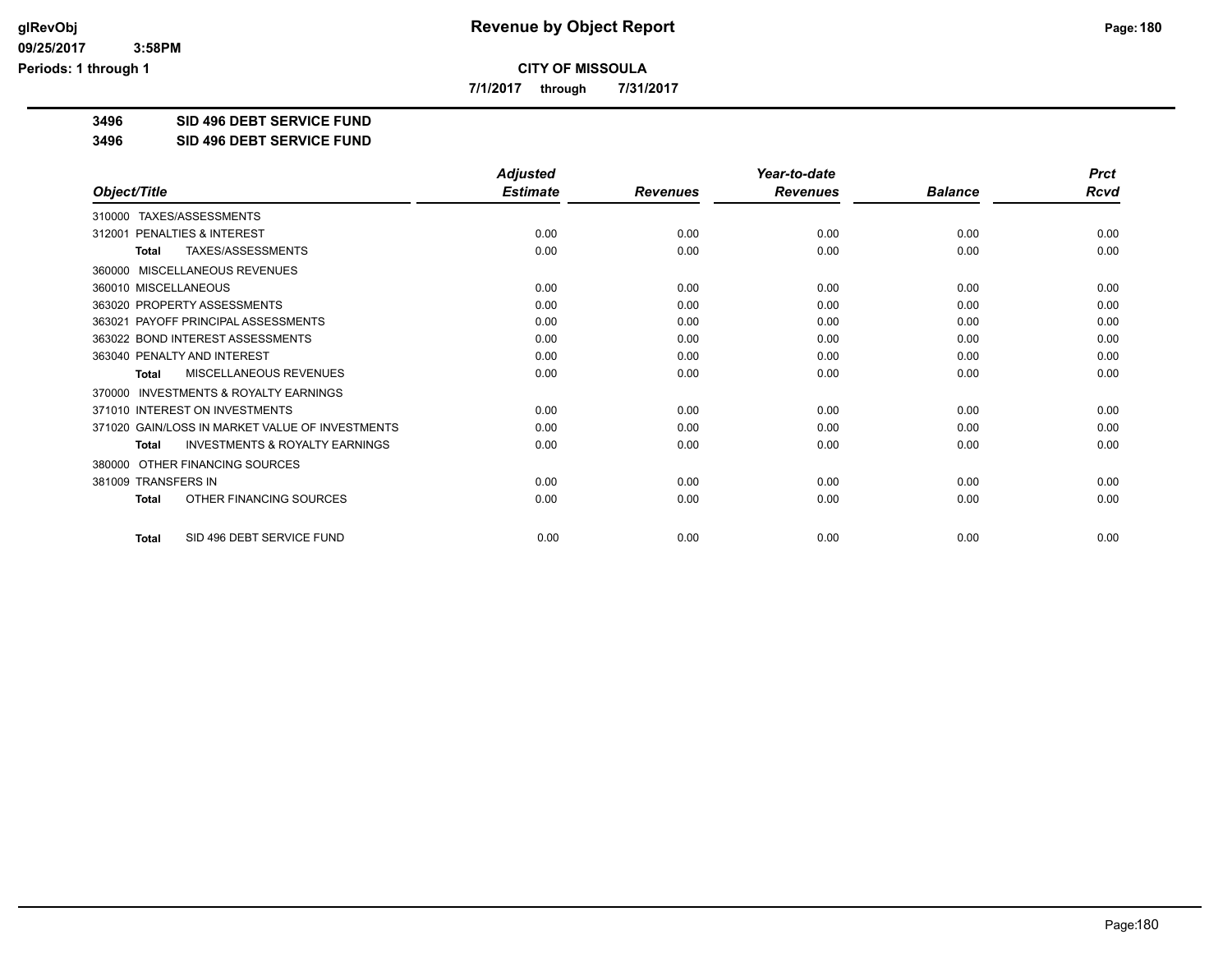**CITY OF MISSOULA**

**7/1/2017 through 7/31/2017**

### **3496 SID 496 DEBT SERVICE FUND**

|                                                           | <b>Adjusted</b> |                 | Year-to-date    |                | <b>Prct</b> |
|-----------------------------------------------------------|-----------------|-----------------|-----------------|----------------|-------------|
| Object/Title                                              | <b>Estimate</b> | <b>Revenues</b> | <b>Revenues</b> | <b>Balance</b> | <b>Rcvd</b> |
| 310000 TAXES/ASSESSMENTS                                  |                 |                 |                 |                |             |
| PENALTIES & INTEREST<br>312001                            | 0.00            | 0.00            | 0.00            | 0.00           | 0.00        |
| TAXES/ASSESSMENTS<br><b>Total</b>                         | 0.00            | 0.00            | 0.00            | 0.00           | 0.00        |
| 360000 MISCELLANEOUS REVENUES                             |                 |                 |                 |                |             |
| 360010 MISCELLANEOUS                                      | 0.00            | 0.00            | 0.00            | 0.00           | 0.00        |
| 363020 PROPERTY ASSESSMENTS                               | 0.00            | 0.00            | 0.00            | 0.00           | 0.00        |
| 363021 PAYOFF PRINCIPAL ASSESSMENTS                       | 0.00            | 0.00            | 0.00            | 0.00           | 0.00        |
| 363022 BOND INTEREST ASSESSMENTS                          | 0.00            | 0.00            | 0.00            | 0.00           | 0.00        |
| 363040 PENALTY AND INTEREST                               | 0.00            | 0.00            | 0.00            | 0.00           | 0.00        |
| MISCELLANEOUS REVENUES<br><b>Total</b>                    | 0.00            | 0.00            | 0.00            | 0.00           | 0.00        |
| <b>INVESTMENTS &amp; ROYALTY EARNINGS</b><br>370000       |                 |                 |                 |                |             |
| 371010 INTEREST ON INVESTMENTS                            | 0.00            | 0.00            | 0.00            | 0.00           | 0.00        |
| 371020 GAIN/LOSS IN MARKET VALUE OF INVESTMENT            | 0.00            | 0.00            | 0.00            | 0.00           | 0.00        |
| <b>INVESTMENTS &amp; ROYALTY EARNINGS</b><br><b>Total</b> | 0.00            | 0.00            | 0.00            | 0.00           | 0.00        |
| 380000 OTHER FINANCING SOURCES                            |                 |                 |                 |                |             |
| 381009 TRANSFERS IN                                       | 0.00            | 0.00            | 0.00            | 0.00           | 0.00        |
| OTHER FINANCING SOURCES<br><b>Total</b>                   | 0.00            | 0.00            | 0.00            | 0.00           | 0.00        |
| SID 496 DEBT SERVICE FUND<br><b>Total</b>                 | 0.00            | 0.00            | 0.00            | 0.00           | 0.00        |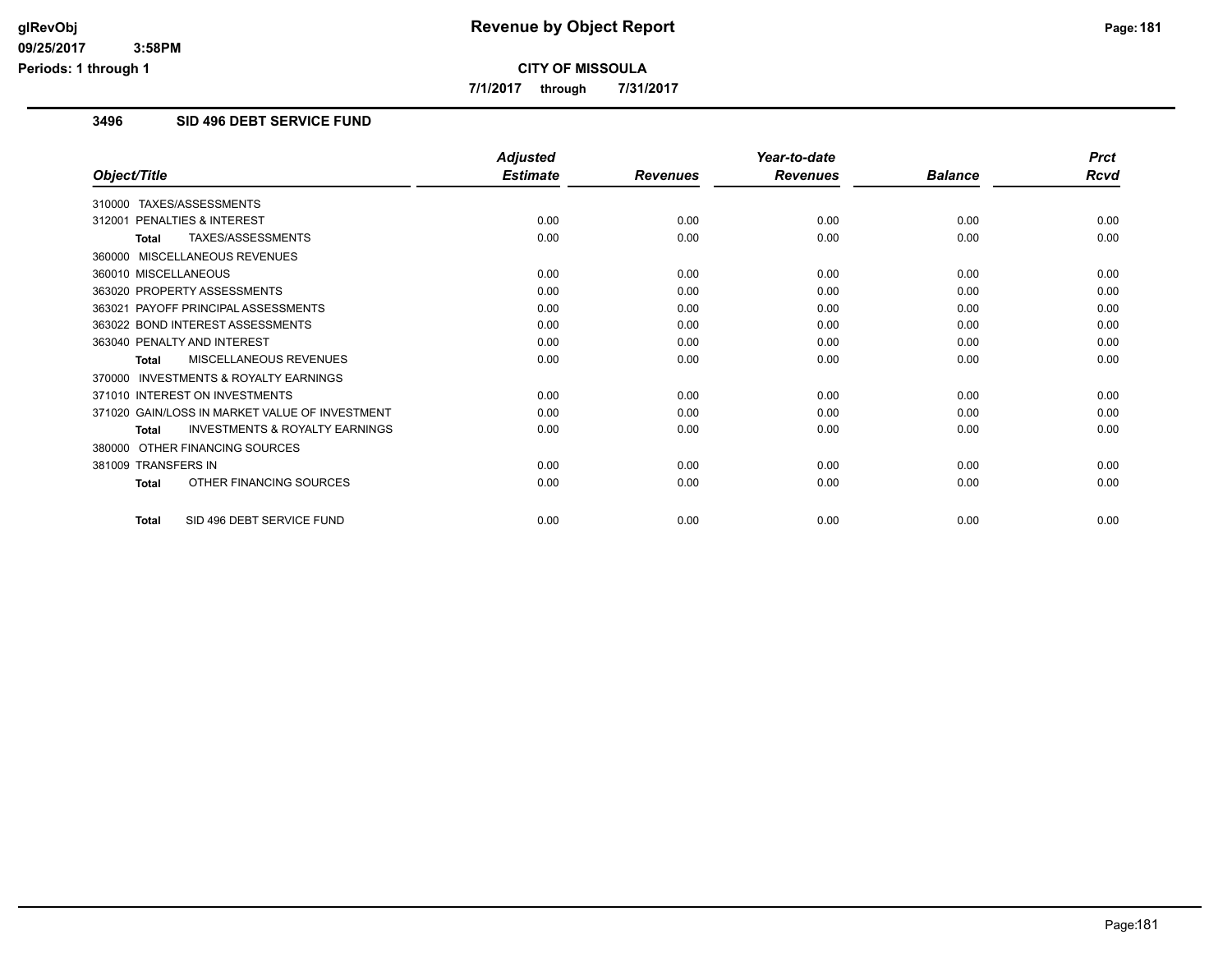**glRevObj Revenue by Object Report Page:182** 

**09/25/2017 3:58PM Periods: 1 through 1**

**CITY OF MISSOULA**

**7/1/2017 through 7/31/2017**

**3497 SID 497 DEBT SERVICE FUND**

**3497 SID 497 DEBT SERVICE FUND**

|                                                     | <b>Adjusted</b> |                 | Year-to-date    |                | <b>Prct</b> |
|-----------------------------------------------------|-----------------|-----------------|-----------------|----------------|-------------|
| Object/Title                                        | <b>Estimate</b> | <b>Revenues</b> | <b>Revenues</b> | <b>Balance</b> | <b>Rcvd</b> |
| 310000 TAXES/ASSESSMENTS                            |                 |                 |                 |                |             |
| 312001 PENALTIES & INTEREST                         | 0.00            | 0.00            | 0.00            | 0.00           | 0.00        |
| TAXES/ASSESSMENTS<br>Total                          | 0.00            | 0.00            | 0.00            | 0.00           | 0.00        |
| 360000 MISCELLANEOUS REVENUES                       |                 |                 |                 |                |             |
| 360010 MISCELLANEOUS                                | 0.00            | 0.00            | 0.00            | 0.00           | 0.00        |
| 363020 PROPERTY ASSESSMENTS                         | 0.00            | 0.00            | 0.00            | 0.00           | 0.00        |
| 363021 PAYOFF PRINCIPAL ASSESSMENTS                 | 0.00            | 0.00            | 0.00            | 0.00           | 0.00        |
| 363022 BOND INTEREST ASSESSMENTS                    | 0.00            | 0.00            | 0.00            | 0.00           | 0.00        |
| 363040 PENALTY AND INTEREST                         | 0.00            | 0.00            | 0.00            | 0.00           | 0.00        |
| <b>MISCELLANEOUS REVENUES</b><br>Total              | 0.00            | 0.00            | 0.00            | 0.00           | 0.00        |
| <b>INVESTMENTS &amp; ROYALTY EARNINGS</b><br>370000 |                 |                 |                 |                |             |
| 371010 INTEREST ON INVESTMENTS                      | 0.00            | 0.00            | 0.00            | 0.00           | 0.00        |
| 371020 GAIN/LOSS IN MARKET VALUE OF INVESTMENTS     | 0.00            | 0.00            | 0.00            | 0.00           | 0.00        |
| <b>INVESTMENTS &amp; ROYALTY EARNINGS</b><br>Total  | 0.00            | 0.00            | 0.00            | 0.00           | 0.00        |
| SID 497 DEBT SERVICE FUND<br><b>Total</b>           | 0.00            | 0.00            | 0.00            | 0.00           | 0.00        |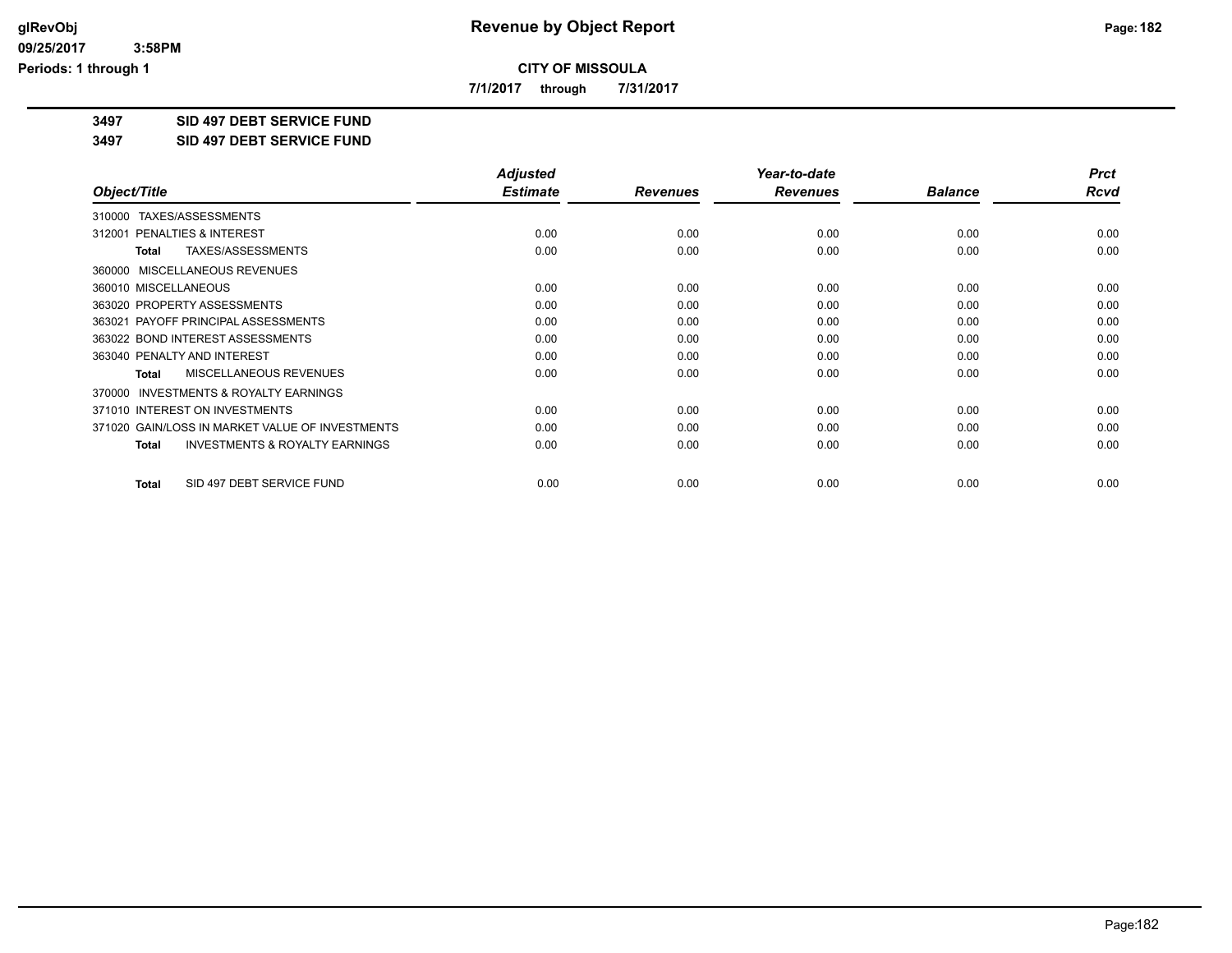**CITY OF MISSOULA**

**7/1/2017 through 7/31/2017**

### **3497 SID 497 DEBT SERVICE FUND**

|                                                     | <b>Adjusted</b> |                 | Year-to-date    |                | <b>Prct</b> |
|-----------------------------------------------------|-----------------|-----------------|-----------------|----------------|-------------|
| Object/Title                                        | <b>Estimate</b> | <b>Revenues</b> | <b>Revenues</b> | <b>Balance</b> | Rcvd        |
| 310000 TAXES/ASSESSMENTS                            |                 |                 |                 |                |             |
| 312001 PENALTIES & INTEREST                         | 0.00            | 0.00            | 0.00            | 0.00           | 0.00        |
| TAXES/ASSESSMENTS<br>Total                          | 0.00            | 0.00            | 0.00            | 0.00           | 0.00        |
| 360000 MISCELLANEOUS REVENUES                       |                 |                 |                 |                |             |
| 360010 MISCELLANEOUS                                | 0.00            | 0.00            | 0.00            | 0.00           | 0.00        |
| 363020 PROPERTY ASSESSMENTS                         | 0.00            | 0.00            | 0.00            | 0.00           | 0.00        |
| 363021 PAYOFF PRINCIPAL ASSESSMENTS                 | 0.00            | 0.00            | 0.00            | 0.00           | 0.00        |
| 363022 BOND INTEREST ASSESSMENTS                    | 0.00            | 0.00            | 0.00            | 0.00           | 0.00        |
| 363040 PENALTY AND INTEREST                         | 0.00            | 0.00            | 0.00            | 0.00           | 0.00        |
| MISCELLANEOUS REVENUES<br>Total                     | 0.00            | 0.00            | 0.00            | 0.00           | 0.00        |
| <b>INVESTMENTS &amp; ROYALTY EARNINGS</b><br>370000 |                 |                 |                 |                |             |
| 371010 INTEREST ON INVESTMENTS                      | 0.00            | 0.00            | 0.00            | 0.00           | 0.00        |
| 371020 GAIN/LOSS IN MARKET VALUE OF INVESTMENT      | 0.00            | 0.00            | 0.00            | 0.00           | 0.00        |
| <b>INVESTMENTS &amp; ROYALTY EARNINGS</b><br>Total  | 0.00            | 0.00            | 0.00            | 0.00           | 0.00        |
| SID 497 DEBT SERVICE FUND<br><b>Total</b>           | 0.00            | 0.00            | 0.00            | 0.00           | 0.00        |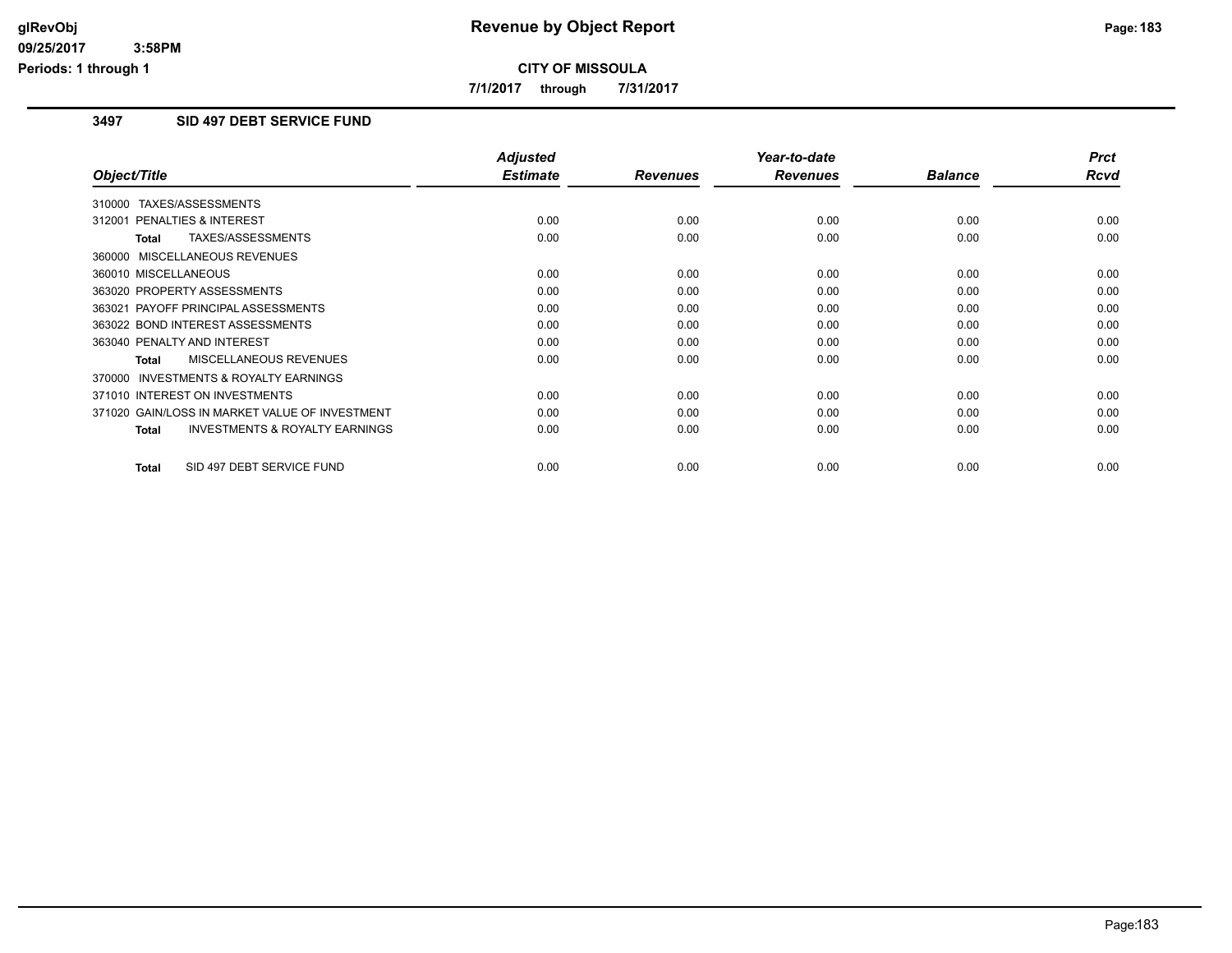**CITY OF MISSOULA**

**7/1/2017 through 7/31/2017**

**3498 SID 498 DEBT SERVICE FUND**

**3498 SID 498 DEBT SERVICE FUND**

|                                                           | <b>Adjusted</b> |                 | Year-to-date    |                | <b>Prct</b> |
|-----------------------------------------------------------|-----------------|-----------------|-----------------|----------------|-------------|
| Object/Title                                              | <b>Estimate</b> | <b>Revenues</b> | <b>Revenues</b> | <b>Balance</b> | <b>Rcvd</b> |
| TAXES/ASSESSMENTS<br>310000                               |                 |                 |                 |                |             |
| 312001 PENALTIES & INTEREST                               | 0.00            | 0.00            | 0.00            | 0.00           | 0.00        |
| <b>TAXES/ASSESSMENTS</b><br><b>Total</b>                  | 0.00            | 0.00            | 0.00            | 0.00           | 0.00        |
| MISCELLANEOUS REVENUES<br>360000                          |                 |                 |                 |                |             |
| 360010 MISCELLANEOUS                                      | 0.00            | 0.00            | 0.00            | 0.00           | 0.00        |
| 363020 PROPERTY ASSESSMENTS                               | 0.00            | 0.00            | 0.00            | 0.00           | 0.00        |
| PAYOFF PRINCIPAL ASSESSMENTS<br>363021                    | 0.00            | 0.00            | 0.00            | 0.00           | 0.00        |
| 363022 BOND INTEREST ASSESSMENTS                          | 0.00            | 0.00            | 0.00            | 0.00           | 0.00        |
| 363040 PENALTY AND INTEREST                               | 0.00            | 0.00            | 0.00            | 0.00           | 0.00        |
| <b>MISCELLANEOUS REVENUES</b><br><b>Total</b>             | 0.00            | 0.00            | 0.00            | 0.00           | 0.00        |
| <b>INVESTMENTS &amp; ROYALTY EARNINGS</b><br>370000       |                 |                 |                 |                |             |
| 371010 INTEREST ON INVESTMENTS                            | 0.00            | 0.00            | 0.00            | 0.00           | 0.00        |
| 371020 GAIN/LOSS IN MARKET VALUE OF INVESTMENTS           | 0.00            | 0.00            | 0.00            | 0.00           | 0.00        |
| 371500 INTEREST ON INTERFUND LOAN                         | 0.00            | 0.00            | 0.00            | 0.00           | 0.00        |
| <b>INVESTMENTS &amp; ROYALTY EARNINGS</b><br><b>Total</b> | 0.00            | 0.00            | 0.00            | 0.00           | 0.00        |
| OTHER FINANCING SOURCES<br>380000                         |                 |                 |                 |                |             |
| 381009 TRANSFERS IN                                       | 0.00            | 0.00            | 0.00            | 0.00           | 0.00        |
| OTHER FINANCING SOURCES<br><b>Total</b>                   | 0.00            | 0.00            | 0.00            | 0.00           | 0.00        |
| SID 498 DEBT SERVICE FUND<br><b>Total</b>                 | 0.00            | 0.00            | 0.00            | 0.00           | 0.00        |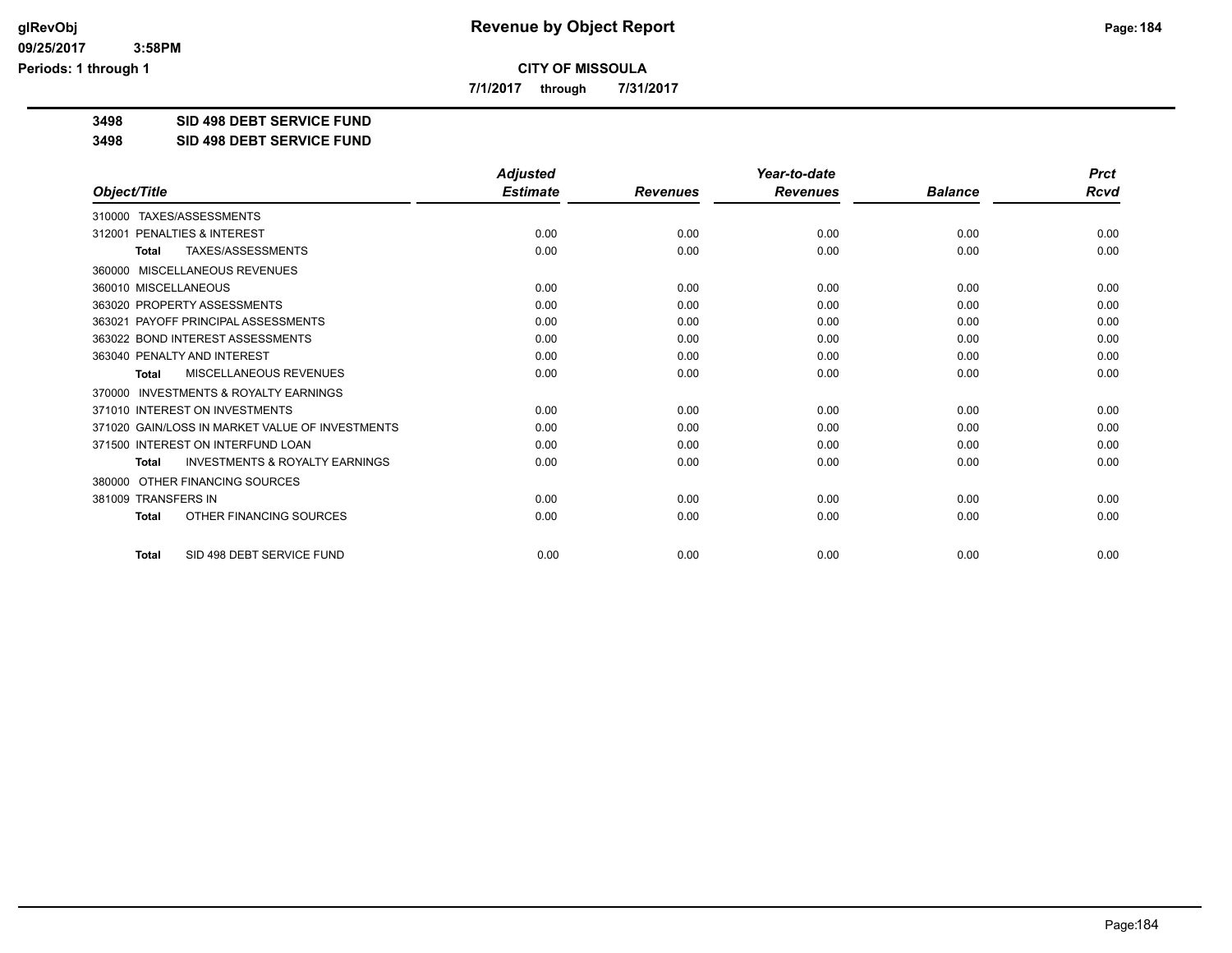**CITY OF MISSOULA**

**7/1/2017 through 7/31/2017**

#### **3498 SID 498 DEBT SERVICE FUND**

|                                                    | <b>Adjusted</b> |                 | Year-to-date    |                | <b>Prct</b> |
|----------------------------------------------------|-----------------|-----------------|-----------------|----------------|-------------|
| Object/Title                                       | <b>Estimate</b> | <b>Revenues</b> | <b>Revenues</b> | <b>Balance</b> | <b>Rcvd</b> |
| 310000 TAXES/ASSESSMENTS                           |                 |                 |                 |                |             |
| <b>PENALTIES &amp; INTEREST</b><br>312001          | 0.00            | 0.00            | 0.00            | 0.00           | 0.00        |
| TAXES/ASSESSMENTS<br>Total                         | 0.00            | 0.00            | 0.00            | 0.00           | 0.00        |
| 360000 MISCELLANEOUS REVENUES                      |                 |                 |                 |                |             |
| 360010 MISCELLANEOUS                               | 0.00            | 0.00            | 0.00            | 0.00           | 0.00        |
| 363020 PROPERTY ASSESSMENTS                        | 0.00            | 0.00            | 0.00            | 0.00           | 0.00        |
| 363021 PAYOFF PRINCIPAL ASSESSMENTS                | 0.00            | 0.00            | 0.00            | 0.00           | 0.00        |
| 363022 BOND INTEREST ASSESSMENTS                   | 0.00            | 0.00            | 0.00            | 0.00           | 0.00        |
| 363040 PENALTY AND INTEREST                        | 0.00            | 0.00            | 0.00            | 0.00           | 0.00        |
| MISCELLANEOUS REVENUES<br><b>Total</b>             | 0.00            | 0.00            | 0.00            | 0.00           | 0.00        |
| 370000 INVESTMENTS & ROYALTY EARNINGS              |                 |                 |                 |                |             |
| 371010 INTEREST ON INVESTMENTS                     | 0.00            | 0.00            | 0.00            | 0.00           | 0.00        |
| 371020 GAIN/LOSS IN MARKET VALUE OF INVESTMENT     | 0.00            | 0.00            | 0.00            | 0.00           | 0.00        |
| 371500 INTEREST ON INTERFUND LOAN                  | 0.00            | 0.00            | 0.00            | 0.00           | 0.00        |
| <b>INVESTMENTS &amp; ROYALTY EARNINGS</b><br>Total | 0.00            | 0.00            | 0.00            | 0.00           | 0.00        |
| OTHER FINANCING SOURCES<br>380000                  |                 |                 |                 |                |             |
| 381009 TRANSFERS IN                                | 0.00            | 0.00            | 0.00            | 0.00           | 0.00        |
| OTHER FINANCING SOURCES<br><b>Total</b>            | 0.00            | 0.00            | 0.00            | 0.00           | 0.00        |
| SID 498 DEBT SERVICE FUND<br><b>Total</b>          | 0.00            | 0.00            | 0.00            | 0.00           | 0.00        |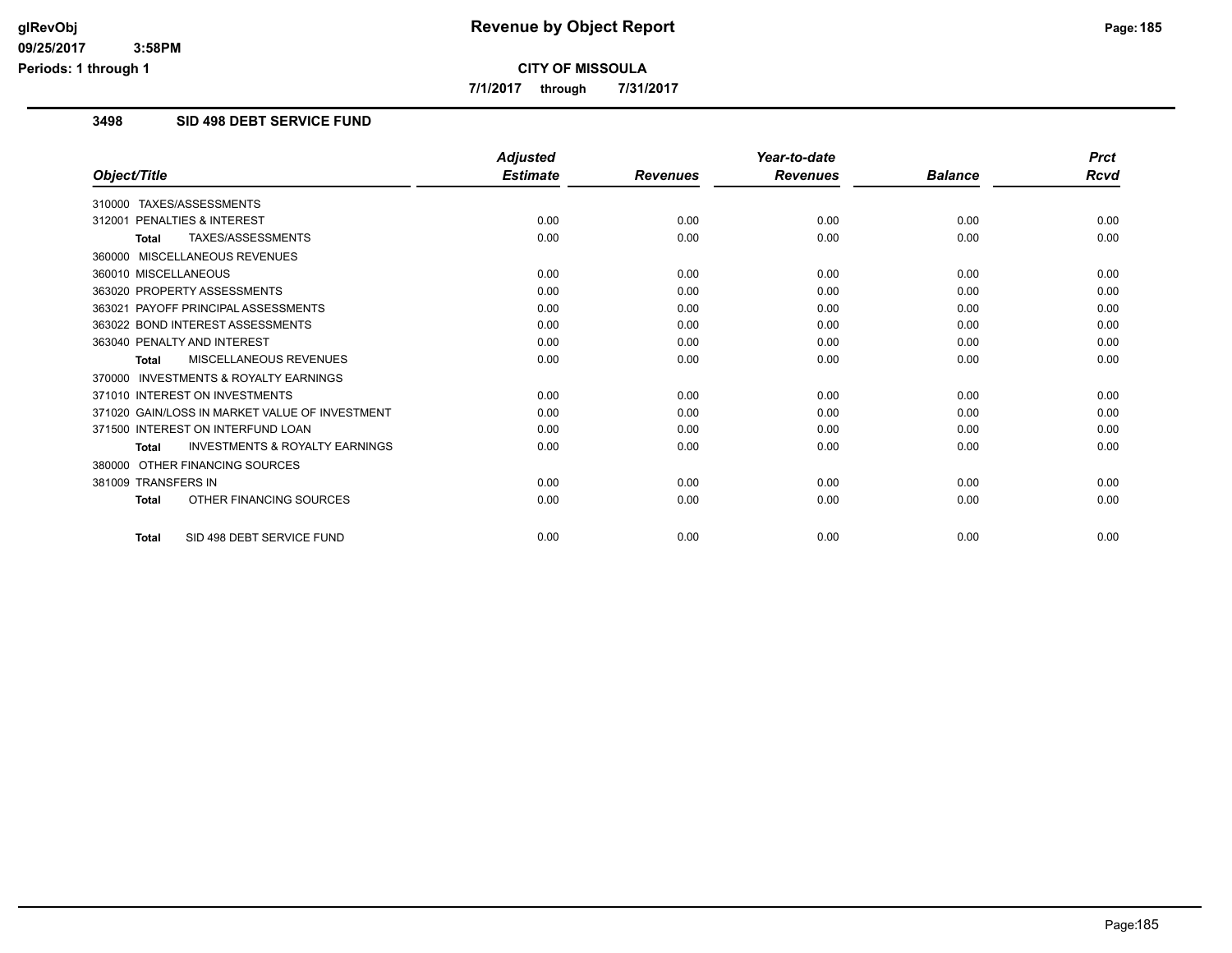**7/1/2017 through 7/31/2017**

**3500 SID 500 DEBT SERVICE FUND**

**3500 SID 500 DEBT SERVICE FUND**

|                                                           | <b>Adjusted</b> |                 | Year-to-date    |                | <b>Prct</b> |
|-----------------------------------------------------------|-----------------|-----------------|-----------------|----------------|-------------|
| Object/Title                                              | <b>Estimate</b> | <b>Revenues</b> | <b>Revenues</b> | <b>Balance</b> | Rcvd        |
| 310000 TAXES/ASSESSMENTS                                  |                 |                 |                 |                |             |
| 312001 PENALTIES & INTEREST                               | 0.00            | 0.00            | 0.00            | 0.00           | 0.00        |
| TAXES/ASSESSMENTS<br><b>Total</b>                         | 0.00            | 0.00            | 0.00            | 0.00           | 0.00        |
| MISCELLANEOUS REVENUES<br>360000                          |                 |                 |                 |                |             |
| 360010 MISCELLANEOUS                                      | 0.00            | 0.00            | 0.00            | 0.00           | 0.00        |
| 363020 PROPERTY ASSESSMENTS                               | 0.00            | 0.00            | 0.00            | 0.00           | 0.00        |
| 363021 PAYOFF PRINCIPAL ASSESSMENTS                       | 0.00            | 0.00            | 0.00            | 0.00           | 0.00        |
| 363022 BOND INTEREST ASSESSMENTS                          | 0.00            | 0.00            | 0.00            | 0.00           | 0.00        |
| 363040 PENALTY AND INTEREST                               | 0.00            | 0.00            | 0.00            | 0.00           | 0.00        |
| <b>MISCELLANEOUS REVENUES</b><br>Total                    | 0.00            | 0.00            | 0.00            | 0.00           | 0.00        |
| 370000 INVESTMENTS & ROYALTY EARNINGS                     |                 |                 |                 |                |             |
| 371010 INTEREST ON INVESTMENTS                            | 0.00            | 0.00            | 0.00            | 0.00           | 0.00        |
| 371020 GAIN/LOSS IN MARKET VALUE OF INVESTMENTS           | 0.00            | 0.00            | 0.00            | 0.00           | 0.00        |
| <b>INVESTMENTS &amp; ROYALTY EARNINGS</b><br><b>Total</b> | 0.00            | 0.00            | 0.00            | 0.00           | 0.00        |
| SID 500 DEBT SERVICE FUND<br><b>Total</b>                 | 0.00            | 0.00            | 0.00            | 0.00           | 0.00        |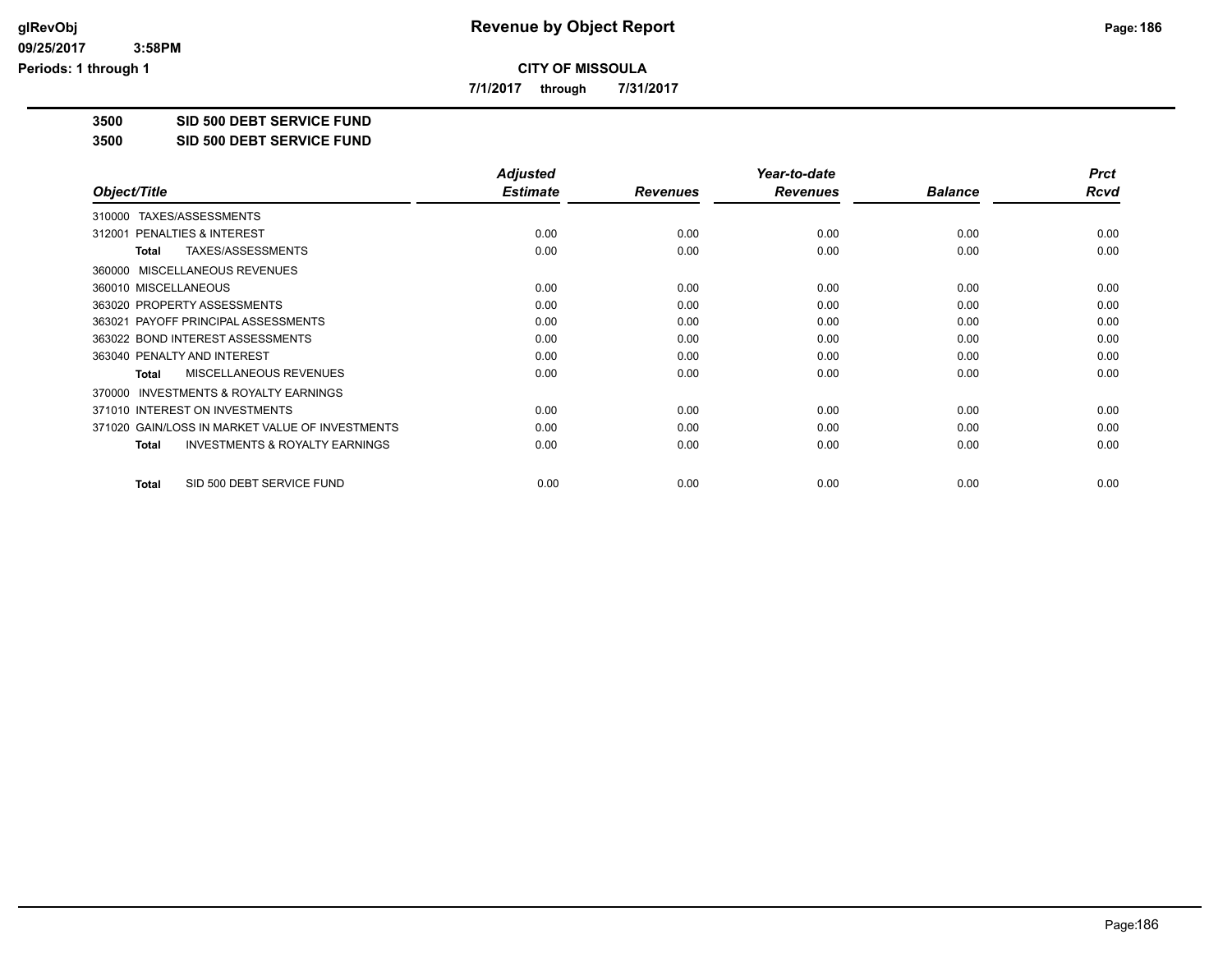**CITY OF MISSOULA**

**7/1/2017 through 7/31/2017**

# **3500 SID 500 DEBT SERVICE FUND**

|                                                           | <b>Adjusted</b> |                 | Year-to-date    |                | <b>Prct</b> |
|-----------------------------------------------------------|-----------------|-----------------|-----------------|----------------|-------------|
| Object/Title                                              | <b>Estimate</b> | <b>Revenues</b> | <b>Revenues</b> | <b>Balance</b> | <b>Rcvd</b> |
| 310000 TAXES/ASSESSMENTS                                  |                 |                 |                 |                |             |
| 312001 PENALTIES & INTEREST                               | 0.00            | 0.00            | 0.00            | 0.00           | 0.00        |
| <b>TAXES/ASSESSMENTS</b><br><b>Total</b>                  | 0.00            | 0.00            | 0.00            | 0.00           | 0.00        |
| 360000 MISCELLANEOUS REVENUES                             |                 |                 |                 |                |             |
| 360010 MISCELLANEOUS                                      | 0.00            | 0.00            | 0.00            | 0.00           | 0.00        |
| 363020 PROPERTY ASSESSMENTS                               | 0.00            | 0.00            | 0.00            | 0.00           | 0.00        |
| 363021 PAYOFF PRINCIPAL ASSESSMENTS                       | 0.00            | 0.00            | 0.00            | 0.00           | 0.00        |
| 363022 BOND INTEREST ASSESSMENTS                          | 0.00            | 0.00            | 0.00            | 0.00           | 0.00        |
| 363040 PENALTY AND INTEREST                               | 0.00            | 0.00            | 0.00            | 0.00           | 0.00        |
| MISCELLANEOUS REVENUES<br>Total                           | 0.00            | 0.00            | 0.00            | 0.00           | 0.00        |
| <b>INVESTMENTS &amp; ROYALTY EARNINGS</b><br>370000       |                 |                 |                 |                |             |
| 371010 INTEREST ON INVESTMENTS                            | 0.00            | 0.00            | 0.00            | 0.00           | 0.00        |
| 371020 GAIN/LOSS IN MARKET VALUE OF INVESTMENT            | 0.00            | 0.00            | 0.00            | 0.00           | 0.00        |
| <b>INVESTMENTS &amp; ROYALTY EARNINGS</b><br><b>Total</b> | 0.00            | 0.00            | 0.00            | 0.00           | 0.00        |
| SID 500 DEBT SERVICE FUND<br><b>Total</b>                 | 0.00            | 0.00            | 0.00            | 0.00           | 0.00        |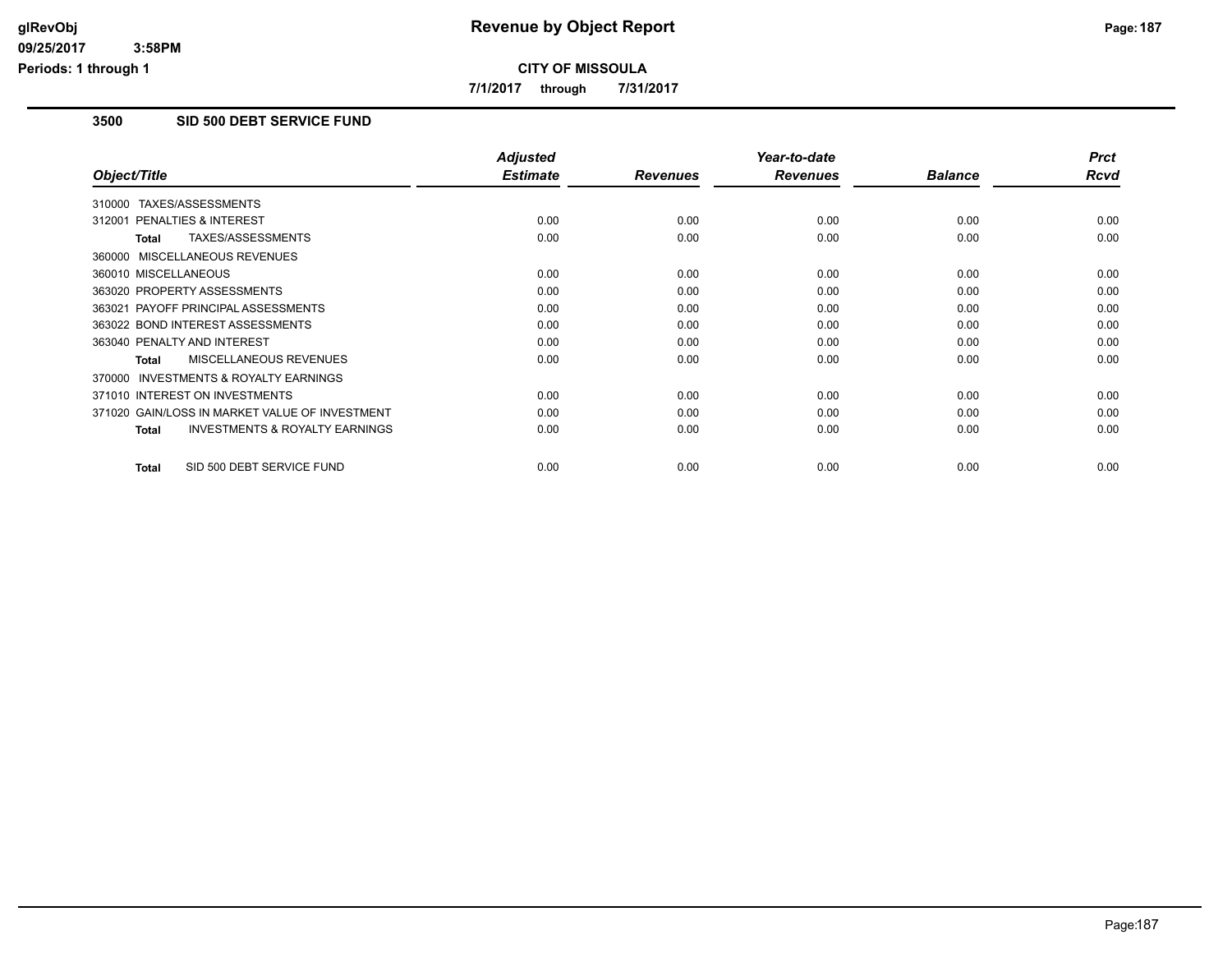**7/1/2017 through 7/31/2017**

**3501 SID 501 DEBT SERVICE FUND**

**3501 SID 501 DEBT SERVICE FUND**

|                                                     | <b>Adjusted</b> |                 | Year-to-date    |                | <b>Prct</b> |
|-----------------------------------------------------|-----------------|-----------------|-----------------|----------------|-------------|
| Object/Title                                        | <b>Estimate</b> | <b>Revenues</b> | <b>Revenues</b> | <b>Balance</b> | <b>Rcvd</b> |
| 310000 TAXES/ASSESSMENTS                            |                 |                 |                 |                |             |
| 312001 PENALTIES & INTEREST                         | 0.00            | 0.00            | 0.00            | 0.00           | 0.00        |
| TAXES/ASSESSMENTS<br>Total                          | 0.00            | 0.00            | 0.00            | 0.00           | 0.00        |
| 360000 MISCELLANEOUS REVENUES                       |                 |                 |                 |                |             |
| 360010 MISCELLANEOUS                                | 0.00            | 0.00            | 0.00            | 0.00           | 0.00        |
| 363020 PROPERTY ASSESSMENTS                         | 0.00            | 0.00            | 0.00            | 0.00           | 0.00        |
| 363021 PAYOFF PRINCIPAL ASSESSMENTS                 | 0.00            | 0.00            | 0.00            | 0.00           | 0.00        |
| 363022 BOND INTEREST ASSESSMENTS                    | 0.00            | 0.00            | 0.00            | 0.00           | 0.00        |
| 363040 PENALTY AND INTEREST                         | 0.00            | 0.00            | 0.00            | 0.00           | 0.00        |
| <b>MISCELLANEOUS REVENUES</b><br>Total              | 0.00            | 0.00            | 0.00            | 0.00           | 0.00        |
| <b>INVESTMENTS &amp; ROYALTY EARNINGS</b><br>370000 |                 |                 |                 |                |             |
| 371010 INTEREST ON INVESTMENTS                      | 0.00            | 0.00            | 0.00            | 0.00           | 0.00        |
| 371020 GAIN/LOSS IN MARKET VALUE OF INVESTMENTS     | 0.00            | 0.00            | 0.00            | 0.00           | 0.00        |
| <b>INVESTMENTS &amp; ROYALTY EARNINGS</b><br>Total  | 0.00            | 0.00            | 0.00            | 0.00           | 0.00        |
| SID 501 DEBT SERVICE FUND<br><b>Total</b>           | 0.00            | 0.00            | 0.00            | 0.00           | 0.00        |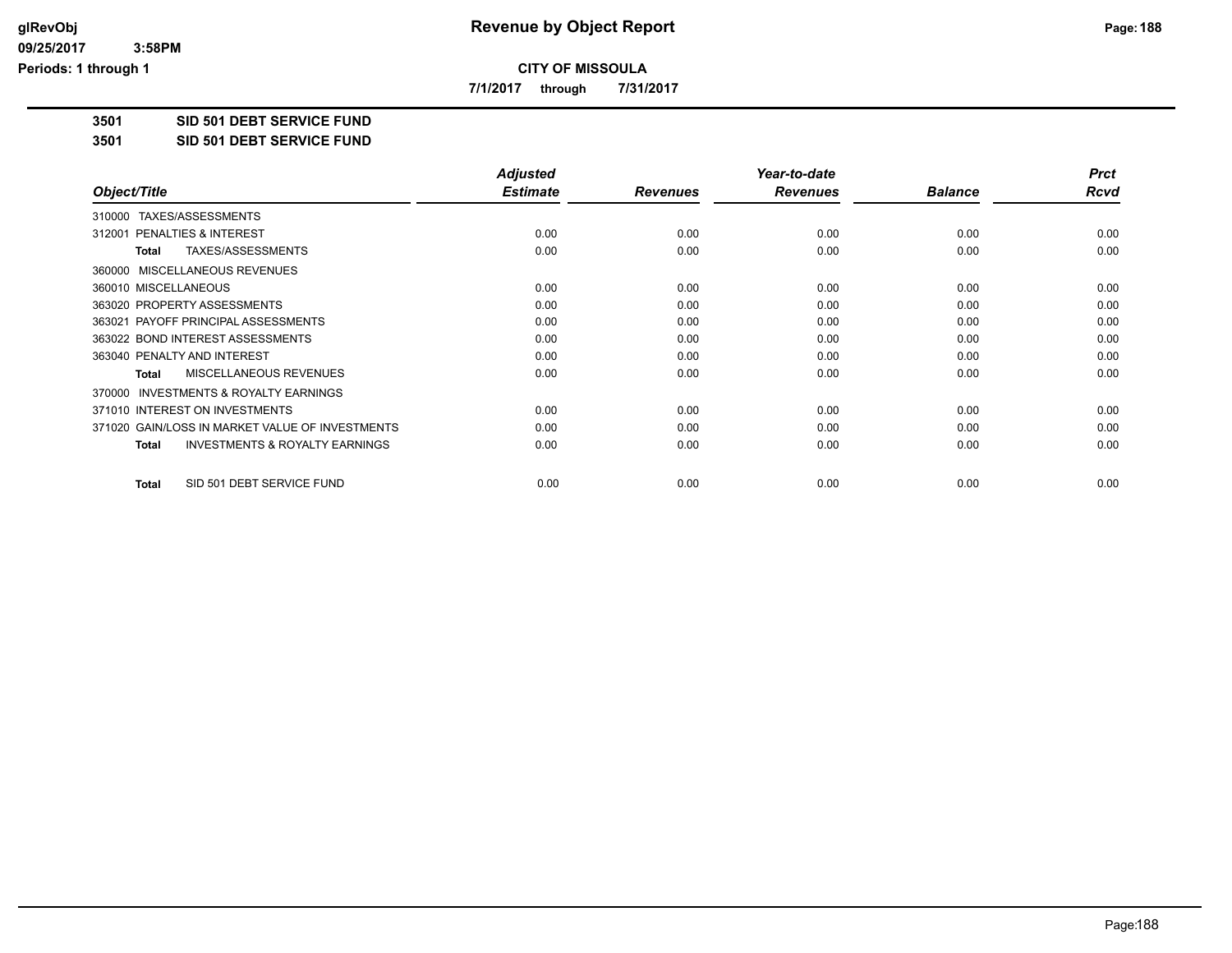**CITY OF MISSOULA**

**7/1/2017 through 7/31/2017**

## **3501 SID 501 DEBT SERVICE FUND**

|                                                           | <b>Adjusted</b> |                 | Year-to-date    |                | <b>Prct</b> |
|-----------------------------------------------------------|-----------------|-----------------|-----------------|----------------|-------------|
| Object/Title                                              | <b>Estimate</b> | <b>Revenues</b> | <b>Revenues</b> | <b>Balance</b> | <b>Rcvd</b> |
| 310000 TAXES/ASSESSMENTS                                  |                 |                 |                 |                |             |
| 312001 PENALTIES & INTEREST                               | 0.00            | 0.00            | 0.00            | 0.00           | 0.00        |
| TAXES/ASSESSMENTS<br><b>Total</b>                         | 0.00            | 0.00            | 0.00            | 0.00           | 0.00        |
| 360000 MISCELLANEOUS REVENUES                             |                 |                 |                 |                |             |
| 360010 MISCELLANEOUS                                      | 0.00            | 0.00            | 0.00            | 0.00           | 0.00        |
| 363020 PROPERTY ASSESSMENTS                               | 0.00            | 0.00            | 0.00            | 0.00           | 0.00        |
| 363021 PAYOFF PRINCIPAL ASSESSMENTS                       | 0.00            | 0.00            | 0.00            | 0.00           | 0.00        |
| 363022 BOND INTEREST ASSESSMENTS                          | 0.00            | 0.00            | 0.00            | 0.00           | 0.00        |
| 363040 PENALTY AND INTEREST                               | 0.00            | 0.00            | 0.00            | 0.00           | 0.00        |
| MISCELLANEOUS REVENUES<br>Total                           | 0.00            | 0.00            | 0.00            | 0.00           | 0.00        |
| <b>INVESTMENTS &amp; ROYALTY EARNINGS</b><br>370000       |                 |                 |                 |                |             |
| 371010 INTEREST ON INVESTMENTS                            | 0.00            | 0.00            | 0.00            | 0.00           | 0.00        |
| 371020 GAIN/LOSS IN MARKET VALUE OF INVESTMENT            | 0.00            | 0.00            | 0.00            | 0.00           | 0.00        |
| <b>INVESTMENTS &amp; ROYALTY EARNINGS</b><br><b>Total</b> | 0.00            | 0.00            | 0.00            | 0.00           | 0.00        |
|                                                           |                 |                 |                 |                |             |
| SID 501 DEBT SERVICE FUND<br>Total                        | 0.00            | 0.00            | 0.00            | 0.00           | 0.00        |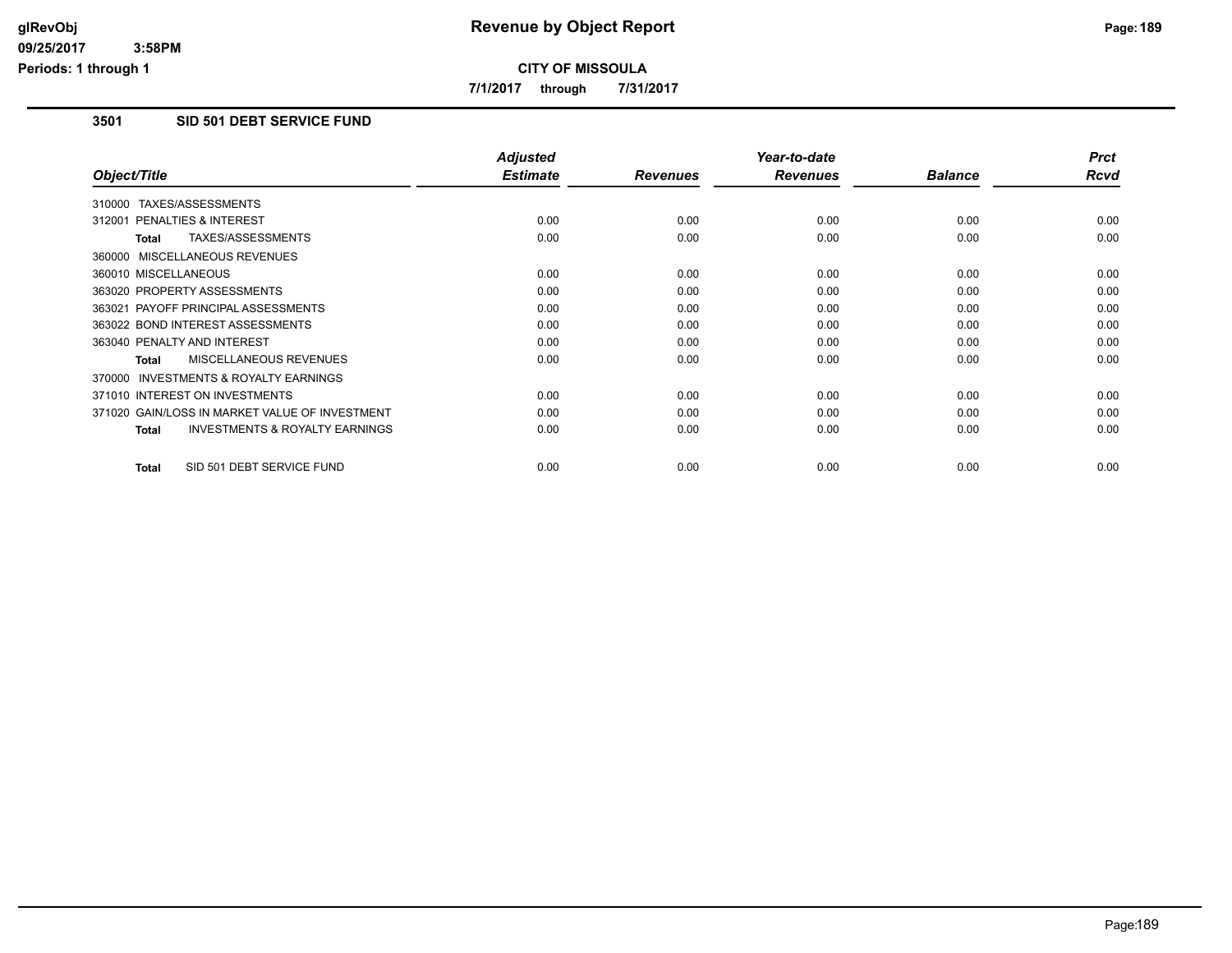**7/1/2017 through 7/31/2017**

**3502 SID 502 DEBT SERVICE FUND**

**3502 SID 502 DEBT SERVICE FUND**

|                                                           | <b>Adjusted</b> |                 | Year-to-date    |                | <b>Prct</b> |
|-----------------------------------------------------------|-----------------|-----------------|-----------------|----------------|-------------|
| Object/Title                                              | <b>Estimate</b> | <b>Revenues</b> | <b>Revenues</b> | <b>Balance</b> | Rcvd        |
| 310000 TAXES/ASSESSMENTS                                  |                 |                 |                 |                |             |
| <b>PENALTIES &amp; INTEREST</b><br>312001                 | 0.00            | 0.00            | 0.00            | 0.00           | 0.00        |
| TAXES/ASSESSMENTS<br>Total                                | 0.00            | 0.00            | 0.00            | 0.00           | 0.00        |
| 360000 MISCELLANEOUS REVENUES                             |                 |                 |                 |                |             |
| 360010 MISCELLANEOUS                                      | 0.00            | 0.00            | 0.00            | 0.00           | 0.00        |
| 363020 PROPERTY ASSESSMENTS                               | 0.00            | 0.00            | 0.00            | 0.00           | 0.00        |
| 363021 PAYOFF PRINCIPAL ASSESSMENTS                       | 0.00            | 0.00            | 0.00            | 0.00           | 0.00        |
| 363022 BOND INTEREST ASSESSMENTS                          | 0.00            | 0.00            | 0.00            | 0.00           | 0.00        |
| 363040 PENALTY AND INTEREST                               | 0.00            | 0.00            | 0.00            | 0.00           | 0.00        |
| <b>MISCELLANEOUS REVENUES</b><br>Total                    | 0.00            | 0.00            | 0.00            | 0.00           | 0.00        |
| <b>INVESTMENTS &amp; ROYALTY EARNINGS</b><br>370000       |                 |                 |                 |                |             |
| 371010 INTEREST ON INVESTMENTS                            | 0.00            | 0.00            | 0.00            | 0.00           | 0.00        |
| 371020 GAIN/LOSS IN MARKET VALUE OF INVESTMENTS           | 0.00            | 0.00            | 0.00            | 0.00           | 0.00        |
| <b>INVESTMENTS &amp; ROYALTY EARNINGS</b><br><b>Total</b> | 0.00            | 0.00            | 0.00            | 0.00           | 0.00        |
| SID 502 DEBT SERVICE FUND<br><b>Total</b>                 | 0.00            | 0.00            | 0.00            | 0.00           | 0.00        |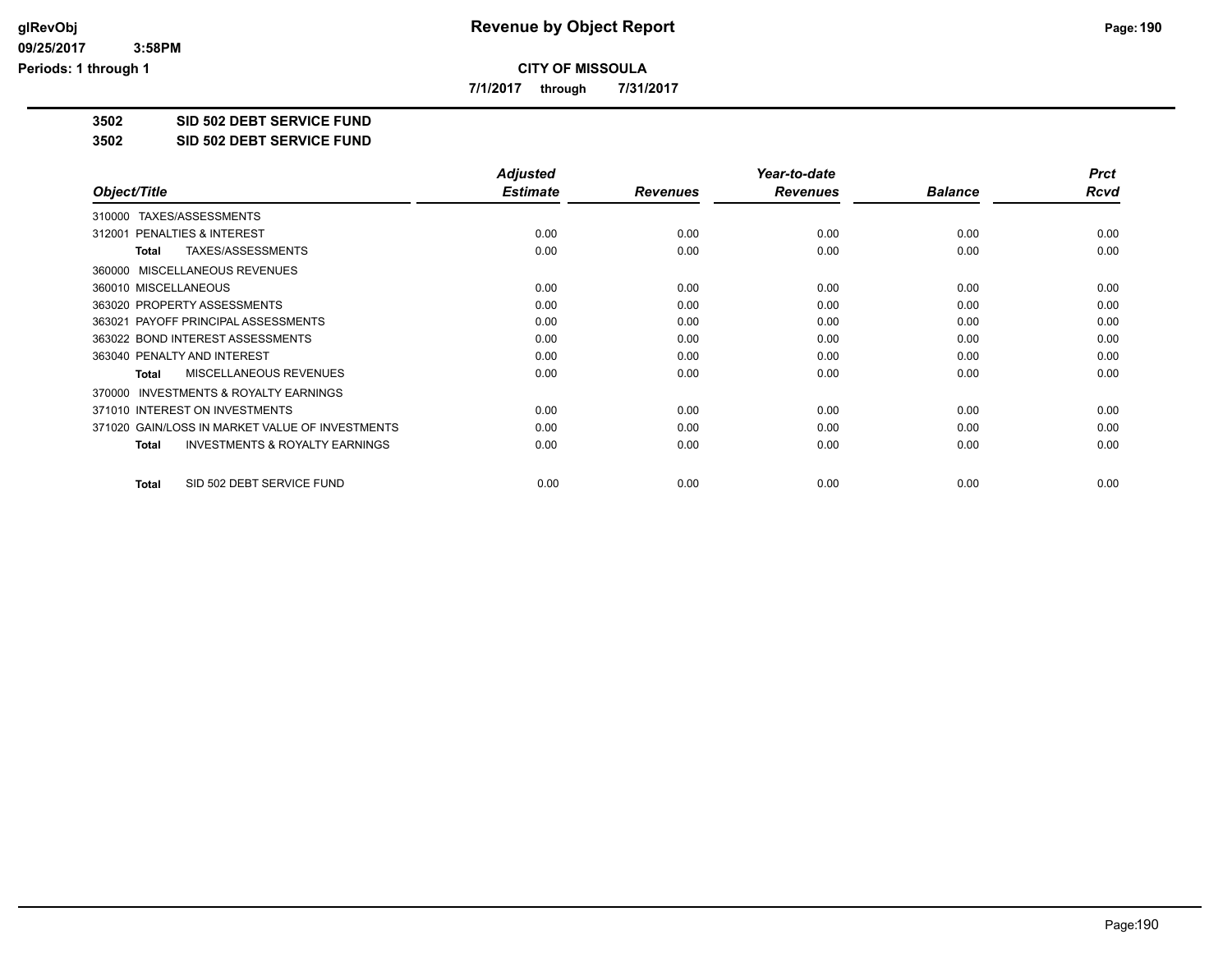**CITY OF MISSOULA**

**7/1/2017 through 7/31/2017**

# **3502 SID 502 DEBT SERVICE FUND**

|                                                           | <b>Adjusted</b> |                 | Year-to-date    |                | <b>Prct</b> |
|-----------------------------------------------------------|-----------------|-----------------|-----------------|----------------|-------------|
| Object/Title                                              | <b>Estimate</b> | <b>Revenues</b> | <b>Revenues</b> | <b>Balance</b> | Rcvd        |
| 310000 TAXES/ASSESSMENTS                                  |                 |                 |                 |                |             |
| 312001 PENALTIES & INTEREST                               | 0.00            | 0.00            | 0.00            | 0.00           | 0.00        |
| TAXES/ASSESSMENTS<br>Total                                | 0.00            | 0.00            | 0.00            | 0.00           | 0.00        |
| 360000 MISCELLANEOUS REVENUES                             |                 |                 |                 |                |             |
| 360010 MISCELLANEOUS                                      | 0.00            | 0.00            | 0.00            | 0.00           | 0.00        |
| 363020 PROPERTY ASSESSMENTS                               | 0.00            | 0.00            | 0.00            | 0.00           | 0.00        |
| 363021 PAYOFF PRINCIPAL ASSESSMENTS                       | 0.00            | 0.00            | 0.00            | 0.00           | 0.00        |
| 363022 BOND INTEREST ASSESSMENTS                          | 0.00            | 0.00            | 0.00            | 0.00           | 0.00        |
| 363040 PENALTY AND INTEREST                               | 0.00            | 0.00            | 0.00            | 0.00           | 0.00        |
| MISCELLANEOUS REVENUES<br>Total                           | 0.00            | 0.00            | 0.00            | 0.00           | 0.00        |
| <b>INVESTMENTS &amp; ROYALTY EARNINGS</b><br>370000       |                 |                 |                 |                |             |
| 371010 INTEREST ON INVESTMENTS                            | 0.00            | 0.00            | 0.00            | 0.00           | 0.00        |
| 371020 GAIN/LOSS IN MARKET VALUE OF INVESTMENT            | 0.00            | 0.00            | 0.00            | 0.00           | 0.00        |
| <b>INVESTMENTS &amp; ROYALTY EARNINGS</b><br><b>Total</b> | 0.00            | 0.00            | 0.00            | 0.00           | 0.00        |
| SID 502 DEBT SERVICE FUND<br><b>Total</b>                 | 0.00            | 0.00            | 0.00            | 0.00           | 0.00        |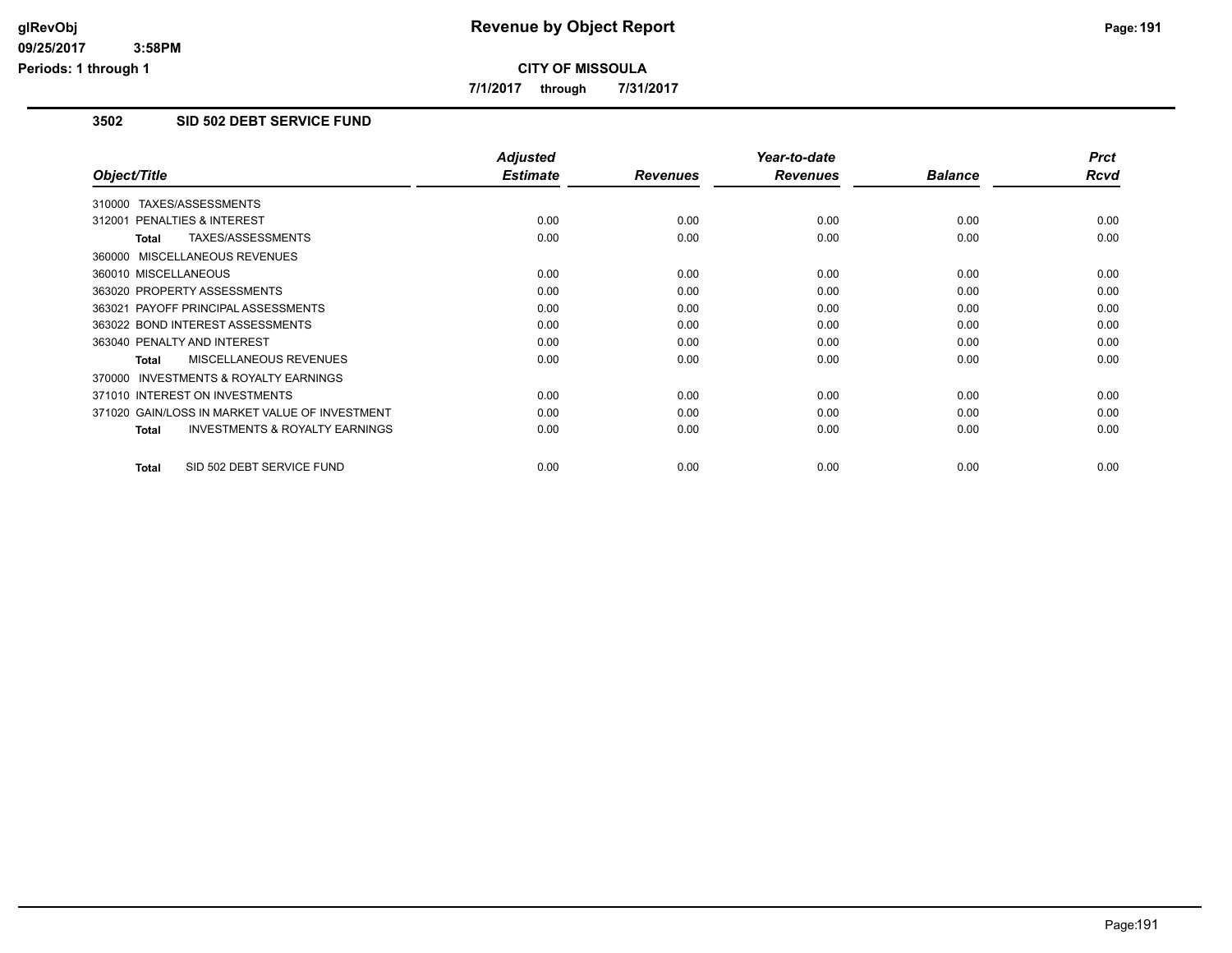**7/1/2017 through 7/31/2017**

**3503 SID 503 DEBT SERVICE FUND**

**3503 SID 503 DEBT SERVICE FUND**

|                                                    | <b>Adjusted</b> |                 | Year-to-date    |                | <b>Prct</b> |
|----------------------------------------------------|-----------------|-----------------|-----------------|----------------|-------------|
| Object/Title                                       | <b>Estimate</b> | <b>Revenues</b> | <b>Revenues</b> | <b>Balance</b> | Rcvd        |
| TAXES/ASSESSMENTS<br>310000                        |                 |                 |                 |                |             |
| PENALTIES & INTEREST<br>312001                     | 0.00            | 0.00            | 0.00            | 0.00           | 0.00        |
| <b>TAXES/ASSESSMENTS</b><br>Total                  | 0.00            | 0.00            | 0.00            | 0.00           | 0.00        |
| 360000 MISCELLANEOUS REVENUES                      |                 |                 |                 |                |             |
| 360010 MISCELLANEOUS                               | 0.00            | 0.00            | 0.00            | 0.00           | 0.00        |
| 363020 PROPERTY ASSESSMENTS                        | 0.00            | 0.00            | 0.00            | 0.00           | 0.00        |
| 363021 PAYOFF PRINCIPAL ASSESSMENTS                | 0.00            | 0.00            | 0.00            | 0.00           | 0.00        |
| 363022 BOND INTEREST ASSESSMENTS                   | 0.00            | 0.00            | 0.00            | 0.00           | 0.00        |
| 363040 PENALTY AND INTEREST                        | 0.00            | 0.00            | 0.00            | 0.00           | 0.00        |
| MISCELLANEOUS REVENUES<br>Total                    | 0.00            | 0.00            | 0.00            | 0.00           | 0.00        |
| 370000 INVESTMENTS & ROYALTY EARNINGS              |                 |                 |                 |                |             |
| 371010 INTEREST ON INVESTMENTS                     | 0.00            | 0.00            | 0.00            | 0.00           | 0.00        |
| 371020 GAIN/LOSS IN MARKET VALUE OF INVESTMENTS    | 0.00            | 0.00            | 0.00            | 0.00           | 0.00        |
| <b>INVESTMENTS &amp; ROYALTY EARNINGS</b><br>Total | 0.00            | 0.00            | 0.00            | 0.00           | 0.00        |
| SID 503 DEBT SERVICE FUND<br>Total                 | 0.00            | 0.00            | 0.00            | 0.00           | 0.00        |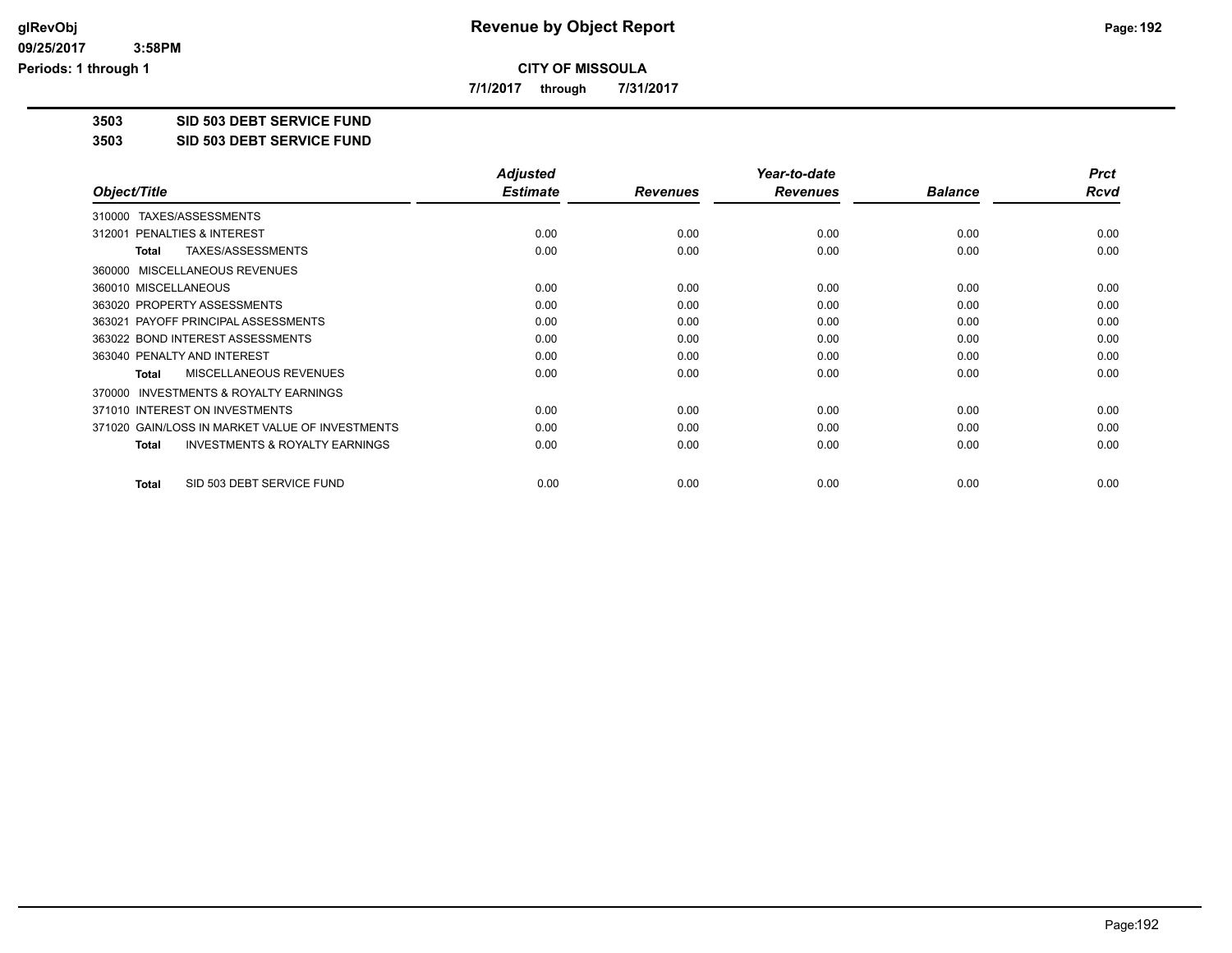**7/1/2017 through 7/31/2017**

# **3503 SID 503 DEBT SERVICE FUND**

| Object/Title                                              | <b>Adjusted</b><br><b>Estimate</b> | <b>Revenues</b> | Year-to-date<br><b>Revenues</b> | <b>Balance</b> | <b>Prct</b><br>Rcvd |
|-----------------------------------------------------------|------------------------------------|-----------------|---------------------------------|----------------|---------------------|
|                                                           |                                    |                 |                                 |                |                     |
| 310000 TAXES/ASSESSMENTS                                  |                                    |                 |                                 |                |                     |
| 312001 PENALTIES & INTEREST                               | 0.00                               | 0.00            | 0.00                            | 0.00           | 0.00                |
| TAXES/ASSESSMENTS<br><b>Total</b>                         | 0.00                               | 0.00            | 0.00                            | 0.00           | 0.00                |
| 360000 MISCELLANEOUS REVENUES                             |                                    |                 |                                 |                |                     |
| 360010 MISCELLANEOUS                                      | 0.00                               | 0.00            | 0.00                            | 0.00           | 0.00                |
| 363020 PROPERTY ASSESSMENTS                               | 0.00                               | 0.00            | 0.00                            | 0.00           | 0.00                |
| 363021 PAYOFF PRINCIPAL ASSESSMENTS                       | 0.00                               | 0.00            | 0.00                            | 0.00           | 0.00                |
| 363022 BOND INTEREST ASSESSMENTS                          | 0.00                               | 0.00            | 0.00                            | 0.00           | 0.00                |
| 363040 PENALTY AND INTEREST                               | 0.00                               | 0.00            | 0.00                            | 0.00           | 0.00                |
| MISCELLANEOUS REVENUES<br>Total                           | 0.00                               | 0.00            | 0.00                            | 0.00           | 0.00                |
| <b>INVESTMENTS &amp; ROYALTY EARNINGS</b><br>370000       |                                    |                 |                                 |                |                     |
| 371010 INTEREST ON INVESTMENTS                            | 0.00                               | 0.00            | 0.00                            | 0.00           | 0.00                |
| 371020 GAIN/LOSS IN MARKET VALUE OF INVESTMENT            | 0.00                               | 0.00            | 0.00                            | 0.00           | 0.00                |
| <b>INVESTMENTS &amp; ROYALTY EARNINGS</b><br><b>Total</b> | 0.00                               | 0.00            | 0.00                            | 0.00           | 0.00                |
|                                                           |                                    |                 |                                 |                |                     |
| SID 503 DEBT SERVICE FUND<br><b>Total</b>                 | 0.00                               | 0.00            | 0.00                            | 0.00           | 0.00                |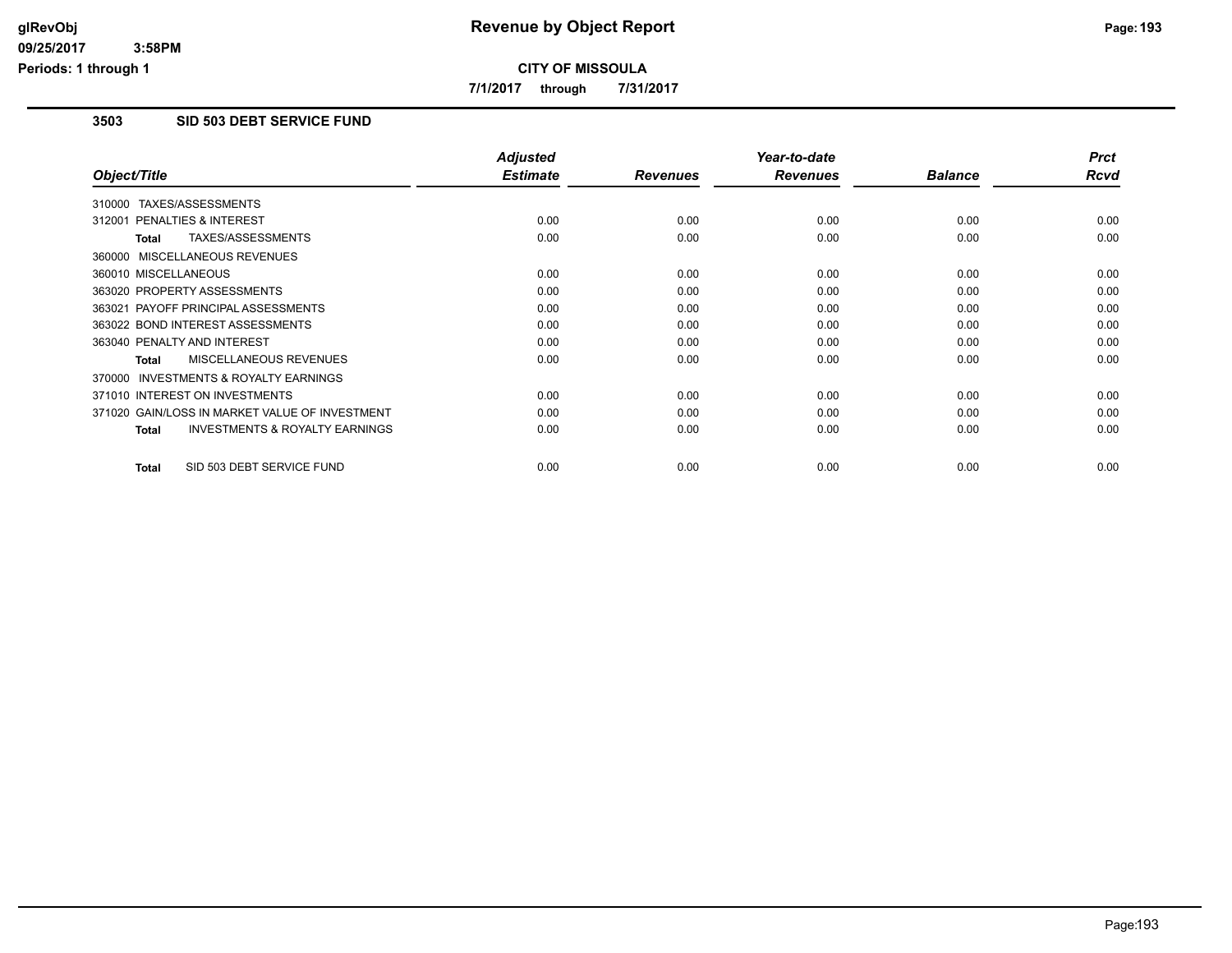**7/1/2017 through 7/31/2017**

**3504 SID 504 DEBT SERVICE FUND**

**3504 SID 504 DEBT SERVICE FUND**

|                                                           | <b>Adjusted</b> |                 | Year-to-date    |                | <b>Prct</b> |
|-----------------------------------------------------------|-----------------|-----------------|-----------------|----------------|-------------|
| Object/Title                                              | <b>Estimate</b> | <b>Revenues</b> | <b>Revenues</b> | <b>Balance</b> | <b>Rcvd</b> |
| TAXES/ASSESSMENTS<br>310000                               |                 |                 |                 |                |             |
| PENALTIES & INTEREST<br>312001                            | 0.00            | 0.00            | 0.00            | 0.00           | 0.00        |
| <b>TAXES/ASSESSMENTS</b><br>Total                         | 0.00            | 0.00            | 0.00            | 0.00           | 0.00        |
| MISCELLANEOUS REVENUES<br>360000                          |                 |                 |                 |                |             |
| 360010 MISCELLANEOUS                                      | 0.00            | 0.00            | 0.00            | 0.00           | 0.00        |
| 363020 PROPERTY ASSESSMENTS                               | 0.00            | 0.00            | 0.00            | 0.00           | 0.00        |
| 363021 PAYOFF PRINCIPAL ASSESSMENTS                       | 0.00            | 0.00            | 0.00            | 0.00           | 0.00        |
| 363022 BOND INTEREST ASSESSMENTS                          | 0.00            | 0.00            | 0.00            | 0.00           | 0.00        |
| 363040 PENALTY AND INTEREST                               | 0.00            | 0.00            | 0.00            | 0.00           | 0.00        |
| MISCELLANEOUS REVENUES<br>Total                           | 0.00            | 0.00            | 0.00            | 0.00           | 0.00        |
| <b>INVESTMENTS &amp; ROYALTY EARNINGS</b><br>370000       |                 |                 |                 |                |             |
| 371010 INTEREST ON INVESTMENTS                            | 0.00            | 0.00            | 0.00            | 0.00           | 0.00        |
| 371020 GAIN/LOSS IN MARKET VALUE OF INVESTMENTS           | 0.00            | 0.00            | 0.00            | 0.00           | 0.00        |
| <b>INVESTMENTS &amp; ROYALTY EARNINGS</b><br><b>Total</b> | 0.00            | 0.00            | 0.00            | 0.00           | 0.00        |
| OTHER FINANCING SOURCES<br>380000                         |                 |                 |                 |                |             |
| 381009 TRANSFERS IN                                       | 0.00            | 0.00            | 0.00            | 0.00           | 0.00        |
| OTHER FINANCING SOURCES<br><b>Total</b>                   | 0.00            | 0.00            | 0.00            | 0.00           | 0.00        |
| SID 504 DEBT SERVICE FUND<br><b>Total</b>                 | 0.00            | 0.00            | 0.00            | 0.00           | 0.00        |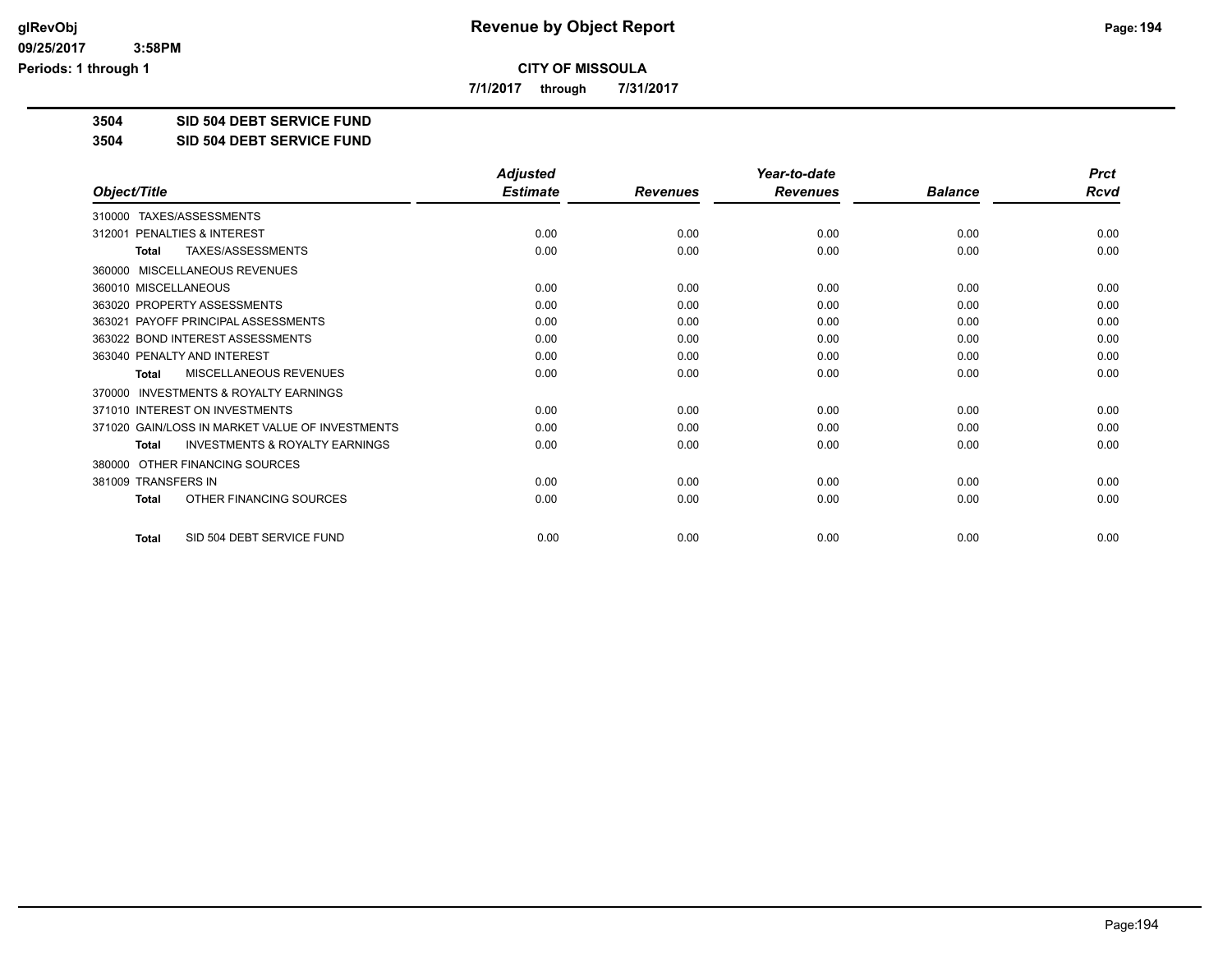**CITY OF MISSOULA**

**7/1/2017 through 7/31/2017**

## **3504 SID 504 DEBT SERVICE FUND**

|                                                           | <b>Adjusted</b> |                 | Year-to-date    |                | <b>Prct</b> |
|-----------------------------------------------------------|-----------------|-----------------|-----------------|----------------|-------------|
| Object/Title                                              | <b>Estimate</b> | <b>Revenues</b> | <b>Revenues</b> | <b>Balance</b> | <b>Rcvd</b> |
| 310000 TAXES/ASSESSMENTS                                  |                 |                 |                 |                |             |
| PENALTIES & INTEREST<br>312001                            | 0.00            | 0.00            | 0.00            | 0.00           | 0.00        |
| TAXES/ASSESSMENTS<br><b>Total</b>                         | 0.00            | 0.00            | 0.00            | 0.00           | 0.00        |
| 360000 MISCELLANEOUS REVENUES                             |                 |                 |                 |                |             |
| 360010 MISCELLANEOUS                                      | 0.00            | 0.00            | 0.00            | 0.00           | 0.00        |
| 363020 PROPERTY ASSESSMENTS                               | 0.00            | 0.00            | 0.00            | 0.00           | 0.00        |
| 363021 PAYOFF PRINCIPAL ASSESSMENTS                       | 0.00            | 0.00            | 0.00            | 0.00           | 0.00        |
| 363022 BOND INTEREST ASSESSMENTS                          | 0.00            | 0.00            | 0.00            | 0.00           | 0.00        |
| 363040 PENALTY AND INTEREST                               | 0.00            | 0.00            | 0.00            | 0.00           | 0.00        |
| MISCELLANEOUS REVENUES<br><b>Total</b>                    | 0.00            | 0.00            | 0.00            | 0.00           | 0.00        |
| <b>INVESTMENTS &amp; ROYALTY EARNINGS</b><br>370000       |                 |                 |                 |                |             |
| 371010 INTEREST ON INVESTMENTS                            | 0.00            | 0.00            | 0.00            | 0.00           | 0.00        |
| 371020 GAIN/LOSS IN MARKET VALUE OF INVESTMENT            | 0.00            | 0.00            | 0.00            | 0.00           | 0.00        |
| <b>INVESTMENTS &amp; ROYALTY EARNINGS</b><br><b>Total</b> | 0.00            | 0.00            | 0.00            | 0.00           | 0.00        |
| 380000 OTHER FINANCING SOURCES                            |                 |                 |                 |                |             |
| 381009 TRANSFERS IN                                       | 0.00            | 0.00            | 0.00            | 0.00           | 0.00        |
| OTHER FINANCING SOURCES<br><b>Total</b>                   | 0.00            | 0.00            | 0.00            | 0.00           | 0.00        |
| SID 504 DEBT SERVICE FUND<br><b>Total</b>                 | 0.00            | 0.00            | 0.00            | 0.00           | 0.00        |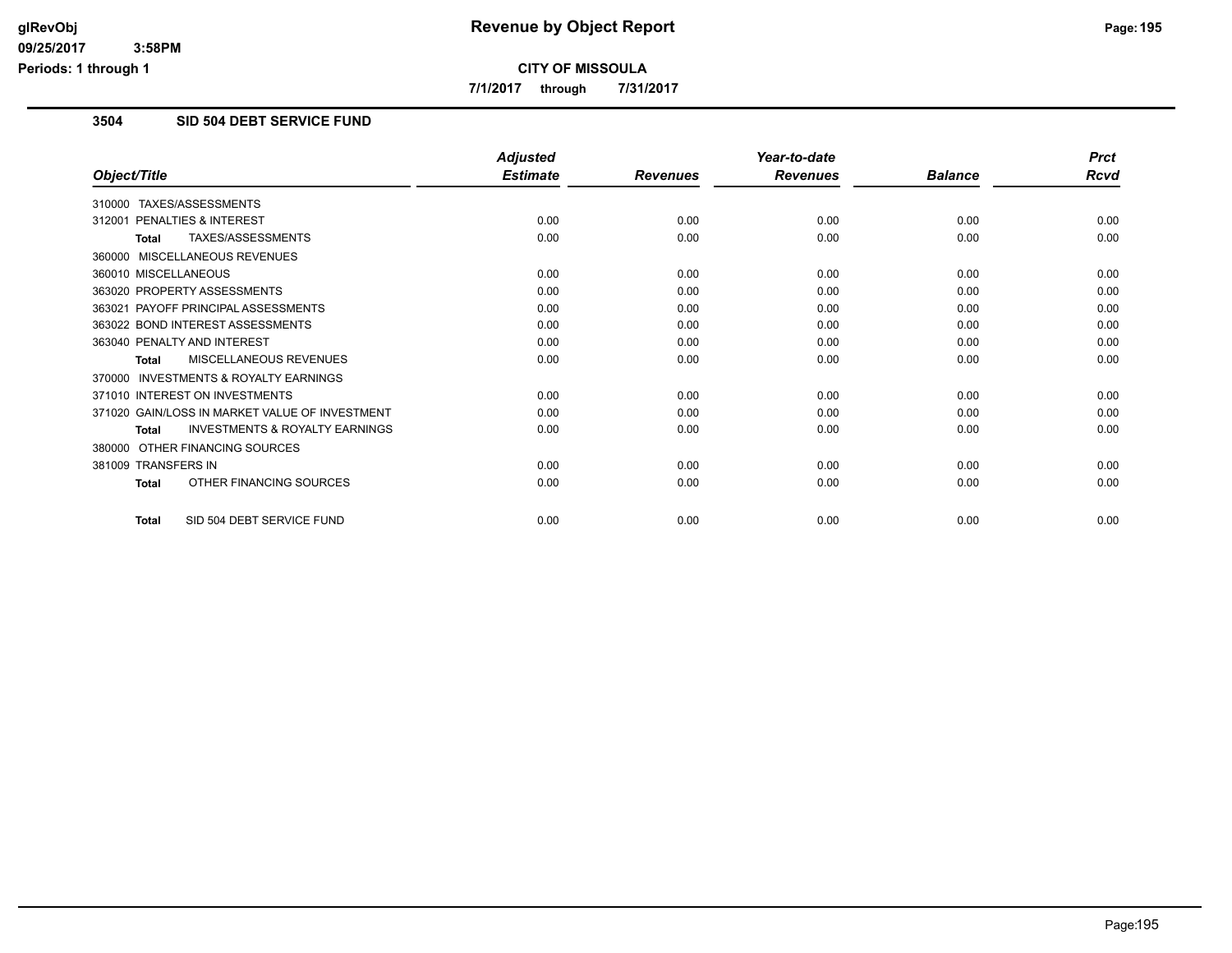**7/1/2017 through 7/31/2017**

**3505 SID 505 DEBT SERVICE FUND**

**3505 SID 505 DEBT SERVICE FUND**

|                                                           | <b>Adjusted</b> |                 | Year-to-date    |                | <b>Prct</b> |
|-----------------------------------------------------------|-----------------|-----------------|-----------------|----------------|-------------|
| Object/Title                                              | <b>Estimate</b> | <b>Revenues</b> | <b>Revenues</b> | <b>Balance</b> | Rcvd        |
| 310000 TAXES/ASSESSMENTS                                  |                 |                 |                 |                |             |
| 312001 PENALTIES & INTEREST                               | 0.00            | 0.00            | 0.00            | 0.00           | 0.00        |
| TAXES/ASSESSMENTS<br><b>Total</b>                         | 0.00            | 0.00            | 0.00            | 0.00           | 0.00        |
| MISCELLANEOUS REVENUES<br>360000                          |                 |                 |                 |                |             |
| 360010 MISCELLANEOUS                                      | 0.00            | 0.00            | 0.00            | 0.00           | 0.00        |
| 363020 PROPERTY ASSESSMENTS                               | 0.00            | 0.00            | 0.00            | 0.00           | 0.00        |
| 363021 PAYOFF PRINCIPAL ASSESSMENTS                       | 0.00            | 0.00            | 0.00            | 0.00           | 0.00        |
| 363022 BOND INTEREST ASSESSMENTS                          | 0.00            | 0.00            | 0.00            | 0.00           | 0.00        |
| 363040 PENALTY AND INTEREST                               | 0.00            | 0.00            | 0.00            | 0.00           | 0.00        |
| <b>MISCELLANEOUS REVENUES</b><br>Total                    | 0.00            | 0.00            | 0.00            | 0.00           | 0.00        |
| 370000 INVESTMENTS & ROYALTY EARNINGS                     |                 |                 |                 |                |             |
| 371010 INTEREST ON INVESTMENTS                            | 0.00            | 0.00            | 0.00            | 0.00           | 0.00        |
| 371020 GAIN/LOSS IN MARKET VALUE OF INVESTMENTS           | 0.00            | 0.00            | 0.00            | 0.00           | 0.00        |
| <b>INVESTMENTS &amp; ROYALTY EARNINGS</b><br><b>Total</b> | 0.00            | 0.00            | 0.00            | 0.00           | 0.00        |
| SID 505 DEBT SERVICE FUND<br><b>Total</b>                 | 0.00            | 0.00            | 0.00            | 0.00           | 0.00        |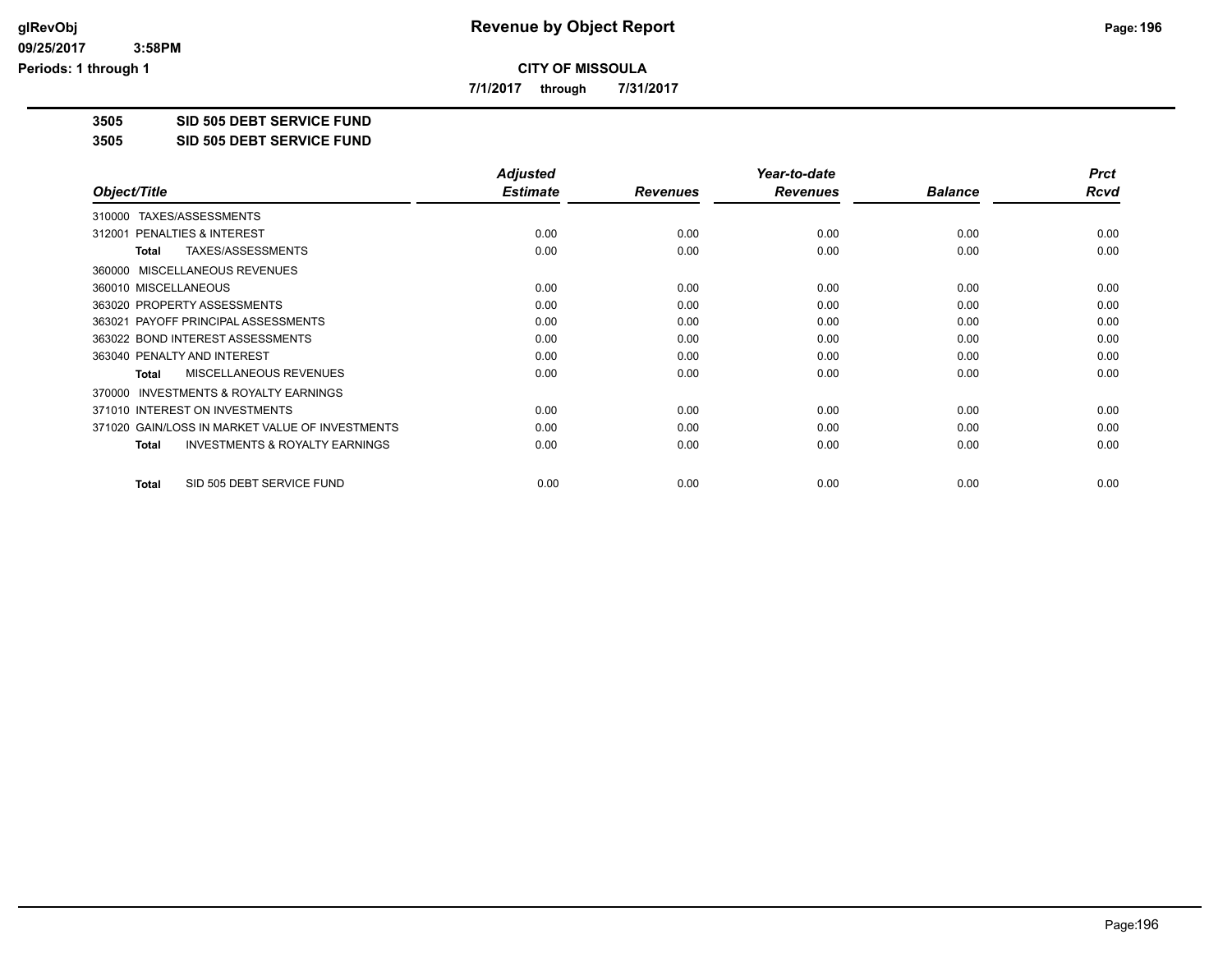**CITY OF MISSOULA**

**7/1/2017 through 7/31/2017**

## **3505 SID 505 DEBT SERVICE FUND**

| Object/Title                                              | <b>Adjusted</b><br><b>Estimate</b> | <b>Revenues</b> | Year-to-date<br><b>Revenues</b> | <b>Balance</b> | <b>Prct</b><br><b>Rcvd</b> |
|-----------------------------------------------------------|------------------------------------|-----------------|---------------------------------|----------------|----------------------------|
|                                                           |                                    |                 |                                 |                |                            |
| 310000 TAXES/ASSESSMENTS                                  |                                    |                 |                                 |                |                            |
| 312001 PENALTIES & INTEREST                               | 0.00                               | 0.00            | 0.00                            | 0.00           | 0.00                       |
| TAXES/ASSESSMENTS<br><b>Total</b>                         | 0.00                               | 0.00            | 0.00                            | 0.00           | 0.00                       |
| 360000 MISCELLANEOUS REVENUES                             |                                    |                 |                                 |                |                            |
| 360010 MISCELLANEOUS                                      | 0.00                               | 0.00            | 0.00                            | 0.00           | 0.00                       |
| 363020 PROPERTY ASSESSMENTS                               | 0.00                               | 0.00            | 0.00                            | 0.00           | 0.00                       |
| 363021 PAYOFF PRINCIPAL ASSESSMENTS                       | 0.00                               | 0.00            | 0.00                            | 0.00           | 0.00                       |
| 363022 BOND INTEREST ASSESSMENTS                          | 0.00                               | 0.00            | 0.00                            | 0.00           | 0.00                       |
| 363040 PENALTY AND INTEREST                               | 0.00                               | 0.00            | 0.00                            | 0.00           | 0.00                       |
| <b>MISCELLANEOUS REVENUES</b><br><b>Total</b>             | 0.00                               | 0.00            | 0.00                            | 0.00           | 0.00                       |
| INVESTMENTS & ROYALTY EARNINGS<br>370000                  |                                    |                 |                                 |                |                            |
| 371010 INTEREST ON INVESTMENTS                            | 0.00                               | 0.00            | 0.00                            | 0.00           | 0.00                       |
| 371020 GAIN/LOSS IN MARKET VALUE OF INVESTMENT            | 0.00                               | 0.00            | 0.00                            | 0.00           | 0.00                       |
| <b>INVESTMENTS &amp; ROYALTY EARNINGS</b><br><b>Total</b> | 0.00                               | 0.00            | 0.00                            | 0.00           | 0.00                       |
| SID 505 DEBT SERVICE FUND<br><b>Total</b>                 | 0.00                               | 0.00            | 0.00                            | 0.00           | 0.00                       |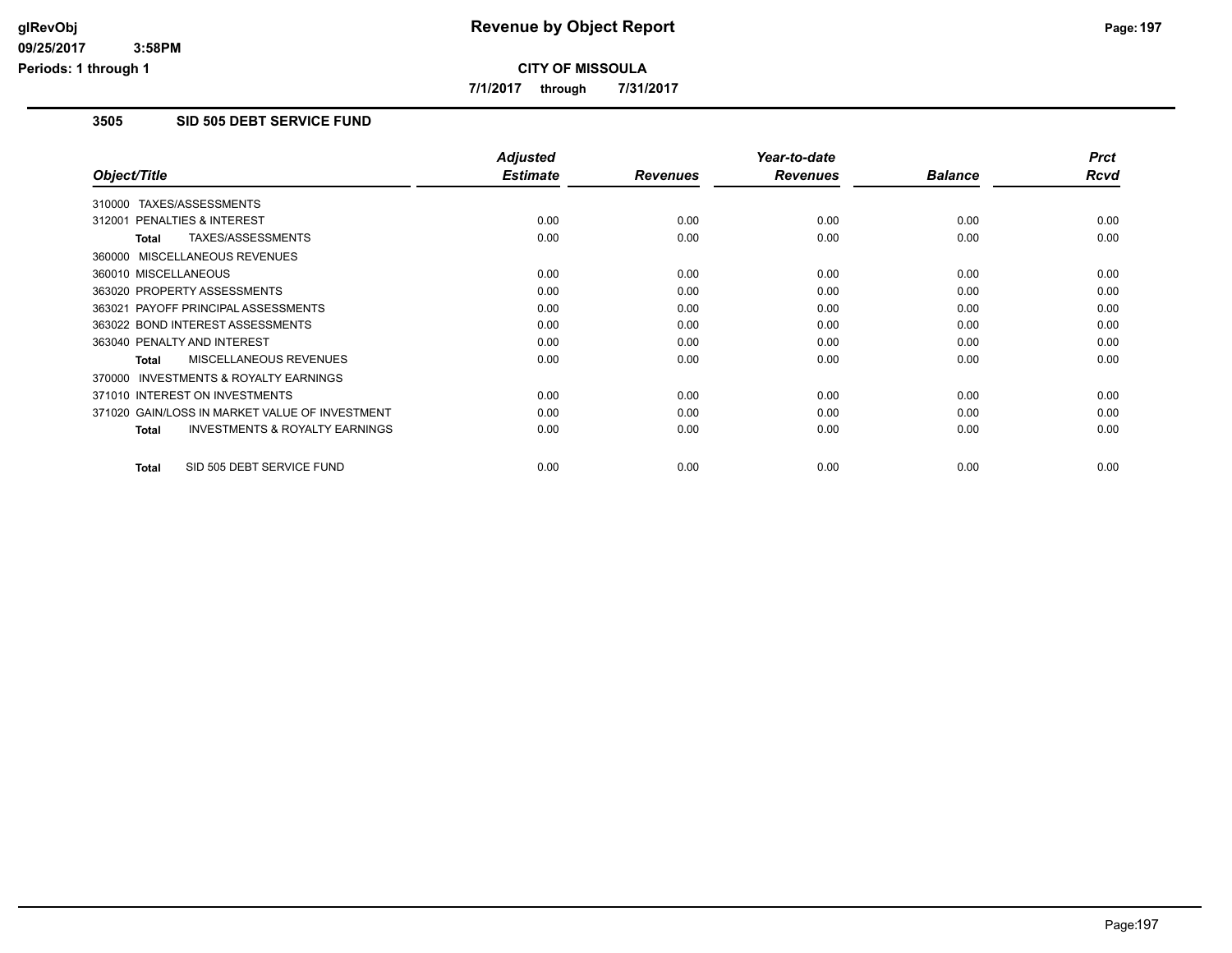**7/1/2017 through 7/31/2017**

**3506 SID 506 DEBT SERVICE FUND**

**3506 SID 506 DEBT SERVICE FUND**

|                                                           | <b>Adjusted</b> |                 | Year-to-date    |                | <b>Prct</b> |
|-----------------------------------------------------------|-----------------|-----------------|-----------------|----------------|-------------|
| Object/Title                                              | <b>Estimate</b> | <b>Revenues</b> | <b>Revenues</b> | <b>Balance</b> | <b>Rcvd</b> |
| TAXES/ASSESSMENTS<br>310000                               |                 |                 |                 |                |             |
| PENALTIES & INTEREST<br>312001                            | 0.00            | 0.00            | 0.00            | 0.00           | 0.00        |
| <b>TAXES/ASSESSMENTS</b><br>Total                         | 0.00            | 0.00            | 0.00            | 0.00           | 0.00        |
| MISCELLANEOUS REVENUES<br>360000                          |                 |                 |                 |                |             |
| 360010 MISCELLANEOUS                                      | 0.00            | 0.00            | 0.00            | 0.00           | 0.00        |
| 363020 PROPERTY ASSESSMENTS                               | 0.00            | 0.00            | 0.00            | 0.00           | 0.00        |
| 363021 PAYOFF PRINCIPAL ASSESSMENTS                       | 0.00            | 0.00            | 0.00            | 0.00           | 0.00        |
| 363022 BOND INTEREST ASSESSMENTS                          | 0.00            | 0.00            | 0.00            | 0.00           | 0.00        |
| 363040 PENALTY AND INTEREST                               | 0.00            | 0.00            | 0.00            | 0.00           | 0.00        |
| MISCELLANEOUS REVENUES<br>Total                           | 0.00            | 0.00            | 0.00            | 0.00           | 0.00        |
| <b>INVESTMENTS &amp; ROYALTY EARNINGS</b><br>370000       |                 |                 |                 |                |             |
| 371010 INTEREST ON INVESTMENTS                            | 0.00            | 0.00            | 0.00            | 0.00           | 0.00        |
| 371020 GAIN/LOSS IN MARKET VALUE OF INVESTMENTS           | 0.00            | 0.00            | 0.00            | 0.00           | 0.00        |
| <b>INVESTMENTS &amp; ROYALTY EARNINGS</b><br><b>Total</b> | 0.00            | 0.00            | 0.00            | 0.00           | 0.00        |
| OTHER FINANCING SOURCES<br>380000                         |                 |                 |                 |                |             |
| 381009 TRANSFERS IN                                       | 0.00            | 0.00            | 0.00            | 0.00           | 0.00        |
| OTHER FINANCING SOURCES<br><b>Total</b>                   | 0.00            | 0.00            | 0.00            | 0.00           | 0.00        |
| SID 506 DEBT SERVICE FUND<br><b>Total</b>                 | 0.00            | 0.00            | 0.00            | 0.00           | 0.00        |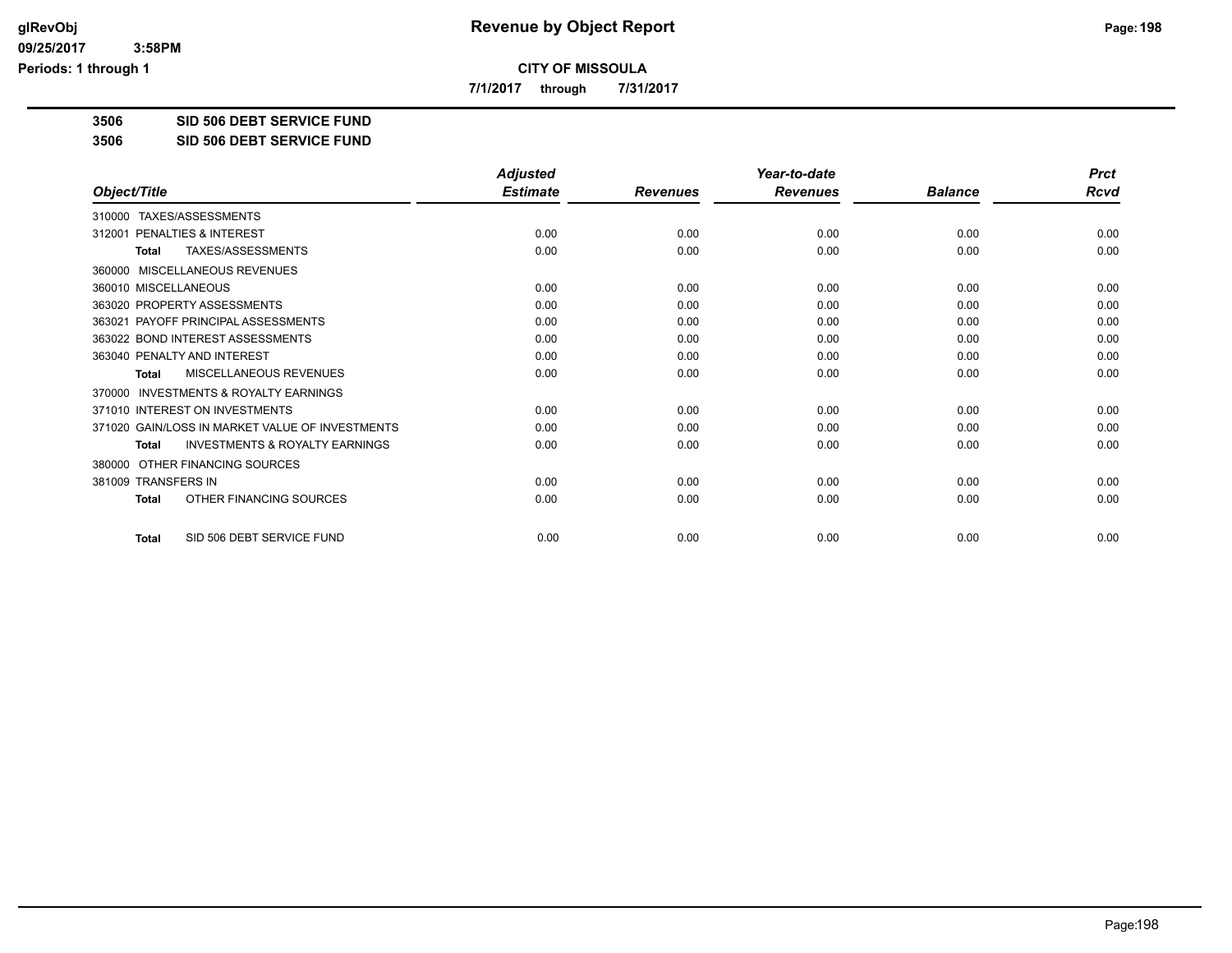**CITY OF MISSOULA**

**7/1/2017 through 7/31/2017**

## **3506 SID 506 DEBT SERVICE FUND**

|                                                    | <b>Adjusted</b> |                 | Year-to-date    |                | <b>Prct</b> |
|----------------------------------------------------|-----------------|-----------------|-----------------|----------------|-------------|
| Object/Title                                       | <b>Estimate</b> | <b>Revenues</b> | <b>Revenues</b> | <b>Balance</b> | <b>Rcvd</b> |
| 310000 TAXES/ASSESSMENTS                           |                 |                 |                 |                |             |
| PENALTIES & INTEREST<br>312001                     | 0.00            | 0.00            | 0.00            | 0.00           | 0.00        |
| TAXES/ASSESSMENTS<br>Total                         | 0.00            | 0.00            | 0.00            | 0.00           | 0.00        |
| 360000 MISCELLANEOUS REVENUES                      |                 |                 |                 |                |             |
| 360010 MISCELLANEOUS                               | 0.00            | 0.00            | 0.00            | 0.00           | 0.00        |
| 363020 PROPERTY ASSESSMENTS                        | 0.00            | 0.00            | 0.00            | 0.00           | 0.00        |
| 363021 PAYOFF PRINCIPAL ASSESSMENTS                | 0.00            | 0.00            | 0.00            | 0.00           | 0.00        |
| 363022 BOND INTEREST ASSESSMENTS                   | 0.00            | 0.00            | 0.00            | 0.00           | 0.00        |
| 363040 PENALTY AND INTEREST                        | 0.00            | 0.00            | 0.00            | 0.00           | 0.00        |
| MISCELLANEOUS REVENUES<br><b>Total</b>             | 0.00            | 0.00            | 0.00            | 0.00           | 0.00        |
| 370000 INVESTMENTS & ROYALTY EARNINGS              |                 |                 |                 |                |             |
| 371010 INTEREST ON INVESTMENTS                     | 0.00            | 0.00            | 0.00            | 0.00           | 0.00        |
| 371020 GAIN/LOSS IN MARKET VALUE OF INVESTMENT     | 0.00            | 0.00            | 0.00            | 0.00           | 0.00        |
| <b>INVESTMENTS &amp; ROYALTY EARNINGS</b><br>Total | 0.00            | 0.00            | 0.00            | 0.00           | 0.00        |
| 380000 OTHER FINANCING SOURCES                     |                 |                 |                 |                |             |
| 381009 TRANSFERS IN                                | 0.00            | 0.00            | 0.00            | 0.00           | 0.00        |
| OTHER FINANCING SOURCES<br>Total                   | 0.00            | 0.00            | 0.00            | 0.00           | 0.00        |
| SID 506 DEBT SERVICE FUND<br><b>Total</b>          | 0.00            | 0.00            | 0.00            | 0.00           | 0.00        |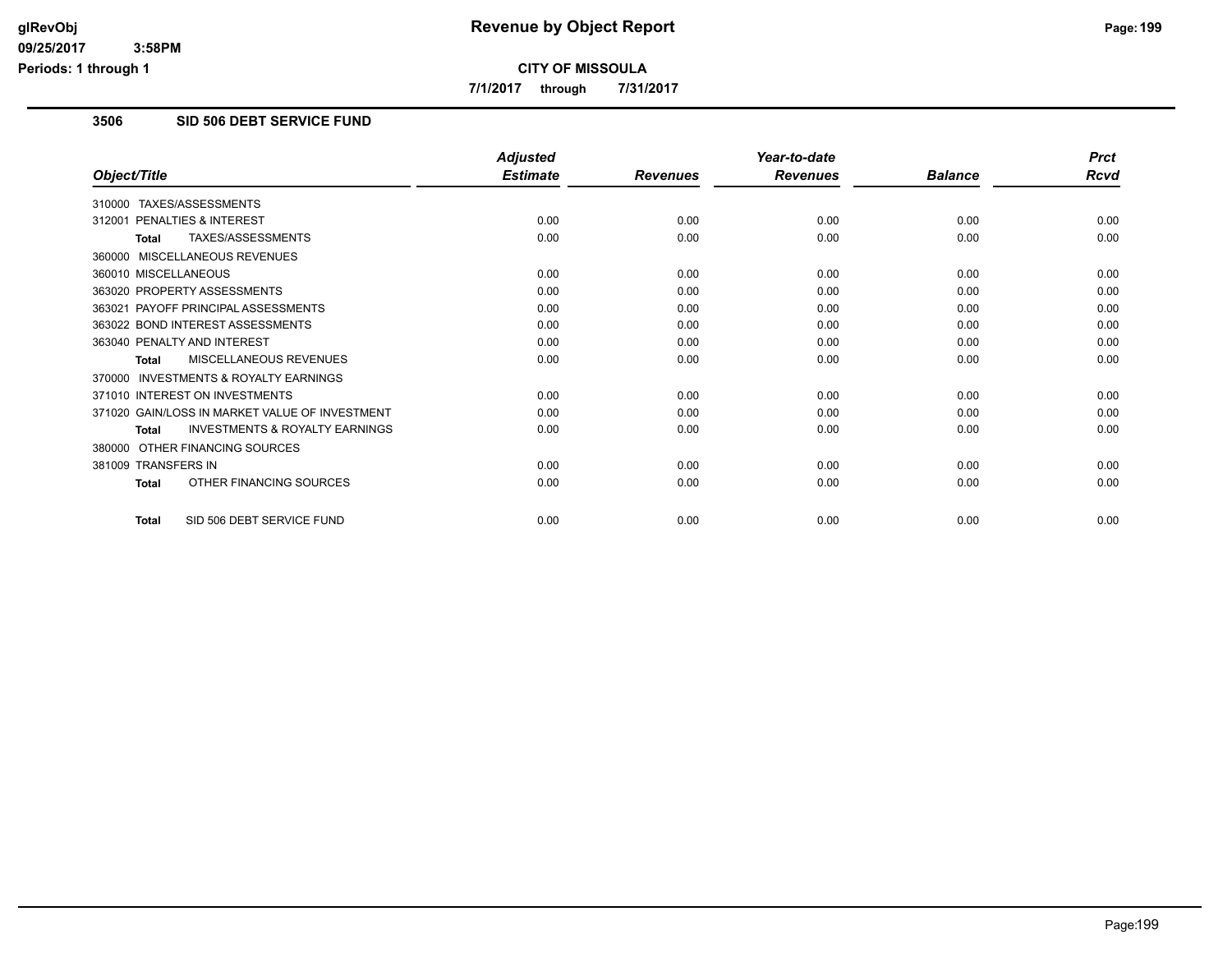**CITY OF MISSOULA**

**7/1/2017 through 7/31/2017**

**3507 SID 507 DEBT SERVICE FUND**

**3507 SID 507 DEBT SERVICE FUND**

|                                                           | <b>Adjusted</b> |                 | Year-to-date    |                | <b>Prct</b> |
|-----------------------------------------------------------|-----------------|-----------------|-----------------|----------------|-------------|
| Object/Title                                              | <b>Estimate</b> | <b>Revenues</b> | <b>Revenues</b> | <b>Balance</b> | <b>Rcvd</b> |
| <b>TAXES/ASSESSMENTS</b><br>310000                        |                 |                 |                 |                |             |
| PENALTIES & INTEREST<br>312001                            | 0.00            | 0.00            | 0.00            | 0.00           | 0.00        |
| TAXES/ASSESSMENTS<br>Total                                | 0.00            | 0.00            | 0.00            | 0.00           | 0.00        |
| MISCELLANEOUS REVENUES<br>360000                          |                 |                 |                 |                |             |
| 360010 MISCELLANEOUS                                      | 0.00            | 0.00            | 0.00            | 0.00           | 0.00        |
| 363020 PROPERTY ASSESSMENTS                               | 0.00            | 0.00            | 0.00            | 0.00           | 0.00        |
| 363021 PAYOFF PRINCIPAL ASSESSMENTS                       | 0.00            | 0.00            | 0.00            | 0.00           | 0.00        |
| 363022 BOND INTEREST ASSESSMENTS                          | 0.00            | 0.00            | 0.00            | 0.00           | 0.00        |
| 363040 PENALTY AND INTEREST                               | 0.00            | 0.00            | 0.00            | 0.00           | 0.00        |
| MISCELLANEOUS REVENUES<br><b>Total</b>                    | 0.00            | 0.00            | 0.00            | 0.00           | 0.00        |
| <b>INVESTMENTS &amp; ROYALTY EARNINGS</b><br>370000       |                 |                 |                 |                |             |
| 371010 INTEREST ON INVESTMENTS                            | 0.00            | 0.00            | 0.00            | 0.00           | 0.00        |
| 371020 GAIN/LOSS IN MARKET VALUE OF INVESTMENTS           | 0.00            | 0.00            | 0.00            | 0.00           | 0.00        |
| <b>INVESTMENTS &amp; ROYALTY EARNINGS</b><br><b>Total</b> | 0.00            | 0.00            | 0.00            | 0.00           | 0.00        |
| OTHER FINANCING SOURCES<br>380000                         |                 |                 |                 |                |             |
| 381009 TRANSFERS IN                                       | 0.00            | 0.00            | 0.00            | 0.00           | 0.00        |
| OTHER FINANCING SOURCES<br><b>Total</b>                   | 0.00            | 0.00            | 0.00            | 0.00           | 0.00        |
| SID 507 DEBT SERVICE FUND<br><b>Total</b>                 | 0.00            | 0.00            | 0.00            | 0.00           | 0.00        |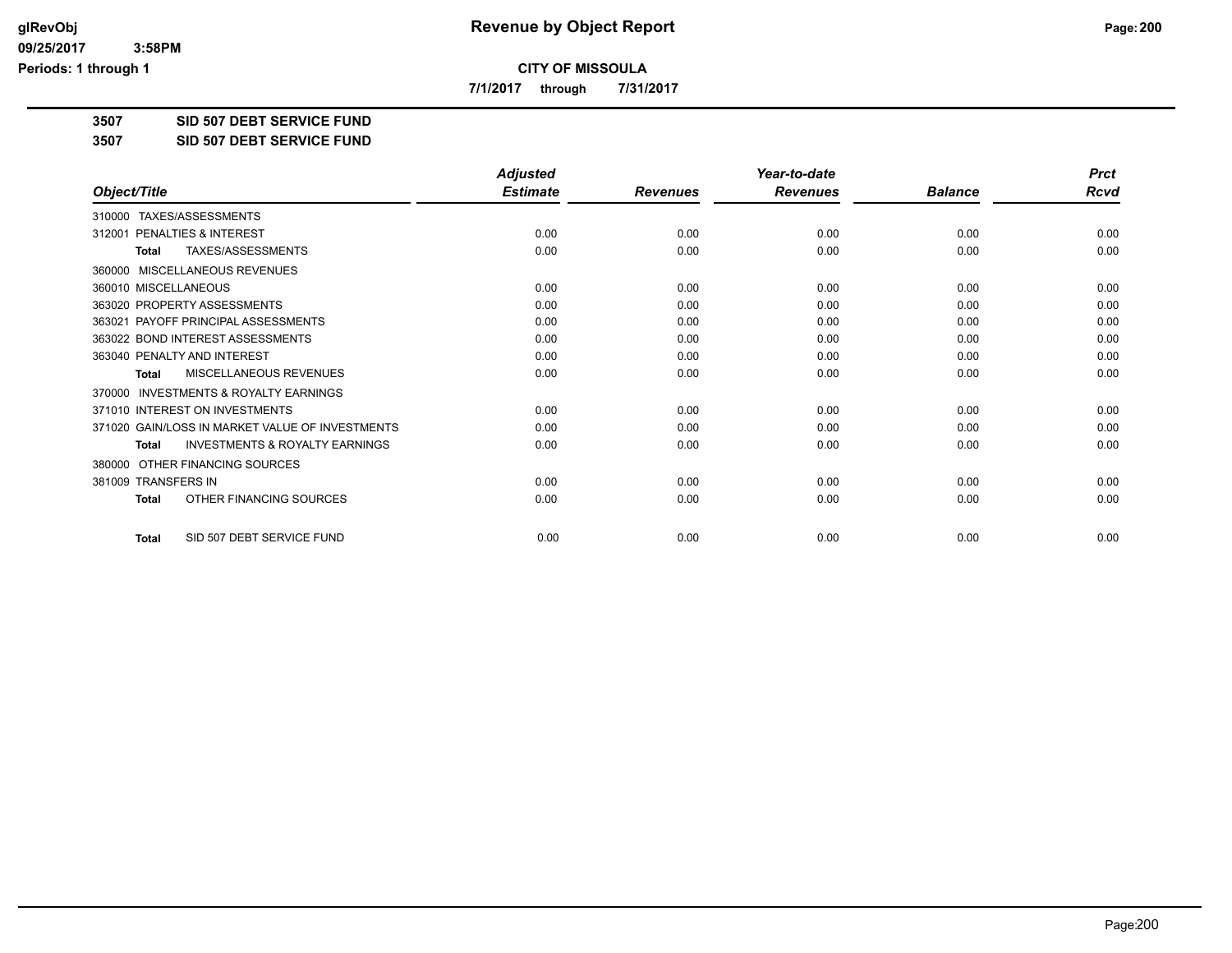**CITY OF MISSOULA**

**7/1/2017 through 7/31/2017**

### **3507 SID 507 DEBT SERVICE FUND**

|                                                           | <b>Adjusted</b> |                 | Year-to-date    |                | <b>Prct</b> |
|-----------------------------------------------------------|-----------------|-----------------|-----------------|----------------|-------------|
| Object/Title                                              | <b>Estimate</b> | <b>Revenues</b> | <b>Revenues</b> | <b>Balance</b> | <b>Rcvd</b> |
| 310000 TAXES/ASSESSMENTS                                  |                 |                 |                 |                |             |
| PENALTIES & INTEREST<br>312001                            | 0.00            | 0.00            | 0.00            | 0.00           | 0.00        |
| TAXES/ASSESSMENTS<br><b>Total</b>                         | 0.00            | 0.00            | 0.00            | 0.00           | 0.00        |
| 360000 MISCELLANEOUS REVENUES                             |                 |                 |                 |                |             |
| 360010 MISCELLANEOUS                                      | 0.00            | 0.00            | 0.00            | 0.00           | 0.00        |
| 363020 PROPERTY ASSESSMENTS                               | 0.00            | 0.00            | 0.00            | 0.00           | 0.00        |
| 363021 PAYOFF PRINCIPAL ASSESSMENTS                       | 0.00            | 0.00            | 0.00            | 0.00           | 0.00        |
| 363022 BOND INTEREST ASSESSMENTS                          | 0.00            | 0.00            | 0.00            | 0.00           | 0.00        |
| 363040 PENALTY AND INTEREST                               | 0.00            | 0.00            | 0.00            | 0.00           | 0.00        |
| MISCELLANEOUS REVENUES<br><b>Total</b>                    | 0.00            | 0.00            | 0.00            | 0.00           | 0.00        |
| <b>INVESTMENTS &amp; ROYALTY EARNINGS</b><br>370000       |                 |                 |                 |                |             |
| 371010 INTEREST ON INVESTMENTS                            | 0.00            | 0.00            | 0.00            | 0.00           | 0.00        |
| 371020 GAIN/LOSS IN MARKET VALUE OF INVESTMENT            | 0.00            | 0.00            | 0.00            | 0.00           | 0.00        |
| <b>INVESTMENTS &amp; ROYALTY EARNINGS</b><br><b>Total</b> | 0.00            | 0.00            | 0.00            | 0.00           | 0.00        |
| OTHER FINANCING SOURCES<br>380000                         |                 |                 |                 |                |             |
| 381009 TRANSFERS IN                                       | 0.00            | 0.00            | 0.00            | 0.00           | 0.00        |
| OTHER FINANCING SOURCES<br><b>Total</b>                   | 0.00            | 0.00            | 0.00            | 0.00           | 0.00        |
| SID 507 DEBT SERVICE FUND<br><b>Total</b>                 | 0.00            | 0.00            | 0.00            | 0.00           | 0.00        |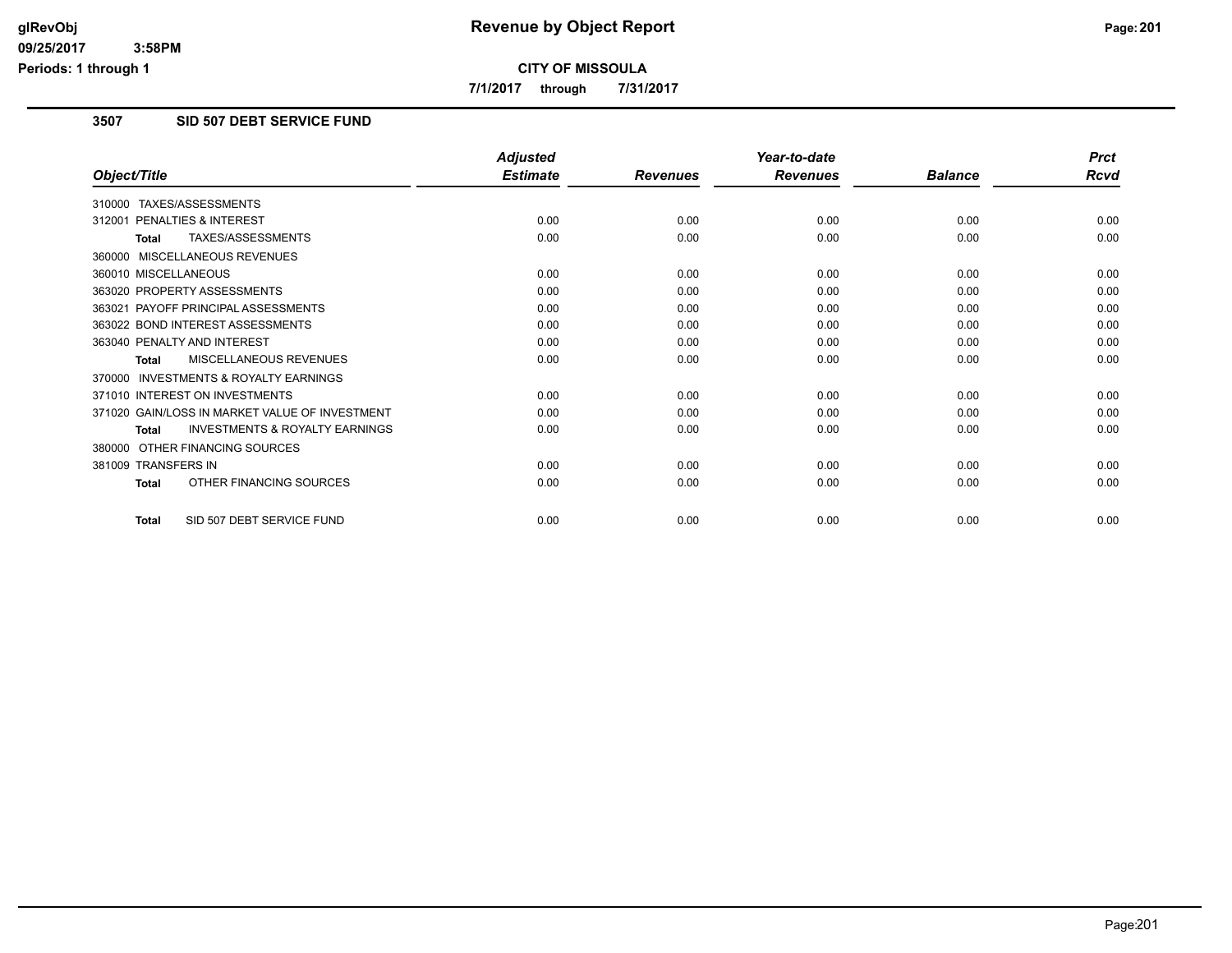**7/1/2017 through 7/31/2017**

**3508 SID 508 DEBT SERVICE FUND**

**3508 SID 508 DEBT SERVICE FUND**

|                                                           | <b>Adjusted</b> |                 | Year-to-date    |                | <b>Prct</b> |
|-----------------------------------------------------------|-----------------|-----------------|-----------------|----------------|-------------|
| Object/Title                                              | <b>Estimate</b> | <b>Revenues</b> | <b>Revenues</b> | <b>Balance</b> | <b>Rcvd</b> |
| TAXES/ASSESSMENTS<br>310000                               |                 |                 |                 |                |             |
| PENALTIES & INTEREST<br>312001                            | 0.00            | 0.00            | 0.00            | 0.00           | 0.00        |
| <b>TAXES/ASSESSMENTS</b><br>Total                         | 0.00            | 0.00            | 0.00            | 0.00           | 0.00        |
| MISCELLANEOUS REVENUES<br>360000                          |                 |                 |                 |                |             |
| 360010 MISCELLANEOUS                                      | 0.00            | 0.00            | 0.00            | 0.00           | 0.00        |
| 363020 PROPERTY ASSESSMENTS                               | 0.00            | 0.00            | 0.00            | 0.00           | 0.00        |
| 363021 PAYOFF PRINCIPAL ASSESSMENTS                       | 0.00            | 0.00            | 0.00            | 0.00           | 0.00        |
| 363022 BOND INTEREST ASSESSMENTS                          | 0.00            | 0.00            | 0.00            | 0.00           | 0.00        |
| 363040 PENALTY AND INTEREST                               | 0.00            | 0.00            | 0.00            | 0.00           | 0.00        |
| MISCELLANEOUS REVENUES<br>Total                           | 0.00            | 0.00            | 0.00            | 0.00           | 0.00        |
| <b>INVESTMENTS &amp; ROYALTY EARNINGS</b><br>370000       |                 |                 |                 |                |             |
| 371010 INTEREST ON INVESTMENTS                            | 0.00            | 0.00            | 0.00            | 0.00           | 0.00        |
| 371020 GAIN/LOSS IN MARKET VALUE OF INVESTMENTS           | 0.00            | 0.00            | 0.00            | 0.00           | 0.00        |
| <b>INVESTMENTS &amp; ROYALTY EARNINGS</b><br><b>Total</b> | 0.00            | 0.00            | 0.00            | 0.00           | 0.00        |
| OTHER FINANCING SOURCES<br>380000                         |                 |                 |                 |                |             |
| 381009 TRANSFERS IN                                       | 0.00            | 0.00            | 0.00            | 0.00           | 0.00        |
| OTHER FINANCING SOURCES<br><b>Total</b>                   | 0.00            | 0.00            | 0.00            | 0.00           | 0.00        |
| SID 508 DEBT SERVICE FUND<br><b>Total</b>                 | 0.00            | 0.00            | 0.00            | 0.00           | 0.00        |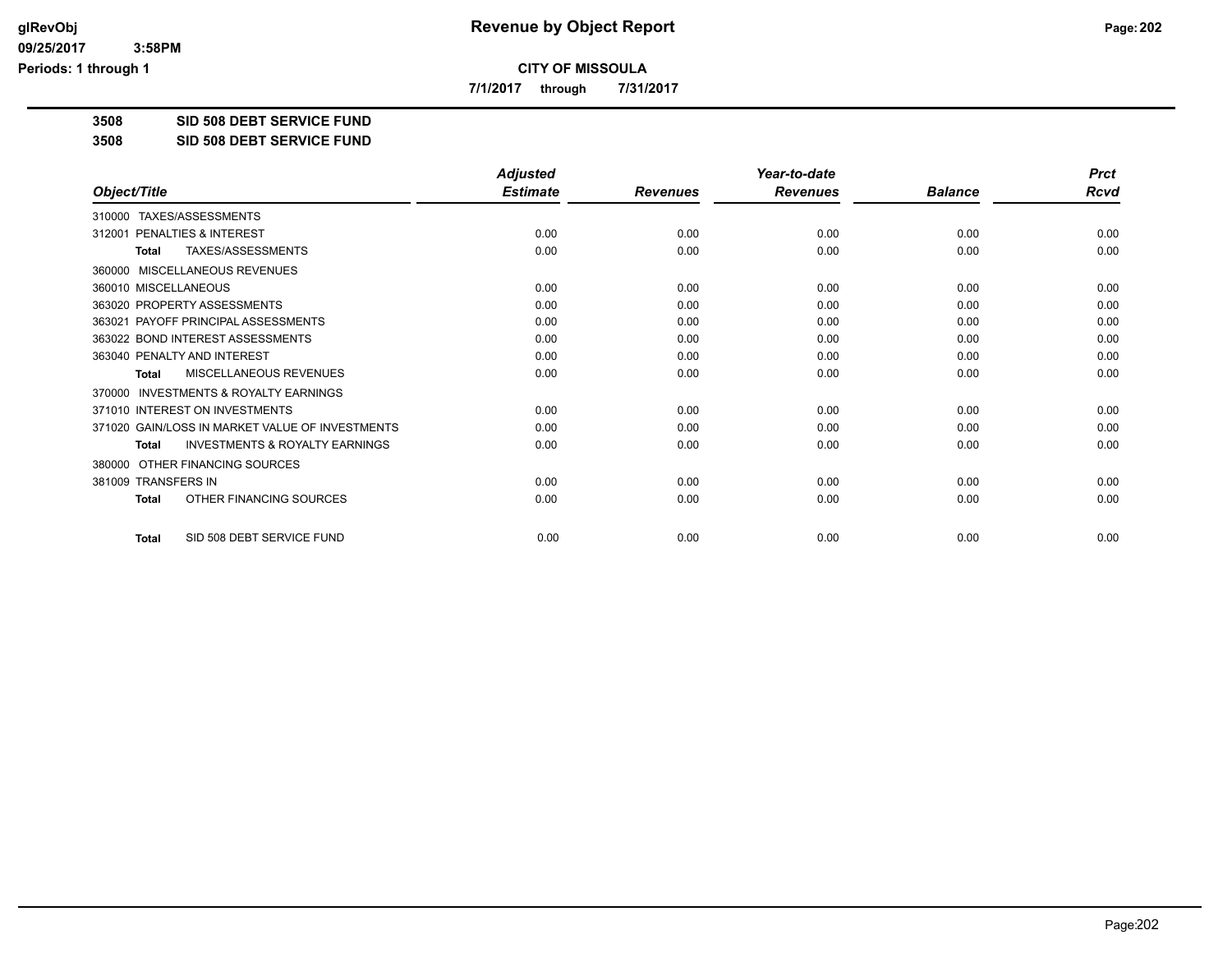**CITY OF MISSOULA**

**7/1/2017 through 7/31/2017**

## **3508 SID 508 DEBT SERVICE FUND**

|                                                           | <b>Adjusted</b> |                 | Year-to-date    |                | <b>Prct</b> |
|-----------------------------------------------------------|-----------------|-----------------|-----------------|----------------|-------------|
| Object/Title                                              | <b>Estimate</b> | <b>Revenues</b> | <b>Revenues</b> | <b>Balance</b> | <b>Rcvd</b> |
| 310000 TAXES/ASSESSMENTS                                  |                 |                 |                 |                |             |
| PENALTIES & INTEREST<br>312001                            | 0.00            | 0.00            | 0.00            | 0.00           | 0.00        |
| <b>TAXES/ASSESSMENTS</b><br><b>Total</b>                  | 0.00            | 0.00            | 0.00            | 0.00           | 0.00        |
| 360000 MISCELLANEOUS REVENUES                             |                 |                 |                 |                |             |
| 360010 MISCELLANEOUS                                      | 0.00            | 0.00            | 0.00            | 0.00           | 0.00        |
| 363020 PROPERTY ASSESSMENTS                               | 0.00            | 0.00            | 0.00            | 0.00           | 0.00        |
| 363021 PAYOFF PRINCIPAL ASSESSMENTS                       | 0.00            | 0.00            | 0.00            | 0.00           | 0.00        |
| 363022 BOND INTEREST ASSESSMENTS                          | 0.00            | 0.00            | 0.00            | 0.00           | 0.00        |
| 363040 PENALTY AND INTEREST                               | 0.00            | 0.00            | 0.00            | 0.00           | 0.00        |
| MISCELLANEOUS REVENUES<br><b>Total</b>                    | 0.00            | 0.00            | 0.00            | 0.00           | 0.00        |
| INVESTMENTS & ROYALTY EARNINGS<br>370000                  |                 |                 |                 |                |             |
| 371010 INTEREST ON INVESTMENTS                            | 0.00            | 0.00            | 0.00            | 0.00           | 0.00        |
| 371020 GAIN/LOSS IN MARKET VALUE OF INVESTMENT            | 0.00            | 0.00            | 0.00            | 0.00           | 0.00        |
| <b>INVESTMENTS &amp; ROYALTY EARNINGS</b><br><b>Total</b> | 0.00            | 0.00            | 0.00            | 0.00           | 0.00        |
| OTHER FINANCING SOURCES<br>380000                         |                 |                 |                 |                |             |
| 381009 TRANSFERS IN                                       | 0.00            | 0.00            | 0.00            | 0.00           | 0.00        |
| OTHER FINANCING SOURCES<br><b>Total</b>                   | 0.00            | 0.00            | 0.00            | 0.00           | 0.00        |
| SID 508 DEBT SERVICE FUND<br><b>Total</b>                 | 0.00            | 0.00            | 0.00            | 0.00           | 0.00        |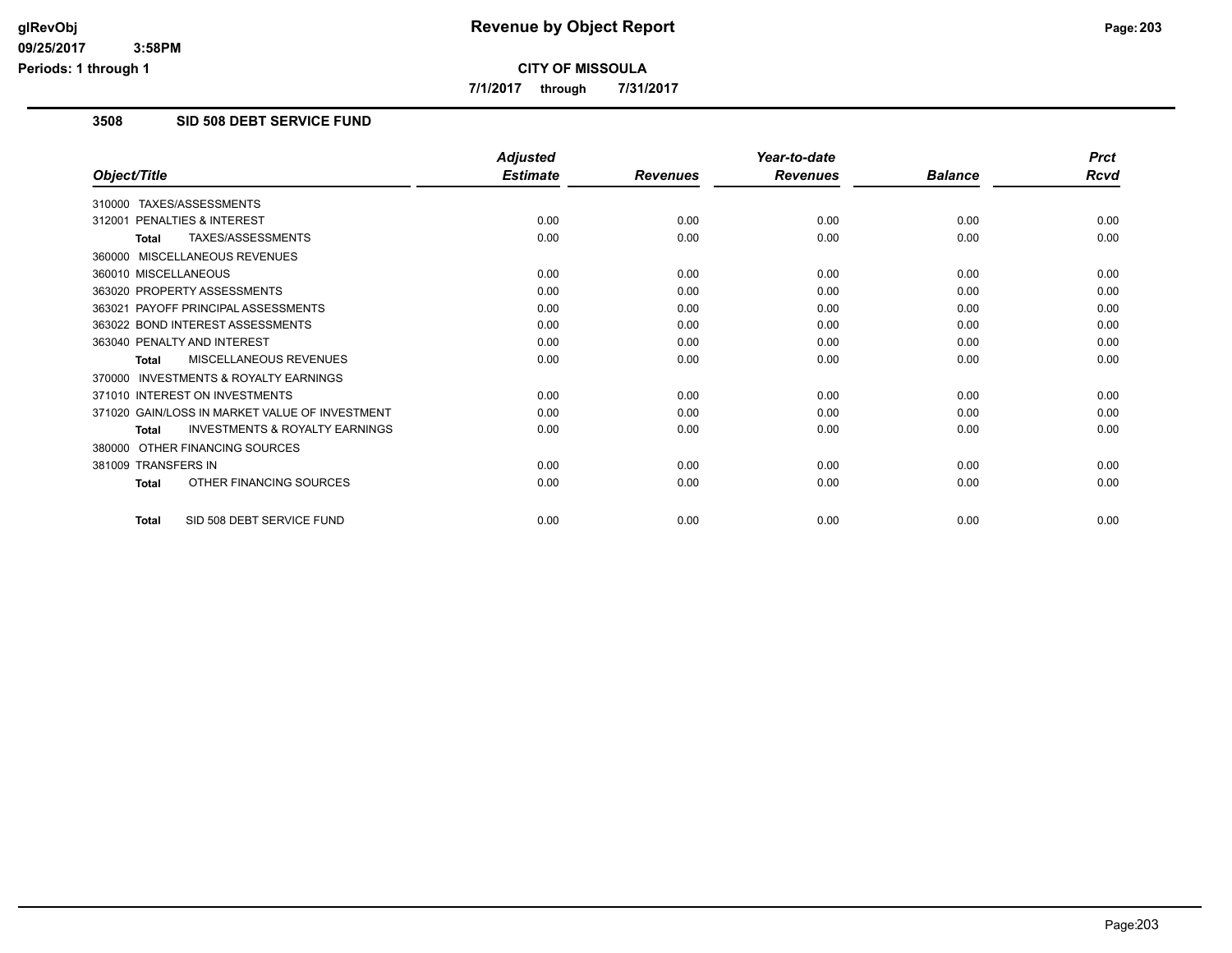**7/1/2017 through 7/31/2017**

**3510 SID 510 DEBT SERVICE FUND**

**3510 SID 510 DEBT SERVICE FUND**

|                                                           | <b>Adjusted</b> |                 | Year-to-date    |                | <b>Prct</b> |
|-----------------------------------------------------------|-----------------|-----------------|-----------------|----------------|-------------|
| Object/Title                                              | <b>Estimate</b> | <b>Revenues</b> | <b>Revenues</b> | <b>Balance</b> | <b>Rcvd</b> |
| TAXES/ASSESSMENTS<br>310000                               |                 |                 |                 |                |             |
| PENALTIES & INTEREST<br>312001                            | 0.00            | 0.00            | 0.00            | 0.00           | 0.00        |
| TAXES/ASSESSMENTS<br>Total                                | 0.00            | 0.00            | 0.00            | 0.00           | 0.00        |
| MISCELLANEOUS REVENUES<br>360000                          |                 |                 |                 |                |             |
| 360010 MISCELLANEOUS                                      | 0.00            | 0.00            | 0.00            | 0.00           | 0.00        |
| 363020 PROPERTY ASSESSMENTS                               | 0.00            | 0.00            | 0.00            | 0.00           | 0.00        |
| 363021 PAYOFF PRINCIPAL ASSESSMENTS                       | 0.00            | 0.00            | 0.00            | 0.00           | 0.00        |
| 363022 BOND INTEREST ASSESSMENTS                          | 0.00            | 0.00            | 0.00            | 0.00           | 0.00        |
| 363040 PENALTY AND INTEREST                               | 0.00            | 0.00            | 0.00            | 0.00           | 0.00        |
| <b>MISCELLANEOUS REVENUES</b><br>Total                    | 0.00            | 0.00            | 0.00            | 0.00           | 0.00        |
| <b>INVESTMENTS &amp; ROYALTY EARNINGS</b><br>370000       |                 |                 |                 |                |             |
| 371010 INTEREST ON INVESTMENTS                            | 0.00            | 0.00            | 0.00            | 0.00           | 0.00        |
| 371020 GAIN/LOSS IN MARKET VALUE OF INVESTMENTS           | 0.00            | 0.00            | 0.00            | 0.00           | 0.00        |
| 371500 INTEREST ON INTERFUND LOAN                         | 0.00            | 0.00            | 0.00            | 0.00           | 0.00        |
| <b>INVESTMENTS &amp; ROYALTY EARNINGS</b><br><b>Total</b> | 0.00            | 0.00            | 0.00            | 0.00           | 0.00        |
| SID 510 DEBT SERVICE FUND<br><b>Total</b>                 | 0.00            | 0.00            | 0.00            | 0.00           | 0.00        |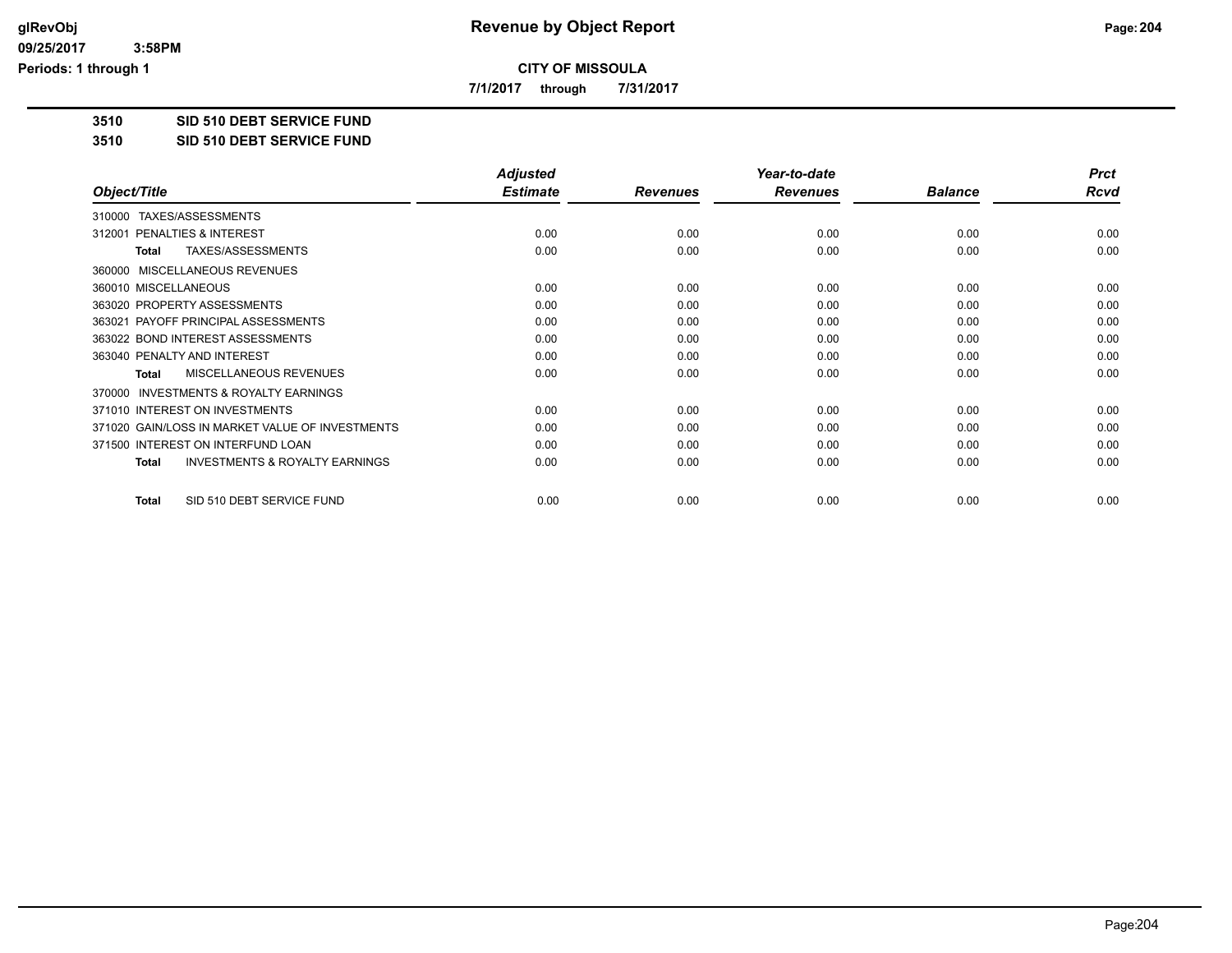**CITY OF MISSOULA**

**7/1/2017 through 7/31/2017**

# **3510 SID 510 DEBT SERVICE FUND**

|                                                           | <b>Adjusted</b> |                 | Year-to-date    |                | <b>Prct</b> |
|-----------------------------------------------------------|-----------------|-----------------|-----------------|----------------|-------------|
| Object/Title                                              | <b>Estimate</b> | <b>Revenues</b> | <b>Revenues</b> | <b>Balance</b> | Rcvd        |
| TAXES/ASSESSMENTS<br>310000                               |                 |                 |                 |                |             |
| 312001 PENALTIES & INTEREST                               | 0.00            | 0.00            | 0.00            | 0.00           | 0.00        |
| TAXES/ASSESSMENTS<br><b>Total</b>                         | 0.00            | 0.00            | 0.00            | 0.00           | 0.00        |
| 360000 MISCELLANEOUS REVENUES                             |                 |                 |                 |                |             |
| 360010 MISCELLANEOUS                                      | 0.00            | 0.00            | 0.00            | 0.00           | 0.00        |
| 363020 PROPERTY ASSESSMENTS                               | 0.00            | 0.00            | 0.00            | 0.00           | 0.00        |
| 363021 PAYOFF PRINCIPAL ASSESSMENTS                       | 0.00            | 0.00            | 0.00            | 0.00           | 0.00        |
| 363022 BOND INTEREST ASSESSMENTS                          | 0.00            | 0.00            | 0.00            | 0.00           | 0.00        |
| 363040 PENALTY AND INTEREST                               | 0.00            | 0.00            | 0.00            | 0.00           | 0.00        |
| MISCELLANEOUS REVENUES<br><b>Total</b>                    | 0.00            | 0.00            | 0.00            | 0.00           | 0.00        |
| <b>INVESTMENTS &amp; ROYALTY EARNINGS</b><br>370000       |                 |                 |                 |                |             |
| 371010 INTEREST ON INVESTMENTS                            | 0.00            | 0.00            | 0.00            | 0.00           | 0.00        |
| 371020 GAIN/LOSS IN MARKET VALUE OF INVESTMENT            | 0.00            | 0.00            | 0.00            | 0.00           | 0.00        |
| 371500 INTEREST ON INTERFUND LOAN                         | 0.00            | 0.00            | 0.00            | 0.00           | 0.00        |
| <b>INVESTMENTS &amp; ROYALTY EARNINGS</b><br><b>Total</b> | 0.00            | 0.00            | 0.00            | 0.00           | 0.00        |
| SID 510 DEBT SERVICE FUND<br><b>Total</b>                 | 0.00            | 0.00            | 0.00            | 0.00           | 0.00        |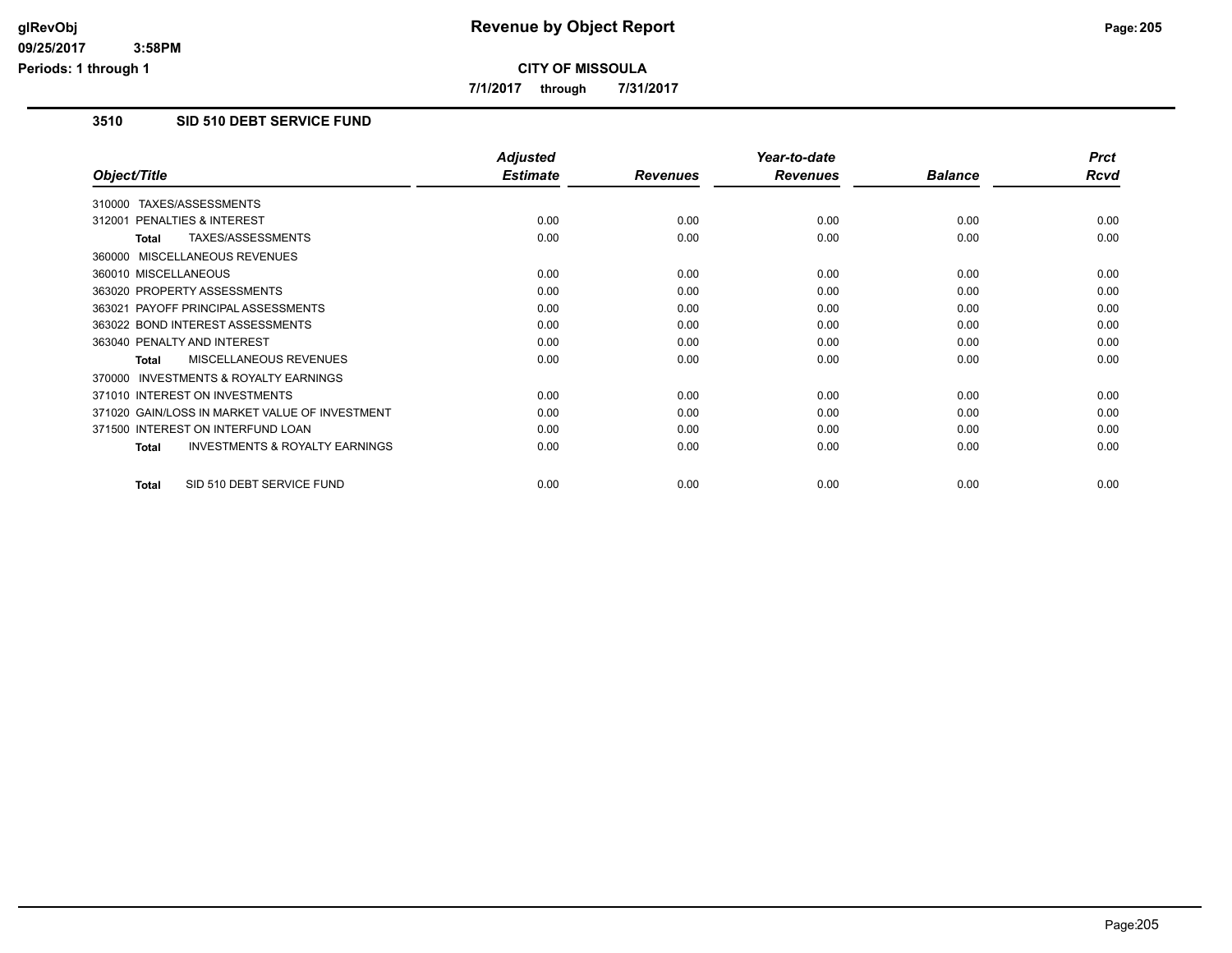**7/1/2017 through 7/31/2017**

**3511 SID 511 DEBT SERVICE FUND**

**3511 SID 511 DEBT SERVICE FUND**

|                                                    | <b>Adjusted</b> |                 | Year-to-date    |                | <b>Prct</b> |
|----------------------------------------------------|-----------------|-----------------|-----------------|----------------|-------------|
| Object/Title                                       | <b>Estimate</b> | <b>Revenues</b> | <b>Revenues</b> | <b>Balance</b> | Rcvd        |
| 310000 TAXES/ASSESSMENTS                           |                 |                 |                 |                |             |
| PENALTIES & INTEREST<br>312001                     | 0.00            | 0.00            | 0.00            | 0.00           | 0.00        |
| <b>TAXES/ASSESSMENTS</b><br>Total                  | 0.00            | 0.00            | 0.00            | 0.00           | 0.00        |
| 360000 MISCELLANEOUS REVENUES                      |                 |                 |                 |                |             |
| 360010 MISCELLANEOUS                               | 0.00            | 0.00            | 0.00            | 0.00           | 0.00        |
| 363020 PROPERTY ASSESSMENTS                        | 0.00            | 0.00            | 0.00            | 0.00           | 0.00        |
| 363021 PAYOFF PRINCIPAL ASSESSMENTS                | 0.00            | 0.00            | 0.00            | 0.00           | 0.00        |
| 363022 BOND INTEREST ASSESSMENTS                   | 0.00            | 0.00            | 0.00            | 0.00           | 0.00        |
| 363040 PENALTY AND INTEREST                        | 0.00            | 0.00            | 0.00            | 0.00           | 0.00        |
| MISCELLANEOUS REVENUES<br>Total                    | 0.00            | 0.00            | 0.00            | 0.00           | 0.00        |
| 370000 INVESTMENTS & ROYALTY EARNINGS              |                 |                 |                 |                |             |
| 371010 INTEREST ON INVESTMENTS                     | 0.00            | 0.00            | 0.00            | 0.00           | 0.00        |
| 371020 GAIN/LOSS IN MARKET VALUE OF INVESTMENTS    | 0.00            | 0.00            | 0.00            | 0.00           | 0.00        |
| <b>INVESTMENTS &amp; ROYALTY EARNINGS</b><br>Total | 0.00            | 0.00            | 0.00            | 0.00           | 0.00        |
| SID 511 DEBT SERVICE FUND<br>Total                 | 0.00            | 0.00            | 0.00            | 0.00           | 0.00        |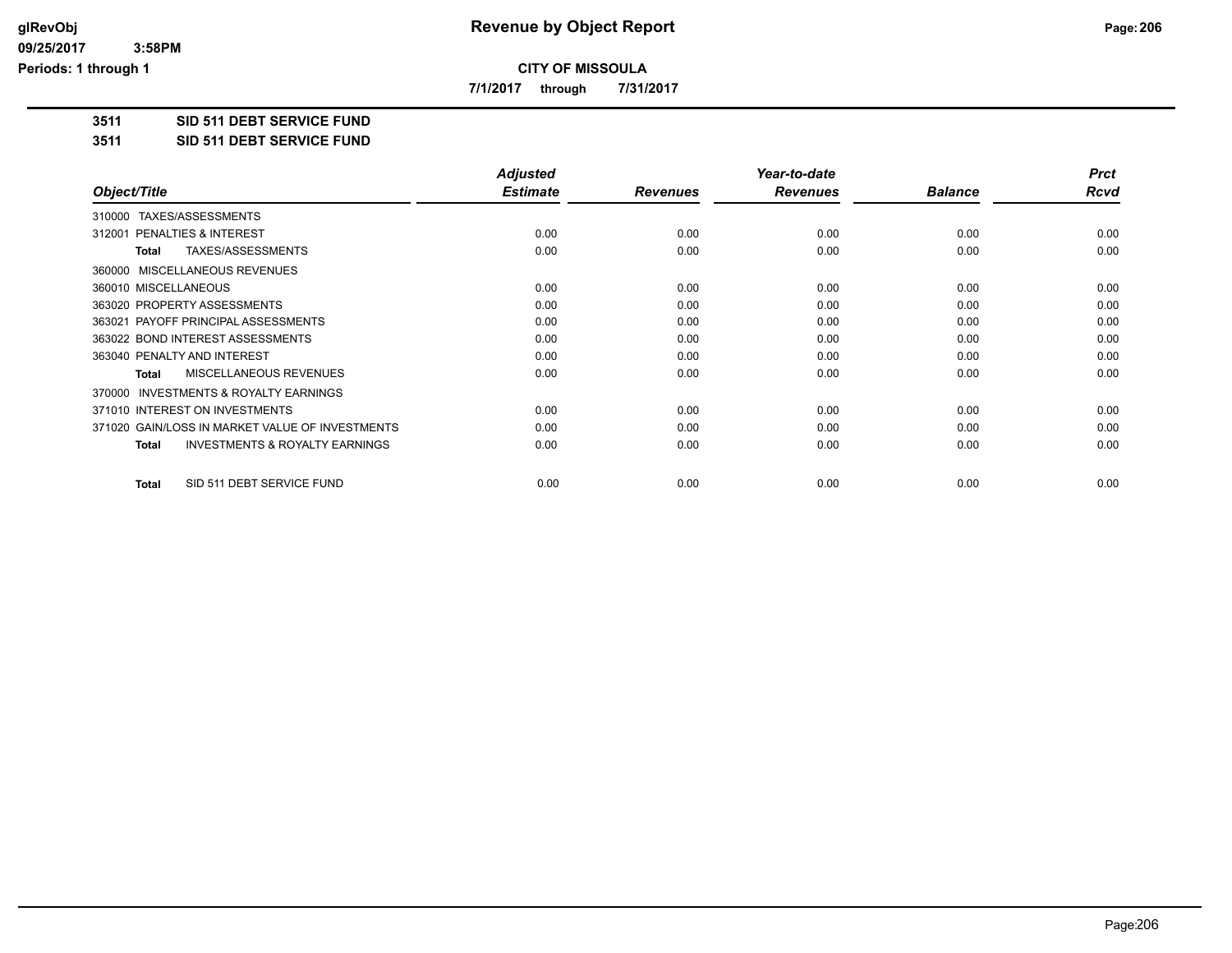**CITY OF MISSOULA**

**7/1/2017 through 7/31/2017**

# **3511 SID 511 DEBT SERVICE FUND**

|                                                           | <b>Adjusted</b> |                 | Year-to-date    |                | <b>Prct</b> |
|-----------------------------------------------------------|-----------------|-----------------|-----------------|----------------|-------------|
| Object/Title                                              | <b>Estimate</b> | <b>Revenues</b> | <b>Revenues</b> | <b>Balance</b> | Rcvd        |
| 310000 TAXES/ASSESSMENTS                                  |                 |                 |                 |                |             |
| 312001 PENALTIES & INTEREST                               | 0.00            | 0.00            | 0.00            | 0.00           | 0.00        |
| TAXES/ASSESSMENTS<br><b>Total</b>                         | 0.00            | 0.00            | 0.00            | 0.00           | 0.00        |
| 360000 MISCELLANEOUS REVENUES                             |                 |                 |                 |                |             |
| 360010 MISCELLANEOUS                                      | 0.00            | 0.00            | 0.00            | 0.00           | 0.00        |
| 363020 PROPERTY ASSESSMENTS                               | 0.00            | 0.00            | 0.00            | 0.00           | 0.00        |
| 363021 PAYOFF PRINCIPAL ASSESSMENTS                       | 0.00            | 0.00            | 0.00            | 0.00           | 0.00        |
| 363022 BOND INTEREST ASSESSMENTS                          | 0.00            | 0.00            | 0.00            | 0.00           | 0.00        |
| 363040 PENALTY AND INTEREST                               | 0.00            | 0.00            | 0.00            | 0.00           | 0.00        |
| MISCELLANEOUS REVENUES<br>Total                           | 0.00            | 0.00            | 0.00            | 0.00           | 0.00        |
| INVESTMENTS & ROYALTY EARNINGS<br>370000                  |                 |                 |                 |                |             |
| 371010 INTEREST ON INVESTMENTS                            | 0.00            | 0.00            | 0.00            | 0.00           | 0.00        |
| 371020 GAIN/LOSS IN MARKET VALUE OF INVESTMENT            | 0.00            | 0.00            | 0.00            | 0.00           | 0.00        |
| <b>INVESTMENTS &amp; ROYALTY EARNINGS</b><br><b>Total</b> | 0.00            | 0.00            | 0.00            | 0.00           | 0.00        |
| SID 511 DEBT SERVICE FUND<br><b>Total</b>                 | 0.00            | 0.00            | 0.00            | 0.00           | 0.00        |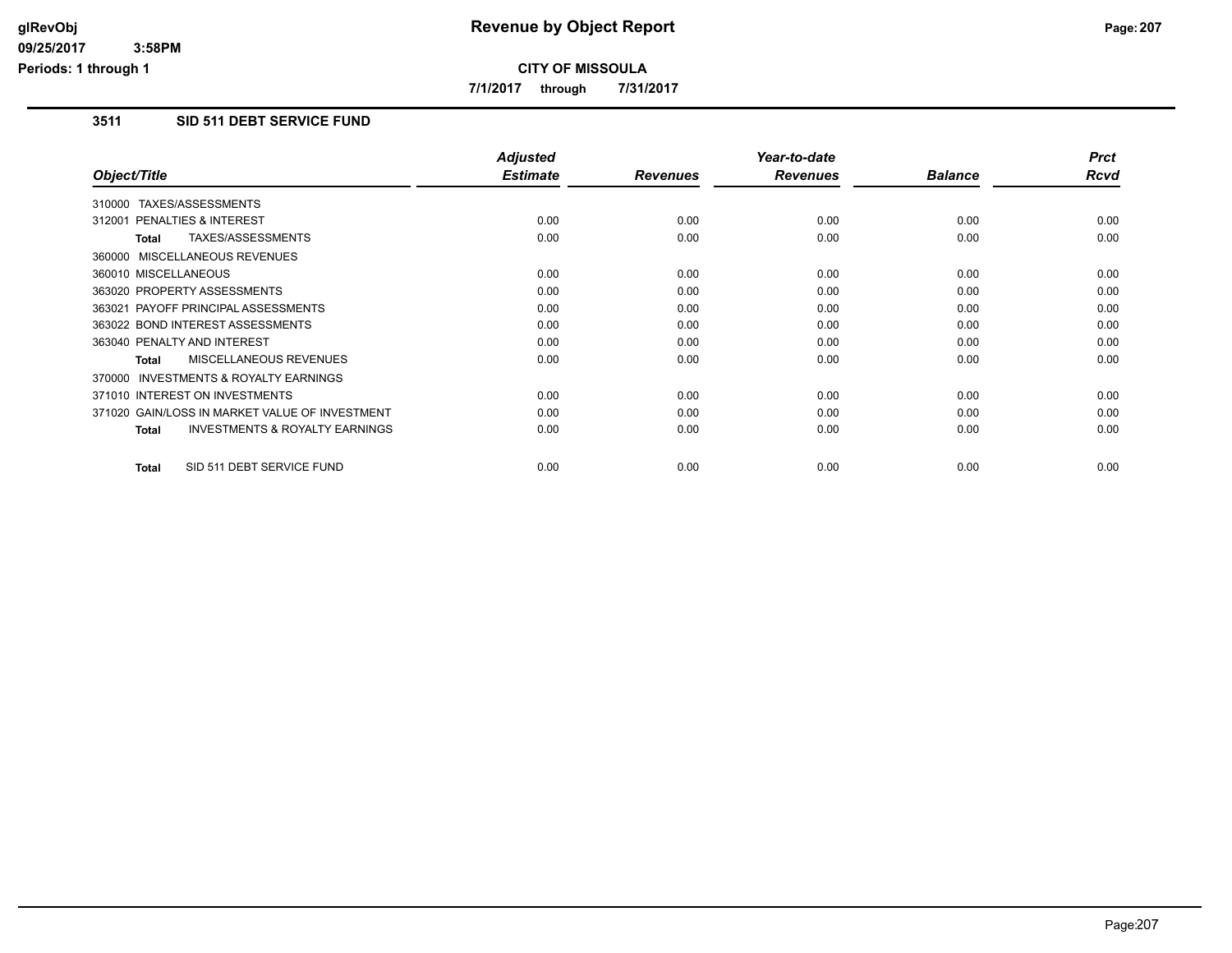**7/1/2017 through 7/31/2017**

**3512 SID 512 DEBT SERVICE FUND**

**3512 SID 512 DEBT SERVICE FUND**

|                                                           | <b>Adjusted</b> |                 | Year-to-date    |                | <b>Prct</b> |
|-----------------------------------------------------------|-----------------|-----------------|-----------------|----------------|-------------|
| Object/Title                                              | <b>Estimate</b> | <b>Revenues</b> | <b>Revenues</b> | <b>Balance</b> | <b>Rcvd</b> |
| TAXES/ASSESSMENTS<br>310000                               |                 |                 |                 |                |             |
| 312001 PENALTIES & INTEREST                               | 0.00            | 0.00            | 0.00            | 0.00           | 0.00        |
| TAXES/ASSESSMENTS<br><b>Total</b>                         | 0.00            | 0.00            | 0.00            | 0.00           | 0.00        |
| MISCELLANEOUS REVENUES<br>360000                          |                 |                 |                 |                |             |
| 360010 MISCELLANEOUS                                      | 0.00            | 0.00            | 0.00            | 0.00           | 0.00        |
| 363020 PROPERTY ASSESSMENTS                               | 0.00            | $-420.35$       | $-420.35$       | 420.35         | 0.00        |
| 363021 PAYOFF PRINCIPAL ASSESSMENTS                       | 0.00            | 0.00            | 0.00            | 0.00           | 0.00        |
| 363022 BOND INTEREST ASSESSMENTS                          | 0.00            | 0.00            | 0.00            | 0.00           | 0.00        |
| 363040 PENALTY AND INTEREST                               | 0.00            | $-17.03$        | $-17.03$        | 17.03          | 0.00        |
| MISCELLANEOUS REVENUES<br><b>Total</b>                    | 0.00            | $-437.38$       | $-437.38$       | 437.38         | 0.00        |
| <b>INVESTMENTS &amp; ROYALTY EARNINGS</b><br>370000       |                 |                 |                 |                |             |
| 371010 INTEREST ON INVESTMENTS                            | 0.00            | 0.00            | 0.00            | 0.00           | 0.00        |
| 371020 GAIN/LOSS IN MARKET VALUE OF INVESTMENTS           | 0.00            | 0.00            | 0.00            | 0.00           | 0.00        |
| 371500 INTEREST ON INTERFUND LOAN                         | 0.00            | 0.00            | 0.00            | 0.00           | 0.00        |
| <b>INVESTMENTS &amp; ROYALTY EARNINGS</b><br><b>Total</b> | 0.00            | 0.00            | 0.00            | 0.00           | 0.00        |
| SID 512 DEBT SERVICE FUND<br>Total                        | 0.00            | $-437.38$       | $-437.38$       | 437.38         | 0.00        |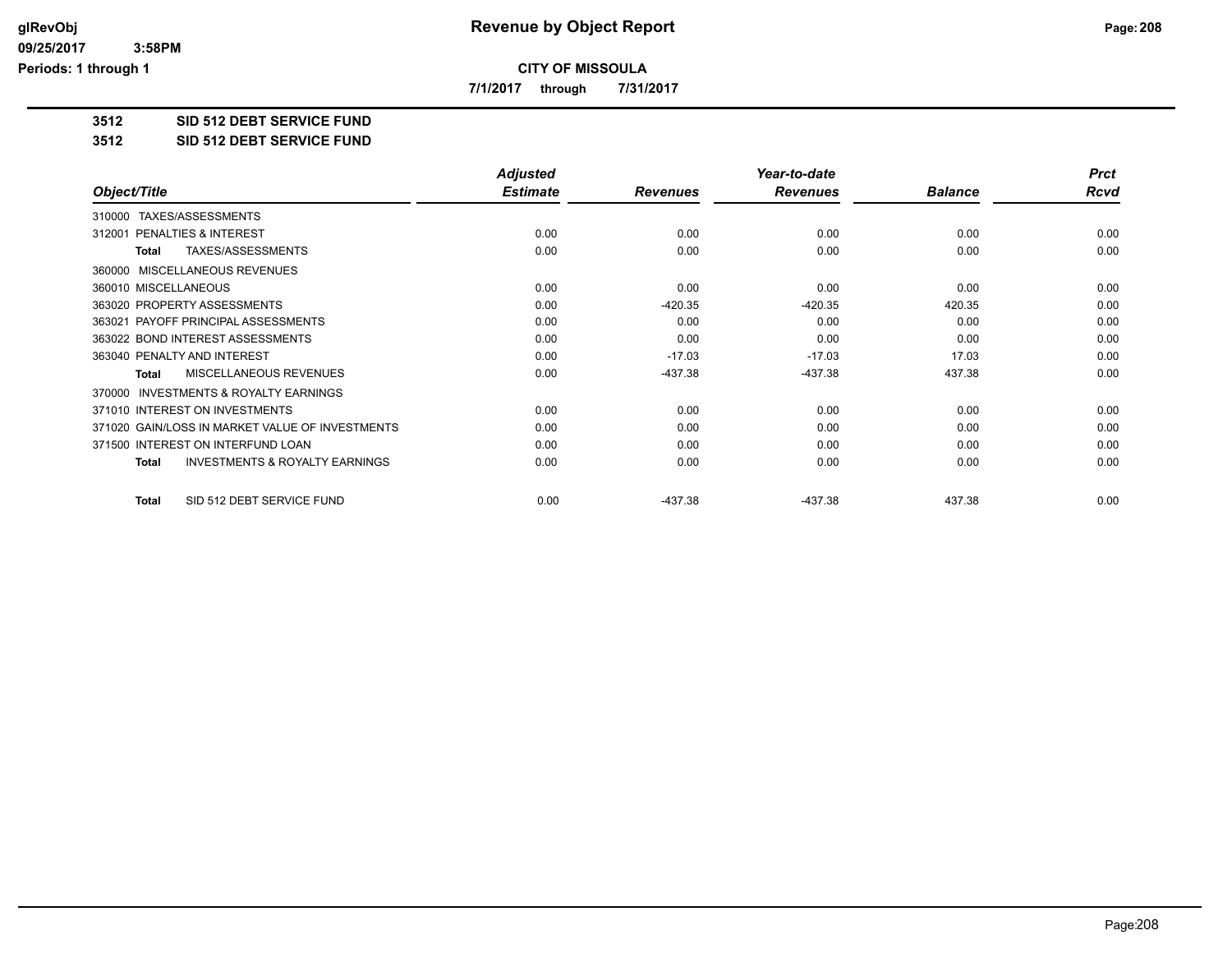**CITY OF MISSOULA**

**7/1/2017 through 7/31/2017**

## **3512 SID 512 DEBT SERVICE FUND**

|                                                           | <b>Adjusted</b> |                 | Year-to-date    |                | <b>Prct</b> |
|-----------------------------------------------------------|-----------------|-----------------|-----------------|----------------|-------------|
| Object/Title                                              | <b>Estimate</b> | <b>Revenues</b> | <b>Revenues</b> | <b>Balance</b> | <b>Rcvd</b> |
| TAXES/ASSESSMENTS<br>310000                               |                 |                 |                 |                |             |
| PENALTIES & INTEREST<br>312001                            | 0.00            | 0.00            | 0.00            | 0.00           | 0.00        |
| TAXES/ASSESSMENTS<br><b>Total</b>                         | 0.00            | 0.00            | 0.00            | 0.00           | 0.00        |
| 360000 MISCELLANEOUS REVENUES                             |                 |                 |                 |                |             |
| 360010 MISCELLANEOUS                                      | 0.00            | 0.00            | 0.00            | 0.00           | 0.00        |
| 363020 PROPERTY ASSESSMENTS                               | 0.00            | $-420.35$       | $-420.35$       | 420.35         | 0.00        |
| 363021 PAYOFF PRINCIPAL ASSESSMENTS                       | 0.00            | 0.00            | 0.00            | 0.00           | 0.00        |
| 363022 BOND INTEREST ASSESSMENTS                          | 0.00            | 0.00            | 0.00            | 0.00           | 0.00        |
| 363040 PENALTY AND INTEREST                               | 0.00            | $-17.03$        | $-17.03$        | 17.03          | 0.00        |
| <b>MISCELLANEOUS REVENUES</b><br><b>Total</b>             | 0.00            | $-437.38$       | $-437.38$       | 437.38         | 0.00        |
| <b>INVESTMENTS &amp; ROYALTY EARNINGS</b><br>370000       |                 |                 |                 |                |             |
| 371010 INTEREST ON INVESTMENTS                            | 0.00            | 0.00            | 0.00            | 0.00           | 0.00        |
| 371020 GAIN/LOSS IN MARKET VALUE OF INVESTMENT            | 0.00            | 0.00            | 0.00            | 0.00           | 0.00        |
| 371500 INTEREST ON INTERFUND LOAN                         | 0.00            | 0.00            | 0.00            | 0.00           | 0.00        |
| <b>INVESTMENTS &amp; ROYALTY EARNINGS</b><br><b>Total</b> | 0.00            | 0.00            | 0.00            | 0.00           | 0.00        |
| SID 512 DEBT SERVICE FUND<br>Total                        | 0.00            | $-437.38$       | $-437.38$       | 437.38         | 0.00        |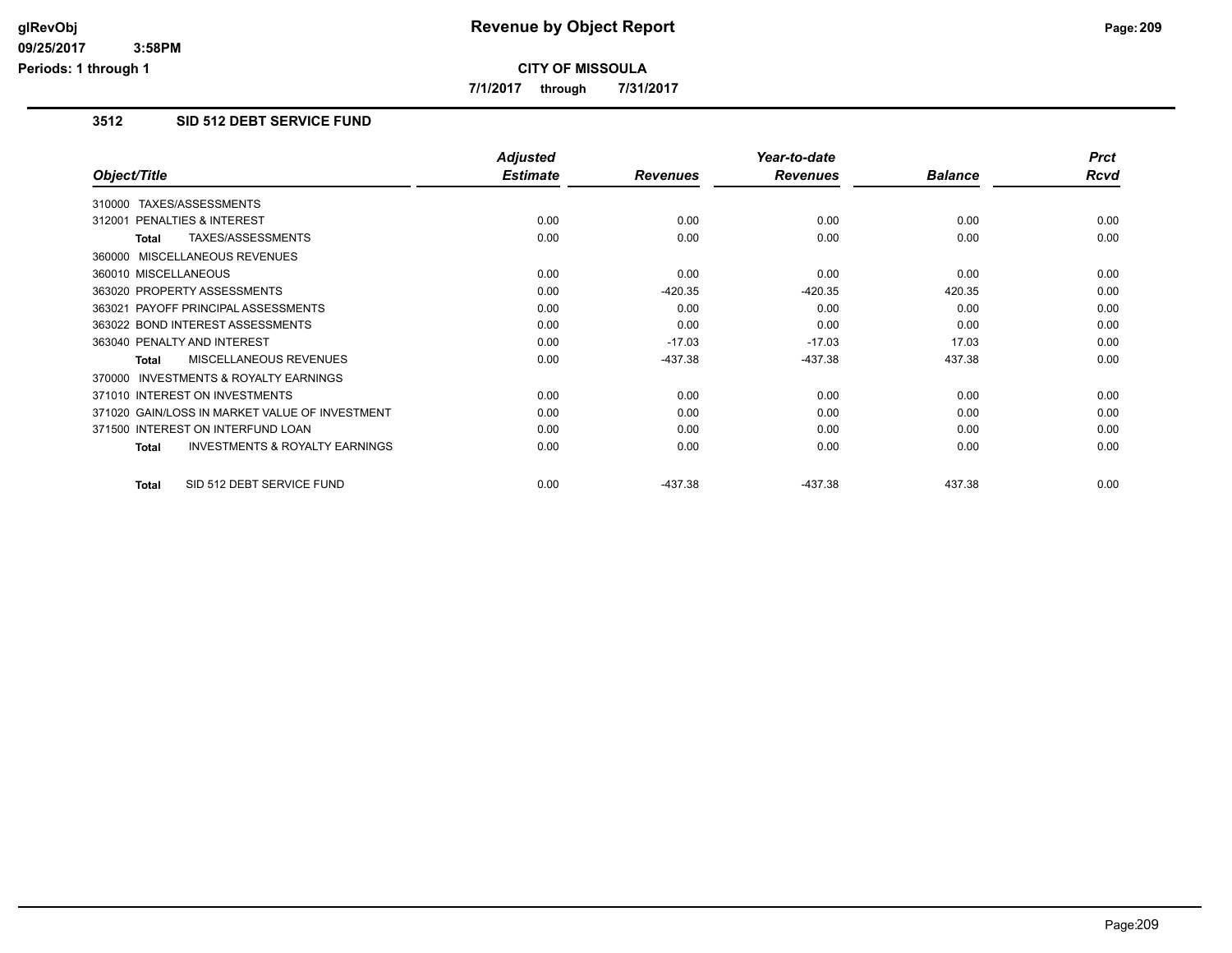**7/1/2017 through 7/31/2017**

**3513 SID 513 DEBT SERVICE FUND**

**3513 SID 513 DEBT SERVICE FUND**

|                                                           | <b>Adjusted</b> |                 | Year-to-date    |                | <b>Prct</b> |
|-----------------------------------------------------------|-----------------|-----------------|-----------------|----------------|-------------|
| Object/Title                                              | <b>Estimate</b> | <b>Revenues</b> | <b>Revenues</b> | <b>Balance</b> | <b>Rcvd</b> |
| TAXES/ASSESSMENTS<br>310000                               |                 |                 |                 |                |             |
| PENALTIES & INTEREST<br>312001                            | 0.00            | 0.00            | 0.00            | 0.00           | 0.00        |
| TAXES/ASSESSMENTS<br>Total                                | 0.00            | 0.00            | 0.00            | 0.00           | 0.00        |
| MISCELLANEOUS REVENUES<br>360000                          |                 |                 |                 |                |             |
| 360010 MISCELLANEOUS                                      | 0.00            | 0.00            | 0.00            | 0.00           | 0.00        |
| 363020 PROPERTY ASSESSMENTS                               | 0.00            | 0.00            | 0.00            | 0.00           | 0.00        |
| 363021 PAYOFF PRINCIPAL ASSESSMENTS                       | 0.00            | 0.00            | 0.00            | 0.00           | 0.00        |
| 363022 BOND INTEREST ASSESSMENTS                          | 0.00            | 0.00            | 0.00            | 0.00           | 0.00        |
| 363040 PENALTY AND INTEREST                               | 0.00            | 0.00            | 0.00            | 0.00           | 0.00        |
| MISCELLANEOUS REVENUES<br><b>Total</b>                    | 0.00            | 0.00            | 0.00            | 0.00           | 0.00        |
| <b>INVESTMENTS &amp; ROYALTY EARNINGS</b><br>370000       |                 |                 |                 |                |             |
| 371010 INTEREST ON INVESTMENTS                            | 0.00            | 0.00            | 0.00            | 0.00           | 0.00        |
| 371020 GAIN/LOSS IN MARKET VALUE OF INVESTMENTS           | 0.00            | 0.00            | 0.00            | 0.00           | 0.00        |
| <b>INVESTMENTS &amp; ROYALTY EARNINGS</b><br><b>Total</b> | 0.00            | 0.00            | 0.00            | 0.00           | 0.00        |
| OTHER FINANCING SOURCES<br>380000                         |                 |                 |                 |                |             |
| 381009 TRANSFERS IN                                       | 0.00            | 0.00            | 0.00            | 0.00           | 0.00        |
| OTHER FINANCING SOURCES<br>Total                          | 0.00            | 0.00            | 0.00            | 0.00           | 0.00        |
| SID 513 DEBT SERVICE FUND<br><b>Total</b>                 | 0.00            | 0.00            | 0.00            | 0.00           | 0.00        |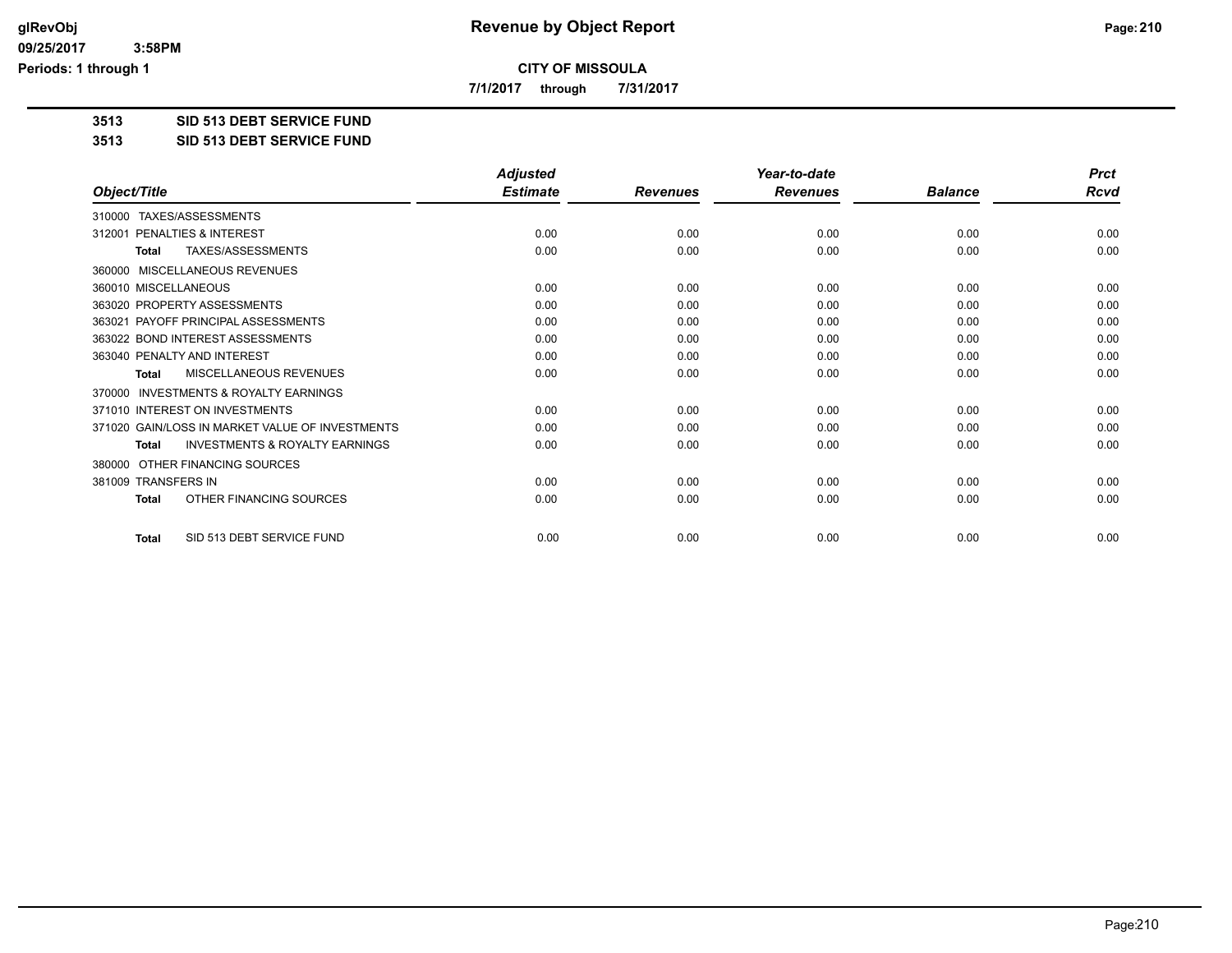**CITY OF MISSOULA**

**7/1/2017 through 7/31/2017**

### **3513 SID 513 DEBT SERVICE FUND**

|                                                           | <b>Adjusted</b> |                 | Year-to-date    |                | <b>Prct</b> |
|-----------------------------------------------------------|-----------------|-----------------|-----------------|----------------|-------------|
| Object/Title                                              | <b>Estimate</b> | <b>Revenues</b> | <b>Revenues</b> | <b>Balance</b> | <b>Rcvd</b> |
| 310000 TAXES/ASSESSMENTS                                  |                 |                 |                 |                |             |
| PENALTIES & INTEREST<br>312001                            | 0.00            | 0.00            | 0.00            | 0.00           | 0.00        |
| TAXES/ASSESSMENTS<br>Total                                | 0.00            | 0.00            | 0.00            | 0.00           | 0.00        |
| 360000 MISCELLANEOUS REVENUES                             |                 |                 |                 |                |             |
| 360010 MISCELLANEOUS                                      | 0.00            | 0.00            | 0.00            | 0.00           | 0.00        |
| 363020 PROPERTY ASSESSMENTS                               | 0.00            | 0.00            | 0.00            | 0.00           | 0.00        |
| 363021 PAYOFF PRINCIPAL ASSESSMENTS                       | 0.00            | 0.00            | 0.00            | 0.00           | 0.00        |
| 363022 BOND INTEREST ASSESSMENTS                          | 0.00            | 0.00            | 0.00            | 0.00           | 0.00        |
| 363040 PENALTY AND INTEREST                               | 0.00            | 0.00            | 0.00            | 0.00           | 0.00        |
| <b>MISCELLANEOUS REVENUES</b><br><b>Total</b>             | 0.00            | 0.00            | 0.00            | 0.00           | 0.00        |
| 370000 INVESTMENTS & ROYALTY EARNINGS                     |                 |                 |                 |                |             |
| 371010 INTEREST ON INVESTMENTS                            | 0.00            | 0.00            | 0.00            | 0.00           | 0.00        |
| 371020 GAIN/LOSS IN MARKET VALUE OF INVESTMENT            | 0.00            | 0.00            | 0.00            | 0.00           | 0.00        |
| <b>INVESTMENTS &amp; ROYALTY EARNINGS</b><br><b>Total</b> | 0.00            | 0.00            | 0.00            | 0.00           | 0.00        |
| 380000 OTHER FINANCING SOURCES                            |                 |                 |                 |                |             |
| 381009 TRANSFERS IN                                       | 0.00            | 0.00            | 0.00            | 0.00           | 0.00        |
| OTHER FINANCING SOURCES<br><b>Total</b>                   | 0.00            | 0.00            | 0.00            | 0.00           | 0.00        |
| SID 513 DEBT SERVICE FUND<br><b>Total</b>                 | 0.00            | 0.00            | 0.00            | 0.00           | 0.00        |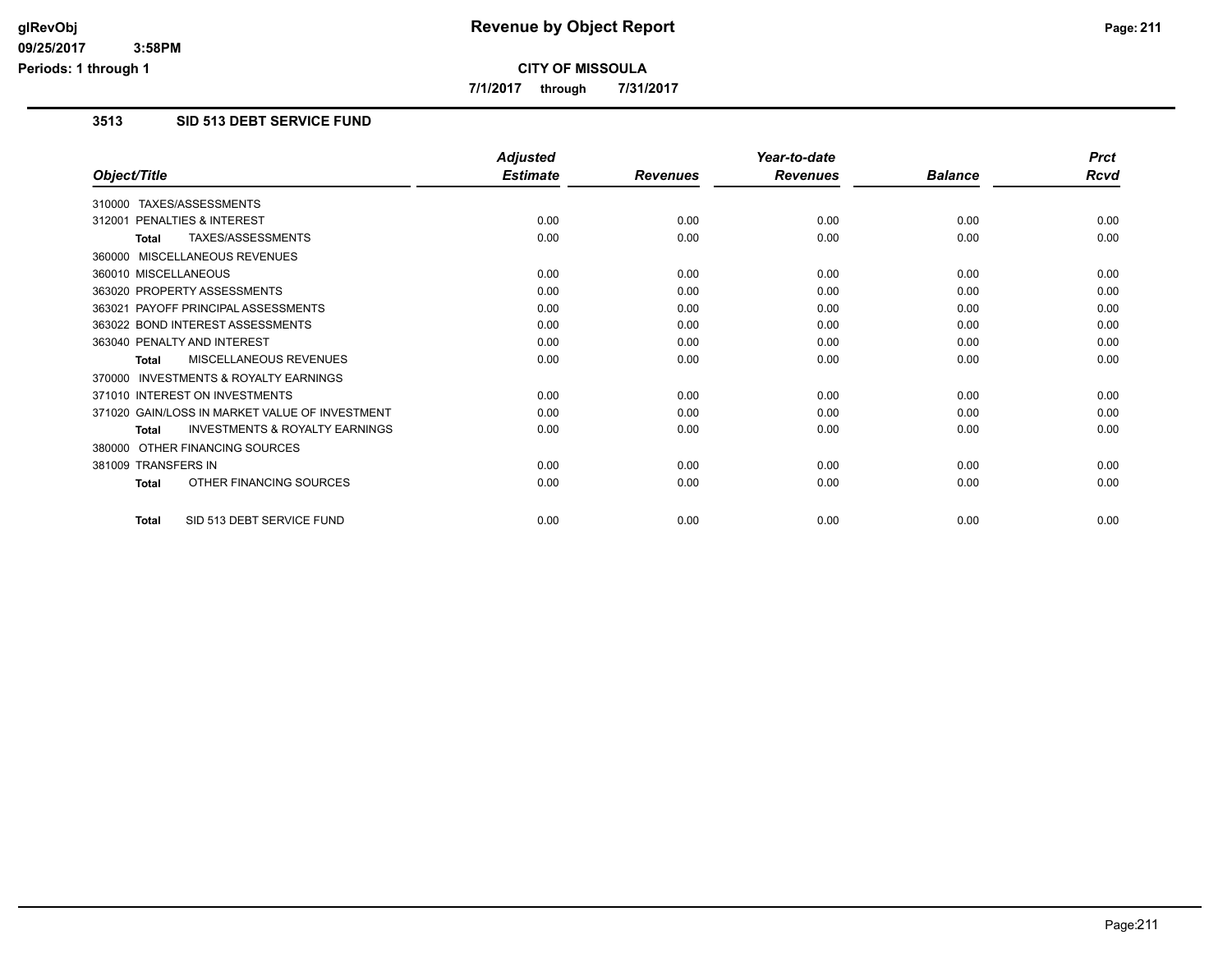**7/1/2017 through 7/31/2017**

**3514 SID 514 DEBT SERVICE FUND**

**3514 SID 514 DEBT SERVICE FUND**

|                                                     | <b>Adjusted</b> |                 | Year-to-date    |                | <b>Prct</b> |
|-----------------------------------------------------|-----------------|-----------------|-----------------|----------------|-------------|
| Object/Title                                        | <b>Estimate</b> | <b>Revenues</b> | <b>Revenues</b> | <b>Balance</b> | <b>Rcvd</b> |
| TAXES/ASSESSMENTS<br>310000                         |                 |                 |                 |                |             |
| PENALTIES & INTEREST<br>312001                      | 0.00            | 0.00            | 0.00            | 0.00           | 0.00        |
| TAXES/ASSESSMENTS<br><b>Total</b>                   | 0.00            | 0.00            | 0.00            | 0.00           | 0.00        |
| MISCELLANEOUS REVENUES<br>360000                    |                 |                 |                 |                |             |
| 360010 MISCELLANEOUS                                | 0.00            | 0.00            | 0.00            | 0.00           | 0.00        |
| 363020 PROPERTY ASSESSMENTS                         | 0.00            | 0.00            | 0.00            | 0.00           | 0.00        |
| 363021 PAYOFF PRINCIPAL ASSESSMENTS                 | 0.00            | 0.00            | 0.00            | 0.00           | 0.00        |
| 363022 BOND INTEREST ASSESSMENTS                    | 0.00            | 0.00            | 0.00            | 0.00           | 0.00        |
| 363040 PENALTY AND INTEREST                         | 0.00            | 0.00            | 0.00            | 0.00           | 0.00        |
| MISCELLANEOUS REVENUES<br>Total                     | 0.00            | 0.00            | 0.00            | 0.00           | 0.00        |
| <b>INVESTMENTS &amp; ROYALTY EARNINGS</b><br>370000 |                 |                 |                 |                |             |
| 371010 INTEREST ON INVESTMENTS                      | 0.00            | 0.00            | 0.00            | 0.00           | 0.00        |
| 371020 GAIN/LOSS IN MARKET VALUE OF INVESTMENTS     | 0.00            | 0.00            | 0.00            | 0.00           | 0.00        |
| <b>INVESTMENTS &amp; ROYALTY EARNINGS</b><br>Total  | 0.00            | 0.00            | 0.00            | 0.00           | 0.00        |
| OTHER FINANCING SOURCES<br>380000                   |                 |                 |                 |                |             |
| 383042 TRANSFERS FROM OTHER FUNDS                   | 0.00            | 0.00            | 0.00            | 0.00           | 0.00        |
| OTHER FINANCING SOURCES<br><b>Total</b>             | 0.00            | 0.00            | 0.00            | 0.00           | 0.00        |
| SID 514 DEBT SERVICE FUND<br><b>Total</b>           | 0.00            | 0.00            | 0.00            | 0.00           | 0.00        |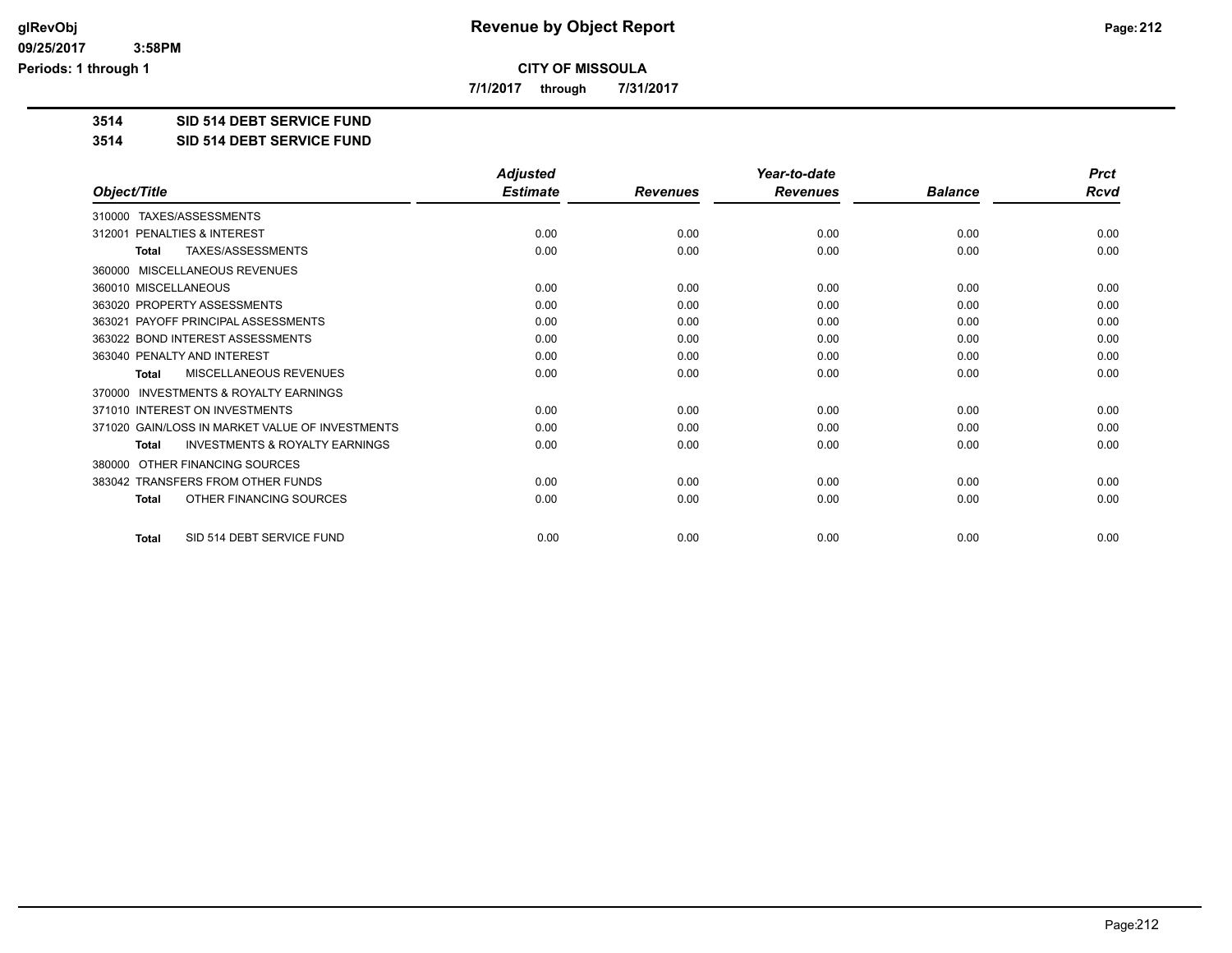**CITY OF MISSOULA**

**7/1/2017 through 7/31/2017**

# **3514 SID 514 DEBT SERVICE FUND**

|                                                           | <b>Adjusted</b> |                 | Year-to-date    |                | <b>Prct</b> |
|-----------------------------------------------------------|-----------------|-----------------|-----------------|----------------|-------------|
| Object/Title                                              | <b>Estimate</b> | <b>Revenues</b> | <b>Revenues</b> | <b>Balance</b> | <b>Rcvd</b> |
| 310000 TAXES/ASSESSMENTS                                  |                 |                 |                 |                |             |
| PENALTIES & INTEREST<br>312001                            | 0.00            | 0.00            | 0.00            | 0.00           | 0.00        |
| <b>TAXES/ASSESSMENTS</b><br><b>Total</b>                  | 0.00            | 0.00            | 0.00            | 0.00           | 0.00        |
| 360000 MISCELLANEOUS REVENUES                             |                 |                 |                 |                |             |
| 360010 MISCELLANEOUS                                      | 0.00            | 0.00            | 0.00            | 0.00           | 0.00        |
| 363020 PROPERTY ASSESSMENTS                               | 0.00            | 0.00            | 0.00            | 0.00           | 0.00        |
| 363021 PAYOFF PRINCIPAL ASSESSMENTS                       | 0.00            | 0.00            | 0.00            | 0.00           | 0.00        |
| 363022 BOND INTEREST ASSESSMENTS                          | 0.00            | 0.00            | 0.00            | 0.00           | 0.00        |
| 363040 PENALTY AND INTEREST                               | 0.00            | 0.00            | 0.00            | 0.00           | 0.00        |
| MISCELLANEOUS REVENUES<br><b>Total</b>                    | 0.00            | 0.00            | 0.00            | 0.00           | 0.00        |
| <b>INVESTMENTS &amp; ROYALTY EARNINGS</b><br>370000       |                 |                 |                 |                |             |
| 371010 INTEREST ON INVESTMENTS                            | 0.00            | 0.00            | 0.00            | 0.00           | 0.00        |
| 371020 GAIN/LOSS IN MARKET VALUE OF INVESTMENT            | 0.00            | 0.00            | 0.00            | 0.00           | 0.00        |
| <b>INVESTMENTS &amp; ROYALTY EARNINGS</b><br><b>Total</b> | 0.00            | 0.00            | 0.00            | 0.00           | 0.00        |
| OTHER FINANCING SOURCES<br>380000                         |                 |                 |                 |                |             |
| 383042 TRANSFERS FROM OTHER FUNDS                         | 0.00            | 0.00            | 0.00            | 0.00           | 0.00        |
| OTHER FINANCING SOURCES<br><b>Total</b>                   | 0.00            | 0.00            | 0.00            | 0.00           | 0.00        |
| SID 514 DEBT SERVICE FUND<br><b>Total</b>                 | 0.00            | 0.00            | 0.00            | 0.00           | 0.00        |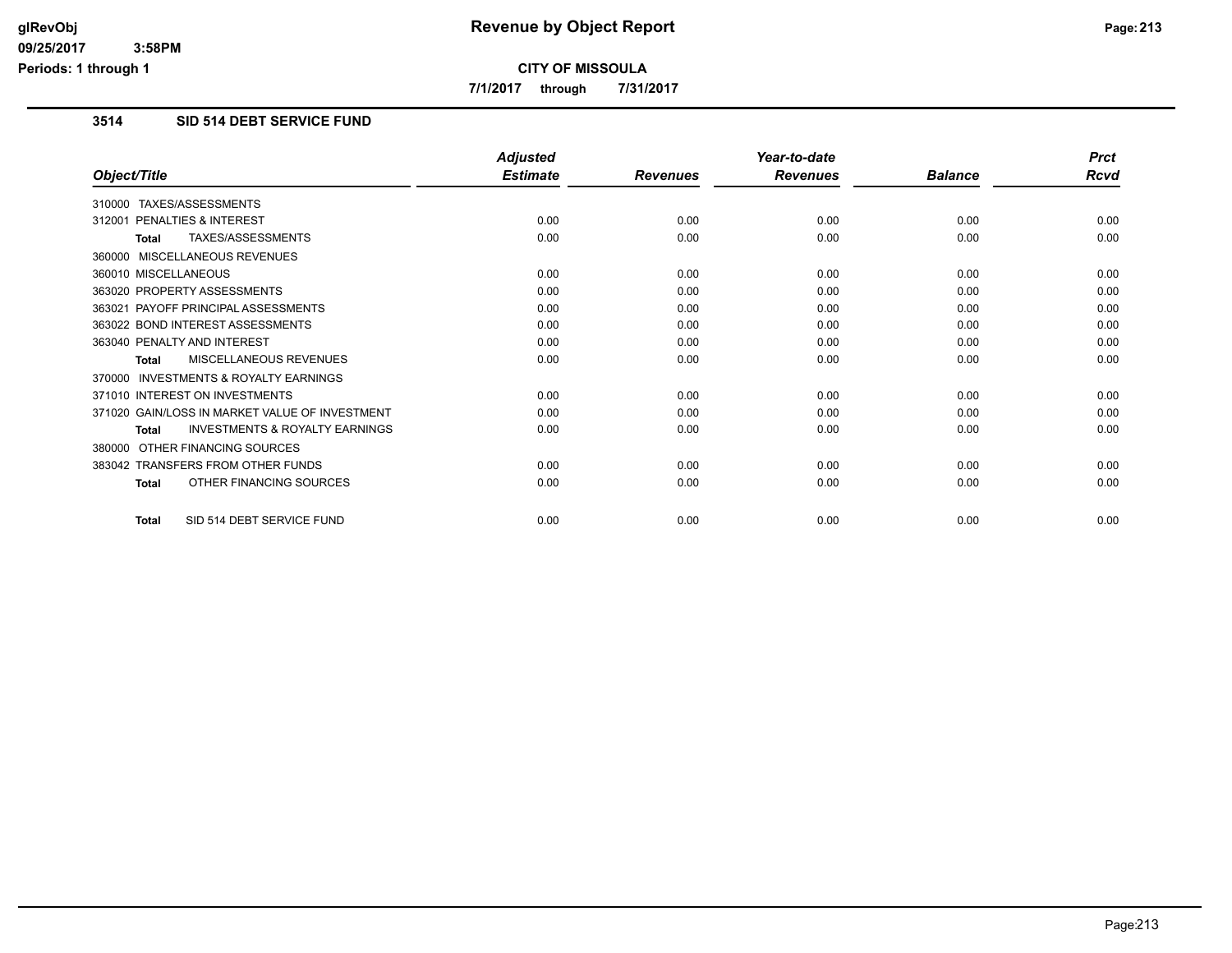**7/1/2017 through 7/31/2017**

**3515 SID 515 DEBT SERVICE FUND**

**3515 SID 515 DEBT SERVICE FUND**

|                                                           | <b>Adjusted</b> |                 | Year-to-date    |                | <b>Prct</b> |
|-----------------------------------------------------------|-----------------|-----------------|-----------------|----------------|-------------|
| Object/Title                                              | <b>Estimate</b> | <b>Revenues</b> | <b>Revenues</b> | <b>Balance</b> | <b>Rcvd</b> |
| TAXES/ASSESSMENTS<br>310000                               |                 |                 |                 |                |             |
| PENALTIES & INTEREST<br>312001                            | 0.00            | 0.00            | 0.00            | 0.00           | 0.00        |
| TAXES/ASSESSMENTS<br><b>Total</b>                         | 0.00            | 0.00            | 0.00            | 0.00           | 0.00        |
| MISCELLANEOUS REVENUES<br>360000                          |                 |                 |                 |                |             |
| 363020 PROPERTY ASSESSMENTS                               | 0.00            | 0.00            | 0.00            | 0.00           | 0.00        |
| 363021 PAYOFF PRINCIPAL ASSESSMENTS                       | 0.00            | 0.00            | 0.00            | 0.00           | 0.00        |
| 363022 BOND INTEREST ASSESSMENTS                          | 0.00            | 0.00            | 0.00            | 0.00           | 0.00        |
| 363040 PENALTY AND INTEREST                               | 0.00            | 0.00            | 0.00            | 0.00           | 0.00        |
| MISCELLANEOUS REVENUES<br><b>Total</b>                    | 0.00            | 0.00            | 0.00            | 0.00           | 0.00        |
| <b>INVESTMENTS &amp; ROYALTY EARNINGS</b><br>370000       |                 |                 |                 |                |             |
| 371010 INTEREST ON INVESTMENTS                            | 0.00            | 0.00            | 0.00            | 0.00           | 0.00        |
| 371020 GAIN/LOSS IN MARKET VALUE OF INVESTMENTS           | 0.00            | 0.00            | 0.00            | 0.00           | 0.00        |
| <b>INVESTMENTS &amp; ROYALTY EARNINGS</b><br><b>Total</b> | 0.00            | 0.00            | 0.00            | 0.00           | 0.00        |
| OTHER FINANCING SOURCES<br>380000                         |                 |                 |                 |                |             |
| 383042 TRANSFERS FROM OTHER FUNDS                         | 0.00            | 0.00            | 0.00            | 0.00           | 0.00        |
| OTHER FINANCING SOURCES<br><b>Total</b>                   | 0.00            | 0.00            | 0.00            | 0.00           | 0.00        |
| SID 515 DEBT SERVICE FUND<br><b>Total</b>                 | 0.00            | 0.00            | 0.00            | 0.00           | 0.00        |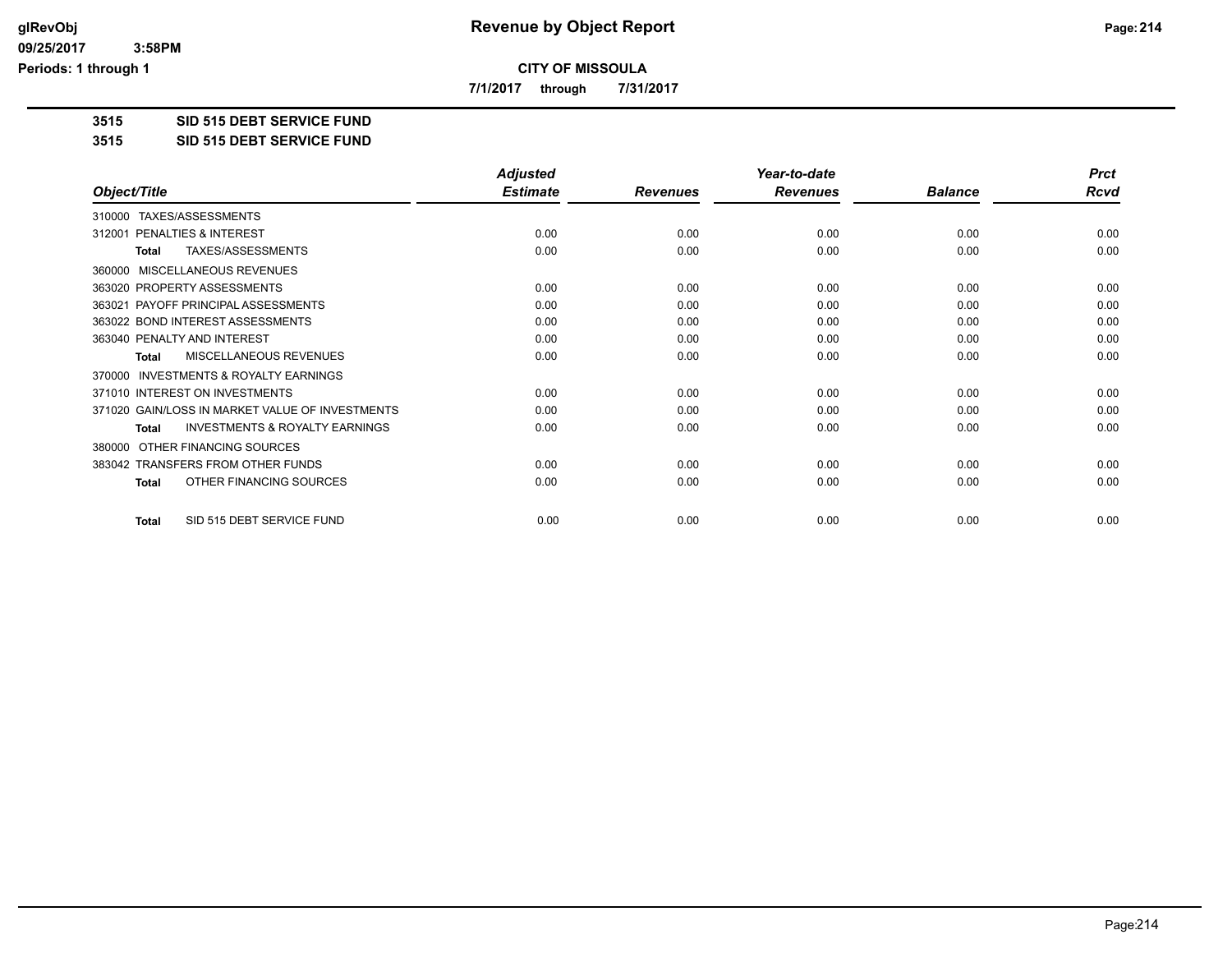**CITY OF MISSOULA**

**7/1/2017 through 7/31/2017**

# **3515 SID 515 DEBT SERVICE FUND**

|                                                           | <b>Adjusted</b> |                 | Year-to-date    |                | <b>Prct</b> |
|-----------------------------------------------------------|-----------------|-----------------|-----------------|----------------|-------------|
| Object/Title                                              | <b>Estimate</b> | <b>Revenues</b> | <b>Revenues</b> | <b>Balance</b> | <b>Rcvd</b> |
| TAXES/ASSESSMENTS<br>310000                               |                 |                 |                 |                |             |
| 312001 PENALTIES & INTEREST                               | 0.00            | 0.00            | 0.00            | 0.00           | 0.00        |
| TAXES/ASSESSMENTS<br><b>Total</b>                         | 0.00            | 0.00            | 0.00            | 0.00           | 0.00        |
| MISCELLANEOUS REVENUES<br>360000                          |                 |                 |                 |                |             |
| 363020 PROPERTY ASSESSMENTS                               | 0.00            | 0.00            | 0.00            | 0.00           | 0.00        |
| 363021 PAYOFF PRINCIPAL ASSESSMENTS                       | 0.00            | 0.00            | 0.00            | 0.00           | 0.00        |
| 363022 BOND INTEREST ASSESSMENTS                          | 0.00            | 0.00            | 0.00            | 0.00           | 0.00        |
| 363040 PENALTY AND INTEREST                               | 0.00            | 0.00            | 0.00            | 0.00           | 0.00        |
| MISCELLANEOUS REVENUES<br><b>Total</b>                    | 0.00            | 0.00            | 0.00            | 0.00           | 0.00        |
| <b>INVESTMENTS &amp; ROYALTY EARNINGS</b><br>370000       |                 |                 |                 |                |             |
| 371010 INTEREST ON INVESTMENTS                            | 0.00            | 0.00            | 0.00            | 0.00           | 0.00        |
| 371020 GAIN/LOSS IN MARKET VALUE OF INVESTMENT            | 0.00            | 0.00            | 0.00            | 0.00           | 0.00        |
| <b>INVESTMENTS &amp; ROYALTY EARNINGS</b><br><b>Total</b> | 0.00            | 0.00            | 0.00            | 0.00           | 0.00        |
| OTHER FINANCING SOURCES<br>380000                         |                 |                 |                 |                |             |
| 383042 TRANSFERS FROM OTHER FUNDS                         | 0.00            | 0.00            | 0.00            | 0.00           | 0.00        |
| OTHER FINANCING SOURCES<br><b>Total</b>                   | 0.00            | 0.00            | 0.00            | 0.00           | 0.00        |
| SID 515 DEBT SERVICE FUND<br><b>Total</b>                 | 0.00            | 0.00            | 0.00            | 0.00           | 0.00        |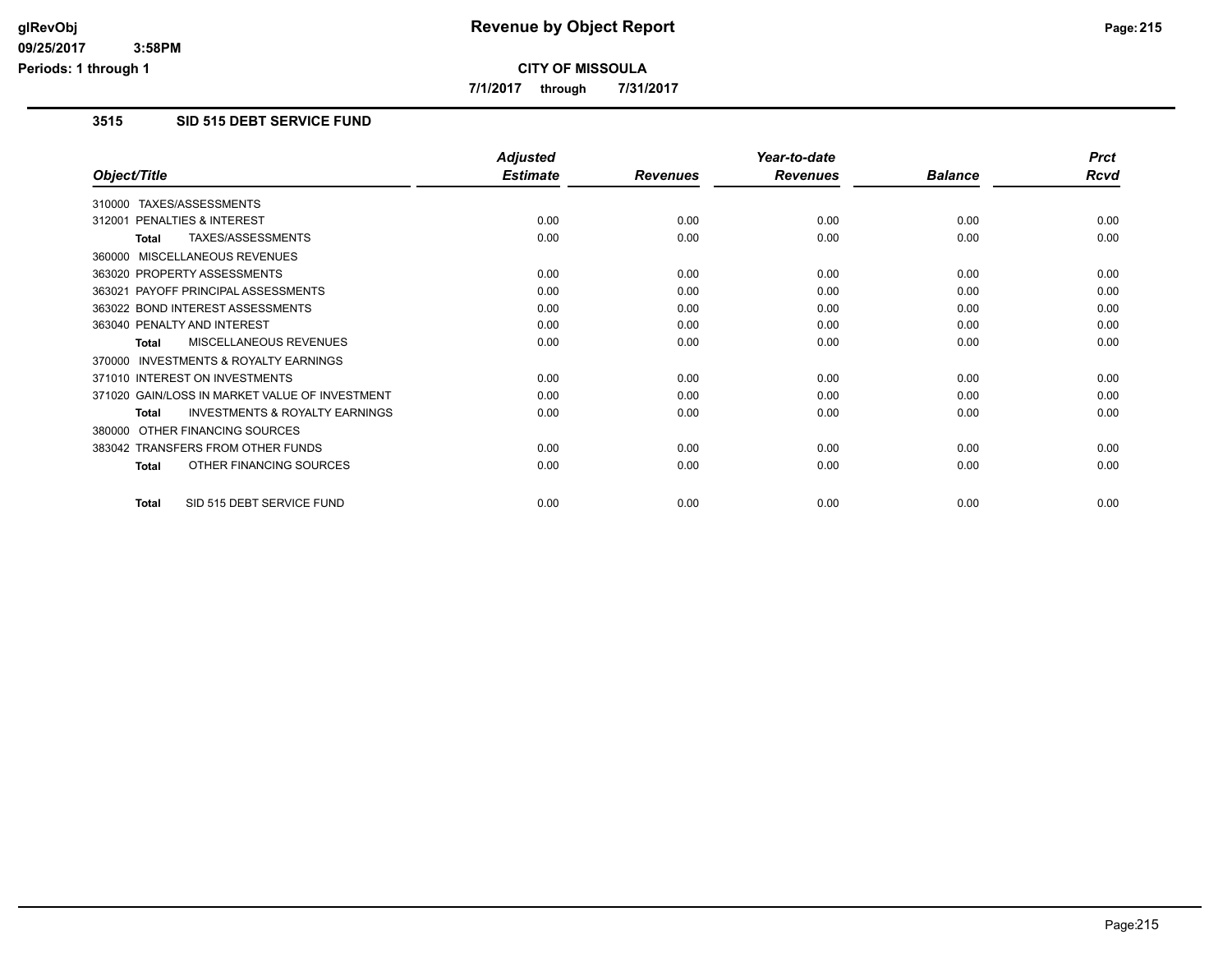**CITY OF MISSOULA**

**7/1/2017 through 7/31/2017**

**3517 SID 517 DEBT SERVICE FUND**

**3517 SID 517 DEBT SERVICE FUND**

|                                                           | <b>Adjusted</b> |                 | Year-to-date    |                | <b>Prct</b> |
|-----------------------------------------------------------|-----------------|-----------------|-----------------|----------------|-------------|
| Object/Title                                              | <b>Estimate</b> | <b>Revenues</b> | <b>Revenues</b> | <b>Balance</b> | <b>Rcvd</b> |
| TAXES/ASSESSMENTS<br>310000                               |                 |                 |                 |                |             |
| PENALTIES & INTEREST<br>312001                            | 0.00            | 0.00            | 0.00            | 0.00           | 0.00        |
| <b>TAXES/ASSESSMENTS</b><br><b>Total</b>                  | 0.00            | 0.00            | 0.00            | 0.00           | 0.00        |
| 360000 MISCELLANEOUS REVENUES                             |                 |                 |                 |                |             |
| 360010 MISCELLANEOUS                                      | 0.00            | 0.00            | 0.00            | 0.00           | 0.00        |
| 363020 PROPERTY ASSESSMENTS                               | 0.00            | 0.00            | 0.00            | 0.00           | 0.00        |
| PAYOFF PRINCIPAL ASSESSMENTS<br>363021                    | 0.00            | 0.00            | 0.00            | 0.00           | 0.00        |
| 363022 BOND INTEREST ASSESSMENTS                          | 0.00            | 0.00            | 0.00            | 0.00           | 0.00        |
| 363040 PENALTY AND INTEREST                               | 0.00            | 0.00            | 0.00            | 0.00           | 0.00        |
| MISCELLANEOUS REVENUES<br><b>Total</b>                    | 0.00            | 0.00            | 0.00            | 0.00           | 0.00        |
| <b>INVESTMENTS &amp; ROYALTY EARNINGS</b><br>370000       |                 |                 |                 |                |             |
| 371010 INTEREST ON INVESTMENTS                            | 0.00            | 0.00            | 0.00            | 0.00           | 0.00        |
| 371020 GAIN/LOSS IN MARKET VALUE OF INVESTMENTS           | 0.00            | 0.00            | 0.00            | 0.00           | 0.00        |
| <b>INVESTMENTS &amp; ROYALTY EARNINGS</b><br><b>Total</b> | 0.00            | 0.00            | 0.00            | 0.00           | 0.00        |
| OTHER FINANCING SOURCES<br>380000                         |                 |                 |                 |                |             |
| 381009 TRANSFERS IN                                       | 0.00            | 0.00            | 0.00            | 0.00           | 0.00        |
| OTHER FINANCING SOURCES<br><b>Total</b>                   | 0.00            | 0.00            | 0.00            | 0.00           | 0.00        |
| SID 517 DEBT SERVICE FUND<br><b>Total</b>                 | 0.00            | 0.00            | 0.00            | 0.00           | 0.00        |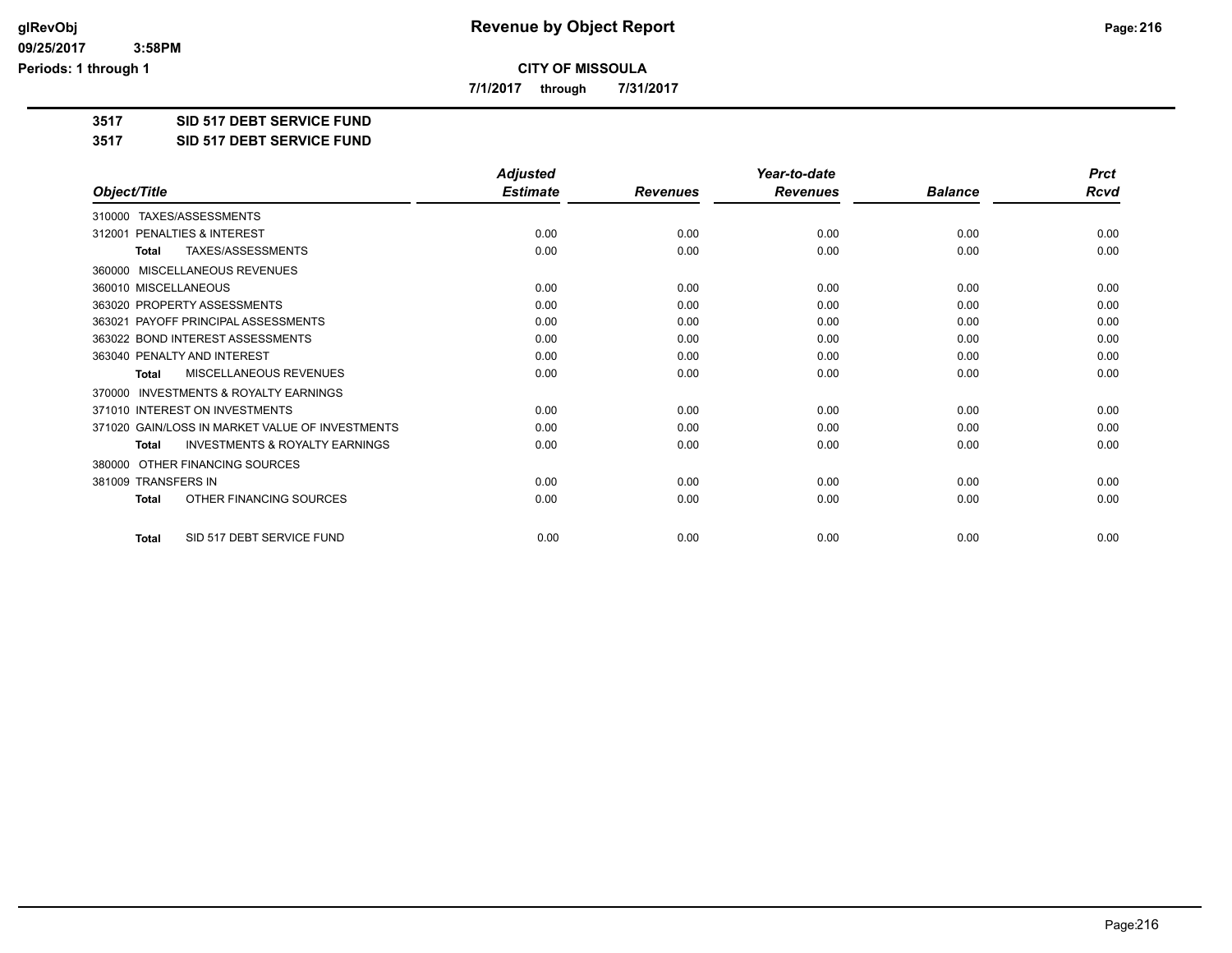**7/1/2017 through 7/31/2017**

## **3517 SID 517 DEBT SERVICE FUND**

|                                                           | <b>Adjusted</b> |                 | Year-to-date    |                | <b>Prct</b> |
|-----------------------------------------------------------|-----------------|-----------------|-----------------|----------------|-------------|
| Object/Title                                              | <b>Estimate</b> | <b>Revenues</b> | <b>Revenues</b> | <b>Balance</b> | <b>Rcvd</b> |
| 310000 TAXES/ASSESSMENTS                                  |                 |                 |                 |                |             |
| PENALTIES & INTEREST<br>312001                            | 0.00            | 0.00            | 0.00            | 0.00           | 0.00        |
| TAXES/ASSESSMENTS<br><b>Total</b>                         | 0.00            | 0.00            | 0.00            | 0.00           | 0.00        |
| 360000 MISCELLANEOUS REVENUES                             |                 |                 |                 |                |             |
| 360010 MISCELLANEOUS                                      | 0.00            | 0.00            | 0.00            | 0.00           | 0.00        |
| 363020 PROPERTY ASSESSMENTS                               | 0.00            | 0.00            | 0.00            | 0.00           | 0.00        |
| 363021 PAYOFF PRINCIPAL ASSESSMENTS                       | 0.00            | 0.00            | 0.00            | 0.00           | 0.00        |
| 363022 BOND INTEREST ASSESSMENTS                          | 0.00            | 0.00            | 0.00            | 0.00           | 0.00        |
| 363040 PENALTY AND INTEREST                               | 0.00            | 0.00            | 0.00            | 0.00           | 0.00        |
| MISCELLANEOUS REVENUES<br><b>Total</b>                    | 0.00            | 0.00            | 0.00            | 0.00           | 0.00        |
| <b>INVESTMENTS &amp; ROYALTY EARNINGS</b><br>370000       |                 |                 |                 |                |             |
| 371010 INTEREST ON INVESTMENTS                            | 0.00            | 0.00            | 0.00            | 0.00           | 0.00        |
| 371020 GAIN/LOSS IN MARKET VALUE OF INVESTMENT            | 0.00            | 0.00            | 0.00            | 0.00           | 0.00        |
| <b>INVESTMENTS &amp; ROYALTY EARNINGS</b><br><b>Total</b> | 0.00            | 0.00            | 0.00            | 0.00           | 0.00        |
| 380000 OTHER FINANCING SOURCES                            |                 |                 |                 |                |             |
| 381009 TRANSFERS IN                                       | 0.00            | 0.00            | 0.00            | 0.00           | 0.00        |
| OTHER FINANCING SOURCES<br><b>Total</b>                   | 0.00            | 0.00            | 0.00            | 0.00           | 0.00        |
| SID 517 DEBT SERVICE FUND<br><b>Total</b>                 | 0.00            | 0.00            | 0.00            | 0.00           | 0.00        |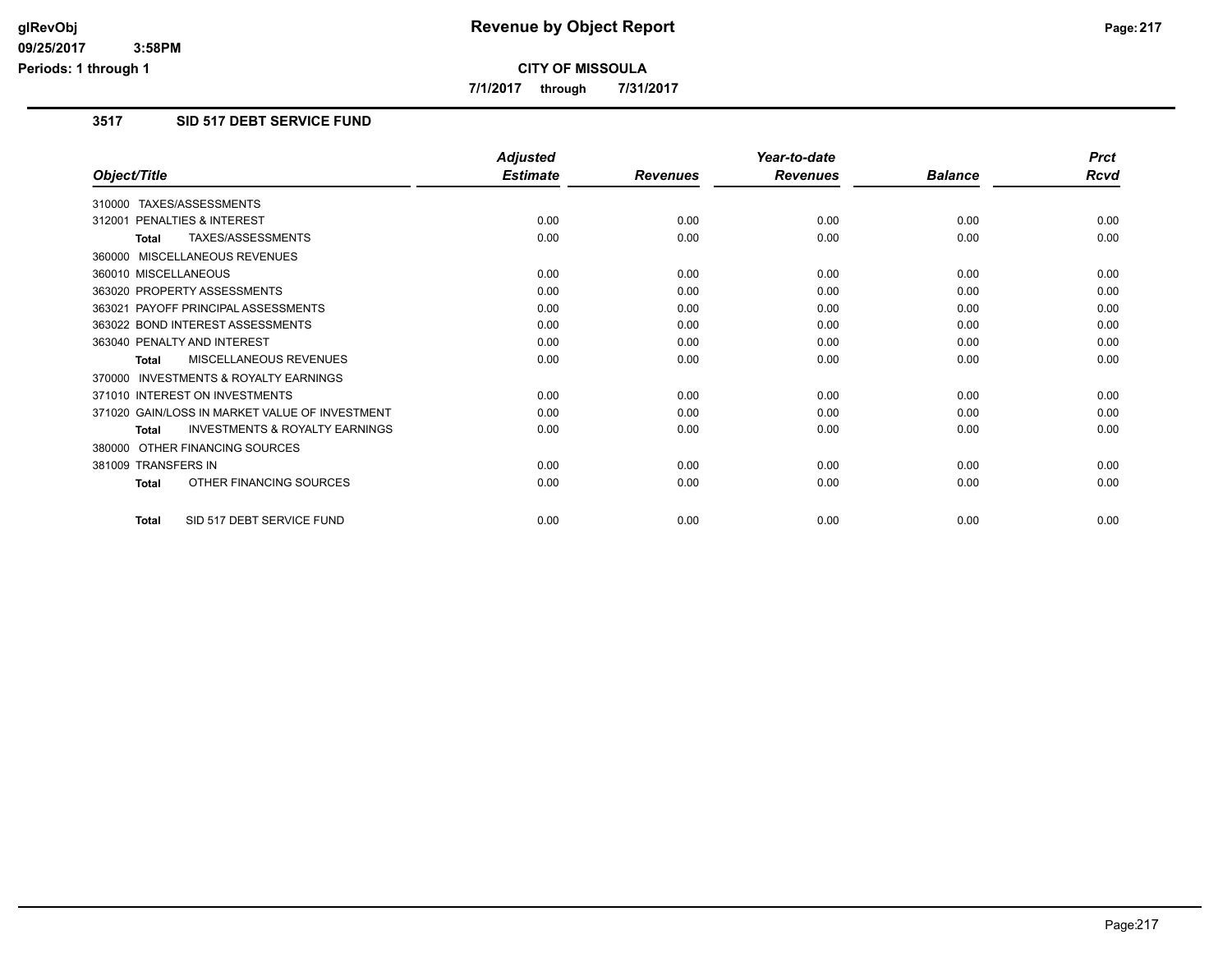**7/1/2017 through 7/31/2017**

**3518 SID 518 DEBT SERVICE FUND**

**3518 SID 518 DEBT SERVICE FUND**

|                                                           | <b>Adjusted</b> |                 | Year-to-date    |                | <b>Prct</b> |
|-----------------------------------------------------------|-----------------|-----------------|-----------------|----------------|-------------|
| Object/Title                                              | <b>Estimate</b> | <b>Revenues</b> | <b>Revenues</b> | <b>Balance</b> | Rcvd        |
| 310000 TAXES/ASSESSMENTS                                  |                 |                 |                 |                |             |
| PENALTIES & INTEREST<br>312001                            | 0.00            | 0.00            | 0.00            | 0.00           | 0.00        |
| TAXES/ASSESSMENTS<br><b>Total</b>                         | 0.00            | 0.00            | 0.00            | 0.00           | 0.00        |
| MISCELLANEOUS REVENUES<br>360000                          |                 |                 |                 |                |             |
| 363020 PROPERTY ASSESSMENTS                               | 0.00            | 0.00            | 0.00            | 0.00           | 0.00        |
| PAYOFF PRINCIPAL ASSESSMENTS<br>363021                    | 0.00            | 0.00            | 0.00            | 0.00           | 0.00        |
| 363022 BOND INTEREST ASSESSMENTS                          | 0.00            | 0.00            | 0.00            | 0.00           | 0.00        |
| 363040 PENALTY AND INTEREST                               | 0.00            | 0.00            | 0.00            | 0.00           | 0.00        |
| MISCELLANEOUS REVENUES<br>Total                           | 0.00            | 0.00            | 0.00            | 0.00           | 0.00        |
| <b>INVESTMENTS &amp; ROYALTY EARNINGS</b><br>370000       |                 |                 |                 |                |             |
| 371010 INTEREST ON INVESTMENTS                            | 0.00            | 0.00            | 0.00            | 0.00           | 0.00        |
| 371020 GAIN/LOSS IN MARKET VALUE OF INVESTMENTS           | 0.00            | 0.00            | 0.00            | 0.00           | 0.00        |
| <b>INVESTMENTS &amp; ROYALTY EARNINGS</b><br><b>Total</b> | 0.00            | 0.00            | 0.00            | 0.00           | 0.00        |
| OTHER FINANCING SOURCES<br>380000                         |                 |                 |                 |                |             |
| 381009 TRANSFERS IN                                       | 0.00            | 0.00            | 0.00            | 0.00           | 0.00        |
| 383000 OPERATING TRANSFERS                                | 0.00            | 0.00            | 0.00            | 0.00           | 0.00        |
| OTHER FINANCING SOURCES<br><b>Total</b>                   | 0.00            | 0.00            | 0.00            | 0.00           | 0.00        |
| SID 518 DEBT SERVICE FUND<br><b>Total</b>                 | 0.00            | 0.00            | 0.00            | 0.00           | 0.00        |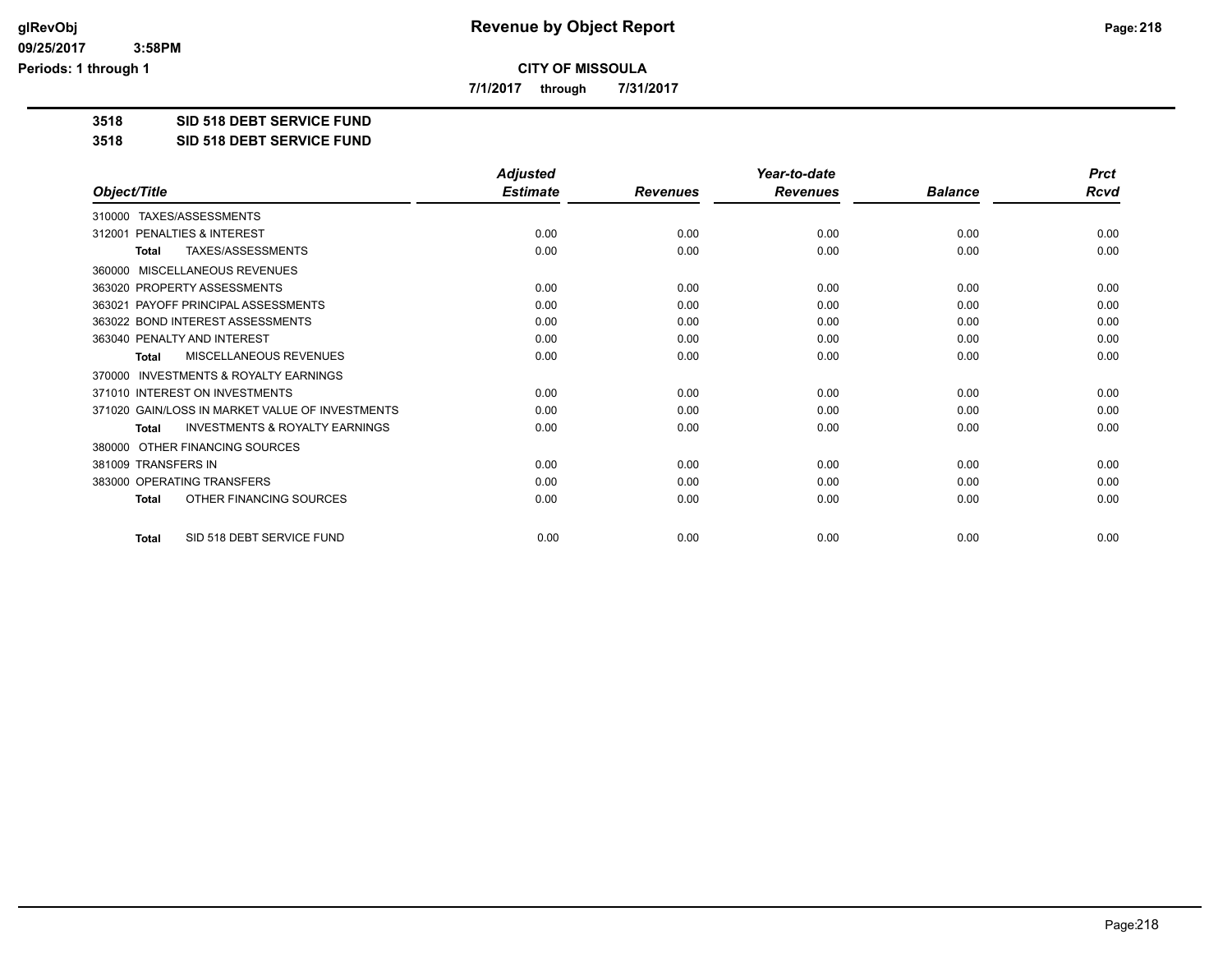**CITY OF MISSOULA**

**7/1/2017 through 7/31/2017**

### **3518 SID 518 DEBT SERVICE FUND**

 **3:58PM**

|                                                           | <b>Adjusted</b> |                 | Year-to-date    |                | <b>Prct</b> |
|-----------------------------------------------------------|-----------------|-----------------|-----------------|----------------|-------------|
| Object/Title                                              | <b>Estimate</b> | <b>Revenues</b> | <b>Revenues</b> | <b>Balance</b> | <b>Rcvd</b> |
| 310000 TAXES/ASSESSMENTS                                  |                 |                 |                 |                |             |
| PENALTIES & INTEREST<br>312001                            | 0.00            | 0.00            | 0.00            | 0.00           | 0.00        |
| <b>TAXES/ASSESSMENTS</b><br><b>Total</b>                  | 0.00            | 0.00            | 0.00            | 0.00           | 0.00        |
| MISCELLANEOUS REVENUES<br>360000                          |                 |                 |                 |                |             |
| 363020 PROPERTY ASSESSMENTS                               | 0.00            | 0.00            | 0.00            | 0.00           | 0.00        |
| 363021 PAYOFF PRINCIPAL ASSESSMENTS                       | 0.00            | 0.00            | 0.00            | 0.00           | 0.00        |
| 363022 BOND INTEREST ASSESSMENTS                          | 0.00            | 0.00            | 0.00            | 0.00           | 0.00        |
| 363040 PENALTY AND INTEREST                               | 0.00            | 0.00            | 0.00            | 0.00           | 0.00        |
| MISCELLANEOUS REVENUES<br><b>Total</b>                    | 0.00            | 0.00            | 0.00            | 0.00           | 0.00        |
| <b>INVESTMENTS &amp; ROYALTY EARNINGS</b><br>370000       |                 |                 |                 |                |             |
| 371010 INTEREST ON INVESTMENTS                            | 0.00            | 0.00            | 0.00            | 0.00           | 0.00        |
| 371020 GAIN/LOSS IN MARKET VALUE OF INVESTMENT            | 0.00            | 0.00            | 0.00            | 0.00           | 0.00        |
| <b>INVESTMENTS &amp; ROYALTY EARNINGS</b><br><b>Total</b> | 0.00            | 0.00            | 0.00            | 0.00           | 0.00        |
| OTHER FINANCING SOURCES<br>380000                         |                 |                 |                 |                |             |
| 381009 TRANSFERS IN                                       | 0.00            | 0.00            | 0.00            | 0.00           | 0.00        |
| 383000 OPERATING TRANSFERS                                | 0.00            | 0.00            | 0.00            | 0.00           | 0.00        |
| OTHER FINANCING SOURCES<br><b>Total</b>                   | 0.00            | 0.00            | 0.00            | 0.00           | 0.00        |
| SID 518 DEBT SERVICE FUND<br><b>Total</b>                 | 0.00            | 0.00            | 0.00            | 0.00           | 0.00        |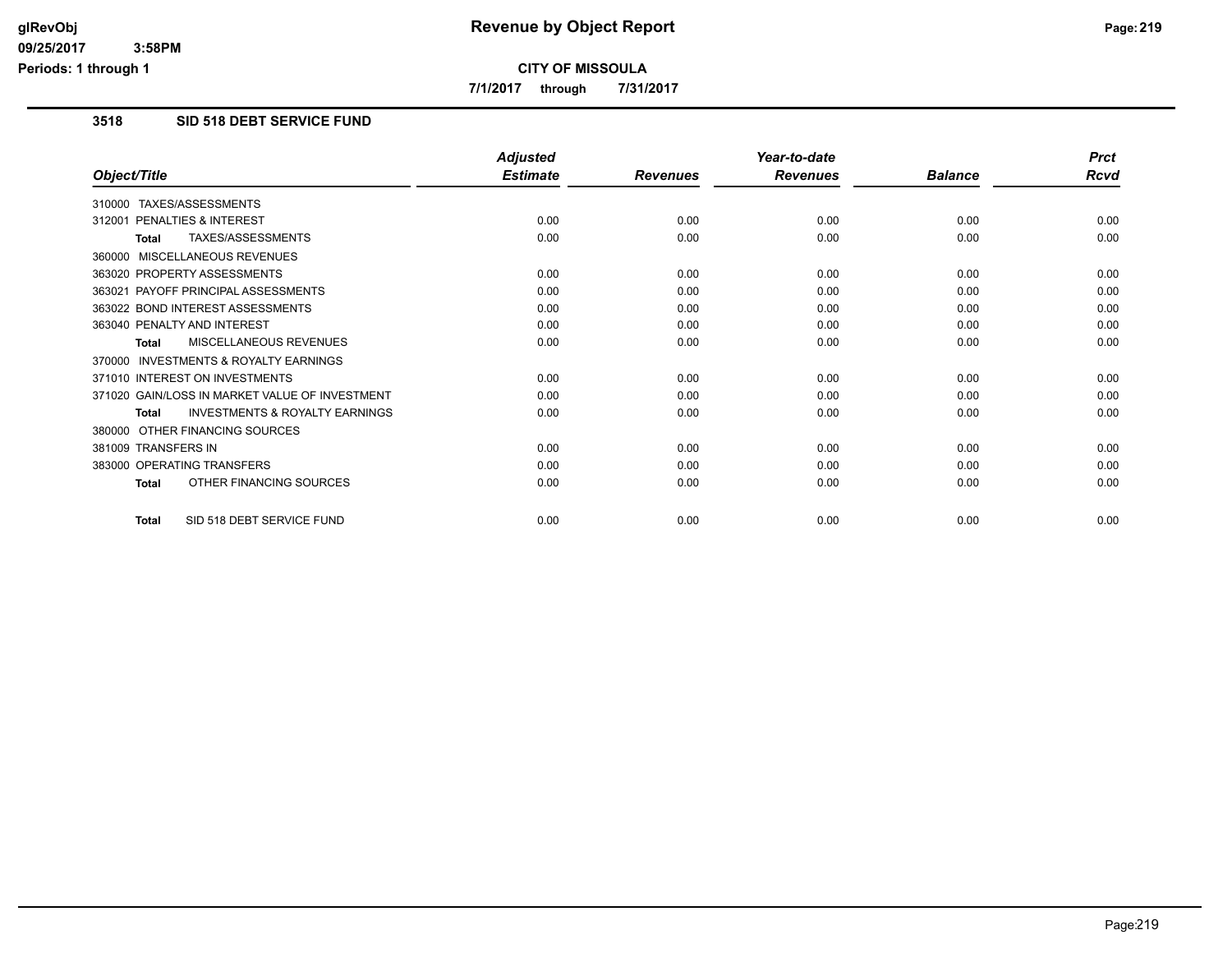**7/1/2017 through 7/31/2017**

**3519 SID 519 DEBT SERVICE FUND**

**3519 SID 519 DEBT SERVICE FUND**

|                                                           | <b>Adjusted</b> |                 | Year-to-date    |                | <b>Prct</b> |
|-----------------------------------------------------------|-----------------|-----------------|-----------------|----------------|-------------|
| Object/Title                                              | <b>Estimate</b> | <b>Revenues</b> | <b>Revenues</b> | <b>Balance</b> | <b>Rcvd</b> |
| TAXES/ASSESSMENTS<br>310000                               |                 |                 |                 |                |             |
| PENALTIES & INTEREST<br>312001                            | 0.00            | 0.00            | 0.00            | 0.00           | 0.00        |
| TAXES/ASSESSMENTS<br>Total                                | 0.00            | 0.00            | 0.00            | 0.00           | 0.00        |
| MISCELLANEOUS REVENUES<br>360000                          |                 |                 |                 |                |             |
| 360010 MISCELLANEOUS                                      | 0.00            | 0.00            | 0.00            | 0.00           | 0.00        |
| 363020 PROPERTY ASSESSMENTS                               | 0.00            | 0.00            | 0.00            | 0.00           | 0.00        |
| 363021 PAYOFF PRINCIPAL ASSESSMENTS                       | 0.00            | 0.00            | 0.00            | 0.00           | 0.00        |
| 363022 BOND INTEREST ASSESSMENTS                          | 0.00            | 0.00            | 0.00            | 0.00           | 0.00        |
| 363040 PENALTY AND INTEREST                               | 0.00            | 0.00            | 0.00            | 0.00           | 0.00        |
| MISCELLANEOUS REVENUES<br><b>Total</b>                    | 0.00            | 0.00            | 0.00            | 0.00           | 0.00        |
| <b>INVESTMENTS &amp; ROYALTY EARNINGS</b><br>370000       |                 |                 |                 |                |             |
| 371010 INTEREST ON INVESTMENTS                            | 0.00            | 0.00            | 0.00            | 0.00           | 0.00        |
| 371020 GAIN/LOSS IN MARKET VALUE OF INVESTMENTS           | 0.00            | 0.00            | 0.00            | 0.00           | 0.00        |
| <b>INVESTMENTS &amp; ROYALTY EARNINGS</b><br><b>Total</b> | 0.00            | 0.00            | 0.00            | 0.00           | 0.00        |
| OTHER FINANCING SOURCES<br>380000                         |                 |                 |                 |                |             |
| 381009 TRANSFERS IN                                       | 0.00            | 0.00            | 0.00            | 0.00           | 0.00        |
| OTHER FINANCING SOURCES<br>Total                          | 0.00            | 0.00            | 0.00            | 0.00           | 0.00        |
| SID 519 DEBT SERVICE FUND<br><b>Total</b>                 | 0.00            | 0.00            | 0.00            | 0.00           | 0.00        |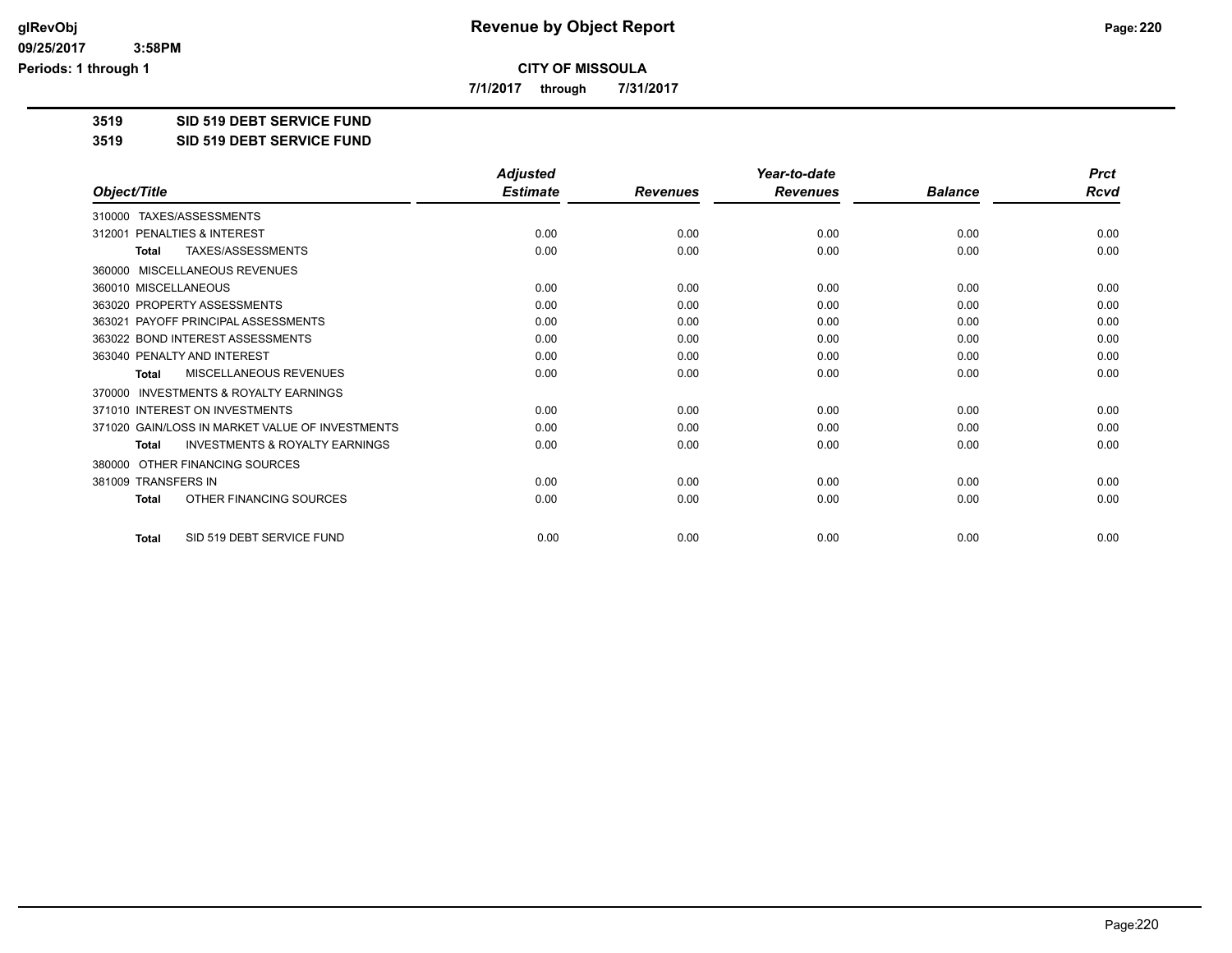**7/1/2017 through 7/31/2017**

# **3519 SID 519 DEBT SERVICE FUND**

|                                                           | <b>Adjusted</b> |                 | Year-to-date    |                | <b>Prct</b> |
|-----------------------------------------------------------|-----------------|-----------------|-----------------|----------------|-------------|
| Object/Title                                              | <b>Estimate</b> | <b>Revenues</b> | <b>Revenues</b> | <b>Balance</b> | <b>Rcvd</b> |
| 310000 TAXES/ASSESSMENTS                                  |                 |                 |                 |                |             |
| PENALTIES & INTEREST<br>312001                            | 0.00            | 0.00            | 0.00            | 0.00           | 0.00        |
| TAXES/ASSESSMENTS<br><b>Total</b>                         | 0.00            | 0.00            | 0.00            | 0.00           | 0.00        |
| 360000 MISCELLANEOUS REVENUES                             |                 |                 |                 |                |             |
| 360010 MISCELLANEOUS                                      | 0.00            | 0.00            | 0.00            | 0.00           | 0.00        |
| 363020 PROPERTY ASSESSMENTS                               | 0.00            | 0.00            | 0.00            | 0.00           | 0.00        |
| 363021 PAYOFF PRINCIPAL ASSESSMENTS                       | 0.00            | 0.00            | 0.00            | 0.00           | 0.00        |
| 363022 BOND INTEREST ASSESSMENTS                          | 0.00            | 0.00            | 0.00            | 0.00           | 0.00        |
| 363040 PENALTY AND INTEREST                               | 0.00            | 0.00            | 0.00            | 0.00           | 0.00        |
| MISCELLANEOUS REVENUES<br><b>Total</b>                    | 0.00            | 0.00            | 0.00            | 0.00           | 0.00        |
| INVESTMENTS & ROYALTY EARNINGS<br>370000                  |                 |                 |                 |                |             |
| 371010 INTEREST ON INVESTMENTS                            | 0.00            | 0.00            | 0.00            | 0.00           | 0.00        |
| 371020 GAIN/LOSS IN MARKET VALUE OF INVESTMENT            | 0.00            | 0.00            | 0.00            | 0.00           | 0.00        |
| <b>INVESTMENTS &amp; ROYALTY EARNINGS</b><br><b>Total</b> | 0.00            | 0.00            | 0.00            | 0.00           | 0.00        |
| 380000 OTHER FINANCING SOURCES                            |                 |                 |                 |                |             |
| 381009 TRANSFERS IN                                       | 0.00            | 0.00            | 0.00            | 0.00           | 0.00        |
| OTHER FINANCING SOURCES<br><b>Total</b>                   | 0.00            | 0.00            | 0.00            | 0.00           | 0.00        |
| SID 519 DEBT SERVICE FUND<br><b>Total</b>                 | 0.00            | 0.00            | 0.00            | 0.00           | 0.00        |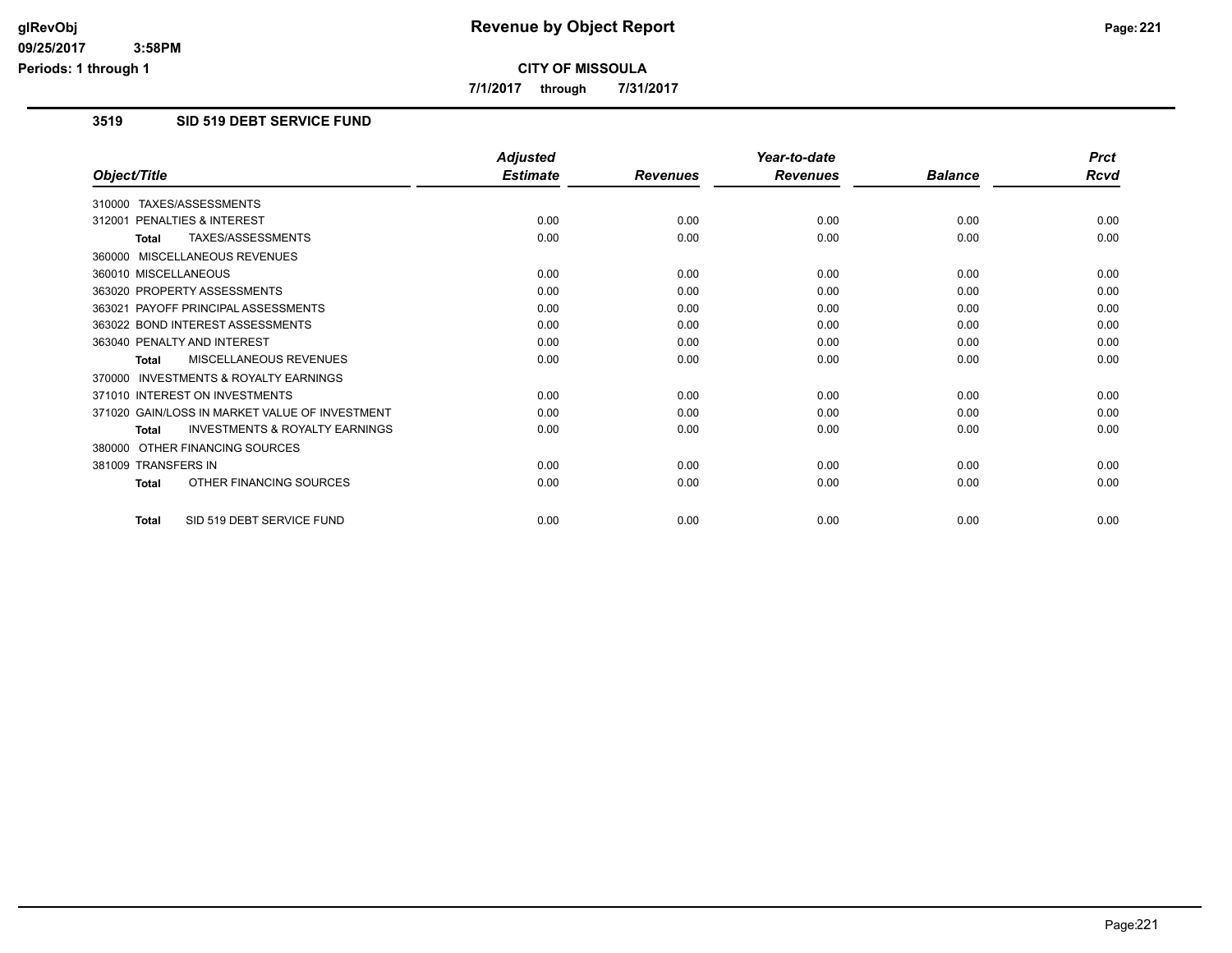**7/1/2017 through 7/31/2017**

**3520 SID 520 DEBT SERVICE FUND**

**3520 SID 520 DEBT SERVICE FUND**

|                                                     | <b>Adjusted</b> |                 | Year-to-date    |                | <b>Prct</b> |
|-----------------------------------------------------|-----------------|-----------------|-----------------|----------------|-------------|
| Object/Title                                        | <b>Estimate</b> | <b>Revenues</b> | <b>Revenues</b> | <b>Balance</b> | <b>Rcvd</b> |
| TAXES/ASSESSMENTS<br>310000                         |                 |                 |                 |                |             |
| PENALTIES & INTEREST<br>312001                      | 0.00            | 0.00            | 0.00            | 0.00           | 0.00        |
| TAXES/ASSESSMENTS<br><b>Total</b>                   | 0.00            | 0.00            | 0.00            | 0.00           | 0.00        |
| MISCELLANEOUS REVENUES<br>360000                    |                 |                 |                 |                |             |
| 360010 MISCELLANEOUS                                | 0.00            | 0.00            | 0.00            | 0.00           | 0.00        |
| 363020 PROPERTY ASSESSMENTS                         | 0.00            | $-4,873.77$     | $-4,873.77$     | 4,873.77       | 0.00        |
| 363021 PAYOFF PRINCIPAL ASSESSMENTS                 | 0.00            | 0.00            | 0.00            | 0.00           | 0.00        |
| 363022 BOND INTEREST ASSESSMENTS                    | 0.00            | 0.00            | 0.00            | 0.00           | 0.00        |
| 363040 PENALTY AND INTEREST                         | 0.00            | $-245.91$       | $-245.91$       | 245.91         | 0.00        |
| MISCELLANEOUS REVENUES<br><b>Total</b>              | 0.00            | $-5,119.68$     | $-5,119.68$     | 5,119.68       | 0.00        |
| <b>INVESTMENTS &amp; ROYALTY EARNINGS</b><br>370000 |                 |                 |                 |                |             |
| 371010 INTEREST ON INVESTMENTS                      | 0.00            | 0.00            | 0.00            | 0.00           | 0.00        |
| 371020 GAIN/LOSS IN MARKET VALUE OF INVESTMENTS     | 0.00            | 0.00            | 0.00            | 0.00           | 0.00        |
| <b>INVESTMENTS &amp; ROYALTY EARNINGS</b><br>Total  | 0.00            | 0.00            | 0.00            | 0.00           | 0.00        |
| OTHER FINANCING SOURCES<br>380000                   |                 |                 |                 |                |             |
| 383000 OPERATING TRANSFERS                          | 0.00            | 0.00            | 0.00            | 0.00           | 0.00        |
| OTHER FINANCING SOURCES<br><b>Total</b>             | 0.00            | 0.00            | 0.00            | 0.00           | 0.00        |
| SID 520 DEBT SERVICE FUND<br><b>Total</b>           | 0.00            | $-5,119.68$     | $-5,119.68$     | 5,119.68       | 0.00        |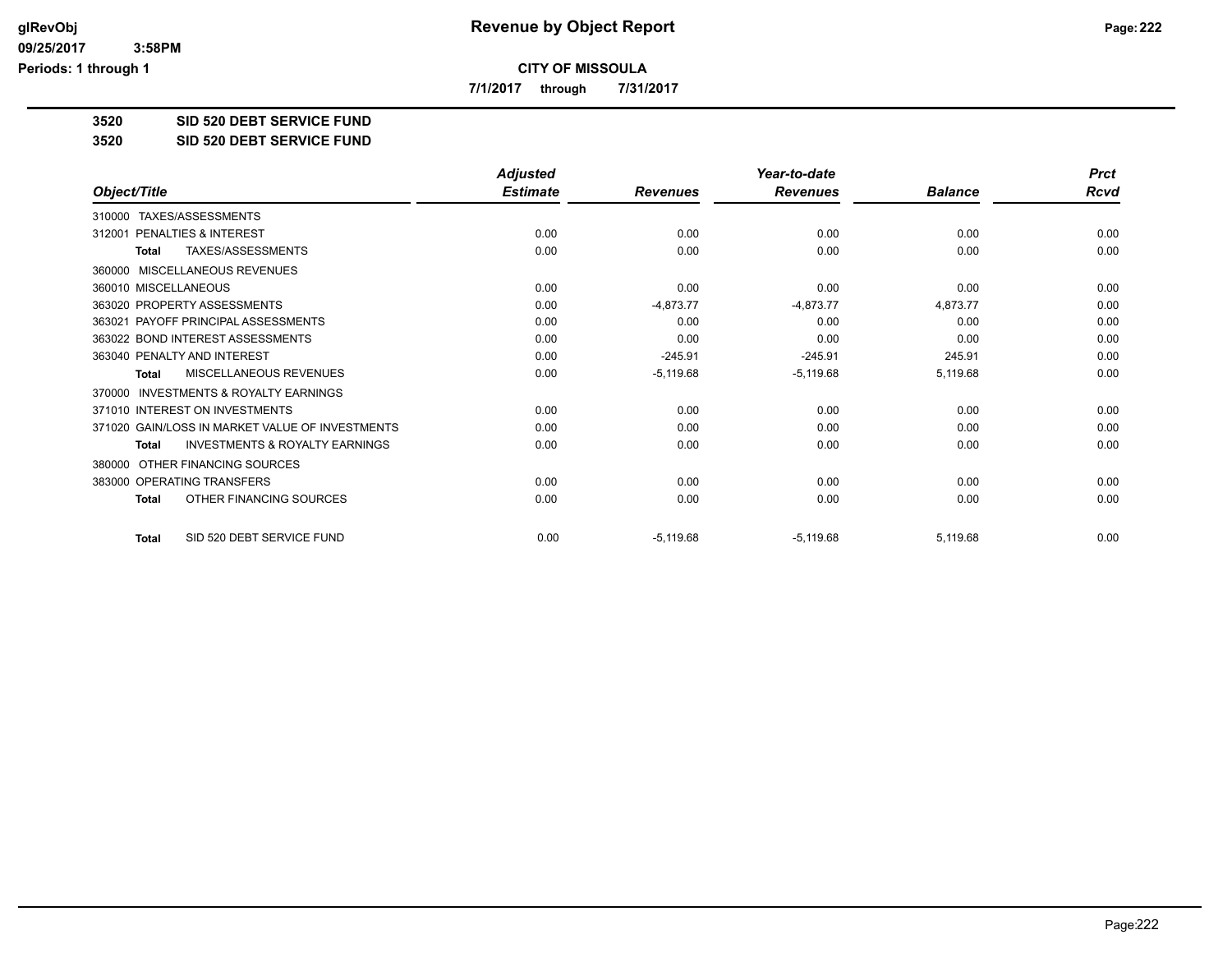**CITY OF MISSOULA**

**7/1/2017 through 7/31/2017**

## **3520 SID 520 DEBT SERVICE FUND**

 **3:58PM**

|                                                           | <b>Adjusted</b> |                 | Year-to-date    |                | <b>Prct</b> |
|-----------------------------------------------------------|-----------------|-----------------|-----------------|----------------|-------------|
| Object/Title                                              | <b>Estimate</b> | <b>Revenues</b> | <b>Revenues</b> | <b>Balance</b> | <b>Rcvd</b> |
| 310000 TAXES/ASSESSMENTS                                  |                 |                 |                 |                |             |
| PENALTIES & INTEREST<br>312001                            | 0.00            | 0.00            | 0.00            | 0.00           | 0.00        |
| TAXES/ASSESSMENTS<br><b>Total</b>                         | 0.00            | 0.00            | 0.00            | 0.00           | 0.00        |
| 360000 MISCELLANEOUS REVENUES                             |                 |                 |                 |                |             |
| 360010 MISCELLANEOUS                                      | 0.00            | 0.00            | 0.00            | 0.00           | 0.00        |
| 363020 PROPERTY ASSESSMENTS                               | 0.00            | $-4,873.77$     | $-4,873.77$     | 4,873.77       | 0.00        |
| 363021 PAYOFF PRINCIPAL ASSESSMENTS                       | 0.00            | 0.00            | 0.00            | 0.00           | 0.00        |
| 363022 BOND INTEREST ASSESSMENTS                          | 0.00            | 0.00            | 0.00            | 0.00           | 0.00        |
| 363040 PENALTY AND INTEREST                               | 0.00            | $-245.91$       | $-245.91$       | 245.91         | 0.00        |
| MISCELLANEOUS REVENUES<br><b>Total</b>                    | 0.00            | $-5,119.68$     | $-5,119.68$     | 5,119.68       | 0.00        |
| INVESTMENTS & ROYALTY EARNINGS<br>370000                  |                 |                 |                 |                |             |
| 371010 INTEREST ON INVESTMENTS                            | 0.00            | 0.00            | 0.00            | 0.00           | 0.00        |
| 371020 GAIN/LOSS IN MARKET VALUE OF INVESTMENT            | 0.00            | 0.00            | 0.00            | 0.00           | 0.00        |
| <b>INVESTMENTS &amp; ROYALTY EARNINGS</b><br><b>Total</b> | 0.00            | 0.00            | 0.00            | 0.00           | 0.00        |
| OTHER FINANCING SOURCES<br>380000                         |                 |                 |                 |                |             |
| 383000 OPERATING TRANSFERS                                | 0.00            | 0.00            | 0.00            | 0.00           | 0.00        |
| OTHER FINANCING SOURCES<br><b>Total</b>                   | 0.00            | 0.00            | 0.00            | 0.00           | 0.00        |
| SID 520 DEBT SERVICE FUND<br><b>Total</b>                 | 0.00            | $-5,119.68$     | $-5,119.68$     | 5,119.68       | 0.00        |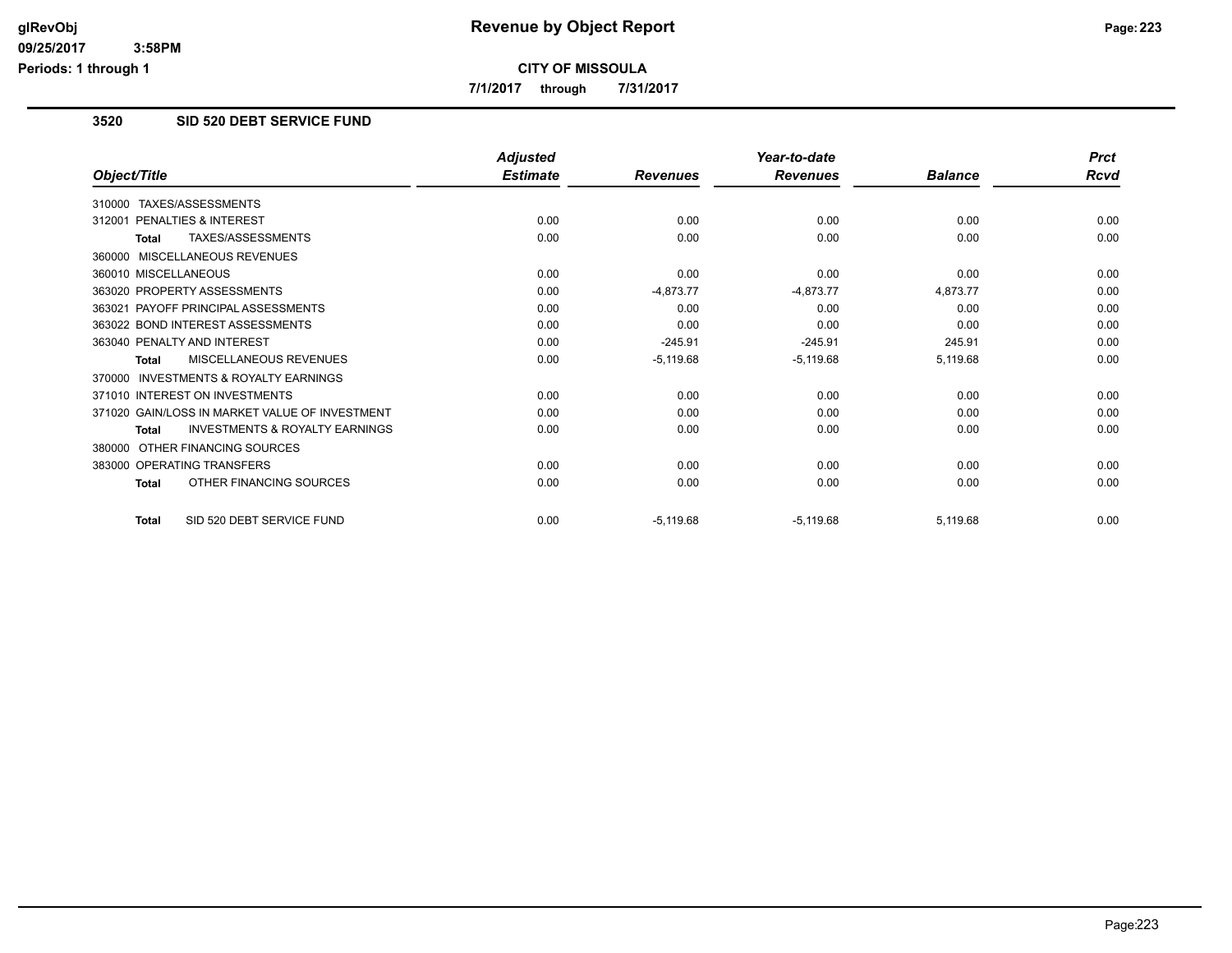**7/1/2017 through 7/31/2017**

**3521 SID 521 DEBT SERVICE FUND**

**3521 SID 521 DEBT SERVICE FUND**

|                                                           | <b>Adjusted</b> |                 | Year-to-date    |                | <b>Prct</b> |
|-----------------------------------------------------------|-----------------|-----------------|-----------------|----------------|-------------|
| Object/Title                                              | <b>Estimate</b> | <b>Revenues</b> | <b>Revenues</b> | <b>Balance</b> | <b>Rcvd</b> |
| TAXES/ASSESSMENTS<br>310000                               |                 |                 |                 |                |             |
| PENALTIES & INTEREST<br>312001                            | 0.00            | 0.00            | 0.00            | 0.00           | 0.00        |
| TAXES/ASSESSMENTS<br>Total                                | 0.00            | 0.00            | 0.00            | 0.00           | 0.00        |
| MISCELLANEOUS REVENUES<br>360000                          |                 |                 |                 |                |             |
| 360010 MISCELLANEOUS                                      | 0.00            | 0.00            | 0.00            | 0.00           | 0.00        |
| 363020 PROPERTY ASSESSMENTS                               | 0.00            | 0.00            | 0.00            | 0.00           | 0.00        |
| 363021 PAYOFF PRINCIPAL ASSESSMENTS                       | 0.00            | 0.00            | 0.00            | 0.00           | 0.00        |
| 363022 BOND INTEREST ASSESSMENTS                          | 0.00            | 0.00            | 0.00            | 0.00           | 0.00        |
| 363040 PENALTY AND INTEREST                               | 0.00            | 0.00            | 0.00            | 0.00           | 0.00        |
| <b>MISCELLANEOUS REVENUES</b><br>Total                    | 0.00            | 0.00            | 0.00            | 0.00           | 0.00        |
| <b>INVESTMENTS &amp; ROYALTY EARNINGS</b><br>370000       |                 |                 |                 |                |             |
| 371010 INTEREST ON INVESTMENTS                            | 0.00            | 0.00            | 0.00            | 0.00           | 0.00        |
| 371020 GAIN/LOSS IN MARKET VALUE OF INVESTMENTS           | 0.00            | 0.00            | 0.00            | 0.00           | 0.00        |
| <b>INVESTMENTS &amp; ROYALTY EARNINGS</b><br><b>Total</b> | 0.00            | 0.00            | 0.00            | 0.00           | 0.00        |
| OTHER FINANCING SOURCES<br>380000                         |                 |                 |                 |                |             |
| 381009 TRANSFERS IN                                       | 0.00            | 0.00            | 0.00            | 0.00           | 0.00        |
| OTHER FINANCING SOURCES<br><b>Total</b>                   | 0.00            | 0.00            | 0.00            | 0.00           | 0.00        |
| SID 521 DEBT SERVICE FUND<br><b>Total</b>                 | 0.00            | 0.00            | 0.00            | 0.00           | 0.00        |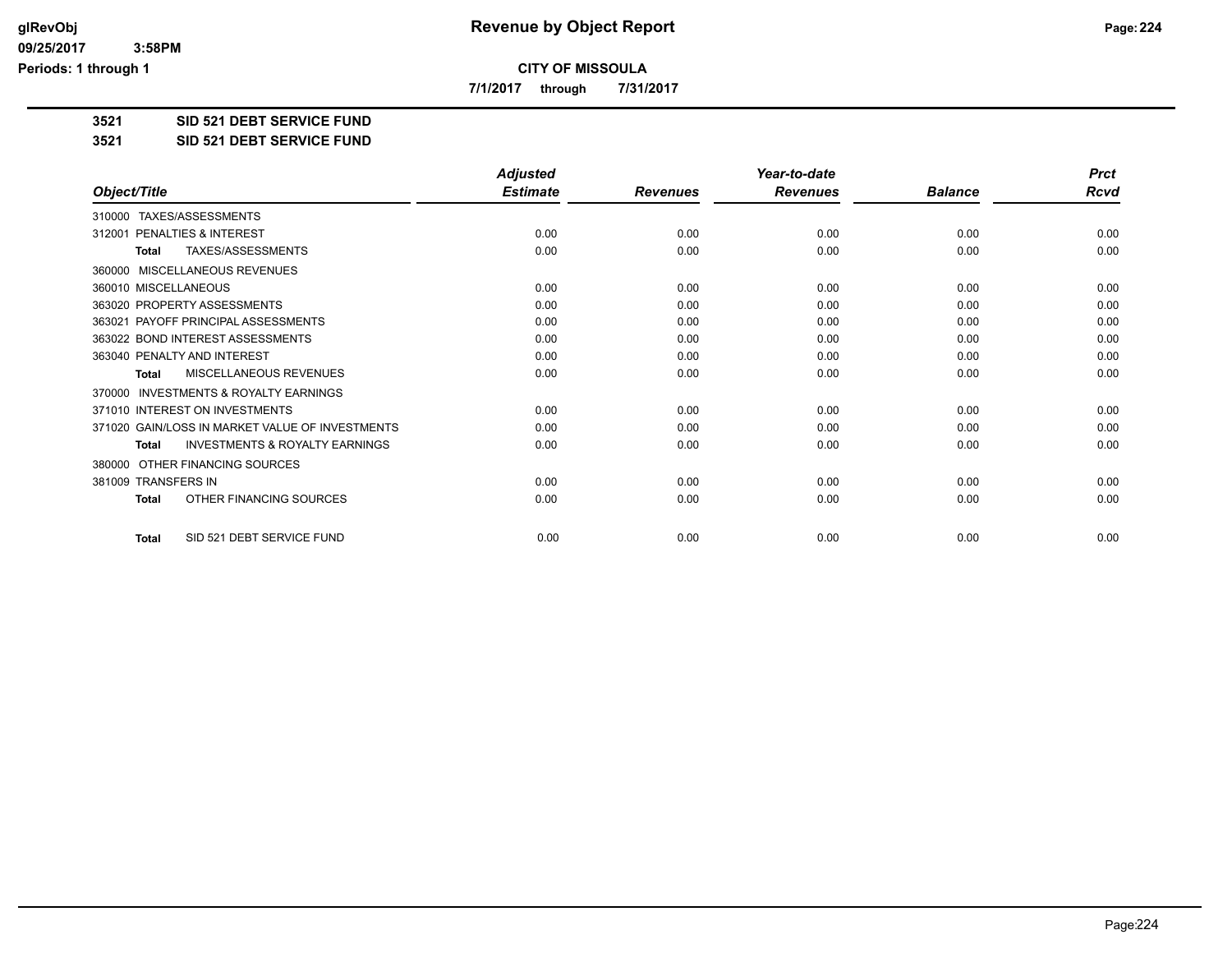**CITY OF MISSOULA**

**7/1/2017 through 7/31/2017**

## **3521 SID 521 DEBT SERVICE FUND**

|                                                           | <b>Adjusted</b> |                 | Year-to-date    |                | <b>Prct</b> |
|-----------------------------------------------------------|-----------------|-----------------|-----------------|----------------|-------------|
| Object/Title                                              | <b>Estimate</b> | <b>Revenues</b> | <b>Revenues</b> | <b>Balance</b> | <b>Rcvd</b> |
| 310000 TAXES/ASSESSMENTS                                  |                 |                 |                 |                |             |
| 312001 PENALTIES & INTEREST                               | 0.00            | 0.00            | 0.00            | 0.00           | 0.00        |
| TAXES/ASSESSMENTS<br><b>Total</b>                         | 0.00            | 0.00            | 0.00            | 0.00           | 0.00        |
| 360000 MISCELLANEOUS REVENUES                             |                 |                 |                 |                |             |
| 360010 MISCELLANEOUS                                      | 0.00            | 0.00            | 0.00            | 0.00           | 0.00        |
| 363020 PROPERTY ASSESSMENTS                               | 0.00            | 0.00            | 0.00            | 0.00           | 0.00        |
| 363021 PAYOFF PRINCIPAL ASSESSMENTS                       | 0.00            | 0.00            | 0.00            | 0.00           | 0.00        |
| 363022 BOND INTEREST ASSESSMENTS                          | 0.00            | 0.00            | 0.00            | 0.00           | 0.00        |
| 363040 PENALTY AND INTEREST                               | 0.00            | 0.00            | 0.00            | 0.00           | 0.00        |
| MISCELLANEOUS REVENUES<br><b>Total</b>                    | 0.00            | 0.00            | 0.00            | 0.00           | 0.00        |
| INVESTMENTS & ROYALTY EARNINGS<br>370000                  |                 |                 |                 |                |             |
| 371010 INTEREST ON INVESTMENTS                            | 0.00            | 0.00            | 0.00            | 0.00           | 0.00        |
| 371020 GAIN/LOSS IN MARKET VALUE OF INVESTMENT            | 0.00            | 0.00            | 0.00            | 0.00           | 0.00        |
| <b>INVESTMENTS &amp; ROYALTY EARNINGS</b><br><b>Total</b> | 0.00            | 0.00            | 0.00            | 0.00           | 0.00        |
| 380000 OTHER FINANCING SOURCES                            |                 |                 |                 |                |             |
| 381009 TRANSFERS IN                                       | 0.00            | 0.00            | 0.00            | 0.00           | 0.00        |
| OTHER FINANCING SOURCES<br><b>Total</b>                   | 0.00            | 0.00            | 0.00            | 0.00           | 0.00        |
| SID 521 DEBT SERVICE FUND<br><b>Total</b>                 | 0.00            | 0.00            | 0.00            | 0.00           | 0.00        |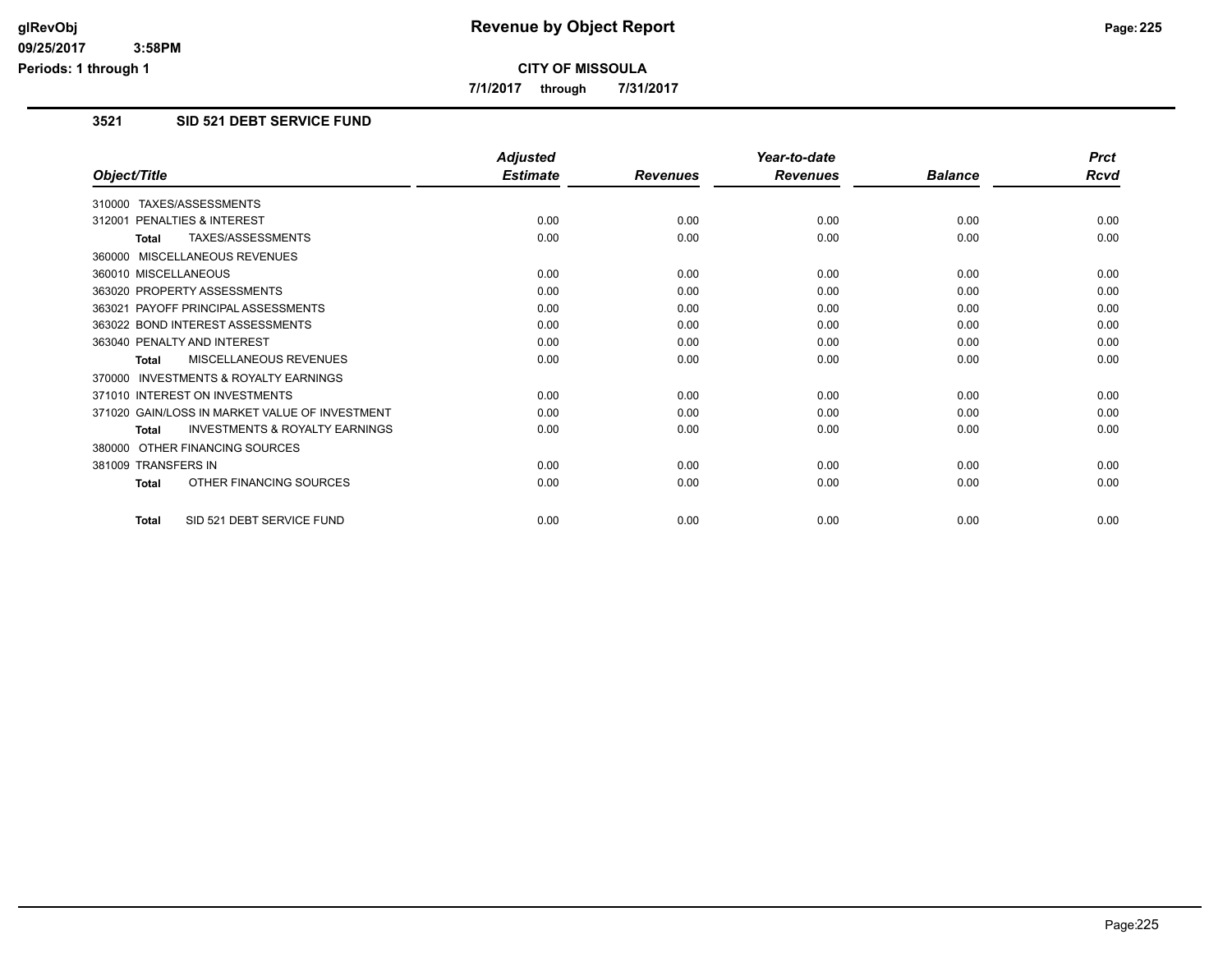**7/1/2017 through 7/31/2017**

**3522 SID 522 DEBT SERVICE FUND**

**3522 SID 522 DEBT SERVICE FUND**

|                                                    | <b>Adjusted</b> |                 | Year-to-date    |                | <b>Prct</b> |
|----------------------------------------------------|-----------------|-----------------|-----------------|----------------|-------------|
| Object/Title                                       | <b>Estimate</b> | <b>Revenues</b> | <b>Revenues</b> | <b>Balance</b> | Rcvd        |
| 310000 TAXES/ASSESSMENTS                           |                 |                 |                 |                |             |
| PENALTIES & INTEREST<br>312001                     | 0.00            | 0.00            | 0.00            | 0.00           | 0.00        |
| TAXES/ASSESSMENTS<br>Total                         | 0.00            | 0.00            | 0.00            | 0.00           | 0.00        |
| 360000 MISCELLANEOUS REVENUES                      |                 |                 |                 |                |             |
| 360010 MISCELLANEOUS                               | 0.00            | 0.00            | 0.00            | 0.00           | 0.00        |
| 363020 PROPERTY ASSESSMENTS                        | 0.00            | 0.00            | 0.00            | 0.00           | 0.00        |
| 363021 PAYOFF PRINCIPAL ASSESSMENTS                | 0.00            | 0.00            | 0.00            | 0.00           | 0.00        |
| 363022 BOND INTEREST ASSESSMENTS                   | 0.00            | 0.00            | 0.00            | 0.00           | 0.00        |
| 363040 PENALTY AND INTEREST                        | 0.00            | 0.00            | 0.00            | 0.00           | 0.00        |
| <b>MISCELLANEOUS REVENUES</b><br>Total             | 0.00            | 0.00            | 0.00            | 0.00           | 0.00        |
| INVESTMENTS & ROYALTY EARNINGS<br>370000           |                 |                 |                 |                |             |
| 371010 INTEREST ON INVESTMENTS                     | 0.00            | 0.00            | 0.00            | 0.00           | 0.00        |
| 371020 GAIN/LOSS IN MARKET VALUE OF INVESTMENTS    | 0.00            | 0.00            | 0.00            | 0.00           | 0.00        |
| <b>INVESTMENTS &amp; ROYALTY EARNINGS</b><br>Total | 0.00            | 0.00            | 0.00            | 0.00           | 0.00        |
| SID 522 DEBT SERVICE FUND<br><b>Total</b>          | 0.00            | 0.00            | 0.00            | 0.00           | 0.00        |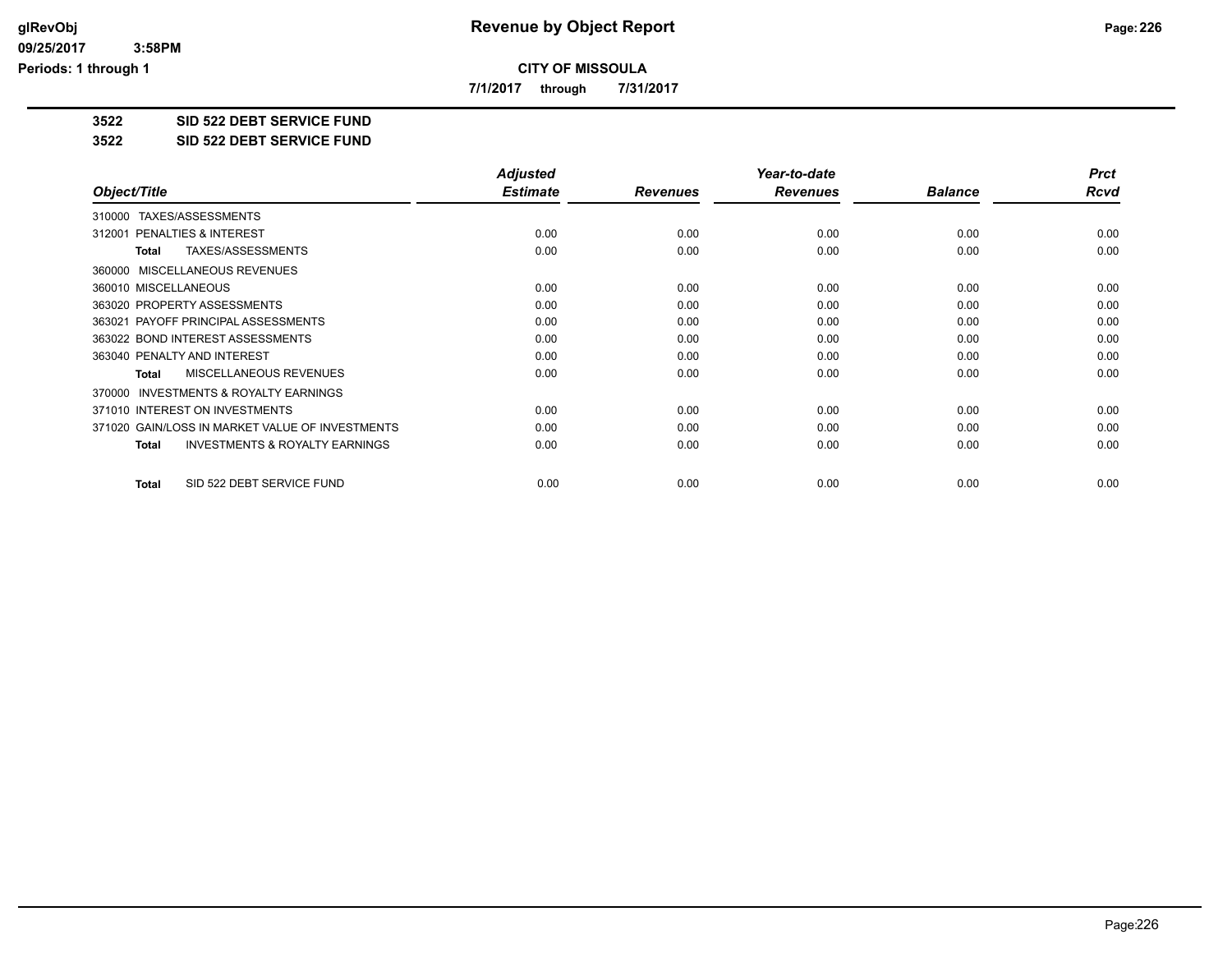**CITY OF MISSOULA**

**7/1/2017 through 7/31/2017**

### **3522 SID 522 DEBT SERVICE FUND**

|                                                           | <b>Adjusted</b> |                 | Year-to-date    |                | <b>Prct</b> |
|-----------------------------------------------------------|-----------------|-----------------|-----------------|----------------|-------------|
| Object/Title                                              | <b>Estimate</b> | <b>Revenues</b> | <b>Revenues</b> | <b>Balance</b> | Rcvd        |
| 310000 TAXES/ASSESSMENTS                                  |                 |                 |                 |                |             |
| 312001 PENALTIES & INTEREST                               | 0.00            | 0.00            | 0.00            | 0.00           | 0.00        |
| TAXES/ASSESSMENTS<br>Total                                | 0.00            | 0.00            | 0.00            | 0.00           | 0.00        |
| 360000 MISCELLANEOUS REVENUES                             |                 |                 |                 |                |             |
| 360010 MISCELLANEOUS                                      | 0.00            | 0.00            | 0.00            | 0.00           | 0.00        |
| 363020 PROPERTY ASSESSMENTS                               | 0.00            | 0.00            | 0.00            | 0.00           | 0.00        |
| 363021 PAYOFF PRINCIPAL ASSESSMENTS                       | 0.00            | 0.00            | 0.00            | 0.00           | 0.00        |
| 363022 BOND INTEREST ASSESSMENTS                          | 0.00            | 0.00            | 0.00            | 0.00           | 0.00        |
| 363040 PENALTY AND INTEREST                               | 0.00            | 0.00            | 0.00            | 0.00           | 0.00        |
| <b>MISCELLANEOUS REVENUES</b><br><b>Total</b>             | 0.00            | 0.00            | 0.00            | 0.00           | 0.00        |
| INVESTMENTS & ROYALTY EARNINGS<br>370000                  |                 |                 |                 |                |             |
| 371010 INTEREST ON INVESTMENTS                            | 0.00            | 0.00            | 0.00            | 0.00           | 0.00        |
| 371020 GAIN/LOSS IN MARKET VALUE OF INVESTMENT            | 0.00            | 0.00            | 0.00            | 0.00           | 0.00        |
| <b>INVESTMENTS &amp; ROYALTY EARNINGS</b><br><b>Total</b> | 0.00            | 0.00            | 0.00            | 0.00           | 0.00        |
| SID 522 DEBT SERVICE FUND<br><b>Total</b>                 | 0.00            | 0.00            | 0.00            | 0.00           | 0.00        |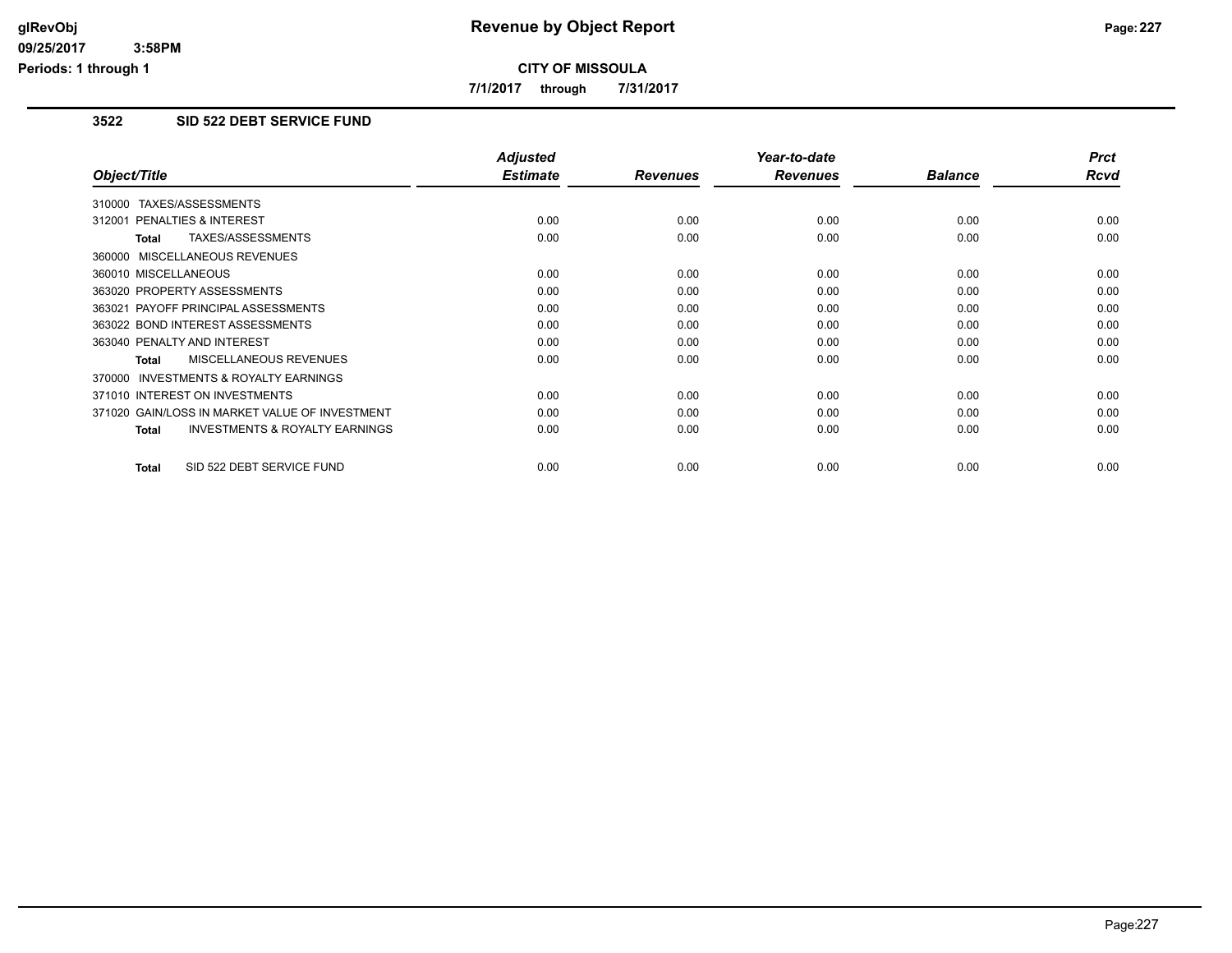**7/1/2017 through 7/31/2017**

**3524 SID 524 DEBT SERVICE FUND**

**3524 SID 524 DEBT SERVICE FUND**

|                                                     | <b>Adjusted</b> |                 | Year-to-date    |                | <b>Prct</b> |
|-----------------------------------------------------|-----------------|-----------------|-----------------|----------------|-------------|
| Object/Title                                        | <b>Estimate</b> | <b>Revenues</b> | <b>Revenues</b> | <b>Balance</b> | Rcvd        |
| 310000 TAXES/ASSESSMENTS                            |                 |                 |                 |                |             |
| 312001 PENALTIES & INTEREST                         | 0.00            | 0.00            | 0.00            | 0.00           | 0.00        |
| TAXES/ASSESSMENTS<br>Total                          | 0.00            | 0.00            | 0.00            | 0.00           | 0.00        |
| MISCELLANEOUS REVENUES<br>360000                    |                 |                 |                 |                |             |
| 363020 PROPERTY ASSESSMENTS                         | 0.00            | $-3,950.56$     | $-3,950.56$     | 3,950.56       | 0.00        |
| 363021 PAYOFF PRINCIPAL ASSESSMENTS                 | 0.00            | 1,850.78        | 1,850.78        | $-1,850.78$    | 0.00        |
| 363022 BOND INTEREST ASSESSMENTS                    | 0.00            | 0.00            | 0.00            | 0.00           | 0.00        |
| 363040 PENALTY AND INTEREST                         | 0.00            | $-157.66$       | $-157.66$       | 157.66         | 0.00        |
| MISCELLANEOUS REVENUES<br>Total                     | 0.00            | $-2,257.44$     | $-2,257.44$     | 2,257.44       | 0.00        |
| <b>INVESTMENTS &amp; ROYALTY EARNINGS</b><br>370000 |                 |                 |                 |                |             |
| 371010 INTEREST ON INVESTMENTS                      | 0.00            | 0.00            | 0.00            | 0.00           | 0.00        |
| 371020 GAIN/LOSS IN MARKET VALUE OF INVESTMENTS     | 0.00            | 0.00            | 0.00            | 0.00           | 0.00        |
| 371500 INTEREST ON INTERFUND LOAN                   | 0.00            | 0.00            | 0.00            | 0.00           | 0.00        |
| <b>INVESTMENTS &amp; ROYALTY EARNINGS</b><br>Total  | 0.00            | 0.00            | 0.00            | 0.00           | 0.00        |
| SID 524 DEBT SERVICE FUND<br><b>Total</b>           | 0.00            | $-2,257.44$     | $-2,257.44$     | 2,257.44       | 0.00        |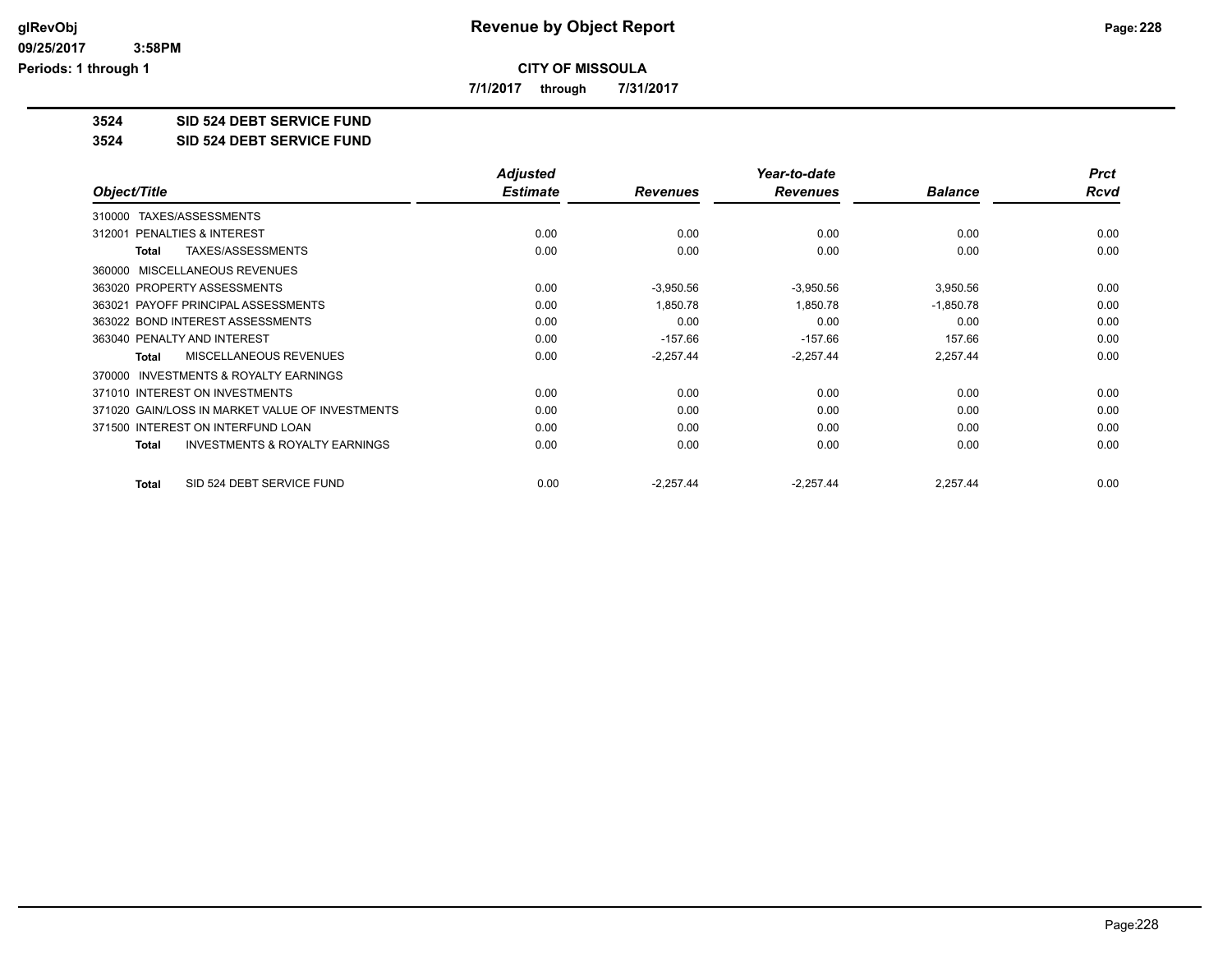**CITY OF MISSOULA**

**7/1/2017 through 7/31/2017**

## **3524 SID 524 DEBT SERVICE FUND**

|                                                    | <b>Adjusted</b> |                 | Year-to-date    |                | <b>Prct</b> |
|----------------------------------------------------|-----------------|-----------------|-----------------|----------------|-------------|
| Object/Title                                       | <b>Estimate</b> | <b>Revenues</b> | <b>Revenues</b> | <b>Balance</b> | Rcvd        |
| TAXES/ASSESSMENTS<br>310000                        |                 |                 |                 |                |             |
| 312001 PENALTIES & INTEREST                        | 0.00            | 0.00            | 0.00            | 0.00           | 0.00        |
| TAXES/ASSESSMENTS<br>Total                         | 0.00            | 0.00            | 0.00            | 0.00           | 0.00        |
| 360000 MISCELLANEOUS REVENUES                      |                 |                 |                 |                |             |
| 363020 PROPERTY ASSESSMENTS                        | 0.00            | $-3,950.56$     | $-3,950.56$     | 3,950.56       | 0.00        |
| 363021 PAYOFF PRINCIPAL ASSESSMENTS                | 0.00            | 1,850.78        | 1,850.78        | $-1,850.78$    | 0.00        |
| 363022 BOND INTEREST ASSESSMENTS                   | 0.00            | 0.00            | 0.00            | 0.00           | 0.00        |
| 363040 PENALTY AND INTEREST                        | 0.00            | $-157.66$       | $-157.66$       | 157.66         | 0.00        |
| <b>MISCELLANEOUS REVENUES</b><br>Total             | 0.00            | $-2,257.44$     | $-2,257.44$     | 2,257.44       | 0.00        |
| INVESTMENTS & ROYALTY EARNINGS<br>370000           |                 |                 |                 |                |             |
| 371010 INTEREST ON INVESTMENTS                     | 0.00            | 0.00            | 0.00            | 0.00           | 0.00        |
| 371020 GAIN/LOSS IN MARKET VALUE OF INVESTMENT     | 0.00            | 0.00            | 0.00            | 0.00           | 0.00        |
| 371500 INTEREST ON INTERFUND LOAN                  | 0.00            | 0.00            | 0.00            | 0.00           | 0.00        |
| <b>INVESTMENTS &amp; ROYALTY EARNINGS</b><br>Total | 0.00            | 0.00            | 0.00            | 0.00           | 0.00        |
| SID 524 DEBT SERVICE FUND<br>Total                 | 0.00            | $-2,257.44$     | $-2,257.44$     | 2,257.44       | 0.00        |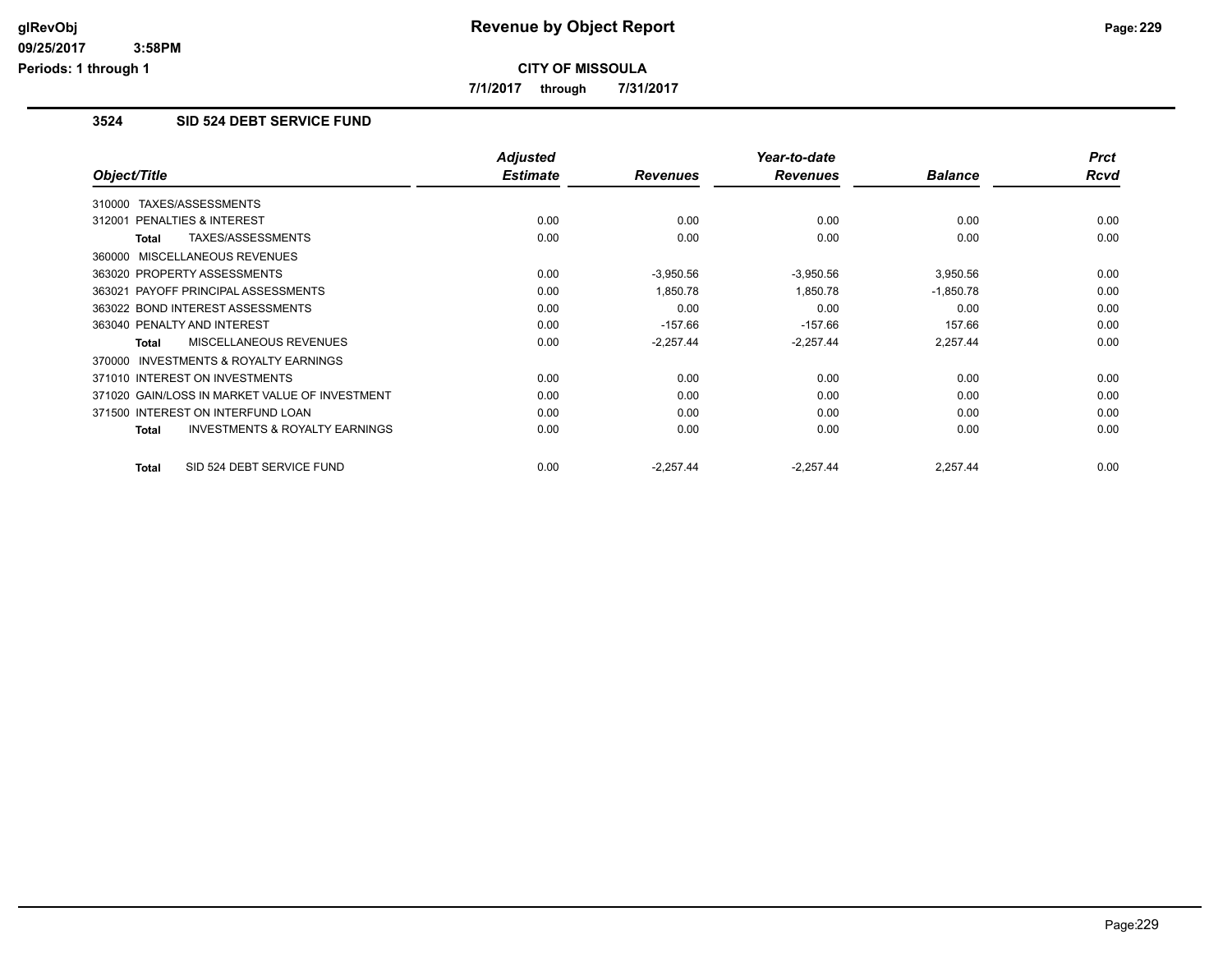**7/1/2017 through 7/31/2017**

**3525 SID 525 DEBT SERVICE FUND**

**3525 SID 525 DEBT SERVICE FUND**

|                                                           | <b>Adjusted</b> |                 | Year-to-date    |                | <b>Prct</b> |
|-----------------------------------------------------------|-----------------|-----------------|-----------------|----------------|-------------|
| Object/Title                                              | <b>Estimate</b> | <b>Revenues</b> | <b>Revenues</b> | <b>Balance</b> | <b>Rcvd</b> |
| TAXES/ASSESSMENTS<br>310000                               |                 |                 |                 |                |             |
| PENALTIES & INTEREST<br>312001                            | 0.00            | 0.00            | 0.00            | 0.00           | 0.00        |
| TAXES/ASSESSMENTS<br><b>Total</b>                         | 0.00            | 0.00            | 0.00            | 0.00           | 0.00        |
| 360000 MISCELLANEOUS REVENUES                             |                 |                 |                 |                |             |
| 360010 MISCELLANEOUS                                      | 0.00            | 0.00            | 0.00            | 0.00           | 0.00        |
| 363020 PROPERTY ASSESSMENTS                               | 0.00            | $-917.79$       | $-917.79$       | 917.79         | 0.00        |
| 363021 PAYOFF PRINCIPAL ASSESSMENTS                       | 0.00            | 0.00            | 0.00            | 0.00           | 0.00        |
| 363022 BOND INTEREST ASSESSMENTS                          | 0.00            | 0.00            | 0.00            | 0.00           | 0.00        |
| 363040 PENALTY AND INTEREST                               | 0.00            | $-27.92$        | $-27.92$        | 27.92          | 0.00        |
| <b>MISCELLANEOUS REVENUES</b><br><b>Total</b>             | 0.00            | $-945.71$       | $-945.71$       | 945.71         | 0.00        |
| <b>INVESTMENTS &amp; ROYALTY EARNINGS</b><br>370000       |                 |                 |                 |                |             |
| 371010 INTEREST ON INVESTMENTS                            | 0.00            | 0.00            | 0.00            | 0.00           | 0.00        |
| 371020 GAIN/LOSS IN MARKET VALUE OF INVESTMENTS           | 0.00            | 0.00            | 0.00            | 0.00           | 0.00        |
| 371500 INTEREST ON INTERFUND LOAN                         | 0.00            | 0.00            | 0.00            | 0.00           | 0.00        |
| <b>INVESTMENTS &amp; ROYALTY EARNINGS</b><br><b>Total</b> | 0.00            | 0.00            | 0.00            | 0.00           | 0.00        |
| SID 525 DEBT SERVICE FUND<br><b>Total</b>                 | 0.00            | $-945.71$       | $-945.71$       | 945.71         | 0.00        |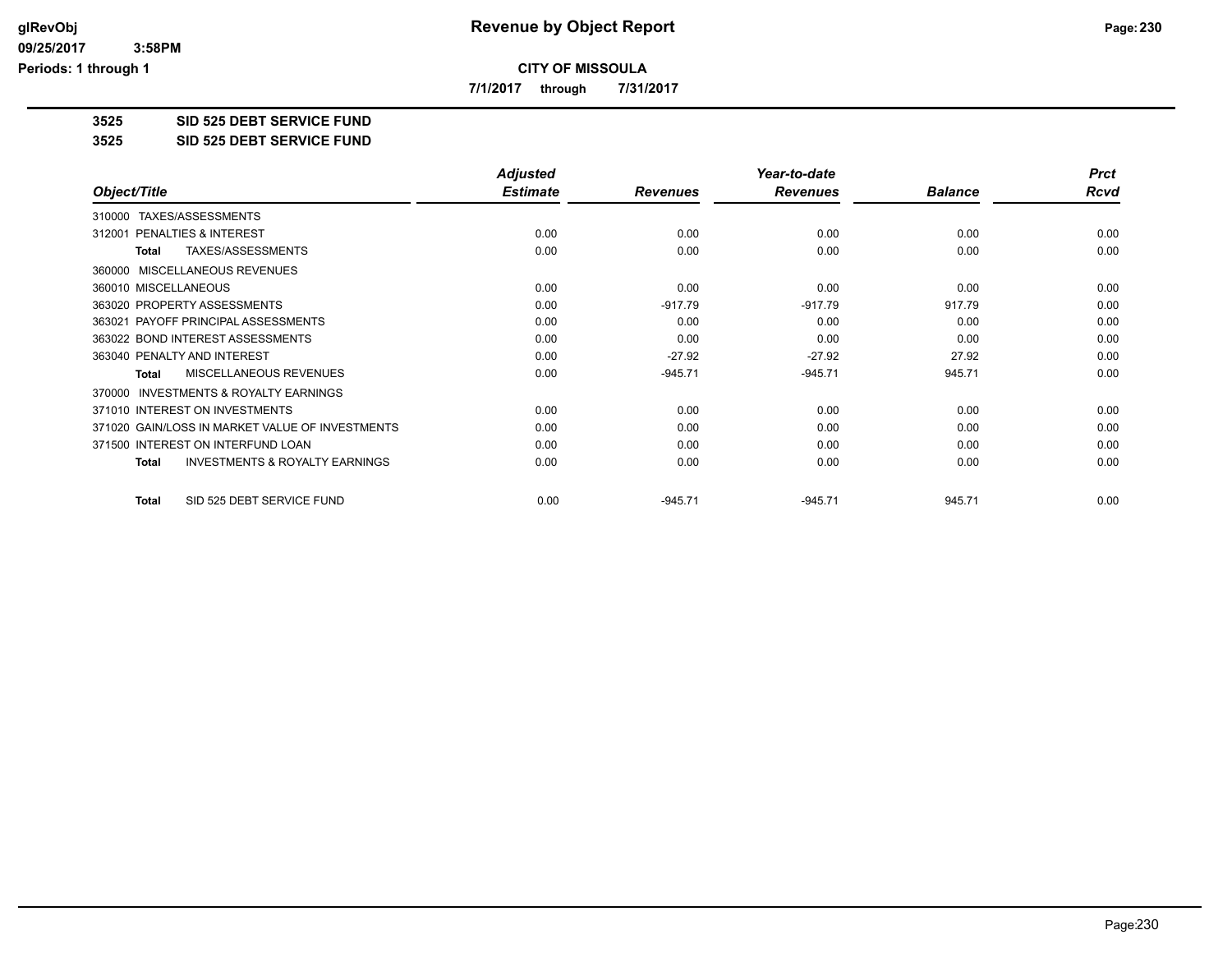**3:58PM**

**CITY OF MISSOULA**

**7/1/2017 through 7/31/2017**

### **3525 SID 525 DEBT SERVICE FUND**

|                                                           | <b>Adjusted</b> |                 | Year-to-date    |                | <b>Prct</b> |
|-----------------------------------------------------------|-----------------|-----------------|-----------------|----------------|-------------|
| Object/Title                                              | <b>Estimate</b> | <b>Revenues</b> | <b>Revenues</b> | <b>Balance</b> | <b>Rcvd</b> |
| TAXES/ASSESSMENTS<br>310000                               |                 |                 |                 |                |             |
| PENALTIES & INTEREST<br>312001                            | 0.00            | 0.00            | 0.00            | 0.00           | 0.00        |
| TAXES/ASSESSMENTS<br><b>Total</b>                         | 0.00            | 0.00            | 0.00            | 0.00           | 0.00        |
| 360000 MISCELLANEOUS REVENUES                             |                 |                 |                 |                |             |
| 360010 MISCELLANEOUS                                      | 0.00            | 0.00            | 0.00            | 0.00           | 0.00        |
| 363020 PROPERTY ASSESSMENTS                               | 0.00            | $-917.79$       | $-917.79$       | 917.79         | 0.00        |
| 363021 PAYOFF PRINCIPAL ASSESSMENTS                       | 0.00            | 0.00            | 0.00            | 0.00           | 0.00        |
| 363022 BOND INTEREST ASSESSMENTS                          | 0.00            | 0.00            | 0.00            | 0.00           | 0.00        |
| 363040 PENALTY AND INTEREST                               | 0.00            | $-27.92$        | $-27.92$        | 27.92          | 0.00        |
| <b>MISCELLANEOUS REVENUES</b><br><b>Total</b>             | 0.00            | $-945.71$       | $-945.71$       | 945.71         | 0.00        |
| <b>INVESTMENTS &amp; ROYALTY EARNINGS</b><br>370000       |                 |                 |                 |                |             |
| 371010 INTEREST ON INVESTMENTS                            | 0.00            | 0.00            | 0.00            | 0.00           | 0.00        |
| 371020 GAIN/LOSS IN MARKET VALUE OF INVESTMENT            | 0.00            | 0.00            | 0.00            | 0.00           | 0.00        |
| 371500 INTEREST ON INTERFUND LOAN                         | 0.00            | 0.00            | 0.00            | 0.00           | 0.00        |
| <b>INVESTMENTS &amp; ROYALTY EARNINGS</b><br><b>Total</b> | 0.00            | 0.00            | 0.00            | 0.00           | 0.00        |
| SID 525 DEBT SERVICE FUND<br><b>Total</b>                 | 0.00            | $-945.71$       | $-945.71$       | 945.71         | 0.00        |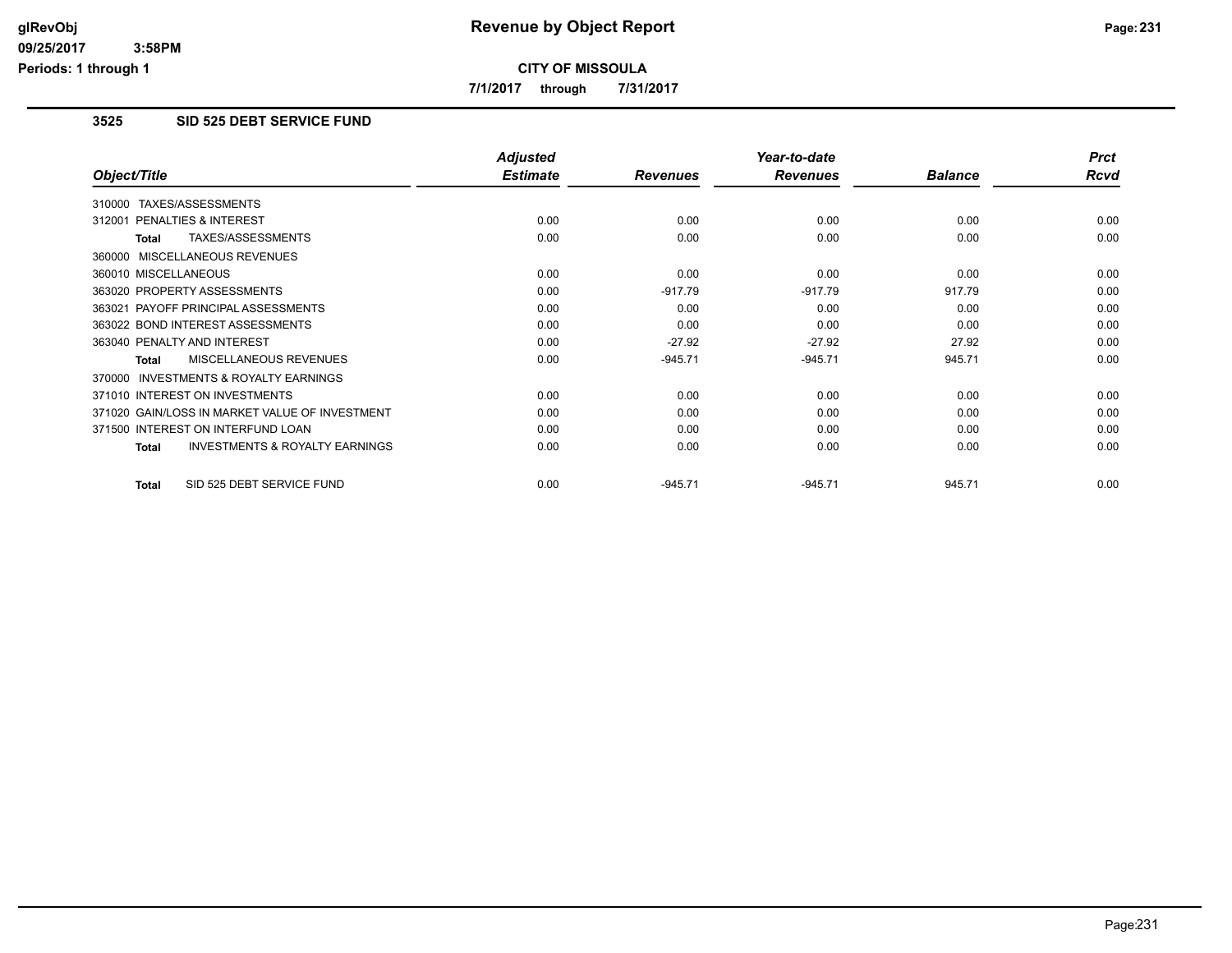**7/1/2017 through 7/31/2017**

**3526 SID 526 DEBT SERVICE FUND**

**3526 SID 526 DEBT SERVICE FUND**

|                                                           | <b>Adjusted</b> |                 | Year-to-date    |                | <b>Prct</b> |
|-----------------------------------------------------------|-----------------|-----------------|-----------------|----------------|-------------|
| Object/Title                                              | <b>Estimate</b> | <b>Revenues</b> | <b>Revenues</b> | <b>Balance</b> | <b>Rcvd</b> |
| TAXES/ASSESSMENTS<br>310000                               |                 |                 |                 |                |             |
| PENALTIES & INTEREST<br>312001                            | 0.00            | 0.00            | 0.00            | 0.00           | 0.00        |
| <b>TAXES/ASSESSMENTS</b><br>Total                         | 0.00            | 0.00            | 0.00            | 0.00           | 0.00        |
| MISCELLANEOUS REVENUES<br>360000                          |                 |                 |                 |                |             |
| 360010 MISCELLANEOUS                                      | 0.00            | 0.00            | 0.00            | 0.00           | 0.00        |
| 363020 PROPERTY ASSESSMENTS                               | 0.00            | $-6,502.70$     | $-6,502.70$     | 6,502.70       | 0.00        |
| 363021 PAYOFF PRINCIPAL ASSESSMENTS                       | 0.00            | 0.00            | 0.00            | 0.00           | 0.00        |
| 363022 BOND INTEREST ASSESSMENTS                          | 0.00            | 0.00            | 0.00            | 0.00           | 0.00        |
| 363040 PENALTY AND INTEREST                               | 0.00            | $-273.90$       | $-273.90$       | 273.90         | 0.00        |
| MISCELLANEOUS REVENUES<br>Total                           | 0.00            | $-6,776.60$     | $-6,776.60$     | 6,776.60       | 0.00        |
| <b>INVESTMENTS &amp; ROYALTY EARNINGS</b><br>370000       |                 |                 |                 |                |             |
| 371010 INTEREST ON INVESTMENTS                            | 0.00            | 0.00            | 0.00            | 0.00           | 0.00        |
| 371020 GAIN/LOSS IN MARKET VALUE OF INVESTMENTS           | 0.00            | 0.00            | 0.00            | 0.00           | 0.00        |
| 371500 INTEREST ON INTERFUND LOAN                         | 0.00            | 0.00            | 0.00            | 0.00           | 0.00        |
| <b>INVESTMENTS &amp; ROYALTY EARNINGS</b><br><b>Total</b> | 0.00            | 0.00            | 0.00            | 0.00           | 0.00        |
| SID 526 DEBT SERVICE FUND<br><b>Total</b>                 | 0.00            | $-6,776.60$     | $-6,776.60$     | 6,776.60       | 0.00        |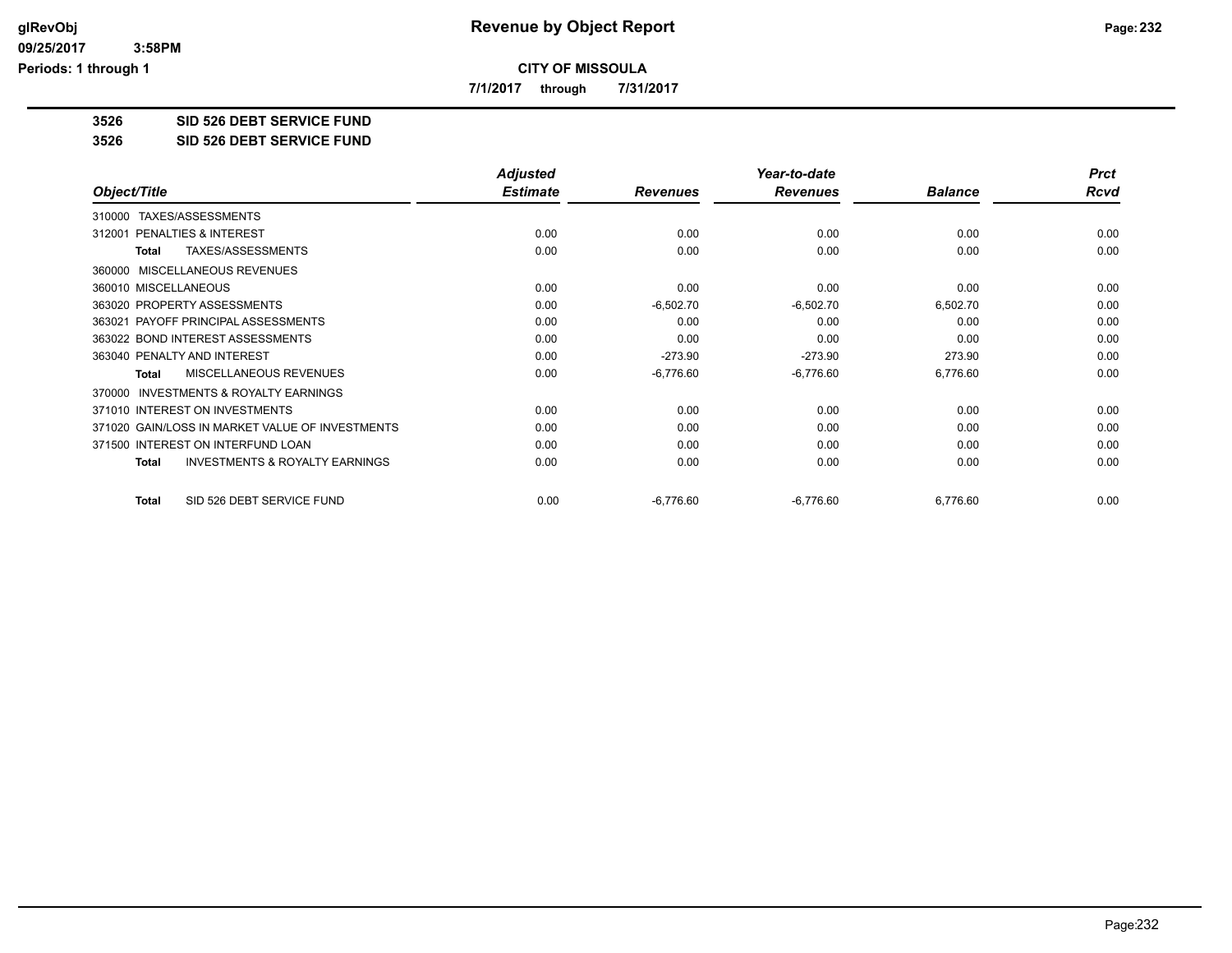**CITY OF MISSOULA**

**7/1/2017 through 7/31/2017**

## **3526 SID 526 DEBT SERVICE FUND**

 **3:58PM**

|                                                           | <b>Adjusted</b> |                 | Year-to-date    |                | <b>Prct</b> |
|-----------------------------------------------------------|-----------------|-----------------|-----------------|----------------|-------------|
| Object/Title                                              | <b>Estimate</b> | <b>Revenues</b> | <b>Revenues</b> | <b>Balance</b> | Rcvd        |
| TAXES/ASSESSMENTS<br>310000                               |                 |                 |                 |                |             |
| PENALTIES & INTEREST<br>312001                            | 0.00            | 0.00            | 0.00            | 0.00           | 0.00        |
| TAXES/ASSESSMENTS<br><b>Total</b>                         | 0.00            | 0.00            | 0.00            | 0.00           | 0.00        |
| 360000 MISCELLANEOUS REVENUES                             |                 |                 |                 |                |             |
| 360010 MISCELLANEOUS                                      | 0.00            | 0.00            | 0.00            | 0.00           | 0.00        |
| 363020 PROPERTY ASSESSMENTS                               | 0.00            | $-6,502.70$     | $-6,502.70$     | 6,502.70       | 0.00        |
| 363021 PAYOFF PRINCIPAL ASSESSMENTS                       | 0.00            | 0.00            | 0.00            | 0.00           | 0.00        |
| 363022 BOND INTEREST ASSESSMENTS                          | 0.00            | 0.00            | 0.00            | 0.00           | 0.00        |
| 363040 PENALTY AND INTEREST                               | 0.00            | $-273.90$       | $-273.90$       | 273.90         | 0.00        |
| <b>MISCELLANEOUS REVENUES</b><br><b>Total</b>             | 0.00            | $-6,776.60$     | $-6,776.60$     | 6,776.60       | 0.00        |
| <b>INVESTMENTS &amp; ROYALTY EARNINGS</b><br>370000       |                 |                 |                 |                |             |
| 371010 INTEREST ON INVESTMENTS                            | 0.00            | 0.00            | 0.00            | 0.00           | 0.00        |
| 371020 GAIN/LOSS IN MARKET VALUE OF INVESTMENT            | 0.00            | 0.00            | 0.00            | 0.00           | 0.00        |
| 371500 INTEREST ON INTERFUND LOAN                         | 0.00            | 0.00            | 0.00            | 0.00           | 0.00        |
| <b>INVESTMENTS &amp; ROYALTY EARNINGS</b><br><b>Total</b> | 0.00            | 0.00            | 0.00            | 0.00           | 0.00        |
| SID 526 DEBT SERVICE FUND<br><b>Total</b>                 | 0.00            | $-6,776.60$     | $-6,776.60$     | 6,776.60       | 0.00        |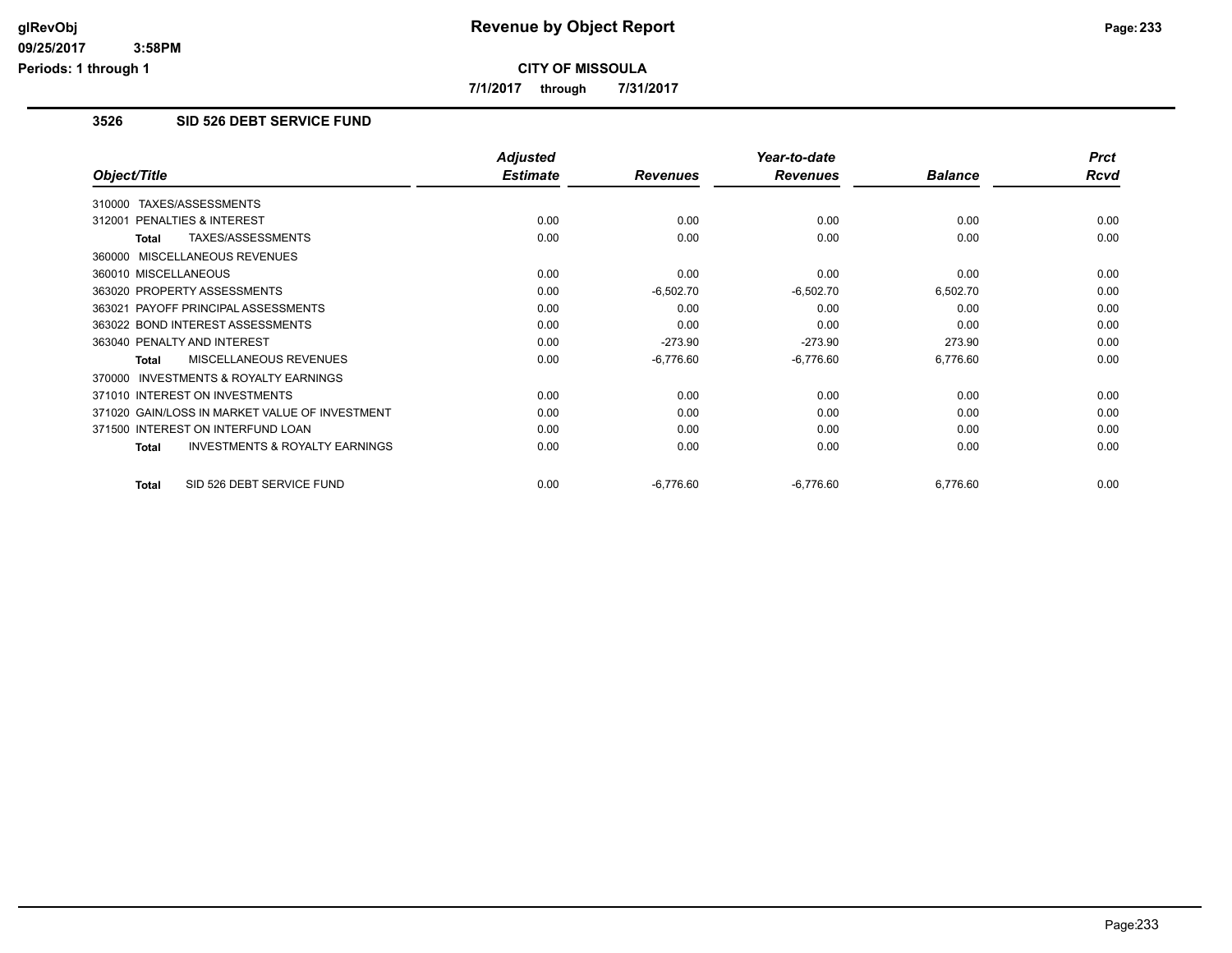**CITY OF MISSOULA**

**7/1/2017 through 7/31/2017**

**3527 SID 527 DEBT SERVICE FUND**

**3527 SID 527 DEBT SERVICE FUND**

|                                                     | <b>Adjusted</b> |                 | Year-to-date    |                | <b>Prct</b> |
|-----------------------------------------------------|-----------------|-----------------|-----------------|----------------|-------------|
| Object/Title                                        | <b>Estimate</b> | <b>Revenues</b> | <b>Revenues</b> | <b>Balance</b> | <b>Rcvd</b> |
| TAXES/ASSESSMENTS<br>310000                         |                 |                 |                 |                |             |
| PENALTIES & INTEREST<br>312001                      | 0.00            | 0.00            | 0.00            | 0.00           | 0.00        |
| <b>TAXES/ASSESSMENTS</b><br>Total                   | 0.00            | 0.00            | 0.00            | 0.00           | 0.00        |
| MISCELLANEOUS REVENUES<br>360000                    |                 |                 |                 |                |             |
| 360010 MISCELLANEOUS                                | 0.00            | 0.00            | 0.00            | 0.00           | 0.00        |
| 363020 PROPERTY ASSESSMENTS                         | 0.00            | 0.00            | 0.00            | 0.00           | 0.00        |
| 363021 PAYOFF PRINCIPAL ASSESSMENTS                 | 0.00            | 0.00            | 0.00            | 0.00           | 0.00        |
| 363022 BOND INTEREST ASSESSMENTS                    | 0.00            | 0.00            | 0.00            | 0.00           | 0.00        |
| 363040 PENALTY AND INTEREST                         | 0.00            | 0.00            | 0.00            | 0.00           | 0.00        |
| MISCELLANEOUS REVENUES<br>Total                     | 0.00            | 0.00            | 0.00            | 0.00           | 0.00        |
| <b>INVESTMENTS &amp; ROYALTY EARNINGS</b><br>370000 |                 |                 |                 |                |             |
| 371010 INTEREST ON INVESTMENTS                      | 0.00            | 0.00            | 0.00            | 0.00           | 0.00        |
| 371020 GAIN/LOSS IN MARKET VALUE OF INVESTMENTS     | 0.00            | 0.00            | 0.00            | 0.00           | 0.00        |
| <b>INVESTMENTS &amp; ROYALTY EARNINGS</b><br>Total  | 0.00            | 0.00            | 0.00            | 0.00           | 0.00        |
| OTHER FINANCING SOURCES<br>380000                   |                 |                 |                 |                |             |
| 381030 SID BONDS PROCEEDS                           | 0.00            | 0.00            | 0.00            | 0.00           | 0.00        |
| OTHER FINANCING SOURCES<br><b>Total</b>             | 0.00            | 0.00            | 0.00            | 0.00           | 0.00        |
| SID 527 DEBT SERVICE FUND<br><b>Total</b>           | 0.00            | 0.00            | 0.00            | 0.00           | 0.00        |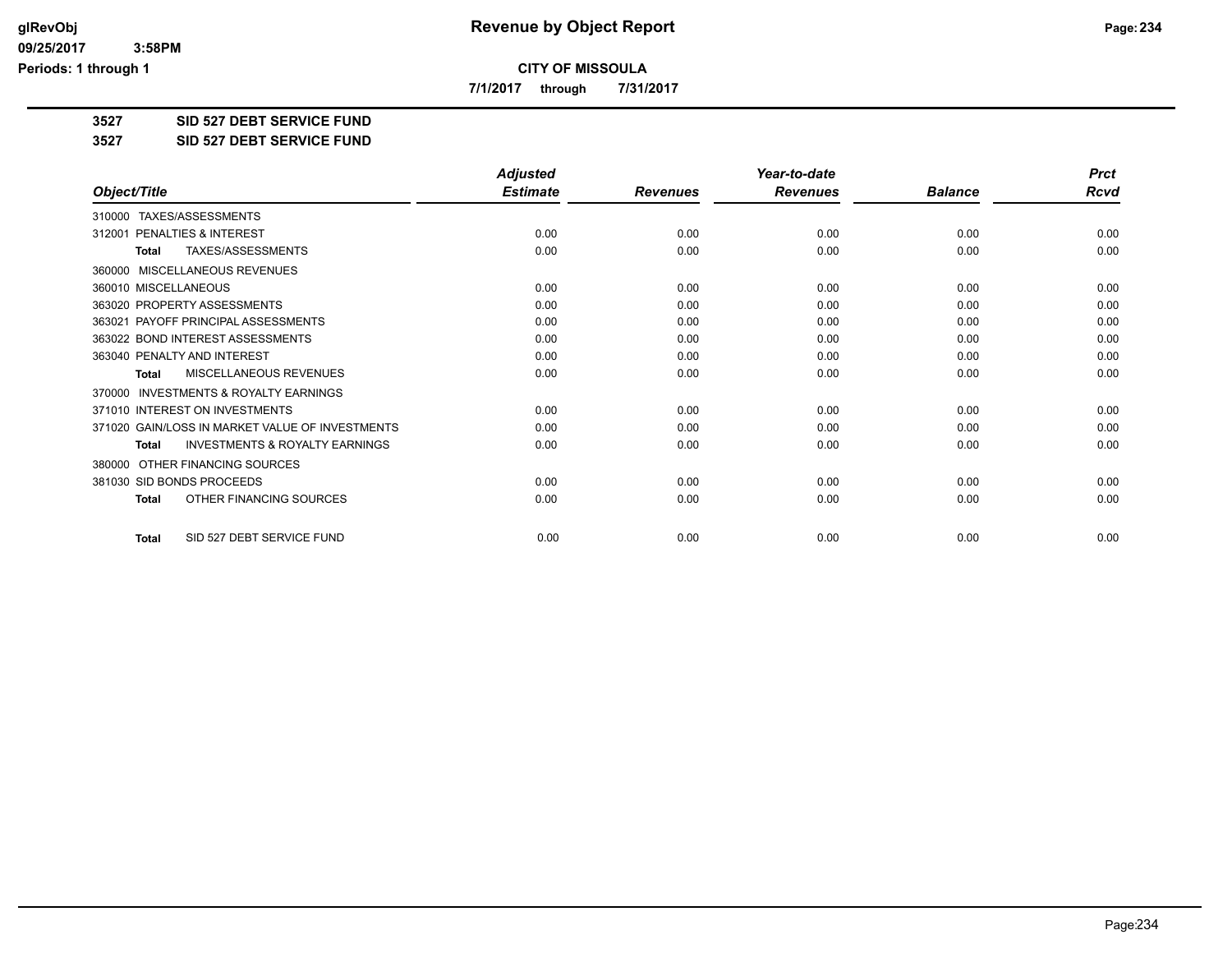**3:58PM**

**CITY OF MISSOULA**

**7/1/2017 through 7/31/2017**

### **3527 SID 527 DEBT SERVICE FUND**

|                                                           | <b>Adjusted</b> |                 | Year-to-date    |                | <b>Prct</b> |
|-----------------------------------------------------------|-----------------|-----------------|-----------------|----------------|-------------|
| Object/Title                                              | <b>Estimate</b> | <b>Revenues</b> | <b>Revenues</b> | <b>Balance</b> | <b>Rcvd</b> |
| 310000 TAXES/ASSESSMENTS                                  |                 |                 |                 |                |             |
| 312001 PENALTIES & INTEREST                               | 0.00            | 0.00            | 0.00            | 0.00           | 0.00        |
| TAXES/ASSESSMENTS<br>Total                                | 0.00            | 0.00            | 0.00            | 0.00           | 0.00        |
| 360000 MISCELLANEOUS REVENUES                             |                 |                 |                 |                |             |
| 360010 MISCELLANEOUS                                      | 0.00            | 0.00            | 0.00            | 0.00           | 0.00        |
| 363020 PROPERTY ASSESSMENTS                               | 0.00            | 0.00            | 0.00            | 0.00           | 0.00        |
| 363021 PAYOFF PRINCIPAL ASSESSMENTS                       | 0.00            | 0.00            | 0.00            | 0.00           | 0.00        |
| 363022 BOND INTEREST ASSESSMENTS                          | 0.00            | 0.00            | 0.00            | 0.00           | 0.00        |
| 363040 PENALTY AND INTEREST                               | 0.00            | 0.00            | 0.00            | 0.00           | 0.00        |
| MISCELLANEOUS REVENUES<br><b>Total</b>                    | 0.00            | 0.00            | 0.00            | 0.00           | 0.00        |
| <b>INVESTMENTS &amp; ROYALTY EARNINGS</b><br>370000       |                 |                 |                 |                |             |
| 371010 INTEREST ON INVESTMENTS                            | 0.00            | 0.00            | 0.00            | 0.00           | 0.00        |
| 371020 GAIN/LOSS IN MARKET VALUE OF INVESTMENT            | 0.00            | 0.00            | 0.00            | 0.00           | 0.00        |
| <b>INVESTMENTS &amp; ROYALTY EARNINGS</b><br><b>Total</b> | 0.00            | 0.00            | 0.00            | 0.00           | 0.00        |
| 380000 OTHER FINANCING SOURCES                            |                 |                 |                 |                |             |
| 381030 SID BONDS PROCEEDS                                 | 0.00            | 0.00            | 0.00            | 0.00           | 0.00        |
| OTHER FINANCING SOURCES<br><b>Total</b>                   | 0.00            | 0.00            | 0.00            | 0.00           | 0.00        |
| SID 527 DEBT SERVICE FUND<br><b>Total</b>                 | 0.00            | 0.00            | 0.00            | 0.00           | 0.00        |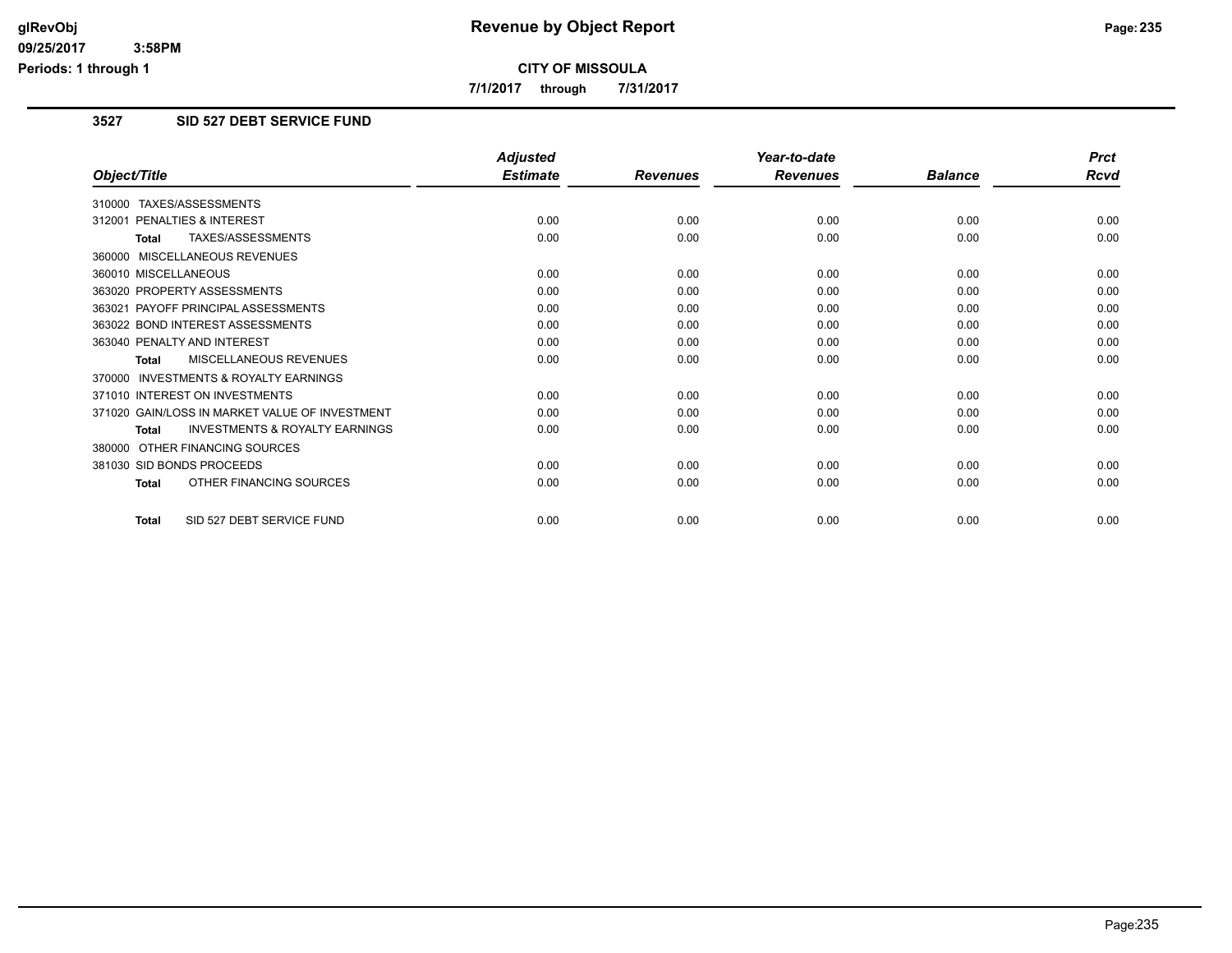**7/1/2017 through 7/31/2017**

**3530 SID 530 DEBT SERVICE FUND**

**3530 SID 530 DEBT SERVICE FUND**

|                                                           | <b>Adjusted</b> |                 | Year-to-date    |                | <b>Prct</b> |
|-----------------------------------------------------------|-----------------|-----------------|-----------------|----------------|-------------|
| Object/Title                                              | <b>Estimate</b> | <b>Revenues</b> | <b>Revenues</b> | <b>Balance</b> | Rcvd        |
| 310000 TAXES/ASSESSMENTS                                  |                 |                 |                 |                |             |
| 312001 PENALTIES & INTEREST                               | 0.00            | 0.00            | 0.00            | 0.00           | 0.00        |
| TAXES/ASSESSMENTS<br><b>Total</b>                         | 0.00            | 0.00            | 0.00            | 0.00           | 0.00        |
| MISCELLANEOUS REVENUES<br>360000                          |                 |                 |                 |                |             |
| 360010 MISCELLANEOUS                                      | 0.00            | 0.00            | 0.00            | 0.00           | 0.00        |
| 363020 PROPERTY ASSESSMENTS                               | 0.00            | 0.00            | 0.00            | 0.00           | 0.00        |
| 363021 PAYOFF PRINCIPAL ASSESSMENTS                       | 0.00            | 0.00            | 0.00            | 0.00           | 0.00        |
| 363022 BOND INTEREST ASSESSMENTS                          | 0.00            | 0.00            | 0.00            | 0.00           | 0.00        |
| 363040 PENALTY AND INTEREST                               | 0.00            | 0.00            | 0.00            | 0.00           | 0.00        |
| <b>MISCELLANEOUS REVENUES</b><br>Total                    | 0.00            | 0.00            | 0.00            | 0.00           | 0.00        |
| 370000 INVESTMENTS & ROYALTY EARNINGS                     |                 |                 |                 |                |             |
| 371010 INTEREST ON INVESTMENTS                            | 0.00            | 0.00            | 0.00            | 0.00           | 0.00        |
| 371020 GAIN/LOSS IN MARKET VALUE OF INVESTMENTS           | 0.00            | 0.00            | 0.00            | 0.00           | 0.00        |
| <b>INVESTMENTS &amp; ROYALTY EARNINGS</b><br><b>Total</b> | 0.00            | 0.00            | 0.00            | 0.00           | 0.00        |
| SID 530 DEBT SERVICE FUND<br><b>Total</b>                 | 0.00            | 0.00            | 0.00            | 0.00           | 0.00        |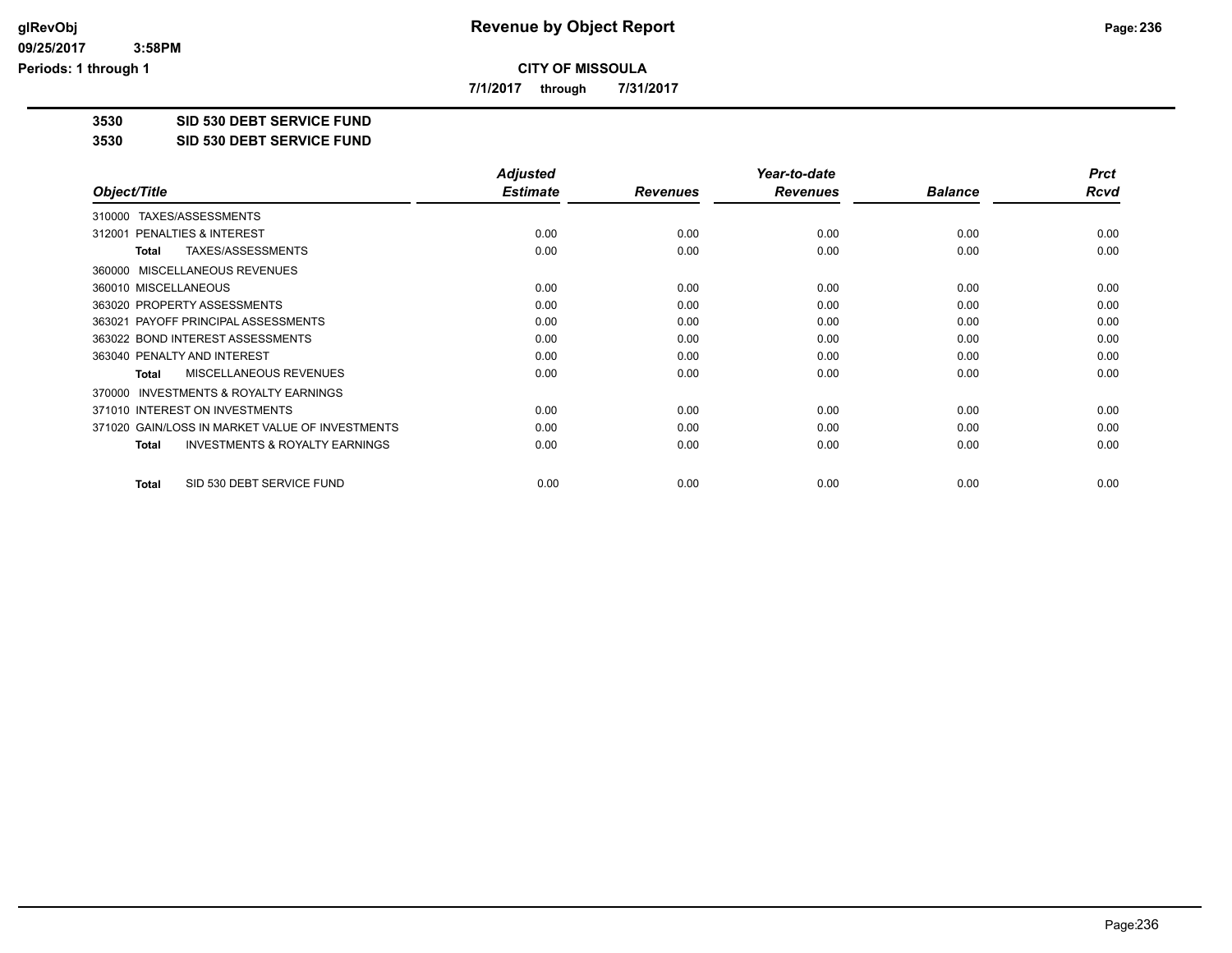**CITY OF MISSOULA**

**7/1/2017 through 7/31/2017**

## **3530 SID 530 DEBT SERVICE FUND**

 **3:58PM**

|                                                     | <b>Adjusted</b> |                 | Year-to-date    |                | <b>Prct</b> |
|-----------------------------------------------------|-----------------|-----------------|-----------------|----------------|-------------|
| Object/Title                                        | <b>Estimate</b> | <b>Revenues</b> | <b>Revenues</b> | <b>Balance</b> | <b>Rcvd</b> |
| 310000 TAXES/ASSESSMENTS                            |                 |                 |                 |                |             |
| 312001 PENALTIES & INTEREST                         | 0.00            | 0.00            | 0.00            | 0.00           | 0.00        |
| TAXES/ASSESSMENTS<br>Total                          | 0.00            | 0.00            | 0.00            | 0.00           | 0.00        |
| 360000 MISCELLANEOUS REVENUES                       |                 |                 |                 |                |             |
| 360010 MISCELLANEOUS                                | 0.00            | 0.00            | 0.00            | 0.00           | 0.00        |
| 363020 PROPERTY ASSESSMENTS                         | 0.00            | 0.00            | 0.00            | 0.00           | 0.00        |
| 363021 PAYOFF PRINCIPAL ASSESSMENTS                 | 0.00            | 0.00            | 0.00            | 0.00           | 0.00        |
| 363022 BOND INTEREST ASSESSMENTS                    | 0.00            | 0.00            | 0.00            | 0.00           | 0.00        |
| 363040 PENALTY AND INTEREST                         | 0.00            | 0.00            | 0.00            | 0.00           | 0.00        |
| <b>MISCELLANEOUS REVENUES</b><br>Total              | 0.00            | 0.00            | 0.00            | 0.00           | 0.00        |
| <b>INVESTMENTS &amp; ROYALTY EARNINGS</b><br>370000 |                 |                 |                 |                |             |
| 371010 INTEREST ON INVESTMENTS                      | 0.00            | 0.00            | 0.00            | 0.00           | 0.00        |
| 371020 GAIN/LOSS IN MARKET VALUE OF INVESTMENT      | 0.00            | 0.00            | 0.00            | 0.00           | 0.00        |
| <b>INVESTMENTS &amp; ROYALTY EARNINGS</b><br>Total  | 0.00            | 0.00            | 0.00            | 0.00           | 0.00        |
| SID 530 DEBT SERVICE FUND<br><b>Total</b>           | 0.00            | 0.00            | 0.00            | 0.00           | 0.00        |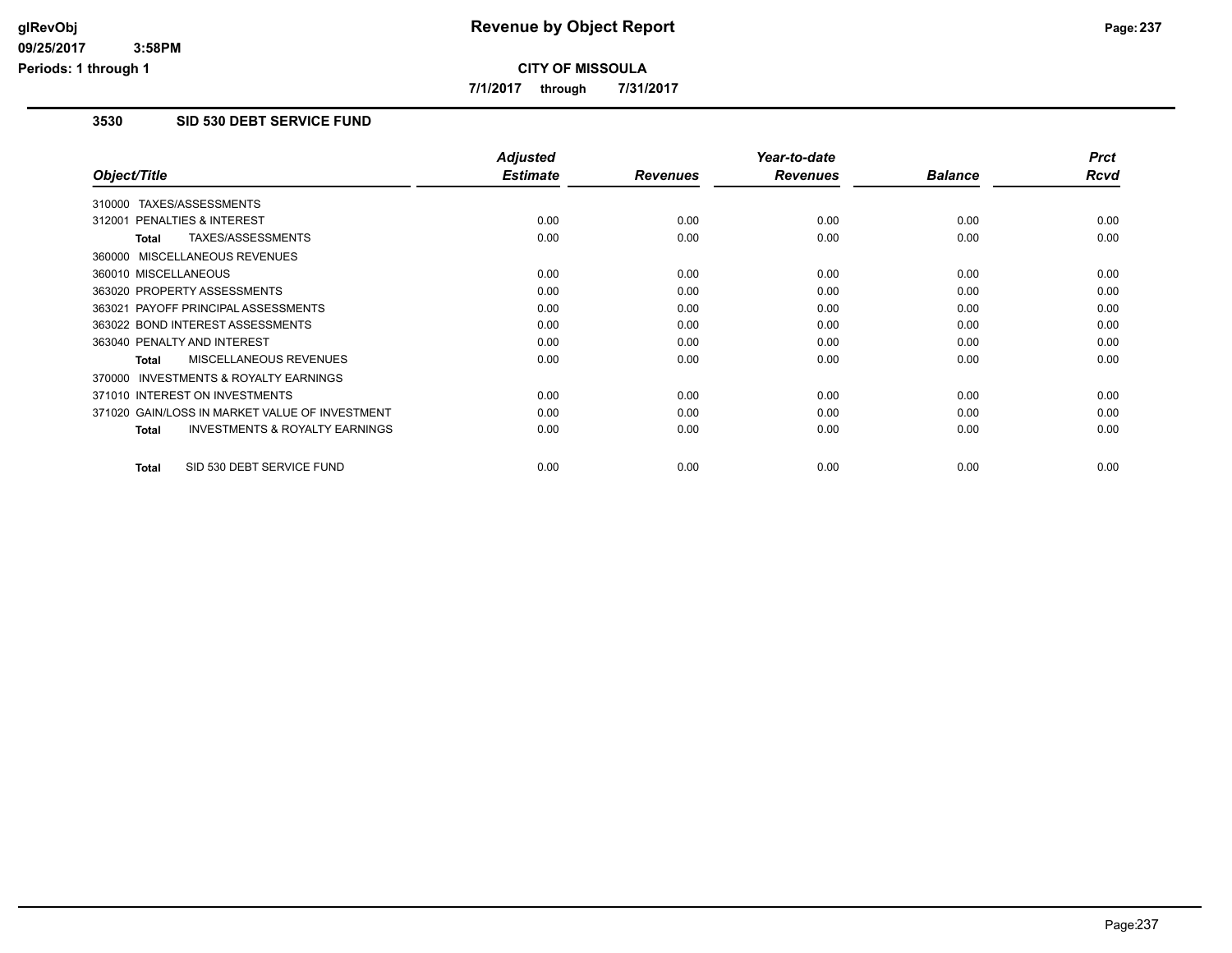**7/1/2017 through 7/31/2017**

### **3531 SID 531 HICKORY ST CALMING**

#### **3531 SID 531 HICKORY ST CALMING**

|                                                           | <b>Adjusted</b> |                 | Year-to-date    |                | <b>Prct</b> |
|-----------------------------------------------------------|-----------------|-----------------|-----------------|----------------|-------------|
| Object/Title                                              | <b>Estimate</b> | <b>Revenues</b> | <b>Revenues</b> | <b>Balance</b> | Rcvd        |
| TAXES/ASSESSMENTS<br>310000                               |                 |                 |                 |                |             |
| PENALTIES & INTEREST<br>312001                            | 0.00            | 0.00            | 0.00            | 0.00           | 0.00        |
| TAXES/ASSESSMENTS<br><b>Total</b>                         | 0.00            | 0.00            | 0.00            | 0.00           | 0.00        |
| MISCELLANEOUS REVENUES<br>360000                          |                 |                 |                 |                |             |
| 360010 MISCELLANEOUS                                      | 0.00            | 0.00            | 0.00            | 0.00           | 0.00        |
| 363020 PROPERTY ASSESSMENTS                               | 0.00            | 0.00            | 0.00            | 0.00           | 0.00        |
| 363021 PAYOFF PRINCIPAL ASSESSMENTS                       | 0.00            | 0.00            | 0.00            | 0.00           | 0.00        |
| 363022 BOND INTEREST ASSESSMENTS                          | 0.00            | 0.00            | 0.00            | 0.00           | 0.00        |
| 363040 PENALTY AND INTEREST                               | 0.00            | 0.00            | 0.00            | 0.00           | 0.00        |
| MISCELLANEOUS REVENUES<br><b>Total</b>                    | 0.00            | 0.00            | 0.00            | 0.00           | 0.00        |
| <b>INVESTMENTS &amp; ROYALTY EARNINGS</b><br>370000       |                 |                 |                 |                |             |
| 371010 INTEREST ON INVESTMENTS                            | 0.00            | 0.00            | 0.00            | 0.00           | 0.00        |
| 371020 GAIN/LOSS IN MARKET VALUE OF INVESTMENTS           | 0.00            | 0.00            | 0.00            | 0.00           | 0.00        |
| <b>INVESTMENTS &amp; ROYALTY EARNINGS</b><br><b>Total</b> | 0.00            | 0.00            | 0.00            | 0.00           | 0.00        |
| OTHER FINANCING SOURCES<br>380000                         |                 |                 |                 |                |             |
| 383000 OPERATING TRANSFERS                                | 0.00            | 0.00            | 0.00            | 0.00           | 0.00        |
| OTHER FINANCING SOURCES<br><b>Total</b>                   | 0.00            | 0.00            | 0.00            | 0.00           | 0.00        |
| SID 531 HICKORY ST CALMING<br><b>Total</b>                | 0.00            | 0.00            | 0.00            | 0.00           | 0.00        |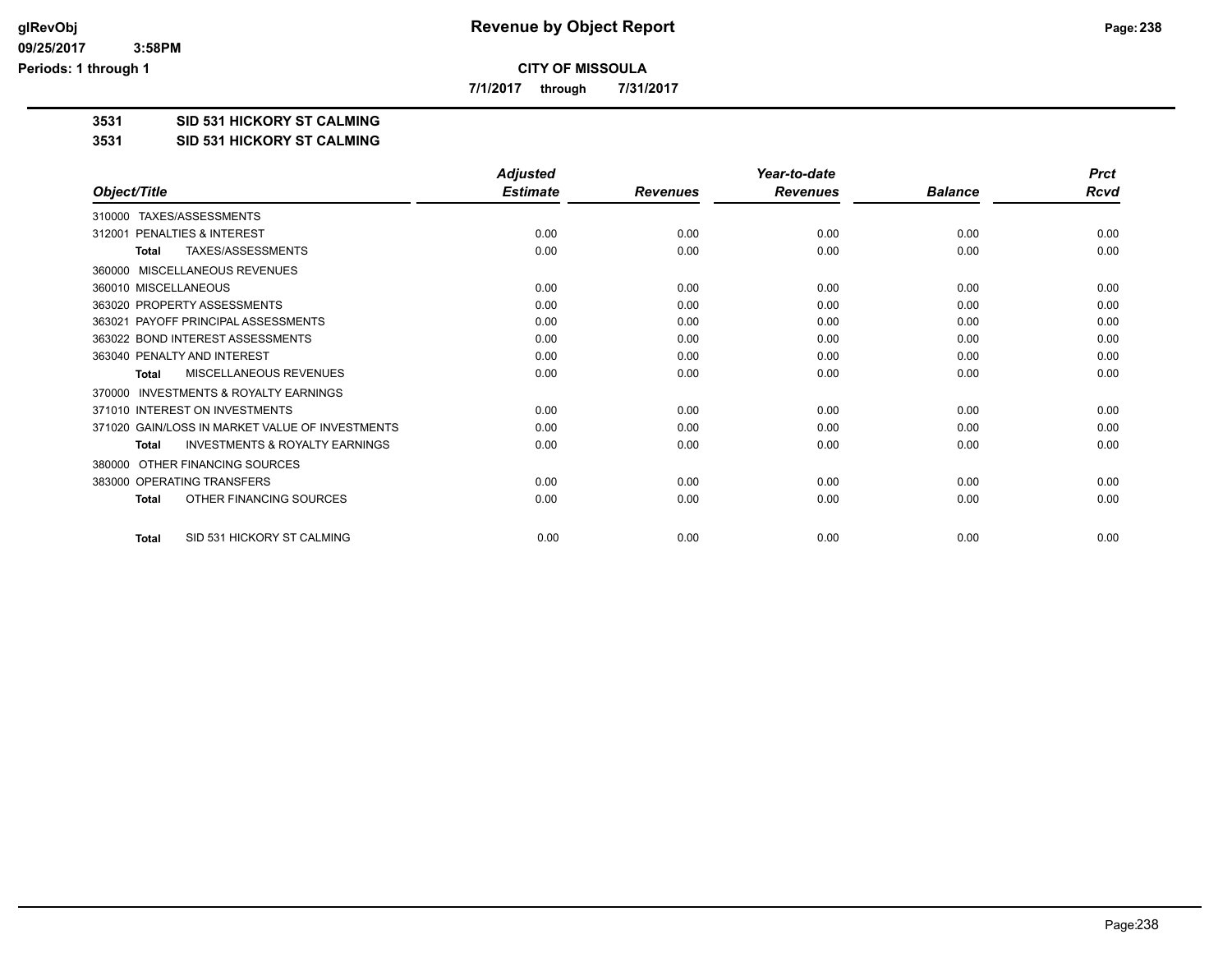**7/1/2017 through 7/31/2017**

## **3531 SID 531 HICKORY ST CALMING**

|                                                           | <b>Adjusted</b> |                 | Year-to-date    |                | <b>Prct</b> |
|-----------------------------------------------------------|-----------------|-----------------|-----------------|----------------|-------------|
| Object/Title                                              | <b>Estimate</b> | <b>Revenues</b> | <b>Revenues</b> | <b>Balance</b> | Rcvd        |
| 310000 TAXES/ASSESSMENTS                                  |                 |                 |                 |                |             |
| PENALTIES & INTEREST<br>312001                            | 0.00            | 0.00            | 0.00            | 0.00           | 0.00        |
| TAXES/ASSESSMENTS<br><b>Total</b>                         | 0.00            | 0.00            | 0.00            | 0.00           | 0.00        |
| 360000 MISCELLANEOUS REVENUES                             |                 |                 |                 |                |             |
| 360010 MISCELLANEOUS                                      | 0.00            | 0.00            | 0.00            | 0.00           | 0.00        |
| 363020 PROPERTY ASSESSMENTS                               | 0.00            | 0.00            | 0.00            | 0.00           | 0.00        |
| 363021 PAYOFF PRINCIPAL ASSESSMENTS                       | 0.00            | 0.00            | 0.00            | 0.00           | 0.00        |
| 363022 BOND INTEREST ASSESSMENTS                          | 0.00            | 0.00            | 0.00            | 0.00           | 0.00        |
| 363040 PENALTY AND INTEREST                               | 0.00            | 0.00            | 0.00            | 0.00           | 0.00        |
| MISCELLANEOUS REVENUES<br><b>Total</b>                    | 0.00            | 0.00            | 0.00            | 0.00           | 0.00        |
| 370000 INVESTMENTS & ROYALTY EARNINGS                     |                 |                 |                 |                |             |
| 371010 INTEREST ON INVESTMENTS                            | 0.00            | 0.00            | 0.00            | 0.00           | 0.00        |
| 371020 GAIN/LOSS IN MARKET VALUE OF INVESTMENT            | 0.00            | 0.00            | 0.00            | 0.00           | 0.00        |
| <b>INVESTMENTS &amp; ROYALTY EARNINGS</b><br><b>Total</b> | 0.00            | 0.00            | 0.00            | 0.00           | 0.00        |
| 380000 OTHER FINANCING SOURCES                            |                 |                 |                 |                |             |
| 383000 OPERATING TRANSFERS                                | 0.00            | 0.00            | 0.00            | 0.00           | 0.00        |
| OTHER FINANCING SOURCES<br><b>Total</b>                   | 0.00            | 0.00            | 0.00            | 0.00           | 0.00        |
| SID 531 HICKORY ST CALMING<br><b>Total</b>                | 0.00            | 0.00            | 0.00            | 0.00           | 0.00        |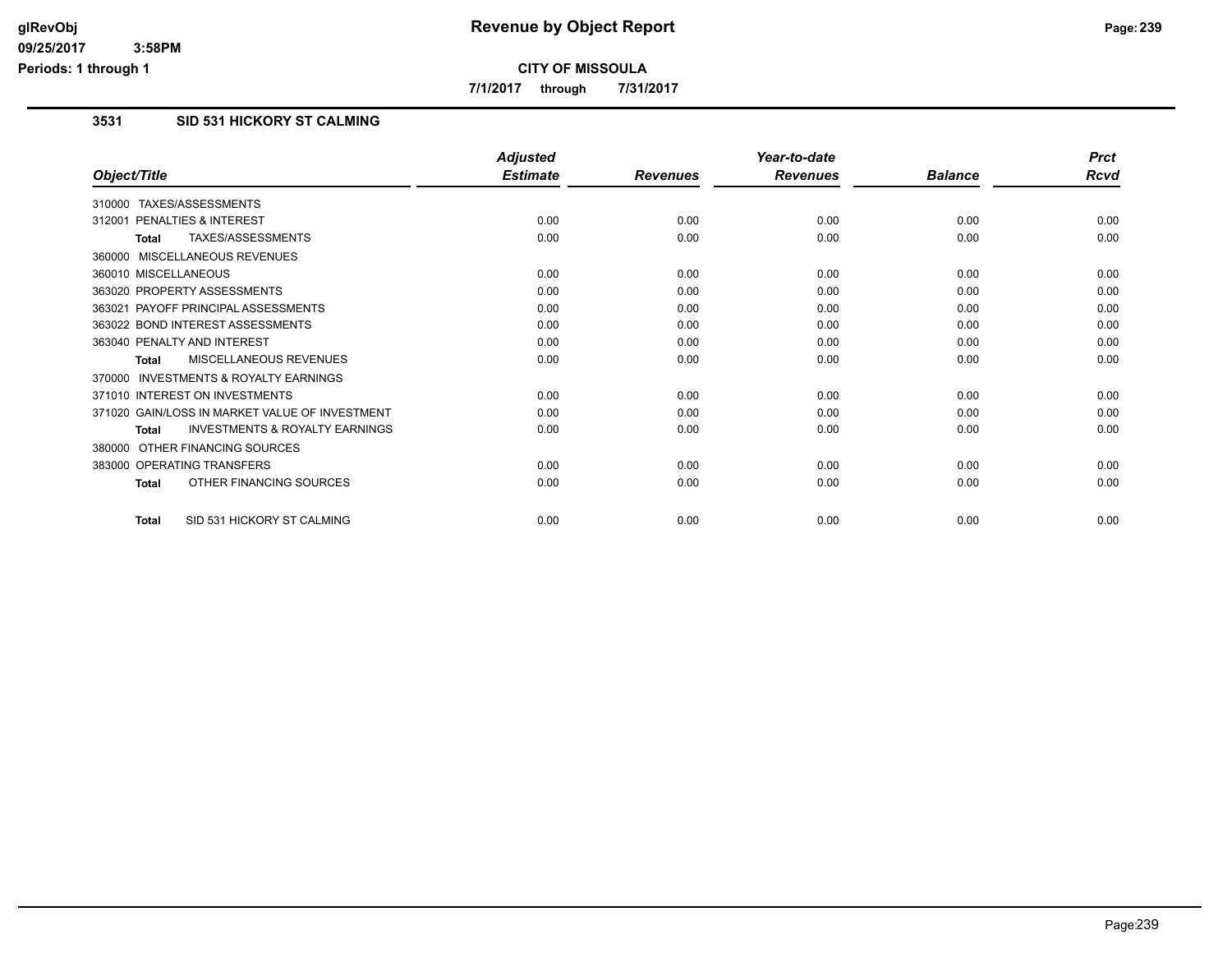**7/1/2017 through 7/31/2017**

**3532 SID 532 DEBT SERVICE FUND**

**3532 SID 532 DEBT SERVICE FUND**

|                                                           | <b>Adjusted</b> |                 | Year-to-date    |                | <b>Prct</b> |
|-----------------------------------------------------------|-----------------|-----------------|-----------------|----------------|-------------|
| Object/Title                                              | <b>Estimate</b> | <b>Revenues</b> | <b>Revenues</b> | <b>Balance</b> | Rcvd        |
| 360000 MISCELLANEOUS REVENUES                             |                 |                 |                 |                |             |
| 363020 PROPERTY ASSESSMENTS                               | 0.00            | $-432.35$       | $-432.35$       | 432.35         | 0.00        |
| 363021 PAYOFF PRINCIPAL ASSESSMENTS                       | 0.00            | 0.00            | 0.00            | 0.00           | 0.00        |
| 363022 BOND INTEREST ASSESSMENTS                          | 0.00            | 0.00            | 0.00            | 0.00           | 0.00        |
| 363040 PENALTY AND INTEREST                               | 0.00            | $-18.67$        | $-18.67$        | 18.67          | 0.00        |
| MISCELLANEOUS REVENUES<br>Total                           | 0.00            | $-451.02$       | $-451.02$       | 451.02         | 0.00        |
| 370000 INVESTMENTS & ROYALTY EARNINGS                     |                 |                 |                 |                |             |
| 371010 INTEREST ON INVESTMENTS                            | 0.00            | 0.00            | 0.00            | 0.00           | 0.00        |
| 371020 GAIN/LOSS IN MARKET VALUE OF INVESTMENTS           | 0.00            | 0.00            | 0.00            | 0.00           | 0.00        |
| <b>INVESTMENTS &amp; ROYALTY EARNINGS</b><br><b>Total</b> | 0.00            | 0.00            | 0.00            | 0.00           | 0.00        |
| SID 532 DEBT SERVICE FUND<br>Total                        | 0.00            | $-451.02$       | $-451.02$       | 451.02         | 0.00        |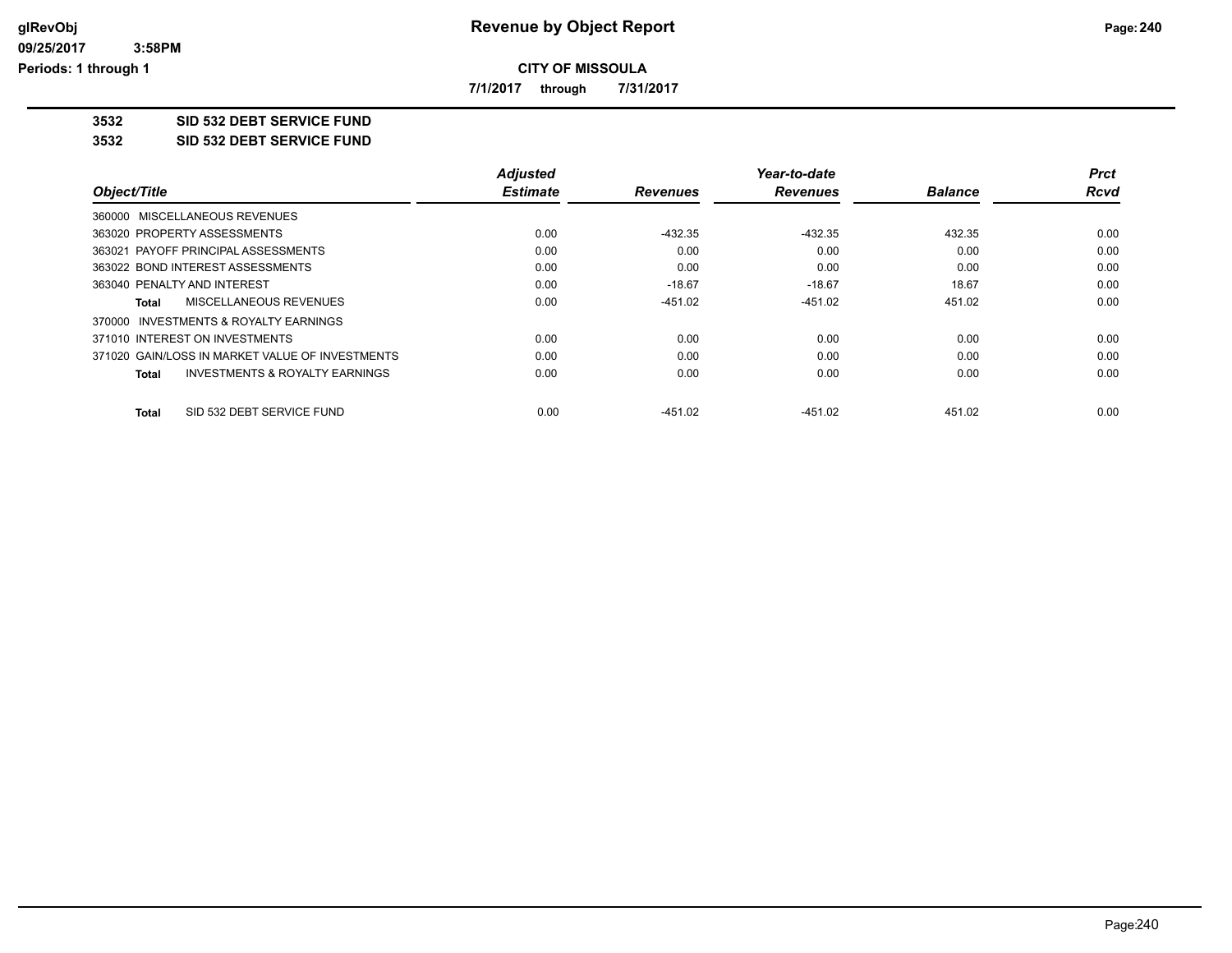**7/1/2017 through 7/31/2017**

### **3532 SID 532 DEBT SERVICE FUND**

|                                                           | <b>Adiusted</b> |                 | Year-to-date    |                | <b>Prct</b> |
|-----------------------------------------------------------|-----------------|-----------------|-----------------|----------------|-------------|
| Object/Title                                              | <b>Estimate</b> | <b>Revenues</b> | <b>Revenues</b> | <b>Balance</b> | <b>Rcvd</b> |
| 360000 MISCELLANEOUS REVENUES                             |                 |                 |                 |                |             |
| 363020 PROPERTY ASSESSMENTS                               | 0.00            | $-432.35$       | $-432.35$       | 432.35         | 0.00        |
| 363021 PAYOFF PRINCIPAL ASSESSMENTS                       | 0.00            | 0.00            | 0.00            | 0.00           | 0.00        |
| 363022 BOND INTEREST ASSESSMENTS                          | 0.00            | 0.00            | 0.00            | 0.00           | 0.00        |
| 363040 PENALTY AND INTEREST                               | 0.00            | $-18.67$        | $-18.67$        | 18.67          | 0.00        |
| MISCELLANEOUS REVENUES<br><b>Total</b>                    | 0.00            | $-451.02$       | $-451.02$       | 451.02         | 0.00        |
| 370000 INVESTMENTS & ROYALTY EARNINGS                     |                 |                 |                 |                |             |
| 371010 INTEREST ON INVESTMENTS                            | 0.00            | 0.00            | 0.00            | 0.00           | 0.00        |
| 371020 GAIN/LOSS IN MARKET VALUE OF INVESTMENT            | 0.00            | 0.00            | 0.00            | 0.00           | 0.00        |
| <b>INVESTMENTS &amp; ROYALTY EARNINGS</b><br><b>Total</b> | 0.00            | 0.00            | 0.00            | 0.00           | 0.00        |
| SID 532 DEBT SERVICE FUND<br><b>Total</b>                 | 0.00            | $-451.02$       | $-451.02$       | 451.02         | 0.00        |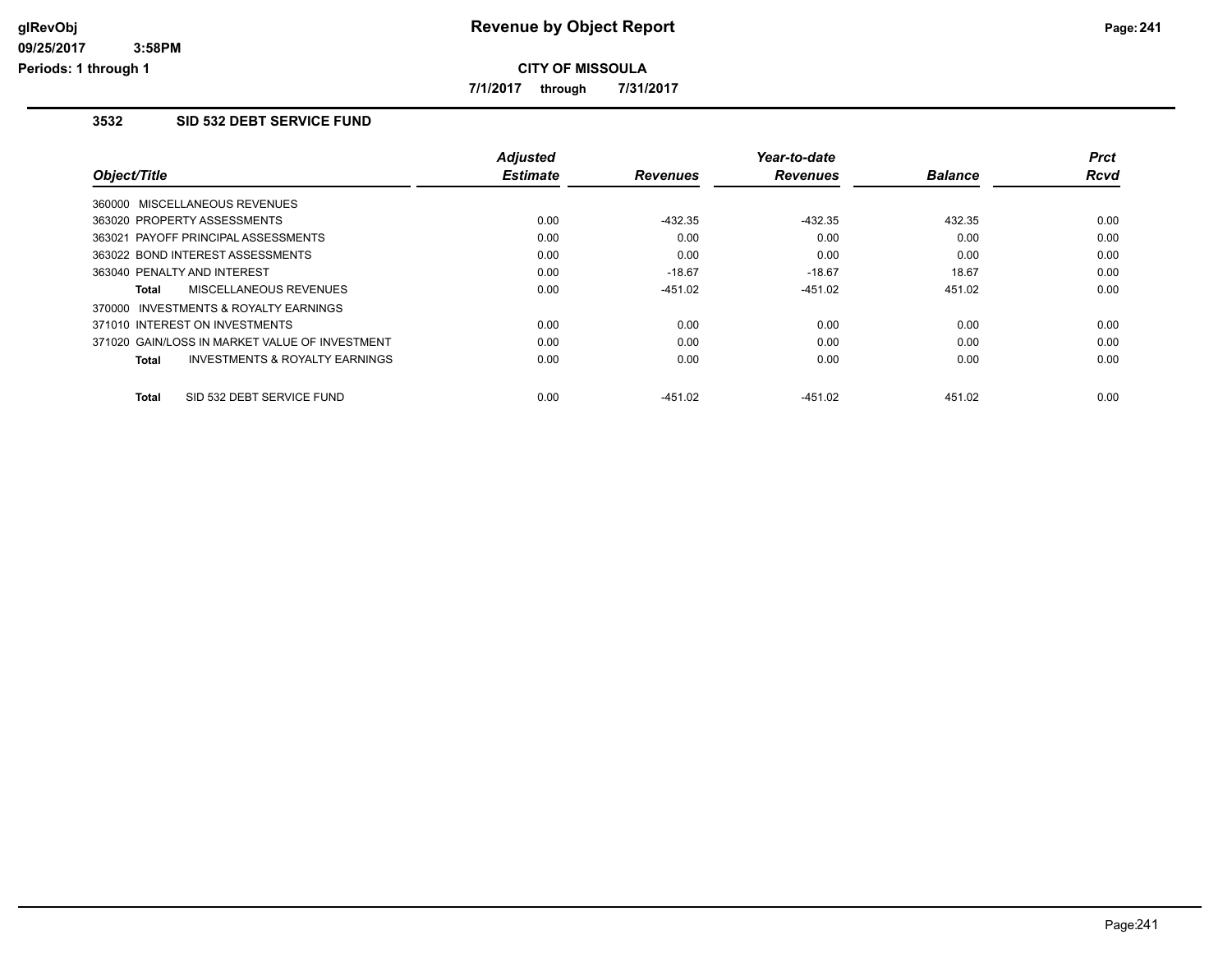**7/1/2017 through 7/31/2017**

# **3533 GILBERT ST SEWER SID DEBT FUND**

### **3533 GILBERT ST SEWER SID DEBT FUND**

|                                                           | <b>Adjusted</b> |                 | Year-to-date    |                | <b>Prct</b> |
|-----------------------------------------------------------|-----------------|-----------------|-----------------|----------------|-------------|
| Object/Title                                              | <b>Estimate</b> | <b>Revenues</b> | <b>Revenues</b> | <b>Balance</b> | <b>Rcvd</b> |
| TAXES/ASSESSMENTS<br>310000                               |                 |                 |                 |                |             |
| <b>PENALTIES &amp; INTEREST</b><br>312001                 | 0.00            | 0.00            | 0.00            | 0.00           | 0.00        |
| TAXES/ASSESSMENTS<br><b>Total</b>                         | 0.00            | 0.00            | 0.00            | 0.00           | 0.00        |
| MISCELLANEOUS REVENUES<br>360000                          |                 |                 |                 |                |             |
| 363020 PROPERTY ASSESSMENTS                               | 0.00            | $-560.42$       | $-560.42$       | 560.42         | 0.00        |
| PAYOFF PRINCIPAL ASSESSMENTS<br>363021                    | 0.00            | 0.00            | 0.00            | 0.00           | 0.00        |
| 363022 BOND INTEREST ASSESSMENTS                          | 0.00            | 0.00            | 0.00            | 0.00           | 0.00        |
| 363040 PENALTY AND INTEREST                               | 0.00            | $-32.05$        | $-32.05$        | 32.05          | 0.00        |
| <b>MISCELLANEOUS REVENUES</b><br><b>Total</b>             | 0.00            | $-592.47$       | $-592.47$       | 592.47         | 0.00        |
| <b>INVESTMENTS &amp; ROYALTY EARNINGS</b><br>370000       |                 |                 |                 |                |             |
| 371010 INTEREST ON INVESTMENTS                            | 0.00            | 0.00            | 0.00            | 0.00           | 0.00        |
| 371020 GAIN/LOSS IN MARKET VALUE OF INVESTMENTS           | 0.00            | 0.00            | 0.00            | 0.00           | 0.00        |
| <b>INVESTMENTS &amp; ROYALTY EARNINGS</b><br><b>Total</b> | 0.00            | 0.00            | 0.00            | 0.00           | 0.00        |
| OTHER FINANCING SOURCES<br>380000                         |                 |                 |                 |                |             |
| 381009 TRANSFERS IN                                       | 0.00            | 0.00            | 0.00            | 0.00           | 0.00        |
| OTHER FINANCING SOURCES<br><b>Total</b>                   | 0.00            | 0.00            | 0.00            | 0.00           | 0.00        |
| GILBERT ST SEWER SID DEBT FUND<br><b>Total</b>            | 0.00            | $-592.47$       | $-592.47$       | 592.47         | 0.00        |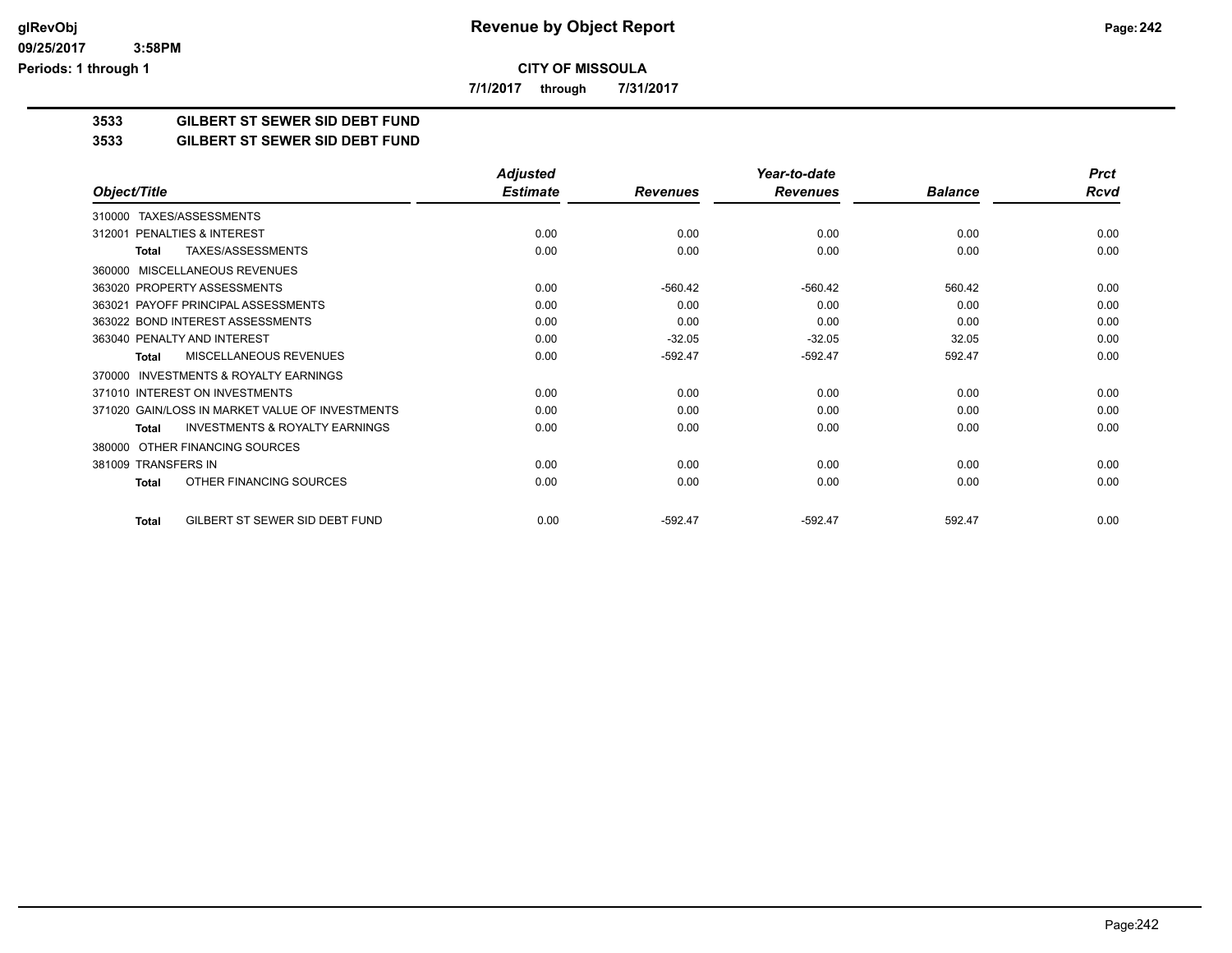**7/1/2017 through 7/31/2017**

## **3533 GILBERT ST SEWER SID DEBT FUND**

|                                                           | <b>Adjusted</b> |                 | Year-to-date    |                | <b>Prct</b> |
|-----------------------------------------------------------|-----------------|-----------------|-----------------|----------------|-------------|
| Object/Title                                              | <b>Estimate</b> | <b>Revenues</b> | <b>Revenues</b> | <b>Balance</b> | <b>Rcvd</b> |
| TAXES/ASSESSMENTS<br>310000                               |                 |                 |                 |                |             |
| 312001 PENALTIES & INTEREST                               | 0.00            | 0.00            | 0.00            | 0.00           | 0.00        |
| TAXES/ASSESSMENTS<br><b>Total</b>                         | 0.00            | 0.00            | 0.00            | 0.00           | 0.00        |
| 360000 MISCELLANEOUS REVENUES                             |                 |                 |                 |                |             |
| 363020 PROPERTY ASSESSMENTS                               | 0.00            | $-560.42$       | $-560.42$       | 560.42         | 0.00        |
| 363021 PAYOFF PRINCIPAL ASSESSMENTS                       | 0.00            | 0.00            | 0.00            | 0.00           | 0.00        |
| 363022 BOND INTEREST ASSESSMENTS                          | 0.00            | 0.00            | 0.00            | 0.00           | 0.00        |
| 363040 PENALTY AND INTEREST                               | 0.00            | $-32.05$        | $-32.05$        | 32.05          | 0.00        |
| MISCELLANEOUS REVENUES<br>Total                           | 0.00            | $-592.47$       | $-592.47$       | 592.47         | 0.00        |
| 370000 INVESTMENTS & ROYALTY EARNINGS                     |                 |                 |                 |                |             |
| 371010 INTEREST ON INVESTMENTS                            | 0.00            | 0.00            | 0.00            | 0.00           | 0.00        |
| 371020 GAIN/LOSS IN MARKET VALUE OF INVESTMENT            | 0.00            | 0.00            | 0.00            | 0.00           | 0.00        |
| <b>INVESTMENTS &amp; ROYALTY EARNINGS</b><br><b>Total</b> | 0.00            | 0.00            | 0.00            | 0.00           | 0.00        |
| 380000 OTHER FINANCING SOURCES                            |                 |                 |                 |                |             |
| 381009 TRANSFERS IN                                       | 0.00            | 0.00            | 0.00            | 0.00           | 0.00        |
| OTHER FINANCING SOURCES<br><b>Total</b>                   | 0.00            | 0.00            | 0.00            | 0.00           | 0.00        |
| GILBERT ST SEWER SID DEBT FUND<br><b>Total</b>            | 0.00            | $-592.47$       | $-592.47$       | 592.47         | 0.00        |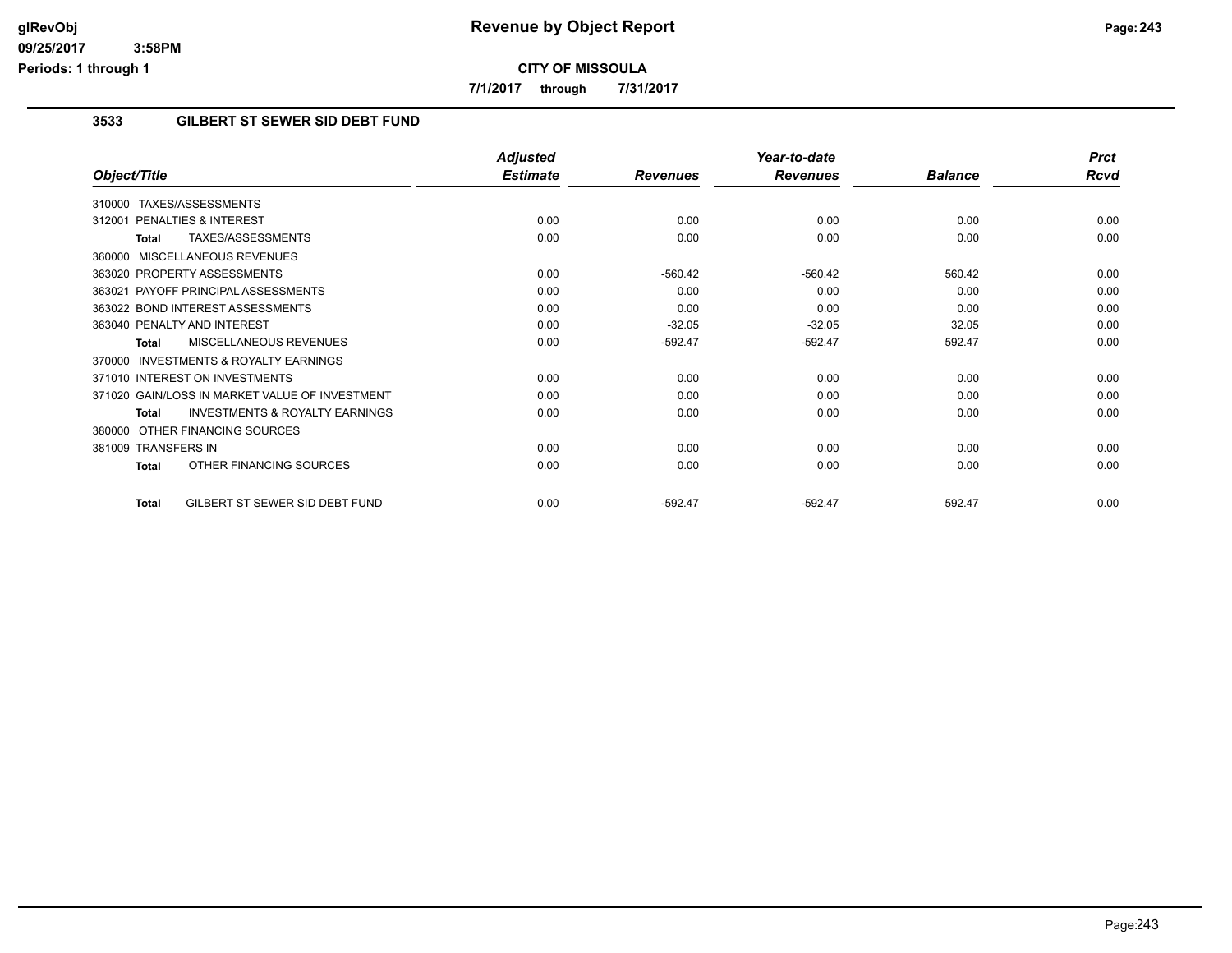**7/1/2017 through 7/31/2017**

## **3534 LINCOLNWOOD SEWER PHASE I**

#### **3534 LINCOLNWOOD SEWER PHASE I**

|                                                           | <b>Adjusted</b> |                 | Year-to-date    |                | <b>Prct</b> |
|-----------------------------------------------------------|-----------------|-----------------|-----------------|----------------|-------------|
| Object/Title                                              | <b>Estimate</b> | <b>Revenues</b> | <b>Revenues</b> | <b>Balance</b> | <b>Rcvd</b> |
| TAXES/ASSESSMENTS<br>310000                               |                 |                 |                 |                |             |
| PENALTIES & INTEREST<br>312001                            | 0.00            | 0.00            | 0.00            | 0.00           | 0.00        |
| TAXES/ASSESSMENTS<br>Total                                | 0.00            | 0.00            | 0.00            | 0.00           | 0.00        |
| MISCELLANEOUS REVENUES<br>360000                          |                 |                 |                 |                |             |
| 363020 PROPERTY ASSESSMENTS                               | 0.00            | $-392.05$       | $-392.05$       | 392.05         | 0.00        |
| 363021 PAYOFF PRINCIPAL ASSESSMENTS                       | 0.00            | 0.00            | 0.00            | 0.00           | 0.00        |
| 363022 BOND INTEREST ASSESSMENTS                          | 0.00            | 0.00            | 0.00            | 0.00           | 0.00        |
| 363040 PENALTY AND INTEREST                               | 0.00            | $-24.27$        | $-24.27$        | 24.27          | 0.00        |
| MISCELLANEOUS REVENUES<br>Total                           | 0.00            | $-416.32$       | $-416.32$       | 416.32         | 0.00        |
| <b>INVESTMENTS &amp; ROYALTY EARNINGS</b><br>370000       |                 |                 |                 |                |             |
| 371010 INTEREST ON INVESTMENTS                            | 0.00            | 0.00            | 0.00            | 0.00           | 0.00        |
| 371020 GAIN/LOSS IN MARKET VALUE OF INVESTMENTS           | 0.00            | 0.00            | 0.00            | 0.00           | 0.00        |
| <b>INVESTMENTS &amp; ROYALTY EARNINGS</b><br><b>Total</b> | 0.00            | 0.00            | 0.00            | 0.00           | 0.00        |
| LINCOLNWOOD SEWER PHASE I<br>Total                        | 0.00            | $-416.32$       | $-416.32$       | 416.32         | 0.00        |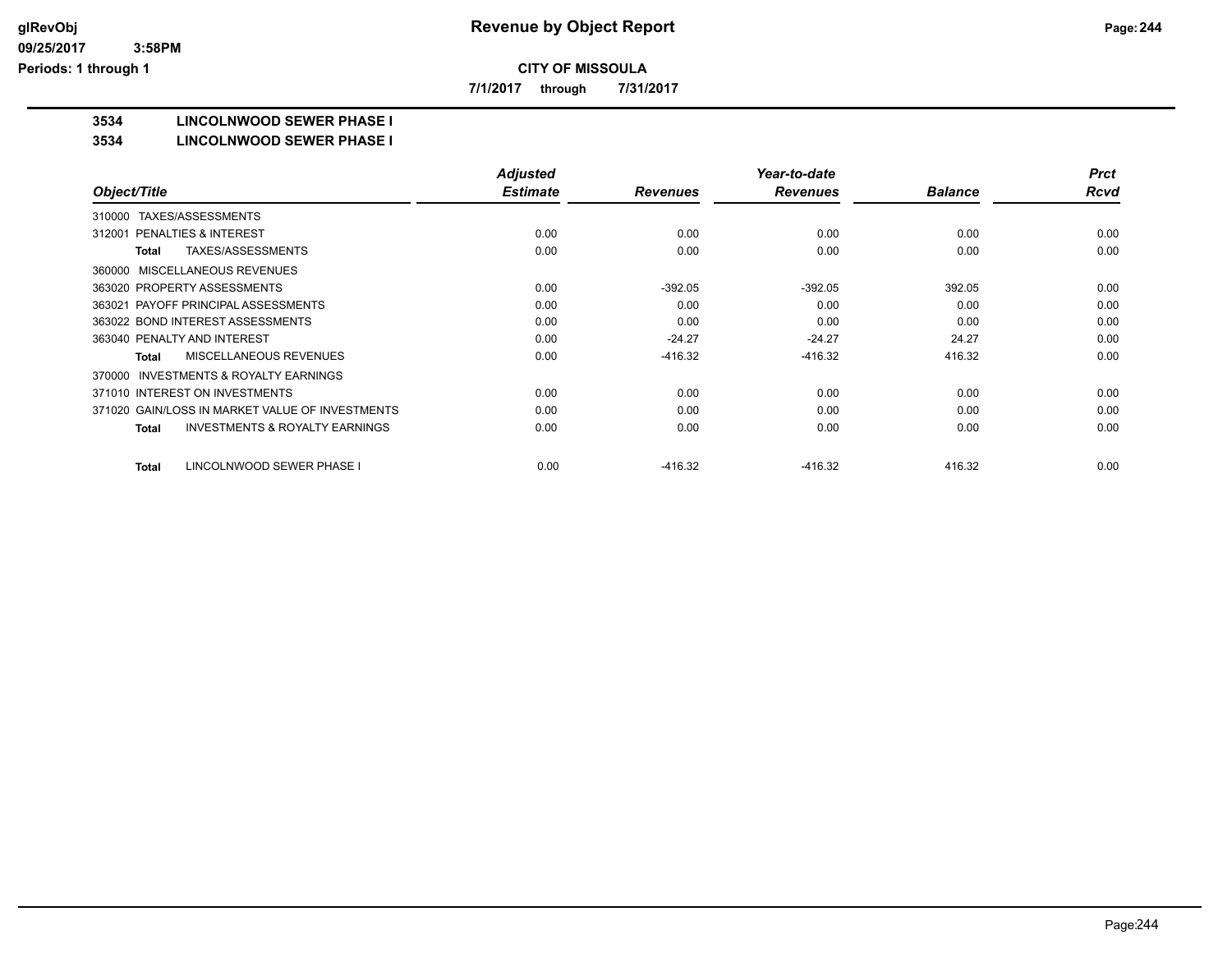**7/1/2017 through 7/31/2017**

## **3534 LINCOLNWOOD SEWER PHASE I**

| Object/Title                                        | <b>Adjusted</b><br><b>Estimate</b> | <b>Revenues</b> | Year-to-date<br><b>Revenues</b> | <b>Balance</b> | <b>Prct</b><br><b>Rcvd</b> |
|-----------------------------------------------------|------------------------------------|-----------------|---------------------------------|----------------|----------------------------|
|                                                     |                                    |                 |                                 |                |                            |
| TAXES/ASSESSMENTS<br>310000                         |                                    |                 |                                 |                |                            |
| PENALTIES & INTEREST<br>312001                      | 0.00                               | 0.00            | 0.00                            | 0.00           | 0.00                       |
| TAXES/ASSESSMENTS<br>Total                          | 0.00                               | 0.00            | 0.00                            | 0.00           | 0.00                       |
| 360000 MISCELLANEOUS REVENUES                       |                                    |                 |                                 |                |                            |
| 363020 PROPERTY ASSESSMENTS                         | 0.00                               | $-392.05$       | $-392.05$                       | 392.05         | 0.00                       |
| 363021 PAYOFF PRINCIPAL ASSESSMENTS                 | 0.00                               | 0.00            | 0.00                            | 0.00           | 0.00                       |
| 363022 BOND INTEREST ASSESSMENTS                    | 0.00                               | 0.00            | 0.00                            | 0.00           | 0.00                       |
| 363040 PENALTY AND INTEREST                         | 0.00                               | $-24.27$        | $-24.27$                        | 24.27          | 0.00                       |
| <b>MISCELLANEOUS REVENUES</b><br>Total              | 0.00                               | $-416.32$       | $-416.32$                       | 416.32         | 0.00                       |
| <b>INVESTMENTS &amp; ROYALTY EARNINGS</b><br>370000 |                                    |                 |                                 |                |                            |
| 371010 INTEREST ON INVESTMENTS                      | 0.00                               | 0.00            | 0.00                            | 0.00           | 0.00                       |
| 371020 GAIN/LOSS IN MARKET VALUE OF INVESTMENT      | 0.00                               | 0.00            | 0.00                            | 0.00           | 0.00                       |
| <b>INVESTMENTS &amp; ROYALTY EARNINGS</b><br>Total  | 0.00                               | 0.00            | 0.00                            | 0.00           | 0.00                       |
| LINCOLNWOOD SEWER PHASE I<br>Total                  | 0.00                               | $-416.32$       | $-416.32$                       | 416.32         | 0.00                       |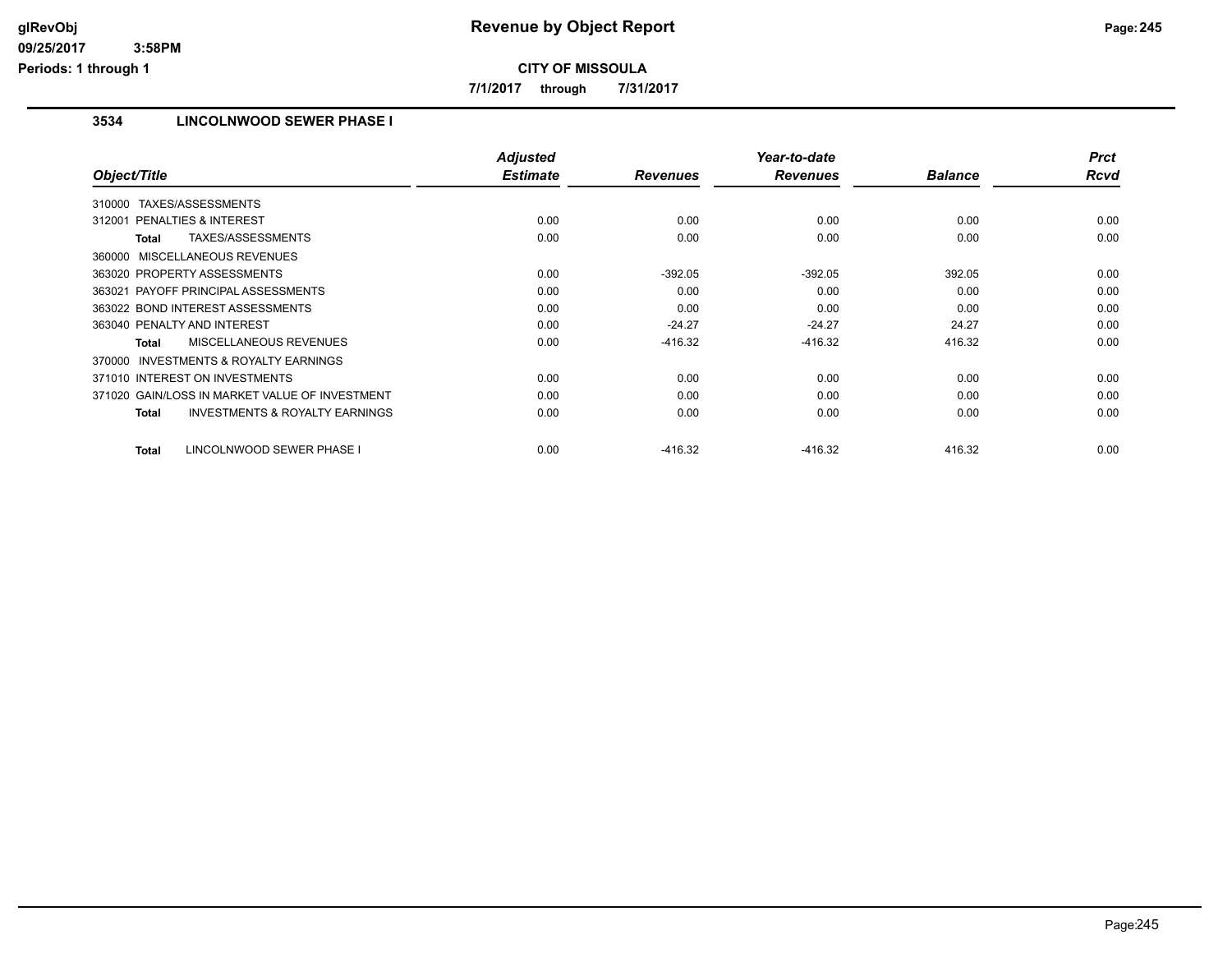**7/1/2017 through 7/31/2017**

# **3535 SLANT STREET TRAFFIC CALMING**

### **3535 SLANT STREET TRAFFIC CALMING**

|                                                           | <b>Adjusted</b> |                 | Year-to-date    |                | <b>Prct</b> |
|-----------------------------------------------------------|-----------------|-----------------|-----------------|----------------|-------------|
| Object/Title                                              | <b>Estimate</b> | <b>Revenues</b> | <b>Revenues</b> | <b>Balance</b> | <b>Rcvd</b> |
| <b>TAXES/ASSESSMENTS</b><br>310000                        |                 |                 |                 |                |             |
| PENALTIES & INTEREST<br>312001                            | 0.00            | 0.00            | 0.00            | 0.00           | 0.00        |
| TAXES/ASSESSMENTS<br>Total                                | 0.00            | 0.00            | 0.00            | 0.00           | 0.00        |
| MISCELLANEOUS REVENUES<br>360000                          |                 |                 |                 |                |             |
| 360010 MISCELLANEOUS                                      | 0.00            | 0.00            | 0.00            | 0.00           | 0.00        |
| 363020 PROPERTY ASSESSMENTS                               | 0.00            | 0.00            | 0.00            | 0.00           | 0.00        |
| 363021 PAYOFF PRINCIPAL ASSESSMENTS                       | 0.00            | 0.00            | 0.00            | 0.00           | 0.00        |
| 363022 BOND INTEREST ASSESSMENTS                          | 0.00            | 0.00            | 0.00            | 0.00           | 0.00        |
| 363040 PENALTY AND INTEREST                               | 0.00            | 0.00            | 0.00            | 0.00           | 0.00        |
| <b>MISCELLANEOUS REVENUES</b><br>Total                    | 0.00            | 0.00            | 0.00            | 0.00           | 0.00        |
| <b>INVESTMENTS &amp; ROYALTY EARNINGS</b><br>370000       |                 |                 |                 |                |             |
| 371010 INTEREST ON INVESTMENTS                            | 0.00            | 0.00            | 0.00            | 0.00           | 0.00        |
| 371020 GAIN/LOSS IN MARKET VALUE OF INVESTMENTS           | 0.00            | 0.00            | 0.00            | 0.00           | 0.00        |
| <b>INVESTMENTS &amp; ROYALTY EARNINGS</b><br><b>Total</b> | 0.00            | 0.00            | 0.00            | 0.00           | 0.00        |
| OTHER FINANCING SOURCES<br>380000                         |                 |                 |                 |                |             |
| 383000 OPERATING TRANSFERS                                | 0.00            | 0.00            | 0.00            | 0.00           | 0.00        |
| OTHER FINANCING SOURCES<br><b>Total</b>                   | 0.00            | 0.00            | 0.00            | 0.00           | 0.00        |
| SLANT STREET TRAFFIC CALMING<br><b>Total</b>              | 0.00            | 0.00            | 0.00            | 0.00           | 0.00        |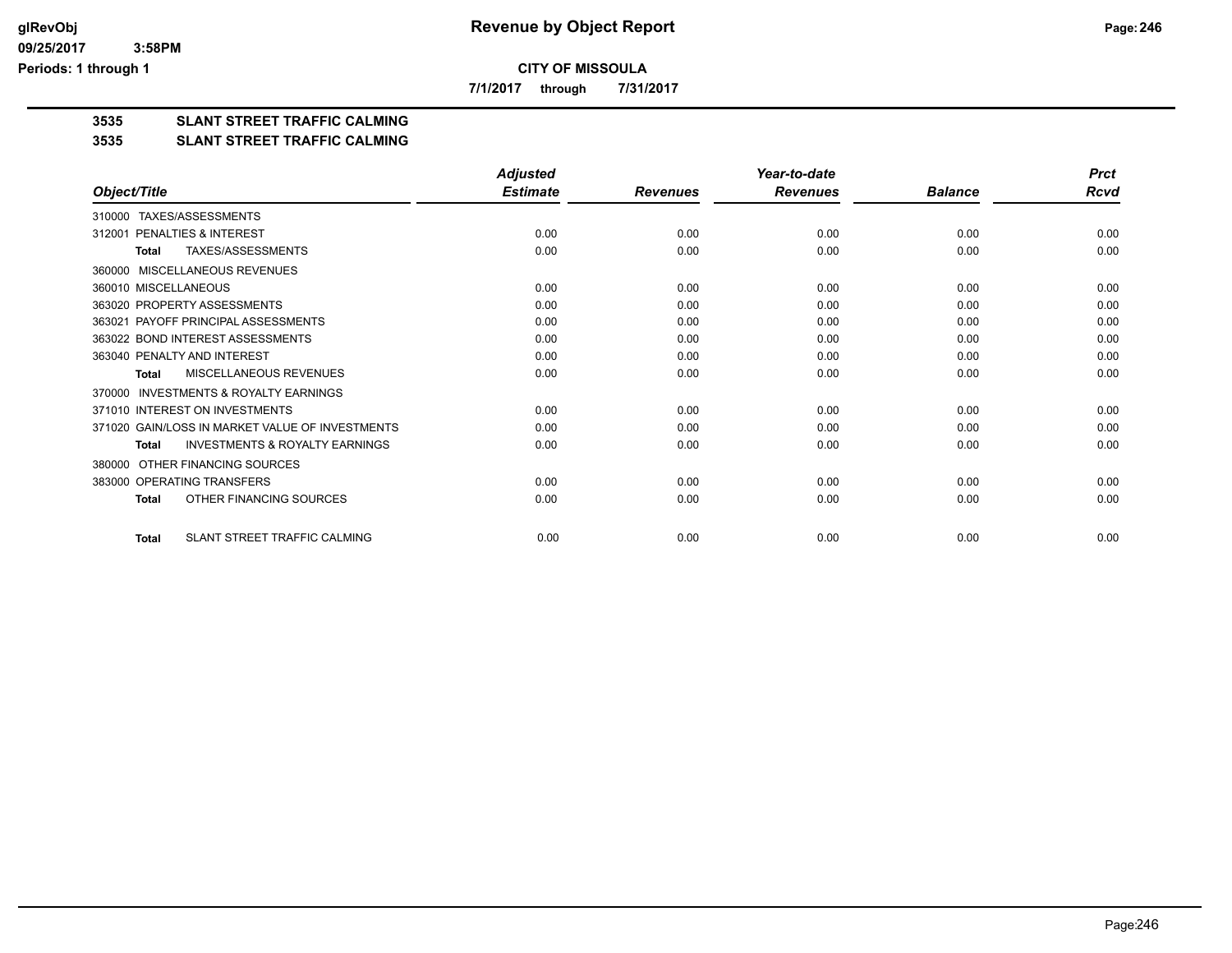**7/1/2017 through 7/31/2017**

### **3535 SLANT STREET TRAFFIC CALMING**

|                                                           | <b>Adjusted</b> |                 | Year-to-date    |                | <b>Prct</b> |
|-----------------------------------------------------------|-----------------|-----------------|-----------------|----------------|-------------|
| Object/Title                                              | <b>Estimate</b> | <b>Revenues</b> | <b>Revenues</b> | <b>Balance</b> | <b>Rcvd</b> |
| 310000 TAXES/ASSESSMENTS                                  |                 |                 |                 |                |             |
| PENALTIES & INTEREST<br>312001                            | 0.00            | 0.00            | 0.00            | 0.00           | 0.00        |
| <b>TAXES/ASSESSMENTS</b><br><b>Total</b>                  | 0.00            | 0.00            | 0.00            | 0.00           | 0.00        |
| 360000 MISCELLANEOUS REVENUES                             |                 |                 |                 |                |             |
| 360010 MISCELLANEOUS                                      | 0.00            | 0.00            | 0.00            | 0.00           | 0.00        |
| 363020 PROPERTY ASSESSMENTS                               | 0.00            | 0.00            | 0.00            | 0.00           | 0.00        |
| 363021 PAYOFF PRINCIPAL ASSESSMENTS                       | 0.00            | 0.00            | 0.00            | 0.00           | 0.00        |
| 363022 BOND INTEREST ASSESSMENTS                          | 0.00            | 0.00            | 0.00            | 0.00           | 0.00        |
| 363040 PENALTY AND INTEREST                               | 0.00            | 0.00            | 0.00            | 0.00           | 0.00        |
| <b>MISCELLANEOUS REVENUES</b><br><b>Total</b>             | 0.00            | 0.00            | 0.00            | 0.00           | 0.00        |
| INVESTMENTS & ROYALTY EARNINGS<br>370000                  |                 |                 |                 |                |             |
| 371010 INTEREST ON INVESTMENTS                            | 0.00            | 0.00            | 0.00            | 0.00           | 0.00        |
| 371020 GAIN/LOSS IN MARKET VALUE OF INVESTMENT            | 0.00            | 0.00            | 0.00            | 0.00           | 0.00        |
| <b>INVESTMENTS &amp; ROYALTY EARNINGS</b><br><b>Total</b> | 0.00            | 0.00            | 0.00            | 0.00           | 0.00        |
| OTHER FINANCING SOURCES<br>380000                         |                 |                 |                 |                |             |
| 383000 OPERATING TRANSFERS                                | 0.00            | 0.00            | 0.00            | 0.00           | 0.00        |
| OTHER FINANCING SOURCES<br><b>Total</b>                   | 0.00            | 0.00            | 0.00            | 0.00           | 0.00        |
| SLANT STREET TRAFFIC CALMING<br><b>Total</b>              | 0.00            | 0.00            | 0.00            | 0.00           | 0.00        |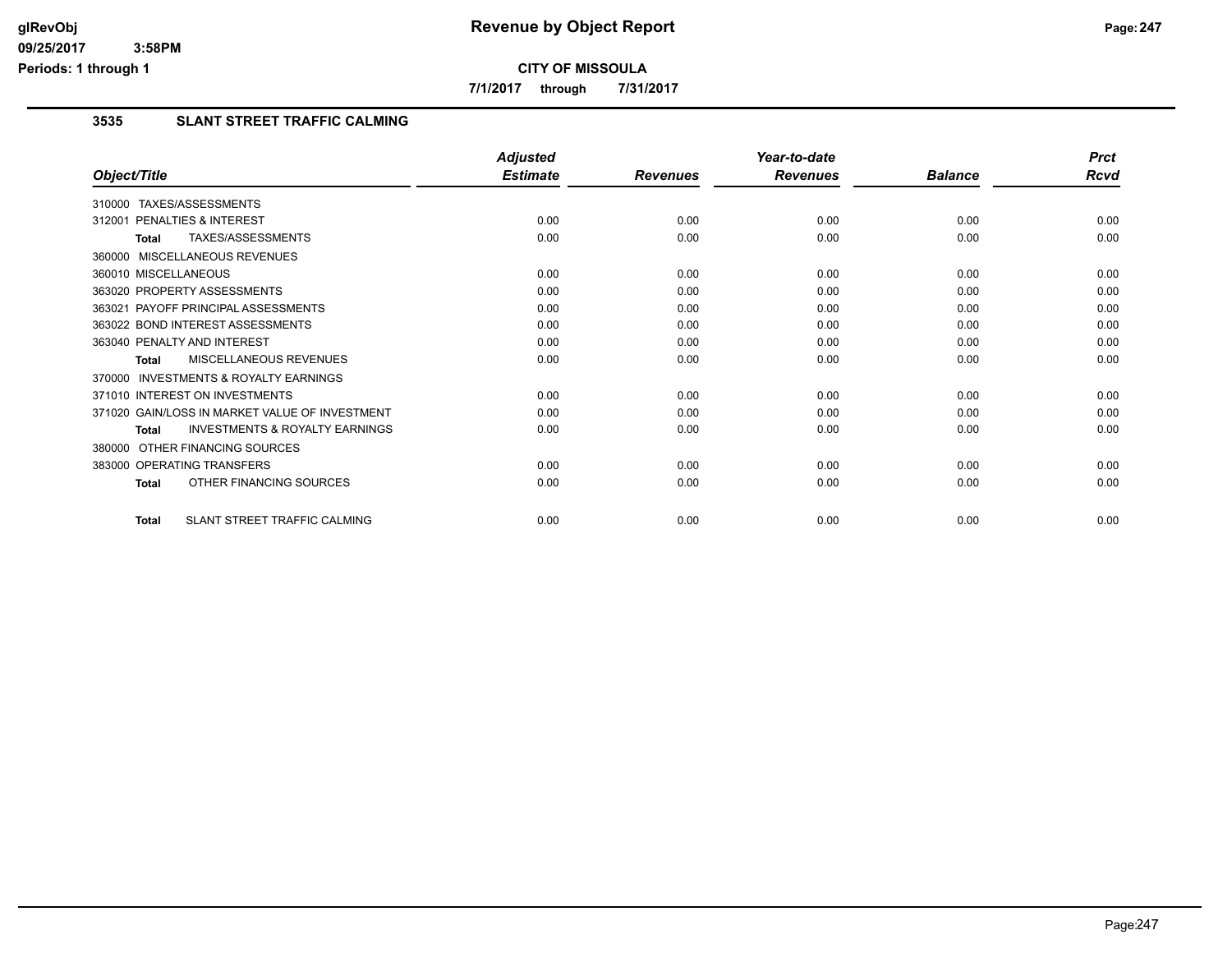**7/1/2017 through 7/31/2017**

## **3536 LINCOLNWOOD SEWER PHASE II**

#### **3536 LINCOLNWOOD SEWER PHASE II**

|                                                           | <b>Adjusted</b> |                 | Year-to-date    |                | <b>Prct</b> |
|-----------------------------------------------------------|-----------------|-----------------|-----------------|----------------|-------------|
| Object/Title                                              | <b>Estimate</b> | <b>Revenues</b> | <b>Revenues</b> | <b>Balance</b> | <b>Rcvd</b> |
| TAXES/ASSESSMENTS<br>310000                               |                 |                 |                 |                |             |
| PENALTIES & INTEREST<br>312001                            | 0.00            | 0.00            | 0.00            | 0.00           | 0.00        |
| TAXES/ASSESSMENTS<br>Total                                | 0.00            | 0.00            | 0.00            | 0.00           | 0.00        |
| MISCELLANEOUS REVENUES<br>360000                          |                 |                 |                 |                |             |
| 363020 PROPERTY ASSESSMENTS                               | 0.00            | $-387.49$       | $-387.49$       | 387.49         | 0.00        |
| 363021 PAYOFF PRINCIPAL ASSESSMENTS                       | 0.00            | 0.00            | 0.00            | 0.00           | 0.00        |
| 363022 BOND INTEREST ASSESSMENTS                          | 0.00            | 0.00            | 0.00            | 0.00           | 0.00        |
| 363040 PENALTY AND INTEREST                               | 0.00            | $-24.10$        | $-24.10$        | 24.10          | 0.00        |
| MISCELLANEOUS REVENUES<br>Total                           | 0.00            | $-411.59$       | $-411.59$       | 411.59         | 0.00        |
| <b>INVESTMENTS &amp; ROYALTY EARNINGS</b><br>370000       |                 |                 |                 |                |             |
| 371010 INTEREST ON INVESTMENTS                            | 0.00            | 0.00            | 0.00            | 0.00           | 0.00        |
| 371020 GAIN/LOSS IN MARKET VALUE OF INVESTMENTS           | 0.00            | 0.00            | 0.00            | 0.00           | 0.00        |
| <b>INVESTMENTS &amp; ROYALTY EARNINGS</b><br><b>Total</b> | 0.00            | 0.00            | 0.00            | 0.00           | 0.00        |
| LINCOLNWOOD SEWER PHASE II<br>Total                       | 0.00            | $-411.59$       | $-411.59$       | 411.59         | 0.00        |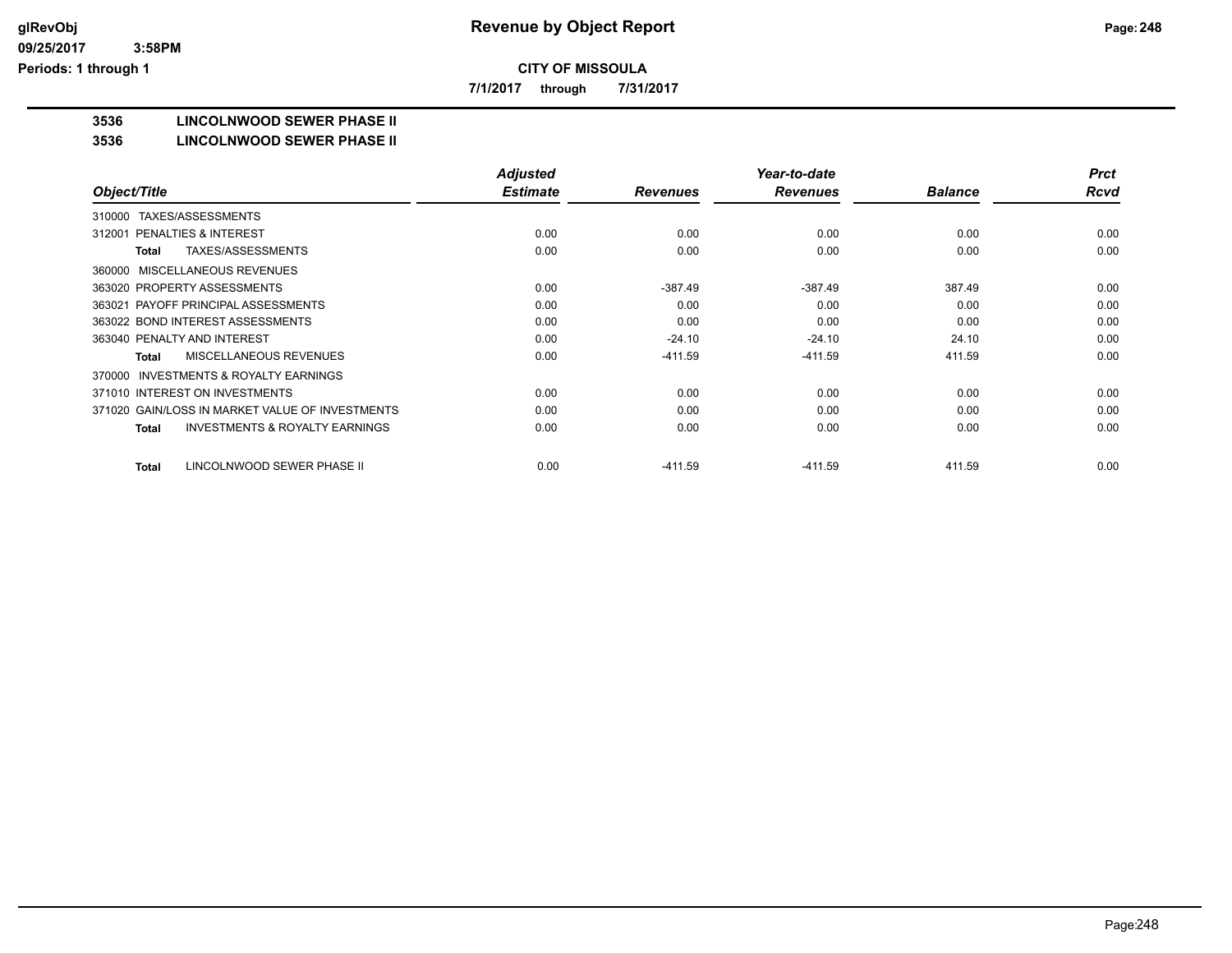**7/1/2017 through 7/31/2017**

## **3536 LINCOLNWOOD SEWER PHASE II**

| Object/Title                                              | <b>Adjusted</b><br><b>Estimate</b> | <b>Revenues</b> | Year-to-date<br><b>Revenues</b> | <b>Balance</b> | <b>Prct</b><br><b>Rcvd</b> |
|-----------------------------------------------------------|------------------------------------|-----------------|---------------------------------|----------------|----------------------------|
|                                                           |                                    |                 |                                 |                |                            |
| TAXES/ASSESSMENTS<br>310000                               |                                    |                 |                                 |                |                            |
| 312001 PENALTIES & INTEREST                               | 0.00                               | 0.00            | 0.00                            | 0.00           | 0.00                       |
| TAXES/ASSESSMENTS<br>Total                                | 0.00                               | 0.00            | 0.00                            | 0.00           | 0.00                       |
| 360000 MISCELLANEOUS REVENUES                             |                                    |                 |                                 |                |                            |
| 363020 PROPERTY ASSESSMENTS                               | 0.00                               | $-387.49$       | $-387.49$                       | 387.49         | 0.00                       |
| 363021 PAYOFF PRINCIPAL ASSESSMENTS                       | 0.00                               | 0.00            | 0.00                            | 0.00           | 0.00                       |
| 363022 BOND INTEREST ASSESSMENTS                          | 0.00                               | 0.00            | 0.00                            | 0.00           | 0.00                       |
| 363040 PENALTY AND INTEREST                               | 0.00                               | $-24.10$        | $-24.10$                        | 24.10          | 0.00                       |
| MISCELLANEOUS REVENUES<br>Total                           | 0.00                               | $-411.59$       | $-411.59$                       | 411.59         | 0.00                       |
| INVESTMENTS & ROYALTY EARNINGS<br>370000                  |                                    |                 |                                 |                |                            |
| 371010 INTEREST ON INVESTMENTS                            | 0.00                               | 0.00            | 0.00                            | 0.00           | 0.00                       |
| 371020 GAIN/LOSS IN MARKET VALUE OF INVESTMENT            | 0.00                               | 0.00            | 0.00                            | 0.00           | 0.00                       |
| <b>INVESTMENTS &amp; ROYALTY EARNINGS</b><br><b>Total</b> | 0.00                               | 0.00            | 0.00                            | 0.00           | 0.00                       |
|                                                           |                                    |                 |                                 |                |                            |
| LINCOLNWOOD SEWER PHASE II<br><b>Total</b>                | 0.00                               | $-411.59$       | $-411.59$                       | 411.59         | 0.00                       |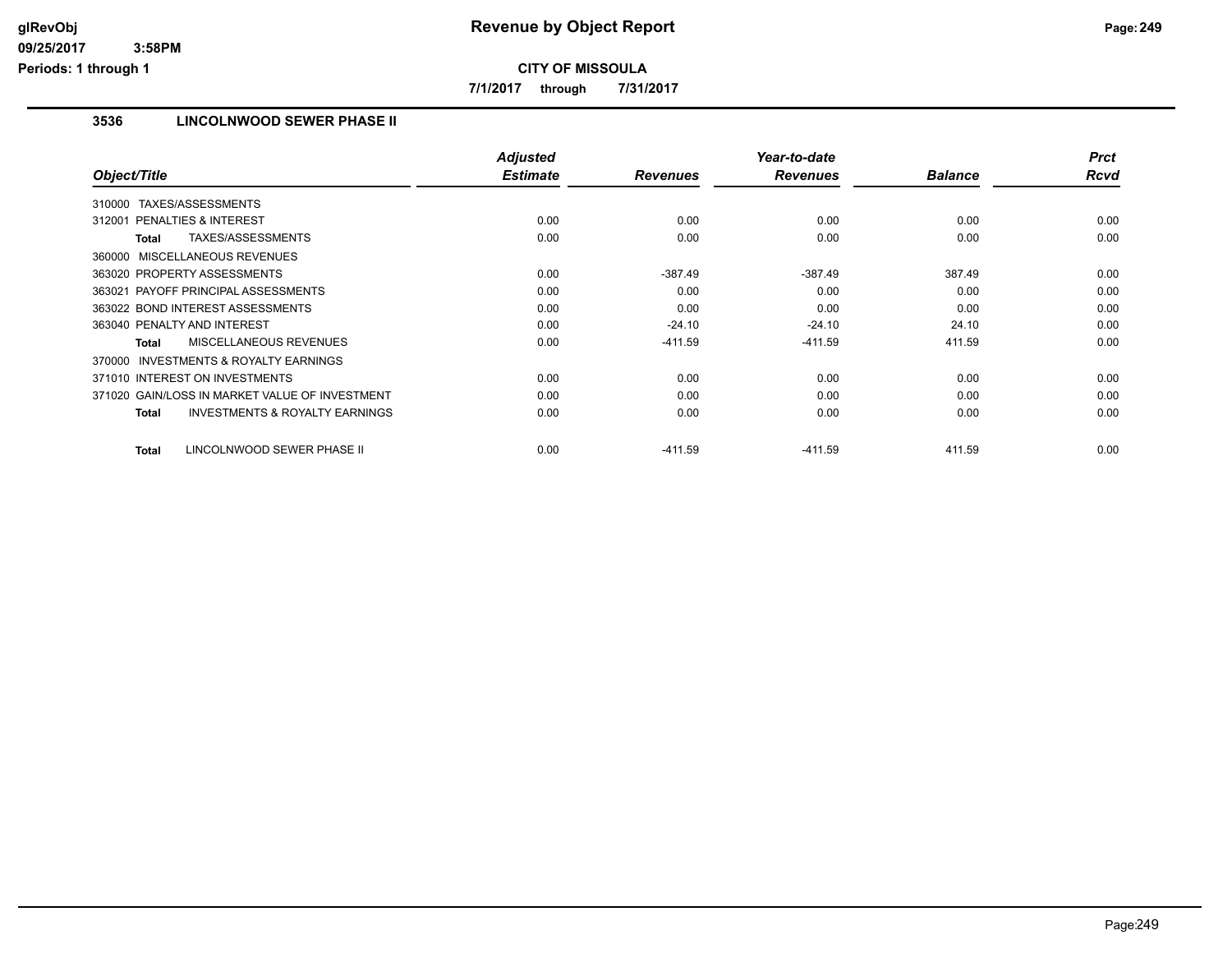**7/1/2017 through 7/31/2017**

### **3539 SOUTH 4TH STREET W TRAFFIC**

#### **3539 SOUTH 4TH STREET W TRAFFIC**

|                                                     | <b>Adjusted</b> |                 | Year-to-date    |                | <b>Prct</b> |
|-----------------------------------------------------|-----------------|-----------------|-----------------|----------------|-------------|
| Object/Title                                        | <b>Estimate</b> | <b>Revenues</b> | <b>Revenues</b> | <b>Balance</b> | Rcvd        |
| TAXES/ASSESSMENTS<br>310000                         |                 |                 |                 |                |             |
| PENALTIES & INTEREST<br>312001                      | 0.00            | 0.00            | 0.00            | 0.00           | 0.00        |
| TAXES/ASSESSMENTS<br>Total                          | 0.00            | 0.00            | 0.00            | 0.00           | 0.00        |
| <b>MISCELLANEOUS REVENUES</b><br>360000             |                 |                 |                 |                |             |
| 360010 MISCELLANEOUS                                | 0.00            | 0.00            | 0.00            | 0.00           | 0.00        |
| 363020 PROPERTY ASSESSMENTS                         | 0.00            | 0.00            | 0.00            | 0.00           | 0.00        |
| 363021 PAYOFF PRINCIPAL ASSESSMENTS                 | 0.00            | 0.00            | 0.00            | 0.00           | 0.00        |
| 363022 BOND INTEREST ASSESSMENTS                    | 0.00            | 0.00            | 0.00            | 0.00           | 0.00        |
| 363040 PENALTY AND INTEREST                         | 0.00            | 0.00            | 0.00            | 0.00           | 0.00        |
| MISCELLANEOUS REVENUES<br>Total                     | 0.00            | 0.00            | 0.00            | 0.00           | 0.00        |
| <b>INVESTMENTS &amp; ROYALTY EARNINGS</b><br>370000 |                 |                 |                 |                |             |
| 371010 INTEREST ON INVESTMENTS                      | 0.00            | 0.00            | 0.00            | 0.00           | 0.00        |
| 371020 GAIN/LOSS IN MARKET VALUE OF INVESTMENTS     | 0.00            | 0.00            | 0.00            | 0.00           | 0.00        |
| <b>INVESTMENTS &amp; ROYALTY EARNINGS</b><br>Total  | 0.00            | 0.00            | 0.00            | 0.00           | 0.00        |
| OTHER FINANCING SOURCES<br>380000                   |                 |                 |                 |                |             |
| 383000 OPERATING TRANSFERS                          | 0.00            | 0.00            | 0.00            | 0.00           | 0.00        |
| OTHER FINANCING SOURCES<br><b>Total</b>             | 0.00            | 0.00            | 0.00            | 0.00           | 0.00        |
| SOUTH 4TH STREET W TRAFFIC<br><b>Total</b>          | 0.00            | 0.00            | 0.00            | 0.00           | 0.00        |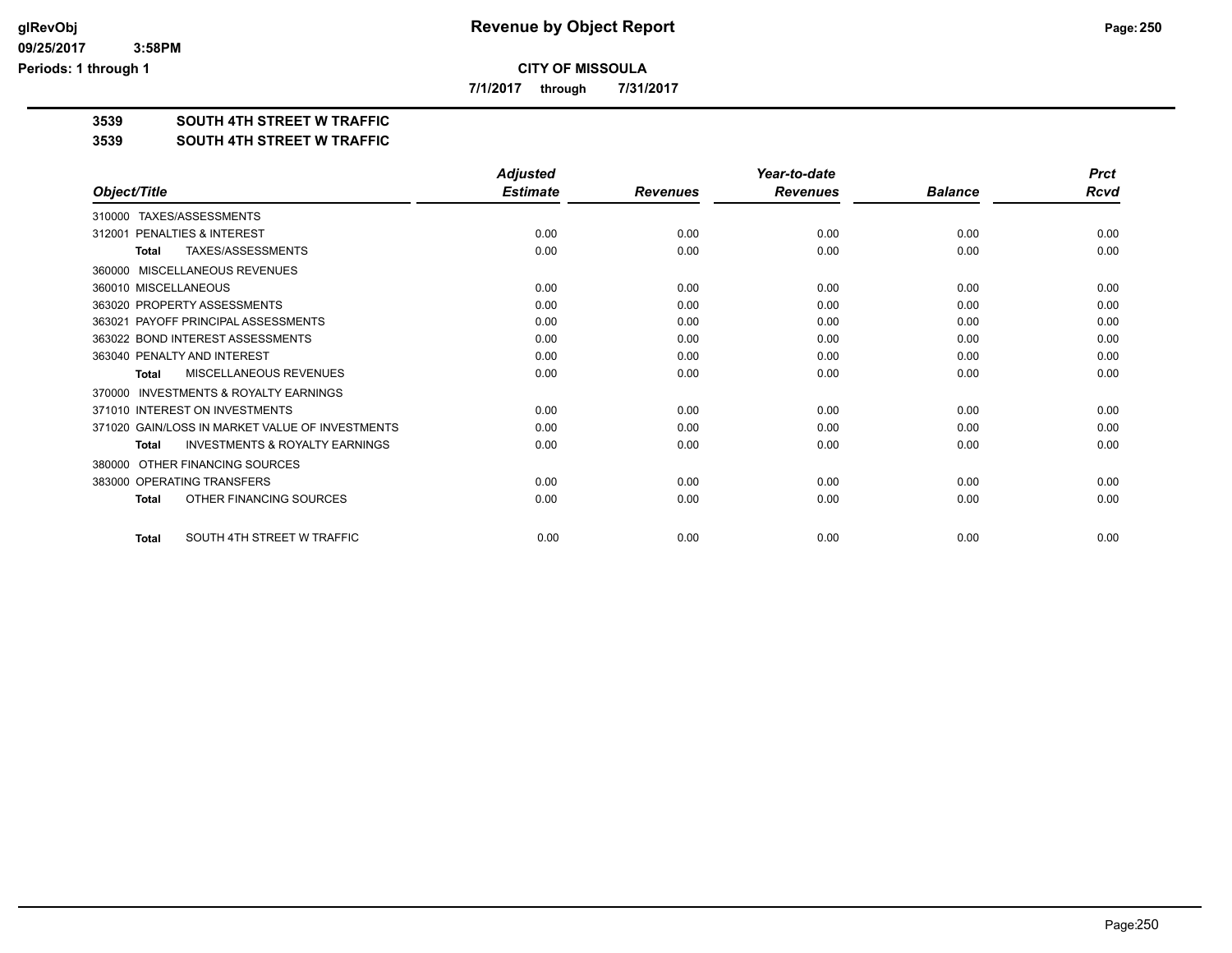**7/1/2017 through 7/31/2017**

# **3539 SOUTH 4TH STREET W TRAFFIC**

|                                                           | <b>Adjusted</b> |                 | Year-to-date    |                | <b>Prct</b> |
|-----------------------------------------------------------|-----------------|-----------------|-----------------|----------------|-------------|
| Object/Title                                              | <b>Estimate</b> | <b>Revenues</b> | <b>Revenues</b> | <b>Balance</b> | <b>Rcvd</b> |
| 310000 TAXES/ASSESSMENTS                                  |                 |                 |                 |                |             |
| 312001 PENALTIES & INTEREST                               | 0.00            | 0.00            | 0.00            | 0.00           | 0.00        |
| TAXES/ASSESSMENTS<br>Total                                | 0.00            | 0.00            | 0.00            | 0.00           | 0.00        |
| 360000 MISCELLANEOUS REVENUES                             |                 |                 |                 |                |             |
| 360010 MISCELLANEOUS                                      | 0.00            | 0.00            | 0.00            | 0.00           | 0.00        |
| 363020 PROPERTY ASSESSMENTS                               | 0.00            | 0.00            | 0.00            | 0.00           | 0.00        |
| 363021 PAYOFF PRINCIPAL ASSESSMENTS                       | 0.00            | 0.00            | 0.00            | 0.00           | 0.00        |
| 363022 BOND INTEREST ASSESSMENTS                          | 0.00            | 0.00            | 0.00            | 0.00           | 0.00        |
| 363040 PENALTY AND INTEREST                               | 0.00            | 0.00            | 0.00            | 0.00           | 0.00        |
| MISCELLANEOUS REVENUES<br><b>Total</b>                    | 0.00            | 0.00            | 0.00            | 0.00           | 0.00        |
| <b>INVESTMENTS &amp; ROYALTY EARNINGS</b><br>370000       |                 |                 |                 |                |             |
| 371010 INTEREST ON INVESTMENTS                            | 0.00            | 0.00            | 0.00            | 0.00           | 0.00        |
| 371020 GAIN/LOSS IN MARKET VALUE OF INVESTMENT            | 0.00            | 0.00            | 0.00            | 0.00           | 0.00        |
| <b>INVESTMENTS &amp; ROYALTY EARNINGS</b><br><b>Total</b> | 0.00            | 0.00            | 0.00            | 0.00           | 0.00        |
| OTHER FINANCING SOURCES<br>380000                         |                 |                 |                 |                |             |
| 383000 OPERATING TRANSFERS                                | 0.00            | 0.00            | 0.00            | 0.00           | 0.00        |
| OTHER FINANCING SOURCES<br><b>Total</b>                   | 0.00            | 0.00            | 0.00            | 0.00           | 0.00        |
| SOUTH 4TH STREET W TRAFFIC<br><b>Total</b>                | 0.00            | 0.00            | 0.00            | 0.00           | 0.00        |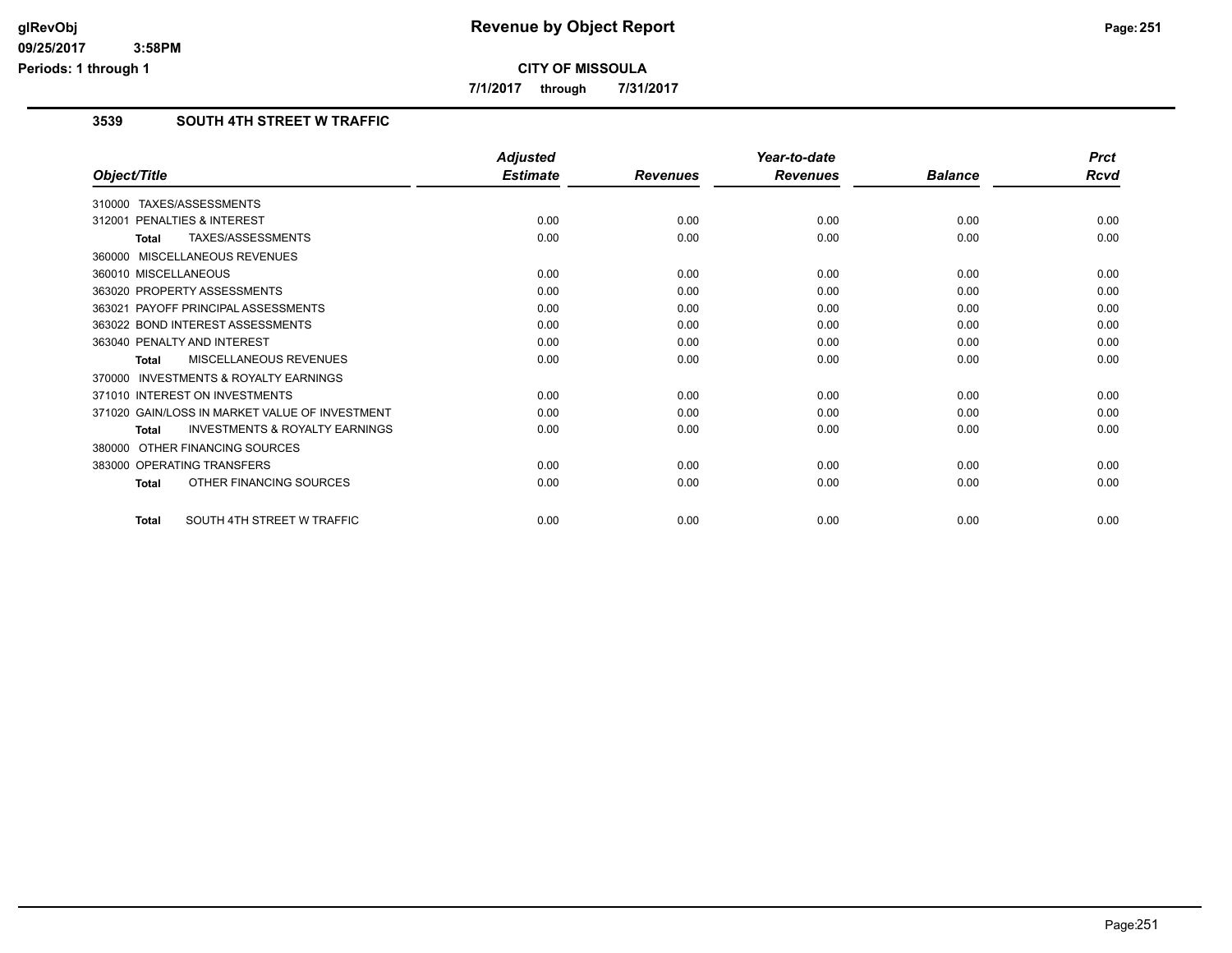**7/1/2017 through 7/31/2017**

**3540 SID 540 DEBT SERVICE FUND**

**3540 SID 540 DEBT SERVICE FUND**

|                                         | <b>Adjusted</b> |                 | Year-to-date    |                | <b>Prct</b> |
|-----------------------------------------|-----------------|-----------------|-----------------|----------------|-------------|
| Object/Title                            | <b>Estimate</b> | <b>Revenues</b> | <b>Revenues</b> | <b>Balance</b> | Rcvd        |
| 360000 MISCELLANEOUS REVENUES           |                 |                 |                 |                |             |
| 363020 PROPERTY ASSESSMENTS             | 0.00            | $-777.83$       | $-777.83$       | 777.83         | 0.00        |
| 363021 PAYOFF PRINCIPAL ASSESSMENTS     | 0.00            | 0.00            | 0.00            | 0.00           | 0.00        |
| 363040 PENALTY AND INTEREST             | 0.00            | $-29.93$        | $-29.93$        | 29.93          | 0.00        |
| MISCELLANEOUS REVENUES<br>Total         | 0.00            | $-807.76$       | -807.76         | 807.76         | 0.00        |
| 370000 INVESTMENTS & ROYALTY EARNINGS   |                 |                 |                 |                |             |
| 371010 INTEREST ON INVESTMENTS          | 0.00            | 0.00            | 0.00            | 0.00           | 0.00        |
| 371500 INTEREST ON INTERFUND LOAN       | 0.00            | 0.00            | 0.00            | 0.00           | 0.00        |
| INVESTMENTS & ROYALTY EARNINGS<br>Total | 0.00            | 0.00            | 0.00            | 0.00           | 0.00        |
| SID 540 DEBT SERVICE FUND<br>Total      | 0.00            | $-807.76$       | $-807.76$       | 807.76         | 0.00        |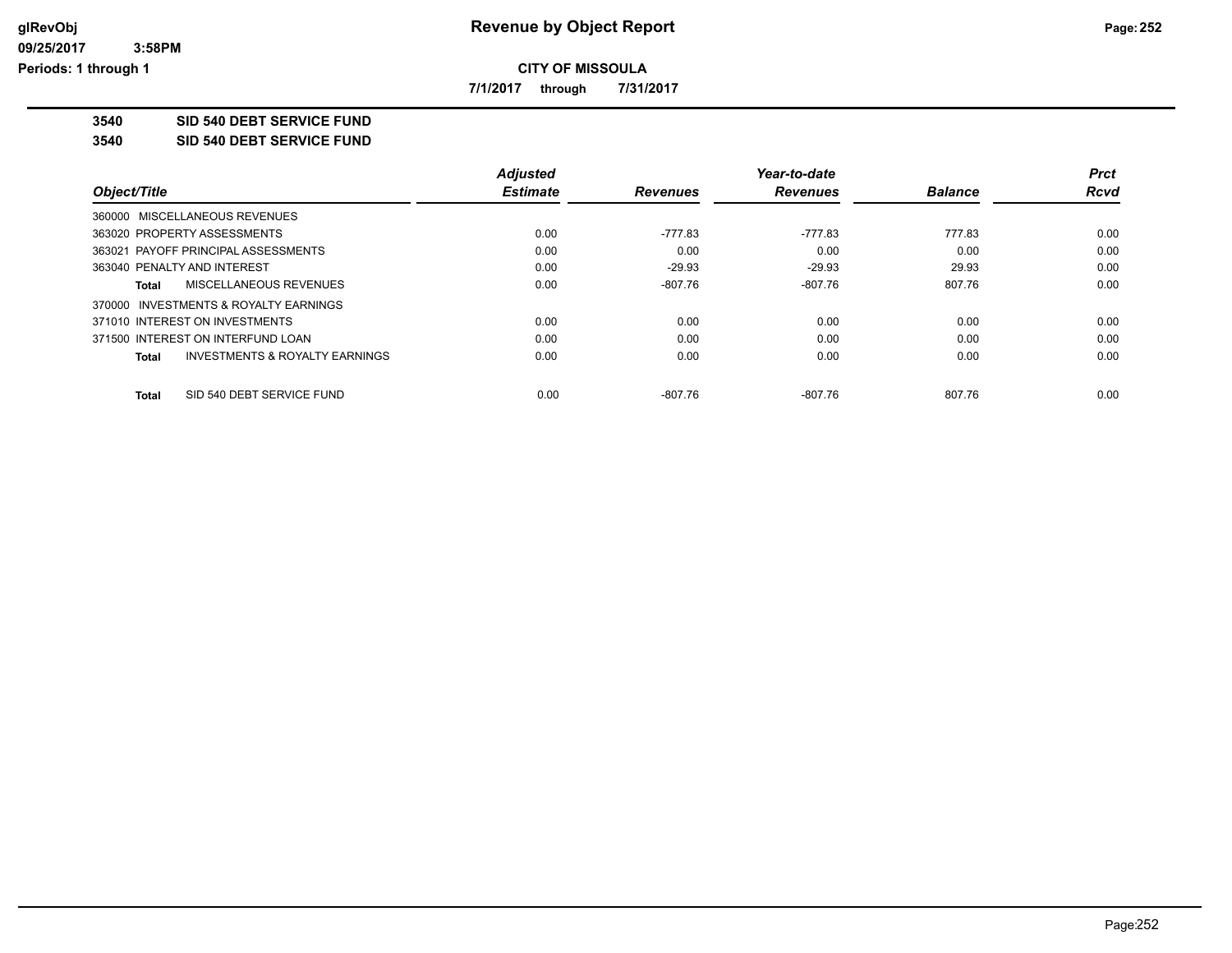**CITY OF MISSOULA**

**7/1/2017 through 7/31/2017**

# **3540 SID 540 DEBT SERVICE FUND**

 **3:58PM**

| Object/Title                                              | <b>Adjusted</b><br><b>Estimate</b> | <b>Revenues</b> | Year-to-date<br><b>Revenues</b> | <b>Balance</b> | <b>Prct</b><br><b>Rcvd</b> |
|-----------------------------------------------------------|------------------------------------|-----------------|---------------------------------|----------------|----------------------------|
| 360000 MISCELLANEOUS REVENUES                             |                                    |                 |                                 |                |                            |
| 363020 PROPERTY ASSESSMENTS                               | 0.00                               | -777.83         | -777.83                         | 777.83         | 0.00                       |
| 363021 PAYOFF PRINCIPAL ASSESSMENTS                       | 0.00                               | 0.00            | 0.00                            | 0.00           | 0.00                       |
| 363040 PENALTY AND INTEREST                               | 0.00                               | $-29.93$        | $-29.93$                        | 29.93          | 0.00                       |
| MISCELLANEOUS REVENUES<br>Total                           | 0.00                               | $-807.76$       | $-807.76$                       | 807.76         | 0.00                       |
| 370000 INVESTMENTS & ROYALTY EARNINGS                     |                                    |                 |                                 |                |                            |
| 371010 INTEREST ON INVESTMENTS                            | 0.00                               | 0.00            | 0.00                            | 0.00           | 0.00                       |
| 371500 INTEREST ON INTERFUND LOAN                         | 0.00                               | 0.00            | 0.00                            | 0.00           | 0.00                       |
| <b>INVESTMENTS &amp; ROYALTY EARNINGS</b><br><b>Total</b> | 0.00                               | 0.00            | 0.00                            | 0.00           | 0.00                       |
| SID 540 DEBT SERVICE FUND<br><b>Total</b>                 | 0.00                               | $-807.76$       | $-807.76$                       | 807.76         | 0.00                       |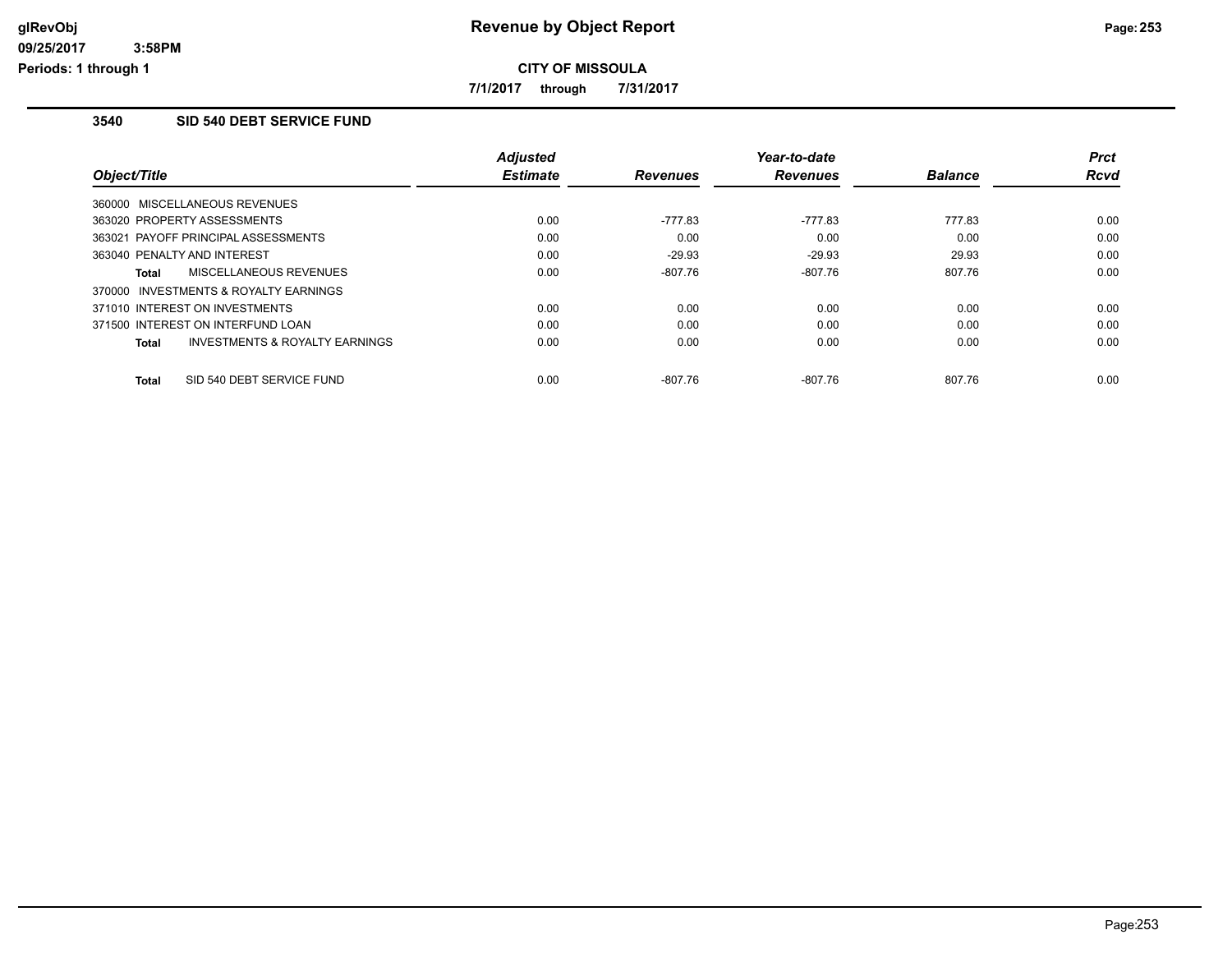**7/1/2017 through 7/31/2017**

**3541 SID 541 DEBT SERVICE**

**3541 SID 541 DEBT SERVICE**

|                                                    | <b>Adjusted</b> |                 | Year-to-date    |                | <b>Prct</b> |
|----------------------------------------------------|-----------------|-----------------|-----------------|----------------|-------------|
| Object/Title                                       | <b>Estimate</b> | <b>Revenues</b> | <b>Revenues</b> | <b>Balance</b> | <b>Rcvd</b> |
| 360000 MISCELLANEOUS REVENUES                      |                 |                 |                 |                |             |
| 363020 PROPERTY ASSESSMENTS                        | 0.00            | $-1,312.73$     | $-1,312.73$     | 1,312.73       | 0.00        |
| 363021 PAYOFF PRINCIPAL ASSESSMENTS                | 0.00            | 316.66          | 316.66          | $-316.66$      | 0.00        |
| 363040 PENALTY AND INTEREST                        | 0.00            | $-53.13$        | $-53.13$        | 53.13          | 0.00        |
| MISCELLANEOUS REVENUES<br>Total                    | 0.00            | $-1,049.20$     | $-1,049.20$     | 1,049.20       | 0.00        |
| 370000 INVESTMENTS & ROYALTY EARNINGS              |                 |                 |                 |                |             |
| 371010 INTEREST ON INVESTMENTS                     | 0.00            | 0.00            | 0.00            | 0.00           | 0.00        |
| <b>INVESTMENTS &amp; ROYALTY EARNINGS</b><br>Total | 0.00            | 0.00            | 0.00            | 0.00           | 0.00        |
| 380000 OTHER FINANCING SOURCES                     |                 |                 |                 |                |             |
| 381030 SID BONDS PROCEEDS                          | 0.00            | 0.00            | 0.00            | 0.00           | 0.00        |
| OTHER FINANCING SOURCES<br><b>Total</b>            | 0.00            | 0.00            | 0.00            | 0.00           | 0.00        |
| SID 541 DEBT SERVICE<br>Total                      | 0.00            | $-1.049.20$     | $-1.049.20$     | 1.049.20       | 0.00        |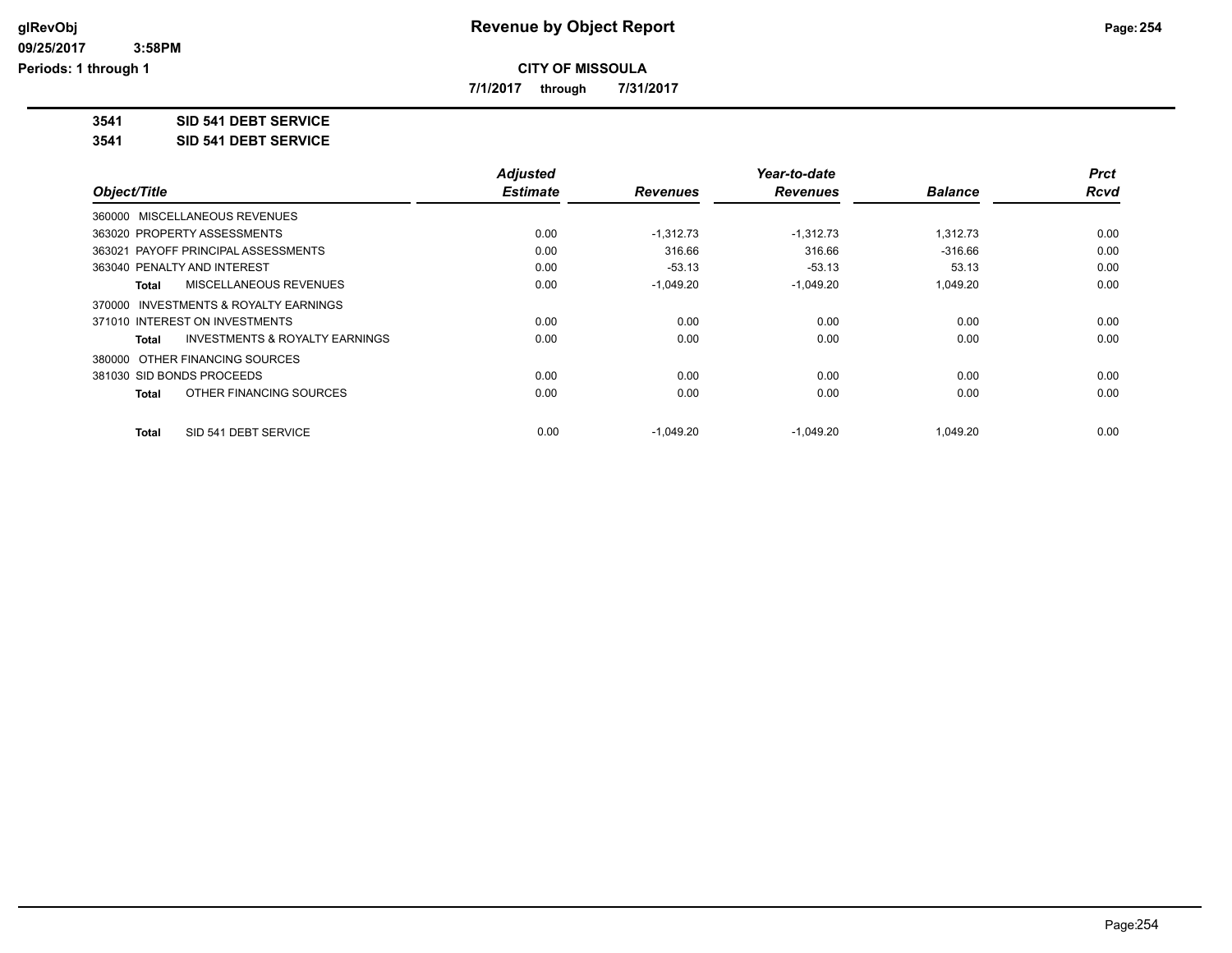**7/1/2017 through 7/31/2017**

#### **3541 SID 541 DEBT SERVICE**

| Object/Title                                        | <b>Adjusted</b><br><b>Estimate</b> | <b>Revenues</b> | Year-to-date<br><b>Revenues</b> | <b>Balance</b> | <b>Prct</b><br><b>Rcvd</b> |
|-----------------------------------------------------|------------------------------------|-----------------|---------------------------------|----------------|----------------------------|
|                                                     |                                    |                 |                                 |                |                            |
| 360000 MISCELLANEOUS REVENUES                       |                                    |                 |                                 |                |                            |
| 363020 PROPERTY ASSESSMENTS                         | 0.00                               | $-1.312.73$     | $-1.312.73$                     | 1.312.73       | 0.00                       |
| 363021 PAYOFF PRINCIPAL ASSESSMENTS                 | 0.00                               | 316.66          | 316.66                          | $-316.66$      | 0.00                       |
| 363040 PENALTY AND INTEREST                         | 0.00                               | $-53.13$        | $-53.13$                        | 53.13          | 0.00                       |
| MISCELLANEOUS REVENUES<br>Total                     | 0.00                               | $-1,049.20$     | $-1,049.20$                     | 1.049.20       | 0.00                       |
| <b>INVESTMENTS &amp; ROYALTY EARNINGS</b><br>370000 |                                    |                 |                                 |                |                            |
| 371010 INTEREST ON INVESTMENTS                      | 0.00                               | 0.00            | 0.00                            | 0.00           | 0.00                       |
| <b>INVESTMENTS &amp; ROYALTY EARNINGS</b><br>Total  | 0.00                               | 0.00            | 0.00                            | 0.00           | 0.00                       |
| 380000 OTHER FINANCING SOURCES                      |                                    |                 |                                 |                |                            |
| 381030 SID BONDS PROCEEDS                           | 0.00                               | 0.00            | 0.00                            | 0.00           | 0.00                       |
| OTHER FINANCING SOURCES<br><b>Total</b>             | 0.00                               | 0.00            | 0.00                            | 0.00           | 0.00                       |
| SID 541 DEBT SERVICE<br><b>Total</b>                | 0.00                               | $-1,049.20$     | $-1,049.20$                     | 1.049.20       | 0.00                       |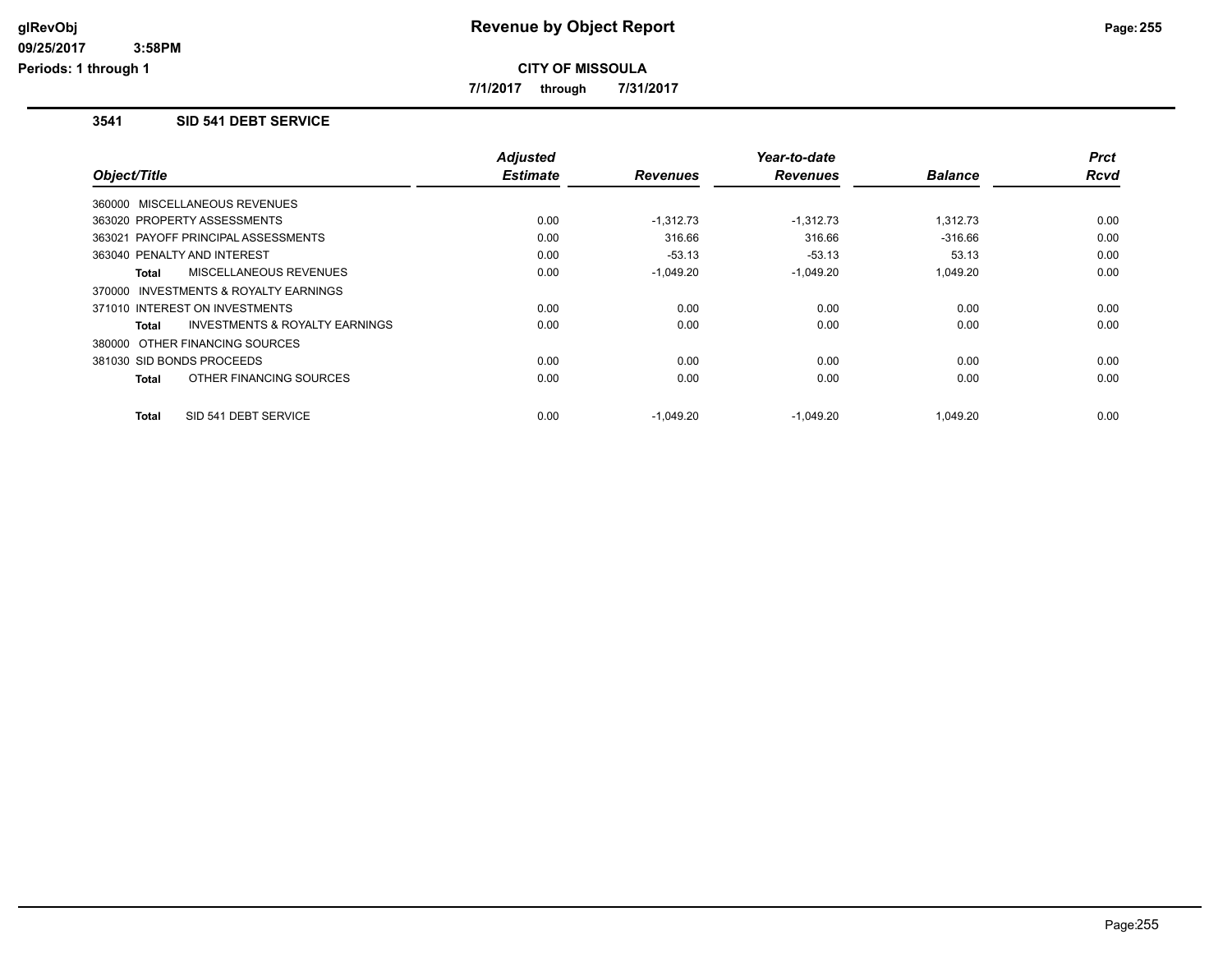**7/1/2017 through 7/31/2017**

**3543 SID 543 DEBT SERVICE**

**3543 SID 543 DEBT SERVICE**

|                                                    | <b>Adjusted</b> |                 | Year-to-date    | <b>Prct</b>    |             |
|----------------------------------------------------|-----------------|-----------------|-----------------|----------------|-------------|
| Object/Title                                       | <b>Estimate</b> | <b>Revenues</b> | <b>Revenues</b> | <b>Balance</b> | <b>Rcvd</b> |
| MISCELLANEOUS REVENUES<br>360000                   |                 |                 |                 |                |             |
| 363020 PROPERTY ASSESSMENTS                        | 0.00            | $-167.76$       | $-167.76$       | 167.76         | 0.00        |
| 363021 PAYOFF PRINCIPAL ASSESSMENTS                | 0.00            | 0.00            | 0.00            | 0.00           | 0.00        |
| 363040 PENALTY AND INTEREST                        | 0.00            | $-5.38$         | $-5.38$         | 5.38           | 0.00        |
| MISCELLANEOUS REVENUES<br>Total                    | 0.00            | $-173.14$       | $-173.14$       | 173.14         | 0.00        |
| 370000 INVESTMENTS & ROYALTY EARNINGS              |                 |                 |                 |                |             |
| 371010 INTEREST ON INVESTMENTS                     | 0.00            | 0.00            | 0.00            | 0.00           | 0.00        |
| <b>INVESTMENTS &amp; ROYALTY EARNINGS</b><br>Total | 0.00            | 0.00            | 0.00            | 0.00           | 0.00        |
| SID 543 DEBT SERVICE<br>Total                      | 0.00            | $-173.14$       | $-173.14$       | 173.14         | 0.00        |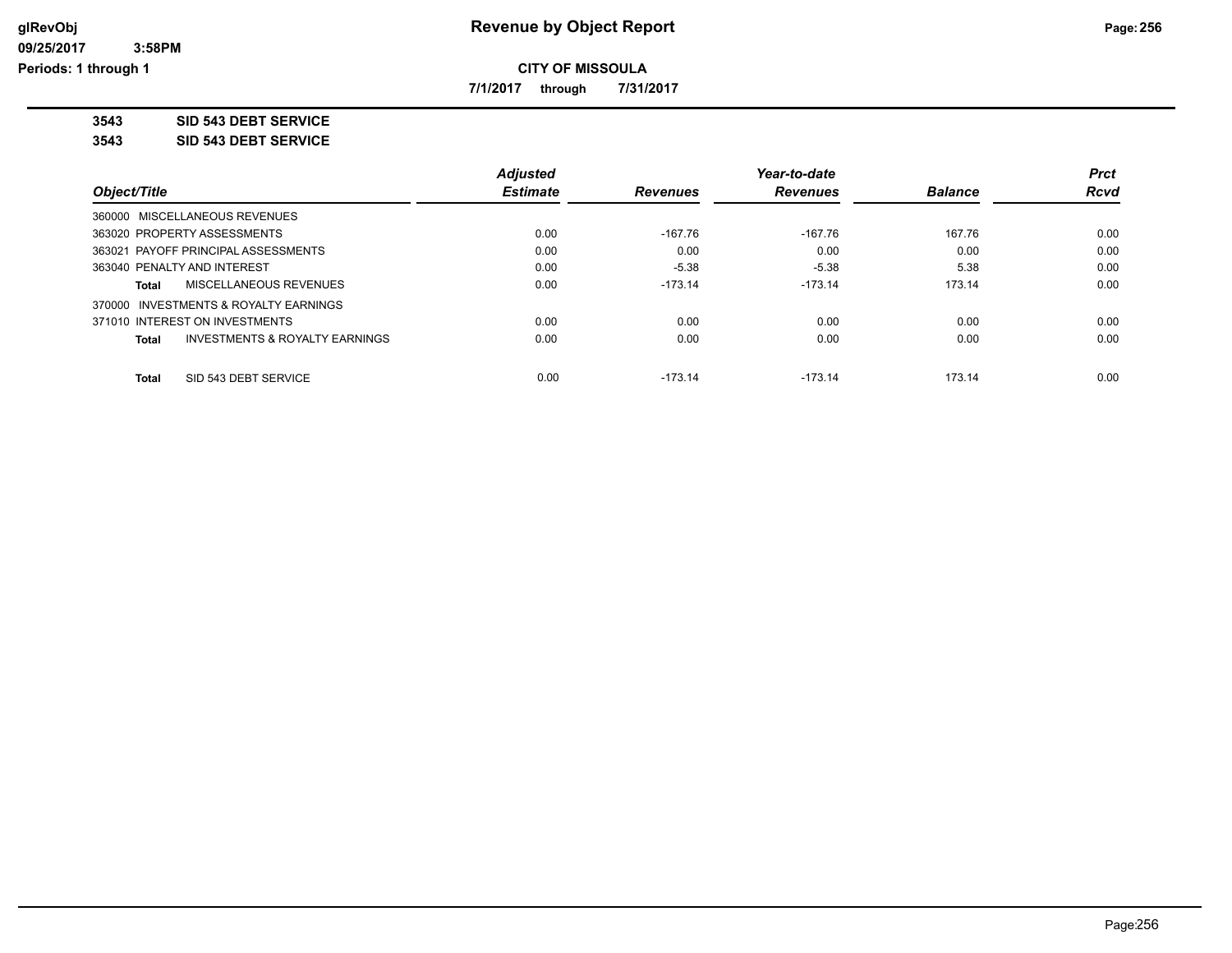**7/1/2017 through 7/31/2017**

#### **3543 SID 543 DEBT SERVICE**

|                                         | <b>Adjusted</b> |                 | Year-to-date    |                | <b>Prct</b> |
|-----------------------------------------|-----------------|-----------------|-----------------|----------------|-------------|
| Object/Title                            | <b>Estimate</b> | <b>Revenues</b> | <b>Revenues</b> | <b>Balance</b> | <b>Rcvd</b> |
| 360000 MISCELLANEOUS REVENUES           |                 |                 |                 |                |             |
| 363020 PROPERTY ASSESSMENTS             | 0.00            | $-167.76$       | $-167.76$       | 167.76         | 0.00        |
| 363021 PAYOFF PRINCIPAL ASSESSMENTS     | 0.00            | 0.00            | 0.00            | 0.00           | 0.00        |
| 363040 PENALTY AND INTEREST             | 0.00            | $-5.38$         | $-5.38$         | 5.38           | 0.00        |
| <b>MISCELLANEOUS REVENUES</b><br>Total  | 0.00            | $-173.14$       | $-173.14$       | 173.14         | 0.00        |
| 370000 INVESTMENTS & ROYALTY EARNINGS   |                 |                 |                 |                |             |
| 371010 INTEREST ON INVESTMENTS          | 0.00            | 0.00            | 0.00            | 0.00           | 0.00        |
| INVESTMENTS & ROYALTY EARNINGS<br>Total | 0.00            | 0.00            | 0.00            | 0.00           | 0.00        |
| SID 543 DEBT SERVICE<br><b>Total</b>    | 0.00            | $-173.14$       | $-173.14$       | 173.14         | 0.00        |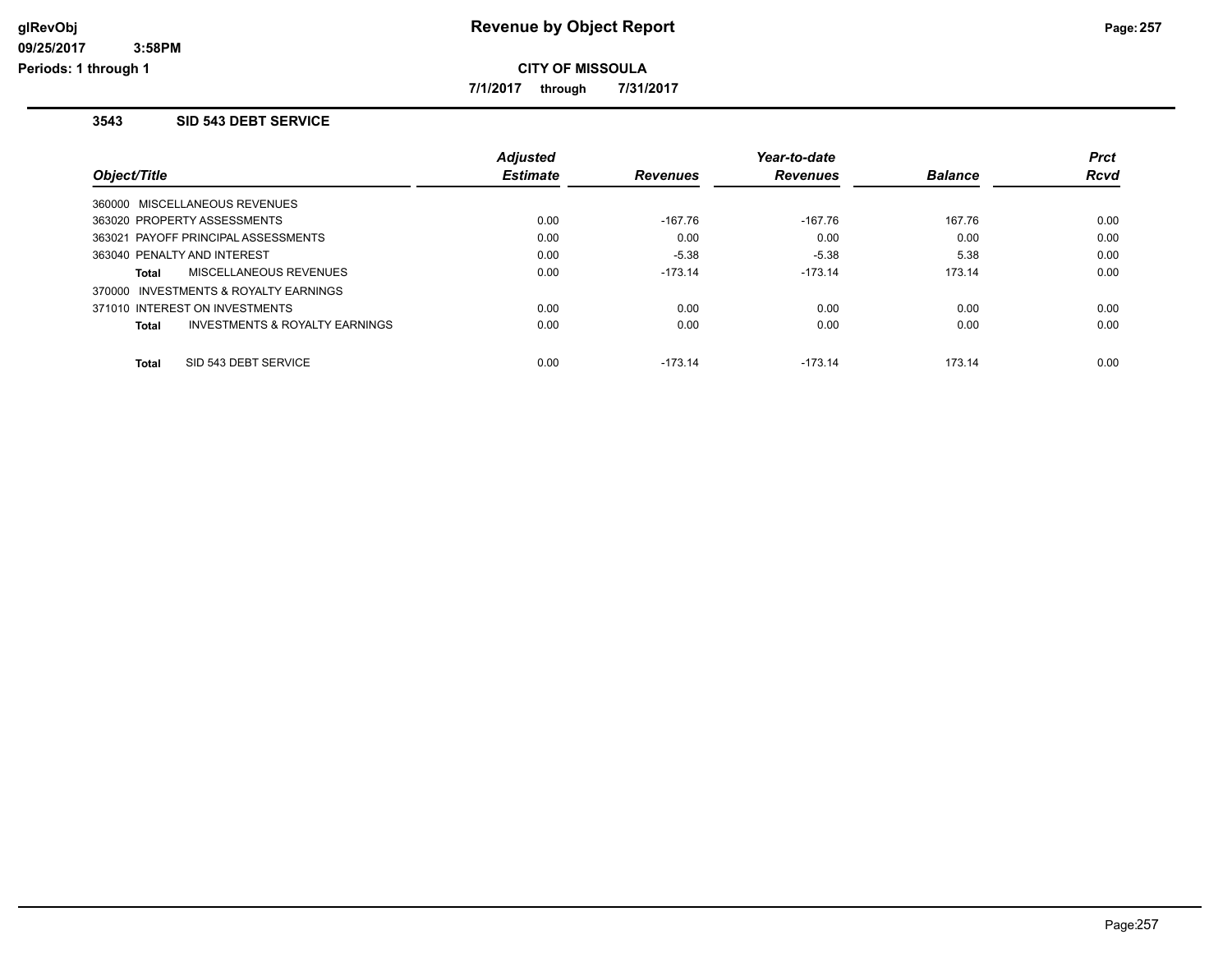**7/1/2017 through 7/31/2017**

# **3544 SID 544 RATTLESNAKE DEBT SERVICE**

# **3544 SID 544 RATTLESNAKE DEBT SERVICE**

|                                                    | <b>Adjusted</b> |                 | Year-to-date    |                | <b>Prct</b> |
|----------------------------------------------------|-----------------|-----------------|-----------------|----------------|-------------|
| Object/Title                                       | <b>Estimate</b> | <b>Revenues</b> | <b>Revenues</b> | <b>Balance</b> | <b>Rcvd</b> |
| 360000 MISCELLANEOUS REVENUES                      |                 |                 |                 |                |             |
| 363020 PROPERTY ASSESSMENTS                        | 0.00            | $-4,099.39$     | -4,099.39       | 4,099.39       | 0.00        |
| 363021 PAYOFF PRINCIPAL ASSESSMENTS                | 0.00            | 0.00            | 0.00            | 0.00           | 0.00        |
| 363040 PENALTY AND INTEREST                        | 0.00            | $-169.64$       | $-169.64$       | 169.64         | 0.00        |
| MISCELLANEOUS REVENUES<br>Total                    | 0.00            | $-4.269.03$     | $-4.269.03$     | 4.269.03       | 0.00        |
| INVESTMENTS & ROYALTY EARNINGS<br>370000           |                 |                 |                 |                |             |
| 371010 INTEREST ON INVESTMENTS                     | 0.00            | 0.00            | 0.00            | 0.00           | 0.00        |
| <b>INVESTMENTS &amp; ROYALTY EARNINGS</b><br>Total | 0.00            | 0.00            | 0.00            | 0.00           | 0.00        |
| SID 544 RATTLESNAKE DEBT SERVICE<br><b>Total</b>   | 0.00            | $-4.269.03$     | $-4.269.03$     | 4.269.03       | 0.00        |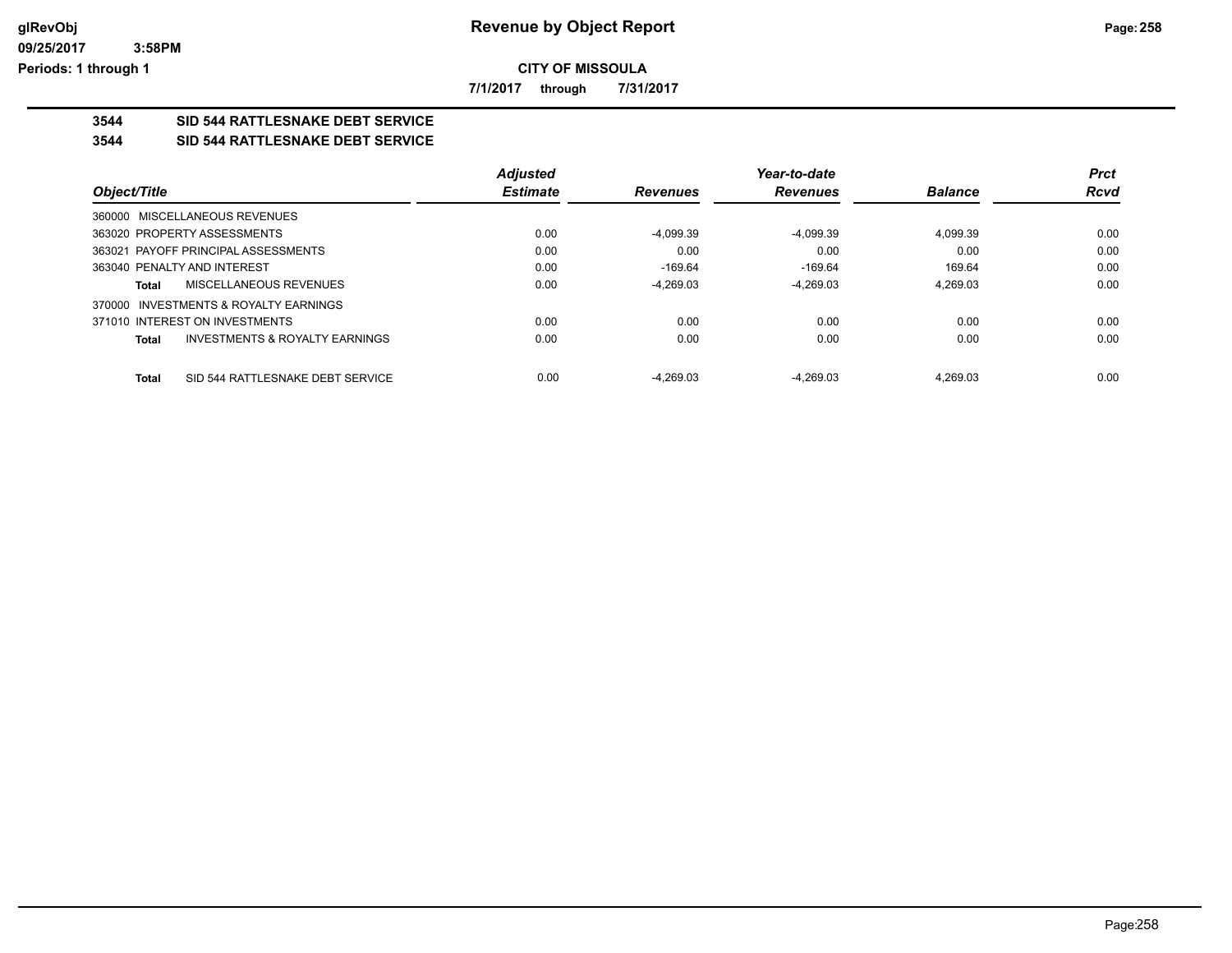**7/1/2017 through 7/31/2017**

# **3544 SID 544 RATTLESNAKE DEBT SERVICE**

|                             |                                           | <b>Adjusted</b> |                 | Year-to-date    |                | <b>Prct</b> |
|-----------------------------|-------------------------------------------|-----------------|-----------------|-----------------|----------------|-------------|
| Object/Title                |                                           | <b>Estimate</b> | <b>Revenues</b> | <b>Revenues</b> | <b>Balance</b> | <b>Rcvd</b> |
|                             | 360000 MISCELLANEOUS REVENUES             |                 |                 |                 |                |             |
| 363020 PROPERTY ASSESSMENTS |                                           | 0.00            | $-4.099.39$     | $-4,099.39$     | 4.099.39       | 0.00        |
|                             | 363021 PAYOFF PRINCIPAL ASSESSMENTS       | 0.00            | 0.00            | 0.00            | 0.00           | 0.00        |
| 363040 PENALTY AND INTEREST |                                           | 0.00            | $-169.64$       | $-169.64$       | 169.64         | 0.00        |
| <b>Total</b>                | MISCELLANEOUS REVENUES                    | 0.00            | $-4.269.03$     | $-4.269.03$     | 4.269.03       | 0.00        |
|                             | 370000 INVESTMENTS & ROYALTY EARNINGS     |                 |                 |                 |                |             |
|                             | 371010 INTEREST ON INVESTMENTS            | 0.00            | 0.00            | 0.00            | 0.00           | 0.00        |
| <b>Total</b>                | <b>INVESTMENTS &amp; ROYALTY EARNINGS</b> | 0.00            | 0.00            | 0.00            | 0.00           | 0.00        |
| <b>Total</b>                | SID 544 RATTLESNAKE DEBT SERVICE          | 0.00            | $-4.269.03$     | $-4.269.03$     | 4.269.03       | 0.00        |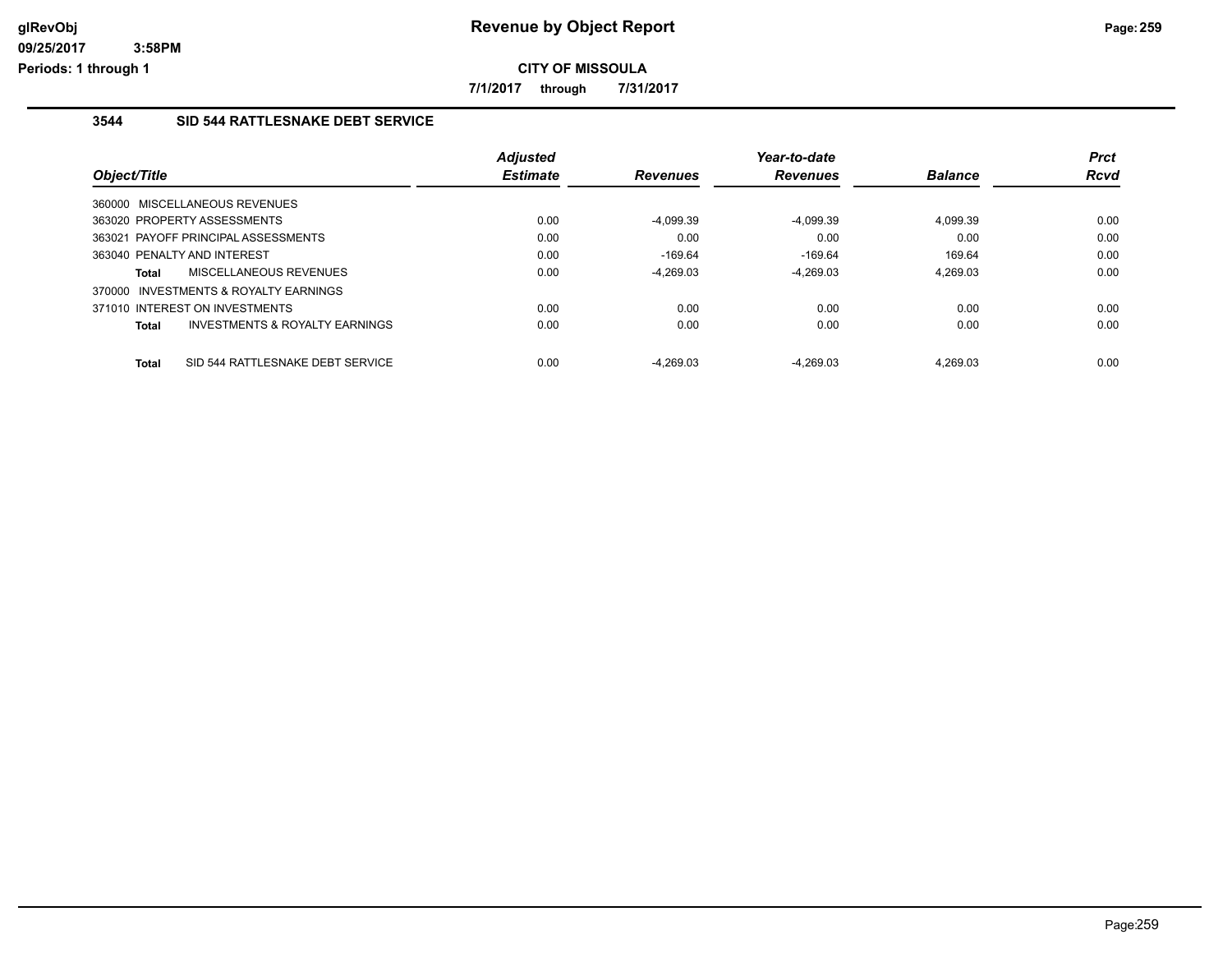**7/1/2017 through 7/31/2017**

**3545 SID 545 DEBT SERVICE**

**3545 SID 545 DEBT SERVICE**

|                                                    | <b>Adjusted</b> |                 | Year-to-date    |                | <b>Prct</b> |
|----------------------------------------------------|-----------------|-----------------|-----------------|----------------|-------------|
| Object/Title                                       | <b>Estimate</b> | <b>Revenues</b> | <b>Revenues</b> | <b>Balance</b> | <b>Rcvd</b> |
| 360000 MISCELLANEOUS REVENUES                      |                 |                 |                 |                |             |
| 363020 PROPERTY ASSESSMENTS                        | 0.00            | $-67.70$        | -67.70          | 67.70          | 0.00        |
| 363021 PAYOFF PRINCIPAL ASSESSMENTS                | 0.00            | 0.00            | 0.00            | 0.00           | 0.00        |
| 363040 PENALTY AND INTEREST                        | 0.00            | $-3.19$         | $-3.19$         | 3.19           | 0.00        |
| MISCELLANEOUS REVENUES<br>Total                    | 0.00            | $-70.89$        | $-70.89$        | 70.89          | 0.00        |
| 370000 INVESTMENTS & ROYALTY EARNINGS              |                 |                 |                 |                |             |
| 371010 INTEREST ON INVESTMENTS                     | 0.00            | 0.00            | 0.00            | 0.00           | 0.00        |
| <b>INVESTMENTS &amp; ROYALTY EARNINGS</b><br>Total | 0.00            | 0.00            | 0.00            | 0.00           | 0.00        |
|                                                    |                 |                 |                 |                |             |
| SID 545 DEBT SERVICE<br><b>Total</b>               | 0.00            | $-70.89$        | $-70.89$        | 70.89          | 0.00        |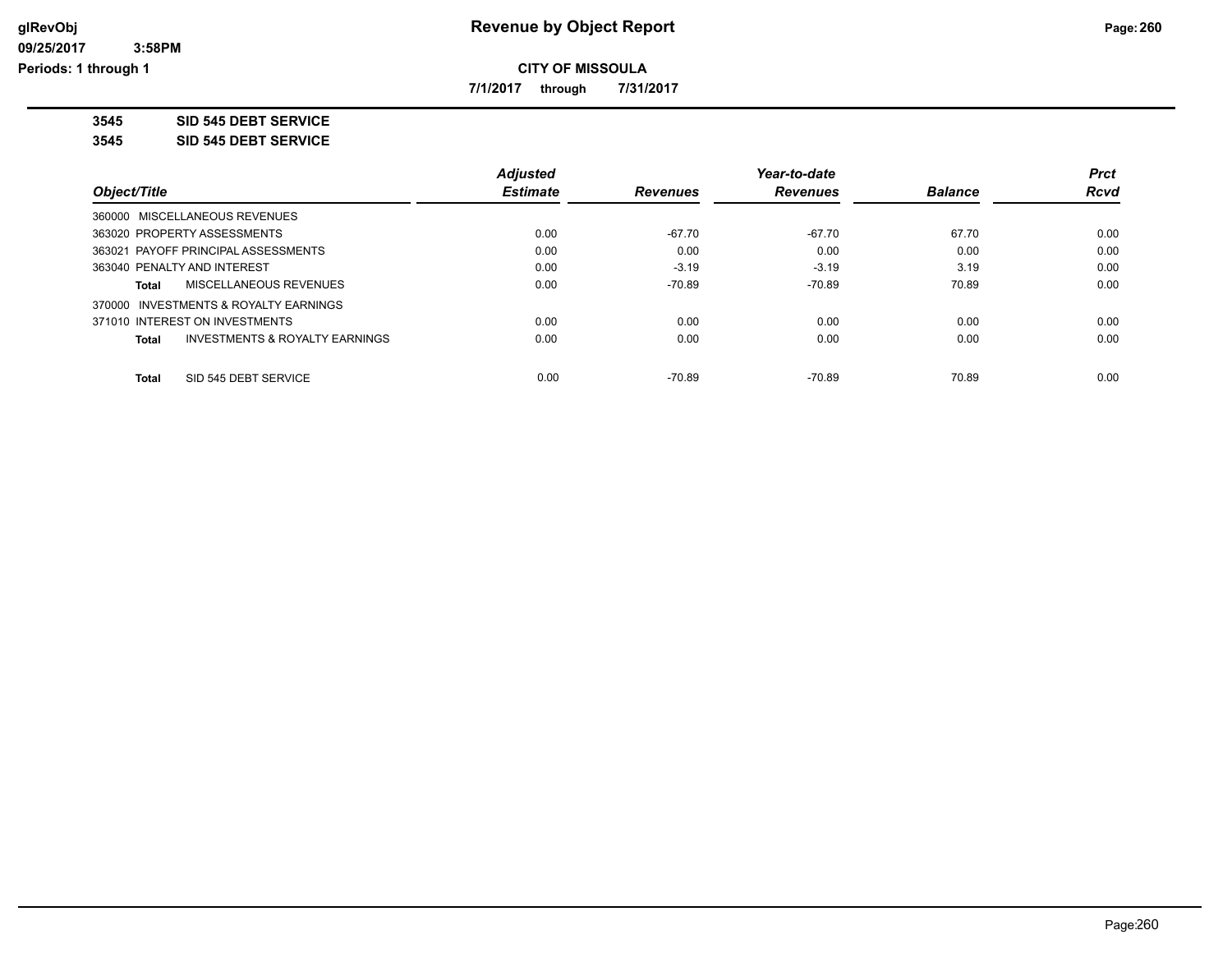**CITY OF MISSOULA**

**7/1/2017 through 7/31/2017**

#### **3545 SID 545 DEBT SERVICE**

|                                         | <b>Adjusted</b> |                 | Year-to-date    |                | <b>Prct</b> |
|-----------------------------------------|-----------------|-----------------|-----------------|----------------|-------------|
| Object/Title                            | <b>Estimate</b> | <b>Revenues</b> | <b>Revenues</b> | <b>Balance</b> | <b>Rcvd</b> |
| 360000 MISCELLANEOUS REVENUES           |                 |                 |                 |                |             |
| 363020 PROPERTY ASSESSMENTS             | 0.00            | $-67.70$        | $-67.70$        | 67.70          | 0.00        |
| 363021 PAYOFF PRINCIPAL ASSESSMENTS     | 0.00            | 0.00            | 0.00            | 0.00           | 0.00        |
| 363040 PENALTY AND INTEREST             | 0.00            | $-3.19$         | $-3.19$         | 3.19           | 0.00        |
| MISCELLANEOUS REVENUES<br>Total         | 0.00            | $-70.89$        | $-70.89$        | 70.89          | 0.00        |
| 370000 INVESTMENTS & ROYALTY EARNINGS   |                 |                 |                 |                |             |
| 371010 INTEREST ON INVESTMENTS          | 0.00            | 0.00            | 0.00            | 0.00           | 0.00        |
| INVESTMENTS & ROYALTY EARNINGS<br>Total | 0.00            | 0.00            | 0.00            | 0.00           | 0.00        |
| SID 545 DEBT SERVICE<br><b>Total</b>    | 0.00            | $-70.89$        | $-70.89$        | 70.89          | 0.00        |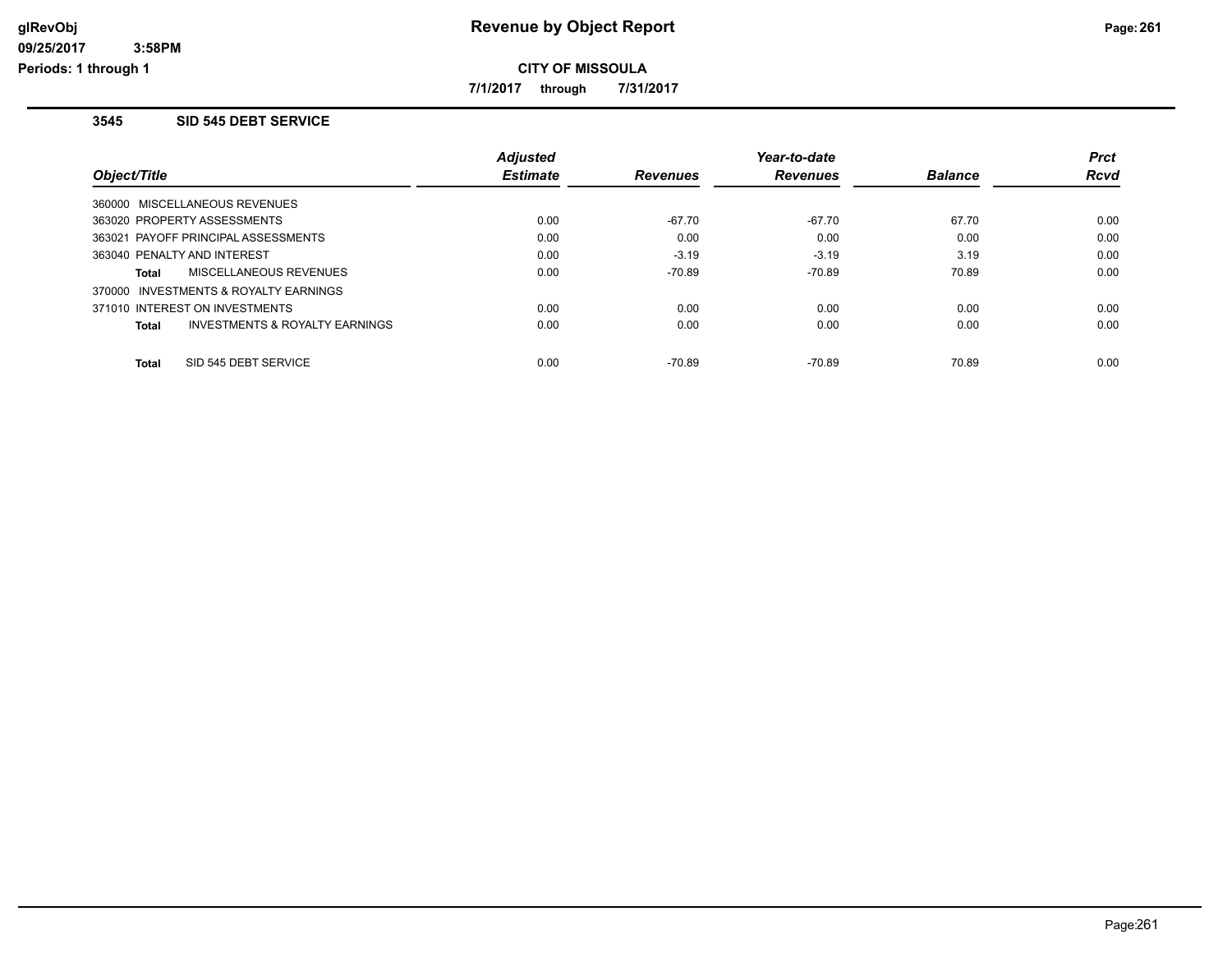**7/1/2017 through 7/31/2017**

**3546 SID 546 DEBT SERVICE**

**3546 SID 546 DEBT SERVICE**

|                                                           | <b>Adjusted</b> |                 | Year-to-date    |                |      |
|-----------------------------------------------------------|-----------------|-----------------|-----------------|----------------|------|
| Object/Title                                              | <b>Estimate</b> | <b>Revenues</b> | <b>Revenues</b> | <b>Balance</b> | Rcvd |
| 360000 MISCELLANEOUS REVENUES                             |                 |                 |                 |                |      |
| 363020 PROPERTY ASSESSMENTS                               | 0.00            | $-34.02$        | -34.02          | 34.02          | 0.00 |
| 363021 PAYOFF PRINCIPAL ASSESSMENTS                       | 0.00            | 0.00            | 0.00            | 0.00           | 0.00 |
| 363040 PENALTY AND INTEREST                               | 0.00            | $-1.00$         | $-1.00$         | 1.00           | 0.00 |
| MISCELLANEOUS REVENUES<br>Total                           | 0.00            | $-35.02$        | $-35.02$        | 35.02          | 0.00 |
| 370000 INVESTMENTS & ROYALTY EARNINGS                     |                 |                 |                 |                |      |
| 371010 INTEREST ON INVESTMENTS                            | 0.00            | 0.00            | 0.00            | 0.00           | 0.00 |
| <b>INVESTMENTS &amp; ROYALTY EARNINGS</b><br><b>Total</b> | 0.00            | 0.00            | 0.00            | 0.00           | 0.00 |
| SID 546 DEBT SERVICE<br><b>Total</b>                      | 0.00            | $-35.02$        | $-35.02$        | 35.02          | 0.00 |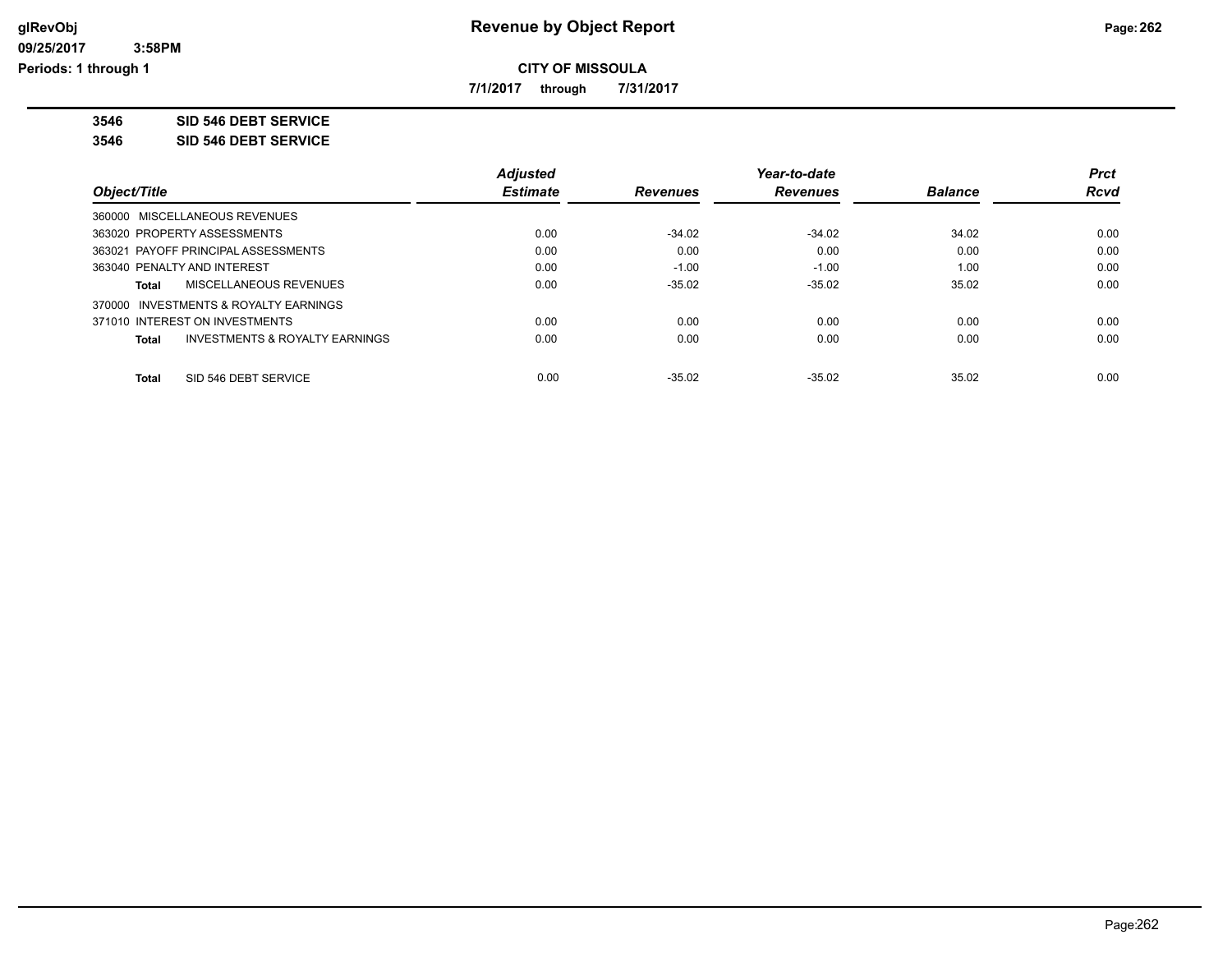**CITY OF MISSOULA**

**7/1/2017 through 7/31/2017**

#### **3546 SID 546 DEBT SERVICE**

|                                         | <b>Adjusted</b> |                 | Year-to-date    |                | <b>Prct</b> |
|-----------------------------------------|-----------------|-----------------|-----------------|----------------|-------------|
| Object/Title                            | <b>Estimate</b> | <b>Revenues</b> | <b>Revenues</b> | <b>Balance</b> | <b>Rcvd</b> |
| 360000 MISCELLANEOUS REVENUES           |                 |                 |                 |                |             |
| 363020 PROPERTY ASSESSMENTS             | 0.00            | $-34.02$        | $-34.02$        | 34.02          | 0.00        |
| 363021 PAYOFF PRINCIPAL ASSESSMENTS     | 0.00            | 0.00            | 0.00            | 0.00           | 0.00        |
| 363040 PENALTY AND INTEREST             | 0.00            | $-1.00$         | $-1.00$         | 1.00           | 0.00        |
| MISCELLANEOUS REVENUES<br>Total         | 0.00            | $-35.02$        | $-35.02$        | 35.02          | 0.00        |
| 370000 INVESTMENTS & ROYALTY EARNINGS   |                 |                 |                 |                |             |
| 371010 INTEREST ON INVESTMENTS          | 0.00            | 0.00            | 0.00            | 0.00           | 0.00        |
| INVESTMENTS & ROYALTY EARNINGS<br>Total | 0.00            | 0.00            | 0.00            | 0.00           | 0.00        |
| SID 546 DEBT SERVICE<br><b>Total</b>    | 0.00            | $-35.02$        | $-35.02$        | 35.02          | 0.00        |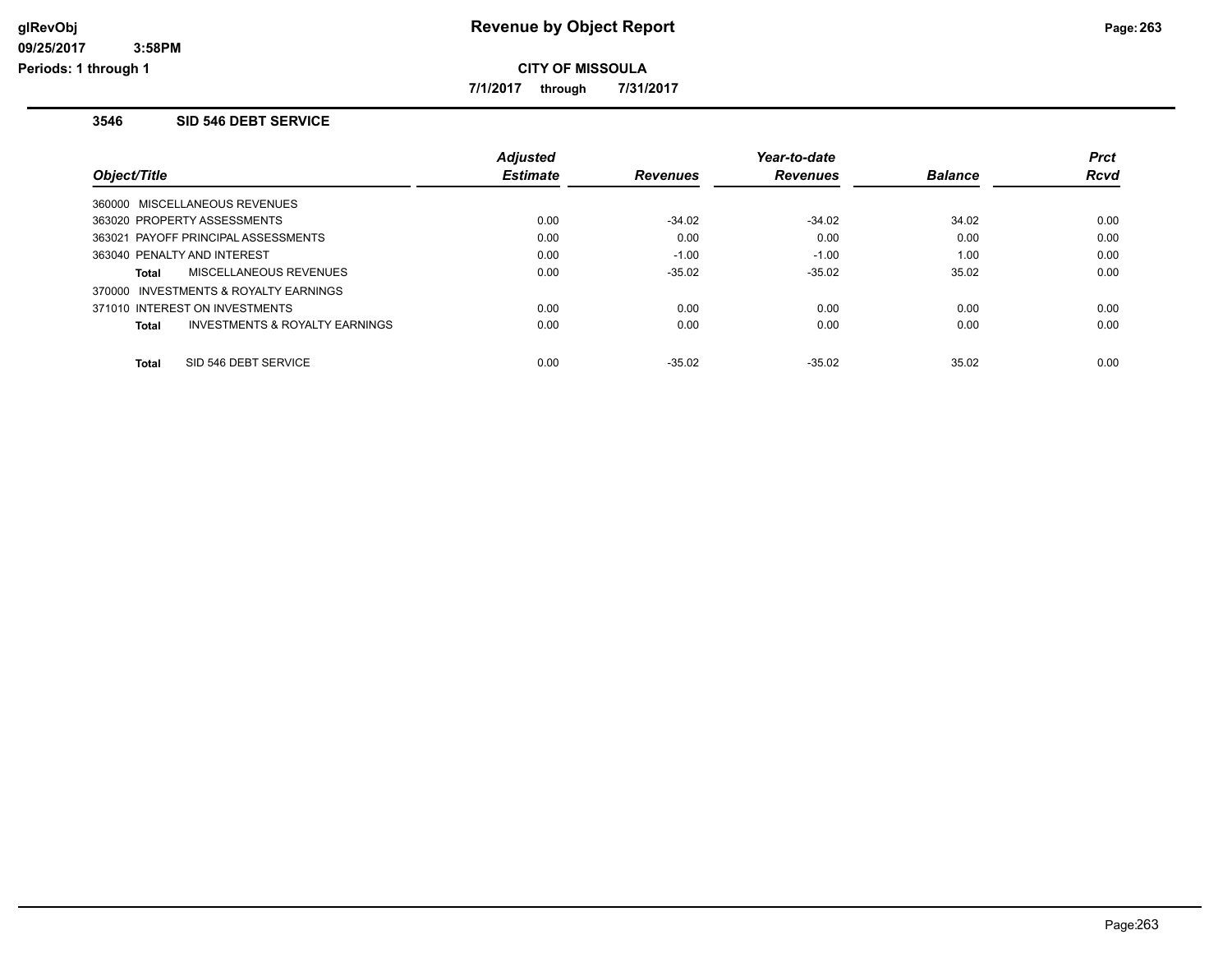**7/1/2017 through 7/31/2017**

**3548 SID 548-5TH, 6TH & ARTHUR**

**3548 SID 548-5TH, 6TH & ARTHUR**

|                                                    | <b>Adjusted</b> |                 | Year-to-date    |                | <b>Prct</b> |
|----------------------------------------------------|-----------------|-----------------|-----------------|----------------|-------------|
| Object/Title                                       | <b>Estimate</b> | <b>Revenues</b> | <b>Revenues</b> | <b>Balance</b> | <b>Rcvd</b> |
| 360000 MISCELLANEOUS REVENUES                      |                 |                 |                 |                |             |
| 363020 PROPERTY ASSESSMENTS                        | 0.00            | 0.00            | 0.00            | 0.00           | 0.00        |
| 363021 PAYOFF PRINCIPAL ASSESSMENTS                | 0.00            | 0.00            | 0.00            | 0.00           | 0.00        |
| 363040 PENALTY AND INTEREST                        | 0.00            | 0.00            | 0.00            | 0.00           | 0.00        |
| <b>MISCELLANEOUS REVENUES</b><br>Total             | 0.00            | 0.00            | 0.00            | 0.00           | 0.00        |
| 370000 INVESTMENTS & ROYALTY EARNINGS              |                 |                 |                 |                |             |
| 371010 INTEREST ON INVESTMENTS                     | 0.00            | 0.00            | 0.00            | 0.00           | 0.00        |
| <b>INVESTMENTS &amp; ROYALTY EARNINGS</b><br>Total | 0.00            | 0.00            | 0.00            | 0.00           | 0.00        |
| SID 548-5TH, 6TH & ARTHUR<br><b>Total</b>          | 0.00            | 0.00            | 0.00            | 0.00           | 0.00        |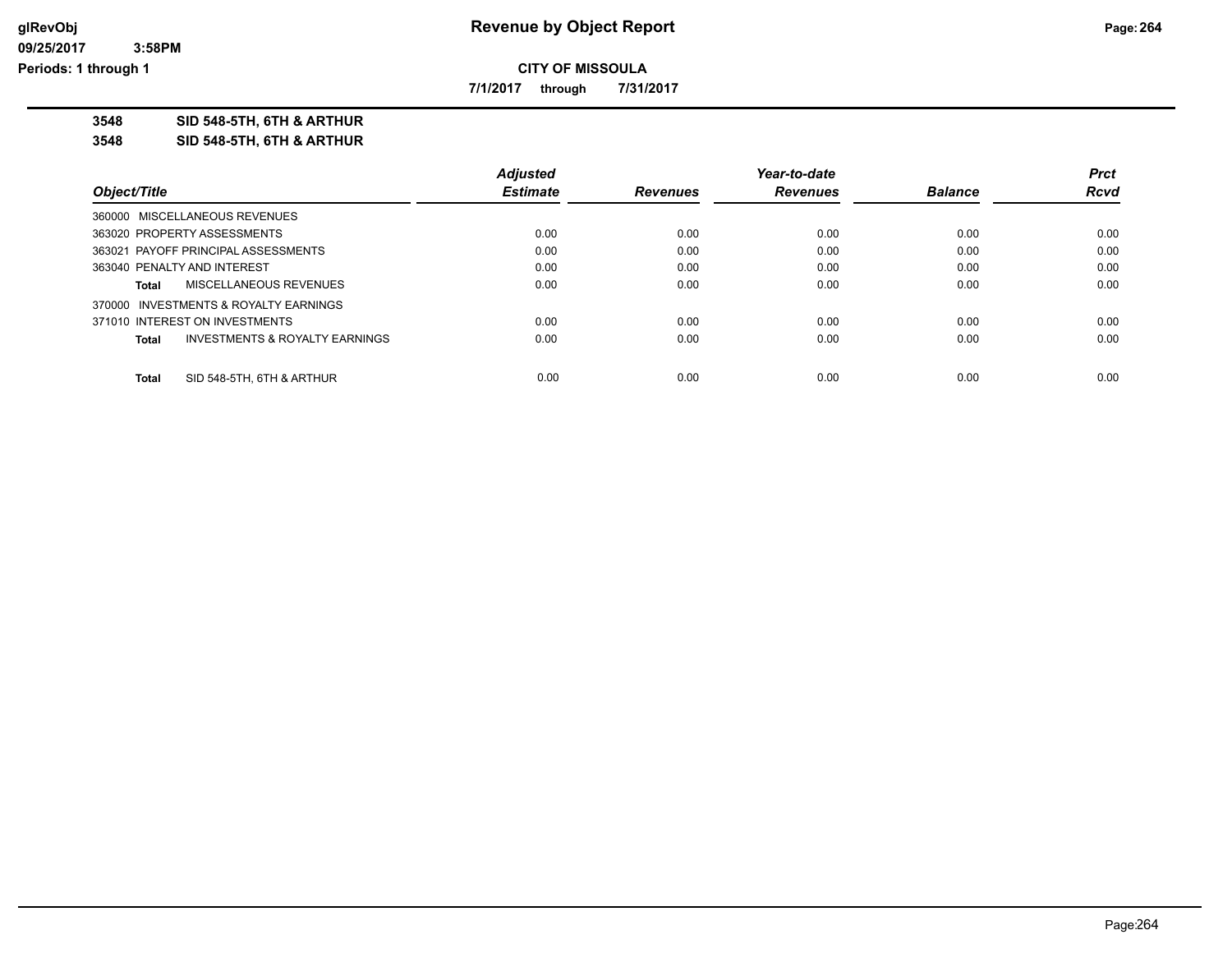**CITY OF MISSOULA**

**7/1/2017 through 7/31/2017**

# **3548 SID 548-5TH, 6TH & ARTHUR**

 **3:58PM**

|                                                    | <b>Adjusted</b> |                 | Year-to-date    |                | <b>Prct</b> |
|----------------------------------------------------|-----------------|-----------------|-----------------|----------------|-------------|
| Object/Title                                       | <b>Estimate</b> | <b>Revenues</b> | <b>Revenues</b> | <b>Balance</b> | Rcvd        |
| 360000 MISCELLANEOUS REVENUES                      |                 |                 |                 |                |             |
| 363020 PROPERTY ASSESSMENTS                        | 0.00            | 0.00            | 0.00            | 0.00           | 0.00        |
| 363021 PAYOFF PRINCIPAL ASSESSMENTS                | 0.00            | 0.00            | 0.00            | 0.00           | 0.00        |
| 363040 PENALTY AND INTEREST                        | 0.00            | 0.00            | 0.00            | 0.00           | 0.00        |
| <b>MISCELLANEOUS REVENUES</b><br>Total             | 0.00            | 0.00            | 0.00            | 0.00           | 0.00        |
| 370000 INVESTMENTS & ROYALTY EARNINGS              |                 |                 |                 |                |             |
| 371010 INTEREST ON INVESTMENTS                     | 0.00            | 0.00            | 0.00            | 0.00           | 0.00        |
| Total<br><b>INVESTMENTS &amp; ROYALTY EARNINGS</b> | 0.00            | 0.00            | 0.00            | 0.00           | 0.00        |
| SID 548-5TH, 6TH & ARTHUR<br>Total                 | 0.00            | 0.00            | 0.00            | 0.00           | 0.00        |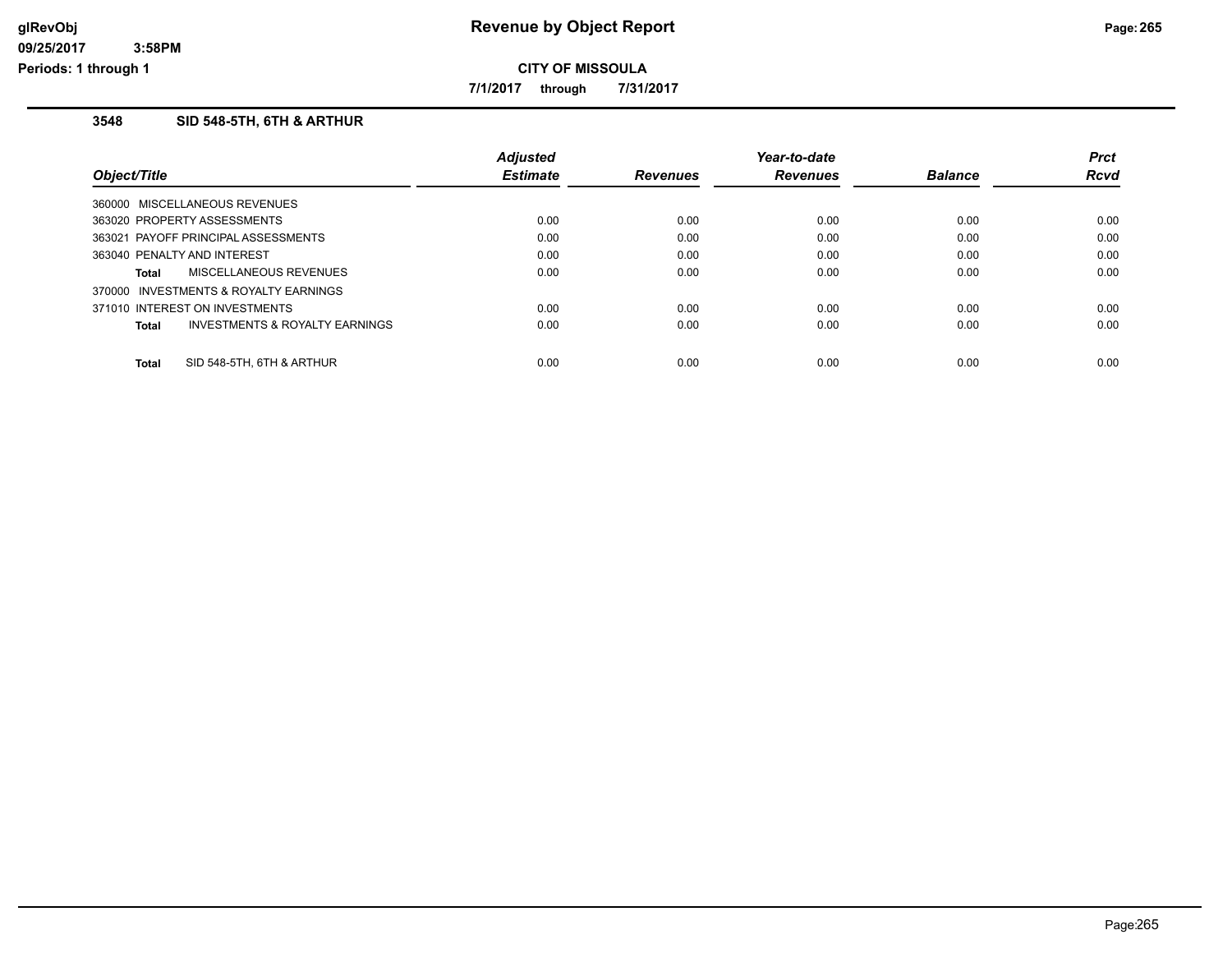**7/1/2017 through 7/31/2017**

**3549 SID 549 HILLVIEW WAY**

**3549 SID 549 HILLVIEW WAY**

|                                                           | <b>Adjusted</b> |                 | Year-to-date    |                | <b>Prct</b> |
|-----------------------------------------------------------|-----------------|-----------------|-----------------|----------------|-------------|
| Object/Title                                              | <b>Estimate</b> | <b>Revenues</b> | <b>Revenues</b> | <b>Balance</b> | Rcvd        |
| 360000 MISCELLANEOUS REVENUES                             |                 |                 |                 |                |             |
| 363020 PROPERTY ASSESSMENTS                               | 0.00            | $-2.054.92$     | $-2.054.92$     | 2.054.92       | 0.00        |
| 363021 PAYOFF PRINCIPAL ASSESSMENTS                       | 0.00            | 1.686.53        | 1.686.53        | $-1.686.53$    | 0.00        |
| 363040 PENALTY AND INTEREST                               | 0.00            | $-84.10$        | $-84.10$        | 84.10          | 0.00        |
| MISCELLANEOUS REVENUES<br>Total                           | 0.00            | $-452.49$       | $-452.49$       | 452.49         | 0.00        |
| 370000 INVESTMENTS & ROYALTY EARNINGS                     |                 |                 |                 |                |             |
| 371010 INTEREST ON INVESTMENTS                            | 0.00            | 0.00            | 0.00            | 0.00           | 0.00        |
| <b>INVESTMENTS &amp; ROYALTY EARNINGS</b><br><b>Total</b> | 0.00            | 0.00            | 0.00            | 0.00           | 0.00        |
| SID 549 HILLVIEW WAY<br><b>Total</b>                      | 0.00            | $-452.49$       | $-452.49$       | 452.49         | 0.00        |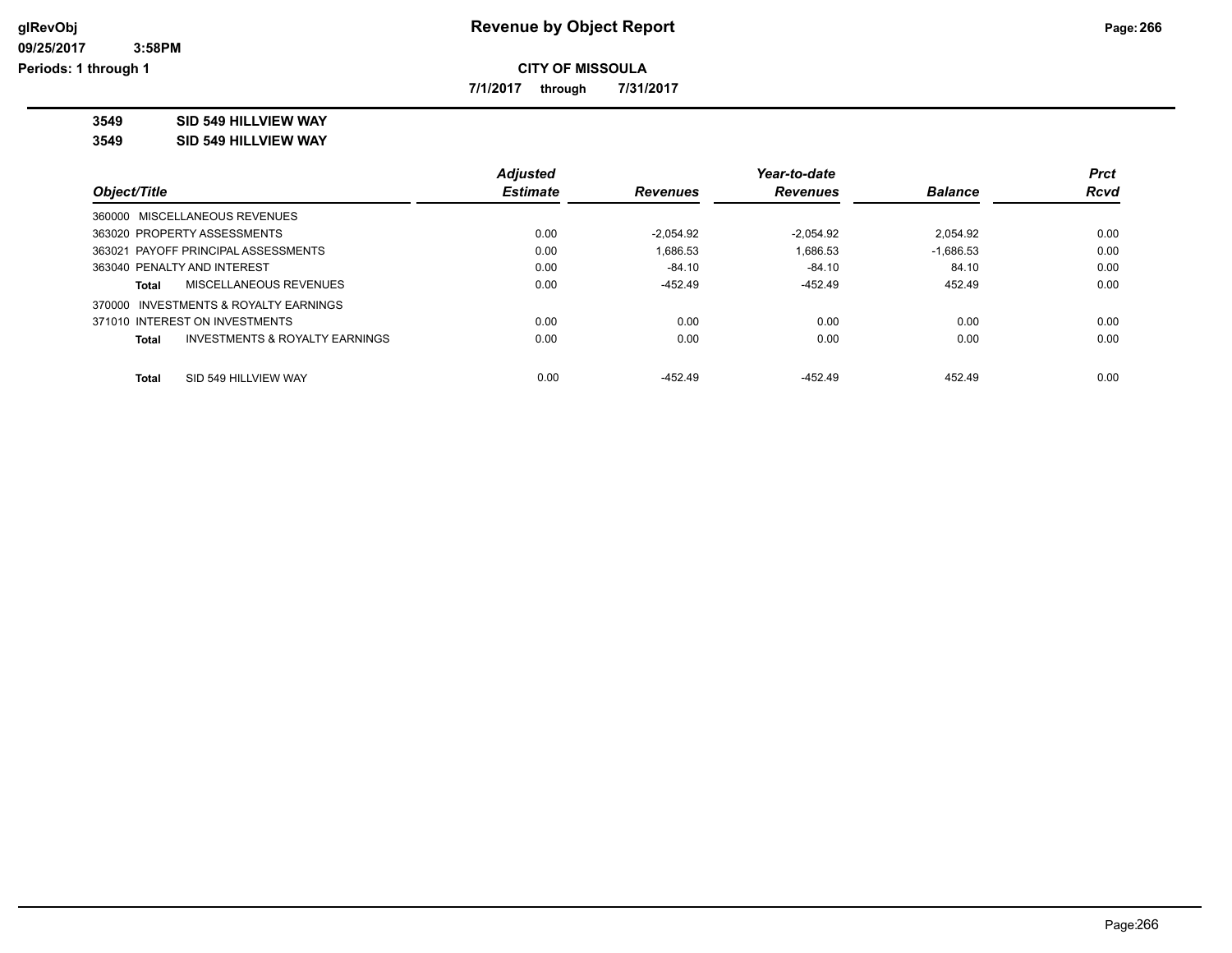**7/1/2017 through 7/31/2017**

#### **3549 SID 549 HILLVIEW WAY**

|                                                | <b>Adjusted</b> |                 | Year-to-date    |                | <b>Prct</b> |
|------------------------------------------------|-----------------|-----------------|-----------------|----------------|-------------|
| Object/Title                                   | <b>Estimate</b> | <b>Revenues</b> | <b>Revenues</b> | <b>Balance</b> | <b>Rcvd</b> |
| 360000 MISCELLANEOUS REVENUES                  |                 |                 |                 |                |             |
| 363020 PROPERTY ASSESSMENTS                    | 0.00            | $-2.054.92$     | $-2.054.92$     | 2.054.92       | 0.00        |
| 363021 PAYOFF PRINCIPAL ASSESSMENTS            | 0.00            | 1.686.53        | 1.686.53        | $-1.686.53$    | 0.00        |
| 363040 PENALTY AND INTEREST                    | 0.00            | $-84.10$        | $-84.10$        | 84.10          | 0.00        |
| MISCELLANEOUS REVENUES<br>Total                | 0.00            | $-452.49$       | $-452.49$       | 452.49         | 0.00        |
| 370000 INVESTMENTS & ROYALTY EARNINGS          |                 |                 |                 |                |             |
| 371010 INTEREST ON INVESTMENTS                 | 0.00            | 0.00            | 0.00            | 0.00           | 0.00        |
| INVESTMENTS & ROYALTY EARNINGS<br><b>Total</b> | 0.00            | 0.00            | 0.00            | 0.00           | 0.00        |
| SID 549 HILLVIEW WAY<br><b>Total</b>           | 0.00            | $-452.49$       | $-452.49$       | 452.49         | 0.00        |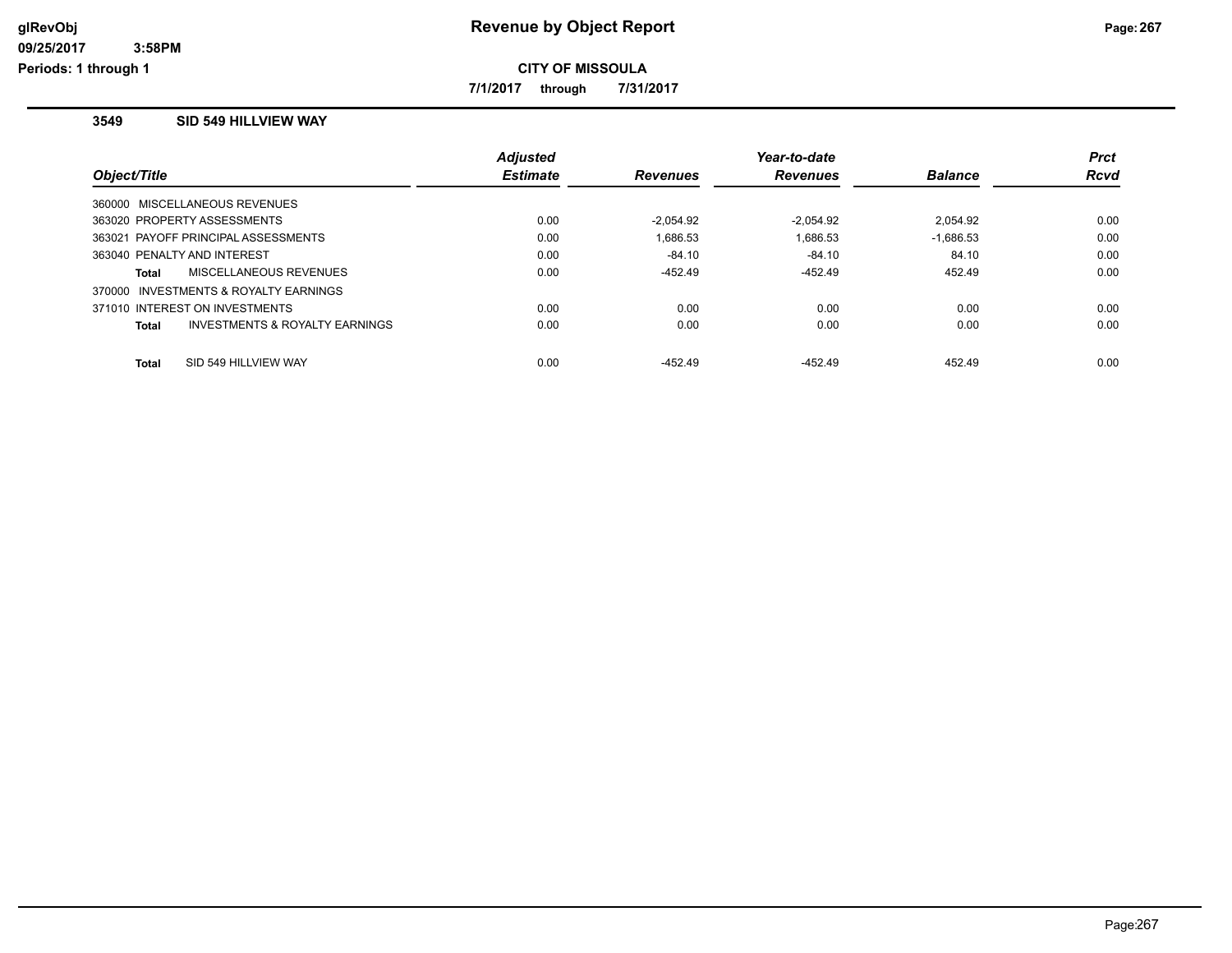**CITY OF MISSOULA**

**7/1/2017 through 7/31/2017**

# **4060 CAPITAL IMPROVEMENT PROGRAM FUND**

|                                                    | <b>Adjusted</b> |                 |                 | <b>Prct</b>    |             |
|----------------------------------------------------|-----------------|-----------------|-----------------|----------------|-------------|
| Object/Title                                       | <b>Estimate</b> | <b>Revenues</b> | <b>Revenues</b> | <b>Balance</b> | <b>Rcvd</b> |
| 330000 INTERGOVERNMENTAL REVENUES                  |                 |                 |                 |                |             |
| 331001 GRANTS                                      | 0.00            | 0.00            | 0.00            | 0.00           | 0.00        |
| 331002 COUNTY ASSISTANCE CIP PROJECTS              | 0.00            | 0.00            | 0.00            | 0.00           | 0.00        |
| 331003 STATE HOME PROGRAM INCOME                   | 0.00            | 0.00            | 0.00            | 0.00           | 0.00        |
| 331004 CITY ASSESSMENTS                            | 0.00            | 0.00            | 0.00            | 0.00           | 0.00        |
| 334040 GAS TAX APPORTIONMENT                       | 0.00            | 0.00            | 0.00            | 0.00           | 0.00        |
| 334061 IMPACT FEES-CLEARING ACCOUNT                | 0.00            | 0.00            | 0.00            | 0.00           | 0.00        |
| 334120 TSEP GRANT                                  | 0.00            | 0.00            | 0.00            | 0.00           | 0.00        |
| 334121 DNRC GRANT                                  | 0.00            | 0.00            | 0.00            | 0.00           | 0.00        |
| 334123 MAQI FEDERAL ASSISTANCE                     | 0.00            | 0.00            | 0.00            | 0.00           | 0.00        |
| 334124 GRANTS-CIP                                  | 0.00            | 0.00            | 0.00            | 0.00           | 0.00        |
| 334125 FIRE FIGHTER GRANT                          | 0.00            | 0.00            | 0.00            | 0.00           | 0.00        |
| 334126 DEVELOPER ASSESSMENTS                       | 0.00            | 0.00            | 0.00            | 0.00           | 0.00        |
| 334127 TONKIN TRAIL - FISH WILDLIFE PARKS          | 0.00            | 0.00            | 0.00            | 0.00           | 0.00        |
| 334128 CDBG FIRE HYDRANT GRANT                     | 0.00            | 0.00            | 0.00            | 0.00           | 0.00        |
| 334143 MONTANA TOURISM GRANT                       | 0.00            | 0.00            | 0.00            | 0.00           | 0.00        |
| 339000 PAYMENT IN LIEU OF TAXES                    | 0.00            | 0.00            | 0.00            | 0.00           | 0.00        |
| <b>INTERGOVERNMENTAL REVENUES</b><br><b>Total</b>  | 0.00            | 0.00            | 0.00            | 0.00           | 0.00        |
| 360000 MISCELLANEOUS REVENUES                      |                 |                 |                 |                |             |
| 360010 MISCELLANEOUS                               | 0.00            | 0.00            | 0.00            | 0.00           | 0.00        |
| 360011 YOUTH COUNCIL FUNDS                         | 0.00            | 0.00            | 0.00            | 0.00           | 0.00        |
| 360012 SEWER GRANT REPAYMENTS                      | 0.00            | 0.00            | 0.00            | 0.00           | 0.00        |
| 360016 MRA SHARE OF CIVIC STADIUM PARKING          | 0.00            | 0.00            | 0.00            | 0.00           | 0.00        |
| 362000 OTHER MISCELLANEOUS REVENUE                 | 0.00            | 0.00            | 0.00            | 0.00           | 0.00        |
| 365000 DONATIONS                                   | 0.00            | 0.00            | 0.00            | 0.00           | 0.00        |
| 365001 *** Title Not Found ***                     | 0.00            | 0.00            | 0.00            | 0.00           | 0.00        |
| 365030 WHITE PINE PARK DONATION-ZIP BEVERAGE       | 0.00            | 0.00            | 0.00            | 0.00           | 0.00        |
| MISCELLANEOUS REVENUES<br>Total                    | 0.00            | 0.00            | 0.00            | 0.00           | 0.00        |
| 370000 INVESTMENTS & ROYALTY EARNINGS              |                 |                 |                 |                |             |
| 371010 INTEREST ON INVESTMENTS                     | 0.00            | 0.00            | 0.00            | 0.00           | 0.00        |
| 371020 GAIN/LOSS IN MARKET VALUE OF INVESTMENTS    | 0.00            | 0.00            | 0.00            | 0.00           | 0.00        |
| <b>INVESTMENTS &amp; ROYALTY EARNINGS</b><br>Total | 0.00            | 0.00            | 0.00            | 0.00           | 0.00        |
| 380000 OTHER FINANCING SOURCES                     |                 |                 |                 |                |             |
| 381000 LOAN PROCEEDS                               | 0.00            | 0.05            | 0.05            | $-0.05$        | 0.00        |
| 381010 BOND PROCEEDS                               | 0.00            | 0.00            | 0.00            | 0.00           | 0.00        |
| 381011 \$1,860,000 General Fund Obligation Bond    | 0.00            | 0.00            | 0.00            | 0.00           | 0.00        |
| 381012 \$680,000 FIRE GF DEBT                      | 0.00            | 0.00            | 0.00            | 0.00           | 0.00        |
| 381015 \$1,010,000 LIMITED TAX GO BONDS 2010C      | 0.00            | 0.00            | 0.00            | 0.00           | 0.00        |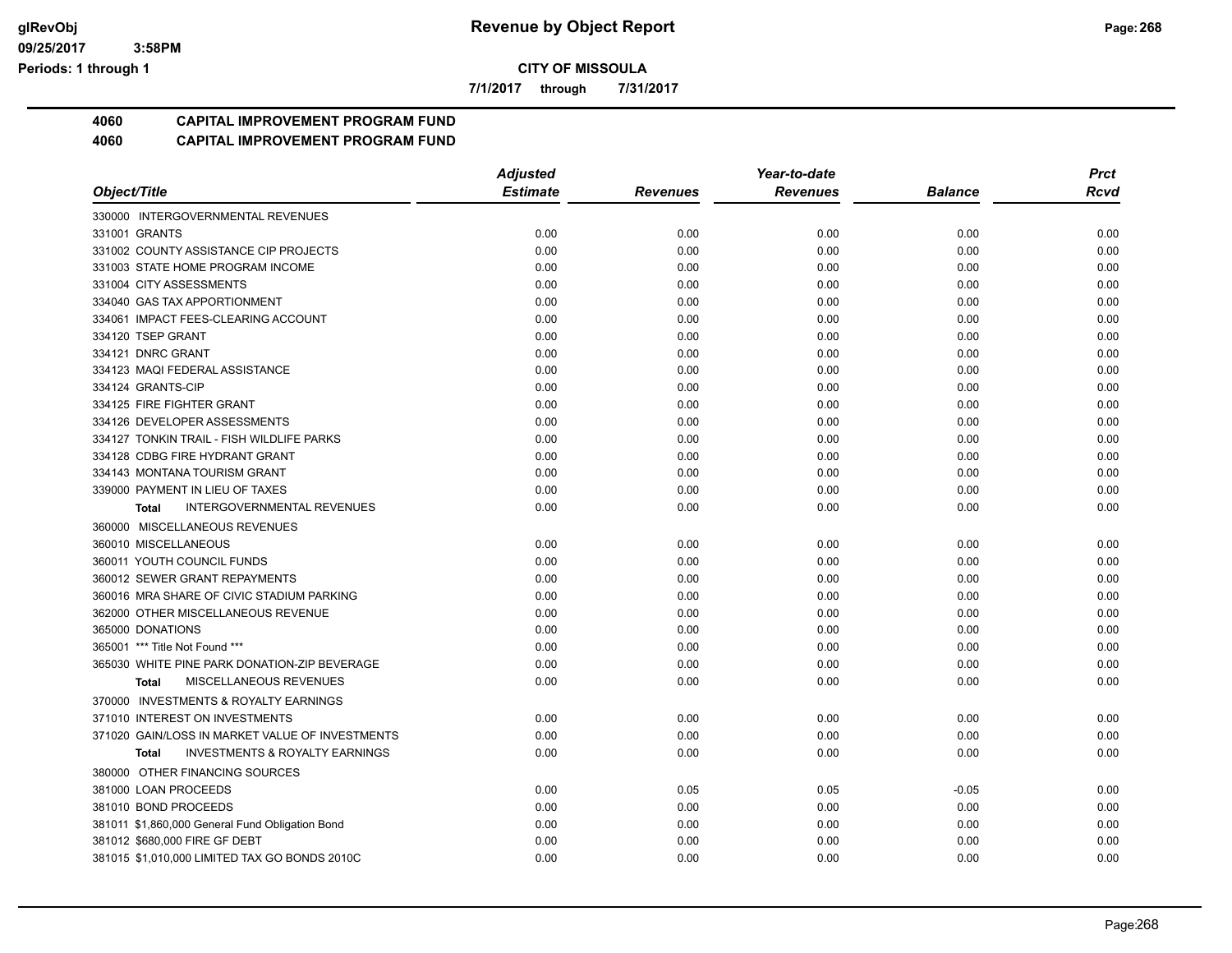**CITY OF MISSOULA**

**7/1/2017 through 7/31/2017**

# **4060 CAPITAL IMPROVEMENT PROGRAM FUND**

|                                            | <b>Adjusted</b> |                 | Year-to-date    | Prct           |             |
|--------------------------------------------|-----------------|-----------------|-----------------|----------------|-------------|
| Object/Title                               | <b>Estimate</b> | <b>Revenues</b> | <b>Revenues</b> | <b>Balance</b> | <b>Rcvd</b> |
| 381090 PROCEEDS FROM CAPITAL LEASE         | 0.00            | 0.00            | 0.00            | 0.00           | 0.00        |
| 382010 SALE OF FIXED ASSETS                | 0.00            | 0.00            | 0.00            | 0.00           | 0.00        |
| 383009 TRANS FR TITLE I                    | 0.00            | 0.00            | 0.00            | 0.00           | 0.00        |
| 383010 TRANS FR CIP                        | 0.00            | 0.00            | 0.00            | 0.00           | 0.00        |
| 383014 TRANS FR MRA                        | 0.00            | 0.00            | 0.00            | 0.00           | 0.00        |
| 383015 TRANS FR MPC                        | 0.00            | 0.00            | 0.00            | 0.00           | 0.00        |
| 383017 TRANS FR BUILDING                   | 0.00            | 0.00            | 0.00            | 0.00           | 0.00        |
| 383020 TRANS FR CEMETERY CARE              | 0.00            | 0.00            | 0.00            | 0.00           | 0.00        |
| 383025 TRANS FR SEWER R & D                | 0.00            | 0.00            | 0.00            | 0.00           | 0.00        |
| 383029 TRANS FR GENERAL                    | 0.00            | 0.00            | 0.00            | 0.00           | 0.00        |
| <b>TRANS FR CDBG</b><br>383041             | 0.00            | 0.00            | 0.00            | 0.00           | 0.00        |
| 383042 TRANSFERS FROM OTHER FUNDS          | 0.00            | 0.00            | 0.00            | 0.00           | 0.00        |
| 383043 TRANSFERS FROM IMPACT FEES          | 0.00            | 0.00            | 0.00            | 0.00           | 0.00        |
| 383044 TRANSFER FROM PYMT IN LIEU OF PARKS | 0.00            | 0.00            | 0.00            | 0.00           | 0.00        |
| 383045 TRANSFER FROM PARK ENTERPRISE       | 0.00            | 0.00            | 0.00            | 0.00           | 0.00        |
| OTHER FINANCING SOURCES<br><b>Total</b>    | 0.00            | 0.05            | 0.05            | $-0.05$        | 0.00        |
| CAPITAL IMPROVEMENT PROGRAM FUND<br>Total  | 0.00            | 0.05            | 0.05            | $-0.05$        | 0.00        |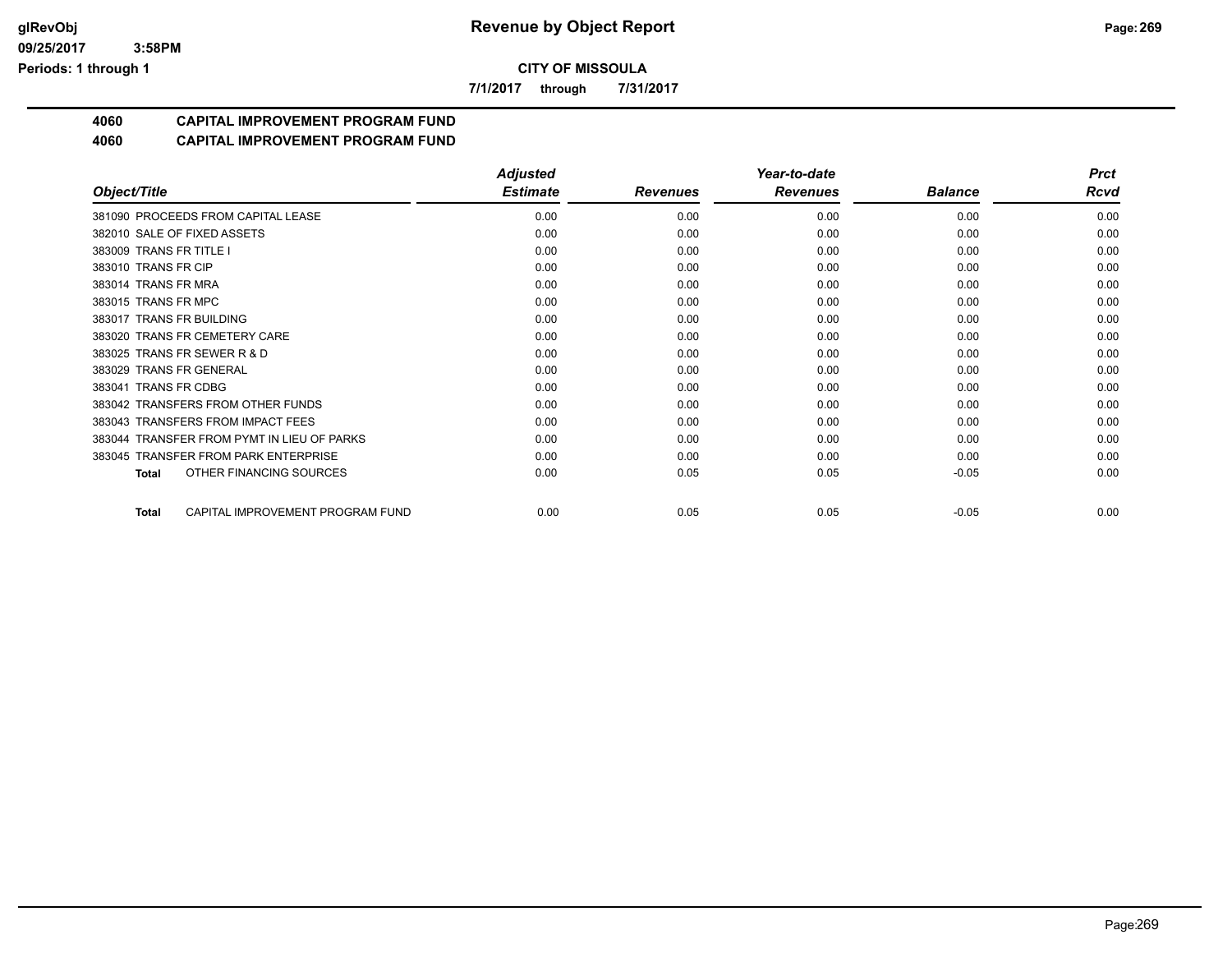**CITY OF MISSOULA**

**7/1/2017 through 7/31/2017**

|                                                           | <b>Adjusted</b> |                 | Year-to-date    |                | <b>Prct</b> |
|-----------------------------------------------------------|-----------------|-----------------|-----------------|----------------|-------------|
| Object/Title                                              | <b>Estimate</b> | <b>Revenues</b> | <b>Revenues</b> | <b>Balance</b> | <b>Rcvd</b> |
| 330000 INTERGOVERNMENTAL REVENUES                         |                 |                 |                 |                |             |
| 331001 GRANTS                                             | 0.00            | 0.00            | 0.00            | 0.00           | 0.00        |
| 331002 COUNTY ASSISTANCE CIP PROJECTS                     | 0.00            | 0.00            | 0.00            | 0.00           | 0.00        |
| 331003 STATE HOME PROGRAM INCOME                          | 0.00            | 0.00            | 0.00            | 0.00           | 0.00        |
| 331004 CITY ASSESSMENTS                                   | 0.00            | 0.00            | 0.00            | 0.00           | 0.00        |
| 334040 GAS TAX APPORTIONMENT                              | 0.00            | 0.00            | 0.00            | 0.00           | 0.00        |
| 334061 IMPACT FEES-CLEARING ACCOUNT                       | 0.00            | 0.00            | 0.00            | 0.00           | 0.00        |
| 334120 TSEP GRANT                                         | 0.00            | 0.00            | 0.00            | 0.00           | 0.00        |
| 334121 DNRC GRANT                                         | 0.00            | 0.00            | 0.00            | 0.00           | 0.00        |
| 334123 MAQI FEDERAL ASSISTANCE                            | 0.00            | 0.00            | 0.00            | 0.00           | 0.00        |
| 334124 GRANTS-CIP                                         | 0.00            | 0.00            | 0.00            | 0.00           | 0.00        |
| 334125 FIRE FIGHTER GRANT                                 | 0.00            | 0.00            | 0.00            | 0.00           | 0.00        |
| 334126 DEVELOPER ASSESSMENTS                              | 0.00            | 0.00            | 0.00            | 0.00           | 0.00        |
| 334127 TONKIN TRAIL - FISH WILDLIFE PARKS                 | 0.00            | 0.00            | 0.00            | 0.00           | 0.00        |
| 334128 CDBG FIRE HYDRANT GRANT                            | 0.00            | 0.00            | 0.00            | 0.00           | 0.00        |
| 334143 MONTANA TOURISM GRANT                              | 0.00            | 0.00            | 0.00            | 0.00           | 0.00        |
| 339000 PAYMENT IN LIEU OF TAXES                           | 0.00            | 0.00            | 0.00            | 0.00           | 0.00        |
| <b>INTERGOVERNMENTAL REVENUES</b><br><b>Total</b>         | 0.00            | 0.00            | 0.00            | 0.00           | 0.00        |
| 360000 MISCELLANEOUS REVENUES                             |                 |                 |                 |                |             |
| 360010 MISCELLANEOUS                                      | 0.00            | 0.00            | 0.00            | 0.00           | 0.00        |
| 360011 YOUTH COUNCIL FUNDS                                | 0.00            | 0.00            | 0.00            | 0.00           | 0.00        |
| 360012 SEWER GRANT REPAYMENTS                             | 0.00            | 0.00            | 0.00            | 0.00           | 0.00        |
| 360016 MRA SHARE OF CIVIC STADIUM PARKING                 | 0.00            | 0.00            | 0.00            | 0.00           | 0.00        |
| 362000 OTHER MISCELLANEOUS REVENUE                        | 0.00            | 0.00            | 0.00            | 0.00           | 0.00        |
| 365000 DONATIONS                                          | 0.00            | 0.00            | 0.00            | 0.00           | 0.00        |
| 365001 *** Title Not Found ***                            | 0.00            | 0.00            | 0.00            | 0.00           | 0.00        |
| 365030 WHITE PINE PARK DONATION-ZIP BEVERAGE              | 0.00            | 0.00            | 0.00            | 0.00           | 0.00        |
| MISCELLANEOUS REVENUES<br><b>Total</b>                    | 0.00            | 0.00            | 0.00            | 0.00           | 0.00        |
| 370000 INVESTMENTS & ROYALTY EARNINGS                     |                 |                 |                 |                |             |
| 371010 INTEREST ON INVESTMENTS                            | 0.00            | 0.00            | 0.00            | 0.00           | 0.00        |
| 371020 GAIN/LOSS IN MARKET VALUE OF INVESTMENT            | 0.00            | 0.00            | 0.00            | 0.00           | 0.00        |
| <b>INVESTMENTS &amp; ROYALTY EARNINGS</b><br><b>Total</b> | 0.00            | 0.00            | 0.00            | 0.00           | 0.00        |
| 380000 OTHER FINANCING SOURCES                            |                 |                 |                 |                |             |
| 381000 LOAN PROCEEDS                                      | 0.00            | 0.05            | 0.05            | $-0.05$        | 0.00        |
| 381010 BOND PROCEEDS                                      | 0.00            | 0.00            | 0.00            | 0.00           | 0.00        |
| 381011 \$1,860,000 General Fund Obligation Bond           | 0.00            | 0.00            | 0.00            | 0.00           | 0.00        |
| 381012 \$680,000 FIRE GF DEBT                             | 0.00            | 0.00            | 0.00            | 0.00           | 0.00        |
| 381015 \$1,010,000 LIMITED TAX GO BONDS 2010C             | 0.00            | 0.00            | 0.00            | 0.00           | 0.00        |
| 381090 PROCEEDS FROM CAPITAL LEASE                        | 0.00            | 0.00            | 0.00            | 0.00           | 0.00        |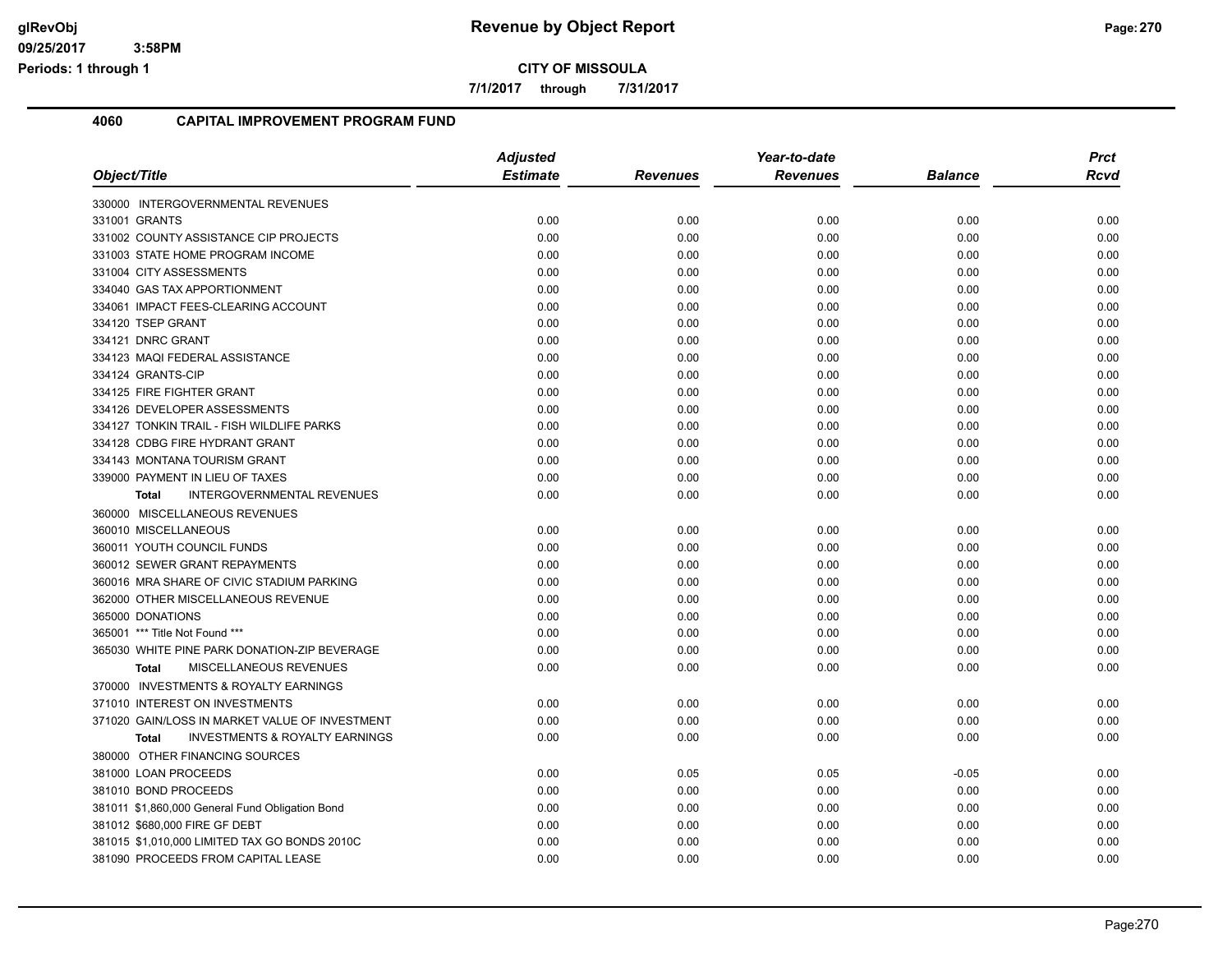**3:58PM**

**CITY OF MISSOULA**

**7/1/2017 through 7/31/2017**

|                                                  | <b>Adjusted</b> |                 | Year-to-date    |                | <b>Prct</b> |
|--------------------------------------------------|-----------------|-----------------|-----------------|----------------|-------------|
| Object/Title                                     | <b>Estimate</b> | <b>Revenues</b> | <b>Revenues</b> | <b>Balance</b> | <b>Rcvd</b> |
| 382010 SALE OF FIXED ASSETS                      | 0.00            | 0.00            | 0.00            | 0.00           | 0.00        |
| 383009 TRANS FR TITLE I                          | 0.00            | 0.00            | 0.00            | 0.00           | 0.00        |
| 383010 TRANS FR CIP                              | 0.00            | 0.00            | 0.00            | 0.00           | 0.00        |
| 383014 TRANS FR MRA                              | 0.00            | 0.00            | 0.00            | 0.00           | 0.00        |
| 383015 TRANS FR MPC                              | 0.00            | 0.00            | 0.00            | 0.00           | 0.00        |
| 383017 TRANS FR BUILDING                         | 0.00            | 0.00            | 0.00            | 0.00           | 0.00        |
| 383020 TRANS FR CEMETERY CARE                    | 0.00            | 0.00            | 0.00            | 0.00           | 0.00        |
| 383025 TRANS FR SEWER R & D                      | 0.00            | 0.00            | 0.00            | 0.00           | 0.00        |
| 383029 TRANS FR GENERAL                          | 0.00            | 0.00            | 0.00            | 0.00           | 0.00        |
| 383041 TRANS FR CDBG                             | 0.00            | 0.00            | 0.00            | 0.00           | 0.00        |
| 383042 TRANSFERS FROM OTHER FUNDS                | 0.00            | 0.00            | 0.00            | 0.00           | 0.00        |
| 383043 TRANSFERS FROM IMPACT FEES                | 0.00            | 0.00            | 0.00            | 0.00           | 0.00        |
| 383044 TRANSFER FROM PYMT IN LIEU OF PARKS       | 0.00            | 0.00            | 0.00            | 0.00           | 0.00        |
| 383045 TRANSFER FROM PARK ENTERPRISE             | 0.00            | 0.00            | 0.00            | 0.00           | 0.00        |
| OTHER FINANCING SOURCES<br>Total                 | 0.00            | 0.05            | 0.05            | $-0.05$        | 0.00        |
| CAPITAL IMPROVEMENT PROGRAM FUND<br><b>Total</b> | 0.00            | 0.05            | 0.05            | $-0.05$        | 0.00        |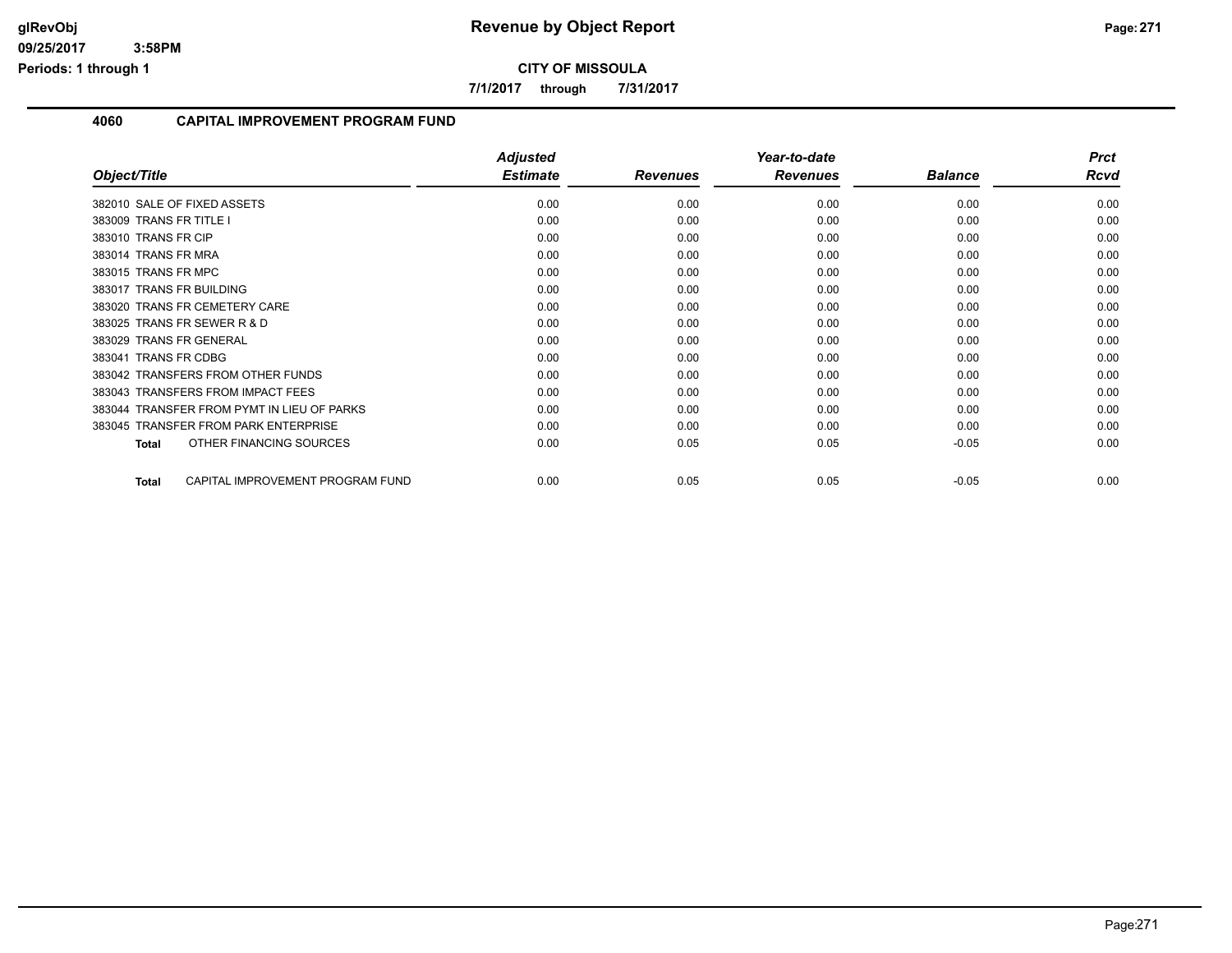**09/25/2017 3:58PM Periods: 1 through 1**

**CITY OF MISSOULA**

**7/1/2017 through 7/31/2017**

# **4130 1997 G O BOND OPEN SPACE PURCHASE FUND**

# **4130 1997 G O BOND OPEN SPACE PURCHASE FUND**

|                                                           | <b>Adjusted</b> |                 | Year-to-date    |                | <b>Prct</b> |
|-----------------------------------------------------------|-----------------|-----------------|-----------------|----------------|-------------|
| Object/Title                                              | <b>Estimate</b> | <b>Revenues</b> | <b>Revenues</b> | <b>Balance</b> | Rcvd        |
| 330000 INTERGOVERNMENTAL REVENUES                         |                 |                 |                 |                |             |
| 330000 INTERGOVERNMENTAL REVENUES                         | 0.00            | 0.00            | 0.00            | 0.00           | 0.00        |
| 331156 CTEP GRANT - S HILLS TRAIL SYSTEM                  | 0.00            | 0.00            | 0.00            | 0.00           | 0.00        |
| 334014 *** Title Not Found ***                            | 0.00            | 0.00            | 0.00            | 0.00           | 0.00        |
| <b>INTERGOVERNMENTAL REVENUES</b><br><b>Total</b>         | 0.00            | 0.00            | 0.00            | 0.00           | 0.00        |
| 340000 CHARGES FOR SERVICES                               |                 |                 |                 |                |             |
| 343065 BUILDING RENTALS                                   | 0.00            | 0.00            | 0.00            | 0.00           | 0.00        |
| <b>CHARGES FOR SERVICES</b><br><b>Total</b>               | 0.00            | 0.00            | 0.00            | 0.00           | 0.00        |
| 360000 MISCELLANEOUS REVENUES                             |                 |                 |                 |                |             |
| 360010 MISCELLANEOUS                                      | 0.00            | 0.00            | 0.00            | 0.00           | 0.00        |
| 365000 DONATIONS                                          | 0.00            | 0.00            | 0.00            | 0.00           | 0.00        |
| MISCELLANEOUS REVENUES<br><b>Total</b>                    | 0.00            | 0.00            | 0.00            | 0.00           | 0.00        |
| <b>INVESTMENTS &amp; ROYALTY EARNINGS</b><br>370000       |                 |                 |                 |                |             |
| 371010 INTEREST ON INVESTMENTS                            | 0.00            | 0.00            | 0.00            | 0.00           | 0.00        |
| 371020 GAIN/LOSS IN MARKET VALUE OF INVESTMENTS           | 0.00            | 0.00            | 0.00            | 0.00           | 0.00        |
| <b>INVESTMENTS &amp; ROYALTY EARNINGS</b><br><b>Total</b> | 0.00            | 0.00            | 0.00            | 0.00           | 0.00        |
| OTHER FINANCING SOURCES<br>380000                         |                 |                 |                 |                |             |
| 382010 SALE OF FIXED ASSETS                               | 0.00            | 0.00            | 0.00            | 0.00           | 0.00        |
| 383000 OPERATING TRANSFERS                                | 0.00            | 0.00            | 0.00            | 0.00           | 0.00        |
| OTHER FINANCING SOURCES<br><b>Total</b>                   | 0.00            | 0.00            | 0.00            | 0.00           | 0.00        |
| 1997 G O BOND OPEN SPACE PURCHASE FU<br><b>Total</b>      | 0.00            | 0.00            | 0.00            | 0.00           | 0.00        |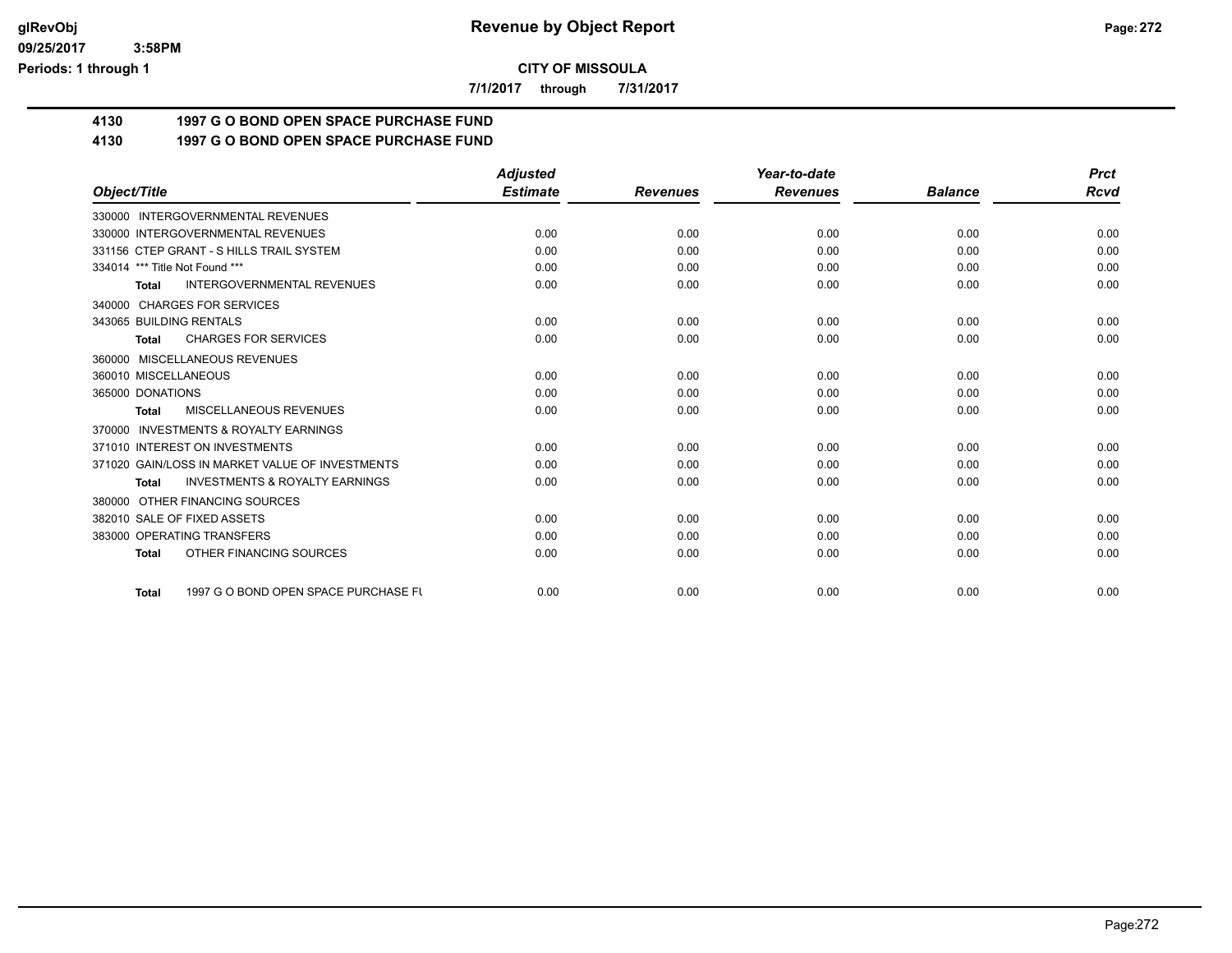**7/1/2017 through 7/31/2017**

#### **4130 1997 G O BOND OPEN SPACE PURCHASE FUND**

|                                                           | <b>Adjusted</b> |                 | Year-to-date    |                | <b>Prct</b> |
|-----------------------------------------------------------|-----------------|-----------------|-----------------|----------------|-------------|
| Object/Title                                              | <b>Estimate</b> | <b>Revenues</b> | <b>Revenues</b> | <b>Balance</b> | <b>Rcvd</b> |
| 330000 INTERGOVERNMENTAL REVENUES                         |                 |                 |                 |                |             |
| 330000 INTERGOVERNMENTAL REVENUES                         | 0.00            | 0.00            | 0.00            | 0.00           | 0.00        |
| 331156 CTEP GRANT - S HILLS TRAIL SYSTEM                  | 0.00            | 0.00            | 0.00            | 0.00           | 0.00        |
| 334014 *** Title Not Found ***                            | 0.00            | 0.00            | 0.00            | 0.00           | 0.00        |
| <b>INTERGOVERNMENTAL REVENUES</b><br><b>Total</b>         | 0.00            | 0.00            | 0.00            | 0.00           | 0.00        |
| 340000 CHARGES FOR SERVICES                               |                 |                 |                 |                |             |
| 343065 BUILDING RENTALS                                   | 0.00            | 0.00            | 0.00            | 0.00           | 0.00        |
| <b>CHARGES FOR SERVICES</b><br>Total                      | 0.00            | 0.00            | 0.00            | 0.00           | 0.00        |
| 360000 MISCELLANEOUS REVENUES                             |                 |                 |                 |                |             |
| 360010 MISCELLANEOUS                                      | 0.00            | 0.00            | 0.00            | 0.00           | 0.00        |
| 365000 DONATIONS                                          | 0.00            | 0.00            | 0.00            | 0.00           | 0.00        |
| MISCELLANEOUS REVENUES<br><b>Total</b>                    | 0.00            | 0.00            | 0.00            | 0.00           | 0.00        |
| 370000 INVESTMENTS & ROYALTY EARNINGS                     |                 |                 |                 |                |             |
| 371010 INTEREST ON INVESTMENTS                            | 0.00            | 0.00            | 0.00            | 0.00           | 0.00        |
| 371020 GAIN/LOSS IN MARKET VALUE OF INVESTMENT            | 0.00            | 0.00            | 0.00            | 0.00           | 0.00        |
| <b>INVESTMENTS &amp; ROYALTY EARNINGS</b><br><b>Total</b> | 0.00            | 0.00            | 0.00            | 0.00           | 0.00        |
| 380000 OTHER FINANCING SOURCES                            |                 |                 |                 |                |             |
| 382010 SALE OF FIXED ASSETS                               | 0.00            | 0.00            | 0.00            | 0.00           | 0.00        |
| 383000 OPERATING TRANSFERS                                | 0.00            | 0.00            | 0.00            | 0.00           | 0.00        |
| OTHER FINANCING SOURCES<br><b>Total</b>                   | 0.00            | 0.00            | 0.00            | 0.00           | 0.00        |
| 1997 G O BOND OPEN SPACE PURCHASE F<br><b>Total</b>       | 0.00            | 0.00            | 0.00            | 0.00           | 0.00        |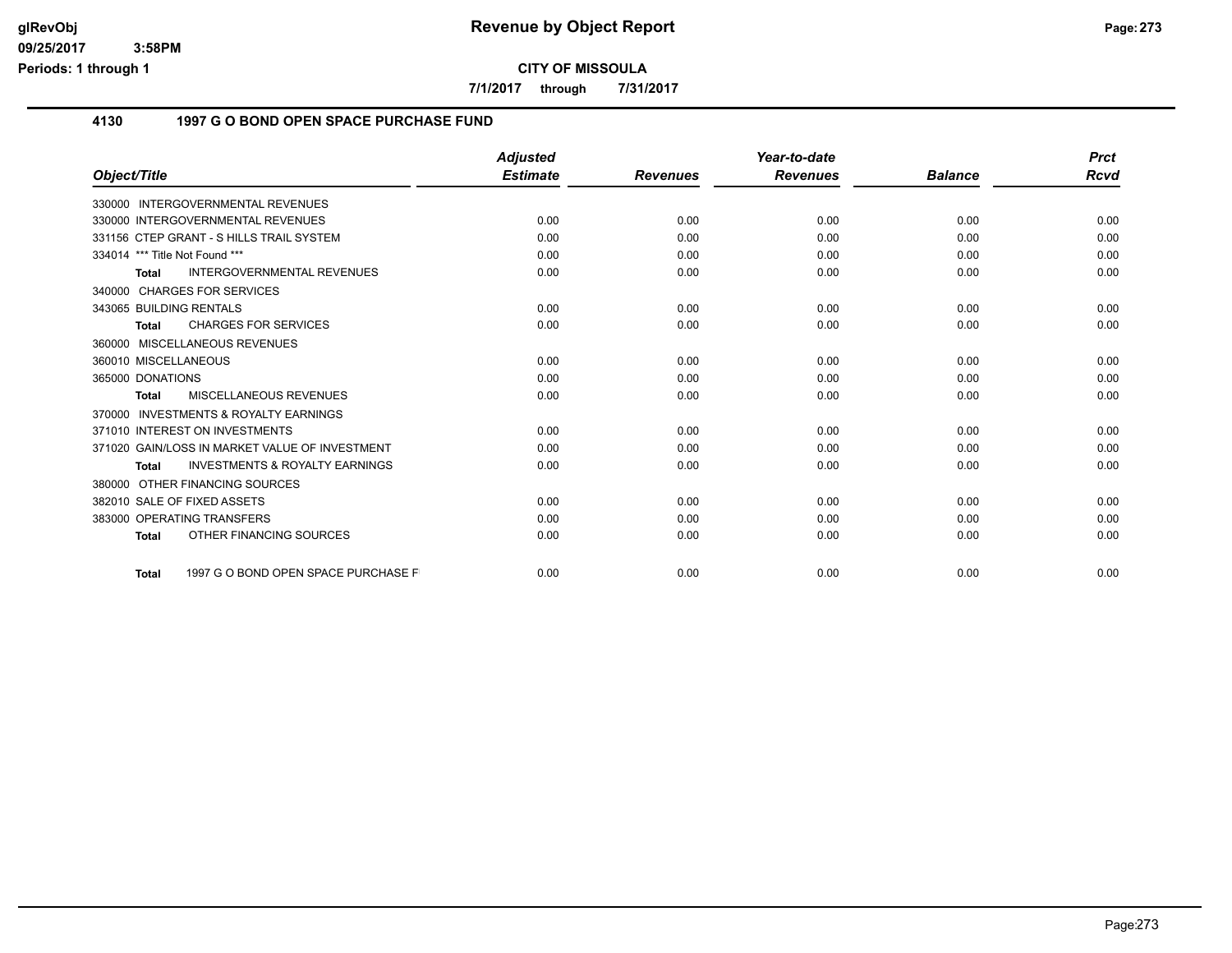**7/1/2017 through 7/31/2017**

#### **4196 NEW FIRE STATION GO BOND**

#### **4196 NEW FIRE STATION GO BOND**

|                                                    | <b>Adjusted</b> |                 | Year-to-date    |                | <b>Prct</b> |
|----------------------------------------------------|-----------------|-----------------|-----------------|----------------|-------------|
| Object/Title                                       | <b>Estimate</b> | <b>Revenues</b> | <b>Revenues</b> | <b>Balance</b> | <b>Rcvd</b> |
| 360000 MISCELLANEOUS REVENUES                      |                 |                 |                 |                |             |
| 365023 NORTHWESTERN ENERGY GRANT                   | 0.00            | 0.00            | 0.00            | 0.00           | 0.00        |
| MISCELLANEOUS REVENUES<br>Total                    | 0.00            | 0.00            | 0.00            | 0.00           | 0.00        |
| 370000 INVESTMENTS & ROYALTY EARNINGS              |                 |                 |                 |                |             |
| 371010 INTEREST ON INVESTMENTS                     | 0.00            | 0.00            | 0.00            | 0.00           | 0.00        |
| 371020 GAIN/LOSS IN MARKET VALUE OF INVESTMENTS    | 0.00            | 0.00            | 0.00            | 0.00           | 0.00        |
| <b>INVESTMENTS &amp; ROYALTY EARNINGS</b><br>Total | 0.00            | 0.00            | 0.00            | 0.00           | 0.00        |
| 380000 OTHER FINANCING SOURCES                     |                 |                 |                 |                |             |
| 381010 BOND PROCEEDS                               | 0.00            | 0.00            | 0.00            | 0.00           | 0.00        |
| 383000 OPERATING TRANSFERS                         | 0.00            | 0.00            | 0.00            | 0.00           | 0.00        |
| OTHER FINANCING SOURCES<br>Total                   | 0.00            | 0.00            | 0.00            | 0.00           | 0.00        |
| NEW FIRE STATION GO BOND<br><b>Total</b>           | 0.00            | 0.00            | 0.00            | 0.00           | 0.00        |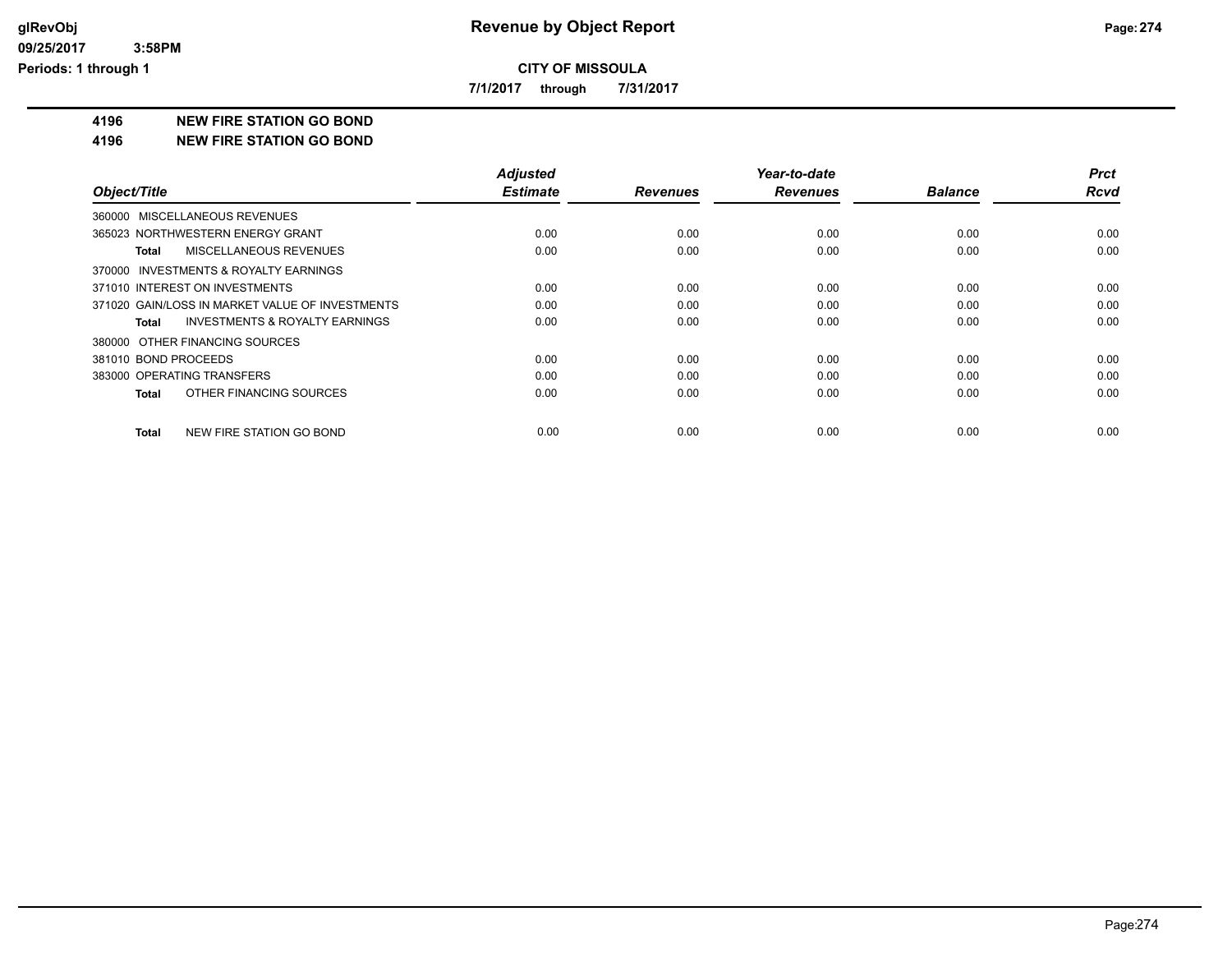**CITY OF MISSOULA**

**7/1/2017 through 7/31/2017**

# **4196 NEW FIRE STATION GO BOND**

 **3:58PM**

| Object/Title                                       | <b>Adjusted</b><br><b>Estimate</b> | <b>Revenues</b> | Year-to-date<br><b>Revenues</b> | <b>Balance</b> | <b>Prct</b><br><b>Rcvd</b> |
|----------------------------------------------------|------------------------------------|-----------------|---------------------------------|----------------|----------------------------|
| 360000 MISCELLANEOUS REVENUES                      |                                    |                 |                                 |                |                            |
|                                                    |                                    |                 |                                 |                |                            |
| 365023 NORTHWESTERN ENERGY GRANT                   | 0.00                               | 0.00            | 0.00                            | 0.00           | 0.00                       |
| MISCELLANEOUS REVENUES<br><b>Total</b>             | 0.00                               | 0.00            | 0.00                            | 0.00           | 0.00                       |
| 370000 INVESTMENTS & ROYALTY EARNINGS              |                                    |                 |                                 |                |                            |
| 371010 INTEREST ON INVESTMENTS                     | 0.00                               | 0.00            | 0.00                            | 0.00           | 0.00                       |
| 371020 GAIN/LOSS IN MARKET VALUE OF INVESTMENT     | 0.00                               | 0.00            | 0.00                            | 0.00           | 0.00                       |
| <b>INVESTMENTS &amp; ROYALTY EARNINGS</b><br>Total | 0.00                               | 0.00            | 0.00                            | 0.00           | 0.00                       |
| 380000 OTHER FINANCING SOURCES                     |                                    |                 |                                 |                |                            |
| 381010 BOND PROCEEDS                               | 0.00                               | 0.00            | 0.00                            | 0.00           | 0.00                       |
| 383000 OPERATING TRANSFERS                         | 0.00                               | 0.00            | 0.00                            | 0.00           | 0.00                       |
| OTHER FINANCING SOURCES<br><b>Total</b>            | 0.00                               | 0.00            | 0.00                            | 0.00           | 0.00                       |
| NEW FIRE STATION GO BOND<br><b>Total</b>           | 0.00                               | 0.00            | 0.00                            | 0.00           | 0.00                       |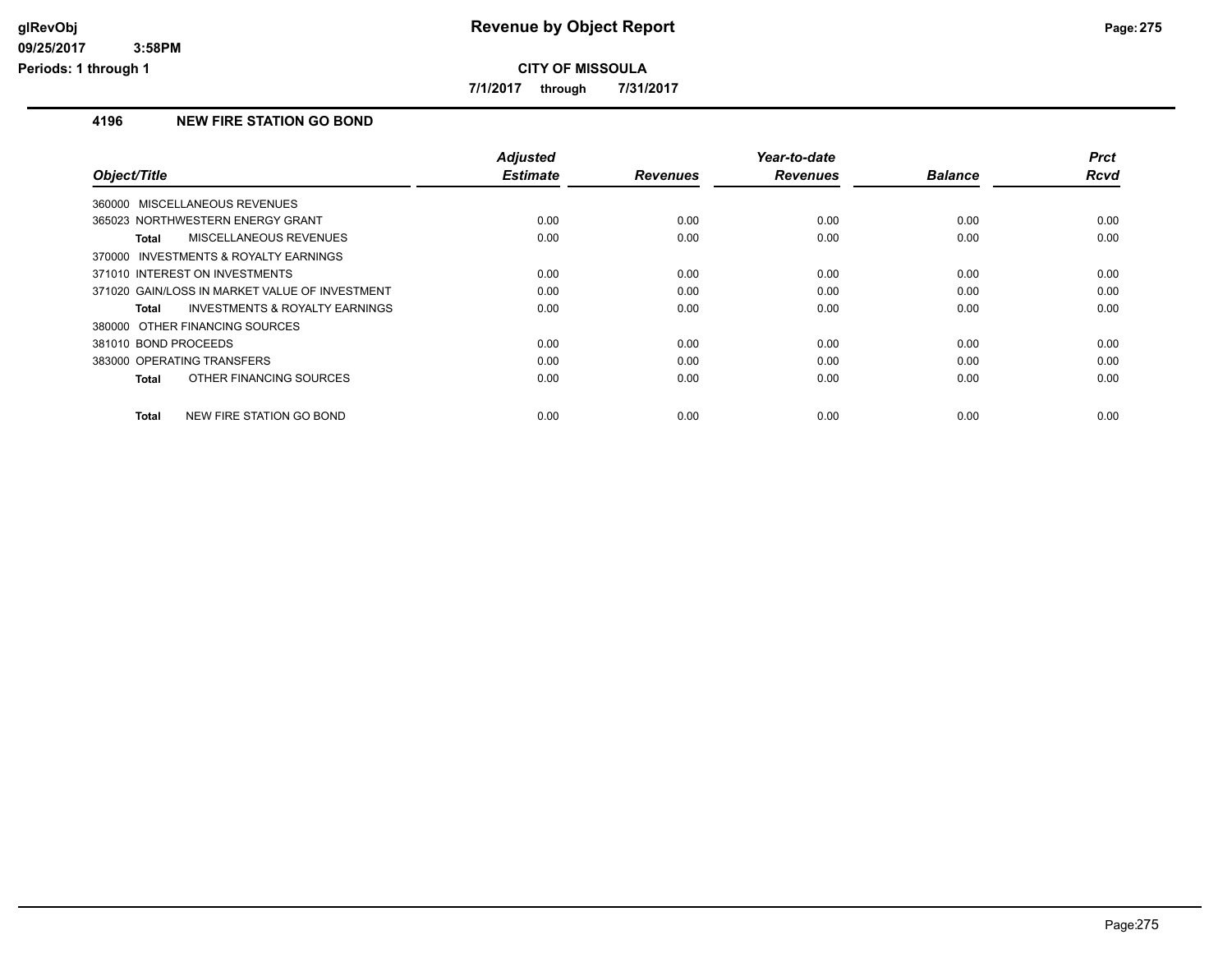**09/25/2017**

**Periods: 1 through 1**

 **3:58PM**

**CITY OF MISSOULA**

**7/1/2017 through 7/31/2017**

# **4450 S/C CONSTRUCTION FUND FOR FY06**

**4450 S/C CONSTRUCTION FUND FOR FY06**

|                                                 | <b>Adjusted</b> |                 | Year-to-date    |                | Prct |
|-------------------------------------------------|-----------------|-----------------|-----------------|----------------|------|
| Object/Title                                    | <b>Estimate</b> | <b>Revenues</b> | <b>Revenues</b> | <b>Balance</b> | Rcvd |
| 370000 INVESTMENTS & ROYALTY EARNINGS           |                 |                 |                 |                |      |
| 371010 INTEREST ON INVESTMENTS                  | 0.00            | 0.00            | 0.00            | 0.00           | 0.00 |
| 371020 GAIN/LOSS IN MARKET VALUE OF INVESTMENTS | 0.00            | 0.00            | 0.00            | 0.00           | 0.00 |
| INVESTMENTS & ROYALTY EARNINGS<br><b>Total</b>  | 0.00            | 0.00            | 0.00            | 0.00           | 0.00 |
|                                                 |                 |                 |                 |                |      |
| S/C CONSTRUCTION FUND FOR FY06<br><b>Total</b>  | 0.00            | 0.00            | 0.00            | 0.00           | 0.00 |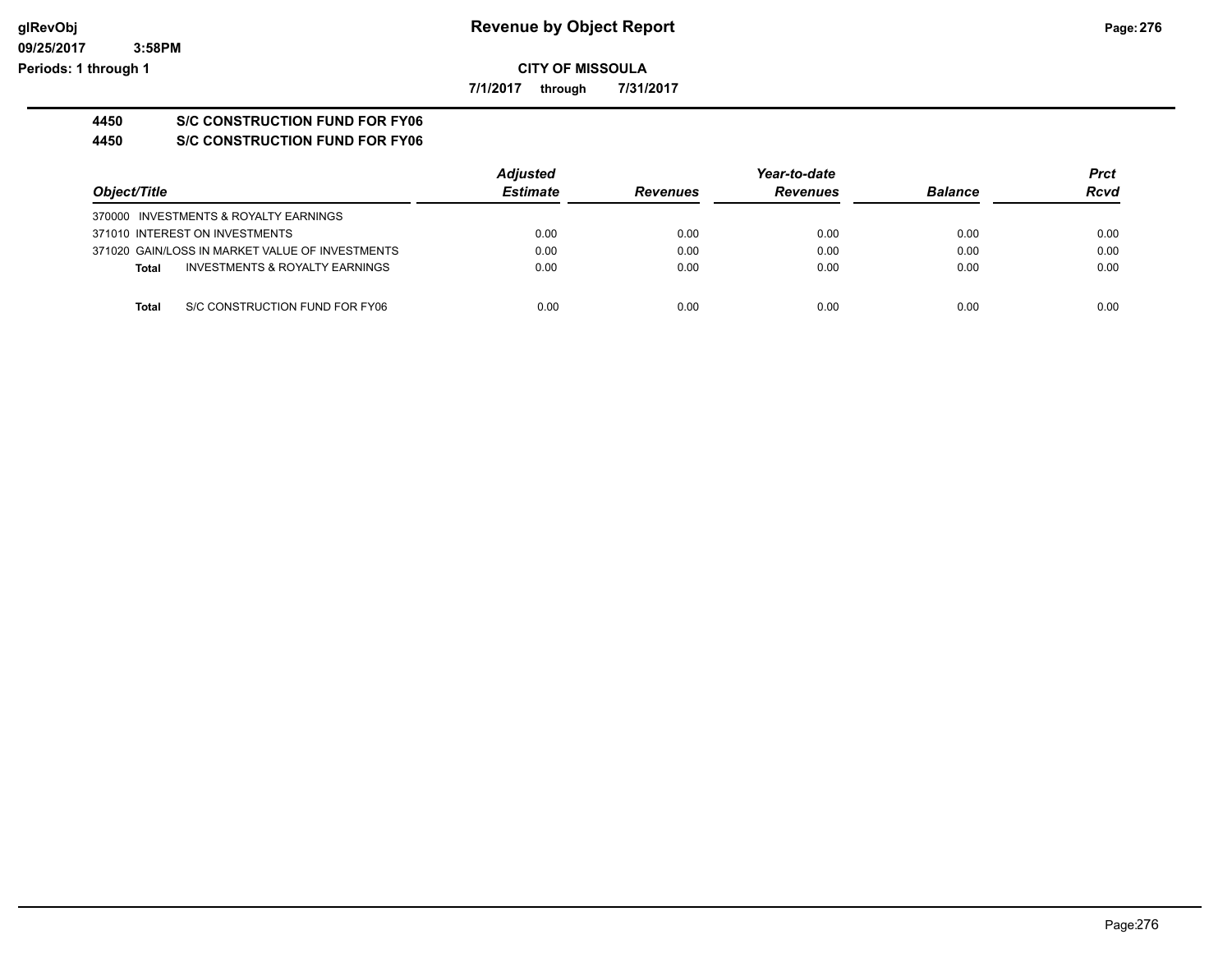**3:58PM**

**CITY OF MISSOULA**

**7/1/2017 through 7/31/2017**

# **4450 S/C CONSTRUCTION FUND FOR FY06**

| Object/Title |                                                | <b>Adjusted</b><br><b>Estimate</b> | <b>Revenues</b> | Year-to-date<br><b>Revenues</b> | <b>Balance</b> | <b>Prct</b><br>Rcvd |
|--------------|------------------------------------------------|------------------------------------|-----------------|---------------------------------|----------------|---------------------|
|              | 370000 INVESTMENTS & ROYALTY EARNINGS          |                                    |                 |                                 |                |                     |
|              | 371010 INTEREST ON INVESTMENTS                 | 0.00                               | 0.00            | 0.00                            | 0.00           | 0.00                |
|              | 371020 GAIN/LOSS IN MARKET VALUE OF INVESTMENT | 0.00                               | 0.00            | 0.00                            | 0.00           | 0.00                |
| <b>Total</b> | INVESTMENTS & ROYALTY EARNINGS                 | 0.00                               | 0.00            | 0.00                            | 0.00           | 0.00                |
|              |                                                |                                    |                 |                                 |                |                     |
| Total        | S/C CONSTRUCTION FUND FOR FY06                 | 0.00                               | 0.00            | 0.00                            | 0.00           | 0.00                |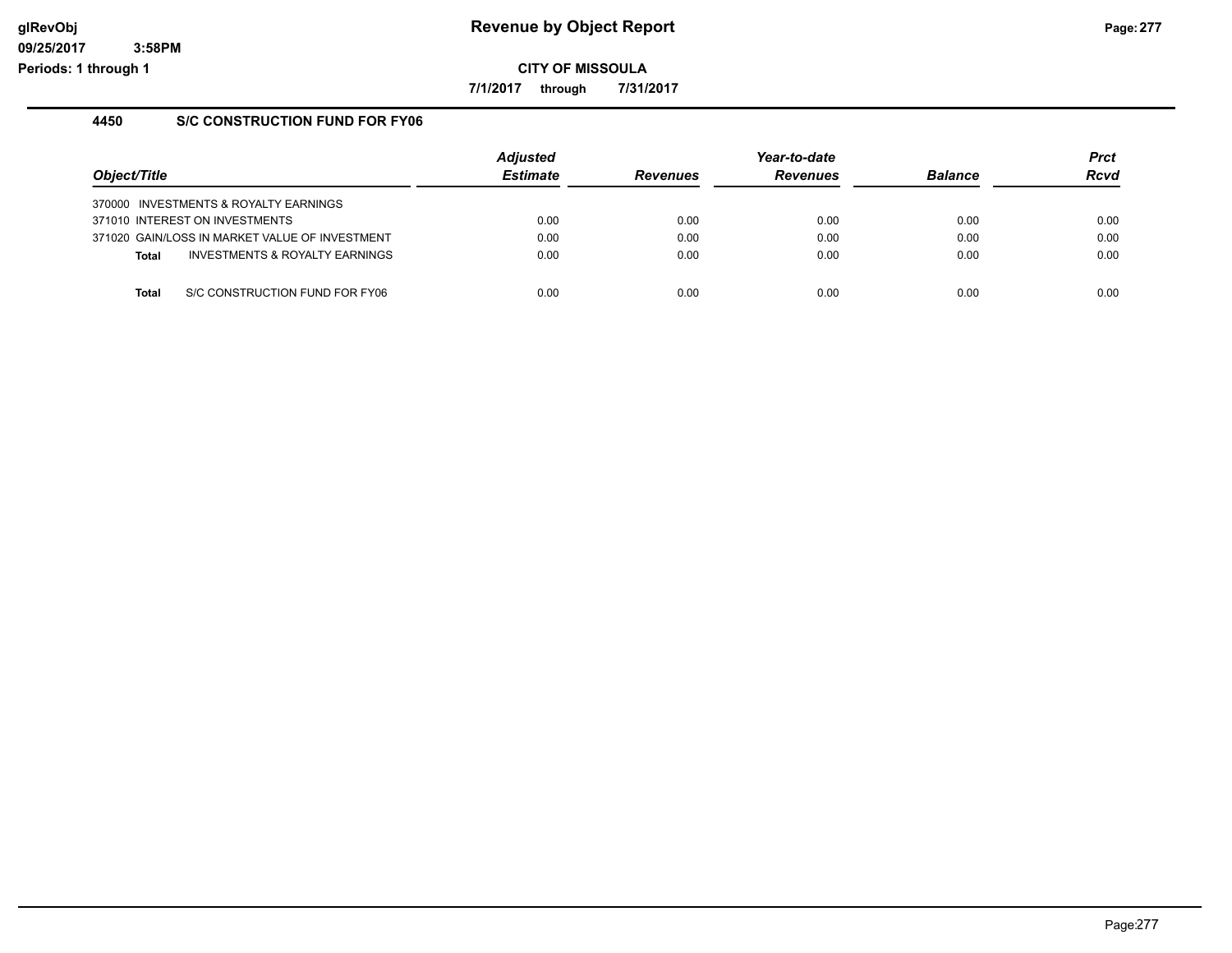**7/1/2017 through 7/31/2017**

**4451 FY07 S/C BOND FUND**

**4451 FY07 S/C BOND FUND**

| Object/Title                                       | <b>Adjusted</b><br><b>Estimate</b> | <b>Revenues</b> | Year-to-date<br><b>Revenues</b> | <b>Balance</b> | <b>Prct</b><br><b>Rcvd</b> |
|----------------------------------------------------|------------------------------------|-----------------|---------------------------------|----------------|----------------------------|
| 360000 MISCELLANEOUS REVENUES                      |                                    |                 |                                 |                |                            |
| 360010 MISCELLANEOUS                               | 0.00                               | 0.00            | 0.00                            | 0.00           | 0.00                       |
| MISCELLANEOUS REVENUES<br>Total                    | 0.00                               | 0.00            | 0.00                            | 0.00           | 0.00                       |
| 370000 INVESTMENTS & ROYALTY EARNINGS              |                                    |                 |                                 |                |                            |
| 371010 INTEREST ON INVESTMENTS                     | 0.00                               | 0.00            | 0.00                            | 0.00           | 0.00                       |
| 371020 GAIN/LOSS IN MARKET VALUE OF INVESTMENTS    | 0.00                               | 0.00            | 0.00                            | 0.00           | 0.00                       |
| <b>INVESTMENTS &amp; ROYALTY EARNINGS</b><br>Total | 0.00                               | 0.00            | 0.00                            | 0.00           | 0.00                       |
| 380000 OTHER FINANCING SOURCES                     |                                    |                 |                                 |                |                            |
| 381030 SID BONDS PROCEEDS                          | 0.00                               | 0.00            | 0.00                            | 0.00           | 0.00                       |
| OTHER FINANCING SOURCES<br>Total                   | 0.00                               | 0.00            | 0.00                            | 0.00           | 0.00                       |
| FY07 S/C BOND FUND<br><b>Total</b>                 | 0.00                               | 0.00            | 0.00                            | 0.00           | 0.00                       |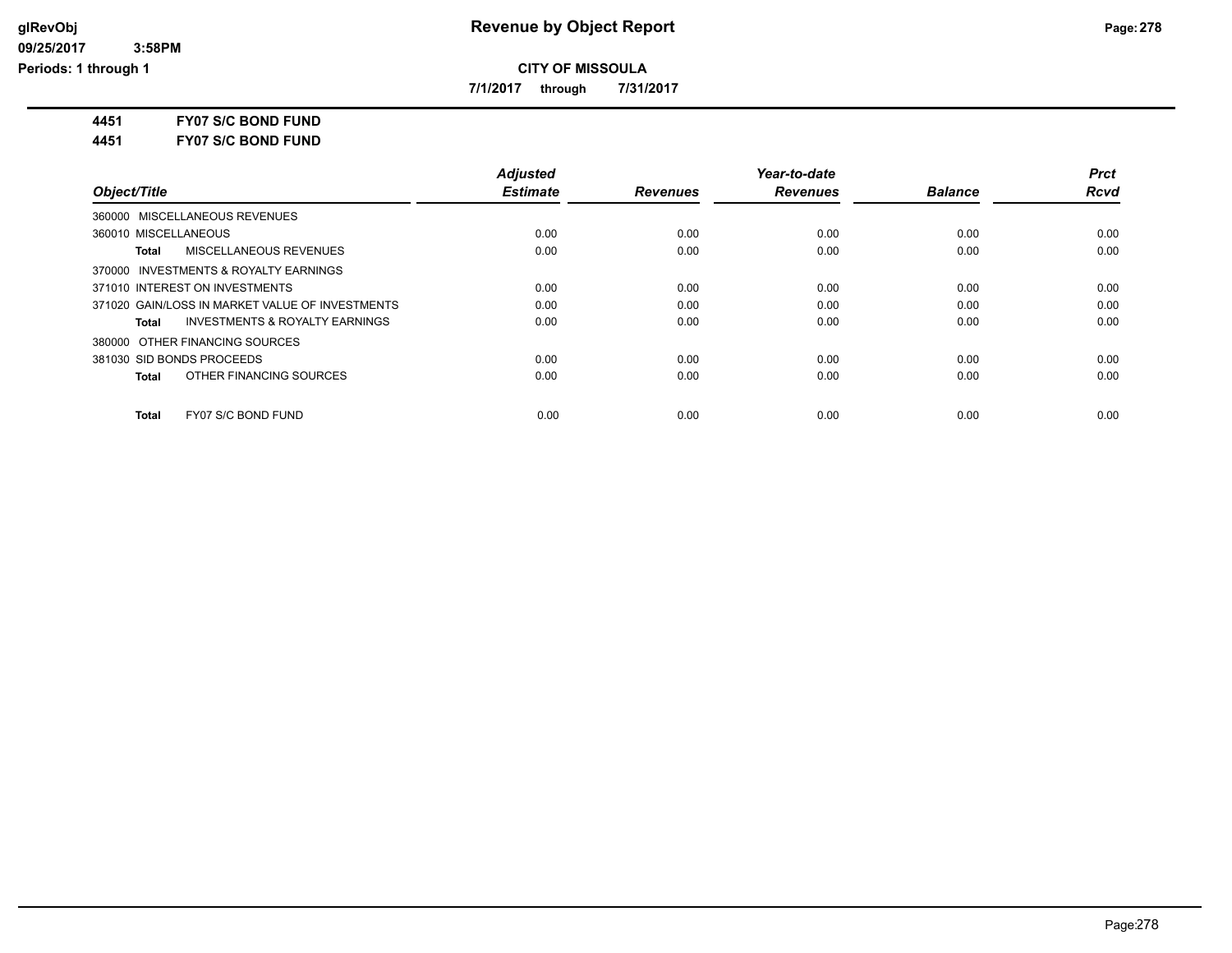**CITY OF MISSOULA**

**7/1/2017 through 7/31/2017**

#### **4451 FY07 S/C BOND FUND**

 **3:58PM**

| Object/Title                                       | <b>Adjusted</b><br><b>Estimate</b> | <b>Revenues</b> | Year-to-date<br><b>Revenues</b> | <b>Balance</b> | <b>Prct</b><br><b>Rcvd</b> |
|----------------------------------------------------|------------------------------------|-----------------|---------------------------------|----------------|----------------------------|
| 360000 MISCELLANEOUS REVENUES                      |                                    |                 |                                 |                |                            |
| 360010 MISCELLANEOUS                               | 0.00                               | 0.00            | 0.00                            | 0.00           | 0.00                       |
| MISCELLANEOUS REVENUES<br>Total                    | 0.00                               | 0.00            | 0.00                            | 0.00           | 0.00                       |
| 370000 INVESTMENTS & ROYALTY EARNINGS              |                                    |                 |                                 |                |                            |
| 371010 INTEREST ON INVESTMENTS                     | 0.00                               | 0.00            | 0.00                            | 0.00           | 0.00                       |
| 371020 GAIN/LOSS IN MARKET VALUE OF INVESTMENT     | 0.00                               | 0.00            | 0.00                            | 0.00           | 0.00                       |
| <b>INVESTMENTS &amp; ROYALTY EARNINGS</b><br>Total | 0.00                               | 0.00            | 0.00                            | 0.00           | 0.00                       |
| 380000 OTHER FINANCING SOURCES                     |                                    |                 |                                 |                |                            |
| 381030 SID BONDS PROCEEDS                          | 0.00                               | 0.00            | 0.00                            | 0.00           | 0.00                       |
| OTHER FINANCING SOURCES<br>Total                   | 0.00                               | 0.00            | 0.00                            | 0.00           | 0.00                       |
| FY07 S/C BOND FUND<br><b>Total</b>                 | 0.00                               | 0.00            | 0.00                            | 0.00           | 0.00                       |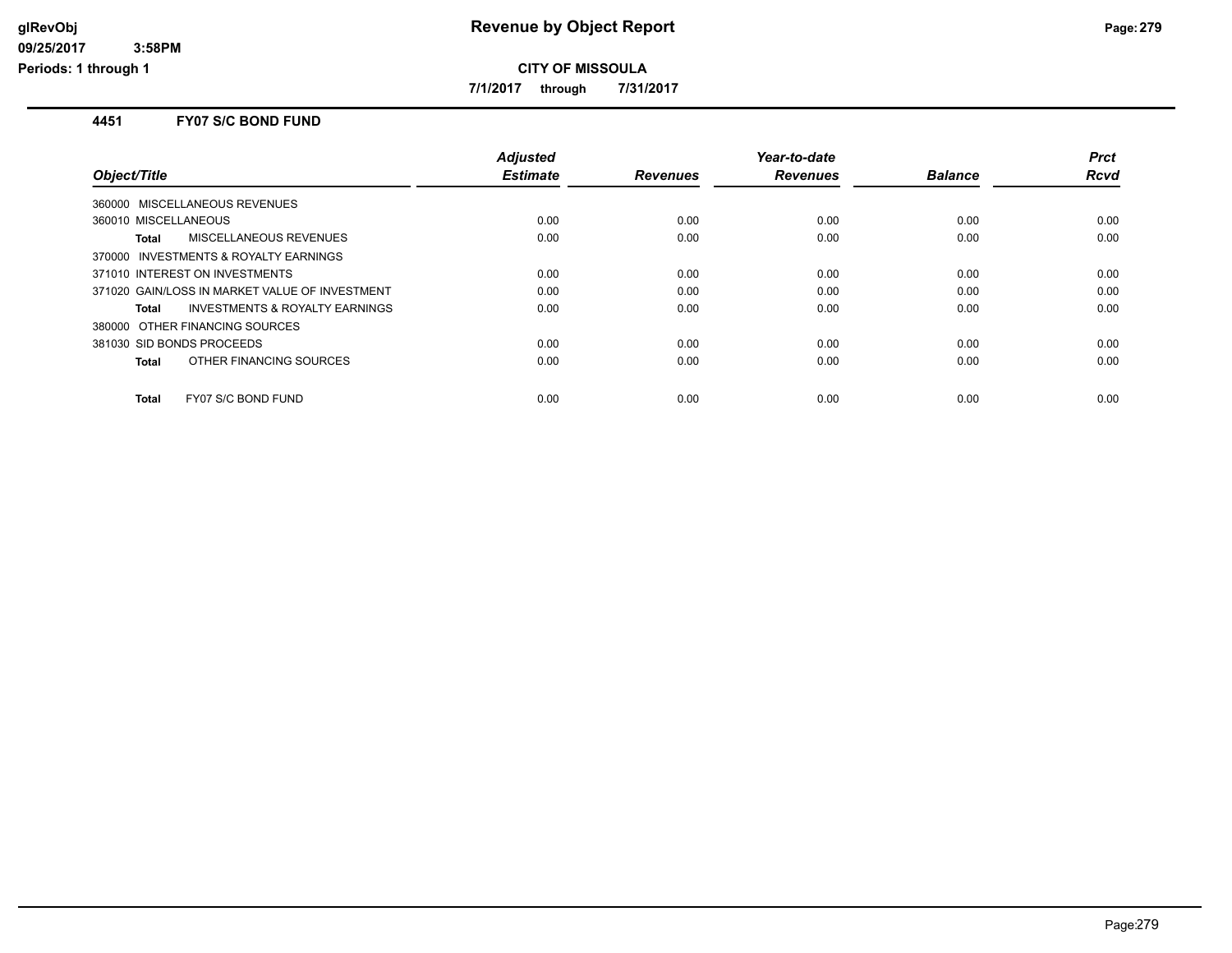**09/25/2017 3:58PM Periods: 1 through 1**

**CITY OF MISSOULA**

**7/1/2017 through 7/31/2017**

# **4452 S/C CONSTRUCTION FUND FOR FY 08 BOND SAL**

# **4452 S/C CONSTRUCTION FUND FOR FY 08 BOND SAL**

|                                                      | <b>Adjusted</b> |                 | Year-to-date    |                | <b>Prct</b> |
|------------------------------------------------------|-----------------|-----------------|-----------------|----------------|-------------|
| Object/Title                                         | <b>Estimate</b> | <b>Revenues</b> | <b>Revenues</b> | <b>Balance</b> | <b>Rcvd</b> |
| 360000 MISCELLANEOUS REVENUES                        |                 |                 |                 |                |             |
| 360010 MISCELLANEOUS                                 | 0.00            | 0.00            | 0.00            | 0.00           | 0.00        |
| 362000 OTHER MISCELLANEOUS REVENUE                   | 0.00            | 0.00            | 0.00            | 0.00           | 0.00        |
| MISCELLANEOUS REVENUES<br><b>Total</b>               | 0.00            | 0.00            | 0.00            | 0.00           | 0.00        |
| INVESTMENTS & ROYALTY EARNINGS<br>370000             |                 |                 |                 |                |             |
| 371010 INTEREST ON INVESTMENTS                       | 0.00            | 0.00            | 0.00            | 0.00           | 0.00        |
| 371020 GAIN/LOSS IN MARKET VALUE OF INVESTMENTS      | 0.00            | 0.00            | 0.00            | 0.00           | 0.00        |
| <b>INVESTMENTS &amp; ROYALTY EARNINGS</b><br>Total   | 0.00            | 0.00            | 0.00            | 0.00           | 0.00        |
| 380000 OTHER FINANCING SOURCES                       |                 |                 |                 |                |             |
| 381000 LOAN PROCEEDS                                 | 0.00            | 0.00            | 0.00            | 0.00           | 0.00        |
| 383042 TRANSFERS FROM OTHER FUNDS                    | 0.00            | 0.00            | 0.00            | 0.00           | 0.00        |
| OTHER FINANCING SOURCES<br>Total                     | 0.00            | 0.00            | 0.00            | 0.00           | 0.00        |
| S/C CONSTRUCTION FUND FOR FY 08 BOND<br><b>Total</b> | 0.00            | 0.00            | 0.00            | 0.00           | 0.00        |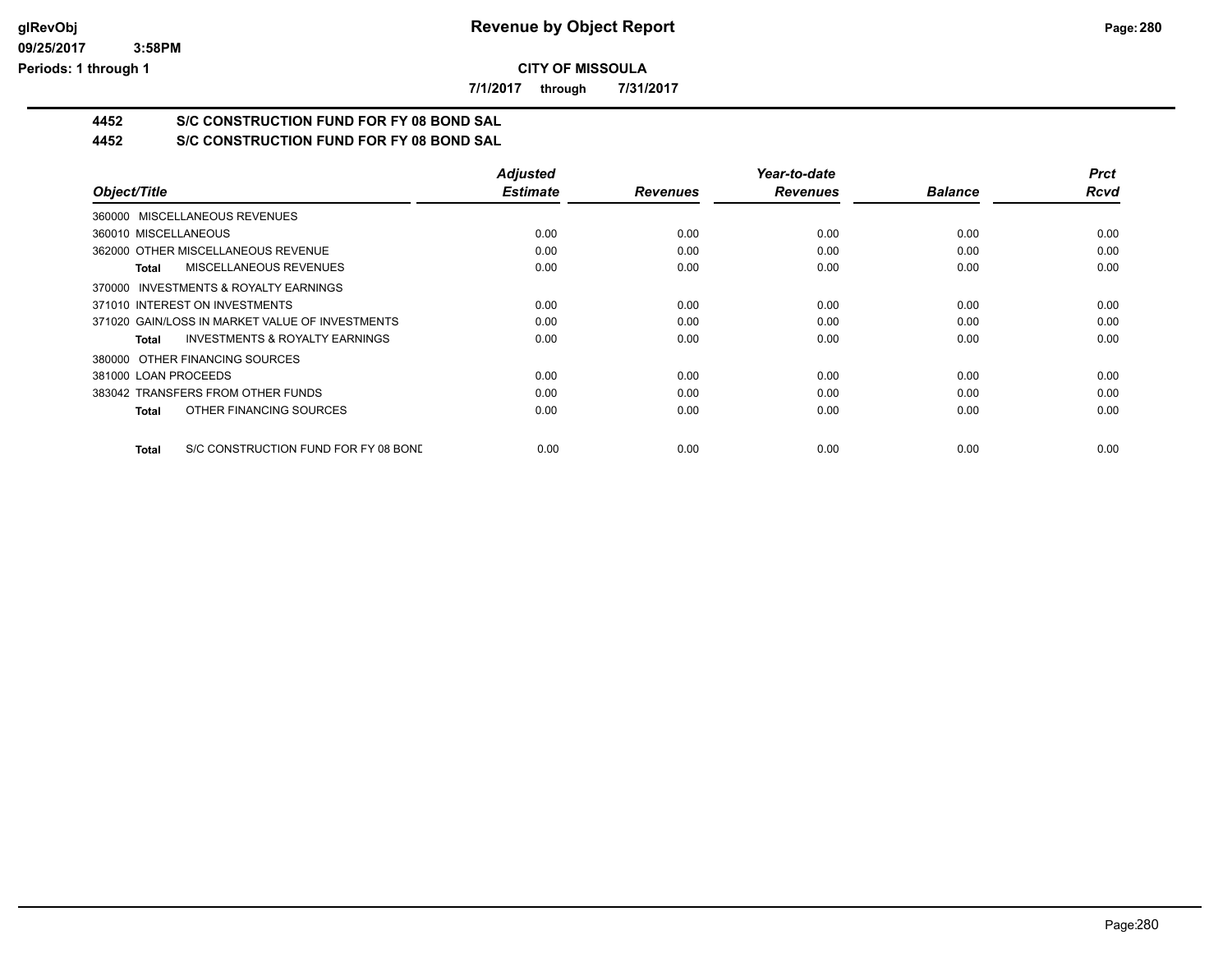**7/1/2017 through 7/31/2017**

# **4452 S/C CONSTRUCTION FUND FOR FY 08 BOND SAL**

| Object/Title                                         | <b>Adjusted</b><br><b>Estimate</b> | <b>Revenues</b> | Year-to-date<br><b>Revenues</b> | <b>Balance</b> | <b>Prct</b><br><b>Rcvd</b> |
|------------------------------------------------------|------------------------------------|-----------------|---------------------------------|----------------|----------------------------|
|                                                      |                                    |                 |                                 |                |                            |
| 360000 MISCELLANEOUS REVENUES                        |                                    |                 |                                 |                |                            |
| 360010 MISCELLANEOUS                                 | 0.00                               | 0.00            | 0.00                            | 0.00           | 0.00                       |
| 362000 OTHER MISCELLANEOUS REVENUE                   | 0.00                               | 0.00            | 0.00                            | 0.00           | 0.00                       |
| MISCELLANEOUS REVENUES<br>Total                      | 0.00                               | 0.00            | 0.00                            | 0.00           | 0.00                       |
| 370000 INVESTMENTS & ROYALTY EARNINGS                |                                    |                 |                                 |                |                            |
| 371010 INTEREST ON INVESTMENTS                       | 0.00                               | 0.00            | 0.00                            | 0.00           | 0.00                       |
| 371020 GAIN/LOSS IN MARKET VALUE OF INVESTMENT       | 0.00                               | 0.00            | 0.00                            | 0.00           | 0.00                       |
| <b>INVESTMENTS &amp; ROYALTY EARNINGS</b><br>Total   | 0.00                               | 0.00            | 0.00                            | 0.00           | 0.00                       |
| 380000 OTHER FINANCING SOURCES                       |                                    |                 |                                 |                |                            |
| 381000 LOAN PROCEEDS                                 | 0.00                               | 0.00            | 0.00                            | 0.00           | 0.00                       |
| 383042 TRANSFERS FROM OTHER FUNDS                    | 0.00                               | 0.00            | 0.00                            | 0.00           | 0.00                       |
| OTHER FINANCING SOURCES<br><b>Total</b>              | 0.00                               | 0.00            | 0.00                            | 0.00           | 0.00                       |
|                                                      |                                    |                 |                                 |                |                            |
| S/C CONSTRUCTION FUND FOR FY 08 BONI<br><b>Total</b> | 0.00                               | 0.00            | 0.00                            | 0.00           | 0.00                       |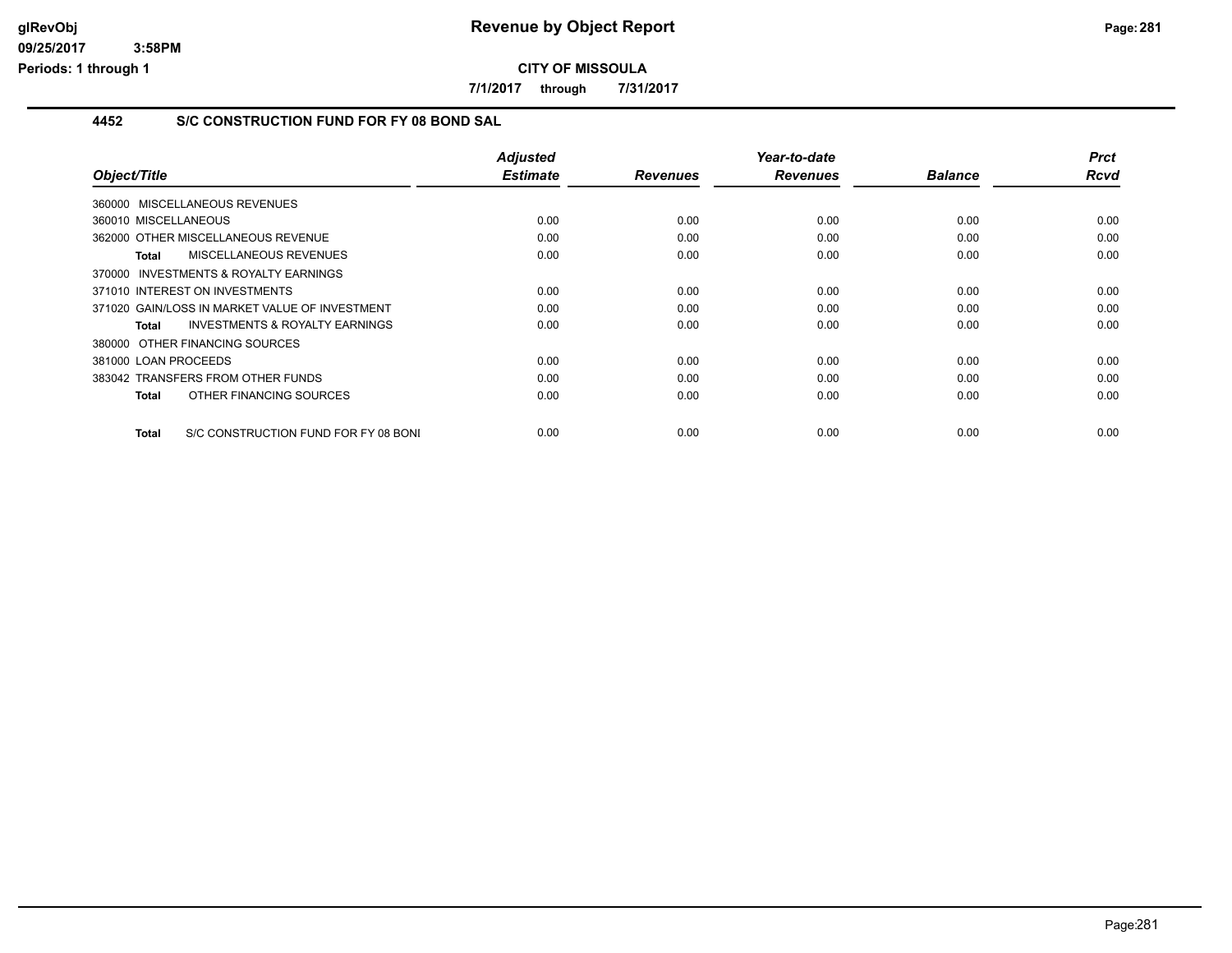**7/1/2017 through 7/31/2017**

# **4453 S/C CONSTRUCTION FUND FY09 BOND**

# **4453 S/C CONSTRUCTION FUND FY09 BOND**

|                                                           | <b>Adjusted</b> |                 | Year-to-date    |                | <b>Prct</b> |
|-----------------------------------------------------------|-----------------|-----------------|-----------------|----------------|-------------|
| Object/Title                                              | <b>Estimate</b> | <b>Revenues</b> | <b>Revenues</b> | <b>Balance</b> | <b>Rcvd</b> |
| 360000 MISCELLANEOUS REVENUES                             |                 |                 |                 |                |             |
| 360010 MISCELLANEOUS                                      | 0.00            | 0.00            | 0.00            | 0.00           | 0.00        |
| 362000 OTHER MISCELLANEOUS REVENUE                        | 0.00            | 0.00            | 0.00            | 0.00           | 0.00        |
| <b>MISCELLANEOUS REVENUES</b><br>Total                    | 0.00            | 0.00            | 0.00            | 0.00           | 0.00        |
| 370000 INVESTMENTS & ROYALTY EARNINGS                     |                 |                 |                 |                |             |
| 371010 INTEREST ON INVESTMENTS                            | 0.00            | 0.00            | 0.00            | 0.00           | 0.00        |
| <b>INVESTMENTS &amp; ROYALTY EARNINGS</b><br><b>Total</b> | 0.00            | 0.00            | 0.00            | 0.00           | 0.00        |
| 380000 OTHER FINANCING SOURCES                            |                 |                 |                 |                |             |
| 381030 SID BONDS PROCEEDS                                 | 0.00            | 0.00            | 0.00            | 0.00           | 0.00        |
| 383000 OPERATING TRANSFERS                                | 0.00            | 0.00            | 0.00            | 0.00           | 0.00        |
| OTHER FINANCING SOURCES<br><b>Total</b>                   | 0.00            | 0.00            | 0.00            | 0.00           | 0.00        |
| S/C CONSTRUCTION FUND FY09 BOND<br><b>Total</b>           | 0.00            | 0.00            | 0.00            | 0.00           | 0.00        |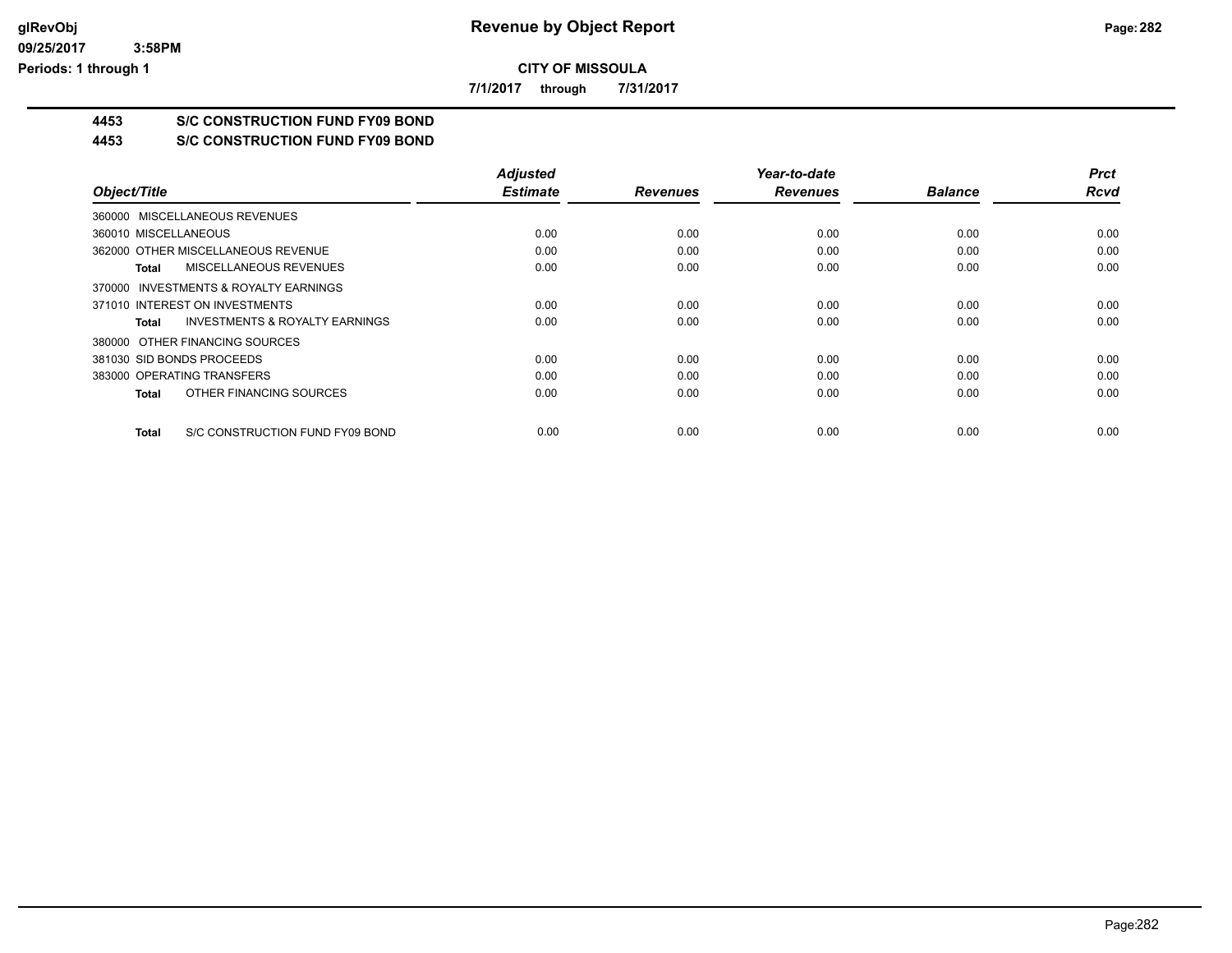**CITY OF MISSOULA**

**7/1/2017 through 7/31/2017**

# **4453 S/C CONSTRUCTION FUND FY09 BOND**

| Object/Title                                       | <b>Adjusted</b><br><b>Estimate</b> | <b>Revenues</b> | Year-to-date<br><b>Revenues</b> | <b>Balance</b> | <b>Prct</b><br>Rcvd |
|----------------------------------------------------|------------------------------------|-----------------|---------------------------------|----------------|---------------------|
| 360000 MISCELLANEOUS REVENUES                      |                                    |                 |                                 |                |                     |
| 360010 MISCELLANEOUS                               | 0.00                               | 0.00            | 0.00                            | 0.00           | 0.00                |
| 362000 OTHER MISCELLANEOUS REVENUE                 | 0.00                               | 0.00            | 0.00                            | 0.00           | 0.00                |
| MISCELLANEOUS REVENUES<br>Total                    | 0.00                               | 0.00            | 0.00                            | 0.00           | 0.00                |
| 370000 INVESTMENTS & ROYALTY EARNINGS              |                                    |                 |                                 |                |                     |
| 371010 INTEREST ON INVESTMENTS                     | 0.00                               | 0.00            | 0.00                            | 0.00           | 0.00                |
| <b>INVESTMENTS &amp; ROYALTY EARNINGS</b><br>Total | 0.00                               | 0.00            | 0.00                            | 0.00           | 0.00                |
| 380000 OTHER FINANCING SOURCES                     |                                    |                 |                                 |                |                     |
| 381030 SID BONDS PROCEEDS                          | 0.00                               | 0.00            | 0.00                            | 0.00           | 0.00                |
| 383000 OPERATING TRANSFERS                         | 0.00                               | 0.00            | 0.00                            | 0.00           | 0.00                |
| OTHER FINANCING SOURCES<br>Total                   | 0.00                               | 0.00            | 0.00                            | 0.00           | 0.00                |
| S/C CONSTRUCTION FUND FY09 BOND<br>Total           | 0.00                               | 0.00            | 0.00                            | 0.00           | 0.00                |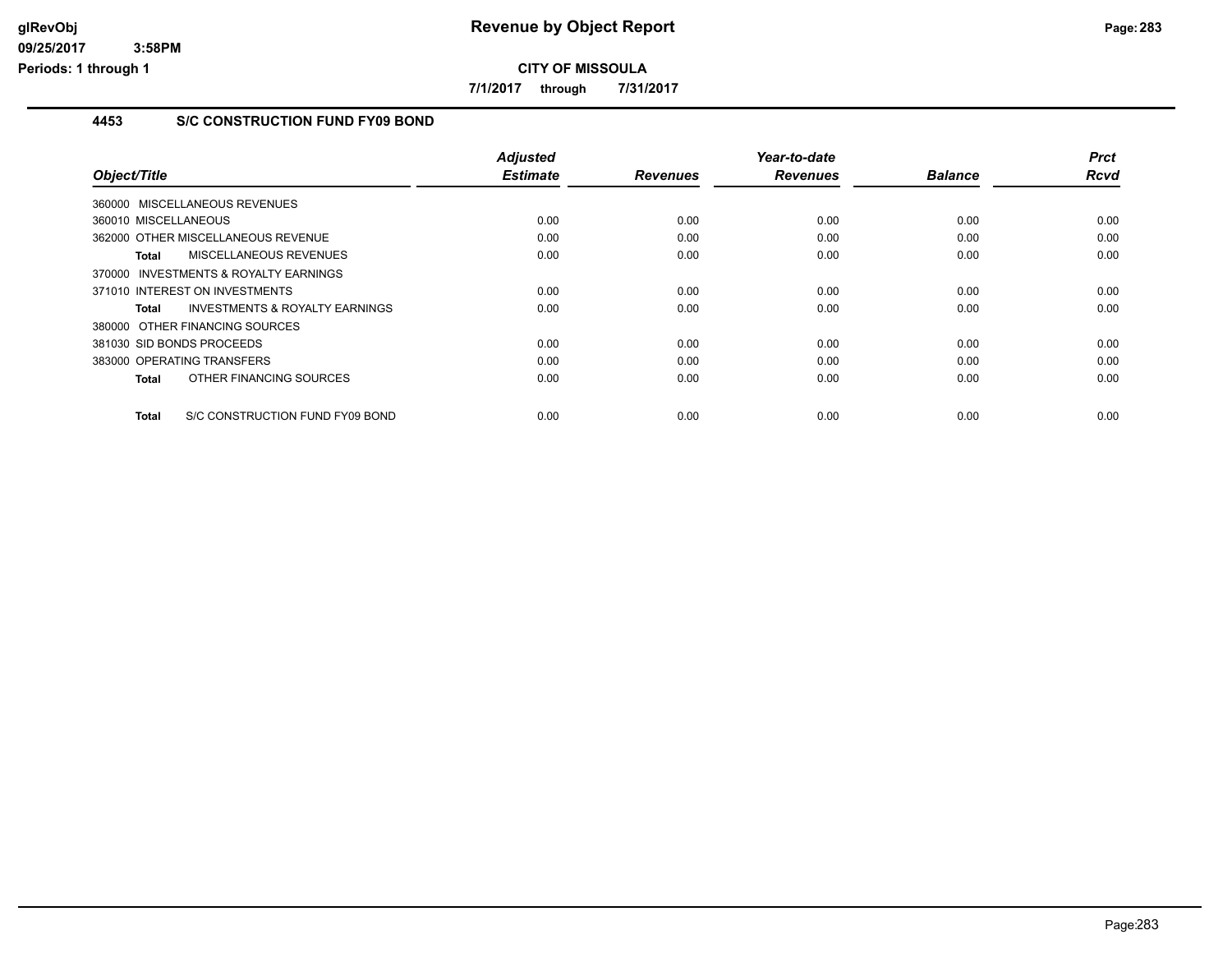**3:58PM**

**CITY OF MISSOULA**

**7/1/2017 through 7/31/2017**

# **4454 S/C CONSTRUCTION FUND FOR FY10**

#### **4454 S/C CONSTRUCTION FUND FOR FY10**

|                                                    | <b>Adjusted</b> |                 | Year-to-date    |                | <b>Prct</b> |
|----------------------------------------------------|-----------------|-----------------|-----------------|----------------|-------------|
| Object/Title                                       | <b>Estimate</b> | <b>Revenues</b> | <b>Revenues</b> | <b>Balance</b> | <b>Rcvd</b> |
| 360000 MISCELLANEOUS REVENUES                      |                 |                 |                 |                |             |
| 360010 MISCELLANEOUS                               | 0.00            | 0.00            | 0.00            | 0.00           | 0.00        |
| 362000 OTHER MISCELLANEOUS REVENUE                 | 0.00            | 0.00            | 0.00            | 0.00           | 0.00        |
| MISCELLANEOUS REVENUES<br>Total                    | 0.00            | 0.00            | 0.00            | 0.00           | 0.00        |
| 370000 INVESTMENTS & ROYALTY EARNINGS              |                 |                 |                 |                |             |
| 371010 INTEREST ON INVESTMENTS                     | 0.00            | 0.00            | 0.00            | 0.00           | 0.00        |
| <b>INVESTMENTS &amp; ROYALTY EARNINGS</b><br>Total | 0.00            | 0.00            | 0.00            | 0.00           | 0.00        |
| 380000 OTHER FINANCING SOURCES                     |                 |                 |                 |                |             |
| 381030 SID BONDS PROCEEDS                          | 0.00            | 0.00            | 0.00            | 0.00           | 0.00        |
| OTHER FINANCING SOURCES<br>Total                   | 0.00            | 0.00            | 0.00            | 0.00           | 0.00        |
| S/C CONSTRUCTION FUND FOR FY10<br><b>Total</b>     | 0.00            | 0.00            | 0.00            | 0.00           | 0.00        |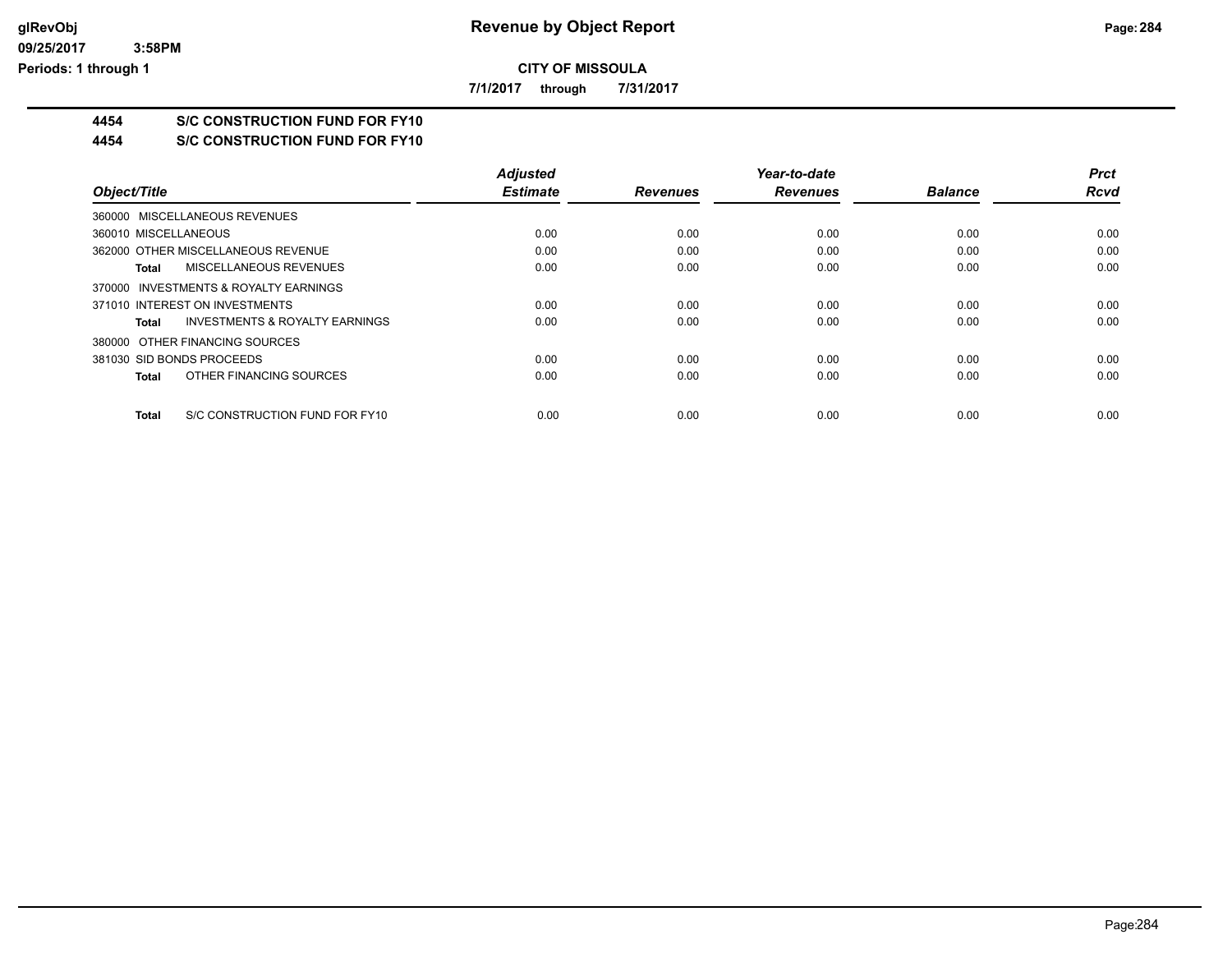**3:58PM**

**CITY OF MISSOULA**

**7/1/2017 through 7/31/2017**

# **4454 S/C CONSTRUCTION FUND FOR FY10**

|                                                    | <b>Adjusted</b> |                 | Year-to-date    |                | <b>Prct</b> |
|----------------------------------------------------|-----------------|-----------------|-----------------|----------------|-------------|
| Object/Title                                       | <b>Estimate</b> | <b>Revenues</b> | <b>Revenues</b> | <b>Balance</b> | <b>Rcvd</b> |
| 360000 MISCELLANEOUS REVENUES                      |                 |                 |                 |                |             |
| 360010 MISCELLANEOUS                               | 0.00            | 0.00            | 0.00            | 0.00           | 0.00        |
| 362000 OTHER MISCELLANEOUS REVENUE                 | 0.00            | 0.00            | 0.00            | 0.00           | 0.00        |
| <b>MISCELLANEOUS REVENUES</b><br>Total             | 0.00            | 0.00            | 0.00            | 0.00           | 0.00        |
| 370000 INVESTMENTS & ROYALTY EARNINGS              |                 |                 |                 |                |             |
| 371010 INTEREST ON INVESTMENTS                     | 0.00            | 0.00            | 0.00            | 0.00           | 0.00        |
| <b>INVESTMENTS &amp; ROYALTY EARNINGS</b><br>Total | 0.00            | 0.00            | 0.00            | 0.00           | 0.00        |
| 380000 OTHER FINANCING SOURCES                     |                 |                 |                 |                |             |
| 381030 SID BONDS PROCEEDS                          | 0.00            | 0.00            | 0.00            | 0.00           | 0.00        |
| OTHER FINANCING SOURCES<br>Total                   | 0.00            | 0.00            | 0.00            | 0.00           | 0.00        |
| S/C CONSTRUCTION FUND FOR FY10<br><b>Total</b>     | 0.00            | 0.00            | 0.00            | 0.00           | 0.00        |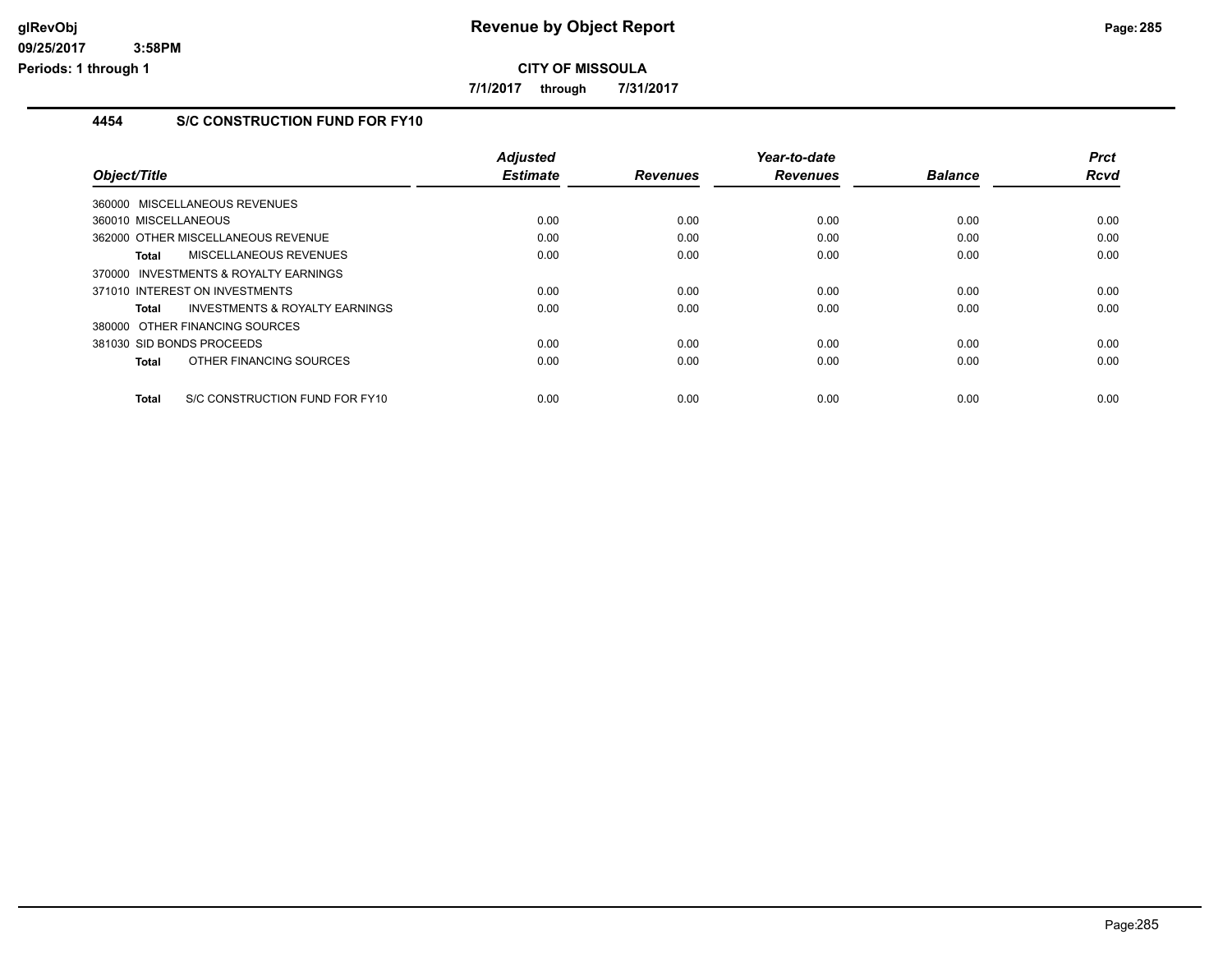**3:58PM**

**CITY OF MISSOULA**

**7/1/2017 through 7/31/2017**

# **4455 FY11 S/C CONSTRUCTION FUND**

#### **4455 FY11 S/C CONSTRUCTION FUND**

|                                                   | <b>Adjusted</b> |                 | Year-to-date    |                | <b>Prct</b> |
|---------------------------------------------------|-----------------|-----------------|-----------------|----------------|-------------|
| Object/Title                                      | <b>Estimate</b> | <b>Revenues</b> | <b>Revenues</b> | <b>Balance</b> | <b>Rcvd</b> |
| 360000 MISCELLANEOUS REVENUES                     |                 |                 |                 |                |             |
| 360010 MISCELLANEOUS                              | 0.00            | 0.00            | 0.00            | 0.00           | 0.00        |
| <b>MISCELLANEOUS REVENUES</b><br><b>Total</b>     | 0.00            | 0.00            | 0.00            | 0.00           | 0.00        |
| 370000 INVESTMENTS & ROYALTY EARNINGS             |                 |                 |                 |                |             |
| 371010 INTEREST ON INVESTMENTS                    | 0.00            | 0.00            | 0.00            | 0.00           | 0.00        |
| INVESTMENTS & ROYALTY EARNINGS<br>Total           | 0.00            | 0.00            | 0.00            | 0.00           | 0.00        |
| 380000 OTHER FINANCING SOURCES                    |                 |                 |                 |                |             |
| 381030 SID BONDS PROCEEDS                         | 0.00            | 0.00            | 0.00            | 0.00           | 0.00        |
| OTHER FINANCING SOURCES<br><b>Total</b>           | 0.00            | 0.00            | 0.00            | 0.00           | 0.00        |
| <b>FY11 S/C CONSTRUCTION FUND</b><br><b>Total</b> | 0.00            | 0.00            | 0.00            | 0.00           | 0.00        |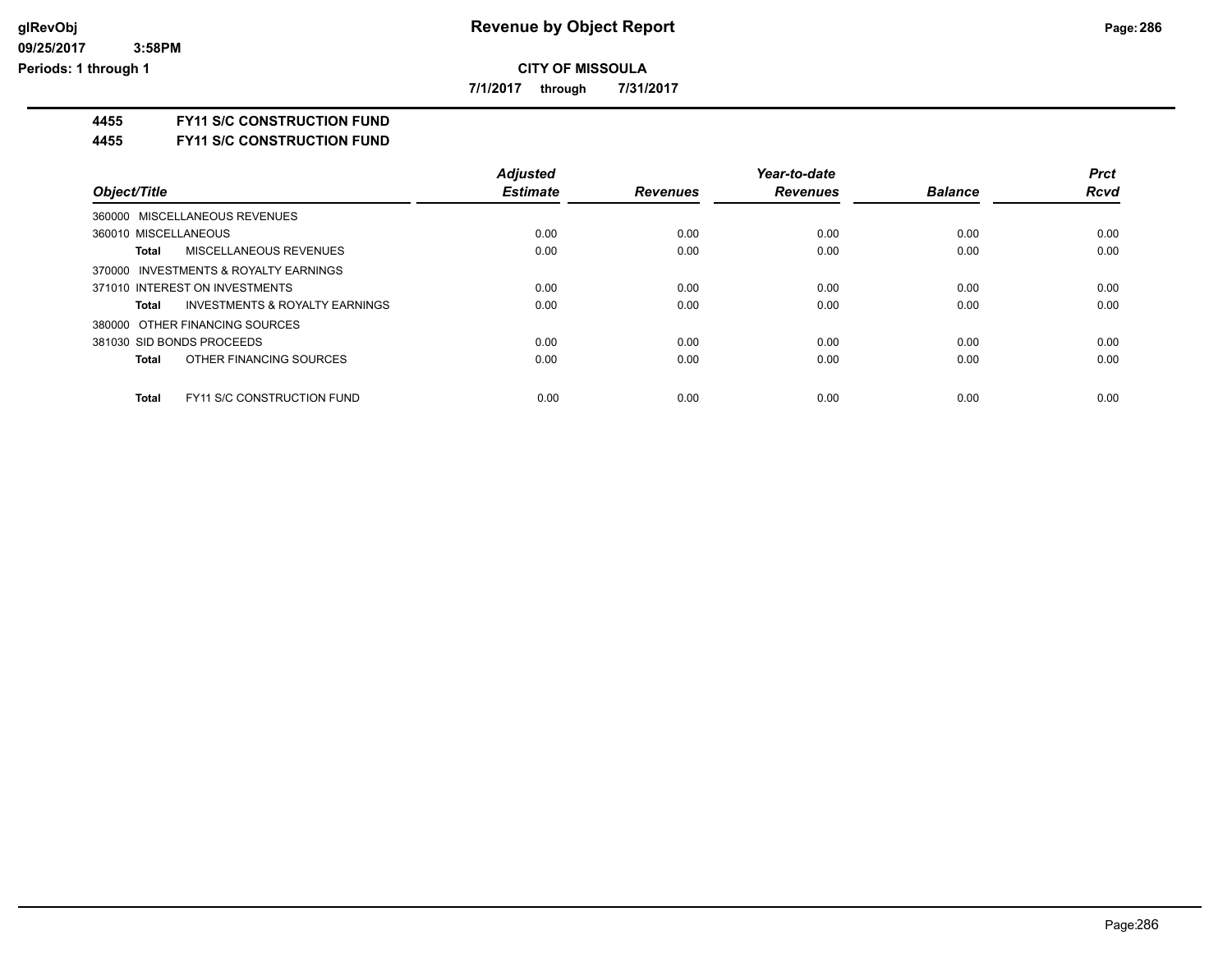**CITY OF MISSOULA**

**7/1/2017 through 7/31/2017**

# **4455 FY11 S/C CONSTRUCTION FUND**

 **3:58PM**

| Object/Title                                      | <b>Adjusted</b><br><b>Estimate</b> | <b>Revenues</b> | Year-to-date<br><b>Revenues</b> | <b>Balance</b> | <b>Prct</b><br><b>Rcvd</b> |
|---------------------------------------------------|------------------------------------|-----------------|---------------------------------|----------------|----------------------------|
| 360000 MISCELLANEOUS REVENUES                     |                                    |                 |                                 |                |                            |
| 360010 MISCELLANEOUS                              | 0.00                               | 0.00            | 0.00                            | 0.00           | 0.00                       |
| MISCELLANEOUS REVENUES<br>Total                   | 0.00                               | 0.00            | 0.00                            | 0.00           | 0.00                       |
| 370000 INVESTMENTS & ROYALTY EARNINGS             |                                    |                 |                                 |                |                            |
| 371010 INTEREST ON INVESTMENTS                    | 0.00                               | 0.00            | 0.00                            | 0.00           | 0.00                       |
| INVESTMENTS & ROYALTY EARNINGS<br>Total           | 0.00                               | 0.00            | 0.00                            | 0.00           | 0.00                       |
| 380000 OTHER FINANCING SOURCES                    |                                    |                 |                                 |                |                            |
| 381030 SID BONDS PROCEEDS                         | 0.00                               | 0.00            | 0.00                            | 0.00           | 0.00                       |
| OTHER FINANCING SOURCES<br>Total                  | 0.00                               | 0.00            | 0.00                            | 0.00           | 0.00                       |
| <b>FY11 S/C CONSTRUCTION FUND</b><br><b>Total</b> | 0.00                               | 0.00            | 0.00                            | 0.00           | 0.00                       |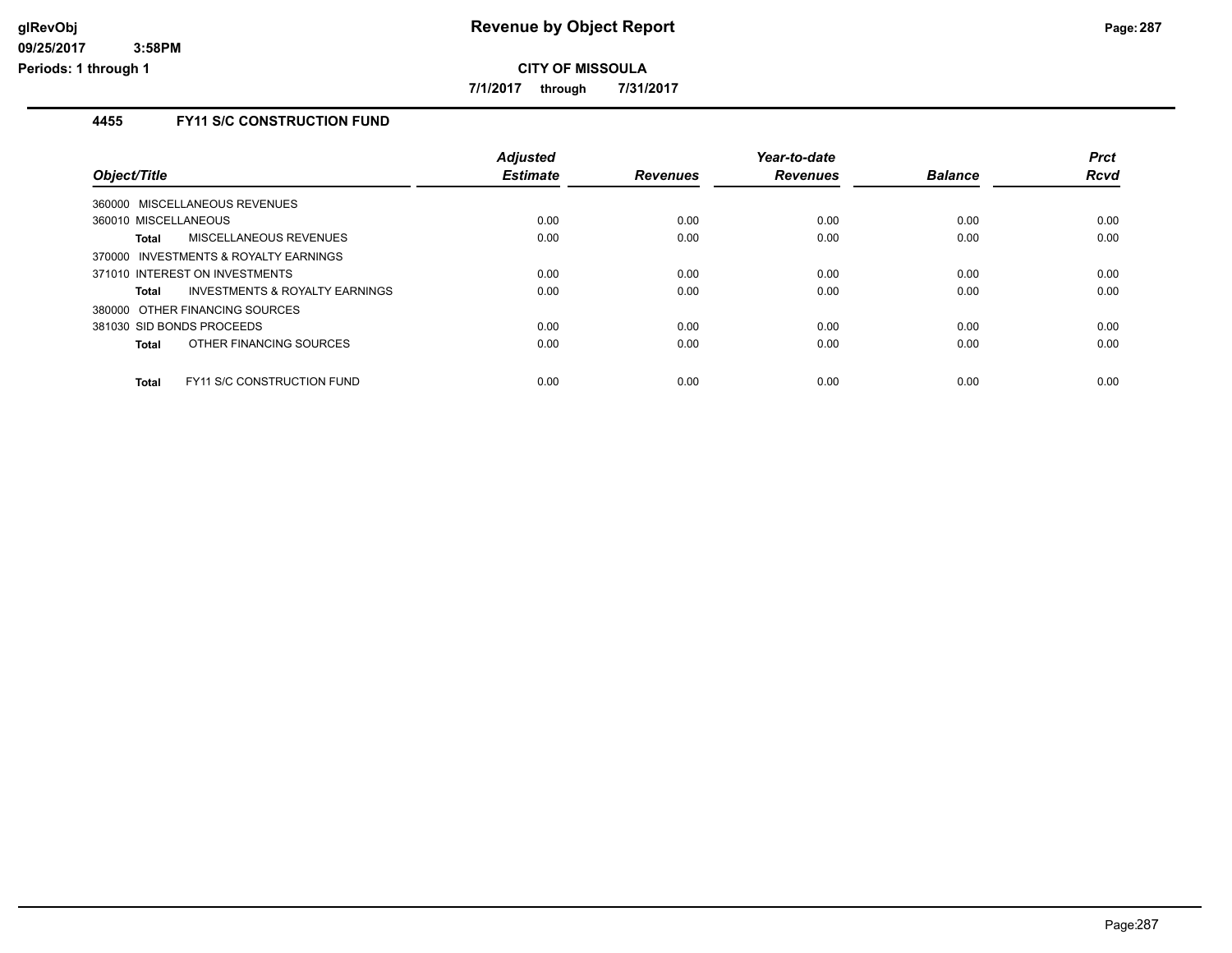**7/1/2017 through 7/31/2017**

# **4456 FY12 S/C CONSTRUCTION FUND**

#### **4456 FY12 S/C CONSTRUCTION FUND**

|                                                    | <b>Adjusted</b> |                 | Year-to-date    |                | <b>Prct</b> |
|----------------------------------------------------|-----------------|-----------------|-----------------|----------------|-------------|
| Object/Title                                       | <b>Estimate</b> | <b>Revenues</b> | <b>Revenues</b> | <b>Balance</b> | <b>Rcvd</b> |
| 360000 MISCELLANEOUS REVENUES                      |                 |                 |                 |                |             |
| 360010 MISCELLANEOUS                               | 0.00            | 0.00            | 0.00            | 0.00           | 0.00        |
| 362000 OTHER MISCELLANEOUS REVENUE                 | 0.00            | 0.00            | 0.00            | 0.00           | 0.00        |
| MISCELLANEOUS REVENUES<br>Total                    | 0.00            | 0.00            | 0.00            | 0.00           | 0.00        |
| 370000 INVESTMENTS & ROYALTY EARNINGS              |                 |                 |                 |                |             |
| 371010 INTEREST ON INVESTMENTS                     | 0.00            | 0.00            | 0.00            | 0.00           | 0.00        |
| <b>INVESTMENTS &amp; ROYALTY EARNINGS</b><br>Total | 0.00            | 0.00            | 0.00            | 0.00           | 0.00        |
| 380000 OTHER FINANCING SOURCES                     |                 |                 |                 |                |             |
| 381030 SID BONDS PROCEEDS                          | 0.00            | 0.00            | 0.00            | 0.00           | 0.00        |
| OTHER FINANCING SOURCES<br>Total                   | 0.00            | 0.00            | 0.00            | 0.00           | 0.00        |
| FY12 S/C CONSTRUCTION FUND<br><b>Total</b>         | 0.00            | 0.00            | 0.00            | 0.00           | 0.00        |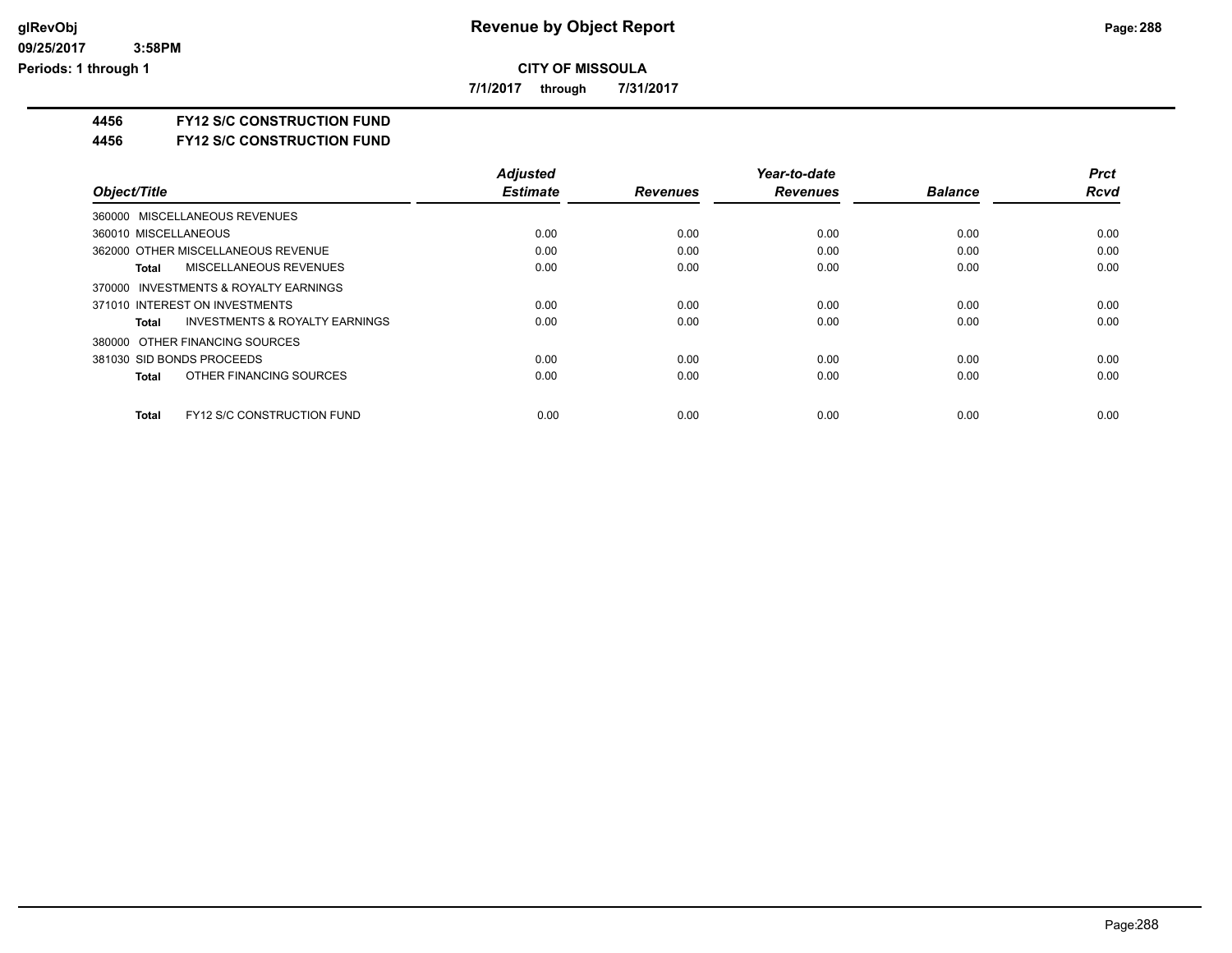**09/25/2017 3:58PM Periods: 1 through 1**

#### **CITY OF MISSOULA**

**7/1/2017 through 7/31/2017**

# **4456 FY12 S/C CONSTRUCTION FUND**

|                                                    | <b>Adjusted</b> |                 | Year-to-date    |                | <b>Prct</b> |
|----------------------------------------------------|-----------------|-----------------|-----------------|----------------|-------------|
| Object/Title                                       | <b>Estimate</b> | <b>Revenues</b> | <b>Revenues</b> | <b>Balance</b> | <b>Rcvd</b> |
| 360000 MISCELLANEOUS REVENUES                      |                 |                 |                 |                |             |
| 360010 MISCELLANEOUS                               | 0.00            | 0.00            | 0.00            | 0.00           | 0.00        |
| 362000 OTHER MISCELLANEOUS REVENUE                 | 0.00            | 0.00            | 0.00            | 0.00           | 0.00        |
| <b>MISCELLANEOUS REVENUES</b><br>Total             | 0.00            | 0.00            | 0.00            | 0.00           | 0.00        |
| 370000 INVESTMENTS & ROYALTY EARNINGS              |                 |                 |                 |                |             |
| 371010 INTEREST ON INVESTMENTS                     | 0.00            | 0.00            | 0.00            | 0.00           | 0.00        |
| <b>INVESTMENTS &amp; ROYALTY EARNINGS</b><br>Total | 0.00            | 0.00            | 0.00            | 0.00           | 0.00        |
| 380000 OTHER FINANCING SOURCES                     |                 |                 |                 |                |             |
| 381030 SID BONDS PROCEEDS                          | 0.00            | 0.00            | 0.00            | 0.00           | 0.00        |
| OTHER FINANCING SOURCES<br>Total                   | 0.00            | 0.00            | 0.00            | 0.00           | 0.00        |
| FY12 S/C CONSTRUCTION FUND<br><b>Total</b>         | 0.00            | 0.00            | 0.00            | 0.00           | 0.00        |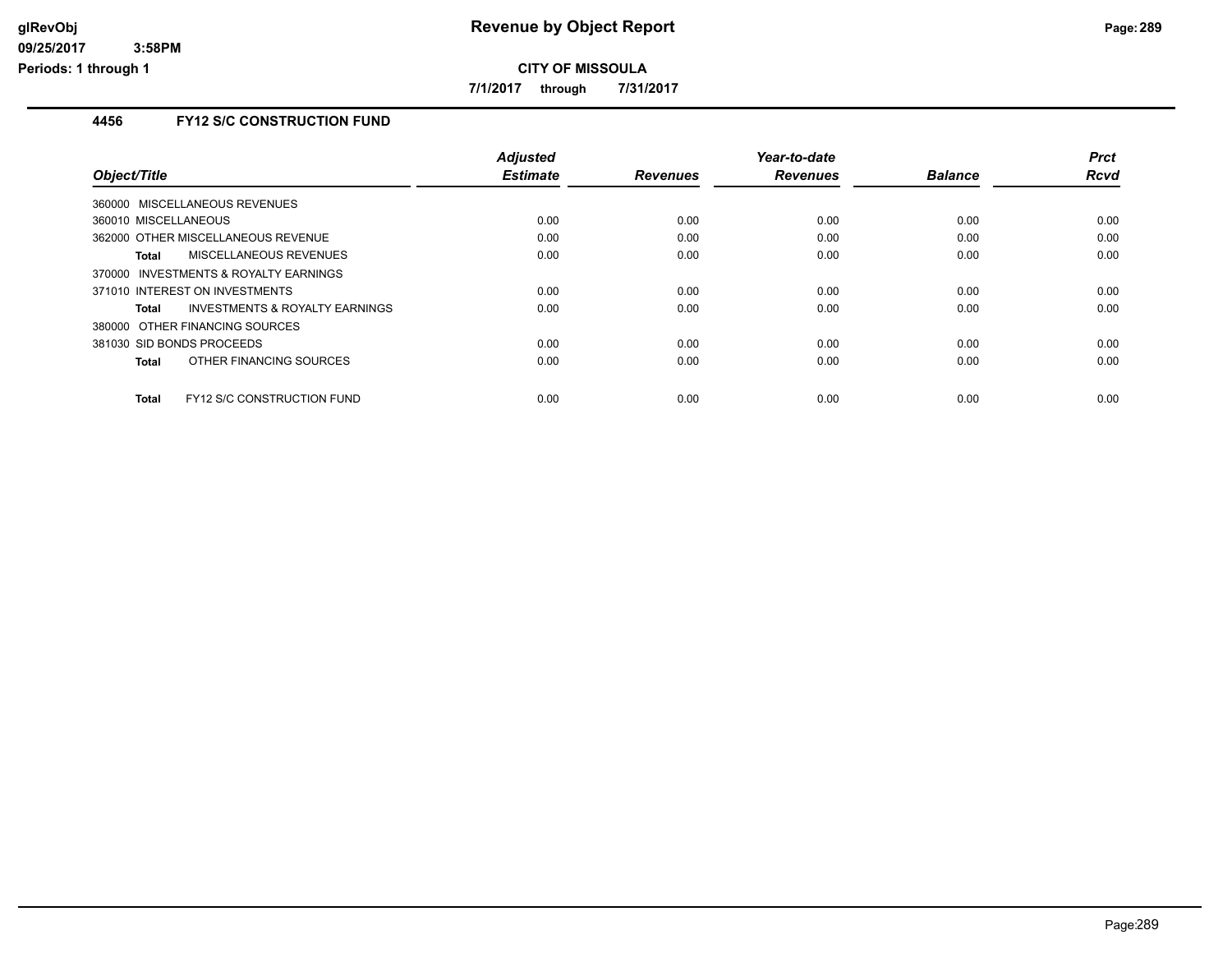**3:58PM**

**glRevObj Revenue by Object Report Page:290** 

**CITY OF MISSOULA**

**7/1/2017 through 7/31/2017**

# **4457 FY13 SIDEWALK/CURB CONSTRUCTION**

# **4457 FY13 SIDEWALK/CURB CONSTRUCTION**

|                                                    | <b>Adjusted</b> |                 | Year-to-date    |                | <b>Prct</b> |
|----------------------------------------------------|-----------------|-----------------|-----------------|----------------|-------------|
| Object/Title                                       | <b>Estimate</b> | <b>Revenues</b> | <b>Revenues</b> | <b>Balance</b> | <b>Rcvd</b> |
| 360000 MISCELLANEOUS REVENUES                      |                 |                 |                 |                |             |
| 360010 MISCELLANEOUS                               | 0.00            | 0.00            | 0.00            | 0.00           | 0.00        |
| <b>MISCELLANEOUS REVENUES</b><br>Total             | 0.00            | 0.00            | 0.00            | 0.00           | 0.00        |
| 370000 INVESTMENTS & ROYALTY EARNINGS              |                 |                 |                 |                |             |
| 371010 INTEREST ON INVESTMENTS                     | 0.00            | 0.00            | 0.00            | 0.00           | 0.00        |
| <b>INVESTMENTS &amp; ROYALTY EARNINGS</b><br>Total | 0.00            | 0.00            | 0.00            | 0.00           | 0.00        |
| 380000 OTHER FINANCING SOURCES                     |                 |                 |                 |                |             |
| 381030 SID BONDS PROCEEDS                          | 0.00            | 0.00            | 0.00            | 0.00           | 0.00        |
| 383000 OPERATING TRANSFERS                         | 0.00            | 0.00            | 0.00            | 0.00           | 0.00        |
| OTHER FINANCING SOURCES<br>Total                   | 0.00            | 0.00            | 0.00            | 0.00           | 0.00        |
| FY13 SIDEWALK/CURB CONSTRUCTION<br>Total           | 0.00            | 0.00            | 0.00            | 0.00           | 0.00        |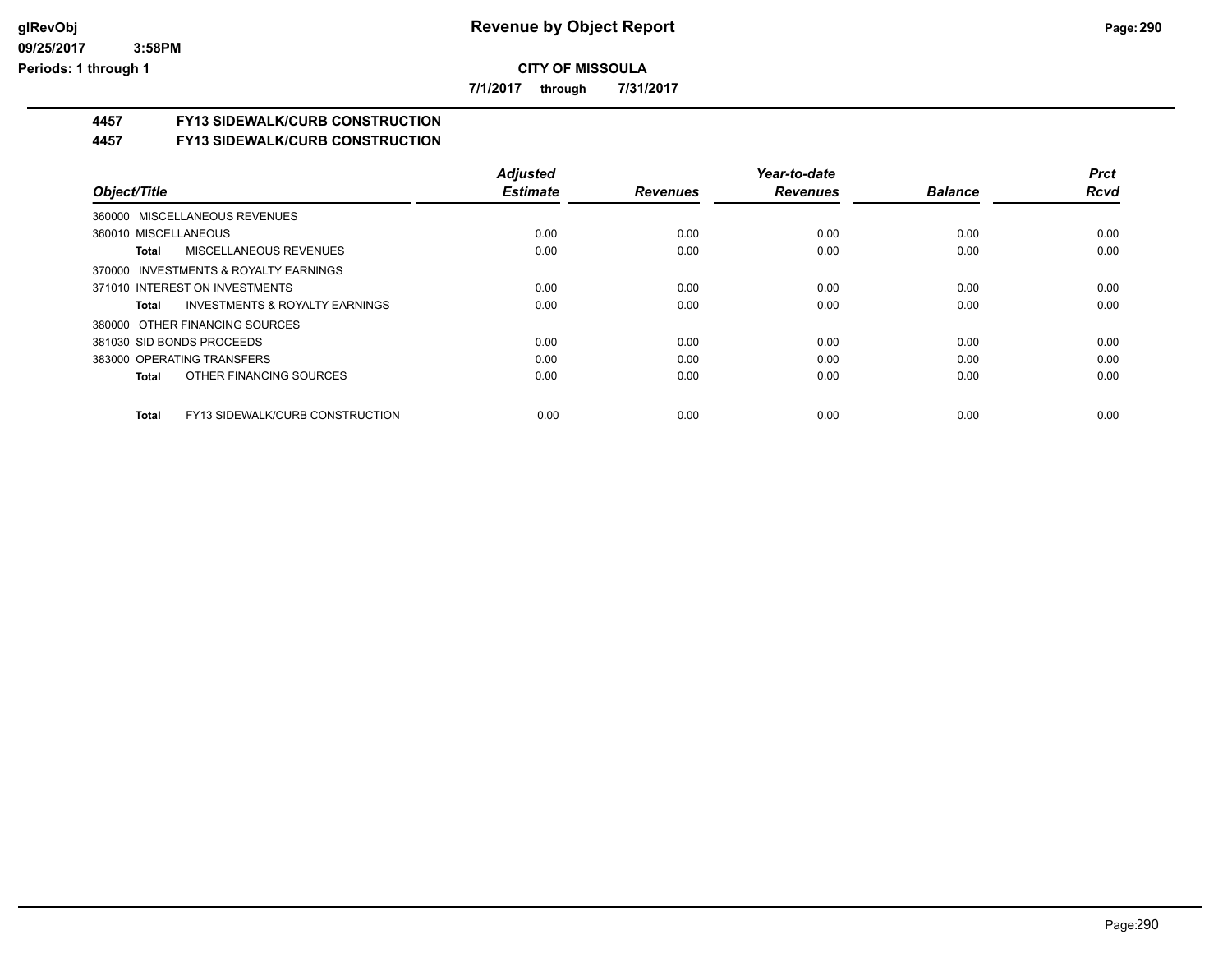**3:58PM**

**CITY OF MISSOULA**

**7/1/2017 through 7/31/2017**

# **4457 FY13 SIDEWALK/CURB CONSTRUCTION**

|                                                    | <b>Adjusted</b> |                 | Year-to-date    |                | <b>Prct</b> |
|----------------------------------------------------|-----------------|-----------------|-----------------|----------------|-------------|
| Object/Title                                       | <b>Estimate</b> | <b>Revenues</b> | <b>Revenues</b> | <b>Balance</b> | <b>Rcvd</b> |
| 360000 MISCELLANEOUS REVENUES                      |                 |                 |                 |                |             |
| 360010 MISCELLANEOUS                               | 0.00            | 0.00            | 0.00            | 0.00           | 0.00        |
| MISCELLANEOUS REVENUES<br><b>Total</b>             | 0.00            | 0.00            | 0.00            | 0.00           | 0.00        |
| 370000 INVESTMENTS & ROYALTY EARNINGS              |                 |                 |                 |                |             |
| 371010 INTEREST ON INVESTMENTS                     | 0.00            | 0.00            | 0.00            | 0.00           | 0.00        |
| <b>INVESTMENTS &amp; ROYALTY EARNINGS</b><br>Total | 0.00            | 0.00            | 0.00            | 0.00           | 0.00        |
| 380000 OTHER FINANCING SOURCES                     |                 |                 |                 |                |             |
| 381030 SID BONDS PROCEEDS                          | 0.00            | 0.00            | 0.00            | 0.00           | 0.00        |
| 383000 OPERATING TRANSFERS                         | 0.00            | 0.00            | 0.00            | 0.00           | 0.00        |
| OTHER FINANCING SOURCES<br><b>Total</b>            | 0.00            | 0.00            | 0.00            | 0.00           | 0.00        |
| <b>Total</b><br>FY13 SIDEWALK/CURB CONSTRUCTION    | 0.00            | 0.00            | 0.00            | 0.00           | 0.00        |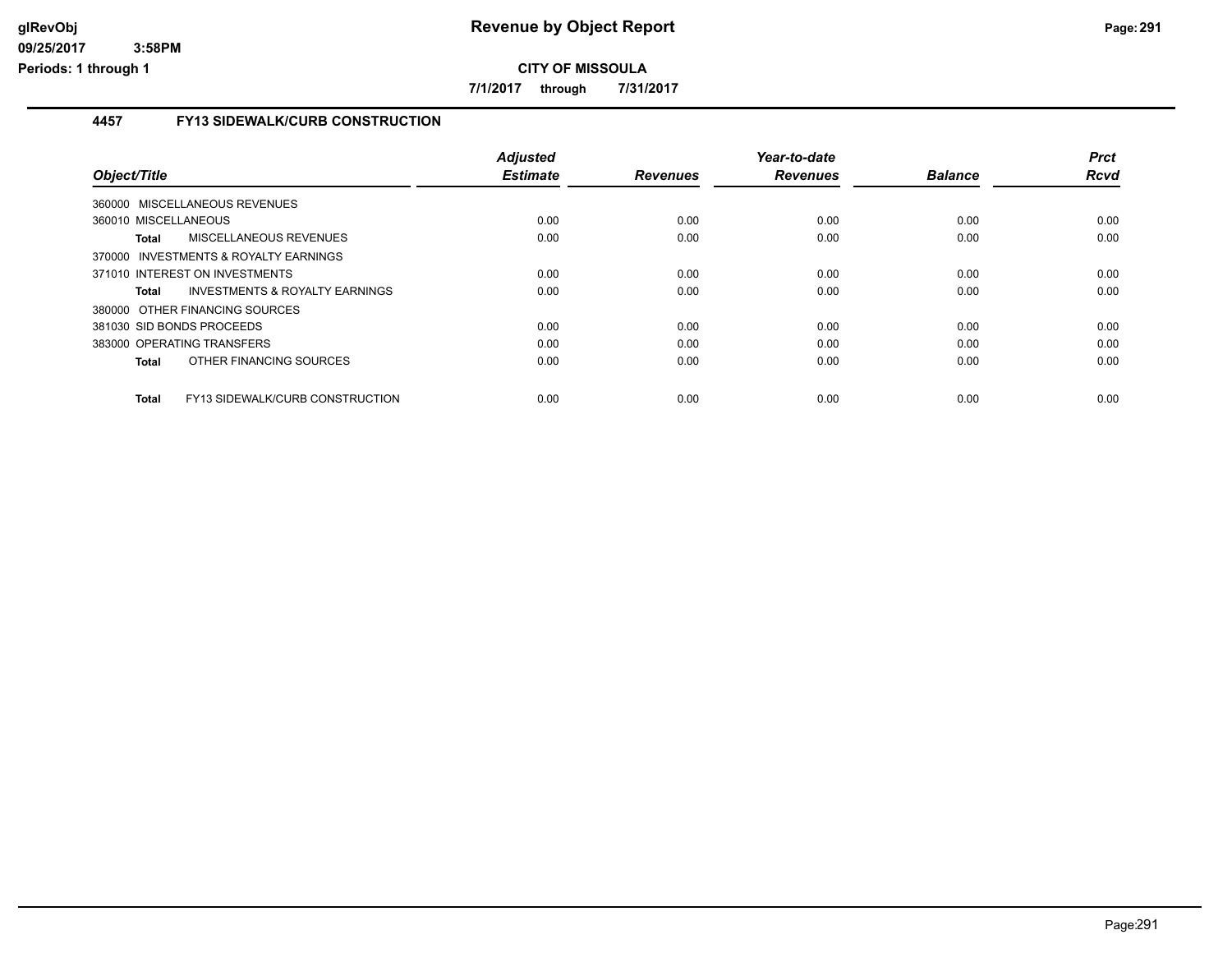**3:58PM**

**glRevObj Revenue by Object Report Page:292** 

**CITY OF MISSOULA**

**7/1/2017 through 7/31/2017**

# **4458 FY14 SIDEWALK & CURB CONSTRUCTION**

# **4458 FY14 SIDEWALK & CURB CONSTRUCTION**

|                                                              | <b>Adjusted</b> |                 | Year-to-date    |                | <b>Prct</b> |
|--------------------------------------------------------------|-----------------|-----------------|-----------------|----------------|-------------|
| Object/Title                                                 | <b>Estimate</b> | <b>Revenues</b> | <b>Revenues</b> | <b>Balance</b> | <b>Rcvd</b> |
| 360000 MISCELLANEOUS REVENUES                                |                 |                 |                 |                |             |
| 360010 MISCELLANEOUS                                         | 0.00            | 0.00            | 0.00            | 0.00           | 0.00        |
| MISCELLANEOUS REVENUES<br>Total                              | 0.00            | 0.00            | 0.00            | 0.00           | 0.00        |
| 370000 INVESTMENTS & ROYALTY EARNINGS                        |                 |                 |                 |                |             |
| 371010 INTEREST ON INVESTMENTS                               | 0.00            | 0.00            | 0.00            | 0.00           | 0.00        |
| <b>INVESTMENTS &amp; ROYALTY EARNINGS</b><br>Total           | 0.00            | 0.00            | 0.00            | 0.00           | 0.00        |
| 380000 OTHER FINANCING SOURCES                               |                 |                 |                 |                |             |
| 381030 SID BONDS PROCEEDS                                    | 0.00            | 0.00            | 0.00            | 0.00           | 0.00        |
| OTHER FINANCING SOURCES<br><b>Total</b>                      | 0.00            | 0.00            | 0.00            | 0.00           | 0.00        |
| <b>FY14 SIDEWALK &amp; CURB CONSTRUCTION</b><br><b>Total</b> | 0.00            | 0.00            | 0.00            | 0.00           | 0.00        |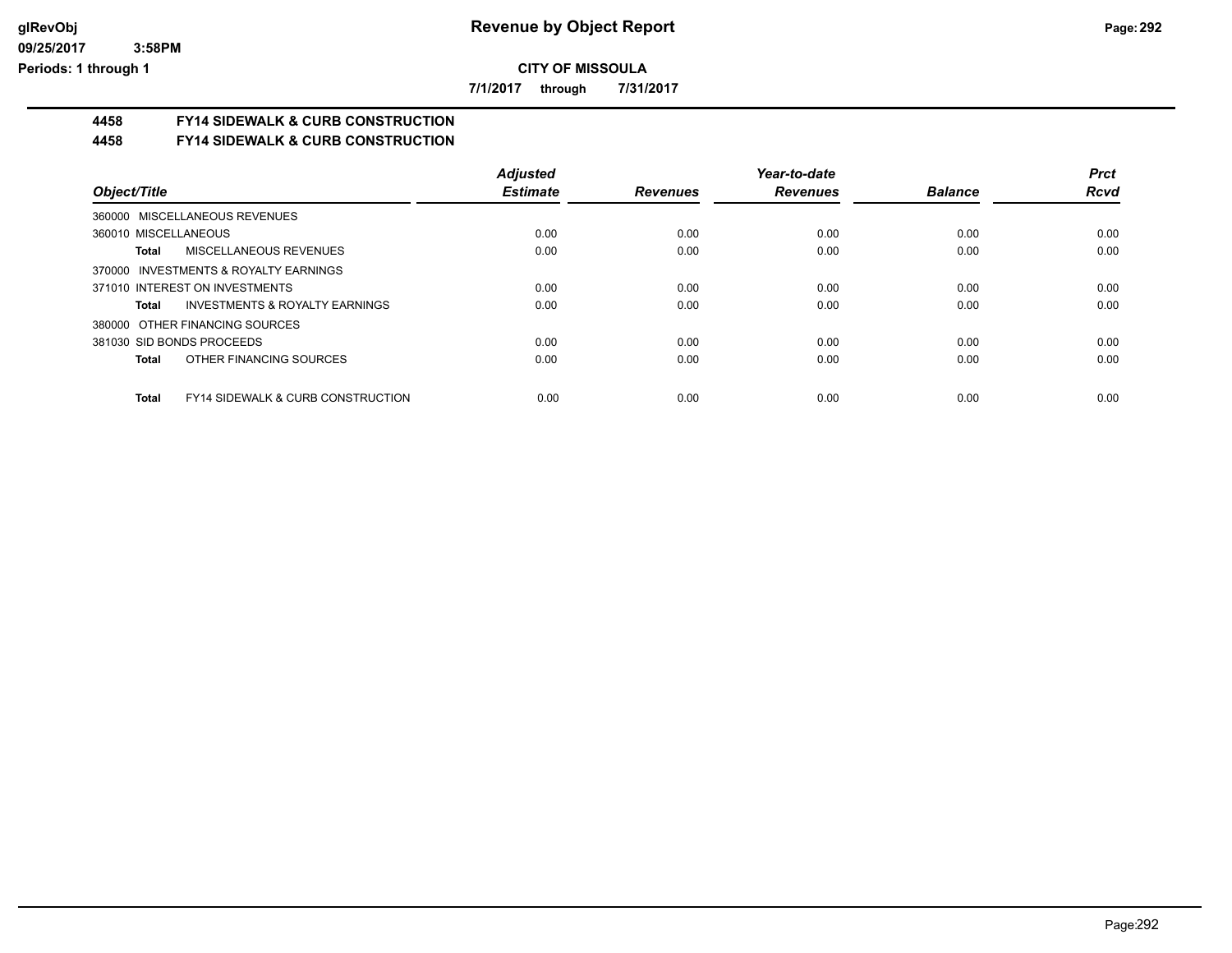**3:58PM**

**CITY OF MISSOULA**

**7/1/2017 through 7/31/2017**

# **4458 FY14 SIDEWALK & CURB CONSTRUCTION**

| Object/Title                          |                                              | <b>Adjusted</b><br><b>Estimate</b> | <b>Revenues</b> | Year-to-date<br><b>Revenues</b> | <b>Balance</b> | <b>Prct</b><br><b>Rcvd</b> |
|---------------------------------------|----------------------------------------------|------------------------------------|-----------------|---------------------------------|----------------|----------------------------|
| 360000 MISCELLANEOUS REVENUES         |                                              |                                    |                 |                                 |                |                            |
| 360010 MISCELLANEOUS                  |                                              | 0.00                               | 0.00            | 0.00                            | 0.00           | 0.00                       |
| <b>Total</b>                          | MISCELLANEOUS REVENUES                       | 0.00                               | 0.00            | 0.00                            | 0.00           | 0.00                       |
| 370000 INVESTMENTS & ROYALTY EARNINGS |                                              |                                    |                 |                                 |                |                            |
| 371010 INTEREST ON INVESTMENTS        |                                              | 0.00                               | 0.00            | 0.00                            | 0.00           | 0.00                       |
| <b>Total</b>                          | INVESTMENTS & ROYALTY EARNINGS               | 0.00                               | 0.00            | 0.00                            | 0.00           | 0.00                       |
| 380000 OTHER FINANCING SOURCES        |                                              |                                    |                 |                                 |                |                            |
| 381030 SID BONDS PROCEEDS             |                                              | 0.00                               | 0.00            | 0.00                            | 0.00           | 0.00                       |
| <b>Total</b>                          | OTHER FINANCING SOURCES                      | 0.00                               | 0.00            | 0.00                            | 0.00           | 0.00                       |
| <b>Total</b>                          | <b>FY14 SIDEWALK &amp; CURB CONSTRUCTION</b> | 0.00                               | 0.00            | 0.00                            | 0.00           | 0.00                       |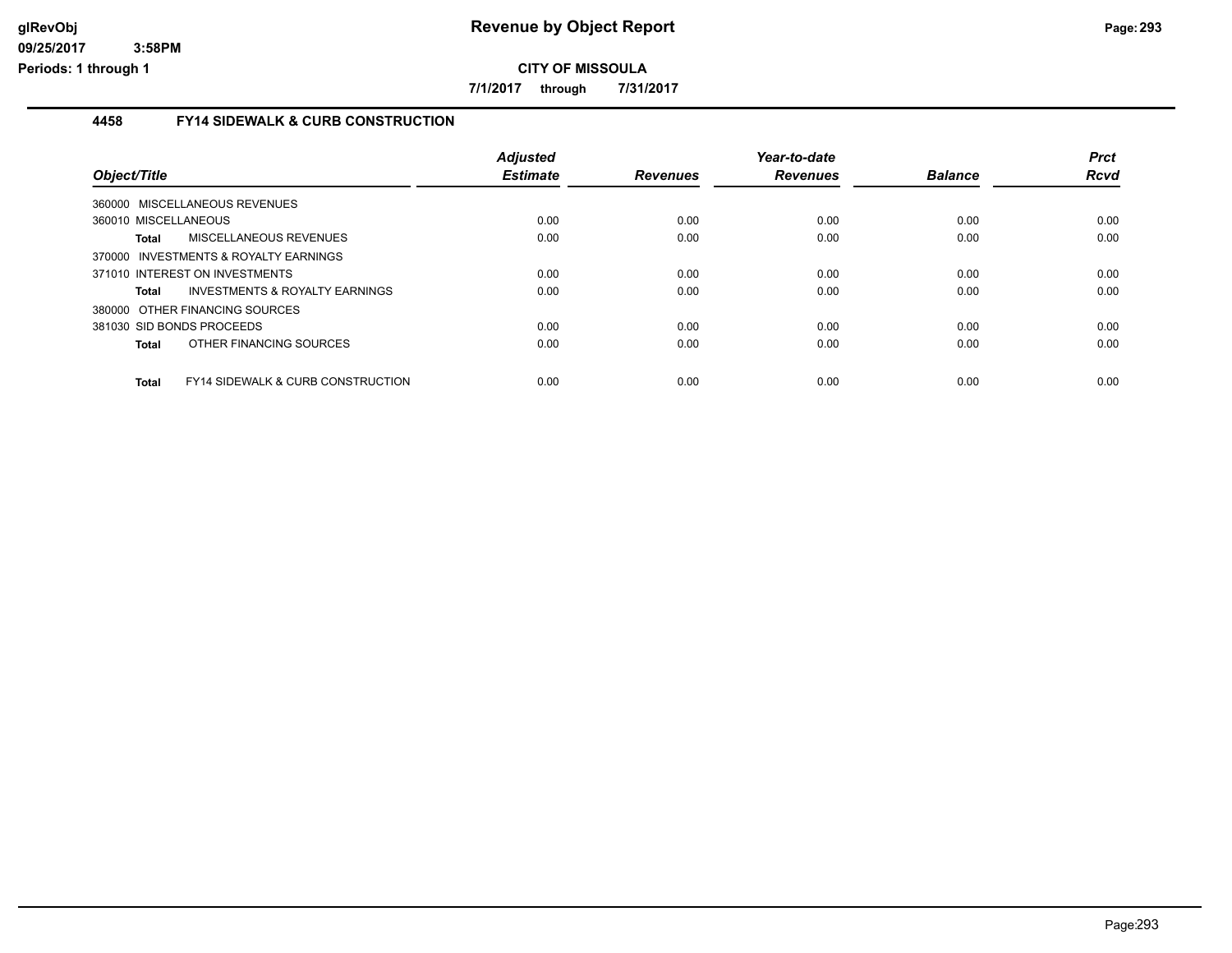**09/25/2017 3:58PM Periods: 1 through 1**

**CITY OF MISSOULA**

**7/1/2017 through 7/31/2017**

# **4459 FY15 SIDEWALK/CURB CONSTRUCTION**

# **4459 FY15 SIDEWALK/CURB CONSTRUCTION**

|                                                 | <b>Adjusted</b> |                 | Year-to-date    |                | <b>Prct</b> |
|-------------------------------------------------|-----------------|-----------------|-----------------|----------------|-------------|
| Object/Title                                    | <b>Estimate</b> | <b>Revenues</b> | <b>Revenues</b> | <b>Balance</b> | <b>Rcvd</b> |
| 330000 INTERGOVERNMENTAL REVENUES               |                 |                 |                 |                |             |
| 331156 CTEP GRANTS                              | 0.00            | 0.00            | 0.00            | 0.00           | 0.00        |
| <b>INTERGOVERNMENTAL REVENUES</b><br>Total      | 0.00            | 0.00            | 0.00            | 0.00           | 0.00        |
| 360000 MISCELLANEOUS REVENUES                   |                 |                 |                 |                |             |
| 360010 MISCELLANEOUS                            | 0.00            | 0.00            | 0.00            | 0.00           | 0.00        |
| MISCELLANEOUS REVENUES<br>Total                 | 0.00            | 0.00            | 0.00            | 0.00           | 0.00        |
| 380000 OTHER FINANCING SOURCES                  |                 |                 |                 |                |             |
| 381030 SID BONDS PROCEEDS                       | 0.00            | 0.00            | 0.00            | 0.00           | 0.00        |
| OTHER FINANCING SOURCES<br>Total                | 0.00            | 0.00            | 0.00            | 0.00           | 0.00        |
| FY15 SIDEWALK/CURB CONSTRUCTION<br><b>Total</b> | 0.00            | 0.00            | 0.00            | 0.00           | 0.00        |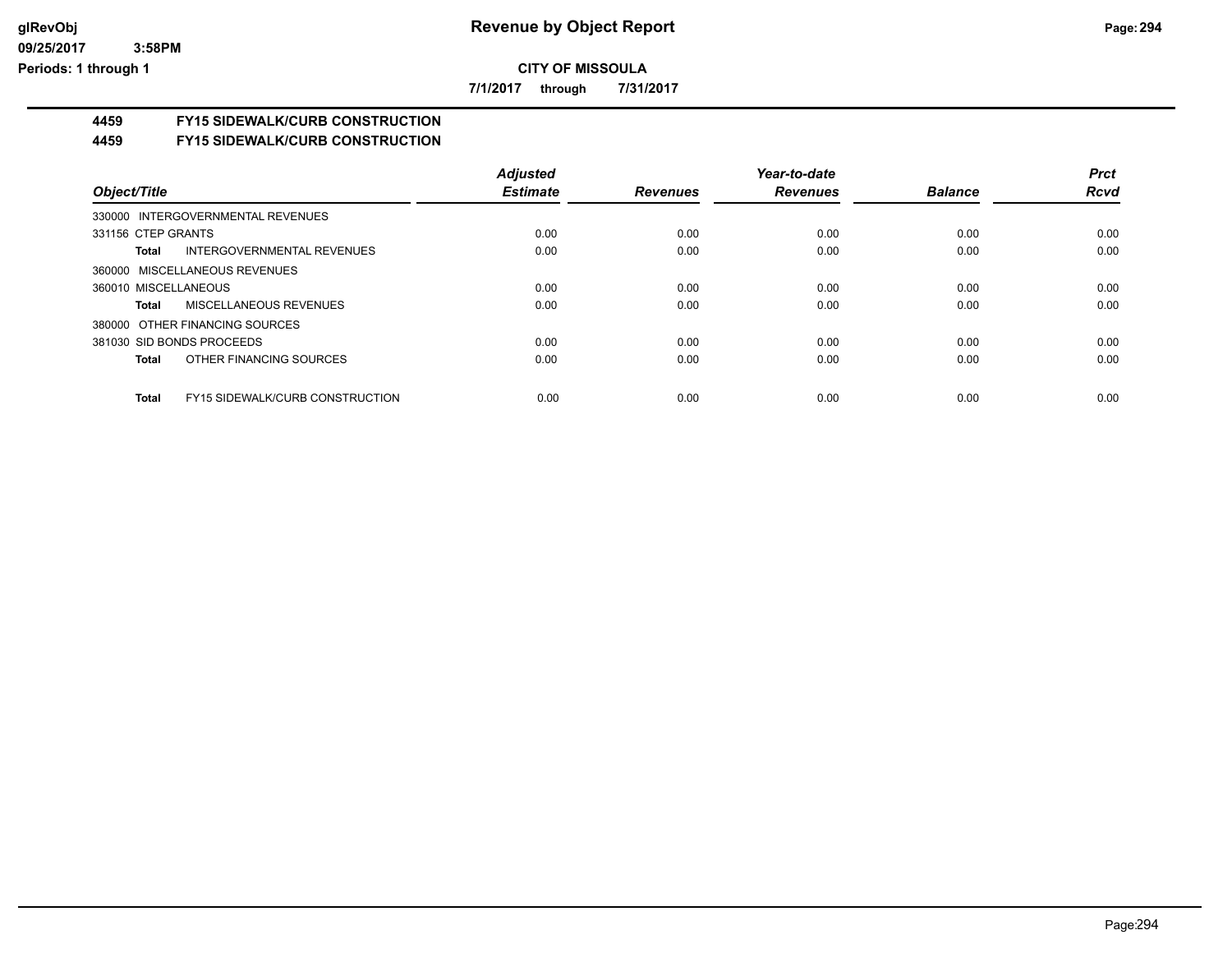**3:58PM**

**CITY OF MISSOULA**

**7/1/2017 through 7/31/2017**

# **4459 FY15 SIDEWALK/CURB CONSTRUCTION**

| Object/Title                      |                                 | <b>Adjusted</b><br><b>Estimate</b> | <b>Revenues</b> | Year-to-date<br><b>Revenues</b> | <b>Balance</b> | <b>Prct</b><br><b>Rcvd</b> |
|-----------------------------------|---------------------------------|------------------------------------|-----------------|---------------------------------|----------------|----------------------------|
| 330000 INTERGOVERNMENTAL REVENUES |                                 |                                    |                 |                                 |                |                            |
| 331156 CTEP GRANTS                |                                 | 0.00                               | 0.00            | 0.00                            | 0.00           | 0.00                       |
| <b>Total</b>                      | INTERGOVERNMENTAL REVENUES      | 0.00                               | 0.00            | 0.00                            | 0.00           | 0.00                       |
| 360000 MISCELLANEOUS REVENUES     |                                 |                                    |                 |                                 |                |                            |
| 360010 MISCELLANEOUS              |                                 | 0.00                               | 0.00            | 0.00                            | 0.00           | 0.00                       |
| <b>Total</b>                      | MISCELLANEOUS REVENUES          | 0.00                               | 0.00            | 0.00                            | 0.00           | 0.00                       |
| 380000 OTHER FINANCING SOURCES    |                                 |                                    |                 |                                 |                |                            |
| 381030 SID BONDS PROCEEDS         |                                 | 0.00                               | 0.00            | 0.00                            | 0.00           | 0.00                       |
| <b>Total</b>                      | OTHER FINANCING SOURCES         | 0.00                               | 0.00            | 0.00                            | 0.00           | 0.00                       |
| <b>Total</b>                      | FY15 SIDEWALK/CURB CONSTRUCTION | 0.00                               | 0.00            | 0.00                            | 0.00           | 0.00                       |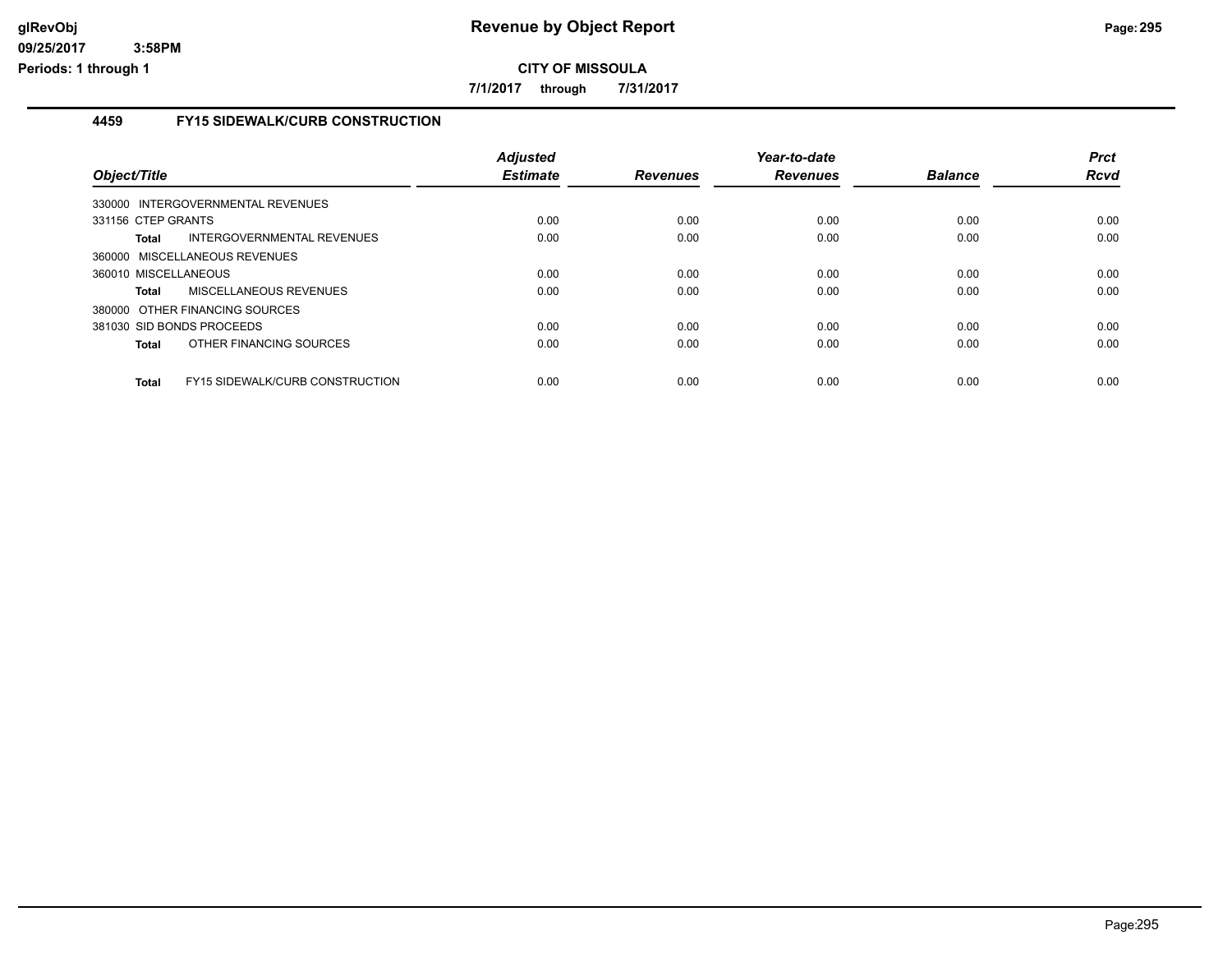**09/25/2017 3:58PM Periods: 1 through 1**

**CITY OF MISSOULA**

**7/1/2017 through 7/31/2017**

# **4460 FY16 SIDEWALK/CURB CONSTRUCTION**

**4460 FY16 SIDEWALK/CURB CONSTRUCTION**

|                                                 | <b>Adjusted</b> |                 | Year-to-date    |                | <b>Prct</b> |
|-------------------------------------------------|-----------------|-----------------|-----------------|----------------|-------------|
| Object/Title                                    | <b>Estimate</b> | <b>Revenues</b> | <b>Revenues</b> | <b>Balance</b> | <b>Rcvd</b> |
| 330000 INTERGOVERNMENTAL REVENUES               |                 |                 |                 |                |             |
| 331156 CTEP GRANTS                              | 0.00            | 0.00            | 0.00            | 0.00           | 0.00        |
| INTERGOVERNMENTAL REVENUES<br>Total             | 0.00            | 0.00            | 0.00            | 0.00           | 0.00        |
| 360000 MISCELLANEOUS REVENUES                   |                 |                 |                 |                |             |
| 360010 MISCELLANEOUS                            | 0.00            | 0.00            | 0.00            | 0.00           | 0.00        |
| <b>MISCELLANEOUS REVENUES</b><br>Total          | 0.00            | 0.00            | 0.00            | 0.00           | 0.00        |
| 380000 OTHER FINANCING SOURCES                  |                 |                 |                 |                |             |
| 381030 SID BONDS PROCEEDS                       | 0.00            | 0.00            | 0.00            | 0.00           | 0.00        |
| OTHER FINANCING SOURCES<br>Total                | 0.00            | 0.00            | 0.00            | 0.00           | 0.00        |
| <b>FY16 SIDEWALK/CURB CONSTRUCTION</b><br>Total | 0.00            | 0.00            | 0.00            | 0.00           | 0.00        |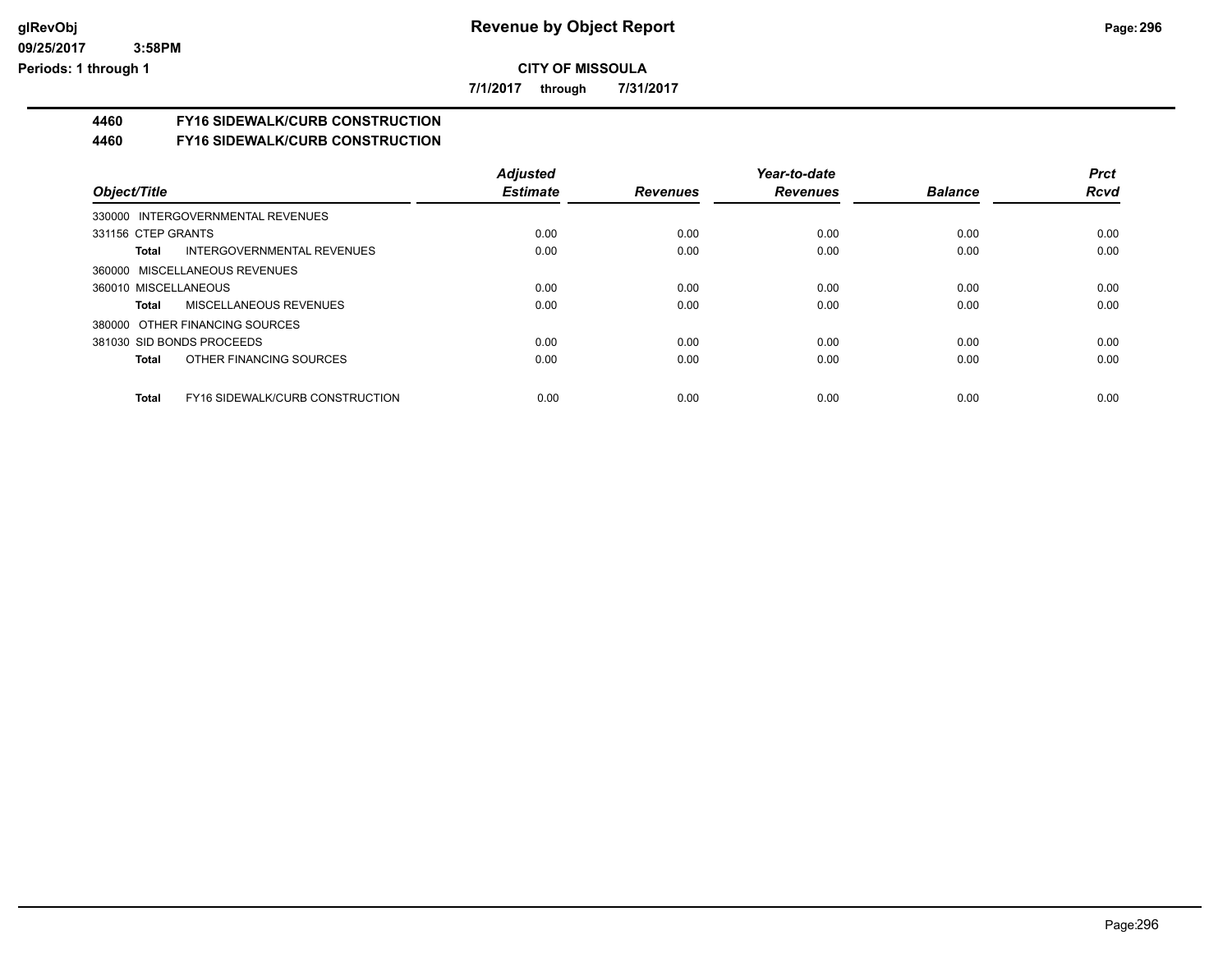**3:58PM**

**CITY OF MISSOULA**

**7/1/2017 through 7/31/2017**

### **4460 FY16 SIDEWALK/CURB CONSTRUCTION**

| Object/Title                                    | <b>Adjusted</b><br><b>Estimate</b> | <b>Revenues</b> | Year-to-date<br><b>Revenues</b> | <b>Balance</b> | <b>Prct</b><br><b>Rcvd</b> |
|-------------------------------------------------|------------------------------------|-----------------|---------------------------------|----------------|----------------------------|
| 330000 INTERGOVERNMENTAL REVENUES               |                                    |                 |                                 |                |                            |
| 331156 CTEP GRANTS                              | 0.00                               | 0.00            | 0.00                            | 0.00           | 0.00                       |
| INTERGOVERNMENTAL REVENUES<br><b>Total</b>      | 0.00                               | 0.00            | 0.00                            | 0.00           | 0.00                       |
| 360000 MISCELLANEOUS REVENUES                   |                                    |                 |                                 |                |                            |
| 360010 MISCELLANEOUS                            | 0.00                               | 0.00            | 0.00                            | 0.00           | 0.00                       |
| MISCELLANEOUS REVENUES<br><b>Total</b>          | 0.00                               | 0.00            | 0.00                            | 0.00           | 0.00                       |
| 380000 OTHER FINANCING SOURCES                  |                                    |                 |                                 |                |                            |
| 381030 SID BONDS PROCEEDS                       | 0.00                               | 0.00            | 0.00                            | 0.00           | 0.00                       |
| OTHER FINANCING SOURCES<br><b>Total</b>         | 0.00                               | 0.00            | 0.00                            | 0.00           | 0.00                       |
| FY16 SIDEWALK/CURB CONSTRUCTION<br><b>Total</b> | 0.00                               | 0.00            | 0.00                            | 0.00           | 0.00                       |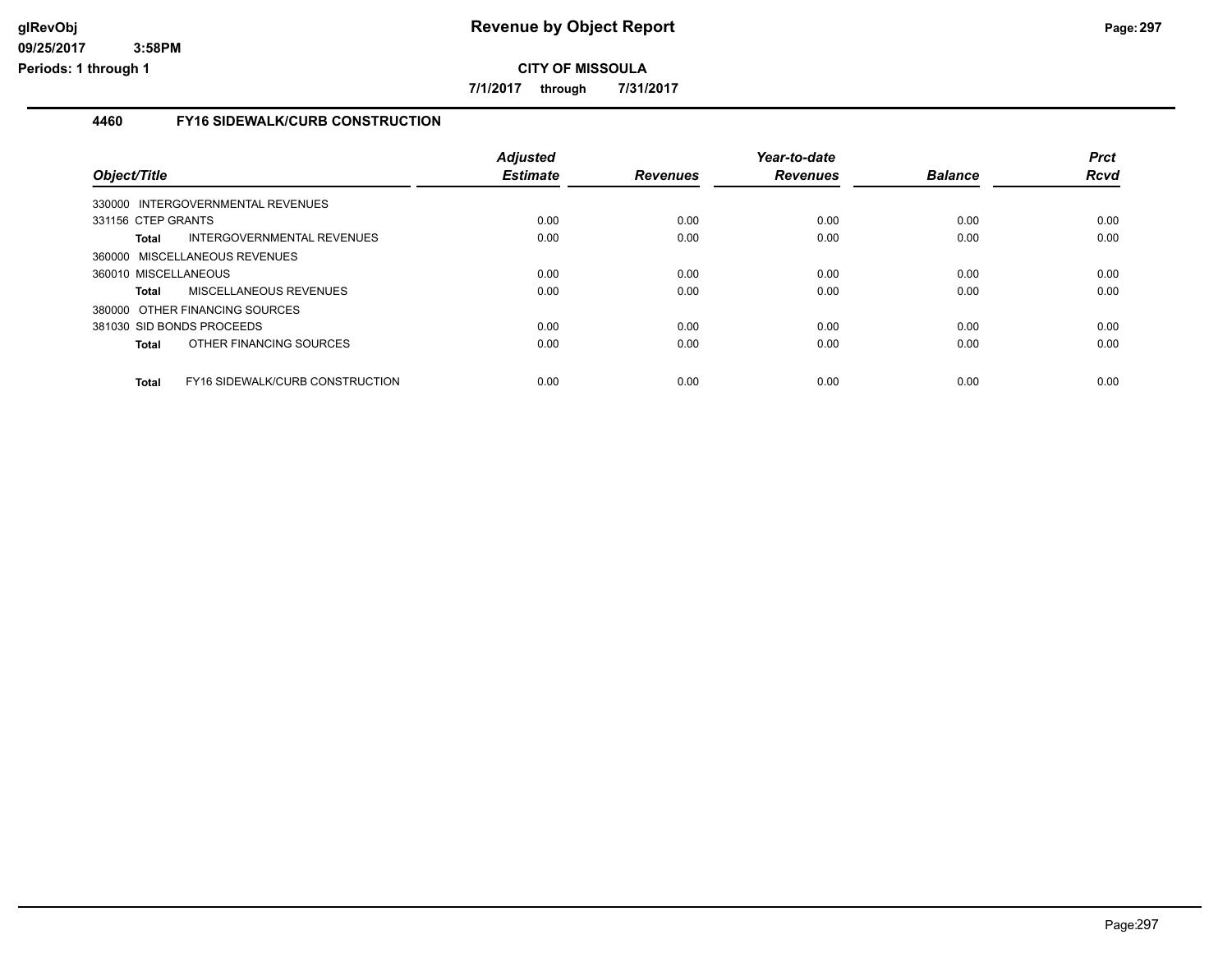**09/25/2017 3:58PM Periods: 1 through 1**

**CITY OF MISSOULA**

**7/1/2017 through 7/31/2017**

# **4461 FY17 SIDEWALK/CURB CONSTRUCTION**

**4461 FY17 SIDEWALK/CURB CONSTRUCTION**

|                                                 | <b>Adjusted</b> |                 | Year-to-date    |                | <b>Prct</b> |
|-------------------------------------------------|-----------------|-----------------|-----------------|----------------|-------------|
| Object/Title                                    | <b>Estimate</b> | <b>Revenues</b> | <b>Revenues</b> | <b>Balance</b> | <b>Rcvd</b> |
| 330000 INTERGOVERNMENTAL REVENUES               |                 |                 |                 |                |             |
| 331156 CTEP GRANTS                              | 0.00            | 0.00            | 0.00            | 0.00           | 0.00        |
| INTERGOVERNMENTAL REVENUES<br>Total             | 0.00            | 0.00            | 0.00            | 0.00           | 0.00        |
| 360000 MISCELLANEOUS REVENUES                   |                 |                 |                 |                |             |
| 360010 MISCELLANEOUS                            | 0.00            | 0.00            | 0.00            | 0.00           | 0.00        |
| MISCELLANEOUS REVENUES<br>Total                 | 0.00            | 0.00            | 0.00            | 0.00           | 0.00        |
| 380000 OTHER FINANCING SOURCES                  |                 |                 |                 |                |             |
| 381030 SID BONDS PROCEEDS                       | 0.00            | 0.00            | 0.00            | 0.00           | 0.00        |
| OTHER FINANCING SOURCES<br>Total                | 0.00            | 0.00            | 0.00            | 0.00           | 0.00        |
| <b>FY17 SIDEWALK/CURB CONSTRUCTION</b><br>Total | 0.00            | 0.00            | 0.00            | 0.00           | 0.00        |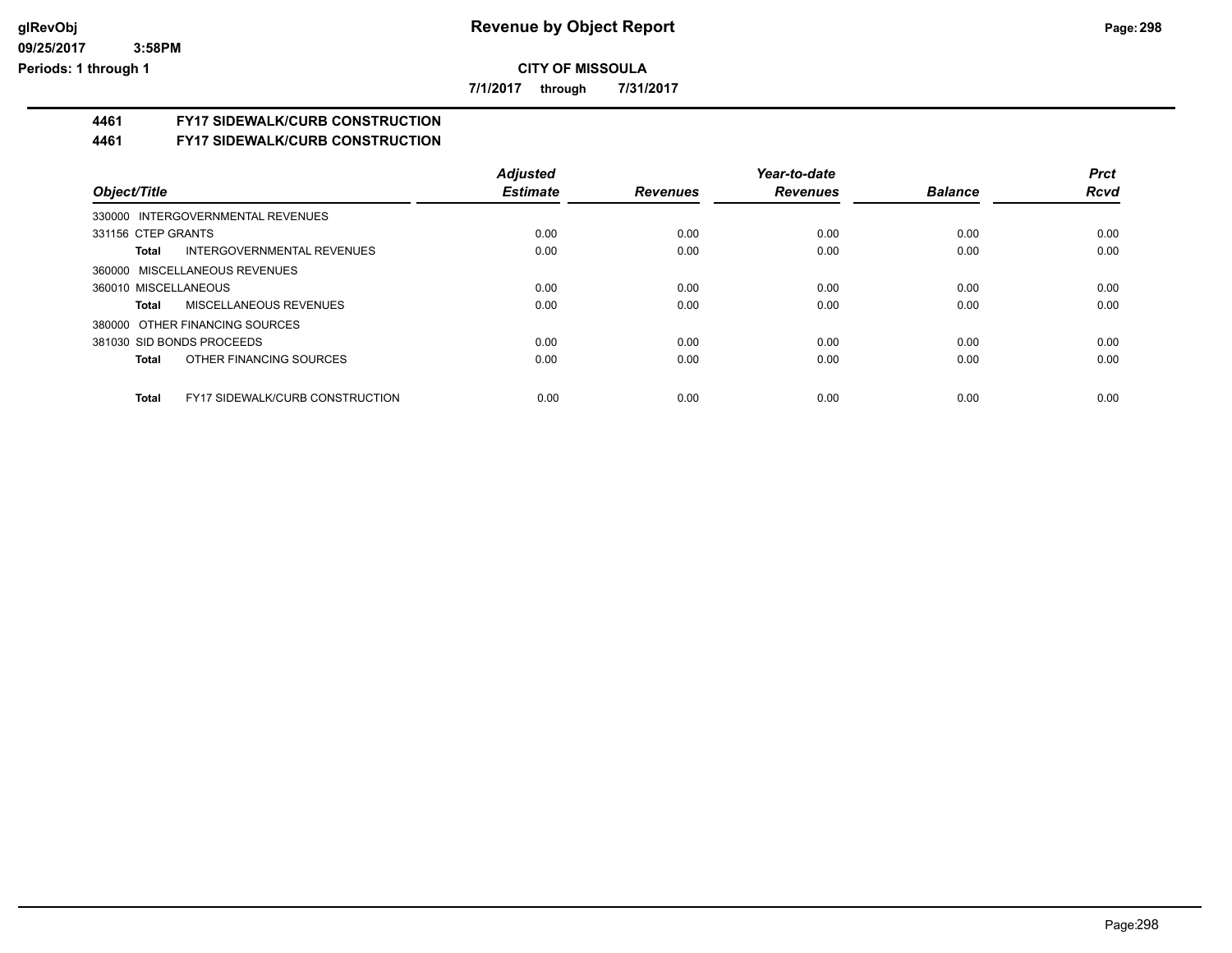**3:58PM**

**CITY OF MISSOULA**

**7/1/2017 through 7/31/2017**

# **4461 FY17 SIDEWALK/CURB CONSTRUCTION**

| Object/Title                                    | <b>Adjusted</b><br><b>Estimate</b> | <b>Revenues</b> | Year-to-date<br><b>Revenues</b> | <b>Balance</b> | <b>Prct</b><br><b>Rcvd</b> |
|-------------------------------------------------|------------------------------------|-----------------|---------------------------------|----------------|----------------------------|
| 330000 INTERGOVERNMENTAL REVENUES               |                                    |                 |                                 |                |                            |
| 331156 CTEP GRANTS                              | 0.00                               | 0.00            | 0.00                            | 0.00           | 0.00                       |
| INTERGOVERNMENTAL REVENUES<br><b>Total</b>      | 0.00                               | 0.00            | 0.00                            | 0.00           | 0.00                       |
| 360000 MISCELLANEOUS REVENUES                   |                                    |                 |                                 |                |                            |
| 360010 MISCELLANEOUS                            | 0.00                               | 0.00            | 0.00                            | 0.00           | 0.00                       |
| MISCELLANEOUS REVENUES<br><b>Total</b>          | 0.00                               | 0.00            | 0.00                            | 0.00           | 0.00                       |
| 380000 OTHER FINANCING SOURCES                  |                                    |                 |                                 |                |                            |
| 381030 SID BONDS PROCEEDS                       | 0.00                               | 0.00            | 0.00                            | 0.00           | 0.00                       |
| OTHER FINANCING SOURCES<br><b>Total</b>         | 0.00                               | 0.00            | 0.00                            | 0.00           | 0.00                       |
| FY17 SIDEWALK/CURB CONSTRUCTION<br><b>Total</b> | 0.00                               | 0.00            | 0.00                            | 0.00           | 0.00                       |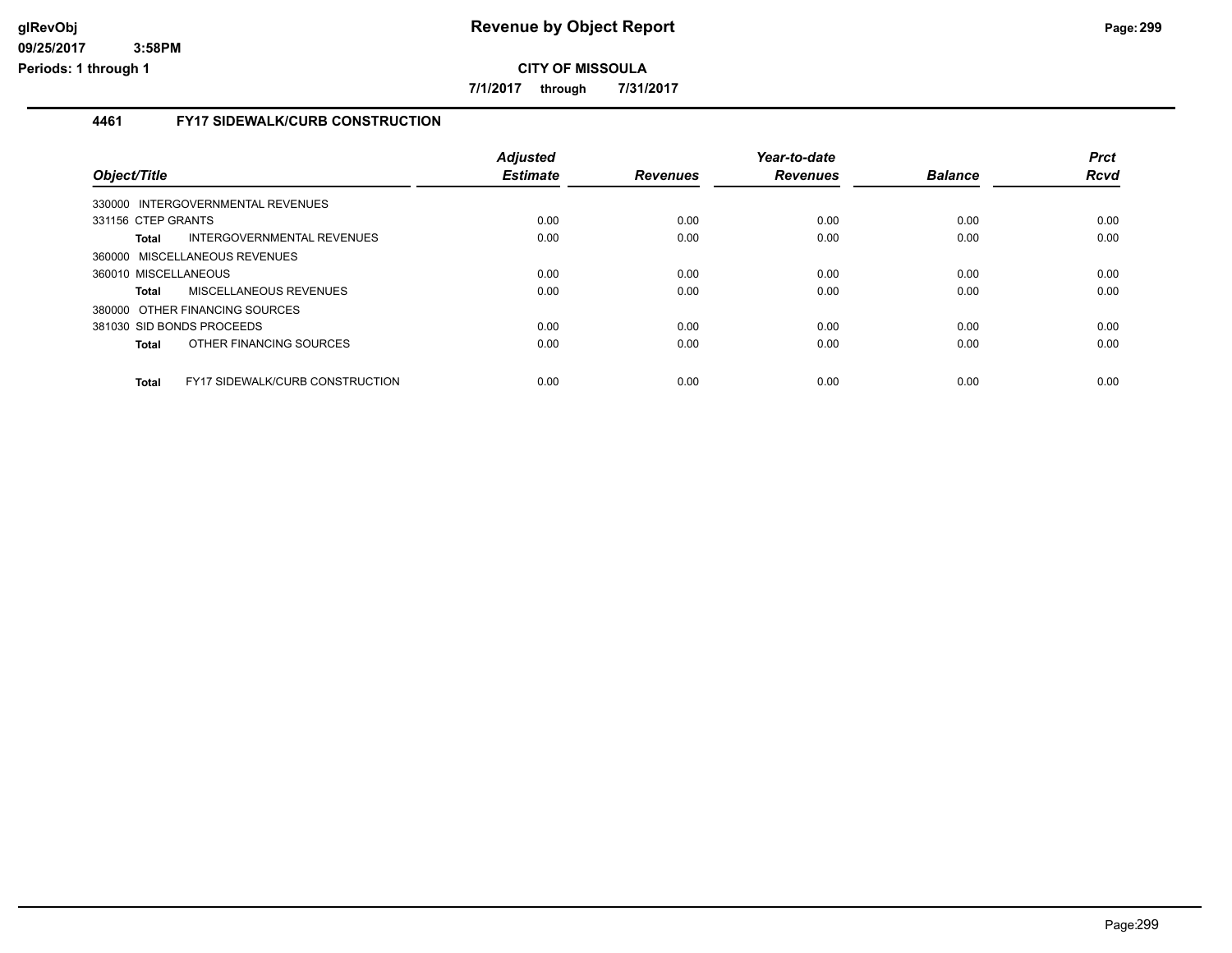**3:58PM**

**glRevObj Revenue by Object Report Page:300** 

**CITY OF MISSOULA**

**7/1/2017 through 7/31/2017**

# **4462 FY18 SIDEWALK/CURB CONSTRUCTION**

**4462 FY18 SIDEWALK/CURB CONSTRUCTION**

|                                                 | <b>Adjusted</b> |                 | Year-to-date    |                | <b>Prct</b> |
|-------------------------------------------------|-----------------|-----------------|-----------------|----------------|-------------|
| Object/Title                                    | <b>Estimate</b> | <b>Revenues</b> | <b>Revenues</b> | <b>Balance</b> | <b>Rcvd</b> |
| 330000 INTERGOVERNMENTAL REVENUES               |                 |                 |                 |                |             |
| 331156 CTEP GRANTS                              | 0.00            | 0.00            | 0.00            | 0.00           | 0.00        |
| INTERGOVERNMENTAL REVENUES<br>Total             | 0.00            | 0.00            | 0.00            | 0.00           | 0.00        |
| 360000 MISCELLANEOUS REVENUES                   |                 |                 |                 |                |             |
| 360010 MISCELLANEOUS                            | 0.00            | 0.00            | 0.00            | 0.00           | 0.00        |
| <b>MISCELLANEOUS REVENUES</b><br>Total          | 0.00            | 0.00            | 0.00            | 0.00           | 0.00        |
| 380000 OTHER FINANCING SOURCES                  |                 |                 |                 |                |             |
| 381030 SID BONDS PROCEEDS                       | 0.00            | 0.00            | 0.00            | 0.00           | 0.00        |
| OTHER FINANCING SOURCES<br>Total                | 0.00            | 0.00            | 0.00            | 0.00           | 0.00        |
| <b>FY18 SIDEWALK/CURB CONSTRUCTION</b><br>Total | 0.00            | 0.00            | 0.00            | 0.00           | 0.00        |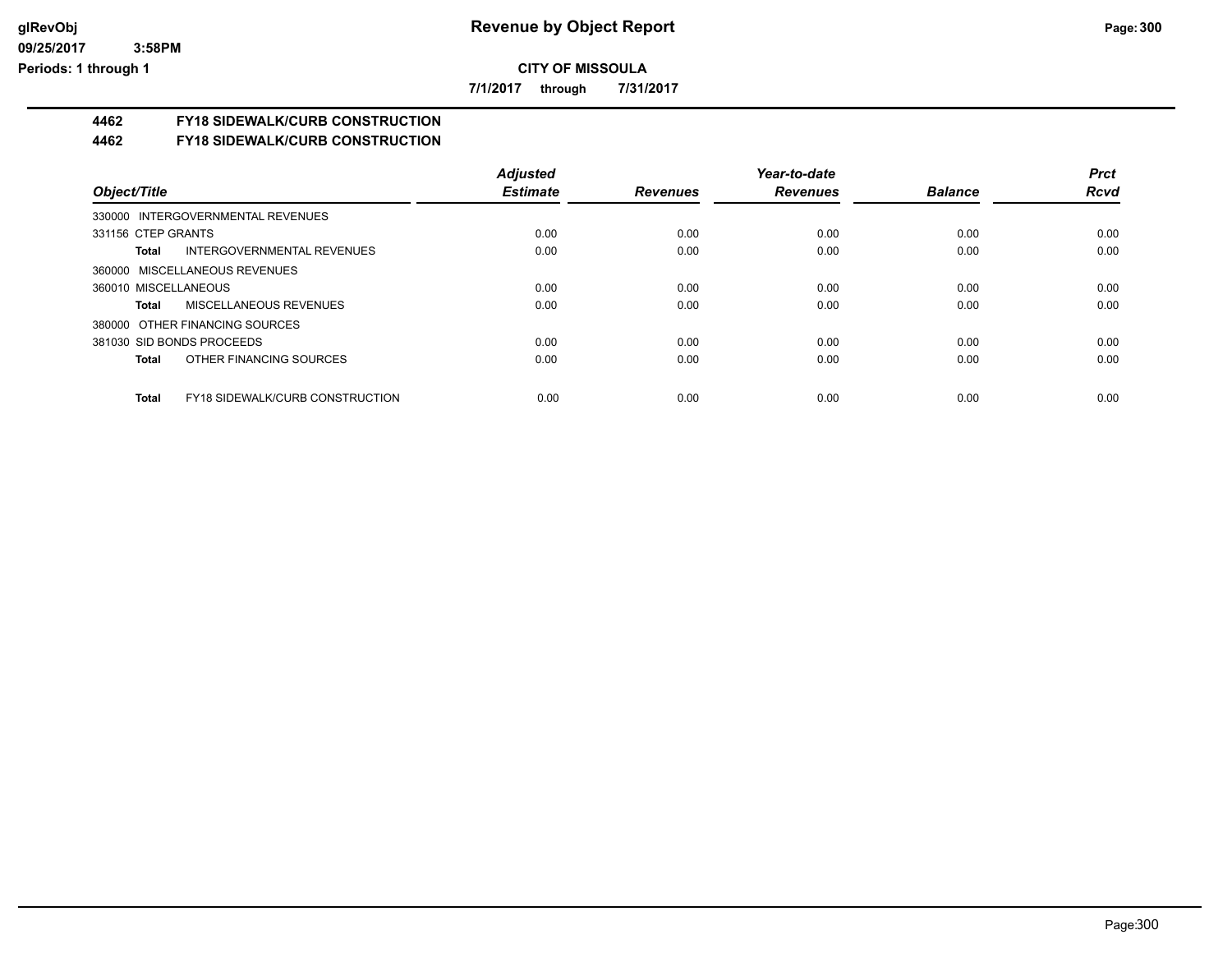**3:58PM**

**CITY OF MISSOULA**

**7/1/2017 through 7/31/2017**

# **4462 FY18 SIDEWALK/CURB CONSTRUCTION**

| Object/Title                                    | <b>Adjusted</b><br><b>Estimate</b> | <b>Revenues</b> | Year-to-date<br><b>Revenues</b> | <b>Balance</b> | <b>Prct</b><br><b>Rcvd</b> |
|-------------------------------------------------|------------------------------------|-----------------|---------------------------------|----------------|----------------------------|
| 330000 INTERGOVERNMENTAL REVENUES               |                                    |                 |                                 |                |                            |
| 331156 CTEP GRANTS                              | 0.00                               | 0.00            | 0.00                            | 0.00           | 0.00                       |
| INTERGOVERNMENTAL REVENUES<br><b>Total</b>      | 0.00                               | 0.00            | 0.00                            | 0.00           | 0.00                       |
| 360000 MISCELLANEOUS REVENUES                   |                                    |                 |                                 |                |                            |
| 360010 MISCELLANEOUS                            | 0.00                               | 0.00            | 0.00                            | 0.00           | 0.00                       |
| MISCELLANEOUS REVENUES<br><b>Total</b>          | 0.00                               | 0.00            | 0.00                            | 0.00           | 0.00                       |
| 380000 OTHER FINANCING SOURCES                  |                                    |                 |                                 |                |                            |
| 381030 SID BONDS PROCEEDS                       | 0.00                               | 0.00            | 0.00                            | 0.00           | 0.00                       |
| OTHER FINANCING SOURCES<br><b>Total</b>         | 0.00                               | 0.00            | 0.00                            | 0.00           | 0.00                       |
| FY18 SIDEWALK/CURB CONSTRUCTION<br><b>Total</b> | 0.00                               | 0.00            | 0.00                            | 0.00           | 0.00                       |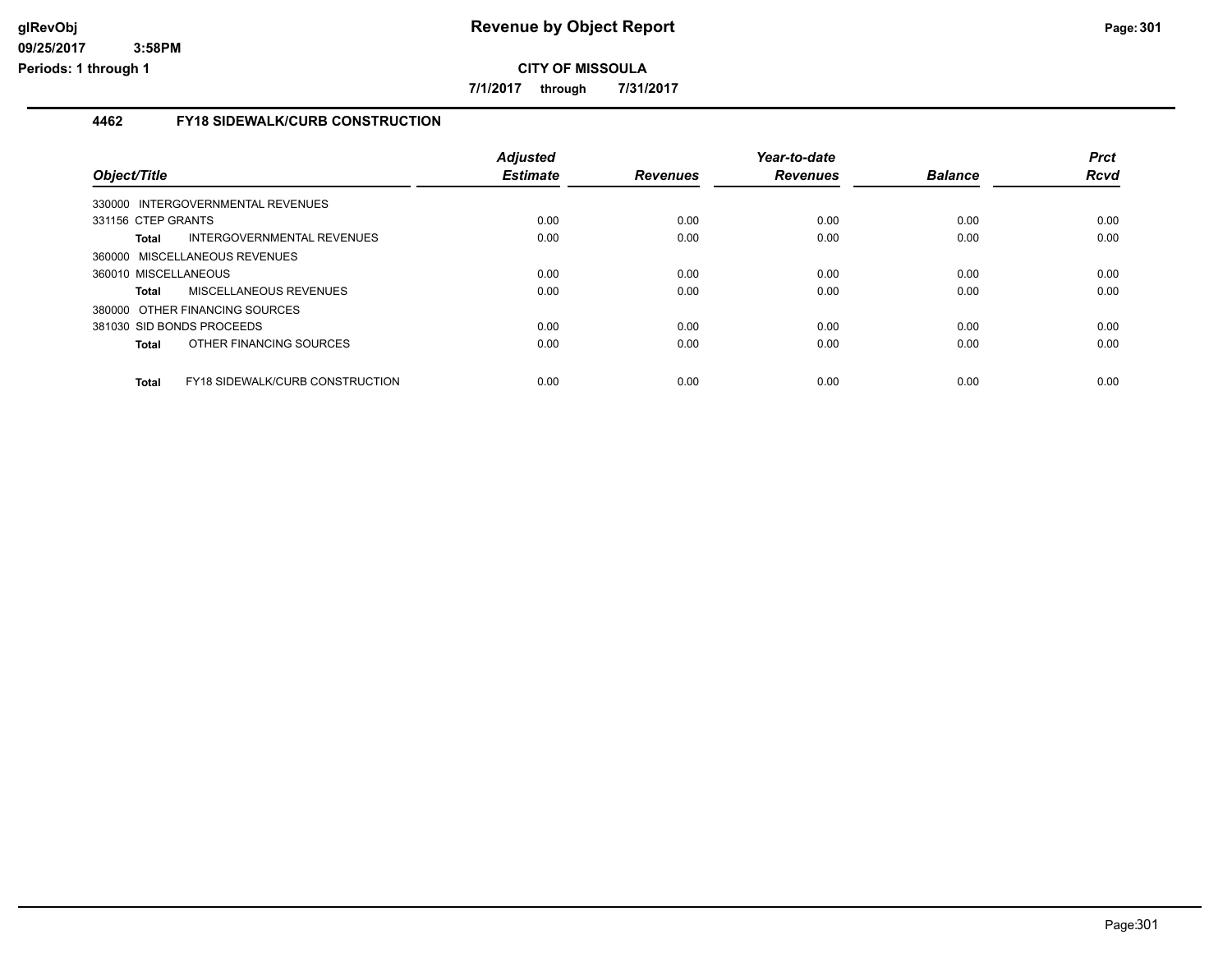**CITY OF MISSOULA**

**7/1/2017 through 7/31/2017**

### **4529 SID 529 CHRISTIAN DR TRAFFIC CALMING 4529 SID 529 CHRISTIAN DR TRAFFIC CALMING**

|                      |                                                 | <b>Adjusted</b> |                 | Year-to-date    |                | <b>Prct</b> |
|----------------------|-------------------------------------------------|-----------------|-----------------|-----------------|----------------|-------------|
| Object/Title         |                                                 | <b>Estimate</b> | <b>Revenues</b> | <b>Revenues</b> | <b>Balance</b> | <b>Rcvd</b> |
|                      | 370000 INVESTMENTS & ROYALTY EARNINGS           |                 |                 |                 |                |             |
|                      | 371010 INTEREST ON INVESTMENTS                  | 0.00            | 0.00            | 0.00            | 0.00           | 0.00        |
|                      | 371020 GAIN/LOSS IN MARKET VALUE OF INVESTMENTS | 0.00            | 0.00            | 0.00            | 0.00           | 0.00        |
| Total                | <b>INVESTMENTS &amp; ROYALTY EARNINGS</b>       | 0.00            | 0.00            | 0.00            | 0.00           | 0.00        |
|                      | 380000 OTHER FINANCING SOURCES                  |                 |                 |                 |                |             |
| 381000 LOAN PROCEEDS |                                                 | 0.00            | 0.00            | 0.00            | 0.00           | 0.00        |
| 381002 SRF LOAN      |                                                 | 0.00            | 0.00            | 0.00            | 0.00           | 0.00        |
|                      | 381030 SID BONDS PROCEEDS                       | 0.00            | 0.00            | 0.00            | 0.00           | 0.00        |
| Total                | OTHER FINANCING SOURCES                         | 0.00            | 0.00            | 0.00            | 0.00           | 0.00        |
| <b>Total</b>         | SID 529 CHRISTIAN DR TRAFFIC CALMING            | 0.00            | 0.00            | 0.00            | 0.00           | 0.00        |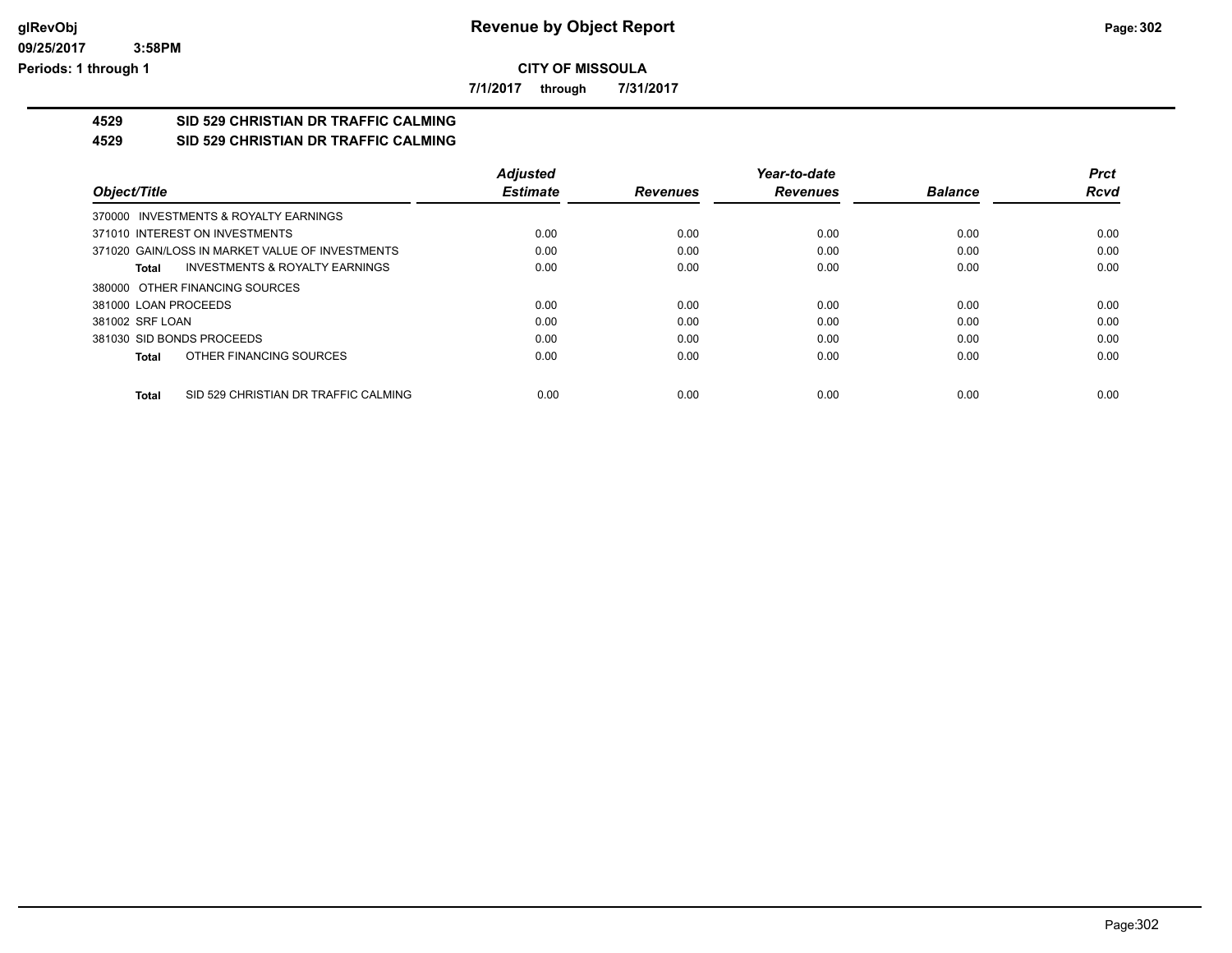**3:58PM**

**CITY OF MISSOULA**

**7/1/2017 through 7/31/2017**

## **4529 SID 529 CHRISTIAN DR TRAFFIC CALMING**

| Object/Title                                       | <b>Adjusted</b><br><b>Estimate</b> | <b>Revenues</b> | Year-to-date<br><b>Revenues</b> | <b>Balance</b> | <b>Prct</b><br>Rcvd |
|----------------------------------------------------|------------------------------------|-----------------|---------------------------------|----------------|---------------------|
| 370000 INVESTMENTS & ROYALTY EARNINGS              |                                    |                 |                                 |                |                     |
| 371010 INTEREST ON INVESTMENTS                     | 0.00                               | 0.00            | 0.00                            | 0.00           | 0.00                |
| 371020 GAIN/LOSS IN MARKET VALUE OF INVESTMENT     | 0.00                               | 0.00            | 0.00                            | 0.00           | 0.00                |
| <b>INVESTMENTS &amp; ROYALTY EARNINGS</b><br>Total | 0.00                               | 0.00            | 0.00                            | 0.00           | 0.00                |
| 380000 OTHER FINANCING SOURCES                     |                                    |                 |                                 |                |                     |
| 381000 LOAN PROCEEDS                               | 0.00                               | 0.00            | 0.00                            | 0.00           | 0.00                |
| 381002 SRF LOAN                                    | 0.00                               | 0.00            | 0.00                            | 0.00           | 0.00                |
| 381030 SID BONDS PROCEEDS                          | 0.00                               | 0.00            | 0.00                            | 0.00           | 0.00                |
| OTHER FINANCING SOURCES<br>Total                   | 0.00                               | 0.00            | 0.00                            | 0.00           | 0.00                |
| SID 529 CHRISTIAN DR TRAFFIC CALMING<br>Total      | 0.00                               | 0.00            | 0.00                            | 0.00           | 0.00                |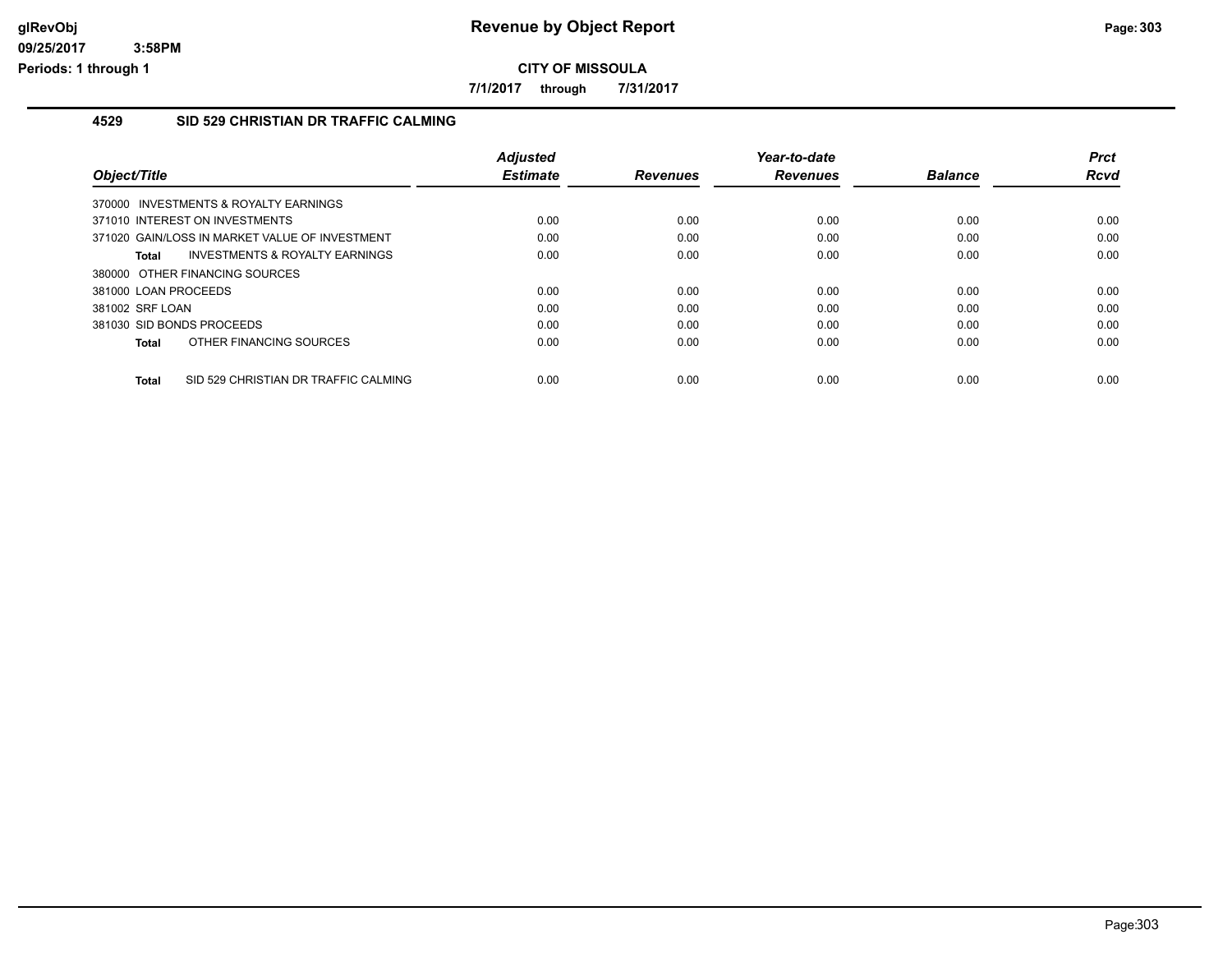**7/1/2017 through 7/31/2017**

# **4530 SID 530 CHRISTIAN DR CALMING**

**4530 SID 530 CHRISTIAN DR CALMING**

|                                                    | <b>Adjusted</b> |                 | Year-to-date    |                | <b>Prct</b> |
|----------------------------------------------------|-----------------|-----------------|-----------------|----------------|-------------|
| Object/Title                                       | <b>Estimate</b> | <b>Revenues</b> | <b>Revenues</b> | <b>Balance</b> | <b>Rcvd</b> |
| 370000 INVESTMENTS & ROYALTY EARNINGS              |                 |                 |                 |                |             |
| 371010 INTEREST ON INVESTMENTS                     | 0.00            | 0.00            | 0.00            | 0.00           | 0.00        |
| 371020 GAIN/LOSS IN MARKET VALUE OF INVESTMENTS    | 0.00            | 0.00            | 0.00            | 0.00           | 0.00        |
| <b>INVESTMENTS &amp; ROYALTY EARNINGS</b><br>Total | 0.00            | 0.00            | 0.00            | 0.00           | 0.00        |
| 380000 OTHER FINANCING SOURCES                     |                 |                 |                 |                |             |
| 381000 LOAN PROCEEDS                               | 0.00            | 0.00            | 0.00            | 0.00           | 0.00        |
| 381002 SRF LOAN                                    | 0.00            | 0.00            | 0.00            | 0.00           | 0.00        |
| 381030 SID BONDS PROCEEDS                          | 0.00            | 0.00            | 0.00            | 0.00           | 0.00        |
| OTHER FINANCING SOURCES<br>Total                   | 0.00            | 0.00            | 0.00            | 0.00           | 0.00        |
|                                                    |                 |                 |                 |                |             |
| SID 530 CHRISTIAN DR CALMING<br>Total              | 0.00            | 0.00            | 0.00            | 0.00           | 0.00        |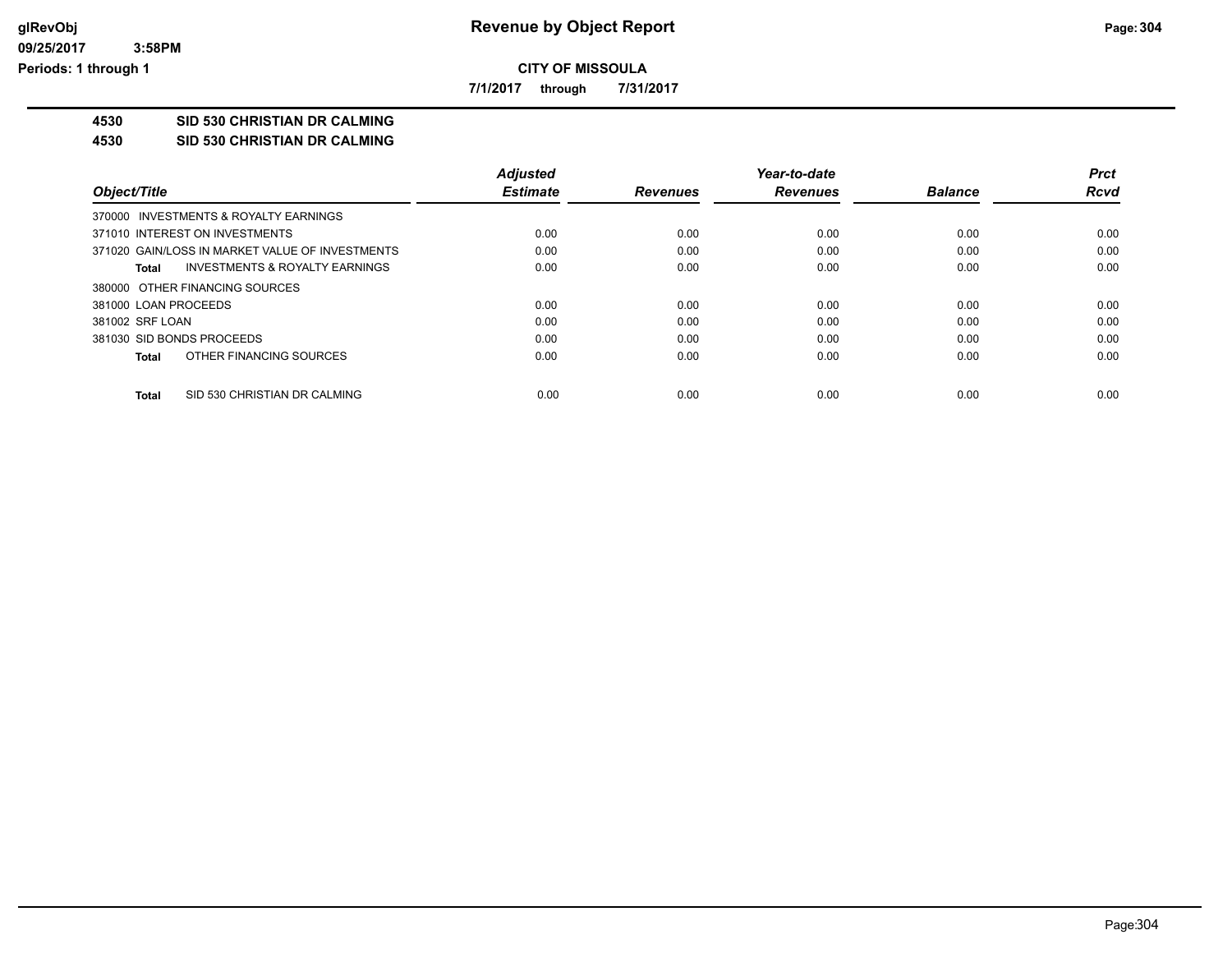**CITY OF MISSOULA**

**7/1/2017 through 7/31/2017**

## **4530 SID 530 CHRISTIAN DR CALMING**

 **3:58PM**

| Object/Title                                       | <b>Adjusted</b><br><b>Estimate</b> | <b>Revenues</b> | Year-to-date<br><b>Revenues</b> | <b>Balance</b> | <b>Prct</b><br><b>Rcvd</b> |
|----------------------------------------------------|------------------------------------|-----------------|---------------------------------|----------------|----------------------------|
| 370000 INVESTMENTS & ROYALTY EARNINGS              |                                    |                 |                                 |                |                            |
| 371010 INTEREST ON INVESTMENTS                     | 0.00                               | 0.00            | 0.00                            | 0.00           | 0.00                       |
| 371020 GAIN/LOSS IN MARKET VALUE OF INVESTMENT     | 0.00                               | 0.00            | 0.00                            | 0.00           | 0.00                       |
| <b>INVESTMENTS &amp; ROYALTY EARNINGS</b><br>Total | 0.00                               | 0.00            | 0.00                            | 0.00           | 0.00                       |
| 380000 OTHER FINANCING SOURCES                     |                                    |                 |                                 |                |                            |
| 381000 LOAN PROCEEDS                               | 0.00                               | 0.00            | 0.00                            | 0.00           | 0.00                       |
| 381002 SRF LOAN                                    | 0.00                               | 0.00            | 0.00                            | 0.00           | 0.00                       |
| 381030 SID BONDS PROCEEDS                          | 0.00                               | 0.00            | 0.00                            | 0.00           | 0.00                       |
| OTHER FINANCING SOURCES<br><b>Total</b>            | 0.00                               | 0.00            | 0.00                            | 0.00           | 0.00                       |
| SID 530 CHRISTIAN DR CALMING<br>Total              | 0.00                               | 0.00            | 0.00                            | 0.00           | 0.00                       |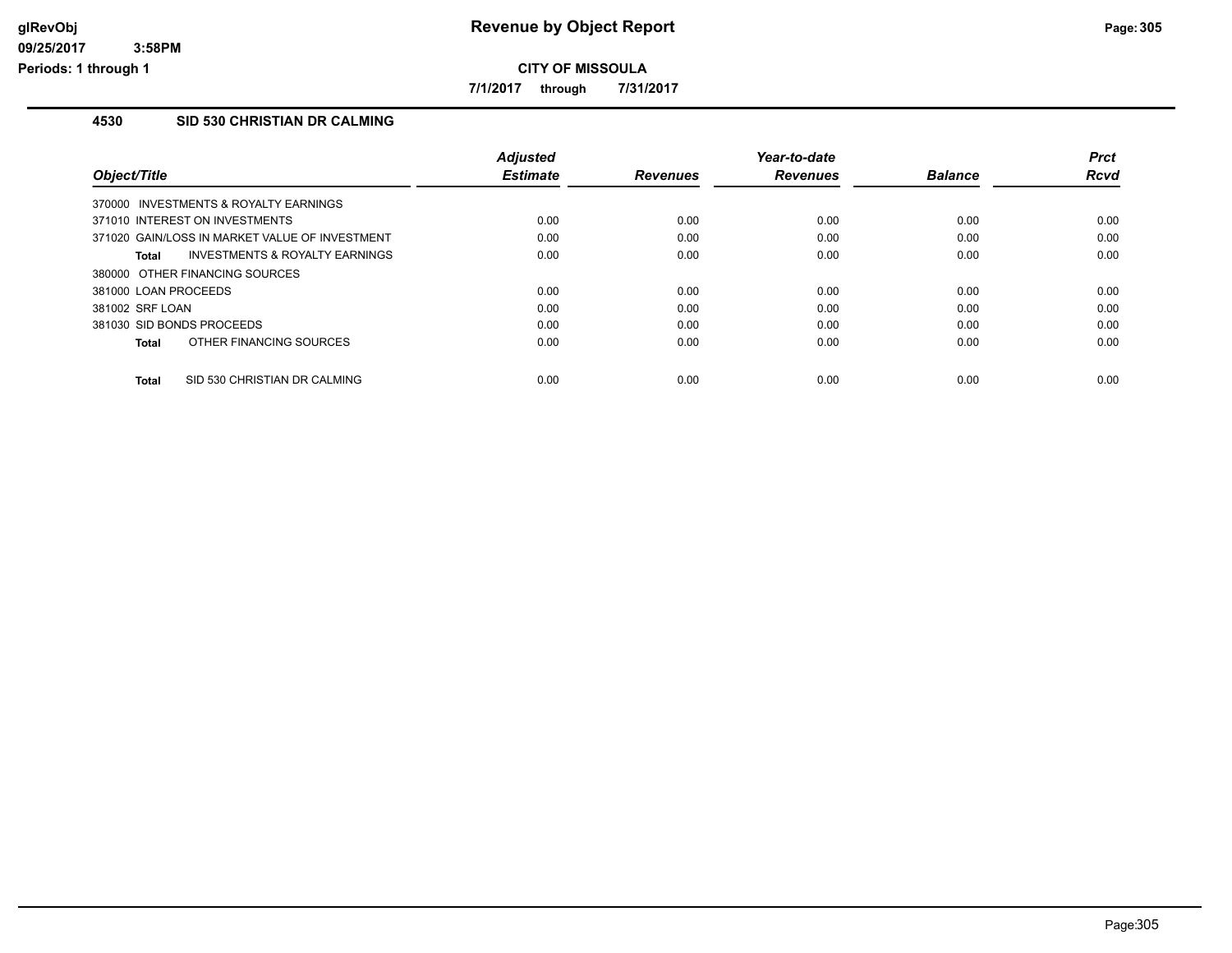**7/1/2017 through 7/31/2017**

#### **4531 SID 531 TRAFFIC CALMING**

**4531 SID 531 TRAFFIC CALMING**

|                                                 | <b>Adjusted</b> |                 | Year-to-date    |                | <b>Prct</b> |
|-------------------------------------------------|-----------------|-----------------|-----------------|----------------|-------------|
| Object/Title                                    | <b>Estimate</b> | <b>Revenues</b> | <b>Revenues</b> | <b>Balance</b> | <b>Rcvd</b> |
| 370000 INVESTMENTS & ROYALTY EARNINGS           |                 |                 |                 |                |             |
| 371010 INTEREST ON INVESTMENTS                  | 0.00            | 0.00            | 0.00            | 0.00           | 0.00        |
| 371020 GAIN/LOSS IN MARKET VALUE OF INVESTMENTS | 0.00            | 0.00            | 0.00            | 0.00           | 0.00        |
| INVESTMENTS & ROYALTY EARNINGS<br>Total         | 0.00            | 0.00            | 0.00            | 0.00           | 0.00        |
| 380000 OTHER FINANCING SOURCES                  |                 |                 |                 |                |             |
| 383000 OPERATING TRANSFERS                      | 0.00            | 0.00            | 0.00            | 0.00           | 0.00        |
| OTHER FINANCING SOURCES<br>Total                | 0.00            | 0.00            | 0.00            | 0.00           | 0.00        |
|                                                 |                 |                 |                 |                |             |
| <b>Total</b><br>SID 531 TRAFFIC CALMING         | 0.00            | 0.00            | 0.00            | 0.00           | 0.00        |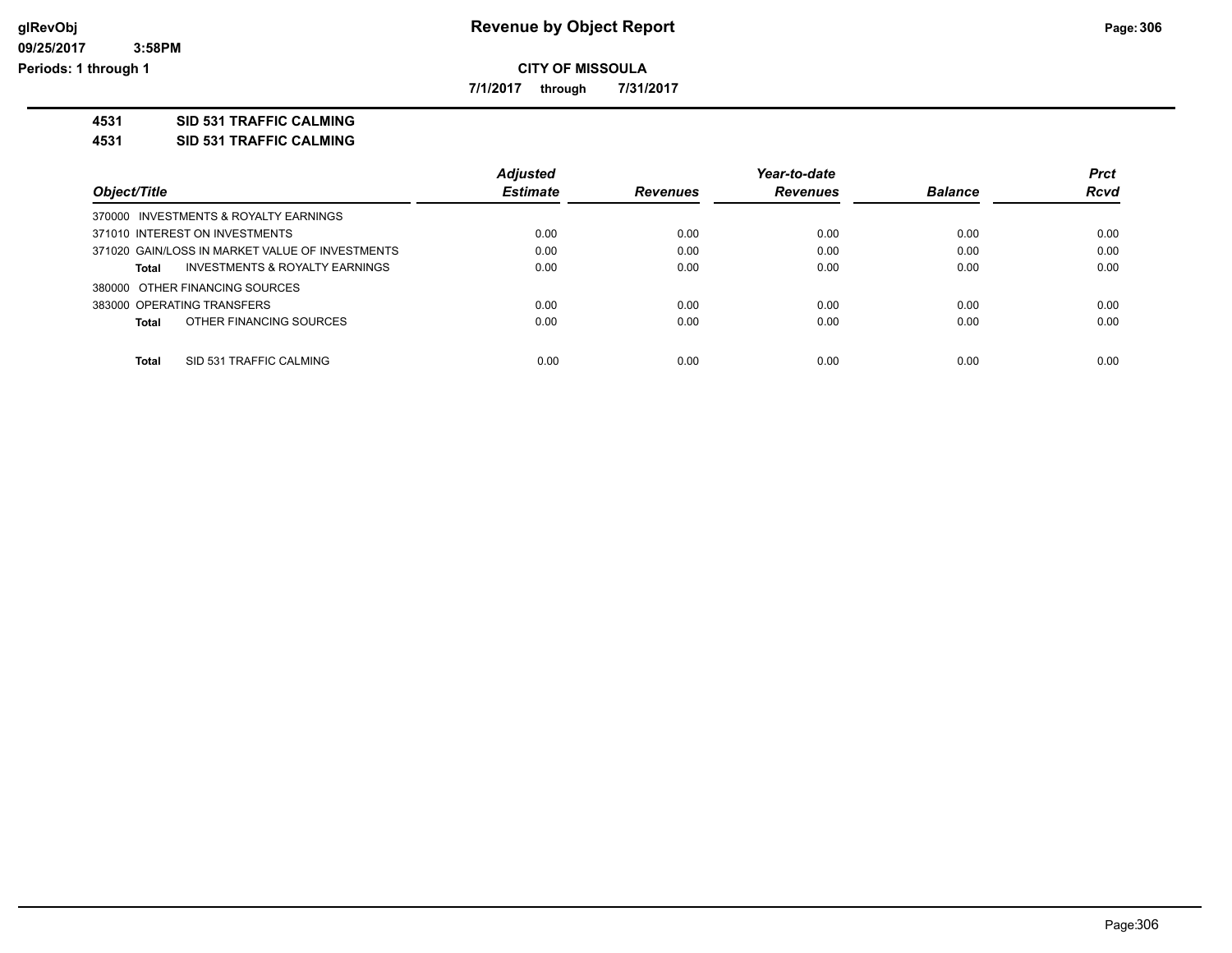**CITY OF MISSOULA**

**7/1/2017 through 7/31/2017**

#### **4531 SID 531 TRAFFIC CALMING**

 **3:58PM**

| <b>Adjusted</b> |                                                                                             | Year-to-date    |                | <b>Prct</b> |
|-----------------|---------------------------------------------------------------------------------------------|-----------------|----------------|-------------|
| <b>Estimate</b> | <b>Revenues</b>                                                                             | <b>Revenues</b> | <b>Balance</b> | <b>Rcvd</b> |
|                 |                                                                                             |                 |                |             |
| 0.00            | 0.00                                                                                        | 0.00            | 0.00           | 0.00        |
| 0.00            | 0.00                                                                                        | 0.00            | 0.00           | 0.00        |
| 0.00            | 0.00                                                                                        | 0.00            | 0.00           | 0.00        |
|                 |                                                                                             |                 |                |             |
| 0.00            | 0.00                                                                                        | 0.00            | 0.00           | 0.00        |
| 0.00            | 0.00                                                                                        | 0.00            | 0.00           | 0.00        |
| 0.00            | 0.00                                                                                        | 0.00            | 0.00           | 0.00        |
|                 | 371020 GAIN/LOSS IN MARKET VALUE OF INVESTMENT<br><b>INVESTMENTS &amp; ROYALTY EARNINGS</b> |                 |                |             |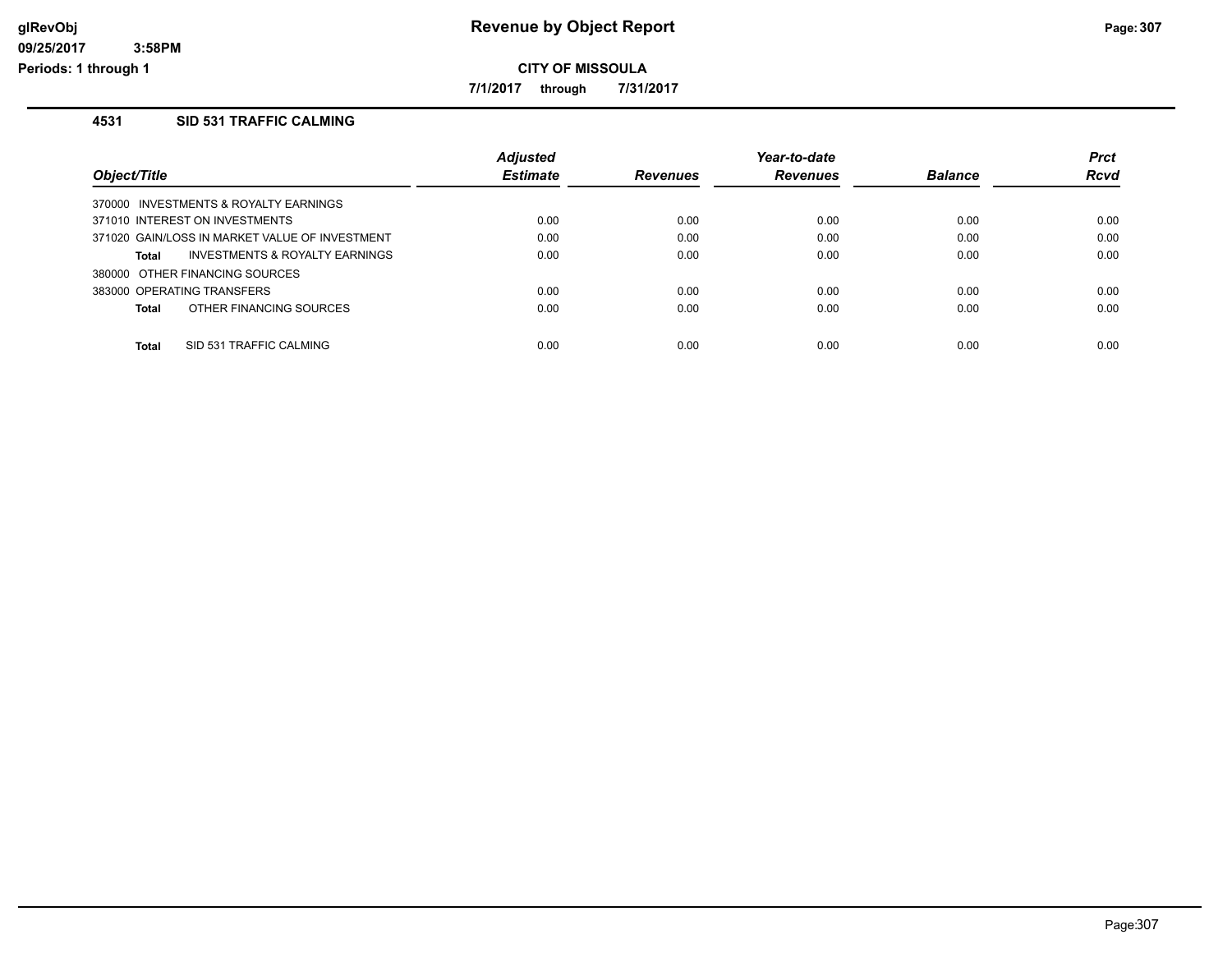**7/1/2017 through 7/31/2017**

#### **4532 MALONEY RANCH SID**

**4532 MALONEY RANCH SID**

|                                                    | <b>Adjusted</b> |                 | Year-to-date    |                | <b>Prct</b> |
|----------------------------------------------------|-----------------|-----------------|-----------------|----------------|-------------|
| Object/Title                                       | <b>Estimate</b> | <b>Revenues</b> | <b>Revenues</b> | <b>Balance</b> | <b>Rcvd</b> |
| 370000 INVESTMENTS & ROYALTY EARNINGS              |                 |                 |                 |                |             |
| 371010 INTEREST ON INVESTMENTS                     | 0.00            | 0.00            | 0.00            | 0.00           | 0.00        |
| 371020 GAIN/LOSS IN MARKET VALUE OF INVESTMENTS    | 0.00            | 0.00            | 0.00            | 0.00           | 0.00        |
| <b>INVESTMENTS &amp; ROYALTY EARNINGS</b><br>Total | 0.00            | 0.00            | 0.00            | 0.00           | 0.00        |
| 380000 OTHER FINANCING SOURCES                     |                 |                 |                 |                |             |
| 381030 SID BONDS PROCEEDS                          | 0.00            | 0.00            | 0.00            | 0.00           | 0.00        |
| OTHER FINANCING SOURCES<br><b>Total</b>            | 0.00            | 0.00            | 0.00            | 0.00           | 0.00        |
| <b>Total</b><br>MALONEY RANCH SID                  | 0.00            | 0.00            | 0.00            | 0.00           | 0.00        |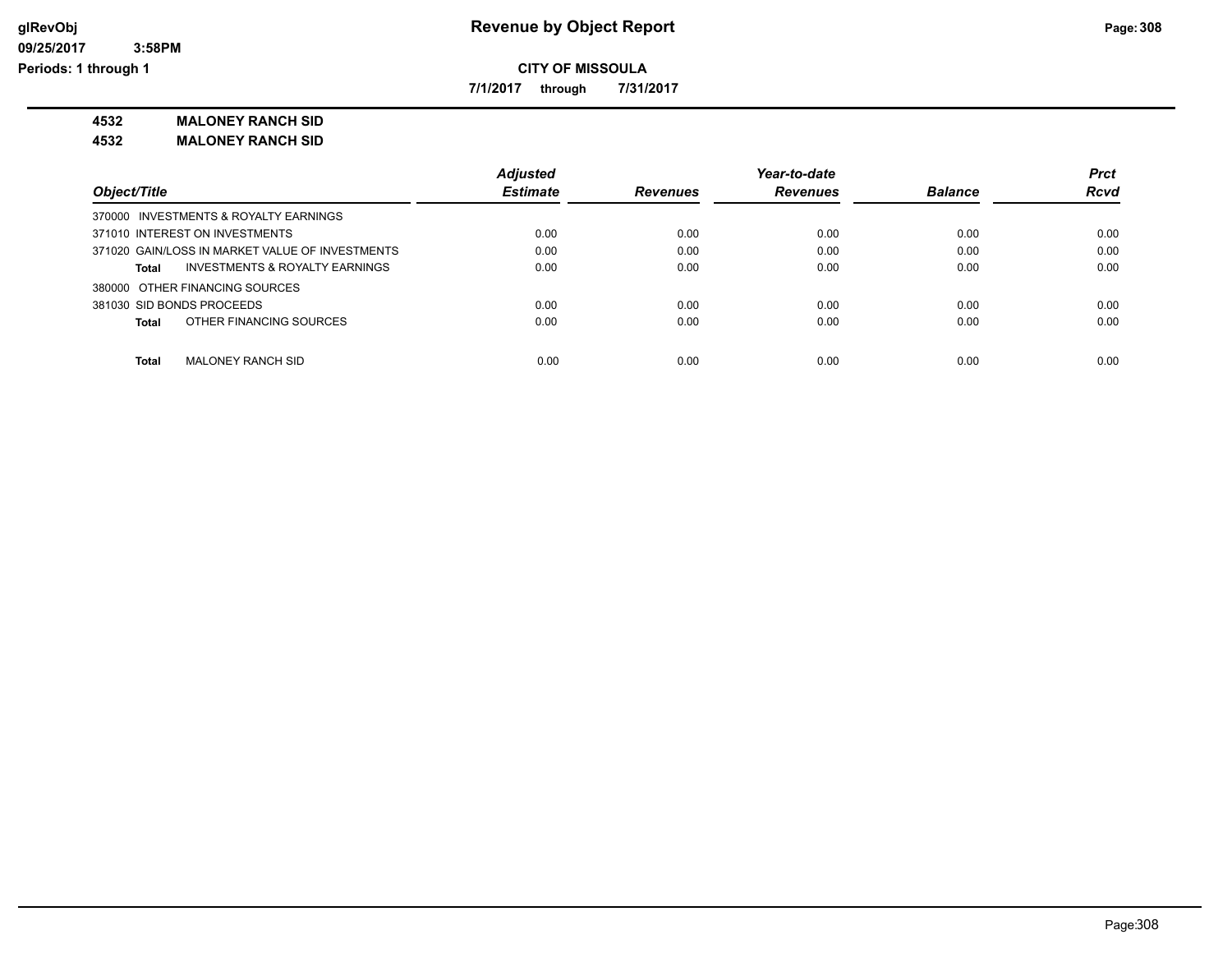**CITY OF MISSOULA**

**7/1/2017 through 7/31/2017**

#### **4532 MALONEY RANCH SID**

 **3:58PM**

|                           |                                                | <b>Adjusted</b> |                 | Year-to-date    |                | <b>Prct</b> |
|---------------------------|------------------------------------------------|-----------------|-----------------|-----------------|----------------|-------------|
| Object/Title              |                                                | <b>Estimate</b> | <b>Revenues</b> | <b>Revenues</b> | <b>Balance</b> | <b>Rcvd</b> |
|                           | 370000 INVESTMENTS & ROYALTY EARNINGS          |                 |                 |                 |                |             |
|                           | 371010 INTEREST ON INVESTMENTS                 | 0.00            | 0.00            | 0.00            | 0.00           | 0.00        |
|                           | 371020 GAIN/LOSS IN MARKET VALUE OF INVESTMENT | 0.00            | 0.00            | 0.00            | 0.00           | 0.00        |
| <b>Total</b>              | INVESTMENTS & ROYALTY EARNINGS                 | 0.00            | 0.00            | 0.00            | 0.00           | 0.00        |
|                           | 380000 OTHER FINANCING SOURCES                 |                 |                 |                 |                |             |
| 381030 SID BONDS PROCEEDS |                                                | 0.00            | 0.00            | 0.00            | 0.00           | 0.00        |
| Total                     | OTHER FINANCING SOURCES                        | 0.00            | 0.00            | 0.00            | 0.00           | 0.00        |
| Total                     | MALONEY RANCH SID                              | 0.00            | 0.00            | 0.00            | 0.00           | 0.00        |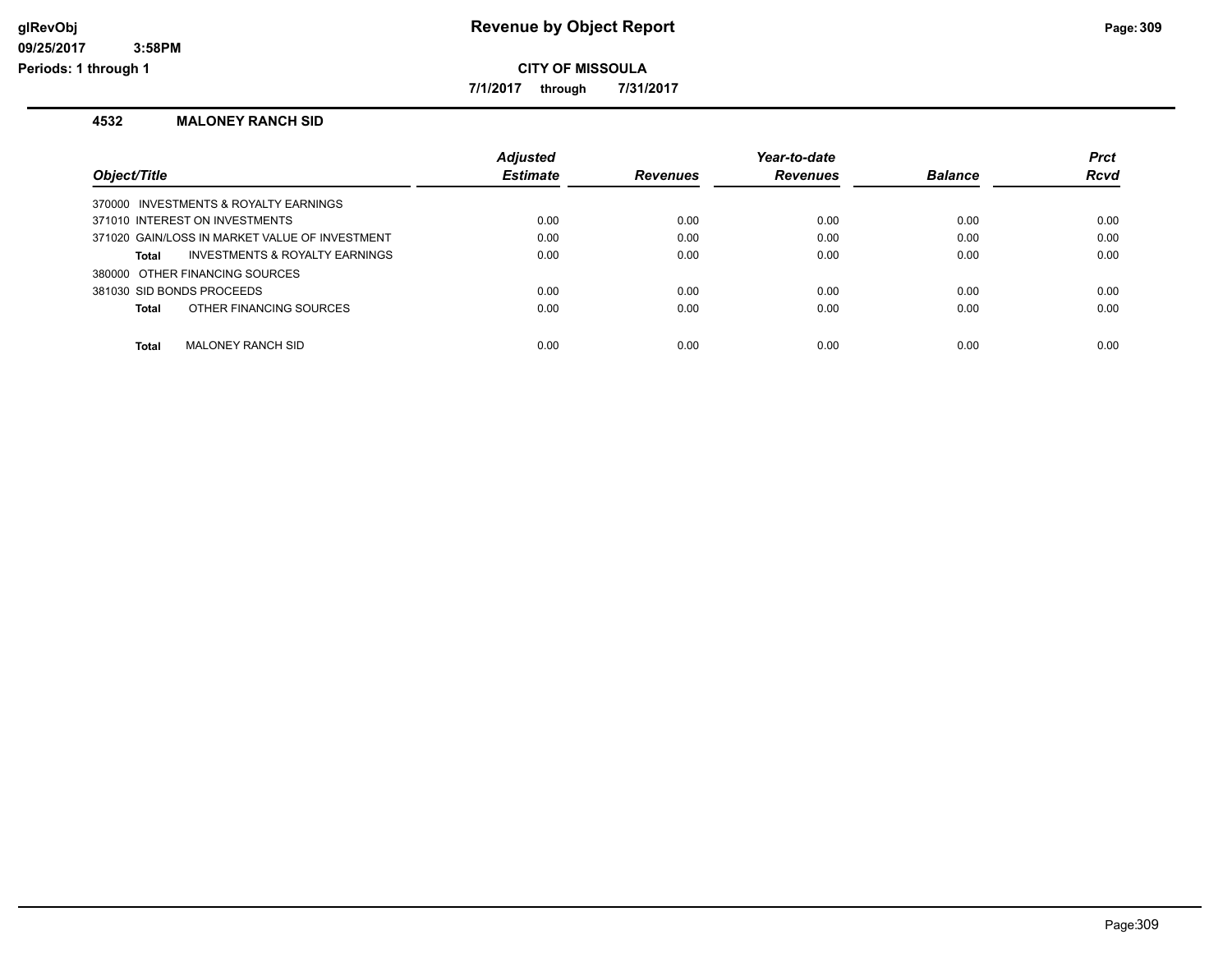**7/1/2017 through 7/31/2017**

### **4533 RATTLESNAKE SEWER SID**

**4533 RATTLESNAKE SEWER SID**

|                                                 | <b>Adjusted</b> |                 | Year-to-date    |                | <b>Prct</b> |
|-------------------------------------------------|-----------------|-----------------|-----------------|----------------|-------------|
| Object/Title                                    | <b>Estimate</b> | <b>Revenues</b> | <b>Revenues</b> | <b>Balance</b> | <b>Rcvd</b> |
| 330000 INTERGOVERNMENTAL REVENUES               |                 |                 |                 |                |             |
| 334121 DNRC GRANT                               | 0.00            | 0.00            | 0.00            | 0.00           | 0.00        |
| INTERGOVERNMENTAL REVENUES<br>Total             | 0.00            | 0.00            | 0.00            | 0.00           | 0.00        |
| 370000 INVESTMENTS & ROYALTY EARNINGS           |                 |                 |                 |                |             |
| 371010 INTEREST ON INVESTMENTS                  | 0.00            | 0.00            | 0.00            | 0.00           | 0.00        |
| 371020 GAIN/LOSS IN MARKET VALUE OF INVESTMENTS | 0.00            | 0.00            | 0.00            | 0.00           | 0.00        |
| INVESTMENTS & ROYALTY EARNINGS<br>Total         | 0.00            | 0.00            | 0.00            | 0.00           | 0.00        |
| 380000 OTHER FINANCING SOURCES                  |                 |                 |                 |                |             |
| 381002 SRF LOAN                                 | 0.00            | 0.00            | 0.00            | 0.00           | 0.00        |
| OTHER FINANCING SOURCES<br>Total                | 0.00            | 0.00            | 0.00            | 0.00           | 0.00        |
| RATTLESNAKE SEWER SID<br>Total                  | 0.00            | 0.00            | 0.00            | 0.00           | 0.00        |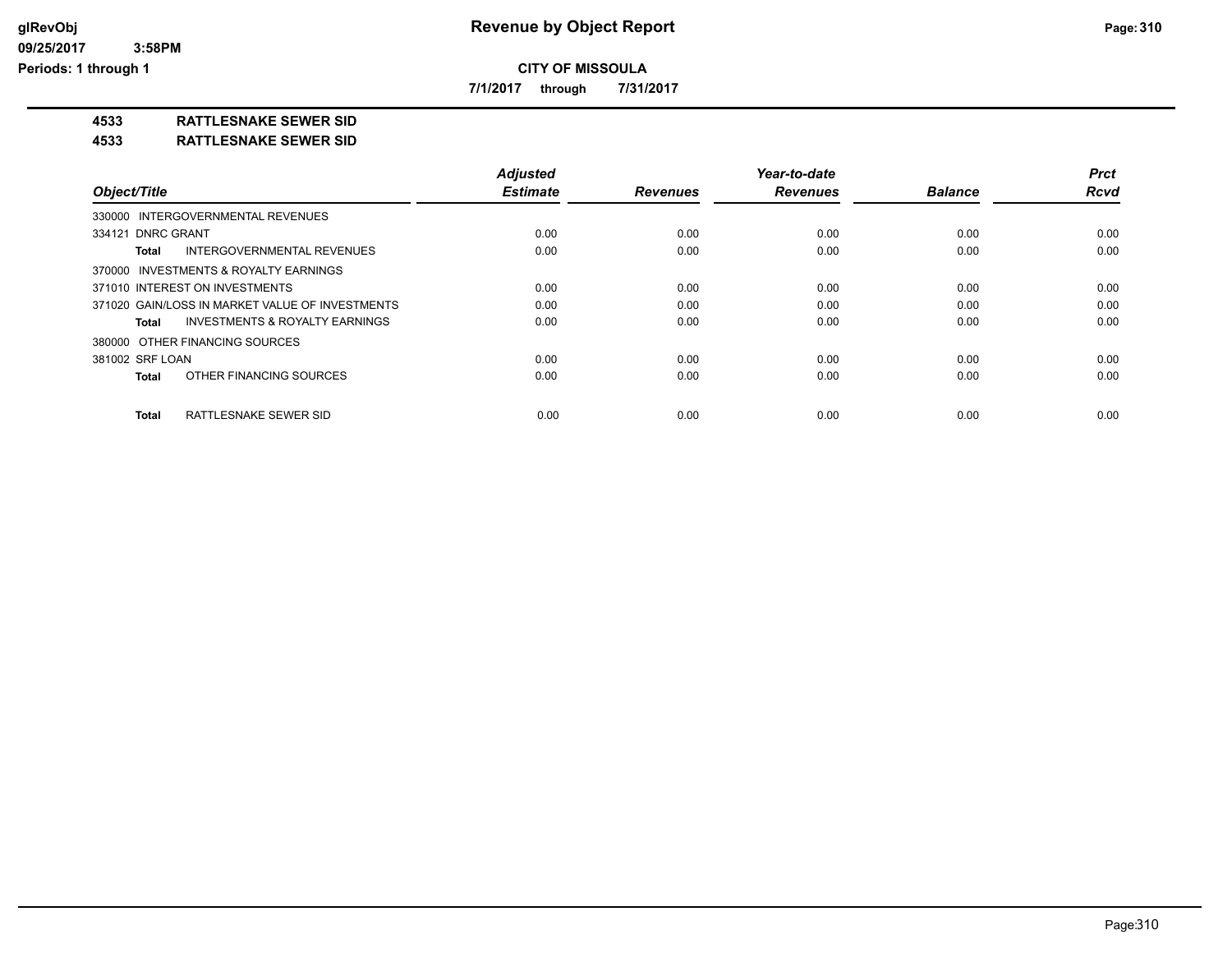**CITY OF MISSOULA**

**7/1/2017 through 7/31/2017**

# **4533 RATTLESNAKE SEWER SID**

|                                                    | <b>Adjusted</b> |                 | Year-to-date    |                | <b>Prct</b> |
|----------------------------------------------------|-----------------|-----------------|-----------------|----------------|-------------|
| Object/Title                                       | <b>Estimate</b> | <b>Revenues</b> | <b>Revenues</b> | <b>Balance</b> | <b>Rcvd</b> |
| 330000 INTERGOVERNMENTAL REVENUES                  |                 |                 |                 |                |             |
| 334121 DNRC GRANT                                  | 0.00            | 0.00            | 0.00            | 0.00           | 0.00        |
| INTERGOVERNMENTAL REVENUES<br>Total                | 0.00            | 0.00            | 0.00            | 0.00           | 0.00        |
| 370000 INVESTMENTS & ROYALTY EARNINGS              |                 |                 |                 |                |             |
| 371010 INTEREST ON INVESTMENTS                     | 0.00            | 0.00            | 0.00            | 0.00           | 0.00        |
| 371020 GAIN/LOSS IN MARKET VALUE OF INVESTMENT     | 0.00            | 0.00            | 0.00            | 0.00           | 0.00        |
| <b>INVESTMENTS &amp; ROYALTY EARNINGS</b><br>Total | 0.00            | 0.00            | 0.00            | 0.00           | 0.00        |
| 380000 OTHER FINANCING SOURCES                     |                 |                 |                 |                |             |
| 381002 SRF LOAN                                    | 0.00            | 0.00            | 0.00            | 0.00           | 0.00        |
| OTHER FINANCING SOURCES<br>Total                   | 0.00            | 0.00            | 0.00            | 0.00           | 0.00        |
| RATTLESNAKE SEWER SID<br><b>Total</b>              | 0.00            | 0.00            | 0.00            | 0.00           | 0.00        |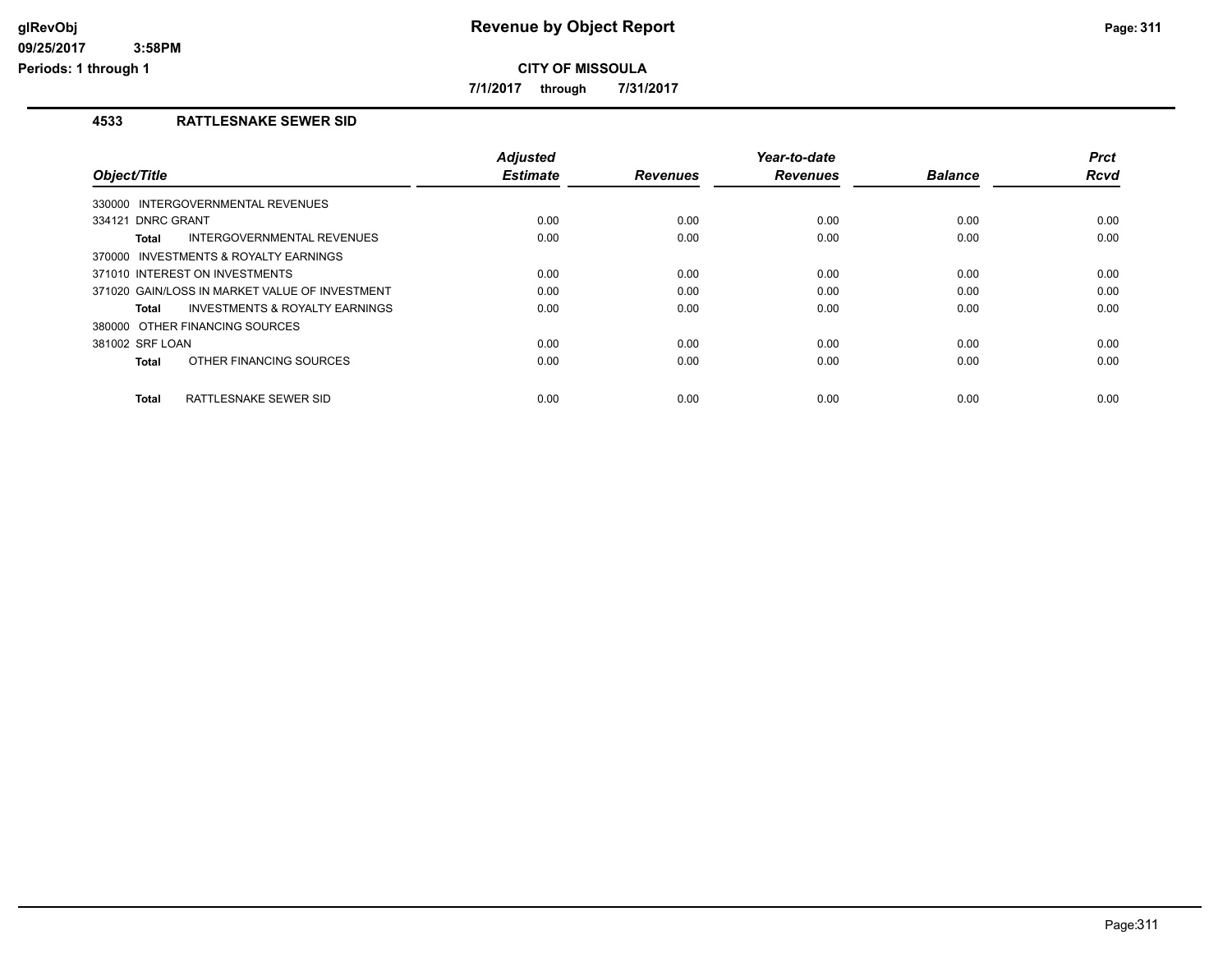**7/1/2017 through 7/31/2017**

# **4534 SID 534 LINCOLNWOOD**

#### **4534 SID 534 LINCOLNWOOD**

|                                                    | <b>Adjusted</b> |                 | Year-to-date    |                | <b>Prct</b> |
|----------------------------------------------------|-----------------|-----------------|-----------------|----------------|-------------|
| Object/Title                                       | <b>Estimate</b> | <b>Revenues</b> | <b>Revenues</b> | <b>Balance</b> | <b>Rcvd</b> |
| 330000 INTERGOVERNMENTAL REVENUES                  |                 |                 |                 |                |             |
| 334121 DNRC GRANT                                  | 0.00            | 0.00            | 0.00            | 0.00           | 0.00        |
| INTERGOVERNMENTAL REVENUES<br>Total                | 0.00            | 0.00            | 0.00            | 0.00           | 0.00        |
| 370000 INVESTMENTS & ROYALTY EARNINGS              |                 |                 |                 |                |             |
| 371010 INTEREST ON INVESTMENTS                     | 0.00            | 0.00            | 0.00            | 0.00           | 0.00        |
| 371020 GAIN/LOSS IN MARKET VALUE OF INVESTMENTS    | 0.00            | 0.00            | 0.00            | 0.00           | 0.00        |
| <b>INVESTMENTS &amp; ROYALTY EARNINGS</b><br>Total | 0.00            | 0.00            | 0.00            | 0.00           | 0.00        |
| 380000 OTHER FINANCING SOURCES                     |                 |                 |                 |                |             |
| 381002 SRF LOAN                                    | 0.00            | 0.00            | 0.00            | 0.00           | 0.00        |
| OTHER FINANCING SOURCES<br>Total                   | 0.00            | 0.00            | 0.00            | 0.00           | 0.00        |
| SID 534 LINCOLNWOOD<br>Total                       | 0.00            | 0.00            | 0.00            | 0.00           | 0.00        |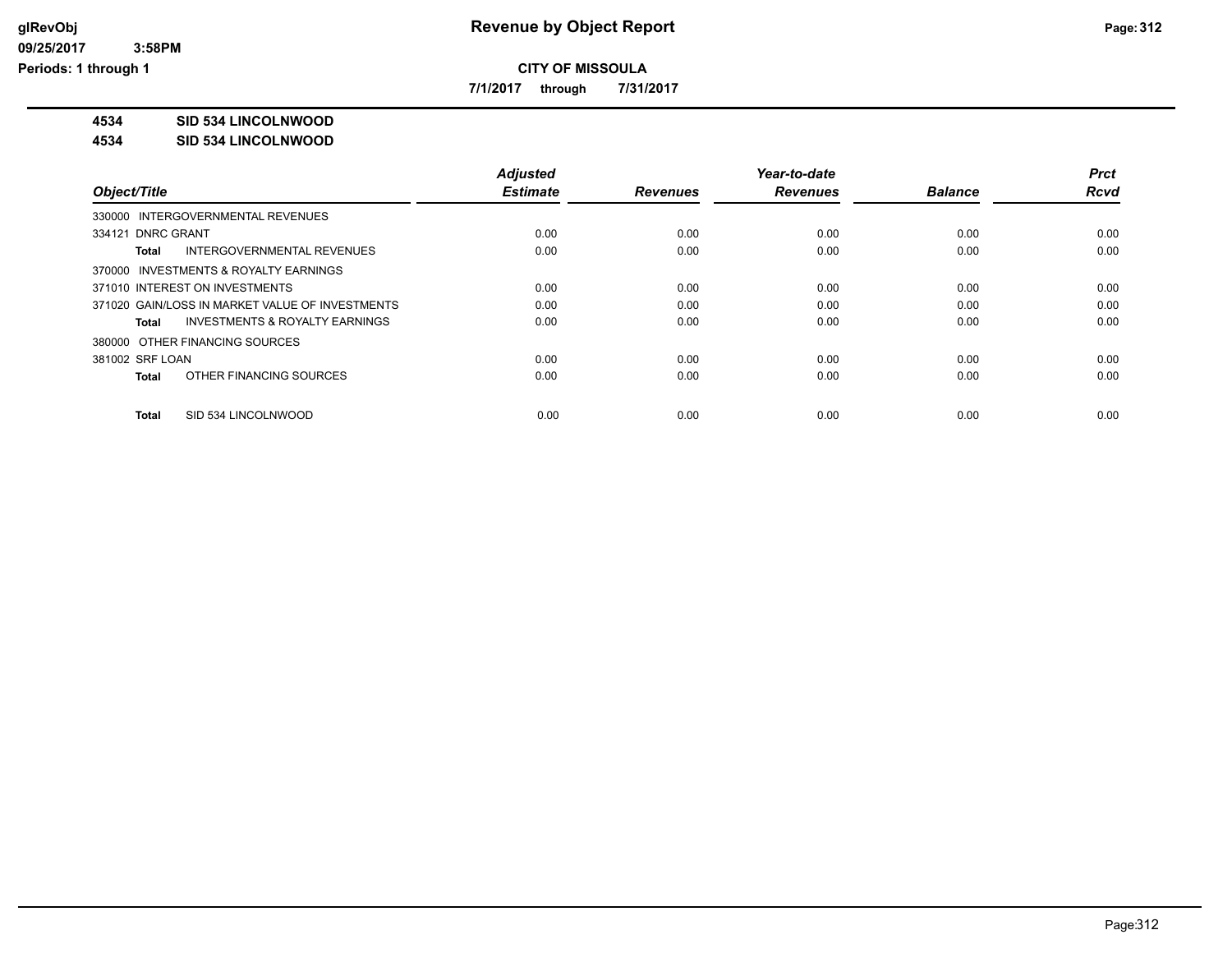**CITY OF MISSOULA**

**7/1/2017 through 7/31/2017**

#### **4534 SID 534 LINCOLNWOOD**

|                                                    | <b>Adjusted</b> |                 | Year-to-date    |                | <b>Prct</b> |
|----------------------------------------------------|-----------------|-----------------|-----------------|----------------|-------------|
| Object/Title                                       | <b>Estimate</b> | <b>Revenues</b> | <b>Revenues</b> | <b>Balance</b> | <b>Rcvd</b> |
| 330000 INTERGOVERNMENTAL REVENUES                  |                 |                 |                 |                |             |
| 334121 DNRC GRANT                                  | 0.00            | 0.00            | 0.00            | 0.00           | 0.00        |
| INTERGOVERNMENTAL REVENUES<br><b>Total</b>         | 0.00            | 0.00            | 0.00            | 0.00           | 0.00        |
| 370000 INVESTMENTS & ROYALTY EARNINGS              |                 |                 |                 |                |             |
| 371010 INTEREST ON INVESTMENTS                     | 0.00            | 0.00            | 0.00            | 0.00           | 0.00        |
| 371020 GAIN/LOSS IN MARKET VALUE OF INVESTMENT     | 0.00            | 0.00            | 0.00            | 0.00           | 0.00        |
| <b>INVESTMENTS &amp; ROYALTY EARNINGS</b><br>Total | 0.00            | 0.00            | 0.00            | 0.00           | 0.00        |
| 380000 OTHER FINANCING SOURCES                     |                 |                 |                 |                |             |
| 381002 SRF LOAN                                    | 0.00            | 0.00            | 0.00            | 0.00           | 0.00        |
| OTHER FINANCING SOURCES<br><b>Total</b>            | 0.00            | 0.00            | 0.00            | 0.00           | 0.00        |
| <b>Total</b><br>SID 534 LINCOLNWOOD                | 0.00            | 0.00            | 0.00            | 0.00           | 0.00        |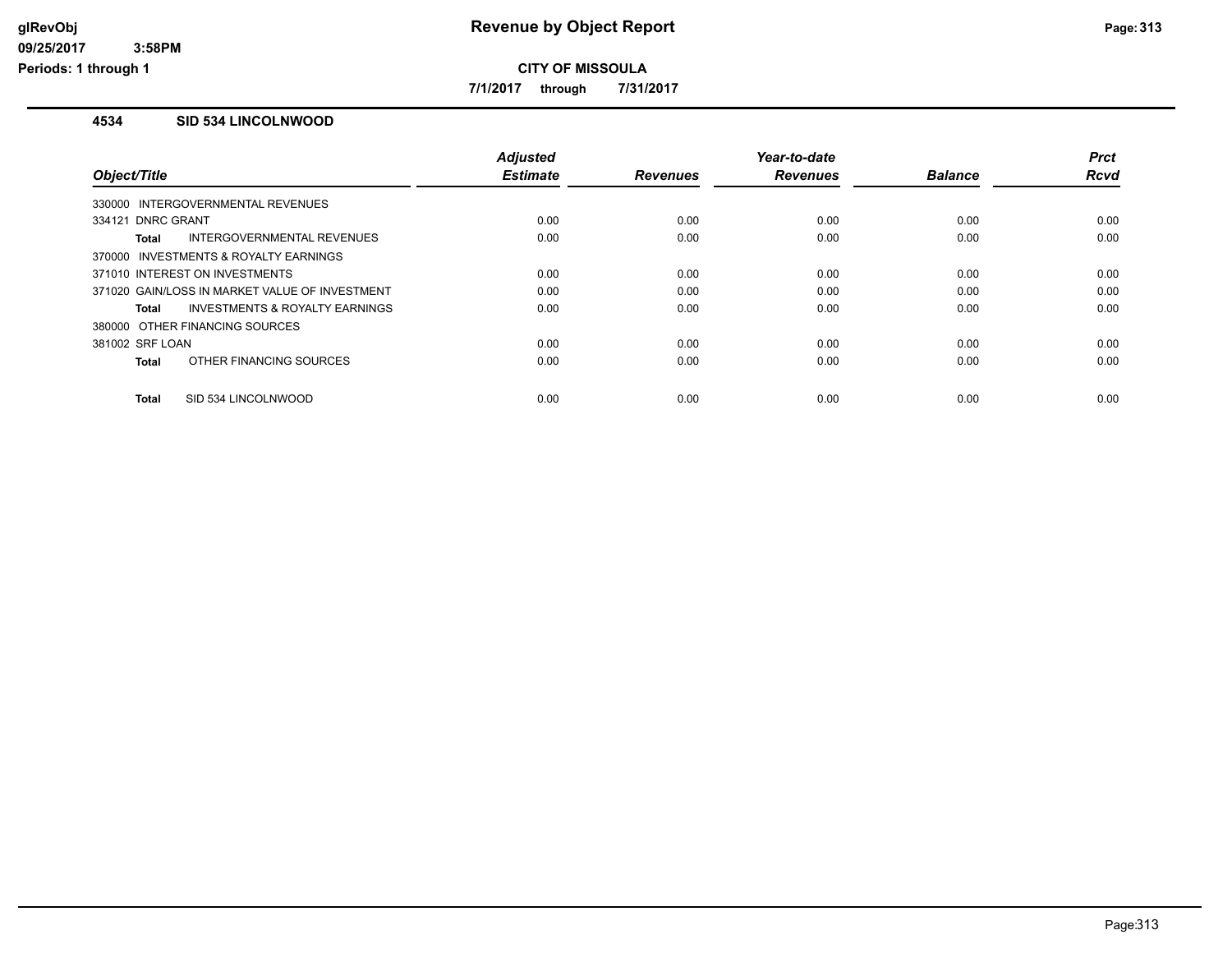**7/1/2017 through 7/31/2017**

# **4535 SLANT STREET TRAFFIC CALMING**

# **4535 SLANT STREET TRAFFIC CALMING**

| <b>Adjusted</b> |                 | Year-to-date    |                | <b>Prct</b> |
|-----------------|-----------------|-----------------|----------------|-------------|
| <b>Estimate</b> | <b>Revenues</b> | <b>Revenues</b> | <b>Balance</b> | <b>Rcvd</b> |
|                 |                 |                 |                |             |
| 0.00            | 0.00            | 0.00            | 0.00           | 0.00        |
| 0.00            | 0.00            | 0.00            | 0.00           | 0.00        |
| 0.00            | 0.00            | 0.00            | 0.00           | 0.00        |
|                 |                 |                 |                |             |
| 0.00            | 0.00            | 0.00            | 0.00           | 0.00        |
| 0.00            | 0.00            | 0.00            | 0.00           | 0.00        |
|                 |                 |                 |                | 0.00        |
|                 | 0.00            | 0.00            | 0.00           | 0.00        |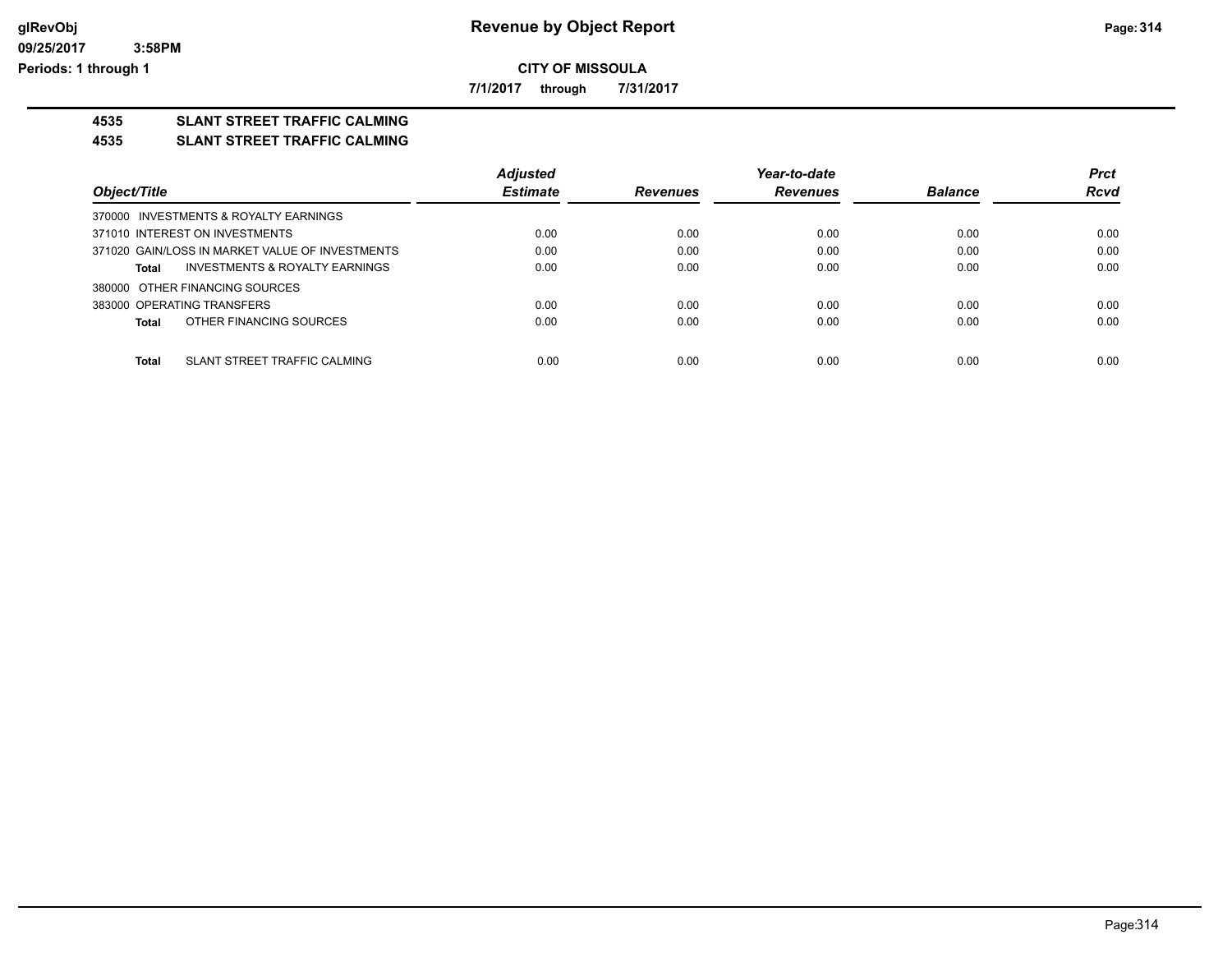**7/1/2017 through 7/31/2017**

# **4535 SLANT STREET TRAFFIC CALMING**

|                                                | <b>Adjusted</b> |                 | Year-to-date    |                | <b>Prct</b> |
|------------------------------------------------|-----------------|-----------------|-----------------|----------------|-------------|
| Object/Title                                   | <b>Estimate</b> | <b>Revenues</b> | <b>Revenues</b> | <b>Balance</b> | <b>Rcvd</b> |
| 370000 INVESTMENTS & ROYALTY EARNINGS          |                 |                 |                 |                |             |
| 371010 INTEREST ON INVESTMENTS                 | 0.00            | 0.00            | 0.00            | 0.00           | 0.00        |
| 371020 GAIN/LOSS IN MARKET VALUE OF INVESTMENT | 0.00            | 0.00            | 0.00            | 0.00           | 0.00        |
| INVESTMENTS & ROYALTY EARNINGS<br>Total        | 0.00            | 0.00            | 0.00            | 0.00           | 0.00        |
| 380000 OTHER FINANCING SOURCES                 |                 |                 |                 |                |             |
| 383000 OPERATING TRANSFERS                     | 0.00            | 0.00            | 0.00            | 0.00           | 0.00        |
| OTHER FINANCING SOURCES<br>Total               | 0.00            | 0.00            | 0.00            | 0.00           | 0.00        |
|                                                |                 |                 |                 |                |             |
| Total<br>SLANT STREET TRAFFIC CALMING          | 0.00            | 0.00            | 0.00            | 0.00           | 0.00        |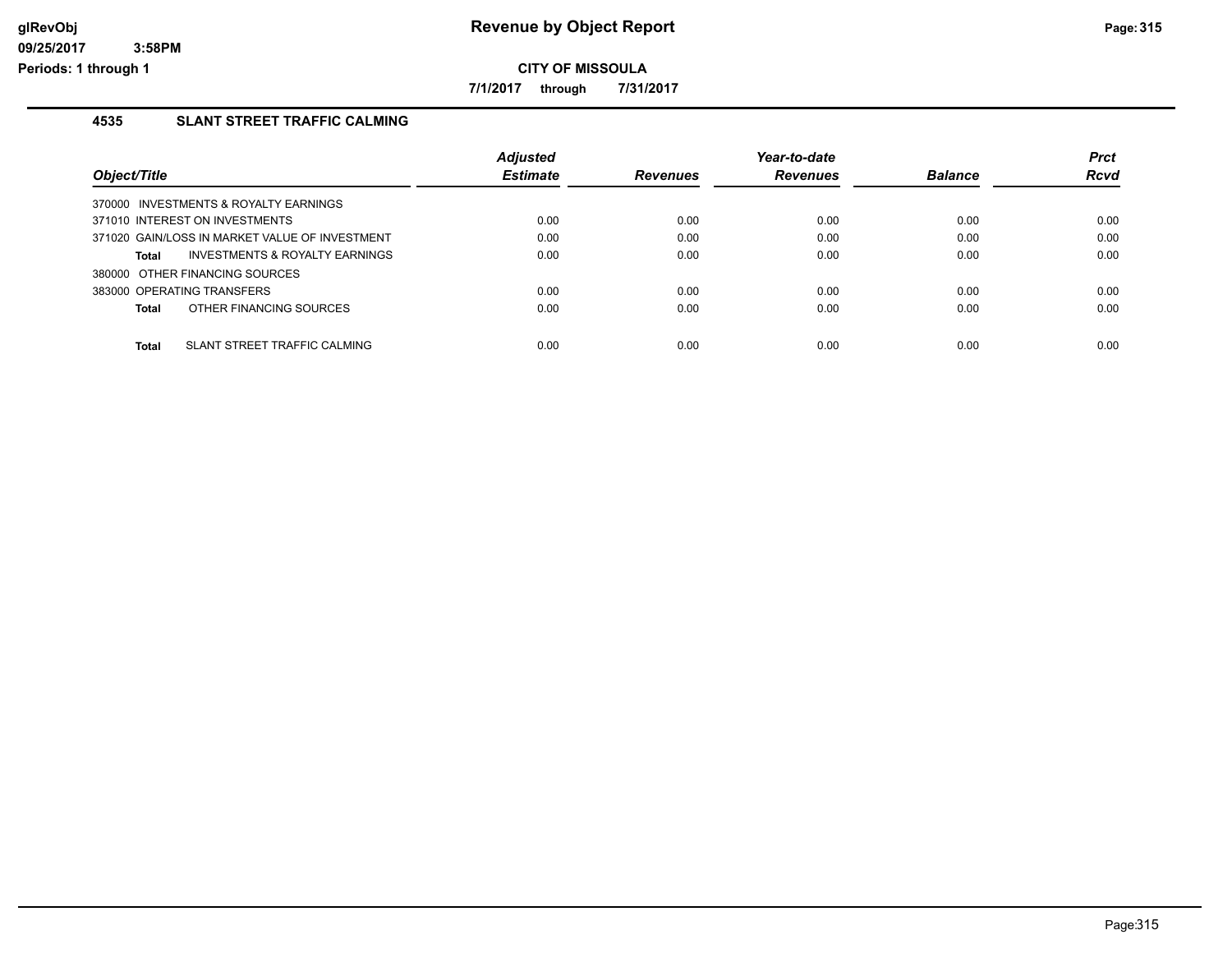**7/1/2017 through 7/31/2017**

# **4536 SID536 LINCOLNWOOD SWR PH2**

#### **4536 SID536 LINCOLNWOOD SWR PH2**

|                                                    | <b>Adjusted</b> |                 | Year-to-date    |                | <b>Prct</b> |
|----------------------------------------------------|-----------------|-----------------|-----------------|----------------|-------------|
| Object/Title                                       | <b>Estimate</b> | <b>Revenues</b> | <b>Revenues</b> | <b>Balance</b> | Rcvd        |
| 330000 INTERGOVERNMENTAL REVENUES                  |                 |                 |                 |                |             |
| 334121 DNRC GRANT                                  | 0.00            | 0.00            | 0.00            | 0.00           | 0.00        |
| <b>INTERGOVERNMENTAL REVENUES</b><br>Total         | 0.00            | 0.00            | 0.00            | 0.00           | 0.00        |
| 360000 MISCELLANEOUS REVENUES                      |                 |                 |                 |                |             |
| 365001 *** Title Not Found ***                     | 0.00            | 0.00            | 0.00            | 0.00           | 0.00        |
| <b>MISCELLANEOUS REVENUES</b><br>Total             | 0.00            | 0.00            | 0.00            | 0.00           | 0.00        |
| 370000 INVESTMENTS & ROYALTY EARNINGS              |                 |                 |                 |                |             |
| 371010 INTEREST ON INVESTMENTS                     | 0.00            | 0.00            | 0.00            | 0.00           | 0.00        |
| 371020 GAIN/LOSS IN MARKET VALUE OF INVESTMENTS    | 0.00            | 0.00            | 0.00            | 0.00           | 0.00        |
| <b>INVESTMENTS &amp; ROYALTY EARNINGS</b><br>Total | 0.00            | 0.00            | 0.00            | 0.00           | 0.00        |
| 380000 OTHER FINANCING SOURCES                     |                 |                 |                 |                |             |
| 381030 SID BONDS PROCEEDS                          | 0.00            | 0.00            | 0.00            | 0.00           | 0.00        |
| OTHER FINANCING SOURCES<br>Total                   | 0.00            | 0.00            | 0.00            | 0.00           | 0.00        |
|                                                    |                 |                 |                 |                |             |
| SID536 LINCOLNWOOD SWR PH2<br>Total                | 0.00            | 0.00            | 0.00            | 0.00           | 0.00        |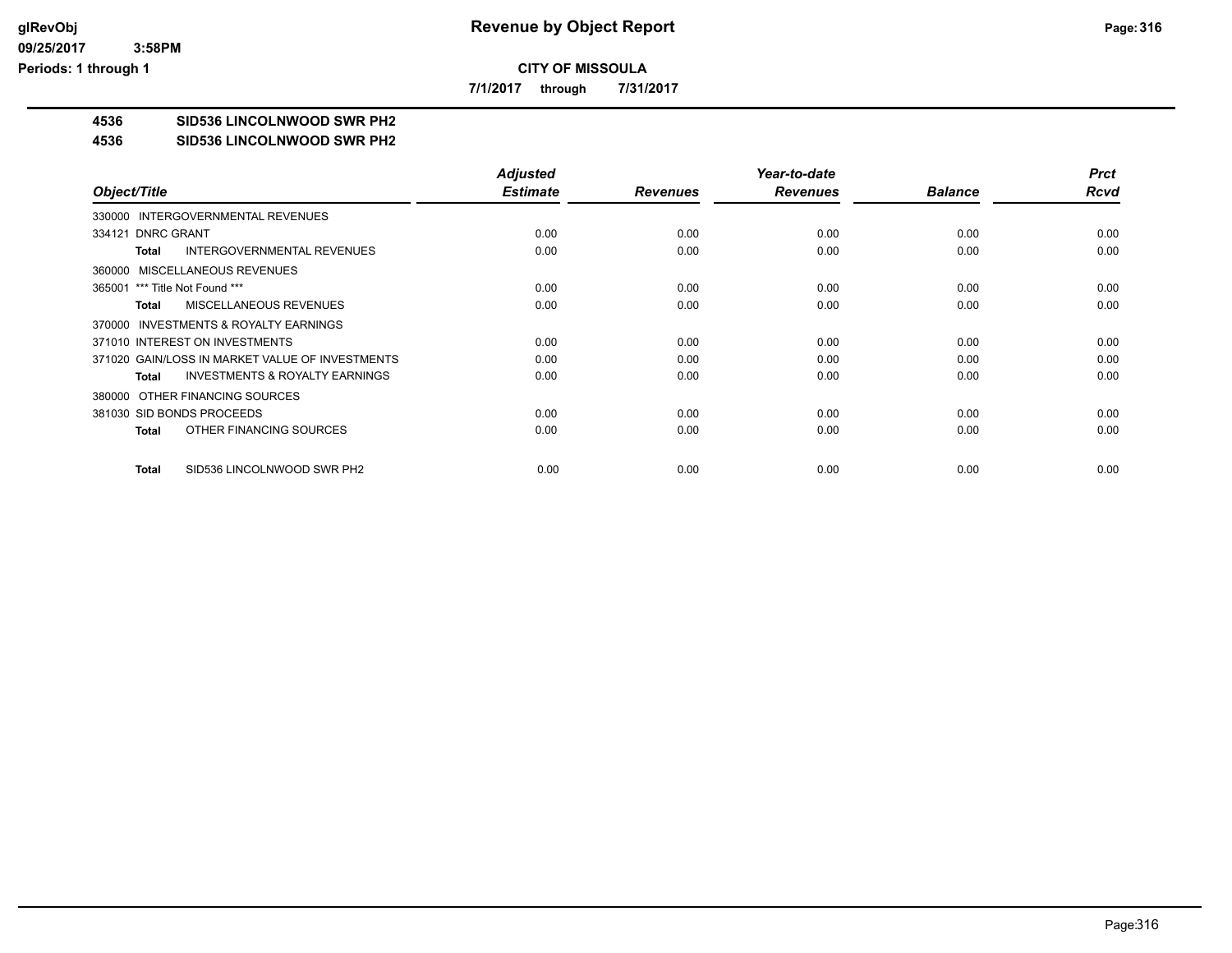**CITY OF MISSOULA**

**7/1/2017 through 7/31/2017**

# **4536 SID536 LINCOLNWOOD SWR PH2**

| Object/Title                                              | <b>Adjusted</b><br><b>Estimate</b> | <b>Revenues</b> | Year-to-date<br><b>Revenues</b> | <b>Balance</b> | <b>Prct</b><br><b>Rcvd</b> |
|-----------------------------------------------------------|------------------------------------|-----------------|---------------------------------|----------------|----------------------------|
|                                                           |                                    |                 |                                 |                |                            |
| 330000 INTERGOVERNMENTAL REVENUES                         |                                    |                 |                                 |                |                            |
| 334121 DNRC GRANT                                         | 0.00                               | 0.00            | 0.00                            | 0.00           | 0.00                       |
| INTERGOVERNMENTAL REVENUES<br>Total                       | 0.00                               | 0.00            | 0.00                            | 0.00           | 0.00                       |
| 360000 MISCELLANEOUS REVENUES                             |                                    |                 |                                 |                |                            |
| 365001 *** Title Not Found ***                            | 0.00                               | 0.00            | 0.00                            | 0.00           | 0.00                       |
| <b>MISCELLANEOUS REVENUES</b><br>Total                    | 0.00                               | 0.00            | 0.00                            | 0.00           | 0.00                       |
| 370000 INVESTMENTS & ROYALTY EARNINGS                     |                                    |                 |                                 |                |                            |
| 371010 INTEREST ON INVESTMENTS                            | 0.00                               | 0.00            | 0.00                            | 0.00           | 0.00                       |
| 371020 GAIN/LOSS IN MARKET VALUE OF INVESTMENT            | 0.00                               | 0.00            | 0.00                            | 0.00           | 0.00                       |
| <b>INVESTMENTS &amp; ROYALTY EARNINGS</b><br><b>Total</b> | 0.00                               | 0.00            | 0.00                            | 0.00           | 0.00                       |
| 380000 OTHER FINANCING SOURCES                            |                                    |                 |                                 |                |                            |
| 381030 SID BONDS PROCEEDS                                 | 0.00                               | 0.00            | 0.00                            | 0.00           | 0.00                       |
| OTHER FINANCING SOURCES<br>Total                          | 0.00                               | 0.00            | 0.00                            | 0.00           | 0.00                       |
|                                                           |                                    |                 |                                 |                |                            |
| SID536 LINCOLNWOOD SWR PH2<br><b>Total</b>                | 0.00                               | 0.00            | 0.00                            | 0.00           | 0.00                       |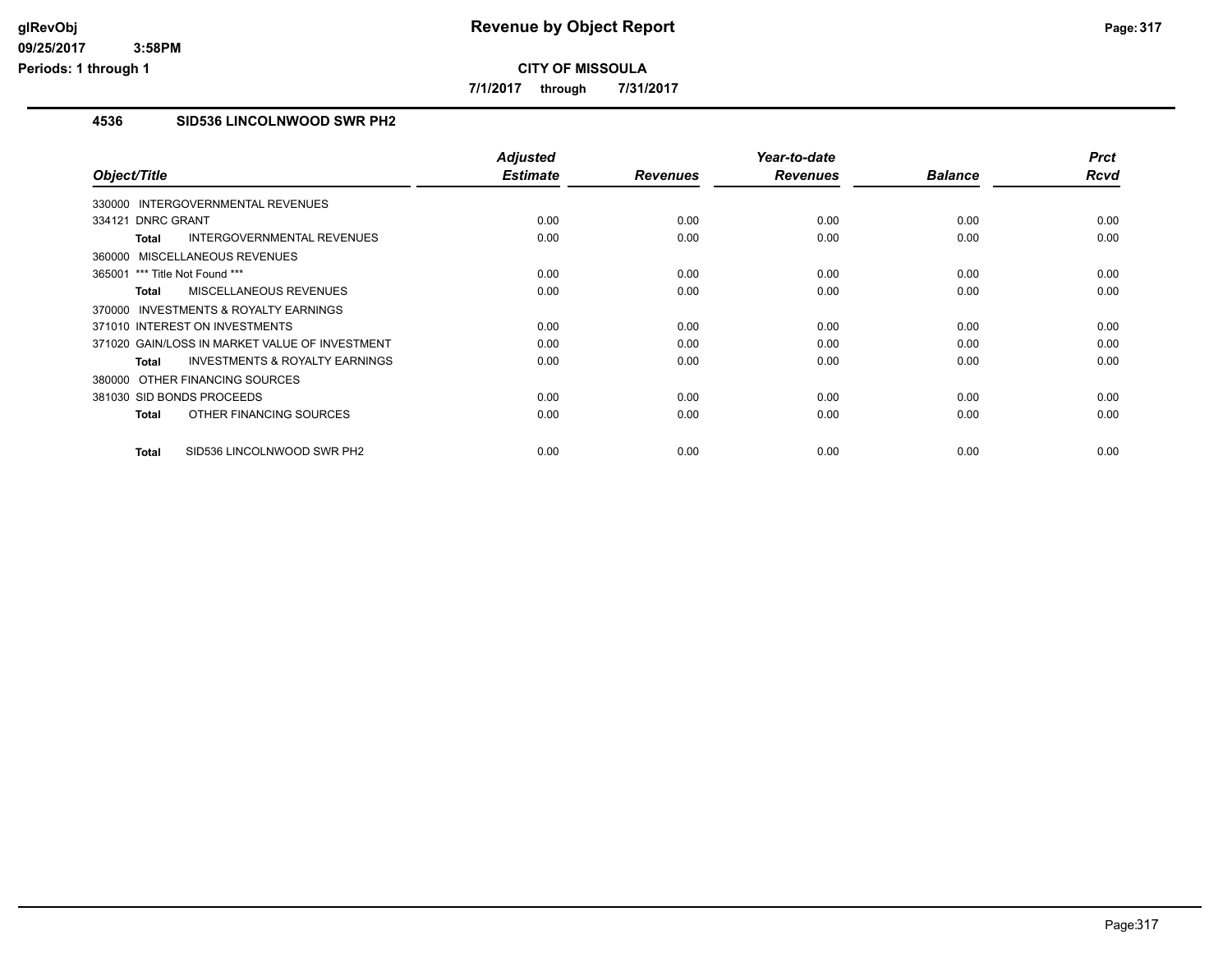**7/1/2017 through 7/31/2017**

### **4538 SID 538 HILLVIEW WAY**

**4538 SID 538 HILLVIEW WAY**

|                                                    | <b>Adjusted</b> |                 | Year-to-date    |                | <b>Prct</b> |
|----------------------------------------------------|-----------------|-----------------|-----------------|----------------|-------------|
| Object/Title                                       | <b>Estimate</b> | <b>Revenues</b> | <b>Revenues</b> | <b>Balance</b> | <b>Rcvd</b> |
| 370000 INVESTMENTS & ROYALTY EARNINGS              |                 |                 |                 |                |             |
| 371010 INTEREST ON INVESTMENTS                     | 0.00            | 0.00            | 0.00            | 0.00           | 0.00        |
| 371020 GAIN/LOSS IN MARKET VALUE OF INVESTMENTS    | 0.00            | 0.00            | 0.00            | 0.00           | 0.00        |
| <b>INVESTMENTS &amp; ROYALTY EARNINGS</b><br>Total | 0.00            | 0.00            | 0.00            | 0.00           | 0.00        |
| 380000 OTHER FINANCING SOURCES                     |                 |                 |                 |                |             |
| 383000 OPERATING TRANSFERS                         | 0.00            | 0.00            | 0.00            | 0.00           | 0.00        |
| OTHER FINANCING SOURCES<br>Total                   | 0.00            | 0.00            | 0.00            | 0.00           | 0.00        |
|                                                    |                 |                 |                 |                |             |
| Total<br>SID 538 HILLVIEW WAY                      | 0.00            | 0.00            | 0.00            | 0.00           | 0.00        |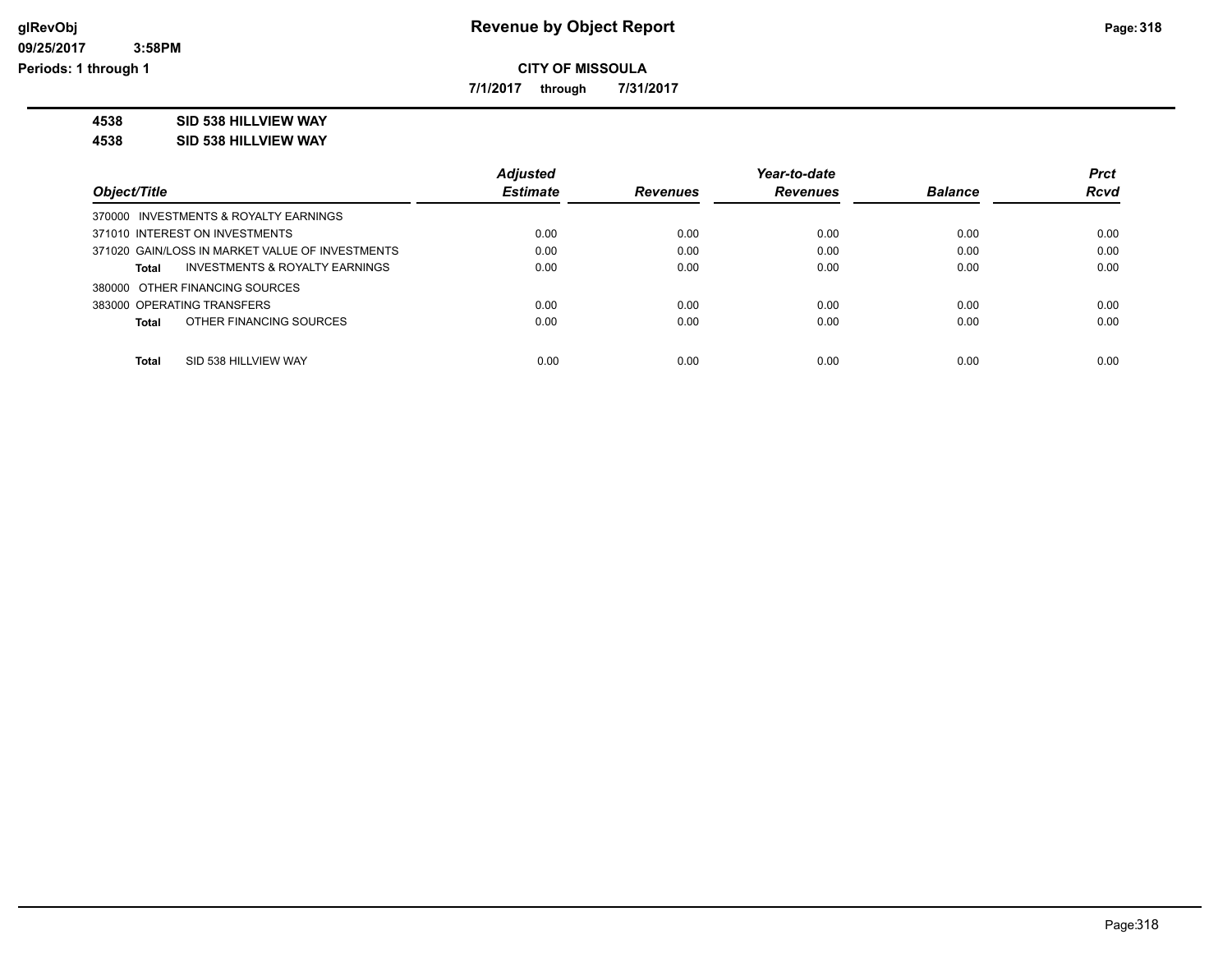**CITY OF MISSOULA**

**7/1/2017 through 7/31/2017**

#### **4538 SID 538 HILLVIEW WAY**

|                                                | <b>Adjusted</b> |                 | Year-to-date    |                | <b>Prct</b> |
|------------------------------------------------|-----------------|-----------------|-----------------|----------------|-------------|
| Object/Title                                   | <b>Estimate</b> | <b>Revenues</b> | <b>Revenues</b> | <b>Balance</b> | <b>Rcvd</b> |
| 370000 INVESTMENTS & ROYALTY EARNINGS          |                 |                 |                 |                |             |
| 371010 INTEREST ON INVESTMENTS                 | 0.00            | 0.00            | 0.00            | 0.00           | 0.00        |
| 371020 GAIN/LOSS IN MARKET VALUE OF INVESTMENT | 0.00            | 0.00            | 0.00            | 0.00           | 0.00        |
| INVESTMENTS & ROYALTY EARNINGS<br>Total        | 0.00            | 0.00            | 0.00            | 0.00           | 0.00        |
| 380000 OTHER FINANCING SOURCES                 |                 |                 |                 |                |             |
| 383000 OPERATING TRANSFERS                     | 0.00            | 0.00            | 0.00            | 0.00           | 0.00        |
| OTHER FINANCING SOURCES<br>Total               | 0.00            | 0.00            | 0.00            | 0.00           | 0.00        |
|                                                |                 |                 |                 |                |             |
| Total<br>SID 538 HILLVIEW WAY                  | 0.00            | 0.00            | 0.00            | 0.00           | 0.00        |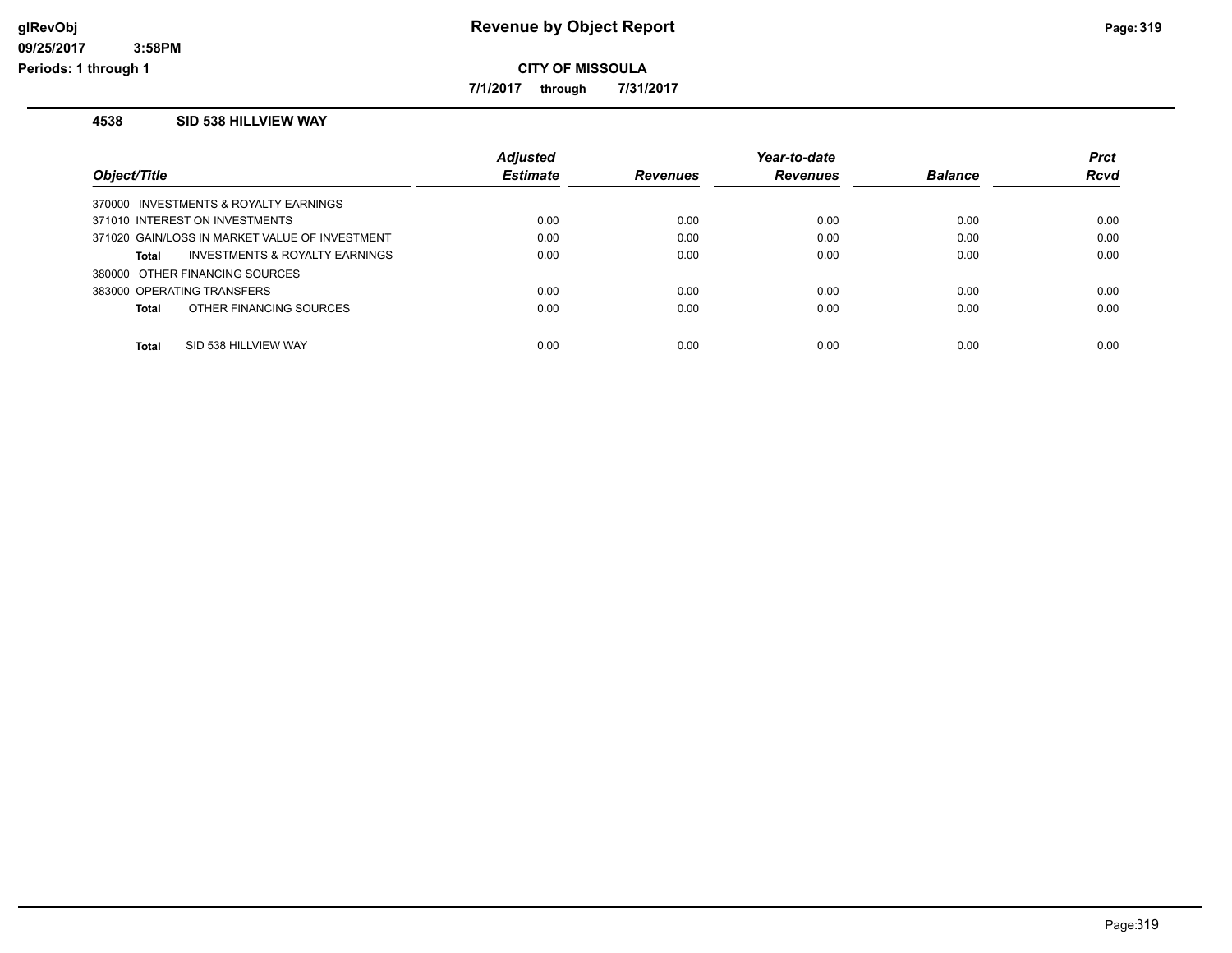**7/1/2017 through 7/31/2017**

**4539 SID 539 4th STREET**

**4539 SID 539 4th STREET**

|                                         | <b>Adjusted</b> |                 | Year-to-date    |                | <b>Prct</b> |
|-----------------------------------------|-----------------|-----------------|-----------------|----------------|-------------|
| Object/Title                            | <b>Estimate</b> | <b>Revenues</b> | <b>Revenues</b> | <b>Balance</b> | <b>Rcvd</b> |
| 370000 INVESTMENTS & ROYALTY EARNINGS   |                 |                 |                 |                |             |
| 371010 INTEREST ON INVESTMENTS          | 0.00            | 0.00            | 0.00            | 0.00           | 0.00        |
| INVESTMENTS & ROYALTY EARNINGS<br>Total | 0.00            | 0.00            | 0.00            | 0.00           | 0.00        |
| 380000 OTHER FINANCING SOURCES          |                 |                 |                 |                |             |
| 383000 OPERATING TRANSFERS              | 0.00            | 0.00            | 0.00            | 0.00           | 0.00        |
| OTHER FINANCING SOURCES<br>Total        | 0.00            | 0.00            | 0.00            | 0.00           | 0.00        |
|                                         |                 |                 |                 |                |             |
| SID 539 4th STREET<br>Total             | 0.00            | 0.00            | 0.00            | 0.00           | 0.00        |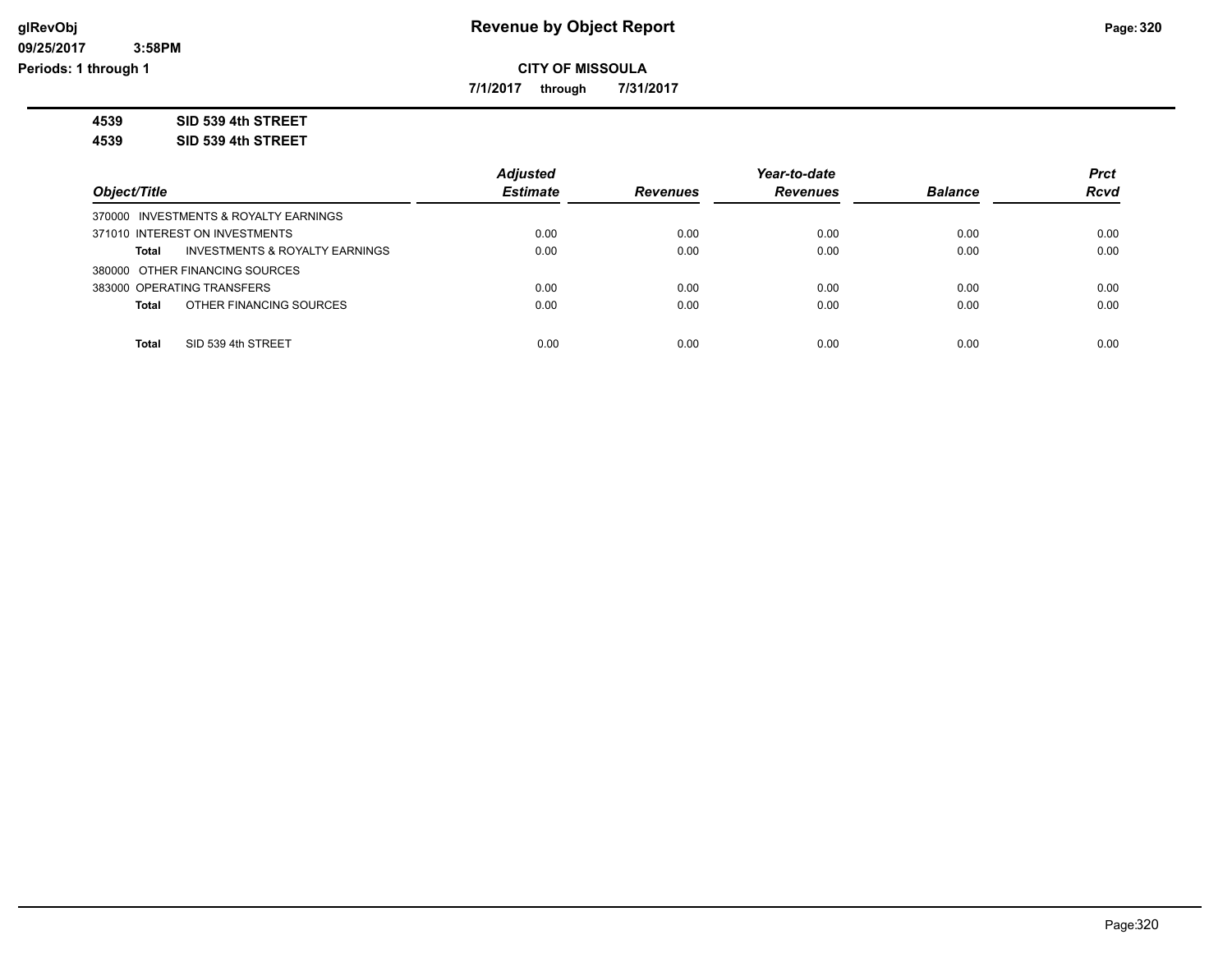**CITY OF MISSOULA**

**7/1/2017 through 7/31/2017**

#### **4539 SID 539 4th STREET**

 **3:58PM**

| Object/Title                                       | <b>Adjusted</b><br><b>Estimate</b> | <b>Revenues</b> | Year-to-date<br><b>Revenues</b> | <b>Balance</b> | <b>Prct</b><br><b>Rcvd</b> |
|----------------------------------------------------|------------------------------------|-----------------|---------------------------------|----------------|----------------------------|
| 370000 INVESTMENTS & ROYALTY EARNINGS              |                                    |                 |                                 |                |                            |
| 371010 INTEREST ON INVESTMENTS                     | 0.00                               | 0.00            | 0.00                            | 0.00           | 0.00                       |
| <b>INVESTMENTS &amp; ROYALTY EARNINGS</b><br>Total | 0.00                               | 0.00            | 0.00                            | 0.00           | 0.00                       |
| 380000 OTHER FINANCING SOURCES                     |                                    |                 |                                 |                |                            |
| 383000 OPERATING TRANSFERS                         | 0.00                               | 0.00            | 0.00                            | 0.00           | 0.00                       |
| OTHER FINANCING SOURCES<br><b>Total</b>            | 0.00                               | 0.00            | 0.00                            | 0.00           | 0.00                       |
|                                                    |                                    |                 |                                 |                |                            |
| SID 539 4th STREET<br>Total                        | 0.00                               | 0.00            | 0.00                            | 0.00           | 0.00                       |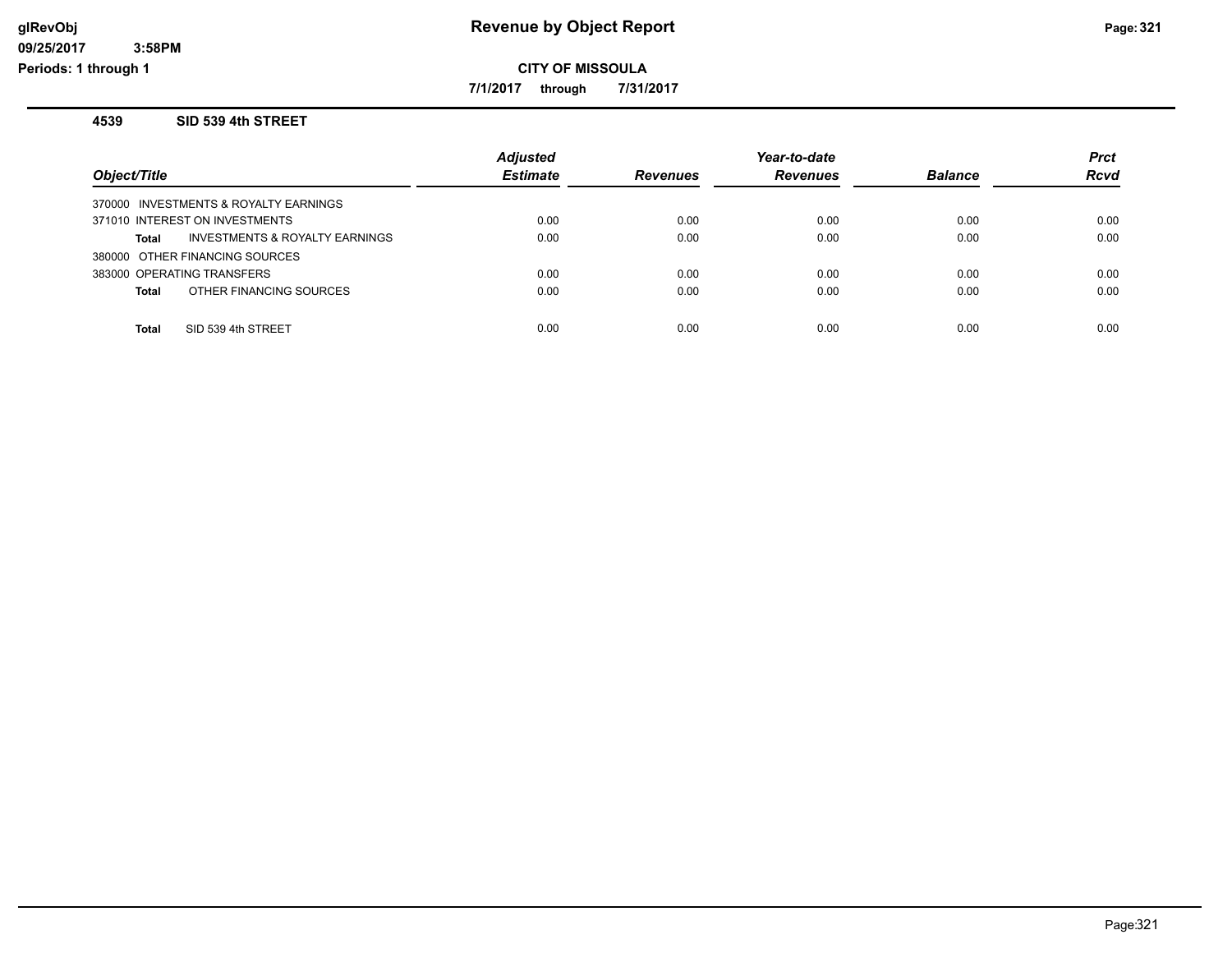**7/1/2017 through 7/31/2017**

**4540 SID 540 ENGLAND BLVD**

**4540 SID 540 ENGLAND BLVD**

|                                                     | <b>Adjusted</b> |                 | Year-to-date    |                | <b>Prct</b> |
|-----------------------------------------------------|-----------------|-----------------|-----------------|----------------|-------------|
| Object/Title                                        | <b>Estimate</b> | <b>Revenues</b> | <b>Revenues</b> | <b>Balance</b> | <b>Rcvd</b> |
| TAXES/ASSESSMENTS<br>310000                         |                 |                 |                 |                |             |
| PENALTIES & INTEREST<br>312001                      | 0.00            | 0.00            | 0.00            | 0.00           | 0.00        |
| TAXES/ASSESSMENTS<br>Total                          | 0.00            | 0.00            | 0.00            | 0.00           | 0.00        |
| MISCELLANEOUS REVENUES<br>360000                    |                 |                 |                 |                |             |
| 363020 PROPERTY ASSESSMENTS                         | 0.00            | 0.00            | 0.00            | 0.00           | 0.00        |
| 363021 PAYOFF PRINCIPAL ASSESSMENTS                 | 0.00            | 0.00            | 0.00            | 0.00           | 0.00        |
| 363022 BOND INTEREST ASSESSMENTS                    | 0.00            | 0.00            | 0.00            | 0.00           | 0.00        |
| 363040 PENALTY AND INTEREST                         | 0.00            | 0.00            | 0.00            | 0.00           | 0.00        |
| MISCELLANEOUS REVENUES<br><b>Total</b>              | 0.00            | 0.00            | 0.00            | 0.00           | 0.00        |
| <b>INVESTMENTS &amp; ROYALTY EARNINGS</b><br>370000 |                 |                 |                 |                |             |
| 371010 INTEREST ON INVESTMENTS                      | 0.00            | 0.00            | 0.00            | 0.00           | 0.00        |
| 371020 GAIN/LOSS IN MARKET VALUE OF INVESTMENTS     | 0.00            | 0.00            | 0.00            | 0.00           | 0.00        |
| <b>INVESTMENTS &amp; ROYALTY EARNINGS</b><br>Total  | 0.00            | 0.00            | 0.00            | 0.00           | 0.00        |
| OTHER FINANCING SOURCES<br>380000                   |                 |                 |                 |                |             |
| 381030 SID BONDS PROCEEDS                           | 0.00            | 0.00            | 0.00            | 0.00           | 0.00        |
| OTHER FINANCING SOURCES<br><b>Total</b>             | 0.00            | 0.00            | 0.00            | 0.00           | 0.00        |
| SID 540 ENGLAND BLVD<br><b>Total</b>                | 0.00            | 0.00            | 0.00            | 0.00           | 0.00        |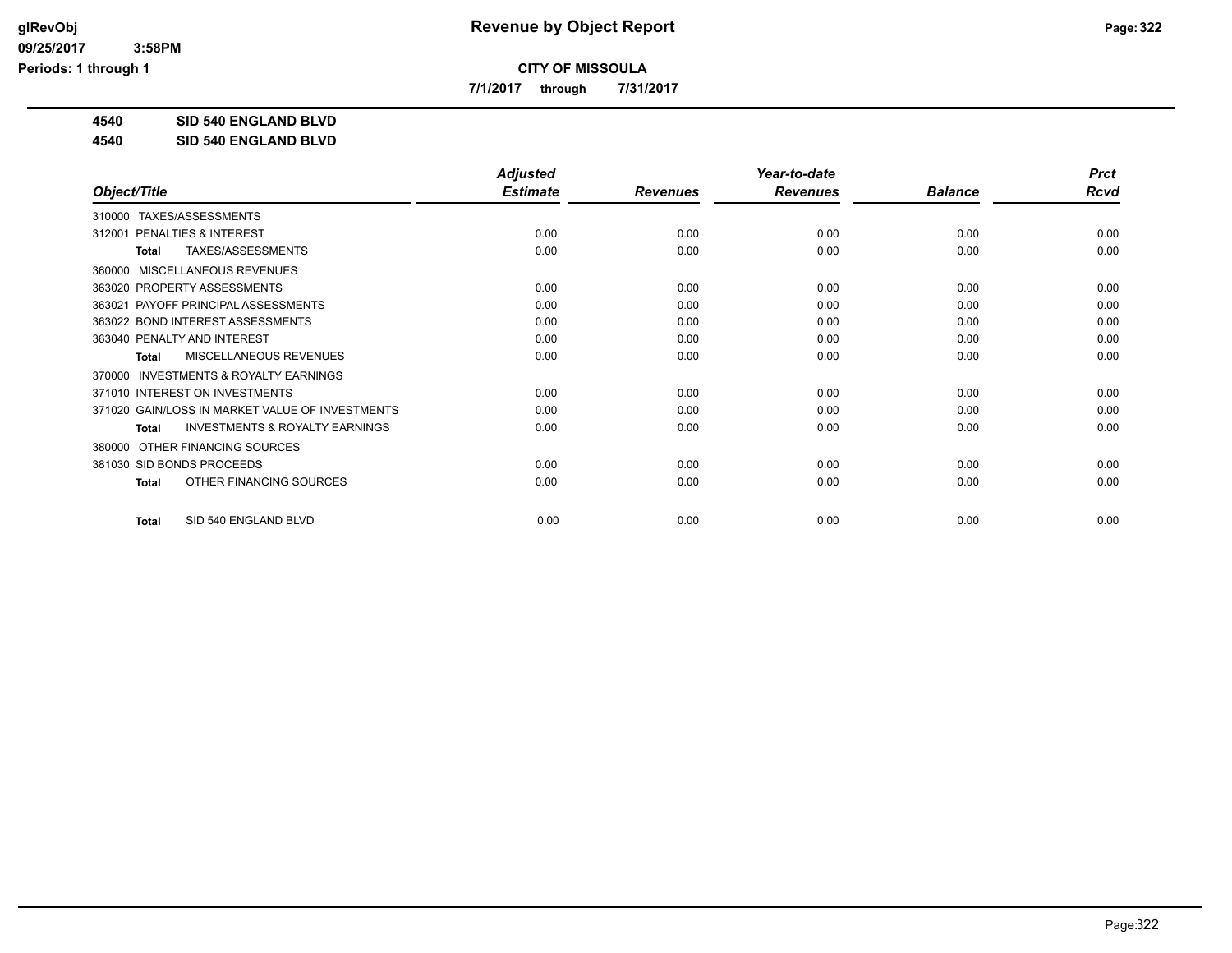**CITY OF MISSOULA**

**7/1/2017 through 7/31/2017**

# **4540 SID 540 ENGLAND BLVD**

 **3:58PM**

|                                                           | <b>Adjusted</b> |                 | Year-to-date    |                | <b>Prct</b> |
|-----------------------------------------------------------|-----------------|-----------------|-----------------|----------------|-------------|
| Object/Title                                              | <b>Estimate</b> | <b>Revenues</b> | <b>Revenues</b> | <b>Balance</b> | <b>Rcvd</b> |
| <b>TAXES/ASSESSMENTS</b><br>310000                        |                 |                 |                 |                |             |
| 312001 PENALTIES & INTEREST                               | 0.00            | 0.00            | 0.00            | 0.00           | 0.00        |
| TAXES/ASSESSMENTS<br><b>Total</b>                         | 0.00            | 0.00            | 0.00            | 0.00           | 0.00        |
| MISCELLANEOUS REVENUES<br>360000                          |                 |                 |                 |                |             |
| 363020 PROPERTY ASSESSMENTS                               | 0.00            | 0.00            | 0.00            | 0.00           | 0.00        |
| 363021 PAYOFF PRINCIPAL ASSESSMENTS                       | 0.00            | 0.00            | 0.00            | 0.00           | 0.00        |
| 363022 BOND INTEREST ASSESSMENTS                          | 0.00            | 0.00            | 0.00            | 0.00           | 0.00        |
| 363040 PENALTY AND INTEREST                               | 0.00            | 0.00            | 0.00            | 0.00           | 0.00        |
| <b>MISCELLANEOUS REVENUES</b><br><b>Total</b>             | 0.00            | 0.00            | 0.00            | 0.00           | 0.00        |
| <b>INVESTMENTS &amp; ROYALTY EARNINGS</b><br>370000       |                 |                 |                 |                |             |
| 371010 INTEREST ON INVESTMENTS                            | 0.00            | 0.00            | 0.00            | 0.00           | 0.00        |
| 371020 GAIN/LOSS IN MARKET VALUE OF INVESTMENT            | 0.00            | 0.00            | 0.00            | 0.00           | 0.00        |
| <b>INVESTMENTS &amp; ROYALTY EARNINGS</b><br><b>Total</b> | 0.00            | 0.00            | 0.00            | 0.00           | 0.00        |
| OTHER FINANCING SOURCES<br>380000                         |                 |                 |                 |                |             |
| 381030 SID BONDS PROCEEDS                                 | 0.00            | 0.00            | 0.00            | 0.00           | 0.00        |
| OTHER FINANCING SOURCES<br><b>Total</b>                   | 0.00            | 0.00            | 0.00            | 0.00           | 0.00        |
| SID 540 ENGLAND BLVD<br><b>Total</b>                      | 0.00            | 0.00            | 0.00            | 0.00           | 0.00        |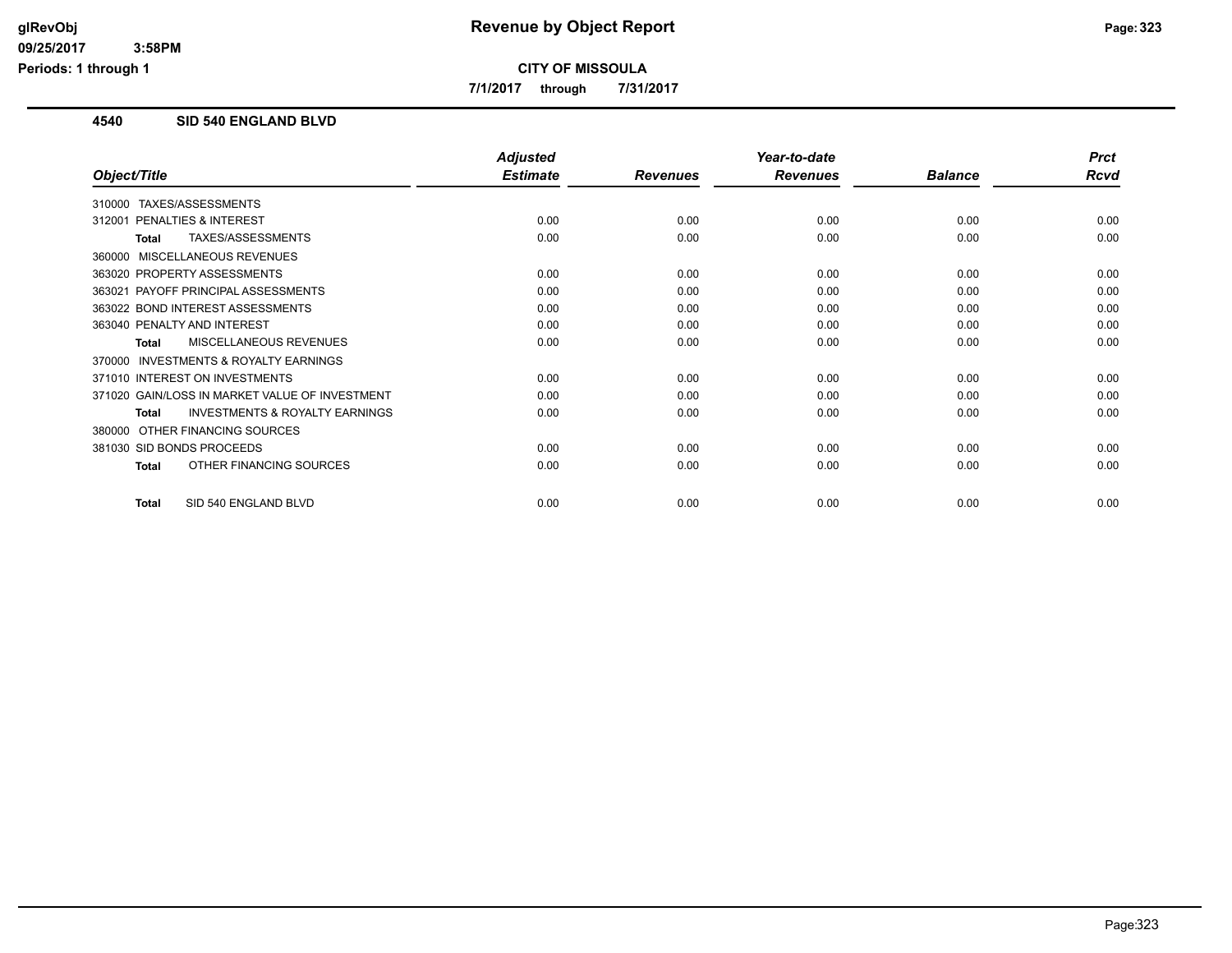**7/1/2017 through 7/31/2017**

#### **4541 SID 541 PINEVIEW PARK**

**4541 SID 541 PINEVIEW PARK**

|                                                           | <b>Adjusted</b> |                 | Year-to-date    |                | <b>Prct</b> |
|-----------------------------------------------------------|-----------------|-----------------|-----------------|----------------|-------------|
| Object/Title                                              | <b>Estimate</b> | <b>Revenues</b> | <b>Revenues</b> | <b>Balance</b> | <b>Rcvd</b> |
| TAXES/ASSESSMENTS<br>310000                               |                 |                 |                 |                |             |
| PENALTIES & INTEREST<br>312001                            | 0.00            | 0.00            | 0.00            | 0.00           | 0.00        |
| TAXES/ASSESSMENTS<br><b>Total</b>                         | 0.00            | 0.00            | 0.00            | 0.00           | 0.00        |
| MISCELLANEOUS REVENUES<br>360000                          |                 |                 |                 |                |             |
| 363020 PROPERTY ASSESSMENTS                               | 0.00            | 0.00            | 0.00            | 0.00           | 0.00        |
| 363021 PAYOFF PRINCIPAL ASSESSMENTS                       | 0.00            | 0.00            | 0.00            | 0.00           | 0.00        |
| 363022 BOND INTEREST ASSESSMENTS                          | 0.00            | 0.00            | 0.00            | 0.00           | 0.00        |
| 363040 PENALTY AND INTEREST                               | 0.00            | 0.00            | 0.00            | 0.00           | 0.00        |
| <b>MISCELLANEOUS REVENUES</b><br><b>Total</b>             | 0.00            | 0.00            | 0.00            | 0.00           | 0.00        |
| <b>INVESTMENTS &amp; ROYALTY EARNINGS</b><br>370000       |                 |                 |                 |                |             |
| 371010 INTEREST ON INVESTMENTS                            | 0.00            | 0.00            | 0.00            | 0.00           | 0.00        |
| 371020 GAIN/LOSS IN MARKET VALUE OF INVESTMENTS           | 0.00            | 0.00            | 0.00            | 0.00           | 0.00        |
| <b>INVESTMENTS &amp; ROYALTY EARNINGS</b><br><b>Total</b> | 0.00            | 0.00            | 0.00            | 0.00           | 0.00        |
| OTHER FINANCING SOURCES<br>380000                         |                 |                 |                 |                |             |
| 381030 SID BONDS PROCEEDS                                 | 0.00            | 0.00            | 0.00            | 0.00           | 0.00        |
| OTHER FINANCING SOURCES<br><b>Total</b>                   | 0.00            | 0.00            | 0.00            | 0.00           | 0.00        |
|                                                           |                 |                 |                 |                |             |
| SID 541 PINEVIEW PARK<br><b>Total</b>                     | 0.00            | 0.00            | 0.00            | 0.00           | 0.00        |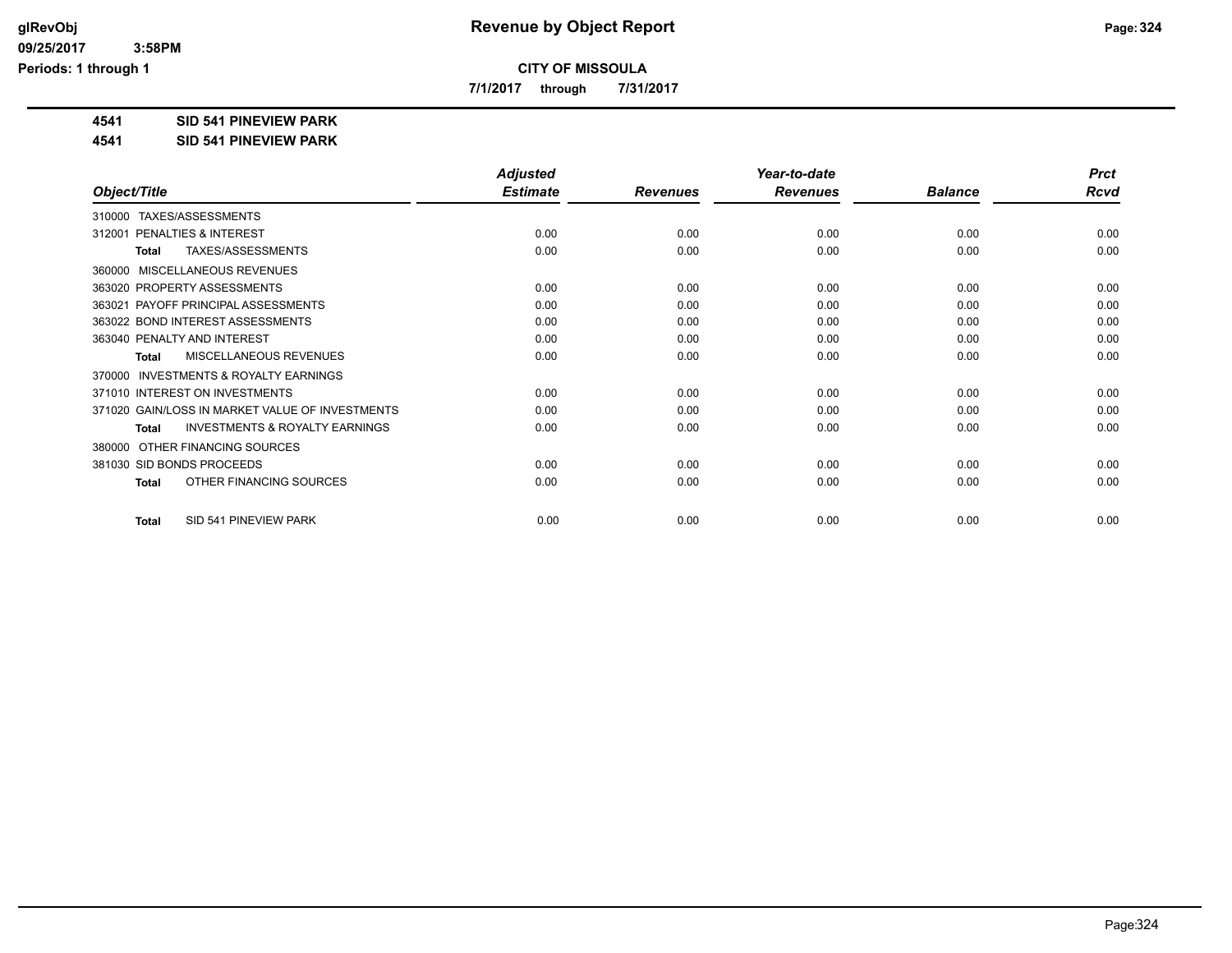**CITY OF MISSOULA**

**7/1/2017 through 7/31/2017**

## **4541 SID 541 PINEVIEW PARK**

 **3:58PM**

|                                                           | <b>Adjusted</b> |                 | Year-to-date    |                | <b>Prct</b> |
|-----------------------------------------------------------|-----------------|-----------------|-----------------|----------------|-------------|
| Object/Title                                              | <b>Estimate</b> | <b>Revenues</b> | <b>Revenues</b> | <b>Balance</b> | <b>Rcvd</b> |
| TAXES/ASSESSMENTS<br>310000                               |                 |                 |                 |                |             |
| 312001 PENALTIES & INTEREST                               | 0.00            | 0.00            | 0.00            | 0.00           | 0.00        |
| TAXES/ASSESSMENTS<br><b>Total</b>                         | 0.00            | 0.00            | 0.00            | 0.00           | 0.00        |
| 360000 MISCELLANEOUS REVENUES                             |                 |                 |                 |                |             |
| 363020 PROPERTY ASSESSMENTS                               | 0.00            | 0.00            | 0.00            | 0.00           | 0.00        |
| 363021 PAYOFF PRINCIPAL ASSESSMENTS                       | 0.00            | 0.00            | 0.00            | 0.00           | 0.00        |
| 363022 BOND INTEREST ASSESSMENTS                          | 0.00            | 0.00            | 0.00            | 0.00           | 0.00        |
| 363040 PENALTY AND INTEREST                               | 0.00            | 0.00            | 0.00            | 0.00           | 0.00        |
| MISCELLANEOUS REVENUES<br>Total                           | 0.00            | 0.00            | 0.00            | 0.00           | 0.00        |
| 370000 INVESTMENTS & ROYALTY EARNINGS                     |                 |                 |                 |                |             |
| 371010 INTEREST ON INVESTMENTS                            | 0.00            | 0.00            | 0.00            | 0.00           | 0.00        |
| 371020 GAIN/LOSS IN MARKET VALUE OF INVESTMENT            | 0.00            | 0.00            | 0.00            | 0.00           | 0.00        |
| <b>INVESTMENTS &amp; ROYALTY EARNINGS</b><br><b>Total</b> | 0.00            | 0.00            | 0.00            | 0.00           | 0.00        |
| 380000 OTHER FINANCING SOURCES                            |                 |                 |                 |                |             |
| 381030 SID BONDS PROCEEDS                                 | 0.00            | 0.00            | 0.00            | 0.00           | 0.00        |
| OTHER FINANCING SOURCES<br>Total                          | 0.00            | 0.00            | 0.00            | 0.00           | 0.00        |
| SID 541 PINEVIEW PARK<br><b>Total</b>                     | 0.00            | 0.00            | 0.00            | 0.00           | 0.00        |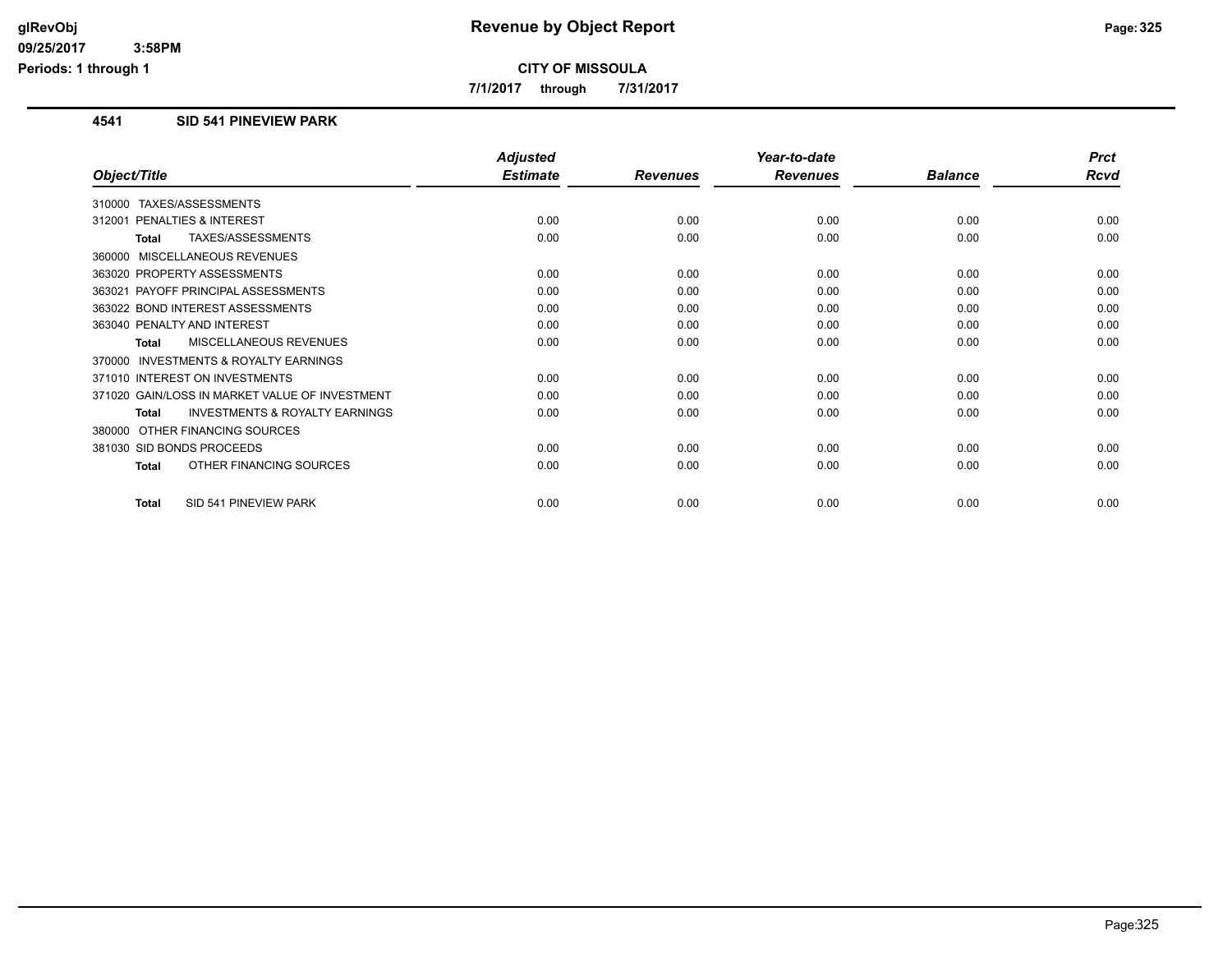**7/1/2017 through 7/31/2017**

## **4542 SID 542 HILLVIEW WAY**

**4542 SID 542 HILLVIEW WAY**

|                                                    | <b>Adjusted</b> |                 | Year-to-date    |                | <b>Prct</b> |
|----------------------------------------------------|-----------------|-----------------|-----------------|----------------|-------------|
| Object/Title                                       | <b>Estimate</b> | <b>Revenues</b> | <b>Revenues</b> | <b>Balance</b> | <b>Rcvd</b> |
| 370000 INVESTMENTS & ROYALTY EARNINGS              |                 |                 |                 |                |             |
| 371010 INTEREST ON INVESTMENTS                     | 0.00            | 0.00            | 0.00            | 0.00           | 0.00        |
| 371020 GAIN/LOSS IN MARKET VALUE OF INVESTMENTS    | 0.00            | 0.00            | 0.00            | 0.00           | 0.00        |
| <b>INVESTMENTS &amp; ROYALTY EARNINGS</b><br>Total | 0.00            | 0.00            | 0.00            | 0.00           | 0.00        |
| 380000 OTHER FINANCING SOURCES                     |                 |                 |                 |                |             |
| 381030 SID BONDS PROCEEDS                          | 0.00            | 0.00            | 0.00            | 0.00           | 0.00        |
| 383000 OPERATING TRANSFERS                         | 0.00            | 0.00            | 0.00            | 0.00           | 0.00        |
| OTHER FINANCING SOURCES<br><b>Total</b>            | 0.00            | 0.00            | 0.00            | 0.00           | 0.00        |
|                                                    |                 |                 |                 |                |             |
| SID 542 HILLVIEW WAY<br>Total                      | 0.00            | 0.00            | 0.00            | 0.00           | 0.00        |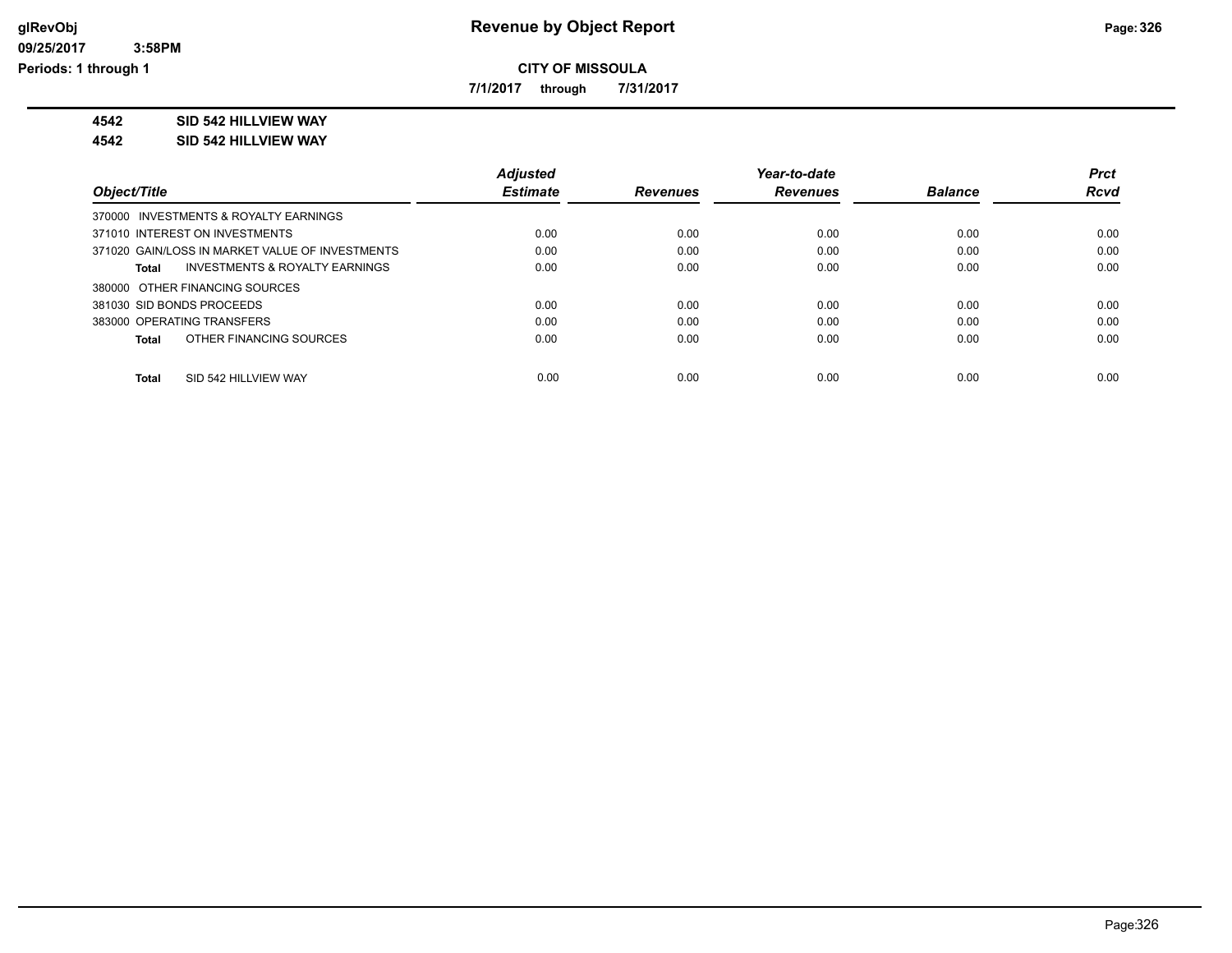**7/1/2017 through 7/31/2017**

#### **4542 SID 542 HILLVIEW WAY**

|                                                | <b>Adjusted</b> |                 | Year-to-date    |                | <b>Prct</b> |
|------------------------------------------------|-----------------|-----------------|-----------------|----------------|-------------|
| Object/Title                                   | <b>Estimate</b> | <b>Revenues</b> | <b>Revenues</b> | <b>Balance</b> | <b>Rcvd</b> |
| 370000 INVESTMENTS & ROYALTY EARNINGS          |                 |                 |                 |                |             |
| 371010 INTEREST ON INVESTMENTS                 | 0.00            | 0.00            | 0.00            | 0.00           | 0.00        |
| 371020 GAIN/LOSS IN MARKET VALUE OF INVESTMENT | 0.00            | 0.00            | 0.00            | 0.00           | 0.00        |
| INVESTMENTS & ROYALTY EARNINGS<br>Total        | 0.00            | 0.00            | 0.00            | 0.00           | 0.00        |
| 380000 OTHER FINANCING SOURCES                 |                 |                 |                 |                |             |
| 381030 SID BONDS PROCEEDS                      | 0.00            | 0.00            | 0.00            | 0.00           | 0.00        |
| 383000 OPERATING TRANSFERS                     | 0.00            | 0.00            | 0.00            | 0.00           | 0.00        |
| OTHER FINANCING SOURCES<br>Total               | 0.00            | 0.00            | 0.00            | 0.00           | 0.00        |
| SID 542 HILLVIEW WAY<br>Total                  | 0.00            | 0.00            | 0.00            | 0.00           | 0.00        |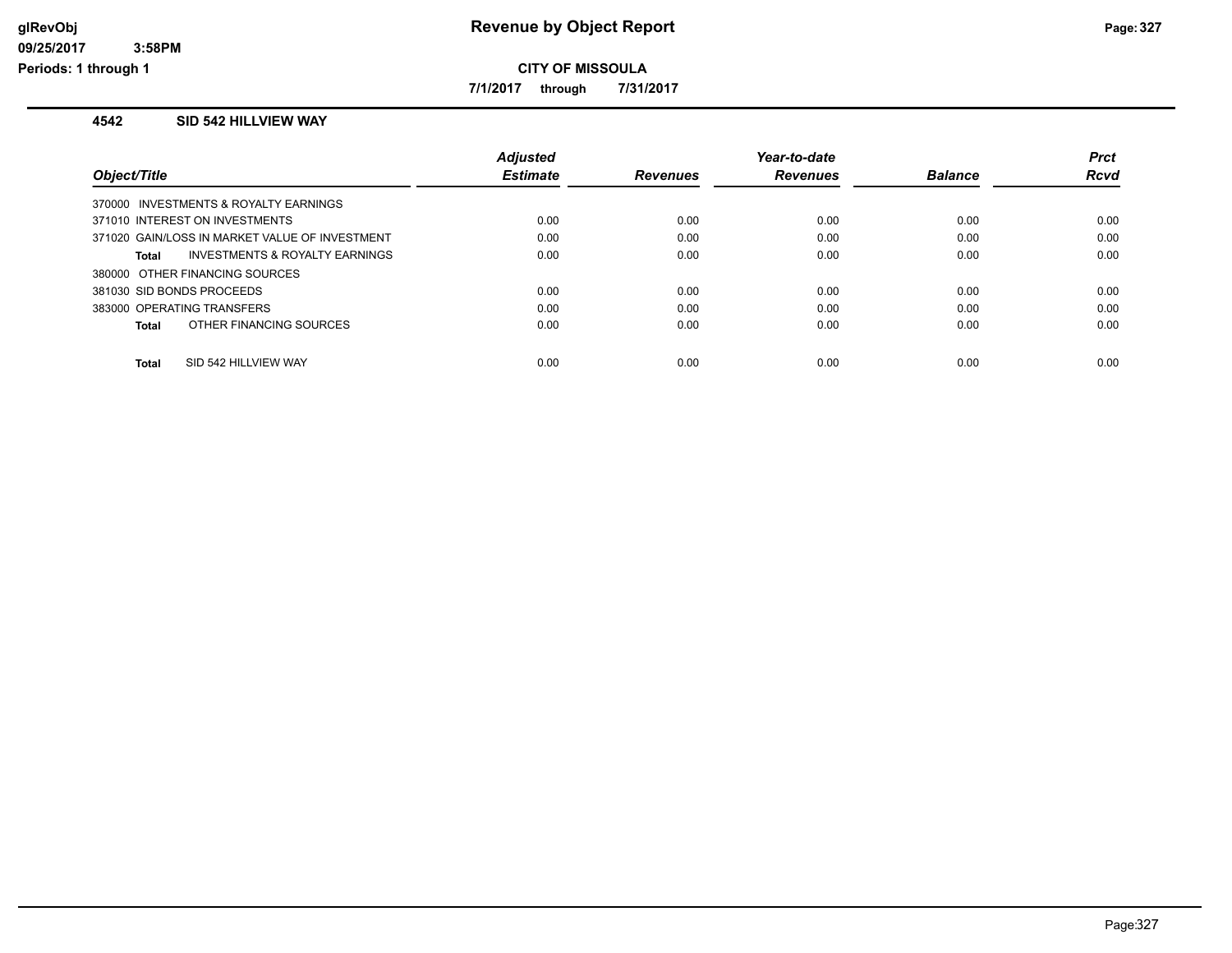**7/1/2017 through 7/31/2017**

## **4543 SID 543 TRAFFIC CALMING**

#### **4543 SID 543 TRAFFIC CALMING**

|                                                           | <b>Adjusted</b> |                 | Year-to-date |                | <b>Prct</b> |
|-----------------------------------------------------------|-----------------|-----------------|--------------|----------------|-------------|
| Object/Title                                              | <b>Estimate</b> | <b>Revenues</b> | Revenues     | <b>Balance</b> | <b>Rcvd</b> |
| 370000 INVESTMENTS & ROYALTY EARNINGS                     |                 |                 |              |                |             |
| 371010 INTEREST ON INVESTMENTS                            | 0.00            | 0.00            | 0.00         | 0.00           | 0.00        |
| <b>INVESTMENTS &amp; ROYALTY EARNINGS</b><br><b>Total</b> | 0.00            | 0.00            | 0.00         | 0.00           | 0.00        |
| 380000 OTHER FINANCING SOURCES                            |                 |                 |              |                |             |
| 383000 OPERATING TRANSFERS                                | 0.00            | 0.00            | 0.00         | 0.00           | 0.00        |
| OTHER FINANCING SOURCES<br>Total                          | 0.00            | 0.00            | 0.00         | 0.00           | 0.00        |
|                                                           |                 |                 |              |                |             |
| SID 543 TRAFFIC CALMING<br><b>Total</b>                   | 0.00            | 0.00            | 0.00         | 0.00           | 0.00        |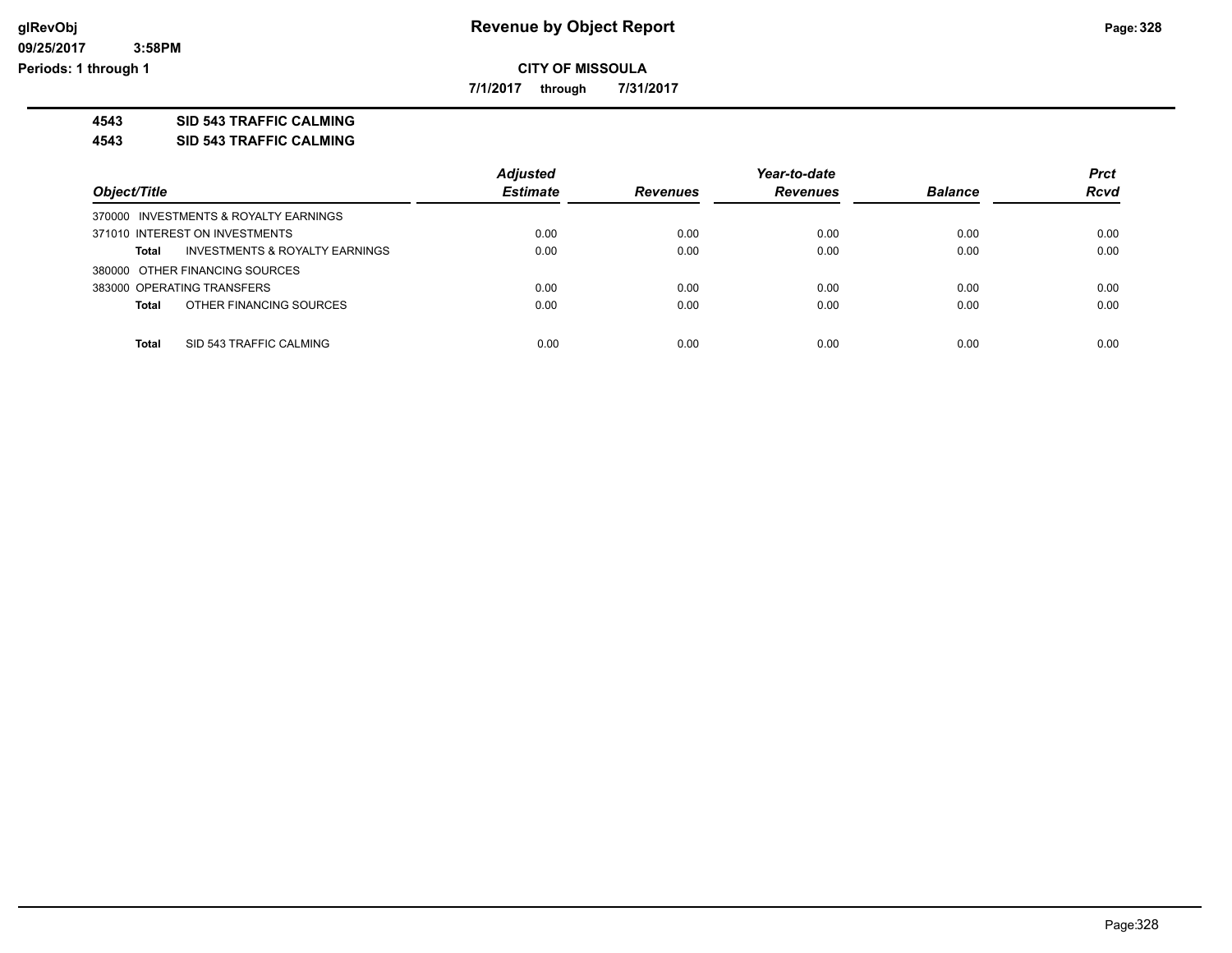**CITY OF MISSOULA**

**7/1/2017 through 7/31/2017**

## **4543 SID 543 TRAFFIC CALMING**

 **3:58PM**

| Object/Title                            | <b>Adjusted</b><br><b>Estimate</b> | <b>Revenues</b> | Year-to-date<br><b>Revenues</b> | <b>Balance</b> | <b>Prct</b><br><b>Rcvd</b> |
|-----------------------------------------|------------------------------------|-----------------|---------------------------------|----------------|----------------------------|
| 370000 INVESTMENTS & ROYALTY EARNINGS   |                                    |                 |                                 |                |                            |
| 371010 INTEREST ON INVESTMENTS          | 0.00                               | 0.00            | 0.00                            | 0.00           | 0.00                       |
| INVESTMENTS & ROYALTY EARNINGS<br>Total | 0.00                               | 0.00            | 0.00                            | 0.00           | 0.00                       |
| 380000 OTHER FINANCING SOURCES          |                                    |                 |                                 |                |                            |
| 383000 OPERATING TRANSFERS              | 0.00                               | 0.00            | 0.00                            | 0.00           | 0.00                       |
| OTHER FINANCING SOURCES<br><b>Total</b> | 0.00                               | 0.00            | 0.00                            | 0.00           | 0.00                       |
|                                         |                                    |                 |                                 |                |                            |
| SID 543 TRAFFIC CALMING<br><b>Total</b> | 0.00                               | 0.00            | 0.00                            | 0.00           | 0.00                       |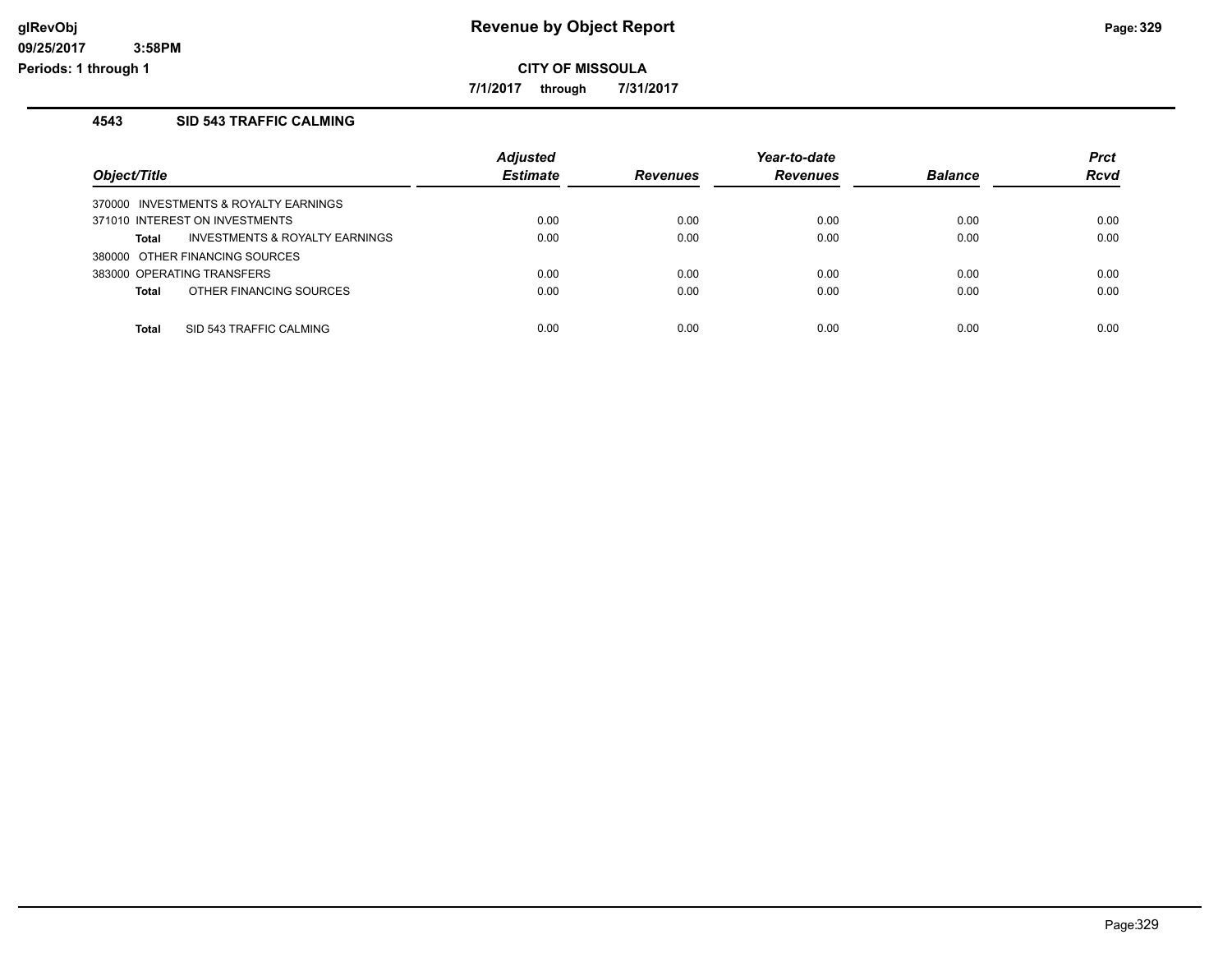**3:58PM**

**CITY OF MISSOULA**

**7/1/2017 through 7/31/2017**

## **4544 MILLER CREEK MITIGATION FUND**

## **4544 MILLER CREEK MITIGATION FUND**

|                                                    | <b>Adjusted</b><br><b>Estimate</b> |                 | Year-to-date    | <b>Balance</b> | <b>Prct</b><br><b>Rcvd</b> |
|----------------------------------------------------|------------------------------------|-----------------|-----------------|----------------|----------------------------|
| Object/Title                                       |                                    | <b>Revenues</b> | <b>Revenues</b> |                |                            |
| TAXES/ASSESSMENTS<br>310000                        |                                    |                 |                 |                |                            |
| <b>PENALTIES &amp; INTEREST</b><br>312001          | 0.00                               | 0.00            | 0.00            | 0.00           | 0.00                       |
| TAXES/ASSESSMENTS<br>Total                         | 0.00                               | 0.00            | 0.00            | 0.00           | 0.00                       |
| 370000 INVESTMENTS & ROYALTY EARNINGS              |                                    |                 |                 |                |                            |
| 371010 INTEREST ON INVESTMENTS                     | 0.00                               | 0.00            | 0.00            | 0.00           | 0.00                       |
| 371020 GAIN/LOSS IN MARKET VALUE OF INVESTMENTS    | 0.00                               | 0.00            | 0.00            | 0.00           | 0.00                       |
| <b>INVESTMENTS &amp; ROYALTY EARNINGS</b><br>Total | 0.00                               | 0.00            | 0.00            | 0.00           | 0.00                       |
| 380000 OTHER FINANCING SOURCES                     |                                    |                 |                 |                |                            |
| 381030 SID BONDS PROCEEDS                          | 0.00                               | 0.00            | 0.00            | 0.00           | 0.00                       |
| OTHER FINANCING SOURCES<br><b>Total</b>            | 0.00                               | 0.00            | 0.00            | 0.00           | 0.00                       |
| MILLER CREEK MITIGATION FUND<br>Total              | 0.00                               | 0.00            | 0.00            | 0.00           | 0.00                       |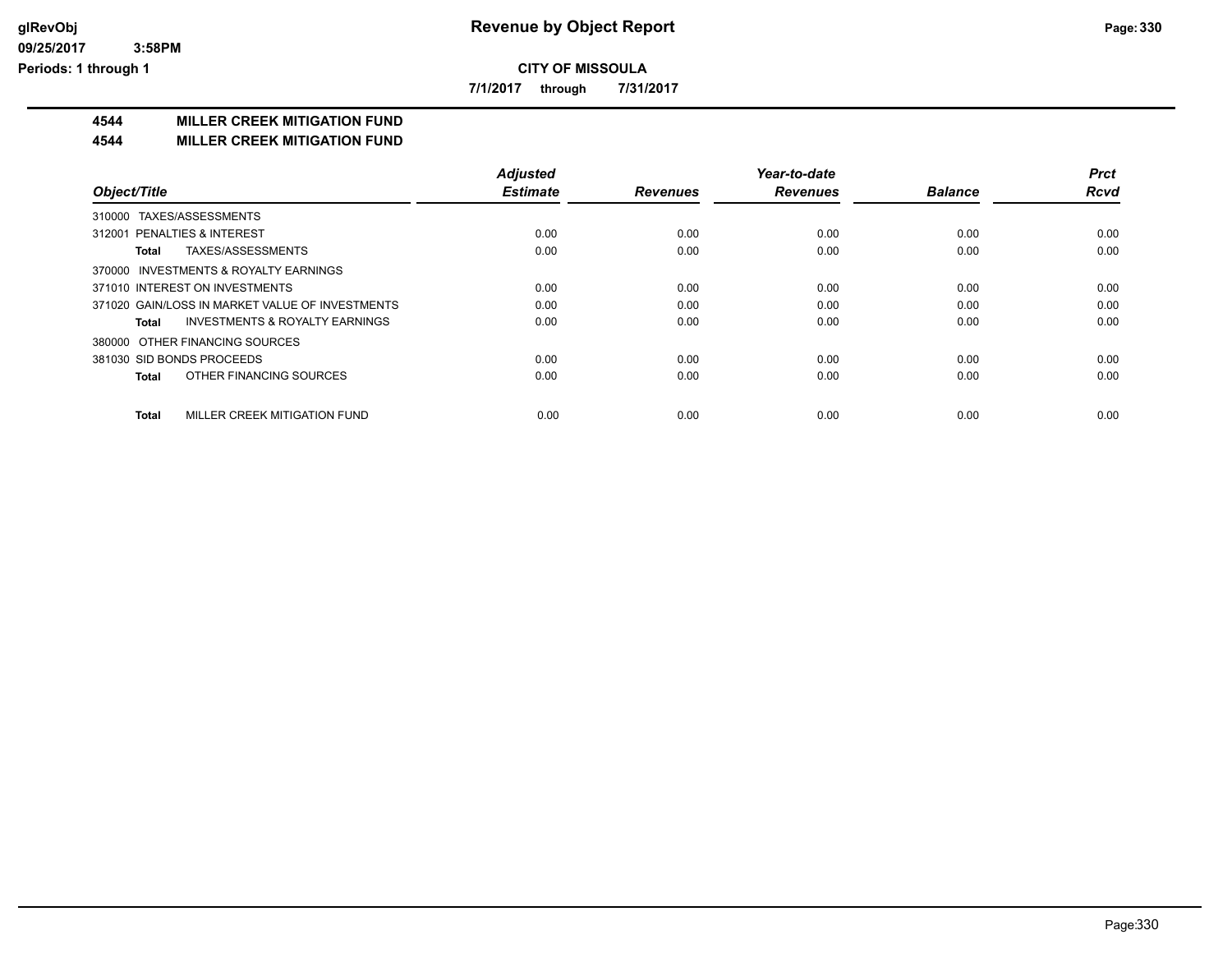**3:58PM**

**CITY OF MISSOULA**

**7/1/2017 through 7/31/2017**

## **4544 MILLER CREEK MITIGATION FUND**

|                                                           | <b>Adjusted</b> |                 | Year-to-date    |                | <b>Prct</b> |
|-----------------------------------------------------------|-----------------|-----------------|-----------------|----------------|-------------|
| Object/Title                                              | <b>Estimate</b> | <b>Revenues</b> | <b>Revenues</b> | <b>Balance</b> | <b>Rcvd</b> |
| 310000 TAXES/ASSESSMENTS                                  |                 |                 |                 |                |             |
| 312001 PENALTIES & INTEREST                               | 0.00            | 0.00            | 0.00            | 0.00           | 0.00        |
| TAXES/ASSESSMENTS<br><b>Total</b>                         | 0.00            | 0.00            | 0.00            | 0.00           | 0.00        |
| 370000 INVESTMENTS & ROYALTY EARNINGS                     |                 |                 |                 |                |             |
| 371010 INTEREST ON INVESTMENTS                            | 0.00            | 0.00            | 0.00            | 0.00           | 0.00        |
| 371020 GAIN/LOSS IN MARKET VALUE OF INVESTMENT            | 0.00            | 0.00            | 0.00            | 0.00           | 0.00        |
| <b>INVESTMENTS &amp; ROYALTY EARNINGS</b><br><b>Total</b> | 0.00            | 0.00            | 0.00            | 0.00           | 0.00        |
| 380000 OTHER FINANCING SOURCES                            |                 |                 |                 |                |             |
| 381030 SID BONDS PROCEEDS                                 | 0.00            | 0.00            | 0.00            | 0.00           | 0.00        |
| OTHER FINANCING SOURCES<br><b>Total</b>                   | 0.00            | 0.00            | 0.00            | 0.00           | 0.00        |
| <b>Total</b><br>MILLER CREEK MITIGATION FUND              | 0.00            | 0.00            | 0.00            | 0.00           | 0.00        |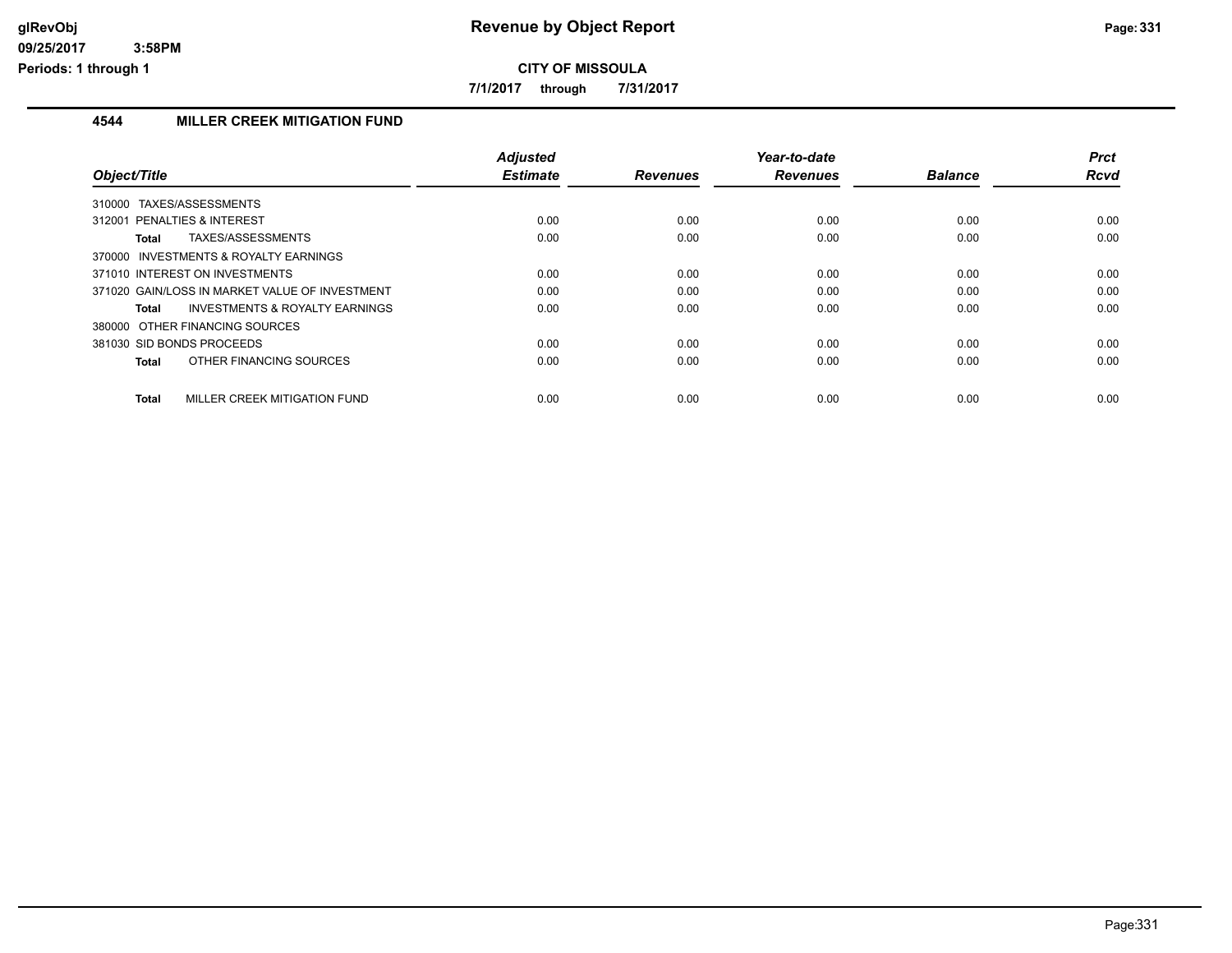**3:58PM**

**CITY OF MISSOULA**

**7/1/2017 through 7/31/2017**

## **4545 MILLER CREEK TWITE CONSTRUCTION**

## **4545 MILLER CREEK TWITE CONSTRUCTION**

|                                                     | Adjusted        |                 | Year-to-date    |                | <b>Prct</b> |
|-----------------------------------------------------|-----------------|-----------------|-----------------|----------------|-------------|
| Object/Title                                        | <b>Estimate</b> | <b>Revenues</b> | <b>Revenues</b> | <b>Balance</b> | Rcvd        |
| TAXES/ASSESSMENTS<br>310000                         |                 |                 |                 |                |             |
| 312001 PENALTIES & INTEREST                         | 0.00            | 0.00            | 0.00            | 0.00           | 0.00        |
| <b>TAXES/ASSESSMENTS</b><br><b>Total</b>            | 0.00            | 0.00            | 0.00            | 0.00           | 0.00        |
| <b>INVESTMENTS &amp; ROYALTY EARNINGS</b><br>370000 |                 |                 |                 |                |             |
| 371010 INTEREST ON INVESTMENTS                      | 0.00            | 0.00            | 0.00            | 0.00           | 0.00        |
| 371020 GAIN/LOSS IN MARKET VALUE OF INVESTMENTS     | 0.00            | 0.00            | 0.00            | 0.00           | 0.00        |
| <b>INVESTMENTS &amp; ROYALTY EARNINGS</b><br>Total  | 0.00            | 0.00            | 0.00            | 0.00           | 0.00        |
| OTHER FINANCING SOURCES<br>380000                   |                 |                 |                 |                |             |
| 381030 SID BONDS PROCEEDS                           | 0.00            | 0.00            | 0.00            | 0.00           | 0.00        |
| OTHER FINANCING SOURCES<br><b>Total</b>             | 0.00            | 0.00            | 0.00            | 0.00           | 0.00        |
| <b>MILLER CREEK</b><br>430000                       |                 |                 |                 |                |             |
| 430230 MILLER CR TWITE CONSTRUCTION                 | 0.00            | 0.00            | 0.00            | 0.00           | 0.00        |
| <b>MILLER CREEK</b><br>Total                        | 0.00            | 0.00            | 0.00            | 0.00           | 0.00        |
|                                                     |                 |                 |                 |                |             |
| MILLER CREEK TWITE CONSTRUCTION<br><b>Total</b>     | 0.00            | 0.00            | 0.00            | 0.00           | 0.00        |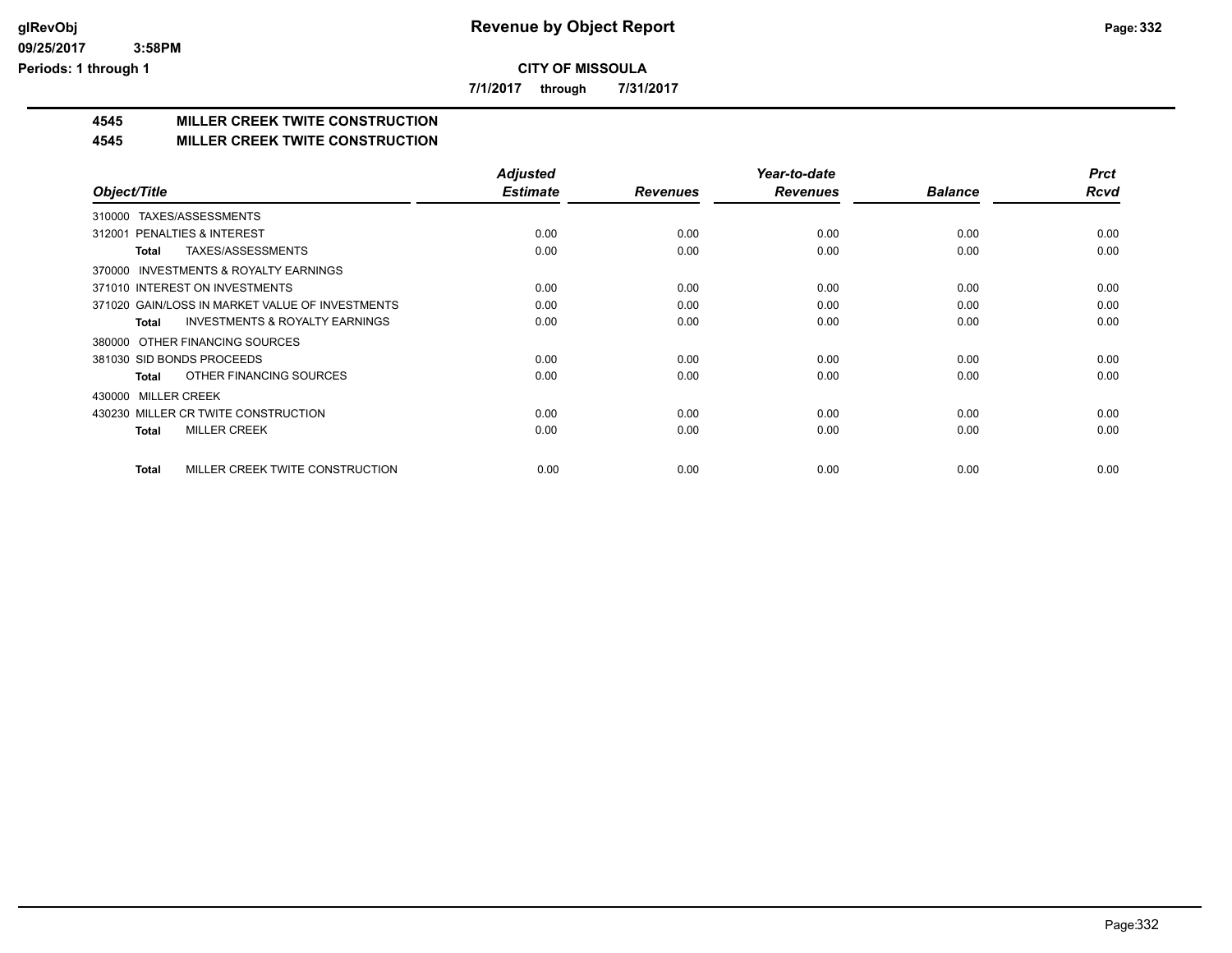**3:58PM**

**CITY OF MISSOULA**

**7/1/2017 through 7/31/2017**

## **4545 MILLER CREEK TWITE CONSTRUCTION**

| Object/Title                                              | <b>Adjusted</b><br><b>Estimate</b> | <b>Revenues</b> | Year-to-date<br><b>Revenues</b> | <b>Balance</b> | <b>Prct</b><br><b>Rcvd</b> |
|-----------------------------------------------------------|------------------------------------|-----------------|---------------------------------|----------------|----------------------------|
| TAXES/ASSESSMENTS<br>310000                               |                                    |                 |                                 |                |                            |
| 312001 PENALTIES & INTEREST                               | 0.00                               | 0.00            | 0.00                            | 0.00           | 0.00                       |
| TAXES/ASSESSMENTS<br><b>Total</b>                         | 0.00                               | 0.00            | 0.00                            | 0.00           | 0.00                       |
| <b>INVESTMENTS &amp; ROYALTY EARNINGS</b><br>370000       |                                    |                 |                                 |                |                            |
| 371010 INTEREST ON INVESTMENTS                            | 0.00                               | 0.00            | 0.00                            | 0.00           | 0.00                       |
| 371020 GAIN/LOSS IN MARKET VALUE OF INVESTMENT            | 0.00                               | 0.00            | 0.00                            | 0.00           | 0.00                       |
| <b>INVESTMENTS &amp; ROYALTY EARNINGS</b><br><b>Total</b> | 0.00                               | 0.00            | 0.00                            | 0.00           | 0.00                       |
| 380000 OTHER FINANCING SOURCES                            |                                    |                 |                                 |                |                            |
| 381030 SID BONDS PROCEEDS                                 | 0.00                               | 0.00            | 0.00                            | 0.00           | 0.00                       |
| OTHER FINANCING SOURCES<br>Total                          | 0.00                               | 0.00            | 0.00                            | 0.00           | 0.00                       |
| 430000 MILLER CREEK                                       |                                    |                 |                                 |                |                            |
| 430230 MILLER CR TWITE CONSTRUCTION                       | 0.00                               | 0.00            | 0.00                            | 0.00           | 0.00                       |
| <b>MILLER CREEK</b><br><b>Total</b>                       | 0.00                               | 0.00            | 0.00                            | 0.00           | 0.00                       |
| MILLER CREEK TWITE CONSTRUCTION<br><b>Total</b>           | 0.00                               | 0.00            | 0.00                            | 0.00           | 0.00                       |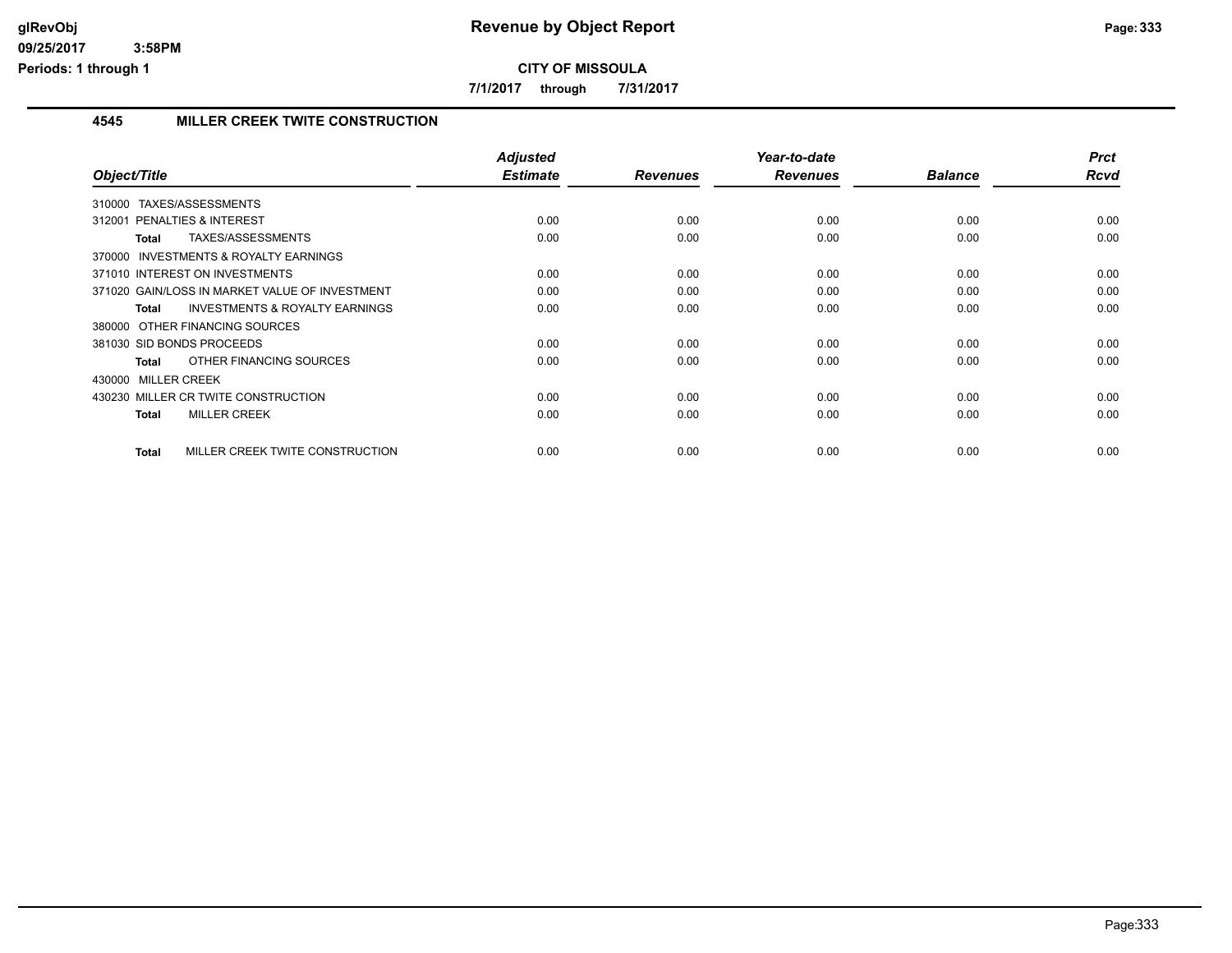**7/1/2017 through 7/31/2017**

## **4546 MILLER CREEK MALOHNEY CONSTRUCTION**

## **4546 MILLER CREEK MALOHNEY CONSTRUCTION**

|                                                     | <b>Adjusted</b> |                 | Year-to-date    |                | <b>Prct</b> |
|-----------------------------------------------------|-----------------|-----------------|-----------------|----------------|-------------|
| Object/Title                                        | <b>Estimate</b> | <b>Revenues</b> | <b>Revenues</b> | <b>Balance</b> | Rcvd        |
| TAXES/ASSESSMENTS<br>310000                         |                 |                 |                 |                |             |
| PENALTIES & INTEREST<br>312001                      | 0.00            | 0.00            | 0.00            | 0.00           | 0.00        |
| TAXES/ASSESSMENTS<br>Total                          | 0.00            | 0.00            | 0.00            | 0.00           | 0.00        |
| MISCELLANEOUS REVENUES<br>360000                    |                 |                 |                 |                |             |
| 365000 DONATIONS                                    | 0.00            | 0.00            | 0.00            | 0.00           | 0.00        |
| MISCELLANEOUS REVENUES<br>Total                     | 0.00            | 0.00            | 0.00            | 0.00           | 0.00        |
| <b>INVESTMENTS &amp; ROYALTY EARNINGS</b><br>370000 |                 |                 |                 |                |             |
| 371010 INTEREST ON INVESTMENTS                      | 0.00            | 0.00            | 0.00            | 0.00           | 0.00        |
| 371020 GAIN/LOSS IN MARKET VALUE OF INVESTMENTS     | 0.00            | 0.00            | 0.00            | 0.00           | 0.00        |
| <b>INVESTMENTS &amp; ROYALTY EARNINGS</b><br>Total  | 0.00            | 0.00            | 0.00            | 0.00           | 0.00        |
| OTHER FINANCING SOURCES<br>380000                   |                 |                 |                 |                |             |
| 381030 SID BONDS PROCEEDS                           | 0.00            | 0.00            | 0.00            | 0.00           | 0.00        |
| OTHER FINANCING SOURCES<br>Total                    | 0.00            | 0.00            | 0.00            | 0.00           | 0.00        |
| <b>MILLER CREEK</b><br>430000                       |                 |                 |                 |                |             |
| 430230 MILLER CR TWITE CONSTRUCTION                 | 0.00            | 0.00            | 0.00            | 0.00           | 0.00        |
| <b>MILLER CREEK</b><br>Total                        | 0.00            | 0.00            | 0.00            | 0.00           | 0.00        |
|                                                     |                 |                 |                 |                |             |
| MILLER CREEK MALOHNEY CONSTRUCTION<br><b>Total</b>  | 0.00            | 0.00            | 0.00            | 0.00           | 0.00        |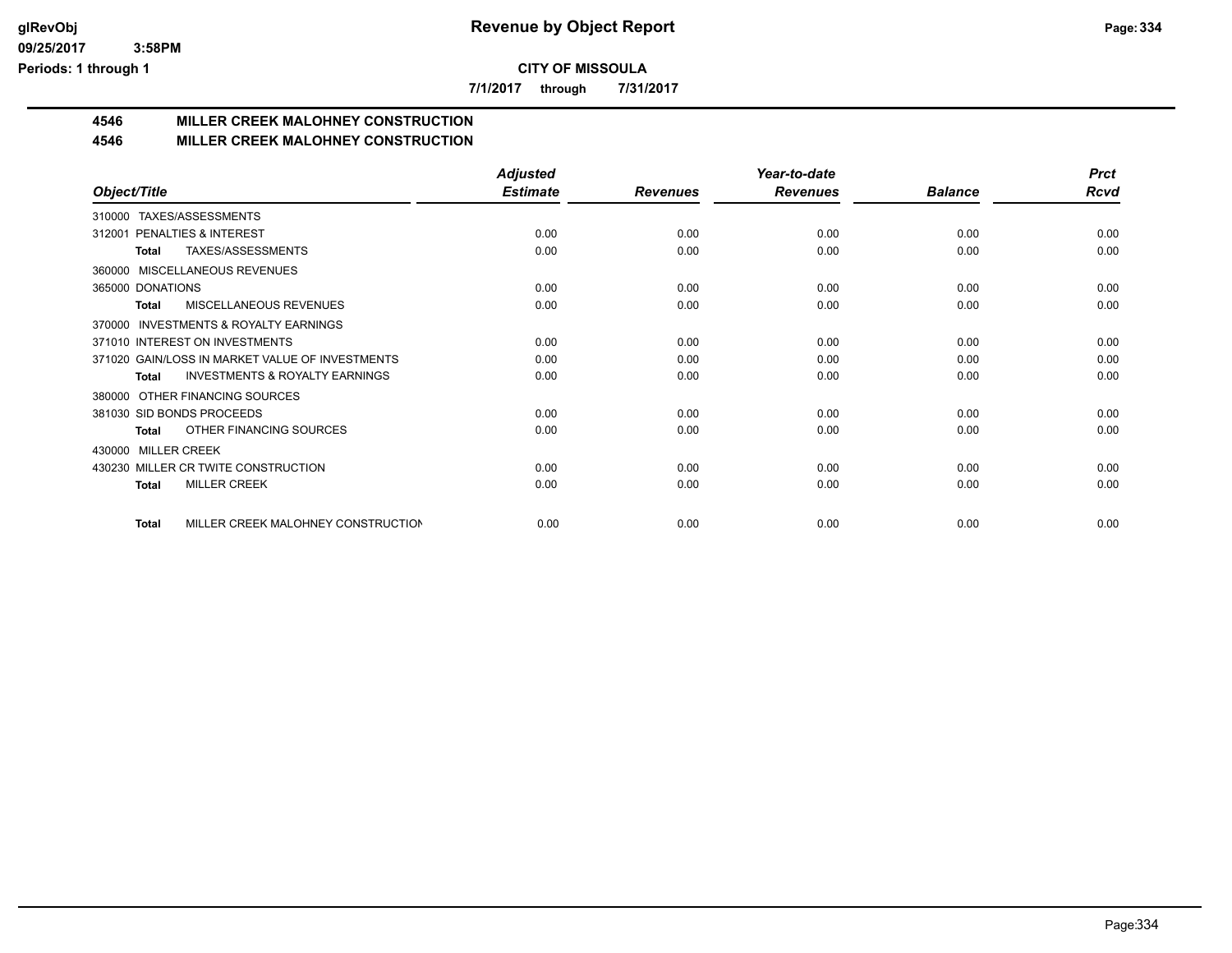**09/25/2017 3:58PM Periods: 1 through 1**

#### **CITY OF MISSOULA**

**7/1/2017 through 7/31/2017**

## **4546 MILLER CREEK MALOHNEY CONSTRUCTION**

|                                                    | <b>Adjusted</b> |                 | Year-to-date    |                | <b>Prct</b> |
|----------------------------------------------------|-----------------|-----------------|-----------------|----------------|-------------|
| Object/Title                                       | <b>Estimate</b> | <b>Revenues</b> | <b>Revenues</b> | <b>Balance</b> | <b>Rcvd</b> |
| TAXES/ASSESSMENTS<br>310000                        |                 |                 |                 |                |             |
| PENALTIES & INTEREST<br>312001                     | 0.00            | 0.00            | 0.00            | 0.00           | 0.00        |
| TAXES/ASSESSMENTS<br>Total                         | 0.00            | 0.00            | 0.00            | 0.00           | 0.00        |
| 360000 MISCELLANEOUS REVENUES                      |                 |                 |                 |                |             |
| 365000 DONATIONS                                   | 0.00            | 0.00            | 0.00            | 0.00           | 0.00        |
| MISCELLANEOUS REVENUES<br><b>Total</b>             | 0.00            | 0.00            | 0.00            | 0.00           | 0.00        |
| INVESTMENTS & ROYALTY EARNINGS<br>370000           |                 |                 |                 |                |             |
| 371010 INTEREST ON INVESTMENTS                     | 0.00            | 0.00            | 0.00            | 0.00           | 0.00        |
| 371020 GAIN/LOSS IN MARKET VALUE OF INVESTMENT     | 0.00            | 0.00            | 0.00            | 0.00           | 0.00        |
| <b>INVESTMENTS &amp; ROYALTY EARNINGS</b><br>Total | 0.00            | 0.00            | 0.00            | 0.00           | 0.00        |
| 380000 OTHER FINANCING SOURCES                     |                 |                 |                 |                |             |
| 381030 SID BONDS PROCEEDS                          | 0.00            | 0.00            | 0.00            | 0.00           | 0.00        |
| OTHER FINANCING SOURCES<br>Total                   | 0.00            | 0.00            | 0.00            | 0.00           | 0.00        |
| 430000 MILLER CREEK                                |                 |                 |                 |                |             |
| 430230 MILLER CR TWITE CONSTRUCTION                | 0.00            | 0.00            | 0.00            | 0.00           | 0.00        |
| <b>MILLER CREEK</b><br><b>Total</b>                | 0.00            | 0.00            | 0.00            | 0.00           | 0.00        |
| MILLER CREEK MALOHNEY CONSTRUCTIOI<br>Total        | 0.00            | 0.00            | 0.00            | 0.00           | 0.00        |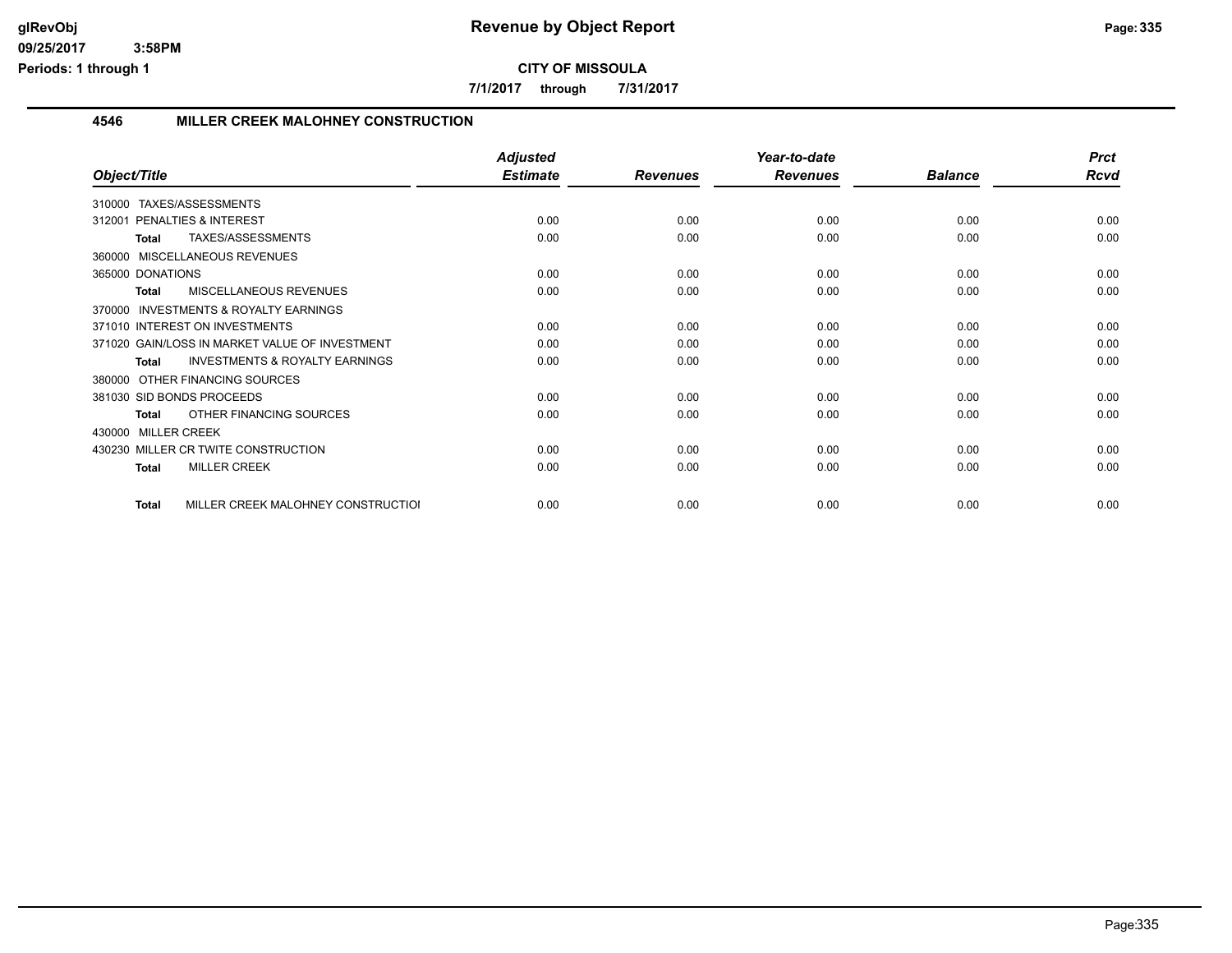**3:58PM**

**CITY OF MISSOULA**

**7/1/2017 through 7/31/2017**

## **4547 MILLER CREEK MCCARTHY CONSTRUCTION**

## **4547 MILLER CREEK MCCARTHY CONSTRUCTION**

|                                                           | <b>Adjusted</b> |                 | Year-to-date    |                | <b>Prct</b> |
|-----------------------------------------------------------|-----------------|-----------------|-----------------|----------------|-------------|
| Object/Title                                              | <b>Estimate</b> | <b>Revenues</b> | <b>Revenues</b> | <b>Balance</b> | <b>Rcvd</b> |
| TAXES/ASSESSMENTS<br>310000                               |                 |                 |                 |                |             |
| <b>PENALTIES &amp; INTEREST</b><br>312001                 | 0.00            | 0.00            | 0.00            | 0.00           | 0.00        |
| TAXES/ASSESSMENTS<br>Total                                | 0.00            | 0.00            | 0.00            | 0.00           | 0.00        |
| <b>INVESTMENTS &amp; ROYALTY EARNINGS</b><br>370000       |                 |                 |                 |                |             |
| 371010 INTEREST ON INVESTMENTS                            | 0.00            | 0.00            | 0.00            | 0.00           | 0.00        |
| 371020 GAIN/LOSS IN MARKET VALUE OF INVESTMENTS           | 0.00            | 0.00            | 0.00            | 0.00           | 0.00        |
| <b>INVESTMENTS &amp; ROYALTY EARNINGS</b><br><b>Total</b> | 0.00            | 0.00            | 0.00            | 0.00           | 0.00        |
| OTHER FINANCING SOURCES<br>380000                         |                 |                 |                 |                |             |
| 381030 SID BONDS PROCEEDS                                 | 0.00            | 0.00            | 0.00            | 0.00           | 0.00        |
| OTHER FINANCING SOURCES<br>Total                          | 0.00            | 0.00            | 0.00            | 0.00           | 0.00        |
| 430000 MILLER CREEK                                       |                 |                 |                 |                |             |
| 430230 MILLER CR TWITE CONSTRUCTION                       | 0.00            | 0.00            | 0.00            | 0.00           | 0.00        |
| <b>MILLER CREEK</b><br><b>Total</b>                       | 0.00            | 0.00            | 0.00            | 0.00           | 0.00        |
|                                                           |                 |                 |                 |                |             |
| MILLER CREEK MCCARTHY CONSTRUCTION<br><b>Total</b>        | 0.00            | 0.00            | 0.00            | 0.00           | 0.00        |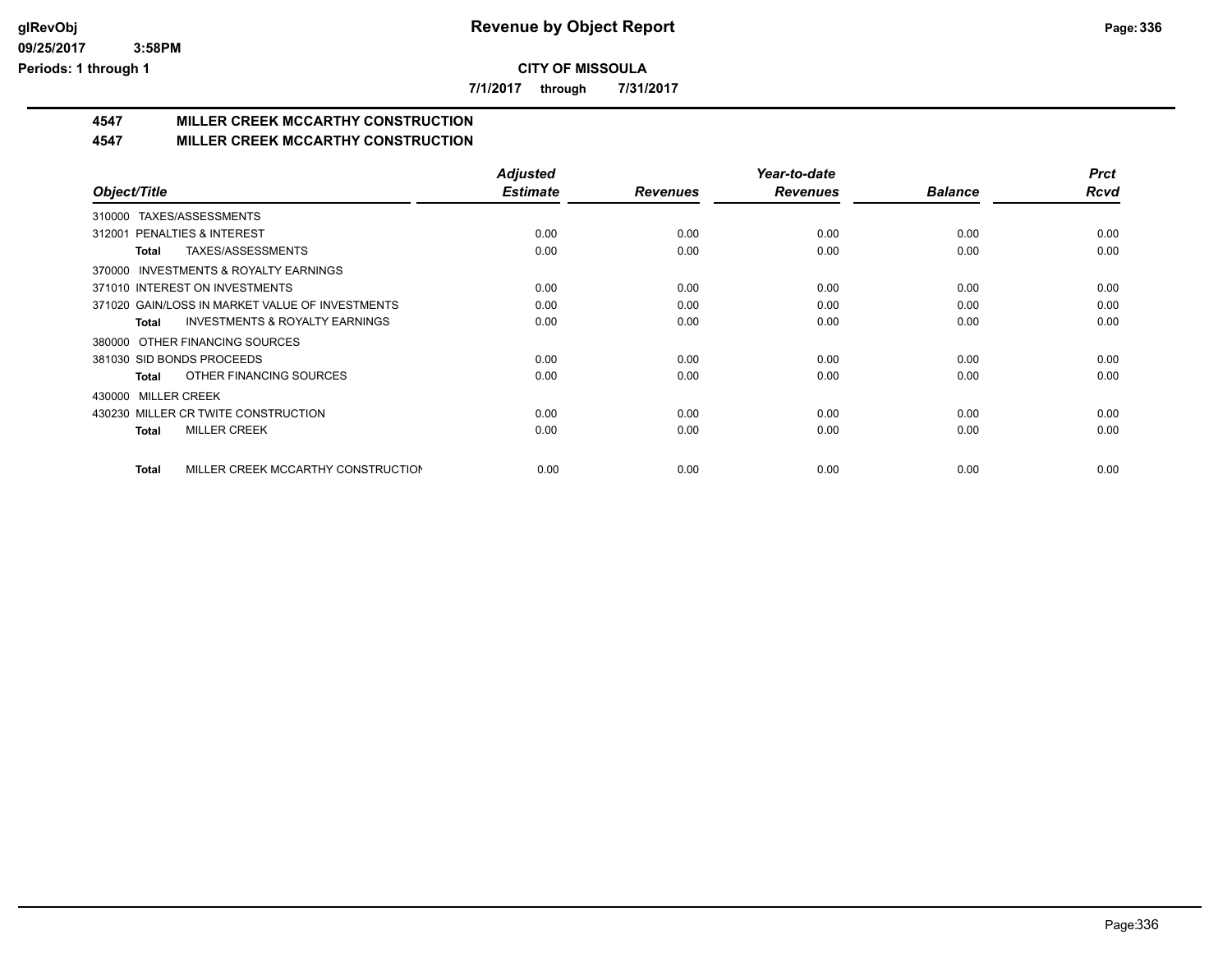**3:58PM**

**CITY OF MISSOULA**

**7/1/2017 through 7/31/2017**

## **4547 MILLER CREEK MCCARTHY CONSTRUCTION**

| Object/Title                                              | <b>Adjusted</b><br><b>Estimate</b> | <b>Revenues</b> | Year-to-date<br><b>Revenues</b> | <b>Balance</b> | <b>Prct</b><br><b>Rcvd</b> |
|-----------------------------------------------------------|------------------------------------|-----------------|---------------------------------|----------------|----------------------------|
| 310000 TAXES/ASSESSMENTS                                  |                                    |                 |                                 |                |                            |
| 312001 PENALTIES & INTEREST                               | 0.00                               | 0.00            | 0.00                            | 0.00           | 0.00                       |
| TAXES/ASSESSMENTS<br>Total                                | 0.00                               | 0.00            | 0.00                            | 0.00           | 0.00                       |
| <b>INVESTMENTS &amp; ROYALTY EARNINGS</b><br>370000       |                                    |                 |                                 |                |                            |
| 371010 INTEREST ON INVESTMENTS                            | 0.00                               | 0.00            | 0.00                            | 0.00           | 0.00                       |
| 371020 GAIN/LOSS IN MARKET VALUE OF INVESTMENT            | 0.00                               | 0.00            | 0.00                            | 0.00           | 0.00                       |
| <b>INVESTMENTS &amp; ROYALTY EARNINGS</b><br><b>Total</b> | 0.00                               | 0.00            | 0.00                            | 0.00           | 0.00                       |
| 380000 OTHER FINANCING SOURCES                            |                                    |                 |                                 |                |                            |
| 381030 SID BONDS PROCEEDS                                 | 0.00                               | 0.00            | 0.00                            | 0.00           | 0.00                       |
| OTHER FINANCING SOURCES<br>Total                          | 0.00                               | 0.00            | 0.00                            | 0.00           | 0.00                       |
| 430000 MILLER CREEK                                       |                                    |                 |                                 |                |                            |
| 430230 MILLER CR TWITE CONSTRUCTION                       | 0.00                               | 0.00            | 0.00                            | 0.00           | 0.00                       |
| <b>MILLER CREEK</b><br><b>Total</b>                       | 0.00                               | 0.00            | 0.00                            | 0.00           | 0.00                       |
|                                                           |                                    |                 |                                 |                |                            |
| MILLER CREEK MCCARTHY CONSTRUCTIOL<br><b>Total</b>        | 0.00                               | 0.00            | 0.00                            | 0.00           | 0.00                       |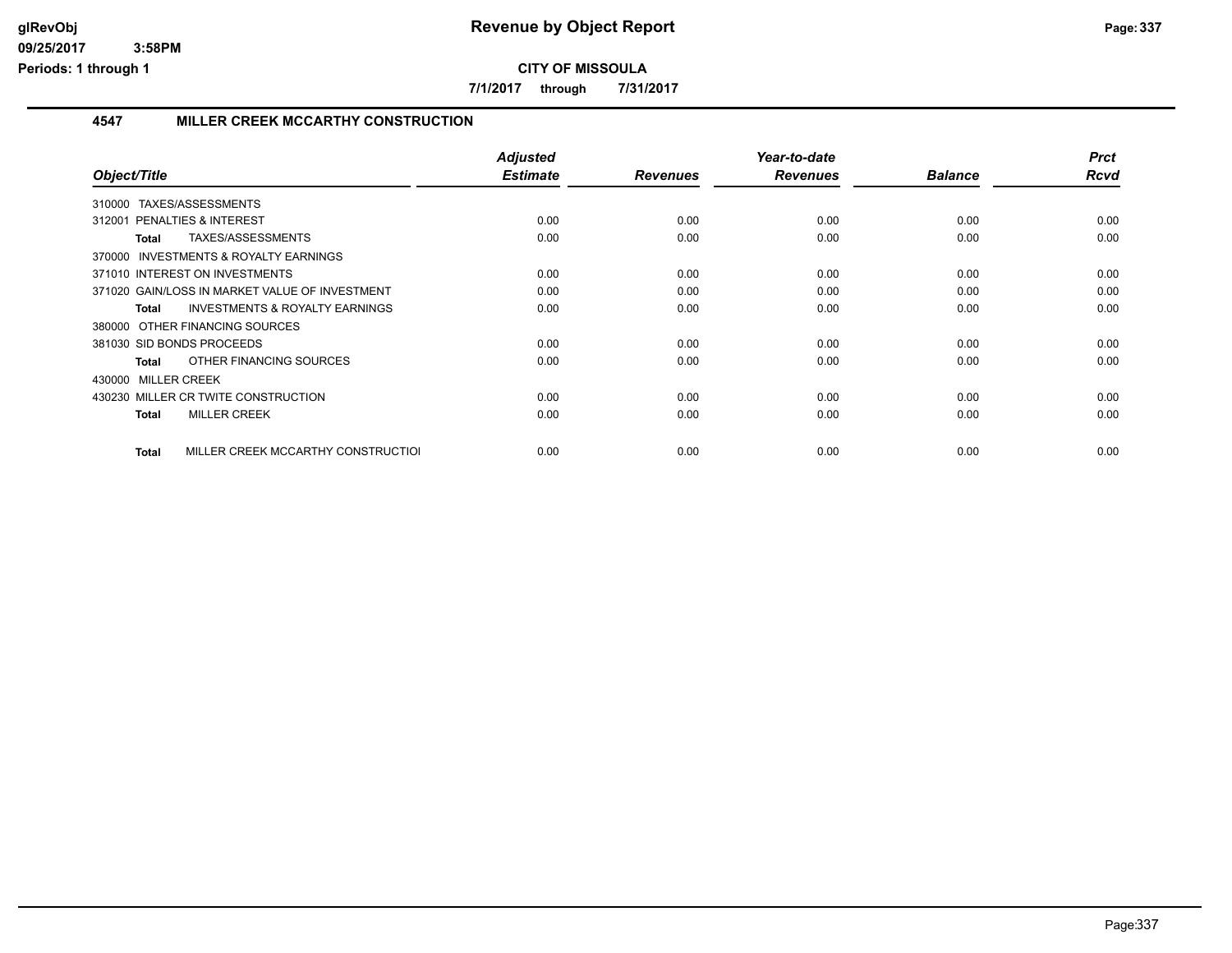**CITY OF MISSOULA**

**7/1/2017 through 7/31/2017**

# **4548 5TH,6TH & ARTHUR ROAD IMPROVEMENTS**

## **4548 5TH,6TH & ARTHUR ROAD IMPROVEMENTS**

|                                                    | <b>Adjusted</b> |                 | Year-to-date    |                | <b>Prct</b> |
|----------------------------------------------------|-----------------|-----------------|-----------------|----------------|-------------|
| Object/Title                                       | <b>Estimate</b> | <b>Revenues</b> | <b>Revenues</b> | <b>Balance</b> | <b>Rcvd</b> |
| 330000 INTERGOVERNMENTAL REVENUES                  |                 |                 |                 |                |             |
| <b>MDT REIMBURSEMENTS</b><br>336001                | 0.00            | 0.00            | 0.00            | 0.00           | 0.00        |
| INTERGOVERNMENTAL REVENUES<br>Total                | 0.00            | 0.00            | 0.00            | 0.00           | 0.00        |
| 370000 INVESTMENTS & ROYALTY EARNINGS              |                 |                 |                 |                |             |
| 371010 INTEREST ON INVESTMENTS                     | 0.00            | 0.00            | 0.00            | 0.00           | 0.00        |
| <b>INVESTMENTS &amp; ROYALTY EARNINGS</b><br>Total | 0.00            | 0.00            | 0.00            | 0.00           | 0.00        |
| 380000 OTHER FINANCING SOURCES                     |                 |                 |                 |                |             |
| 381010 BOND PROCEEDS                               | 0.00            | 0.00            | 0.00            | 0.00           | 0.00        |
| 381030 SID BONDS PROCEEDS                          | 0.00            | 0.00            | 0.00            | 0.00           | 0.00        |
| OTHER FINANCING SOURCES<br>Total                   | 0.00            | 0.00            | 0.00            | 0.00           | 0.00        |
| Total<br>5TH.6TH & ARTHUR ROAD IMPROVEMENTS        | 0.00            | 0.00            | 0.00            | 0.00           | 0.00        |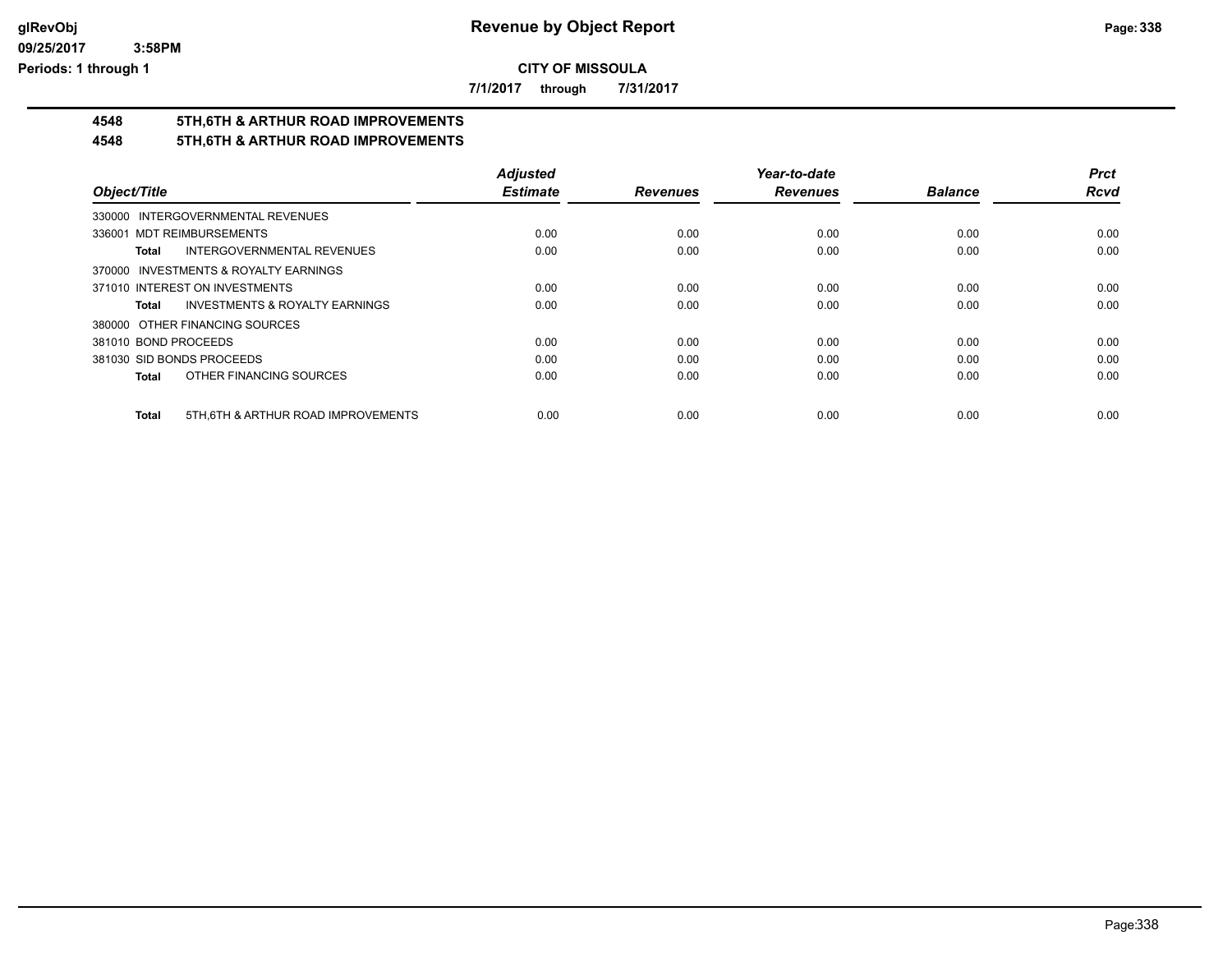**CITY OF MISSOULA**

**7/1/2017 through 7/31/2017**

## **4548 5TH,6TH & ARTHUR ROAD IMPROVEMENTS**

|                                                     | <b>Adjusted</b> |                 | Year-to-date    |                | <b>Prct</b> |
|-----------------------------------------------------|-----------------|-----------------|-----------------|----------------|-------------|
| Object/Title                                        | <b>Estimate</b> | <b>Revenues</b> | <b>Revenues</b> | <b>Balance</b> | <b>Rcvd</b> |
| 330000 INTERGOVERNMENTAL REVENUES                   |                 |                 |                 |                |             |
| 336001 MDT REIMBURSEMENTS                           | 0.00            | 0.00            | 0.00            | 0.00           | 0.00        |
| <b>INTERGOVERNMENTAL REVENUES</b><br>Total          | 0.00            | 0.00            | 0.00            | 0.00           | 0.00        |
| 370000 INVESTMENTS & ROYALTY EARNINGS               |                 |                 |                 |                |             |
| 371010 INTEREST ON INVESTMENTS                      | 0.00            | 0.00            | 0.00            | 0.00           | 0.00        |
| <b>INVESTMENTS &amp; ROYALTY EARNINGS</b><br>Total  | 0.00            | 0.00            | 0.00            | 0.00           | 0.00        |
| 380000 OTHER FINANCING SOURCES                      |                 |                 |                 |                |             |
| 381010 BOND PROCEEDS                                | 0.00            | 0.00            | 0.00            | 0.00           | 0.00        |
| 381030 SID BONDS PROCEEDS                           | 0.00            | 0.00            | 0.00            | 0.00           | 0.00        |
| OTHER FINANCING SOURCES<br>Total                    | 0.00            | 0.00            | 0.00            | 0.00           | 0.00        |
| <b>Total</b><br>5TH, 6TH & ARTHUR ROAD IMPROVEMENTS | 0.00            | 0.00            | 0.00            | 0.00           | 0.00        |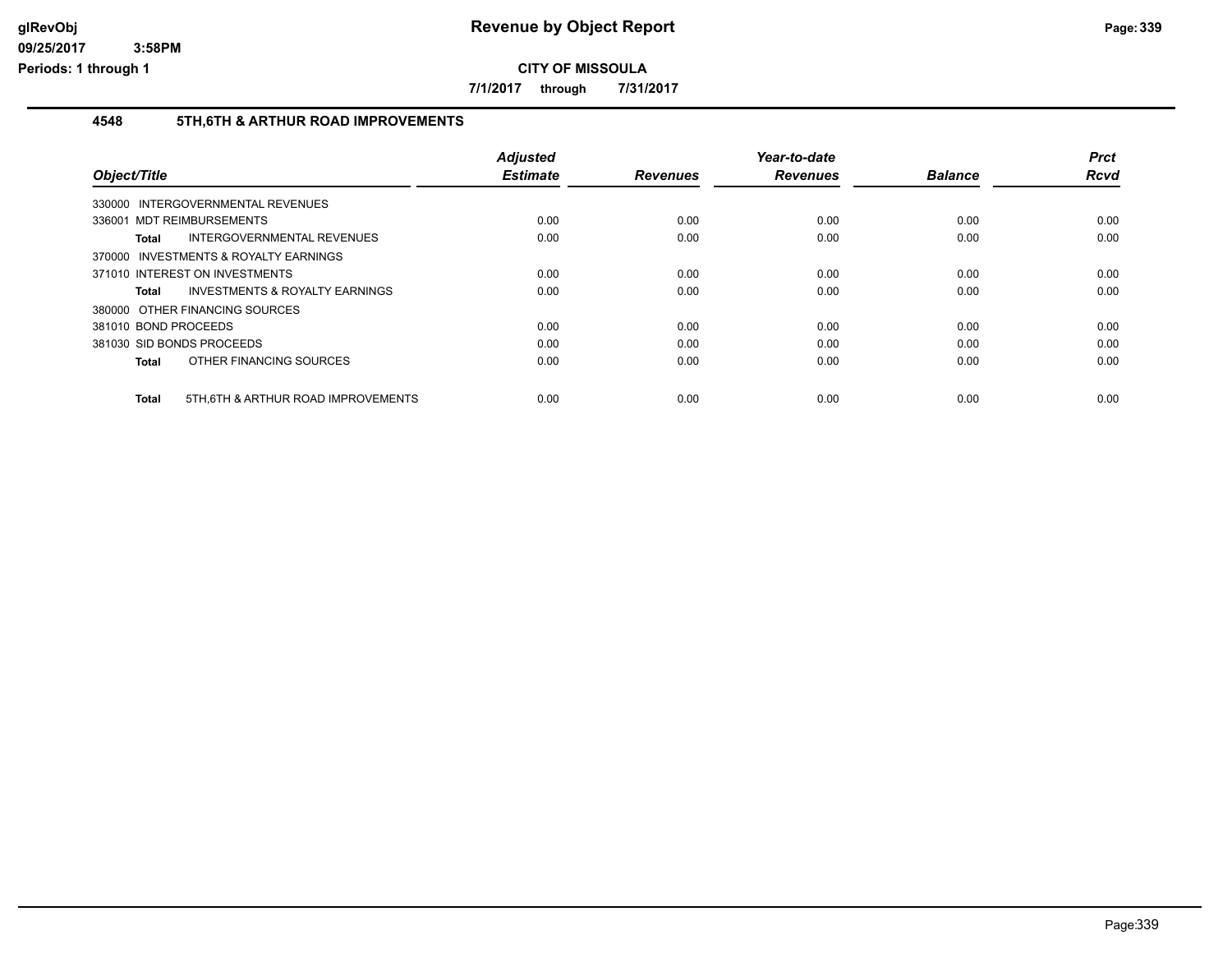**7/1/2017 through 7/31/2017**

## **4549 SID 549 HILLVIEW WAY**

**4549 SID 549 HILLVIEW WAY**

|                                                    | <b>Adjusted</b> |                 | Year-to-date    |                | <b>Prct</b> |
|----------------------------------------------------|-----------------|-----------------|-----------------|----------------|-------------|
| Object/Title                                       | <b>Estimate</b> | <b>Revenues</b> | <b>Revenues</b> | <b>Balance</b> | <b>Rcvd</b> |
| INTERGOVERNMENTAL REVENUES<br>330000               |                 |                 |                 |                |             |
| <b>MDT REIMBURSEMENTS</b><br>336001                | 0.00            | 0.00            | 0.00            | 0.00           | 0.00        |
| <b>INTERGOVERNMENTAL REVENUES</b><br>Total         | 0.00            | 0.00            | 0.00            | 0.00           | 0.00        |
| 360000 MISCELLANEOUS REVENUES                      |                 |                 |                 |                |             |
| 363020 PROPERTY ASSESSMENTS                        | 0.00            | 0.00            | 0.00            | 0.00           | 0.00        |
| MISCELLANEOUS REVENUES<br>Total                    | 0.00            | 0.00            | 0.00            | 0.00           | 0.00        |
| 370000 INVESTMENTS & ROYALTY EARNINGS              |                 |                 |                 |                |             |
| 371010 INTEREST ON INVESTMENTS                     | 0.00            | 0.00            | 0.00            | 0.00           | 0.00        |
| <b>INVESTMENTS &amp; ROYALTY EARNINGS</b><br>Total | 0.00            | 0.00            | 0.00            | 0.00           | 0.00        |
| 380000 OTHER FINANCING SOURCES                     |                 |                 |                 |                |             |
| 381010 BOND PROCEEDS                               | 0.00            | 0.00            | 0.00            | 0.00           | 0.00        |
| 381030 SID BONDS PROCEEDS                          | 0.00            | 0.00            | 0.00            | 0.00           | 0.00        |
| OTHER FINANCING SOURCES<br>Total                   | 0.00            | 0.00            | 0.00            | 0.00           | 0.00        |
| SID 549 HILLVIEW WAY<br><b>Total</b>               | 0.00            | 0.00            | 0.00            | 0.00           | 0.00        |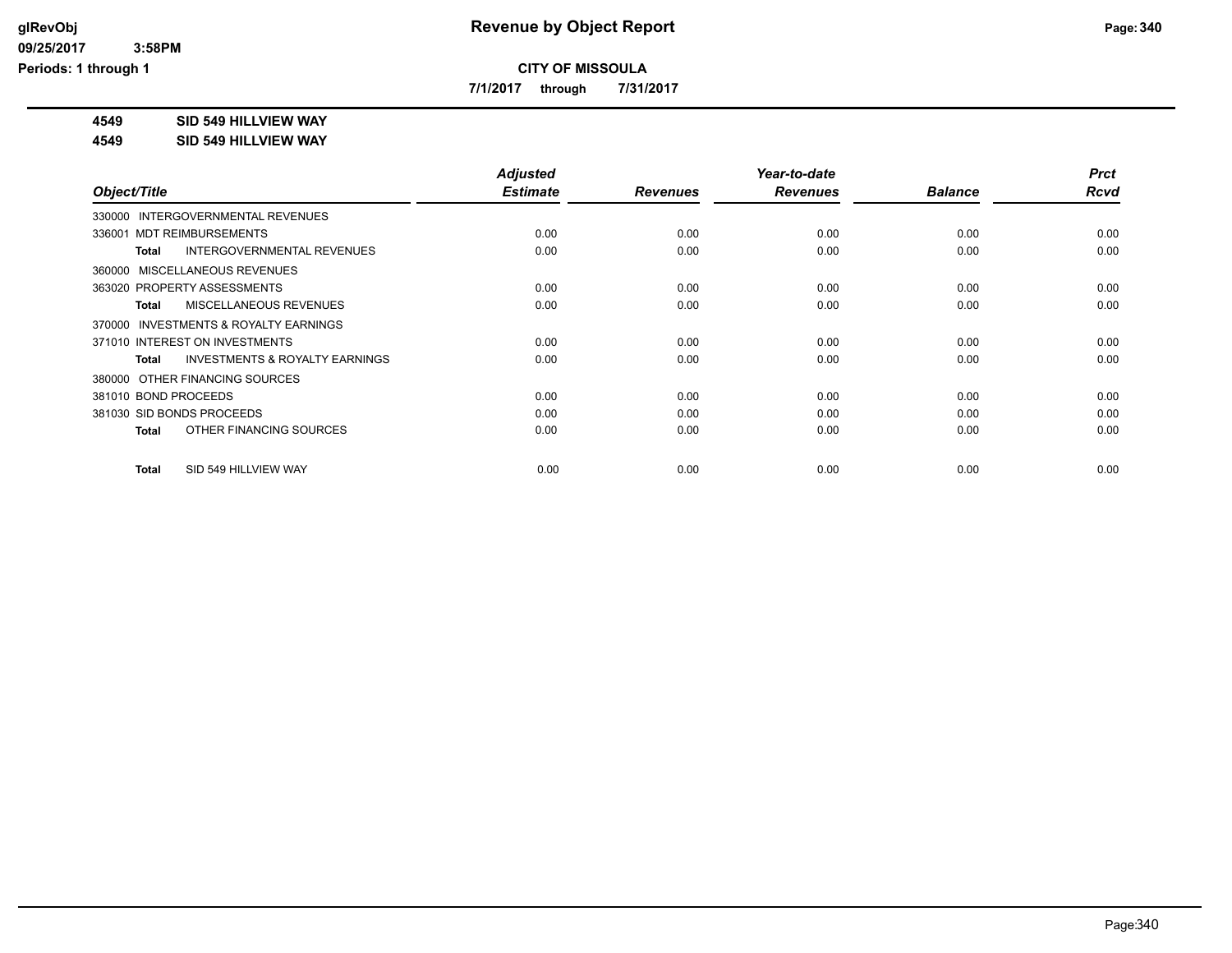**7/1/2017 through 7/31/2017**

## **4549 SID 549 HILLVIEW WAY**

|                                                           | <b>Adjusted</b> |                 | Year-to-date    |                | <b>Prct</b> |
|-----------------------------------------------------------|-----------------|-----------------|-----------------|----------------|-------------|
| Object/Title                                              | <b>Estimate</b> | <b>Revenues</b> | <b>Revenues</b> | <b>Balance</b> | <b>Rcvd</b> |
| 330000 INTERGOVERNMENTAL REVENUES                         |                 |                 |                 |                |             |
| 336001 MDT REIMBURSEMENTS                                 | 0.00            | 0.00            | 0.00            | 0.00           | 0.00        |
| <b>INTERGOVERNMENTAL REVENUES</b><br><b>Total</b>         | 0.00            | 0.00            | 0.00            | 0.00           | 0.00        |
| 360000 MISCELLANEOUS REVENUES                             |                 |                 |                 |                |             |
| 363020 PROPERTY ASSESSMENTS                               | 0.00            | 0.00            | 0.00            | 0.00           | 0.00        |
| MISCELLANEOUS REVENUES<br><b>Total</b>                    | 0.00            | 0.00            | 0.00            | 0.00           | 0.00        |
| 370000 INVESTMENTS & ROYALTY EARNINGS                     |                 |                 |                 |                |             |
| 371010 INTEREST ON INVESTMENTS                            | 0.00            | 0.00            | 0.00            | 0.00           | 0.00        |
| <b>INVESTMENTS &amp; ROYALTY EARNINGS</b><br><b>Total</b> | 0.00            | 0.00            | 0.00            | 0.00           | 0.00        |
| 380000 OTHER FINANCING SOURCES                            |                 |                 |                 |                |             |
| 381010 BOND PROCEEDS                                      | 0.00            | 0.00            | 0.00            | 0.00           | 0.00        |
| 381030 SID BONDS PROCEEDS                                 | 0.00            | 0.00            | 0.00            | 0.00           | 0.00        |
| OTHER FINANCING SOURCES<br><b>Total</b>                   | 0.00            | 0.00            | 0.00            | 0.00           | 0.00        |
| SID 549 HILLVIEW WAY<br><b>Total</b>                      | 0.00            | 0.00            | 0.00            | 0.00           | 0.00        |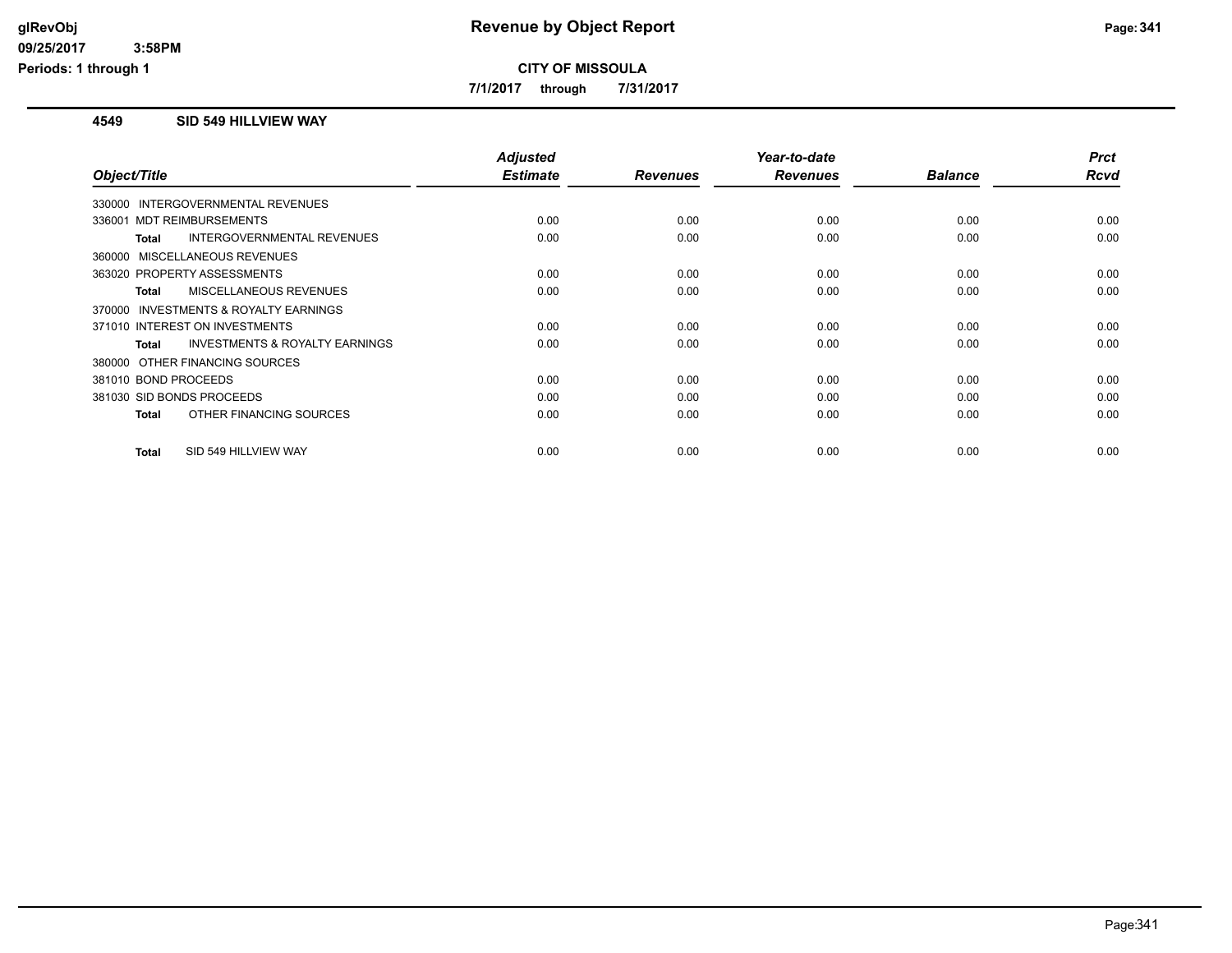**CITY OF MISSOULA**

**7/1/2017 through 7/31/2017**

# **4745 MALONEY/TWITE MILLER CR \$1.2M CONTRIB**

## **4745 MALONEY/TWITE MILLER CR \$1.2M CONTRIB**

|                                                 | <b>Adjusted</b> |                 | Year-to-date    |                | <b>Prct</b> |
|-------------------------------------------------|-----------------|-----------------|-----------------|----------------|-------------|
| Object/Title                                    | <b>Estimate</b> | <b>Revenues</b> | <b>Revenues</b> | <b>Balance</b> | <b>Rcvd</b> |
| TAXES/ASSESSMENTS<br>310000                     |                 |                 |                 |                |             |
| 312001 PENALTIES & INTEREST                     | 0.00            | 0.00            | 0.00            | 0.00           | 0.00        |
| TAXES/ASSESSMENTS<br>Total                      | 0.00            | 0.00            | 0.00            | 0.00           | 0.00        |
| 360000 MISCELLANEOUS REVENUES                   |                 |                 |                 |                |             |
| 365000 DONATIONS                                | 0.00            | 0.00            | 0.00            | 0.00           | 0.00        |
| MISCELLANEOUS REVENUES<br>Total                 | 0.00            | 0.00            | 0.00            | 0.00           | 0.00        |
| INVESTMENTS & ROYALTY EARNINGS<br>370000        |                 |                 |                 |                |             |
| 371010 INTEREST ON INVESTMENTS                  | 0.00            | 0.00            | 0.00            | 0.00           | 0.00        |
| 371020 GAIN/LOSS IN MARKET VALUE OF INVESTMENTS | 0.00            | 0.00            | 0.00            | 0.00           | 0.00        |
| INVESTMENTS & ROYALTY EARNINGS<br>Total         | 0.00            | 0.00            | 0.00            | 0.00           | 0.00        |
| MALONEY/TWITE MILLER CR \$1.2M CONTRII<br>Total | 0.00            | 0.00            | 0.00            | 0.00           | 0.00        |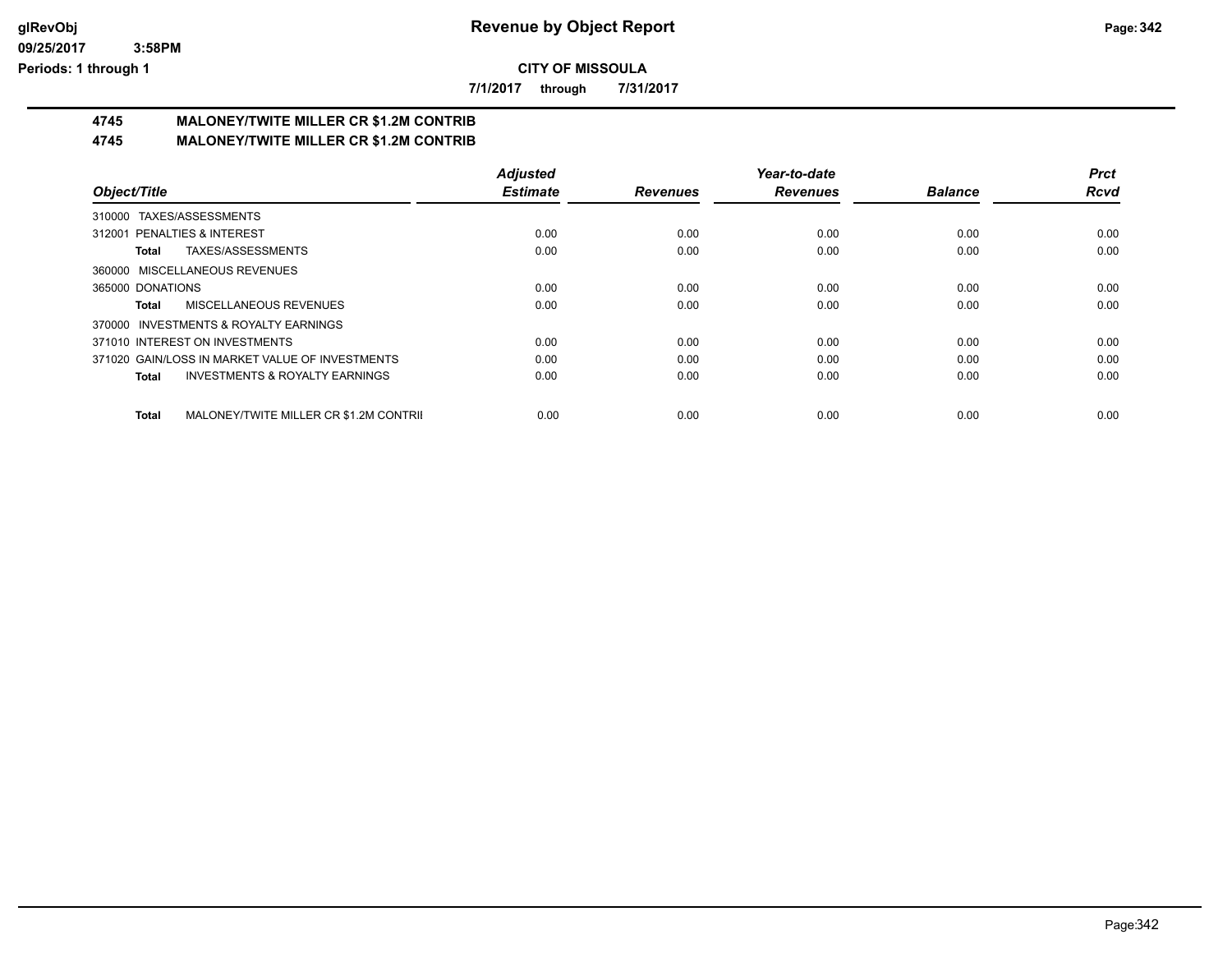**CITY OF MISSOULA**

**7/1/2017 through 7/31/2017**

## **4745 MALONEY/TWITE MILLER CR \$1.2M CONTRIB**

|                                                    | <b>Adjusted</b> |                 | Year-to-date    |                | <b>Prct</b> |
|----------------------------------------------------|-----------------|-----------------|-----------------|----------------|-------------|
| Object/Title                                       | <b>Estimate</b> | <b>Revenues</b> | <b>Revenues</b> | <b>Balance</b> | <b>Rcvd</b> |
| 310000 TAXES/ASSESSMENTS                           |                 |                 |                 |                |             |
| 312001 PENALTIES & INTEREST                        | 0.00            | 0.00            | 0.00            | 0.00           | 0.00        |
| TAXES/ASSESSMENTS<br>Total                         | 0.00            | 0.00            | 0.00            | 0.00           | 0.00        |
| 360000 MISCELLANEOUS REVENUES                      |                 |                 |                 |                |             |
| 365000 DONATIONS                                   | 0.00            | 0.00            | 0.00            | 0.00           | 0.00        |
| MISCELLANEOUS REVENUES<br>Total                    | 0.00            | 0.00            | 0.00            | 0.00           | 0.00        |
| 370000 INVESTMENTS & ROYALTY EARNINGS              |                 |                 |                 |                |             |
| 371010 INTEREST ON INVESTMENTS                     | 0.00            | 0.00            | 0.00            | 0.00           | 0.00        |
| 371020 GAIN/LOSS IN MARKET VALUE OF INVESTMENT     | 0.00            | 0.00            | 0.00            | 0.00           | 0.00        |
| <b>INVESTMENTS &amp; ROYALTY EARNINGS</b><br>Total | 0.00            | 0.00            | 0.00            | 0.00           | 0.00        |
| MALONEY/TWITE MILLER CR \$1.2M CONTRI<br>Total     | 0.00            | 0.00            | 0.00            | 0.00           | 0.00        |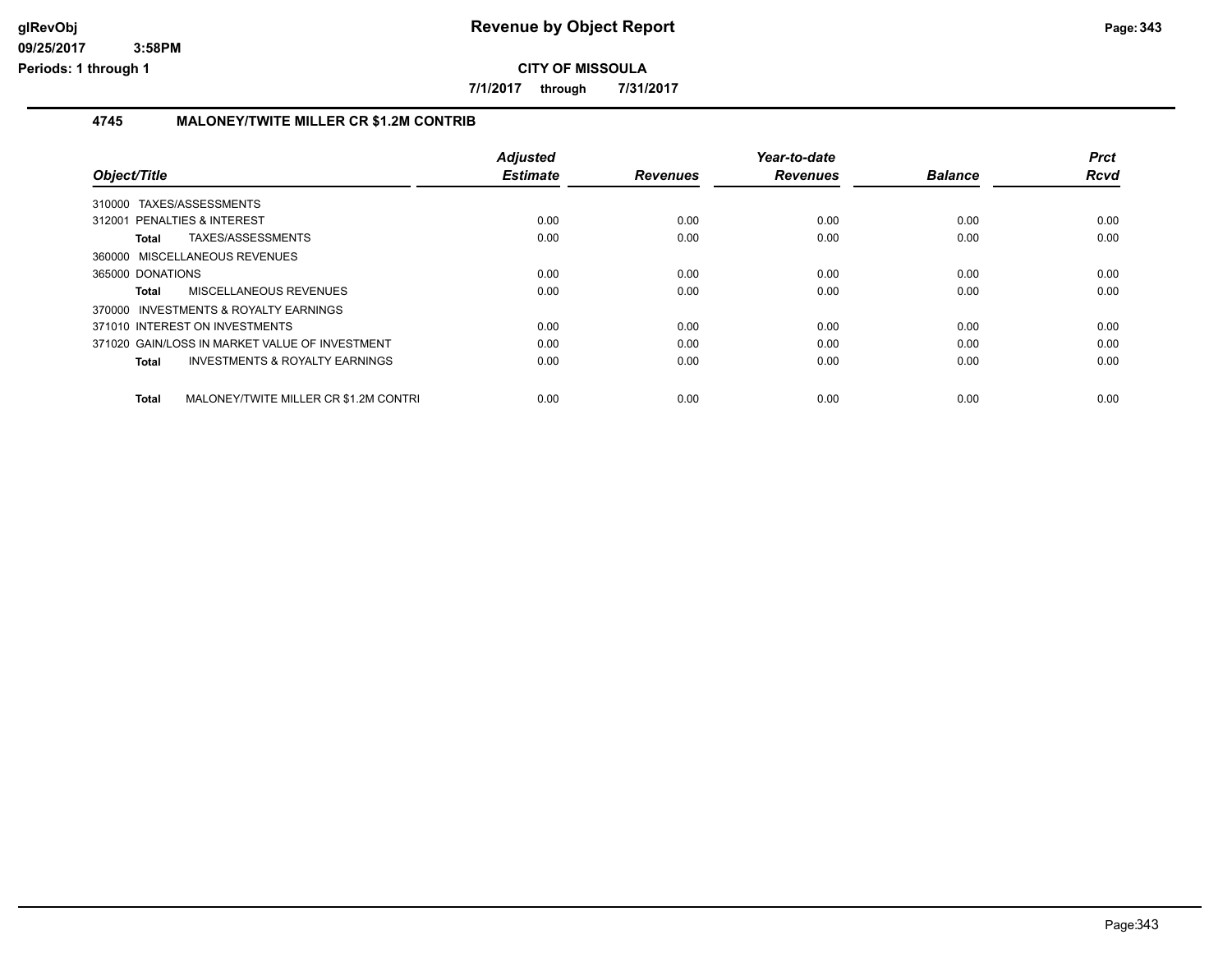**7/1/2017 through 7/31/2017**

## **4941 HILLVIEW WAY CONSTRUCTION**

#### **4941 HILLVIEW WAY CONSTRUCTION**

|                                         | <b>Adjusted</b> |                 | Year-to-date    |                | <b>Prct</b> |
|-----------------------------------------|-----------------|-----------------|-----------------|----------------|-------------|
| Object/Title                            | <b>Estimate</b> | <b>Revenues</b> | <b>Revenues</b> | <b>Balance</b> | <b>Rcvd</b> |
| 360000 MISCELLANEOUS REVENUES           |                 |                 |                 |                |             |
| 360010 MISCELLANEOUS                    | 0.00            | 0.00            | 0.00            | 0.00           | 0.00        |
| MISCELLANEOUS REVENUES<br>Total         | 0.00            | 0.00            | 0.00            | 0.00           | 0.00        |
| 370000 INVESTMENTS & ROYALTY EARNINGS   |                 |                 |                 |                |             |
| 371010 INTEREST ON INVESTMENTS          | 0.00            | 0.00            | 0.00            | 0.00           | 0.00        |
| INVESTMENTS & ROYALTY EARNINGS<br>Total | 0.00            | 0.00            | 0.00            | 0.00           | 0.00        |
| 380000 OTHER FINANCING SOURCES          |                 |                 |                 |                |             |
| 381030 SID BONDS PROCEEDS               | 0.00            | 0.00            | 0.00            | 0.00           | 0.00        |
| OTHER FINANCING SOURCES<br>Total        | 0.00            | 0.00            | 0.00            | 0.00           | 0.00        |
| HILLVIEW WAY CONSTRUCTION<br>Total      | 0.00            | 0.00            | 0.00            | 0.00           | 0.00        |
|                                         |                 |                 |                 |                |             |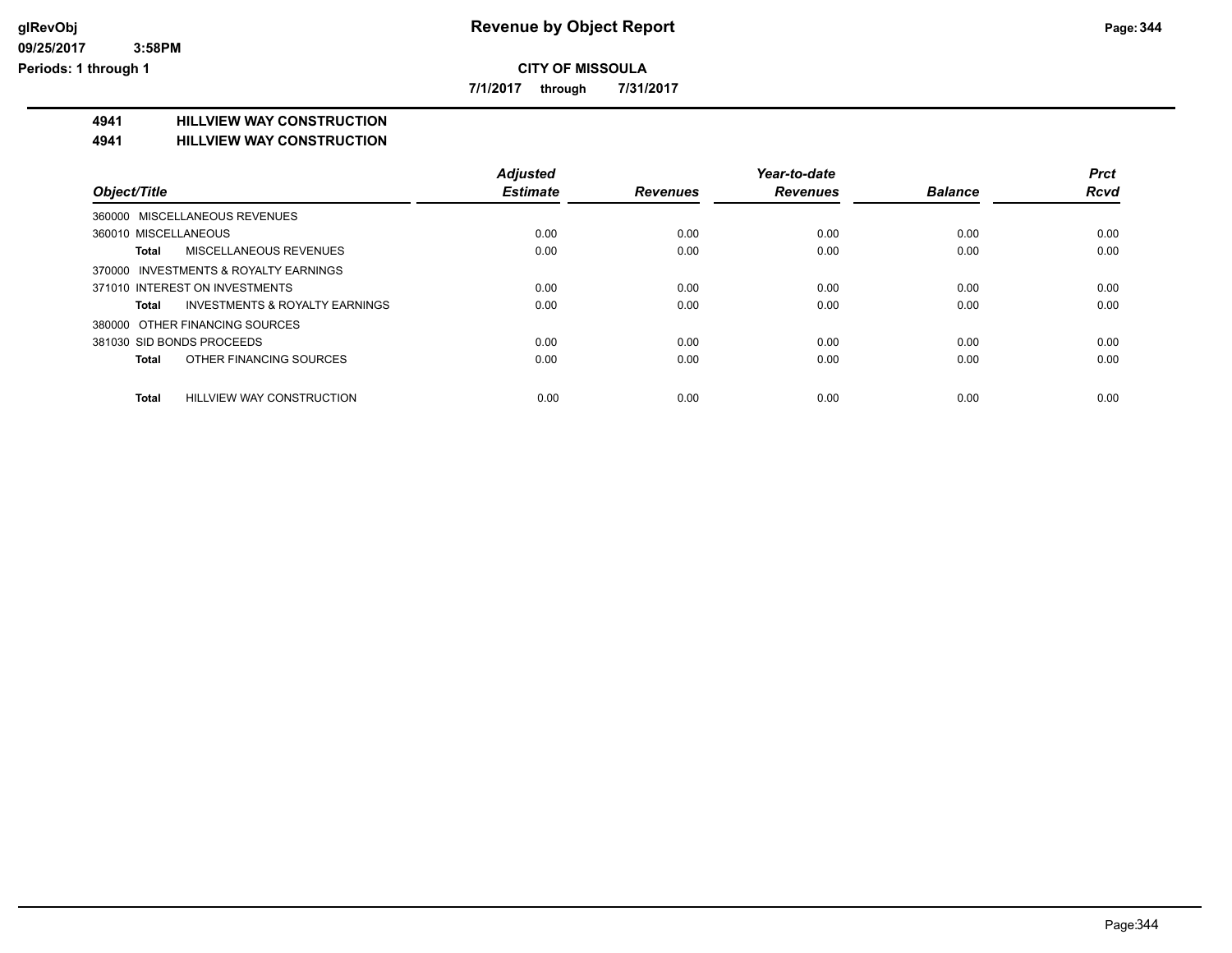**CITY OF MISSOULA**

**7/1/2017 through 7/31/2017**

## **4941 HILLVIEW WAY CONSTRUCTION**

 **3:58PM**

|                                           | <b>Adjusted</b> |                 | Year-to-date    |                | <b>Prct</b> |
|-------------------------------------------|-----------------|-----------------|-----------------|----------------|-------------|
| Object/Title                              | <b>Estimate</b> | <b>Revenues</b> | <b>Revenues</b> | <b>Balance</b> | <b>Rcvd</b> |
| 360000 MISCELLANEOUS REVENUES             |                 |                 |                 |                |             |
| 360010 MISCELLANEOUS                      | 0.00            | 0.00            | 0.00            | 0.00           | 0.00        |
| MISCELLANEOUS REVENUES<br>Total           | 0.00            | 0.00            | 0.00            | 0.00           | 0.00        |
| INVESTMENTS & ROYALTY EARNINGS<br>370000  |                 |                 |                 |                |             |
| 371010 INTEREST ON INVESTMENTS            | 0.00            | 0.00            | 0.00            | 0.00           | 0.00        |
| INVESTMENTS & ROYALTY EARNINGS<br>Total   | 0.00            | 0.00            | 0.00            | 0.00           | 0.00        |
| OTHER FINANCING SOURCES<br>380000         |                 |                 |                 |                |             |
| 381030 SID BONDS PROCEEDS                 | 0.00            | 0.00            | 0.00            | 0.00           | 0.00        |
| OTHER FINANCING SOURCES<br><b>Total</b>   | 0.00            | 0.00            | 0.00            | 0.00           | 0.00        |
| HILLVIEW WAY CONSTRUCTION<br><b>Total</b> | 0.00            | 0.00            | 0.00            | 0.00           | 0.00        |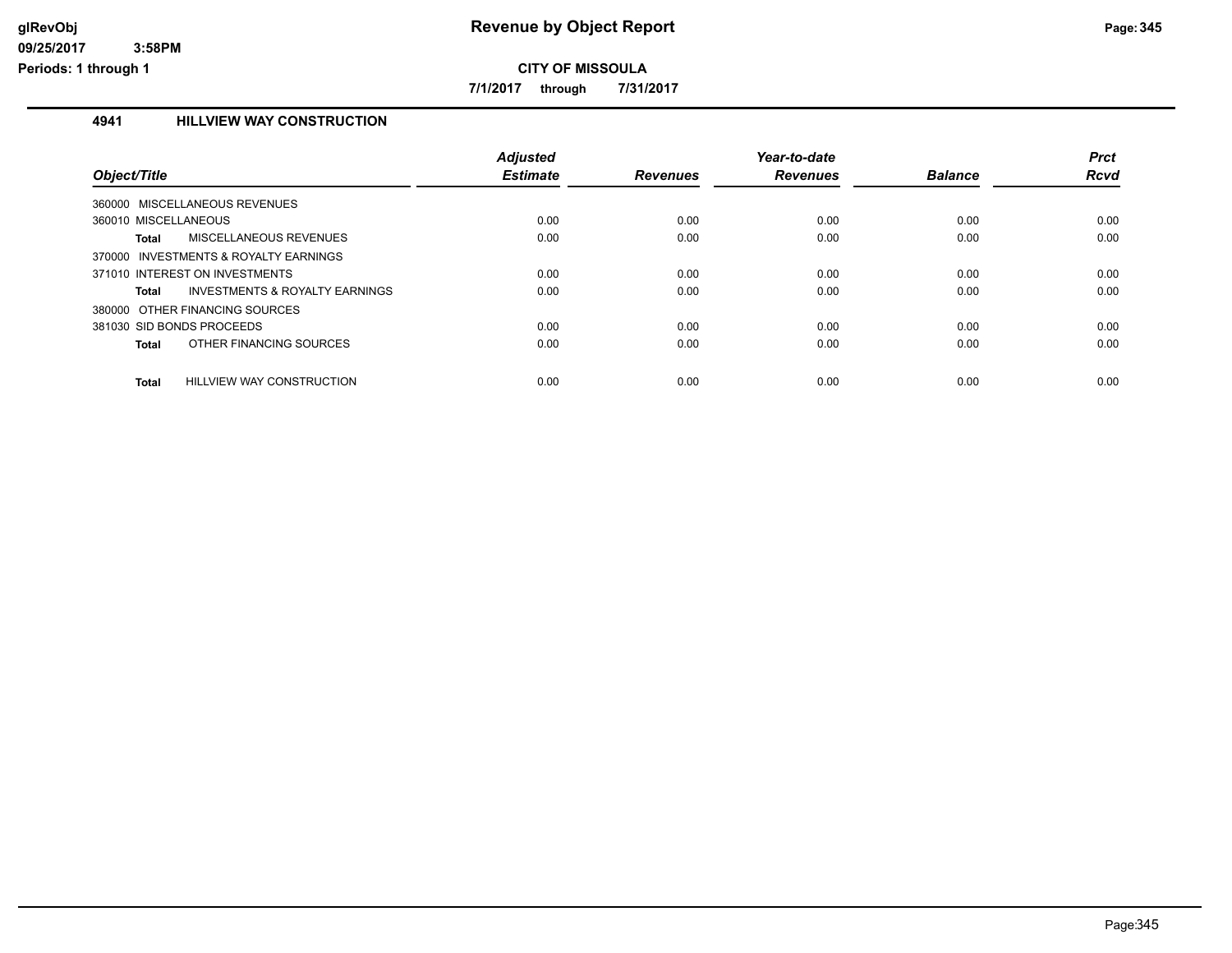**7/1/2017 through 7/31/2017**

# **4944 RATTLESNAKE SEWER COLLECTION (544)**

## **4944 RATTLESNAKE SEWER COLLECTION (544)**

|                                                     | <b>Adjusted</b> |                 | Year-to-date    |                | <b>Prct</b> |
|-----------------------------------------------------|-----------------|-----------------|-----------------|----------------|-------------|
| Object/Title                                        | <b>Estimate</b> | <b>Revenues</b> | <b>Revenues</b> | <b>Balance</b> | <b>Rcvd</b> |
| 330000 INTERGOVERNMENTAL REVENUES                   |                 |                 |                 |                |             |
| 331090 EPA GRANT                                    | 0.00            | 0.00            | 0.00            | 0.00           | 0.00        |
| 334120 TSEP GRANT                                   | 0.00            | 0.00            | 0.00            | 0.00           | 0.00        |
| 334121 DNRC GRANT                                   | 0.00            | 0.00            | 0.00            | 0.00           | 0.00        |
| 334990 ARRA FUNDING                                 | 0.00            | 0.00            | 0.00            | 0.00           | 0.00        |
| 334992 ARRA LOAN                                    | 0.00            | 0.00            | 0.00            | 0.00           | 0.00        |
| <b>INTERGOVERNMENTAL REVENUES</b><br>Total          | 0.00            | 0.00            | 0.00            | 0.00           | 0.00        |
| <b>INVESTMENTS &amp; ROYALTY EARNINGS</b><br>370000 |                 |                 |                 |                |             |
| 371010 INTEREST ON INVESTMENTS                      | 0.00            | 0.00            | 0.00            | 0.00           | 0.00        |
| <b>INVESTMENTS &amp; ROYALTY EARNINGS</b><br>Total  | 0.00            | 0.00            | 0.00            | 0.00           | 0.00        |
| 380000 OTHER FINANCING SOURCES                      |                 |                 |                 |                |             |
| 381010 BOND PROCEEDS                                | 0.00            | 0.00            | 0.00            | 0.00           | 0.00        |
| 381020 REVENUE BONDS                                | 0.00            | 0.00            | 0.00            | 0.00           | 0.00        |
| 381030 SID BONDS PROCEEDS                           | 0.00            | 0.00            | 0.00            | 0.00           | 0.00        |
| OTHER FINANCING SOURCES<br>Total                    | 0.00            | 0.00            | 0.00            | 0.00           | 0.00        |
| RATTLESNAKE SEWER COLLECTION (544)<br>Total         | 0.00            | 0.00            | 0.00            | 0.00           | 0.00        |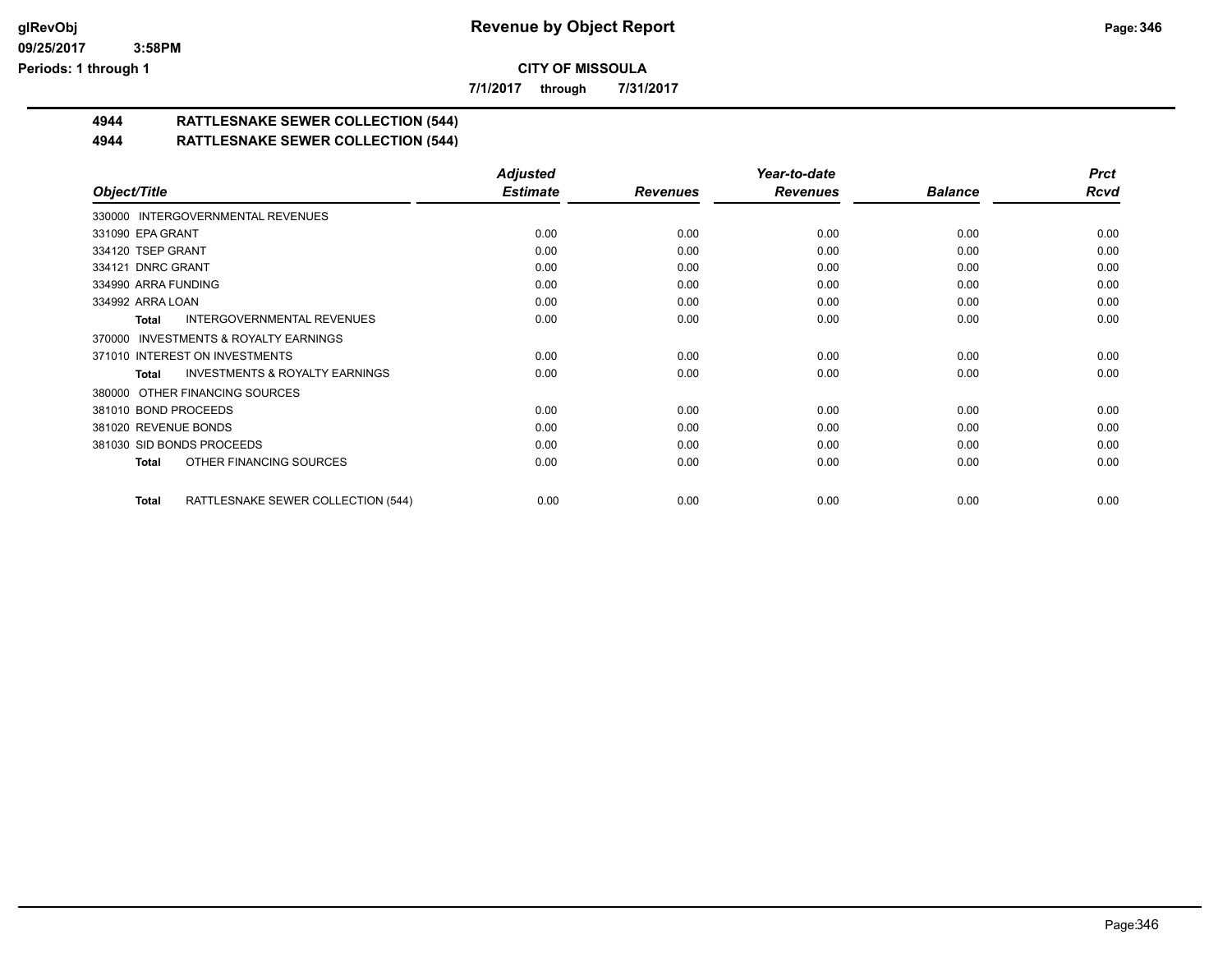**7/1/2017 through 7/31/2017**

## **4944 RATTLESNAKE SEWER COLLECTION (544)**

|                                                     | <b>Adjusted</b> |                 | Year-to-date    |                | <b>Prct</b> |
|-----------------------------------------------------|-----------------|-----------------|-----------------|----------------|-------------|
| Object/Title                                        | <b>Estimate</b> | <b>Revenues</b> | <b>Revenues</b> | <b>Balance</b> | <b>Rcvd</b> |
| 330000 INTERGOVERNMENTAL REVENUES                   |                 |                 |                 |                |             |
| 331090 EPA GRANT                                    | 0.00            | 0.00            | 0.00            | 0.00           | 0.00        |
| 334120 TSEP GRANT                                   | 0.00            | 0.00            | 0.00            | 0.00           | 0.00        |
| 334121 DNRC GRANT                                   | 0.00            | 0.00            | 0.00            | 0.00           | 0.00        |
| 334990 ARRA FUNDING                                 | 0.00            | 0.00            | 0.00            | 0.00           | 0.00        |
| 334992 ARRA LOAN                                    | 0.00            | 0.00            | 0.00            | 0.00           | 0.00        |
| <b>INTERGOVERNMENTAL REVENUES</b><br>Total          | 0.00            | 0.00            | 0.00            | 0.00           | 0.00        |
| <b>INVESTMENTS &amp; ROYALTY EARNINGS</b><br>370000 |                 |                 |                 |                |             |
| 371010 INTEREST ON INVESTMENTS                      | 0.00            | 0.00            | 0.00            | 0.00           | 0.00        |
| <b>INVESTMENTS &amp; ROYALTY EARNINGS</b><br>Total  | 0.00            | 0.00            | 0.00            | 0.00           | 0.00        |
| 380000 OTHER FINANCING SOURCES                      |                 |                 |                 |                |             |
| 381010 BOND PROCEEDS                                | 0.00            | 0.00            | 0.00            | 0.00           | 0.00        |
| 381020 REVENUE BONDS                                | 0.00            | 0.00            | 0.00            | 0.00           | 0.00        |
| 381030 SID BONDS PROCEEDS                           | 0.00            | 0.00            | 0.00            | 0.00           | 0.00        |
| OTHER FINANCING SOURCES<br><b>Total</b>             | 0.00            | 0.00            | 0.00            | 0.00           | 0.00        |
| RATTLESNAKE SEWER COLLECTION (544)<br><b>Total</b>  | 0.00            | 0.00            | 0.00            | 0.00           | 0.00        |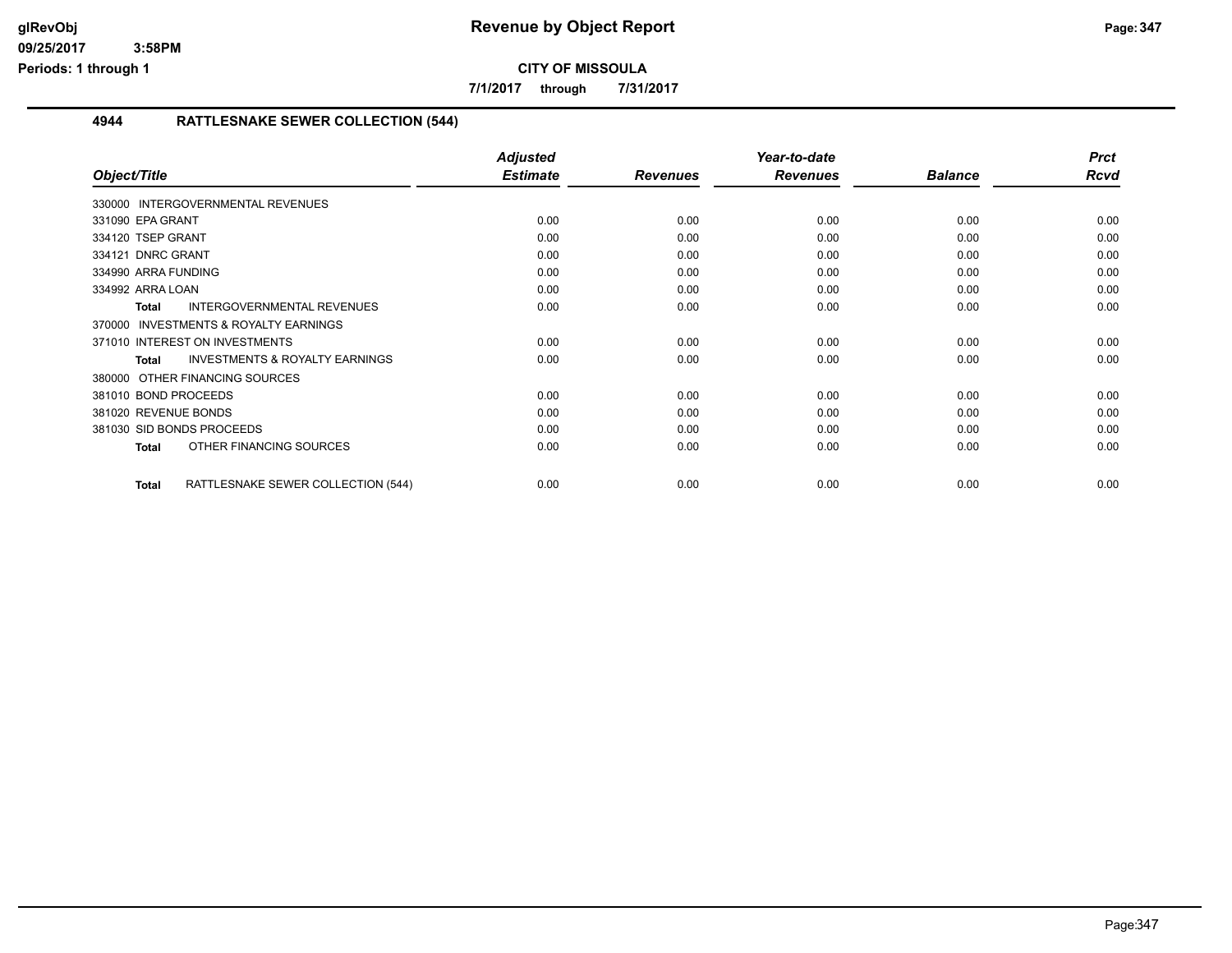**7/1/2017 through 7/31/2017**

## **4945 PHILLIPS ST TRAFFIC CALMING**

**4945 PHILLIPS ST TRAFFIC CALMING**

|                                                           | <b>Adjusted</b> |                 | Year-to-date    |                | <b>Prct</b> |
|-----------------------------------------------------------|-----------------|-----------------|-----------------|----------------|-------------|
| Object/Title                                              | <b>Estimate</b> | <b>Revenues</b> | <b>Revenues</b> | <b>Balance</b> | <b>Rcvd</b> |
| 370000 INVESTMENTS & ROYALTY EARNINGS                     |                 |                 |                 |                |             |
| 371010 INTEREST ON INVESTMENTS                            | 0.00            | 0.00            | 0.00            | 0.00           | 0.00        |
| <b>INVESTMENTS &amp; ROYALTY EARNINGS</b><br><b>Total</b> | 0.00            | 0.00            | 0.00            | 0.00           | 0.00        |
| 380000 OTHER FINANCING SOURCES                            |                 |                 |                 |                |             |
| 381030 SID BONDS PROCEEDS                                 | 0.00            | 0.00            | 0.00            | 0.00           | 0.00        |
| 383000 OPERATING TRANSFERS                                | 0.00            | 0.00            | 0.00            | 0.00           | 0.00        |
| OTHER FINANCING SOURCES<br><b>Total</b>                   | 0.00            | 0.00            | 0.00            | 0.00           | 0.00        |
|                                                           |                 |                 |                 |                |             |
| <b>Total</b><br>PHILLIPS ST TRAFFIC CALMING               | 0.00            | 0.00            | 0.00            | 0.00           | 0.00        |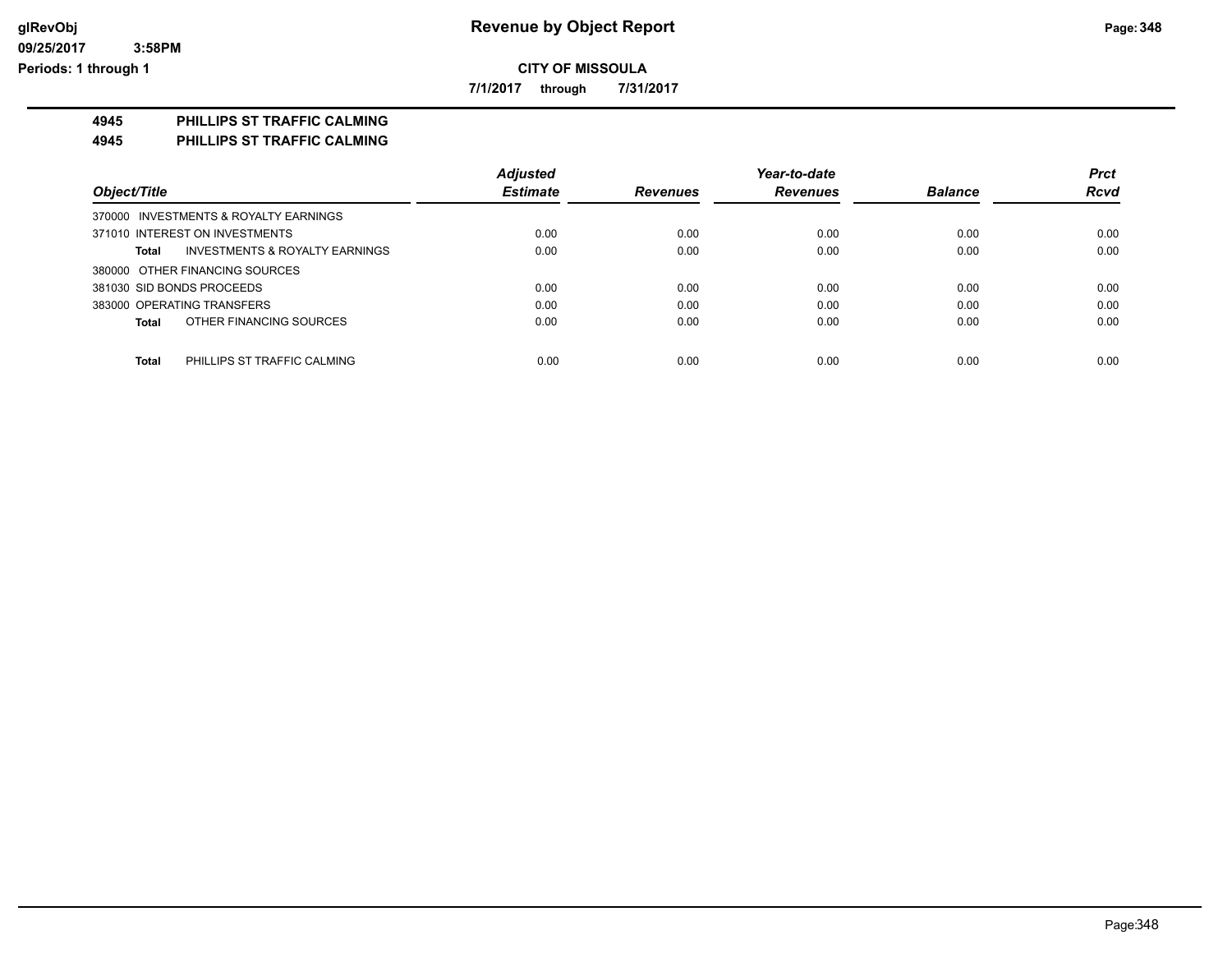**CITY OF MISSOULA**

**7/1/2017 through 7/31/2017**

## **4945 PHILLIPS ST TRAFFIC CALMING**

 **3:58PM**

|                                         | <b>Adjusted</b> |                 | Year-to-date    |                | <b>Prct</b> |
|-----------------------------------------|-----------------|-----------------|-----------------|----------------|-------------|
| Object/Title                            | <b>Estimate</b> | <b>Revenues</b> | <b>Revenues</b> | <b>Balance</b> | <b>Rcvd</b> |
| 370000 INVESTMENTS & ROYALTY EARNINGS   |                 |                 |                 |                |             |
| 371010 INTEREST ON INVESTMENTS          | 0.00            | 0.00            | 0.00            | 0.00           | 0.00        |
| INVESTMENTS & ROYALTY EARNINGS<br>Total | 0.00            | 0.00            | 0.00            | 0.00           | 0.00        |
| 380000 OTHER FINANCING SOURCES          |                 |                 |                 |                |             |
| 381030 SID BONDS PROCEEDS               | 0.00            | 0.00            | 0.00            | 0.00           | 0.00        |
| 383000 OPERATING TRANSFERS              | 0.00            | 0.00            | 0.00            | 0.00           | 0.00        |
| OTHER FINANCING SOURCES<br>Total        | 0.00            | 0.00            | 0.00            | 0.00           | 0.00        |
|                                         |                 |                 |                 |                |             |
| Total<br>PHILLIPS ST TRAFFIC CALMING    | 0.00            | 0.00            | 0.00            | 0.00           | 0.00        |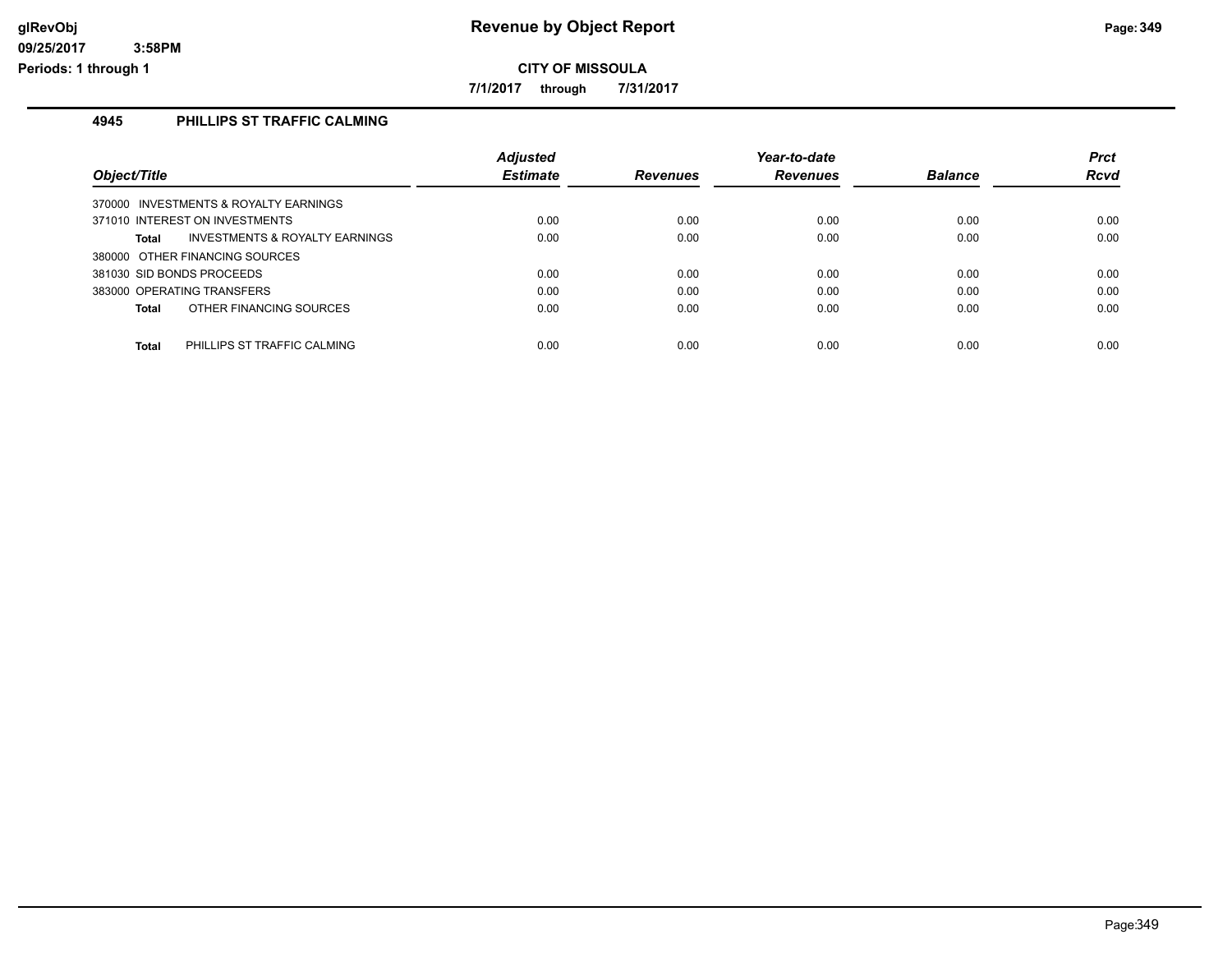**7/1/2017 through 7/31/2017**

## **4946 PATTEE CREEK DR. TRAFFIC CALMING 4946 PATTEE CREEK DR. TRAFFIC CALMING**

|                                                    | <b>Adjusted</b> |                 | Year-to-date    |                | <b>Prct</b> |
|----------------------------------------------------|-----------------|-----------------|-----------------|----------------|-------------|
| Object/Title                                       | <b>Estimate</b> | <b>Revenues</b> | <b>Revenues</b> | <b>Balance</b> | <b>Rcvd</b> |
| 370000 INVESTMENTS & ROYALTY EARNINGS              |                 |                 |                 |                |             |
| 371010 INTEREST ON INVESTMENTS                     | 0.00            | 0.00            | 0.00            | 0.00           | 0.00        |
| <b>INVESTMENTS &amp; ROYALTY EARNINGS</b><br>Total | 0.00            | 0.00            | 0.00            | 0.00           | 0.00        |
| 380000 OTHER FINANCING SOURCES                     |                 |                 |                 |                |             |
| 381030 SID BONDS PROCEEDS                          | 0.00            | 0.00            | 0.00            | 0.00           | 0.00        |
| 383000 OPERATING TRANSFERS                         | 0.00            | 0.00            | 0.00            | 0.00           | 0.00        |
| OTHER FINANCING SOURCES<br>Total                   | 0.00            | 0.00            | 0.00            | 0.00           | 0.00        |
|                                                    |                 |                 |                 |                |             |
| Total<br>PATTEE CREEK DR. TRAFFIC CALMING          | 0.00            | 0.00            | 0.00            | 0.00           | 0.00        |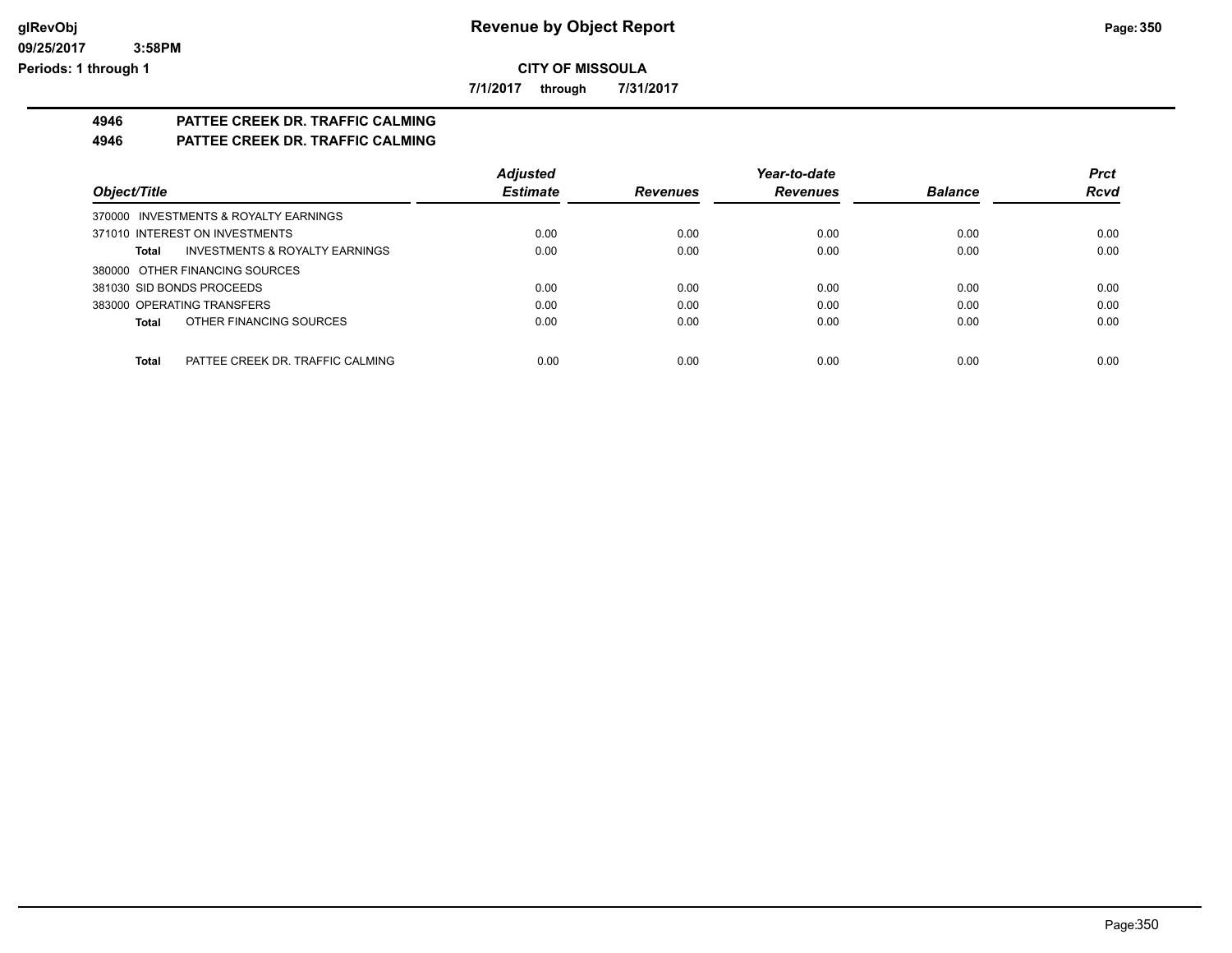**CITY OF MISSOULA**

**7/1/2017 through 7/31/2017**

## **4946 PATTEE CREEK DR. TRAFFIC CALMING**

|                                                  | <b>Adjusted</b> |                 | Year-to-date    |                | <b>Prct</b> |
|--------------------------------------------------|-----------------|-----------------|-----------------|----------------|-------------|
| Object/Title                                     | <b>Estimate</b> | <b>Revenues</b> | <b>Revenues</b> | <b>Balance</b> | <b>Rcvd</b> |
| 370000 INVESTMENTS & ROYALTY EARNINGS            |                 |                 |                 |                |             |
| 371010 INTEREST ON INVESTMENTS                   | 0.00            | 0.00            | 0.00            | 0.00           | 0.00        |
| INVESTMENTS & ROYALTY EARNINGS<br>Total          | 0.00            | 0.00            | 0.00            | 0.00           | 0.00        |
| 380000 OTHER FINANCING SOURCES                   |                 |                 |                 |                |             |
| 381030 SID BONDS PROCEEDS                        | 0.00            | 0.00            | 0.00            | 0.00           | 0.00        |
| 383000 OPERATING TRANSFERS                       | 0.00            | 0.00            | 0.00            | 0.00           | 0.00        |
| OTHER FINANCING SOURCES<br><b>Total</b>          | 0.00            | 0.00            | 0.00            | 0.00           | 0.00        |
|                                                  |                 |                 |                 |                |             |
| <b>Total</b><br>PATTEE CREEK DR. TRAFFIC CALMING | 0.00            | 0.00            | 0.00            | 0.00           | 0.00        |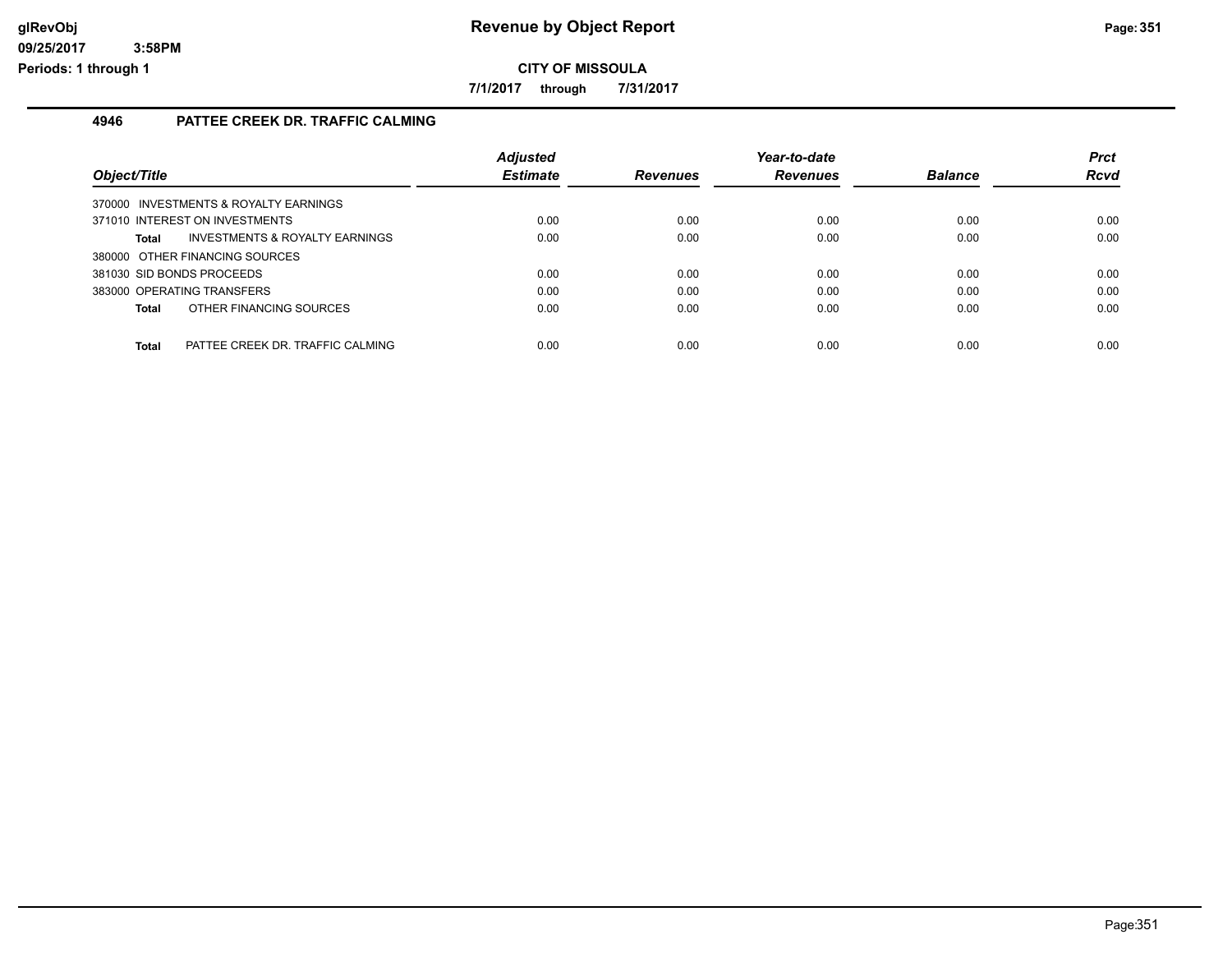**7/1/2017 through 7/31/2017**

## **4948 STORMWATER OUTFALL RETROFITS**

## **4948 STORMWATER OUTFALL RETROFITS**

|                     |                                     | <b>Adjusted</b> |                 | Year-to-date    |                | <b>Prct</b> |
|---------------------|-------------------------------------|-----------------|-----------------|-----------------|----------------|-------------|
| Object/Title        |                                     | <b>Estimate</b> | <b>Revenues</b> | <b>Revenues</b> | <b>Balance</b> | <b>Rcvd</b> |
|                     | 330000 INTERGOVERNMENTAL REVENUES   |                 |                 |                 |                |             |
| 334121 DNRC GRANT   |                                     | 0.00            | 0.00            | 0.00            | 0.00           | 0.00        |
|                     | 337003 HEALTH DEPT-STORM WATER MGMT | 0.00            | 0.00            | 0.00            | 0.00           | 0.00        |
| 337004 MRA GRANTS   |                                     | 0.00            | 0.00            | 0.00            | 0.00           | 0.00        |
| Total               | INTERGOVERNMENTAL REVENUES          | 0.00            | 0.00            | 0.00            | 0.00           | 0.00        |
|                     | 380000 OTHER FINANCING SOURCES      |                 |                 |                 |                |             |
| 383014 TRANS FR MRA |                                     | 0.00            | 0.00            | 0.00            | 0.00           | 0.00        |
| 383015 TRANS FR MPC |                                     | 0.00            | 0.00            | 0.00            | 0.00           | 0.00        |
| Total               | OTHER FINANCING SOURCES             | 0.00            | 0.00            | 0.00            | 0.00           | 0.00        |
| <b>Total</b>        | STORMWATER OUTFALL RETROFITS        | 0.00            | 0.00            | 0.00            | 0.00           | 0.00        |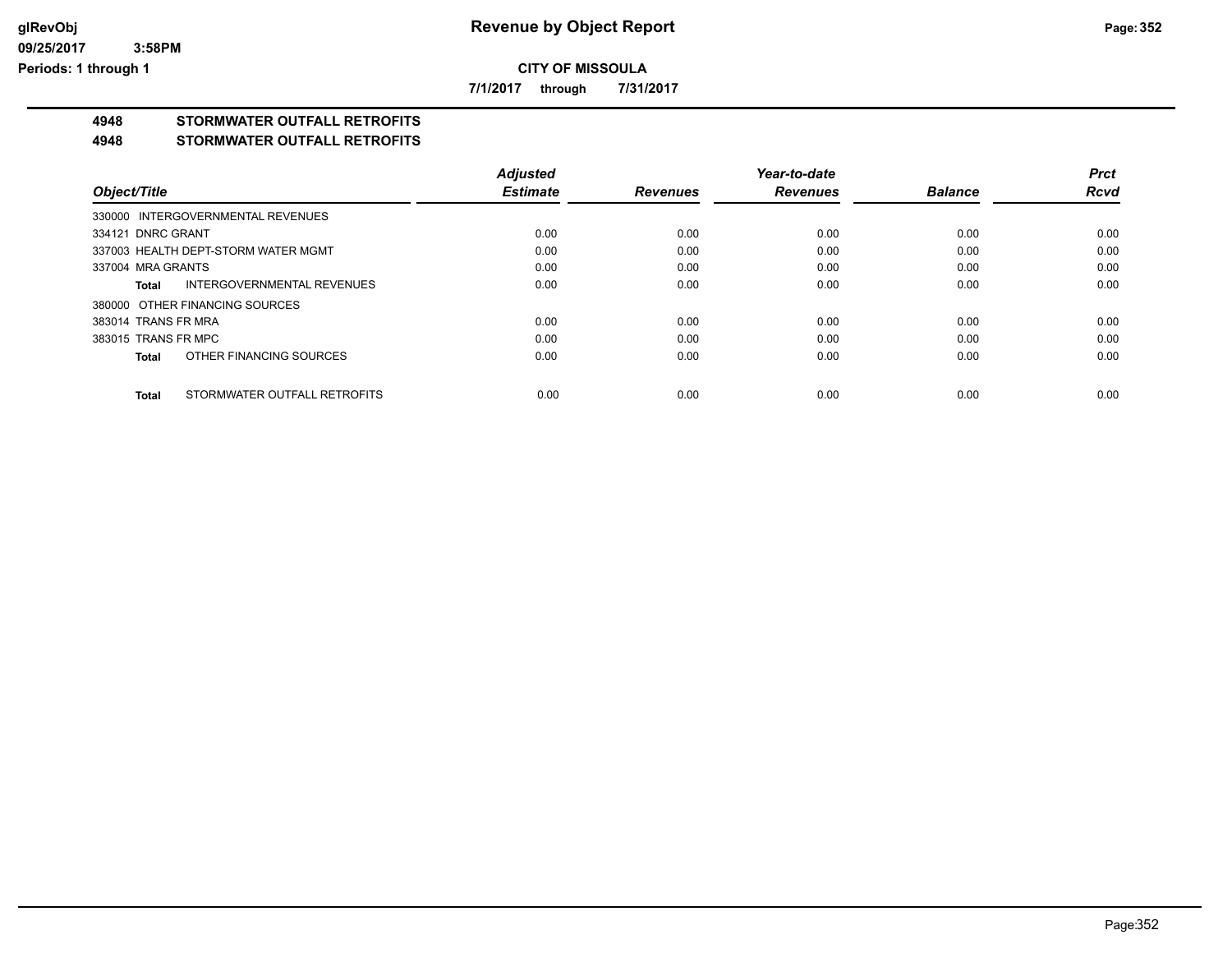**7/1/2017 through 7/31/2017**

## **4948 STORMWATER OUTFALL RETROFITS**

| Object/Title                          | Adjusted<br><b>Estimate</b> | <b>Revenues</b> | Year-to-date<br><b>Revenues</b> | <b>Balance</b> | <b>Prct</b><br>Rcvd |
|---------------------------------------|-----------------------------|-----------------|---------------------------------|----------------|---------------------|
| 330000 INTERGOVERNMENTAL REVENUES     |                             |                 |                                 |                |                     |
| 334121 DNRC GRANT                     | 0.00                        | 0.00            | 0.00                            | 0.00           | 0.00                |
| 337003 HEALTH DEPT-STORM WATER MGMT   | 0.00                        | 0.00            | 0.00                            | 0.00           | 0.00                |
| 337004 MRA GRANTS                     | 0.00                        | 0.00            | 0.00                            | 0.00           | 0.00                |
| INTERGOVERNMENTAL REVENUES<br>Total   | 0.00                        | 0.00            | 0.00                            | 0.00           | 0.00                |
| 380000 OTHER FINANCING SOURCES        |                             |                 |                                 |                |                     |
| 383014 TRANS FR MRA                   | 0.00                        | 0.00            | 0.00                            | 0.00           | 0.00                |
| 383015 TRANS FR MPC                   | 0.00                        | 0.00            | 0.00                            | 0.00           | 0.00                |
| OTHER FINANCING SOURCES<br>Total      | 0.00                        | 0.00            | 0.00                            | 0.00           | 0.00                |
| STORMWATER OUTFALL RETROFITS<br>Total | 0.00                        | 0.00            | 0.00                            | 0.00           | 0.00                |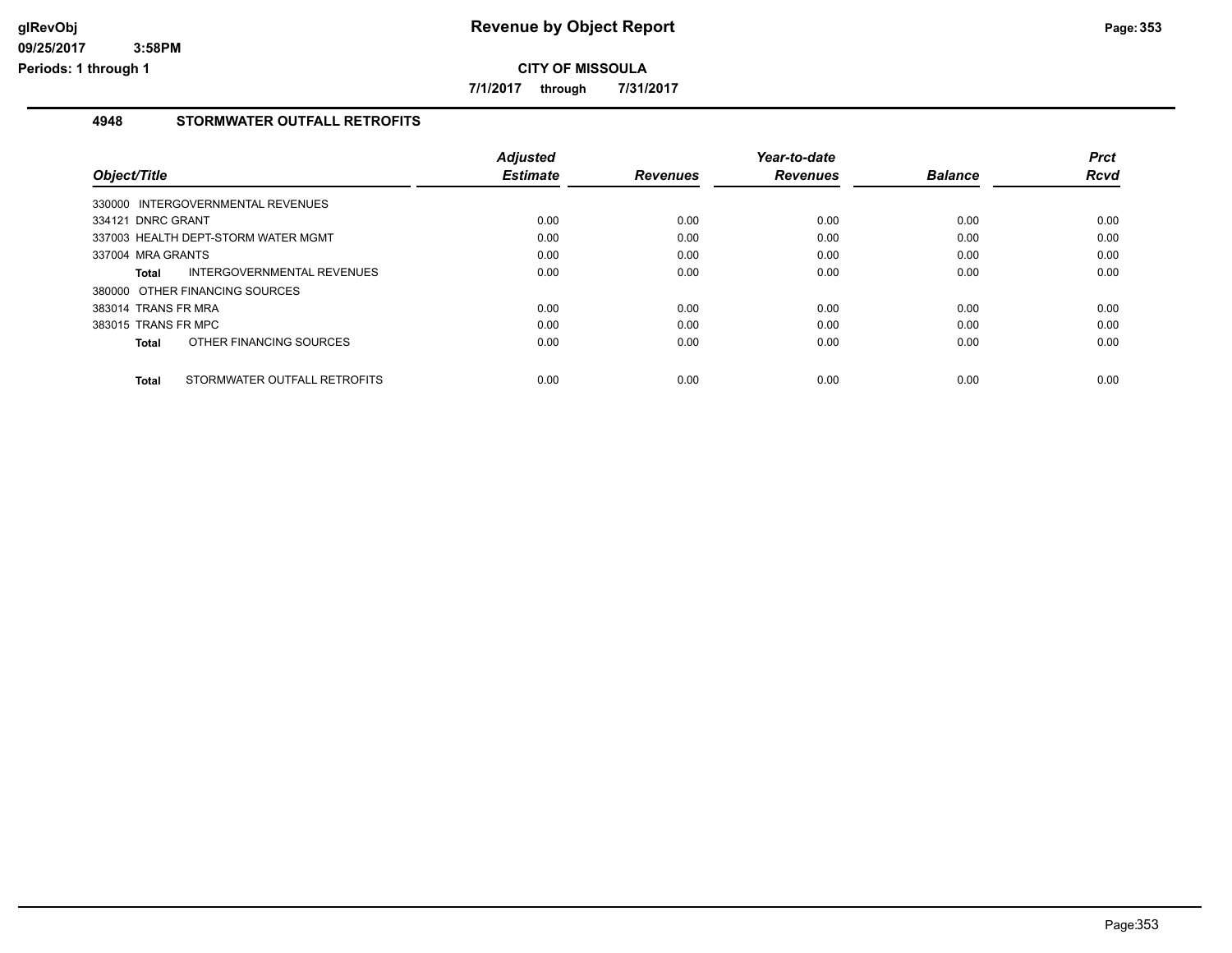**7/1/2017 through 7/31/2017**

**4949 WAYFINDING PROJECT**

**4949 WAYFINDING PROJECT**

|                                            | <b>Adjusted</b> |                 | Year-to-date    |                | <b>Prct</b> |
|--------------------------------------------|-----------------|-----------------|-----------------|----------------|-------------|
| Object/Title                               | <b>Estimate</b> | <b>Revenues</b> | <b>Revenues</b> | <b>Balance</b> | <b>Rcvd</b> |
| 330000 INTERGOVERNMENTAL REVENUES          |                 |                 |                 |                |             |
| 334125 FWP GRANT                           | 0.00            | 0.00            | 0.00            | 0.00           | 0.00        |
| <b>INTERGOVERNMENTAL REVENUES</b><br>Total | 0.00            | 0.00            | 0.00            | 0.00           | 0.00        |
| 360000 MISCELLANEOUS REVENUES              |                 |                 |                 |                |             |
| 365000 DONATIONS                           | 0.00            | 0.00            | 0.00            | 0.00           | 0.00        |
| MISCELLANEOUS REVENUES<br>Total            | 0.00            | 0.00            | 0.00            | 0.00           | 0.00        |
| 380000 OTHER FINANCING SOURCES             |                 |                 |                 |                |             |
| 383042 TRANSFERS FROM OTHER FUNDS          | 0.00            | 0.00            | 0.00            | 0.00           | 0.00        |
| OTHER FINANCING SOURCES<br>Total           | 0.00            | 0.00            | 0.00            | 0.00           | 0.00        |
|                                            |                 |                 |                 |                |             |
| <b>WAYFINDING PROJECT</b><br>Total         | 0.00            | 0.00            | 0.00            | 0.00           | 0.00        |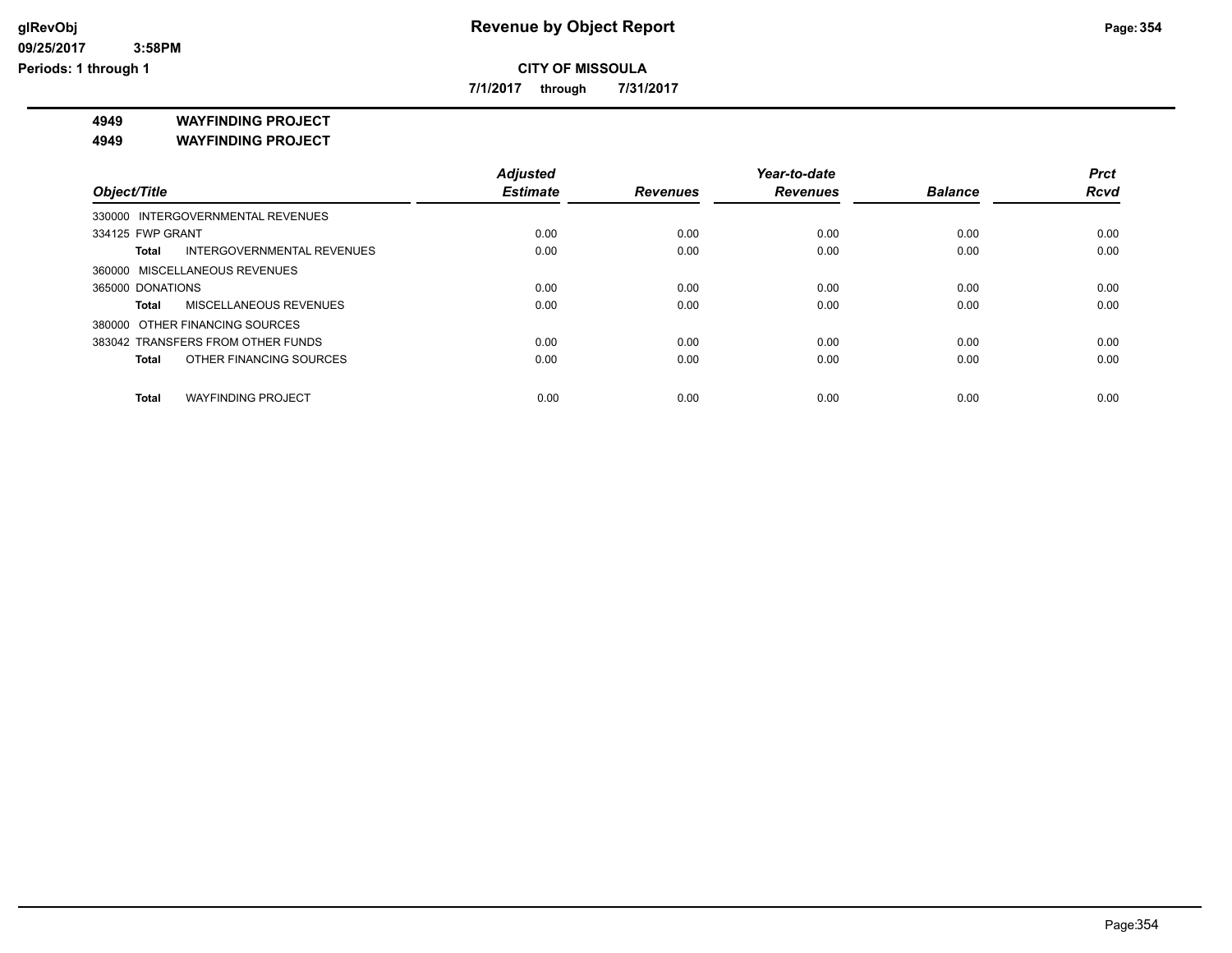**CITY OF MISSOULA**

**7/1/2017 through 7/31/2017**

#### **4949 WAYFINDING PROJECT**

 **3:58PM**

| Object/Title                              | <b>Adjusted</b><br><b>Estimate</b> | <b>Revenues</b> | Year-to-date<br><b>Revenues</b> | <b>Balance</b> | <b>Prct</b><br><b>Rcvd</b> |
|-------------------------------------------|------------------------------------|-----------------|---------------------------------|----------------|----------------------------|
| 330000 INTERGOVERNMENTAL REVENUES         |                                    |                 |                                 |                |                            |
| 334125 FWP GRANT                          | 0.00                               | 0.00            | 0.00                            | 0.00           | 0.00                       |
| INTERGOVERNMENTAL REVENUES<br>Total       | 0.00                               | 0.00            | 0.00                            | 0.00           | 0.00                       |
| 360000 MISCELLANEOUS REVENUES             |                                    |                 |                                 |                |                            |
| 365000 DONATIONS                          | 0.00                               | 0.00            | 0.00                            | 0.00           | 0.00                       |
| MISCELLANEOUS REVENUES<br><b>Total</b>    | 0.00                               | 0.00            | 0.00                            | 0.00           | 0.00                       |
| 380000 OTHER FINANCING SOURCES            |                                    |                 |                                 |                |                            |
| 383042 TRANSFERS FROM OTHER FUNDS         | 0.00                               | 0.00            | 0.00                            | 0.00           | 0.00                       |
| OTHER FINANCING SOURCES<br>Total          | 0.00                               | 0.00            | 0.00                            | 0.00           | 0.00                       |
| <b>WAYFINDING PROJECT</b><br><b>Total</b> | 0.00                               | 0.00            | 0.00                            | 0.00           | 0.00                       |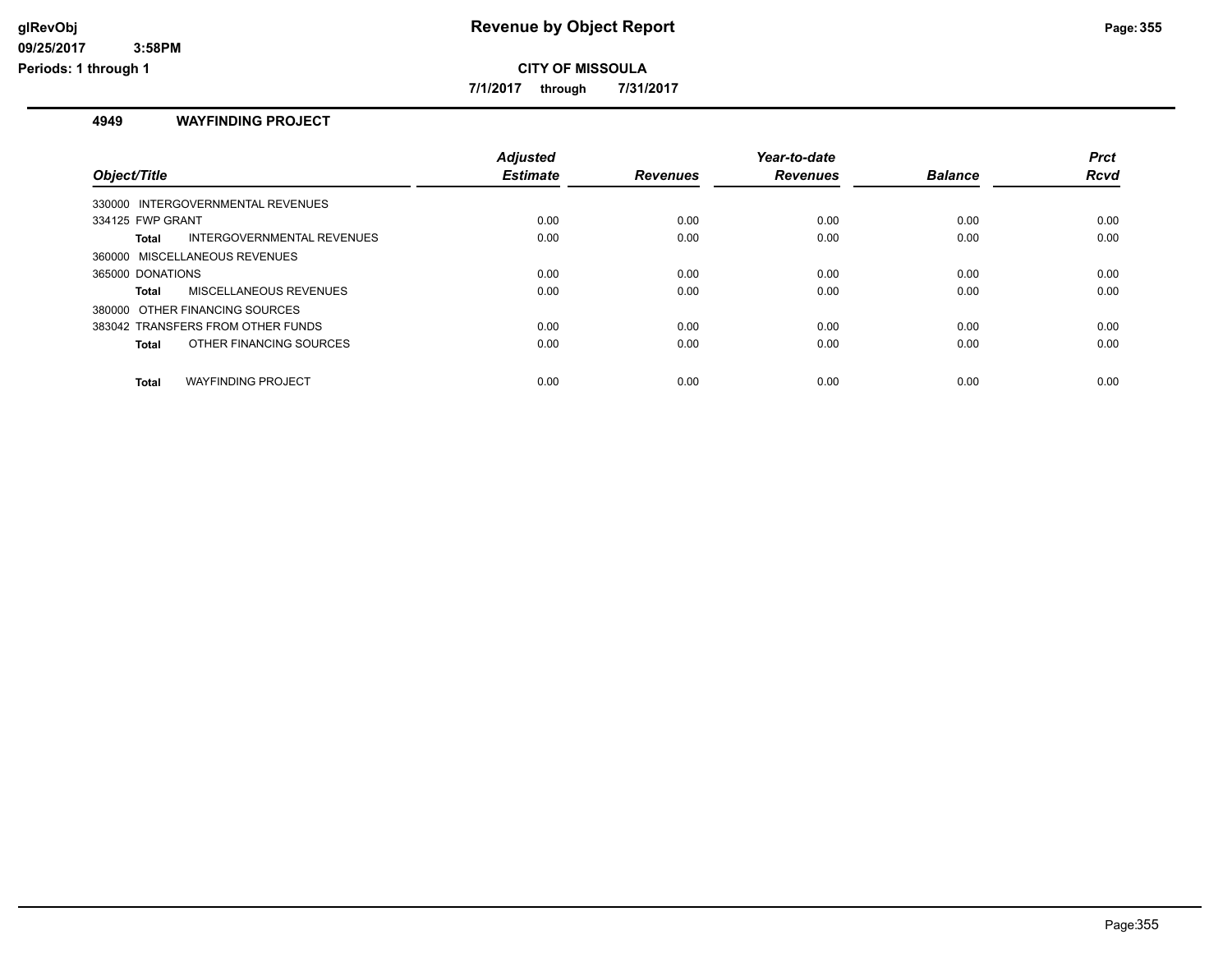**7/1/2017 through 7/31/2017**

#### **4990 ARRA ENHANCEMENTS**

**4990 ARRA ENHANCEMENTS**

|                                                | <b>Adjusted</b> |                 | Year-to-date    |                | <b>Prct</b> |
|------------------------------------------------|-----------------|-----------------|-----------------|----------------|-------------|
| Object/Title                                   | <b>Estimate</b> | <b>Revenues</b> | <b>Revenues</b> | <b>Balance</b> | <b>Rcvd</b> |
| 330000 INTERGOVERNMENTAL REVENUES              |                 |                 |                 |                |             |
| 334990 ARRA FUNDING                            | 0.00            | 0.00            | 0.00            | 0.00           | 0.00        |
| INTERGOVERNMENTAL REVENUES<br><b>Total</b>     | 0.00            | 0.00            | 0.00            | 0.00           | 0.00        |
| 370000 INVESTMENTS & ROYALTY EARNINGS          |                 |                 |                 |                |             |
| 371010 INTEREST ON INVESTMENTS                 | 0.00            | 0.00            | 0.00            | 0.00           | 0.00        |
| INVESTMENTS & ROYALTY EARNINGS<br><b>Total</b> | 0.00            | 0.00            | 0.00            | 0.00           | 0.00        |
|                                                |                 |                 |                 |                |             |
| ARRA ENHANCEMENTS<br><b>Total</b>              | 0.00            | 0.00            | 0.00            | 0.00           | 0.00        |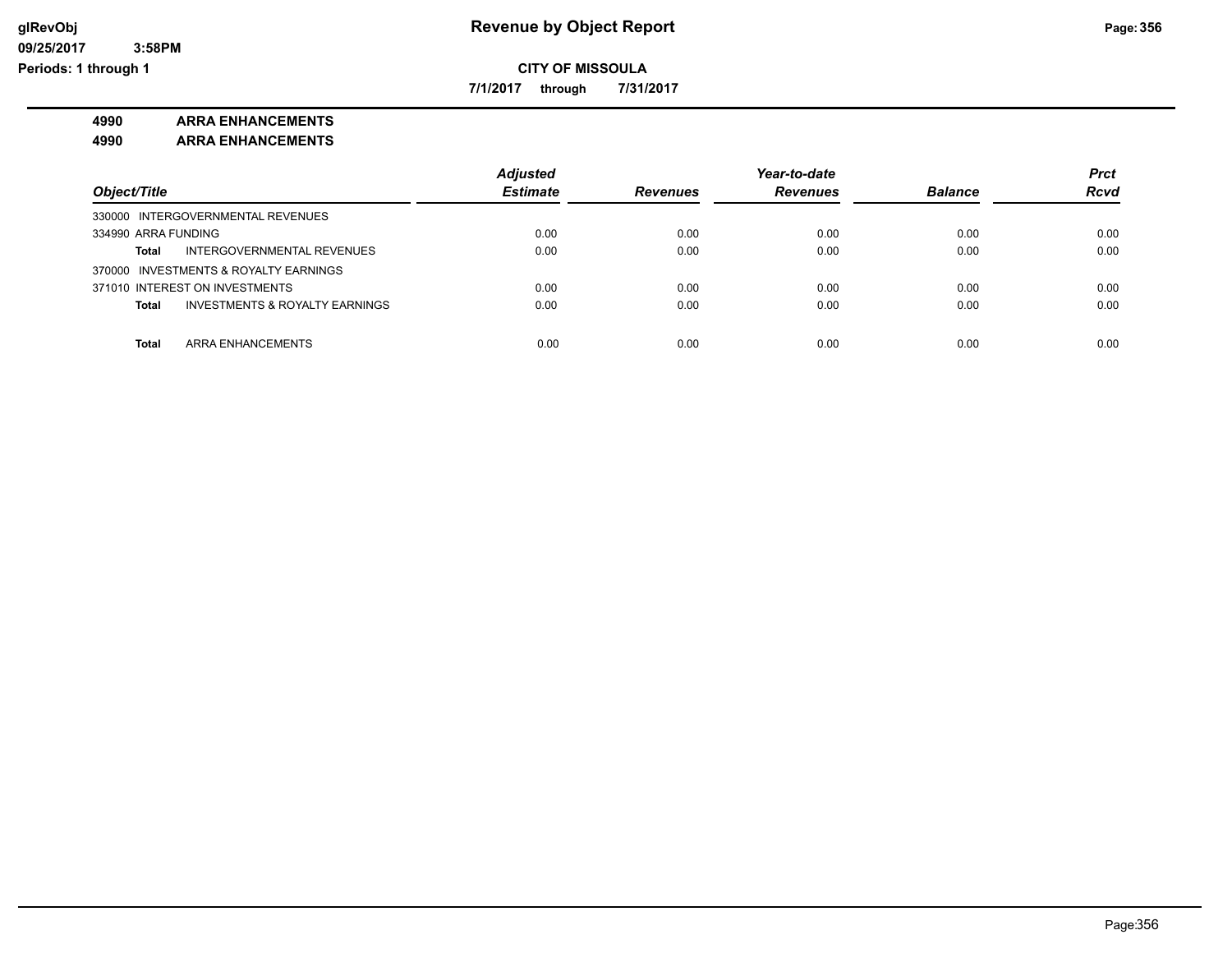**CITY OF MISSOULA**

**7/1/2017 through 7/31/2017**

#### **4990 ARRA ENHANCEMENTS**

 **3:58PM**

| Object/Title                                              | <b>Adjusted</b><br><b>Estimate</b> | <b>Revenues</b> | Year-to-date<br><b>Revenues</b> | <b>Balance</b> | <b>Prct</b><br><b>Rcvd</b> |
|-----------------------------------------------------------|------------------------------------|-----------------|---------------------------------|----------------|----------------------------|
| 330000 INTERGOVERNMENTAL REVENUES                         |                                    |                 |                                 |                |                            |
| 334990 ARRA FUNDING                                       | 0.00                               | 0.00            | 0.00                            | 0.00           | 0.00                       |
| INTERGOVERNMENTAL REVENUES<br>Total                       | 0.00                               | 0.00            | 0.00                            | 0.00           | 0.00                       |
| 370000 INVESTMENTS & ROYALTY EARNINGS                     |                                    |                 |                                 |                |                            |
| 371010 INTEREST ON INVESTMENTS                            | 0.00                               | 0.00            | 0.00                            | 0.00           | 0.00                       |
| <b>INVESTMENTS &amp; ROYALTY EARNINGS</b><br><b>Total</b> | 0.00                               | 0.00            | 0.00                            | 0.00           | 0.00                       |
|                                                           |                                    |                 |                                 |                |                            |
| ARRA ENHANCEMENTS<br><b>Total</b>                         | 0.00                               | 0.00            | 0.00                            | 0.00           | 0.00                       |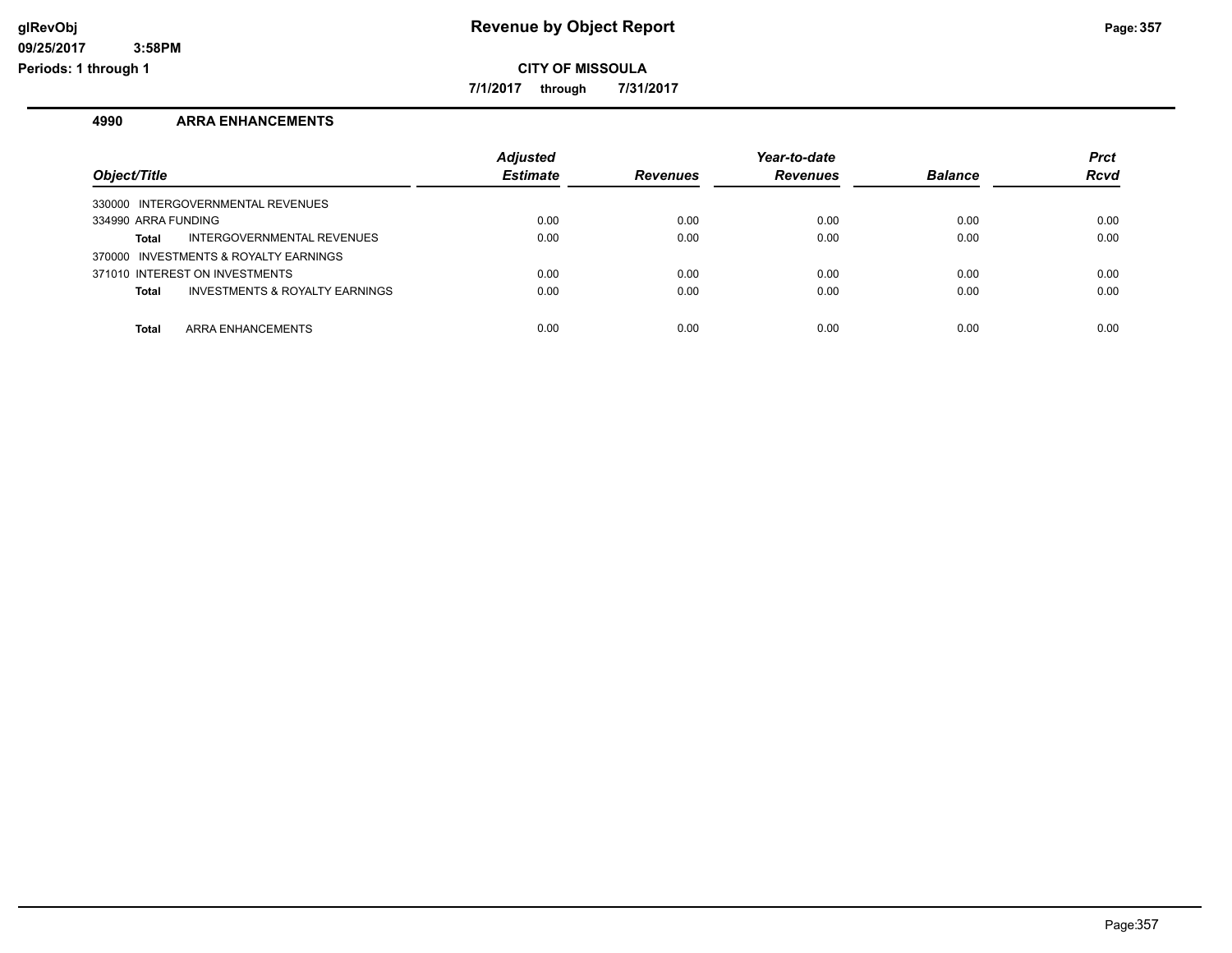**7/1/2017 through 7/31/2017**

## **4991 ARRA HB645**

**4991 ARRA HB645**

|                                                           | <b>Adjusted</b> |                 | Year-to-date    |                | <b>Prct</b> |
|-----------------------------------------------------------|-----------------|-----------------|-----------------|----------------|-------------|
| Object/Title                                              | <b>Estimate</b> | <b>Revenues</b> | <b>Revenues</b> | <b>Balance</b> | <b>Rcvd</b> |
| INTERGOVERNMENTAL REVENUES<br>330000                      |                 |                 |                 |                |             |
| 334991 ARRA HB645 FUNDING                                 | 0.00            | 0.00            | 0.00            | 0.00           | 0.00        |
| 336023 STATE CONTRIB. - PERS                              | 0.00            | 0.00            | 0.00            | 0.00           | 0.00        |
| <b>INTERGOVERNMENTAL REVENUES</b><br><b>Total</b>         | 0.00            | 0.00            | 0.00            | 0.00           | 0.00        |
| <b>CHARGES FOR SERVICES</b><br>340000                     |                 |                 |                 |                |             |
| 343005 NON-ARRA MOUNTAIN WATER CONTRACT                   | 0.00            | 0.00            | 0.00            | 0.00           | 0.00        |
| <b>CHARGES FOR SERVICES</b><br>Total                      | 0.00            | 0.00            | 0.00            | 0.00           | 0.00        |
| MISCELLANEOUS REVENUES<br>360000                          |                 |                 |                 |                |             |
| 360000 MISCELLANEOUS REVENUES                             | 0.00            | 0.00            | 0.00            | 0.00           | 0.00        |
| MISCELLANEOUS REVENUES<br><b>Total</b>                    | 0.00            | 0.00            | 0.00            | 0.00           | 0.00        |
| <b>INVESTMENTS &amp; ROYALTY EARNINGS</b><br>370000       |                 |                 |                 |                |             |
| 371010 INTEREST ON INVESTMENTS                            | 0.00            | 0.00            | 0.00            | 0.00           | 0.00        |
| <b>INVESTMENTS &amp; ROYALTY EARNINGS</b><br><b>Total</b> | 0.00            | 0.00            | 0.00            | 0.00           | 0.00        |
|                                                           |                 |                 |                 |                |             |
| ARRA HB645<br><b>Total</b>                                | 0.00            | 0.00            | 0.00            | 0.00           | 0.00        |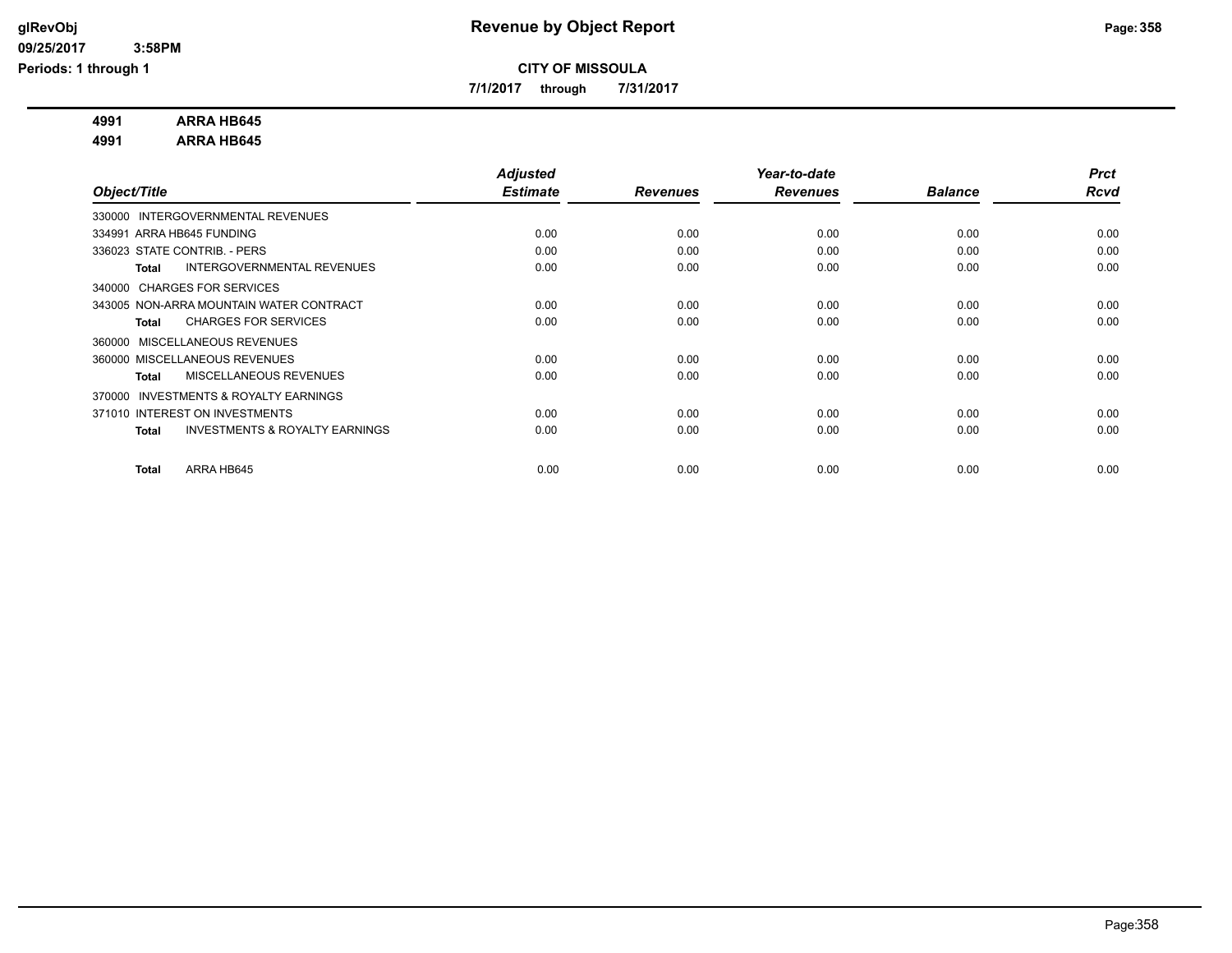**CITY OF MISSOULA**

**7/1/2017 through 7/31/2017**

**4991 ARRA HB645**

 **3:58PM**

| Object/Title                                        | <b>Adjusted</b><br><b>Estimate</b> | <b>Revenues</b> | Year-to-date<br><b>Revenues</b> | <b>Balance</b> | <b>Prct</b><br><b>Rcvd</b> |
|-----------------------------------------------------|------------------------------------|-----------------|---------------------------------|----------------|----------------------------|
|                                                     |                                    |                 |                                 |                |                            |
| 330000 INTERGOVERNMENTAL REVENUES                   |                                    |                 |                                 |                |                            |
| 334991 ARRA HB645 FUNDING                           | 0.00                               | 0.00            | 0.00                            | 0.00           | 0.00                       |
| 336023 STATE CONTRIB. - PERS                        | 0.00                               | 0.00            | 0.00                            | 0.00           | 0.00                       |
| INTERGOVERNMENTAL REVENUES<br>Total                 | 0.00                               | 0.00            | 0.00                            | 0.00           | 0.00                       |
| 340000 CHARGES FOR SERVICES                         |                                    |                 |                                 |                |                            |
| 343005 NON-ARRA MOUNTAIN WATER CONTRACT             | 0.00                               | 0.00            | 0.00                            | 0.00           | 0.00                       |
| <b>CHARGES FOR SERVICES</b><br>Total                | 0.00                               | 0.00            | 0.00                            | 0.00           | 0.00                       |
| 360000 MISCELLANEOUS REVENUES                       |                                    |                 |                                 |                |                            |
| 360000 MISCELLANEOUS REVENUES                       | 0.00                               | 0.00            | 0.00                            | 0.00           | 0.00                       |
| MISCELLANEOUS REVENUES<br>Total                     | 0.00                               | 0.00            | 0.00                            | 0.00           | 0.00                       |
| <b>INVESTMENTS &amp; ROYALTY EARNINGS</b><br>370000 |                                    |                 |                                 |                |                            |
| 371010 INTEREST ON INVESTMENTS                      | 0.00                               | 0.00            | 0.00                            | 0.00           | 0.00                       |
| <b>INVESTMENTS &amp; ROYALTY EARNINGS</b><br>Total  | 0.00                               | 0.00            | 0.00                            | 0.00           | 0.00                       |
|                                                     |                                    |                 |                                 |                |                            |
| ARRA HB645<br>Total                                 | 0.00                               | 0.00            | 0.00                            | 0.00           | 0.00                       |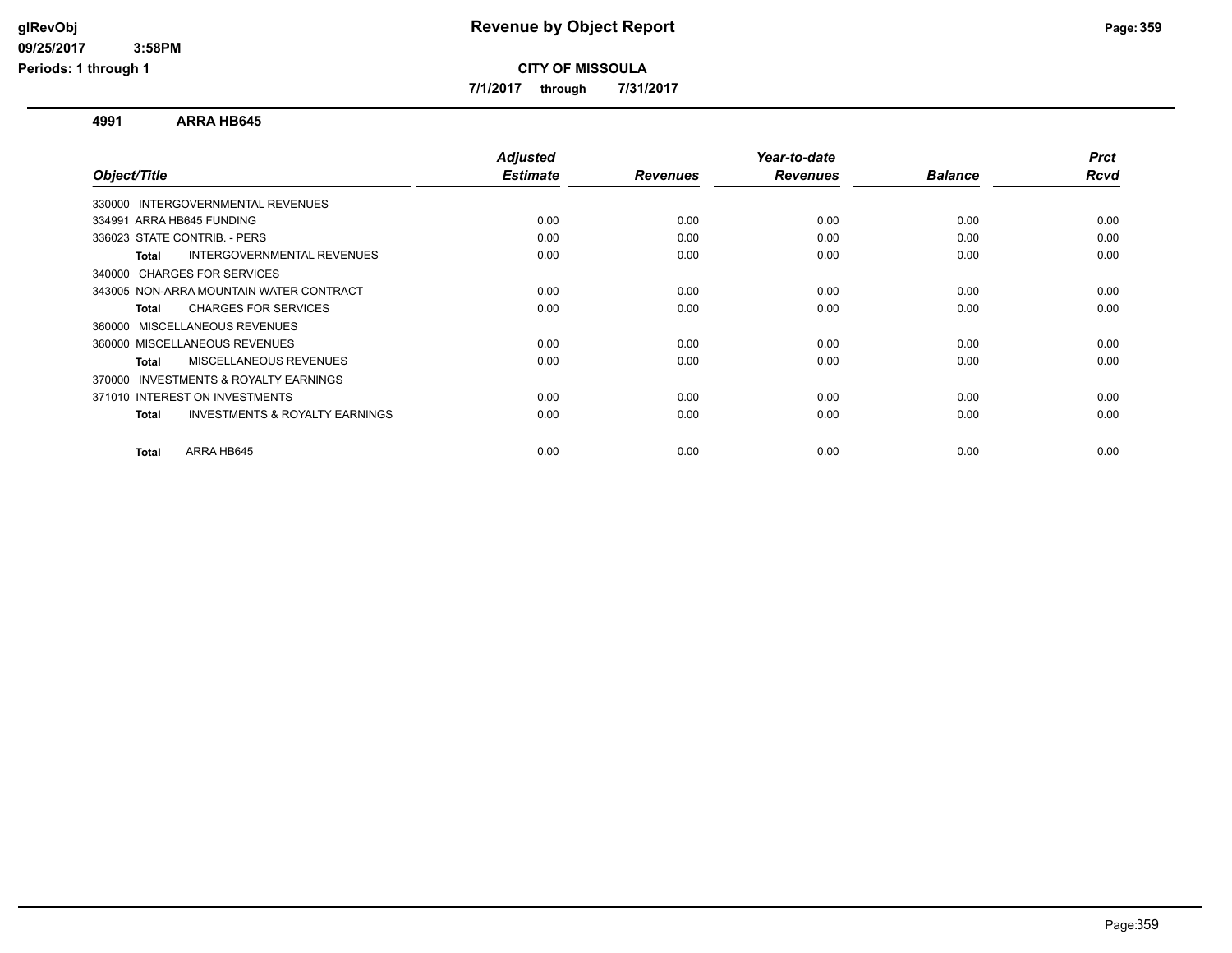**7/1/2017 through 7/31/2017**

## **4992 WFL MILLER CREEK ROAD**

**4992 WFL MILLER CREEK ROAD**

|                                                           | <b>Adjusted</b> |                 | Year-to-date    |                | <b>Prct</b> |
|-----------------------------------------------------------|-----------------|-----------------|-----------------|----------------|-------------|
| Object/Title                                              | <b>Estimate</b> | <b>Revenues</b> | <b>Revenues</b> | <b>Balance</b> | <b>Rcvd</b> |
| 330000 INTERGOVERNMENTAL REVENUES                         |                 |                 |                 |                |             |
| 334990 ARRA FUNDING                                       | 0.00            | 0.00            | 0.00            | 0.00           | 0.00        |
| INTERGOVERNMENTAL REVENUES<br>Total                       | 0.00            | 0.00            | 0.00            | 0.00           | 0.00        |
| 370000 INVESTMENTS & ROYALTY EARNINGS                     |                 |                 |                 |                |             |
| 371010 INTEREST ON INVESTMENTS                            | 0.00            | 0.00            | 0.00            | 0.00           | 0.00        |
| <b>INVESTMENTS &amp; ROYALTY EARNINGS</b><br><b>Total</b> | 0.00            | 0.00            | 0.00            | 0.00           | 0.00        |
|                                                           |                 |                 |                 |                |             |
| WFL MILLER CREEK ROAD<br><b>Total</b>                     | 0.00            | 0.00            | 0.00            | 0.00           | 0.00        |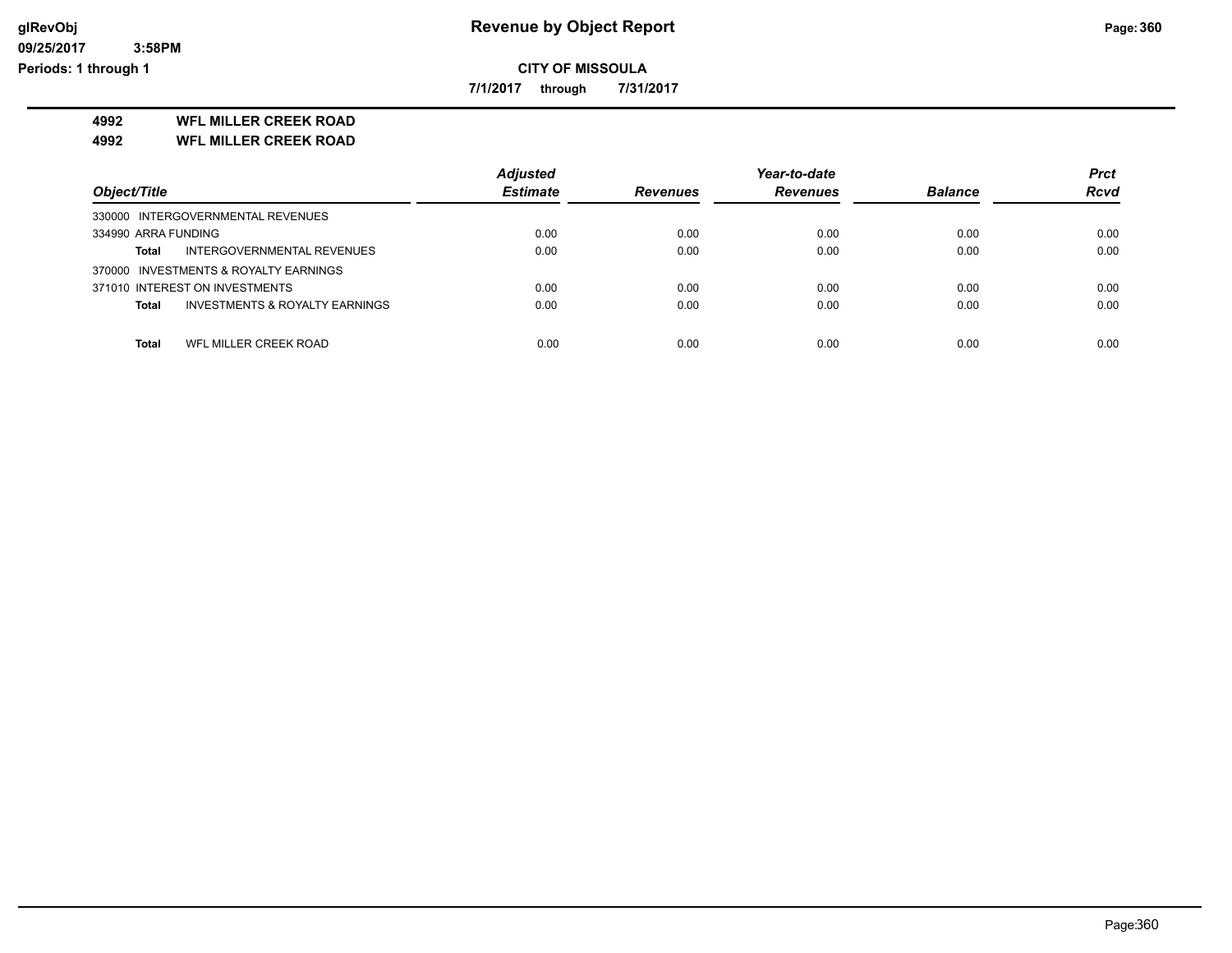**7/1/2017 through 7/31/2017**

### **4992 WFL MILLER CREEK ROAD**

| Object/Title                                              | Adjusted<br><b>Estimate</b> | <b>Revenues</b> | Year-to-date<br><b>Revenues</b> | <b>Balance</b> | <b>Prct</b><br><b>Rcvd</b> |
|-----------------------------------------------------------|-----------------------------|-----------------|---------------------------------|----------------|----------------------------|
| 330000 INTERGOVERNMENTAL REVENUES                         |                             |                 |                                 |                |                            |
| 334990 ARRA FUNDING                                       | 0.00                        | 0.00            | 0.00                            | 0.00           | 0.00                       |
| INTERGOVERNMENTAL REVENUES<br>Total                       | 0.00                        | 0.00            | 0.00                            | 0.00           | 0.00                       |
| 370000 INVESTMENTS & ROYALTY EARNINGS                     |                             |                 |                                 |                |                            |
| 371010 INTEREST ON INVESTMENTS                            | 0.00                        | 0.00            | 0.00                            | 0.00           | 0.00                       |
| <b>INVESTMENTS &amp; ROYALTY EARNINGS</b><br><b>Total</b> | 0.00                        | 0.00            | 0.00                            | 0.00           | 0.00                       |
|                                                           |                             |                 |                                 |                |                            |
| WFL MILLER CREEK ROAD<br><b>Total</b>                     | 0.00                        | 0.00            | 0.00                            | 0.00           | 0.00                       |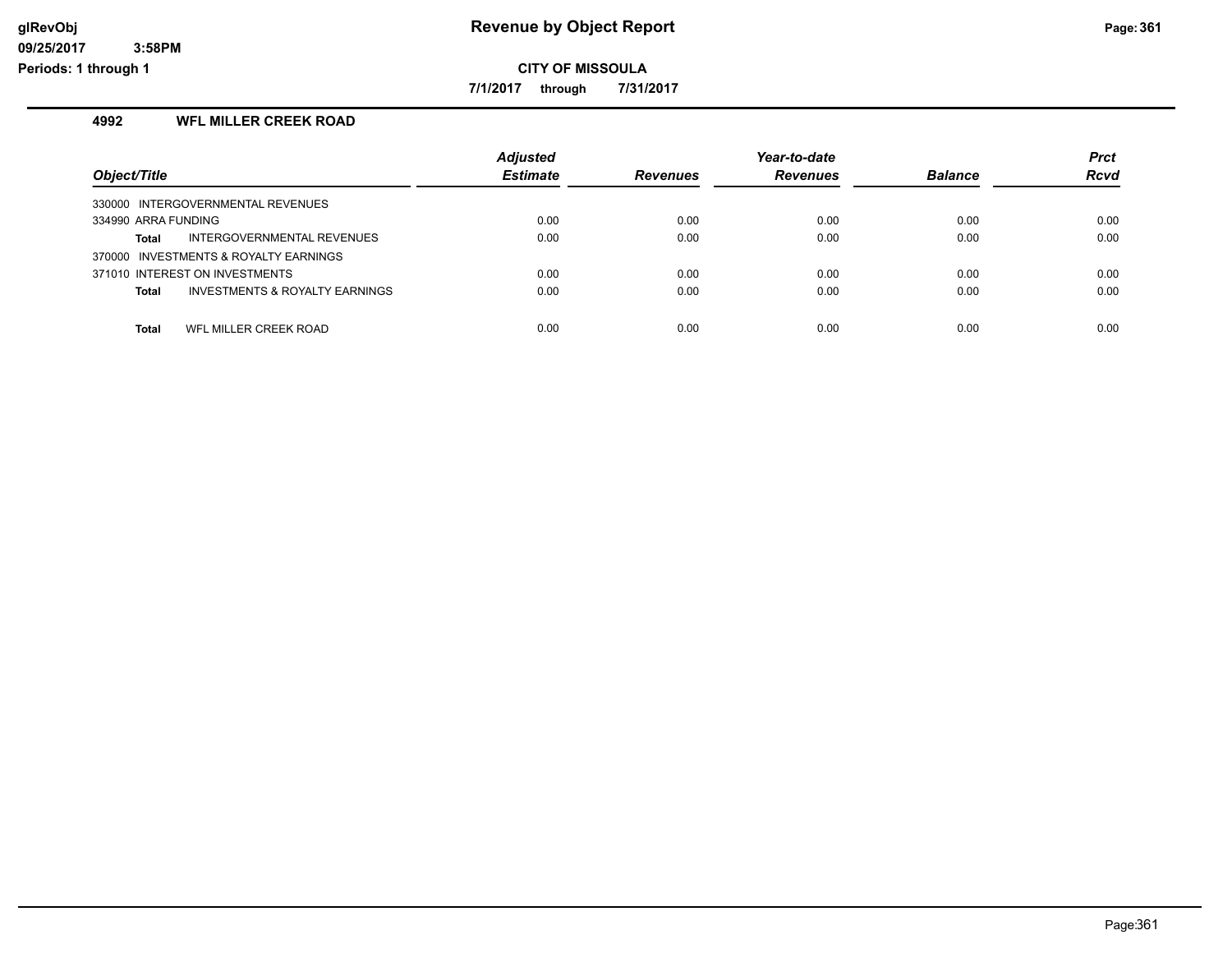**7/1/2017 through 7/31/2017**

**4993 WESTERN FEDERAL LANDS**

**4993 WESTERN FEDERAL LANDS**

|                                              | <b>Adjusted</b> |                 | Year-to-date    |                | <b>Prct</b> |
|----------------------------------------------|-----------------|-----------------|-----------------|----------------|-------------|
| Object/Title                                 | <b>Estimate</b> | <b>Revenues</b> | <b>Revenues</b> | <b>Balance</b> | <b>Rcvd</b> |
| 330000 INTERGOVERNMENTAL REVENUES            |                 |                 |                 |                |             |
| 331005 WESTERN FEDERAL LANDS GRANT           | 0.00            | 0.00            | 0.00            | 0.00           | 0.00        |
| 334125 FWP GRANT                             | 0.00            | 0.00            | 0.00            | 0.00           | 0.00        |
| INTERGOVERNMENTAL REVENUES<br>Total          | 0.00            | 0.00            | 0.00            | 0.00           | 0.00        |
| 360000 MISCELLANEOUS REVENUES                |                 |                 |                 |                |             |
| 365010 FRIENDS OF MISSOULA PARKS DONATION    | 0.00            | 0.00            | 0.00            | 0.00           | 0.00        |
| MISCELLANEOUS REVENUES<br>Total              | 0.00            | 0.00            | 0.00            | 0.00           | 0.00        |
| 370000 INVESTMENTS & ROYALTY EARNINGS        |                 |                 |                 |                |             |
| 371010 INTEREST ON INVESTMENTS               | 0.00            | 0.00            | 0.00            | 0.00           | 0.00        |
| INVESTMENTS & ROYALTY EARNINGS<br>Total      | 0.00            | 0.00            | 0.00            | 0.00           | 0.00        |
| <b>WESTERN FEDERAL LANDS</b><br><b>Total</b> | 0.00            | 0.00            | 0.00            | 0.00           | 0.00        |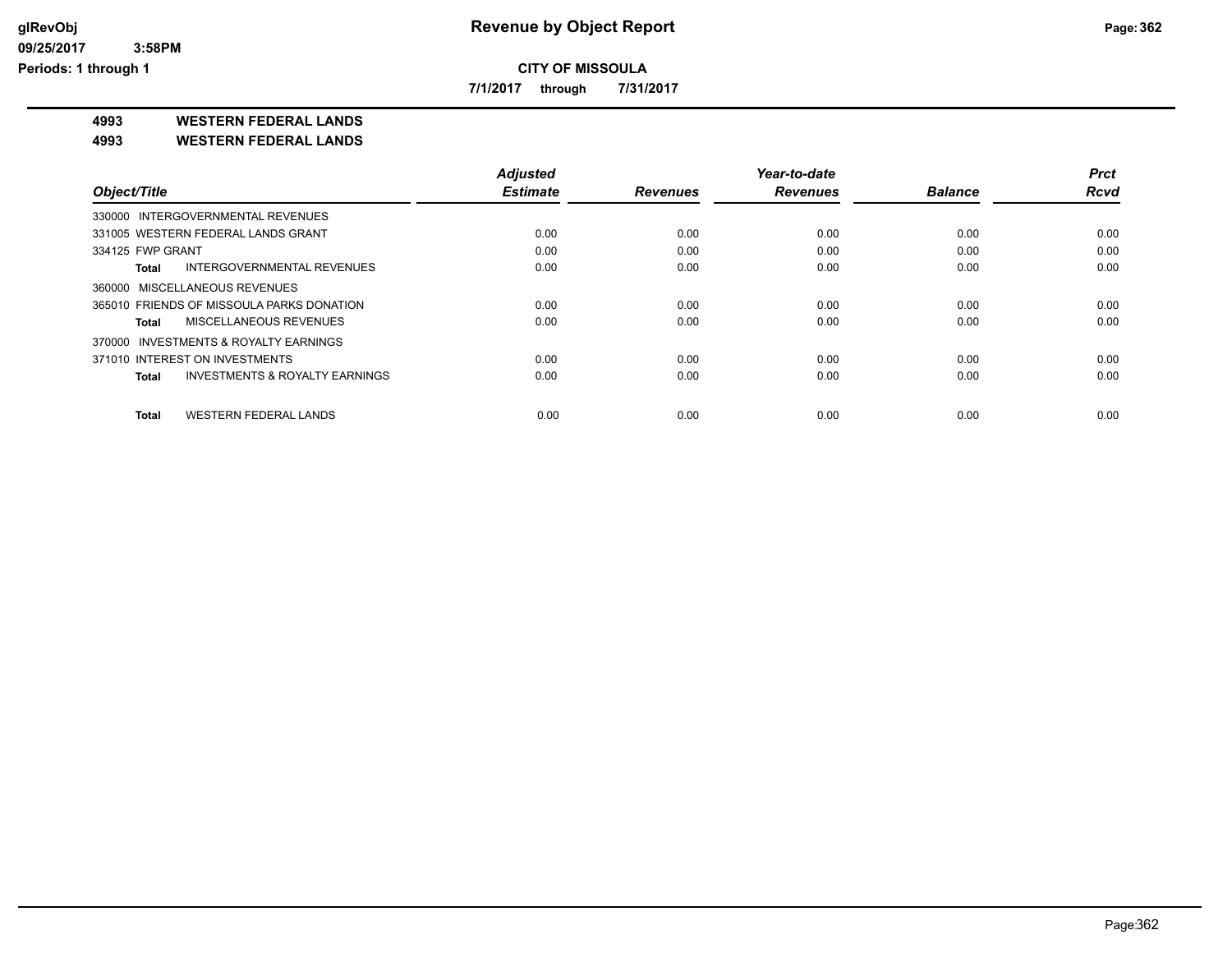**7/1/2017 through 7/31/2017**

### **4993 WESTERN FEDERAL LANDS**

|                                              | <b>Adjusted</b> |                 | Year-to-date    |                | <b>Prct</b> |
|----------------------------------------------|-----------------|-----------------|-----------------|----------------|-------------|
| Object/Title                                 | <b>Estimate</b> | <b>Revenues</b> | <b>Revenues</b> | <b>Balance</b> | <b>Rcvd</b> |
| 330000 INTERGOVERNMENTAL REVENUES            |                 |                 |                 |                |             |
| 331005 WESTERN FEDERAL LANDS GRANT           | 0.00            | 0.00            | 0.00            | 0.00           | 0.00        |
| 334125 FWP GRANT                             | 0.00            | 0.00            | 0.00            | 0.00           | 0.00        |
| INTERGOVERNMENTAL REVENUES<br><b>Total</b>   | 0.00            | 0.00            | 0.00            | 0.00           | 0.00        |
| 360000 MISCELLANEOUS REVENUES                |                 |                 |                 |                |             |
| 365010 FRIENDS OF MISSOULA PARKS DONATION    | 0.00            | 0.00            | 0.00            | 0.00           | 0.00        |
| <b>MISCELLANEOUS REVENUES</b><br>Total       | 0.00            | 0.00            | 0.00            | 0.00           | 0.00        |
| 370000 INVESTMENTS & ROYALTY EARNINGS        |                 |                 |                 |                |             |
| 371010 INTEREST ON INVESTMENTS               | 0.00            | 0.00            | 0.00            | 0.00           | 0.00        |
| INVESTMENTS & ROYALTY EARNINGS<br>Total      | 0.00            | 0.00            | 0.00            | 0.00           | 0.00        |
|                                              |                 |                 |                 |                |             |
| <b>WESTERN FEDERAL LANDS</b><br><b>Total</b> | 0.00            | 0.00            | 0.00            | 0.00           | 0.00        |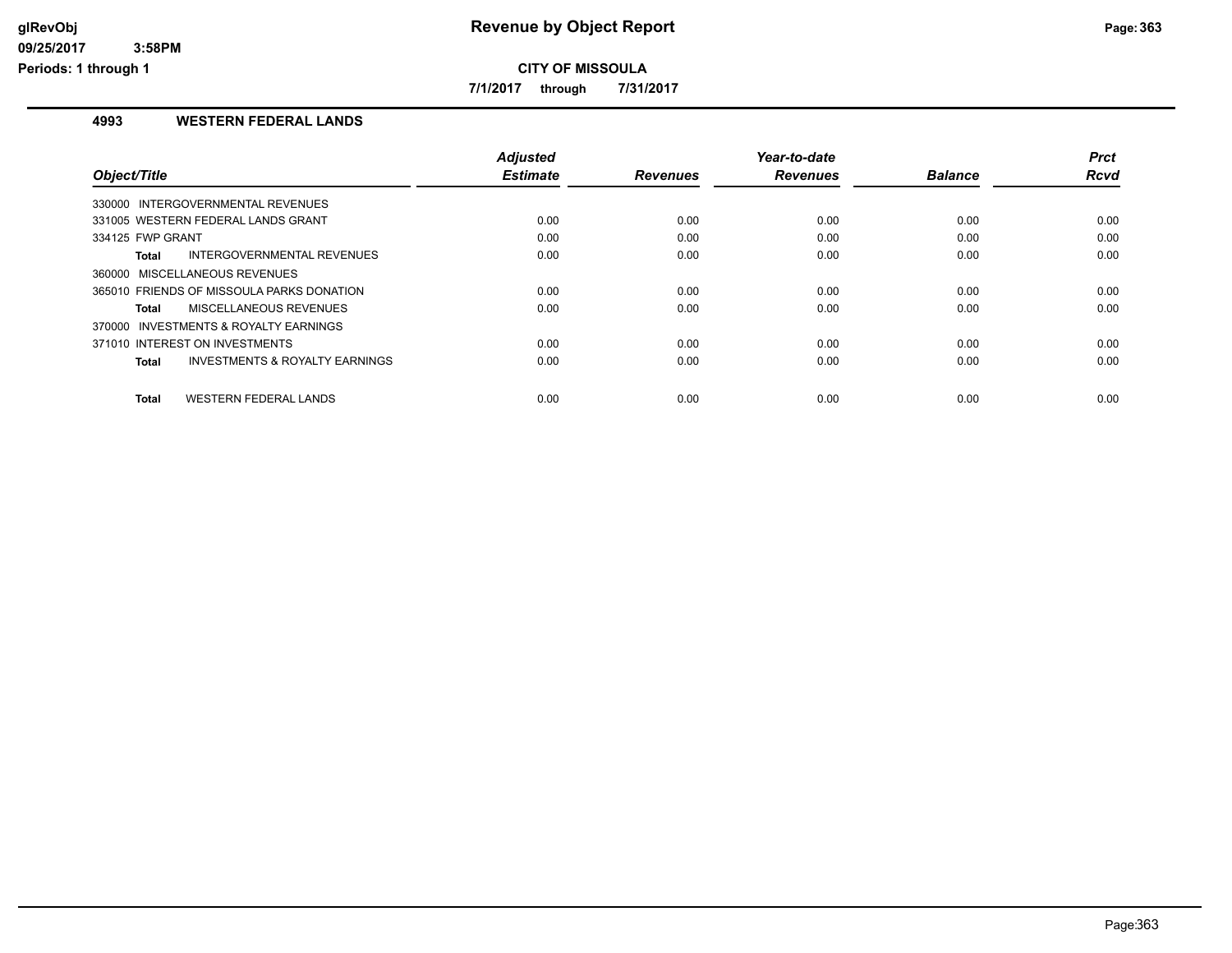**7/1/2017 through 7/31/2017**

**Periods: 1 through 1**

### **5020 CIVIC STADIUM**

 **3:58PM**

**5020 CIVIC STADIUM**

|                                                           | <b>Adjusted</b> |                 | Year-to-date    |                | <b>Prct</b> |
|-----------------------------------------------------------|-----------------|-----------------|-----------------|----------------|-------------|
| Object/Title                                              | <b>Estimate</b> | <b>Revenues</b> | <b>Revenues</b> | <b>Balance</b> | <b>Rcvd</b> |
| 330000 INTERGOVERNMENTAL REVENUES                         |                 |                 |                 |                |             |
| 336023 STATE CONTRIB. - PERS                              | 0.00            | 0.00            | 0.00            | 0.00           | 0.00        |
| <b>INTERGOVERNMENTAL REVENUES</b><br><b>Total</b>         | 0.00            | 0.00            | 0.00            | 0.00           | 0.00        |
| 360000 MISCELLANEOUS REVENUES                             |                 |                 |                 |                |             |
| 360010 MISCELLANEOUS                                      | 0.00            | 0.00            | 0.00            | 0.00           | 0.00        |
| 361010 RENTAL REVENUE                                     | 0.00            | 0.00            | 0.00            | 0.00           | 0.00        |
| 362003 US BANK FEE REIMBURSEMENT                          | 0.00            | 0.00            | 0.00            | 0.00           | 0.00        |
| 365030 DONATIONS STADIUM R&D                              | 0.00            | 0.00            | 0.00            | 0.00           | 0.00        |
| MISCELLANEOUS REVENUES<br><b>Total</b>                    | 0.00            | 0.00            | 0.00            | 0.00           | 0.00        |
| 370000 INVESTMENTS & ROYALTY EARNINGS                     |                 |                 |                 |                |             |
| 371010 INTEREST ON INVESTMENTS                            | 0.00            | 0.00            | 0.00            | 0.00           | 0.00        |
| <b>INVESTMENTS &amp; ROYALTY EARNINGS</b><br><b>Total</b> | 0.00            | 0.00            | 0.00            | 0.00           | 0.00        |
| OTHER FINANCING SOURCES<br>380000                         |                 |                 |                 |                |             |
| 383000 OPERATING TRANSFERS                                | 0.00            | 0.00            | 0.00            | 0.00           | 0.00        |
| 383400 CAPITAL CONTRIBUTION                               | 0.00            | 0.00            | 0.00            | 0.00           | 0.00        |
| OTHER FINANCING SOURCES<br><b>Total</b>                   | 0.00            | 0.00            | 0.00            | 0.00           | 0.00        |
|                                                           |                 |                 |                 |                |             |
| <b>CIVIC STADIUM</b><br><b>Total</b>                      | 0.00            | 0.00            | 0.00            | 0.00           | 0.00        |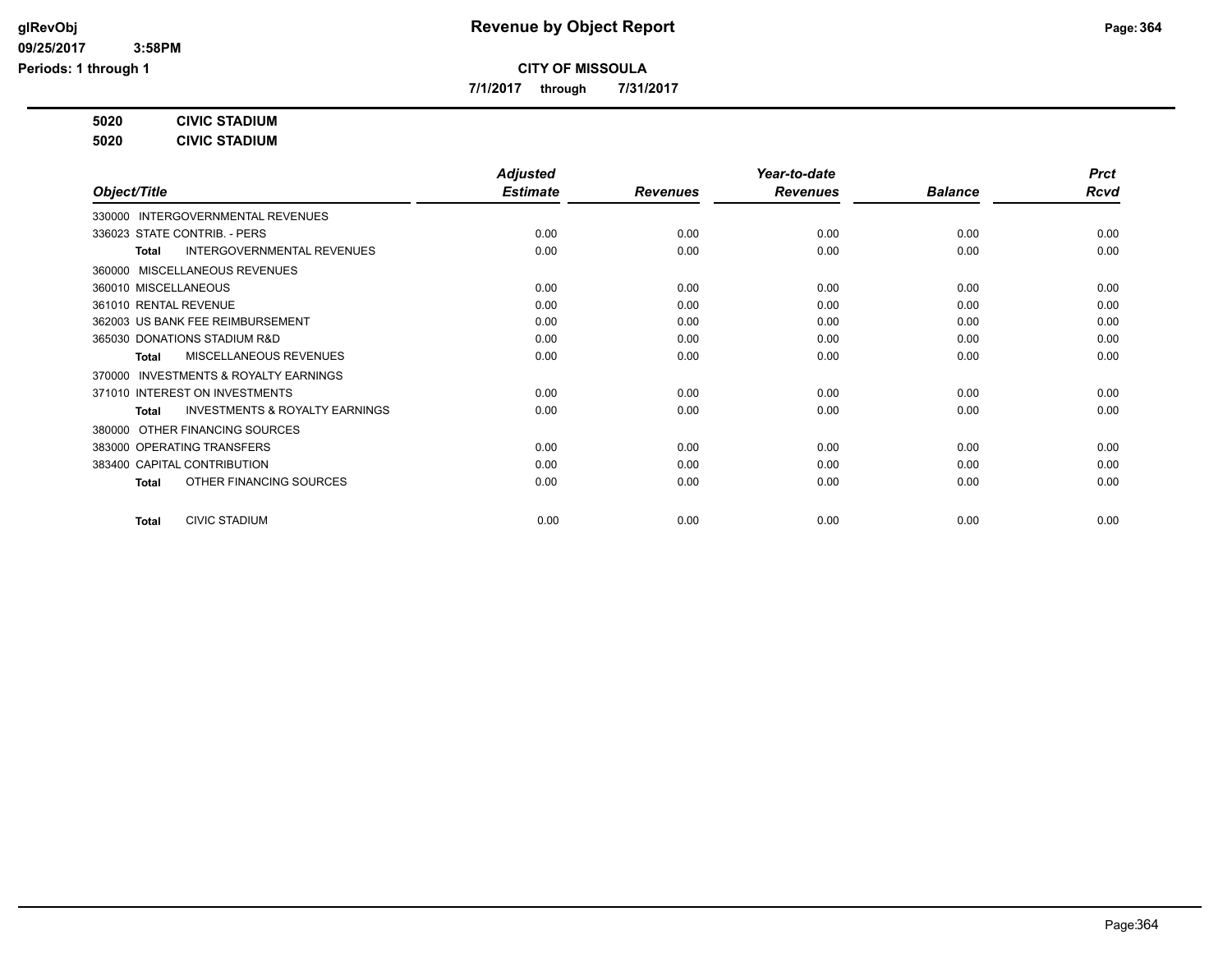**glRevObj Revenue by Object Report Page:365** 

**CITY OF MISSOULA**

**7/1/2017 through 7/31/2017**

 **3:58PM**

**5020 CIVIC STADIUM**

|                                                           | <b>Adjusted</b> |                 | Year-to-date    |                | <b>Prct</b> |
|-----------------------------------------------------------|-----------------|-----------------|-----------------|----------------|-------------|
| Object/Title                                              | <b>Estimate</b> | <b>Revenues</b> | <b>Revenues</b> | <b>Balance</b> | <b>Rcvd</b> |
| 330000 INTERGOVERNMENTAL REVENUES                         |                 |                 |                 |                |             |
| 336023 STATE CONTRIB. - PERS                              | 0.00            | 0.00            | 0.00            | 0.00           | 0.00        |
| <b>INTERGOVERNMENTAL REVENUES</b><br><b>Total</b>         | 0.00            | 0.00            | 0.00            | 0.00           | 0.00        |
| 360000 MISCELLANEOUS REVENUES                             |                 |                 |                 |                |             |
| 360010 MISCELLANEOUS                                      | 0.00            | 0.00            | 0.00            | 0.00           | 0.00        |
| 361010 RENTAL REVENUE                                     | 0.00            | 0.00            | 0.00            | 0.00           | 0.00        |
| 362003 US BANK FEE REIMBURSEMENT                          | 0.00            | 0.00            | 0.00            | 0.00           | 0.00        |
| 365030 DONATIONS STADIUM R&D                              | 0.00            | 0.00            | 0.00            | 0.00           | 0.00        |
| MISCELLANEOUS REVENUES<br><b>Total</b>                    | 0.00            | 0.00            | 0.00            | 0.00           | 0.00        |
| <b>INVESTMENTS &amp; ROYALTY EARNINGS</b><br>370000       |                 |                 |                 |                |             |
| 371010 INTEREST ON INVESTMENTS                            | 0.00            | 0.00            | 0.00            | 0.00           | 0.00        |
| <b>INVESTMENTS &amp; ROYALTY EARNINGS</b><br><b>Total</b> | 0.00            | 0.00            | 0.00            | 0.00           | 0.00        |
| OTHER FINANCING SOURCES<br>380000                         |                 |                 |                 |                |             |
| 383000 OPERATING TRANSFERS                                | 0.00            | 0.00            | 0.00            | 0.00           | 0.00        |
| 383400 CAPITAL CONTRIBUTION                               | 0.00            | 0.00            | 0.00            | 0.00           | 0.00        |
| OTHER FINANCING SOURCES<br><b>Total</b>                   | 0.00            | 0.00            | 0.00            | 0.00           | 0.00        |
| <b>CIVIC STADIUM</b><br><b>Total</b>                      | 0.00            | 0.00            | 0.00            | 0.00           | 0.00        |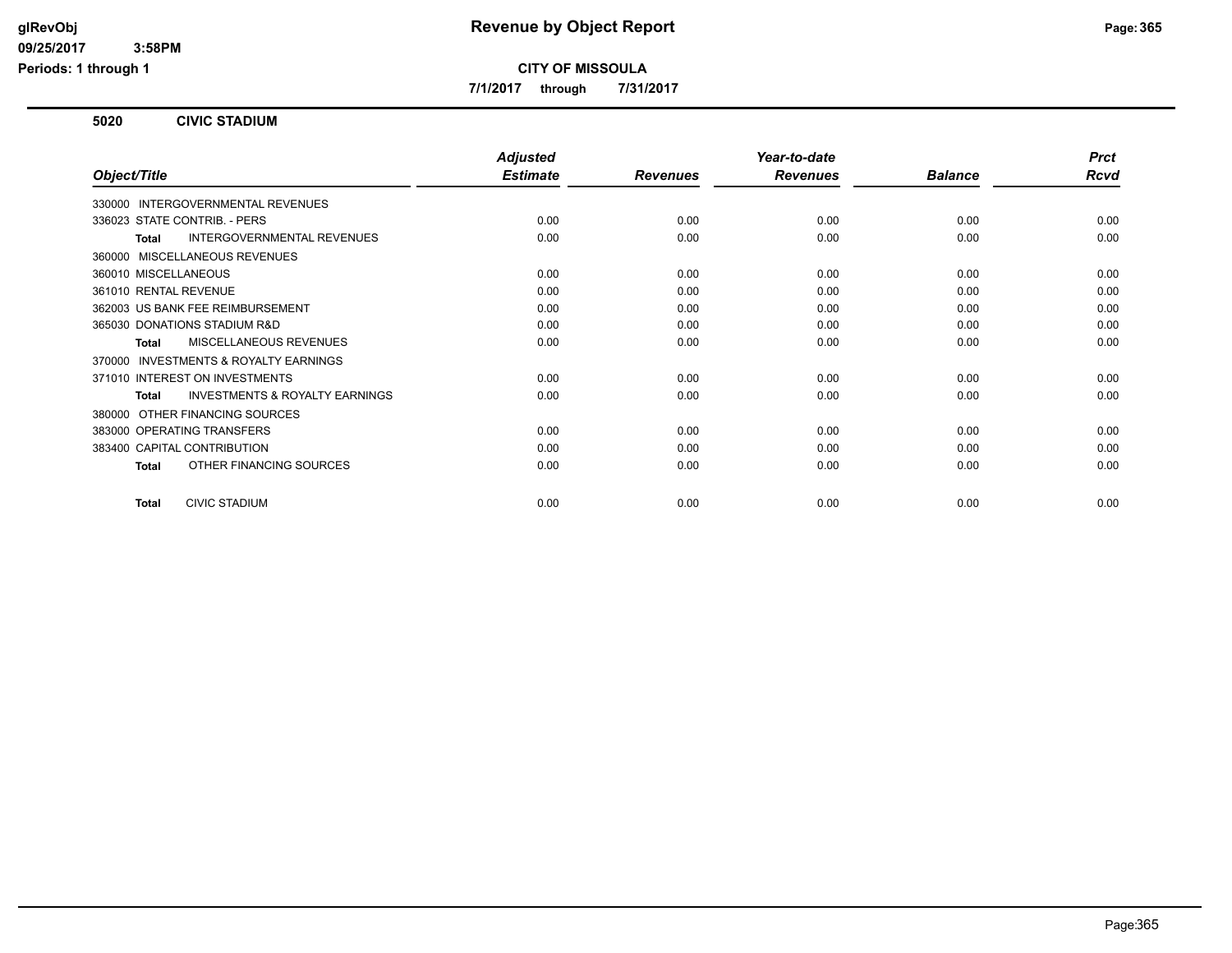**7/1/2017 through 7/31/2017**

# **5210 WATER**

**5210 WATER**

|                                                    | <b>Adjusted</b> |                 | Year-to-date    |                | <b>Prct</b> |
|----------------------------------------------------|-----------------|-----------------|-----------------|----------------|-------------|
| Object/Title                                       | <b>Estimate</b> | <b>Revenues</b> | <b>Revenues</b> | <b>Balance</b> | Rcvd        |
| 330000 INTERGOVERNMENTAL REVENUES                  |                 |                 |                 |                |             |
| 336023 STATE CONTRIB. - PERS                       | 0.00            | 0.00            | 0.00            | 0.00           | 0.00        |
| <b>INTERGOVERNMENTAL REVENUES</b><br>Total         | 0.00            | 0.00            | 0.00            | 0.00           | 0.00        |
| 340000 CHARGES FOR SERVICES                        |                 |                 |                 |                |             |
| 343021 METERED WATER REVENUE                       | 0.00            | 0.00            | 0.00            | 0.00           | 0.00        |
| 343022 UNMETERED WATER REVENUE                     | 0.00            | 0.00            | 0.00            | 0.00           | 0.00        |
| 343023 BULK WATER SALES                            | 0.00            | 0.00            | 0.00            | 0.00           | 0.00        |
| 343024 SALES OF WATER MATERIALS                    | 0.00            | 0.00            | 0.00            | 0.00           | 0.00        |
| 343032 SEWER INSTALLATION CHARGES                  | 0.00            | 0.00            | 0.00            | 0.00           | 0.00        |
| <b>CHARGES FOR SERVICES</b><br>Total               | 0.00            | 0.00            | 0.00            | 0.00           | 0.00        |
| 370000 INVESTMENTS & ROYALTY EARNINGS              |                 |                 |                 |                |             |
| 371010 INTEREST ON INVESTMENTS                     | 0.00            | 0.00            | 0.00            | 0.00           | 0.00        |
| <b>INVESTMENTS &amp; ROYALTY EARNINGS</b><br>Total | 0.00            | 0.00            | 0.00            | 0.00           | 0.00        |
| <b>WATER</b><br><b>Total</b>                       | 0.00            | 0.00            | 0.00            | 0.00           | 0.00        |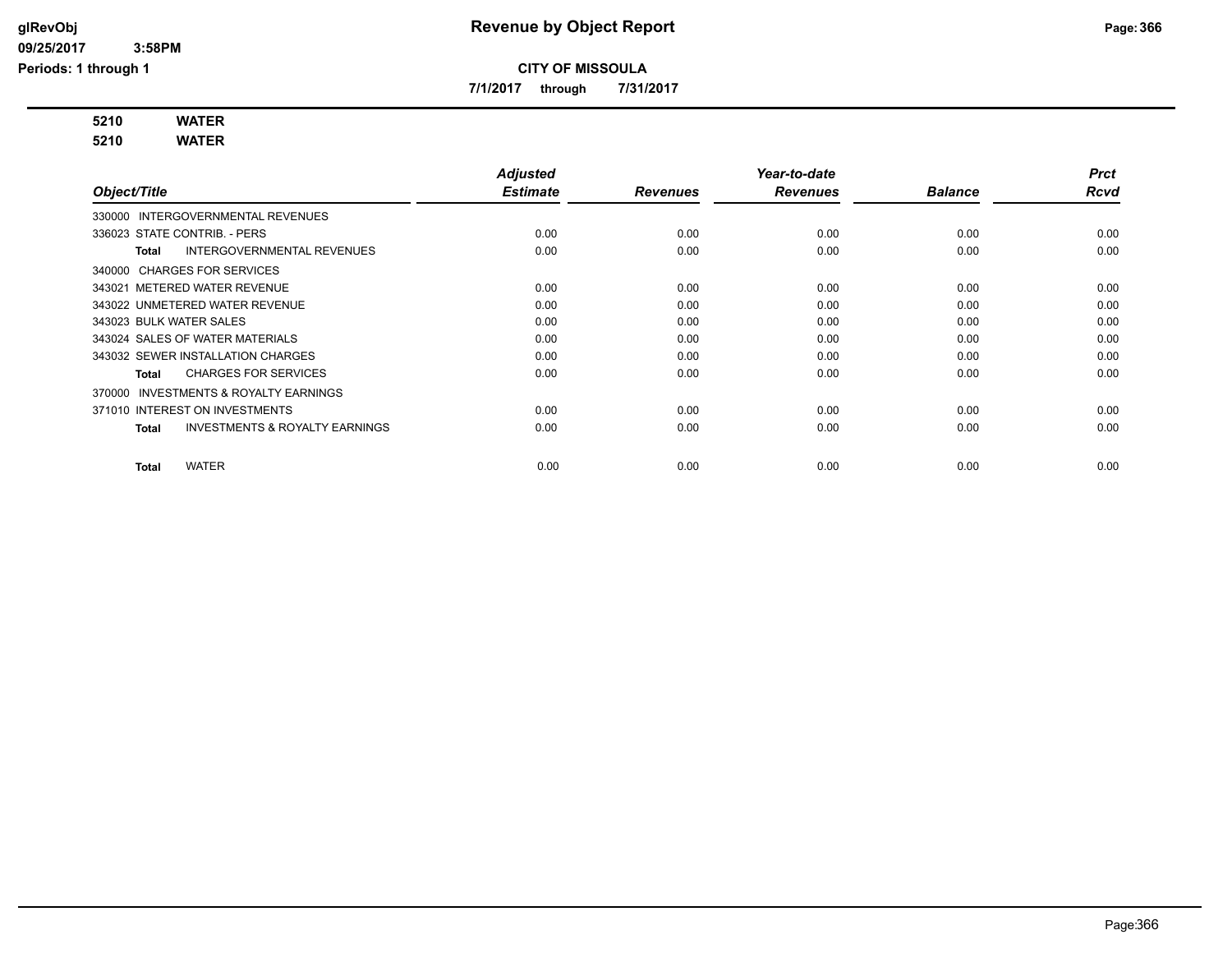**7/1/2017 through 7/31/2017**

**5210 WATER**

| Object/Title                                              | <b>Adjusted</b><br><b>Estimate</b> | <b>Revenues</b> | Year-to-date<br><b>Revenues</b> | <b>Balance</b> | <b>Prct</b><br><b>Rcvd</b> |
|-----------------------------------------------------------|------------------------------------|-----------------|---------------------------------|----------------|----------------------------|
| <b>INTERGOVERNMENTAL REVENUES</b><br>330000               |                                    |                 |                                 |                |                            |
| 336023 STATE CONTRIB. - PERS                              | 0.00                               | 0.00            | 0.00                            | 0.00           | 0.00                       |
| INTERGOVERNMENTAL REVENUES<br><b>Total</b>                | 0.00                               | 0.00            | 0.00                            | 0.00           | 0.00                       |
| 340000 CHARGES FOR SERVICES                               |                                    |                 |                                 |                |                            |
| 343021 METERED WATER REVENUE                              | 0.00                               | 0.00            | 0.00                            | 0.00           | 0.00                       |
| 343022 UNMETERED WATER REVENUE                            | 0.00                               | 0.00            | 0.00                            | 0.00           | 0.00                       |
| 343023 BULK WATER SALES                                   | 0.00                               | 0.00            | 0.00                            | 0.00           | 0.00                       |
| 343024 SALES OF WATER MATERIALS                           | 0.00                               | 0.00            | 0.00                            | 0.00           | 0.00                       |
| 343032 SEWER INSTALLATION CHARGES                         | 0.00                               | 0.00            | 0.00                            | 0.00           | 0.00                       |
| <b>CHARGES FOR SERVICES</b><br><b>Total</b>               | 0.00                               | 0.00            | 0.00                            | 0.00           | 0.00                       |
| <b>INVESTMENTS &amp; ROYALTY EARNINGS</b><br>370000       |                                    |                 |                                 |                |                            |
| 371010 INTEREST ON INVESTMENTS                            | 0.00                               | 0.00            | 0.00                            | 0.00           | 0.00                       |
| <b>INVESTMENTS &amp; ROYALTY EARNINGS</b><br><b>Total</b> | 0.00                               | 0.00            | 0.00                            | 0.00           | 0.00                       |
| <b>WATER</b><br>Total                                     | 0.00                               | 0.00            | 0.00                            | 0.00           | 0.00                       |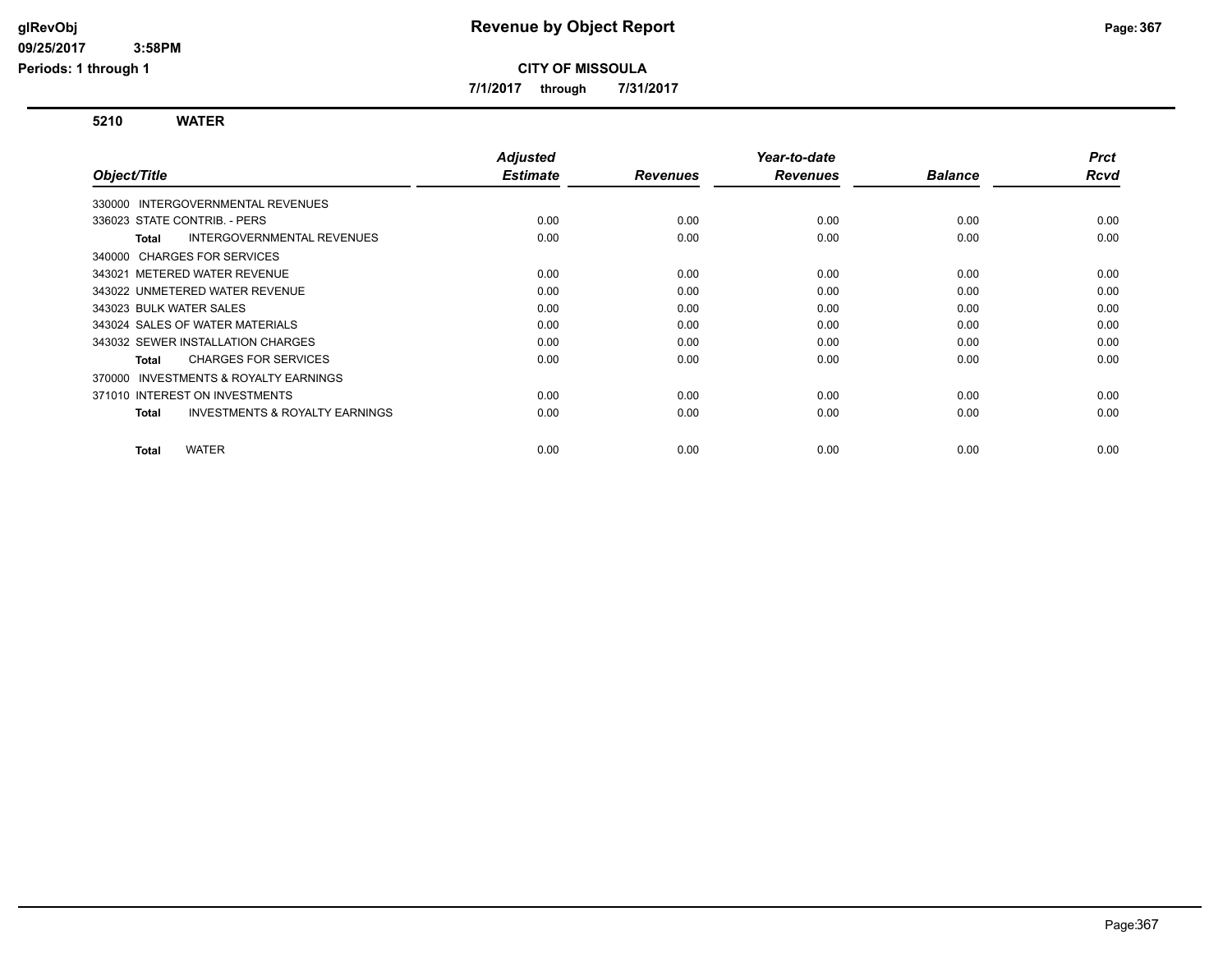**7/1/2017 through 7/31/2017**

**5215 WATER LOAN FUND**

**5215 WATER LOAN FUND**

|                                                           | <b>Adjusted</b> |                 | Year-to-date    |                | <b>Prct</b> |
|-----------------------------------------------------------|-----------------|-----------------|-----------------|----------------|-------------|
| Object/Title                                              | <b>Estimate</b> | <b>Revenues</b> | <b>Revenues</b> | <b>Balance</b> | <b>Rcvd</b> |
| 340000 CHARGES FOR SERVICES                               |                 |                 |                 |                |             |
| 343021 *** Title Not Found ***                            | 0.00            | 0.00            | 0.00            | 0.00           | 0.00        |
| <b>CHARGES FOR SERVICES</b><br>Total                      | 0.00            | 0.00            | 0.00            | 0.00           | 0.00        |
| 360000 MISCELLANEOUS REVENUES                             |                 |                 |                 |                |             |
| 360010 MISCELLANEOUS                                      | 0.00            | 0.00            | 0.00            | 0.00           | 0.00        |
| MISCELLANEOUS REVENUES<br>Total                           | 0.00            | 0.00            | 0.00            | 0.00           | 0.00        |
| 370000 INVESTMENTS & ROYALTY EARNINGS                     |                 |                 |                 |                |             |
| 371010 INTEREST ON INVESTMENTS                            | 0.00            | 0.00            | 0.00            | 0.00           | 0.00        |
| 371020 GAIN/LOSS IN MARKET VALUE OF INVESTMENTS           | 0.00            | 0.00            | 0.00            | 0.00           | 0.00        |
| <b>INVESTMENTS &amp; ROYALTY EARNINGS</b><br><b>Total</b> | 0.00            | 0.00            | 0.00            | 0.00           | 0.00        |
| <b>WATER LOAN FUND</b><br><b>Total</b>                    | 0.00            | 0.00            | 0.00            | 0.00           | 0.00        |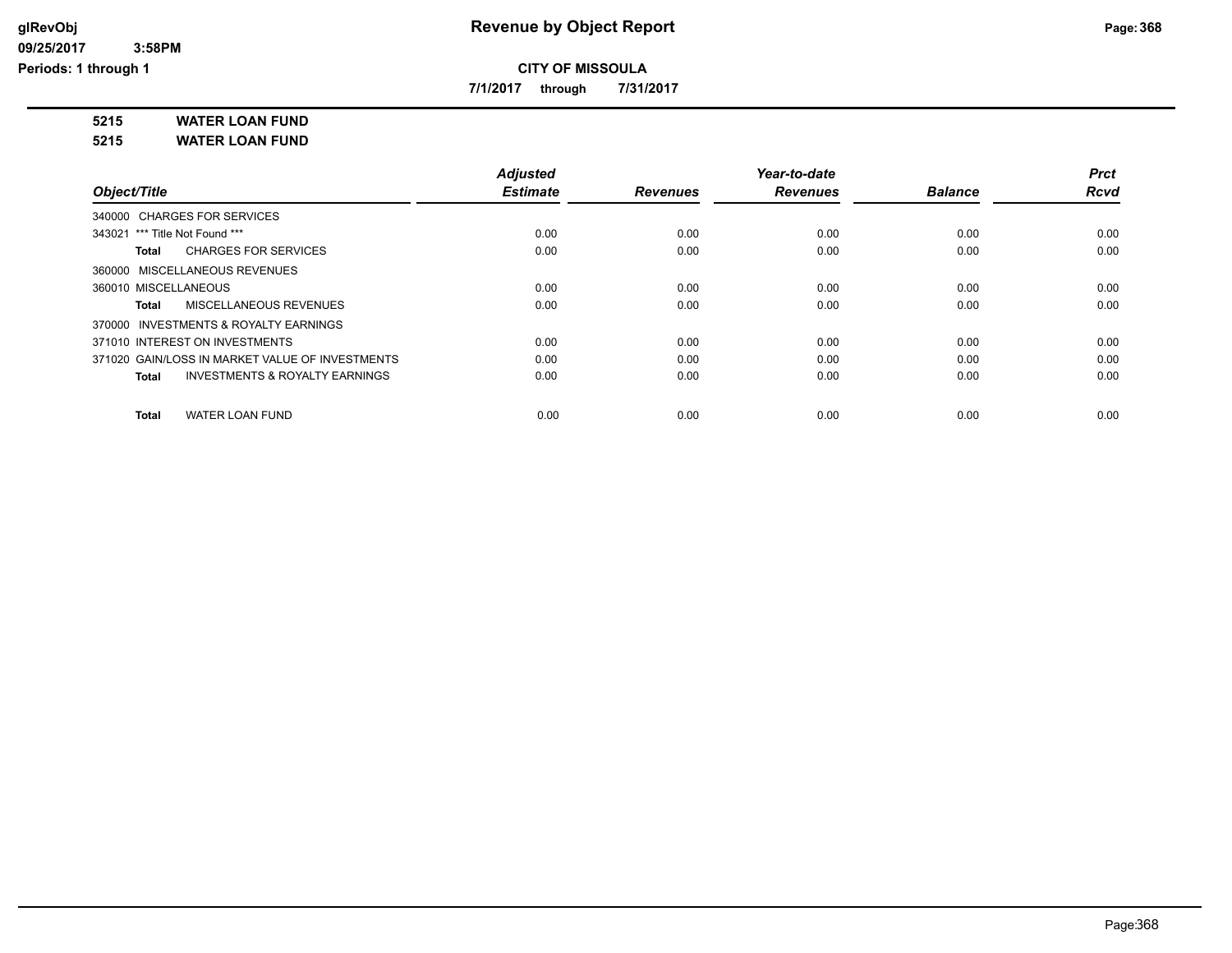**7/1/2017 through 7/31/2017**

### **5215 WATER LOAN FUND**

|                                                    | <b>Adjusted</b> |                 | Year-to-date    |                | <b>Prct</b> |
|----------------------------------------------------|-----------------|-----------------|-----------------|----------------|-------------|
| Object/Title                                       | <b>Estimate</b> | <b>Revenues</b> | <b>Revenues</b> | <b>Balance</b> | <b>Rcvd</b> |
| 340000 CHARGES FOR SERVICES                        |                 |                 |                 |                |             |
| 343021 *** Title Not Found ***                     | 0.00            | 0.00            | 0.00            | 0.00           | 0.00        |
| <b>CHARGES FOR SERVICES</b><br>Total               | 0.00            | 0.00            | 0.00            | 0.00           | 0.00        |
| 360000 MISCELLANEOUS REVENUES                      |                 |                 |                 |                |             |
| 360010 MISCELLANEOUS                               | 0.00            | 0.00            | 0.00            | 0.00           | 0.00        |
| MISCELLANEOUS REVENUES<br>Total                    | 0.00            | 0.00            | 0.00            | 0.00           | 0.00        |
| 370000 INVESTMENTS & ROYALTY EARNINGS              |                 |                 |                 |                |             |
| 371010 INTEREST ON INVESTMENTS                     | 0.00            | 0.00            | 0.00            | 0.00           | 0.00        |
| 371020 GAIN/LOSS IN MARKET VALUE OF INVESTMENT     | 0.00            | 0.00            | 0.00            | 0.00           | 0.00        |
| <b>INVESTMENTS &amp; ROYALTY EARNINGS</b><br>Total | 0.00            | 0.00            | 0.00            | 0.00           | 0.00        |
| <b>WATER LOAN FUND</b><br><b>Total</b>             | 0.00            | 0.00            | 0.00            | 0.00           | 0.00        |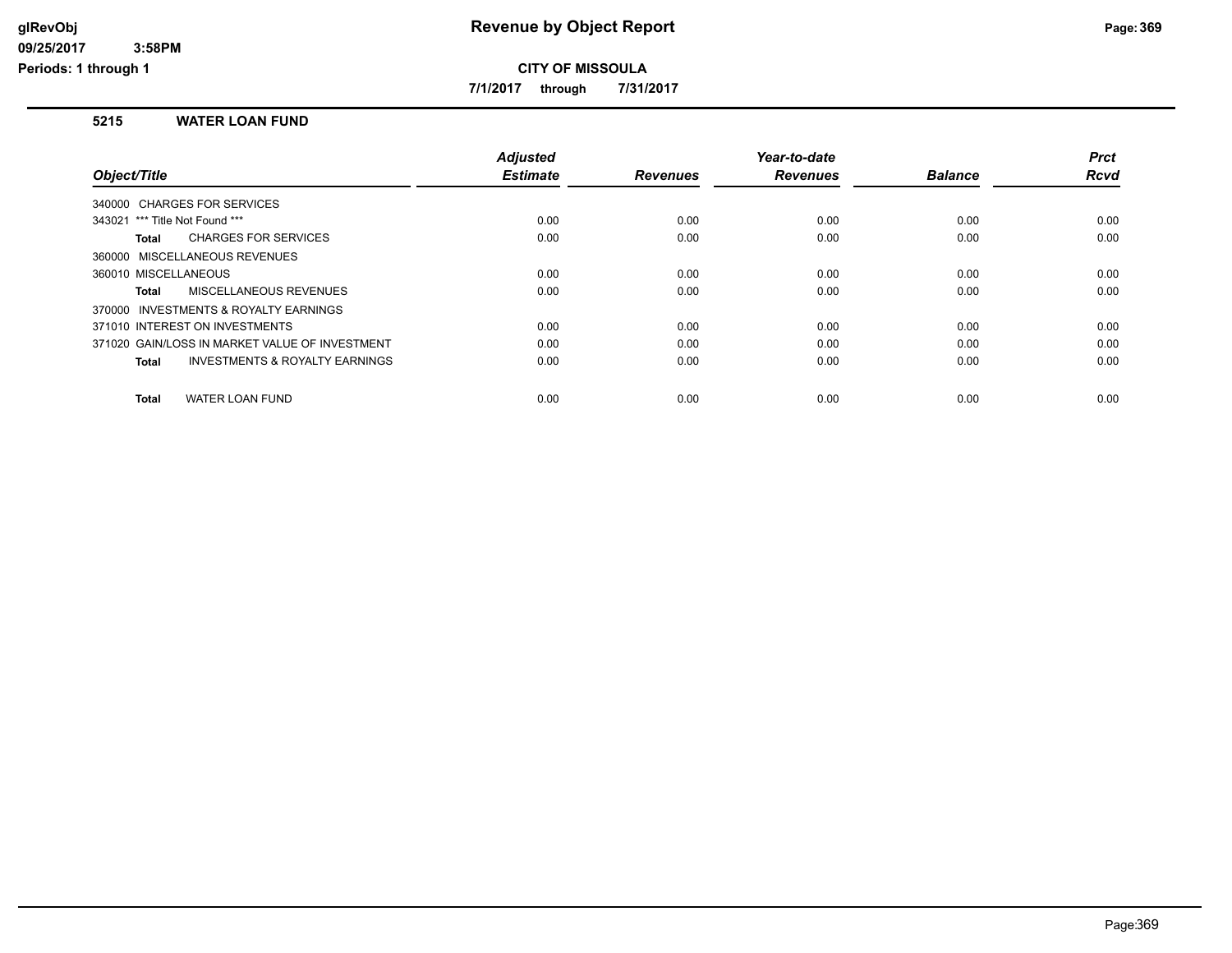**7/1/2017 through 7/31/2017**

**5220 WATER R&D FUND**

**5220 WATER R&D FUND**

|                                                    | <b>Adjusted</b> |                 | Year-to-date    |                | <b>Prct</b> |
|----------------------------------------------------|-----------------|-----------------|-----------------|----------------|-------------|
| Object/Title                                       | <b>Estimate</b> | <b>Revenues</b> | <b>Revenues</b> | <b>Balance</b> | Rcvd        |
| 340000 CHARGES FOR SERVICES                        |                 |                 |                 |                |             |
| 343032 SEWER INSTALLATION CHARGES                  | 0.00            | 0.00            | 0.00            | 0.00           | 0.00        |
| <b>CHARGES FOR SERVICES</b><br><b>Total</b>        | 0.00            | 0.00            | 0.00            | 0.00           | 0.00        |
| 360000 MISCELLANEOUS REVENUES                      |                 |                 |                 |                |             |
| 360000 MISCELLANEOUS REVENUES                      | 0.00            | 0.00            | 0.00            | 0.00           | 0.00        |
| 360010 MISCELLANEOUS                               | 0.00            | 0.00            | 0.00            | 0.00           | 0.00        |
| MISCELLANEOUS REVENUES<br>Total                    | 0.00            | 0.00            | 0.00            | 0.00           | 0.00        |
| 370000 INVESTMENTS & ROYALTY EARNINGS              |                 |                 |                 |                |             |
| 371010 INTEREST ON INVESTMENTS                     | 0.00            | 0.00            | 0.00            | 0.00           | 0.00        |
| 371020 GAIN/LOSS IN MARKET VALUE OF INVESTMENTS    | 0.00            | 0.00            | 0.00            | 0.00           | 0.00        |
| <b>INVESTMENTS &amp; ROYALTY EARNINGS</b><br>Total | 0.00            | 0.00            | 0.00            | 0.00           | 0.00        |
| OTHER FINANCING SOURCES<br>380000                  |                 |                 |                 |                |             |
| 381090 PROCEEDS FROM CAPITAL LEASE                 | 0.00            | 0.00            | 0.00            | 0.00           | 0.00        |
| 383000 OPERATING TRANSFERS                         | 0.00            | 0.00            | 0.00            | 0.00           | 0.00        |
| OTHER FINANCING SOURCES<br><b>Total</b>            | 0.00            | 0.00            | 0.00            | 0.00           | 0.00        |
| <b>WATER R&amp;D FUND</b><br><b>Total</b>          | 0.00            | 0.00            | 0.00            | 0.00           | 0.00        |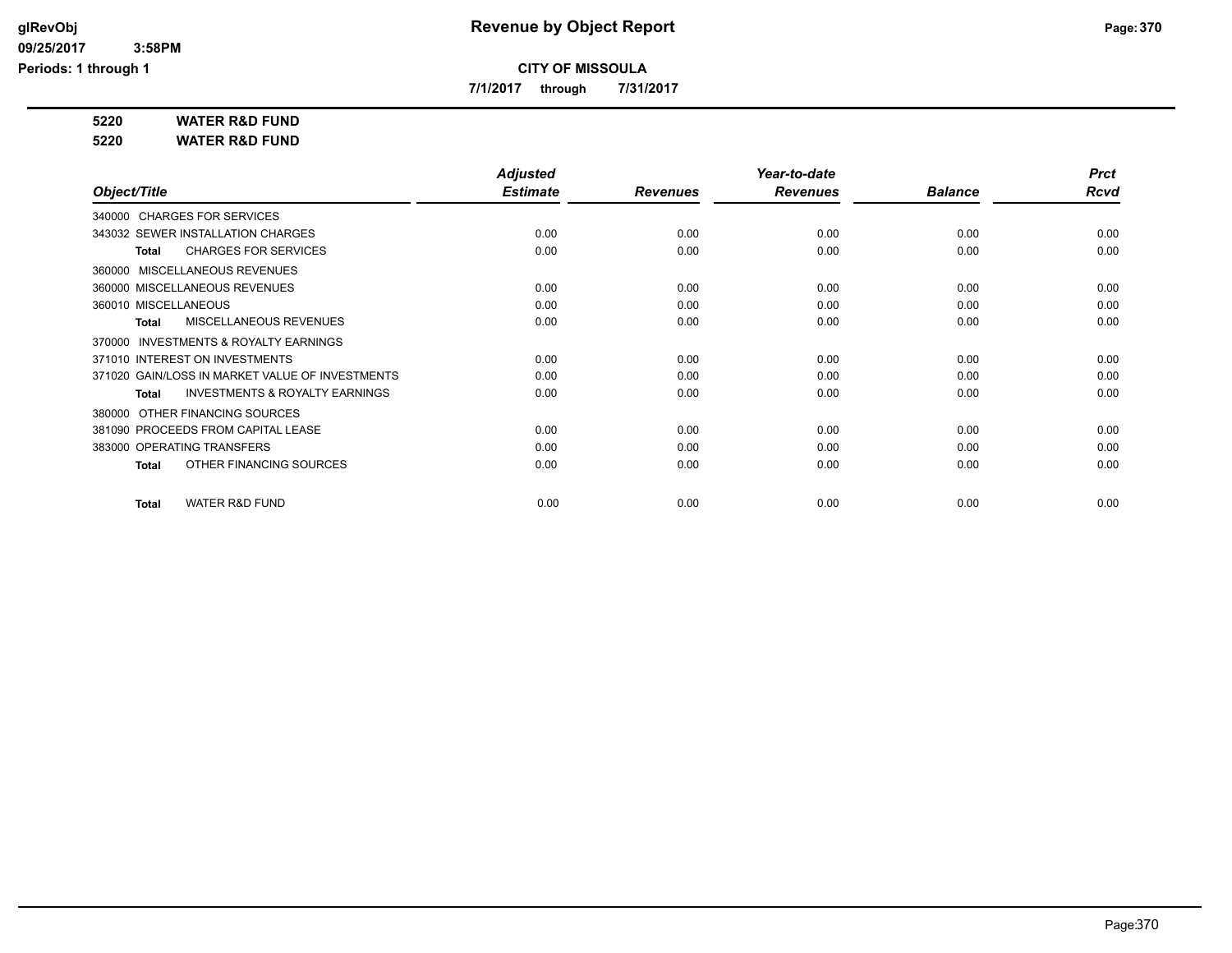**09/25/2017 3:58PM Periods: 1 through 1**

**CITY OF MISSOULA**

**7/1/2017 through 7/31/2017**

### **5220 WATER R&D FUND**

|                                                     | <b>Adjusted</b> |                 | Year-to-date    |                | <b>Prct</b> |
|-----------------------------------------------------|-----------------|-----------------|-----------------|----------------|-------------|
| Object/Title                                        | <b>Estimate</b> | <b>Revenues</b> | <b>Revenues</b> | <b>Balance</b> | <b>Rcvd</b> |
| 340000 CHARGES FOR SERVICES                         |                 |                 |                 |                |             |
| 343032 SEWER INSTALLATION CHARGES                   | 0.00            | 0.00            | 0.00            | 0.00           | 0.00        |
| <b>CHARGES FOR SERVICES</b><br>Total                | 0.00            | 0.00            | 0.00            | 0.00           | 0.00        |
| 360000 MISCELLANEOUS REVENUES                       |                 |                 |                 |                |             |
| 360000 MISCELLANEOUS REVENUES                       | 0.00            | 0.00            | 0.00            | 0.00           | 0.00        |
| 360010 MISCELLANEOUS                                | 0.00            | 0.00            | 0.00            | 0.00           | 0.00        |
| MISCELLANEOUS REVENUES<br><b>Total</b>              | 0.00            | 0.00            | 0.00            | 0.00           | 0.00        |
| <b>INVESTMENTS &amp; ROYALTY EARNINGS</b><br>370000 |                 |                 |                 |                |             |
| 371010 INTEREST ON INVESTMENTS                      | 0.00            | 0.00            | 0.00            | 0.00           | 0.00        |
| 371020 GAIN/LOSS IN MARKET VALUE OF INVESTMENT      | 0.00            | 0.00            | 0.00            | 0.00           | 0.00        |
| <b>INVESTMENTS &amp; ROYALTY EARNINGS</b><br>Total  | 0.00            | 0.00            | 0.00            | 0.00           | 0.00        |
| 380000 OTHER FINANCING SOURCES                      |                 |                 |                 |                |             |
| 381090 PROCEEDS FROM CAPITAL LEASE                  | 0.00            | 0.00            | 0.00            | 0.00           | 0.00        |
| 383000 OPERATING TRANSFERS                          | 0.00            | 0.00            | 0.00            | 0.00           | 0.00        |
| OTHER FINANCING SOURCES<br>Total                    | 0.00            | 0.00            | 0.00            | 0.00           | 0.00        |
|                                                     |                 |                 |                 |                |             |
| <b>WATER R&amp;D FUND</b><br>Total                  | 0.00            | 0.00            | 0.00            | 0.00           | 0.00        |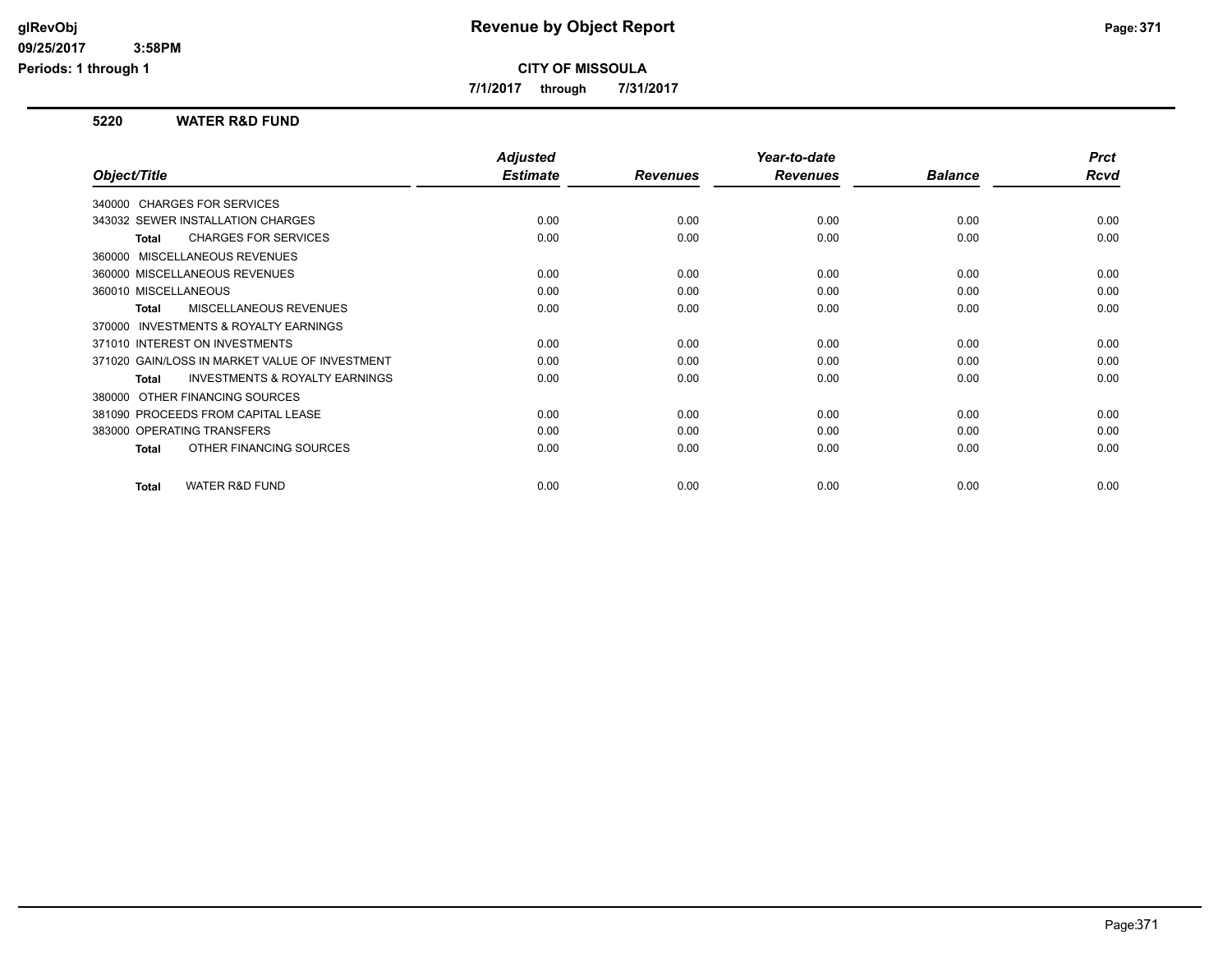**09/25/2017 3:58PM**

**Periods: 1 through 1**

**CITY OF MISSOULA**

**7/1/2017 through 7/31/2017**

## **5240 WATER CONSTRUCTION FUND**

**5240 WATER CONSTRUCTION FUND**

|                                             | <b>Adjusted</b> |                 | <b>Prct</b>     |                |             |
|---------------------------------------------|-----------------|-----------------|-----------------|----------------|-------------|
| Object/Title                                | <b>Estimate</b> | <b>Revenues</b> | <b>Revenues</b> | <b>Balance</b> | <b>Rcvd</b> |
| 340000 CHARGES FOR SERVICES                 |                 |                 |                 |                |             |
| 343026 WATER INSTALLATION CHARGES           | 0.00            | 0.00            | 0.00            | 0.00           | 0.00        |
| <b>CHARGES FOR SERVICES</b><br><b>Total</b> | 0.00            | 0.00            | 0.00            | 0.00           | 0.00        |
| WATER CONSTRUCTION FUND<br><b>Total</b>     | 0.00            | 0.00            | 0.00            | 0.00           | 0.00        |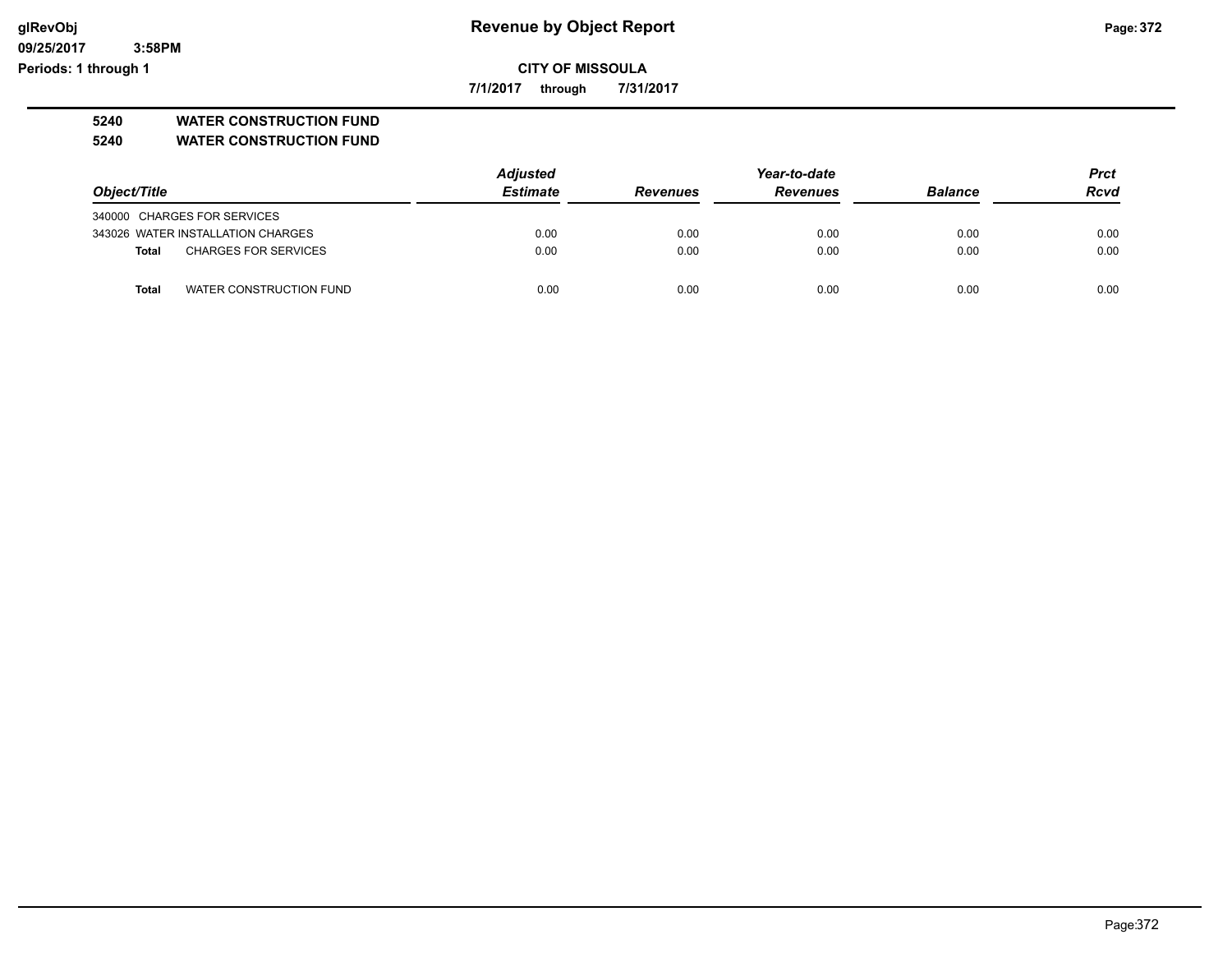**CITY OF MISSOULA**

**7/1/2017 through 7/31/2017**

### **5240 WATER CONSTRUCTION FUND**

 **3:58PM**

| Object/Title |                                   | <b>Adjusted</b><br><b>Estimate</b> | <b>Revenues</b> | Year-to-date<br><b>Revenues</b> | <b>Balance</b> | <b>Prct</b><br><b>Rcvd</b> |
|--------------|-----------------------------------|------------------------------------|-----------------|---------------------------------|----------------|----------------------------|
|              | 340000 CHARGES FOR SERVICES       |                                    |                 |                                 |                |                            |
|              | 343026 WATER INSTALLATION CHARGES | 0.00                               | 0.00            | 0.00                            | 0.00           | 0.00                       |
| <b>Total</b> | <b>CHARGES FOR SERVICES</b>       | 0.00                               | 0.00            | 0.00                            | 0.00           | 0.00                       |
| <b>Total</b> | WATER CONSTRUCTION FUND           | 0.00                               | 0.00            | 0.00                            | 0.00           | 0.00                       |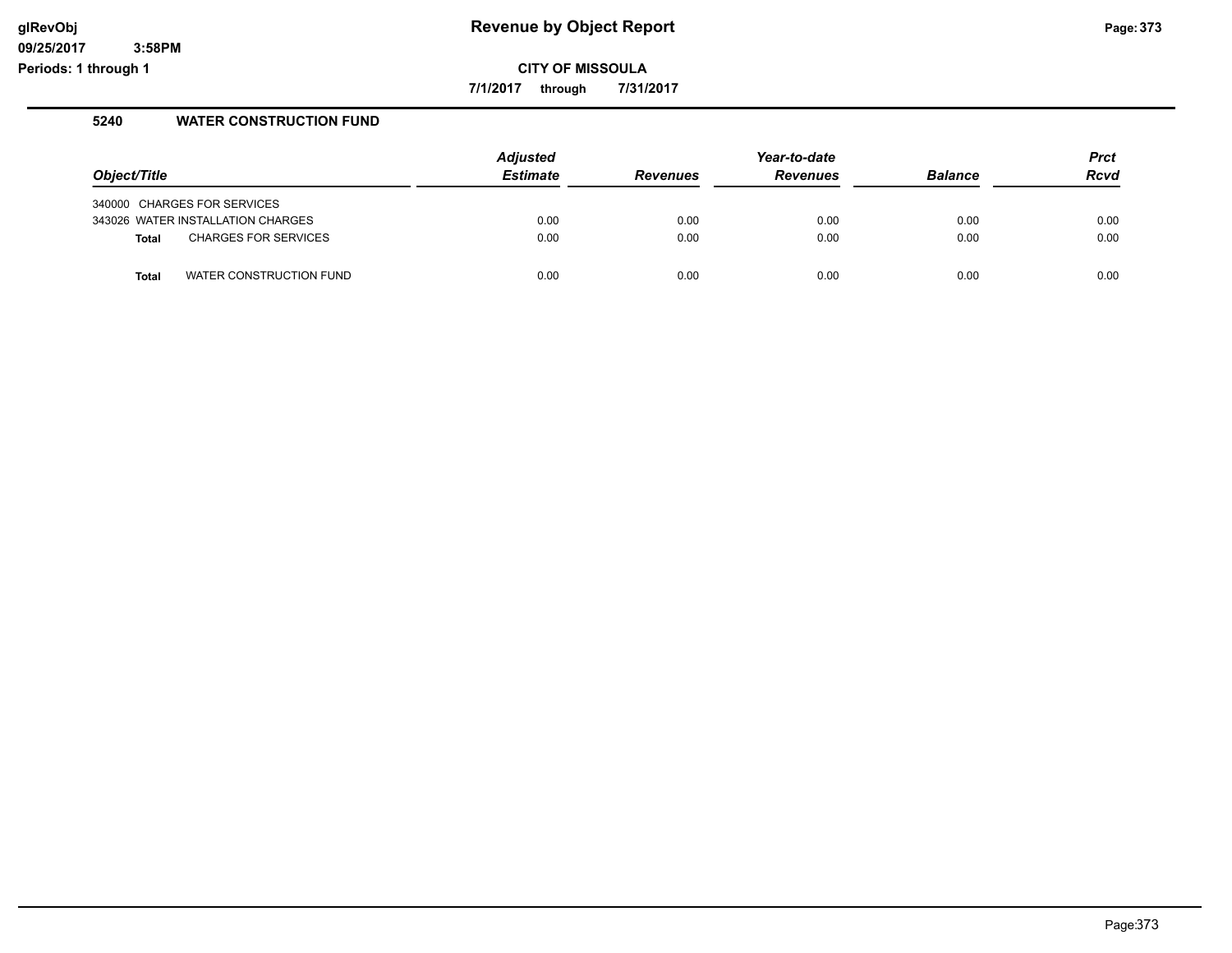**7/1/2017 through 7/31/2017**

### **5250 WATER PURCHASE LOAN**

**5250 WATER PURCHASE LOAN**

|                                                           | <b>Adjusted</b> |                 | Year-to-date    |                | Prct |
|-----------------------------------------------------------|-----------------|-----------------|-----------------|----------------|------|
| Object/Title                                              | <b>Estimate</b> | <b>Revenues</b> | <b>Revenues</b> | <b>Balance</b> | Rcvd |
| 370000 INVESTMENTS & ROYALTY EARNINGS                     |                 |                 |                 |                |      |
| 371010 INTEREST ON INVESTMENTS                            | 0.00            | 0.00            | 0.00            | 0.00           | 0.00 |
| 371020 GAIN/LOSS IN MARKET VALUE OF INVESTMENTS           | 0.00            | 0.00            | 0.00            | 0.00           | 0.00 |
| <b>INVESTMENTS &amp; ROYALTY EARNINGS</b><br><b>Total</b> | 0.00            | 0.00            | 0.00            | 0.00           | 0.00 |
|                                                           |                 |                 |                 |                |      |
| <b>Total</b><br>WATER PURCHASE LOAN                       | 0.00            | 0.00            | 0.00            | 0.00           | 0.00 |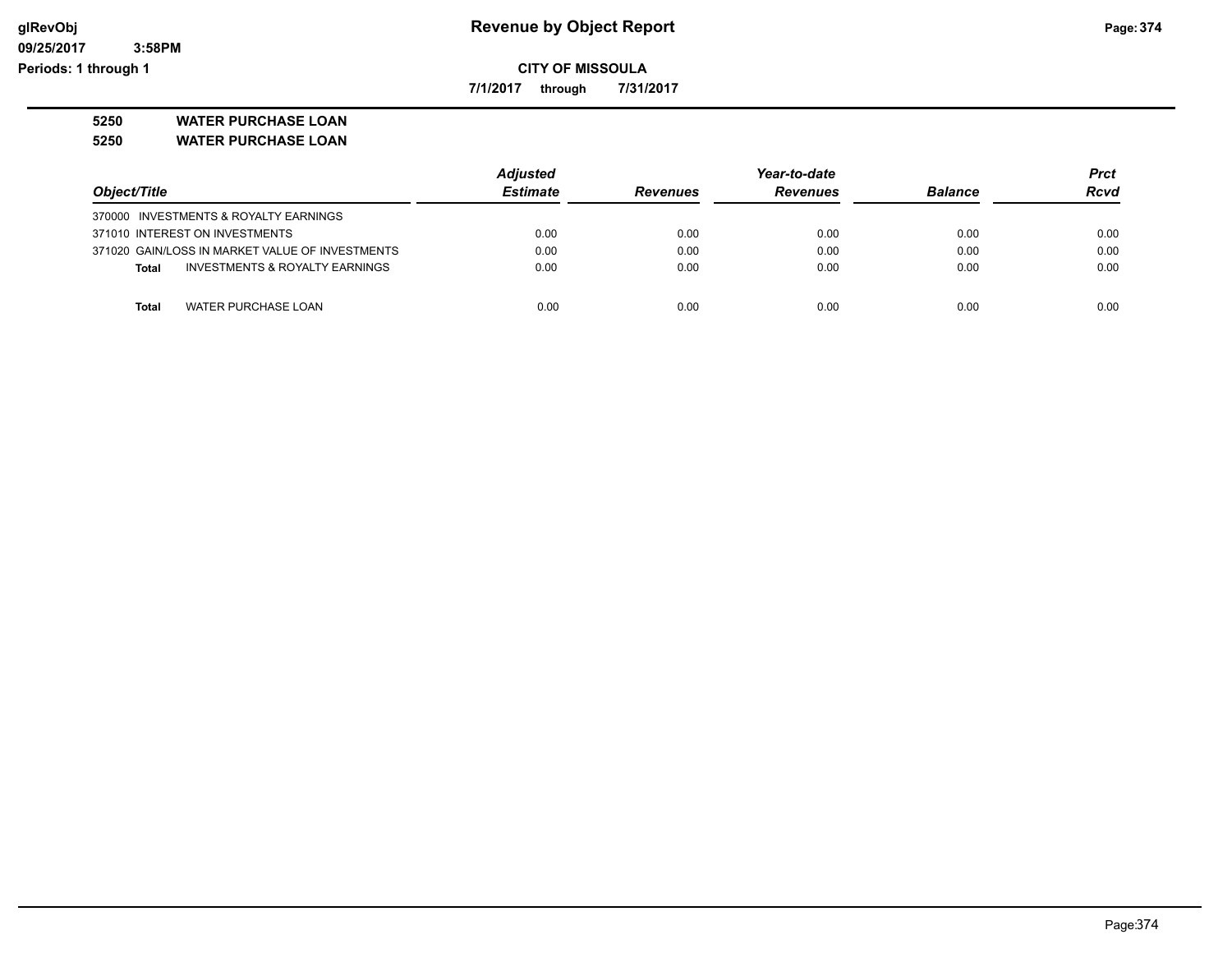**CITY OF MISSOULA**

**7/1/2017 through 7/31/2017**

### **5250 WATER PURCHASE LOAN**

 **3:58PM**

| Object/Title                                   | <b>Adjusted</b><br><b>Estimate</b> | <b>Revenues</b> | Year-to-date<br><b>Revenues</b> | <b>Balance</b> | <b>Prct</b><br><b>Rcvd</b> |
|------------------------------------------------|------------------------------------|-----------------|---------------------------------|----------------|----------------------------|
| 370000 INVESTMENTS & ROYALTY EARNINGS          |                                    |                 |                                 |                |                            |
| 371010 INTEREST ON INVESTMENTS                 | 0.00                               | 0.00            | 0.00                            | 0.00           | 0.00                       |
| 371020 GAIN/LOSS IN MARKET VALUE OF INVESTMENT | 0.00                               | 0.00            | 0.00                            | 0.00           | 0.00                       |
| INVESTMENTS & ROYALTY EARNINGS<br>Total        | 0.00                               | 0.00            | 0.00                            | 0.00           | 0.00                       |
|                                                |                                    |                 |                                 |                |                            |
| WATER PURCHASE LOAN<br>Total                   | 0.00                               | 0.00            | 0.00                            | 0.00           | 0.00                       |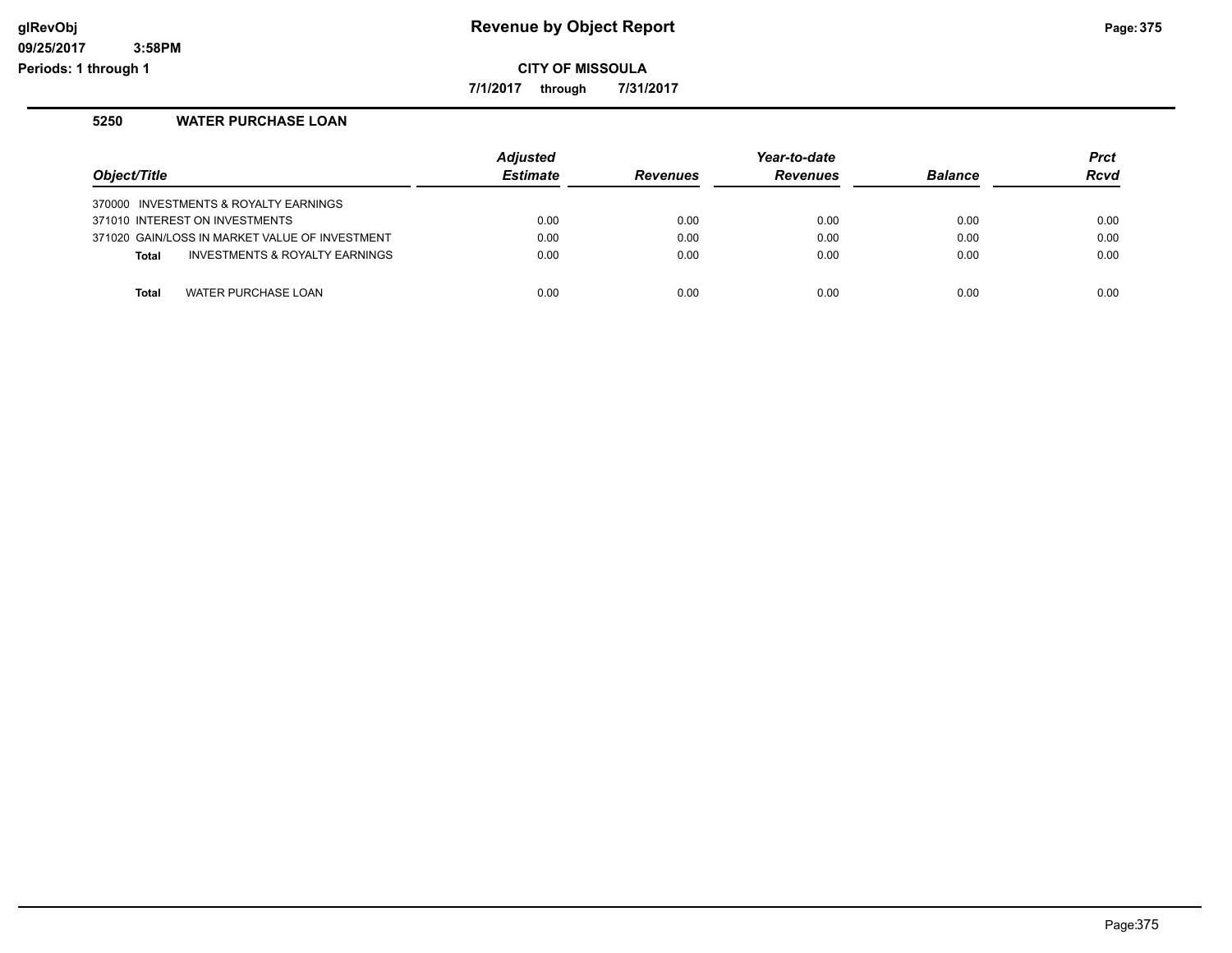**7/1/2017 through 7/31/2017**

## **5251 WATER PURCHASE LOAN RESERVE**

### **5251 WATER PURCHASE LOAN RESERVE**

| Object/Title                                    | <b>Adjusted</b><br><b>Estimate</b> | <b>Revenues</b> | Year-to-date<br><b>Revenues</b> | <b>Balance</b> | <b>Prct</b><br><b>Rcvd</b> |
|-------------------------------------------------|------------------------------------|-----------------|---------------------------------|----------------|----------------------------|
| 360000 MISCELLANEOUS REVENUES                   |                                    |                 |                                 |                |                            |
| 360010 MISCELLANEOUS                            | 0.00                               | 0.00            | 0.00                            | 0.00           | 0.00                       |
| MISCELLANEOUS REVENUES<br>Total                 | 0.00                               | 0.00            | 0.00                            | 0.00           | 0.00                       |
| 370000 INVESTMENTS & ROYALTY EARNINGS           |                                    |                 |                                 |                |                            |
| 371010 INTEREST ON INVESTMENTS                  | 0.00                               | 0.00            | 0.00                            | 0.00           | 0.00                       |
| 371020 GAIN/LOSS IN MARKET VALUE OF INVESTMENTS | 0.00                               | 0.00            | 0.00                            | 0.00           | 0.00                       |
| INVESTMENTS & ROYALTY EARNINGS<br>Total         | 0.00                               | 0.00            | 0.00                            | 0.00           | 0.00                       |
| 380000 OTHER FINANCING SOURCES                  |                                    |                 |                                 |                |                            |
| 383042 TRANSFERS FROM OTHER FUNDS               | 0.00                               | 0.00            | 0.00                            | 0.00           | 0.00                       |
| OTHER FINANCING SOURCES<br>Total                | 0.00                               | 0.00            | 0.00                            | 0.00           | 0.00                       |
| WATER PURCHASE LOAN RESERVE<br><b>Total</b>     | 0.00                               | 0.00            | 0.00                            | 0.00           | 0.00                       |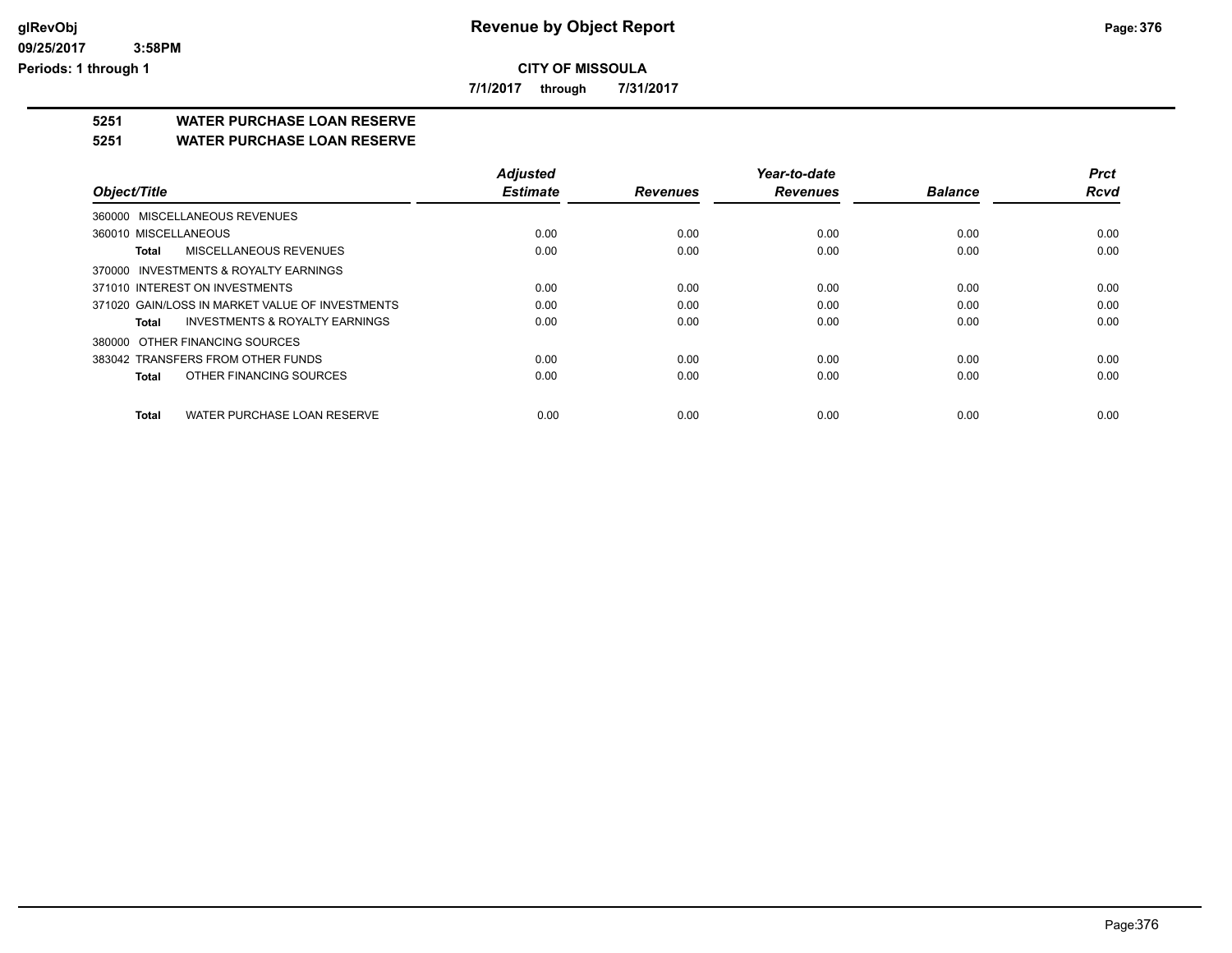**7/1/2017 through 7/31/2017**

### **5251 WATER PURCHASE LOAN RESERVE**

|                                                           | <b>Adjusted</b> |                 | Year-to-date    |                | <b>Prct</b> |
|-----------------------------------------------------------|-----------------|-----------------|-----------------|----------------|-------------|
| Object/Title                                              | <b>Estimate</b> | <b>Revenues</b> | <b>Revenues</b> | <b>Balance</b> | <b>Rcvd</b> |
| 360000 MISCELLANEOUS REVENUES                             |                 |                 |                 |                |             |
| 360010 MISCELLANEOUS                                      | 0.00            | 0.00            | 0.00            | 0.00           | 0.00        |
| MISCELLANEOUS REVENUES<br>Total                           | 0.00            | 0.00            | 0.00            | 0.00           | 0.00        |
| 370000 INVESTMENTS & ROYALTY EARNINGS                     |                 |                 |                 |                |             |
| 371010 INTEREST ON INVESTMENTS                            | 0.00            | 0.00            | 0.00            | 0.00           | 0.00        |
| 371020 GAIN/LOSS IN MARKET VALUE OF INVESTMENT            | 0.00            | 0.00            | 0.00            | 0.00           | 0.00        |
| <b>INVESTMENTS &amp; ROYALTY EARNINGS</b><br><b>Total</b> | 0.00            | 0.00            | 0.00            | 0.00           | 0.00        |
| 380000 OTHER FINANCING SOURCES                            |                 |                 |                 |                |             |
| 383042 TRANSFERS FROM OTHER FUNDS                         | 0.00            | 0.00            | 0.00            | 0.00           | 0.00        |
| OTHER FINANCING SOURCES<br><b>Total</b>                   | 0.00            | 0.00            | 0.00            | 0.00           | 0.00        |
| WATER PURCHASE LOAN RESERVE<br><b>Total</b>               | 0.00            | 0.00            | 0.00            | 0.00           | 0.00        |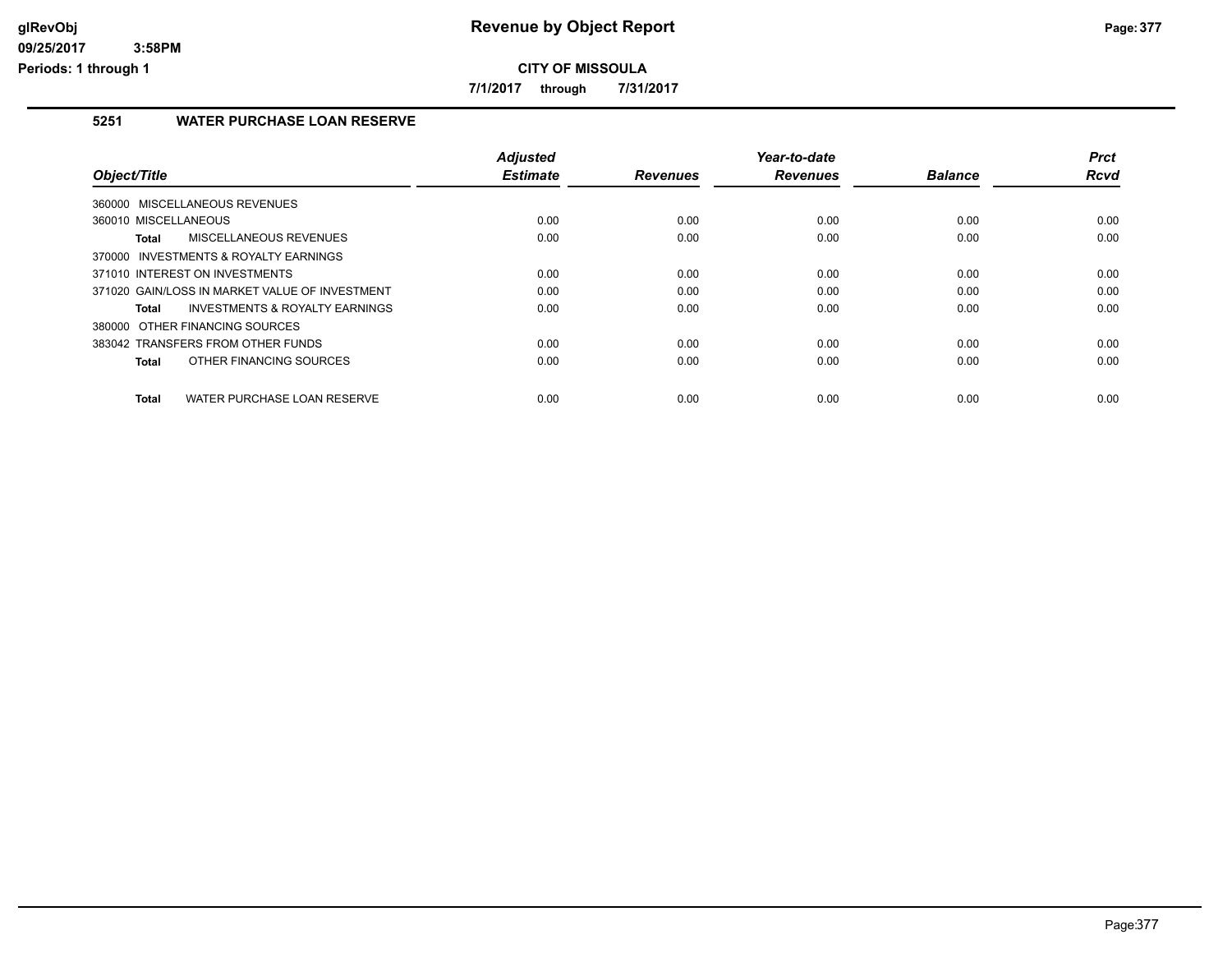**7/1/2017 through 7/31/2017**

### **5310 SEWER OPERATING BUDGET FUND**

### **5310 SEWER OPERATING BUDGET FUND**

|                                                           | <b>Adjusted</b> |                 | Year-to-date    | <b>Prct</b>    |             |
|-----------------------------------------------------------|-----------------|-----------------|-----------------|----------------|-------------|
| Object/Title                                              | <b>Estimate</b> | <b>Revenues</b> | <b>Revenues</b> | <b>Balance</b> | <b>Rcvd</b> |
| 320000 LICENSES & PERMITS                                 |                 |                 |                 |                |             |
| 323027 HAULER PERMITS                                     | 0.00            | 150.00          | 150.00          | $-150.00$      | 0.00        |
| <b>LICENSES &amp; PERMITS</b><br><b>Total</b>             | 0.00            | 150.00          | 150.00          | $-150.00$      | 0.00        |
| 330000 INTERGOVERNMENTAL REVENUES                         |                 |                 |                 |                |             |
| 334071 DEQ/RIVER WATER SAMPLING                           | 0.00            | 0.00            | 0.00            | 0.00           | 0.00        |
| 336020 STATE PENSION CONTRIBUTION                         | 0.00            | 0.00            | 0.00            | 0.00           | 0.00        |
| 336023 STATE CONTRIB. - PERS                              | 0.00            | 0.00            | 0.00            | 0.00           | 0.00        |
| <b>INTERGOVERNMENTAL REVENUES</b><br><b>Total</b>         | 0.00            | 0.00            | 0.00            | 0.00           | 0.00        |
| 340000 CHARGES FOR SERVICES                               |                 |                 |                 |                |             |
| 343018 SALE/MILLING OF WOOD                               | 0.00            | 0.00            | 0.00            | 0.00           | 0.00        |
| 343031 SEWER SERVICE CHARGES                              | 0.00            | 0.00            | 0.00            | 0.00           | 0.00        |
| 343032 SEWER INSTALLATION CHARGES                         | 0.00            | 0.00            | 0.00            | 0.00           | 0.00        |
| 343035 SALE OF SEWER MATERIALS AND SUPPLIES               | 0.00            | 0.00            | 0.00            | 0.00           | 0.00        |
| 343039 DISPOSAL FEES                                      | 0.00            | 0.00            | 0.00            | 0.00           | 0.00        |
| 343041 COMPOST TIPPING FEES                               | 0.00            | 14,666.00       | 14,666.00       | $-14,666.00$   | 0.00        |
| 343045 COMPOST SALES                                      | 0.00            | 16,106.00       | 16,106.00       | $-16, 106.00$  | 0.00        |
| 343046 COMPOST DELIVERY CHARGE                            | 0.00            | 0.00            | 0.00            | 0.00           | 0.00        |
| <b>CHARGES FOR SERVICES</b><br><b>Total</b>               | 0.00            | 30,772.00       | 30,772.00       | $-30,772.00$   | 0.00        |
| 360000 MISCELLANEOUS REVENUES                             |                 |                 |                 |                |             |
| 360010 MISCELLANEOUS                                      | 0.00            | 0.00            | 0.00            | 0.00           | 0.00        |
| 360030 CONTRIBUTIONS FROM PROPERTY OWNERS                 | 0.00            | 0.00            | 0.00            | 0.00           | 0.00        |
| 363040 PENALTY AND INTEREST                               | 0.00            | 0.00            | 0.00            | 0.00           | 0.00        |
| 364012 SALE OF SURPLUS PROPERTY                           | 0.00            | 0.00            | 0.00            | 0.00           | 0.00        |
| <b>MISCELLANEOUS REVENUES</b><br><b>Total</b>             | 0.00            | 0.00            | 0.00            | 0.00           | 0.00        |
| 370000 INVESTMENTS & ROYALTY EARNINGS                     |                 |                 |                 |                |             |
| 371010 INTEREST ON INVESTMENTS                            | 0.00            | 0.00            | 0.00            | 0.00           | 0.00        |
| 371020 GAIN/LOSS IN MARKET VALUE OF INVESTMENTS           | 0.00            | 0.00            | 0.00            | 0.00           | 0.00        |
| <b>INVESTMENTS &amp; ROYALTY EARNINGS</b><br><b>Total</b> | 0.00            | 0.00            | 0.00            | 0.00           | 0.00        |
| 380000 OTHER FINANCING SOURCES                            |                 |                 |                 |                |             |
| 381090 PROCEEDS FROM CAPITAL LEASE                        | 0.00            | 0.00            | 0.00            | 0.00           | 0.00        |
| 382010 SALE OF FIXED ASSETS                               | 0.00            | 0.00            | 0.00            | 0.00           | 0.00        |
| 383024 TRANS FR SEWER CLEARING                            | 0.00            | 0.00            | 0.00            | 0.00           | 0.00        |
| OTHER FINANCING SOURCES<br><b>Total</b>                   | 0.00            | 0.00            | 0.00            | 0.00           | 0.00        |
| SEWER OPERATING BUDGET FUND<br><b>Total</b>               | 0.00            | 30,922.00       | 30,922.00       | $-30,922.00$   | 0.00        |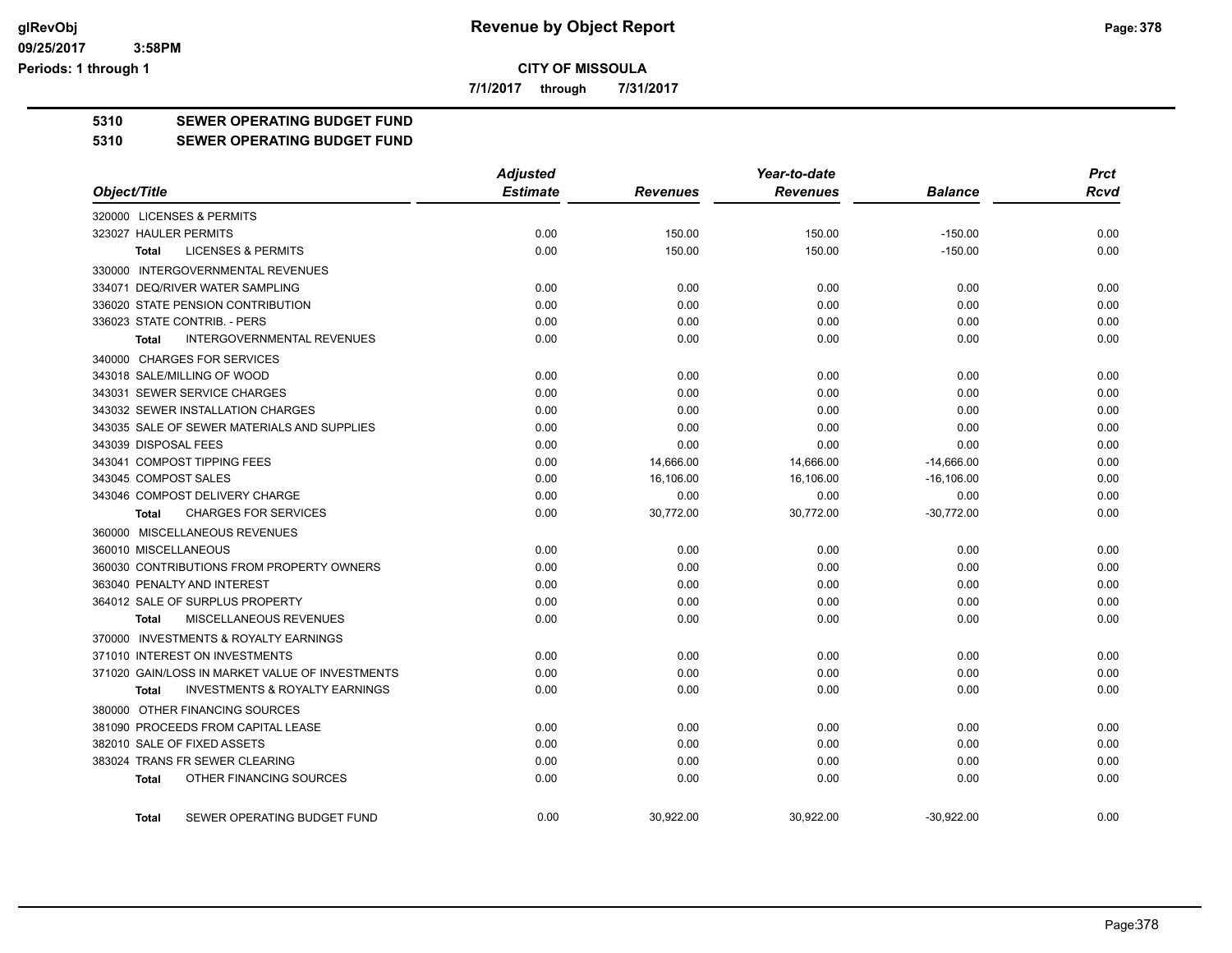**CITY OF MISSOULA 7/1/2017 through 7/31/2017**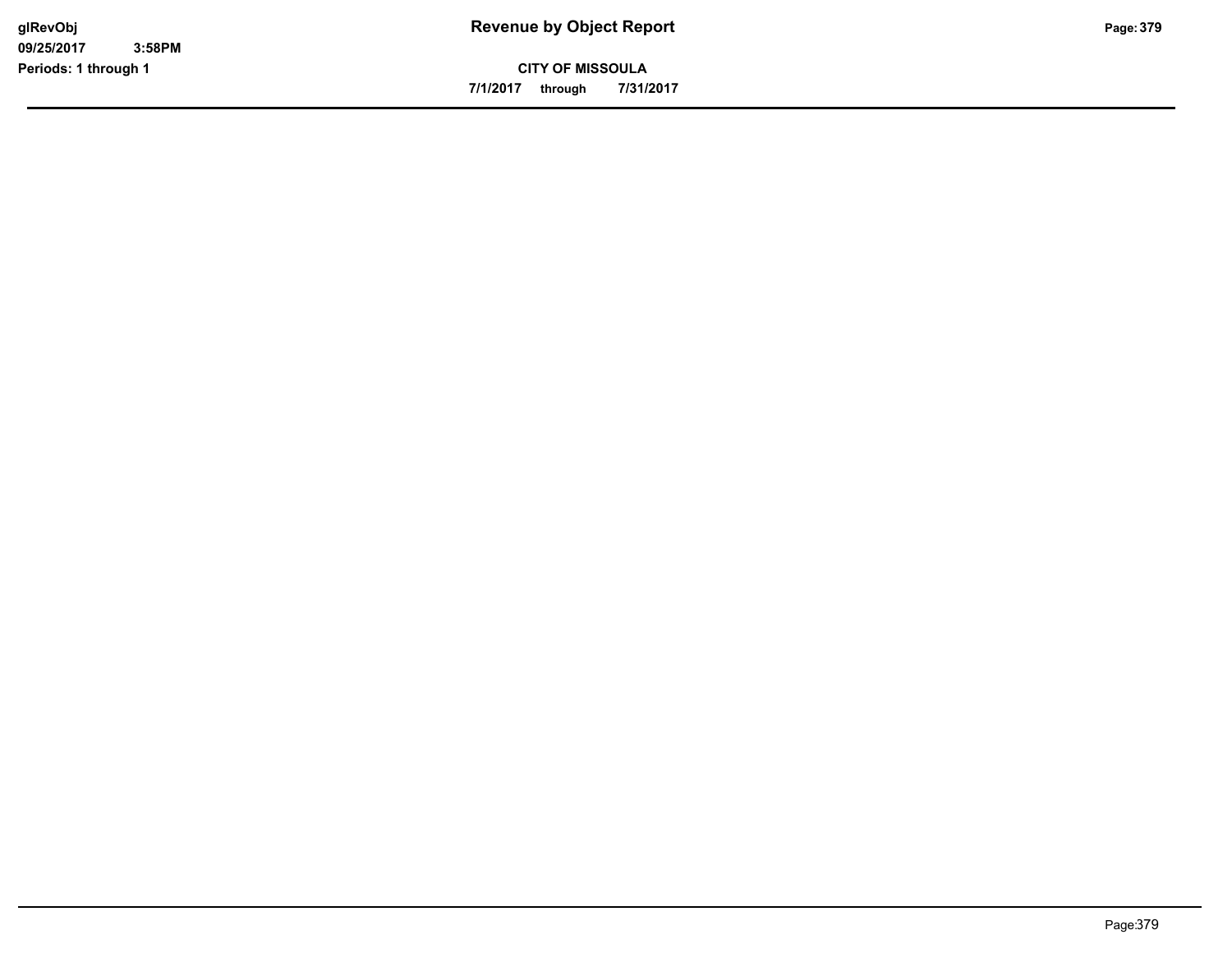**3:58PM**

**CITY OF MISSOULA**

**7/1/2017 through 7/31/2017**

### **5310 SEWER OPERATING BUDGET FUND**

|                                                           | <b>Adjusted</b> |                 | Year-to-date    |                | <b>Prct</b> |
|-----------------------------------------------------------|-----------------|-----------------|-----------------|----------------|-------------|
| Object/Title                                              | <b>Estimate</b> | <b>Revenues</b> | <b>Revenues</b> | <b>Balance</b> | <b>Rcvd</b> |
| 320000 LICENSES & PERMITS                                 |                 |                 |                 |                |             |
| 323027 HAULER PERMITS                                     | 0.00            | 150.00          | 150.00          | $-150.00$      | 0.00        |
| <b>LICENSES &amp; PERMITS</b><br>Total                    | 0.00            | 150.00          | 150.00          | $-150.00$      | 0.00        |
| 330000 INTERGOVERNMENTAL REVENUES                         |                 |                 |                 |                |             |
| 334071 DEQ/RIVER WATER SAMPLING                           | 0.00            | 0.00            | 0.00            | 0.00           | 0.00        |
| 336020 STATE PENSION CONTRIBUTION                         | 0.00            | 0.00            | 0.00            | 0.00           | 0.00        |
| 336023 STATE CONTRIB. - PERS                              | 0.00            | 0.00            | 0.00            | 0.00           | 0.00        |
| <b>INTERGOVERNMENTAL REVENUES</b><br><b>Total</b>         | 0.00            | 0.00            | 0.00            | 0.00           | 0.00        |
| 340000 CHARGES FOR SERVICES                               |                 |                 |                 |                |             |
| 343018 SALE/MILLING OF WOOD                               | 0.00            | 0.00            | 0.00            | 0.00           | 0.00        |
| 343031 SEWER SERVICE CHARGES                              | 0.00            | 0.00            | 0.00            | 0.00           | 0.00        |
| 343032 SEWER INSTALLATION CHARGES                         | 0.00            | 0.00            | 0.00            | 0.00           | 0.00        |
| 343035 SALE OF SEWER MATERIALS AND SUPPLIES               | 0.00            | 0.00            | 0.00            | 0.00           | 0.00        |
| 343039 DISPOSAL FEES                                      | 0.00            | 0.00            | 0.00            | 0.00           | 0.00        |
| 343041 COMPOST TIPPING FEES                               | 0.00            | 14,666.00       | 14,666.00       | $-14,666.00$   | 0.00        |
| 343045 COMPOST SALES                                      | 0.00            | 16,106.00       | 16,106.00       | $-16, 106.00$  | 0.00        |
| 343046 COMPOST DELIVERY CHARGE                            | 0.00            | 0.00            | 0.00            | 0.00           | 0.00        |
| <b>CHARGES FOR SERVICES</b><br><b>Total</b>               | 0.00            | 30,772.00       | 30,772.00       | $-30,772.00$   | 0.00        |
| 360000 MISCELLANEOUS REVENUES                             |                 |                 |                 |                |             |
| 360010 MISCELLANEOUS                                      | 0.00            | 0.00            | 0.00            | 0.00           | 0.00        |
| 360030 CONTRIBUTIONS FROM PROPERTY OWNERS                 | 0.00            | 0.00            | 0.00            | 0.00           | 0.00        |
| 363040 PENALTY AND INTEREST                               | 0.00            | 0.00            | 0.00            | 0.00           | 0.00        |
| 364012 SALE OF SURPLUS PROPERTY                           | 0.00            | 0.00            | 0.00            | 0.00           | 0.00        |
| MISCELLANEOUS REVENUES<br><b>Total</b>                    | 0.00            | 0.00            | 0.00            | 0.00           | 0.00        |
| 370000 INVESTMENTS & ROYALTY EARNINGS                     |                 |                 |                 |                |             |
| 371010 INTEREST ON INVESTMENTS                            | 0.00            | 0.00            | 0.00            | 0.00           | 0.00        |
| 371020 GAIN/LOSS IN MARKET VALUE OF INVESTMENT            | 0.00            | 0.00            | 0.00            | 0.00           | 0.00        |
| <b>INVESTMENTS &amp; ROYALTY EARNINGS</b><br><b>Total</b> | 0.00            | 0.00            | 0.00            | 0.00           | 0.00        |
| 380000 OTHER FINANCING SOURCES                            |                 |                 |                 |                |             |
| 381090 PROCEEDS FROM CAPITAL LEASE                        | 0.00            | 0.00            | 0.00            | 0.00           | 0.00        |
| 382010 SALE OF FIXED ASSETS                               | 0.00            | 0.00            | 0.00            | 0.00           | 0.00        |
| 383024 TRANS FR SEWER CLEARING                            | 0.00            | 0.00            | 0.00            | 0.00           | 0.00        |
| OTHER FINANCING SOURCES<br><b>Total</b>                   | 0.00            | 0.00            | 0.00            | 0.00           | 0.00        |
| SEWER OPERATING BUDGET FUND<br><b>Total</b>               | 0.00            | 30,922.00       | 30,922.00       | $-30,922.00$   | 0.00        |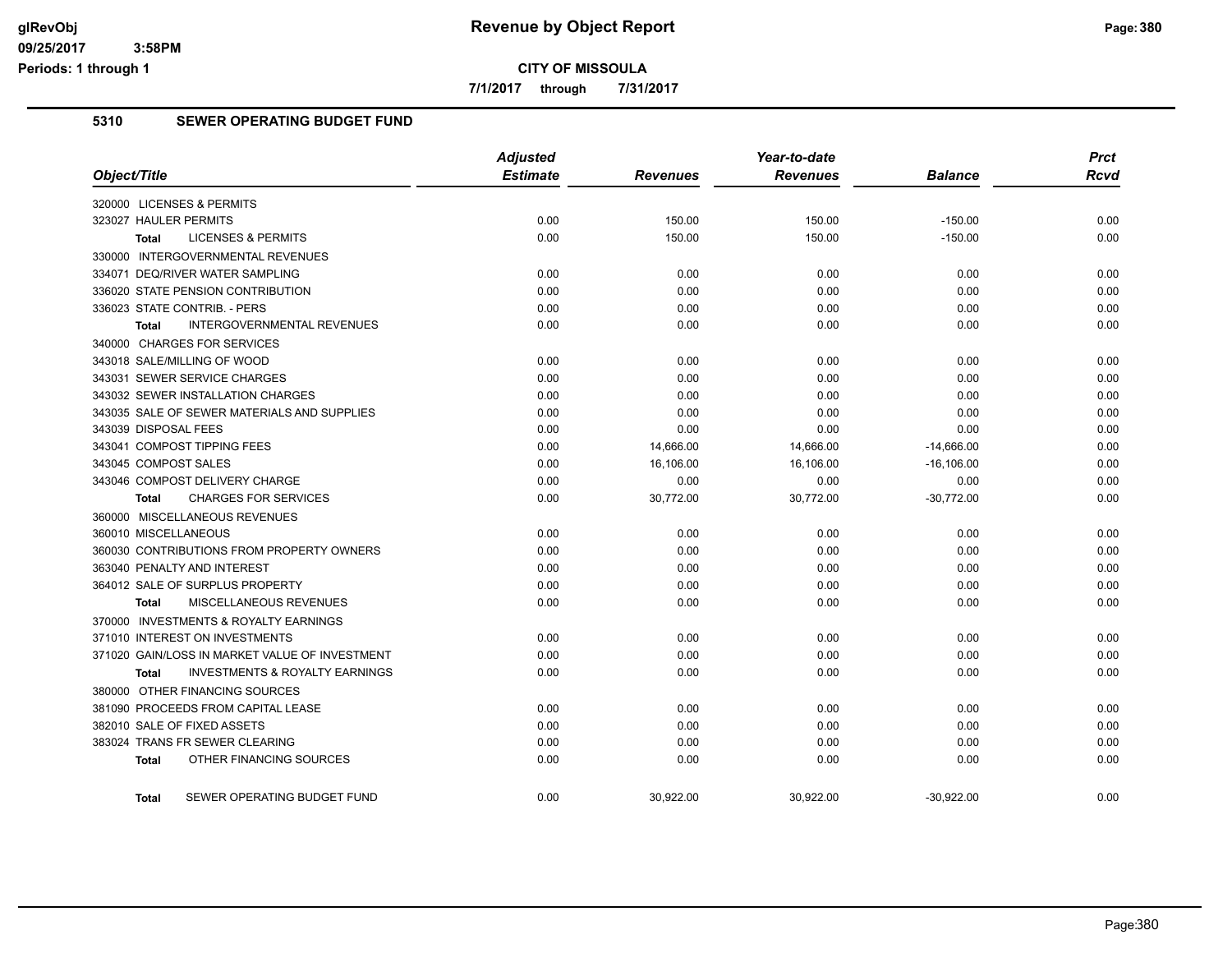**3:58PM**

**CITY OF MISSOULA**

**7/1/2017 through 7/31/2017**

# **5311 SEWER REVENUE COLLECTION & CLEARING FUND**

# **5311 SEWER REVENUE COLLECTION & CLEARING FUND**

|                                                           | <b>Adjusted</b> |                 | Year-to-date    |                 | <b>Prct</b> |  |
|-----------------------------------------------------------|-----------------|-----------------|-----------------|-----------------|-------------|--|
| Object/Title                                              | <b>Estimate</b> | <b>Revenues</b> | <b>Revenues</b> | <b>Balance</b>  | <b>Rcvd</b> |  |
| 320000 LICENSES & PERMITS                                 |                 |                 |                 |                 |             |  |
| 323027 HAULER PERMITS                                     | 0.00            | 0.00            | 0.00            | 0.00            | 0.00        |  |
| <b>LICENSES &amp; PERMITS</b><br>Total                    | 0.00            | 0.00            | 0.00            | 0.00            | 0.00        |  |
| 330000 INTERGOVERNMENTAL REVENUES                         |                 |                 |                 |                 |             |  |
| 331990 IRS REIMB/DEBT SVS INTEREST                        | 0.00            | 0.00            | 0.00            | 0.00            | 0.00        |  |
| 331992 FEDERAL ARRA GRANTS                                | 0.00            | 0.00            | 0.00            | 0.00            | 0.00        |  |
| 336020 STATE PENSION CONTRIBUTION                         | 0.00            | 0.00            | 0.00            | 0.00            | 0.00        |  |
| 336023 STATE CONTRIB. - PERS                              | 0.00            | 0.00            | 0.00            | 0.00            | 0.00        |  |
| <b>INTERGOVERNMENTAL REVENUES</b><br><b>Total</b>         | 0.00            | 0.00            | 0.00            | 0.00            | 0.00        |  |
| 340000 CHARGES FOR SERVICES                               |                 |                 |                 |                 |             |  |
| 343032 SEWER INSTALLATION CHARGES                         | 0.00            | 0.00            | 0.00            | 0.00            | 0.00        |  |
| 343034 TREATMENT FACILITIES FEES                          | 0.00            | 3,588,070.35    | 3,588,070.35    | $-3,588,070.35$ | 0.00        |  |
| 343035 SALE OF SEWER MATERIALS AND SUPPLIES               | 0.00            | 0.00            | 0.00            | 0.00            | 0.00        |  |
| 343037 DELINQUENT SEWER FEES                              | 0.00            | 0.00            | 0.00            | 0.00            | 0.00        |  |
| 343038 P & I TAX LIENS                                    | 0.00            | 0.00            | 0.00            | 0.00            | 0.00        |  |
| 343039 DISPOSAL FEES                                      | 0.00            | 0.00            | 0.00            | 0.00            | 0.00        |  |
| 343041 COMPOST TIPPING FEES                               | 0.00            | 0.00            | 0.00            | 0.00            | 0.00        |  |
| 343045 COMPOST SALES                                      | 0.00            | 0.00            | 0.00            | 0.00            | 0.00        |  |
| 343046 COMPOST DELIVERY CHARGE                            | 0.00            | 0.00            | 0.00            | 0.00            | 0.00        |  |
| <b>CHARGES FOR SERVICES</b><br><b>Total</b>               | 0.00            | 3,588,070.35    | 3,588,070.35    | $-3,588,070.35$ | 0.00        |  |
| 360000 MISCELLANEOUS REVENUES                             |                 |                 |                 |                 |             |  |
| 360010 MISCELLANEOUS                                      | 0.00            | 0.00            | 0.00            | 0.00            | 0.00        |  |
| 360030 CONTRIBUTIONS FROM PROPERTY OWNERS                 | 0.00            | 0.00            | 0.00            | 0.00            | 0.00        |  |
| 361200 RADIO TOWER LEASE PAYMENTS                         | 0.00            | 0.00            | 0.00            | 0.00            | 0.00        |  |
| 361201 EKO LAND LEASE                                     | 0.00            | 0.00            | 0.00            | 0.00            | 0.00        |  |
| 364012 SALE OF SURPLUS PROPERTY                           | 0.00            | 0.00            | 0.00            | 0.00            | 0.00        |  |
| 365023 NORTHWESTERN ENERGY GRANT                          | 0.00            | 0.00            | 0.00            | 0.00            | 0.00        |  |
| MISCELLANEOUS REVENUES<br>Total                           | 0.00            | 0.00            | 0.00            | 0.00            | 0.00        |  |
| 370000 INVESTMENTS & ROYALTY EARNINGS                     |                 |                 |                 |                 |             |  |
| 371010 INTEREST ON INVESTMENTS                            | 0.00            | 0.00            | 0.00            | 0.00            | 0.00        |  |
| 371020 GAIN/LOSS IN MARKET VALUE OF INVESTMENTS           | 0.00            | 0.00            | 0.00            | 0.00            | 0.00        |  |
| <b>INVESTMENTS &amp; ROYALTY EARNINGS</b><br><b>Total</b> | 0.00            | 0.00            | 0.00            | 0.00            | 0.00        |  |
| 380000 OTHER FINANCING SOURCES                            |                 |                 |                 |                 |             |  |
| 381010 BOND PROCEEDS                                      | 0.00            | 0.00            | 0.00            | 0.00            | 0.00        |  |
| 381090 PROCEEDS FROM CAPITAL LEASE                        | 0.00            | 0.00            | 0.00            | 0.00            | 0.00        |  |
| 383034 TRANS FR 01 SERIES DEBT SERVICE                    | 0.00            | 0.00            | 0.00            | 0.00            | 0.00        |  |
| 383042 TRANSFERS FROM OTHER FUNDS                         | 0.00            | 0.00            | 0.00            | 0.00            | 0.00        |  |
| OTHER FINANCING SOURCES<br>Total                          | 0.00            | 0.00            | 0.00            | 0.00            | 0.00        |  |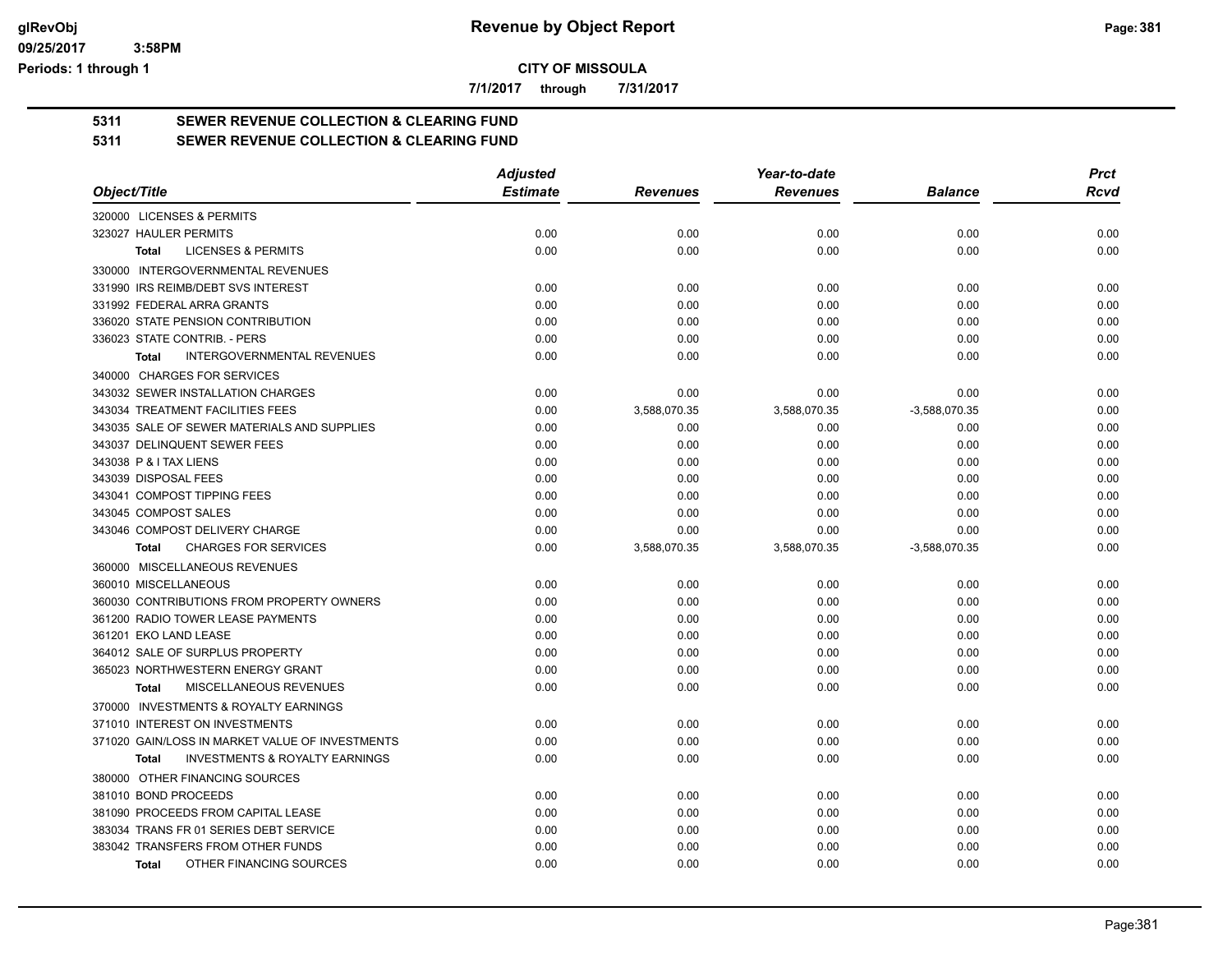| glRevObj             |        |
|----------------------|--------|
| 09/25/2017           | 3:58PM |
| Periods: 1 through 1 |        |

**7/1/2017 through 7/31/2017**

| 5311  | SEWER REVENUE COLLECTION & CLEARING FUND |      |              |             |             |      |
|-------|------------------------------------------|------|--------------|-------------|-------------|------|
| Total | SEWER REVENUE COLLECTION & CLEARING      | 0.OC | 3.588.070.35 | .588.070.35 | .588.070.35 | 0.00 |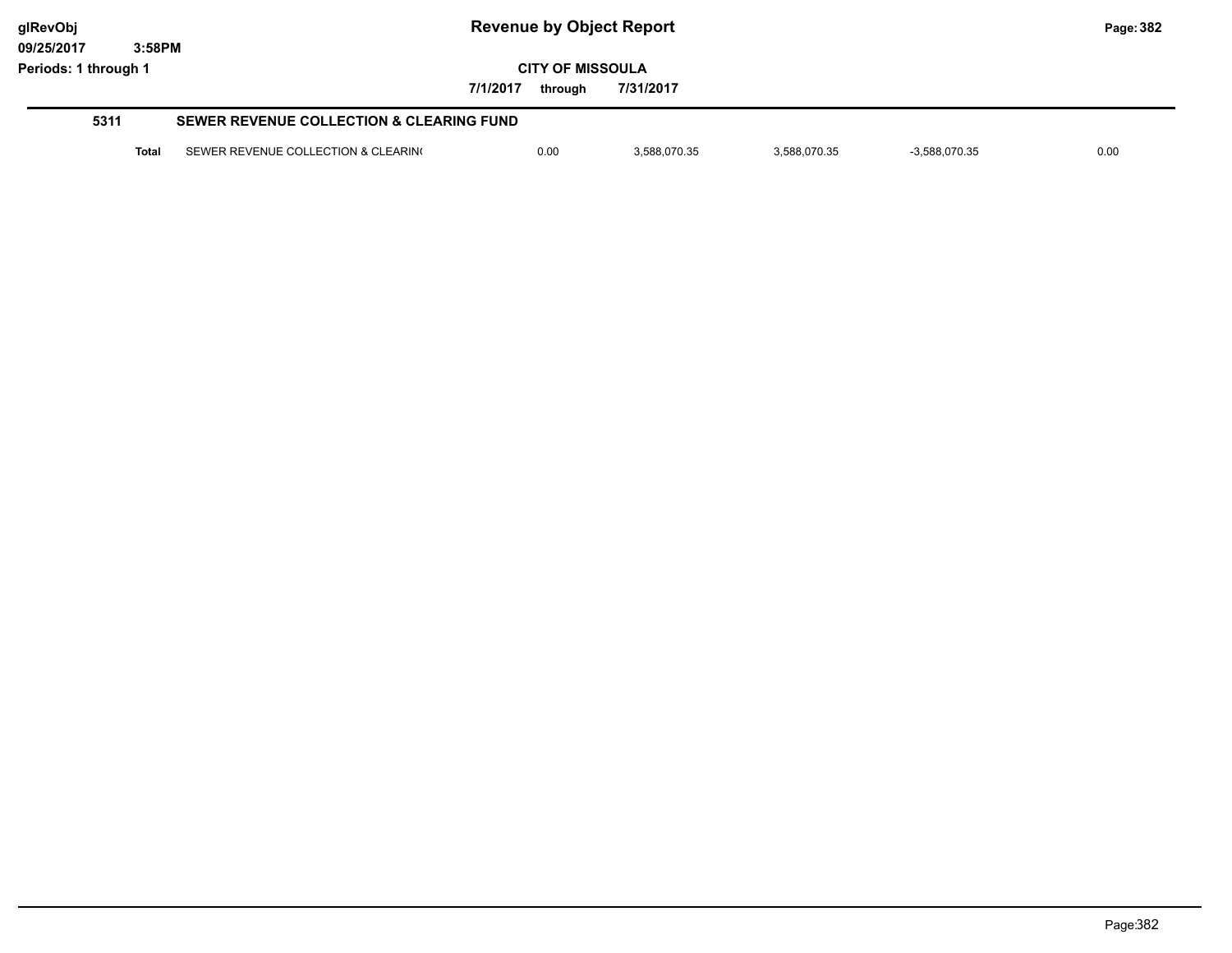**7/1/2017 through 7/31/2017**

### **5311 SEWER REVENUE COLLECTION & CLEARING FUND**

|                                                           | <b>Adjusted</b> |                 | Year-to-date    |                 | <b>Prct</b> |
|-----------------------------------------------------------|-----------------|-----------------|-----------------|-----------------|-------------|
| Object/Title                                              | <b>Estimate</b> | <b>Revenues</b> | <b>Revenues</b> | <b>Balance</b>  | <b>Rcvd</b> |
| 320000 LICENSES & PERMITS                                 |                 |                 |                 |                 |             |
| 323027 HAULER PERMITS                                     | 0.00            | 0.00            | 0.00            | 0.00            | 0.00        |
| <b>LICENSES &amp; PERMITS</b><br><b>Total</b>             | 0.00            | 0.00            | 0.00            | 0.00            | 0.00        |
| 330000 INTERGOVERNMENTAL REVENUES                         |                 |                 |                 |                 |             |
| 331990 IRS REIMB/DEBT SVS INTEREST                        | 0.00            | 0.00            | 0.00            | 0.00            | 0.00        |
| 331992 FEDERAL ARRA GRANTS                                | 0.00            | 0.00            | 0.00            | 0.00            | 0.00        |
| 336020 STATE PENSION CONTRIBUTION                         | 0.00            | 0.00            | 0.00            | 0.00            | 0.00        |
| 336023 STATE CONTRIB. - PERS                              | 0.00            | 0.00            | 0.00            | 0.00            | 0.00        |
| <b>INTERGOVERNMENTAL REVENUES</b><br><b>Total</b>         | 0.00            | 0.00            | 0.00            | 0.00            | 0.00        |
| 340000 CHARGES FOR SERVICES                               |                 |                 |                 |                 |             |
| 343032 SEWER INSTALLATION CHARGES                         | 0.00            | 0.00            | 0.00            | 0.00            | 0.00        |
| 343034 TREATMENT FACILITIES FEES                          | 0.00            | 3,588,070.35    | 3,588,070.35    | $-3,588,070.35$ | 0.00        |
| 343035 SALE OF SEWER MATERIALS AND SUPPLIES               | 0.00            | 0.00            | 0.00            | 0.00            | 0.00        |
| 343037 DELINQUENT SEWER FEES                              | 0.00            | 0.00            | 0.00            | 0.00            | 0.00        |
| 343038 P & I TAX LIENS                                    | 0.00            | 0.00            | 0.00            | 0.00            | 0.00        |
| 343039 DISPOSAL FEES                                      | 0.00            | 0.00            | 0.00            | 0.00            | 0.00        |
| 343041 COMPOST TIPPING FEES                               | 0.00            | 0.00            | 0.00            | 0.00            | 0.00        |
| 343045 COMPOST SALES                                      | 0.00            | 0.00            | 0.00            | 0.00            | 0.00        |
| 343046 COMPOST DELIVERY CHARGE                            | 0.00            | 0.00            | 0.00            | 0.00            | 0.00        |
| <b>CHARGES FOR SERVICES</b><br><b>Total</b>               | 0.00            | 3,588,070.35    | 3,588,070.35    | $-3,588,070.35$ | 0.00        |
| 360000 MISCELLANEOUS REVENUES                             |                 |                 |                 |                 |             |
| 360010 MISCELLANEOUS                                      | 0.00            | 0.00            | 0.00            | 0.00            | 0.00        |
| 360030 CONTRIBUTIONS FROM PROPERTY OWNERS                 | 0.00            | 0.00            | 0.00            | 0.00            | 0.00        |
| 361200 RADIO TOWER LEASE PAYMENTS                         | 0.00            | 0.00            | 0.00            | 0.00            | 0.00        |
| 361201 EKO LAND LEASE                                     | 0.00            | 0.00            | 0.00            | 0.00            | 0.00        |
| 364012 SALE OF SURPLUS PROPERTY                           | 0.00            | 0.00            | 0.00            | 0.00            | 0.00        |
| 365023 NORTHWESTERN ENERGY GRANT                          | 0.00            | 0.00            | 0.00            | 0.00            | 0.00        |
| <b>MISCELLANEOUS REVENUES</b><br><b>Total</b>             | 0.00            | 0.00            | 0.00            | 0.00            | 0.00        |
| 370000 INVESTMENTS & ROYALTY EARNINGS                     |                 |                 |                 |                 |             |
| 371010 INTEREST ON INVESTMENTS                            | 0.00            | 0.00            | 0.00            | 0.00            | 0.00        |
| 371020 GAIN/LOSS IN MARKET VALUE OF INVESTMENT            | 0.00            | 0.00            | 0.00            | 0.00            | 0.00        |
| <b>INVESTMENTS &amp; ROYALTY EARNINGS</b><br><b>Total</b> | 0.00            | 0.00            | 0.00            | 0.00            | 0.00        |
| 380000 OTHER FINANCING SOURCES                            |                 |                 |                 |                 |             |
| 381010 BOND PROCEEDS                                      | 0.00            | 0.00            | 0.00            | 0.00            | 0.00        |
| 381090 PROCEEDS FROM CAPITAL LEASE                        | 0.00            | 0.00            | 0.00            | 0.00            | 0.00        |
| 383034 TRANS FR 01 SERIES DEBT SERVICE                    | 0.00            | 0.00            | 0.00            | 0.00            | 0.00        |
| 383042 TRANSFERS FROM OTHER FUNDS                         | 0.00            | 0.00            | 0.00            | 0.00            | 0.00        |
| OTHER FINANCING SOURCES<br><b>Total</b>                   | 0.00            | 0.00            | 0.00            | 0.00            | 0.00        |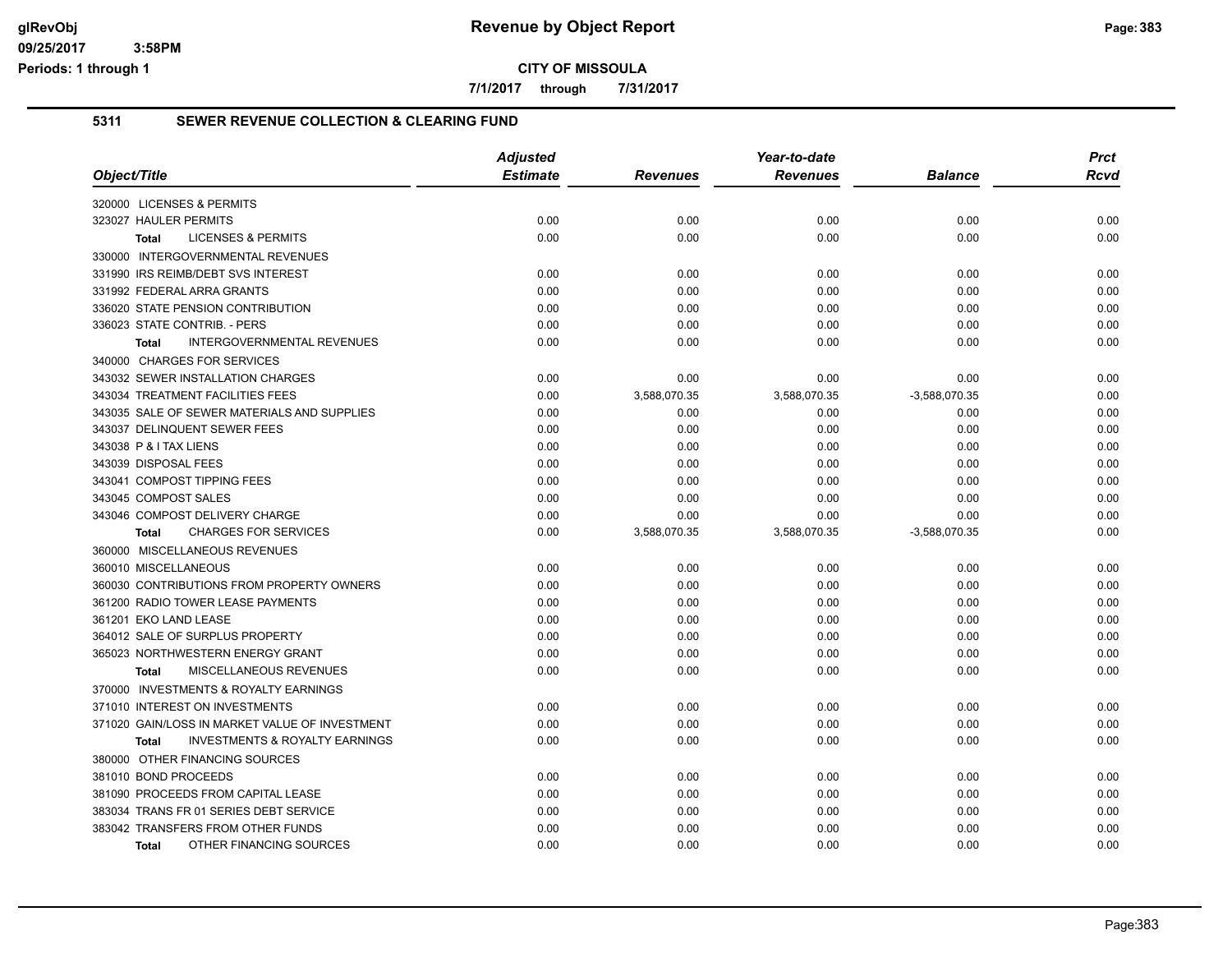| glRevObj<br>09/25/2017<br>3:58PM |              |                                                             |  |      | <b>Revenue by Object Report</b> |              |                 | Page: 384 |
|----------------------------------|--------------|-------------------------------------------------------------|--|------|---------------------------------|--------------|-----------------|-----------|
| Periods: 1 through 1             |              | <b>CITY OF MISSOULA</b><br>7/1/2017<br>7/31/2017<br>through |  |      |                                 |              |                 |           |
|                                  | <b>Total</b> | SEWER REVENUE COLLECTION & CLEARIN                          |  | 0.00 | 3,588,070.35                    | 3,588,070.35 | $-3,588,070.35$ | 0.00      |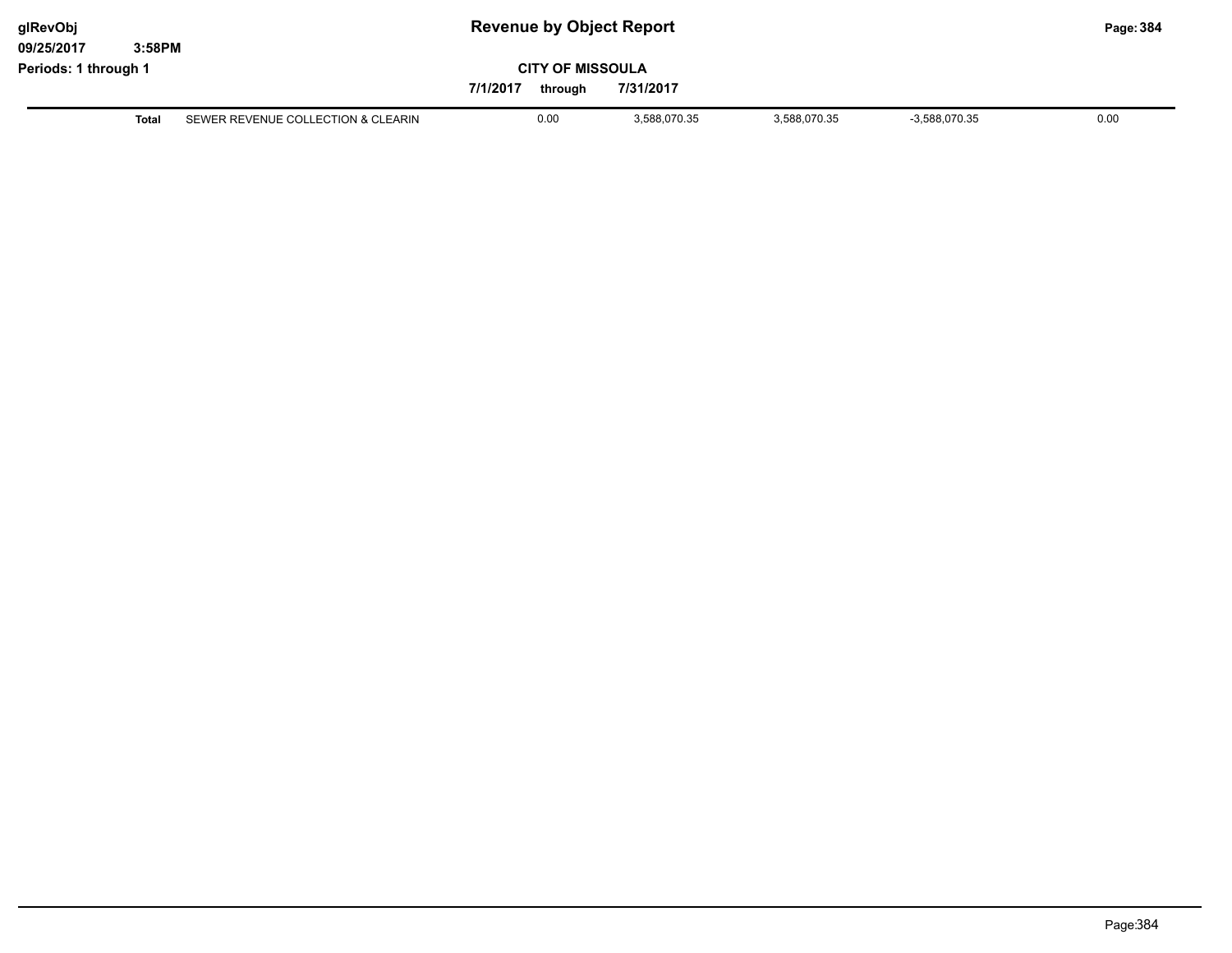**7/1/2017 through 7/31/2017**

**5315 SEWER LOAN FUND**

**5315 SEWER LOAN FUND**

|                                                           | <b>Adjusted</b> |                 | Year-to-date    |                | <b>Prct</b> |
|-----------------------------------------------------------|-----------------|-----------------|-----------------|----------------|-------------|
| Object/Title                                              | <b>Estimate</b> | <b>Revenues</b> | <b>Revenues</b> | <b>Balance</b> | <b>Rcvd</b> |
| 340000 CHARGES FOR SERVICES                               |                 |                 |                 |                |             |
| 343032 SEWER INSTALLATION CHARGES                         | 0.00            | 0.00            | 0.00            | 0.00           | 0.00        |
| 343035 SALE OF SEWER MATERIALS AND SUPPLIES               | 0.00            | 0.00            | 0.00            | 0.00           | 0.00        |
| 343037 GREASE INTERCEPTOR LOANS                           | 0.00            | 0.00            | 0.00            | 0.00           | 0.00        |
| <b>CHARGES FOR SERVICES</b><br>Total                      | 0.00            | 0.00            | 0.00            | 0.00           | 0.00        |
| MISCELLANEOUS REVENUES<br>360000                          |                 |                 |                 |                |             |
| 360010 MISCELLANEOUS                                      | 0.00            | 0.00            | 0.00            | 0.00           | 0.00        |
| <b>MISCELLANEOUS REVENUES</b><br><b>Total</b>             | 0.00            | 0.00            | 0.00            | 0.00           | 0.00        |
| <b>INVESTMENTS &amp; ROYALTY EARNINGS</b><br>370000       |                 |                 |                 |                |             |
| 371010 INTEREST ON INVESTMENTS                            | 0.00            | 0.00            | 0.00            | 0.00           | 0.00        |
| 371020 GAIN/LOSS IN MARKET VALUE OF INVESTMENTS           | 0.00            | 0.00            | 0.00            | 0.00           | 0.00        |
| <b>INVESTMENTS &amp; ROYALTY EARNINGS</b><br><b>Total</b> | 0.00            | 0.00            | 0.00            | 0.00           | 0.00        |
| OTHER FINANCING SOURCES<br>380000                         |                 |                 |                 |                |             |
| 383024 TRANS FR SEWER CLEARING                            | 0.00            | 0.00            | 0.00            | 0.00           | 0.00        |
| 383025 TRANS FR SEWER R & D                               | 0.00            | 0.00            | 0.00            | 0.00           | 0.00        |
| OTHER FINANCING SOURCES<br><b>Total</b>                   | 0.00            | 0.00            | 0.00            | 0.00           | 0.00        |
| <b>SEWER LOAN FUND</b><br><b>Total</b>                    | 0.00            | 0.00            | 0.00            | 0.00           | 0.00        |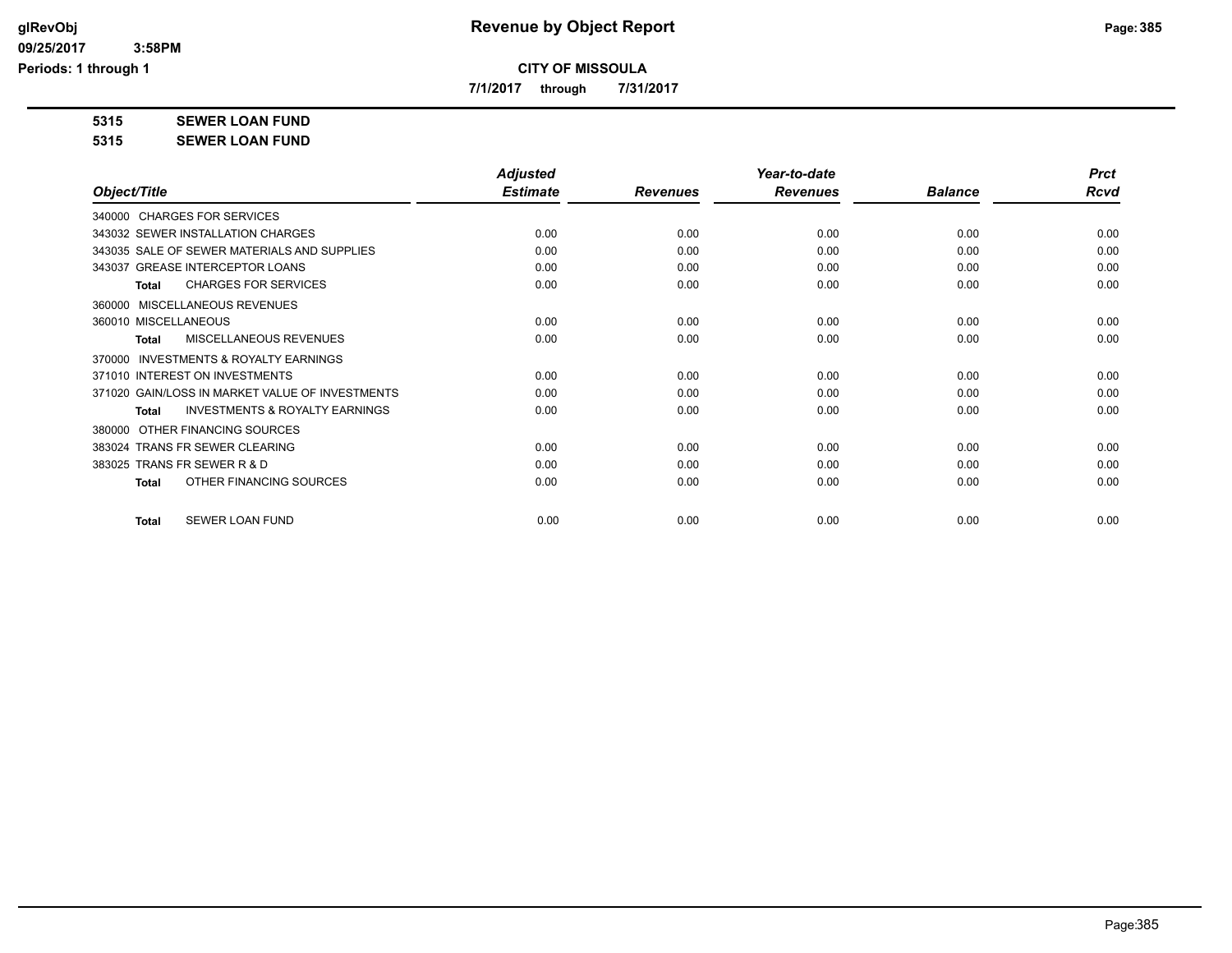**CITY OF MISSOULA**

**7/1/2017 through 7/31/2017**

### **5315 SEWER LOAN FUND**

 **3:58PM**

|                                                    | <b>Adjusted</b> |                 | Year-to-date    |                | <b>Prct</b> |
|----------------------------------------------------|-----------------|-----------------|-----------------|----------------|-------------|
| Object/Title                                       | <b>Estimate</b> | <b>Revenues</b> | <b>Revenues</b> | <b>Balance</b> | <b>Rcvd</b> |
| 340000 CHARGES FOR SERVICES                        |                 |                 |                 |                |             |
| 343032 SEWER INSTALLATION CHARGES                  | 0.00            | 0.00            | 0.00            | 0.00           | 0.00        |
| 343035 SALE OF SEWER MATERIALS AND SUPPLIES        | 0.00            | 0.00            | 0.00            | 0.00           | 0.00        |
| 343037 GREASE INTERCEPTOR LOANS                    | 0.00            | 0.00            | 0.00            | 0.00           | 0.00        |
| <b>CHARGES FOR SERVICES</b><br><b>Total</b>        | 0.00            | 0.00            | 0.00            | 0.00           | 0.00        |
| 360000 MISCELLANEOUS REVENUES                      |                 |                 |                 |                |             |
| 360010 MISCELLANEOUS                               | 0.00            | 0.00            | 0.00            | 0.00           | 0.00        |
| <b>MISCELLANEOUS REVENUES</b><br><b>Total</b>      | 0.00            | 0.00            | 0.00            | 0.00           | 0.00        |
| INVESTMENTS & ROYALTY EARNINGS<br>370000           |                 |                 |                 |                |             |
| 371010 INTEREST ON INVESTMENTS                     | 0.00            | 0.00            | 0.00            | 0.00           | 0.00        |
| 371020 GAIN/LOSS IN MARKET VALUE OF INVESTMENT     | 0.00            | 0.00            | 0.00            | 0.00           | 0.00        |
| <b>INVESTMENTS &amp; ROYALTY EARNINGS</b><br>Total | 0.00            | 0.00            | 0.00            | 0.00           | 0.00        |
| OTHER FINANCING SOURCES<br>380000                  |                 |                 |                 |                |             |
| 383024 TRANS FR SEWER CLEARING                     | 0.00            | 0.00            | 0.00            | 0.00           | 0.00        |
| 383025 TRANS FR SEWER R & D                        | 0.00            | 0.00            | 0.00            | 0.00           | 0.00        |
| OTHER FINANCING SOURCES<br><b>Total</b>            | 0.00            | 0.00            | 0.00            | 0.00           | 0.00        |
| SEWER LOAN FUND<br><b>Total</b>                    | 0.00            | 0.00            | 0.00            | 0.00           | 0.00        |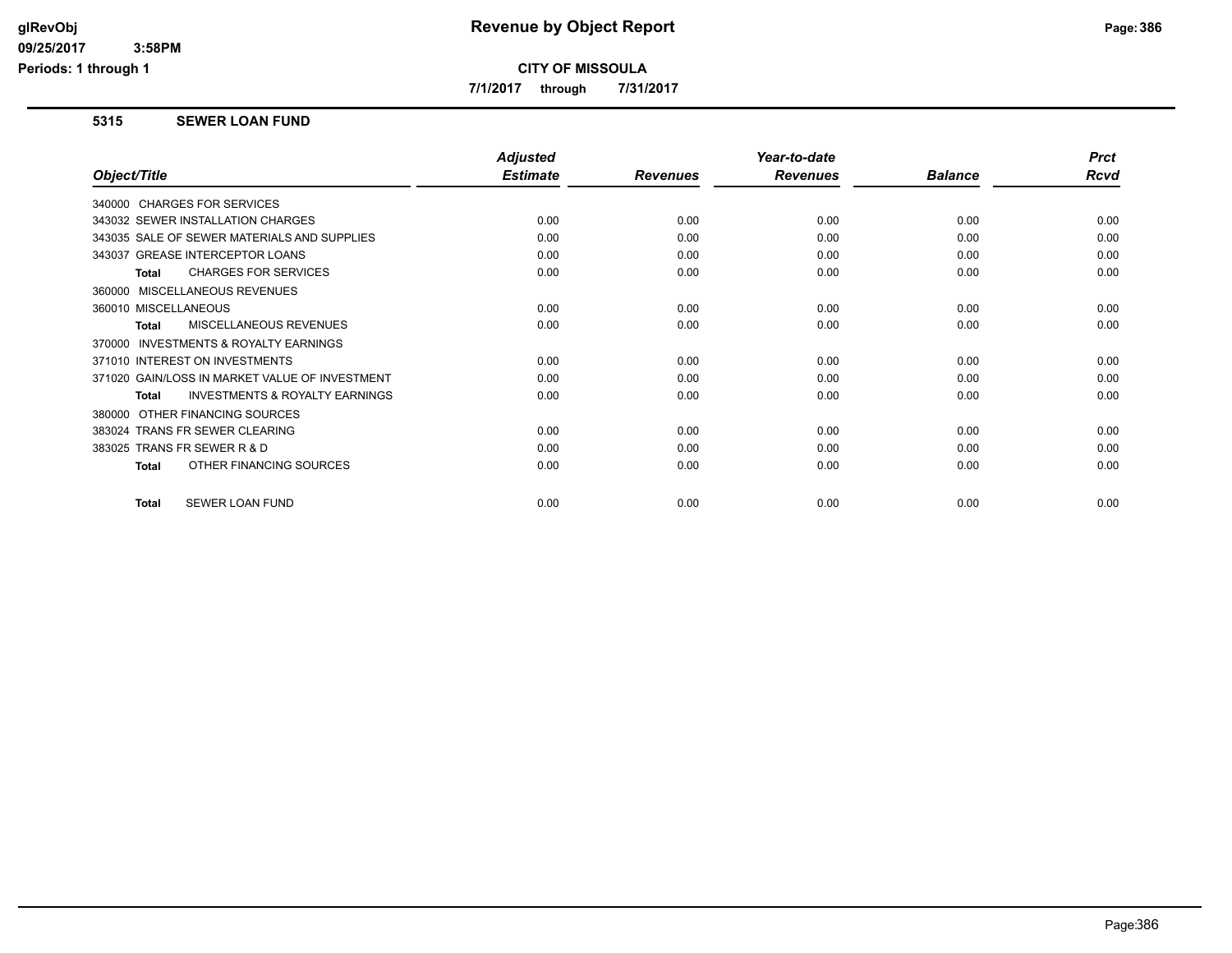**CITY OF MISSOULA**

**7/1/2017 through 7/31/2017**

# **5320 SEWER REPLACEMENT & DEPRECIATION FUND**

# **5320 SEWER REPLACEMENT & DEPRECIATION FUND**

|                                                           | <b>Adjusted</b> |                 | Year-to-date    |                | <b>Prct</b> |
|-----------------------------------------------------------|-----------------|-----------------|-----------------|----------------|-------------|
| Object/Title                                              | <b>Estimate</b> | <b>Revenues</b> | <b>Revenues</b> | <b>Balance</b> | <b>Rcvd</b> |
| 330000 INTERGOVERNMENTAL REVENUES                         |                 |                 |                 |                |             |
| 337010 COUNTY REIMBURSEMENT-DEANOS                        | 0.00            | 0.00            | 0.00            | 0.00           | 0.00        |
| <b>INTERGOVERNMENTAL REVENUES</b><br>Total                | 0.00            | 0.00            | 0.00            | 0.00           | 0.00        |
| 340000 CHARGES FOR SERVICES                               |                 |                 |                 |                |             |
| 343032 SEWER INSTALLATION CHARGES                         | 0.00            | 3,223.25        | 3,223.25        | $-3,223.25$    | 0.00        |
| <b>CHARGES FOR SERVICES</b><br>Total                      | 0.00            | 3,223.25        | 3,223.25        | $-3,223.25$    | 0.00        |
| 360000 MISCELLANEOUS REVENUES                             |                 |                 |                 |                |             |
| 360000 MISCELLANEOUS REVENUES                             | 0.00            | 0.00            | 0.00            | 0.00           | 0.00        |
| 360010 MISCELLANEOUS                                      | 0.00            | 0.00            | 0.00            | 0.00           | 0.00        |
| 362006 GAIC INSURANCE SETTLEMENT                          | 0.00            | 0.00            | 0.00            | 0.00           | 0.00        |
| MISCELLANEOUS REVENUES<br>Total                           | 0.00            | 0.00            | 0.00            | 0.00           | 0.00        |
| 370000 INVESTMENTS & ROYALTY EARNINGS                     |                 |                 |                 |                |             |
| 371010 INTEREST ON INVESTMENTS                            | 0.00            | 0.00            | 0.00            | 0.00           | 0.00        |
| 371020 GAIN/LOSS IN MARKET VALUE OF INVESTMENTS           | 0.00            | 0.00            | 0.00            | 0.00           | 0.00        |
| <b>INVESTMENTS &amp; ROYALTY EARNINGS</b><br><b>Total</b> | 0.00            | 0.00            | 0.00            | 0.00           | 0.00        |
| 380000 OTHER FINANCING SOURCES                            |                 |                 |                 |                |             |
| 381002 SRF LOAN                                           | 0.00            | 0.00            | 0.00            | 0.00           | 0.00        |
| 381010 BOND PROCEEDS                                      | 0.00            | 0.00            | 0.00            | 0.00           | 0.00        |
| 381090 PROCEEDS FROM CAPITAL LEASE                        | 0.00            | 0.00            | 0.00            | 0.00           | 0.00        |
| 383000 OPERATING TRANSFERS                                | 0.00            | 0.00            | 0.00            | 0.00           | 0.00        |
| 383024 TRANS FR SEWER CLEARING                            | 0.00            | 0.00            | 0.00            | 0.00           | 0.00        |
| 383042 TRANSFERS FROM OTHER FUNDS                         | 0.00            | 0.00            | 0.00            | 0.00           | 0.00        |
| OTHER FINANCING SOURCES<br>Total                          | 0.00            | 0.00            | 0.00            | 0.00           | 0.00        |
| SEWER REPLACEMENT & DEPRECIATION FI<br><b>Total</b>       | 0.00            | 3,223.25        | 3,223.25        | $-3,223.25$    | 0.00        |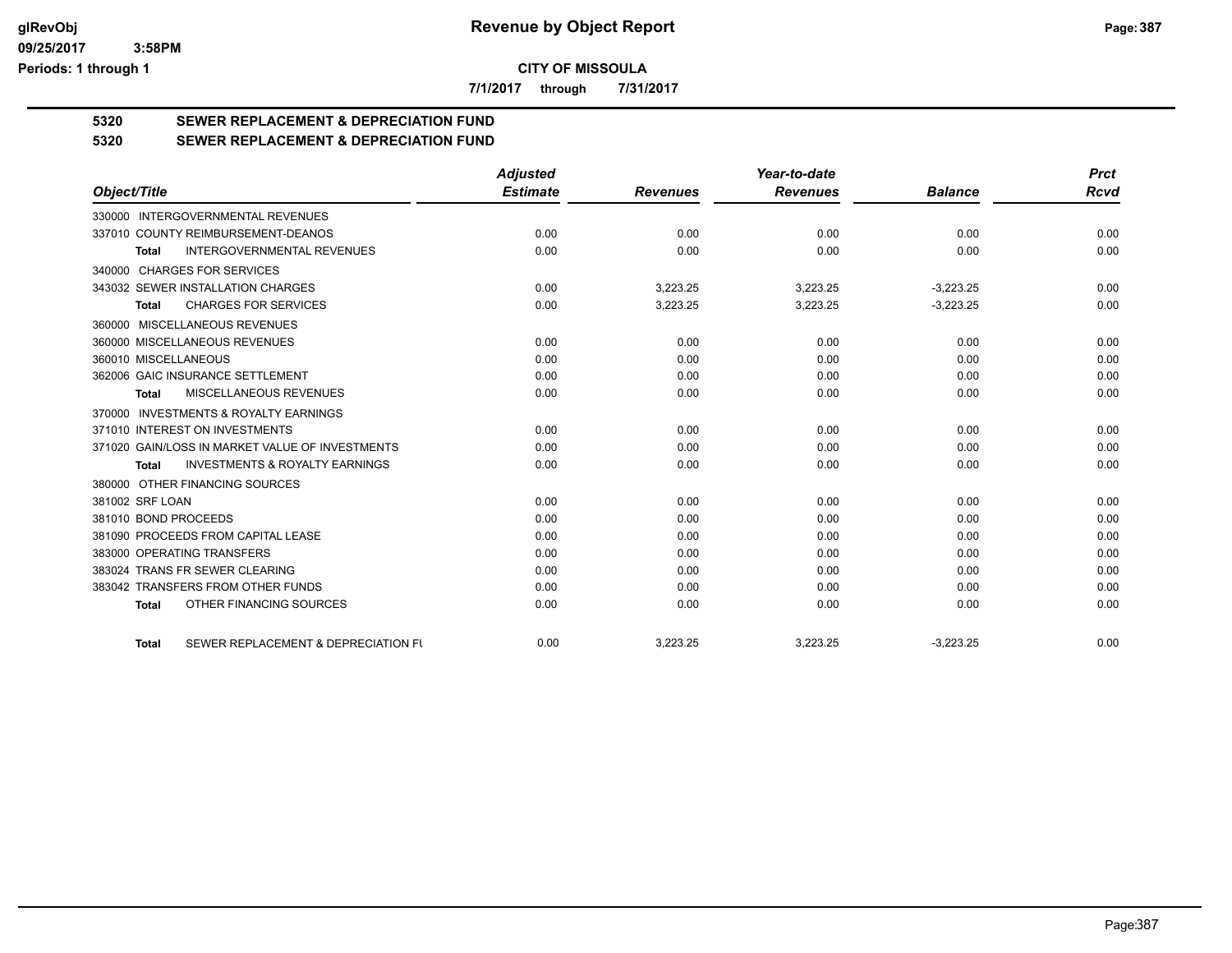**7/1/2017 through 7/31/2017**

### **5320 SEWER REPLACEMENT & DEPRECIATION FUND**

|                                                           | <b>Adjusted</b> |                 | Year-to-date    |                | <b>Prct</b> |
|-----------------------------------------------------------|-----------------|-----------------|-----------------|----------------|-------------|
| Object/Title                                              | <b>Estimate</b> | <b>Revenues</b> | <b>Revenues</b> | <b>Balance</b> | <b>Rcvd</b> |
| <b>INTERGOVERNMENTAL REVENUES</b><br>330000               |                 |                 |                 |                |             |
| 337010 COUNTY REIMBURSEMENT-DEANOS                        | 0.00            | 0.00            | 0.00            | 0.00           | 0.00        |
| <b>INTERGOVERNMENTAL REVENUES</b><br><b>Total</b>         | 0.00            | 0.00            | 0.00            | 0.00           | 0.00        |
| 340000 CHARGES FOR SERVICES                               |                 |                 |                 |                |             |
| 343032 SEWER INSTALLATION CHARGES                         | 0.00            | 3,223.25        | 3,223.25        | $-3,223.25$    | 0.00        |
| <b>CHARGES FOR SERVICES</b><br><b>Total</b>               | 0.00            | 3,223.25        | 3,223.25        | $-3,223.25$    | 0.00        |
| 360000 MISCELLANEOUS REVENUES                             |                 |                 |                 |                |             |
| 360000 MISCELLANEOUS REVENUES                             | 0.00            | 0.00            | 0.00            | 0.00           | 0.00        |
| 360010 MISCELLANEOUS                                      | 0.00            | 0.00            | 0.00            | 0.00           | 0.00        |
| 362006 GAIC INSURANCE SETTLEMENT                          | 0.00            | 0.00            | 0.00            | 0.00           | 0.00        |
| MISCELLANEOUS REVENUES<br><b>Total</b>                    | 0.00            | 0.00            | 0.00            | 0.00           | 0.00        |
| 370000 INVESTMENTS & ROYALTY EARNINGS                     |                 |                 |                 |                |             |
| 371010 INTEREST ON INVESTMENTS                            | 0.00            | 0.00            | 0.00            | 0.00           | 0.00        |
| 371020 GAIN/LOSS IN MARKET VALUE OF INVESTMENT            | 0.00            | 0.00            | 0.00            | 0.00           | 0.00        |
| <b>INVESTMENTS &amp; ROYALTY EARNINGS</b><br><b>Total</b> | 0.00            | 0.00            | 0.00            | 0.00           | 0.00        |
| 380000 OTHER FINANCING SOURCES                            |                 |                 |                 |                |             |
| 381002 SRF LOAN                                           | 0.00            | 0.00            | 0.00            | 0.00           | 0.00        |
| 381010 BOND PROCEEDS                                      | 0.00            | 0.00            | 0.00            | 0.00           | 0.00        |
| 381090 PROCEEDS FROM CAPITAL LEASE                        | 0.00            | 0.00            | 0.00            | 0.00           | 0.00        |
| 383000 OPERATING TRANSFERS                                | 0.00            | 0.00            | 0.00            | 0.00           | 0.00        |
| 383024 TRANS FR SEWER CLEARING                            | 0.00            | 0.00            | 0.00            | 0.00           | 0.00        |
| 383042 TRANSFERS FROM OTHER FUNDS                         | 0.00            | 0.00            | 0.00            | 0.00           | 0.00        |
| OTHER FINANCING SOURCES<br><b>Total</b>                   | 0.00            | 0.00            | 0.00            | 0.00           | 0.00        |
| SEWER REPLACEMENT & DEPRECIATION F<br><b>Total</b>        | 0.00            | 3,223.25        | 3,223.25        | $-3,223.25$    | 0.00        |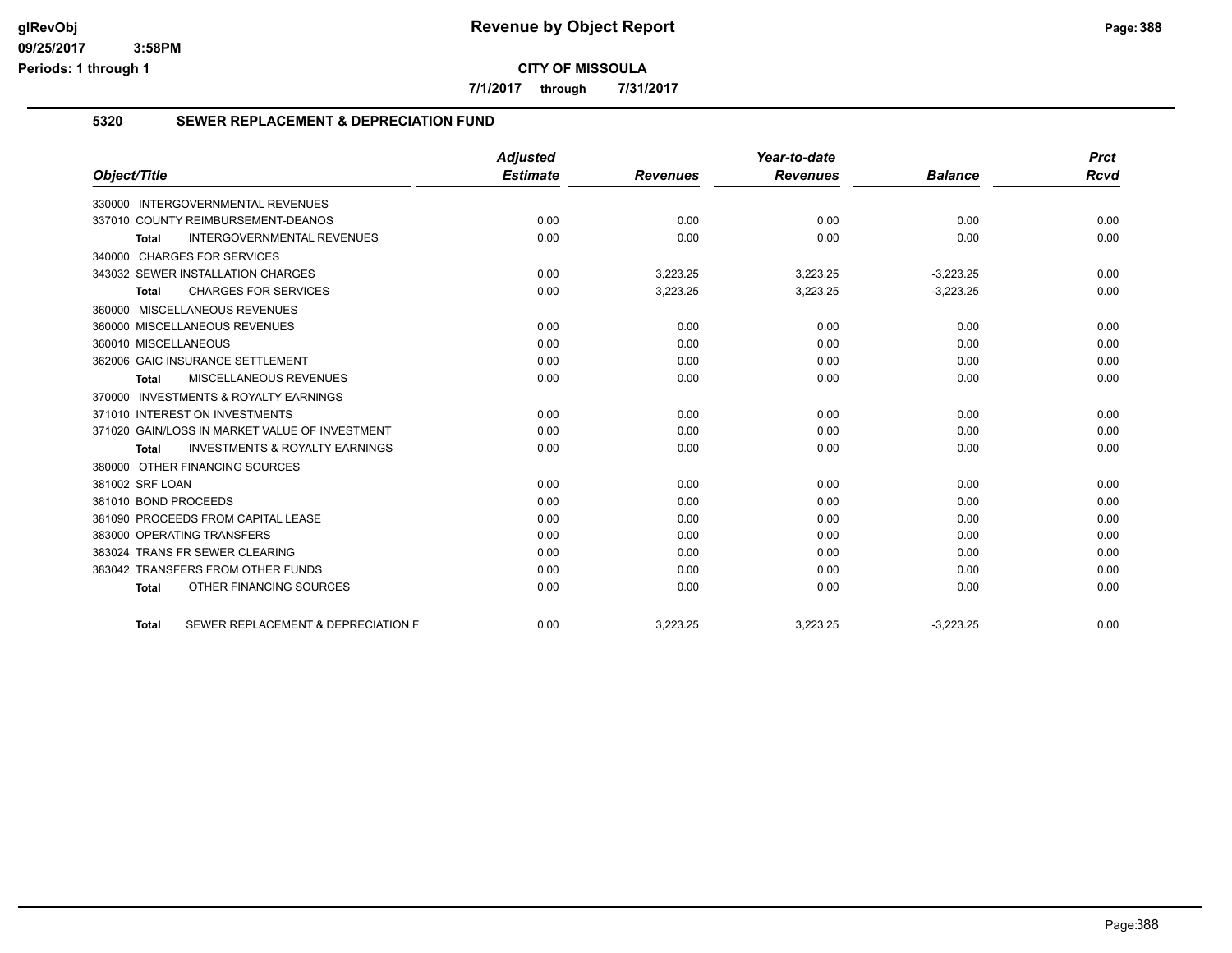**7/1/2017 through 7/31/2017**

**5325 SEWER DEVELOPMENT FEE FUND**

**5325 SEWER DEVELOPMENT FEE FUND**

|                                                    | <b>Adjusted</b> |                 | Year-to-date    |                | <b>Prct</b> |
|----------------------------------------------------|-----------------|-----------------|-----------------|----------------|-------------|
| Object/Title                                       | <b>Estimate</b> | <b>Revenues</b> | <b>Revenues</b> | <b>Balance</b> | <b>Rcvd</b> |
| 330000 INTERGOVERNMENTAL REVENUES                  |                 |                 |                 |                |             |
| 334120 TSEP GRANT                                  | 0.00            | 0.00            | 0.00            | 0.00           | 0.00        |
| <b>INTERGOVERNMENTAL REVENUES</b><br>Total         | 0.00            | 0.00            | 0.00            | 0.00           | 0.00        |
| 340000 CHARGES FOR SERVICES                        |                 |                 |                 |                |             |
| 343032 SEWER INSTALLATION CHARGES                  | 0.00            | 0.00            | 0.00            | 0.00           | 0.00        |
| 343034 TREATMENT FACILITIES FEES                   | 0.00            | 196,700.00      | 196,700.00      | $-196,700.00$  | 0.00        |
| 343036 *** Title Not Found ***                     | 0.00            | 0.00            | 0.00            | 0.00           | 0.00        |
| <b>CHARGES FOR SERVICES</b><br>Total               | 0.00            | 196,700.00      | 196,700.00      | $-196,700.00$  | 0.00        |
| 360000 MISCELLANEOUS REVENUES                      |                 |                 |                 |                |             |
| 360010 MISCELLANEOUS                               | 0.00            | 0.00            | 0.00            | 0.00           | 0.00        |
| 360030 CONTRIBUTIONS FROM PROPERTY OWNERS          | 0.00            | 0.00            | 0.00            | 0.00           | 0.00        |
| 362000 OTHER MISCELLANEOUS REVENUE                 | 0.00            | 0.00            | 0.00            | 0.00           | 0.00        |
| <b>MISCELLANEOUS REVENUES</b><br>Total             | 0.00            | 0.00            | 0.00            | 0.00           | 0.00        |
| INVESTMENTS & ROYALTY EARNINGS<br>370000           |                 |                 |                 |                |             |
| 371010 INTEREST ON INVESTMENTS                     | 0.00            | 0.00            | 0.00            | 0.00           | 0.00        |
| 371020 GAIN/LOSS IN MARKET VALUE OF INVESTMENTS    | 0.00            | 0.00            | 0.00            | 0.00           | 0.00        |
| <b>INVESTMENTS &amp; ROYALTY EARNINGS</b><br>Total | 0.00            | 0.00            | 0.00            | 0.00           | 0.00        |
| 380000 OTHER FINANCING SOURCES                     |                 |                 |                 |                |             |
| 383042 TRANSFERS FROM OTHER FUNDS                  | 0.00            | 0.00            | 0.00            | 0.00           | 0.00        |
| OTHER FINANCING SOURCES<br>Total                   | 0.00            | 0.00            | 0.00            | 0.00           | 0.00        |
| SEWER DEVELOPMENT FEE FUND<br><b>Total</b>         | 0.00            | 196.700.00      | 196.700.00      | $-196.700.00$  | 0.00        |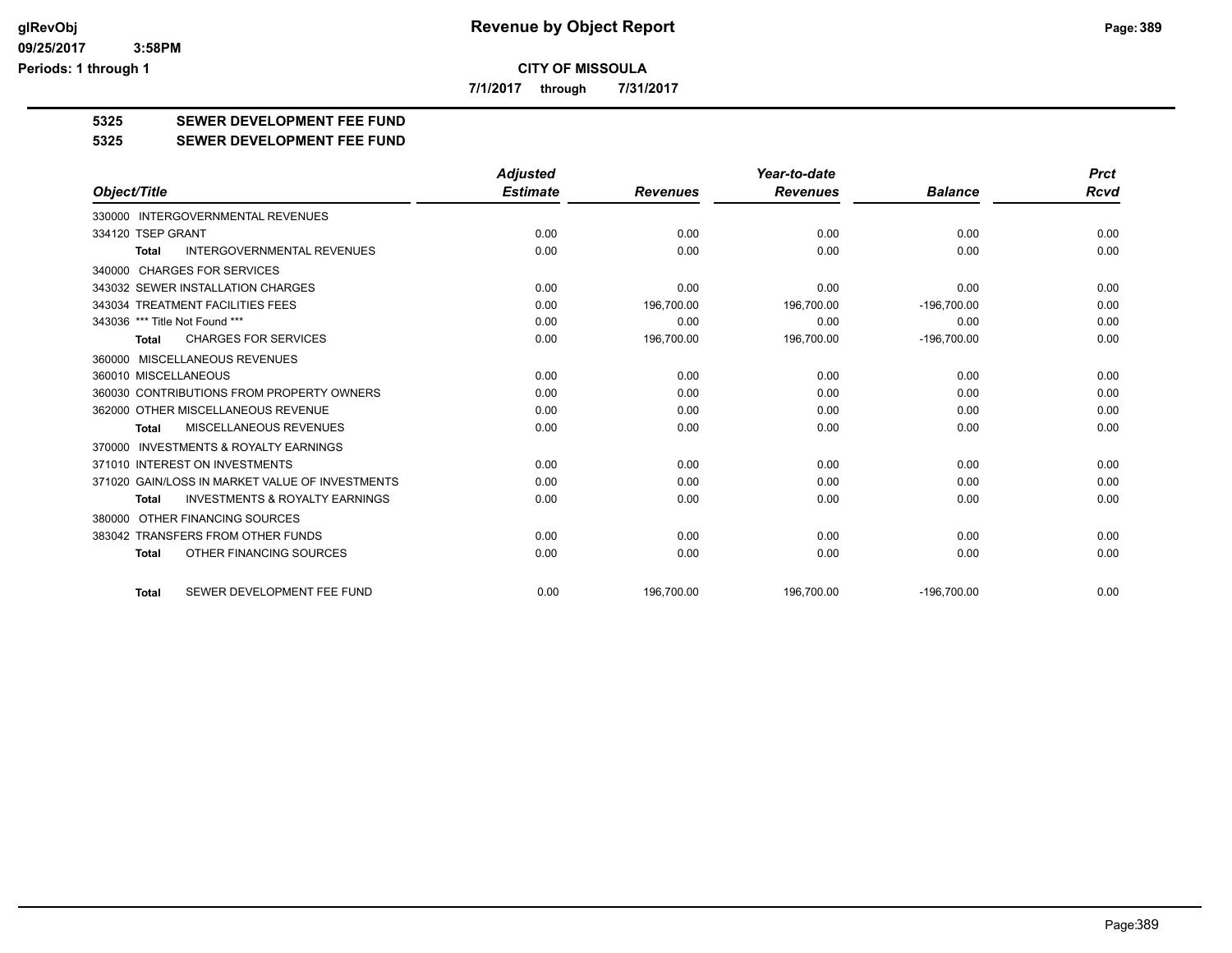**CITY OF MISSOULA**

**7/1/2017 through 7/31/2017**

### **5325 SEWER DEVELOPMENT FEE FUND**

|                                                    | <b>Adjusted</b> |                 | Year-to-date    |                | <b>Prct</b> |
|----------------------------------------------------|-----------------|-----------------|-----------------|----------------|-------------|
| Object/Title                                       | <b>Estimate</b> | <b>Revenues</b> | <b>Revenues</b> | <b>Balance</b> | Rcvd        |
| 330000 INTERGOVERNMENTAL REVENUES                  |                 |                 |                 |                |             |
| 334120 TSEP GRANT                                  | 0.00            | 0.00            | 0.00            | 0.00           | 0.00        |
| <b>INTERGOVERNMENTAL REVENUES</b><br><b>Total</b>  | 0.00            | 0.00            | 0.00            | 0.00           | 0.00        |
| 340000 CHARGES FOR SERVICES                        |                 |                 |                 |                |             |
| 343032 SEWER INSTALLATION CHARGES                  | 0.00            | 0.00            | 0.00            | 0.00           | 0.00        |
| 343034 TREATMENT FACILITIES FEES                   | 0.00            | 196,700.00      | 196,700.00      | $-196,700.00$  | 0.00        |
| 343036 *** Title Not Found ***                     | 0.00            | 0.00            | 0.00            | 0.00           | 0.00        |
| <b>Total</b><br><b>CHARGES FOR SERVICES</b>        | 0.00            | 196,700.00      | 196,700.00      | $-196,700.00$  | 0.00        |
| 360000 MISCELLANEOUS REVENUES                      |                 |                 |                 |                |             |
| 360010 MISCELLANEOUS                               | 0.00            | 0.00            | 0.00            | 0.00           | 0.00        |
| 360030 CONTRIBUTIONS FROM PROPERTY OWNERS          | 0.00            | 0.00            | 0.00            | 0.00           | 0.00        |
| 362000 OTHER MISCELLANEOUS REVENUE                 | 0.00            | 0.00            | 0.00            | 0.00           | 0.00        |
| MISCELLANEOUS REVENUES<br><b>Total</b>             | 0.00            | 0.00            | 0.00            | 0.00           | 0.00        |
| 370000 INVESTMENTS & ROYALTY EARNINGS              |                 |                 |                 |                |             |
| 371010 INTEREST ON INVESTMENTS                     | 0.00            | 0.00            | 0.00            | 0.00           | 0.00        |
| 371020 GAIN/LOSS IN MARKET VALUE OF INVESTMENT     | 0.00            | 0.00            | 0.00            | 0.00           | 0.00        |
| <b>INVESTMENTS &amp; ROYALTY EARNINGS</b><br>Total | 0.00            | 0.00            | 0.00            | 0.00           | 0.00        |
| 380000 OTHER FINANCING SOURCES                     |                 |                 |                 |                |             |
| 383042 TRANSFERS FROM OTHER FUNDS                  | 0.00            | 0.00            | 0.00            | 0.00           | 0.00        |
| OTHER FINANCING SOURCES<br><b>Total</b>            | 0.00            | 0.00            | 0.00            | 0.00           | 0.00        |
| SEWER DEVELOPMENT FEE FUND<br><b>Total</b>         | 0.00            | 196.700.00      | 196.700.00      | $-196.700.00$  | 0.00        |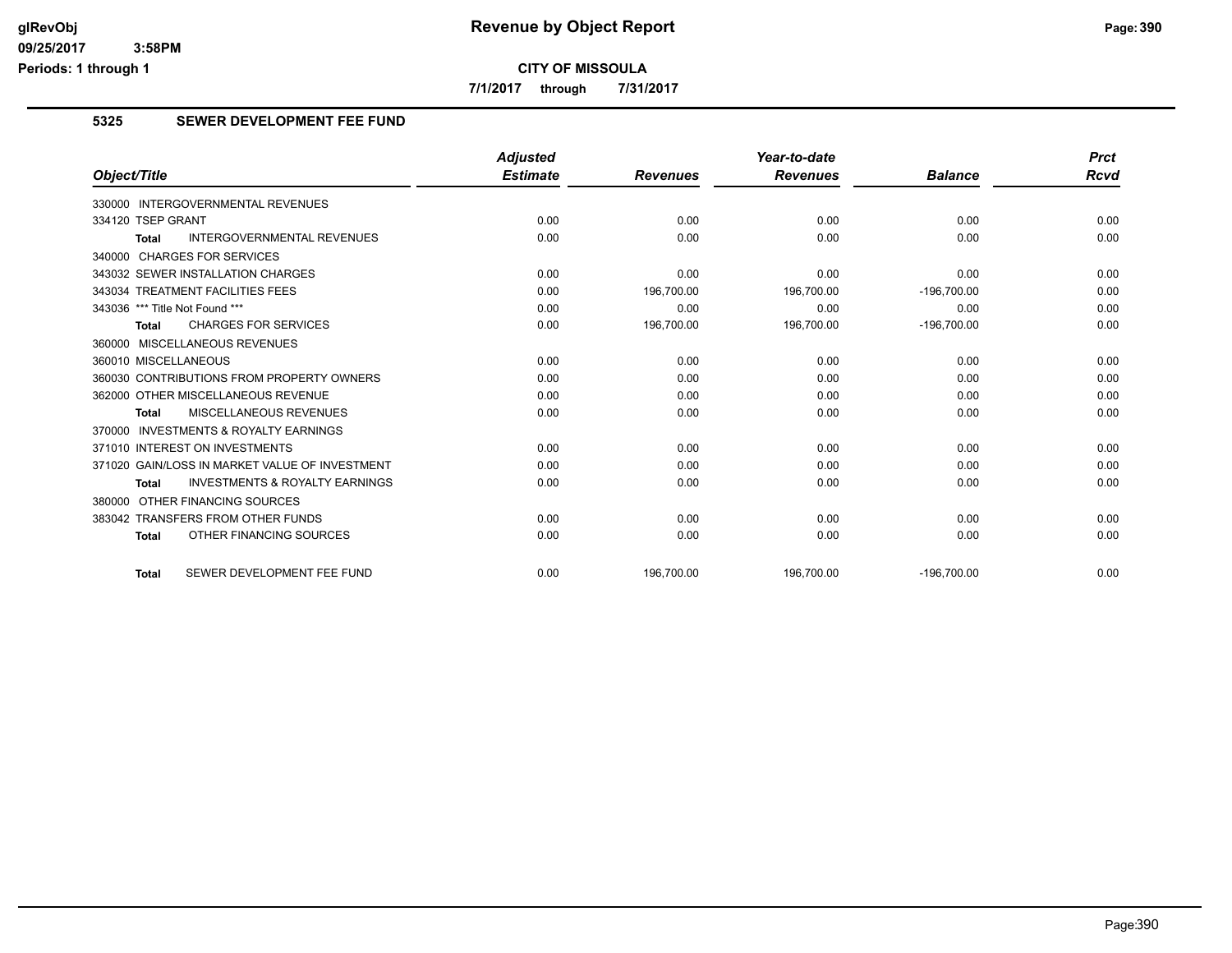**7/1/2017 through 7/31/2017**

**5340 SEWER CONSTRUCTION FUND**

**5340 SEWER CONSTRUCTION FUND**

|                                                    | <b>Adjusted</b> |                 | Year-to-date    |                | <b>Prct</b> |
|----------------------------------------------------|-----------------|-----------------|-----------------|----------------|-------------|
| Object/Title                                       | <b>Estimate</b> | <b>Revenues</b> | <b>Revenues</b> | <b>Balance</b> | <b>Rcvd</b> |
| 330000 INTERGOVERNMENTAL REVENUES                  |                 |                 |                 |                |             |
| 331090 EPA GRANT                                   | 0.00            | 0.00            | 0.00            | 0.00           | 0.00        |
| 334120 TSEP GRANT                                  | 0.00            | 0.00            | 0.00            | 0.00           | 0.00        |
| 334140 DNRC GRANT                                  | 0.00            | 0.00            | 0.00            | 0.00           | 0.00        |
| 337000 LOCAL GRANTS                                | 0.00            | 0.00            | 0.00            | 0.00           | 0.00        |
| <b>INTERGOVERNMENTAL REVENUES</b><br><b>Total</b>  | 0.00            | 0.00            | 0.00            | 0.00           | 0.00        |
| 340000 CHARGES FOR SERVICES                        |                 |                 |                 |                |             |
| 343032 SEWER INSTALLATION CHARGES                  | 0.00            | 0.00            | 0.00            | 0.00           | 0.00        |
| <b>CHARGES FOR SERVICES</b><br>Total               | 0.00            | 0.00            | 0.00            | 0.00           | 0.00        |
| 360000 MISCELLANEOUS REVENUES                      |                 |                 |                 |                |             |
| 360030 CONTRIBUTIONS FROM PROPERTY OWNERS          | 0.00            | 0.00            | 0.00            | 0.00           | 0.00        |
| 363020 PROPERTY ASSESSMENTS                        | 0.00            | 0.00            | 0.00            | 0.00           | 0.00        |
| 365000 DONATIONS                                   | 0.00            | 0.00            | 0.00            | 0.00           | 0.00        |
| <b>MISCELLANEOUS REVENUES</b><br><b>Total</b>      | 0.00            | 0.00            | 0.00            | 0.00           | 0.00        |
| 370000 INVESTMENTS & ROYALTY EARNINGS              |                 |                 |                 |                |             |
| 371010 INTEREST ON INVESTMENTS                     | 0.00            | 0.00            | 0.00            | 0.00           | 0.00        |
| 371020 GAIN/LOSS IN MARKET VALUE OF INVESTMENTS    | 0.00            | 0.00            | 0.00            | 0.00           | 0.00        |
| <b>INVESTMENTS &amp; ROYALTY EARNINGS</b><br>Total | 0.00            | 0.00            | 0.00            | 0.00           | 0.00        |
| 380000 OTHER FINANCING SOURCES                     |                 |                 |                 |                |             |
| 381002 SRF LOAN                                    | 0.00            | 0.00            | 0.00            | 0.00           | 0.00        |
| 381020 REVENUE BONDS                               | 0.00            | 0.00            | 0.00            | 0.00           | 0.00        |
| 383011 TRANS FR SID REVOLVING                      | 0.00            | 0.00            | 0.00            | 0.00           | 0.00        |
| 383024 TRANS FR SEWER CLEARING                     | 0.00            | 0.00            | 0.00            | 0.00           | 0.00        |
| 383025 TRANS FR SEWER R & D                        | 0.00            | 0.00            | 0.00            | 0.00           | 0.00        |
| 383026 TRANS FR CDBG                               | 0.00            | 0.00            | 0.00            | 0.00           | 0.00        |
| 383040 TRANSFER FROM CITY GRANTS                   | 0.00            | 0.00            | 0.00            | 0.00           | 0.00        |
| OTHER FINANCING SOURCES<br><b>Total</b>            | 0.00            | 0.00            | 0.00            | 0.00           | 0.00        |
| SEWER CONSTRUCTION FUND<br>Total                   | 0.00            | 0.00            | 0.00            | 0.00           | 0.00        |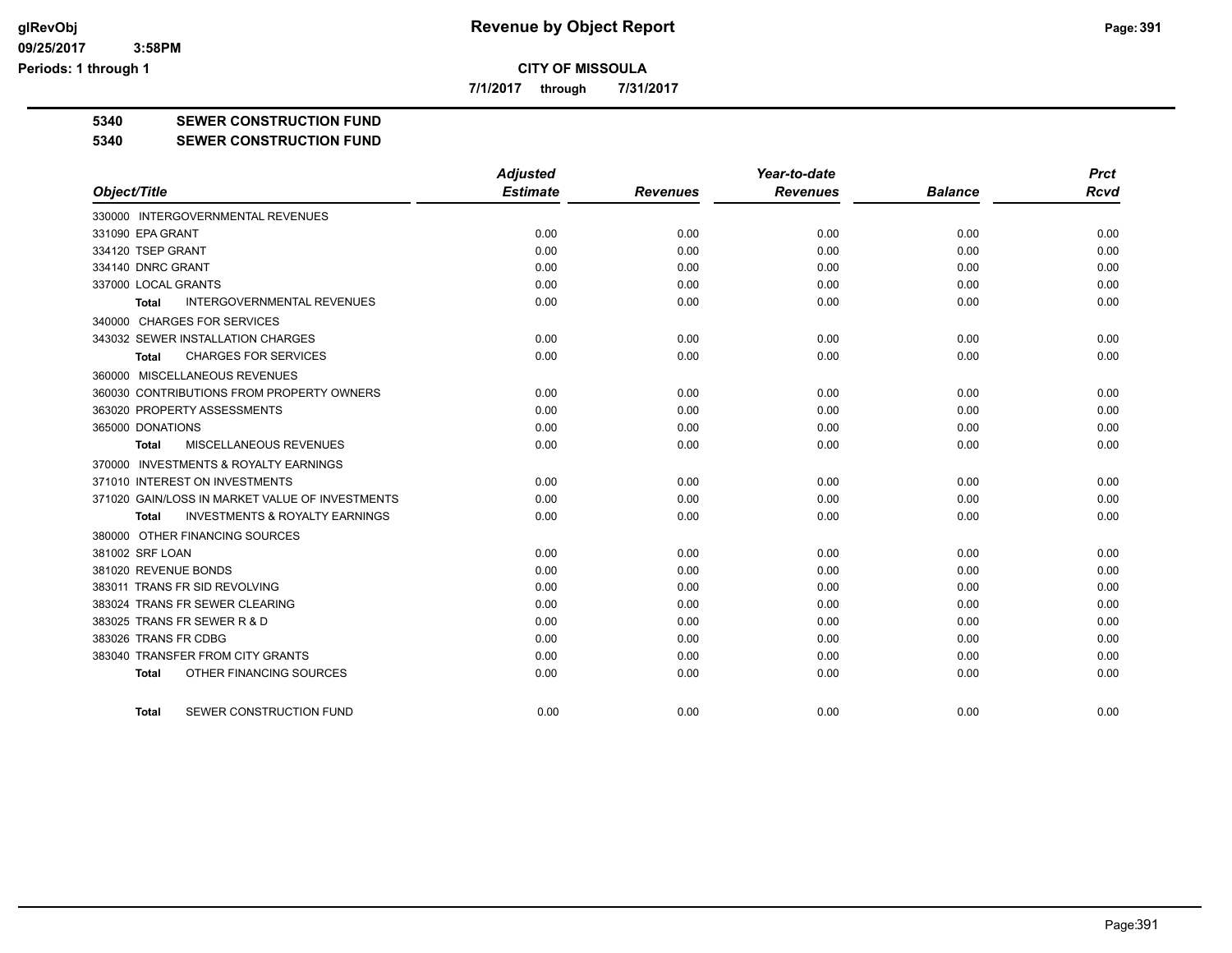**CITY OF MISSOULA**

**7/1/2017 through 7/31/2017**

### **5340 SEWER CONSTRUCTION FUND**

 **3:58PM**

|                                                    | <b>Adjusted</b> |                 | Year-to-date    |                | <b>Prct</b> |
|----------------------------------------------------|-----------------|-----------------|-----------------|----------------|-------------|
| Object/Title                                       | <b>Estimate</b> | <b>Revenues</b> | <b>Revenues</b> | <b>Balance</b> | <b>Rcvd</b> |
| 330000 INTERGOVERNMENTAL REVENUES                  |                 |                 |                 |                |             |
| 331090 EPA GRANT                                   | 0.00            | 0.00            | 0.00            | 0.00           | 0.00        |
| 334120 TSEP GRANT                                  | 0.00            | 0.00            | 0.00            | 0.00           | 0.00        |
| 334140 DNRC GRANT                                  | 0.00            | 0.00            | 0.00            | 0.00           | 0.00        |
| 337000 LOCAL GRANTS                                | 0.00            | 0.00            | 0.00            | 0.00           | 0.00        |
| <b>INTERGOVERNMENTAL REVENUES</b><br>Total         | 0.00            | 0.00            | 0.00            | 0.00           | 0.00        |
| 340000 CHARGES FOR SERVICES                        |                 |                 |                 |                |             |
| 343032 SEWER INSTALLATION CHARGES                  | 0.00            | 0.00            | 0.00            | 0.00           | 0.00        |
| <b>CHARGES FOR SERVICES</b><br><b>Total</b>        | 0.00            | 0.00            | 0.00            | 0.00           | 0.00        |
| 360000 MISCELLANEOUS REVENUES                      |                 |                 |                 |                |             |
| 360030 CONTRIBUTIONS FROM PROPERTY OWNERS          | 0.00            | 0.00            | 0.00            | 0.00           | 0.00        |
| 363020 PROPERTY ASSESSMENTS                        | 0.00            | 0.00            | 0.00            | 0.00           | 0.00        |
| 365000 DONATIONS                                   | 0.00            | 0.00            | 0.00            | 0.00           | 0.00        |
| MISCELLANEOUS REVENUES<br>Total                    | 0.00            | 0.00            | 0.00            | 0.00           | 0.00        |
| 370000 INVESTMENTS & ROYALTY EARNINGS              |                 |                 |                 |                |             |
| 371010 INTEREST ON INVESTMENTS                     | 0.00            | 0.00            | 0.00            | 0.00           | 0.00        |
| 371020 GAIN/LOSS IN MARKET VALUE OF INVESTMENT     | 0.00            | 0.00            | 0.00            | 0.00           | 0.00        |
| <b>INVESTMENTS &amp; ROYALTY EARNINGS</b><br>Total | 0.00            | 0.00            | 0.00            | 0.00           | 0.00        |
| 380000 OTHER FINANCING SOURCES                     |                 |                 |                 |                |             |
| 381002 SRF LOAN                                    | 0.00            | 0.00            | 0.00            | 0.00           | 0.00        |
| 381020 REVENUE BONDS                               | 0.00            | 0.00            | 0.00            | 0.00           | 0.00        |
| 383011 TRANS FR SID REVOLVING                      | 0.00            | 0.00            | 0.00            | 0.00           | 0.00        |
| 383024 TRANS FR SEWER CLEARING                     | 0.00            | 0.00            | 0.00            | 0.00           | 0.00        |
| 383025 TRANS FR SEWER R & D                        | 0.00            | 0.00            | 0.00            | 0.00           | 0.00        |
| 383026 TRANS FR CDBG                               | 0.00            | 0.00            | 0.00            | 0.00           | 0.00        |
| 383040 TRANSFER FROM CITY GRANTS                   | 0.00            | 0.00            | 0.00            | 0.00           | 0.00        |
| OTHER FINANCING SOURCES<br><b>Total</b>            | 0.00            | 0.00            | 0.00            | 0.00           | 0.00        |
| SEWER CONSTRUCTION FUND<br>Total                   | 0.00            | 0.00            | 0.00            | 0.00           | 0.00        |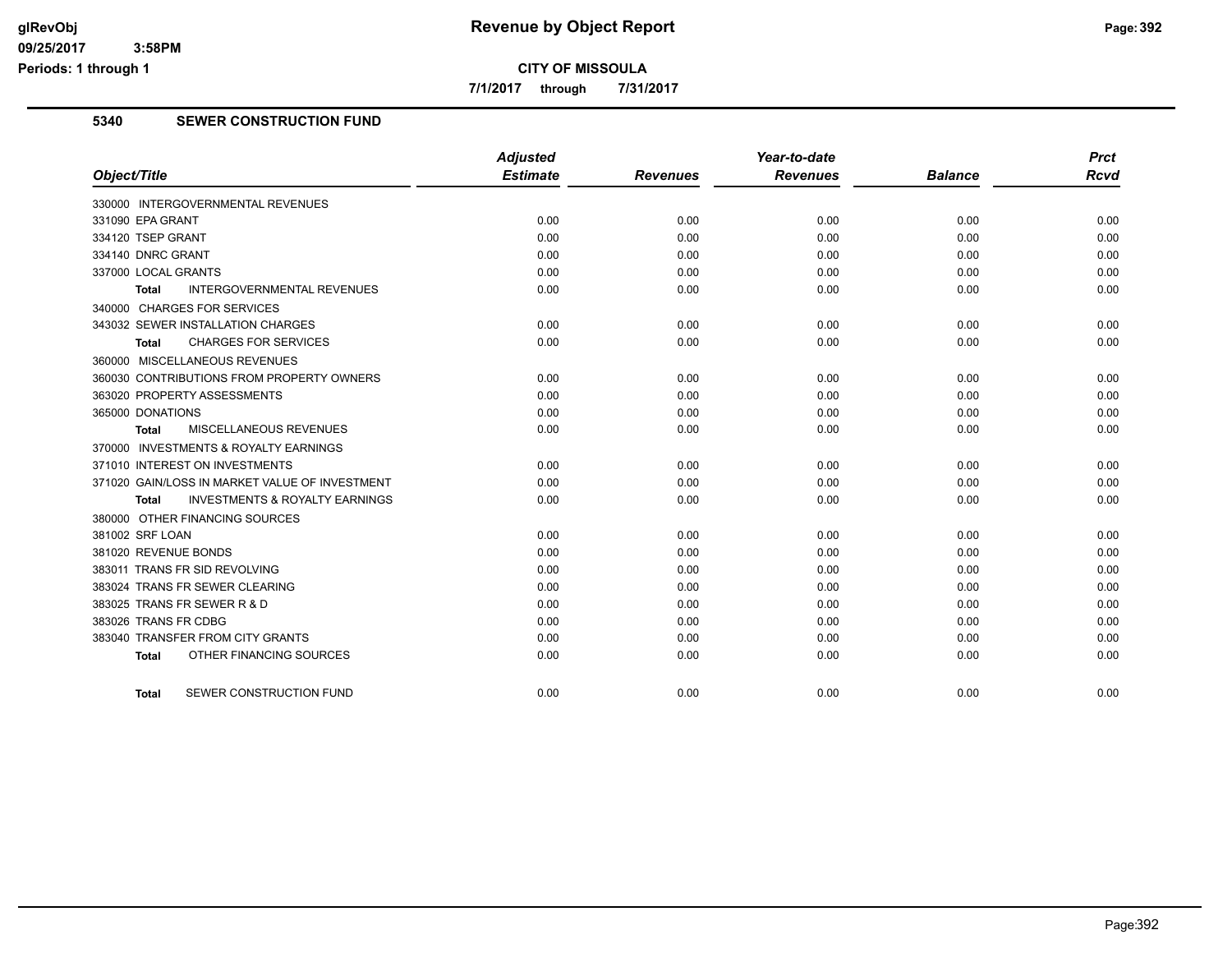**7/1/2017 through 7/31/2017**

# **5361 2001 SEWER REVENUE BONDS-DEBT SERVICE**

## **5361 2001 SEWER REVENUE BONDS-DEBT SERVICE**

|                                                     | <b>Adjusted</b> |                 | Year-to-date    |                | <b>Prct</b> |
|-----------------------------------------------------|-----------------|-----------------|-----------------|----------------|-------------|
| Object/Title                                        | <b>Estimate</b> | <b>Revenues</b> | <b>Revenues</b> | <b>Balance</b> | <b>Rcvd</b> |
| 340000 CHARGES FOR SERVICES                         |                 |                 |                 |                |             |
| 343031 SEWER SERVICE CHARGES                        | 0.00            | 0.00            | 0.00            | 0.00           | 0.00        |
| 343032 SEWER INSTALLATION CHARGES                   | 0.00            | 0.00            | 0.00            | 0.00           | 0.00        |
| 343035 SALE OF SEWER MATERIALS AND SUPPLIES         | 0.00            | 0.00            | 0.00            | 0.00           | 0.00        |
| <b>CHARGES FOR SERVICES</b><br>Total                | 0.00            | 0.00            | 0.00            | 0.00           | 0.00        |
| MISCELLANEOUS REVENUES<br>360000                    |                 |                 |                 |                |             |
| 360010 MISCELLANEOUS                                | 0.00            | 0.00            | 0.00            | 0.00           | 0.00        |
| <b>MISCELLANEOUS REVENUES</b><br><b>Total</b>       | 0.00            | 0.00            | 0.00            | 0.00           | 0.00        |
| <b>INVESTMENTS &amp; ROYALTY EARNINGS</b><br>370000 |                 |                 |                 |                |             |
| 371010 INTEREST ON INVESTMENTS                      | 0.00            | 0.00            | 0.00            | 0.00           | 0.00        |
| 371020 GAIN/LOSS IN MARKET VALUE OF INVESTMENTS     | 0.00            | 0.00            | 0.00            | 0.00           | 0.00        |
| <b>INVESTMENTS &amp; ROYALTY EARNINGS</b><br>Total  | 0.00            | 0.00            | 0.00            | 0.00           | 0.00        |
| OTHER FINANCING SOURCES<br>380000                   |                 |                 |                 |                |             |
| 382010 SALE OF FIXED ASSETS                         | 0.00            | 0.00            | 0.00            | 0.00           | 0.00        |
| 383024 TRANS FR SEWER CLEARING                      | 0.00            | 0.00            | 0.00            | 0.00           | 0.00        |
| OTHER FINANCING SOURCES<br><b>Total</b>             | 0.00            | 0.00            | 0.00            | 0.00           | 0.00        |
| 2001 SEWER REVENUE BONDS-DEBT SERVI<br><b>Total</b> | 0.00            | 0.00            | 0.00            | 0.00           | 0.00        |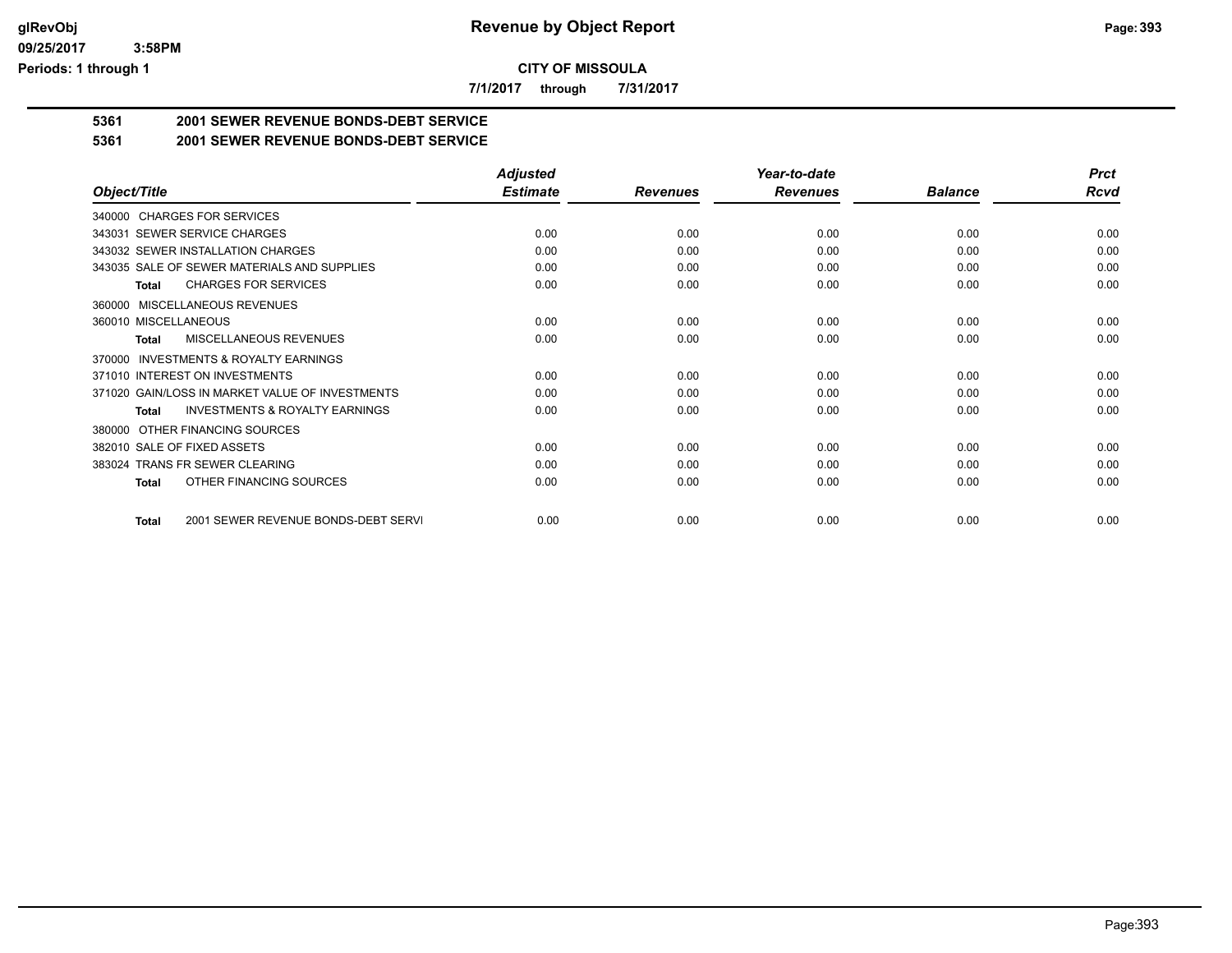**3:58PM**

**CITY OF MISSOULA**

**7/1/2017 through 7/31/2017**

### **5361 2001 SEWER REVENUE BONDS-DEBT SERVICE**

|                                                           | <b>Adjusted</b> |                 | Year-to-date    |                | <b>Prct</b> |
|-----------------------------------------------------------|-----------------|-----------------|-----------------|----------------|-------------|
| Object/Title                                              | <b>Estimate</b> | <b>Revenues</b> | <b>Revenues</b> | <b>Balance</b> | <b>Rcvd</b> |
| 340000 CHARGES FOR SERVICES                               |                 |                 |                 |                |             |
| 343031 SEWER SERVICE CHARGES                              | 0.00            | 0.00            | 0.00            | 0.00           | 0.00        |
| 343032 SEWER INSTALLATION CHARGES                         | 0.00            | 0.00            | 0.00            | 0.00           | 0.00        |
| 343035 SALE OF SEWER MATERIALS AND SUPPLIES               | 0.00            | 0.00            | 0.00            | 0.00           | 0.00        |
| <b>CHARGES FOR SERVICES</b><br><b>Total</b>               | 0.00            | 0.00            | 0.00            | 0.00           | 0.00        |
| 360000 MISCELLANEOUS REVENUES                             |                 |                 |                 |                |             |
| 360010 MISCELLANEOUS                                      | 0.00            | 0.00            | 0.00            | 0.00           | 0.00        |
| <b>MISCELLANEOUS REVENUES</b><br><b>Total</b>             | 0.00            | 0.00            | 0.00            | 0.00           | 0.00        |
| <b>INVESTMENTS &amp; ROYALTY EARNINGS</b><br>370000       |                 |                 |                 |                |             |
| 371010 INTEREST ON INVESTMENTS                            | 0.00            | 0.00            | 0.00            | 0.00           | 0.00        |
| 371020 GAIN/LOSS IN MARKET VALUE OF INVESTMENT            | 0.00            | 0.00            | 0.00            | 0.00           | 0.00        |
| <b>INVESTMENTS &amp; ROYALTY EARNINGS</b><br><b>Total</b> | 0.00            | 0.00            | 0.00            | 0.00           | 0.00        |
| OTHER FINANCING SOURCES<br>380000                         |                 |                 |                 |                |             |
| 382010 SALE OF FIXED ASSETS                               | 0.00            | 0.00            | 0.00            | 0.00           | 0.00        |
| 383024 TRANS FR SEWER CLEARING                            | 0.00            | 0.00            | 0.00            | 0.00           | 0.00        |
| OTHER FINANCING SOURCES<br><b>Total</b>                   | 0.00            | 0.00            | 0.00            | 0.00           | 0.00        |
| 2001 SEWER REVENUE BONDS-DEBT SERV<br><b>Total</b>        | 0.00            | 0.00            | 0.00            | 0.00           | 0.00        |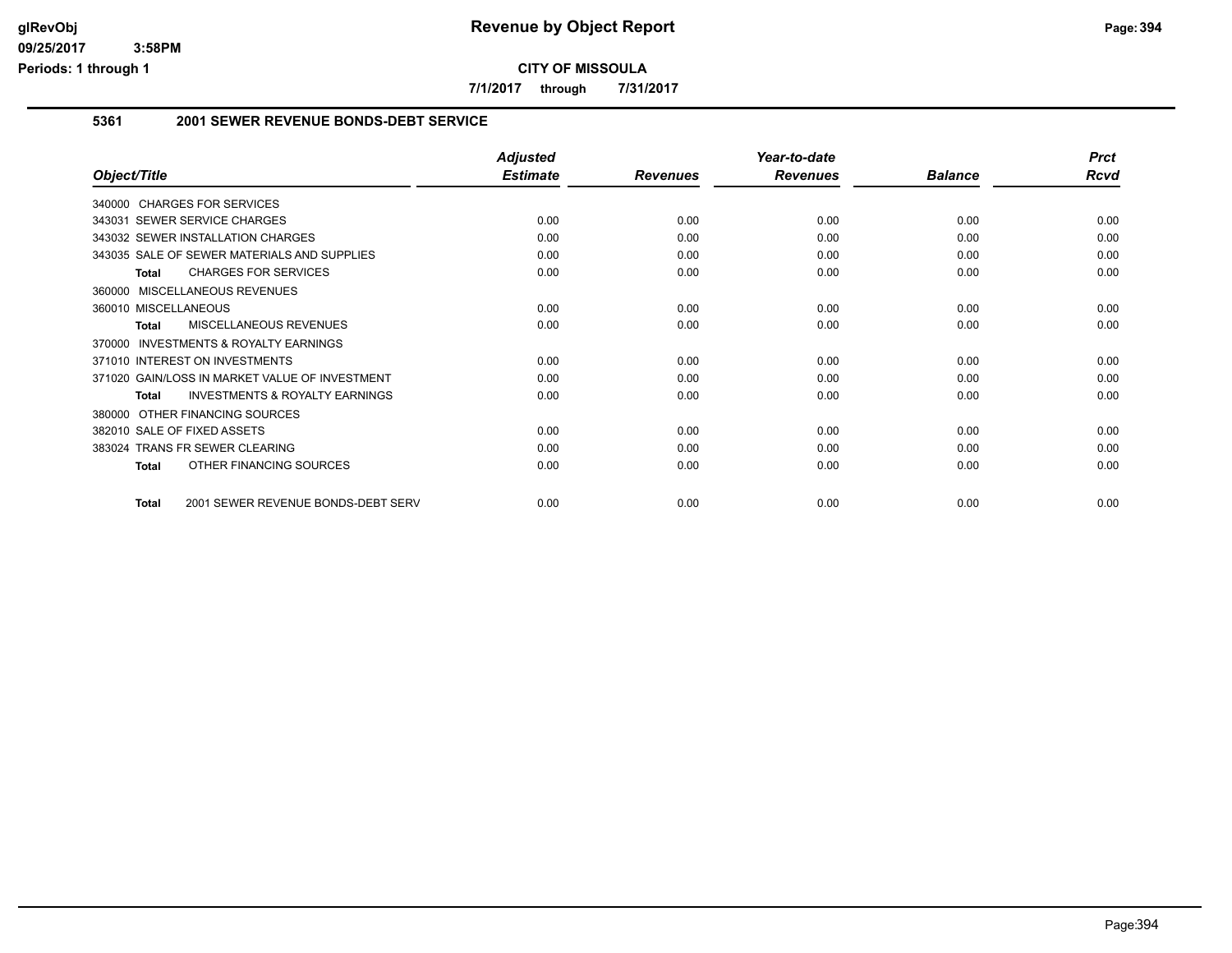**09/25/2017 3:58PM Periods: 1 through 1**

**CITY OF MISSOULA**

**7/1/2017 through 7/31/2017**

# **5362 00 SEWER REVENUE BOND - SERIES B DEBT SE**

**5362 00 SEWER REVENUE BOND - SERIES B DEBT SE**

|                                                      | <b>Adjusted</b> |                 | Year-to-date    |                | <b>Prct</b> |
|------------------------------------------------------|-----------------|-----------------|-----------------|----------------|-------------|
| Object/Title                                         | <b>Estimate</b> | <b>Revenues</b> | <b>Revenues</b> | <b>Balance</b> | <b>Rcvd</b> |
| 340000 CHARGES FOR SERVICES                          |                 |                 |                 |                |             |
| 343032 SEWER INSTALLATION CHARGES                    | 0.00            | 0.00            | 0.00            | 0.00           | 0.00        |
| <b>CHARGES FOR SERVICES</b><br>Total                 | 0.00            | 0.00            | 0.00            | 0.00           | 0.00        |
| 360000 MISCELLANEOUS REVENUES                        |                 |                 |                 |                |             |
| 360010 MISCELLANEOUS                                 | 0.00            | 0.00            | 0.00            | 0.00           | 0.00        |
| MISCELLANEOUS REVENUES<br>Total                      | 0.00            | 0.00            | 0.00            | 0.00           | 0.00        |
| 370000 INVESTMENTS & ROYALTY EARNINGS                |                 |                 |                 |                |             |
| 371010 INTEREST ON INVESTMENTS                       | 0.00            | 0.00            | 0.00            | 0.00           | 0.00        |
| 371020 GAIN/LOSS IN MARKET VALUE OF INVESTMENTS      | 0.00            | 0.00            | 0.00            | 0.00           | 0.00        |
| <b>INVESTMENTS &amp; ROYALTY EARNINGS</b><br>Total   | 0.00            | 0.00            | 0.00            | 0.00           | 0.00        |
| 380000 OTHER FINANCING SOURCES                       |                 |                 |                 |                |             |
| 383024 TRANS FR SEWER CLEARING                       | 0.00            | 0.00            | 0.00            | 0.00           | 0.00        |
| OTHER FINANCING SOURCES<br>Total                     | 0.00            | 0.00            | 0.00            | 0.00           | 0.00        |
|                                                      |                 |                 |                 |                |             |
| 00 SEWER REVENUE BOND - SERIES B DEB<br><b>Total</b> | 0.00            | 0.00            | 0.00            | 0.00           | 0.00        |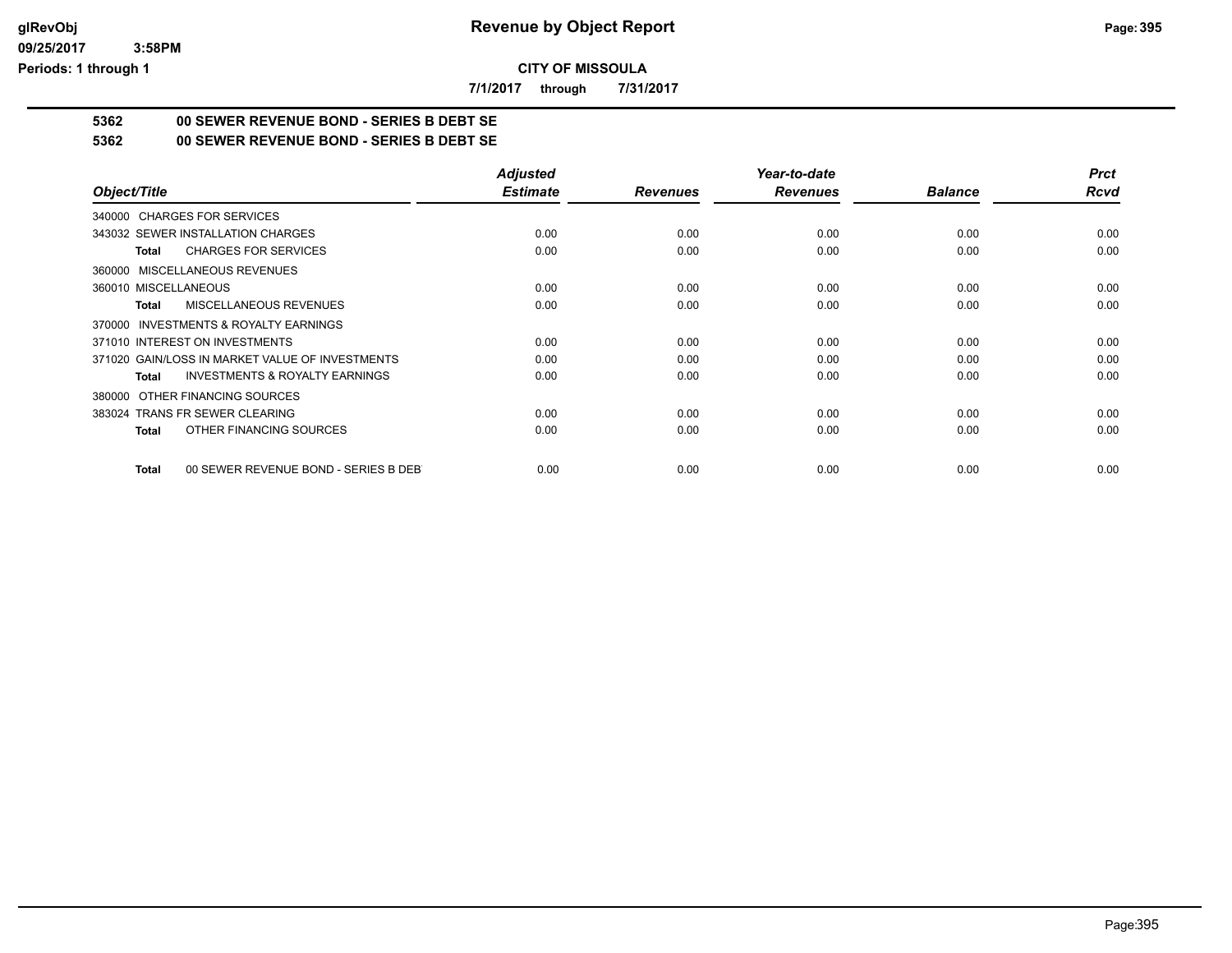**3:58PM**

**CITY OF MISSOULA**

**7/1/2017 through 7/31/2017**

### **5362 00 SEWER REVENUE BOND - SERIES B DEBT SE**

| Object/Title                                              | <b>Adjusted</b><br><b>Estimate</b> | <b>Revenues</b> | Year-to-date<br><b>Revenues</b> | <b>Balance</b> | <b>Prct</b><br><b>Rcvd</b> |
|-----------------------------------------------------------|------------------------------------|-----------------|---------------------------------|----------------|----------------------------|
| 340000 CHARGES FOR SERVICES                               |                                    |                 |                                 |                |                            |
| 343032 SEWER INSTALLATION CHARGES                         | 0.00                               | 0.00            | 0.00                            | 0.00           | 0.00                       |
| <b>CHARGES FOR SERVICES</b><br><b>Total</b>               | 0.00                               | 0.00            | 0.00                            | 0.00           | 0.00                       |
| 360000 MISCELLANEOUS REVENUES                             |                                    |                 |                                 |                |                            |
| 360010 MISCELLANEOUS                                      | 0.00                               | 0.00            | 0.00                            | 0.00           | 0.00                       |
| <b>MISCELLANEOUS REVENUES</b><br><b>Total</b>             | 0.00                               | 0.00            | 0.00                            | 0.00           | 0.00                       |
| 370000 INVESTMENTS & ROYALTY EARNINGS                     |                                    |                 |                                 |                |                            |
| 371010 INTEREST ON INVESTMENTS                            | 0.00                               | 0.00            | 0.00                            | 0.00           | 0.00                       |
| 371020 GAIN/LOSS IN MARKET VALUE OF INVESTMENT            | 0.00                               | 0.00            | 0.00                            | 0.00           | 0.00                       |
| <b>INVESTMENTS &amp; ROYALTY EARNINGS</b><br><b>Total</b> | 0.00                               | 0.00            | 0.00                            | 0.00           | 0.00                       |
| 380000 OTHER FINANCING SOURCES                            |                                    |                 |                                 |                |                            |
| 383024 TRANS FR SEWER CLEARING                            | 0.00                               | 0.00            | 0.00                            | 0.00           | 0.00                       |
| OTHER FINANCING SOURCES<br><b>Total</b>                   | 0.00                               | 0.00            | 0.00                            | 0.00           | 0.00                       |
| 00 SEWER REVENUE BOND - SERIES B DEE<br><b>Total</b>      | 0.00                               | 0.00            | 0.00                            | 0.00           | 0.00                       |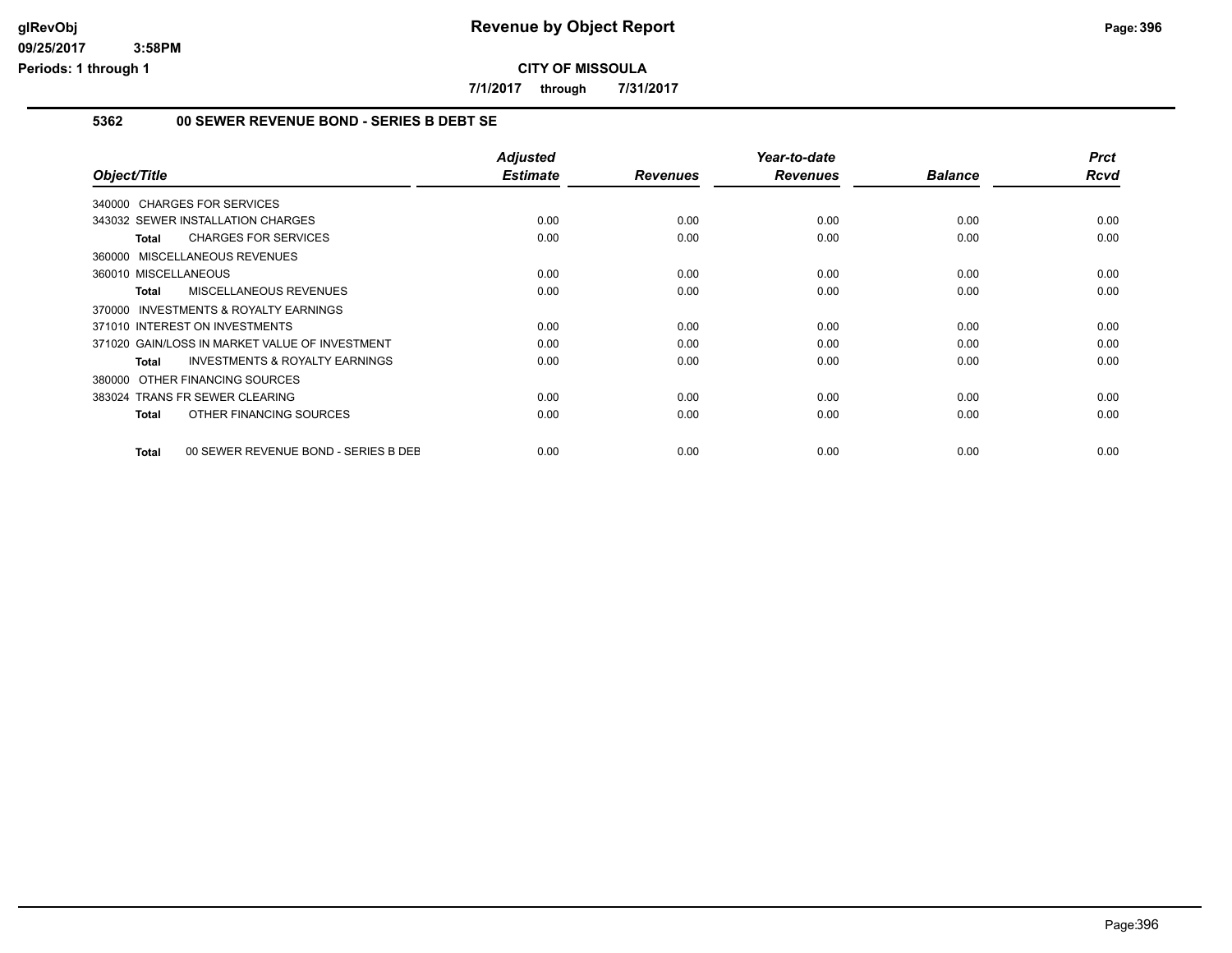**09/25/2017 3:58PM Periods: 1 through 1**

**CITY OF MISSOULA**

**7/1/2017 through 7/31/2017**

## **5364 92 SEWER REVENUE BOND - SERIES B DEBT S**

## **5364 92 SEWER REVENUE BOND - SERIES B DEBT S**

|                                                      | <b>Adjusted</b> |                 | Year-to-date    |                | <b>Prct</b> |
|------------------------------------------------------|-----------------|-----------------|-----------------|----------------|-------------|
| Object/Title                                         | <b>Estimate</b> | <b>Revenues</b> | <b>Revenues</b> | <b>Balance</b> | <b>Rcvd</b> |
| 340000 CHARGES FOR SERVICES                          |                 |                 |                 |                |             |
| 343032 SEWER INSTALLATION CHARGES                    | 0.00            | 0.00            | 0.00            | 0.00           | 0.00        |
| <b>CHARGES FOR SERVICES</b><br>Total                 | 0.00            | 0.00            | 0.00            | 0.00           | 0.00        |
| 370000 INVESTMENTS & ROYALTY EARNINGS                |                 |                 |                 |                |             |
| 371010 INTEREST ON INVESTMENTS                       | 0.00            | 0.00            | 0.00            | 0.00           | 0.00        |
| 371020 GAIN/LOSS IN MARKET VALUE OF INVESTMENTS      | 0.00            | 0.00            | 0.00            | 0.00           | 0.00        |
| <b>INVESTMENTS &amp; ROYALTY EARNINGS</b><br>Total   | 0.00            | 0.00            | 0.00            | 0.00           | 0.00        |
| 380000 OTHER FINANCING SOURCES                       |                 |                 |                 |                |             |
| 383024 TRANS FR SEWER CLEARING                       | 0.00            | 0.00            | 0.00            | 0.00           | 0.00        |
| 383042 TRANSFERS FROM OTHER FUNDS                    | 0.00            | 0.00            | 0.00            | 0.00           | 0.00        |
| OTHER FINANCING SOURCES<br><b>Total</b>              | 0.00            | 0.00            | 0.00            | 0.00           | 0.00        |
| 92 SEWER REVENUE BOND - SERIES B DEE<br><b>Total</b> | 0.00            | 0.00            | 0.00            | 0.00           | 0.00        |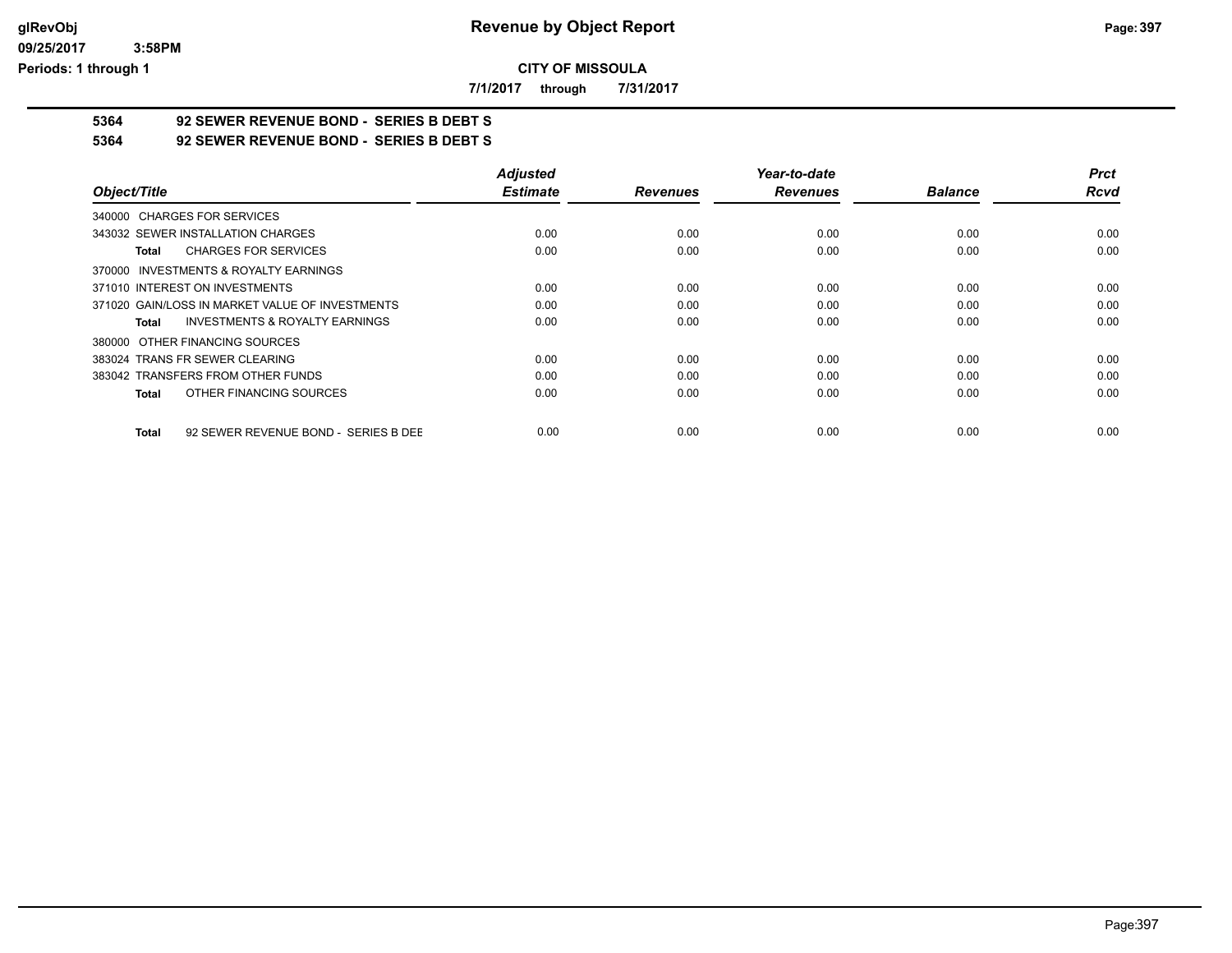**7/1/2017 through 7/31/2017**

#### **5364 92 SEWER REVENUE BOND - SERIES B DEBT S**

| Object/Title                                         | <b>Adjusted</b><br><b>Estimate</b> | <b>Revenues</b> | Year-to-date<br><b>Revenues</b> | <b>Balance</b> | <b>Prct</b><br>Rcvd |
|------------------------------------------------------|------------------------------------|-----------------|---------------------------------|----------------|---------------------|
| 340000 CHARGES FOR SERVICES                          |                                    |                 |                                 |                |                     |
| 343032 SEWER INSTALLATION CHARGES                    | 0.00                               | 0.00            | 0.00                            | 0.00           | 0.00                |
| <b>CHARGES FOR SERVICES</b><br>Total                 | 0.00                               | 0.00            | 0.00                            | 0.00           | 0.00                |
| INVESTMENTS & ROYALTY EARNINGS<br>370000             |                                    |                 |                                 |                |                     |
| 371010 INTEREST ON INVESTMENTS                       | 0.00                               | 0.00            | 0.00                            | 0.00           | 0.00                |
| 371020 GAIN/LOSS IN MARKET VALUE OF INVESTMENT       | 0.00                               | 0.00            | 0.00                            | 0.00           | 0.00                |
| <b>INVESTMENTS &amp; ROYALTY EARNINGS</b><br>Total   | 0.00                               | 0.00            | 0.00                            | 0.00           | 0.00                |
| 380000 OTHER FINANCING SOURCES                       |                                    |                 |                                 |                |                     |
| 383024 TRANS FR SEWER CLEARING                       | 0.00                               | 0.00            | 0.00                            | 0.00           | 0.00                |
| 383042 TRANSFERS FROM OTHER FUNDS                    | 0.00                               | 0.00            | 0.00                            | 0.00           | 0.00                |
| OTHER FINANCING SOURCES<br>Total                     | 0.00                               | 0.00            | 0.00                            | 0.00           | 0.00                |
| 92 SEWER REVENUE BOND - SERIES B DEI<br><b>Total</b> | 0.00                               | 0.00            | 0.00                            | 0.00           | 0.00                |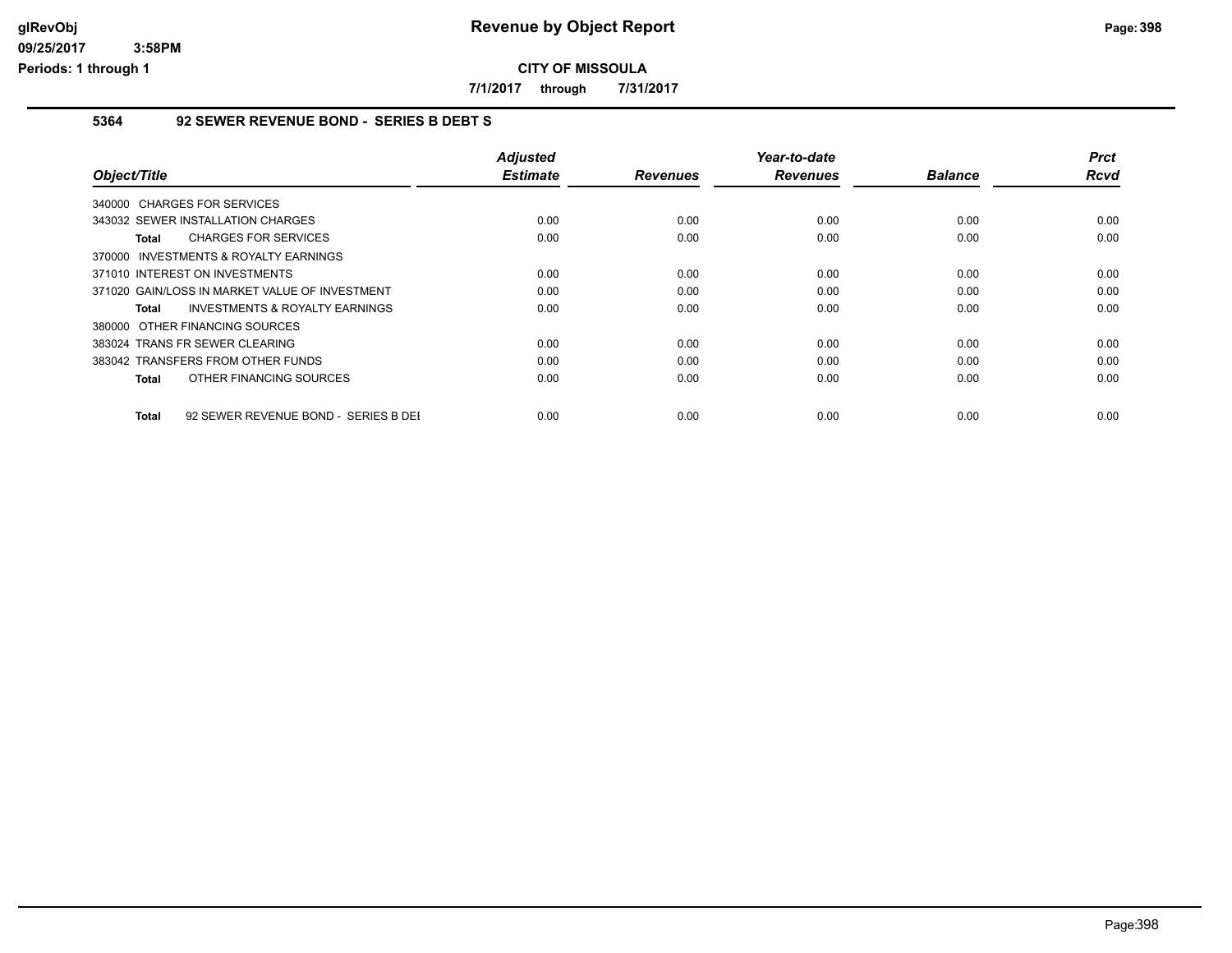**CITY OF MISSOULA**

**7/1/2017 through 7/31/2017**

# **5365 99 SEWER REVENUE BONDS DEBT SERVICE FUND**

## **5365 99 SEWER REVENUE BONDS DEBT SERVICE FUND**

| Object/Title                                        | <b>Adjusted</b><br><b>Estimate</b> | <b>Revenues</b> | Year-to-date<br><b>Revenues</b> | <b>Balance</b> | <b>Prct</b><br><b>Rcvd</b> |
|-----------------------------------------------------|------------------------------------|-----------------|---------------------------------|----------------|----------------------------|
| 340000 CHARGES FOR SERVICES                         |                                    |                 |                                 |                |                            |
| 343032 SEWER INSTALLATION CHARGES                   | 0.00                               | 0.00            | 0.00                            | 0.00           | 0.00                       |
| <b>CHARGES FOR SERVICES</b><br>Total                | 0.00                               | 0.00            | 0.00                            | 0.00           | 0.00                       |
| 370000 INVESTMENTS & ROYALTY EARNINGS               |                                    |                 |                                 |                |                            |
| 371010 INTEREST ON INVESTMENTS                      | 0.00                               | 0.00            | 0.00                            | 0.00           | 0.00                       |
| 371020 GAIN/LOSS IN MARKET VALUE OF INVESTMENTS     | 0.00                               | 0.00            | 0.00                            | 0.00           | 0.00                       |
| <b>INVESTMENTS &amp; ROYALTY EARNINGS</b><br>Total  | 0.00                               | 0.00            | 0.00                            | 0.00           | 0.00                       |
| OTHER FINANCING SOURCES<br>380000                   |                                    |                 |                                 |                |                            |
| 383024 TRANS FR SEWER CLEARING                      | 0.00                               | 0.00            | 0.00                            | 0.00           | 0.00                       |
| OTHER FINANCING SOURCES<br><b>Total</b>             | 0.00                               | 0.00            | 0.00                            | 0.00           | 0.00                       |
| 99 SEWER REVENUE BONDS DEBT SERVICE<br><b>Total</b> | 0.00                               | 0.00            | 0.00                            | 0.00           | 0.00                       |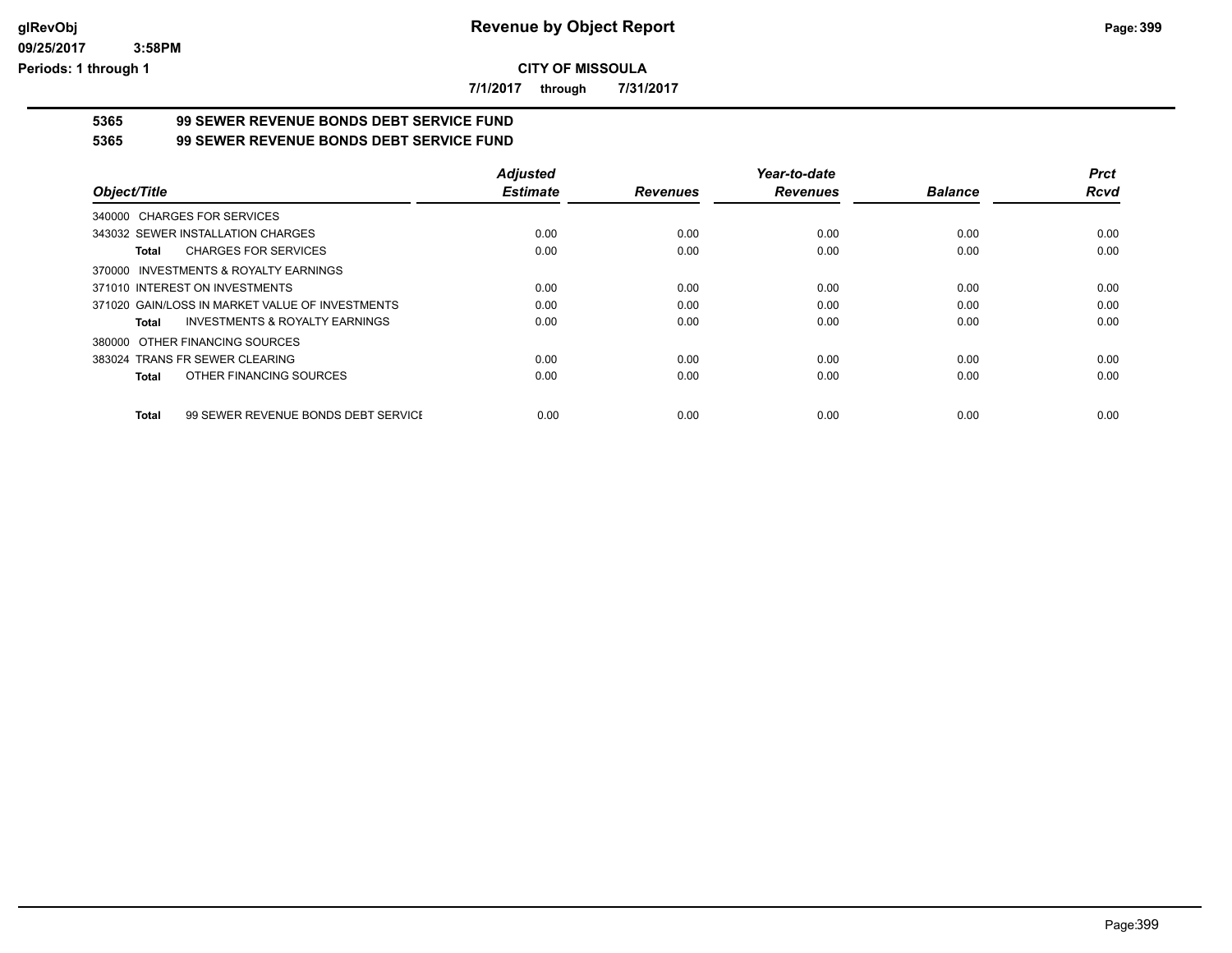**7/1/2017 through 7/31/2017**

#### **5365 99 SEWER REVENUE BONDS DEBT SERVICE FUND**

|                                                    | <b>Adjusted</b> |                 | Year-to-date    |                | <b>Prct</b> |
|----------------------------------------------------|-----------------|-----------------|-----------------|----------------|-------------|
| Object/Title                                       | <b>Estimate</b> | <b>Revenues</b> | <b>Revenues</b> | <b>Balance</b> | <b>Rcvd</b> |
| 340000 CHARGES FOR SERVICES                        |                 |                 |                 |                |             |
| 343032 SEWER INSTALLATION CHARGES                  | 0.00            | 0.00            | 0.00            | 0.00           | 0.00        |
| <b>CHARGES FOR SERVICES</b><br>Total               | 0.00            | 0.00            | 0.00            | 0.00           | 0.00        |
| 370000 INVESTMENTS & ROYALTY EARNINGS              |                 |                 |                 |                |             |
| 371010 INTEREST ON INVESTMENTS                     | 0.00            | 0.00            | 0.00            | 0.00           | 0.00        |
| 371020 GAIN/LOSS IN MARKET VALUE OF INVESTMENT     | 0.00            | 0.00            | 0.00            | 0.00           | 0.00        |
| <b>INVESTMENTS &amp; ROYALTY EARNINGS</b><br>Total | 0.00            | 0.00            | 0.00            | 0.00           | 0.00        |
| 380000 OTHER FINANCING SOURCES                     |                 |                 |                 |                |             |
| 383024 TRANS FR SEWER CLEARING                     | 0.00            | 0.00            | 0.00            | 0.00           | 0.00        |
| OTHER FINANCING SOURCES<br>Total                   | 0.00            | 0.00            | 0.00            | 0.00           | 0.00        |
| <b>Total</b><br>99 SEWER REVENUE BONDS DEBT SERVIC | 0.00            | 0.00            | 0.00            | 0.00           | 0.00        |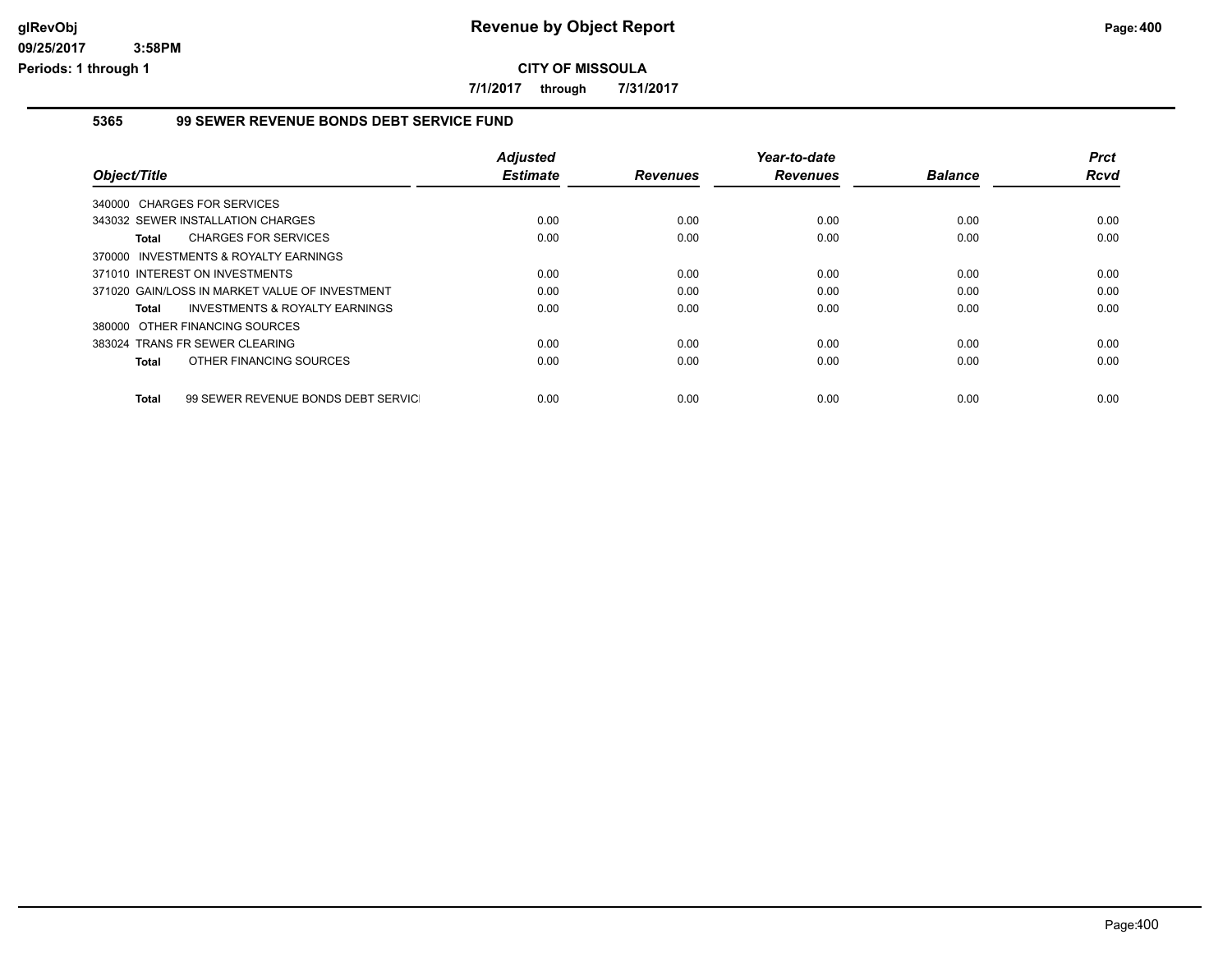**09/25/2017 3:58PM Periods: 1 through 1**

**CITY OF MISSOULA**

**7/1/2017 through 7/31/2017**

## **5367 92 SEWER REVENUE BOND - SERIES B BOND RE**

**5367 92 SEWER REVENUE BOND - SERIES B BOND RE**

|                                                    | <b>Adjusted</b> |                 | Year-to-date    |                | <b>Prct</b> |
|----------------------------------------------------|-----------------|-----------------|-----------------|----------------|-------------|
| Object/Title                                       | <b>Estimate</b> | <b>Revenues</b> | <b>Revenues</b> | <b>Balance</b> | <b>Rcvd</b> |
| 370000 INVESTMENTS & ROYALTY EARNINGS              |                 |                 |                 |                |             |
| 371010 INTEREST ON INVESTMENTS                     | 0.00            | 0.00            | 0.00            | 0.00           | 0.00        |
| 371020 GAIN/LOSS IN MARKET VALUE OF INVESTMENTS    | 0.00            | 0.00            | 0.00            | 0.00           | 0.00        |
| <b>INVESTMENTS &amp; ROYALTY EARNINGS</b><br>Total | 0.00            | 0.00            | 0.00            | 0.00           | 0.00        |
| 380000 OTHER FINANCING SOURCES                     |                 |                 |                 |                |             |
| 383042 TRANSFERS FROM OTHER FUNDS                  | 0.00            | 0.00            | 0.00            | 0.00           | 0.00        |
| OTHER FINANCING SOURCES<br>Total                   | 0.00            | 0.00            | 0.00            | 0.00           | 0.00        |
|                                                    |                 |                 |                 |                |             |
| 92 SEWER REVENUE BOND - SERIES B BON<br>Total      | 0.00            | 0.00            | 0.00            | 0.00           | 0.00        |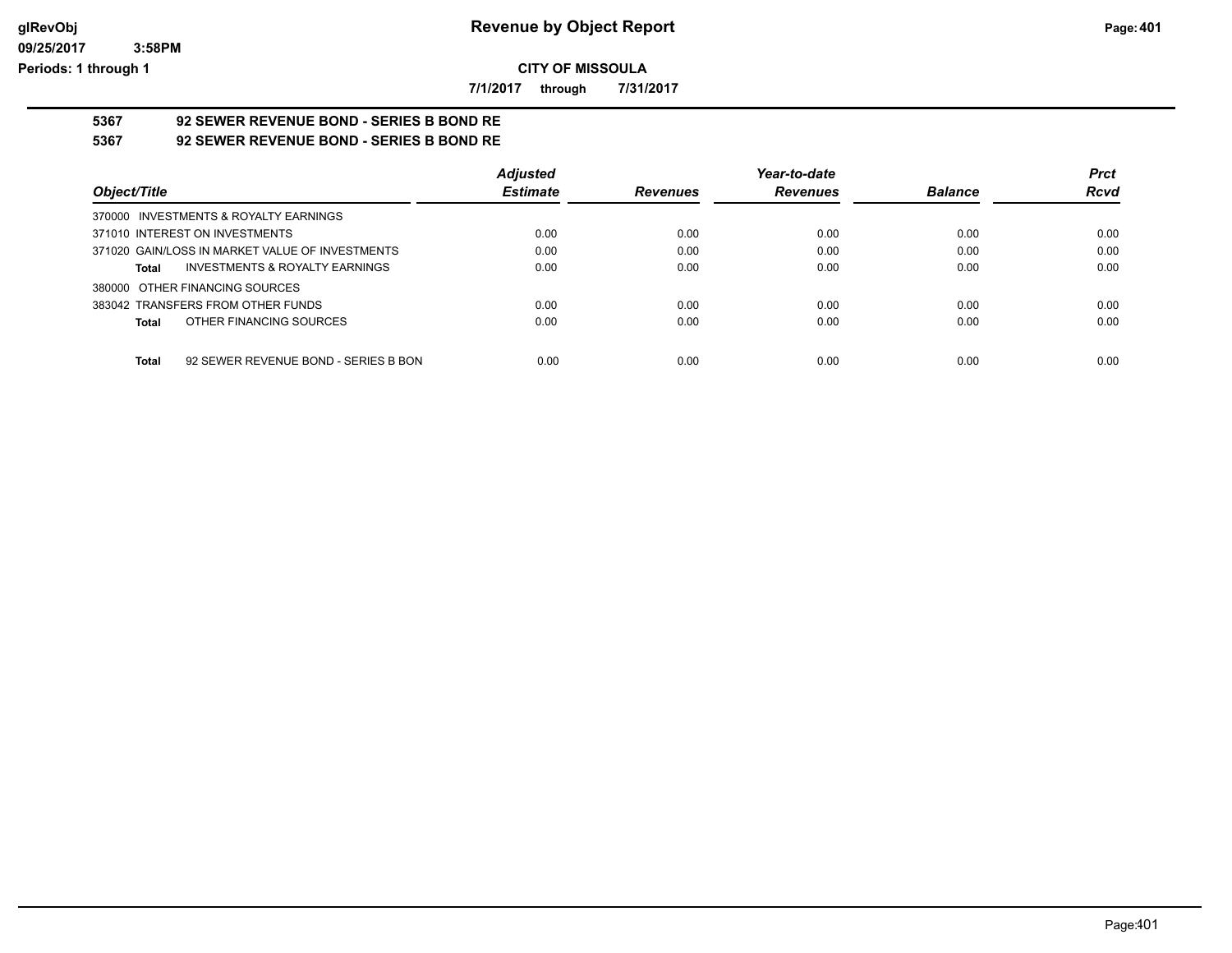**CITY OF MISSOULA**

**7/1/2017 through 7/31/2017**

#### **5367 92 SEWER REVENUE BOND - SERIES B BOND RE**

| Object/Title                                         | <b>Adjusted</b><br><b>Estimate</b> | <b>Revenues</b> | Year-to-date<br><b>Revenues</b> | <b>Balance</b> | <b>Prct</b><br><b>Rcvd</b> |
|------------------------------------------------------|------------------------------------|-----------------|---------------------------------|----------------|----------------------------|
| 370000 INVESTMENTS & ROYALTY EARNINGS                |                                    |                 |                                 |                |                            |
| 371010 INTEREST ON INVESTMENTS                       | 0.00                               | 0.00            | 0.00                            | 0.00           | 0.00                       |
| 371020 GAIN/LOSS IN MARKET VALUE OF INVESTMENT       | 0.00                               | 0.00            | 0.00                            | 0.00           | 0.00                       |
| INVESTMENTS & ROYALTY EARNINGS<br><b>Total</b>       | 0.00                               | 0.00            | 0.00                            | 0.00           | 0.00                       |
| 380000 OTHER FINANCING SOURCES                       |                                    |                 |                                 |                |                            |
| 383042 TRANSFERS FROM OTHER FUNDS                    | 0.00                               | 0.00            | 0.00                            | 0.00           | 0.00                       |
| OTHER FINANCING SOURCES<br><b>Total</b>              | 0.00                               | 0.00            | 0.00                            | 0.00           | 0.00                       |
|                                                      |                                    |                 |                                 |                |                            |
| <b>Total</b><br>92 SEWER REVENUE BOND - SERIES B BON | 0.00                               | 0.00            | 0.00                            | 0.00           | 0.00                       |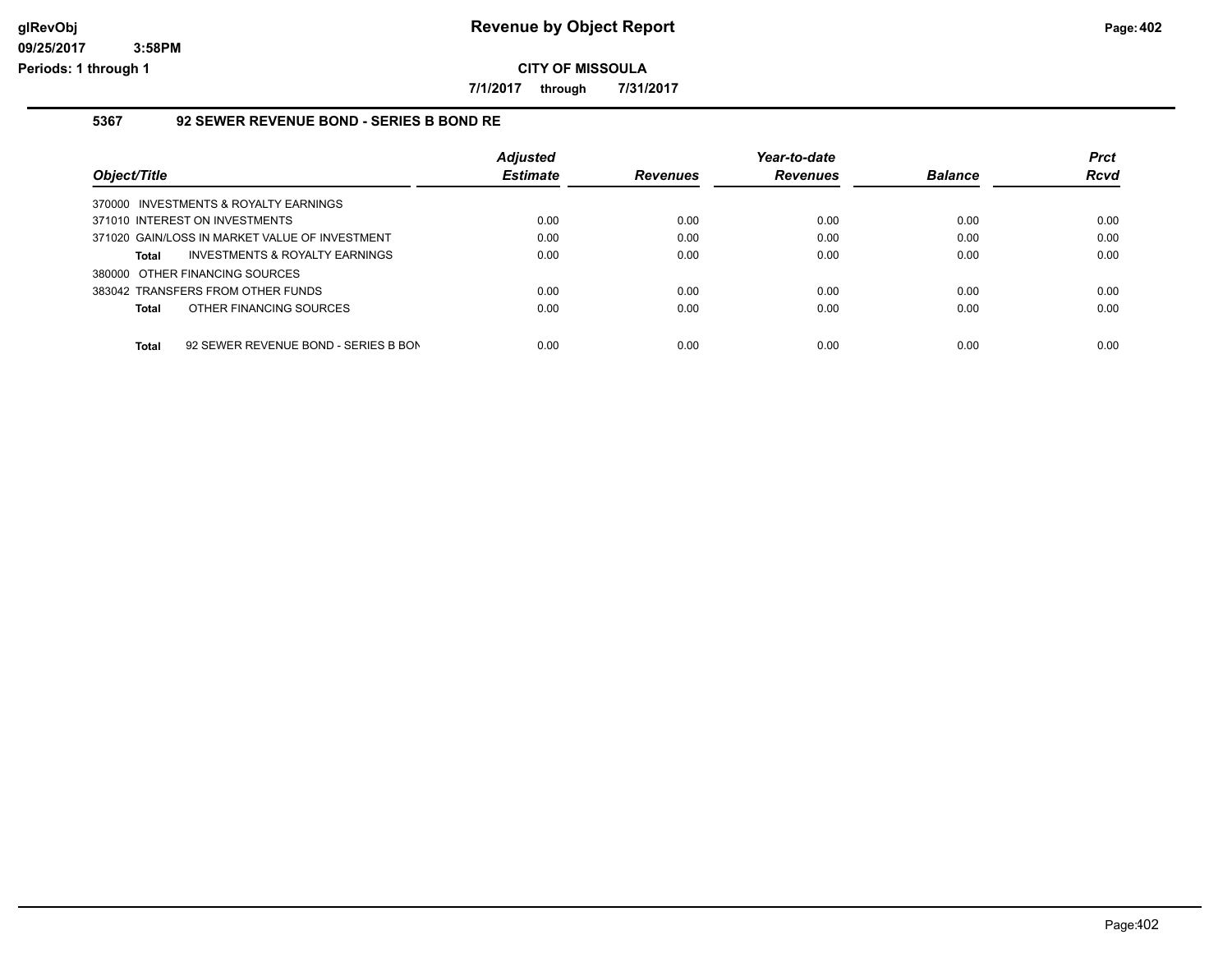**7/1/2017 through 7/31/2017**

# **5368 00 SEWER REVENUE BOND RESERVE FUND**

## **5368 00 SEWER REVENUE BOND RESERVE FUND**

|                                                 | <b>Adjusted</b> |                 | Year-to-date    |                | <b>Prct</b> |
|-------------------------------------------------|-----------------|-----------------|-----------------|----------------|-------------|
| Object/Title                                    | <b>Estimate</b> | <b>Revenues</b> | <b>Revenues</b> | <b>Balance</b> | <b>Rcvd</b> |
| 370000 INVESTMENTS & ROYALTY EARNINGS           |                 |                 |                 |                |             |
| 371010 INTEREST ON INVESTMENTS                  | 0.00            | 0.00            | 0.00            | 0.00           | 0.00        |
| 371020 GAIN/LOSS IN MARKET VALUE OF INVESTMENTS | 0.00            | 0.00            | 0.00            | 0.00           | 0.00        |
| INVESTMENTS & ROYALTY EARNINGS<br>Total         | 0.00            | 0.00            | 0.00            | 0.00           | 0.00        |
| 380000 OTHER FINANCING SOURCES                  |                 |                 |                 |                |             |
| 383042 TRANSFERS FROM OTHER FUNDS               | 0.00            | 0.00            | 0.00            | 0.00           | 0.00        |
| OTHER FINANCING SOURCES<br>Total                | 0.00            | 0.00            | 0.00            | 0.00           | 0.00        |
|                                                 |                 |                 |                 |                |             |
| 00 SEWER REVENUE BOND RESERVE FUND<br>Total     | 0.00            | 0.00            | 0.00            | 0.00           | 0.00        |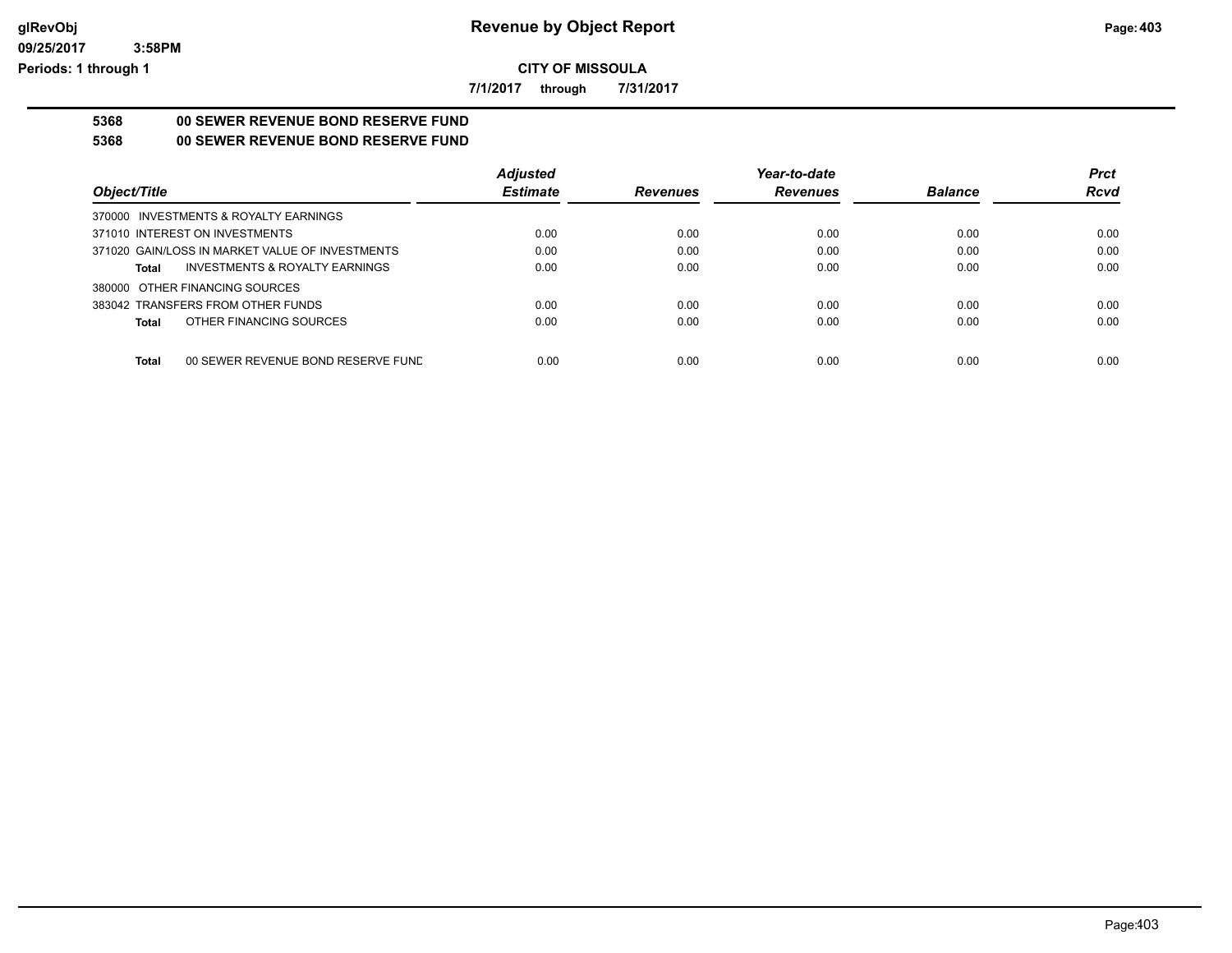**CITY OF MISSOULA**

**7/1/2017 through 7/31/2017**

#### **5368 00 SEWER REVENUE BOND RESERVE FUND**

|                                                    | <b>Adjusted</b> |                 | Year-to-date    |                | <b>Prct</b> |
|----------------------------------------------------|-----------------|-----------------|-----------------|----------------|-------------|
| Object/Title                                       | <b>Estimate</b> | <b>Revenues</b> | <b>Revenues</b> | <b>Balance</b> | <b>Rcvd</b> |
| 370000 INVESTMENTS & ROYALTY EARNINGS              |                 |                 |                 |                |             |
| 371010 INTEREST ON INVESTMENTS                     | 0.00            | 0.00            | 0.00            | 0.00           | 0.00        |
| 371020 GAIN/LOSS IN MARKET VALUE OF INVESTMENT     | 0.00            | 0.00            | 0.00            | 0.00           | 0.00        |
| INVESTMENTS & ROYALTY EARNINGS<br><b>Total</b>     | 0.00            | 0.00            | 0.00            | 0.00           | 0.00        |
| 380000 OTHER FINANCING SOURCES                     |                 |                 |                 |                |             |
| 383042 TRANSFERS FROM OTHER FUNDS                  | 0.00            | 0.00            | 0.00            | 0.00           | 0.00        |
| OTHER FINANCING SOURCES<br>Total                   | 0.00            | 0.00            | 0.00            | 0.00           | 0.00        |
|                                                    |                 |                 |                 |                |             |
| <b>Total</b><br>00 SEWER REVENUE BOND RESERVE FUNI | 0.00            | 0.00            | 0.00            | 0.00           | 0.00        |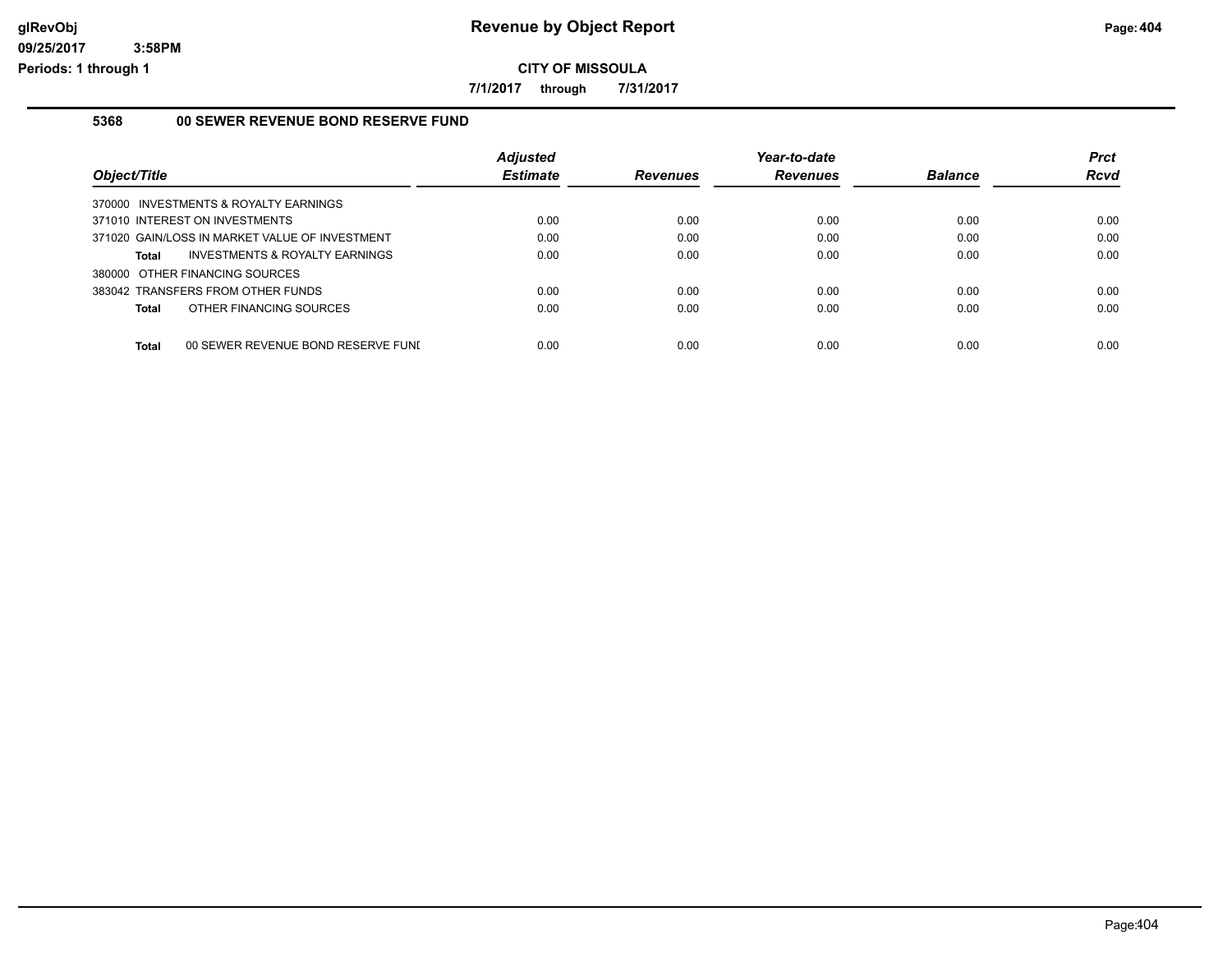**7/1/2017 through 7/31/2017**

#### **5369 2001 SEWER REVENUE BOND**

**5369 2001 SEWER REVENUE BOND**

|                                                 | <b>Adjusted</b> |                 | Year-to-date    |                | <b>Prct</b> |
|-------------------------------------------------|-----------------|-----------------|-----------------|----------------|-------------|
| Object/Title                                    | <b>Estimate</b> | <b>Revenues</b> | <b>Revenues</b> | <b>Balance</b> | <b>Rcvd</b> |
| 370000 INVESTMENTS & ROYALTY EARNINGS           |                 |                 |                 |                |             |
| 371010 INTEREST ON INVESTMENTS                  | 0.00            | 0.00            | 0.00            | 0.00           | 0.00        |
| 371020 GAIN/LOSS IN MARKET VALUE OF INVESTMENTS | 0.00            | 0.00            | 0.00            | 0.00           | 0.00        |
| INVESTMENTS & ROYALTY EARNINGS<br>Total         | 0.00            | 0.00            | 0.00            | 0.00           | 0.00        |
| 380000 OTHER FINANCING SOURCES                  |                 |                 |                 |                |             |
| 383042 TRANSFERS FROM OTHER FUNDS               | 0.00            | 0.00            | 0.00            | 0.00           | 0.00        |
| OTHER FINANCING SOURCES<br><b>Total</b>         | 0.00            | 0.00            | 0.00            | 0.00           | 0.00        |
| <b>Total</b><br>2001 SEWER REVENUE BOND         | 0.00            | 0.00            | 0.00            | 0.00           | 0.00        |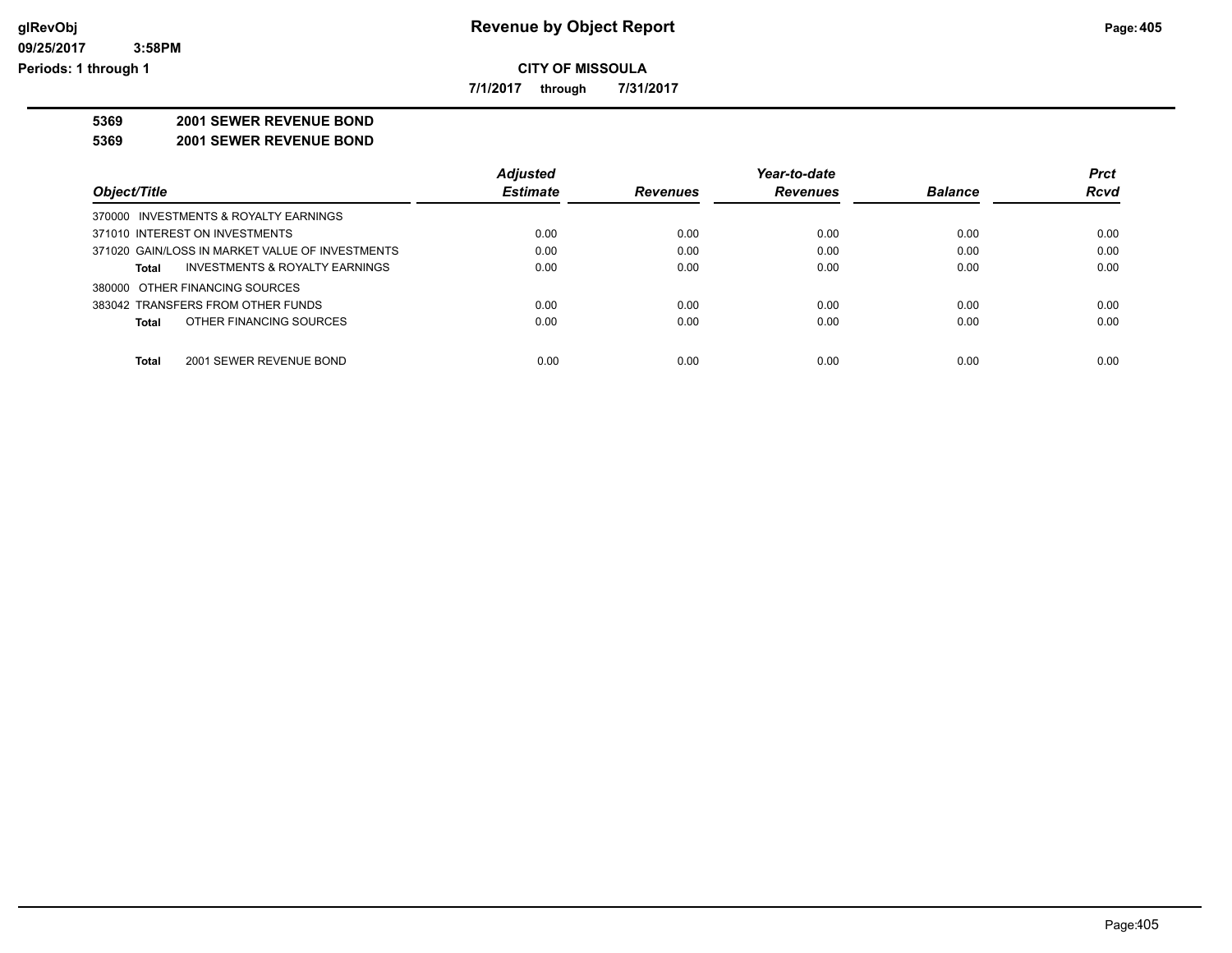**CITY OF MISSOULA**

**7/1/2017 through 7/31/2017**

#### **5369 2001 SEWER REVENUE BOND**

 **3:58PM**

|                                                | <b>Adjusted</b> |                 | Year-to-date    |                | <b>Prct</b> |
|------------------------------------------------|-----------------|-----------------|-----------------|----------------|-------------|
| Object/Title                                   | <b>Estimate</b> | <b>Revenues</b> | <b>Revenues</b> | <b>Balance</b> | <b>Rcvd</b> |
| INVESTMENTS & ROYALTY EARNINGS<br>370000       |                 |                 |                 |                |             |
| 371010 INTEREST ON INVESTMENTS                 | 0.00            | 0.00            | 0.00            | 0.00           | 0.00        |
| 371020 GAIN/LOSS IN MARKET VALUE OF INVESTMENT | 0.00            | 0.00            | 0.00            | 0.00           | 0.00        |
| INVESTMENTS & ROYALTY EARNINGS<br>Total        | 0.00            | 0.00            | 0.00            | 0.00           | 0.00        |
| 380000 OTHER FINANCING SOURCES                 |                 |                 |                 |                |             |
| 383042 TRANSFERS FROM OTHER FUNDS              | 0.00            | 0.00            | 0.00            | 0.00           | 0.00        |
| OTHER FINANCING SOURCES<br>Total               | 0.00            | 0.00            | 0.00            | 0.00           | 0.00        |
| Total<br>2001 SEWER REVENUE BOND               | 0.00            | 0.00            | 0.00            | 0.00           | 0.00        |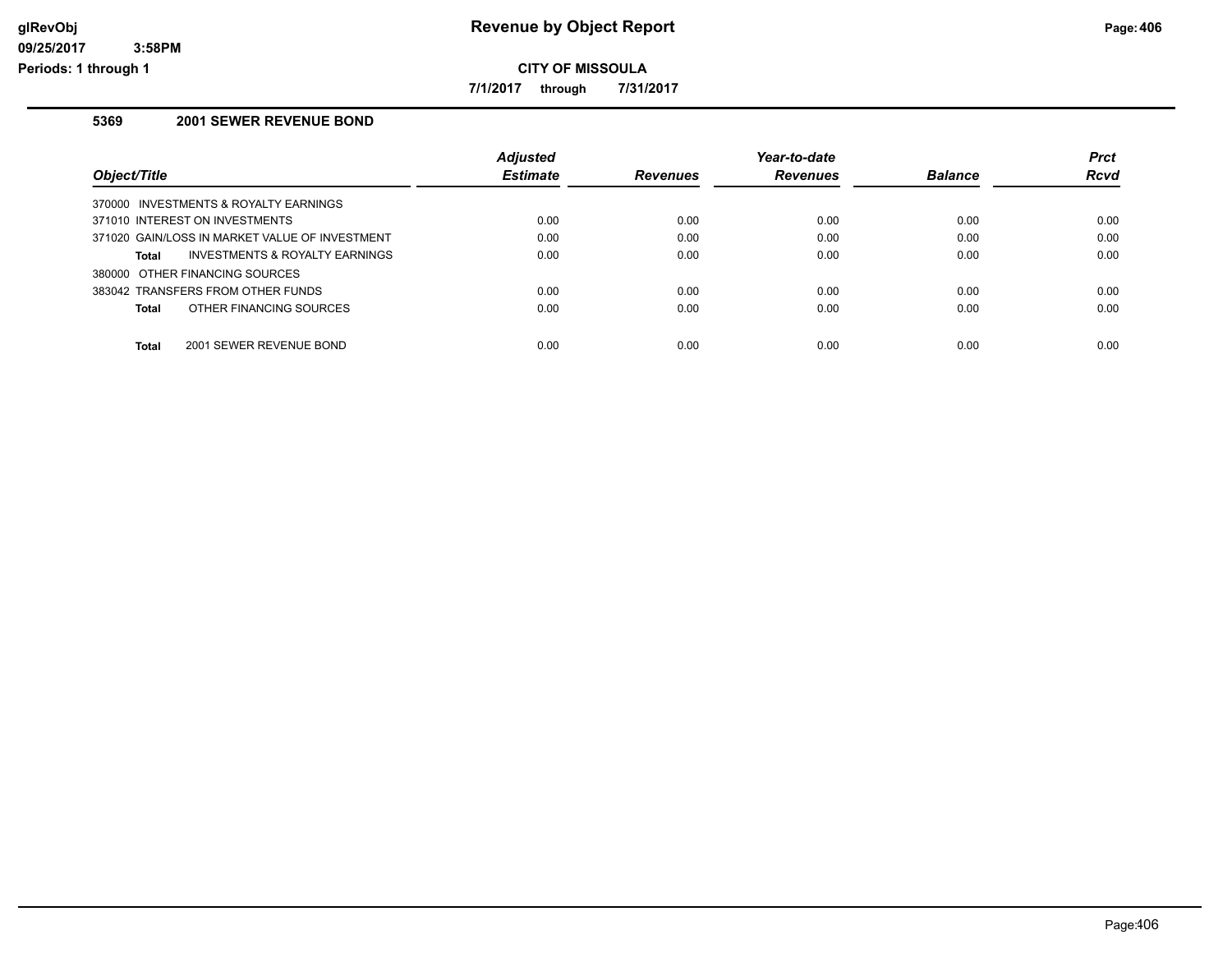**7/1/2017 through 7/31/2017**

## **5370 99 SEWER REVENUE BOND RESERVE FUND**

#### **5370 99 SEWER REVENUE BOND RESERVE FUND**

| Object/Title                                       | <b>Adjusted</b><br><b>Estimate</b> | <b>Revenues</b> | Year-to-date<br><b>Revenues</b> | <b>Balance</b> | <b>Prct</b><br><b>Rcvd</b> |
|----------------------------------------------------|------------------------------------|-----------------|---------------------------------|----------------|----------------------------|
| 360000 MISCELLANEOUS REVENUES                      |                                    |                 |                                 |                |                            |
|                                                    |                                    |                 |                                 |                |                            |
| 360010 MISCELLANEOUS                               | 0.00                               | 0.00            | 0.00                            | 0.00           | 0.00                       |
| MISCELLANEOUS REVENUES<br>Total                    | 0.00                               | 0.00            | 0.00                            | 0.00           | 0.00                       |
| 370000 INVESTMENTS & ROYALTY EARNINGS              |                                    |                 |                                 |                |                            |
| 371010 INTEREST ON INVESTMENTS                     | 0.00                               | 0.00            | 0.00                            | 0.00           | 0.00                       |
| 371020 GAIN/LOSS IN MARKET VALUE OF INVESTMENTS    | 0.00                               | 0.00            | 0.00                            | 0.00           | 0.00                       |
| <b>INVESTMENTS &amp; ROYALTY EARNINGS</b><br>Total | 0.00                               | 0.00            | 0.00                            | 0.00           | 0.00                       |
| 380000 OTHER FINANCING SOURCES                     |                                    |                 |                                 |                |                            |
| 383042 TRANSFERS FROM OTHER FUNDS                  | 0.00                               | 0.00            | 0.00                            | 0.00           | 0.00                       |
| OTHER FINANCING SOURCES<br>Total                   | 0.00                               | 0.00            | 0.00                            | 0.00           | 0.00                       |
| 99 SEWER REVENUE BOND RESERVE FUND<br><b>Total</b> | 0.00                               | 0.00            | 0.00                            | 0.00           | 0.00                       |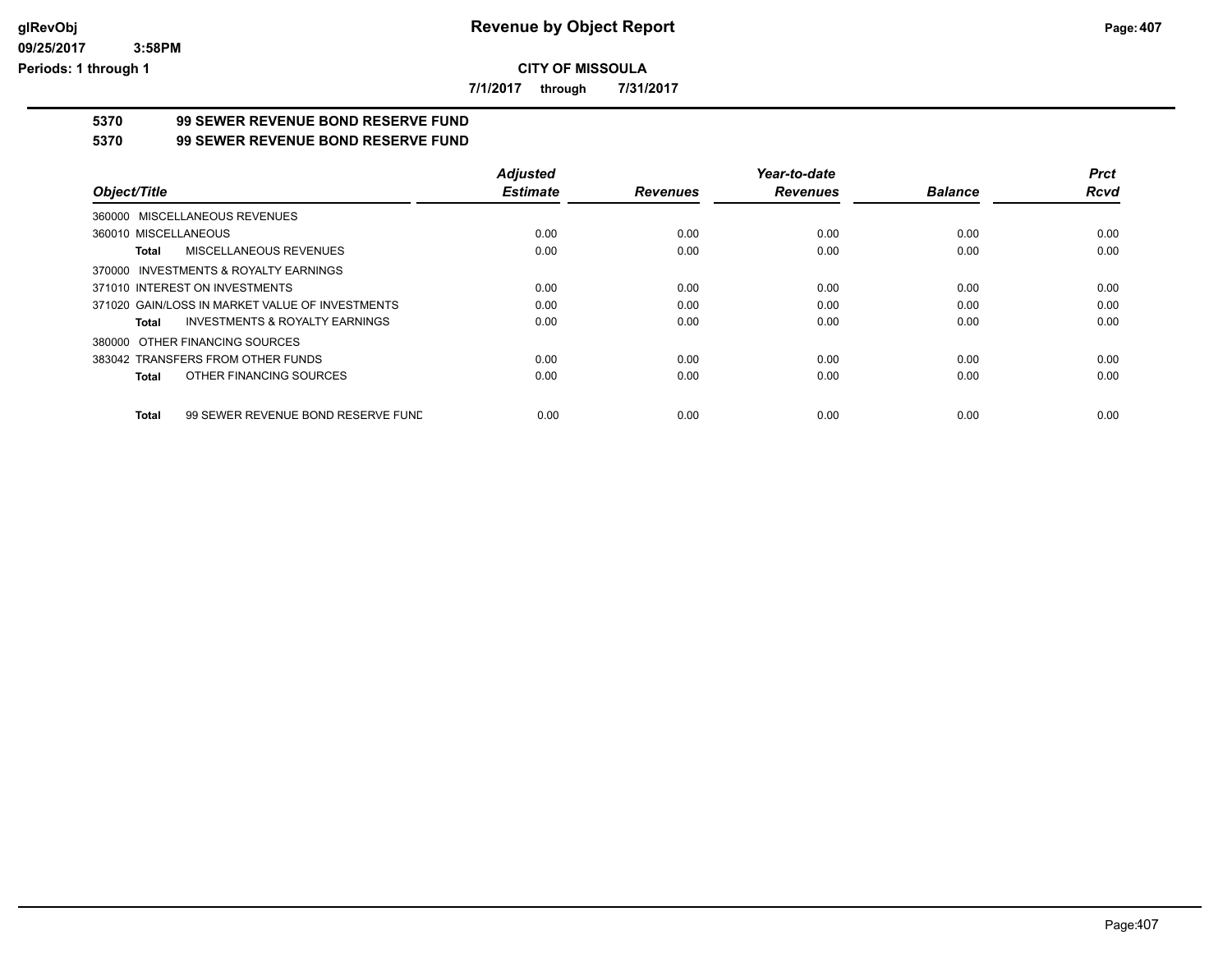**CITY OF MISSOULA**

**7/1/2017 through 7/31/2017**

#### **5370 99 SEWER REVENUE BOND RESERVE FUND**

|                                                    | <b>Adiusted</b> |                 | Year-to-date    |                | <b>Prct</b> |
|----------------------------------------------------|-----------------|-----------------|-----------------|----------------|-------------|
| Object/Title                                       | <b>Estimate</b> | <b>Revenues</b> | <b>Revenues</b> | <b>Balance</b> | <b>Rcvd</b> |
| 360000 MISCELLANEOUS REVENUES                      |                 |                 |                 |                |             |
| 360010 MISCELLANEOUS                               | 0.00            | 0.00            | 0.00            | 0.00           | 0.00        |
| MISCELLANEOUS REVENUES<br><b>Total</b>             | 0.00            | 0.00            | 0.00            | 0.00           | 0.00        |
| 370000 INVESTMENTS & ROYALTY EARNINGS              |                 |                 |                 |                |             |
| 371010 INTEREST ON INVESTMENTS                     | 0.00            | 0.00            | 0.00            | 0.00           | 0.00        |
| 371020 GAIN/LOSS IN MARKET VALUE OF INVESTMENT     | 0.00            | 0.00            | 0.00            | 0.00           | 0.00        |
| <b>INVESTMENTS &amp; ROYALTY EARNINGS</b><br>Total | 0.00            | 0.00            | 0.00            | 0.00           | 0.00        |
| 380000 OTHER FINANCING SOURCES                     |                 |                 |                 |                |             |
| 383042 TRANSFERS FROM OTHER FUNDS                  | 0.00            | 0.00            | 0.00            | 0.00           | 0.00        |
| OTHER FINANCING SOURCES<br><b>Total</b>            | 0.00            | 0.00            | 0.00            | 0.00           | 0.00        |
|                                                    |                 |                 |                 |                |             |
| 99 SEWER REVENUE BOND RESERVE FUNI<br><b>Total</b> | 0.00            | 0.00            | 0.00            | 0.00           | 0.00        |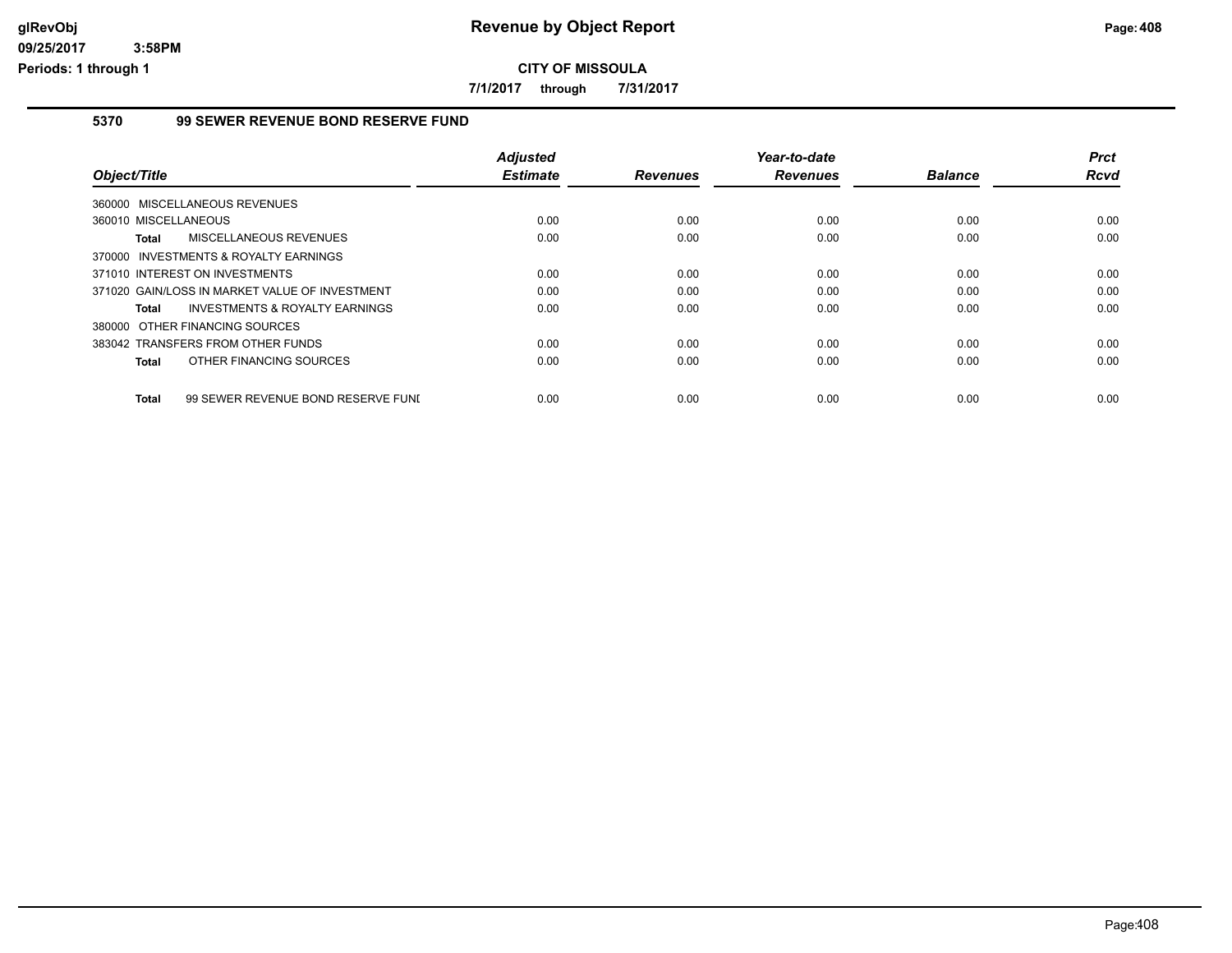**7/1/2017 through 7/31/2017**

**5371 2002 SEWER BONDS**

**5371 2002 SEWER BONDS**

|                                                 | <b>Adjusted</b> |                 | Year-to-date    |                | <b>Prct</b> |
|-------------------------------------------------|-----------------|-----------------|-----------------|----------------|-------------|
| Object/Title                                    | <b>Estimate</b> | <b>Revenues</b> | <b>Revenues</b> | <b>Balance</b> | <b>Rcvd</b> |
| 370000 INVESTMENTS & ROYALTY EARNINGS           |                 |                 |                 |                |             |
| 371010 INTEREST ON INVESTMENTS                  | 0.00            | 0.00            | 0.00            | 0.00           | 0.00        |
| 371020 GAIN/LOSS IN MARKET VALUE OF INVESTMENTS | 0.00            | 0.00            | 0.00            | 0.00           | 0.00        |
| INVESTMENTS & ROYALTY EARNINGS<br>Total         | 0.00            | 0.00            | 0.00            | 0.00           | 0.00        |
| 380000 OTHER FINANCING SOURCES                  |                 |                 |                 |                |             |
| 383024 TRANS FR SEWER CLEARING                  | 0.00            | 0.00            | 0.00            | 0.00           | 0.00        |
| OTHER FINANCING SOURCES<br>Total                | 0.00            | 0.00            | 0.00            | 0.00           | 0.00        |
|                                                 |                 |                 |                 |                |             |
| <b>Total</b><br>2002 SEWER BONDS                | 0.00            | 0.00            | 0.00            | 0.00           | 0.00        |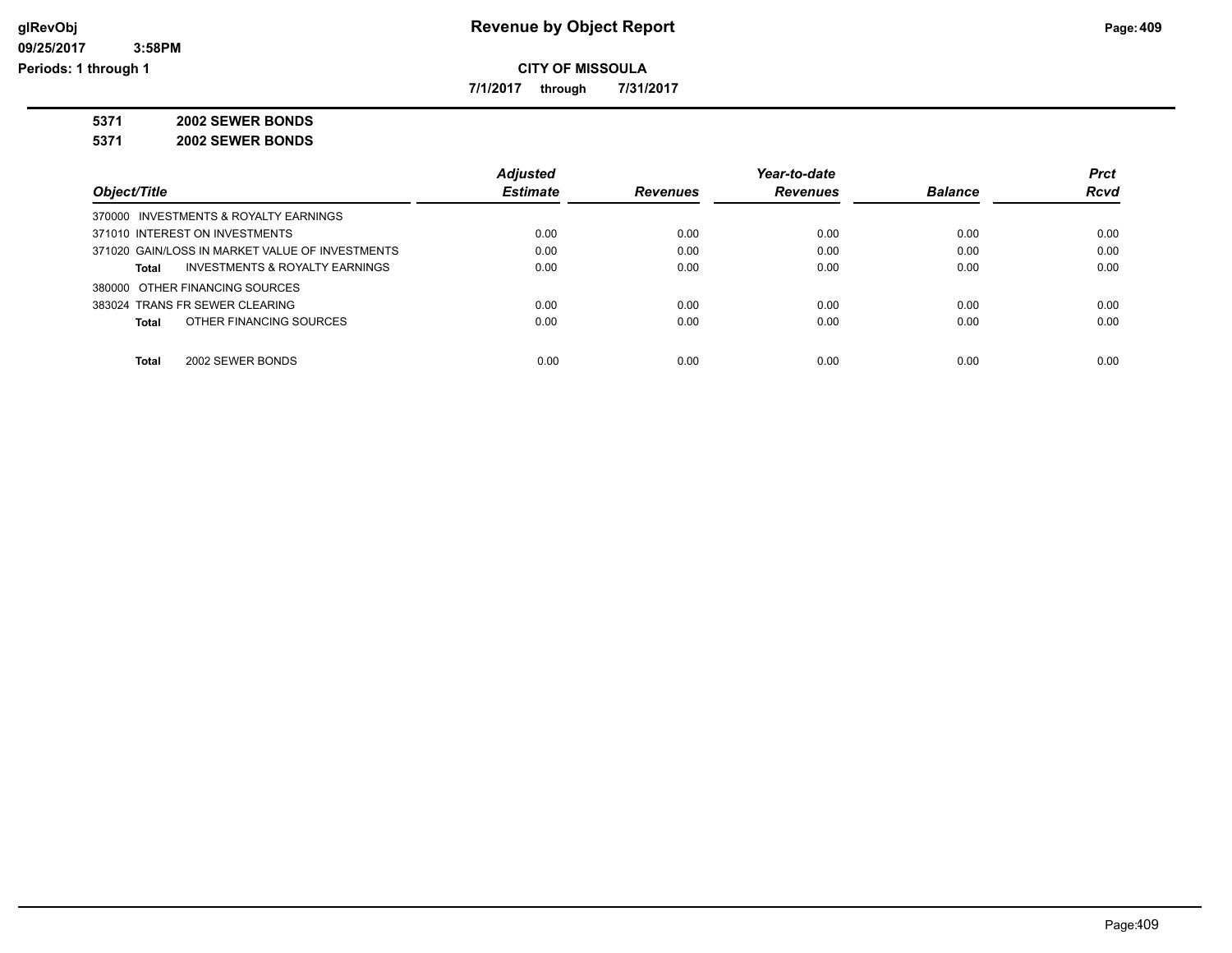**CITY OF MISSOULA**

**7/1/2017 through 7/31/2017**

#### **5371 2002 SEWER BONDS**

 **3:58PM**

|                                                | <b>Adjusted</b> |                 | Year-to-date    |                | <b>Prct</b> |
|------------------------------------------------|-----------------|-----------------|-----------------|----------------|-------------|
| Object/Title                                   | <b>Estimate</b> | <b>Revenues</b> | <b>Revenues</b> | <b>Balance</b> | <b>Rcvd</b> |
| 370000 INVESTMENTS & ROYALTY EARNINGS          |                 |                 |                 |                |             |
| 371010 INTEREST ON INVESTMENTS                 | 0.00            | 0.00            | 0.00            | 0.00           | 0.00        |
| 371020 GAIN/LOSS IN MARKET VALUE OF INVESTMENT | 0.00            | 0.00            | 0.00            | 0.00           | 0.00        |
| INVESTMENTS & ROYALTY EARNINGS<br>Total        | 0.00            | 0.00            | 0.00            | 0.00           | 0.00        |
| 380000 OTHER FINANCING SOURCES                 |                 |                 |                 |                |             |
| 383024 TRANS FR SEWER CLEARING                 | 0.00            | 0.00            | 0.00            | 0.00           | 0.00        |
| OTHER FINANCING SOURCES<br>Total               | 0.00            | 0.00            | 0.00            | 0.00           | 0.00        |
|                                                |                 |                 |                 |                |             |
| Total<br>2002 SEWER BONDS                      | 0.00            | 0.00            | 0.00            | 0.00           | 0.00        |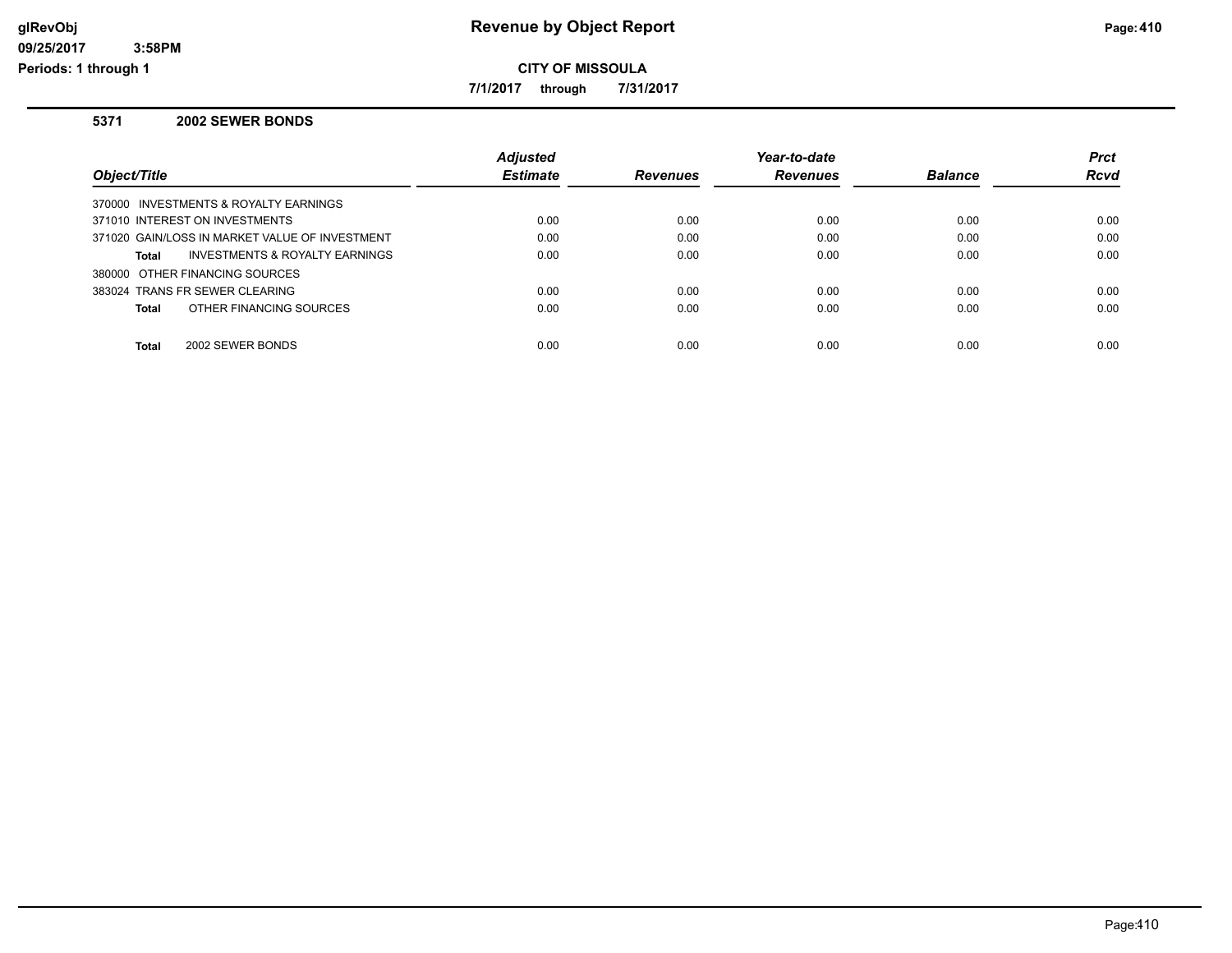**7/1/2017 through 7/31/2017**

#### **5372 2002 SEWER REVENUE BOND**

#### **5372 2002 SEWER REVENUE BOND**

|                                                    | <b>Adjusted</b> |                 | Year-to-date    |                | <b>Prct</b> |
|----------------------------------------------------|-----------------|-----------------|-----------------|----------------|-------------|
| Object/Title                                       | <b>Estimate</b> | <b>Revenues</b> | <b>Revenues</b> | <b>Balance</b> | <b>Rcvd</b> |
| 360000 MISCELLANEOUS REVENUES                      |                 |                 |                 |                |             |
| 360000 MISCELLANEOUS REVENUES                      | 0.00            | 0.00            | 0.00            | 0.00           | 0.00        |
| <b>MISCELLANEOUS REVENUES</b><br>Total             | 0.00            | 0.00            | 0.00            | 0.00           | 0.00        |
| 370000 INVESTMENTS & ROYALTY EARNINGS              |                 |                 |                 |                |             |
| 371010 INTEREST ON INVESTMENTS                     | 0.00            | 0.00            | 0.00            | 0.00           | 0.00        |
| 371020 GAIN/LOSS IN MARKET VALUE OF INVESTMENTS    | 0.00            | 0.00            | 0.00            | 0.00           | 0.00        |
| <b>INVESTMENTS &amp; ROYALTY EARNINGS</b><br>Total | 0.00            | 0.00            | 0.00            | 0.00           | 0.00        |
| 380000 OTHER FINANCING SOURCES                     |                 |                 |                 |                |             |
| 383024 TRANS FR SEWER CLEARING                     | 0.00            | 0.00            | 0.00            | 0.00           | 0.00        |
| 383042 TRANSFERS FROM OTHER FUNDS                  | 0.00            | 0.00            | 0.00            | 0.00           | 0.00        |
| OTHER FINANCING SOURCES<br>Total                   | 0.00            | 0.00            | 0.00            | 0.00           | 0.00        |
| 2002 SEWER REVENUE BOND<br>Total                   | 0.00            | 0.00            | 0.00            | 0.00           | 0.00        |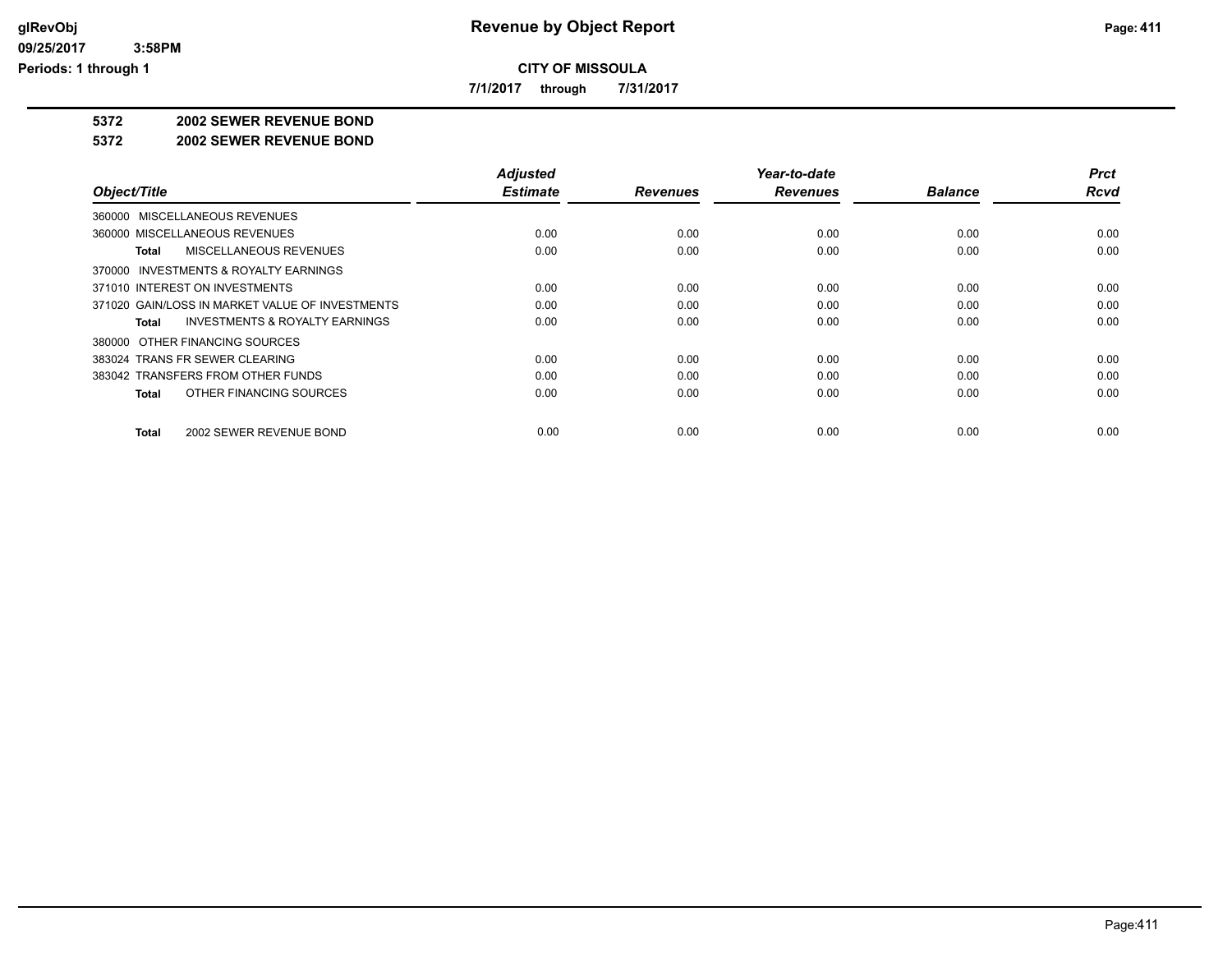**CITY OF MISSOULA**

**7/1/2017 through 7/31/2017**

#### **5372 2002 SEWER REVENUE BOND**

| Object/Title                                       | <b>Adjusted</b><br><b>Estimate</b> | <b>Revenues</b> | Year-to-date<br><b>Revenues</b> | <b>Balance</b> | <b>Prct</b><br><b>Rcvd</b> |
|----------------------------------------------------|------------------------------------|-----------------|---------------------------------|----------------|----------------------------|
| 360000 MISCELLANEOUS REVENUES                      |                                    |                 |                                 |                |                            |
| 360000 MISCELLANEOUS REVENUES                      | 0.00                               | 0.00            | 0.00                            | 0.00           | 0.00                       |
| MISCELLANEOUS REVENUES<br><b>Total</b>             | 0.00                               | 0.00            | 0.00                            | 0.00           | 0.00                       |
| 370000 INVESTMENTS & ROYALTY EARNINGS              |                                    |                 |                                 |                |                            |
| 371010 INTEREST ON INVESTMENTS                     | 0.00                               | 0.00            | 0.00                            | 0.00           | 0.00                       |
| 371020 GAIN/LOSS IN MARKET VALUE OF INVESTMENT     | 0.00                               | 0.00            | 0.00                            | 0.00           | 0.00                       |
| <b>INVESTMENTS &amp; ROYALTY EARNINGS</b><br>Total | 0.00                               | 0.00            | 0.00                            | 0.00           | 0.00                       |
| 380000 OTHER FINANCING SOURCES                     |                                    |                 |                                 |                |                            |
| 383024 TRANS FR SEWER CLEARING                     | 0.00                               | 0.00            | 0.00                            | 0.00           | 0.00                       |
| 383042 TRANSFERS FROM OTHER FUNDS                  | 0.00                               | 0.00            | 0.00                            | 0.00           | 0.00                       |
| OTHER FINANCING SOURCES<br><b>Total</b>            | 0.00                               | 0.00            | 0.00                            | 0.00           | 0.00                       |
| 2002 SEWER REVENUE BOND<br><b>Total</b>            | 0.00                               | 0.00            | 0.00                            | 0.00           | 0.00                       |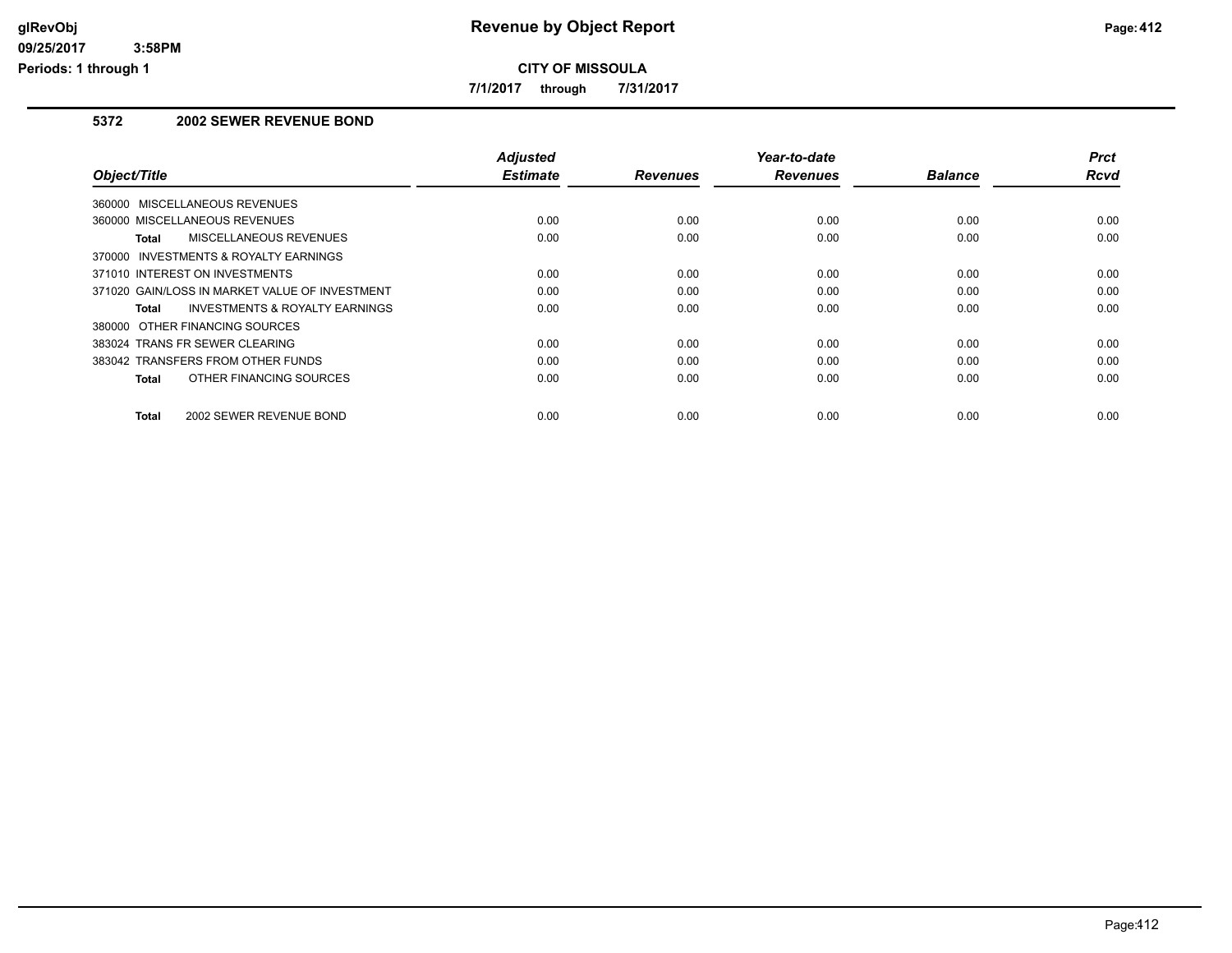**7/1/2017 through 7/31/2017**

## **5373 2002 WWTP UPGRADE REVENUE BOND**

## **5373 2002 WWTP UPGRADE REVENUE BOND**

|                                                 | <b>Adjusted</b> |                 | Year-to-date    |                | <b>Prct</b> |
|-------------------------------------------------|-----------------|-----------------|-----------------|----------------|-------------|
| Object/Title                                    | <b>Estimate</b> | <b>Revenues</b> | <b>Revenues</b> | <b>Balance</b> | <b>Rcvd</b> |
| 370000 INVESTMENTS & ROYALTY EARNINGS           |                 |                 |                 |                |             |
| 371010 INTEREST ON INVESTMENTS                  | 0.00            | 0.00            | 0.00            | 0.00           | 0.00        |
| 371020 GAIN/LOSS IN MARKET VALUE OF INVESTMENTS | 0.00            | 0.00            | 0.00            | 0.00           | 0.00        |
| INVESTMENTS & ROYALTY EARNINGS<br>Total         | 0.00            | 0.00            | 0.00            | 0.00           | 0.00        |
| 380000 OTHER FINANCING SOURCES                  |                 |                 |                 |                |             |
| 383024 TRANS FR SEWER CLEARING                  | 0.00            | 0.00            | 0.00            | 0.00           | 0.00        |
| OTHER FINANCING SOURCES<br>Total                | 0.00            | 0.00            | 0.00            | 0.00           | 0.00        |
|                                                 |                 |                 |                 |                |             |
| Total<br>2002 WWTP UPGRADE REVENUE BOND         | 0.00            | 0.00            | 0.00            | 0.00           | 0.00        |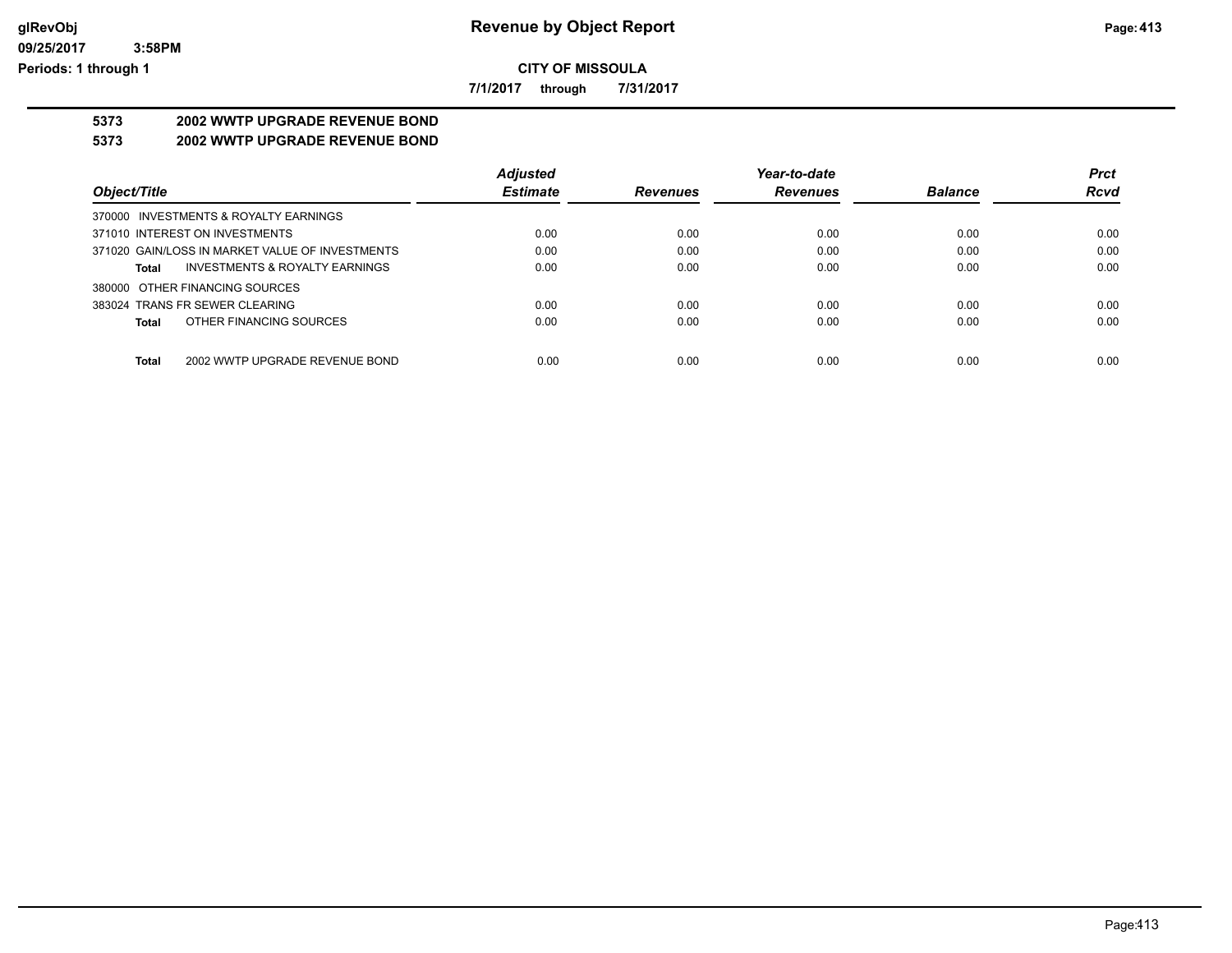**CITY OF MISSOULA**

**7/1/2017 through 7/31/2017**

#### **5373 2002 WWTP UPGRADE REVENUE BOND**

|                                                | <b>Adjusted</b> |                 | Year-to-date    |                | <b>Prct</b> |
|------------------------------------------------|-----------------|-----------------|-----------------|----------------|-------------|
| Object/Title                                   | <b>Estimate</b> | <b>Revenues</b> | <b>Revenues</b> | <b>Balance</b> | <b>Rcvd</b> |
| 370000 INVESTMENTS & ROYALTY EARNINGS          |                 |                 |                 |                |             |
| 371010 INTEREST ON INVESTMENTS                 | 0.00            | 0.00            | 0.00            | 0.00           | 0.00        |
| 371020 GAIN/LOSS IN MARKET VALUE OF INVESTMENT | 0.00            | 0.00            | 0.00            | 0.00           | 0.00        |
| INVESTMENTS & ROYALTY EARNINGS<br>Total        | 0.00            | 0.00            | 0.00            | 0.00           | 0.00        |
| 380000 OTHER FINANCING SOURCES                 |                 |                 |                 |                |             |
| 383024 TRANS FR SEWER CLEARING                 | 0.00            | 0.00            | 0.00            | 0.00           | 0.00        |
| OTHER FINANCING SOURCES<br>Total               | 0.00            | 0.00            | 0.00            | 0.00           | 0.00        |
|                                                |                 |                 |                 |                |             |
| Total<br>2002 WWTP UPGRADE REVENUE BOND        | 0.00            | 0.00            | 0.00            | 0.00           | 0.00        |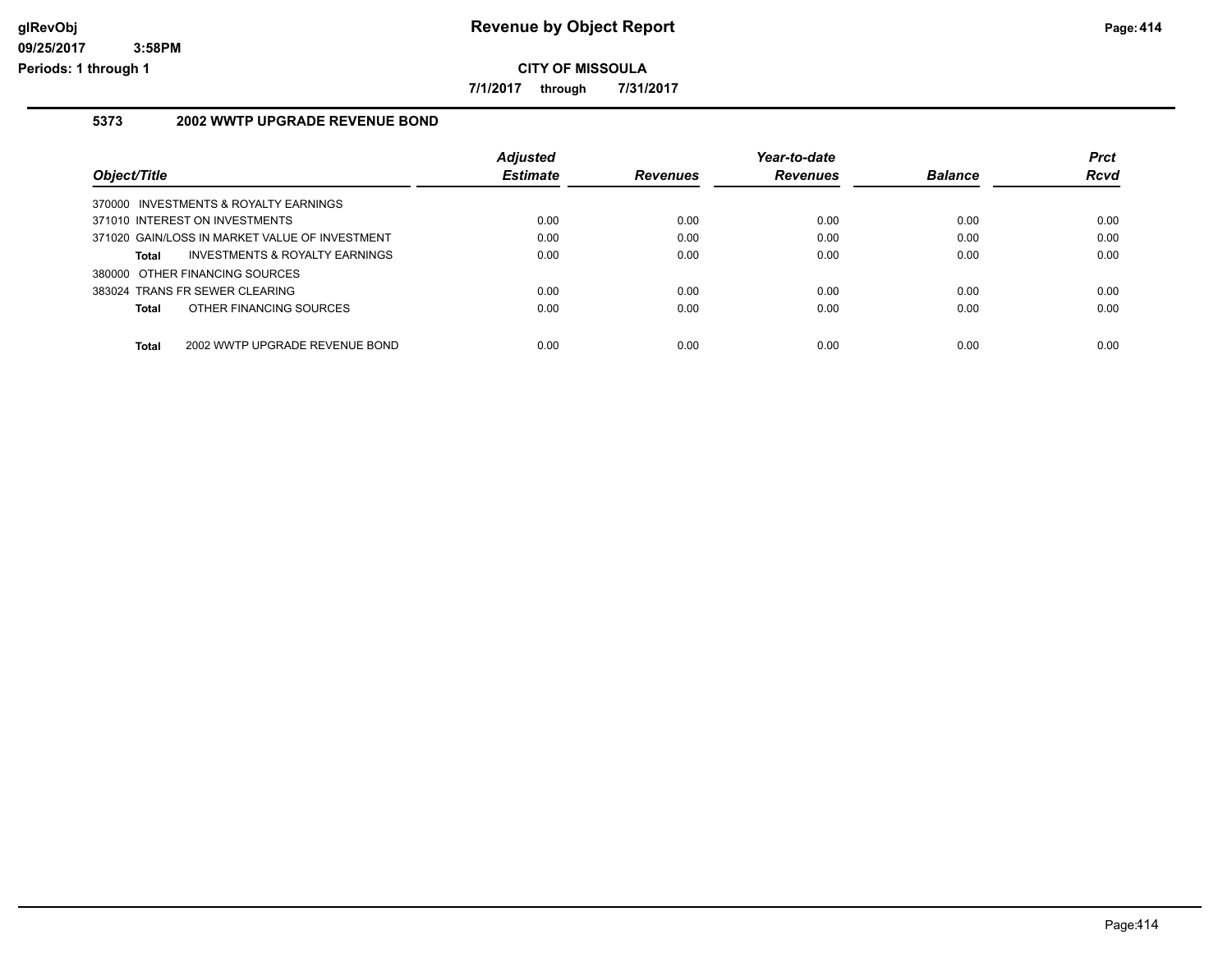**CITY OF MISSOULA**

**7/1/2017 through 7/31/2017**

#### **5374 2002 WWTP UPGRADE RESERVE**

#### **5374 2002 WWTP UPGRADE RESERVE**

|                                                    | <b>Adjusted</b> |                 | Year-to-date    |                | <b>Prct</b> |
|----------------------------------------------------|-----------------|-----------------|-----------------|----------------|-------------|
| Object/Title                                       | <b>Estimate</b> | <b>Revenues</b> | <b>Revenues</b> | <b>Balance</b> | <b>Rcvd</b> |
| 360000 MISCELLANEOUS REVENUES                      |                 |                 |                 |                |             |
| 360000 MISCELLANEOUS REVENUES                      | 0.00            | 0.00            | 0.00            | 0.00           | 0.00        |
| <b>MISCELLANEOUS REVENUES</b><br>Total             | 0.00            | 0.00            | 0.00            | 0.00           | 0.00        |
| 370000 INVESTMENTS & ROYALTY EARNINGS              |                 |                 |                 |                |             |
| 371010 INTEREST ON INVESTMENTS                     | 0.00            | 0.00            | 0.00            | 0.00           | 0.00        |
| 371020 GAIN/LOSS IN MARKET VALUE OF INVESTMENTS    | 0.00            | 0.00            | 0.00            | 0.00           | 0.00        |
| <b>INVESTMENTS &amp; ROYALTY EARNINGS</b><br>Total | 0.00            | 0.00            | 0.00            | 0.00           | 0.00        |
| 380000 OTHER FINANCING SOURCES                     |                 |                 |                 |                |             |
| 381002 SRF LOAN                                    | 0.00            | 0.00            | 0.00            | 0.00           | 0.00        |
| 383042 TRANSFERS FROM OTHER FUNDS                  | 0.00            | 0.00            | 0.00            | 0.00           | 0.00        |
| OTHER FINANCING SOURCES<br>Total                   | 0.00            | 0.00            | 0.00            | 0.00           | 0.00        |
| 2002 WWTP UPGRADE RESERVE<br>Total                 | 0.00            | 0.00            | 0.00            | 0.00           | 0.00        |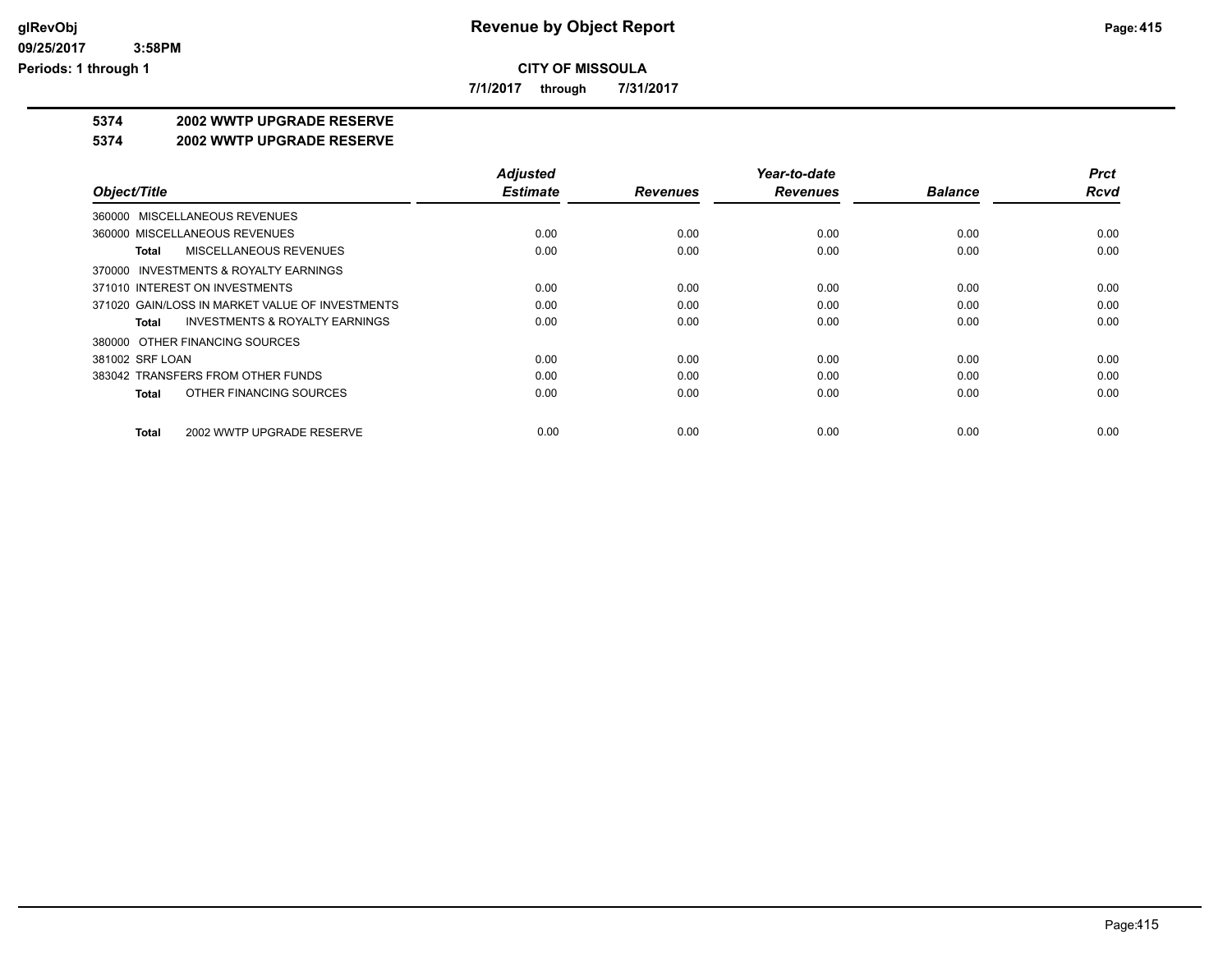**3:58PM**

**CITY OF MISSOULA**

**7/1/2017 through 7/31/2017**

#### **5374 2002 WWTP UPGRADE RESERVE**

| Object/Title                                       | <b>Adjusted</b><br><b>Estimate</b> | <b>Revenues</b> | Year-to-date<br><b>Revenues</b> | <b>Balance</b> | <b>Prct</b><br><b>Rcvd</b> |
|----------------------------------------------------|------------------------------------|-----------------|---------------------------------|----------------|----------------------------|
| 360000 MISCELLANEOUS REVENUES                      |                                    |                 |                                 |                |                            |
| 360000 MISCELLANEOUS REVENUES                      | 0.00                               | 0.00            | 0.00                            | 0.00           | 0.00                       |
| MISCELLANEOUS REVENUES<br><b>Total</b>             | 0.00                               | 0.00            | 0.00                            | 0.00           | 0.00                       |
| 370000 INVESTMENTS & ROYALTY EARNINGS              |                                    |                 |                                 |                |                            |
| 371010 INTEREST ON INVESTMENTS                     | 0.00                               | 0.00            | 0.00                            | 0.00           | 0.00                       |
| 371020 GAIN/LOSS IN MARKET VALUE OF INVESTMENT     | 0.00                               | 0.00            | 0.00                            | 0.00           | 0.00                       |
| <b>INVESTMENTS &amp; ROYALTY EARNINGS</b><br>Total | 0.00                               | 0.00            | 0.00                            | 0.00           | 0.00                       |
| 380000 OTHER FINANCING SOURCES                     |                                    |                 |                                 |                |                            |
| 381002 SRF LOAN                                    | 0.00                               | 0.00            | 0.00                            | 0.00           | 0.00                       |
| 383042 TRANSFERS FROM OTHER FUNDS                  | 0.00                               | 0.00            | 0.00                            | 0.00           | 0.00                       |
| OTHER FINANCING SOURCES<br><b>Total</b>            | 0.00                               | 0.00            | 0.00                            | 0.00           | 0.00                       |
| 2002 WWTP UPGRADE RESERVE<br><b>Total</b>          | 0.00                               | 0.00            | 0.00                            | 0.00           | 0.00                       |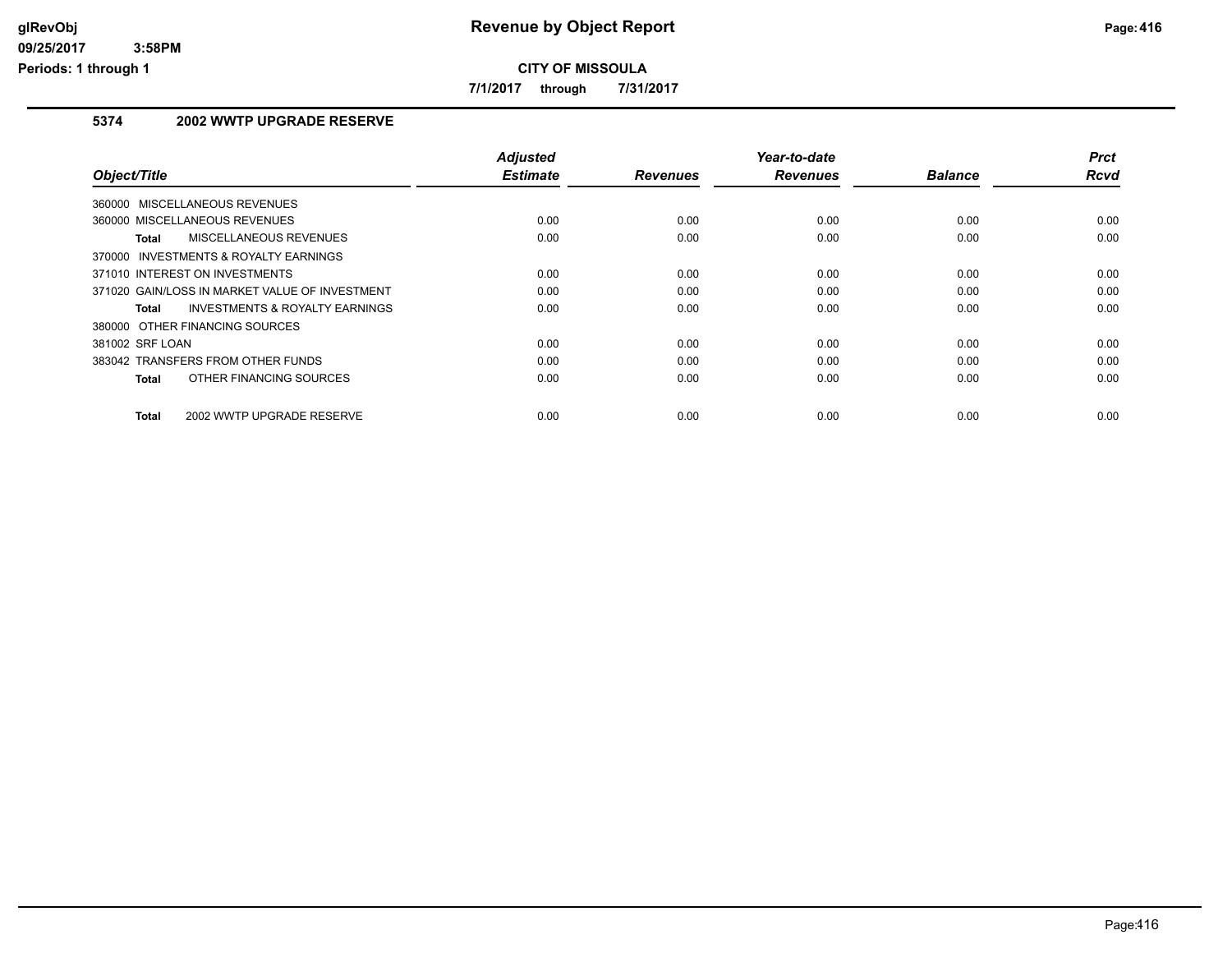**3:58PM**

**CITY OF MISSOULA**

**7/1/2017 through 7/31/2017**

**5375 2003 WWTP SRF \$3.8M EPA DEBT**

**5375 2003 WWTP SRF \$3.8M EPA DEBT**

|                                                    | <b>Adjusted</b> |                 | Year-to-date    |                | <b>Prct</b> |
|----------------------------------------------------|-----------------|-----------------|-----------------|----------------|-------------|
| Object/Title                                       | <b>Estimate</b> | <b>Revenues</b> | <b>Revenues</b> | <b>Balance</b> | <b>Rcvd</b> |
| 340000 CHARGES FOR SERVICES                        |                 |                 |                 |                |             |
| 343032 SEWER INSTALLATION CHARGES                  | 0.00            | 0.00            | 0.00            | 0.00           | 0.00        |
| <b>CHARGES FOR SERVICES</b><br>Total               | 0.00            | 0.00            | 0.00            | 0.00           | 0.00        |
| 370000 INVESTMENTS & ROYALTY EARNINGS              |                 |                 |                 |                |             |
| 371010 INTEREST ON INVESTMENTS                     | 0.00            | 0.00            | 0.00            | 0.00           | 0.00        |
| 371020 GAIN/LOSS IN MARKET VALUE OF INVESTMENTS    | 0.00            | 0.00            | 0.00            | 0.00           | 0.00        |
| <b>INVESTMENTS &amp; ROYALTY EARNINGS</b><br>Total | 0.00            | 0.00            | 0.00            | 0.00           | 0.00        |
| 380000 OTHER FINANCING SOURCES                     |                 |                 |                 |                |             |
| 383024 TRANS FR SEWER CLEARING                     | 0.00            | 0.00            | 0.00            | 0.00           | 0.00        |
| OTHER FINANCING SOURCES<br>Total                   | 0.00            | 0.00            | 0.00            | 0.00           | 0.00        |
| 2003 WWTP SRF \$3.8M EPA DEBT<br>Total             | 0.00            | 0.00            | 0.00            | 0.00           | 0.00        |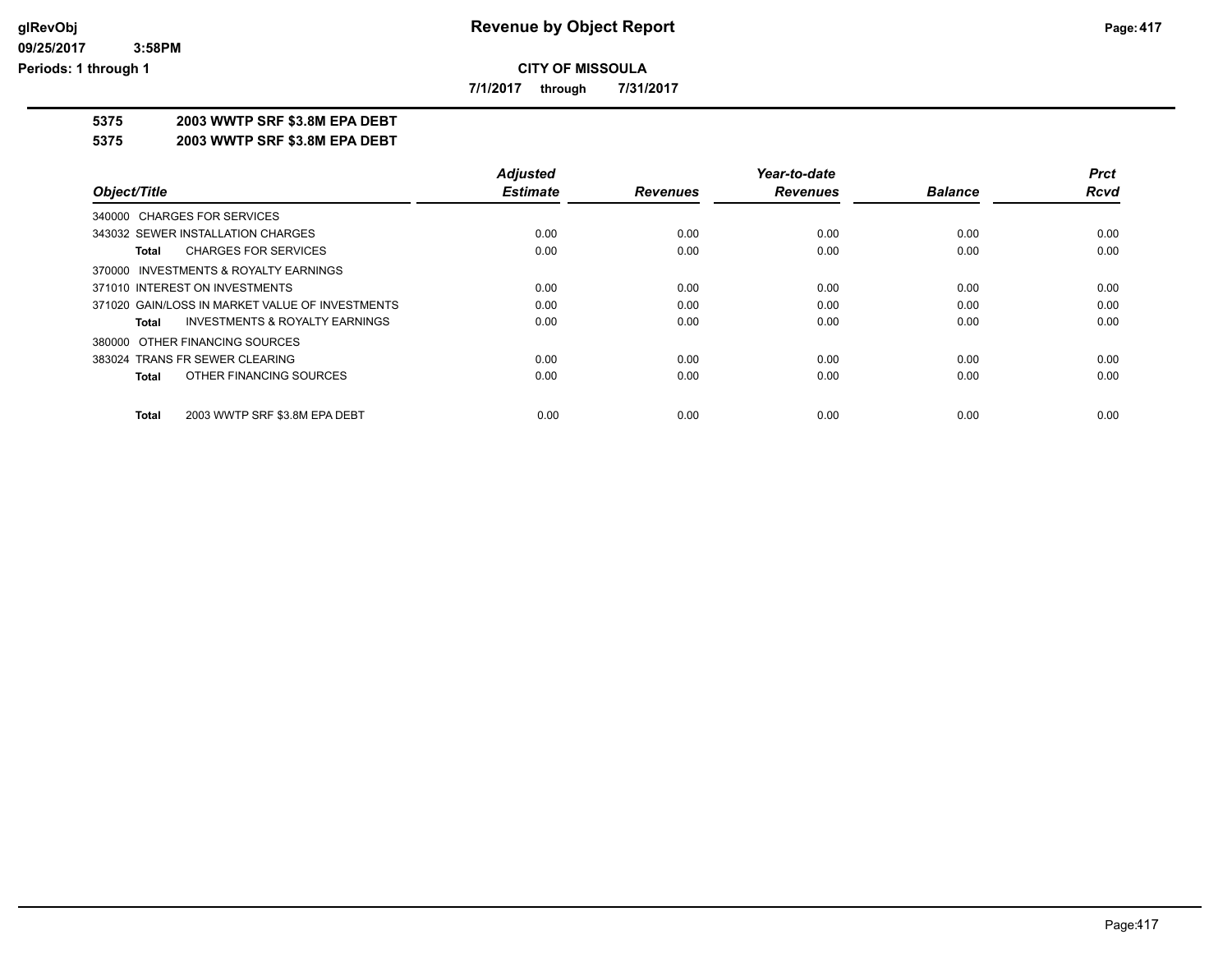**CITY OF MISSOULA**

**7/1/2017 through 7/31/2017**

#### **5375 2003 WWTP SRF \$3.8M EPA DEBT**

|                                                     | <b>Adjusted</b> |                 | Year-to-date    |                | <b>Prct</b> |
|-----------------------------------------------------|-----------------|-----------------|-----------------|----------------|-------------|
| Object/Title                                        | <b>Estimate</b> | <b>Revenues</b> | <b>Revenues</b> | <b>Balance</b> | <b>Rcvd</b> |
| <b>CHARGES FOR SERVICES</b><br>340000               |                 |                 |                 |                |             |
| 343032 SEWER INSTALLATION CHARGES                   | 0.00            | 0.00            | 0.00            | 0.00           | 0.00        |
| <b>CHARGES FOR SERVICES</b><br>Total                | 0.00            | 0.00            | 0.00            | 0.00           | 0.00        |
| <b>INVESTMENTS &amp; ROYALTY EARNINGS</b><br>370000 |                 |                 |                 |                |             |
| 371010 INTEREST ON INVESTMENTS                      | 0.00            | 0.00            | 0.00            | 0.00           | 0.00        |
| 371020 GAIN/LOSS IN MARKET VALUE OF INVESTMENT      | 0.00            | 0.00            | 0.00            | 0.00           | 0.00        |
| INVESTMENTS & ROYALTY EARNINGS<br><b>Total</b>      | 0.00            | 0.00            | 0.00            | 0.00           | 0.00        |
| OTHER FINANCING SOURCES<br>380000                   |                 |                 |                 |                |             |
| 383024 TRANS FR SEWER CLEARING                      | 0.00            | 0.00            | 0.00            | 0.00           | 0.00        |
| OTHER FINANCING SOURCES<br><b>Total</b>             | 0.00            | 0.00            | 0.00            | 0.00           | 0.00        |
| 2003 WWTP SRF \$3.8M EPA DEBT<br><b>Total</b>       | 0.00            | 0.00            | 0.00            | 0.00           | 0.00        |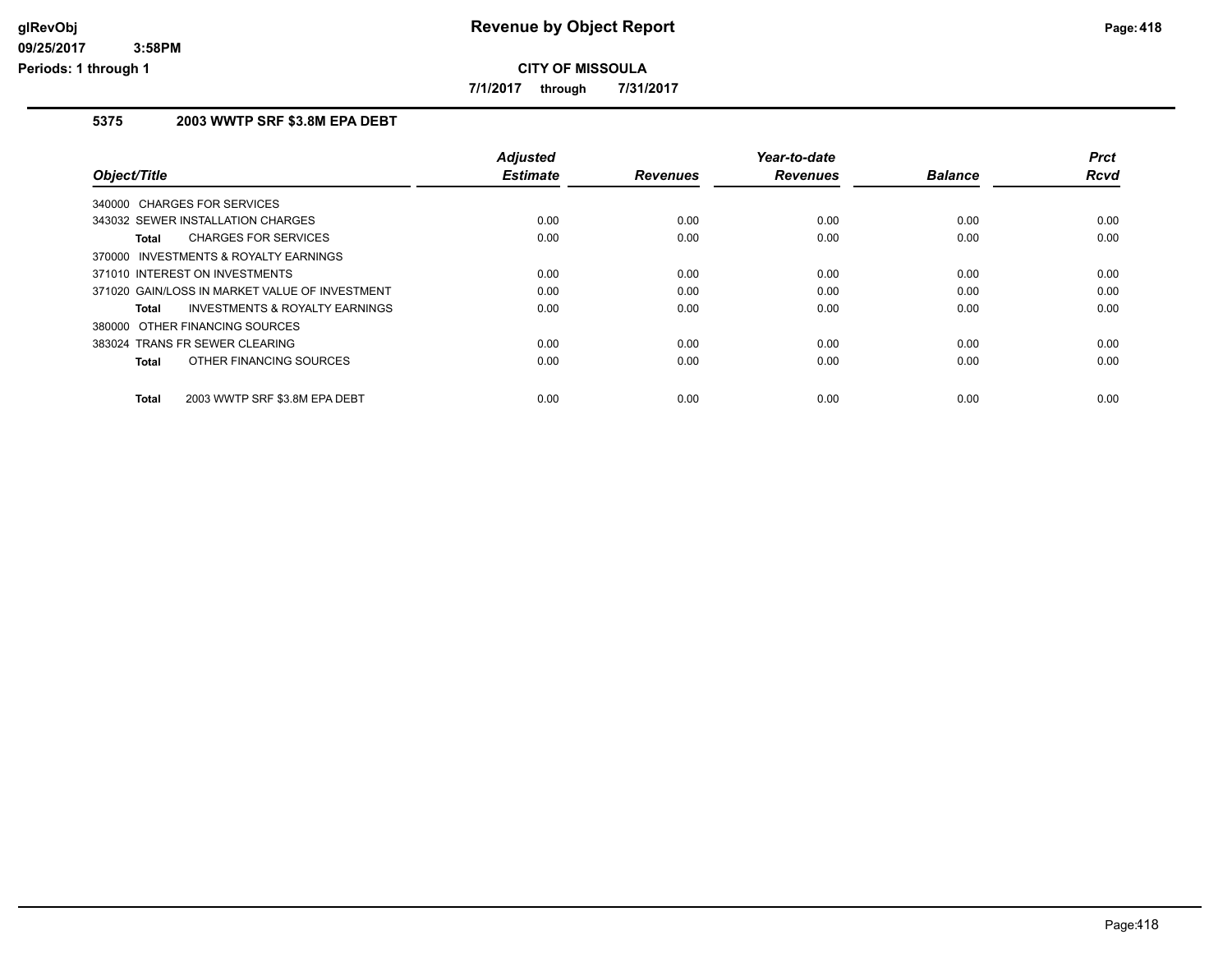**7/1/2017 through 7/31/2017**

### **5376 2003 WWTP SRF \$3.8M EPA RESERVE**

#### **5376 2003 WWTP SRF \$3.8M EPA RESERVE**

|                                                    | <b>Adjusted</b> |                 | Year-to-date    |                | <b>Prct</b> |
|----------------------------------------------------|-----------------|-----------------|-----------------|----------------|-------------|
| Object/Title                                       | <b>Estimate</b> | <b>Revenues</b> | <b>Revenues</b> | <b>Balance</b> | <b>Rcvd</b> |
| 360000 MISCELLANEOUS REVENUES                      |                 |                 |                 |                |             |
| 360000 MISCELLANEOUS REVENUES                      | 0.00            | 0.00            | 0.00            | 0.00           | 0.00        |
| 360010 MISCELLANEOUS                               | 0.00            | 0.00            | 0.00            | 0.00           | 0.00        |
| MISCELLANEOUS REVENUES<br>Total                    | 0.00            | 0.00            | 0.00            | 0.00           | 0.00        |
| 370000 INVESTMENTS & ROYALTY EARNINGS              |                 |                 |                 |                |             |
| 371010 INTEREST ON INVESTMENTS                     | 0.00            | 0.00            | 0.00            | 0.00           | 0.00        |
| 371020 GAIN/LOSS IN MARKET VALUE OF INVESTMENTS    | 0.00            | 0.00            | 0.00            | 0.00           | 0.00        |
| <b>INVESTMENTS &amp; ROYALTY EARNINGS</b><br>Total | 0.00            | 0.00            | 0.00            | 0.00           | 0.00        |
| 380000 OTHER FINANCING SOURCES                     |                 |                 |                 |                |             |
| 381002 SRF LOAN                                    | 0.00            | 0.00            | 0.00            | 0.00           | 0.00        |
| 383042 TRANSFERS FROM OTHER FUNDS                  | 0.00            | 0.00            | 0.00            | 0.00           | 0.00        |
| OTHER FINANCING SOURCES<br>Total                   | 0.00            | 0.00            | 0.00            | 0.00           | 0.00        |
| 2003 WWTP SRF \$3.8M EPA RESERVE<br><b>Total</b>   | 0.00            | 0.00            | 0.00            | 0.00           | 0.00        |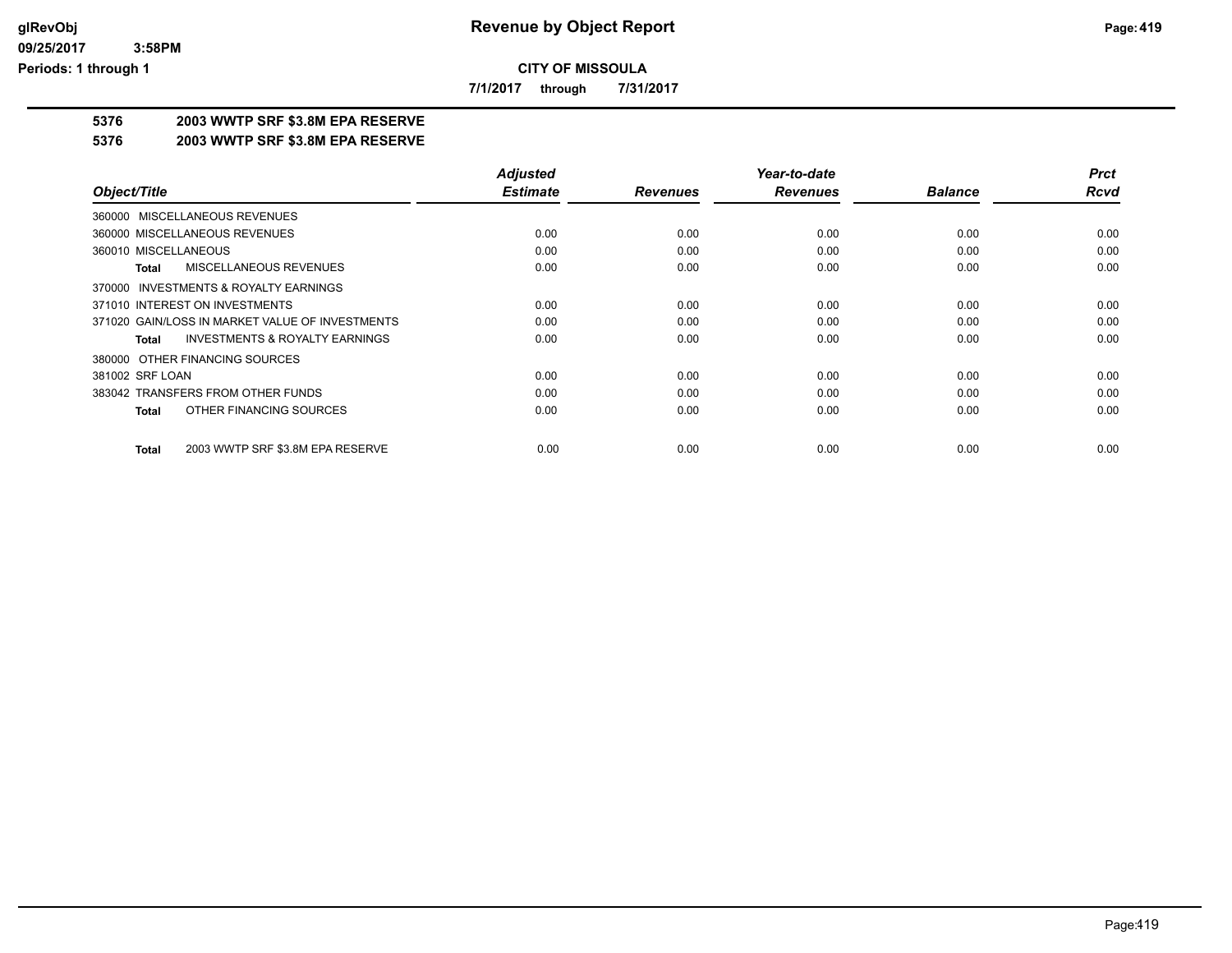**7/1/2017 through 7/31/2017**

#### **5376 2003 WWTP SRF \$3.8M EPA RESERVE**

| Object/Title                                              | <b>Adjusted</b><br><b>Estimate</b> | <b>Revenues</b> | Year-to-date<br><b>Revenues</b> | <b>Balance</b> | <b>Prct</b><br><b>Rcvd</b> |
|-----------------------------------------------------------|------------------------------------|-----------------|---------------------------------|----------------|----------------------------|
|                                                           |                                    |                 |                                 |                |                            |
| 360000 MISCELLANEOUS REVENUES                             |                                    |                 |                                 |                |                            |
| 360000 MISCELLANEOUS REVENUES                             | 0.00                               | 0.00            | 0.00                            | 0.00           | 0.00                       |
| 360010 MISCELLANEOUS                                      | 0.00                               | 0.00            | 0.00                            | 0.00           | 0.00                       |
| <b>MISCELLANEOUS REVENUES</b><br><b>Total</b>             | 0.00                               | 0.00            | 0.00                            | 0.00           | 0.00                       |
| INVESTMENTS & ROYALTY EARNINGS<br>370000                  |                                    |                 |                                 |                |                            |
| 371010 INTEREST ON INVESTMENTS                            | 0.00                               | 0.00            | 0.00                            | 0.00           | 0.00                       |
| 371020 GAIN/LOSS IN MARKET VALUE OF INVESTMENT            | 0.00                               | 0.00            | 0.00                            | 0.00           | 0.00                       |
| <b>INVESTMENTS &amp; ROYALTY EARNINGS</b><br><b>Total</b> | 0.00                               | 0.00            | 0.00                            | 0.00           | 0.00                       |
| 380000 OTHER FINANCING SOURCES                            |                                    |                 |                                 |                |                            |
| 381002 SRF LOAN                                           | 0.00                               | 0.00            | 0.00                            | 0.00           | 0.00                       |
| 383042 TRANSFERS FROM OTHER FUNDS                         | 0.00                               | 0.00            | 0.00                            | 0.00           | 0.00                       |
| OTHER FINANCING SOURCES<br><b>Total</b>                   | 0.00                               | 0.00            | 0.00                            | 0.00           | 0.00                       |
|                                                           |                                    |                 |                                 |                |                            |
| 2003 WWTP SRF \$3.8M EPA RESERVE<br><b>Total</b>          | 0.00                               | 0.00            | 0.00                            | 0.00           | 0.00                       |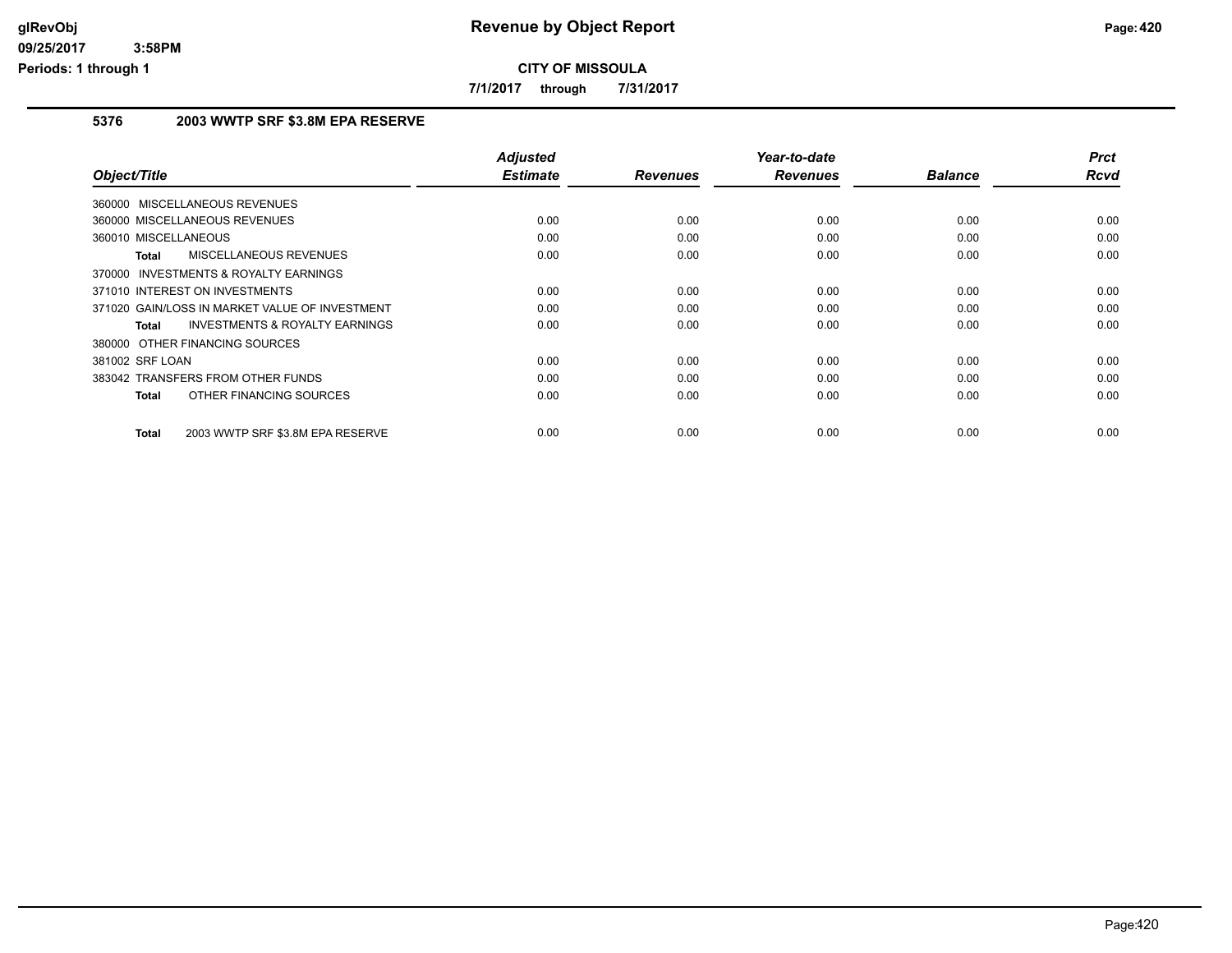**7/1/2017 through 7/31/2017**

# **5377 2004 WWTP \$3.023 LOAN DEBT SERVICE**

## **5377 2004 WWTP \$3.023 LOAN DEBT SERVICE**

|                                                     | <b>Adjusted</b> |                 | Year-to-date    |                | <b>Prct</b> |
|-----------------------------------------------------|-----------------|-----------------|-----------------|----------------|-------------|
| Object/Title                                        | <b>Estimate</b> | <b>Revenues</b> | <b>Revenues</b> | <b>Balance</b> | <b>Rcvd</b> |
| 340000 CHARGES FOR SERVICES                         |                 |                 |                 |                |             |
| 343032 SEWER INSTALLATION CHARGES                   | 0.00            | 0.00            | 0.00            | 0.00           | 0.00        |
| <b>CHARGES FOR SERVICES</b><br>Total                | 0.00            | 0.00            | 0.00            | 0.00           | 0.00        |
| 370000 INVESTMENTS & ROYALTY EARNINGS               |                 |                 |                 |                |             |
| 371010 INTEREST ON INVESTMENTS                      | 0.00            | 0.00            | 0.00            | 0.00           | 0.00        |
| 371020 GAIN/LOSS IN MARKET VALUE OF INVESTMENTS     | 0.00            | 0.00            | 0.00            | 0.00           | 0.00        |
| <b>INVESTMENTS &amp; ROYALTY EARNINGS</b><br>Total  | 0.00            | 0.00            | 0.00            | 0.00           | 0.00        |
| 380000 OTHER FINANCING SOURCES                      |                 |                 |                 |                |             |
| 383024 TRANS FR SEWER CLEARING                      | 0.00            | 0.00            | 0.00            | 0.00           | 0.00        |
| OTHER FINANCING SOURCES<br>Total                    | 0.00            | 0.00            | 0.00            | 0.00           | 0.00        |
| 2004 WWTP \$3.023 LOAN DEBT SERVICE<br><b>Total</b> | 0.00            | 0.00            | 0.00            | 0.00           | 0.00        |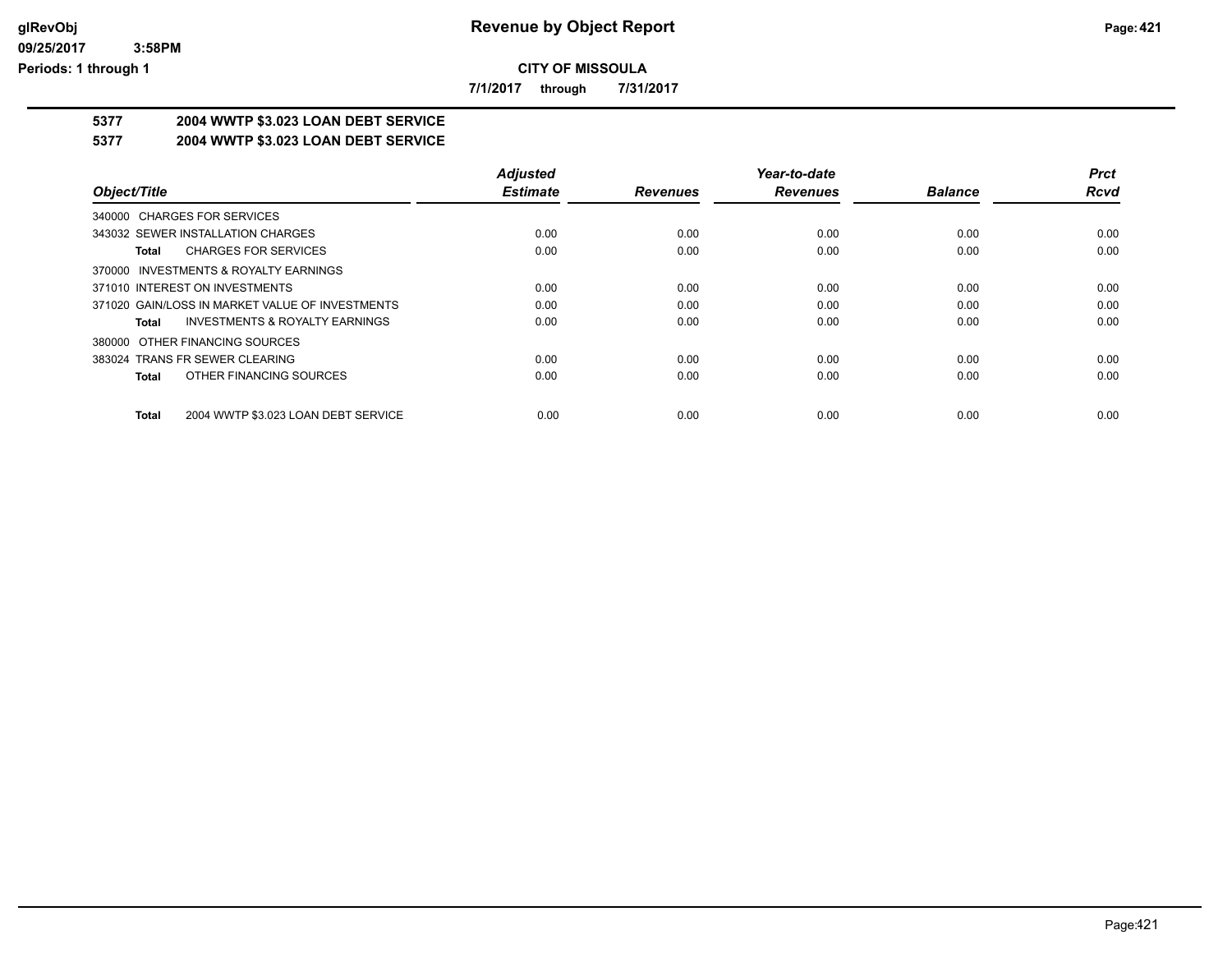**7/1/2017 through 7/31/2017**

#### **5377 2004 WWTP \$3.023 LOAN DEBT SERVICE**

| Object/Title                                        | <b>Adjusted</b><br><b>Estimate</b> | <b>Revenues</b> | Year-to-date<br><b>Revenues</b> | <b>Balance</b> | <b>Prct</b><br><b>Rcvd</b> |
|-----------------------------------------------------|------------------------------------|-----------------|---------------------------------|----------------|----------------------------|
|                                                     |                                    |                 |                                 |                |                            |
| 340000 CHARGES FOR SERVICES                         |                                    |                 |                                 |                |                            |
| 343032 SEWER INSTALLATION CHARGES                   | 0.00                               | 0.00            | 0.00                            | 0.00           | 0.00                       |
| <b>CHARGES FOR SERVICES</b><br>Total                | 0.00                               | 0.00            | 0.00                            | 0.00           | 0.00                       |
| 370000 INVESTMENTS & ROYALTY EARNINGS               |                                    |                 |                                 |                |                            |
| 371010 INTEREST ON INVESTMENTS                      | 0.00                               | 0.00            | 0.00                            | 0.00           | 0.00                       |
| 371020 GAIN/LOSS IN MARKET VALUE OF INVESTMENT      | 0.00                               | 0.00            | 0.00                            | 0.00           | 0.00                       |
| <b>INVESTMENTS &amp; ROYALTY EARNINGS</b><br>Total  | 0.00                               | 0.00            | 0.00                            | 0.00           | 0.00                       |
| 380000 OTHER FINANCING SOURCES                      |                                    |                 |                                 |                |                            |
| 383024 TRANS FR SEWER CLEARING                      | 0.00                               | 0.00            | 0.00                            | 0.00           | 0.00                       |
| OTHER FINANCING SOURCES<br>Total                    | 0.00                               | 0.00            | 0.00                            | 0.00           | 0.00                       |
| <b>Total</b><br>2004 WWTP \$3.023 LOAN DEBT SERVICE | 0.00                               | 0.00            | 0.00                            | 0.00           | 0.00                       |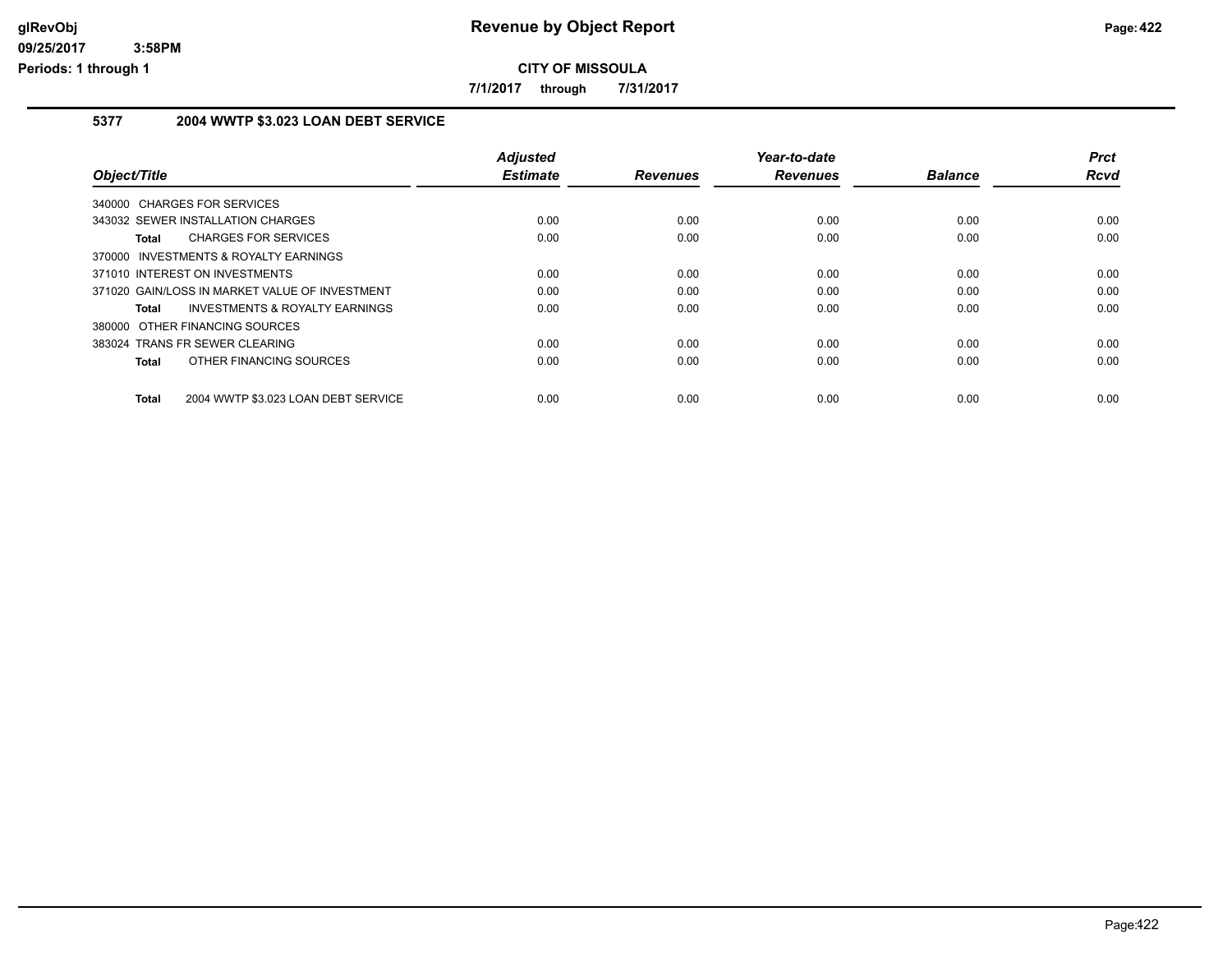**7/1/2017 through 7/31/2017**

## **5378 2004 WWTP \$3.023 LOAN RESERVE**

#### **5378 2004 WWTP \$3.023 LOAN RESERVE**

|                                                    | <b>Adjusted</b> |                 | Year-to-date    |                | <b>Prct</b> |
|----------------------------------------------------|-----------------|-----------------|-----------------|----------------|-------------|
| Object/Title                                       | <b>Estimate</b> | <b>Revenues</b> | <b>Revenues</b> | <b>Balance</b> | <b>Rcvd</b> |
| 360000 MISCELLANEOUS REVENUES                      |                 |                 |                 |                |             |
| 360000 MISCELLANEOUS REVENUES                      | 0.00            | 0.00            | 0.00            | 0.00           | 0.00        |
| MISCELLANEOUS REVENUES<br>Total                    | 0.00            | 0.00            | 0.00            | 0.00           | 0.00        |
| 370000 INVESTMENTS & ROYALTY EARNINGS              |                 |                 |                 |                |             |
| 371010 INTEREST ON INVESTMENTS                     | 0.00            | 0.00            | 0.00            | 0.00           | 0.00        |
| 371020 GAIN/LOSS IN MARKET VALUE OF INVESTMENTS    | 0.00            | 0.00            | 0.00            | 0.00           | 0.00        |
| <b>INVESTMENTS &amp; ROYALTY EARNINGS</b><br>Total | 0.00            | 0.00            | 0.00            | 0.00           | 0.00        |
| 380000 OTHER FINANCING SOURCES                     |                 |                 |                 |                |             |
| 381002 SRF LOAN                                    | 0.00            | 0.00            | 0.00            | 0.00           | 0.00        |
| 383024 TRANS FR SEWER CLEARING                     | 0.00            | 0.00            | 0.00            | 0.00           | 0.00        |
| 383042 TRANSFERS FROM OTHER FUNDS                  | 0.00            | 0.00            | 0.00            | 0.00           | 0.00        |
| OTHER FINANCING SOURCES<br>Total                   | 0.00            | 0.00            | 0.00            | 0.00           | 0.00        |
|                                                    |                 |                 |                 |                |             |
| 2004 WWTP \$3.023 LOAN RESERVE<br>Total            | 0.00            | 0.00            | 0.00            | 0.00           | 0.00        |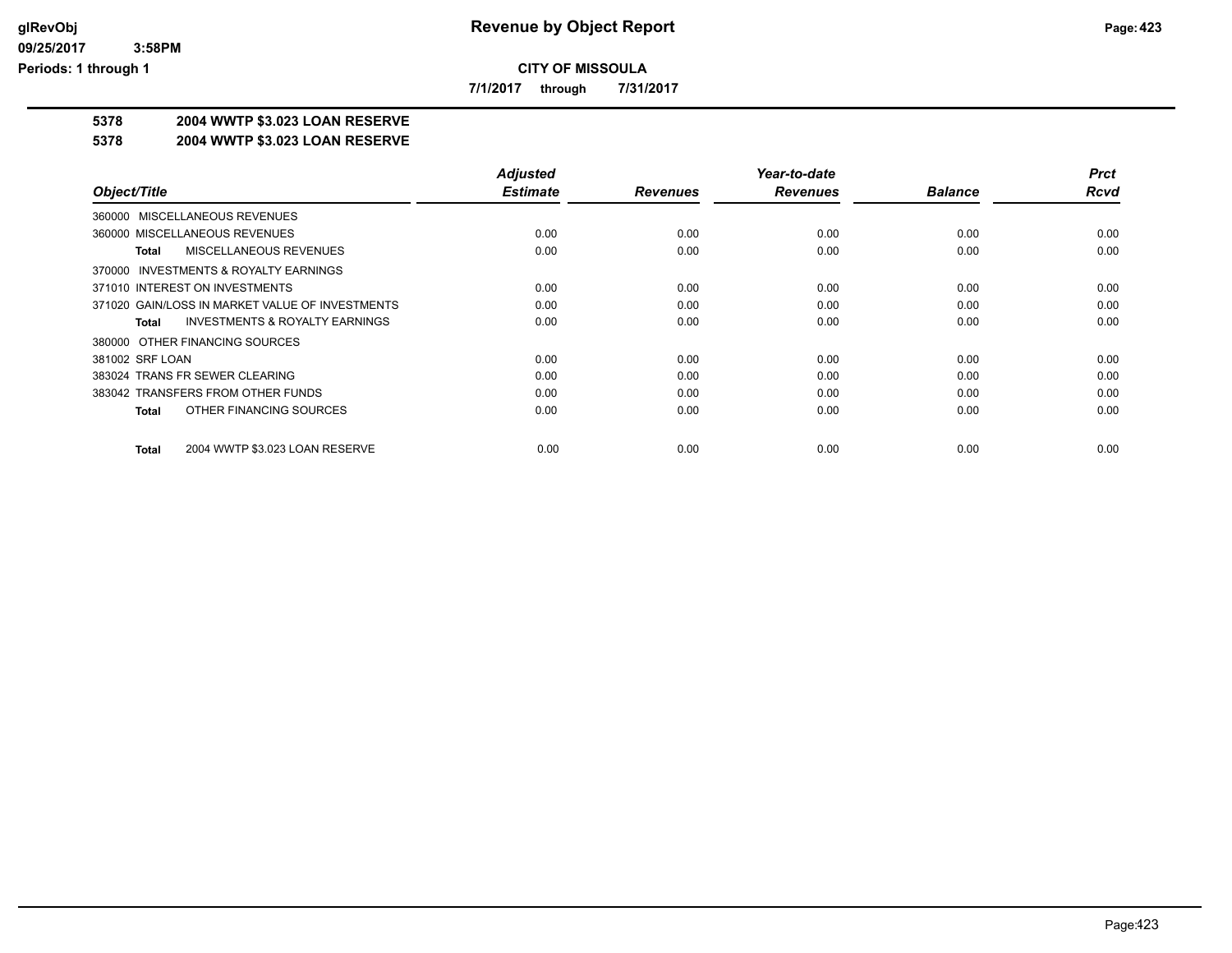**7/1/2017 through 7/31/2017**

#### **5378 2004 WWTP \$3.023 LOAN RESERVE**

| Object/Title                                              | <b>Adjusted</b><br><b>Estimate</b> | <b>Revenues</b> | Year-to-date<br><b>Revenues</b> | <b>Balance</b> | <b>Prct</b><br>Rcvd |
|-----------------------------------------------------------|------------------------------------|-----------------|---------------------------------|----------------|---------------------|
| MISCELLANEOUS REVENUES<br>360000                          |                                    |                 |                                 |                |                     |
| 360000 MISCELLANEOUS REVENUES                             | 0.00                               | 0.00            | 0.00                            | 0.00           | 0.00                |
| MISCELLANEOUS REVENUES<br><b>Total</b>                    | 0.00                               | 0.00            | 0.00                            | 0.00           | 0.00                |
| INVESTMENTS & ROYALTY EARNINGS<br>370000                  |                                    |                 |                                 |                |                     |
| 371010 INTEREST ON INVESTMENTS                            | 0.00                               | 0.00            | 0.00                            | 0.00           | 0.00                |
| 371020 GAIN/LOSS IN MARKET VALUE OF INVESTMENT            | 0.00                               | 0.00            | 0.00                            | 0.00           | 0.00                |
| <b>INVESTMENTS &amp; ROYALTY EARNINGS</b><br><b>Total</b> | 0.00                               | 0.00            | 0.00                            | 0.00           | 0.00                |
| 380000 OTHER FINANCING SOURCES                            |                                    |                 |                                 |                |                     |
| 381002 SRF LOAN                                           | 0.00                               | 0.00            | 0.00                            | 0.00           | 0.00                |
| 383024 TRANS FR SEWER CLEARING                            | 0.00                               | 0.00            | 0.00                            | 0.00           | 0.00                |
| 383042 TRANSFERS FROM OTHER FUNDS                         | 0.00                               | 0.00            | 0.00                            | 0.00           | 0.00                |
| OTHER FINANCING SOURCES<br><b>Total</b>                   | 0.00                               | 0.00            | 0.00                            | 0.00           | 0.00                |
|                                                           |                                    |                 |                                 |                |                     |
| 2004 WWTP \$3.023 LOAN RESERVE<br><b>Total</b>            | 0.00                               | 0.00            | 0.00                            | 0.00           | 0.00                |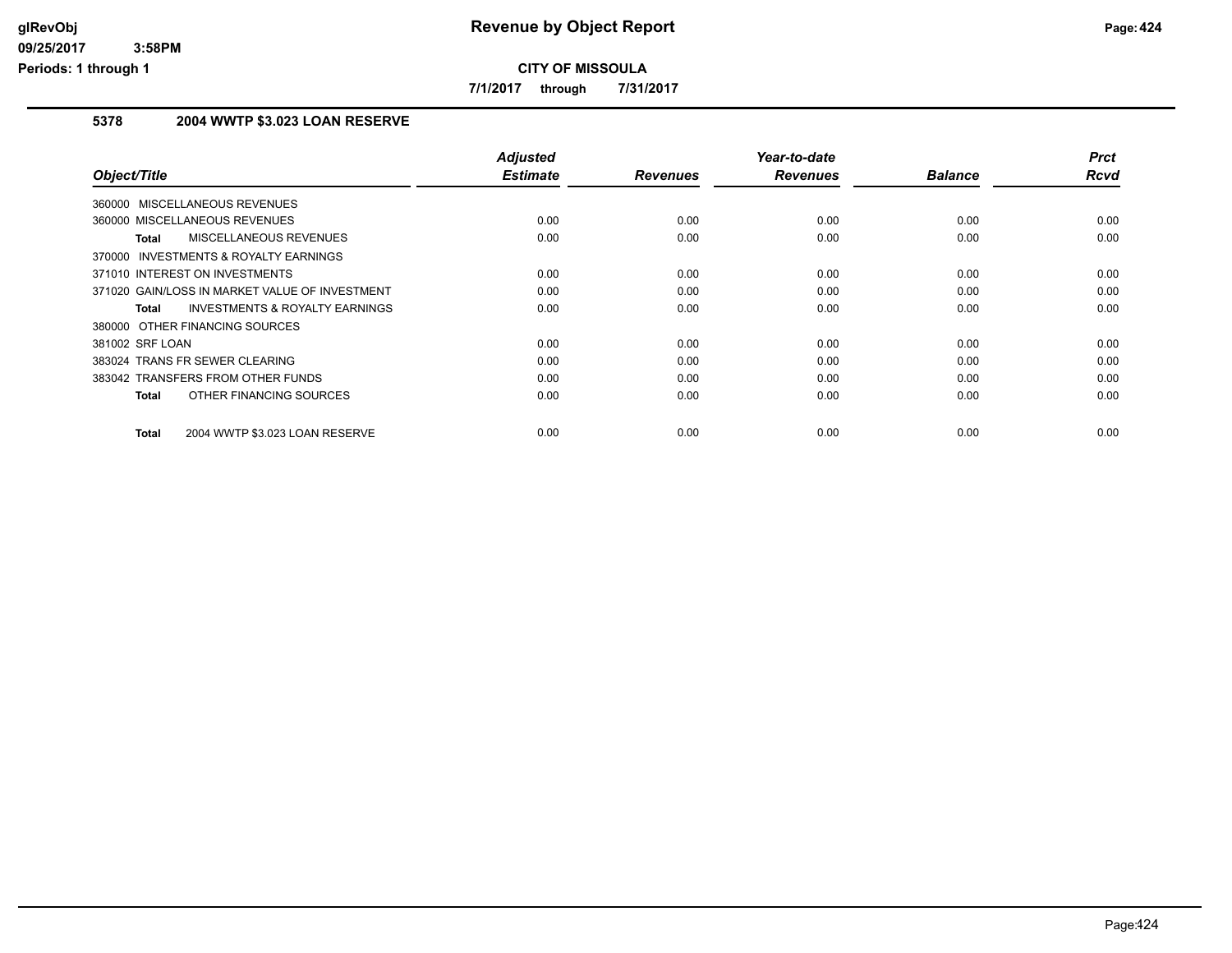**7/1/2017 through 7/31/2017**

## **5379 2005 BRICH/BRDY/LIN/GIL SRF DEBT**

#### **5379 2005 BRICH/BRDY/LIN/GIL SRF DEBT**

|                                                  | <b>Adjusted</b> |                 | Year-to-date    |                | <b>Prct</b> |
|--------------------------------------------------|-----------------|-----------------|-----------------|----------------|-------------|
| Object/Title                                     | <b>Estimate</b> | <b>Revenues</b> | <b>Revenues</b> | <b>Balance</b> | <b>Rcvd</b> |
| 370000 INVESTMENTS & ROYALTY EARNINGS            |                 |                 |                 |                |             |
| 371010 INTEREST ON INVESTMENTS                   | 0.00            | 0.00            | 0.00            | 0.00           | 0.00        |
| 371020 GAIN/LOSS IN MARKET VALUE OF INVESTMENTS  | 0.00            | 0.00            | 0.00            | 0.00           | 0.00        |
| INVESTMENTS & ROYALTY EARNINGS<br><b>Total</b>   | 0.00            | 0.00            | 0.00            | 0.00           | 0.00        |
| 380000 OTHER FINANCING SOURCES                   |                 |                 |                 |                |             |
| 383024 TRANS FR SEWER CLEARING                   | 0.00            | 0.00            | 0.00            | 0.00           | 0.00        |
| OTHER FINANCING SOURCES<br><b>Total</b>          | 0.00            | 0.00            | 0.00            | 0.00           | 0.00        |
|                                                  |                 |                 |                 |                |             |
| <b>Total</b><br>2005 BRICH/BRDY/LIN/GIL SRF DEBT | 0.00            | 0.00            | 0.00            | 0.00           | 0.00        |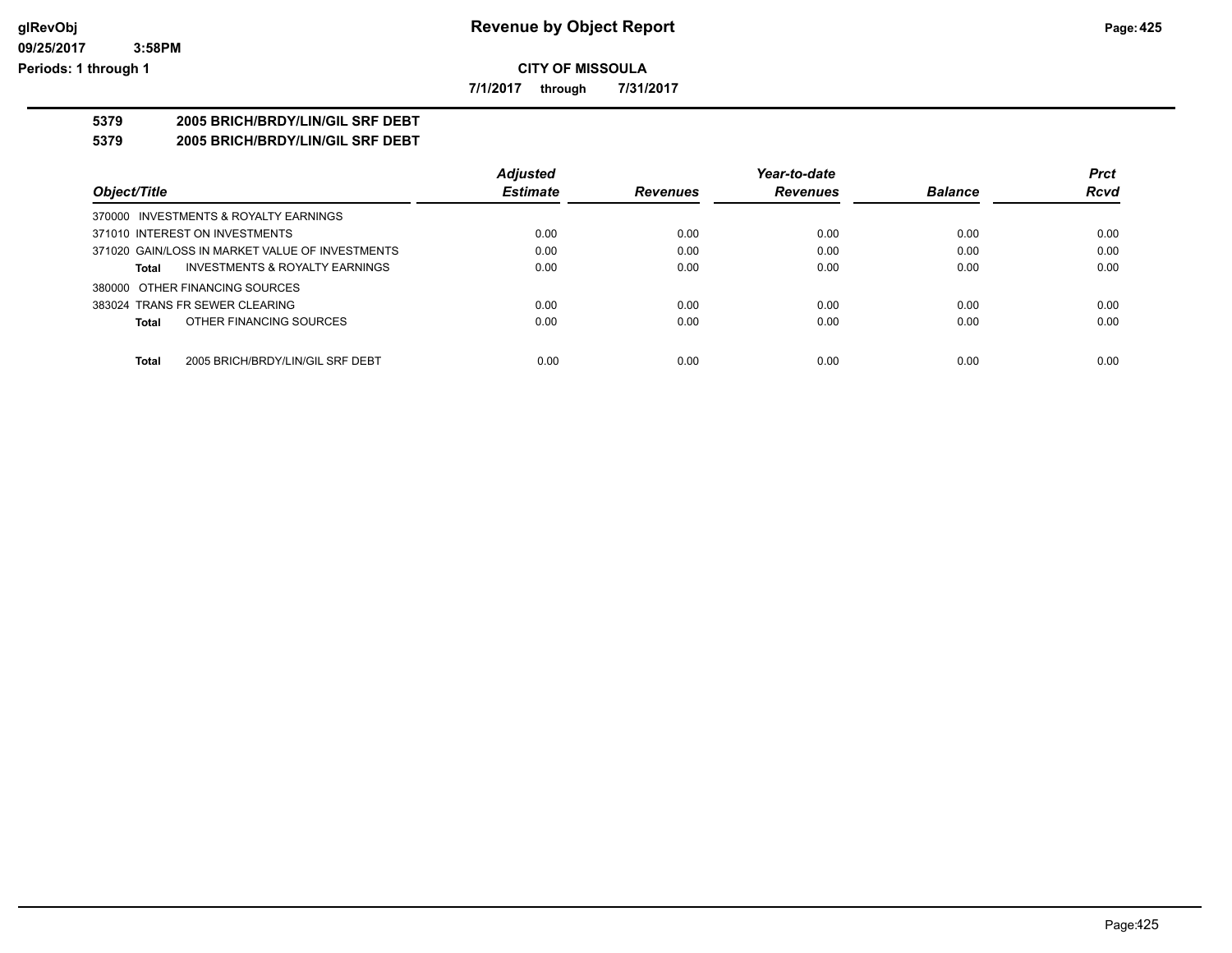**3:58PM**

**CITY OF MISSOULA**

**7/1/2017 through 7/31/2017**

#### **5379 2005 BRICH/BRDY/LIN/GIL SRF DEBT**

|                                                  | <b>Adjusted</b> |                 | Year-to-date    |                | <b>Prct</b> |
|--------------------------------------------------|-----------------|-----------------|-----------------|----------------|-------------|
| Object/Title                                     | <b>Estimate</b> | <b>Revenues</b> | <b>Revenues</b> | <b>Balance</b> | <b>Rcvd</b> |
| 370000 INVESTMENTS & ROYALTY EARNINGS            |                 |                 |                 |                |             |
| 371010 INTEREST ON INVESTMENTS                   | 0.00            | 0.00            | 0.00            | 0.00           | 0.00        |
| 371020 GAIN/LOSS IN MARKET VALUE OF INVESTMENT   | 0.00            | 0.00            | 0.00            | 0.00           | 0.00        |
| INVESTMENTS & ROYALTY EARNINGS<br>Total          | 0.00            | 0.00            | 0.00            | 0.00           | 0.00        |
| 380000 OTHER FINANCING SOURCES                   |                 |                 |                 |                |             |
| 383024 TRANS FR SEWER CLEARING                   | 0.00            | 0.00            | 0.00            | 0.00           | 0.00        |
| OTHER FINANCING SOURCES<br>Total                 | 0.00            | 0.00            | 0.00            | 0.00           | 0.00        |
| <b>Total</b><br>2005 BRICH/BRDY/LIN/GIL SRF DEBT | 0.00            | 0.00            | 0.00            | 0.00           | 0.00        |
|                                                  |                 |                 |                 |                |             |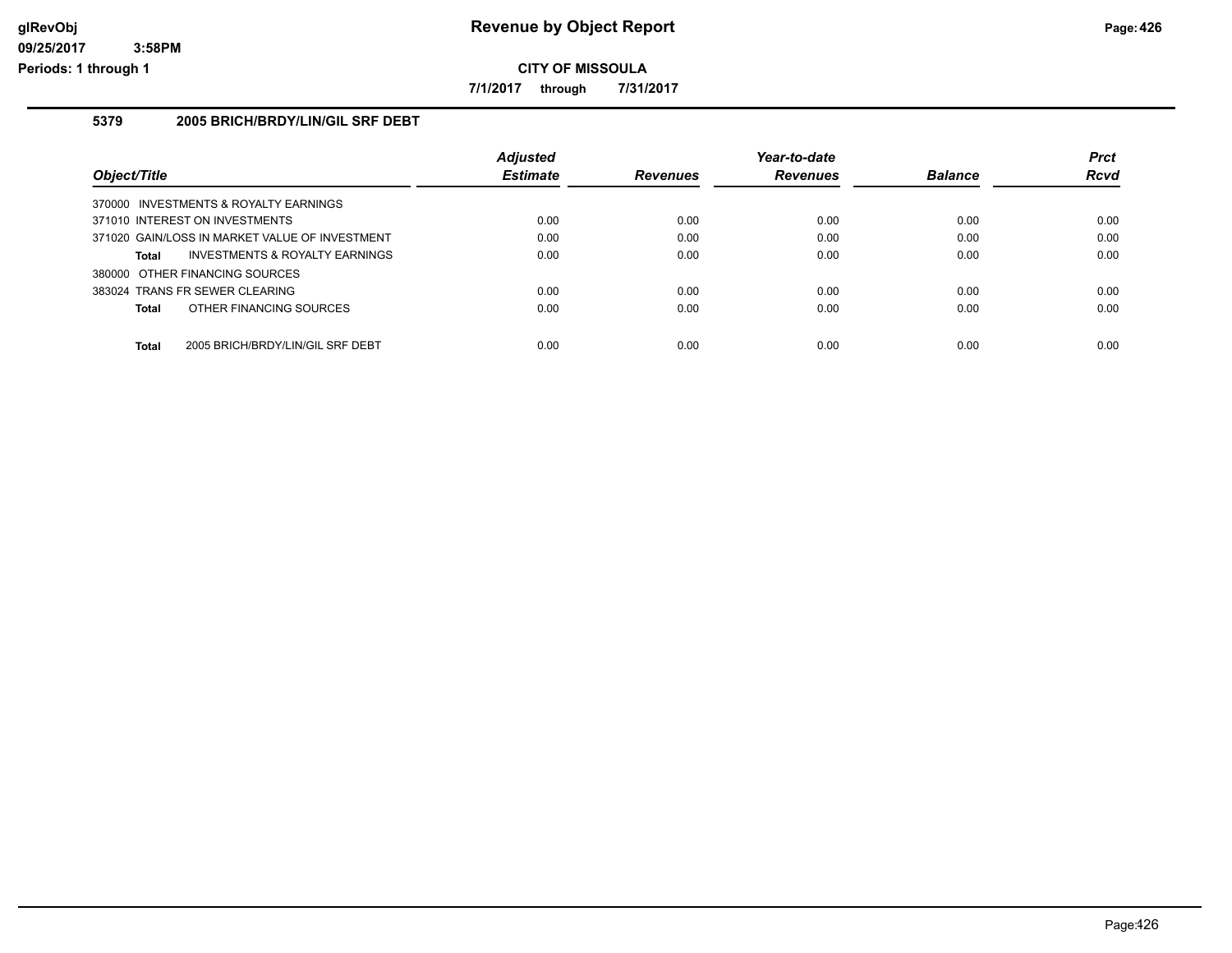**7/1/2017 through 7/31/2017**

#### **5380 BRDWY/BIRCH/GILBERT/LINCOLNWOOD 5380 BRDWY/BIRCH/GILBERT/LINCOLNWOOD**

|                                                    | <b>Adjusted</b> |                 | Year-to-date    |                | Prct        |
|----------------------------------------------------|-----------------|-----------------|-----------------|----------------|-------------|
| Object/Title                                       | <b>Estimate</b> | <b>Revenues</b> | <b>Revenues</b> | <b>Balance</b> | <b>Rcvd</b> |
| 370000 INVESTMENTS & ROYALTY EARNINGS              |                 |                 |                 |                |             |
| 371010 INTEREST ON INVESTMENTS                     | 0.00            | 0.00            | 0.00            | 0.00           | 0.00        |
| 371020 GAIN/LOSS IN MARKET VALUE OF INVESTMENTS    | 0.00            | 0.00            | 0.00            | 0.00           | 0.00        |
| <b>INVESTMENTS &amp; ROYALTY EARNINGS</b><br>Total | 0.00            | 0.00            | 0.00            | 0.00           | 0.00        |
| 380000 OTHER FINANCING SOURCES                     |                 |                 |                 |                |             |
| 381002 SRF LOAN                                    | 0.00            | 0.00            | 0.00            | 0.00           | 0.00        |
| 383042 TRANSFERS FROM OTHER FUNDS                  | 0.00            | 0.00            | 0.00            | 0.00           | 0.00        |
| OTHER FINANCING SOURCES<br><b>Total</b>            | 0.00            | 0.00            | 0.00            | 0.00           | 0.00        |
|                                                    |                 |                 |                 |                |             |
| BRDWY/BIRCH/GILBERT/LINCOLNWOOD<br>Total           | 0.00            | 0.00            | 0.00            | 0.00           | 0.00        |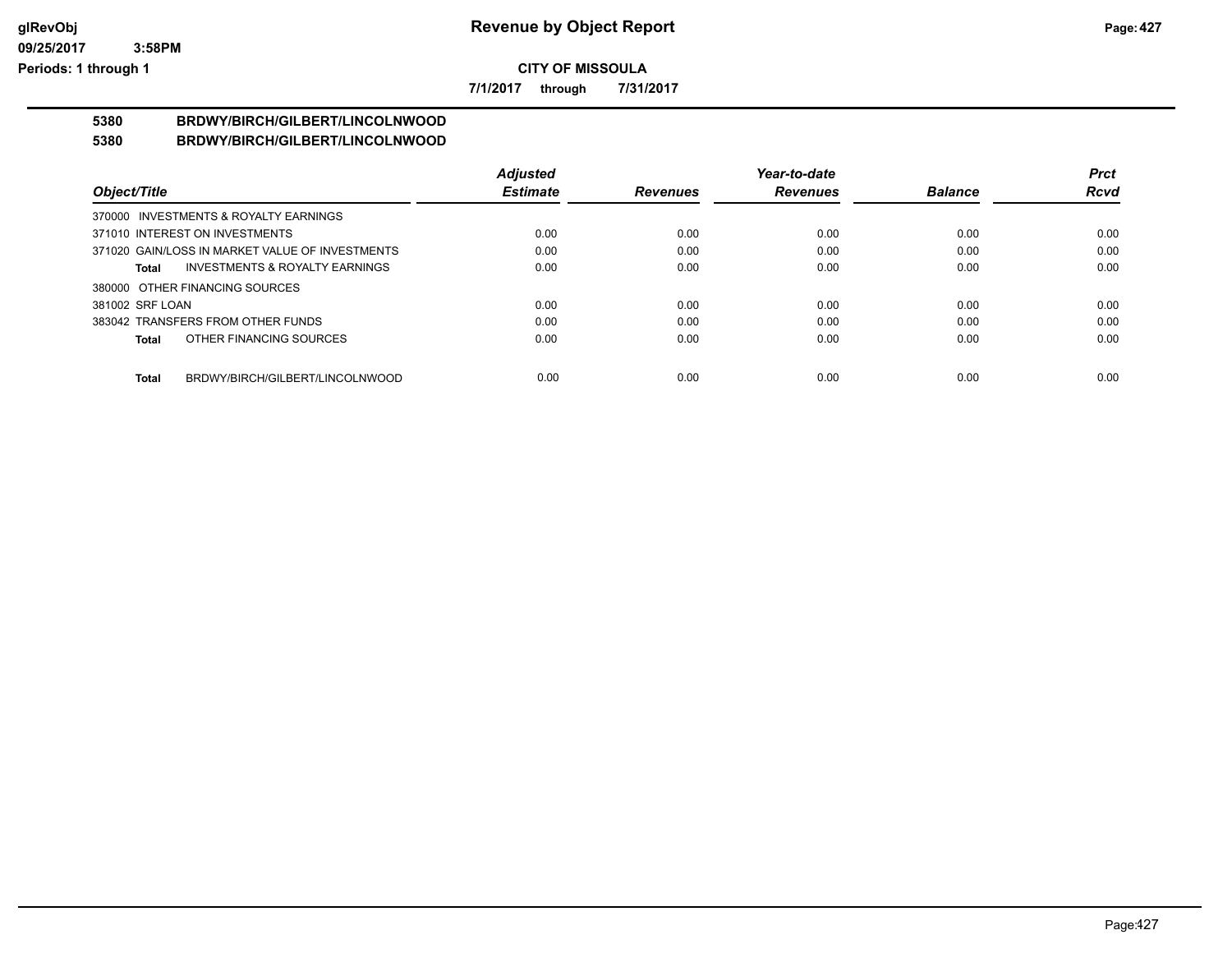**3:58PM**

**CITY OF MISSOULA**

**7/1/2017 through 7/31/2017**

#### **5380 BRDWY/BIRCH/GILBERT/LINCOLNWOOD**

|                                                 | <b>Adjusted</b> |                 | Year-to-date    |                | <b>Prct</b> |
|-------------------------------------------------|-----------------|-----------------|-----------------|----------------|-------------|
| Object/Title                                    | <b>Estimate</b> | <b>Revenues</b> | <b>Revenues</b> | <b>Balance</b> | Rcvd        |
| 370000 INVESTMENTS & ROYALTY EARNINGS           |                 |                 |                 |                |             |
| 371010 INTEREST ON INVESTMENTS                  | 0.00            | 0.00            | 0.00            | 0.00           | 0.00        |
| 371020 GAIN/LOSS IN MARKET VALUE OF INVESTMENT  | 0.00            | 0.00            | 0.00            | 0.00           | 0.00        |
| INVESTMENTS & ROYALTY EARNINGS<br><b>Total</b>  | 0.00            | 0.00            | 0.00            | 0.00           | 0.00        |
| 380000 OTHER FINANCING SOURCES                  |                 |                 |                 |                |             |
| 381002 SRF LOAN                                 | 0.00            | 0.00            | 0.00            | 0.00           | 0.00        |
| 383042 TRANSFERS FROM OTHER FUNDS               | 0.00            | 0.00            | 0.00            | 0.00           | 0.00        |
| OTHER FINANCING SOURCES<br><b>Total</b>         | 0.00            | 0.00            | 0.00            | 0.00           | 0.00        |
|                                                 |                 |                 |                 |                |             |
| BRDWY/BIRCH/GILBERT/LINCOLNWOOD<br><b>Total</b> | 0.00            | 0.00            | 0.00            | 0.00           | 0.00        |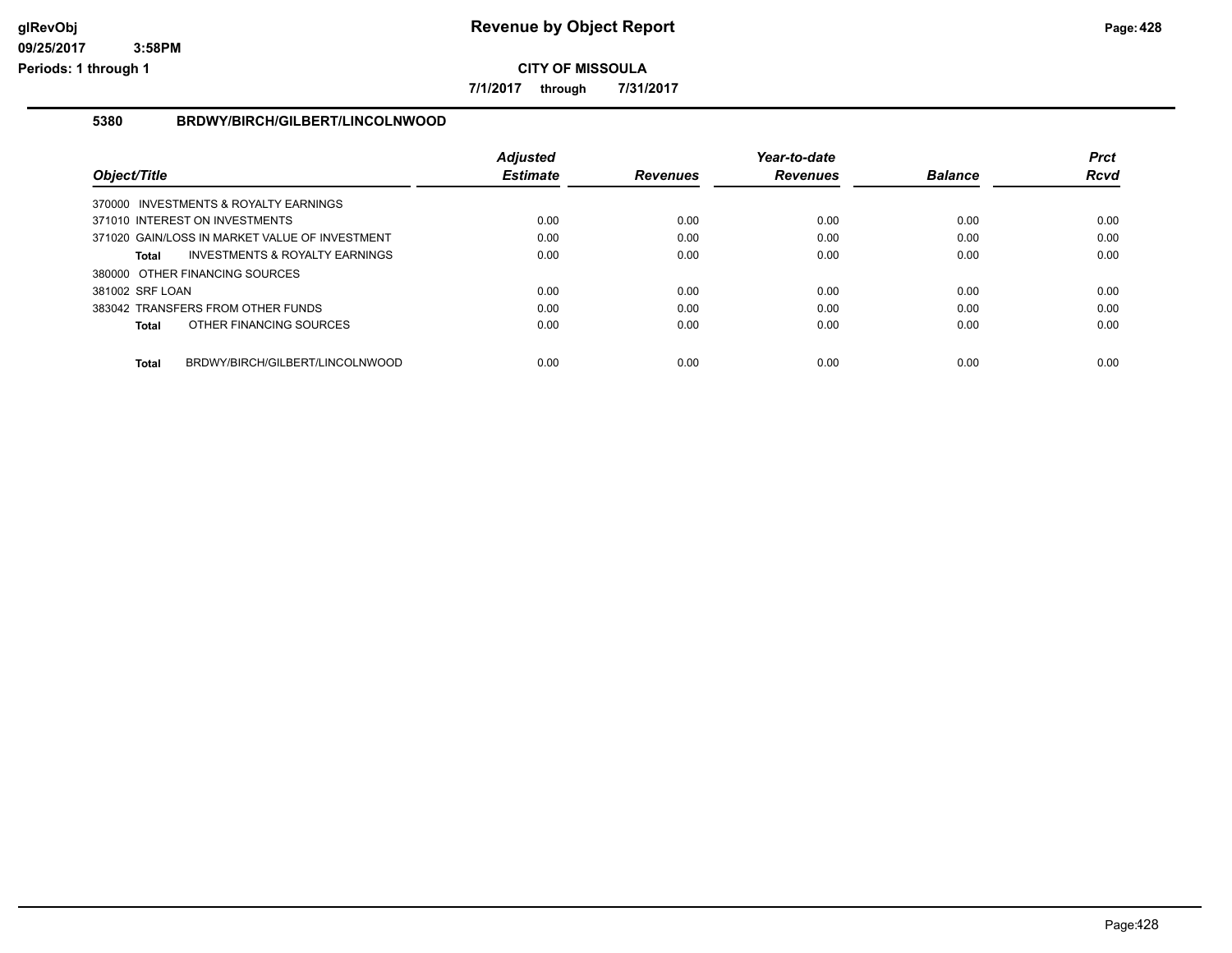**7/1/2017 through 7/31/2017**

## **5382 LINCOLNWOOD PH2 RESERVE FUND**

#### **5382 LINCOLNWOOD PH2 RESERVE FUND**

|                                                    | <b>Adiusted</b> |                 | Year-to-date    |                | <b>Prct</b> |
|----------------------------------------------------|-----------------|-----------------|-----------------|----------------|-------------|
| Object/Title                                       | <b>Estimate</b> | <b>Revenues</b> | <b>Revenues</b> | <b>Balance</b> | <b>Rcvd</b> |
| INVESTMENTS & ROYALTY EARNINGS<br>370000           |                 |                 |                 |                |             |
| 371010 INTEREST ON INVESTMENTS                     | 0.00            | 0.00            | 0.00            | 0.00           | 0.00        |
| 371020 GAIN/LOSS IN MARKET VALUE OF INVESTMENTS    | 0.00            | 0.00            | 0.00            | 0.00           | 0.00        |
| <b>INVESTMENTS &amp; ROYALTY EARNINGS</b><br>Total | 0.00            | 0.00            | 0.00            | 0.00           | 0.00        |
| 380000 OTHER FINANCING SOURCES                     |                 |                 |                 |                |             |
| 381002 SRF LOAN                                    | 0.00            | 0.00            | 0.00            | 0.00           | 0.00        |
| 381030 SID BONDS PROCEEDS                          | 0.00            | 0.00            | 0.00            | 0.00           | 0.00        |
| 383024 TRANS FR SEWER CLEARING                     | 0.00            | 0.00            | 0.00            | 0.00           | 0.00        |
| 383042 TRANSFERS FROM OTHER FUNDS                  | 0.00            | 0.00            | 0.00            | 0.00           | 0.00        |
| OTHER FINANCING SOURCES<br>Total                   | 0.00            | 0.00            | 0.00            | 0.00           | 0.00        |
| LINCOLNWOOD PH2 RESERVE FUND<br><b>Total</b>       | 0.00            | 0.00            | 0.00            | 0.00           | 0.00        |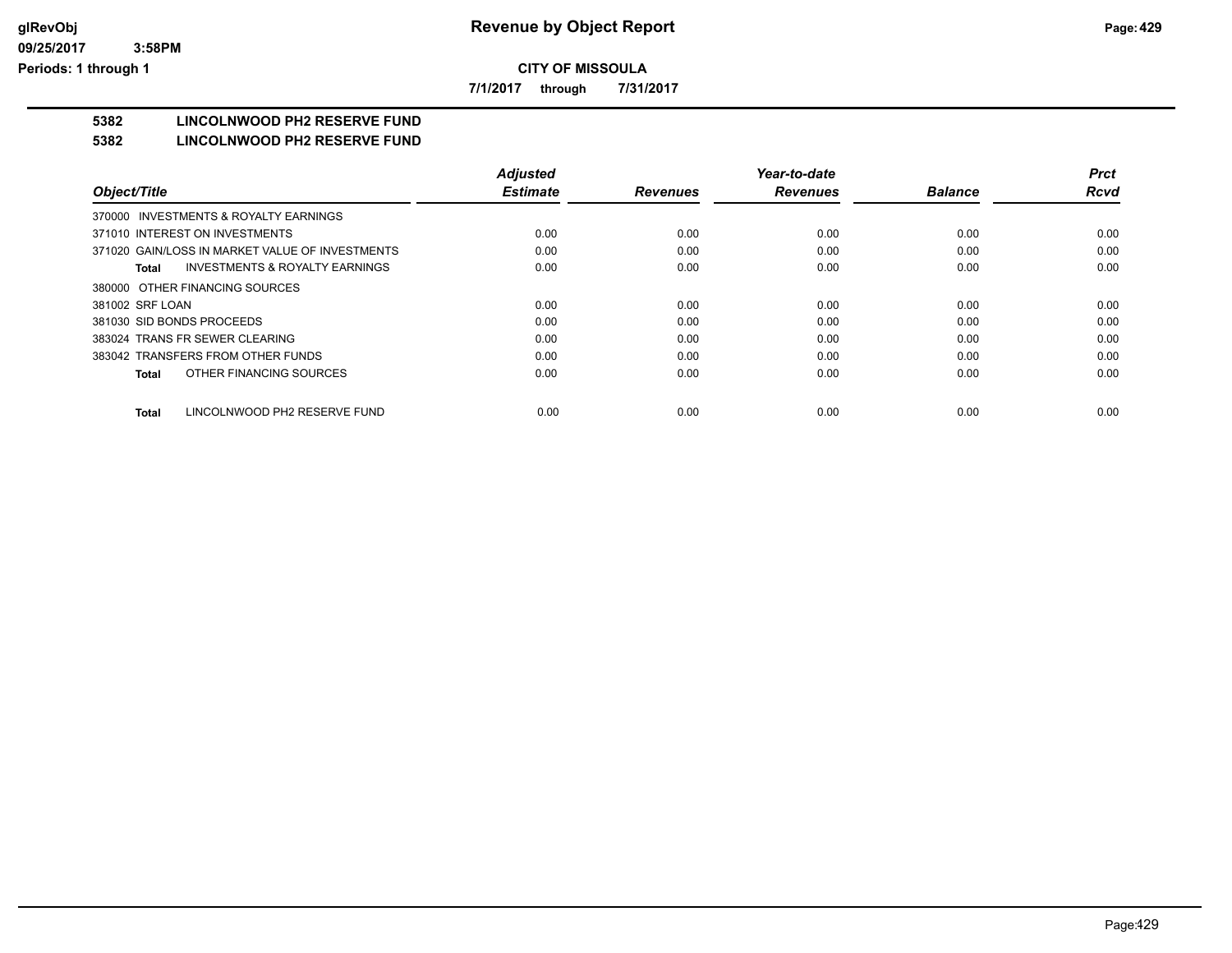**7/1/2017 through 7/31/2017**

#### **5382 LINCOLNWOOD PH2 RESERVE FUND**

|                                                     | <b>Adjusted</b> |                 | Year-to-date    |                | <b>Prct</b> |
|-----------------------------------------------------|-----------------|-----------------|-----------------|----------------|-------------|
| Object/Title                                        | <b>Estimate</b> | <b>Revenues</b> | <b>Revenues</b> | <b>Balance</b> | Rcvd        |
| <b>INVESTMENTS &amp; ROYALTY EARNINGS</b><br>370000 |                 |                 |                 |                |             |
| 371010 INTEREST ON INVESTMENTS                      | 0.00            | 0.00            | 0.00            | 0.00           | 0.00        |
| 371020 GAIN/LOSS IN MARKET VALUE OF INVESTMENT      | 0.00            | 0.00            | 0.00            | 0.00           | 0.00        |
| <b>INVESTMENTS &amp; ROYALTY EARNINGS</b><br>Total  | 0.00            | 0.00            | 0.00            | 0.00           | 0.00        |
| 380000 OTHER FINANCING SOURCES                      |                 |                 |                 |                |             |
| 381002 SRF LOAN                                     | 0.00            | 0.00            | 0.00            | 0.00           | 0.00        |
| 381030 SID BONDS PROCEEDS                           | 0.00            | 0.00            | 0.00            | 0.00           | 0.00        |
| 383024 TRANS FR SEWER CLEARING                      | 0.00            | 0.00            | 0.00            | 0.00           | 0.00        |
| 383042 TRANSFERS FROM OTHER FUNDS                   | 0.00            | 0.00            | 0.00            | 0.00           | 0.00        |
| OTHER FINANCING SOURCES<br>Total                    | 0.00            | 0.00            | 0.00            | 0.00           | 0.00        |
|                                                     |                 |                 |                 |                |             |
| LINCOLNWOOD PH2 RESERVE FUND<br><b>Total</b>        | 0.00            | 0.00            | 0.00            | 0.00           | 0.00        |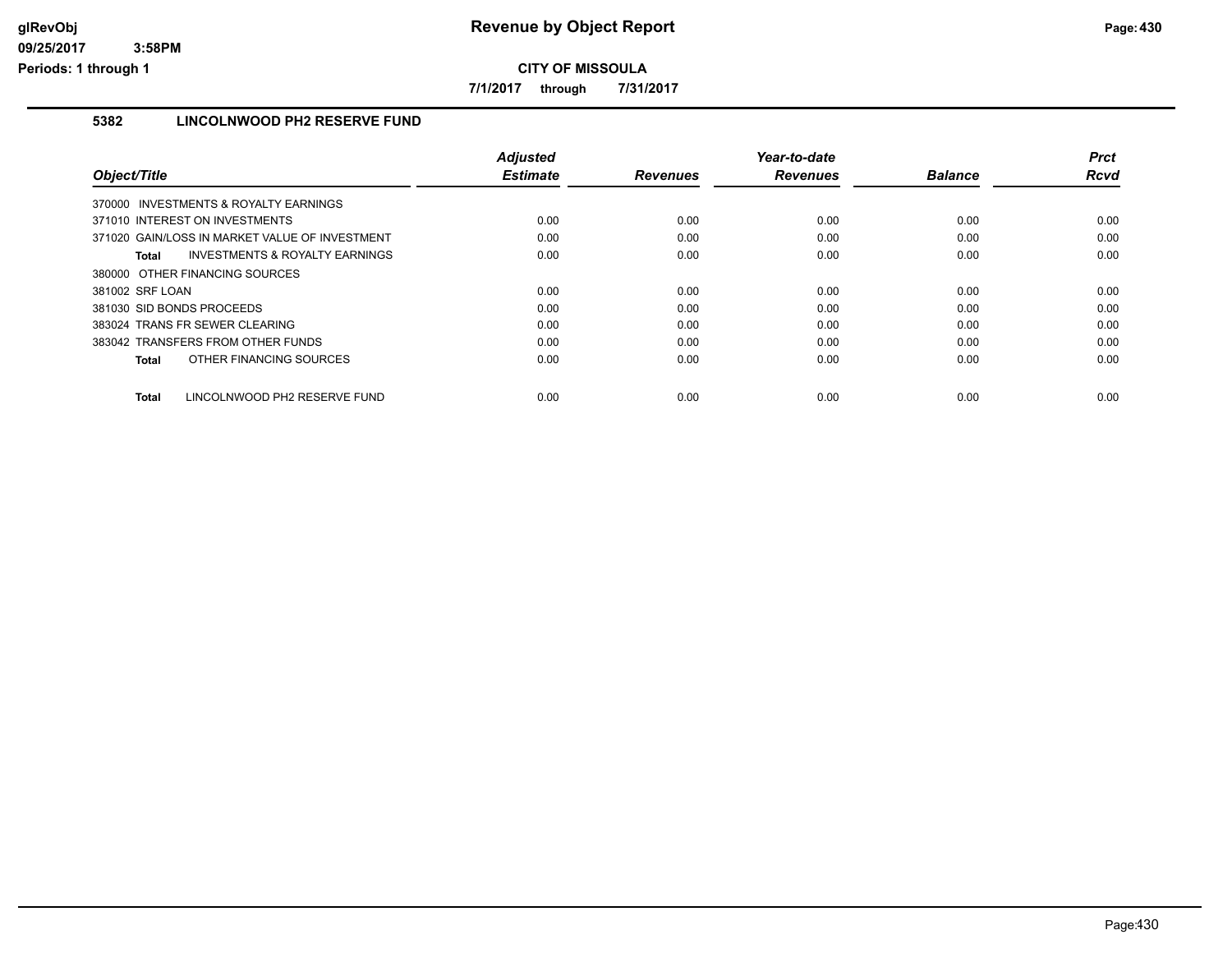**7/1/2017 through 7/31/2017**

## **5383 FY09 RATTLESNAKE SEWER DEBT SVS**

#### **5383 FY09 RATTLESNAKE SEWER DEBT SVS**

|                                                        | <b>Adjusted</b> |                 | Year-to-date    |                | <b>Prct</b> |
|--------------------------------------------------------|-----------------|-----------------|-----------------|----------------|-------------|
| Object/Title                                           | <b>Estimate</b> | <b>Revenues</b> | <b>Revenues</b> | <b>Balance</b> | <b>Rcvd</b> |
| 340000 CHARGES FOR SERVICES                            |                 |                 |                 |                |             |
| 343032 SEWER INSTALLATION CHARGES                      | 0.00            | 0.00            | 0.00            | 0.00           | 0.00        |
| <b>CHARGES FOR SERVICES</b><br><b>Total</b>            | 0.00            | 0.00            | 0.00            | 0.00           | 0.00        |
| <b>INVESTMENTS &amp; ROYALTY EARNINGS</b><br>370000    |                 |                 |                 |                |             |
| 371010 INTEREST ON INVESTMENTS                         | 0.00            | 0.00            | 0.00            | 0.00           | 0.00        |
| 371020 GAIN/LOSS IN MARKET VALUE OF INVESTMENTS        | 0.00            | 0.00            | 0.00            | 0.00           | 0.00        |
| <b>INVESTMENTS &amp; ROYALTY EARNINGS</b><br>Total     | 0.00            | 0.00            | 0.00            | 0.00           | 0.00        |
| OTHER FINANCING SOURCES<br>380000                      |                 |                 |                 |                |             |
| 381002 SRF LOAN                                        | 0.00            | 0.00            | 0.00            | 0.00           | 0.00        |
| 381020 REVENUE BONDS                                   | 0.00            | 0.00            | 0.00            | 0.00           | 0.00        |
| 383024 TRANS FR SEWER CLEARING                         | 0.00            | 0.00            | 0.00            | 0.00           | 0.00        |
| 383042 TRANSFERS FROM OTHER FUNDS                      | 0.00            | 0.00            | 0.00            | 0.00           | 0.00        |
| OTHER FINANCING SOURCES<br>Total                       | 0.00            | 0.00            | 0.00            | 0.00           | 0.00        |
| <b>FY09 RATTLESNAKE SEWER DEBT SVS</b><br><b>Total</b> | 0.00            | 0.00            | 0.00            | 0.00           | 0.00        |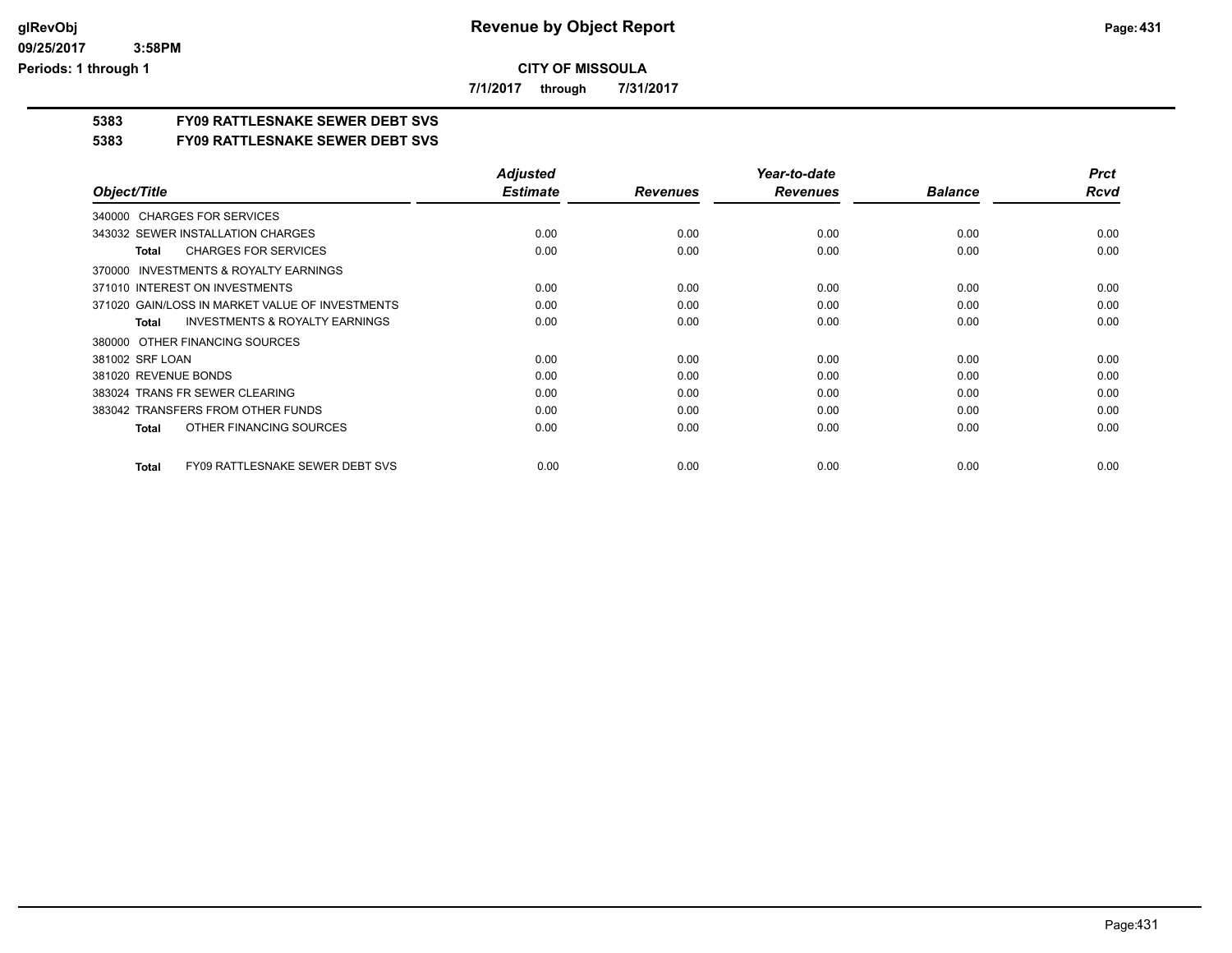**7/1/2017 through 7/31/2017**

#### **5383 FY09 RATTLESNAKE SEWER DEBT SVS**

| Object/Title                                              | <b>Adjusted</b><br><b>Estimate</b> | <b>Revenues</b> | Year-to-date<br><b>Revenues</b> | <b>Balance</b> | <b>Prct</b><br><b>Rcvd</b> |
|-----------------------------------------------------------|------------------------------------|-----------------|---------------------------------|----------------|----------------------------|
|                                                           |                                    |                 |                                 |                |                            |
| 340000 CHARGES FOR SERVICES                               |                                    |                 |                                 |                |                            |
| 343032 SEWER INSTALLATION CHARGES                         | 0.00                               | 0.00            | 0.00                            | 0.00           | 0.00                       |
| <b>CHARGES FOR SERVICES</b><br>Total                      | 0.00                               | 0.00            | 0.00                            | 0.00           | 0.00                       |
| INVESTMENTS & ROYALTY EARNINGS<br>370000                  |                                    |                 |                                 |                |                            |
| 371010 INTEREST ON INVESTMENTS                            | 0.00                               | 0.00            | 0.00                            | 0.00           | 0.00                       |
| 371020 GAIN/LOSS IN MARKET VALUE OF INVESTMENT            | 0.00                               | 0.00            | 0.00                            | 0.00           | 0.00                       |
| <b>INVESTMENTS &amp; ROYALTY EARNINGS</b><br><b>Total</b> | 0.00                               | 0.00            | 0.00                            | 0.00           | 0.00                       |
| 380000 OTHER FINANCING SOURCES                            |                                    |                 |                                 |                |                            |
| 381002 SRF LOAN                                           | 0.00                               | 0.00            | 0.00                            | 0.00           | 0.00                       |
| 381020 REVENUE BONDS                                      | 0.00                               | 0.00            | 0.00                            | 0.00           | 0.00                       |
| 383024 TRANS FR SEWER CLEARING                            | 0.00                               | 0.00            | 0.00                            | 0.00           | 0.00                       |
| 383042 TRANSFERS FROM OTHER FUNDS                         | 0.00                               | 0.00            | 0.00                            | 0.00           | 0.00                       |
| OTHER FINANCING SOURCES<br><b>Total</b>                   | 0.00                               | 0.00            | 0.00                            | 0.00           | 0.00                       |
|                                                           |                                    |                 |                                 |                |                            |
| FY09 RATTLESNAKE SEWER DEBT SVS<br><b>Total</b>           | 0.00                               | 0.00            | 0.00                            | 0.00           | 0.00                       |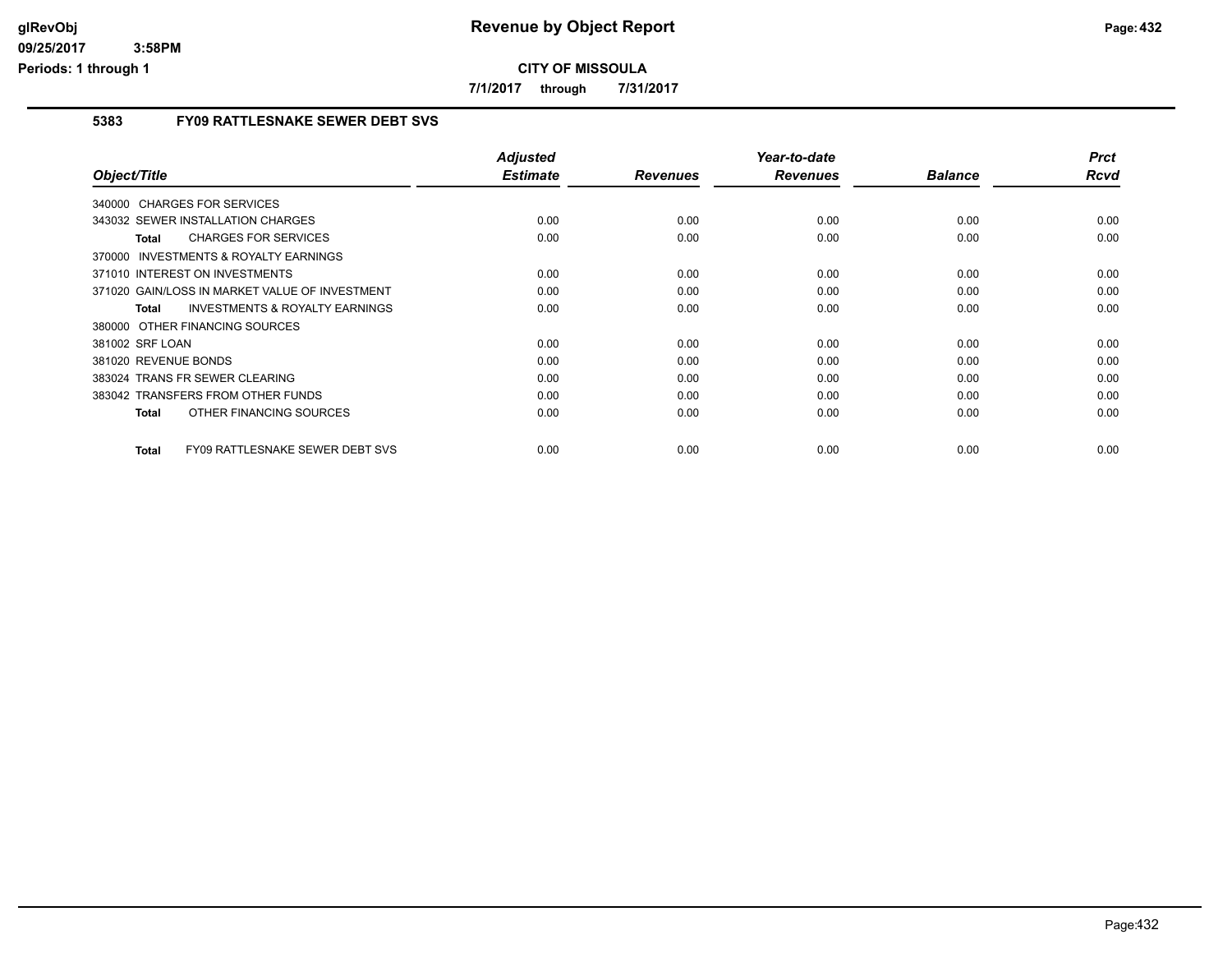**7/1/2017 through 7/31/2017**

**5384 09 LOLO BOND RESERVE**

**5384 09 LOLO BOND RESERVE**

|                                                    | <b>Adjusted</b> |                 | Year-to-date    |                | <b>Prct</b> |
|----------------------------------------------------|-----------------|-----------------|-----------------|----------------|-------------|
| Object/Title                                       | <b>Estimate</b> | <b>Revenues</b> | <b>Revenues</b> | <b>Balance</b> | <b>Rcvd</b> |
| 370000 INVESTMENTS & ROYALTY EARNINGS              |                 |                 |                 |                |             |
| 371010 INTEREST ON INVESTMENTS                     | 0.00            | 0.00            | 0.00            | 0.00           | 0.00        |
| 371020 GAIN/LOSS IN MARKET VALUE OF INVESTMENTS    | 0.00            | 0.00            | 0.00            | 0.00           | 0.00        |
| <b>INVESTMENTS &amp; ROYALTY EARNINGS</b><br>Total | 0.00            | 0.00            | 0.00            | 0.00           | 0.00        |
| 380000 OTHER FINANCING SOURCES                     |                 |                 |                 |                |             |
| 381002 SRF LOAN                                    | 0.00            | 0.00            | 0.00            | 0.00           | 0.00        |
| 383024 TRANS FR SEWER CLEARING                     | 0.00            | 0.00            | 0.00            | 0.00           | 0.00        |
| OTHER FINANCING SOURCES<br><b>Total</b>            | 0.00            | 0.00            | 0.00            | 0.00           | 0.00        |
|                                                    |                 |                 |                 |                |             |
| 09 LOLO BOND RESERVE<br><b>Total</b>               | 0.00            | 0.00            | 0.00            | 0.00           | 0.00        |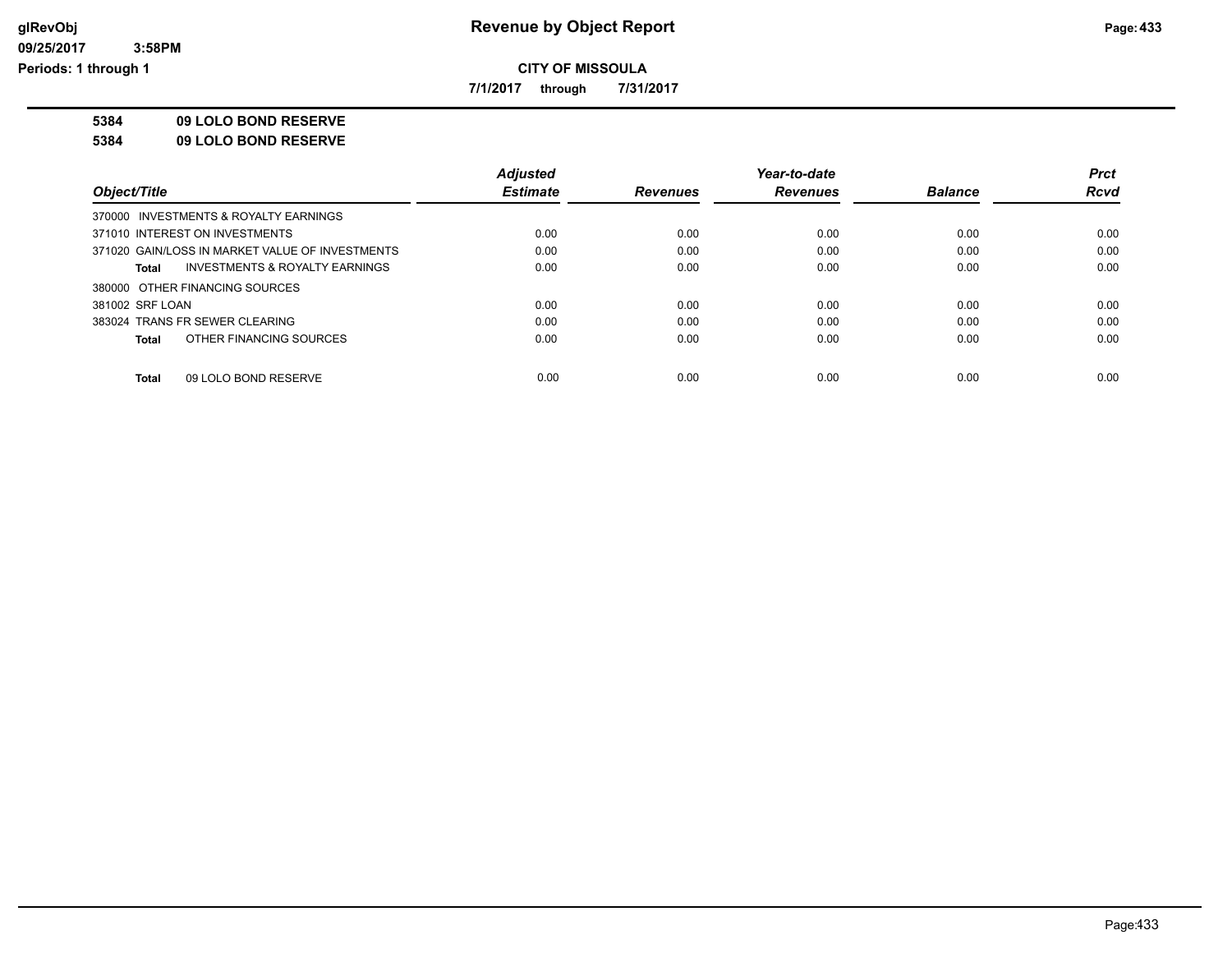**CITY OF MISSOULA**

**7/1/2017 through 7/31/2017**

## **5384 09 LOLO BOND RESERVE**

 **3:58PM**

|                                                | <b>Adiusted</b> |                 | Year-to-date    |                | <b>Prct</b> |
|------------------------------------------------|-----------------|-----------------|-----------------|----------------|-------------|
| Object/Title                                   | <b>Estimate</b> | <b>Revenues</b> | <b>Revenues</b> | <b>Balance</b> | <b>Rcvd</b> |
| 370000 INVESTMENTS & ROYALTY EARNINGS          |                 |                 |                 |                |             |
| 371010 INTEREST ON INVESTMENTS                 | 0.00            | 0.00            | 0.00            | 0.00           | 0.00        |
| 371020 GAIN/LOSS IN MARKET VALUE OF INVESTMENT | 0.00            | 0.00            | 0.00            | 0.00           | 0.00        |
| INVESTMENTS & ROYALTY EARNINGS<br>Total        | 0.00            | 0.00            | 0.00            | 0.00           | 0.00        |
| 380000 OTHER FINANCING SOURCES                 |                 |                 |                 |                |             |
| 381002 SRF LOAN                                | 0.00            | 0.00            | 0.00            | 0.00           | 0.00        |
| 383024 TRANS FR SEWER CLEARING                 | 0.00            | 0.00            | 0.00            | 0.00           | 0.00        |
| Total<br>OTHER FINANCING SOURCES               | 0.00            | 0.00            | 0.00            | 0.00           | 0.00        |
| 09 LOLO BOND RESERVE<br>Total                  | 0.00            | 0.00            | 0.00            | 0.00           | 0.00        |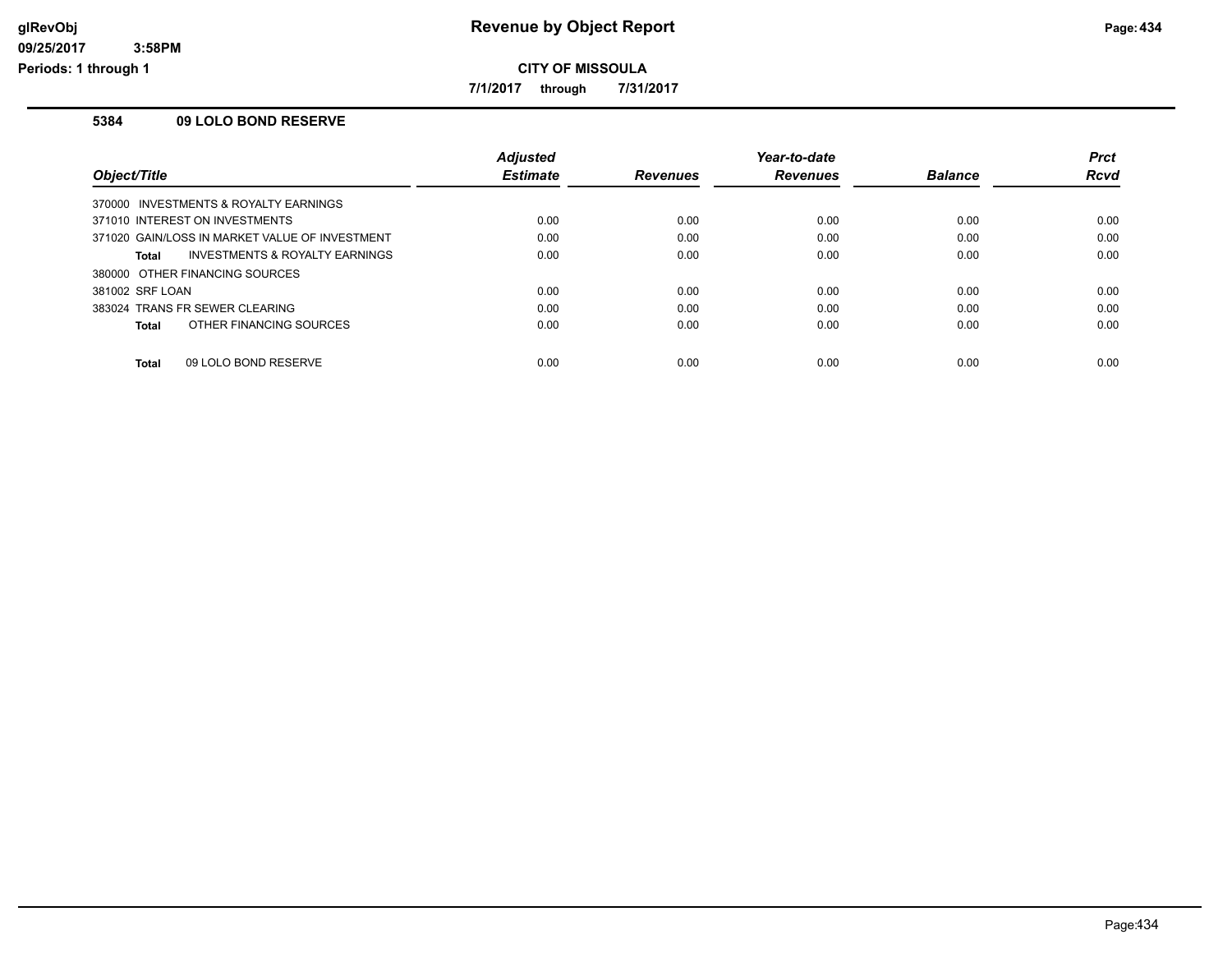**7/1/2017 through 7/31/2017**

# **5385 HEADWORKS 2010 BOND RESERVE**

# **5385 HEADWORKS 2010 BOND RESERVE**

|                 |                                    | <b>Adjusted</b> |                 | Year-to-date    |                | <b>Prct</b> |
|-----------------|------------------------------------|-----------------|-----------------|-----------------|----------------|-------------|
| Object/Title    |                                    | <b>Estimate</b> | <b>Revenues</b> | <b>Revenues</b> | <b>Balance</b> | <b>Rcvd</b> |
|                 | 380000 OTHER FINANCING SOURCES     |                 |                 |                 |                |             |
| 381002 SRF LOAN |                                    | 0.00            | 0.00            | 0.00            | 0.00           | 0.00        |
| <b>Total</b>    | OTHER FINANCING SOURCES            | 0.00            | 0.00            | 0.00            | 0.00           | 0.00        |
| <b>Total</b>    | <b>HEADWORKS 2010 BOND RESERVE</b> | 0.00            | 0.00            | 0.00            | 0.00           | 0.00        |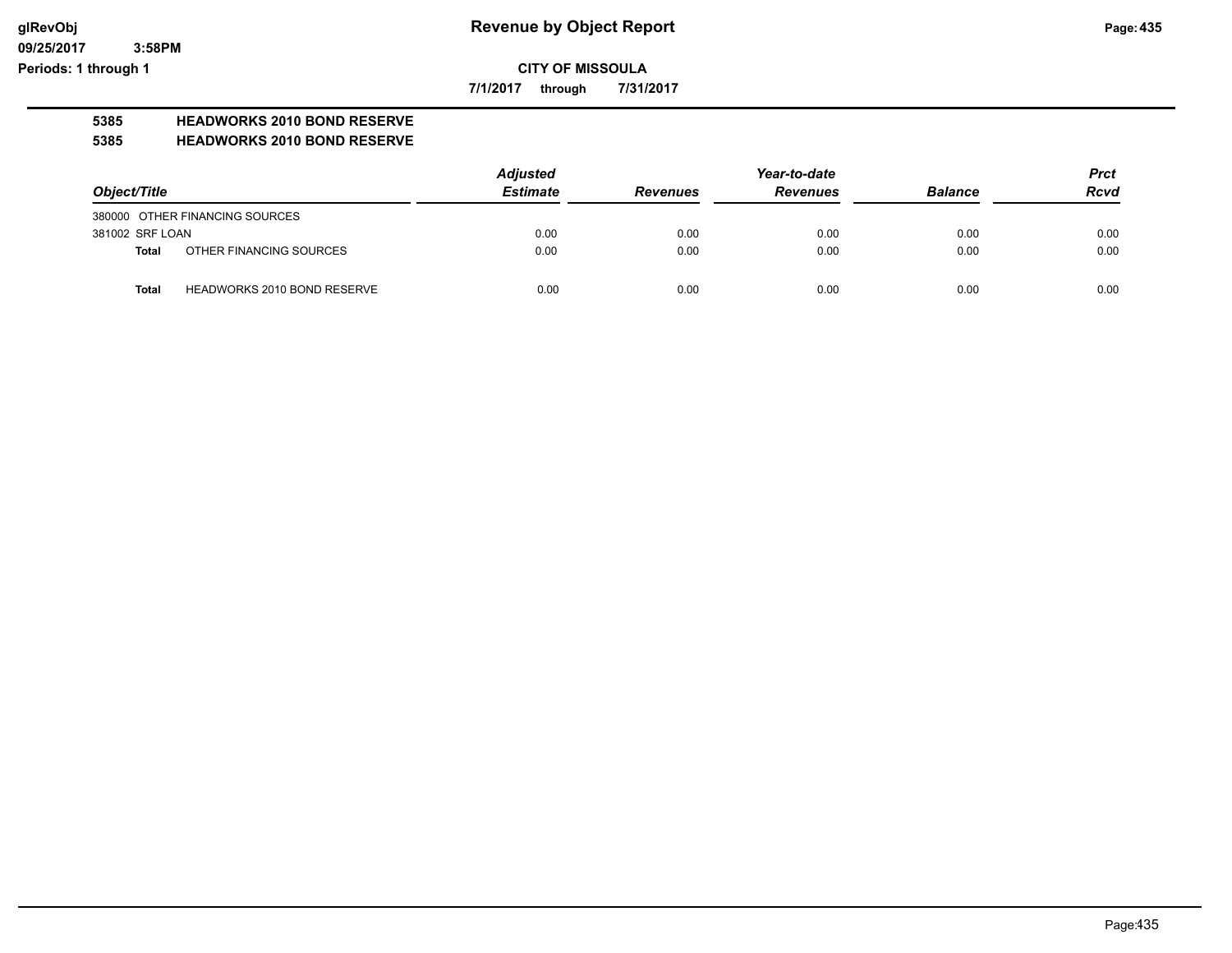**7/1/2017 through 7/31/2017**

## **5385 HEADWORKS 2010 BOND RESERVE**

| Object/Title    |                                    | <b>Adjusted</b><br><b>Estimate</b> | <b>Revenues</b> | Year-to-date<br><b>Revenues</b> | <b>Balance</b> | <b>Prct</b><br><b>Rcvd</b> |
|-----------------|------------------------------------|------------------------------------|-----------------|---------------------------------|----------------|----------------------------|
|                 | 380000 OTHER FINANCING SOURCES     |                                    |                 |                                 |                |                            |
| 381002 SRF LOAN |                                    | 0.00                               | 0.00            | 0.00                            | 0.00           | 0.00                       |
| <b>Total</b>    | OTHER FINANCING SOURCES            | 0.00                               | 0.00            | 0.00                            | 0.00           | 0.00                       |
|                 |                                    |                                    |                 |                                 |                |                            |
| <b>Total</b>    | <b>HEADWORKS 2010 BOND RESERVE</b> | 0.00                               | 0.00            | 0.00                            | 0.00           | 0.00                       |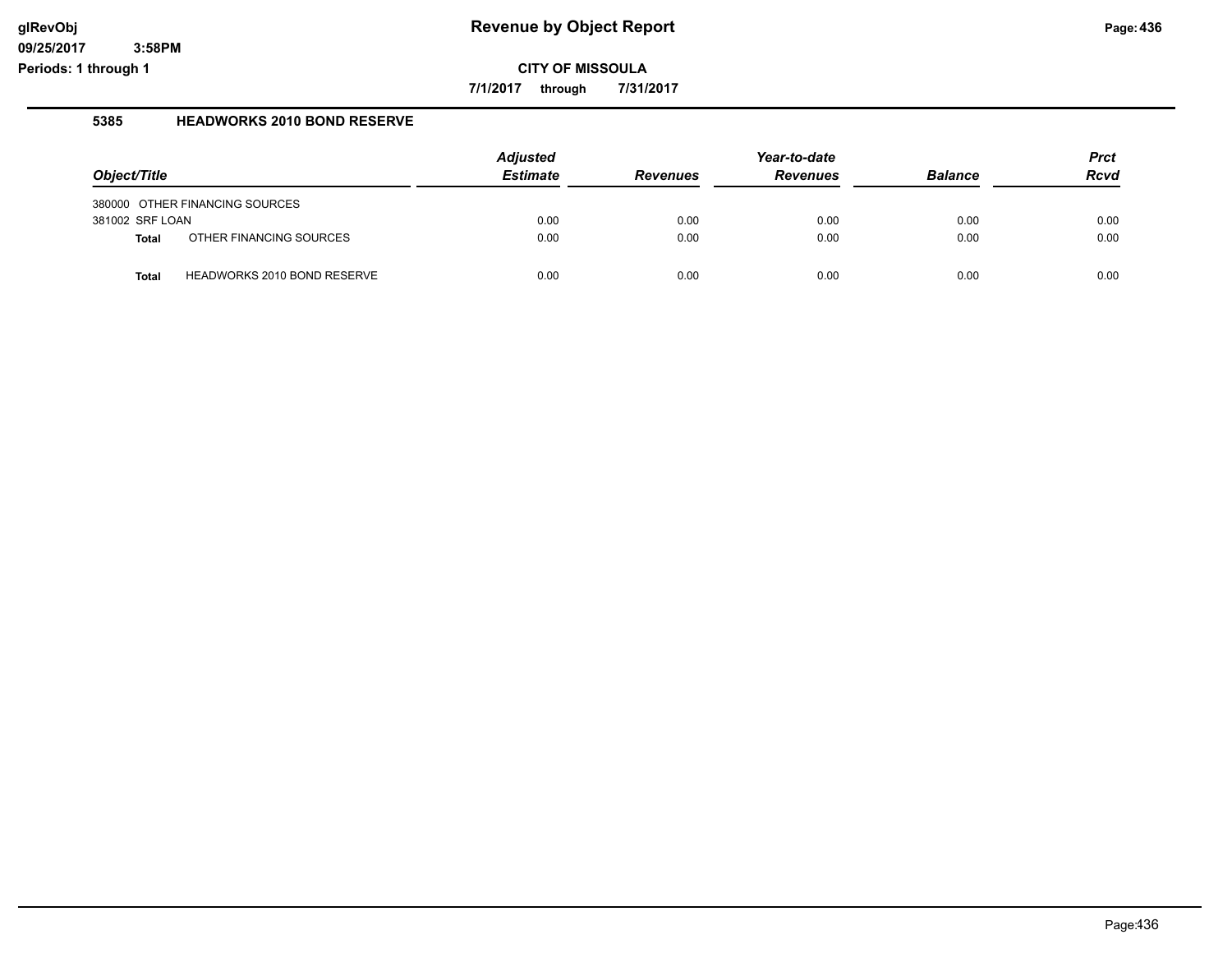**7/1/2017 through 7/31/2017**

## **5386 FY10 HEADWORKS DEBT SERVICE**

## **5386 FY10 HEADWORKS DEBT SERVICE**

|                                             | <b>Adjusted</b> |                 | Year-to-date    |                | <b>Prct</b> |
|---------------------------------------------|-----------------|-----------------|-----------------|----------------|-------------|
| Object/Title                                | <b>Estimate</b> | <b>Revenues</b> | <b>Revenues</b> | <b>Balance</b> | <b>Rcvd</b> |
| 330000 INTERGOVERNMENTAL REVENUES           |                 |                 |                 |                |             |
| 331990 IRS REIMB/DEBT SVS INTEREST          | 0.00            | 116.907.84      | 116.907.84      | -116.907.84    | 0.00        |
| INTERGOVERNMENTAL REVENUES<br><b>Total</b>  | 0.00            | 116.907.84      | 116.907.84      | $-116.907.84$  | 0.00        |
| 380000 OTHER FINANCING SOURCES              |                 |                 |                 |                |             |
| 383024 TRANS FR SEWER CLEARING              | 0.00            | 0.00            | 0.00            | 0.00           | 0.00        |
| OTHER FINANCING SOURCES<br><b>Total</b>     | 0.00            | 0.00            | 0.00            | 0.00           | 0.00        |
|                                             |                 |                 |                 |                |             |
| FY10 HEADWORKS DEBT SERVICE<br><b>Total</b> | 0.00            | 116.907.84      | 116.907.84      | $-116.907.84$  | 0.00        |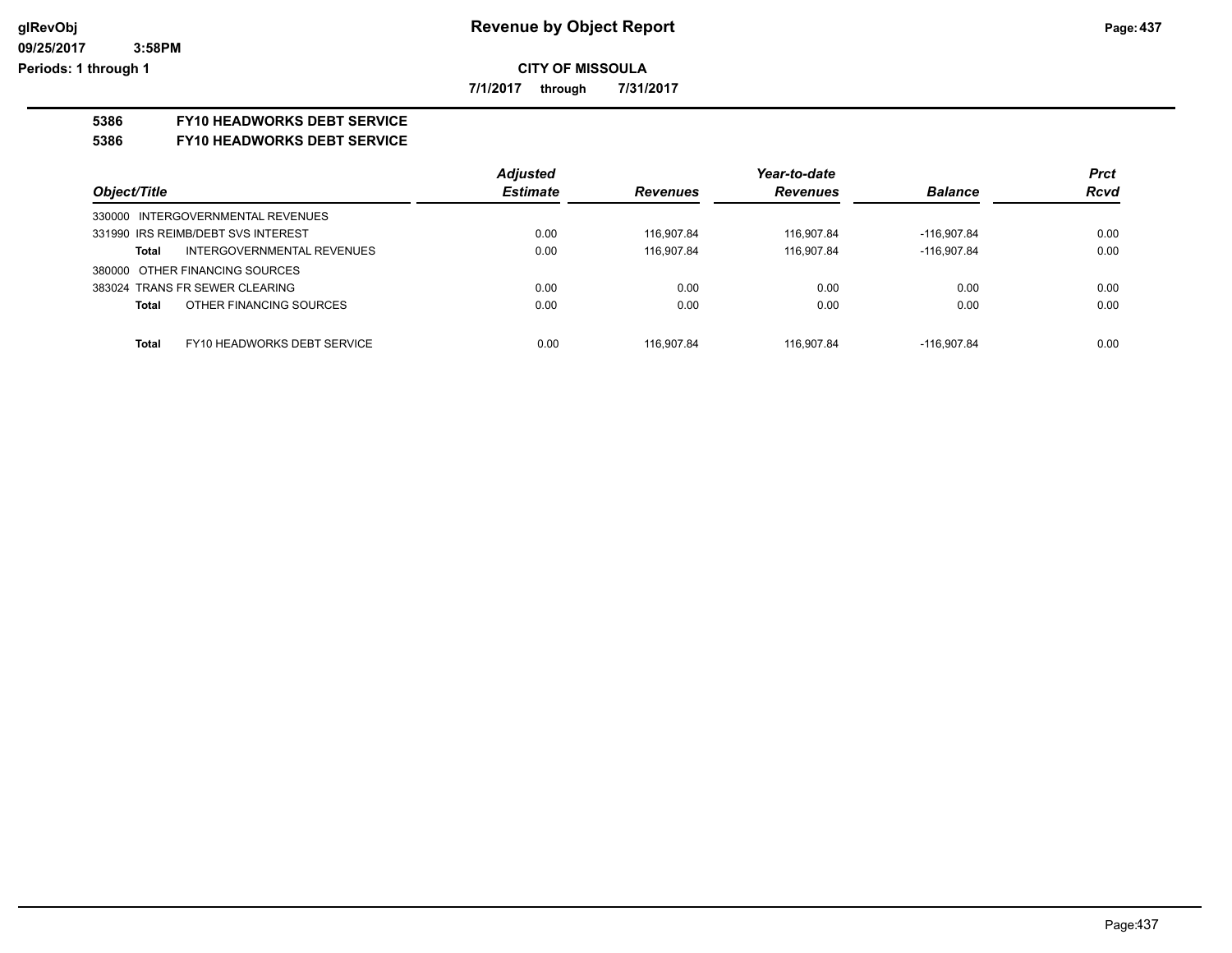**7/1/2017 through 7/31/2017**

## **5386 FY10 HEADWORKS DEBT SERVICE**

|                                      | <b>Adjusted</b> |                 | Year-to-date    |                | <b>Prct</b> |
|--------------------------------------|-----------------|-----------------|-----------------|----------------|-------------|
| Object/Title                         | <b>Estimate</b> | <b>Revenues</b> | <b>Revenues</b> | <b>Balance</b> | <b>Rcvd</b> |
| INTERGOVERNMENTAL REVENUES<br>330000 |                 |                 |                 |                |             |
| 331990 IRS REIMB/DEBT SVS INTEREST   | 0.00            | 116.907.84      | 116.907.84      | -116.907.84    | 0.00        |
| INTERGOVERNMENTAL REVENUES<br>Total  | 0.00            | 116,907.84      | 116,907.84      | $-116,907.84$  | 0.00        |
| 380000 OTHER FINANCING SOURCES       |                 |                 |                 |                |             |
| 383024 TRANS FR SEWER CLEARING       | 0.00            | 0.00            | 0.00            | 0.00           | 0.00        |
| OTHER FINANCING SOURCES<br>Total     | 0.00            | 0.00            | 0.00            | 0.00           | 0.00        |
| FY10 HEADWORKS DEBT SERVICE<br>Total | 0.00            | 116.907.84      | 116.907.84      | $-116.907.84$  | 0.00        |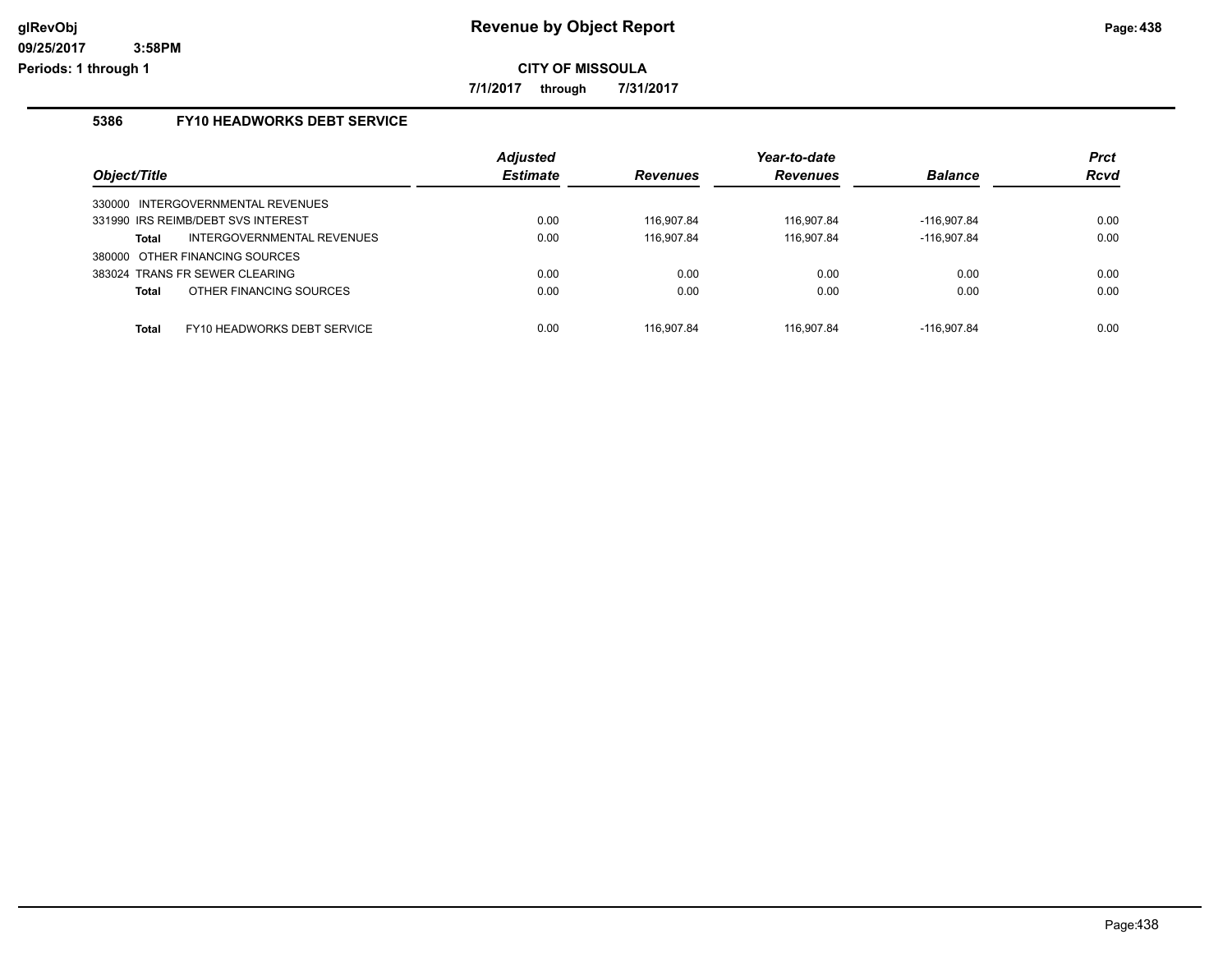**CITY OF MISSOULA**

**7/1/2017 through 7/31/2017**

# **5387 FY11 SEWER \$1.29M BOND DEBT SERVICE**

# **5387 FY11 SEWER \$1.29M BOND DEBT SERVICE**

|                                                    | <b>Adjusted</b> |                 | Year-to-date    |                | <b>Prct</b> |
|----------------------------------------------------|-----------------|-----------------|-----------------|----------------|-------------|
| Object/Title                                       | <b>Estimate</b> | <b>Revenues</b> | <b>Revenues</b> | <b>Balance</b> | <b>Rcvd</b> |
| 370000 INVESTMENTS & ROYALTY EARNINGS              |                 |                 |                 |                |             |
| 371010 INTEREST ON INVESTMENTS                     | 0.00            | 0.00            | 0.00            | 0.00           | 0.00        |
| 371020 GAIN/LOSS IN MARKET VALUE OF INVESTMENTS    | 0.00            | 0.00            | 0.00            | 0.00           | 0.00        |
| <b>INVESTMENTS &amp; ROYALTY EARNINGS</b><br>Total | 0.00            | 0.00            | 0.00            | 0.00           | 0.00        |
| 380000 OTHER FINANCING SOURCES                     |                 |                 |                 |                |             |
| 383024 TRANS FR SEWER CLEARING                     | 0.00            | 0.00            | 0.00            | 0.00           | 0.00        |
| OTHER FINANCING SOURCES<br>Total                   | 0.00            | 0.00            | 0.00            | 0.00           | 0.00        |
|                                                    |                 |                 |                 |                |             |
| FY11 SEWER \$1.29M BOND DEBT SERVICE<br>Total      | 0.00            | 0.00            | 0.00            | 0.00           | 0.00        |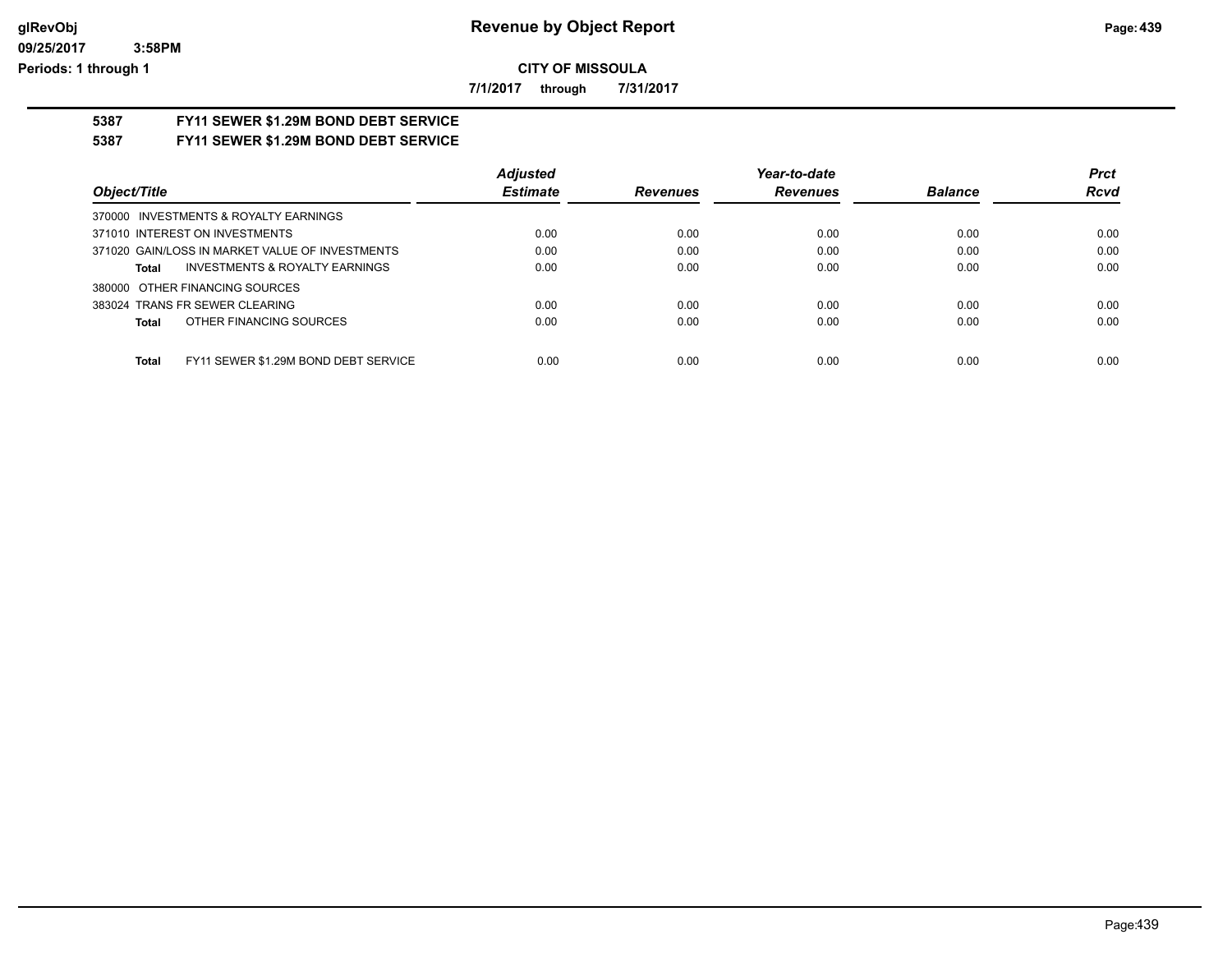**7/1/2017 through 7/31/2017**

## **5387 FY11 SEWER \$1.29M BOND DEBT SERVICE**

|                                                      | <b>Adjusted</b> |                 | Year-to-date    |                | <b>Prct</b> |
|------------------------------------------------------|-----------------|-----------------|-----------------|----------------|-------------|
| Object/Title                                         | <b>Estimate</b> | <b>Revenues</b> | <b>Revenues</b> | <b>Balance</b> | <b>Rcvd</b> |
| 370000 INVESTMENTS & ROYALTY EARNINGS                |                 |                 |                 |                |             |
| 371010 INTEREST ON INVESTMENTS                       | 0.00            | 0.00            | 0.00            | 0.00           | 0.00        |
| 371020 GAIN/LOSS IN MARKET VALUE OF INVESTMENT       | 0.00            | 0.00            | 0.00            | 0.00           | 0.00        |
| INVESTMENTS & ROYALTY EARNINGS<br>Total              | 0.00            | 0.00            | 0.00            | 0.00           | 0.00        |
| 380000 OTHER FINANCING SOURCES                       |                 |                 |                 |                |             |
| 383024 TRANS FR SEWER CLEARING                       | 0.00            | 0.00            | 0.00            | 0.00           | 0.00        |
| OTHER FINANCING SOURCES<br>Total                     | 0.00            | 0.00            | 0.00            | 0.00           | 0.00        |
|                                                      |                 |                 |                 |                |             |
| <b>Total</b><br>FY11 SEWER \$1.29M BOND DEBT SERVICE | 0.00            | 0.00            | 0.00            | 0.00           | 0.00        |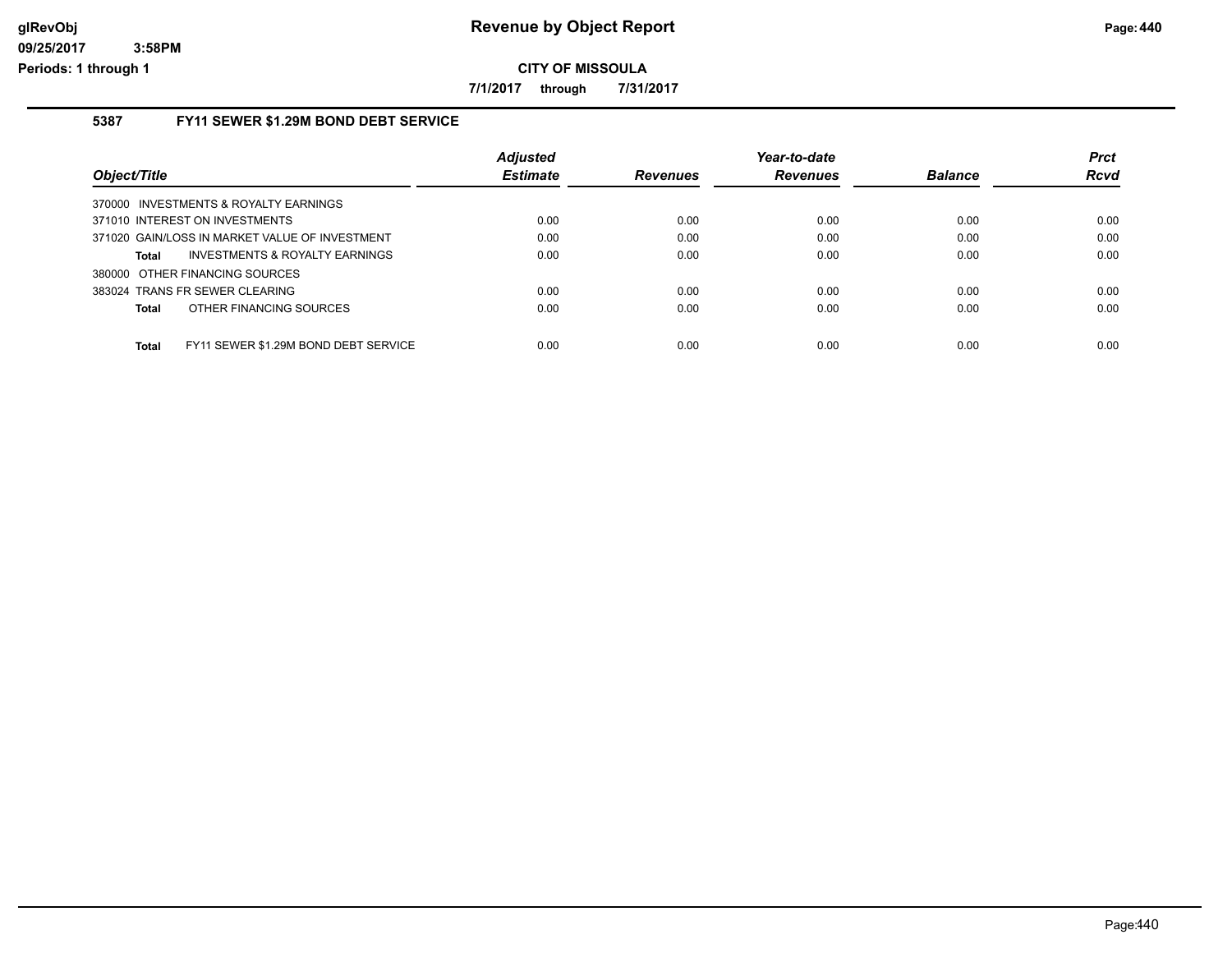**7/1/2017 through 7/31/2017**

# **5388 FY11 \$1.29M SEWER BOND RESERVE**

**5388 FY11 \$1.29M SEWER BOND RESERVE**

|                 |                                           | <b>Adjusted</b> |                 | Year-to-date    |                | <b>Prct</b> |
|-----------------|-------------------------------------------|-----------------|-----------------|-----------------|----------------|-------------|
| Object/Title    |                                           | <b>Estimate</b> | <b>Revenues</b> | <b>Revenues</b> | <b>Balance</b> | <b>Rcvd</b> |
|                 | 370000 INVESTMENTS & ROYALTY EARNINGS     |                 |                 |                 |                |             |
|                 | 371010 INTEREST ON INVESTMENTS            | 0.00            | 0.00            | 0.00            | 0.00           | 0.00        |
| Total           | <b>INVESTMENTS &amp; ROYALTY EARNINGS</b> | 0.00            | 0.00            | 0.00            | 0.00           | 0.00        |
|                 | 380000 OTHER FINANCING SOURCES            |                 |                 |                 |                |             |
| 381002 SRF LOAN |                                           | 0.00            | 0.00            | 0.00            | 0.00           | 0.00        |
|                 | 383024 TRANS FR SEWER CLEARING            | 0.00            | 0.00            | 0.00            | 0.00           | 0.00        |
|                 | 383042 TRANSFERS FROM OTHER FUNDS         | 0.00            | 0.00            | 0.00            | 0.00           | 0.00        |
| Total           | OTHER FINANCING SOURCES                   | 0.00            | 0.00            | 0.00            | 0.00           | 0.00        |
| <b>Total</b>    | FY11 \$1.29M SEWER BOND RESERVE           | 0.00            | 0.00            | 0.00            | 0.00           | 0.00        |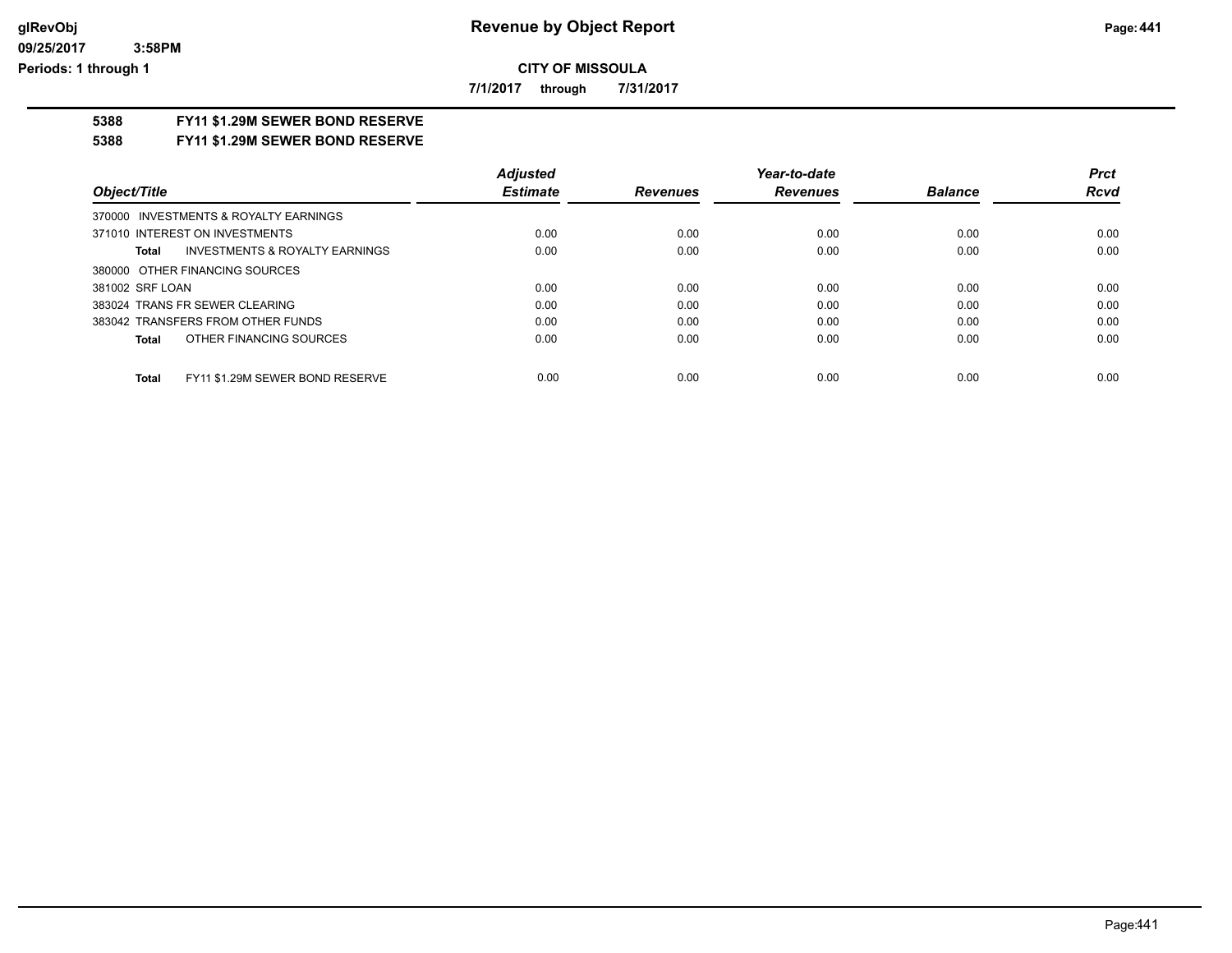**7/1/2017 through 7/31/2017**

## **5388 FY11 \$1.29M SEWER BOND RESERVE**

|                                                 | <b>Adjusted</b> |                 | Year-to-date    |                | <b>Prct</b> |
|-------------------------------------------------|-----------------|-----------------|-----------------|----------------|-------------|
| Object/Title                                    | <b>Estimate</b> | <b>Revenues</b> | <b>Revenues</b> | <b>Balance</b> | <b>Rcvd</b> |
| 370000 INVESTMENTS & ROYALTY EARNINGS           |                 |                 |                 |                |             |
| 371010 INTEREST ON INVESTMENTS                  | 0.00            | 0.00            | 0.00            | 0.00           | 0.00        |
| INVESTMENTS & ROYALTY EARNINGS<br><b>Total</b>  | 0.00            | 0.00            | 0.00            | 0.00           | 0.00        |
| 380000 OTHER FINANCING SOURCES                  |                 |                 |                 |                |             |
| 381002 SRF LOAN                                 | 0.00            | 0.00            | 0.00            | 0.00           | 0.00        |
| 383024 TRANS FR SEWER CLEARING                  | 0.00            | 0.00            | 0.00            | 0.00           | 0.00        |
| 383042 TRANSFERS FROM OTHER FUNDS               | 0.00            | 0.00            | 0.00            | 0.00           | 0.00        |
| OTHER FINANCING SOURCES<br><b>Total</b>         | 0.00            | 0.00            | 0.00            | 0.00           | 0.00        |
| FY11 \$1.29M SEWER BOND RESERVE<br><b>Total</b> | 0.00            | 0.00            | 0.00            | 0.00           | 0.00        |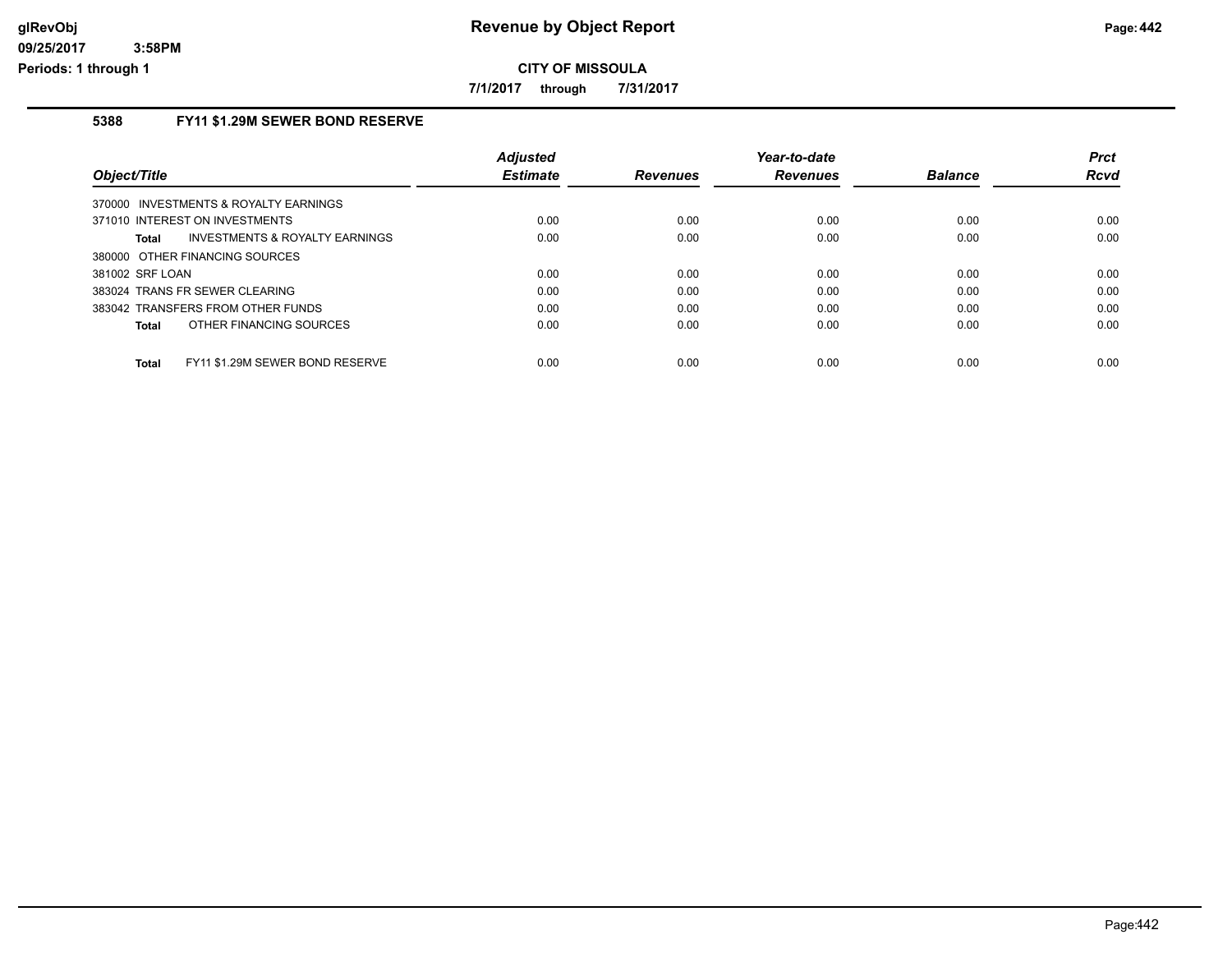**3:58PM**

**CITY OF MISSOULA**

**7/1/2017 through 7/31/2017**

## **5389 FY15 SEWER REVENUE BOND DEBT SERVICE 5389 FY15 SEWER REVENUE BOND DEBT SERVICE**

|                                                     | <b>Adjusted</b> |                 | Year-to-date    |                | <b>Prct</b> |
|-----------------------------------------------------|-----------------|-----------------|-----------------|----------------|-------------|
| Object/Title                                        | <b>Estimate</b> | <b>Revenues</b> | <b>Revenues</b> | <b>Balance</b> | <b>Rcvd</b> |
| 370000 INVESTMENTS & ROYALTY EARNINGS               |                 |                 |                 |                |             |
| 371010 INTEREST ON INVESTMENTS                      | 0.00            | 0.00            | 0.00            | 0.00           | 0.00        |
| 371020 GAIN/LOSS IN MARKET VALUE OF INVESTMENTS     | 0.00            | 0.00            | 0.00            | 0.00           | 0.00        |
| <b>INVESTMENTS &amp; ROYALTY EARNINGS</b><br>Total  | 0.00            | 0.00            | 0.00            | 0.00           | 0.00        |
| 380000 OTHER FINANCING SOURCES                      |                 |                 |                 |                |             |
| 381010 BOND PROCEEDS                                | 0.00            | 0.00            | 0.00            | 0.00           | 0.00        |
| 383024 TRANS FR SEWER CLEARING                      | 0.00            | 0.00            | 0.00            | 0.00           | 0.00        |
| OTHER FINANCING SOURCES<br>Total                    | 0.00            | 0.00            | 0.00            | 0.00           | 0.00        |
| FY15 SEWER REVENUE BOND DEBT SERVIC<br><b>Total</b> | 0.00            | 0.00            | 0.00            | 0.00           | 0.00        |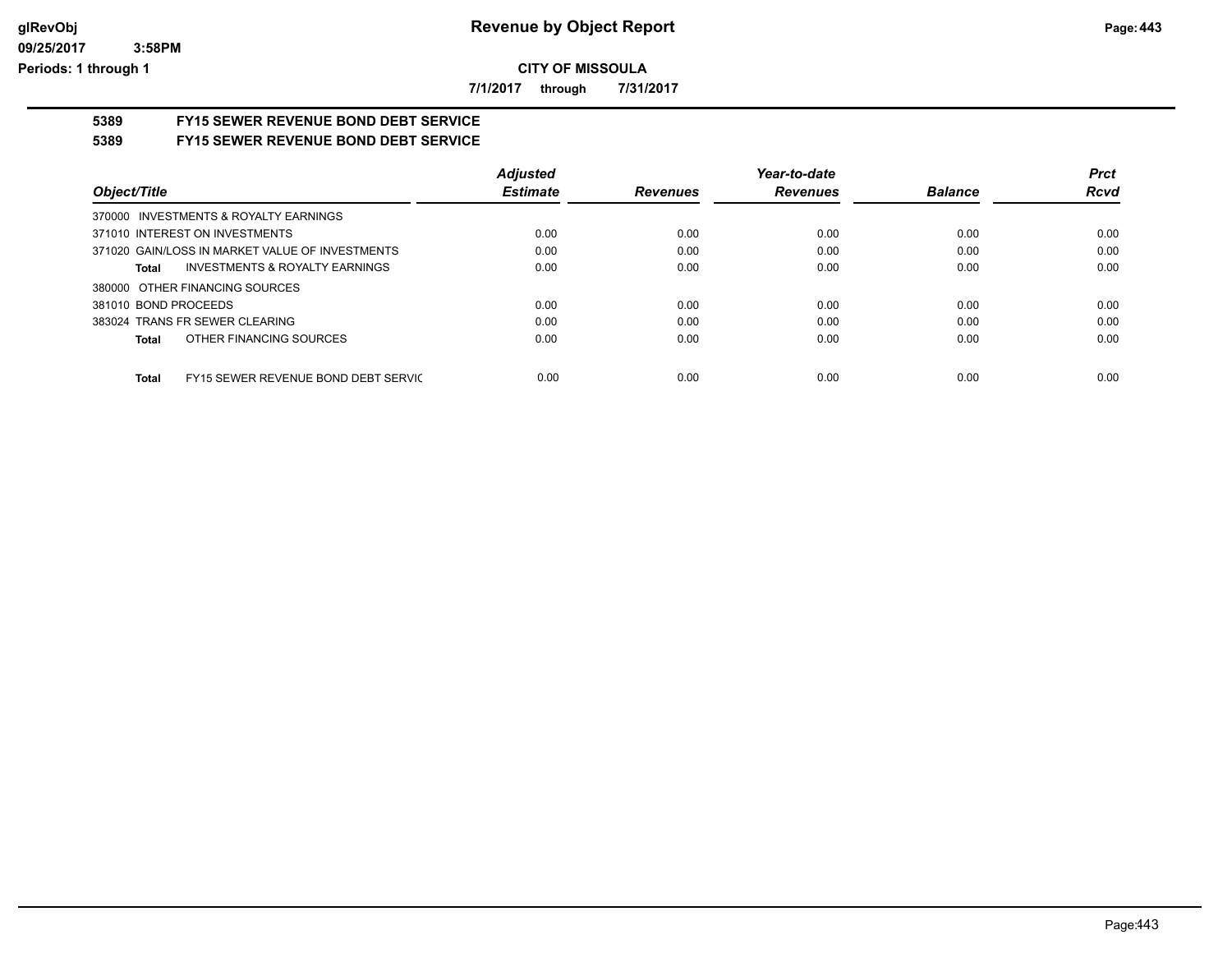**3:58PM**

**CITY OF MISSOULA**

**7/1/2017 through 7/31/2017**

## **5389 FY15 SEWER REVENUE BOND DEBT SERVICE**

|                                                     | <b>Adjusted</b> |                 | Year-to-date    |                | <b>Prct</b> |
|-----------------------------------------------------|-----------------|-----------------|-----------------|----------------|-------------|
| Object/Title                                        | <b>Estimate</b> | <b>Revenues</b> | <b>Revenues</b> | <b>Balance</b> | <b>Rcvd</b> |
| 370000 INVESTMENTS & ROYALTY EARNINGS               |                 |                 |                 |                |             |
| 371010 INTEREST ON INVESTMENTS                      | 0.00            | 0.00            | 0.00            | 0.00           | 0.00        |
| 371020 GAIN/LOSS IN MARKET VALUE OF INVESTMENT      | 0.00            | 0.00            | 0.00            | 0.00           | 0.00        |
| INVESTMENTS & ROYALTY EARNINGS<br>Total             | 0.00            | 0.00            | 0.00            | 0.00           | 0.00        |
| 380000 OTHER FINANCING SOURCES                      |                 |                 |                 |                |             |
| 381010 BOND PROCEEDS                                | 0.00            | 0.00            | 0.00            | 0.00           | 0.00        |
| 383024 TRANS FR SEWER CLEARING                      | 0.00            | 0.00            | 0.00            | 0.00           | 0.00        |
| OTHER FINANCING SOURCES<br>Total                    | 0.00            | 0.00            | 0.00            | 0.00           | 0.00        |
|                                                     |                 |                 |                 |                |             |
| FY15 SEWER REVENUE BOND DEBT SERVIC<br><b>Total</b> | 0.00            | 0.00            | 0.00            | 0.00           | 0.00        |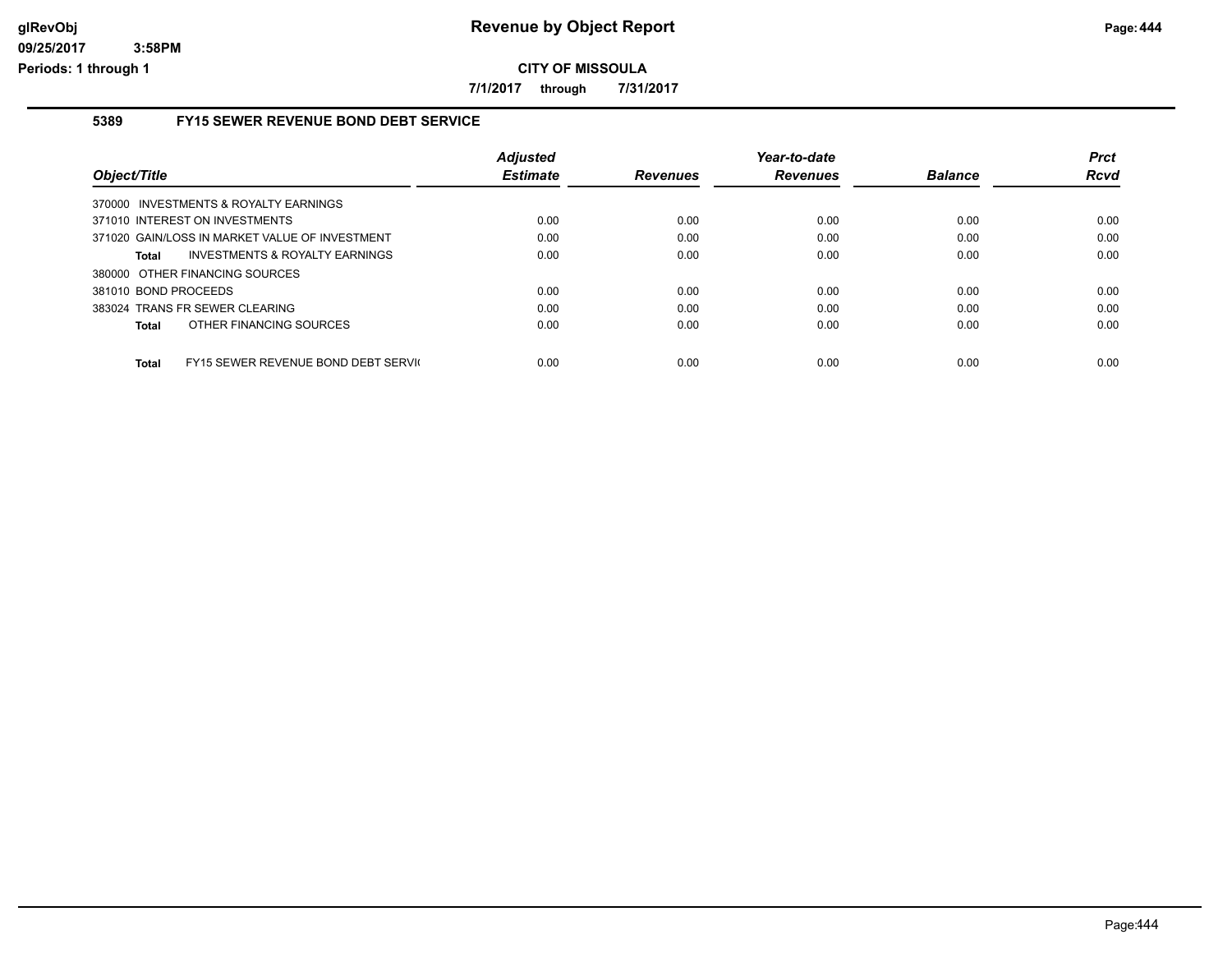**7/1/2017 through 7/31/2017**

# **5390 FY15 SEWER BOND DEBT RESERVE**

## **5390 FY15 SEWER BOND DEBT RESERVE**

|                                                 | <b>Adjusted</b> |                 | Year-to-date    |                | <b>Prct</b> |
|-------------------------------------------------|-----------------|-----------------|-----------------|----------------|-------------|
| Object/Title                                    | <b>Estimate</b> | <b>Revenues</b> | <b>Revenues</b> | <b>Balance</b> | <b>Rcvd</b> |
| 370000 INVESTMENTS & ROYALTY EARNINGS           |                 |                 |                 |                |             |
| 371010 INTEREST ON INVESTMENTS                  | 0.00            | 0.00            | 0.00            | 0.00           | 0.00        |
| 371020 GAIN/LOSS IN MARKET VALUE OF INVESTMENTS | 0.00            | 0.00            | 0.00            | 0.00           | 0.00        |
| INVESTMENTS & ROYALTY EARNINGS<br>Total         | 0.00            | 0.00            | 0.00            | 0.00           | 0.00        |
| 380000 OTHER FINANCING SOURCES                  |                 |                 |                 |                |             |
| 381002 SRF LOAN                                 | 0.00            | 0.00            | 0.00            | 0.00           | 0.00        |
| 383024 TRANS FR SEWER CLEARING                  | 0.00            | 0.00            | 0.00            | 0.00           | 0.00        |
| 383042 TRANSFERS FROM OTHER FUNDS               | 0.00            | 0.00            | 0.00            | 0.00           | 0.00        |
| OTHER FINANCING SOURCES<br>Total                | 0.00            | 0.00            | 0.00            | 0.00           | 0.00        |
| FY15 SEWER BOND DEBT RESERVE<br><b>Total</b>    | 0.00            | 0.00            | 0.00            | 0.00           | 0.00        |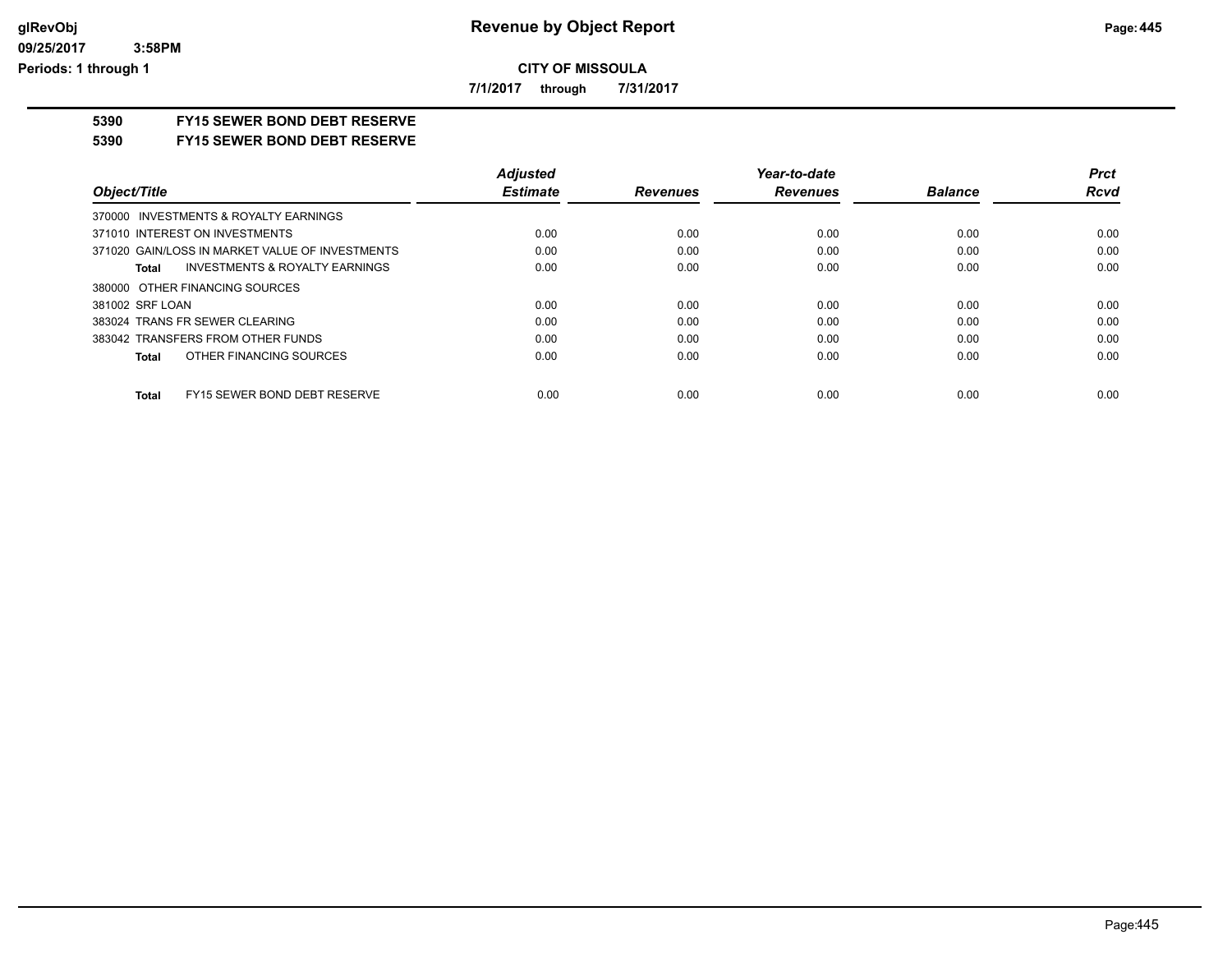**CITY OF MISSOULA**

**7/1/2017 through 7/31/2017**

## **5390 FY15 SEWER BOND DEBT RESERVE**

| Object/Title                                       | <b>Adjusted</b><br><b>Estimate</b> | <b>Revenues</b> | Year-to-date<br><b>Revenues</b> | <b>Balance</b> | <b>Prct</b><br>Rcvd |
|----------------------------------------------------|------------------------------------|-----------------|---------------------------------|----------------|---------------------|
| 370000 INVESTMENTS & ROYALTY EARNINGS              |                                    |                 |                                 |                |                     |
| 371010 INTEREST ON INVESTMENTS                     | 0.00                               | 0.00            | 0.00                            | 0.00           | 0.00                |
| 371020 GAIN/LOSS IN MARKET VALUE OF INVESTMENT     | 0.00                               | 0.00            | 0.00                            | 0.00           | 0.00                |
| <b>INVESTMENTS &amp; ROYALTY EARNINGS</b><br>Total | 0.00                               | 0.00            | 0.00                            | 0.00           | 0.00                |
| 380000 OTHER FINANCING SOURCES                     |                                    |                 |                                 |                |                     |
| 381002 SRF LOAN                                    | 0.00                               | 0.00            | 0.00                            | 0.00           | 0.00                |
| 383024 TRANS FR SEWER CLEARING                     | 0.00                               | 0.00            | 0.00                            | 0.00           | 0.00                |
| 383042 TRANSFERS FROM OTHER FUNDS                  | 0.00                               | 0.00            | 0.00                            | 0.00           | 0.00                |
| OTHER FINANCING SOURCES<br>Total                   | 0.00                               | 0.00            | 0.00                            | 0.00           | 0.00                |
| FY15 SEWER BOND DEBT RESERVE<br>Total              | 0.00                               | 0.00            | 0.00                            | 0.00           | 0.00                |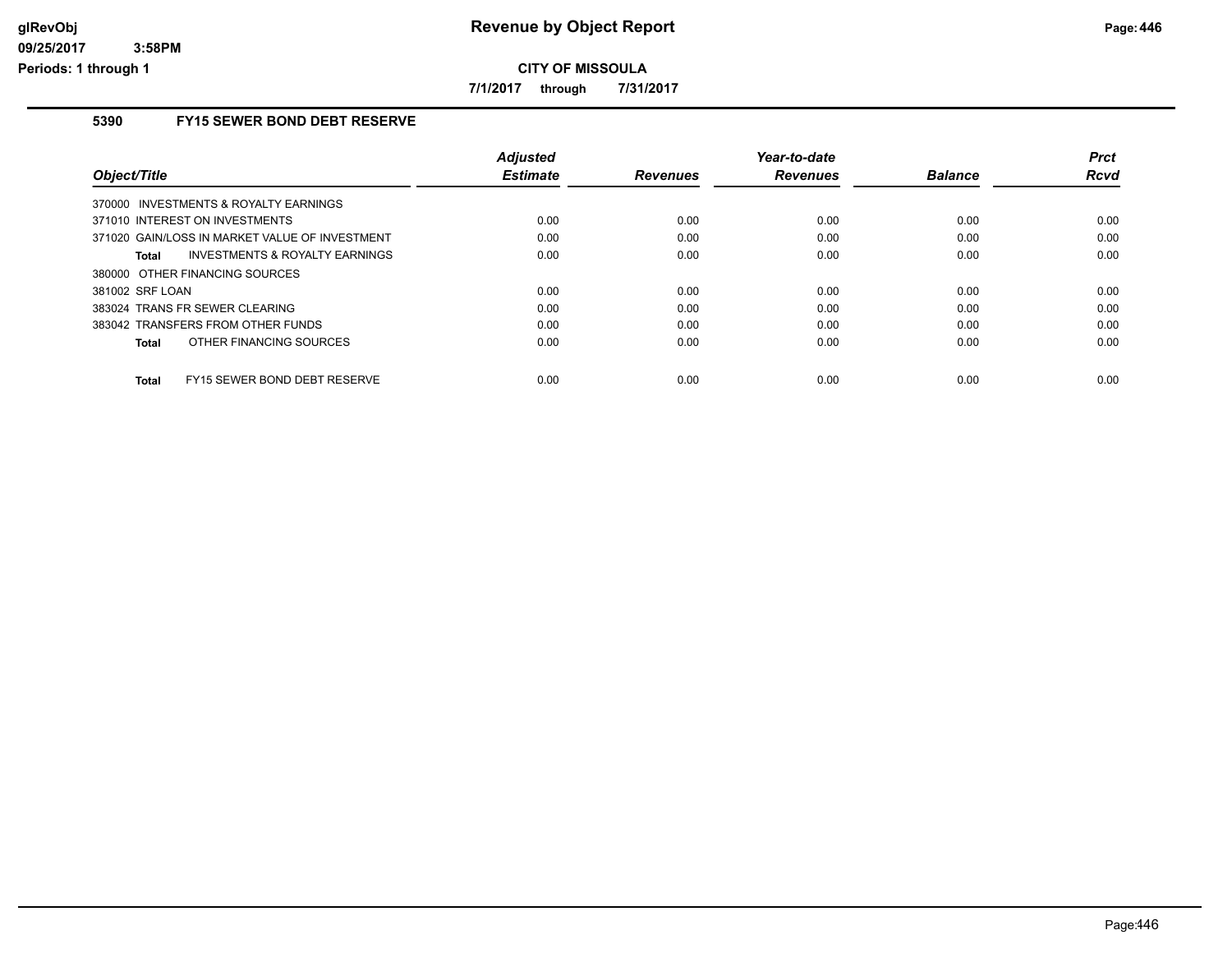#### **09/25/2017 3:58PM**

**Periods: 1 through 1**

**CITY OF MISSOULA**

**7/1/2017 through 7/31/2017**

## **5391 16 SEWER REVENUE BOND DEBT SERVICE 5391 16 SEWER REVENUE BOND DEBT SERVICE**

|                                             | <b>Adjusted</b> |                 | Year-to-date    |                | <b>Prct</b> |
|---------------------------------------------|-----------------|-----------------|-----------------|----------------|-------------|
| Object/Title                                | <b>Estimate</b> | <b>Revenues</b> | <b>Revenues</b> | <b>Balance</b> | <b>Rcvd</b> |
| 380000 OTHER FINANCING SOURCES              |                 |                 |                 |                |             |
| 381010 BOND PROCEEDS                        | 0.00            | 0.00            | 0.00            | 0.00           | 0.00        |
| 383024 TRANS FR SEWER CLEARING              | 0.00            | 0.00            | 0.00            | 0.00           | 0.00        |
| OTHER FINANCING SOURCES<br>Total            | 0.00            | 0.00            | 0.00            | 0.00           | 0.00        |
|                                             |                 |                 |                 |                |             |
| 16 SEWER REVENUE BOND DEBT SERVICE<br>Total | 0.00            | 0.00            | 0.00            | 0.00           | 0.00        |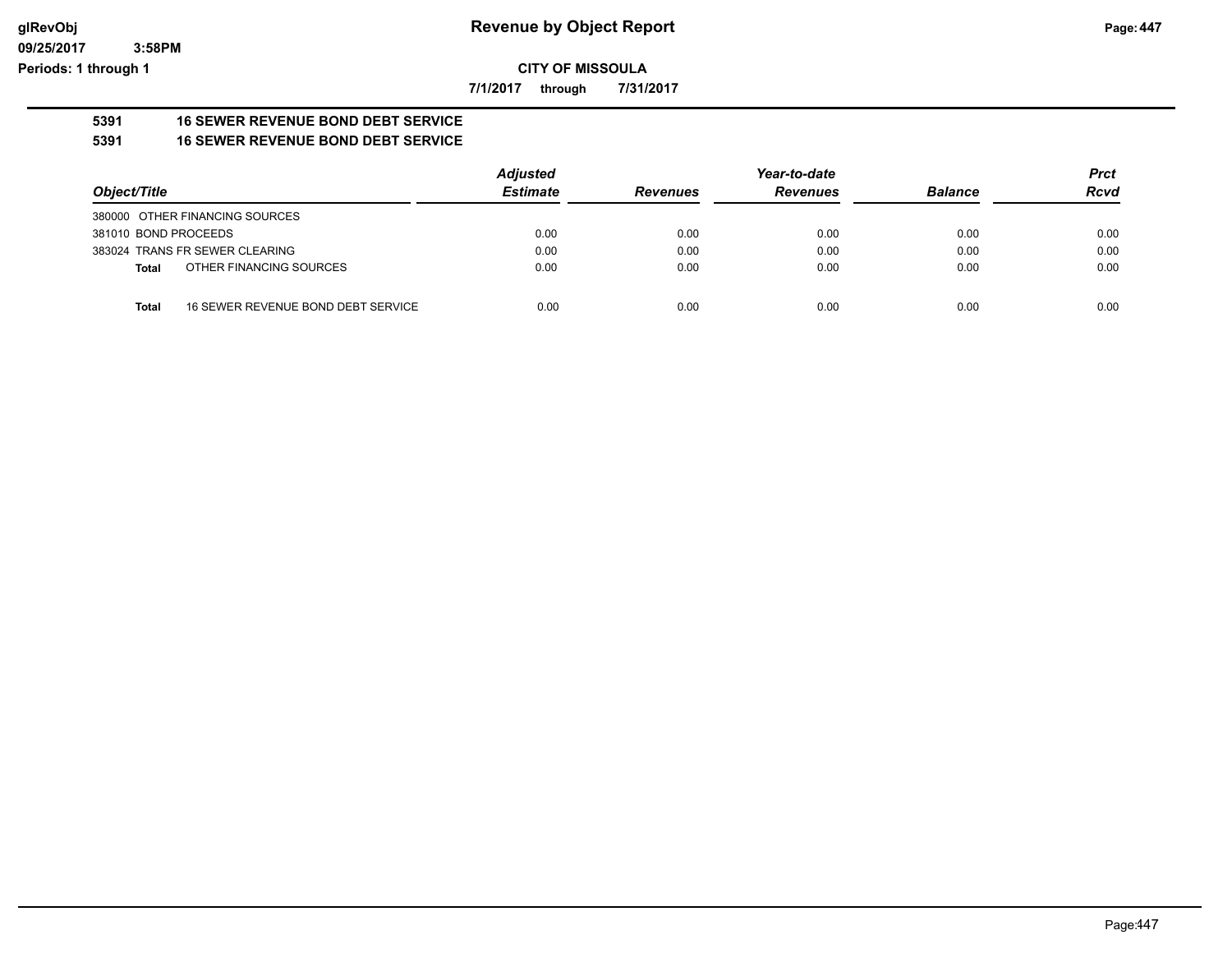**7/1/2017 through 7/31/2017**

## **5391 16 SEWER REVENUE BOND DEBT SERVICE**

|                      |                                    | <b>Adjusted</b><br><b>Estimate</b> | <b>Revenues</b> | Year-to-date<br><b>Revenues</b> | <b>Balance</b> | <b>Prct</b><br><b>Rcvd</b> |
|----------------------|------------------------------------|------------------------------------|-----------------|---------------------------------|----------------|----------------------------|
| Object/Title         |                                    |                                    |                 |                                 |                |                            |
|                      | 380000 OTHER FINANCING SOURCES     |                                    |                 |                                 |                |                            |
| 381010 BOND PROCEEDS |                                    | 0.00                               | 0.00            | 0.00                            | 0.00           | 0.00                       |
|                      | 383024 TRANS FR SEWER CLEARING     | 0.00                               | 0.00            | 0.00                            | 0.00           | 0.00                       |
| Total                | OTHER FINANCING SOURCES            | 0.00                               | 0.00            | 0.00                            | 0.00           | 0.00                       |
|                      |                                    |                                    |                 |                                 |                |                            |
| <b>Total</b>         | 16 SEWER REVENUE BOND DEBT SERVICE | 0.00                               | 0.00            | 0.00                            | 0.00           | 0.00                       |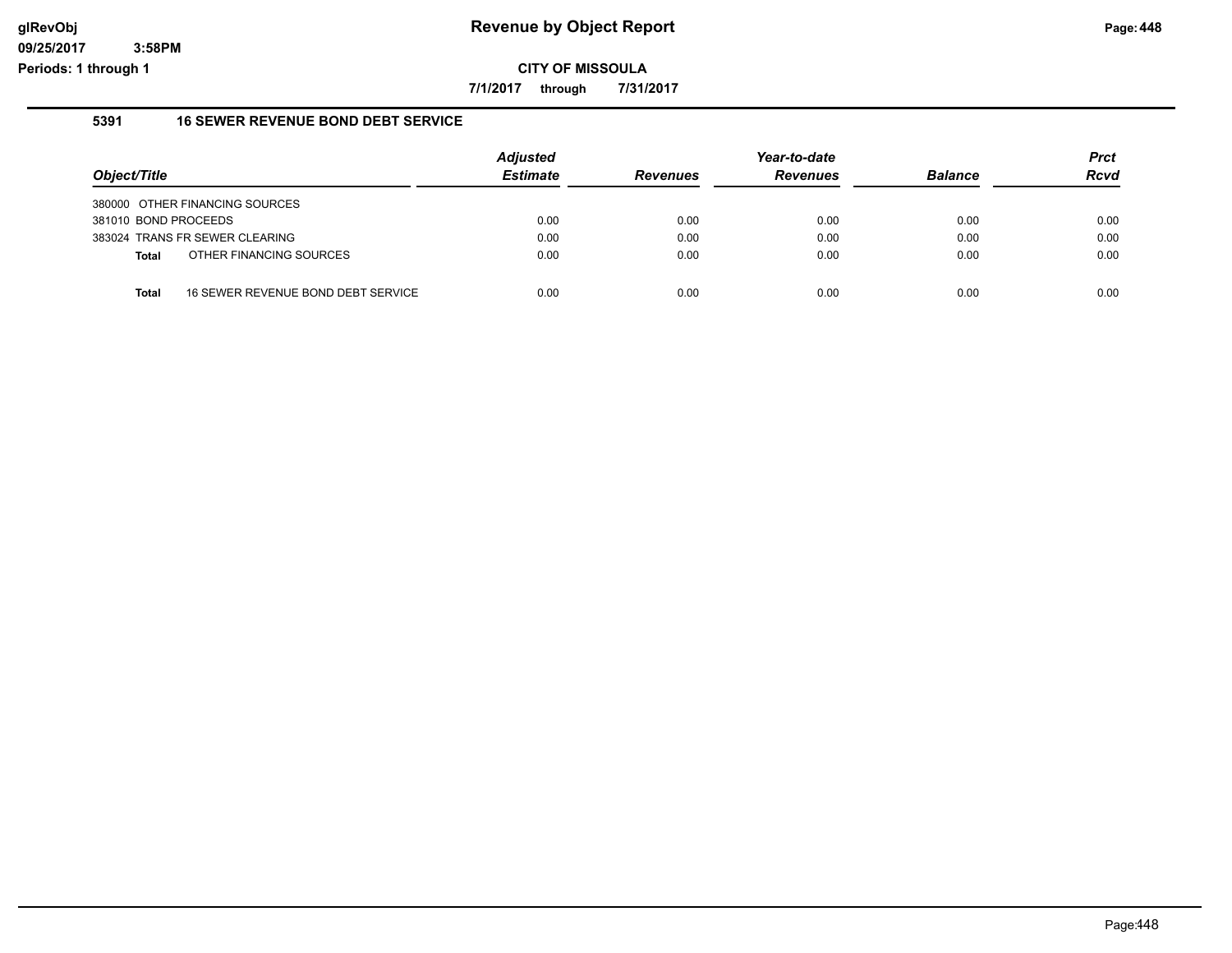## **09/25/2017 3:58PM Periods: 1 through 1**

**CITY OF MISSOULA**

**7/1/2017 through 7/31/2017**

# **5392 16 SEWER REVENUE BOND DEBT RESERVE**

# **5392 16 SEWER REVENUE BOND DEBT RESERVE**

| <b>Adjusted</b> |                 | Year-to-date    |                | Prct |
|-----------------|-----------------|-----------------|----------------|------|
| <b>Estimate</b> | <b>Revenues</b> | <b>Revenues</b> | <b>Balance</b> | Rcvd |
|                 |                 |                 |                |      |
| 0.00            | 0.00            | 0.00            | 0.00           | 0.00 |
| 0.00            | 0.00            | 0.00            | 0.00           | 0.00 |
| 0.00            | 0.00            | 0.00            | 0.00           | 0.00 |
| 0.00            | 0.00            | 0.00            | 0.00           | 0.00 |
|                 |                 |                 |                | 0.00 |
|                 | 0.00            | 0.00            | 0.00           | 0.00 |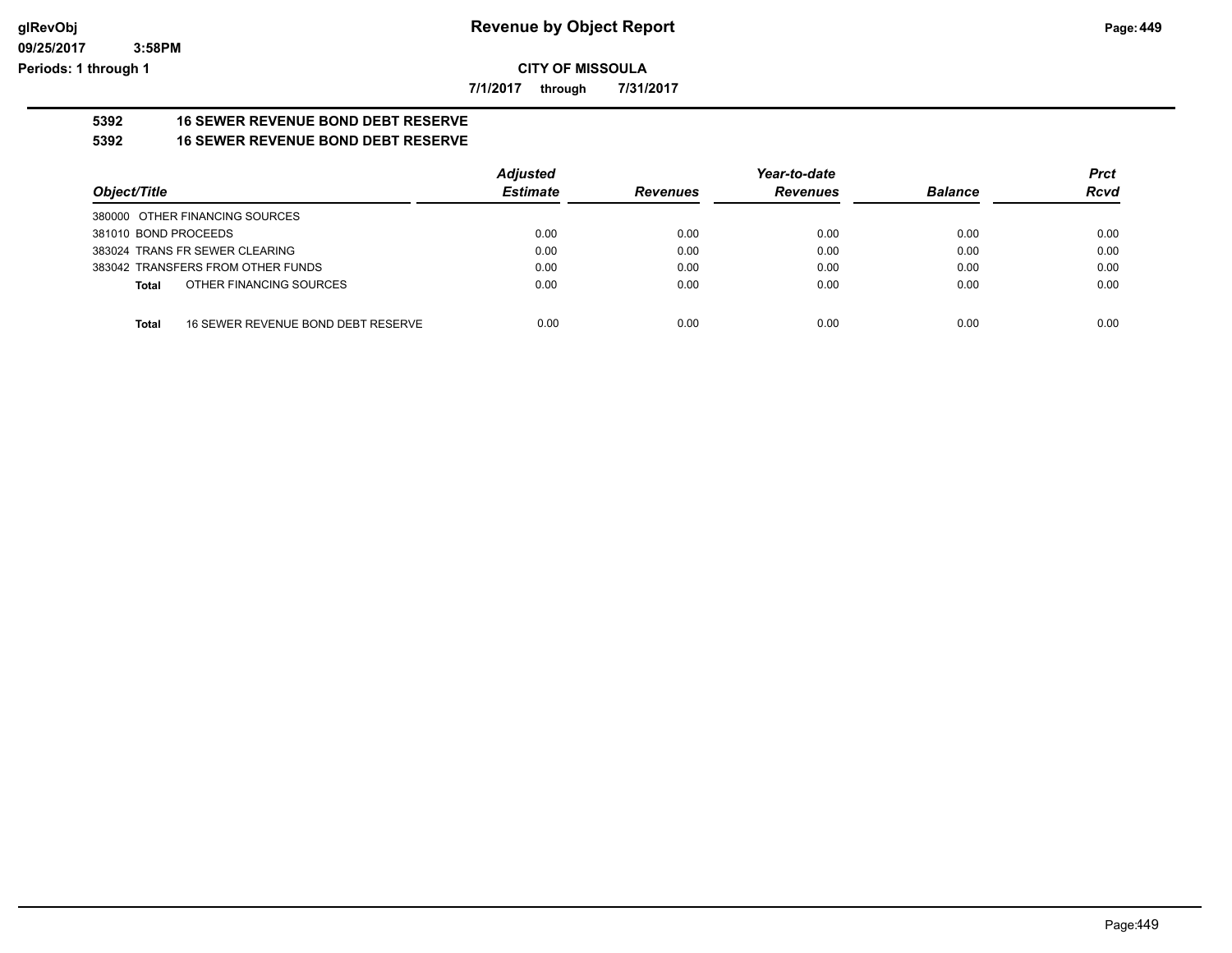**7/1/2017 through 7/31/2017**

## **5392 16 SEWER REVENUE BOND DEBT RESERVE**

| Object/Title         |                                    | <b>Adjusted</b><br><b>Estimate</b> | <b>Revenues</b> | Year-to-date<br><b>Revenues</b> | <b>Balance</b> | <b>Prct</b><br><b>Rcvd</b> |
|----------------------|------------------------------------|------------------------------------|-----------------|---------------------------------|----------------|----------------------------|
|                      | 380000 OTHER FINANCING SOURCES     |                                    |                 |                                 |                |                            |
| 381010 BOND PROCEEDS |                                    | 0.00                               | 0.00            | 0.00                            | 0.00           | 0.00                       |
|                      | 383024 TRANS FR SEWER CLEARING     | 0.00                               | 0.00            | 0.00                            | 0.00           | 0.00                       |
|                      | 383042 TRANSFERS FROM OTHER FUNDS  | 0.00                               | 0.00            | 0.00                            | 0.00           | 0.00                       |
| Total                | OTHER FINANCING SOURCES            | 0.00                               | 0.00            | 0.00                            | 0.00           | 0.00                       |
|                      |                                    |                                    |                 |                                 |                |                            |
| <b>Total</b>         | 16 SEWER REVENUE BOND DEBT RESERVE | 0.00                               | 0.00            | 0.00                            | 0.00           | 0.00                       |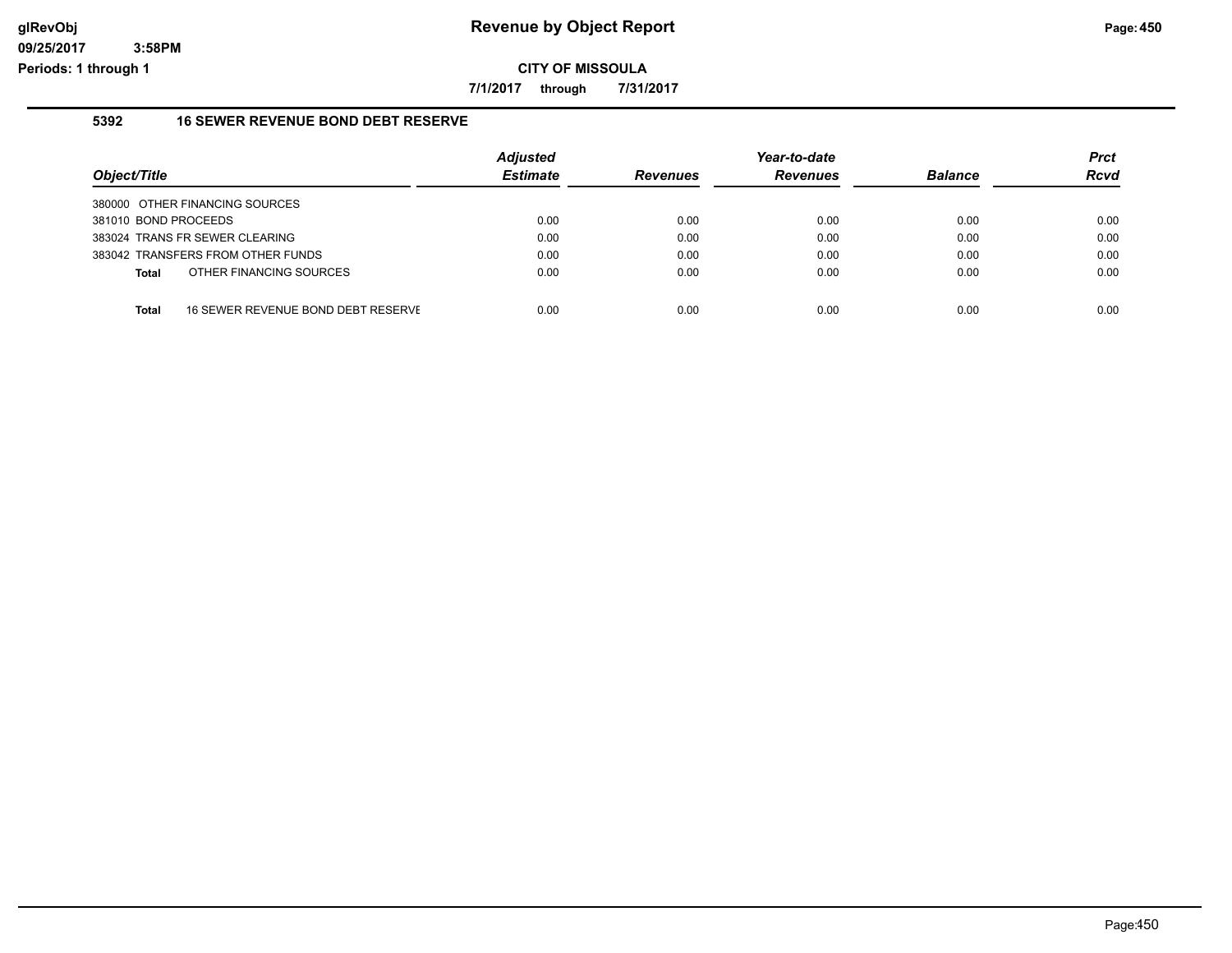**7/1/2017 through 7/31/2017**

## **5450 STORMWATER UTILITIY**

## **5450 STORMWATER UTILITIY**

|                                                           | <b>Adjusted</b> |                 | Year-to-date    |                | <b>Prct</b> |
|-----------------------------------------------------------|-----------------|-----------------|-----------------|----------------|-------------|
| Object/Title                                              | <b>Estimate</b> | <b>Revenues</b> | <b>Revenues</b> | <b>Balance</b> | <b>Rcvd</b> |
| 330000 INTERGOVERNMENTAL REVENUES                         |                 |                 |                 |                |             |
| 334123 MAQI FEDERAL ASSISTANCE                            | 0.00            | 953.00          | 953.00          | $-953.00$      | 0.00        |
| 334171 DEPT OF COMMERCE GRANTS                            | 0.00            | 0.00            | 0.00            | 0.00           | 0.00        |
| 336020 STATE PENSION CONTRIBUTION                         | 0.00            | 0.00            | 0.00            | 0.00           | 0.00        |
| 336023 STATE CONTRIB. - PERS                              | 0.00            | 0.00            | 0.00            | 0.00           | 0.00        |
| <b>INTERGOVERNMENTAL REVENUES</b><br><b>Total</b>         | 0.00            | 953.00          | 953.00          | $-953.00$      | 0.00        |
| 340000 CHARGES FOR SERVICES                               |                 |                 |                 |                |             |
| 345032 STORMWATER INSTALLATION FEES                       | 0.00            | 0.00            | 0.00            | 0.00           | 0.00        |
| 345034 STORMWATER USE FEES                                | 0.00            | 131,842.02      | 131,842.02      | $-131,842.02$  | 0.00        |
| 345036 STORM WATER USE FEE PENALTY                        | 0.00            | 0.00            | 0.00            | 0.00           | 0.00        |
| <b>CHARGES FOR SERVICES</b><br><b>Total</b>               | 0.00            | 131,842.02      | 131,842.02      | $-131,842.02$  | 0.00        |
| 360000 MISCELLANEOUS REVENUES                             |                 |                 |                 |                |             |
| 360010 MISCELLANEOUS                                      | 0.00            | 0.00            | 0.00            | 0.00           | 0.00        |
| 368005 *** Title Not Found ***                            | 0.00            | 0.00            | 0.00            | 0.00           | 0.00        |
| <b>MISCELLANEOUS REVENUES</b><br><b>Total</b>             | 0.00            | 0.00            | 0.00            | 0.00           | 0.00        |
| <b>INVESTMENTS &amp; ROYALTY EARNINGS</b><br>370000       |                 |                 |                 |                |             |
| 371010 INTEREST ON INVESTMENTS                            | 0.00            | 0.00            | 0.00            | 0.00           | 0.00        |
| <b>INVESTMENTS &amp; ROYALTY EARNINGS</b><br><b>Total</b> | 0.00            | 0.00            | 0.00            | 0.00           | 0.00        |
| OTHER FINANCING SOURCES<br>380000                         |                 |                 |                 |                |             |
| 381000 LOAN PROCEEDS                                      | 0.00            | 0.00            | 0.00            | 0.00           | 0.00        |
| 383000 OPERATING TRANSFERS                                | 0.00            | 0.00            | 0.00            | 0.00           | 0.00        |
| OTHER FINANCING SOURCES<br><b>Total</b>                   | 0.00            | 0.00            | 0.00            | 0.00           | 0.00        |
| STORMWATER UTILITIY<br><b>Total</b>                       | 0.00            | 132,795.02      | 132,795.02      | $-132,795.02$  | 0.00        |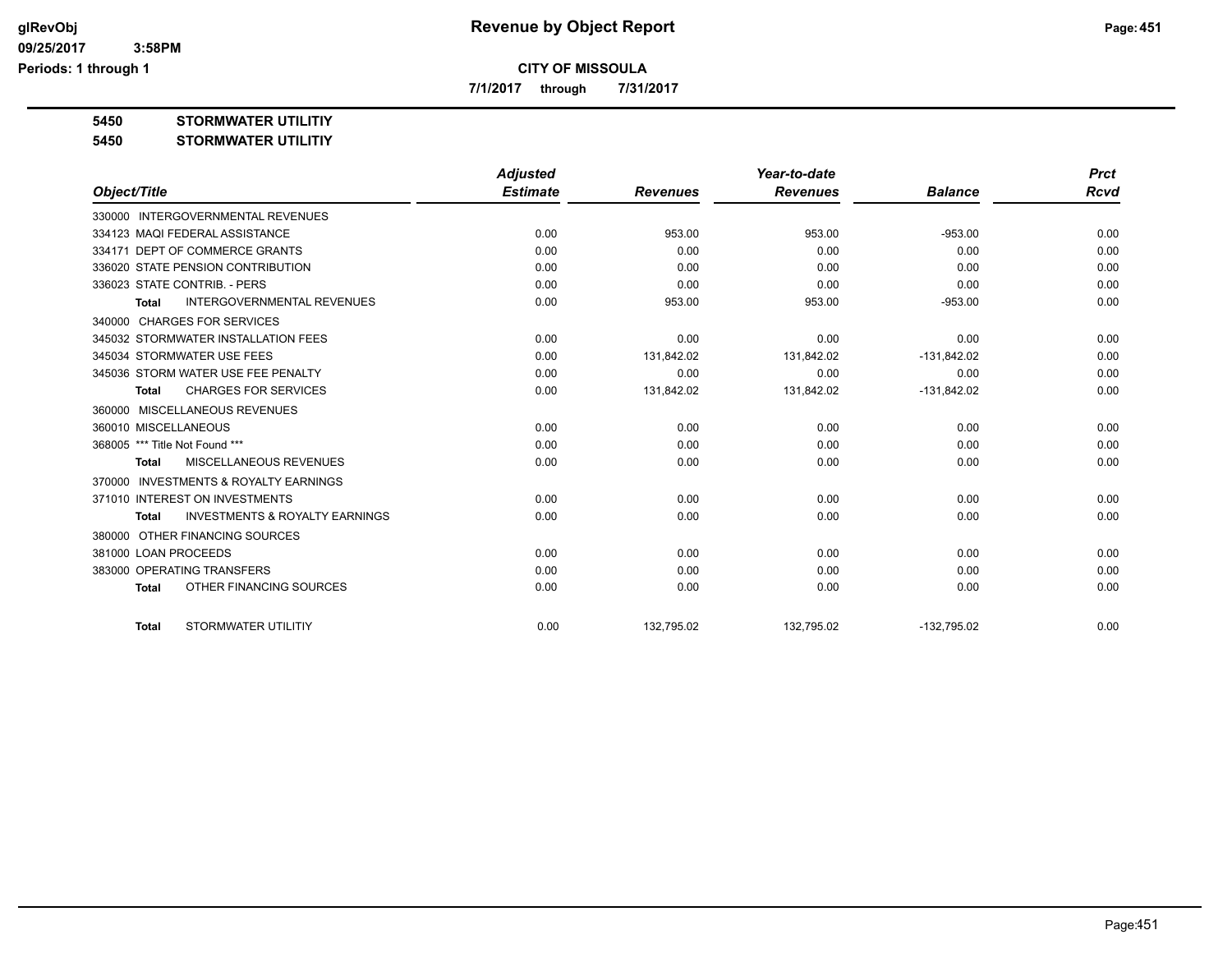**7/1/2017 through 7/31/2017**

## **5450 STORMWATER UTILITIY**

|                                                           | <b>Adjusted</b> |                 | Year-to-date    |                | <b>Prct</b> |
|-----------------------------------------------------------|-----------------|-----------------|-----------------|----------------|-------------|
| Object/Title                                              | <b>Estimate</b> | <b>Revenues</b> | <b>Revenues</b> | <b>Balance</b> | <b>Rcvd</b> |
| 330000 INTERGOVERNMENTAL REVENUES                         |                 |                 |                 |                |             |
| 334123 MAQI FEDERAL ASSISTANCE                            | 0.00            | 953.00          | 953.00          | $-953.00$      | 0.00        |
| 334171 DEPT OF COMMERCE GRANTS                            | 0.00            | 0.00            | 0.00            | 0.00           | 0.00        |
| 336020 STATE PENSION CONTRIBUTION                         | 0.00            | 0.00            | 0.00            | 0.00           | 0.00        |
| 336023 STATE CONTRIB. - PERS                              | 0.00            | 0.00            | 0.00            | 0.00           | 0.00        |
| <b>INTERGOVERNMENTAL REVENUES</b><br><b>Total</b>         | 0.00            | 953.00          | 953.00          | $-953.00$      | 0.00        |
| 340000 CHARGES FOR SERVICES                               |                 |                 |                 |                |             |
| 345032 STORMWATER INSTALLATION FEES                       | 0.00            | 0.00            | 0.00            | 0.00           | 0.00        |
| 345034 STORMWATER USE FEES                                | 0.00            | 131,842.02      | 131,842.02      | $-131,842.02$  | 0.00        |
| 345036 STORM WATER USE FEE PENALTY                        | 0.00            | 0.00            | 0.00            | 0.00           | 0.00        |
| <b>CHARGES FOR SERVICES</b><br><b>Total</b>               | 0.00            | 131,842.02      | 131,842.02      | $-131,842.02$  | 0.00        |
| 360000 MISCELLANEOUS REVENUES                             |                 |                 |                 |                |             |
| 360010 MISCELLANEOUS                                      | 0.00            | 0.00            | 0.00            | 0.00           | 0.00        |
| 368005 *** Title Not Found ***                            | 0.00            | 0.00            | 0.00            | 0.00           | 0.00        |
| MISCELLANEOUS REVENUES<br>Total                           | 0.00            | 0.00            | 0.00            | 0.00           | 0.00        |
| 370000 INVESTMENTS & ROYALTY EARNINGS                     |                 |                 |                 |                |             |
| 371010 INTEREST ON INVESTMENTS                            | 0.00            | 0.00            | 0.00            | 0.00           | 0.00        |
| <b>INVESTMENTS &amp; ROYALTY EARNINGS</b><br><b>Total</b> | 0.00            | 0.00            | 0.00            | 0.00           | 0.00        |
| 380000 OTHER FINANCING SOURCES                            |                 |                 |                 |                |             |
| 381000 LOAN PROCEEDS                                      | 0.00            | 0.00            | 0.00            | 0.00           | 0.00        |
| 383000 OPERATING TRANSFERS                                | 0.00            | 0.00            | 0.00            | 0.00           | 0.00        |
| OTHER FINANCING SOURCES<br><b>Total</b>                   | 0.00            | 0.00            | 0.00            | 0.00           | 0.00        |
| STORMWATER UTILITIY<br>Total                              | 0.00            | 132.795.02      | 132.795.02      | $-132.795.02$  | 0.00        |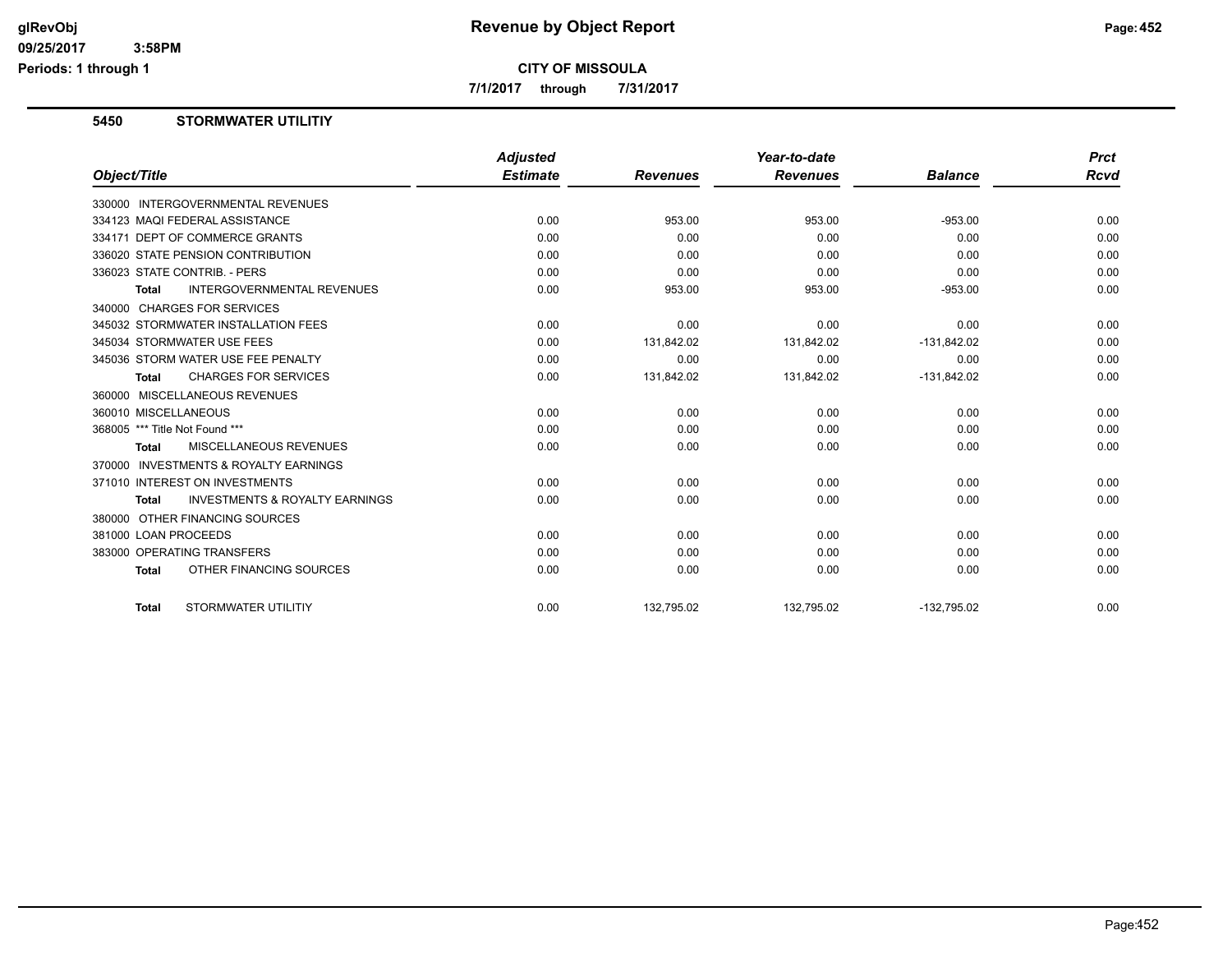**7/1/2017 through 7/31/2017**

# **5711 AQUATICS**

**5711 AQUATICS**

|                                                           | <b>Adjusted</b> |                 | Year-to-date    |                | <b>Prct</b> |
|-----------------------------------------------------------|-----------------|-----------------|-----------------|----------------|-------------|
| Object/Title                                              | <b>Estimate</b> | <b>Revenues</b> | <b>Revenues</b> | <b>Balance</b> | <b>Rcvd</b> |
| 330000 INTERGOVERNMENTAL REVENUES                         |                 |                 |                 |                |             |
| 336020 STATE PENSION CONTRIBUTION                         | 0.00            | 0.00            | 0.00            | 0.00           | 0.00        |
| 336023 STATE CONTRIB. - PERS                              | 0.00            | 0.00            | 0.00            | 0.00           | 0.00        |
| <b>INTERGOVERNMENTAL REVENUES</b><br><b>Total</b>         | 0.00            | 0.00            | 0.00            | 0.00           | 0.00        |
| <b>CHARGES FOR SERVICES</b><br>340000                     |                 |                 |                 |                |             |
| 340051 GRILL VAN CONCESSIONS                              | 0.00            | 19,767.55       | 19,767.55       | $-19,767.55$   | 0.00        |
| 346030 SWIMMING POOL FEES                                 | 0.00            | 238,006.16      | 238,006.16      | $-238,006.16$  | 0.00        |
| 346060 CURRENTS SWIMMING FACILITY                         | 0.00            | 37,406.36       | 37,406.36       | $-37,406.36$   | 0.00        |
| 346061 CURRENTS ENTERPRISE                                | 0.00            | 0.00            | 0.00            | 0.00           | 0.00        |
| 346062 SPLASH ENTERPRISE                                  | 0.00            | 0.00            | 0.00            | 0.00           | 0.00        |
| <b>CHARGES FOR SERVICES</b><br><b>Total</b>               | 0.00            | 295,180.07      | 295,180.07      | $-295,180.07$  | 0.00        |
| 360000 MISCELLANEOUS REVENUES                             |                 |                 |                 |                |             |
| 360010 MISCELLANEOUS                                      | 0.00            | 0.00            | 0.00            | 0.00           | 0.00        |
| 365000 DONATIONS                                          | 0.00            | 0.00            | 0.00            | 0.00           | 0.00        |
| 365019 AQUATICS DONATIONS & GRANTS                        | 0.00            | 25.00           | 25.00           | $-25.00$       | 0.00        |
| <b>MISCELLANEOUS REVENUES</b><br><b>Total</b>             | 0.00            | 25.00           | 25.00           | $-25.00$       | 0.00        |
| 370000 INVESTMENTS & ROYALTY EARNINGS                     |                 |                 |                 |                |             |
| 371010 INTEREST ON INVESTMENTS                            | 0.00            | 0.00            | 0.00            | 0.00           | 0.00        |
| <b>INVESTMENTS &amp; ROYALTY EARNINGS</b><br><b>Total</b> | 0.00            | 0.00            | 0.00            | 0.00           | 0.00        |
| 380000 OTHER FINANCING SOURCES                            |                 |                 |                 |                |             |
| 383029 TRANS FR GENERAL                                   | 0.00            | 0.00            | 0.00            | 0.00           | 0.00        |
| 383043 TRANSFERS FROM IMPACT FEES                         | 0.00            | 0.00            | 0.00            | 0.00           | 0.00        |
| 383400 CAPITAL CONTRIBUTION                               | 0.00            | 0.00            | 0.00            | 0.00           | 0.00        |
| OTHER FINANCING SOURCES<br><b>Total</b>                   | 0.00            | 0.00            | 0.00            | 0.00           | 0.00        |
| <b>AQUATICS</b><br><b>Total</b>                           | 0.00            | 295,205.07      | 295,205.07      | $-295,205.07$  | 0.00        |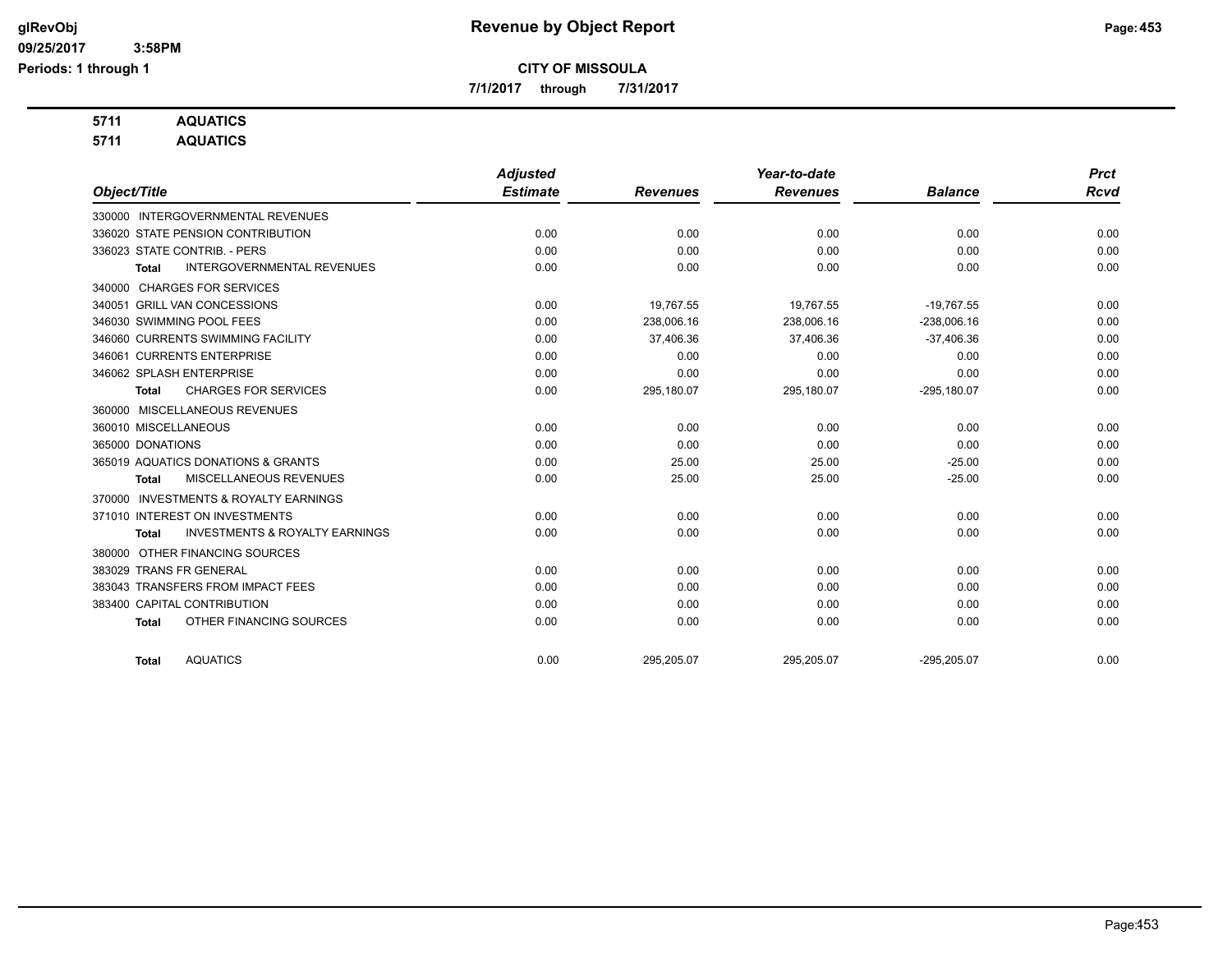**09/25/2017 3:58PM Periods: 1 through 1**

**CITY OF MISSOULA**

**7/1/2017 through 7/31/2017**

**5711 AQUATICS**

|                                                     | <b>Adjusted</b> |                 | Year-to-date    |                | <b>Prct</b> |
|-----------------------------------------------------|-----------------|-----------------|-----------------|----------------|-------------|
| Object/Title                                        | <b>Estimate</b> | <b>Revenues</b> | <b>Revenues</b> | <b>Balance</b> | <b>Rcvd</b> |
| 330000 INTERGOVERNMENTAL REVENUES                   |                 |                 |                 |                |             |
| 336020 STATE PENSION CONTRIBUTION                   | 0.00            | 0.00            | 0.00            | 0.00           | 0.00        |
| 336023 STATE CONTRIB. - PERS                        | 0.00            | 0.00            | 0.00            | 0.00           | 0.00        |
| <b>INTERGOVERNMENTAL REVENUES</b><br><b>Total</b>   | 0.00            | 0.00            | 0.00            | 0.00           | 0.00        |
| 340000 CHARGES FOR SERVICES                         |                 |                 |                 |                |             |
| 340051 GRILL VAN CONCESSIONS                        | 0.00            | 19.767.55       | 19.767.55       | $-19.767.55$   | 0.00        |
| 346030 SWIMMING POOL FEES                           | 0.00            | 238,006.16      | 238,006.16      | $-238,006.16$  | 0.00        |
| 346060 CURRENTS SWIMMING FACILITY                   | 0.00            | 37,406.36       | 37,406.36       | $-37,406.36$   | 0.00        |
| 346061 CURRENTS ENTERPRISE                          | 0.00            | 0.00            | 0.00            | 0.00           | 0.00        |
| 346062 SPLASH ENTERPRISE                            | 0.00            | 0.00            | 0.00            | 0.00           | 0.00        |
| <b>CHARGES FOR SERVICES</b><br>Total                | 0.00            | 295,180.07      | 295,180.07      | $-295,180.07$  | 0.00        |
| 360000 MISCELLANEOUS REVENUES                       |                 |                 |                 |                |             |
| 360010 MISCELLANEOUS                                | 0.00            | 0.00            | 0.00            | 0.00           | 0.00        |
| 365000 DONATIONS                                    | 0.00            | 0.00            | 0.00            | 0.00           | 0.00        |
| 365019 AQUATICS DONATIONS & GRANTS                  | 0.00            | 25.00           | 25.00           | $-25.00$       | 0.00        |
| MISCELLANEOUS REVENUES<br><b>Total</b>              | 0.00            | 25.00           | 25.00           | $-25.00$       | 0.00        |
| <b>INVESTMENTS &amp; ROYALTY EARNINGS</b><br>370000 |                 |                 |                 |                |             |
| 371010 INTEREST ON INVESTMENTS                      | 0.00            | 0.00            | 0.00            | 0.00           | 0.00        |
| <b>INVESTMENTS &amp; ROYALTY EARNINGS</b><br>Total  | 0.00            | 0.00            | 0.00            | 0.00           | 0.00        |
| OTHER FINANCING SOURCES<br>380000                   |                 |                 |                 |                |             |
| 383029 TRANS FR GENERAL                             | 0.00            | 0.00            | 0.00            | 0.00           | 0.00        |
| 383043 TRANSFERS FROM IMPACT FEES                   | 0.00            | 0.00            | 0.00            | 0.00           | 0.00        |
| 383400 CAPITAL CONTRIBUTION                         | 0.00            | 0.00            | 0.00            | 0.00           | 0.00        |
| OTHER FINANCING SOURCES<br><b>Total</b>             | 0.00            | 0.00            | 0.00            | 0.00           | 0.00        |
| <b>AQUATICS</b><br><b>Total</b>                     | 0.00            | 295,205.07      | 295,205.07      | $-295,205.07$  | 0.00        |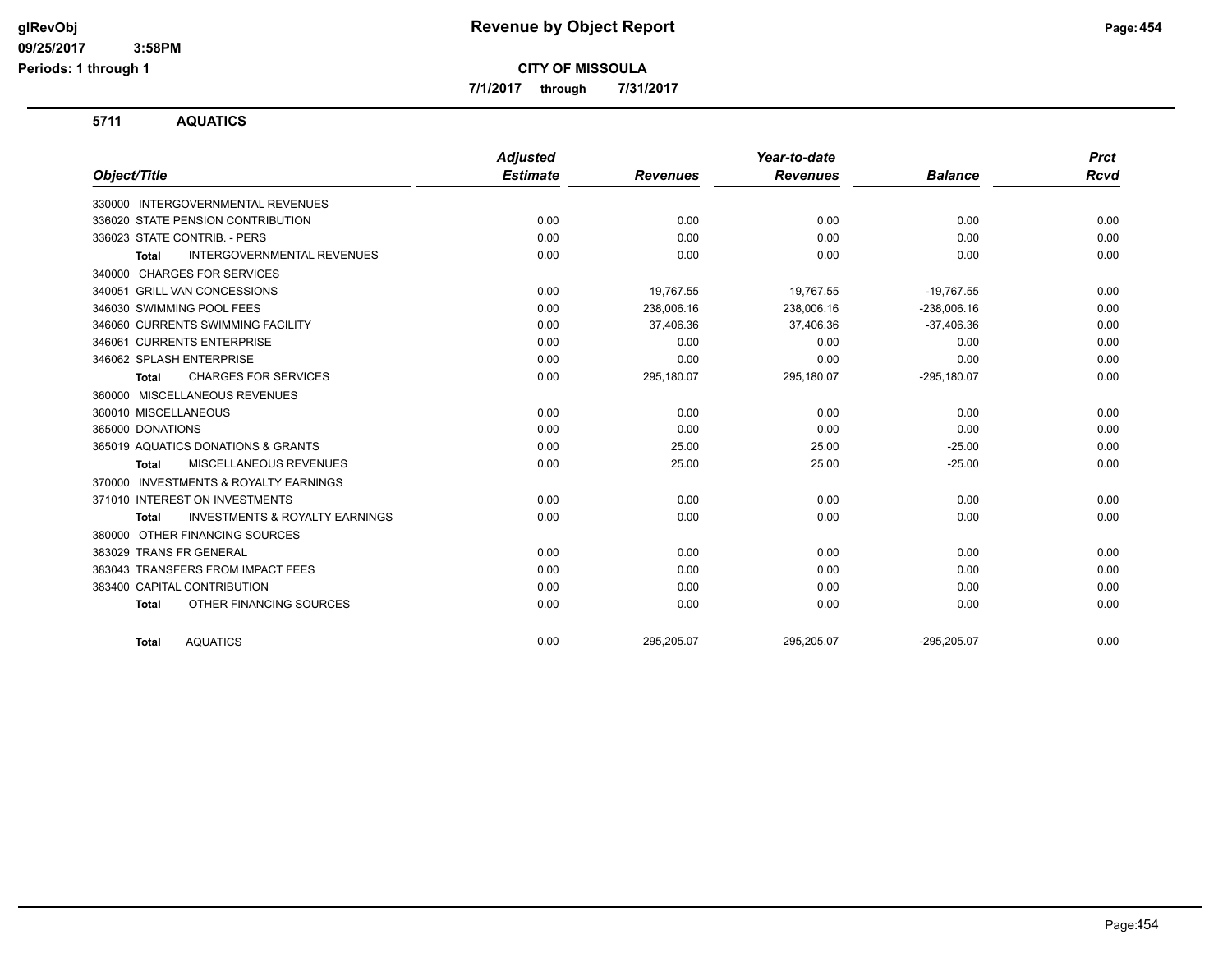**7/1/2017 through 7/31/2017**

# **6050 EMPLOYEE BENEFIT PLAN FUND**

## **6050 EMPLOYEE BENEFIT PLAN FUND**

|                                                           | <b>Adjusted</b> |                 | Year-to-date    |                 | <b>Prct</b> |
|-----------------------------------------------------------|-----------------|-----------------|-----------------|-----------------|-------------|
| Object/Title                                              | <b>Estimate</b> | <b>Revenues</b> | <b>Revenues</b> | <b>Balance</b>  | <b>Rcvd</b> |
| 330000 INTERGOVERNMENTAL REVENUES                         |                 |                 |                 |                 |             |
| 334112 WELLNESS GRANT                                     | 0.00            | 0.00            | 0.00            | 0.00            | 0.00        |
| <b>INTERGOVERNMENTAL REVENUES</b><br><b>Total</b>         | 0.00            | 0.00            | 0.00            | 0.00            | 0.00        |
| 360000 MISCELLANEOUS REVENUES                             |                 |                 |                 |                 |             |
| 360010 MISCELLANEOUS                                      | 0.00            | 0.00            | 0.00            | 0.00            | 0.00        |
| <b>MISCELLANEOUS REVENUES</b><br><b>Total</b>             | 0.00            | 0.00            | 0.00            | 0.00            | 0.00        |
| 370000 INVESTMENTS & ROYALTY EARNINGS                     |                 |                 |                 |                 |             |
| 371010 INTEREST ON INVESTMENTS                            | 0.00            | 0.00            | 0.00            | 0.00            | 0.00        |
| <b>INVESTMENTS &amp; ROYALTY EARNINGS</b><br><b>Total</b> | 0.00            | 0.00            | 0.00            | 0.00            | 0.00        |
| 380000 OTHER FINANCING SOURCES                            |                 |                 |                 |                 |             |
| 383028 TRANS FROM GF FOR HEALTH RESERVE                   | 0.00            | 0.00            | 0.00            | 0.00            | 0.00        |
| 383029 TRANS FR GENERAL                                   | 0.00            | 12,254.48       | 12,254.48       | $-12,254.48$    | 0.00        |
| OTHER FINANCING SOURCES<br>Total                          | 0.00            | 12,254.48       | 12,254.48       | $-12,254.48$    | 0.00        |
| 390000 INTERNAL SERVICES                                  |                 |                 |                 |                 |             |
| 396001 INSURANCE REIMBURSEMENTS                           | 0.00            | $-15,945.47$    | $-15,945.47$    | 15,945.47       | 0.00        |
| 396002 CITY CONTRIBUTIONS                                 | 0.00            | 525,706.31      | 525,706.31      | $-525,706.31$   | 0.00        |
| 396003 EMPLOYEE DEDUCTION CONTRIBUTIONS                   | 0.00            | 172,097.16      | 172,097.16      | $-172,097.16$   | 0.00        |
| 396004 RETIREE CONTRIBUTIONS                              | 0.00            | 34,769.95       | 34,769.95       | $-34,769.95$    | 0.00        |
| 396005 FIRE + POLICE ADDTL HEALTH CONTRIB                 | 0.00            | 348,162.00      | 348,162.00      | $-348,162.00$   | 0.00        |
| 396006 RX REBATES                                         | 0.00            | 0.00            | 0.00            | 0.00            | 0.00        |
| 396007 OTHER PARTICIPANT HEALTH PREM CONTRIB              | 0.00            | 0.00            | 0.00            | 0.00            | 0.00        |
| 396008 COBRA CONTRIBUTIONS                                | 0.00            | 0.00            | 0.00            | 0.00            | 0.00        |
| 396009 WELLNESS PROGRAM CONTRIBUTIONS                     | 0.00            | 0.00            | 0.00            | 0.00            | 0.00        |
| 396010 EMPLOYEE SUPPLI LIFE INSURANCE CONTRI              | 0.00            | 2,102.00        | 2,102.00        | $-2,102.00$     | 0.00        |
| 396011 EMPLOYEE VISION INSURANCE CONTRIBUTIONS            | 0.00            | 72.07           | 72.07           | $-72.07$        | 0.00        |
| <b>INTERNAL SERVICES</b><br><b>Total</b>                  | 0.00            | 1,066,964.02    | 1,066,964.02    | $-1,066,964.02$ | 0.00        |
| EMPLOYEE BENEFIT PLAN FUND<br><b>Total</b>                | 0.00            | 1,079,218.50    | 1,079,218.50    | $-1,079,218.50$ | 0.00        |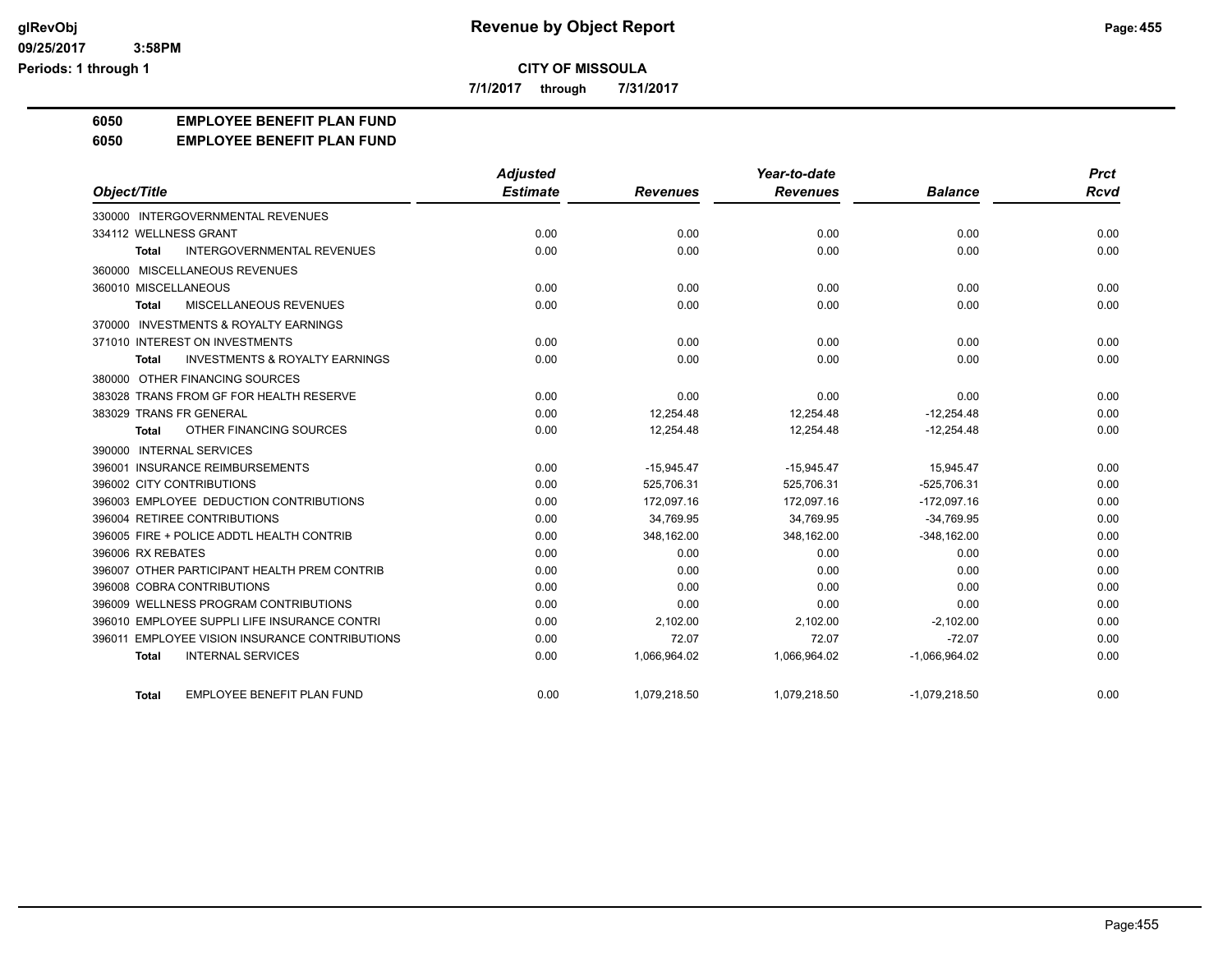**CITY OF MISSOULA**

**7/1/2017 through 7/31/2017**

## **6050 EMPLOYEE BENEFIT PLAN FUND**

 **3:58PM**

|                                                    | <b>Adjusted</b> |                 | Year-to-date    |                 | <b>Prct</b> |
|----------------------------------------------------|-----------------|-----------------|-----------------|-----------------|-------------|
| Object/Title                                       | <b>Estimate</b> | <b>Revenues</b> | <b>Revenues</b> | <b>Balance</b>  | <b>Rcvd</b> |
| 330000 INTERGOVERNMENTAL REVENUES                  |                 |                 |                 |                 |             |
| 334112 WELLNESS GRANT                              | 0.00            | 0.00            | 0.00            | 0.00            | 0.00        |
| <b>INTERGOVERNMENTAL REVENUES</b><br><b>Total</b>  | 0.00            | 0.00            | 0.00            | 0.00            | 0.00        |
| 360000 MISCELLANEOUS REVENUES                      |                 |                 |                 |                 |             |
| 360010 MISCELLANEOUS                               | 0.00            | 0.00            | 0.00            | 0.00            | 0.00        |
| <b>MISCELLANEOUS REVENUES</b><br><b>Total</b>      | 0.00            | 0.00            | 0.00            | 0.00            | 0.00        |
| 370000 INVESTMENTS & ROYALTY EARNINGS              |                 |                 |                 |                 |             |
| 371010 INTEREST ON INVESTMENTS                     | 0.00            | 0.00            | 0.00            | 0.00            | 0.00        |
| <b>INVESTMENTS &amp; ROYALTY EARNINGS</b><br>Total | 0.00            | 0.00            | 0.00            | 0.00            | 0.00        |
| 380000 OTHER FINANCING SOURCES                     |                 |                 |                 |                 |             |
| 383028 TRANS FROM GF FOR HEALTH RESERVE            | 0.00            | 0.00            | 0.00            | 0.00            | 0.00        |
| 383029 TRANS FR GENERAL                            | 0.00            | 12,254.48       | 12,254.48       | $-12,254.48$    | 0.00        |
| OTHER FINANCING SOURCES<br>Total                   | 0.00            | 12,254.48       | 12,254.48       | $-12,254.48$    | 0.00        |
| 390000 INTERNAL SERVICES                           |                 |                 |                 |                 |             |
| 396001 INSURANCE REIMBURSEMENTS                    | 0.00            | $-15,945.47$    | $-15,945.47$    | 15,945.47       | 0.00        |
| 396002 CITY CONTRIBUTIONS                          | 0.00            | 525.706.31      | 525.706.31      | $-525.706.31$   | 0.00        |
| 396003 EMPLOYEE DEDUCTION CONTRIBUTIONS            | 0.00            | 172,097.16      | 172,097.16      | $-172,097.16$   | 0.00        |
| 396004 RETIREE CONTRIBUTIONS                       | 0.00            | 34,769.95       | 34,769.95       | $-34,769.95$    | 0.00        |
| 396005 FIRE + POLICE ADDTL HEALTH CONTRIB          | 0.00            | 348,162.00      | 348,162.00      | $-348,162.00$   | 0.00        |
| 396006 RX REBATES                                  | 0.00            | 0.00            | 0.00            | 0.00            | 0.00        |
| 396007 OTHER PARTICIPANT HEALTH PREM CONTRIB       | 0.00            | 0.00            | 0.00            | 0.00            | 0.00        |
| 396008 COBRA CONTRIBUTIONS                         | 0.00            | 0.00            | 0.00            | 0.00            | 0.00        |
| 396009 WELLNESS PROGRAM CONTRIBUTIONS              | 0.00            | 0.00            | 0.00            | 0.00            | 0.00        |
| 396010 EMPLOYEE SUPPLI LIFE INSURANCE CONTRI       | 0.00            | 2,102.00        | 2,102.00        | $-2,102.00$     | 0.00        |
| 396011 EMPLOYEE VISION INSURANCE CONTRIBUTION      | 0.00            | 72.07           | 72.07           | $-72.07$        | 0.00        |
| <b>INTERNAL SERVICES</b><br><b>Total</b>           | 0.00            | 1,066,964.02    | 1,066,964.02    | $-1,066,964.02$ | 0.00        |
| EMPLOYEE BENEFIT PLAN FUND<br><b>Total</b>         | 0.00            | 1,079,218.50    | 1,079,218.50    | $-1,079,218.50$ | 0.00        |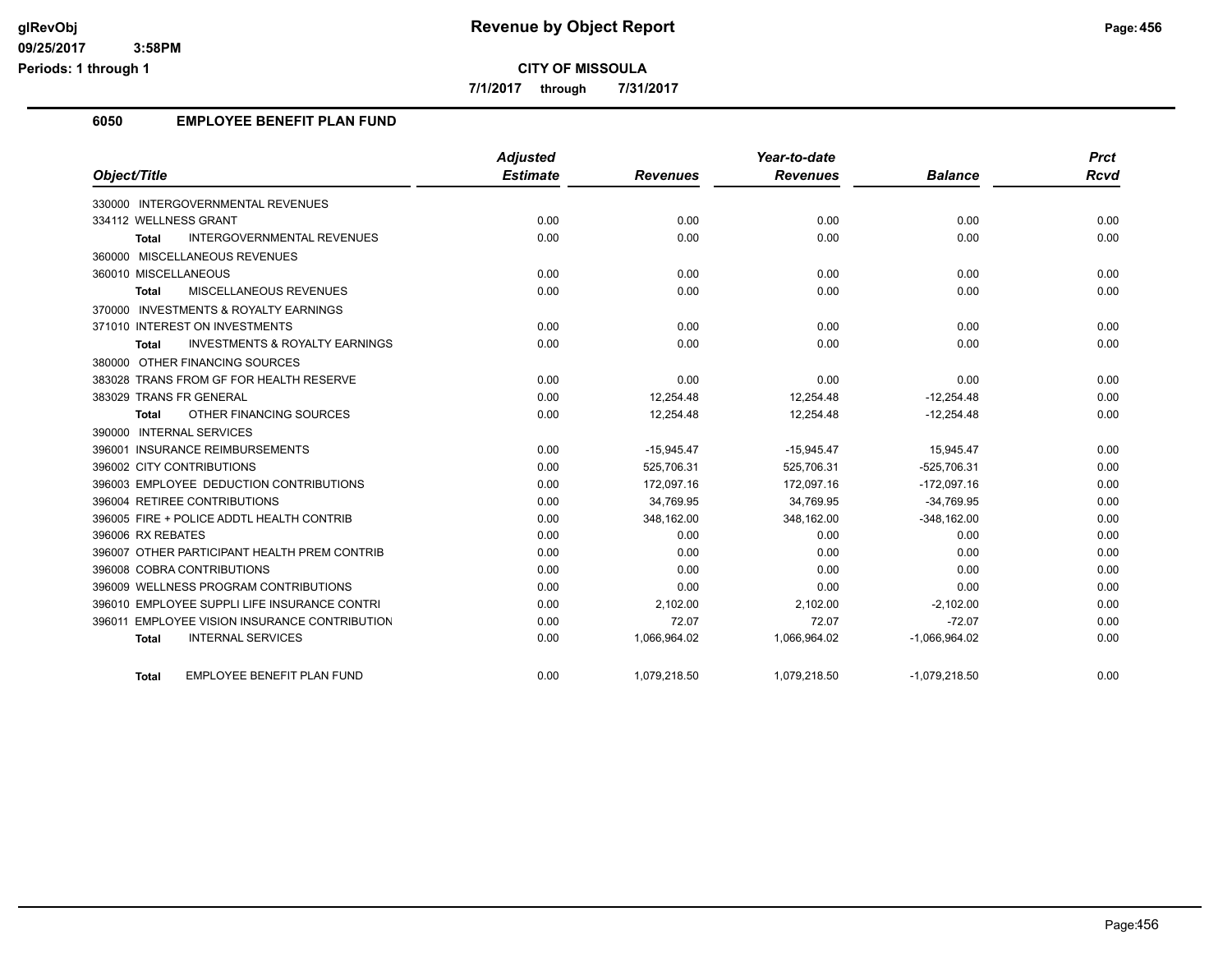**7/1/2017 through 7/31/2017**

**7370 PARKING COMMISSION FUND**

**7370 PARKING COMMISSION FUND**

|                                                    | <b>Adjusted</b> |                 | Year-to-date    | <b>Prct</b>    |      |
|----------------------------------------------------|-----------------|-----------------|-----------------|----------------|------|
| Object/Title                                       | <b>Estimate</b> | <b>Revenues</b> | <b>Revenues</b> | <b>Balance</b> | Rcvd |
| 330000 INTERGOVERNMENTAL REVENUES                  |                 |                 |                 |                |      |
| 336020 STATE PENSION CONTRIBUTION                  | 0.00            | 0.00            | 0.00            | 0.00           | 0.00 |
| 336023 STATE CONTRIB. - PERS                       | 0.00            | 0.00            | 0.00            | 0.00           | 0.00 |
| <b>INTERGOVERNMENTAL REVENUES</b><br><b>Total</b>  | 0.00            | 0.00            | 0.00            | 0.00           | 0.00 |
| 340000 CHARGES FOR SERVICES                        |                 |                 |                 |                |      |
| 343009 TOW CHARGES                                 | 0.00            | 0.00            | 0.00            | 0.00           | 0.00 |
| 343015 PARKING                                     | 0.00            | 0.00            | 0.00            | 0.00           | 0.00 |
| 343016 METER MONEY                                 | 0.00            | 94,665.71       | 94,665.71       | $-94,665.71$   | 0.00 |
| 343017 PARKING LEASE REVENUE                       | 0.00            | 122,666.00      | 122,666.00      | $-122,666.00$  | 0.00 |
| 343018 SALE OF MATERIALS                           | 0.00            | 8,242.90        | 8,242.90        | $-8,242.90$    | 0.00 |
| 343301 BOOT REMOVAL                                | 0.00            | 600.00          | 600.00          | $-600.00$      | 0.00 |
| <b>CHARGES FOR SERVICES</b><br><b>Total</b>        | 0.00            | 226,174.61      | 226,174.61      | $-226, 174.61$ | 0.00 |
| 350000 FINES & FORFEITURES                         |                 |                 |                 |                |      |
| 352000 TICKETS                                     | 0.00            | 0.00            | 0.00            | 0.00           | 0.00 |
| 352001 PARKING TICKET REVENUE                      | 0.00            | 16,310.50       | 16,310.50       | $-16,310.50$   | 0.00 |
| 352002 PARKING FINES                               | 0.00            | 0.00            | 0.00            | 0.00           | 0.00 |
| <b>FINES &amp; FORFEITURES</b><br><b>Total</b>     | 0.00            | 16,310.50       | 16,310.50       | $-16,310.50$   | 0.00 |
| 360000 MISCELLANEOUS REVENUES                      |                 |                 |                 |                |      |
| 360010 MISCELLANEOUS                               | 0.00            | 13,571.06       | 13,571.06       | $-13,571.06$   | 0.00 |
| 360018 MARKET ON FRONT UTILITY PAYMENTS            | 0.00            | 215.55          | 215.55          | $-215.55$      | 0.00 |
| 360019 GARBAGE-MARKET ON FRONT                     | 0.00            | 423.06          | 423.06          | $-423.06$      | 0.00 |
| 362002 BAD CHECK CHARGES                           | 0.00            | 0.00            | 0.00            | 0.00           | 0.00 |
| 362005 LEASE LATE PAYMENT PENALTY                  | 0.00            | 0.00            | 0.00            | 0.00           | 0.00 |
| 364040 INSURANCE AND DAMAGE RECOVERY               | 0.00            | 0.00            | 0.00            | 0.00           | 0.00 |
| MISCELLANEOUS REVENUES<br>Total                    | 0.00            | 14,209.67       | 14,209.67       | $-14,209.67$   | 0.00 |
| 370000 INVESTMENTS & ROYALTY EARNINGS              |                 |                 |                 |                |      |
| 371010 INTEREST ON INVESTMENTS                     | 0.00            | 0.00            | 0.00            | 0.00           | 0.00 |
| 371020 GAIN/LOSS IN MARKET VALUE OF INVESTMENTS    | 0.00            | 0.00            | 0.00            | 0.00           | 0.00 |
| <b>INVESTMENTS &amp; ROYALTY EARNINGS</b><br>Total | 0.00            | 0.00            | 0.00            | 0.00           | 0.00 |
| 380000 OTHER FINANCING SOURCES                     |                 |                 |                 |                |      |
| 381010 BOND PROCEEDS                               | 0.00            | 0.00            | 0.00            | 0.00           | 0.00 |
| 381090 PROCEEDS FROM CAPITAL LEASE                 | 0.00            | 0.00            | 0.00            | 0.00           | 0.00 |
| 382010 SALE OF FIXED ASSETS                        | 0.00            | 0.00            | 0.00            | 0.00           | 0.00 |
| 383013 TRANS FR SID DEBT SERVICE                   | 0.00            | 0.00            | 0.00            | 0.00           | 0.00 |
| 383400 CAPITAL CONTRIBUTION                        | 0.00            | 0.00            | 0.00            | 0.00           | 0.00 |
| OTHER FINANCING SOURCES<br>Total                   | 0.00            | 0.00            | 0.00            | 0.00           | 0.00 |
| PARKING COMMISSION FUND<br><b>Total</b>            | 0.00            | 256,694.78      | 256,694.78      | $-256,694.78$  | 0.00 |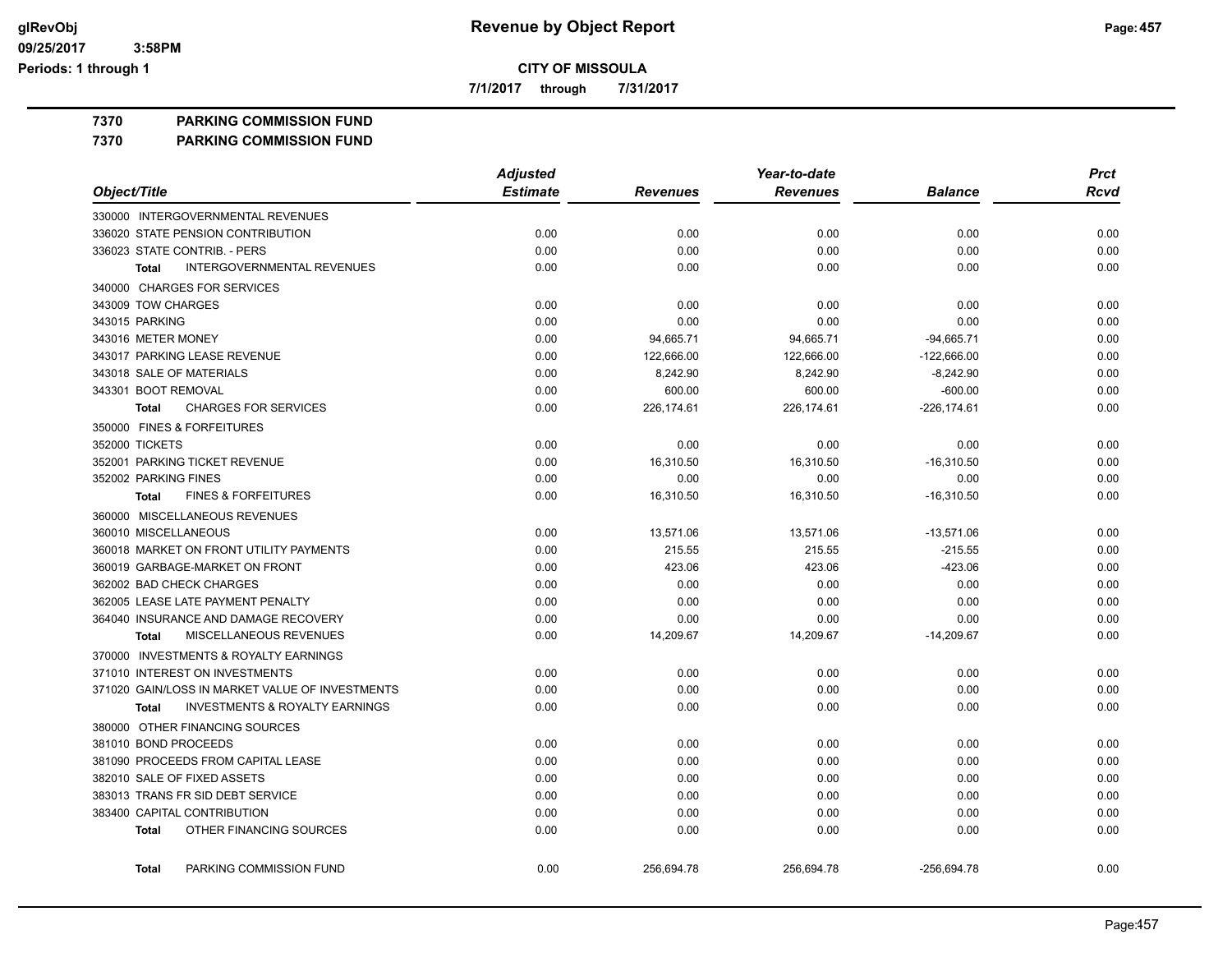**CITY OF MISSOULA 7/1/2017 through 7/31/2017**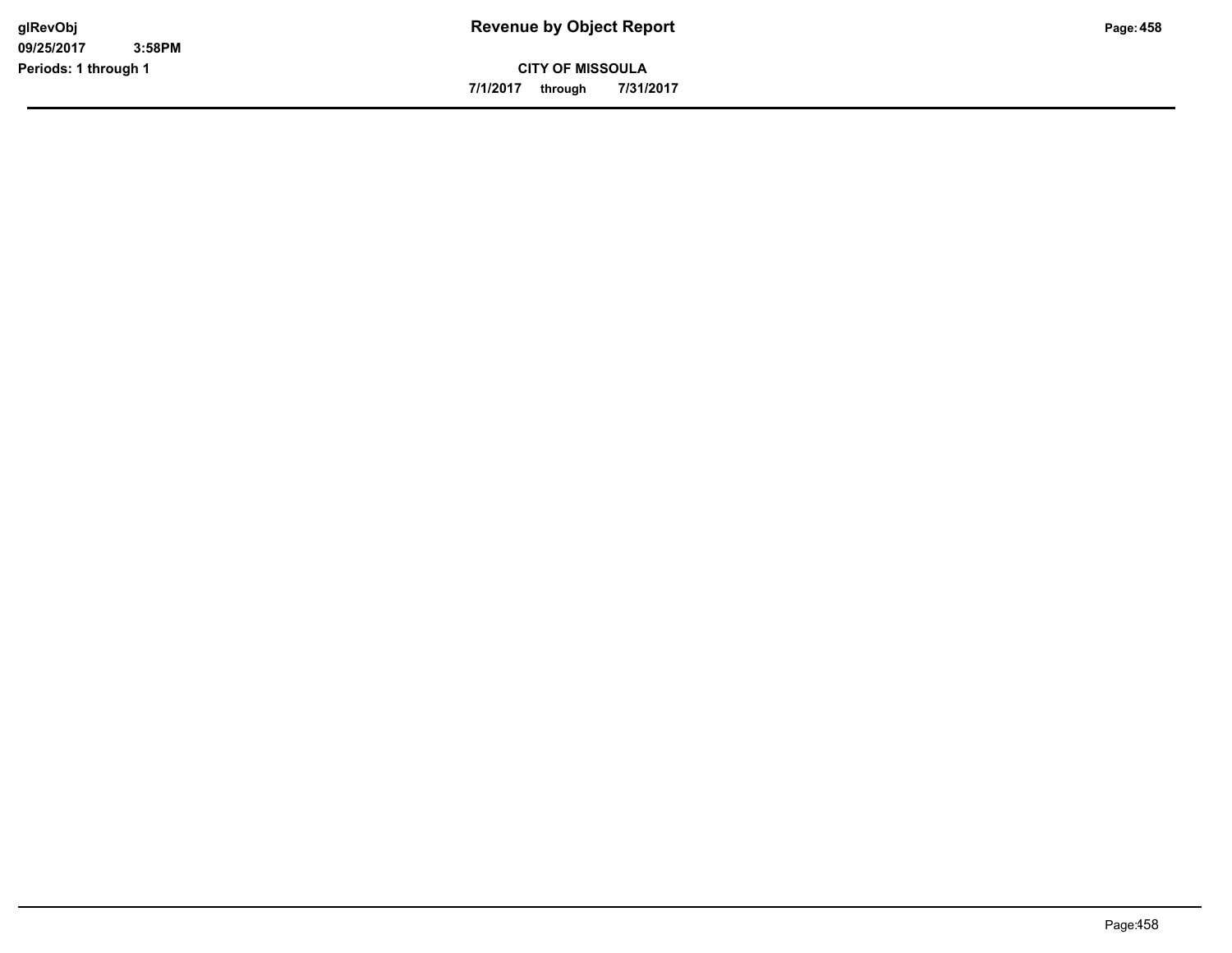**CITY OF MISSOULA**

**7/1/2017 through 7/31/2017**

## **7370 PARKING COMMISSION FUND**

 **3:58PM**

|                                                    | <b>Adjusted</b> |                 | Year-to-date    | <b>Prct</b>    |             |
|----------------------------------------------------|-----------------|-----------------|-----------------|----------------|-------------|
| Object/Title                                       | <b>Estimate</b> | <b>Revenues</b> | <b>Revenues</b> | <b>Balance</b> | <b>Rcvd</b> |
| 330000 INTERGOVERNMENTAL REVENUES                  |                 |                 |                 |                |             |
| 336020 STATE PENSION CONTRIBUTION                  | 0.00            | 0.00            | 0.00            | 0.00           | 0.00        |
| 336023 STATE CONTRIB. - PERS                       | 0.00            | 0.00            | 0.00            | 0.00           | 0.00        |
| <b>INTERGOVERNMENTAL REVENUES</b><br><b>Total</b>  | 0.00            | 0.00            | 0.00            | 0.00           | 0.00        |
| 340000 CHARGES FOR SERVICES                        |                 |                 |                 |                |             |
| 343009 TOW CHARGES                                 | 0.00            | 0.00            | 0.00            | 0.00           | 0.00        |
| 343015 PARKING                                     | 0.00            | 0.00            | 0.00            | 0.00           | 0.00        |
| 343016 METER MONEY                                 | 0.00            | 94,665.71       | 94,665.71       | $-94,665.71$   | 0.00        |
| 343017 PARKING LEASE REVENUE                       | 0.00            | 122,666.00      | 122,666.00      | $-122,666.00$  | 0.00        |
| 343018 SALE OF MATERIALS                           | 0.00            | 8,242.90        | 8,242.90        | $-8,242.90$    | 0.00        |
| 343301 BOOT REMOVAL                                | 0.00            | 600.00          | 600.00          | $-600.00$      | 0.00        |
| <b>CHARGES FOR SERVICES</b><br><b>Total</b>        | 0.00            | 226,174.61      | 226,174.61      | $-226, 174.61$ | 0.00        |
| 350000 FINES & FORFEITURES                         |                 |                 |                 |                |             |
| 352000 TICKETS                                     | 0.00            | 0.00            | 0.00            | 0.00           | 0.00        |
| 352001 PARKING TICKET REVENUE                      | 0.00            | 16,310.50       | 16,310.50       | $-16,310.50$   | 0.00        |
| 352002 PARKING FINES                               | 0.00            | 0.00            | 0.00            | 0.00           | 0.00        |
| <b>FINES &amp; FORFEITURES</b><br><b>Total</b>     | 0.00            | 16,310.50       | 16,310.50       | $-16,310.50$   | 0.00        |
| 360000 MISCELLANEOUS REVENUES                      |                 |                 |                 |                |             |
| 360010 MISCELLANEOUS                               | 0.00            | 13,571.06       | 13,571.06       | $-13,571.06$   | 0.00        |
| 360018 MARKET ON FRONT UTILITY PAYMENTS            | 0.00            | 215.55          | 215.55          | $-215.55$      | 0.00        |
| 360019 GARBAGE-MARKET ON FRONT                     | 0.00            | 423.06          | 423.06          | $-423.06$      | 0.00        |
| 362002 BAD CHECK CHARGES                           | 0.00            | 0.00            | 0.00            | 0.00           | 0.00        |
| 362005 LEASE LATE PAYMENT PENALTY                  | 0.00            | 0.00            | 0.00            | 0.00           | 0.00        |
| 364040 INSURANCE AND DAMAGE RECOVERY               | 0.00            | 0.00            | 0.00            | 0.00           | 0.00        |
| MISCELLANEOUS REVENUES<br><b>Total</b>             | 0.00            | 14,209.67       | 14,209.67       | $-14,209.67$   | 0.00        |
| 370000 INVESTMENTS & ROYALTY EARNINGS              |                 |                 |                 |                |             |
| 371010 INTEREST ON INVESTMENTS                     | 0.00            | 0.00            | 0.00            | 0.00           | 0.00        |
| 371020 GAIN/LOSS IN MARKET VALUE OF INVESTMENT     | 0.00            | 0.00            | 0.00            | 0.00           | 0.00        |
| <b>INVESTMENTS &amp; ROYALTY EARNINGS</b><br>Total | 0.00            | 0.00            | 0.00            | 0.00           | 0.00        |
| 380000 OTHER FINANCING SOURCES                     |                 |                 |                 |                |             |
| 381010 BOND PROCEEDS                               | 0.00            | 0.00            | 0.00            | 0.00           | 0.00        |
| 381090 PROCEEDS FROM CAPITAL LEASE                 | 0.00            | 0.00            | 0.00            | 0.00           | 0.00        |
| 382010 SALE OF FIXED ASSETS                        | 0.00            | 0.00            | 0.00            | 0.00           | 0.00        |
| 383013 TRANS FR SID DEBT SERVICE                   | 0.00            | 0.00            | 0.00            | 0.00           | 0.00        |
| 383400 CAPITAL CONTRIBUTION                        | 0.00            | 0.00            | 0.00            | 0.00           | 0.00        |
| OTHER FINANCING SOURCES<br><b>Total</b>            | 0.00            | 0.00            | 0.00            | 0.00           | 0.00        |
| PARKING COMMISSION FUND<br><b>Total</b>            | 0.00            | 256.694.78      | 256.694.78      | -256.694.78    | 0.00        |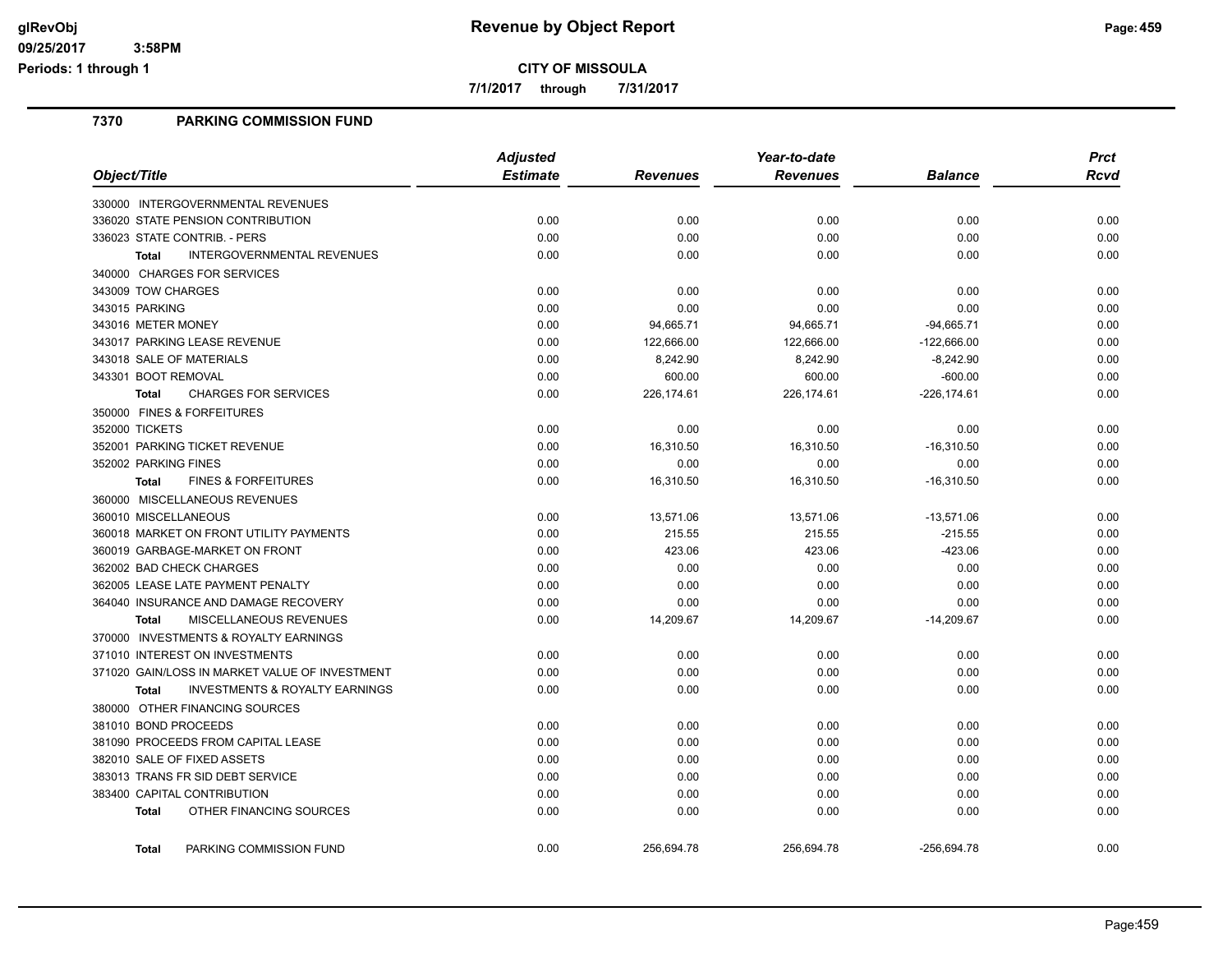**CITY OF MISSOULA 7/1/2017 through 7/31/2017**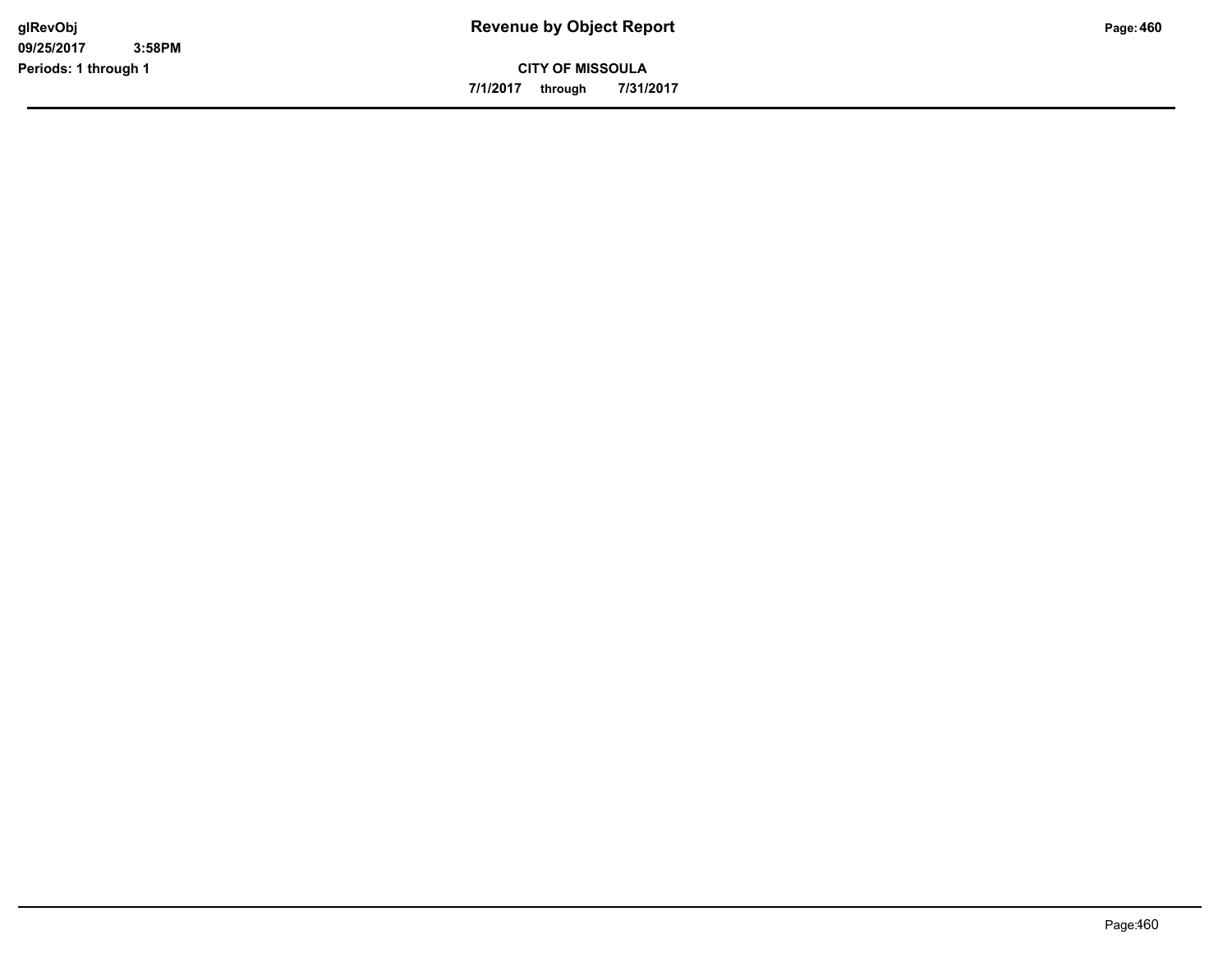**7/1/2017 through 7/31/2017**

**7371 FRONT STREET PARKING BONDS**

**7371 FRONT STREET PARKING BONDS**

|                                                           | <b>Adjusted</b> |                 | Year-to-date    | <b>Prct</b>    |             |
|-----------------------------------------------------------|-----------------|-----------------|-----------------|----------------|-------------|
| Object/Title                                              | <b>Estimate</b> | <b>Revenues</b> | <b>Revenues</b> | <b>Balance</b> | <b>Rcvd</b> |
| 330000 INTERGOVERNMENTAL REVENUES                         |                 |                 |                 |                |             |
| 331990 IRS REIMB/DEBT SVS INTEREST                        | 0.00            | 0.00            | 0.00            | 0.00           | 0.00        |
| 338000 LOCAL SHARING OF TAX INCREMENT                     | 0.00            | 0.00            | 0.00            | 0.00           | 0.00        |
| <b>INTERGOVERNMENTAL REVENUES</b><br>Total                | 0.00            | 0.00            | 0.00            | 0.00           | 0.00        |
| 360000 MISCELLANEOUS REVENUES                             |                 |                 |                 |                |             |
| 360010 MISCELLANEOUS                                      | 0.00            | 0.00            | 0.00            | 0.00           | 0.00        |
| MISCELLANEOUS REVENUES<br>Total                           | 0.00            | 0.00            | 0.00            | 0.00           | 0.00        |
| 370000 INVESTMENTS & ROYALTY EARNINGS                     |                 |                 |                 |                |             |
| 371010 INTEREST ON INVESTMENTS                            | 0.00            | 0.00            | 0.00            | 0.00           | 0.00        |
| <b>INVESTMENTS &amp; ROYALTY EARNINGS</b><br><b>Total</b> | 0.00            | 0.00            | 0.00            | 0.00           | 0.00        |
| 380000 OTHER FINANCING SOURCES                            |                 |                 |                 |                |             |
| 381009 TRANSFERS IN                                       | 0.00            | 0.00            | 0.00            | 0.00           | 0.00        |
| 381010 BOND PROCEEDS                                      | 0.00            | 0.00            | 0.00            | 0.00           | 0.00        |
| 383000 OPERATING TRANSFERS                                | 0.00            | 13,048.75       | 13,048.75       | $-13,048.75$   | 0.00        |
| OTHER FINANCING SOURCES<br>Total                          | 0.00            | 13,048.75       | 13,048.75       | $-13,048.75$   | 0.00        |
| <b>FRONT STREET PARKING BONDS</b><br><b>Total</b>         | 0.00            | 13,048.75       | 13,048.75       | $-13,048.75$   | 0.00        |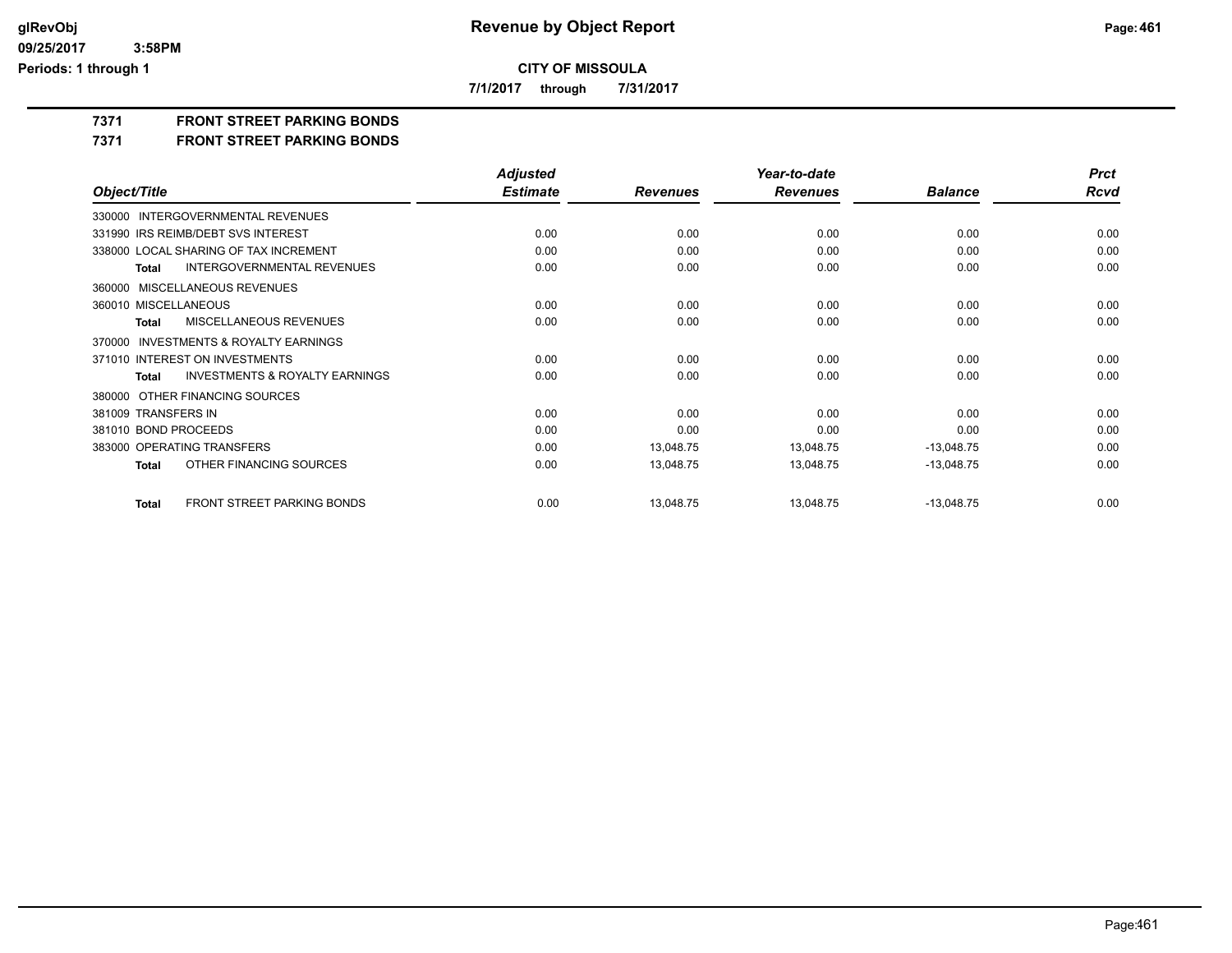**7/1/2017 through 7/31/2017**

## **7371 FRONT STREET PARKING BONDS**

|                                                     | <b>Adjusted</b> |                 | Year-to-date    |                | <b>Prct</b> |
|-----------------------------------------------------|-----------------|-----------------|-----------------|----------------|-------------|
| Object/Title                                        | <b>Estimate</b> | <b>Revenues</b> | <b>Revenues</b> | <b>Balance</b> | Rcvd        |
| 330000 INTERGOVERNMENTAL REVENUES                   |                 |                 |                 |                |             |
| 331990 IRS REIMB/DEBT SVS INTEREST                  | 0.00            | 0.00            | 0.00            | 0.00           | 0.00        |
| 338000 LOCAL SHARING OF TAX INCREMENT               | 0.00            | 0.00            | 0.00            | 0.00           | 0.00        |
| <b>INTERGOVERNMENTAL REVENUES</b><br>Total          | 0.00            | 0.00            | 0.00            | 0.00           | 0.00        |
| 360000 MISCELLANEOUS REVENUES                       |                 |                 |                 |                |             |
| 360010 MISCELLANEOUS                                | 0.00            | 0.00            | 0.00            | 0.00           | 0.00        |
| MISCELLANEOUS REVENUES<br><b>Total</b>              | 0.00            | 0.00            | 0.00            | 0.00           | 0.00        |
| <b>INVESTMENTS &amp; ROYALTY EARNINGS</b><br>370000 |                 |                 |                 |                |             |
| 371010 INTEREST ON INVESTMENTS                      | 0.00            | 0.00            | 0.00            | 0.00           | 0.00        |
| <b>INVESTMENTS &amp; ROYALTY EARNINGS</b><br>Total  | 0.00            | 0.00            | 0.00            | 0.00           | 0.00        |
| 380000 OTHER FINANCING SOURCES                      |                 |                 |                 |                |             |
| 381009 TRANSFERS IN                                 | 0.00            | 0.00            | 0.00            | 0.00           | 0.00        |
| 381010 BOND PROCEEDS                                | 0.00            | 0.00            | 0.00            | 0.00           | 0.00        |
| 383000 OPERATING TRANSFERS                          | 0.00            | 13,048.75       | 13,048.75       | $-13,048.75$   | 0.00        |
| OTHER FINANCING SOURCES<br><b>Total</b>             | 0.00            | 13,048.75       | 13,048.75       | $-13,048.75$   | 0.00        |
| <b>FRONT STREET PARKING BONDS</b><br><b>Total</b>   | 0.00            | 13,048.75       | 13,048.75       | $-13,048.75$   | 0.00        |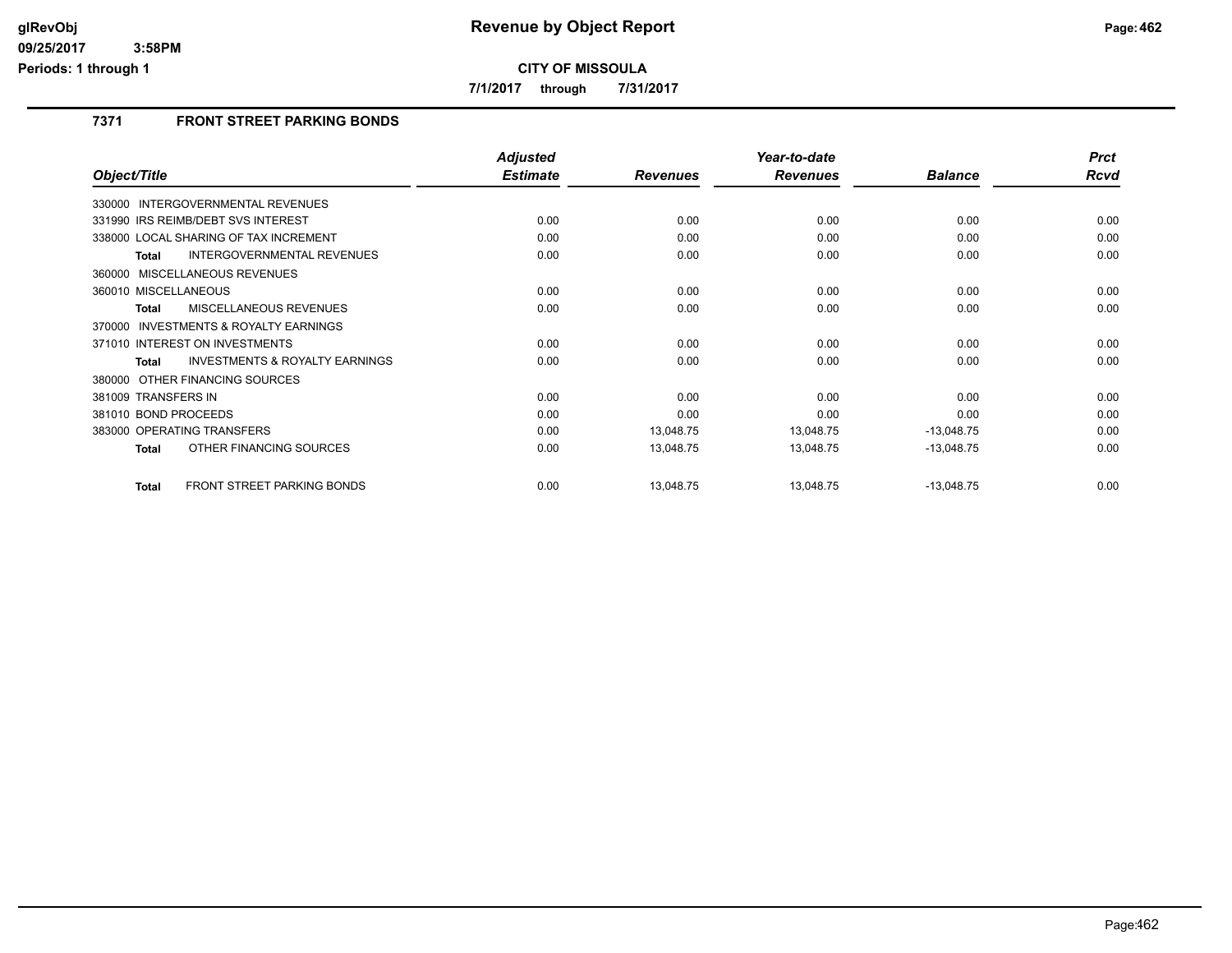**7/1/2017 through 7/31/2017**

# **7372 SINKING FUND/FRONT ST PARKING BONDS**

# **7372 SINKING FUND/FRONT ST PARKING BONDS**

|                                                    | <b>Adjusted</b> |                 | Year-to-date    |                | <b>Prct</b> |
|----------------------------------------------------|-----------------|-----------------|-----------------|----------------|-------------|
| Object/Title                                       | <b>Estimate</b> | <b>Revenues</b> | <b>Revenues</b> | <b>Balance</b> | <b>Rcvd</b> |
| 330000 INTERGOVERNMENTAL REVENUES                  |                 |                 |                 |                |             |
| 338000 LOCAL SHARING OF TAX INCREMENT              | 0.00            | 0.00            | 0.00            | 0.00           | 0.00        |
| INTERGOVERNMENTAL REVENUES<br>Total                | 0.00            | 0.00            | 0.00            | 0.00           | 0.00        |
| 370000 INVESTMENTS & ROYALTY EARNINGS              |                 |                 |                 |                |             |
| 371010 INTEREST ON INVESTMENTS                     | 0.00            | 0.00            | 0.00            | 0.00           | 0.00        |
| <b>INVESTMENTS &amp; ROYALTY EARNINGS</b><br>Total | 0.00            | 0.00            | 0.00            | 0.00           | 0.00        |
| 380000 OTHER FINANCING SOURCES                     |                 |                 |                 |                |             |
| 381009 TRANSFERS IN                                | 0.00            | 0.00            | 0.00            | 0.00           | 0.00        |
| 381010 BOND PROCEEDS                               | 0.00            | 0.00            | 0.00            | 0.00           | 0.00        |
| 383000 OPERATING TRANSFERS                         | 0.00            | 12.750.00       | 12.750.00       | $-12.750.00$   | 0.00        |
| OTHER FINANCING SOURCES<br>Total                   | 0.00            | 12.750.00       | 12.750.00       | $-12.750.00$   | 0.00        |
| SINKING FUND/FRONT ST PARKING BONDS<br>Total       | 0.00            | 12.750.00       | 12,750.00       | $-12.750.00$   | 0.00        |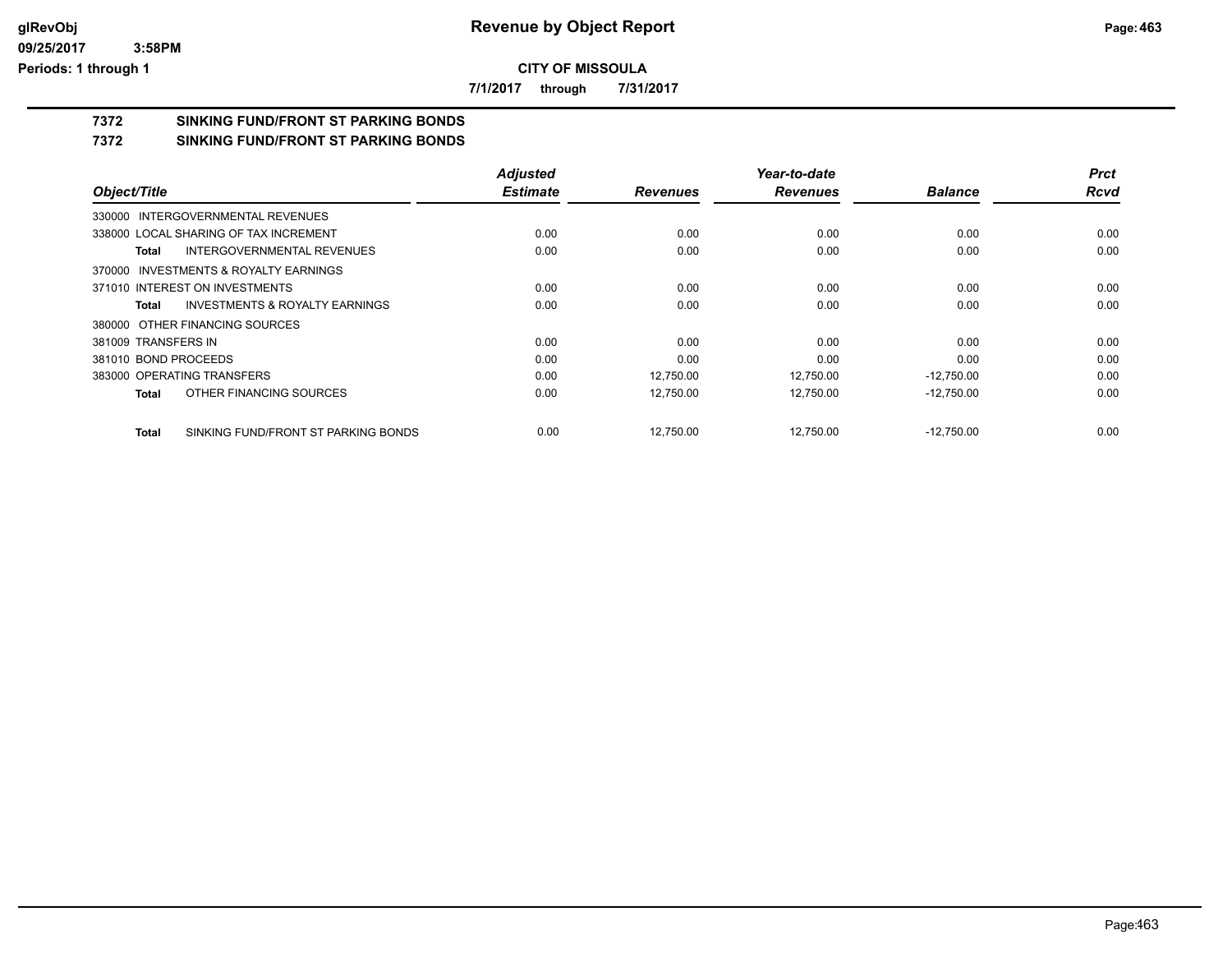**7/1/2017 through 7/31/2017**

## **7372 SINKING FUND/FRONT ST PARKING BONDS**

|                                                     | <b>Adjusted</b> |                 | Year-to-date    |                | <b>Prct</b> |
|-----------------------------------------------------|-----------------|-----------------|-----------------|----------------|-------------|
| Object/Title                                        | <b>Estimate</b> | <b>Revenues</b> | <b>Revenues</b> | <b>Balance</b> | Rcvd        |
| INTERGOVERNMENTAL REVENUES<br>330000                |                 |                 |                 |                |             |
| 338000 LOCAL SHARING OF TAX INCREMENT               | 0.00            | 0.00            | 0.00            | 0.00           | 0.00        |
| INTERGOVERNMENTAL REVENUES<br>Total                 | 0.00            | 0.00            | 0.00            | 0.00           | 0.00        |
| 370000 INVESTMENTS & ROYALTY EARNINGS               |                 |                 |                 |                |             |
| 371010 INTEREST ON INVESTMENTS                      | 0.00            | 0.00            | 0.00            | 0.00           | 0.00        |
| INVESTMENTS & ROYALTY EARNINGS<br>Total             | 0.00            | 0.00            | 0.00            | 0.00           | 0.00        |
| 380000 OTHER FINANCING SOURCES                      |                 |                 |                 |                |             |
| 381009 TRANSFERS IN                                 | 0.00            | 0.00            | 0.00            | 0.00           | 0.00        |
| 381010 BOND PROCEEDS                                | 0.00            | 0.00            | 0.00            | 0.00           | 0.00        |
| 383000 OPERATING TRANSFERS                          | 0.00            | 12.750.00       | 12.750.00       | $-12,750.00$   | 0.00        |
| OTHER FINANCING SOURCES<br>Total                    | 0.00            | 12,750.00       | 12,750.00       | $-12,750.00$   | 0.00        |
| SINKING FUND/FRONT ST PARKING BONDS<br><b>Total</b> | 0.00            | 12,750.00       | 12,750.00       | $-12,750.00$   | 0.00        |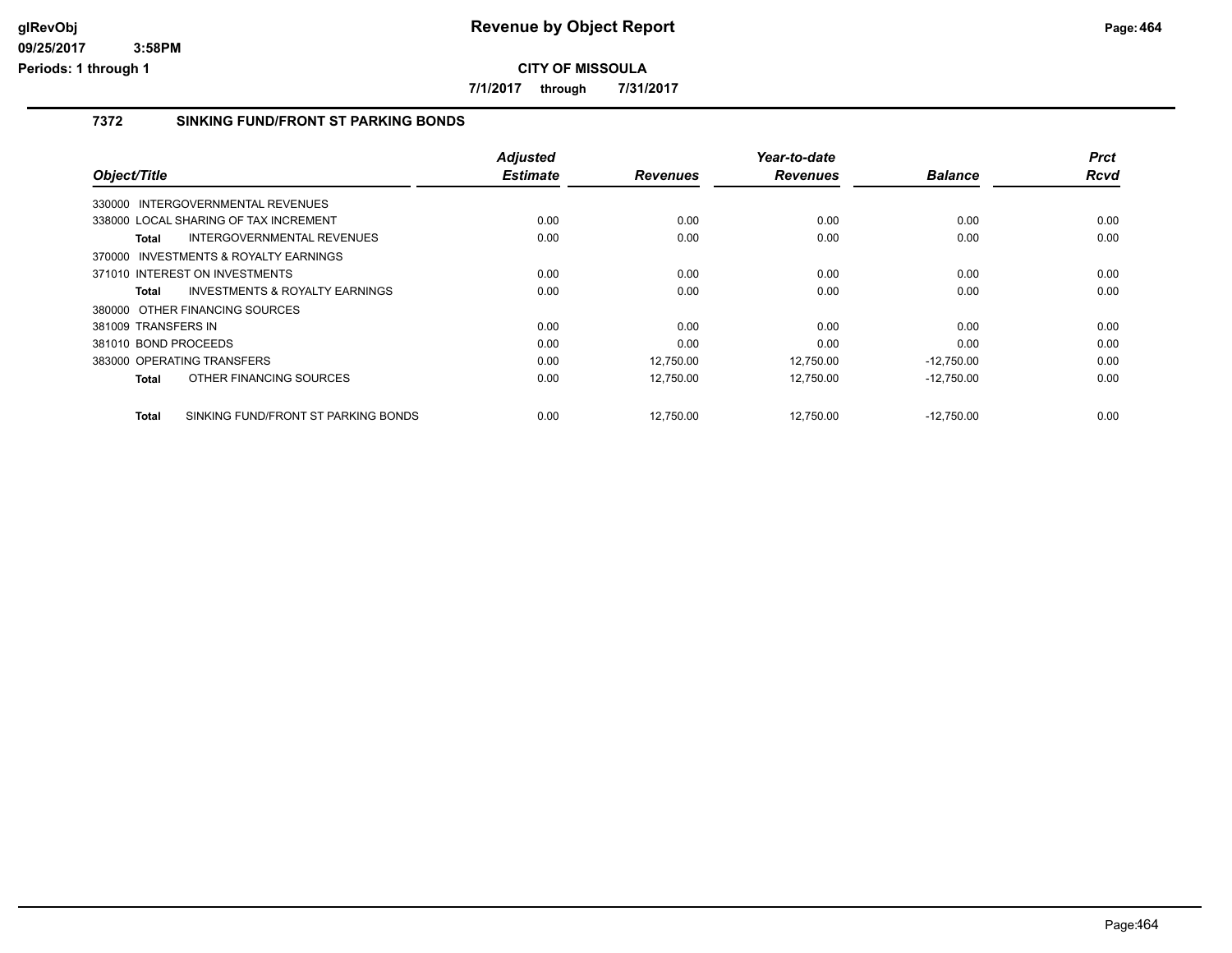**CITY OF MISSOULA**

**7/1/2017 through 7/31/2017**

# **7373 MPC SERIES 2010B CONSTRUCTION**

## **7373 MPC SERIES 2010B CONSTRUCTION**

|                                                     | <b>Adjusted</b> |                 | Year-to-date    |                | <b>Prct</b> |
|-----------------------------------------------------|-----------------|-----------------|-----------------|----------------|-------------|
| Object/Title                                        | <b>Estimate</b> | <b>Revenues</b> | <b>Revenues</b> | <b>Balance</b> | <b>Rcvd</b> |
| TAXES/ASSESSMENTS<br>310000                         |                 |                 |                 |                |             |
| PENALTIES & INTEREST<br>312001                      | 0.00            | 0.00            | 0.00            | 0.00           | 0.00        |
| TAXES/ASSESSMENTS<br><b>Total</b>                   | 0.00            | 0.00            | 0.00            | 0.00           | 0.00        |
| MISCELLANEOUS REVENUES<br>360000                    |                 |                 |                 |                |             |
| 360010 MISCELLANEOUS                                | 0.00            | 0.00            | 0.00            | 0.00           | 0.00        |
| <b>MISCELLANEOUS REVENUES</b><br>Total              | 0.00            | 0.00            | 0.00            | 0.00           | 0.00        |
| <b>INVESTMENTS &amp; ROYALTY EARNINGS</b><br>370000 |                 |                 |                 |                |             |
| 371010 INTEREST ON INVESTMENTS                      | 0.00            | 0.00            | 0.00            | 0.00           | 0.00        |
| <b>INVESTMENTS &amp; ROYALTY EARNINGS</b><br>Total  | 0.00            | 0.00            | 0.00            | 0.00           | 0.00        |
| OTHER FINANCING SOURCES<br>380000                   |                 |                 |                 |                |             |
| 381010 BOND PROCEEDS                                | 0.00            | 0.00            | 0.00            | 0.00           | 0.00        |
| 383000 OPERATING TRANSFERS                          | 0.00            | 0.00            | 0.00            | 0.00           | 0.00        |
| 383042 TRANSFERS FROM OTHER FUNDS                   | 0.00            | 0.00            | 0.00            | 0.00           | 0.00        |
| 383400 CAPITAL CONTRIBUTION                         | 0.00            | 0.00            | 0.00            | 0.00           | 0.00        |
| OTHER FINANCING SOURCES<br><b>Total</b>             | 0.00            | 0.00            | 0.00            | 0.00           | 0.00        |
|                                                     |                 |                 |                 |                |             |
| MPC SERIES 2010B CONSTRUCTION<br><b>Total</b>       | 0.00            | 0.00            | 0.00            | 0.00           | 0.00        |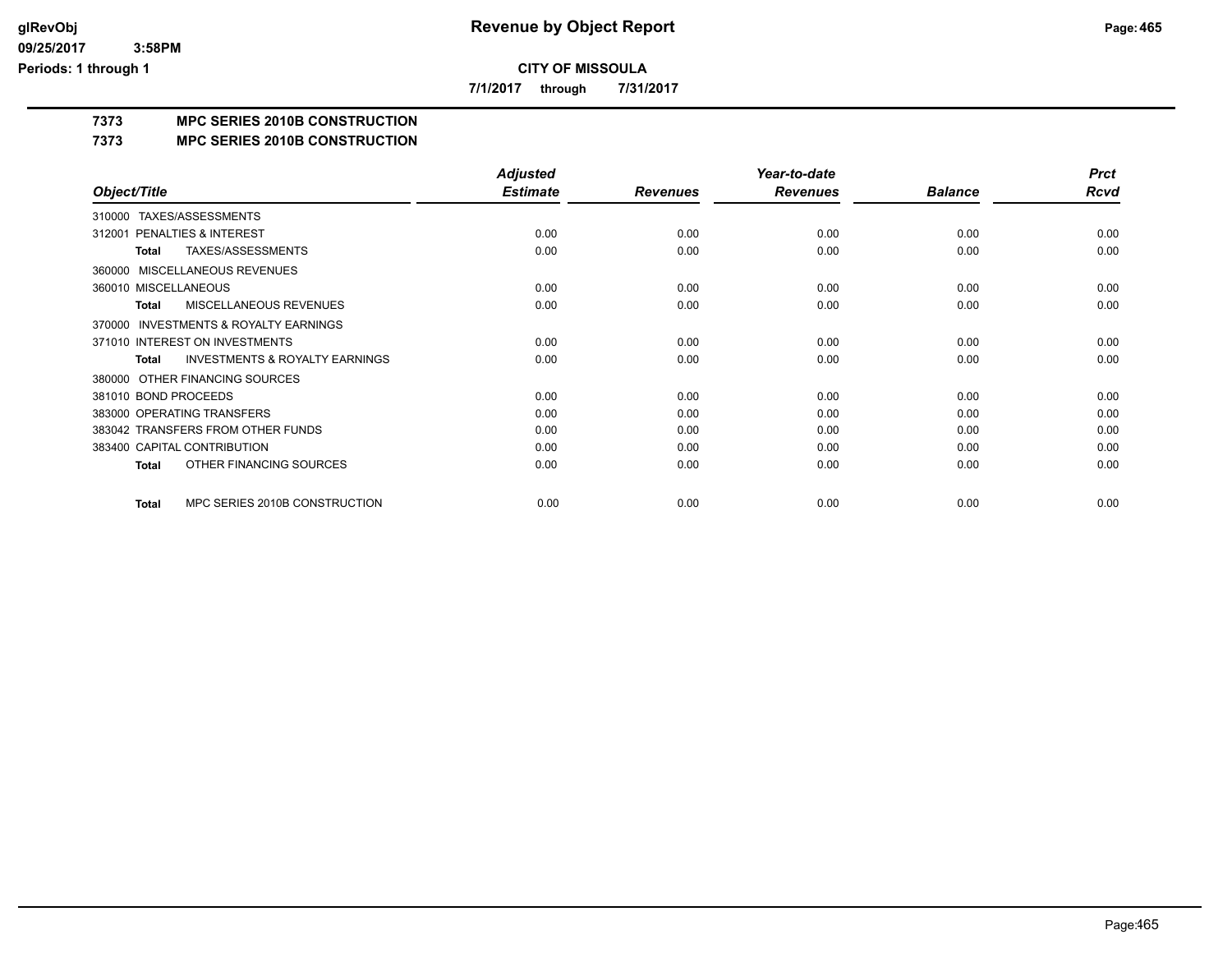**7/1/2017 through 7/31/2017**

## **7373 MPC SERIES 2010B CONSTRUCTION**

|                                                    | <b>Adjusted</b> |                 | Year-to-date    |                | <b>Prct</b> |
|----------------------------------------------------|-----------------|-----------------|-----------------|----------------|-------------|
| Object/Title                                       | <b>Estimate</b> | <b>Revenues</b> | <b>Revenues</b> | <b>Balance</b> | <b>Rcvd</b> |
| 310000 TAXES/ASSESSMENTS                           |                 |                 |                 |                |             |
| PENALTIES & INTEREST<br>312001                     | 0.00            | 0.00            | 0.00            | 0.00           | 0.00        |
| TAXES/ASSESSMENTS<br>Total                         | 0.00            | 0.00            | 0.00            | 0.00           | 0.00        |
| 360000 MISCELLANEOUS REVENUES                      |                 |                 |                 |                |             |
| 360010 MISCELLANEOUS                               | 0.00            | 0.00            | 0.00            | 0.00           | 0.00        |
| MISCELLANEOUS REVENUES<br><b>Total</b>             | 0.00            | 0.00            | 0.00            | 0.00           | 0.00        |
| 370000 INVESTMENTS & ROYALTY EARNINGS              |                 |                 |                 |                |             |
| 371010 INTEREST ON INVESTMENTS                     | 0.00            | 0.00            | 0.00            | 0.00           | 0.00        |
| <b>INVESTMENTS &amp; ROYALTY EARNINGS</b><br>Total | 0.00            | 0.00            | 0.00            | 0.00           | 0.00        |
| 380000 OTHER FINANCING SOURCES                     |                 |                 |                 |                |             |
| 381010 BOND PROCEEDS                               | 0.00            | 0.00            | 0.00            | 0.00           | 0.00        |
| 383000 OPERATING TRANSFERS                         | 0.00            | 0.00            | 0.00            | 0.00           | 0.00        |
| 383042 TRANSFERS FROM OTHER FUNDS                  | 0.00            | 0.00            | 0.00            | 0.00           | 0.00        |
| 383400 CAPITAL CONTRIBUTION                        | 0.00            | 0.00            | 0.00            | 0.00           | 0.00        |
| OTHER FINANCING SOURCES<br>Total                   | 0.00            | 0.00            | 0.00            | 0.00           | 0.00        |
|                                                    |                 |                 |                 |                |             |
| MPC SERIES 2010B CONSTRUCTION<br><b>Total</b>      | 0.00            | 0.00            | 0.00            | 0.00           | 0.00        |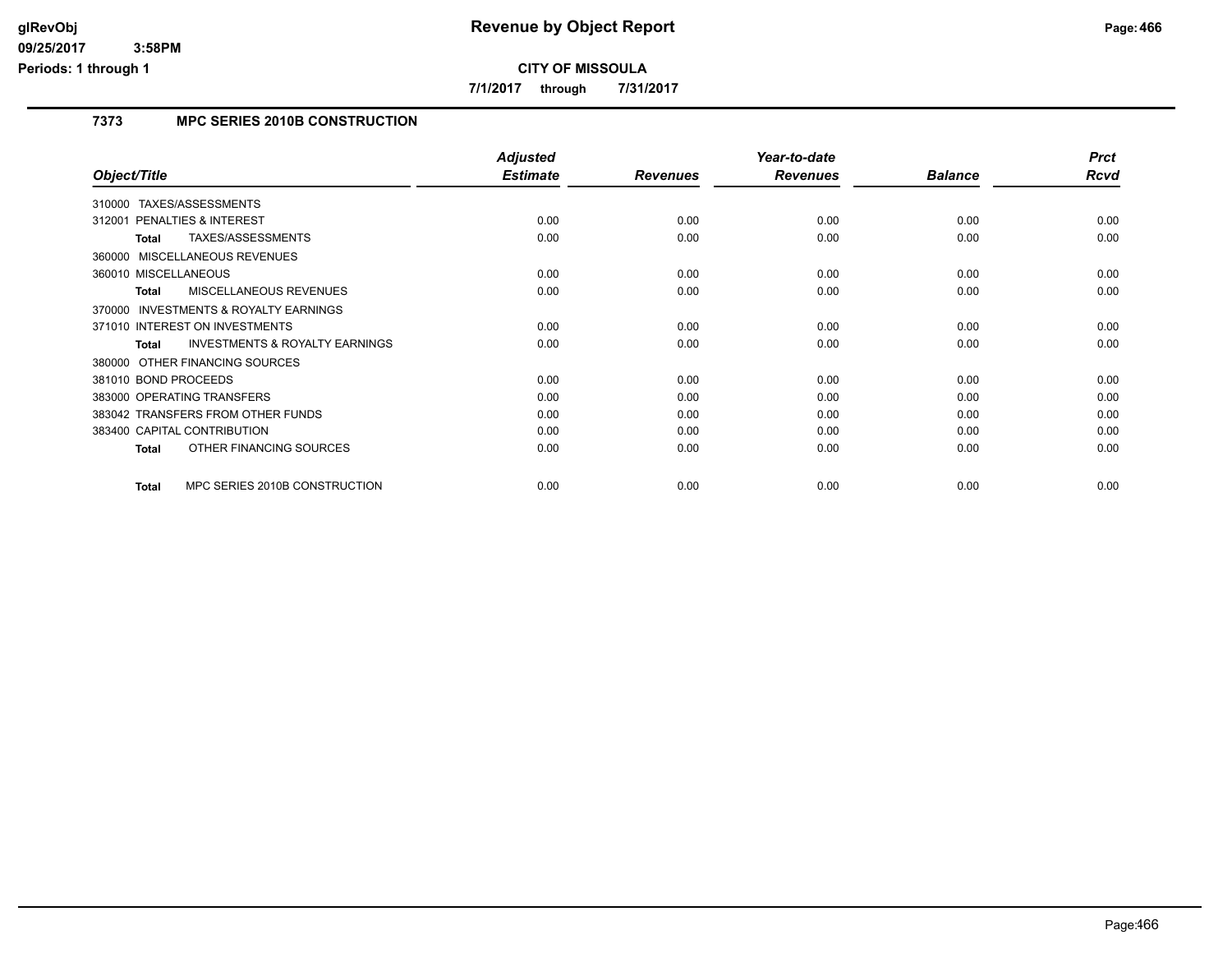**7/1/2017 through 7/31/2017**

## **7374 RESERVE FUND-PARKING BONDS**

## **7374 RESERVE FUND-PARKING BONDS**

|                                                    | <b>Adjusted</b> |                 | Year-to-date    |                | <b>Prct</b> |
|----------------------------------------------------|-----------------|-----------------|-----------------|----------------|-------------|
| Object/Title                                       | <b>Estimate</b> | <b>Revenues</b> | <b>Revenues</b> | <b>Balance</b> | <b>Rcvd</b> |
| 370000 INVESTMENTS & ROYALTY EARNINGS              |                 |                 |                 |                |             |
| 371010 INTEREST ON INVESTMENTS                     | 0.00            | 0.00            | 0.00            | 0.00           | 0.00        |
| <b>INVESTMENTS &amp; ROYALTY EARNINGS</b><br>Total | 0.00            | 0.00            | 0.00            | 0.00           | 0.00        |
| 380000 OTHER FINANCING SOURCES                     |                 |                 |                 |                |             |
| 381009 TRANSFERS IN                                | 0.00            | 0.00            | 0.00            | 0.00           | 0.00        |
| 381010 BOND PROCEEDS                               | 0.00            | 0.00            | 0.00            | 0.00           | 0.00        |
| 383000 OPERATING TRANSFERS                         | 0.00            | 0.00            | 0.00            | 0.00           | 0.00        |
| OTHER FINANCING SOURCES<br>Total                   | 0.00            | 0.00            | 0.00            | 0.00           | 0.00        |
| RESERVE FUND-PARKING BONDS<br>Total                | 0.00            | 0.00            | 0.00            | 0.00           | 0.00        |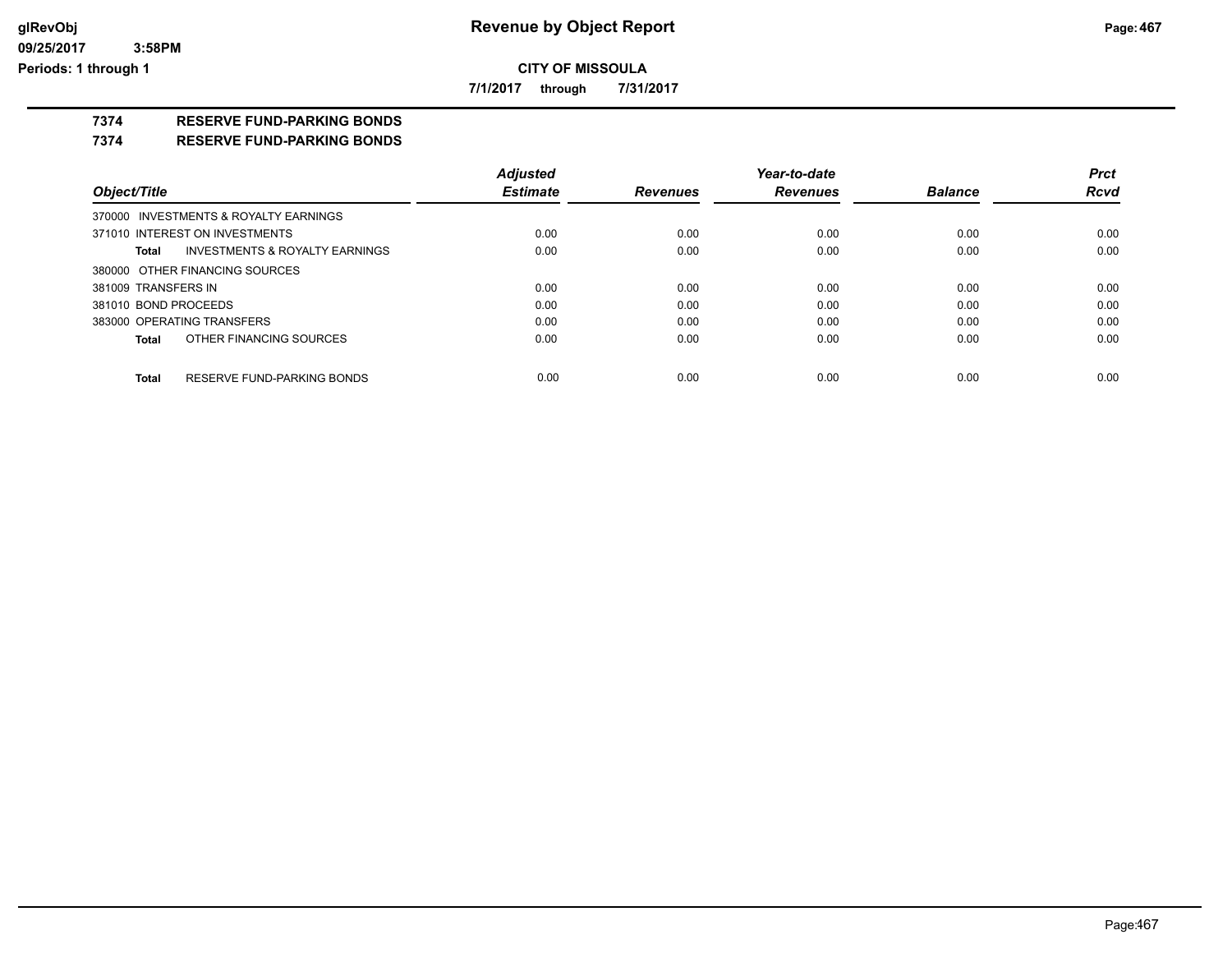**CITY OF MISSOULA**

**7/1/2017 through 7/31/2017**

## **7374 RESERVE FUND-PARKING BONDS**

|                                                    | <b>Adiusted</b> |                 | Year-to-date    |                | <b>Prct</b> |
|----------------------------------------------------|-----------------|-----------------|-----------------|----------------|-------------|
| Object/Title                                       | <b>Estimate</b> | <b>Revenues</b> | <b>Revenues</b> | <b>Balance</b> | <b>Rcvd</b> |
| 370000 INVESTMENTS & ROYALTY EARNINGS              |                 |                 |                 |                |             |
| 371010 INTEREST ON INVESTMENTS                     | 0.00            | 0.00            | 0.00            | 0.00           | 0.00        |
| <b>INVESTMENTS &amp; ROYALTY EARNINGS</b><br>Total | 0.00            | 0.00            | 0.00            | 0.00           | 0.00        |
| 380000 OTHER FINANCING SOURCES                     |                 |                 |                 |                |             |
| 381009 TRANSFERS IN                                | 0.00            | 0.00            | 0.00            | 0.00           | 0.00        |
| 381010 BOND PROCEEDS                               | 0.00            | 0.00            | 0.00            | 0.00           | 0.00        |
| 383000 OPERATING TRANSFERS                         | 0.00            | 0.00            | 0.00            | 0.00           | 0.00        |
| OTHER FINANCING SOURCES<br>Total                   | 0.00            | 0.00            | 0.00            | 0.00           | 0.00        |
| RESERVE FUND-PARKING BONDS<br><b>Total</b>         | 0.00            | 0.00            | 0.00            | 0.00           | 0.00        |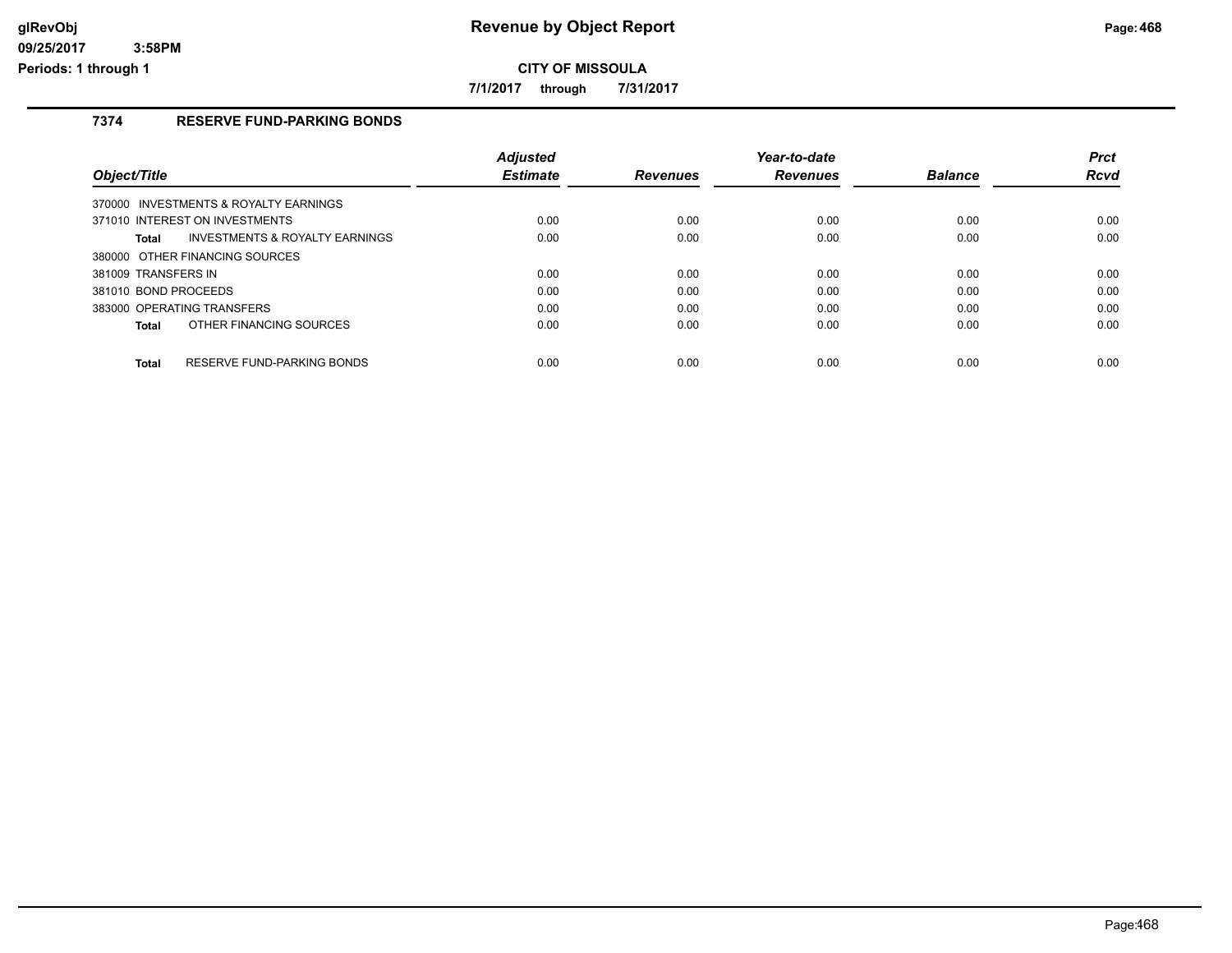**7/1/2017 through 7/31/2017**

## **7375 PLEDGED TAX INCREMENT-2010B BOND**

#### **7375 PLEDGED TAX INCREMENT-2010B BOND**

|                                            | <b>Adjusted</b> |                 | Year-to-date    |                | <b>Prct</b> |
|--------------------------------------------|-----------------|-----------------|-----------------|----------------|-------------|
| Object/Title                               | <b>Estimate</b> | <b>Revenues</b> | <b>Revenues</b> | <b>Balance</b> | <b>Rcvd</b> |
| 330000 INTERGOVERNMENTAL REVENUES          |                 |                 |                 |                |             |
| 338000 LOCAL SHARING OF TAX INCREMENT      | 0.00            | 0.00            | 0.00            | 0.00           | 0.00        |
| <b>INTERGOVERNMENTAL REVENUES</b><br>Total | 0.00            | 0.00            | 0.00            | 0.00           | 0.00        |
| 370000 INVESTMENTS & ROYALTY EARNINGS      |                 |                 |                 |                |             |
| 371010 INTEREST ON INVESTMENTS             | 0.00            | 0.00            | 0.00            | 0.00           | 0.00        |
| INVESTMENTS & ROYALTY EARNINGS<br>Total    | 0.00            | 0.00            | 0.00            | 0.00           | 0.00        |
| 380000 OTHER FINANCING SOURCES             |                 |                 |                 |                |             |
| 383000 OPERATING TRANSFERS                 | 0.00            | 0.00            | 0.00            | 0.00           | 0.00        |
| OTHER FINANCING SOURCES<br>Total           | 0.00            | 0.00            | 0.00            | 0.00           | 0.00        |
|                                            |                 |                 |                 |                |             |
| PLEDGED TAX INCREMENT-2010B BOND<br>Total  | 0.00            | 0.00            | 0.00            | 0.00           | 0.00        |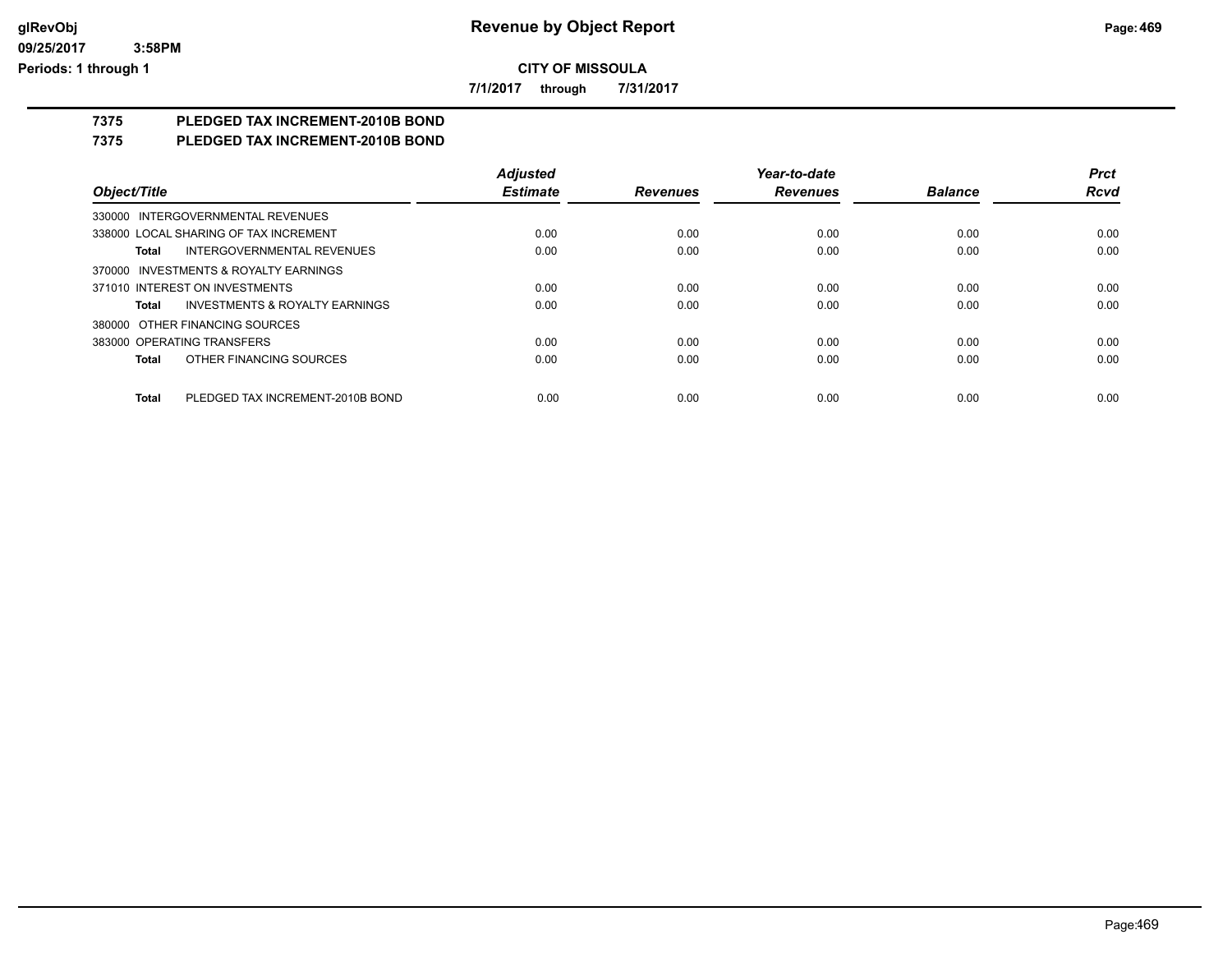**7/1/2017 through 7/31/2017**

#### **7375 PLEDGED TAX INCREMENT-2010B BOND**

| Object/Title                                     | <b>Adjusted</b><br><b>Estimate</b> | <b>Revenues</b> | Year-to-date<br><b>Revenues</b> | <b>Balance</b> | <b>Prct</b><br>Rcvd |
|--------------------------------------------------|------------------------------------|-----------------|---------------------------------|----------------|---------------------|
| 330000 INTERGOVERNMENTAL REVENUES                |                                    |                 |                                 |                |                     |
| 338000 LOCAL SHARING OF TAX INCREMENT            | 0.00                               | 0.00            | 0.00                            | 0.00           | 0.00                |
| INTERGOVERNMENTAL REVENUES<br>Total              | 0.00                               | 0.00            | 0.00                            | 0.00           | 0.00                |
| 370000 INVESTMENTS & ROYALTY EARNINGS            |                                    |                 |                                 |                |                     |
| 371010 INTEREST ON INVESTMENTS                   | 0.00                               | 0.00            | 0.00                            | 0.00           | 0.00                |
| INVESTMENTS & ROYALTY EARNINGS<br>Total          | 0.00                               | 0.00            | 0.00                            | 0.00           | 0.00                |
| 380000 OTHER FINANCING SOURCES                   |                                    |                 |                                 |                |                     |
| 383000 OPERATING TRANSFERS                       | 0.00                               | 0.00            | 0.00                            | 0.00           | 0.00                |
| OTHER FINANCING SOURCES<br>Total                 | 0.00                               | 0.00            | 0.00                            | 0.00           | 0.00                |
| PLEDGED TAX INCREMENT-2010B BOND<br><b>Total</b> | 0.00                               | 0.00            | 0.00                            | 0.00           | 0.00                |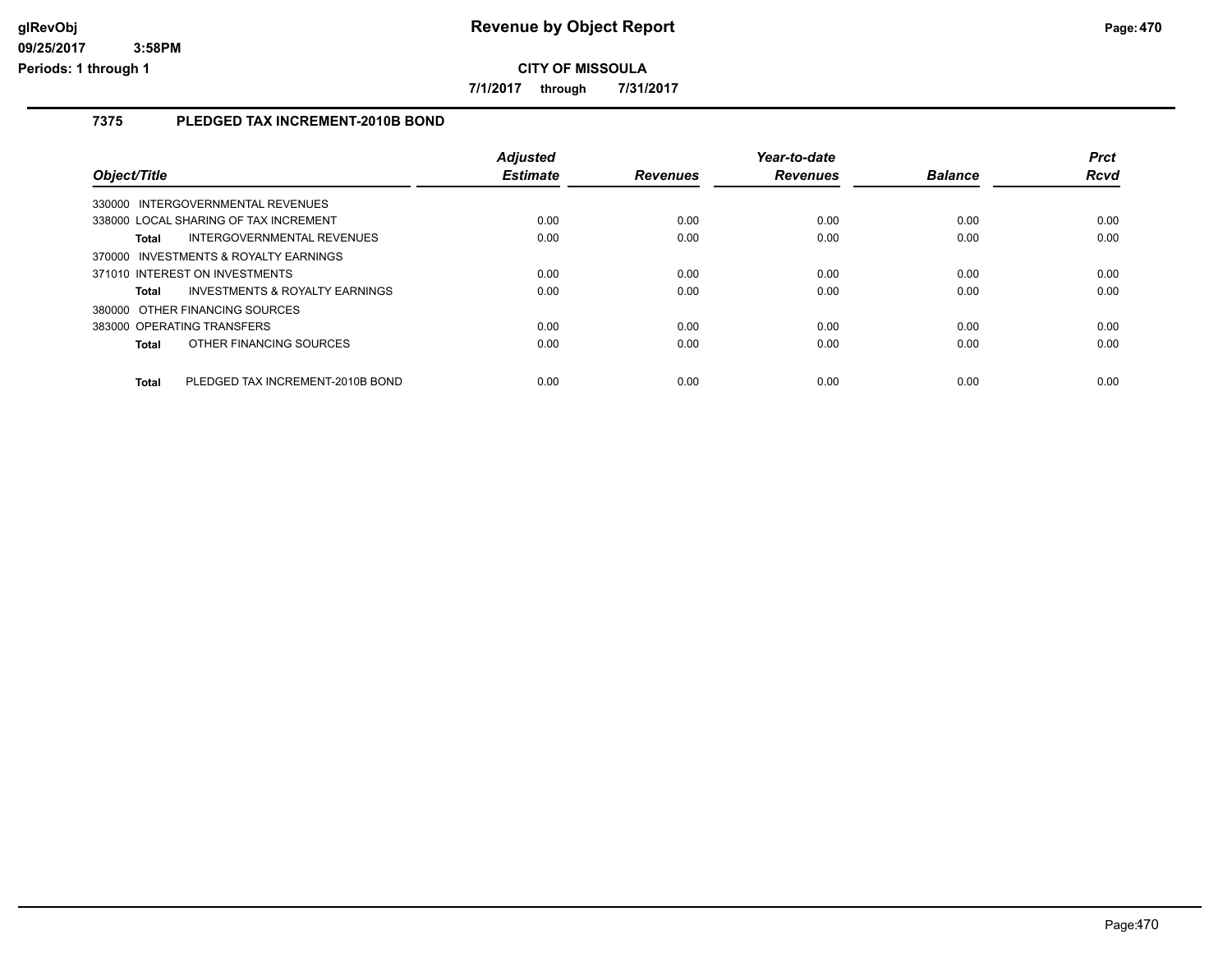**7/1/2017 through 7/31/2017**

#### **7376 MPC 2010A BONDS DEBT INTEREST**

#### **7376 MPC 2010A BONDS DEBT INTEREST**

|                      |                                       | <b>Adjusted</b> |                 | Year-to-date    |                | <b>Prct</b> |
|----------------------|---------------------------------------|-----------------|-----------------|-----------------|----------------|-------------|
| Object/Title         |                                       | <b>Estimate</b> | <b>Revenues</b> | <b>Revenues</b> | <b>Balance</b> | <b>Rcvd</b> |
|                      | 370000 INVESTMENTS & ROYALTY EARNINGS |                 |                 |                 |                |             |
|                      | 371010 INTEREST ON INVESTMENTS        | 0.00            | 0.00            | 0.00            | 0.00           | 0.00        |
| Total                | INVESTMENTS & ROYALTY EARNINGS        | 0.00            | 0.00            | 0.00            | 0.00           | 0.00        |
|                      | 380000 OTHER FINANCING SOURCES        |                 |                 |                 |                |             |
| 381009 TRANSFERS IN  |                                       | 0.00            | 0.00            | 0.00            | 0.00           | 0.00        |
| 381010 BOND PROCEEDS |                                       | 0.00            | 0.00            | 0.00            | 0.00           | 0.00        |
|                      | 383000 OPERATING TRANSFERS            | 0.00            | 0.00            | 0.00            | 0.00           | 0.00        |
| Total                | OTHER FINANCING SOURCES               | 0.00            | 0.00            | 0.00            | 0.00           | 0.00        |
| Total                | MPC 2010A BONDS DEBT INTEREST         | 0.00            | 0.00            | 0.00            | 0.00           | 0.00        |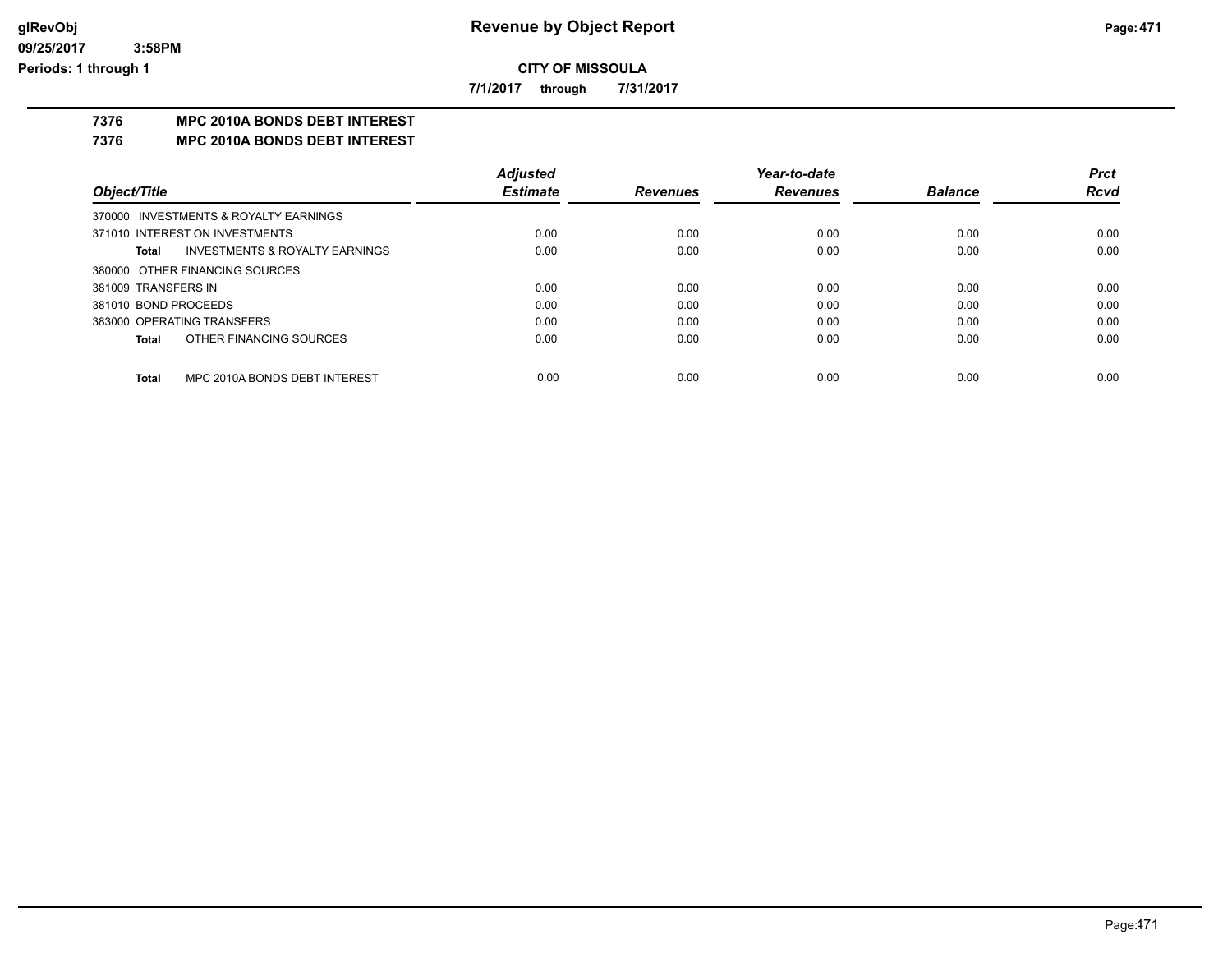**7/1/2017 through 7/31/2017**

#### **7376 MPC 2010A BONDS DEBT INTEREST**

|                                               | <b>Adjusted</b> |                 | Year-to-date    |                | <b>Prct</b> |
|-----------------------------------------------|-----------------|-----------------|-----------------|----------------|-------------|
| Object/Title                                  | <b>Estimate</b> | <b>Revenues</b> | <b>Revenues</b> | <b>Balance</b> | <b>Rcvd</b> |
| 370000 INVESTMENTS & ROYALTY EARNINGS         |                 |                 |                 |                |             |
| 371010 INTEREST ON INVESTMENTS                | 0.00            | 0.00            | 0.00            | 0.00           | 0.00        |
| INVESTMENTS & ROYALTY EARNINGS<br>Total       | 0.00            | 0.00            | 0.00            | 0.00           | 0.00        |
| 380000 OTHER FINANCING SOURCES                |                 |                 |                 |                |             |
| 381009 TRANSFERS IN                           | 0.00            | 0.00            | 0.00            | 0.00           | 0.00        |
| 381010 BOND PROCEEDS                          | 0.00            | 0.00            | 0.00            | 0.00           | 0.00        |
| 383000 OPERATING TRANSFERS                    | 0.00            | 0.00            | 0.00            | 0.00           | 0.00        |
| OTHER FINANCING SOURCES<br><b>Total</b>       | 0.00            | 0.00            | 0.00            | 0.00           | 0.00        |
| MPC 2010A BONDS DEBT INTEREST<br><b>Total</b> | 0.00            | 0.00            | 0.00            | 0.00           | 0.00        |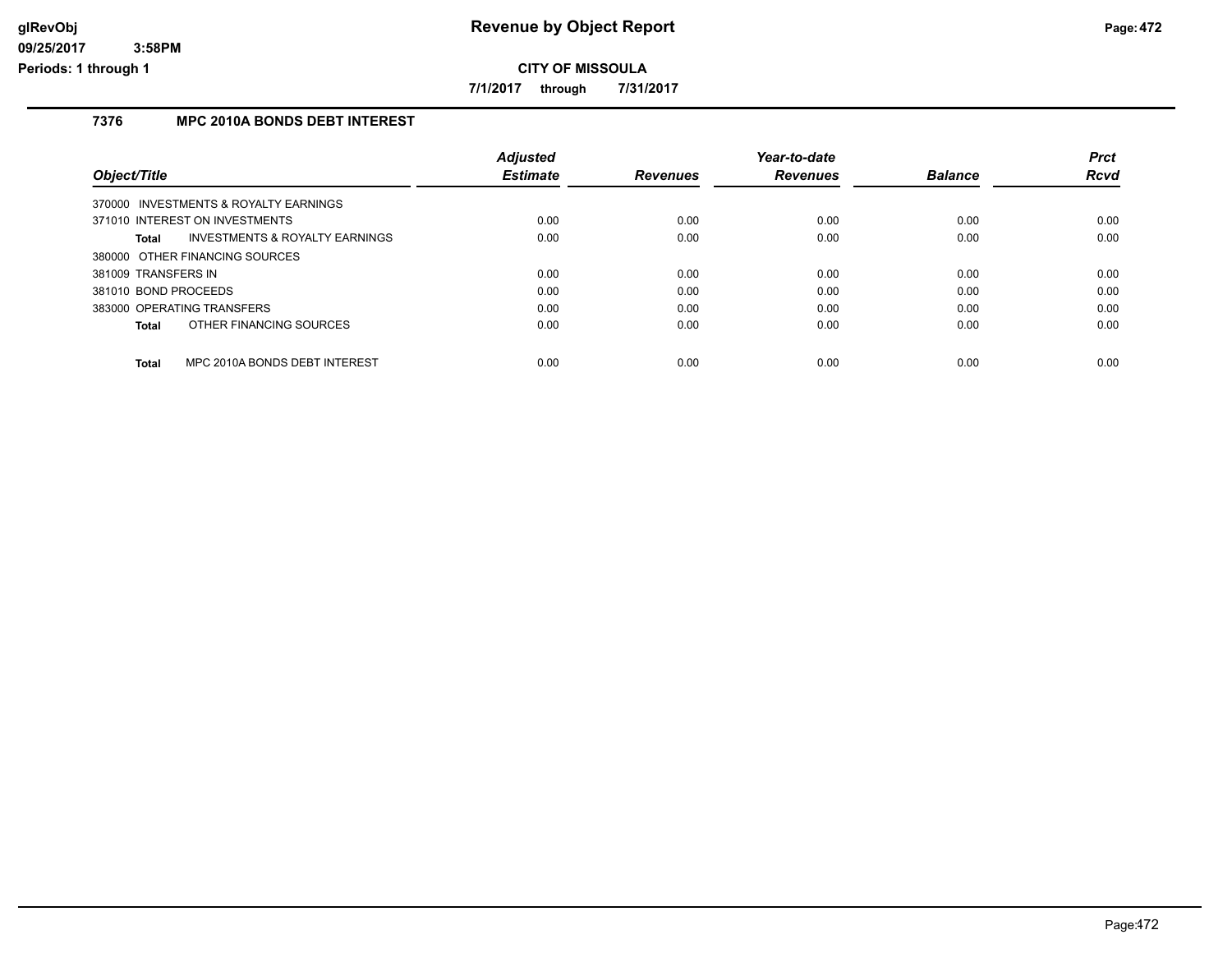**3:58PM**

**CITY OF MISSOULA**

**7/1/2017 through 7/31/2017**

#### **7377 MPC 2010A BONDS SINKING FUND**

**7377 MPC 2010A BONDS SINKING FUND**

|                                       |                                           | <b>Adjusted</b> |                 | Year-to-date    |                | <b>Prct</b> |
|---------------------------------------|-------------------------------------------|-----------------|-----------------|-----------------|----------------|-------------|
| Object/Title                          |                                           | <b>Estimate</b> | <b>Revenues</b> | <b>Revenues</b> | <b>Balance</b> | <b>Rcvd</b> |
| 370000 INVESTMENTS & ROYALTY EARNINGS |                                           |                 |                 |                 |                |             |
| 371010 INTEREST ON INVESTMENTS        |                                           | 0.00            | 0.00            | 0.00            | 0.00           | 0.00        |
| <b>Total</b>                          | <b>INVESTMENTS &amp; ROYALTY EARNINGS</b> | 0.00            | 0.00            | 0.00            | 0.00           | 0.00        |
| 380000 OTHER FINANCING SOURCES        |                                           |                 |                 |                 |                |             |
| 381009 TRANSFERS IN                   |                                           | 0.00            | 0.00            | 0.00            | 0.00           | 0.00        |
| 381010 BOND PROCEEDS                  |                                           | 0.00            | 0.00            | 0.00            | 0.00           | 0.00        |
| 383000 OPERATING TRANSFERS            |                                           | 0.00            | 0.00            | 0.00            | 0.00           | 0.00        |
| <b>Total</b>                          | OTHER FINANCING SOURCES                   | 0.00            | 0.00            | 0.00            | 0.00           | 0.00        |
| <b>Total</b>                          | MPC 2010A BONDS SINKING FUND              | 0.00            | 0.00            | 0.00            | 0.00           | 0.00        |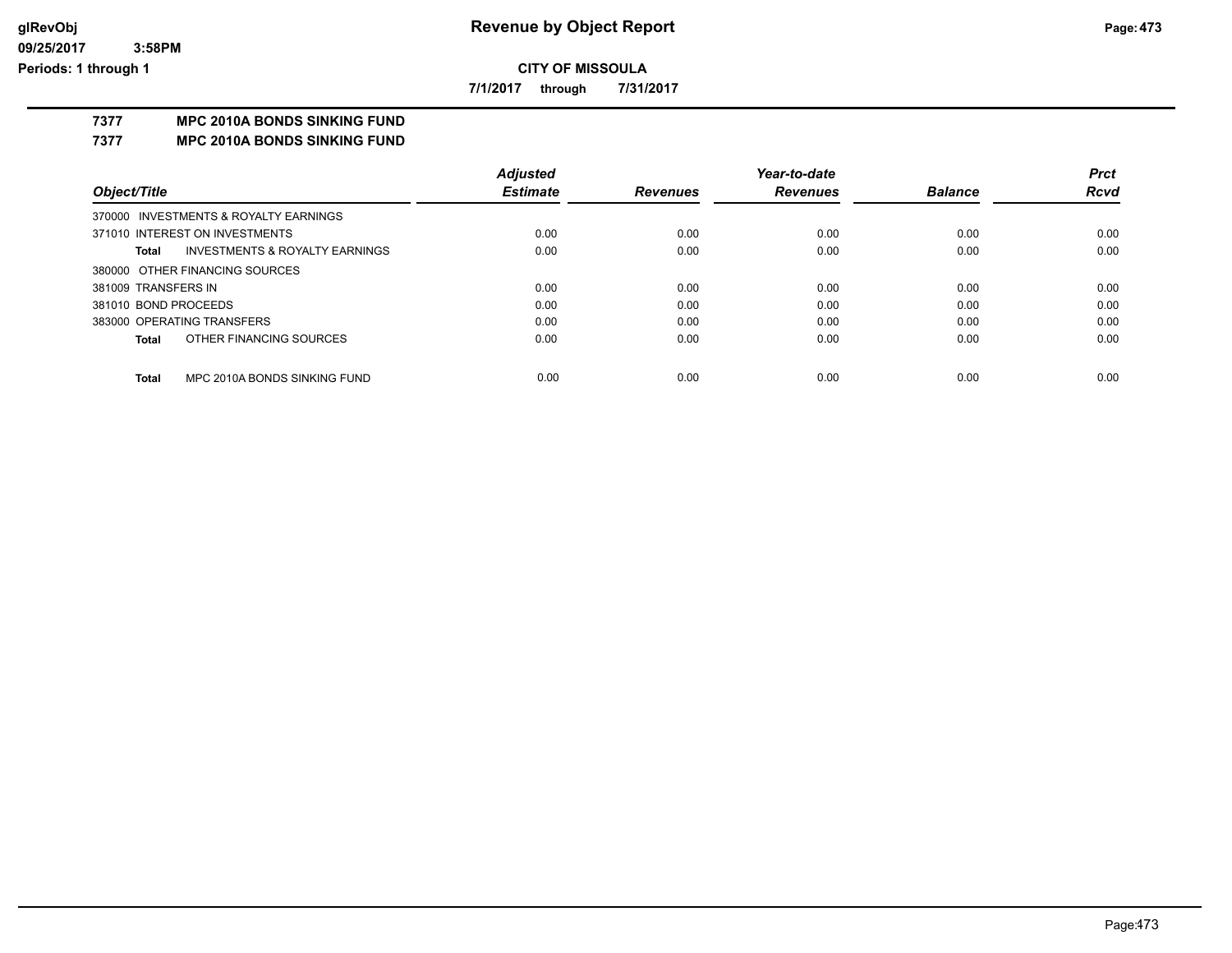**3:58PM**

**CITY OF MISSOULA**

**7/1/2017 through 7/31/2017**

#### **7377 MPC 2010A BONDS SINKING FUND**

|                                |                                           | <b>Adjusted</b> |                 | Year-to-date    |                | <b>Prct</b> |
|--------------------------------|-------------------------------------------|-----------------|-----------------|-----------------|----------------|-------------|
| Object/Title                   |                                           | <b>Estimate</b> | <b>Revenues</b> | <b>Revenues</b> | <b>Balance</b> | <b>Rcvd</b> |
|                                | 370000 INVESTMENTS & ROYALTY EARNINGS     |                 |                 |                 |                |             |
| 371010 INTEREST ON INVESTMENTS |                                           | 0.00            | 0.00            | 0.00            | 0.00           | 0.00        |
| Total                          | <b>INVESTMENTS &amp; ROYALTY EARNINGS</b> | 0.00            | 0.00            | 0.00            | 0.00           | 0.00        |
| 380000 OTHER FINANCING SOURCES |                                           |                 |                 |                 |                |             |
| 381009 TRANSFERS IN            |                                           | 0.00            | 0.00            | 0.00            | 0.00           | 0.00        |
| 381010 BOND PROCEEDS           |                                           | 0.00            | 0.00            | 0.00            | 0.00           | 0.00        |
| 383000 OPERATING TRANSFERS     |                                           | 0.00            | 0.00            | 0.00            | 0.00           | 0.00        |
| <b>Total</b>                   | OTHER FINANCING SOURCES                   | 0.00            | 0.00            | 0.00            | 0.00           | 0.00        |
| <b>Total</b>                   | MPC 2010A BONDS SINKING FUND              | 0.00            | 0.00            | 0.00            | 0.00           | 0.00        |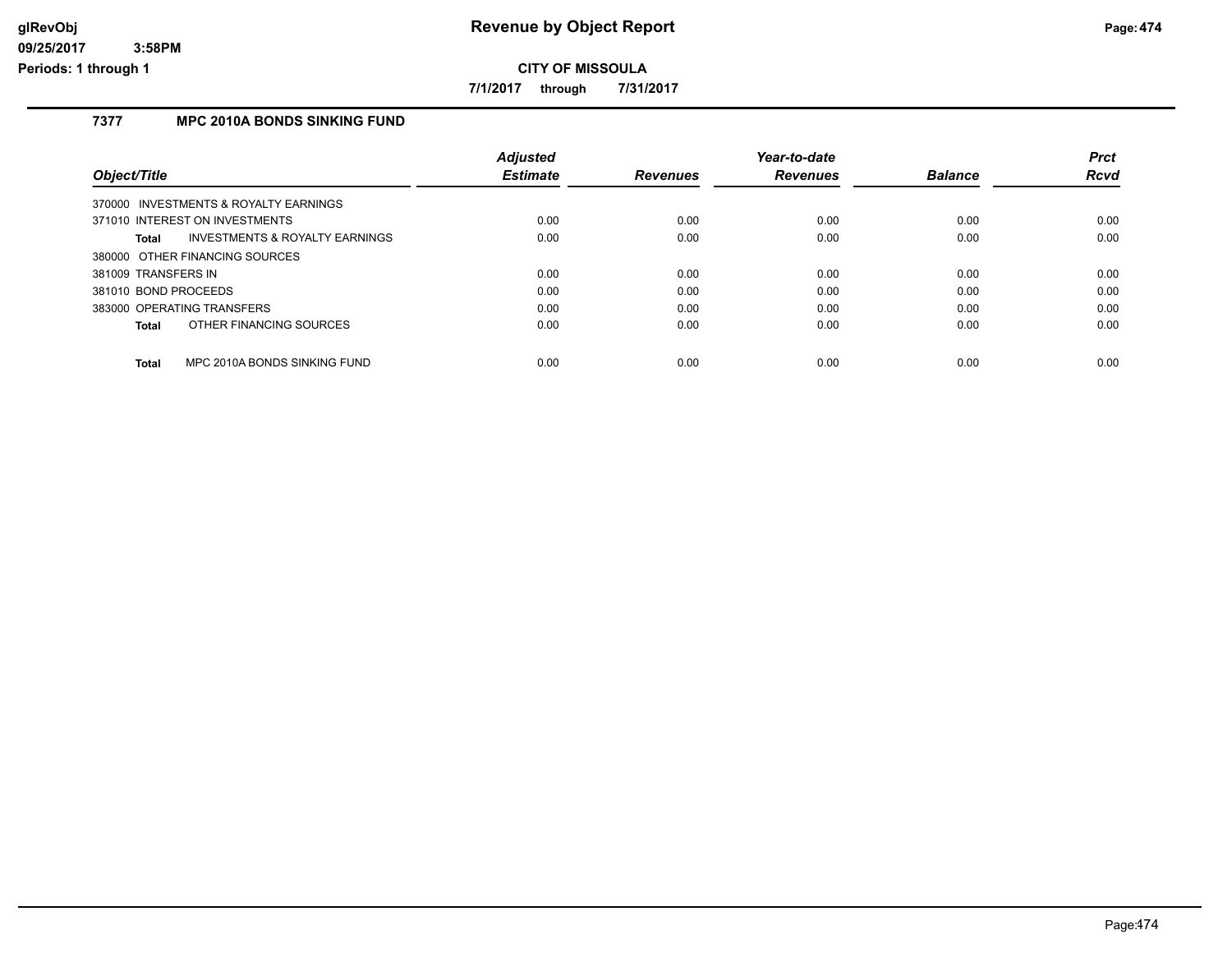**7/1/2017 through 7/31/2017**

**7378 MPC 2010A BOND RESERVE**

**7378 MPC 2010A BOND RESERVE**

|                      |                                           | <b>Adjusted</b> |                 | Year-to-date    |                | <b>Prct</b> |
|----------------------|-------------------------------------------|-----------------|-----------------|-----------------|----------------|-------------|
| Object/Title         |                                           | <b>Estimate</b> | <b>Revenues</b> | <b>Revenues</b> | <b>Balance</b> | Rcvd        |
|                      | 370000 INVESTMENTS & ROYALTY EARNINGS     |                 |                 |                 |                |             |
|                      | 371010 INTEREST ON INVESTMENTS            | 0.00            | 0.00            | 0.00            | 0.00           | 0.00        |
| Total                | <b>INVESTMENTS &amp; ROYALTY EARNINGS</b> | 0.00            | 0.00            | 0.00            | 0.00           | 0.00        |
|                      | 380000 OTHER FINANCING SOURCES            |                 |                 |                 |                |             |
| 381009 TRANSFERS IN  |                                           | 0.00            | 0.00            | 0.00            | 0.00           | 0.00        |
| 381010 BOND PROCEEDS |                                           | 0.00            | 0.00            | 0.00            | 0.00           | 0.00        |
|                      | 383000 OPERATING TRANSFERS                | 0.00            | 0.00            | 0.00            | 0.00           | 0.00        |
| Total                | OTHER FINANCING SOURCES                   | 0.00            | 0.00            | 0.00            | 0.00           | 0.00        |
| <b>Total</b>         | MPC 2010A BOND RESERVE                    | 0.00            | 0.00            | 0.00            | 0.00           | 0.00        |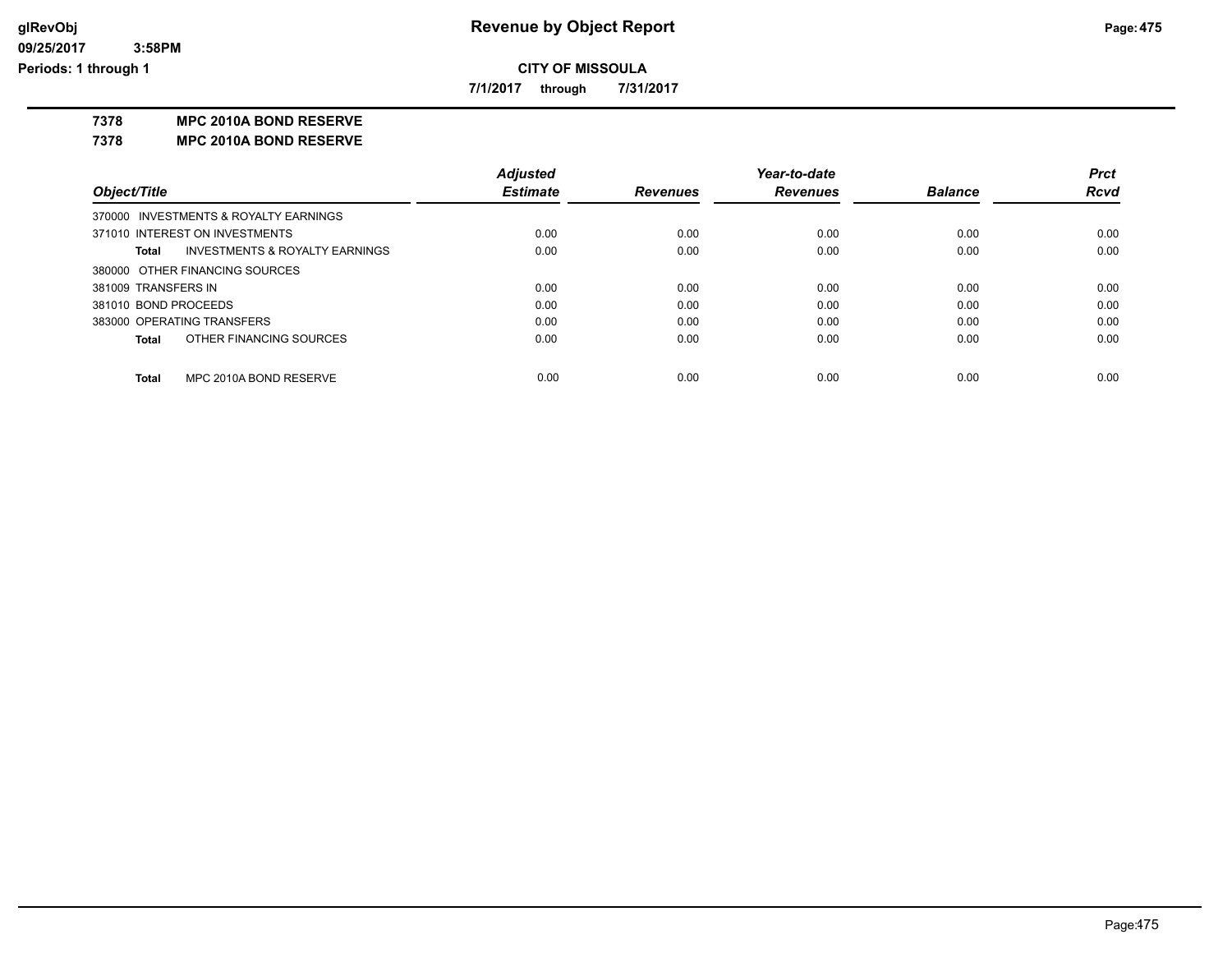**CITY OF MISSOULA**

**7/1/2017 through 7/31/2017**

#### **7378 MPC 2010A BOND RESERVE**

|                                        |                                | <b>Adjusted</b> |                 | Year-to-date    |                | <b>Prct</b> |
|----------------------------------------|--------------------------------|-----------------|-----------------|-----------------|----------------|-------------|
| Object/Title                           |                                | <b>Estimate</b> | <b>Revenues</b> | <b>Revenues</b> | <b>Balance</b> | <b>Rcvd</b> |
| 370000 INVESTMENTS & ROYALTY EARNINGS  |                                |                 |                 |                 |                |             |
| 371010 INTEREST ON INVESTMENTS         |                                | 0.00            | 0.00            | 0.00            | 0.00           | 0.00        |
| Total                                  | INVESTMENTS & ROYALTY EARNINGS | 0.00            | 0.00            | 0.00            | 0.00           | 0.00        |
| 380000 OTHER FINANCING SOURCES         |                                |                 |                 |                 |                |             |
| 381009 TRANSFERS IN                    |                                | 0.00            | 0.00            | 0.00            | 0.00           | 0.00        |
| 381010 BOND PROCEEDS                   |                                | 0.00            | 0.00            | 0.00            | 0.00           | 0.00        |
| 383000 OPERATING TRANSFERS             |                                | 0.00            | 0.00            | 0.00            | 0.00           | 0.00        |
| OTHER FINANCING SOURCES<br>Total       |                                | 0.00            | 0.00            | 0.00            | 0.00           | 0.00        |
| MPC 2010A BOND RESERVE<br><b>Total</b> |                                | 0.00            | 0.00            | 0.00            | 0.00           | 0.00        |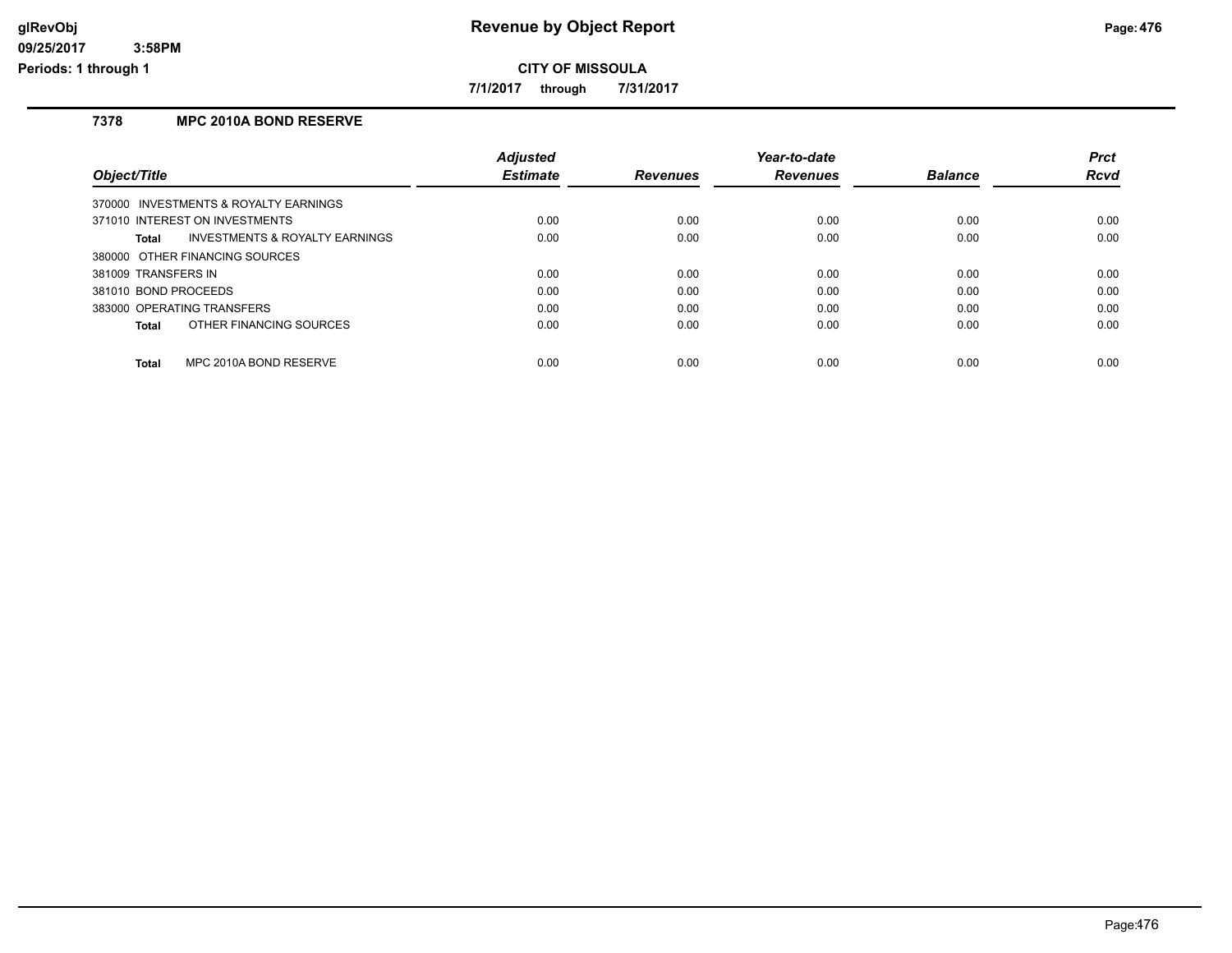**3:58PM**

**CITY OF MISSOULA**

**7/1/2017 through 7/31/2017**

#### **7379 MPC 2010A BOND CONSTRUCTION**

#### **7379 MPC 2010A BOND CONSTRUCTION**

|                                                    | <b>Adjusted</b> |                 | Year-to-date    |                | <b>Prct</b> |
|----------------------------------------------------|-----------------|-----------------|-----------------|----------------|-------------|
| Object/Title                                       | <b>Estimate</b> | <b>Revenues</b> | <b>Revenues</b> | <b>Balance</b> | <b>Rcvd</b> |
| 370000 INVESTMENTS & ROYALTY EARNINGS              |                 |                 |                 |                |             |
| 371010 INTEREST ON INVESTMENTS                     | 0.00            | 0.00            | 0.00            | 0.00           | 0.00        |
| <b>INVESTMENTS &amp; ROYALTY EARNINGS</b><br>Total | 0.00            | 0.00            | 0.00            | 0.00           | 0.00        |
| 380000 OTHER FINANCING SOURCES                     |                 |                 |                 |                |             |
| 381009 TRANSFERS IN                                | 0.00            | 0.00            | 0.00            | 0.00           | 0.00        |
| 381010 BOND PROCEEDS                               | 0.00            | 0.00            | 0.00            | 0.00           | 0.00        |
| 383000 OPERATING TRANSFERS                         | 0.00            | 0.00            | 0.00            | 0.00           | 0.00        |
| OTHER FINANCING SOURCES<br>Total                   | 0.00            | 0.00            | 0.00            | 0.00           | 0.00        |
| MPC 2010A BOND CONSTRUCTION<br>Total               | 0.00            | 0.00            | 0.00            | 0.00           | 0.00        |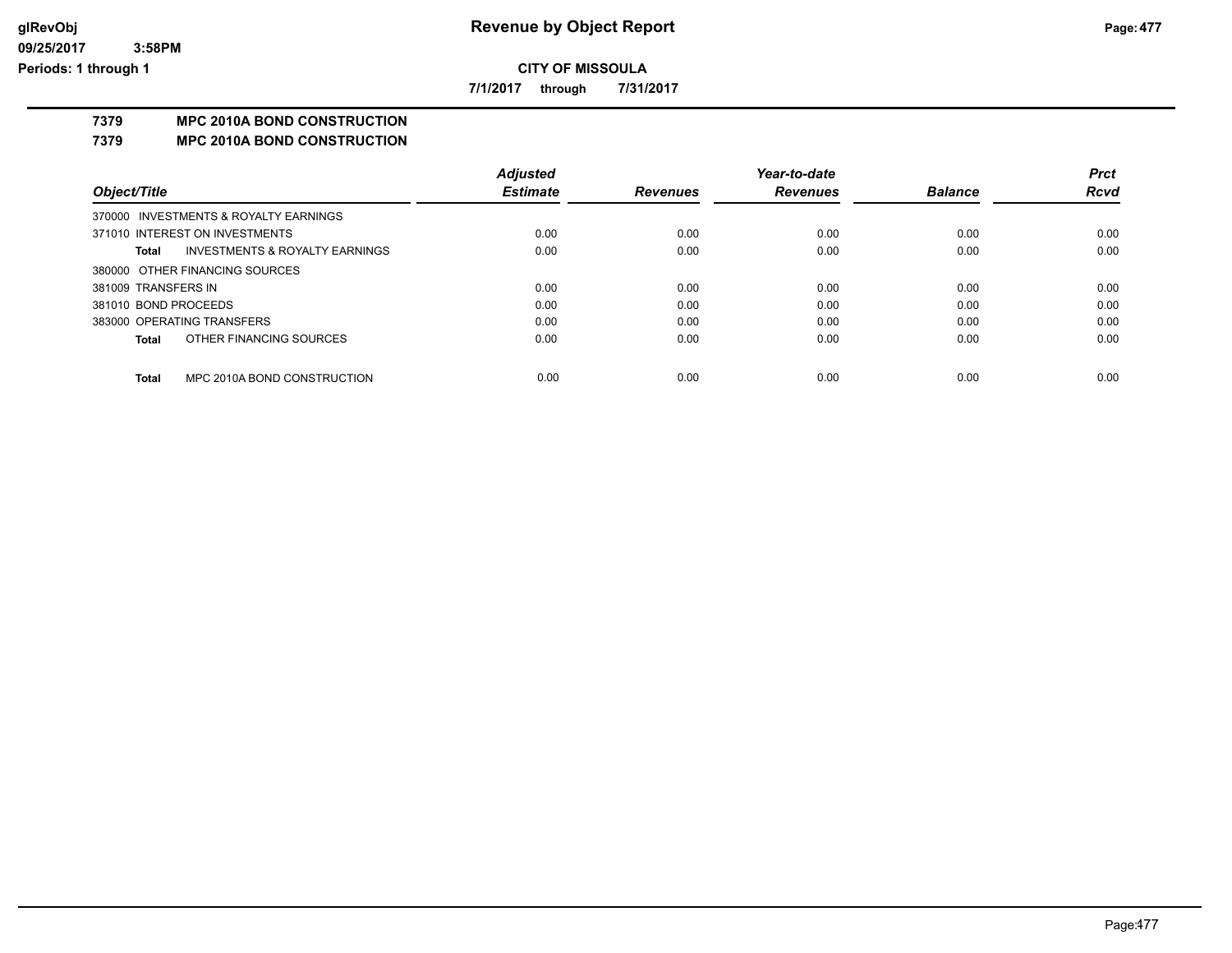**CITY OF MISSOULA**

**7/1/2017 through 7/31/2017**

#### **7379 MPC 2010A BOND CONSTRUCTION**

|                      |                                           | <b>Adjusted</b> |                 | Year-to-date    |                | <b>Prct</b> |
|----------------------|-------------------------------------------|-----------------|-----------------|-----------------|----------------|-------------|
| Object/Title         |                                           | <b>Estimate</b> | <b>Revenues</b> | <b>Revenues</b> | <b>Balance</b> | <b>Rcvd</b> |
|                      | 370000 INVESTMENTS & ROYALTY EARNINGS     |                 |                 |                 |                |             |
|                      | 371010 INTEREST ON INVESTMENTS            | 0.00            | 0.00            | 0.00            | 0.00           | 0.00        |
| Total                | <b>INVESTMENTS &amp; ROYALTY EARNINGS</b> | 0.00            | 0.00            | 0.00            | 0.00           | 0.00        |
|                      | 380000 OTHER FINANCING SOURCES            |                 |                 |                 |                |             |
| 381009 TRANSFERS IN  |                                           | 0.00            | 0.00            | 0.00            | 0.00           | 0.00        |
| 381010 BOND PROCEEDS |                                           | 0.00            | 0.00            | 0.00            | 0.00           | 0.00        |
|                      | 383000 OPERATING TRANSFERS                | 0.00            | 0.00            | 0.00            | 0.00           | 0.00        |
| <b>Total</b>         | OTHER FINANCING SOURCES                   | 0.00            | 0.00            | 0.00            | 0.00           | 0.00        |
| <b>Total</b>         | MPC 2010A BOND CONSTRUCTION               | 0.00            | 0.00            | 0.00            | 0.00           | 0.00        |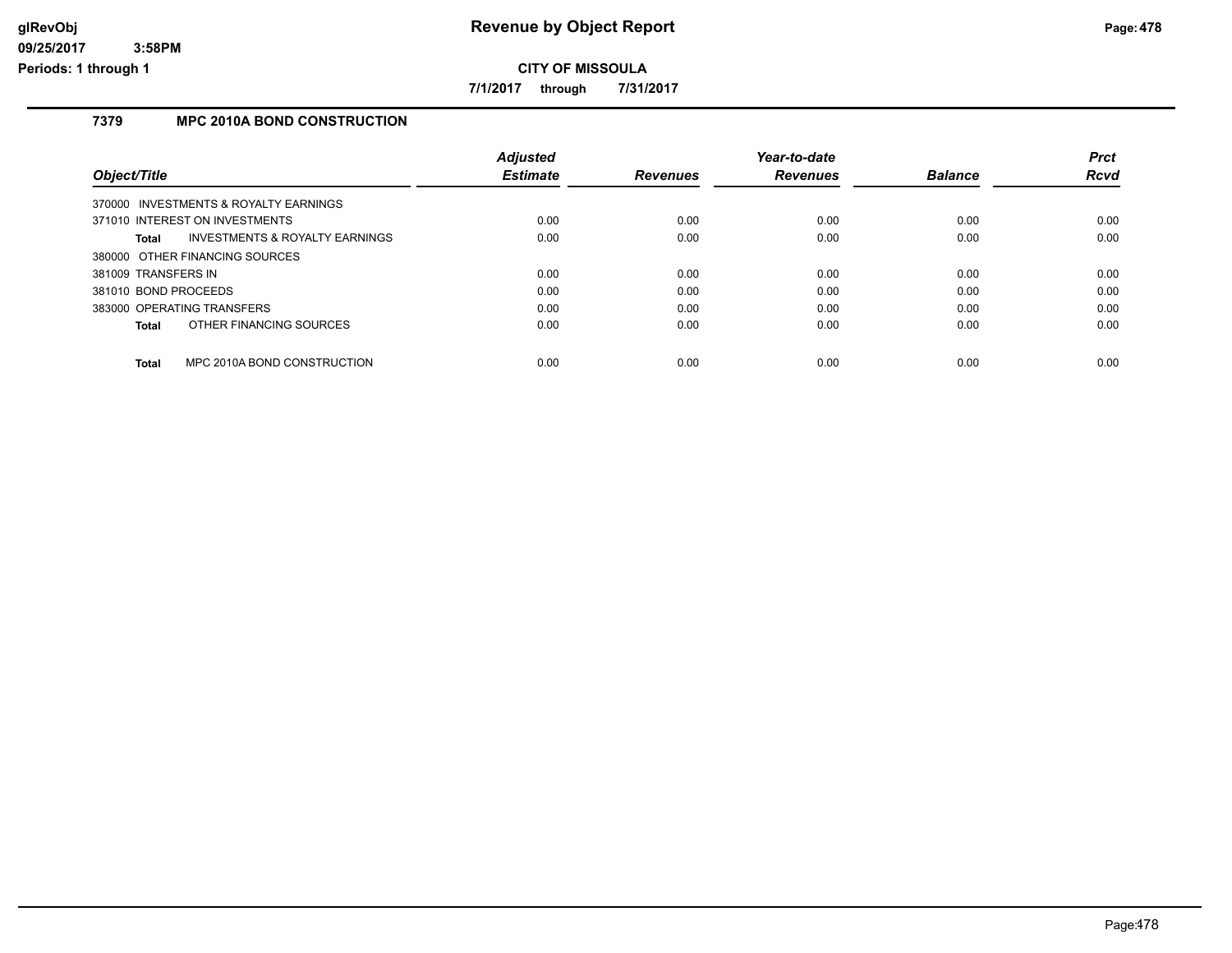**7/1/2017 through 7/31/2017**

#### **7380 BUSINESS IMPROVEMENT DISTRICT**

#### **7380 BUSINESS IMPROVEMENT DISTRICT**

|                                                           | <b>Adjusted</b> |                 | Year-to-date    |                | <b>Prct</b> |
|-----------------------------------------------------------|-----------------|-----------------|-----------------|----------------|-------------|
| Object/Title                                              | <b>Estimate</b> | <b>Revenues</b> | <b>Revenues</b> | <b>Balance</b> | <b>Rcvd</b> |
| 310000 TAXES/ASSESSMENTS                                  |                 |                 |                 |                |             |
| <b>TAX INCREMENT</b><br>311011                            | 0.00            | 0.00            | 0.00            | 0.00           | 0.00        |
| PENALTIES & INTEREST<br>312001                            | 0.00            | 0.00            | 0.00            | 0.00           | 0.00        |
| TAXES/ASSESSMENTS<br><b>Total</b>                         | 0.00            | 0.00            | 0.00            | 0.00           | 0.00        |
| <b>CHARGES FOR SERVICES</b><br>340000                     |                 |                 |                 |                |             |
| 343041 COMPOST TIPPING FEES                               | 0.00            | 0.00            | 2,011.77        | $-2,011.77$    | 0.00        |
| <b>CHARGES FOR SERVICES</b><br><b>Total</b>               | 0.00            | 0.00            | 2,011.77        | $-2,011.77$    | 0.00        |
| MISCELLANEOUS REVENUES<br>360000                          |                 |                 |                 |                |             |
| 363010 LIGHTING ASSESSMENTS                               | 0.00            | 0.00            | 0.00            | 0.00           | 0.00        |
| 363020 PROPERTY ASSESSMENTS                               | 0.00            | 0.00            | 0.00            | 0.00           | 0.00        |
| <b>MISCELLANEOUS REVENUES</b><br><b>Total</b>             | 0.00            | 0.00            | 0.00            | 0.00           | 0.00        |
| <b>INVESTMENTS &amp; ROYALTY EARNINGS</b><br>370000       |                 |                 |                 |                |             |
| 371010 INTEREST ON INVESTMENTS                            | 0.00            | 0.00            | 0.00            | 0.00           | 0.00        |
| 371020 GAIN/LOSS IN MARKET VALUE OF INVESTMENTS           | 0.00            | 0.00            | 0.00            | 0.00           | 0.00        |
| <b>INVESTMENTS &amp; ROYALTY EARNINGS</b><br><b>Total</b> | 0.00            | 0.00            | 0.00            | 0.00           | 0.00        |
| <b>BUSINESS IMPROVEMENT DISTRICT</b><br><b>Total</b>      | 0.00            | 0.00            | 2,011.77        | $-2,011.77$    | 0.00        |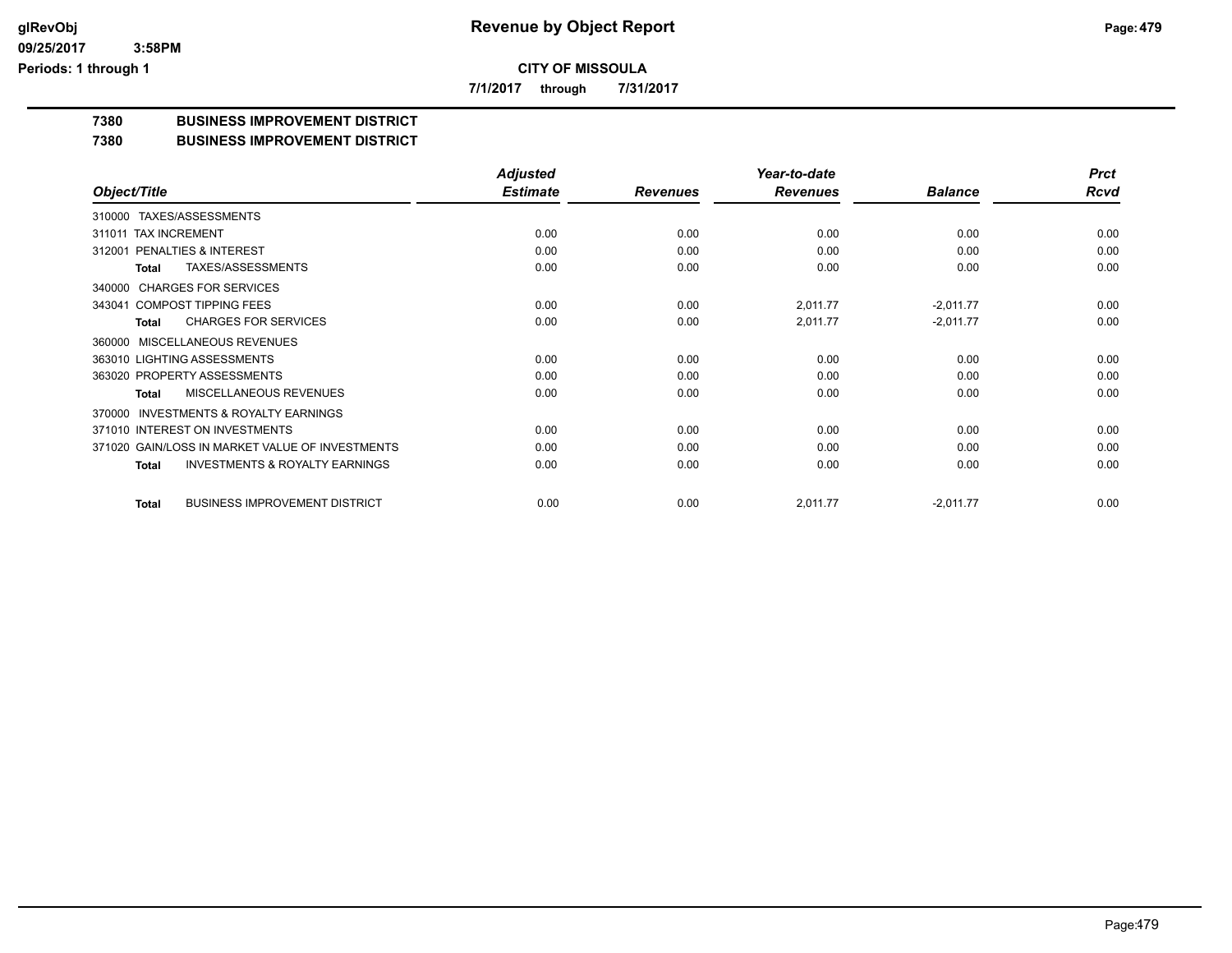**7/1/2017 through 7/31/2017**

#### **7380 BUSINESS IMPROVEMENT DISTRICT**

|                                                      | <b>Adjusted</b> |                 | Year-to-date    |                | <b>Prct</b> |
|------------------------------------------------------|-----------------|-----------------|-----------------|----------------|-------------|
| Object/Title                                         | <b>Estimate</b> | <b>Revenues</b> | <b>Revenues</b> | <b>Balance</b> | <b>Rcvd</b> |
| TAXES/ASSESSMENTS<br>310000                          |                 |                 |                 |                |             |
| 311011 TAX INCREMENT                                 | 0.00            | 0.00            | 0.00            | 0.00           | 0.00        |
| 312001 PENALTIES & INTEREST                          | 0.00            | 0.00            | 0.00            | 0.00           | 0.00        |
| TAXES/ASSESSMENTS<br>Total                           | 0.00            | 0.00            | 0.00            | 0.00           | 0.00        |
| 340000 CHARGES FOR SERVICES                          |                 |                 |                 |                |             |
| <b>COMPOST TIPPING FEES</b><br>343041                | 0.00            | 0.00            | 2,011.77        | $-2,011.77$    | 0.00        |
| <b>CHARGES FOR SERVICES</b><br><b>Total</b>          | 0.00            | 0.00            | 2,011.77        | $-2,011.77$    | 0.00        |
| 360000 MISCELLANEOUS REVENUES                        |                 |                 |                 |                |             |
| 363010 LIGHTING ASSESSMENTS                          | 0.00            | 0.00            | 0.00            | 0.00           | 0.00        |
| 363020 PROPERTY ASSESSMENTS                          | 0.00            | 0.00            | 0.00            | 0.00           | 0.00        |
| MISCELLANEOUS REVENUES<br><b>Total</b>               | 0.00            | 0.00            | 0.00            | 0.00           | 0.00        |
| <b>INVESTMENTS &amp; ROYALTY EARNINGS</b><br>370000  |                 |                 |                 |                |             |
| 371010 INTEREST ON INVESTMENTS                       | 0.00            | 0.00            | 0.00            | 0.00           | 0.00        |
| 371020 GAIN/LOSS IN MARKET VALUE OF INVESTMENT       | 0.00            | 0.00            | 0.00            | 0.00           | 0.00        |
| <b>INVESTMENTS &amp; ROYALTY EARNINGS</b><br>Total   | 0.00            | 0.00            | 0.00            | 0.00           | 0.00        |
| <b>BUSINESS IMPROVEMENT DISTRICT</b><br><b>Total</b> | 0.00            | 0.00            | 2,011.77        | $-2,011.77$    | 0.00        |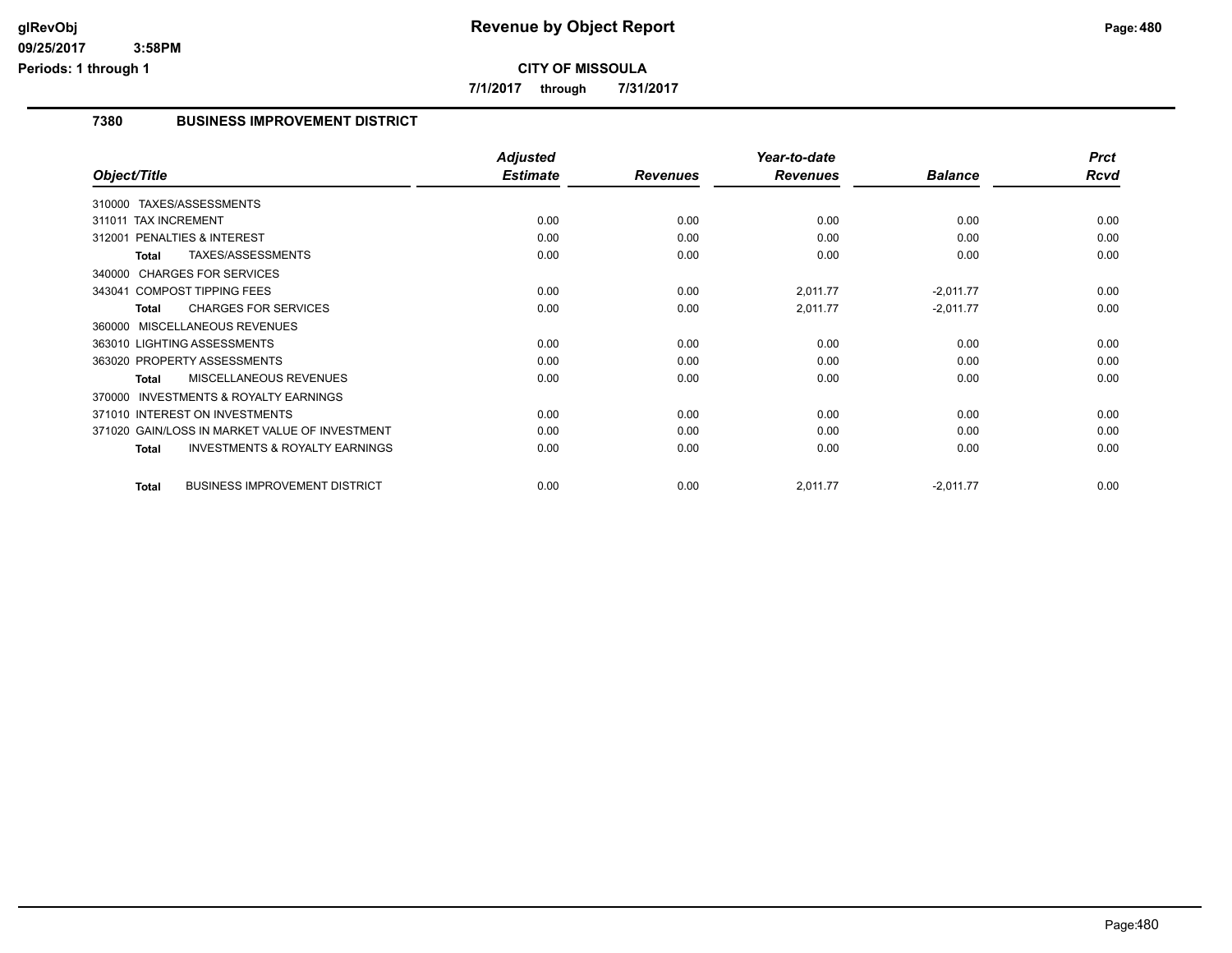**09/25/2017 3:58PM Periods: 1 through 1**

**CITY OF MISSOULA**

**7/1/2017 through 7/31/2017**

# **7381 TOURISM BUSINESS IMPROVEMENT DISTRICT**

### **7381 TOURISM BUSINESS IMPROVEMENT DISTRICT**

|                                                     | <b>Adjusted</b> |                 | Year-to-date    |                | <b>Prct</b> |
|-----------------------------------------------------|-----------------|-----------------|-----------------|----------------|-------------|
| Object/Title                                        | <b>Estimate</b> | <b>Revenues</b> | <b>Revenues</b> | <b>Balance</b> | <b>Rcvd</b> |
| 310000 TAXES/ASSESSMENTS                            |                 |                 |                 |                |             |
| 314100 TBID REVENUE                                 | 0.00            | 0.00            | 0.00            | 0.00           | 0.00        |
| TAXES/ASSESSMENTS<br>Total                          | 0.00            | 0.00            | 0.00            | 0.00           | 0.00        |
| 370000 INVESTMENTS & ROYALTY EARNINGS               |                 |                 |                 |                |             |
| 371010 INTEREST ON INVESTMENTS                      | 0.00            | 0.00            | 0.00            | 0.00           | 0.00        |
| <b>INVESTMENTS &amp; ROYALTY EARNINGS</b><br>Total  | 0.00            | 0.00            | 0.00            | 0.00           | 0.00        |
|                                                     |                 |                 |                 |                |             |
| TOURISM BUSINESS IMPROVEMENT DISTRI<br><b>Total</b> | 0.00            | 0.00            | 0.00            | 0.00           | 0.00        |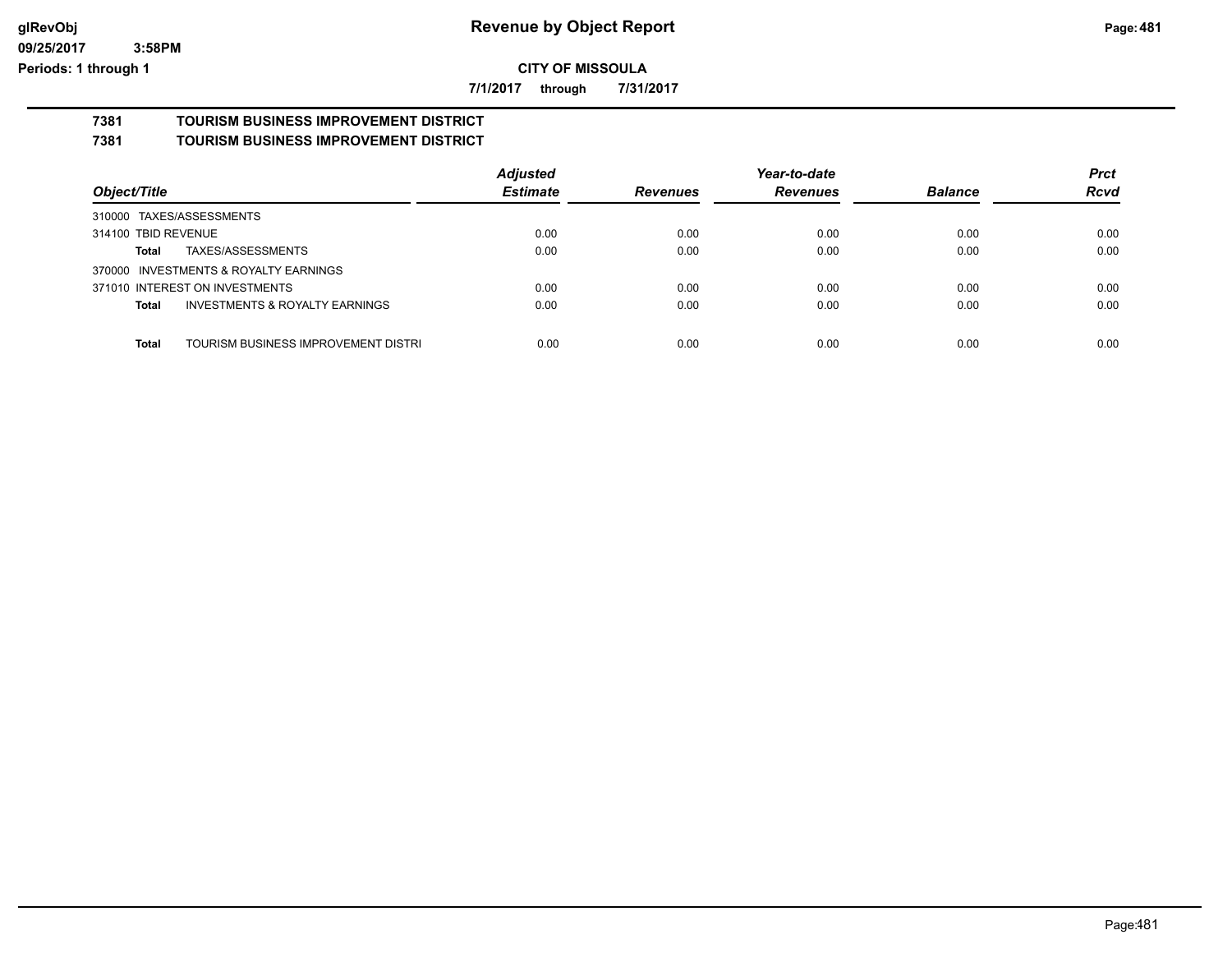**3:58PM**

**CITY OF MISSOULA**

**7/1/2017 through 7/31/2017**

#### **7381 TOURISM BUSINESS IMPROVEMENT DISTRICT**

| Object/Title                                       | <b>Adjusted</b><br><b>Estimate</b> | <b>Revenues</b> | Year-to-date<br><b>Revenues</b> | <b>Balance</b> | <b>Prct</b><br><b>Rcvd</b> |
|----------------------------------------------------|------------------------------------|-----------------|---------------------------------|----------------|----------------------------|
| 310000 TAXES/ASSESSMENTS                           |                                    |                 |                                 |                |                            |
| 314100 TBID REVENUE                                | 0.00                               | 0.00            | 0.00                            | 0.00           | 0.00                       |
| TAXES/ASSESSMENTS<br><b>Total</b>                  | 0.00                               | 0.00            | 0.00                            | 0.00           | 0.00                       |
| 370000 INVESTMENTS & ROYALTY EARNINGS              |                                    |                 |                                 |                |                            |
| 371010 INTEREST ON INVESTMENTS                     | 0.00                               | 0.00            | 0.00                            | 0.00           | 0.00                       |
| INVESTMENTS & ROYALTY EARNINGS<br><b>Total</b>     | 0.00                               | 0.00            | 0.00                            | 0.00           | 0.00                       |
|                                                    |                                    |                 |                                 |                |                            |
| TOURISM BUSINESS IMPROVEMENT DISTR<br><b>Total</b> | 0.00                               | 0.00            | 0.00                            | 0.00           | 0.00                       |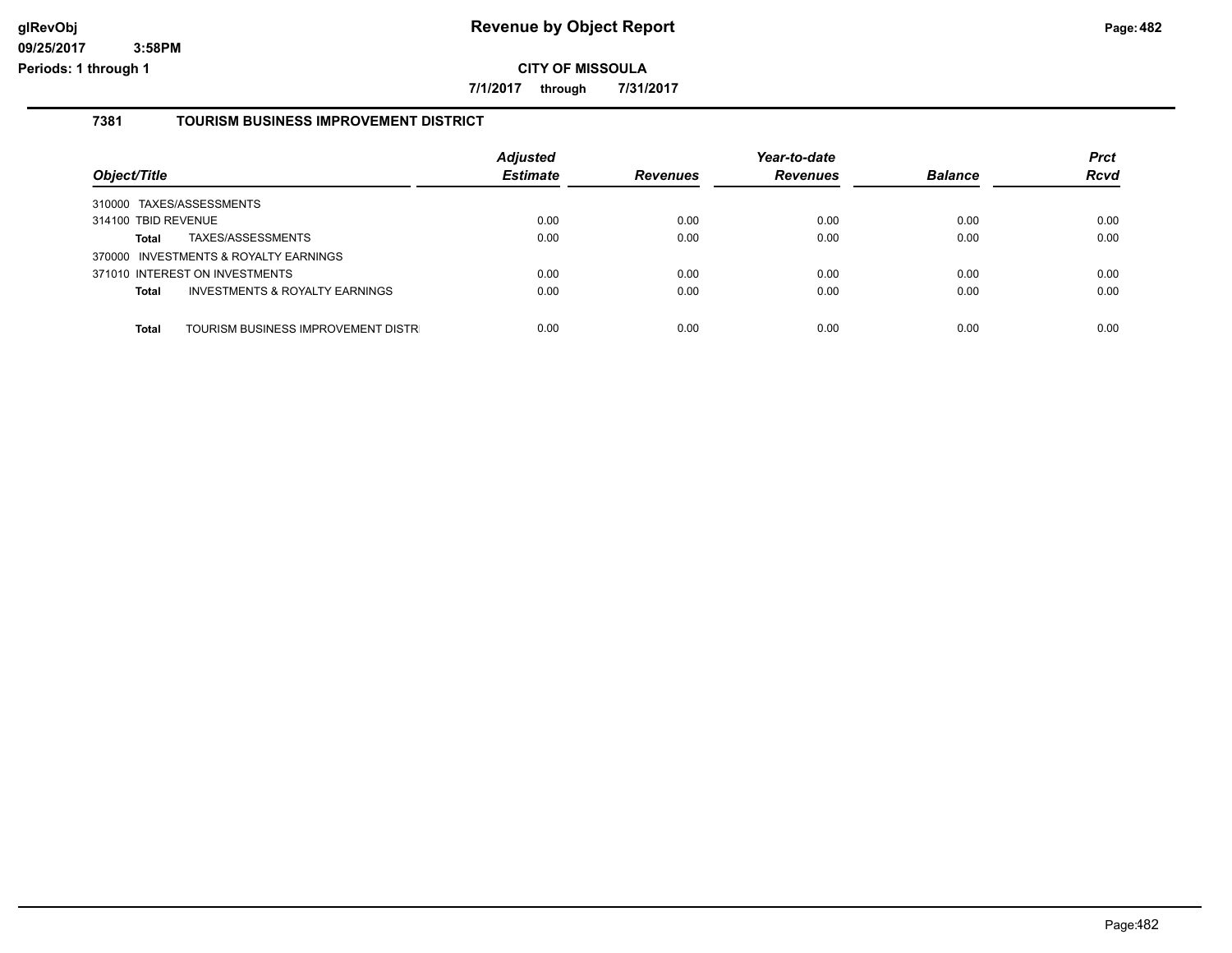**7/1/2017 through 7/31/2017**

**7382 5.75M TIF RESERVE**

**7382 5.75M TIF RESERVE**

|                                         | <b>Adjusted</b> |                 | Year-to-date    |                | <b>Prct</b> |
|-----------------------------------------|-----------------|-----------------|-----------------|----------------|-------------|
| Object/Title                            | <b>Estimate</b> | <b>Revenues</b> | <b>Revenues</b> | <b>Balance</b> | <b>Rcvd</b> |
| 370000 INVESTMENTS & ROYALTY EARNINGS   |                 |                 |                 |                |             |
| 371010 INTEREST ON INVESTMENTS          | 0.00            | 0.00            | 0.00            | 0.00           | 0.00        |
| INVESTMENTS & ROYALTY EARNINGS<br>Total | 0.00            | 0.00            | 0.00            | 0.00           | 0.00        |
| 380000 OTHER FINANCING SOURCES          |                 |                 |                 |                |             |
| 381025 REVENUE BOND PROCEEDS            | 0.00            | 0.00            | 0.00            | 0.00           | 0.00        |
| 383014 TRANS FR MRA                     | 0.00            | 0.00            | 0.00            | 0.00           | 0.00        |
| 383040 TRANSFER FROM CITY GRANTS        | 0.00            | 0.00            | 0.00            | 0.00           | 0.00        |
| OTHER FINANCING SOURCES<br>Total        | 0.00            | 0.00            | 0.00            | 0.00           | 0.00        |
|                                         |                 |                 |                 |                |             |
| 5.75M TIF RESERVE<br>Total              | 0.00            | 0.00            | 0.00            | 0.00           | 0.00        |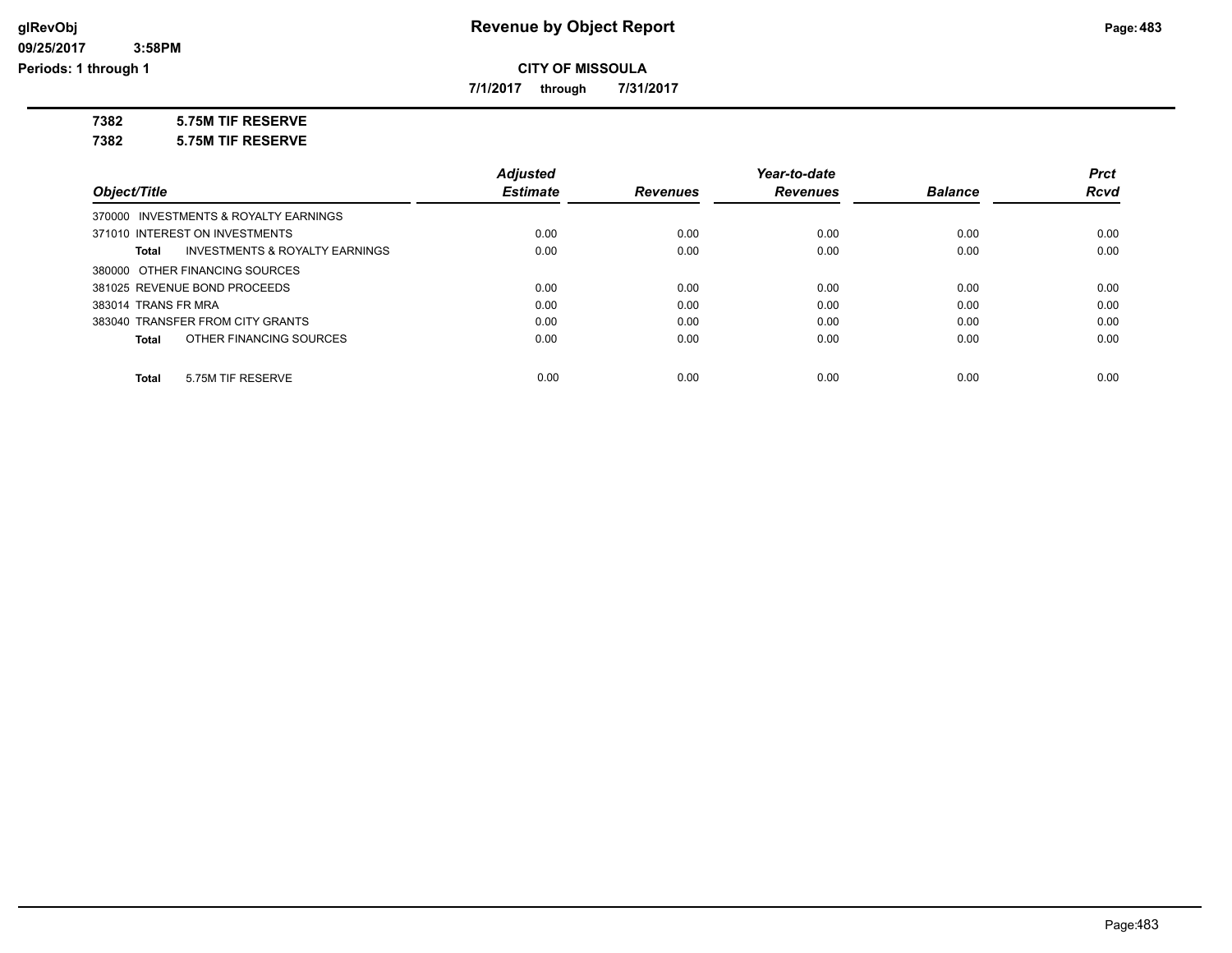**7/1/2017 through 7/31/2017**

#### **7382 5.75M TIF RESERVE**

|                                         | <b>Adjusted</b> |                 | Year-to-date    |                | <b>Prct</b> |
|-----------------------------------------|-----------------|-----------------|-----------------|----------------|-------------|
| Object/Title                            | <b>Estimate</b> | <b>Revenues</b> | <b>Revenues</b> | <b>Balance</b> | <b>Rcvd</b> |
| 370000 INVESTMENTS & ROYALTY EARNINGS   |                 |                 |                 |                |             |
| 371010 INTEREST ON INVESTMENTS          | 0.00            | 0.00            | 0.00            | 0.00           | 0.00        |
| INVESTMENTS & ROYALTY EARNINGS<br>Total | 0.00            | 0.00            | 0.00            | 0.00           | 0.00        |
| 380000 OTHER FINANCING SOURCES          |                 |                 |                 |                |             |
| 381025 REVENUE BOND PROCEEDS            | 0.00            | 0.00            | 0.00            | 0.00           | 0.00        |
| 383014 TRANS FR MRA                     | 0.00            | 0.00            | 0.00            | 0.00           | 0.00        |
| 383040 TRANSFER FROM CITY GRANTS        | 0.00            | 0.00            | 0.00            | 0.00           | 0.00        |
| OTHER FINANCING SOURCES<br>Total        | 0.00            | 0.00            | 0.00            | 0.00           | 0.00        |
|                                         |                 |                 |                 |                |             |
| 5.75M TIF RESERVE<br><b>Total</b>       | 0.00            | 0.00            | 0.00            | 0.00           | 0.00        |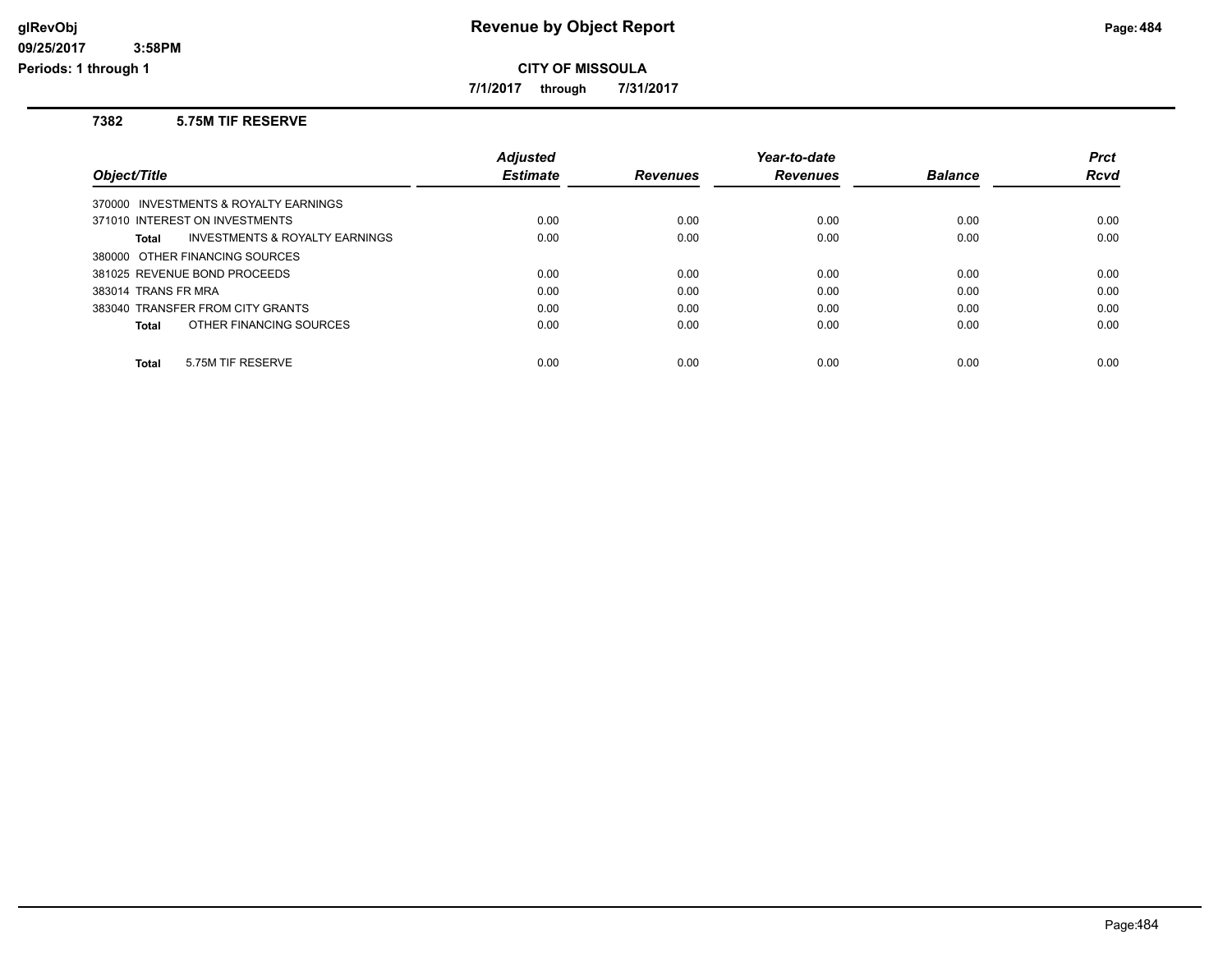**7/1/2017 through 7/31/2017**

#### **7383 RIVERFRONT TRIANGLE URD**

**7383 RIVERFRONT TRIANGLE URD**

|                                                    | <b>Adjusted</b> |                 | Year-to-date    |                | <b>Prct</b> |
|----------------------------------------------------|-----------------|-----------------|-----------------|----------------|-------------|
| Object/Title                                       | <b>Estimate</b> | <b>Revenues</b> | <b>Revenues</b> | <b>Balance</b> | <b>Rcvd</b> |
| 310000 TAXES/ASSESSMENTS                           |                 |                 |                 |                |             |
| 311011 TAX INCREMENT                               | 0.00            | 0.00            | 0.00            | 0.00           | 0.00        |
| 312001 PENALTIES & INTEREST                        | 0.00            | 0.00            | 0.00            | 0.00           | 0.00        |
| TAXES/ASSESSMENTS<br>Total                         | 0.00            | 0.00            | 0.00            | 0.00           | 0.00        |
| 330000 INTERGOVERNMENTAL REVENUES                  |                 |                 |                 |                |             |
| 335210 PERSONAL PROPERTY TAX REIMBURSEMENT         | 0.00            | 0.00            | 0.00            | 0.00           | 0.00        |
| INTERGOVERNMENTAL REVENUES<br>Total                | 0.00            | 0.00            | 0.00            | 0.00           | 0.00        |
| 370000 INVESTMENTS & ROYALTY EARNINGS              |                 |                 |                 |                |             |
| 371010 INTEREST ON INVESTMENTS                     | 0.00            | 0.00            | 0.00            | 0.00           | 0.00        |
| <b>INVESTMENTS &amp; ROYALTY EARNINGS</b><br>Total | 0.00            | 0.00            | 0.00            | 0.00           | 0.00        |
| <b>RIVERFRONT TRIANGLE URD</b><br><b>Total</b>     | 0.00            | 0.00            | 0.00            | 0.00           | 0.00        |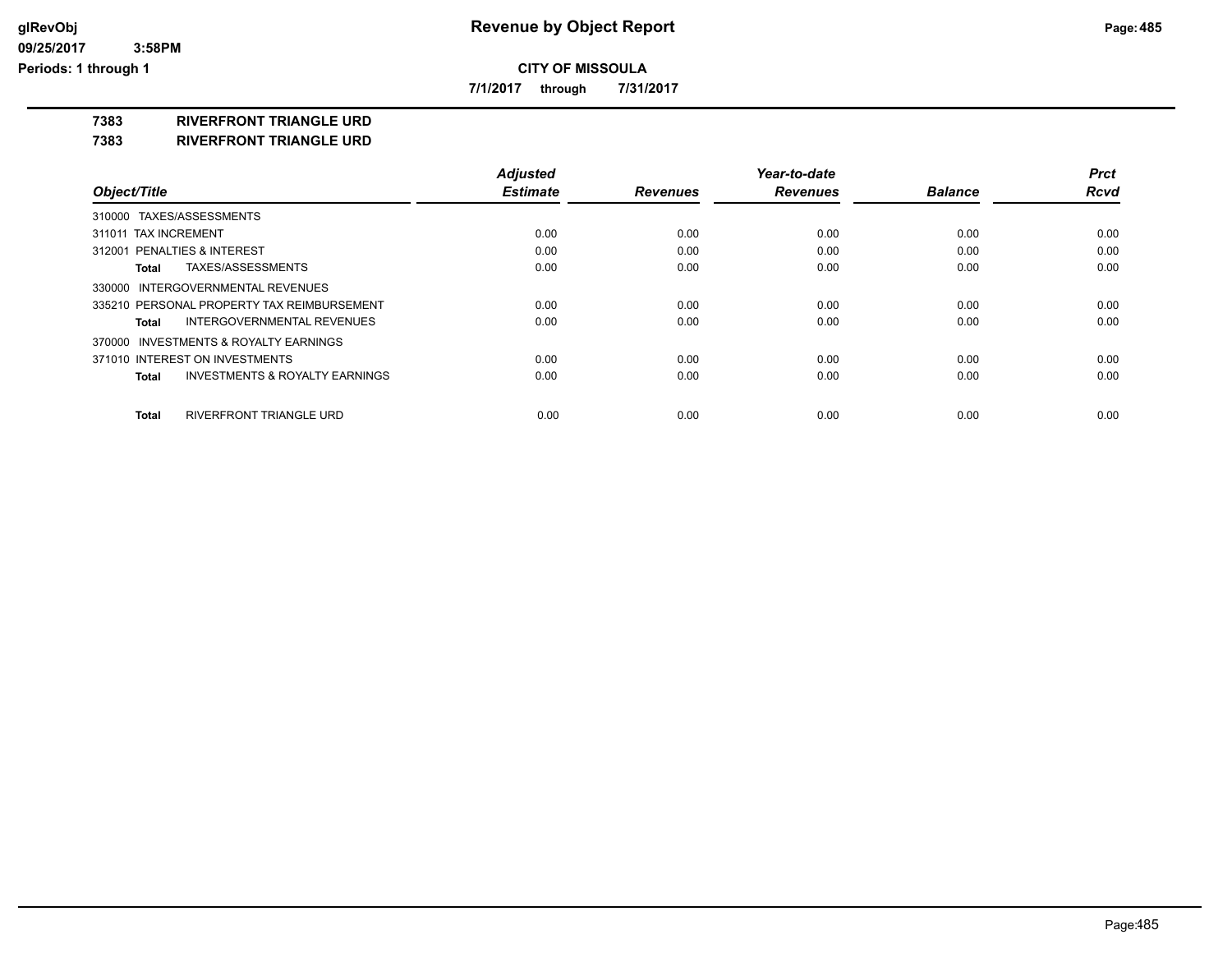**CITY OF MISSOULA**

**7/1/2017 through 7/31/2017**

#### **7383 RIVERFRONT TRIANGLE URD**

|                                                           | <b>Adjusted</b> |                 | Year-to-date    |                | <b>Prct</b> |
|-----------------------------------------------------------|-----------------|-----------------|-----------------|----------------|-------------|
| Object/Title                                              | <b>Estimate</b> | <b>Revenues</b> | <b>Revenues</b> | <b>Balance</b> | <b>Rcvd</b> |
| 310000 TAXES/ASSESSMENTS                                  |                 |                 |                 |                |             |
| 311011 TAX INCREMENT                                      | 0.00            | 0.00            | 0.00            | 0.00           | 0.00        |
| PENALTIES & INTEREST<br>312001                            | 0.00            | 0.00            | 0.00            | 0.00           | 0.00        |
| TAXES/ASSESSMENTS<br><b>Total</b>                         | 0.00            | 0.00            | 0.00            | 0.00           | 0.00        |
| 330000 INTERGOVERNMENTAL REVENUES                         |                 |                 |                 |                |             |
| 335210 PERSONAL PROPERTY TAX REIMBURSEMENT                | 0.00            | 0.00            | 0.00            | 0.00           | 0.00        |
| <b>INTERGOVERNMENTAL REVENUES</b><br>Total                | 0.00            | 0.00            | 0.00            | 0.00           | 0.00        |
| 370000 INVESTMENTS & ROYALTY EARNINGS                     |                 |                 |                 |                |             |
| 371010 INTEREST ON INVESTMENTS                            | 0.00            | 0.00            | 0.00            | 0.00           | 0.00        |
| <b>INVESTMENTS &amp; ROYALTY EARNINGS</b><br><b>Total</b> | 0.00            | 0.00            | 0.00            | 0.00           | 0.00        |
|                                                           |                 |                 |                 |                |             |
| <b>RIVERFRONT TRIANGLE URD</b><br><b>Total</b>            | 0.00            | 0.00            | 0.00            | 0.00           | 0.00        |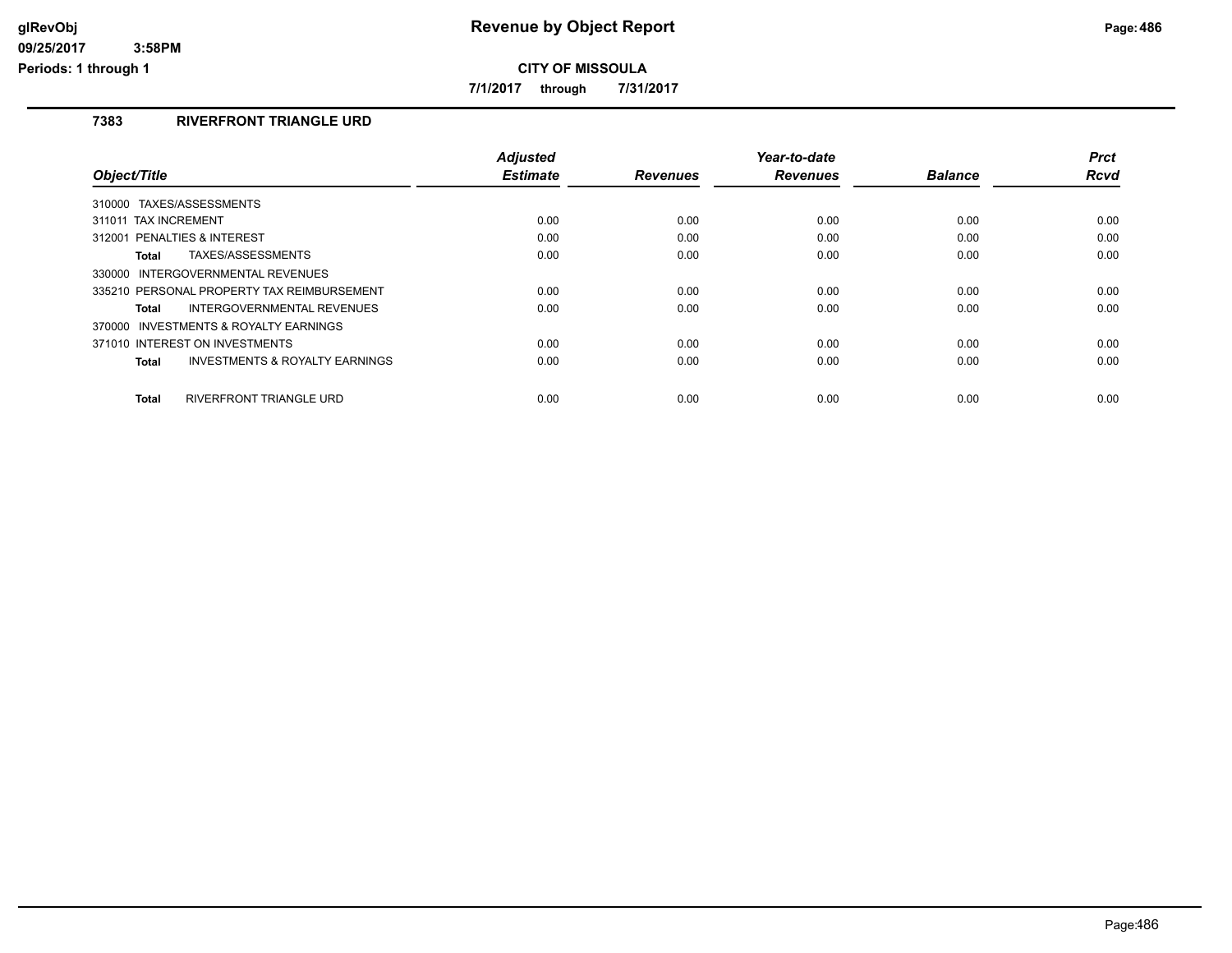**7/1/2017 through 7/31/2017**

#### **7384 NRSS DEBT SERVICE CLEARING**

**7384 NRSS DEBT SERVICE CLEARING**

|                                                    | <b>Adjusted</b> |                 | Year-to-date    |                | <b>Prct</b> |
|----------------------------------------------------|-----------------|-----------------|-----------------|----------------|-------------|
| Object/Title                                       | <b>Estimate</b> | <b>Revenues</b> | <b>Revenues</b> | <b>Balance</b> | <b>Rcvd</b> |
| 310000 TAXES/ASSESSMENTS                           |                 |                 |                 |                |             |
| 311011 TAX INCREMENT                               | 0.00            | $-2.138.65$     | $-2.138.65$     | 2,138.65       | 0.00        |
| 312001 PENALTIES & INTEREST                        | 0.00            | $-85.53$        | $-85.53$        | 85.53          | 0.00        |
| TAXES/ASSESSMENTS<br>Total                         | 0.00            | $-2,224.18$     | $-2,224.18$     | 2,224.18       | 0.00        |
| 370000 INVESTMENTS & ROYALTY EARNINGS              |                 |                 |                 |                |             |
| 371010 INTEREST ON INVESTMENTS                     | 0.00            | 0.00            | 0.00            | 0.00           | 0.00        |
| <b>INVESTMENTS &amp; ROYALTY EARNINGS</b><br>Total | 0.00            | 0.00            | 0.00            | 0.00           | 0.00        |
| 380000 OTHER FINANCING SOURCES                     |                 |                 |                 |                |             |
| 383014 TRANS FR MRA                                | 0.00            | 0.00            | 0.00            | 0.00           | 0.00        |
| OTHER FINANCING SOURCES<br>Total                   | 0.00            | 0.00            | 0.00            | 0.00           | 0.00        |
| NRSS DEBT SERVICE CLEARING<br>Total                | 0.00            | $-2.224.18$     | $-2.224.18$     | 2.224.18       | 0.00        |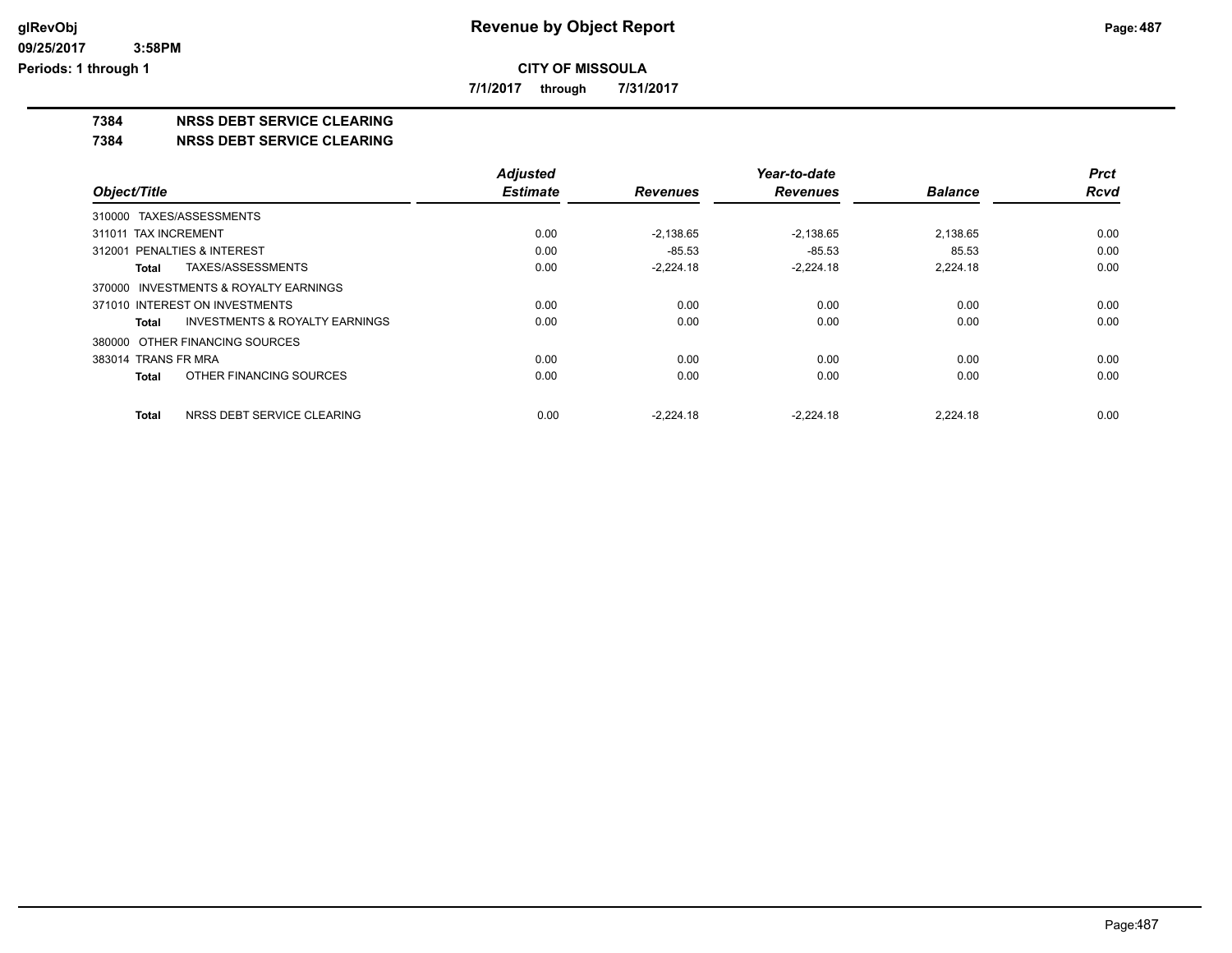**7/1/2017 through 7/31/2017**

#### **7384 NRSS DEBT SERVICE CLEARING**

|                                                    | <b>Adjusted</b> |                 | Year-to-date    |                | <b>Prct</b> |
|----------------------------------------------------|-----------------|-----------------|-----------------|----------------|-------------|
| Object/Title                                       | <b>Estimate</b> | <b>Revenues</b> | <b>Revenues</b> | <b>Balance</b> | <b>Rcvd</b> |
| 310000 TAXES/ASSESSMENTS                           |                 |                 |                 |                |             |
| 311011 TAX INCREMENT                               | 0.00            | $-2.138.65$     | $-2.138.65$     | 2.138.65       | 0.00        |
| PENALTIES & INTEREST<br>312001                     | 0.00            | $-85.53$        | $-85.53$        | 85.53          | 0.00        |
| TAXES/ASSESSMENTS<br>Total                         | 0.00            | $-2.224.18$     | $-2.224.18$     | 2.224.18       | 0.00        |
| 370000 INVESTMENTS & ROYALTY EARNINGS              |                 |                 |                 |                |             |
| 371010 INTEREST ON INVESTMENTS                     | 0.00            | 0.00            | 0.00            | 0.00           | 0.00        |
| <b>INVESTMENTS &amp; ROYALTY EARNINGS</b><br>Total | 0.00            | 0.00            | 0.00            | 0.00           | 0.00        |
| 380000 OTHER FINANCING SOURCES                     |                 |                 |                 |                |             |
| 383014 TRANS FR MRA                                | 0.00            | 0.00            | 0.00            | 0.00           | 0.00        |
| OTHER FINANCING SOURCES<br>Total                   | 0.00            | 0.00            | 0.00            | 0.00           | 0.00        |
| NRSS DEBT SERVICE CLEARING<br><b>Total</b>         | 0.00            | $-2.224.18$     | $-2.224.18$     | 2.224.18       | 0.00        |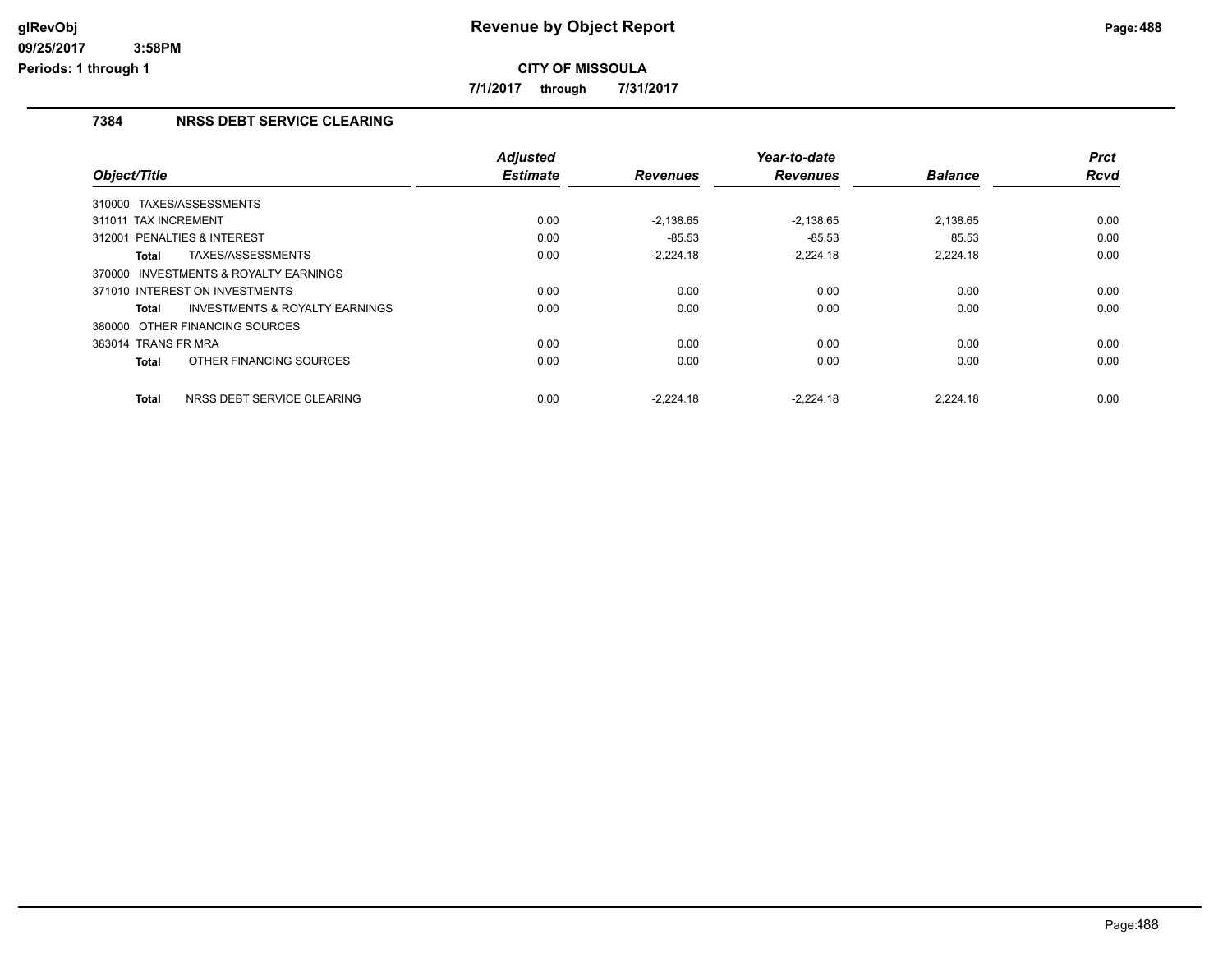**7/1/2017 through 7/31/2017**

**7385 FRONT STREET URD**

**7385 FRONT STREET URD**

|                                                           | <b>Adjusted</b> |                 | Year-to-date    |                | <b>Prct</b> |
|-----------------------------------------------------------|-----------------|-----------------|-----------------|----------------|-------------|
| Object/Title                                              | <b>Estimate</b> | <b>Revenues</b> | <b>Revenues</b> | <b>Balance</b> | <b>Rcvd</b> |
| 310000 TAXES/ASSESSMENTS                                  |                 |                 |                 |                |             |
| 311011 TAX INCREMENT                                      | 0.00            | 0.00            | 0.00            | 0.00           | 0.00        |
| TAXES/ASSESSMENTS<br><b>Total</b>                         | 0.00            | 0.00            | 0.00            | 0.00           | 0.00        |
| INTERGOVERNMENTAL REVENUES<br>330000                      |                 |                 |                 |                |             |
| 331056 MDT FEDERAL CMAQ                                   | 0.00            | 0.00            | 0.00            | 0.00           | 0.00        |
| 335210 PERSONAL PROPERTY TAX REIMBURSEMENT                | 0.00            | 0.00            | 0.00            | 0.00           | 0.00        |
| <b>INTERGOVERNMENTAL REVENUES</b><br><b>Total</b>         | 0.00            | 0.00            | 0.00            | 0.00           | 0.00        |
| 360000 MISCELLANEOUS REVENUES                             |                 |                 |                 |                |             |
| 365000 DONATIONS                                          | 0.00            | 0.00            | 0.00            | 0.00           | 0.00        |
| MISCELLANEOUS REVENUES<br><b>Total</b>                    | 0.00            | 0.00            | 0.00            | 0.00           | 0.00        |
| 370000 INVESTMENTS & ROYALTY EARNINGS                     |                 |                 |                 |                |             |
| 371010 INTEREST ON INVESTMENTS                            | 0.00            | 0.00            | 0.00            | 0.00           | 0.00        |
| <b>INVESTMENTS &amp; ROYALTY EARNINGS</b><br><b>Total</b> | 0.00            | 0.00            | 0.00            | 0.00           | 0.00        |
| OTHER FINANCING SOURCES<br>380000                         |                 |                 |                 |                |             |
| 381010 BOND PROCEEDS                                      | 0.00            | 0.00            | 0.00            | 0.00           | 0.00        |
| 381029 PARKING STRUCTURE BOND PROCEEDS                    | 0.00            | 0.00            | 0.00            | 0.00           | 0.00        |
| 381071 WILMA NOTE PROCEEDS                                | 0.00            | 0.00            | 0.00            | 0.00           | 0.00        |
| 381072 FIB NOTE PROCEEDS                                  | 0.00            | 0.00            | 0.00            | 0.00           | 0.00        |
| 383066 TRANSFER FROM FRONT ST CLEARING                    | 0.00            | 0.00            | 0.00            | 0.00           | 0.00        |
| 383067 TRANSFER FROM FSPS                                 | 0.00            | 0.00            | 0.00            | 0.00           | 0.00        |
| 383068 TRANSFER FROM SUBORDINATE LIEN                     | 0.00            | 0.00            | 0.00            | 0.00           | 0.00        |
| OTHER FINANCING SOURCES<br><b>Total</b>                   | 0.00            | 0.00            | 0.00            | 0.00           | 0.00        |
| FRONT STREET URD                                          | 0.00            | 0.00            | 0.00            | 0.00           | 0.00        |
| <b>Total</b>                                              |                 |                 |                 |                |             |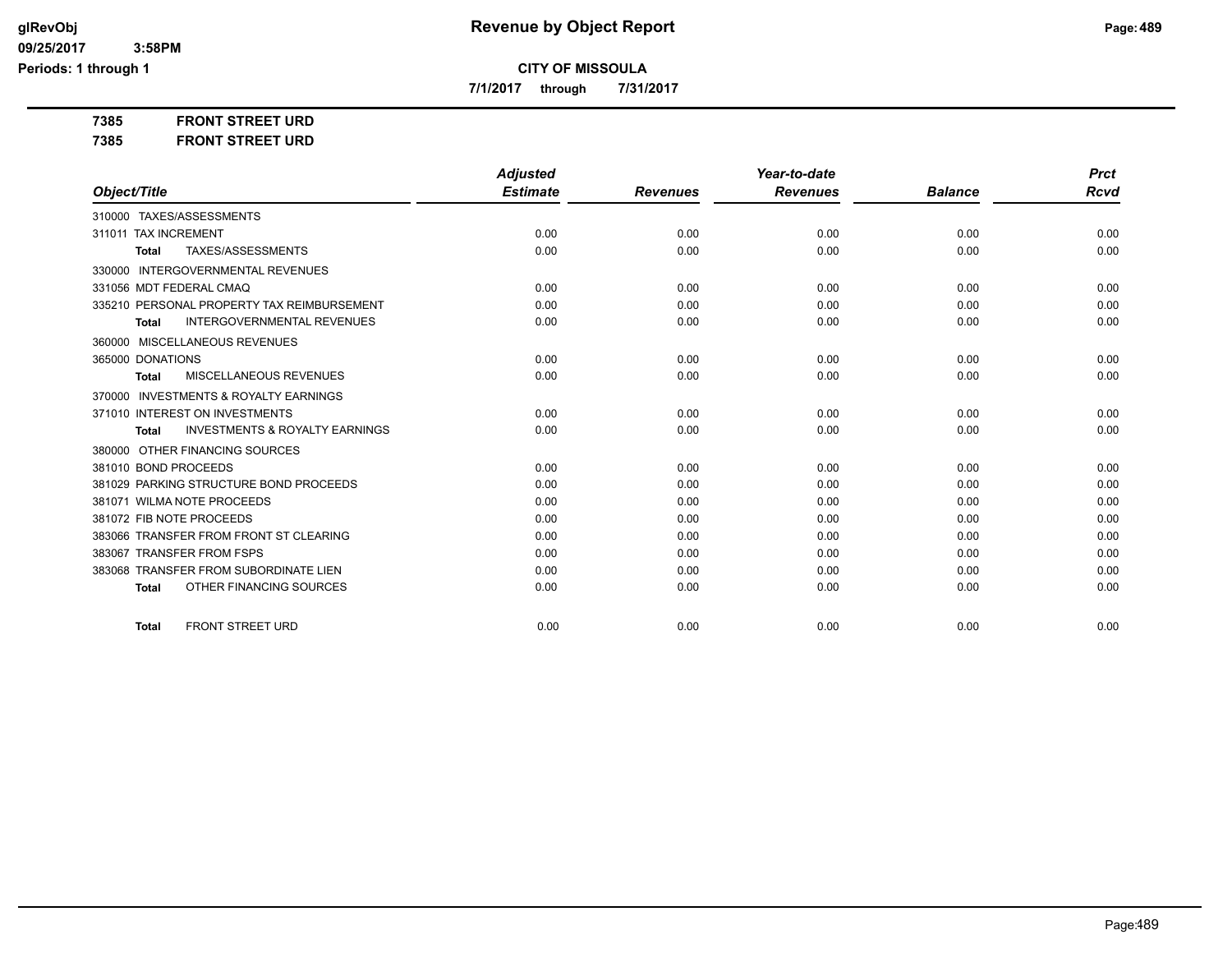**CITY OF MISSOULA**

**7/1/2017 through 7/31/2017**

#### **7385 FRONT STREET URD**

 **3:58PM**

|                                                           | <b>Adjusted</b> |                 | Year-to-date    |                | <b>Prct</b> |
|-----------------------------------------------------------|-----------------|-----------------|-----------------|----------------|-------------|
| Object/Title                                              | <b>Estimate</b> | <b>Revenues</b> | <b>Revenues</b> | <b>Balance</b> | <b>Rcvd</b> |
| 310000 TAXES/ASSESSMENTS                                  |                 |                 |                 |                |             |
| 311011 TAX INCREMENT                                      | 0.00            | 0.00            | 0.00            | 0.00           | 0.00        |
| TAXES/ASSESSMENTS<br><b>Total</b>                         | 0.00            | 0.00            | 0.00            | 0.00           | 0.00        |
| 330000 INTERGOVERNMENTAL REVENUES                         |                 |                 |                 |                |             |
| 331056 MDT FEDERAL CMAQ                                   | 0.00            | 0.00            | 0.00            | 0.00           | 0.00        |
| 335210 PERSONAL PROPERTY TAX REIMBURSEMENT                | 0.00            | 0.00            | 0.00            | 0.00           | 0.00        |
| <b>INTERGOVERNMENTAL REVENUES</b><br><b>Total</b>         | 0.00            | 0.00            | 0.00            | 0.00           | 0.00        |
| 360000 MISCELLANEOUS REVENUES                             |                 |                 |                 |                |             |
| 365000 DONATIONS                                          | 0.00            | 0.00            | 0.00            | 0.00           | 0.00        |
| <b>MISCELLANEOUS REVENUES</b><br>Total                    | 0.00            | 0.00            | 0.00            | 0.00           | 0.00        |
| 370000 INVESTMENTS & ROYALTY EARNINGS                     |                 |                 |                 |                |             |
| 371010 INTEREST ON INVESTMENTS                            | 0.00            | 0.00            | 0.00            | 0.00           | 0.00        |
| <b>INVESTMENTS &amp; ROYALTY EARNINGS</b><br><b>Total</b> | 0.00            | 0.00            | 0.00            | 0.00           | 0.00        |
| 380000 OTHER FINANCING SOURCES                            |                 |                 |                 |                |             |
| 381010 BOND PROCEEDS                                      | 0.00            | 0.00            | 0.00            | 0.00           | 0.00        |
| 381029 PARKING STRUCTURE BOND PROCEEDS                    | 0.00            | 0.00            | 0.00            | 0.00           | 0.00        |
| 381071 WILMA NOTE PROCEEDS                                | 0.00            | 0.00            | 0.00            | 0.00           | 0.00        |
| 381072 FIB NOTE PROCEEDS                                  | 0.00            | 0.00            | 0.00            | 0.00           | 0.00        |
| 383066 TRANSFER FROM FRONT ST CLEARING                    | 0.00            | 0.00            | 0.00            | 0.00           | 0.00        |
| 383067 TRANSFER FROM FSPS                                 | 0.00            | 0.00            | 0.00            | 0.00           | 0.00        |
| 383068 TRANSFER FROM SUBORDINATE LIEN                     | 0.00            | 0.00            | 0.00            | 0.00           | 0.00        |
| OTHER FINANCING SOURCES<br><b>Total</b>                   | 0.00            | 0.00            | 0.00            | 0.00           | 0.00        |
| <b>FRONT STREET URD</b><br><b>Total</b>                   | 0.00            | 0.00            | 0.00            | 0.00           | 0.00        |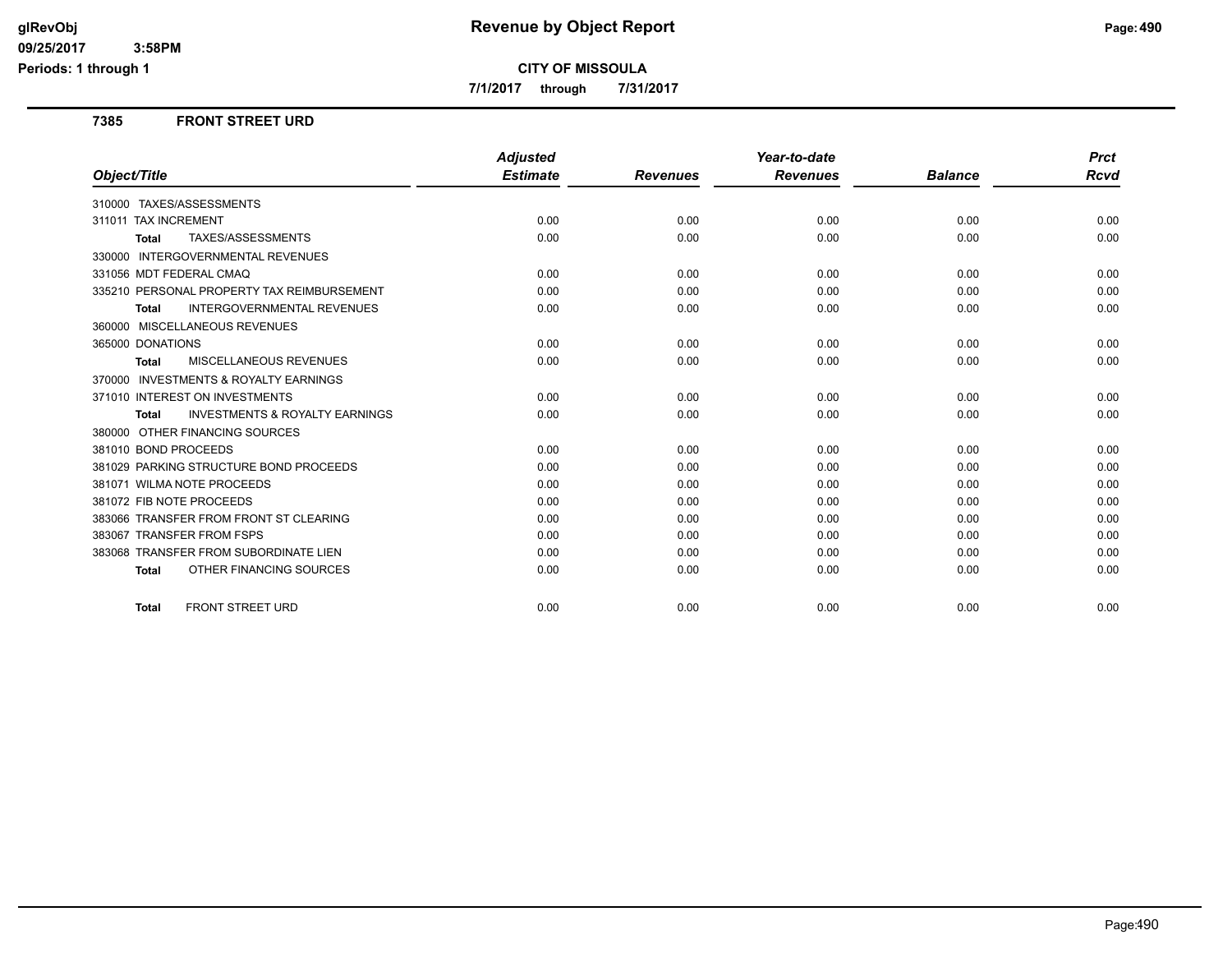**7/1/2017 through 7/31/2017**

#### **7386 DEBT SERVICE-SAFEWAY/ST PAT 1.5M**

#### **7386 DEBT SERVICE-SAFEWAY/ST PAT 1.5M**

|                                                     | <b>Adjusted</b> |                 | Year-to-date    |                | <b>Prct</b> |
|-----------------------------------------------------|-----------------|-----------------|-----------------|----------------|-------------|
| Object/Title                                        | <b>Estimate</b> | <b>Revenues</b> | <b>Revenues</b> | <b>Balance</b> | <b>Rcvd</b> |
| TAXES/ASSESSMENTS<br>310000                         |                 |                 |                 |                |             |
| 311011 TAX INCREMENT                                | 0.00            | 0.00            | 0.00            | 0.00           | 0.00        |
| TAXES/ASSESSMENTS<br>Total                          | 0.00            | 0.00            | 0.00            | 0.00           | 0.00        |
| 360000 MISCELLANEOUS REVENUES                       |                 |                 |                 |                |             |
| 365000 DONATIONS                                    | 0.00            | 0.00            | 0.00            | 0.00           | 0.00        |
| <b>MISCELLANEOUS REVENUES</b><br>Total              | 0.00            | 0.00            | 0.00            | 0.00           | 0.00        |
| <b>INVESTMENTS &amp; ROYALTY EARNINGS</b><br>370000 |                 |                 |                 |                |             |
| 371010 INTEREST ON INVESTMENTS                      | 0.00            | 0.00            | 0.00            | 0.00           | 0.00        |
| <b>INVESTMENTS &amp; ROYALTY EARNINGS</b><br>Total  | 0.00            | 0.00            | 0.00            | 0.00           | 0.00        |
| 380000 OTHER FINANCING SOURCES                      |                 |                 |                 |                |             |
| 383014 TRANS FR MRA                                 | 0.00            | 0.00            | 0.00            | 0.00           | 0.00        |
| 383037 TRANSFER - URD II                            | 0.00            | 0.00            | 0.00            | 0.00           | 0.00        |
| 384000 GUARANTOR REVENUE                            | 0.00            | 0.00            | 0.00            | 0.00           | 0.00        |
| OTHER FINANCING SOURCES<br><b>Total</b>             | 0.00            | 0.00            | 0.00            | 0.00           | 0.00        |
| DEBT SERVICE-SAFEWAY/ST PAT 1.5M<br>Total           | 0.00            | 0.00            | 0.00            | 0.00           | 0.00        |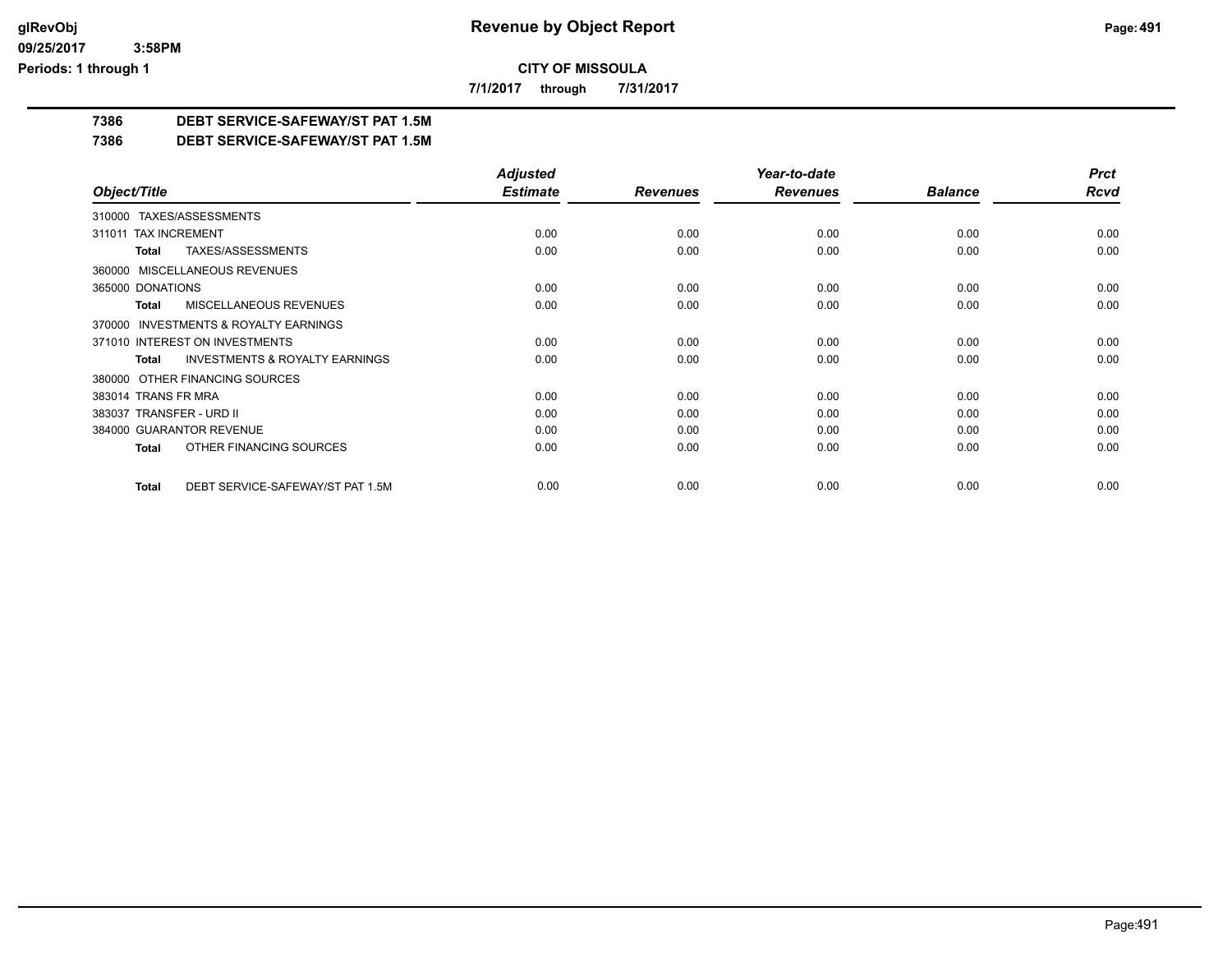**7/1/2017 through 7/31/2017**

#### **7386 DEBT SERVICE-SAFEWAY/ST PAT 1.5M**

|                                                    | <b>Adjusted</b> |                 | Year-to-date    |                | <b>Prct</b> |
|----------------------------------------------------|-----------------|-----------------|-----------------|----------------|-------------|
| Object/Title                                       | <b>Estimate</b> | <b>Revenues</b> | <b>Revenues</b> | <b>Balance</b> | <b>Rcvd</b> |
| 310000 TAXES/ASSESSMENTS                           |                 |                 |                 |                |             |
| <b>TAX INCREMENT</b><br>311011                     | 0.00            | 0.00            | 0.00            | 0.00           | 0.00        |
| TAXES/ASSESSMENTS<br><b>Total</b>                  | 0.00            | 0.00            | 0.00            | 0.00           | 0.00        |
| 360000 MISCELLANEOUS REVENUES                      |                 |                 |                 |                |             |
| 365000 DONATIONS                                   | 0.00            | 0.00            | 0.00            | 0.00           | 0.00        |
| MISCELLANEOUS REVENUES<br><b>Total</b>             | 0.00            | 0.00            | 0.00            | 0.00           | 0.00        |
| 370000 INVESTMENTS & ROYALTY EARNINGS              |                 |                 |                 |                |             |
| 371010 INTEREST ON INVESTMENTS                     | 0.00            | 0.00            | 0.00            | 0.00           | 0.00        |
| <b>INVESTMENTS &amp; ROYALTY EARNINGS</b><br>Total | 0.00            | 0.00            | 0.00            | 0.00           | 0.00        |
| 380000 OTHER FINANCING SOURCES                     |                 |                 |                 |                |             |
| 383014 TRANS FR MRA                                | 0.00            | 0.00            | 0.00            | 0.00           | 0.00        |
| 383037 TRANSFER - URD II                           | 0.00            | 0.00            | 0.00            | 0.00           | 0.00        |
| 384000 GUARANTOR REVENUE                           | 0.00            | 0.00            | 0.00            | 0.00           | 0.00        |
| OTHER FINANCING SOURCES<br>Total                   | 0.00            | 0.00            | 0.00            | 0.00           | 0.00        |
| DEBT SERVICE-SAFEWAY/ST PAT 1.5M<br><b>Total</b>   | 0.00            | 0.00            | 0.00            | 0.00           | 0.00        |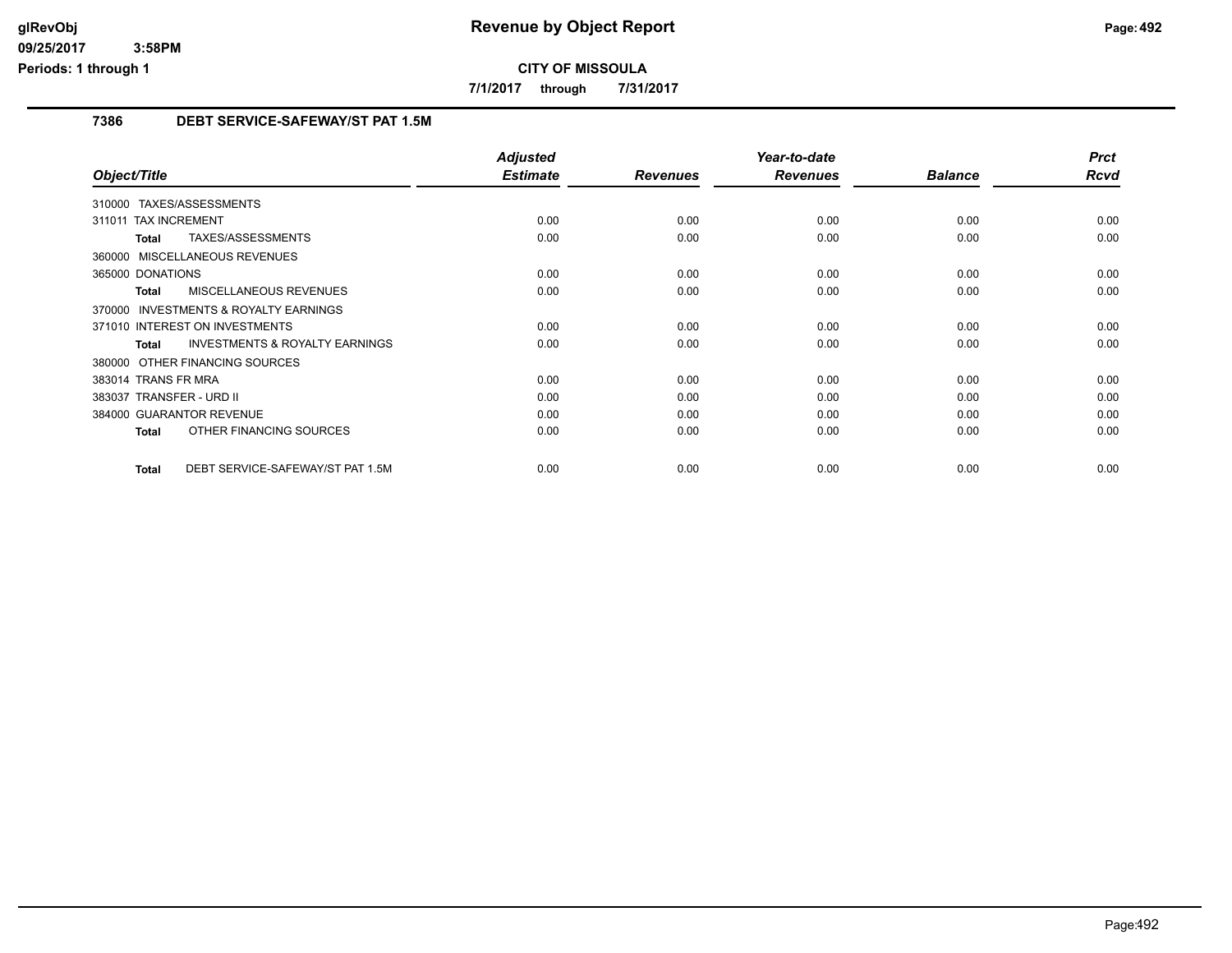**7/1/2017 through 7/31/2017**

## **7387 DEBT SERVICE-BROWNFIELD RLF 1.125M**

#### **7387 DEBT SERVICE-BROWNFIELD RLF 1.125M**

|                                                    | <b>Adjusted</b> |                 | Year-to-date    |                | <b>Prct</b> |
|----------------------------------------------------|-----------------|-----------------|-----------------|----------------|-------------|
| Object/Title                                       | <b>Estimate</b> | <b>Revenues</b> | <b>Revenues</b> | <b>Balance</b> | <b>Rcvd</b> |
| 310000 TAXES/ASSESSMENTS                           |                 |                 |                 |                |             |
| 311011 TAX INCREMENT                               | 0.00            | 0.00            | 0.00            | 0.00           | 0.00        |
| TAXES/ASSESSMENTS<br>Total                         | 0.00            | 0.00            | 0.00            | 0.00           | 0.00        |
| 370000 INVESTMENTS & ROYALTY EARNINGS              |                 |                 |                 |                |             |
| 371010 INTEREST ON INVESTMENTS                     | 0.00            | 0.00            | 0.00            | 0.00           | 0.00        |
| <b>INVESTMENTS &amp; ROYALTY EARNINGS</b><br>Total | 0.00            | 0.00            | 0.00            | 0.00           | 0.00        |
| 380000 OTHER FINANCING SOURCES                     |                 |                 |                 |                |             |
| 383014 TRANS FR MRA                                | 0.00            | 0.00            | 0.00            | 0.00           | 0.00        |
| 383016 TRANS FR TAX INCREMENT BOND                 | 0.00            | 0.00            | 0.00            | 0.00           | 0.00        |
| OTHER FINANCING SOURCES<br><b>Total</b>            | 0.00            | 0.00            | 0.00            | 0.00           | 0.00        |
| DEBT SERVICE-BROWNFIELD RLF 1.125M<br><b>Total</b> | 0.00            | 0.00            | 0.00            | 0.00           | 0.00        |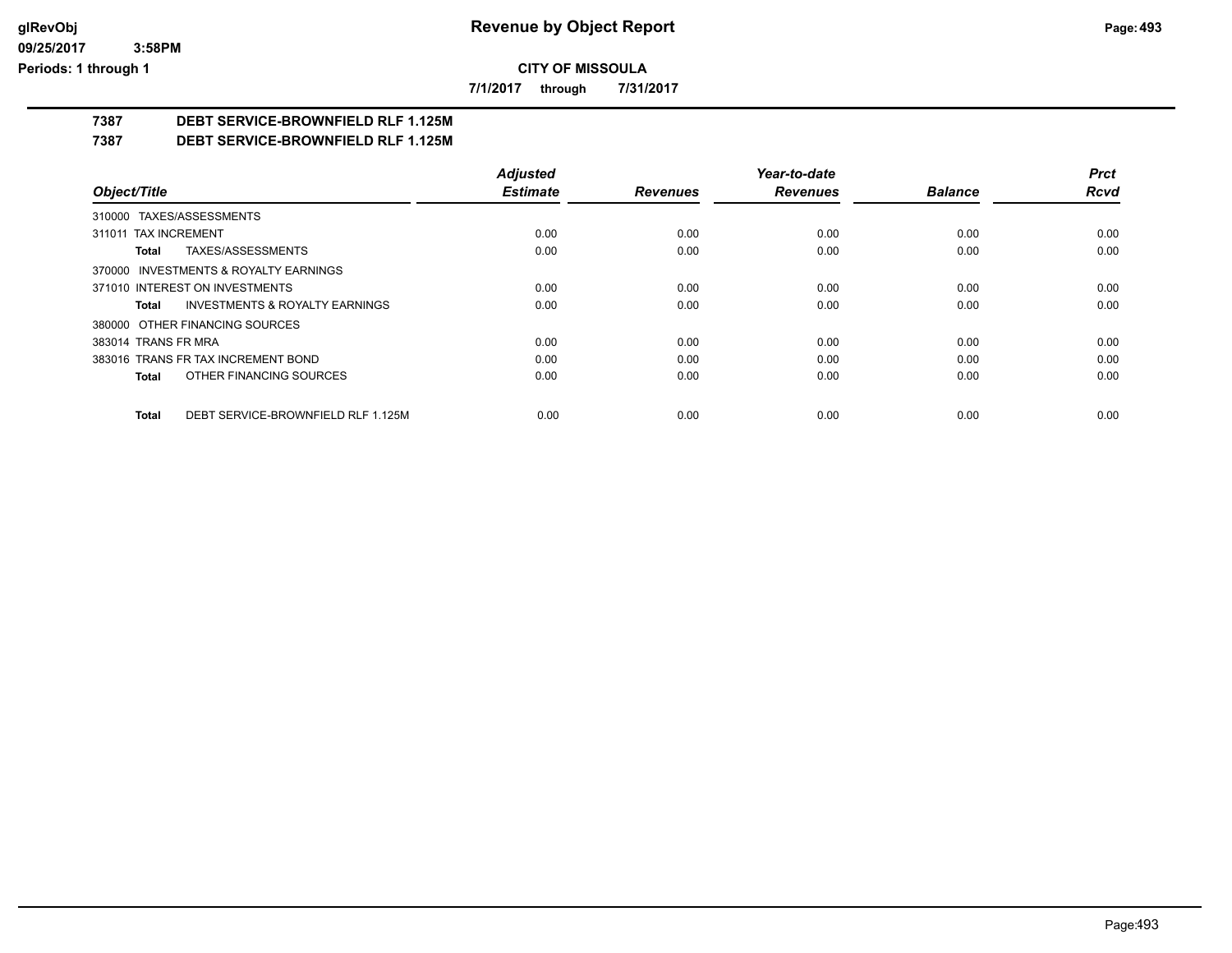**CITY OF MISSOULA**

**7/1/2017 through 7/31/2017**

#### **7387 DEBT SERVICE-BROWNFIELD RLF 1.125M**

|                                                    | <b>Adjusted</b> |                 | Year-to-date    |                | <b>Prct</b> |
|----------------------------------------------------|-----------------|-----------------|-----------------|----------------|-------------|
| Object/Title                                       | <b>Estimate</b> | <b>Revenues</b> | <b>Revenues</b> | <b>Balance</b> | <b>Rcvd</b> |
| 310000 TAXES/ASSESSMENTS                           |                 |                 |                 |                |             |
| 311011 TAX INCREMENT                               | 0.00            | 0.00            | 0.00            | 0.00           | 0.00        |
| TAXES/ASSESSMENTS<br>Total                         | 0.00            | 0.00            | 0.00            | 0.00           | 0.00        |
| 370000 INVESTMENTS & ROYALTY EARNINGS              |                 |                 |                 |                |             |
| 371010 INTEREST ON INVESTMENTS                     | 0.00            | 0.00            | 0.00            | 0.00           | 0.00        |
| <b>INVESTMENTS &amp; ROYALTY EARNINGS</b><br>Total | 0.00            | 0.00            | 0.00            | 0.00           | 0.00        |
| 380000 OTHER FINANCING SOURCES                     |                 |                 |                 |                |             |
| 383014 TRANS FR MRA                                | 0.00            | 0.00            | 0.00            | 0.00           | 0.00        |
| 383016 TRANS FR TAX INCREMENT BOND                 | 0.00            | 0.00            | 0.00            | 0.00           | 0.00        |
| OTHER FINANCING SOURCES<br>Total                   | 0.00            | 0.00            | 0.00            | 0.00           | 0.00        |
| DEBT SERVICE-BROWNFIELD RLF 1.125M<br><b>Total</b> | 0.00            | 0.00            | 0.00            | 0.00           | 0.00        |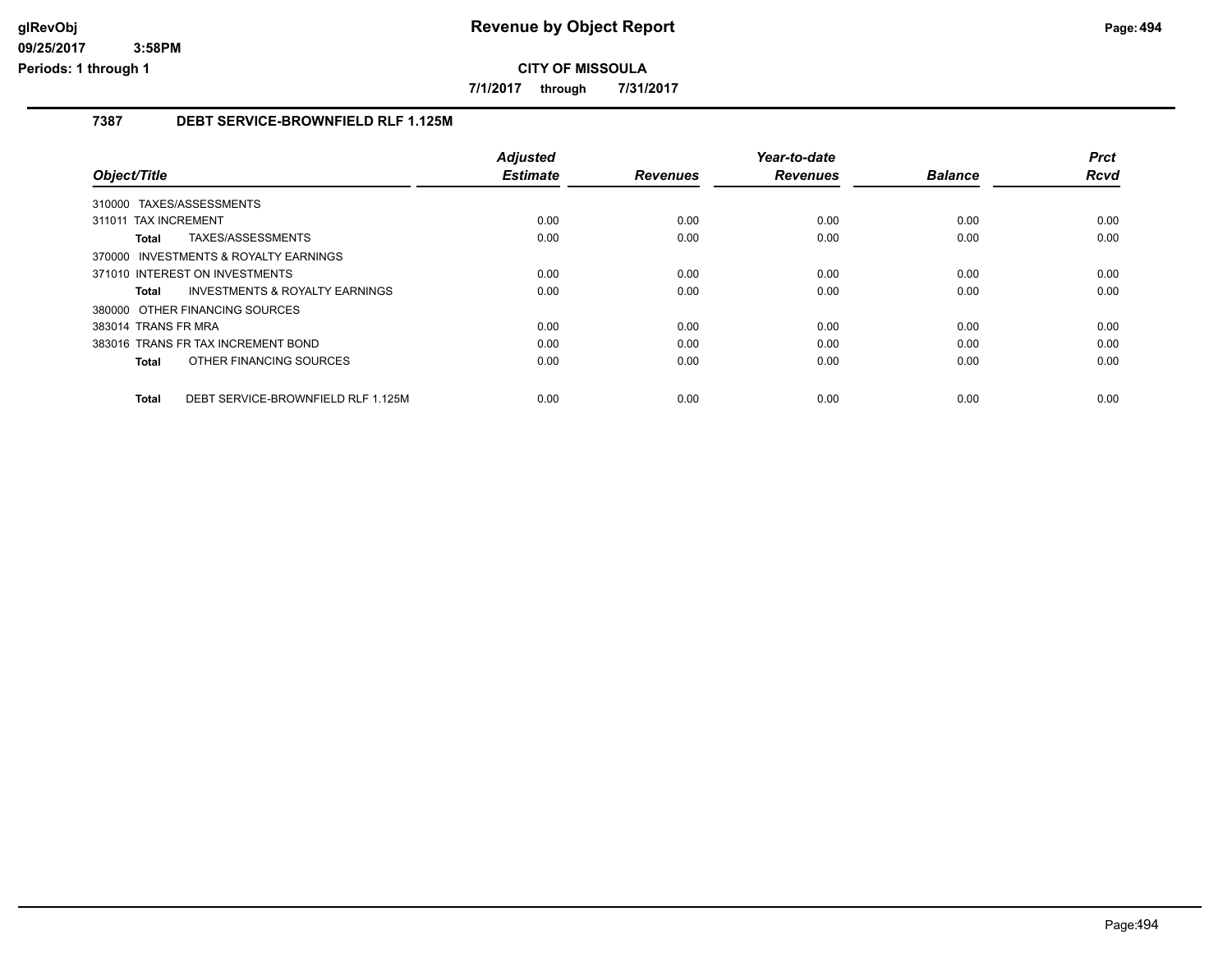**7/1/2017 through 7/31/2017**

**7388 RESERVE-3.6m TIF**

**7388 RESERVE-3.6m TIF**

|                                                    | <b>Adjusted</b> |                 | Year-to-date    |                | <b>Prct</b> |
|----------------------------------------------------|-----------------|-----------------|-----------------|----------------|-------------|
| Object/Title                                       | <b>Estimate</b> | <b>Revenues</b> | <b>Revenues</b> | <b>Balance</b> | <b>Rcvd</b> |
| 370000 INVESTMENTS & ROYALTY EARNINGS              |                 |                 |                 |                |             |
| 371010 INTEREST ON INVESTMENTS                     | 0.00            | 0.00            | 0.00            | 0.00           | 0.00        |
| 371020 GAIN/LOSS IN MARKET VALUE OF INVESTMENTS    | 0.00            | 0.00            | 0.00            | 0.00           | 0.00        |
| <b>INVESTMENTS &amp; ROYALTY EARNINGS</b><br>Total | 0.00            | 0.00            | 0.00            | 0.00           | 0.00        |
| 380000 OTHER FINANCING SOURCES                     |                 |                 |                 |                |             |
| 381025 REVENUE BOND PROCEEDS                       | 0.00            | 0.00            | 0.00            | 0.00           | 0.00        |
| 383014 TRANS FR MRA                                | 0.00            | 0.00            | 0.00            | 0.00           | 0.00        |
| 383037 TRANSFER - URD II                           | 0.00            | 0.00            | 0.00            | 0.00           | 0.00        |
| 383040 TRANSFER FROM CITY GRANTS                   | 0.00            | 0.00            | 0.00            | 0.00           | 0.00        |
| OTHER FINANCING SOURCES<br>Total                   | 0.00            | 0.00            | 0.00            | 0.00           | 0.00        |
|                                                    |                 |                 |                 |                |             |
| RESERVE-3.6m TIF<br>Total                          | 0.00            | 0.00            | 0.00            | 0.00           | 0.00        |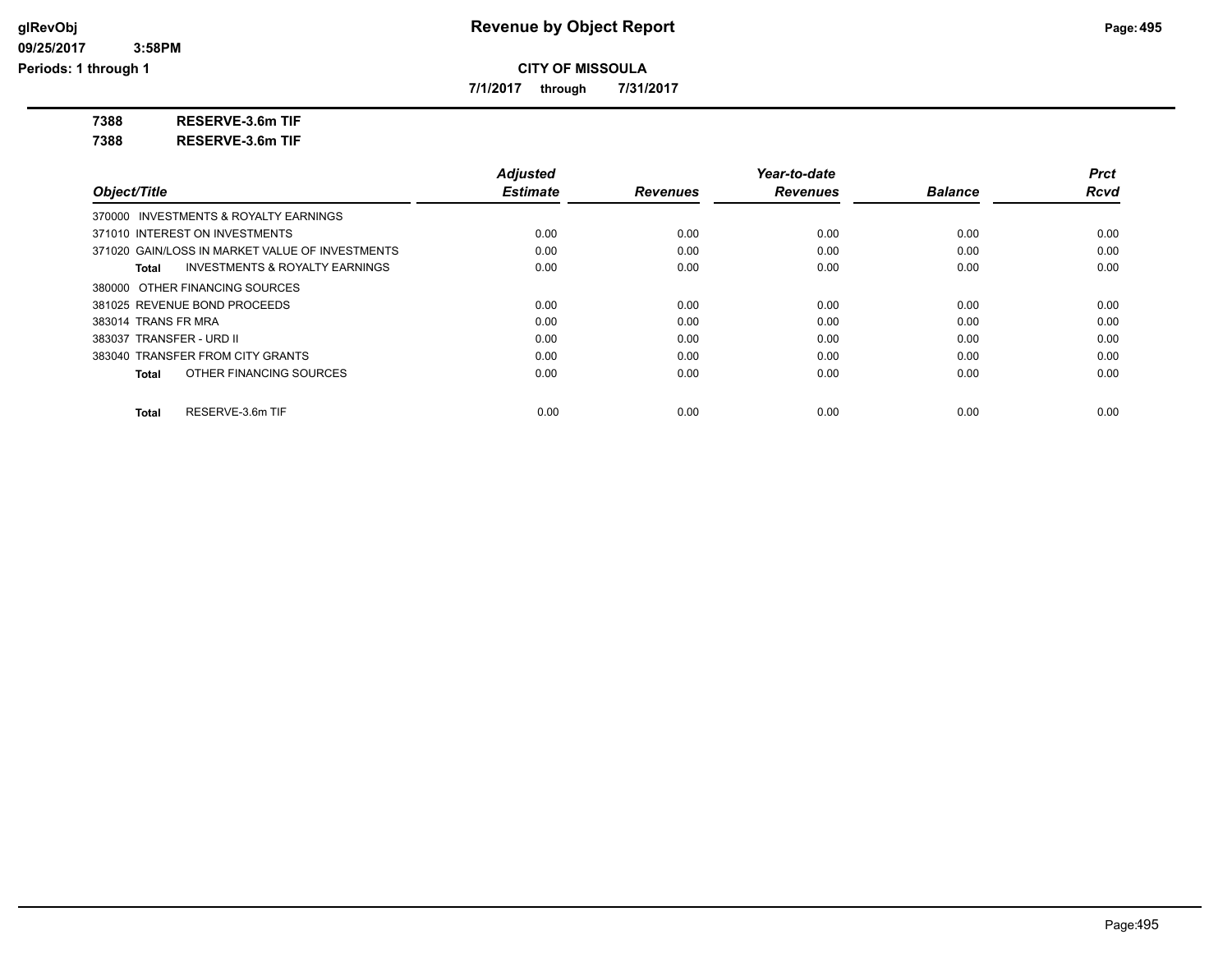#### **09/25/2017 3:58PM Periods: 1 through 1**

**CITY OF MISSOULA**

**7/1/2017 through 7/31/2017**

#### **7388 RESERVE-3.6m TIF**

|                                                    | <b>Adjusted</b> |                 | Year-to-date    |                | <b>Prct</b> |
|----------------------------------------------------|-----------------|-----------------|-----------------|----------------|-------------|
| Object/Title                                       | <b>Estimate</b> | <b>Revenues</b> | <b>Revenues</b> | <b>Balance</b> | <b>Rcvd</b> |
| 370000 INVESTMENTS & ROYALTY EARNINGS              |                 |                 |                 |                |             |
| 371010 INTEREST ON INVESTMENTS                     | 0.00            | 0.00            | 0.00            | 0.00           | 0.00        |
| 371020 GAIN/LOSS IN MARKET VALUE OF INVESTMENT     | 0.00            | 0.00            | 0.00            | 0.00           | 0.00        |
| <b>INVESTMENTS &amp; ROYALTY EARNINGS</b><br>Total | 0.00            | 0.00            | 0.00            | 0.00           | 0.00        |
| 380000 OTHER FINANCING SOURCES                     |                 |                 |                 |                |             |
| 381025 REVENUE BOND PROCEEDS                       | 0.00            | 0.00            | 0.00            | 0.00           | 0.00        |
| 383014 TRANS FR MRA                                | 0.00            | 0.00            | 0.00            | 0.00           | 0.00        |
| 383037 TRANSFER - URD II                           | 0.00            | 0.00            | 0.00            | 0.00           | 0.00        |
| 383040 TRANSFER FROM CITY GRANTS                   | 0.00            | 0.00            | 0.00            | 0.00           | 0.00        |
| OTHER FINANCING SOURCES<br>Total                   | 0.00            | 0.00            | 0.00            | 0.00           | 0.00        |
|                                                    |                 |                 |                 |                |             |
| RESERVE-3.6m TIF<br>Total                          | 0.00            | 0.00            | 0.00            | 0.00           | 0.00        |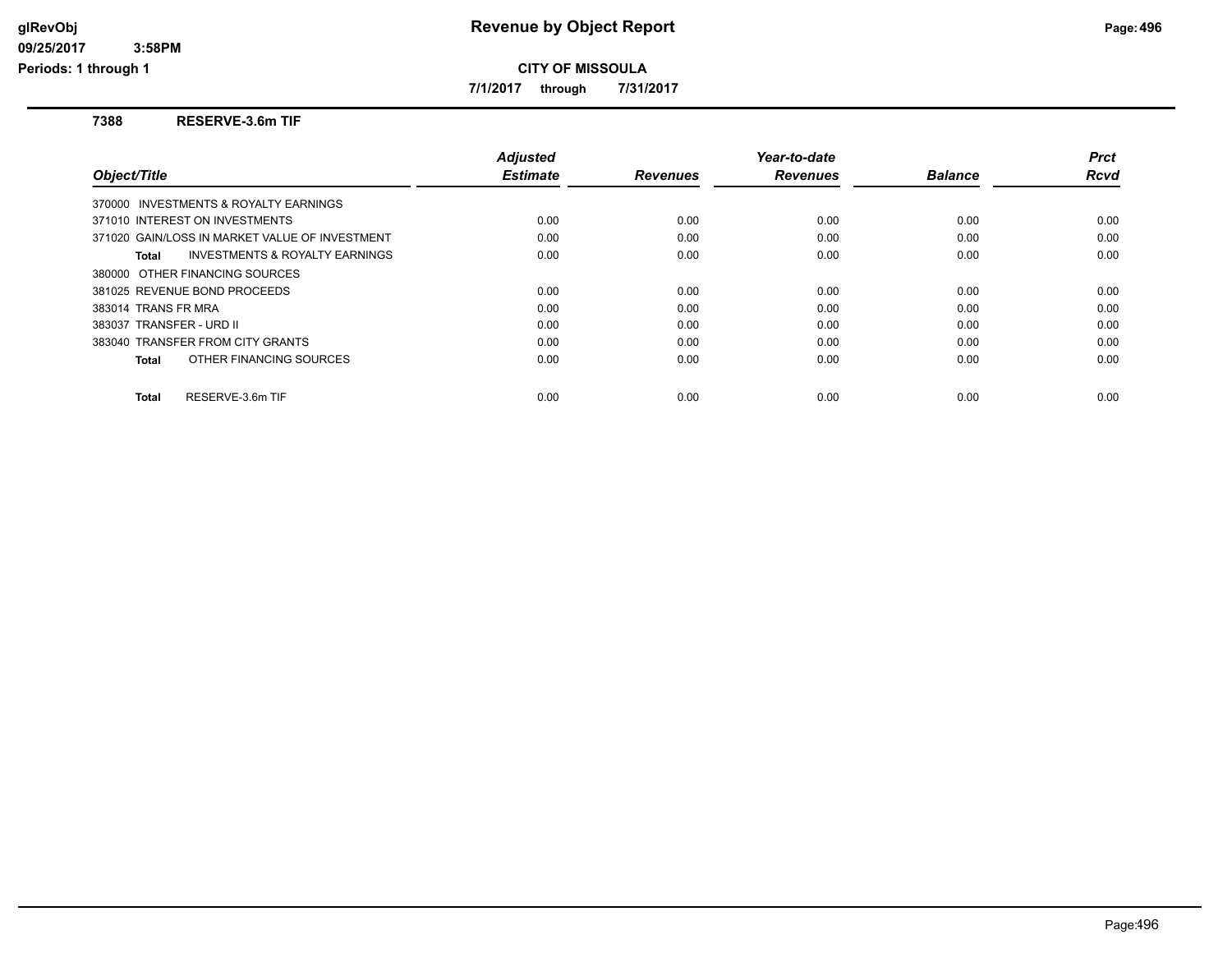**7/1/2017 through 7/31/2017**

**7389 DEBT SERVICE - 3.6M/5.75M**

**7389 DEBT SERVICE - 3.6M/5.75M**

|                                                 |                                           | <b>Adjusted</b> |                 | Year-to-date    |                | <b>Prct</b> |
|-------------------------------------------------|-------------------------------------------|-----------------|-----------------|-----------------|----------------|-------------|
| Object/Title                                    |                                           | <b>Estimate</b> | <b>Revenues</b> | <b>Revenues</b> | <b>Balance</b> | <b>Rcvd</b> |
| 370000 INVESTMENTS & ROYALTY EARNINGS           |                                           |                 |                 |                 |                |             |
| 371010 INTEREST ON INVESTMENTS                  |                                           | 0.00            | 0.00            | 0.00            | 0.00           | 0.00        |
| 371020 GAIN/LOSS IN MARKET VALUE OF INVESTMENTS |                                           | 0.00            | 0.00            | 0.00            | 0.00           | 0.00        |
| Total                                           | <b>INVESTMENTS &amp; ROYALTY EARNINGS</b> | 0.00            | 0.00            | 0.00            | 0.00           | 0.00        |
| 380000 OTHER FINANCING SOURCES                  |                                           |                 |                 |                 |                |             |
| 381009 TRANSFER FROM CLEARING                   |                                           | 0.00            | 0.00            | 0.00            | 0.00           | 0.00        |
| 381025 REVENUE BOND PROCEEDS                    |                                           | 0.00            | 0.00            | 0.00            | 0.00           | 0.00        |
| 383014 TRANS FR MRA                             |                                           | 0.00            | 0.00            | 0.00            | 0.00           | 0.00        |
| OTHER FINANCING SOURCES<br><b>Total</b>         |                                           | 0.00            | 0.00            | 0.00            | 0.00           | 0.00        |
| DEBT SERVICE - 3.6M/5.75M<br><b>Total</b>       |                                           | 0.00            | 0.00            | 0.00            | 0.00           | 0.00        |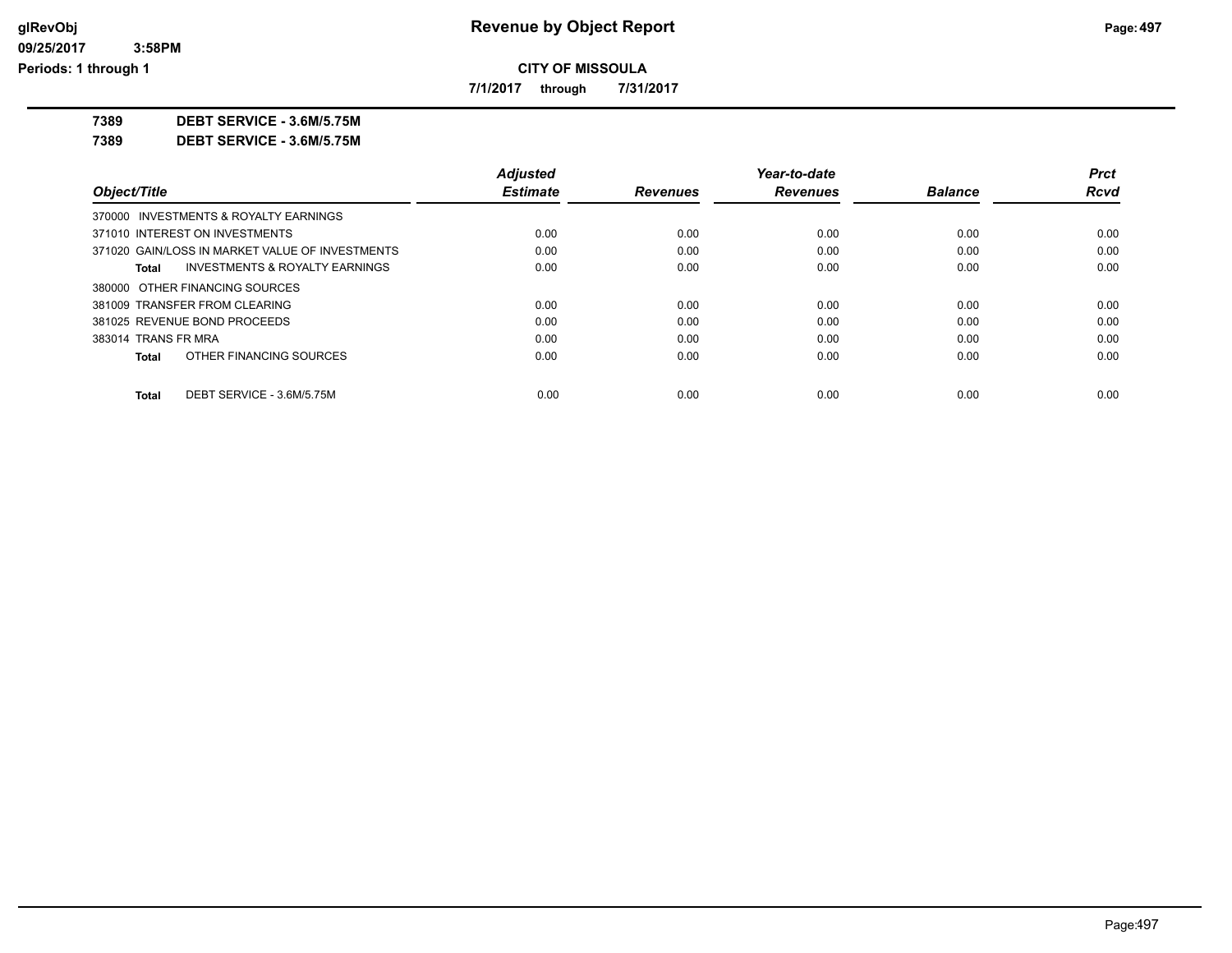**CITY OF MISSOULA**

**7/1/2017 through 7/31/2017**

#### **7389 DEBT SERVICE - 3.6M/5.75M**

 **3:58PM**

| Object/Title                                   | <b>Adjusted</b><br><b>Estimate</b> | <b>Revenues</b> | Year-to-date<br><b>Revenues</b> | <b>Balance</b> | <b>Prct</b><br>Rcvd |
|------------------------------------------------|------------------------------------|-----------------|---------------------------------|----------------|---------------------|
| 370000 INVESTMENTS & ROYALTY EARNINGS          |                                    |                 |                                 |                |                     |
| 371010 INTEREST ON INVESTMENTS                 | 0.00                               | 0.00            | 0.00                            | 0.00           | 0.00                |
| 371020 GAIN/LOSS IN MARKET VALUE OF INVESTMENT | 0.00                               | 0.00            | 0.00                            | 0.00           | 0.00                |
| INVESTMENTS & ROYALTY EARNINGS<br>Total        | 0.00                               | 0.00            | 0.00                            | 0.00           | 0.00                |
| 380000 OTHER FINANCING SOURCES                 |                                    |                 |                                 |                |                     |
| 381009 TRANSFER FROM CLEARING                  | 0.00                               | 0.00            | 0.00                            | 0.00           | 0.00                |
| 381025 REVENUE BOND PROCEEDS                   | 0.00                               | 0.00            | 0.00                            | 0.00           | 0.00                |
| 383014 TRANS FR MRA                            | 0.00                               | 0.00            | 0.00                            | 0.00           | 0.00                |
| OTHER FINANCING SOURCES<br><b>Total</b>        | 0.00                               | 0.00            | 0.00                            | 0.00           | 0.00                |
| DEBT SERVICE - 3.6M/5.75M<br><b>Total</b>      | 0.00                               | 0.00            | 0.00                            | 0.00           | 0.00                |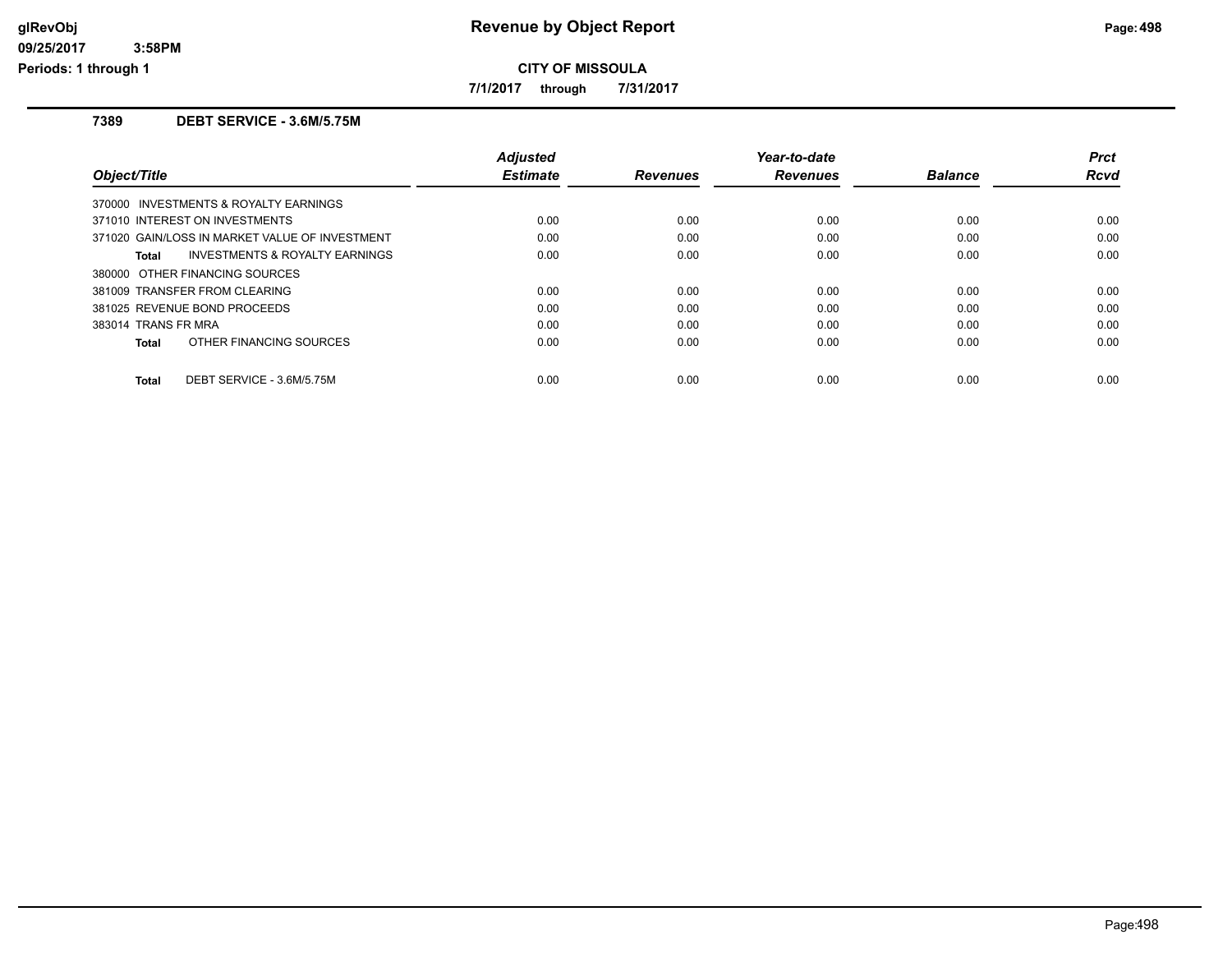**7/1/2017 through 7/31/2017**

**7390 URDII CLEARING - 3.6M TIF**

**7390 URDII CLEARING - 3.6M TIF**

|                                                           | <b>Adjusted</b> |                 | Year-to-date    |                | <b>Prct</b> |
|-----------------------------------------------------------|-----------------|-----------------|-----------------|----------------|-------------|
| Object/Title                                              | <b>Estimate</b> | <b>Revenues</b> | <b>Revenues</b> | <b>Balance</b> | <b>Rcvd</b> |
| 310000 TAXES/ASSESSMENTS                                  |                 |                 |                 |                |             |
| 310000 TAXES/ASSESSMENTS                                  | 0.00            | 0.00            | 0.00            | 0.00           | 0.00        |
| 311011 TAX INCREMENT                                      | 0.00            | $-83,628.23$    | $-83,628.23$    | 83,628.23      | 0.00        |
| PENALTIES & INTEREST<br>312001                            | 0.00            | $-1,817.79$     | $-1,817.79$     | 1,817.79       | 0.00        |
| TAXES/ASSESSMENTS<br><b>Total</b>                         | 0.00            | $-85,446.02$    | $-85,446.02$    | 85,446.02      | 0.00        |
| INTERGOVERNMENTAL REVENUES<br>330000                      |                 |                 |                 |                |             |
| 335210 PERSONAL PROPERTY TAX REIMBURSEMENT                | 0.00            | 0.00            | 0.00            | 0.00           | 0.00        |
| 335230 HB 124 REVENUE                                     | 0.00            | 0.00            | 0.00            | 0.00           | 0.00        |
| INTERGOVERNMENTAL REVENUES<br>Total                       | 0.00            | 0.00            | 0.00            | 0.00           | 0.00        |
| INVESTMENTS & ROYALTY EARNINGS<br>370000                  |                 |                 |                 |                |             |
| 371010 INTEREST ON INVESTMENTS                            | 0.00            | 0.00            | 0.00            | 0.00           | 0.00        |
| 371020 GAIN/LOSS IN MARKET VALUE OF INVESTMENTS           | 0.00            | 0.00            | 0.00            | 0.00           | 0.00        |
| <b>INVESTMENTS &amp; ROYALTY EARNINGS</b><br><b>Total</b> | 0.00            | 0.00            | 0.00            | 0.00           | 0.00        |
| OTHER FINANCING SOURCES<br>380000                         |                 |                 |                 |                |             |
| <b>TRANSFER FROM URD II</b><br>383037                     | 0.00            | 0.00            | 0.00            | 0.00           | 0.00        |
| OTHER FINANCING SOURCES<br><b>Total</b>                   | 0.00            | 0.00            | 0.00            | 0.00           | 0.00        |
| URDII CLEARING - 3.6M TIF<br><b>Total</b>                 | 0.00            | $-85,446.02$    | $-85,446.02$    | 85,446.02      | 0.00        |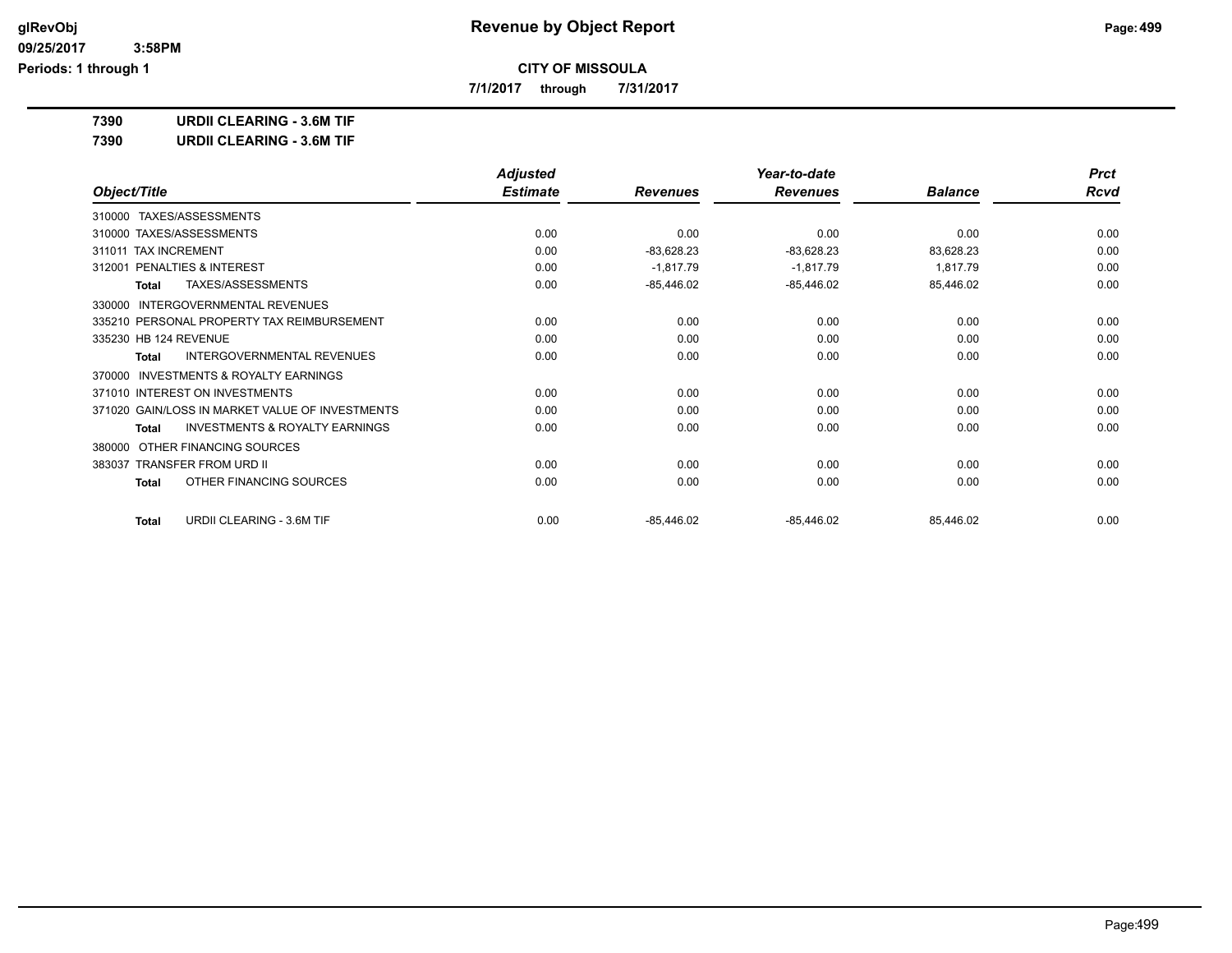**CITY OF MISSOULA**

**7/1/2017 through 7/31/2017**

#### **7390 URDII CLEARING - 3.6M TIF**

 **3:58PM**

|                                                           | <b>Adjusted</b> |                 | Year-to-date    |                | <b>Prct</b> |
|-----------------------------------------------------------|-----------------|-----------------|-----------------|----------------|-------------|
| Object/Title                                              | <b>Estimate</b> | <b>Revenues</b> | <b>Revenues</b> | <b>Balance</b> | <b>Rcvd</b> |
| TAXES/ASSESSMENTS<br>310000                               |                 |                 |                 |                |             |
| 310000 TAXES/ASSESSMENTS                                  | 0.00            | 0.00            | 0.00            | 0.00           | 0.00        |
| 311011 TAX INCREMENT                                      | 0.00            | $-83,628.23$    | $-83,628.23$    | 83,628.23      | 0.00        |
| 312001 PENALTIES & INTEREST                               | 0.00            | $-1,817.79$     | $-1,817.79$     | 1,817.79       | 0.00        |
| TAXES/ASSESSMENTS<br><b>Total</b>                         | 0.00            | $-85,446.02$    | $-85,446.02$    | 85,446.02      | 0.00        |
| INTERGOVERNMENTAL REVENUES<br>330000                      |                 |                 |                 |                |             |
| 335210 PERSONAL PROPERTY TAX REIMBURSEMENT                | 0.00            | 0.00            | 0.00            | 0.00           | 0.00        |
| 335230 HB 124 REVENUE                                     | 0.00            | 0.00            | 0.00            | 0.00           | 0.00        |
| <b>INTERGOVERNMENTAL REVENUES</b><br><b>Total</b>         | 0.00            | 0.00            | 0.00            | 0.00           | 0.00        |
| <b>INVESTMENTS &amp; ROYALTY EARNINGS</b><br>370000       |                 |                 |                 |                |             |
| 371010 INTEREST ON INVESTMENTS                            | 0.00            | 0.00            | 0.00            | 0.00           | 0.00        |
| 371020 GAIN/LOSS IN MARKET VALUE OF INVESTMENT            | 0.00            | 0.00            | 0.00            | 0.00           | 0.00        |
| <b>INVESTMENTS &amp; ROYALTY EARNINGS</b><br><b>Total</b> | 0.00            | 0.00            | 0.00            | 0.00           | 0.00        |
| OTHER FINANCING SOURCES<br>380000                         |                 |                 |                 |                |             |
| 383037 TRANSFER FROM URD II                               | 0.00            | 0.00            | 0.00            | 0.00           | 0.00        |
| OTHER FINANCING SOURCES<br><b>Total</b>                   | 0.00            | 0.00            | 0.00            | 0.00           | 0.00        |
| URDII CLEARING - 3.6M TIF<br><b>Total</b>                 | 0.00            | $-85,446.02$    | $-85,446.02$    | 85,446.02      | 0.00        |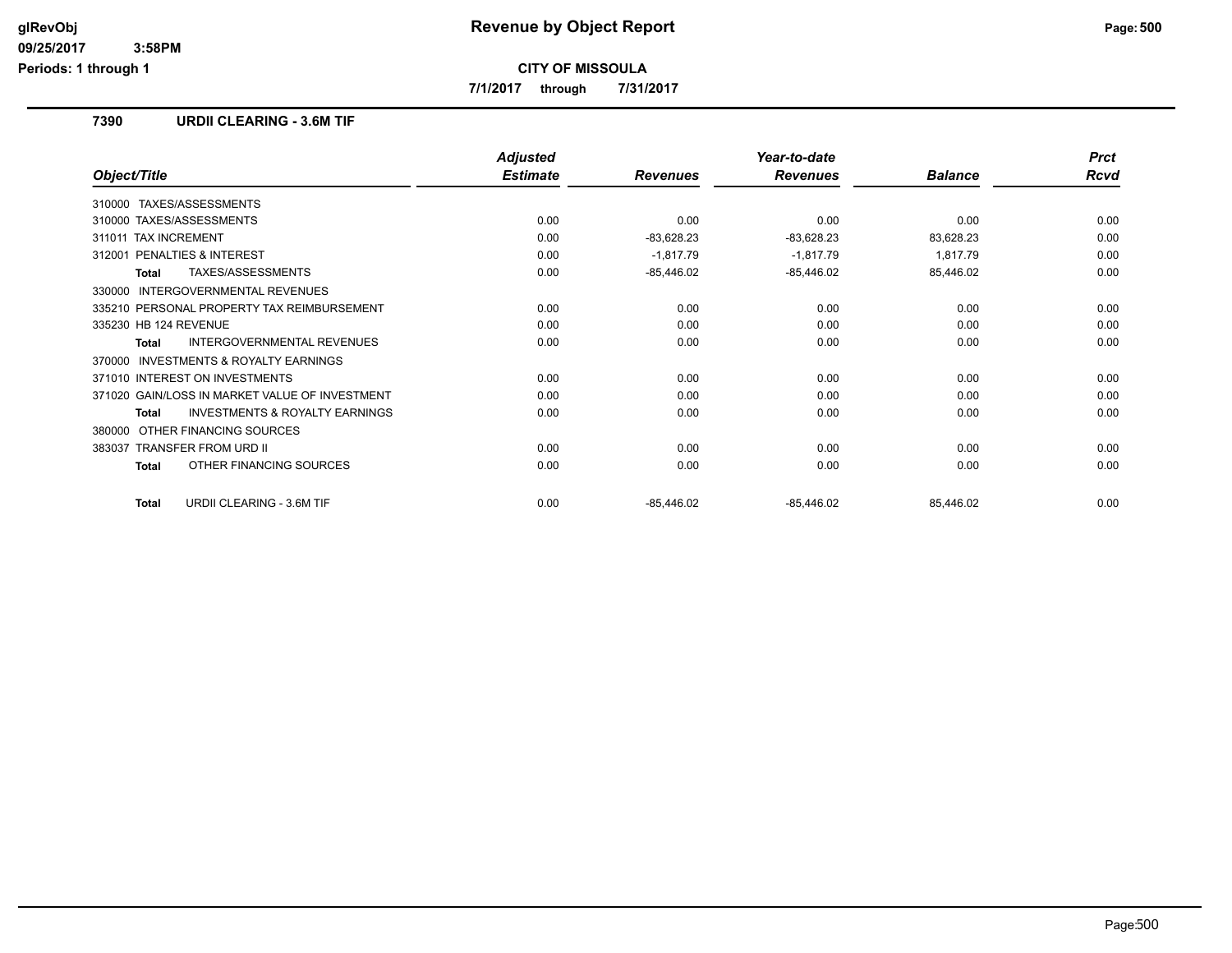**7/1/2017 through 7/31/2017**

**Periods: 1 through 1**

#### **7391 MRA - URD I FUND**

**7391 MRA - URD I FUND**

|                                                     | <b>Adjusted</b> |                 | Year-to-date    |                | <b>Prct</b> |
|-----------------------------------------------------|-----------------|-----------------|-----------------|----------------|-------------|
| Object/Title                                        | <b>Estimate</b> | <b>Revenues</b> | <b>Revenues</b> | <b>Balance</b> | <b>Rcvd</b> |
| 310000 TAXES/ASSESSMENTS                            |                 |                 |                 |                |             |
| 311011 TAX INCREMENT                                | 0.00            | 0.00            | 0.00            | 0.00           | 0.00        |
| 312001 PENALTIES & INTEREST                         | 0.00            | 0.00            | 0.00            | 0.00           | 0.00        |
| TAXES/ASSESSMENTS<br>Total                          | 0.00            | 0.00            | 0.00            | 0.00           | 0.00        |
| 330000 INTERGOVERNMENTAL REVENUES                   |                 |                 |                 |                |             |
| 331050 ISTEA/CTEP GRANT                             | 0.00            | 0.00            | 0.00            | 0.00           | 0.00        |
| 336023 STATE CONTRIB. - PERS                        | 0.00            | 0.00            | 0.00            | 0.00           | 0.00        |
| <b>INTERGOVERNMENTAL REVENUES</b><br><b>Total</b>   | 0.00            | 0.00            | 0.00            | 0.00           | 0.00        |
| 360000 MISCELLANEOUS REVENUES                       |                 |                 |                 |                |             |
| 360000 MISCELLANEOUS REVENUES                       | 0.00            | 0.00            | 0.00            | 0.00           | 0.00        |
| 360010 MISCELLANEOUS                                | 0.00            | 0.00            | 0.00            | 0.00           | 0.00        |
| 364012 SALE OF SURPLUS PROPERTY                     | 0.00            | 0.00            | 0.00            | 0.00           | 0.00        |
| 365000 DONATIONS                                    | 0.00            | 0.00            | 0.00            | 0.00           | 0.00        |
| MISCELLANEOUS REVENUES<br>Total                     | 0.00            | 0.00            | 0.00            | 0.00           | 0.00        |
| <b>INVESTMENTS &amp; ROYALTY EARNINGS</b><br>370000 |                 |                 |                 |                |             |
| 371010 INTEREST ON INVESTMENTS                      | 0.00            | 0.00            | 0.00            | 0.00           | 0.00        |
| 371020 GAIN/LOSS IN MARKET VALUE OF INVESTMENTS     | 0.00            | 0.00            | 0.00            | 0.00           | 0.00        |
| <b>INVESTMENTS &amp; ROYALTY EARNINGS</b><br>Total  | 0.00            | 0.00            | 0.00            | 0.00           | 0.00        |
| 380000 OTHER FINANCING SOURCES                      |                 |                 |                 |                |             |
| 382010 SALE OF FIXED ASSETS                         | 0.00            | 0.00            | 0.00            | 0.00           | 0.00        |
| 383001 TRANS FR FLUSHING DISTRICT                   | 0.00            | 0.00            | 0.00            | 0.00           | 0.00        |
| 383016 TRANS FR TAX INCREMENT BOND                  | 0.00            | 0.00            | 0.00            | 0.00           | 0.00        |
| 383029 TRANS FR GENERAL                             | 0.00            | 0.00            | 0.00            | 0.00           | 0.00        |
| 383037 TRANSFER - URD II                            | 0.00            | 0.00            | 0.00            | 0.00           | 0.00        |
| 383038 TRANSFER - URD III                           | 0.00            | 0.00            | 0.00            | 0.00           | 0.00        |
| OTHER FINANCING SOURCES<br><b>Total</b>             | 0.00            | 0.00            | 0.00            | 0.00           | 0.00        |
|                                                     |                 |                 |                 |                |             |
| MRA - URD I FUND<br>Total                           | 0.00            | 0.00            | 0.00            | 0.00           | 0.00        |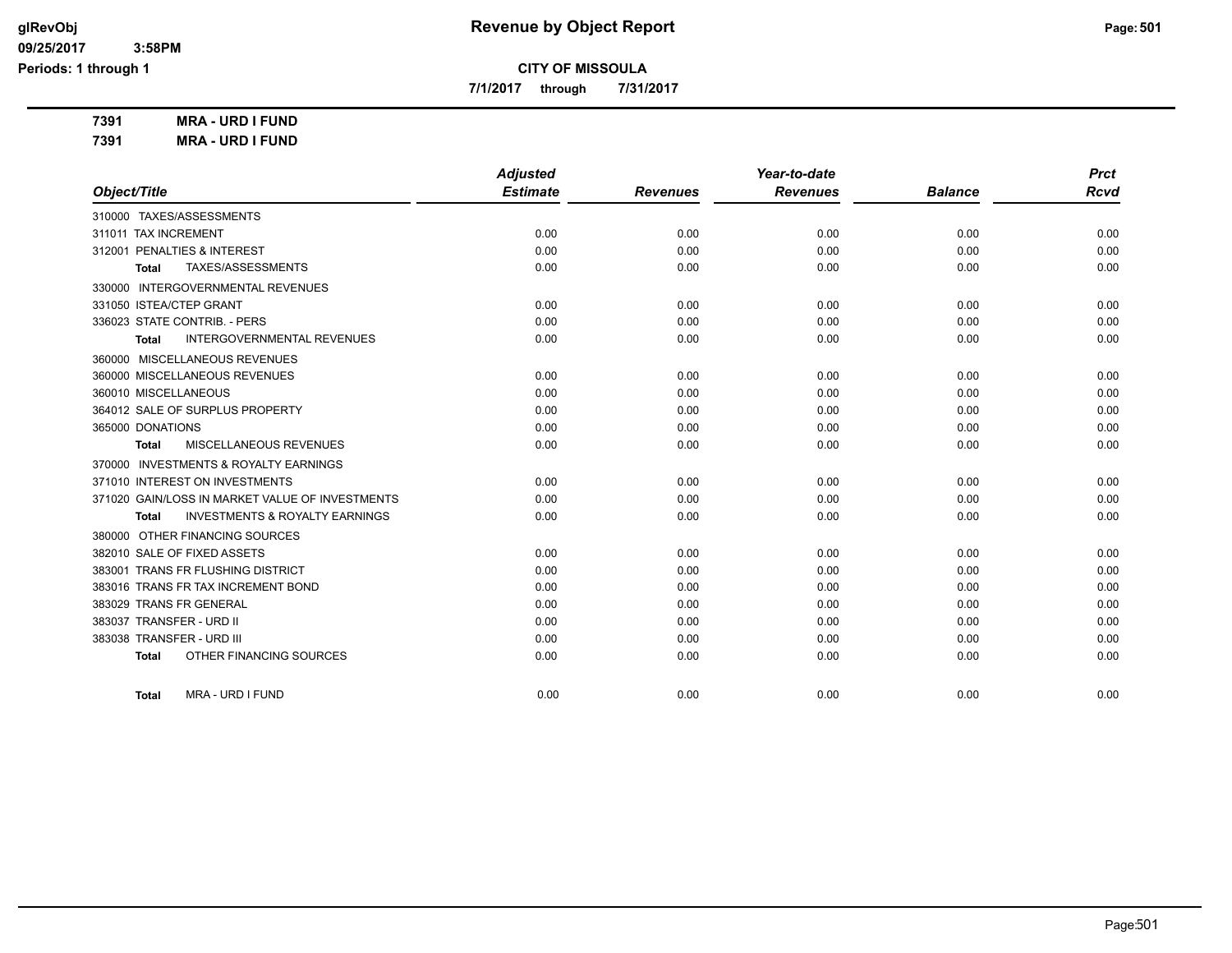**CITY OF MISSOULA**

**7/1/2017 through 7/31/2017**

 **3:58PM**

#### **7391 MRA - URD I FUND**

|                                                           | <b>Adjusted</b> |                 | Year-to-date    |                | Prct        |
|-----------------------------------------------------------|-----------------|-----------------|-----------------|----------------|-------------|
| Object/Title                                              | <b>Estimate</b> | <b>Revenues</b> | <b>Revenues</b> | <b>Balance</b> | <b>Rcvd</b> |
| 310000 TAXES/ASSESSMENTS                                  |                 |                 |                 |                |             |
| 311011 TAX INCREMENT                                      | 0.00            | 0.00            | 0.00            | 0.00           | 0.00        |
| 312001 PENALTIES & INTEREST                               | 0.00            | 0.00            | 0.00            | 0.00           | 0.00        |
| TAXES/ASSESSMENTS<br><b>Total</b>                         | 0.00            | 0.00            | 0.00            | 0.00           | 0.00        |
| 330000 INTERGOVERNMENTAL REVENUES                         |                 |                 |                 |                |             |
| 331050 ISTEA/CTEP GRANT                                   | 0.00            | 0.00            | 0.00            | 0.00           | 0.00        |
| 336023 STATE CONTRIB. - PERS                              | 0.00            | 0.00            | 0.00            | 0.00           | 0.00        |
| <b>INTERGOVERNMENTAL REVENUES</b><br><b>Total</b>         | 0.00            | 0.00            | 0.00            | 0.00           | 0.00        |
| 360000 MISCELLANEOUS REVENUES                             |                 |                 |                 |                |             |
| 360000 MISCELLANEOUS REVENUES                             | 0.00            | 0.00            | 0.00            | 0.00           | 0.00        |
| 360010 MISCELLANEOUS                                      | 0.00            | 0.00            | 0.00            | 0.00           | 0.00        |
| 364012 SALE OF SURPLUS PROPERTY                           | 0.00            | 0.00            | 0.00            | 0.00           | 0.00        |
| 365000 DONATIONS                                          | 0.00            | 0.00            | 0.00            | 0.00           | 0.00        |
| MISCELLANEOUS REVENUES<br><b>Total</b>                    | 0.00            | 0.00            | 0.00            | 0.00           | 0.00        |
| 370000 INVESTMENTS & ROYALTY EARNINGS                     |                 |                 |                 |                |             |
| 371010 INTEREST ON INVESTMENTS                            | 0.00            | 0.00            | 0.00            | 0.00           | 0.00        |
| 371020 GAIN/LOSS IN MARKET VALUE OF INVESTMENT            | 0.00            | 0.00            | 0.00            | 0.00           | 0.00        |
| <b>INVESTMENTS &amp; ROYALTY EARNINGS</b><br><b>Total</b> | 0.00            | 0.00            | 0.00            | 0.00           | 0.00        |
| 380000 OTHER FINANCING SOURCES                            |                 |                 |                 |                |             |
| 382010 SALE OF FIXED ASSETS                               | 0.00            | 0.00            | 0.00            | 0.00           | 0.00        |
| 383001 TRANS FR FLUSHING DISTRICT                         | 0.00            | 0.00            | 0.00            | 0.00           | 0.00        |
| 383016 TRANS FR TAX INCREMENT BOND                        | 0.00            | 0.00            | 0.00            | 0.00           | 0.00        |
| 383029 TRANS FR GENERAL                                   | 0.00            | 0.00            | 0.00            | 0.00           | 0.00        |
| 383037 TRANSFER - URD II                                  | 0.00            | 0.00            | 0.00            | 0.00           | 0.00        |
| 383038 TRANSFER - URD III                                 | 0.00            | 0.00            | 0.00            | 0.00           | 0.00        |
| OTHER FINANCING SOURCES<br><b>Total</b>                   | 0.00            | 0.00            | 0.00            | 0.00           | 0.00        |
| MRA - URD I FUND<br><b>Total</b>                          | 0.00            | 0.00            | 0.00            | 0.00           | 0.00        |
|                                                           |                 |                 |                 |                |             |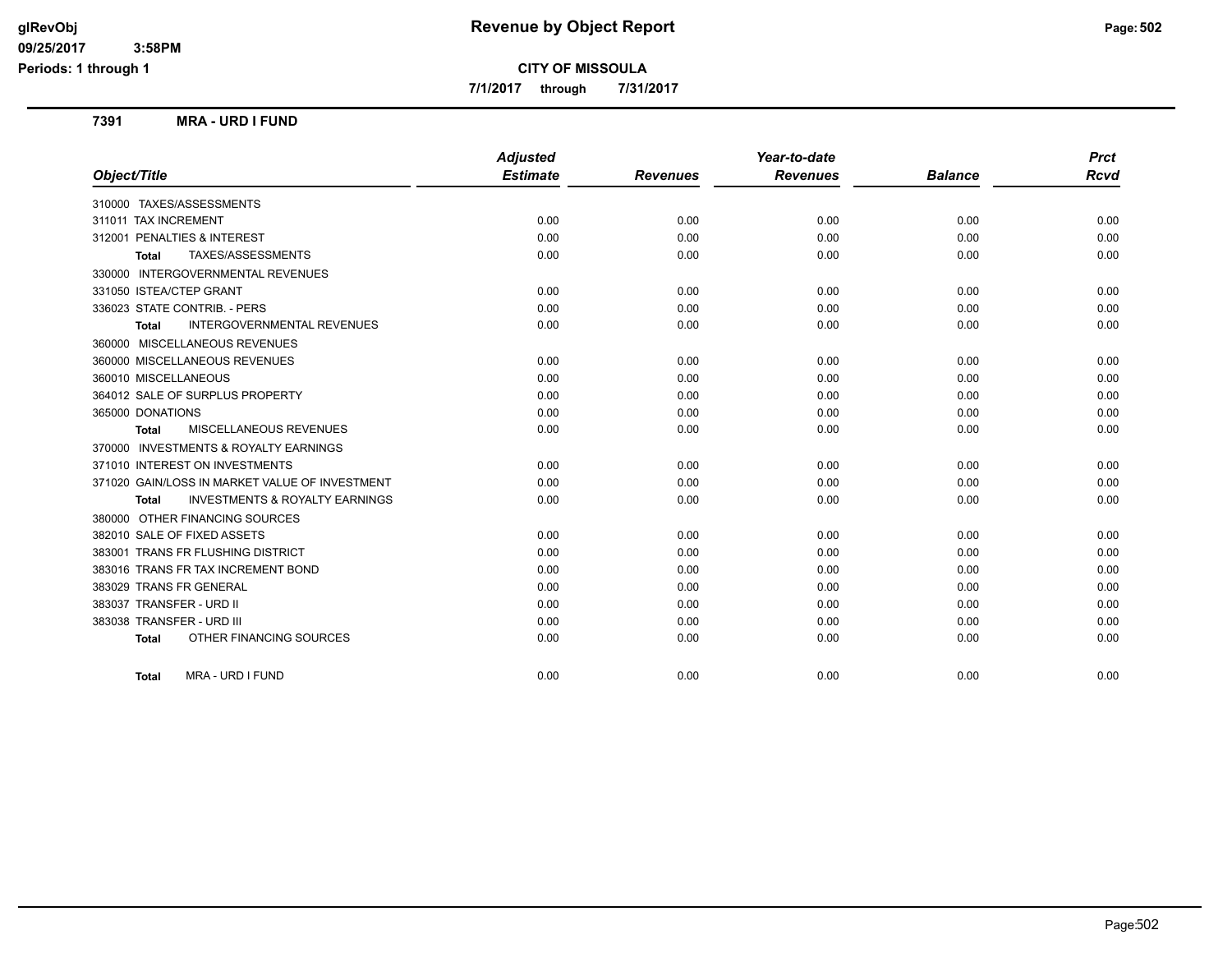**7/1/2017 through 7/31/2017**

**Periods: 1 through 1**

**7392 MRA - URD II FUND**

**7392 MRA - URD II FUND**

 **3:58PM**

|                                                           | <b>Adjusted</b> |                 | Year-to-date    |                | <b>Prct</b> |
|-----------------------------------------------------------|-----------------|-----------------|-----------------|----------------|-------------|
| Object/Title                                              | <b>Estimate</b> | <b>Revenues</b> | <b>Revenues</b> | <b>Balance</b> | Rcvd        |
| 310000 TAXES/ASSESSMENTS                                  |                 |                 |                 |                |             |
| 311011 TAX INCREMENT                                      | 0.00            | 0.00            | 0.00            | 0.00           | 0.00        |
| TAXES/ASSESSMENTS<br><b>Total</b>                         | 0.00            | 0.00            | 0.00            | 0.00           | 0.00        |
| 330000 INTERGOVERNMENTAL REVENUES                         |                 |                 |                 |                |             |
| 330000 INTERGOVERNMENTAL REVENUES                         | 0.00            | 0.00            | 0.00            | 0.00           | 0.00        |
| 331050 ISTEA/CTEP GRANT                                   | 0.00            | 0.00            | 0.00            | 0.00           | 0.00        |
| 331060 NATL RECREATION TRAILS GRANTS                      | 0.00            | 0.00            | 0.00            | 0.00           | 0.00        |
| 335210 PERSONAL PROPERTY TAX REIMBURSEMENT                | 0.00            | 0.00            | 0.00            | 0.00           | 0.00        |
| 335250 STATE REIMB - SB #184                              | 0.00            | 0.00            | 0.00            | 0.00           | 0.00        |
| 336023 STATE CONTRIB. - PERS                              | 0.00            | 0.00            | 0.00            | 0.00           | 0.00        |
| <b>INTERGOVERNMENTAL REVENUES</b><br><b>Total</b>         | 0.00            | 0.00            | 0.00            | 0.00           | 0.00        |
| 340000 CHARGES FOR SERVICES                               |                 |                 |                 |                |             |
| 343300 MISC CHARGES FOR SERVICES                          | 0.00            | 0.00            | 0.00            | 0.00           | 0.00        |
| <b>CHARGES FOR SERVICES</b><br><b>Total</b>               | 0.00            | 0.00            | 0.00            | 0.00           | 0.00        |
| 360000 MISCELLANEOUS REVENUES                             |                 |                 |                 |                |             |
| 360000 MISCELLANEOUS REVENUES                             | 0.00            | 0.00            | 0.00            | 0.00           | 0.00        |
| 360007 RLF REVENUES                                       | 0.00            | 0.00            | 0.00            | 0.00           | 0.00        |
| 360010 MISCELLANEOUS                                      | 0.00            | 0.00            | 0.00            | 0.00           | 0.00        |
| 365000 DONATIONS                                          | 0.00            | 0.00            | 0.00            | 0.00           | 0.00        |
| MISCELLANEOUS REVENUES<br><b>Total</b>                    | 0.00            | 0.00            | 0.00            | 0.00           | 0.00        |
| 370000 INVESTMENTS & ROYALTY EARNINGS                     |                 |                 |                 |                |             |
| 371010 INTEREST ON INVESTMENTS                            | 0.00            | 0.00            | 0.00            | 0.00           | 0.00        |
| 371020 GAIN/LOSS IN MARKET VALUE OF INVESTMENTS           | 0.00            | 0.00            | 0.00            | 0.00           | 0.00        |
| <b>INVESTMENTS &amp; ROYALTY EARNINGS</b><br><b>Total</b> | 0.00            | 0.00            | 0.00            | 0.00           | 0.00        |
| 380000 OTHER FINANCING SOURCES                            |                 |                 |                 |                |             |
| 381009 TRANSFERS IN                                       | 0.00            | 0.00            | 0.00            | 0.00           | 0.00        |
| 381025 REVENUE BOND PROCEEDS                              | 0.00            | 0.00            | 0.00            | 0.00           | 0.00        |
| 381026 DEBT SERVICE/BROWNSFIELD RLF 1.125M                | 0.00            | 0.00            | 0.00            | 0.00           | 0.00        |
| 381027 SOUTH RESERVE TRAIL CROSSING 5.M                   | 0.00            | 0.00            | 0.00            | 0.00           | 0.00        |
| 381028 BOND PROCEEDS-MILL SITE                            | 0.00            | 0.00            | 0.00            | 0.00           | 0.00        |
| 381074 CIVIC STADIUM TIF NOTES 1.5M                       | 0.00            | 0.00            | 0.00            | 0.00           | 0.00        |
| 383014 TRANS FR MRA                                       | 0.00            | 0.00            | 0.00            | 0.00           | 0.00        |
| 383037 TRANSFER - URD II                                  | 0.00            | 0.00            | 0.00            | 0.00           | 0.00        |
| 383038 TRANSFER - URD III                                 | 0.00            | 0.00            | 0.00            | 0.00           | 0.00        |
| 383039 FROM SID TRANSFERS                                 | 0.00            | 0.00            | 0.00            | 0.00           | 0.00        |
| 383060 TRANSFERS FROM FRONT ST URD                        | 0.00            | 0.00            | 0.00            | 0.00           | 0.00        |
| 383061 TRANSFERS FROM PARK IMPACT FEES                    | 0.00            | 0.00            | 0.00            | 0.00           | 0.00        |
| 383062 TRANSFERS FROM PARK SIDS                           | 0.00            | 0.00            | 0.00            | 0.00           | 0.00        |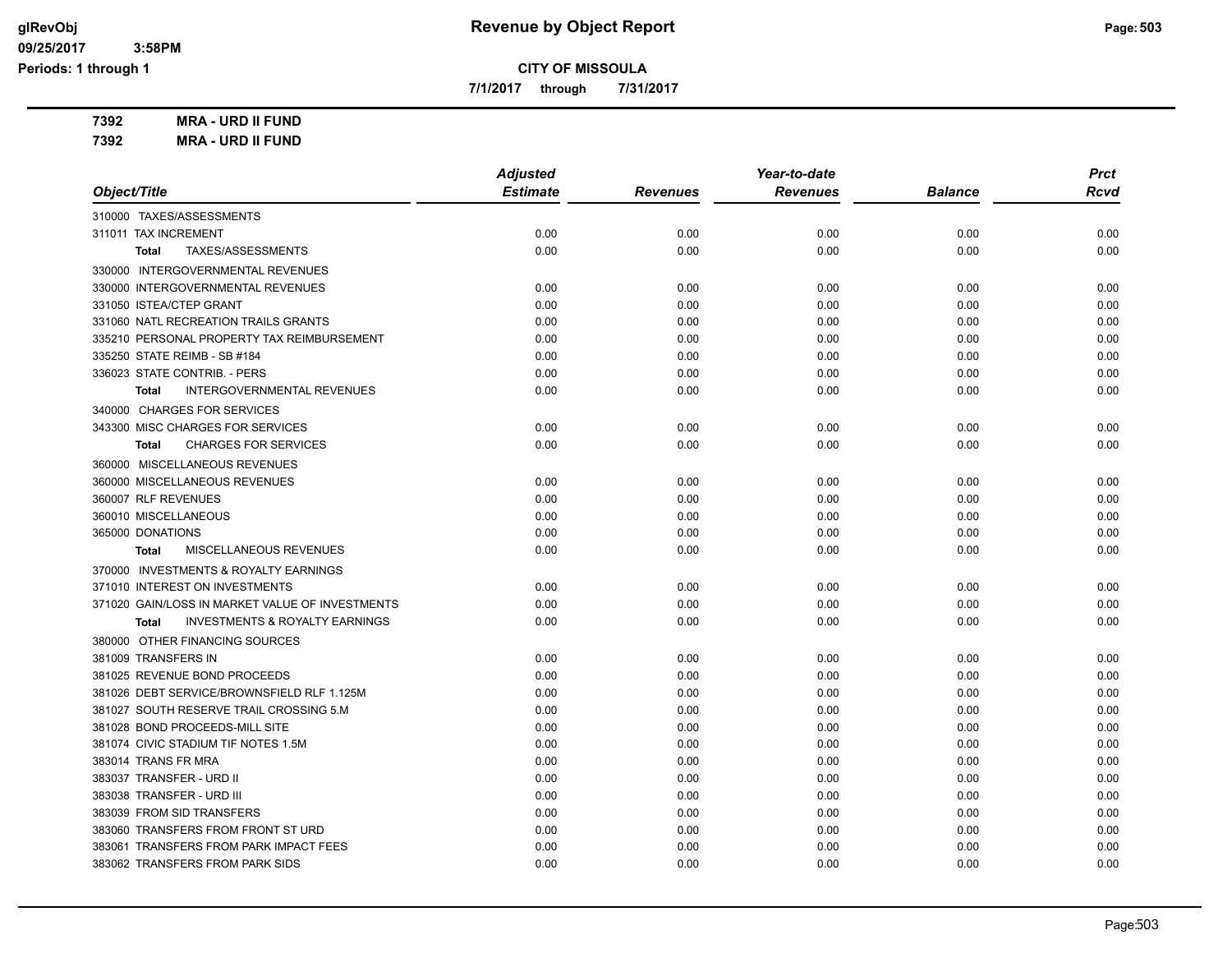**09/25/2017**

**Periods: 1 through 1**

## **CITY OF MISSOULA**

**7/1/2017 through 7/31/2017**

**7392 MRA - URD II FUND 7392 MRA - URD II FUND**

 **3:58PM**

|                                         | <b>Adjusted</b> |                 | Year-to-date    |                |             |
|-----------------------------------------|-----------------|-----------------|-----------------|----------------|-------------|
| Object/Title                            | <b>Estimate</b> | <b>Revenues</b> | <b>Revenues</b> | <b>Balance</b> | <b>Rcvd</b> |
| 383063 TRANSF FROM SAFETY-LU (CTEP)FUND | 0.00            | 0.00            | 0.00            | 0.00           | 0.00        |
| OTHER FINANCING SOURCES<br><b>Total</b> | 0.00            | 0.00            | 0.00            | 0.00           | 0.00        |
| MRA - URD II FUND<br><b>Total</b>       | 0.00            | 0.00            | 0.00            | 0.00           | 0.00        |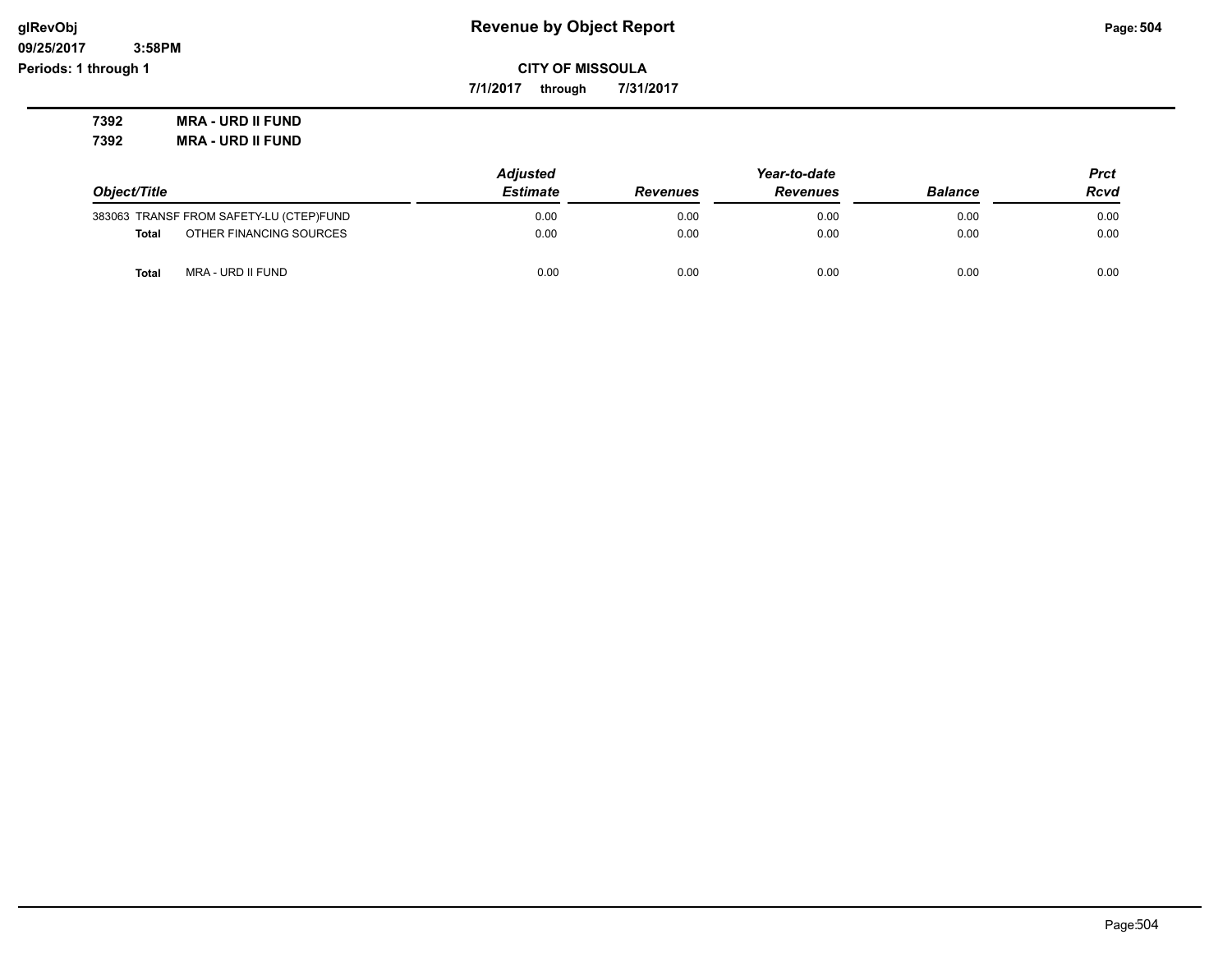**09/25/2017 3:58PM Periods: 1 through 1**

**CITY OF MISSOULA**

**7/1/2017 through 7/31/2017**

#### **7392 MRA - URD II FUND**

|                                                           | <b>Adjusted</b> |                 | Year-to-date    |                | <b>Prct</b> |
|-----------------------------------------------------------|-----------------|-----------------|-----------------|----------------|-------------|
| Object/Title                                              | <b>Estimate</b> | <b>Revenues</b> | <b>Revenues</b> | <b>Balance</b> | Rcvd        |
| 310000 TAXES/ASSESSMENTS                                  |                 |                 |                 |                |             |
| 311011 TAX INCREMENT                                      | 0.00            | 0.00            | 0.00            | 0.00           | 0.00        |
| TAXES/ASSESSMENTS<br><b>Total</b>                         | 0.00            | 0.00            | 0.00            | 0.00           | 0.00        |
| 330000 INTERGOVERNMENTAL REVENUES                         |                 |                 |                 |                |             |
| 330000 INTERGOVERNMENTAL REVENUES                         | 0.00            | 0.00            | 0.00            | 0.00           | 0.00        |
| 331050 ISTEA/CTEP GRANT                                   | 0.00            | 0.00            | 0.00            | 0.00           | 0.00        |
| 331060 NATL RECREATION TRAILS GRANTS                      | 0.00            | 0.00            | 0.00            | 0.00           | 0.00        |
| 335210 PERSONAL PROPERTY TAX REIMBURSEMENT                | 0.00            | 0.00            | 0.00            | 0.00           | 0.00        |
| 335250 STATE REIMB - SB #184                              | 0.00            | 0.00            | 0.00            | 0.00           | 0.00        |
| 336023 STATE CONTRIB. - PERS                              | 0.00            | 0.00            | 0.00            | 0.00           | 0.00        |
| INTERGOVERNMENTAL REVENUES<br>Total                       | 0.00            | 0.00            | 0.00            | 0.00           | 0.00        |
| 340000 CHARGES FOR SERVICES                               |                 |                 |                 |                |             |
| 343300 MISC CHARGES FOR SERVICES                          | 0.00            | 0.00            | 0.00            | 0.00           | 0.00        |
| <b>CHARGES FOR SERVICES</b><br><b>Total</b>               | 0.00            | 0.00            | 0.00            | 0.00           | 0.00        |
| 360000 MISCELLANEOUS REVENUES                             |                 |                 |                 |                |             |
| 360000 MISCELLANEOUS REVENUES                             | 0.00            | 0.00            | 0.00            | 0.00           | 0.00        |
| 360007 RLF REVENUES                                       | 0.00            | 0.00            | 0.00            | 0.00           | 0.00        |
| 360010 MISCELLANEOUS                                      | 0.00            | 0.00            | 0.00            | 0.00           | 0.00        |
| 365000 DONATIONS                                          | 0.00            | 0.00            | 0.00            | 0.00           | 0.00        |
| MISCELLANEOUS REVENUES<br><b>Total</b>                    | 0.00            | 0.00            | 0.00            | 0.00           | 0.00        |
| 370000 INVESTMENTS & ROYALTY EARNINGS                     |                 |                 |                 |                |             |
| 371010 INTEREST ON INVESTMENTS                            | 0.00            | 0.00            | 0.00            | 0.00           | 0.00        |
| 371020 GAIN/LOSS IN MARKET VALUE OF INVESTMENT            | 0.00            | 0.00            | 0.00            | 0.00           | 0.00        |
| <b>INVESTMENTS &amp; ROYALTY EARNINGS</b><br><b>Total</b> | 0.00            | 0.00            | 0.00            | 0.00           | 0.00        |
| 380000 OTHER FINANCING SOURCES                            |                 |                 |                 |                |             |
| 381009 TRANSFERS IN                                       | 0.00            | 0.00            | 0.00            | 0.00           | 0.00        |
| 381025 REVENUE BOND PROCEEDS                              | 0.00            | 0.00            | 0.00            | 0.00           | 0.00        |
| 381026 DEBT SERVICE/BROWNSFIELD RLF 1.125M                | 0.00            | 0.00            | 0.00            | 0.00           | 0.00        |
| 381027 SOUTH RESERVE TRAIL CROSSING 5.M                   | 0.00            | 0.00            | 0.00            | 0.00           | 0.00        |
| 381028 BOND PROCEEDS-MILL SITE                            | 0.00            | 0.00            | 0.00            | 0.00           | 0.00        |
| 381074 CIVIC STADIUM TIF NOTES 1.5M                       | 0.00            | 0.00            | 0.00            | 0.00           | 0.00        |
| 383014 TRANS FR MRA                                       | 0.00            | 0.00            | 0.00            | 0.00           | 0.00        |
| 383037 TRANSFER - URD II                                  | 0.00            | 0.00            | 0.00            | 0.00           | 0.00        |
| 383038 TRANSFER - URD III                                 | 0.00            | 0.00            | 0.00            | 0.00           | 0.00        |
| 383039 FROM SID TRANSFERS                                 | 0.00            | 0.00            | 0.00            | 0.00           | 0.00        |
| 383060 TRANSFERS FROM FRONT ST URD                        | 0.00            | 0.00            | 0.00            | 0.00           | 0.00        |
| 383061 TRANSFERS FROM PARK IMPACT FEES                    | 0.00            | 0.00            | 0.00            | 0.00           | 0.00        |
| 383062 TRANSFERS FROM PARK SIDS                           | 0.00            | 0.00            | 0.00            | 0.00           | 0.00        |
| 383063 TRANSF FROM SAFETY-LU (CTEP)FUND                   | 0.00            | 0.00            | 0.00            | 0.00           | 0.00        |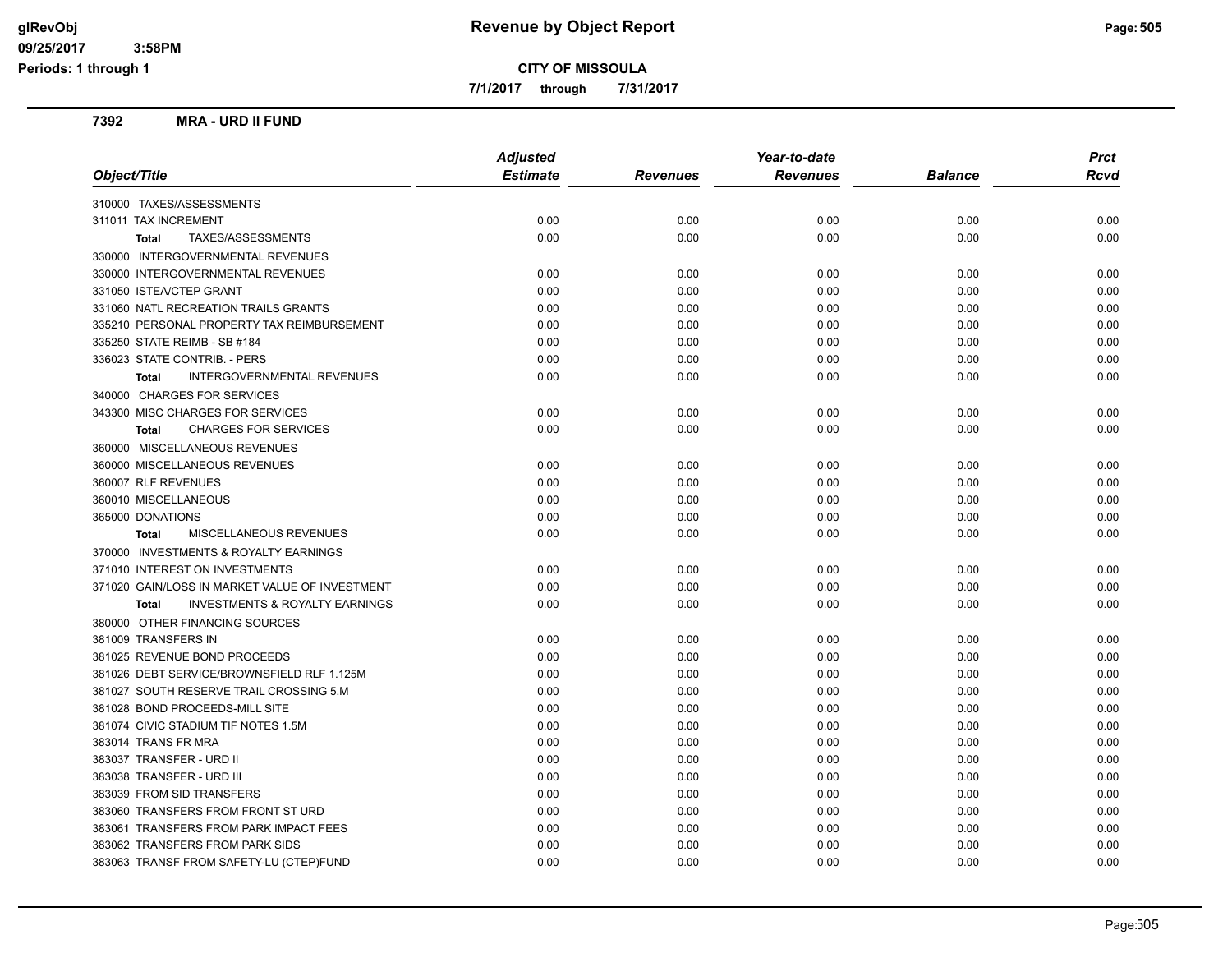**09/25/2017 3:58PM Periods: 1 through 1**

**CITY OF MISSOULA**

**7/1/2017 through 7/31/2017**

**7392 MRA - URD II FUND**

|              |                         | <b>Adjusted</b>                    |      | Year-to-date   |             |      |
|--------------|-------------------------|------------------------------------|------|----------------|-------------|------|
| Object/Title | <b>Estimate</b>         | <b>Revenues</b><br><b>Revenues</b> |      | <b>Balance</b> | <b>Rcvd</b> |      |
| <b>Total</b> | OTHER FINANCING SOURCES | 0.00                               | 0.00 | 0.00           | 0.00        | 0.00 |
| Total        | MRA - URD II FUND       | 0.00                               | 0.00 | 0.00           | 0.00        | 0.00 |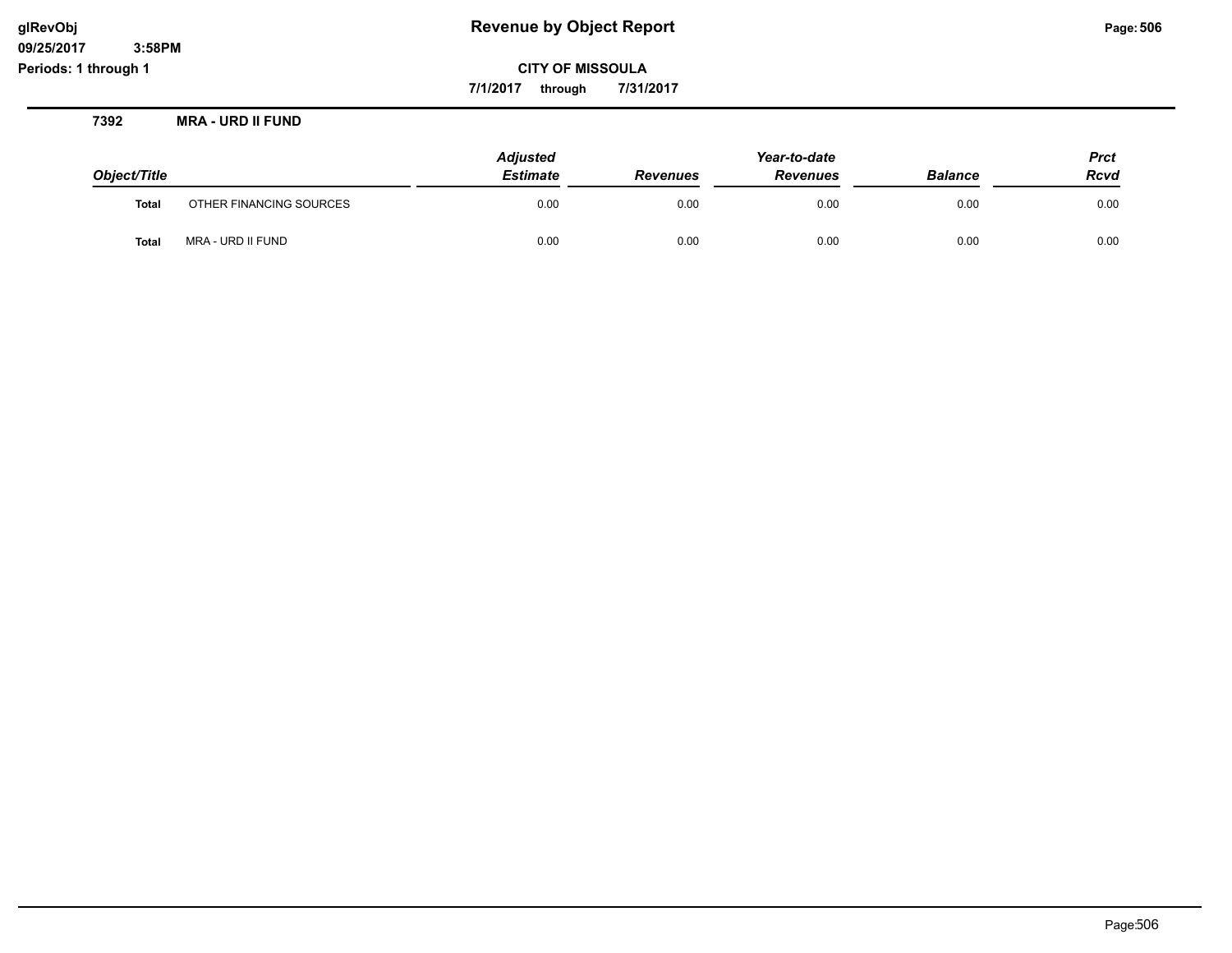**7/1/2017 through 7/31/2017**

**Periods: 1 through 1**

**7393 MRA - URD III FUND**

**7393 MRA - URD III FUND**

|                                                    | <b>Adjusted</b> |                 | Year-to-date    |                 |             |
|----------------------------------------------------|-----------------|-----------------|-----------------|-----------------|-------------|
| Object/Title                                       | <b>Estimate</b> | <b>Revenues</b> | <b>Revenues</b> | <b>Balance</b>  | <b>Rcvd</b> |
| 310000 TAXES/ASSESSMENTS                           |                 |                 |                 |                 |             |
| 311011 TAX INCREMENT                               | 0.00            | 0.00            | 0.00            | 0.00            | 0.00        |
| 312001 PENALTIES & INTEREST                        | 0.00            | 0.00            | 0.00            | 0.00            | 0.00        |
| TAXES/ASSESSMENTS<br><b>Total</b>                  | 0.00            | 0.00            | 0.00            | 0.00            | 0.00        |
| 330000 INTERGOVERNMENTAL REVENUES                  |                 |                 |                 |                 |             |
| 331050 ISTEA/CTEP GRANT                            | 0.00            | 0.00            | 0.00            | 0.00            | 0.00        |
| 331060 NATL RECREATION TRAILS GRANTS               | 0.00            | 0.00            | 0.00            | 0.00            | 0.00        |
| 335210 PERSONAL PROPERTY TAX REIMBURSEMENT         | 0.00            | 0.00            | 0.00            | 0.00            | 0.00        |
| 336020 STATE PENSION CONTRIBUTION                  | 0.00            | 0.00            | 0.00            | 0.00            | 0.00        |
| 336023 STATE CONTRIB. - PERS                       | 0.00            | 0.00            | 0.00            | 0.00            | 0.00        |
| <b>INTERGOVERNMENTAL REVENUES</b><br><b>Total</b>  | 0.00            | 0.00            | 0.00            | 0.00            | 0.00        |
| 340000 CHARGES FOR SERVICES                        |                 |                 |                 |                 |             |
| 343065 BUILDING RENTALS                            | 0.00            | 15,133.50       | 15,133.50       | $-15, 133.50$   | 0.00        |
| <b>CHARGES FOR SERVICES</b><br>Total               | 0.00            | 15,133.50       | 15,133.50       | $-15, 133.50$   | 0.00        |
| 360000 MISCELLANEOUS REVENUES                      |                 |                 |                 |                 |             |
| 360000 MISCELLANEOUS REVENUES                      | 0.00            | 0.00            | 0.00            | 0.00            | 0.00        |
| 360010 MISCELLANEOUS                               | 0.00            | 0.00            | 0.00            | 0.00            | 0.00        |
| 362000 OTHER MISCELLANEOUS REVENUE                 | 0.00            | 0.00            | 0.00            | 0.00            | 0.00        |
| 362004 URD III FACADE IMPROVEMENT LOAN REC         | 0.00            | 0.00            | 0.00            | 0.00            | 0.00        |
| 365000 DONATIONS                                   | 0.00            | 10,000.00       | 10,000.00       | $-10,000.00$    | 0.00        |
| MISCELLANEOUS REVENUES<br><b>Total</b>             | 0.00            | 10,000.00       | 10,000.00       | $-10,000.00$    | 0.00        |
| 370000 INVESTMENTS & ROYALTY EARNINGS              |                 |                 |                 |                 |             |
| 371010 INTEREST ON INVESTMENTS                     | 0.00            | 0.00            | 0.00            | 0.00            | 0.00        |
| 371020 GAIN/LOSS IN MARKET VALUE OF INVESTMENTS    | 0.00            | 0.00            | 0.00            | 0.00            | 0.00        |
| <b>INVESTMENTS &amp; ROYALTY EARNINGS</b><br>Total | 0.00            | 0.00            | 0.00            | 0.00            | 0.00        |
| 380000 OTHER FINANCING SOURCES                     |                 |                 |                 |                 |             |
| 381000 LOAN PROCEEDS                               | 0.00            | 0.00            | 0.00            | 0.00            | 0.00        |
| 381024 MARY AVENUE BOND PROCEEDS                   | 0.00            | 1,200,000.00    | 1,200,000.00    | $-1,200,000.00$ | 0.00        |
| 381025 REVENUE BOND PROCEEDS                       | 0.00            | 0.00            | 0.00            | 0.00            | 0.00        |
| 381026 *** Title Not Found ***                     | 0.00            | 0.00            | 0.00            | 0.00            | 0.00        |
| 381027 5M SO RESERVE TRAIL CROSSING                | 0.00            | 0.00            | 0.00            | 0.00            | 0.00        |
| 381028 BOND PROCEEDS-MILL SITE                     | 0.00            | 0.00            | 0.00            | 0.00            | 0.00        |
| 383014 TRANS FR MRA                                | 0.00            | 0.00            | 0.00            | 0.00            | 0.00        |
| 383037 TRANSFER - URD II                           | 0.00            | 0.00            | 0.00            | 0.00            | 0.00        |
| OTHER FINANCING SOURCES<br><b>Total</b>            | 0.00            | 1,200,000.00    | 1,200,000.00    | $-1,200,000.00$ | 0.00        |
|                                                    |                 |                 |                 |                 |             |
| MRA - URD III FUND<br><b>Total</b>                 | 0.00            | 1,225,133.50    | 1,225,133.50    | $-1,225,133.50$ | 0.00        |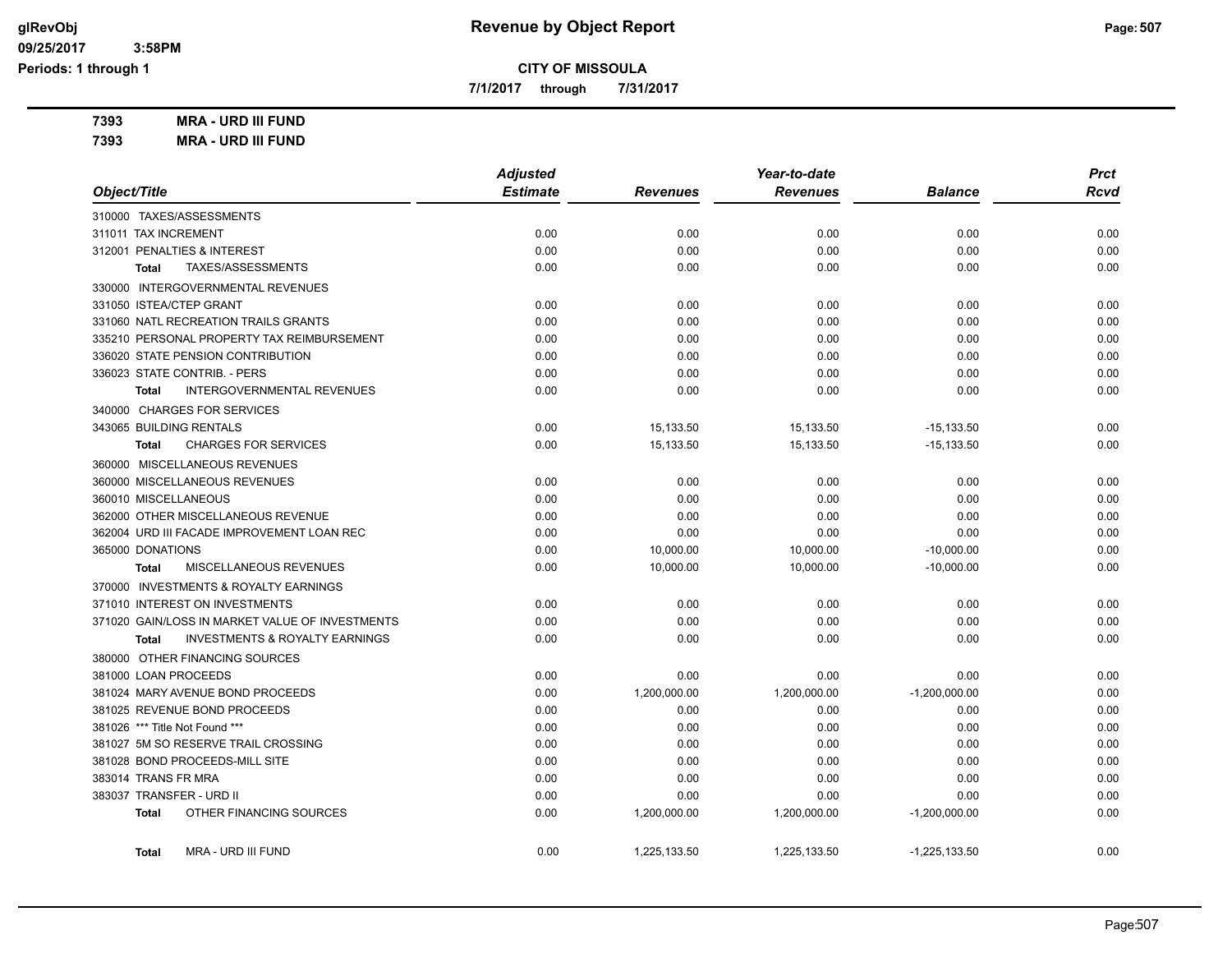**CITY OF MISSOULA 7/1/2017 through 7/31/2017**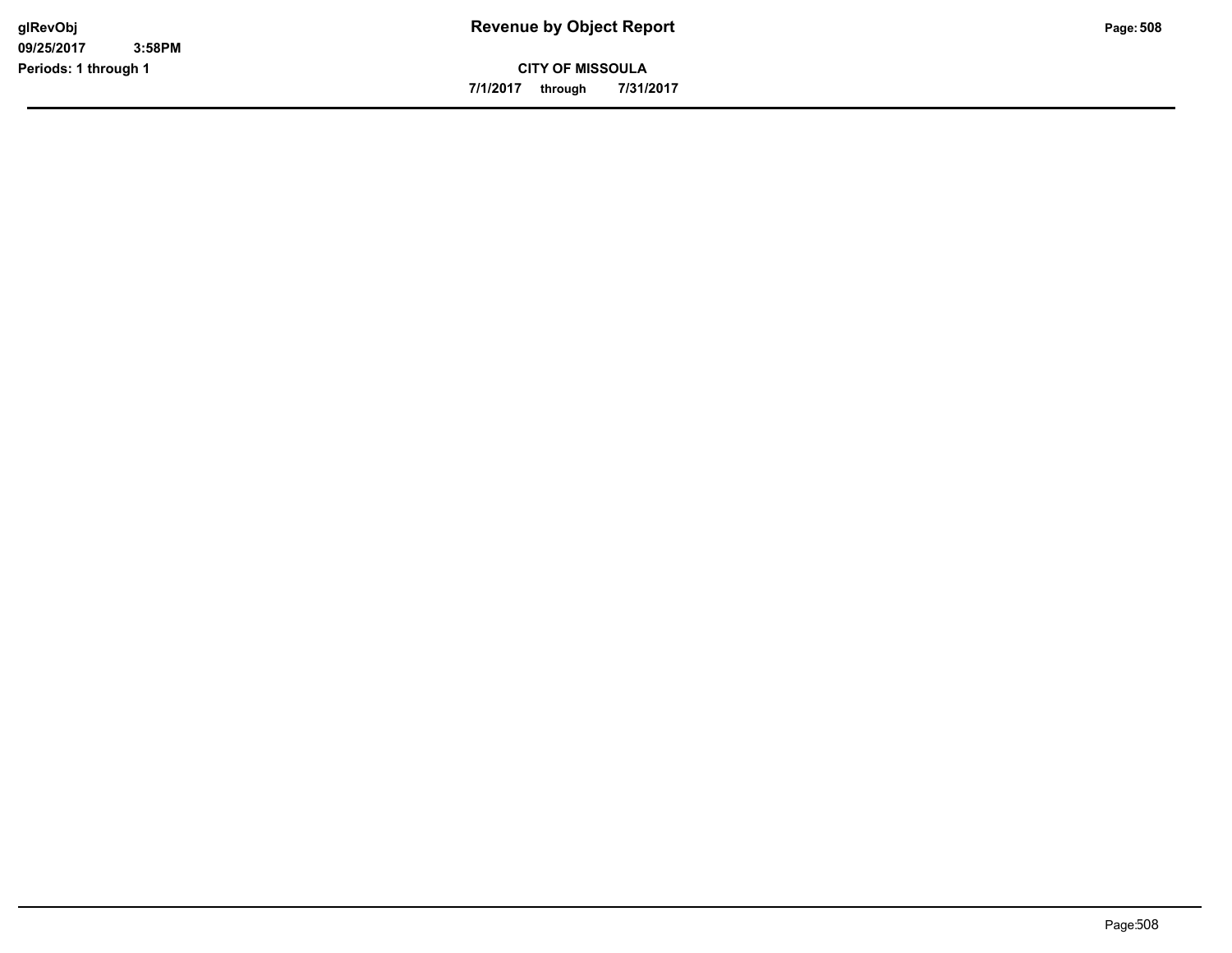**CITY OF MISSOULA**

**7/1/2017 through 7/31/2017**

 **3:58PM**

**7393 MRA - URD III FUND**

|                                                    | <b>Adjusted</b> |                 | Year-to-date    |                 | <b>Prct</b> |
|----------------------------------------------------|-----------------|-----------------|-----------------|-----------------|-------------|
| Object/Title                                       | <b>Estimate</b> | <b>Revenues</b> | <b>Revenues</b> | <b>Balance</b>  | <b>Rcvd</b> |
| 310000 TAXES/ASSESSMENTS                           |                 |                 |                 |                 |             |
| 311011 TAX INCREMENT                               | 0.00            | 0.00            | 0.00            | 0.00            | 0.00        |
| 312001 PENALTIES & INTEREST                        | 0.00            | 0.00            | 0.00            | 0.00            | 0.00        |
| TAXES/ASSESSMENTS<br>Total                         | 0.00            | 0.00            | 0.00            | 0.00            | 0.00        |
| 330000 INTERGOVERNMENTAL REVENUES                  |                 |                 |                 |                 |             |
| 331050 ISTEA/CTEP GRANT                            | 0.00            | 0.00            | 0.00            | 0.00            | 0.00        |
| 331060 NATL RECREATION TRAILS GRANTS               | 0.00            | 0.00            | 0.00            | 0.00            | 0.00        |
| 335210 PERSONAL PROPERTY TAX REIMBURSEMENT         | 0.00            | 0.00            | 0.00            | 0.00            | 0.00        |
| 336020 STATE PENSION CONTRIBUTION                  | 0.00            | 0.00            | 0.00            | 0.00            | 0.00        |
| 336023 STATE CONTRIB. - PERS                       | 0.00            | 0.00            | 0.00            | 0.00            | 0.00        |
| <b>INTERGOVERNMENTAL REVENUES</b><br><b>Total</b>  | 0.00            | 0.00            | 0.00            | 0.00            | 0.00        |
| 340000 CHARGES FOR SERVICES                        |                 |                 |                 |                 |             |
| 343065 BUILDING RENTALS                            | 0.00            | 15,133.50       | 15,133.50       | $-15, 133.50$   | 0.00        |
| <b>CHARGES FOR SERVICES</b><br><b>Total</b>        | 0.00            | 15,133.50       | 15,133.50       | $-15, 133.50$   | 0.00        |
| 360000 MISCELLANEOUS REVENUES                      |                 |                 |                 |                 |             |
| 360000 MISCELLANEOUS REVENUES                      | 0.00            | 0.00            | 0.00            | 0.00            | 0.00        |
| 360010 MISCELLANEOUS                               | 0.00            | 0.00            | 0.00            | 0.00            | 0.00        |
| 362000 OTHER MISCELLANEOUS REVENUE                 | 0.00            | 0.00            | 0.00            | 0.00            | 0.00        |
| 362004 URD III FACADE IMPROVEMENT LOAN REC         | 0.00            | 0.00            | 0.00            | 0.00            | 0.00        |
| 365000 DONATIONS                                   | 0.00            | 10,000.00       | 10,000.00       | $-10,000.00$    | 0.00        |
| MISCELLANEOUS REVENUES<br><b>Total</b>             | 0.00            | 10,000.00       | 10,000.00       | $-10,000.00$    | 0.00        |
| 370000 INVESTMENTS & ROYALTY EARNINGS              |                 |                 |                 |                 |             |
| 371010 INTEREST ON INVESTMENTS                     | 0.00            | 0.00            | 0.00            | 0.00            | 0.00        |
| 371020 GAIN/LOSS IN MARKET VALUE OF INVESTMENT     | 0.00            | 0.00            | 0.00            | 0.00            | 0.00        |
| <b>INVESTMENTS &amp; ROYALTY EARNINGS</b><br>Total | 0.00            | 0.00            | 0.00            | 0.00            | 0.00        |
| 380000 OTHER FINANCING SOURCES                     |                 |                 |                 |                 |             |
| 381000 LOAN PROCEEDS                               | 0.00            | 0.00            | 0.00            | 0.00            | 0.00        |
| 381024 MARY AVENUE BOND PROCEEDS                   | 0.00            | 1,200,000.00    | 1,200,000.00    | $-1,200,000.00$ | 0.00        |
| 381025 REVENUE BOND PROCEEDS                       | 0.00            | 0.00            | 0.00            | 0.00            | 0.00        |
| 381026 *** Title Not Found ***                     | 0.00            | 0.00            | 0.00            | 0.00            | 0.00        |
| 381027 5M SO RESERVE TRAIL CROSSING                | 0.00            | 0.00            | 0.00            | 0.00            | 0.00        |
| 381028 BOND PROCEEDS-MILL SITE                     | 0.00            | 0.00            | 0.00            | 0.00            | 0.00        |
| 383014 TRANS FR MRA                                | 0.00            | 0.00            | 0.00            | 0.00            | 0.00        |
| 383037 TRANSFER - URD II                           | 0.00            | 0.00            | 0.00            | 0.00            | 0.00        |
| OTHER FINANCING SOURCES<br><b>Total</b>            | 0.00            | 1,200,000.00    | 1,200,000.00    | $-1,200,000.00$ | 0.00        |
| MRA - URD III FUND<br><b>Total</b>                 | 0.00            | 1,225,133.50    | 1,225,133.50    | $-1,225,133.50$ | 0.00        |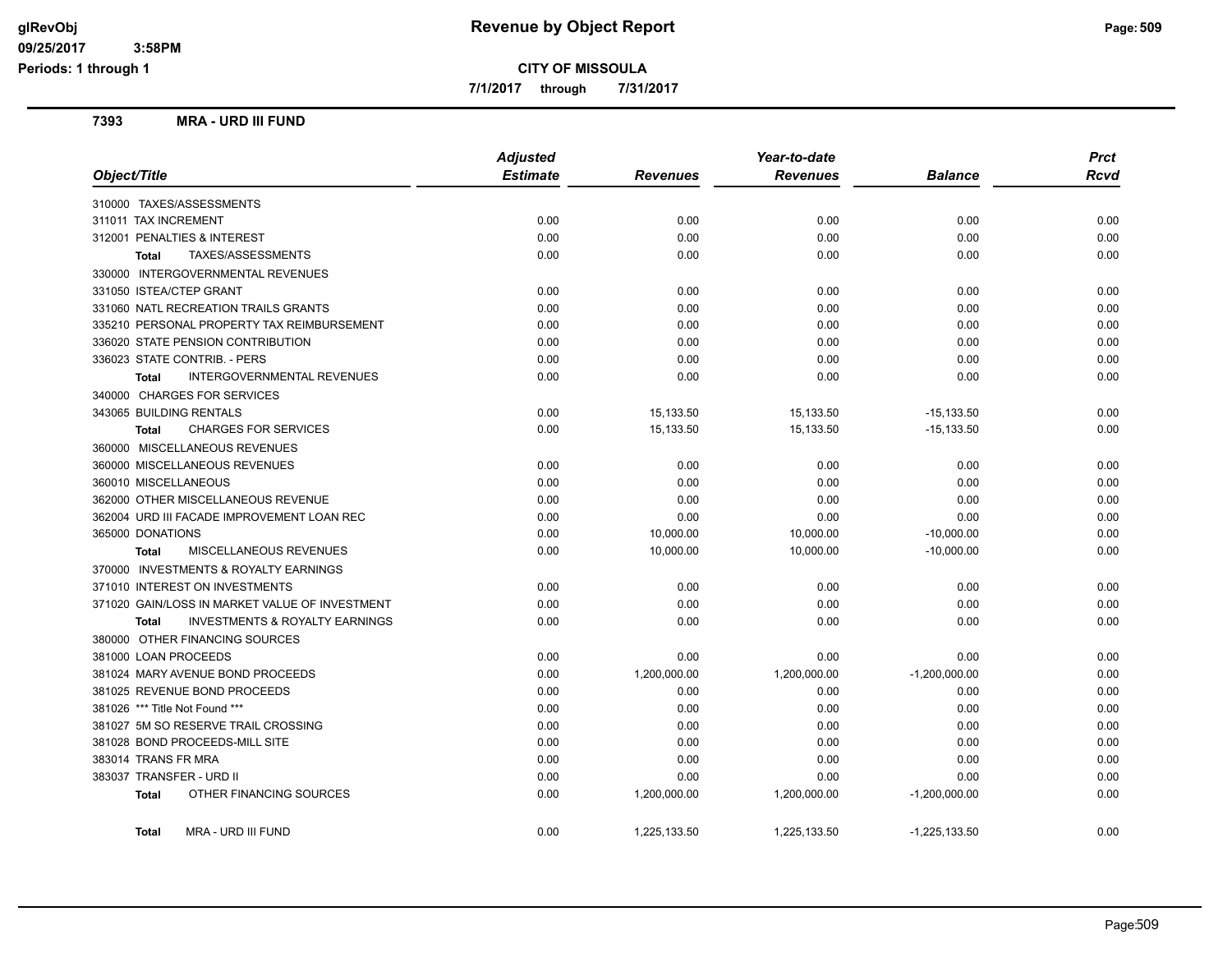**CITY OF MISSOULA 7/1/2017 through 7/31/2017**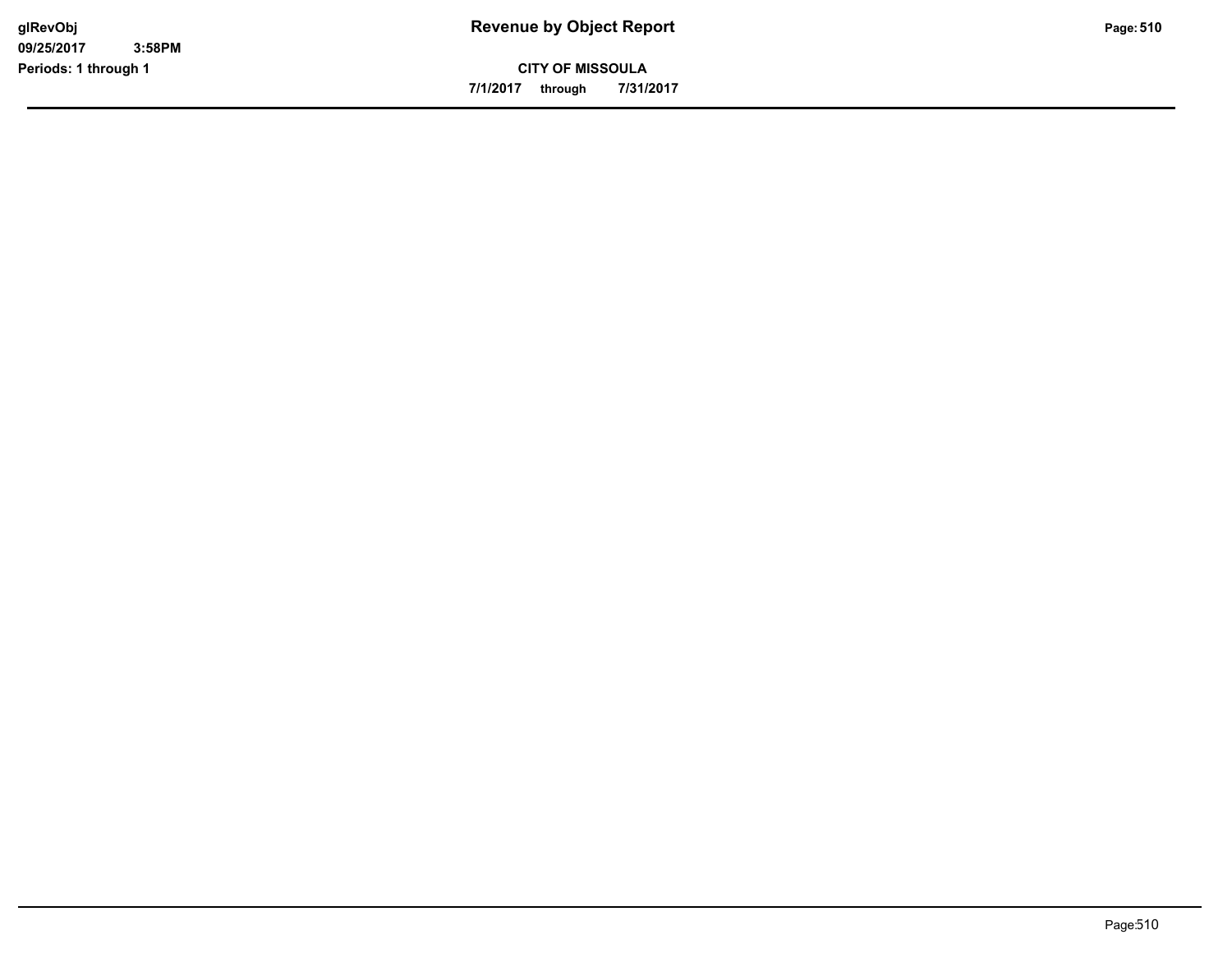**7/1/2017 through 7/31/2017**

# **7394 MRA URD III TI DEBT CLEARING FUND**

**7394 MRA URD III TI DEBT CLEARING FUND**

|                                                           | <b>Adjusted</b> |                 | Year-to-date    |                | <b>Prct</b> |
|-----------------------------------------------------------|-----------------|-----------------|-----------------|----------------|-------------|
| Object/Title                                              | <b>Estimate</b> | <b>Revenues</b> | <b>Revenues</b> | <b>Balance</b> | Rcvd        |
| TAXES/ASSESSMENTS<br>310000                               |                 |                 |                 |                |             |
| <b>TAX INCREMENT</b><br>311011                            | 0.00            | $-32,084.90$    | $-32,084.90$    | 32,084.90      | 0.00        |
| <b>PENALTIES &amp; INTEREST</b><br>312001                 | 0.00            | $-1,058.87$     | $-1,058.87$     | 1,058.87       | 0.00        |
| TAXES/ASSESSMENTS<br><b>Total</b>                         | 0.00            | $-33,143.77$    | $-33,143.77$    | 33,143.77      | 0.00        |
| <b>INTERGOVERNMENTAL REVENUES</b><br>330000               |                 |                 |                 |                |             |
| 335210 PERSONAL PROPERTY TAX REIMBURSEMENT                | 0.00            | 0.00            | 0.00            | 0.00           | 0.00        |
| 335250 STATE REIMB - SB #184                              | 0.00            | 0.00            | 0.00            | 0.00           | 0.00        |
| <b>INTERGOVERNMENTAL REVENUES</b><br><b>Total</b>         | 0.00            | 0.00            | 0.00            | 0.00           | 0.00        |
| INVESTMENTS & ROYALTY EARNINGS<br>370000                  |                 |                 |                 |                |             |
| 371010 INTEREST ON INVESTMENTS                            | 0.00            | 0.00            | 0.00            | 0.00           | 0.00        |
| 371020 GAIN/LOSS IN MARKET VALUE OF INVESTMENTS           | 0.00            | 0.00            | 0.00            | 0.00           | 0.00        |
| <b>INVESTMENTS &amp; ROYALTY EARNINGS</b><br><b>Total</b> | 0.00            | 0.00            | 0.00            | 0.00           | 0.00        |
| OTHER FINANCING SOURCES<br>380000                         |                 |                 |                 |                |             |
| 383014 TRANS FR MRA                                       | 0.00            | 0.00            | 0.00            | 0.00           | 0.00        |
| OTHER FINANCING SOURCES<br><b>Total</b>                   | 0.00            | 0.00            | 0.00            | 0.00           | 0.00        |
| MRA URD III TI DEBT CLEARING FUND<br><b>Total</b>         | 0.00            | $-33,143.77$    | $-33,143.77$    | 33, 143. 77    | 0.00        |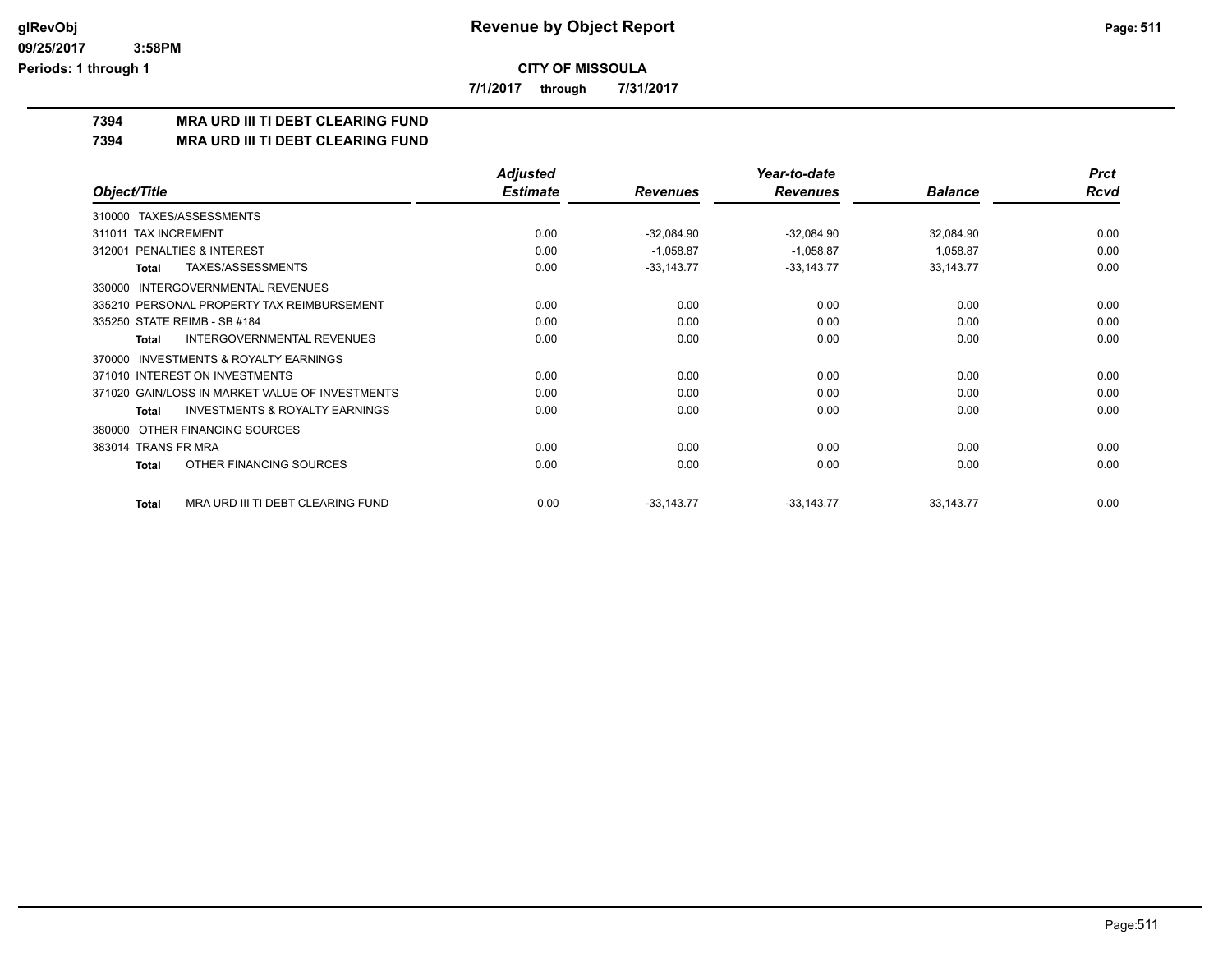**CITY OF MISSOULA**

**7/1/2017 through 7/31/2017**

#### **7394 MRA URD III TI DEBT CLEARING FUND**

|                                                     | <b>Adjusted</b> |                 | Year-to-date    |                | <b>Prct</b> |
|-----------------------------------------------------|-----------------|-----------------|-----------------|----------------|-------------|
| Object/Title                                        | <b>Estimate</b> | <b>Revenues</b> | <b>Revenues</b> | <b>Balance</b> | Rcvd        |
| TAXES/ASSESSMENTS<br>310000                         |                 |                 |                 |                |             |
| 311011 TAX INCREMENT                                | 0.00            | $-32,084.90$    | $-32,084.90$    | 32,084.90      | 0.00        |
| 312001 PENALTIES & INTEREST                         | 0.00            | $-1,058.87$     | $-1,058.87$     | 1,058.87       | 0.00        |
| TAXES/ASSESSMENTS<br><b>Total</b>                   | 0.00            | $-33,143.77$    | $-33,143.77$    | 33,143.77      | 0.00        |
| INTERGOVERNMENTAL REVENUES<br>330000                |                 |                 |                 |                |             |
| 335210 PERSONAL PROPERTY TAX REIMBURSEMENT          | 0.00            | 0.00            | 0.00            | 0.00           | 0.00        |
| 335250 STATE REIMB - SB #184                        | 0.00            | 0.00            | 0.00            | 0.00           | 0.00        |
| <b>INTERGOVERNMENTAL REVENUES</b><br>Total          | 0.00            | 0.00            | 0.00            | 0.00           | 0.00        |
| <b>INVESTMENTS &amp; ROYALTY EARNINGS</b><br>370000 |                 |                 |                 |                |             |
| 371010 INTEREST ON INVESTMENTS                      | 0.00            | 0.00            | 0.00            | 0.00           | 0.00        |
| 371020 GAIN/LOSS IN MARKET VALUE OF INVESTMENT      | 0.00            | 0.00            | 0.00            | 0.00           | 0.00        |
| <b>INVESTMENTS &amp; ROYALTY EARNINGS</b><br>Total  | 0.00            | 0.00            | 0.00            | 0.00           | 0.00        |
| 380000 OTHER FINANCING SOURCES                      |                 |                 |                 |                |             |
| 383014 TRANS FR MRA                                 | 0.00            | 0.00            | 0.00            | 0.00           | 0.00        |
| OTHER FINANCING SOURCES<br>Total                    | 0.00            | 0.00            | 0.00            | 0.00           | 0.00        |
| MRA URD III TI DEBT CLEARING FUND<br>Total          | 0.00            | $-33,143.77$    | $-33,143.77$    | 33, 143. 77    | 0.00        |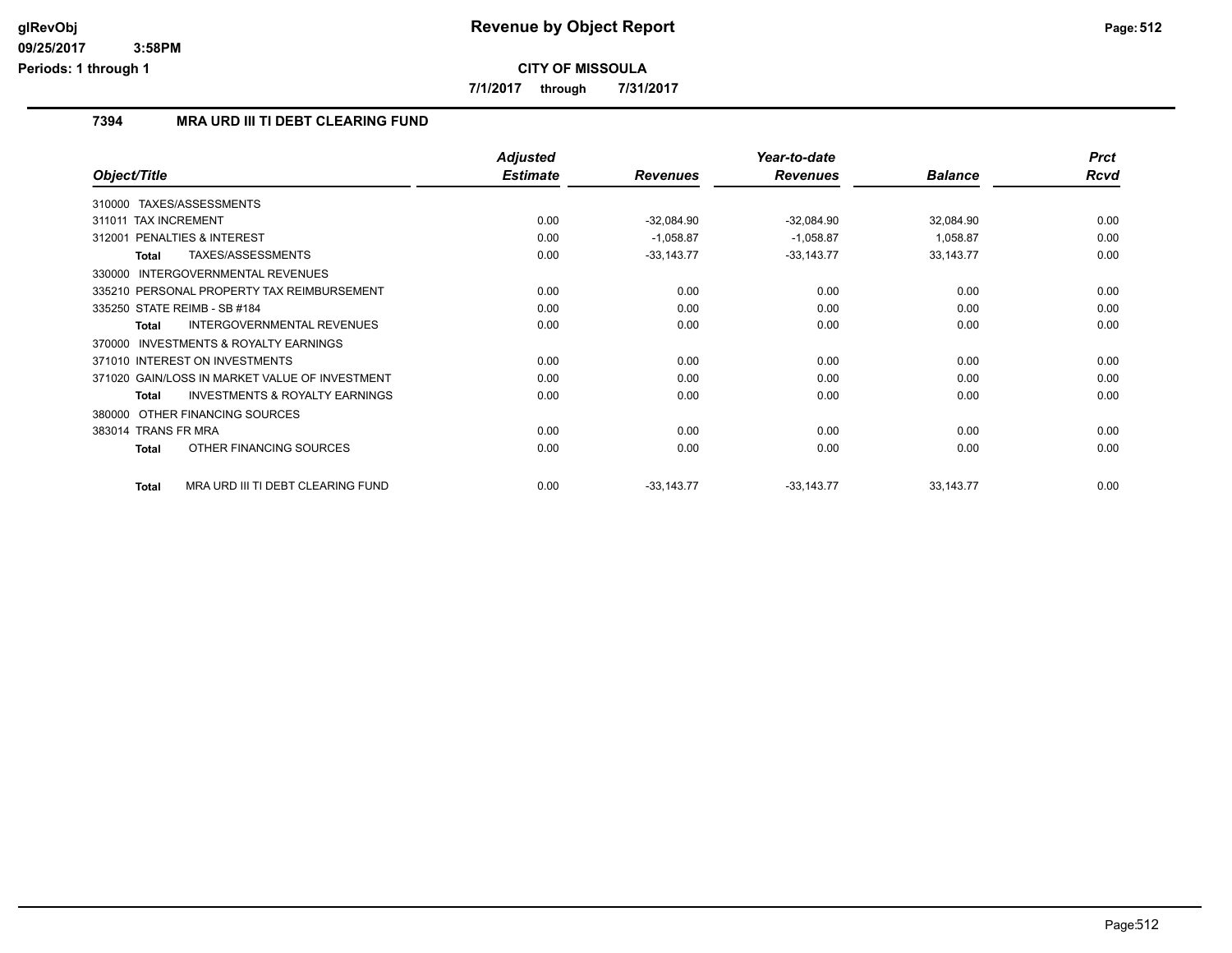**09/25/2017 3:58PM Periods: 1 through 1**

**CITY OF MISSOULA**

**7/1/2017 through 7/31/2017**

# **7395 MRA TAX INCREMENT DEBT SERVICE**

# **7395 MRA TAX INCREMENT DEBT SERVICE**

|                                                    | <b>Adjusted</b> |                 | Year-to-date    |                | <b>Prct</b> |
|----------------------------------------------------|-----------------|-----------------|-----------------|----------------|-------------|
| Object/Title                                       | <b>Estimate</b> | <b>Revenues</b> | <b>Revenues</b> | <b>Balance</b> | <b>Rcvd</b> |
| 370000 INVESTMENTS & ROYALTY EARNINGS              |                 |                 |                 |                |             |
| 371010 INTEREST ON INVESTMENTS                     | 0.00            | 0.00            | 0.00            | 0.00           | 0.00        |
| <b>INVESTMENTS &amp; ROYALTY EARNINGS</b><br>Total | 0.00            | 0.00            | 0.00            | 0.00           | 0.00        |
| 380000 OTHER FINANCING SOURCES                     |                 |                 |                 |                |             |
| 383014 TRANS FR MRA                                | 0.00            | 0.00            | 0.00            | 0.00           | 0.00        |
| OTHER FINANCING SOURCES<br>Total                   | 0.00            | 0.00            | 0.00            | 0.00           | 0.00        |
|                                                    |                 |                 |                 |                |             |
| MRA TAX INCREMENT DEBT SERVICE<br>Total            | 0.00            | 0.00            | 0.00            | 0.00           | 0.00        |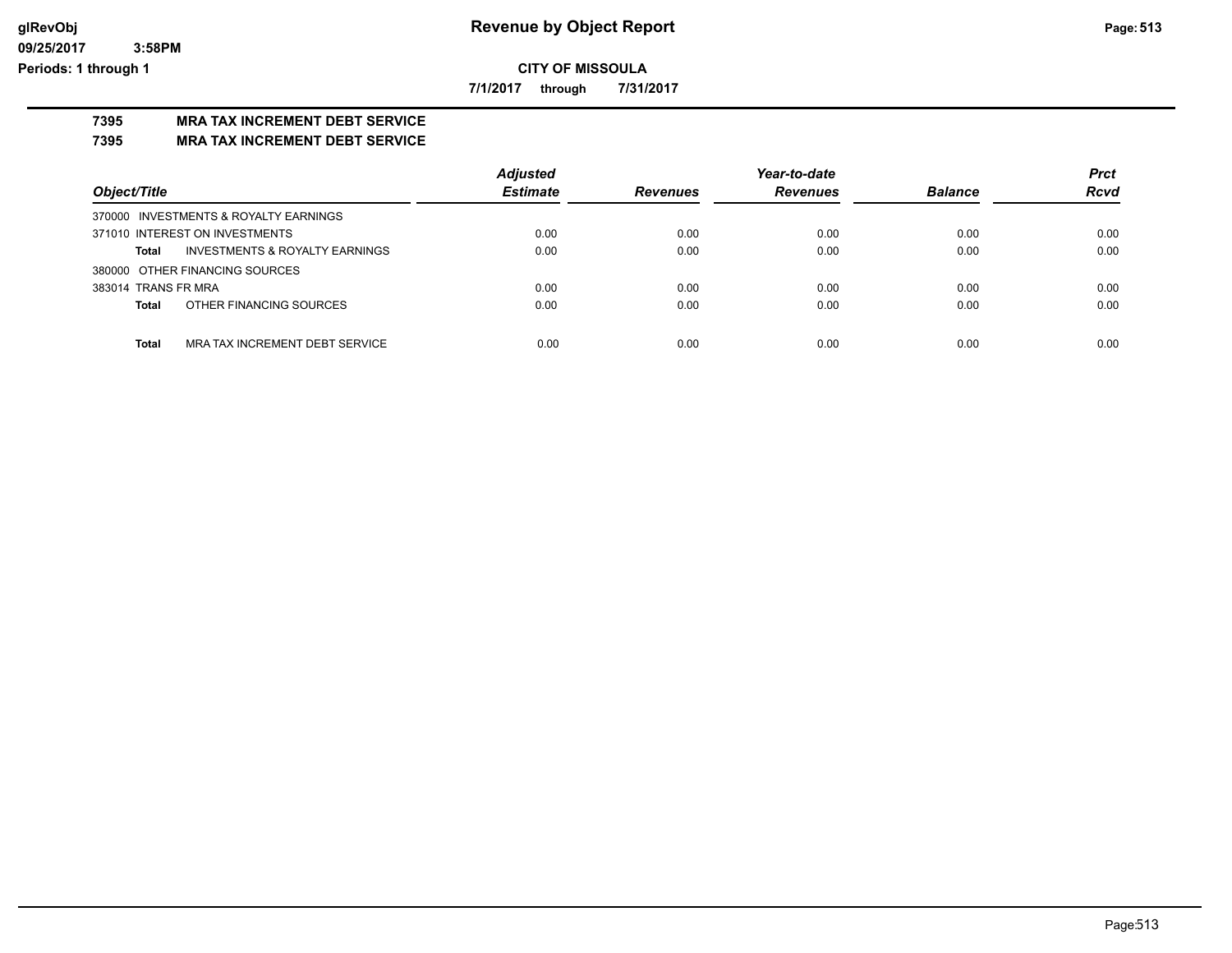**CITY OF MISSOULA**

**7/1/2017 through 7/31/2017**

### **7395 MRA TAX INCREMENT DEBT SERVICE**

|                                                | <b>Adjusted</b><br><b>Estimate</b> | <b>Revenues</b> | Year-to-date<br><b>Revenues</b> | <b>Balance</b> | <b>Prct</b><br><b>Rcvd</b> |
|------------------------------------------------|------------------------------------|-----------------|---------------------------------|----------------|----------------------------|
| Object/Title                                   |                                    |                 |                                 |                |                            |
| 370000 INVESTMENTS & ROYALTY EARNINGS          |                                    |                 |                                 |                |                            |
| 371010 INTEREST ON INVESTMENTS                 | 0.00                               | 0.00            | 0.00                            | 0.00           | 0.00                       |
| INVESTMENTS & ROYALTY EARNINGS<br>Total        | 0.00                               | 0.00            | 0.00                            | 0.00           | 0.00                       |
| 380000 OTHER FINANCING SOURCES                 |                                    |                 |                                 |                |                            |
| 383014 TRANS FR MRA                            | 0.00                               | 0.00            | 0.00                            | 0.00           | 0.00                       |
| OTHER FINANCING SOURCES<br><b>Total</b>        | 0.00                               | 0.00            | 0.00                            | 0.00           | 0.00                       |
|                                                |                                    |                 |                                 |                |                            |
| MRA TAX INCREMENT DEBT SERVICE<br><b>Total</b> | 0.00                               | 0.00            | 0.00                            | 0.00           | 0.00                       |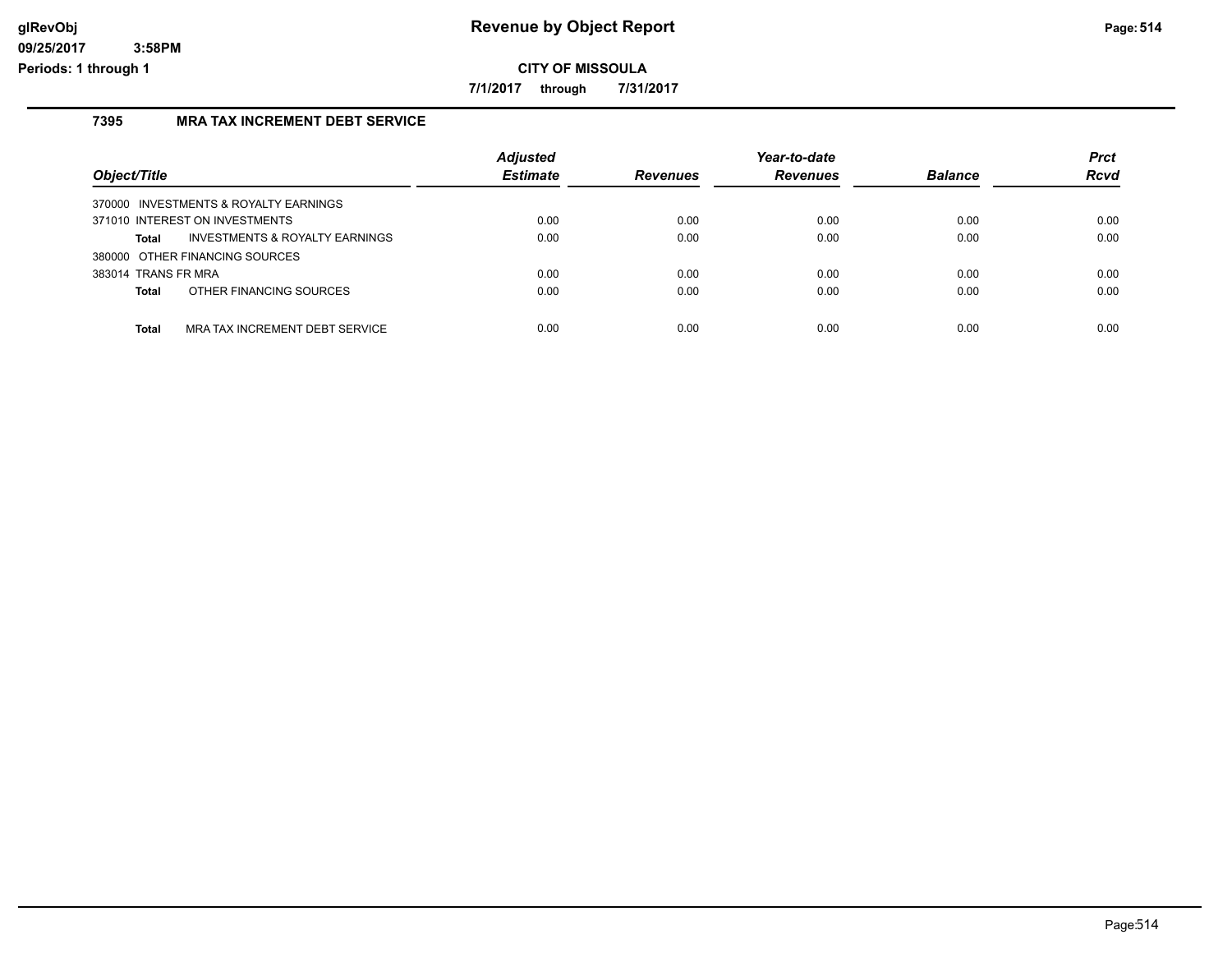**7/1/2017 through 7/31/2017**

# **7396 NRSS DEBT SERVICE SINKING FUND**

**7396 NRSS DEBT SERVICE SINKING FUND**

|                                                           | <b>Adjusted</b> |                 | Year-to-date    |                | <b>Prct</b> |
|-----------------------------------------------------------|-----------------|-----------------|-----------------|----------------|-------------|
| Object/Title                                              | <b>Estimate</b> | <b>Revenues</b> | <b>Revenues</b> | <b>Balance</b> | <b>Rcvd</b> |
| 370000 INVESTMENTS & ROYALTY EARNINGS                     |                 |                 |                 |                |             |
| 371010 INTEREST ON INVESTMENTS                            | 0.00            | 0.00            | 0.00            | 0.00           | 0.00        |
| 371020 GAIN/LOSS IN MARKET VALUE OF INVESTMENTS           | 0.00            | 0.00            | 0.00            | 0.00           | 0.00        |
| <b>INVESTMENTS &amp; ROYALTY EARNINGS</b><br><b>Total</b> | 0.00            | 0.00            | 0.00            | 0.00           | 0.00        |
| 380000 OTHER FINANCING SOURCES                            |                 |                 |                 |                |             |
| 383014 TRANS FR MRA                                       | 0.00            | 0.00            | 0.00            | 0.00           | 0.00        |
| OTHER FINANCING SOURCES<br><b>Total</b>                   | 0.00            | 0.00            | 0.00            | 0.00           | 0.00        |
|                                                           |                 |                 |                 |                |             |
| <b>Total</b><br>NRSS DEBT SERVICE SINKING FUND            | 0.00            | 0.00            | 0.00            | 0.00           | 0.00        |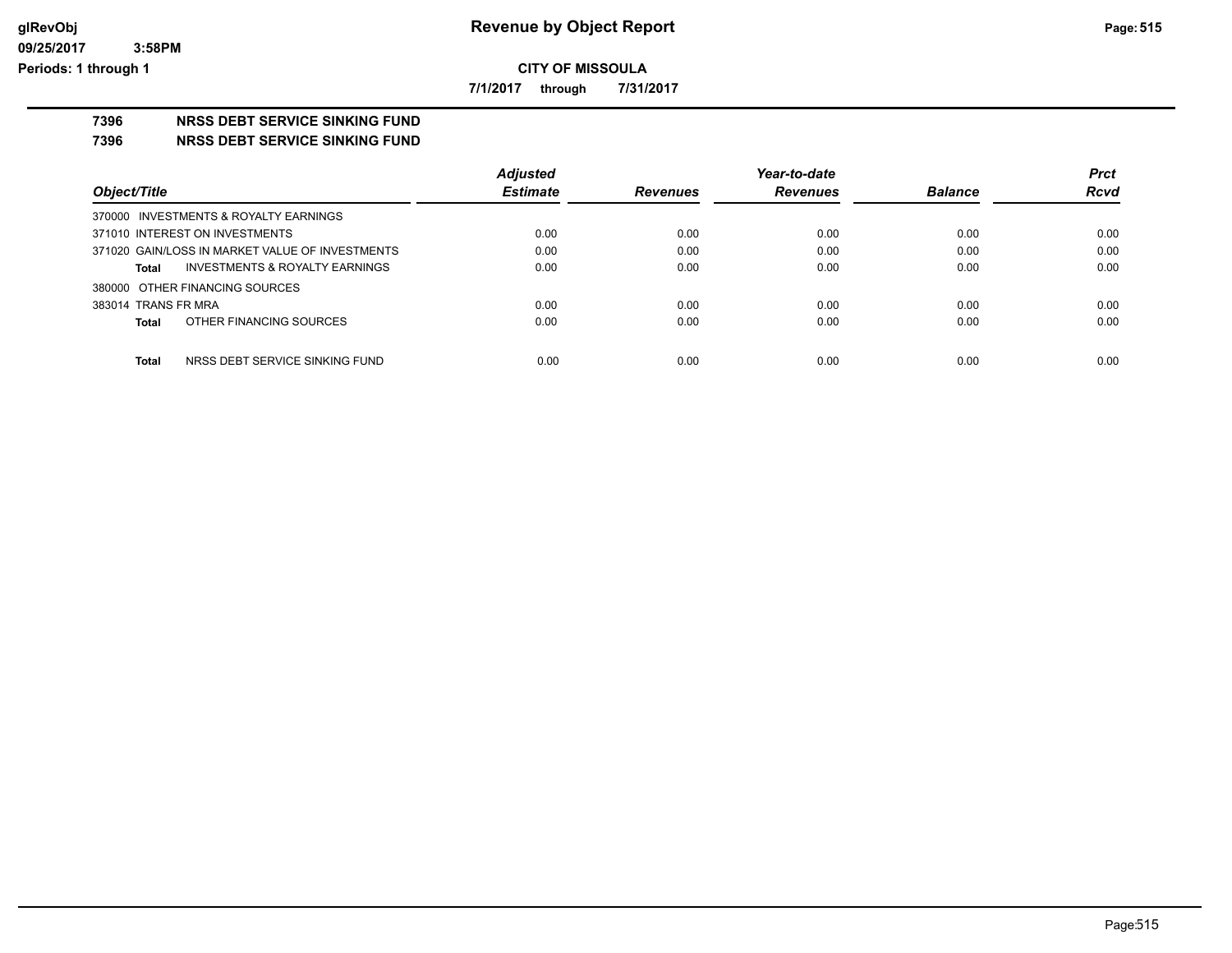**7/1/2017 through 7/31/2017**

### **7396 NRSS DEBT SERVICE SINKING FUND**

|                                                | <b>Adjusted</b> |                 | Year-to-date    |                | <b>Prct</b> |
|------------------------------------------------|-----------------|-----------------|-----------------|----------------|-------------|
| Object/Title                                   | <b>Estimate</b> | <b>Revenues</b> | <b>Revenues</b> | <b>Balance</b> | <b>Rcvd</b> |
| 370000 INVESTMENTS & ROYALTY EARNINGS          |                 |                 |                 |                |             |
| 371010 INTEREST ON INVESTMENTS                 | 0.00            | 0.00            | 0.00            | 0.00           | 0.00        |
| 371020 GAIN/LOSS IN MARKET VALUE OF INVESTMENT | 0.00            | 0.00            | 0.00            | 0.00           | 0.00        |
| INVESTMENTS & ROYALTY EARNINGS<br>Total        | 0.00            | 0.00            | 0.00            | 0.00           | 0.00        |
| 380000 OTHER FINANCING SOURCES                 |                 |                 |                 |                |             |
| 383014 TRANS FR MRA                            | 0.00            | 0.00            | 0.00            | 0.00           | 0.00        |
| OTHER FINANCING SOURCES<br>Total               | 0.00            | 0.00            | 0.00            | 0.00           | 0.00        |
|                                                |                 |                 |                 |                |             |
| <b>Total</b><br>NRSS DEBT SERVICE SINKING FUND | 0.00            | 0.00            | 0.00            | 0.00           | 0.00        |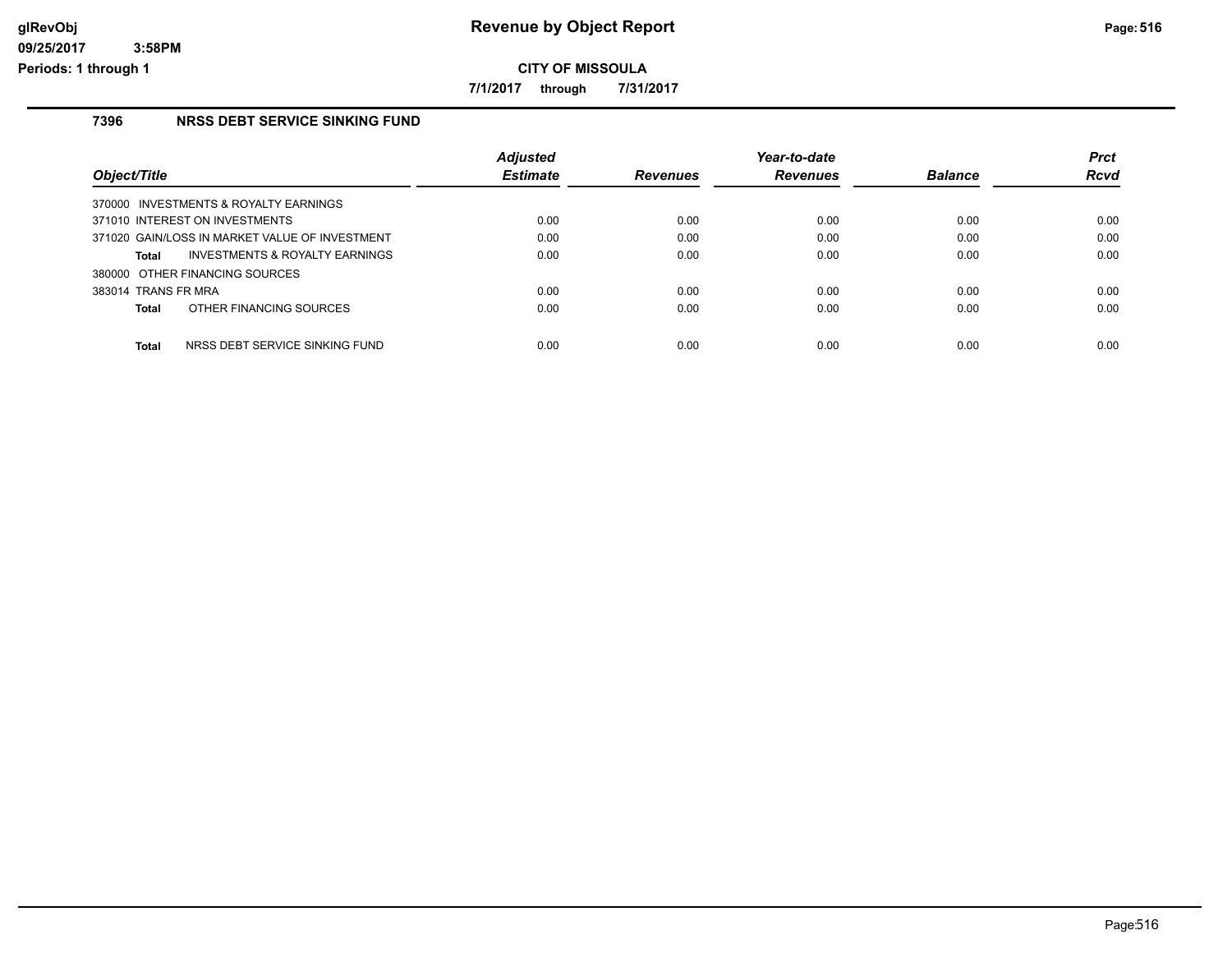**7/1/2017 through 7/31/2017**

**7397 NORTH RESERVE/SCOTT ST URD**

**7397 NORTH RESERVE/SCOTT ST URD**

|                                                    | <b>Adjusted</b> |                 | Year-to-date    |                | <b>Prct</b> |
|----------------------------------------------------|-----------------|-----------------|-----------------|----------------|-------------|
| Object/Title                                       | <b>Estimate</b> | <b>Revenues</b> | <b>Revenues</b> | <b>Balance</b> | <b>Rcvd</b> |
| TAXES/ASSESSMENTS<br>310000                        |                 |                 |                 |                |             |
| 311011 TAX INCREMENT                               | 0.00            | 0.00            | 0.00            | 0.00           | 0.00        |
| PENALTIES & INTEREST<br>312001                     | 0.00            | 0.00            | 0.00            | 0.00           | 0.00        |
| TAXES/ASSESSMENTS<br><b>Total</b>                  | 0.00            | 0.00            | 0.00            | 0.00           | 0.00        |
| <b>INTERGOVERNMENTAL REVENUES</b><br>330000        |                 |                 |                 |                |             |
| 335210 PERSONAL PROPERTY TAX REIMBURSEMENT         | 0.00            | 0.00            | 0.00            | 0.00           | 0.00        |
| <b>INTERGOVERNMENTAL REVENUES</b><br><b>Total</b>  | 0.00            | 0.00            | 0.00            | 0.00           | 0.00        |
| <b>MISCELLANEOUS REVENUES</b><br>360000            |                 |                 |                 |                |             |
| 360000 MISCELLANEOUS REVENUES                      | 0.00            | 0.00            | 0.00            | 0.00           | 0.00        |
| <b>MISCELLANEOUS REVENUES</b><br><b>Total</b>      | 0.00            | 0.00            | 0.00            | 0.00           | 0.00        |
| INVESTMENTS & ROYALTY EARNINGS<br>370000           |                 |                 |                 |                |             |
| 371010 INTEREST ON INVESTMENTS                     | 0.00            | 0.00            | 0.00            | 0.00           | 0.00        |
| <b>INVESTMENTS &amp; ROYALTY EARNINGS</b><br>Total | 0.00            | 0.00            | 0.00            | 0.00           | 0.00        |
| OTHER FINANCING SOURCES<br>380000                  |                 |                 |                 |                |             |
| 381010 BOND PROCEEDS                               | 0.00            | 23,277.53       | 23,277.53       | $-23,277.53$   | 0.00        |
| 383014 TRANS FR MRA                                | 0.00            | 0.00            | 0.00            | 0.00           | 0.00        |
| OTHER FINANCING SOURCES<br><b>Total</b>            | 0.00            | 23,277.53       | 23,277.53       | $-23,277.53$   | 0.00        |
| NORTH RESERVE/SCOTT ST URD<br><b>Total</b>         | 0.00            | 23,277.53       | 23,277.53       | $-23,277.53$   | 0.00        |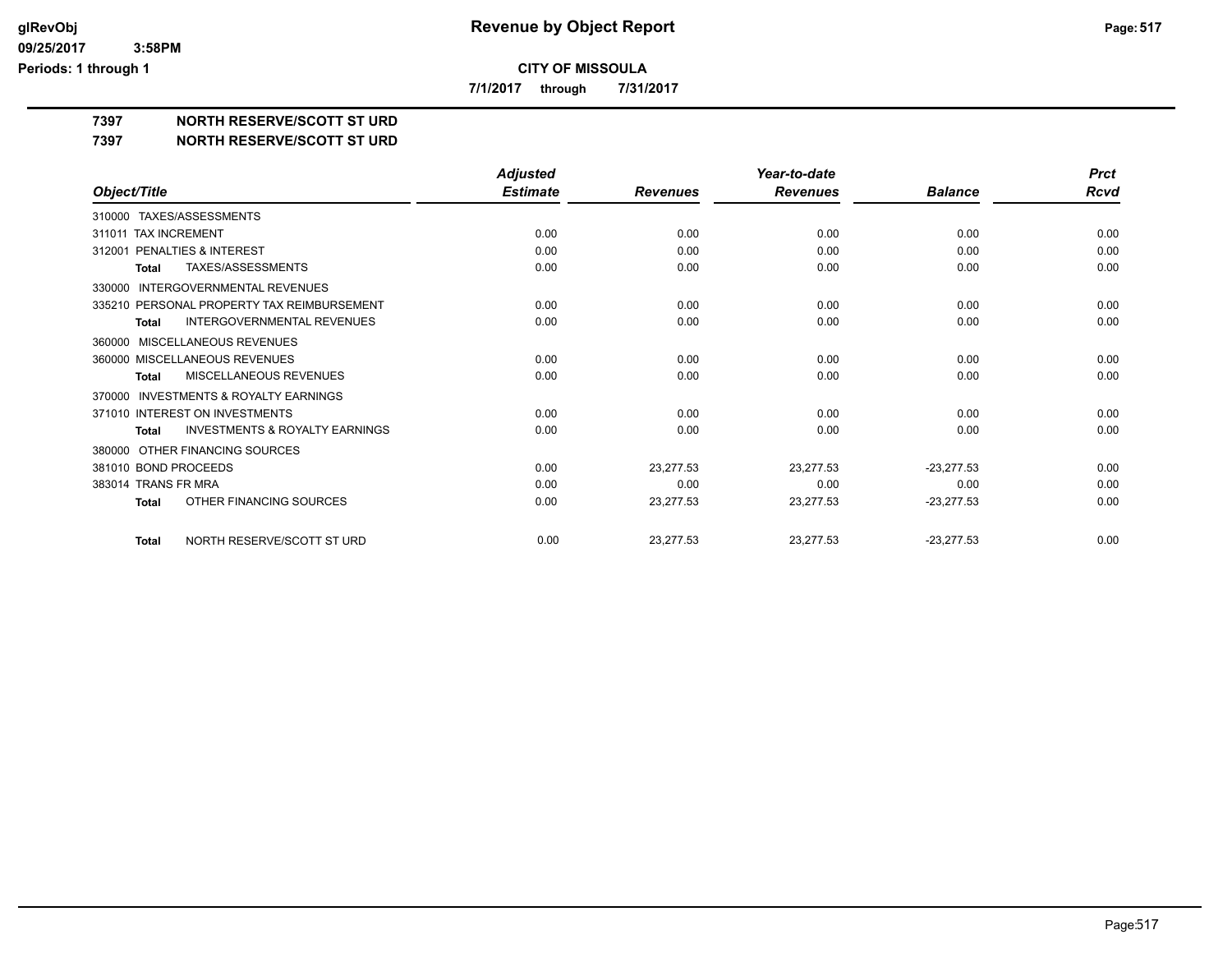**CITY OF MISSOULA**

**7/1/2017 through 7/31/2017**

## **7397 NORTH RESERVE/SCOTT ST URD**

|                                                    | <b>Adjusted</b> |                 | Year-to-date    |                | <b>Prct</b> |
|----------------------------------------------------|-----------------|-----------------|-----------------|----------------|-------------|
| Object/Title                                       | <b>Estimate</b> | <b>Revenues</b> | <b>Revenues</b> | <b>Balance</b> | <b>Rcvd</b> |
| 310000 TAXES/ASSESSMENTS                           |                 |                 |                 |                |             |
| 311011 TAX INCREMENT                               | 0.00            | 0.00            | 0.00            | 0.00           | 0.00        |
| PENALTIES & INTEREST<br>312001                     | 0.00            | 0.00            | 0.00            | 0.00           | 0.00        |
| TAXES/ASSESSMENTS<br><b>Total</b>                  | 0.00            | 0.00            | 0.00            | 0.00           | 0.00        |
| <b>INTERGOVERNMENTAL REVENUES</b><br>330000        |                 |                 |                 |                |             |
| 335210 PERSONAL PROPERTY TAX REIMBURSEMENT         | 0.00            | 0.00            | 0.00            | 0.00           | 0.00        |
| <b>INTERGOVERNMENTAL REVENUES</b><br><b>Total</b>  | 0.00            | 0.00            | 0.00            | 0.00           | 0.00        |
| 360000 MISCELLANEOUS REVENUES                      |                 |                 |                 |                |             |
| 360000 MISCELLANEOUS REVENUES                      | 0.00            | 0.00            | 0.00            | 0.00           | 0.00        |
| MISCELLANEOUS REVENUES<br><b>Total</b>             | 0.00            | 0.00            | 0.00            | 0.00           | 0.00        |
| 370000 INVESTMENTS & ROYALTY EARNINGS              |                 |                 |                 |                |             |
| 371010 INTEREST ON INVESTMENTS                     | 0.00            | 0.00            | 0.00            | 0.00           | 0.00        |
| <b>INVESTMENTS &amp; ROYALTY EARNINGS</b><br>Total | 0.00            | 0.00            | 0.00            | 0.00           | 0.00        |
| 380000 OTHER FINANCING SOURCES                     |                 |                 |                 |                |             |
| 381010 BOND PROCEEDS                               | 0.00            | 23,277.53       | 23,277.53       | $-23,277.53$   | 0.00        |
| 383014 TRANS FR MRA                                | 0.00            | 0.00            | 0.00            | 0.00           | 0.00        |
| OTHER FINANCING SOURCES<br><b>Total</b>            | 0.00            | 23,277.53       | 23,277.53       | $-23,277.53$   | 0.00        |
| NORTH RESERVE/SCOTT ST URD<br><b>Total</b>         | 0.00            | 23,277.53       | 23,277.53       | $-23,277.53$   | 0.00        |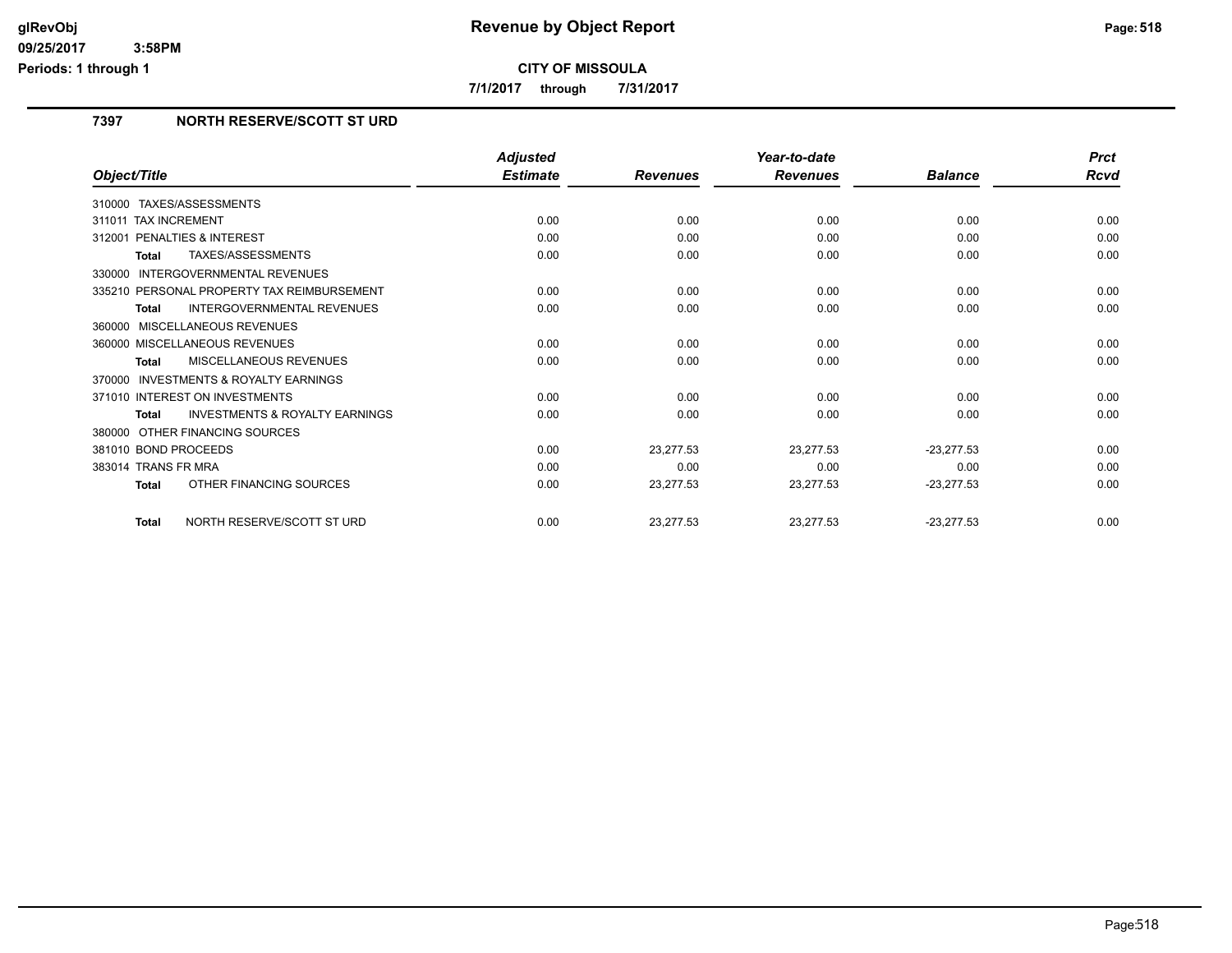**CITY OF MISSOULA**

**7/1/2017 through 7/31/2017**

# **7399 INTERMOUNTAIN BOND DEBT SERVICE**

# **7399 INTERMOUNTAIN BOND DEBT SERVICE**

|                            |                                           | <b>Adjusted</b> |                 | Year-to-date    |                | <b>Prct</b> |
|----------------------------|-------------------------------------------|-----------------|-----------------|-----------------|----------------|-------------|
| Object/Title               |                                           | <b>Estimate</b> | <b>Revenues</b> | <b>Revenues</b> | <b>Balance</b> | <b>Rcvd</b> |
| 310000                     | TAXES/ASSESSMENTS                         |                 |                 |                 |                |             |
| 311011 TAX INCREMENT       |                                           | 0.00            | 0.00            | 0.00            | 0.00           | 0.00        |
| <b>Total</b>               | TAXES/ASSESSMENTS                         | 0.00            | 0.00            | 0.00            | 0.00           | 0.00        |
|                            | 370000 INVESTMENTS & ROYALTY EARNINGS     |                 |                 |                 |                |             |
|                            | 371010 INTEREST ON INVESTMENTS            | 0.00            | 0.00            | 0.00            | 0.00           | 0.00        |
| Total                      | <b>INVESTMENTS &amp; ROYALTY EARNINGS</b> | 0.00            | 0.00            | 0.00            | 0.00           | 0.00        |
|                            | 380000 OTHER FINANCING SOURCES            |                 |                 |                 |                |             |
|                            | 381025 REVENUE BOND PROCEEDS              | 0.00            | 0.00            | 0.00            | 0.00           | 0.00        |
| 383000 OPERATING TRANSFERS |                                           | 0.00            | 0.00            | 0.00            | 0.00           | 0.00        |
| 383014 TRANS FR MRA        |                                           | 0.00            | 0.00            | 0.00            | 0.00           | 0.00        |
| Total                      | OTHER FINANCING SOURCES                   | 0.00            | 0.00            | 0.00            | 0.00           | 0.00        |
| Total                      | INTERMOUNTAIN BOND DEBT SERVICE           | 0.00            | 0.00            | 0.00            | 0.00           | 0.00        |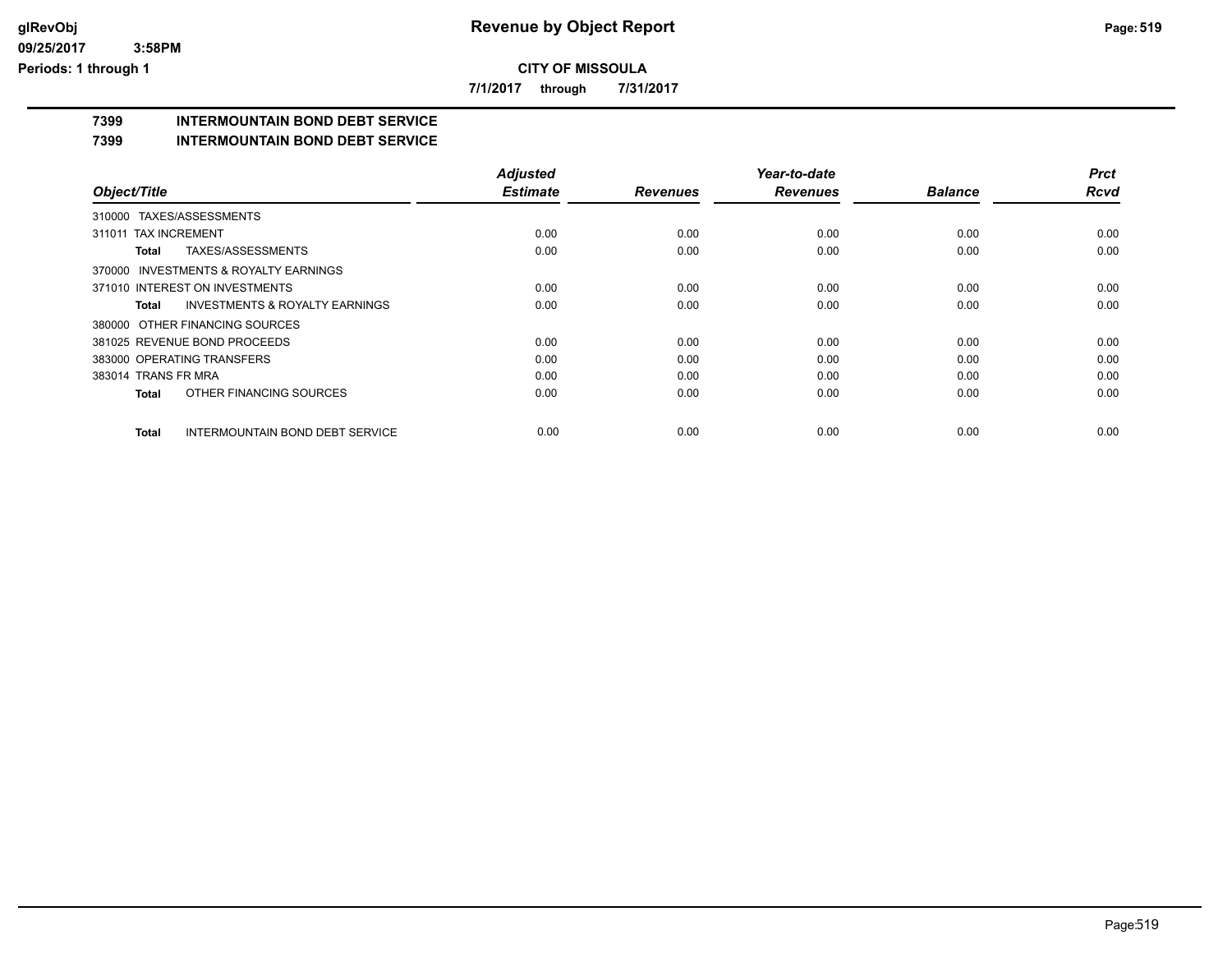**CITY OF MISSOULA**

**7/1/2017 through 7/31/2017**

### **7399 INTERMOUNTAIN BOND DEBT SERVICE**

|                                                    | <b>Adjusted</b> |                 | Year-to-date    |                | <b>Prct</b> |
|----------------------------------------------------|-----------------|-----------------|-----------------|----------------|-------------|
| Object/Title                                       | <b>Estimate</b> | <b>Revenues</b> | <b>Revenues</b> | <b>Balance</b> | <b>Rcvd</b> |
| 310000 TAXES/ASSESSMENTS                           |                 |                 |                 |                |             |
| <b>TAX INCREMENT</b><br>311011                     | 0.00            | 0.00            | 0.00            | 0.00           | 0.00        |
| TAXES/ASSESSMENTS<br><b>Total</b>                  | 0.00            | 0.00            | 0.00            | 0.00           | 0.00        |
| 370000 INVESTMENTS & ROYALTY EARNINGS              |                 |                 |                 |                |             |
| 371010 INTEREST ON INVESTMENTS                     | 0.00            | 0.00            | 0.00            | 0.00           | 0.00        |
| <b>INVESTMENTS &amp; ROYALTY EARNINGS</b><br>Total | 0.00            | 0.00            | 0.00            | 0.00           | 0.00        |
| 380000 OTHER FINANCING SOURCES                     |                 |                 |                 |                |             |
| 381025 REVENUE BOND PROCEEDS                       | 0.00            | 0.00            | 0.00            | 0.00           | 0.00        |
| 383000 OPERATING TRANSFERS                         | 0.00            | 0.00            | 0.00            | 0.00           | 0.00        |
| 383014 TRANS FR MRA                                | 0.00            | 0.00            | 0.00            | 0.00           | 0.00        |
| OTHER FINANCING SOURCES<br><b>Total</b>            | 0.00            | 0.00            | 0.00            | 0.00           | 0.00        |
| INTERMOUNTAIN BOND DEBT SERVICE<br><b>Total</b>    | 0.00            | 0.00            | 0.00            | 0.00           | 0.00        |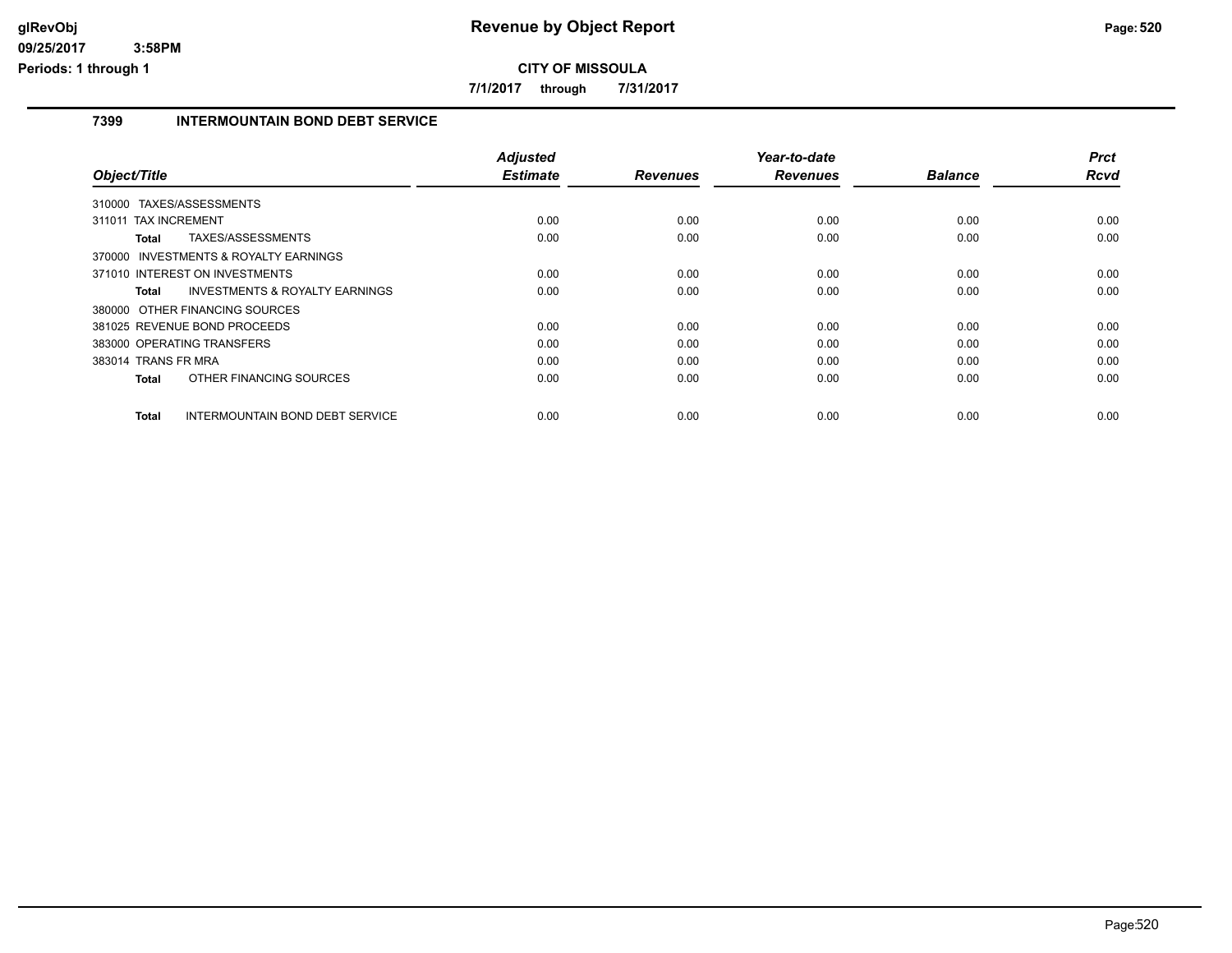**7/1/2017 through 7/31/2017**

**7400 FRONT ST BOND CLEARING**

**7400 FRONT ST BOND CLEARING**

|                                                    | <b>Adjusted</b> |                 | Year-to-date    |                | <b>Prct</b> |
|----------------------------------------------------|-----------------|-----------------|-----------------|----------------|-------------|
| Object/Title                                       | <b>Estimate</b> | <b>Revenues</b> | <b>Revenues</b> | <b>Balance</b> | <b>Rcvd</b> |
| 310000 TAXES/ASSESSMENTS                           |                 |                 |                 |                |             |
| 311011 TAX INCREMENT                               | 0.00            | $-15,763.14$    | $-15,763.14$    | 15,763.14      | 0.00        |
| <b>PENALTIES &amp; INTEREST</b><br>312001          | 0.00            | $-728.93$       | -728.93         | 728.93         | 0.00        |
| TAXES/ASSESSMENTS<br>Total                         | 0.00            | $-16,492.07$    | $-16,492.07$    | 16,492.07      | 0.00        |
| 330000 INTERGOVERNMENTAL REVENUES                  |                 |                 |                 |                |             |
| 335210 PERSONAL PROPERTY TAX REIMBURSEMENT         | 0.00            | 0.00            | 0.00            | 0.00           | 0.00        |
| INTERGOVERNMENTAL REVENUES<br>Total                | 0.00            | 0.00            | 0.00            | 0.00           | 0.00        |
| 370000 INVESTMENTS & ROYALTY EARNINGS              |                 |                 |                 |                |             |
| 371010 INTEREST ON INVESTMENTS                     | 0.00            | 0.00            | 0.00            | 0.00           | 0.00        |
| <b>INVESTMENTS &amp; ROYALTY EARNINGS</b><br>Total | 0.00            | 0.00            | 0.00            | 0.00           | 0.00        |
| <b>FRONT ST BOND CLEARING</b><br>Total             | 0.00            | $-16.492.07$    | $-16.492.07$    | 16.492.07      | 0.00        |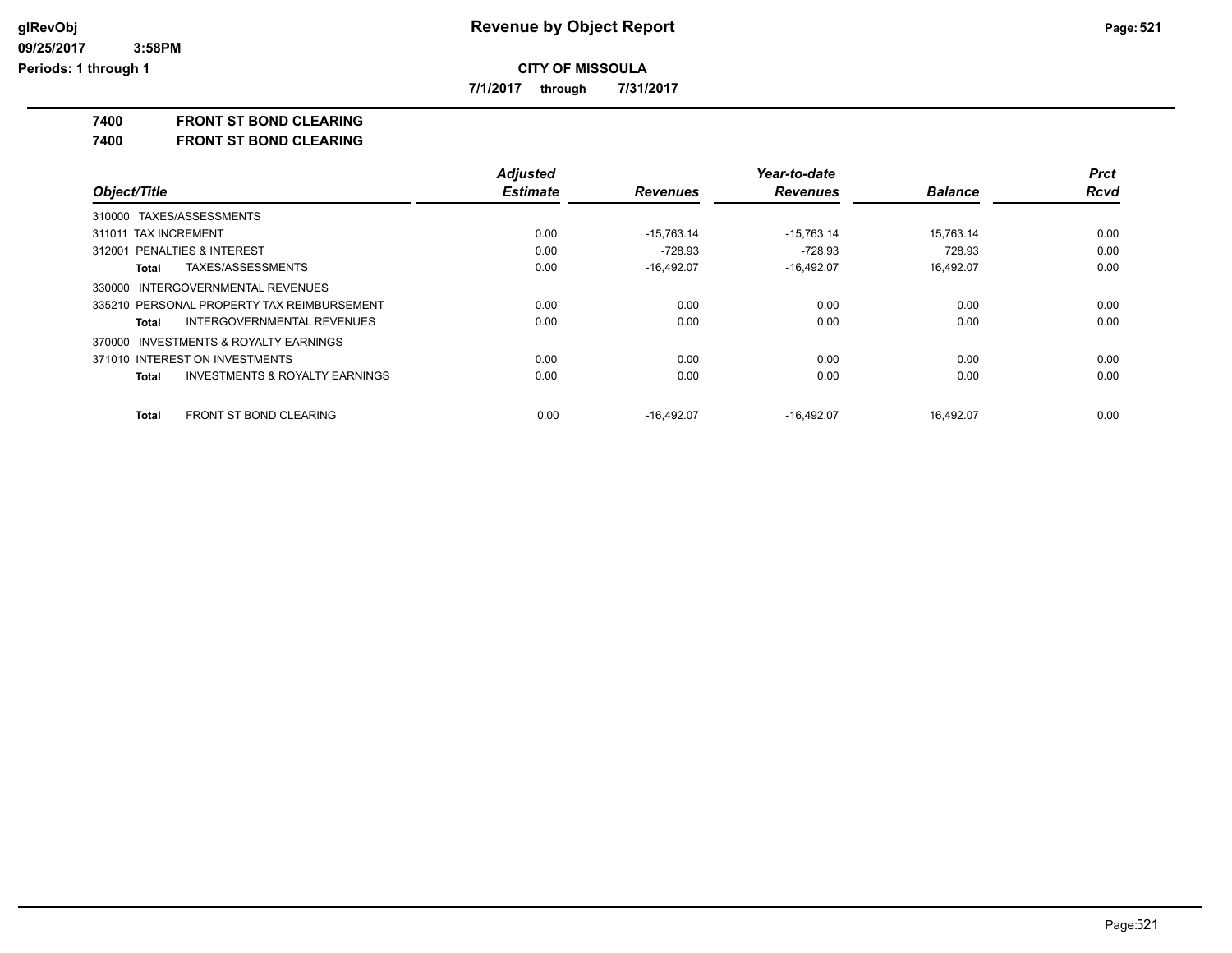**CITY OF MISSOULA**

**7/1/2017 through 7/31/2017**

### **7400 FRONT ST BOND CLEARING**

 **3:58PM**

|                                                           | <b>Adjusted</b> |                 | Year-to-date    |                | <b>Prct</b> |
|-----------------------------------------------------------|-----------------|-----------------|-----------------|----------------|-------------|
| Object/Title                                              | <b>Estimate</b> | <b>Revenues</b> | <b>Revenues</b> | <b>Balance</b> | <b>Rcvd</b> |
| TAXES/ASSESSMENTS<br>310000                               |                 |                 |                 |                |             |
| 311011 TAX INCREMENT                                      | 0.00            | $-15.763.14$    | $-15.763.14$    | 15.763.14      | 0.00        |
| 312001 PENALTIES & INTEREST                               | 0.00            | $-728.93$       | $-728.93$       | 728.93         | 0.00        |
| TAXES/ASSESSMENTS<br>Total                                | 0.00            | $-16,492.07$    | $-16,492.07$    | 16.492.07      | 0.00        |
| <b>INTERGOVERNMENTAL REVENUES</b><br>330000               |                 |                 |                 |                |             |
| 335210 PERSONAL PROPERTY TAX REIMBURSEMENT                | 0.00            | 0.00            | 0.00            | 0.00           | 0.00        |
| <b>INTERGOVERNMENTAL REVENUES</b><br>Total                | 0.00            | 0.00            | 0.00            | 0.00           | 0.00        |
| INVESTMENTS & ROYALTY EARNINGS<br>370000                  |                 |                 |                 |                |             |
| 371010 INTEREST ON INVESTMENTS                            | 0.00            | 0.00            | 0.00            | 0.00           | 0.00        |
| <b>INVESTMENTS &amp; ROYALTY EARNINGS</b><br><b>Total</b> | 0.00            | 0.00            | 0.00            | 0.00           | 0.00        |
| <b>FRONT ST BOND CLEARING</b><br><b>Total</b>             | 0.00            | $-16.492.07$    | $-16.492.07$    | 16.492.07      | 0.00        |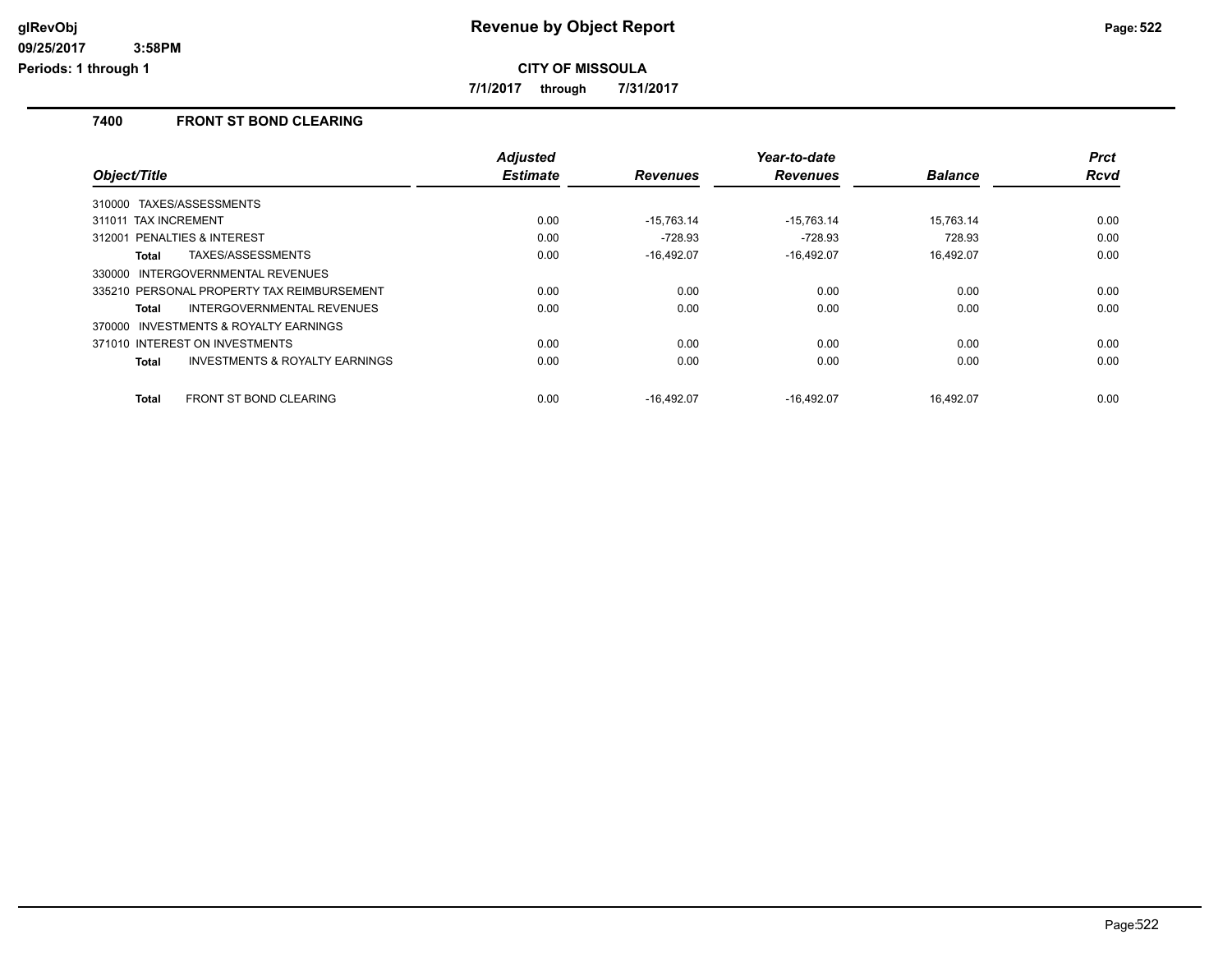**7/1/2017 through 7/31/2017**

# **7401 FRONT ST PARKING STRUCTURE**

**7401 FRONT ST PARKING STRUCTURE**

|                                                   | <b>Adjusted</b> |                 | Year-to-date    |                | <b>Prct</b> |
|---------------------------------------------------|-----------------|-----------------|-----------------|----------------|-------------|
| Object/Title                                      | <b>Estimate</b> | <b>Revenues</b> | <b>Revenues</b> | <b>Balance</b> | <b>Rcvd</b> |
| 370000 INVESTMENTS & ROYALTY EARNINGS             |                 |                 |                 |                |             |
| 371010 INTEREST ON INVESTMENTS                    | 0.00            | 0.00            | 0.00            | 0.00           | 0.00        |
| INVESTMENTS & ROYALTY EARNINGS<br><b>Total</b>    | 0.00            | 0.00            | 0.00            | 0.00           | 0.00        |
| 380000 OTHER FINANCING SOURCES                    |                 |                 |                 |                |             |
| 383066 TRANSFER FROM FRONT ST CLEARING            | 0.00            | 0.00            | 0.00            | 0.00           | 0.00        |
| OTHER FINANCING SOURCES<br><b>Total</b>           | 0.00            | 0.00            | 0.00            | 0.00           | 0.00        |
|                                                   |                 |                 |                 |                |             |
| <b>FRONT ST PARKING STRUCTURE</b><br><b>Total</b> | 0.00            | 0.00            | 0.00            | 0.00           | 0.00        |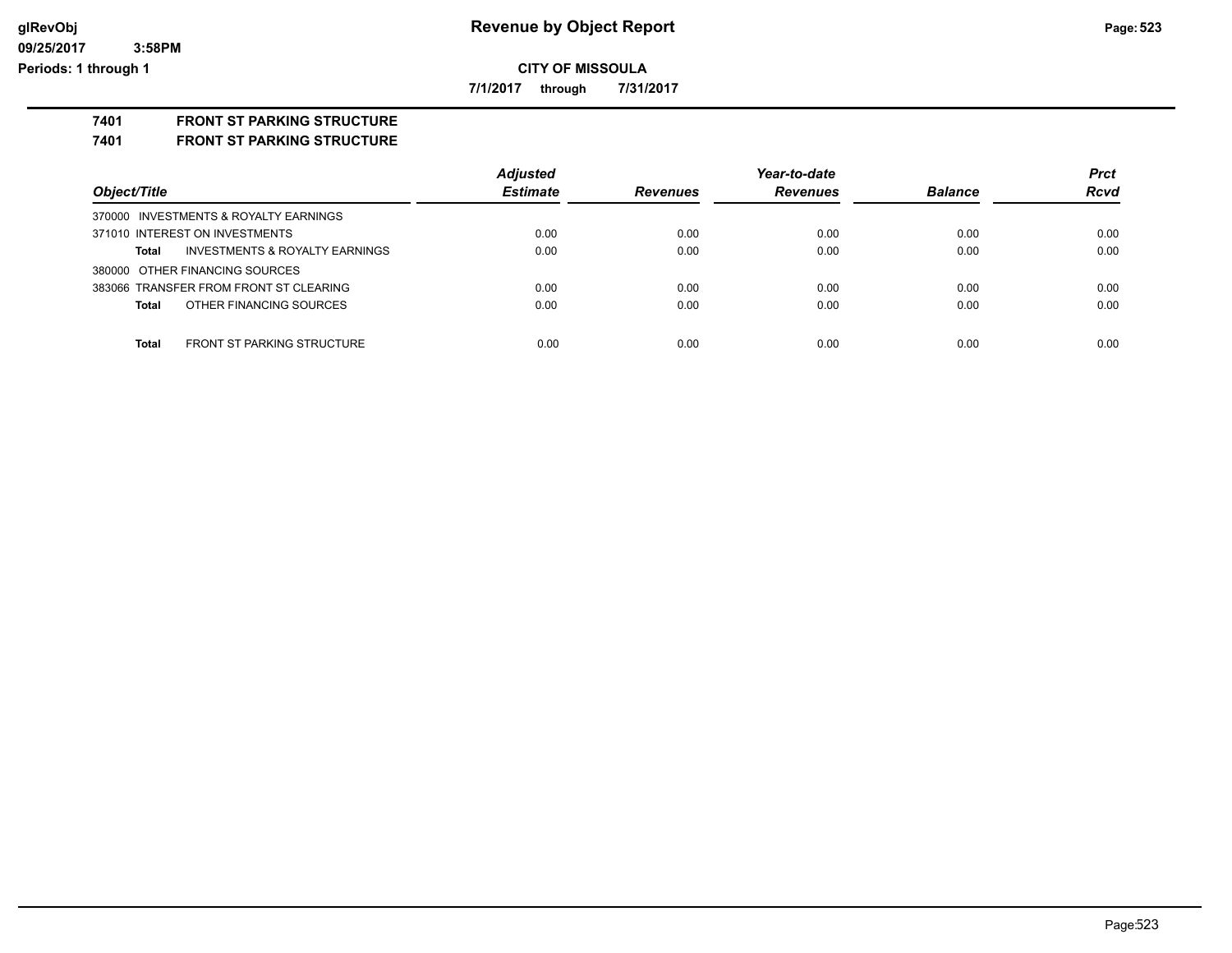**CITY OF MISSOULA**

**7/1/2017 through 7/31/2017**

### **7401 FRONT ST PARKING STRUCTURE**

| Object/Title                                       | <b>Adjusted</b><br><b>Estimate</b> | <b>Revenues</b> | Year-to-date<br><b>Revenues</b> | <b>Balance</b> | <b>Prct</b><br><b>Rcvd</b> |
|----------------------------------------------------|------------------------------------|-----------------|---------------------------------|----------------|----------------------------|
| 370000 INVESTMENTS & ROYALTY EARNINGS              |                                    |                 |                                 |                |                            |
| 371010 INTEREST ON INVESTMENTS                     | 0.00                               | 0.00            | 0.00                            | 0.00           | 0.00                       |
| <b>INVESTMENTS &amp; ROYALTY EARNINGS</b><br>Total | 0.00                               | 0.00            | 0.00                            | 0.00           | 0.00                       |
| 380000 OTHER FINANCING SOURCES                     |                                    |                 |                                 |                |                            |
| 383066 TRANSFER FROM FRONT ST CLEARING             | 0.00                               | 0.00            | 0.00                            | 0.00           | 0.00                       |
| OTHER FINANCING SOURCES<br>Total                   | 0.00                               | 0.00            | 0.00                            | 0.00           | 0.00                       |
|                                                    |                                    |                 |                                 |                |                            |
| <b>FRONT ST PARKING STRUCTURE</b><br><b>Total</b>  | 0.00                               | 0.00            | 0.00                            | 0.00           | 0.00                       |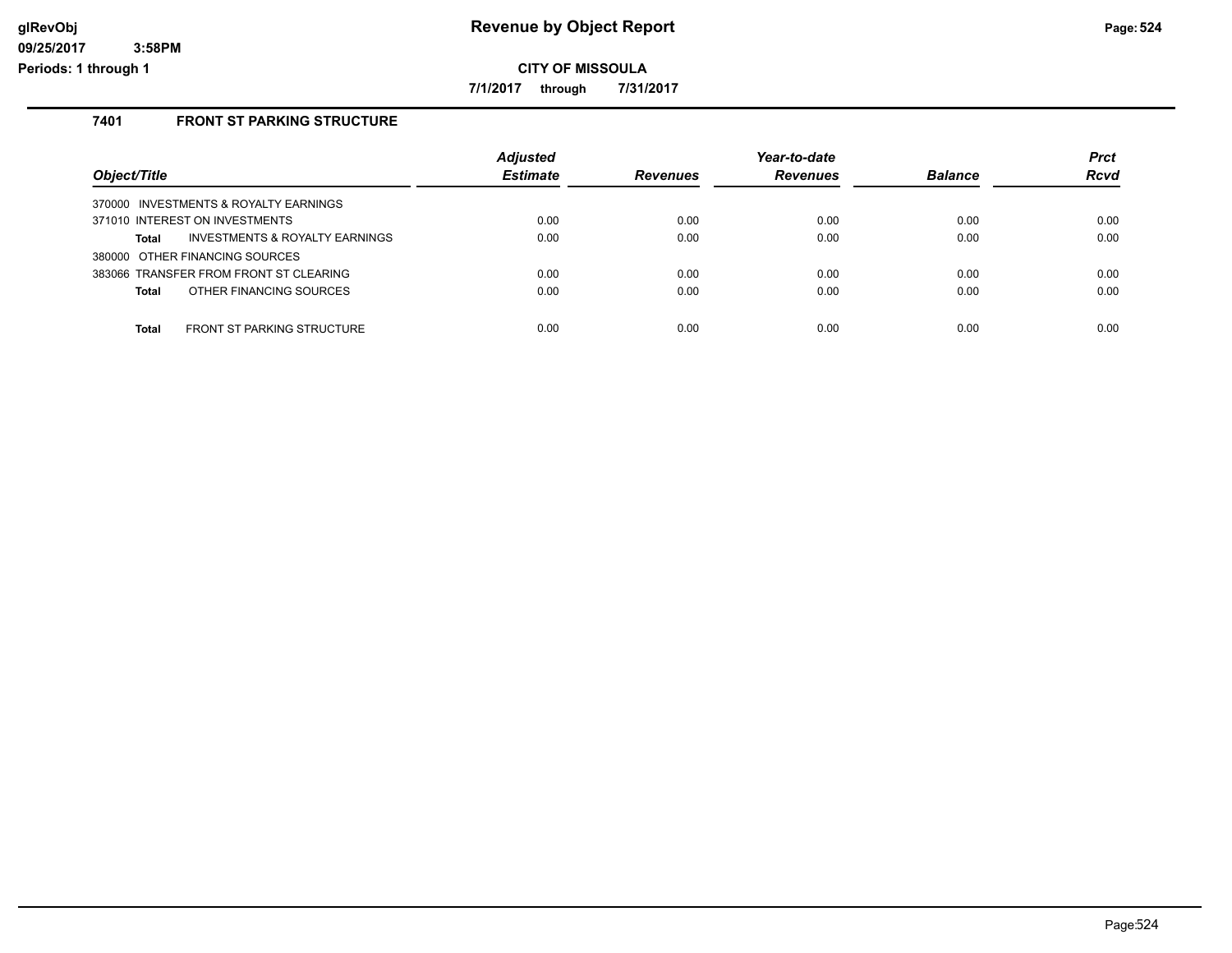**7/1/2017 through 7/31/2017**

# **7402 FRONT ST SUBORDINATE LIEN NOTE**

**7402 FRONT ST SUBORDINATE LIEN NOTE**

|                                                    | <b>Adjusted</b> |                 | Year-to-date    |                | <b>Prct</b> |
|----------------------------------------------------|-----------------|-----------------|-----------------|----------------|-------------|
| Object/Title                                       | <b>Estimate</b> | <b>Revenues</b> | <b>Revenues</b> | <b>Balance</b> | Rcvd        |
| 330000 INTERGOVERNMENTAL REVENUES                  |                 |                 |                 |                |             |
| 338001 EXCESS PLEDGED TAX INCREMENT RETURNED       | 0.00            | 0.00            | 0.00            | 0.00           | 0.00        |
| <b>INTERGOVERNMENTAL REVENUES</b><br>Total         | 0.00            | 0.00            | 0.00            | 0.00           | 0.00        |
| 370000 INVESTMENTS & ROYALTY EARNINGS              |                 |                 |                 |                |             |
| 371010 INTEREST ON INVESTMENTS                     | 0.00            | 0.00            | 0.00            | 0.00           | 0.00        |
| <b>INVESTMENTS &amp; ROYALTY EARNINGS</b><br>Total | 0.00            | 0.00            | 0.00            | 0.00           | 0.00        |
| 380000 OTHER FINANCING SOURCES                     |                 |                 |                 |                |             |
| 383066 TRANSFER FROM FRONT ST CLEARING             | 0.00            | 0.00            | 0.00            | 0.00           | 0.00        |
| 383067 TRANSFER FROM FSPS                          | 0.00            | 0.00            | 0.00            | 0.00           | 0.00        |
| OTHER FINANCING SOURCES<br>Total                   | 0.00            | 0.00            | 0.00            | 0.00           | 0.00        |
| FRONT ST SUBORDINATE LIEN NOTE<br><b>Total</b>     | 0.00            | 0.00            | 0.00            | 0.00           | 0.00        |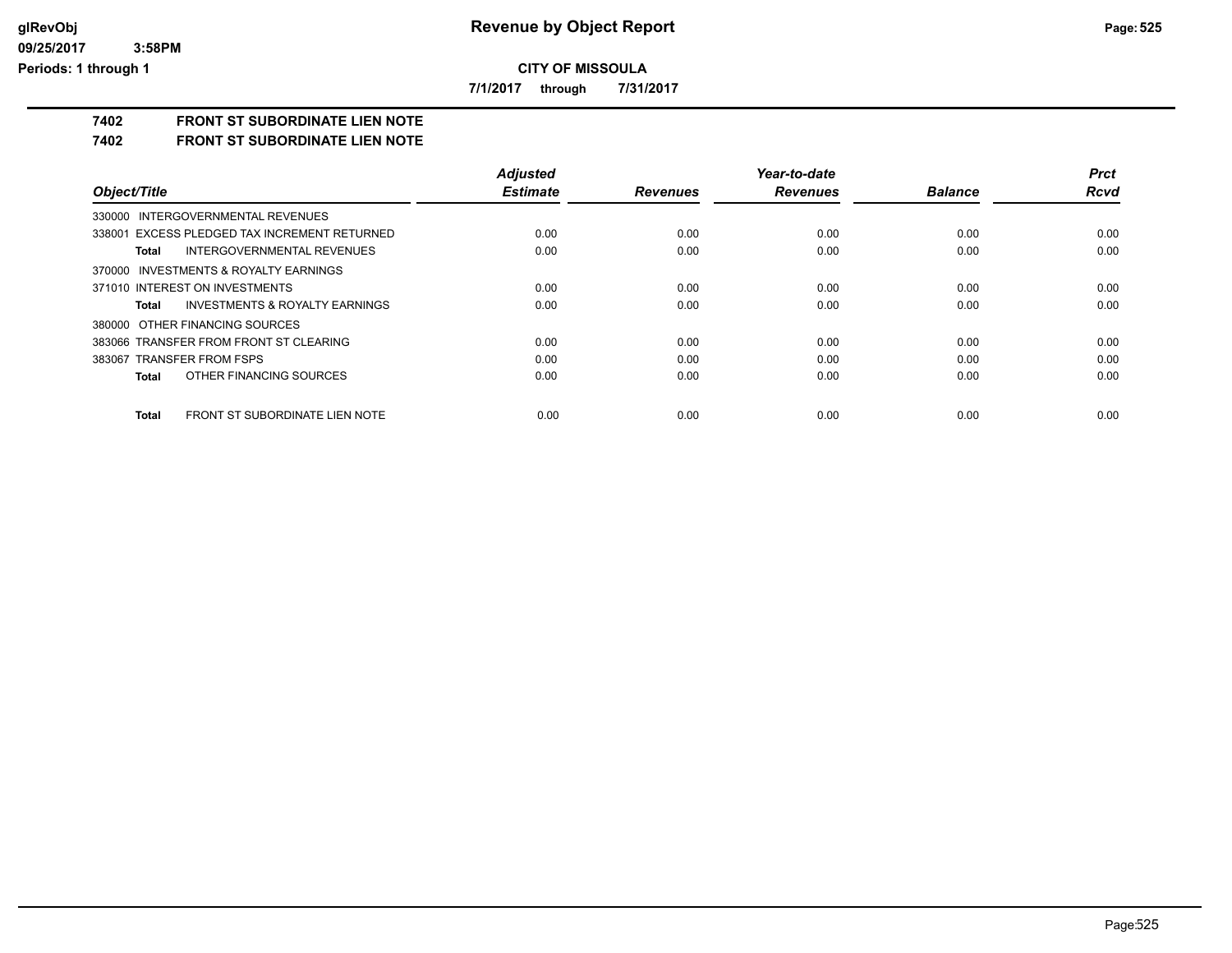**7/1/2017 through 7/31/2017**

### **7402 FRONT ST SUBORDINATE LIEN NOTE**

| Object/Title                                   | <b>Adjusted</b><br><b>Estimate</b> | <b>Revenues</b> | Year-to-date<br><b>Revenues</b> | <b>Balance</b> | <b>Prct</b><br>Rcvd |
|------------------------------------------------|------------------------------------|-----------------|---------------------------------|----------------|---------------------|
|                                                |                                    |                 |                                 |                |                     |
| INTERGOVERNMENTAL REVENUES<br>330000           |                                    |                 |                                 |                |                     |
| 338001 EXCESS PLEDGED TAX INCREMENT RETURNED   | 0.00                               | 0.00            | 0.00                            | 0.00           | 0.00                |
| INTERGOVERNMENTAL REVENUES<br>Total            | 0.00                               | 0.00            | 0.00                            | 0.00           | 0.00                |
| 370000 INVESTMENTS & ROYALTY EARNINGS          |                                    |                 |                                 |                |                     |
| 371010 INTEREST ON INVESTMENTS                 | 0.00                               | 0.00            | 0.00                            | 0.00           | 0.00                |
| INVESTMENTS & ROYALTY EARNINGS<br>Total        | 0.00                               | 0.00            | 0.00                            | 0.00           | 0.00                |
| 380000 OTHER FINANCING SOURCES                 |                                    |                 |                                 |                |                     |
| 383066 TRANSFER FROM FRONT ST CLEARING         | 0.00                               | 0.00            | 0.00                            | 0.00           | 0.00                |
| 383067 TRANSFER FROM FSPS                      | 0.00                               | 0.00            | 0.00                            | 0.00           | 0.00                |
| OTHER FINANCING SOURCES<br>Total               | 0.00                               | 0.00            | 0.00                            | 0.00           | 0.00                |
| FRONT ST SUBORDINATE LIEN NOTE<br><b>Total</b> | 0.00                               | 0.00            | 0.00                            | 0.00           | 0.00                |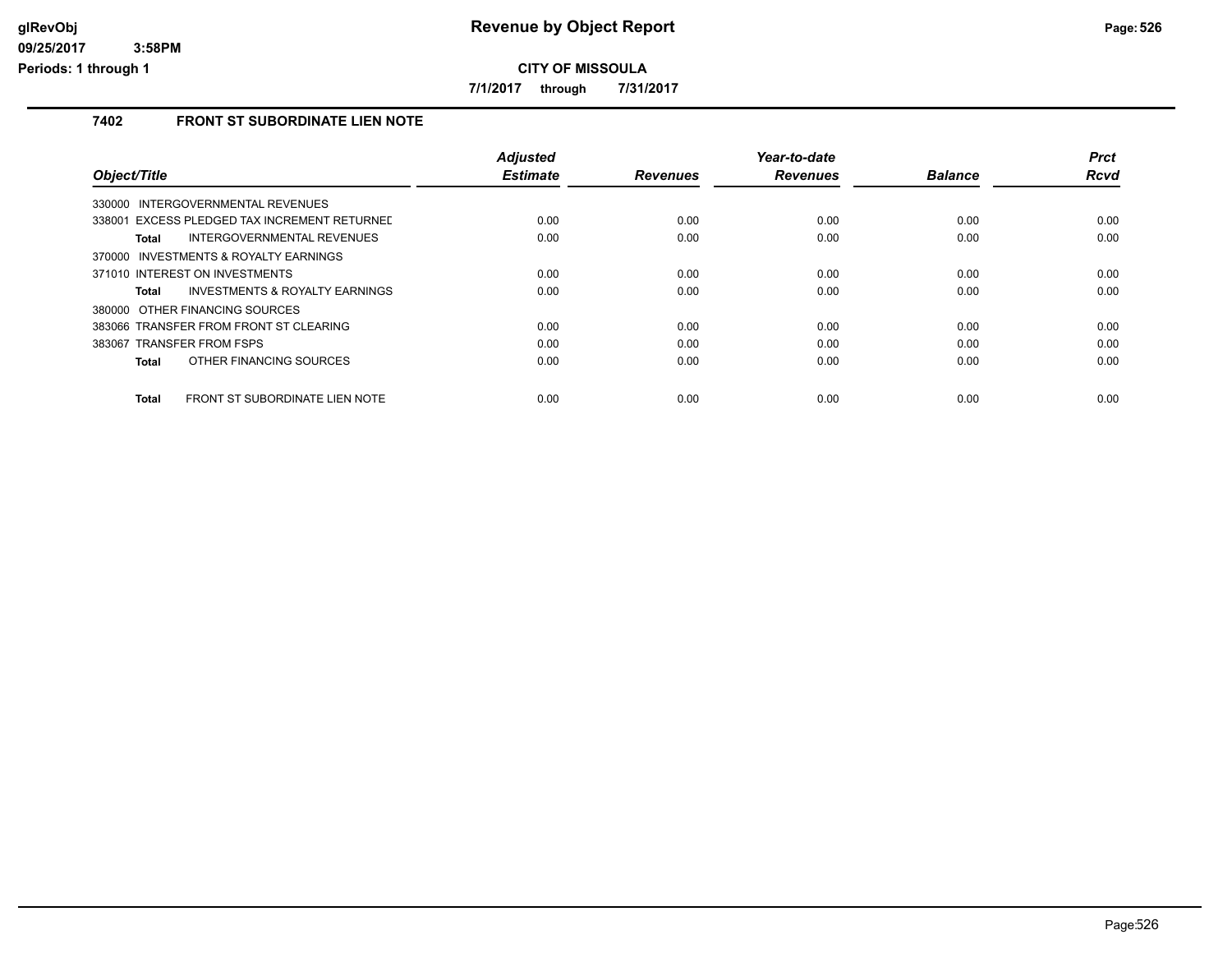**7/1/2017 through 7/31/2017**

# **7447 COURT COLLECTED PARKING FINES**

## **7447 COURT COLLECTED PARKING FINES**

|                                         | <b>Adjusted</b> |                 | Year-to-date    |                | <b>Prct</b> |
|-----------------------------------------|-----------------|-----------------|-----------------|----------------|-------------|
| Object/Title                            | <b>Estimate</b> | <b>Revenues</b> | <b>Revenues</b> | <b>Balance</b> | <b>Rcvd</b> |
| 350000 FINES & FORFEITURES              |                 |                 |                 |                |             |
| 352002 PARKING FINES                    | 0.00            | 0.00            | 0.00            | 0.00           | 0.00        |
| <b>FINES &amp; FORFEITURES</b><br>Total | 0.00            | 0.00            | 0.00            | 0.00           | 0.00        |
| 370000 INVESTMENTS & ROYALTY EARNINGS   |                 |                 |                 |                |             |
| 371010 INTEREST ON INVESTMENTS          | 0.00            | 0.00            | 0.00            | 0.00           | 0.00        |
| INVESTMENTS & ROYALTY EARNINGS<br>Total | 0.00            | 0.00            | 0.00            | 0.00           | 0.00        |
|                                         |                 |                 |                 |                |             |
| COURT COLLECTED PARKING FINES<br>Total  | 0.00            | 0.00            | 0.00            | 0.00           | 0.00        |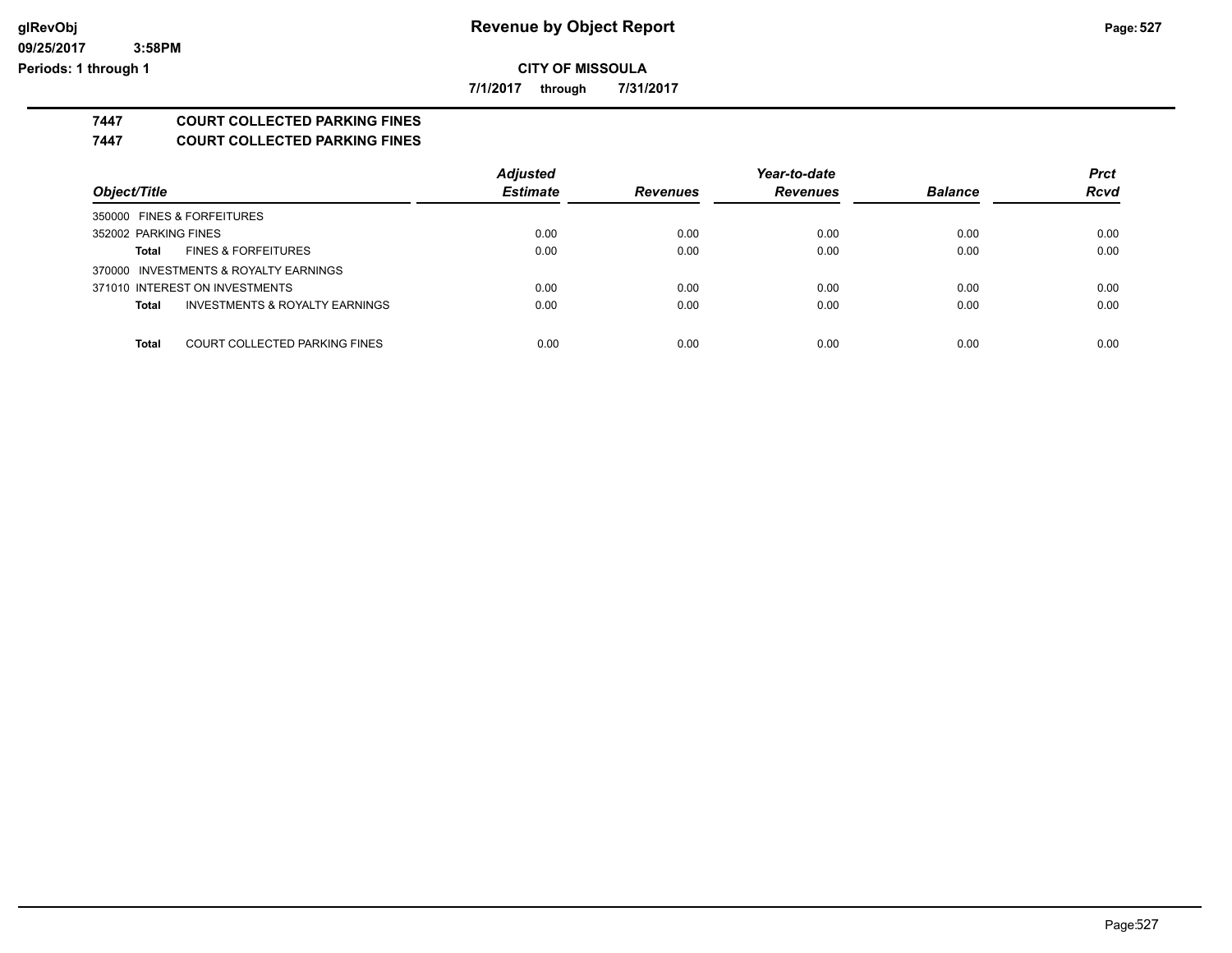**CITY OF MISSOULA**

**7/1/2017 through 7/31/2017**

### **7447 COURT COLLECTED PARKING FINES**

| Object/Title                                         | <b>Adjusted</b><br><b>Estimate</b> | <b>Revenues</b> | Year-to-date<br><b>Revenues</b> | <b>Balance</b> | <b>Prct</b><br><b>Rcvd</b> |
|------------------------------------------------------|------------------------------------|-----------------|---------------------------------|----------------|----------------------------|
| 350000 FINES & FORFEITURES                           |                                    |                 |                                 |                |                            |
| 352002 PARKING FINES                                 | 0.00                               | 0.00            | 0.00                            | 0.00           | 0.00                       |
| <b>FINES &amp; FORFEITURES</b><br>Total              | 0.00                               | 0.00            | 0.00                            | 0.00           | 0.00                       |
| 370000 INVESTMENTS & ROYALTY EARNINGS                |                                    |                 |                                 |                |                            |
| 371010 INTEREST ON INVESTMENTS                       | 0.00                               | 0.00            | 0.00                            | 0.00           | 0.00                       |
| INVESTMENTS & ROYALTY EARNINGS<br><b>Total</b>       | 0.00                               | 0.00            | 0.00                            | 0.00           | 0.00                       |
|                                                      |                                    |                 |                                 |                |                            |
| <b>COURT COLLECTED PARKING FINES</b><br><b>Total</b> | 0.00                               | 0.00            | 0.00                            | 0.00           | 0.00                       |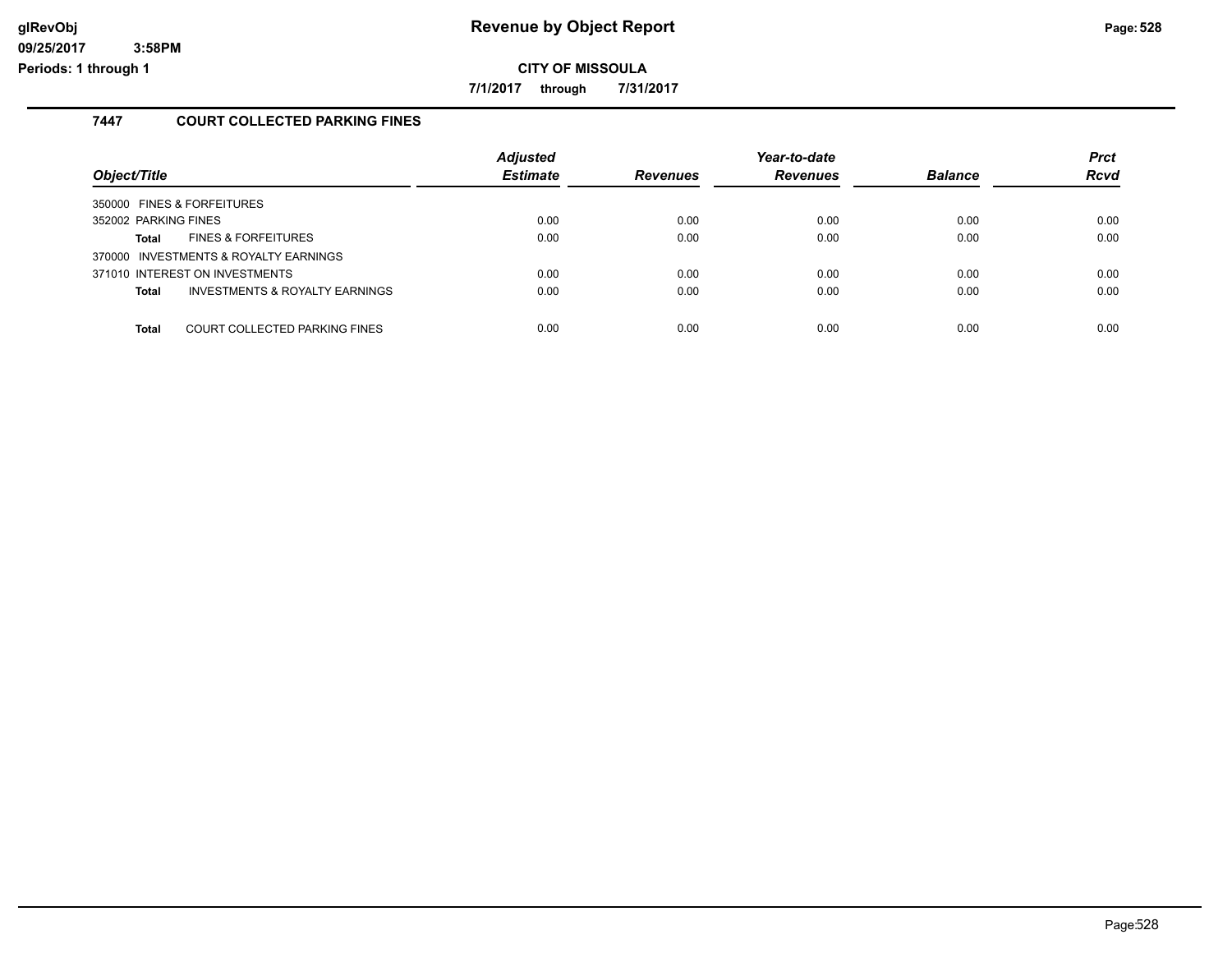**7/1/2017 through 7/31/2017**

**7458 COURT SURCHARGE**

**7458 COURT SURCHARGE**

|                                                 | <b>Adjusted</b> |                 | Year-to-date    |                | <b>Prct</b> |
|-------------------------------------------------|-----------------|-----------------|-----------------|----------------|-------------|
| Object/Title                                    | <b>Estimate</b> | <b>Revenues</b> | <b>Revenues</b> | <b>Balance</b> | Rcvd        |
| 350000 FINES & FORFEITURES                      |                 |                 |                 |                |             |
| 351032 SURCHARGE ON FINES                       | 0.00            | 0.00            | 0.00            | 0.00           | 0.00        |
| <b>FINES &amp; FORFEITURES</b><br>Total         | 0.00            | 0.00            | 0.00            | 0.00           | 0.00        |
| 370000 INVESTMENTS & ROYALTY EARNINGS           |                 |                 |                 |                |             |
| 371010 INTEREST ON INVESTMENTS                  | 0.00            | 0.00            | 0.00            | 0.00           | 0.00        |
| 371020 GAIN/LOSS IN MARKET VALUE OF INVESTMENTS | 0.00            | 0.00            | 0.00            | 0.00           | 0.00        |
| INVESTMENTS & ROYALTY EARNINGS<br>Total         | 0.00            | 0.00            | 0.00            | 0.00           | 0.00        |
|                                                 |                 |                 |                 |                |             |
| <b>COURT SURCHARGE</b><br>Total                 | 0.00            | 0.00            | 0.00            | 0.00           | 0.00        |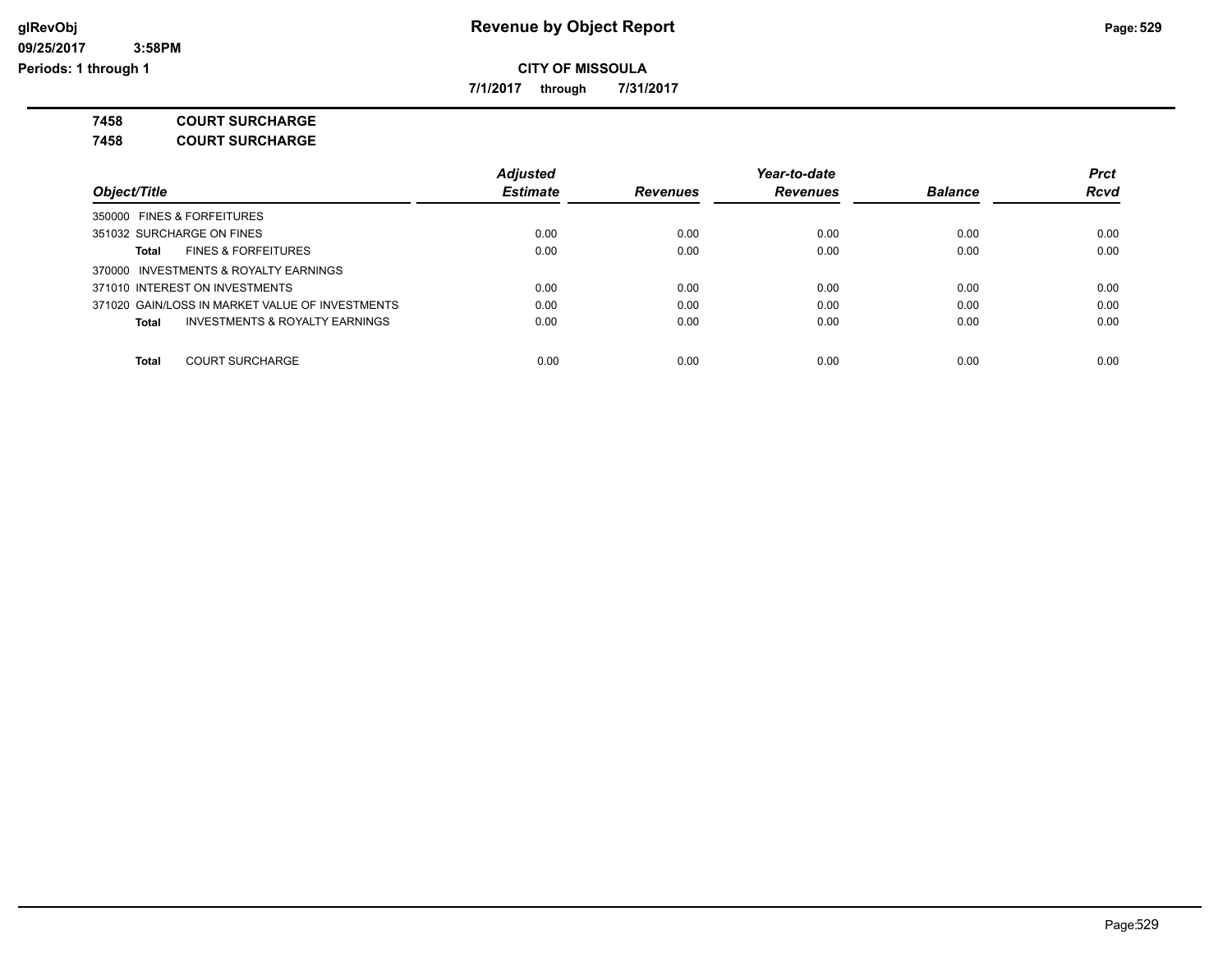**CITY OF MISSOULA**

**7/1/2017 through 7/31/2017**

#### **7458 COURT SURCHARGE**

 **3:58PM**

| Object/Title                                   | <b>Adjusted</b><br><b>Estimate</b> | <b>Revenues</b> | Year-to-date<br><b>Revenues</b> | <b>Balance</b> | <b>Prct</b><br><b>Rcvd</b> |
|------------------------------------------------|------------------------------------|-----------------|---------------------------------|----------------|----------------------------|
| 350000 FINES & FORFEITURES                     |                                    |                 |                                 |                |                            |
| 351032 SURCHARGE ON FINES                      | 0.00                               | 0.00            | 0.00                            | 0.00           | 0.00                       |
| <b>FINES &amp; FORFEITURES</b><br>Total        | 0.00                               | 0.00            | 0.00                            | 0.00           | 0.00                       |
| 370000 INVESTMENTS & ROYALTY EARNINGS          |                                    |                 |                                 |                |                            |
| 371010 INTEREST ON INVESTMENTS                 | 0.00                               | 0.00            | 0.00                            | 0.00           | 0.00                       |
| 371020 GAIN/LOSS IN MARKET VALUE OF INVESTMENT | 0.00                               | 0.00            | 0.00                            | 0.00           | 0.00                       |
| INVESTMENTS & ROYALTY EARNINGS<br>Total        | 0.00                               | 0.00            | 0.00                            | 0.00           | 0.00                       |
|                                                |                                    |                 |                                 |                |                            |
| <b>Total</b><br><b>COURT SURCHARGE</b>         | 0.00                               | 0.00            | 0.00                            | 0.00           | 0.00                       |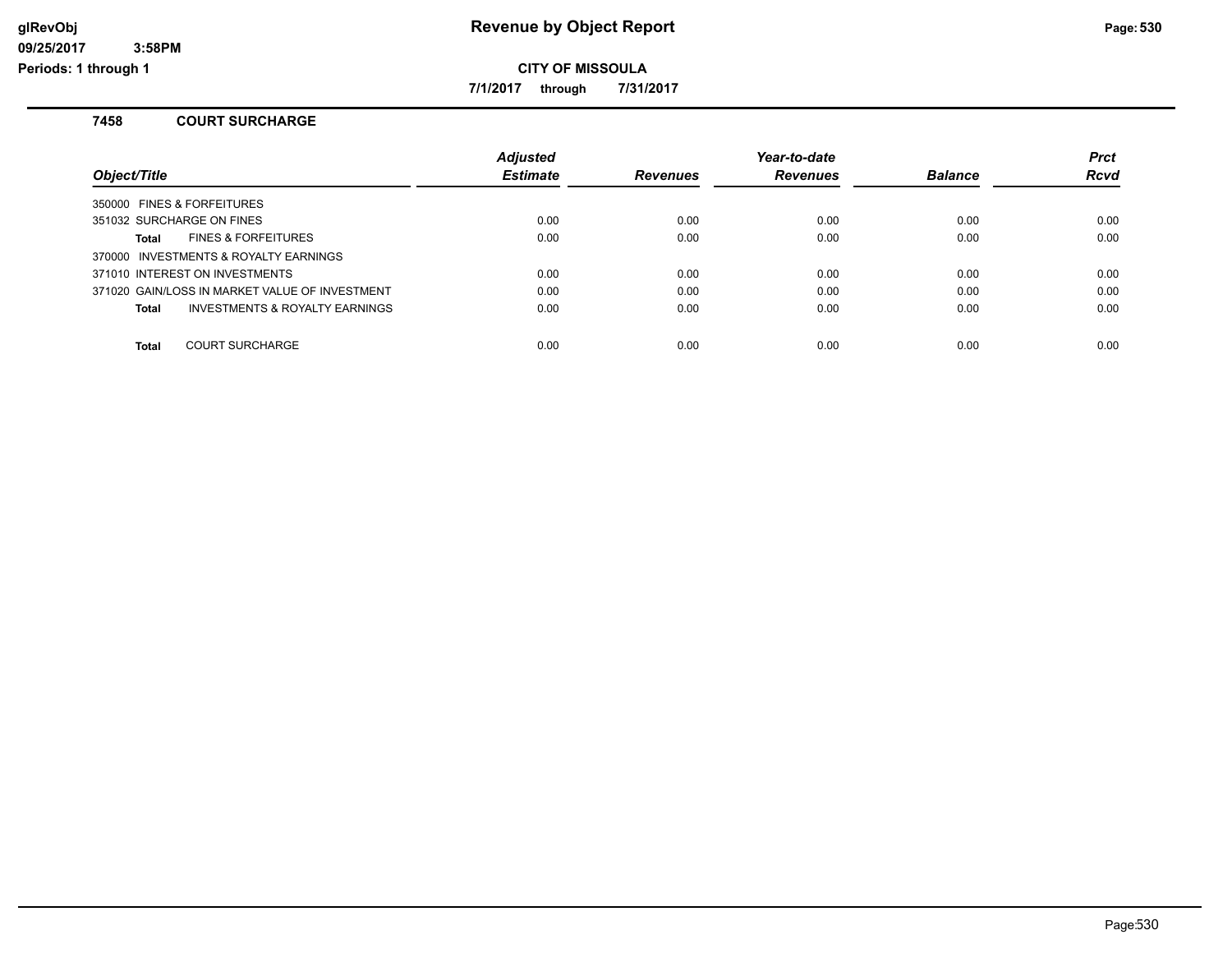**7/1/2017 through 7/31/2017**

**7469 PUBLIC DEFENDER FEES**

**7469 PUBLIC DEFENDER FEES**

|                                                    | <b>Adjusted</b> |                 | Year-to-date    |                | <b>Prct</b> |
|----------------------------------------------------|-----------------|-----------------|-----------------|----------------|-------------|
| Object/Title                                       | <b>Estimate</b> | <b>Revenues</b> | <b>Revenues</b> | <b>Balance</b> | <b>Rcvd</b> |
| 350000 FINES & FORFEITURES                         |                 |                 |                 |                |             |
| 351032 SURCHARGE ON FINES                          | 0.00            | 0.00            | 0.00            | 0.00           | 0.00        |
| 351033 PUBLIC DEFENDER FEES                        | 0.00            | 0.00            | 0.00            | 0.00           | 0.00        |
| <b>FINES &amp; FORFEITURES</b><br>Total            | 0.00            | 0.00            | 0.00            | 0.00           | 0.00        |
| 370000 INVESTMENTS & ROYALTY EARNINGS              |                 |                 |                 |                |             |
| 371010 INTEREST ON INVESTMENTS                     | 0.00            | 0.00            | 0.00            | 0.00           | 0.00        |
| 371020 GAIN/LOSS IN MARKET VALUE OF INVESTMENTS    | 0.00            | 0.00            | 0.00            | 0.00           | 0.00        |
| <b>INVESTMENTS &amp; ROYALTY EARNINGS</b><br>Total | 0.00            | 0.00            | 0.00            | 0.00           | 0.00        |
| PUBLIC DEFENDER FEES<br><b>Total</b>               | 0.00            | 0.00            | 0.00            | 0.00           | 0.00        |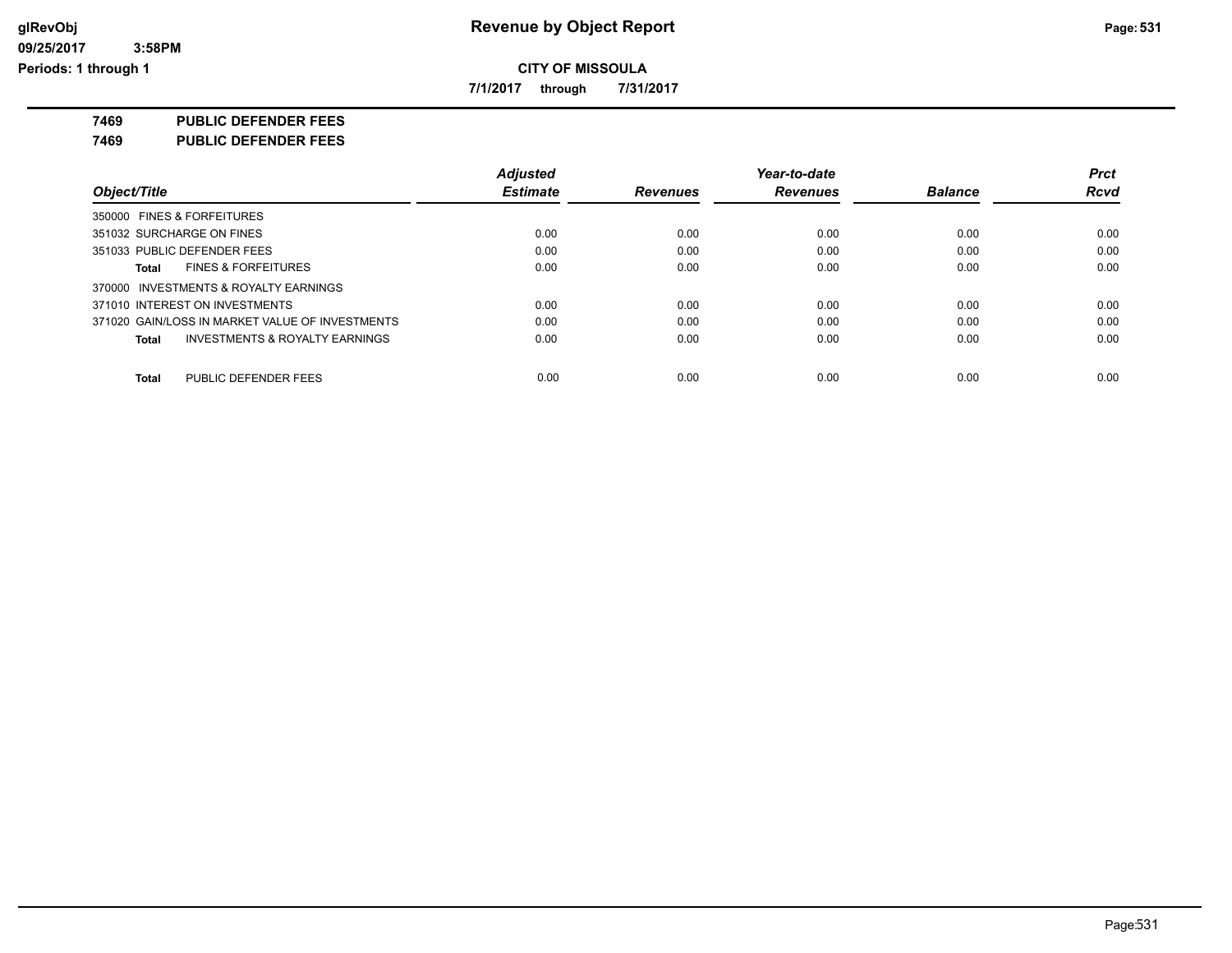**CITY OF MISSOULA**

**7/1/2017 through 7/31/2017**

### **7469 PUBLIC DEFENDER FEES**

 **3:58PM**

|                                                | <b>Adjusted</b> |                 | Year-to-date    |                | <b>Prct</b> |
|------------------------------------------------|-----------------|-----------------|-----------------|----------------|-------------|
| Object/Title                                   | <b>Estimate</b> | <b>Revenues</b> | <b>Revenues</b> | <b>Balance</b> | Rcvd        |
| 350000 FINES & FORFEITURES                     |                 |                 |                 |                |             |
| 351032 SURCHARGE ON FINES                      | 0.00            | 0.00            | 0.00            | 0.00           | 0.00        |
| 351033 PUBLIC DEFENDER FEES                    | 0.00            | 0.00            | 0.00            | 0.00           | 0.00        |
| <b>FINES &amp; FORFEITURES</b><br>Total        | 0.00            | 0.00            | 0.00            | 0.00           | 0.00        |
| 370000 INVESTMENTS & ROYALTY EARNINGS          |                 |                 |                 |                |             |
| 371010 INTEREST ON INVESTMENTS                 | 0.00            | 0.00            | 0.00            | 0.00           | 0.00        |
| 371020 GAIN/LOSS IN MARKET VALUE OF INVESTMENT | 0.00            | 0.00            | 0.00            | 0.00           | 0.00        |
| INVESTMENTS & ROYALTY EARNINGS<br>Total        | 0.00            | 0.00            | 0.00            | 0.00           | 0.00        |
| PUBLIC DEFENDER FEES<br><b>Total</b>           | 0.00            | 0.00            | 0.00            | 0.00           | 0.00        |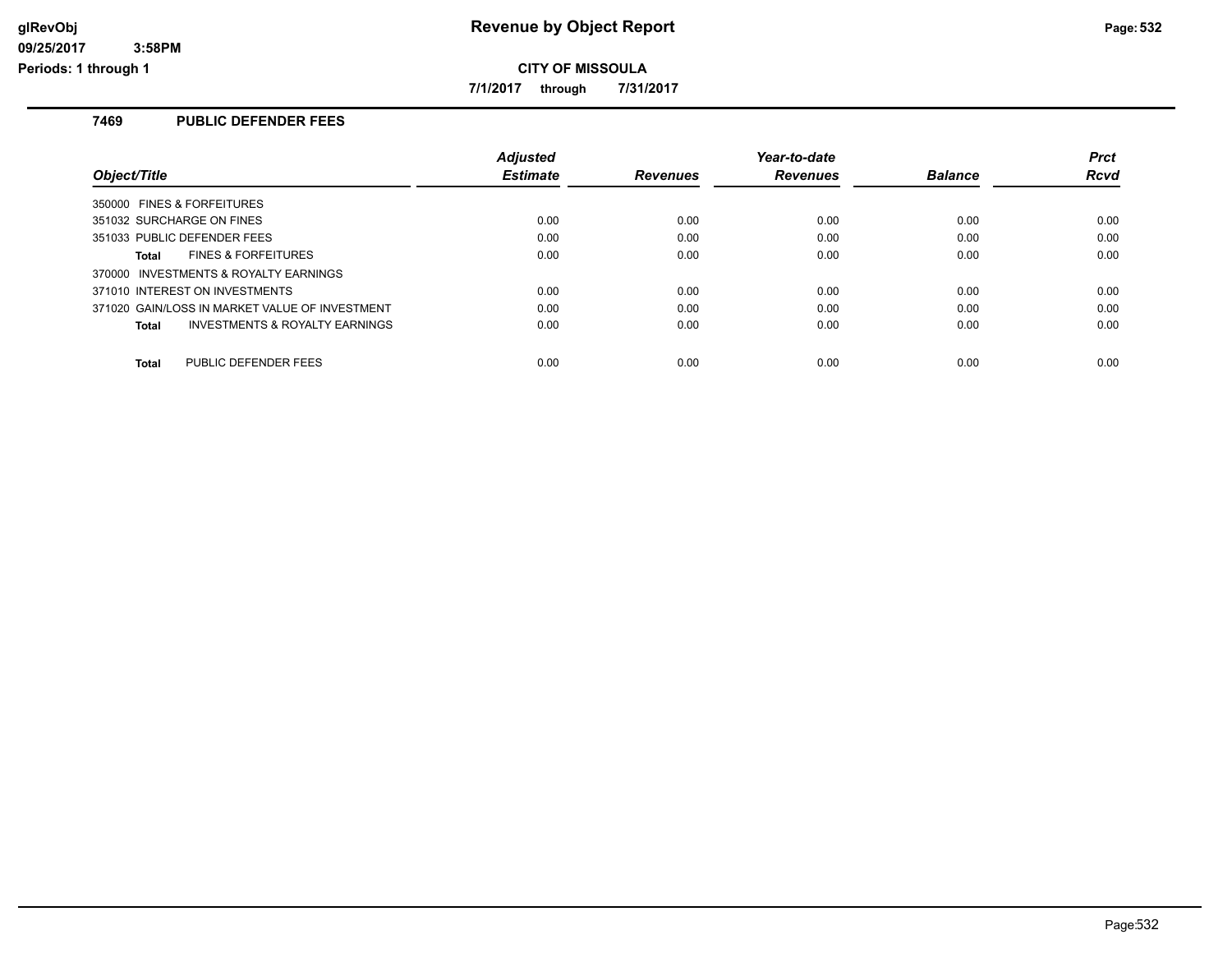**7/1/2017 through 7/31/2017**

## **7900 PAYROLL CLEARING FUND**

**7900 PAYROLL CLEARING FUND**

|                                                           | <b>Adjusted</b> |                 | Year-to-date    |                | Prct |
|-----------------------------------------------------------|-----------------|-----------------|-----------------|----------------|------|
| Object/Title                                              | <b>Estimate</b> | <b>Revenues</b> | <b>Revenues</b> | <b>Balance</b> | Rcvd |
| 370000 INVESTMENTS & ROYALTY EARNINGS                     |                 |                 |                 |                |      |
| 371010 INTEREST ON INVESTMENTS                            | 0.00            | 0.00            | 0.00            | 0.00           | 0.00 |
| 371020 GAIN/LOSS IN MARKET VALUE OF INVESTMENTS           | 0.00            | 0.00            | 0.00            | 0.00           | 0.00 |
| <b>INVESTMENTS &amp; ROYALTY EARNINGS</b><br><b>Total</b> | 0.00            | 0.00            | 0.00            | 0.00           | 0.00 |
|                                                           |                 |                 |                 |                |      |
| <b>Total</b><br>PAYROLL CLEARING FUND                     | 0.00            | 0.00            | 0.00            | 0.00           | 0.00 |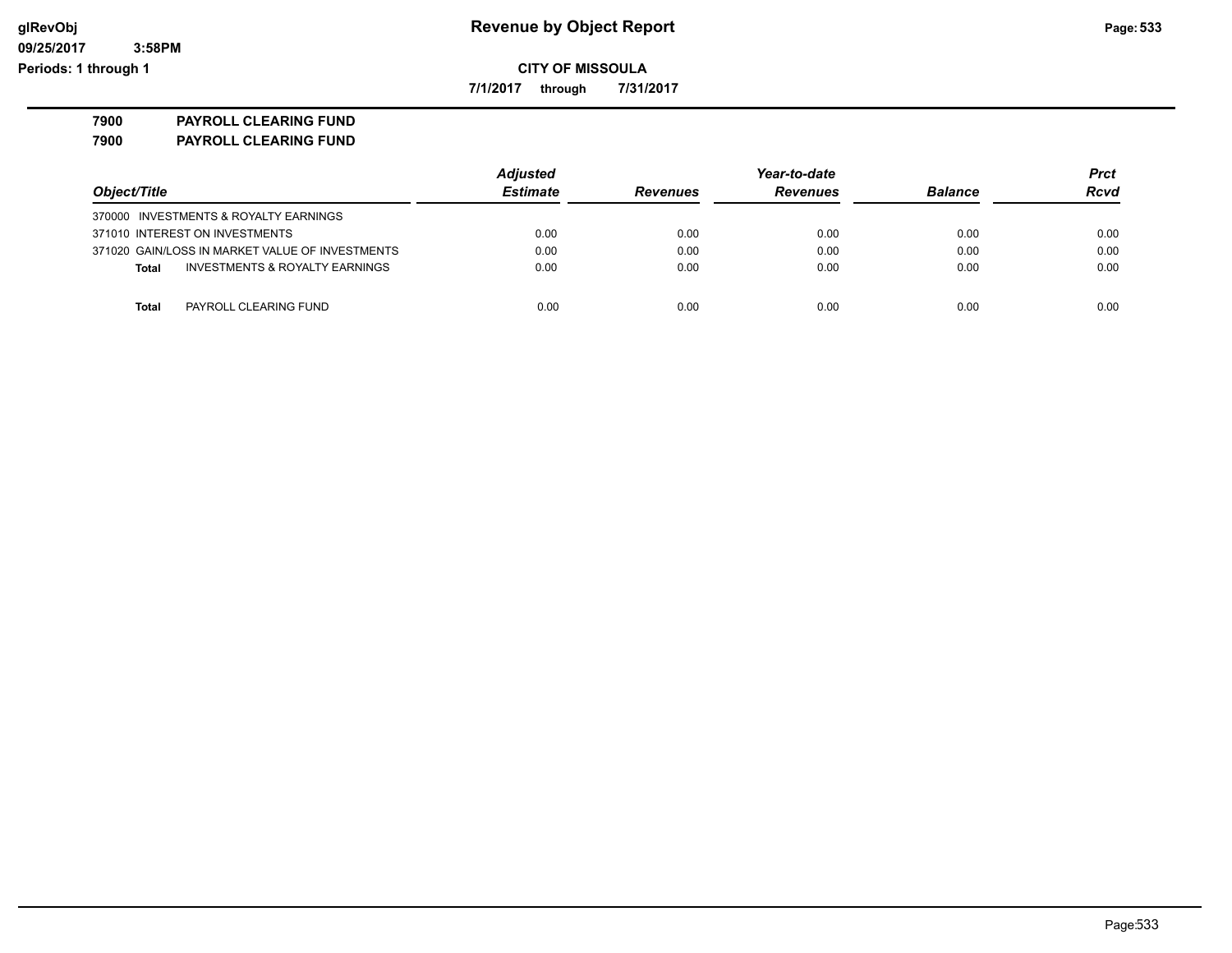**CITY OF MISSOULA**

**7/1/2017 through 7/31/2017**

#### **7900 PAYROLL CLEARING FUND**

 **3:58PM**

| Object/Title                                       | <b>Adjusted</b><br><b>Estimate</b> | <b>Revenues</b> | Year-to-date<br><b>Revenues</b> | <b>Balance</b> | <b>Prct</b><br><b>Rcvd</b> |
|----------------------------------------------------|------------------------------------|-----------------|---------------------------------|----------------|----------------------------|
| 370000 INVESTMENTS & ROYALTY EARNINGS              |                                    |                 |                                 |                |                            |
| 371010 INTEREST ON INVESTMENTS                     | 0.00                               | 0.00            | 0.00                            | 0.00           | 0.00                       |
| 371020 GAIN/LOSS IN MARKET VALUE OF INVESTMENT     | 0.00                               | 0.00            | 0.00                            | 0.00           | 0.00                       |
| <b>INVESTMENTS &amp; ROYALTY EARNINGS</b><br>Total | 0.00                               | 0.00            | 0.00                            | 0.00           | 0.00                       |
|                                                    |                                    |                 |                                 |                |                            |
| PAYROLL CLEARING FUND<br>Total                     | 0.00                               | 0.00            | 0.00                            | 0.00           | 0.00                       |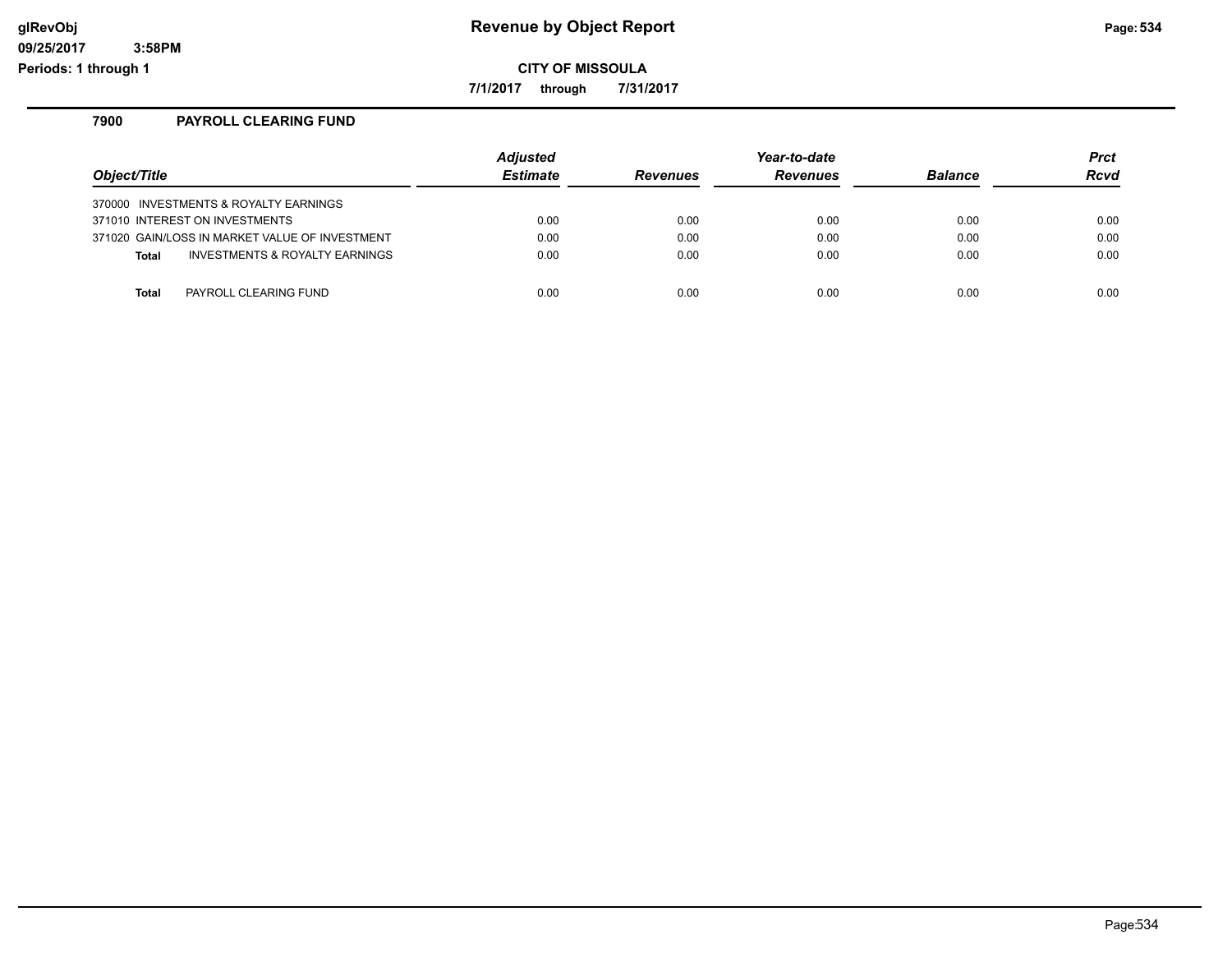**7/1/2017 through 7/31/2017**

**7903 COUNTY CLEARING**

**7903 COUNTY CLEARING**

|                                                    | <b>Adjusted</b> |                 | Year-to-date    |                | <b>Prct</b> |
|----------------------------------------------------|-----------------|-----------------|-----------------|----------------|-------------|
| Object/Title                                       | <b>Estimate</b> | <b>Revenues</b> | <b>Revenues</b> | <b>Balance</b> | <b>Rcvd</b> |
| <b>LICENSES &amp; PERMITS</b><br>320000            |                 |                 |                 |                |             |
| 323030 ANIMAL LICENSES                             | 0.00            | 705.00          | 705.00          | $-705.00$      | 0.00        |
| <b>LICENSES &amp; PERMITS</b><br>Total             | 0.00            | 705.00          | 705.00          | $-705.00$      | 0.00        |
| 360000 MISCELLANEOUS REVENUES                      |                 |                 |                 |                |             |
| 360010 MISCELLANEOUS                               | 0.00            | 0.00            | 0.00            | 0.00           | 0.00        |
| MISCELLANEOUS REVENUES<br>Total                    | 0.00            | 0.00            | 0.00            | 0.00           | 0.00        |
| INVESTMENTS & ROYALTY EARNINGS<br>370000           |                 |                 |                 |                |             |
| 371010 INTEREST ON INVESTMENTS                     | 0.00            | 0.00            | 0.00            | 0.00           | 0.00        |
| 371020 GAIN/LOSS IN MARKET VALUE OF INVESTMENTS    | 0.00            | 0.00            | 0.00            | 0.00           | 0.00        |
| <b>INVESTMENTS &amp; ROYALTY EARNINGS</b><br>Total | 0.00            | 0.00            | 0.00            | 0.00           | 0.00        |
| <b>COUNTY CLEARING</b><br><b>Total</b>             | 0.00            | 705.00          | 705.00          | $-705.00$      | 0.00        |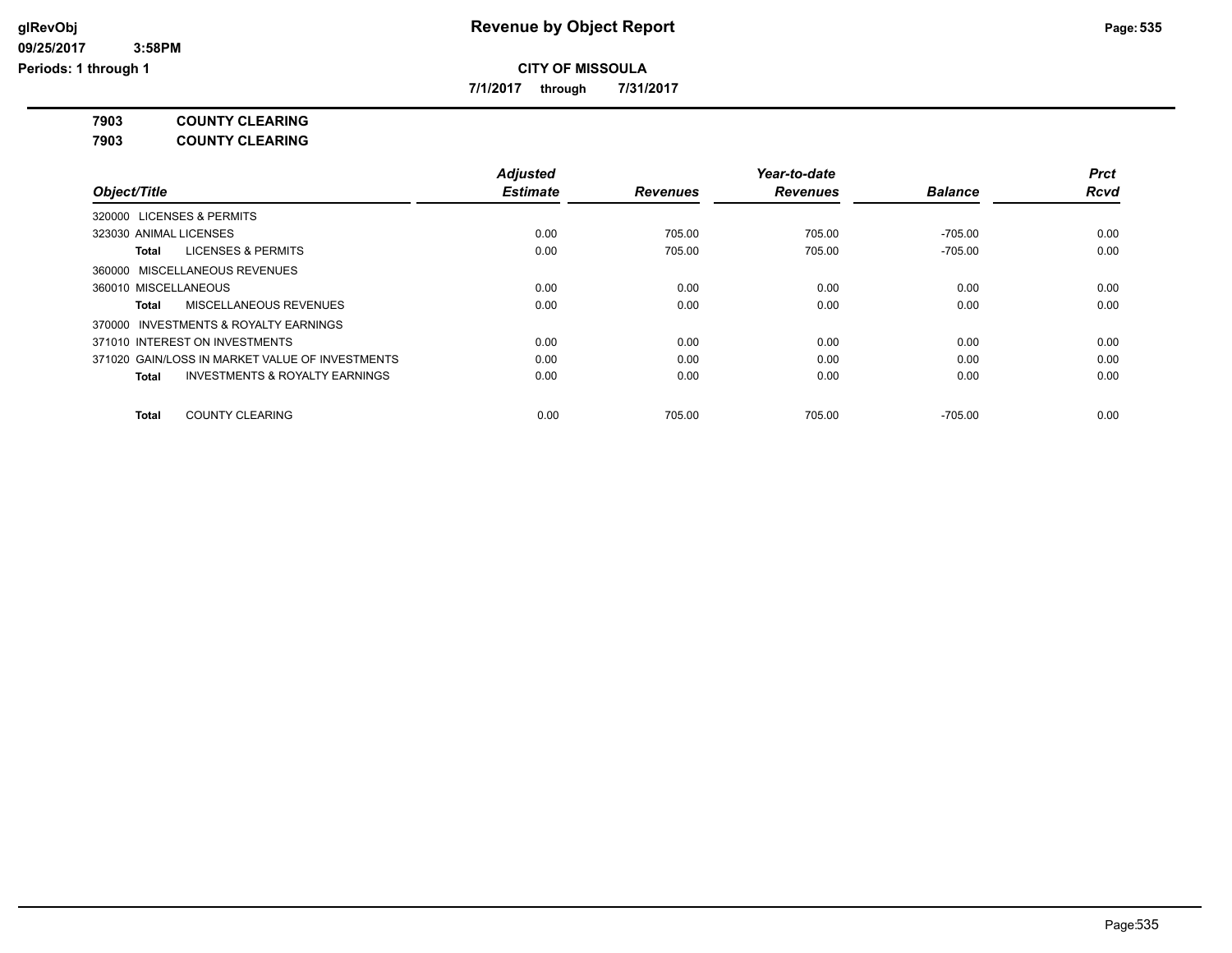**CITY OF MISSOULA**

**7/1/2017 through 7/31/2017**

#### **7903 COUNTY CLEARING**

 **3:58PM**

|                                                           | <b>Adjusted</b> |                 | Year-to-date    |                | <b>Prct</b> |
|-----------------------------------------------------------|-----------------|-----------------|-----------------|----------------|-------------|
| Object/Title                                              | <b>Estimate</b> | <b>Revenues</b> | <b>Revenues</b> | <b>Balance</b> | <b>Rcvd</b> |
| 320000 LICENSES & PERMITS                                 |                 |                 |                 |                |             |
| 323030 ANIMAL LICENSES                                    | 0.00            | 705.00          | 705.00          | $-705.00$      | 0.00        |
| LICENSES & PERMITS<br>Total                               | 0.00            | 705.00          | 705.00          | $-705.00$      | 0.00        |
| 360000 MISCELLANEOUS REVENUES                             |                 |                 |                 |                |             |
| 360010 MISCELLANEOUS                                      | 0.00            | 0.00            | 0.00            | 0.00           | 0.00        |
| MISCELLANEOUS REVENUES<br>Total                           | 0.00            | 0.00            | 0.00            | 0.00           | 0.00        |
| 370000 INVESTMENTS & ROYALTY EARNINGS                     |                 |                 |                 |                |             |
| 371010 INTEREST ON INVESTMENTS                            | 0.00            | 0.00            | 0.00            | 0.00           | 0.00        |
| 371020 GAIN/LOSS IN MARKET VALUE OF INVESTMENT            | 0.00            | 0.00            | 0.00            | 0.00           | 0.00        |
| <b>INVESTMENTS &amp; ROYALTY EARNINGS</b><br><b>Total</b> | 0.00            | 0.00            | 0.00            | 0.00           | 0.00        |
| <b>COUNTY CLEARING</b><br><b>Total</b>                    | 0.00            | 705.00          | 705.00          | $-705.00$      | 0.00        |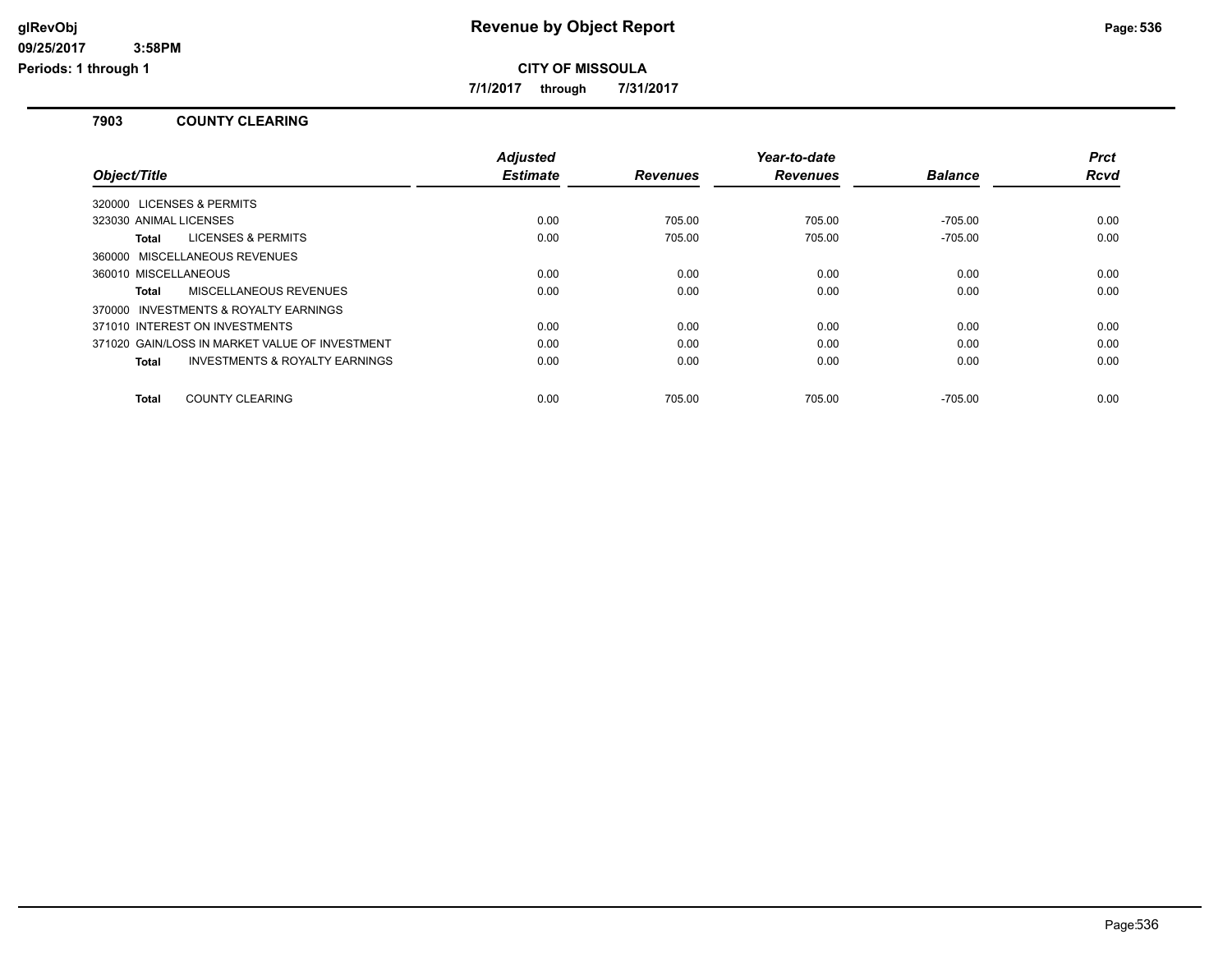**7/1/2017 through 7/31/2017**

**7904 SEWER REBATE**

**7904 SEWER REBATE**

|                                                    | <b>Adjusted</b> |                 | Year-to-date    |                | <b>Prct</b> |
|----------------------------------------------------|-----------------|-----------------|-----------------|----------------|-------------|
| Object/Title                                       | <b>Estimate</b> | <b>Revenues</b> | <b>Revenues</b> | <b>Balance</b> | Rcvd        |
| 340000 CHARGES FOR SERVICES                        |                 |                 |                 |                |             |
| 343036 *** Title Not Found ***                     | 0.00            | 0.00            | 0.00            | 0.00           | 0.00        |
| <b>CHARGES FOR SERVICES</b><br>Total               | 0.00            | 0.00            | 0.00            | 0.00           | 0.00        |
| 360000 MISCELLANEOUS REVENUES                      |                 |                 |                 |                |             |
| 360010 MISCELLANEOUS                               | 0.00            | 0.00            | 0.00            | 0.00           | 0.00        |
| MISCELLANEOUS REVENUES<br>Total                    | 0.00            | 0.00            | 0.00            | 0.00           | 0.00        |
| 370000 INVESTMENTS & ROYALTY EARNINGS              |                 |                 |                 |                |             |
| 371010 INTEREST ON INVESTMENTS                     | 0.00            | 0.00            | 0.00            | 0.00           | 0.00        |
| 371020 GAIN/LOSS IN MARKET VALUE OF INVESTMENTS    | 0.00            | 0.00            | 0.00            | 0.00           | 0.00        |
| <b>INVESTMENTS &amp; ROYALTY EARNINGS</b><br>Total | 0.00            | 0.00            | 0.00            | 0.00           | 0.00        |
| <b>SEWER REBATE</b><br><b>Total</b>                | 0.00            | 0.00            | 0.00            | 0.00           | 0.00        |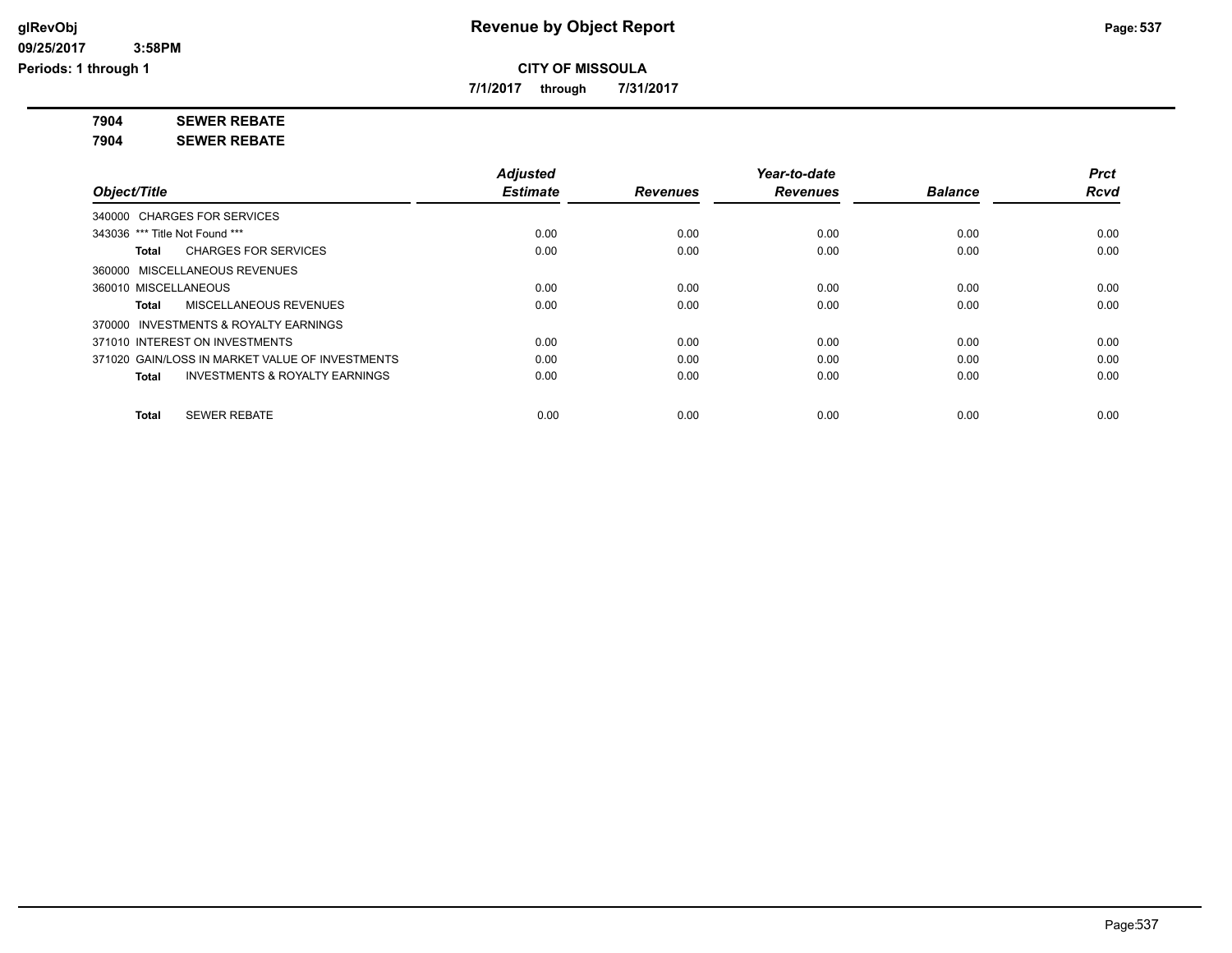**CITY OF MISSOULA**

**7/1/2017 through 7/31/2017**

#### **7904 SEWER REBATE**

 **3:58PM**

| Object/Title                                       | <b>Adjusted</b><br><b>Estimate</b> | <b>Revenues</b> | Year-to-date<br><b>Revenues</b> | <b>Balance</b> | <b>Prct</b><br><b>Rcvd</b> |
|----------------------------------------------------|------------------------------------|-----------------|---------------------------------|----------------|----------------------------|
|                                                    |                                    |                 |                                 |                |                            |
| 340000 CHARGES FOR SERVICES                        |                                    |                 |                                 |                |                            |
| 343036 *** Title Not Found ***                     | 0.00                               | 0.00            | 0.00                            | 0.00           | 0.00                       |
| <b>CHARGES FOR SERVICES</b><br>Total               | 0.00                               | 0.00            | 0.00                            | 0.00           | 0.00                       |
| 360000 MISCELLANEOUS REVENUES                      |                                    |                 |                                 |                |                            |
| 360010 MISCELLANEOUS                               | 0.00                               | 0.00            | 0.00                            | 0.00           | 0.00                       |
| <b>MISCELLANEOUS REVENUES</b><br>Total             | 0.00                               | 0.00            | 0.00                            | 0.00           | 0.00                       |
| 370000 INVESTMENTS & ROYALTY EARNINGS              |                                    |                 |                                 |                |                            |
| 371010 INTEREST ON INVESTMENTS                     | 0.00                               | 0.00            | 0.00                            | 0.00           | 0.00                       |
| 371020 GAIN/LOSS IN MARKET VALUE OF INVESTMENT     | 0.00                               | 0.00            | 0.00                            | 0.00           | 0.00                       |
| <b>INVESTMENTS &amp; ROYALTY EARNINGS</b><br>Total | 0.00                               | 0.00            | 0.00                            | 0.00           | 0.00                       |
|                                                    |                                    |                 |                                 |                |                            |
| <b>SEWER REBATE</b><br>Total                       | 0.00                               | 0.00            | 0.00                            | 0.00           | 0.00                       |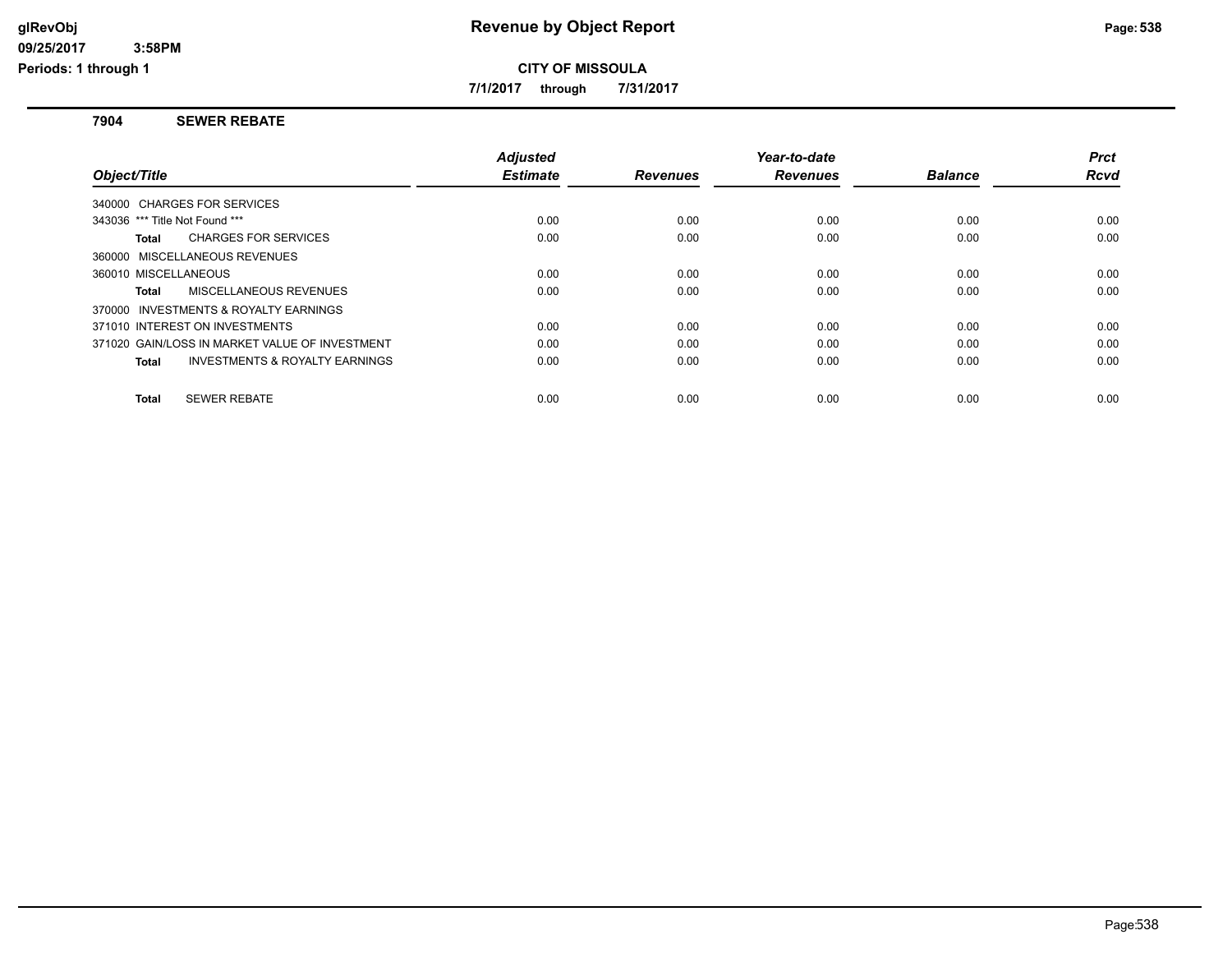**7/1/2017 through 7/31/2017**

**7905 WYE SEWER RSID 8489**

**7905 WYE SEWER RSID 8489**

|                                                 | <b>Adjusted</b> |                 | Year-to-date    |                | Prct        |
|-------------------------------------------------|-----------------|-----------------|-----------------|----------------|-------------|
| Object/Title                                    | <b>Estimate</b> | <b>Revenues</b> | <b>Revenues</b> | <b>Balance</b> | <b>Rcvd</b> |
| 360000 MISCELLANEOUS REVENUES                   |                 |                 |                 |                |             |
| 360010 MISCELLANEOUS                            | 0.00            | 0.00            | 0.00            | 0.00           | 0.00        |
| MISCELLANEOUS REVENUES<br>Total                 | 0.00            | 0.00            | 0.00            | 0.00           | 0.00        |
| 370000 INVESTMENTS & ROYALTY EARNINGS           |                 |                 |                 |                |             |
| 371010 INTEREST ON INVESTMENTS                  | 0.00            | 0.00            | 0.00            | 0.00           | 0.00        |
| 371020 GAIN/LOSS IN MARKET VALUE OF INVESTMENTS | 0.00            | 0.00            | 0.00            | 0.00           | 0.00        |
| INVESTMENTS & ROYALTY EARNINGS<br>Total         | 0.00            | 0.00            | 0.00            | 0.00           | 0.00        |
|                                                 |                 |                 |                 |                |             |
| WYE SEWER RSID 8489<br>Total                    | 0.00            | 0.00            | 0.00            | 0.00           | 0.00        |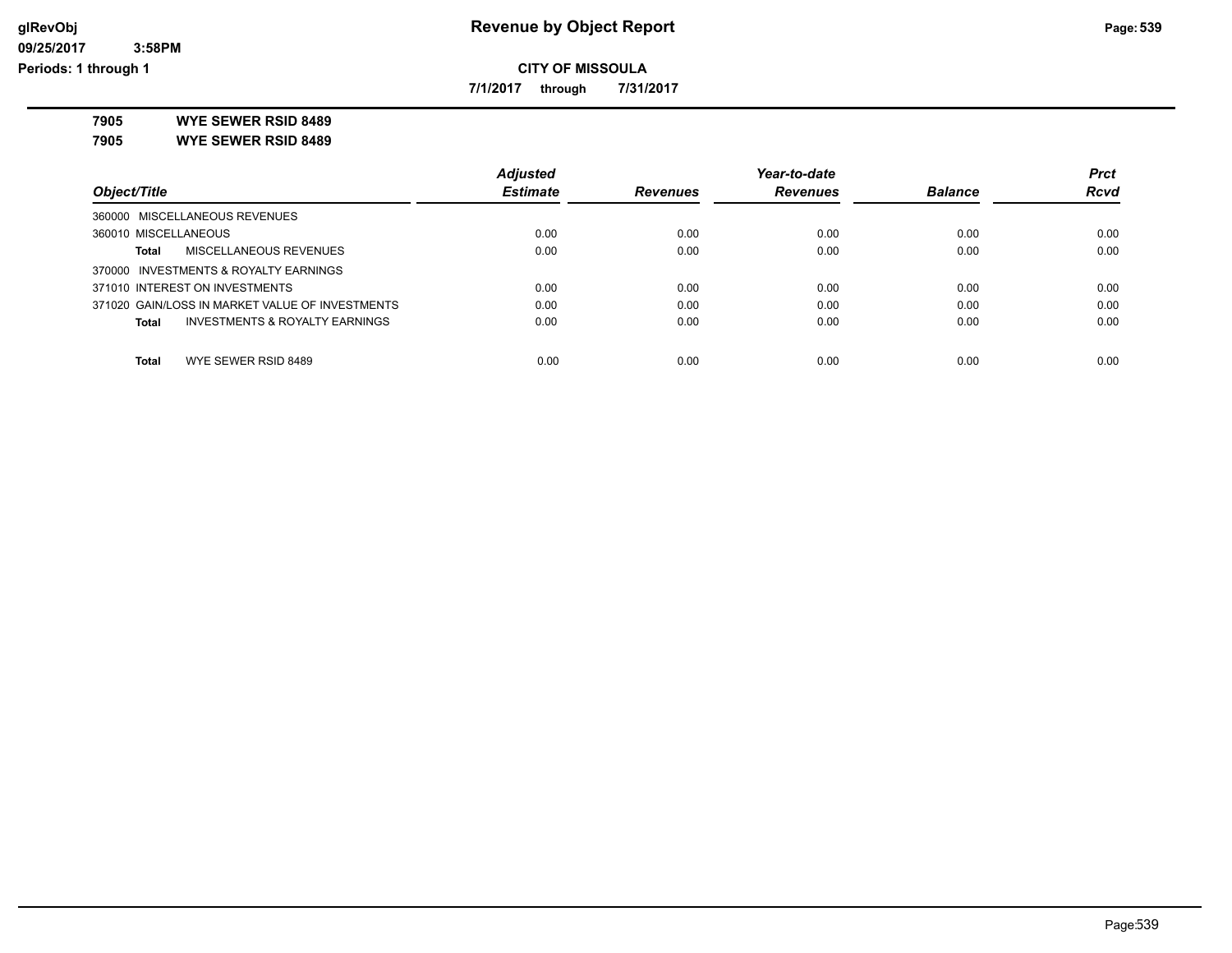**CITY OF MISSOULA**

**7/1/2017 through 7/31/2017**

#### **7905 WYE SEWER RSID 8489**

 **3:58PM**

|                                                | <b>Adjusted</b> |                 | Year-to-date    |                | <b>Prct</b> |
|------------------------------------------------|-----------------|-----------------|-----------------|----------------|-------------|
| Object/Title                                   | <b>Estimate</b> | <b>Revenues</b> | <b>Revenues</b> | <b>Balance</b> | <b>Rcvd</b> |
| MISCELLANEOUS REVENUES<br>360000               |                 |                 |                 |                |             |
| 360010 MISCELLANEOUS                           | 0.00            | 0.00            | 0.00            | 0.00           | 0.00        |
| MISCELLANEOUS REVENUES<br>Total                | 0.00            | 0.00            | 0.00            | 0.00           | 0.00        |
| 370000 INVESTMENTS & ROYALTY EARNINGS          |                 |                 |                 |                |             |
| 371010 INTEREST ON INVESTMENTS                 | 0.00            | 0.00            | 0.00            | 0.00           | 0.00        |
| 371020 GAIN/LOSS IN MARKET VALUE OF INVESTMENT | 0.00            | 0.00            | 0.00            | 0.00           | 0.00        |
| INVESTMENTS & ROYALTY EARNINGS<br><b>Total</b> | 0.00            | 0.00            | 0.00            | 0.00           | 0.00        |
|                                                |                 |                 |                 |                |             |
| Total<br>WYE SEWER RSID 8489                   | 0.00            | 0.00            | 0.00            | 0.00           | 0.00        |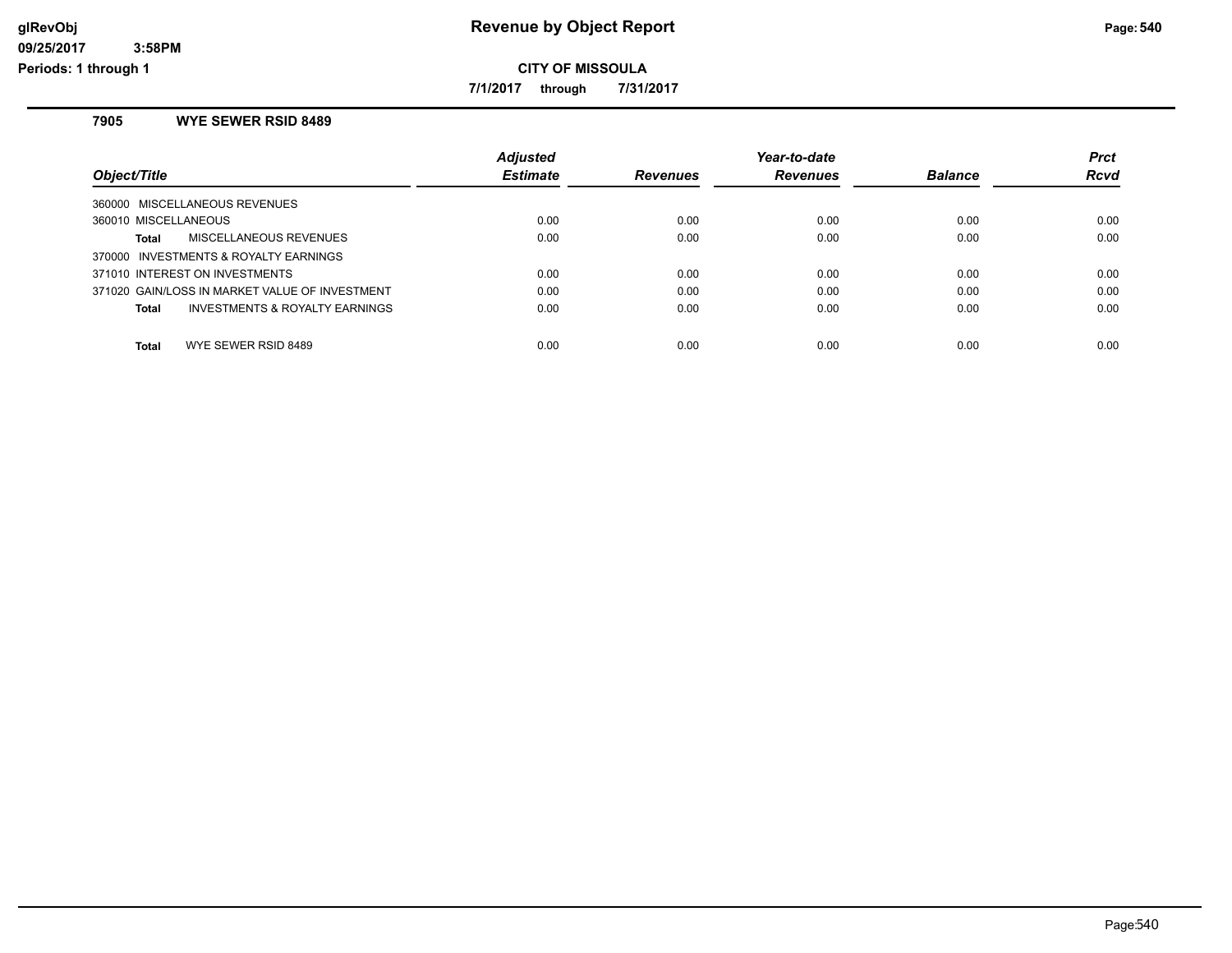**7/1/2017 through 7/31/2017**

#### **7906 COUNTY PARK BOARD CIP**

**7906 COUNTY PARK BOARD CIP**

|                                                 | <b>Adjusted</b> |                 | Year-to-date    |                | <b>Prct</b> |
|-------------------------------------------------|-----------------|-----------------|-----------------|----------------|-------------|
| Object/Title                                    | <b>Estimate</b> | <b>Revenues</b> | <b>Revenues</b> | <b>Balance</b> | <b>Rcvd</b> |
| 340000 CHARGES FOR SERVICES                     |                 |                 |                 |                |             |
| 346050 COUNTY PLAYGROUND CONTRACT               | 0.00            | 0.00            | 0.00            | 0.00           | 0.00        |
| <b>CHARGES FOR SERVICES</b><br>Total            | 0.00            | 0.00            | 0.00            | 0.00           | 0.00        |
| 370000 INVESTMENTS & ROYALTY EARNINGS           |                 |                 |                 |                |             |
| 371010 INTEREST ON INVESTMENTS                  | 0.00            | 0.00            | 0.00            | 0.00           | 0.00        |
| 371020 GAIN/LOSS IN MARKET VALUE OF INVESTMENTS | 0.00            | 0.00            | 0.00            | 0.00           | 0.00        |
| INVESTMENTS & ROYALTY EARNINGS<br>Total         | 0.00            | 0.00            | 0.00            | 0.00           | 0.00        |
|                                                 |                 |                 |                 |                |             |
| <b>COUNTY PARK BOARD CIP</b><br>Total           | 0.00            | 0.00            | 0.00            | 0.00           | 0.00        |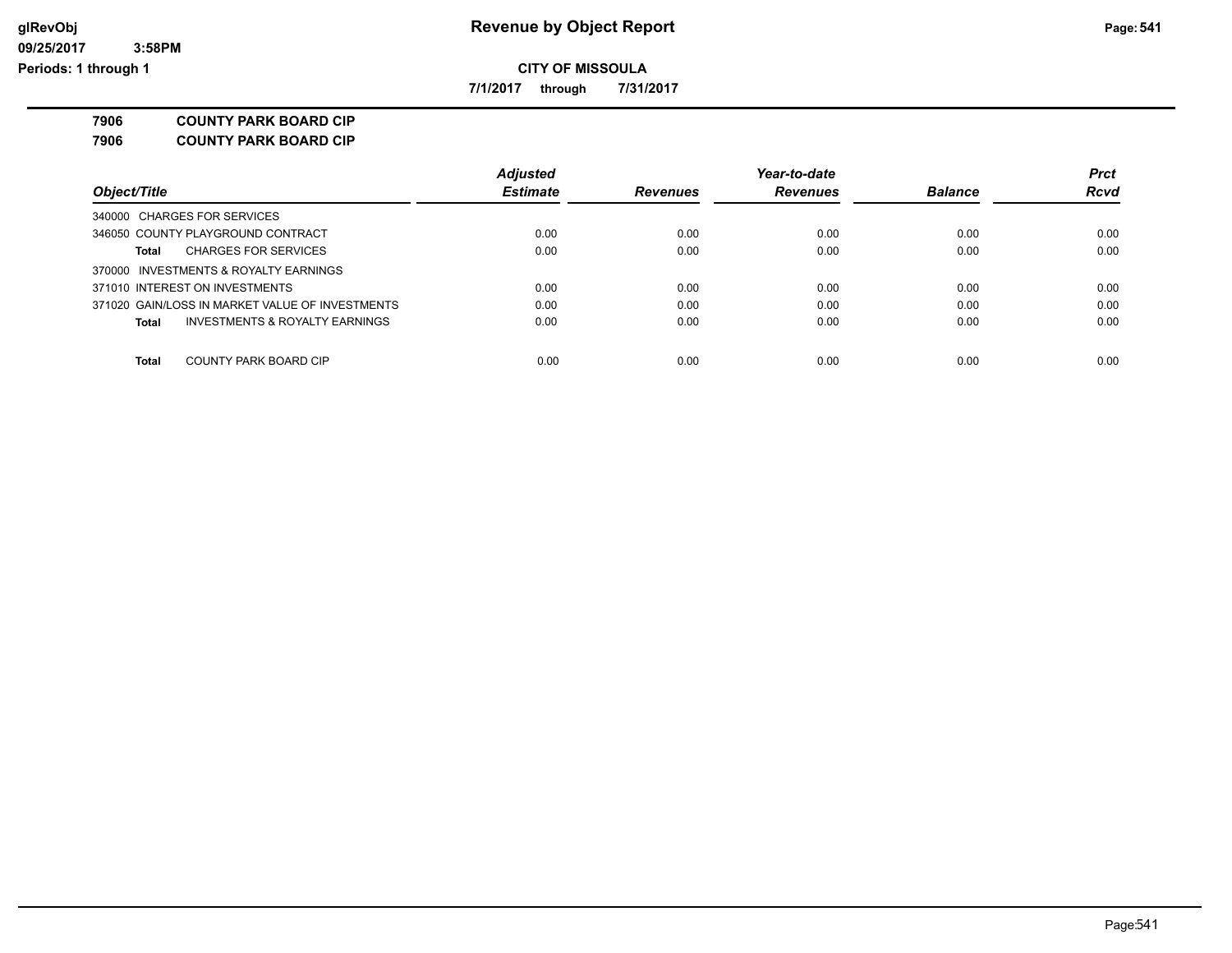**CITY OF MISSOULA**

**7/1/2017 through 7/31/2017**

#### **7906 COUNTY PARK BOARD CIP**

|                                                | <b>Adjusted</b> |                 | Year-to-date    |                | <b>Prct</b> |
|------------------------------------------------|-----------------|-----------------|-----------------|----------------|-------------|
| <b>Object/Title</b>                            | <b>Estimate</b> | <b>Revenues</b> | <b>Revenues</b> | <b>Balance</b> | <b>Rcvd</b> |
| 340000 CHARGES FOR SERVICES                    |                 |                 |                 |                |             |
| 346050 COUNTY PLAYGROUND CONTRACT              | 0.00            | 0.00            | 0.00            | 0.00           | 0.00        |
| <b>CHARGES FOR SERVICES</b><br>Total           | 0.00            | 0.00            | 0.00            | 0.00           | 0.00        |
| 370000 INVESTMENTS & ROYALTY EARNINGS          |                 |                 |                 |                |             |
| 371010 INTEREST ON INVESTMENTS                 | 0.00            | 0.00            | 0.00            | 0.00           | 0.00        |
| 371020 GAIN/LOSS IN MARKET VALUE OF INVESTMENT | 0.00            | 0.00            | 0.00            | 0.00           | 0.00        |
| INVESTMENTS & ROYALTY EARNINGS<br>Total        | 0.00            | 0.00            | 0.00            | 0.00           | 0.00        |
| Total<br>COUNTY PARK BOARD CIP                 | 0.00            | 0.00            | 0.00            | 0.00           | 0.00        |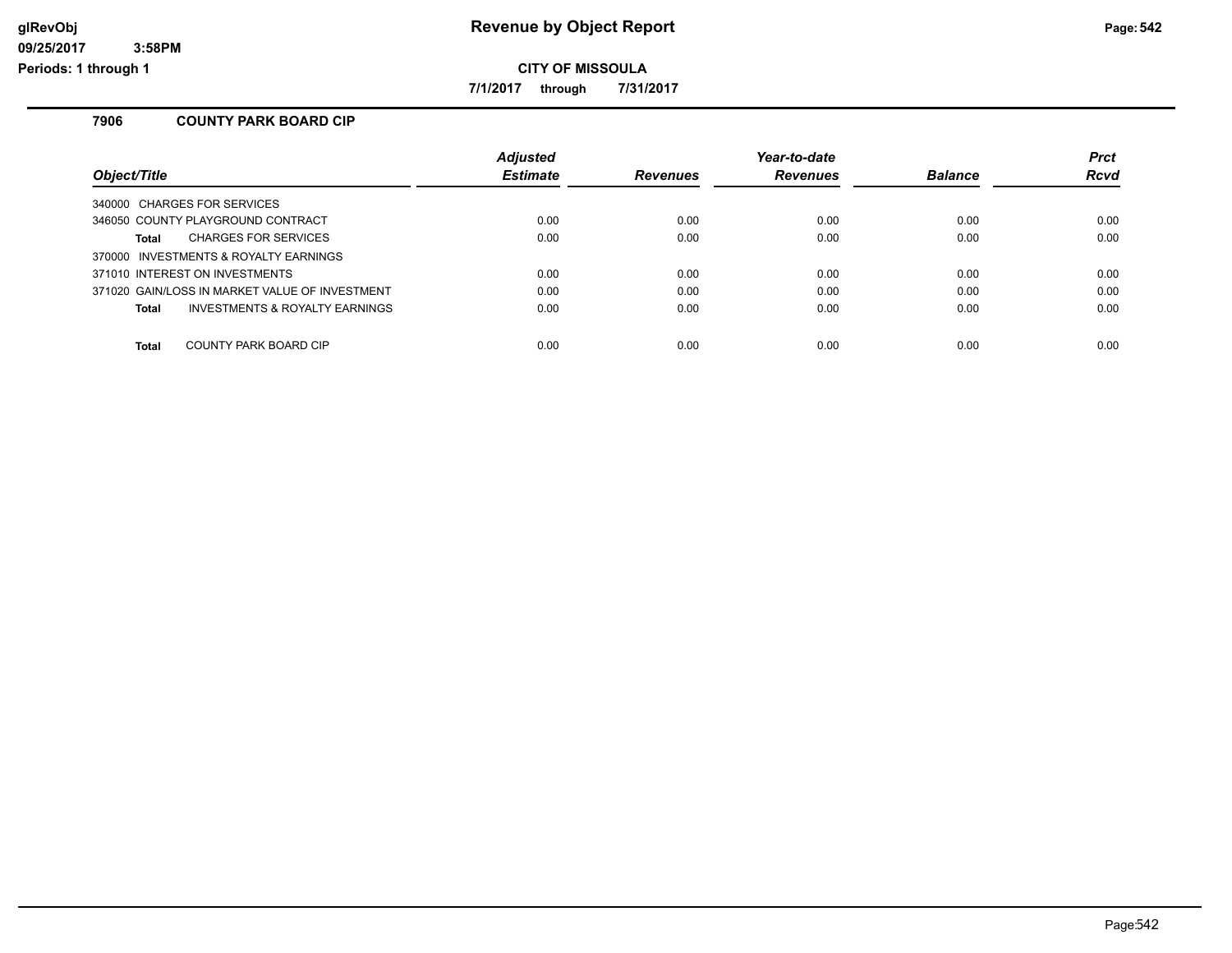**7/1/2017 through 7/31/2017**

#### **7907 ELK HILLS SUBDIVISION**

**7907 ELK HILLS SUBDIVISION**

|                                                           | <b>Adjusted</b> |                 | Year-to-date    |                | Prct |
|-----------------------------------------------------------|-----------------|-----------------|-----------------|----------------|------|
| Object/Title                                              | <b>Estimate</b> | <b>Revenues</b> | <b>Revenues</b> | <b>Balance</b> | Rcvd |
| 370000 INVESTMENTS & ROYALTY EARNINGS                     |                 |                 |                 |                |      |
| 371010 INTEREST ON INVESTMENTS                            | 0.00            | 0.00            | 0.00            | 0.00           | 0.00 |
| 371020 GAIN/LOSS IN MARKET VALUE OF INVESTMENTS           | 0.00            | 0.00            | 0.00            | 0.00           | 0.00 |
| <b>INVESTMENTS &amp; ROYALTY EARNINGS</b><br><b>Total</b> | 0.00            | 0.00            | 0.00            | 0.00           | 0.00 |
|                                                           |                 |                 |                 |                |      |
| <b>Total</b><br>ELK HILLS SUBDIVISION                     | 0.00            | 0.00            | 0.00            | 0.00           | 0.00 |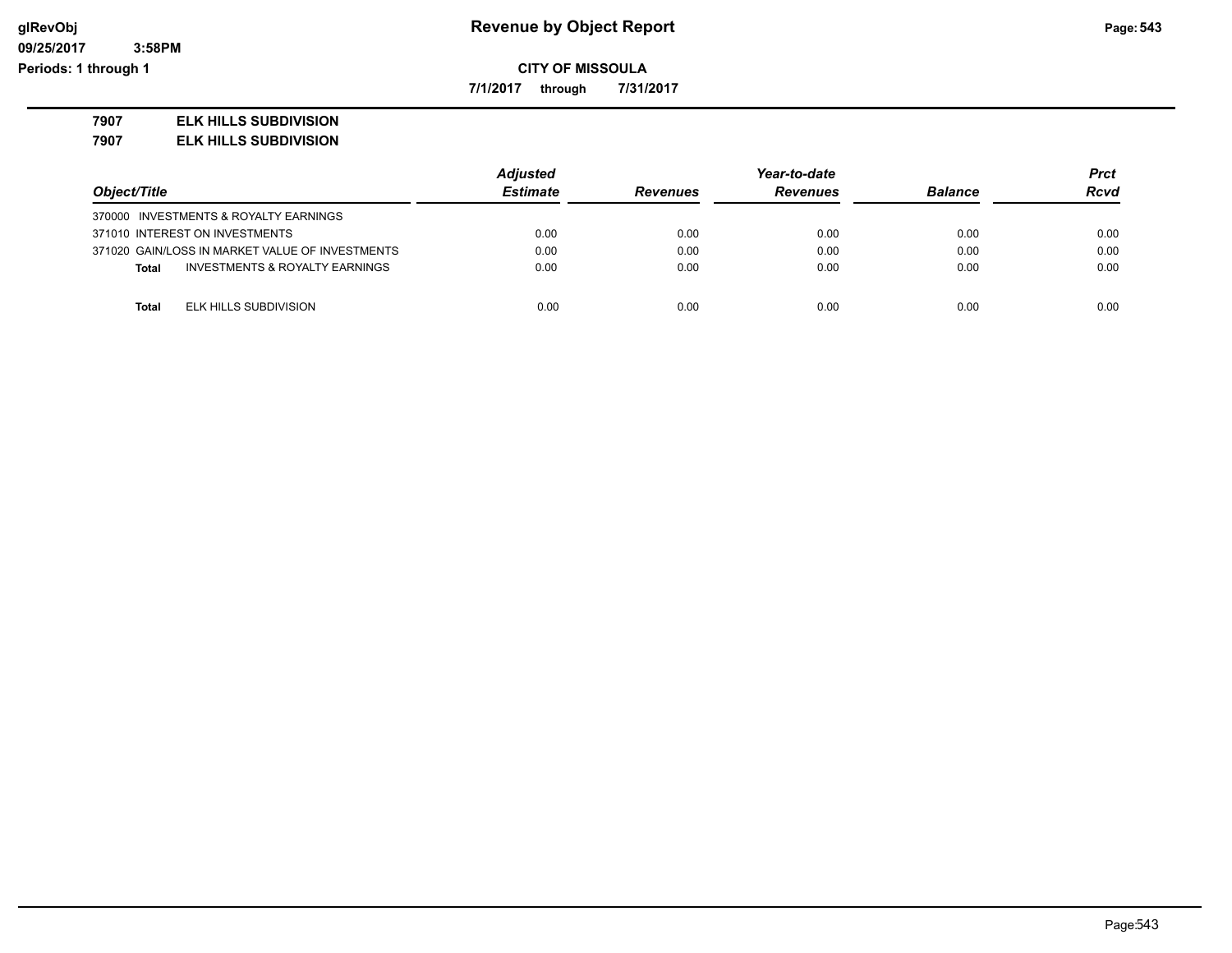**7/1/2017 through 7/31/2017**

#### **7907 ELK HILLS SUBDIVISION**

| Object/Title |                                                | <b>Adjusted</b><br><b>Estimate</b> | <b>Revenues</b> | Year-to-date<br><b>Revenues</b> | <b>Balance</b> | <b>Prct</b><br>Rcvd |
|--------------|------------------------------------------------|------------------------------------|-----------------|---------------------------------|----------------|---------------------|
|              | 370000 INVESTMENTS & ROYALTY EARNINGS          |                                    |                 |                                 |                |                     |
|              | 371010 INTEREST ON INVESTMENTS                 | 0.00                               | 0.00            | 0.00                            | 0.00           | 0.00                |
|              | 371020 GAIN/LOSS IN MARKET VALUE OF INVESTMENT | 0.00                               | 0.00            | 0.00                            | 0.00           | 0.00                |
| <b>Total</b> | INVESTMENTS & ROYALTY EARNINGS                 | 0.00                               | 0.00            | 0.00                            | 0.00           | 0.00                |
|              |                                                |                                    |                 |                                 |                |                     |
| Total        | ELK HILLS SUBDIVISION                          | 0.00                               | 0.00            | 0.00                            | 0.00           | 0.00                |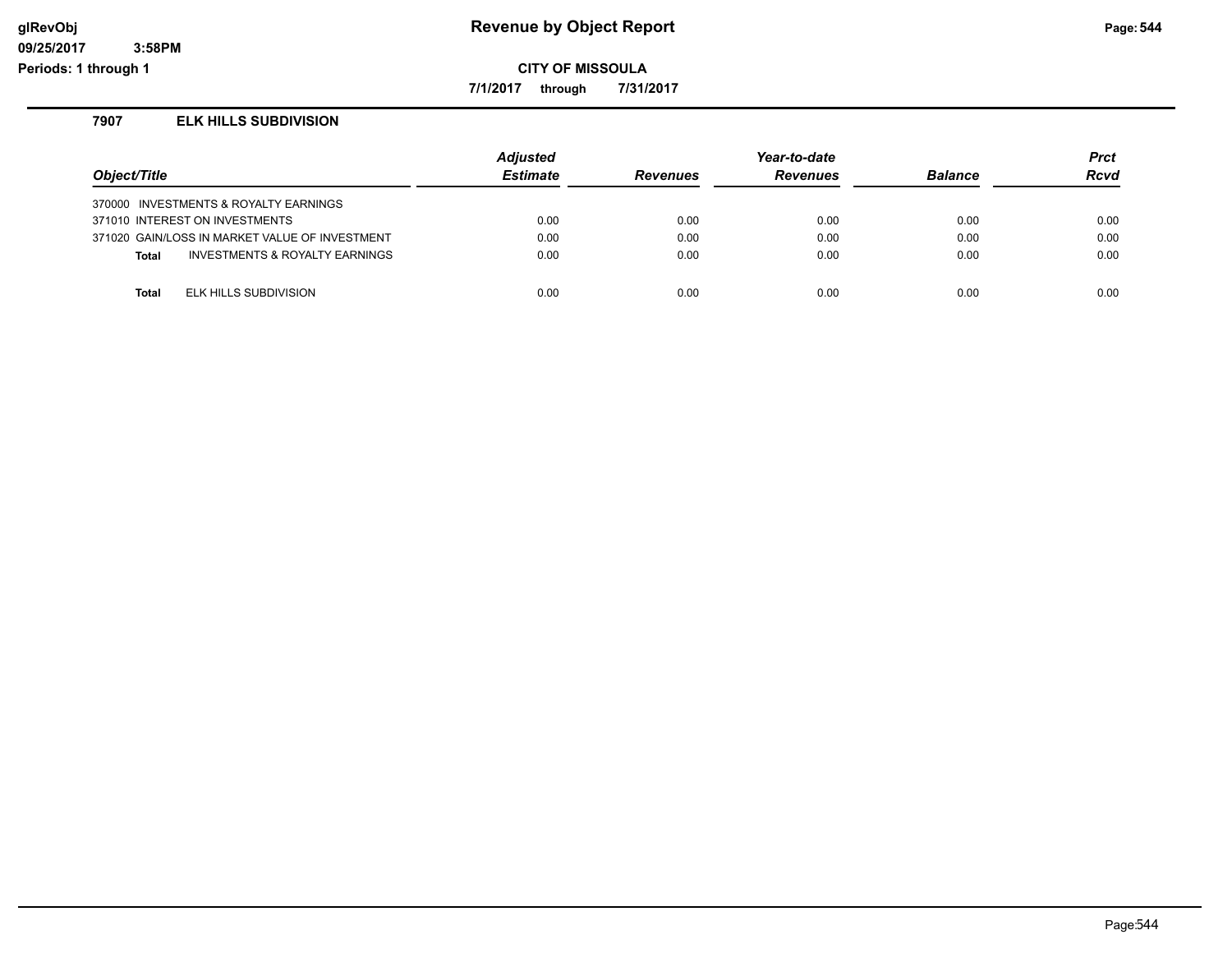**7/1/2017 through 7/31/2017**

# **7908 RATTLESNAKE-CORNERSTONE TRAIL SW**

## **7908 RATTLESNAKE-CORNERSTONE TRAIL SW**

|                                                  | <b>Adjusted</b> |                 | Year-to-date    |                | <b>Prct</b> |
|--------------------------------------------------|-----------------|-----------------|-----------------|----------------|-------------|
| Object/Title                                     | <b>Estimate</b> | <b>Revenues</b> | <b>Revenues</b> | <b>Balance</b> | <b>Rcvd</b> |
| 370000 INVESTMENTS & ROYALTY EARNINGS            |                 |                 |                 |                |             |
| 371010 INTEREST ON INVESTMENTS                   | 0.00            | 0.00            | 0.00            | 0.00           | 0.00        |
| 371020 GAIN/LOSS IN MARKET VALUE OF INVESTMENTS  | 0.00            | 0.00            | 0.00            | 0.00           | 0.00        |
| INVESTMENTS & ROYALTY EARNINGS<br>Total          | 0.00            | 0.00            | 0.00            | 0.00           | 0.00        |
| 380000 OTHER FINANCING SOURCES                   |                 |                 |                 |                |             |
| 383000 OPERATING TRANSFERS                       | 0.00            | 0.00            | 0.00            | 0.00           | 0.00        |
| OTHER FINANCING SOURCES<br>Total                 | 0.00            | 0.00            | 0.00            | 0.00           | 0.00        |
|                                                  |                 |                 |                 |                |             |
| <b>Total</b><br>RATTLESNAKE-CORNERSTONE TRAIL SW | 0.00            | 0.00            | 0.00            | 0.00           | 0.00        |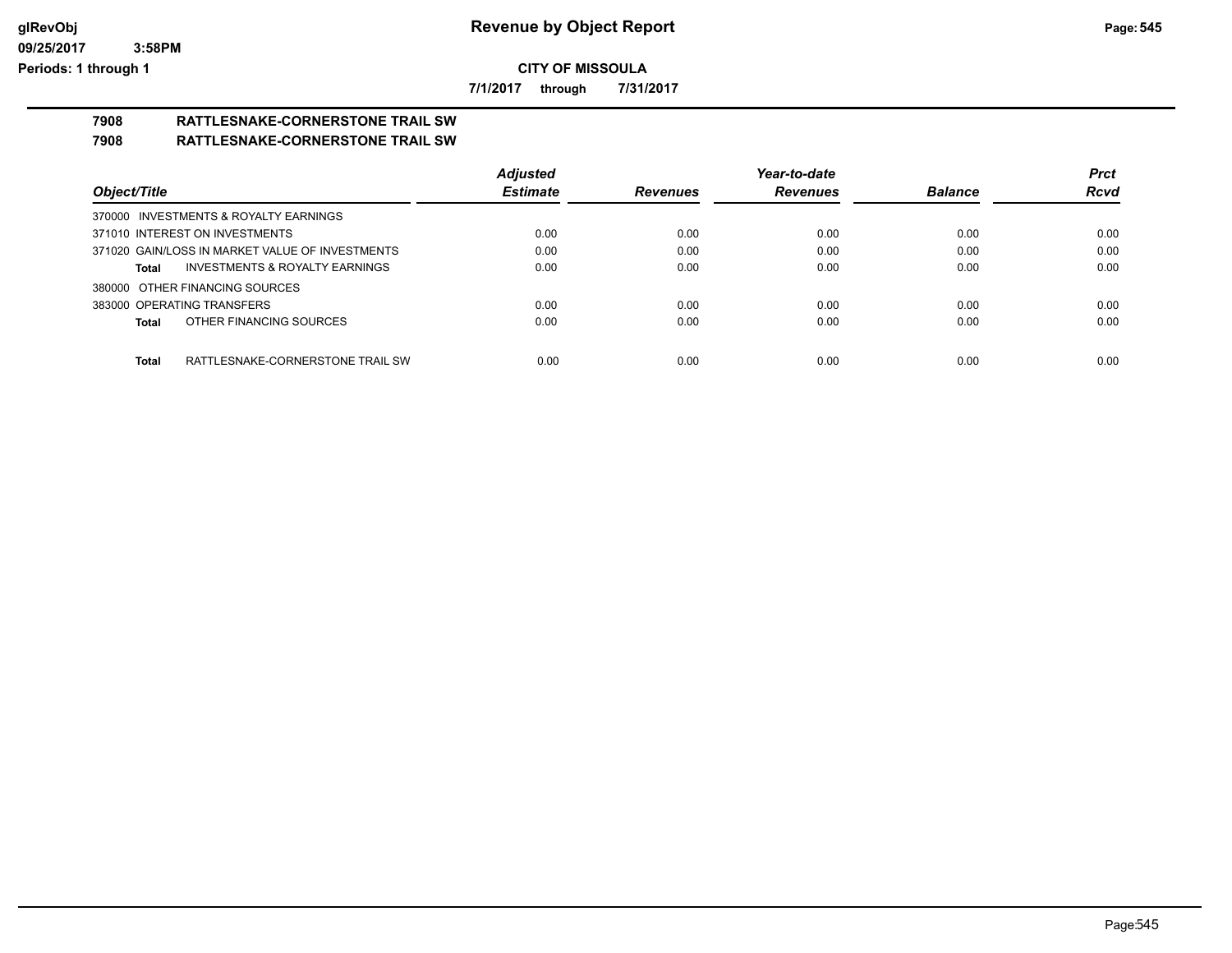**Periods: 1 through 1**

 **3:58PM**

**CITY OF MISSOULA**

**7/1/2017 through 7/31/2017**

#### **7908 RATTLESNAKE-CORNERSTONE TRAIL SW**

| Object/Title                                   | <b>Adjusted</b><br><b>Estimate</b> | <b>Revenues</b> | Year-to-date<br><b>Revenues</b> | <b>Balance</b> | <b>Prct</b><br><b>Rcvd</b> |
|------------------------------------------------|------------------------------------|-----------------|---------------------------------|----------------|----------------------------|
|                                                |                                    |                 |                                 |                |                            |
| 370000 INVESTMENTS & ROYALTY EARNINGS          |                                    |                 |                                 |                |                            |
| 371010 INTEREST ON INVESTMENTS                 | 0.00                               | 0.00            | 0.00                            | 0.00           | 0.00                       |
| 371020 GAIN/LOSS IN MARKET VALUE OF INVESTMENT | 0.00                               | 0.00            | 0.00                            | 0.00           | 0.00                       |
| INVESTMENTS & ROYALTY EARNINGS<br>Total        | 0.00                               | 0.00            | 0.00                            | 0.00           | 0.00                       |
| 380000 OTHER FINANCING SOURCES                 |                                    |                 |                                 |                |                            |
| 383000 OPERATING TRANSFERS                     | 0.00                               | 0.00            | 0.00                            | 0.00           | 0.00                       |
| OTHER FINANCING SOURCES<br>Total               | 0.00                               | 0.00            | 0.00                            | 0.00           | 0.00                       |
|                                                |                                    |                 |                                 |                |                            |
| Total<br>RATTLESNAKE-CORNERSTONE TRAIL SW      | 0.00                               | 0.00            | 0.00                            | 0.00           | 0.00                       |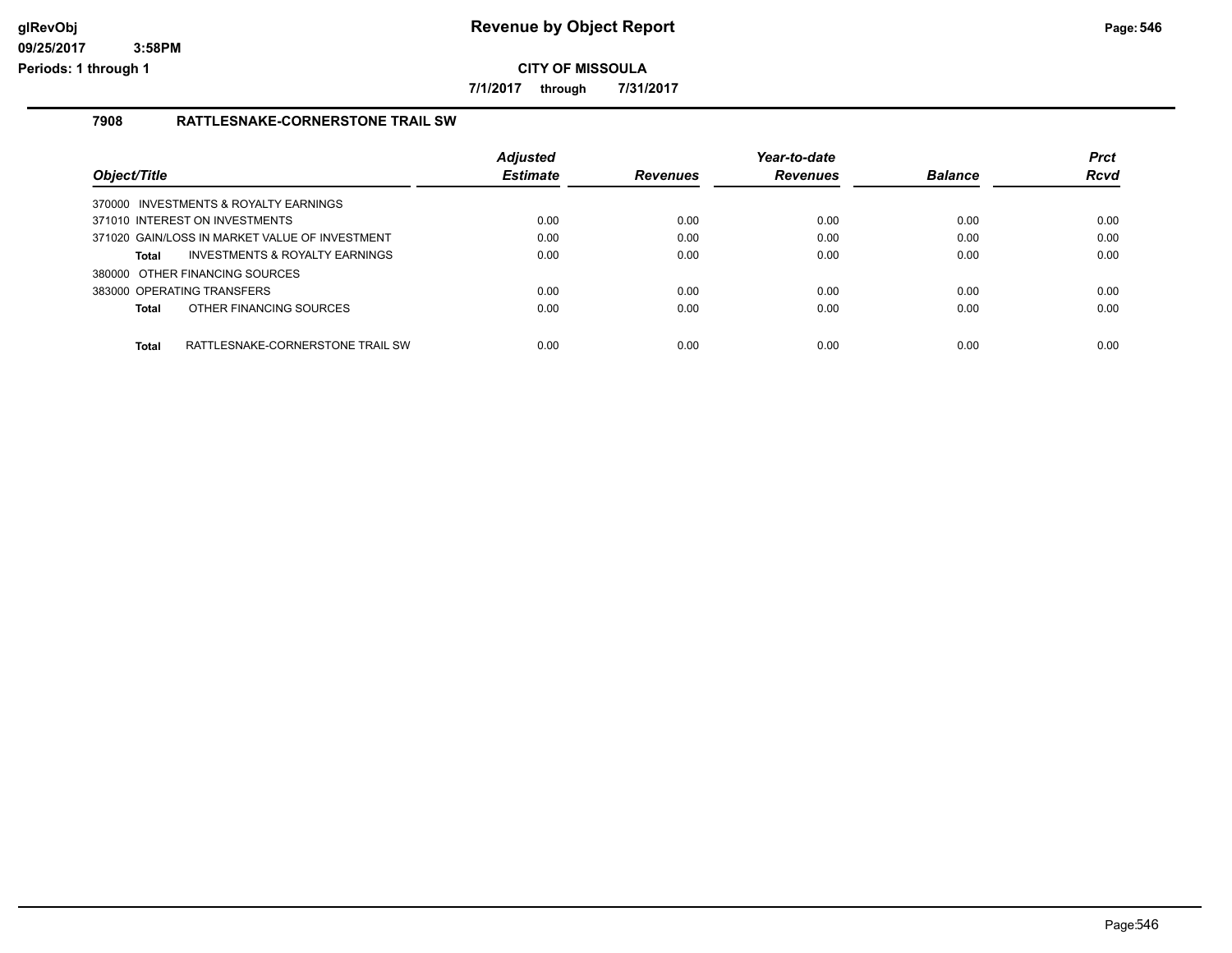**7/1/2017 through 7/31/2017**

#### **7909 YOUTH PROGRAMS**

**7909 YOUTH PROGRAMS**

|                                                           | <b>Adjusted</b> |                 | Year-to-date    |                |      |
|-----------------------------------------------------------|-----------------|-----------------|-----------------|----------------|------|
| Object/Title                                              | <b>Estimate</b> | <b>Revenues</b> | <b>Revenues</b> | <b>Balance</b> | Rcvd |
| 370000 INVESTMENTS & ROYALTY EARNINGS                     |                 |                 |                 |                |      |
| 371010 INTEREST ON INVESTMENTS                            | 0.00            | 0.00            | 0.00            | 0.00           | 0.00 |
| 371020 GAIN/LOSS IN MARKET VALUE OF INVESTMENTS           | 0.00            | 0.00            | 0.00            | 0.00           | 0.00 |
| <b>INVESTMENTS &amp; ROYALTY EARNINGS</b><br><b>Total</b> | 0.00            | 0.00            | 0.00            | 0.00           | 0.00 |
|                                                           |                 |                 |                 |                |      |
| YOUTH PROGRAMS<br>Total                                   | 0.00            | 0.00            | 0.00            | 0.00           | 0.00 |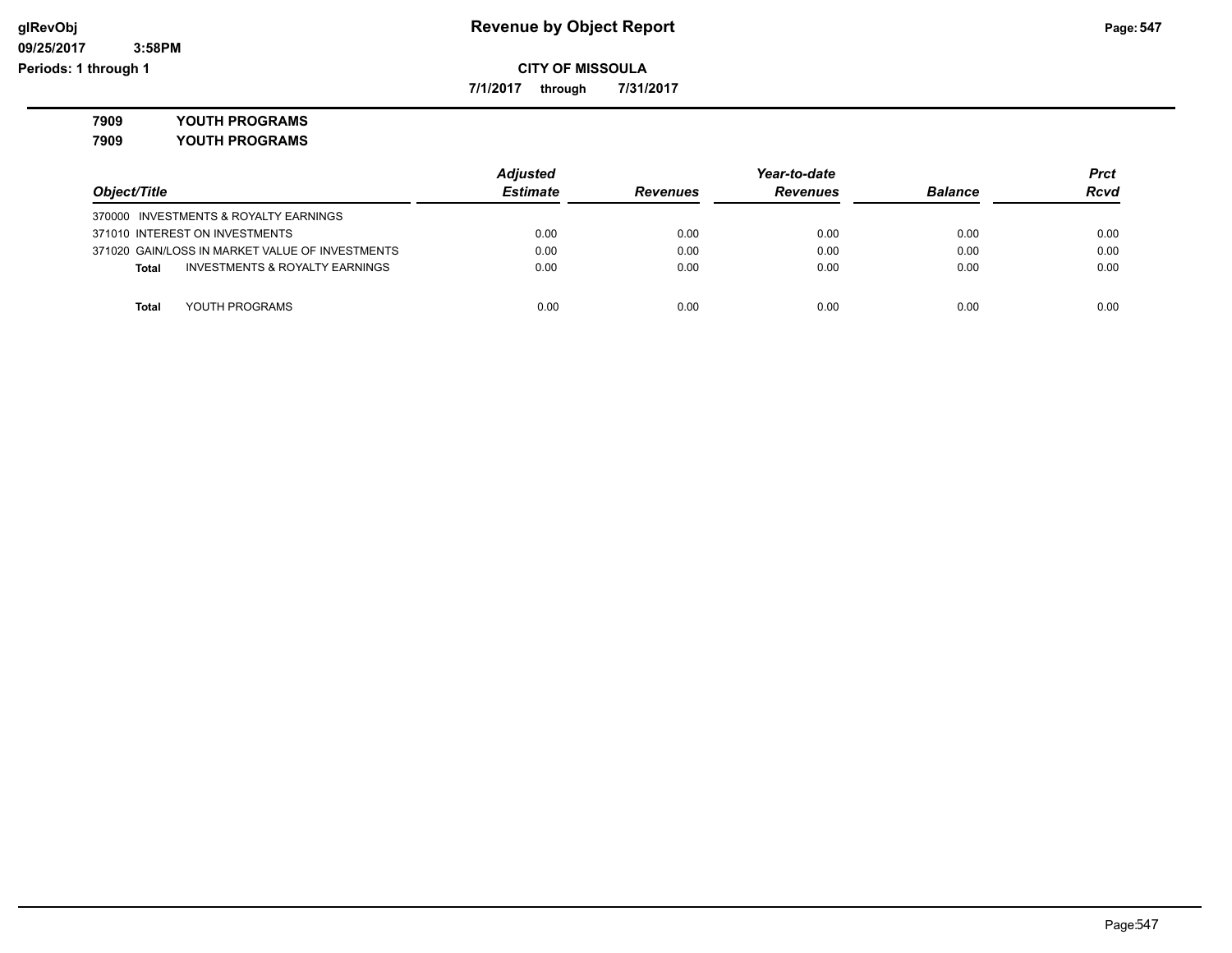**Periods: 1 through 1**

**CITY OF MISSOULA**

**7/1/2017 through 7/31/2017**

#### **7909 YOUTH PROGRAMS**

 **3:58PM**

| Object/Title |                                                | Adjusted<br><b>Estimate</b> | <b>Revenues</b> | Year-to-date<br><b>Revenues</b> | <b>Balance</b> | <b>Prct</b><br><b>Rcvd</b> |
|--------------|------------------------------------------------|-----------------------------|-----------------|---------------------------------|----------------|----------------------------|
|              | 370000 INVESTMENTS & ROYALTY EARNINGS          |                             |                 |                                 |                |                            |
|              | 371010 INTEREST ON INVESTMENTS                 | 0.00                        | 0.00            | 0.00                            | 0.00           | 0.00                       |
|              | 371020 GAIN/LOSS IN MARKET VALUE OF INVESTMENT | 0.00                        | 0.00            | 0.00                            | 0.00           | 0.00                       |
| <b>Total</b> | <b>INVESTMENTS &amp; ROYALTY EARNINGS</b>      | 0.00                        | 0.00            | 0.00                            | 0.00           | 0.00                       |
|              |                                                |                             |                 |                                 |                |                            |
| Total        | YOUTH PROGRAMS                                 | 0.00                        | 0.00            | 0.00                            | 0.00           | 0.00                       |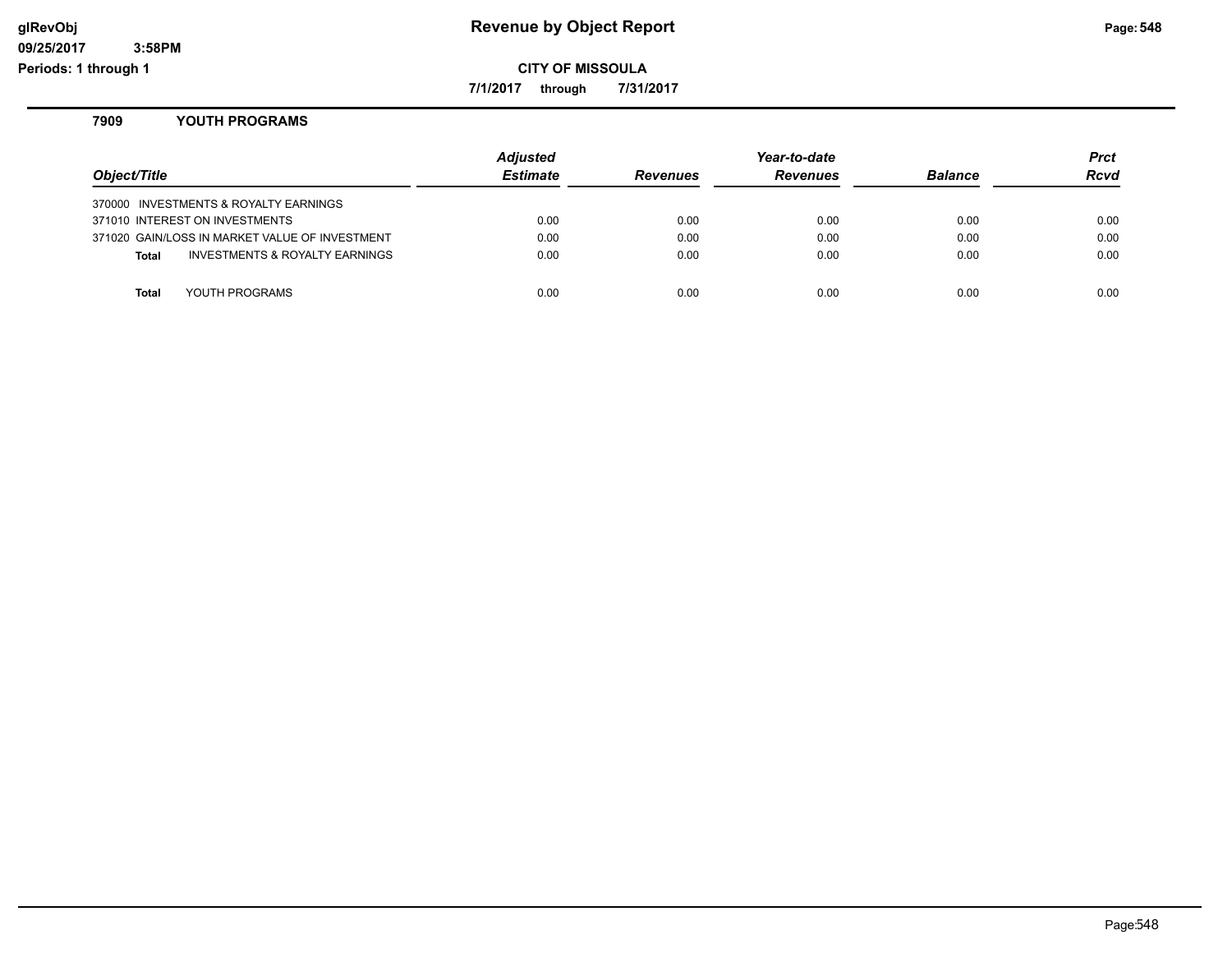**CITY OF MISSOULA**

**7/1/2017 through 7/31/2017**

### **7910 SIDEWALK & CURB LOAN FUND**

**7910 SIDEWALK & CURB LOAN FUND**

|                                                 | <b>Adjusted</b> |                 | Year-to-date    |                |      |
|-------------------------------------------------|-----------------|-----------------|-----------------|----------------|------|
| Object/Title                                    | <b>Estimate</b> | <b>Revenues</b> | <b>Revenues</b> | <b>Balance</b> | Rcvd |
| 370000 INVESTMENTS & ROYALTY EARNINGS           |                 |                 |                 |                |      |
| 371010 INTEREST ON INVESTMENTS                  | 0.00            | 0.00            | 0.00            | 0.00           | 0.00 |
| 371020 GAIN/LOSS IN MARKET VALUE OF INVESTMENTS | 0.00            | 0.00            | 0.00            | 0.00           | 0.00 |
| INVESTMENTS & ROYALTY EARNINGS<br><b>Total</b>  | 0.00            | 0.00            | 0.00            | 0.00           | 0.00 |
| SIDEWALK & CURB LOAN FUND<br>Total              | 0.00            | 0.00            | 0.00            | 0.00           | 0.00 |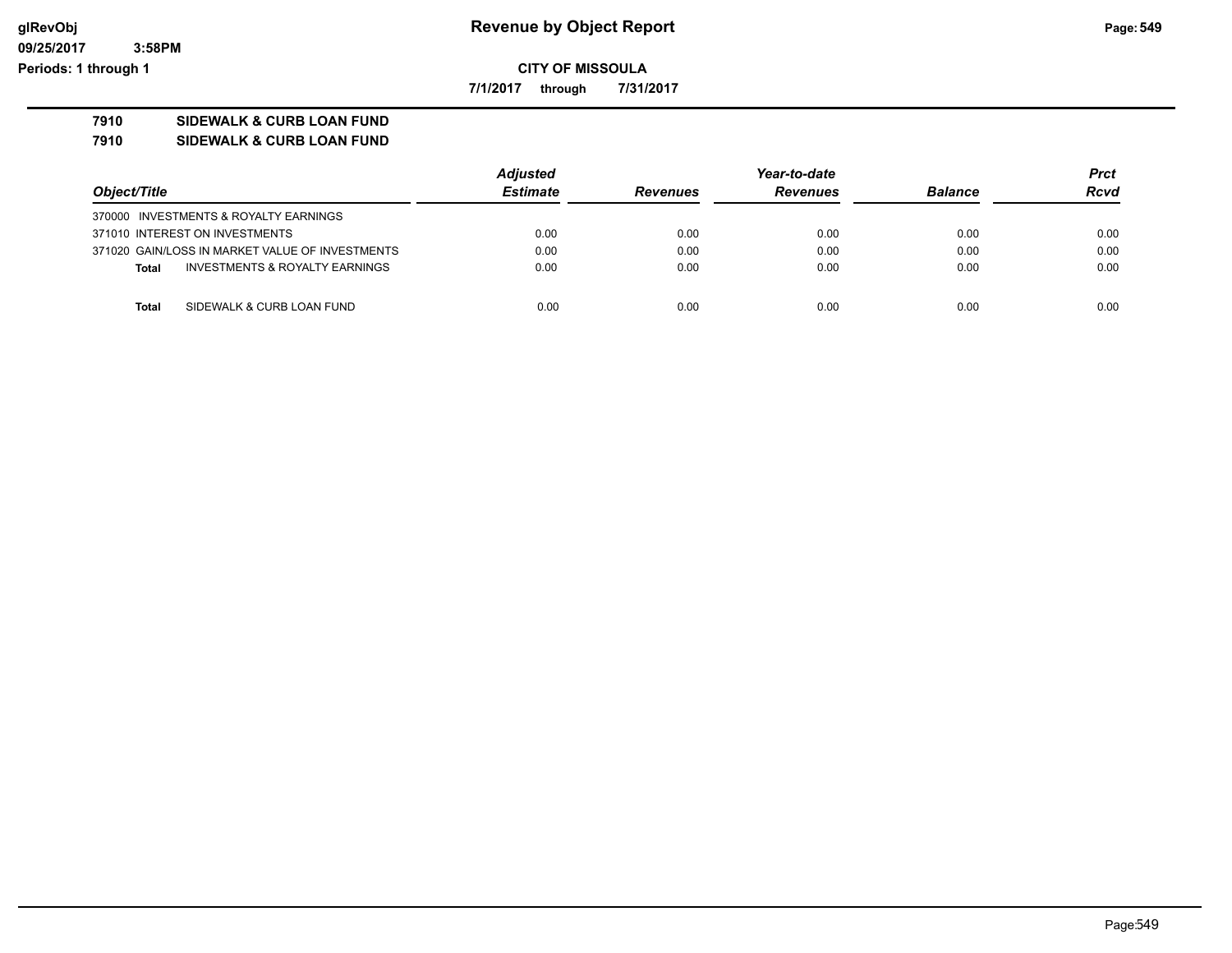**Periods: 1 through 1**

**CITY OF MISSOULA**

**7/1/2017 through 7/31/2017**

#### **7910 SIDEWALK & CURB LOAN FUND**

 **3:58PM**

| Object/Title                                   | <b>Adjusted</b><br><b>Estimate</b> | <b>Revenues</b> | Year-to-date<br><b>Revenues</b> | <b>Balance</b> | <b>Prct</b><br>Rcvd |
|------------------------------------------------|------------------------------------|-----------------|---------------------------------|----------------|---------------------|
| 370000 INVESTMENTS & ROYALTY EARNINGS          |                                    |                 |                                 |                |                     |
| 371010 INTEREST ON INVESTMENTS                 | 0.00                               | 0.00            | 0.00                            | 0.00           | 0.00                |
| 371020 GAIN/LOSS IN MARKET VALUE OF INVESTMENT | 0.00                               | 0.00            | 0.00                            | 0.00           | 0.00                |
| INVESTMENTS & ROYALTY EARNINGS<br><b>Total</b> | 0.00                               | 0.00            | 0.00                            | 0.00           | 0.00                |
|                                                |                                    |                 |                                 |                |                     |
| SIDEWALK & CURB LOAN FUND<br>Total             | 0.00                               | 0.00            | 0.00                            | 0.00           | 0.00                |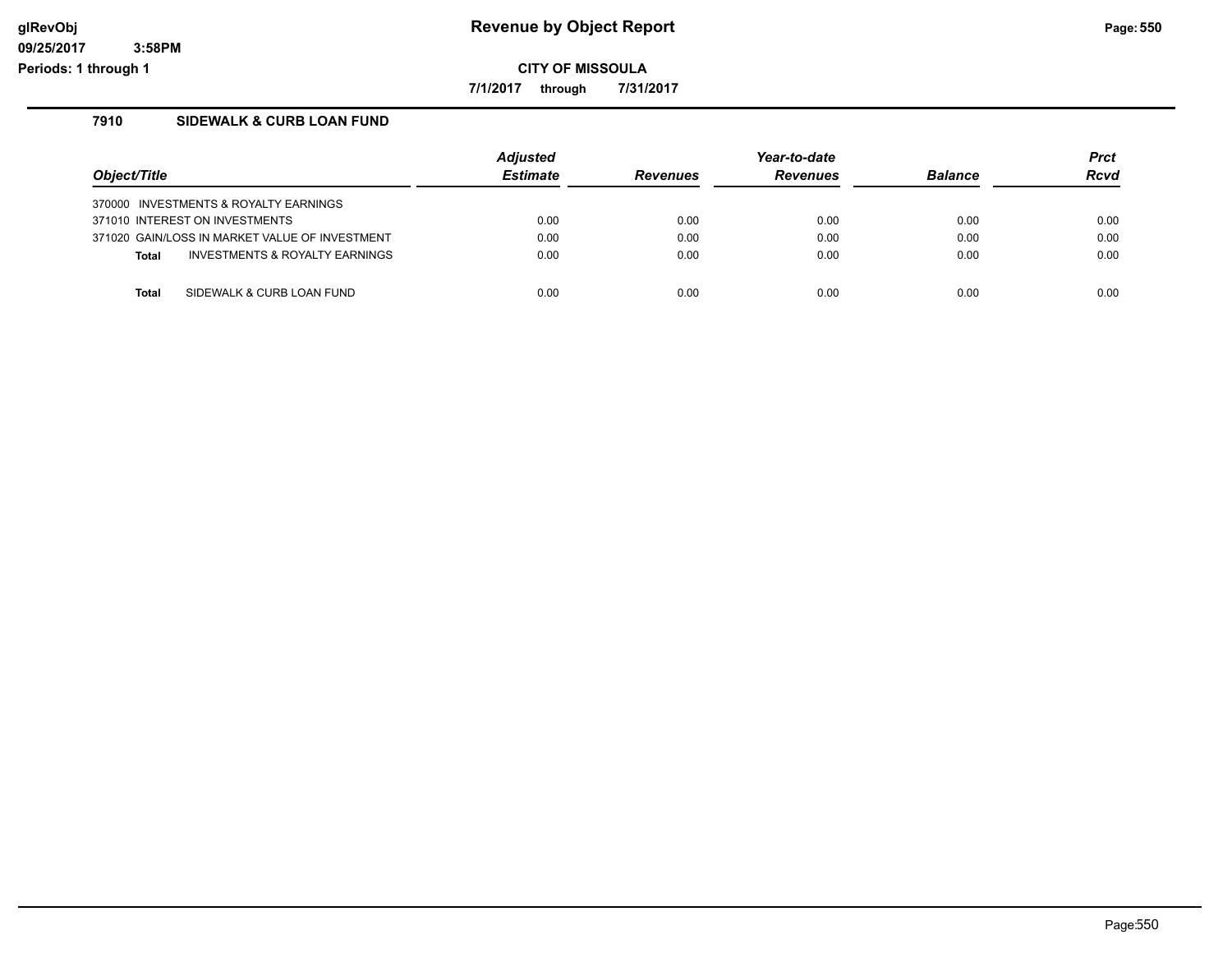**7/1/2017 through 7/31/2017**

**7911 RESIDENTIAL INSPECTION FUND**

**7911 RESIDENTIAL INSPECTION FUND**

|                                                    | <b>Adjusted</b> |                 | Year-to-date    |                | <b>Prct</b> |
|----------------------------------------------------|-----------------|-----------------|-----------------|----------------|-------------|
| Object/Title                                       | <b>Estimate</b> | <b>Revenues</b> | <b>Revenues</b> | <b>Balance</b> | <b>Rcvd</b> |
| 320000 LICENSES & PERMITS                          |                 |                 |                 |                |             |
| 323018 PAVING ASSESSMENTS                          | 0.00            | 0.00            | 0.00            | 0.00           | 0.00        |
| <b>LICENSES &amp; PERMITS</b><br>Total             | 0.00            | 0.00            | 0.00            | 0.00           | 0.00        |
| 360000 MISCELLANEOUS REVENUES                      |                 |                 |                 |                |             |
| 360010 MISCELLANEOUS                               | 0.00            | 0.00            | 0.00            | 0.00           | 0.00        |
| 365001 *** Title Not Found ***                     | 0.00            | 0.00            | 0.00            | 0.00           | 0.00        |
| 365002 OTHER RECREATION DONATIONS                  | 0.00            | 0.00            | 0.00            | 0.00           | 0.00        |
| MISCELLANEOUS REVENUES<br>Total                    | 0.00            | 0.00            | 0.00            | 0.00           | 0.00        |
| 370000 INVESTMENTS & ROYALTY EARNINGS              |                 |                 |                 |                |             |
| 371010 INTEREST ON INVESTMENTS                     | 0.00            | 0.00            | 0.00            | 0.00           | 0.00        |
| 371020 GAIN/LOSS IN MARKET VALUE OF INVESTMENTS    | 0.00            | 0.00            | 0.00            | 0.00           | 0.00        |
| <b>INVESTMENTS &amp; ROYALTY EARNINGS</b><br>Total | 0.00            | 0.00            | 0.00            | 0.00           | 0.00        |
|                                                    |                 |                 |                 |                |             |
| <b>RESIDENTIAL INSPECTION FUND</b><br>Total        | 0.00            | 0.00            | 0.00            | 0.00           | 0.00        |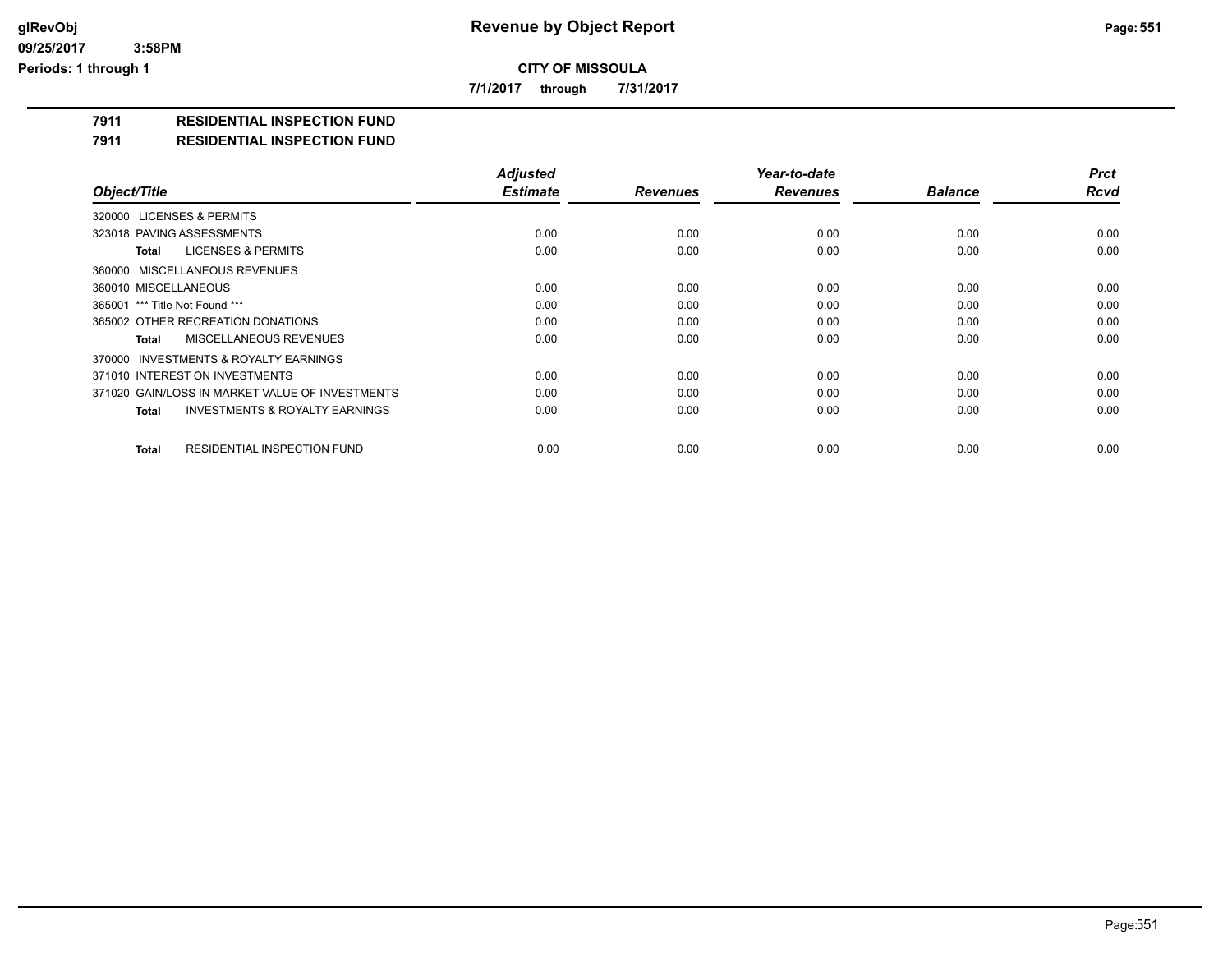**Periods: 1 through 1**

 **3:58PM**

**CITY OF MISSOULA**

**7/1/2017 through 7/31/2017**

#### **7911 RESIDENTIAL INSPECTION FUND**

| Object/Title                                              | <b>Adjusted</b><br><b>Estimate</b> | <b>Revenues</b> | Year-to-date<br><b>Revenues</b> | <b>Balance</b> | <b>Prct</b><br><b>Rcvd</b> |
|-----------------------------------------------------------|------------------------------------|-----------------|---------------------------------|----------------|----------------------------|
|                                                           |                                    |                 |                                 |                |                            |
| 320000 LICENSES & PERMITS                                 |                                    |                 |                                 |                |                            |
| 323018 PAVING ASSESSMENTS                                 | 0.00                               | 0.00            | 0.00                            | 0.00           | 0.00                       |
| <b>LICENSES &amp; PERMITS</b><br><b>Total</b>             | 0.00                               | 0.00            | 0.00                            | 0.00           | 0.00                       |
| 360000 MISCELLANEOUS REVENUES                             |                                    |                 |                                 |                |                            |
| 360010 MISCELLANEOUS                                      | 0.00                               | 0.00            | 0.00                            | 0.00           | 0.00                       |
| 365001 *** Title Not Found ***                            | 0.00                               | 0.00            | 0.00                            | 0.00           | 0.00                       |
| 365002 OTHER RECREATION DONATIONS                         | 0.00                               | 0.00            | 0.00                            | 0.00           | 0.00                       |
| <b>MISCELLANEOUS REVENUES</b><br><b>Total</b>             | 0.00                               | 0.00            | 0.00                            | 0.00           | 0.00                       |
| 370000 INVESTMENTS & ROYALTY EARNINGS                     |                                    |                 |                                 |                |                            |
| 371010 INTEREST ON INVESTMENTS                            | 0.00                               | 0.00            | 0.00                            | 0.00           | 0.00                       |
| 371020 GAIN/LOSS IN MARKET VALUE OF INVESTMENT            | 0.00                               | 0.00            | 0.00                            | 0.00           | 0.00                       |
| <b>INVESTMENTS &amp; ROYALTY EARNINGS</b><br><b>Total</b> | 0.00                               | 0.00            | 0.00                            | 0.00           | 0.00                       |
|                                                           |                                    |                 |                                 |                |                            |
| RESIDENTIAL INSPECTION FUND<br><b>Total</b>               | 0.00                               | 0.00            | 0.00                            | 0.00           | 0.00                       |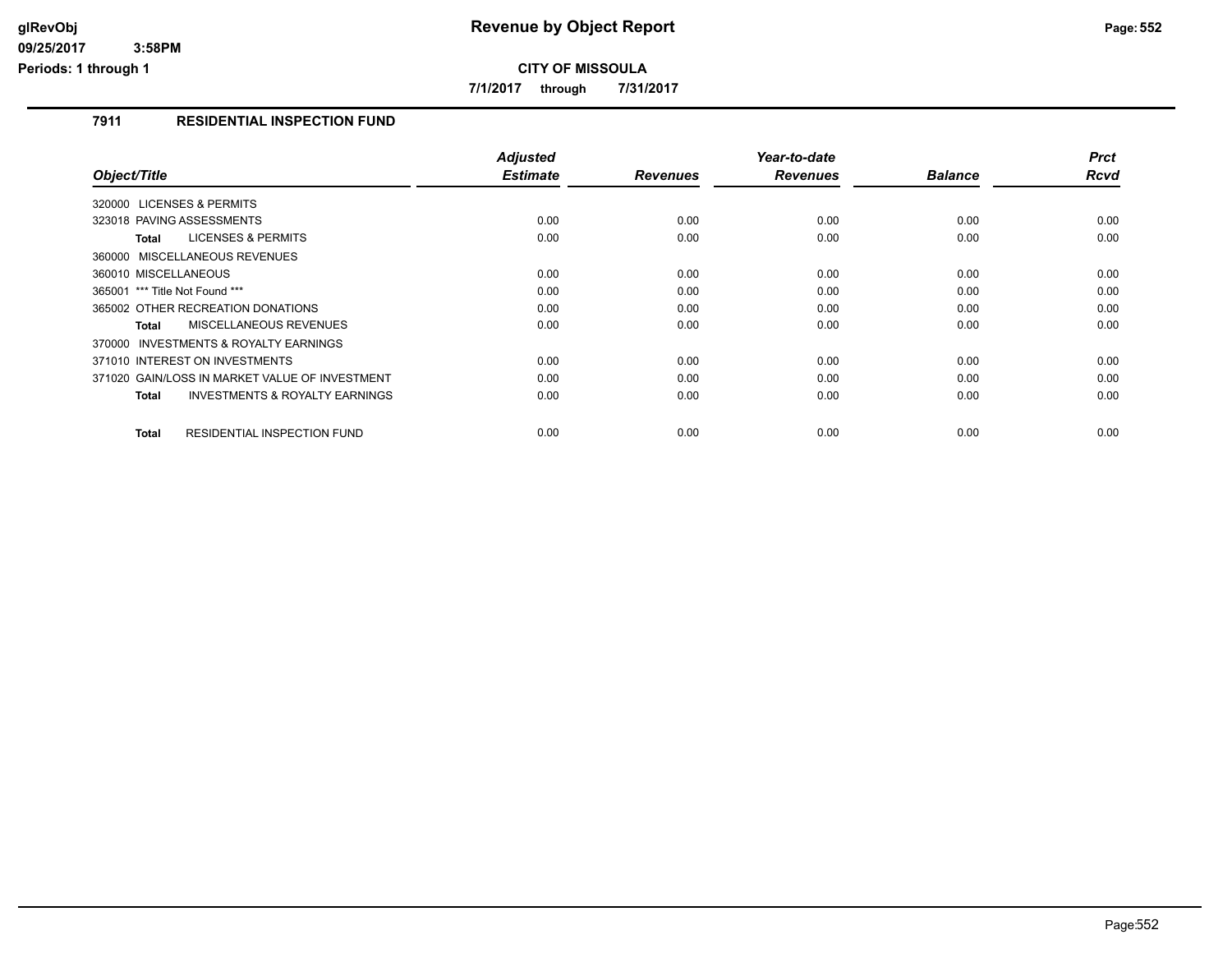**CITY OF MISSOULA**

**7/1/2017 through 7/31/2017**

**7955 PROPERTY TAX RELIEF**

**7955 PROPERTY TAX RELIEF**

|                                           | <b>Adjusted</b> |                                    | Year-to-date |                |      |
|-------------------------------------------|-----------------|------------------------------------|--------------|----------------|------|
| Object/Title                              | <b>Estimate</b> | <b>Revenues</b><br><b>Revenues</b> |              | <b>Balance</b> | Rcvd |
| 360000 MISCELLANEOUS REVENUES             |                 |                                    |              |                |      |
| 365010 FRIENDS OF MISSOULA PARKS DONATION | 0.00            | 0.00                               | 0.00         | 0.00           | 0.00 |
| MISCELLANEOUS REVENUES<br><b>Total</b>    | 0.00            | 0.00                               | 0.00         | 0.00           | 0.00 |
| PROPERTY TAX RELIEF<br>Total              | 0.00            | 0.00                               | 0.00         | 0.00           | 0.00 |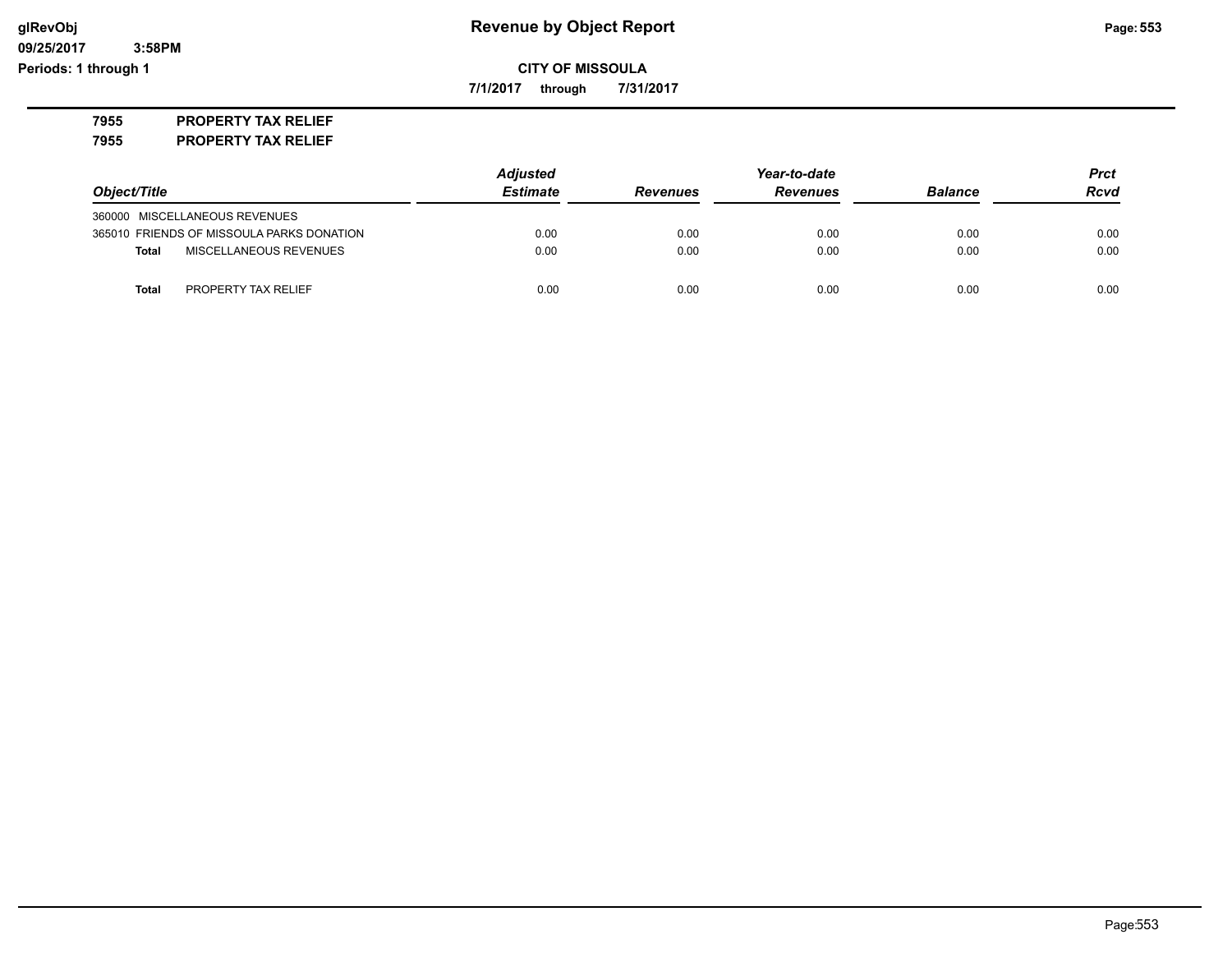#### **CITY OF MISSOULA**

**7/1/2017 through 7/31/2017**

#### **7955 PROPERTY TAX RELIEF**

| Object/Title                              | <b>Adjusted</b><br><b>Estimate</b> | <b>Revenues</b> | Year-to-date<br><b>Revenues</b> | <b>Balance</b> | <b>Prct</b><br><b>Rcvd</b> |
|-------------------------------------------|------------------------------------|-----------------|---------------------------------|----------------|----------------------------|
| 360000 MISCELLANEOUS REVENUES             |                                    |                 |                                 |                |                            |
| 365010 FRIENDS OF MISSOULA PARKS DONATION | 0.00                               | 0.00            | 0.00                            | 0.00           | 0.00                       |
| MISCELLANEOUS REVENUES<br><b>Total</b>    | 0.00                               | 0.00            | 0.00                            | 0.00           | 0.00                       |
| PROPERTY TAX RELIEF<br>Total              | 0.00                               | 0.00            | 0.00                            | 0.00           | 0.00                       |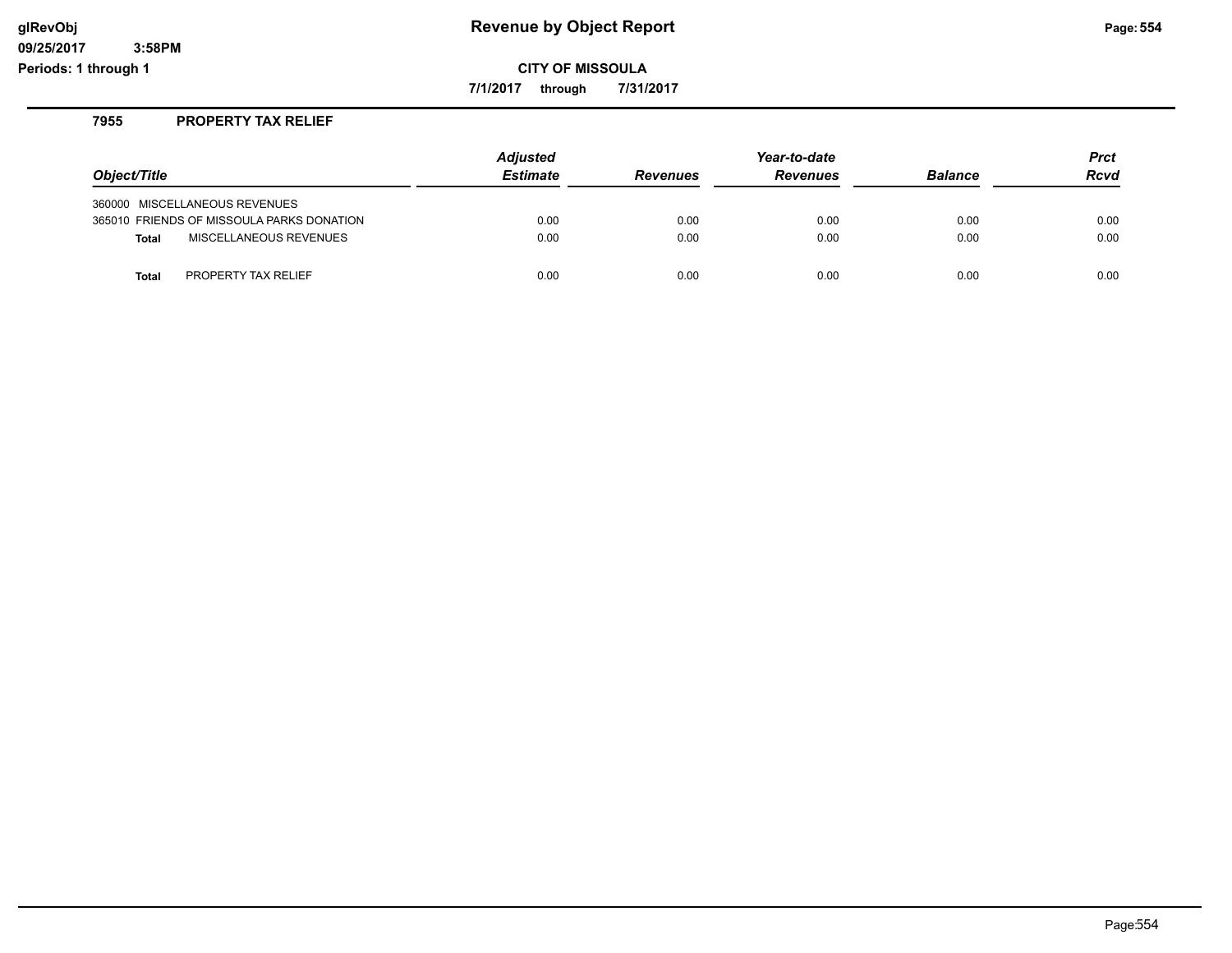**CITY OF MISSOULA**

**7/1/2017 through 7/31/2017**

#### **9000 GENERAL FIXED ASSETS ACCOUNT GROUP 9000 GENERAL FIXED ASSETS ACCOUNT GROUP**

| Object/Title                   |                                           | <b>Adjusted</b> |                 | Year-to-date    |                | Prct |
|--------------------------------|-------------------------------------------|-----------------|-----------------|-----------------|----------------|------|
|                                |                                           | <b>Estimate</b> | <b>Revenues</b> | <b>Revenues</b> | <b>Balance</b> | Rcvd |
|                                | 380000 OTHER FINANCING SOURCES            |                 |                 |                 |                |      |
| 382000 *** Title Not Found *** |                                           | 0.00            | 0.00            | 0.00            | 0.00           | 0.00 |
| <b>Total</b>                   | OTHER FINANCING SOURCES                   | 0.00            | 0.00            | 0.00            | 0.00           | 0.00 |
| <b>Total</b>                   | <b>GENERAL FIXED ASSETS ACCOUNT GROUP</b> | 0.00            | 0.00            | 0.00            | 0.00           | 0.00 |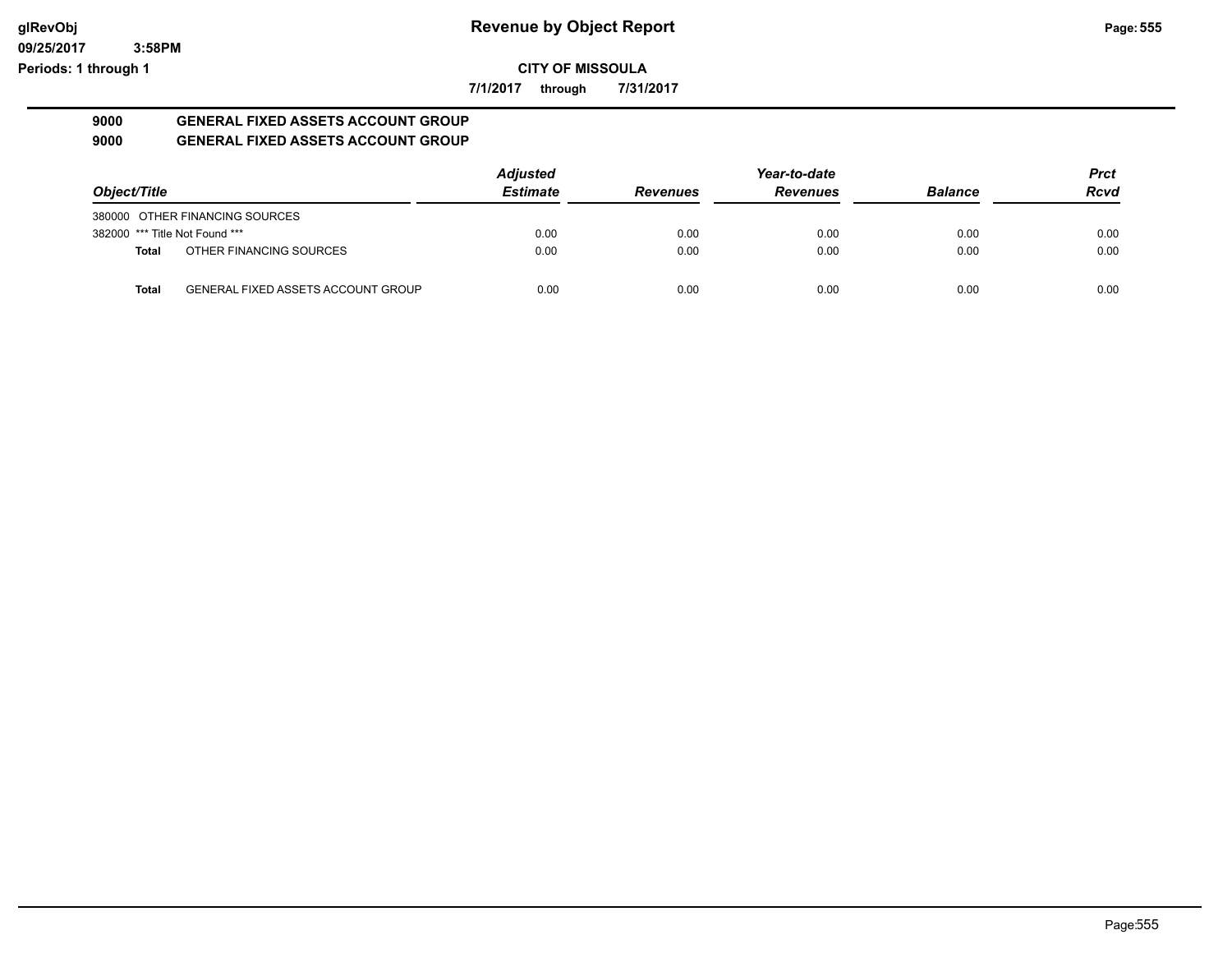**Periods: 1 through 1**

 **3:58PM**

**CITY OF MISSOULA**

**7/1/2017 through 7/31/2017**

#### **9000 GENERAL FIXED ASSETS ACCOUNT GROUP**

| Object/Title                   |                                    | <b>Adjusted</b><br><b>Estimate</b> | <b>Revenues</b> | Year-to-date<br><b>Revenues</b> | <b>Balance</b> | <b>Prct</b><br><b>Rcvd</b> |
|--------------------------------|------------------------------------|------------------------------------|-----------------|---------------------------------|----------------|----------------------------|
| 382000 *** Title Not Found *** | 380000 OTHER FINANCING SOURCES     | 0.00                               | 0.00            | 0.00                            | 0.00           | 0.00                       |
| <b>Total</b>                   | OTHER FINANCING SOURCES            | 0.00                               | 0.00            | 0.00                            | 0.00           | 0.00                       |
| <b>Total</b>                   | GENERAL FIXED ASSETS ACCOUNT GROUF | 0.00                               | 0.00            | 0.00                            | 0.00           | 0.00                       |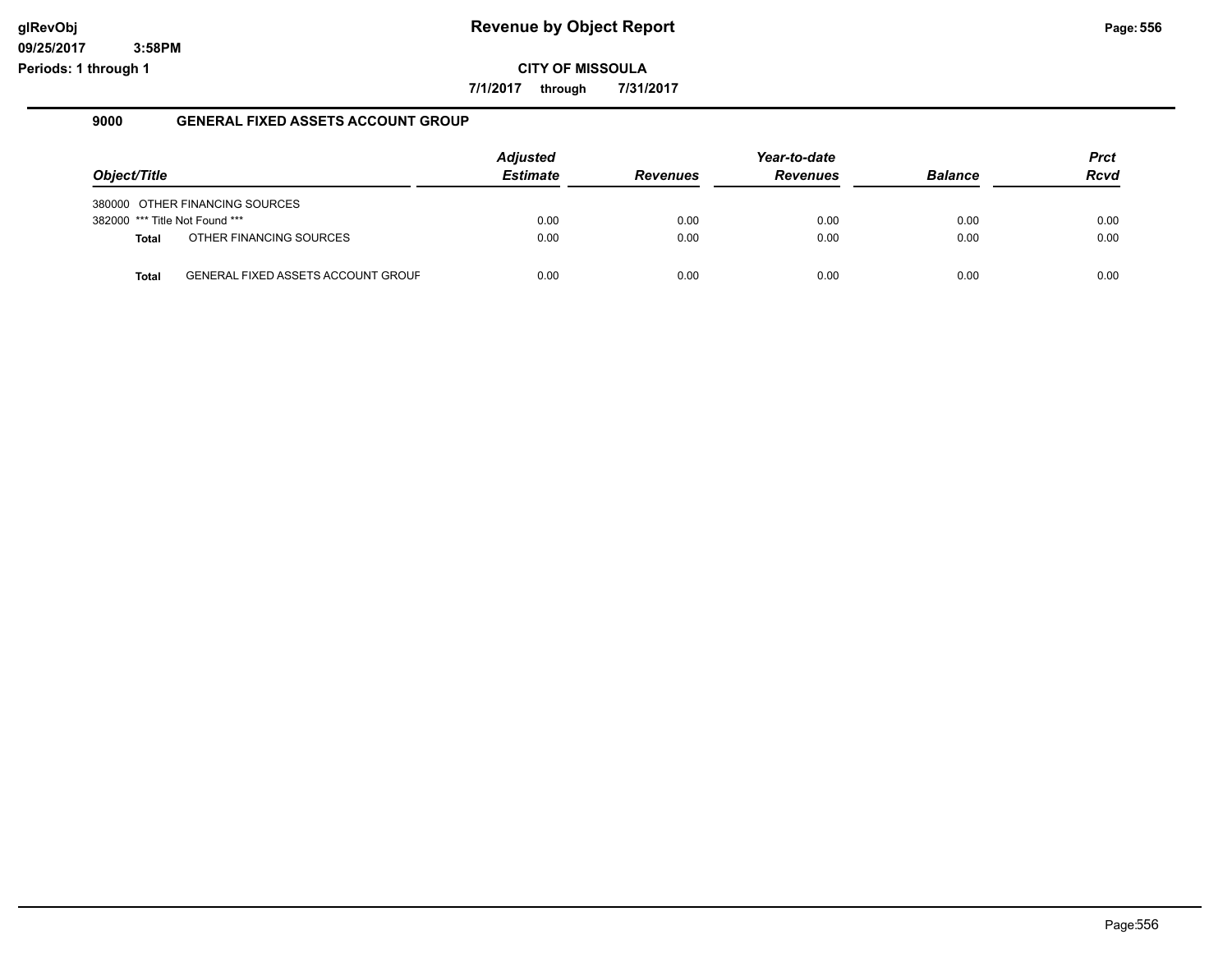**CITY OF MISSOULA 7/1/2017 through 7/31/2017**

#### *Grand Totals*

|                                                | <b>Adjusted</b> |                 | Year-to-date    |                | <b>Prct</b> |
|------------------------------------------------|-----------------|-----------------|-----------------|----------------|-------------|
| Object/Title                                   | <b>Estimate</b> | <b>Revenues</b> | <b>Revenues</b> | <b>Balance</b> | <b>Rcvd</b> |
| 363021                                         | 0.00            | 0.00            | 0.00            | 0.00           | 0.00        |
| 310000 TAXES/ASSESSMENTS                       |                 |                 |                 |                |             |
| 310000 TAXES/ASSESSMENTS                       | 0.00            | 0.00            | 0.00            | 0.00           | 0.00        |
| 311000 GENERAL PROPERTY TAXES                  | 0.00            | $-605,818.15$   | $-605,818.15$   | 605,818.15     | 0.00        |
| 311001 CURRENT TAXES                           | 0.00            | 0.00            | 0.00            | 0.00           | 0.00        |
| 311005 DELINQUENT TAXES                        | 0.00            | $-2,796.27$     | $-2,796.27$     | 2,796.27       | 0.00        |
| 311011 TAX INCREMENT                           | 0.00            | $-133,614.92$   | $-133,614.92$   | 133,614.92     | 0.00        |
| 311030 MOTOR VEHICLE TAXES                     | 0.00            | $-298,308.66$   | -298,308.66     | 298,308.66     | 0.00        |
| 312000 PENALTIES & INTEREST - DELINQUENT TAXES | 0.00            | 0.00            | 0.00            | 0.00           | 0.00        |
| 312001 PENALTIES & INTEREST                    | 0.00            | $-26,693.81$    | $-26,693.81$    | 26,693.81      | 0.00        |
| 314000 PROP TAX - OTHER THAN ASSESSED VAL      | 0.00            | 0.00            | 0.00            | 0.00           | 0.00        |
| 314001 LIGHT VEHICLE TAX                       | 0.00            | 0.00            | 0.00            | 0.00           | 0.00        |
| 314100 TBID REVENUE                            | 0.00            | 0.00            | 0.00            | 0.00           | 0.00        |
| TAXES/ASSESSMENTS<br><b>Total</b>              | 0.00            | $-1,067,231.81$ | $-1,067,231.81$ | 1,067,231.81   | 0.00        |
| 320000 LICENSES & PERMITS                      |                 |                 |                 |                |             |
| 322011 LIQUOR LICENSES                         | 0.00            | 0.00            | 0.00            | 0.00           | 0.00        |
| 322012 BEER LICENSES                           | 0.00            | 0.00            | 0.00            | 0.00           | 0.00        |
| 322013 WINE LICENSES                           | 0.00            | 200.00          | 200.00          | $-200.00$      | 0.00        |
| 322014 GOING OUT OF BUSINESS LICENSE           | 0.00            | 0.00            | 0.00            | 0.00           | 0.00        |
| 322020 GENERAL BUSINESS/PROF/OCCUPATIONAL LIC  | 0.00            | 18,222.50       | 18,222.50       | $-18,222.50$   | 0.00        |
| 322021 RENTAL LICENSES                         | 0.00            | 1,957.71        | 1.957.71        | $-1,957.71$    | 0.00        |
| 322022 BLIC PENALTIES & LICENSES               | 0.00            | 1,538.25        | 1,538.25        | $-1,538.25$    | 0.00        |
| 322023 TOURIST HOME REGISTRATION               | 0.00            | 500.00          | 500.00          | $-500.00$      | 0.00        |
| 322031 FRANCHISE FEE - AT&T                    | 0.00            | $-169,307.64$   | -169,307.64     | 169,307.64     | 0.00        |
| 322034 PEG ACCESS                              | 0.00            | $-9,483.58$     | $-9,483.58$     | 9,483.58       | 0.00        |
| 323011 BUILDING PERMITS                        | 0.00            | 174,182.03      | 174,182.03      | $-174, 182.03$ | 0.00        |
| 323012 ELECTRICAL PERMITS                      | 0.00            | 25,895.94       | 25,895.94       | $-25,895.94$   | 0.00        |
| 323013 PLUMBING PERMITS                        | 0.00            | 15,271.00       | 15,271.00       | $-15,271.00$   | 0.00        |
| 323014 BLDG PERMIT REVIEW FEE                  | 0.00            | 0.00            | 0.00            | 0.00           | 0.00        |
| 323015 EXCAVATING PERMITS                      | 0.00            | 49,955.53       | 49,955.53       | $-49,955.53$   | 0.00        |
| 323016 MOVING PERMITS                          | 0.00            | 0.00            | 0.00            | 0.00           | 0.00        |
| 323017 MECHANICAL PERMITS                      | 0.00            | 10,780.00       | 10,780.00       | $-10,780.00$   | 0.00        |
| 323018 PAVING ASSESSMENTS                      | 0.00            | 0.00            | 0.00            | 0.00           | 0.00        |
| 323019 ALARM USERS PERMITS                     | 0.00            | 6,526.00        | 6,526.00        | $-6,526.00$    | 0.00        |
| 323020 FENCE PERMITS                           | 0.00            | 644.00          | 644.00          | $-644.00$      | 0.00        |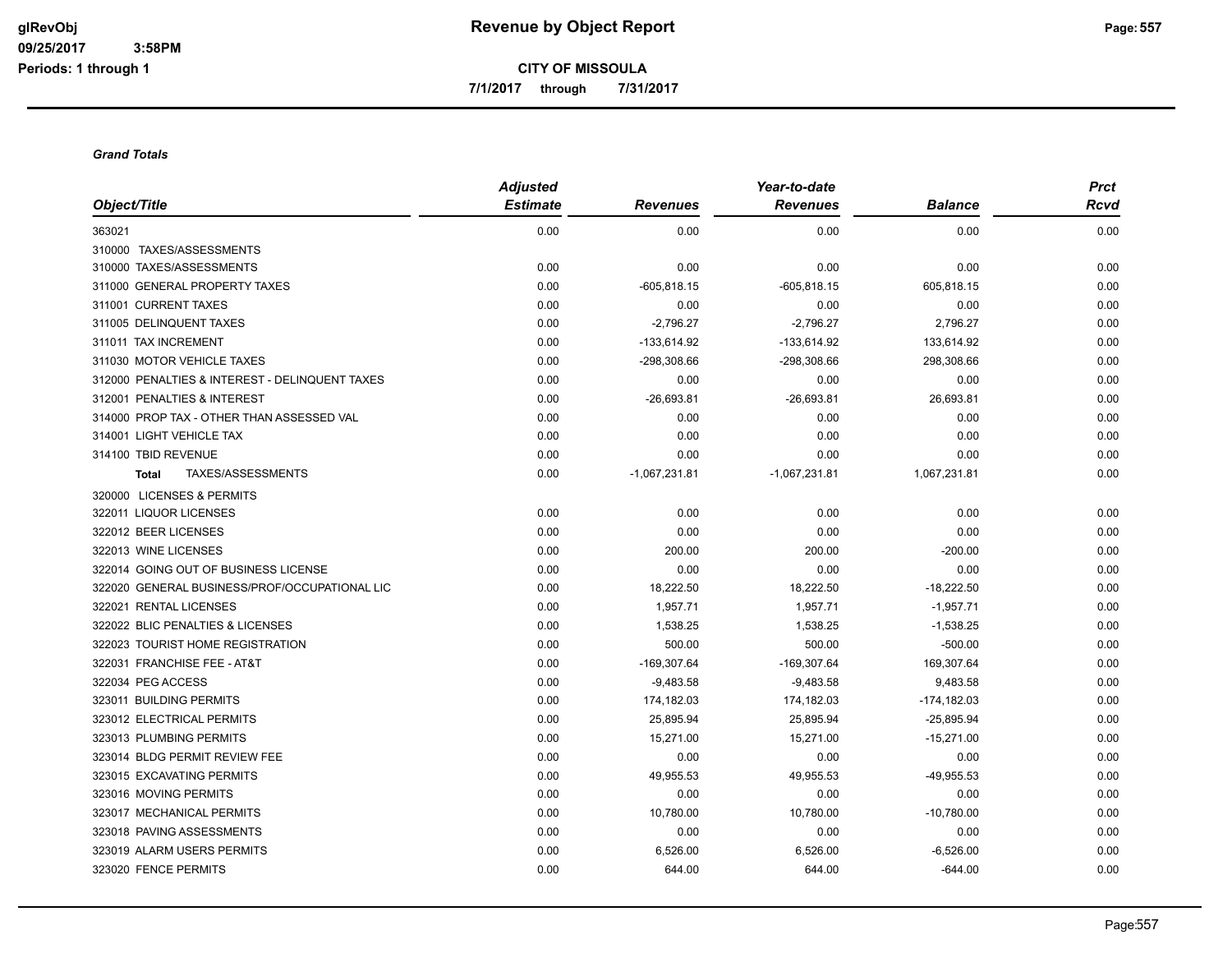**7/1/2017 through 7/31/2017**

| Object/Title                                   | <b>Adjusted</b><br><b>Estimate</b> | <b>Revenues</b> | Year-to-date<br><b>Revenues</b> | <b>Balance</b> | <b>Prct</b><br><b>Rcvd</b> |
|------------------------------------------------|------------------------------------|-----------------|---------------------------------|----------------|----------------------------|
| 323021 PAVING PERMITS                          | 0.00                               | 3,073.00        | 3,073.00                        | $-3,073.00$    | 0.00                       |
| 323022 GRADING/DRAINAGE PERMITS                | 0.00                               | 1,259.00        | 1,259.00                        | $-1,259.00$    | 0.00                       |
| 323023 ADA ACCESS PERMITS                      | 0.00                               | 1,990.00        | 1,990.00                        | $-1,990.00$    | 0.00                       |
| 323025 STREET USE PERMITS                      | 0.00                               | 312.00          | 312.00                          | $-312.00$      | 0.00                       |
| 323026 PYROTECHNICS PERMITS                    | 0.00                               | 0.00            | 0.00                            | 0.00           | 0.00                       |
| 323027 HAULER PERMITS                          | 0.00                               | 150.00          | 150.00                          | $-150.00$      | 0.00                       |
| 323030 ANIMAL LICENSES                         | 0.00                               | 705.00          | 705.00                          | $-705.00$      | 0.00                       |
| 323031 CHICKEN LICENSES                        | 0.00                               | 90.00           | 90.00                           | $-90.00$       | 0.00                       |
| 323052 STORM WATER POLLUTION PREVENTION PERMIT | 0.00                               | 978.00          | 978.00                          | $-978.00$      | 0.00                       |
| 323054 ZONING COMPLIANCE PERMITS               | 0.00                               | 1,897.00        | 1,897.00                        | $-1,897.00$    | 0.00                       |
| 323055 FLOOD PLAIN PERMITS                     | 0.00                               | 0.00            | 0.00                            | 0.00           | 0.00                       |
| 323056 SIGN PERMITS                            | 0.00                               | 1,398.00        | 1,398.00                        | $-1,398.00$    | 0.00                       |
| 323057 SIDEWALK CAFE PERMIT                    | 0.00                               | 0.00            | 0.00                            | 0.00           | 0.00                       |
| <b>LICENSES &amp; PERMITS</b><br><b>Total</b>  | 0.00                               | 138,733.74      | 138,733.74                      | $-138,733.74$  | 0.00                       |
| 330000 INTERGOVERNMENTAL REVENUES              |                                    |                 |                                 |                |                            |
| 330000 INTERGOVERNMENTAL REVENUES              | 0.00                               | $-131,324.00$   | $-131,324.00$                   | 131,324.00     | 0.00                       |
| 330005 MUTD GRANT ADMIN FEE                    | 0.00                               | 0.00            | 0.00                            | 0.00           | 0.00                       |
| 331000 FEDERAL GRANTS                          | 0.00                               | 0.00            | 0.00                            | 0.00           | 0.00                       |
| 331001 GRANTS                                  | 0.00                               | 0.00            | 0.00                            | 0.00           | 0.00                       |
| 331002 COUNTY ASSISTANCE CIP PROJECTS          | 0.00                               | 0.00            | 0.00                            | 0.00           | 0.00                       |
| 331003 STATE HOME PROGRAM INCOME               | 0.00                               | 0.00            | 0.00                            | 0.00           | 0.00                       |
| 331004 CITY ASSESSMENTS                        | 0.00                               | 0.00            | 0.00                            | 0.00           | 0.00                       |
| 331005 WESTERN FEDERAL LANDS GRANT             | 0.00                               | 0.00            | 0.00                            | 0.00           | 0.00                       |
| 331010 ENTITLEMENT - CDBG                      | 0.00                               | $-11,886.41$    | $-11,886.41$                    | 11,886.41      | 0.00                       |
| 331011 NSP GRANT/SILVERTIP PROJECT             | 0.00                               | 0.00            | 0.00                            | 0.00           | 0.00                       |
| 331012 ARRA/CDBG STIMULUS REVENUE              | 0.00                               | 0.00            | 0.00                            | 0.00           | 0.00                       |
| 331013 NORTHSIDE PED BRIDGE/ARRA-CDBG GRANT    | 0.00                               | 0.00            | 0.00                            | 0.00           | 0.00                       |
| 331014 WHITE PINE PLAYGROUND-CDBG GRANT        | 0.00                               | 0.00            | 0.00                            | 0.00           | 0.00                       |
| 331016 HOMEWORD 1800 PHILLIPS                  | 0.00                               | 0.00            | 0.00                            | 0.00           | 0.00                       |
| 331017 HUD 6.7M/SILVERTIP APTS                 | 0.00                               | 0.00            | 0.00                            | 0.00           | 0.00                       |
| 331018 MHA 1M/SILVERTIP APTS                   | 0.00                               | 0.00            | 0.00                            | 0.00           | 0.00                       |
| 331022 EQUIPMENT GRANT                         | 0.00                               | 0.00            | 0.00                            | 0.00           | 0.00                       |
| 331023 COPS HIRING GRANT 2011                  | 0.00                               | 0.00            | 0.00                            | 0.00           | 0.00                       |
| 331024 DEPT OF JUSTICE GRANTS                  | 0.00                               | $-29,367.57$    | $-29,367.57$                    | 29,367.57      | 0.00                       |
| 331025 DV ACCOUNTABILITY PROJECT               | 0.00                               | 0.00            | 0.00                            | 0.00           | 0.00                       |
| 331026 FY09 POLICE ICAC FEDERAL GRANT          | 0.00                               | $-21.716.13$    | $-21.716.13$                    | 21.716.13      | 0.00                       |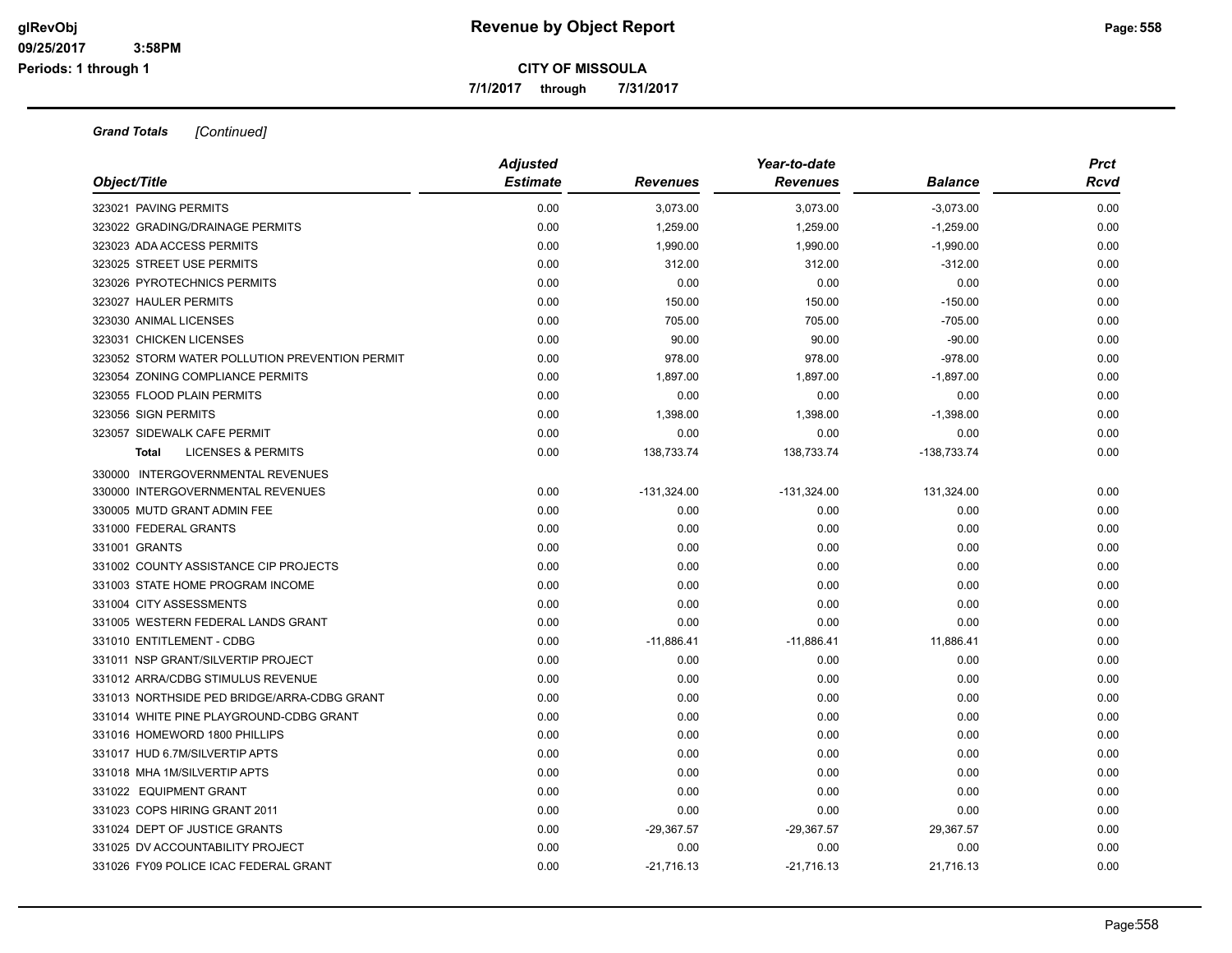**7/1/2017 through 7/31/2017**

|                                               | <b>Adjusted</b> |                 | Year-to-date    |                | <b>Prct</b> |
|-----------------------------------------------|-----------------|-----------------|-----------------|----------------|-------------|
| Object/Title                                  | <b>Estimate</b> | <b>Revenues</b> | <b>Revenues</b> | <b>Balance</b> | Rcvd        |
| 331027 JAG GRANTS REVENUE                     | 0.00            | 0.00            | 0.00            | 0.00           | 0.00        |
| 331028 DUI-COPS IN SHOPS                      | 0.00            | 0.00            | 0.00            | 0.00           | 0.00        |
| 331029 CHRP GRANT                             | 0.00            | 0.00            | 0.00            | 0.00           | 0.00        |
| 331030 COMMUNITY RESOURCE OFFICER/MCPS        | 0.00            | 0.00            | 0.00            | 0.00           | 0.00        |
| 331033 WORD                                   | 0.00            | 0.00            | 0.00            | 0.00           | 0.00        |
| 331038 EPA BROWNSFIELD GRANT                  | 0.00            | 0.00            | 0.00            | 0.00           | 0.00        |
| 331050 ISTEA/CTEP GRANT                       | 0.00            | 0.00            | 0.00            | 0.00           | 0.00        |
| 331052 MDT CMAQ STRIPING GRANT                | 0.00            | 0.00            | 0.00            | 0.00           | 0.00        |
| 331053 CTEP PLAYFAIR                          | 0.00            | 0.00            | 0.00            | 0.00           | 0.00        |
| 331054 FHWA PL GRANT                          | 0.00            | $-124,027.84$   | $-124,027.84$   | 124,027.84     | 0.00        |
| 331055 FTA GRANT                              | 0.00            | $-45, 187.81$   | $-45, 187.81$   | 45,187.81      | 0.00        |
| 331056 MDT FEDERAL CMAQ                       | 0.00            | $-75, 174.68$   | -75,174.68      | 75,174.68      | 0.00        |
| 331060 NATL RECREATION TRAILS GRANTS          | 0.00            | 0.00            | 0.00            | 0.00           | 0.00        |
| 331090 EPA GRANT                              | 0.00            | 0.00            | 0.00            | 0.00           | 0.00        |
| 331091 US DOT HMEP GRANT                      | 0.00            | 0.00            | 0.00            | 0.00           | 0.00        |
| 331113 *** Title Not Found ***                | 0.00            | 0.00            | 0.00            | 0.00           | 0.00        |
| 331156 CTEP GRANTS                            | 0.00            | 0.00            | 0.00            | 0.00           | 0.00        |
| 331170 HISTORICAL PRESERVATION GRANT          | 0.00            | 0.00            | 0.00            | 0.00           | 0.00        |
| 331178 DUI TASK FORCE GRANT                   | 0.00            | 0.00            | 0.00            | 0.00           | 0.00        |
| 331180 LIBRARY LITERACY GRANT                 | 0.00            | 0.00            | 0.00            | 0.00           | 0.00        |
| 331181 GRANTS/DONATIONS - FORT MISSOULA       | 0.00            | 0.00            | 0.00            | 0.00           | 0.00        |
| 331990 IRS REIMB/DEBT SVS INTEREST            | 0.00            | 116,907.84      | 116,907.84      | $-116,907.84$  | 0.00        |
| 331992 FEDERAL ARRA GRANTS                    | 0.00            | 0.00            | 0.00            | 0.00           | 0.00        |
| 334013 STATE GRANT - OT SEATBELT              | 0.00            | 0.00            | 0.00            | 0.00           | 0.00        |
| 334014 *** Title Not Found ***                | 0.00            | 0.00            | 0.00            | 0.00           | 0.00        |
| 334015 COPS TECHNOLOGY GRANT                  | 0.00            | 0.00            | 0.00            | 0.00           | 0.00        |
| 334016 BULLETPROOF VEST GRANT                 | 0.00            | 0.00            | 0.00            | 0.00           | 0.00        |
| 334017 SCHOOL RESOURCE OFFICER                | 0.00            | $-220,000.00$   | $-220,000.00$   | 220,000.00     | 0.00        |
| 334018 STATE GRANT - CAPITAL                  | 0.00            | 0.00            | 0.00            | 0.00           | 0.00        |
| 334020 UNDERAGE DRINKING GRANT                | 0.00            | 0.00            | 0.00            | 0.00           | 0.00        |
| 334025 COUNTY WEED                            | 0.00            | 15,000.00       | 15,000.00       | $-15,000.00$   | 0.00        |
| 334026 FOREST HEALTH GRANT                    | 0.00            | 0.00            | 0.00            | 0.00           | 0.00        |
| 334028 DEPT OF AG INTERN GRANT                | 0.00            | 0.00            | 0.00            | 0.00           | 0.00        |
| 334040 GAS TAX APPORTIONMENT                  | 0.00            | 90,638.72       | 90,638.72       | $-90,638.72$   | 0.00        |
| 334045 MONTANA DEPARTMENT TRANSPORTATION      | 0.00            | 0.00            | 0.00            | 0.00           | 0.00        |
| 334056 BANK CORP. LIC. TAX - (PREVIOUS YEARS) | 0.00            | 0.00            | 0.00            | 0.00           | 0.00        |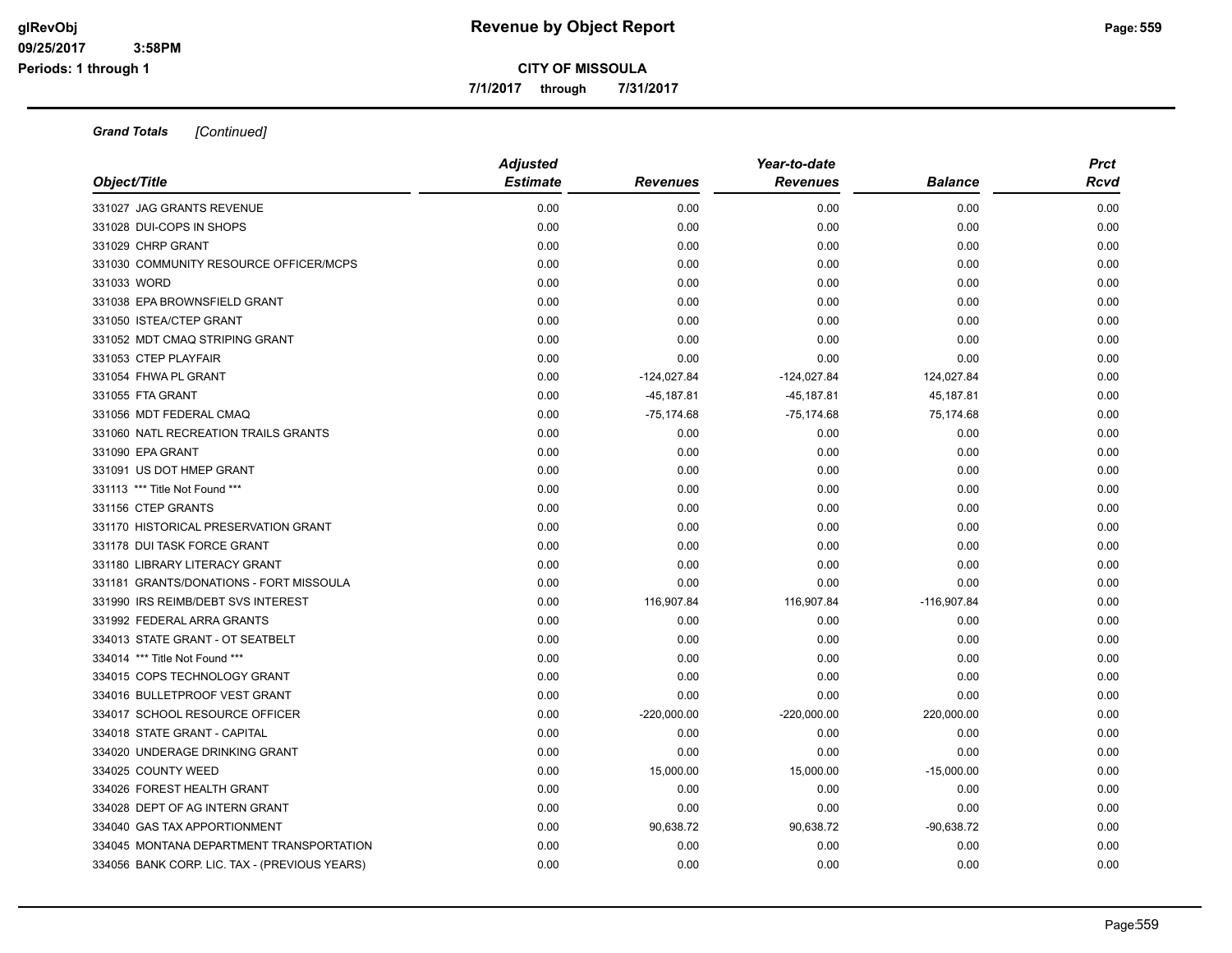**7/1/2017 through 7/31/2017**

|                                             | <b>Adjusted</b> |                 | Year-to-date    |                | <b>Prct</b> |
|---------------------------------------------|-----------------|-----------------|-----------------|----------------|-------------|
| Object/Title                                | <b>Estimate</b> | <b>Revenues</b> | <b>Revenues</b> | <b>Balance</b> | <b>Rcvd</b> |
| 334061 IMPACT FEES-CLEARING ACCOUNT         | 0.00            | 0.00            | 0.00            | 0.00           | 0.00        |
| 334071 DEQ/RIVER WATER SAMPLING             | 0.00            | 0.00            | 0.00            | 0.00           | 0.00        |
| 334076 BIG SKY TRUST FUND GRANTS            | 0.00            | 0.00            | 0.00            | 0.00           | 0.00        |
| 334112 WELLNESS GRANT                       | 0.00            | 0.00            | 0.00            | 0.00           | 0.00        |
| 334120 TSEP GRANT                           | 0.00            | 0.00            | 0.00            | 0.00           | 0.00        |
| 334121 DNRC GRANT                           | 0.00            | 0.00            | 0.00            | 0.00           | 0.00        |
| 334122 RENEWABLE RESOURCE GRANTS            | 0.00            | 0.00            | 0.00            | 0.00           | 0.00        |
| 334123 MAQI FEDERAL ASSISTANCE              | 0.00            | 953.00          | 953.00          | $-953.00$      | 0.00        |
| 334124 GRANTS-CIP                           | 0.00            | 0.00            | 0.00            | 0.00           | 0.00        |
| 334125 FWP GRANT                            | 0.00            | 0.00            | 0.00            | 0.00           | 0.00        |
| 334126 DEVELOPER ASSESSMENTS                | 0.00            | 0.00            | 0.00            | 0.00           | 0.00        |
| 334127 TONKIN TRAIL - FISH WILDLIFE PARKS   | 0.00            | 0.00            | 0.00            | 0.00           | 0.00        |
| 334128 CDBG FIRE HYDRANT GRANT              | 0.00            | 0.00            | 0.00            | 0.00           | 0.00        |
| 334140 DNRC GRANT                           | 0.00            | 0.00            | 0.00            | 0.00           | 0.00        |
| 334143 MONTANA TOURISM GRANT                | 0.00            | 0.00            | 0.00            | 0.00           | 0.00        |
| 334145 WESTERN MT MENTAL HEALTH CTR         | 0.00            | 0.00            | 0.00            | 0.00           | 0.00        |
| 334146 ADDI FUNDS-1ST TIME HOMEBUYERS       | 0.00            | 0.00            | 0.00            | 0.00           | 0.00        |
| 334149 MISSOULA HOMEOWNERSHIP PROGRAM       | 0.00            | 0.00            | 0.00            | 0.00           | 0.00        |
| 334153 FY14 DISTRICT XI HRC TBRA            | 0.00            | 0.00            | 0.00            | 0.00           | 0.00        |
| 334154 HOMEWORD SWEETGRASS                  | 0.00            | 0.00            | 0.00            | 0.00           | 0.00        |
| 334155 FY08 NMCDC                           | 0.00            | 0.00            | 0.00            | 0.00           | 0.00        |
| 334156 *** Title Not Found ***              | 0.00            | 0.00            | 0.00            | 0.00           | 0.00        |
| 334157 FY09 MHA                             | 0.00            | 0.00            | 0.00            | 0.00           | 0.00        |
| 334159 FY09 HOMEWORD                        | 0.00            | 0.00            | 0.00            | 0.00           | 0.00        |
| 334160 FY09 NMCDC                           | 0.00            | 0.00            | 0.00            | 0.00           | 0.00        |
| 334161 FY10 DISTRICT XI HRC                 | 0.00            | 0.00            | 0.00            | 0.00           | 0.00        |
| 334163 FY10 homeWORD/SOLSTICE APT           | 0.00            | 0.00            | 0.00            | 0.00           | 0.00        |
| 334171 DEPT OF COMMERCE GRANTS              | 0.00            | 0.00            | 0.00            | 0.00           | 0.00        |
| 334251 RTP/TAP STATE GRANTS                 | 0.00            | 0.00            | 0.00            | 0.00           | 0.00        |
| 334990 ARRA FUNDING                         | 0.00            | 0.00            | 0.00            | 0.00           | 0.00        |
| 334991 ARRA HB645 FUNDING                   | 0.00            | 0.00            | 0.00            | 0.00           | 0.00        |
| 334992 ARRA LOAN                            | 0.00            | 0.00            | 0.00            | 0.00           | 0.00        |
| 335075 STATE GAMBLING/VIDEO/KENO/BINGO FEES | 0.00            | $-925.00$       | $-925.00$       | 925.00         | 0.00        |
| 335210 PERSONAL PROPERTY TAX REIMBURSEMENT  | 0.00            | 0.00            | 0.00            | 0.00           | 0.00        |
| 335230 HB 124 REVENUE                       | 0.00            | 0.00            | 0.00            | 0.00           | 0.00        |
| 335250 STATE REIMB - SB #184                | 0.00            | 0.00            | 0.00            | 0.00           | 0.00        |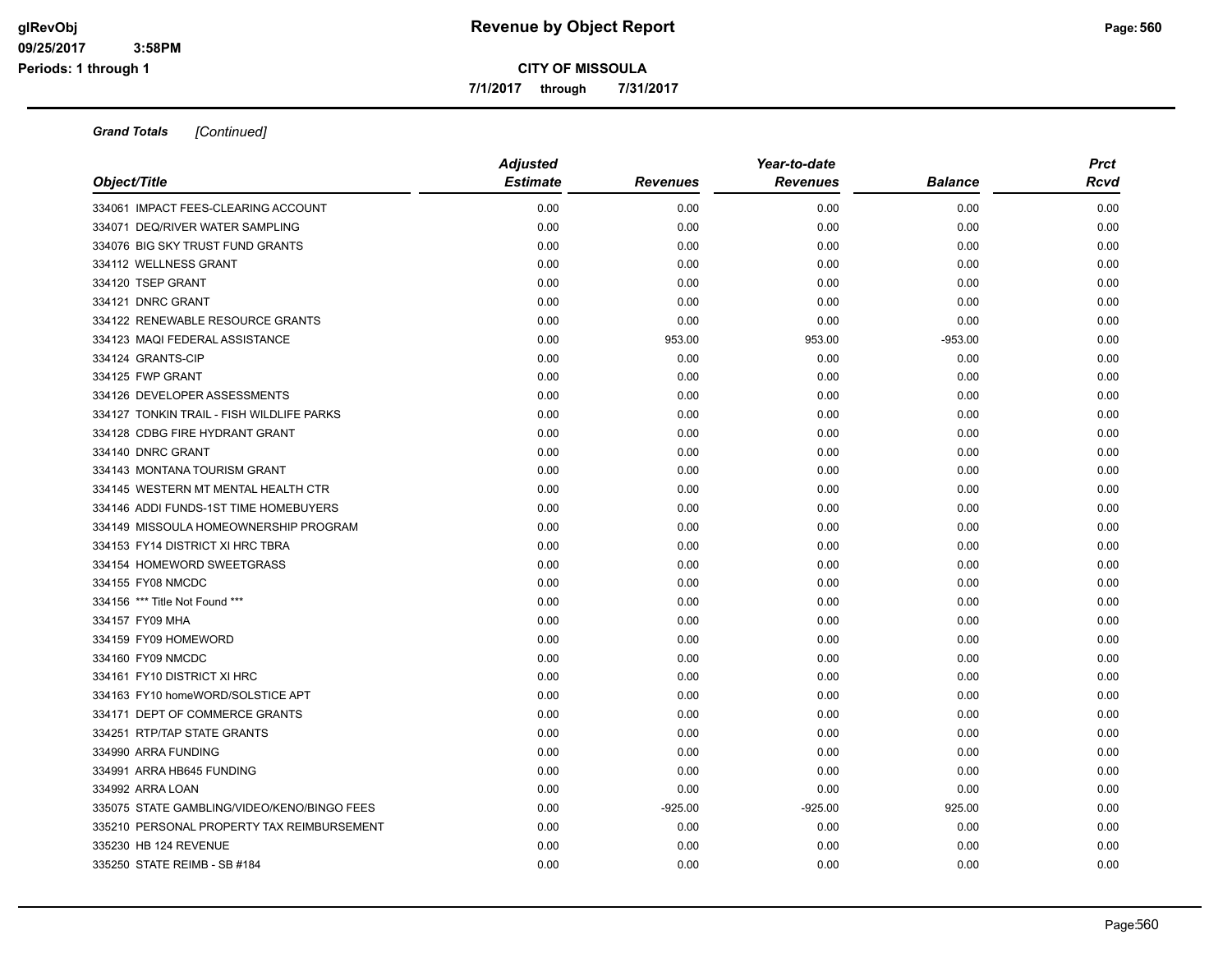**7/1/2017 through 7/31/2017**

|                                                   | <b>Adjusted</b> |                 | Year-to-date    |                | <b>Prct</b> |
|---------------------------------------------------|-----------------|-----------------|-----------------|----------------|-------------|
| Object/Title                                      | <b>Estimate</b> | <b>Revenues</b> | <b>Revenues</b> | <b>Balance</b> | <b>Rcvd</b> |
| 336001 MDT REIMBURSEMENTS                         | 0.00            | 0.00            | 0.00            | 0.00           | 0.00        |
| 336020 STATE PENSION CONTRIBUTION                 | 0.00            | 0.00            | 0.00            | 0.00           | 0.00        |
| 336021 STATE CONTRIB - POLICE RETIREMENT          | 0.00            | 0.00            | 0.00            | 0.00           | 0.00        |
| 336022 STATE CONTRIB. - FIRE RETIREMENT           | 0.00            | 0.00            | 0.00            | 0.00           | 0.00        |
| 336023 STATE CONTRIB. - PERS                      | 0.00            | 0.00            | 0.00            | 0.00           | 0.00        |
| 336030 COUNTY CONTRIBUTION                        | 0.00            | 0.00            | 0.00            | 0.00           | 0.00        |
| 337000 LOCAL GRANTS                               | 0.00            | 0.00            | 0.00            | 0.00           | 0.00        |
| 337002 MRA GRANT                                  | 0.00            | 0.00            | 0.00            | 0.00           | 0.00        |
| 337003 HEALTH DEPT-STORM WATER MGMT               | 0.00            | 0.00            | 0.00            | 0.00           | 0.00        |
| 337004 MRA GRANTS                                 | 0.00            | 0.00            | 0.00            | 0.00           | 0.00        |
| 337009 *** Title Not Found ***                    | 0.00            | 0.00            | 0.00            | 0.00           | 0.00        |
| 337010 COUNTY REIMBURSEMENT-DEANOS                | 0.00            | 0.00            | 0.00            | 0.00           | 0.00        |
| 337012 LEGAL SERVICES-CONTRACTED/REIMB.           | 0.00            | 0.00            | 0.00            | 0.00           | 0.00        |
| 337013 MUTD SIGN MAINTENANCE AGREEMENT            | 0.00            | 0.00            | 0.00            | 0.00           | 0.00        |
| 338000 LOCAL SHARING OF TAX INCREMENT             | 0.00            | 0.00            | 0.00            | 0.00           | 0.00        |
| 338001 EXCESS PLEDGED TAX INCREMENT RETURNED      | 0.00            | 0.00            | 0.00            | 0.00           | 0.00        |
| 338100 PLANNING MILLS PASSED THRU COUNTY          | 0.00            | $-29,684.86$    | $-29,684.86$    | 29,684.86      | 0.00        |
| 339000 PAYMENT IN LIEU OF TAXES                   | 0.00            | 0.00            | 0.00            | 0.00           | 0.00        |
| <b>INTERGOVERNMENTAL REVENUES</b><br><b>Total</b> | 0.00            | -465,794.74     | -465,794.74     | 465,794.74     | 0.00        |
| 340000 CHARGES FOR SERVICES                       |                 |                 |                 |                |             |
| 340051 GRILL VAN CONCESSIONS                      | 0.00            | 19,767.55       | 19,767.55       | $-19,767.55$   | 0.00        |
| 341009 BLDG ADMIN FEES                            | 0.00            | 0.00            | 0.00            | 0.00           | 0.00        |
| 341010 MISCELLANEOUS COLLECTIONS                  | 0.00            | 31,610.00       | 31,610.00       | $-31,610.00$   | 0.00        |
| 341011 TRANSPORTATION ADMIN FEES                  | 0.00            | 0.00            | 0.00            | 0.00           | 0.00        |
| 341012 MAYORS PROCLAMATION FEES                   | 0.00            | 0.00            | 0.00            | 0.00           | 0.00        |
| 341013 AIR FUND FEES                              | 0.00            | 0.00            | 0.00            | 0.00           | 0.00        |
| 341015 SEWER ADMINISTRATION FEES                  | 0.00            | 0.00            | 0.00            | 0.00           | 0.00        |
| 341016 MRA ADMINISTRATION FEES                    | 0.00            | 0.00            | 0.00            | 0.00           | 0.00        |
| 341017 LIGHTING ADMINISTRATION FEES               | 0.00            | 0.00            | 0.00            | 0.00           | 0.00        |
| 341018 PARKING COMM ADMIN FEES                    | 0.00            | 0.00            | 0.00            | 0.00           | 0.00        |
| 341019 *** Title Not Found ***                    | 0.00            | 0.00            | 0.00            | 0.00           | 0.00        |
| 341021 SID ADMINISTRATION FEES                    | 0.00            | 0.00            | 0.00            | 0.00           | 0.00        |
| 341023 PLANNING ADMIN FEES                        | 0.00            | 0.00            | 0.00            | 0.00           | 0.00        |
| 341024 HOUSING GRANT ADMIN FEES                   | 0.00            | 0.00            | 0.00            | 0.00           | 0.00        |
| 341026 WATER ADMINISTRATION FEES                  | 0.00            | 0.00            | 0.00            | 0.00           | 0.00        |
| 341027 STORMWATER ADMINISTRATION FEES             | 0.00            | 0.00            | 0.00            | 0.00           | 0.00        |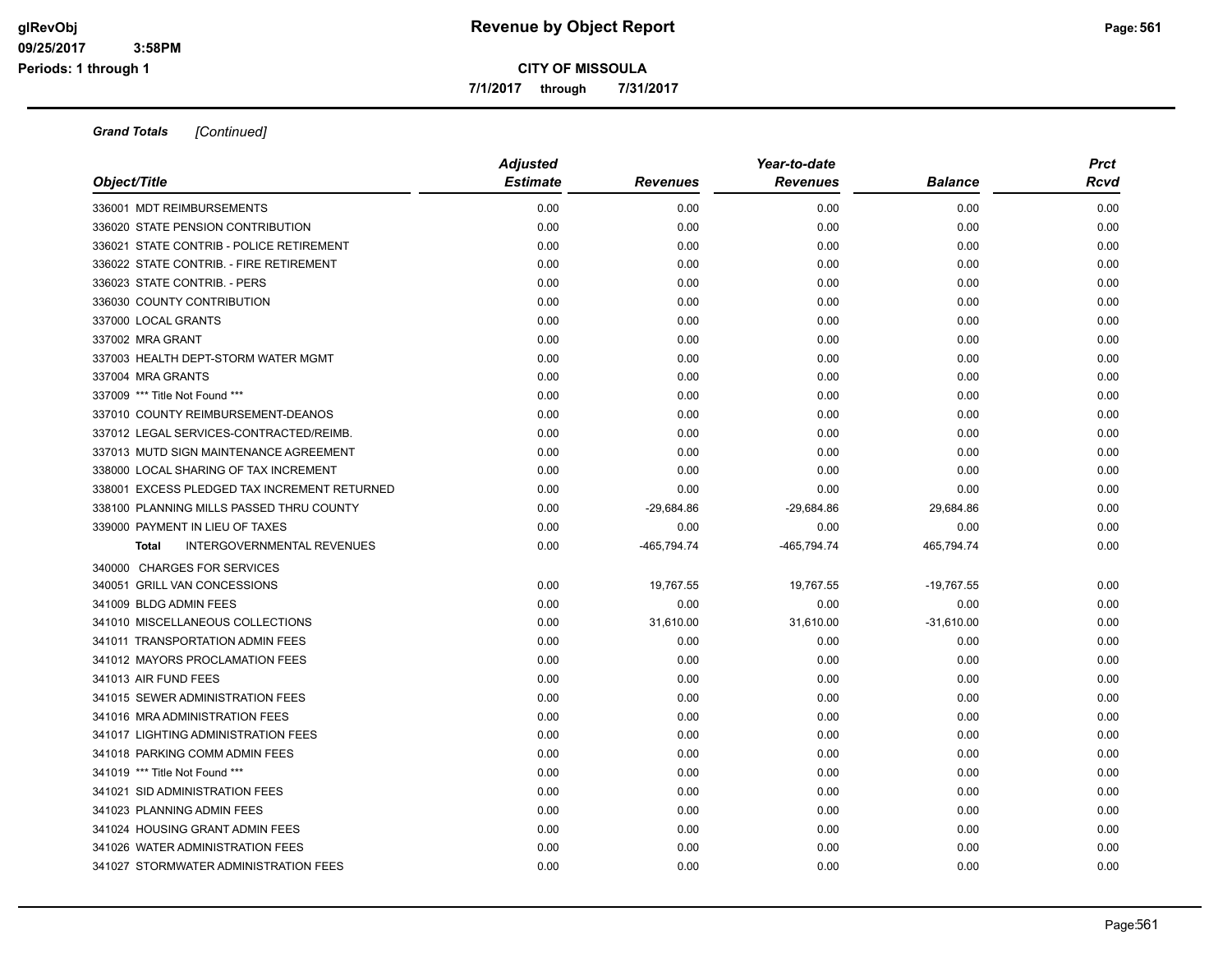**7/1/2017 through 7/31/2017**

| Object/Title                               | <b>Adjusted</b><br><b>Estimate</b> | <b>Revenues</b> | Year-to-date<br><b>Revenues</b> | <b>Balance</b> | <b>Prct</b><br>Rcvd |
|--------------------------------------------|------------------------------------|-----------------|---------------------------------|----------------|---------------------|
| 341032 IMPACT FEE CLEARING ACCOUNT         | 0.00                               | 180,744.89      | 180,744.89                      | $-180,744.89$  | 0.00                |
| 341033 IMPACT FEES-PARKS SHARE             | 0.00                               | 0.00            | 0.00                            | 0.00           | 0.00                |
| 341034 IMPACT FEES-FIRE SHARE              | 0.00                               | 0.00            | 0.00                            | 0.00           | 0.00                |
| 341035 IMPACT FEES-POLICE SHARE            | 0.00                               | 0.00            | 0.00                            | 0.00           | 0.00                |
| 341036 IMPACT FEES-COMMUNITY SERVICE SHARE | 0.00                               | 0.00            | 0.00                            | 0.00           | 0.00                |
| 341037 IMPACT FEE-ROAD SHARE               | 0.00                               | 0.00            | 0.00                            | 0.00           | 0.00                |
| 341041 SEWER EXTENSION RECORDING FEES      | 0.00                               | 513.00          | 513.00                          | $-513.00$      | 0.00                |
| 341052 MUNICIPAL COURT FILING FEES         | 0.00                               | 0.00            | 0.00                            | 0.00           | 0.00                |
| 341055 CRIME VICTIM SURCHARGE              | 0.00                               | 0.00            | 0.00                            | 0.00           | 0.00                |
| 341067 SUBDIVISION EXEMPTION AFFIDAVITS    | 0.00                               | 1,200.00        | 1,200.00                        | $-1,200.00$    | 0.00                |
| 341068 SUBDIVISON FEES                     | 0.00                               | 2,085.00        | 2,085.00                        | $-2,085.00$    | 0.00                |
| 341069 REZONING FEES                       | 0.00                               | 0.00            | 0.00                            | 0.00           | 0.00                |
| 341070 DESIGN REVIEW BOARD                 | 0.00                               | 0.00            | 0.00                            | 0.00           | 0.00                |
| 341073 FIRE PLAN CHECK FEES                | 0.00                               | 5,857.00        | 5,857.00                        | $-5,857.00$    | 0.00                |
| 341074 FIRE INSPECTION FEES                | 0.00                               | 10,832.00       | 10,832.00                       | $-10,832.00$   | 0.00                |
| 341076 ENGINEERING PLAN CHECK FEES         | 0.00                               | 5,701.00        | 5,701.00                        | $-5,701.00$    | 0.00                |
| 341078 ENGINEERING MAP FEES                | 0.00                               | 5.00            | 5.00                            | $-5.00$        | 0.00                |
| 341079 GREASE INTERCEPTOR APPEAL FEES      | 0.00                               | 0.00            | 0.00                            | 0.00           | 0.00                |
| 341090 STREET VACATION PETITION FEES       | 0.00                               | 0.00            | 0.00                            | 0.00           | 0.00                |
| 341091 INSPECTION CODE BOOKS & COPIES      | 0.00                               | 39.00           | 39.00                           | $-39.00$       | 0.00                |
| 341450 *** Title Not Found ***             | 0.00                               | 0.00            | 0.00                            | 0.00           | 0.00                |
| 342000 *** Title Not Found ***             | 0.00                               | 0.00            | 0.00                            | 0.00           | 0.00                |
| 342010 POLICE/BID AGREEMENT                | 0.00                               | $-24,557.50$    | $-24,557.50$                    | 24,557.50      | 0.00                |
| 342012 PD REIMBURSABLE SERVICES            | 0.00                               | 0.00            | 0.00                            | 0.00           | 0.00                |
| 342013 SECURITY INVEST FEES                | 0.00                               | 1,953.99        | 1,953.99                        | $-1,953.99$    | 0.00                |
| 342014 POLICE DEPARTMENT SERVICE FEES      | 0.00                               | 902.00          | 902.00                          | $-902.00$      | 0.00                |
| 342015 POLICE OVERTIME FEES                | 0.00                               | 905.51          | 905.51                          | $-905.51$      | 0.00                |
| 342016 POLICE TRAINING FEES                | 0.00                               | 5,796.32        | 5,796.32                        | $-5,796.32$    | 0.00                |
| 342017 CATERING FEES                       | 0.00                               | 1,120.00        | 1,120.00                        | $-1,120.00$    | 0.00                |
| 342018 DESK REPORTS                        | 0.00                               | 2,211.00        | 2,211.00                        | $-2,211.00$    | 0.00                |
| 342019 ABANDONED VEHICLE REVENUE FEES      | 0.00                               | 145.00          | 145.00                          | $-145.00$      | 0.00                |
| 342020 FIRE DEPARTMENT FEES                | 0.00                               | 0.00            | 0.00                            | 0.00           | 0.00                |
| 342021 CPR EDUCATION PROGRAM               | 0.00                               | 525.00          | 525.00                          | $-525.00$      | 0.00                |
| 342022 OUTSIDE HIRES                       | 0.00                               | $-209.68$       | $-209.68$                       | 209.68         | 0.00                |
| 342060 BIKE PROGRAM SALES & FEES           | 0.00                               | 0.00            | 0.00                            | 0.00           | 0.00                |
| 343000 PW REIMBURSABLE SERVICES            | 0.00                               | 2,766.17        | 2,766.17                        | $-2,766.17$    | 0.00                |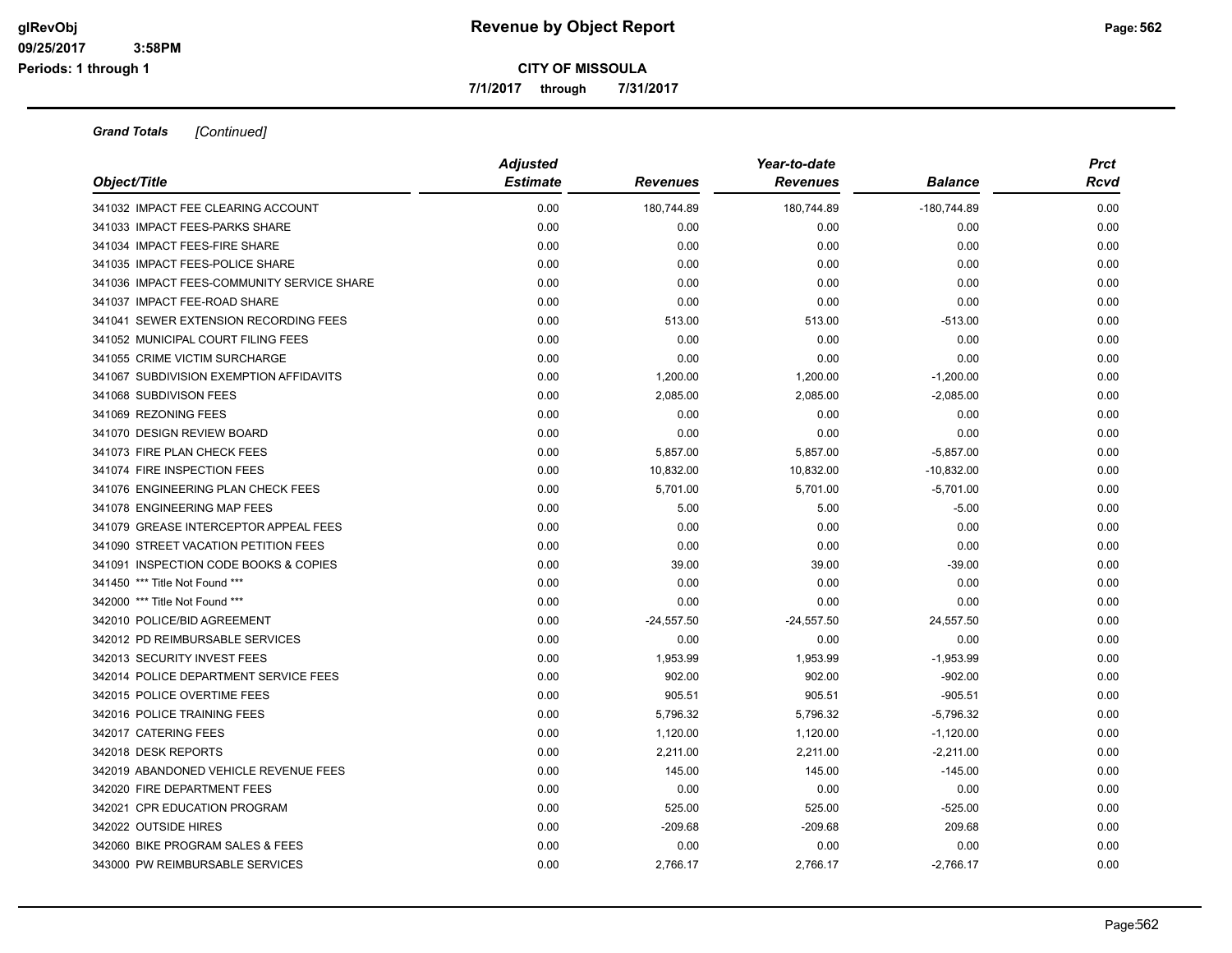**7/1/2017 through 7/31/2017**

| Object/Title                                | <b>Adjusted</b><br><b>Estimate</b> | <b>Revenues</b> | Year-to-date<br><b>Revenues</b> | <b>Balance</b>  | <b>Prct</b><br>Rcvd |
|---------------------------------------------|------------------------------------|-----------------|---------------------------------|-----------------|---------------------|
| 343001 SIGN FABRICATION & CONTRACTS         | 0.00                               | 0.00            | 0.00                            | 0.00            | 0.00                |
| 343002 OTHER AGENCIES - VEH MAINT           | 0.00                               | 2,456.22        | 2,456.22                        | $-2,456.22$     | 0.00                |
| 343004 SPECIAL STATE CONTRACTS              | 0.00                               | 0.00            | 0.00                            | 0.00            | 0.00                |
| 343005 NON-ARRA MOUNTAIN WATER CONTRACT     | 0.00                               | 0.00            | 0.00                            | 0.00            | 0.00                |
| 343006 OTHER GOVT AGENCY-STREET PROJECTS    | 0.00                               | 0.00            | 0.00                            | 0.00            | 0.00                |
| 343009 TOW CHARGES                          | 0.00                               | 0.00            | 0.00                            | 0.00            | 0.00                |
| 343010 STREET DEPT SALES & SERVICES         | 0.00                               | 0.00            | 0.00                            | 0.00            | 0.00                |
| 343011 STREET AND ROADWAY REPAIR CHARGES    | 0.00                               | 0.00            | 0.00                            | 0.00            | 0.00                |
| 343013 SNOW REMOVAL FEES                    | 0.00                               | 0.00            | 0.00                            | 0.00            | 0.00                |
| 343015 PARKING                              | 0.00                               | 0.00            | 0.00                            | 0.00            | 0.00                |
| 343016 METER MONEY                          | 0.00                               | 94,665.71       | 94,665.71                       | $-94,665.71$    | 0.00                |
| 343017 PARKING LEASE REVENUE                | 0.00                               | 122,666.00      | 122,666.00                      | $-122,666.00$   | 0.00                |
| 343018 SALE OF MATERIALS                    | 0.00                               | 8,242.90        | 8,242.90                        | $-8,242.90$     | 0.00                |
| 343021 *** Title Not Found ***              | 0.00                               | 0.00            | 0.00                            | 0.00            | 0.00                |
| 343022 UNMETERED WATER REVENUE              | 0.00                               | 0.00            | 0.00                            | 0.00            | 0.00                |
| 343023 BULK WATER SALES                     | 0.00                               | 0.00            | 0.00                            | 0.00            | 0.00                |
| 343024 SALES OF WATER MATERIALS             | 0.00                               | 0.00            | 0.00                            | 0.00            | 0.00                |
| 343025 *** Title Not Found ***              | 0.00                               | 12,491.00       | 12,491.00                       | $-12,491.00$    | 0.00                |
| 343026 WATER INSTALLATION CHARGES           | 0.00                               | 0.00            | 0.00                            | 0.00            | 0.00                |
| 343031 SEWER SERVICE CHARGES                | 0.00                               | 0.00            | 0.00                            | 0.00            | 0.00                |
| 343032 SEWER INSTALLATION CHARGES           | 0.00                               | 3,223.25        | 3,223.25                        | $-3,223.25$     | 0.00                |
| 343033 *** Title Not Found ***              | 0.00                               | 25,611.00       | 25,611.00                       | $-25,611.00$    | 0.00                |
| 343034 TREATMENT FACILITIES FEES            | 0.00                               | 3,784,770.35    | 3,784,770.35                    | $-3,784,770.35$ | 0.00                |
| 343035 SALE OF SEWER MATERIALS AND SUPPLIES | 0.00                               | 0.00            | 0.00                            | 0.00            | 0.00                |
| 343036 *** Title Not Found ***              | 0.00                               | 0.00            | 0.00                            | 0.00            | 0.00                |
| 343037 DELINQUENT SEWER FEES                | 0.00                               | 0.00            | 0.00                            | 0.00            | 0.00                |
| 343038 P & I TAX LIENS                      | 0.00                               | 0.00            | 0.00                            | 0.00            | 0.00                |
| 343039 DISPOSAL FEES                        | 0.00                               | 0.00            | 0.00                            | 0.00            | 0.00                |
| 343041 COMPOST TIPPING FEES                 | 0.00                               | 14,666.00       | 16,677.77                       | $-16,677.77$    | 0.00                |
| 343045 COMPOST SALES                        | 0.00                               | 16,106.00       | 16,106.00                       | $-16, 106.00$   | 0.00                |
| 343046 COMPOST DELIVERY CHARGE              | 0.00                               | 0.00            | 0.00                            | 0.00            | 0.00                |
| 343065 BUILDING RENTALS                     | 0.00                               | 15,133.50       | 15,133.50                       | $-15, 133.50$   | 0.00                |
| 343080 STATE MAINTENANCE CONTRACT           | 0.00                               | 0.00            | 0.00                            | 0.00            | 0.00                |
| 343084 STREET MAINTENANCE MATERIALS REIMB   | 0.00                               | 0.00            | 0.00                            | 0.00            | 0.00                |
| 343097 SIDEWALK AND CURB FEES               | 0.00                               | 42,824.94       | 42,824.94                       | $-42,824.94$    | 0.00                |
| 343300 MISC CHARGES FOR SERVICES            | 0.00                               | 0.00            | 0.00                            | 0.00            | 0.00                |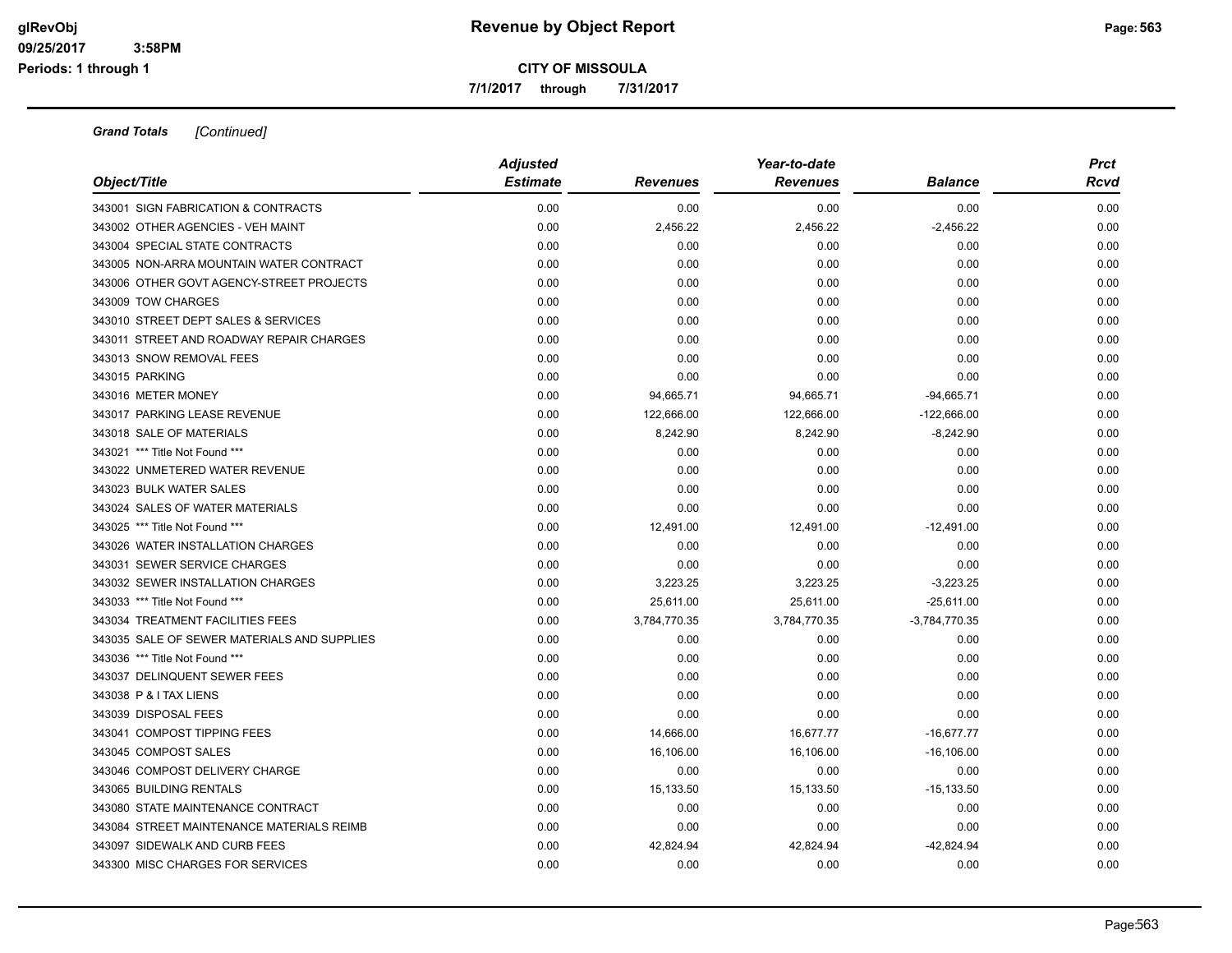**7/1/2017 through 7/31/2017**

|                                          | <b>Adjusted</b> |                 | Year-to-date    |                |             |  |
|------------------------------------------|-----------------|-----------------|-----------------|----------------|-------------|--|
| Object/Title                             | <b>Estimate</b> | <b>Revenues</b> | <b>Revenues</b> | <b>Balance</b> | <b>Rcvd</b> |  |
| 343301 BOOT REMOVAL                      | 0.00            | 600.00          | 600.00          | $-600.00$      | 0.00        |  |
| 343302 PARKS SOIL PROJECT                | 0.00            | 0.00            | 0.00            | 0.00           | 0.00        |  |
| 343310 SALE OF NICHE NAMEPLATES & VASES  | 0.00            | 700.00          | 700.00          | $-700.00$      | 0.00        |  |
| 343311 SALE OF NICHES                    | 0.00            | 0.00            | 0.00            | 0.00           | 0.00        |  |
| 343320 CEMETERY - SALE OF PLOTS          | 0.00            | 3,500.00        | 3,500.00        | $-3,500.00$    | 0.00        |  |
| 343321 CEMETERY FOUNDATIONS              | 0.00            | 720.00          | 720.00          | $-720.00$      | 0.00        |  |
| 343322 CEMETERY FLOWER CARE              | 0.00            | 0.00            | 0.00            | 0.00           | 0.00        |  |
| 343323 CEMETERY - LINER INSTALL FEES     | 0.00            | 1,600.00        | 1,600.00        | $-1,600.00$    | 0.00        |  |
| 343324 OTHER CEMETERY FEES               | 0.00            | 300.00          | 300.00          | $-300.00$      | 0.00        |  |
| 343325 2ND INTERMENT RIGHT               | 0.00            | 800.00          | 800.00          | $-800.00$      | 0.00        |  |
| 343340 CEMETERY - OPENINGS & CLOSINGS    | 0.00            | 1,900.00        | 1,900.00        | $-1,900.00$    | 0.00        |  |
| 343350 CEMETERY CARE, FEES               | 0.00            | 85.00           | 85.00           | $-85.00$       | 0.00        |  |
| 343360 WEED CONTROL                      | 0.00            | 0.00            | 0.00            | 0.00           | 0.00        |  |
| 345032 STORMWATER INSTALLATION FEES      | 0.00            | 0.00            | 0.00            | 0.00           | 0.00        |  |
| 345034 STORMWATER USE FEES               | 0.00            | 131,842.02      | 131,842.02      | $-131,842.02$  | 0.00        |  |
| 345036 STORM WATER USE FEE PENALTY       | 0.00            | 0.00            | 0.00            | 0.00           | 0.00        |  |
| 346000 FEES                              | 0.00            | 7,567.12        | 7,567.12        | $-7,567.12$    | 0.00        |  |
| 346001 TENNIS FEE                        | 0.00            | 910.00          | 910.00          | $-910.00$      | 0.00        |  |
| 346030 SWIMMING POOL FEES                | 0.00            | 238,006.16      | 238,006.16      | $-238,006.16$  | 0.00        |  |
| 346031 RECREATION FEES                   | 0.00            | 20,253.75       | 20,253.75       | $-20,253.75$   | 0.00        |  |
| 346032 PRESCHOOL PROGRAMS                | 0.00            | 0.00            | 0.00            | 0.00           | 0.00        |  |
| 346033 PARK FEES/FACILITY RENTALS        | 0.00            | 10,367.39       | 10,367.39       | $-10,367.39$   | 0.00        |  |
| 346034 GROUNDS MAINTENANCE CONTRACT      | 0.00            | 0.00            | 0.00            | 0.00           | 0.00        |  |
| 346036 PARK CONCESSION FEES              | 0.00            | 346.50          | 346.50          | $-346.50$      | 0.00        |  |
| 346040 MCCORMICK SWIMMING POOL           | 0.00            | 0.00            | 0.00            | 0.00           | 0.00        |  |
| 346050 COUNTY PLAYGROUND CONTRACT        | 0.00            | 0.00            | 0.00            | 0.00           | 0.00        |  |
| 346051 MONTANA PARKS/REC CONFERENCE 2012 | 0.00            | 0.00            | 0.00            | 0.00           | 0.00        |  |
| 346052 PLAYGROUND SAFETY TRAINING        | 0.00            | 3,480.00        | 3,480.00        | $-3,480.00$    | 0.00        |  |
| 346053 CITY LIFE PROGRAMS                | 0.00            | 40.00           | 40.00           | $-40.00$       | 0.00        |  |
| 346054 PARKS MISC OVERTIME FEES          | 0.00            | 0.00            | 0.00            | 0.00           | 0.00        |  |
| 346055 COUNTY PARK SUPPORT               | 0.00            | 0.00            | 0.00            | 0.00           | 0.00        |  |
| 346056 PICNIC SITE FEES                  | 0.00            | 0.00            | 0.00            | 0.00           | 0.00        |  |
| 346060 CURRENTS SWIMMING FACILITY        | 0.00            | 37,406.36       | 37,406.36       | $-37,406.36$   | 0.00        |  |
| 346061 CURRENTS ENTERPRISE               | 0.00            | 0.00            | 0.00            | 0.00           | 0.00        |  |
| 346062 SPLASH ENTERPRISE                 | 0.00            | 0.00            | 0.00            | 0.00           | 0.00        |  |
| 346080 PAYMENT IN LIEU OF PARKS          | 0.00            | 0.00            | 0.00            | 0.00           | 0.00        |  |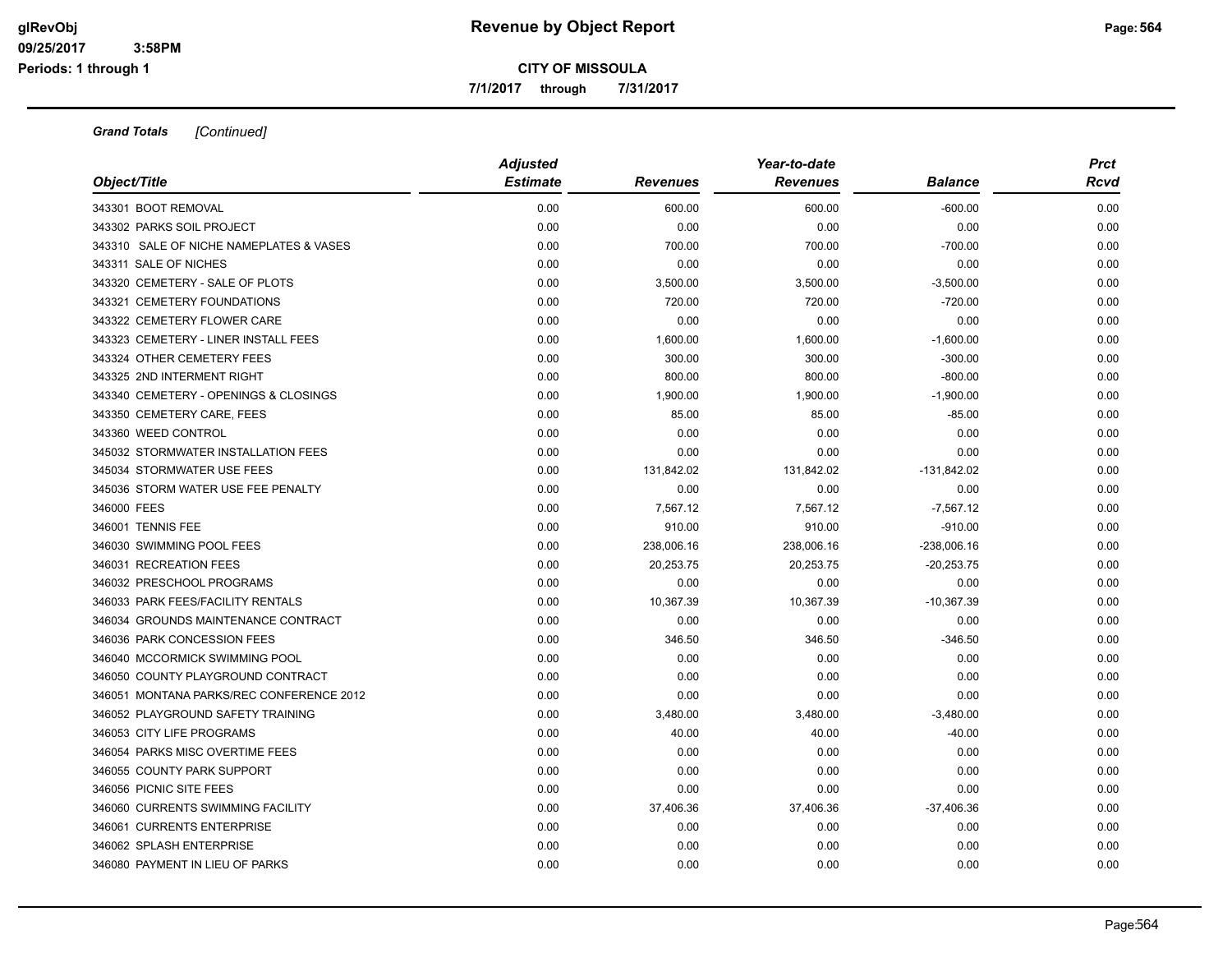**7/1/2017 through 7/31/2017**

| Object/Title                                | <b>Adjusted</b> |                 | Year-to-date    |                | <b>Prct</b> |
|---------------------------------------------|-----------------|-----------------|-----------------|----------------|-------------|
|                                             | <b>Estimate</b> | <b>Revenues</b> | <b>Revenues</b> | <b>Balance</b> | Rcvd        |
| 346082 HIGH PARK EASEMENT EXCHANGE          | 0.00            | 0.00            | 0.00            | 0.00           | 0.00        |
| <b>CHARGES FOR SERVICES</b><br>Total        | 0.00            | 4,853,193.42    | 4,855,205.19    | -4,855,205.19  | 0.00        |
| 350000 FINES & FORFEITURES                  |                 |                 |                 |                |             |
| 351013 DRUG FORFEITURES                     | 0.00            | 0.00            | 0.00            | 0.00           | 0.00        |
| 351022 LAW ENFORCEMENT ACADEMY SURCHARGE #5 | 0.00            | 0.00            | 0.00            | 0.00           | 0.00        |
| 351031 TRAFFIC FINES                        | 0.00            | 0.00            | 0.00            | 0.00           | 0.00        |
| 351032 SURCHARGE ON FINES                   | 0.00            | 0.00            | 0.00            | 0.00           | 0.00        |
| 351033 PUBLIC DEFENDER FEES                 | 0.00            | 0.00            | 0.00            | 0.00           | 0.00        |
| 351034 CELLULAR PHONE FINES                 | 0.00            | 0.00            | 0.00            | 0.00           | 0.00        |
| 351035 CELL PHONE FINES: EDUCATION          | 0.00            | 0.00            | 0.00            | 0.00           | 0.00        |
| 352000 TICKETS                              | 0.00            | 0.00            | 0.00            | 0.00           | 0.00        |
| 352001 PARKING TICKET REVENUE               | 0.00            | 16,310.50       | 16,310.50       | $-16,310.50$   | 0.00        |
| 352002 PARKING FINES                        | 0.00            | 0.00            | 0.00            | 0.00           | 0.00        |
| 355000 FALSE ALARM PENALTY                  | 0.00            | 52.00           | 52.00           | $-52.00$       | 0.00        |
| <b>FINES &amp; FORFEITURES</b><br>Total     | 0.00            | 16,362.50       | 16,362.50       | $-16,362.50$   | 0.00        |
| 360000 MISCELLANEOUS REVENUES               |                 |                 |                 |                |             |
| 360000 MISCELLANEOUS REVENUES               | 0.00            | 0.00            | 0.00            | 0.00           | 0.00        |
| 360001 COPIES                               | 0.00            | 30.25           | 30.25           | $-30.25$       | 0.00        |
| 360003 MMIA REIMBURSEMENT-ATTORNEY          | 0.00            | 0.00            | 0.00            | 0.00           | 0.00        |
| 360005 LOAN REPAYMENTS                      | 0.00            | 0.00            | 0.00            | 0.00           | 0.00        |
| 360007 RLF REVENUES                         | 0.00            | 0.00            | 0.00            | 0.00           | 0.00        |
| 360010 MISCELLANEOUS                        | 0.00            | 17,697.13       | 17,697.13       | $-17,697.13$   | 0.00        |
| 360011 YOUTH COUNCIL FUNDS                  | 0.00            | 0.00            | 0.00            | 0.00           | 0.00        |
| 360012 SEWER GRANT REPAYMENTS               | 0.00            | 0.00            | 0.00            | 0.00           | 0.00        |
| 360013 REPAYMENT OF SEWER GRANT             | 0.00            | 0.00            | 0.00            | 0.00           | 0.00        |
| 360014 REPAYMENT OF LOAN/MHA                | 0.00            | 0.00            | 0.00            | 0.00           | 0.00        |
| 360015 CONFERENCE REVENUES - BUILDING       | 0.00            | 0.00            | 0.00            | 0.00           | 0.00        |
| 360016 MRA SHARE OF CIVIC STADIUM PARKING   | 0.00            | 0.00            | 0.00            | 0.00           | 0.00        |
| 360017 PARK PLANS FORFEITURE                | 0.00            | 0.00            | 0.00            | 0.00           | 0.00        |
| 360018 MARKET ON FRONT UTILITY PAYMENTS     | 0.00            | 215.55          | 215.55          | $-215.55$      | 0.00        |
| 360019 GARBAGE-MARKET ON FRONT              | 0.00            | 423.06          | 423.06          | $-423.06$      | 0.00        |
| 360020 GREENOUGH PARK ENCROACHMENTS         | 0.00            | 0.00            | 0.00            | 0.00           | 0.00        |
| 360030 CONTRIBUTIONS FROM PROPERTY OWNERS   | 0.00            | 0.00            | 0.00            | 0.00           | 0.00        |
| 360050 OVER/SHORT                           | 0.00            | 0.00            | 0.00            | 0.00           | 0.00        |
| 360100 REFUNDS                              | 0.00            | 0.00            | 0.00            | 0.00           | 0.00        |
| 361000 RATTLESNAKE LAND LEASES              | 0.00            | 0.00            | 0.00            | 0.00           | 0.00        |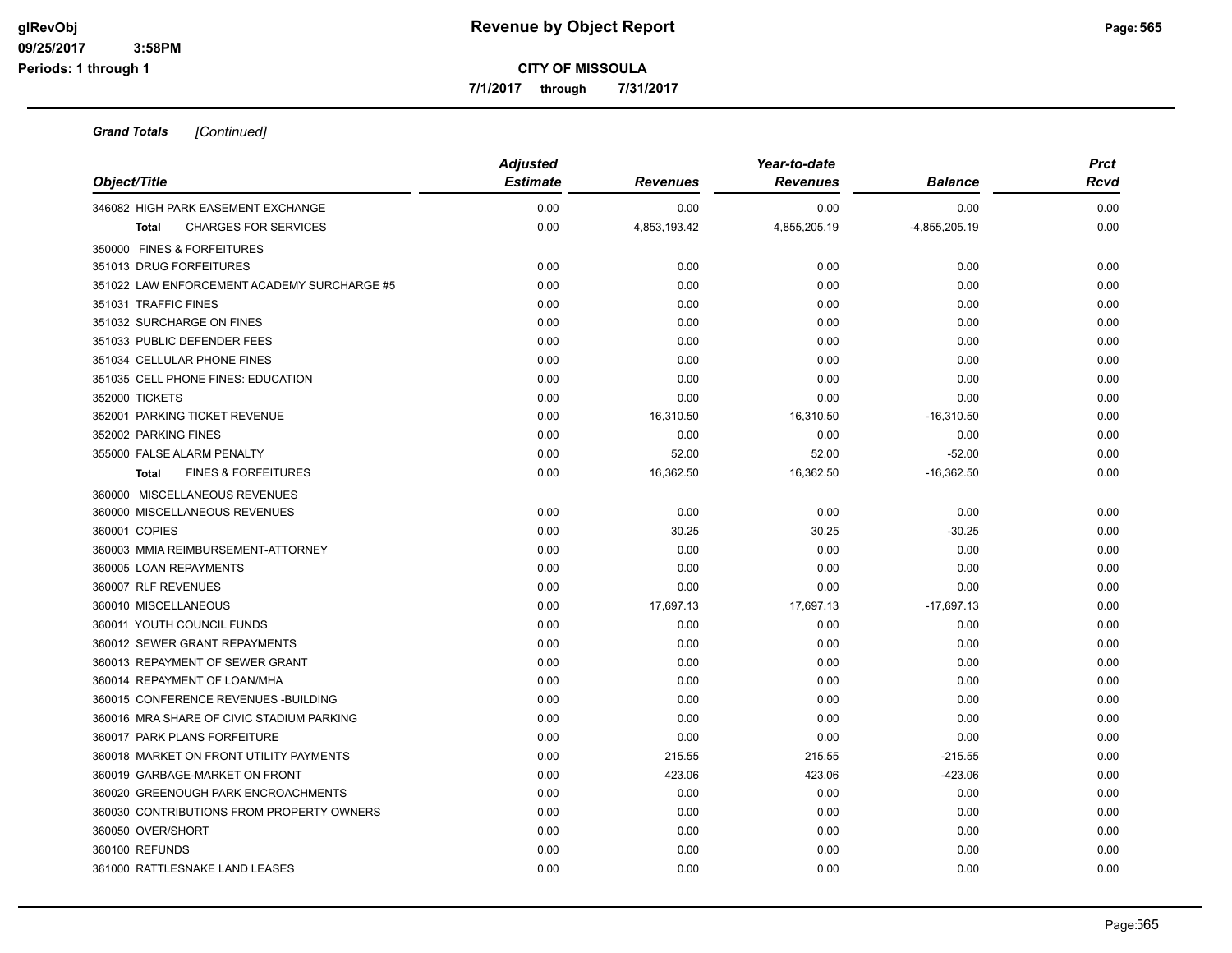**7/1/2017 through 7/31/2017**

| Object/Title                               | <b>Adjusted</b> |                 | Year-to-date    |                | <b>Prct</b> |
|--------------------------------------------|-----------------|-----------------|-----------------|----------------|-------------|
|                                            | <b>Estimate</b> | <b>Revenues</b> | <b>Revenues</b> | <b>Balance</b> | <b>Rcvd</b> |
| 361003 CARAS PARK CONCERT REVENUE          | 0.00            | 0.00            | 0.00            | 0.00           | 0.00        |
| 361010 RENTAL REVENUE                      | 0.00            | 0.00            | 0.00            | 0.00           | 0.00        |
| 361013 CLOSED GRANT REPAYMENTS             | 0.00            | 0.00            | 0.00            | 0.00           | 0.00        |
| 361200 RADIO TOWER LEASE PAYMENTS          | 0.00            | 0.00            | 0.00            | 0.00           | 0.00        |
| 361201 EKO LAND LEASE                      | 0.00            | 0.00            | 0.00            | 0.00           | 0.00        |
| 362000 OTHER MISCELLANEOUS REVENUE         | 0.00            | 0.00            | 0.00            | 0.00           | 0.00        |
| 362002 BAD CHECK CHARGES                   | 0.00            | 0.00            | 0.00            | 0.00           | 0.00        |
| 362003 US BANK FEE REIMBURSEMENT           | 0.00            | 0.00            | 0.00            | 0.00           | 0.00        |
| 362004 URD III FACADE IMPROVEMENT LOAN REC | 0.00            | 0.00            | 0.00            | 0.00           | 0.00        |
| 362005 LEASE LATE PAYMENT PENALTY          | 0.00            | 0.00            | 0.00            | 0.00           | 0.00        |
| 362006 GAIC INSURANCE SETTLEMENT           | 0.00            | 0.00            | 0.00            | 0.00           | 0.00        |
| 362007 *** Title Not Found ***             | 0.00            | 0.00            | 0.00            | 0.00           | 0.00        |
| 362011 SALE OF UNCLAIMED PROPERTY          | 0.00            | 1,991.24        | 1,991.24        | $-1,991.24$    | 0.00        |
| 362012 REC/GREEN TAG PROGRAM               | 0.00            | 0.00            | 0.00            | 0.00           | 0.00        |
| 363000 ASSESSMENTS PAID                    | 0.00            | 0.00            | 0.00            | 0.00           | 0.00        |
| 363010 LIGHTING ASSESSMENTS                | 0.00            | $-3,576.55$     | $-3,576.55$     | 3,576.55       | 0.00        |
| 363020 PROPERTY ASSESSMENTS                | 0.00            | $-100,092.54$   | $-100,092.54$   | 100,092.54     | 0.00        |
| 363021 PAYOFF PRINCIPAL ASSESSMENTS        | 0.00            | 9,741.33        | 9,741.33        | $-9,741.33$    | 0.00        |
| 363022 BOND INTEREST ASSESSMENTS           | 0.00            | 0.00            | 0.00            | 0.00           | 0.00        |
| 363030 SIDEWALK AND CURB ASSESSMENTS       | 0.00            | 0.00            | 0.00            | 0.00           | 0.00        |
| 363040 PENALTY AND INTEREST                | 0.00            | $-4,406.66$     | $-4,406.66$     | 4,406.66       | 0.00        |
| 364012 SALE OF SURPLUS PROPERTY            | 0.00            | 0.00            | 0.00            | 0.00           | 0.00        |
| 364040 INSURANCE AND DAMAGE RECOVERY       | 0.00            | 633.00          | 633.00          | $-633.00$      | 0.00        |
| 364041 WORKERS COMPENSATION REIMBURSEMENT  | 0.00            | 0.00            | 0.00            | 0.00           | 0.00        |
| 364042 EXPENDITURE REIMBURSEMENTS          | 0.00            | 0.00            | 0.00            | 0.00           | 0.00        |
| 364043 RATTLESNAKE CORRIDOR REIMBURSEMENT  | 0.00            | 572.00          | 572.00          | $-572.00$      | 0.00        |
| 364044 EMERGENCY RESPONSE REIMBURSEMENT    | 0.00            | 0.00            | 0.00            | 0.00           | 0.00        |
| 365000 DONATIONS                           | 0.00            | 11,250.00       | 11,250.00       | $-11,250.00$   | 0.00        |
| 365001 *** Title Not Found ***             | 0.00            | 2,008.00        | 2,008.00        | $-2,008.00$    | 0.00        |
| 365002 OTHER RECREATION DONATIONS          | 0.00            | 327.00          | 327.00          | $-327.00$      | 0.00        |
| 365003 DONATIONS - SMOKE ALARMS            | 0.00            | 0.00            | 0.00            | 0.00           | 0.00        |
| 365004 GRANT CR TRAIL ASSN DONATION        | 0.00            | 0.00            | 0.00            | 0.00           | 0.00        |
| 365005 DONATIONS - ARCO                    | 0.00            | 0.00            | 0.00            | 0.00           | 0.00        |
| 365009 DONATIONS - BASKETBALL/TENNIS COURT | 0.00            | 0.00            | 0.00            | 0.00           | 0.00        |
| 365010 FRIENDS OF MISSOULA PARKS DONATION  | 0.00            | 0.00            | 0.00            | 0.00           | 0.00        |
| 365015 GREEN BLOCK PILOT PROJECT           | 0.00            | 0.00            | 0.00            | 0.00           | 0.00        |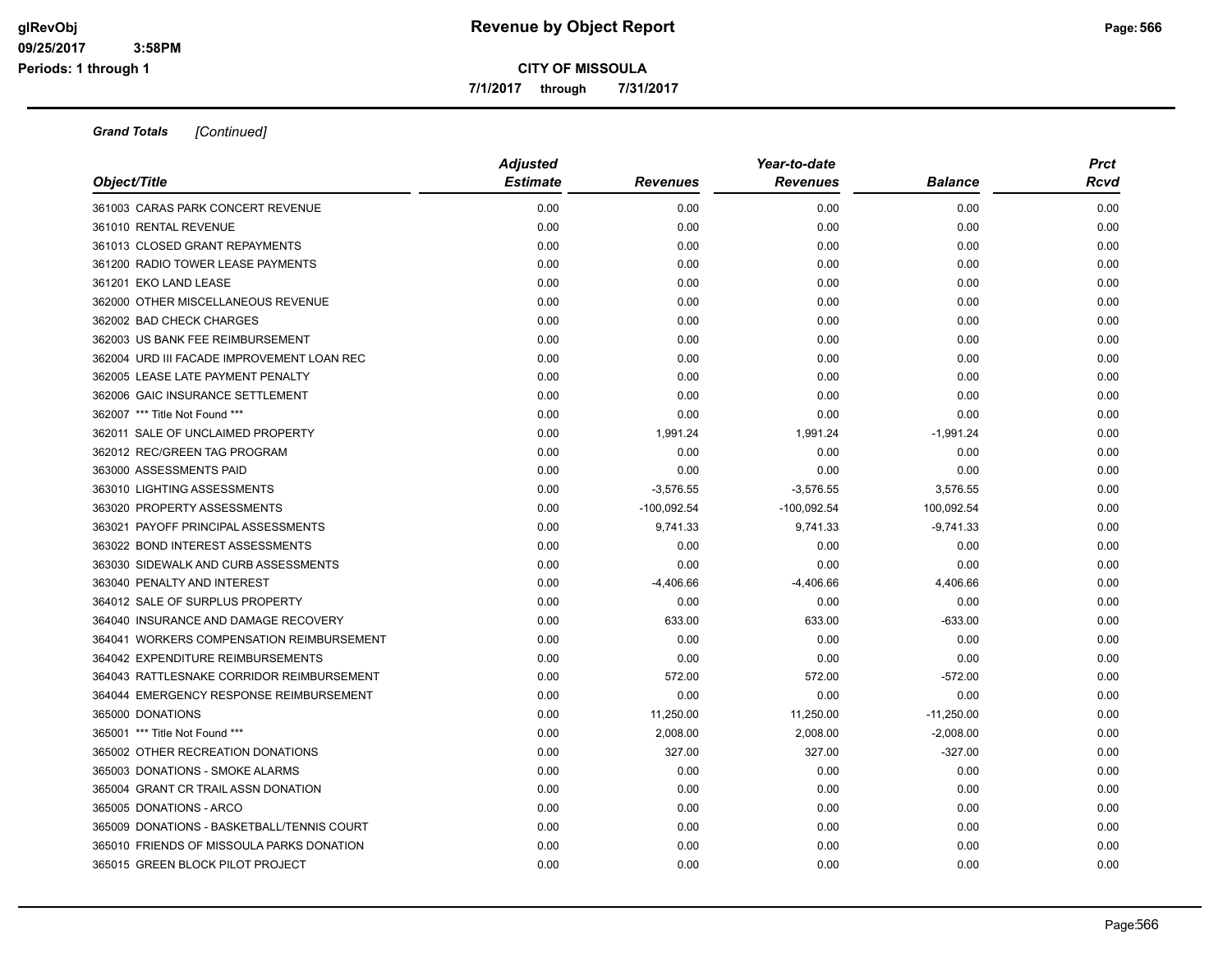**7/1/2017 through 7/31/2017**

| Object/Title                                              | <b>Adjusted</b><br><b>Estimate</b> | <b>Revenues</b> | Year-to-date<br><b>Revenues</b> | <b>Balance</b>  | <b>Prct</b><br>Rcvd |
|-----------------------------------------------------------|------------------------------------|-----------------|---------------------------------|-----------------|---------------------|
| 365016 LOCAL MATCH MDT                                    | 0.00                               | 0.00            | 0.00                            | 0.00            | 0.00                |
| 365019 PARKS DONATIONS                                    | 0.00                               | 5,822.25        | 5,822.25                        | $-5,822.25$     | 0.00                |
| 365020 OPEN SPACE DONATIONS                               | 0.00                               | 0.00            | 0.00                            | 0.00            | 0.00                |
| 365021 PARKS AND RECS GRANTS & CONTRIBUTIONS              | 0.00                               | 0.00            | 0.00                            | 0.00            | 0.00                |
| 365023 NORTHWESTERN ENERGY GRANT                          | 0.00                               | 0.00            | 0.00                            | 0.00            | 0.00                |
| 365030 WHITE PINE PARK DONATION-ZIP BEVERAGE              | 0.00                               | 0.00            | 0.00                            | 0.00            | 0.00                |
| 365100 RECREATION OUTDOOR                                 | 0.00                               | 410.00          | 410.00                          | $-410.00$       | 0.00                |
| 365101 RECREATION SCHOLARSHIP                             | 0.00                               | 236.02          | 236.02                          | $-236.02$       | 0.00                |
| 365102 RECREATION YOUTH & ADULT SPORTS                    | 0.00                               | 0.00            | 0.00                            | 0.00            | 0.00                |
| 365103 URBAN FORESTRY PROGRAMS                            | 0.00                               | 400.00          | 400.00                          | $-400.00$       | 0.00                |
| 365109 CONSERVATION LANDS DONATIONS                       | 0.00                               | 0.00            | 0.00                            | 0.00            | 0.00                |
| 368005 *** Title Not Found ***                            | 0.00                               | 0.00            | 0.00                            | 0.00            | 0.00                |
| MISCELLANEOUS REVENUES<br><b>Total</b>                    | 0.00                               | $-56,318.92$    | $-56,318.92$                    | 56,318.92       | 0.00                |
| 370000 INVESTMENTS & ROYALTY EARNINGS                     |                                    |                 |                                 |                 |                     |
| 371010 INTEREST ON INVESTMENTS                            | 0.00                               | 137.13          | 137.13                          | $-137.13$       | 0.00                |
| 371020 GAIN/LOSS IN MARKET VALUE OF INVESTMENTS           | 0.00                               | 0.00            | 0.00                            | 0.00            | 0.00                |
| 371500 INTEREST ON INTERFUND LOAN                         | 0.00                               | 0.00            | 0.00                            | 0.00            | 0.00                |
| 373002 LOAN REPAYMENT - FAMILY SERVICES                   | 0.00                               | 0.00            | 0.00                            | 0.00            | 0.00                |
| 373006 BURNS ST COMMONS                                   | 0.00                               | 0.00            | 0.00                            | 0.00            | 0.00                |
| <b>INVESTMENTS &amp; ROYALTY EARNINGS</b><br><b>Total</b> | 0.00                               | 137.13          | 137.13                          | $-137.13$       | 0.00                |
| 380000 OTHER FINANCING SOURCES                            |                                    |                 |                                 |                 |                     |
| 380000 OTHER FINANCING SOURCES                            | 0.00                               | 0.00            | 0.00                            | 0.00            | 0.00                |
| 381000 LOAN PROCEEDS                                      | 0.00                               | 0.05            | 0.05                            | $-0.05$         | 0.00                |
| 381002 SRF LOAN                                           | 0.00                               | 0.00            | 0.00                            | 0.00            | 0.00                |
| 381009 TRANSFERS IN                                       | 0.00                               | 0.00            | 0.00                            | 0.00            | 0.00                |
| 381010 BOND PROCEEDS                                      | 0.00                               | 23,277.53       | 23,277.53                       | $-23,277.53$    | 0.00                |
| 381011 \$1,860,000 General Fund Obligation Bond           | 0.00                               | 0.00            | 0.00                            | 0.00            | 0.00                |
| 381012 \$680,000 FIRE GF DEBT                             | 0.00                               | 0.00            | 0.00                            | 0.00            | 0.00                |
| 381015 \$1,010,000 LIMITED TAX GO BONDS 2010C             | 0.00                               | 0.00            | 0.00                            | 0.00            | 0.00                |
| 381020 REVENUE BONDS                                      | 0.00                               | 0.00            | 0.00                            | 0.00            | 0.00                |
| 381024 MARY AVENUE BOND PROCEEDS                          | 0.00                               | 1,200,000.00    | 1,200,000.00                    | $-1,200,000.00$ | 0.00                |
| 381025 REVENUE BOND PROCEEDS                              | 0.00                               | 0.00            | 0.00                            | 0.00            | 0.00                |
| 381026 DEBT SERVICE/BROWNSFIELD RLF 1.125M                | 0.00                               | 0.00            | 0.00                            | 0.00            | 0.00                |
| 381027 SOUTH RESERVE TRAIL CROSSING 5.M                   | 0.00                               | 0.00            | 0.00                            | 0.00            | 0.00                |
| 381028 BOND PROCEEDS-MILL SITE                            | 0.00                               | 0.00            | 0.00                            | 0.00            | 0.00                |
| 381029 PARKING STRUCTURE BOND PROCEEDS                    | 0.00                               | 0.00            | 0.00                            | 0.00            | 0.00                |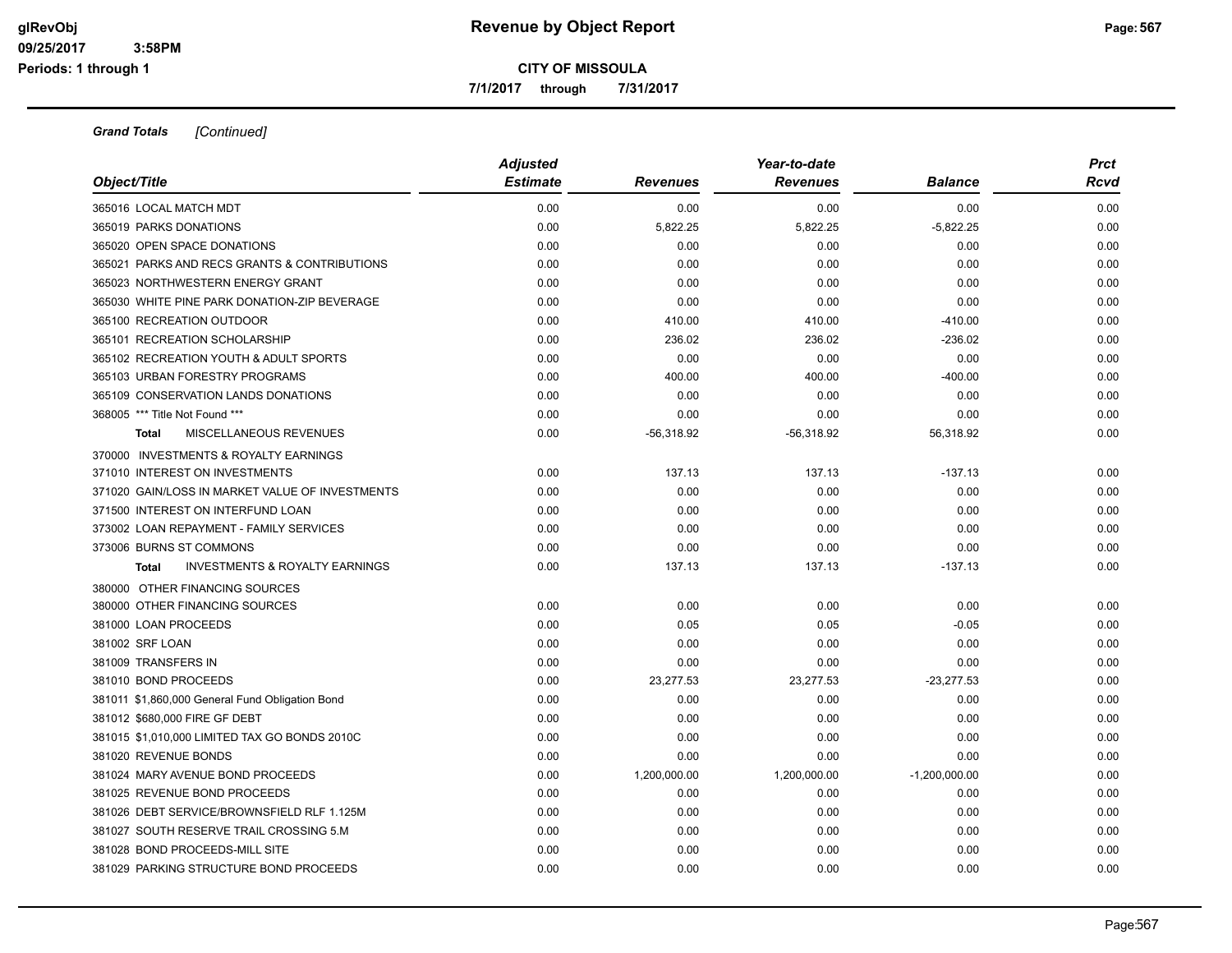**7/1/2017 through 7/31/2017**

| Object/Title                                   | <b>Adjusted</b><br><b>Estimate</b> | <b>Revenues</b> | Year-to-date<br><b>Revenues</b> | <b>Balance</b> | <b>Prct</b> |
|------------------------------------------------|------------------------------------|-----------------|---------------------------------|----------------|-------------|
|                                                |                                    |                 |                                 |                | <b>Rcvd</b> |
| 381030 SID BONDS PROCEEDS                      | 0.00                               | 0.00            | 0.00                            | 0.00           | 0.00        |
| 381071 WILMA NOTE PROCEEDS                     | 0.00                               | 0.00            | 0.00                            | 0.00           | 0.00        |
| 381072 FIB NOTE PROCEEDS                       | 0.00                               | 0.00            | 0.00                            | 0.00           | 0.00        |
| 381074 CIVIC STADIUM TIF NOTES 1.5M            | 0.00                               | 0.00            | 0.00                            | 0.00           | 0.00        |
| 381090 PROCEEDS FROM CAPITAL LEASE             | 0.00                               | 0.00            | 0.00                            | 0.00           | 0.00        |
| 382000 *** Title Not Found ***                 | 0.00                               | 0.00            | 0.00                            | 0.00           | 0.00        |
| 382010 SALE OF FIXED ASSETS                    | 0.00                               | 0.00            | 0.00                            | 0.00           | 0.00        |
| 383000 OPERATING TRANSFERS                     | 0.00                               | 25,798.75       | 25,798.75                       | $-25,798.75$   | 0.00        |
| 383001 TRANS FR FLUSHING DISTRICT              | 0.00                               | 0.00            | 0.00                            | 0.00           | 0.00        |
| 383002 TRANS FR GAS TAX                        | 0.00                               | 0.00            | 0.00                            | 0.00           | 0.00        |
| 383004 TRANS FR EMPLOYEE HEALTH INSURANCE LEVY | 0.00                               | 0.00            | 0.00                            | 0.00           | 0.00        |
| 383007 TRANS FR CABLE FRANCHISE                | 0.00                               | 0.00            | 0.00                            | 0.00           | 0.00        |
| 383009 TRANS FR TITLE I                        | 0.00                               | 0.00            | 0.00                            | 0.00           | 0.00        |
| 383010 TRANS FR CIP                            | 0.00                               | 0.00            | 0.00                            | 0.00           | 0.00        |
| 383011 TRANS FR SID REVOLVING                  | 0.00                               | 0.00            | 0.00                            | 0.00           | 0.00        |
| 383013 TRANS FR SID DEBT SERVICE               | 0.00                               | 0.00            | 0.00                            | 0.00           | 0.00        |
| 383014 TRANS FR MRA                            | 0.00                               | 0.00            | 0.00                            | 0.00           | 0.00        |
| 383015 TRANS FR MPC                            | 0.00                               | 0.00            | 0.00                            | 0.00           | 0.00        |
| 383016 TRANS FR TAX INCREMENT BOND             | 0.00                               | 0.00            | 0.00                            | 0.00           | 0.00        |
| 383017 TRANS FR BUILDING                       | 0.00                               | 0.00            | 0.00                            | 0.00           | 0.00        |
| 383020 TRANS FR CEMETERY CARE                  | 0.00                               | 0.00            | 0.00                            | 0.00           | 0.00        |
| 383021 TRANS FR P&R TRAILS DEVLP               | 0.00                               | 0.00            | 0.00                            | 0.00           | 0.00        |
| 383022 TRANS FR OPEN SPACE BOND                | 0.00                               | 0.00            | 0.00                            | 0.00           | 0.00        |
| 383023 TRANS FR DRUG FORFEITURE                | 0.00                               | 0.00            | 0.00                            | 0.00           | 0.00        |
| 383024 TRANS FR SEWER CLEARING                 | 0.00                               | 0.00            | 0.00                            | 0.00           | 0.00        |
| 383025 TRANS FR SEWER R & D                    | 0.00                               | 0.00            | 0.00                            | 0.00           | 0.00        |
| 383026 TRANS FR CDBG                           | 0.00                               | 0.00            | 0.00                            | 0.00           | 0.00        |
| 383028 TRANS FROM GF FOR HEALTH RESERVE        | 0.00                               | 0.00            | 0.00                            | 0.00           | 0.00        |
| 383029 TRANS FR GENERAL                        | 0.00                               | 12,254.48       | 12,254.48                       | $-12,254.48$   | 0.00        |
| 383034 TRANS FR 01 SERIES DEBT SERVICE         | 0.00                               | 0.00            | 0.00                            | 0.00           | 0.00        |
| 383036 TRANSFER - GRANT                        | 0.00                               | 0.00            | 0.00                            | 0.00           | 0.00        |
| 383037 TRANSFER FROM URD II                    | 0.00                               | 0.00            | 0.00                            | 0.00           | 0.00        |
| 383038 TRANSFER - URD III                      | 0.00                               | 0.00            | 0.00                            | 0.00           | 0.00        |
| 383039 FROM SID TRANSFERS                      | 0.00                               | 0.00            | 0.00                            | 0.00           | 0.00        |
| 383040 TRANSFER FROM CITY GRANTS               | 0.00                               | 0.00            | 0.00                            | 0.00           | 0.00        |
| 383041 TRANS FR CDBG                           | 0.00                               | 0.00            | 0.00                            | 0.00           | 0.00        |